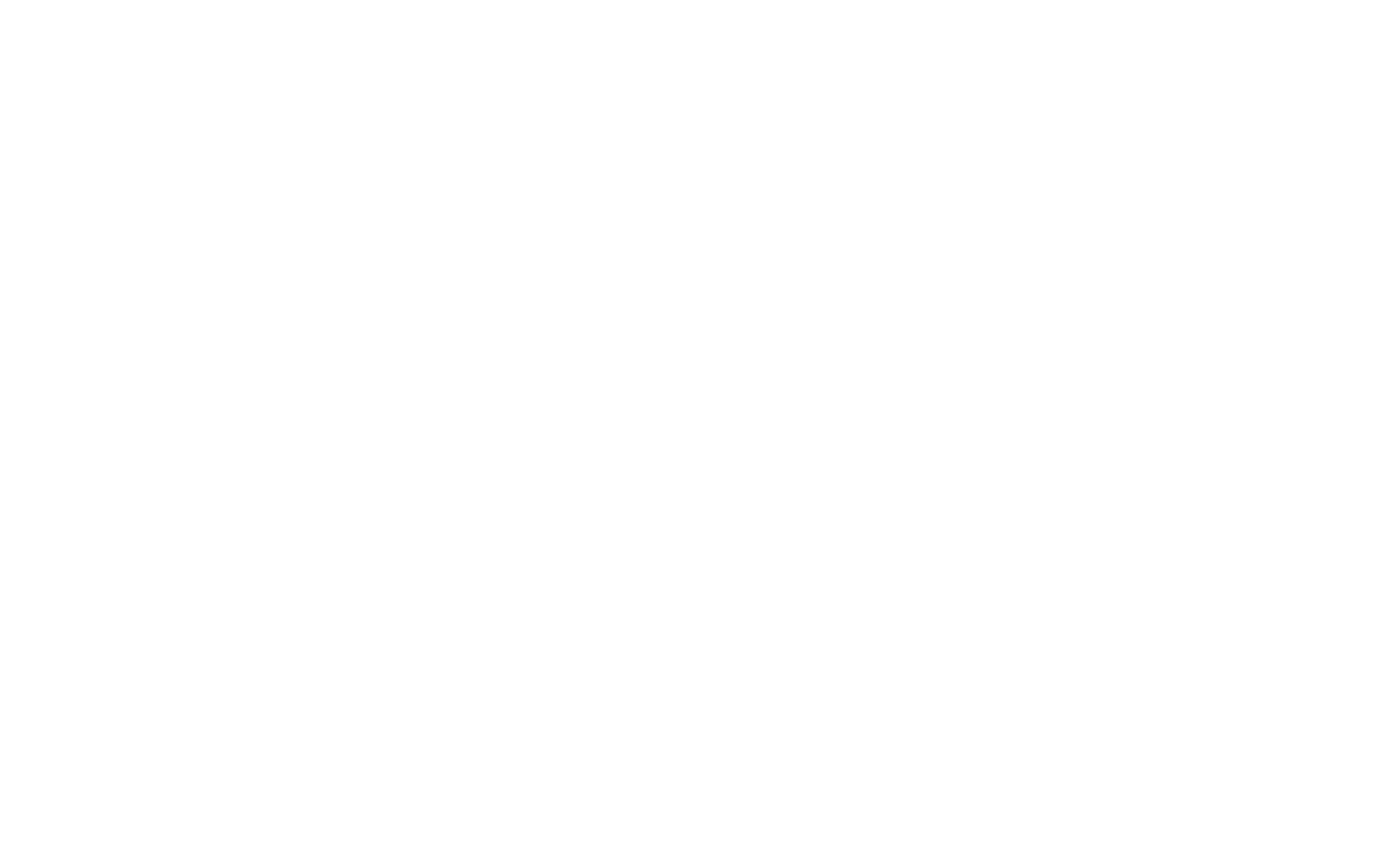| STATE OF NEW YORK<br>COUNTY - Herkimer<br>TOWN<br>- Schuyler<br>SWIS<br>$-214800$               | 2017                                                                                                                                                                                                                                                                         | FINAL<br>OWNERS NAME SEQUENCE | A S S E S S M E N T<br>R O L L<br>TAXABLE SECTION OF THE ROLL - 1<br>UNIFORM PERCENT OF VALUE IS 090.00                                   | VALUATION DATE-JUL 01, 2016<br>TAXABLE STATUS DATE-MAR 01, 2017 | PAGE        |
|-------------------------------------------------------------------------------------------------|------------------------------------------------------------------------------------------------------------------------------------------------------------------------------------------------------------------------------------------------------------------------------|-------------------------------|-------------------------------------------------------------------------------------------------------------------------------------------|-----------------------------------------------------------------|-------------|
| TAX MAP PARCEL NUMBER<br>CURRENT OWNERS NAME<br>CURRENT OWNERS ADDRESS<br>********************* | SCHOOL DISTRICT<br>PARCEL SIZE/GRID COORD                                                                                                                                                                                                                                    | LAND<br>TOTAL                 | PROPERTY LOCATION & CLASS ASSESSMENT EXEMPTION CODE---------------COUNTY-------TOWN-----SCHOOL<br>TAX DESCRIPTION<br>SPECIAL DISTRICTS    | TAXABLE VALUE                                                   | ACCOUNT NO. |
| $098.4 - 1 - 14$<br>1000 Howard Road Inc<br>1000 Howard Rd<br>Rochester, NY 14624               | Off Newport Rd<br>323 Vacant rural<br>Whitesboro Cent 307002<br>$E = 1$<br>Vac<br>2, 12.5<br>Graham<br>ACRES 12.50<br>EAST-0321664 NRTH-1566354<br>DEED BOOK 758<br>$PG-123$<br>FULL MARKET VALUE                                                                            | 16,300<br>16,300<br>18,111    | COUNTY TAXABLE VALUE<br>TOWN<br>TAXABLE VALUE<br>SCHOOL TAXABLE VALUE<br>FD250 Schuyler fire prot                                         | 16,300<br>16,300<br>16,300<br>16,300 TO M                       | 150023490   |
|                                                                                                 |                                                                                                                                                                                                                                                                              |                               |                                                                                                                                           |                                                                 |             |
| $104.11 - 1 - 33.1$<br>2194 State route 5, LLC<br>2194 State Route 5<br>Schuyler, NY            | 2194 State Route 5<br>483 Converted Re<br>Whitesboro Cent 307002<br>Bldg<br>S<br>Includes 104.11-1-31.1<br>split $# 7$ .4a to Goico 20<br>FRNT 100.00 DPTH 342.00<br>EAST-0316687 NRTH-1555241<br>DEED BOOK 1446 PG-751<br>FULL MARKET VALUE<br>**************************** | 12,000<br>97,000<br>107,778   | COUNTY TAXABLE VALUE<br>TOWN<br>TAXABLE VALUE<br>SCHOOL TAXABLE VALUE<br>FD250 Schuyler fire prot<br>WD170 Schuyler water #2<br>1.00 UN M | 97,000<br>97,000<br>97,000<br>97,000 TO M<br>4,800 TO C         | 150011310   |
|                                                                                                 | 294 Newport Rd                                                                                                                                                                                                                                                               |                               |                                                                                                                                           |                                                                 | 150014160   |
| $104.2 - 1 - 62$<br>62 Newport Road LLC<br>PO Box 13435<br>Greensboro, NC 27415                 | 210 1 Family Res<br>Whitesboro Cent 307002<br>Single Family Residence<br>Newport Rd<br>FRNT 200.00 DPTH 160.00<br>EAST-0320320 NRTH-1557679<br>DEED BOOK 1627 PG-692<br>FULL MARKET VALUE                                                                                    | 11,200<br>57,600<br>64,000    | COUNTY TAXABLE VALUE<br>TAXABLE VALUE<br>TOWN<br>SCHOOL TAXABLE VALUE<br>FD250 Schuyler fire prot<br>WD170 Schuyler water #2<br>1.00 UN M | 57,600<br>57,600<br>57,600<br>57,600 TO M<br>3,900 TO C         |             |
|                                                                                                 | *************************                                                                                                                                                                                                                                                    |                               |                                                                                                                                           |                                                                 |             |
| $098.4 - 1 - 20$<br>620 Newport Road LLC<br>8 Thames Ct<br>Greensboro, NC 27455                 | Newport Rd<br>210 1 Family Res<br>Whitesboro Cent 307002<br>merged .098-4-1-19 into 2<br>$2 \quad 4$<br>Newport Rd<br>ACRES<br>4.00<br>EAST-0323596 NRTH-1563281<br>DEED BOOK 1409<br>PG-462<br>FULL MARKET VALUE                                                            | 10,800<br>69,800<br>77,556    | COUNTY TAXABLE VALUE<br>TOWN<br>TAXABLE VALUE<br>SCHOOL TAXABLE VALUE<br>FD250 Schuyler fire prot                                         | 69,800<br>69,800<br>69,800<br>69,800 TO M                       | 150007200   |
| ********************                                                                            | ***********************                                                                                                                                                                                                                                                      |                               |                                                                                                                                           |                                                                 |             |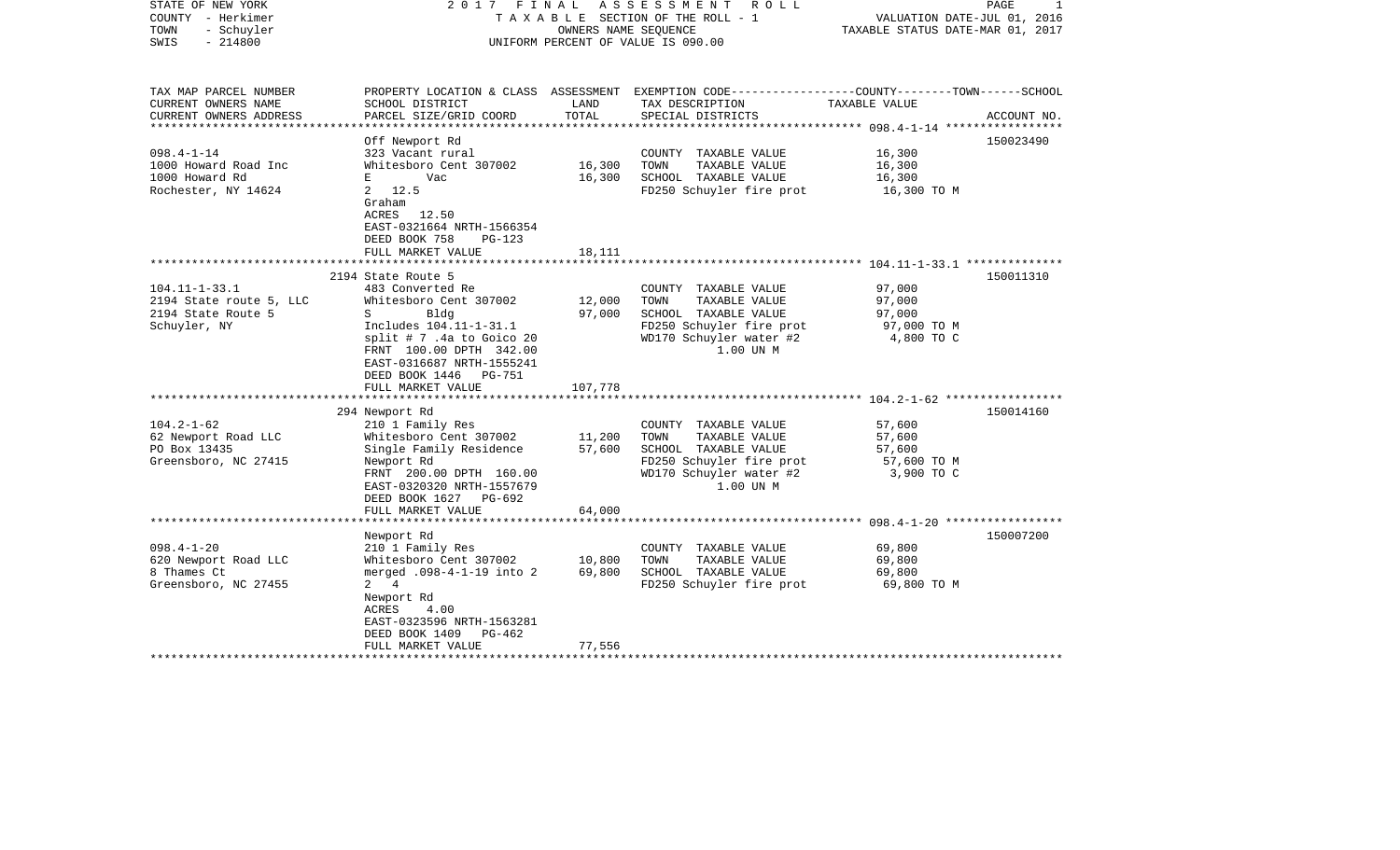| PROPERTY LOCATION & CLASS ASSESSMENT EXEMPTION CODE----------------COUNTY-------TOWN------SCHOOL<br>TAX MAP PARCEL NUMBER<br>TAX DESCRIPTION TAXABLE VALUE<br>CURRENT OWNERS NAME<br>SCHOOL DISTRICT<br>LAND<br>LAND<br>TOTAL<br>PARCEL SIZE/GRID COORD<br>CURRENT OWNERS ADDRESS<br>SPECIAL DISTRICTS<br>ACCOUNT NO.<br>150011100<br>331 Newport Rd<br>$104.2 - 1 - 11$<br>312 Vac w/imprv<br>COUNTY TAXABLE VALUE<br>80,200<br>13,900<br>Abbey Kevin<br>Whitesboro Cent 307002<br>TOWN<br>TAXABLE VALUE<br>80,200<br>SCHOOL TAXABLE VALUE<br>80,200<br>425 Linda View Ln<br>80,200<br>Bldg<br><b>W</b><br>Utica, NY 13502<br>FD250 Schuyler fire prot<br>WD170 Schuyler water #2 80,200 TO C<br>10 1.46 Acres<br>Newport Rd<br>1.00 UN M<br>FRNT 200.00 DPTH 150.00<br>ACRES 1.46<br>EAST-0320497 NRTH-1558443<br>DEED BOOK 1336 PG-615<br>FULL MARKET VALUE<br>89,111<br>11095 Cosby Manor Rd<br>150023430<br>281 Multiple res<br>$098.4 - 1 - 44$<br>AG MKTS<br>41730<br>9,280<br>9,280<br>9,280<br>Whitesboro Cent 307002 71,000<br>Bldg Ag Ld Ex 112 A 125,000<br>ABM Management Co LLC<br>COUNTY TAXABLE VALUE<br>115,720<br>Attn: Abm Management<br>TAXABLE VALUE<br>115,720<br>TOWN<br>11123 Cosby Manor Rd<br>1 113<br>SCHOOL TAXABLE VALUE<br>115,720<br>FD250 Schuyler fire prot<br>WD170 Schuyler water #2 4,600 TO C<br>Utica, NY 13502<br>Cosby Manor<br>ACRES 124.50<br>1.00 UN M<br>MAY BE SUBJECT TO PAYMENT<br>EAST-0319043 NRTH-1563179<br>UNDER AGDIST LAW TIL 2024<br>DEED BOOK 820<br>PG-396<br>FULL MARKET VALUE<br>138,889<br>150014970<br>State Route 5<br>85,800<br>$104.11 - 1 - 20$<br>210 1 Family Res<br>COUNTY TAXABLE VALUE<br>7,300<br>ABM Management Co Lp<br>Whitesboro Cent 307002<br>TOWN<br>TAXABLE VALUE<br>85,800<br>Combined 10'X103' 85,800<br>SCHOOL TAXABLE VALUE<br>85,800<br>11123 Cosby Manor Rd<br>Utica, NY 13502<br>$3 \frac{1}{2}$<br>FD250 Schuyler fire prot 85,800 TO M<br>WD170 Schuyler water #2 4,300 TO C<br>State<br>1.00 UN M<br>FRNT 103.00 DPTH 104.00<br>EAST-0317927 NRTH-1554568<br>DEED BOOK 820<br>PG-400<br>FULL MARKET VALUE<br>95,333<br>5668 Austin Rd<br>150000060<br>210 1 Family Res<br>VET COM CT 41131<br>8,000 ENH STAR 41834<br>$104.7 - 1 - 77$<br>VET COM CT 41131 13,500<br>13,500<br>0<br>Adamkowski Lillian I<br>5668 Austin Rd<br>Whitesboro Cent 307002<br>$\overline{0}$<br>58,950<br>$\overline{0}$<br>68,500 COUNTY TAXABLE VALUE<br>5668 Austin Rd<br>5668 Bldg<br>55,000<br>55,000<br>$3 \t1/4$<br>Utica, NY 13502<br>TOWN<br>TAXABLE VALUE<br>SCHOOL TAXABLE VALUE<br>Austin Rd<br>9,550<br>FD250 Schuyler fire prot<br>LT160 Schuyler light #1 3,100 TO M<br>SD030 Schuyler sewer #1 1 30 IIN M<br>FRNT 120.00 DPTH 125.00<br>EAST-0314946 NRTH-1558176<br>SD030 Schuyler sewer #1<br>DEED BOOK 919<br>PG-128<br>1.30 UN M<br>76,111 WD175 Schuyler water #3 68,500 TO M<br>FULL MARKET VALUE | STATE OF NEW YORK<br>COUNTY - Herkimer<br>- Schuyler<br>TOWN<br>$-214800$<br>SWIS | 2017 FINAL | A S S E S S M E N T R O L L<br>TAXABLE SECTION OF THE ROLL - 1<br>OWNERS NAME SEQUENCE<br>UNIFORM PERCENT OF VALUE IS 090.00 | VALUATION DATE-JUL 01, 2016<br>TAXABLE STATUS DATE-MAR 01, 2017 | PAGE<br>2 |
|--------------------------------------------------------------------------------------------------------------------------------------------------------------------------------------------------------------------------------------------------------------------------------------------------------------------------------------------------------------------------------------------------------------------------------------------------------------------------------------------------------------------------------------------------------------------------------------------------------------------------------------------------------------------------------------------------------------------------------------------------------------------------------------------------------------------------------------------------------------------------------------------------------------------------------------------------------------------------------------------------------------------------------------------------------------------------------------------------------------------------------------------------------------------------------------------------------------------------------------------------------------------------------------------------------------------------------------------------------------------------------------------------------------------------------------------------------------------------------------------------------------------------------------------------------------------------------------------------------------------------------------------------------------------------------------------------------------------------------------------------------------------------------------------------------------------------------------------------------------------------------------------------------------------------------------------------------------------------------------------------------------------------------------------------------------------------------------------------------------------------------------------------------------------------------------------------------------------------------------------------------------------------------------------------------------------------------------------------------------------------------------------------------------------------------------------------------------------------------------------------------------------------------------------------------------------------------------------------------------------------------------------------------------------------------------------------------------------------------------------------------------------------------------------------------------------------------------------------------------------------------------------|-----------------------------------------------------------------------------------|------------|------------------------------------------------------------------------------------------------------------------------------|-----------------------------------------------------------------|-----------|
|                                                                                                                                                                                                                                                                                                                                                                                                                                                                                                                                                                                                                                                                                                                                                                                                                                                                                                                                                                                                                                                                                                                                                                                                                                                                                                                                                                                                                                                                                                                                                                                                                                                                                                                                                                                                                                                                                                                                                                                                                                                                                                                                                                                                                                                                                                                                                                                                                                                                                                                                                                                                                                                                                                                                                                                                                                                                                            |                                                                                   |            |                                                                                                                              |                                                                 |           |
|                                                                                                                                                                                                                                                                                                                                                                                                                                                                                                                                                                                                                                                                                                                                                                                                                                                                                                                                                                                                                                                                                                                                                                                                                                                                                                                                                                                                                                                                                                                                                                                                                                                                                                                                                                                                                                                                                                                                                                                                                                                                                                                                                                                                                                                                                                                                                                                                                                                                                                                                                                                                                                                                                                                                                                                                                                                                                            |                                                                                   |            |                                                                                                                              |                                                                 |           |
|                                                                                                                                                                                                                                                                                                                                                                                                                                                                                                                                                                                                                                                                                                                                                                                                                                                                                                                                                                                                                                                                                                                                                                                                                                                                                                                                                                                                                                                                                                                                                                                                                                                                                                                                                                                                                                                                                                                                                                                                                                                                                                                                                                                                                                                                                                                                                                                                                                                                                                                                                                                                                                                                                                                                                                                                                                                                                            |                                                                                   |            |                                                                                                                              |                                                                 |           |
|                                                                                                                                                                                                                                                                                                                                                                                                                                                                                                                                                                                                                                                                                                                                                                                                                                                                                                                                                                                                                                                                                                                                                                                                                                                                                                                                                                                                                                                                                                                                                                                                                                                                                                                                                                                                                                                                                                                                                                                                                                                                                                                                                                                                                                                                                                                                                                                                                                                                                                                                                                                                                                                                                                                                                                                                                                                                                            |                                                                                   |            |                                                                                                                              |                                                                 |           |
|                                                                                                                                                                                                                                                                                                                                                                                                                                                                                                                                                                                                                                                                                                                                                                                                                                                                                                                                                                                                                                                                                                                                                                                                                                                                                                                                                                                                                                                                                                                                                                                                                                                                                                                                                                                                                                                                                                                                                                                                                                                                                                                                                                                                                                                                                                                                                                                                                                                                                                                                                                                                                                                                                                                                                                                                                                                                                            |                                                                                   |            |                                                                                                                              |                                                                 |           |
|                                                                                                                                                                                                                                                                                                                                                                                                                                                                                                                                                                                                                                                                                                                                                                                                                                                                                                                                                                                                                                                                                                                                                                                                                                                                                                                                                                                                                                                                                                                                                                                                                                                                                                                                                                                                                                                                                                                                                                                                                                                                                                                                                                                                                                                                                                                                                                                                                                                                                                                                                                                                                                                                                                                                                                                                                                                                                            |                                                                                   |            |                                                                                                                              |                                                                 |           |
|                                                                                                                                                                                                                                                                                                                                                                                                                                                                                                                                                                                                                                                                                                                                                                                                                                                                                                                                                                                                                                                                                                                                                                                                                                                                                                                                                                                                                                                                                                                                                                                                                                                                                                                                                                                                                                                                                                                                                                                                                                                                                                                                                                                                                                                                                                                                                                                                                                                                                                                                                                                                                                                                                                                                                                                                                                                                                            |                                                                                   |            |                                                                                                                              |                                                                 |           |
|                                                                                                                                                                                                                                                                                                                                                                                                                                                                                                                                                                                                                                                                                                                                                                                                                                                                                                                                                                                                                                                                                                                                                                                                                                                                                                                                                                                                                                                                                                                                                                                                                                                                                                                                                                                                                                                                                                                                                                                                                                                                                                                                                                                                                                                                                                                                                                                                                                                                                                                                                                                                                                                                                                                                                                                                                                                                                            |                                                                                   |            |                                                                                                                              |                                                                 |           |
|                                                                                                                                                                                                                                                                                                                                                                                                                                                                                                                                                                                                                                                                                                                                                                                                                                                                                                                                                                                                                                                                                                                                                                                                                                                                                                                                                                                                                                                                                                                                                                                                                                                                                                                                                                                                                                                                                                                                                                                                                                                                                                                                                                                                                                                                                                                                                                                                                                                                                                                                                                                                                                                                                                                                                                                                                                                                                            |                                                                                   |            |                                                                                                                              |                                                                 |           |
|                                                                                                                                                                                                                                                                                                                                                                                                                                                                                                                                                                                                                                                                                                                                                                                                                                                                                                                                                                                                                                                                                                                                                                                                                                                                                                                                                                                                                                                                                                                                                                                                                                                                                                                                                                                                                                                                                                                                                                                                                                                                                                                                                                                                                                                                                                                                                                                                                                                                                                                                                                                                                                                                                                                                                                                                                                                                                            |                                                                                   |            |                                                                                                                              |                                                                 |           |
|                                                                                                                                                                                                                                                                                                                                                                                                                                                                                                                                                                                                                                                                                                                                                                                                                                                                                                                                                                                                                                                                                                                                                                                                                                                                                                                                                                                                                                                                                                                                                                                                                                                                                                                                                                                                                                                                                                                                                                                                                                                                                                                                                                                                                                                                                                                                                                                                                                                                                                                                                                                                                                                                                                                                                                                                                                                                                            |                                                                                   |            |                                                                                                                              |                                                                 |           |
|                                                                                                                                                                                                                                                                                                                                                                                                                                                                                                                                                                                                                                                                                                                                                                                                                                                                                                                                                                                                                                                                                                                                                                                                                                                                                                                                                                                                                                                                                                                                                                                                                                                                                                                                                                                                                                                                                                                                                                                                                                                                                                                                                                                                                                                                                                                                                                                                                                                                                                                                                                                                                                                                                                                                                                                                                                                                                            |                                                                                   |            |                                                                                                                              |                                                                 |           |
|                                                                                                                                                                                                                                                                                                                                                                                                                                                                                                                                                                                                                                                                                                                                                                                                                                                                                                                                                                                                                                                                                                                                                                                                                                                                                                                                                                                                                                                                                                                                                                                                                                                                                                                                                                                                                                                                                                                                                                                                                                                                                                                                                                                                                                                                                                                                                                                                                                                                                                                                                                                                                                                                                                                                                                                                                                                                                            |                                                                                   |            |                                                                                                                              |                                                                 |           |
|                                                                                                                                                                                                                                                                                                                                                                                                                                                                                                                                                                                                                                                                                                                                                                                                                                                                                                                                                                                                                                                                                                                                                                                                                                                                                                                                                                                                                                                                                                                                                                                                                                                                                                                                                                                                                                                                                                                                                                                                                                                                                                                                                                                                                                                                                                                                                                                                                                                                                                                                                                                                                                                                                                                                                                                                                                                                                            |                                                                                   |            |                                                                                                                              |                                                                 |           |
|                                                                                                                                                                                                                                                                                                                                                                                                                                                                                                                                                                                                                                                                                                                                                                                                                                                                                                                                                                                                                                                                                                                                                                                                                                                                                                                                                                                                                                                                                                                                                                                                                                                                                                                                                                                                                                                                                                                                                                                                                                                                                                                                                                                                                                                                                                                                                                                                                                                                                                                                                                                                                                                                                                                                                                                                                                                                                            |                                                                                   |            |                                                                                                                              |                                                                 |           |
|                                                                                                                                                                                                                                                                                                                                                                                                                                                                                                                                                                                                                                                                                                                                                                                                                                                                                                                                                                                                                                                                                                                                                                                                                                                                                                                                                                                                                                                                                                                                                                                                                                                                                                                                                                                                                                                                                                                                                                                                                                                                                                                                                                                                                                                                                                                                                                                                                                                                                                                                                                                                                                                                                                                                                                                                                                                                                            |                                                                                   |            |                                                                                                                              |                                                                 |           |
|                                                                                                                                                                                                                                                                                                                                                                                                                                                                                                                                                                                                                                                                                                                                                                                                                                                                                                                                                                                                                                                                                                                                                                                                                                                                                                                                                                                                                                                                                                                                                                                                                                                                                                                                                                                                                                                                                                                                                                                                                                                                                                                                                                                                                                                                                                                                                                                                                                                                                                                                                                                                                                                                                                                                                                                                                                                                                            |                                                                                   |            |                                                                                                                              |                                                                 |           |
|                                                                                                                                                                                                                                                                                                                                                                                                                                                                                                                                                                                                                                                                                                                                                                                                                                                                                                                                                                                                                                                                                                                                                                                                                                                                                                                                                                                                                                                                                                                                                                                                                                                                                                                                                                                                                                                                                                                                                                                                                                                                                                                                                                                                                                                                                                                                                                                                                                                                                                                                                                                                                                                                                                                                                                                                                                                                                            |                                                                                   |            |                                                                                                                              |                                                                 |           |
|                                                                                                                                                                                                                                                                                                                                                                                                                                                                                                                                                                                                                                                                                                                                                                                                                                                                                                                                                                                                                                                                                                                                                                                                                                                                                                                                                                                                                                                                                                                                                                                                                                                                                                                                                                                                                                                                                                                                                                                                                                                                                                                                                                                                                                                                                                                                                                                                                                                                                                                                                                                                                                                                                                                                                                                                                                                                                            |                                                                                   |            |                                                                                                                              |                                                                 |           |
|                                                                                                                                                                                                                                                                                                                                                                                                                                                                                                                                                                                                                                                                                                                                                                                                                                                                                                                                                                                                                                                                                                                                                                                                                                                                                                                                                                                                                                                                                                                                                                                                                                                                                                                                                                                                                                                                                                                                                                                                                                                                                                                                                                                                                                                                                                                                                                                                                                                                                                                                                                                                                                                                                                                                                                                                                                                                                            |                                                                                   |            |                                                                                                                              |                                                                 |           |
|                                                                                                                                                                                                                                                                                                                                                                                                                                                                                                                                                                                                                                                                                                                                                                                                                                                                                                                                                                                                                                                                                                                                                                                                                                                                                                                                                                                                                                                                                                                                                                                                                                                                                                                                                                                                                                                                                                                                                                                                                                                                                                                                                                                                                                                                                                                                                                                                                                                                                                                                                                                                                                                                                                                                                                                                                                                                                            |                                                                                   |            |                                                                                                                              |                                                                 |           |
|                                                                                                                                                                                                                                                                                                                                                                                                                                                                                                                                                                                                                                                                                                                                                                                                                                                                                                                                                                                                                                                                                                                                                                                                                                                                                                                                                                                                                                                                                                                                                                                                                                                                                                                                                                                                                                                                                                                                                                                                                                                                                                                                                                                                                                                                                                                                                                                                                                                                                                                                                                                                                                                                                                                                                                                                                                                                                            |                                                                                   |            |                                                                                                                              |                                                                 |           |
|                                                                                                                                                                                                                                                                                                                                                                                                                                                                                                                                                                                                                                                                                                                                                                                                                                                                                                                                                                                                                                                                                                                                                                                                                                                                                                                                                                                                                                                                                                                                                                                                                                                                                                                                                                                                                                                                                                                                                                                                                                                                                                                                                                                                                                                                                                                                                                                                                                                                                                                                                                                                                                                                                                                                                                                                                                                                                            |                                                                                   |            |                                                                                                                              |                                                                 |           |
|                                                                                                                                                                                                                                                                                                                                                                                                                                                                                                                                                                                                                                                                                                                                                                                                                                                                                                                                                                                                                                                                                                                                                                                                                                                                                                                                                                                                                                                                                                                                                                                                                                                                                                                                                                                                                                                                                                                                                                                                                                                                                                                                                                                                                                                                                                                                                                                                                                                                                                                                                                                                                                                                                                                                                                                                                                                                                            |                                                                                   |            |                                                                                                                              |                                                                 |           |
|                                                                                                                                                                                                                                                                                                                                                                                                                                                                                                                                                                                                                                                                                                                                                                                                                                                                                                                                                                                                                                                                                                                                                                                                                                                                                                                                                                                                                                                                                                                                                                                                                                                                                                                                                                                                                                                                                                                                                                                                                                                                                                                                                                                                                                                                                                                                                                                                                                                                                                                                                                                                                                                                                                                                                                                                                                                                                            |                                                                                   |            |                                                                                                                              |                                                                 |           |
|                                                                                                                                                                                                                                                                                                                                                                                                                                                                                                                                                                                                                                                                                                                                                                                                                                                                                                                                                                                                                                                                                                                                                                                                                                                                                                                                                                                                                                                                                                                                                                                                                                                                                                                                                                                                                                                                                                                                                                                                                                                                                                                                                                                                                                                                                                                                                                                                                                                                                                                                                                                                                                                                                                                                                                                                                                                                                            |                                                                                   |            |                                                                                                                              |                                                                 |           |
|                                                                                                                                                                                                                                                                                                                                                                                                                                                                                                                                                                                                                                                                                                                                                                                                                                                                                                                                                                                                                                                                                                                                                                                                                                                                                                                                                                                                                                                                                                                                                                                                                                                                                                                                                                                                                                                                                                                                                                                                                                                                                                                                                                                                                                                                                                                                                                                                                                                                                                                                                                                                                                                                                                                                                                                                                                                                                            |                                                                                   |            |                                                                                                                              |                                                                 |           |
|                                                                                                                                                                                                                                                                                                                                                                                                                                                                                                                                                                                                                                                                                                                                                                                                                                                                                                                                                                                                                                                                                                                                                                                                                                                                                                                                                                                                                                                                                                                                                                                                                                                                                                                                                                                                                                                                                                                                                                                                                                                                                                                                                                                                                                                                                                                                                                                                                                                                                                                                                                                                                                                                                                                                                                                                                                                                                            |                                                                                   |            |                                                                                                                              |                                                                 |           |
|                                                                                                                                                                                                                                                                                                                                                                                                                                                                                                                                                                                                                                                                                                                                                                                                                                                                                                                                                                                                                                                                                                                                                                                                                                                                                                                                                                                                                                                                                                                                                                                                                                                                                                                                                                                                                                                                                                                                                                                                                                                                                                                                                                                                                                                                                                                                                                                                                                                                                                                                                                                                                                                                                                                                                                                                                                                                                            |                                                                                   |            |                                                                                                                              |                                                                 |           |
|                                                                                                                                                                                                                                                                                                                                                                                                                                                                                                                                                                                                                                                                                                                                                                                                                                                                                                                                                                                                                                                                                                                                                                                                                                                                                                                                                                                                                                                                                                                                                                                                                                                                                                                                                                                                                                                                                                                                                                                                                                                                                                                                                                                                                                                                                                                                                                                                                                                                                                                                                                                                                                                                                                                                                                                                                                                                                            |                                                                                   |            |                                                                                                                              |                                                                 |           |
|                                                                                                                                                                                                                                                                                                                                                                                                                                                                                                                                                                                                                                                                                                                                                                                                                                                                                                                                                                                                                                                                                                                                                                                                                                                                                                                                                                                                                                                                                                                                                                                                                                                                                                                                                                                                                                                                                                                                                                                                                                                                                                                                                                                                                                                                                                                                                                                                                                                                                                                                                                                                                                                                                                                                                                                                                                                                                            |                                                                                   |            |                                                                                                                              |                                                                 |           |
|                                                                                                                                                                                                                                                                                                                                                                                                                                                                                                                                                                                                                                                                                                                                                                                                                                                                                                                                                                                                                                                                                                                                                                                                                                                                                                                                                                                                                                                                                                                                                                                                                                                                                                                                                                                                                                                                                                                                                                                                                                                                                                                                                                                                                                                                                                                                                                                                                                                                                                                                                                                                                                                                                                                                                                                                                                                                                            |                                                                                   |            |                                                                                                                              |                                                                 |           |
|                                                                                                                                                                                                                                                                                                                                                                                                                                                                                                                                                                                                                                                                                                                                                                                                                                                                                                                                                                                                                                                                                                                                                                                                                                                                                                                                                                                                                                                                                                                                                                                                                                                                                                                                                                                                                                                                                                                                                                                                                                                                                                                                                                                                                                                                                                                                                                                                                                                                                                                                                                                                                                                                                                                                                                                                                                                                                            |                                                                                   |            |                                                                                                                              |                                                                 |           |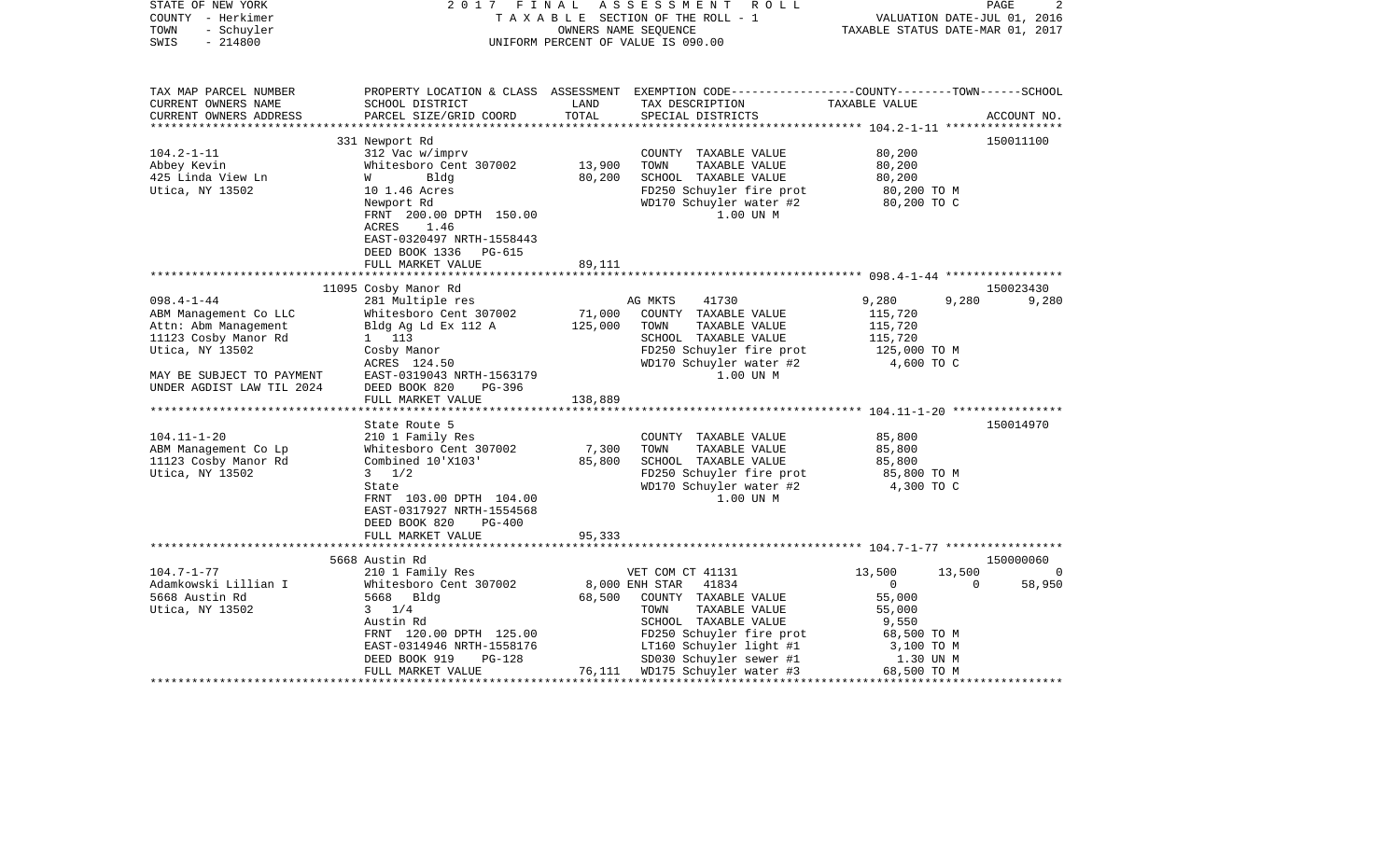| STATE OF NEW YORK<br>COUNTY - Herkimer<br>- Schuyler<br>TOWN<br>$-214800$<br>SWIS |                                                                                                       | TAXABLE SECTION OF THE ROLL - 1<br>OWNERS NAME SEQUENCE<br>UNIFORM PERCENT OF VALUE IS 090.00 |                | 2017 FINAL ASSESSMENT ROLL           | VALUATION DATE-JUL 01, 2016<br>TAXABLE STATUS DATE-MAR 01, 2017 | PAGE         | 3           |
|-----------------------------------------------------------------------------------|-------------------------------------------------------------------------------------------------------|-----------------------------------------------------------------------------------------------|----------------|--------------------------------------|-----------------------------------------------------------------|--------------|-------------|
| TAX MAP PARCEL NUMBER                                                             | PROPERTY LOCATION & CLASS ASSESSMENT EXEMPTION CODE---------------COUNTY-------TOWN------SCHOOL       |                                                                                               |                |                                      |                                                                 |              |             |
| CURRENT OWNERS NAME<br>CURRENT OWNERS ADDRESS                                     | SCHOOL DISTRICT<br>PARCEL SIZE/GRID COORD                                                             | LAND<br>TOTAL                                                                                 |                | TAX DESCRIPTION<br>SPECIAL DISTRICTS | TAXABLE VALUE                                                   |              | ACCOUNT NO. |
| ************************                                                          |                                                                                                       |                                                                                               |                |                                      |                                                                 |              |             |
|                                                                                   | 108 Alyssa Cir                                                                                        |                                                                                               |                |                                      |                                                                 |              |             |
| $104.2 - 4 - 11$                                                                  | 210 1 Family Res                                                                                      |                                                                                               | BAS STAR       | 41854                                | 0                                                               | $\mathbf{0}$ | 27,000      |
| Adamo Anthony P                                                                   | Whitesboro Cent 307002                                                                                | 11,500                                                                                        |                | COUNTY TAXABLE VALUE                 | 220,000                                                         |              |             |
| Adamo Julie R                                                                     | Westgate Dev Lot # 11                                                                                 | 220,000                                                                                       | TOWN           | TAXABLE VALUE                        | 220,000                                                         |              |             |
| 108 Alyssa Cir                                                                    | FRNT 120.00 DPTH 287.00                                                                               |                                                                                               |                | SCHOOL TAXABLE VALUE                 | 193,000                                                         |              |             |
| Utica, NY 13502                                                                   | EAST-0323730 NRTH-1552784<br>DEED BOOK 1345 PG-277                                                    |                                                                                               |                | FD250 Schuyler fire prot             | 220,000 TO M                                                    |              |             |
|                                                                                   | FULL MARKET VALUE                                                                                     | 244,444                                                                                       |                |                                      |                                                                 |              |             |
|                                                                                   |                                                                                                       |                                                                                               |                |                                      |                                                                 |              |             |
|                                                                                   | 3775 State Route 5                                                                                    |                                                                                               |                |                                      |                                                                 |              | 150004110   |
| $112.2 - 3 - 20$                                                                  | 210 1 Family Res                                                                                      |                                                                                               | BAS STAR 41854 |                                      | $\mathsf{O}$                                                    | $\Omega$     | 27,000      |
| Adams Kelly                                                                       | Frankfort-Schuy 212602                                                                                | 11,400                                                                                        |                | COUNTY TAXABLE VALUE                 | 90,600                                                          |              |             |
| 3775 State Route 5                                                                | $N$ and $N$<br>Bldg                                                                                   | 90,600                                                                                        | TOWN           | TAXABLE VALUE                        | 90,600                                                          |              |             |
| Frankfort, NY 13340                                                               | $3 \frac{1}{2}$                                                                                       |                                                                                               |                | SCHOOL TAXABLE VALUE                 | 63,600                                                          |              |             |
|                                                                                   | State                                                                                                 |                                                                                               |                | FD250 Schuyler fire prot             | 90,600 TO M                                                     |              |             |
|                                                                                   | FRNT 285.00 DPTH 150.00<br>0.90<br>ACRES<br>EAST-0341257 NRTH-1535859<br>DEED BOOK 1235 PG-839        |                                                                                               |                |                                      |                                                                 |              |             |
|                                                                                   | FULL MARKET VALUE                                                                                     | 100,667                                                                                       |                |                                      |                                                                 |              |             |
|                                                                                   |                                                                                                       |                                                                                               |                |                                      |                                                                 |              |             |
|                                                                                   | Off State Rd                                                                                          |                                                                                               |                |                                      |                                                                 |              | 150040120   |
| $105.3 - 1 - 53$                                                                  | 314 Rural vac<10                                                                                      |                                                                                               |                | COUNTY TAXABLE VALUE                 | 1,900                                                           |              |             |
| AES Trust                                                                         | Frankfort-Schuy 212602                                                                                | 1,900                                                                                         | TOWN           | TAXABLE VALUE                        | 1,900                                                           |              |             |
| Attn: A. Eugene Snyder Trustee N                                                  | Vac                                                                                                   | 1,900                                                                                         |                | SCHOOL TAXABLE VALUE                 | 1,900                                                           |              |             |
| 2867-2 State Route 5<br>Frankfort, NY 13440                                       | 2.27a<br>Off State Rd<br>ACRES<br>2.00<br>EAST-0327890 NRTH-1547718<br>DEED BOOK 877<br><b>PG-188</b> |                                                                                               |                | FD250 Schuyler fire prot             | 1,900 TO M                                                      |              |             |
|                                                                                   | FULL MARKET VALUE                                                                                     | 2,111                                                                                         |                |                                      |                                                                 |              |             |
|                                                                                   | State Route 5                                                                                         |                                                                                               |                |                                      |                                                                 |              | 150004320   |
| $105.3 - 1 - 55$                                                                  | 322 Rural vac>10                                                                                      |                                                                                               |                | COUNTY TAXABLE VALUE                 | 19,500                                                          |              |             |
| AES Trust                                                                         | Frankfort-Schuy 212602                                                                                | 19,500                                                                                        | TOWN           | TAXABLE VALUE                        | 19,500                                                          |              |             |
| Attn: A. Eugene Snyder Trustee Vacant                                             |                                                                                                       | 19,500                                                                                        |                | SCHOOL TAXABLE VALUE                 | 19,500                                                          |              |             |
| 2867-2 State Route 5                                                              | 2 15.5A                                                                                               |                                                                                               |                | FD250 Schuyler fire prot             | 19,500 TO M                                                     |              |             |
| Frankfort, NY 13440                                                               | State                                                                                                 |                                                                                               |                |                                      |                                                                 |              |             |
|                                                                                   | ACRES 18.99                                                                                           |                                                                                               |                |                                      |                                                                 |              |             |
|                                                                                   | EAST-0328660 NRTH-1547179                                                                             |                                                                                               |                |                                      |                                                                 |              |             |
|                                                                                   | DEED BOOK 877<br>PG-188                                                                               |                                                                                               |                |                                      |                                                                 |              |             |
|                                                                                   | FULL MARKET VALUE                                                                                     | 21,667                                                                                        |                |                                      |                                                                 |              |             |
| ********************                                                              | ***********************                                                                               |                                                                                               |                |                                      |                                                                 |              |             |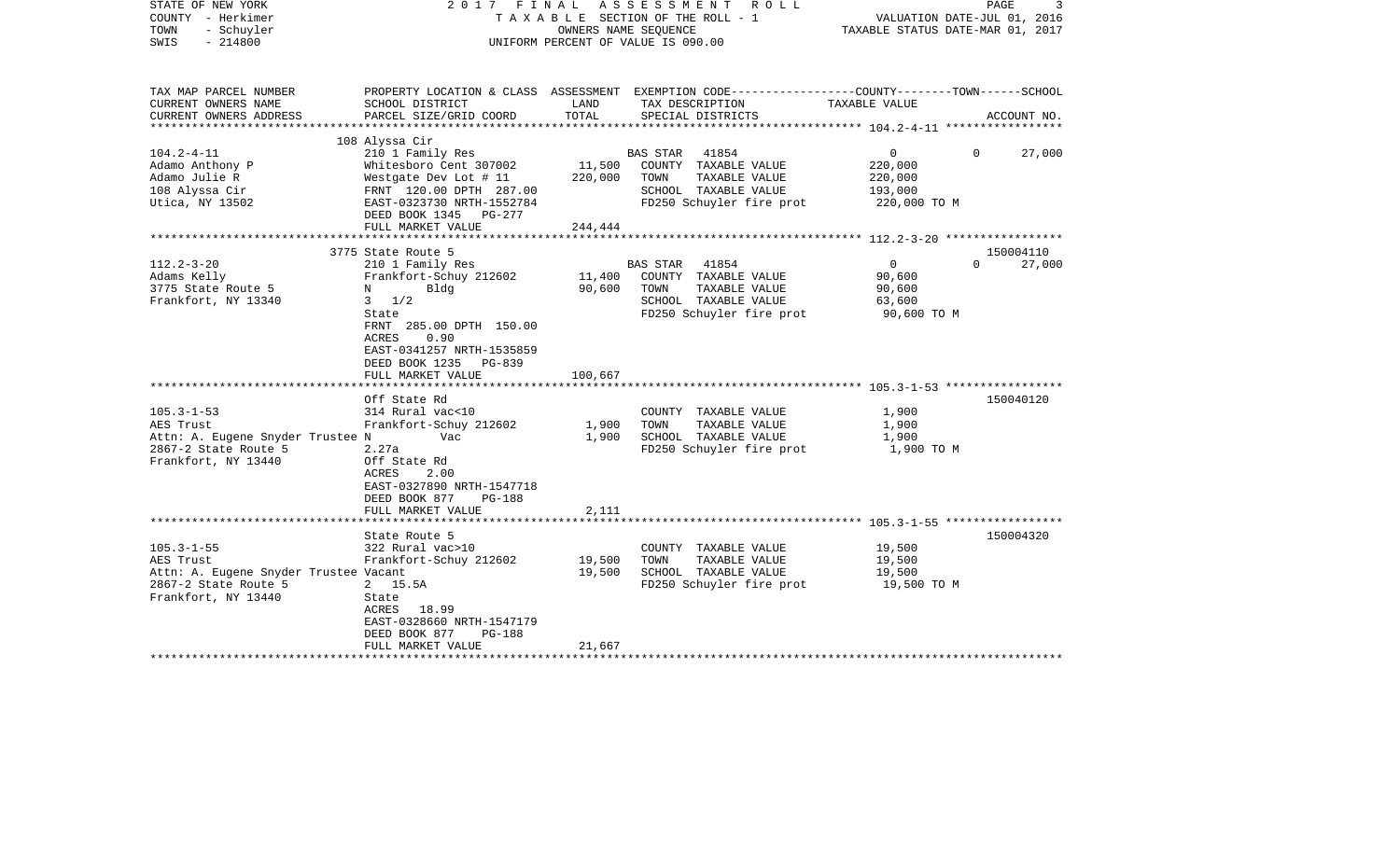| COUNTY<br>– Herkimer<br>TOWN<br>- Schuyler<br>SWIS<br>$-214800$ |                                            |                   | TAXABLE SECTION OF THE ROLL - 1<br>OWNERS NAME SEQUENCE<br>UNIFORM PERCENT OF VALUE IS 090.00  | TAXABLE STATUS DATE-MAR 01, 2017 | VALUATION DATE-JUL 01, 2016 |             |
|-----------------------------------------------------------------|--------------------------------------------|-------------------|------------------------------------------------------------------------------------------------|----------------------------------|-----------------------------|-------------|
|                                                                 |                                            |                   |                                                                                                |                                  |                             |             |
| TAX MAP PARCEL NUMBER                                           |                                            |                   | PROPERTY LOCATION & CLASS ASSESSMENT EXEMPTION CODE---------------COUNTY-------TOWN-----SCHOOL |                                  |                             |             |
| CURRENT OWNERS NAME                                             | SCHOOL DISTRICT                            | LAND              | TAX DESCRIPTION                                                                                | TAXABLE VALUE                    |                             |             |
| CURRENT OWNERS ADDRESS                                          | PARCEL SIZE/GRID COORD                     | TOTAL             | SPECIAL DISTRICTS                                                                              |                                  |                             | ACCOUNT NO. |
|                                                                 |                                            |                   |                                                                                                |                                  |                             |             |
|                                                                 | 2867-2 State Route 5                       |                   |                                                                                                | $\mathbf 0$                      | $\Omega$                    | 150075090   |
| $105.3 - 1 - 62$<br>AES Trust                                   | 220 2 Family Res<br>Frankfort-Schuy 212602 | 19,200            | ENH STAR<br>41834<br>COUNTY TAXABLE VALUE                                                      | 93,300                           |                             | 58,950      |
| Attn: A. Eugene Snyder Trustee Two Family Residence             |                                            | 93,300            | TOWN<br>TAXABLE VALUE                                                                          | 93,300                           |                             |             |
| 2867-2 State Route 5                                            | FRNT 395.00 DPTH                           |                   | SCHOOL TAXABLE VALUE                                                                           | 34,350                           |                             |             |
| Frankfort, NY 13440                                             | 8.00<br>ACRES                              |                   | FD250 Schuyler fire prot                                                                       | 93,300 TO M                      |                             |             |
|                                                                 | EAST-0327669 NRTH-1548033                  |                   |                                                                                                |                                  |                             |             |
|                                                                 | DEED BOOK 877<br><b>PG-188</b>             |                   |                                                                                                |                                  |                             |             |
|                                                                 | FULL MARKET VALUE                          | 103,667           |                                                                                                |                                  |                             |             |
|                                                                 |                                            |                   |                                                                                                |                                  |                             |             |
|                                                                 | 3554 State Route 5                         |                   |                                                                                                |                                  |                             | 150021960   |
| $112.2 - 2 - 56$                                                | 210 1 Family Res                           |                   | BAS STAR<br>41854                                                                              | $\mathbf{0}$                     | $\Omega$                    | 27,000      |
| Agic Melis                                                      | Frankfort-Schuy 212602                     | 9,100             | COUNTY TAXABLE VALUE                                                                           | 53,600                           |                             |             |
| 3554 State Route 5                                              | S<br>Bldg                                  | 53,600            | TOWN<br>TAXABLE VALUE                                                                          | 53,600                           |                             |             |
| Frankfort, NY 13502                                             | $3 \quad 1$                                |                   | SCHOOL TAXABLE VALUE                                                                           | 26,600                           |                             |             |
|                                                                 | $Ny$ 5                                     |                   | FD250 Schuyler fire prot                                                                       | 53,600 TO M                      |                             |             |
|                                                                 | FRNT 108.00 DPTH 197.00                    |                   |                                                                                                |                                  |                             |             |
|                                                                 | EAST-0337873 NRTH-1538503                  |                   |                                                                                                |                                  |                             |             |
|                                                                 | DEED BOOK 1296 PG-724<br>FULL MARKET VALUE | 59,556            |                                                                                                |                                  |                             |             |
|                                                                 |                                            |                   |                                                                                                |                                  |                             |             |
|                                                                 | 5720 Mapleton Dr                           |                   |                                                                                                |                                  |                             | 150000120   |
| $104.7 - 1 - 58$                                                | 210 1 Family Res                           |                   | VET WAR CT 41121                                                                               | 8,100                            | 8,100                       | $\bigcirc$  |
| Aiello Joseph                                                   | Whitesboro Cent 307002                     |                   | 7,400 AGED-ALL<br>41800                                                                        | 44,950                           | 44,950                      | 49,000      |
| Aiello Marguerite                                               | 5720 Bldg                                  |                   | 98,000 ENH STAR<br>41834                                                                       | $\Omega$                         | $\Omega$                    | 49,000      |
| 5720 Mapleton Dr                                                | $3 \t1/4$                                  |                   | COUNTY TAXABLE VALUE                                                                           | 44,950                           |                             |             |
| Utica, NY 13502                                                 | Mapleton Dr                                |                   | TAXABLE VALUE<br>TOWN                                                                          | 44,950                           |                             |             |
|                                                                 | FRNT 90.00 DPTH 125.00                     |                   | SCHOOL TAXABLE VALUE                                                                           | $\circ$                          |                             |             |
|                                                                 | EAST-0315174 NRTH-1559030                  |                   | FD250 Schuyler fire prot                                                                       | 98,000 TO M                      |                             |             |
|                                                                 | DEED BOOK 00541 PG-00395                   |                   | LT160 Schuyler light #1                                                                        | 98,000 TO M                      |                             |             |
|                                                                 | FULL MARKET VALUE                          | 108,889           | SD030 Schuyler sewer #1                                                                        | 1.00 UN M                        |                             |             |
|                                                                 |                                            |                   | WD175 Schuyler water #3                                                                        | 98,000 TO M                      |                             |             |
|                                                                 |                                            |                   |                                                                                                |                                  |                             |             |
|                                                                 | 179 Newport Rd                             |                   |                                                                                                |                                  |                             | 150016230   |
| $104.2 - 1 - 27.2$                                              | 210 1 Family Res                           |                   | BAS STAR<br>41854                                                                              | $\mathbf{0}$                     | $\Omega$                    | 27,000      |
| Aiello Joseph IV<br>179 Newport Rd                              | Whitesboro Cent 307002                     | 10,000<br>160,000 | COUNTY TAXABLE VALUE<br>TOWN<br>TAXABLE VALUE                                                  | 160,000<br>160,000               |                             |             |
| Utica, NY 13502                                                 | 3a<br>Newport Rd                           |                   | SCHOOL TAXABLE VALUE                                                                           | 133,000                          |                             |             |
|                                                                 | FRNT 190.00 DPTH                           |                   | FD250 Schuyler fire prot                                                                       | 160,000 TO M                     |                             |             |
|                                                                 | ACRES<br>3.00                              |                   | WD170 Schuyler water #2                                                                        | 1,500 TO C                       |                             |             |
|                                                                 | EAST-0318872 NRTH-1556044                  |                   | 1.00 UN M                                                                                      |                                  |                             |             |
|                                                                 | DEED BOOK 1292<br>PG-512                   |                   |                                                                                                |                                  |                             |             |
|                                                                 | FULL MARKET VALUE                          | 177,778           |                                                                                                |                                  |                             |             |
|                                                                 |                                            |                   |                                                                                                |                                  |                             |             |

PAGE 4

STATE OF NEW YORK 2017 FINAL ASSESSMENT ROLL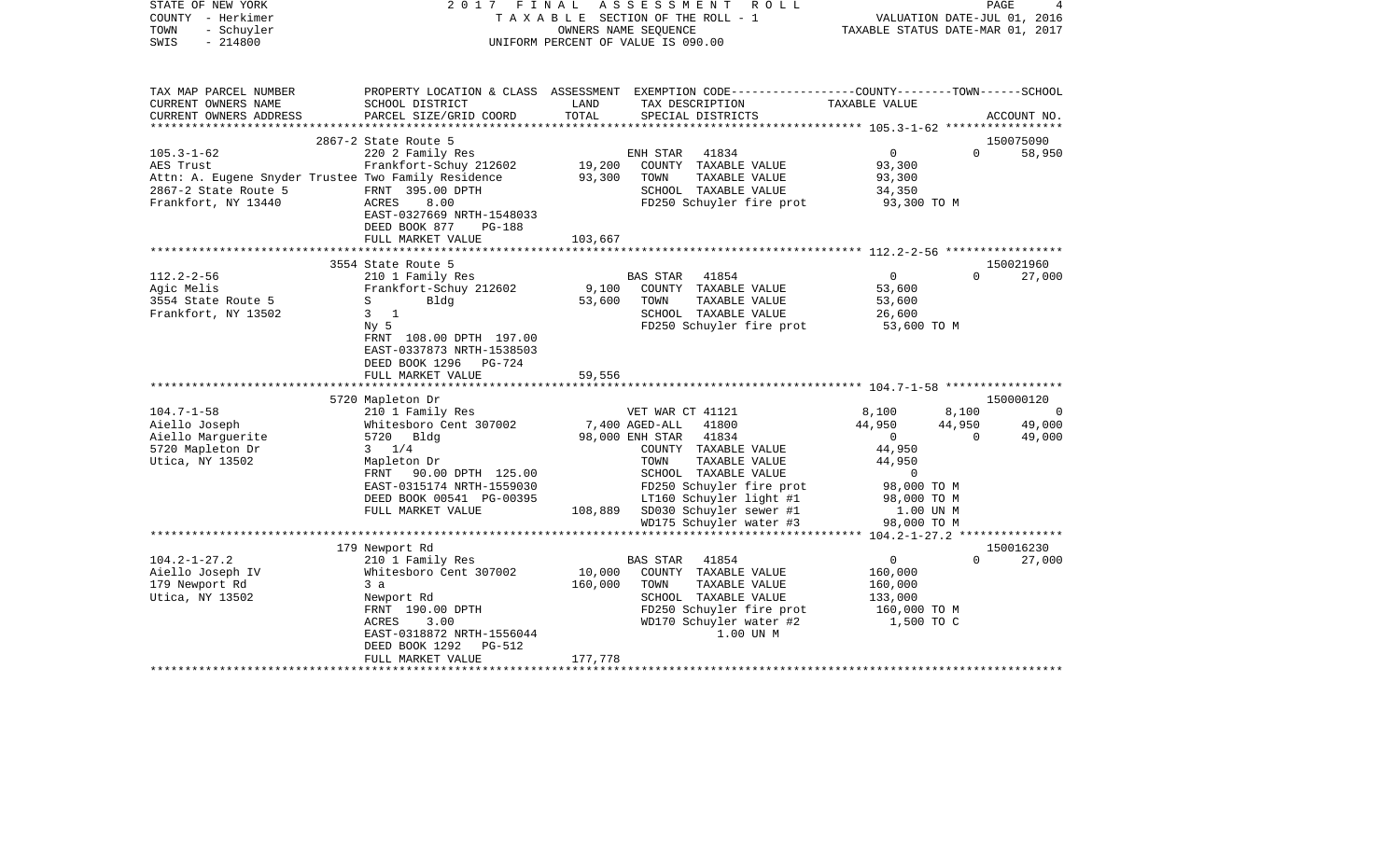| STATE OF NEW YORK<br>COUNTY - Herkimer<br>- Schuyler<br>TOWN<br>$-214800$<br>SWIS | 2017<br>FINAL                                                                                             | OWNERS NAME SEQUENCE | ASSESSMENT ROLL<br>TAXABLE SECTION OF THE ROLL - 1<br>UNIFORM PERCENT OF VALUE IS 090.00                                                 | VALUATION DATE-JUL 01, 2016<br>TAXABLE STATUS DATE-MAR 01, 2017 | PAGE<br>5          |
|-----------------------------------------------------------------------------------|-----------------------------------------------------------------------------------------------------------|----------------------|------------------------------------------------------------------------------------------------------------------------------------------|-----------------------------------------------------------------|--------------------|
| TAX MAP PARCEL NUMBER<br>CURRENT OWNERS NAME<br>CURRENT OWNERS ADDRESS            | SCHOOL DISTRICT<br>PARCEL SIZE/GRID COORD                                                                 | LAND<br>TOTAL        | PROPERTY LOCATION & CLASS ASSESSMENT EXEMPTION CODE----------------COUNTY-------TOWN------SCHOOL<br>TAX DESCRIPTION<br>SPECIAL DISTRICTS | TAXABLE VALUE                                                   | ACCOUNT NO.        |
| ************************                                                          |                                                                                                           |                      |                                                                                                                                          |                                                                 |                    |
|                                                                                   | Newport Rd                                                                                                |                      |                                                                                                                                          |                                                                 | 150016230          |
| $104.2 - 1 - 27.1$<br>Aiello Joseph J                                             | 312 Vac w/imprv<br>Whitesboro Cent 307002                                                                 | 10,000               | COUNTY TAXABLE VALUE<br>TAXABLE VALUE<br>TOWN                                                                                            | 25,000<br>25,000                                                |                    |
| Aiello Julia                                                                      | W Vacant                                                                                                  | 25,000               | SCHOOL TAXABLE VALUE                                                                                                                     | 25,000                                                          |                    |
| 149 Newport Rd                                                                    | 12.3 Acres                                                                                                |                      | FD250 Schuyler fire prot                                                                                                                 | 25,000 TO M                                                     |                    |
| Utica, NY 13502                                                                   | Newport Rd<br>FRNT 629.00 DPTH<br>ACRES<br>9.00<br>EAST-0318622 NRTH-1555732<br>DEED BOOK 685<br>$PG-489$ |                      | WD170 Schuyler water #2<br>1.00 UN M                                                                                                     | 1,500 TO C                                                      |                    |
|                                                                                   | FULL MARKET VALUE                                                                                         | 27,778               |                                                                                                                                          |                                                                 |                    |
|                                                                                   |                                                                                                           |                      |                                                                                                                                          |                                                                 |                    |
|                                                                                   | 135 Newport Rd                                                                                            |                      |                                                                                                                                          |                                                                 | 150012600          |
| $104.2 - 1 - 28$                                                                  | 210 1 Family Res                                                                                          |                      | COUNTY TAXABLE VALUE                                                                                                                     | 40,000                                                          |                    |
| Aiello Joseph J                                                                   | Whitesboro Cent 307002                                                                                    | 7,000                | TOWN<br>TAXABLE VALUE                                                                                                                    | 40,000                                                          |                    |
| Aiello Julia                                                                      | W<br>Bldg                                                                                                 | 40,000               | SCHOOL TAXABLE VALUE                                                                                                                     | 40,000                                                          |                    |
| 149 Newport Rd                                                                    | $\mathbf{3}$<br>1/8A                                                                                      |                      | FD250 Schuyler fire prot                                                                                                                 | 40,000 TO M                                                     |                    |
| Utica, NY 13502                                                                   | Newport Rd<br>FRNT 81.00 DPTH 110.00<br>EAST-0318774 NRTH-1555436<br>DEED BOOK 681<br><b>PG-130</b>       |                      | WD170 Schuyler water #2<br>1.00 UN M                                                                                                     | 2,700 TO C                                                      |                    |
|                                                                                   | FULL MARKET VALUE                                                                                         | 44,444               |                                                                                                                                          |                                                                 |                    |
|                                                                                   | Newport Rd                                                                                                |                      |                                                                                                                                          |                                                                 | 150075076          |
| $104.2 - 1 - 29$                                                                  | 210 1 Family Res                                                                                          |                      | 41854<br>BAS STAR                                                                                                                        | $\overline{0}$                                                  | $\Omega$<br>27,000 |
| Aiello Joseph J                                                                   | Whitesboro Cent 307002                                                                                    | 6,600                | COUNTY TAXABLE VALUE                                                                                                                     | 57,600                                                          |                    |
| Aiello Julia                                                                      | Bldg<br>W                                                                                                 | 57,600               | TOWN<br>TAXABLE VALUE                                                                                                                    | 57,600                                                          |                    |
| 149 Newport Rd                                                                    | .2 A<br>3                                                                                                 |                      | SCHOOL TAXABLE VALUE                                                                                                                     | 30,600                                                          |                    |
| Utica, NY 13502                                                                   | Newport Rd                                                                                                |                      | FD250 Schuyler fire prot                                                                                                                 | 57,600 TO M                                                     |                    |
|                                                                                   | FRNT<br>75.00 DPTH 81.00<br>EAST-0318726 NRTH-1555369<br>DEED BOOK 681<br><b>PG-128</b>                   |                      | WD170 Schuyler water #2<br>1.00 UN M                                                                                                     | 3,600 TO C                                                      |                    |
|                                                                                   | FULL MARKET VALUE                                                                                         | 64,000               |                                                                                                                                          |                                                                 |                    |
|                                                                                   |                                                                                                           |                      |                                                                                                                                          | ****** 104.2-1-53 ******************                            |                    |
| $104.2 - 1 - 53$                                                                  | 140 Newport Rd<br>210 1 Family Res                                                                        |                      | COUNTY TAXABLE VALUE                                                                                                                     | 48,000                                                          | 150001380          |
| Aiello Joseph J IV                                                                | Whitesboro Cent 307002                                                                                    | 6,500                | TOWN<br>TAXABLE VALUE                                                                                                                    | 48,000                                                          |                    |
| 142 Newport Rd                                                                    | Е<br>Bldg                                                                                                 | 48,000               | SCHOOL TAXABLE VALUE                                                                                                                     | 48,000                                                          |                    |
| Utica, NY 13502                                                                   | 1/8<br>3                                                                                                  |                      | FD250 Schuyler fire prot                                                                                                                 | 48,000 TO M                                                     |                    |
|                                                                                   | Newport Rd<br>45.00 DPTH 125.00<br>FRNT<br>EAST-0318760 NRTH-1555140<br>DEED BOOK 1135<br>$PG-74$         |                      | WD170 Schuyler water #2<br>1.00 UN M                                                                                                     | 2,700 TO C                                                      |                    |
|                                                                                   | FULL MARKET VALUE                                                                                         | 53,333               |                                                                                                                                          |                                                                 |                    |
|                                                                                   |                                                                                                           |                      |                                                                                                                                          |                                                                 |                    |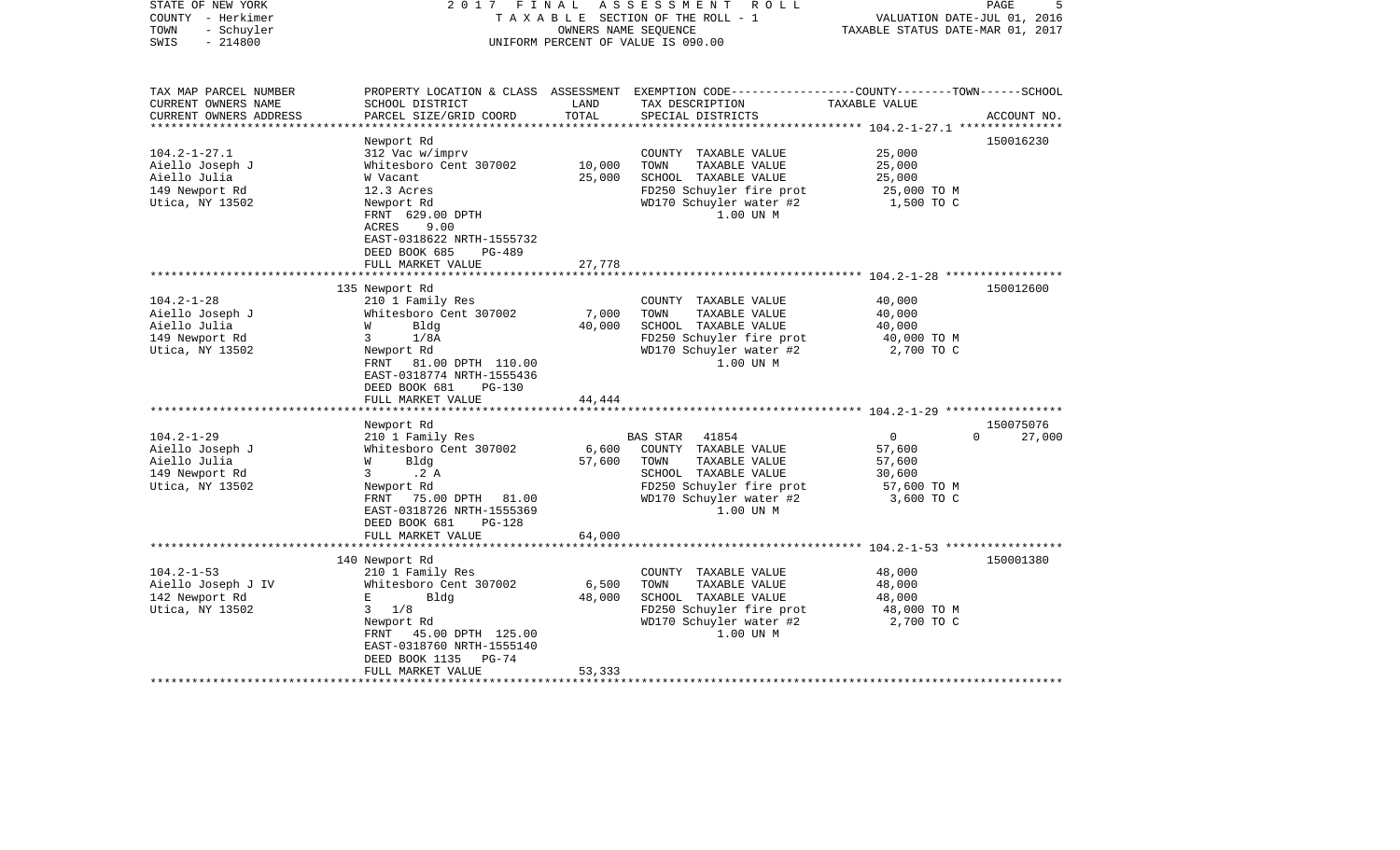| STATE OF NEW YORK<br>COUNTY - Herkimer<br>TOWN<br>- Schuyler<br>SWIS<br>$-214800$ | 2017                                                                   | FINAL         | A S S E S S M E N T<br>R O L L<br>TAXABLE SECTION OF THE ROLL - 1<br>OWNERS NAME SEQUENCE<br>UNIFORM PERCENT OF VALUE IS 090.00         | VALUATION DATE-JUL 01, 2016<br>TAXABLE STATUS DATE-MAR 01, 2017 | PAGE                  |
|-----------------------------------------------------------------------------------|------------------------------------------------------------------------|---------------|-----------------------------------------------------------------------------------------------------------------------------------------|-----------------------------------------------------------------|-----------------------|
| TAX MAP PARCEL NUMBER<br>CURRENT OWNERS NAME<br>CURRENT OWNERS ADDRESS            | SCHOOL DISTRICT<br>PARCEL SIZE/GRID COORD                              | LAND<br>TOTAL | PROPERTY LOCATION & CLASS ASSESSMENT EXEMPTION CODE---------------COUNTY-------TOWN------SCHOOL<br>TAX DESCRIPTION<br>SPECIAL DISTRICTS | TAXABLE VALUE                                                   | ACCOUNT NO.           |
| ***********************                                                           |                                                                        |               |                                                                                                                                         |                                                                 |                       |
|                                                                                   | 142 Newport Rd                                                         |               |                                                                                                                                         |                                                                 | 150018870             |
| $104.2 - 1 - 54$                                                                  | 210 1 Family Res<br>Whitesboro Cent 307002                             | 8,200         | COUNTY TAXABLE VALUE<br>TOWN                                                                                                            | 54,400<br>54,400                                                |                       |
| Aiello Joseph J IV<br>142 Newport Rd                                              | Residence                                                              | 54,400        | TAXABLE VALUE<br>SCHOOL TAXABLE VALUE                                                                                                   | 54,400                                                          |                       |
| Utica, NY 13502                                                                   | $31/3$ Acre                                                            |               | FD250 Schuyler fire prot                                                                                                                | 54,400 TO M                                                     |                       |
|                                                                                   | Newport Rd<br>ACRES<br>$0.37$ BANK<br>740<br>EAST-0318785 NRTH-1555181 |               | WD170 Schuyler water #2<br>1.00 UN M                                                                                                    | 54,400 TO C                                                     |                       |
|                                                                                   | DEED BOOK 874<br><b>PG-702</b>                                         |               |                                                                                                                                         |                                                                 |                       |
|                                                                                   | FULL MARKET VALUE                                                      | 60,444        |                                                                                                                                         |                                                                 |                       |
|                                                                                   |                                                                        |               |                                                                                                                                         |                                                                 |                       |
| $104.7 - 1 - 26$                                                                  | 5645 Mapleton Dr                                                       |               | COUNTY TAXABLE VALUE                                                                                                                    | 101,500                                                         | 150000150             |
| Aiello Virgina V                                                                  | 210 1 Family Res<br>Whitesboro Cent 307002                             | 6,900         | TAXABLE VALUE<br>TOWN                                                                                                                   | 101,500                                                         |                       |
| Murphy Debra A                                                                    | 5645 Bldg                                                              | 101,500       | SCHOOL TAXABLE VALUE                                                                                                                    | 101,500                                                         |                       |
| 5645 Mapleton Dr                                                                  | deceased 2015                                                          |               | FD250 Schuyler fire prot                                                                                                                | 101,500 TO M                                                    |                       |
| Utica, NY 13502                                                                   | Mapleton Dr                                                            |               | LT160 Schuyler light #1                                                                                                                 | 101,500 TO M                                                    |                       |
|                                                                                   | FRNT 60.00 DPTH 135.00                                                 |               | SD030 Schuyler sewer #1                                                                                                                 | 1.00 UN M                                                       |                       |
|                                                                                   | EAST-0314314 NRTH-1558016                                              |               | WD175 Schuyler water #3                                                                                                                 | 101,500 TO M                                                    |                       |
|                                                                                   | DEED BOOK 838<br>$PG-194$                                              |               |                                                                                                                                         |                                                                 |                       |
|                                                                                   | FULL MARKET VALUE                                                      | 112,778       |                                                                                                                                         |                                                                 |                       |
|                                                                                   |                                                                        |               |                                                                                                                                         | ********************* 099.4-6-7 ******                          |                       |
| $099.4 - 6 - 7$                                                                   | Cogar Rd<br>322 Rural vac>10                                           |               |                                                                                                                                         | 36,000                                                          | 150003180             |
| Aird Carolyn D                                                                    | West Canada Val 212402                                                 | 36,000        | COUNTY TAXABLE VALUE<br>TOWN<br>TAXABLE VALUE                                                                                           | 36,000                                                          |                       |
| 209 Norton Dr                                                                     | Fox Hollow/ MF#185                                                     | 36,000        | SCHOOL TAXABLE VALUE                                                                                                                    | 36,000                                                          |                       |
| Cinnaminson, NJ 08077-1582                                                        | Land & Lakes lot 7                                                     |               | FD250 Schuyler fire prot                                                                                                                | 36,000 TO M                                                     |                       |
|                                                                                   | Cogar Rd<br>ACRES 12.00<br>EAST-0344844 NRTH-1563422                   |               |                                                                                                                                         |                                                                 |                       |
|                                                                                   | DEED BOOK 1136<br>PG-741                                               |               |                                                                                                                                         |                                                                 |                       |
|                                                                                   | FULL MARKET VALUE                                                      | 40,000        |                                                                                                                                         |                                                                 |                       |
|                                                                                   |                                                                        |               |                                                                                                                                         |                                                                 |                       |
|                                                                                   | 120 Church Rd                                                          |               |                                                                                                                                         |                                                                 | 150007350<br>$\Omega$ |
| $112.2 - 2 - 5$<br>Albrecht Lisa                                                  | 210 1 Family Res<br>Frankfort-Schuy 212602                             | 6,800         | ENH STAR<br>41834<br>COUNTY TAXABLE VALUE                                                                                               | $\mathbf{0}$<br>54,500                                          | 54,500                |
| Hyer Gary & Ethel                                                                 | W<br>Bldg                                                              | 54,500        | TAXABLE VALUE<br>TOWN                                                                                                                   | 54,500                                                          |                       |
| 120 Church Rd                                                                     | 3<br>1/4A                                                              |               | SCHOOL TAXABLE VALUE                                                                                                                    | $\mathbf 0$                                                     |                       |
| Frankfort, NY 13340                                                               | Church Rd                                                              |               | FD250 Schuyler fire prot                                                                                                                | 54,500 TO M                                                     |                       |
|                                                                                   | 74.00 DPTH 94.00<br>FRNT                                               |               |                                                                                                                                         |                                                                 |                       |
|                                                                                   | EAST-0337611 NRTH-1541832                                              |               |                                                                                                                                         |                                                                 |                       |
|                                                                                   | DEED BOOK 1567<br>$PG-483$                                             |               |                                                                                                                                         |                                                                 |                       |
|                                                                                   | FULL MARKET VALUE                                                      | 60,556        |                                                                                                                                         |                                                                 |                       |
|                                                                                   |                                                                        |               |                                                                                                                                         |                                                                 |                       |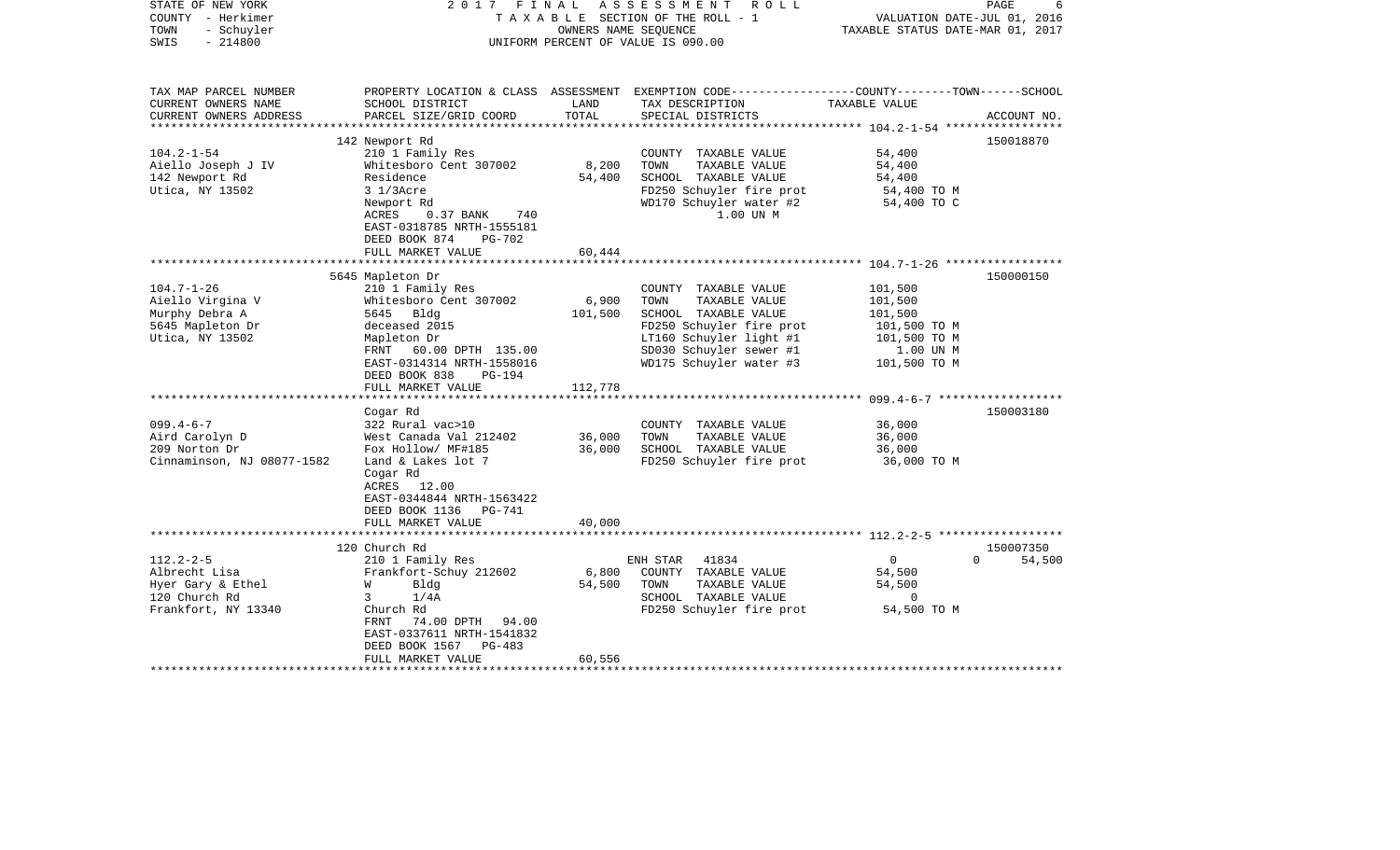| STATE OF NEW YORK<br>COUNTY - Herkimer<br>- Schuyler<br>TOWN<br>$-214800$<br>SWIS | 2017<br>FINAL                                        |               | ASSESSMENT ROLL<br>TAXABLE SECTION OF THE ROLL - 1<br>OWNERS NAME SEQUENCE<br>UNIFORM PERCENT OF VALUE IS 090.00 | VALUATION DATE-JUL 01, 2016<br>TAXABLE STATUS DATE-MAR 01, 2017 | PAGE<br>7          |
|-----------------------------------------------------------------------------------|------------------------------------------------------|---------------|------------------------------------------------------------------------------------------------------------------|-----------------------------------------------------------------|--------------------|
|                                                                                   |                                                      |               |                                                                                                                  |                                                                 |                    |
| TAX MAP PARCEL NUMBER                                                             |                                                      |               | PROPERTY LOCATION & CLASS ASSESSMENT EXEMPTION CODE----------------COUNTY-------TOWN------SCHOOL                 |                                                                 |                    |
| CURRENT OWNERS NAME<br>CURRENT OWNERS ADDRESS<br>**********************           | SCHOOL DISTRICT<br>PARCEL SIZE/GRID COORD            | LAND<br>TOTAL | TAX DESCRIPTION<br>SPECIAL DISTRICTS                                                                             | TAXABLE VALUE                                                   | ACCOUNT NO.        |
|                                                                                   | Mowers Rd                                            |               |                                                                                                                  |                                                                 | 150003180          |
| $099.4 - 3 - 5$                                                                   | 322 Rural vac>10                                     |               | COUNTY TAXABLE VALUE                                                                                             | 68,800                                                          |                    |
| Aldrich Ryan                                                                      | West Canada Val 212402                               | 68,800        | TAXABLE VALUE<br>TOWN                                                                                            | 68,800                                                          |                    |
| Aldrich Rose A                                                                    | split #6 lot $5$                                     | 68,800        | SCHOOL TAXABLE VALUE                                                                                             | 68,800                                                          |                    |
| 685 Mowers Rd<br>Frankfort, NY 13340                                              | Land & Lakes<br>Mower                                |               | FD250 Schuyler fire prot                                                                                         | 68,800 TO M                                                     |                    |
|                                                                                   | FRNT 407.80 DPTH                                     |               |                                                                                                                  |                                                                 |                    |
|                                                                                   | 40.00<br>ACRES                                       |               |                                                                                                                  |                                                                 |                    |
|                                                                                   | EAST-0341937 NRTH-1564278                            |               |                                                                                                                  |                                                                 |                    |
|                                                                                   | DEED BOOK 1607 PG-836                                |               |                                                                                                                  |                                                                 |                    |
|                                                                                   | FULL MARKET VALUE<br>***********************         | 76,444        |                                                                                                                  |                                                                 |                    |
|                                                                                   | 685 Mowers Rd                                        | *********     |                                                                                                                  |                                                                 |                    |
| $099.4 - 6 - 29$                                                                  | 240 Rural res                                        |               | COUNTY TAXABLE VALUE                                                                                             | 424,900                                                         | 150075080          |
| Aldrich Ryan                                                                      | West Canada Val 212402                               | 19,900        | TAXABLE VALUE<br>TOWN                                                                                            | 424,900                                                         |                    |
| 685 Mowers Rd                                                                     | Vacant Land                                          | 424,900       | SCHOOL TAXABLE VALUE                                                                                             | 424,900                                                         |                    |
| Frankfort, NY 13340                                                               | 9.9A<br>$\mathbf{3}$                                 |               | FD250 Schuyler fire prot                                                                                         | 424,900 TO M                                                    |                    |
|                                                                                   | Mower Rd                                             |               |                                                                                                                  |                                                                 |                    |
|                                                                                   | 9.90<br>ACRES                                        |               |                                                                                                                  |                                                                 |                    |
|                                                                                   | EAST-0342377 NRTH-1563539<br>DEED BOOK 1232<br>PG-96 |               |                                                                                                                  |                                                                 |                    |
|                                                                                   | FULL MARKET VALUE                                    | 472,111       |                                                                                                                  |                                                                 |                    |
|                                                                                   |                                                      | *******       |                                                                                                                  | ******************** 104.2-2-32 ******************              |                    |
|                                                                                   | 123 Sterling Dr                                      |               |                                                                                                                  |                                                                 | 150006150          |
| $104.2 - 2 - 32$                                                                  | 210 1 Family Res                                     |               | BAS STAR<br>41854                                                                                                | $\mathbf 0$                                                     | $\Omega$<br>27,000 |
| Alessandrini Renee                                                                | Whitesboro Cent 307002                               | 8,000         | COUNTY TAXABLE VALUE                                                                                             | 71,500                                                          |                    |
| 123 Sterling Dr<br>Utica, NY 13502                                                | S Bldg<br>.478<br>9                                  | 71,500        | TOWN<br>TAXABLE VALUE<br>SCHOOL TAXABLE VALUE                                                                    | 71,500<br>44,500                                                |                    |
|                                                                                   | Cosby Manor                                          |               | FD250 Schuyler fire prot                                                                                         | 71,500 TO M                                                     |                    |
|                                                                                   | 77.00 DPTH 291.00<br>FRNT                            |               | WD170 Schuyler water #2                                                                                          | 1,800 TO C                                                      |                    |
|                                                                                   | ACRES<br>0.35                                        |               | 1.00 UN M                                                                                                        |                                                                 |                    |
|                                                                                   | EAST-0324036 NRTH-1557162                            |               |                                                                                                                  |                                                                 |                    |
|                                                                                   | DEED BOOK 831<br><b>PG-102</b>                       |               |                                                                                                                  |                                                                 |                    |
|                                                                                   | FULL MARKET VALUE                                    | 79,444        |                                                                                                                  |                                                                 |                    |
|                                                                                   | 147 Short Lots Rd                                    |               | **************************** 105.1-1-42 *****************                                                        |                                                                 | 150000210          |
| $105.1 - 1 - 42$                                                                  | 210 1 Family Res                                     |               | ENH STAR<br>41834                                                                                                | 0                                                               | $\Omega$<br>58,950 |
| Alessandrini Robert                                                               | Whitesboro Cent 307002                               | 11,700        | COUNTY TAXABLE VALUE                                                                                             | 100,000                                                         |                    |
| Alessandrini Roseanne                                                             | N<br>Bldg                                            | 100,000       | TAXABLE VALUE<br>TOWN                                                                                            | 100,000                                                         |                    |
| 147 Shortlots Rd                                                                  | 3.85A                                                |               | SCHOOL TAXABLE VALUE                                                                                             | 41,050                                                          |                    |
| Frankfort, NY 13340                                                               | Shortlots                                            |               | FD250 Schuyler fire prot                                                                                         | 100,000 то м                                                    |                    |
|                                                                                   | FRNT 211.00 DPTH 164.00                              |               | WD170 Schuyler water #2                                                                                          | 100,000 TO C                                                    |                    |
|                                                                                   | BANK<br>020<br>EAST-0325401 NRTH-1554894             |               | 1.00 UN M                                                                                                        |                                                                 |                    |
|                                                                                   | DEED BOOK 00570 PG-00860                             |               |                                                                                                                  |                                                                 |                    |
|                                                                                   | FULL MARKET VALUE                                    | 111,111       |                                                                                                                  |                                                                 |                    |
|                                                                                   |                                                      |               |                                                                                                                  |                                                                 |                    |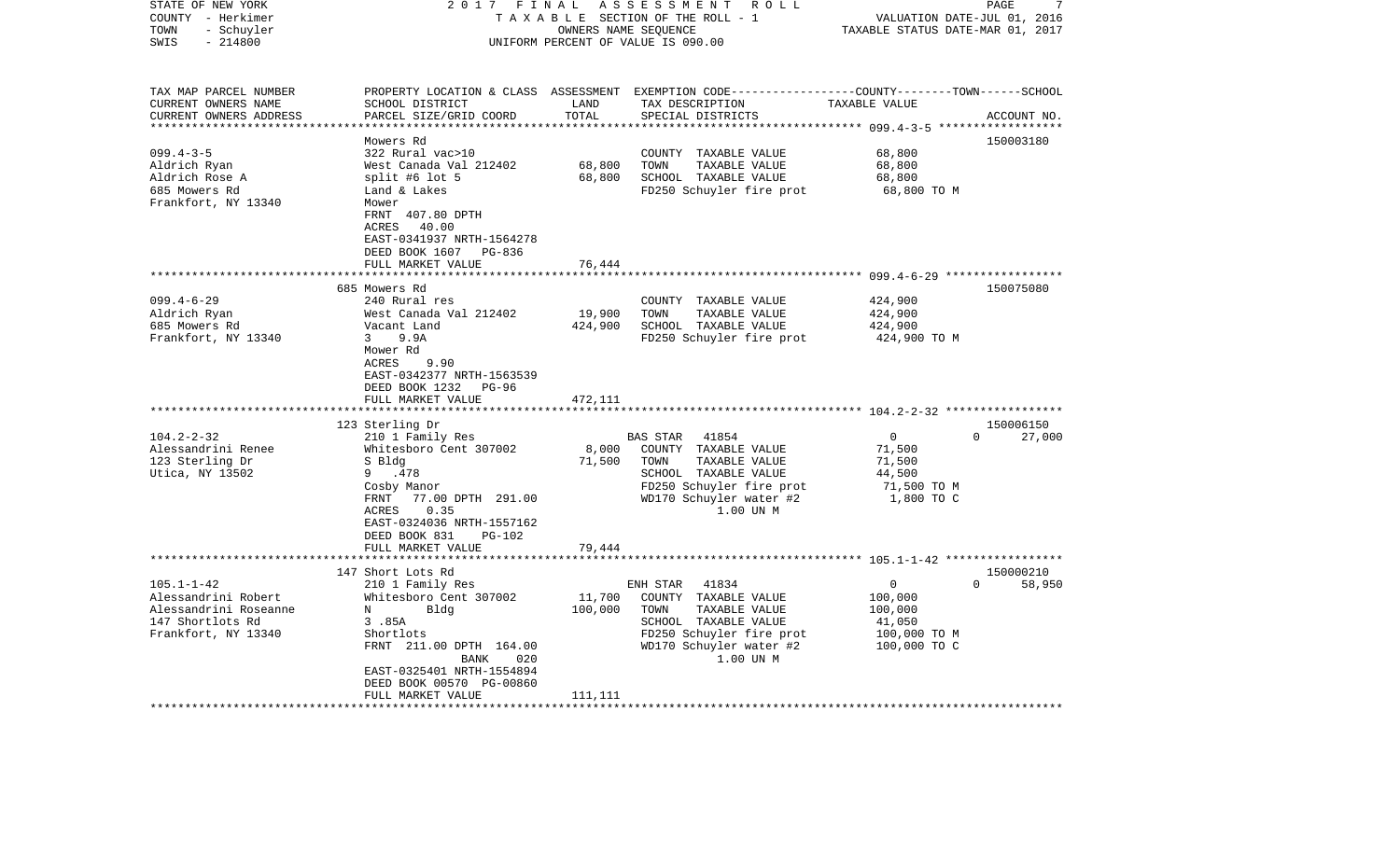| STATE OF NEW YORK<br>COUNTY - Herkimer<br>TOWN<br>- Schuyler                                        | 2017                                                   | FINAL<br>OWNERS NAME SEQUENCE | ASSESSMENT<br>R O L L<br>TAXABLE SECTION OF THE ROLL - 1                                                                                 | TAXABLE STATUS DATE-MAR 01, 2017                        | PAGE<br>8<br>VALUATION DATE-JUL 01, 2016 |
|-----------------------------------------------------------------------------------------------------|--------------------------------------------------------|-------------------------------|------------------------------------------------------------------------------------------------------------------------------------------|---------------------------------------------------------|------------------------------------------|
| $-214800$<br>SWIS                                                                                   |                                                        |                               | UNIFORM PERCENT OF VALUE IS 090.00                                                                                                       |                                                         |                                          |
| TAX MAP PARCEL NUMBER<br>CURRENT OWNERS NAME<br>CURRENT OWNERS ADDRESS<br>************************* | SCHOOL DISTRICT<br>PARCEL SIZE/GRID COORD              | LAND<br>TOTAL                 | PROPERTY LOCATION & CLASS ASSESSMENT EXEMPTION CODE----------------COUNTY-------TOWN------SCHOOL<br>TAX DESCRIPTION<br>SPECIAL DISTRICTS | TAXABLE VALUE                                           | ACCOUNT NO.                              |
|                                                                                                     | 146 Spain Gulf Rd                                      |                               |                                                                                                                                          |                                                         |                                          |
| $099.1 - 1 - 80.13$                                                                                 | 210 1 Family Res                                       |                               | <b>BAS STAR</b><br>41854                                                                                                                 | 0                                                       | 27,000<br>$\mathbf 0$                    |
| Alessandrini Robert G Jr                                                                            | West Canada Val 212402                                 | 17,900                        | COUNTY TAXABLE VALUE                                                                                                                     | 140,000                                                 |                                          |
| Alessandrini Stacey L                                                                               | Single Family Residence                                | 140,000                       | TOWN<br>TAXABLE VALUE                                                                                                                    | 140,000                                                 |                                          |
| 146 Spain Gulf Rd<br>Utica, NY 13502                                                                | Modular 99-048<br>FRNT 203.00 DPTH                     |                               | SCHOOL TAXABLE VALUE<br>FD250 Schuyler fire prot                                                                                         | 113,000<br>140,000 TO M                                 |                                          |
|                                                                                                     | ACRES<br>6.50                                          |                               |                                                                                                                                          |                                                         |                                          |
|                                                                                                     | EAST-0332924 NRTH-1570826<br>DEED BOOK 866<br>$PG-592$ |                               |                                                                                                                                          |                                                         |                                          |
|                                                                                                     | FULL MARKET VALUE                                      | 155,556                       |                                                                                                                                          |                                                         |                                          |
|                                                                                                     |                                                        |                               |                                                                                                                                          |                                                         |                                          |
|                                                                                                     | Hawthorne Rd                                           |                               |                                                                                                                                          |                                                         | 150016260                                |
| $099.3 - 1 - 27$                                                                                    | 240 Rural res                                          |                               | 41730<br>AG MKTS                                                                                                                         | 15,775<br>15,775                                        | 15,775                                   |
| Alessandrini Robert G Jr                                                                            | Whitesboro Cent 307002                                 | 86,000                        | COUNTY TAXABLE VALUE                                                                                                                     | 106,825                                                 |                                          |
| Alessandrini Stacey                                                                                 | Bldg Ag Ex Ld 149 Acres                                | 122,600                       | TOWN<br>TAXABLE VALUE                                                                                                                    | 106,825                                                 |                                          |
| 146 Spain Gulf Rd                                                                                   | 1 154                                                  |                               | SCHOOL TAXABLE VALUE                                                                                                                     | 106,825                                                 |                                          |
| Utica, NY 13502                                                                                     | 2000<br>Bar Redu 11900<br>ACRES 153.60                 |                               | FD250 Schuyler fire prot                                                                                                                 | 122,600 TO M                                            |                                          |
| MAY BE SUBJECT TO PAYMENT                                                                           | EAST-0330829 NRTH-1563134                              |                               |                                                                                                                                          |                                                         |                                          |
| UNDER AGDIST LAW TIL 2024                                                                           | DEED BOOK 1404<br><b>PG-251</b>                        |                               |                                                                                                                                          |                                                         |                                          |
|                                                                                                     | FULL MARKET VALUE                                      | 136,222                       |                                                                                                                                          |                                                         |                                          |
|                                                                                                     |                                                        |                               |                                                                                                                                          |                                                         |                                          |
|                                                                                                     | 1180 Hawthorne Rd                                      |                               |                                                                                                                                          |                                                         | 150003180                                |
| $099.4 - 5 - 23$                                                                                    | 314 Rural vac<10                                       |                               | COUNTY<br>TAXABLE VALUE                                                                                                                  | 30,400                                                  |                                          |
| Alexander Stuart A                                                                                  | West Canada Val 212402                                 | 30,400                        | TAXABLE VALUE<br>TOWN                                                                                                                    | 30,400                                                  |                                          |
| Alexander Valerie                                                                                   | Survey # 106                                           | 30,400                        | SCHOOL TAXABLE VALUE                                                                                                                     | 30,400                                                  |                                          |
| 6605 State Route 55                                                                                 | Land & Lakes lot 30                                    |                               | FD250 Schuyler fire prot                                                                                                                 | 30,400 TO M                                             |                                          |
| Liberty, NY 12754                                                                                   | Hawthorne Rd<br>FRNT 361.90 DPTH                       |                               |                                                                                                                                          |                                                         |                                          |
|                                                                                                     | ACRES<br>9.00                                          |                               |                                                                                                                                          |                                                         |                                          |
|                                                                                                     | EAST-0346413 NRTH-1566319                              |                               |                                                                                                                                          |                                                         |                                          |
|                                                                                                     | DEED BOOK 1113<br>PG-680                               |                               |                                                                                                                                          |                                                         |                                          |
|                                                                                                     | FULL MARKET VALUE                                      | 33,778                        |                                                                                                                                          |                                                         |                                          |
|                                                                                                     |                                                        |                               |                                                                                                                                          | ************************* 099.1-1-4.4 ***************** |                                          |
|                                                                                                     | Brown Rd                                               |                               |                                                                                                                                          |                                                         | 150012300                                |
| $099.1 - 1 - 4.4$                                                                                   | 322 Rural vac>10                                       |                               | COUNTY TAXABLE VALUE                                                                                                                     | 16,000                                                  |                                          |
| All American II Abstract LLC                                                                        | West Canada Val 212402                                 | 16,000                        | TOWN<br>TAXABLE VALUE                                                                                                                    | 16,000                                                  |                                          |
| 53 Sunny Side Pl                                                                                    | N Vac                                                  | 16,000                        | SCHOOL TAXABLE VALUE                                                                                                                     | 16,000                                                  |                                          |
| Irvingtomn, NY 10533                                                                                | 17 acres 379ff<br>Brown                                |                               | FD250 Schuyler fire prot                                                                                                                 | 16,000 TO M                                             |                                          |
|                                                                                                     | FRNT 379.00 DPTH                                       |                               |                                                                                                                                          |                                                         |                                          |
|                                                                                                     | 17.00<br>ACRES                                         |                               |                                                                                                                                          |                                                         |                                          |
|                                                                                                     | EAST-0326037 NRTH-1573233                              |                               |                                                                                                                                          |                                                         |                                          |
|                                                                                                     | DEED BOOK 1517<br>PG-329                               |                               |                                                                                                                                          |                                                         |                                          |
|                                                                                                     | FULL MARKET VALUE                                      | 17,778                        |                                                                                                                                          |                                                         |                                          |
|                                                                                                     |                                                        |                               |                                                                                                                                          |                                                         |                                          |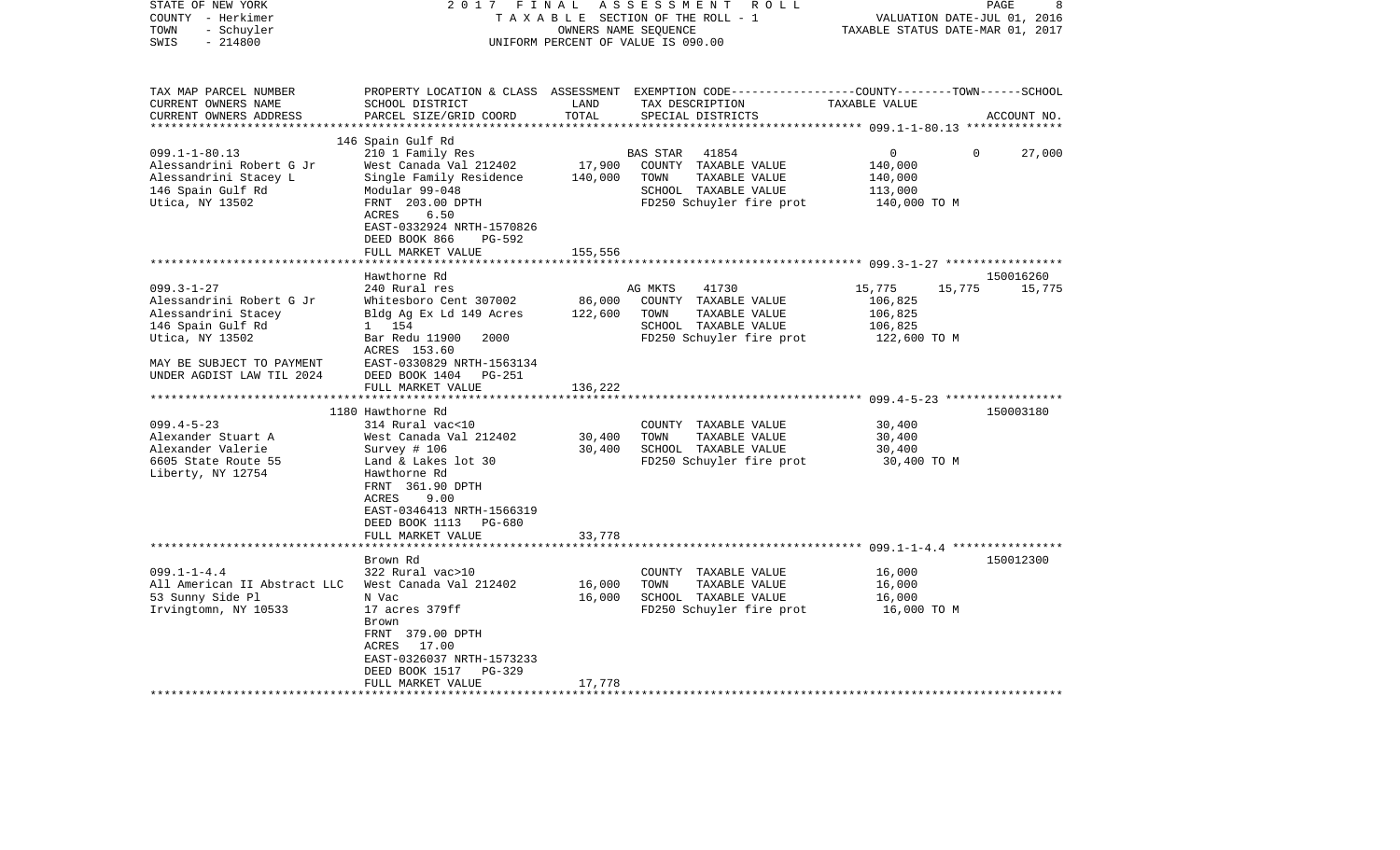| STATE OF NEW YORK<br>COUNTY - Herkimer<br>- Schuyler<br>TOWN<br>$-214800$<br>SWIS                   | 2017 FINAL                                                                                                                                                                                       |                           | ASSESSMENT<br>R O L L<br>TAXABLE SECTION OF THE ROLL - 1<br>OWNERS NAME SEQUENCE<br>UNIFORM PERCENT OF VALUE IS 090.00                                                | VALUATION DATE-JUL 01, 2016<br>TAXABLE STATUS DATE-MAR 01, 2017            | PAGE     | 9           |
|-----------------------------------------------------------------------------------------------------|--------------------------------------------------------------------------------------------------------------------------------------------------------------------------------------------------|---------------------------|-----------------------------------------------------------------------------------------------------------------------------------------------------------------------|----------------------------------------------------------------------------|----------|-------------|
| TAX MAP PARCEL NUMBER<br>CURRENT OWNERS NAME                                                        | SCHOOL DISTRICT                                                                                                                                                                                  | LAND                      | PROPERTY LOCATION & CLASS ASSESSMENT EXEMPTION CODE---------------COUNTY-------TOWN------SCHOOL<br>TAX DESCRIPTION                                                    | TAXABLE VALUE                                                              |          |             |
| CURRENT OWNERS ADDRESS<br>**********************                                                    | PARCEL SIZE/GRID COORD                                                                                                                                                                           | TOTAL                     | SPECIAL DISTRICTS                                                                                                                                                     |                                                                            |          | ACCOUNT NO. |
|                                                                                                     | 5419 Graham Rd                                                                                                                                                                                   |                           |                                                                                                                                                                       |                                                                            |          | 150023670   |
| $098.4 - 1 - 41$                                                                                    | 210 1 Family Res                                                                                                                                                                                 |                           | 41854<br><b>BAS STAR</b>                                                                                                                                              | $\overline{0}$                                                             | $\Omega$ | 27,000      |
| Allen Andrew M                                                                                      | Whitesboro Cent 307002                                                                                                                                                                           | 13,500                    | COUNTY TAXABLE VALUE                                                                                                                                                  | 110,000                                                                    |          |             |
| Allen Sarah B                                                                                       | Residence W/ Det. Garage                                                                                                                                                                         | 110,000                   | TOWN<br>TAXABLE VALUE                                                                                                                                                 | 110,000                                                                    |          |             |
| 5419 Graham Rd                                                                                      | Graham                                                                                                                                                                                           |                           | SCHOOL TAXABLE VALUE                                                                                                                                                  | 83,000                                                                     |          |             |
| Utica, NY 13502                                                                                     | ACRES<br>1.00<br>EAST-0320229 NRTH-1563491<br>DEED BOOK 1483 PG-831                                                                                                                              |                           | FD250 Schuyler fire prot                                                                                                                                              | 110,000 TO M                                                               |          |             |
|                                                                                                     | FULL MARKET VALUE                                                                                                                                                                                | 122,222                   |                                                                                                                                                                       |                                                                            |          |             |
|                                                                                                     |                                                                                                                                                                                                  |                           |                                                                                                                                                                       |                                                                            |          |             |
| $099.4 - 3 - 22$                                                                                    | Hawthorne Rd<br>314 Rural vac<10                                                                                                                                                                 |                           |                                                                                                                                                                       | 32,300                                                                     |          | 150003180   |
| Alloway Shawn                                                                                       | West Canada Val 212402                                                                                                                                                                           | 32,300                    | COUNTY TAXABLE VALUE<br>TAXABLE VALUE<br>TOWN                                                                                                                         | 32,300                                                                     |          |             |
| Alloway Margie                                                                                      | split #6 Lot $21$                                                                                                                                                                                | 32,300                    | SCHOOL TAXABLE VALUE                                                                                                                                                  | 32,300                                                                     |          |             |
| 184 Abbey Dr                                                                                        | Land & Lakes                                                                                                                                                                                     |                           | FD250 Schuyler fire prot                                                                                                                                              | 32,300 TO M                                                                |          |             |
| Royersford, PA 19468                                                                                | Mower<br>FRNT 418.00 DPTH<br>ACRES 10.00<br>EAST-0340568 NRTH-1566384<br>DEED BOOK 943<br>$PG-19$<br>FULL MARKET VALUE                                                                           | 35,889                    |                                                                                                                                                                       |                                                                            |          |             |
|                                                                                                     |                                                                                                                                                                                                  |                           |                                                                                                                                                                       |                                                                            |          |             |
|                                                                                                     | 389 Newport Rd                                                                                                                                                                                   |                           |                                                                                                                                                                       |                                                                            |          |             |
| $104.2 - 1 - 8.2$<br>Almond Stephen M<br>Almond Roberta J<br>389 Newport Rd<br>Utica, NY 13502-9730 | 210 1 Family Res<br>Whitesboro Cent 307002<br>Residence Dbl Wide<br>FRNT 295.50 DPTH 180.00<br>1.00<br>ACRES<br>EAST-0321093 NRTH-1559457<br>DEED BOOK 824<br><b>PG-198</b><br>FULL MARKET VALUE | 8,500<br>65,000<br>72,222 | 41854<br><b>BAS STAR</b><br>COUNTY TAXABLE VALUE<br>TOWN<br>TAXABLE VALUE<br>SCHOOL TAXABLE VALUE<br>FD250 Schuyler fire prot<br>WD170 Schuyler water #2<br>1.00 UN M | $\overline{0}$<br>65,000<br>65,000<br>38,000<br>65,000 TO M<br>65,000 TO C | $\Omega$ | 27,000      |
|                                                                                                     |                                                                                                                                                                                                  |                           |                                                                                                                                                                       |                                                                            |          |             |
|                                                                                                     | 3165 State Route 5                                                                                                                                                                               |                           |                                                                                                                                                                       |                                                                            |          | 150021570   |
| $105.3 - 1 - 36$                                                                                    | 210 1 Family Res                                                                                                                                                                                 |                           | VET WAR CT 41121                                                                                                                                                      | 8,100                                                                      | 8,100    | 0           |
| Ambrose Connie S                                                                                    | Frankfort-Schuy 212602                                                                                                                                                                           |                           | 41854<br>18,800 BAS STAR                                                                                                                                              | $\mathbf{0}$                                                               | $\Omega$ | 27,000      |
| 3165 State Route 5                                                                                  | Residence, Garage                                                                                                                                                                                | 119,100                   | COUNTY TAXABLE VALUE                                                                                                                                                  | 111,000                                                                    |          |             |
| Frankfort, NY 13340                                                                                 | Storage Building                                                                                                                                                                                 |                           | TOWN<br>TAXABLE VALUE                                                                                                                                                 | 111,000                                                                    |          |             |
|                                                                                                     | State                                                                                                                                                                                            |                           | SCHOOL TAXABLE VALUE                                                                                                                                                  | 92,100                                                                     |          |             |
|                                                                                                     | ACRES<br>7.50                                                                                                                                                                                    |                           | FD250 Schuyler fire prot                                                                                                                                              | 119,100 TO M                                                               |          |             |
|                                                                                                     | EAST-0332040 NRTH-1544140<br>DEED BOOK 700<br>PG-92                                                                                                                                              |                           |                                                                                                                                                                       |                                                                            |          |             |
|                                                                                                     | FULL MARKET VALUE                                                                                                                                                                                | 132,333                   |                                                                                                                                                                       |                                                                            |          |             |
|                                                                                                     |                                                                                                                                                                                                  |                           |                                                                                                                                                                       |                                                                            |          |             |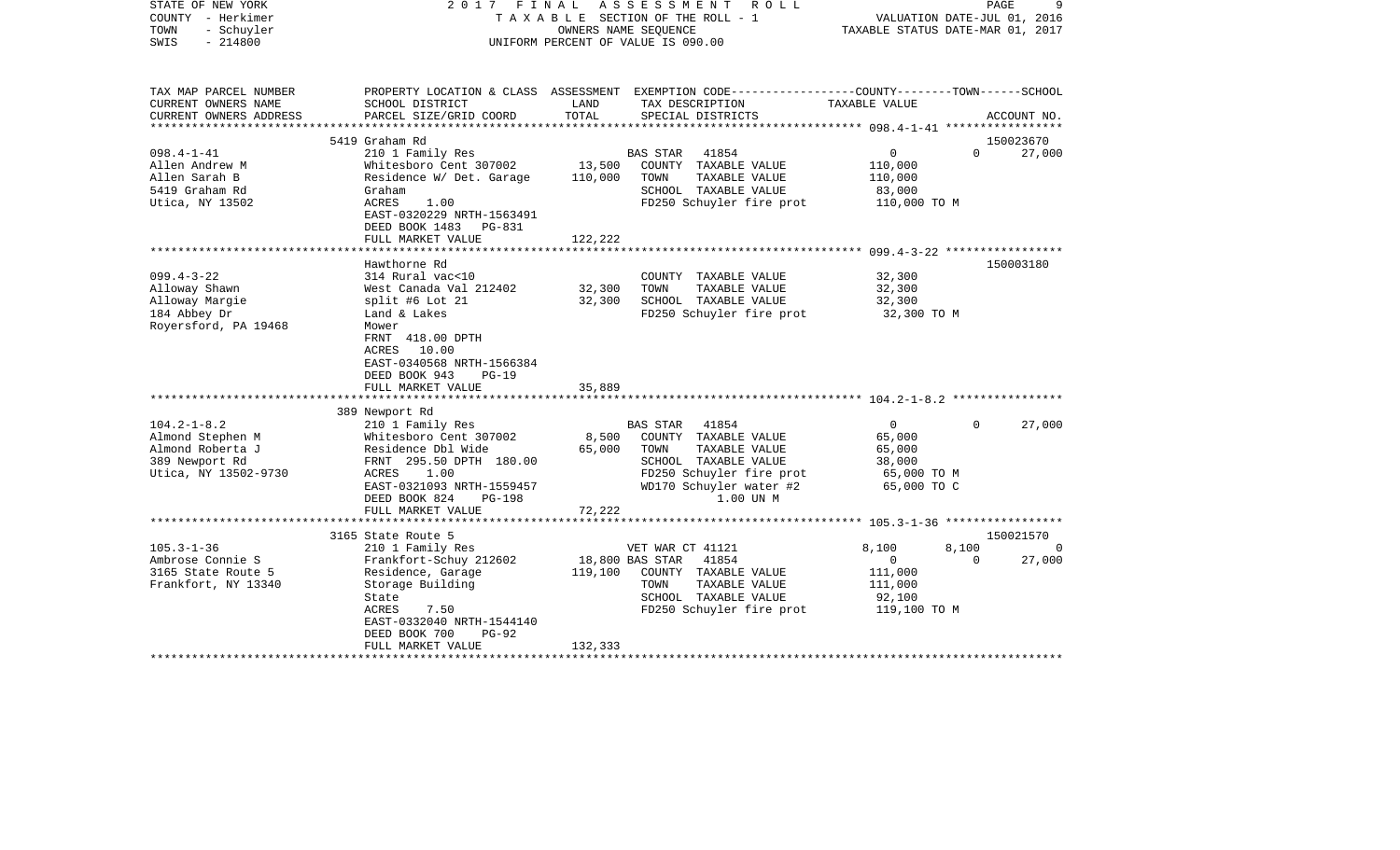| STATE OF NEW YORK<br>COUNTY - Herkimer<br>TOWN<br>- Schuyler<br>$-214800$<br>SWIS    |                                                                                                                                                                                                                              | OWNERS NAME SEQUENCE          | 2017 FINAL ASSESSMENT<br>ROLL<br>T A X A B L E SECTION OF THE ROLL - 1<br>UNIFORM PERCENT OF VALUE IS 090.00           | VALUATION DATE-JUL 01, 2016<br>TAXABLE STATUS DATE-MAR 01, 2017 | PAGE<br>10         |
|--------------------------------------------------------------------------------------|------------------------------------------------------------------------------------------------------------------------------------------------------------------------------------------------------------------------------|-------------------------------|------------------------------------------------------------------------------------------------------------------------|-----------------------------------------------------------------|--------------------|
| TAX MAP PARCEL NUMBER<br>CURRENT OWNERS NAME                                         | SCHOOL DISTRICT                                                                                                                                                                                                              | LAND                          | PROPERTY LOCATION & CLASS ASSESSMENT EXEMPTION CODE---------------COUNTY-------TOWN-----SCHOOL<br>TAX DESCRIPTION      | TAXABLE VALUE                                                   |                    |
| CURRENT OWNERS ADDRESS                                                               | PARCEL SIZE/GRID COORD                                                                                                                                                                                                       | TOTAL                         | SPECIAL DISTRICTS                                                                                                      |                                                                 | ACCOUNT NO.        |
|                                                                                      | 823 Newport Rd                                                                                                                                                                                                               |                               |                                                                                                                        |                                                                 | 150040420          |
| $098.4 - 1 - 47$<br>Ambrose James C<br>823 Newport Rd<br>Utica, NY 13502             | 210 1 Family Res<br>West Canada Val 212402<br><b>M</b><br>Blg<br>$3$ 1A<br>Newport Rd<br>ACRES<br>1.00<br>EAST-0325372 NRTH-1567003<br>DEED BOOK 1272 PG-943                                                                 | 13,500<br>69,800              | BAS STAR 41854<br>COUNTY TAXABLE VALUE<br>TOWN<br>TAXABLE VALUE<br>SCHOOL TAXABLE VALUE<br>FD250 Schuyler fire prot    | $\overline{0}$<br>69,800<br>69,800<br>42,800<br>69,800 TO M     | $\Omega$<br>27,000 |
|                                                                                      | FULL MARKET VALUE                                                                                                                                                                                                            | 77,556                        |                                                                                                                        |                                                                 |                    |
|                                                                                      |                                                                                                                                                                                                                              |                               |                                                                                                                        |                                                                 | 150005160          |
| $099.1 - 1 - 80.19$<br>Amendola Tina M<br>107 Spain Gulf South Rd<br>Utica, NY 13502 | 107 Spain Gulf Rd<br>210 1 Family Res<br>West Canada Val 212402<br>FRNT 479.00 DPTH<br>ACRES<br>1.90<br>EAST-0331689 NRTH-1570768<br>DEED BOOK 948<br>$PG-207$<br>FULL MARKET VALUE                                          | 14,200<br>86,300<br>95,889    | BAS STAR<br>41854<br>COUNTY TAXABLE VALUE<br>TOWN<br>TAXABLE VALUE<br>SCHOOL TAXABLE VALUE<br>FD250 Schuyler fire prot | $\overline{0}$<br>86,300<br>86,300<br>59,300<br>86,300 TO M     | $\Omega$<br>27,000 |
|                                                                                      |                                                                                                                                                                                                                              |                               |                                                                                                                        |                                                                 |                    |
| $105.3 - 1 - 57$<br>Anderson Frieda<br>2921 State Route 5<br>Frankfort, NY 13340     | 2921 State Route 5<br>210 1 Family Res<br>Frankfort-Schuy 212602<br>Double Wide Manuf Res<br>$9 \t1/2$<br>State Road<br>FRNT 118.00 DPTH 243.00<br>EAST-0328184 NRTH-1546981<br>DEED BOOK 772<br>PG-196<br>FULL MARKET VALUE | 10,500<br>72,000<br>80,000    | COUNTY TAXABLE VALUE<br>TOWN<br>TAXABLE VALUE<br>SCHOOL TAXABLE VALUE<br>FD250 Schuyler fire prot                      | 72,000<br>72,000<br>72,000<br>72,000 TO M                       | 150022440          |
|                                                                                      | **********************                                                                                                                                                                                                       |                               |                                                                                                                        |                                                                 |                    |
| $105.4 - 1 - 11$<br>Aney George Farber<br>401 N Prospect St<br>Herkimer, NY 13350    | Dutchtown Rd<br>113 Cattle farm<br>Frankfort-Schuy 212602<br>N Bldgs<br>1 119A<br>Dutchtown<br>ACRES 209.50<br>EAST-0341057 NRTH-1549779<br>DEED BOOK 820<br>PG-333<br>FULL MARKET VALUE                                     | 105,000<br>187,500<br>208,333 | COUNTY TAXABLE VALUE<br>TOWN<br>TAXABLE VALUE<br>SCHOOL TAXABLE VALUE<br>FD250 Schuyler fire prot                      | 187,500<br>187,500<br>187,500<br>187,500 TO M                   | 150021750          |
|                                                                                      |                                                                                                                                                                                                                              |                               |                                                                                                                        |                                                                 |                    |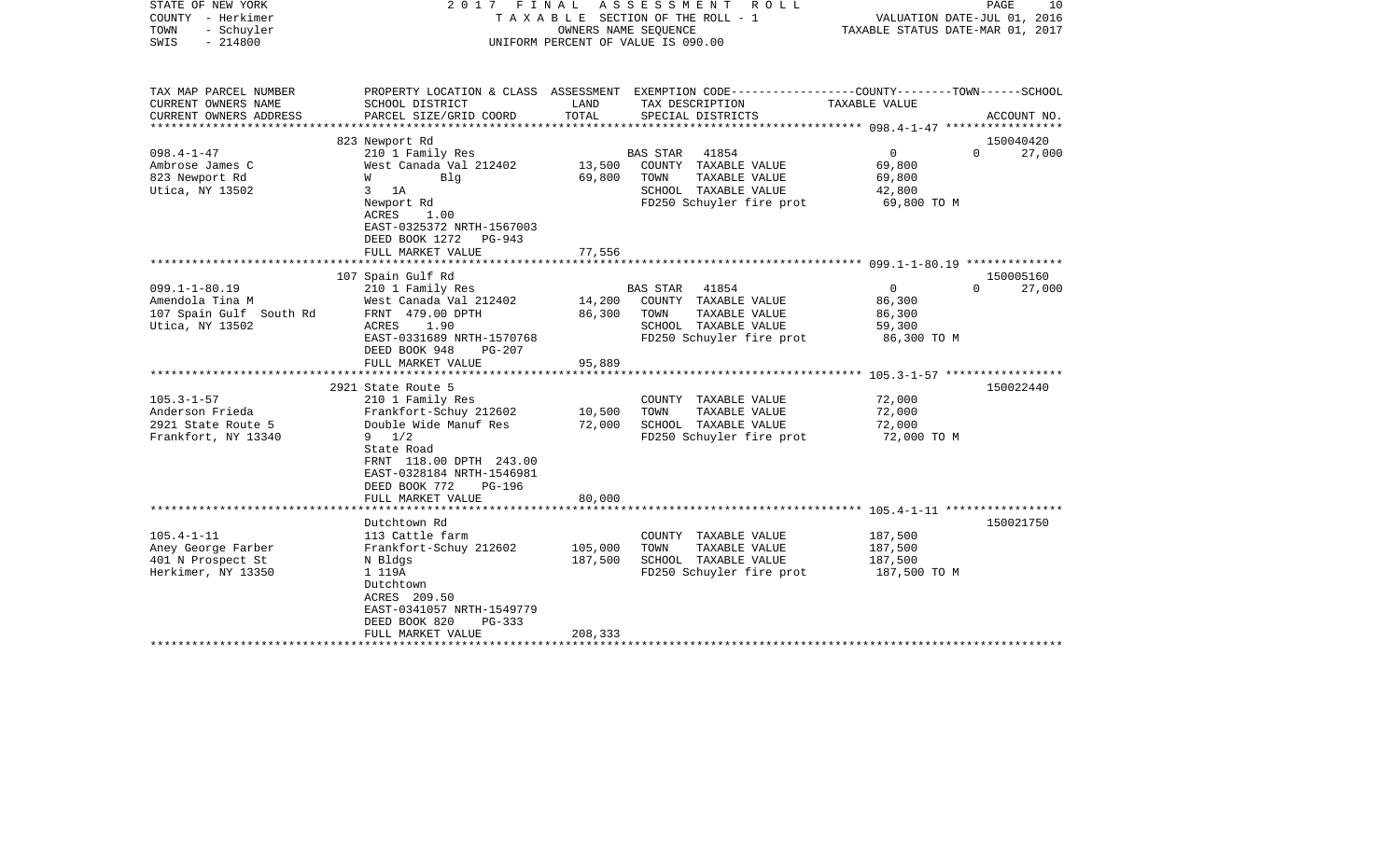| STATE OF NEW YORK<br>COUNTY - Herkimer<br>- Schuyler<br>TOWN<br>$-214800$<br>SWIS | 2017<br>FINAL                                                                                      | OWNERS NAME SEQUENCE | ASSESSMENT<br>R O L L<br>TAXABLE SECTION OF THE ROLL - 1<br>UNIFORM PERCENT OF VALUE IS 090.00                                           | VALUATION DATE-JUL 01, 2016<br>TAXABLE STATUS DATE-MAR 01, 2017 |          | PAGE<br>11  |
|-----------------------------------------------------------------------------------|----------------------------------------------------------------------------------------------------|----------------------|------------------------------------------------------------------------------------------------------------------------------------------|-----------------------------------------------------------------|----------|-------------|
| TAX MAP PARCEL NUMBER<br>CURRENT OWNERS NAME<br>CURRENT OWNERS ADDRESS            | SCHOOL DISTRICT<br>PARCEL SIZE/GRID COORD                                                          | LAND<br>TOTAL        | PROPERTY LOCATION & CLASS ASSESSMENT EXEMPTION CODE----------------COUNTY-------TOWN------SCHOOL<br>TAX DESCRIPTION<br>SPECIAL DISTRICTS | TAXABLE VALUE                                                   |          | ACCOUNT NO. |
|                                                                                   |                                                                                                    |                      |                                                                                                                                          |                                                                 |          |             |
|                                                                                   | 806 Beverly Rd                                                                                     |                      |                                                                                                                                          |                                                                 |          | 150002100   |
| $104.7 - 1 - 73$                                                                  | 210 1 Family Res<br>Whitesboro Cent 307002                                                         | 7,600                | ENH STAR 41834<br>COUNTY TAXABLE VALUE                                                                                                   | $\overline{0}$<br>93,000                                        | $\Omega$ | 58,950      |
| Annies Irrevocable Trust<br>806 Beverly Rd                                        | S <sub>25</sub><br>Bldg                                                                            | 93,000               | TOWN<br>TAXABLE VALUE                                                                                                                    | 93,000                                                          |          |             |
| Utica, NY 13502                                                                   | $3 \frac{1}{4}$                                                                                    |                      | SCHOOL TAXABLE VALUE                                                                                                                     | 34,050                                                          |          |             |
|                                                                                   | Beverly                                                                                            |                      | FD250 Schuyler fire prot                                                                                                                 | 93,000 TO M                                                     |          |             |
|                                                                                   | FRNT<br>85.00 DPTH 128.00                                                                          |                      | LT160 Schuyler light #1                                                                                                                  | 93,000 TO M                                                     |          |             |
|                                                                                   | EAST-0314642 NRTH-1557978                                                                          |                      | SD030 Schuyler sewer #1                                                                                                                  | 1.10 UN M                                                       |          |             |
|                                                                                   | DEED BOOK 1283 PG-798<br>FULL MARKET VALUE                                                         | 103,333              | WD175 Schuyler water #3                                                                                                                  | 93,000 TO M                                                     |          |             |
|                                                                                   |                                                                                                    |                      |                                                                                                                                          |                                                                 |          |             |
|                                                                                   | Cosby Rd                                                                                           |                      |                                                                                                                                          |                                                                 |          | 150003540   |
| $099.4 - 4 - 4$                                                                   | 322 Rural vac>10                                                                                   |                      | COUNTY TAXABLE VALUE<br>TOWN<br>TAXABLE VALUE                                                                                            | 42,300                                                          |          |             |
| Aponte Aleta J<br>114 West 183rd St 4F                                            | Frankfort-Schuy 212602<br>Deer Haven sub                                                           | 42,300<br>42,300     | SCHOOL TAXABLE VALUE                                                                                                                     | 42,300<br>42,300                                                |          |             |
| Bronx, NY 10453                                                                   | split #5 lot $33$                                                                                  |                      | FD250 Schuyler fire prot                                                                                                                 | 42,300 TO M                                                     |          |             |
|                                                                                   | Cosby Rd<br>ACRES 20.00<br>EAST-0349090 NRTH-1560669<br>DEED BOOK 1120 PG-375<br>FULL MARKET VALUE | 47,000               |                                                                                                                                          |                                                                 |          |             |
|                                                                                   |                                                                                                    |                      |                                                                                                                                          |                                                                 |          |             |
|                                                                                   | 144 Knapps Knolle                                                                                  |                      |                                                                                                                                          |                                                                 |          |             |
| $104.2 - 3 - 12$                                                                  | 210 1 Family Res                                                                                   |                      | VET WAR CT 41121                                                                                                                         | 8,100                                                           | 8,100    | $\circ$     |
| Arrigo Frank A                                                                    | Whitesboro Cent 307002                                                                             |                      | 10,800 VET DIS CT 41141                                                                                                                  | 11,660                                                          | 11,660   | $\Omega$    |
| Arrigo Karen M                                                                    | Knapps Knolle Rd                                                                                   |                      | 116,600 ENH STAR 41834                                                                                                                   | $\overline{0}$                                                  | $\Omega$ | 58,950      |
| 144 Knapps Knolle Rd                                                              | Single Family W/attached                                                                           |                      | COUNTY TAXABLE VALUE                                                                                                                     | 96,840                                                          |          |             |
| Utica, NY 13502                                                                   | FRNT 101.00 DPTH 297.00                                                                            |                      | TOWN<br>TAXABLE VALUE                                                                                                                    | 96,840                                                          |          |             |
|                                                                                   | EAST-0322831 NRTH-1556643<br>DEED BOOK 792<br>PG-435                                               |                      | SCHOOL TAXABLE VALUE<br>FD250 Schuyler fire prot                                                                                         | 57,650<br>116,600 TO M                                          |          |             |
|                                                                                   | FULL MARKET VALUE                                                                                  |                      | 129,556 WD170 Schuyler water #2<br>1.00 UN M                                                                                             | 116,600 TO C                                                    |          |             |
|                                                                                   |                                                                                                    |                      |                                                                                                                                          |                                                                 |          |             |
|                                                                                   | 601 Newport Rd                                                                                     |                      |                                                                                                                                          |                                                                 |          | 150010590   |
| $098.4 - 1 - 21$                                                                  | 210 1 Family Res                                                                                   |                      | VET COM CT 41131                                                                                                                         | 13,500                                                          | 13,500   | $\bigcap$   |
| Artessa Gary M                                                                    | Whitesboro Cent 307002                                                                             | 13,100 ENH STAR      | 41834                                                                                                                                    | $\overline{0}$                                                  | $\Omega$ | 58,950      |
| Artessa Christine                                                                 | Bldg<br><b>W</b>                                                                                   | 120,000              | COUNTY TAXABLE VALUE                                                                                                                     | 106,500                                                         |          |             |
| 601 Newport Rd<br>Utica, NY 13502                                                 | merged 098.4-1-18.3 07                                                                             |                      | TOWN<br>TAXABLE VALUE<br>SCHOOL TAXABLE VALUE                                                                                            | 106,500<br>61,050                                               |          |             |
|                                                                                   | Newport<br>FRNT 213.00 DPTH                                                                        |                      | FD250 Schuyler fire prot                                                                                                                 | 120,000 TO M                                                    |          |             |
|                                                                                   | ACRES<br>1.20                                                                                      |                      |                                                                                                                                          |                                                                 |          |             |
|                                                                                   | EAST-0323047 NRTH-1563129                                                                          |                      |                                                                                                                                          |                                                                 |          |             |
|                                                                                   | DEED BOOK 1114<br>PG-445                                                                           |                      |                                                                                                                                          |                                                                 |          |             |
|                                                                                   | FULL MARKET VALUE                                                                                  | 133,333              |                                                                                                                                          |                                                                 |          |             |
|                                                                                   |                                                                                                    |                      |                                                                                                                                          |                                                                 |          |             |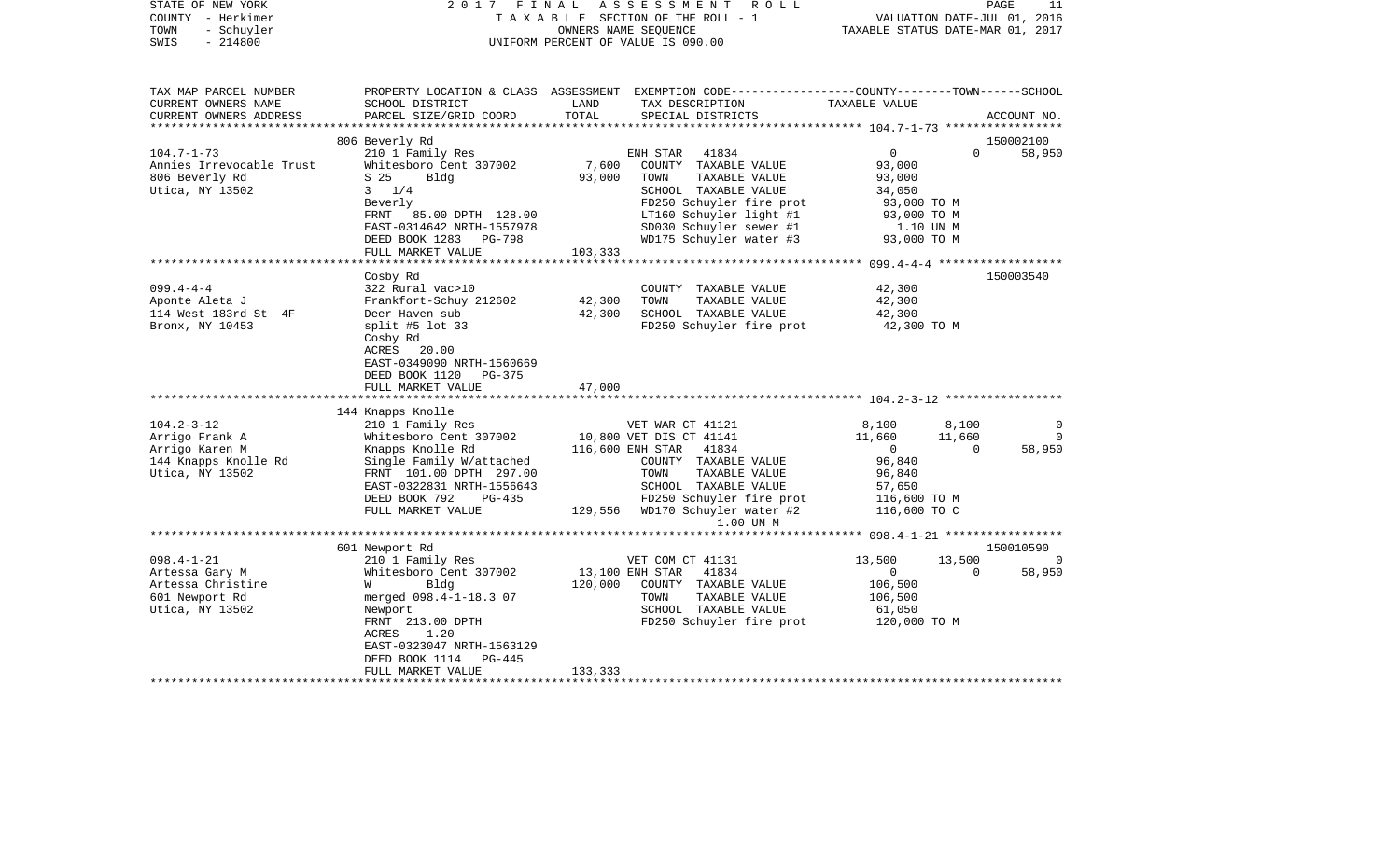| STATE OF NEW YORK<br>COUNTY - Herkimer<br>- Schuyler<br>TOWN<br>$-214800$<br>SWIS | 2017 FINAL                                                                    |                 | ASSESSMENT ROLL<br>TAXABLE SECTION OF THE ROLL - 1<br>OWNERS NAME SEQUENCE<br>UNIFORM PERCENT OF VALUE IS 090.00                        | VALUATION DATE-JUL 01, 2016<br>TAXABLE STATUS DATE-MAR 01, 2017 | 12<br>PAGE         |
|-----------------------------------------------------------------------------------|-------------------------------------------------------------------------------|-----------------|-----------------------------------------------------------------------------------------------------------------------------------------|-----------------------------------------------------------------|--------------------|
| TAX MAP PARCEL NUMBER<br>CURRENT OWNERS NAME<br>CURRENT OWNERS ADDRESS            | SCHOOL DISTRICT<br>PARCEL SIZE/GRID COORD                                     | LAND<br>TOTAL   | PROPERTY LOCATION & CLASS ASSESSMENT EXEMPTION CODE---------------COUNTY-------TOWN------SCHOOL<br>TAX DESCRIPTION<br>SPECIAL DISTRICTS | TAXABLE VALUE                                                   | ACCOUNT NO.        |
|                                                                                   | 3287 State Route 5                                                            |                 |                                                                                                                                         |                                                                 | 150004590          |
| $112.1 - 2 - 22$                                                                  | 210 1 Family Res                                                              |                 | CW_15_VET/ 41161                                                                                                                        | 8,100<br>8,100                                                  | - 0                |
| Astafan Scander                                                                   | Frankfort-Schuy 212602                                                        | 15,800 ENH STAR | 41834                                                                                                                                   | $\Omega$<br>$\bigcap$                                           | 58,950             |
| 3287 State Route 5                                                                | Bldg<br>N                                                                     | 89,000          | COUNTY TAXABLE VALUE                                                                                                                    | 80,900                                                          |                    |
| Frankfort, NY 13340                                                               | 3 4                                                                           |                 | TOWN<br>TAXABLE VALUE                                                                                                                   | 80,900                                                          |                    |
|                                                                                   | State                                                                         |                 | SCHOOL TAXABLE VALUE                                                                                                                    | 30,050                                                          |                    |
|                                                                                   | <b>ACRES</b><br>4.00                                                          |                 | FD250 Schuyler fire prot                                                                                                                | 89,000 TO M                                                     |                    |
|                                                                                   | EAST-0333918 NRTH-1542401<br>DEED BOOK 752<br>$PG-49$                         |                 |                                                                                                                                         |                                                                 |                    |
|                                                                                   | FULL MARKET VALUE                                                             | 98,889          |                                                                                                                                         |                                                                 |                    |
|                                                                                   | ********************                                                          |                 |                                                                                                                                         |                                                                 |                    |
|                                                                                   | 384 Watkins Rd                                                                |                 |                                                                                                                                         |                                                                 | 150018570          |
| $112.2 - 1 - 10$                                                                  | 210 1 Family Res                                                              |                 | BAS STAR 41854                                                                                                                          | $\overline{0}$                                                  | $\Omega$<br>27,000 |
| Avery Brandon J                                                                   | Frankfort-Schuy 212602                                                        | 12,800          | COUNTY TAXABLE VALUE                                                                                                                    | 77,800                                                          |                    |
| 300 West Main St                                                                  | Bldg                                                                          | 77,800          | TOWN<br>TAXABLE VALUE                                                                                                                   | 77,800                                                          |                    |
| Frankfort, NY 13340                                                               | $3 \quad 1$<br>Watkins                                                        |                 | SCHOOL TAXABLE VALUE<br>FD250 Schuyler fire prot                                                                                        | 50,800<br>77,800 TO M                                           |                    |
|                                                                                   | FRNT 200.00 DPTH 200.00<br>EAST-0342967 NRTH-1541694<br>DEED BOOK 1262 PG-822 |                 |                                                                                                                                         |                                                                 |                    |
|                                                                                   | FULL MARKET VALUE                                                             | 86,444          |                                                                                                                                         |                                                                 |                    |
|                                                                                   | *******************                                                           |                 |                                                                                                                                         |                                                                 |                    |
| $099.2 - 4 - 29$                                                                  | Grande View Dr<br>312 Vac w/imprv                                             |                 | COUNTY TAXABLE VALUE                                                                                                                    | 26,500                                                          | 150003180          |
| Avery James M                                                                     | West Canada Val 212402                                                        | 26,500          | TOWN<br>TAXABLE VALUE                                                                                                                   | 26,500                                                          |                    |
| 435 West 57th St 16F                                                              | Survey $# 362$                                                                | 26,500          | SCHOOL TAXABLE VALUE                                                                                                                    | 26,500                                                          |                    |
| New York, NY 10019                                                                | Land & Lakes lot 29                                                           |                 | FD250 Schuyler fire prot                                                                                                                | 26,500 TO M                                                     |                    |
|                                                                                   | Grande View Dr                                                                |                 |                                                                                                                                         |                                                                 |                    |
|                                                                                   | 7.00<br>ACRES                                                                 |                 |                                                                                                                                         |                                                                 |                    |
|                                                                                   | EAST-0339059 NRTH-1572142                                                     |                 |                                                                                                                                         |                                                                 |                    |
|                                                                                   | DEED BOOK 1242<br>$PG-639$<br>FULL MARKET VALUE                               |                 |                                                                                                                                         |                                                                 |                    |
|                                                                                   |                                                                               | 29,444          |                                                                                                                                         |                                                                 |                    |
|                                                                                   | Hawthorne Rd                                                                  |                 |                                                                                                                                         |                                                                 | 150003180          |
| $099.4 - 3 - 23$                                                                  | 322 Rural vac>10                                                              |                 | COUNTY TAXABLE VALUE                                                                                                                    | 41,500                                                          |                    |
| Aziz Shaikh Arif                                                                  | West Canada Val 212402                                                        | 41,500          | TOWN<br>TAXABLE VALUE                                                                                                                   | 41,500                                                          |                    |
| Das Suzana                                                                        | split #6 lot $22$                                                             | 41,500          | SCHOOL TAXABLE VALUE                                                                                                                    | 41,500                                                          |                    |
| 3 Scott Dr                                                                        | Land & Lakes                                                                  |                 | FD250 Schuyler fire prot                                                                                                                | 41,500 TO M                                                     |                    |
| Morganville, NJ 07751                                                             | Mower                                                                         |                 |                                                                                                                                         |                                                                 |                    |
|                                                                                   | FRNT 394.40 DPTH<br>ACRES 15.00                                               |                 |                                                                                                                                         |                                                                 |                    |
|                                                                                   | EAST-0340087 NRTH-1566125                                                     |                 |                                                                                                                                         |                                                                 |                    |
|                                                                                   | DEED BOOK 943<br>$PG-65$                                                      |                 |                                                                                                                                         |                                                                 |                    |
|                                                                                   | FULL MARKET VALUE                                                             | 46,111          |                                                                                                                                         |                                                                 |                    |
|                                                                                   |                                                                               |                 |                                                                                                                                         |                                                                 |                    |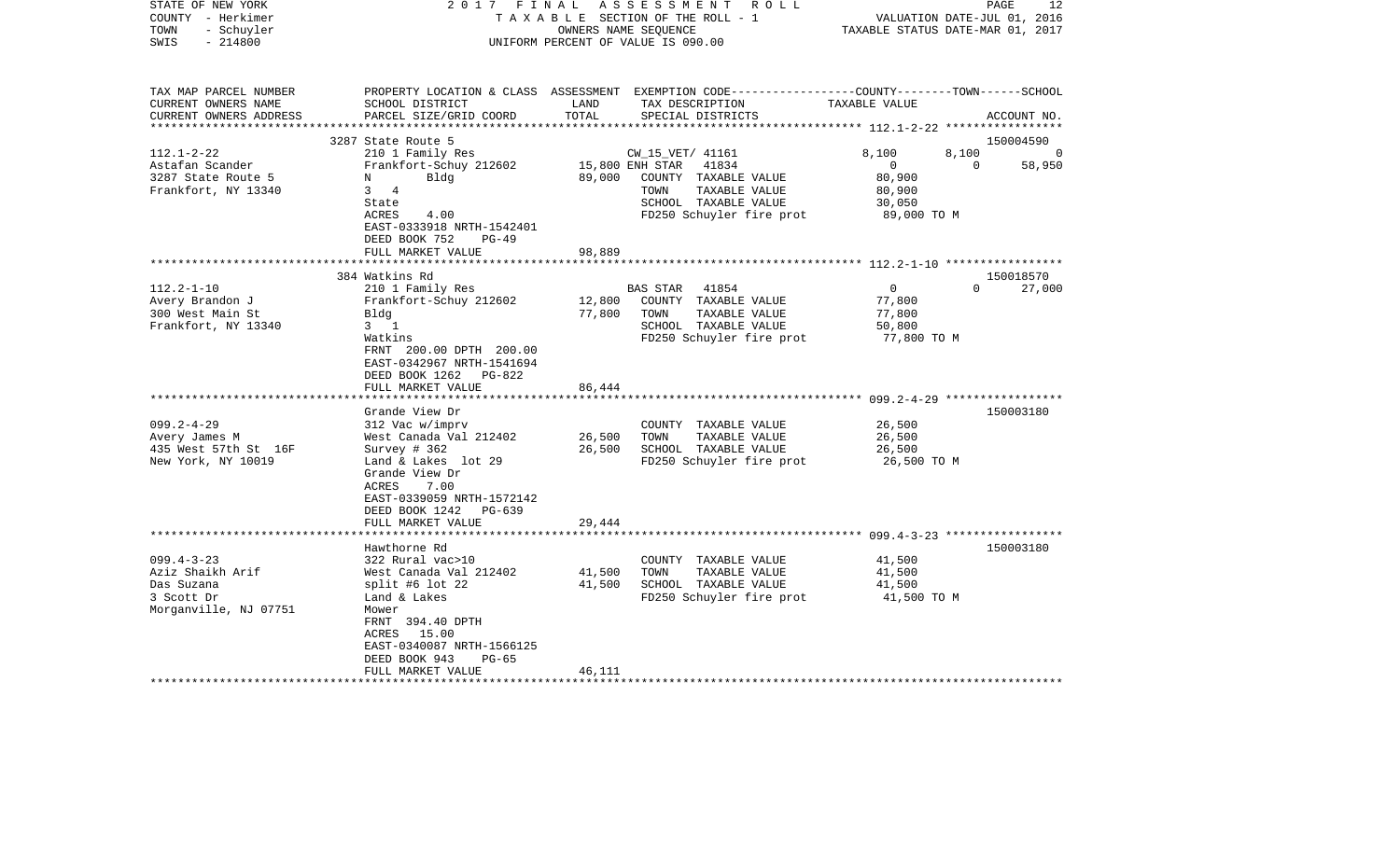| TAX MAP PARCEL NUMBER<br>PROPERTY LOCATION & CLASS ASSESSMENT EXEMPTION CODE----------------COUNTY-------TOWN------SCHOOL<br>CURRENT OWNERS NAME<br>SCHOOL DISTRICT<br>LAND<br>TAX DESCRIPTION<br>TAXABLE VALUE<br>TOTAL<br>CURRENT OWNERS ADDRESS<br>PARCEL SIZE/GRID COORD<br>SPECIAL DISTRICTS<br>ACCOUNT NO.<br>************************<br>150000390<br>1161 Newport Rd<br>$099.1 - 1 - 35$<br>210 1 Family Res<br>41854<br>$\overline{0}$<br>$\Omega$<br>27,000<br><b>BAS STAR</b><br>8,800<br>COUNTY TAXABLE VALUE<br>Azzarito Luke<br>West Canada Val 212402<br>114,000<br>Azzarito Cheryl<br>W Trlr Bldg<br>114,000<br>TOWN<br>TAXABLE VALUE<br>114,000<br>1161 Newport Rd<br>15 .55A<br>SCHOOL TAXABLE VALUE<br>87,000<br>FD250 Schuyler fire prot<br>Utica, NY 13502<br>Newport Rd<br>114,000 TO M<br>FRNT 108.00 DPTH 183.00<br>EAST-0329810 NRTH-1571909<br>DEED BOOK 1277<br>PG-748<br>FULL MARKET VALUE<br>126,667<br>**********<br>************************* 104.2-2-22.6 ****************<br>11425 Cosby Manor Rd<br>$104.2 - 2 - 22.6$<br>322 Rural vac>10<br>36,800<br>COUNTY TAXABLE VALUE<br>B & B Family Limited Partnersh Whitesboro Cent 307002<br>36,800<br>TAXABLE VALUE<br>36,800<br>TOWN<br>PO Box 420<br>36,800<br>SCHOOL TAXABLE VALUE<br>36,800<br>Vacant<br>Jamesville, NY 13078<br>FRNT<br>25.00 DPTH<br>FD250 Schuyler fire prot<br>36,800 TO M<br>ACRES<br>41.00<br>EAST-0324327 NRTH-1558838<br>DEED BOOK 1091 PG-313<br>FULL MARKET VALUE<br>40,889<br>***********************<br>150003180<br>Hawthorne Rd<br>$099.4 - 5 - 21$<br>80,200<br>322 Rural vac>10<br>COUNTY TAXABLE VALUE<br>Bacotti Michael<br>80,200<br>80,200<br>West Canada Val 212402<br>TOWN<br>TAXABLE VALUE<br>80,200<br>38 Alexander Rd<br>Survey # 106<br>SCHOOL TAXABLE VALUE<br>80,200<br>Londonderry, NH 03053-2536<br>Land & Lakes lot 28<br>FD250 Schuyler fire prot<br>80,200 TO M<br>Hawthorne Rd<br>FRNT 605.80 DPTH<br>ACRES 50.00<br>EAST-0348237 NRTH-1567007<br>DEED BOOK 1136<br>PG-768<br>89,111<br>FULL MARKET VALUE<br>150003180<br>Grande View Dr<br>$099.2 - 4 - 39$<br>26,500<br>314 Rural vac<10<br>COUNTY TAXABLE VALUE<br>Bajada Frances C<br>West Canada Val 212402<br>26,500<br>TOWN<br>TAXABLE VALUE<br>26,500<br>243 Riverdale Dr<br>Survey # 362<br>26,500<br>SCHOOL TAXABLE VALUE<br>26,500<br>FD250 Schuyler fire prot<br>Fort Lee, NJ 07024<br>Land & Lakes lot 39<br>26,500 TO M<br>Grande View Dr<br>ACRES<br>7.00<br>EAST-0339453 NRTH-1572800<br>DEED BOOK 1247<br><b>PG-300</b><br>29,444<br>FULL MARKET VALUE<br>******************** | STATE OF NEW YORK<br>COUNTY - Herkimer<br>- Schuyler<br>TOWN<br>$-214800$<br>SWIS | 2017 FINAL | OWNERS NAME SEQUENCE | ASSESSMENT ROLL<br>TAXABLE SECTION OF THE ROLL - 1<br>UNIFORM PERCENT OF VALUE IS 090.00 | PAGE<br>VALUATION DATE-JUL 01, 2016<br>TAXABLE STATUS DATE-MAR 01, 2017 | 13 |
|--------------------------------------------------------------------------------------------------------------------------------------------------------------------------------------------------------------------------------------------------------------------------------------------------------------------------------------------------------------------------------------------------------------------------------------------------------------------------------------------------------------------------------------------------------------------------------------------------------------------------------------------------------------------------------------------------------------------------------------------------------------------------------------------------------------------------------------------------------------------------------------------------------------------------------------------------------------------------------------------------------------------------------------------------------------------------------------------------------------------------------------------------------------------------------------------------------------------------------------------------------------------------------------------------------------------------------------------------------------------------------------------------------------------------------------------------------------------------------------------------------------------------------------------------------------------------------------------------------------------------------------------------------------------------------------------------------------------------------------------------------------------------------------------------------------------------------------------------------------------------------------------------------------------------------------------------------------------------------------------------------------------------------------------------------------------------------------------------------------------------------------------------------------------------------------------------------------------------------------------------------------------------------------------------------------------------------------------------------------------------------------------------------------------------------------------------------------------------------------------------------------------------------------------------------------------------------------|-----------------------------------------------------------------------------------|------------|----------------------|------------------------------------------------------------------------------------------|-------------------------------------------------------------------------|----|
|                                                                                                                                                                                                                                                                                                                                                                                                                                                                                                                                                                                                                                                                                                                                                                                                                                                                                                                                                                                                                                                                                                                                                                                                                                                                                                                                                                                                                                                                                                                                                                                                                                                                                                                                                                                                                                                                                                                                                                                                                                                                                                                                                                                                                                                                                                                                                                                                                                                                                                                                                                                      |                                                                                   |            |                      |                                                                                          |                                                                         |    |
|                                                                                                                                                                                                                                                                                                                                                                                                                                                                                                                                                                                                                                                                                                                                                                                                                                                                                                                                                                                                                                                                                                                                                                                                                                                                                                                                                                                                                                                                                                                                                                                                                                                                                                                                                                                                                                                                                                                                                                                                                                                                                                                                                                                                                                                                                                                                                                                                                                                                                                                                                                                      |                                                                                   |            |                      |                                                                                          |                                                                         |    |
|                                                                                                                                                                                                                                                                                                                                                                                                                                                                                                                                                                                                                                                                                                                                                                                                                                                                                                                                                                                                                                                                                                                                                                                                                                                                                                                                                                                                                                                                                                                                                                                                                                                                                                                                                                                                                                                                                                                                                                                                                                                                                                                                                                                                                                                                                                                                                                                                                                                                                                                                                                                      |                                                                                   |            |                      |                                                                                          |                                                                         |    |
|                                                                                                                                                                                                                                                                                                                                                                                                                                                                                                                                                                                                                                                                                                                                                                                                                                                                                                                                                                                                                                                                                                                                                                                                                                                                                                                                                                                                                                                                                                                                                                                                                                                                                                                                                                                                                                                                                                                                                                                                                                                                                                                                                                                                                                                                                                                                                                                                                                                                                                                                                                                      |                                                                                   |            |                      |                                                                                          |                                                                         |    |
|                                                                                                                                                                                                                                                                                                                                                                                                                                                                                                                                                                                                                                                                                                                                                                                                                                                                                                                                                                                                                                                                                                                                                                                                                                                                                                                                                                                                                                                                                                                                                                                                                                                                                                                                                                                                                                                                                                                                                                                                                                                                                                                                                                                                                                                                                                                                                                                                                                                                                                                                                                                      |                                                                                   |            |                      |                                                                                          |                                                                         |    |
|                                                                                                                                                                                                                                                                                                                                                                                                                                                                                                                                                                                                                                                                                                                                                                                                                                                                                                                                                                                                                                                                                                                                                                                                                                                                                                                                                                                                                                                                                                                                                                                                                                                                                                                                                                                                                                                                                                                                                                                                                                                                                                                                                                                                                                                                                                                                                                                                                                                                                                                                                                                      |                                                                                   |            |                      |                                                                                          |                                                                         |    |
|                                                                                                                                                                                                                                                                                                                                                                                                                                                                                                                                                                                                                                                                                                                                                                                                                                                                                                                                                                                                                                                                                                                                                                                                                                                                                                                                                                                                                                                                                                                                                                                                                                                                                                                                                                                                                                                                                                                                                                                                                                                                                                                                                                                                                                                                                                                                                                                                                                                                                                                                                                                      |                                                                                   |            |                      |                                                                                          |                                                                         |    |
|                                                                                                                                                                                                                                                                                                                                                                                                                                                                                                                                                                                                                                                                                                                                                                                                                                                                                                                                                                                                                                                                                                                                                                                                                                                                                                                                                                                                                                                                                                                                                                                                                                                                                                                                                                                                                                                                                                                                                                                                                                                                                                                                                                                                                                                                                                                                                                                                                                                                                                                                                                                      |                                                                                   |            |                      |                                                                                          |                                                                         |    |
|                                                                                                                                                                                                                                                                                                                                                                                                                                                                                                                                                                                                                                                                                                                                                                                                                                                                                                                                                                                                                                                                                                                                                                                                                                                                                                                                                                                                                                                                                                                                                                                                                                                                                                                                                                                                                                                                                                                                                                                                                                                                                                                                                                                                                                                                                                                                                                                                                                                                                                                                                                                      |                                                                                   |            |                      |                                                                                          |                                                                         |    |
|                                                                                                                                                                                                                                                                                                                                                                                                                                                                                                                                                                                                                                                                                                                                                                                                                                                                                                                                                                                                                                                                                                                                                                                                                                                                                                                                                                                                                                                                                                                                                                                                                                                                                                                                                                                                                                                                                                                                                                                                                                                                                                                                                                                                                                                                                                                                                                                                                                                                                                                                                                                      |                                                                                   |            |                      |                                                                                          |                                                                         |    |
|                                                                                                                                                                                                                                                                                                                                                                                                                                                                                                                                                                                                                                                                                                                                                                                                                                                                                                                                                                                                                                                                                                                                                                                                                                                                                                                                                                                                                                                                                                                                                                                                                                                                                                                                                                                                                                                                                                                                                                                                                                                                                                                                                                                                                                                                                                                                                                                                                                                                                                                                                                                      |                                                                                   |            |                      |                                                                                          |                                                                         |    |
|                                                                                                                                                                                                                                                                                                                                                                                                                                                                                                                                                                                                                                                                                                                                                                                                                                                                                                                                                                                                                                                                                                                                                                                                                                                                                                                                                                                                                                                                                                                                                                                                                                                                                                                                                                                                                                                                                                                                                                                                                                                                                                                                                                                                                                                                                                                                                                                                                                                                                                                                                                                      |                                                                                   |            |                      |                                                                                          |                                                                         |    |
|                                                                                                                                                                                                                                                                                                                                                                                                                                                                                                                                                                                                                                                                                                                                                                                                                                                                                                                                                                                                                                                                                                                                                                                                                                                                                                                                                                                                                                                                                                                                                                                                                                                                                                                                                                                                                                                                                                                                                                                                                                                                                                                                                                                                                                                                                                                                                                                                                                                                                                                                                                                      |                                                                                   |            |                      |                                                                                          |                                                                         |    |
|                                                                                                                                                                                                                                                                                                                                                                                                                                                                                                                                                                                                                                                                                                                                                                                                                                                                                                                                                                                                                                                                                                                                                                                                                                                                                                                                                                                                                                                                                                                                                                                                                                                                                                                                                                                                                                                                                                                                                                                                                                                                                                                                                                                                                                                                                                                                                                                                                                                                                                                                                                                      |                                                                                   |            |                      |                                                                                          |                                                                         |    |
|                                                                                                                                                                                                                                                                                                                                                                                                                                                                                                                                                                                                                                                                                                                                                                                                                                                                                                                                                                                                                                                                                                                                                                                                                                                                                                                                                                                                                                                                                                                                                                                                                                                                                                                                                                                                                                                                                                                                                                                                                                                                                                                                                                                                                                                                                                                                                                                                                                                                                                                                                                                      |                                                                                   |            |                      |                                                                                          |                                                                         |    |
|                                                                                                                                                                                                                                                                                                                                                                                                                                                                                                                                                                                                                                                                                                                                                                                                                                                                                                                                                                                                                                                                                                                                                                                                                                                                                                                                                                                                                                                                                                                                                                                                                                                                                                                                                                                                                                                                                                                                                                                                                                                                                                                                                                                                                                                                                                                                                                                                                                                                                                                                                                                      |                                                                                   |            |                      |                                                                                          |                                                                         |    |
|                                                                                                                                                                                                                                                                                                                                                                                                                                                                                                                                                                                                                                                                                                                                                                                                                                                                                                                                                                                                                                                                                                                                                                                                                                                                                                                                                                                                                                                                                                                                                                                                                                                                                                                                                                                                                                                                                                                                                                                                                                                                                                                                                                                                                                                                                                                                                                                                                                                                                                                                                                                      |                                                                                   |            |                      |                                                                                          |                                                                         |    |
|                                                                                                                                                                                                                                                                                                                                                                                                                                                                                                                                                                                                                                                                                                                                                                                                                                                                                                                                                                                                                                                                                                                                                                                                                                                                                                                                                                                                                                                                                                                                                                                                                                                                                                                                                                                                                                                                                                                                                                                                                                                                                                                                                                                                                                                                                                                                                                                                                                                                                                                                                                                      |                                                                                   |            |                      |                                                                                          |                                                                         |    |
|                                                                                                                                                                                                                                                                                                                                                                                                                                                                                                                                                                                                                                                                                                                                                                                                                                                                                                                                                                                                                                                                                                                                                                                                                                                                                                                                                                                                                                                                                                                                                                                                                                                                                                                                                                                                                                                                                                                                                                                                                                                                                                                                                                                                                                                                                                                                                                                                                                                                                                                                                                                      |                                                                                   |            |                      |                                                                                          |                                                                         |    |
|                                                                                                                                                                                                                                                                                                                                                                                                                                                                                                                                                                                                                                                                                                                                                                                                                                                                                                                                                                                                                                                                                                                                                                                                                                                                                                                                                                                                                                                                                                                                                                                                                                                                                                                                                                                                                                                                                                                                                                                                                                                                                                                                                                                                                                                                                                                                                                                                                                                                                                                                                                                      |                                                                                   |            |                      |                                                                                          |                                                                         |    |
|                                                                                                                                                                                                                                                                                                                                                                                                                                                                                                                                                                                                                                                                                                                                                                                                                                                                                                                                                                                                                                                                                                                                                                                                                                                                                                                                                                                                                                                                                                                                                                                                                                                                                                                                                                                                                                                                                                                                                                                                                                                                                                                                                                                                                                                                                                                                                                                                                                                                                                                                                                                      |                                                                                   |            |                      |                                                                                          |                                                                         |    |
|                                                                                                                                                                                                                                                                                                                                                                                                                                                                                                                                                                                                                                                                                                                                                                                                                                                                                                                                                                                                                                                                                                                                                                                                                                                                                                                                                                                                                                                                                                                                                                                                                                                                                                                                                                                                                                                                                                                                                                                                                                                                                                                                                                                                                                                                                                                                                                                                                                                                                                                                                                                      |                                                                                   |            |                      |                                                                                          |                                                                         |    |
|                                                                                                                                                                                                                                                                                                                                                                                                                                                                                                                                                                                                                                                                                                                                                                                                                                                                                                                                                                                                                                                                                                                                                                                                                                                                                                                                                                                                                                                                                                                                                                                                                                                                                                                                                                                                                                                                                                                                                                                                                                                                                                                                                                                                                                                                                                                                                                                                                                                                                                                                                                                      |                                                                                   |            |                      |                                                                                          |                                                                         |    |
|                                                                                                                                                                                                                                                                                                                                                                                                                                                                                                                                                                                                                                                                                                                                                                                                                                                                                                                                                                                                                                                                                                                                                                                                                                                                                                                                                                                                                                                                                                                                                                                                                                                                                                                                                                                                                                                                                                                                                                                                                                                                                                                                                                                                                                                                                                                                                                                                                                                                                                                                                                                      |                                                                                   |            |                      |                                                                                          |                                                                         |    |
|                                                                                                                                                                                                                                                                                                                                                                                                                                                                                                                                                                                                                                                                                                                                                                                                                                                                                                                                                                                                                                                                                                                                                                                                                                                                                                                                                                                                                                                                                                                                                                                                                                                                                                                                                                                                                                                                                                                                                                                                                                                                                                                                                                                                                                                                                                                                                                                                                                                                                                                                                                                      |                                                                                   |            |                      |                                                                                          |                                                                         |    |
|                                                                                                                                                                                                                                                                                                                                                                                                                                                                                                                                                                                                                                                                                                                                                                                                                                                                                                                                                                                                                                                                                                                                                                                                                                                                                                                                                                                                                                                                                                                                                                                                                                                                                                                                                                                                                                                                                                                                                                                                                                                                                                                                                                                                                                                                                                                                                                                                                                                                                                                                                                                      |                                                                                   |            |                      |                                                                                          |                                                                         |    |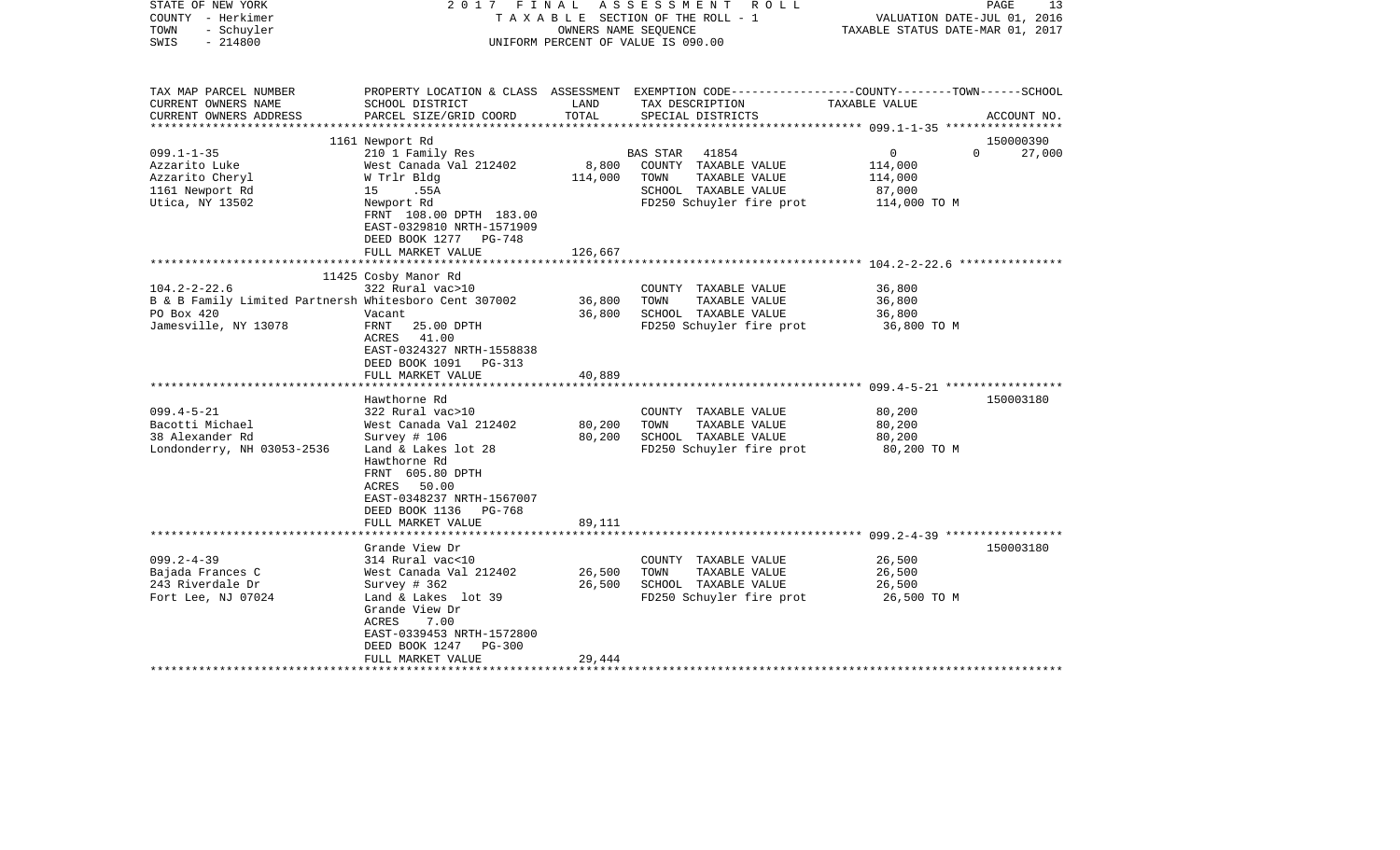| STATE OF NEW YORK<br>COUNTY - Herkimer<br>- Schuyler<br>TOWN<br>$-214800$<br>SWIS | 2017 FINAL                                   | OWNERS NAME SEQUENCE | A S S E S S M E N T<br>R O L L<br>TAXABLE SECTION OF THE ROLL - 1<br>UNIFORM PERCENT OF VALUE IS 090.00                                  | VALUATION DATE-JUL 01, 2016<br>TAXABLE STATUS DATE-MAR 01, 2017 | PAGE               | 14          |
|-----------------------------------------------------------------------------------|----------------------------------------------|----------------------|------------------------------------------------------------------------------------------------------------------------------------------|-----------------------------------------------------------------|--------------------|-------------|
| TAX MAP PARCEL NUMBER<br>CURRENT OWNERS NAME<br>CURRENT OWNERS ADDRESS            | SCHOOL DISTRICT<br>PARCEL SIZE/GRID COORD    | LAND<br>TOTAL        | PROPERTY LOCATION & CLASS ASSESSMENT EXEMPTION CODE----------------COUNTY-------TOWN------SCHOOL<br>TAX DESCRIPTION<br>SPECIAL DISTRICTS | TAXABLE VALUE                                                   |                    | ACCOUNT NO. |
|                                                                                   | 617 Mowers Rd                                |                      |                                                                                                                                          |                                                                 |                    | 150003180   |
| $099.4 - 3 - 3$                                                                   | 240 Rural res                                |                      | 41854<br>BAS STAR                                                                                                                        | $\overline{0}$                                                  | $\Omega$           | 27,000      |
| Balash Jason L                                                                    | West Canada Val 212402                       | 24,200               | COUNTY TAXABLE VALUE                                                                                                                     | 200,000                                                         |                    |             |
| Balash Jody C                                                                     | split #6 lot 3                               | 200,000              | TOWN<br>TAXABLE VALUE                                                                                                                    | 200,000                                                         |                    |             |
| 617 Mowers Rd                                                                     | Land & Lakes                                 |                      | SCHOOL TAXABLE VALUE                                                                                                                     | 173,000                                                         |                    |             |
| Frankfort, NY 13340                                                               | Mower<br>FRNT 449.40 DPTH                    |                      | FD250 Schuyler fire prot                                                                                                                 | 200,000 TO M                                                    |                    |             |
|                                                                                   | ACRES 10.00                                  |                      |                                                                                                                                          |                                                                 |                    |             |
|                                                                                   | EAST-0341403 NRTH-1562883                    |                      |                                                                                                                                          |                                                                 |                    |             |
|                                                                                   | DEED BOOK 1538 PG-63                         |                      |                                                                                                                                          |                                                                 |                    |             |
|                                                                                   | FULL MARKET VALUE                            | 222, 222             |                                                                                                                                          |                                                                 |                    |             |
|                                                                                   |                                              |                      |                                                                                                                                          |                                                                 |                    |             |
|                                                                                   | State Route 5                                |                      |                                                                                                                                          |                                                                 |                    | 150000630   |
| $112.2 - 3 - 47$                                                                  | 311 Res vac land                             |                      | COUNTY TAXABLE VALUE                                                                                                                     | 4,500                                                           |                    |             |
| Baldock Thomas J                                                                  | Frankfort-Schuy 212602                       | 4,500                | TAXABLE VALUE<br>TOWN                                                                                                                    | 4,500                                                           |                    |             |
| Baldock Doreen<br>1820 State Route 51                                             | $S \qquad \qquad$<br>Bldg<br>$3 \frac{1}{2}$ | 4,500                | SCHOOL TAXABLE VALUE<br>FD250 Schuyler fire prot                                                                                         | 4,500<br>4,500 TO M                                             |                    |             |
| Ilion, NY 13357                                                                   | State                                        |                      |                                                                                                                                          |                                                                 |                    |             |
|                                                                                   | FRNT 90.00 DPTH 255.00                       |                      |                                                                                                                                          |                                                                 |                    |             |
|                                                                                   | EAST-0339063 NRTH-1537492                    |                      |                                                                                                                                          |                                                                 |                    |             |
|                                                                                   | DEED BOOK 760<br>PG-240                      |                      |                                                                                                                                          |                                                                 |                    |             |
|                                                                                   | FULL MARKET VALUE                            | 5,000                |                                                                                                                                          |                                                                 |                    |             |
|                                                                                   |                                              |                      |                                                                                                                                          |                                                                 |                    |             |
|                                                                                   | 339 McKennan Rd                              |                      |                                                                                                                                          |                                                                 |                    |             |
| $112.2 - 1 - 27.6$                                                                | 210 1 Family Res                             |                      | 41854<br>BAS STAR                                                                                                                        | $\overline{0}$                                                  | $\Omega$           | 27,000      |
| BALL ROBERT<br>GIRANTINO KATHY                                                    | Frankfort-Schuy 212602<br>Residence          | 15,100<br>141,000    | COUNTY TAXABLE VALUE<br>TOWN<br>TAXABLE VALUE                                                                                            | 141,000<br>141,000                                              |                    |             |
| McKennan Rd                                                                       | 3.10 Acres                                   |                      | SCHOOL TAXABLE VALUE                                                                                                                     | 114,000                                                         |                    |             |
| PO Box 224                                                                        | Mckennan                                     |                      | FD250 Schuyler fire prot                                                                                                                 | 141,000 TO M                                                    |                    |             |
| Frankfort, NY 13340                                                               | ACRES<br>3.10                                |                      |                                                                                                                                          |                                                                 |                    |             |
|                                                                                   | EAST-0347601 NRTH-1540512                    |                      |                                                                                                                                          |                                                                 |                    |             |
|                                                                                   | DEED BOOK 890<br><b>PG-219</b>               |                      |                                                                                                                                          |                                                                 |                    |             |
|                                                                                   | FULL MARKET VALUE                            | 156,667              |                                                                                                                                          |                                                                 |                    |             |
|                                                                                   |                                              |                      |                                                                                                                                          |                                                                 |                    |             |
|                                                                                   | 124 Elmwood Rd                               |                      |                                                                                                                                          |                                                                 |                    | 150019440   |
| $105.3 - 1 - 64$                                                                  | 210 1 Family Res                             |                      | VET WAR CT 41121                                                                                                                         | 8,100                                                           | 8,100              | 0           |
| Banas Wayne R<br>Banas Barbara J                                                  | Frankfort-Schuy 212602<br>Bldg               |                      | 13,600 VET DIS CT 41141<br>90,000 BAS STAR<br>41854                                                                                      | 13,500<br>$\overline{0}$                                        | 13,500<br>$\Omega$ | 0<br>27,000 |
| 124 Elmwood Rd                                                                    | $3 \t1 \t1/4$                                |                      | COUNTY TAXABLE VALUE                                                                                                                     | 68,400                                                          |                    |             |
| Frankfort, NY 13340                                                               | Elmwood Rd                                   |                      | TOWN<br>TAXABLE VALUE                                                                                                                    | 68,400                                                          |                    |             |
|                                                                                   | 1.10<br>ACRES                                |                      | SCHOOL TAXABLE VALUE                                                                                                                     | 63,000                                                          |                    |             |
|                                                                                   | EAST-0327143 NRTH-1548382                    |                      | FD250 Schuyler fire prot                                                                                                                 | 90,000 TO M                                                     |                    |             |
|                                                                                   | DEED BOOK 1339<br>PG-265                     |                      |                                                                                                                                          |                                                                 |                    |             |
|                                                                                   | FULL MARKET VALUE                            | 100,000              |                                                                                                                                          |                                                                 |                    |             |
|                                                                                   |                                              |                      |                                                                                                                                          |                                                                 |                    |             |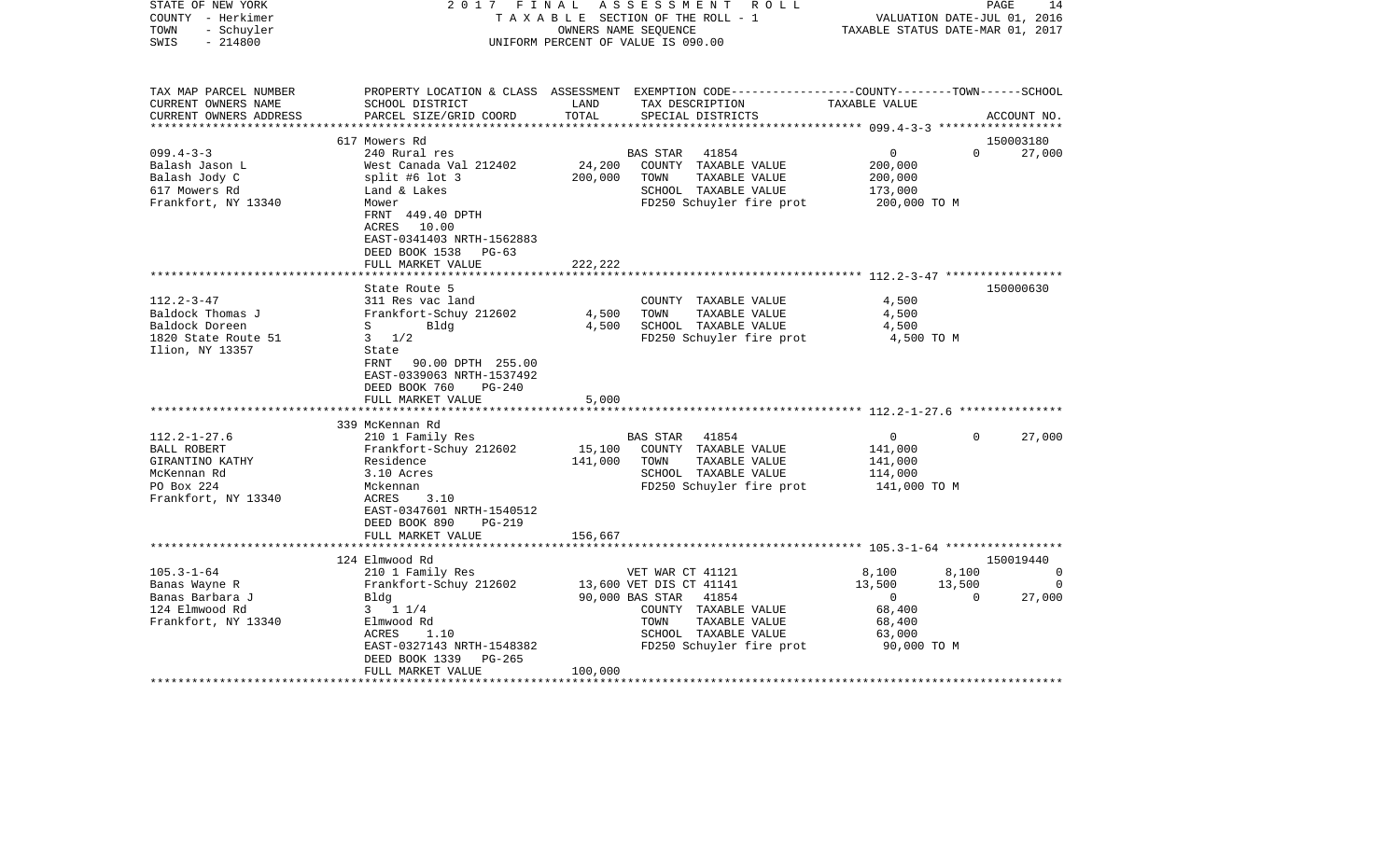| STATE OF NEW YORK<br>COUNTY - Herkimer<br>- Schuyler<br>TOWN<br>$-214800$<br>SWIS | 2017 FINAL                                                        |         | ASSESSMENT ROLL<br>TAXABLE SECTION OF THE ROLL - 1<br>OWNERS NAME SEQUENCE<br>UNIFORM PERCENT OF VALUE IS 090.00                 | VALUATION DATE-JUL 01, 2016<br>TAXABLE STATUS DATE-MAR 01, 2017 |                | 15<br>PAGE  |
|-----------------------------------------------------------------------------------|-------------------------------------------------------------------|---------|----------------------------------------------------------------------------------------------------------------------------------|-----------------------------------------------------------------|----------------|-------------|
| TAX MAP PARCEL NUMBER<br>CURRENT OWNERS NAME                                      | SCHOOL DISTRICT                                                   | LAND    | PROPERTY LOCATION & CLASS ASSESSMENT EXEMPTION CODE----------------COUNTY-------TOWN-----SCHOOL<br>TAX DESCRIPTION TAXABLE VALUE |                                                                 |                |             |
| CURRENT OWNERS ADDRESS<br>************************                                | PARCEL SIZE/GRID COORD                                            | TOTAL   | SPECIAL DISTRICTS                                                                                                                |                                                                 |                | ACCOUNT NO. |
|                                                                                   | Off State Rd                                                      |         |                                                                                                                                  |                                                                 |                |             |
| $105.3 - 1 - 72.1$                                                                | 105 Vac farmland                                                  |         | AG MKTS<br>41730                                                                                                                 | 30,070                                                          | 30,070         | 30,070      |
| Banks Stewart                                                                     | Frankfort-Schuy 212602                                            | 63,000  | COUNTY TAXABLE VALUE                                                                                                             | 32,930                                                          |                |             |
| 7656 Route 294                                                                    | S Vac 89A Ag Ex Ld                                                | 63,000  | TOWN<br>TAXABLE VALUE                                                                                                            | 32,930                                                          |                |             |
| PO Box 751                                                                        | 89 Acres                                                          |         | SCHOOL TAXABLE VALUE                                                                                                             | 32,930                                                          |                |             |
| Boonville, NY 13309                                                               | Off State Road<br>ACRES 100.00                                    |         | FD250 Schuyler fire prot                                                                                                         | $63,000$ TO M                                                   |                |             |
| MAY BE SUBJECT TO PAYMENT                                                         | EAST-0326253 NRTH-1545509                                         |         |                                                                                                                                  |                                                                 |                |             |
| UNDER AGDIST LAW TIL 2024                                                         | DEED BOOK 1104 PG-455                                             |         |                                                                                                                                  |                                                                 |                |             |
|                                                                                   | FULL MARKET VALUE                                                 | 70,000  |                                                                                                                                  |                                                                 |                |             |
|                                                                                   |                                                                   |         |                                                                                                                                  |                                                                 |                |             |
|                                                                                   | Off State Rd                                                      |         |                                                                                                                                  |                                                                 |                |             |
| $105.3 - 1 - 72.2$                                                                | 105 Vac farmland                                                  |         | AG MKTS<br>41730                                                                                                                 | 15,079                                                          | 15,079         | 15,079      |
| Banks Stewart                                                                     | Frankfort-Schuy 212602                                            |         | 45,000 COUNTY TAXABLE VALUE                                                                                                      | 29,921                                                          |                |             |
| 7656 Route 294                                                                    | S Vac Ag Ex Ld 55.3A                                              | 45,000  | TAXABLE VALUE<br>TOWN                                                                                                            | 29,921                                                          |                |             |
| PO Box 751                                                                        | 55.3 Acres                                                        |         | SCHOOL TAXABLE VALUE                                                                                                             | 29,921                                                          |                |             |
| Boonville, NY 13309                                                               | Off State Road                                                    |         | FD250 Schuyler fire prot                                                                                                         | 45,000 TO M                                                     |                |             |
| MAY BE SUBJECT TO PAYMENT                                                         | ACRES 55.30<br>EAST-0327789 NRTH-1543957                          |         |                                                                                                                                  |                                                                 |                |             |
| UNDER AGDIST LAW TIL 2024                                                         | DEED BOOK 1222 PG-485                                             |         |                                                                                                                                  |                                                                 |                |             |
|                                                                                   | FULL MARKET VALUE                                                 | 50,000  |                                                                                                                                  |                                                                 |                |             |
|                                                                                   |                                                                   |         |                                                                                                                                  |                                                                 |                |             |
|                                                                                   | Off State Rd                                                      |         |                                                                                                                                  |                                                                 |                |             |
| $105.3 - 1 - 72.3$                                                                | 105 Vac farmland                                                  |         | 41730<br>AG MKTS                                                                                                                 | 6,214                                                           | 6,214          | 6,214       |
| Banks Stewart                                                                     | 105 vac rarmiand<br>Frankfort-Schuy 212602<br>S Vac Ag Ex Ld 7.2A | 6,800   | COUNTY TAXABLE VALUE                                                                                                             | 586                                                             |                |             |
| 7656 Route 294                                                                    |                                                                   | 6,800   | TOWN<br>TAXABLE VALUE                                                                                                            | 586                                                             |                |             |
| PO Box 751                                                                        | 7.2 Acres                                                         |         | SCHOOL TAXABLE VALUE                                                                                                             | 586                                                             |                |             |
| Boonville, NY 13309                                                               | Off State Road                                                    |         | FD250 Schuyler fire prot                                                                                                         | 6,800 TO M                                                      |                |             |
|                                                                                   | ACRES<br>7.20                                                     |         |                                                                                                                                  |                                                                 |                |             |
| MAY BE SUBJECT TO PAYMENT EAST-0325845 NRTH-1546783                               |                                                                   |         |                                                                                                                                  |                                                                 |                |             |
| UNDER AGDIST LAW TIL 2024                                                         | DEED BOOK 1222 PG-485                                             |         |                                                                                                                                  |                                                                 |                |             |
|                                                                                   | FULL MARKET VALUE                                                 | 7,556   |                                                                                                                                  |                                                                 |                |             |
|                                                                                   |                                                                   |         |                                                                                                                                  |                                                                 |                |             |
|                                                                                   | 167 Wisniewicz Rd                                                 |         |                                                                                                                                  |                                                                 |                | 150003780   |
| $099.3 - 1 - 14$                                                                  | 113 Cattle farm                                                   |         | CW_15_VET/ 41161                                                                                                                 | 8,100                                                           | 8,100          | $\sim$ 0    |
| Baratier Kemp E                                                                   | Whitesboro Cent 307002                                            |         | 191,100 AG MKTS 41730                                                                                                            | 76,426                                                          | 76,426         | 76,426      |
| Baratier Darlene A                                                                | $N$ and $N$<br>Bldg                                               |         | 259,900 BAS STAR 41854                                                                                                           | $\overline{0}$                                                  | $\overline{0}$ | 27,000      |
| 167 Wisniewicz Rd                                                                 | 322 Acres Includes 099.3-                                         |         | COUNTY TAXABLE VALUE                                                                                                             | 175,374                                                         |                |             |
| Utica, NY 13502                                                                   | Wisniewicz                                                        |         | TAXABLE VALUE<br>TOWN                                                                                                            | 175,374                                                         |                |             |
|                                                                                   | ACRES 322.00                                                      |         | SCHOOL TAXABLE VALUE<br>FD250 Schuyler fire prot                                                                                 | 156,474<br>259,900 TO M                                         |                |             |
| MAY BE SUBJECT TO PAYMENT<br>UNDER AGDIST LAW TIL 2024                            | EAST-0332521 NRTH-1565913<br>DEED BOOK 905<br>$PG-323$            |         |                                                                                                                                  |                                                                 |                |             |
|                                                                                   | FULL MARKET VALUE                                                 | 288,778 |                                                                                                                                  |                                                                 |                |             |
|                                                                                   |                                                                   |         |                                                                                                                                  |                                                                 |                |             |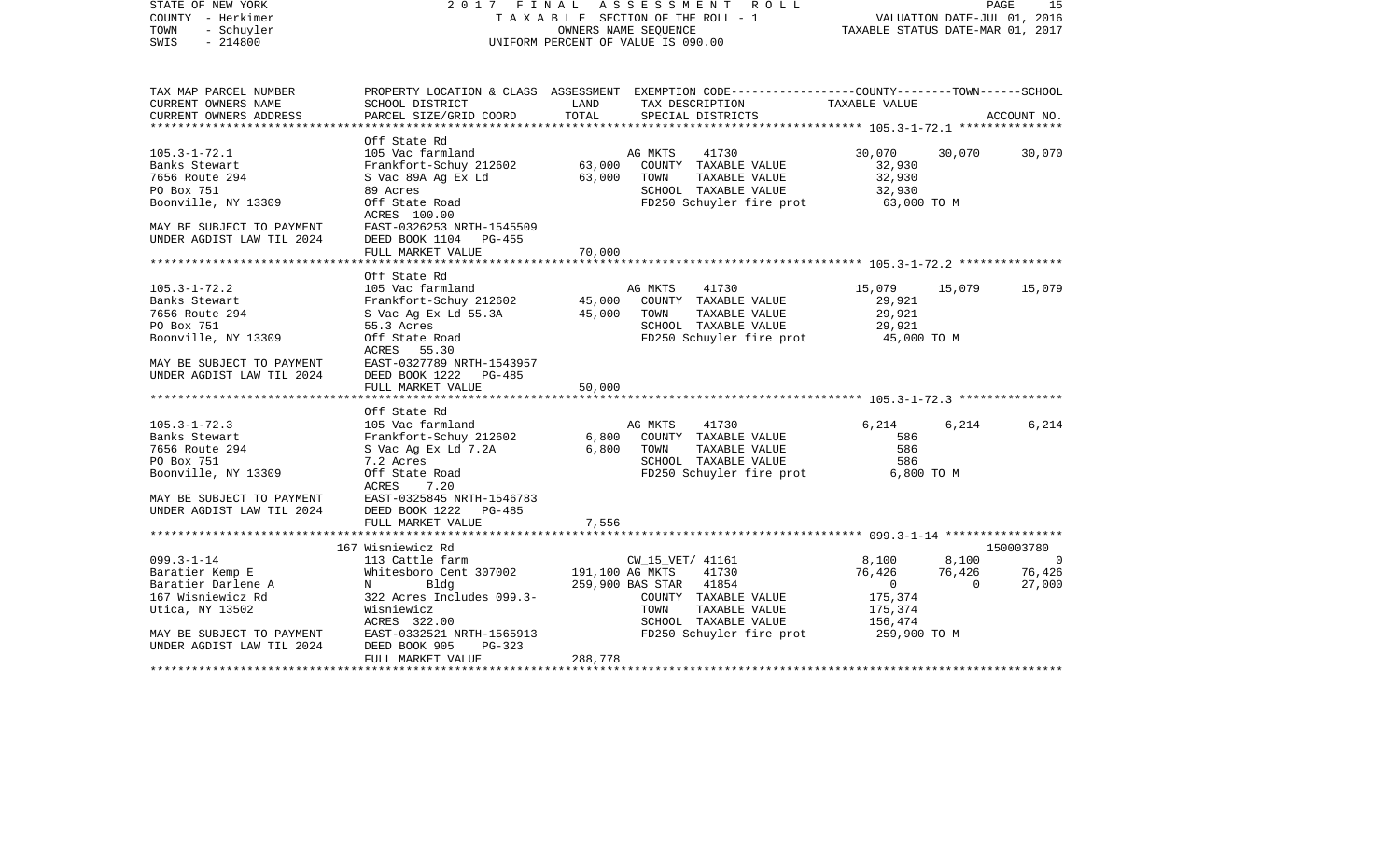| STATE OF NEW YORK<br>COUNTY - Herkimer<br>- Schuyler<br>TOWN<br>SWIS<br>$-214800$ | 2017                                                  | FINAL         | ASSESSMENT ROLL<br>T A X A B L E SECTION OF THE ROLL - 1<br>OWNERS NAME SEQUENCE<br>UNIFORM PERCENT OF VALUE IS 090.00                   | VALUATION DATE-JUL 01, 2016<br>TAXABLE STATUS DATE-MAR 01, 2017 | PAGE<br>16         |
|-----------------------------------------------------------------------------------|-------------------------------------------------------|---------------|------------------------------------------------------------------------------------------------------------------------------------------|-----------------------------------------------------------------|--------------------|
| TAX MAP PARCEL NUMBER<br>CURRENT OWNERS NAME<br>CURRENT OWNERS ADDRESS            | SCHOOL DISTRICT<br>PARCEL SIZE/GRID COORD             | LAND<br>TOTAL | PROPERTY LOCATION & CLASS ASSESSMENT EXEMPTION CODE----------------COUNTY-------TOWN------SCHOOL<br>TAX DESCRIPTION<br>SPECIAL DISTRICTS | TAXABLE VALUE                                                   | ACCOUNT NO.        |
| ***********************                                                           | 5719 Mapleton Dr                                      |               |                                                                                                                                          |                                                                 | 150004530          |
| $104.7 - 1 - 9$                                                                   | 210 1 Family Res                                      |               | <b>BAS STAR</b><br>41854                                                                                                                 | 0                                                               | $\Omega$<br>27,000 |
| Barbato Alfred Sr                                                                 | Whitesboro Cent 307002                                | 7,500         | COUNTY TAXABLE VALUE                                                                                                                     | 108,000                                                         |                    |
| Barbato Denise                                                                    | Single Family Residence                               | 108,000       | TOWN<br>TAXABLE VALUE                                                                                                                    | 108,000                                                         |                    |
| 5719 Mapleton Dr                                                                  | W/inground Pool                                       |               | SCHOOL TAXABLE VALUE                                                                                                                     | 81,000                                                          |                    |
| Utica, NY 13501                                                                   | Mapleton                                              |               | FD250 Schuyler fire prot                                                                                                                 | 108,000 TO M                                                    |                    |
|                                                                                   | FRNT<br>90.00 DPTH 134.00                             |               | LT160 Schuyler light #1                                                                                                                  | 108,000 TO M                                                    |                    |
|                                                                                   | BANK<br>042                                           |               | SD030 Schuyler sewer #1                                                                                                                  | 1.00 UN M                                                       |                    |
|                                                                                   | EAST-0315048 NRTH-1559145<br>DEED BOOK 730<br>$PG-53$ |               | WD175 Schuyler water #3                                                                                                                  | 108,000 TO M                                                    |                    |
|                                                                                   | FULL MARKET VALUE                                     | 120,000       |                                                                                                                                          |                                                                 |                    |
|                                                                                   | 5711 Mapleton Dr                                      |               |                                                                                                                                          |                                                                 | 150000660          |
| $104.7 - 1 - 11$                                                                  | 210 1 Family Res                                      |               | <b>BAS STAR</b><br>41854                                                                                                                 | $\mathbf 0$                                                     | $\Omega$<br>27,000 |
| Barbato Family Trust                                                              | Whitesboro Cent 307002                                | 7,500         | COUNTY TAXABLE VALUE                                                                                                                     | 106,000                                                         |                    |
| Barbato Alfred E                                                                  | W 5711 Bldg                                           | 106,000       | TOWN<br>TAXABLE VALUE                                                                                                                    | 106,000                                                         |                    |
| 5711 Mapleton Dr                                                                  | $3 \frac{1}{4}$                                       |               | SCHOOL TAXABLE VALUE                                                                                                                     | 79,000                                                          |                    |
| Utica, NY 13502                                                                   | Mapleton Dr                                           |               | FD250 Schuyler fire prot                                                                                                                 | 106,000 TO M                                                    |                    |
|                                                                                   | FRNT 90.00 DPTH 134.00                                |               | LT160 Schuyler light #1                                                                                                                  | 106,000 TO M                                                    |                    |
|                                                                                   | EAST-0314943 NRTH-1559001                             |               | SD030 Schuyler sewer #1                                                                                                                  | 1.00 UN M                                                       |                    |
|                                                                                   | DEED BOOK 1326<br>PG-415<br>FULL MARKET VALUE         | 117,778       | WD175 Schuyler water #3                                                                                                                  | 106,000 TO M                                                    |                    |
|                                                                                   |                                                       |               |                                                                                                                                          |                                                                 |                    |
|                                                                                   | 424 Johnson Rd                                        |               |                                                                                                                                          |                                                                 | 150017070          |
| $105.4 - 2 - 2$<br>Barefoot Billy                                                 | 270 Mfg housing<br>Frankfort-Schuy 212602             | 16,500        | COUNTY TAXABLE VALUE<br>TOWN<br>TAXABLE VALUE                                                                                            | 44,200<br>44,200                                                |                    |
| Barefoot Yelena                                                                   | Manufactured Residence                                | 44,200        | SCHOOL TAXABLE VALUE                                                                                                                     | 44,200                                                          |                    |
| 184 Roosevelt Dr                                                                  | removed star dup utica 13                             |               | FD250 Schuyler fire prot                                                                                                                 | 44,200 TO M                                                     |                    |
| Utica, NY 13502                                                                   | Johnson Rd                                            |               |                                                                                                                                          |                                                                 |                    |
|                                                                                   | ACRES<br>5.00                                         |               |                                                                                                                                          |                                                                 |                    |
|                                                                                   | EAST-0348194 NRTH-1547643                             |               |                                                                                                                                          |                                                                 |                    |
|                                                                                   | DEED BOOK 1504<br>PG-314                              |               |                                                                                                                                          |                                                                 |                    |
|                                                                                   | FULL MARKET VALUE                                     | 49,111        |                                                                                                                                          |                                                                 |                    |
|                                                                                   |                                                       |               |                                                                                                                                          |                                                                 |                    |
|                                                                                   | 202 Wood Ln                                           |               |                                                                                                                                          |                                                                 |                    |
| $104.2 - 1 - 24.3$<br>Barendse Jan                                                | 210 1 Family Res<br>Whitesboro Cent 307002            | 13,700        | <b>BAS STAR</b><br>41854<br>COUNTY TAXABLE VALUE                                                                                         | $\mathbf 0$<br>208,400                                          | 27,000<br>$\Omega$ |
| Barendse Karen                                                                    | Single Fam Res W Pool                                 | 208,400       | TOWN<br>TAXABLE VALUE                                                                                                                    | 208,400                                                         |                    |
| 202 Wood Ln                                                                       | 1.3 Acres                                             |               | SCHOOL TAXABLE VALUE                                                                                                                     | 181,400                                                         |                    |
| Utica, NY 13502                                                                   | Wood Lane                                             |               | FD250 Schuyler fire prot                                                                                                                 | 208,400 TO M                                                    |                    |
|                                                                                   | ACRES<br>1.30                                         |               | WD170 Schuyler water #2                                                                                                                  | 208,400 TO C                                                    |                    |
|                                                                                   | EAST-0317764 NRTH-1557263                             |               | 1.00 UN M                                                                                                                                |                                                                 |                    |
|                                                                                   | DEED BOOK 722<br>$PG-326$                             |               |                                                                                                                                          |                                                                 |                    |
|                                                                                   | FULL MARKET VALUE                                     | 231,556       |                                                                                                                                          |                                                                 |                    |
|                                                                                   |                                                       |               |                                                                                                                                          |                                                                 |                    |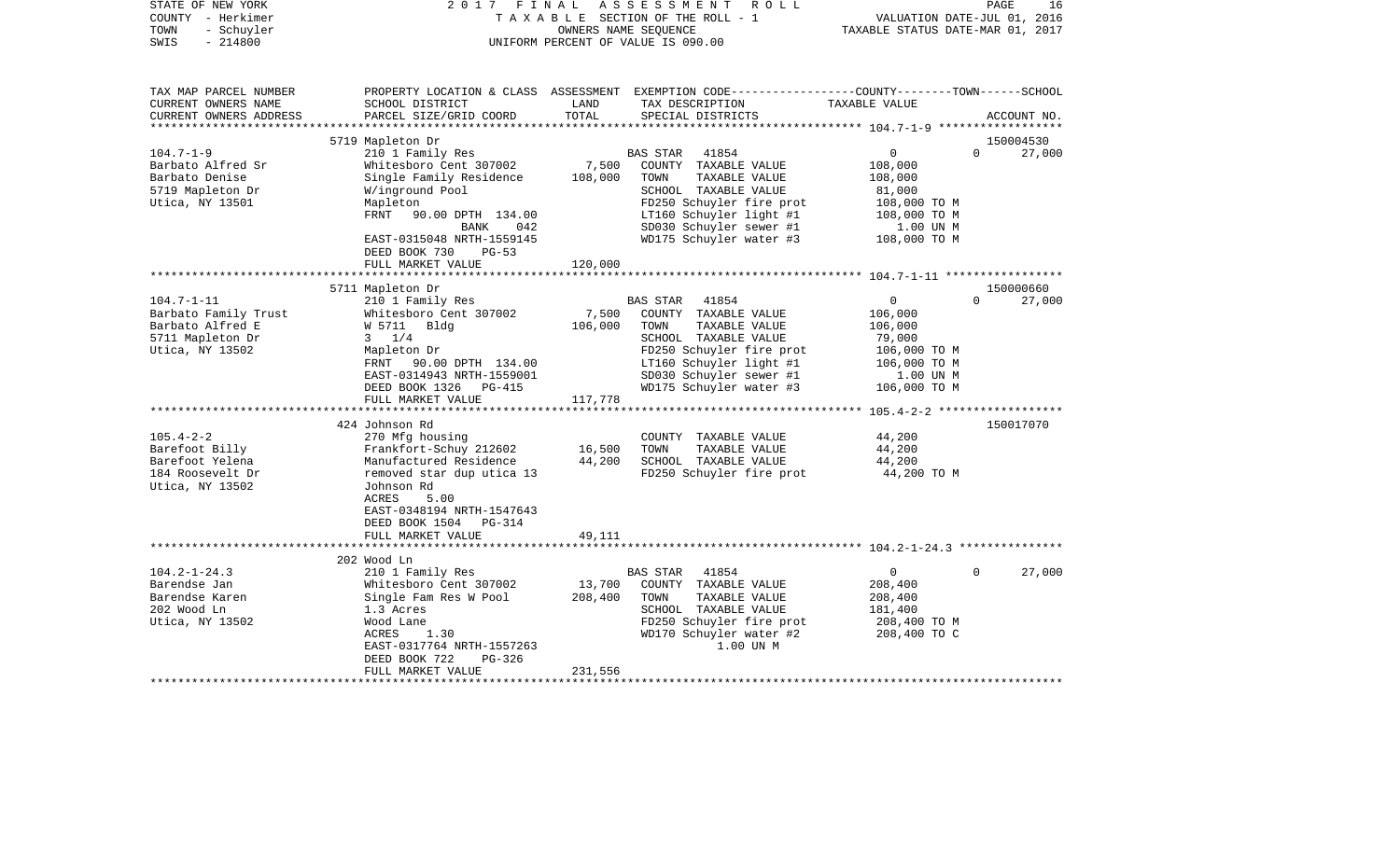| STATE OF NEW YORK<br>COUNTY - Herkimer<br>TOWN<br>- Schuyler | 2017<br>FINAL<br>TAXABLE SECTION OF THE ROLL - 1 | 17<br>PAGE<br>VALUATION DATE-JUL 01, 2016<br>TAXABLE STATUS DATE-MAR 01, 2017 |                                                                                                 |                                        |                        |
|--------------------------------------------------------------|--------------------------------------------------|-------------------------------------------------------------------------------|-------------------------------------------------------------------------------------------------|----------------------------------------|------------------------|
| SWIS<br>$-214800$                                            | UNIFORM PERCENT OF VALUE IS 090.00               |                                                                               |                                                                                                 |                                        |                        |
| TAX MAP PARCEL NUMBER                                        |                                                  |                                                                               | PROPERTY LOCATION & CLASS ASSESSMENT EXEMPTION CODE---------------COUNTY-------TOWN------SCHOOL |                                        |                        |
| CURRENT OWNERS NAME<br>CURRENT OWNERS ADDRESS                | SCHOOL DISTRICT<br>PARCEL SIZE/GRID COORD        | LAND<br>TOTAL                                                                 | TAX DESCRIPTION<br>SPECIAL DISTRICTS                                                            | TAXABLE VALUE                          | ACCOUNT NO.            |
|                                                              |                                                  |                                                                               |                                                                                                 |                                        |                        |
|                                                              | 159 Spain Gulf Rd                                |                                                                               |                                                                                                 |                                        |                        |
| $099.1 - 1 - 80.17$                                          | 270 Mfg housing                                  |                                                                               | BAS STAR<br>41854                                                                               | $\overline{0}$                         | 27,000<br>0            |
| Barretta Carmen J                                            | West Canada Val 212402                           | 13,800                                                                        | COUNTY TAXABLE VALUE                                                                            | 38,500                                 |                        |
| Barretta Erica                                               | SINGLE FAMILY RESIDENCE                          | 38,500                                                                        | TOWN<br>TAXABLE VALUE                                                                           | 38,500                                 |                        |
| 159 Spain Gulf Rd                                            | DOUBLE WIDE MANUFACTURED                         |                                                                               | SCHOOL TAXABLE VALUE                                                                            | 11,500                                 |                        |
| Utica, NY 13502                                              | FRNT 203.00 DPTH<br>ACRES<br>1.40                |                                                                               |                                                                                                 |                                        |                        |
|                                                              | EAST-0332372 NRTH-1571528                        |                                                                               |                                                                                                 |                                        |                        |
|                                                              | DEED BOOK 1521<br>PG-519                         |                                                                               |                                                                                                 |                                        |                        |
|                                                              | FULL MARKET VALUE                                | 42,778                                                                        |                                                                                                 |                                        |                        |
|                                                              | *******************                              | * * * * * * * * * * * * * *                                                   |                                                                                                 |                                        |                        |
|                                                              | Mowers Rd                                        |                                                                               |                                                                                                 |                                        | 150003180              |
| $099.4 - 3 - 1$                                              | 314 Rural vac<10                                 |                                                                               | COUNTY TAXABLE VALUE                                                                            | 23,000                                 |                        |
| Barton Matthew J<br>2815 Wildplum Dr                         | West Canada Val 212402<br>split #6 lot $1$       | 23,000<br>23,000                                                              | TAXABLE VALUE<br>TOWN<br>SCHOOL TAXABLE VALUE                                                   | 23,000<br>23,000                       |                        |
| Arlington, TX 76015                                          | Land & Lakes                                     |                                                                               | FD250 Schuyler fire prot                                                                        | 23,000 TO M                            |                        |
|                                                              | Mower                                            |                                                                               |                                                                                                 |                                        |                        |
|                                                              | ACRES<br>5.00                                    |                                                                               |                                                                                                 |                                        |                        |
|                                                              | EAST-0340982 NRTH-1562361                        |                                                                               |                                                                                                 |                                        |                        |
|                                                              | DEED BOOK 943<br>$PG-23$                         |                                                                               |                                                                                                 |                                        |                        |
|                                                              | FULL MARKET VALUE                                | 25,556                                                                        |                                                                                                 |                                        |                        |
|                                                              | 121 Alyssa Cir                                   |                                                                               |                                                                                                 |                                        |                        |
| $104.2 - 4 - 20$                                             | 210 1 Family Res                                 |                                                                               | 41854<br>BAS STAR                                                                               | $\overline{0}$                         | 27,000<br>$\mathbf{0}$ |
| Battle Melissa                                               | Whitesboro Cent 307002                           | 11,400                                                                        | COUNTY TAXABLE VALUE                                                                            | 125,000                                |                        |
| 121 Alyssa Cir                                               | Westgate Dev Lot # 20                            | 125,000                                                                       | TOWN<br>TAXABLE VALUE                                                                           | 125,000                                |                        |
| Utica, NY 13502                                              | FRNT 120.00 DPTH 276.00                          |                                                                               | SCHOOL TAXABLE VALUE                                                                            | 98,000                                 |                        |
|                                                              | EAST-0323883 NRTH-1552409                        |                                                                               | FD250 Schuyler fire prot                                                                        | 125,000 TO M                           |                        |
|                                                              | DEED BOOK 1632 PG-350                            |                                                                               |                                                                                                 |                                        |                        |
|                                                              | FULL MARKET VALUE<br>*******************         | 138,889                                                                       |                                                                                                 | ********* 099.1-1-17.1 *************** |                        |
|                                                              | Newport Rd                                       |                                                                               |                                                                                                 |                                        | 150000750              |
| $099.1 - 1 - 17.1$                                           | 322 Rural vac>10                                 |                                                                               | COUNTY TAXABLE VALUE                                                                            | 40,000                                 |                        |
| Bazan Walter                                                 | West Canada Val 212402                           | 40,000                                                                        | TOWN<br>TAXABLE VALUE                                                                           | 40,000                                 |                        |
| Bazan Anthony                                                | Vacant                                           | 40,000                                                                        | SCHOOL TAXABLE VALUE                                                                            | 40,000                                 |                        |
| 1571 Newport Rd                                              | ACRES 101.30                                     |                                                                               | FD250 Schuyler fire prot                                                                        | 40,000 TO M                            |                        |
| Poland, NY 13431                                             | EAST-0335201 NRTH-1575397                        |                                                                               |                                                                                                 |                                        |                        |
| MAY BE SUBJECT TO PAYMENT                                    | DEED BOOK 830<br>PG-483<br>FULL MARKET VALUE     | 44,444                                                                        |                                                                                                 |                                        |                        |
| UNDER AGDIST LAW TIL 2021                                    |                                                  |                                                                               |                                                                                                 |                                        |                        |
| **********************                                       |                                                  |                                                                               |                                                                                                 |                                        |                        |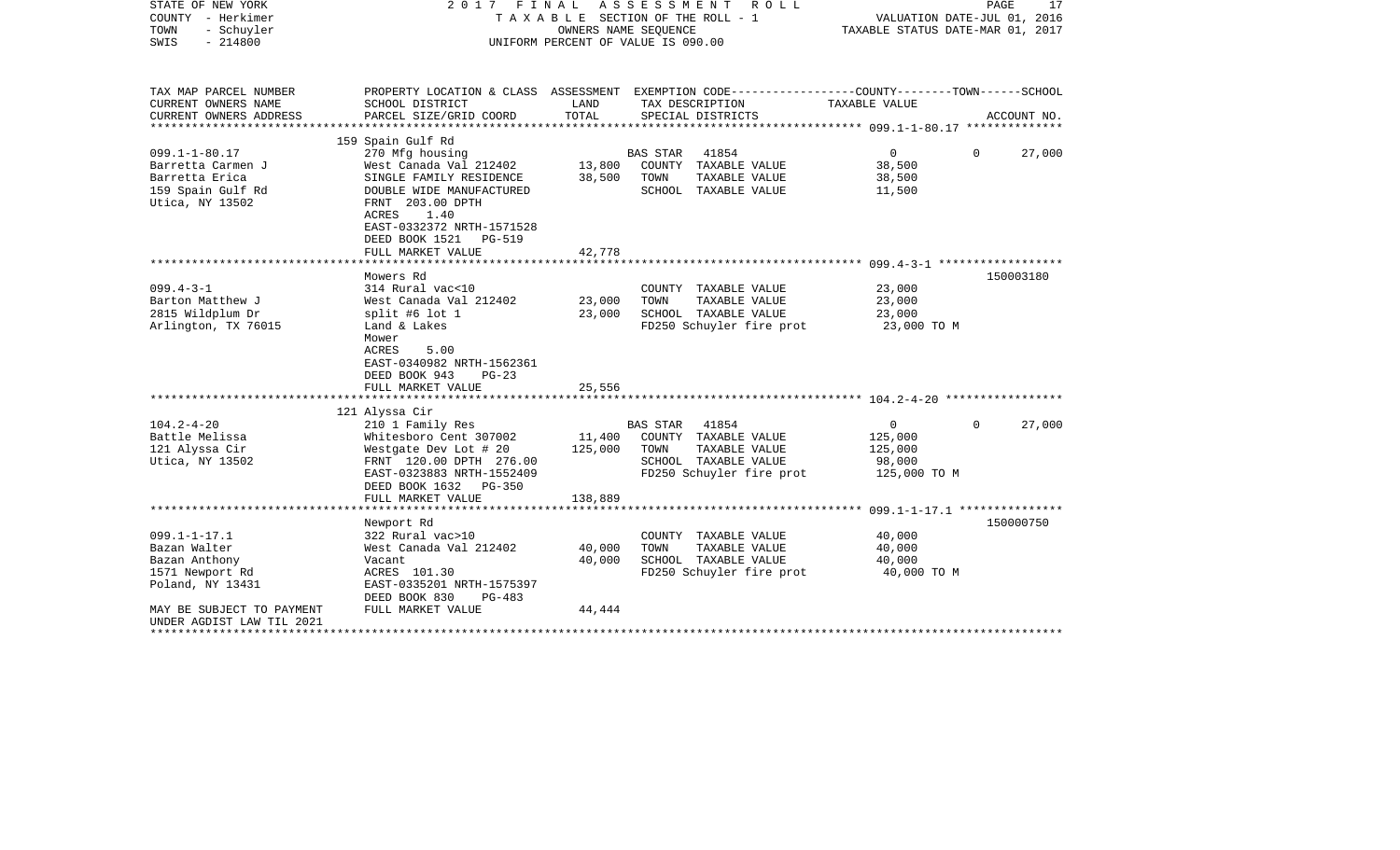| STATE OF NEW YORK<br>COUNTY - Herkimer<br>- Schuyler<br>TOWN<br>$-214800$<br>SWIS               | 2017 FINAL ASSESSMENT ROLL<br>TAXABLE SECTION OF THE ROLL - 1<br>UNIFORM PERCENT OF VALUE IS 090.00                                                                                           | VALUATION DATE-JUL 01, 2016<br>TAXABLE STATUS DATE-MAR 01, 2017 | PAGE<br>18                                                                                                                                                                                          |                                                                                           |                    |
|-------------------------------------------------------------------------------------------------|-----------------------------------------------------------------------------------------------------------------------------------------------------------------------------------------------|-----------------------------------------------------------------|-----------------------------------------------------------------------------------------------------------------------------------------------------------------------------------------------------|-------------------------------------------------------------------------------------------|--------------------|
| TAX MAP PARCEL NUMBER<br>CURRENT OWNERS NAME<br>CURRENT OWNERS ADDRESS                          | SCHOOL DISTRICT<br>PARCEL SIZE/GRID COORD                                                                                                                                                     | LAND<br>TOTAL                                                   | PROPERTY LOCATION & CLASS ASSESSMENT EXEMPTION CODE---------------COUNTY-------TOWN-----SCHOOL<br>TAX DESCRIPTION<br>SPECIAL DISTRICTS                                                              | TAXABLE VALUE                                                                             | ACCOUNT NO.        |
|                                                                                                 |                                                                                                                                                                                               |                                                                 |                                                                                                                                                                                                     |                                                                                           |                    |
|                                                                                                 | 3195 State Route 5                                                                                                                                                                            |                                                                 |                                                                                                                                                                                                     |                                                                                           | 150011070          |
| $112.1 - 2 - 16$<br>Beach George<br>Lindsay Sheila<br>3195 State Route 5<br>Frankfort, NY 13440 | 210 1 Family Res<br>Frankfort-Schuy 212602 12,800 COUNTY TAXABLE VALUE<br>Residence & Two Stall Gar 67,400<br>FRNT 210.00 DPTH 192.00<br>EAST-0332161 NRTH-1543236                            |                                                                 | BAS STAR 41854<br>TAXABLE VALUE<br>TOWN<br>SCHOOL TAXABLE VALUE<br>FD250 Schuyler fire prot 67,400 TO M                                                                                             | $\overline{0}$<br>67,400<br>67,400<br>40,400                                              | $\Omega$<br>27,000 |
|                                                                                                 | DEED BOOK 855 PG-357                                                                                                                                                                          |                                                                 |                                                                                                                                                                                                     |                                                                                           |                    |
|                                                                                                 | FULL MARKET VALUE                                                                                                                                                                             | 74,889                                                          |                                                                                                                                                                                                     |                                                                                           |                    |
| $112.1 - 2 - 8.1$<br>Beach Glenn M<br>181 Carder Ln<br>Frtankfort, NY 13340                     | 181 Carder Ln<br>270 Mfg housing<br>Frankfort-Schuy 212602<br>Double- wide<br>2 10<br>Carder Lane<br>ACRES<br>6.10<br>EAST-0332262 NRTH-1543982<br>DEED BOOK 2017 PG-318<br>FULL MARKET VALUE | 12,400<br>57,000<br>63,333                                      | COUNTY TAXABLE VALUE<br>TAXABLE VALUE<br>TOWN<br>SCHOOL TAXABLE VALUE<br>FD250 Schuyler fire prot 57,000 TO M                                                                                       | 57,000<br>57,000<br>57,000                                                                | 150014550          |
|                                                                                                 | 2553 State Route 5 Rd                                                                                                                                                                         |                                                                 |                                                                                                                                                                                                     |                                                                                           | 150075100          |
| $104.2 - 2 - 69$<br>Beach Ronald<br>Jr J<br>Beach Ruby C<br>2553 State Route 5<br>Frankfort, NY | 210 1 Family Res<br>Whitesboro Cent 307002<br>N<br>Blds<br>2 Acres<br>State Rd<br>2.00<br>ACRES<br>EAST-0323073 NRTH-1552196<br>DEED BOOK 863<br>PG-373<br>FULL MARKET VALUE                  | 14,300<br>87,800<br>97,556                                      | BAS STAR 41854<br>COUNTY TAXABLE VALUE<br>TAXABLE VALUE<br>TOWN<br>SCHOOL TAXABLE VALUE<br>FD250 Schuyler fire prot<br>WD165 Schuyler water #4<br>1.00 UN M<br>WD170 Schuyler water #2<br>1.00 UN M | $\overline{0}$<br>87,800<br>87,800<br>60,800<br>87,800 TO M<br>87,800 TO C<br>87,800 TO C | 27,000<br>$\Omega$ |
|                                                                                                 |                                                                                                                                                                                               |                                                                 |                                                                                                                                                                                                     |                                                                                           |                    |
| $112.1 - 2 - 8.2$<br>Beach Sheila A<br>3195 State Route 5<br>Frankfort, NY 13340                | 169 Carder Ln<br>270 Mfg housing<br>Frankfort-Schuy 212602<br>Mobile Home<br>ACRES<br>1.00<br>EAST-0332321 NRTH-1544362<br>DEED BOOK 1602 PG-836<br>FULL MARKET VALUE                         | 10,000<br>33,000<br>36,667                                      | COUNTY TAXABLE VALUE<br>TOWN<br>TAXABLE VALUE<br>SCHOOL TAXABLE VALUE<br>FD250 Schuyler fire prot                                                                                                   | 33,000<br>33,000<br>33,000<br>33,000 TO M                                                 |                    |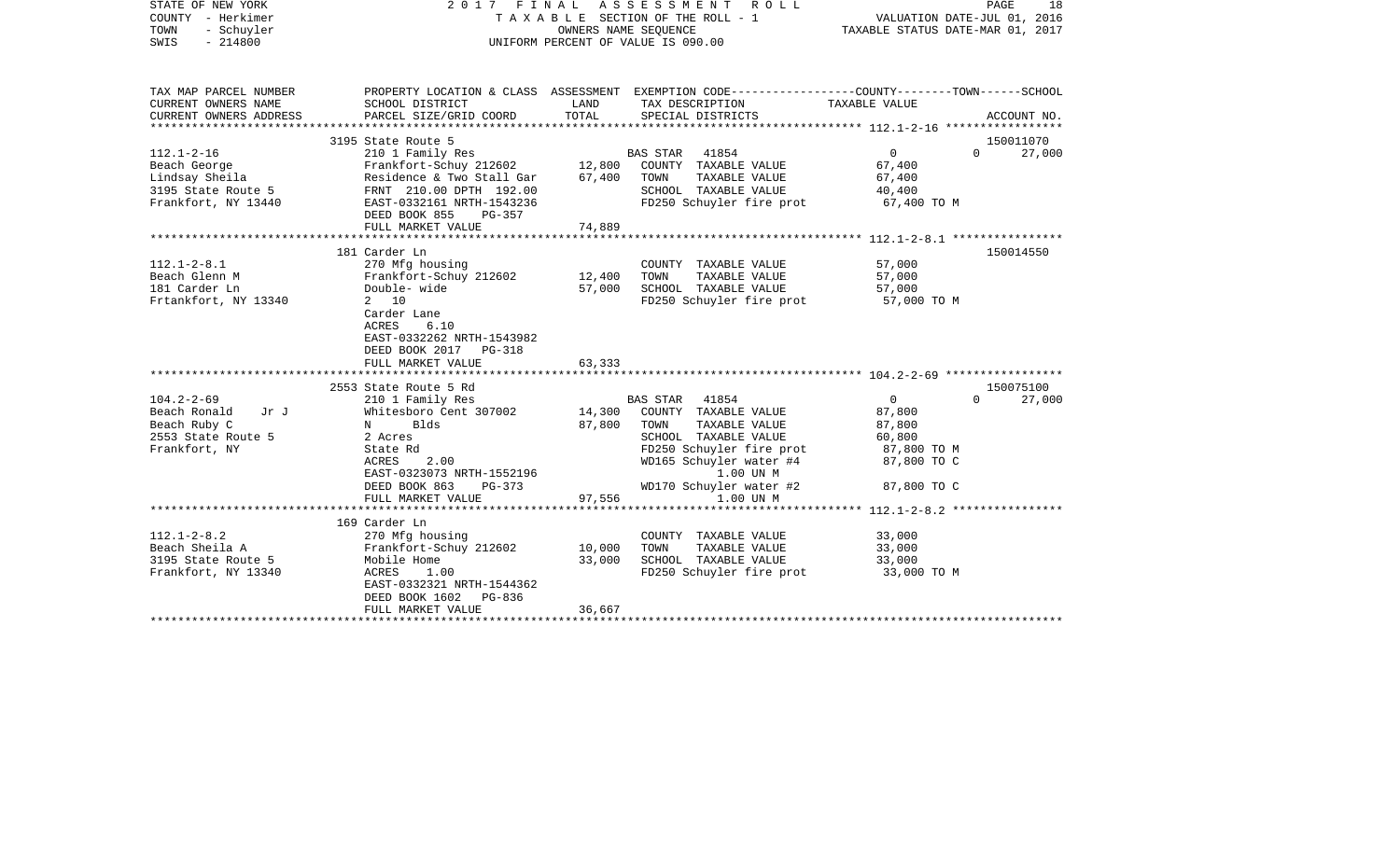| STATE OF NEW YORK<br>COUNTY - Herkimer<br>TOWN<br>- Schuyler<br>$-214800$<br>SWIS               | 2017                                                                   | FINAL           | ASSESSMENT<br>R O L L<br>T A X A B L E SECTION OF THE ROLL - 1<br>OWNERS NAME SEOUENCE<br>UNIFORM PERCENT OF VALUE IS 090.00             | TAXABLE STATUS DATE-MAR 01, 2017                       | 19<br>PAGE<br>VALUATION DATE-JUL 01, 2016 |
|-------------------------------------------------------------------------------------------------|------------------------------------------------------------------------|-----------------|------------------------------------------------------------------------------------------------------------------------------------------|--------------------------------------------------------|-------------------------------------------|
| TAX MAP PARCEL NUMBER<br>CURRENT OWNERS NAME<br>CURRENT OWNERS ADDRESS<br>********************* | SCHOOL DISTRICT<br>PARCEL SIZE/GRID COORD                              | LAND<br>TOTAL   | PROPERTY LOCATION & CLASS ASSESSMENT EXEMPTION CODE----------------COUNTY-------TOWN------SCHOOL<br>TAX DESCRIPTION<br>SPECIAL DISTRICTS | TAXABLE VALUE                                          | ACCOUNT NO.                               |
|                                                                                                 | 304 Mckennan Rd                                                        |                 |                                                                                                                                          |                                                        | 150000840                                 |
| $112.2 - 1 - 29$                                                                                | 210 1 Family Res                                                       |                 | VET COM CT 41131                                                                                                                         | 13,500                                                 | 13,500<br>$\Omega$                        |
| Becker Leon                                                                                     | Frankfort-Schuy 212602                                                 | 20,000 ENH STAR | 41834                                                                                                                                    | $\overline{0}$                                         | 0<br>58,950                               |
| Stukey Susan M                                                                                  | S Bldgs                                                                | 115,300         | COUNTY TAXABLE VALUE                                                                                                                     | 101,800                                                |                                           |
| PO Box 294                                                                                      | 3 7                                                                    |                 | TOWN<br>TAXABLE VALUE                                                                                                                    | 101,800                                                |                                           |
| Herkimer, NY 13350                                                                              | Mc Kennon Rd                                                           |                 | SCHOOL TAXABLE VALUE                                                                                                                     | 56,350                                                 |                                           |
|                                                                                                 | ACRES<br>8.90<br>EAST-0346488 NRTH-1540093<br>DEED BOOK 1143<br>PG-861 |                 | FD250 Schuyler fire prot                                                                                                                 | 115,300 TO M                                           |                                           |
|                                                                                                 | FULL MARKET VALUE                                                      | 128,111         |                                                                                                                                          |                                                        |                                           |
|                                                                                                 | Cogar Rd                                                               |                 |                                                                                                                                          | ************************ 105.2-4-20 ****************** | 150003180                                 |
| $105.2 - 4 - 20$                                                                                | 314 Rural vac<10                                                       |                 | COUNTY TAXABLE VALUE                                                                                                                     | 32,300                                                 |                                           |
| Behari Navin                                                                                    | Frankfort-Schuy 212602                                                 | 32,300          | TAXABLE VALUE<br>TOWN                                                                                                                    | 32,300                                                 |                                           |
| Behari Bhanmater                                                                                | Fox Hollow/ MF#185                                                     | 32,300          | SCHOOL TAXABLE VALUE                                                                                                                     | 32,300                                                 |                                           |
| 115 Twenty West Dr<br>Altamont, NY 12009                                                        | Land & Lakes lot 33<br>Cogar Rd                                        |                 | FD250 Schuyler fire prot                                                                                                                 | 32,300 TO M                                            |                                           |
|                                                                                                 | ACRES 10.00<br>EAST-0342081 NRTH-1560589<br>DEED BOOK 1134<br>PG-796   |                 |                                                                                                                                          |                                                        |                                           |
|                                                                                                 | FULL MARKET VALUE                                                      | 35,889          |                                                                                                                                          |                                                        |                                           |
|                                                                                                 |                                                                        |                 |                                                                                                                                          |                                                        |                                           |
|                                                                                                 | 5706 Mapleton Dr                                                       |                 |                                                                                                                                          |                                                        | 150022620                                 |
| $104.7 - 1 - 55$                                                                                | 210 1 Family Res                                                       |                 | CW_15_VET/ 41161                                                                                                                         | 8,100                                                  | $\Omega$<br>8,100                         |
| Bello Jeffrey M                                                                                 | Whitesboro Cent 307002                                                 | 7,400           | COUNTY TAXABLE VALUE                                                                                                                     | 70,000                                                 |                                           |
| Bello Sharon                                                                                    | 5706 Bldg                                                              | 78,100          | TOWN<br>TAXABLE VALUE                                                                                                                    | 70,000                                                 |                                           |
| 5706 Mapleton Dr                                                                                | $9 \t1/4$                                                              |                 | SCHOOL TAXABLE VALUE                                                                                                                     | 78,100                                                 |                                           |
| Utica, NY 13502                                                                                 | Mapleton Dr                                                            |                 | FD250 Schuyler fire prot                                                                                                                 | 78,100 TO M                                            |                                           |
|                                                                                                 | FRNT 90.00 DPTH 125.00<br>EAST-0315020 NRTH-1558805                    |                 | LT160 Schuyler light #1<br>SD030 Schuyler sewer #1                                                                                       | 78,100 TO M<br>1.00 UN M                               |                                           |
|                                                                                                 | DEED BOOK 1596 PG-274                                                  |                 | WD175 Schuyler water #3                                                                                                                  | 78,100 TO M                                            |                                           |
|                                                                                                 | FULL MARKET VALUE                                                      | 86,778          |                                                                                                                                          |                                                        |                                           |
|                                                                                                 | ********************                                                   |                 |                                                                                                                                          | ************************* 105.3-1-48.1 *************** |                                           |
|                                                                                                 | State Route 5                                                          |                 |                                                                                                                                          |                                                        | 150004740                                 |
| $105.3 - 1 - 48.1$                                                                              | 105 Vac farmland                                                       |                 | COUNTY TAXABLE VALUE                                                                                                                     | 7,500                                                  |                                           |
| Bennett Raymond S                                                                               | Frankfort-Schuy 212602                                                 | 7,500           | TOWN<br>TAXABLE VALUE                                                                                                                    | 7,500                                                  |                                           |
| Bennett Sandra L                                                                                | Vac<br>N                                                               | 7,500           | SCHOOL TAXABLE VALUE                                                                                                                     | 7,500                                                  |                                           |
| 3025 State Route 55                                                                             | 9.80a                                                                  |                 | FD250 Schuyler fire prot                                                                                                                 | 7,500 TO M                                             |                                           |
| Frankfort, NY 13340                                                                             | State                                                                  |                 |                                                                                                                                          |                                                        |                                           |
|                                                                                                 | 9.80<br>ACRES                                                          |                 |                                                                                                                                          |                                                        |                                           |
|                                                                                                 | EAST-0330557 NRTH-1545569                                              |                 |                                                                                                                                          |                                                        |                                           |
|                                                                                                 | DEED BOOK 803<br>$PG-232$                                              |                 |                                                                                                                                          |                                                        |                                           |
|                                                                                                 | FULL MARKET VALUE                                                      | 8,333           |                                                                                                                                          |                                                        |                                           |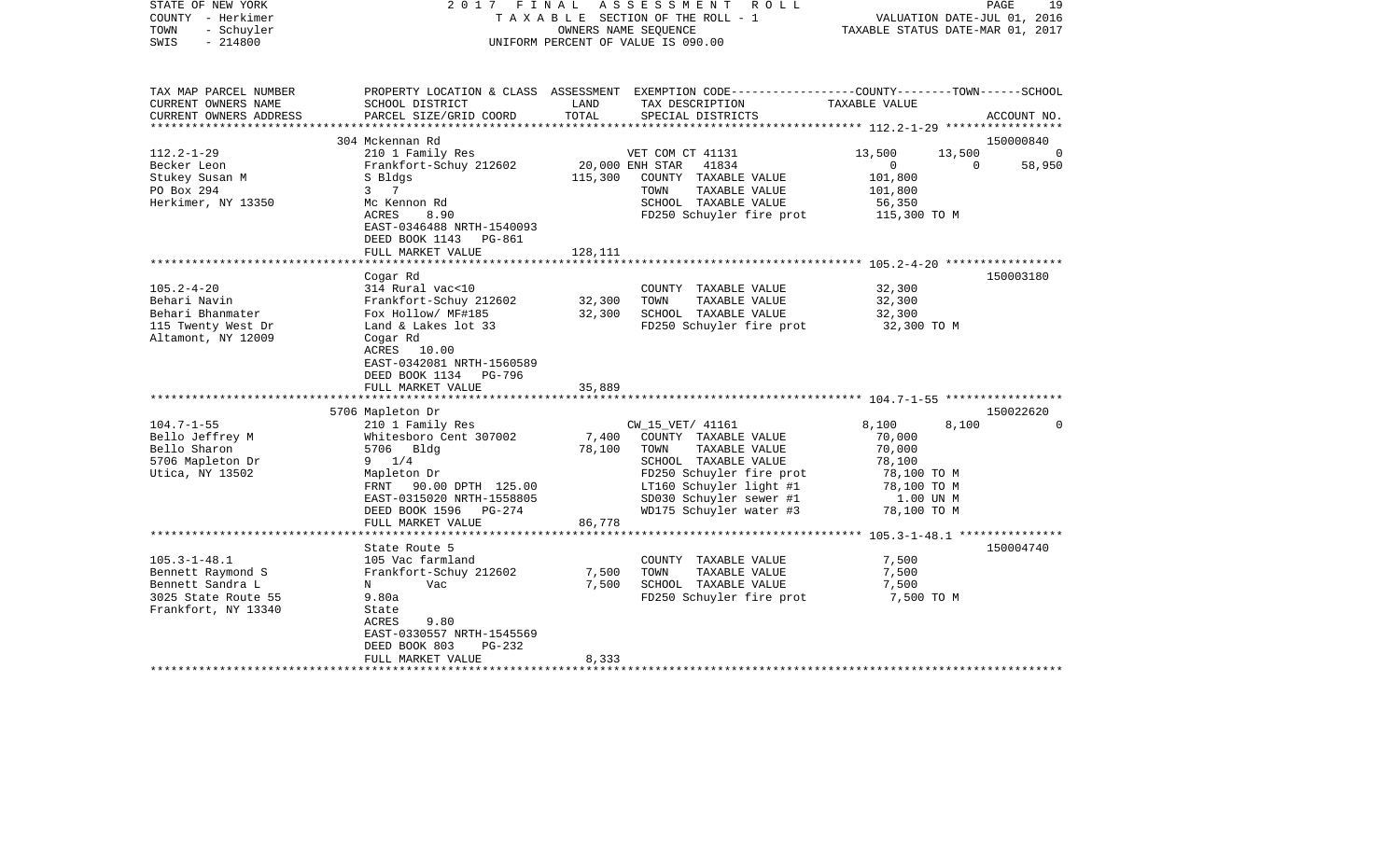| STATE OF NEW YORK<br>COUNTY - Herkimer<br>- Schuyler<br>TOWN<br>$-214800$<br>SWIS | 2017 FINAL                                                                                        | OWNERS NAME SEQUENCE | ASSESSMENT ROLL<br>TAXABLE SECTION OF THE ROLL - 1<br>UNIFORM PERCENT OF VALUE IS 090.00                                                | VALUATION DATE-JUL 01, 2016<br>TAXABLE STATUS DATE-MAR 01, 2017 | 20<br>PAGE         |
|-----------------------------------------------------------------------------------|---------------------------------------------------------------------------------------------------|----------------------|-----------------------------------------------------------------------------------------------------------------------------------------|-----------------------------------------------------------------|--------------------|
| TAX MAP PARCEL NUMBER<br>CURRENT OWNERS NAME<br>CURRENT OWNERS ADDRESS            | SCHOOL DISTRICT<br>PARCEL SIZE/GRID COORD                                                         | LAND<br>TOTAL        | PROPERTY LOCATION & CLASS ASSESSMENT EXEMPTION CODE---------------COUNTY-------TOWN------SCHOOL<br>TAX DESCRIPTION<br>SPECIAL DISTRICTS | TAXABLE VALUE                                                   | ACCOUNT NO.        |
|                                                                                   | 3025 State Route 5                                                                                |                      |                                                                                                                                         |                                                                 | 150004650          |
| $105.3 - 1 - 49.1$                                                                | 113 Cattle farm                                                                                   |                      | 41854<br><b>BAS STAR</b>                                                                                                                | $\overline{0}$                                                  | $\Omega$<br>27,000 |
| Bennett Raymond S                                                                 | Frankfort-Schuy 212602                                                                            | 22,500               | COUNTY TAXABLE VALUE                                                                                                                    | 98,000                                                          |                    |
| Bennett Sandra L                                                                  | Single Fam Res & Bldg                                                                             | 98,000               | TAXABLE VALUE<br>TOWN                                                                                                                   | 98,000                                                          |                    |
| 3025 State Route 5                                                                | $1 \t21 \t1/4$                                                                                    |                      | SCHOOL TAXABLE VALUE                                                                                                                    | 71,000                                                          |                    |
| Frankfort, NY 13340                                                               | State                                                                                             |                      | FD250 Schuyler fire prot                                                                                                                | 98,000 TO M                                                     |                    |
|                                                                                   | FRNT 400.00 DPTH                                                                                  |                      |                                                                                                                                         |                                                                 |                    |
|                                                                                   | ACRES 10.20                                                                                       |                      |                                                                                                                                         |                                                                 |                    |
|                                                                                   | EAST-0330164 NRTH-1545793                                                                         |                      |                                                                                                                                         |                                                                 |                    |
|                                                                                   | DEED BOOK 821<br>PG-684                                                                           |                      |                                                                                                                                         |                                                                 |                    |
|                                                                                   | FULL MARKET VALUE                                                                                 | 108,889              |                                                                                                                                         |                                                                 |                    |
|                                                                                   | State Route 5                                                                                     |                      |                                                                                                                                         |                                                                 |                    |
| $105.3 - 1 - 49.2$                                                                | 105 Vac farmland                                                                                  |                      | COUNTY TAXABLE VALUE                                                                                                                    | 7,500                                                           |                    |
| Bennett Raymond S                                                                 | Frankfort-Schuy 212602                                                                            | 7,500                | TOWN<br>TAXABLE VALUE                                                                                                                   | 7,500                                                           |                    |
| Bennett Sandra L                                                                  | Vacant Land                                                                                       | 7,500                | SCHOOL TAXABLE VALUE                                                                                                                    | 7,500                                                           |                    |
| 3025 State Route 5                                                                | 10.a                                                                                              |                      | FD250 Schuyler fire prot                                                                                                                | 7,500 TO M                                                      |                    |
| Frankfort, NY 13340                                                               | State Rd<br>FRNT 450.00 DPTH<br>ACRES 10.00<br>EAST-0329240 NRTH-1545039<br>DEED BOOK 1102 PG-817 |                      |                                                                                                                                         |                                                                 |                    |
|                                                                                   | FULL MARKET VALUE                                                                                 | 8,333                |                                                                                                                                         |                                                                 |                    |
|                                                                                   | **********************                                                                            |                      |                                                                                                                                         |                                                                 |                    |
|                                                                                   | 153 Upson Rd                                                                                      |                      |                                                                                                                                         |                                                                 | 150003390          |
| $105.2 - 1 - 10$                                                                  | 210 1 Family Res                                                                                  |                      | <b>BAS STAR</b><br>41854                                                                                                                | $\mathbf 0$                                                     | 27,000<br>$\Omega$ |
| Bennett Todd                                                                      | Frankfort-Schuy 212602                                                                            | 20,100               | COUNTY TAXABLE VALUE                                                                                                                    | 202,300                                                         |                    |
| Bennett Janet                                                                     | Single Family Residence                                                                           | 202,300              | TAXABLE VALUE<br>TOWN                                                                                                                   | 202,300                                                         |                    |
| 123 Court St                                                                      | Upson                                                                                             |                      | SCHOOL TAXABLE VALUE                                                                                                                    | 175,300                                                         |                    |
| Herkimer, NY 13350                                                                | ACRES<br>9.00<br>EAST-0346445 NRTH-1557024<br>DEED BOOK 1299 PG-202                               |                      | FD250 Schuyler fire prot                                                                                                                | 202,300 TO M                                                    |                    |
|                                                                                   | FULL MARKET VALUE                                                                                 | 224,778              |                                                                                                                                         |                                                                 |                    |
|                                                                                   | Grande View Dr                                                                                    |                      |                                                                                                                                         |                                                                 | 150003180          |
| $099.2 - 4 - 15$                                                                  | 322 Rural vac>10                                                                                  |                      | COUNTY TAXABLE VALUE                                                                                                                    | 57,550                                                          |                    |
| Benolerao Tom D                                                                   | West Canada Val 212402                                                                            | 57,550               | TOWN<br>TAXABLE VALUE                                                                                                                   | 57,550                                                          |                    |
| Usares Lora Jean                                                                  | Survey $#362$                                                                                     | 57,550               | SCHOOL TAXABLE VALUE                                                                                                                    | 57,550                                                          |                    |
| 126 Victoria Dr                                                                   | Land & Lakes lot 15                                                                               |                      | FD250 Schuyler fire prot                                                                                                                | 57,550 TO M                                                     |                    |
| Poughquag, NY 12570                                                               | Grande View Dr<br>ACRES 32.70                                                                     |                      |                                                                                                                                         |                                                                 |                    |
|                                                                                   | EAST-0343154 NRTH-1570196                                                                         |                      |                                                                                                                                         |                                                                 |                    |
|                                                                                   | DEED BOOK 1245<br>PG-116                                                                          |                      |                                                                                                                                         |                                                                 |                    |
|                                                                                   | FULL MARKET VALUE                                                                                 | 63,944               |                                                                                                                                         |                                                                 |                    |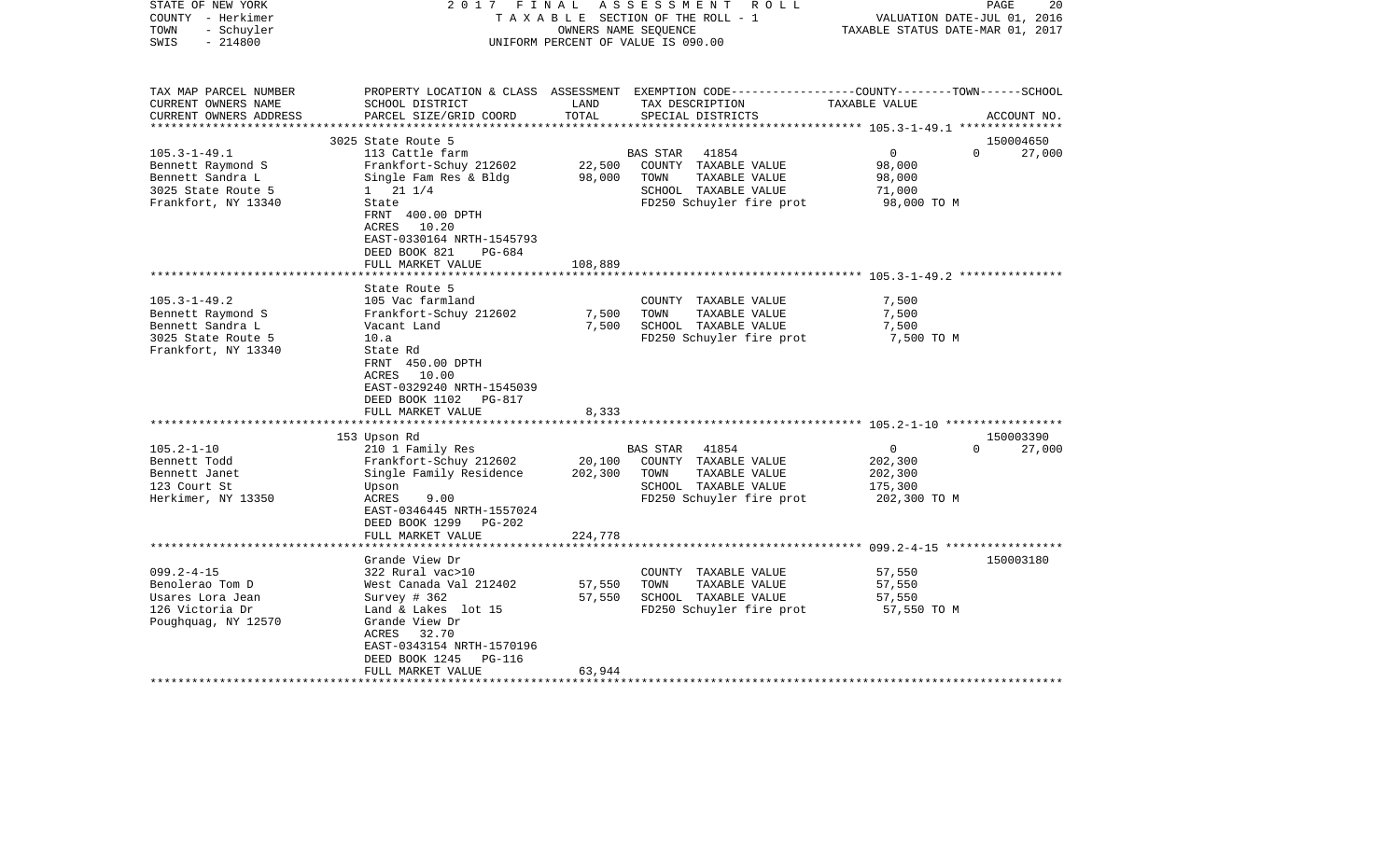| STATE OF NEW YORK<br>COUNTY - Herkimer<br>- Schuyler<br>TOWN<br>$-214800$<br>SWIS                                                                                                                  | 2017 FINAL                                                                                                                                                                                                                                                                                                                                                    | OWNERS NAME SEQUENCE                         | ASSESSMENT<br>R O L L<br>TAXABLE SECTION OF THE ROLL - 1<br>UNIFORM PERCENT OF VALUE IS 090.00                                                                             | PAGE<br>VALUATION DATE-JUL 01, 2016<br>TAXABLE STATUS DATE-MAR 01, 2017                                          | 21          |
|----------------------------------------------------------------------------------------------------------------------------------------------------------------------------------------------------|---------------------------------------------------------------------------------------------------------------------------------------------------------------------------------------------------------------------------------------------------------------------------------------------------------------------------------------------------------------|----------------------------------------------|----------------------------------------------------------------------------------------------------------------------------------------------------------------------------|------------------------------------------------------------------------------------------------------------------|-------------|
| TAX MAP PARCEL NUMBER<br>CURRENT OWNERS NAME<br>CURRENT OWNERS ADDRESS                                                                                                                             | SCHOOL DISTRICT<br>PARCEL SIZE/GRID COORD                                                                                                                                                                                                                                                                                                                     | LAND<br>TOTAL                                | TAX DESCRIPTION<br>SPECIAL DISTRICTS                                                                                                                                       | PROPERTY LOCATION & CLASS ASSESSMENT EXEMPTION CODE---------------COUNTY-------TOWN------SCHOOL<br>TAXABLE VALUE | ACCOUNT NO. |
|                                                                                                                                                                                                    |                                                                                                                                                                                                                                                                                                                                                               |                                              |                                                                                                                                                                            |                                                                                                                  |             |
| $099.2 - 4 - 36$<br>Bentley Gregg<br>Bentley Denise<br>1035 Ashland Ct<br>Williamstown, NJ 08094                                                                                                   | 444 Grande View Dr<br>314 Rural vac<10<br>West Canada Val 212402<br>Survey # 362<br>Land & Lakes lot 36<br>Grande View Dr<br>FRNT<br>51.00 DPTH                                                                                                                                                                                                               | 23,900<br>23,900                             | COUNTY TAXABLE VALUE<br>TOWN<br>TAXABLE VALUE<br>SCHOOL TAXABLE VALUE<br>FD250 Schuyler fire prot                                                                          | 23,900<br>23,900<br>23,900<br>23,900 TO M                                                                        | 150003180   |
|                                                                                                                                                                                                    | ACRES<br>5.50<br>EAST-0340135 NRTH-1570447<br>DEED BOOK 1259<br>PG-669<br>FULL MARKET VALUE                                                                                                                                                                                                                                                                   | 26,556                                       |                                                                                                                                                                            |                                                                                                                  |             |
|                                                                                                                                                                                                    |                                                                                                                                                                                                                                                                                                                                                               |                                              |                                                                                                                                                                            |                                                                                                                  |             |
| $099.1 - 1 - 22$<br>Beresky Charles<br>Beresky Jean<br>3107 Johnson Loop<br>Gresham, SC 29546<br>$099.1 - 1 - 80.8$<br>Beresky Charles<br>Beresky Martha<br>3107 Johnson Loop<br>Gresham, SC 29546 | 1298 Newport Rd<br>240 Rural res<br>West Canada Val 212402<br>Bldg<br>1a 18<br>Newport<br>ACRES 18.00<br>EAST-0331772 NRTH-1573112<br>DEED BOOK 00558 PG-00492<br>FULL MARKET VALUE<br>Newport Rd<br>314 Rural vac<10<br>West Canada Val 212402<br>Vacant Land<br>FRNT 100.00 DPTH<br>ACRES<br>2.00<br>EAST-0331481 NRTH-1572687<br>DEED BOOK 855<br>$PG-421$ | 25,000<br>68,500<br>76,111<br>8,300<br>8,300 | COUNTY TAXABLE VALUE<br>TOWN<br>TAXABLE VALUE<br>SCHOOL TAXABLE VALUE<br>FD250 Schuyler fire prot<br>COUNTY TAXABLE VALUE<br>TOWN<br>TAXABLE VALUE<br>SCHOOL TAXABLE VALUE | 68,500<br>68,500<br>68,500<br>68,500 TO M<br>8,300<br>8,300<br>8,300                                             | 150000900   |
|                                                                                                                                                                                                    | FULL MARKET VALUE                                                                                                                                                                                                                                                                                                                                             | 9,222                                        |                                                                                                                                                                            |                                                                                                                  |             |
|                                                                                                                                                                                                    |                                                                                                                                                                                                                                                                                                                                                               |                                              |                                                                                                                                                                            | ******************** 112.2-3-57 ******************                                                               |             |
| $112.2 - 3 - 57$<br>Bernier Daniel P<br>Weber Donna L<br>1660 Whitehouse Rd<br>Greeneville, TN 37745                                                                                               | 3780 State Route 5<br>210 1 Family Res<br>Frankfort-Schuy 212602<br>Bldg<br>$3 \frac{1}{8}$<br>State<br>FRNT<br>76.00 DPTH 183.00<br>EAST-0341118 NRTH-1535650<br>DEED BOOK 1251<br>PG-992<br>FULL MARKET VALUE                                                                                                                                               | 7,800<br>61,600<br>68,444                    | COUNTY TAXABLE VALUE<br>TOWN<br>TAXABLE VALUE<br>SCHOOL TAXABLE VALUE<br>FD250 Schuyler fire prot                                                                          | 61,600<br>61,600<br>61,600<br>61,600 TO M                                                                        | 150019170   |
|                                                                                                                                                                                                    |                                                                                                                                                                                                                                                                                                                                                               |                                              |                                                                                                                                                                            |                                                                                                                  |             |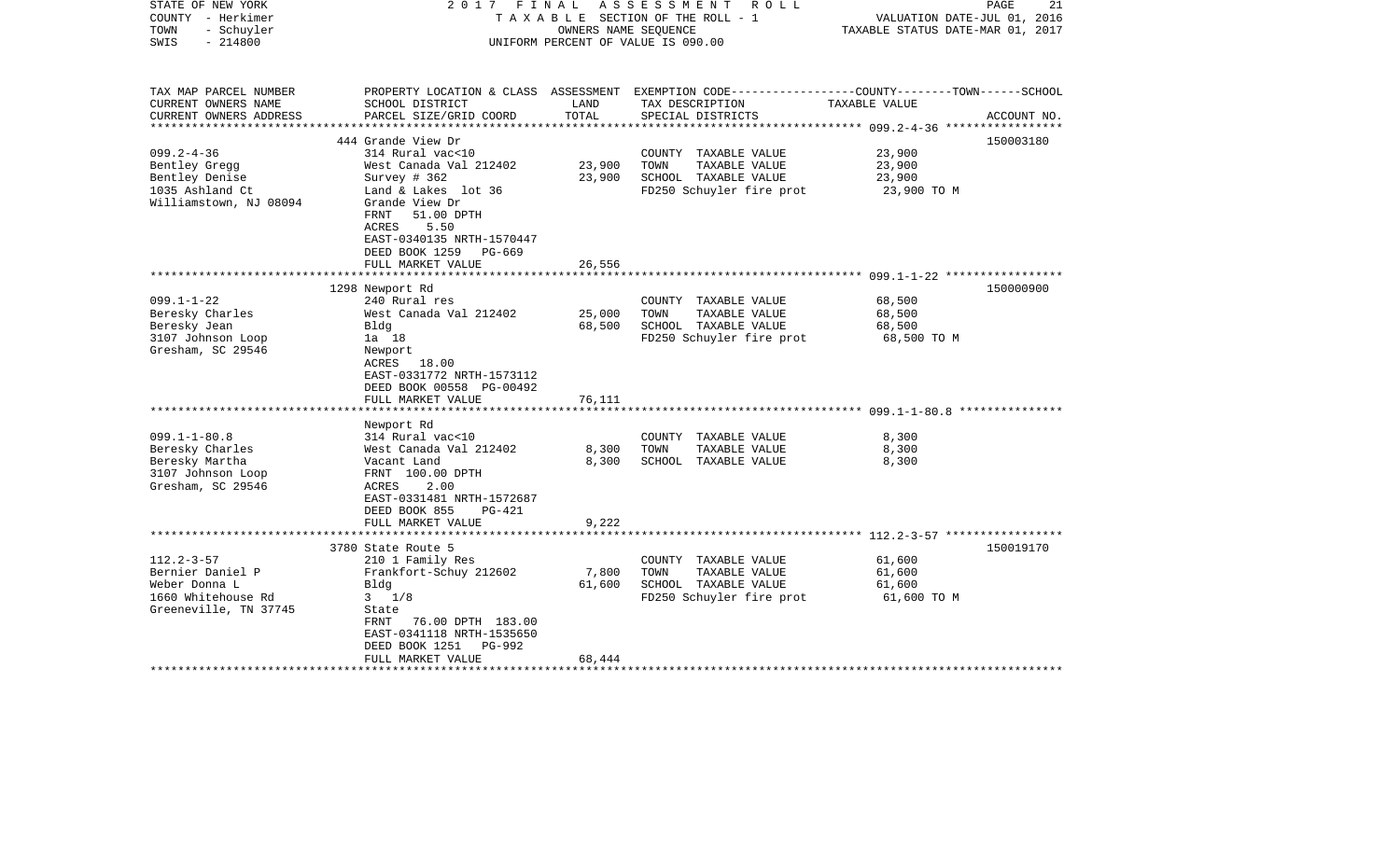| STATE OF NEW YORK<br>COUNTY - Herkimer<br>TOWN<br>- Schuyler<br>$-214800$<br>SWIS |                                                                  |                                    | 2017 FINAL ASSESSMENT ROLL<br>TAXABLE SECTION OF THE ROLL - 1<br>OWNERS NAME SEQUENCE<br>UNIFORM PERCENT OF VALUE IS 090.00 | VALUATION DATE-JUL 01, 2016<br>TAXABLE STATUS DATE-MAR 01, 2017 | 22<br>PAGE             |
|-----------------------------------------------------------------------------------|------------------------------------------------------------------|------------------------------------|-----------------------------------------------------------------------------------------------------------------------------|-----------------------------------------------------------------|------------------------|
| TAX MAP PARCEL NUMBER                                                             |                                                                  |                                    | PROPERTY LOCATION & CLASS ASSESSMENT EXEMPTION CODE----------------COUNTY-------TOWN-----SCHOOL                             |                                                                 |                        |
| CURRENT OWNERS NAME<br>CURRENT OWNERS ADDRESS                                     | SCHOOL DISTRICT<br>PARCEL SIZE/GRID COORD                        | LAND<br>TOTAL                      | TAX DESCRIPTION<br>SPECIAL DISTRICTS                                                                                        | TAXABLE VALUE                                                   | ACCOUNT NO.            |
|                                                                                   |                                                                  |                                    |                                                                                                                             |                                                                 |                        |
|                                                                                   | 664 Bush Rd                                                      |                                    |                                                                                                                             |                                                                 |                        |
| $105.2 - 1 - 16.4$                                                                | 240 Rural res                                                    |                                    | BAS STAR 41854                                                                                                              | $\overline{0}$                                                  | $\Omega$<br>27,000     |
| Betrus Eric S                                                                     | Frankfort-Schuy 212602                                           | 14,300                             | COUNTY TAXABLE VALUE                                                                                                        | 115,600                                                         |                        |
| Betrus Linda J                                                                    | FRNT 703.00 DPTH                                                 | 115,600                            | TOWN<br>TAXABLE VALUE                                                                                                       | 115,600                                                         |                        |
| 664 Bush Rd                                                                       | ACRES 13.50                                                      |                                    | SCHOOL TAXABLE VALUE                                                                                                        | 88,600                                                          |                        |
| Frankfort, NY 13340                                                               | EAST-0343679 NRTH-1557580<br>DEED BOOK 891<br>PG-278             |                                    | FD250 Schuyler fire prot                                                                                                    | 115,600 TO M                                                    |                        |
|                                                                                   | FULL MARKET VALUE                                                | 128,444                            |                                                                                                                             |                                                                 |                        |
|                                                                                   |                                                                  |                                    |                                                                                                                             |                                                                 |                        |
|                                                                                   | 932 Windfall Rd                                                  |                                    |                                                                                                                             |                                                                 | 150011220              |
| $099.3 - 1 - 38.6$                                                                | 240 Rural res                                                    |                                    | COUNTY TAXABLE VALUE                                                                                                        | 80,000                                                          |                        |
| Biblk Andrea L                                                                    | Whitesboro Cent 307002                                           | 10,000                             | TAXABLE VALUE<br>TOWN                                                                                                       | 80,000                                                          |                        |
| 932 Windfall Rd<br>Utica, NY 13502                                                | Residence<br>Life Estate Frances                                 | 80,000                             | SCHOOL TAXABLE VALUE<br>FD250 Schuyler fire prot                                                                            | 80,000<br>80,000 TO M                                           |                        |
|                                                                                   | $split$ # 4 - 22 Acres 2016<br>FRNT 190.00 DPTH<br>ACRES<br>1.20 |                                    |                                                                                                                             |                                                                 |                        |
|                                                                                   | EAST-0330166 NRTH-1566397<br>DEED BOOK 1622 PG-724               |                                    |                                                                                                                             |                                                                 |                        |
|                                                                                   | FULL MARKET VALUE                                                | 88,889                             |                                                                                                                             |                                                                 |                        |
|                                                                                   |                                                                  |                                    |                                                                                                                             |                                                                 |                        |
|                                                                                   | 11648 Bell Hill Rd                                               |                                    |                                                                                                                             |                                                                 |                        |
| $099.1 - 1 - 1.1$                                                                 | 240 Rural res                                                    |                                    | BAS STAR 41854                                                                                                              | $\overline{0}$                                                  | 27,000<br>$\mathbf{0}$ |
| Bick Alan R<br>Goodison - Bick Pamela S                                           | West Canada Val 212402<br>Bldgs & Garage                         | 28,300<br>114,500                  | COUNTY TAXABLE VALUE<br>TOWN<br>TAXABLE VALUE                                                                               | 114,500<br>114,500                                              |                        |
| 11648 Bell Hill Rd                                                                | 24.5 Acres                                                       |                                    | SCHOOL TAXABLE VALUE                                                                                                        | 87,500                                                          |                        |
| Utica, NY 13502                                                                   | Bell Hill                                                        |                                    | FD250 Schuyler fire prot                                                                                                    | 114,500 TO M                                                    |                        |
|                                                                                   | ACRES 24.50                                                      |                                    |                                                                                                                             |                                                                 |                        |
|                                                                                   | EAST-0325819 NRTH-1574857                                        |                                    |                                                                                                                             |                                                                 |                        |
|                                                                                   | DEED BOOK 1352 PG-386<br>FULL MARKET VALUE                       |                                    |                                                                                                                             |                                                                 |                        |
|                                                                                   |                                                                  | 127,222<br>* * * * * * * * * * * * |                                                                                                                             |                                                                 |                        |
|                                                                                   | 5704 Austin Rd                                                   |                                    |                                                                                                                             |                                                                 | 150020580              |
| $104.7 - 1 - 84$                                                                  | 210 1 Family Res                                                 |                                    | 41834<br>ENH STAR                                                                                                           | $\overline{0}$                                                  | $\Omega$<br>58,950     |
| Bick Debra                                                                        | Whitesboro Cent 307002                                           | 7,600                              | COUNTY TAXABLE VALUE                                                                                                        | 73,600                                                          |                        |
| Schultz Sharon                                                                    | E 61<br>Bldg                                                     | 73,600                             | TAXABLE VALUE<br>TOWN                                                                                                       | 73,600                                                          |                        |
| 5704 Austin Rd                                                                    | $3 \frac{1}{4}$                                                  |                                    | SCHOOL TAXABLE VALUE                                                                                                        | 14,650                                                          |                        |
| Utica, NY 13502                                                                   | Austin                                                           |                                    | FD250 Schuyler fire prot                                                                                                    | 73,600 TO M                                                     |                        |
|                                                                                   | FRNT 100.00 DPTH 125.00                                          |                                    | LT160 Schuyler light #1                                                                                                     | 73,600 TO M                                                     |                        |
|                                                                                   | EAST-0315350 NRTH-1558838                                        |                                    | SD030 Schuyler sewer #1                                                                                                     | 1.10 UN M                                                       |                        |
|                                                                                   | DEED BOOK 1113 PG-711                                            |                                    | WD160 Schuyler water #1                                                                                                     | 73,600 TO M                                                     |                        |
|                                                                                   | FULL MARKET VALUE                                                | 81,778                             |                                                                                                                             |                                                                 |                        |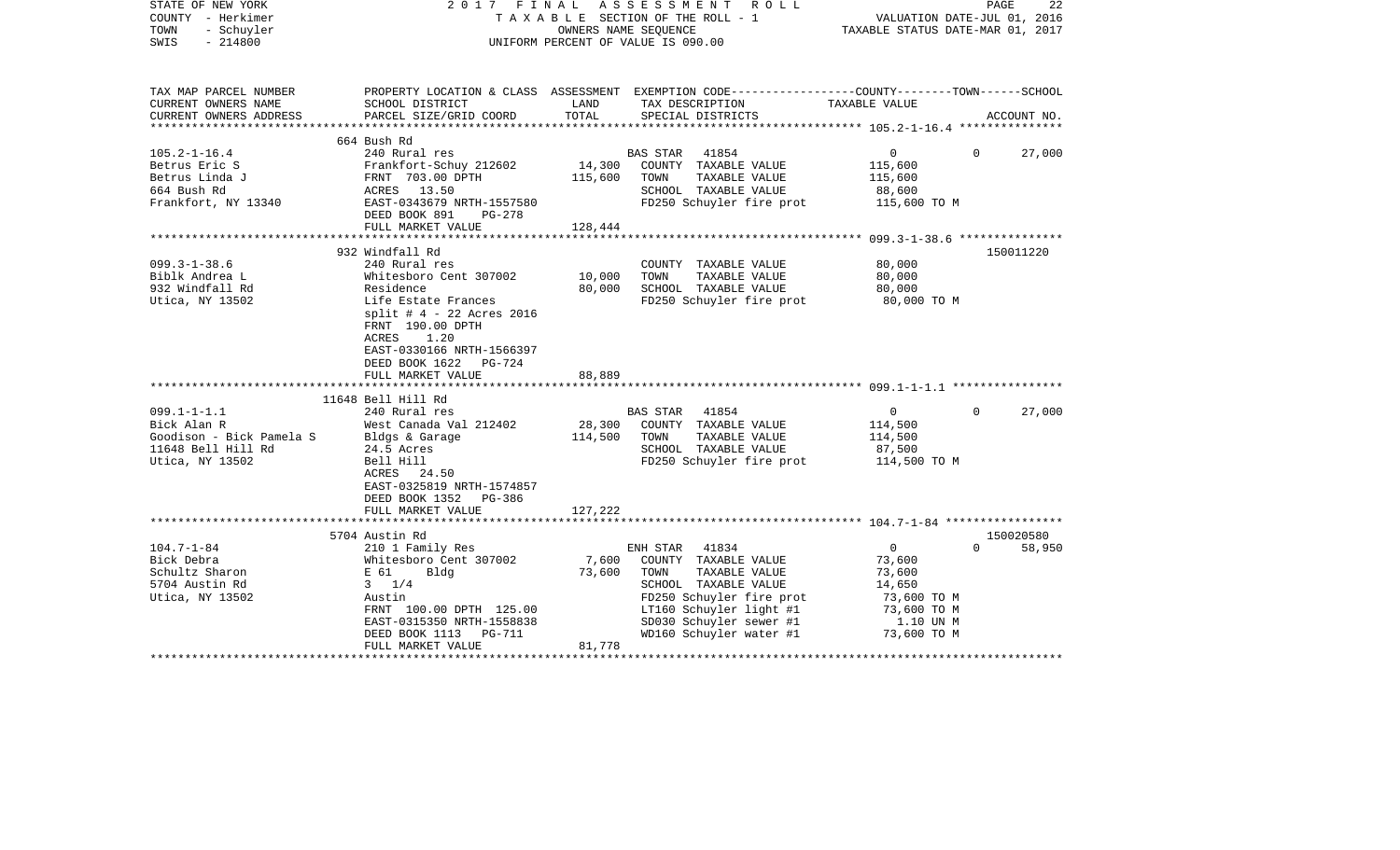| STATE OF NEW YORK<br>COUNTY - Herkimer<br>- Schuyler<br>TOWN<br>$-214800$<br>SWIS | 2017 FINAL                                    |               | ASSESSMENT<br>R O L L<br>TAXABLE SECTION OF THE ROLL - 1<br>OWNERS NAME SEQUENCE<br>UNIFORM PERCENT OF VALUE IS 090.00                  | VALUATION DATE-JUL 01, 2016<br>TAXABLE STATUS DATE-MAR 01, 2017 | PAGE               | 23          |
|-----------------------------------------------------------------------------------|-----------------------------------------------|---------------|-----------------------------------------------------------------------------------------------------------------------------------------|-----------------------------------------------------------------|--------------------|-------------|
| TAX MAP PARCEL NUMBER<br>CURRENT OWNERS NAME<br>CURRENT OWNERS ADDRESS            | SCHOOL DISTRICT<br>PARCEL SIZE/GRID COORD     | LAND<br>TOTAL | PROPERTY LOCATION & CLASS ASSESSMENT EXEMPTION CODE----------------COUNTY-------TOWN-----SCHOOL<br>TAX DESCRIPTION<br>SPECIAL DISTRICTS | TAXABLE VALUE                                                   |                    | ACCOUNT NO. |
| ********************                                                              |                                               |               |                                                                                                                                         |                                                                 |                    |             |
|                                                                                   | 5676 Mapleton Dr                              |               |                                                                                                                                         |                                                                 |                    | 150013410   |
| $104.7 - 1 - 49$<br>Bielec Geraldine J                                            | 210 1 Family Res                              |               | AGED-ALL<br>41800<br>7,100 ENH STAR 41834                                                                                               | 34,850<br>$\overline{0}$                                        | 34,850<br>$\Omega$ | 34,850      |
| 5676 Mapleton Dr                                                                  | Whitesboro Cent 307002<br>E 5676 Bldg         |               | 69,700 COUNTY TAXABLE VALUE                                                                                                             | 34,850                                                          |                    | 34,850      |
| Utica, NY 13502                                                                   | $3 \frac{1}{8}$                               |               | TAXABLE VALUE<br>TOWN                                                                                                                   | 34,850                                                          |                    |             |
|                                                                                   | Mapleton Dr                                   |               | SCHOOL TAXABLE VALUE                                                                                                                    | $\mathbf{0}$                                                    |                    |             |
|                                                                                   | FRNT 75.00 DPTH 125.00                        |               | FD250 Schuyler fire prot                                                                                                                | 69,700 TO M                                                     |                    |             |
|                                                                                   | EAST-0314721 NRTH-1558374                     |               | LT160 Schuyler light #1                                                                                                                 | 69,700 TO M                                                     |                    |             |
|                                                                                   | DEED BOOK 1420 PG-945<br>FULL MARKET VALUE    |               | SD030 Schuyler sewer #1<br>77,444 WD175 Schuyler water #3                                                                               | 1.00 UN M<br>69,700 TO M                                        |                    |             |
|                                                                                   |                                               |               |                                                                                                                                         |                                                                 |                    |             |
|                                                                                   | 11430 Cosby Manor Rd                          |               |                                                                                                                                         |                                                                 |                    |             |
| $104.2 - 3 - 5$                                                                   | 210 1 Family Res                              |               | BAS STAR<br>41854                                                                                                                       | $\mathbf{0}$                                                    | $\Omega$           | 27,000      |
| Bielicki Gary                                                                     | Whitesboro Cent 307002                        | 8,400         | COUNTY TAXABLE VALUE                                                                                                                    | 135,200                                                         |                    |             |
| Bielicki Linda                                                                    | S Bldg                                        | 135,200       | TOWN<br>TAXABLE VALUE                                                                                                                   | 135,200                                                         |                    |             |
| 11430 Cosby Manor Rd                                                              | .40 Acre                                      |               | SCHOOL TAXABLE VALUE                                                                                                                    | 108,200                                                         |                    |             |
| Utica, NY 13502-9801                                                              | Cosby Manor Rd<br>ACRES<br>0.40               |               | FD250 Schuyler fire prot<br>WD170 Schuyler water #2                                                                                     | 135,200 TO M<br>135,200 TO C                                    |                    |             |
|                                                                                   | EAST-0323633 NRTH-1557143                     |               | 1.00 UN M                                                                                                                               |                                                                 |                    |             |
|                                                                                   | DEED BOOK 726<br>PG-148                       |               |                                                                                                                                         |                                                                 |                    |             |
|                                                                                   | FULL MARKET VALUE                             | 150,222       |                                                                                                                                         |                                                                 |                    |             |
|                                                                                   | ***********************                       |               |                                                                                                                                         |                                                                 |                    |             |
|                                                                                   | 154 Bowie Rd                                  |               |                                                                                                                                         |                                                                 |                    |             |
| $099.1 - 3 - 8.1$<br>Bienkowski Dorothy                                           | 270 Mfg housing<br>West Canada Val 212402     | 14,300        | ENH STAR<br>41834<br>COUNTY TAXABLE VALUE                                                                                               | $\overline{0}$<br>46,200                                        | $\Omega$           | 46,200      |
| 154 Bowie Rd                                                                      | Single Wide Maunfactured                      | 46,200        | TOWN<br>TAXABLE VALUE                                                                                                                   | 46,200                                                          |                    |             |
| Utica, NY 13502                                                                   | Residence                                     |               | SCHOOL TAXABLE VALUE                                                                                                                    | $\overline{0}$                                                  |                    |             |
|                                                                                   | FRNT 250.00 DPTH                              |               | FD250 Schuyler fire prot                                                                                                                | 46,200 TO M                                                     |                    |             |
|                                                                                   | ACRES<br>1.00                                 |               |                                                                                                                                         |                                                                 |                    |             |
|                                                                                   | EAST-0332234 NRTH-1569319                     |               |                                                                                                                                         |                                                                 |                    |             |
|                                                                                   | DEED BOOK 673<br>PG-943                       |               |                                                                                                                                         |                                                                 |                    |             |
|                                                                                   | FULL MARKET VALUE                             | 51,333        |                                                                                                                                         |                                                                 |                    |             |
|                                                                                   | 127 Millers Grove Rd                          |               |                                                                                                                                         |                                                                 |                    | 150023520   |
| $112.2 - 2 - 44$                                                                  | 210 1 Family Res                              |               | BAS STAR<br>41854                                                                                                                       | $\overline{0}$                                                  | $\Omega$           | 27,000      |
| Blaise Courtney                                                                   | Frankfort-Schuy 212602                        | 9,200         | COUNTY TAXABLE VALUE                                                                                                                    | 85,600                                                          |                    |             |
| 127 Millers Grove Rd                                                              | Bldg<br>W                                     | 85,600        | TAXABLE VALUE<br>TOWN                                                                                                                   | 85,600                                                          |                    |             |
| Frankfort, NY 13340                                                               | 1/2<br>2                                      |               | SCHOOL TAXABLE VALUE                                                                                                                    | 58,600                                                          |                    |             |
|                                                                                   | Millers Grove                                 |               | FD250 Schuyler fire prot                                                                                                                | 85,600 TO M                                                     |                    |             |
|                                                                                   | FRNT 120.00 DPTH 186.00                       |               |                                                                                                                                         |                                                                 |                    |             |
|                                                                                   | EAST-0336434 NRTH-1540614                     |               |                                                                                                                                         |                                                                 |                    |             |
|                                                                                   | DEED BOOK 1252<br>PG-348<br>FULL MARKET VALUE | 95,111        |                                                                                                                                         |                                                                 |                    |             |
|                                                                                   |                                               |               |                                                                                                                                         |                                                                 |                    |             |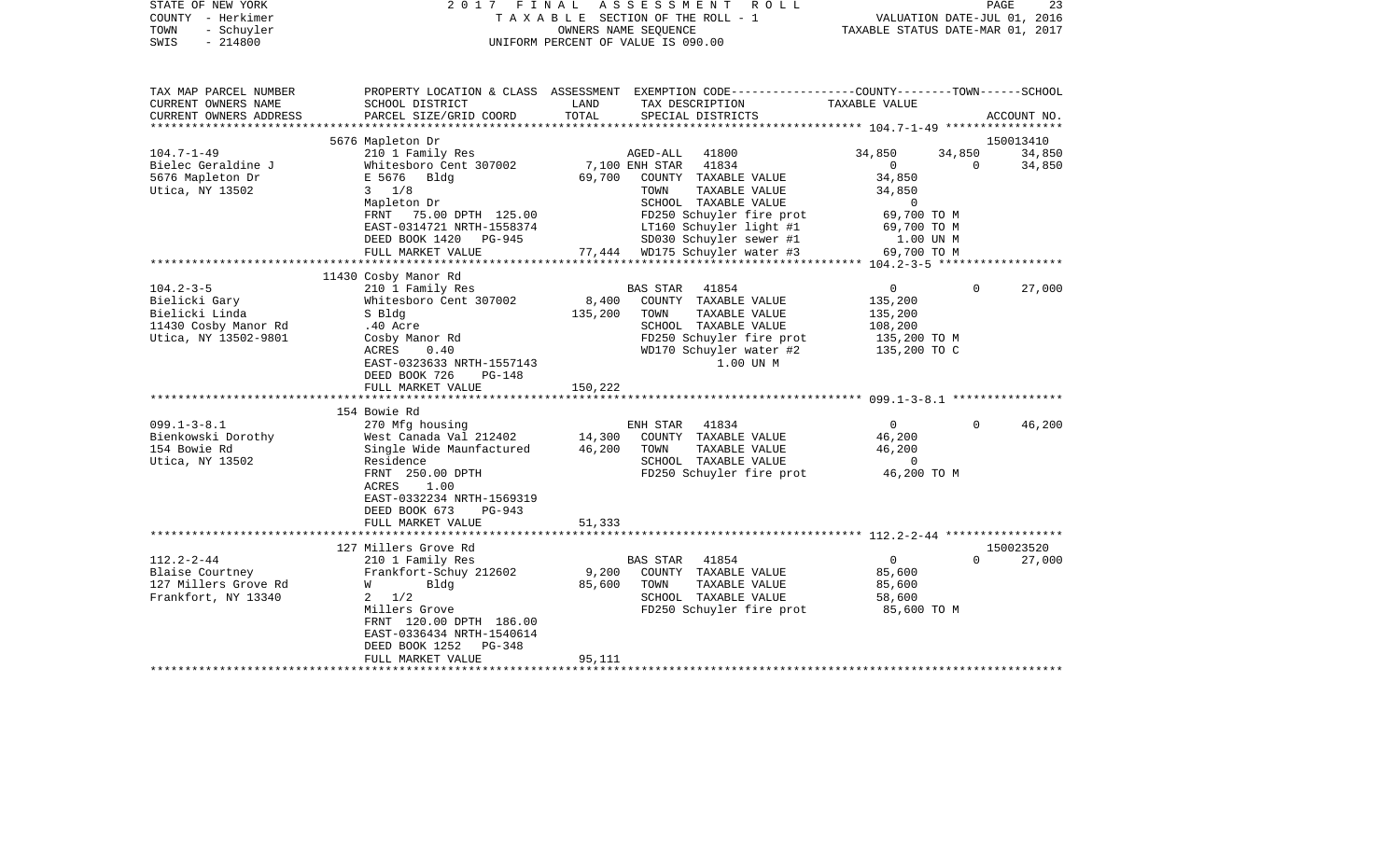| STATE OF NEW YORK<br>COUNTY - Herkimer<br>TOWN<br>- Schuyler<br>$-214800$<br>SWIS | 2017                                                                                        | FINAL   | ASSESSMENT<br>R O L L<br>TAXABLE SECTION OF THE ROLL - 1<br>OWNERS NAME SEOUENCE<br>UNIFORM PERCENT OF VALUE IS 090.00 | TAXABLE STATUS DATE-MAR 01, 2017 | PAGE<br>24<br>VALUATION DATE-JUL 01, 2016 |
|-----------------------------------------------------------------------------------|---------------------------------------------------------------------------------------------|---------|------------------------------------------------------------------------------------------------------------------------|----------------------------------|-------------------------------------------|
| TAX MAP PARCEL NUMBER<br>CURRENT OWNERS NAME                                      | SCHOOL DISTRICT                                                                             | LAND    | PROPERTY LOCATION & CLASS ASSESSMENT EXEMPTION CODE---------------COUNTY-------TOWN------SCHOOL<br>TAX DESCRIPTION     | TAXABLE VALUE                    |                                           |
| CURRENT OWNERS ADDRESS<br>******************                                      | PARCEL SIZE/GRID COORD                                                                      | TOTAL   | SPECIAL DISTRICTS                                                                                                      |                                  | ACCOUNT NO.                               |
|                                                                                   | 326 Johnson Rd                                                                              |         |                                                                                                                        |                                  |                                           |
| $105.4 - 2 - 11.1$                                                                | 210 1 Family Res                                                                            |         | 41834<br>ENH STAR                                                                                                      | $0 \qquad \qquad$                | 58,950<br>$\Omega$                        |
| Bogart Donald                                                                     | Frankfort-Schuy 212602                                                                      | 15,700  | COUNTY TAXABLE VALUE                                                                                                   | 83,900                           |                                           |
| Bogart Caroline<br>326 Johnson Rd                                                 | Residence & Garage<br>3.9 Acres                                                             | 83,900  | TOWN<br>TAXABLE VALUE<br>SCHOOL TAXABLE VALUE                                                                          | 83,900<br>24,950                 |                                           |
| Frankfort, NY 13440                                                               | Johnson Road                                                                                |         | FD250 Schuyler fire prot                                                                                               | 83,900 TO M                      |                                           |
|                                                                                   | ACRES<br>3.90<br>EAST-0346922 NRTH-1546205<br>DEED BOOK 706<br>$PG-86$<br>FULL MARKET VALUE | 93,222  |                                                                                                                        |                                  |                                           |
|                                                                                   |                                                                                             |         |                                                                                                                        |                                  |                                           |
|                                                                                   | 131 Sterling Dr                                                                             |         |                                                                                                                        |                                  | 150011250                                 |
| $104.2 - 2 - 43$                                                                  | 210 1 Family Res                                                                            |         | 41854<br>BAS STAR                                                                                                      | $\overline{0}$                   | $\Omega$<br>27,000                        |
| Bogdan Daniel W                                                                   | Whitesboro Cent 307002                                                                      | 11,700  | COUNTY TAXABLE VALUE                                                                                                   | 75,400                           |                                           |
| Bogdan Alice A                                                                    | Residence                                                                                   | 75,400  | TAXABLE VALUE<br>TOWN                                                                                                  | 75,400                           |                                           |
| 131 Sterling Dr                                                                   | Sterling Dr                                                                                 |         | SCHOOL TAXABLE VALUE                                                                                                   | 48,400                           |                                           |
| Utica, NY 13502                                                                   | FRNT 157.00 DPTH 219.00                                                                     |         | FD250 Schuyler fire prot                                                                                               | 75,400 TO M                      |                                           |
|                                                                                   | EAST-0323961 NRTH-1557474<br>DEED BOOK 841<br>PG-475                                        |         | WD170 Schuyler water #2<br>1.00 UN M                                                                                   | 4,800 TO C                       |                                           |
|                                                                                   | FULL MARKET VALUE                                                                           | 83,778  |                                                                                                                        |                                  |                                           |
|                                                                                   | ***********************                                                                     |         |                                                                                                                        |                                  |                                           |
|                                                                                   | 2045 State Route 5                                                                          |         |                                                                                                                        |                                  | 150011580                                 |
| $104.7 - 2 - 3$                                                                   | 210 1 Family Res                                                                            |         | 41834<br>ENH STAR                                                                                                      | $\overline{0}$                   | 58,950<br>$\Omega$                        |
| Bogner Charles                                                                    | Whitesboro Cent 307002                                                                      | 14,700  | COUNTY TAXABLE VALUE                                                                                                   | 133,000                          |                                           |
| Bogner Cathy                                                                      | Bldgs, Trailer, Garage<br>removed pool 2013                                                 | 133,000 | TOWN<br>TAXABLE VALUE<br>SCHOOL TAXABLE VALUE                                                                          | 133,000<br>74,050                |                                           |
| 2045 State Route 5<br>Utica, NY 13502                                             | State                                                                                       |         | FD250 Schuyler fire prot                                                                                               | 133,000 TO M                     |                                           |
|                                                                                   | ACRES<br>2.60                                                                               |         | SD030 Schuyler sewer #1                                                                                                | 2.61 UN M                        |                                           |
|                                                                                   | EAST-0314530 NRTH-1557448                                                                   |         | WD175 Schuyler water #3                                                                                                | 133,000 TO M                     |                                           |
|                                                                                   | DEED BOOK 00660 PG-00232                                                                    |         |                                                                                                                        |                                  |                                           |
|                                                                                   | FULL MARKET VALUE                                                                           | 147,778 |                                                                                                                        |                                  |                                           |
|                                                                                   |                                                                                             |         |                                                                                                                        |                                  |                                           |
|                                                                                   | 3750 State Route 5                                                                          |         |                                                                                                                        |                                  | 150075091                                 |
| $112.2 - 3 - 54$                                                                  | 270 Mfg housing                                                                             |         | COUNTY TAXABLE VALUE                                                                                                   | 40,300                           |                                           |
| Bommarito Christine                                                               | Frankfort-Schuy 212602                                                                      | 13,900  | TOWN<br>TAXABLE VALUE                                                                                                  | 40,300                           |                                           |
| 11015 Maple Ave                                                                   | Trailer & Bldg                                                                              | 40,300  | SCHOOL TAXABLE VALUE                                                                                                   | 40,300                           |                                           |
| Hesporia, CA 92345                                                                | 1A<br>2<br>State Rd<br>ACRES<br>1.50<br>EAST-0340740 NRTH-1536041                           |         | FD250 Schuyler fire prot                                                                                               | 40,300 TO M                      |                                           |
|                                                                                   | DEED BOOK 1538<br>PG-845                                                                    |         |                                                                                                                        |                                  |                                           |
|                                                                                   | FULL MARKET VALUE                                                                           | 44,778  |                                                                                                                        |                                  |                                           |
|                                                                                   | **********************                                                                      |         |                                                                                                                        |                                  |                                           |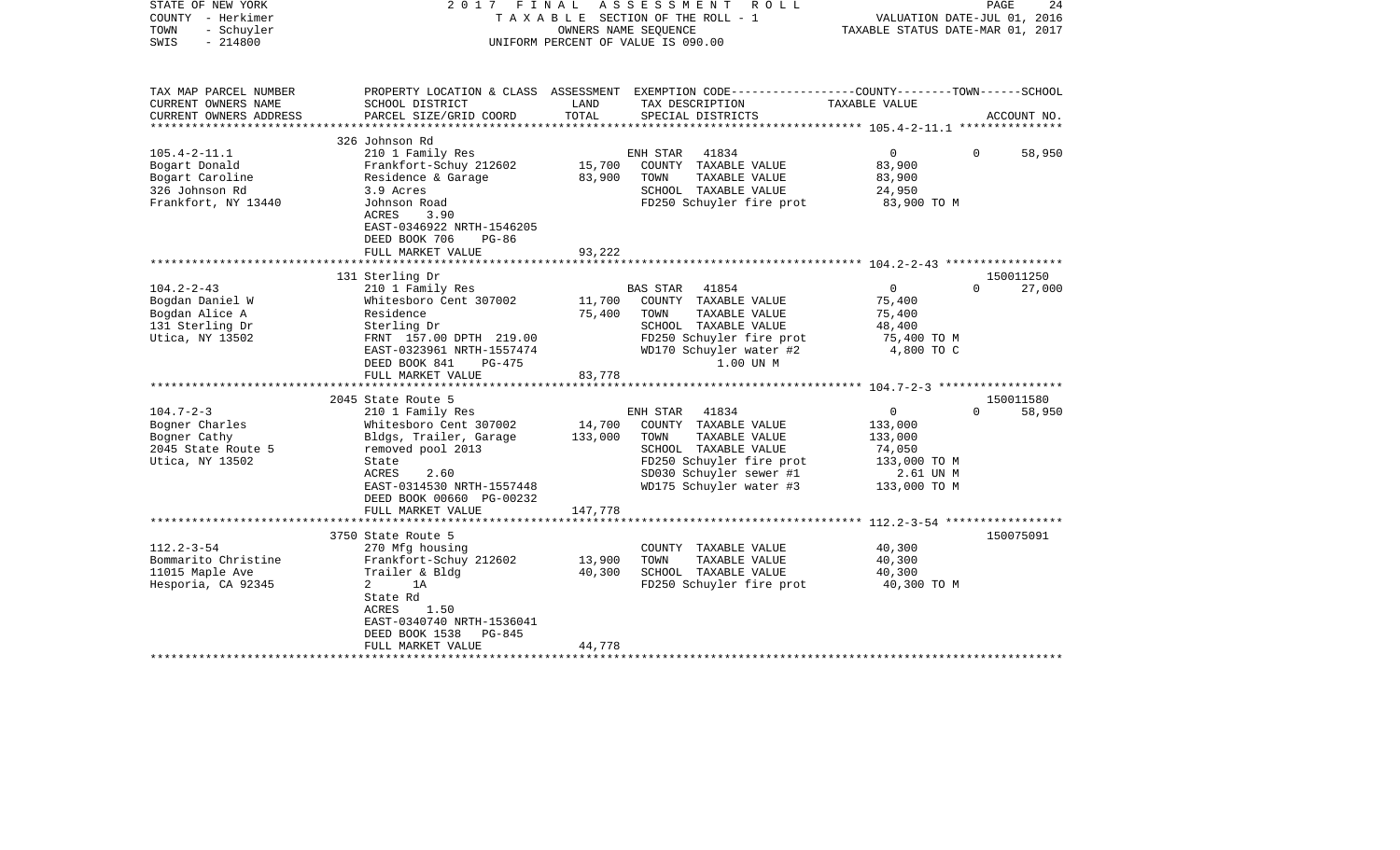| STATE OF NEW YORK<br>COUNTY - Herkimer<br>- Schuyler<br>TOWN<br>$-214800$<br>SWIS                    | 2017 FINAL                                                                                                                                                                                                       |                            | A S S E S S M E N T<br>T A X A B L E SECTION OF THE ROLL - 1<br>OWNERS NAME SEQUENCE<br>UNIFORM PERCENT OF VALUE IS 090.00 | R O L L                                                                                            | VALUATION DATE-JUL 01, 2016<br>TAXABLE STATUS DATE-MAR 01, 2017         | PAGE                 | 25                 |
|------------------------------------------------------------------------------------------------------|------------------------------------------------------------------------------------------------------------------------------------------------------------------------------------------------------------------|----------------------------|----------------------------------------------------------------------------------------------------------------------------|----------------------------------------------------------------------------------------------------|-------------------------------------------------------------------------|----------------------|--------------------|
| TAX MAP PARCEL NUMBER<br>CURRENT OWNERS NAME<br>CURRENT OWNERS ADDRESS<br>***********************    | PROPERTY LOCATION & CLASS ASSESSMENT EXEMPTION CODE---------------COUNTY-------TOWN------SCHOOL<br>SCHOOL DISTRICT<br>PARCEL SIZE/GRID COORD                                                                     | LAND<br>TOTAL              | TAX DESCRIPTION<br>SPECIAL DISTRICTS                                                                                       |                                                                                                    | TAXABLE VALUE                                                           |                      | ACCOUNT NO.        |
| $112.2 - 3 - 35.4$<br>Bonacci Michael A<br>Bonacci Lyudmila<br>161 Watkins Rd<br>Frankfort, NY 13340 | 161 Watkins Rd<br>210 1 Family Res<br>Frankfort-Schuy 212602<br>Residence W Two Stall Gar<br>1 Acre<br>Watkins Rd<br>FRNT 200.00 DPTH<br>ACRES<br>1.00<br>EAST-0340133 NRTH-1538360<br>DEED BOOK 828<br>$PG-223$ | 13,500<br>112,100          | <b>BAS STAR</b><br>TOWN                                                                                                    | 41854<br>COUNTY TAXABLE VALUE<br>TAXABLE VALUE<br>SCHOOL TAXABLE VALUE<br>FD250 Schuyler fire prot | $\overline{0}$<br>112,100<br>112,100<br>85,100<br>112,100 TO M          | $\Omega$             | 27,000             |
|                                                                                                      | FULL MARKET VALUE                                                                                                                                                                                                | 124,556                    |                                                                                                                            |                                                                                                    |                                                                         |                      |                    |
| $112.1 - 2 - 29$<br>Bono Brothers LLC<br>105 Grove Ln<br>Frankfort, NY 13340                         | Paratore Rd<br>311 Res vac land<br>Frankfort-Schuy 212602<br>W Vac<br>$2 \frac{21}{2A}$<br>Paratore Rd<br>ACRES<br>2.50<br>EAST-0335317 NRTH-1541606<br>DEED BOOK 942<br>$PG-558$<br>FULL MARKET VALUE           | 11,500<br>11,500<br>12,778 | TOWN                                                                                                                       | COUNTY TAXABLE VALUE<br>TAXABLE VALUE<br>SCHOOL TAXABLE VALUE<br>FD250 Schuyler fire prot          | 11,500<br>11,500<br>11,500<br>11,500 TO M                               |                      | 150016320          |
|                                                                                                      | State Route 5                                                                                                                                                                                                    |                            |                                                                                                                            |                                                                                                    |                                                                         |                      | 150022890          |
| $112.1 - 2 - 30$<br>Bono Brothers LLC<br>105 Grove Ln<br>Frankfort, NY 13340                         | 416 Mfg hsing pk<br>Frankfort-Schuy 212602<br>Manuf Park W/32 Sites<br>2 1 1<br>State Rd<br>ACRES 11.00<br>EAST-0335815 NRTH-1541011<br>DEED BOOK 942<br>PG-558                                                  | 1368,392                   | ENH STAR<br>288,000 BAS STAR 41854<br>TOWN                                                                                 | 41834<br>COUNTY TAXABLE VALUE<br>TAXABLE VALUE<br>SCHOOL TAXABLE VALUE<br>FD250 Schuyler fire prot | 0<br>$\overline{0}$<br>1368,392<br>1368,392<br>490,097<br>1368,392 TO M | $\Omega$<br>$\Omega$ | 576,141<br>302,154 |
|                                                                                                      | FULL MARKET VALUE                                                                                                                                                                                                | 1520,436                   |                                                                                                                            |                                                                                                    |                                                                         |                      |                    |
| $112.1 - 2 - 36.3$<br>Bono Brothers, LLC<br>105 Grove Ln<br>Frankfort, NY 13340                      | Millers Grove Rd<br>310 Res Vac<br>Frankfort-Schuy 212602<br>1.90Acres park<br>Millers Grove<br>ACRES<br>1.90<br>EAST-0336195 NRTH-1540937<br>DEED BOOK 1527<br>PG-964<br>FULL MARKET VALUE                      | 1,500<br>1,500<br>1,667    | TOWN                                                                                                                       | COUNTY TAXABLE VALUE<br>TAXABLE VALUE<br>SCHOOL TAXABLE VALUE<br>FD250 Schuyler fire prot          | 1,500<br>1,500<br>1,500<br>1,500 TO M                                   |                      | 150001200          |
|                                                                                                      |                                                                                                                                                                                                                  |                            |                                                                                                                            |                                                                                                    |                                                                         |                      |                    |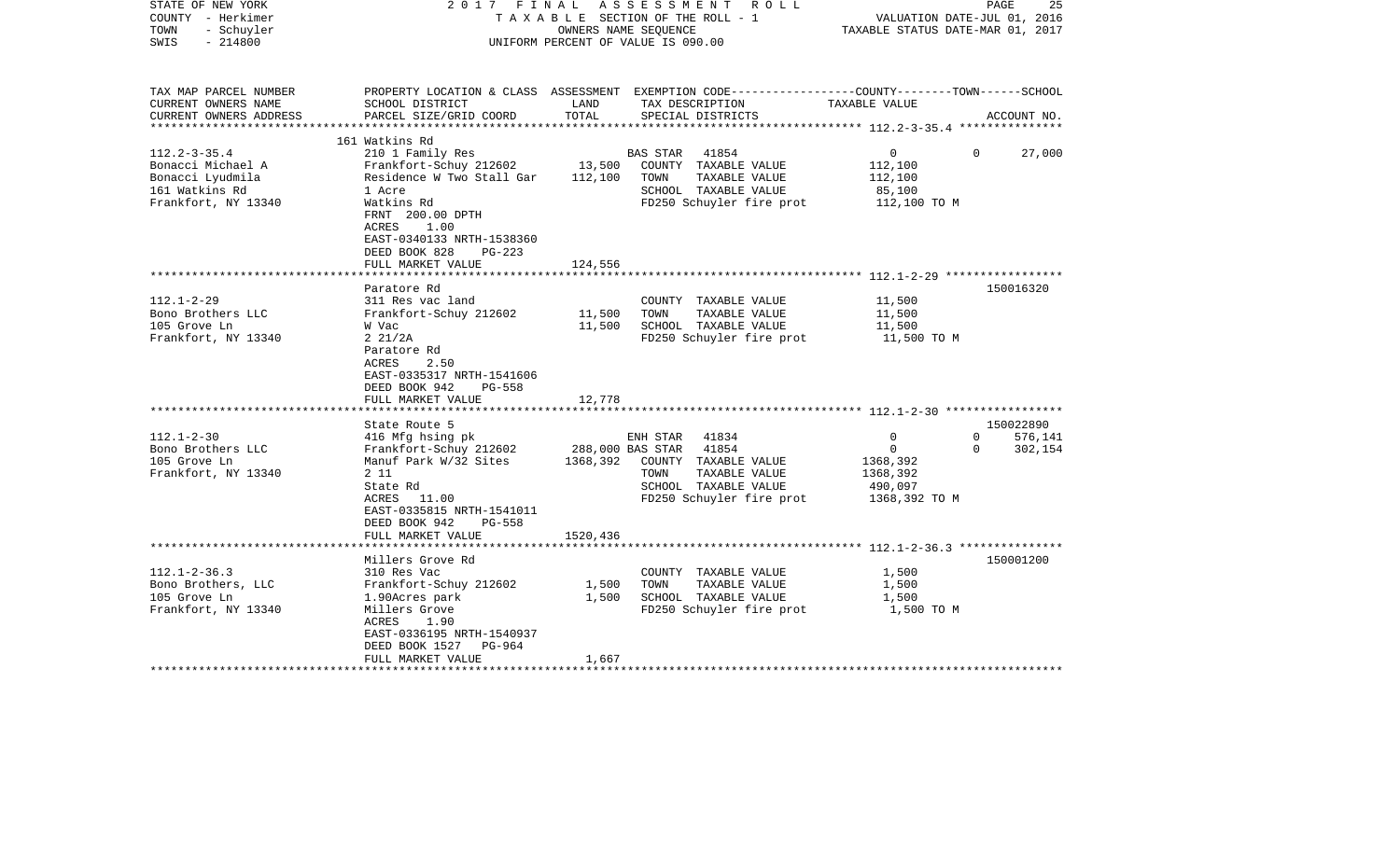| STATE OF NEW YORK<br>COUNTY - Herkimer<br>- Schuyler<br>TOWN<br>$-214800$<br>SWIS                 | 2017 FINAL                                                                                                                                                                                                                                       | OWNERS NAME SEQUENCE         | ASSESSMENT<br>R O L L<br>TAXABLE SECTION OF THE ROLL - 1<br>UNIFORM PERCENT OF VALUE IS 090.00                                           | VALUATION DATE-JUL 01, 2016<br>TAXABLE STATUS DATE-MAR 01, 2017         | PAGE<br>26  |
|---------------------------------------------------------------------------------------------------|--------------------------------------------------------------------------------------------------------------------------------------------------------------------------------------------------------------------------------------------------|------------------------------|------------------------------------------------------------------------------------------------------------------------------------------|-------------------------------------------------------------------------|-------------|
| TAX MAP PARCEL NUMBER<br>CURRENT OWNERS NAME<br>CURRENT OWNERS ADDRESS<br>**********************  | SCHOOL DISTRICT<br>PARCEL SIZE/GRID COORD                                                                                                                                                                                                        | LAND<br>TOTAL                | PROPERTY LOCATION & CLASS ASSESSMENT EXEMPTION CODE----------------COUNTY-------TOWN------SCHOOL<br>TAX DESCRIPTION<br>SPECIAL DISTRICTS | TAXABLE VALUE                                                           | ACCOUNT NO. |
| $112.2 - 2 - 47$<br>Bono Joseph<br>Jack Jr<br>J<br>141 Millers Grove Rd<br>Frankort, NY 13340     | State Route 5<br>484 1 use sm bld<br>Frankfort-Schuy 212602<br>N Sales Off Pav & Trl<br>10 2.50 Acres<br>State<br>ACRES<br>2.18<br>EAST-0335635 NRTH-1540721<br>DEED BOOK 803<br>$PG-620$<br>FULL MARKET VALUE                                   | 37,500<br>89,600<br>99,556   | COUNTY TAXABLE VALUE<br>TAXABLE VALUE<br>TOWN<br>SCHOOL TAXABLE VALUE<br>FD250 Schuyler fire prot                                        | 89,600<br>89,600<br>89,600<br>89,600 TO M                               | 150018150   |
|                                                                                                   |                                                                                                                                                                                                                                                  |                              |                                                                                                                                          | $112.2 - 2 - 48$ ******************                                     |             |
| $112.2 - 2 - 48$<br>Bono Joseph<br>Jack Jr<br>T.<br>141 Millers Grove Rd<br>Frankfort, NY 13340   | State Route 5<br>442 MiniWhseSelf<br>Frankfort-Schuy 212602<br>Bldg/ W/storage Facility<br>Self Storage<br>State<br>FRNT 100.00 DPTH 208.00<br><b>ACRES</b><br>1.26<br>EAST-0335949 NRTH-1540461<br>DEED BOOK 803<br>PG-622<br>FULL MARKET VALUE | 28,000<br>150,000<br>166,667 | COUNTY TAXABLE VALUE<br>TOWN<br>TAXABLE VALUE<br>SCHOOL TAXABLE VALUE<br>FD250 Schuyler fire prot                                        | 150,000<br>150,000<br>150,000<br>150,000 TO M                           | 150075050   |
|                                                                                                   | 3233 State Route 5                                                                                                                                                                                                                               |                              |                                                                                                                                          |                                                                         | 150015570   |
| $112.1 - 2 - 19.1$<br>Bono Santo<br>Bono Christroper<br>3233 State Route 5<br>Frankfort, NY 13340 | 240 Rural res<br>Frankfort-Schuy 212602<br>Bldg<br>N<br>17.7 Acres<br>State<br>ACRES<br>16.70<br>EAST-0333247 NRTH-1543384<br>DEED BOOK 1454 PG-89<br>FULL MARKET VALUE                                                                          | 24,400<br>90,000<br>100,000  | ENH STAR<br>41834<br>COUNTY TAXABLE VALUE<br>TAXABLE VALUE<br>TOWN<br>SCHOOL TAXABLE VALUE<br>FD250 Schuyler fire prot                   | $\overline{0}$<br>$\Omega$<br>90,000<br>90,000<br>31,050<br>90,000 TO M | 58,950      |
|                                                                                                   | *******************                                                                                                                                                                                                                              |                              |                                                                                                                                          |                                                                         |             |
| $112.1 - 2 - 40$<br>Bono Vincent<br>Jack J<br>Bono Joseph<br>105 Grove Ln<br>Schuyler, NY 13340   | 3393 State Route 5<br>270 Mfg housing<br>Frankfort-Schuy 212602<br>Manufactured Residence<br>FRNT 100.00 DPTH 164.00<br>EAST-0300602 NRTH-1114746<br>DEED BOOK 859<br>$PG-293$<br>FULL MARKET VALUE                                              | 8,300<br>24,600<br>27,333    | COUNTY TAXABLE VALUE<br>TOWN<br>TAXABLE VALUE<br>SCHOOL TAXABLE VALUE<br>FD250 Schuyler fire prot                                        | 24,600<br>24,600<br>24,600<br>24,600 TO M                               | 150002520   |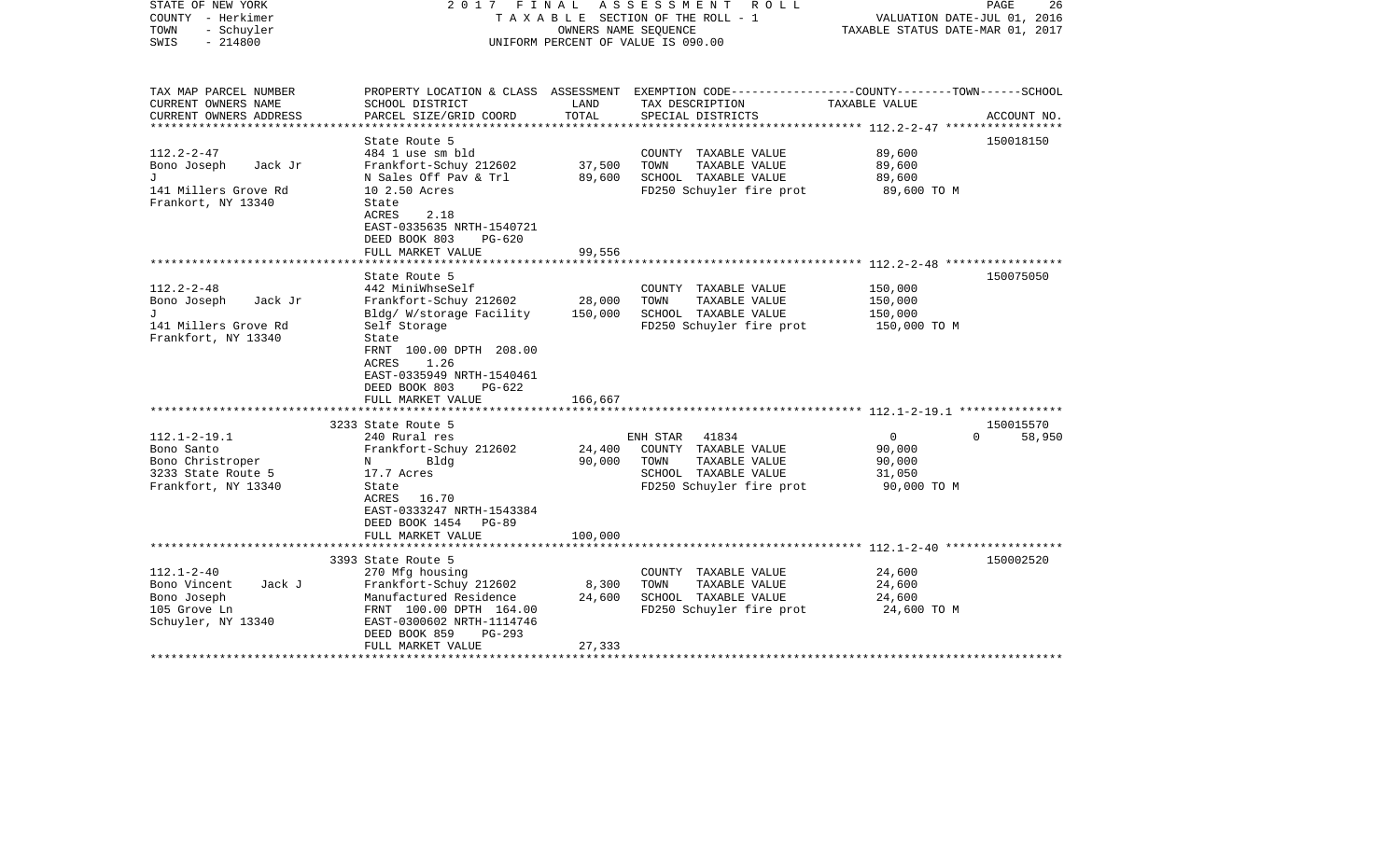| STATE OF NEW YORK<br>COUNTY - Herkimer<br>TOWN<br>- Schuyler<br>$-214800$<br>SWIS | 2017 FINAL                            | OWNERS NAME SEQUENCE       | A S S E S S M E N T<br>R O L L<br>TAXABLE SECTION OF THE ROLL - 1<br>UNIFORM PERCENT OF VALUE IS 090.00            | TAXABLE STATUS DATE-MAR 01, 2017 | PAGE<br>27<br>VALUATION DATE-JUL 01, 2016 |
|-----------------------------------------------------------------------------------|---------------------------------------|----------------------------|--------------------------------------------------------------------------------------------------------------------|----------------------------------|-------------------------------------------|
| TAX MAP PARCEL NUMBER<br>CURRENT OWNERS NAME                                      | SCHOOL DISTRICT                       | LAND                       | PROPERTY LOCATION & CLASS ASSESSMENT EXEMPTION CODE---------------COUNTY-------TOWN------SCHOOL<br>TAX DESCRIPTION | TAXABLE VALUE                    |                                           |
| CURRENT OWNERS ADDRESS<br>***********************                                 | PARCEL SIZE/GRID COORD                | TOTAL                      | SPECIAL DISTRICTS                                                                                                  |                                  | ACCOUNT NO.                               |
|                                                                                   | 141 Millers Grove Rd                  |                            |                                                                                                                    |                                  |                                           |
| $112.1 - 2 - 36.2$                                                                | 210 1 Family Res                      |                            | 41854<br>BAS STAR                                                                                                  | $\overline{0}$                   | 27,000<br>$\Omega$                        |
| Bono Vincent J                                                                    | Frankfort-Schuy 212602                | 13,700                     | COUNTY TAXABLE VALUE                                                                                               | 155,900                          |                                           |
| Bono Rose E                                                                       | Single Family Residence               | 155,900                    | TOWN<br>TAXABLE VALUE                                                                                              | 155,900                          |                                           |
| 141 Millers Grove Rd                                                              | 1.30 BANK<br>ACRES<br>291             |                            | SCHOOL TAXABLE VALUE                                                                                               | 128,900                          |                                           |
| Frankfort, NY 13340                                                               | EAST-0336635 NRTH-1540715             |                            | FD250 Schuyler fire prot                                                                                           | 155,900 TO M                     |                                           |
|                                                                                   | DEED BOOK 780<br>$PG-49$              |                            |                                                                                                                    |                                  |                                           |
|                                                                                   | FULL MARKET VALUE                     | 173,222                    |                                                                                                                    |                                  |                                           |
|                                                                                   |                                       |                            |                                                                                                                    |                                  |                                           |
|                                                                                   | 271 Bull Rd                           |                            |                                                                                                                    |                                  |                                           |
| $105.1 - 1 - 9.2$                                                                 | 210 1 Family Res                      |                            | VET WAR C 41122                                                                                                    | 8,100                            | $\Omega$<br>0                             |
| Bora Wyatt D<br>271 Bull Rd                                                       | Whitesboro Cent 307002                | 16,500 BAS STAR<br>164,000 | 41854<br>COUNTY TAXABLE VALUE                                                                                      | $\mathbf{0}$<br>155,900          | $\Omega$<br>27,000                        |
| Utica, NY 13502                                                                   | Bldg<br>5 Acres                       |                            | TAXABLE VALUE<br>TOWN                                                                                              | 164,000                          |                                           |
|                                                                                   | Bull Rd                               |                            | SCHOOL TAXABLE VALUE                                                                                               | 137,000                          |                                           |
|                                                                                   | 5.00<br>ACRES                         |                            | FD250 Schuyler fire prot                                                                                           | 164,000 TO M                     |                                           |
|                                                                                   | EAST-0330394 NRTH-1558631             |                            |                                                                                                                    |                                  |                                           |
|                                                                                   | DEED BOOK 1279 PG-710                 |                            |                                                                                                                    |                                  |                                           |
|                                                                                   | FULL MARKET VALUE                     | 182,222                    |                                                                                                                    |                                  |                                           |
|                                                                                   | ******************                    | *********                  |                                                                                                                    |                                  |                                           |
|                                                                                   | Bull Rd                               |                            |                                                                                                                    |                                  | 150002610                                 |
| $105.1 - 1 - 9.9$                                                                 | 311 Res vac land                      |                            | COUNTY TAXABLE VALUE                                                                                               | 3,000                            |                                           |
| Bora Wyatt D                                                                      | Whitesboro Cent 307002                | 3,000                      | TAXABLE VALUE<br>TOWN                                                                                              | 3,000                            |                                           |
| 271 Bull Rd                                                                       | vacant land                           | 3,000                      | SCHOOL TAXABLE VALUE                                                                                               | 3,000                            |                                           |
| Utica, NY 13502                                                                   | Bull Rd                               |                            | FD250 Schuyler fire prot                                                                                           | 3,000 TO M                       |                                           |
|                                                                                   | ACRES 10.00                           |                            |                                                                                                                    |                                  |                                           |
|                                                                                   | EAST-0330790 NRTH-1559166             |                            |                                                                                                                    |                                  |                                           |
|                                                                                   | DEED BOOK 1284 PG-363                 |                            |                                                                                                                    |                                  |                                           |
|                                                                                   | FULL MARKET VALUE                     | 3,333                      |                                                                                                                    |                                  |                                           |
|                                                                                   | 134 Newport Rd                        |                            |                                                                                                                    |                                  | 150019650                                 |
| $104.2 - 1 - 51$                                                                  | 210 1 Family Res                      |                            | <b>BAS STAR</b><br>41854                                                                                           | $\mathbf{0}$                     | 27,000<br>$\Omega$                        |
| Borawski Walter                                                                   | Whitesboro Cent 307002                | 5,900                      | COUNTY TAXABLE VALUE                                                                                               | 47,400                           |                                           |
| Borawski Nancy                                                                    | Bldg                                  | 47,400                     | TOWN<br>TAXABLE VALUE                                                                                              | 47,400                           |                                           |
| 134 Newport Rd                                                                    | $3 \t1/8$                             |                            | SCHOOL TAXABLE VALUE                                                                                               | 20,400                           |                                           |
| Utica, NY 13502                                                                   | Newport Rd                            |                            | FD250 Schuyler fire prot                                                                                           | 47,400 TO M                      |                                           |
|                                                                                   | FRNT 32.00 DPTH 125.00<br>BANK<br>230 |                            | WD170 Schuyler water #2<br>1.00 UN M                                                                               | 47,400 TO C                      |                                           |
|                                                                                   | EAST-0318691 NRTH-1555029             |                            |                                                                                                                    |                                  |                                           |
|                                                                                   | DEED BOOK 727<br>$PG-301$             |                            |                                                                                                                    |                                  |                                           |
|                                                                                   | FULL MARKET VALUE                     | 52,667                     |                                                                                                                    |                                  |                                           |
|                                                                                   |                                       |                            |                                                                                                                    |                                  |                                           |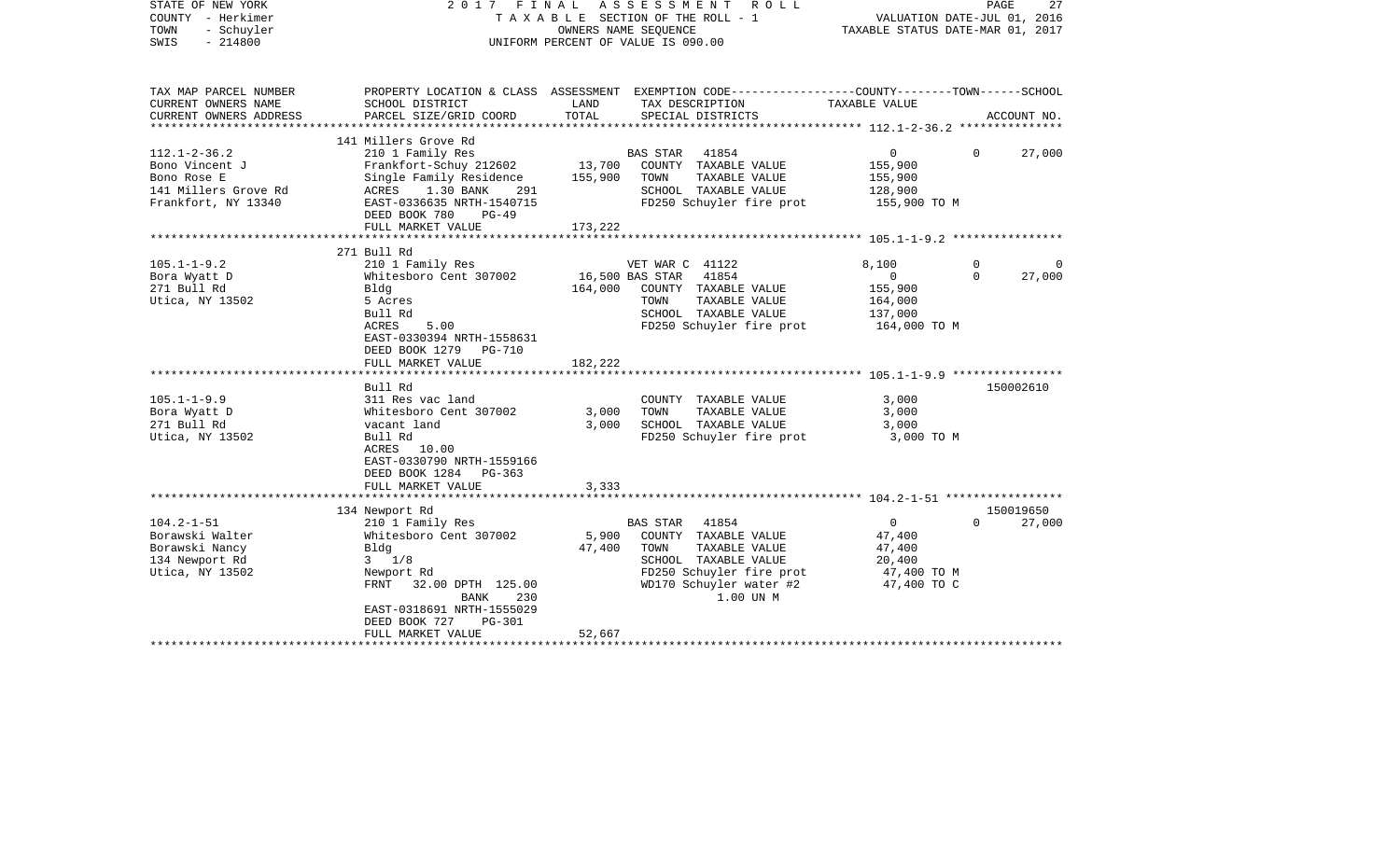| STATE OF NEW YORK<br>COUNTY - Herkimer<br>TOWN<br>- Schuyler<br>$-214800$<br>SWIS                                                                                                      | 2017                                                                                                                                                                                                                                                                                                                                                         | OWNERS NAME SEQUENCE<br>UNIFORM PERCENT OF VALUE IS 090.00 | FINAL ASSESSMENT ROLL<br>T A X A B L E SECTION OF THE ROLL - 1                                                                                                                                                                                                                                         | VALUATION DATE-JUL 01, 2016<br>TAXABLE STATUS DATE-MAR 01, 2017                                                                              | PAGE              | 28                               |
|----------------------------------------------------------------------------------------------------------------------------------------------------------------------------------------|--------------------------------------------------------------------------------------------------------------------------------------------------------------------------------------------------------------------------------------------------------------------------------------------------------------------------------------------------------------|------------------------------------------------------------|--------------------------------------------------------------------------------------------------------------------------------------------------------------------------------------------------------------------------------------------------------------------------------------------------------|----------------------------------------------------------------------------------------------------------------------------------------------|-------------------|----------------------------------|
| TAX MAP PARCEL NUMBER<br>CURRENT OWNERS NAME<br>CURRENT OWNERS ADDRESS                                                                                                                 | PROPERTY LOCATION & CLASS ASSESSMENT EXEMPTION CODE---------------COUNTY-------TOWN------SCHOOL<br>SCHOOL DISTRICT<br>PARCEL SIZE/GRID COORD                                                                                                                                                                                                                 | LAND<br>TOTAL                                              | TAX DESCRIPTION<br>SPECIAL DISTRICTS                                                                                                                                                                                                                                                                   | TAXABLE VALUE                                                                                                                                |                   | ACCOUNT NO.                      |
|                                                                                                                                                                                        |                                                                                                                                                                                                                                                                                                                                                              |                                                            |                                                                                                                                                                                                                                                                                                        |                                                                                                                                              |                   |                                  |
| $099.1 - 2 - 9$<br>Bord John<br>Bord Alvina<br>2238 State Route 5<br>Utica, NY 13502                                                                                                   | 1033 Windfall Rd<br>210 1 Family Res<br>West Canada Val 212402<br>Sin Fam Res/foundation<br>11.530<br>Windfall Road<br>9.50<br>ACRES<br>EAST-0329651 NRTH-1568851<br>DEED BOOK 699<br>$PG-545$                                                                                                                                                               | 20,600<br>123,800                                          | <b>BAS STAR</b><br>41854<br>COUNTY TAXABLE VALUE<br>TOWN<br>TAXABLE VALUE<br>SCHOOL TAXABLE VALUE<br>FD250 Schuyler fire prot                                                                                                                                                                          | $\overline{0}$<br>123,800<br>123,800<br>96,800<br>123,800 TO M                                                                               | $\Omega$          | 27,000                           |
|                                                                                                                                                                                        | FULL MARKET VALUE                                                                                                                                                                                                                                                                                                                                            | 137,556                                                    |                                                                                                                                                                                                                                                                                                        |                                                                                                                                              |                   |                                  |
| $104.11 - 1 - 26$<br>Bord John<br>Bord Alvina<br>2238 State Route 5<br>Utica, NY 13502<br>$104.7 - 2 - 11$<br>Borek Constance<br>Borek Robert<br>2076 State Route 5<br>Utica, NY 13502 | 2238 State Route 5<br>283 Res w/Comuse<br>Whitesboro Cent 307002<br>Residence & Sale Shop<br>FRNT 90.00 DPTH 236.00<br>EAST-0317391 NRTH-1554850<br>DEED BOOK 00658 PG-00842<br>FULL MARKET VALUE<br>2076 State Route 5<br>280 Res Multiple<br>Whitesboro Cent 307002<br>Trl Bl<br>$9 \t1/3$<br>State<br>1.30 BANK 740<br>ACRES<br>EAST-0314746 NRTH-1556612 | 9,100<br>68,000<br>75,556<br>13,800 ENH STAR<br>96,000     | COUNTY TAXABLE VALUE<br>TAXABLE VALUE<br>TOWN<br>SCHOOL TAXABLE VALUE<br>FD250 Schuyler fire prot<br>WD170 Schuyler water #2<br>1.00 UN M<br>CW_15_VET/ 41161<br>41834<br>COUNTY TAXABLE VALUE<br>TOWN<br>TAXABLE VALUE<br>SCHOOL TAXABLE VALUE<br>FD250 Schuyler fire prot<br>SD030 Schuyler sewer #1 | 68,000<br>68,000<br>68,000<br>68,000 TO M<br>3,400 TO C<br>8,100<br>$\overline{0}$<br>87,900<br>87,900<br>37,050<br>96,000 TO M<br>1.93 UN M | 8,100<br>$\Omega$ | 150023220<br>150022140<br>58,950 |
|                                                                                                                                                                                        | DEED BOOK 779<br>PG-46<br>FULL MARKET VALUE                                                                                                                                                                                                                                                                                                                  | 106,667                                                    | WD175 Schuyler water #3                                                                                                                                                                                                                                                                                | 96,000 TO M                                                                                                                                  |                   |                                  |
|                                                                                                                                                                                        | 444 Newport Rd                                                                                                                                                                                                                                                                                                                                               |                                                            |                                                                                                                                                                                                                                                                                                        |                                                                                                                                              |                   | 150004950                        |
| $104.2 - 1 - 76$<br>Boris Judi L<br>Boris Anthony R<br>444 Newport Rd<br>Utica, NY 13502                                                                                               | 210 1 Family Res<br>Whitesboro Cent 307002<br>Single Family Residence<br>$3 \frac{3}{4A}$<br>Newport Rd<br>1.40<br>ACRES<br>EAST-0321817 NRTH-1560228<br>DEED BOOK 1609<br>PG-461<br>FULL MARKET VALUE                                                                                                                                                       | 13,800<br>115,000<br>127,778                               | 41854<br>BAS STAR<br>COUNTY TAXABLE VALUE<br>TOWN<br>TAXABLE VALUE<br>SCHOOL TAXABLE VALUE<br>FD250 Schuyler fire prot 115,000 TO M                                                                                                                                                                    | $\overline{0}$<br>115,000<br>115,000<br>88,000                                                                                               | $\Omega$          | 27,000                           |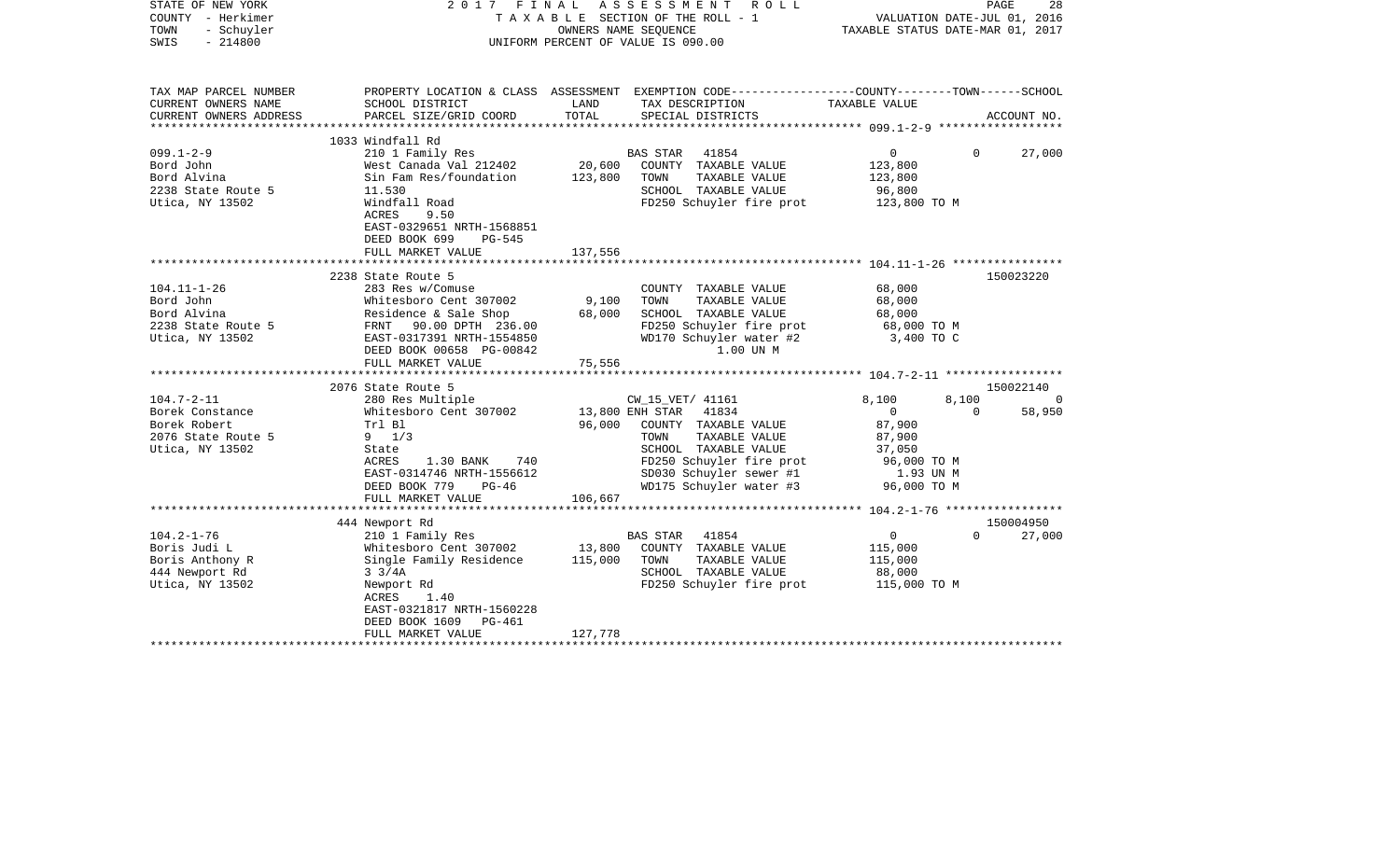| STATE OF NEW YORK<br>COUNTY - Herkimer<br>- Schuyler<br>TOWN<br>$-214800$<br>SWIS                                                                                             |                                                                                                                                                                                                                                                                                                                                         | OWNERS NAME SEQUENCE                           | 2017 FINAL ASSESSMENT<br>R O L L<br>T A X A B L E SECTION OF THE ROLL - 1<br>UNIFORM PERCENT OF VALUE IS 090.00                                                                                                                                                                                                             | VALUATION DATE-JUL 01, 2016<br>TAXABLE STATUS DATE-MAR 01, 2017                                                                                                         | PAGE<br>29                                                         |
|-------------------------------------------------------------------------------------------------------------------------------------------------------------------------------|-----------------------------------------------------------------------------------------------------------------------------------------------------------------------------------------------------------------------------------------------------------------------------------------------------------------------------------------|------------------------------------------------|-----------------------------------------------------------------------------------------------------------------------------------------------------------------------------------------------------------------------------------------------------------------------------------------------------------------------------|-------------------------------------------------------------------------------------------------------------------------------------------------------------------------|--------------------------------------------------------------------|
| TAX MAP PARCEL NUMBER<br>CURRENT OWNERS NAME<br>CURRENT OWNERS ADDRESS                                                                                                        | SCHOOL DISTRICT<br>PARCEL SIZE/GRID COORD                                                                                                                                                                                                                                                                                               | LAND<br>TOTAL                                  | PROPERTY LOCATION & CLASS ASSESSMENT EXEMPTION CODE---------------COUNTY-------TOWN-----SCHOOL<br>TAX DESCRIPTION<br>SPECIAL DISTRICTS                                                                                                                                                                                      | TAXABLE VALUE                                                                                                                                                           | ACCOUNT NO.                                                        |
|                                                                                                                                                                               |                                                                                                                                                                                                                                                                                                                                         |                                                |                                                                                                                                                                                                                                                                                                                             |                                                                                                                                                                         |                                                                    |
| $104.2 - 2 - 24$                                                                                                                                                              | 11401 Cosby Manor Rd<br>210 1 Family Res                                                                                                                                                                                                                                                                                                |                                                | BAS STAR 41854                                                                                                                                                                                                                                                                                                              | $\Omega$                                                                                                                                                                | 150010710<br>$\Omega$<br>27,000                                    |
| Bostwick Mark J<br>Bstwick Christa M<br>11401 Cosby Manor Rd<br>Utica, NY 13502                                                                                               | Whitesboro Cent 307002<br>Single Family Residence<br>$3 \frac{1}{2}$<br>Cosby Manor<br>FRNT 110.00 DPTH 150.00<br>EAST-0323309 NRTH-1557598<br>DEED BOOK 1549 PG-378                                                                                                                                                                    | 8,300<br>68,000                                | COUNTY TAXABLE VALUE<br>TOWN<br>TAXABLE VALUE<br>SCHOOL TAXABLE VALUE<br>FD250 Schuyler fire prot<br>WD170 Schuyler water #2<br>1.00 UN M                                                                                                                                                                                   | 68,000<br>68,000<br>41,000<br>68,000 TO M<br>4,800 TO C                                                                                                                 |                                                                    |
|                                                                                                                                                                               | FULL MARKET VALUE                                                                                                                                                                                                                                                                                                                       | 75,556                                         |                                                                                                                                                                                                                                                                                                                             |                                                                                                                                                                         |                                                                    |
|                                                                                                                                                                               |                                                                                                                                                                                                                                                                                                                                         |                                                |                                                                                                                                                                                                                                                                                                                             |                                                                                                                                                                         |                                                                    |
| $104.7 - 1 - 65$<br>Boswell Helen<br>5683 Austin Rd<br>Utica, NY 13502-9730<br>$104.2 - 4 - 26$<br>Bouck David E<br>Bouck Irene P<br>115 Westgage Drive Rd<br>Utica, NY 13502 | 5683 Austin Rd<br>210 1 Family Res<br>Whitesboro Cent 307002<br>W 5683 Bldg<br>$1 \t1/4$<br>Austin Rd<br>FRNT 100.00 DPTH 107.00<br>EAST-0315063 NRTH-1558664<br>DEED BOOK 1403 PG-633<br>FULL MARKET VALUE<br>115 Westgate Dr<br>210 1 Family Res<br>Whitesboro Cent 307002<br>Westgate Gate<br>Windfall Rd<br>FRNT 181.00 DPTH 204.00 | 7,300<br>86,400<br>96,000<br>12,200<br>151,000 | BAS STAR 41854<br>COUNTY TAXABLE VALUE<br>TOWN<br>TAXABLE VALUE<br>SCHOOL TAXABLE VALUE<br>FD250 Schuyler fire prot<br>LT160 Schuyler light #1<br>SD030 Schuyler sewer #1<br>WD160 Schuyler water #1<br>BAS STAR 41854<br>COUNTY TAXABLE VALUE<br>TAXABLE VALUE<br>TOWN<br>SCHOOL TAXABLE VALUE<br>FD250 Schuyler fire prot | $\mathbf{0}$<br>86,400<br>86,400<br>59,400<br>86,400 ТО М<br>86,400 TO M<br>1.10 UN M<br>86,400 TO M<br>$\overline{0}$<br>151,000<br>151,000<br>124,000<br>151,000 TO M | 150012540<br>$\Omega$<br>27,000<br>150005940<br>$\Omega$<br>27,000 |
|                                                                                                                                                                               | EAST-0323859 NRTH-1553097<br>DEED BOOK 912<br><b>PG-516</b><br>FULL MARKET VALUE<br>*******************                                                                                                                                                                                                                                 | 167,778                                        | WD165 Schuyler water #4<br>.00 UN M                                                                                                                                                                                                                                                                                         | 151,000 TO C                                                                                                                                                            |                                                                    |
|                                                                                                                                                                               | Windfall Rd                                                                                                                                                                                                                                                                                                                             |                                                |                                                                                                                                                                                                                                                                                                                             |                                                                                                                                                                         |                                                                    |
| $105.1 - 1 - 7.2$<br>Bouck Jeffrey R<br>558 Winfall Rd<br>Utica, NY 13502                                                                                                     | 314 Rural vac<10<br>Whitesboro Cent 307002<br>Life Use Vivian<br>2.00<br>ACRES<br>EAST-0327255 NRTH-1559639<br>DEED BOOK 858<br>PG-341                                                                                                                                                                                                  | 8,300<br>8,300                                 | COUNTY TAXABLE VALUE<br>TAXABLE VALUE<br>TOWN<br>SCHOOL TAXABLE VALUE<br>FD250 Schuyler fire prot                                                                                                                                                                                                                           | 8,300<br>8,300<br>8,300<br>8,300 TO M                                                                                                                                   |                                                                    |
|                                                                                                                                                                               | FULL MARKET VALUE<br>**********************                                                                                                                                                                                                                                                                                             | 9,222                                          |                                                                                                                                                                                                                                                                                                                             |                                                                                                                                                                         |                                                                    |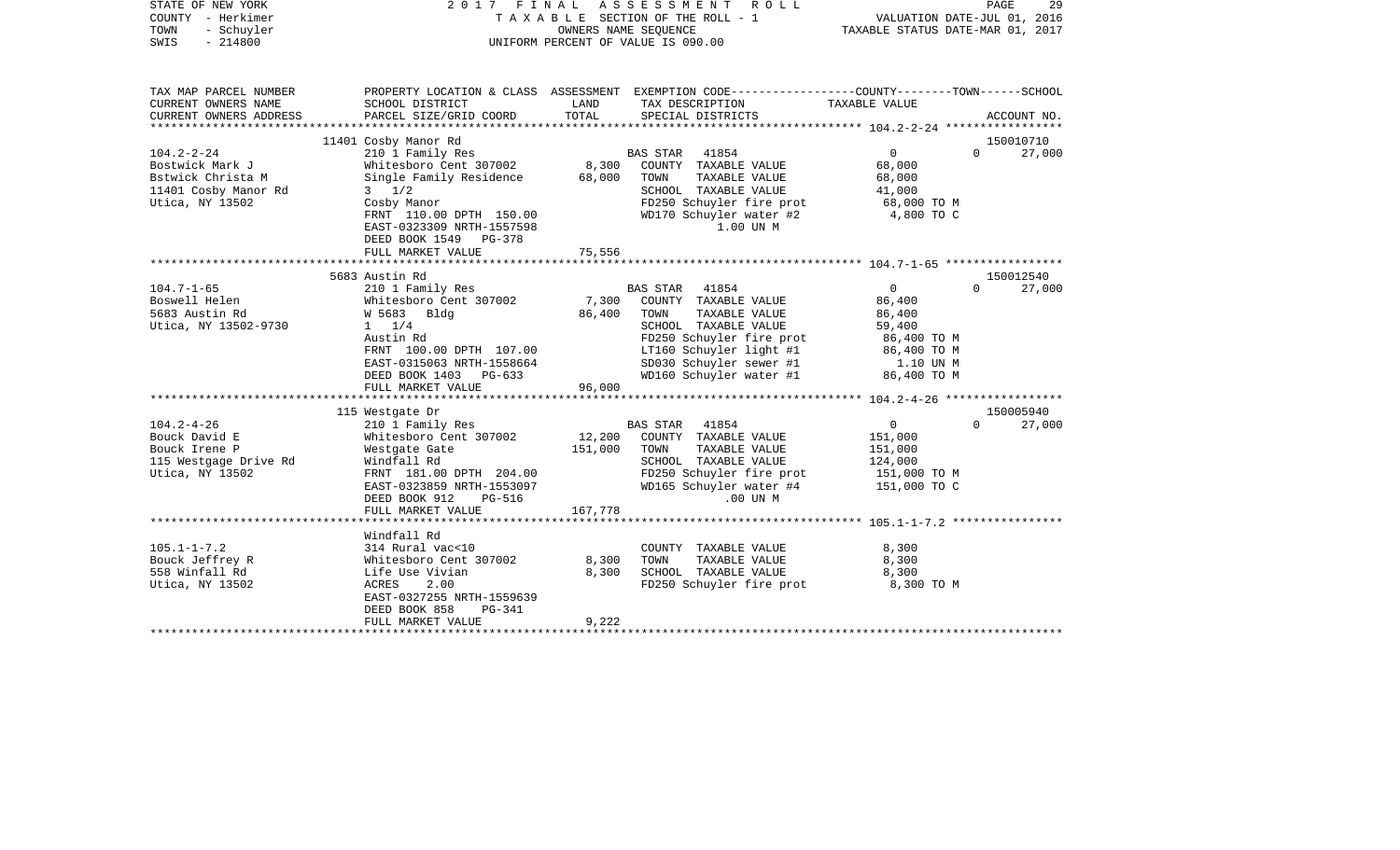| STATE OF NEW YORK<br>COUNTY - Herkimer<br>- Schuyler<br>TOWN<br>$-214800$<br>SWIS                                                                     | 2017 FINAL                                                                                                                                                                                  |                            | ASSESSMENT ROLL<br>TAXABLE SECTION OF THE ROLL - 1<br>OWNERS NAME SEOUENCE<br>UNIFORM PERCENT OF VALUE IS 090.00                         | VALUATION DATE-JUL 01, 2016<br>TAXABLE STATUS DATE-MAR 01, 2017 | PAGE           | 30                  |
|-------------------------------------------------------------------------------------------------------------------------------------------------------|---------------------------------------------------------------------------------------------------------------------------------------------------------------------------------------------|----------------------------|------------------------------------------------------------------------------------------------------------------------------------------|-----------------------------------------------------------------|----------------|---------------------|
| TAX MAP PARCEL NUMBER<br>CURRENT OWNERS NAME<br>CURRENT OWNERS ADDRESS                                                                                | SCHOOL DISTRICT<br>PARCEL SIZE/GRID COORD                                                                                                                                                   | LAND<br>TOTAL              | PROPERTY LOCATION & CLASS ASSESSMENT EXEMPTION CODE----------------COUNTY-------TOWN------SCHOOL<br>TAX DESCRIPTION<br>SPECIAL DISTRICTS | TAXABLE VALUE                                                   |                | ACCOUNT NO.         |
| ***********************                                                                                                                               |                                                                                                                                                                                             |                            |                                                                                                                                          |                                                                 |                |                     |
| $105.1 - 1 - 7.4$<br>Bouck Jeffrey R<br>572 Windfall Rd<br>Utica, NY 13502                                                                            | Windfall Rd<br>210 1 Family Res<br>Whitesboro Cent 307002<br>E Bldg<br>1.02 Acres<br>Windfall Road<br>ACRES<br>1.02<br>EAST-0327628 NRTH-1560243                                            | 13,500<br>74,000           | BAS STAR<br>41854<br>COUNTY TAXABLE VALUE<br>TOWN<br>TAXABLE VALUE<br>SCHOOL TAXABLE VALUE<br>FD250 Schuyler fire prot                   | $\overline{0}$<br>74,000<br>74,000<br>47,000<br>74,000 TO M     | $\Omega$       | 27,000              |
|                                                                                                                                                       | DEED BOOK 733<br>$PG-59$                                                                                                                                                                    |                            |                                                                                                                                          |                                                                 |                |                     |
|                                                                                                                                                       | FULL MARKET VALUE                                                                                                                                                                           | 82,222                     |                                                                                                                                          |                                                                 |                |                     |
|                                                                                                                                                       | 558 Windfall Rd                                                                                                                                                                             |                            |                                                                                                                                          |                                                                 |                | 150001350           |
| $105.1 - 1 - 7.3$<br>Bouck Vivian B<br>Bouck Jeffrey R<br>558 Windfall Rd<br>Utica, NY 13502                                                          | 210 1 Family Res<br>Whitesboro Cent 307002<br>Residence<br>Life Use Vivian<br>ACRES<br>2.70<br>EAST-0327471 NRTH-1559974<br>DEED BOOK 858<br>PG-341<br>FULL MARKET VALUE<br>825 Windfall Rd | 14,800<br>81,000<br>90,000 | ENH STAR<br>41834<br>COUNTY TAXABLE VALUE<br>TOWN<br>TAXABLE VALUE<br>SCHOOL TAXABLE VALUE<br>FD250 Schuyler fire prot                   | $\overline{0}$<br>81,000<br>81,000<br>22,050<br>81,000 TO M     | $\Omega$       | 58,950<br>150075129 |
| $099.3 - 1 - 10.1$                                                                                                                                    | 240 Rural res                                                                                                                                                                               |                            | VET COM CT 41131                                                                                                                         | 13,500                                                          | 13,500         | 0                   |
| Boulia Barbara J<br>Boulia Joseph J<br>825 Windfall Rd<br>Utica, NY 13502                                                                             | Whitesboro Cent 307002<br>Residence<br>$51.8a$ .3-1-10.2&.3<br>Windfall Rd<br>ACRES 51.10<br>EAST-0329249 NRTH-1565070<br>DEED BOOK 863<br>$PG-85$<br>FULL MARKET VALUE                     | 151,600<br>168,444         | 41,600 ENH STAR 41834<br>COUNTY TAXABLE VALUE<br>TAXABLE VALUE<br>TOWN<br>SCHOOL TAXABLE VALUE<br>FD250 Schuyler fire prot               | $\overline{0}$<br>138,100<br>138,100<br>92,650<br>151,600 TO M  | $\overline{0}$ | 58,950              |
|                                                                                                                                                       |                                                                                                                                                                                             |                            |                                                                                                                                          |                                                                 |                |                     |
| $099.3 - 1 - 38.4$<br>Boulia Joseph<br>Boulia Barbara<br>932 Windfall Rd<br>Utica, NY 13502<br>MAY BE SUBJECT TO PAYMENT<br>UNDER AGDIST LAW TIL 2024 | Windfall Rd<br>240 Rural res<br>Whitesboro Cent 307002<br>Residence<br>Life Estate Frances<br>split # $4 - 22$ Acres 2016<br>FRNT 663.70 DPTH<br>ACRES 22.10<br>EAST-0330628 NRTH-1566608   | 12,000<br>12,000           | AG MKTS<br>41730<br>COUNTY TAXABLE VALUE<br>TAXABLE VALUE<br>TOWN<br>SCHOOL TAXABLE VALUE<br>FD250 Schuyler fire prot                    | 3,404<br>8,596<br>8,596<br>8,596<br>12,000 TO M                 | 3,404          | 150011220<br>3,404  |
|                                                                                                                                                       | DEED BOOK 1590 PG-16<br>FULL MARKET VALUE                                                                                                                                                   | 13,333                     |                                                                                                                                          |                                                                 |                |                     |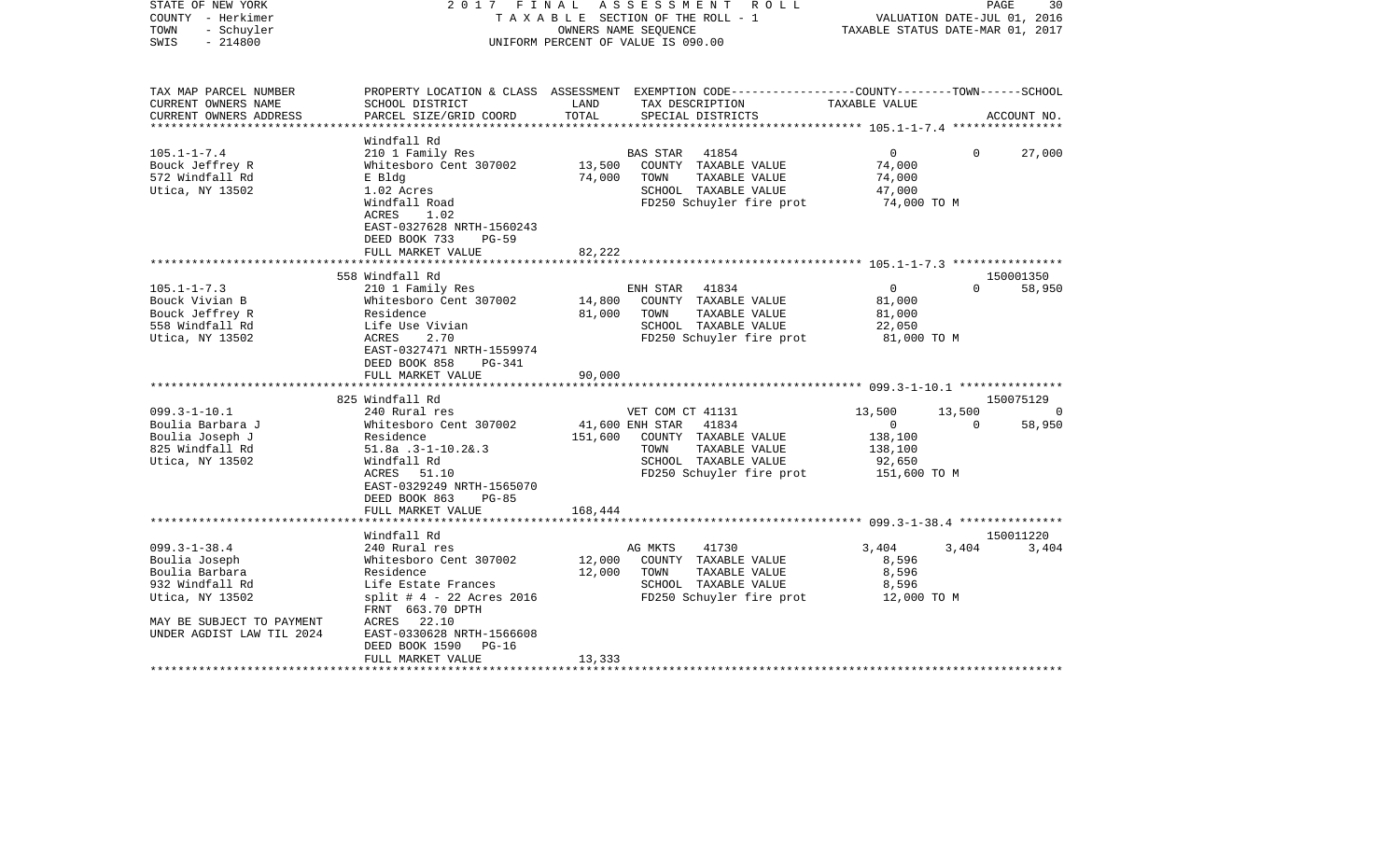| STATE OF NEW YORK<br>COUNTY - Herkimer<br>- Schuyler<br>TOWN<br>$-214800$<br>SWIS | 2017 FINAL                                             |        | ASSESSMENT<br>R O L L<br>TAXABLE SECTION OF THE ROLL - 1<br>OWNERS NAME SEQUENCE<br>UNIFORM PERCENT OF VALUE IS 090.00 | TAXABLE STATUS DATE-MAR 01, 2017 | PAGE<br>VALUATION DATE-JUL 01, 2016 | 31             |
|-----------------------------------------------------------------------------------|--------------------------------------------------------|--------|------------------------------------------------------------------------------------------------------------------------|----------------------------------|-------------------------------------|----------------|
| TAX MAP PARCEL NUMBER<br>CURRENT OWNERS NAME                                      | SCHOOL DISTRICT                                        | LAND   | PROPERTY LOCATION & CLASS ASSESSMENT EXEMPTION CODE---------------COUNTY-------TOWN------SCHOOL<br>TAX DESCRIPTION     | TAXABLE VALUE                    |                                     |                |
| CURRENT OWNERS ADDRESS<br>**********************                                  | PARCEL SIZE/GRID COORD                                 | TOTAL  | SPECIAL DISTRICTS                                                                                                      |                                  |                                     | ACCOUNT NO.    |
|                                                                                   | 3900 State Route 5                                     |        |                                                                                                                        |                                  |                                     | 150016620      |
| $112.4 - 3 - 13$                                                                  | 283 Res w/Comuse                                       |        | LTD INC D 41933                                                                                                        | $\overline{0}$                   | 37,500                              | $\overline{0}$ |
| Bouse Ronald R                                                                    | Frankfort-Schuy 212602                                 | 10,200 | COUNTY TAXABLE VALUE                                                                                                   | 75,000                           |                                     |                |
| 3900 State Route 5                                                                | Bldg                                                   | 75,000 | TOWN<br>TAXABLE VALUE                                                                                                  | 37,500                           |                                     |                |
| Frankfort, NY 13340                                                               | 10 <sub>1</sub>                                        |        | SCHOOL TAXABLE VALUE                                                                                                   | 75,000                           |                                     |                |
|                                                                                   | State                                                  |        | FD250 Schuyler fire prot                                                                                               | 75,000 TO M                      |                                     |                |
|                                                                                   | FRNT 520.00 DPTH 52.00<br>EAST-0342724 NRTH-1533611    |        |                                                                                                                        |                                  |                                     |                |
|                                                                                   | DEED BOOK 1583<br>PG-597                               |        |                                                                                                                        |                                  |                                     |                |
|                                                                                   | FULL MARKET VALUE                                      | 83,333 |                                                                                                                        |                                  |                                     |                |
|                                                                                   |                                                        |        |                                                                                                                        |                                  |                                     |                |
|                                                                                   | 767 Hawthorne Rd                                       |        |                                                                                                                        |                                  |                                     |                |
| $099.4 - 1 - 17$                                                                  | 270 Mfg housing                                        |        | 41854<br>BAS STAR                                                                                                      | $\overline{0}$                   | $\Omega$                            | 25,000         |
| Bowman Robert                                                                     | West Canada Val 212402                                 | 15,000 | COUNTY TAXABLE VALUE                                                                                                   | 25,000                           |                                     |                |
| Haight Melanie                                                                    | Manufactured Residence                                 | 25,000 | TAXABLE VALUE<br>TOWN                                                                                                  | 25,000                           |                                     |                |
| 767 Hawthorne Rd                                                                  | ACRES<br>3.20                                          |        | SCHOOL TAXABLE VALUE                                                                                                   | $\overline{0}$                   |                                     |                |
| Utica, NY 13502-9730                                                              | EAST-0338274 NRTH-1566568<br>DEED BOOK 868<br>PG-305   |        | FD250 Schuyler fire prot                                                                                               | 25,000 TO M                      |                                     |                |
|                                                                                   | FULL MARKET VALUE                                      | 27,778 |                                                                                                                        |                                  |                                     |                |
|                                                                                   | 5650 Mapleton Dr                                       |        |                                                                                                                        |                                  |                                     | 150017580      |
| $104.7 - 1 - 45$                                                                  | 210 1 Family Res                                       |        | VET COM CT 41131                                                                                                       | 13,500                           | 13,500                              | $\Omega$       |
| Bramhall Clayton J                                                                | Whitesboro Cent 307002                                 |        | 41854<br>10,000 BAS STAR                                                                                               | $\overline{0}$                   | $\Omega$                            | 27,000         |
| Bramhall Rosalind                                                                 | 5650 Bldg                                              | 84,000 | COUNTY TAXABLE VALUE                                                                                                   | 70,500                           |                                     |                |
| 5650 Mapleton Dr                                                                  | $3 \frac{1}{2}$                                        |        | TAXABLE VALUE<br>TOWN                                                                                                  | 70,500                           |                                     |                |
| Utica, NY 13502-2222                                                              | Mapleton Dr                                            |        | SCHOOL TAXABLE VALUE                                                                                                   | 57,000                           |                                     |                |
|                                                                                   | FRNT 151.00 DPTH 180.00                                |        | FD250 Schuyler fire prot                                                                                               | 84,000 TO M                      |                                     |                |
|                                                                                   | $0.50$ BANK<br>ACRES<br>720                            |        | LT160 Schuyler light #1                                                                                                | 84,000 TO M                      |                                     |                |
|                                                                                   | EAST-0314522 NRTH-1558012<br>DEED BOOK 866<br>$PG-433$ |        | SD030 Schuyler sewer #1<br>WD175 Schuyler water #3                                                                     | 1.20 UN M<br>84,000 TO M         |                                     |                |
|                                                                                   | FULL MARKET VALUE                                      | 93,333 |                                                                                                                        |                                  |                                     |                |
|                                                                                   |                                                        |        |                                                                                                                        |                                  |                                     |                |
|                                                                                   | 261 Millers Grove Rd                                   |        |                                                                                                                        |                                  |                                     |                |
| $112.2 - 2 - 3.2$                                                                 | 210 1 Family Res                                       |        | 41854<br>BAS STAR                                                                                                      | $\overline{0}$                   | $\Omega$                            | 27,000         |
| Branck David                                                                      | Frankfort-Schuy 212602                                 | 14,300 | COUNTY TAXABLE VALUE                                                                                                   | 86,200                           |                                     |                |
| 261 Millers Grove Rd                                                              | Residence W/garage                                     | 86,200 | TOWN<br>TAXABLE VALUE                                                                                                  | 86,200                           |                                     |                |
| Frankfort, NY 13340                                                               | 2.7 Acres                                              |        | SCHOOL TAXABLE VALUE                                                                                                   | 59,200                           |                                     |                |
|                                                                                   | Millers Grove Rd                                       |        | FD250 Schuyler fire prot                                                                                               | 86,200 то м                      |                                     |                |
|                                                                                   | 2.10<br>ACRES                                          |        |                                                                                                                        |                                  |                                     |                |
|                                                                                   | EAST-0338295 NRTH-1542539<br>DEED BOOK 850<br>$PG-41$  |        |                                                                                                                        |                                  |                                     |                |
|                                                                                   | FULL MARKET VALUE                                      | 95,778 |                                                                                                                        |                                  |                                     |                |
|                                                                                   |                                                        |        |                                                                                                                        |                                  |                                     |                |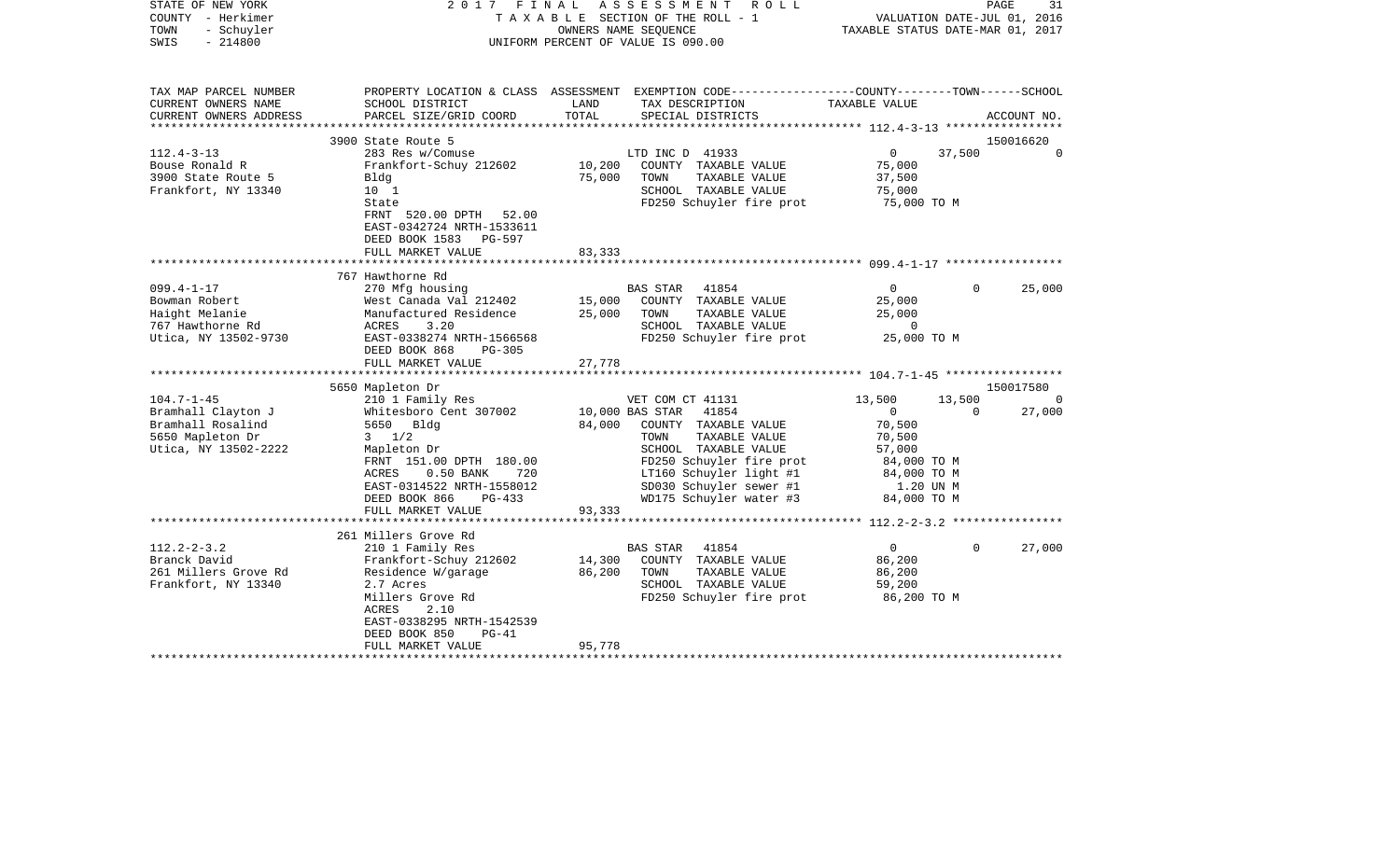| STATE OF NEW YORK<br>COUNTY - Herkimer<br>- Schuyler<br>TOWN<br>$-214800$<br>SWIS                   | 2 0 1 7<br>FINAL                                                                                                                                              | OWNERS NAME SEOUENCE | ASSESSMENT<br>R O L L<br>TAXABLE SECTION OF THE ROLL - 1<br>UNIFORM PERCENT OF VALUE IS 090.00                                           | VALUATION DATE-JUL 01, 2016<br>TAXABLE STATUS DATE-MAR 01, 2017 | PAGE        | 32          |
|-----------------------------------------------------------------------------------------------------|---------------------------------------------------------------------------------------------------------------------------------------------------------------|----------------------|------------------------------------------------------------------------------------------------------------------------------------------|-----------------------------------------------------------------|-------------|-------------|
| TAX MAP PARCEL NUMBER<br>CURRENT OWNERS NAME<br>CURRENT OWNERS ADDRESS                              | SCHOOL DISTRICT<br>PARCEL SIZE/GRID COORD                                                                                                                     | LAND<br>TOTAL        | PROPERTY LOCATION & CLASS ASSESSMENT EXEMPTION CODE----------------COUNTY-------TOWN------SCHOOL<br>TAX DESCRIPTION<br>SPECIAL DISTRICTS | TAXABLE VALUE                                                   |             | ACCOUNT NO. |
| *********************                                                                               |                                                                                                                                                               | *************        |                                                                                                                                          |                                                                 |             |             |
| $105.2 - 4 - 7$<br>Brathwaite Denis S Sr<br>Brathwaite Nicola C<br>9 Carol Ct<br>Brewster, NY 10509 | Cogar Rd<br>314 Rural vac<10<br>Frankfort-Schuy 212602<br>Fox Hollow/ MF#185<br>Land & Lakes lot 20<br>Cogar Rd<br>ACRES<br>9.00<br>EAST-0342751 NRTH-1559480 | 30,400<br>30,400     | COUNTY TAXABLE VALUE<br>TOWN<br>TAXABLE VALUE<br>SCHOOL TAXABLE VALUE<br>FD250 Schuyler fire prot                                        | 30,400<br>30,400<br>30,400<br>30,400 TO M                       |             | 150003180   |
|                                                                                                     | DEED BOOK 1140<br>$PG-238$<br>FULL MARKET VALUE                                                                                                               | 33,778               |                                                                                                                                          |                                                                 |             |             |
|                                                                                                     | 604 Minots Corners Rd                                                                                                                                         |                      |                                                                                                                                          | ********************* 105.2-1-34.1 ****************             |             | 150002820   |
| $105.2 - 1 - 34.1$                                                                                  | 112 Dairy farm                                                                                                                                                |                      | AGRIC 10 Y 41700                                                                                                                         | 35,000                                                          | 35,000      | 35,000      |
| Bray Henry J                                                                                        | Frankfort-Schuy 212602                                                                                                                                        | 102,800 AG MKTS      | 41730                                                                                                                                    | $\mathbf 0$                                                     | $\Omega$    | $\Omega$    |
| Bray Cheryl                                                                                         | E Bldg                                                                                                                                                        |                      | 241,300 ENH STAR<br>41834                                                                                                                | $\mathbf 0$                                                     | $\mathbf 0$ | 58,950      |
| 604 Minots Corners Rd                                                                               | 211ac 4 Silos On 3300                                                                                                                                         |                      | COUNTY TAXABLE VALUE                                                                                                                     | 206,300                                                         |             |             |
| Frankfort, NY 13340                                                                                 | Minots Corners Road                                                                                                                                           |                      | TAXABLE VALUE<br>TOWN                                                                                                                    | 206,300                                                         |             |             |
|                                                                                                     | FRNT 4515.00 DPTH                                                                                                                                             |                      | SCHOOL TAXABLE VALUE                                                                                                                     | 147,350                                                         |             |             |
| MAY BE SUBJECT TO PAYMENT<br>UNDER AGDIST LAW TIL 2024                                              | ACRES 211.00<br>EAST-0346331 NRTH-1553835<br>DEED BOOK 00624 PG-00763<br>FULL MARKET VALUE                                                                    | 268,111              | FD250 Schuyler fire prot                                                                                                                 | 241,300 TO M                                                    |             |             |
|                                                                                                     |                                                                                                                                                               |                      |                                                                                                                                          | ************************ 099.1-1-5.4 ********                   |             |             |
|                                                                                                     | Newport Rd                                                                                                                                                    |                      |                                                                                                                                          |                                                                 |             |             |
| $099.1 - 1 - 5.4$                                                                                   | 314 Rural vac<10                                                                                                                                              |                      | COUNTY TAXABLE VALUE                                                                                                                     | 5,000                                                           |             |             |
| Bray James                                                                                          | West Canada Val 212402                                                                                                                                        | 5,000                | TOWN<br>TAXABLE VALUE                                                                                                                    | 5,000                                                           |             |             |
| Bray Sandra                                                                                         | Vacant                                                                                                                                                        | 5,000                | SCHOOL TAXABLE VALUE                                                                                                                     | 5,000                                                           |             |             |
| 1211 Newport Rd<br>Utica, NY 13502                                                                  | Newport Rd<br>ACRES<br>2.40<br>EAST-0329772 NRTH-1572335<br>DEED BOOK 1430<br>PG-875                                                                          |                      | FD250 Schuyler fire prot                                                                                                                 | 5,000 TO M                                                      |             |             |
|                                                                                                     | FULL MARKET VALUE                                                                                                                                             | 5,556                |                                                                                                                                          |                                                                 |             |             |
|                                                                                                     |                                                                                                                                                               |                      |                                                                                                                                          | **************** 099.1-1-8.4 *****************                  |             |             |
|                                                                                                     | Newport Rd                                                                                                                                                    |                      |                                                                                                                                          |                                                                 |             | 150014250   |
| $099.1 - 1 - 8.4$                                                                                   | 312 Vac w/imprv<br>West Canada Val 212402                                                                                                                     |                      | COUNTY TAXABLE VALUE<br>TOWN                                                                                                             | 55,000                                                          |             |             |
| Bray James<br>Bray Sandra                                                                           | Vacant                                                                                                                                                        | 10,000<br>55,000     | TAXABLE VALUE<br>SCHOOL TAXABLE VALUE                                                                                                    | 55,000<br>55,000                                                |             |             |
| 1211 Newport Rd                                                                                     | newport road                                                                                                                                                  |                      | FD250 Schuyler fire prot                                                                                                                 | 55,000 TO M                                                     |             |             |
| Utica, NY 13502                                                                                     | FRNT 198.00 DPTH<br>4.70<br>ACRES<br>EAST-0330075 NRTH-1572541                                                                                                |                      |                                                                                                                                          |                                                                 |             |             |
|                                                                                                     | DEED BOOK 1430<br>PG-876                                                                                                                                      |                      |                                                                                                                                          |                                                                 |             |             |
|                                                                                                     | FULL MARKET VALUE                                                                                                                                             | 61,111               |                                                                                                                                          |                                                                 |             |             |
|                                                                                                     |                                                                                                                                                               |                      |                                                                                                                                          |                                                                 |             |             |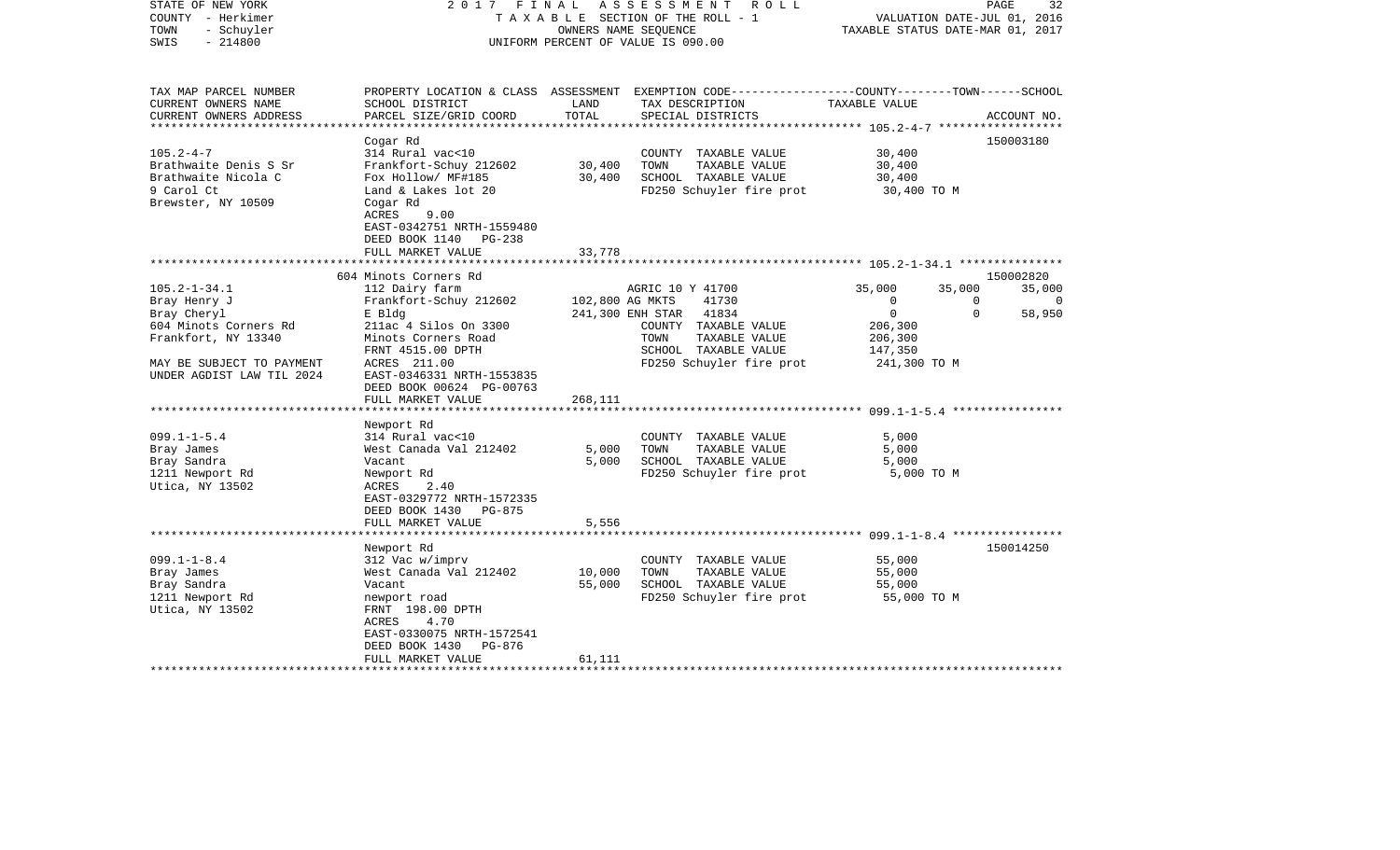| STATE OF NEW YORK<br>COUNTY - Herkimer<br>TOWN<br>- Schuyler<br>$-214800$<br>SWIS | 2017 FINAL                                                             | OWNERS NAME SEQUENCE | A S S E S S M E N T<br>R O L L<br>TAXABLE SECTION OF THE ROLL - 1<br>UNIFORM PERCENT OF VALUE IS 090.00 | VALUATION DATE-JUL 01, 2016<br>TAXABLE STATUS DATE-MAR 01, 2017 | 33<br>PAGE         |
|-----------------------------------------------------------------------------------|------------------------------------------------------------------------|----------------------|---------------------------------------------------------------------------------------------------------|-----------------------------------------------------------------|--------------------|
| TAX MAP PARCEL NUMBER                                                             |                                                                        |                      | PROPERTY LOCATION & CLASS ASSESSMENT EXEMPTION CODE---------------COUNTY-------TOWN------SCHOOL         |                                                                 |                    |
| CURRENT OWNERS NAME<br>CURRENT OWNERS ADDRESS                                     | SCHOOL DISTRICT<br>PARCEL SIZE/GRID COORD                              | LAND<br>TOTAL        | TAX DESCRIPTION<br>SPECIAL DISTRICTS                                                                    | TAXABLE VALUE                                                   | ACCOUNT NO.        |
| **********************                                                            |                                                                        |                      |                                                                                                         |                                                                 |                    |
|                                                                                   | Caldwell Rd                                                            |                      |                                                                                                         |                                                                 | 150002820          |
| $105.2 - 1 - 34.2$                                                                | 314 Rural vac<10                                                       |                      | COUNTY TAXABLE VALUE                                                                                    | 8,000                                                           |                    |
| Bray Jennifer E                                                                   | Frankfort-Schuy 212602                                                 | 8,000                | TOWN<br>TAXABLE VALUE                                                                                   | 8,000                                                           |                    |
| Broadbent Gloria M                                                                | from $105.2 - 1 - 34$                                                  | 8,000                | SCHOOL TAXABLE VALUE                                                                                    | 8,000                                                           |                    |
| 8745 S. Main St 4<br>Poland, NY 13431                                             | 1.05 Acres split # 6 2007<br>Minots Corners Road                       |                      | FD250 Schuyler fire prot                                                                                | 8,000 TO M                                                      |                    |
|                                                                                   | FRNT 219.00 DPTH<br>ACRES<br>1.10                                      |                      |                                                                                                         |                                                                 |                    |
|                                                                                   | EAST-0345099 NRTH-1553103<br>DEED BOOK 1167 PG-94<br>FULL MARKET VALUE | 8,889                |                                                                                                         |                                                                 |                    |
|                                                                                   |                                                                        |                      |                                                                                                         |                                                                 |                    |
|                                                                                   | 5727 Mapleton Dr                                                       |                      |                                                                                                         |                                                                 | 150013470          |
| $104.7 - 1 - 7$                                                                   | 210 1 Family Res                                                       |                      | 41834<br>ENH STAR                                                                                       | $\mathbf{0}$                                                    | $\Omega$<br>58,950 |
| Brescia Nicholas J Jr                                                             | Whitesboro Cent 307002                                                 | 7,500                | COUNTY TAXABLE VALUE                                                                                    | 88,600                                                          |                    |
| 5727 Mapleton Dr                                                                  | Bldg<br>W                                                              | 88,600               | TOWN<br>TAXABLE VALUE                                                                                   | 88,600                                                          |                    |
| Utica, NY 13502-9730                                                              | 1/4<br>3                                                               |                      | SCHOOL TAXABLE VALUE<br>FD250 Schuyler fire prot                                                        | 29,650<br>88,600 TO M                                           |                    |
|                                                                                   | Mapleton<br>FRNT 90.00 DPTH 134.00                                     |                      | LT160 Schuyler light #1                                                                                 | 88,600 TO M                                                     |                    |
|                                                                                   | EAST-0315154 NRTH-1559290                                              |                      | SD030 Schuyler sewer #1                                                                                 | 1.00 UN M                                                       |                    |
|                                                                                   | DEED BOOK 779<br>$PG-65$                                               |                      | WD160 Schuyler water #1                                                                                 | 88,600 TO M                                                     |                    |
|                                                                                   | FULL MARKET VALUE                                                      | 98,444               |                                                                                                         |                                                                 |                    |
|                                                                                   |                                                                        |                      |                                                                                                         |                                                                 |                    |
| $098.4 - 1 - 13.2$                                                                | Graham Rd<br>311 Res vac land                                          |                      | COUNTY TAXABLE VALUE                                                                                    | 5,000                                                           |                    |
| Britton Jeremy                                                                    | Whitesboro Cent 307002                                                 | 5,000                | TAXABLE VALUE<br>TOWN                                                                                   | 5,000                                                           |                    |
| Britton Mary Katherine                                                            | Vacant Land                                                            | 5,000                | SCHOOL TAXABLE VALUE                                                                                    | 5,000                                                           |                    |
| 232 Academy St                                                                    | FRNT 124.00 DPTH 327.00                                                |                      | FD250 Schuyler fire prot                                                                                | 5,000 TO M                                                      |                    |
| Boonville, NY 13309                                                               | EAST-0320535 NRTH-1563321<br>DEED BOOK 1083<br>PG-497                  |                      |                                                                                                         |                                                                 |                    |
|                                                                                   | FULL MARKET VALUE                                                      | 5,556                |                                                                                                         |                                                                 |                    |
|                                                                                   |                                                                        |                      |                                                                                                         |                                                                 |                    |
|                                                                                   | 2043 Steuben Hill Rd                                                   |                      |                                                                                                         |                                                                 | 150017280          |
| $105.4 - 1 - 20$                                                                  | 240 Rural res                                                          |                      | COUNTY TAXABLE VALUE                                                                                    | 87,600                                                          |                    |
| Brockett Family Trust<br>Tyoe Teresa R                                            | Frankfort-Schuy 212602<br>Bldg                                         | 67,600<br>87,600     | TAXABLE VALUE<br>TOWN<br>SCHOOL TAXABLE VALUE                                                           | 87,600<br>87,600                                                |                    |
| 1994 Steuben Hill Rd                                                              | ACRES 110.50                                                           |                      | FD250 Schuyler fire prot                                                                                | 87,600 TO M                                                     |                    |
| Herkimer, NY 13350                                                                | EAST-0349161 NRTH-1549604                                              |                      |                                                                                                         |                                                                 |                    |
|                                                                                   | DEED BOOK 1654<br>PG-199                                               |                      |                                                                                                         |                                                                 |                    |
|                                                                                   | FULL MARKET VALUE                                                      | 97,333               |                                                                                                         |                                                                 |                    |
|                                                                                   |                                                                        |                      |                                                                                                         |                                                                 |                    |
|                                                                                   | Steuben Hill Rd                                                        |                      |                                                                                                         |                                                                 | 150017310          |
| $105.4 - 1 - 21$                                                                  | 312 Vac w/imprv                                                        | 22,500               | COUNTY TAXABLE VALUE<br>TAXABLE VALUE                                                                   | 26,700<br>26,700                                                |                    |
| Brockett Family Trust<br>Tyoe Teresa R                                            | Frankfort-Schuy 212602<br>ACRES 25.80                                  | 26,700               | TOWN<br>SCHOOL TAXABLE VALUE                                                                            | 26,700                                                          |                    |
| 1994 Steuben Hill Rd                                                              | EAST-0349512 NRTH-1548315                                              |                      | FD250 Schuyler fire prot                                                                                | 26,700 TO M                                                     |                    |
| Herkimer, NY 13350                                                                | DEED BOOK 1654 PG-199<br>FULL MARKET VALUE                             | 29,667               |                                                                                                         |                                                                 |                    |
|                                                                                   |                                                                        |                      |                                                                                                         |                                                                 |                    |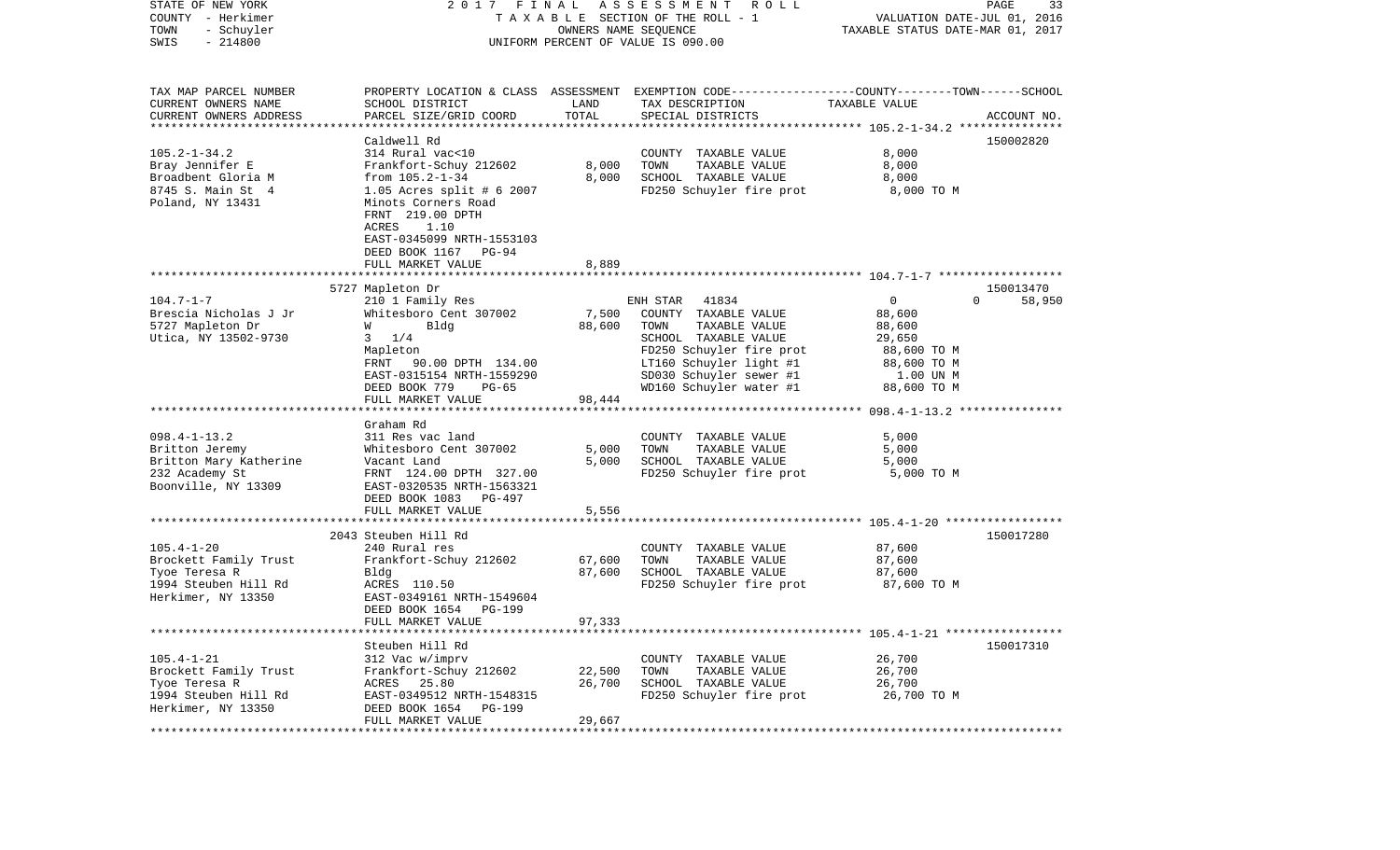| STATE OF NEW YORK<br>COUNTY - Herkimer<br>TOWN<br>- Schuyler<br>SWIS<br>$-214800$                                                                                                              | 2017                                                                                                                                                                                                                                                                                                                                                                                                       | FINAL ASSESSMENT<br>R O L L<br>T A X A B L E SECTION OF THE ROLL - 1<br>OWNERS NAME SEQUENCE<br>UNIFORM PERCENT OF VALUE IS 090.00                                                                                                                                                                                                                    | PAGE<br>34<br>VALUATION DATE-JUL 01, 2016<br>TAXABLE STATUS DATE-MAR 01, 2017                                                                                                                                  |
|------------------------------------------------------------------------------------------------------------------------------------------------------------------------------------------------|------------------------------------------------------------------------------------------------------------------------------------------------------------------------------------------------------------------------------------------------------------------------------------------------------------------------------------------------------------------------------------------------------------|-------------------------------------------------------------------------------------------------------------------------------------------------------------------------------------------------------------------------------------------------------------------------------------------------------------------------------------------------------|----------------------------------------------------------------------------------------------------------------------------------------------------------------------------------------------------------------|
| TAX MAP PARCEL NUMBER<br>CURRENT OWNERS NAME<br>CURRENT OWNERS ADDRESS                                                                                                                         | SCHOOL DISTRICT<br>PARCEL SIZE/GRID COORD                                                                                                                                                                                                                                                                                                                                                                  | PROPERTY LOCATION & CLASS ASSESSMENT EXEMPTION CODE---------------COUNTY-------TOWN------SCHOOL<br>LAND<br>TAX DESCRIPTION<br>TOTAL<br>SPECIAL DISTRICTS                                                                                                                                                                                              | TAXABLE VALUE<br>ACCOUNT NO.                                                                                                                                                                                   |
|                                                                                                                                                                                                |                                                                                                                                                                                                                                                                                                                                                                                                            |                                                                                                                                                                                                                                                                                                                                                       |                                                                                                                                                                                                                |
| $112.2 - 2 - 27$<br>Bronson Scott<br>3529 State Route 5<br>Frankfort, NY 13340                                                                                                                 | 3529 State Route 5<br>210 1 Family Res<br>Frankfort-Schuy 212602<br>Bldg<br>N<br>$3 \quad 1$<br>State<br>85.00 DPTH 367.00<br>FRNT<br>EAST-0337605 NRTH-1539197<br>DEED BOOK 1131 PG-244<br>FULL MARKET VALUE                                                                                                                                                                                              | 41854<br>BAS STAR<br>11,000<br>COUNTY TAXABLE VALUE<br>95,300<br>TOWN<br>TAXABLE VALUE<br>SCHOOL TAXABLE VALUE<br>FD250 Schuyler fire prot<br>105,889                                                                                                                                                                                                 | 150012510<br>$\overline{0}$<br>$\Omega$<br>27,000<br>95,300<br>95,300<br>68,300<br>95,300 TO M                                                                                                                 |
|                                                                                                                                                                                                |                                                                                                                                                                                                                                                                                                                                                                                                            |                                                                                                                                                                                                                                                                                                                                                       |                                                                                                                                                                                                                |
| $104.2 - 2 - 49$<br>Brooks Stephen W<br>Brooks Natalie<br>11468 Cosby Manor Rd<br>Utica, NY 13502<br>$099.1 - 1 - 73$<br>Brown David L<br>Brown Jo Ann H<br>1132 Newport Rd<br>Utica, NY 13502 | 11468 Cosby Manor Rd<br>210 1 Family Res<br>Whitesboro Cent 307002<br>Single Family Residence<br>ACRES<br>2.00<br>EAST-0324179 NRTH-1556517<br>DEED BOOK 882<br>PG-637<br>FULL MARKET VALUE<br>1132 Newport Rd<br>210 1 Family Res<br>West Canada Val 212402<br>Residence W/att Garage<br>1 Acre<br>Newport<br>1.00<br>ACRES<br>EAST-0329497 NRTH-1571304<br>DEED BOOK 1098<br>PG-352<br>FULL MARKET VALUE | 41854<br>BAS STAR<br>14,300<br>COUNTY TAXABLE VALUE<br>99,000<br>TOWN<br>TAXABLE VALUE<br>SCHOOL TAXABLE VALUE<br>FD250 Schuyler fire prot<br>WD170 Schuyler water #2<br>110,000<br>1.00 UN M<br>ENH STAR<br>41834<br>13,500<br>COUNTY TAXABLE VALUE<br>78,400<br>TOWN<br>TAXABLE VALUE<br>SCHOOL TAXABLE VALUE<br>FD250 Schuyler fire prot<br>87,111 | 150020250<br>$\overline{0}$<br>27,000<br>$\Omega$<br>99,000<br>99,000<br>72,000<br>99,000 TO M<br>5,100 TO C<br>150075114<br>$\overline{0}$<br>$\Omega$<br>58,950<br>78,400<br>78,400<br>19,450<br>78,400 TO M |
|                                                                                                                                                                                                | 5634 Mapleton Dr                                                                                                                                                                                                                                                                                                                                                                                           |                                                                                                                                                                                                                                                                                                                                                       | 150011550                                                                                                                                                                                                      |
| $104.7 - 1 - 42$<br>Brown Jason M<br>Brown Trista L<br>5634 Mapleton Dr<br>Utica, NY 13502                                                                                                     | 270 Mfg housing<br>Whitesboro Cent 307002<br>E 5634 Bldg<br>$3 \t1/4$<br>Mapleton Dr<br>FRNT 55.00 DPTH 212.00<br>EAST-0314403 NRTH-1557718<br>DEED BOOK 912<br>$PG-653$<br>FULL MARKET VALUE                                                                                                                                                                                                              | 41854<br>BAS STAR<br>7,600<br>COUNTY TAXABLE VALUE<br>37,400<br>TOWN<br>TAXABLE VALUE<br>SCHOOL TAXABLE VALUE<br>FD250 Schuyler fire prot<br>SD030 Schuyler sewer #1<br>WD175 Schuyler water #3<br>41,556                                                                                                                                             | $\overline{0}$<br>27,000<br>$\Omega$<br>37,400<br>37,400<br>10,400<br>37,400 TO M<br>1.00 UN M<br>37,400 TO M                                                                                                  |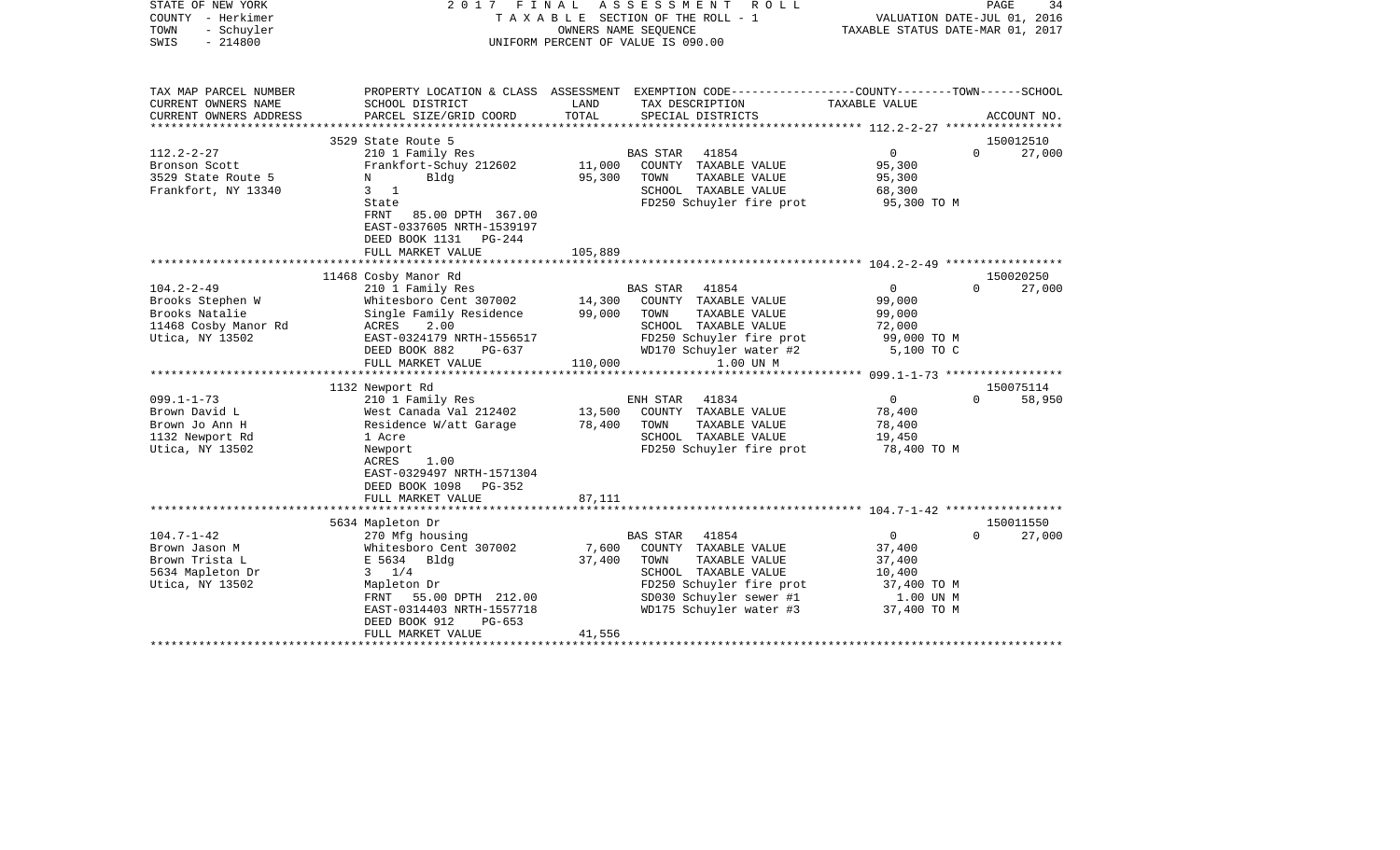| STATE OF NEW YORK<br>COUNTY - Herkimer<br>- Schuyler<br>TOWN<br>SWIS<br>$-214800$ | 2017<br>FINAL                                                                                                                                   | OWNERS NAME SEQUENCE | ASSESSMENT ROLL<br>TAXABLE SECTION OF THE ROLL - 1<br>UNIFORM PERCENT OF VALUE IS 090.00                                                | VALUATION DATE-JUL 01, 2016<br>TAXABLE STATUS DATE-MAR 01, 2017 | PAGE<br>35  |
|-----------------------------------------------------------------------------------|-------------------------------------------------------------------------------------------------------------------------------------------------|----------------------|-----------------------------------------------------------------------------------------------------------------------------------------|-----------------------------------------------------------------|-------------|
| TAX MAP PARCEL NUMBER<br>CURRENT OWNERS NAME<br>CURRENT OWNERS ADDRESS            | SCHOOL DISTRICT<br>PARCEL SIZE/GRID COORD                                                                                                       | LAND<br>TOTAL        | PROPERTY LOCATION & CLASS ASSESSMENT EXEMPTION CODE---------------COUNTY-------TOWN------SCHOOL<br>TAX DESCRIPTION<br>SPECIAL DISTRICTS | TAXABLE VALUE                                                   | ACCOUNT NO. |
|                                                                                   |                                                                                                                                                 |                      |                                                                                                                                         |                                                                 |             |
| $099.4 - 5 - 28$                                                                  | Louis Ridge Rd<br>314 Rural vac<10                                                                                                              |                      | COUNTY TAXABLE VALUE                                                                                                                    | 23,000                                                          | 150003180   |
| Brown Valone D                                                                    | West Canada Val 212402                                                                                                                          | 23,000               | TOWN<br>TAXABLE VALUE                                                                                                                   | 23,000                                                          |             |
| 9 Marcia Ln                                                                       | Survey # 106                                                                                                                                    | 23,000               | SCHOOL TAXABLE VALUE                                                                                                                    | 23,000                                                          |             |
| Pomona, NY 10970                                                                  | Land & Lakes lot 35<br>Louis Rd<br>FRNT 390.60 DPTH<br>ACRES<br>5.00<br>EAST-0345654 NRTH-1565139<br>DEED BOOK 1114 PG-835<br>FULL MARKET VALUE | 25,556               | FD250 Schuyler fire prot                                                                                                                | 23,000 TO M                                                     |             |
|                                                                                   |                                                                                                                                                 |                      |                                                                                                                                         |                                                                 |             |
|                                                                                   | 344 Johnson Rd                                                                                                                                  |                      |                                                                                                                                         |                                                                 |             |
| $105.4 - 2 - 9$                                                                   | 240 Rural res                                                                                                                                   |                      | 41854<br>BAS STAR                                                                                                                       | $\overline{0}$<br>$\Omega$                                      | 27,000      |
| Bruzgulis Robert J<br>Bruzgulis Mary                                              | Frankfort-Schuy 212602<br>Single Family Residence                                                                                               | 21,500<br>126,300    | COUNTY TAXABLE VALUE<br>TAXABLE VALUE<br>TOWN                                                                                           | 126,300<br>126,300                                              |             |
| 344 Johnson Rd                                                                    | 11.04 Acres                                                                                                                                     |                      | SCHOOL TAXABLE VALUE                                                                                                                    | 99,300                                                          |             |
| Frankfort, NY 13340                                                               | Johnson Rd                                                                                                                                      |                      | FD250 Schuyler fire prot                                                                                                                | 126,300 ТО М                                                    |             |
|                                                                                   | ACRES 11.04<br>EAST-0347638 NRTH-1545594<br>DEED BOOK 830<br>PG-187<br>FULL MARKET VALUE                                                        | 140,333              |                                                                                                                                         |                                                                 |             |
|                                                                                   | ************************                                                                                                                        |                      |                                                                                                                                         |                                                                 |             |
|                                                                                   | 373 Cosby Rd                                                                                                                                    |                      |                                                                                                                                         |                                                                 | 150003540   |
| $099.4 - 4 - 3.1$                                                                 | 240 Rural res                                                                                                                                   |                      | <b>BAS STAR</b><br>41854                                                                                                                | $\mathbf 0$<br>$\Omega$                                         | 27,000      |
| Buchok David W                                                                    | Frankfort-Schuy 212602                                                                                                                          | 87,400               | COUNTY TAXABLE VALUE                                                                                                                    | 241,400                                                         |             |
| Buchok Donna W                                                                    | Deer Haven sub                                                                                                                                  | 241,400              | TOWN<br>TAXABLE VALUE                                                                                                                   | 241,400                                                         |             |
| 373 Cosby Rd<br>Frankfort, NY 13340                                               | split #5 lot $32$<br>Cosby Rd                                                                                                                   |                      | SCHOOL TAXABLE VALUE<br>FD250 Schuyler fire prot                                                                                        | 214,400<br>241,400 TO M                                         |             |
|                                                                                   | ACRES 59.10<br>EAST-0348735 NRTH-1561414<br>DEED BOOK 1082    PG-219                                                                            | 268,222              |                                                                                                                                         |                                                                 |             |
|                                                                                   | FULL MARKET VALUE                                                                                                                               |                      |                                                                                                                                         |                                                                 |             |
|                                                                                   | Cosby Rd                                                                                                                                        |                      |                                                                                                                                         |                                                                 | 150003540   |
| $099.4 - 4 - 3.2$                                                                 | 314 Rural vac<10                                                                                                                                |                      | COUNTY TAXABLE VALUE                                                                                                                    | 7,000                                                           |             |
| Buchok David W                                                                    | West Canada Val 212402                                                                                                                          | 7,000                | TOWN<br>TAXABLE VALUE                                                                                                                   | 7,000                                                           |             |
| Buchok Donna W                                                                    | Deer Haven sub                                                                                                                                  | 7,000                | SCHOOL TAXABLE VALUE                                                                                                                    | 7,000                                                           |             |
| PO Box 331                                                                        | split #5 lot $32$                                                                                                                               |                      | FD250 Schuyler fire prot                                                                                                                | 7,000 TO M                                                      |             |
| Herkmer, NY 13350                                                                 | Rear lot                                                                                                                                        |                      |                                                                                                                                         |                                                                 |             |
|                                                                                   | 4.70<br>ACRES<br>EAST-0348273 NRTH-1562215                                                                                                      |                      |                                                                                                                                         |                                                                 |             |
|                                                                                   | DEED BOOK 1082<br>PG-219                                                                                                                        |                      |                                                                                                                                         |                                                                 |             |
|                                                                                   | FULL MARKET VALUE                                                                                                                               | 7,778                |                                                                                                                                         |                                                                 |             |
|                                                                                   |                                                                                                                                                 |                      |                                                                                                                                         |                                                                 |             |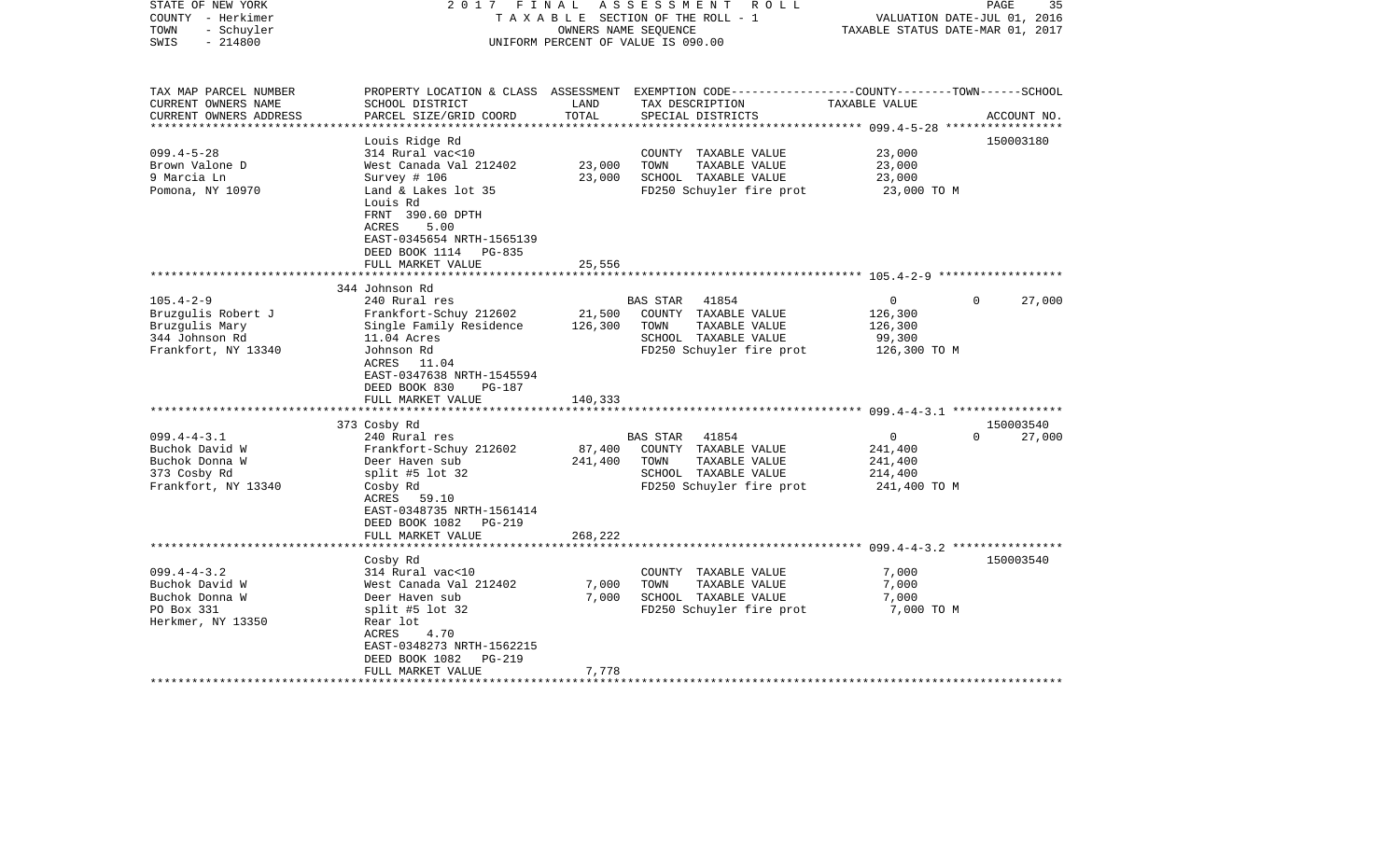| STATE OF NEW YORK<br>COUNTY - Herkimer<br>TOWN<br>- Schuyler<br>$-214800$<br>SWIS                           |                                                                                                                                                                                                               | OWNERS NAME SEQUENCE       | 2017 FINAL ASSESSMENT<br>R O L L<br>T A X A B L E SECTION OF THE ROLL - 1<br>UNIFORM PERCENT OF VALUE IS 090.00                          | VALUATION DATE-JUL 01, 2016<br>TAXABLE STATUS DATE-MAR 01, 2017 | PAGE<br>36            |
|-------------------------------------------------------------------------------------------------------------|---------------------------------------------------------------------------------------------------------------------------------------------------------------------------------------------------------------|----------------------------|------------------------------------------------------------------------------------------------------------------------------------------|-----------------------------------------------------------------|-----------------------|
| TAX MAP PARCEL NUMBER<br>CURRENT OWNERS NAME<br>CURRENT OWNERS ADDRESS<br>***********************           | SCHOOL DISTRICT<br>PARCEL SIZE/GRID COORD                                                                                                                                                                     | LAND<br>TOTAL              | PROPERTY LOCATION & CLASS ASSESSMENT EXEMPTION CODE----------------COUNTY-------TOWN------SCHOOL<br>TAX DESCRIPTION<br>SPECIAL DISTRICTS | TAXABLE VALUE                                                   | ACCOUNT NO.           |
| $099.4 - 4 - 3.3$<br>Buchok David W<br>Buchok Donna W<br>PO Box 331<br>Herkimer, NY 13350                   | Cosby Rd<br>314 Rural vac<10<br>West Canada Val 212402<br>Deer Haven sub<br>split #5 lot 32<br>Rear lot<br>ACRES<br>1.20<br>EAST-0346863 NRTH-1561586<br>DEED BOOK 1082<br><b>PG-219</b><br>FULL MARKET VALUE | 1,500<br>1,500<br>1,667    | COUNTY TAXABLE VALUE<br>TAXABLE VALUE<br>TOWN<br>SCHOOL TAXABLE VALUE<br>FD250 Schuyler fire prot                                        | 1,500<br>1,500<br>1,500<br>1,500 TO M                           | 150003540             |
|                                                                                                             |                                                                                                                                                                                                               |                            |                                                                                                                                          |                                                                 |                       |
| $105.2 - 1 - 12$<br>Buddenhagen William P<br>Phalen Debra J<br>690 Minots Corners Rd<br>Frankfort, NY 13340 | 690 Minots Corners Rd<br>210 1 Family Res<br>Frankfort-Schuy 212602<br>E Bldg<br>la 12 Acres<br>Upson<br>5.00<br>ACRES<br>EAST-0346132 NRTH-1556389<br>DEED BOOK 2016 PG-2358<br>FULL MARKET VALUE            | 16,500<br>64,200<br>71,333 | CW_15_VET/ 41161<br>COUNTY TAXABLE VALUE<br>TAXABLE VALUE<br>TOWN<br>SCHOOL TAXABLE VALUE<br>FD250 Schuyler fire prot                    | 8,100<br>8,100<br>56,100<br>56,100<br>64,200<br>64,200 TO M     | 150075025<br>$\Omega$ |
|                                                                                                             |                                                                                                                                                                                                               |                            |                                                                                                                                          |                                                                 |                       |
| $112.4 - 3 - 7.5$<br>Bull Ronny L<br>Bull Jennifer M<br>3807 State Route 5<br>Frankfort, NY 13340           | 3807 State Route 5<br>210 1 Family Res<br>Frankfort-Schuy 212602<br>partial completion<br>4.30<br>ACRES<br>EAST-0341918 NRTH-1535884<br>DEED BOOK 1493 PG-466                                                 | 10,000<br>135,000          | 41854<br><b>BAS STAR</b><br>COUNTY TAXABLE VALUE<br>TAXABLE VALUE<br>TOWN<br>SCHOOL TAXABLE VALUE<br>FD250 Schuyler fire prot            | $\mathbf 0$<br>135,000<br>135,000<br>108,000<br>135,000 TO M    | $\Omega$<br>27,000    |
|                                                                                                             | FULL MARKET VALUE                                                                                                                                                                                             | 150,000                    |                                                                                                                                          |                                                                 |                       |
|                                                                                                             | 125 Spain Gulf Rd                                                                                                                                                                                             |                            |                                                                                                                                          |                                                                 |                       |
| $099.1 - 1 - 80.9$<br>Bullen Robert<br>Bullen Lorraine<br>125 Spain Gulf Rd<br>Utica, NY 13502              | 270 Mfg housing<br>West Canada Val 212402<br>Manufactured Residence<br>FRNT 279.00 DPTH<br>1.70<br>ACRES<br>EAST-0331867 NRTH-1571014<br>DEED BOOK 858<br>$PG-430$<br>FULL MARKET VALUE                       | 14,000<br>55,600<br>61,778 | ENH STAR<br>41834<br>COUNTY TAXABLE VALUE<br>TOWN<br>TAXABLE VALUE<br>SCHOOL TAXABLE VALUE<br>FD250 Schuyler fire prot                   | $\overline{0}$<br>55,600<br>55,600<br>$\Omega$<br>55,600 TO M   | 55,600<br>$\Omega$    |
|                                                                                                             |                                                                                                                                                                                                               |                            |                                                                                                                                          |                                                                 |                       |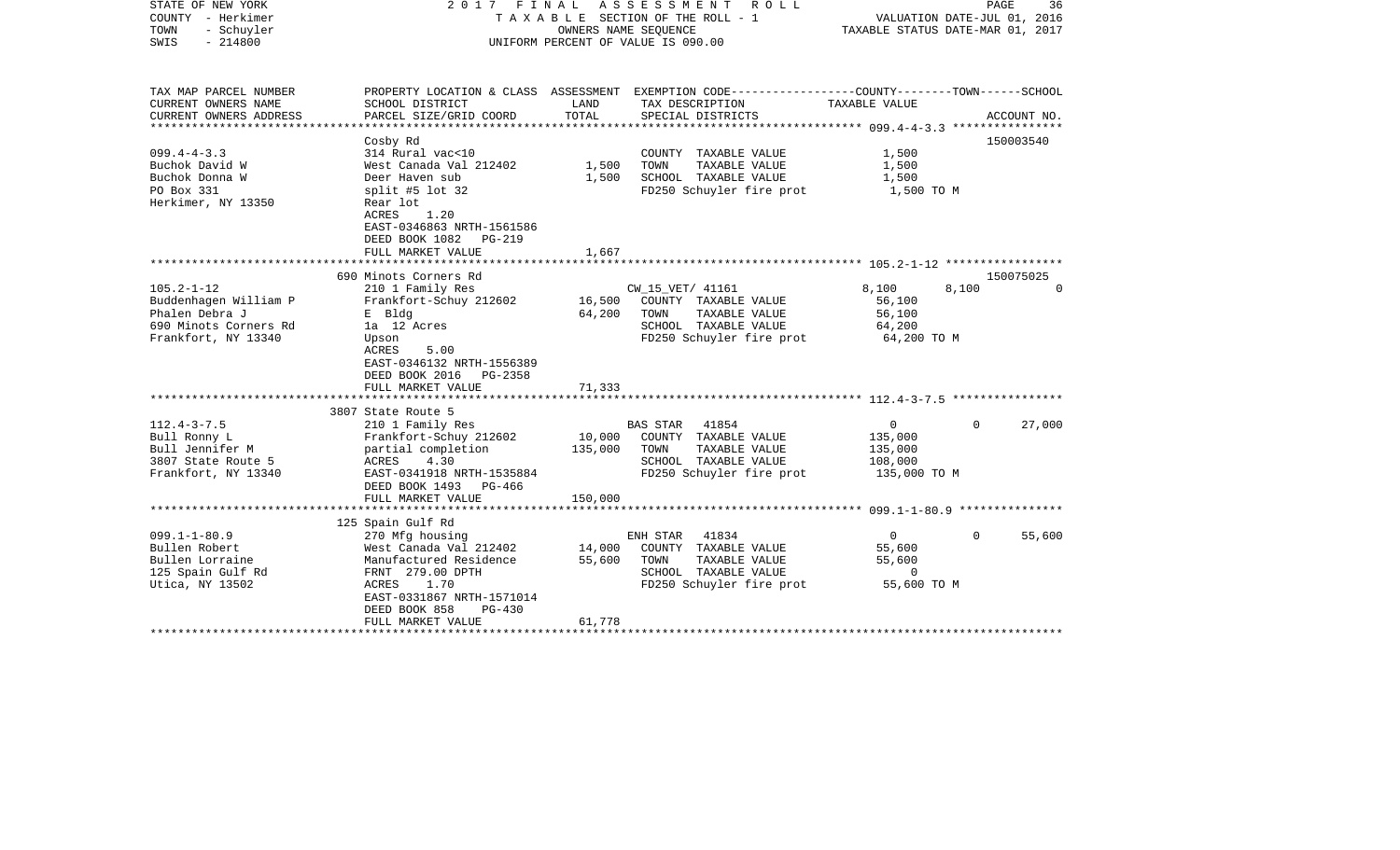| STATE OF NEW YORK<br>COUNTY - Herkimer<br>- Schuyler<br>TOWN<br>$-214800$<br>SWIS | FINAL<br>2017                                      |                 | ASSESSMENT<br>ROLL<br>TAXABLE SECTION OF THE ROLL - 1<br>OWNERS NAME SEQUENCE<br>UNIFORM PERCENT OF VALUE IS 090.00                      | VALUATION DATE-JUL 01, 2016<br>TAXABLE STATUS DATE-MAR 01, 2017 | PAGE     | 37          |
|-----------------------------------------------------------------------------------|----------------------------------------------------|-----------------|------------------------------------------------------------------------------------------------------------------------------------------|-----------------------------------------------------------------|----------|-------------|
| TAX MAP PARCEL NUMBER<br>CURRENT OWNERS NAME<br>CURRENT OWNERS ADDRESS            | SCHOOL DISTRICT<br>PARCEL SIZE/GRID COORD          | LAND<br>TOTAL   | PROPERTY LOCATION & CLASS ASSESSMENT EXEMPTION CODE----------------COUNTY-------TOWN------SCHOOL<br>TAX DESCRIPTION<br>SPECIAL DISTRICTS | TAXABLE VALUE                                                   |          | ACCOUNT NO. |
| ******************                                                                |                                                    |                 | ***************************                                                                                                              |                                                                 |          | 150075055   |
| $099.1 - 1 - 39$                                                                  | 1087 Newport Rd<br>210 1 Family Res                |                 | VET WAR CT 41121                                                                                                                         | 8,100                                                           | 8,100    | $\Omega$    |
| Bullock Roger                                                                     | West Canada Val 212402                             |                 | 13,700 BAS STAR<br>41854                                                                                                                 | $\overline{0}$                                                  | $\Omega$ | 27,000      |
| Bullock Barbara                                                                   | N Bldg                                             | 63,000          | COUNTY TAXABLE VALUE                                                                                                                     | 54,900                                                          |          |             |
| 1087 Newport Rd                                                                   | 3 1.25 Acres                                       |                 | TAXABLE VALUE<br>TOWN                                                                                                                    | 54,900                                                          |          |             |
| Utica, NY 13502                                                                   | Newport Rd                                         |                 | SCHOOL TAXABLE VALUE                                                                                                                     | 36,000                                                          |          |             |
|                                                                                   | ACRES<br>1.30                                      |                 | FD250 Schuyler fire prot                                                                                                                 | 63,000 TO M                                                     |          |             |
|                                                                                   | EAST-0328516 NRTH-1571208                          |                 |                                                                                                                                          |                                                                 |          |             |
|                                                                                   | DEED BOOK 773<br>PG-171                            |                 |                                                                                                                                          |                                                                 |          |             |
|                                                                                   | FULL MARKET VALUE                                  | 70,000          |                                                                                                                                          |                                                                 |          |             |
|                                                                                   |                                                    | * * * * * * * * |                                                                                                                                          |                                                                 |          |             |
|                                                                                   | 210 Mckennan Rd                                    |                 |                                                                                                                                          |                                                                 |          | 150011040   |
| $112.2 - 1 - 19$                                                                  | 210 1 Family Res                                   |                 | <b>BAS STAR</b><br>41854                                                                                                                 | $\mathbf 0$                                                     | $\Omega$ | 27,000      |
| Bunce Mark                                                                        | Frankfort-Schuy 212602                             | 11,100          | COUNTY TAXABLE VALUE                                                                                                                     | 84,000                                                          |          |             |
| 210 Mckennan Rd<br>Frankfort, NY 13340                                            | Single Family Residence<br>FRNT 138.00 DPTH 229.00 | 84,000          | TOWN<br>TAXABLE VALUE<br>SCHOOL TAXABLE VALUE                                                                                            | 84,000<br>57,000                                                |          |             |
|                                                                                   | EAST-0345157 NRTH-1541412                          |                 | FD250 Schuyler fire prot                                                                                                                 | 84,000 TO M                                                     |          |             |
|                                                                                   | DEED BOOK 870<br><b>PG-135</b>                     |                 |                                                                                                                                          |                                                                 |          |             |
|                                                                                   | FULL MARKET VALUE                                  | 93,333          |                                                                                                                                          |                                                                 |          |             |
|                                                                                   | *************************                          |                 |                                                                                                                                          |                                                                 |          |             |
|                                                                                   | 3753 State Route 5                                 |                 |                                                                                                                                          |                                                                 |          | 150075059   |
| $112.2 - 3 - 23$                                                                  | 270 Mfg housing                                    |                 | ENH STAR<br>41834                                                                                                                        | $\mathbf{0}$                                                    | $\Omega$ | 50,800      |
| Bunce Pauline                                                                     | Frankfort-Schuy 212602                             | 13,500          | COUNTY TAXABLE VALUE                                                                                                                     | 50,800                                                          |          |             |
| 3753 State Route 5                                                                | N Trlr                                             | 50,800          | TOWN<br>TAXABLE VALUE                                                                                                                    | 50,800                                                          |          |             |
| Frankfort, NY 13340                                                               | 15<br>1                                            |                 | SCHOOL TAXABLE VALUE                                                                                                                     | 0                                                               |          |             |
|                                                                                   | State Rd                                           |                 | FD250 Schuyler fire prot                                                                                                                 | 50,800 TO M                                                     |          |             |
|                                                                                   | FRNT 1880.00 DPTH 1850.00                          |                 |                                                                                                                                          |                                                                 |          |             |
|                                                                                   | ACRES<br>1.02                                      |                 |                                                                                                                                          |                                                                 |          |             |
|                                                                                   | EAST-0340897 NRTH-1536286                          |                 |                                                                                                                                          |                                                                 |          |             |
|                                                                                   | DEED BOOK 00630 PG-00882                           |                 |                                                                                                                                          |                                                                 |          |             |
|                                                                                   | FULL MARKET VALUE                                  | 56,444          |                                                                                                                                          |                                                                 |          |             |
|                                                                                   | 902 Hawthorne Rd                                   |                 |                                                                                                                                          |                                                                 |          | 150003180   |
| $099.4 - 3 - 21$                                                                  | 210 1 Family Res                                   |                 | BAS STAR<br>41854                                                                                                                        | $\overline{0}$                                                  | $\cap$   | 27,000      |
| Burdick Steven                                                                    | West Canada Val 212402                             | 32,300          | COUNTY TAXABLE VALUE                                                                                                                     | 207,000                                                         |          |             |
| Burdick Katherine                                                                 | split #6 Lot 20                                    | 207,000         | TOWN<br>TAXABLE VALUE                                                                                                                    | 207,000                                                         |          |             |
| 902 Hawthrone Rd                                                                  | Land & Lakes                                       |                 | SCHOOL TAXABLE VALUE                                                                                                                     | 180,000                                                         |          |             |
| Utica, NY 13502                                                                   | Mower                                              |                 | FD250 Schuyler fire prot                                                                                                                 | 207,000 TO M                                                    |          |             |
|                                                                                   | FRNT 412.30 DPTH                                   |                 |                                                                                                                                          |                                                                 |          |             |
|                                                                                   | ACRES 10.00                                        |                 |                                                                                                                                          |                                                                 |          |             |
|                                                                                   | EAST-0340975 NRTH-1566427                          |                 |                                                                                                                                          |                                                                 |          |             |
|                                                                                   | DEED BOOK 1436<br>$PG-39$                          |                 |                                                                                                                                          |                                                                 |          |             |
|                                                                                   | FULL MARKET VALUE                                  | 230,000         |                                                                                                                                          |                                                                 |          |             |
| **********************                                                            |                                                    |                 |                                                                                                                                          |                                                                 |          |             |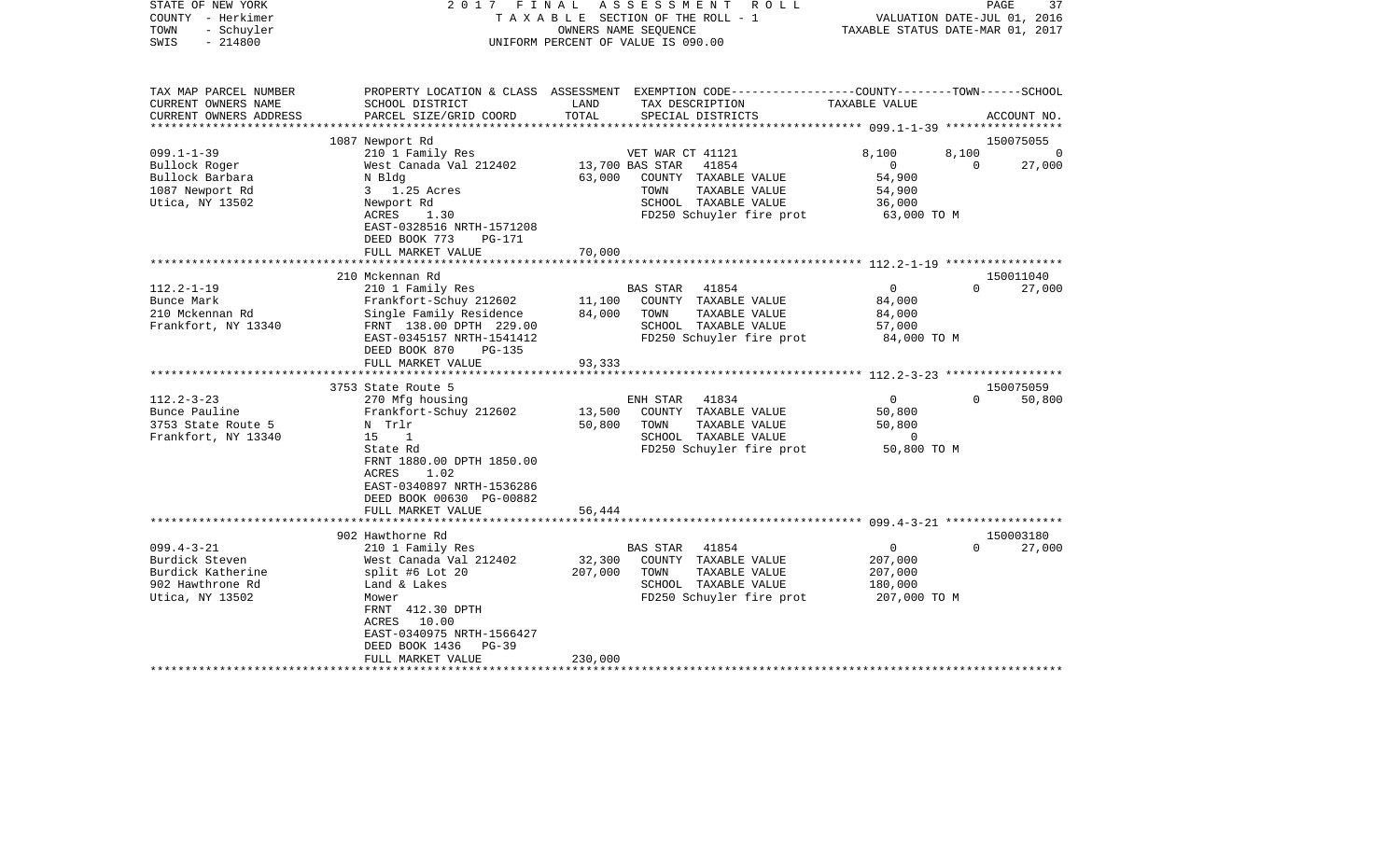| STATE OF NEW YORK<br>COUNTY - Herkimer<br>- Schuyler<br>TOWN<br>$-214800$<br>SWIS                | 2017<br>FINAL                                                                                                                                                |                      | ASSESSMENT<br>ROLL<br>TAXABLE SECTION OF THE ROLL - 1<br>OWNERS NAME SEOUENCE<br>UNIFORM PERCENT OF VALUE IS 090.00                                                   | TAXABLE STATUS DATE-MAR 01, 2017                                           | PAGE<br>VALUATION DATE-JUL 01, 2016 | 38                  |
|--------------------------------------------------------------------------------------------------|--------------------------------------------------------------------------------------------------------------------------------------------------------------|----------------------|-----------------------------------------------------------------------------------------------------------------------------------------------------------------------|----------------------------------------------------------------------------|-------------------------------------|---------------------|
| TAX MAP PARCEL NUMBER<br>CURRENT OWNERS NAME<br>CURRENT OWNERS ADDRESS<br>********************** | SCHOOL DISTRICT<br>PARCEL SIZE/GRID COORD                                                                                                                    | LAND<br>TOTAL        | PROPERTY LOCATION & CLASS ASSESSMENT EXEMPTION CODE---------------COUNTY-------TOWN------SCHOOL<br>TAX DESCRIPTION<br>SPECIAL DISTRICTS                               | TAXABLE VALUE                                                              |                                     | ACCOUNT NO.         |
|                                                                                                  |                                                                                                                                                              |                      |                                                                                                                                                                       |                                                                            |                                     |                     |
| $099.4 - 5 - 35$<br>Burillo Michael<br>Burillo Brenda J<br>6 Liberty Ct<br>Montgomery, NY 12549  | 317 Louis Ridge Rd<br>240 Rural res<br>West Canada Val 212402<br>Survey # 106<br>Land & Lakes lot 42<br>Louis Rd<br>ACRES 45.30<br>EAST-0348354 NRTH-1565404 | 25,000<br>160,000    | COUNTY TAXABLE VALUE<br>TOWN<br>TAXABLE VALUE<br>SCHOOL TAXABLE VALUE<br>FD250 Schuyler fire prot                                                                     | 160,000<br>160,000<br>160,000<br>160,000 TO M                              |                                     | 150003180           |
|                                                                                                  | DEED BOOK 1147<br><b>PG-575</b>                                                                                                                              |                      |                                                                                                                                                                       |                                                                            |                                     |                     |
|                                                                                                  | FULL MARKET VALUE                                                                                                                                            | 177,778<br>********* |                                                                                                                                                                       |                                                                            |                                     |                     |
|                                                                                                  |                                                                                                                                                              |                      | ************************** 104.2-1-46.2 ***************                                                                                                               |                                                                            |                                     |                     |
| $104.2 - 1 - 46.2$                                                                               | 106 Newport Rd<br>210 1 Family Res                                                                                                                           |                      | VET COM CT 41131                                                                                                                                                      | 13,500                                                                     | 13,500                              | 0                   |
| Burritt Edna<br>Burritt Roger                                                                    | Whitesboro Cent 307002<br>E Bldg                                                                                                                             |                      | 6,800 VET DIS CT 41141<br>62,400 AGED-ALL<br>41800                                                                                                                    | 15,600<br>6,660                                                            | 15,600<br>6,660                     | $\Omega$<br>12,480  |
| 106 Newport Rd                                                                                   | .17 Acre                                                                                                                                                     |                      | 41834<br>ENH STAR                                                                                                                                                     | $\overline{0}$                                                             | $\Omega$                            | 49,920              |
| Utica, NY 13502                                                                                  | Newport Rd<br>FRNT<br>82.00 DPTH 80.00<br>ACRES<br>0.17<br>EAST-0318386 NRTH-1554552<br>DEED BOOK 682<br>PG-405<br>FULL MARKET VALUE                         | 69,333               | COUNTY TAXABLE VALUE<br>TAXABLE VALUE<br>TOWN<br>SCHOOL TAXABLE VALUE<br>FD250 Schuyler fire prot<br>WD170 Schuyler water #2<br>1.00 UN M                             | 26,640<br>26,640<br>$\overline{0}$<br>62,400 TO M<br>62,400 TO C           |                                     |                     |
|                                                                                                  |                                                                                                                                                              |                      |                                                                                                                                                                       | **************** 104.2-1-64 ******************                             |                                     |                     |
|                                                                                                  | 306 Newport Rd                                                                                                                                               |                      |                                                                                                                                                                       |                                                                            |                                     | 150012750           |
| $104.2 - 1 - 64$<br>Burton Steven J<br>Randall Beth A<br>306 Newport Rd<br>Utica, NY 13502       | 210 1 Family Res<br>Whitesboro Cent 307002<br>E<br>Bldg<br>Newport Rd<br>FRNT 117.75 DPTH 185.00<br>EAST-0320463 NRTH-1557916<br>DEED BOOK 1361 PG-894       | 9,200<br>70,500      | <b>BAS STAR</b><br>41854<br>COUNTY TAXABLE VALUE<br>TOWN<br>TAXABLE VALUE<br>SCHOOL TAXABLE VALUE<br>FD250 Schuyler fire prot<br>WD170 Schuyler water #2<br>1.00 UN M | $\overline{0}$<br>70,500<br>70,500<br>43,500<br>70,500 TO M<br>70,500 TO C | $\Omega$                            | 27,000              |
|                                                                                                  | FULL MARKET VALUE                                                                                                                                            | 78,333               |                                                                                                                                                                       |                                                                            |                                     |                     |
|                                                                                                  | ***********************                                                                                                                                      | *****************    | ************************    104.7-1-21    *****************                                                                                                           |                                                                            |                                     |                     |
| $104.7 - 1 - 21$                                                                                 | 5669 Mapleton Dr<br>210 1 Family Res                                                                                                                         |                      | BAS STAR<br>41854                                                                                                                                                     | $\mathbf{0}$                                                               | $\Omega$                            | 150002310<br>27,000 |
| Bush Gordon P                                                                                    | Whitesboro Cent 307002                                                                                                                                       | 8,400                | COUNTY TAXABLE VALUE                                                                                                                                                  | 73,600                                                                     |                                     |                     |
| Bush Jill                                                                                        | W 5669 Bldg                                                                                                                                                  | 73,600               | TAXABLE VALUE<br>TOWN                                                                                                                                                 | 73,600                                                                     |                                     |                     |
| 5669 Mapleton Dr                                                                                 | merge # $21$ & # $22$                                                                                                                                        |                      | SCHOOL TAXABLE VALUE                                                                                                                                                  | 46,600                                                                     |                                     |                     |
| Utica, NY 13502                                                                                  | Mapleton Dr                                                                                                                                                  |                      | FD250 Schuyler fire prot                                                                                                                                              | 73,600 TO M                                                                |                                     |                     |
|                                                                                                  | FRNT 135.00 DPTH 130.00                                                                                                                                      |                      | LT160 Schuyler light #1                                                                                                                                               | 73,600 TO M                                                                |                                     |                     |
|                                                                                                  | EAST-0314522 NRTH-1558369                                                                                                                                    |                      | SD030 Schuyler sewer #1                                                                                                                                               | 1.00 UN M                                                                  |                                     |                     |
|                                                                                                  | DEED BOOK 705<br>$PG-26$                                                                                                                                     |                      | WD175 Schuyler water #3                                                                                                                                               | 73,600 TO M                                                                |                                     |                     |
|                                                                                                  | FULL MARKET VALUE                                                                                                                                            | 81,778               |                                                                                                                                                                       |                                                                            |                                     |                     |
|                                                                                                  |                                                                                                                                                              |                      |                                                                                                                                                                       |                                                                            |                                     |                     |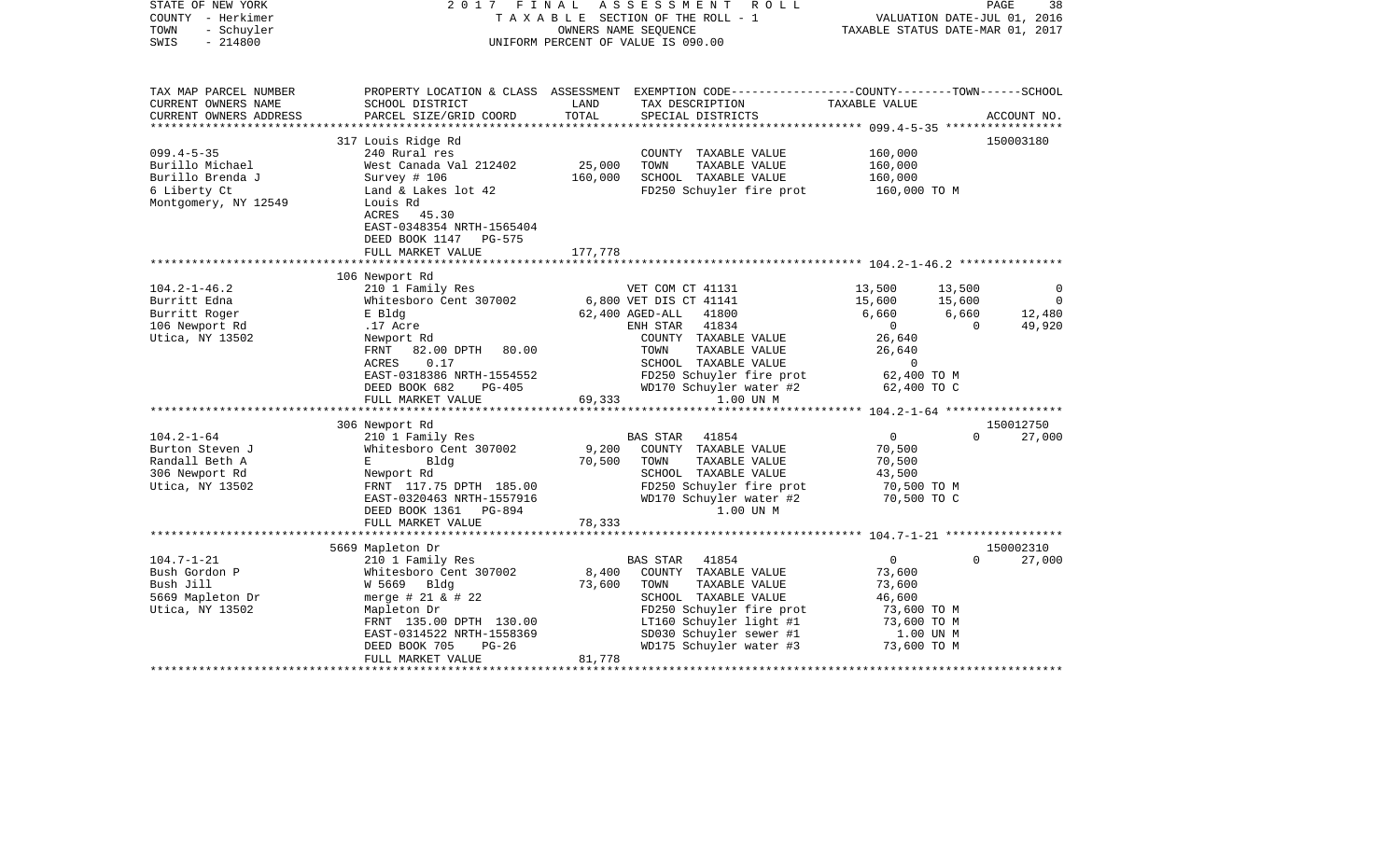| STATE OF NEW YORK<br>COUNTY - Herkimer<br>TOWN<br>- Schuyler<br>$-214800$<br>SWIS |                                            |         | 2017 FINAL ASSESSMENT ROLL<br>TAXABLE SECTION OF THE ROLL - 1<br>OWNERS NAME SEOUENCE<br>UNIFORM PERCENT OF VALUE IS 090.00 | VALUATION DATE-JUL 01, 2016<br>TAXABLE STATUS DATE-MAR 01, 2017 | PAGE<br>39                      |
|-----------------------------------------------------------------------------------|--------------------------------------------|---------|-----------------------------------------------------------------------------------------------------------------------------|-----------------------------------------------------------------|---------------------------------|
| TAX MAP PARCEL NUMBER<br>CURRENT OWNERS NAME                                      | SCHOOL DISTRICT                            | LAND    | PROPERTY LOCATION & CLASS ASSESSMENT EXEMPTION CODE----------------COUNTY-------TOWN------SCHOOL<br>TAX DESCRIPTION         | TAXABLE VALUE                                                   |                                 |
| CURRENT OWNERS ADDRESS<br>************************                                | PARCEL SIZE/GRID COORD                     | TOTAL   | SPECIAL DISTRICTS                                                                                                           |                                                                 | ACCOUNT NO.                     |
|                                                                                   | 1304 Newport Rd                            |         |                                                                                                                             |                                                                 | 150075020                       |
| $099.1 - 1 - 21$                                                                  | 210 1 Family Res                           |         | <b>BAS STAR</b><br>41854                                                                                                    | $\overline{0}$                                                  | $\Omega$<br>27,000              |
| Bushey David                                                                      | West Canada Val 212402                     | 14,000  | COUNTY TAXABLE VALUE                                                                                                        | 132,000                                                         |                                 |
| Bushey Laurie                                                                     | Single Family Residence                    | 132,000 | TOWN<br>TAXABLE VALUE                                                                                                       | 132,000                                                         |                                 |
| 1304 Newport Rd                                                                   | 2640sf added 2011                          |         | SCHOOL TAXABLE VALUE                                                                                                        | 105,000                                                         |                                 |
| Utica, NY 13502                                                                   | Newport Rd.                                |         | FD250 Schuyler fire prot                                                                                                    | 132,000 TO M                                                    |                                 |
|                                                                                   | ACRES<br>1.64<br>EAST-0331914 NRTH-1573799 |         |                                                                                                                             |                                                                 |                                 |
|                                                                                   | DEED BOOK 850<br>$PG-628$                  |         |                                                                                                                             |                                                                 |                                 |
|                                                                                   | FULL MARKET VALUE                          | 146,667 |                                                                                                                             |                                                                 |                                 |
|                                                                                   | ************************                   |         |                                                                                                                             |                                                                 |                                 |
|                                                                                   | State Route 5                              |         |                                                                                                                             |                                                                 | 150001980                       |
| $104.2 - 2 - 71.1$                                                                | 449 Other Storag                           |         | COUNTY TAXABLE VALUE                                                                                                        | 653,700                                                         |                                 |
| Bushey Holdings LLC                                                               | Whitesboro Cent 307002                     | 46,300  | TOWN<br>TAXABLE VALUE                                                                                                       | 653,700                                                         |                                 |
| 2605 State Route 5                                                                | Bldgs G & I                                | 653,700 | SCHOOL TAXABLE VALUE                                                                                                        | 653,700                                                         |                                 |
| Frankfort, NY 13340                                                               | 10 30                                      |         | FD250 Schuyler fire prot                                                                                                    | 653,700 TO M                                                    |                                 |
|                                                                                   | State                                      |         | WD165 Schuyler water #4                                                                                                     | 653,700 TO C                                                    |                                 |
|                                                                                   | 33.90<br>ACRES                             |         | 1.00 UN M                                                                                                                   |                                                                 |                                 |
|                                                                                   | EAST-0324314 NRTH-1552475                  |         |                                                                                                                             |                                                                 |                                 |
|                                                                                   | DEED BOOK 1434 PG-445                      |         |                                                                                                                             |                                                                 |                                 |
|                                                                                   | FULL MARKET VALUE                          | 726,333 |                                                                                                                             |                                                                 |                                 |
|                                                                                   |                                            |         |                                                                                                                             |                                                                 |                                 |
|                                                                                   | 140 Alyssa Cir                             |         |                                                                                                                             |                                                                 | 150005940                       |
| $104.2 - 4 - 28$                                                                  | 210 1 Family Res                           |         | <b>BAS STAR</b><br>41854                                                                                                    | $\overline{0}$                                                  | $\Omega$<br>27,000              |
| Bushey Jerry                                                                      | Whitesboro Cent 307002                     | 13,800  | COUNTY TAXABLE VALUE                                                                                                        | 252,600                                                         |                                 |
| Bushey Kelly                                                                      | Alyssa /Circle                             | 252,600 | TAXABLE VALUE<br>TOWN                                                                                                       | 252,600                                                         |                                 |
| 140 Alyssa Cir                                                                    | FRNT 102.00 DPTH                           |         | SCHOOL TAXABLE VALUE                                                                                                        | 225,600                                                         |                                 |
| Utica, NY 13502                                                                   | ACRES<br>1.40                              |         | FD250 Schuyler fire prot                                                                                                    | 252,600 TO M                                                    |                                 |
|                                                                                   | EAST-0323355 NRTH-1552092                  |         |                                                                                                                             |                                                                 |                                 |
|                                                                                   | DEED BOOK 932<br>$PG-364$                  |         |                                                                                                                             |                                                                 |                                 |
|                                                                                   | FULL MARKET VALUE                          | 280,667 |                                                                                                                             |                                                                 |                                 |
|                                                                                   |                                            |         |                                                                                                                             |                                                                 |                                 |
| $098.4 - 1 - 9$                                                                   | 5629 Graham Rd<br>220 2 Family Res         |         | BAS STAR<br>41854                                                                                                           | $\overline{0}$                                                  | 150006480<br>$\Omega$<br>27,000 |
| Bushey Peter                                                                      | Whitesboro Cent 307002                     | 13,600  | COUNTY TAXABLE VALUE                                                                                                        |                                                                 |                                 |
| Bushey Lori A                                                                     | Residence W/apt W/pool                     | 159,400 | TOWN<br>TAXABLE VALUE                                                                                                       | 159,400<br>159,400                                              |                                 |
| 5629 Graham Rd                                                                    | $3 \t1.1$                                  |         | SCHOOL TAXABLE VALUE                                                                                                        | 132,400                                                         |                                 |
| Utica, NY 13502-9730                                                              | Graham Rd                                  |         | FD250 Schuyler fire prot                                                                                                    | 159,400 TO M                                                    |                                 |
|                                                                                   | ACRES<br>1.10 BANK<br>720                  |         |                                                                                                                             |                                                                 |                                 |
|                                                                                   | EAST-0321387 NRTH-1567287                  |         |                                                                                                                             |                                                                 |                                 |
|                                                                                   | DEED BOOK 810<br><b>PG-180</b>             |         |                                                                                                                             |                                                                 |                                 |
|                                                                                   | FULL MARKET VALUE                          | 177,111 |                                                                                                                             |                                                                 |                                 |
|                                                                                   |                                            |         |                                                                                                                             |                                                                 |                                 |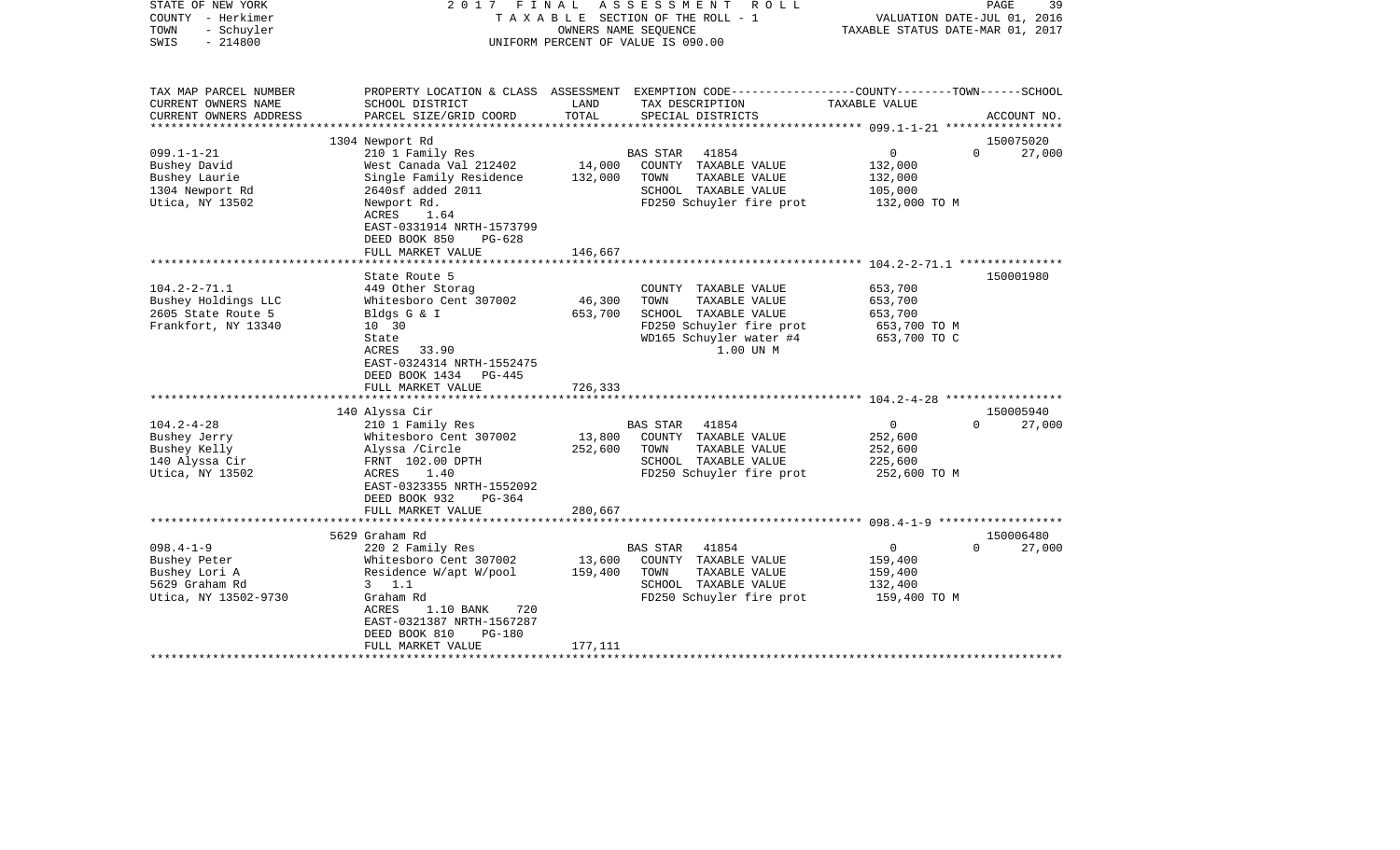| STATE OF NEW YORK<br>COUNTY - Herkimer<br>- Schuyler<br>TOWN<br>$-214800$<br>SWIS |                                            |               | 2017 FINAL ASSESSMENT ROLL<br>TAXABLE SECTION OF THE ROLL - 1<br>OWNERS NAME SEQUENCE<br>UNIFORM PERCENT OF VALUE IS 090.00 | VALUATION DATE-JUL 01, 2016<br>TAXABLE STATUS DATE-MAR 01, 2017 | PAGE<br>40  |
|-----------------------------------------------------------------------------------|--------------------------------------------|---------------|-----------------------------------------------------------------------------------------------------------------------------|-----------------------------------------------------------------|-------------|
| TAX MAP PARCEL NUMBER                                                             |                                            |               | PROPERTY LOCATION & CLASS ASSESSMENT EXEMPTION CODE----------------COUNTY-------TOWN------SCHOOL                            |                                                                 |             |
| CURRENT OWNERS NAME<br>CURRENT OWNERS ADDRESS                                     | SCHOOL DISTRICT<br>PARCEL SIZE/GRID COORD  | LAND<br>TOTAL | TAX DESCRIPTION<br>SPECIAL DISTRICTS                                                                                        | TAXABLE VALUE                                                   | ACCOUNT NO. |
|                                                                                   |                                            |               |                                                                                                                             |                                                                 |             |
|                                                                                   | 492 Mowers Rd                              |               |                                                                                                                             |                                                                 | 150014850   |
| $099.4 - 1 - 15.2$                                                                | 210 1 Family Res                           |               | COUNTY TAXABLE VALUE                                                                                                        | 117,000                                                         |             |
| Byard Scott C Jr                                                                  | West Canada Val 212402                     | 10,000        | TOWN<br>TAXABLE VALUE                                                                                                       | 117,000                                                         |             |
| Byard Leanne M                                                                    | split from 099.4-1-15.1 2                  | 117,000       | SCHOOL TAXABLE VALUE                                                                                                        | 117,000                                                         |             |
| 492 Mowers Rd                                                                     | FRNT 254.20 DPTH                           |               | FD250 Schuyler fire prot                                                                                                    | 117,000 TO M                                                    |             |
| Frankfort, NY 13340                                                               | ACRES<br>2.80<br>EAST-0340012 NRTH-1560408 |               |                                                                                                                             |                                                                 |             |
| MAY BE SUBJECT TO PAYMENT                                                         | DEED BOOK 1588 PG-721                      |               |                                                                                                                             |                                                                 |             |
| UNDER AGDIST LAW TIL 2023<br>**********************                               | FULL MARKET VALUE                          | 130,000       |                                                                                                                             |                                                                 |             |
|                                                                                   |                                            |               |                                                                                                                             |                                                                 |             |
| $099.1 - 1 - 80.14$                                                               | 1230 Windfall Rd<br>240 Rural res          |               | BAS STAR 41854                                                                                                              | $\overline{0}$<br>$\Omega$                                      | 27,000      |
| Cain Dianna                                                                       | West Canada Val 212402                     | 25,400        | COUNTY TAXABLE VALUE                                                                                                        | 115,000                                                         |             |
| 1230 Windfall Rd                                                                  | FRNT 415.00 DPTH                           | 115,000       | TOWN TAXABLE VALUE                                                                                                          | 115,000                                                         |             |
| Utica, NY 13502                                                                   | ACRES 18.90                                |               | SCHOOL TAXABLE VALUE                                                                                                        | 88,000                                                          |             |
|                                                                                   | EAST-0330891 NRTH-1571985                  |               | FD250 Schuyler fire prot                                                                                                    | 115,000 TO M                                                    |             |
|                                                                                   | DEED BOOK 1389 PG-426                      |               |                                                                                                                             |                                                                 |             |
|                                                                                   | FULL MARKET VALUE                          | 127,778       |                                                                                                                             |                                                                 |             |
|                                                                                   |                                            |               |                                                                                                                             |                                                                 |             |
|                                                                                   | Hawthorne Rd                               |               |                                                                                                                             |                                                                 | 150003180   |
| $099.2 - 4 - 1$                                                                   | 314 Rural vac<10                           |               | COUNTY TAXABLE VALUE                                                                                                        | 32,300                                                          |             |
| Calderon Frances                                                                  | West Canada Val 212402                     | 32,300        | TOWN<br>TAXABLE VALUE                                                                                                       | 32,300                                                          |             |
| 11427 127th St<br>S. Ozone Park, NY 11420                                         | Survey # 362                               | 32,300        | SCHOOL TAXABLE VALUE<br>FD250 Schuyler fire prot                                                                            | 32,300                                                          |             |
|                                                                                   | Land & Lakes lot 1<br>Grande View Dr       |               |                                                                                                                             | 32,300 TO M                                                     |             |
|                                                                                   | FRNT 924.80 DPTH                           |               |                                                                                                                             |                                                                 |             |
|                                                                                   | ACRES 10.00                                |               |                                                                                                                             |                                                                 |             |
|                                                                                   | EAST-0347130 NRTH-1568025                  |               |                                                                                                                             |                                                                 |             |
|                                                                                   | DEED BOOK 1187 PG-348                      |               |                                                                                                                             |                                                                 |             |
|                                                                                   | FULL MARKET VALUE                          | 35,889        |                                                                                                                             |                                                                 |             |
|                                                                                   |                                            |               |                                                                                                                             |                                                                 |             |
|                                                                                   | Hawthorne Rd                               |               |                                                                                                                             |                                                                 | 150003180   |
| $099.2 - 4 - 2$                                                                   | 322 Rural vac>10                           |               | COUNTY TAXABLE VALUE                                                                                                        | 50,800                                                          |             |
| Calderon Frances                                                                  | West Canada Val 212402                     | 50,800        | TOWN<br>TAXABLE VALUE                                                                                                       | 50,800                                                          |             |
| 114-27 127th St                                                                   | Survey # 362                               | 50,800        | SCHOOL TAXABLE VALUE                                                                                                        | 50,800                                                          |             |
| South Ozone Park QueeNY 11420 Land & Lakes lot 2                                  | Grande View Dr                             |               | FD250 Schuyler fire prot                                                                                                    | 50,800 TO M                                                     |             |
|                                                                                   | FRNT 208.50 DPTH                           |               |                                                                                                                             |                                                                 |             |
|                                                                                   | ACRES 20.00                                |               |                                                                                                                             |                                                                 |             |
|                                                                                   | EAST-0346509 NRTH-1568386                  |               |                                                                                                                             |                                                                 |             |
|                                                                                   | DEED BOOK 1393 PG-213                      |               |                                                                                                                             |                                                                 |             |
|                                                                                   | FULL MARKET VALUE                          | 56,444        |                                                                                                                             |                                                                 |             |
|                                                                                   |                                            |               |                                                                                                                             |                                                                 |             |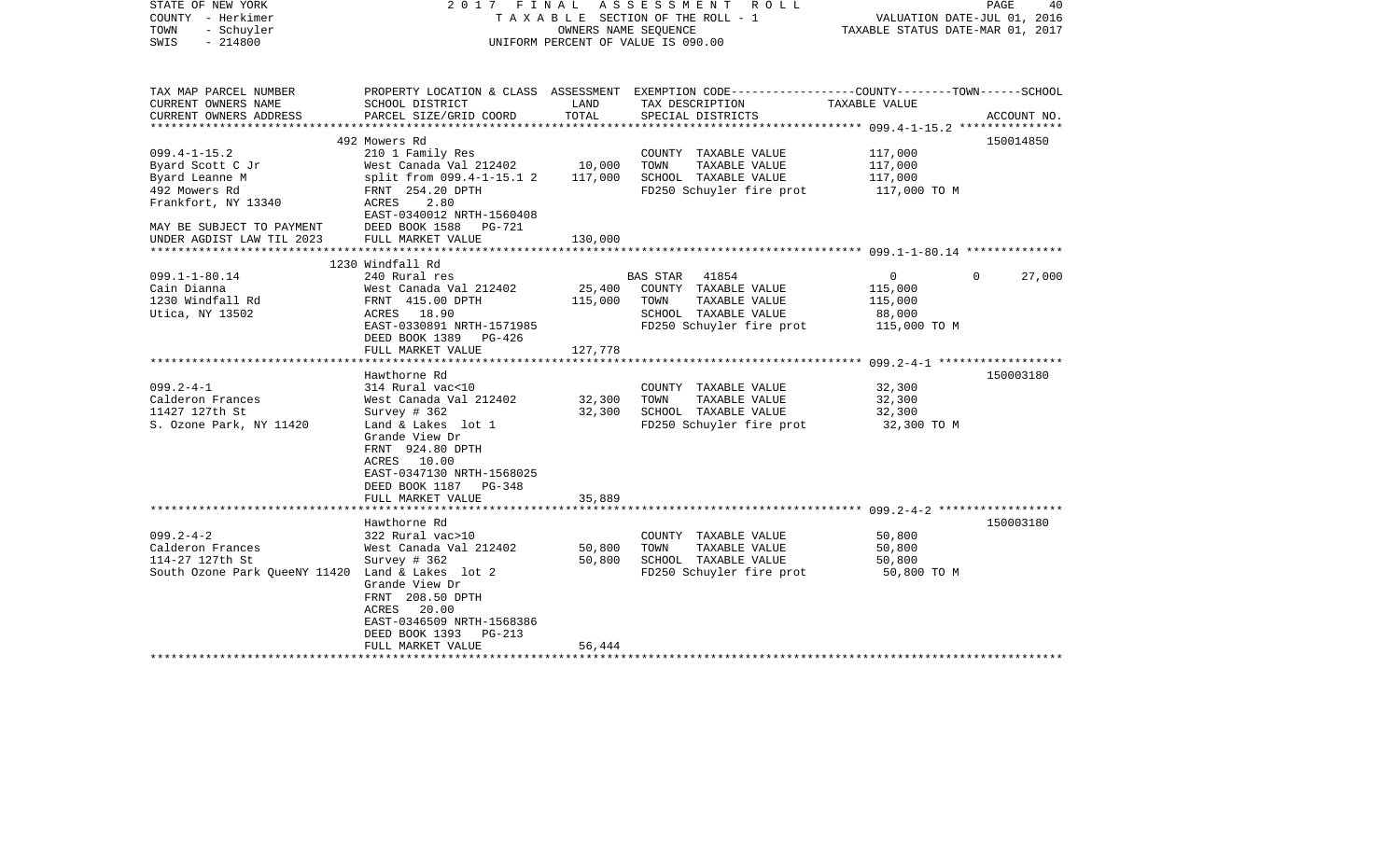| COUNTY<br>- Herkimer   | TAXABLE SECTION OF THE ROLL - 1<br>OWNERS NAME SEQUENCE |                 |                                                                                                 |                                                     | VALUATION DATE-JUL 01, 2016<br>TAXABLE STATUS DATE-MAR 01, 2017 |             |  |
|------------------------|---------------------------------------------------------|-----------------|-------------------------------------------------------------------------------------------------|-----------------------------------------------------|-----------------------------------------------------------------|-------------|--|
| TOWN<br>- Schuyler     |                                                         |                 |                                                                                                 |                                                     |                                                                 |             |  |
| SWIS<br>$-214800$      |                                                         |                 | UNIFORM PERCENT OF VALUE IS 090.00                                                              |                                                     |                                                                 |             |  |
|                        |                                                         |                 |                                                                                                 |                                                     |                                                                 |             |  |
| TAX MAP PARCEL NUMBER  |                                                         |                 | PROPERTY LOCATION & CLASS ASSESSMENT EXEMPTION CODE---------------COUNTY-------TOWN------SCHOOL |                                                     |                                                                 |             |  |
| CURRENT OWNERS NAME    | SCHOOL DISTRICT                                         | LAND            | TAX DESCRIPTION                                                                                 | TAXABLE VALUE                                       |                                                                 |             |  |
| CURRENT OWNERS ADDRESS | PARCEL SIZE/GRID COORD                                  | TOTAL           | SPECIAL DISTRICTS                                                                               |                                                     |                                                                 | ACCOUNT NO. |  |
| *********************  | ****************************                            | *************** |                                                                                                 |                                                     |                                                                 |             |  |
|                        | 329 Brown Rd                                            |                 |                                                                                                 |                                                     |                                                                 | 150002130   |  |
| $099.1 - 1 - 45$       | 210 1 Family Res                                        |                 | 41834<br>ENH STAR                                                                               | $\mathbf 0$                                         | $\Omega$                                                        | 58,950      |  |
| Caldwell Clarence      | West Canada Val 212402                                  | 13,800          | COUNTY TAXABLE VALUE                                                                            | 87,900                                              |                                                                 |             |  |
| Caldwell Rosemarie     | combines with $099.1 - 1 - 44$                          | 87,900          | TOWN<br>TAXABLE VALUE                                                                           | 87,900                                              |                                                                 |             |  |
| 329 Brown Rd           | FRNT 334.00 DPTH                                        |                 | SCHOOL TAXABLE VALUE                                                                            | 28,950                                              |                                                                 |             |  |
| Utica, NY 13502        | ACRES<br>1.40                                           |                 | FD250 Schuyler fire prot                                                                        | 87,900 TO M                                         |                                                                 |             |  |
|                        | EAST-0327626 NRTH-1571507                               |                 |                                                                                                 |                                                     |                                                                 |             |  |
|                        | DEED BOOK 00625 PG-00007<br>FULL MARKET VALUE           | 97,667          |                                                                                                 |                                                     |                                                                 |             |  |
|                        | **********************                                  | *********       |                                                                                                 |                                                     |                                                                 |             |  |
|                        | 284 Caldwell Rd                                         |                 |                                                                                                 |                                                     |                                                                 | 150002190   |  |
| $105.4 - 1 - 15$       | 210 1 Family Res                                        |                 | AGED-ALL<br>41800                                                                               | 52,400                                              | 52,400                                                          | 52,400      |  |
| Caldwell Maynard Jr    | Frankfort-Schuy 212602                                  |                 | 37,500 ENH STAR<br>41834                                                                        | 0                                                   | $\Omega$                                                        | 52,400      |  |
| 284 Caldwell Rd        | Residence                                               | 104,800         | COUNTY TAXABLE VALUE                                                                            | 52,400                                              |                                                                 |             |  |
| Frankfort, NY 13340    | FRNT 1790.00 DPTH                                       |                 | TAXABLE VALUE<br>TOWN                                                                           | 52,400                                              |                                                                 |             |  |
|                        | 43.00<br>ACRES                                          |                 | SCHOOL TAXABLE VALUE                                                                            | $\Omega$                                            |                                                                 |             |  |
|                        | EAST-0347812 NRTH-1551283                               |                 | FD250 Schuyler fire prot                                                                        | 104,800 TO M                                        |                                                                 |             |  |
|                        | DEED BOOK 00568 PG-00603                                |                 |                                                                                                 |                                                     |                                                                 |             |  |
|                        | FULL MARKET VALUE                                       | 116,444         |                                                                                                 |                                                     |                                                                 |             |  |
|                        | *******************                                     | *************   |                                                                                                 | ********************* 105.4-1-14.1 **************** |                                                                 |             |  |
|                        | Caldwell Rd                                             |                 |                                                                                                 |                                                     |                                                                 | 150075084   |  |
| $105.4 - 1 - 14.1$     | 322 Rural vac>10                                        |                 | COUNTY TAXABLE VALUE                                                                            | 52,900                                              |                                                                 |             |  |
| Caldwell Richard       | Frankfort-Schuy 212602                                  | 52,900          | TOWN<br>TAXABLE VALUE                                                                           | 52,900                                              |                                                                 |             |  |
| 255 Caldwell Rd        | vacant land 72.2 Acres                                  | 52,900          | SCHOOL TAXABLE VALUE                                                                            | 52,900                                              |                                                                 |             |  |
| Schuyler, NY 13340     | corrected $1/21/2013$                                   |                 | FD250 Schuyler fire prot                                                                        | 52,900 TO M                                         |                                                                 |             |  |
|                        | Caldwell Rd                                             |                 |                                                                                                 |                                                     |                                                                 |             |  |
|                        | FRNT 1315.00 DPTH                                       |                 |                                                                                                 |                                                     |                                                                 |             |  |
|                        | ACRES<br>72.20                                          |                 |                                                                                                 |                                                     |                                                                 |             |  |
|                        | EAST-0348452 NRTH-1552379<br>DEED BOOK 00635 PG-00818   |                 |                                                                                                 |                                                     |                                                                 |             |  |
|                        | FULL MARKET VALUE                                       | 58,778          |                                                                                                 |                                                     |                                                                 |             |  |
|                        |                                                         |                 | ********************************** 105.4-1-14.3 ******                                          |                                                     |                                                                 |             |  |
|                        | 255 Caldwell Rd                                         |                 |                                                                                                 |                                                     |                                                                 | 150075084   |  |
| $105.4 - 1 - 14.3$     | 210 1 Family Res                                        |                 | 41854<br>BAS STAR                                                                               | $\mathbf 0$                                         | $\Omega$                                                        | 27,000      |  |
| Caldwell Richard       | Frankfort-Schuy 212602                                  | 10,000          | COUNTY TAXABLE VALUE                                                                            | 74,100                                              |                                                                 |             |  |
| Caldwell Bette Jo      | moved home from 14.1                                    | 74,100          | TAXABLE VALUE<br>TOWN                                                                           | 74,100                                              |                                                                 |             |  |
| 255 Caldwell Rd        | correccted 1-21-2013                                    |                 | SCHOOL TAXABLE VALUE                                                                            | 47,100                                              |                                                                 |             |  |
| Frankfort, NY 13340    | Caldwell Rd                                             |                 | FD250 Schuyler fire prot                                                                        | 74,100 TO M                                         |                                                                 |             |  |
|                        | FRNT 425.00 DPTH                                        |                 |                                                                                                 |                                                     |                                                                 |             |  |
|                        | <b>ACRES</b><br>2.00                                    |                 |                                                                                                 |                                                     |                                                                 |             |  |
|                        | EAST-0346820 NRTH-1552407                               |                 |                                                                                                 |                                                     |                                                                 |             |  |
|                        | DEED BOOK 1169<br>PG-541                                |                 |                                                                                                 |                                                     |                                                                 |             |  |
|                        | FULL MARKET VALUE                                       | 82,333          |                                                                                                 |                                                     |                                                                 |             |  |
|                        |                                                         |                 |                                                                                                 |                                                     |                                                                 |             |  |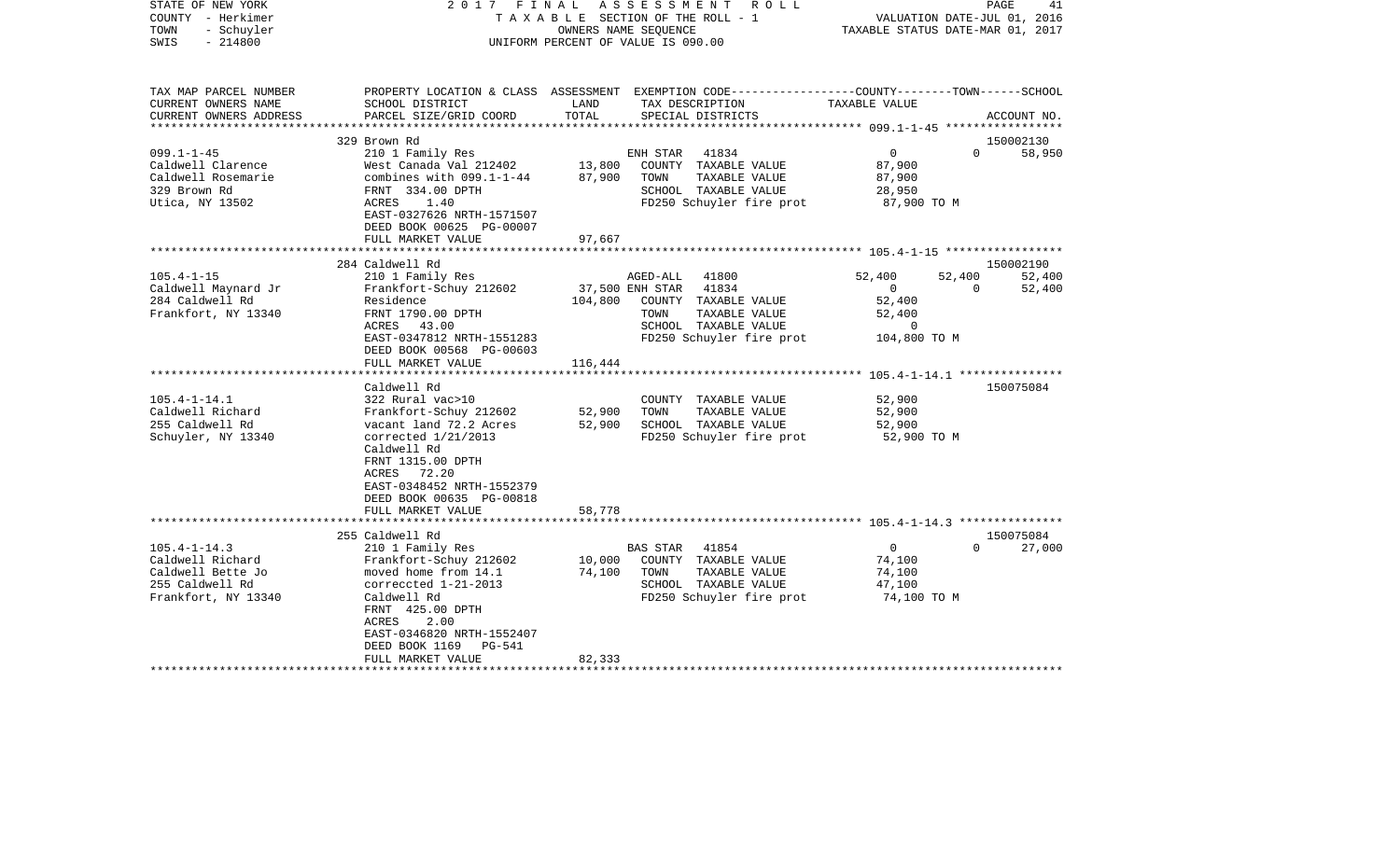| STATE OF NEW YORK<br>COUNTY - Herkimer<br>- Schuyler<br>TOWN<br>SWIS<br>$-214800$                                                                                           | FINAL<br>2017                                                                                                                                                                                                                                                                                                                                                                                                         | OWNERS NAME SEQUENCE                  | A S S E S S M E N T R O L L<br>TAXABLE SECTION OF THE ROLL - 1<br>UNIFORM PERCENT OF VALUE IS 090.00                                                                                                                               | VALUATION DATE-JUL 01, 2016<br>TAXABLE STATUS DATE-MAR 01, 2017                                          | 42<br>PAGE                              |
|-----------------------------------------------------------------------------------------------------------------------------------------------------------------------------|-----------------------------------------------------------------------------------------------------------------------------------------------------------------------------------------------------------------------------------------------------------------------------------------------------------------------------------------------------------------------------------------------------------------------|---------------------------------------|------------------------------------------------------------------------------------------------------------------------------------------------------------------------------------------------------------------------------------|----------------------------------------------------------------------------------------------------------|-----------------------------------------|
| TAX MAP PARCEL NUMBER<br>CURRENT OWNERS NAME<br>CURRENT OWNERS ADDRESS                                                                                                      | SCHOOL DISTRICT<br>PARCEL SIZE/GRID COORD                                                                                                                                                                                                                                                                                                                                                                             | LAND<br>TOTAL                         | PROPERTY LOCATION & CLASS ASSESSMENT EXEMPTION CODE---------------COUNTY-------TOWN------SCHOOL<br>TAX DESCRIPTION TAXABLE VALUE<br>SPECIAL DISTRICTS                                                                              |                                                                                                          | ACCOUNT NO.                             |
|                                                                                                                                                                             |                                                                                                                                                                                                                                                                                                                                                                                                                       |                                       |                                                                                                                                                                                                                                    |                                                                                                          |                                         |
|                                                                                                                                                                             | 2031 State Route 5 Rd                                                                                                                                                                                                                                                                                                                                                                                                 |                                       |                                                                                                                                                                                                                                    |                                                                                                          | 150018600                               |
| $104.7 - 1 - 39$                                                                                                                                                            | 210 1 Family Res                                                                                                                                                                                                                                                                                                                                                                                                      |                                       | BAS STAR<br>41854                                                                                                                                                                                                                  | $\overline{0}$                                                                                           | $\Omega$<br>27,000                      |
| Caliguire Wendy S<br>2031 State Route 5<br>Utica, NY 13502                                                                                                                  | Whitesboro Cent 307002<br>801 Bldg<br>$3 \t1/8$                                                                                                                                                                                                                                                                                                                                                                       | 70,000                                | 7,700 COUNTY TAXABLE VALUE<br>TOWN<br>TAXABLE VALUE<br>SCHOOL TAXABLE VALUE                                                                                                                                                        | 70,000<br>70,000<br>43,000                                                                               |                                         |
|                                                                                                                                                                             | State<br>FRNT<br>75.00 DPTH 180.00<br>EAST-0314304 NRTH-1557573<br>DEED BOOK 1483 PG-1                                                                                                                                                                                                                                                                                                                                |                                       | FD250 Schuyler fire prot<br>SD030 Schuyler sewer #1<br>WD175 Schuyler water #3                                                                                                                                                     | 70,000 TO M<br>1.00 UN M<br>70,000 TO M                                                                  |                                         |
|                                                                                                                                                                             | FULL MARKET VALUE                                                                                                                                                                                                                                                                                                                                                                                                     | 77,778                                |                                                                                                                                                                                                                                    |                                                                                                          |                                         |
|                                                                                                                                                                             |                                                                                                                                                                                                                                                                                                                                                                                                                       |                                       |                                                                                                                                                                                                                                    |                                                                                                          |                                         |
| $112.2 - 2 - 8$<br>Campanelli Joseph J<br>Campanelli Donna M<br>2648 30th St 2<br>Astana, NY 11102<br>$099.4 - 3 - 11$<br>Camper Selwyn<br>68 E Main St<br>Mohawk, NY 13407 | Millers Grove Rd<br>210 1 Family Res<br>Frankfort-Schuy 212602<br>Bldg<br><b>W</b><br>$\overline{3}$<br>$\sim$ 1<br>Miller Gr Rd<br>ACRES<br>$1.60$ BANK<br>250<br>EAST-0338169 NRTH-1542350<br>DEED BOOK 769<br>PG-306<br>FULL MARKET VALUE<br>Mowers Rd<br>314 Rural vac<10<br>West Canada Val 212402<br>split #6 lot 10<br>Land & Lakes<br>Mower<br>FRNT 421.60 DPTH<br>ACRES<br>5.10<br>EAST-0344089 NRTH-1565577 | 95,200<br>105,778<br>23,200<br>23,200 | BAS STAR<br>41854<br>14,000 COUNTY TAXABLE VALUE<br>TOWN<br>TAXABLE VALUE<br>SCHOOL TAXABLE VALUE<br>FD250 Schuyler fire prot<br>COUNTY TAXABLE VALUE<br>TOWN<br>TAXABLE VALUE<br>SCHOOL TAXABLE VALUE<br>FD250 Schuyler fire prot | $\overline{0}$<br>95,200<br>95,200<br>68,200<br>95,200 TO M<br>23,200<br>23,200<br>23,200<br>23,200 TO M | 150075094<br>$0 \t 27,000$<br>150003180 |
|                                                                                                                                                                             | DEED BOOK 1618 PG-347<br>FULL MARKET VALUE                                                                                                                                                                                                                                                                                                                                                                            | 25,778                                |                                                                                                                                                                                                                                    |                                                                                                          |                                         |
| $104.7 - 1 - 25$<br>Carbone Michael J<br>605 West Ferry St<br>Buffalo, NY 14222                                                                                             | 5651 Mapleton Dr<br>210 1 Family Res<br>Whitesboro Cent 307002<br>5657 Bldg<br>$3 \frac{1}{3}$<br>Mapleton Dr<br>FRNT 121.00 DPTH 130.00<br>EAST-0314359 NRTH-1558092<br>DEED BOOK 1531<br>PG-613<br>FULL MARKET VALUE                                                                                                                                                                                                | 8,100<br>73,600<br>81,778             | COUNTY TAXABLE VALUE<br>TOWN<br>TAXABLE VALUE<br>SCHOOL TAXABLE VALUE<br>FD250 Schuyler fire prot<br>LT160 Schuyler light #1<br>SD030 Schuyler sewer #1<br>WD175 Schuyler water #3                                                 | 73,600<br>73,600<br>73,600<br>73,600 TO M<br>73,600 TO M<br>1.30 UN M<br>73,600 TO M                     | 150018810                               |
|                                                                                                                                                                             |                                                                                                                                                                                                                                                                                                                                                                                                                       |                                       |                                                                                                                                                                                                                                    |                                                                                                          |                                         |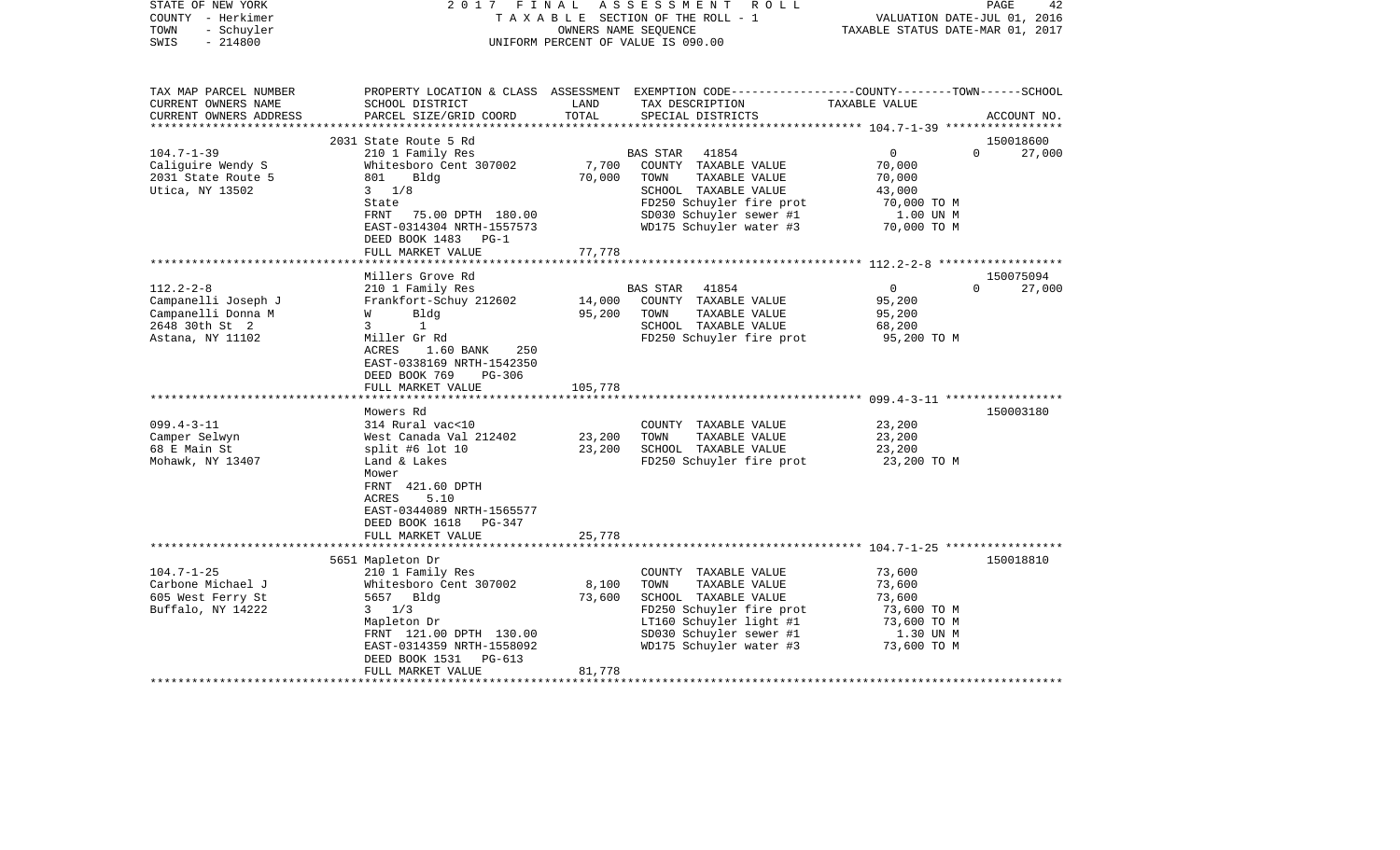| STATE OF NEW YORK<br>COUNTY - Herkimer<br>TOWN<br>- Schuyler<br>$-214800$<br>SWIS                 | FINAL<br>2017                                                                                                                                                                                                                  | OWNERS NAME SEQUENCE         | A S S E S S M E N T<br>R O L L<br>T A X A B L E SECTION OF THE ROLL - 1<br>UNIFORM PERCENT OF VALUE IS 090.00                            | VALUATION DATE-JUL 01, 2016<br>TAXABLE STATUS DATE-MAR 01, 2017 | PAGE<br>43         |
|---------------------------------------------------------------------------------------------------|--------------------------------------------------------------------------------------------------------------------------------------------------------------------------------------------------------------------------------|------------------------------|------------------------------------------------------------------------------------------------------------------------------------------|-----------------------------------------------------------------|--------------------|
| TAX MAP PARCEL NUMBER<br>CURRENT OWNERS NAME<br>CURRENT OWNERS ADDRESS<br>*********************** | SCHOOL DISTRICT<br>PARCEL SIZE/GRID COORD                                                                                                                                                                                      | LAND<br>TOTAL                | PROPERTY LOCATION & CLASS ASSESSMENT EXEMPTION CODE----------------COUNTY-------TOWN------SCHOOL<br>TAX DESCRIPTION<br>SPECIAL DISTRICTS | TAXABLE VALUE                                                   | ACCOUNT NO.        |
| $099.2 - 4 - 43$<br>Carbuccia Julio Cesar<br>43 Fairview Ave<br>Verona, NJ 07044                  | Grande View Dr<br>322 Rural vac>10<br>West Canada Val 212402<br>Survey $#362$<br>Land & Lakes lot 43<br>Grande View Dr<br>ACRES 15.00<br>EAST-0341133 NRTH-1572226<br>DEED BOOK 1190<br>PG-156                                 | 41,500<br>41,500             | COUNTY TAXABLE VALUE<br>TOWN<br>TAXABLE VALUE<br>SCHOOL TAXABLE VALUE<br>FD250 Schuyler fire prot                                        | 41,500<br>41,500<br>41,500<br>41,500 TO M                       | 150003180          |
|                                                                                                   | FULL MARKET VALUE                                                                                                                                                                                                              | 46,111                       |                                                                                                                                          |                                                                 |                    |
| $105.3 - 1 - 59$<br>Carino Christine<br>130 Pleasant view Ln<br>Frankfort, NY 13340               | 2907 State Route 5<br>$425$ Bar<br>Frankfort-Schuy 212602<br>Lounge<br>Owners Phone 867-6139<br>2.50<br>ACRES<br>EAST-0328107 NRTH-1547192                                                                                     | 24,000<br>50,000             | COUNTY TAXABLE VALUE<br>TOWN<br>TAXABLE VALUE<br>SCHOOL TAXABLE VALUE<br>FD250 Schuyler fire prot                                        | 50,000<br>50,000<br>50,000<br>50,000 TO M                       | 150005010          |
|                                                                                                   | DEED BOOK 1479 PG-869<br>FULL MARKET VALUE                                                                                                                                                                                     | 55,556                       |                                                                                                                                          |                                                                 |                    |
| $105.4 - 2 - 11.2$<br>Carino Christine M<br>130 Pleasant View Ln<br>Schuyler, NY 13340-9752       | 130 Pleasent View Ln<br>210 1 Family Res<br>Frankfort-Schuy 212602<br>Manufactured Residence<br>ACRES<br>1.50<br>EAST-0347042 NRTH-1545986<br>DEED BOOK 856<br>PG-340<br>FULL MARKET VALUE                                     | 13,900<br>75,000<br>83,333   | <b>BAS STAR</b><br>41854<br>COUNTY TAXABLE VALUE<br>TOWN<br>TAXABLE VALUE<br>SCHOOL TAXABLE VALUE<br>FD250 Schuyler fire prot            | $\overline{0}$<br>75,000<br>75,000<br>48,000<br>75,000 TO M     | 27,000<br>$\Omega$ |
|                                                                                                   | ***************************                                                                                                                                                                                                    |                              |                                                                                                                                          |                                                                 |                    |
| $099.3 - 3 - 4$<br>Carlesimo Stephen L<br>993 Windfall Rd<br>Utica, NY 13502                      | 993 Windfall Rd<br>210 1 Family Res<br>West Canada Val 212402<br>home compelte 2015<br>7.8 Acres<br>Old Id # $099.1 - 2 - 12.2$<br>ACRES<br>7.80<br>EAST-0329228 NRTH-1567834<br>DEED BOOK 1192<br>PG-551<br>FULL MARKET VALUE | 13,100<br>125,000<br>138,889 | BAS STAR<br>41854<br>COUNTY TAXABLE VALUE<br>TOWN<br>TAXABLE VALUE<br>SCHOOL TAXABLE VALUE<br>FD250 Schuyler fire prot                   | $\overline{0}$<br>125,000<br>125,000<br>98,000<br>125,000 TO M  | 0<br>27,000        |
|                                                                                                   |                                                                                                                                                                                                                                |                              |                                                                                                                                          |                                                                 |                    |
| $105.2 - 2 - 12$<br>Carley Patrick F<br>Carley Kathleen M<br>26 4th Ave<br>Rocky Point, NY 11778  | Bush Rd<br>322 Rural vac>10<br>Frankfort-Schuy 212602<br>Valley View lot 11<br>Land & Lakes sub<br>FRNT 379.00 DPTH<br>ACRES 14.90<br>EAST-0346263 NRTH-1558315<br>DEED BOOK 944<br>$PG-23$                                    | 49,300<br>49,300             | COUNTY TAXABLE VALUE<br>TOWN<br>TAXABLE VALUE<br>SCHOOL TAXABLE VALUE<br>FD250 Schuyler fire prot                                        | 49,300<br>49,300<br>49,300<br>49,300 TO M                       |                    |
|                                                                                                   | FULL MARKET VALUE                                                                                                                                                                                                              | 54,778                       |                                                                                                                                          |                                                                 |                    |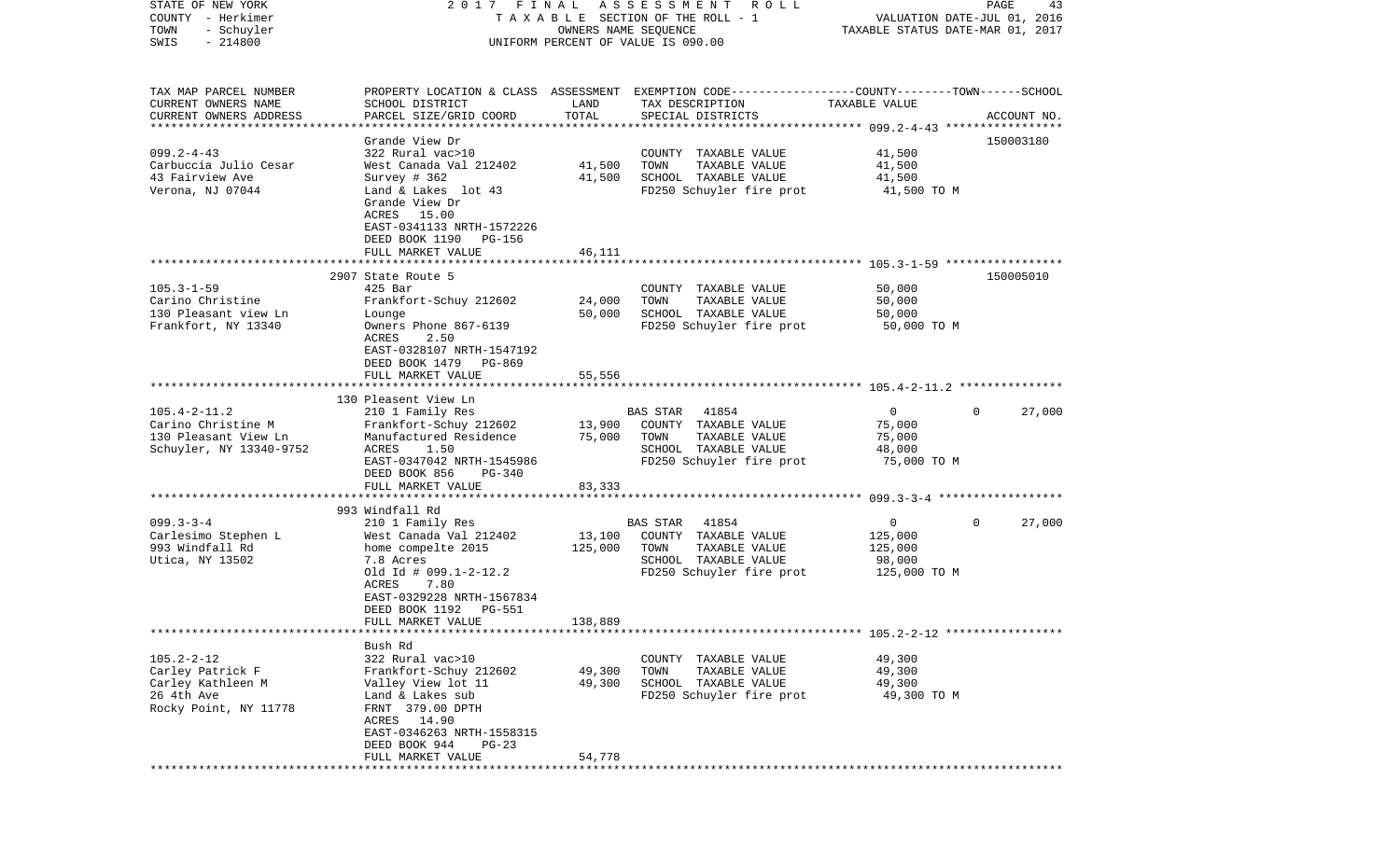|                                                                                                                                                                                                                                                                                                                                                                            |                                                                                          | ROLL                                                                                                                                                                                                                           | VALUATION DATE-JUL 01, 2016<br>TAXABLE STATUS DATE-MAR 01, 2017                                                                                                                                                     | PAGE<br>44                                                                                                                                                                                             |
|----------------------------------------------------------------------------------------------------------------------------------------------------------------------------------------------------------------------------------------------------------------------------------------------------------------------------------------------------------------------------|------------------------------------------------------------------------------------------|--------------------------------------------------------------------------------------------------------------------------------------------------------------------------------------------------------------------------------|---------------------------------------------------------------------------------------------------------------------------------------------------------------------------------------------------------------------|--------------------------------------------------------------------------------------------------------------------------------------------------------------------------------------------------------|
| SCHOOL DISTRICT                                                                                                                                                                                                                                                                                                                                                            | LAND                                                                                     | TAX DESCRIPTION                                                                                                                                                                                                                | TAXABLE VALUE                                                                                                                                                                                                       |                                                                                                                                                                                                        |
|                                                                                                                                                                                                                                                                                                                                                                            |                                                                                          |                                                                                                                                                                                                                                |                                                                                                                                                                                                                     | ACCOUNT NO.                                                                                                                                                                                            |
| 114 Alyssa Cir                                                                                                                                                                                                                                                                                                                                                             |                                                                                          |                                                                                                                                                                                                                                |                                                                                                                                                                                                                     |                                                                                                                                                                                                        |
| Whitesboro Cent 307002<br>Westgate Dev Lot # 8<br>FRNT 120.00 DPTH 287.00<br>EAST-0323669 NRTH-1552681<br>DEED BOOK 1291 PG-616                                                                                                                                                                                                                                            | 163,000                                                                                  | COUNTY TAXABLE VALUE<br>TAXABLE VALUE<br>TOWN<br>SCHOOL TAXABLE VALUE<br>FD250 Schuyler fire prot                                                                                                                              | $\mathbf{0}$<br>163,000<br>163,000<br>136,000<br>163,000 TO M                                                                                                                                                       | 27,000                                                                                                                                                                                                 |
|                                                                                                                                                                                                                                                                                                                                                                            |                                                                                          |                                                                                                                                                                                                                                |                                                                                                                                                                                                                     |                                                                                                                                                                                                        |
| 369 Newport Rd                                                                                                                                                                                                                                                                                                                                                             |                                                                                          |                                                                                                                                                                                                                                |                                                                                                                                                                                                                     | 150017760                                                                                                                                                                                              |
| 210 1 Family Res<br>Whitesboro Cent 307002<br>W<br>Bldg<br>$3 \t1/2$ Acre<br>Newport<br>FRNT 100.00 DPTH 180.00<br>BANK<br>020<br>EAST-0320919 NRTH-1559093<br>DEED BOOK 665<br>PG-786<br>FULL MARKET VALUE<br>363 Newport Rd<br>270 Mfg housing<br>Whitesboro Cent 307002<br>Bldg<br><b>W</b><br>3, 45<br>Newport<br>FRNT 110.00 DPTH 180.00<br>EAST-0320861 NRTH-1558994 | 110,400<br>122,667<br>8,800<br>49,000                                                    | COUNTY TAXABLE VALUE<br>TAXABLE VALUE<br>TOWN<br>SCHOOL TAXABLE VALUE<br>WD170 Schuyler water #2<br>1.00 UN M<br>COUNTY TAXABLE VALUE<br>TAXABLE VALUE<br>TOWN<br>SCHOOL TAXABLE VALUE<br>WD170 Schuyler water #2<br>1.00 UN M | 13,500<br>13,500<br>$\Omega$<br>$\overline{0}$<br>96,900<br>96,900<br>51,450<br>110,400 TO M<br>110,400 TO C<br>49,000<br>49,000<br>49,000<br>49,000 TO M<br>2,200 TO C                                             | 58,950<br>150006360                                                                                                                                                                                    |
| FULL MARKET VALUE                                                                                                                                                                                                                                                                                                                                                          | 54,444                                                                                   |                                                                                                                                                                                                                                |                                                                                                                                                                                                                     |                                                                                                                                                                                                        |
| Bull Rd<br>314 Rural vac<10<br>Carol E. Wagner Living Trust<br>Whitesboro Cent 307002<br>Vacant Land<br>6 Acres<br>6.00<br>ACRES<br>EAST-0331444 NRTH-1557563<br>PG-902<br>DEED BOOK 1404<br>FULL MARKET VALUE                                                                                                                                                             | 11,400<br>11,400<br>12,667                                                               | COUNTY TAXABLE VALUE<br>TOWN<br>TAXABLE VALUE<br>SCHOOL TAXABLE VALUE                                                                                                                                                          | 11,400<br>11,400<br>11,400<br>11,400 TO M                                                                                                                                                                           |                                                                                                                                                                                                        |
|                                                                                                                                                                                                                                                                                                                                                                            | PARCEL SIZE/GRID COORD<br>210 1 Family Res<br>FULL MARKET VALUE<br>DEED BOOK 1254 PG-526 | TOTAL<br>181,111                                                                                                                                                                                                               | 2017 FINAL ASSESSMENT<br>TAXABLE SECTION OF THE ROLL - 1<br>OWNERS NAME SEQUENCE<br>UNIFORM PERCENT OF VALUE IS 090.00<br>SPECIAL DISTRICTS<br>BAS STAR 41854<br>11,700<br>VET COM CT 41131<br>8,500 ENH STAR 41834 | PROPERTY LOCATION & CLASS ASSESSMENT EXEMPTION CODE----------------COUNTY-------TOWN------SCHOOL<br>$\overline{0}$<br>FD250 Schuyler fire prot<br>FD250 Schuyler fire prot<br>FD250 Schuyler fire prot |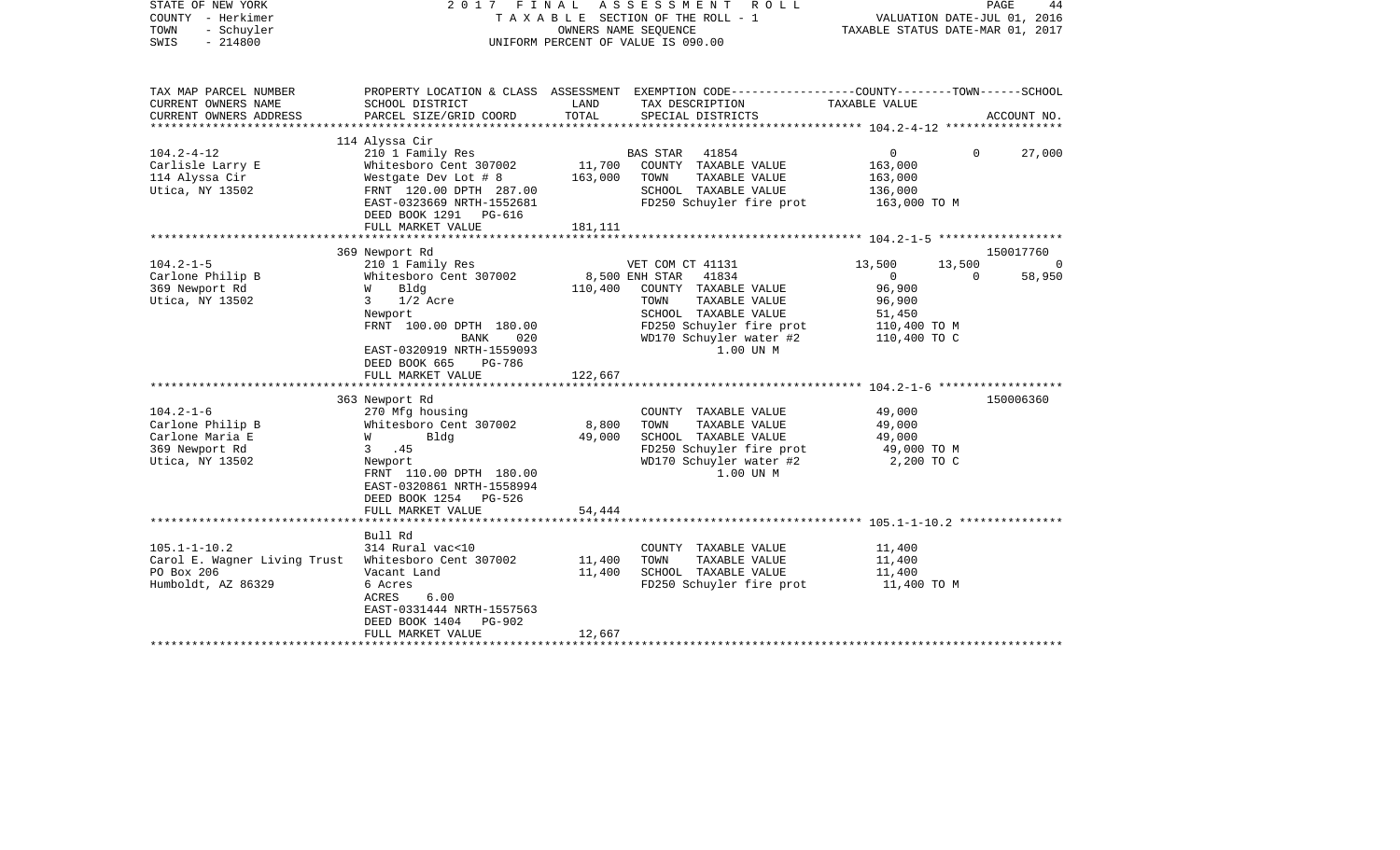| STATE OF NEW YORK<br>COUNTY - Herkimer<br>TOWN<br>- Schuyler<br>$-214800$<br>SWIS | 2017 FINAL                                                                                                                           | OWNERS NAME SEQUENCE | A S S E S S M E N T<br>R O L L<br>T A X A B L E SECTION OF THE ROLL - 1<br>UNIFORM PERCENT OF VALUE IS 090.00      | TAXABLE STATUS DATE-MAR 01, 2017       | PAGE<br>45<br>VALUATION DATE-JUL 01, 2016 |
|-----------------------------------------------------------------------------------|--------------------------------------------------------------------------------------------------------------------------------------|----------------------|--------------------------------------------------------------------------------------------------------------------|----------------------------------------|-------------------------------------------|
| TAX MAP PARCEL NUMBER<br>CURRENT OWNERS NAME                                      | SCHOOL DISTRICT                                                                                                                      | LAND                 | PROPERTY LOCATION & CLASS ASSESSMENT EXEMPTION CODE---------------COUNTY-------TOWN------SCHOOL<br>TAX DESCRIPTION | TAXABLE VALUE                          |                                           |
| CURRENT OWNERS ADDRESS<br>***********************                                 | PARCEL SIZE/GRID COORD                                                                                                               | TOTAL                | SPECIAL DISTRICTS                                                                                                  |                                        | ACCOUNT NO.                               |
|                                                                                   | 347 Mckennan Rd                                                                                                                      |                      |                                                                                                                    |                                        |                                           |
| $112.2 - 1 - 27.1$                                                                | 240 Rural res                                                                                                                        |                      | 41834<br>ENH STAR                                                                                                  | $\mathbf{0}$                           | $\Omega$<br>58,950                        |
| Carparelli Carol I                                                                | Frankfort-Schuy 212602                                                                                                               | 21,000               | COUNTY TAXABLE VALUE                                                                                               | 175,000                                |                                           |
| 347 Mckennan Rd                                                                   | Residence                                                                                                                            | 175,000              | TAXABLE VALUE<br>TOWN                                                                                              | 175,000                                |                                           |
| Frankfort, NY 13340                                                               | 11.9 Acres                                                                                                                           |                      | SCHOOL TAXABLE VALUE                                                                                               | 116,050                                |                                           |
|                                                                                   | Mckennan Road<br>FRNT 238.00 DPTH<br>ACRES 11.90<br>EAST-0347915 NRTH-1540694<br>DEED BOOK 844<br><b>PG-118</b><br>FULL MARKET VALUE | 194,444              | FD250 Schuyler fire prot                                                                                           | 175,000 TO M                           |                                           |
|                                                                                   |                                                                                                                                      |                      |                                                                                                                    |                                        |                                           |
|                                                                                   | Mckennan Rd                                                                                                                          |                      |                                                                                                                    |                                        | 1500070003                                |
| $112.2 - 1 - 27.2$                                                                | 314 Rural vac<10                                                                                                                     |                      | COUNTY TAXABLE VALUE                                                                                               | 6,000                                  |                                           |
| Carparelli Carol I                                                                | Frankfort-Schuy 212602                                                                                                               | 6,000                | TAXABLE VALUE<br>TOWN                                                                                              | 6,000                                  |                                           |
| 347 Mckennan Rd                                                                   | Vacant                                                                                                                               | 6,000                | SCHOOL TAXABLE VALUE                                                                                               | 6,000                                  |                                           |
| Frankfort, NY 13340                                                               | Rear land<br>Mckennan Rd<br>8.51<br>ACRES<br>EAST-0347492 NRTH-1541227<br>DEED BOOK 844<br>$PG-118$                                  |                      | FD250 Schuyler fire prot                                                                                           | 6,000 TO M                             |                                           |
|                                                                                   | FULL MARKET VALUE                                                                                                                    | 6,667                |                                                                                                                    |                                        |                                           |
|                                                                                   | 138 Alyssa Cir                                                                                                                       |                      |                                                                                                                    |                                        |                                           |
| $104.2 - 4 - 16$                                                                  | 210 1 Family Res                                                                                                                     |                      | <b>BAS STAR</b><br>41854                                                                                           | $\overline{0}$                         | 27,000<br>$\Omega$                        |
| Carville Kerry T                                                                  | Whitesboro Cent 307002                                                                                                               | 17,500               | COUNTY TAXABLE VALUE                                                                                               | 175,000                                |                                           |
| 140 Alyssa Cir                                                                    | Westgate Dev Lot # 8                                                                                                                 | 175,000              | TOWN<br>TAXABLE VALUE                                                                                              | 175,000                                |                                           |
| Utica, NY 13502                                                                   | FRNT 151.00 DPTH 277.00                                                                                                              |                      | SCHOOL TAXABLE VALUE                                                                                               | 148,000                                |                                           |
|                                                                                   | EAST-0323385 NRTH-1552275<br>DEED BOOK 1252 PG-281                                                                                   |                      | FD250 Schuyler fire prot                                                                                           | 175,000 TO M                           |                                           |
|                                                                                   | FULL MARKET VALUE                                                                                                                    | 194,444              |                                                                                                                    |                                        |                                           |
|                                                                                   | 286 Newport Rd                                                                                                                       |                      |                                                                                                                    |                                        | 150000180                                 |
| $104.2 - 1 - 61$                                                                  | 210 1 Family Res                                                                                                                     |                      | 41854<br>BAS STAR                                                                                                  | $\mathbf 0$                            | 27,000<br>$\Omega$                        |
| Casaletta Steven J                                                                | Whitesboro Cent 307002                                                                                                               | 6,900                | COUNTY TAXABLE VALUE                                                                                               | 77,900                                 |                                           |
| 286 Newport Rd                                                                    | Single Family Residence                                                                                                              | 77,900               | TOWN<br>TAXABLE VALUE                                                                                              | 77,900                                 |                                           |
| Utica, NY 13502                                                                   | FRNT 80.00 DPTH 160.00                                                                                                               |                      | SCHOOL TAXABLE VALUE                                                                                               | 50,900                                 |                                           |
|                                                                                   | EAST-0320249 NRTH-1557554                                                                                                            |                      | FD250 Schuyler fire prot                                                                                           | 77,900 TO M                            |                                           |
|                                                                                   | DEED BOOK 855<br>PG-338                                                                                                              |                      | WD170 Schuyler water #2                                                                                            | 77,900 TO C                            |                                           |
|                                                                                   | FULL MARKET VALUE                                                                                                                    | 86,556               | 1.00 UN M                                                                                                          |                                        |                                           |
|                                                                                   |                                                                                                                                      | ******************** |                                                                                                                    | ************************************** |                                           |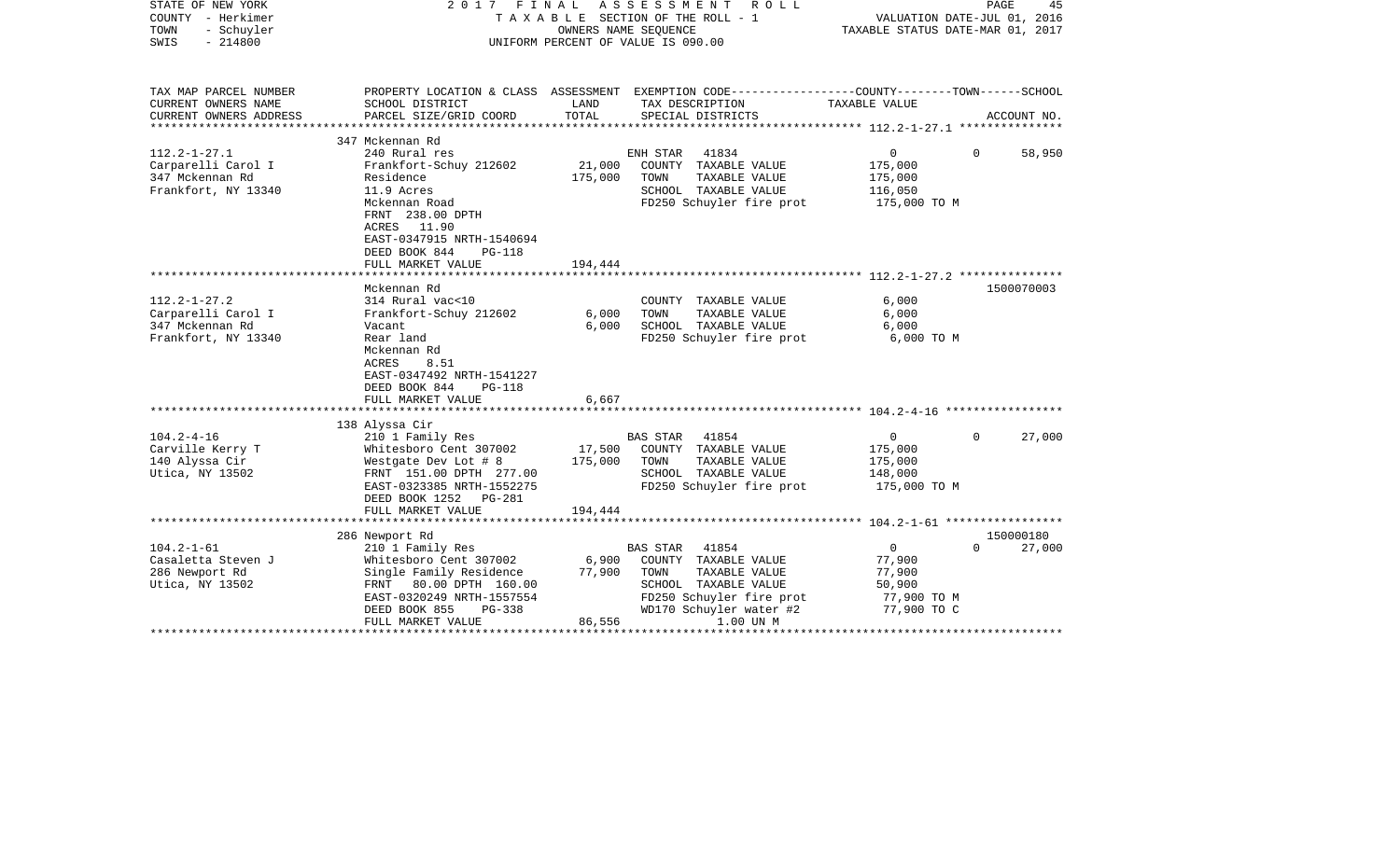| STATE OF NEW YORK<br>COUNTY - Herkimer<br>- Schuyler<br>TOWN<br>$-214800$<br>SWIS | FINAL<br>ASSESSMENT<br>2017<br>R O L L<br>TAXABLE SECTION OF THE ROLL - 1<br>OWNERS NAME SEQUENCE<br>UNIFORM PERCENT OF VALUE IS 090.00                                                                                              |                              |                                                                                                                                                  | VALUATION DATE-JUL 01, 2016<br>TAXABLE STATUS DATE-MAR 01, 2017   | PAGE               | 46                  |
|-----------------------------------------------------------------------------------|--------------------------------------------------------------------------------------------------------------------------------------------------------------------------------------------------------------------------------------|------------------------------|--------------------------------------------------------------------------------------------------------------------------------------------------|-------------------------------------------------------------------|--------------------|---------------------|
| TAX MAP PARCEL NUMBER<br>CURRENT OWNERS NAME<br>CURRENT OWNERS ADDRESS            | SCHOOL DISTRICT<br>PARCEL SIZE/GRID COORD                                                                                                                                                                                            | LAND<br>TOTAL                | PROPERTY LOCATION & CLASS ASSESSMENT EXEMPTION CODE---------------COUNTY-------TOWN-----SCHOOL<br>TAX DESCRIPTION<br>SPECIAL DISTRICTS           | TAXABLE VALUE                                                     |                    | ACCOUNT NO.         |
| ***************                                                                   | ***************************                                                                                                                                                                                                          | **************               |                                                                                                                                                  | ************** 104.2-1-8.1 *****************                      |                    |                     |
| $104.2 - 1 - 8.1$<br>Casamento Vincenzo J<br>631 Newport Rd<br>Utica, NY 13502    | 11255 Cosby Manor Rd<br>210 1 Family Res<br>Whitesboro Cent 307002<br>Bldg<br>N<br>$11 \t1/2$<br>3<br>Cosby Manor<br>FRNT 628.50 DPTH<br>ACRES<br>6.80<br>EAST-0320719 NRTH-1559175<br>DEED BOOK 1582<br>PG-860<br>FULL MARKET VALUE | 16,000<br>156,000<br>173,333 | COUNTY TAXABLE VALUE<br>TOWN<br>TAXABLE VALUE<br>SCHOOL TAXABLE VALUE<br>FD250 Schuyler fire prot<br>WD170 Schuyler water #2<br>1.00 UN M        | 156,000<br>156,000<br>156,000<br>156,000 TO M<br>4,500 TO C       |                    | 150007770           |
|                                                                                   |                                                                                                                                                                                                                                      |                              |                                                                                                                                                  |                                                                   |                    |                     |
| $112.1 - 2 - 5.1$<br>Casey Evelani K<br>3140 State Route 5<br>Schuyler, NY 13440  | 3140 State Route 5<br>210 1 Family Res<br>Frankfort-Schuy 212602<br>S Bldgs<br>15 1 Acre<br>State Road<br><b>ACRES</b><br>1.00<br>EAST-0331162 NRTH-1543720<br>DEED BOOK 1079<br>$PG-245$<br>FULL MARKET VALUE                       | 13,500<br>75,000<br>83,333   | 41854<br>BAS STAR<br>COUNTY TAXABLE VALUE<br>TOWN<br>TAXABLE VALUE<br>SCHOOL TAXABLE VALUE<br>FD250 Schuyler fire prot                           | $\overline{0}$<br>75,000<br>75,000<br>48,000<br>75,000 TO M       | $\Omega$           | 150075148<br>27,000 |
|                                                                                   | *************************                                                                                                                                                                                                            |                              |                                                                                                                                                  |                                                                   |                    |                     |
| $099.1 - 3 - 11.4$<br>Cashmer Anna M<br>173 Bowie Rd<br>Utica, NY 13502           | 173 Bowie Rd<br>210 1 Family Res<br>West Canada Val 212402<br>Manufactured Residence<br>FRNT 326.00 DPTH<br>ACRES<br>5.00<br>EAST-0332766 NRTH-1569566<br>DEED BOOK 1133<br>PG-134                                                   | 16,500<br>90,000             | BAS STAR<br>41854<br>COUNTY TAXABLE VALUE<br>TOWN<br>TAXABLE VALUE<br>SCHOOL TAXABLE VALUE<br>FD250 Schuyler fire prot                           | $\mathbf 0$<br>90,000<br>90,000<br>63,000<br>90,000 TO M          | $\Omega$           | 27,000              |
|                                                                                   | FULL MARKET VALUE                                                                                                                                                                                                                    | 100,000                      |                                                                                                                                                  |                                                                   |                    |                     |
|                                                                                   | 114 Spain Gulf Rd                                                                                                                                                                                                                    |                              |                                                                                                                                                  |                                                                   |                    | 150005160           |
| $099.1 - 1 - 80.18$<br>Cashmer David<br>114 Spain Gulf Rd<br>Utica, NY 13502      | 210 1 Family Res<br>West Canada Val 212402<br>FRNT 145.00 DPTH<br><b>ACRES</b><br>9.70<br>EAST-0332481 NRTH-1570307<br>DEED BOOK 1326<br>PG-323<br>FULL MARKET VALUE                                                                 | 132,000<br>146,667           | 41854<br>BAS STAR<br>14,300 LTD INC D 41933<br>COUNTY TAXABLE VALUE<br>TOWN<br>TAXABLE VALUE<br>SCHOOL TAXABLE VALUE<br>FD250 Schuyler fire prot | 0<br>$\mathbf{0}$<br>132,000<br>66,000<br>105,000<br>132,000 TO M | $\Omega$<br>66,000 | 27,000<br>0         |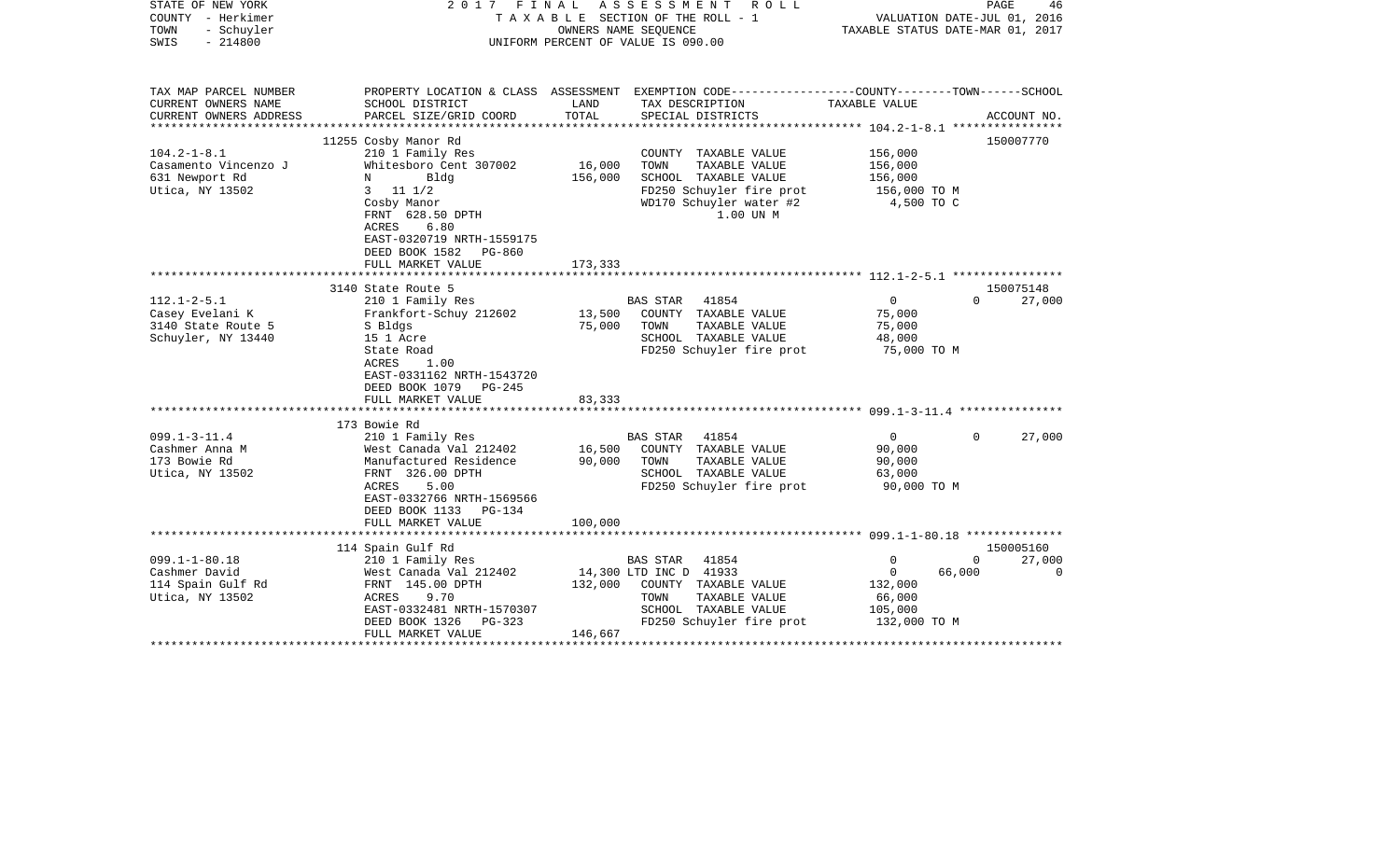| STATE OF NEW YORK<br>COUNTY - Herkimer<br>TOWN<br>- Schuyler<br>SWIS<br>$-214800$ |                                            | 2017 FINAL ASSESSMENT<br>ROLL<br>TAXABLE SECTION OF THE ROLL - 1<br>OWNERS NAME SEOUENCE<br>UNIFORM PERCENT OF VALUE IS 090.00 |                                                                                                 |                            | PAGE<br>47<br>VALUATION DATE-JUL 01, 2016<br>TAXABLE STATUS DATE-MAR 01, 2017 |
|-----------------------------------------------------------------------------------|--------------------------------------------|--------------------------------------------------------------------------------------------------------------------------------|-------------------------------------------------------------------------------------------------|----------------------------|-------------------------------------------------------------------------------|
| TAX MAP PARCEL NUMBER                                                             |                                            |                                                                                                                                | PROPERTY LOCATION & CLASS ASSESSMENT EXEMPTION CODE---------------COUNTY-------TOWN------SCHOOL |                            |                                                                               |
| CURRENT OWNERS NAME<br>CURRENT OWNERS ADDRESS                                     | SCHOOL DISTRICT<br>PARCEL SIZE/GRID COORD  | LAND<br>TOTAL                                                                                                                  | TAX DESCRIPTION<br>SPECIAL DISTRICTS                                                            | TAXABLE VALUE              | ACCOUNT NO.                                                                   |
|                                                                                   |                                            |                                                                                                                                |                                                                                                 |                            |                                                                               |
|                                                                                   | Off Carder Ln                              |                                                                                                                                |                                                                                                 |                            |                                                                               |
| $105.3 - 1 - 81$                                                                  | 314 Rural vac<10                           |                                                                                                                                | COUNTY TAXABLE VALUE                                                                            | 5,000                      |                                                                               |
| Castardi Frank                                                                    | Frankfort-Schuy 212602                     | 5,000                                                                                                                          | TOWN<br>TAXABLE VALUE                                                                           | 5,000                      |                                                                               |
| Castardi Sandra                                                                   | Vacant                                     | 5,000                                                                                                                          | SCHOOL TAXABLE VALUE                                                                            | 5,000                      |                                                                               |
| 486 Carder Lane Rd                                                                | 3.00 Acres                                 |                                                                                                                                | FD250 Schuyler fire prot                                                                        | 5,000 TO M                 |                                                                               |
| Frankfort, NY 13340                                                               | Off Carder Lane                            |                                                                                                                                |                                                                                                 |                            |                                                                               |
|                                                                                   | 3.00<br>ACRES<br>EAST-0335644 NRTH-1546673 |                                                                                                                                |                                                                                                 |                            |                                                                               |
|                                                                                   | DEED BOOK 685<br>PG-342                    |                                                                                                                                |                                                                                                 |                            |                                                                               |
|                                                                                   | FULL MARKET VALUE                          | 5,556                                                                                                                          |                                                                                                 |                            |                                                                               |
|                                                                                   | *******************                        |                                                                                                                                |                                                                                                 |                            |                                                                               |
|                                                                                   | Carder Ln                                  |                                                                                                                                |                                                                                                 |                            | 150002430                                                                     |
| $105.3 - 1 - 22.1$                                                                | 105 Vac farmland                           |                                                                                                                                | COUNTY TAXABLE VALUE                                                                            | 45,900                     |                                                                               |
| CASTARDI FRANK A                                                                  | Frankfort-Schuy 212602                     | 9,000                                                                                                                          | TOWN<br>TAXABLE VALUE                                                                           | 45,900                     |                                                                               |
| CASTARDI SANDRA                                                                   | E Bldg                                     | 45,900                                                                                                                         | SCHOOL TAXABLE VALUE                                                                            | 45,900                     |                                                                               |
| 486 Carder Ln                                                                     | 18.60 Acres                                |                                                                                                                                | FD250 Schuyler fire prot                                                                        | 45,900 TO M                |                                                                               |
| Schuyler, NY                                                                      | Carder Lane                                |                                                                                                                                |                                                                                                 |                            |                                                                               |
|                                                                                   | ACRES 18.80<br>EAST-0335015 NRTH-1546906   |                                                                                                                                |                                                                                                 |                            |                                                                               |
|                                                                                   | DEED BOOK 899<br>PG-684                    |                                                                                                                                |                                                                                                 |                            |                                                                               |
|                                                                                   | FULL MARKET VALUE                          | 51,000                                                                                                                         |                                                                                                 |                            |                                                                               |
|                                                                                   |                                            |                                                                                                                                |                                                                                                 |                            |                                                                               |
|                                                                                   | 486 Carder Ln                              |                                                                                                                                |                                                                                                 |                            | 150075110                                                                     |
| $105.3 - 1 - 26$                                                                  | 210 1 Family Res                           |                                                                                                                                | VET WAR CT 41121                                                                                | 8,100<br>8,100             | $\circ$                                                                       |
| Castardi Frank A                                                                  | Frankfort-Schuy 212602                     |                                                                                                                                | 8,400 VET DIS CT 41141                                                                          | 26,750<br>26,750           | $\Omega$                                                                      |
| Castardi Sandra                                                                   | Residence                                  |                                                                                                                                | 107,000 ENH STAR 41834                                                                          | $\overline{0}$<br>$\Omega$ | 58,950                                                                        |
| 486 Carder Lane Rd                                                                | W/pool                                     |                                                                                                                                | COUNTY TAXABLE VALUE                                                                            | 72,150                     |                                                                               |
| Frankfort, NY 13340                                                               | Carder Lane                                |                                                                                                                                | TOWN<br>TAXABLE VALUE                                                                           | 72,150                     |                                                                               |
|                                                                                   | FRNT 100.00 DPTH 174.00<br>720<br>BANK     |                                                                                                                                | SCHOOL TAXABLE VALUE<br>FD250 Schuyler fire prot                                                | 48,050<br>107,000 TO M     |                                                                               |
|                                                                                   | EAST-0334217 NRTH-1547161                  |                                                                                                                                |                                                                                                 |                            |                                                                               |
|                                                                                   | FULL MARKET VALUE                          | 118,889                                                                                                                        |                                                                                                 |                            |                                                                               |
|                                                                                   |                                            |                                                                                                                                |                                                                                                 |                            |                                                                               |
|                                                                                   | 3143 State Route 5                         |                                                                                                                                |                                                                                                 |                            | 150010500                                                                     |
| $105.3 - 1 - 41$                                                                  | 210 1 Family Res                           |                                                                                                                                | <b>BAS STAR</b><br>41854                                                                        | $\overline{0}$<br>$\Omega$ | 27,000                                                                        |
| Castardi Frank J                                                                  | Frankfort-Schuy 212602                     | 8,400                                                                                                                          | COUNTY TAXABLE VALUE                                                                            | 140,000                    |                                                                               |
| Castardi Lisa M                                                                   | Residence                                  | 140,000                                                                                                                        | TAXABLE VALUE<br>TOWN                                                                           | 140,000                    |                                                                               |
| 3143 State Route 5                                                                | FRNT<br>95.00 DPTH 183.00                  |                                                                                                                                | SCHOOL TAXABLE VALUE                                                                            | 113,000                    |                                                                               |
| Frankfort, NY 13340                                                               | EAST-0331395 NRTH-1543854                  |                                                                                                                                | FD250 Schuyler fire prot                                                                        | 140,000 TO M               |                                                                               |
|                                                                                   | DEED BOOK 1414 PG-438<br>FULL MARKET VALUE | 155,556                                                                                                                        |                                                                                                 |                            |                                                                               |
|                                                                                   |                                            |                                                                                                                                |                                                                                                 |                            |                                                                               |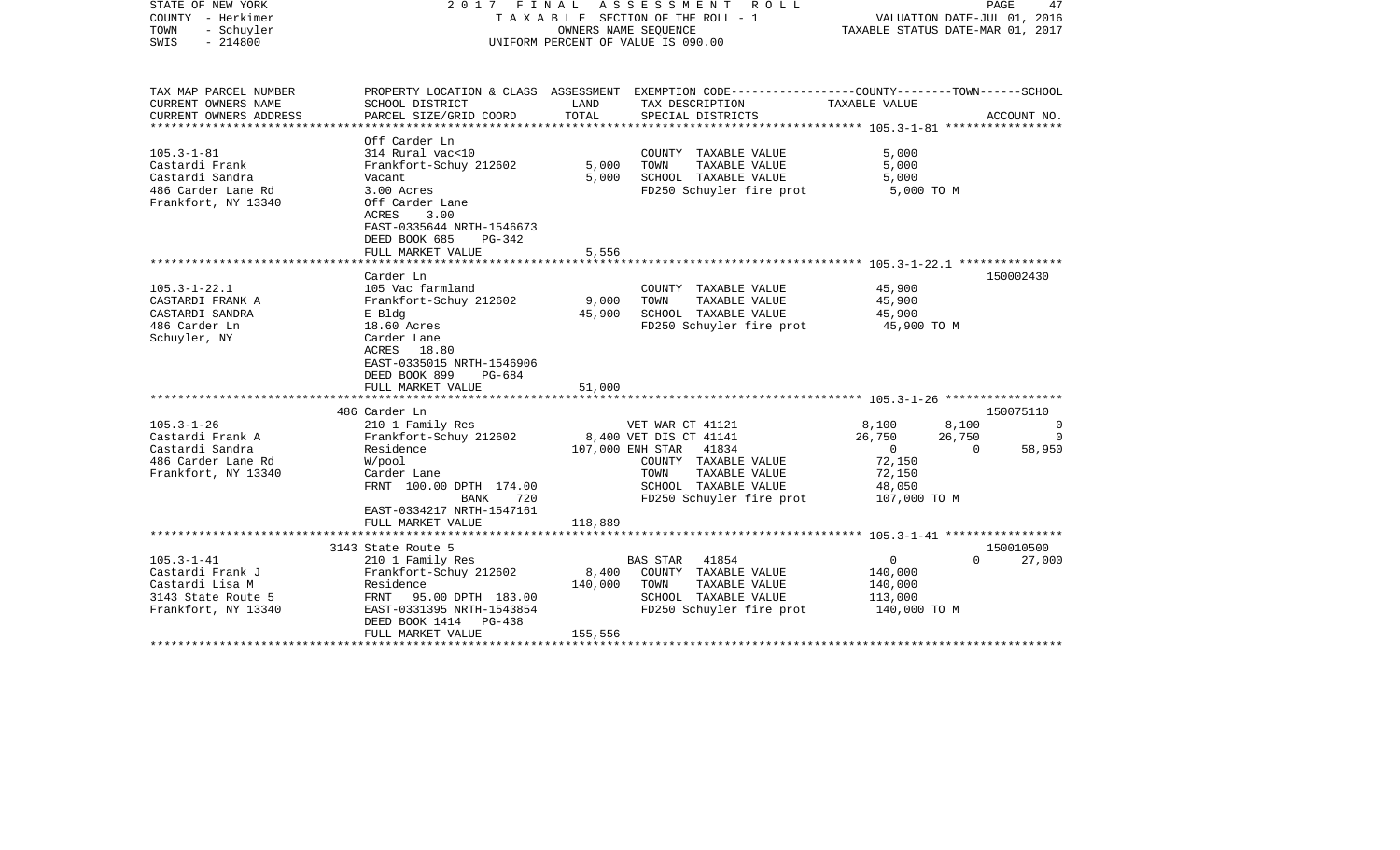| STATE OF NEW YORK       | 2017                                              | FINAL   | A S S E S S M E N T<br>R O L L                                                                   |                                                | PAGE<br>48         |
|-------------------------|---------------------------------------------------|---------|--------------------------------------------------------------------------------------------------|------------------------------------------------|--------------------|
| COUNTY - Herkimer       |                                                   |         | TAXABLE SECTION OF THE ROLL - 1                                                                  | VALUATION DATE-JUL 01, 2016                    |                    |
| TOWN<br>- Schuyler      |                                                   |         | OWNERS NAME SEQUENCE                                                                             | TAXABLE STATUS DATE-MAR 01, 2017               |                    |
| SWIS<br>$-214800$       |                                                   |         | UNIFORM PERCENT OF VALUE IS 090.00                                                               |                                                |                    |
| TAX MAP PARCEL NUMBER   |                                                   |         | PROPERTY LOCATION & CLASS ASSESSMENT EXEMPTION CODE----------------COUNTY-------TOWN------SCHOOL |                                                |                    |
| CURRENT OWNERS NAME     | SCHOOL DISTRICT                                   | LAND    | TAX DESCRIPTION                                                                                  | TAXABLE VALUE                                  |                    |
| CURRENT OWNERS ADDRESS  | PARCEL SIZE/GRID COORD                            | TOTAL   | SPECIAL DISTRICTS                                                                                |                                                | ACCOUNT NO.        |
| *********************** |                                                   |         |                                                                                                  |                                                |                    |
|                         | Cogar Rd                                          |         |                                                                                                  |                                                | 150003180          |
| $099.4 - 6 - 18$        | 314 Rural vac<10                                  |         | COUNTY TAXABLE VALUE                                                                             | 32,300                                         |                    |
| Catania Matthew J       | West Canada Val 212402                            | 32,300  | TOWN<br>TAXABLE VALUE                                                                            | 32,300                                         |                    |
| 44 Graphic Blvd         | Fox Hollow/ MF#185                                | 32,300  | SCHOOL TAXABLE VALUE                                                                             | 32,300                                         |                    |
| Sparta, NJ 07871        | Land & Lakes lot 40<br>Cogar Rd<br>ACRES<br>10.00 |         | FD250 Schuyler fire prot                                                                         | 32,300 TO M                                    |                    |
|                         | EAST-0343982 NRTH-1562499                         |         |                                                                                                  |                                                |                    |
|                         | DEED BOOK 1139<br>PG-336                          |         |                                                                                                  |                                                |                    |
|                         | FULL MARKET VALUE<br>***************************  | 35,889  |                                                                                                  |                                                |                    |
|                         | 5661 Mapleton Dr                                  |         |                                                                                                  |                                                | 150019920          |
| $104.7 - 1 - 23$        | 210 1 Family Res                                  |         | COUNTY TAXABLE VALUE                                                                             | 50,000                                         |                    |
| Cecilia Christine       | Whitesboro Cent 307002                            | 6,800   | TOWN<br>TAXABLE VALUE                                                                            | 50,000                                         |                    |
| 150 Marnie St           | W 5661 Bl&gar                                     | 50,000  | SCHOOL TAXABLE VALUE                                                                             | 50,000                                         |                    |
| Utica, NY 13502         | all exemption removed 1/2                         |         | FD250 Schuyler fire prot                                                                         | 50,000 TO M                                    |                    |
|                         | owner moved to nursing ho                         |         | LT160 Schuyler light #1                                                                          | 2,200 TO M                                     |                    |
|                         | 60.00 DPTH 130.00<br>FRNT                         |         | SD030 Schuyler sewer #1                                                                          | 1.00 UN M                                      |                    |
|                         | EAST-0314460 NRTH-1558262                         |         | WD175 Schuyler water #3                                                                          | 50,000 TO M                                    |                    |
|                         | DEED BOOK 2016 PG-2623                            |         |                                                                                                  |                                                |                    |
|                         | FULL MARKET VALUE                                 | 55,556  |                                                                                                  |                                                |                    |
|                         |                                                   |         |                                                                                                  | ********************* 099.4-6-20 ************* |                    |
|                         | Cogar Rd                                          |         |                                                                                                  |                                                | 150003180          |
| $099.4 - 6 - 20$        | 322 Rural vac>10                                  |         | COUNTY TAXABLE VALUE                                                                             | 55,000                                         |                    |
| Cedeno Pablo E          | West Canada Val 212402                            | 55,000  | TOWN<br>TAXABLE VALUE                                                                            | 55,000                                         |                    |
| 81 Freedom Hills Dr     | Fox Hollow/ MF#185                                | 55,000  | SCHOOL TAXABLE VALUE                                                                             | 55,000                                         |                    |
| Barnegat, NJ 08005      | Land & Lakes lot 42<br>Cogar Rd<br>ACRES 10.00    |         | FD250 Schuyler fire prot                                                                         | 55,000 TO M                                    |                    |
|                         | EAST-0343497 NRTH-1562936                         |         |                                                                                                  |                                                |                    |
|                         | DEED BOOK 1242<br>PG-616                          |         |                                                                                                  |                                                |                    |
|                         | FULL MARKET VALUE                                 | 61,111  |                                                                                                  |                                                |                    |
|                         | ***********************                           |         |                                                                                                  |                                                |                    |
|                         | 2974 State Route 5                                |         |                                                                                                  |                                                | 150004350          |
| $105.3 - 1 - 73$        | 449 Other Storag                                  |         | 41834<br>ENH STAR                                                                                | 0                                              | 58,950<br>$\Omega$ |
| Chandler David          | Frankfort-Schuy 212602                            | 37,500  | COUNTY TAXABLE VALUE                                                                             | 250,000                                        |                    |
| 2974 State Route 5      | S Bldgs                                           | 250,000 | TAXABLE VALUE<br>TOWN                                                                            | 250,000                                        |                    |
| Frankfort, NY 13340     | 10 5                                              |         | SCHOOL TAXABLE VALUE                                                                             | 191,050                                        |                    |
|                         | State                                             |         | FD250 Schuyler fire prot                                                                         | 250,000 TO M                                   |                    |
|                         | 5.50<br>ACRES                                     |         |                                                                                                  |                                                |                    |
|                         | EAST-0328655 NRTH-1545865                         |         |                                                                                                  |                                                |                    |
|                         | DEED BOOK 822<br>$PG-305$                         |         |                                                                                                  |                                                |                    |
|                         | FULL MARKET VALUE                                 | 277,778 |                                                                                                  |                                                |                    |
|                         |                                                   |         |                                                                                                  |                                                |                    |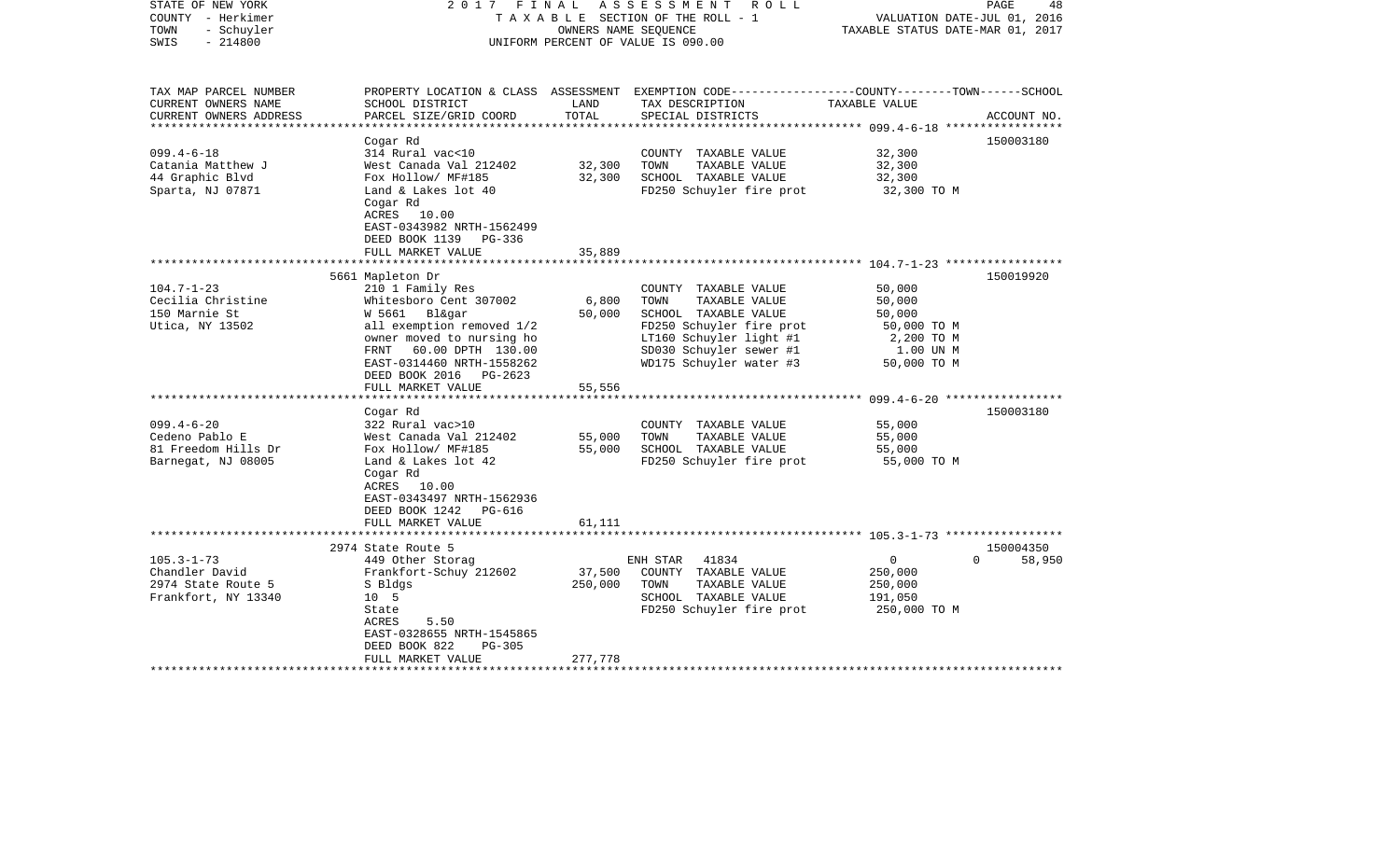| STATE OF NEW YORK<br>COUNTY - Herkimer<br>- Schuyler<br>TOWN | 2017                                                         | FINAL             | A S S E S S M E N T<br>R O L L<br>TAXABLE SECTION OF THE ROLL - 1<br>OWNERS NAME SEQUENCE                          | TAXABLE STATUS DATE-MAR 01, 2017 | 49<br>PAGE<br>VALUATION DATE-JUL 01, 2016 |
|--------------------------------------------------------------|--------------------------------------------------------------|-------------------|--------------------------------------------------------------------------------------------------------------------|----------------------------------|-------------------------------------------|
| $-214800$<br>SWIS                                            |                                                              |                   | UNIFORM PERCENT OF VALUE IS 090.00                                                                                 |                                  |                                           |
| TAX MAP PARCEL NUMBER<br>CURRENT OWNERS NAME                 | SCHOOL DISTRICT                                              | LAND              | PROPERTY LOCATION & CLASS ASSESSMENT EXEMPTION CODE---------------COUNTY-------TOWN------SCHOOL<br>TAX DESCRIPTION | TAXABLE VALUE                    |                                           |
| CURRENT OWNERS ADDRESS<br>***********************            | PARCEL SIZE/GRID COORD                                       | TOTAL             | SPECIAL DISTRICTS                                                                                                  |                                  | ACCOUNT NO.                               |
|                                                              | 460 Bush Rd                                                  |                   |                                                                                                                    |                                  | 150011370                                 |
| $105.2 - 1 - 28$                                             | 210 1 Family Res                                             |                   | ENH STAR<br>41834                                                                                                  | $\mathbf 0$                      | $\Omega$<br>58,950                        |
| Chapman Willian K                                            | Frankfort-Schuy 212602                                       | 12,600            | COUNTY TAXABLE VALUE                                                                                               | 94,000                           |                                           |
| 460 Bush Rd<br>Frankfort, NY 13340                           | S Bldg<br>3 1 1/2A                                           | 94,000            | TOWN<br>TAXABLE VALUE<br>SCHOOL TAXABLE VALUE                                                                      | 94,000<br>35,050                 |                                           |
|                                                              | Bush                                                         |                   | FD250 Schuyler fire prot                                                                                           | 94,000 TO M                      |                                           |
|                                                              | FRNT 115.00 DPTH 404.00                                      |                   |                                                                                                                    |                                  |                                           |
|                                                              | <b>ACRES</b><br>0.90                                         |                   |                                                                                                                    |                                  |                                           |
|                                                              | EAST-0340397 NRTH-1555119                                    |                   |                                                                                                                    |                                  |                                           |
|                                                              | DEED BOOK 1220<br>PG-466<br>FULL MARKET VALUE                | 104,444           |                                                                                                                    |                                  |                                           |
|                                                              | ************************                                     |                   |                                                                                                                    |                                  |                                           |
|                                                              | Hawthorne Rd                                                 |                   |                                                                                                                    |                                  | 150003180                                 |
| $099.4 - 3 - 17$                                             | 322 Rural vac>10                                             |                   | COUNTY TAXABLE VALUE                                                                                               | 55,900                           |                                           |
| Chapogas Thomas N                                            | West Canada Val 212402                                       | 55,900            | TAXABLE VALUE<br>TOWN                                                                                              | 55,900                           |                                           |
| Scapiliati-Chapogas Diane R<br>355 McKay Rd                  | split #6 lot 16<br>Land & Lakes                              | 55,900            | SCHOOL TAXABLE VALUE<br>FD250 Schuyler fire prot                                                                   | 55,900<br>55,900 TO M            |                                           |
| Henryville, PA 18332                                         | Mower                                                        |                   |                                                                                                                    |                                  |                                           |
|                                                              | FRNT 430.00 DPTH                                             |                   |                                                                                                                    |                                  |                                           |
|                                                              | ACRES<br>27.40                                               |                   |                                                                                                                    |                                  |                                           |
|                                                              | EAST-0342161 NRTH-1565855                                    |                   |                                                                                                                    |                                  |                                           |
|                                                              | DEED BOOK 944<br>PG-292<br>FULL MARKET VALUE                 | 62,111            |                                                                                                                    |                                  |                                           |
|                                                              |                                                              |                   |                                                                                                                    |                                  |                                           |
|                                                              | Hawthorne Rd                                                 |                   |                                                                                                                    |                                  | 150003180                                 |
| $099.2 - 4 - 5$                                              | 314 Rural vac<10                                             |                   | COUNTY TAXABLE VALUE                                                                                               | 13,450                           |                                           |
| Cheung Edward<br>Cheung Paola                                | West Canada Val 212402<br>Survey $# 362$                     | 13,450<br>13,450  | TOWN<br>TAXABLE VALUE<br>SCHOOL TAXABLE VALUE                                                                      | 13,450<br>13,450                 |                                           |
| 176 South William St                                         | Land & Lakes lot 5                                           |                   | FD250 Schuyler fire prot                                                                                           | 13,450 TO M                      |                                           |
| Pearl River, NY 10965                                        | Grande View Dr                                               |                   |                                                                                                                    |                                  |                                           |
|                                                              | FRNT 271.00 DPTH                                             |                   |                                                                                                                    |                                  |                                           |
|                                                              | ACRES<br>3.30                                                |                   |                                                                                                                    |                                  |                                           |
|                                                              | EAST-0347215 NRTH-1570047<br>DEED BOOK 1195<br><b>PG-109</b> |                   |                                                                                                                    |                                  |                                           |
|                                                              | FULL MARKET VALUE                                            | 14,944            |                                                                                                                    |                                  |                                           |
|                                                              |                                                              |                   |                                                                                                                    |                                  |                                           |
|                                                              | 11530 Cosby Manor Rd                                         |                   |                                                                                                                    |                                  | 150020370                                 |
| $104.2 - 2 - 51$                                             | 210 1 Family Res                                             |                   | BAS STAR<br>41854                                                                                                  | 0                                | $\Omega$<br>27,000                        |
| Chmukh Sergey J<br>Chmukh Nataliya                           | Whitesboro Cent 307002<br>Single Family Residence            | 13,000<br>127,600 | COUNTY TAXABLE VALUE<br>TAXABLE VALUE<br>TOWN                                                                      | 127,600<br>127,600               |                                           |
| 11530 Cosby Manor Rd                                         | added 1066 2nd story 2016                                    |                   | SCHOOL TAXABLE VALUE                                                                                               | 100,600                          |                                           |
| Utica, NY 13502                                              | FRNT 299.00 DPTH 140.00                                      |                   | FD250 Schuyler fire prot                                                                                           | 127,600 TO M                     |                                           |
|                                                              | ACRES<br>0.86                                                |                   | WD170 Schuyler water #2                                                                                            | 5,200 TO C                       |                                           |
|                                                              | EAST-0324489 NRTH-1555602                                    |                   | 1.00 UN M                                                                                                          |                                  |                                           |
|                                                              | DEED BOOK 1239<br>$PG-1$<br>FULL MARKET VALUE                | 141,778           |                                                                                                                    |                                  |                                           |
|                                                              |                                                              |                   |                                                                                                                    |                                  |                                           |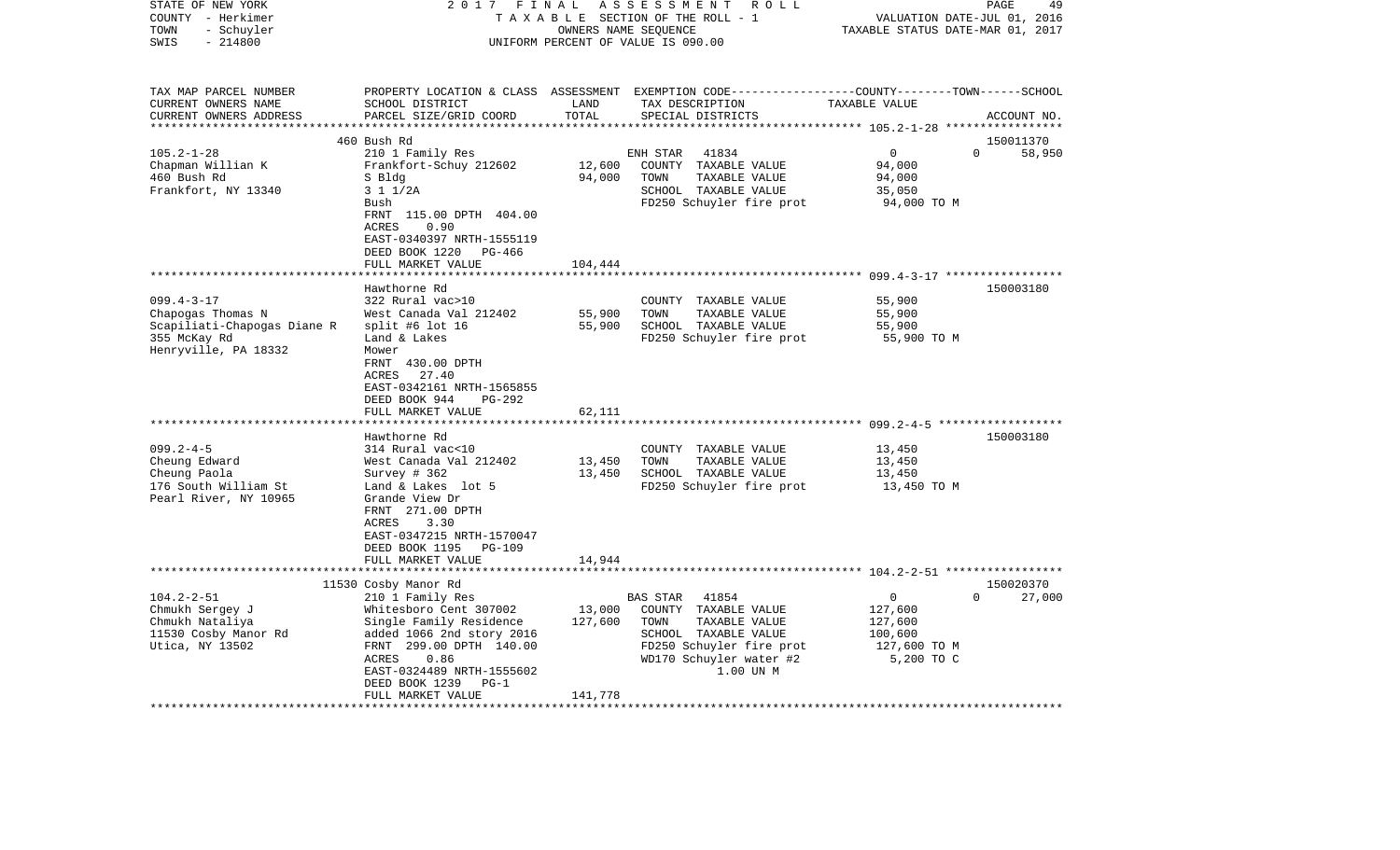| STATE OF NEW YORK<br>COUNTY - Herkimer<br>- Schuyler<br>TOWN<br>$-214800$<br>SWIS | 2017<br>FINAL                                                                                                                               | OWNERS NAME SEQUENCE | ASSESSMENT ROLL<br>TAXABLE SECTION OF THE ROLL - 1<br>UNIFORM PERCENT OF VALUE IS 090.00                           | TAXABLE STATUS DATE-MAR 01, 2017 | PAGE<br>VALUATION DATE-JUL 01, 2016 | 50          |
|-----------------------------------------------------------------------------------|---------------------------------------------------------------------------------------------------------------------------------------------|----------------------|--------------------------------------------------------------------------------------------------------------------|----------------------------------|-------------------------------------|-------------|
| TAX MAP PARCEL NUMBER<br>CURRENT OWNERS NAME                                      | SCHOOL DISTRICT                                                                                                                             | LAND                 | PROPERTY LOCATION & CLASS ASSESSMENT EXEMPTION CODE---------------COUNTY-------TOWN------SCHOOL<br>TAX DESCRIPTION | TAXABLE VALUE                    |                                     |             |
| CURRENT OWNERS ADDRESS<br>*************************                               | PARCEL SIZE/GRID COORD                                                                                                                      | TOTAL                | SPECIAL DISTRICTS                                                                                                  |                                  |                                     | ACCOUNT NO. |
|                                                                                   | Grande View Dr                                                                                                                              |                      |                                                                                                                    |                                  |                                     | 150003180   |
| $099.2 - 4 - 47$                                                                  | 314 Rural vac<10                                                                                                                            |                      | COUNTY TAXABLE VALUE                                                                                               | 24,500                           |                                     |             |
| Christenson Frank J                                                               | West Canada Val 212402                                                                                                                      | 24,500               | TOWN<br>TAXABLE VALUE                                                                                              | 24,500                           |                                     |             |
| christenson Cherie A                                                              | Survey $# 362$                                                                                                                              | 24,500               | SCHOOL TAXABLE VALUE                                                                                               | 24,500                           |                                     |             |
| 715 Newbridge Rd<br>North Bellmore, NY 11710                                      | Land & Lakes lot 47<br>Grande View Dr<br>ACRES<br>5.80<br>EAST-0343087 NRTH-1571784<br>DEED BOOK 1204<br><b>PG-559</b><br>FULL MARKET VALUE | 27,222               | FD250 Schuyler fire prot                                                                                           | 24,500 TO M                      |                                     |             |
|                                                                                   | ********************                                                                                                                        | **********           | ***************************** 112.2-2-35 *****************                                                         |                                  |                                     |             |
|                                                                                   | 128 Millers Grove Rd                                                                                                                        |                      |                                                                                                                    |                                  |                                     | 150002670   |
| $112.2 - 2 - 35$                                                                  | 210 1 Family Res                                                                                                                            |                      | CW_15_VET/ 41161                                                                                                   | 8,100                            | 8,100                               | 0           |
| Christie Living Trust                                                             | Frankfort-Schuy 212602                                                                                                                      |                      | 41834<br>7,400 ENH STAR                                                                                            | $\overline{0}$                   | $\mathbf{0}$                        | 58,950      |
| 128 Millers Grove Rd                                                              | $\mathbf{E}$ and $\mathbf{E}$ and $\mathbf{E}$<br>Bldg                                                                                      | 71,600               | COUNTY TAXABLE VALUE                                                                                               | 63,500                           |                                     |             |
| Frankfort, NY 13440                                                               | $3 \t1/4$                                                                                                                                   |                      | TAXABLE VALUE<br>TOWN<br>SCHOOL TAXABLE VALUE                                                                      | 63,500                           |                                     |             |
|                                                                                   | Millers Grove<br>FRNT 75.00 DPTH 150.00<br>EAST-0336778 NRTH-1540354<br>DEED BOOK 948<br><b>PG-201</b>                                      |                      | FD250 Schuyler fire prot                                                                                           | 12,650<br>71,600 TO M            |                                     |             |
|                                                                                   | FULL MARKET VALUE<br>******************                                                                                                     | 79,556               |                                                                                                                    |                                  |                                     |             |
|                                                                                   | 5731 Mapleton Dr                                                                                                                            |                      |                                                                                                                    |                                  |                                     | 150002340   |
| $104.7 - 1 - 6$                                                                   | 210 1 Family Res                                                                                                                            |                      | VET COM CT 41131                                                                                                   | 13,500                           | 13,500                              | $\circ$     |
| Chrobak Rudolph & Shirley                                                         | Whitesboro Cent 307002                                                                                                                      |                      | 8,800 ENH STAR<br>41834                                                                                            | $\mathbf 0$                      | $\Omega$                            | 58,950      |
| Chrobak Kevin M                                                                   | Bldg<br>W                                                                                                                                   | 79,000               | COUNTY TAXABLE VALUE                                                                                               | 65,500                           |                                     |             |
| 5731 Mapleton Dr                                                                  | Mapleton Dr                                                                                                                                 |                      | TAXABLE VALUE<br>TOWN                                                                                              | 65,500                           |                                     |             |
| Utica, NY 13502                                                                   | FRNT<br>65.00 DPTH 134.00                                                                                                                   |                      | SCHOOL TAXABLE VALUE                                                                                               | 20,050                           |                                     |             |
|                                                                                   | EAST-0315235 NRTH-1559397                                                                                                                   |                      | FD250 Schuyler fire prot                                                                                           | 79,000 TO M                      |                                     |             |
|                                                                                   | DEED BOOK 922<br>PG-288<br>FULL MARKET VALUE                                                                                                | 87,778               | LT160 Schuyler light #1<br>SD030 Schuyler sewer #1                                                                 | 79,000 TO M<br>1.00 UN M         |                                     |             |
|                                                                                   |                                                                                                                                             |                      | WD160 Schuyler water #1                                                                                            | 79,000 TO M                      |                                     |             |
|                                                                                   |                                                                                                                                             |                      |                                                                                                                    | $099.2 - 4 - 41$ *****           |                                     |             |
|                                                                                   | Grande View Dr                                                                                                                              |                      |                                                                                                                    |                                  |                                     | 150003180   |
| $099.2 - 4 - 41$                                                                  | 322 Rural vac>10                                                                                                                            |                      | COUNTY TAXABLE VALUE                                                                                               | 41,500                           |                                     |             |
| Cirillo Dennis J                                                                  | West Canada Val 212402                                                                                                                      | 41,500               | TAXABLE VALUE<br>TOWN                                                                                              | 41,500                           |                                     |             |
| Cirillo Elaine<br>37 Bashan Rd                                                    | Survey # 362                                                                                                                                | 41,500               | SCHOOL TAXABLE VALUE                                                                                               | 41,500                           |                                     |             |
| East Haddam, CT 06423                                                             | Land & Lakes lot 41<br>Grande View Dr<br>ACRES 15.00<br>EAST-0340252 NRTH-1572448<br>DEED BOOK 1252<br><b>PG-219</b><br>FULL MARKET VALUE   | 46,111               | FD250 Schuyler fire prot                                                                                           | 41,500 TO M                      |                                     |             |
|                                                                                   |                                                                                                                                             |                      |                                                                                                                    |                                  |                                     |             |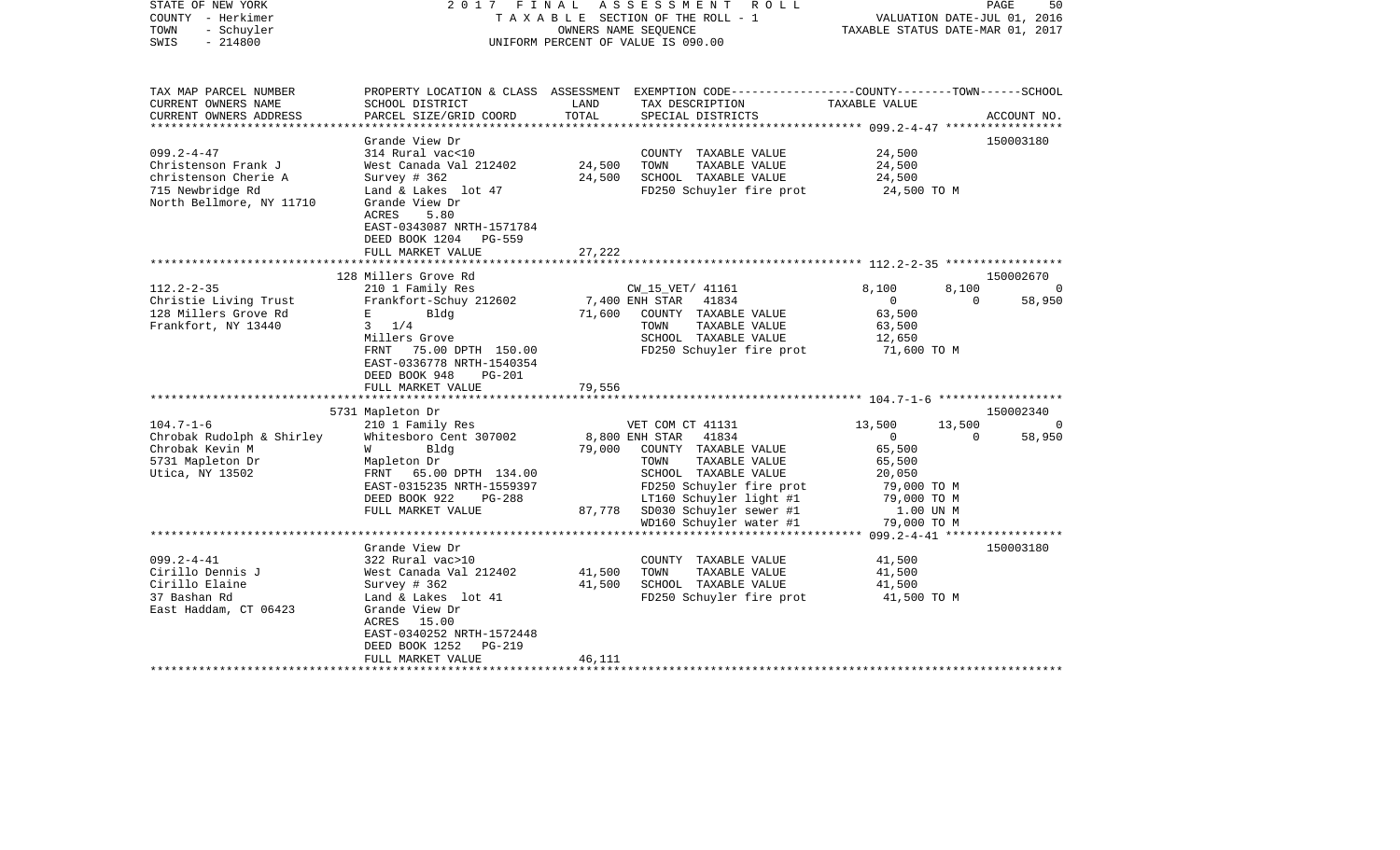| STATE OF NEW YORK<br>COUNTY - Herkimer<br>TOWN<br>- Schuyler<br>$-214800$<br>SWIS                 |                                                                                                                                                                                                          | OWNERS NAME SEQUENCE       | 2017 FINAL ASSESSMENT ROLL<br>TAXABLE SECTION OF THE ROLL - 1<br>UNIFORM PERCENT OF VALUE IS 090.00                                                                                  | VALUATION DATE-JUL 01, 2016<br>TAXABLE STATUS DATE-MAR 01, 2017                               | PAGE<br>51  |
|---------------------------------------------------------------------------------------------------|----------------------------------------------------------------------------------------------------------------------------------------------------------------------------------------------------------|----------------------------|--------------------------------------------------------------------------------------------------------------------------------------------------------------------------------------|-----------------------------------------------------------------------------------------------|-------------|
| TAX MAP PARCEL NUMBER<br>CURRENT OWNERS NAME<br>CURRENT OWNERS ADDRESS                            | SCHOOL DISTRICT<br>PARCEL SIZE/GRID COORD                                                                                                                                                                | LAND<br>TOTAL              | PROPERTY LOCATION & CLASS ASSESSMENT EXEMPTION CODE----------------COUNTY-------TOWN------SCHOOL<br>TAX DESCRIPTION<br>SPECIAL DISTRICTS                                             | TAXABLE VALUE                                                                                 | ACCOUNT NO. |
|                                                                                                   | 11424 Cosby Manor Rd                                                                                                                                                                                     |                            |                                                                                                                                                                                      |                                                                                               |             |
| $104.2 - 3 - 4$<br>Ciufo David T<br>Ciufo Donna J<br>11424 Cosby Manor Rd<br>Utica, NY 13502-9730 | 210 1 Family Res<br>Whitesboro Cent 307002<br>Residence W/att/garage<br>.42 Acre<br>Cosby Manor Rd<br>FRNT 115.00 DPTH 183.00<br>BANK 720<br>EAST-0323543 NRTH-1557198<br>DEED BOOK 837<br><b>PG-501</b> | 9,000<br>123,000           | BAS STAR 41854<br>COUNTY TAXABLE VALUE<br>TOWN<br>TAXABLE VALUE<br>SCHOOL TAXABLE VALUE<br>FD250 Schuyler fire prot<br>WD170 Schuyler water #2<br>1.00 UN M                          | $0 \qquad \qquad$<br>$\Omega$<br>123,000<br>123,000<br>96,000<br>123,000 TO M<br>123,000 TO C | 27,000      |
|                                                                                                   | FULL MARKET VALUE                                                                                                                                                                                        | 136,667                    |                                                                                                                                                                                      |                                                                                               |             |
|                                                                                                   |                                                                                                                                                                                                          |                            |                                                                                                                                                                                      |                                                                                               |             |
| $104.2 - 2 - 71.2$<br>Cmh Homes Inc<br>5000 Clayton Rd<br>Maryville, TN 37804                     | State Route 5<br>300 Vacant Land<br>Whitesboro Cent 307002<br>10 30<br>State<br>ACRES 20.80<br>EAST-0324952 NRTH-1552948<br>DEED BOOK 1616 PG-128<br>FULL MARKET VALUE<br>*******************            | 40,000<br>40,000<br>44,444 | COUNTY TAXABLE VALUE<br>TOWN<br>TAXABLE VALUE<br>SCHOOL TAXABLE VALUE<br>FD250 Schuyler fire prot<br>WD165 Schuyler water #4<br>1.00 UN M                                            | 40,000<br>40,000<br>40,000<br>40,000 TO M<br>40,000 TO C                                      | 150001980   |
|                                                                                                   | Route 5 State Rd                                                                                                                                                                                         |                            |                                                                                                                                                                                      |                                                                                               |             |
| $104.4 - 2 - 9.2$<br>CMH Homes, Inc<br>PO Box 9790<br>Maryville, TN 37802                         | 240 Rural res<br>Whitesboro Cent 307002<br>Residence & Barn<br>old buildings falling do<br>deleted bldgs 3-1-17<br>ACRES 16.60<br>EAST-0324499 NRTH-1551860<br>DEED BOOK 1609 PG-793                     | 24,300<br>24,300           | COUNTY TAXABLE VALUE<br>TAXABLE VALUE<br>TOWN<br>SCHOOL TAXABLE VALUE<br>FD250 Schuyler fire prot<br>WD165 Schuyler water #4<br>1.00 UN M                                            | 24,300<br>24,300<br>24,300<br>24,300 TO M<br>24,300 TO C                                      |             |
|                                                                                                   | FULL MARKET VALUE                                                                                                                                                                                        | 27,000                     |                                                                                                                                                                                      |                                                                                               |             |
| $104.2 - 2 - 70.1$<br>CMH Homes, Inc.<br>5000 Clayton Rd<br>Maryville, TN 37804                   | 2605 State Route 5<br>330 Vacant comm<br>Whitesboro Cent 307002<br>Disply Homes Rt 5<br>FRNT 636.00 DPTH<br>ACRES<br>3.30<br>EAST-0323316 NRTH-1551854<br>DEED BOOK 1598 PG-62<br>FULL MARKET VALUE      | 12,300<br>12,300<br>13,667 | COUNTY TAXABLE VALUE<br>TOWN<br>TAXABLE VALUE<br>SCHOOL TAXABLE VALUE<br>FD250 Schuyler fire prot<br>WD165 Schuyler water #4<br>$.00$ UN $M$<br>WD170 Schuyler water #2<br>1.00 UN M | 12,300<br>12,300<br>12,300<br>12,300 TO M<br>12,300 TO C<br>11,000 TO C                       | 150005940   |
|                                                                                                   |                                                                                                                                                                                                          |                            |                                                                                                                                                                                      |                                                                                               |             |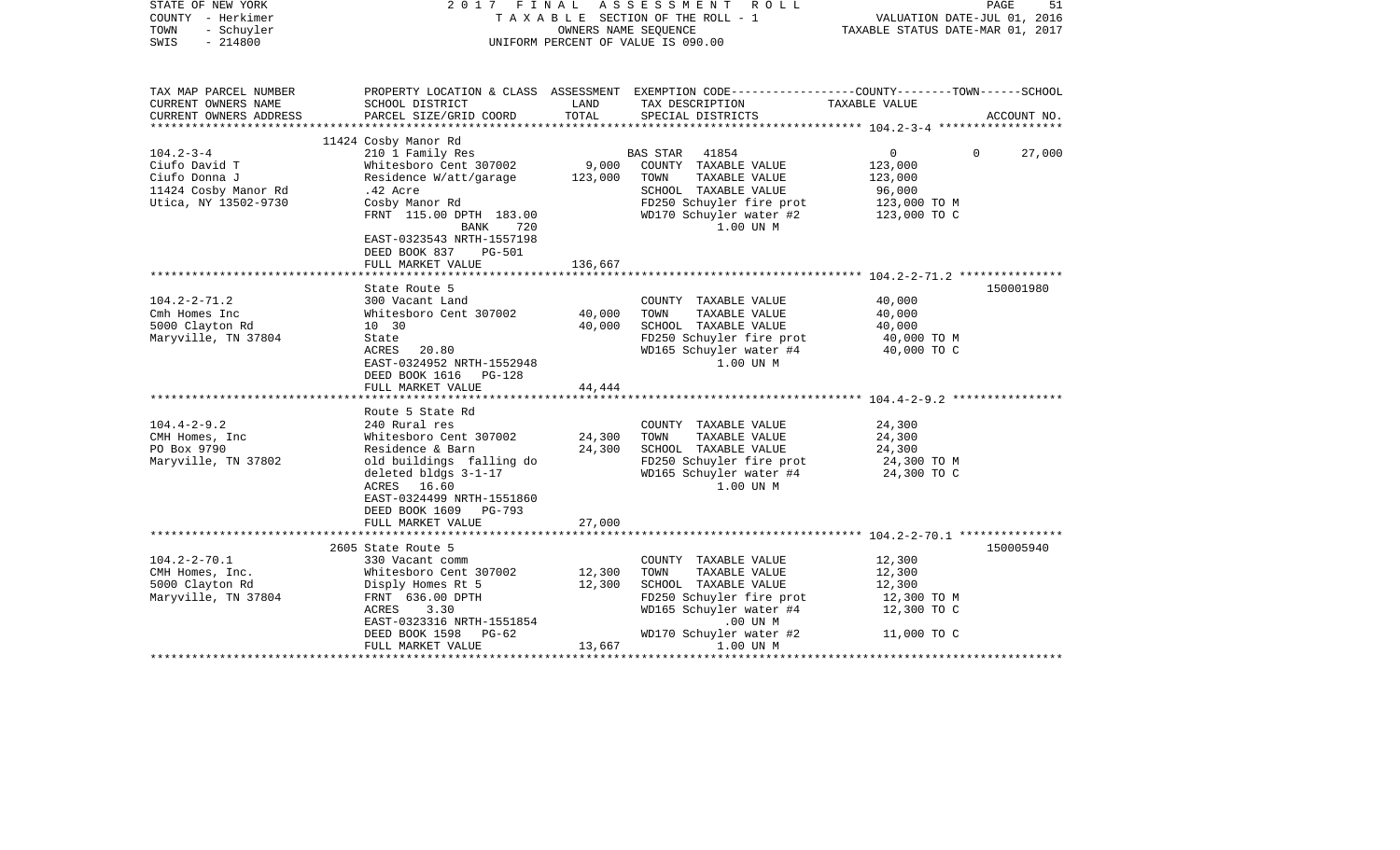| STATE OF NEW YORK<br>COUNTY - Herkimer<br>- Schuyler<br>TOWN<br>$-214800$<br>SWIS | 2017 FINAL                                                                                                                                                                                   | TAXABLE SECTION OF THE ROLL - 1<br>OWNERS NAME SEQUENCE<br>UNIFORM PERCENT OF VALUE IS 090.00 | ASSESSMENT      | R O L L                                                                                   | VALUATION DATE-JUL 01, 2016<br>TAXABLE STATUS DATE-MAR 01, 2017 | PAGE     | 52          |
|-----------------------------------------------------------------------------------|----------------------------------------------------------------------------------------------------------------------------------------------------------------------------------------------|-----------------------------------------------------------------------------------------------|-----------------|-------------------------------------------------------------------------------------------|-----------------------------------------------------------------|----------|-------------|
| TAX MAP PARCEL NUMBER<br>CURRENT OWNERS NAME                                      | PROPERTY LOCATION & CLASS ASSESSMENT EXEMPTION CODE----------------COUNTY-------TOWN------SCHOOL<br>SCHOOL DISTRICT                                                                          | LAND<br>TOTAL                                                                                 |                 | TAX DESCRIPTION                                                                           | TAXABLE VALUE                                                   |          |             |
| CURRENT OWNERS ADDRESS<br>***********************                                 | PARCEL SIZE/GRID COORD                                                                                                                                                                       |                                                                                               |                 | SPECIAL DISTRICTS                                                                         |                                                                 |          | ACCOUNT NO. |
|                                                                                   | 111 Moss Rd                                                                                                                                                                                  |                                                                                               |                 |                                                                                           |                                                                 |          | 150014790   |
| $112.2 - 3 - 43$                                                                  | 270 Mfg housing                                                                                                                                                                              |                                                                                               | <b>BAS STAR</b> | 41854                                                                                     | $\overline{0}$                                                  | $\Omega$ | 27,000      |
| Coffin Sherwood C                                                                 | Frankfort-Schuy 212602                                                                                                                                                                       | 8,200                                                                                         |                 | COUNTY TAXABLE VALUE                                                                      | 32,700                                                          |          |             |
| Moss Almira                                                                       | E<br>Vacant                                                                                                                                                                                  | 32,700                                                                                        | TOWN            | TAXABLE VALUE                                                                             | 32,700                                                          |          |             |
| 111 Moss Rd                                                                       | $3 \frac{1}{2}$                                                                                                                                                                              |                                                                                               |                 | SCHOOL TAXABLE VALUE                                                                      | 5,700                                                           |          |             |
| Frankfort, NY 13340                                                               | Moss Road<br>FRNT<br>95.00 DPTH 170.00<br>EAST-0338627 NRTH-1537778<br>DEED BOOK 00509 PG-00148                                                                                              |                                                                                               |                 | FD250 Schuyler fire prot                                                                  | 32,700 TO M                                                     |          |             |
|                                                                                   | FULL MARKET VALUE<br>******************                                                                                                                                                      | 36,333<br>********                                                                            |                 |                                                                                           |                                                                 |          |             |
|                                                                                   | 3546 State Route 5                                                                                                                                                                           |                                                                                               |                 |                                                                                           | ********************** 112.2-2-55 ******************            |          | 150008610   |
| $112.2 - 2 - 55$                                                                  | 210 1 Family Res                                                                                                                                                                             |                                                                                               |                 | COUNTY TAXABLE VALUE                                                                      | 52,800                                                          |          |             |
| Coicci Kelly                                                                      | Frankfort-Schuy 212602                                                                                                                                                                       | 9,300                                                                                         | TOWN            | TAXABLE VALUE                                                                             | 52,800                                                          |          |             |
| 3546 State Route 5                                                                | $S \sim$<br>Bldg                                                                                                                                                                             | 52,800                                                                                        |                 | SCHOOL TAXABLE VALUE                                                                      | 52,800                                                          |          |             |
| Frankfort, NY 13340                                                               | $3 \frac{1}{2}$                                                                                                                                                                              |                                                                                               |                 | FD250 Schuyler fire prot                                                                  | 52,800 TO M                                                     |          |             |
|                                                                                   | State<br>FRNT 115.00 DPTH 197.00<br>EAST-0337789 NRTH-1538574<br>DEED BOOK 1270 PG-200<br>FULL MARKET VALUE                                                                                  | 58,667                                                                                        |                 |                                                                                           |                                                                 |          |             |
|                                                                                   | 1111 Newport Rd                                                                                                                                                                              |                                                                                               |                 |                                                                                           |                                                                 |          | 1500009930  |
| $099.1 - 1 - 84$                                                                  | 210 1 Family Res                                                                                                                                                                             |                                                                                               | <b>BAS STAR</b> | 41854                                                                                     | $\overline{0}$                                                  | $\Omega$ | 27,000      |
| Colbey David D                                                                    | West Canada Val 212402                                                                                                                                                                       | 13,500                                                                                        |                 | COUNTY TAXABLE VALUE                                                                      | 118,400                                                         |          |             |
| Colbey Pauline M                                                                  | Bldgs                                                                                                                                                                                        | 118,400                                                                                       | TOWN            | TAXABLE VALUE                                                                             | 118,400                                                         |          |             |
| 1111 Newport Rd                                                                   | 1 A                                                                                                                                                                                          |                                                                                               |                 | SCHOOL TAXABLE VALUE                                                                      | 91,400                                                          |          |             |
| Utica, NY 13502                                                                   | Newport Rd<br>ACRES<br>1.00<br>EAST-0328976 NRTH-1571497<br>DEED BOOK 1412 PG-101<br>FULL MARKET VALUE                                                                                       | 131,556                                                                                       |                 | FD250 Schuyler fire prot                                                                  | 118,400 TO M                                                    |          |             |
|                                                                                   |                                                                                                                                                                                              |                                                                                               |                 |                                                                                           | ********************* 112.2-3-5 *******************             |          |             |
|                                                                                   | 227 Watkins Rd                                                                                                                                                                               |                                                                                               |                 |                                                                                           |                                                                 |          | 150075085   |
| $112.2 - 3 - 5$                                                                   | 281 Multiple res                                                                                                                                                                             |                                                                                               | BAS STAR        | 41854                                                                                     | $\circ$                                                         | $\Omega$ | 27,000      |
| Colino Dr Daniel<br>Colino Miriam<br>227 Watkins Rd<br>Frankfort, NY 13340        | Frankfort-Schuy 212602<br>Single Family Residence<br>28'x 60'Manufactured Res<br>Bar Redu 5500<br>2000<br>ACRES<br>9.20 BANK<br>250<br>EAST-0340468 NRTH-1539409<br>DEED BOOK 00637 PG-00313 | 19,400<br>263,500                                                                             | TOWN            | COUNTY TAXABLE VALUE<br>TAXABLE VALUE<br>SCHOOL TAXABLE VALUE<br>FD250 Schuyler fire prot | 263,500<br>263,500<br>236,500<br>263,500 TO M                   |          |             |
|                                                                                   | FULL MARKET VALUE                                                                                                                                                                            | 292,778                                                                                       |                 |                                                                                           |                                                                 |          |             |
|                                                                                   |                                                                                                                                                                                              |                                                                                               |                 |                                                                                           |                                                                 |          |             |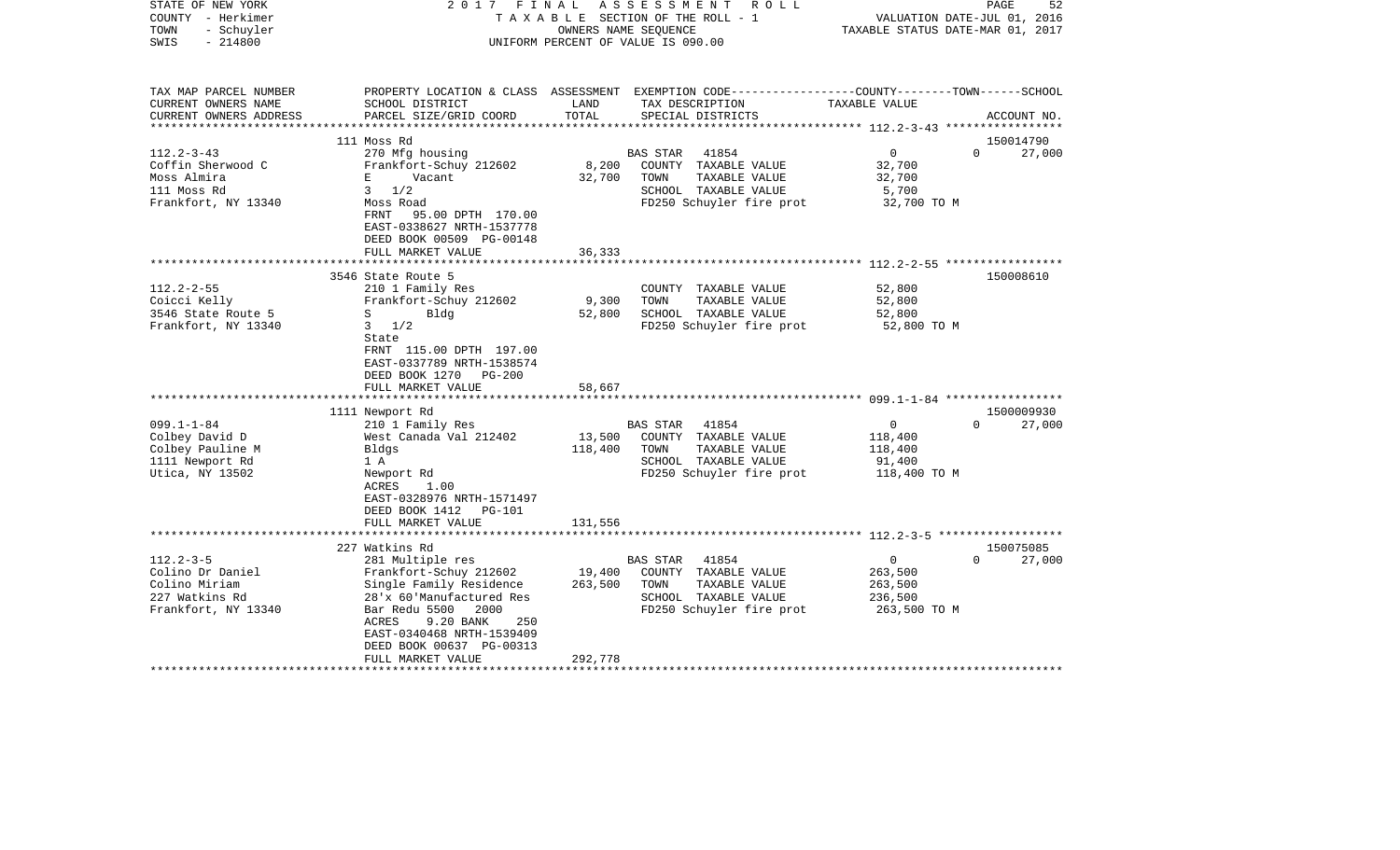| STATE OF NEW YORK<br>COUNTY - Herkimer<br>- Schuyler<br>TOWN<br>$-214800$<br>SWIS                                                                                                      |                                                                                                                                                                                                                                                                                                                                                                                                                 |                            | 2017 FINAL ASSESSMENT<br>ROLL<br>TAXABLE SECTION OF THE ROLL - 1<br>OWNERS NAME SEOUENCE<br>UNIFORM PERCENT OF VALUE IS 090.00                                                                                                                                                                                                                                   | VALUATION DATE-JUL 01, 2016<br>TAXABLE STATUS DATE-MAR 01, 2017                                                                                                                                          | PAGE<br>53                                       |
|----------------------------------------------------------------------------------------------------------------------------------------------------------------------------------------|-----------------------------------------------------------------------------------------------------------------------------------------------------------------------------------------------------------------------------------------------------------------------------------------------------------------------------------------------------------------------------------------------------------------|----------------------------|------------------------------------------------------------------------------------------------------------------------------------------------------------------------------------------------------------------------------------------------------------------------------------------------------------------------------------------------------------------|----------------------------------------------------------------------------------------------------------------------------------------------------------------------------------------------------------|--------------------------------------------------|
| TAX MAP PARCEL NUMBER<br>CURRENT OWNERS NAME                                                                                                                                           | SCHOOL DISTRICT                                                                                                                                                                                                                                                                                                                                                                                                 | LAND                       | PROPERTY LOCATION & CLASS ASSESSMENT EXEMPTION CODE---------------COUNTY-------TOWN------SCHOOL<br>TAX DESCRIPTION                                                                                                                                                                                                                                               | TAXABLE VALUE                                                                                                                                                                                            |                                                  |
| CURRENT OWNERS ADDRESS                                                                                                                                                                 | PARCEL SIZE/GRID COORD                                                                                                                                                                                                                                                                                                                                                                                          | TOTAL                      | SPECIAL DISTRICTS                                                                                                                                                                                                                                                                                                                                                |                                                                                                                                                                                                          | ACCOUNT NO.                                      |
| $104.2 - 1 - 14.7$<br>Coliseum Soccer Club Inc.<br>PO Box 282<br>Frankfort, NY 13340-0282                                                                                              | Wood Ln<br>323 Vacant rural<br>Whitesboro Cent 307002<br>Soccer Fields<br>ACRES<br>9.30<br>EAST-0319143 NRTH-1557880<br>DEED BOOK 838<br>PG-221<br>FULL MARKET VALUE                                                                                                                                                                                                                                            | 14,400<br>14,400<br>16,000 | COUNTY TAXABLE VALUE<br>TOWN<br>TAXABLE VALUE<br>SCHOOL TAXABLE VALUE<br>FD250 Schuyler fire prot<br>WD170 Schuyler water #2<br>.00 UN M                                                                                                                                                                                                                         | 14,400<br>14,400<br>14,400<br>14,400 TO M<br>14,400 TO C                                                                                                                                                 |                                                  |
|                                                                                                                                                                                        |                                                                                                                                                                                                                                                                                                                                                                                                                 |                            |                                                                                                                                                                                                                                                                                                                                                                  |                                                                                                                                                                                                          |                                                  |
| $099.1 - 1 - 49$<br>Collver Michael<br>Collver Gloria<br>263 Brown Rd<br>Utica, NY 13502<br>$104.7 - 1 - 80$<br>Colon Alexander<br>Yager Kaytie L<br>5688 Austin Rd<br>Utica, NY 13502 | 263 Brown Rd<br>210 1 Family Res<br>West Canada Val 212402<br>N Bldg<br>merge 2008 4.5 46.3<br>Brown<br>ACRES<br>18.70 BANK<br>020<br>EAST-0326969 NRTH-1572728<br>DEED BOOK 00619 PG-00776<br>FULL MARKET VALUE<br>5688 Austin Rd<br>210 1 Family Res<br>Whitesboro Cent 307002<br>Residence<br>$3 \frac{1}{4}$<br>Austin Rd<br>FRNT 120.00 DPTH 125.00<br>EAST-0315131 NRTH-1558483<br>DEED BOOK 2017 PG-1495 | 112,222<br>8,000<br>80,000 | VET COM CT 41131<br>21,300 VET DIS CT 41141<br>101,000 ENH STAR 41834<br>COUNTY TAXABLE VALUE<br>TAXABLE VALUE<br>TOWN<br>SCHOOL TAXABLE VALUE<br>FD250 Schuyler fire prot<br>COUNTY TAXABLE VALUE<br>TAXABLE VALUE<br>TOWN<br>SCHOOL TAXABLE VALUE<br>FD250 Schuyler fire prot<br>LT160 Schuyler light #1<br>SD030 Schuyler sewer #1<br>WD160 Schuyler water #1 | 13,500<br>13,500<br>27,000<br>27,000<br>$\overline{0}$<br>$\Omega$<br>60,500<br>60,500<br>42,050<br>101,000 TO M<br>80,000<br>80,000<br>80,000<br>80,000 TO M<br>80,000 TO M<br>1.30 UN M<br>80,000 TO M | 150075012<br>0<br>$\circ$<br>58,950<br>150006090 |
|                                                                                                                                                                                        | FULL MARKET VALUE                                                                                                                                                                                                                                                                                                                                                                                               | 88,889                     |                                                                                                                                                                                                                                                                                                                                                                  |                                                                                                                                                                                                          |                                                  |
| $104.11 - 1 - 37$<br>Commodove Properties Inc<br>1423 Lincolnway E.<br>PO Box 577<br>Goshen, IN 46526                                                                                  | 2154 State Route 5<br>210 1 Family Res<br>Whitesboro Cent 307002<br>$S \sim$<br>Bldg<br>$3 \t1/4$<br>Rt 5<br>FRNT<br>95.00 DPTH 325.00<br>EAST-0315987 NRTH-1555716<br>DEED BOOK 1438 PG-506<br>FULL MARKET VALUE                                                                                                                                                                                               | 11,000<br>72,000<br>80,000 | COUNTY TAXABLE VALUE<br>TOWN<br>TAXABLE VALUE<br>SCHOOL TAXABLE VALUE<br>FD250 Schuyler fire prot<br>WD170 Schuyler water #2<br>1.00 UN M                                                                                                                                                                                                                        | 72,000<br>72,000<br>72,000<br>72,000 TO M<br>72,000 TO C                                                                                                                                                 | 150011610                                        |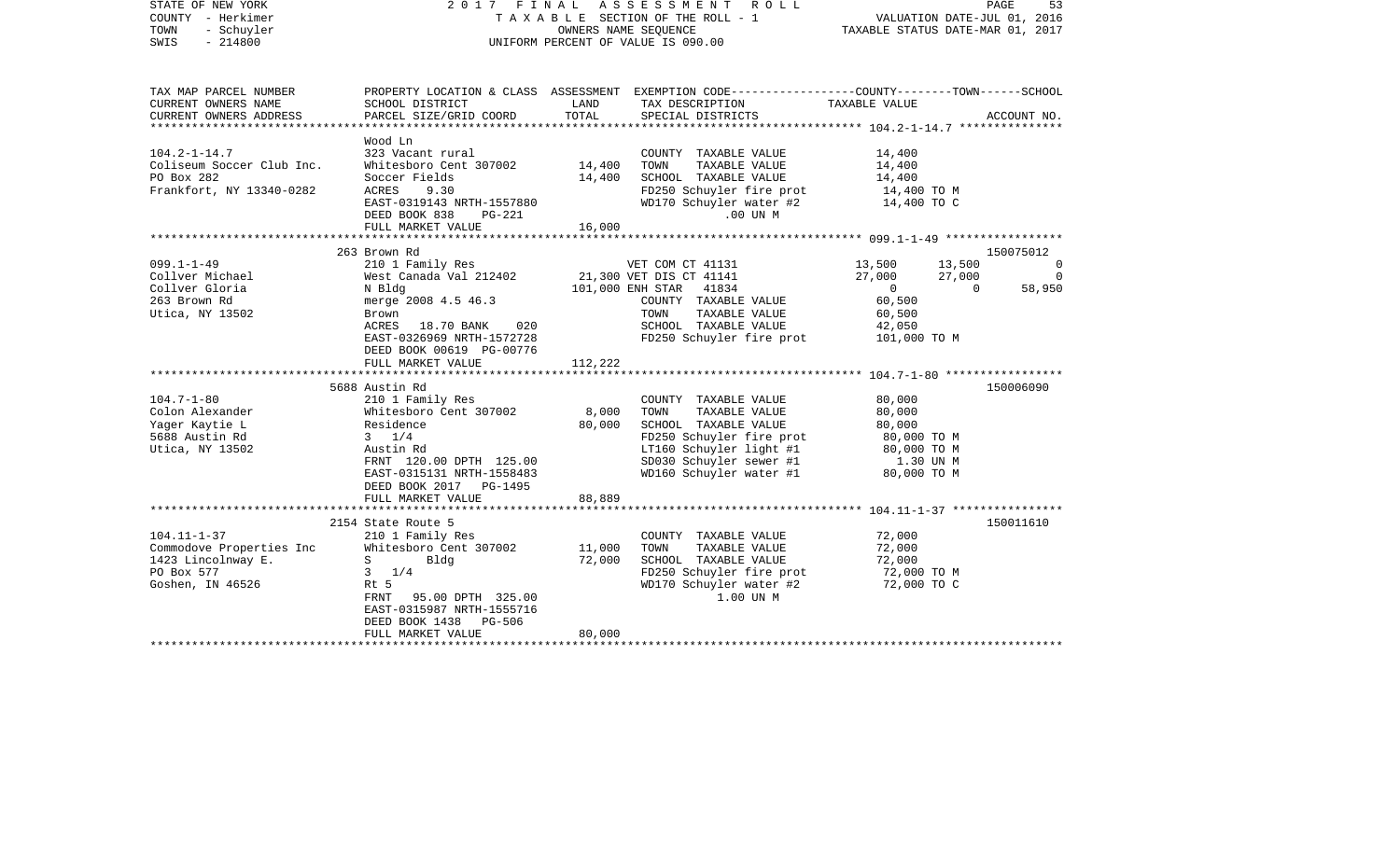| STATE OF NEW YORK<br>COUNTY - Herkimer<br>TOWN<br>- Schuyler                                                                                                             | 2017                                                                                                                                                                                                                                                                                                                                                                                                                                                                       | FINAL                                                     | ASSESSMENT<br>R O L L<br>TAXABLE SECTION OF THE ROLL - 1<br>OWNERS NAME SEQUENCE                                                                                                                                                                                                                                                  | VALUATION DATE-JUL 01, 2016<br>TAXABLE STATUS DATE-MAR 01, 2017                                                                                                     | PAGE<br>54                                            |
|--------------------------------------------------------------------------------------------------------------------------------------------------------------------------|----------------------------------------------------------------------------------------------------------------------------------------------------------------------------------------------------------------------------------------------------------------------------------------------------------------------------------------------------------------------------------------------------------------------------------------------------------------------------|-----------------------------------------------------------|-----------------------------------------------------------------------------------------------------------------------------------------------------------------------------------------------------------------------------------------------------------------------------------------------------------------------------------|---------------------------------------------------------------------------------------------------------------------------------------------------------------------|-------------------------------------------------------|
| $-214800$<br>SWIS                                                                                                                                                        |                                                                                                                                                                                                                                                                                                                                                                                                                                                                            |                                                           | UNIFORM PERCENT OF VALUE IS 090.00                                                                                                                                                                                                                                                                                                |                                                                                                                                                                     |                                                       |
| TAX MAP PARCEL NUMBER<br>CURRENT OWNERS NAME<br>CURRENT OWNERS ADDRESS<br>************************                                                                       | SCHOOL DISTRICT<br>PARCEL SIZE/GRID COORD                                                                                                                                                                                                                                                                                                                                                                                                                                  | LAND<br>TOTAL                                             | PROPERTY LOCATION & CLASS ASSESSMENT EXEMPTION CODE----------------COUNTY-------TOWN------SCHOOL<br>TAX DESCRIPTION<br>SPECIAL DISTRICTS                                                                                                                                                                                          | TAXABLE VALUE                                                                                                                                                       | ACCOUNT NO.                                           |
| $099.4 - 3 - 37$<br>Congdon Randy<br>PO Box 724<br>Herkimer, NY 13350                                                                                                    | Hawthorne Rd<br>322 Rural vac>10<br>West Canada Val 212402<br>split #6 lot 36<br>Land & Lakes<br>Hawthorne Rd<br>FRNT 1042.20 DPTH<br>ACRES<br>20.00<br>EAST-0346247 NRTH-1567698<br>DEED BOOK 1612<br>PG-921                                                                                                                                                                                                                                                              | 20,000<br>20,000                                          | COUNTY<br>TAXABLE VALUE<br>TOWN<br>TAXABLE VALUE<br>SCHOOL TAXABLE VALUE<br>FD250 Schuyler fire prot                                                                                                                                                                                                                              | 20,000<br>20,000<br>20,000<br>20,000 TO M                                                                                                                           | 150003180                                             |
|                                                                                                                                                                          | FULL MARKET VALUE                                                                                                                                                                                                                                                                                                                                                                                                                                                          | 22,222                                                    |                                                                                                                                                                                                                                                                                                                                   |                                                                                                                                                                     |                                                       |
|                                                                                                                                                                          | 5667 Austin Rd                                                                                                                                                                                                                                                                                                                                                                                                                                                             |                                                           |                                                                                                                                                                                                                                                                                                                                   |                                                                                                                                                                     | 150004020                                             |
| $104.7 - 1 - 71$<br>Conley Jim<br>Conley Judith<br>5667 Austin Rd<br>Utica, NY 13502<br>$099.2 - 4 - 30$<br>Connor Christina Ann<br>192 Grandview Dr<br>Poland, NY 13413 | 210 1 Family Res<br>Whitesboro Cent 307002<br>W 5667<br>Bldg<br>$3 \frac{1}{8}$<br>Austin Rd<br>90.00 DPTH 126.00<br>FRNT<br>EAST-0314756 NRTH-1558198<br>DEED BOOK 00551 PG-00355<br>FULL MARKET VALUE<br>******************<br>192 Grande View Dr<br>240 Rural res<br>West Canada Val 212402<br>Survey # 362<br>Land & Lakes lot 30<br>Grande View Dr<br>FRNT 774.20 DPTH<br>ACRES<br>7.50<br>EAST-0338716 NRTH-1572388<br>DEED BOOK 1204<br>PG-506<br>FULL MARKET VALUE | 7,400<br>86,900<br>96,556<br>27,600<br>202,000<br>224,444 | ENH STAR<br>41834<br>COUNTY TAXABLE VALUE<br>TOWN<br>TAXABLE VALUE<br>SCHOOL TAXABLE VALUE<br>FD250 Schuyler fire prot<br>LT160 Schuyler light #1<br>SD030 Schuyler sewer #1<br>WD175 Schuyler water #3<br>41854<br>BAS STAR<br>COUNTY TAXABLE VALUE<br>TOWN<br>TAXABLE VALUE<br>SCHOOL TAXABLE VALUE<br>FD250 Schuyler fire prot | $\mathbf 0$<br>86,900<br>86,900<br>27,950<br>86,900 TO M<br>86,900 TO M<br>1.00 UN M<br>86,900 TO M<br>$\mathbf 0$<br>202,000<br>202,000<br>175,000<br>202,000 TO M | $\Omega$<br>58,950<br>150003180<br>$\Omega$<br>27,000 |
|                                                                                                                                                                          |                                                                                                                                                                                                                                                                                                                                                                                                                                                                            |                                                           |                                                                                                                                                                                                                                                                                                                                   |                                                                                                                                                                     |                                                       |
| $104.2 - 1 - 3$<br>Connors Kimberly<br>379 Newport Rd<br>Utica, NY 13502                                                                                                 | 379 Newport Rd<br>210 1 Family Res<br>Whitesboro Cent 307002<br>Single Family Residence<br>3 1/2 Acre<br>Newport<br>FRNT 100.00 DPTH 180.00<br>EAST-0321013 NRTH-1559263<br>DEED BOOK 1551<br>PG-727<br>FULL MARKET VALUE                                                                                                                                                                                                                                                  | 8,500<br>124,000<br>137,778                               | 41854<br>BAS STAR<br>COUNTY TAXABLE VALUE<br>TAXABLE VALUE<br>TOWN<br>SCHOOL TAXABLE VALUE<br>FD250 Schuyler fire prot<br>WD170 Schuyler water #2<br>1.00 UN M                                                                                                                                                                    | 0<br>124,000<br>124,000<br>97,000<br>124,000 TO M<br>124,000 TO C                                                                                                   | 150075028<br>27,000<br>$\Omega$                       |
|                                                                                                                                                                          |                                                                                                                                                                                                                                                                                                                                                                                                                                                                            |                                                           |                                                                                                                                                                                                                                                                                                                                   |                                                                                                                                                                     |                                                       |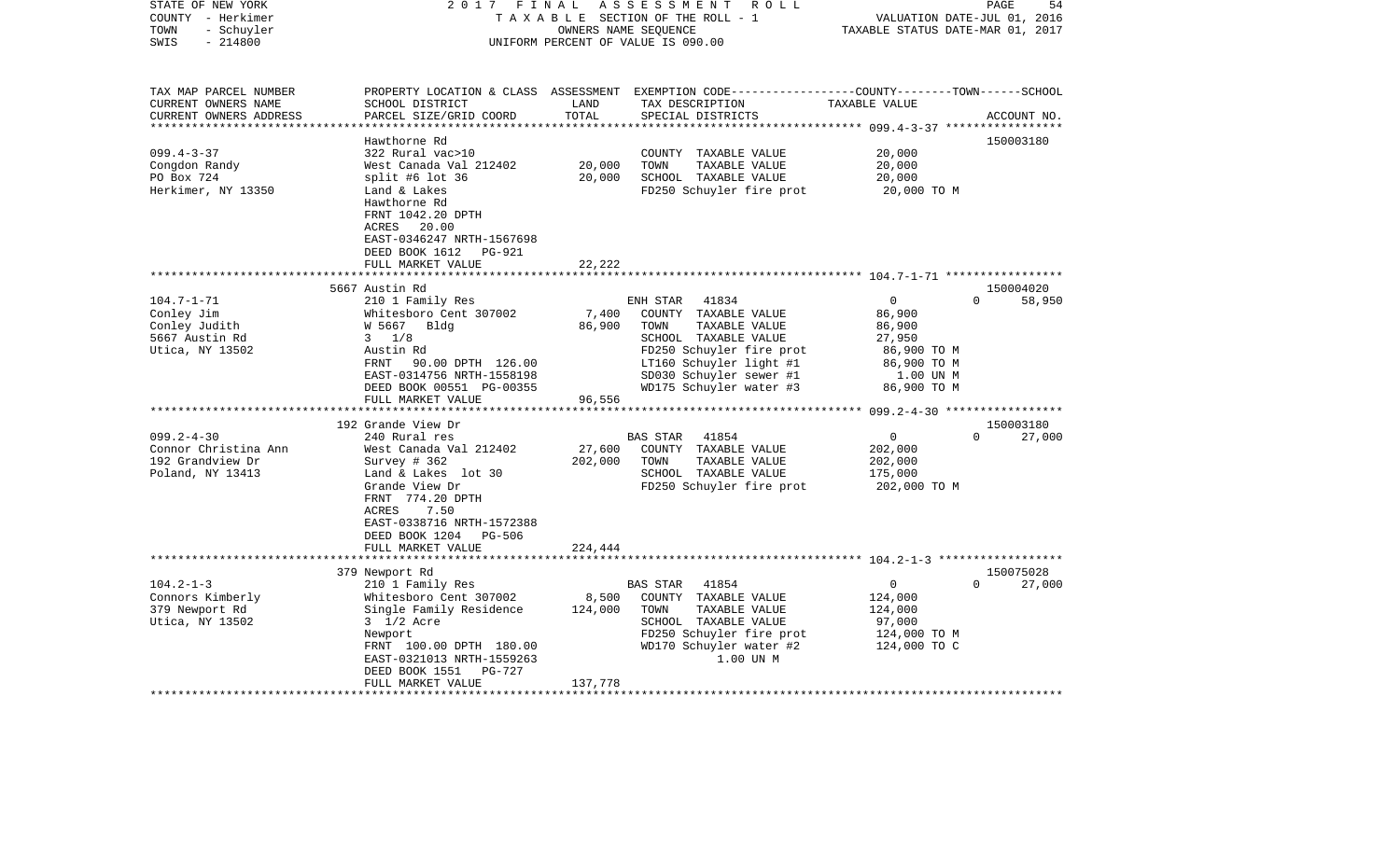| STATE OF NEW YORK<br>COUNTY - Herkimer  | 2017                                                  | FINAL   | A S S E S S M E N T<br>R O L L<br>T A X A B L E SECTION OF THE ROLL - 1 | VALUATION DATE-JUL 01, 2016                      | PAGE<br>55         |
|-----------------------------------------|-------------------------------------------------------|---------|-------------------------------------------------------------------------|--------------------------------------------------|--------------------|
| TOWN<br>- Schuyler<br>SWIS<br>$-214800$ |                                                       |         | OWNERS NAME SEQUENCE<br>UNIFORM PERCENT OF VALUE IS 090.00              | TAXABLE STATUS DATE-MAR 01, 2017                 |                    |
| TAX MAP PARCEL NUMBER                   | PROPERTY LOCATION & CLASS ASSESSMENT                  |         | EXEMPTION CODE-----------------COUNTY-------TOWN------SCHOOL            |                                                  |                    |
| CURRENT OWNERS NAME                     | SCHOOL DISTRICT                                       | LAND    | TAX DESCRIPTION                                                         | TAXABLE VALUE                                    |                    |
| CURRENT OWNERS ADDRESS                  | PARCEL SIZE/GRID COORD                                | TOTAL   | SPECIAL DISTRICTS                                                       | ****************** 104.2-1-31 ****************** | ACCOUNT NO.        |
|                                         | 127 Newport Rd                                        |         |                                                                         |                                                  | 150020550          |
| $104.2 - 1 - 31$                        | 210 1 Family Res                                      |         | COUNTY TAXABLE VALUE                                                    | 43,200                                           |                    |
| Connors William                         | Whitesboro Cent 307002                                | 6,500   | TAXABLE VALUE<br>TOWN                                                   | 43,200                                           |                    |
| Connors Christopher                     | Bldg<br>W                                             | 43,200  | SCHOOL TAXABLE VALUE                                                    | 43,200                                           |                    |
| 107 Newport Rd                          | 1/8<br>3                                              |         | FD250 Schuyler fire prot                                                | 43,200 TO M                                      |                    |
| Utica, NY 13502                         | Newport Rd                                            |         | WD170 Schuyler water #2                                                 | 43,200 TO C                                      |                    |
|                                         | FRNT 50.00 DPTH 104.00                                |         | 1.00 UN M                                                               |                                                  |                    |
|                                         | EAST-0318505 NRTH-1554989<br>DEED BOOK 1549<br>$PG-1$ |         |                                                                         |                                                  |                    |
|                                         | FULL MARKET VALUE                                     | 48,000  |                                                                         |                                                  |                    |
|                                         |                                                       |         |                                                                         |                                                  |                    |
|                                         | 111 Newport Rd                                        |         |                                                                         |                                                  | 150001590          |
| $104.2 - 1 - 33$                        | 210 1 Family Res                                      |         | COUNTY TAXABLE VALUE                                                    | 45,000                                           |                    |
| Connors William F                       | Whitesboro Cent 307002                                | 9,100   | TOWN<br>TAXABLE VALUE                                                   | 45,000                                           |                    |
| Connors Frances A                       | Residence                                             | 45,000  | SCHOOL TAXABLE VALUE                                                    | 45,000                                           |                    |
| 107 Newport Roadrd                      | FRNT 163.04 DPTH 104.00                               |         | FD250 Schuyler fire prot                                                | 45,000 TO M                                      |                    |
| Utica, NY 13502                         | ACRES<br>0.49                                         |         | WD170 Schuyler water #2                                                 | 45,000 TO C                                      |                    |
|                                         | EAST-0318372 NRTH-1554809                             |         | 1.00 UN M                                                               |                                                  |                    |
|                                         | DEED BOOK 855<br>PG-456                               |         |                                                                         |                                                  |                    |
|                                         | FULL MARKET VALUE                                     | 50,000  |                                                                         |                                                  |                    |
|                                         |                                                       |         |                                                                         |                                                  |                    |
|                                         | 107 Newport Rd                                        |         |                                                                         |                                                  | 150002400          |
| $104.2 - 1 - 34.1$                      | 210 1 Family Res                                      |         | 41854<br>BAS STAR                                                       | 0                                                | 27,000<br>$\Omega$ |
| Connors William F                       | Whitesboro Cent 307002                                | 13,900  | COUNTY TAXABLE VALUE                                                    | 103,500                                          |                    |
| Connors Frances                         | 2 Story Residence W/garag                             | 103,500 | TOWN<br>TAXABLE VALUE                                                   | 103,500                                          |                    |
| 107 Newport Rd                          | 3.588                                                 |         | SCHOOL TAXABLE VALUE                                                    | 76,500                                           |                    |
| Utica, NY 13502                         | Newport Rd                                            |         | FD250 Schuyler fire prot                                                | 103,500 TO M                                     |                    |
|                                         | ACRES<br>1.50                                         |         | WD170 Schuyler water #2                                                 | 3,600 TO C                                       |                    |
|                                         | EAST-0318190 NRTH-1554797                             |         | 1.00 UN M                                                               |                                                  |                    |
|                                         | DEED BOOK 680<br>PG-687                               |         |                                                                         |                                                  |                    |
|                                         | FULL MARKET VALUE<br>****************************     | 115,000 |                                                                         |                                                  |                    |
|                                         | 2306 State Route 5                                    |         |                                                                         |                                                  | 150022800          |
| $104.11 - 1 - 12$                       | 210 1 Family Res                                      |         | COUNTY TAXABLE VALUE                                                    | 60,000                                           |                    |
| Connors William F                       | Whitesboro Cent 307002                                | 6,900   | TOWN<br>TAXABLE VALUE                                                   | 60,000                                           |                    |
| Connors Christopher W                   | Bldg                                                  | 60,000  | SCHOOL TAXABLE VALUE                                                    | 60,000                                           |                    |
| 107 Newport Rd                          | 3 3/8Acres                                            |         | FD250 Schuyler fire prot                                                | 60,000 TO M                                      |                    |
| Utica, NY 13502                         | State                                                 |         | WD170 Schuyler water #2                                                 | 3,200 TO C                                       |                    |
|                                         | FRNT 148.00 DPTH 130.00                               |         | 1.00 UN M                                                               |                                                  |                    |
|                                         | EAST-0318406 NRTH-1554234                             |         |                                                                         |                                                  |                    |
|                                         | DEED BOOK 1345<br><b>PG-755</b>                       |         |                                                                         |                                                  |                    |
|                                         | FULL MARKET VALUE                                     | 66,667  |                                                                         |                                                  |                    |
|                                         |                                                       |         |                                                                         |                                                  |                    |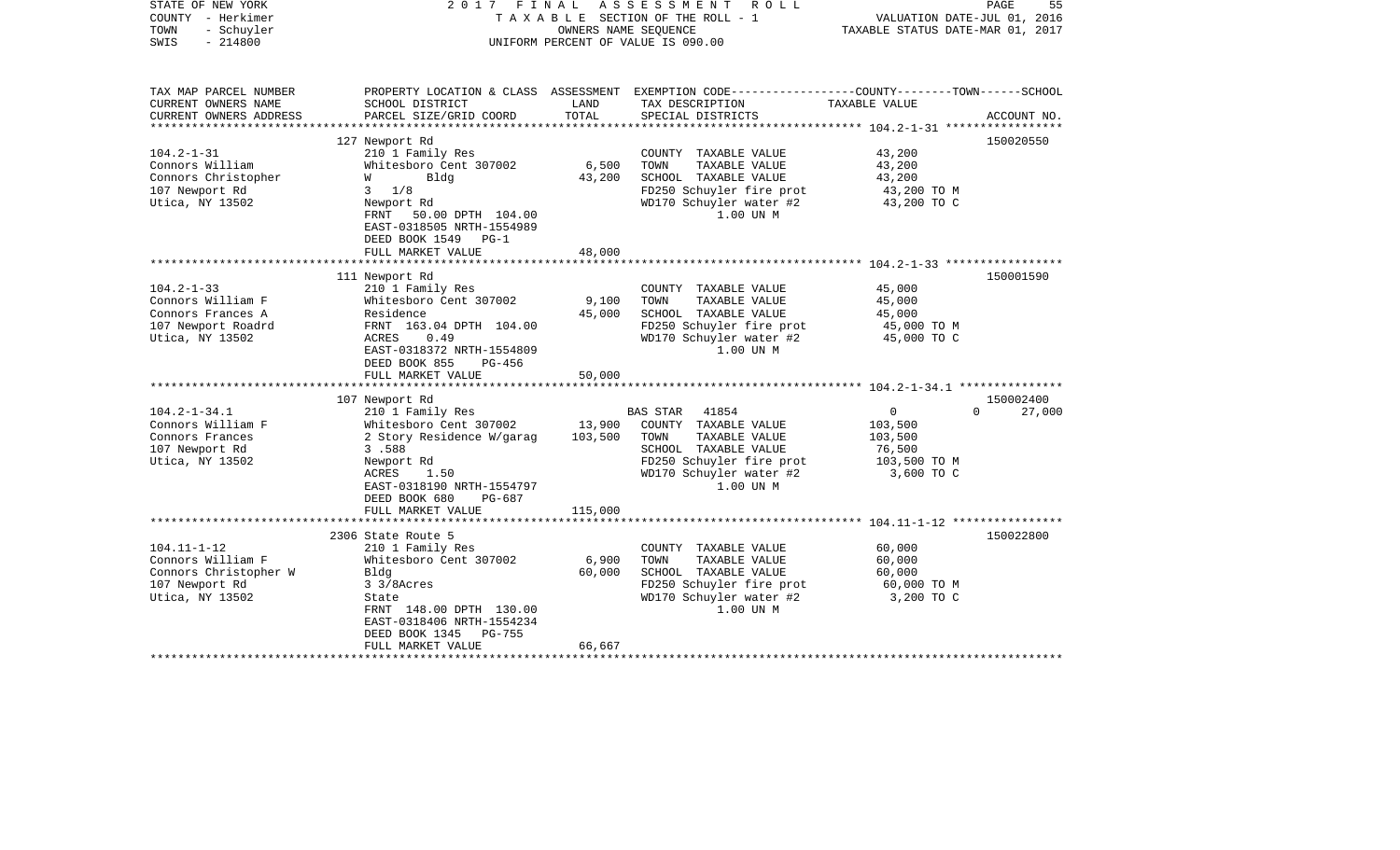| $-214800$<br>UNIFORM PERCENT OF VALUE IS 090.00<br>PROPERTY LOCATION & CLASS ASSESSMENT EXEMPTION CODE---------------COUNTY-------TOWN-----SCHOOL<br>LAND<br>TAX DESCRIPTION<br>TAXABLE VALUE<br>SCHOOL DISTRICT<br>PARCEL SIZE/GRID COORD<br>TOTAL<br>SPECIAL DISTRICTS<br>ACCOUNT NO.<br>***************<br>150001050<br>226 Windfall Rd<br>$105.1 - 1 - 41$<br>210 1 Family Res<br>COUNTY TAXABLE VALUE<br>68,100<br>7,800<br>Whitesboro Cent 307002<br>68,100<br>TOWN<br>TAXABLE VALUE<br>Bldg<br>68,100<br>SCHOOL TAXABLE VALUE<br>68,100<br>Е<br>$3 \frac{1}{3}$<br>FD250 Schuyler fire prot<br>68,100 TO M<br>4,000 TO C<br>Windfall<br>WD170 Schuyler water #2<br>FRNT 100.00 DPTH 140.00<br>1.00 UN M<br>EAST-0324242 NRTH-1554197<br>DEED BOOK 1105 PG-190<br>FULL MARKET VALUE<br>75,667<br>*********************************<br>131 Millers Grove Rd<br>150003990<br>$112.2 - 2 - 43$<br>$\mathbf 0$<br>210 1 Family Res<br><b>BAS STAR</b><br>41854<br>$\Omega$<br>27,000<br>Cook Delores<br>Frankfort-Schuy 212602<br>14,000<br>COUNTY TAXABLE VALUE<br>64,000<br>131 Millers Grove Rd<br>64,000<br>merge $# 1 2010$<br>TOWN<br>TAXABLE VALUE<br>64,000<br>Frankfort, NY 13340<br>$112 - 2 - 2 - 43$ w 41 & 42<br>SCHOOL TAXABLE VALUE<br>37,000<br>FD250 Schuyler fire prot<br>Off Millers Grove Rd<br>64,000 TO M<br>FRNT 150.00 DPTH 100.00<br>2.00<br>ACRES<br>EAST-0336311 NRTH-1540617<br>DEED BOOK 789<br>PG-198<br>71,111<br>FULL MARKET VALUE<br>438 Carder Ln<br>150075112<br>96,000<br>210 1 Family Res<br>COUNTY TAXABLE VALUE<br>Cook Jeffery M<br>Frankfort-Schuy 212602<br>13,500<br>TAXABLE VALUE<br>96,000<br>TOWN<br>96,000<br>Bldg<br>SCHOOL TAXABLE VALUE<br>96,000<br>S<br>1 Acre<br>FD250 Schuyler fire prot<br>96,000 TO M<br>3<br>Carder Lane<br>ACRES<br>1.00<br>EAST-0333318 NRTH-1547568<br>DEED BOOK 1253<br>PG-689<br>FULL MARKET VALUE<br>106,667<br>113 Knapps Knolle<br>210 1 Family Res<br>0<br>$\mathbf 0$<br>27,000<br>BAS STAR<br>41854<br>Whitesboro Cent 307002<br>12,000<br>153,000<br>COUNTY TAXABLE VALUE<br>Cook Michele<br>Knapps Knolle Rd<br>153,000<br>TOWN<br>TAXABLE VALUE<br>153,000<br>SCHOOL TAXABLE VALUE<br>113 Knapps Knolle Rd<br>Lot 27<br>126,000<br>Utica, NY 13502<br>FRNT 160.00 DPTH 344.00<br>FD250 Schuyler fire prot<br>153,000 TO M<br>WD170 Schuyler water #2<br>EAST-0323434 NRTH-1557055<br>153,000 TO C<br>1.00 UN M<br><b>PG-208</b><br>DEED BOOK 1233<br>FULL MARKET VALUE<br>170,000 | STATE OF NEW YORK<br>COUNTY - Herkimer<br>- Schuyler<br>TOWN | 2017<br>FINAL | ASSESSMENT ROLL<br>TAXABLE SECTION OF THE ROLL - 1<br>OWNERS NAME SEQUENCE | TAXABLE STATUS DATE-MAR 01, 2017 | PAGE<br>56<br>VALUATION DATE-JUL 01, 2016 |
|----------------------------------------------------------------------------------------------------------------------------------------------------------------------------------------------------------------------------------------------------------------------------------------------------------------------------------------------------------------------------------------------------------------------------------------------------------------------------------------------------------------------------------------------------------------------------------------------------------------------------------------------------------------------------------------------------------------------------------------------------------------------------------------------------------------------------------------------------------------------------------------------------------------------------------------------------------------------------------------------------------------------------------------------------------------------------------------------------------------------------------------------------------------------------------------------------------------------------------------------------------------------------------------------------------------------------------------------------------------------------------------------------------------------------------------------------------------------------------------------------------------------------------------------------------------------------------------------------------------------------------------------------------------------------------------------------------------------------------------------------------------------------------------------------------------------------------------------------------------------------------------------------------------------------------------------------------------------------------------------------------------------------------------------------------------------------------------------------------------------------------------------------------------------------------------------------------------------------------------------------------------------------------------------------------------------------------------------------------------------------------------------------------------------------------------------------------------------------|--------------------------------------------------------------|---------------|----------------------------------------------------------------------------|----------------------------------|-------------------------------------------|
|                                                                                                                                                                                                                                                                                                                                                                                                                                                                                                                                                                                                                                                                                                                                                                                                                                                                                                                                                                                                                                                                                                                                                                                                                                                                                                                                                                                                                                                                                                                                                                                                                                                                                                                                                                                                                                                                                                                                                                                                                                                                                                                                                                                                                                                                                                                                                                                                                                                                            | SWIS                                                         |               |                                                                            |                                  |                                           |
|                                                                                                                                                                                                                                                                                                                                                                                                                                                                                                                                                                                                                                                                                                                                                                                                                                                                                                                                                                                                                                                                                                                                                                                                                                                                                                                                                                                                                                                                                                                                                                                                                                                                                                                                                                                                                                                                                                                                                                                                                                                                                                                                                                                                                                                                                                                                                                                                                                                                            | TAX MAP PARCEL NUMBER                                        |               |                                                                            |                                  |                                           |
|                                                                                                                                                                                                                                                                                                                                                                                                                                                                                                                                                                                                                                                                                                                                                                                                                                                                                                                                                                                                                                                                                                                                                                                                                                                                                                                                                                                                                                                                                                                                                                                                                                                                                                                                                                                                                                                                                                                                                                                                                                                                                                                                                                                                                                                                                                                                                                                                                                                                            | CURRENT OWNERS NAME                                          |               |                                                                            |                                  |                                           |
|                                                                                                                                                                                                                                                                                                                                                                                                                                                                                                                                                                                                                                                                                                                                                                                                                                                                                                                                                                                                                                                                                                                                                                                                                                                                                                                                                                                                                                                                                                                                                                                                                                                                                                                                                                                                                                                                                                                                                                                                                                                                                                                                                                                                                                                                                                                                                                                                                                                                            | CURRENT OWNERS ADDRESS                                       |               |                                                                            |                                  |                                           |
|                                                                                                                                                                                                                                                                                                                                                                                                                                                                                                                                                                                                                                                                                                                                                                                                                                                                                                                                                                                                                                                                                                                                                                                                                                                                                                                                                                                                                                                                                                                                                                                                                                                                                                                                                                                                                                                                                                                                                                                                                                                                                                                                                                                                                                                                                                                                                                                                                                                                            |                                                              |               |                                                                            |                                  |                                           |
|                                                                                                                                                                                                                                                                                                                                                                                                                                                                                                                                                                                                                                                                                                                                                                                                                                                                                                                                                                                                                                                                                                                                                                                                                                                                                                                                                                                                                                                                                                                                                                                                                                                                                                                                                                                                                                                                                                                                                                                                                                                                                                                                                                                                                                                                                                                                                                                                                                                                            |                                                              |               |                                                                            |                                  |                                           |
|                                                                                                                                                                                                                                                                                                                                                                                                                                                                                                                                                                                                                                                                                                                                                                                                                                                                                                                                                                                                                                                                                                                                                                                                                                                                                                                                                                                                                                                                                                                                                                                                                                                                                                                                                                                                                                                                                                                                                                                                                                                                                                                                                                                                                                                                                                                                                                                                                                                                            | Connors William F                                            |               |                                                                            |                                  |                                           |
|                                                                                                                                                                                                                                                                                                                                                                                                                                                                                                                                                                                                                                                                                                                                                                                                                                                                                                                                                                                                                                                                                                                                                                                                                                                                                                                                                                                                                                                                                                                                                                                                                                                                                                                                                                                                                                                                                                                                                                                                                                                                                                                                                                                                                                                                                                                                                                                                                                                                            | Connors Christopher                                          |               |                                                                            |                                  |                                           |
|                                                                                                                                                                                                                                                                                                                                                                                                                                                                                                                                                                                                                                                                                                                                                                                                                                                                                                                                                                                                                                                                                                                                                                                                                                                                                                                                                                                                                                                                                                                                                                                                                                                                                                                                                                                                                                                                                                                                                                                                                                                                                                                                                                                                                                                                                                                                                                                                                                                                            | 107 Newport Rd                                               |               |                                                                            |                                  |                                           |
|                                                                                                                                                                                                                                                                                                                                                                                                                                                                                                                                                                                                                                                                                                                                                                                                                                                                                                                                                                                                                                                                                                                                                                                                                                                                                                                                                                                                                                                                                                                                                                                                                                                                                                                                                                                                                                                                                                                                                                                                                                                                                                                                                                                                                                                                                                                                                                                                                                                                            | Utica, NY 13502                                              |               |                                                                            |                                  |                                           |
|                                                                                                                                                                                                                                                                                                                                                                                                                                                                                                                                                                                                                                                                                                                                                                                                                                                                                                                                                                                                                                                                                                                                                                                                                                                                                                                                                                                                                                                                                                                                                                                                                                                                                                                                                                                                                                                                                                                                                                                                                                                                                                                                                                                                                                                                                                                                                                                                                                                                            |                                                              |               |                                                                            |                                  |                                           |
|                                                                                                                                                                                                                                                                                                                                                                                                                                                                                                                                                                                                                                                                                                                                                                                                                                                                                                                                                                                                                                                                                                                                                                                                                                                                                                                                                                                                                                                                                                                                                                                                                                                                                                                                                                                                                                                                                                                                                                                                                                                                                                                                                                                                                                                                                                                                                                                                                                                                            |                                                              |               |                                                                            |                                  |                                           |
|                                                                                                                                                                                                                                                                                                                                                                                                                                                                                                                                                                                                                                                                                                                                                                                                                                                                                                                                                                                                                                                                                                                                                                                                                                                                                                                                                                                                                                                                                                                                                                                                                                                                                                                                                                                                                                                                                                                                                                                                                                                                                                                                                                                                                                                                                                                                                                                                                                                                            |                                                              |               |                                                                            |                                  |                                           |
|                                                                                                                                                                                                                                                                                                                                                                                                                                                                                                                                                                                                                                                                                                                                                                                                                                                                                                                                                                                                                                                                                                                                                                                                                                                                                                                                                                                                                                                                                                                                                                                                                                                                                                                                                                                                                                                                                                                                                                                                                                                                                                                                                                                                                                                                                                                                                                                                                                                                            |                                                              |               |                                                                            |                                  |                                           |
|                                                                                                                                                                                                                                                                                                                                                                                                                                                                                                                                                                                                                                                                                                                                                                                                                                                                                                                                                                                                                                                                                                                                                                                                                                                                                                                                                                                                                                                                                                                                                                                                                                                                                                                                                                                                                                                                                                                                                                                                                                                                                                                                                                                                                                                                                                                                                                                                                                                                            |                                                              |               |                                                                            |                                  |                                           |
|                                                                                                                                                                                                                                                                                                                                                                                                                                                                                                                                                                                                                                                                                                                                                                                                                                                                                                                                                                                                                                                                                                                                                                                                                                                                                                                                                                                                                                                                                                                                                                                                                                                                                                                                                                                                                                                                                                                                                                                                                                                                                                                                                                                                                                                                                                                                                                                                                                                                            |                                                              |               |                                                                            |                                  |                                           |
|                                                                                                                                                                                                                                                                                                                                                                                                                                                                                                                                                                                                                                                                                                                                                                                                                                                                                                                                                                                                                                                                                                                                                                                                                                                                                                                                                                                                                                                                                                                                                                                                                                                                                                                                                                                                                                                                                                                                                                                                                                                                                                                                                                                                                                                                                                                                                                                                                                                                            |                                                              |               |                                                                            |                                  |                                           |
|                                                                                                                                                                                                                                                                                                                                                                                                                                                                                                                                                                                                                                                                                                                                                                                                                                                                                                                                                                                                                                                                                                                                                                                                                                                                                                                                                                                                                                                                                                                                                                                                                                                                                                                                                                                                                                                                                                                                                                                                                                                                                                                                                                                                                                                                                                                                                                                                                                                                            |                                                              |               |                                                                            |                                  |                                           |
|                                                                                                                                                                                                                                                                                                                                                                                                                                                                                                                                                                                                                                                                                                                                                                                                                                                                                                                                                                                                                                                                                                                                                                                                                                                                                                                                                                                                                                                                                                                                                                                                                                                                                                                                                                                                                                                                                                                                                                                                                                                                                                                                                                                                                                                                                                                                                                                                                                                                            |                                                              |               |                                                                            |                                  |                                           |
|                                                                                                                                                                                                                                                                                                                                                                                                                                                                                                                                                                                                                                                                                                                                                                                                                                                                                                                                                                                                                                                                                                                                                                                                                                                                                                                                                                                                                                                                                                                                                                                                                                                                                                                                                                                                                                                                                                                                                                                                                                                                                                                                                                                                                                                                                                                                                                                                                                                                            |                                                              |               |                                                                            |                                  |                                           |
|                                                                                                                                                                                                                                                                                                                                                                                                                                                                                                                                                                                                                                                                                                                                                                                                                                                                                                                                                                                                                                                                                                                                                                                                                                                                                                                                                                                                                                                                                                                                                                                                                                                                                                                                                                                                                                                                                                                                                                                                                                                                                                                                                                                                                                                                                                                                                                                                                                                                            |                                                              |               |                                                                            |                                  |                                           |
|                                                                                                                                                                                                                                                                                                                                                                                                                                                                                                                                                                                                                                                                                                                                                                                                                                                                                                                                                                                                                                                                                                                                                                                                                                                                                                                                                                                                                                                                                                                                                                                                                                                                                                                                                                                                                                                                                                                                                                                                                                                                                                                                                                                                                                                                                                                                                                                                                                                                            |                                                              |               |                                                                            |                                  |                                           |
|                                                                                                                                                                                                                                                                                                                                                                                                                                                                                                                                                                                                                                                                                                                                                                                                                                                                                                                                                                                                                                                                                                                                                                                                                                                                                                                                                                                                                                                                                                                                                                                                                                                                                                                                                                                                                                                                                                                                                                                                                                                                                                                                                                                                                                                                                                                                                                                                                                                                            |                                                              |               |                                                                            |                                  |                                           |
|                                                                                                                                                                                                                                                                                                                                                                                                                                                                                                                                                                                                                                                                                                                                                                                                                                                                                                                                                                                                                                                                                                                                                                                                                                                                                                                                                                                                                                                                                                                                                                                                                                                                                                                                                                                                                                                                                                                                                                                                                                                                                                                                                                                                                                                                                                                                                                                                                                                                            |                                                              |               |                                                                            |                                  |                                           |
|                                                                                                                                                                                                                                                                                                                                                                                                                                                                                                                                                                                                                                                                                                                                                                                                                                                                                                                                                                                                                                                                                                                                                                                                                                                                                                                                                                                                                                                                                                                                                                                                                                                                                                                                                                                                                                                                                                                                                                                                                                                                                                                                                                                                                                                                                                                                                                                                                                                                            |                                                              |               |                                                                            |                                  |                                           |
|                                                                                                                                                                                                                                                                                                                                                                                                                                                                                                                                                                                                                                                                                                                                                                                                                                                                                                                                                                                                                                                                                                                                                                                                                                                                                                                                                                                                                                                                                                                                                                                                                                                                                                                                                                                                                                                                                                                                                                                                                                                                                                                                                                                                                                                                                                                                                                                                                                                                            |                                                              |               |                                                                            |                                  |                                           |
|                                                                                                                                                                                                                                                                                                                                                                                                                                                                                                                                                                                                                                                                                                                                                                                                                                                                                                                                                                                                                                                                                                                                                                                                                                                                                                                                                                                                                                                                                                                                                                                                                                                                                                                                                                                                                                                                                                                                                                                                                                                                                                                                                                                                                                                                                                                                                                                                                                                                            |                                                              |               |                                                                            |                                  |                                           |
|                                                                                                                                                                                                                                                                                                                                                                                                                                                                                                                                                                                                                                                                                                                                                                                                                                                                                                                                                                                                                                                                                                                                                                                                                                                                                                                                                                                                                                                                                                                                                                                                                                                                                                                                                                                                                                                                                                                                                                                                                                                                                                                                                                                                                                                                                                                                                                                                                                                                            | $105.3 - 1 - 30$                                             |               |                                                                            |                                  |                                           |
|                                                                                                                                                                                                                                                                                                                                                                                                                                                                                                                                                                                                                                                                                                                                                                                                                                                                                                                                                                                                                                                                                                                                                                                                                                                                                                                                                                                                                                                                                                                                                                                                                                                                                                                                                                                                                                                                                                                                                                                                                                                                                                                                                                                                                                                                                                                                                                                                                                                                            |                                                              |               |                                                                            |                                  |                                           |
|                                                                                                                                                                                                                                                                                                                                                                                                                                                                                                                                                                                                                                                                                                                                                                                                                                                                                                                                                                                                                                                                                                                                                                                                                                                                                                                                                                                                                                                                                                                                                                                                                                                                                                                                                                                                                                                                                                                                                                                                                                                                                                                                                                                                                                                                                                                                                                                                                                                                            | Cook Andrea L                                                |               |                                                                            |                                  |                                           |
|                                                                                                                                                                                                                                                                                                                                                                                                                                                                                                                                                                                                                                                                                                                                                                                                                                                                                                                                                                                                                                                                                                                                                                                                                                                                                                                                                                                                                                                                                                                                                                                                                                                                                                                                                                                                                                                                                                                                                                                                                                                                                                                                                                                                                                                                                                                                                                                                                                                                            | 438 Carder Ln                                                |               |                                                                            |                                  |                                           |
|                                                                                                                                                                                                                                                                                                                                                                                                                                                                                                                                                                                                                                                                                                                                                                                                                                                                                                                                                                                                                                                                                                                                                                                                                                                                                                                                                                                                                                                                                                                                                                                                                                                                                                                                                                                                                                                                                                                                                                                                                                                                                                                                                                                                                                                                                                                                                                                                                                                                            | Frankfort, NY 13340                                          |               |                                                                            |                                  |                                           |
|                                                                                                                                                                                                                                                                                                                                                                                                                                                                                                                                                                                                                                                                                                                                                                                                                                                                                                                                                                                                                                                                                                                                                                                                                                                                                                                                                                                                                                                                                                                                                                                                                                                                                                                                                                                                                                                                                                                                                                                                                                                                                                                                                                                                                                                                                                                                                                                                                                                                            |                                                              |               |                                                                            |                                  |                                           |
|                                                                                                                                                                                                                                                                                                                                                                                                                                                                                                                                                                                                                                                                                                                                                                                                                                                                                                                                                                                                                                                                                                                                                                                                                                                                                                                                                                                                                                                                                                                                                                                                                                                                                                                                                                                                                                                                                                                                                                                                                                                                                                                                                                                                                                                                                                                                                                                                                                                                            |                                                              |               |                                                                            |                                  |                                           |
|                                                                                                                                                                                                                                                                                                                                                                                                                                                                                                                                                                                                                                                                                                                                                                                                                                                                                                                                                                                                                                                                                                                                                                                                                                                                                                                                                                                                                                                                                                                                                                                                                                                                                                                                                                                                                                                                                                                                                                                                                                                                                                                                                                                                                                                                                                                                                                                                                                                                            |                                                              |               |                                                                            |                                  |                                           |
|                                                                                                                                                                                                                                                                                                                                                                                                                                                                                                                                                                                                                                                                                                                                                                                                                                                                                                                                                                                                                                                                                                                                                                                                                                                                                                                                                                                                                                                                                                                                                                                                                                                                                                                                                                                                                                                                                                                                                                                                                                                                                                                                                                                                                                                                                                                                                                                                                                                                            |                                                              |               |                                                                            |                                  |                                           |
|                                                                                                                                                                                                                                                                                                                                                                                                                                                                                                                                                                                                                                                                                                                                                                                                                                                                                                                                                                                                                                                                                                                                                                                                                                                                                                                                                                                                                                                                                                                                                                                                                                                                                                                                                                                                                                                                                                                                                                                                                                                                                                                                                                                                                                                                                                                                                                                                                                                                            |                                                              |               |                                                                            |                                  |                                           |
|                                                                                                                                                                                                                                                                                                                                                                                                                                                                                                                                                                                                                                                                                                                                                                                                                                                                                                                                                                                                                                                                                                                                                                                                                                                                                                                                                                                                                                                                                                                                                                                                                                                                                                                                                                                                                                                                                                                                                                                                                                                                                                                                                                                                                                                                                                                                                                                                                                                                            |                                                              |               |                                                                            |                                  |                                           |
|                                                                                                                                                                                                                                                                                                                                                                                                                                                                                                                                                                                                                                                                                                                                                                                                                                                                                                                                                                                                                                                                                                                                                                                                                                                                                                                                                                                                                                                                                                                                                                                                                                                                                                                                                                                                                                                                                                                                                                                                                                                                                                                                                                                                                                                                                                                                                                                                                                                                            | $104.2 - 3 - 27$                                             |               |                                                                            |                                  |                                           |
|                                                                                                                                                                                                                                                                                                                                                                                                                                                                                                                                                                                                                                                                                                                                                                                                                                                                                                                                                                                                                                                                                                                                                                                                                                                                                                                                                                                                                                                                                                                                                                                                                                                                                                                                                                                                                                                                                                                                                                                                                                                                                                                                                                                                                                                                                                                                                                                                                                                                            | Cook William                                                 |               |                                                                            |                                  |                                           |
|                                                                                                                                                                                                                                                                                                                                                                                                                                                                                                                                                                                                                                                                                                                                                                                                                                                                                                                                                                                                                                                                                                                                                                                                                                                                                                                                                                                                                                                                                                                                                                                                                                                                                                                                                                                                                                                                                                                                                                                                                                                                                                                                                                                                                                                                                                                                                                                                                                                                            |                                                              |               |                                                                            |                                  |                                           |
|                                                                                                                                                                                                                                                                                                                                                                                                                                                                                                                                                                                                                                                                                                                                                                                                                                                                                                                                                                                                                                                                                                                                                                                                                                                                                                                                                                                                                                                                                                                                                                                                                                                                                                                                                                                                                                                                                                                                                                                                                                                                                                                                                                                                                                                                                                                                                                                                                                                                            |                                                              |               |                                                                            |                                  |                                           |
|                                                                                                                                                                                                                                                                                                                                                                                                                                                                                                                                                                                                                                                                                                                                                                                                                                                                                                                                                                                                                                                                                                                                                                                                                                                                                                                                                                                                                                                                                                                                                                                                                                                                                                                                                                                                                                                                                                                                                                                                                                                                                                                                                                                                                                                                                                                                                                                                                                                                            |                                                              |               |                                                                            |                                  |                                           |
|                                                                                                                                                                                                                                                                                                                                                                                                                                                                                                                                                                                                                                                                                                                                                                                                                                                                                                                                                                                                                                                                                                                                                                                                                                                                                                                                                                                                                                                                                                                                                                                                                                                                                                                                                                                                                                                                                                                                                                                                                                                                                                                                                                                                                                                                                                                                                                                                                                                                            |                                                              |               |                                                                            |                                  |                                           |
|                                                                                                                                                                                                                                                                                                                                                                                                                                                                                                                                                                                                                                                                                                                                                                                                                                                                                                                                                                                                                                                                                                                                                                                                                                                                                                                                                                                                                                                                                                                                                                                                                                                                                                                                                                                                                                                                                                                                                                                                                                                                                                                                                                                                                                                                                                                                                                                                                                                                            |                                                              |               |                                                                            |                                  |                                           |
|                                                                                                                                                                                                                                                                                                                                                                                                                                                                                                                                                                                                                                                                                                                                                                                                                                                                                                                                                                                                                                                                                                                                                                                                                                                                                                                                                                                                                                                                                                                                                                                                                                                                                                                                                                                                                                                                                                                                                                                                                                                                                                                                                                                                                                                                                                                                                                                                                                                                            |                                                              |               |                                                                            |                                  |                                           |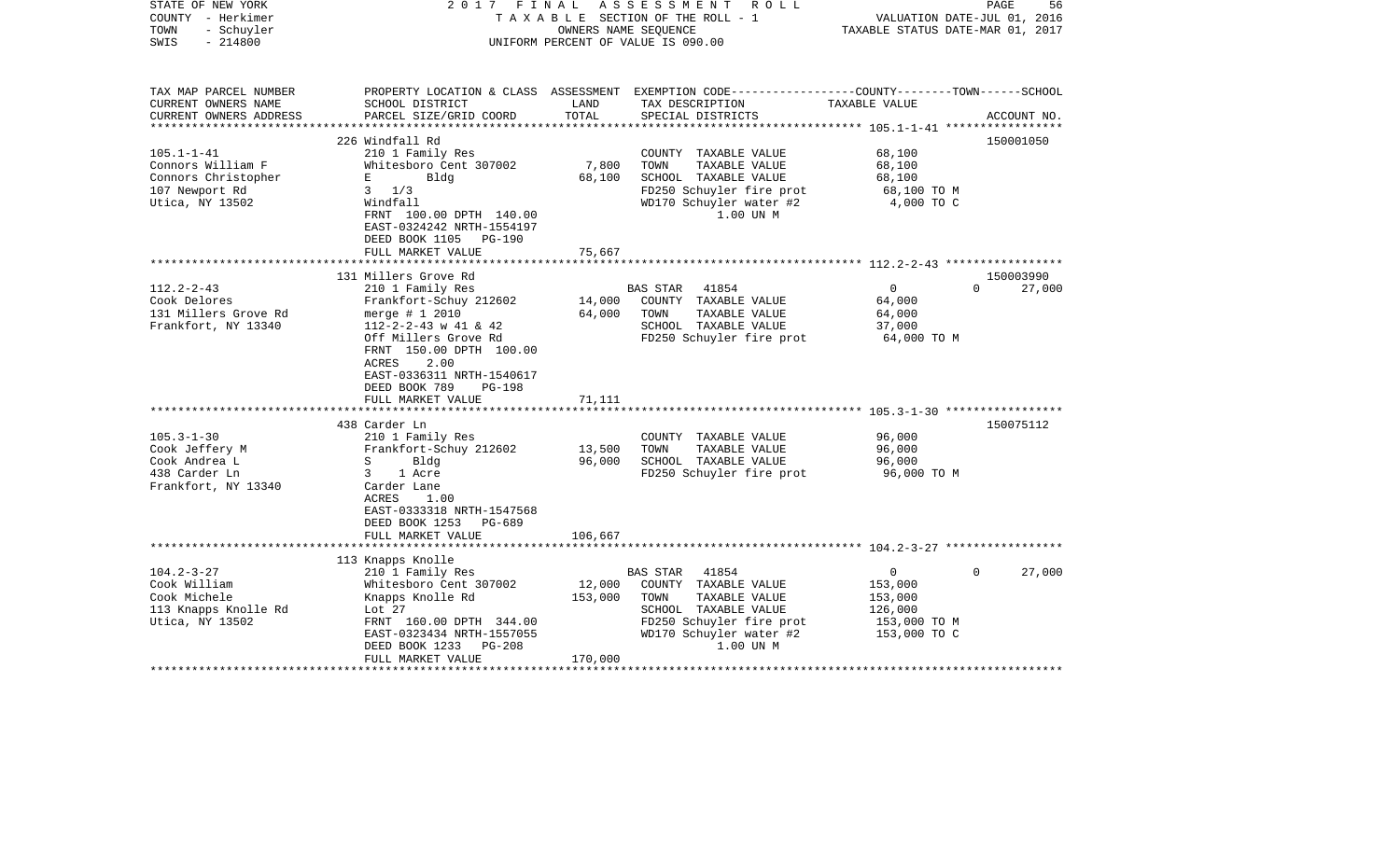| STATE OF NEW YORK      | 2017                            | FINAL   | A S S E S S M E N T<br>R O L L                                                                  |                                  | PAGE                        | 57          |  |  |
|------------------------|---------------------------------|---------|-------------------------------------------------------------------------------------------------|----------------------------------|-----------------------------|-------------|--|--|
| COUNTY - Herkimer      | TAXABLE SECTION OF THE ROLL - 1 |         |                                                                                                 |                                  | VALUATION DATE-JUL 01, 2016 |             |  |  |
| TOWN<br>- Schuyler     |                                 |         | OWNERS NAME SEQUENCE                                                                            | TAXABLE STATUS DATE-MAR 01, 2017 |                             |             |  |  |
| SWIS<br>$-214800$      |                                 |         | UNIFORM PERCENT OF VALUE IS 090.00                                                              |                                  |                             |             |  |  |
|                        |                                 |         |                                                                                                 |                                  |                             |             |  |  |
| TAX MAP PARCEL NUMBER  |                                 |         | PROPERTY LOCATION & CLASS ASSESSMENT EXEMPTION CODE---------------COUNTY-------TOWN------SCHOOL |                                  |                             |             |  |  |
| CURRENT OWNERS NAME    | SCHOOL DISTRICT                 | LAND    | TAX DESCRIPTION                                                                                 | TAXABLE VALUE                    |                             |             |  |  |
| CURRENT OWNERS ADDRESS | PARCEL SIZE/GRID COORD          | TOTAL   | SPECIAL DISTRICTS                                                                               |                                  |                             | ACCOUNT NO. |  |  |
| ****************       |                                 |         |                                                                                                 |                                  |                             | 1500070002  |  |  |
|                        | Newport Rd                      |         |                                                                                                 |                                  |                             |             |  |  |
| $099.3 - 1 - 4$        | 322 Rural vac>10                |         | COUNTY TAXABLE VALUE                                                                            | 16,700                           |                             |             |  |  |
| Cooklin Mark W         | West Canada Val 212402          | 16,700  | TOWN<br>TAXABLE VALUE                                                                           | 16,700                           |                             |             |  |  |
| Cooklin William A      | E Vac                           | 16,700  | SCHOOL TAXABLE VALUE                                                                            | 16,700                           |                             |             |  |  |
| 207 White Top Cir      | 2 13.486 Acres                  |         | FD250 Schuyler fire prot                                                                        | 16,700 TO M                      |                             |             |  |  |
| Bluff City, TN 37618   | Newport Rd                      |         |                                                                                                 |                                  |                             |             |  |  |
|                        | ACRES 13.50                     |         |                                                                                                 |                                  |                             |             |  |  |
|                        | EAST-0326257 NRTH-1566313       |         |                                                                                                 |                                  |                             |             |  |  |
|                        | DEED BOOK 1554<br>PG-927        |         |                                                                                                 |                                  |                             |             |  |  |
|                        | FULL MARKET VALUE               | 18,556  |                                                                                                 |                                  |                             |             |  |  |
|                        |                                 |         |                                                                                                 |                                  |                             |             |  |  |
|                        | 3139 State Route 5              |         |                                                                                                 |                                  |                             | 150000450   |  |  |
| $105.3 - 1 - 42$       | 210 1 Family Res                |         | COUNTY TAXABLE VALUE                                                                            | 56,000                           |                             |             |  |  |
| COOL CHAD C            | Frankfort-Schuy 212602          | 7,700   | TOWN<br>TAXABLE VALUE                                                                           | 56,000                           |                             |             |  |  |
| 3150 State Route 5     | Residence                       | 56,000  | SCHOOL TAXABLE VALUE                                                                            | 56,000                           |                             |             |  |  |
| Frankfort, NY 13340    | State                           |         | FD250 Schuyler fire prot                                                                        | 56,000 TO M                      |                             |             |  |  |
|                        | FRNT<br>94.00 DPTH 185.00       |         |                                                                                                 |                                  |                             |             |  |  |
|                        | EAST-0331327 NRTH-1543905       |         |                                                                                                 |                                  |                             |             |  |  |
|                        | DEED BOOK 898<br>$PG-1$         |         |                                                                                                 |                                  |                             |             |  |  |
|                        | FULL MARKET VALUE               | 62,222  |                                                                                                 |                                  |                             |             |  |  |
|                        |                                 |         |                                                                                                 |                                  |                             |             |  |  |
|                        | 3150 State Route 5              |         |                                                                                                 |                                  |                             |             |  |  |
| $112.1 - 2 - 5.2$      | 270 Mfg housing                 |         | BAS STAR<br>41854                                                                               | $\overline{0}$                   | $\Omega$                    | 27,000      |  |  |
| Cool Chad C            | Frankfort-Schuy 212602          | 13,500  | COUNTY TAXABLE VALUE                                                                            | 70,000                           |                             |             |  |  |
| Cool Deborah J         | Residence & Two Stall Gar       | 70,000  | TOWN<br>TAXABLE VALUE                                                                           | 70,000                           |                             |             |  |  |
| 3150 State Route 5     | 15 1 Acre                       |         | SCHOOL TAXABLE VALUE                                                                            | 43,000                           |                             |             |  |  |
|                        |                                 |         |                                                                                                 |                                  |                             |             |  |  |
| Frankfort, NY 13340    | added 16 x 50 to bp 2010        |         | FD250 Schuyler fire prot                                                                        | 70,000 TO M                      |                             |             |  |  |
|                        | 2.92 DPTH<br>FRNT               |         |                                                                                                 |                                  |                             |             |  |  |
|                        | ACRES<br>1.10                   |         |                                                                                                 |                                  |                             |             |  |  |
|                        | EAST-0331361 NRTH-1543575       |         |                                                                                                 |                                  |                             |             |  |  |
|                        | DEED BOOK 832<br>PG-127         |         |                                                                                                 |                                  |                             |             |  |  |
|                        | FULL MARKET VALUE               | 77,778  |                                                                                                 |                                  |                             |             |  |  |
|                        |                                 |         |                                                                                                 |                                  |                             |             |  |  |
|                        | 156 Knapps Knolle               |         |                                                                                                 |                                  |                             |             |  |  |
| $104.2 - 3 - 14$       | 210 1 Family Res                |         | <b>BAS STAR</b><br>41854                                                                        | $\mathbf{0}$                     | $\Omega$                    | 27,000      |  |  |
| COPPOLA CHARLES JR     | Whitesboro Cent 307002          | 11,000  | COUNTY TAXABLE VALUE                                                                            | 139,500                          |                             |             |  |  |
| COPPOLA LUANN          | Knapps Knolle Rd                | 139,500 | TOWN<br>TAXABLE VALUE                                                                           | 139,500                          |                             |             |  |  |
| 156 Knapps Knolle      | Lot 14                          |         | SCHOOL TAXABLE VALUE                                                                            | 112,500                          |                             |             |  |  |
| Utica, NY 13502        | FRNT 100.00 DPTH 311.00         |         | FD250 Schuyler fire prot                                                                        | 139,500 TO M                     |                             |             |  |  |
|                        | EAST-0322721 NRTH-1556459       |         | WD170 Schuyler water #2                                                                         | 139,500 TO C                     |                             |             |  |  |
|                        | DEED BOOK 898<br>PG-435         |         | 1.00 UN M                                                                                       |                                  |                             |             |  |  |
|                        | FULL MARKET VALUE               | 155,000 |                                                                                                 |                                  |                             |             |  |  |
|                        |                                 |         |                                                                                                 |                                  |                             |             |  |  |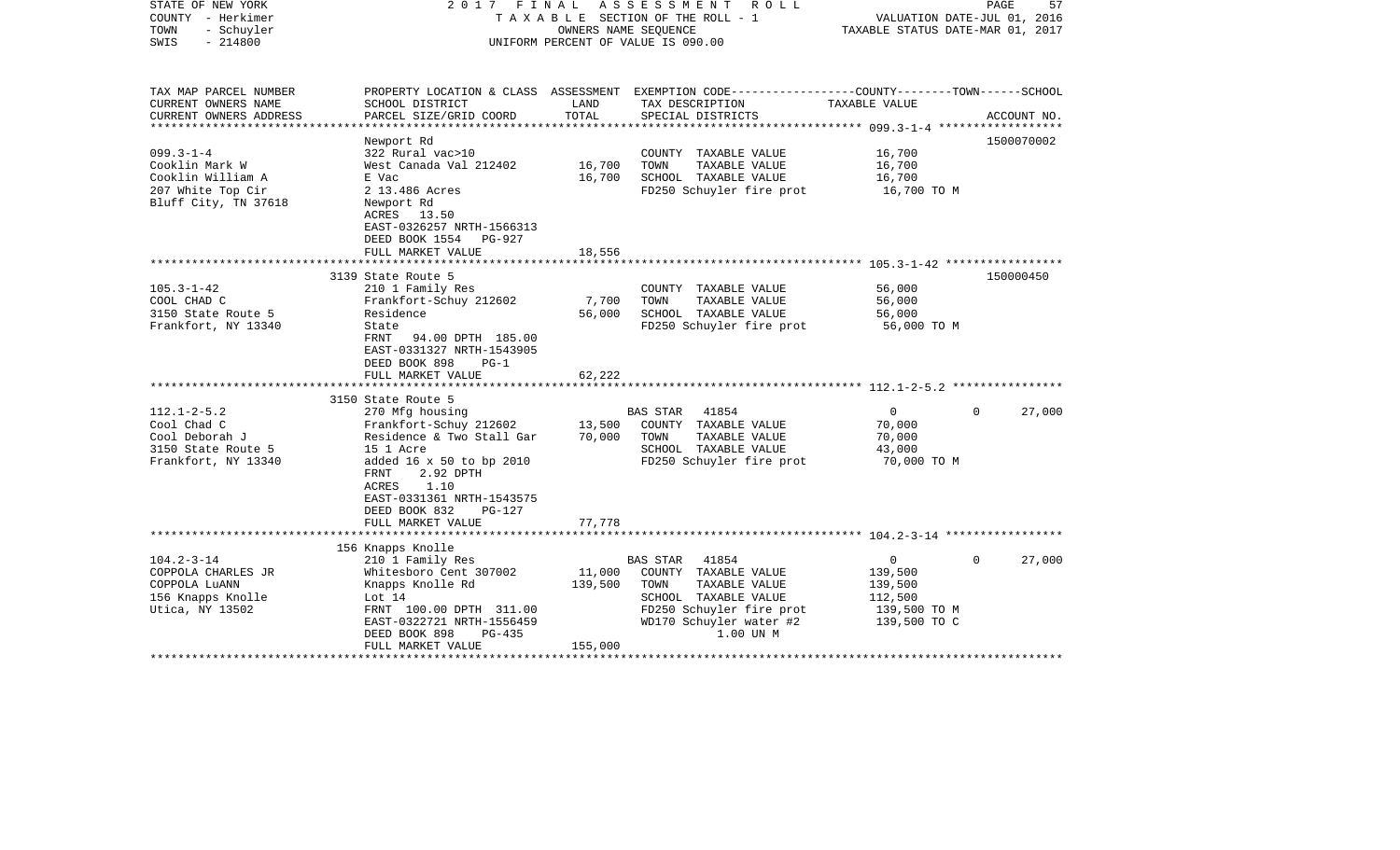| STATE OF NEW YORK<br>COUNTY - Herkimer<br>- Schuyler<br>TOWN<br>$-214800$<br>SWIS | 2017 FINAL                                                                                                               | OWNERS NAME SEQUENCE | A S S E S S M E N T R O L L<br>TAXABLE SECTION OF THE ROLL - 1<br>UNIFORM PERCENT OF VALUE IS 090.00                                    | VALUATION DATE-JUL 01, 2016<br>TAXABLE STATUS DATE-MAR 01, 2017 | 58<br>PAGE  |
|-----------------------------------------------------------------------------------|--------------------------------------------------------------------------------------------------------------------------|----------------------|-----------------------------------------------------------------------------------------------------------------------------------------|-----------------------------------------------------------------|-------------|
| TAX MAP PARCEL NUMBER<br>CURRENT OWNERS NAME<br>CURRENT OWNERS ADDRESS            | SCHOOL DISTRICT<br>PARCEL SIZE/GRID COORD                                                                                | LAND<br>TOTAL        | PROPERTY LOCATION & CLASS ASSESSMENT EXEMPTION CODE----------------COUNTY-------TOWN-----SCHOOL<br>TAX DESCRIPTION<br>SPECIAL DISTRICTS | TAXABLE VALUE                                                   | ACCOUNT NO. |
|                                                                                   | Bell Hill Rd                                                                                                             |                      |                                                                                                                                         |                                                                 |             |
| $099.1 - 1 - 2.3$                                                                 | 314 Rural vac<10                                                                                                         |                      | COUNTY TAXABLE VALUE                                                                                                                    | 25,000                                                          |             |
| Corney Sandra                                                                     | West Canada Val 212402                                                                                                   | 25,000               | TOWN<br>TAXABLE VALUE                                                                                                                   | 25,000                                                          |             |
| 185 Clear Rd                                                                      | Vacant                                                                                                                   | 25,000               | SCHOOL TAXABLE VALUE                                                                                                                    | 25,000                                                          |             |
| Oriskany, NY 13424                                                                | 3.0 Acres<br>Bell Hill Rd<br>3.00<br>ACRES<br>EAST-0324431 NRTH-1574175<br>DEED BOOK 701<br>$PG-57$<br>FULL MARKET VALUE | 27,778               | FD250 Schuyler fire prot                                                                                                                | 25,000 TO M                                                     |             |
|                                                                                   | ****************                                                                                                         |                      |                                                                                                                                         |                                                                 |             |
|                                                                                   | Bell Hill Rd                                                                                                             |                      |                                                                                                                                         |                                                                 | 150004200   |
| $099.1 - 1 - 3$                                                                   | 836 Telecom. eq.                                                                                                         |                      | COUNTY TAXABLE VALUE                                                                                                                    | 300,000                                                         |             |
| Corneys Electronics Inc                                                           | West Canada Val 212402                                                                                                   | 15,000               | TOWN<br>TAXABLE VALUE                                                                                                                   | 300,000                                                         |             |
| 185 Clear Rd                                                                      | 4 Building & 1 Tower                                                                                                     | 300,000              | SCHOOL TAXABLE VALUE                                                                                                                    | 300,000                                                         |             |
| Oriskany, NY 13424                                                                | Stand-By Generator 99-012<br>Bell Hill<br>ACRES<br>1.00<br>EAST-0324187 NRTH-1574060<br>DEED BOOK 749<br>$PG-4$          |                      | FD250 Schuyler fire prot                                                                                                                | 300,000 TO M                                                    |             |
|                                                                                   | FULL MARKET VALUE                                                                                                        | 333,333              |                                                                                                                                         |                                                                 |             |
|                                                                                   | ************************                                                                                                 |                      |                                                                                                                                         |                                                                 | 150007170   |
| $098.4 - 1 - 15$                                                                  | 765 Newport Rd<br>210 1 Family Res                                                                                       |                      | VET COM CT 41131                                                                                                                        | 13,500<br>13,500                                                | 0           |
| Cortes Richard                                                                    | Whitesboro Cent 307002                                                                                                   |                      | 14,100 BAS STAR 41854                                                                                                                   | $\overline{0}$<br>$\Omega$                                      | 27,000      |
| 765 Newport Rd                                                                    | Bldg<br><b>W</b>                                                                                                         | 84,400               | COUNTY TAXABLE VALUE                                                                                                                    | 70,900                                                          |             |
| Utica, NY 13502                                                                   | $3 \quad 1$                                                                                                              |                      | TOWN<br>TAXABLE VALUE                                                                                                                   | 70,900                                                          |             |
|                                                                                   | Newport Rd                                                                                                               |                      | SCHOOL TAXABLE VALUE                                                                                                                    | 57,400                                                          |             |
|                                                                                   | FRNT 161.00 DPTH                                                                                                         |                      | FD250 Schuyler fire prot                                                                                                                | 84,400 TO M                                                     |             |
|                                                                                   | ACRES<br>1.80<br>EAST-0324682 NRTH-1566050<br>DEED BOOK 912<br>PG-650                                                    |                      |                                                                                                                                         |                                                                 |             |
|                                                                                   | FULL MARKET VALUE<br>***************************                                                                         | 93,778               |                                                                                                                                         |                                                                 |             |
|                                                                                   | Cosby Manor Rd                                                                                                           |                      |                                                                                                                                         |                                                                 | 150003690   |
| $104.2 - 1 - 2$                                                                   | 483 Converted Re                                                                                                         |                      | COUNTY TAXABLE VALUE                                                                                                                    | 160,000                                                         |             |
| Cosby Manor, LLC                                                                  | Whitesboro Cent 307002                                                                                                   | 53,500               | TOWN<br>TAXABLE VALUE                                                                                                                   | 160,000                                                         |             |
| 1001 Broad St                                                                     | Building                                                                                                                 | 160,000              | SCHOOL TAXABLE VALUE                                                                                                                    | 160,000                                                         |             |
| Utica, NY 13501                                                                   | 10 78 A                                                                                                                  |                      | FD250 Schuyler fire prot                                                                                                                | 160,000 TO M                                                    |             |
|                                                                                   | Cosby Manor                                                                                                              |                      | WD170 Schuyler water #2                                                                                                                 | 8,200 TO C                                                      |             |
|                                                                                   | ACRES 77.60                                                                                                              |                      | 1.00 UN M                                                                                                                               |                                                                 |             |
|                                                                                   | EAST-0320655 NRTH-1560320                                                                                                |                      |                                                                                                                                         |                                                                 |             |
|                                                                                   | DEED BOOK 1552<br>PG-563                                                                                                 |                      |                                                                                                                                         |                                                                 |             |
|                                                                                   | FULL MARKET VALUE                                                                                                        | 177,778              |                                                                                                                                         |                                                                 |             |
|                                                                                   |                                                                                                                          |                      |                                                                                                                                         |                                                                 |             |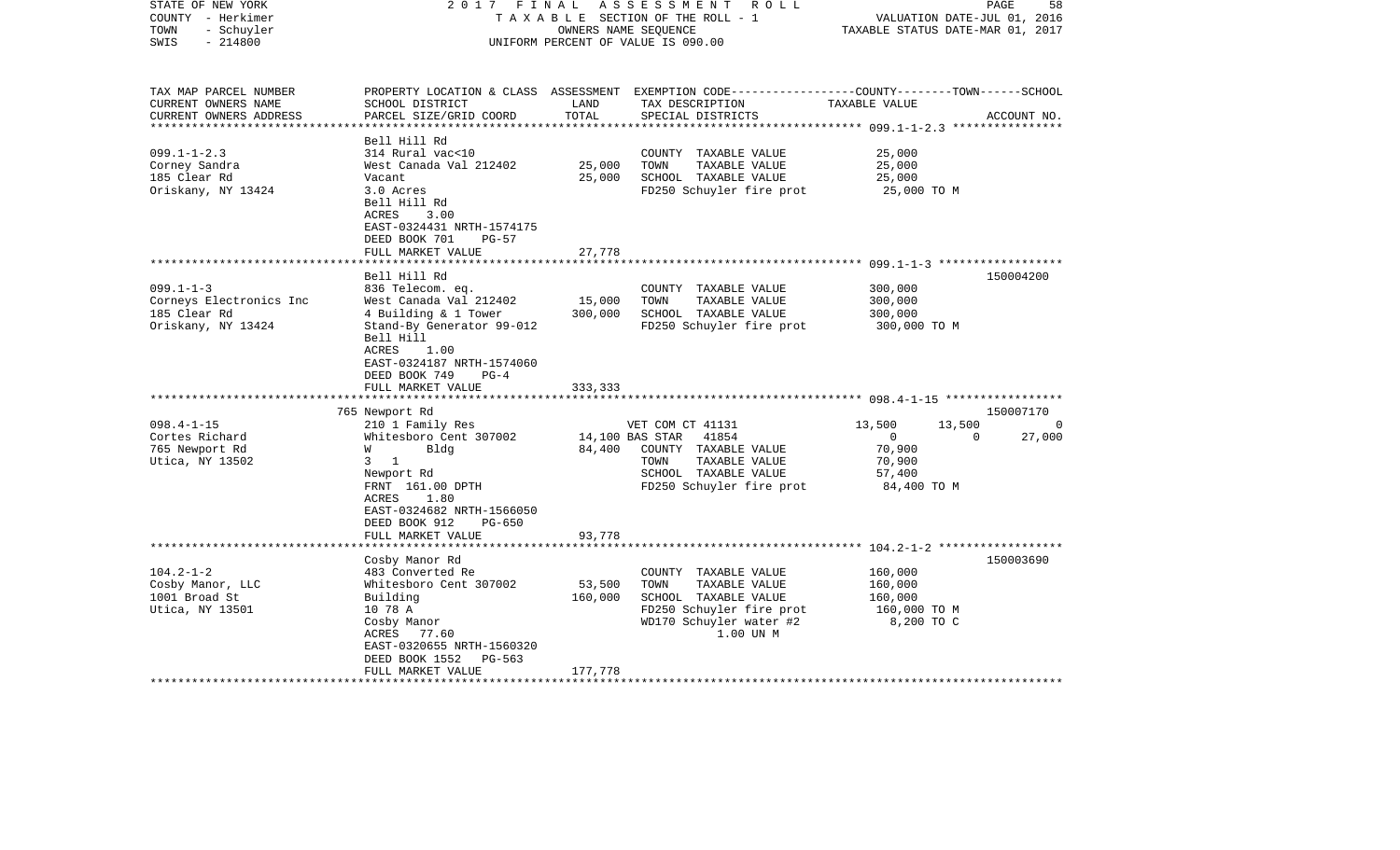| COUNTY<br>– Herkimer<br>TOWN<br>- Schuyler<br>SWIS<br>$-214800$ | T A X A B L E SECTION OF THE ROLL - 1<br>OWNERS NAME SEQUENCE<br>UNIFORM PERCENT OF VALUE IS 090.00                 |                 | VALUATION DATE-JUL 01, 2016<br>TAXABLE STATUS DATE-MAR 01, 2017 |                                                  |                                                           |                   |                    |
|-----------------------------------------------------------------|---------------------------------------------------------------------------------------------------------------------|-----------------|-----------------------------------------------------------------|--------------------------------------------------|-----------------------------------------------------------|-------------------|--------------------|
| TAX MAP PARCEL NUMBER                                           | PROPERTY LOCATION & CLASS ASSESSMENT EXEMPTION CODE---------------COUNTY-------TOWN-----SCHOOL                      |                 |                                                                 |                                                  |                                                           |                   |                    |
| CURRENT OWNERS NAME<br>CURRENT OWNERS ADDRESS                   | SCHOOL DISTRICT<br>PARCEL SIZE/GRID COORD                                                                           | LAND<br>TOTAL   | TAX DESCRIPTION                                                 | SPECIAL DISTRICTS                                | TAXABLE VALUE                                             |                   | ACCOUNT NO.        |
|                                                                 |                                                                                                                     | *************   |                                                                 |                                                  |                                                           |                   |                    |
| 830 Newport Rd                                                  |                                                                                                                     |                 |                                                                 |                                                  |                                                           |                   | 150005880          |
| $099.3 - 1 - 3$                                                 | 210 1 Family Res                                                                                                    |                 | BAS STAR                                                        | 41854                                            | $\mathbf 0$                                               | $\Omega$          | 27,000             |
| Costantine Michael R                                            | West Canada Val 212402                                                                                              | 13,700          |                                                                 | COUNTY TAXABLE VALUE                             | 94,200                                                    |                   |                    |
| Costantine Pamela S<br>Е                                        | Bldg                                                                                                                | 94,200          | TOWN                                                            | TAXABLE VALUE                                    | 94,200                                                    |                   |                    |
| 830 Newport Rd<br>1.5<br>Utica, NY 13502<br>Newport             |                                                                                                                     |                 |                                                                 | SCHOOL TAXABLE VALUE<br>FD250 Schuyler fire prot | 67,200<br>94,200 TO M                                     |                   |                    |
| ACRES                                                           | 1.20 BANK<br>720<br>EAST-0325778 NRTH-1566967<br>DEED BOOK 840<br>PG-696<br>FULL MARKET VALUE                       | 104,667         |                                                                 |                                                  |                                                           |                   |                    |
|                                                                 |                                                                                                                     |                 |                                                                 |                                                  |                                                           |                   |                    |
|                                                                 | 134 Millers Grove Rd                                                                                                |                 |                                                                 |                                                  |                                                           |                   | 150013170          |
| $112.2 - 2 - 34$<br>Costanza Victor                             | 210 1 Family Res<br>Frankfort-Schuy 212602                                                                          | 14,100 BAS STAR | CW_15_VET/ 41161                                                | 41854                                            | 8,100<br>0                                                | 8,100<br>$\Omega$ | $\Omega$<br>27,000 |
| Costanza Mary Jane                                              | Residence W/storage Bldg                                                                                            | 114,000         |                                                                 | COUNTY TAXABLE VALUE                             | 105,900                                                   |                   |                    |
| 134 Millers Grove Rd                                            | Comb With 112.2-2-38.2 1.                                                                                           |                 | TOWN                                                            | TAXABLE VALUE                                    | 105,900                                                   |                   |                    |
| Frankfort, NY 13340                                             | Millers Grove                                                                                                       |                 |                                                                 | SCHOOL TAXABLE VALUE                             | 87,000                                                    |                   |                    |
| ACRES                                                           | 1.80<br>EAST-0336929 NRTH-1540313<br>DEED BOOK 667<br>PG-273<br>FULL MARKET VALUE                                   | 126,667         |                                                                 | FD250 Schuyler fire prot                         | 114,000 TO M                                              |                   |                    |
|                                                                 |                                                                                                                     |                 |                                                                 |                                                  |                                                           |                   |                    |
|                                                                 | Millers Grove Rd                                                                                                    |                 |                                                                 |                                                  |                                                           |                   | 150011820          |
| $112.2 - 2 - 39$<br>Costanza Victor Vito                        | 312 Vac w/imprv<br>Frankfort-Schuy 212602                                                                           | 9,500           | TOWN                                                            | COUNTY TAXABLE VALUE<br>TAXABLE VALUE            | 20,100<br>20,100                                          |                   |                    |
| Costanza Mary Jane                                              | Storage Building                                                                                                    | 20,100          |                                                                 | SCHOOL TAXABLE VALUE                             | 20,100                                                    |                   |                    |
| 134 Millers Grove Rd<br>2.60 A<br>Frankfort, NY 13340<br>ACRES  | Millers Grove<br>3.70<br>EAST-0337090 NRTH-1540635<br>DEED BOOK 672<br>$PG-97$                                      |                 |                                                                 | FD250 Schuyler fire prot                         | 20,100 TO M                                               |                   |                    |
|                                                                 | FULL MARKET VALUE                                                                                                   | 22,333          |                                                                 |                                                  |                                                           |                   |                    |
|                                                                 |                                                                                                                     |                 |                                                                 |                                                  | **************************** 105.3-1-48.2 *************** |                   |                    |
|                                                                 | N/s State Route 5                                                                                                   |                 |                                                                 |                                                  |                                                           |                   |                    |
| $105.3 - 1 - 48.2$                                              | 314 Rural vac<10                                                                                                    |                 |                                                                 | COUNTY TAXABLE VALUE                             | 5,400                                                     |                   |                    |
| Costell Michael<br>31 Kinberlee Dr<br>Vacant                    | Frankfort-Schuy 212602                                                                                              | 5,400<br>5,400  | TOWN                                                            | TAXABLE VALUE<br>SCHOOL TAXABLE VALUE            | 5,400<br>5,400                                            |                   |                    |
| Canantota, NY 13032                                             | Behind 105.3-1-47.1 & 46<br>FRNT 320.00 DPTH 103.00<br>EAST-0330227 NRTH-1545122<br>DEED BOOK 1102<br><b>PG-817</b> |                 |                                                                 | FD250 Schuyler fire prot                         | 5,400 TO M                                                |                   |                    |
|                                                                 | FULL MARKET VALUE                                                                                                   | 6,000           |                                                                 |                                                  |                                                           |                   |                    |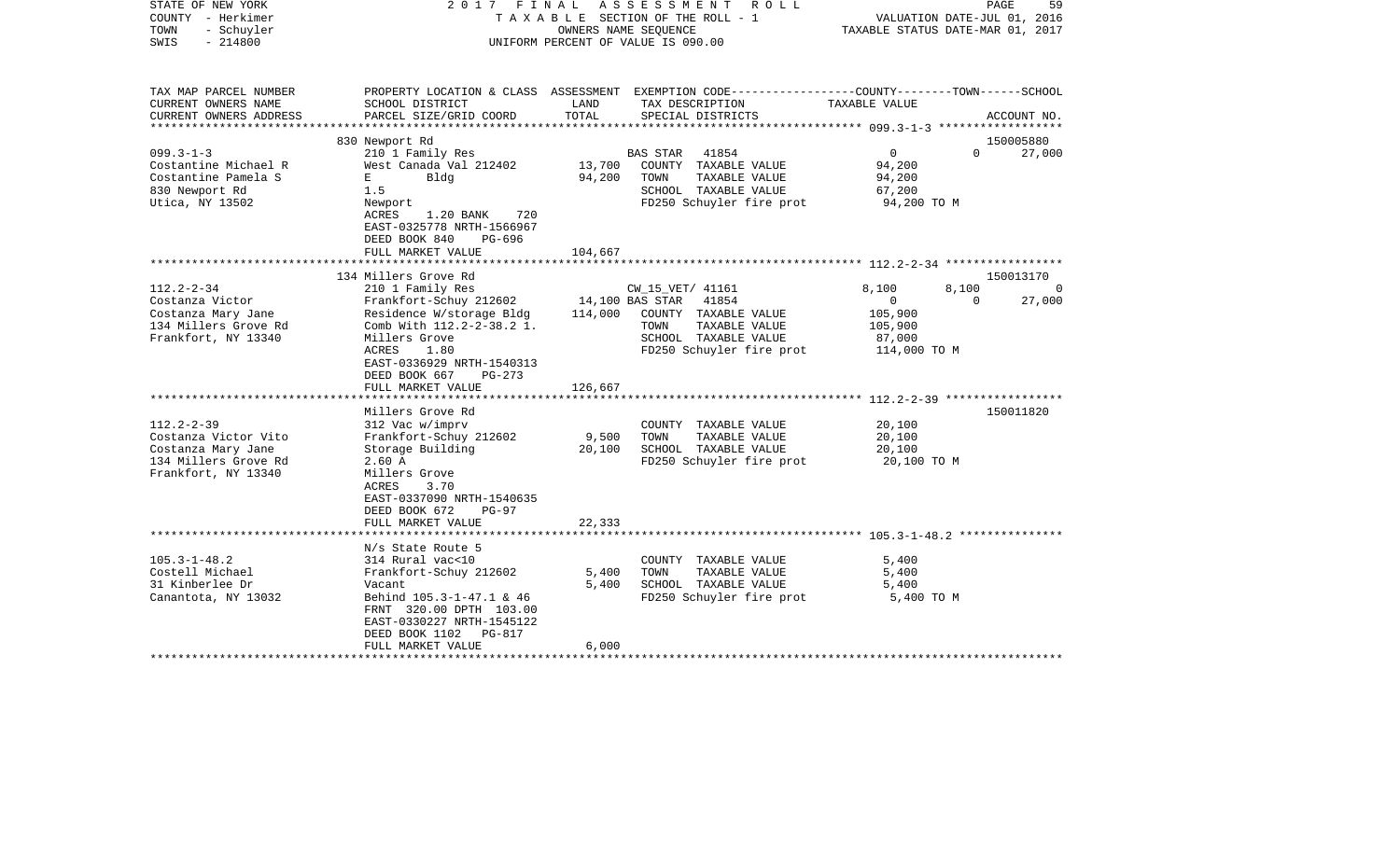| STATE OF NEW YORK<br>COUNTY - Herkimer<br>- Schuyler<br>TOWN<br>$-214800$<br>SWIS                |                                                                                                                                                                                                | OWNERS NAME SEOUENCE       | 2017 FINAL ASSESSMENT ROLL<br>TAXABLE SECTION OF THE ROLL - 1<br>UNIFORM PERCENT OF VALUE IS 090.00                           | VALUATION DATE-JUL 01, 2016<br>TAXABLE STATUS DATE-MAR 01, 2017 | PAGE<br>60         |
|--------------------------------------------------------------------------------------------------|------------------------------------------------------------------------------------------------------------------------------------------------------------------------------------------------|----------------------------|-------------------------------------------------------------------------------------------------------------------------------|-----------------------------------------------------------------|--------------------|
| TAX MAP PARCEL NUMBER<br>CURRENT OWNERS NAME                                                     | SCHOOL DISTRICT                                                                                                                                                                                | LAND                       | PROPERTY LOCATION & CLASS ASSESSMENT EXEMPTION CODE---------------COUNTY-------TOWN------SCHOOL<br>TAX DESCRIPTION            | TAXABLE VALUE                                                   |                    |
| CURRENT OWNERS ADDRESS<br>***********************                                                | PARCEL SIZE/GRID COORD                                                                                                                                                                         | TOTAL                      | SPECIAL DISTRICTS                                                                                                             |                                                                 | ACCOUNT NO.        |
|                                                                                                  | State Route 5                                                                                                                                                                                  |                            |                                                                                                                               |                                                                 | 150016140          |
| $105.3 - 1 - 46$<br>Costello Michael<br>31 Kinberlee Dr<br>Canastota, NY 13032                   | 449 Other Storag<br>Frankfort-Schuy 212602<br>Bldg<br>N<br>$10 \quad 1.5$<br>Rt5<br>FRNT 160.00 DPTH 200.00                                                                                    | 13,500<br>158,300          | COUNTY TAXABLE VALUE<br>TOWN<br>TAXABLE VALUE<br>SCHOOL TAXABLE VALUE<br>FD250 Schuyler fire prot                             | 158,300<br>158,300<br>158,300<br>158,300 TO M                   |                    |
|                                                                                                  | EAST-0330166 NRTH-1544965<br>DEED BOOK 00663 PG-00360<br>FULL MARKET VALUE                                                                                                                     | 175,889                    |                                                                                                                               |                                                                 |                    |
|                                                                                                  |                                                                                                                                                                                                |                            |                                                                                                                               |                                                                 |                    |
| $105.3 - 1 - 47.1$<br>Costello Michael<br>31 Kimberlee Dr<br>Canastota, NY 13032                 | State Route 5<br>331 Com vac w/im<br>Frankfort-Schuy 212602<br>no improvements<br>$1 \t1/2$<br>Rt 5<br>FRNT 170.00 DPTH 200.00<br>EAST-0330050 NRTH-1545077<br>DEED BOOK 00590 PG-00211        | 20,000<br>32,000           | COUNTY TAXABLE VALUE<br>TOWN<br>TAXABLE VALUE<br>SCHOOL TAXABLE VALUE<br>FD250 Schuyler fire prot                             | 32,000<br>32,000<br>32,000<br>32,000 TO M                       | 150004260          |
|                                                                                                  | FULL MARKET VALUE                                                                                                                                                                              | 35,556                     |                                                                                                                               |                                                                 |                    |
|                                                                                                  | 1203 Newport Rd                                                                                                                                                                                |                            |                                                                                                                               |                                                                 |                    |
| $099.1 - 1 - 8.2$<br>Coughlin Andrew T<br>Coughlin Lisa A<br>PO Box 8385<br>Utica, NY 13505-8385 | 210 1 Family Res<br>West Canada Val 212402<br>Single Family Res W/garag<br>1.5 Acres<br>ACRES<br>1.50<br>EAST-0330361 NRTH-1572534<br>DEED BOOK 905<br>$PG-312$                                | 13,900<br>77,700           | <b>BAS STAR</b><br>41854<br>COUNTY TAXABLE VALUE<br>TOWN<br>TAXABLE VALUE<br>SCHOOL TAXABLE VALUE<br>FD250 Schuyler fire prot | $\overline{0}$<br>77,700<br>77,700<br>50,700<br>77,700 TO M     | $\Omega$<br>27,000 |
| *************************                                                                        | FULL MARKET VALUE<br>************************                                                                                                                                                  | 86,333                     |                                                                                                                               |                                                                 |                    |
|                                                                                                  | Cogar Rd                                                                                                                                                                                       |                            |                                                                                                                               |                                                                 | 150003180          |
| $105.2 - 4 - 8$<br>County of Herkimer<br>Mary St<br>Herkimer, NY 13350                           | 314 Rural vac<10<br>Frankfort-Schuy 212602<br>Fox Hollow/ MF#185<br>Land & Lakes lot 21<br>Cogar Rd<br>ACRES 10.00<br>EAST-0342649 NRTH-1559138<br>DEED BOOK 2017 PG-1914<br>FULL MARKET VALUE | 32,300<br>32,300<br>35,889 | COUNTY TAXABLE VALUE<br>TOWN<br>TAXABLE VALUE<br>SCHOOL TAXABLE VALUE<br>FD250 Schuyler fire prot                             | 32,300<br>32,300<br>32,300<br>32,300 TO M                       |                    |
|                                                                                                  |                                                                                                                                                                                                |                            |                                                                                                                               |                                                                 |                    |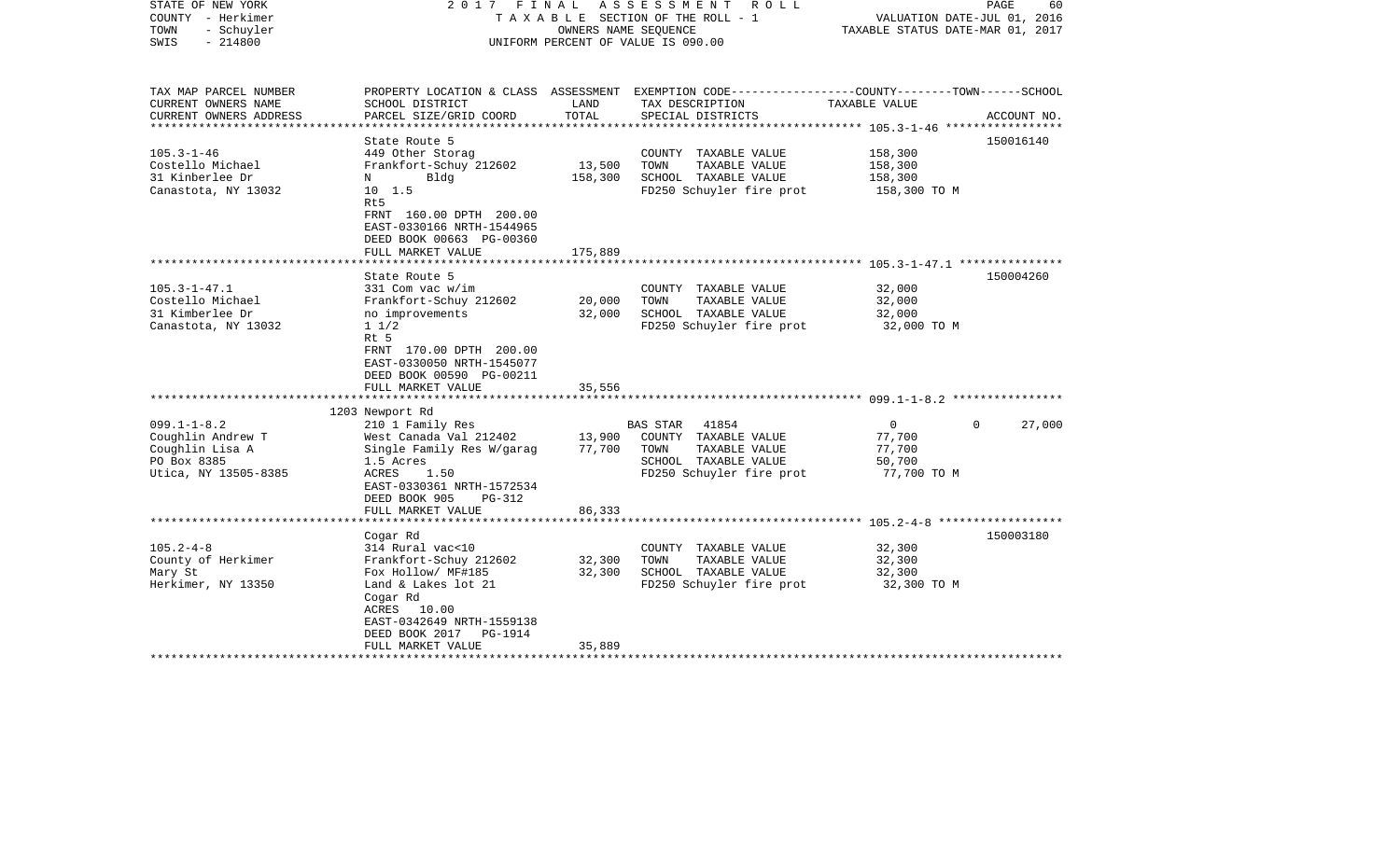| STATE OF NEW YORK<br>COUNTY - Herkimer<br>- Schuyler<br>TOWN<br>$-214800$<br>SWIS                                                                          | 2017<br>FINAL                                                                                                                                                                                                                                                                                                                                                              |                                      | ASSESSMENT ROLL<br>TAXABLE SECTION OF THE ROLL - 1<br>OWNERS NAME SEQUENCE<br>UNIFORM PERCENT OF VALUE IS 090.00                                                                                                                                                                  | TAXABLE STATUS DATE-MAR 01, 2017                                                                                  | PAGE<br>61<br>VALUATION DATE-JUL 01, 2016 |
|------------------------------------------------------------------------------------------------------------------------------------------------------------|----------------------------------------------------------------------------------------------------------------------------------------------------------------------------------------------------------------------------------------------------------------------------------------------------------------------------------------------------------------------------|--------------------------------------|-----------------------------------------------------------------------------------------------------------------------------------------------------------------------------------------------------------------------------------------------------------------------------------|-------------------------------------------------------------------------------------------------------------------|-------------------------------------------|
| TAX MAP PARCEL NUMBER<br>CURRENT OWNERS NAME<br>CURRENT OWNERS ADDRESS                                                                                     | SCHOOL DISTRICT<br>PARCEL SIZE/GRID COORD                                                                                                                                                                                                                                                                                                                                  | LAND<br>TOTAL                        | PROPERTY LOCATION & CLASS ASSESSMENT EXEMPTION CODE----------------COUNTY-------TOWN------SCHOOL<br>TAX DESCRIPTION<br>SPECIAL DISTRICTS                                                                                                                                          | TAXABLE VALUE                                                                                                     | ACCOUNT NO.                               |
|                                                                                                                                                            |                                                                                                                                                                                                                                                                                                                                                                            | * * * * * * * * * * * * * *          |                                                                                                                                                                                                                                                                                   | **************************** 112.2-2-50.1 ***************                                                         |                                           |
|                                                                                                                                                            | State Route 5                                                                                                                                                                                                                                                                                                                                                              |                                      |                                                                                                                                                                                                                                                                                   |                                                                                                                   | 150018510                                 |
| $112.2 - 2 - 50.1$<br>County of Herkimer<br>Mary St<br>Hertkimer, NY 13350                                                                                 | 484 1 use sm bld<br>Frankfort-Schuy 212602<br>Bldg<br>10.50<br>State                                                                                                                                                                                                                                                                                                       | 11,300<br>108,000                    | COUNTY TAXABLE VALUE<br>TOWN<br>TAXABLE VALUE<br>SCHOOL TAXABLE VALUE<br>FD250 Schuyler fire prot                                                                                                                                                                                 | 108,000<br>108,000<br>108,000<br>108,000 TO M                                                                     |                                           |
|                                                                                                                                                            | FRNT<br>79.00 DPTH 208.00<br>EAST-0336297 NRTH-1540196<br>DEED BOOK 2017<br>PG-1915<br>FULL MARKET VALUE                                                                                                                                                                                                                                                                   | 120,000                              |                                                                                                                                                                                                                                                                                   |                                                                                                                   |                                           |
|                                                                                                                                                            |                                                                                                                                                                                                                                                                                                                                                                            |                                      |                                                                                                                                                                                                                                                                                   | **************************** 112.2-2-50.3 ***************                                                         |                                           |
| $112.2 - 2 - 50.3$<br>County of Herkimer<br>Mary St<br>Herkimer, NY 13350<br>$104.7 - 1 - 31$<br>Crawford William<br>2011 State Route 5<br>Utica, NY 13502 | State Route 5<br>330 Vacant comm<br>Frankfort-Schuy 212602<br>Bldg<br>.12acre<br>State Rd<br>FRNT 109.00 DPTH 125.00<br>EAST-0336214 NRTH-1540242<br>DEED BOOK 2017<br>PG-1916<br>FULL MARKET VALUE<br>2011 State Route 5<br>270 Mfg housing<br>Whitesboro Cent 307002<br>785 Trl Bl<br>$3 \frac{1}{4}$<br>State<br>70.00 DPTH 150.00<br>FRNT<br>EAST-0314052 NRTH-1557781 | 200<br>200<br>222<br>7,200<br>29,300 | COUNTY TAXABLE VALUE<br>TOWN<br>TAXABLE VALUE<br>SCHOOL TAXABLE VALUE<br>FD250 Schuyler fire prot<br>ENH STAR<br>41834<br>COUNTY TAXABLE VALUE<br>TAXABLE VALUE<br>TOWN<br>SCHOOL TAXABLE VALUE<br>FD250 Schuyler fire prot<br>SD030 Schuyler sewer #1<br>WD175 Schuyler water #3 | 200<br>200<br>200<br>200 TO M<br>$\mathbf{0}$<br>29,300<br>29,300<br>0<br>29,300 TO M<br>1.00 UN M<br>29,300 TO M | 150019260<br>$\Omega$<br>29,300           |
|                                                                                                                                                            | DEED BOOK 1093 PG-832<br>FULL MARKET VALUE                                                                                                                                                                                                                                                                                                                                 | 32,556                               |                                                                                                                                                                                                                                                                                   | ************************ 104.2-2-23 ******************                                                            |                                           |
| $104.2 - 2 - 23$<br>Crescenzo Farms, LLC<br>406 Windfall Rd<br>Utica, NY 13502<br>MAY BE SUBJECT TO PAYMENT                                                | Cosby Manor Rd<br>105 Vac farmland<br>Whitesboro Cent 307002<br>32.1 Acres on cosby manor<br>Added to roll 2004<br>FRNT 654.00 DPTH<br>ACRES 32.10                                                                                                                                                                                                                         | 24,800<br>24,800                     | AG MKTS<br>41730<br>COUNTY TAXABLE VALUE<br>TAXABLE VALUE<br>TOWN<br>SCHOOL TAXABLE VALUE                                                                                                                                                                                         | 2,987<br>2,987<br>21,813<br>21,813<br>21,813                                                                      | 2,987                                     |
| UNDER AGDIST LAW TIL 2024                                                                                                                                  | EAST-0323456 NRTH-1556075<br>DEED BOOK 1297<br>PG-88<br>FULL MARKET VALUE                                                                                                                                                                                                                                                                                                  | 27,556                               |                                                                                                                                                                                                                                                                                   |                                                                                                                   |                                           |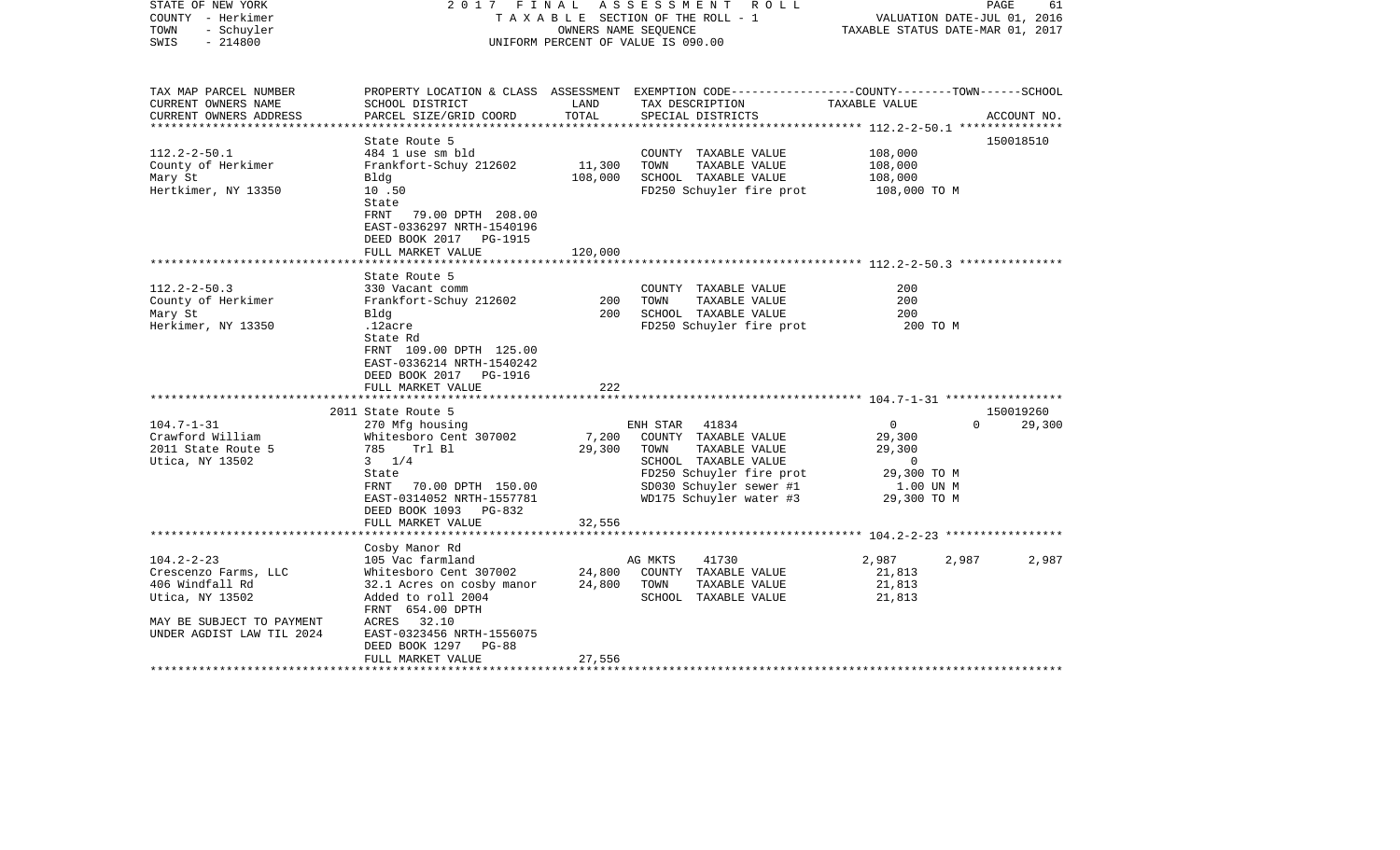| COUNTY<br>- Herkimer      |                           |         | T A X A B L E SECTION OF THE ROLL - 1                                                           |                                  | VALUATION DATE-JUL 01, 2016 |             |
|---------------------------|---------------------------|---------|-------------------------------------------------------------------------------------------------|----------------------------------|-----------------------------|-------------|
| - Schuyler<br>TOWN        |                           |         | OWNERS NAME SEQUENCE                                                                            | TAXABLE STATUS DATE-MAR 01, 2017 |                             |             |
| $-214800$<br>SWIS         |                           |         | UNIFORM PERCENT OF VALUE IS 090.00                                                              |                                  |                             |             |
|                           |                           |         |                                                                                                 |                                  |                             |             |
| TAX MAP PARCEL NUMBER     |                           |         | PROPERTY LOCATION & CLASS ASSESSMENT EXEMPTION CODE---------------COUNTY-------TOWN------SCHOOL |                                  |                             |             |
| CURRENT OWNERS NAME       | SCHOOL DISTRICT           | LAND    | TAX DESCRIPTION                                                                                 | TAXABLE VALUE                    |                             |             |
| CURRENT OWNERS ADDRESS    | PARCEL SIZE/GRID COORD    | TOTAL   | SPECIAL DISTRICTS                                                                               |                                  |                             | ACCOUNT NO. |
|                           | Windfall Rd               |         |                                                                                                 |                                  |                             |             |
| $105.1 - 1 - 7.1$         | 120 Field crops           |         | AG MKTS<br>41730                                                                                | $\mathbf 0$                      | $\Omega$                    | $\Omega$    |
| Crescenzo Farms, LLC      | Whitesboro Cent 307002    | 63,800  | COUNTY TAXABLE VALUE                                                                            | 75,000                           |                             |             |
| 406 Windfall Rd           | E Bldg                    | 75,000  | TOWN<br>TAXABLE VALUE                                                                           | 75,000                           |                             |             |
| Utica, NY 13502           | 168 Acres                 |         | SCHOOL TAXABLE VALUE                                                                            | 75,000                           |                             |             |
|                           | Windfall Rd               |         | FD250 Schuyler fire prot                                                                        | 75,000 TO M                      |                             |             |
| MAY BE SUBJECT TO PAYMENT | ACRES 142.20              |         |                                                                                                 |                                  |                             |             |
| UNDER AGDIST LAW TIL 2024 | EAST-0328825 NRTH-1560123 |         |                                                                                                 |                                  |                             |             |
|                           | DEED BOOK 1297<br>$PG-91$ |         |                                                                                                 |                                  |                             |             |
|                           | FULL MARKET VALUE         | 83,333  |                                                                                                 |                                  |                             |             |
|                           |                           |         |                                                                                                 |                                  |                             |             |
|                           | 406 Windfall Rd           |         |                                                                                                 |                                  |                             | 150004410   |
| $105.1 - 1 - 26.1$        | 140 Truck crops           |         | 41730<br>AG MKTS                                                                                | $\mathbf 0$                      | 0                           | 0           |
| Crescenzo Farms, LLC      | Whitesboro Cent 307002    |         | 65,300 ENH STAR<br>41834                                                                        | $\Omega$                         | $\mathbf 0$                 | 58,950      |
| 406 Windfall Rd           | Bldg Ag Ex Ld 133A        |         | 220,000 AGRIC 10 Y 42100                                                                        | 5,000                            | 5,000                       | 5,000       |
| Utica, NY 13502           | 133ac 2 Silos On 1000     |         | COUNTY TAXABLE VALUE                                                                            | 215,000                          |                             |             |
|                           | Include 104.2-2-23        |         | TOWN<br>TAXABLE VALUE                                                                           | 215,000                          |                             |             |
| MAY BE SUBJECT TO PAYMENT | ACRES 106.00              |         | SCHOOL TAXABLE VALUE                                                                            | 156,050                          |                             |             |
| UNDER AGDIST LAW TIL 2024 | EAST-0327478 NRTH-1557638 |         | FD250 Schuyler fire prot                                                                        | 220,000 TO M                     |                             |             |
|                           | DEED BOOK 1297<br>$PG-85$ |         | WD165 Schuyler water #4                                                                         | 220,000 TO C                     |                             |             |
|                           | FULL MARKET VALUE         | 244,444 | 1.00 UN M                                                                                       |                                  |                             |             |
|                           | 3581 State Route 5        |         |                                                                                                 |                                  |                             | 150019080   |
| $112.2 - 2 - 23.3$        | 210 1 Family Res          |         | COUNTY TAXABLE VALUE                                                                            | 130,000                          |                             |             |
| Crossway Matthew B        | Frankfort-Schuy 212602    | 18,000  | TOWN<br>TAXABLE VALUE                                                                           | 130,000                          |                             |             |
| Crossway Tammy A          | Bldg                      | 130,000 | SCHOOL TAXABLE VALUE                                                                            | 130,000                          |                             |             |
| 3581 State Route 5        | 19 Acres split #2 2016    |         | FD250 Schuyler fire prot                                                                        | 130,000 TO M                     |                             |             |
| Frankfort, NY 13340       | State                     |         |                                                                                                 |                                  |                             |             |
|                           | FRNT 223.00 DPTH          |         |                                                                                                 |                                  |                             |             |
|                           | ACRES<br>19.00            |         |                                                                                                 |                                  |                             |             |
|                           | EAST-0338794 NRTH-1538955 |         |                                                                                                 |                                  |                             |             |
|                           | DEED BOOK 1566<br>PG-739  |         |                                                                                                 |                                  |                             |             |
|                           | FULL MARKET VALUE         | 144,444 |                                                                                                 |                                  |                             |             |
|                           |                           |         |                                                                                                 |                                  |                             |             |
|                           | 427 Hawthorne Rd          |         |                                                                                                 |                                  |                             | 150020190   |
| $099.3 - 1 - 22$          | 240 Rural res             |         | VET WAR CT 41121                                                                                | 8,100                            | 8,100                       | $\Omega$    |
| Cunningham Sharon R       | Whitesboro Cent 307002    |         | 27,800 BAS STAR<br>41854                                                                        | $\mathbf{0}$                     | $\Omega$                    | 27,000      |
| Cunningham George W       | Bldg & Trailer            | 78,900  | COUNTY TAXABLE VALUE                                                                            | 70,800                           |                             |             |
| 427 Hawthorne Rd          | income over 2015 now basi |         | TAXABLE VALUE<br>TOWN                                                                           | 70,800                           |                             |             |
| Utica, NY 13502           | Hawthorne Rd              |         | SCHOOL TAXABLE VALUE                                                                            | 51,900                           |                             |             |
|                           | ACRES<br>23.70            |         | FD250 Schuyler fire prot                                                                        | 78,900 TO M                      |                             |             |
|                           | EAST-0334125 NRTH-1564480 |         |                                                                                                 |                                  |                             |             |
|                           | DEED BOOK 1300<br>PG-382  |         |                                                                                                 |                                  |                             |             |
|                           | FULL MARKET VALUE         | 87,667  |                                                                                                 |                                  |                             |             |
|                           |                           |         |                                                                                                 |                                  |                             |             |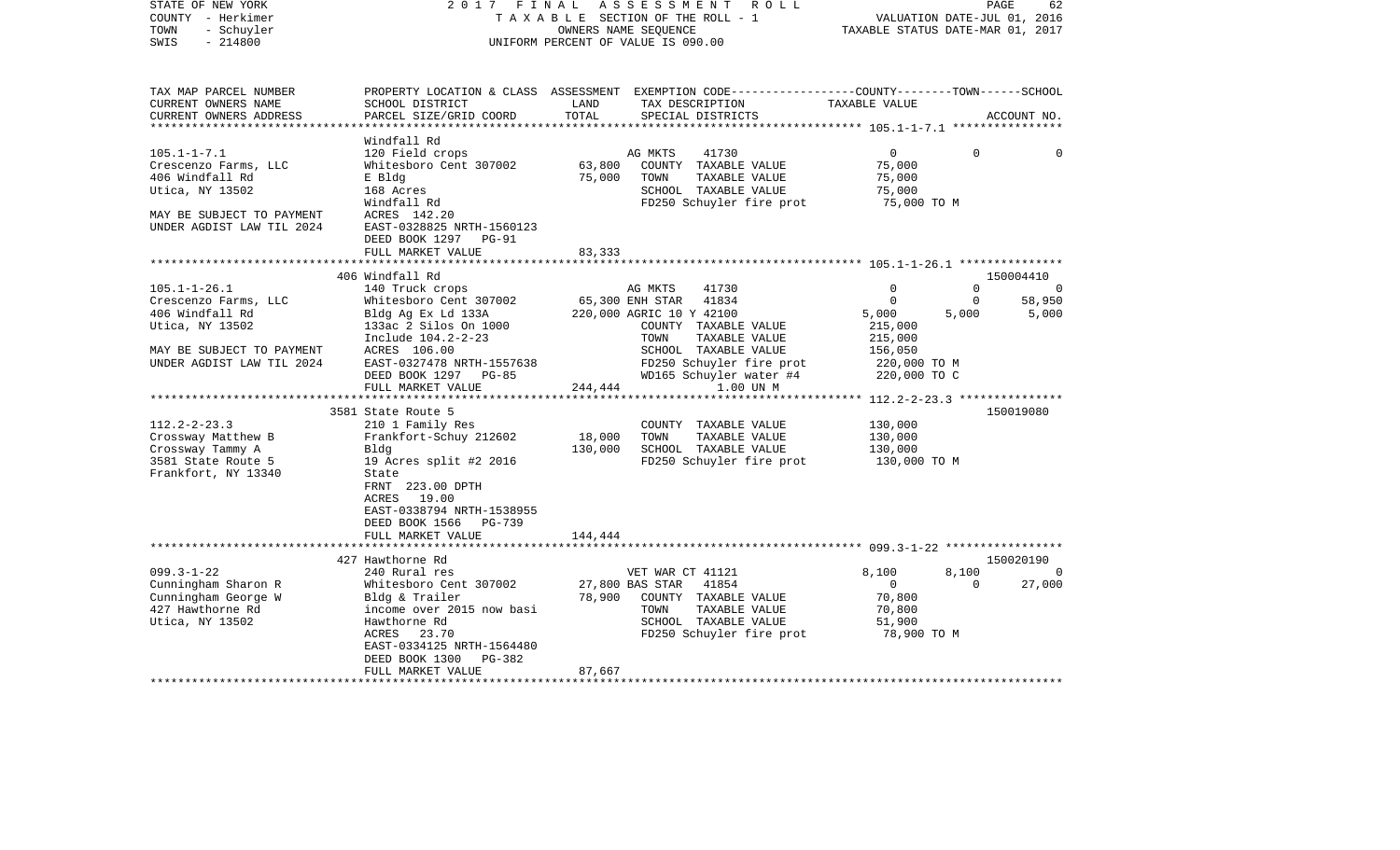| STATE OF NEW YORK<br>COUNTY - Herkimer<br>- Schuyler<br>TOWN<br>$-214800$<br>SWIS                                                                                                  | 2017<br>FINAL                                                                                                                                                                                                                                                                                                |                                         | ASSESSMENT<br>R O L L<br>TAXABLE SECTION OF THE ROLL - 1<br>OWNERS NAME SEQUENCE<br>UNIFORM PERCENT OF VALUE IS 090.00                                                                                | VALUATION DATE-JUL 01, 2016<br>TAXABLE STATUS DATE-MAR 01, 2017                                      | PAGE<br>63                                  |
|------------------------------------------------------------------------------------------------------------------------------------------------------------------------------------|--------------------------------------------------------------------------------------------------------------------------------------------------------------------------------------------------------------------------------------------------------------------------------------------------------------|-----------------------------------------|-------------------------------------------------------------------------------------------------------------------------------------------------------------------------------------------------------|------------------------------------------------------------------------------------------------------|---------------------------------------------|
| TAX MAP PARCEL NUMBER<br>CURRENT OWNERS NAME<br>CURRENT OWNERS ADDRESS<br>**********************                                                                                   | SCHOOL DISTRICT<br>PARCEL SIZE/GRID COORD                                                                                                                                                                                                                                                                    | LAND<br>TOTAL                           | PROPERTY LOCATION & CLASS ASSESSMENT EXEMPTION CODE---------------COUNTY-------TOWN------SCHOOL<br>TAX DESCRIPTION<br>SPECIAL DISTRICTS                                                               | TAXABLE VALUE                                                                                        | ACCOUNT NO.                                 |
|                                                                                                                                                                                    | Mowers Rd                                                                                                                                                                                                                                                                                                    |                                         |                                                                                                                                                                                                       |                                                                                                      | 150003180                                   |
| $099.4 - 3 - 9$<br>Cuomo Gloria<br>109 Riverside Ave<br>Mastic Beach, NY 11951                                                                                                     | 314 Rural vac<10<br>West Canada Val 212402<br>split #6 lot 9<br>Land & Lakes<br>Mower                                                                                                                                                                                                                        | 23,000<br>23,000                        | COUNTY TAXABLE VALUE<br>TOWN<br>TAXABLE VALUE<br>SCHOOL TAXABLE VALUE<br>FD250 Schuyler fire prot                                                                                                     | 23,000<br>23,000<br>23,000<br>23,000 TO M                                                            |                                             |
|                                                                                                                                                                                    | FRNT 378.00 DPTH<br>ACRES<br>5.00<br>EAST-0343765 NRTH-1565328<br>DEED BOOK 1582<br>PG-864<br>FULL MARKET VALUE                                                                                                                                                                                              | 25,556                                  |                                                                                                                                                                                                       |                                                                                                      |                                             |
|                                                                                                                                                                                    | 678 Bush Rd                                                                                                                                                                                                                                                                                                  |                                         |                                                                                                                                                                                                       |                                                                                                      | 150003750                                   |
| $105.2 - 1 - 15$<br>Curley Thomas J<br>Curley Roxanne<br>403 Litchfield St<br>Frankfort, NY 13340<br>$105.2 - 1 - 33.1$<br>Currier Betty<br>Robbins Linda<br>452 Minots Corners Rd | 210 1 Family Res<br>Frankfort-Schuy 212602<br>Bldg<br>reduced water damage<br>hold assmt 2011<br><b>ACRES</b><br>1.00<br>EAST-0343686 NRTH-1557861<br>DEED BOOK 1616<br>PG-968<br>FULL MARKET VALUE<br>Minots Corners Rd<br>112 Dairy farm<br>Frankfort-Schuy 212602<br>E & W Bldg<br>144ac 3 Silos On 12500 | 13,500<br>125,000<br>138,889<br>161,300 | COUNTY TAXABLE VALUE<br>TOWN<br>TAXABLE VALUE<br>SCHOOL TAXABLE VALUE<br>FD250 Schuyler fire prot<br>41730<br>AG MKTS<br>72,800 ENH STAR<br>41834<br>COUNTY<br>TAXABLE VALUE<br>TOWN<br>TAXABLE VALUE | 125,000<br>125,000<br>125,000<br>125,000 TO M<br>1,238<br>1,238<br>$\mathbf 0$<br>160,062<br>160,062 | 150017670<br>1,238<br>$\mathbf 0$<br>58,950 |
| Frankfort, NY 13340<br>MAY BE SUBJECT TO PAYMENT<br>UNDER AGDIST LAW TIL 2024                                                                                                      | Minots Corners Road<br>ACRES 135.40<br>EAST-0343802 NRTH-1553455<br>DEED BOOK 684<br>PG-411<br>FULL MARKET VALUE                                                                                                                                                                                             | 179,222                                 | SCHOOL TAXABLE VALUE<br>FD250 Schuyler fire prot                                                                                                                                                      | 101,112<br>161,300 TO M                                                                              |                                             |
|                                                                                                                                                                                    |                                                                                                                                                                                                                                                                                                              |                                         |                                                                                                                                                                                                       |                                                                                                      |                                             |
| $112.2 - 2 - 28.1$                                                                                                                                                                 | 3539 State Route 5<br>240 Rural res                                                                                                                                                                                                                                                                          |                                         | VET WAR CT 41121                                                                                                                                                                                      | 8,100<br>8,100                                                                                       | 150005970<br>0                              |
| D'Addario Denise<br>3539 State Route 5<br>Frankfort, NY 13340                                                                                                                      | Frankfort-Schuy 212602<br>Bldg<br>$10.2$ acres<br>State<br>FRNT 380.00 DPTH<br>ACRES<br>10.20<br>EAST-0337809 NRTH-1539589<br>DEED BOOK 1205<br>$PG-63$                                                                                                                                                      | 98,100<br>109,000                       | 41854<br>21,100 BAS STAR<br>COUNTY TAXABLE VALUE<br>TAXABLE VALUE<br>TOWN<br>SCHOOL TAXABLE VALUE<br>FD250 Schuyler fire prot                                                                         | $\mathbf 0$<br>90,000<br>90,000<br>71,100<br>98,100 TO M                                             | 27,000<br>$\Omega$                          |
|                                                                                                                                                                                    | FULL MARKET VALUE                                                                                                                                                                                                                                                                                            |                                         |                                                                                                                                                                                                       |                                                                                                      |                                             |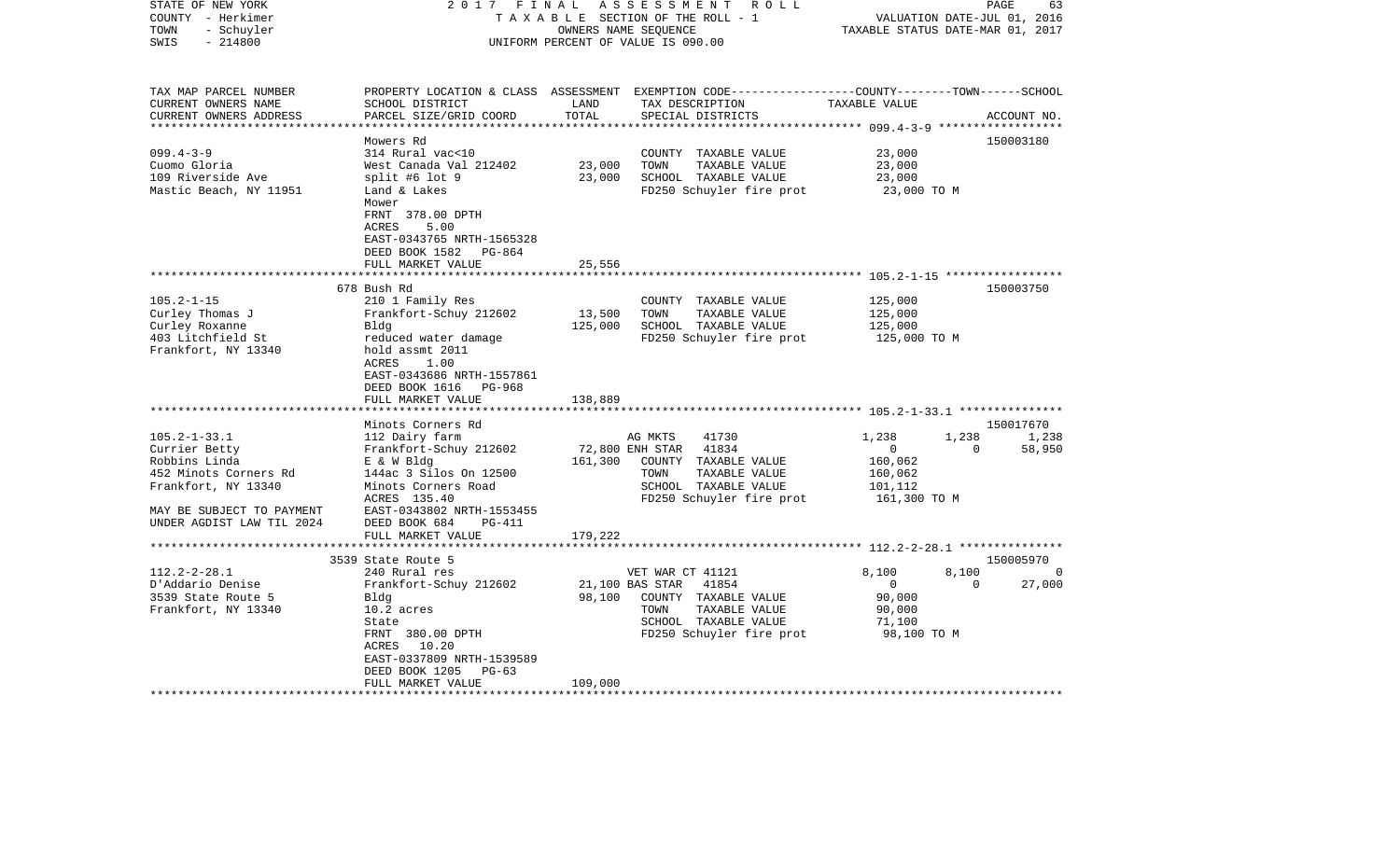| STATE OF NEW YORK<br>COUNTY - Herkimer<br>- Schuyler<br>TOWN<br>SWIS<br>$-214800$ | 2017<br>FINAL                                                                                                                               | OWNERS NAME SEQUENCE | ASSESSMENT ROLL<br>TAXABLE SECTION OF THE ROLL - 1<br>UNIFORM PERCENT OF VALUE IS 090.00                                                 | VALUATION DATE-JUL 01, 2016<br>TAXABLE STATUS DATE-MAR 01, 2017 | PAGE<br>64  |
|-----------------------------------------------------------------------------------|---------------------------------------------------------------------------------------------------------------------------------------------|----------------------|------------------------------------------------------------------------------------------------------------------------------------------|-----------------------------------------------------------------|-------------|
| TAX MAP PARCEL NUMBER<br>CURRENT OWNERS NAME<br>CURRENT OWNERS ADDRESS            | SCHOOL DISTRICT<br>PARCEL SIZE/GRID COORD                                                                                                   | LAND<br>TOTAL        | PROPERTY LOCATION & CLASS ASSESSMENT EXEMPTION CODE----------------COUNTY-------TOWN------SCHOOL<br>TAX DESCRIPTION<br>SPECIAL DISTRICTS | TAXABLE VALUE                                                   | ACCOUNT NO. |
|                                                                                   | 5264 Graham Rd                                                                                                                              |                      |                                                                                                                                          |                                                                 | 150002880   |
| $098.4 - 1 - 36.1$                                                                | 210 1 Family Res                                                                                                                            |                      | 41854<br>BAS STAR                                                                                                                        | $\overline{0}$<br>$\Omega$                                      | 27,000      |
| D'alessandro Vito                                                                 | Whitesboro Cent 307002                                                                                                                      | 15,000               | COUNTY TAXABLE VALUE                                                                                                                     | 197,000                                                         |             |
| D'alessandro Vicenza                                                              | Sngle Family Residence                                                                                                                      | 197,000              | TAXABLE VALUE<br>TOWN                                                                                                                    | 197,000                                                         |             |
| 5264 Graham Rd                                                                    | $11x16$ Shed                                                                                                                                |                      | SCHOOL TAXABLE VALUE                                                                                                                     | 170,000                                                         |             |
| Utica, NY 13502                                                                   | Graham Road<br>FRNT 195.00 DPTH 678.33<br>3.03<br>ACRES<br>EAST-0319818 NRTH-1560371<br>DEED BOOK 667<br><b>PG-793</b><br>FULL MARKET VALUE | 218,889              | FD250 Schuyler fire prot                                                                                                                 | 197,000 TO M                                                    |             |
|                                                                                   |                                                                                                                                             |                      |                                                                                                                                          |                                                                 |             |
|                                                                                   | Graham Rd                                                                                                                                   |                      |                                                                                                                                          |                                                                 |             |
| $098.4 - 1 - 37.4$                                                                | 314 Rural vac<10                                                                                                                            |                      | COUNTY TAXABLE VALUE                                                                                                                     | 9,100                                                           |             |
| D'Alessandro Vito                                                                 | Whitesboro Cent 307002                                                                                                                      | 9,100                | TOWN<br>TAXABLE VALUE                                                                                                                    | 9,100                                                           |             |
| D'Alessandro Vincenza                                                             | E Vacant                                                                                                                                    | 9,100                | SCHOOL TAXABLE VALUE                                                                                                                     | 9,100                                                           |             |
| 5264 Graham Rd<br>Utica, NY 13502                                                 | 3.118 Acres<br>Graham Road<br>ACRES<br>3.12<br>EAST-0319602 NRTH-1560022<br>DEED BOOK 1281<br>$PG-32$                                       |                      | FD250 Schuyler fire prot<br>WD170 Schuyler water #2<br>1.00 UN M                                                                         | 9,100 TO M<br>300 TO C                                          |             |
|                                                                                   | FULL MARKET VALUE<br>***********************                                                                                                | 10,111               |                                                                                                                                          |                                                                 |             |
|                                                                                   | Graham Rd                                                                                                                                   |                      |                                                                                                                                          |                                                                 |             |
| $098.4 - 1 - 37.5$                                                                | 314 Rural vac<10                                                                                                                            |                      | COUNTY TAXABLE VALUE                                                                                                                     | 9,200                                                           |             |
| D'alessandro Vito                                                                 | Whitesboro Cent 307002                                                                                                                      | 9,200                | TOWN<br>TAXABLE VALUE                                                                                                                    | 9,200                                                           |             |
| D'alessandro Vincenza                                                             | E Vacant                                                                                                                                    | 9,200                | SCHOOL TAXABLE VALUE                                                                                                                     | 9,200                                                           |             |
| 5264 Graham Rd<br>Utica, NY 13502                                                 | 3.181 Acres<br>Graham Road<br>ACRES<br>3.18<br>EAST-0319712 NRTH-1560204                                                                    |                      | FD250 Schuyler fire prot                                                                                                                 | 9,200 TO M                                                      |             |
|                                                                                   | DEED BOOK 858<br>$PG-20$                                                                                                                    |                      |                                                                                                                                          |                                                                 |             |
|                                                                                   | FULL MARKET VALUE                                                                                                                           | 10,222               |                                                                                                                                          |                                                                 |             |
|                                                                                   |                                                                                                                                             |                      |                                                                                                                                          |                                                                 |             |
|                                                                                   | 351 Bull Rd                                                                                                                                 |                      |                                                                                                                                          |                                                                 |             |
| $105.1 - 1 - 9.4$                                                                 | 270 Mfg housing                                                                                                                             |                      | 41834<br>ENH STAR                                                                                                                        | $\mathbf 0$<br>$\Omega$                                         | 44,000      |
| D'aprix Brian                                                                     | Whitesboro Cent 307002                                                                                                                      | 16,600               | COUNTY TAXABLE VALUE                                                                                                                     | 44,000                                                          |             |
| 351 Bull Rd                                                                       | N Trailer<br>5.1 Acres                                                                                                                      | 44,000               | TOWN<br>TAXABLE VALUE<br>SCHOOL TAXABLE VALUE                                                                                            | 44,000<br>0                                                     |             |
| Utica, NY 13502                                                                   | Bull Road<br>5.10<br>ACRES                                                                                                                  |                      | FD250 Schuyler fire prot                                                                                                                 | 44,000 TO M                                                     |             |
|                                                                                   | EAST-0331935 NRTH-1558107<br>DEED BOOK 1279<br>PG-284                                                                                       |                      |                                                                                                                                          |                                                                 |             |
|                                                                                   | FULL MARKET VALUE                                                                                                                           | 48,889               |                                                                                                                                          |                                                                 |             |
|                                                                                   |                                                                                                                                             |                      |                                                                                                                                          |                                                                 |             |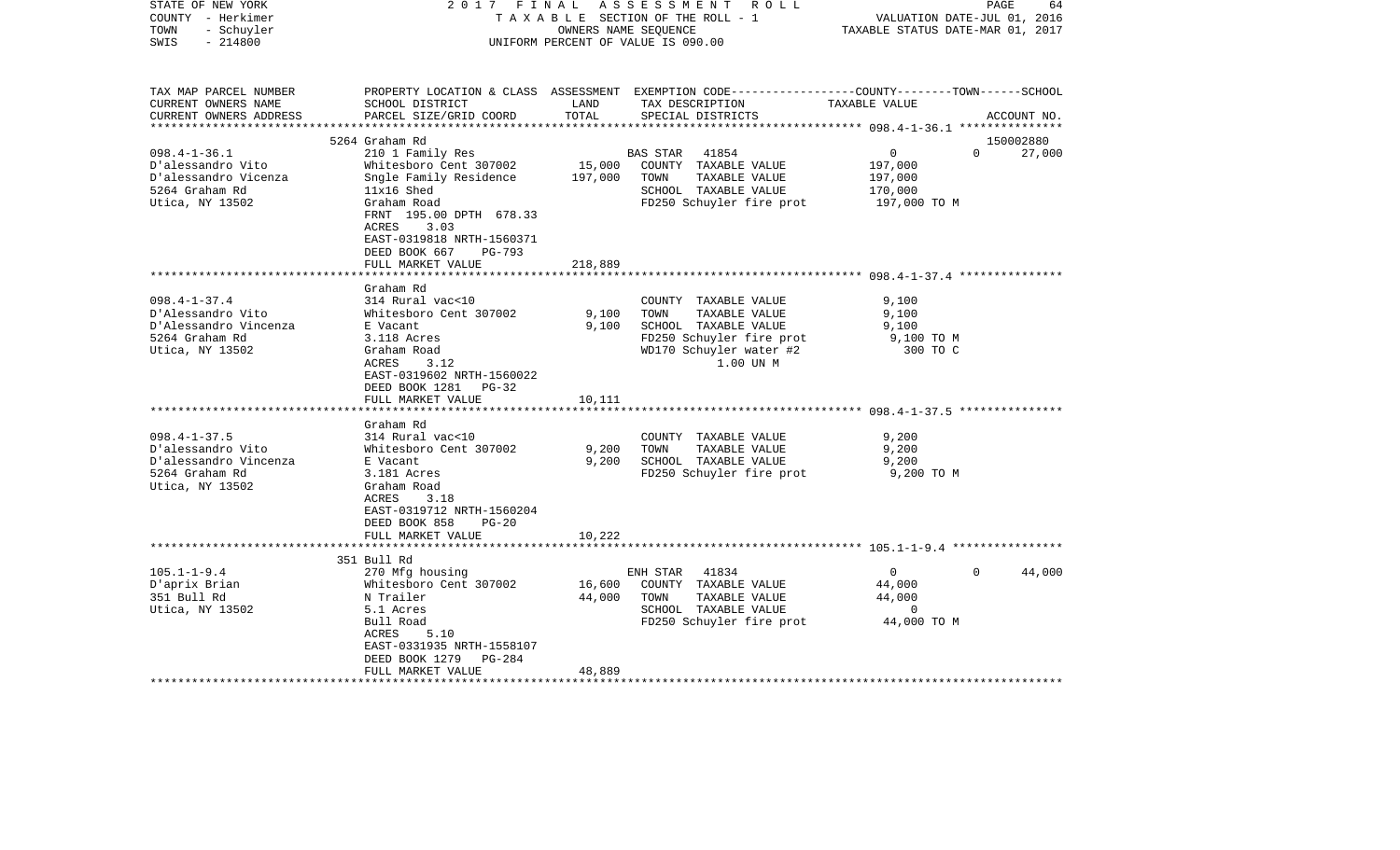| STATE OF NEW YORK<br>COUNTY - Herkimer<br>TOWN<br>- Schuyler<br>$-214800$<br>SWIS                                                   |                                                                                                                                                                                                                                            |                                       | 2017 FINAL ASSESSMENT ROLL<br>TAXABLE SECTION OF THE ROLL - 1<br>OWNERS NAME SEQUENCE<br>UNIFORM PERCENT OF VALUE IS 090.00                                                                                         | PAGE<br>65<br>VALUATION DATE-JUL 01, 2016<br>TAXABLE STATUS DATE-MAR 01, 2017                                     |                                               |                                    |
|-------------------------------------------------------------------------------------------------------------------------------------|--------------------------------------------------------------------------------------------------------------------------------------------------------------------------------------------------------------------------------------------|---------------------------------------|---------------------------------------------------------------------------------------------------------------------------------------------------------------------------------------------------------------------|-------------------------------------------------------------------------------------------------------------------|-----------------------------------------------|------------------------------------|
| TAX MAP PARCEL NUMBER<br>CURRENT OWNERS NAME<br>CURRENT OWNERS ADDRESS                                                              | SCHOOL DISTRICT<br>PARCEL SIZE/GRID COORD                                                                                                                                                                                                  | LAND<br>TOTAL                         | PROPERTY LOCATION & CLASS ASSESSMENT EXEMPTION CODE----------------COUNTY-------TOWN------SCHOOL<br>TAX DESCRIPTION<br>SPECIAL DISTRICTS                                                                            | TAXABLE VALUE                                                                                                     |                                               | ACCOUNT NO.                        |
|                                                                                                                                     |                                                                                                                                                                                                                                            |                                       |                                                                                                                                                                                                                     |                                                                                                                   |                                               |                                    |
| $099.4 - 5 - 39$<br>Daigneault Tanya<br>8 Old Hyannis Rd<br>Yarmouth Port, MA 02675                                                 | Louis Ridge Rd<br>322 Rural vac>10<br>West Canada Val 212402<br>reduced addl 9500 for ref<br>Land & Lakes lot 46<br>Louis Rd<br>ACRES 13.60<br>EAST-0349842 NRTH-1564605                                                                   | 26,350<br>26,350                      | COUNTY TAXABLE VALUE<br>TOWN<br>TAXABLE VALUE<br>SCHOOL TAXABLE VALUE<br>FD250 Schuyler fire prot                                                                                                                   | 26,350<br>26,350<br>26,350<br>26,350 TO M                                                                         |                                               | 150003180                          |
|                                                                                                                                     | DEED BOOK 1516 PG-687<br>FULL MARKET VALUE                                                                                                                                                                                                 | 29,278                                |                                                                                                                                                                                                                     |                                                                                                                   |                                               |                                    |
|                                                                                                                                     |                                                                                                                                                                                                                                            |                                       |                                                                                                                                                                                                                     |                                                                                                                   |                                               |                                    |
|                                                                                                                                     | 2155 State Route 5                                                                                                                                                                                                                         |                                       |                                                                                                                                                                                                                     |                                                                                                                   |                                               | 150021270                          |
| $104.11 - 1 - 46.2$<br>Dailey David C<br>Dailey Sue<br>2155 State Route 5<br>Utica, NY 13502<br>$098.4 - 1 - 37.3$<br>Dare Joseph R | 210 1 Family Res<br>Whitesboro Cent 307002<br>Residence<br>Route 5<br>FRNT 185.00 DPTH 179.00<br>EAST-0316231 NRTH-1555917<br>DEED BOOK 926<br>PG-394<br>FULL MARKET VALUE<br>5236 Graham Rd<br>210 1 Family Res<br>Whitesboro Cent 307002 | 128,000<br>142,222<br>15,000 BAS STAR | VET WAR CT 41121<br>11,400 ENH STAR 41834<br>COUNTY TAXABLE VALUE<br>TAXABLE VALUE<br>TOWN<br>SCHOOL TAXABLE VALUE<br>FD250 Schuyler fire prot<br>WD170 Schuyler water #2<br>1.00 UN M<br>VET COM CT 41131<br>41854 | 8,100<br>$\mathbf{0}$<br>119,900<br>119,900<br>69,050<br>128,000 TO M<br>128,000 TO C<br>13,500<br>$\overline{0}$ | 8,100<br>$\Omega$<br>13,500<br>$\overline{0}$ | $\overline{0}$<br>58,950<br>27,000 |
| Dare Tressa E<br>5236 Graham Rd<br>Utica, NY 13502                                                                                  | 2.796 Acres<br>Graham Road<br>ACRES<br>2.80<br>EAST-0319511 NRTH-1559862<br>DEED BOOK 1279 PG-29<br>FULL MARKET VALUE                                                                                                                      | 300,000<br>333,333                    | COUNTY TAXABLE VALUE<br>TOWN<br>TAXABLE VALUE<br>SCHOOL TAXABLE VALUE<br>FD250 Schuyler fire prot<br>WD170 Schuyler water #2<br>1.00 UN M                                                                           | 286,500<br>286,500<br>273,000<br>300,000 TO M<br>450 TO C                                                         |                                               |                                    |
|                                                                                                                                     | 257 Minots Corners Rd                                                                                                                                                                                                                      |                                       |                                                                                                                                                                                                                     |                                                                                                                   |                                               | 150009120                          |
| $105.2 - 1 - 29$<br>Dare Joseph R<br>Dare Karen L<br>257 Minots Corners Rd<br>Frankfort, NY 13340                                   | 240 Rural res<br>Frankfort-Schuy 212602<br>Residence & Carport<br>2 45 Acres<br>Minots Rd<br>ACRES 45.00<br>EAST-0338949 NRTH-1553006<br>DEED BOOK 1352<br>$PG-60$<br>FULL MARKET VALUE                                                    | 38,500<br>100,000<br>111,111          | 41854<br>BAS STAR<br>COUNTY TAXABLE VALUE<br>TOWN<br>TAXABLE VALUE<br>SCHOOL TAXABLE VALUE<br>FD250 Schuyler fire prot                                                                                              | $\overline{0}$<br>100,000<br>100,000<br>73,000<br>100,000 TO M                                                    | $\Omega$                                      | 27,000                             |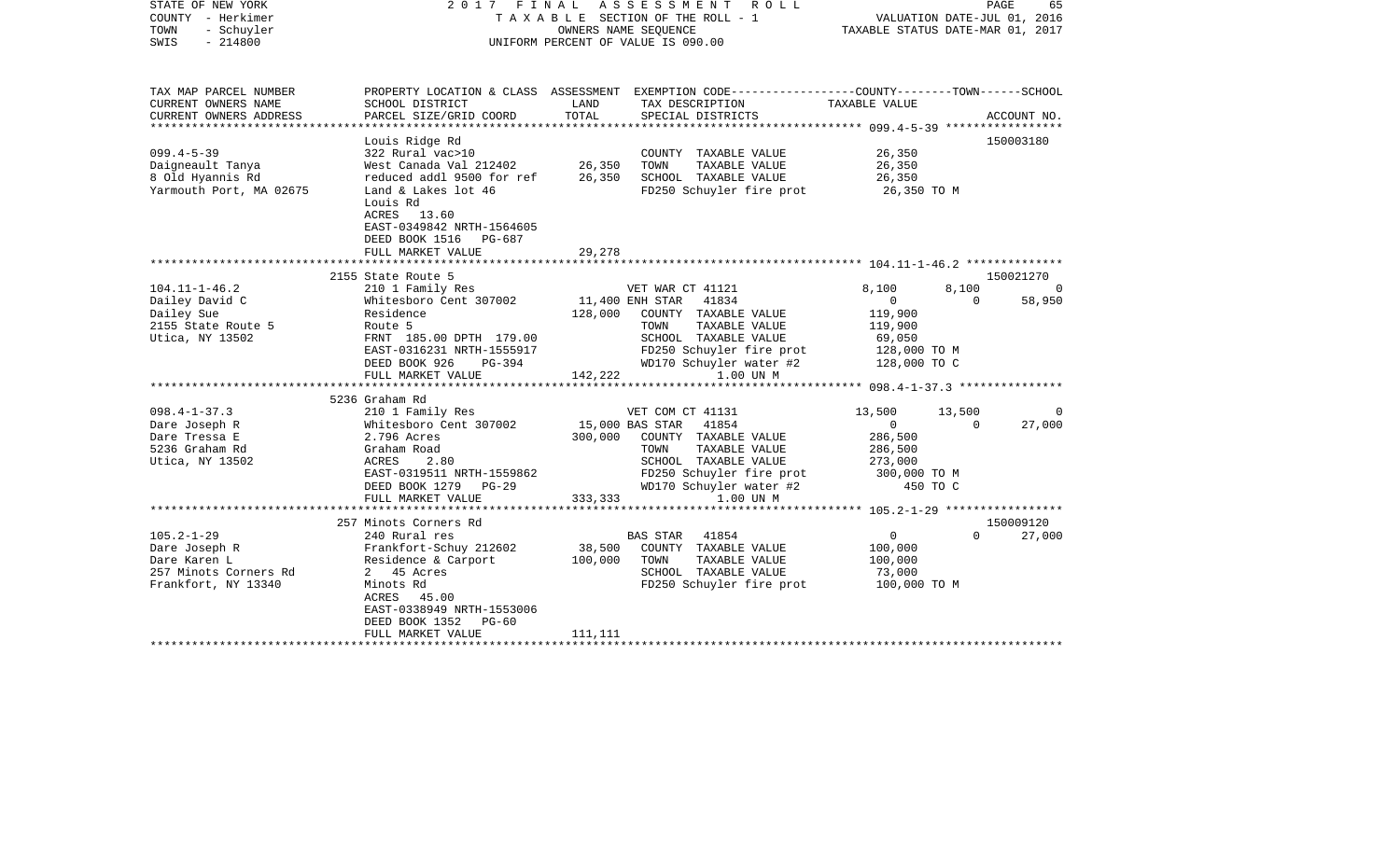| - Schuyler<br>OWNERS NAME SEQUENCE<br>TAXABLE STATUS DATE-MAR 01, 2017<br>$-214800$<br>UNIFORM PERCENT OF VALUE IS 090.00<br>PROPERTY LOCATION & CLASS ASSESSMENT EXEMPTION CODE---------------COUNTY-------TOWN------SCHOOL<br>SCHOOL DISTRICT<br>LAND<br>TAX DESCRIPTION<br>TAXABLE VALUE<br>PARCEL SIZE/GRID COORD<br>TOTAL<br>SPECIAL DISTRICTS<br>ACCOUNT NO.<br>5636 Mapleton Dr<br>150004620<br>$\mathbf 0$<br>$\Omega$<br>210 1 Family Res<br>41834<br>55,000<br>ENH STAR<br>Whitesboro Cent 307002<br>7,700<br>COUNTY TAXABLE VALUE<br>55,000<br>Roesmary Darrow Test. Trust<br>Mod Hom<br>55,000<br>TOWN<br>TAXABLE VALUE<br>55,000<br>E<br>5636 Mapleton Dr<br>Combined W $104.7 - 2 - 2$<br>SCHOOL TAXABLE VALUE<br>$\Omega$<br>Utica, NY 13502<br>FD250 Schuyler fire prot<br>Mapleton Dr<br>55,000 TO M<br>SD030 Schuyler sewer #1<br>FRNT 60.00 DPTH 219.00<br>1.00 UN M<br>WD175 Schuyler water #3<br>EAST-0314444 NRTH-1557774<br>55,000 TO M<br>DEED BOOK 1364 PG-454<br>FULL MARKET VALUE<br>61,111<br>Cogar Rd<br>150003180<br>$099.4 - 6 - 10$<br>322 Rural vac>10<br>COUNTY TAXABLE VALUE<br>15,000<br>David A. Santise Living Trust West Canada Val 212402<br>15,000<br>TOWN<br>TAXABLE VALUE<br>15,000<br>Santise David A<br>Fox Hollow/ MF#185<br>15,000<br>SCHOOL TAXABLE VALUE<br>15,000<br>2343 Washington Ave<br>FD250 Schuyler fire prot<br>reduced suprm ct 2013<br>15,000 TO M<br>Seaford, NY 11783<br>Cogar Rd<br>ACRES 15.00<br>EAST-0345393 NRTH-1562288<br>DEED BOOK 1434<br><b>PG-421</b><br>16,667<br>FULL MARKET VALUE<br>150003180<br>Cogar Rd<br>$099.4 - 6 - 11.1$<br>322 Rural vac>10<br>40,000<br>COUNTY TAXABLE VALUE<br>40,000<br>David A. Santise Living Trust West Canada Val 212402<br>TAXABLE VALUE<br>TOWN<br>40,000<br>Santise David A<br>40,000<br>SCHOOL TAXABLE VALUE<br>Fox Hollow/ MF#185<br>40,000<br>2343 Washington Ave<br>FD250 Schuyler fire prot<br>Land & Lakes lot 11<br>40,000 TO M<br>Seaford, NY 11783<br>Cogar Rd<br>ACRES<br>35.90<br>EAST-0346632 NRTH-1562245<br>DEED BOOK 1434<br>PG-421<br>44,444<br>FULL MARKET VALUE<br>150003180<br>Cogar Rd<br>314 Rural vac<10<br>5,000<br>COUNTY TAXABLE VALUE<br>David A. Santise Living Trust Frankfort-Schuy 212602<br>5,000<br>TAXABLE VALUE<br>TOWN<br>5,000<br>reduced GD 2012<br>5,000<br>SCHOOL TAXABLE VALUE<br>5,000<br>reduced Suprm Ct 2013<br>FD250 Schuyler fire prot<br>5,000 TO M<br>Cogar Rd<br>ACRES<br>7.40<br>EAST-0347206 NRTH-1562343<br>DEED BOOK 1434<br>PG-421<br>FULL MARKET VALUE<br>5,556 | COUNTY<br>– Herkimer   |  |  | T A X A B L E SECTION OF THE ROLL - 1 | VALUATION DATE-JUL 01, 2016 |  |
|---------------------------------------------------------------------------------------------------------------------------------------------------------------------------------------------------------------------------------------------------------------------------------------------------------------------------------------------------------------------------------------------------------------------------------------------------------------------------------------------------------------------------------------------------------------------------------------------------------------------------------------------------------------------------------------------------------------------------------------------------------------------------------------------------------------------------------------------------------------------------------------------------------------------------------------------------------------------------------------------------------------------------------------------------------------------------------------------------------------------------------------------------------------------------------------------------------------------------------------------------------------------------------------------------------------------------------------------------------------------------------------------------------------------------------------------------------------------------------------------------------------------------------------------------------------------------------------------------------------------------------------------------------------------------------------------------------------------------------------------------------------------------------------------------------------------------------------------------------------------------------------------------------------------------------------------------------------------------------------------------------------------------------------------------------------------------------------------------------------------------------------------------------------------------------------------------------------------------------------------------------------------------------------------------------------------------------------------------------------------------------------------------------------------------------------------------------------------------------------------------------------------------------------|------------------------|--|--|---------------------------------------|-----------------------------|--|
|                                                                                                                                                                                                                                                                                                                                                                                                                                                                                                                                                                                                                                                                                                                                                                                                                                                                                                                                                                                                                                                                                                                                                                                                                                                                                                                                                                                                                                                                                                                                                                                                                                                                                                                                                                                                                                                                                                                                                                                                                                                                                                                                                                                                                                                                                                                                                                                                                                                                                                                                       | TOWN                   |  |  |                                       |                             |  |
|                                                                                                                                                                                                                                                                                                                                                                                                                                                                                                                                                                                                                                                                                                                                                                                                                                                                                                                                                                                                                                                                                                                                                                                                                                                                                                                                                                                                                                                                                                                                                                                                                                                                                                                                                                                                                                                                                                                                                                                                                                                                                                                                                                                                                                                                                                                                                                                                                                                                                                                                       | SWIS                   |  |  |                                       |                             |  |
|                                                                                                                                                                                                                                                                                                                                                                                                                                                                                                                                                                                                                                                                                                                                                                                                                                                                                                                                                                                                                                                                                                                                                                                                                                                                                                                                                                                                                                                                                                                                                                                                                                                                                                                                                                                                                                                                                                                                                                                                                                                                                                                                                                                                                                                                                                                                                                                                                                                                                                                                       |                        |  |  |                                       |                             |  |
|                                                                                                                                                                                                                                                                                                                                                                                                                                                                                                                                                                                                                                                                                                                                                                                                                                                                                                                                                                                                                                                                                                                                                                                                                                                                                                                                                                                                                                                                                                                                                                                                                                                                                                                                                                                                                                                                                                                                                                                                                                                                                                                                                                                                                                                                                                                                                                                                                                                                                                                                       | TAX MAP PARCEL NUMBER  |  |  |                                       |                             |  |
|                                                                                                                                                                                                                                                                                                                                                                                                                                                                                                                                                                                                                                                                                                                                                                                                                                                                                                                                                                                                                                                                                                                                                                                                                                                                                                                                                                                                                                                                                                                                                                                                                                                                                                                                                                                                                                                                                                                                                                                                                                                                                                                                                                                                                                                                                                                                                                                                                                                                                                                                       | CURRENT OWNERS NAME    |  |  |                                       |                             |  |
|                                                                                                                                                                                                                                                                                                                                                                                                                                                                                                                                                                                                                                                                                                                                                                                                                                                                                                                                                                                                                                                                                                                                                                                                                                                                                                                                                                                                                                                                                                                                                                                                                                                                                                                                                                                                                                                                                                                                                                                                                                                                                                                                                                                                                                                                                                                                                                                                                                                                                                                                       | CURRENT OWNERS ADDRESS |  |  |                                       |                             |  |
|                                                                                                                                                                                                                                                                                                                                                                                                                                                                                                                                                                                                                                                                                                                                                                                                                                                                                                                                                                                                                                                                                                                                                                                                                                                                                                                                                                                                                                                                                                                                                                                                                                                                                                                                                                                                                                                                                                                                                                                                                                                                                                                                                                                                                                                                                                                                                                                                                                                                                                                                       | ********************** |  |  |                                       |                             |  |
|                                                                                                                                                                                                                                                                                                                                                                                                                                                                                                                                                                                                                                                                                                                                                                                                                                                                                                                                                                                                                                                                                                                                                                                                                                                                                                                                                                                                                                                                                                                                                                                                                                                                                                                                                                                                                                                                                                                                                                                                                                                                                                                                                                                                                                                                                                                                                                                                                                                                                                                                       |                        |  |  |                                       |                             |  |
|                                                                                                                                                                                                                                                                                                                                                                                                                                                                                                                                                                                                                                                                                                                                                                                                                                                                                                                                                                                                                                                                                                                                                                                                                                                                                                                                                                                                                                                                                                                                                                                                                                                                                                                                                                                                                                                                                                                                                                                                                                                                                                                                                                                                                                                                                                                                                                                                                                                                                                                                       | $104.7 - 1 - 43$       |  |  |                                       |                             |  |
|                                                                                                                                                                                                                                                                                                                                                                                                                                                                                                                                                                                                                                                                                                                                                                                                                                                                                                                                                                                                                                                                                                                                                                                                                                                                                                                                                                                                                                                                                                                                                                                                                                                                                                                                                                                                                                                                                                                                                                                                                                                                                                                                                                                                                                                                                                                                                                                                                                                                                                                                       | Darrow Rosemary        |  |  |                                       |                             |  |
|                                                                                                                                                                                                                                                                                                                                                                                                                                                                                                                                                                                                                                                                                                                                                                                                                                                                                                                                                                                                                                                                                                                                                                                                                                                                                                                                                                                                                                                                                                                                                                                                                                                                                                                                                                                                                                                                                                                                                                                                                                                                                                                                                                                                                                                                                                                                                                                                                                                                                                                                       |                        |  |  |                                       |                             |  |
|                                                                                                                                                                                                                                                                                                                                                                                                                                                                                                                                                                                                                                                                                                                                                                                                                                                                                                                                                                                                                                                                                                                                                                                                                                                                                                                                                                                                                                                                                                                                                                                                                                                                                                                                                                                                                                                                                                                                                                                                                                                                                                                                                                                                                                                                                                                                                                                                                                                                                                                                       |                        |  |  |                                       |                             |  |
|                                                                                                                                                                                                                                                                                                                                                                                                                                                                                                                                                                                                                                                                                                                                                                                                                                                                                                                                                                                                                                                                                                                                                                                                                                                                                                                                                                                                                                                                                                                                                                                                                                                                                                                                                                                                                                                                                                                                                                                                                                                                                                                                                                                                                                                                                                                                                                                                                                                                                                                                       |                        |  |  |                                       |                             |  |
|                                                                                                                                                                                                                                                                                                                                                                                                                                                                                                                                                                                                                                                                                                                                                                                                                                                                                                                                                                                                                                                                                                                                                                                                                                                                                                                                                                                                                                                                                                                                                                                                                                                                                                                                                                                                                                                                                                                                                                                                                                                                                                                                                                                                                                                                                                                                                                                                                                                                                                                                       |                        |  |  |                                       |                             |  |
|                                                                                                                                                                                                                                                                                                                                                                                                                                                                                                                                                                                                                                                                                                                                                                                                                                                                                                                                                                                                                                                                                                                                                                                                                                                                                                                                                                                                                                                                                                                                                                                                                                                                                                                                                                                                                                                                                                                                                                                                                                                                                                                                                                                                                                                                                                                                                                                                                                                                                                                                       |                        |  |  |                                       |                             |  |
|                                                                                                                                                                                                                                                                                                                                                                                                                                                                                                                                                                                                                                                                                                                                                                                                                                                                                                                                                                                                                                                                                                                                                                                                                                                                                                                                                                                                                                                                                                                                                                                                                                                                                                                                                                                                                                                                                                                                                                                                                                                                                                                                                                                                                                                                                                                                                                                                                                                                                                                                       |                        |  |  |                                       |                             |  |
|                                                                                                                                                                                                                                                                                                                                                                                                                                                                                                                                                                                                                                                                                                                                                                                                                                                                                                                                                                                                                                                                                                                                                                                                                                                                                                                                                                                                                                                                                                                                                                                                                                                                                                                                                                                                                                                                                                                                                                                                                                                                                                                                                                                                                                                                                                                                                                                                                                                                                                                                       |                        |  |  |                                       |                             |  |
|                                                                                                                                                                                                                                                                                                                                                                                                                                                                                                                                                                                                                                                                                                                                                                                                                                                                                                                                                                                                                                                                                                                                                                                                                                                                                                                                                                                                                                                                                                                                                                                                                                                                                                                                                                                                                                                                                                                                                                                                                                                                                                                                                                                                                                                                                                                                                                                                                                                                                                                                       |                        |  |  |                                       |                             |  |
|                                                                                                                                                                                                                                                                                                                                                                                                                                                                                                                                                                                                                                                                                                                                                                                                                                                                                                                                                                                                                                                                                                                                                                                                                                                                                                                                                                                                                                                                                                                                                                                                                                                                                                                                                                                                                                                                                                                                                                                                                                                                                                                                                                                                                                                                                                                                                                                                                                                                                                                                       |                        |  |  |                                       |                             |  |
|                                                                                                                                                                                                                                                                                                                                                                                                                                                                                                                                                                                                                                                                                                                                                                                                                                                                                                                                                                                                                                                                                                                                                                                                                                                                                                                                                                                                                                                                                                                                                                                                                                                                                                                                                                                                                                                                                                                                                                                                                                                                                                                                                                                                                                                                                                                                                                                                                                                                                                                                       |                        |  |  |                                       |                             |  |
|                                                                                                                                                                                                                                                                                                                                                                                                                                                                                                                                                                                                                                                                                                                                                                                                                                                                                                                                                                                                                                                                                                                                                                                                                                                                                                                                                                                                                                                                                                                                                                                                                                                                                                                                                                                                                                                                                                                                                                                                                                                                                                                                                                                                                                                                                                                                                                                                                                                                                                                                       |                        |  |  |                                       |                             |  |
|                                                                                                                                                                                                                                                                                                                                                                                                                                                                                                                                                                                                                                                                                                                                                                                                                                                                                                                                                                                                                                                                                                                                                                                                                                                                                                                                                                                                                                                                                                                                                                                                                                                                                                                                                                                                                                                                                                                                                                                                                                                                                                                                                                                                                                                                                                                                                                                                                                                                                                                                       |                        |  |  |                                       |                             |  |
|                                                                                                                                                                                                                                                                                                                                                                                                                                                                                                                                                                                                                                                                                                                                                                                                                                                                                                                                                                                                                                                                                                                                                                                                                                                                                                                                                                                                                                                                                                                                                                                                                                                                                                                                                                                                                                                                                                                                                                                                                                                                                                                                                                                                                                                                                                                                                                                                                                                                                                                                       |                        |  |  |                                       |                             |  |
|                                                                                                                                                                                                                                                                                                                                                                                                                                                                                                                                                                                                                                                                                                                                                                                                                                                                                                                                                                                                                                                                                                                                                                                                                                                                                                                                                                                                                                                                                                                                                                                                                                                                                                                                                                                                                                                                                                                                                                                                                                                                                                                                                                                                                                                                                                                                                                                                                                                                                                                                       |                        |  |  |                                       |                             |  |
|                                                                                                                                                                                                                                                                                                                                                                                                                                                                                                                                                                                                                                                                                                                                                                                                                                                                                                                                                                                                                                                                                                                                                                                                                                                                                                                                                                                                                                                                                                                                                                                                                                                                                                                                                                                                                                                                                                                                                                                                                                                                                                                                                                                                                                                                                                                                                                                                                                                                                                                                       |                        |  |  |                                       |                             |  |
|                                                                                                                                                                                                                                                                                                                                                                                                                                                                                                                                                                                                                                                                                                                                                                                                                                                                                                                                                                                                                                                                                                                                                                                                                                                                                                                                                                                                                                                                                                                                                                                                                                                                                                                                                                                                                                                                                                                                                                                                                                                                                                                                                                                                                                                                                                                                                                                                                                                                                                                                       |                        |  |  |                                       |                             |  |
|                                                                                                                                                                                                                                                                                                                                                                                                                                                                                                                                                                                                                                                                                                                                                                                                                                                                                                                                                                                                                                                                                                                                                                                                                                                                                                                                                                                                                                                                                                                                                                                                                                                                                                                                                                                                                                                                                                                                                                                                                                                                                                                                                                                                                                                                                                                                                                                                                                                                                                                                       |                        |  |  |                                       |                             |  |
|                                                                                                                                                                                                                                                                                                                                                                                                                                                                                                                                                                                                                                                                                                                                                                                                                                                                                                                                                                                                                                                                                                                                                                                                                                                                                                                                                                                                                                                                                                                                                                                                                                                                                                                                                                                                                                                                                                                                                                                                                                                                                                                                                                                                                                                                                                                                                                                                                                                                                                                                       |                        |  |  |                                       |                             |  |
|                                                                                                                                                                                                                                                                                                                                                                                                                                                                                                                                                                                                                                                                                                                                                                                                                                                                                                                                                                                                                                                                                                                                                                                                                                                                                                                                                                                                                                                                                                                                                                                                                                                                                                                                                                                                                                                                                                                                                                                                                                                                                                                                                                                                                                                                                                                                                                                                                                                                                                                                       |                        |  |  |                                       |                             |  |
|                                                                                                                                                                                                                                                                                                                                                                                                                                                                                                                                                                                                                                                                                                                                                                                                                                                                                                                                                                                                                                                                                                                                                                                                                                                                                                                                                                                                                                                                                                                                                                                                                                                                                                                                                                                                                                                                                                                                                                                                                                                                                                                                                                                                                                                                                                                                                                                                                                                                                                                                       |                        |  |  |                                       |                             |  |
|                                                                                                                                                                                                                                                                                                                                                                                                                                                                                                                                                                                                                                                                                                                                                                                                                                                                                                                                                                                                                                                                                                                                                                                                                                                                                                                                                                                                                                                                                                                                                                                                                                                                                                                                                                                                                                                                                                                                                                                                                                                                                                                                                                                                                                                                                                                                                                                                                                                                                                                                       |                        |  |  |                                       |                             |  |
|                                                                                                                                                                                                                                                                                                                                                                                                                                                                                                                                                                                                                                                                                                                                                                                                                                                                                                                                                                                                                                                                                                                                                                                                                                                                                                                                                                                                                                                                                                                                                                                                                                                                                                                                                                                                                                                                                                                                                                                                                                                                                                                                                                                                                                                                                                                                                                                                                                                                                                                                       |                        |  |  |                                       |                             |  |
|                                                                                                                                                                                                                                                                                                                                                                                                                                                                                                                                                                                                                                                                                                                                                                                                                                                                                                                                                                                                                                                                                                                                                                                                                                                                                                                                                                                                                                                                                                                                                                                                                                                                                                                                                                                                                                                                                                                                                                                                                                                                                                                                                                                                                                                                                                                                                                                                                                                                                                                                       |                        |  |  |                                       |                             |  |
|                                                                                                                                                                                                                                                                                                                                                                                                                                                                                                                                                                                                                                                                                                                                                                                                                                                                                                                                                                                                                                                                                                                                                                                                                                                                                                                                                                                                                                                                                                                                                                                                                                                                                                                                                                                                                                                                                                                                                                                                                                                                                                                                                                                                                                                                                                                                                                                                                                                                                                                                       |                        |  |  |                                       |                             |  |
|                                                                                                                                                                                                                                                                                                                                                                                                                                                                                                                                                                                                                                                                                                                                                                                                                                                                                                                                                                                                                                                                                                                                                                                                                                                                                                                                                                                                                                                                                                                                                                                                                                                                                                                                                                                                                                                                                                                                                                                                                                                                                                                                                                                                                                                                                                                                                                                                                                                                                                                                       |                        |  |  |                                       |                             |  |
|                                                                                                                                                                                                                                                                                                                                                                                                                                                                                                                                                                                                                                                                                                                                                                                                                                                                                                                                                                                                                                                                                                                                                                                                                                                                                                                                                                                                                                                                                                                                                                                                                                                                                                                                                                                                                                                                                                                                                                                                                                                                                                                                                                                                                                                                                                                                                                                                                                                                                                                                       |                        |  |  |                                       |                             |  |
|                                                                                                                                                                                                                                                                                                                                                                                                                                                                                                                                                                                                                                                                                                                                                                                                                                                                                                                                                                                                                                                                                                                                                                                                                                                                                                                                                                                                                                                                                                                                                                                                                                                                                                                                                                                                                                                                                                                                                                                                                                                                                                                                                                                                                                                                                                                                                                                                                                                                                                                                       |                        |  |  |                                       |                             |  |
|                                                                                                                                                                                                                                                                                                                                                                                                                                                                                                                                                                                                                                                                                                                                                                                                                                                                                                                                                                                                                                                                                                                                                                                                                                                                                                                                                                                                                                                                                                                                                                                                                                                                                                                                                                                                                                                                                                                                                                                                                                                                                                                                                                                                                                                                                                                                                                                                                                                                                                                                       |                        |  |  |                                       |                             |  |
|                                                                                                                                                                                                                                                                                                                                                                                                                                                                                                                                                                                                                                                                                                                                                                                                                                                                                                                                                                                                                                                                                                                                                                                                                                                                                                                                                                                                                                                                                                                                                                                                                                                                                                                                                                                                                                                                                                                                                                                                                                                                                                                                                                                                                                                                                                                                                                                                                                                                                                                                       |                        |  |  |                                       |                             |  |
|                                                                                                                                                                                                                                                                                                                                                                                                                                                                                                                                                                                                                                                                                                                                                                                                                                                                                                                                                                                                                                                                                                                                                                                                                                                                                                                                                                                                                                                                                                                                                                                                                                                                                                                                                                                                                                                                                                                                                                                                                                                                                                                                                                                                                                                                                                                                                                                                                                                                                                                                       |                        |  |  |                                       |                             |  |
|                                                                                                                                                                                                                                                                                                                                                                                                                                                                                                                                                                                                                                                                                                                                                                                                                                                                                                                                                                                                                                                                                                                                                                                                                                                                                                                                                                                                                                                                                                                                                                                                                                                                                                                                                                                                                                                                                                                                                                                                                                                                                                                                                                                                                                                                                                                                                                                                                                                                                                                                       | $099.4 - 6 - 11.2$     |  |  |                                       |                             |  |
|                                                                                                                                                                                                                                                                                                                                                                                                                                                                                                                                                                                                                                                                                                                                                                                                                                                                                                                                                                                                                                                                                                                                                                                                                                                                                                                                                                                                                                                                                                                                                                                                                                                                                                                                                                                                                                                                                                                                                                                                                                                                                                                                                                                                                                                                                                                                                                                                                                                                                                                                       |                        |  |  |                                       |                             |  |
|                                                                                                                                                                                                                                                                                                                                                                                                                                                                                                                                                                                                                                                                                                                                                                                                                                                                                                                                                                                                                                                                                                                                                                                                                                                                                                                                                                                                                                                                                                                                                                                                                                                                                                                                                                                                                                                                                                                                                                                                                                                                                                                                                                                                                                                                                                                                                                                                                                                                                                                                       | Santise David A        |  |  |                                       |                             |  |
|                                                                                                                                                                                                                                                                                                                                                                                                                                                                                                                                                                                                                                                                                                                                                                                                                                                                                                                                                                                                                                                                                                                                                                                                                                                                                                                                                                                                                                                                                                                                                                                                                                                                                                                                                                                                                                                                                                                                                                                                                                                                                                                                                                                                                                                                                                                                                                                                                                                                                                                                       | 2343 Washington Ave    |  |  |                                       |                             |  |
|                                                                                                                                                                                                                                                                                                                                                                                                                                                                                                                                                                                                                                                                                                                                                                                                                                                                                                                                                                                                                                                                                                                                                                                                                                                                                                                                                                                                                                                                                                                                                                                                                                                                                                                                                                                                                                                                                                                                                                                                                                                                                                                                                                                                                                                                                                                                                                                                                                                                                                                                       | Seaford, NY 11783      |  |  |                                       |                             |  |
|                                                                                                                                                                                                                                                                                                                                                                                                                                                                                                                                                                                                                                                                                                                                                                                                                                                                                                                                                                                                                                                                                                                                                                                                                                                                                                                                                                                                                                                                                                                                                                                                                                                                                                                                                                                                                                                                                                                                                                                                                                                                                                                                                                                                                                                                                                                                                                                                                                                                                                                                       |                        |  |  |                                       |                             |  |
|                                                                                                                                                                                                                                                                                                                                                                                                                                                                                                                                                                                                                                                                                                                                                                                                                                                                                                                                                                                                                                                                                                                                                                                                                                                                                                                                                                                                                                                                                                                                                                                                                                                                                                                                                                                                                                                                                                                                                                                                                                                                                                                                                                                                                                                                                                                                                                                                                                                                                                                                       |                        |  |  |                                       |                             |  |
|                                                                                                                                                                                                                                                                                                                                                                                                                                                                                                                                                                                                                                                                                                                                                                                                                                                                                                                                                                                                                                                                                                                                                                                                                                                                                                                                                                                                                                                                                                                                                                                                                                                                                                                                                                                                                                                                                                                                                                                                                                                                                                                                                                                                                                                                                                                                                                                                                                                                                                                                       |                        |  |  |                                       |                             |  |
|                                                                                                                                                                                                                                                                                                                                                                                                                                                                                                                                                                                                                                                                                                                                                                                                                                                                                                                                                                                                                                                                                                                                                                                                                                                                                                                                                                                                                                                                                                                                                                                                                                                                                                                                                                                                                                                                                                                                                                                                                                                                                                                                                                                                                                                                                                                                                                                                                                                                                                                                       |                        |  |  |                                       |                             |  |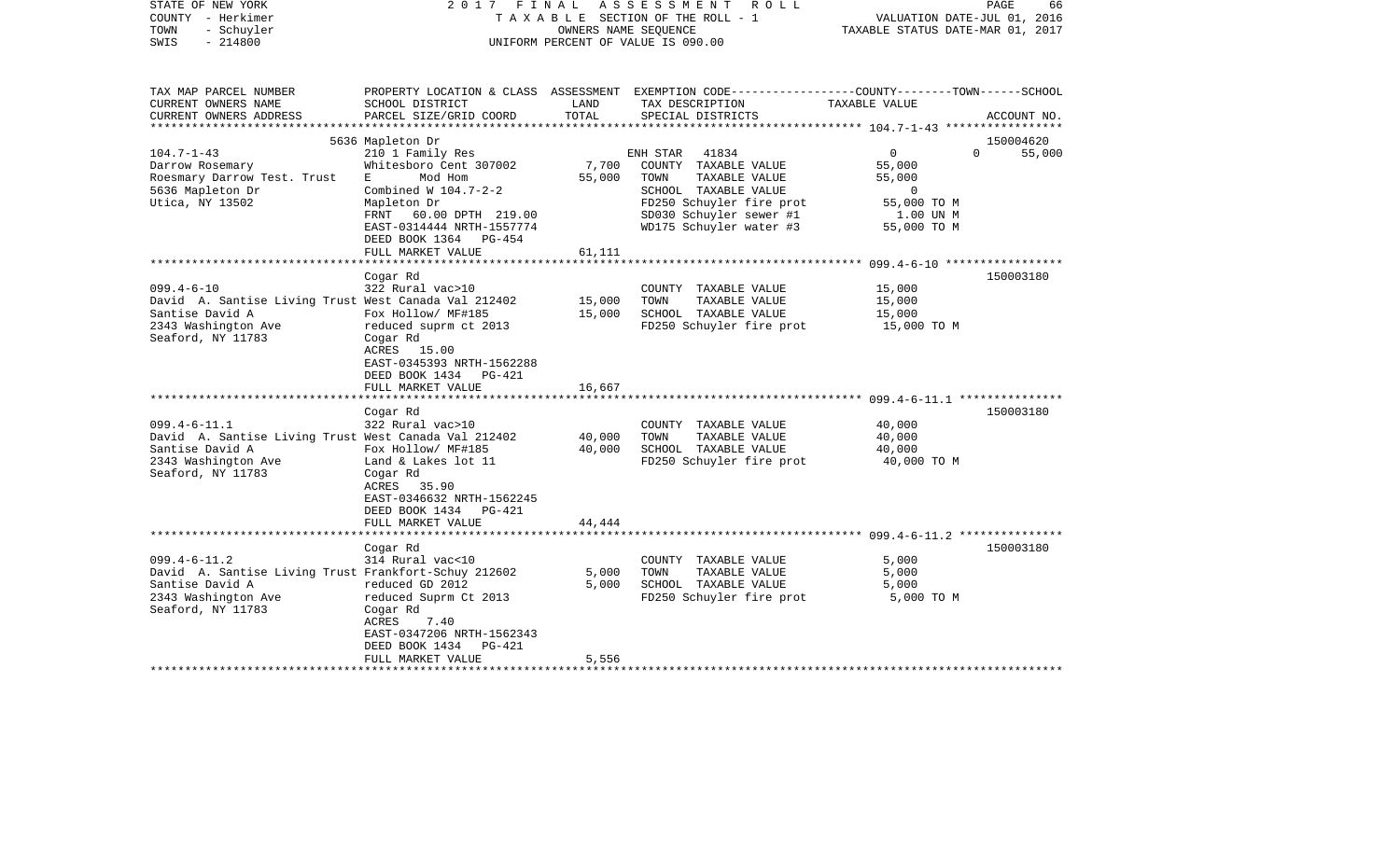| STATE OF NEW YORK<br>COUNTY - Herkimer<br>- Schuyler<br>TOWN<br>$-214800$<br>SWIS                                                                                     | 2017 FINAL                                                                                                                                                                                                                                                                                                                                                                                                          | OWNERS NAME SEQUENCE                          | ASSESSMENT<br>R O L L<br>TAXABLE SECTION OF THE ROLL - 1<br>UNIFORM PERCENT OF VALUE IS 090.00                                                                                                                                                                                                                                    | VALUATION DATE-JUL 01, 2016<br>TAXABLE STATUS DATE-MAR 01, 2017                                                                                                               | PAGE<br>67                                                         |
|-----------------------------------------------------------------------------------------------------------------------------------------------------------------------|---------------------------------------------------------------------------------------------------------------------------------------------------------------------------------------------------------------------------------------------------------------------------------------------------------------------------------------------------------------------------------------------------------------------|-----------------------------------------------|-----------------------------------------------------------------------------------------------------------------------------------------------------------------------------------------------------------------------------------------------------------------------------------------------------------------------------------|-------------------------------------------------------------------------------------------------------------------------------------------------------------------------------|--------------------------------------------------------------------|
| TAX MAP PARCEL NUMBER<br>CURRENT OWNERS NAME<br>CURRENT OWNERS ADDRESS                                                                                                | SCHOOL DISTRICT<br>PARCEL SIZE/GRID COORD                                                                                                                                                                                                                                                                                                                                                                           | LAND<br>TOTAL                                 | PROPERTY LOCATION & CLASS ASSESSMENT EXEMPTION CODE----------------COUNTY-------TOWN------SCHOOL<br>TAX DESCRIPTION<br>SPECIAL DISTRICTS                                                                                                                                                                                          | TAXABLE VALUE                                                                                                                                                                 | ACCOUNT NO.                                                        |
| *********************                                                                                                                                                 |                                                                                                                                                                                                                                                                                                                                                                                                                     |                                               |                                                                                                                                                                                                                                                                                                                                   |                                                                                                                                                                               |                                                                    |
| $099.4 - 6 - 12$<br>David Santise Living Trust<br>2343 Washington Ave<br>Seaford, NY 11783                                                                            | Cogar Rd<br>312 Vac w/imprv<br>West Canada Val 212402<br>garage w/ apt 50% per Qua<br>Land & Lakes lot 12<br>Cogar Rd<br>ACRES 34.70<br>EAST-0345719 NRTH-1561432<br>DEED BOOK 1304 PG-184                                                                                                                                                                                                                          | 52,000<br>60,000                              | COUNTY TAXABLE VALUE<br>TOWN<br>TAXABLE VALUE<br>SCHOOL TAXABLE VALUE<br>FD250 Schuyler fire prot                                                                                                                                                                                                                                 | 60,000<br>60,000<br>60,000<br>60,000 TO M                                                                                                                                     | 150003180                                                          |
|                                                                                                                                                                       | FULL MARKET VALUE                                                                                                                                                                                                                                                                                                                                                                                                   | 66,667                                        |                                                                                                                                                                                                                                                                                                                                   |                                                                                                                                                                               |                                                                    |
|                                                                                                                                                                       |                                                                                                                                                                                                                                                                                                                                                                                                                     |                                               |                                                                                                                                                                                                                                                                                                                                   |                                                                                                                                                                               |                                                                    |
| $104.7 - 1 - 75$<br>Dawes Robert W<br>DAwes Lorraine D<br>814 Beverly Rd<br>Utica, NY 13502<br>$105.3 - 1 - 75$<br>Deangelis Joseph<br>PO Box 4662<br>Utica, NY 13504 | 814 Beverly Rd<br>210 1 Family Res<br>Whitesboro Cent 307002<br>814<br>Bldg<br>$3 \t1/4$<br>Beverly Rd<br>FRNT 94.00 DPTH 128.00<br>EAST-0314805 NRTH-1557911<br>DEED BOOK 1453 PG-823<br>FULL MARKET VALUE<br>***********************<br>3058 State Route 5<br>270 Mfg housing<br>Frankfort-Schuy 212602<br>S<br>Trl<br>15 1 Acre<br>Rt 5<br>ACRES<br>1.50<br>EAST-0329951 NRTH-1544821<br>DEED BOOK 750<br>$PG-4$ | 7,500<br>72,000<br>80,000<br>13,900<br>44,800 | ENH STAR<br>41834<br>COUNTY TAXABLE VALUE<br>TAXABLE VALUE<br>TOWN<br>SCHOOL TAXABLE VALUE<br>FD250 Schuyler fire prot<br>LT160 Schuyler light #1<br>SD030 Schuyler sewer #1<br>WD175 Schuyler water #3<br>ENH STAR<br>41834<br>COUNTY TAXABLE VALUE<br>TOWN<br>TAXABLE VALUE<br>SCHOOL TAXABLE VALUE<br>FD250 Schuyler fire prot | $\overline{0}$<br>72,000<br>72,000<br>13,050<br>72,000 TO M<br>72,000 TO M<br>1.10 UN M<br>72,000 TO M<br>$\overline{0}$<br>44,800<br>44,800<br>$\overline{0}$<br>44,800 TO M | 150022560<br>$\Omega$<br>58,950<br>150019410<br>44,800<br>$\Omega$ |
|                                                                                                                                                                       | FULL MARKET VALUE                                                                                                                                                                                                                                                                                                                                                                                                   | 49,778                                        |                                                                                                                                                                                                                                                                                                                                   |                                                                                                                                                                               |                                                                    |
| $099.2 - 4 - 10$<br>DeBari Claudia J<br>1003 North Madison St<br>Rome, NY 13440                                                                                       | Grande View Dr<br>314 Rural vac<10<br>West Canada Val 212402<br>Survey $# 362$<br>Land & Lakes lot 10<br>Land locked<br>ACRES<br>7.80<br>EAST-0345404 NRTH-1570597<br>DEED BOOK 1247<br><b>PG-115</b><br>FULL MARKET VALUE                                                                                                                                                                                          | 18,200<br>18,200<br>20,222                    | COUNTY TAXABLE VALUE<br>TOWN<br>TAXABLE VALUE<br>SCHOOL TAXABLE VALUE<br>FD250 Schuyler fire prot                                                                                                                                                                                                                                 | 18,200<br>18,200<br>18,200<br>18,200 TO M                                                                                                                                     | 150003180                                                          |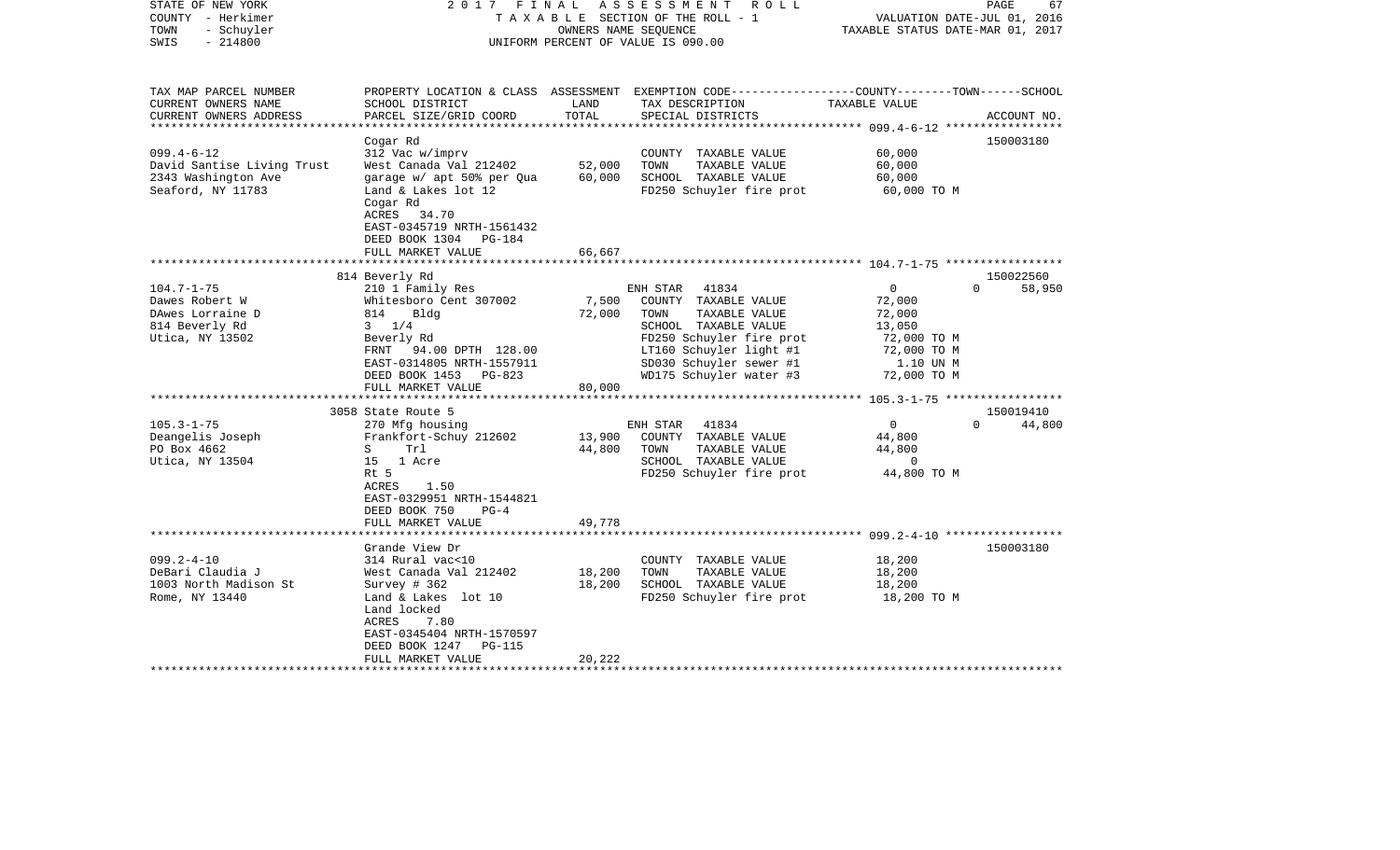| STATE OF NEW YORK<br>COUNTY - Herkimer<br>- Schuyler<br>TOWN<br>SWIS<br>$-214800$ | 2017 FINAL                                                                                                    |                       | ASSESSMENT<br>R O L L<br>TAXABLE SECTION OF THE ROLL - 1<br>OWNERS NAME SEOUENCE<br>UNIFORM PERCENT OF VALUE IS 090.00                  | VALUATION DATE-JUL 01, 2016<br>TAXABLE STATUS DATE-MAR 01, 2017 | PAGE<br>68         |
|-----------------------------------------------------------------------------------|---------------------------------------------------------------------------------------------------------------|-----------------------|-----------------------------------------------------------------------------------------------------------------------------------------|-----------------------------------------------------------------|--------------------|
| TAX MAP PARCEL NUMBER<br>CURRENT OWNERS NAME<br>CURRENT OWNERS ADDRESS            | SCHOOL DISTRICT<br>PARCEL SIZE/GRID COORD                                                                     | LAND<br>TOTAL         | PROPERTY LOCATION & CLASS ASSESSMENT EXEMPTION CODE---------------COUNTY-------TOWN------SCHOOL<br>TAX DESCRIPTION<br>SPECIAL DISTRICTS | TAXABLE VALUE                                                   | ACCOUNT NO.        |
| *******************                                                               | 5680 Mapleton Dr                                                                                              |                       |                                                                                                                                         |                                                                 | 150022020          |
| $104.7 - 1 - 50$                                                                  | 210 1 Family Res                                                                                              |                       | CW_15_VET/ 41161                                                                                                                        | 8,100<br>8,100                                                  | $\Omega$           |
| Decrisci William A                                                                | Whitesboro Cent 307002                                                                                        |                       | 7,100 ENH STAR<br>41834                                                                                                                 | $\mathbf{0}$                                                    | 58,950<br>$\Omega$ |
| Dousharm Geralynn M                                                               | 5680 Bldg                                                                                                     | 92,000                | COUNTY TAXABLE VALUE                                                                                                                    | 83,900                                                          |                    |
| 5680 Mapleton Dr<br>Utica, NY 13502                                               | $3 \frac{1}{4}$<br>Mapleton Dr                                                                                |                       | TAXABLE VALUE<br>TOWN<br>SCHOOL TAXABLE VALUE                                                                                           | 83,900<br>33,050                                                |                    |
|                                                                                   | FRNT 75.00 DPTH 125.00                                                                                        |                       | FD250 Schuyler fire prot                                                                                                                | 92,000 TO M                                                     |                    |
|                                                                                   | EAST-0314763 NRTH-1558440                                                                                     |                       | LT160 Schuyler light #1                                                                                                                 | 92,000 TO M                                                     |                    |
|                                                                                   | DEED BOOK 1082 PG-92                                                                                          |                       | SD030 Schuyler sewer #1                                                                                                                 | 1.00 UN M                                                       |                    |
|                                                                                   | FULL MARKET VALUE                                                                                             | 102,222<br>********** | WD175 Schuyler water #3                                                                                                                 | 92,000 TO M                                                     |                    |
|                                                                                   | Johnson                                                                                                       |                       |                                                                                                                                         |                                                                 |                    |
| $105.4 - 2 - 17$                                                                  | 314 Rural vac<10                                                                                              |                       | COUNTY TAXABLE VALUE                                                                                                                    | 12,700                                                          |                    |
| Dedla Krystin                                                                     | Frankfort-Schuy 212602                                                                                        | 12,700                | TOWN<br>TAXABLE VALUE                                                                                                                   | 12,700                                                          |                    |
| Scales Laurie                                                                     | Vacant                                                                                                        | 12,700                | SCHOOL TAXABLE VALUE                                                                                                                    | 12,700                                                          |                    |
| 14 Frederick St                                                                   | Lot 17                                                                                                        |                       | FD250 Schuyler fire prot                                                                                                                | 12,700 TO M                                                     |                    |
| Ilion, NY 13357                                                                   | ACRES<br>7.38<br>EAST-0346043 NRTH-1545408<br>DEED BOOK 1532<br>PG-710                                        |                       |                                                                                                                                         |                                                                 |                    |
|                                                                                   | FULL MARKET VALUE                                                                                             | 14,111                |                                                                                                                                         |                                                                 |                    |
|                                                                                   | Cosby Rd                                                                                                      |                       |                                                                                                                                         |                                                                 | 150003540          |
| $099.4 - 4 - 7$                                                                   | 314 Rural vac<10                                                                                              |                       | COUNTY TAXABLE VALUE                                                                                                                    | 5,000                                                           |                    |
| Deer Haven Prop Own Assoc                                                         | Frankfort-Schuy 212602                                                                                        | 5,000                 | TOWN<br>TAXABLE VALUE                                                                                                                   | 5,000                                                           |                    |
| Donna Buchok                                                                      | Deer Haven sub                                                                                                | 5,000                 | SCHOOL TAXABLE VALUE                                                                                                                    | 5,000                                                           |                    |
| PO Box 331<br>Herkimer, NY 13350                                                  | private roadway<br>Cosby Rd<br>FRNT 746.00 DPTH 33.00<br>EAST-0349842 NRTH-1560329<br>DEED BOOK 946<br>PG-482 |                       | FD250 Schuyler fire prot                                                                                                                | 5,000 TO M                                                      |                    |
|                                                                                   | FULL MARKET VALUE                                                                                             | 5,556                 |                                                                                                                                         |                                                                 |                    |
|                                                                                   | *****************                                                                                             | *************         | ******************************** 105.2-3-17 *************                                                                               |                                                                 |                    |
|                                                                                   | Cosby Rd                                                                                                      |                       |                                                                                                                                         |                                                                 | 150003540          |
| $105.2 - 3 - 17$<br>Deer Haven Prop Owners Assoc                                  | 314 Rural vac<10<br>Frankfort-Schuy 212602                                                                    | 5,000                 | COUNTY TAXABLE VALUE<br>TOWN<br>TAXABLE VALUE                                                                                           | 5,000<br>5,000                                                  |                    |
| Donna Buchok                                                                      | Deer Haven sub                                                                                                | 5,000                 | SCHOOL TAXABLE VALUE                                                                                                                    | 5,000                                                           |                    |
| PO Box 331                                                                        | private roadway 1.2 miles                                                                                     |                       | FD250 Schuyler fire prot                                                                                                                | 5,000 TO M                                                      |                    |
| Herkimer, NY 13350                                                                | Cosby Rd<br>FRNT 120.00 DPTH<br>ACRES<br>7.00<br>EAST-0347731 NRTH-1559394                                    |                       |                                                                                                                                         |                                                                 |                    |
|                                                                                   | DEED BOOK 1094 PG-201<br>FULL MARKET VALUE                                                                    | 5,556                 |                                                                                                                                         |                                                                 |                    |
|                                                                                   |                                                                                                               |                       |                                                                                                                                         |                                                                 |                    |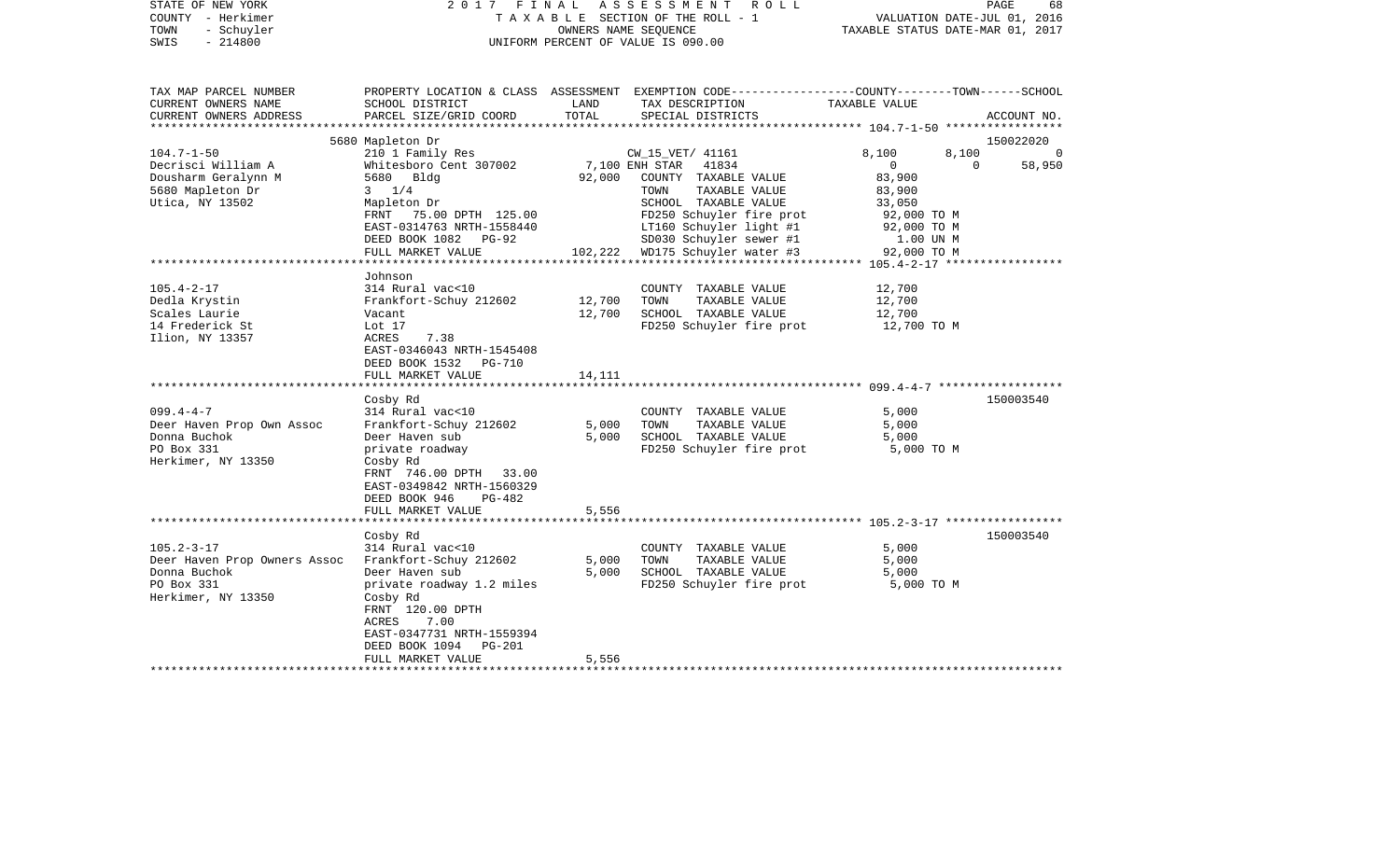| STATE OF NEW YORK<br>COUNTY - Herkimer<br>- Schuyler<br>TOWN<br>$-214800$<br>SWIS                                                                                                | 2017 FINAL                                                                                                                                                                                                                                                                                                                                       |                                               | A S S E S S M E N T<br>R O L L<br>TAXABLE SECTION OF THE ROLL - 1<br>OWNERS NAME SEOUENCE<br>UNIFORM PERCENT OF VALUE IS 090.00                                                                                                                                                          | VALUATION DATE-JUL 01, 2016<br>TAXABLE STATUS DATE-MAR 01, 2017                                                                           | PAGE<br>69                                                         |
|----------------------------------------------------------------------------------------------------------------------------------------------------------------------------------|--------------------------------------------------------------------------------------------------------------------------------------------------------------------------------------------------------------------------------------------------------------------------------------------------------------------------------------------------|-----------------------------------------------|------------------------------------------------------------------------------------------------------------------------------------------------------------------------------------------------------------------------------------------------------------------------------------------|-------------------------------------------------------------------------------------------------------------------------------------------|--------------------------------------------------------------------|
| TAX MAP PARCEL NUMBER<br>CURRENT OWNERS NAME<br>CURRENT OWNERS ADDRESS                                                                                                           | SCHOOL DISTRICT<br>PARCEL SIZE/GRID COORD                                                                                                                                                                                                                                                                                                        | LAND<br>TOTAL                                 | PROPERTY LOCATION & CLASS ASSESSMENT EXEMPTION CODE----------------COUNTY-------TOWN-----SCHOOL<br>TAX DESCRIPTION<br>SPECIAL DISTRICTS                                                                                                                                                  | TAXABLE VALUE                                                                                                                             | ACCOUNT NO.                                                        |
| **********************                                                                                                                                                           |                                                                                                                                                                                                                                                                                                                                                  |                                               |                                                                                                                                                                                                                                                                                          |                                                                                                                                           |                                                                    |
| $099.2 - 4 - 11$<br>DeHayes Michael<br>11089 Cosby Manor Rd<br>Utica, NY 13502                                                                                                   | Grande View Dr<br>314 Rural vac<10<br>West Canada Val 212402<br>Survey # 362<br>Land & Lakes lot 11<br>land locked<br>8.10<br>ACRES<br>EAST-0345017 NRTH-1570747<br>DEED BOOK 1513 PG-221                                                                                                                                                        | 4,000<br>4,000                                | COUNTY TAXABLE VALUE<br>TOWN<br>TAXABLE VALUE<br>SCHOOL TAXABLE VALUE<br>FD250 Schuyler fire prot                                                                                                                                                                                        | 4,000<br>4,000<br>4,000<br>4,000 TO M                                                                                                     | 150003180                                                          |
|                                                                                                                                                                                  | FULL MARKET VALUE                                                                                                                                                                                                                                                                                                                                | 4,444                                         |                                                                                                                                                                                                                                                                                          |                                                                                                                                           |                                                                    |
|                                                                                                                                                                                  |                                                                                                                                                                                                                                                                                                                                                  |                                               |                                                                                                                                                                                                                                                                                          |                                                                                                                                           |                                                                    |
| $104.2 - 2 - 42$<br>Del Medico Craig<br>137 Sterling Dr<br>Utica, NY 13502<br>$112.2 - 3 - 30$<br>Delaney John J<br>Delaney Lindsay<br>3677 State Route 5<br>Frankfort, NY 13340 | 137 Sterling Dr<br>210 1 Family Res<br>Whitesboro Cent 307002<br>N<br>Blda<br>$1/4$ Acre<br>Sterling Drive<br>FRNT 110.00 DPTH 90.00<br>EAST-0324046 NRTH-1557629<br>DEED BOOK 919<br>PG-574<br>FULL MARKET VALUE<br>***********************<br>3677 State Route 5<br>210 1 Family Res<br>Frankfort-Schuy 212602<br>Bldg<br>$3 \quad 1$<br>State | 7,100<br>48,000<br>53,333<br>13,100<br>99,000 | BAS STAR<br>41854<br>COUNTY TAXABLE VALUE<br>TOWN<br>TAXABLE VALUE<br>SCHOOL TAXABLE VALUE<br>FD250 Schuyler fire prot<br>WD170 Schuyler water #2<br>1.00 UN M<br>BAS STAR<br>41854<br>COUNTY TAXABLE VALUE<br>TOWN<br>TAXABLE VALUE<br>SCHOOL TAXABLE VALUE<br>FD250 Schuyler fire prot | $\overline{0}$<br>48,000<br>48,000<br>21,000<br>48,000 TO M<br>48,000 TO C<br>$\overline{0}$<br>99,000<br>99,000<br>72,000<br>99,000 TO M | 150008310<br>$\Omega$<br>27,000<br>150021540<br>$\Omega$<br>27,000 |
| $104.2 - 4 - 7$<br>DeMichele Richard<br>DeMichele Angele M<br>104 Westgate Dr<br>Utica, NY 13502                                                                                 | FRNT 175.00 DPTH 237.00<br>EAST-0339831 NRTH-1537242<br>DEED BOOK 1090 PG-715<br>FULL MARKET VALUE<br>104 Westgate Dr<br>210 1 Family Res<br>Whitesboro Cent 307002<br>Westgate Gate<br>Windfall Rd<br>FRNT 100.00 DPTH 228.00                                                                                                                   | 110,000<br>9,400<br>142,000                   | BAS STAR<br>41854<br>COUNTY TAXABLE VALUE<br>TAXABLE VALUE<br>TOWN<br>SCHOOL TAXABLE VALUE<br>FD250 Schuyler fire prot                                                                                                                                                                   | $\circ$<br>142,000<br>142,000<br>115,000<br>142,000 TO M                                                                                  | 150005940<br>$\Omega$<br>27,000                                    |
|                                                                                                                                                                                  | EAST-0323591 NRTH-1553021<br>DEED BOOK 922<br>PG-147<br>FULL MARKET VALUE                                                                                                                                                                                                                                                                        |                                               | WD165 Schuyler water #4<br>$.00$ UN $M$<br>157,778 WD170 Schuyler water #2<br>1.00 UN M                                                                                                                                                                                                  | 142,000 TO C<br>11,000 TO C                                                                                                               |                                                                    |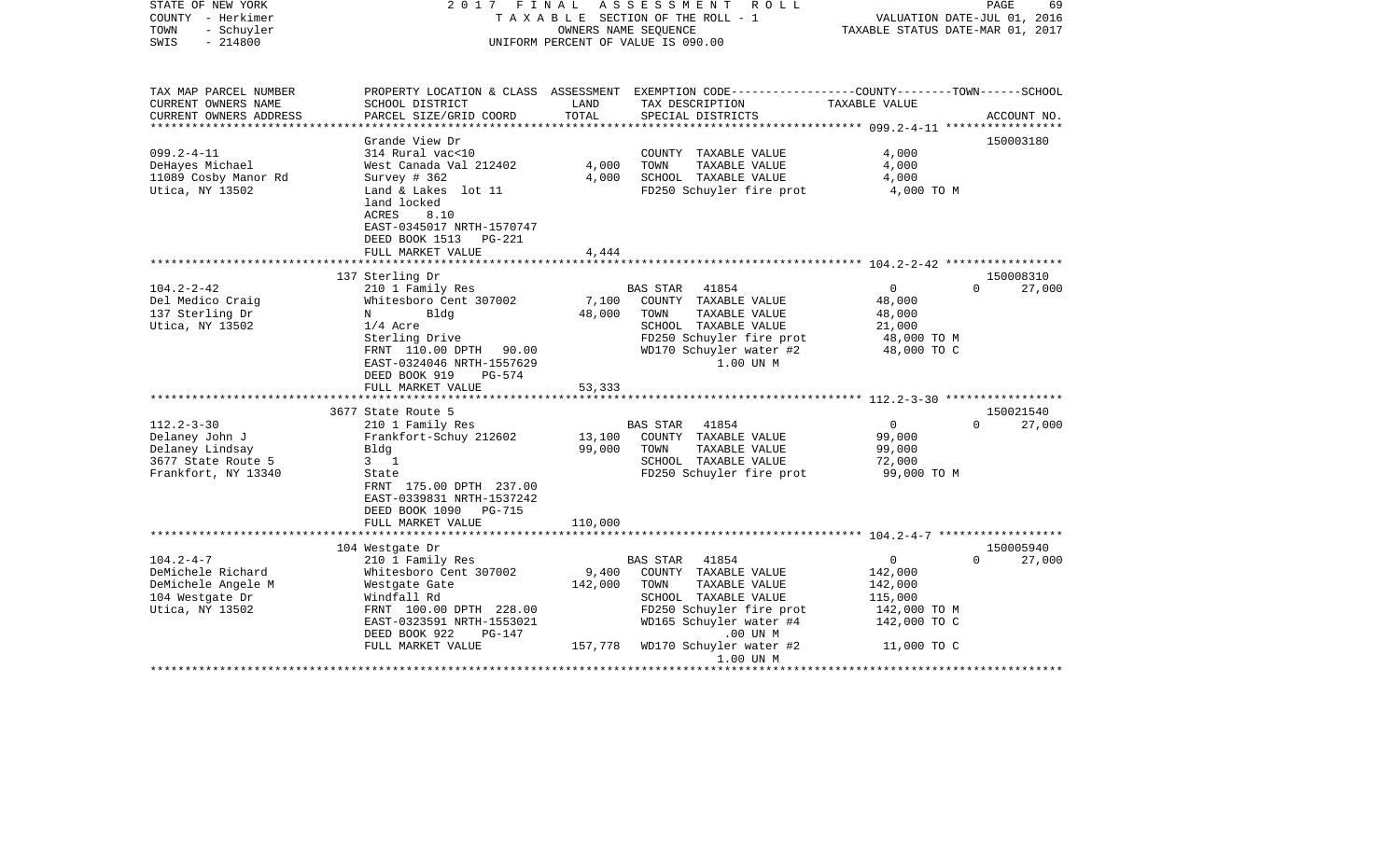| STATE OF NEW YORK<br>COUNTY - Herkimer<br>- Schuyler<br>TOWN<br>$-214800$<br>SWIS | 2017                                                                                                                                        | FINAL<br>OWNERS NAME SEQUENCE | ASSESSMENT ROLL<br>TAXABLE SECTION OF THE ROLL - 1<br>UNIFORM PERCENT OF VALUE IS 090.00                                                | VALUATION DATE-JUL 01, 2016<br>TAXABLE STATUS DATE-MAR 01, 2017 | PAGE<br>70         |
|-----------------------------------------------------------------------------------|---------------------------------------------------------------------------------------------------------------------------------------------|-------------------------------|-----------------------------------------------------------------------------------------------------------------------------------------|-----------------------------------------------------------------|--------------------|
| TAX MAP PARCEL NUMBER<br>CURRENT OWNERS NAME<br>CURRENT OWNERS ADDRESS            | SCHOOL DISTRICT<br>PARCEL SIZE/GRID COORD                                                                                                   | LAND<br>TOTAL                 | PROPERTY LOCATION & CLASS ASSESSMENT EXEMPTION CODE---------------COUNTY-------TOWN------SCHOOL<br>TAX DESCRIPTION<br>SPECIAL DISTRICTS | TAXABLE VALUE                                                   | ACCOUNT NO.        |
| ***********************                                                           | 350 Mckennan Rd                                                                                                                             |                               |                                                                                                                                         |                                                                 | 150008760          |
| $112.2 - 1 - 31.1$                                                                | 240 Rural res                                                                                                                               |                               | 41834<br>ENH STAR                                                                                                                       | $\mathbf 0$                                                     | $\Omega$<br>58,950 |
| Dempster Jane A                                                                   | Frankfort-Schuy 212602                                                                                                                      | 20,900                        | COUNTY TAXABLE VALUE                                                                                                                    | 135,000                                                         |                    |
| Dempster John D                                                                   | Vacant                                                                                                                                      | 135,000                       | TOWN<br>TAXABLE VALUE                                                                                                                   | 135,000                                                         |                    |
| 350 McKennan Rd                                                                   | 24.5                                                                                                                                        |                               | SCHOOL TAXABLE VALUE                                                                                                                    | 76,050                                                          |                    |
| Frankfort, NY 13340                                                               | Mckennan Rd<br>FRNT 557.00 DPTH<br>ACRES<br>21.90<br>EAST-0347438 NRTH-1539369<br>DEED BOOK 872<br><b>PG-540</b><br>FULL MARKET VALUE       | 150,000                       | FD250 Schuyler fire prot                                                                                                                | 135,000 TO M                                                    |                    |
|                                                                                   |                                                                                                                                             |                               |                                                                                                                                         |                                                                 |                    |
|                                                                                   | 256 Johnson Rd                                                                                                                              |                               |                                                                                                                                         |                                                                 |                    |
| $105.4 - 2 - 18$                                                                  | 210 1 Family Res                                                                                                                            |                               | 41854<br>BAS STAR                                                                                                                       | $\mathbf 0$                                                     | 27,000<br>$\Omega$ |
| Dervisevic Suad                                                                   | Frankfort-Schuy 212602                                                                                                                      | 19,100                        | COUNTY TAXABLE VALUE                                                                                                                    | 121,400                                                         |                    |
| Dervisevic Senada                                                                 | Single Family Residence                                                                                                                     | 121,400                       | TOWN<br>TAXABLE VALUE                                                                                                                   | 121,400                                                         |                    |
| 256 Johnson Rd                                                                    | Lot                                                                                                                                         |                               | SCHOOL TAXABLE VALUE                                                                                                                    | 94,400                                                          |                    |
| Frankfort, NY 13340                                                               | ACRES<br>7.81<br>EAST-0345843 NRTH-1545215<br>DEED BOOK 1534 PG-333<br>FULL MARKET VALUE                                                    | 134,889                       | FD250 Schuyler fire prot                                                                                                                | 121,400 TO M                                                    |                    |
|                                                                                   |                                                                                                                                             |                               |                                                                                                                                         |                                                                 |                    |
|                                                                                   | 681 Bush Rd                                                                                                                                 |                               |                                                                                                                                         |                                                                 |                    |
| $105.2 - 1 - 37$                                                                  | 314 Rural vac<10                                                                                                                            |                               | COUNTY TAXABLE VALUE                                                                                                                    | 20,000                                                          |                    |
| DesJardins John                                                                   | Frankfort-Schuy 212602                                                                                                                      | 10,000                        | TOWN<br>TAXABLE VALUE                                                                                                                   | 20,000                                                          |                    |
| DesJardins Lori L                                                                 | Bush                                                                                                                                        | 20,000                        | SCHOOL TAXABLE VALUE                                                                                                                    | 20,000                                                          |                    |
| 277 Mowers Rd<br>Frankfort, NY 13340                                              | result of split in 2013<br>FRNT 509.50 DPTH<br>1.20<br>ACRES<br>EAST-0336583 NRTH-1553800<br>DEED BOOK 944<br>$PG-358$<br>FULL MARKET VALUE | 22,222                        | FD250 Schuyler fire prot                                                                                                                | 20,000 TO M                                                     |                    |
|                                                                                   |                                                                                                                                             |                               |                                                                                                                                         | **************************** 105.2-1-22.1 ***************       |                    |
|                                                                                   | Mower Rd                                                                                                                                    |                               |                                                                                                                                         |                                                                 | 150018240          |
| $105.2 - 1 - 22.1$                                                                | 105 Vac farmland                                                                                                                            |                               | COUNTY TAXABLE VALUE                                                                                                                    | 70,775                                                          |                    |
| DesJardins John J                                                                 | Whitesboro Cent 307002                                                                                                                      | 70,775                        | TOWN<br>TAXABLE VALUE                                                                                                                   | 70,775                                                          |                    |
| DesJardins Lori L                                                                 | split # 1 2013 15.6 to                                                                                                                      | 70,775                        | SCHOOL TAXABLE VALUE                                                                                                                    | 70,775                                                          |                    |
| 277 Mowers Rd                                                                     | Goodwin                                                                                                                                     |                               | FD250 Schuyler fire prot                                                                                                                | 70,775 TO M                                                     |                    |
| Frankfort, NY 13340                                                               | Mowers<br>FRNT 9080.00 DPTH<br>ACRES 149.20<br>EAST-0337874 NRTH-1555213<br>DEED BOOK 1378<br>PG-454                                        |                               |                                                                                                                                         |                                                                 |                    |
|                                                                                   | FULL MARKET VALUE                                                                                                                           | 78,639                        |                                                                                                                                         |                                                                 |                    |
|                                                                                   |                                                                                                                                             |                               |                                                                                                                                         |                                                                 |                    |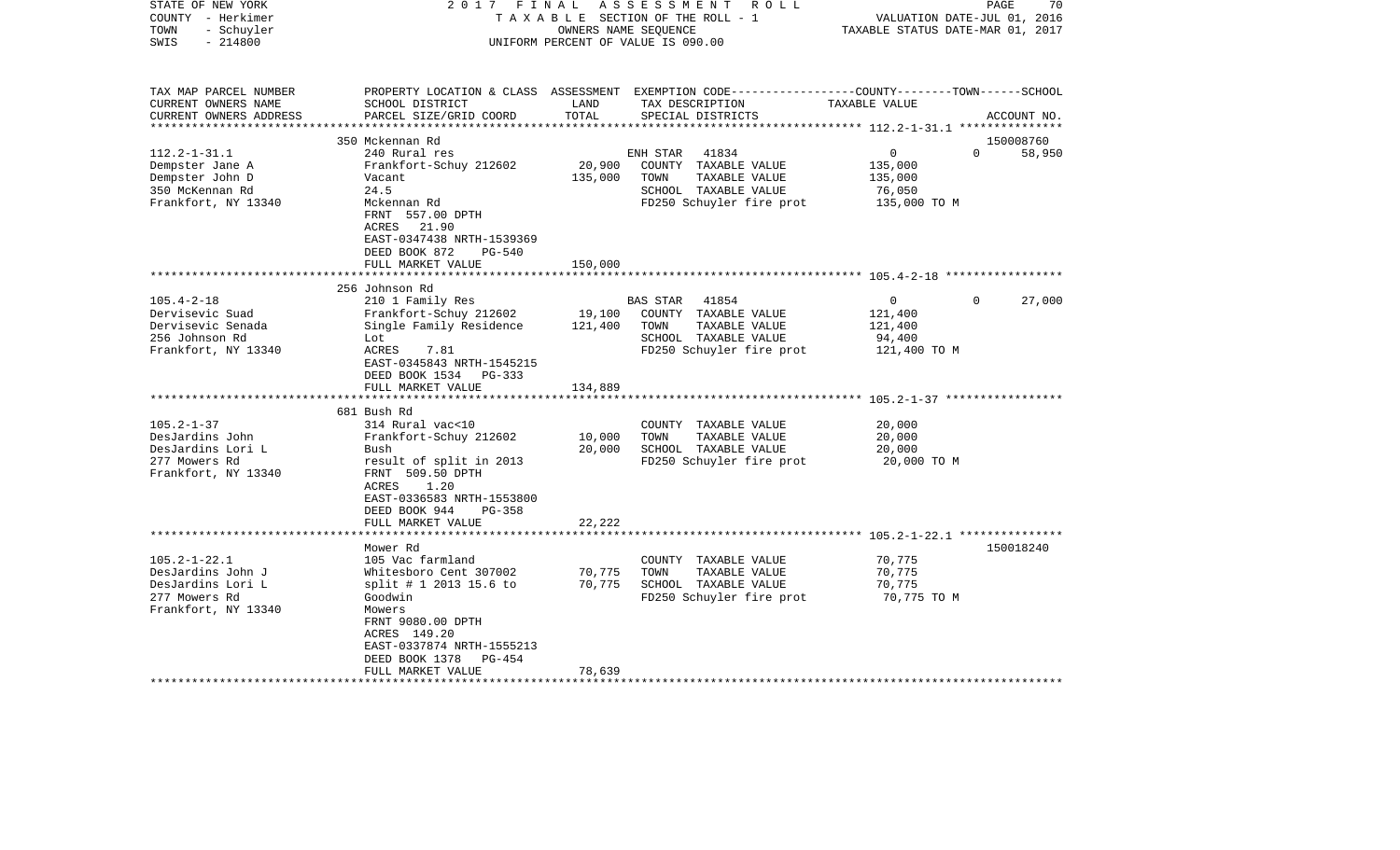| STATE OF NEW YORK<br>COUNTY - Herkimer                                                                  | 2017 FINAL                                                                                                                                                                                        |                              | ASSESSMENT<br>R O L L<br>TAXABLE SECTION OF THE ROLL - 1                                                                                |                                                           | PAGE<br>71<br>VALUATION DATE-JUL 01, 2016 |
|---------------------------------------------------------------------------------------------------------|---------------------------------------------------------------------------------------------------------------------------------------------------------------------------------------------------|------------------------------|-----------------------------------------------------------------------------------------------------------------------------------------|-----------------------------------------------------------|-------------------------------------------|
| TOWN<br>- Schuyler<br>$-214800$<br>SWIS                                                                 |                                                                                                                                                                                                   | OWNERS NAME SEQUENCE         | UNIFORM PERCENT OF VALUE IS 090.00                                                                                                      | TAXABLE STATUS DATE-MAR 01, 2017                          |                                           |
| TAX MAP PARCEL NUMBER<br>CURRENT OWNERS NAME<br>CURRENT OWNERS ADDRESS<br>**********************        | SCHOOL DISTRICT<br>PARCEL SIZE/GRID COORD                                                                                                                                                         | LAND<br>TOTAL                | PROPERTY LOCATION & CLASS ASSESSMENT EXEMPTION CODE---------------COUNTY-------TOWN------SCHOOL<br>TAX DESCRIPTION<br>SPECIAL DISTRICTS | TAXABLE VALUE                                             | ACCOUNT NO.                               |
|                                                                                                         | 277 Mowers Rd                                                                                                                                                                                     |                              |                                                                                                                                         |                                                           |                                           |
| $105.2 - 1 - 20.2$<br>DesJardins Lori<br>277 Mowers Rd<br>Frankfort, NY 13340                           | 210 1 Family Res<br>West Canada Val 212402<br>Double-Wide & Garage<br>ACRES<br>2.45<br>EAST-0338390 NRTH-1556609<br>DEED BOOK 1348 PG-662<br>FULL MARKET VALUE                                    | 14,600<br>157,000<br>174,444 | 41854<br>BAS STAR<br>COUNTY TAXABLE VALUE<br>TOWN<br>TAXABLE VALUE<br>SCHOOL TAXABLE VALUE<br>FD250 Schuyler fire prot                  | 0<br>157,000<br>157,000<br>130,000<br>157,000 TO M        | 27,000<br>$\overline{0}$                  |
|                                                                                                         |                                                                                                                                                                                                   |                              |                                                                                                                                         |                                                           |                                           |
| $112.2 - 2 - 45.1$<br>Desrochers Irrevocable Trust<br>121 Millers Grove Rd<br>Frankfort, NY 13340       | 121 Millers Grove Rd<br>210 1 Family Res<br>Frankfort-Schuy 212602<br>Single Family Residence<br>Millers Grove<br>1.20<br>ACRES<br>EAST-0336410 NRTH-1540381<br>DEED BOOK 1094 PG-455             | 13,700<br>81,400             | 41834<br>ENH STAR<br>COUNTY TAXABLE VALUE<br>TAXABLE VALUE<br>TOWN<br>SCHOOL TAXABLE VALUE<br>FD250 Schuyler fire prot                  | $\mathsf{O}$<br>81,400<br>81,400<br>22,450<br>81,400 TO M | 150005040<br>$\Omega$<br>58,950           |
|                                                                                                         | FULL MARKET VALUE                                                                                                                                                                                 | 90,444                       |                                                                                                                                         |                                                           |                                           |
| $099.2 - 4 - 20$<br>DeVries Thomas<br>DeVries Julie-Anne<br>163 Byram Kingwood Rd<br>Stockton, NJ 08559 | Grande View Dr<br>312 Vac w/imprv<br>West Canada Val 212402<br>Survey $#362$<br>Land & Lakes lot 20<br>Grande View Dr<br>ACRES<br>70.00<br>EAST-0340135 NRTH-1570447                              | 96,250<br>171,250            | COUNTY TAXABLE VALUE<br>TOWN<br>TAXABLE VALUE<br>SCHOOL TAXABLE VALUE<br>FD250 Schuyler fire prot                                       | 171,250<br>171,250<br>171,250<br>171,250 TO M             | 150003180                                 |
|                                                                                                         | DEED BOOK 143<br>PG-346                                                                                                                                                                           |                              |                                                                                                                                         |                                                           |                                           |
|                                                                                                         | FULL MARKET VALUE                                                                                                                                                                                 | 190,278                      |                                                                                                                                         |                                                           |                                           |
| $099.2 - 4 - 24$<br>DeVries Thomas<br>DeVries Julie-Anne<br>163 Byram Kingwood Rd<br>Stockton, NJ 08559 | Grande View Dr<br>314 Rural vac<10<br>West Canada Val 212402<br>Survey $# 362$<br>Land & Lakes lot 24<br>Grande View Dr<br>ACRES<br>5.40<br>EAST-0339432 NRTH-1571770<br>DEED BOOK 1537<br>PG-384 | 23,700<br>23,700             | COUNTY TAXABLE VALUE<br>TOWN<br>TAXABLE VALUE<br>SCHOOL TAXABLE VALUE<br>FD250 Schuyler fire prot                                       | 23,700<br>23,700<br>23,700<br>23,700 TO M                 | 150003180                                 |
|                                                                                                         | FULL MARKET VALUE                                                                                                                                                                                 | 26,333                       |                                                                                                                                         |                                                           |                                           |
| $099.2 - 4 - 25$<br>DeVries Thomas<br>DeVries Julie-Ann<br>163 Byram Kingwood Rd<br>Stockton, NJ 08559  | Overlook Dr<br>240 Rural res<br>West Canada Val 212402<br>added gar w/ apt 75% 2014<br>Land & Lakes lot 25<br>Overlook Dr<br>5.30<br>ACRES<br>EAST-0339240 NRTH-1571416                           | 23,600<br>83,600             | COUNTY TAXABLE VALUE<br>TOWN<br>TAXABLE VALUE<br>SCHOOL TAXABLE VALUE<br>FD250 Schuyler fire prot                                       | 83,600<br>83,600<br>83,600<br>83,600 TO M                 | 150003180                                 |
|                                                                                                         | DEED BOOK 1379<br>PG-842<br>FULL MARKET VALUE                                                                                                                                                     | 92,889                       |                                                                                                                                         |                                                           |                                           |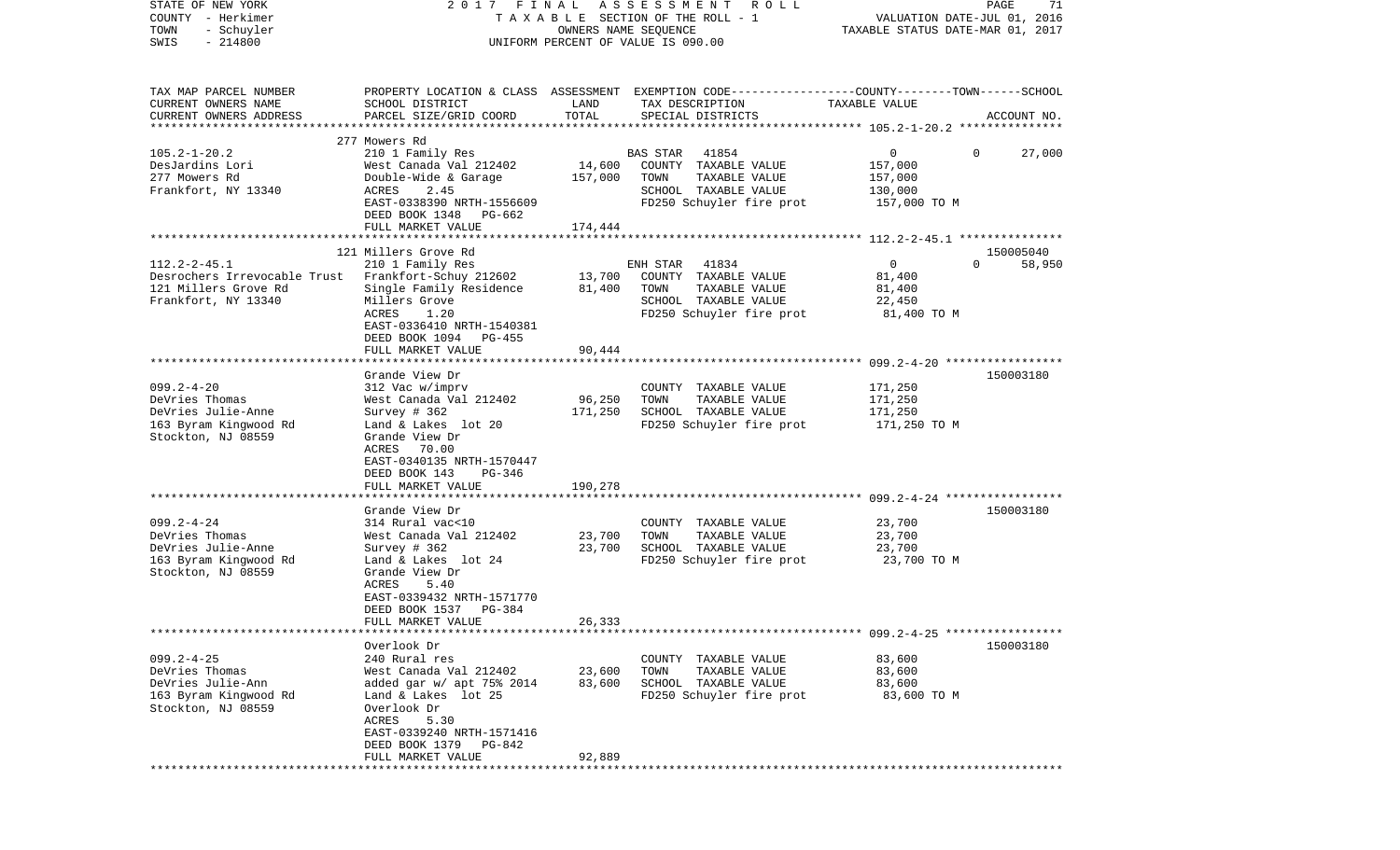| STATE OF NEW YORK<br>COUNTY - Herkimer<br>TOWN<br>- Schuyler<br>$-214800$<br>SWIS                        | 2017 FINAL                                                                                                                                                                                                                                  | OWNERS NAME SEQUENCE          | ASSESSMENT ROLL<br>TAXABLE SECTION OF THE ROLL - 1<br>UNIFORM PERCENT OF VALUE IS 090.00                                                | VALUATION DATE-JUL 01, 2016<br>TAXABLE STATUS DATE-MAR 01, 2017 | PAGE<br>72  |
|----------------------------------------------------------------------------------------------------------|---------------------------------------------------------------------------------------------------------------------------------------------------------------------------------------------------------------------------------------------|-------------------------------|-----------------------------------------------------------------------------------------------------------------------------------------|-----------------------------------------------------------------|-------------|
| TAX MAP PARCEL NUMBER<br>CURRENT OWNERS NAME<br>CURRENT OWNERS ADDRESS<br>*************************      | SCHOOL DISTRICT<br>PARCEL SIZE/GRID COORD                                                                                                                                                                                                   | LAND<br>TOTAL                 | PROPERTY LOCATION & CLASS ASSESSMENT EXEMPTION CODE---------------COUNTY-------TOWN------SCHOOL<br>TAX DESCRIPTION<br>SPECIAL DISTRICTS | TAXABLE VALUE                                                   | ACCOUNT NO. |
| $099.2 - 4 - 26$<br>DeVries Thomas<br>DeVeries Julie-Anne<br>163 Byram Kingwood Rd<br>Stockton, NJ 08559 | Overlook Dr<br>322 Rural vac>10<br>West Canada Val 212402<br>Survey $# 362$<br>Land & Lakes lot 20<br>Overlook Dr<br>ACRES 25.00<br>EAST-0338897 NRTH-1570757                                                                               | 55,300<br>55,300              | COUNTY TAXABLE VALUE<br>TOWN<br>TAXABLE VALUE<br>SCHOOL TAXABLE VALUE<br>FD250 Schuyler fire prot                                       | 55,300<br>55,300<br>55,300<br>55,300 TO M                       | 150003180   |
|                                                                                                          | DEED BOOK 1379<br>PG-845<br>FULL MARKET VALUE                                                                                                                                                                                               | 61,444                        |                                                                                                                                         | ***************************** 099.2-4-27 *****************      |             |
| $099.2 - 4 - 27$<br>DeVries Thomas<br>DeVries Julie-Anne<br>163 Byram Kingwood Rd<br>Stockton, NJ 08559  | 144 Overlook Dr<br>312 Vac w/imprv<br>West Canada Val 212402<br>Survey # 362<br>Land & Lakes lot 27<br>Overlook Dr<br>FRNT 462.60 DPTH<br>ACRES 206.00<br>EAST-0337724 NRTH-1569625<br>DEED BOOK 1263<br><b>PG-197</b><br>FULL MARKET VALUE | 215,000<br>395,000<br>438,889 | COUNTY TAXABLE VALUE<br>TOWN<br>TAXABLE VALUE<br>SCHOOL TAXABLE VALUE<br>FD250 Schuyler fire prot                                       | 395,000<br>395,000<br>395,000<br>395,000 TO M                   | 150003180   |
| $099.2 - 4 - 28$<br>DeVries Thomas<br>DeVries Julie-Anne<br>163 Byram Kingwood Rd<br>Stockton, NJ 08559  | Overlook Dr<br>314 Rural vac<10<br>West Canada Val 212402<br>Survey # 362<br>Land & Lakes lot 28<br>Overlook Dr<br>FRNT 266.90 DPTH<br>ACRES<br>5.00<br>EAST-0338616 NRTH-1571793<br>DEED BOOK 1379<br>PG-848<br>FULL MARKET VALUE          | 21,000<br>21,000<br>23,333    | COUNTY TAXABLE VALUE<br>TOWN<br>TAXABLE VALUE<br>SCHOOL TAXABLE VALUE<br>FD250 Schuyler fire prot                                       | 21,000<br>21,000<br>21,000<br>21,000 TO M                       | 150003180   |
|                                                                                                          |                                                                                                                                                                                                                                             |                               |                                                                                                                                         |                                                                 |             |
| $099.2 - 4 - 32$<br>DeVries Thomas<br>DeVries Julie-Anne<br>163 Byram Kingwood Rd<br>Stockton, NJ 08559  | Grande View Dr<br>314 Rural vac<10<br>West Canada Val 212402<br>Survey # 362<br>Land & Lakes lot 32<br>Grande View Dr<br>ACRES<br>6.00<br>EAST-0338014 NRTH-1573312<br>DEED BOOK 1451<br>PG-773<br>FULL MARKET VALUE                        | 24,900<br>24,900<br>27,667    | COUNTY TAXABLE VALUE<br>TOWN<br>TAXABLE VALUE<br>SCHOOL TAXABLE VALUE<br>FD250 Schuyler fire prot                                       | 24,900<br>24,900<br>24,900<br>24,900 TO M                       | 150003180   |
|                                                                                                          |                                                                                                                                                                                                                                             |                               |                                                                                                                                         |                                                                 |             |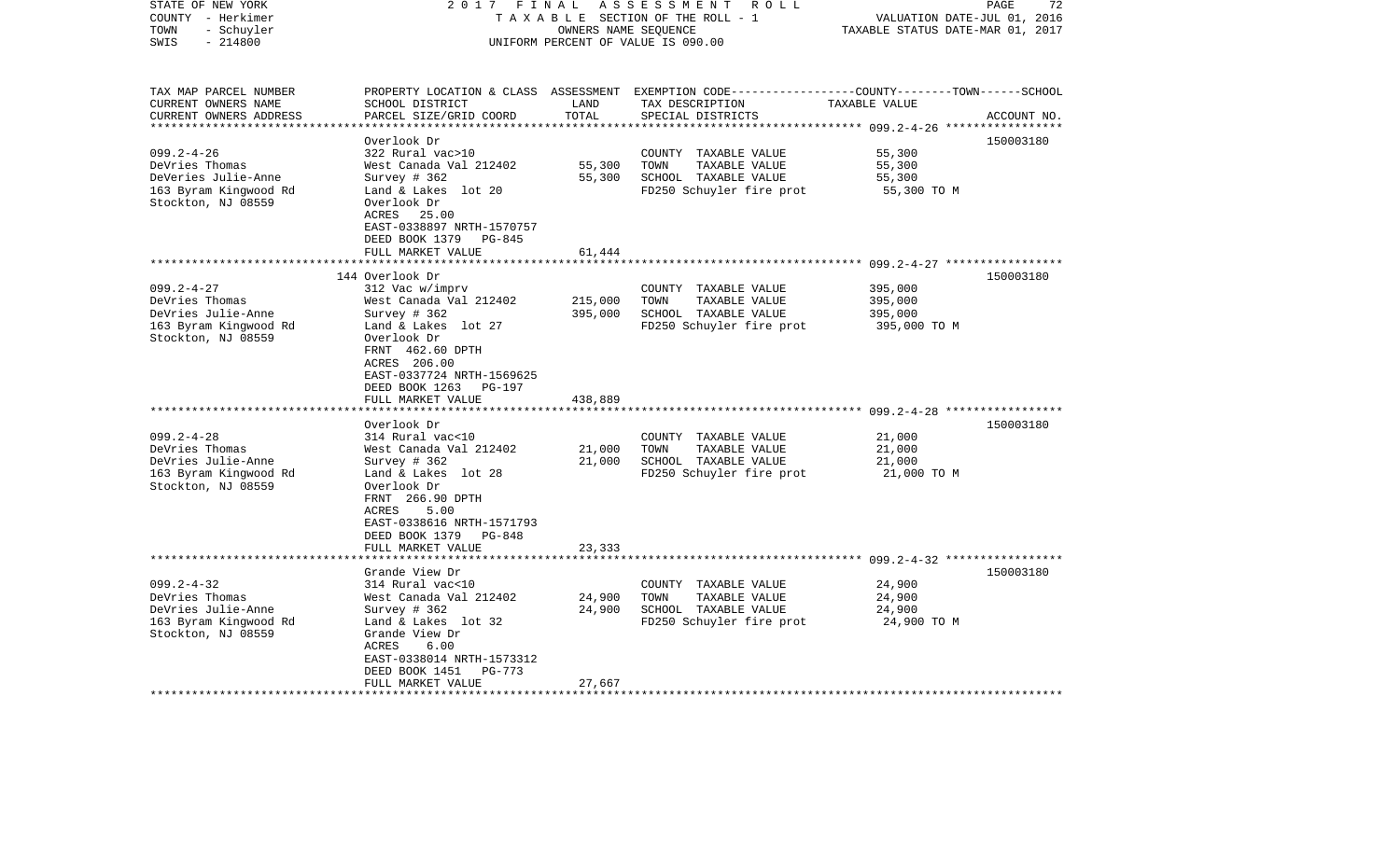| STATE OF NEW YORK<br>COUNTY - Herkimer<br>- Schuyler<br>TOWN<br>$-214800$<br>SWIS                                                                                                           | 2017 FINAL                                                                                                                                                                                                 |                            | ASSESSMENT<br>R O L L<br>TAXABLE SECTION OF THE ROLL - 1<br>OWNERS NAME SEQUENCE<br>UNIFORM PERCENT OF VALUE IS 090.00                            | VALUATION DATE-JUL 01, 2016<br>TAXABLE STATUS DATE-MAR 01, 2017                  | PAGE<br>73                               |
|---------------------------------------------------------------------------------------------------------------------------------------------------------------------------------------------|------------------------------------------------------------------------------------------------------------------------------------------------------------------------------------------------------------|----------------------------|---------------------------------------------------------------------------------------------------------------------------------------------------|----------------------------------------------------------------------------------|------------------------------------------|
| TAX MAP PARCEL NUMBER<br>CURRENT OWNERS NAME<br>CURRENT OWNERS ADDRESS                                                                                                                      | SCHOOL DISTRICT<br>PARCEL SIZE/GRID COORD                                                                                                                                                                  | LAND<br>TOTAL              | PROPERTY LOCATION & CLASS ASSESSMENT EXEMPTION CODE---------------COUNTY-------TOWN------SCHOOL<br>TAX DESCRIPTION<br>SPECIAL DISTRICTS           | TAXABLE VALUE                                                                    | ACCOUNT NO.                              |
| *********************<br>$099.4 - 4 - 1$<br>Di Stefano Michael W<br>Di Stefano Lynette R<br>12 Osage Trail<br>Oak Ridge, NJ 07438                                                           | Cosby Rd<br>314 Rural vac<10<br>Frankfort-Schuy 212602<br>Deer Haven sub<br>split #5<br>Cosby Rd<br>ACRES<br>8.90<br>EAST-0349886 NRTH-1562149<br>DEED BOOK 1089 PG-93                                     | 6,200<br>6,200             | COUNTY TAXABLE VALUE<br>TOWN<br>TAXABLE VALUE<br>SCHOOL TAXABLE VALUE<br>FD250 Schuyler fire prot                                                 | 6,200<br>6,200<br>6,200<br>6,200 TO M                                            | 150003540                                |
|                                                                                                                                                                                             | FULL MARKET VALUE                                                                                                                                                                                          | 6,889                      |                                                                                                                                                   |                                                                                  |                                          |
| $099.4 - 6 - 24.1$<br>Diani Joseph C Jr<br>Diani Raquel M<br>709 Mission Del Oro Ave<br>North Las Vegas, NV 89081                                                                           | Mowers Rd<br>314 Rural vac<10<br>West Canada Val 212402<br>Fox Hollow/ MF#185<br>Land & Lakes lot 46<br>Cogar Rd<br>7.90<br>ACRES<br>EAST-0342927 NRTH-1562457<br>DEED BOOK 1147 PG-772                    | 22,160<br>22,160           | COUNTY TAXABLE VALUE<br>TOWN<br>TAXABLE VALUE<br>SCHOOL TAXABLE VALUE<br>FD250 Schuyler fire prot                                                 | 22,160<br>22,160<br>22,160<br>22,160 TO M                                        | 150003180                                |
|                                                                                                                                                                                             | FULL MARKET VALUE                                                                                                                                                                                          | 24,622                     |                                                                                                                                                   |                                                                                  |                                          |
| $099.4 - 6 - 24.2$<br>Diani Joseph C Jr<br>Diani Raquel M<br>709 MIssion Del Oro Ave<br>North Las Vegas, NV 89081                                                                           | Mowers Rd<br>322 Rural vac>10<br>Frankfort-Schuy 212602<br>Fox Hollow/ MF#185<br>Land & Lakes lot 46<br>Cogar Rd<br>ACRES 12.10<br>EAST-0342484 NRTH-1561988<br>DEED BOOK 1147 PG-772<br>FULL MARKET VALUE | 27,840<br>27,840<br>30,933 | COUNTY TAXABLE VALUE<br>TOWN<br>TAXABLE VALUE<br>SCHOOL TAXABLE VALUE<br>FD250 Schuyler fire prot                                                 | 27,840<br>27,840<br>27,840<br>27,840 TO M                                        | 150003180                                |
|                                                                                                                                                                                             |                                                                                                                                                                                                            |                            |                                                                                                                                                   |                                                                                  |                                          |
| $112.1 - 2 - 10$<br>Digeorgio Charles<br>Digeorgio Margaret<br>156 Carder Lane Rd<br>Frankfort, NY 13340<br>MAY BE SUBJECT TO PAYMENT<br>UNDER AGDIST LAW TIL 2024<br>********************* | 156 Carder Ln<br>210 1 Family Res<br>Frankfort-Schuy 212602<br>Vac<br>la 8 Acres<br>Carder Lane<br>ACRES 10.10<br>EAST-0332829 NRTH-1544169<br>FULL MARKET VALUE<br>***************************            | 160,200<br>178,000         | AG MKTS<br>41730<br>20,200 ENH STAR<br>41834<br>COUNTY TAXABLE VALUE<br>TOWN<br>TAXABLE VALUE<br>SCHOOL TAXABLE VALUE<br>FD250 Schuyler fire prot | 6,941<br>6,941<br>$\overline{0}$<br>153,259<br>153,259<br>94,309<br>160,200 TO M | 150004710<br>6,941<br>58,950<br>$\Omega$ |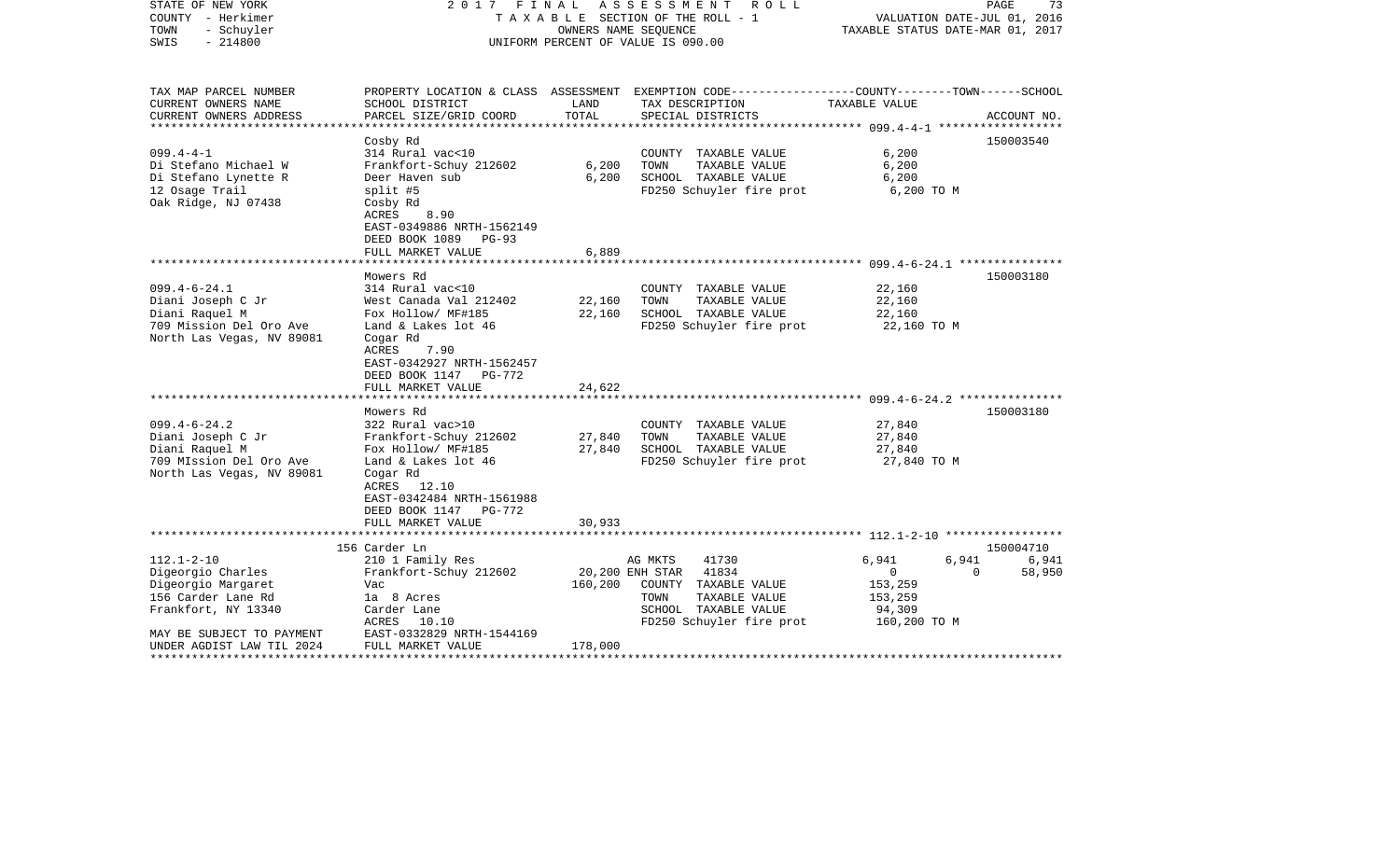| STATE OF NEW YORK<br>COUNTY - Herkimer<br>- Schuyler<br>TOWN<br>$-214800$<br>SWIS | 2017<br>FINAL                                                                                            |               | ASSESSMENT ROLL<br>TAXABLE SECTION OF THE ROLL - 1<br>OWNERS NAME SEQUENCE<br>UNIFORM PERCENT OF VALUE IS 090.00                        | VALUATION DATE-JUL 01, 2016<br>TAXABLE STATUS DATE-MAR 01, 2017 | PAGE<br>74  |
|-----------------------------------------------------------------------------------|----------------------------------------------------------------------------------------------------------|---------------|-----------------------------------------------------------------------------------------------------------------------------------------|-----------------------------------------------------------------|-------------|
| TAX MAP PARCEL NUMBER<br>CURRENT OWNERS NAME<br>CURRENT OWNERS ADDRESS            | SCHOOL DISTRICT<br>PARCEL SIZE/GRID COORD                                                                | LAND<br>TOTAL | PROPERTY LOCATION & CLASS ASSESSMENT EXEMPTION CODE---------------COUNTY-------TOWN------SCHOOL<br>TAX DESCRIPTION<br>SPECIAL DISTRICTS | TAXABLE VALUE                                                   | ACCOUNT NO. |
|                                                                                   | 3367 State Route 5                                                                                       |               |                                                                                                                                         |                                                                 | 150009240   |
| $112.1 - 2 - 28$                                                                  | 433 Auto body                                                                                            |               | COUNTY TAXABLE VALUE                                                                                                                    | 66,400                                                          |             |
| DiGeorgio Michael P                                                               | Frankfort-Schuy 212602                                                                                   | 9,800         | TOWN<br>TAXABLE VALUE                                                                                                                   | 66,400                                                          |             |
| 522 Reese Rd                                                                      | Bldg<br>N                                                                                                | 66,400        | SCHOOL TAXABLE VALUE                                                                                                                    | 66,400                                                          |             |
| Frankfort, NY 13340                                                               | 10<br>$1/3$ Acre<br>Rt 5<br>FRNT 286.00 DPTH 169.00<br>EAST-0335039 NRTH-1541248                         |               | FD250 Schuyler fire prot                                                                                                                | 66,400 TO M                                                     |             |
|                                                                                   | DEED BOOK 1476<br>PG-660<br>FULL MARKET VALUE                                                            | 73,778        |                                                                                                                                         |                                                                 |             |
|                                                                                   |                                                                                                          |               |                                                                                                                                         |                                                                 |             |
|                                                                                   | 2323 State Route 5                                                                                       |               |                                                                                                                                         |                                                                 | 150005190   |
| $104.2 - 1 - 45$                                                                  | 240 Rural res                                                                                            |               | AG MKTS<br>41730                                                                                                                        | 18,734<br>18,734                                                | 18,734      |
| Digristina Family Irr Trust                                                       | Whitesboro Cent 307002                                                                                   |               | 86,000 ENH STAR<br>41834                                                                                                                | $\overline{0}$<br>$\mathbf 0$                                   | 58,950      |
| Digristina, Leo, Clara, James Combined With 104.2-2-9                             |                                                                                                          |               | 256,800 AGRIC 10 Y 42100                                                                                                                | 10,000<br>10,000                                                | 10,000      |
| 2323 State Route 5<br>Utica, NY 13502                                             | 1- 20' X 80 Sign on sub 0<br>St Rd&canl 2 Silo On10000                                                   |               | COUNTY TAXABLE VALUE<br>TOWN<br>TAXABLE VALUE                                                                                           | 228,066<br>228,066                                              |             |
|                                                                                   | FRNT 3097.00 DPTH                                                                                        |               | SCHOOL TAXABLE VALUE                                                                                                                    | 169,116                                                         |             |
| MAY BE SUBJECT TO PAYMENT                                                         | ACRES 79.00                                                                                              |               | FD250 Schuyler fire prot                                                                                                                | 256,800 ТО М                                                    |             |
| UNDER AGDIST LAW TIL 2024                                                         | EAST-0318491 NRTH-1553994<br>DEED BOOK 1317 PG-461<br>FULL MARKET VALUE                                  | 285,333       | WD170 Schuyler water #2<br>1.00 UN M                                                                                                    | 256,800 TO C                                                    |             |
|                                                                                   |                                                                                                          |               |                                                                                                                                         |                                                                 |             |
|                                                                                   | State Route 5                                                                                            |               |                                                                                                                                         |                                                                 |             |
| $104.2 - 2 - 5.3$                                                                 | 105 Vac farmland                                                                                         |               | COUNTY TAXABLE VALUE                                                                                                                    | 31,500                                                          |             |
| Digristina Family IRR Trust                                                       | Whitesboro Cent 307002                                                                                   | 31,500        | TAXABLE VALUE<br>TOWN                                                                                                                   | 31,500                                                          |             |
| Digristina Leo & James<br>2323 State Route 5                                      | Trailer removed phys                                                                                     | 31,500        | SCHOOL TAXABLE VALUE<br>FD250 Schuyler fire prot                                                                                        | 31,500                                                          |             |
| Utica, NY 13502                                                                   | physically 2016<br>State Road<br>35.00<br>ACRES<br>EAST-0319375 NRTH-1552420<br>DEED BOOK 1599<br>PG-664 |               | WD170 Schuyler water #2<br>1.00 UN M                                                                                                    | 31,500 TO M<br>31,500 TO C                                      |             |
|                                                                                   | FULL MARKET VALUE                                                                                        | 35,000        |                                                                                                                                         |                                                                 |             |
|                                                                                   | State & Woods Ln                                                                                         |               |                                                                                                                                         |                                                                 | 150005220   |
| $104.7 - 2 - 27$                                                                  | 105 Vac farmland                                                                                         |               | AG MKTS<br>41730                                                                                                                        | 5,128<br>5,128                                                  | 5,128       |
| Digristina Family Irr Trust                                                       | Whitesboro Cent 307002                                                                                   | 33,000        | COUNTY TAXABLE VALUE                                                                                                                    | 27,872                                                          |             |
| Digristina, Leo, Clara, James Bldg N&s 40A Ag Ex Ld                               |                                                                                                          | 33,000        | TOWN<br>TAXABLE VALUE                                                                                                                   | 27,872                                                          |             |
| 2323 State Route 5 Ln                                                             | 1 40                                                                                                     |               | SCHOOL TAXABLE VALUE                                                                                                                    | 27,872                                                          |             |
| Utica, NY 13502                                                                   | State & Woods Lane<br>ACRES                                                                              |               | FD250 Schuyler fire prot<br>WD170 Schuyler water #2                                                                                     | 33,000 TO M<br>33,000 TO C                                      |             |
| MAY BE SUBJECT TO PAYMENT                                                         | 37.10<br>EAST-0317304 NRTH-1557506                                                                       |               | 1.00 UN M                                                                                                                               |                                                                 |             |
| UNDER AGDIST LAW TIL 2024                                                         | DEED BOOK 1317<br>PG-475<br>FULL MARKET VALUE                                                            | 36,667        |                                                                                                                                         |                                                                 |             |
| ****************                                                                  |                                                                                                          |               |                                                                                                                                         |                                                                 |             |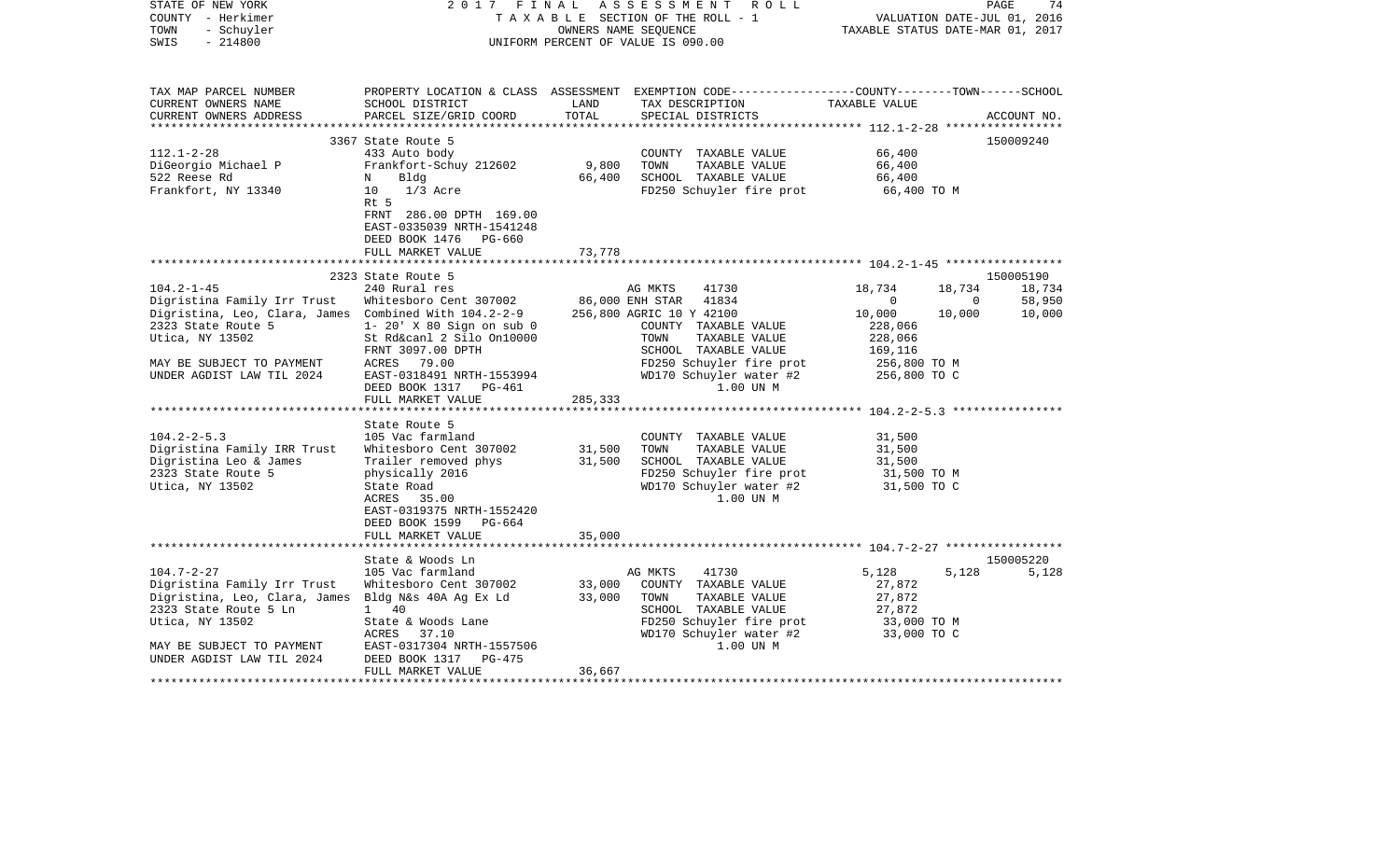| STATE OF NEW YORK<br>COUNTY - Herkimer<br>- Schuyler<br>TOWN<br>$-214800$<br>SWIS                                                                                                                          | 2017 FINAL                                                                                                                                                                                                            |                            | ASSESSMENT ROLL<br>TAXABLE SECTION OF THE ROLL - 1<br>OWNERS NAME SEQUENCE<br>UNIFORM PERCENT OF VALUE IS 090.00                          | TAXABLE STATUS DATE-MAR 01, 2017                              |        | PAGE<br>75<br>VALUATION DATE-JUL 01, 2016 |
|------------------------------------------------------------------------------------------------------------------------------------------------------------------------------------------------------------|-----------------------------------------------------------------------------------------------------------------------------------------------------------------------------------------------------------------------|----------------------------|-------------------------------------------------------------------------------------------------------------------------------------------|---------------------------------------------------------------|--------|-------------------------------------------|
| TAX MAP PARCEL NUMBER<br>CURRENT OWNERS NAME                                                                                                                                                               | SCHOOL DISTRICT                                                                                                                                                                                                       | LAND                       | PROPERTY LOCATION & CLASS ASSESSMENT EXEMPTION CODE---------------COUNTY-------TOWN------SCHOOL<br>TAX DESCRIPTION                        | TAXABLE VALUE                                                 |        |                                           |
| CURRENT OWNERS ADDRESS                                                                                                                                                                                     | PARCEL SIZE/GRID COORD                                                                                                                                                                                                | TOTAL                      | SPECIAL DISTRICTS                                                                                                                         |                                                               |        | ACCOUNT NO.                               |
|                                                                                                                                                                                                            | 2180 State Route 5                                                                                                                                                                                                    |                            |                                                                                                                                           |                                                               |        | 150001860                                 |
| $104.11 - 1 - 34$<br>Digristina Family Irr Trust<br>Digristina, Leo, Clara, James 2180 Bldg<br>2323 State Route 5<br>Utica, NY 13502                                                                       | 230 3 Family Res<br>Whitesboro Cent 307002<br>1.3 Acre<br>Addition Removed<br>FRNT 277.00 DPTH<br>ACRES<br>1.90<br>EAST-0316514 NRTH-1555369<br>DEED BOOK 1317 PG-435                                                 | 10,400<br>115,000          | COUNTY TAXABLE VALUE<br>TOWN<br>TAXABLE VALUE<br>SCHOOL TAXABLE VALUE<br>FD250 Schuyler fire prot<br>WD170 Schuyler water #2<br>1.00 UN M | 115,000<br>115,000<br>115,000<br>115,000 TO M<br>115,000 TO C |        |                                           |
|                                                                                                                                                                                                            | FULL MARKET VALUE                                                                                                                                                                                                     | 127,778                    |                                                                                                                                           |                                                               |        |                                           |
|                                                                                                                                                                                                            |                                                                                                                                                                                                                       |                            |                                                                                                                                           |                                                               |        |                                           |
| $104.11 - 1 - 42.2$<br>Digristina Family Irr Trust<br>Digristina, Leo, Clara, James Vac 58A Ag Ex Ld<br>2323 State Route 5 Rd<br>Utica, NY 13502<br>MAY BE SUBJECT TO PAYMENT<br>UNDER AGDIST LAW TIL 2024 | Off Dyke Rd<br>105 Vac farmland<br>Whitesboro Cent 307002<br>30a So. Of Thruway Off Dy<br>ACRES 58.90<br>EAST-0316337 NRTH-1554210<br>DEED BOOK 1317 PG-468<br>FULL MARKET VALUE                                      | 54,000<br>54,000<br>60,000 | 41730<br>AG MKTS<br>COUNTY TAXABLE VALUE<br>TOWN<br>TAXABLE VALUE<br>SCHOOL TAXABLE VALUE<br>FD250 Schuyler fire prot                     | 38,979<br>15,021<br>15,021<br>15,021<br>54,000 TO M           | 38,979 | 38,979                                    |
|                                                                                                                                                                                                            |                                                                                                                                                                                                                       |                            |                                                                                                                                           |                                                               |        |                                           |
| $104.4 - 2 - 1$<br>Digristina Leonard<br>2323 State Route5<br>Utica, NY 13502<br>MAY BE SUBJECT TO PAYMENT<br>UNDER AGDIST LAW TIL 2024                                                                    | Off State Rd<br>105 Vac farmland<br>Whitesboro Cent 307002<br>merge # 2 2010<br>$104.4 - 2 - 3$<br>Between Thruway & River<br>ACRES 115.90<br>EAST-0319926 NRTH-1550493<br>DEED BOOK 1356 PG-912<br>FULL MARKET VALUE | 45,000<br>45,000<br>50,000 | AG MKTS<br>41730<br>COUNTY TAXABLE VALUE<br>TAXABLE VALUE<br>TOWN<br>SCHOOL TAXABLE VALUE<br>FD250 Schuyler fire prot                     | 8,808<br>36,192<br>36,192<br>36,192<br>45,000 TO M            | 8,808  | 150075005<br>8,808                        |
|                                                                                                                                                                                                            |                                                                                                                                                                                                                       |                            |                                                                                                                                           |                                                               |        |                                           |
| $104.2 - 2 - 2$<br>Digristina Mary<br>2389 State Route 5<br>Utica, NY 13502<br>MAY BE SUBJECT TO PAYMENT                                                                                                   | Cosby Manor Rd<br>321 Abandoned ag<br>Whitesboro Cent 307002<br>FRNT 200.00 DPTH 200.00<br>ACRES<br>0.91<br>EAST-0323180 NRTH-1557692<br>FULL MARKET VALUE                                                            | 9,100<br>9,100<br>10,111   | 41730<br>AG MKTS<br>COUNTY TAXABLE VALUE<br>TOWN<br>TAXABLE VALUE<br>SCHOOL TAXABLE VALUE<br>FD250 Schuyler fire prot                     | 8,684<br>416<br>416<br>416<br>9,100 TO M                      | 8,684  | 8,684                                     |
| UNDER AGDIST LAW TIL 2024                                                                                                                                                                                  |                                                                                                                                                                                                                       |                            |                                                                                                                                           |                                                               |        |                                           |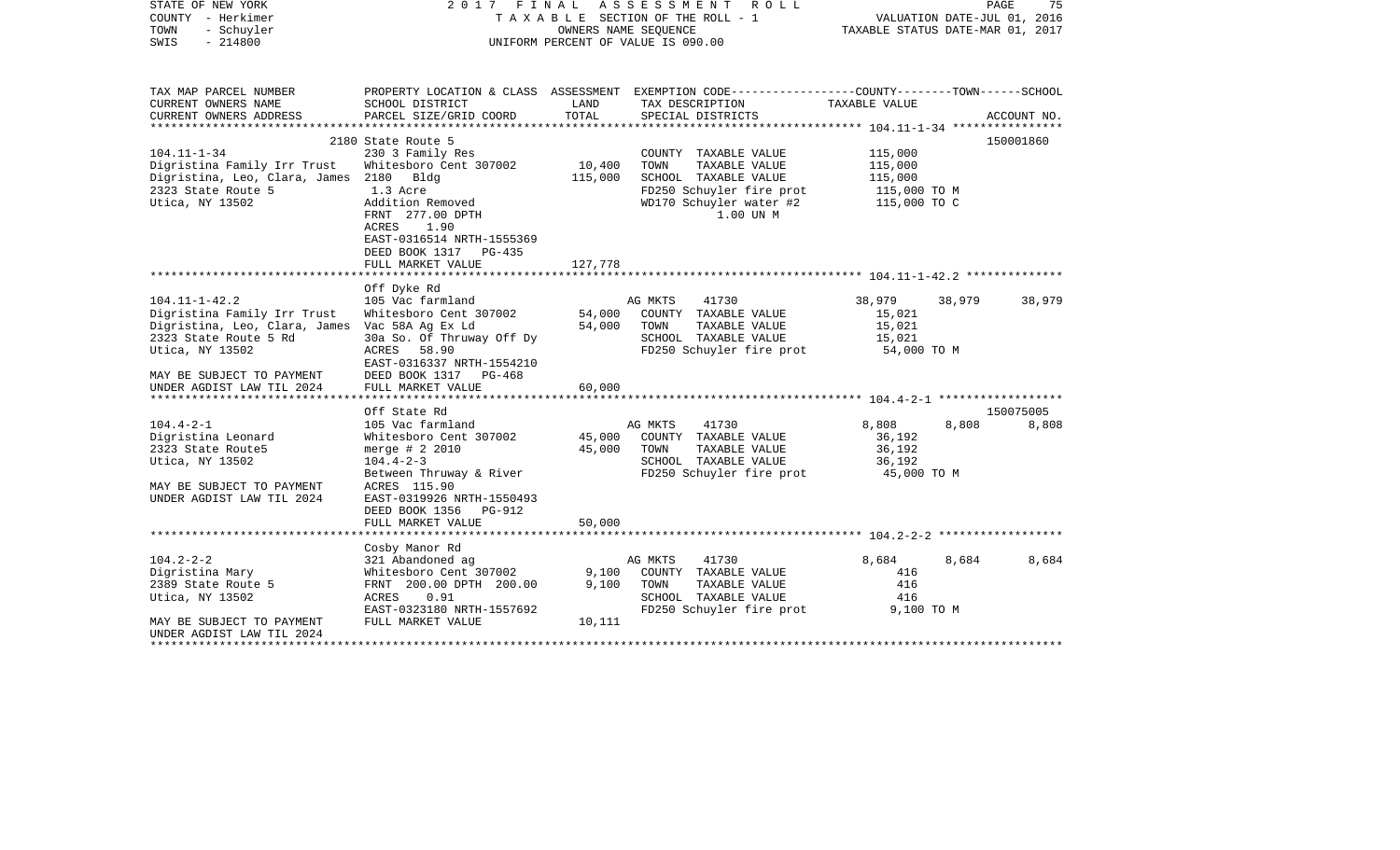| STATE OF NEW YORK                                      |                                                                                                  |         | 2017 FINAL ASSESSMENT<br>R O L L                                                                                |                                  |                | PAGE<br>76  |
|--------------------------------------------------------|--------------------------------------------------------------------------------------------------|---------|-----------------------------------------------------------------------------------------------------------------|----------------------------------|----------------|-------------|
| COUNTY - Herkimer                                      |                                                                                                  |         | T A X A B L E SECTION OF THE ROLL - 1                                                                           | VALUATION DATE-JUL 01, 2016      |                |             |
| - Schuyler<br>TOWN                                     |                                                                                                  |         |                                                                                                                 | TAXABLE STATUS DATE-MAR 01, 2017 |                |             |
| $-214800$<br>SWIS                                      |                                                                                                  |         | UNIFORM PERCENT OF VALUE IS 090.00                                                                              |                                  |                |             |
| TAX MAP PARCEL NUMBER                                  |                                                                                                  |         | PROPERTY LOCATION & CLASS ASSESSMENT EXEMPTION CODE---------------COUNTY-------TOWN-----SCHOOL                  |                                  |                |             |
| CURRENT OWNERS NAME                                    | SCHOOL DISTRICT                                                                                  | LAND    | TAX DESCRIPTION                                                                                                 | TAXABLE VALUE                    |                |             |
| CURRENT OWNERS ADDRESS                                 | PARCEL SIZE/GRID COORD                                                                           | TOTAL   | SPECIAL DISTRICTS                                                                                               |                                  |                | ACCOUNT NO. |
|                                                        |                                                                                                  |         |                                                                                                                 |                                  |                |             |
| $104.2 - 2 - 5.6$                                      | State Route 5<br>105 Vac farmland                                                                |         | 41730<br>AG MKTS                                                                                                | 216                              | 216            | 216         |
| Digristina Mary                                        | Whitesboro Cent 307002                                                                           | 10,000  | COUNTY TAXABLE VALUE                                                                                            | 9,784                            |                |             |
| 2389 State Route 5                                     | ACRES 21.40                                                                                      | 10,000  | TOWN<br>TAXABLE VALUE                                                                                           | 9,784                            |                |             |
| Utica, NY 13502                                        | EAST-0320981 NRTH-1554513                                                                        |         | SCHOOL TAXABLE VALUE                                                                                            | 9,784                            |                |             |
|                                                        | DEED BOOK 1253 PG-57                                                                             |         | FD250 Schuyler fire prot 10,000 TO M<br>WD170 Schuyler water #2 10,000 TO C                                     |                                  |                |             |
| MAY BE SUBJECT TO PAYMENT                              | FULL MARKET VALUE                                                                                |         | 11,111 WD170 Schuyler water #2                                                                                  | 10,000 TO C                      |                |             |
| UNDER AGDIST LAW TIL 2024                              |                                                                                                  |         | .00 UN M                                                                                                        |                                  |                |             |
|                                                        |                                                                                                  |         |                                                                                                                 |                                  |                |             |
|                                                        | South of Canal                                                                                   |         |                                                                                                                 |                                  |                | 150009810   |
| $104.4 - 2 - 17$                                       | 105 Vac farmland                                                                                 |         | AG MKTS<br>41730                                                                                                | 1,282                            | 1,282          | 1,282       |
| Digristina Mary                                        | Whitesboro Cent 307002                                                                           | 7,500   | COUNTY TAXABLE VALUE                                                                                            | 6,218                            |                |             |
| 2389 State Route 5                                     | Vac Farm land<br>South of NYS Barge Canal                                                        | 7,500   | TOWN<br>TAXABLE VALUE<br>SCHOOL TAXABLE VALUE                                                                   | 6,218<br>6,218                   |                |             |
| Utica, NY 13502                                        | ACRES 13.60                                                                                      |         |                                                                                                                 | 7,500 TO M                       |                |             |
| MAY BE SUBJECT TO PAYMENT                              | EAST-0317724 NRTH-1557345                                                                        |         | FD250 Schuyler fire prot<br>WD170 Schuyler water #2                                                             | 1,400 TO C                       |                |             |
| UNDER AGDIST LAW TIL 2024                              | DEED BOOK 1231 PG-77                                                                             |         | 1.00 UN M                                                                                                       |                                  |                |             |
|                                                        | FULL MARKET VALUE                                                                                | 8,333   |                                                                                                                 |                                  |                |             |
|                                                        |                                                                                                  |         |                                                                                                                 |                                  |                |             |
|                                                        | Newport Rd                                                                                       |         |                                                                                                                 |                                  |                |             |
| $098.4 - 1 - 22.2$                                     | 105 Vac farmland                                                                                 |         | AG MKTS<br>41730                                                                                                | 2,398                            | 2,398          | 2,398       |
| Digristina Rosario                                     | Whitesboro Cent 307002                                                                           |         | 34,900 COUNTY TAXABLE VALUE                                                                                     | 32,502                           |                |             |
| Digristina Mary                                        | Vacant                                                                                           | 34,900  | TOWN<br>TAXABLE VALUE                                                                                           | 32,502                           |                |             |
| 2389 State Route 5                                     | 81.45 Acres                                                                                      |         | SCHOOL TAXABLE VALUE                                                                                            | 32,502                           |                |             |
| Utica, NY 13502                                        | Newport Road<br>ACRES 81.50                                                                      |         | FD250 Schuyler fire prot 34,900 TO M                                                                            |                                  |                |             |
| MAY BE SUBJECT TO PAYMENT                              | EAST-0324425 NRTH-1561454                                                                        |         |                                                                                                                 |                                  |                |             |
| UNDER AGDIST LAW TIL 2024                              | DEED BOOK 702<br>$PG-1$                                                                          |         |                                                                                                                 |                                  |                |             |
|                                                        | FULL MARKET VALUE                                                                                | 38,778  |                                                                                                                 |                                  |                |             |
|                                                        |                                                                                                  |         |                                                                                                                 |                                  |                |             |
|                                                        | 2389 State Route 5                                                                               |         |                                                                                                                 |                                  |                | 150005280   |
| $104.2 - 2 - 5.1$                                      | 140 Truck crops                                                                                  |         | AG MKTS<br>41730                                                                                                | 126,526                          | 126,526        | 126,526     |
| Digristina Rosario                                     | Whitesboro Cent $307002$ 275,000 ENH STAR 41834<br>Bldg,trl,stand & Store 680,000 COUNTY TAXABLE |         |                                                                                                                 | $\overline{0}$                   | $\overline{0}$ | 58,950      |
| Digristina Mary                                        | Bldg,trl,stand & Store                                                                           | 680,000 | COUNTY TAXABLE VALUE                                                                                            | 553,474                          |                |             |
| 2389 State Route 5                                     | ACRES 262.10                                                                                     |         | TOWN<br>TAXABLE VALUE                                                                                           | 553,474                          |                |             |
| Utica, NY 13502                                        | EAST-0322300 NRTH-1557443                                                                        |         | SCHOOL TAXABLE VALUE                                                                                            | 494,524                          |                |             |
| MAY BE SUBJECT TO PAYMENT                              | DEED BOOK 698<br>PG-366<br>FULL MARKET VALUE                                                     |         | FD250 Schuyler fire prot 680,000 TO M<br>WD170 Schuyler water #2 33,300 TO C<br>755,556 WD170 Schuyler water #2 |                                  |                |             |
| UNDER AGDIST LAW TIL 2024                              |                                                                                                  |         | 1.00 UN M                                                                                                       |                                  |                |             |
|                                                        |                                                                                                  |         |                                                                                                                 |                                  |                |             |
|                                                        | Off Dyke Rd                                                                                      |         |                                                                                                                 |                                  |                |             |
| $104.4 - 2 - 14$                                       | 321 Abandoned ag                                                                                 |         | AG MKTS<br>41730                                                                                                | 0                                | 0              | $\mathbf 0$ |
| Digristina Rosario                                     | Whitesboro Cent 307002                                                                           | 4,600   | COUNTY TAXABLE VALUE                                                                                            | 4,600                            |                |             |
| Digristina Mary                                        | E Vac Ag Ex Ld 23A                                                                               | 4,600   | TOWN<br>TAXABLE VALUE                                                                                           | 4,600                            |                |             |
| 2389 State Route 5                                     | 23 Acres                                                                                         |         | SCHOOL TAXABLE VALUE                                                                                            | 4,600                            |                |             |
| Utica, NY 13502                                        | Off Dyke Road                                                                                    |         | FD250 Schuyler fire prot                                                                                        | 4,600 TO M                       |                |             |
|                                                        | ACRES 23.00                                                                                      |         |                                                                                                                 |                                  |                |             |
| MAY BE SUBJECT TO PAYMENT<br>UNDER AGDIST LAW TIL 2024 | EAST-0317210 NRTH-1551798<br>FULL MARKET VALUE                                                   | 5,111   |                                                                                                                 |                                  |                |             |
| ****************************                           |                                                                                                  |         |                                                                                                                 |                                  |                |             |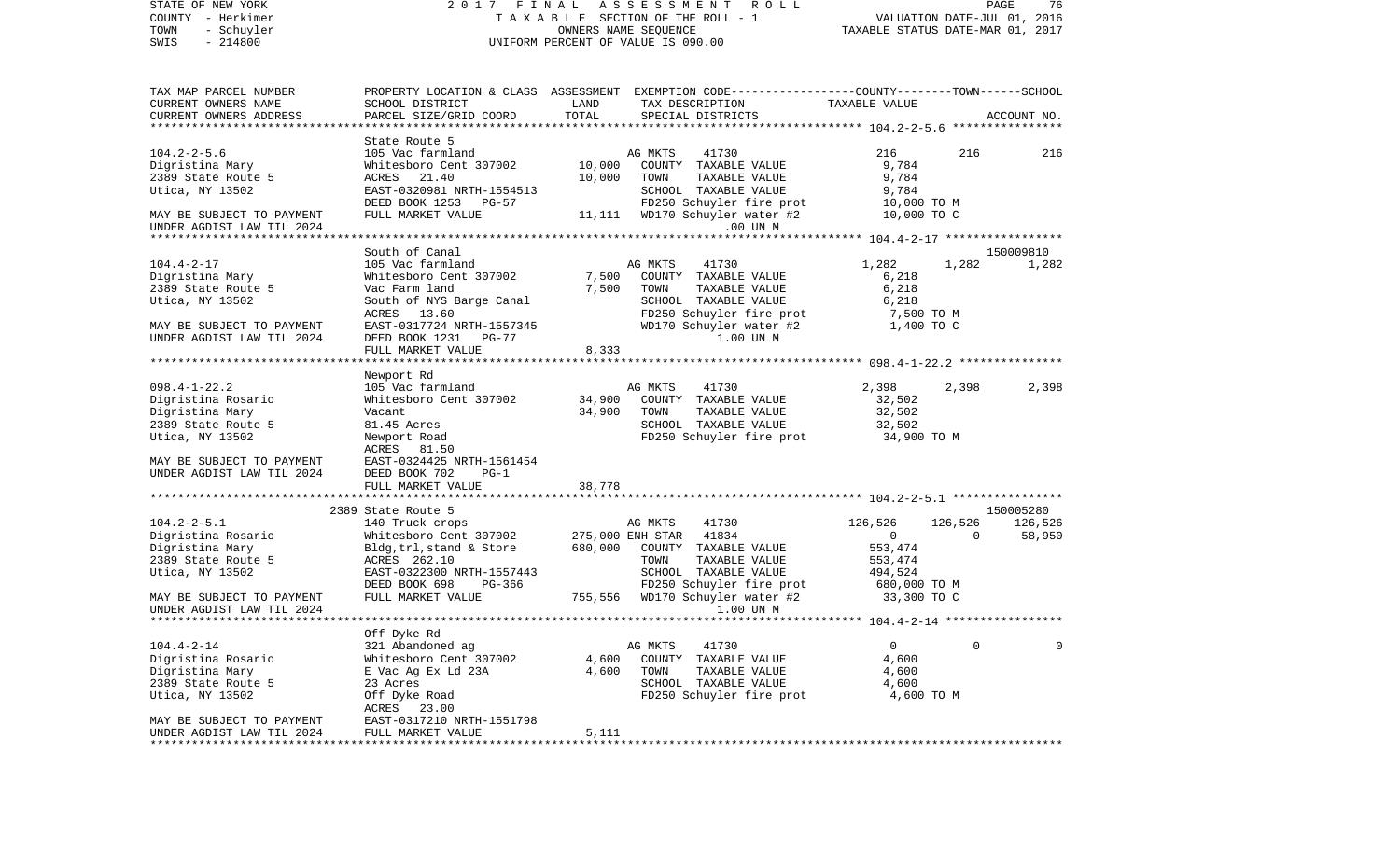| STATE OF NEW YORK<br>COUNTY - Herkimer<br>- Schuyler<br>TOWN<br>$-214800$<br>SWIS | 2017 FINAL                               |         | ASSESSMENT<br>R O L L<br>TAXABLE SECTION OF THE ROLL - 1<br>OWNERS NAME SEQUENCE<br>UNIFORM PERCENT OF VALUE IS 090.00 | VALUATION DATE-JUL 01, 2016<br>TAXABLE STATUS DATE-MAR 01, 2017 | PAGE     | 77          |
|-----------------------------------------------------------------------------------|------------------------------------------|---------|------------------------------------------------------------------------------------------------------------------------|-----------------------------------------------------------------|----------|-------------|
| TAX MAP PARCEL NUMBER<br>CURRENT OWNERS NAME                                      | SCHOOL DISTRICT                          | LAND    | PROPERTY LOCATION & CLASS ASSESSMENT EXEMPTION CODE---------------COUNTY-------TOWN------SCHOOL<br>TAX DESCRIPTION     | TAXABLE VALUE                                                   |          |             |
| CURRENT OWNERS ADDRESS<br>***********************                                 | PARCEL SIZE/GRID COORD                   | TOTAL   | SPECIAL DISTRICTS                                                                                                      |                                                                 |          | ACCOUNT NO. |
|                                                                                   | Off Dyke Rd                              |         |                                                                                                                        |                                                                 |          |             |
| $104.4 - 2 - 15$                                                                  | 321 Abandoned ag                         |         | AG MKTS<br>41730                                                                                                       | $\Omega$                                                        | $\Omega$ | $\Omega$    |
| Digristina Rosario                                                                | Whitesboro Cent 307002                   | 8,600   | COUNTY TAXABLE VALUE                                                                                                   | 8,600                                                           |          |             |
| Digristina Mary                                                                   | E Vac Ag Ex Ld 43.2A                     | 8,600   | TOWN<br>TAXABLE VALUE                                                                                                  | 8,600                                                           |          |             |
| 2389 State Route 5                                                                | 43.2 Acres                               |         | SCHOOL TAXABLE VALUE                                                                                                   | 8,600                                                           |          |             |
| Utica, NY 13502                                                                   | Off Dyke Rd<br>ACRES 43.20               |         | FD250 Schuyler fire prot                                                                                               | 8,600 TO M                                                      |          |             |
| MAY BE SUBJECT TO PAYMENT                                                         | EAST-0318295 NRTH-1550696                |         |                                                                                                                        |                                                                 |          |             |
| UNDER AGDIST LAW TIL 2024                                                         | FULL MARKET VALUE                        | 9,556   |                                                                                                                        |                                                                 |          |             |
|                                                                                   |                                          |         |                                                                                                                        |                                                                 |          |             |
|                                                                                   | 11345 Cosby Manor Rd                     |         |                                                                                                                        |                                                                 |          |             |
| $104.2 - 2 - 5.7$                                                                 | 210 1 Family Res                         |         | VET WAR CT 41121                                                                                                       | 8,100                                                           | 8,100    | $\Omega$    |
| Digristina Vincent A                                                              | Whitesboro Cent 307002                   |         | 15,700 ENH STAR<br>41834                                                                                               | $\mathbf 0$                                                     | $\Omega$ | 58,950      |
| Digristina Brenda                                                                 | FRNT 493.00 DPTH                         | 188,000 | COUNTY TAXABLE VALUE                                                                                                   | 179,900                                                         |          |             |
| PO Box 165                                                                        | ACRES<br>3.90                            |         | TAXABLE VALUE<br>TOWN                                                                                                  | 179,900                                                         |          |             |
| Frankfort, NY 13340                                                               | EAST-0322272 NRTH-1558139                |         | SCHOOL TAXABLE VALUE                                                                                                   | 129,050                                                         |          |             |
|                                                                                   | DEED BOOK 933<br>PG-615                  |         | FD250 Schuyler fire prot                                                                                               | 188,000 TO M                                                    |          |             |
|                                                                                   | FULL MARKET VALUE                        | 208,889 |                                                                                                                        |                                                                 |          |             |
|                                                                                   | Cogar Rd                                 |         |                                                                                                                        |                                                                 |          | 150003180   |
| $099.4 - 6 - 13$                                                                  | 322 Rural vac>10                         |         | COUNTY TAXABLE VALUE                                                                                                   | 15,000                                                          |          |             |
| Dihrberg Michael                                                                  | West Canada Val 212402                   | 15,000  | TOWN<br>TAXABLE VALUE                                                                                                  | 15,000                                                          |          |             |
| Dihrberg Tiffany                                                                  | request review 2016 sale                 | 15,000  | SCHOOL TAXABLE VALUE                                                                                                   | 15,000                                                          |          |             |
| 51 Montgomery St                                                                  | Land & Lakes lot 13                      |         | FD250 Schuyler fire prot                                                                                               | 15,000 TO M                                                     |          |             |
| Ilion, NY 13357                                                                   | Cogar Rd                                 |         |                                                                                                                        |                                                                 |          |             |
|                                                                                   | ACRES 15.00                              |         |                                                                                                                        |                                                                 |          |             |
|                                                                                   | EAST-0345295 NRTH-1560964                |         |                                                                                                                        |                                                                 |          |             |
|                                                                                   | DEED BOOK 1566 PG-474                    |         |                                                                                                                        |                                                                 |          |             |
|                                                                                   | FULL MARKET VALUE                        | 16,667  |                                                                                                                        |                                                                 |          |             |
|                                                                                   |                                          |         |                                                                                                                        |                                                                 |          |             |
|                                                                                   | Mower Rd                                 |         |                                                                                                                        |                                                                 |          | 150003180   |
| $099.4 - 6 - 1$                                                                   | 314 Rural vac<10                         |         | COUNTY TAXABLE VALUE                                                                                                   | 24,900                                                          |          |             |
| Dillard Allen L                                                                   | West Canada Val 212402                   | 24,900  | TOWN<br>TAXABLE VALUE                                                                                                  | 24,900                                                          |          |             |
| Dillard Cynthia L<br>PO Box 383                                                   | Fox Hollow/ MF#185<br>Land & Lakes lot 1 | 24,900  | SCHOOL TAXABLE VALUE                                                                                                   | 24,900                                                          |          |             |
| Winchester, MA 01890                                                              | Mower Rd                                 |         | FD250 Schuyler fire prot                                                                                               | 24,900 TO M                                                     |          |             |
|                                                                                   | ACRES<br>6.00                            |         |                                                                                                                        |                                                                 |          |             |
|                                                                                   | EAST-0344169 NRTH-1564387                |         |                                                                                                                        |                                                                 |          |             |
|                                                                                   | DEED BOOK 1131<br>PG-746                 |         |                                                                                                                        |                                                                 |          |             |
|                                                                                   | FULL MARKET VALUE                        | 27,667  |                                                                                                                        |                                                                 |          |             |
|                                                                                   |                                          |         |                                                                                                                        |                                                                 |          |             |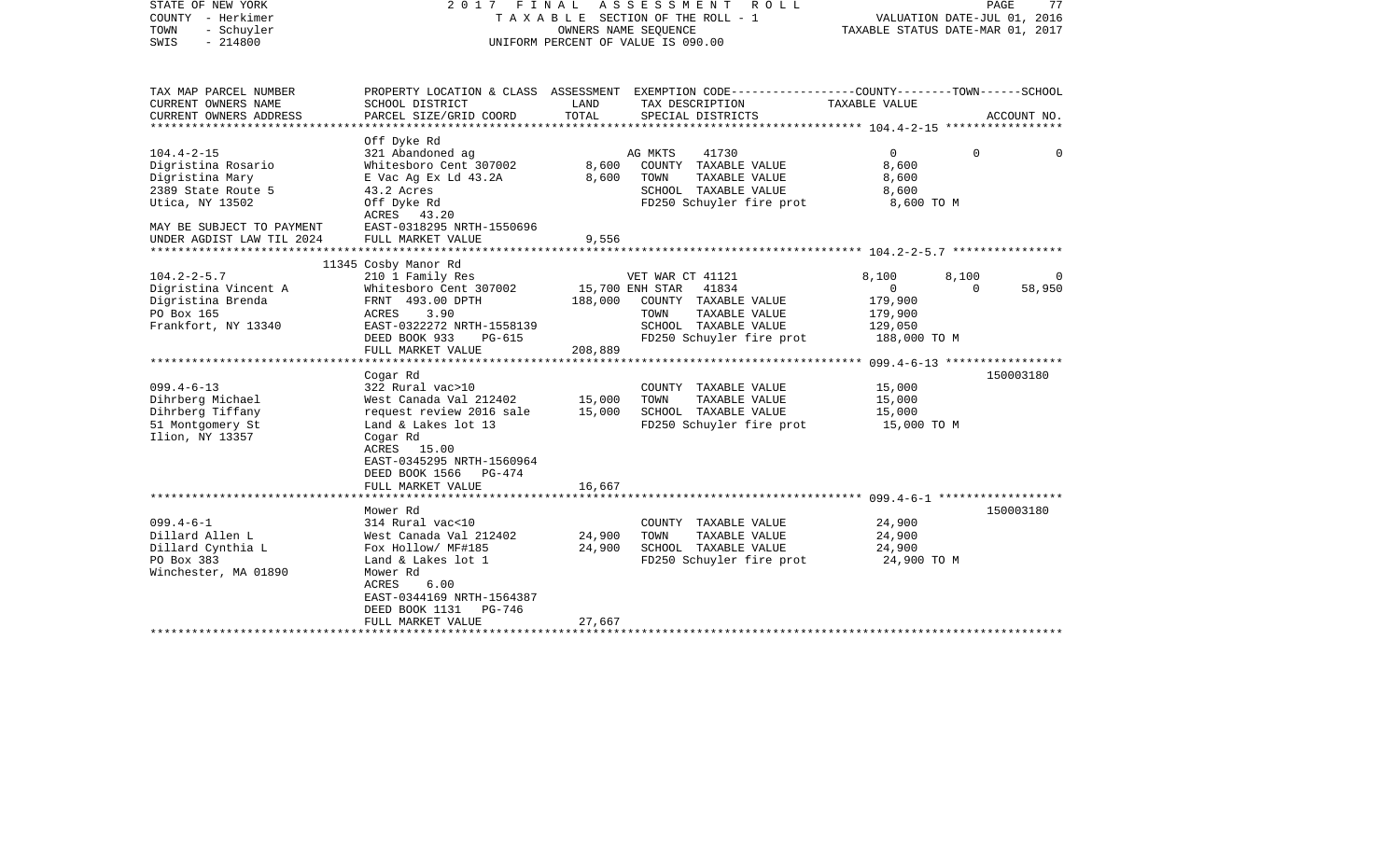| STATE OF NEW YORK<br>COUNTY - Herkimer<br>TOWN<br>- Schuyler<br>SWIS<br>$-214800$                     | 2017                                                                                                                                                                                              | FINAL                        | ASSESSMENT<br>R O L L<br>TAXABLE SECTION OF THE ROLL - 1<br>OWNERS NAME SEQUENCE<br>UNIFORM PERCENT OF VALUE IS 090.00                                                | VALUATION DATE-JUL 01, 2016<br>TAXABLE STATUS DATE-MAR 01, 2017                 | PAGE     | 78                  |
|-------------------------------------------------------------------------------------------------------|---------------------------------------------------------------------------------------------------------------------------------------------------------------------------------------------------|------------------------------|-----------------------------------------------------------------------------------------------------------------------------------------------------------------------|---------------------------------------------------------------------------------|----------|---------------------|
| TAX MAP PARCEL NUMBER<br>CURRENT OWNERS NAME<br>CURRENT OWNERS ADDRESS                                | SCHOOL DISTRICT<br>PARCEL SIZE/GRID COORD                                                                                                                                                         | LAND<br>TOTAL                | PROPERTY LOCATION & CLASS ASSESSMENT EXEMPTION CODE---------------COUNTY-------TOWN------SCHOOL<br>TAX DESCRIPTION<br>SPECIAL DISTRICTS                               | TAXABLE VALUE                                                                   |          | ACCOUNT NO.         |
|                                                                                                       |                                                                                                                                                                                                   |                              |                                                                                                                                                                       | ******************* 104.7-2-25.2 ***************                                |          |                     |
| $104.7 - 2 - 25.2$<br>Dimov Vladimir<br>285 Woods Ln<br>Utica, NY 13502                               | 285 Woods Ln<br>210 1 Family Res<br>Whitesboro Cent 307002<br>home<br>.88A<br>Woods Road<br>ACRES<br>0.88<br>EAST-0318327 NRTH-1558778<br>DEED BOOK 1409<br>PG-107                                | 8,000<br>80,000              | 41854<br>BAS STAR<br>COUNTY TAXABLE VALUE<br>TAXABLE VALUE<br>TOWN<br>SCHOOL TAXABLE VALUE<br>FD250 Schuyler fire prot<br>WD170 Schuyler water #2<br>1.00 UN M        | $\overline{0}$<br>80,000<br>80,000<br>53,000<br>80,000 TO M<br>80,000 TO C      | $\Omega$ | 150023940<br>27,000 |
|                                                                                                       | FULL MARKET VALUE                                                                                                                                                                                 | 88,889                       |                                                                                                                                                                       |                                                                                 |          |                     |
|                                                                                                       |                                                                                                                                                                                                   |                              |                                                                                                                                                                       |                                                                                 |          |                     |
| $112.1 - 2 - 19.2$<br>Dinardo Joseph<br>Dinardo Vickie<br>116 Carder Lane Rd<br>Frankfort, NY 13340   | 116 Carder Ln<br>210 1 Family Res<br>Frankfort-Schuy 212602<br>Bldg<br>1.023 Acres<br>Carder Lane<br>ACRES<br>1.02<br>EAST-0332839 NRTH-1543090<br>DEED BOOK 695<br>PG-664<br>FULL MARKET VALUE   | 13,500<br>85,000<br>94,444   | <b>BAS STAR</b><br>41854<br>COUNTY TAXABLE VALUE<br>TOWN<br>TAXABLE VALUE<br>SCHOOL TAXABLE VALUE<br>FD250 Schuyler fire prot                                         | $\overline{0}$<br>85,000<br>85,000<br>58,000<br>85,000 TO M                     | $\Omega$ | 27,000              |
|                                                                                                       |                                                                                                                                                                                                   |                              |                                                                                                                                                                       |                                                                                 |          |                     |
| $104.2 - 3 - 16$<br>Dingman Jeffery P<br>Bushinger Rebecca L<br>166 Knapp Knoll Rd<br>Utica, NY 13502 | 166 Knapps Knolle<br>210 1 Family Res<br>Whitesboro Cent 307002<br>Knapps Knolle Rd<br>Lot 16<br>FRNT 112.00 DPTH 293.00<br>561<br>BANK<br>EAST-0322613 NRTH-1556285<br>DEED BOOK 834<br>$PG-209$ | 11,300<br>137,300<br>152,556 | <b>BAS STAR</b><br>41854<br>COUNTY TAXABLE VALUE<br>TAXABLE VALUE<br>TOWN<br>SCHOOL TAXABLE VALUE<br>FD250 Schuyler fire prot<br>WD170 Schuyler water #2<br>1.00 UN M | $\overline{0}$<br>137,300<br>137,300<br>110,300<br>137,300 TO M<br>137,300 TO C | $\Omega$ | 27,000              |
|                                                                                                       | FULL MARKET VALUE                                                                                                                                                                                 |                              |                                                                                                                                                                       |                                                                                 |          |                     |
|                                                                                                       | 1103 Newport Rd                                                                                                                                                                                   |                              |                                                                                                                                                                       |                                                                                 |          | 150012360           |
| $099.1 - 1 - 38$<br>Dinneen Cheryl<br>Dinneen John Jr<br>1103 Newport Rd<br>Utica, NY 13502           | 210 1 Family Res<br>West Canada Val 212402<br>Residence W Det Garage<br>ACRES<br>2.50<br>EAST-0328772 NRTH-1571435<br>DEED BOOK 857<br><b>PG-519</b><br>FULL MARKET VALUE                         | 14,600<br>73,500<br>81,667   | 41834<br>ENH STAR<br>COUNTY TAXABLE VALUE<br>TOWN<br>TAXABLE VALUE<br>SCHOOL TAXABLE VALUE<br>FD250 Schuyler fire prot                                                | $\overline{0}$<br>73,500<br>73,500<br>14,550<br>73,500 TO M                     | $\Omega$ | 58,950              |
|                                                                                                       |                                                                                                                                                                                                   |                              |                                                                                                                                                                       |                                                                                 |          |                     |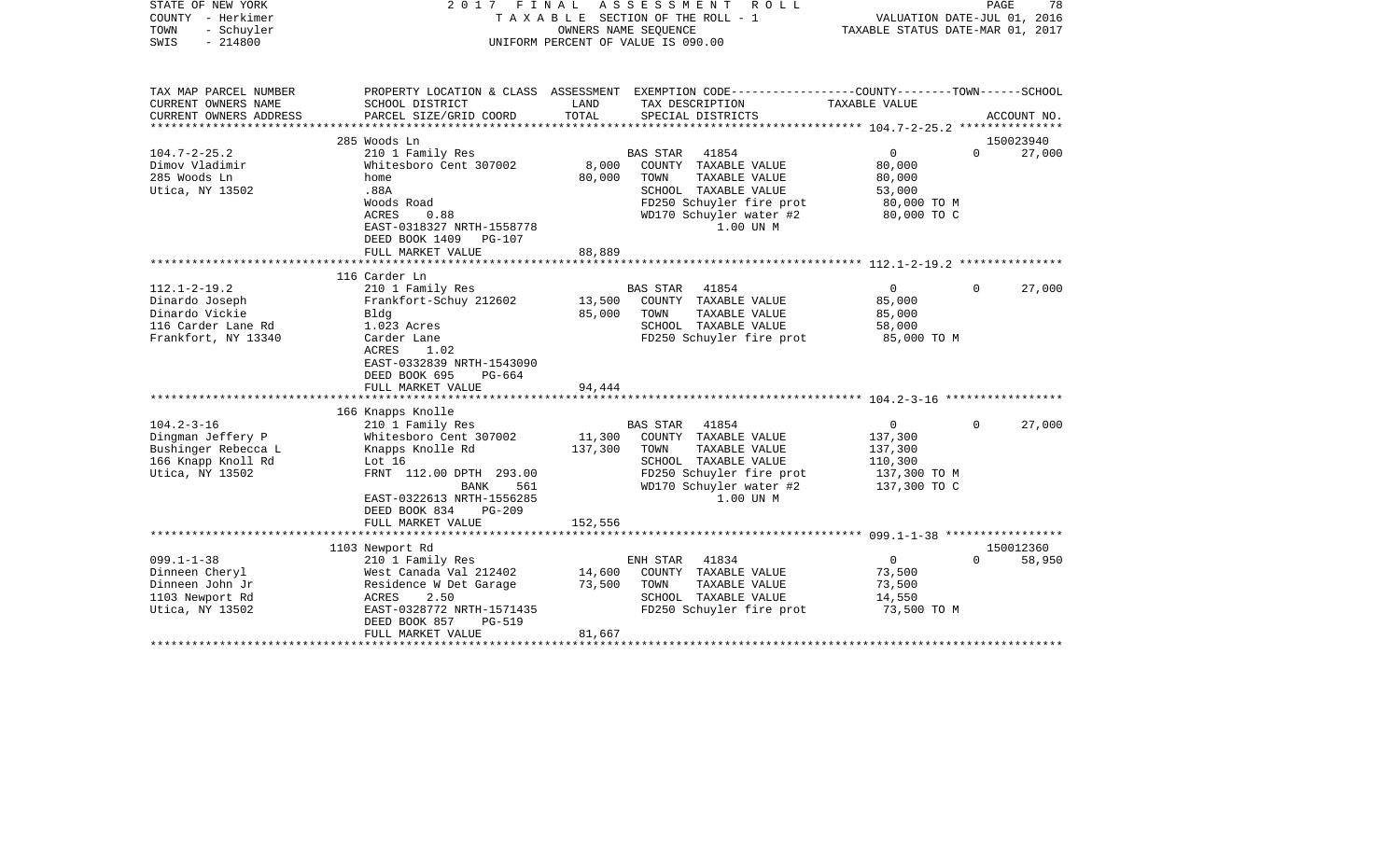| STATE OF NEW YORK<br>COUNTY - Herkimer<br>- Schuyler<br>TOWN<br>$-214800$<br>SWIS | 2017 FINAL                                                                                                                        | OWNERS NAME SEQUENCE | ASSESSMENT ROLL<br>TAXABLE SECTION OF THE ROLL - 1<br>UNIFORM PERCENT OF VALUE IS 090.00                                                | VALUATION DATE-JUL 01, 2016<br>TAXABLE STATUS DATE-MAR 01, 2017 | PAGE<br>79         |
|-----------------------------------------------------------------------------------|-----------------------------------------------------------------------------------------------------------------------------------|----------------------|-----------------------------------------------------------------------------------------------------------------------------------------|-----------------------------------------------------------------|--------------------|
| TAX MAP PARCEL NUMBER<br>CURRENT OWNERS NAME<br>CURRENT OWNERS ADDRESS            | SCHOOL DISTRICT<br>PARCEL SIZE/GRID COORD                                                                                         | LAND<br>TOTAL        | PROPERTY LOCATION & CLASS ASSESSMENT EXEMPTION CODE---------------COUNTY-------TOWN------SCHOOL<br>TAX DESCRIPTION<br>SPECIAL DISTRICTS | TAXABLE VALUE                                                   | ACCOUNT NO.        |
|                                                                                   |                                                                                                                                   |                      |                                                                                                                                         |                                                                 |                    |
|                                                                                   | 3389 State Route 5                                                                                                                |                      |                                                                                                                                         |                                                                 | 150005820          |
| $112.1 - 2 - 34$<br>Dinneen Edward Patrick                                        | 210 1 Family Res<br>Frankfort-Schuy 212602                                                                                        | 7,800                | COUNTY TAXABLE VALUE<br>TOWN<br>TAXABLE VALUE                                                                                           | 46,400<br>46,400                                                |                    |
| RD1 Box 31 Kings Rd                                                               | Bldg<br>N                                                                                                                         | 46,400               | SCHOOL TAXABLE VALUE                                                                                                                    | 46,400                                                          |                    |
| Sterling, NY 13156                                                                | $3 \frac{1}{2}$<br>State<br>FRNT<br>80.00 DPTH 174.00                                                                             |                      | FD250 Schuyler fire prot                                                                                                                | 46,400 TO M                                                     |                    |
|                                                                                   | EAST-0335337 NRTH-1540960                                                                                                         |                      |                                                                                                                                         |                                                                 |                    |
|                                                                                   | DEED BOOK 706<br>$PG-459$                                                                                                         |                      |                                                                                                                                         |                                                                 |                    |
|                                                                                   | FULL MARKET VALUE                                                                                                                 | 51,556               |                                                                                                                                         |                                                                 |                    |
|                                                                                   | **********************                                                                                                            |                      |                                                                                                                                         |                                                                 |                    |
|                                                                                   | 1404 Newport Rd                                                                                                                   |                      |                                                                                                                                         |                                                                 | 150016020          |
| $099.1 - 1 - 16$<br>Dispirito Joseph                                              | 240 Rural res<br>West Canada Val 212402                                                                                           | 26,800               | BAS STAR<br>41854<br>COUNTY TAXABLE VALUE                                                                                               | $\mathbf 0$<br>130,300                                          | $\Omega$<br>27,000 |
| Dispirito Francine                                                                | E Bldg                                                                                                                            | 130,300              | TOWN<br>TAXABLE VALUE                                                                                                                   | 130,300                                                         |                    |
| 1404 Newport Rd                                                                   | 25 Acres<br>15                                                                                                                    |                      | SCHOOL TAXABLE VALUE                                                                                                                    | 103,300                                                         |                    |
| Poland, NY 13431                                                                  | Newport Rd<br>ACRES<br>21.50<br>EAST-0333583 NRTH-1575546<br>DEED BOOK 704<br>$PG-863$                                            |                      | FD250 Schuyler fire prot                                                                                                                | 130,300 TO M                                                    |                    |
|                                                                                   | FULL MARKET VALUE                                                                                                                 | 144,778              |                                                                                                                                         |                                                                 |                    |
|                                                                                   | ********************                                                                                                              | *************        |                                                                                                                                         |                                                                 |                    |
|                                                                                   | Hawthorne Rd                                                                                                                      |                      |                                                                                                                                         |                                                                 | 150003180          |
| $099.4 - 5 - 26$                                                                  | 314 Rural vac<10                                                                                                                  |                      | COUNTY TAXABLE VALUE                                                                                                                    | 23,000                                                          |                    |
| Ditomaso Marc<br>114 Staples Rd                                                   | West Canada Val 212402<br>Survey # 106                                                                                            | 23,000<br>23,000     | TAXABLE VALUE<br>TOWN<br>SCHOOL TAXABLE VALUE                                                                                           | 23,000<br>23,000                                                |                    |
| Cumberland, RI 02864                                                              | Land & Lakes lot 28                                                                                                               |                      | FD250 Schuyler fire prot                                                                                                                | 23,000 TO M                                                     |                    |
|                                                                                   | Hawthorne Rd<br>FRNT 303.80 DPTH<br>ACRES<br>5.00<br>EAST-0345727 NRTH-1565601<br>DEED BOOK 1198<br>$PG-429$<br>FULL MARKET VALUE | 25,556               |                                                                                                                                         |                                                                 |                    |
|                                                                                   |                                                                                                                                   |                      |                                                                                                                                         |                                                                 |                    |
|                                                                                   | 11417 Cosby Manor Rd                                                                                                              |                      |                                                                                                                                         |                                                                 | 150016050          |
| $104.2 - 2 - 27$                                                                  | 210 1 Family Res                                                                                                                  |                      | 41854<br>BAS STAR                                                                                                                       | $\mathbf 0$                                                     | $\Omega$<br>27,000 |
| Dlugolecki Philip                                                                 | Whitesboro Cent 307002                                                                                                            | 8,000                | COUNTY TAXABLE VALUE                                                                                                                    | 93,000                                                          |                    |
| Dlugolecki Patricia                                                               | N Bldg<br>1/3                                                                                                                     | 93,000               | TAXABLE VALUE<br>TOWN<br>SCHOOL TAXABLE VALUE                                                                                           | 93,000<br>66,000                                                |                    |
| 11417 Cosby Manor Rd<br>Utica, NY 13502                                           | Cosby Manor                                                                                                                       |                      | FD250 Schuyler fire prot                                                                                                                | 93,000 TO M                                                     |                    |
|                                                                                   | FRNT 100.00 DPTH 150.00<br>EAST-0323579 NRTH-1557436<br>DEED BOOK 750<br>PG-176                                                   |                      | WD170 Schuyler water #2<br>1.00 UN M                                                                                                    | 93,000 TO C                                                     |                    |
|                                                                                   | FULL MARKET VALUE                                                                                                                 | 103,333              |                                                                                                                                         |                                                                 |                    |
|                                                                                   |                                                                                                                                   |                      |                                                                                                                                         |                                                                 |                    |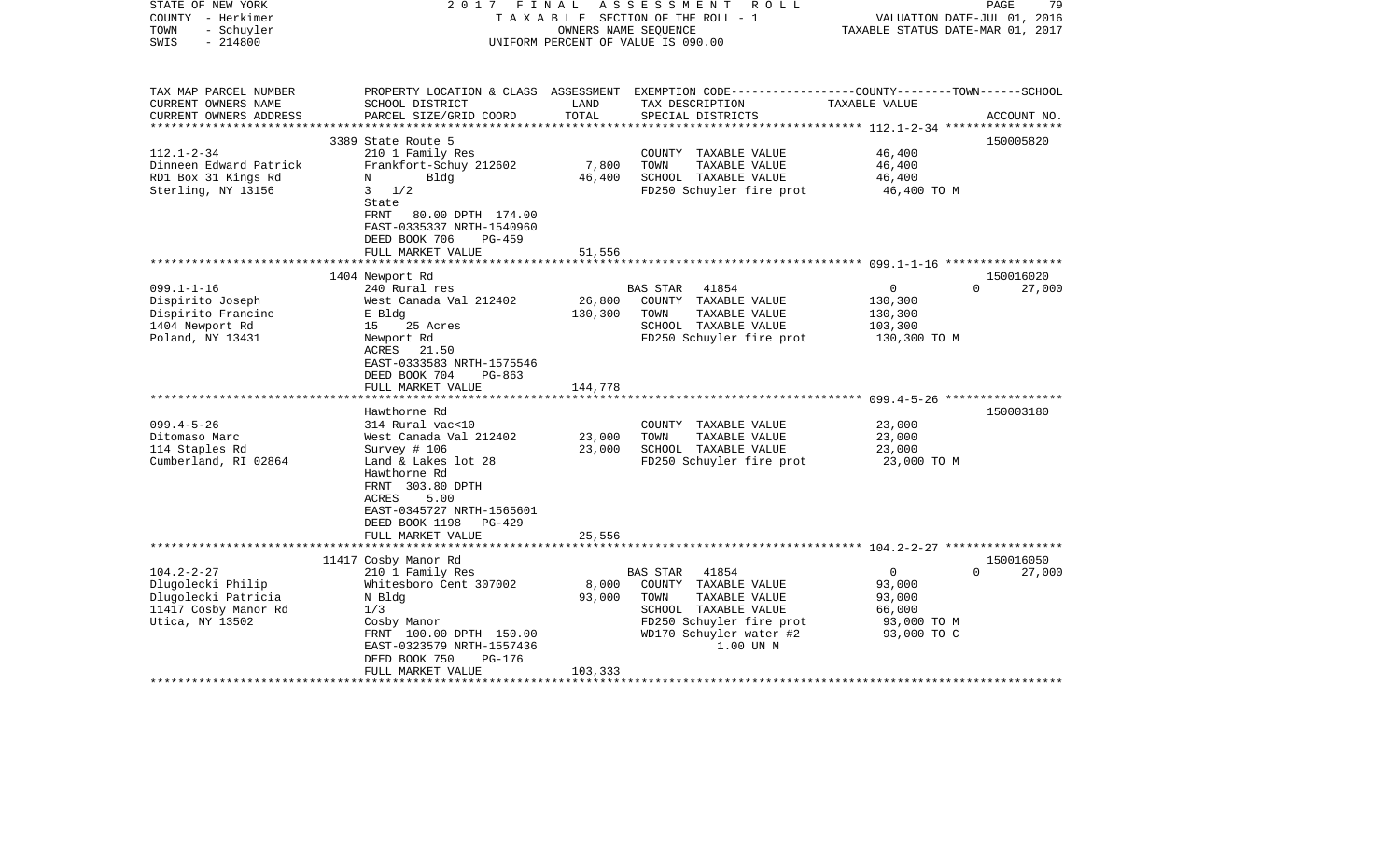| STATE OF NEW YORK<br>COUNTY - Herkimer<br>- Schuyler<br>TOWN<br>$-214800$<br>SWIS                                                                                                                                                               | FINAL<br>2017                                                                                                                                                                                                                                                                                                                                                                                                                                                             |                                       | ASSESSMENT ROLL<br>TAXABLE SECTION OF THE ROLL - 1<br>OWNERS NAME SEQUENCE<br>UNIFORM PERCENT OF VALUE IS 090.00                                                                                                                                       | TAXABLE STATUS DATE-MAR 01, 2017                                                                               | VALUATION DATE-JUL 01, 2016 | PAGE<br>80                    |
|-------------------------------------------------------------------------------------------------------------------------------------------------------------------------------------------------------------------------------------------------|---------------------------------------------------------------------------------------------------------------------------------------------------------------------------------------------------------------------------------------------------------------------------------------------------------------------------------------------------------------------------------------------------------------------------------------------------------------------------|---------------------------------------|--------------------------------------------------------------------------------------------------------------------------------------------------------------------------------------------------------------------------------------------------------|----------------------------------------------------------------------------------------------------------------|-----------------------------|-------------------------------|
| TAX MAP PARCEL NUMBER<br>CURRENT OWNERS NAME<br>CURRENT OWNERS ADDRESS                                                                                                                                                                          | SCHOOL DISTRICT<br>PARCEL SIZE/GRID COORD                                                                                                                                                                                                                                                                                                                                                                                                                                 | LAND<br>TOTAL                         | PROPERTY LOCATION & CLASS ASSESSMENT EXEMPTION CODE---------------COUNTY-------TOWN------SCHOOL<br>TAX DESCRIPTION<br>SPECIAL DISTRICTS                                                                                                                | TAXABLE VALUE                                                                                                  |                             | ACCOUNT NO.                   |
| *********************                                                                                                                                                                                                                           |                                                                                                                                                                                                                                                                                                                                                                                                                                                                           |                                       |                                                                                                                                                                                                                                                        |                                                                                                                |                             |                               |
| $104.7 - 1 - 30$<br>Dobrzenski Theodore R<br>5635 Mapleton Dr<br>Utica, NY 13502                                                                                                                                                                | 5635 Mapleton Dr<br>270 Mfg housing<br>Whitesboro Cent 307002<br>W 5631 Trlgar<br>merged $#29$ & $#30$<br>Mapleton Dr<br>FRNT 115.00 DPTH 155.00<br>EAST-0314202 NRTH-1557805                                                                                                                                                                                                                                                                                             | 8,500<br>27,100                       | 41834<br>ENH STAR<br>COUNTY TAXABLE VALUE<br>TOWN<br>TAXABLE VALUE<br>SCHOOL TAXABLE VALUE<br>FD250 Schuyler fire prot<br>SD030 Schuyler sewer #1<br>WD175 Schuyler water #3                                                                           | $\overline{0}$<br>27,100<br>27,100<br>$\overline{0}$<br>27,100 TO M<br>1.00 UN M<br>27,100 TO M                | $\Omega$                    | 150006390<br>27,100           |
|                                                                                                                                                                                                                                                 | DEED BOOK 888<br>$PG-48$<br>FULL MARKET VALUE                                                                                                                                                                                                                                                                                                                                                                                                                             | 30,111                                |                                                                                                                                                                                                                                                        |                                                                                                                |                             |                               |
|                                                                                                                                                                                                                                                 | 261 Short Lots Rd                                                                                                                                                                                                                                                                                                                                                                                                                                                         |                                       |                                                                                                                                                                                                                                                        |                                                                                                                |                             | 150005490                     |
| $105.1 - 1 - 25.3$<br>Dodge Darry<br>Dodge Marianne<br>311 Short Lots Rd<br>Frankfort, NY 13340<br>MAY BE SUBJECT TO PAYMENT<br>UNDER AGDIST LAW TIL 2024<br>$105.1 - 1 - 45$<br>Dodge Darry<br>Dodge Marianne<br>Short Lots Rd<br>Schuyler, NY | 112 Dairy farm<br>Whitesboro Cent 307002<br>N&s Bldg Ag Ex Ld 187A<br>248ac 2 Silos On 10000<br>Short Lots Inc $105.1 - 1 - 24$<br>FRNT 2795.00 DPTH<br>ACRES 248.00<br>EAST-0328485 NRTH-1554879<br>DEED BOOK 1297 PG-942<br>FULL MARKET VALUE<br>Short Lots Rd<br>210 1 Family Res<br>Whitesboro Cent 307002<br>2 Bldg<br>Merged $45$ & $46$ $4/04$<br>Shortlots<br>60.00 DPTH 1400.00<br>FRNT<br>0.19<br>ACRES<br>EAST-0327085 NRTH-1554607<br>DEED BOOK 932<br>PG-478 | 198,000<br>220,000<br>6,900<br>50,000 | AG MKTS<br>41730<br>115,000 AGRIC 10 Y 42100<br>COUNTY TAXABLE VALUE<br>TOWN<br>TAXABLE VALUE<br>SCHOOL TAXABLE VALUE<br>FD250 Schuyler fire prot<br>COUNTY TAXABLE VALUE<br>TOWN<br>TAXABLE VALUE<br>SCHOOL TAXABLE VALUE<br>FD250 Schuyler fire prot | 10,099<br>33,000<br>154,901<br>154,901<br>154,901<br>198,000 ТО М<br>50,000<br>50,000<br>50,000<br>50,000 TO M | 10,099<br>33,000            | 10,099<br>33,000<br>150023760 |
|                                                                                                                                                                                                                                                 | FULL MARKET VALUE                                                                                                                                                                                                                                                                                                                                                                                                                                                         | 55,556                                |                                                                                                                                                                                                                                                        |                                                                                                                |                             |                               |
|                                                                                                                                                                                                                                                 |                                                                                                                                                                                                                                                                                                                                                                                                                                                                           |                                       |                                                                                                                                                                                                                                                        |                                                                                                                |                             |                               |
| $105.1 - 1 - 25.2$<br>Dodge Darry R<br>311 Short Lots Rd<br>Frankfort, NY 13502                                                                                                                                                                 | 311 Short Lots Rd<br>210 1 Family Res<br>Whitesboro Cent 307002<br>FRNT 435.00 DPTH<br>2.00<br>ACRES<br>EAST-0328626 NRTH-1554299<br>DEED BOOK 887<br>PG-467<br>FULL MARKET VALUE                                                                                                                                                                                                                                                                                         | 14,300<br>69,400<br>77,111            | 41854<br><b>BAS STAR</b><br>COUNTY TAXABLE VALUE<br>TOWN<br>TAXABLE VALUE<br>SCHOOL TAXABLE VALUE                                                                                                                                                      | $\Omega$<br>69,400<br>69,400<br>42,400                                                                         | $\Omega$                    | 27,000                        |
|                                                                                                                                                                                                                                                 |                                                                                                                                                                                                                                                                                                                                                                                                                                                                           |                                       |                                                                                                                                                                                                                                                        |                                                                                                                |                             |                               |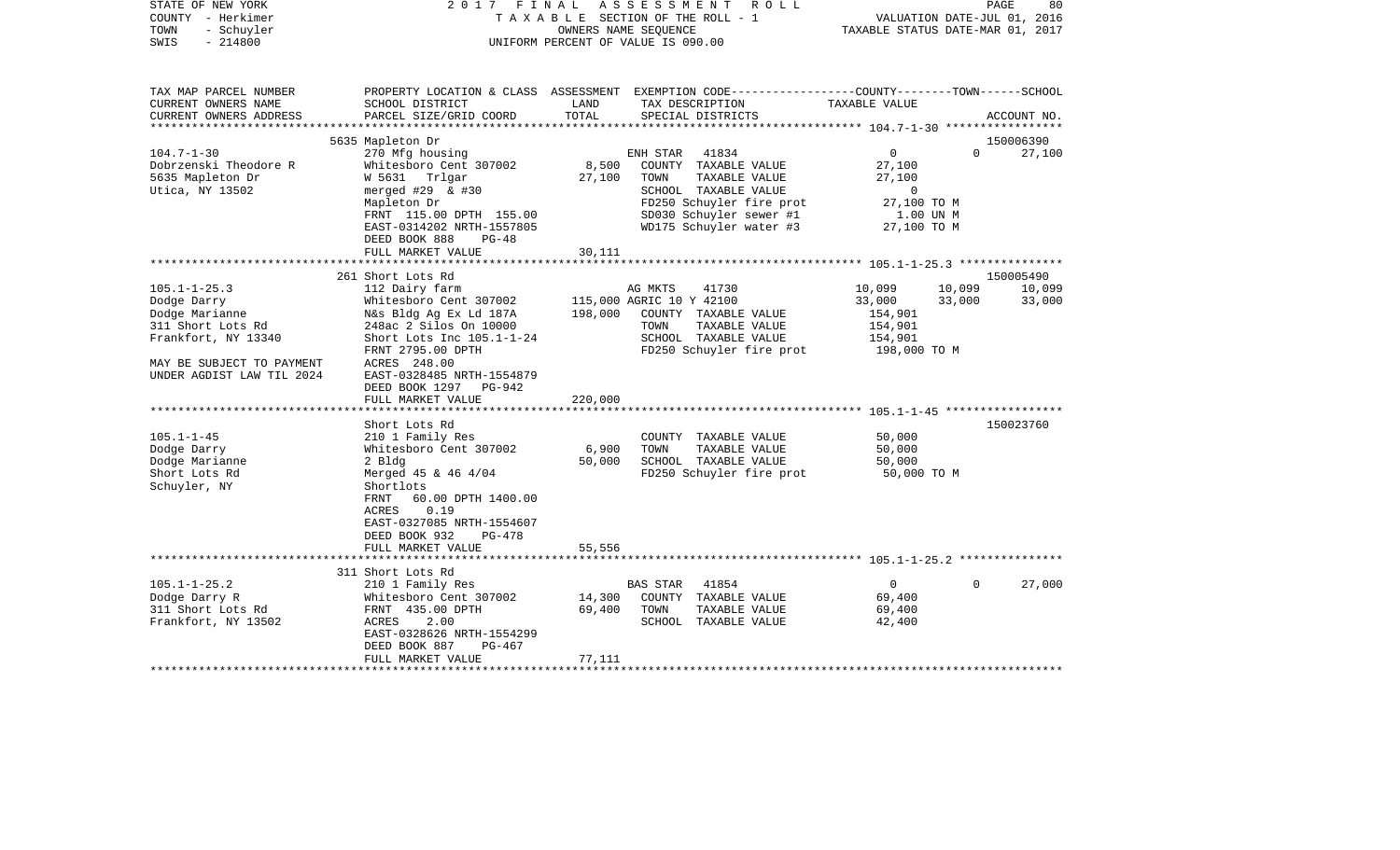| STATE OF NEW YORK<br>COUNTY - Herkimer | 2017                                                                     | FINAL   | A S S E S S M E N T<br>R O L L<br>TAXABLE SECTION OF THE ROLL - 1                               | VALUATION DATE-JUL 01, 2016      | 81<br>PAGE                      |
|----------------------------------------|--------------------------------------------------------------------------|---------|-------------------------------------------------------------------------------------------------|----------------------------------|---------------------------------|
| - Schuyler<br>TOWN                     |                                                                          |         | OWNERS NAME SEOUENCE                                                                            | TAXABLE STATUS DATE-MAR 01, 2017 |                                 |
| SWIS<br>$-214800$                      |                                                                          |         | UNIFORM PERCENT OF VALUE IS 090.00                                                              |                                  |                                 |
| TAX MAP PARCEL NUMBER                  |                                                                          |         | PROPERTY LOCATION & CLASS ASSESSMENT EXEMPTION CODE---------------COUNTY-------TOWN------SCHOOL |                                  |                                 |
| CURRENT OWNERS NAME                    | SCHOOL DISTRICT                                                          | LAND    | TAX DESCRIPTION                                                                                 | TAXABLE VALUE                    |                                 |
| CURRENT OWNERS ADDRESS                 | PARCEL SIZE/GRID COORD                                                   | TOTAL   | SPECIAL DISTRICTS                                                                               |                                  | ACCOUNT NO.                     |
|                                        | 234 Short Lots Rd                                                        |         |                                                                                                 |                                  | 150075131                       |
| $105.1 - 1 - 47$                       | 270 Mfg housing                                                          |         | COUNTY TAXABLE VALUE                                                                            | 35,000                           |                                 |
| Dodge Joel D                           | Whitesboro Cent 307002                                                   | 13,500  | TOWN<br>TAXABLE VALUE                                                                           | 35,000                           |                                 |
| 311 Short Lots Rd                      | S Bldg                                                                   | 35,000  | SCHOOL TAXABLE VALUE                                                                            | 35,000                           |                                 |
| Frankfort, NY 13340                    | 1 Acre<br>15<br>Shortlots Rd                                             |         | FD250 Schuyler fire prot                                                                        | 35,000 TO M                      |                                 |
|                                        | ACRES<br>1.00<br>EAST-0327126 NRTH-1554339<br>DEED BOOK 1402<br>$PG-103$ |         |                                                                                                 |                                  |                                 |
|                                        | FULL MARKET VALUE                                                        | 38,889  |                                                                                                 |                                  |                                 |
|                                        |                                                                          |         |                                                                                                 |                                  |                                 |
|                                        | 261 Short Lots Rd                                                        |         |                                                                                                 |                                  | 150005490<br>$\Omega$           |
| $105.1 - 1 - 25.1$<br>Dodge Kenneth    | 220 2 Family Res<br>Whitesboro Cent 307002                               | 15,000  | 41834<br>ENH STAR<br>COUNTY TAXABLE VALUE                                                       | 0<br>115,000                     | 58,950                          |
| Dodge Eleanor                          | 2 fam home                                                               | 115,000 | TOWN<br>TAXABLE VALUE                                                                           | 115,000                          |                                 |
| 261 Shortlots Rd                       | split form farm 2009                                                     |         | SCHOOL TAXABLE VALUE                                                                            | 56,050                           |                                 |
| Frankfort, NY 13340                    | FRNT 206.00 DPTH                                                         |         | FD250 Schuyler fire prot                                                                        | 115,000 TO M                     |                                 |
|                                        | 2.10<br>ACRES                                                            |         |                                                                                                 |                                  |                                 |
|                                        | EAST-0327713 NRTH-1554594                                                |         |                                                                                                 |                                  |                                 |
|                                        | DEED BOOK 00614 PG-00436                                                 |         |                                                                                                 |                                  |                                 |
|                                        | FULL MARKET VALUE                                                        | 127,778 |                                                                                                 |                                  |                                 |
|                                        |                                                                          |         |                                                                                                 |                                  |                                 |
| $104.2 - 2 - 53.1$                     | 249 Windfall Rd<br>210 1 Family Res                                      |         | 41854<br>BAS STAR                                                                               | $\overline{0}$                   | 150010530<br>$\Omega$<br>27,000 |
| Dodge Rodney                           | Whitesboro Cent 307002                                                   | 20,700  | COUNTY TAXABLE VALUE                                                                            | 98,600                           |                                 |
| Dodge Tina                             | W<br>Blda                                                                | 98,600  | TOWN<br>TAXABLE VALUE                                                                           | 98,600                           |                                 |
| 249 Windfall Rd                        | 3 10.20                                                                  |         | SCHOOL TAXABLE VALUE                                                                            | 71,600                           |                                 |
| Utica, NY 13502                        | Windfall                                                                 |         | FD250 Schuyler fire prot                                                                        | 98,600 TO M                      |                                 |
|                                        | 9.70<br>ACRES                                                            |         | WD170 Schuyler water #2                                                                         | 4,700 TO C                       |                                 |
|                                        | EAST-0323844 NRTH-1554852                                                |         | 1.00 UN M                                                                                       |                                  |                                 |
|                                        | DEED BOOK 907<br>PG-263                                                  |         |                                                                                                 |                                  |                                 |
|                                        | FULL MARKET VALUE                                                        | 109,556 |                                                                                                 |                                  |                                 |
|                                        |                                                                          |         |                                                                                                 |                                  |                                 |
|                                        | 243 Windfall Rd                                                          |         |                                                                                                 |                                  |                                 |
| $104.2 - 2 - 53.3$<br>Dodge Rodney     | 210 1 Family Res<br>Whitesboro Cent 307002                               | 8,000   | COUNTY TAXABLE VALUE<br>TOWN<br>TAXABLE VALUE                                                   | 65,000<br>65,000                 |                                 |
| 243 Windfall Rd                        | FRNT 100.00 DPTH 150.00                                                  | 65,000  | SCHOOL TAXABLE VALUE                                                                            | 65,000                           |                                 |
| Utica, NY 13502                        | EAST-0324242 NRTH-1554575                                                |         | FD250 Schuyler fire prot                                                                        | 65,000 TO M                      |                                 |
|                                        | DEED BOOK 666<br>PG-833                                                  |         | WD170 Schuyler water #2                                                                         | 65,000 TO C                      |                                 |
|                                        | FULL MARKET VALUE                                                        | 72,222  | 1.00 UN M                                                                                       |                                  |                                 |
|                                        |                                                                          |         |                                                                                                 |                                  |                                 |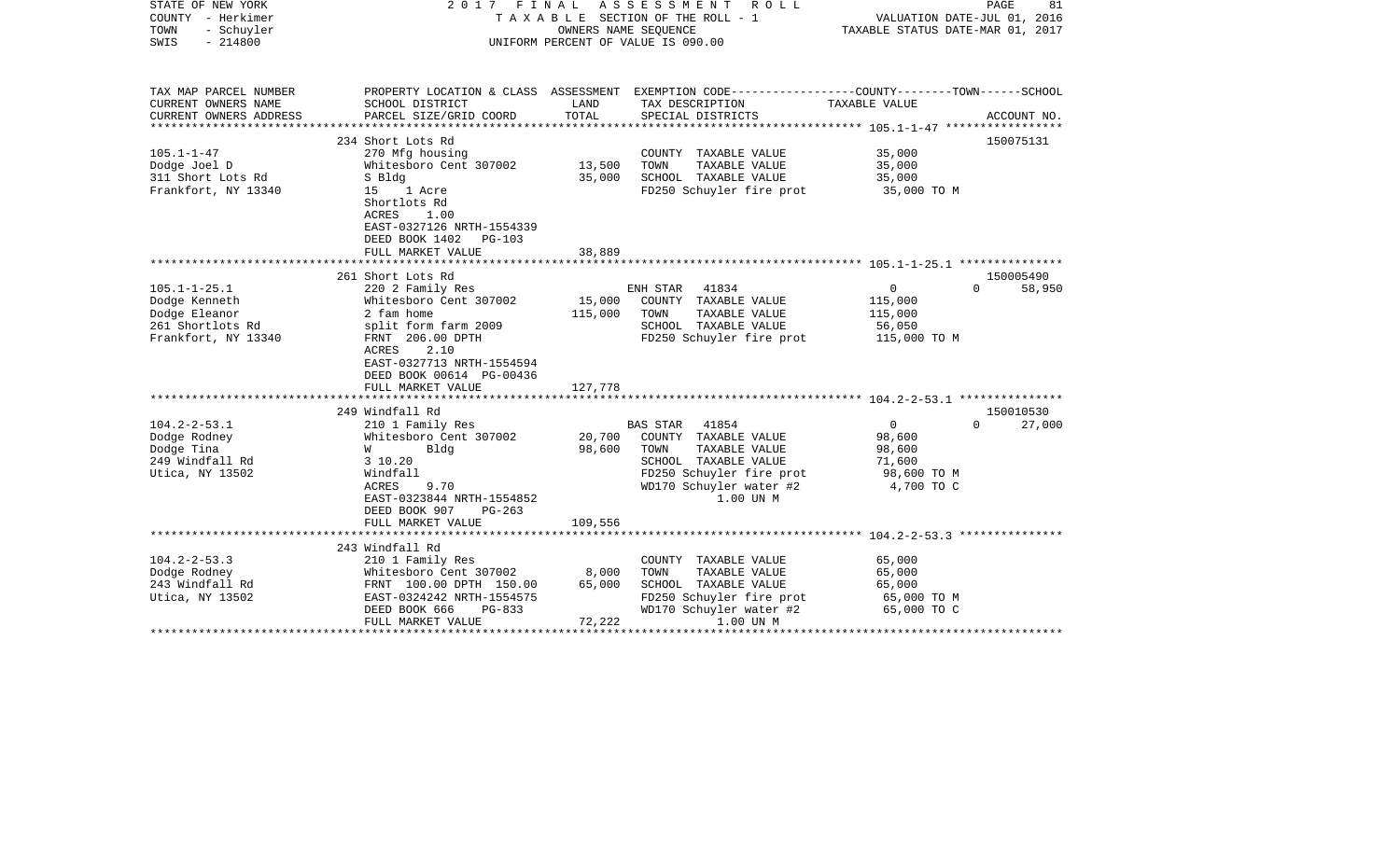| STATE OF NEW YORK<br>COUNTY - Herkimer<br>TOWN<br>- Schuyler<br>$-214800$<br>SWIS                                                                                                       |                                                                                                                                                                                                                                                                                                                                                                                                | UNIFORM PERCENT OF VALUE IS 090.00 | OWNERS NAME SEQUENCE                                                                                                   | 2017 FINAL ASSESSMENT ROLL<br>TAXABLE SECTION OF THE ROLL - 1                                                                                                                                                                          | VALUATION DATE-JUL 01, 2016<br>TAXABLE STATUS DATE-MAR 01, 2017                                                                                                    |                                                          | PAGE<br>82                                                          |
|-----------------------------------------------------------------------------------------------------------------------------------------------------------------------------------------|------------------------------------------------------------------------------------------------------------------------------------------------------------------------------------------------------------------------------------------------------------------------------------------------------------------------------------------------------------------------------------------------|------------------------------------|------------------------------------------------------------------------------------------------------------------------|----------------------------------------------------------------------------------------------------------------------------------------------------------------------------------------------------------------------------------------|--------------------------------------------------------------------------------------------------------------------------------------------------------------------|----------------------------------------------------------|---------------------------------------------------------------------|
| TAX MAP PARCEL NUMBER<br>CURRENT OWNERS NAME<br>CURRENT OWNERS ADDRESS                                                                                                                  | PROPERTY LOCATION & CLASS ASSESSMENT EXEMPTION CODE---------------COUNTY-------TOWN------SCHOOL<br>SCHOOL DISTRICT<br>PARCEL SIZE/GRID COORD                                                                                                                                                                                                                                                   | LAND<br>TOTAL                      |                                                                                                                        | TAX DESCRIPTION TAXABLE VALUE<br>SPECIAL DISTRICTS                                                                                                                                                                                     |                                                                                                                                                                    |                                                          | ACCOUNT NO.                                                         |
|                                                                                                                                                                                         |                                                                                                                                                                                                                                                                                                                                                                                                |                                    |                                                                                                                        |                                                                                                                                                                                                                                        |                                                                                                                                                                    |                                                          |                                                                     |
| $104.2 - 2 - 53.2$<br>Dodge Ronald<br>237 Windfall Rd<br>Utica, NY 13502                                                                                                                | 237 Windfall Rd<br>210 1 Family Res<br>Whitesboro Cent 307002<br>W Bldg<br>.40<br>Windfall Rd<br>FRNT 100.00 DPTH 150.00<br>EAST-0324200 NRTH-1554489<br>DEED BOOK 666<br>PG-832                                                                                                                                                                                                               | 8,000<br>116,000                   | BAS STAR<br>TOWN                                                                                                       | 41854<br>COUNTY TAXABLE VALUE<br>TAXABLE VALUE<br>SCHOOL TAXABLE VALUE<br>FD250 Schuyler fire prot<br>WD170 Schuyler water #2<br>1.00 UN M                                                                                             | $\overline{0}$<br>116,000<br>116,000<br>89,000<br>116,000 TO M<br>116,000 TO C                                                                                     | $\Omega$                                                 | 27,000                                                              |
|                                                                                                                                                                                         | FULL MARKET VALUE                                                                                                                                                                                                                                                                                                                                                                              | 128,889                            |                                                                                                                        |                                                                                                                                                                                                                                        |                                                                                                                                                                    |                                                          |                                                                     |
|                                                                                                                                                                                         |                                                                                                                                                                                                                                                                                                                                                                                                | ************                       |                                                                                                                        |                                                                                                                                                                                                                                        | ************* 112.2-3-53 ******************                                                                                                                        |                                                          |                                                                     |
| $112.2 - 3 - 53$<br>Domina Jenny<br>3742 State Route 5<br>Frankfort, NY 13340<br>$104.2 - 1 - 13$<br>Dominika Prigl Family Trust<br>Prigl Dominika<br>305 Newport Rd<br>Utica, NY 13502 | 3742 State Route 5<br>210 1 Family Res<br>Frankfort-Schuy 212602<br>$S \sim$<br>Bldg<br>$3 \t1/8$<br>State<br>FRNT 85.00 DPTH 145.00<br>EAST-0340665 NRTH-1536188<br>DEED BOOK 00504 PG-00089<br>FULL MARKET VALUE<br>********************<br>305 Newport Rd<br>210 1 Family Res<br>Whitesboro Cent 307002<br>Bldg<br>3 1.458 Acre<br>Newport Rd<br>ACRES<br>1.70<br>EAST-0320007 NRTH-1558076 | 60,444<br>************<br>102,200  | VET COM CT 41131<br>7,500 AGED-ALL<br>54,400 ENH STAR 41834<br>TOWN<br>AGED-ALL 41800<br>14,000 ENH STAR 41834<br>TOWN | 41800<br>COUNTY TAXABLE VALUE<br>TAXABLE VALUE<br>SCHOOL TAXABLE VALUE<br>FD250 Schuyler fire prot 54,400 TO M<br>COUNTY TAXABLE VALUE<br>TAXABLE VALUE<br>SCHOOL TAXABLE VALUE<br>FD250 Schuyler fire prot<br>WD170 Schuyler water #2 | 13,500<br>20,450<br>$\overline{0}$<br>20,450<br>20,450<br>$\Omega$<br>51,100<br>$\overline{0}$<br>51,100<br>51,100<br>$\overline{0}$<br>102,200 TO M<br>6,000 TO C | 13,500<br>20,450<br>$\overline{0}$<br>51,100<br>$\Omega$ | 150005640<br>0<br>27,200<br>27,200<br>150016830<br>51,100<br>51,100 |
|                                                                                                                                                                                         | DEED BOOK 1551 PG-487<br>FULL MARKET VALUE                                                                                                                                                                                                                                                                                                                                                     | 113,556                            |                                                                                                                        | 1.00 UN M                                                                                                                                                                                                                              |                                                                                                                                                                    |                                                          |                                                                     |
|                                                                                                                                                                                         |                                                                                                                                                                                                                                                                                                                                                                                                |                                    |                                                                                                                        |                                                                                                                                                                                                                                        |                                                                                                                                                                    |                                                          |                                                                     |
|                                                                                                                                                                                         | 320 Brown Rd                                                                                                                                                                                                                                                                                                                                                                                   |                                    |                                                                                                                        |                                                                                                                                                                                                                                        |                                                                                                                                                                    |                                                          | 150075088                                                           |
| $099.1 - 1 - 64.1$<br>Donna Grann Living Trust 3-01 West Canada Val 212402<br>320 Brown Rd<br>Utica, NY 13502                                                                           | 210 1 Family Res<br>Residence<br>Combined 099.1-1-63.5<br>FRNT 379.00 DPTH<br>ACRES<br>6.00<br>EAST-0327379 NRTH-1571198<br>DEED BOOK 891<br>$PG-1$                                                                                                                                                                                                                                            | 86,200                             | VET WAR CT 41121<br>17,400 BAS STAR 41854<br>TOWN                                                                      | COUNTY TAXABLE VALUE<br>TAXABLE VALUE<br>SCHOOL TAXABLE VALUE<br>FD250 Schuyler fire prot                                                                                                                                              | 8,100<br>$\overline{0}$<br>78,100<br>78,100<br>59,200<br>86,200 TO M                                                                                               | 8,100<br>$\Omega$                                        | $\Omega$<br>27,000                                                  |
|                                                                                                                                                                                         | FULL MARKET VALUE                                                                                                                                                                                                                                                                                                                                                                              | 95,778                             |                                                                                                                        |                                                                                                                                                                                                                                        |                                                                                                                                                                    |                                                          |                                                                     |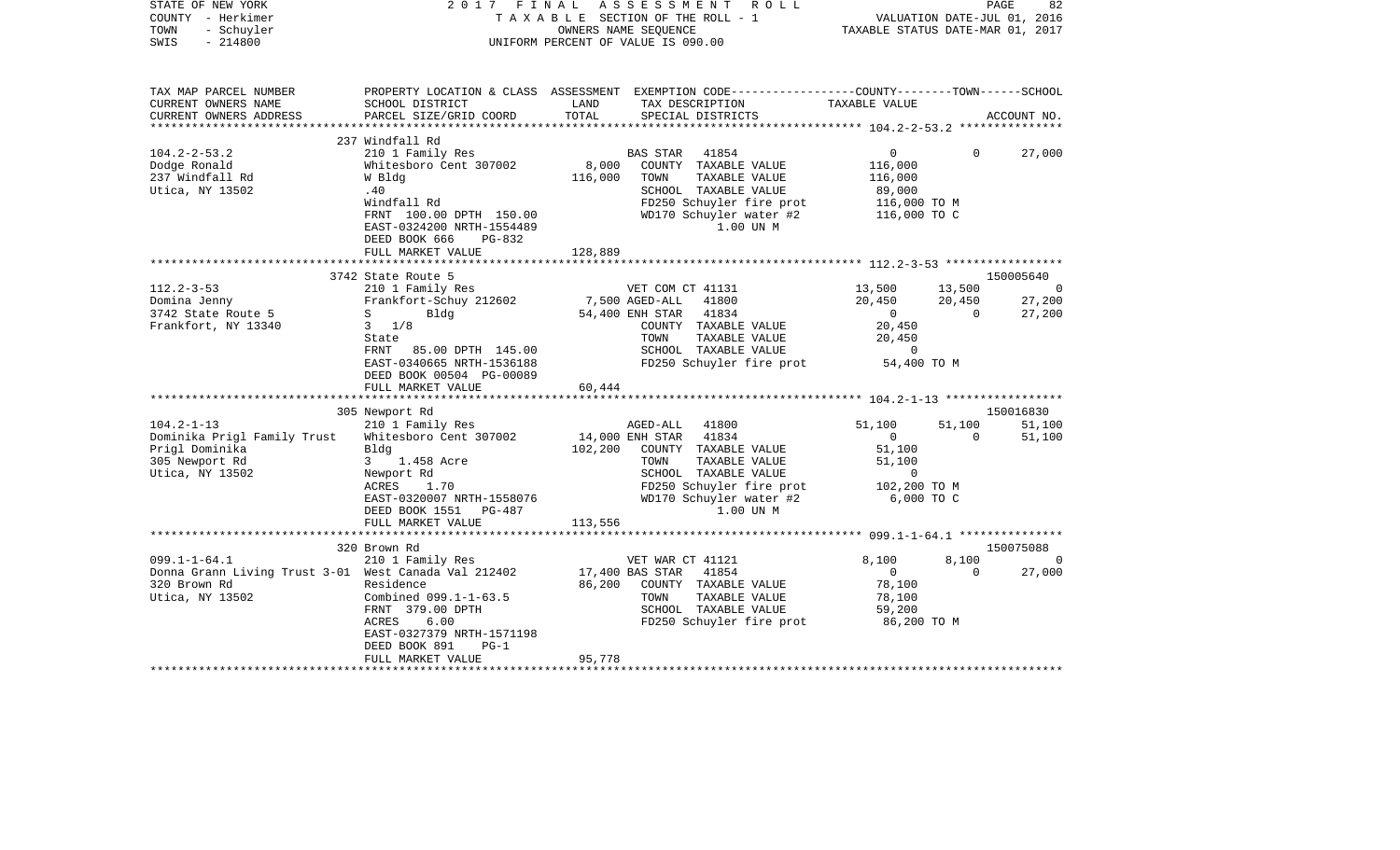| STATE OF NEW YORK<br>COUNTY - Herkimer<br>TOWN<br>- Schuyler<br>$-214800$<br>SWIS   | 2017 FINAL                                                                                                                                                                              | OWNERS NAME SEQUENCE                         | ASSESSMENT ROLL<br>TAXABLE SECTION OF THE ROLL - 1<br>UNIFORM PERCENT OF VALUE IS 090.00                                                | VALUATION DATE-JUL 01, 2016<br>TAXABLE STATUS DATE-MAR 01, 2017     | PAGE<br>83         |
|-------------------------------------------------------------------------------------|-----------------------------------------------------------------------------------------------------------------------------------------------------------------------------------------|----------------------------------------------|-----------------------------------------------------------------------------------------------------------------------------------------|---------------------------------------------------------------------|--------------------|
| TAX MAP PARCEL NUMBER<br>CURRENT OWNERS NAME<br>CURRENT OWNERS ADDRESS              | SCHOOL DISTRICT<br>PARCEL SIZE/GRID COORD                                                                                                                                               | LAND<br>TOTAL<br>* * * * * * * * * * * * * * | PROPERTY LOCATION & CLASS ASSESSMENT EXEMPTION CODE---------------COUNTY-------TOWN------SCHOOL<br>TAX DESCRIPTION<br>SPECIAL DISTRICTS | TAXABLE VALUE                                                       | ACCOUNT NO.        |
|                                                                                     | 751 Windfall Rd                                                                                                                                                                         |                                              |                                                                                                                                         |                                                                     | 150015210          |
| $099.3 - 1 - 40.1$<br>Doris Charles<br>171 Spain Gulf Rd<br>Utica, NY 13502         | 210 1 Family Res<br>Whitesboro Cent 307002<br>complete renovation2012<br>5.7 Acres<br>Rental ?<br>2.30<br>ACRES<br>EAST-0329448 NRTH-1563210<br>DEED BOOK 1405<br>PG-318                | 10,000<br>40,000                             | COUNTY TAXABLE VALUE<br>TOWN<br>TAXABLE VALUE<br>SCHOOL TAXABLE VALUE<br>FD250 Schuyler fire prot                                       | 40,000<br>40,000<br>40,000<br>40,000 TO M                           |                    |
|                                                                                     | FULL MARKET VALUE                                                                                                                                                                       | 44,444                                       |                                                                                                                                         |                                                                     |                    |
|                                                                                     | ********************************                                                                                                                                                        |                                              |                                                                                                                                         |                                                                     |                    |
| $099.1 - 1 - 80.12$<br>Doris Susan<br>674 Hawthorne Rd<br>Utica, NY 13502           | 171 Spain Gulf Rd<br>270 Mfg housing<br>West Canada Val 212402<br>FRNT 3330.00 DPTH<br>ACRES 52.00<br>EAST-0333120 NRTH-1572250<br>DEED BOOK 1342<br>PG-453<br>FULL MARKET VALUE        | 25,000<br>33,000<br>36,667                   | COUNTY TAXABLE VALUE<br>TOWN<br>TAXABLE VALUE<br>SCHOOL TAXABLE VALUE<br>FD250 Schuyler fire prot                                       | 33,000<br>33,000<br>33,000<br>33,000 TO M                           |                    |
|                                                                                     |                                                                                                                                                                                         |                                              |                                                                                                                                         |                                                                     |                    |
| $099.4 - 2 - 8$<br>Doris Susan<br>674 Hawthorne Rd<br>Utica, NY 13502               | 674 Hawthorne Rd<br>270 Mfg housing<br>West Canada Val 212402<br>Manufactured Residence<br>ACRES<br>1.40<br>EAST-0337184 NRTH-1565205<br>DEED BOOK 842<br>$PG-259$<br>FULL MARKET VALUE | 13,800<br>33,000<br>36,667                   | BAS STAR<br>41854<br>COUNTY TAXABLE VALUE<br>TOWN<br>TAXABLE VALUE<br>SCHOOL TAXABLE VALUE<br>FD250 Schuyler fire prot                  | $\overline{\mathbf{0}}$<br>33,000<br>33,000<br>6,000<br>33,000 TO M | $\Omega$<br>27,000 |
|                                                                                     | ********************                                                                                                                                                                    |                                              |                                                                                                                                         |                                                                     |                    |
| $099.4 - 2 - 14$<br>Doris Susan/o'dell Sandy<br>674 Hawthorne Rd<br>Utica, NY 13502 | Hawthorne Rd<br>314 Rural vac<10<br>West Canada Val 212402<br>Vacant<br>5.2 Acres<br>Hawthorne Gulf<br>5.20<br>ACRES<br>EAST-0338238 NRTH-1565498<br>DEED BOOK 842<br>$PG-257$          | 1,000<br>1,000                               | COUNTY TAXABLE VALUE<br>TOWN<br>TAXABLE VALUE<br>SCHOOL TAXABLE VALUE<br>FD250 Schuyler fire prot                                       | 1,000<br>1,000<br>1,000<br>1,000 TO M                               |                    |
|                                                                                     | FULL MARKET VALUE                                                                                                                                                                       | 1,111                                        |                                                                                                                                         |                                                                     |                    |
|                                                                                     |                                                                                                                                                                                         |                                              |                                                                                                                                         |                                                                     |                    |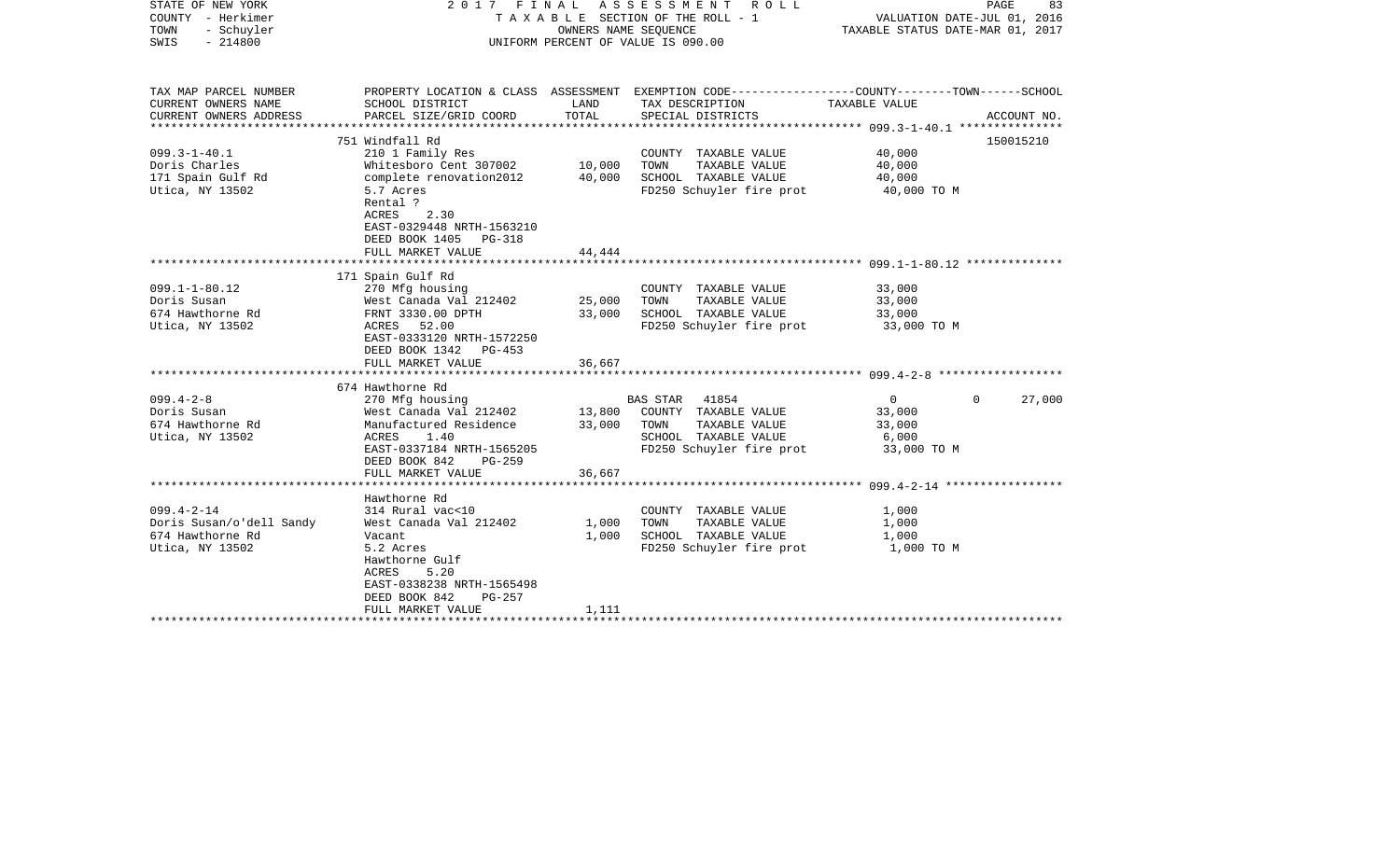| STATE OF NEW YORK<br>COUNTY - Herkimer<br>- Schuyler<br>TOWN<br>$-214800$<br>SWIS                | 2017<br>FINAL                                                                                                                                                                                                                                                                                        | OWNERS NAME SEQUENCE                                        | ASSESSMENT ROLL<br>TAXABLE SECTION OF THE ROLL - 1<br>UNIFORM PERCENT OF VALUE IS 090.00                                                  | VALUATION DATE-JUL 01, 2016<br>TAXABLE STATUS DATE-MAR 01, 2017 | 84<br>PAGE                                   |
|--------------------------------------------------------------------------------------------------|------------------------------------------------------------------------------------------------------------------------------------------------------------------------------------------------------------------------------------------------------------------------------------------------------|-------------------------------------------------------------|-------------------------------------------------------------------------------------------------------------------------------------------|-----------------------------------------------------------------|----------------------------------------------|
| TAX MAP PARCEL NUMBER<br>CURRENT OWNERS NAME<br>CURRENT OWNERS ADDRESS<br>********************** | SCHOOL DISTRICT<br>PARCEL SIZE/GRID COORD                                                                                                                                                                                                                                                            | LAND<br>TOTAL                                               | PROPERTY LOCATION & CLASS ASSESSMENT EXEMPTION CODE---------------COUNTY-------TOWN------SCHOOL<br>TAX DESCRIPTION<br>SPECIAL DISTRICTS   | TAXABLE VALUE                                                   | ACCOUNT NO.                                  |
| $104.2 - 2 - 12$<br>Doyle Bryan<br>Doyle Phyllis<br>2418 State Route 5<br>Utica, NY 13502        | 2418 State Route 5<br>415 Motel<br>Whitesboro Cent 307002<br>Mot Bl<br>S<br>10 <sub>1</sub><br>State<br>1.20<br>ACRES<br>EAST-0320369 NRTH-1553013<br>DEED BOOK 667<br>$PG-230$<br>FULL MARKET VALUE                                                                                                 | 15,000<br>165,000<br>183,333                                | COUNTY TAXABLE VALUE<br>TOWN<br>TAXABLE VALUE<br>SCHOOL TAXABLE VALUE<br>FD250 Schuyler fire prot<br>WD170 Schuyler water #2<br>1.00 UN M | 165,000<br>165,000<br>165,000<br>165,000 TO M<br>11,600 TO C    | 150005430                                    |
|                                                                                                  |                                                                                                                                                                                                                                                                                                      | * * * * * * * *                                             |                                                                                                                                           | ***************************** 105.2-3-16 *****************      |                                              |
| $105.2 - 3 - 16$<br>Doyle Bryan<br>2418 State Route 5<br>Utica, NY 13502<br>$112.1 - 2 - 24$     | Cosby Rd<br>314 Rural vac<10<br>Frankfort-Schuy 212602<br>Deer Haven sub<br>split #5 lot 1<br>Cosby Rd<br>FRNT 198.00 DPTH<br>ACRES<br>5.00<br>EAST-0345829 NRTH-1558819<br>DEED BOOK 1532<br><b>PG-708</b><br>FULL MARKET VALUE<br>*************************<br>3335 State Route 5<br>240 Rural res | 18,100<br>18,100<br>20,111                                  | COUNTY TAXABLE VALUE<br>TOWN<br>TAXABLE VALUE<br>SCHOOL TAXABLE VALUE<br>FD250 Schuyler fire prot<br><b>BAS STAR</b><br>41854             | 18,100<br>18,100<br>18,100<br>18,100 TO M<br>0                  | 150003540<br>150013950<br>$\Omega$<br>27,000 |
| Doyle Lisa<br>Doyle Kevin<br>3335 State Route 5<br>Schuyler, NY 13340                            | Frankfort-Schuy 212602<br>Bldg<br>N<br>10<br>$\mathbf{3}$<br>State<br>ACRES<br>10.90<br>EAST-0334923 NRTH-1542124<br>DEED BOOK 1101<br>PG-740<br>FULL MARKET VALUE                                                                                                                                   | 21,500<br>100,000<br>111,111                                | COUNTY TAXABLE VALUE<br>TOWN<br>TAXABLE VALUE<br>SCHOOL TAXABLE VALUE<br>FD250 Schuyler fire prot                                         | 100,000<br>100,000<br>73,000<br>100,000 TO M                    |                                              |
| $105.4 - 2 - 3$<br>Doyle Scott<br>2416 State Route 5<br>Utica, NY 13502                          | 400 Johnson Rd<br>210 1 Family Res<br>Frankfort-Schuy 212602<br>Single Family Residential<br>5 Acres<br>ACRES<br>5.00<br>EAST-0348084 NRTH-1547219<br>DEED BOOK 1615<br>PG-98<br>FULL MARKET VALUE                                                                                                   | * * * * * * * * * * * * * *<br>16,500<br>112,100<br>124,556 | COUNTY TAXABLE VALUE<br>TAXABLE VALUE<br>TOWN<br>SCHOOL TAXABLE VALUE<br>FD250 Schuyler fire prot                                         | 112,100<br>112,100<br>112,100<br>112,100 TO M                   |                                              |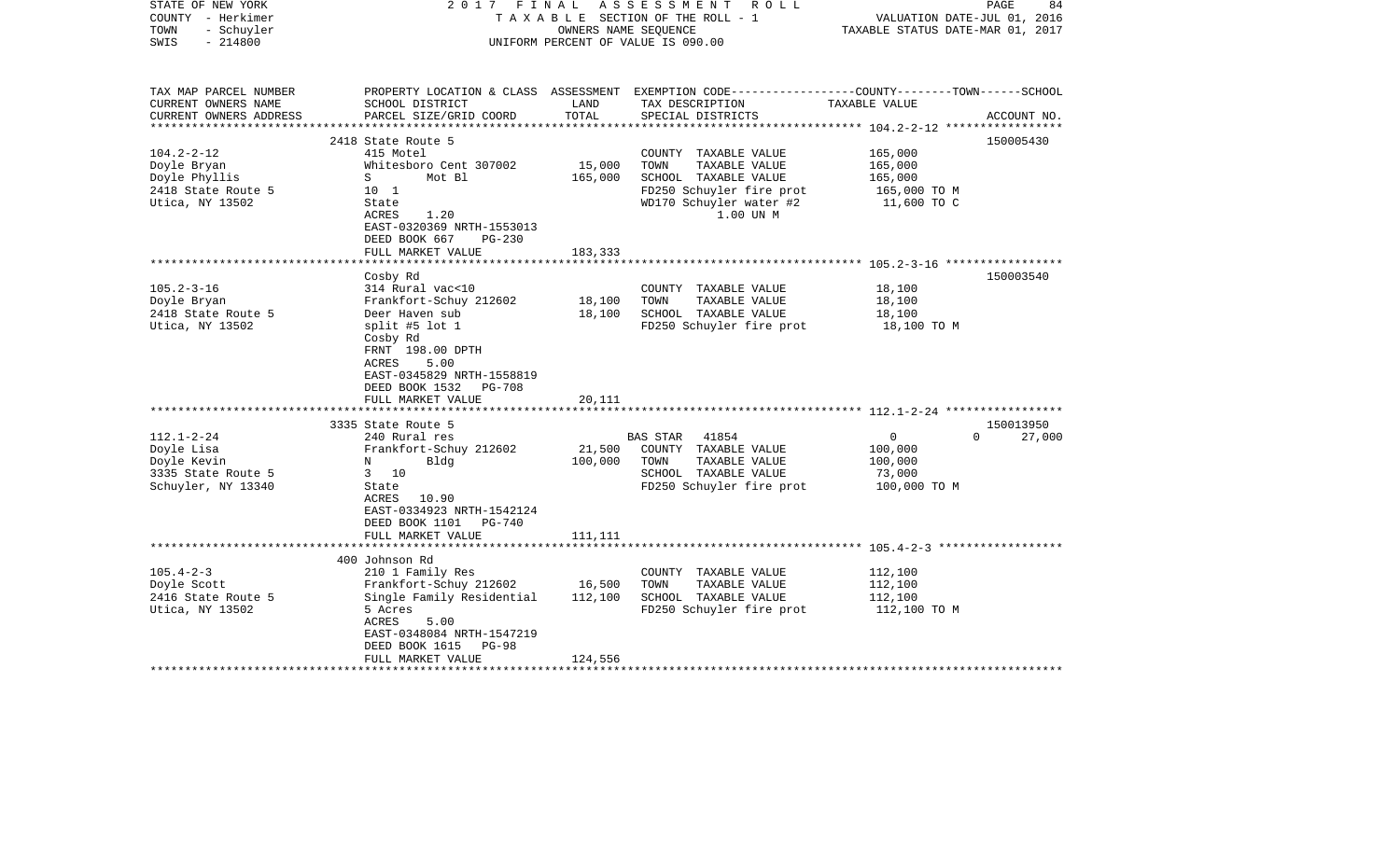| STATE OF NEW YORK<br>COUNTY - Herkimer<br>- Schuyler<br>TOWN<br>$-214800$<br>SWIS          | FINAL<br>2017                                                                                                                                                                                  |                                 | ASSESSMENT ROLL<br>TAXABLE SECTION OF THE ROLL - 1<br>OWNERS NAME SEOUENCE<br>UNIFORM PERCENT OF VALUE IS 090.00                                               | VALUATION DATE-JUL 01, 2016<br>TAXABLE STATUS DATE-MAR 01, 2017           | PAGE<br>85         |
|--------------------------------------------------------------------------------------------|------------------------------------------------------------------------------------------------------------------------------------------------------------------------------------------------|---------------------------------|----------------------------------------------------------------------------------------------------------------------------------------------------------------|---------------------------------------------------------------------------|--------------------|
| TAX MAP PARCEL NUMBER<br>CURRENT OWNERS NAME<br>CURRENT OWNERS ADDRESS                     | SCHOOL DISTRICT<br>PARCEL SIZE/GRID COORD                                                                                                                                                      | LAND<br>TOTAL                   | PROPERTY LOCATION & CLASS ASSESSMENT EXEMPTION CODE----------------COUNTY-------TOWN------SCHOOL<br>TAX DESCRIPTION<br>SPECIAL DISTRICTS                       | TAXABLE VALUE                                                             | ACCOUNT NO.        |
| *******************                                                                        |                                                                                                                                                                                                | ***************                 |                                                                                                                                                                |                                                                           |                    |
| $104.4 - 2 - 8$<br>Doyle Scott B<br>2416 State Route 5<br>Utica, NY 13502                  | 2606 State Route 5<br>312 Vac w/imprv<br>Whitesboro Cent 307002<br>S<br>Vac<br>$\mathbf{2}$<br>2<br>State<br>ACRES<br>3.10<br>EAST-0323507 NRTH-1551206<br>DEED BOOK 1194 PG-809               | 10,000<br>44,000                | COUNTY TAXABLE VALUE<br>TOWN<br>TAXABLE VALUE<br>SCHOOL TAXABLE VALUE<br>FD250 Schuyler fire prot<br>WD165 Schuyler water #4<br>1.00 UN M                      | 44,000<br>44,000<br>44,000<br>44,000 TO M<br>44,000 TO C                  | 150008460          |
|                                                                                            | FULL MARKET VALUE                                                                                                                                                                              | 48,889<br>* * * * * * * * * * * |                                                                                                                                                                |                                                                           |                    |
|                                                                                            | 184 Brown Rd                                                                                                                                                                                   |                                 |                                                                                                                                                                |                                                                           | 150040240          |
| $099.1 - 1 - 55$<br>Driscoll James<br>Driscoll Lorraine<br>184 Brown Rd<br>Utica, NY 13502 | 210 1 Family Res<br>West Canada Val 212402<br>S Bldg<br>$3 \frac{1}{2}$ Acre<br>Brown Rd<br>FRNT 110.00 DPTH 200.00<br>EAST-0325169 NRTH-1572741<br>DEED BOOK 716<br>PG-96                     | 9,200<br>104,200                | ENH STAR<br>41834<br>COUNTY TAXABLE VALUE<br>TOWN<br>TAXABLE VALUE<br>SCHOOL TAXABLE VALUE<br>FD250 Schuyler fire prot                                         | $\mathbf 0$<br>104,200<br>104,200<br>45,250<br>104,200 TO M               | $\Omega$<br>58,950 |
|                                                                                            | FULL MARKET VALUE                                                                                                                                                                              | 115,778                         |                                                                                                                                                                |                                                                           |                    |
| $099.3 - 1 - 43$<br>Dunaf Dmytro<br>693 Windfall Rd<br>Utica, NY 13502                     | 693 Windfall Rd<br>210 1 Family Res<br>Whitesboro Cent 307002<br>Bldg<br>$3 \frac{1}{8}$<br>Windfall<br>FRNT 140.00 DPTH 124.00<br>EAST-0328554 NRTH-1562291<br>DEED BOOK 2017 PG-902          | 8,400<br>66,500                 | COUNTY TAXABLE VALUE<br>TAXABLE VALUE<br>TOWN<br>SCHOOL TAXABLE VALUE<br>FD250 Schuyler fire prot                                                              | 66,500<br>66,500<br>66,500<br>66,500 TO M                                 | 150017130          |
|                                                                                            | FULL MARKET VALUE<br>******************************                                                                                                                                            | 73,889                          |                                                                                                                                                                |                                                                           |                    |
|                                                                                            | 376 Newport Rd                                                                                                                                                                                 |                                 |                                                                                                                                                                |                                                                           | 150008040          |
| $104.2 - 1 - 72$<br>Dunbar George<br>376 Newport Rd<br>Utica, NY 13502                     | 210 1 Family Res<br>Whitesboro Cent 307002<br>Е<br>Bldg<br>$3 \frac{1}{2}$<br>Newport<br>FRNT 100.00 DPTH 200.00<br>EAST-0321177 NRTH-1559088<br>DEED BOOK 00588 PG-00571<br>FULL MARKET VALUE | 8,900<br>116,000<br>128,889     | 41834<br>ENH STAR<br>COUNTY TAXABLE VALUE<br>TAXABLE VALUE<br>TOWN<br>SCHOOL TAXABLE VALUE<br>FD250 Schuyler fire prot<br>WD170 Schuyler water #2<br>1.00 UN M | $\mathbf 0$<br>116,000<br>116,000<br>57,050<br>116,000 TO M<br>5,800 TO C | $\Omega$<br>58,950 |
|                                                                                            |                                                                                                                                                                                                |                                 |                                                                                                                                                                |                                                                           |                    |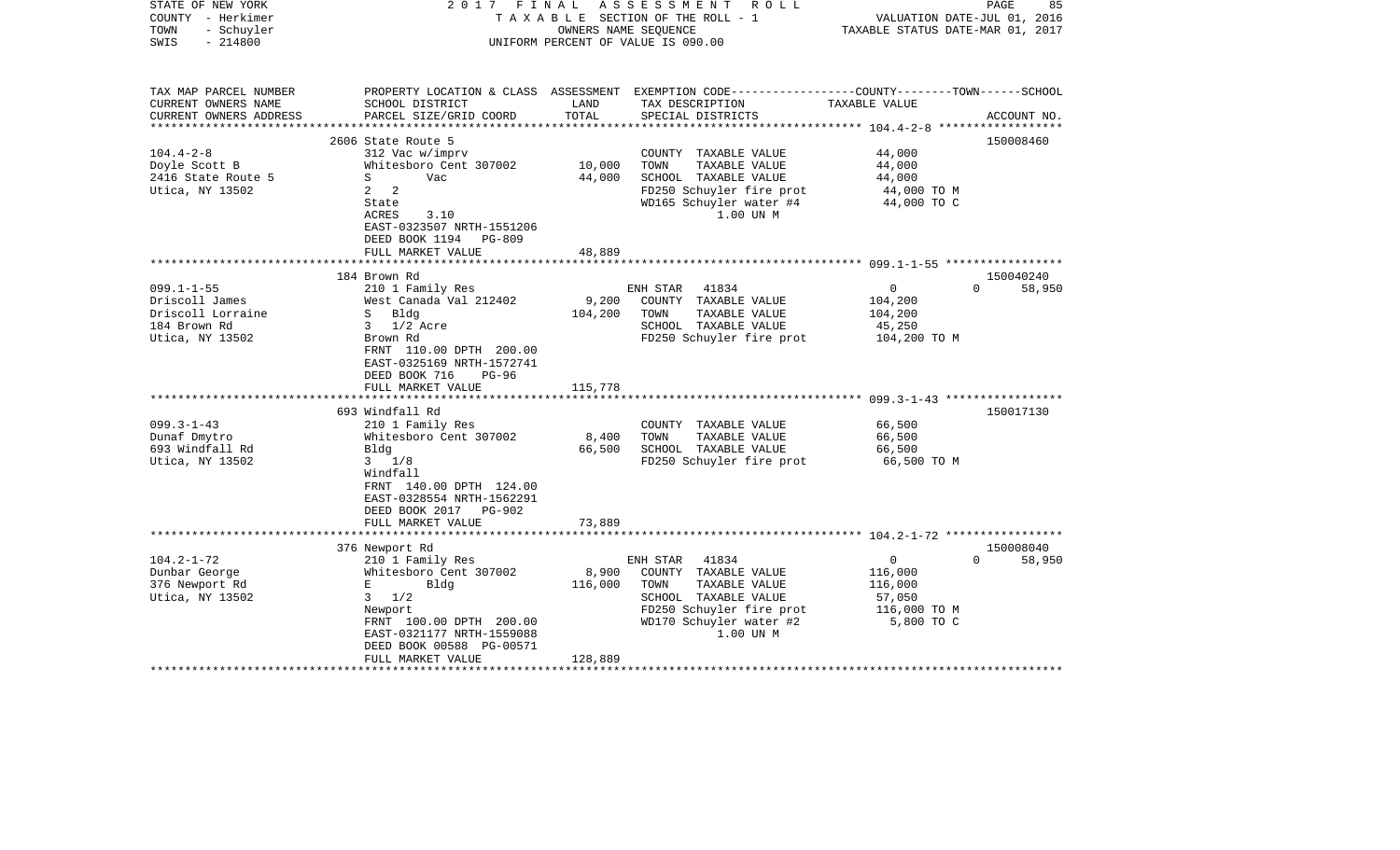| STATE OF NEW YORK<br>COUNTY - Herkimer | 2017 FINAL                         |                                  | ASSESSMENT<br>ROLL<br>TAXABLE SECTION OF THE ROLL - 1                                           |                                                | PAGE<br>VALUATION DATE-JUL 01, 2016 | 86                  |
|----------------------------------------|------------------------------------|----------------------------------|-------------------------------------------------------------------------------------------------|------------------------------------------------|-------------------------------------|---------------------|
| - Schuyler<br>TOWN                     |                                    | TAXABLE STATUS DATE-MAR 01, 2017 |                                                                                                 |                                                |                                     |                     |
| SWIS<br>$-214800$                      |                                    |                                  | UNIFORM PERCENT OF VALUE IS 090.00                                                              |                                                |                                     |                     |
|                                        |                                    |                                  |                                                                                                 |                                                |                                     |                     |
| TAX MAP PARCEL NUMBER                  |                                    |                                  | PROPERTY LOCATION & CLASS ASSESSMENT EXEMPTION CODE---------------COUNTY-------TOWN------SCHOOL |                                                |                                     |                     |
| CURRENT OWNERS NAME                    | SCHOOL DISTRICT                    | LAND                             | TAX DESCRIPTION                                                                                 | TAXABLE VALUE                                  |                                     |                     |
| CURRENT OWNERS ADDRESS                 | PARCEL SIZE/GRID COORD             | TOTAL                            | SPECIAL DISTRICTS                                                                               |                                                |                                     | ACCOUNT NO.         |
|                                        |                                    |                                  |                                                                                                 |                                                |                                     |                     |
| $098.4 - 1 - 4$                        | 5724 Graham Rd<br>210 1 Family Res |                                  | 41854<br><b>BAS STAR</b>                                                                        | $\overline{0}$                                 | $\mathbf{0}$                        | 150006690<br>27,000 |
| Dunn James                             | Whitesboro Cent 307002             | 13,500                           | COUNTY TAXABLE VALUE                                                                            | 76,000                                         |                                     |                     |
| Dunn Lorraine                          | Double-Wide Residence              | 76,000                           | TOWN<br>TAXABLE VALUE                                                                           | 76,000                                         |                                     |                     |
| 5724 Graham Rd                         | 1 Acre                             |                                  | SCHOOL TAXABLE VALUE                                                                            | 49,000                                         |                                     |                     |
| Utica, NY 13502                        | Graham                             |                                  | FD250 Schuyler fire prot                                                                        | 76,000 TO M                                    |                                     |                     |
|                                        | ACRES<br>1.00                      |                                  |                                                                                                 |                                                |                                     |                     |
|                                        | EAST-0321688 NRTH-1568994          |                                  |                                                                                                 |                                                |                                     |                     |
|                                        | DEED BOOK 788<br>$PG-163$          |                                  |                                                                                                 |                                                |                                     |                     |
|                                        | FULL MARKET VALUE                  | 84,444                           |                                                                                                 |                                                |                                     |                     |
|                                        |                                    |                                  |                                                                                                 |                                                |                                     |                     |
|                                        | 2079 State Route 5                 |                                  |                                                                                                 |                                                |                                     | 150012000           |
| $104.7 - 2 - 20$                       | 210 1 Family Res                   |                                  | <b>BAS STAR</b><br>41854                                                                        | $\overline{0}$                                 | $\Omega$                            | 27,000              |
| Durdan Mary                            | Whitesboro Cent 307002             | 18,800                           | COUNTY TAXABLE VALUE                                                                            | 65,500                                         |                                     |                     |
| LePorte Suzanne                        | Motel Residence                    | 65,500                           | TOWN<br>TAXABLE VALUE                                                                           | 65,500                                         |                                     |                     |
| 7 Tharratt Pl                          | $3 - 101$ $1/2$                    |                                  | SCHOOL TAXABLE VALUE                                                                            | 38,500                                         |                                     |                     |
| Whitesboro, NY 13492                   | State                              |                                  | FD250 Schuyler fire prot                                                                        | 65,500 TO M                                    |                                     |                     |
|                                        | ACRES<br>1.40                      |                                  | SD030 Schuyler sewer #1                                                                         | 3.33 UN M                                      |                                     |                     |
|                                        | EAST-0315151 NRTH-1557018          |                                  | WD175 Schuyler water #3                                                                         | 65,500 TO M                                    |                                     |                     |
|                                        | DEED BOOK 1475 PG-153              |                                  |                                                                                                 |                                                |                                     |                     |
|                                        | FULL MARKET VALUE                  | 72,778                           |                                                                                                 |                                                |                                     |                     |
|                                        |                                    |                                  |                                                                                                 |                                                |                                     |                     |
|                                        | 243 Newport Rd                     |                                  |                                                                                                 |                                                |                                     | 150005850           |
| $104.2 - 1 - 24.1$                     | 240 Rural res                      |                                  | VET WAR CT 41121                                                                                | 8,100                                          | 8,100                               | $\overline{0}$      |
| Durr Margaret                          | Whitesboro Cent 307002             |                                  | 32,500 AGED-ALL<br>41800                                                                        | 52,350                                         | 52,350                              | 56,400              |
| Durr Mark et al                        | Bldg<br><b>W</b>                   |                                  | 113,800 AGRIC 10 Y 42100                                                                        | 1,000                                          | 1,000                               | 1,000               |
| 243 Newport Rd                         | 33. Acres Silo On 1000             |                                  | ENH STAR<br>41834                                                                               | $\overline{0}$                                 | $\Omega$                            | 56,400              |
| Utica, NY 13502                        | Newport<br>ACRES 33.00             |                                  | COUNTY TAXABLE VALUE<br>TOWN<br>TAXABLE VALUE                                                   | 52,350<br>52,350                               |                                     |                     |
|                                        | EAST-0318822 NRTH-1557306          |                                  | SCHOOL TAXABLE VALUE                                                                            | $\Omega$                                       |                                     |                     |
|                                        | DEED BOOK 1122 PG-106              |                                  | FD250 Schuyler fire prot                                                                        | 113,800 TO M                                   |                                     |                     |
|                                        | FULL MARKET VALUE                  |                                  | 126,444 WD170 Schuyler water #2                                                                 | 113,800 TO C                                   |                                     |                     |
|                                        |                                    |                                  | 1.00 UN M                                                                                       |                                                |                                     |                     |
|                                        | **************************         |                                  |                                                                                                 | **************** 104.2-1-24.2 **************** |                                     |                     |
|                                        | 227 Newport Rd                     |                                  |                                                                                                 |                                                |                                     |                     |
| $104.2 - 1 - 24.2$                     | 210 1 Family Res                   |                                  | VET COM CT 41131                                                                                | 13,500                                         | 13,500                              |                     |
| Durr Mark                              | Whitesboro Cent 307002             |                                  | 13,600 BAS STAR<br>41854                                                                        | $\overline{0}$                                 | $\Omega$                            | 27,000              |
| Durr Gail                              | W Bldg                             | 140,000                          | COUNTY TAXABLE VALUE                                                                            | 126,500                                        |                                     |                     |
| 227 Newport Rd                         | merge xtra lot 06                  |                                  | TAXABLE VALUE<br>TOWN                                                                           | 126,500                                        |                                     |                     |
| Utica, NY 13502                        | Newport Rd                         |                                  | SCHOOL TAXABLE VALUE                                                                            | 113,000                                        |                                     |                     |
|                                        | FRNT 182.00 DPTH                   |                                  | FD250 Schuyler fire prot                                                                        | 140,000 TO M                                   |                                     |                     |
|                                        | ACRES<br>1.67                      |                                  | WD170 Schuyler water #2                                                                         | 140,000 TO C                                   |                                     |                     |
|                                        | EAST-0319477 NRTH-1556740          |                                  | 1.00 UN M                                                                                       |                                                |                                     |                     |
|                                        | DEED BOOK 710<br>PG-332            |                                  |                                                                                                 |                                                |                                     |                     |
|                                        | FULL MARKET VALUE                  | 155,556                          |                                                                                                 |                                                |                                     |                     |
|                                        |                                    |                                  |                                                                                                 |                                                |                                     |                     |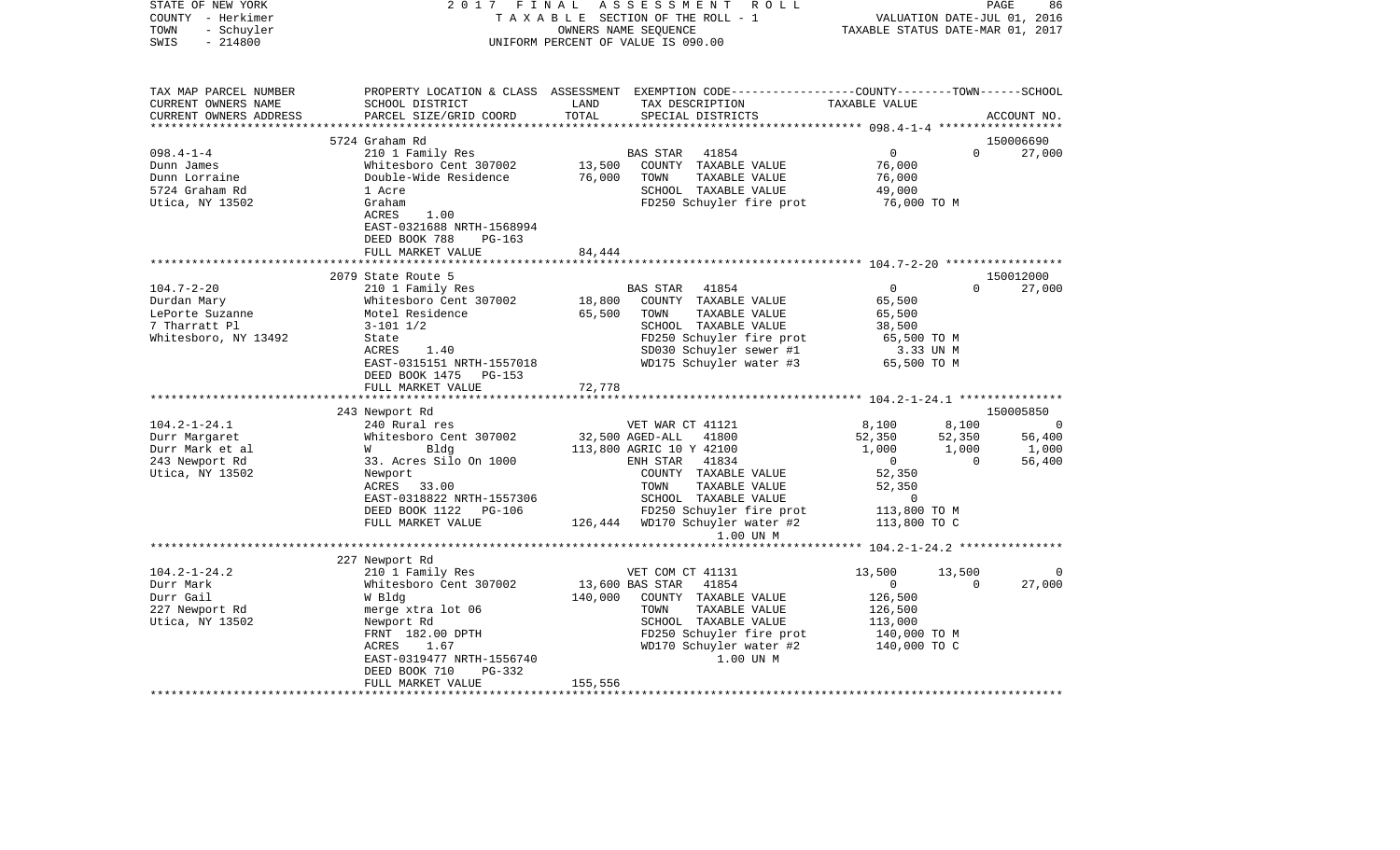| STATE OF NEW YORK<br>COUNTY - Herkimer<br>TOWN<br>- Schuyler<br>SWIS<br>$-214800$                | 2017<br>FINAL<br>ASSESSMENT ROLL<br>T A X A B L E SECTION OF THE ROLL - 1<br>OWNERS NAME SEQUENCE<br>UNIFORM PERCENT OF VALUE IS 090.00                                                                                                                                      |                            |                                                                                                                                                   | PAGE<br>87<br>VALUATION DATE-JUL 01, 2016<br>TAXABLE STATUS DATE-MAR 01, 2017                                |                                |  |
|--------------------------------------------------------------------------------------------------|------------------------------------------------------------------------------------------------------------------------------------------------------------------------------------------------------------------------------------------------------------------------------|----------------------------|---------------------------------------------------------------------------------------------------------------------------------------------------|--------------------------------------------------------------------------------------------------------------|--------------------------------|--|
| TAX MAP PARCEL NUMBER<br>CURRENT OWNERS NAME<br>CURRENT OWNERS ADDRESS<br>********************** | SCHOOL DISTRICT<br>PARCEL SIZE/GRID COORD                                                                                                                                                                                                                                    | LAND<br>TOTAL              | PROPERTY LOCATION & CLASS ASSESSMENT EXEMPTION CODE---------------COUNTY-------TOWN------SCHOOL<br>TAX DESCRIPTION<br>SPECIAL DISTRICTS           | TAXABLE VALUE                                                                                                | ACCOUNT NO.                    |  |
|                                                                                                  | 3375 State Route 5                                                                                                                                                                                                                                                           |                            |                                                                                                                                                   |                                                                                                              | 150001170                      |  |
| $112.1 - 2 - 33$<br>Dust Donald P<br>3375 State Route 5<br>Frankfort, NY 13340                   | 210 1 Family Res<br>Frankfort-Schuy 212602<br>N<br>Bldg<br>3<br>1 Acre<br>State<br>FRNT 243.00 DPTH 229.00<br>EAST-0335191 NRTH-1541119<br>DEED BOOK 1596<br>PG-204                                                                                                          | 80,000                     | VET WAR CT 41121<br>13,500 BAS STAR<br>41854<br>COUNTY TAXABLE VALUE<br>TAXABLE VALUE<br>TOWN<br>SCHOOL TAXABLE VALUE<br>FD250 Schuyler fire prot | 8,100<br>8,100<br>$\mathbf{0}$<br>71,900<br>71,900<br>53,000<br>80,000 TO M                                  | $\Omega$<br>27,000<br>$\Omega$ |  |
|                                                                                                  | FULL MARKET VALUE                                                                                                                                                                                                                                                            | 88,889                     |                                                                                                                                                   |                                                                                                              |                                |  |
| $099.4 - 5 - 14$<br>Dutta Ashok<br>969 Revere Dr<br>Hillside, NJ 07205<br>$099.4 - 5 - 15$       | Louis Ridge Rd<br>314 Rural vac<10<br>West Canada Val 212402<br>Survey $# 106$<br>Land & Lakes lot 21<br>Louis Rd<br>FRNT<br>65.00 DPTH<br>5.60<br>ACRES<br>EAST-0345527 NRTH-1564259<br>DEED BOOK 1117<br>PG-984<br>FULL MARKET VALUE<br>Louis Ridge Rd<br>314 Rural vac<10 | 24,100<br>24,100<br>26,778 | COUNTY TAXABLE VALUE<br>TOWN<br>TAXABLE VALUE<br>SCHOOL TAXABLE VALUE<br>FD250 Schuyler fire prot<br>COUNTY TAXABLE VALUE                         | *********************** 099.4-5-14 ******************<br>24,100<br>24,100<br>24,100<br>24,100 TO M<br>27,300 | 150003180<br>150003180         |  |
| Dutta Ashok<br>969 Revere Dr<br>Hillside, NJ 07205                                               | West Canada Val 212402<br>Survey $# 106$<br>Land & Lakes lot 22<br>Louis Rd<br>FRNT 283.00 DPTH<br>ACRES<br>7.30<br>EAST-0345267 NRTH-1564418<br>DEED BOOK 1118<br><b>PG-19</b><br>FULL MARKET VALUE                                                                         | 27,300<br>27,300<br>30,333 | TAXABLE VALUE<br>TOWN<br>SCHOOL TAXABLE VALUE<br>FD250 Schuyler fire prot                                                                         | 27,300<br>27,300<br>27,300 TO M                                                                              |                                |  |
|                                                                                                  | ********************                                                                                                                                                                                                                                                         | * * * * * * * * * * * * *  |                                                                                                                                                   |                                                                                                              |                                |  |
| $099.4 - 5 - 16$<br>Dutta Sharad<br>64 Chatsworth Ct<br>Edison, NJ 08820                         | Louis Ridge Rd<br>314 Rural vac<10<br>West Canada Val 212402<br>Survey # 106<br>Land & Lakes lot 23<br>Louis Rd<br>FRNT 300.00 DPTH<br>ACRES<br>5.80<br>EAST-0345006 NRTH-1564605<br>DEED BOOK 1118<br>$PG-42$<br>FULL MARKET VALUE                                          | 24,500<br>24,500<br>27,222 | COUNTY<br>TAXABLE VALUE<br>TOWN<br>TAXABLE VALUE<br>SCHOOL TAXABLE VALUE<br>FD250 Schuyler fire prot                                              | 24,500<br>24,500<br>24,500<br>24,500 TO M                                                                    | 150003180                      |  |
|                                                                                                  |                                                                                                                                                                                                                                                                              |                            |                                                                                                                                                   |                                                                                                              |                                |  |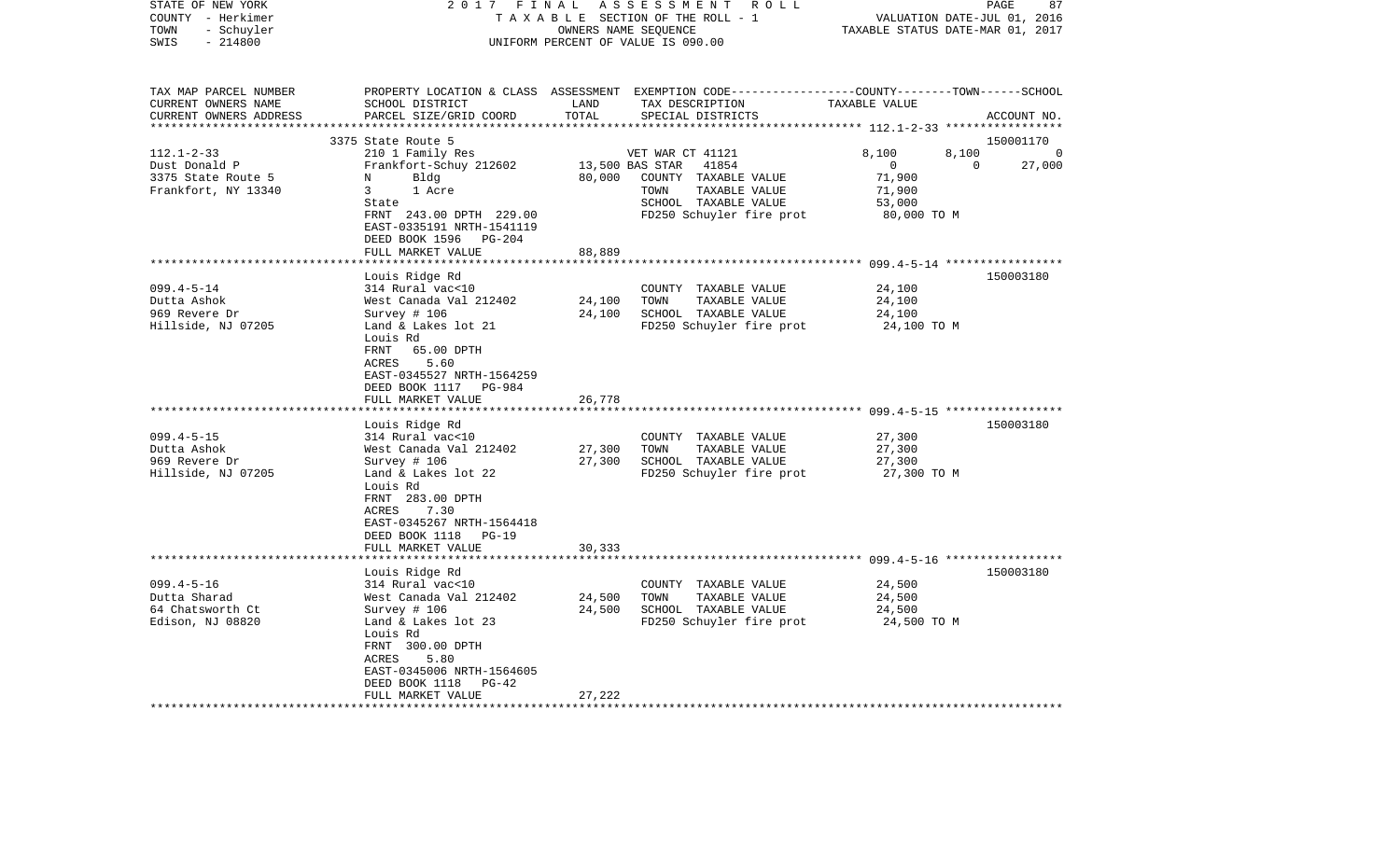| STATE OF NEW YORK<br>COUNTY - Herkimer<br>- Schuyler<br>TOWN<br>$-214800$<br>SWIS                                            | 2017<br>FINAL                                                                                                                                                                                                                                                                                                                                      | OWNERS NAME SEQUENCE                                    | ASSESSMENT ROLL<br>T A X A B L E SECTION OF THE ROLL - 1<br>UNIFORM PERCENT OF VALUE IS 090.00                                                                                                                                                  | VALUATION DATE-JUL 01, 2016<br>TAXABLE STATUS DATE-MAR 01, 2017                                          | PAGE              | 88                                    |
|------------------------------------------------------------------------------------------------------------------------------|----------------------------------------------------------------------------------------------------------------------------------------------------------------------------------------------------------------------------------------------------------------------------------------------------------------------------------------------------|---------------------------------------------------------|-------------------------------------------------------------------------------------------------------------------------------------------------------------------------------------------------------------------------------------------------|----------------------------------------------------------------------------------------------------------|-------------------|---------------------------------------|
| TAX MAP PARCEL NUMBER<br>CURRENT OWNERS NAME<br>CURRENT OWNERS ADDRESS<br>*************************                          | SCHOOL DISTRICT<br>PARCEL SIZE/GRID COORD                                                                                                                                                                                                                                                                                                          | LAND<br>TOTAL                                           | PROPERTY LOCATION & CLASS ASSESSMENT EXEMPTION CODE---------------COUNTY-------TOWN------SCHOOL<br>TAX DESCRIPTION<br>SPECIAL DISTRICTS                                                                                                         | TAXABLE VALUE                                                                                            |                   | ACCOUNT NO.                           |
| $093.3 - 2 - 2$<br>Dylis John<br>Dylis Charlotte<br>277 Newport Rd<br>Utica, NY 13502                                        | Bell Hill Rd<br>314 Rural vac<10<br>West Canada Val 212402<br>S<br>Vac<br>$2 \quad 3$<br>Bell Hill<br>ACRES<br>3.00<br>EAST-0327694 NRTH-1577864<br>DEED BOOK 00633 PG-00468<br>FULL MARKET VALUE                                                                                                                                                  | 3,000<br>3,000<br>3,333                                 | COUNTY TAXABLE VALUE<br>TAXABLE VALUE<br>TOWN<br>SCHOOL TAXABLE VALUE<br>FD250 Schuyler fire prot                                                                                                                                               | 3,000<br>3,000<br>3,000<br>3,000 TO M                                                                    |                   | 150018300                             |
|                                                                                                                              |                                                                                                                                                                                                                                                                                                                                                    | * * * * * * * * *                                       |                                                                                                                                                                                                                                                 | ************************    104.2-1-19    *****************                                              |                   |                                       |
| $104.2 - 1 - 19$<br>Dylis John<br>Dylis Charlotte E<br>277 Newport Rd<br>Utica, NY 13502<br>$104.2 - 1 - 20$<br>Dylis John A | 277 Newport Rd<br>210 1 Family Res<br>Whitesboro Cent 307002<br>Single Family Residence<br>Combined W/ 104.2-1-16.1<br>star over chg to basic 20<br>FRNT 170.00 DPTH<br>ACRES<br>3.90<br>EAST-0319800 NRTH-1557719<br>DEED BOOK 00570 PG-00319<br>FULL MARKET VALUE<br>273 Newport Rd<br>311 Res vac land<br>Whitesboro Cent 307002<br>Trl Bl<br>W | 15,700 BAS STAR<br>104,600<br>116,222<br>8,000<br>8,000 | VET WAR CT 41121<br>41854<br>COUNTY TAXABLE VALUE<br>TOWN<br>TAXABLE VALUE<br>SCHOOL TAXABLE VALUE<br>FD250 Schuyler fire prot<br>WD170 Schuyler water #2<br>1.00 UN M<br>COUNTY TAXABLE VALUE<br>TOWN<br>TAXABLE VALUE<br>SCHOOL TAXABLE VALUE | 8,100<br>$\Omega$<br>96,500<br>96,500<br>77,600<br>104,600 TO M<br>5,100 TO C<br>8,000<br>8,000<br>8,000 | 8,100<br>$\Omega$ | 150005910<br>0<br>27,000<br>150015660 |
| Dylis Charlotte E<br>277 Newport Rd<br>Utica, NY 13502                                                                       | $3 \frac{1}{2}$<br>Newport Rd<br>FRNT 100.00 DPTH 200.00<br>EAST-0319925 NRTH-1557465<br>DEED BOOK 903<br>PG-347<br>FULL MARKET VALUE<br>************************                                                                                                                                                                                  | 8,889                                                   | FD250 Schuyler fire prot<br>WD170 Schuyler water #2<br>1.00 UN M                                                                                                                                                                                | 8,000 TO M<br>3,400 TO C                                                                                 |                   |                                       |
|                                                                                                                              | 3151 State Route 5                                                                                                                                                                                                                                                                                                                                 |                                                         |                                                                                                                                                                                                                                                 |                                                                                                          |                   | 150019500                             |
| $105.3 - 1 - 39$<br>Eastman Carolyn E<br>3151 State Route 5<br>Frankfort, NY 13340                                           | 210 1 Family Res<br>Frankfort-Schuy 212602<br>Single Family Residence<br>Life Use By Marjorie<br>FRNT 80.00 DPTH 183.00<br>EAST-0331520 NRTH-1543757<br>DEED BOOK 1536<br>PG-743                                                                                                                                                                   | 8,000<br>69,600                                         | 41854<br><b>BAS STAR</b><br>COUNTY TAXABLE VALUE<br>TOWN<br>TAXABLE VALUE<br>SCHOOL TAXABLE VALUE<br>FD250 Schuyler fire prot                                                                                                                   | $\overline{0}$<br>69,600<br>69,600<br>42,600<br>69,600 TO M                                              | $\Omega$          | 27,000                                |
|                                                                                                                              | FULL MARKET VALUE                                                                                                                                                                                                                                                                                                                                  | 77,333                                                  |                                                                                                                                                                                                                                                 |                                                                                                          |                   |                                       |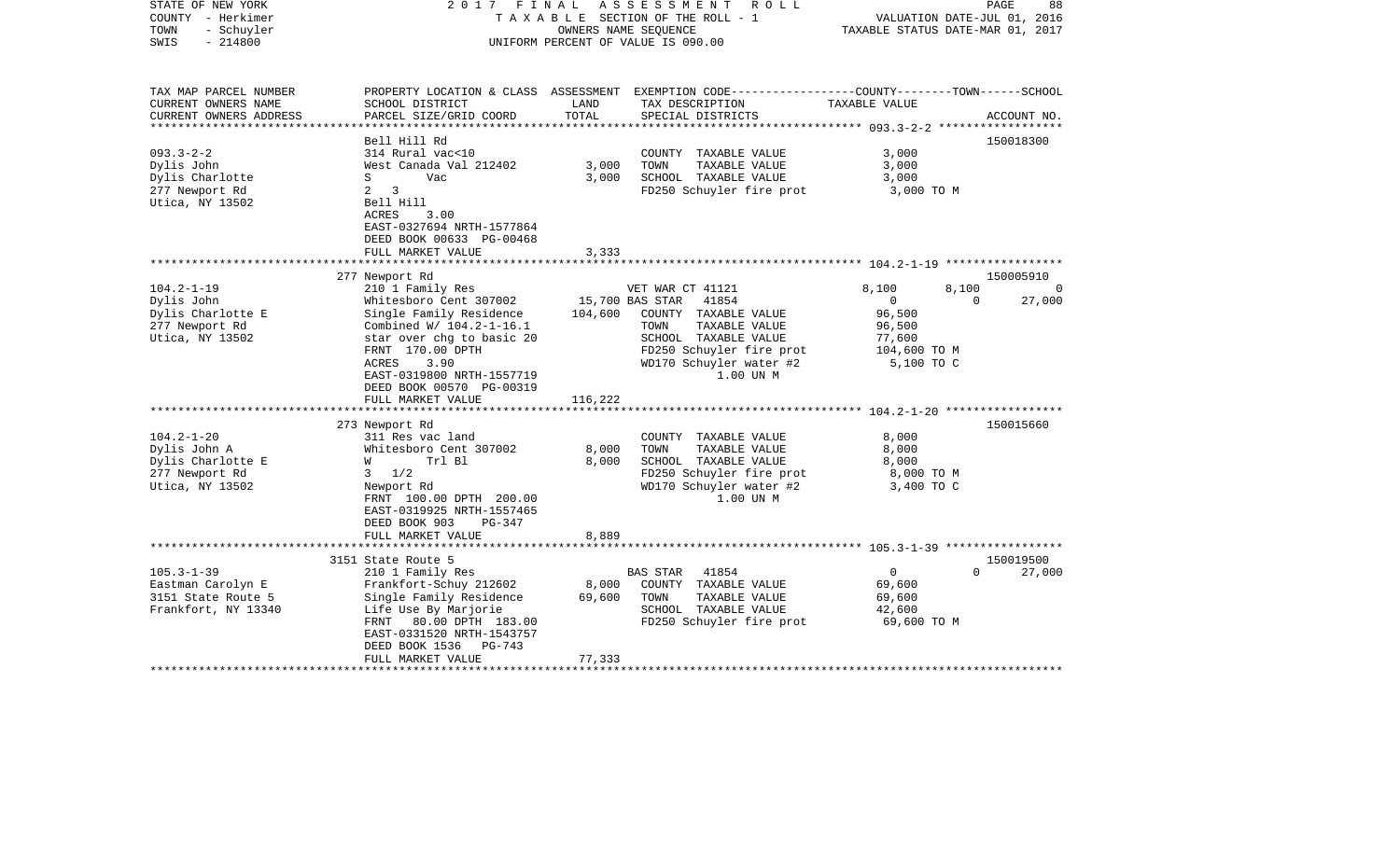| STATE OF NEW YORK<br>COUNTY - Herkimer<br>TOWN<br>- Schuyler<br>$-214800$<br>SWIS                   | 2017 FINAL                                                                                                                                                                                                    | OWNERS NAME SEQUENCE       | ASSESSMENT<br>ROLL<br>T A X A B L E SECTION OF THE ROLL - 1<br>UNIFORM PERCENT OF VALUE IS 090.00                                                          | VALUATION DATE-JUL 01, 2016<br>TAXABLE STATUS DATE-MAR 01, 2017    | PAGE<br>89                      |
|-----------------------------------------------------------------------------------------------------|---------------------------------------------------------------------------------------------------------------------------------------------------------------------------------------------------------------|----------------------------|------------------------------------------------------------------------------------------------------------------------------------------------------------|--------------------------------------------------------------------|---------------------------------|
| TAX MAP PARCEL NUMBER<br>CURRENT OWNERS NAME                                                        | SCHOOL DISTRICT                                                                                                                                                                                               | LAND                       | PROPERTY LOCATION & CLASS ASSESSMENT EXEMPTION CODE----------------COUNTY-------TOWN------SCHOOL<br>TAX DESCRIPTION                                        | TAXABLE VALUE                                                      |                                 |
| CURRENT OWNERS ADDRESS                                                                              | PARCEL SIZE/GRID COORD                                                                                                                                                                                        | TOTAL                      | SPECIAL DISTRICTS                                                                                                                                          |                                                                    | ACCOUNT NO.                     |
|                                                                                                     | 144 Windfall Rd                                                                                                                                                                                               |                            |                                                                                                                                                            |                                                                    |                                 |
| $104.2 - 4 - 5$<br>Eberley Scott C<br>Eberley Cathy L<br>144 Windfall Rd<br>Utica, NY 13502         | 210 1 Family Res<br>Whitesboro Cent 307002<br>Modular Residence W/att<br>Garage<br>FRNT 116.00 DPTH 204.00<br>EAST-0323473 NRTH-1552831<br>DEED BOOK 923<br>PG-474                                            | 9,500<br>130,000           | BAS STAR 41854<br>COUNTY TAXABLE VALUE<br>TAXABLE VALUE<br>TOWN<br>SCHOOL TAXABLE VALUE<br>FD250 Schuyler fire prot<br>WD165 Schuyler water #4<br>.00 UN M | 0<br>130,000<br>130,000<br>103,000<br>130,000 TO M<br>130,000 TO C | 27,000<br>$\Omega$              |
|                                                                                                     | FULL MARKET VALUE                                                                                                                                                                                             | 144,444                    | WD170 Schuyler water #2                                                                                                                                    | 130,000 TO C                                                       |                                 |
|                                                                                                     |                                                                                                                                                                                                               |                            | $.00$ UN $M$                                                                                                                                               |                                                                    |                                 |
| $112.1 - 2 - 7$<br>Edick Dolores A<br>3177 State Route 5<br>Schuyler, NY 13340                      | 3177 State Route 5<br>270 Mfg housing<br>Frankfort-Schuy 212602<br>Manufactured Residence<br>State<br>ACRES<br>1.90<br>EAST-0331970 NRTH-1543452<br>DEED BOOK 921<br>PG-660                                   | 14,200<br>42,300           | COUNTY TAXABLE VALUE<br>TAXABLE VALUE<br>TOWN<br>SCHOOL TAXABLE VALUE<br>FD250 Schuyler fire prot                                                          | 42,300<br>42,300<br>42,300<br>42,300 TO M                          | 150015780                       |
|                                                                                                     | FULL MARKET VALUE                                                                                                                                                                                             | 47,000                     |                                                                                                                                                            |                                                                    |                                 |
| $112.2 - 3 - 11$<br>Edick Todd W<br>Coones Joanne<br>294 Watkins Rd<br>Frankfort, NY 13340          | 294 Watkins Rd<br>270 Mfg housing<br>Frankfort-Schuy 212602<br>Trailer<br>Watkins<br>ACRES<br>1.06<br>EAST-0342009 NRTH-1540094<br>DEED BOOK 806<br>PG-482<br>FULL MARKET VALUE                               | 13,600<br>24,600<br>27,333 | BAS STAR<br>41854<br>COUNTY TAXABLE VALUE<br>TOWN<br>TAXABLE VALUE<br>SCHOOL TAXABLE VALUE<br>FD250 Schuyler fire prot                                     | $\overline{0}$<br>24,600<br>24,600<br>$\mathbf 0$<br>24,600 TO M   | 150009270<br>$\Omega$<br>24,600 |
|                                                                                                     | ***********************                                                                                                                                                                                       |                            |                                                                                                                                                            |                                                                    |                                 |
| $112.1 - 2 - 41.1$<br>Edmunds Joshua<br>Edmunds Ashlie<br>3237 State Route 5<br>Frankfort, NY 13340 | State Route 5<br>311 Res vac land<br>Frankfort-Schuy 212602<br>$3 \t1/8$<br>State<br>FRNT 102.00 DPTH 113.00<br>ACRES<br>0.26<br>EAST-0332846 NRTH-1542801<br>DEED BOOK 1366<br>$PG-469$<br>FULL MARKET VALUE | 8,000<br>8,000<br>8,889    | COUNTY TAXABLE VALUE<br>TAXABLE VALUE<br>TOWN<br>SCHOOL TAXABLE VALUE<br>FD250 Schuyler fire prot                                                          | 8,000<br>8,000<br>8,000<br>8,000 TO M                              | 150018000                       |
|                                                                                                     |                                                                                                                                                                                                               |                            |                                                                                                                                                            |                                                                    |                                 |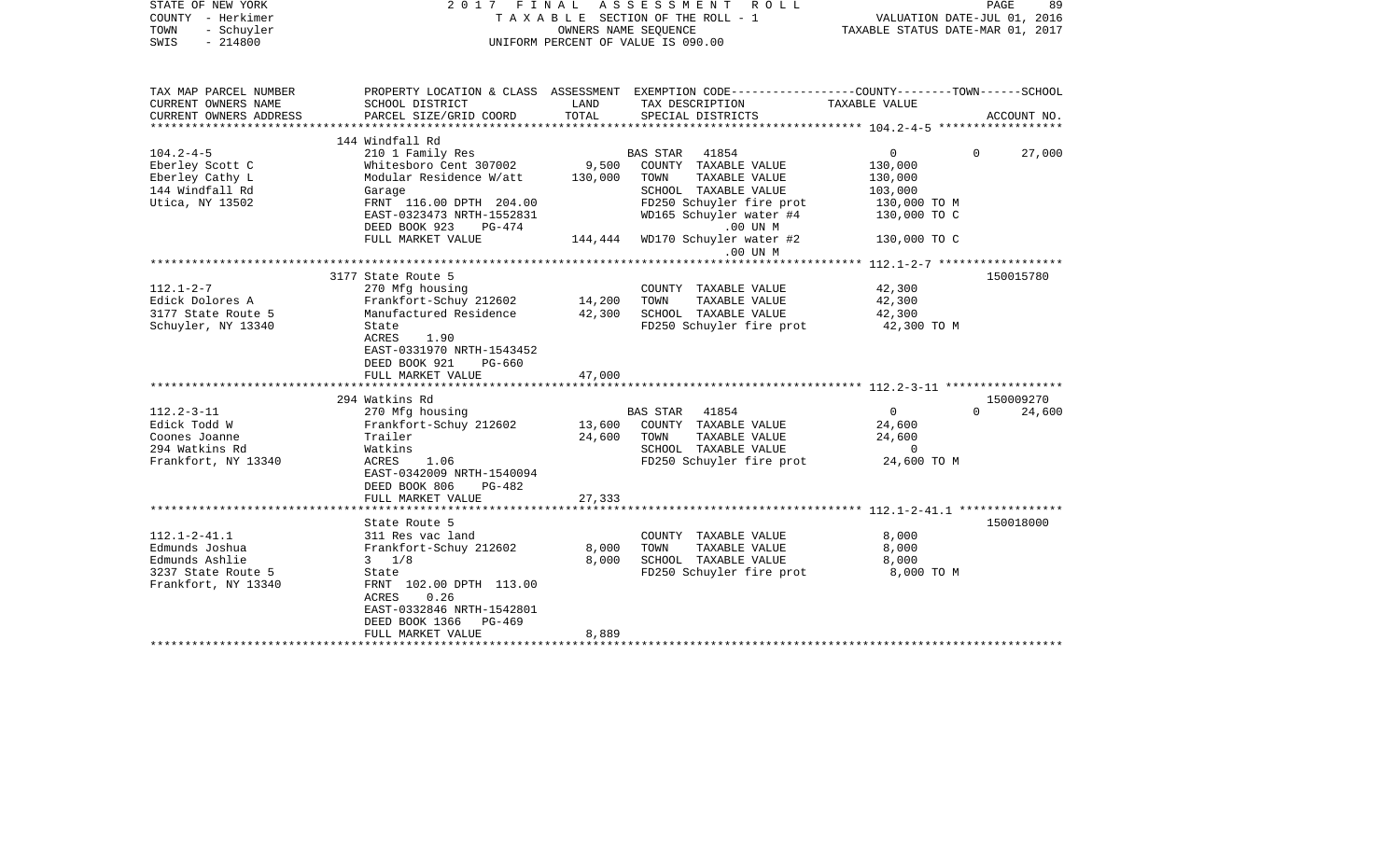| 2017                                                                                                                                                                                                                                                                                                                                                                                                  | FINAL                                                                                                                                    | ASSESSMENT        | R O L L                                               |                                                                                                                                                                                                                                                                                                                                                                                                                                              |                          | PAGE<br>90                                                                                                                                                                                                                                                                                         |
|-------------------------------------------------------------------------------------------------------------------------------------------------------------------------------------------------------------------------------------------------------------------------------------------------------------------------------------------------------------------------------------------------------|------------------------------------------------------------------------------------------------------------------------------------------|-------------------|-------------------------------------------------------|----------------------------------------------------------------------------------------------------------------------------------------------------------------------------------------------------------------------------------------------------------------------------------------------------------------------------------------------------------------------------------------------------------------------------------------------|--------------------------|----------------------------------------------------------------------------------------------------------------------------------------------------------------------------------------------------------------------------------------------------------------------------------------------------|
| SCHOOL DISTRICT<br>PARCEL SIZE/GRID COORD                                                                                                                                                                                                                                                                                                                                                             | LAND<br>TOTAL                                                                                                                            |                   |                                                       | TAXABLE VALUE                                                                                                                                                                                                                                                                                                                                                                                                                                |                          | ACCOUNT NO.                                                                                                                                                                                                                                                                                        |
| 3237 State Route 5                                                                                                                                                                                                                                                                                                                                                                                    |                                                                                                                                          |                   |                                                       |                                                                                                                                                                                                                                                                                                                                                                                                                                              |                          | 150018000                                                                                                                                                                                                                                                                                          |
| 210 1 Family Res<br>Frankfort-Schuy 212602<br>Bldg<br>$3 \frac{1}{8}$<br>State<br>FRNT 102.00 DPTH 113.00<br>EAST-0332847 NRTH-1542801                                                                                                                                                                                                                                                                | 9,800<br>74,400                                                                                                                          | TOWN              | 41854<br>TAXABLE VALUE                                | $\overline{0}$<br>74,400<br>74,400<br>47,400                                                                                                                                                                                                                                                                                                                                                                                                 | $\Omega$                 | 27,000                                                                                                                                                                                                                                                                                             |
|                                                                                                                                                                                                                                                                                                                                                                                                       |                                                                                                                                          |                   |                                                       |                                                                                                                                                                                                                                                                                                                                                                                                                                              |                          |                                                                                                                                                                                                                                                                                                    |
|                                                                                                                                                                                                                                                                                                                                                                                                       | * * * * * * * *                                                                                                                          |                   |                                                       |                                                                                                                                                                                                                                                                                                                                                                                                                                              |                          |                                                                                                                                                                                                                                                                                                    |
| 314 Rural vac<10<br>Frankfort-Schuy 212602<br>Fox Hollow/ MF#185<br>Land & Lakes lot 18<br>Cogar Rd<br>ACRES 10.00<br>EAST-0343265 NRTH-1559937<br>DEED BOOK 1147 PG-747<br>FULL MARKET VALUE<br>5224 Graham Rd<br>210 1 Family Res<br>Whitesboro Cent 307002<br>Single Family Residence<br>Detached Garage 98-050<br>Graham Rd<br>ACRES<br>3.30<br>EAST-0319408 NRTH-1559698<br>DEED BOOK 1210 PG-62 | 28,600<br>28,600<br>31,778<br>15,200<br>202,000                                                                                          | TOWN<br>TOWN      | TAXABLE VALUE<br>41854<br>TAXABLE VALUE               | 28,600<br>28,600<br>28,600<br>$\overline{0}$<br>202,000<br>202,000<br>175,000                                                                                                                                                                                                                                                                                                                                                                | $\Omega$                 | 150003180<br>150002850<br>27,000                                                                                                                                                                                                                                                                   |
|                                                                                                                                                                                                                                                                                                                                                                                                       |                                                                                                                                          |                   |                                                       |                                                                                                                                                                                                                                                                                                                                                                                                                                              |                          |                                                                                                                                                                                                                                                                                                    |
|                                                                                                                                                                                                                                                                                                                                                                                                       |                                                                                                                                          |                   |                                                       |                                                                                                                                                                                                                                                                                                                                                                                                                                              |                          | 150006060                                                                                                                                                                                                                                                                                          |
| 210 1 Family Res<br>Frankfort-Schuy 212602<br>W<br>Bldg<br>2<br>$3^{\circ}$<br>Millers Grove<br>FRNT 285.00 DPTH 300.00<br>EAST-0340476 NRTH-1543531<br>DEED BOOK 760<br><b>PG-211</b><br>FULL MARKET VALUE                                                                                                                                                                                           | 68,600<br>76,222                                                                                                                         | TOWN              | 41834<br>TAXABLE VALUE                                | $\Omega$<br>$\overline{0}$<br>68,600<br>34,300<br>9,650                                                                                                                                                                                                                                                                                                                                                                                      | $\Omega$                 | 58,950                                                                                                                                                                                                                                                                                             |
|                                                                                                                                                                                                                                                                                                                                                                                                       | DEED BOOK 1366<br>PG-469<br>FULL MARKET VALUE<br>Cogar Rd<br>FULL MARKET VALUE<br>******************************<br>381 Millers Grove Rd | 82,667<br>224,444 | <b>BAS STAR</b><br><b>BAS STAR</b><br>14,200 ENH STAR | TAXABLE SECTION OF THE ROLL - 1<br>OWNERS NAME SEQUENCE<br>UNIFORM PERCENT OF VALUE IS 090.00<br>TAX DESCRIPTION<br>SPECIAL DISTRICTS<br>COUNTY TAXABLE VALUE<br>SCHOOL TAXABLE VALUE<br>FD250 Schuyler fire prot<br>COUNTY TAXABLE VALUE<br>SCHOOL TAXABLE VALUE<br>COUNTY TAXABLE VALUE<br>SCHOOL TAXABLE VALUE<br>FD250 Schuyler fire prot<br>LTD INC D 41933<br>COUNTY TAXABLE VALUE<br>SCHOOL TAXABLE VALUE<br>FD250 Schuyler fire prot | FD250 Schuyler fire prot | VALUATION DATE-JUL 01, 2016<br>TAXABLE STATUS DATE-MAR 01, 2017<br>PROPERTY LOCATION & CLASS ASSESSMENT EXEMPTION CODE---------------COUNTY-------TOWN-----SCHOOL<br>74,400 TO M<br>************************ 105.2-4-5 *******************<br>28,600 TO M<br>202,000 TO M<br>34,300<br>68,600 TO M |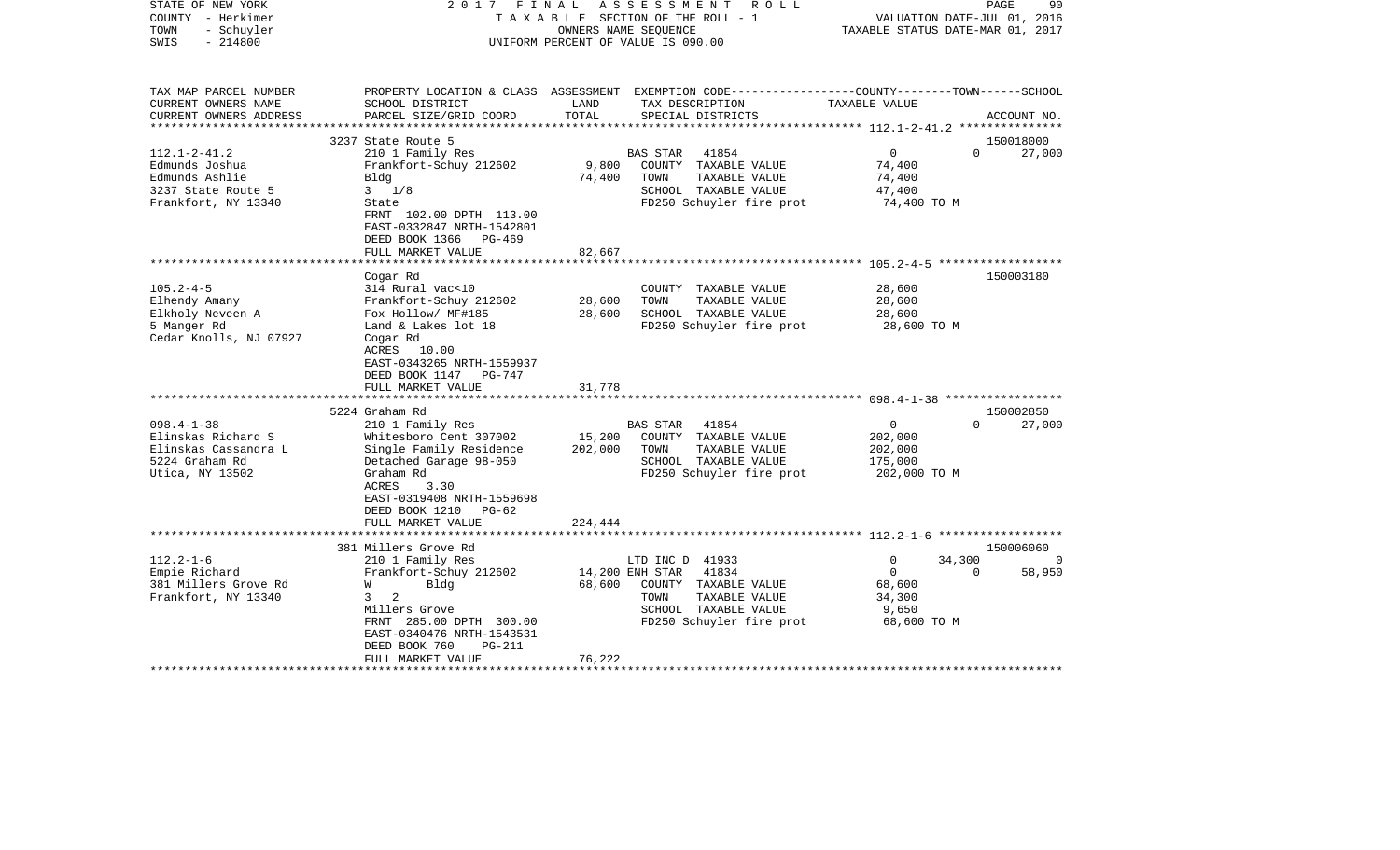| STATE OF NEW YORK<br>COUNTY - Herkimer<br>TOWN<br>- Schuyler<br>SWIS<br>$-214800$                                                                                                          | 2017 FINAL ASSESSMENT ROLL<br>TAXABLE SECTION OF THE ROLL - 1<br>UNIFORM PERCENT OF VALUE IS 090.00                                                                                                                                                                                                                                                                           | TAXABLE STATUS DATE-MAR 01, 2017 | PAGE<br>91<br>VALUATION DATE-JUL 01, 2016                                                                                                                                                                                                                                                                                                                                    |                                                                                                                                                           |                                                                                          |
|--------------------------------------------------------------------------------------------------------------------------------------------------------------------------------------------|-------------------------------------------------------------------------------------------------------------------------------------------------------------------------------------------------------------------------------------------------------------------------------------------------------------------------------------------------------------------------------|----------------------------------|------------------------------------------------------------------------------------------------------------------------------------------------------------------------------------------------------------------------------------------------------------------------------------------------------------------------------------------------------------------------------|-----------------------------------------------------------------------------------------------------------------------------------------------------------|------------------------------------------------------------------------------------------|
| TAX MAP PARCEL NUMBER<br>CURRENT OWNERS NAME                                                                                                                                               | SCHOOL DISTRICT                                                                                                                                                                                                                                                                                                                                                               | LAND                             | PROPERTY LOCATION & CLASS ASSESSMENT EXEMPTION CODE----------------COUNTY-------TOWN------SCHOOL<br>TAX DESCRIPTION                                                                                                                                                                                                                                                          | TAXABLE VALUE                                                                                                                                             |                                                                                          |
| CURRENT OWNERS ADDRESS                                                                                                                                                                     | PARCEL SIZE/GRID COORD                                                                                                                                                                                                                                                                                                                                                        | TOTAL                            | SPECIAL DISTRICTS                                                                                                                                                                                                                                                                                                                                                            |                                                                                                                                                           | ACCOUNT NO.                                                                              |
|                                                                                                                                                                                            | 2038 State Route 5 Rd                                                                                                                                                                                                                                                                                                                                                         |                                  |                                                                                                                                                                                                                                                                                                                                                                              |                                                                                                                                                           | 150005340                                                                                |
| $104.7 - 1 - 37$<br>Engell John P<br>8532 Trenton Falls Prospect Rd S 804 Bldg<br>Remsen, NY 13437                                                                                         | 270 Mfg housing<br>Whitesboro Cent 307002<br>$3 \frac{1}{4}$<br>State<br>FRNT 50.00 DPTH 190.00<br>EAST-0314267 NRTH-1557309<br>DEED BOOK 1245 PG-794                                                                                                                                                                                                                         | 7,100<br>44,400                  | COUNTY TAXABLE VALUE<br>TAXABLE VALUE<br>TOWN<br>SCHOOL TAXABLE VALUE<br>FD250 Schuyler fire prot<br>SD030 Schuyler sewer #1<br>WD175 Schuyler water #3                                                                                                                                                                                                                      | 44,400<br>44,400<br>44,400<br>44,400 TO M<br>1.00 UN M<br>44,400 TO M                                                                                     |                                                                                          |
|                                                                                                                                                                                            | FULL MARKET VALUE                                                                                                                                                                                                                                                                                                                                                             | 49,333                           |                                                                                                                                                                                                                                                                                                                                                                              |                                                                                                                                                           |                                                                                          |
|                                                                                                                                                                                            |                                                                                                                                                                                                                                                                                                                                                                               |                                  |                                                                                                                                                                                                                                                                                                                                                                              |                                                                                                                                                           |                                                                                          |
| $104.2 - 1 - 67$<br>Etter Lonnie E<br>11279 Cosby Manor Rd<br>Utica, NY 13502<br>$104.7 - 1 - 27$<br>Evans Donald A<br>Evans Constance<br>701 North Winfield Rd<br>West Winfield, NY 13491 | 11279 Cosby Manor Rd<br>210 1 Family Res<br>Whitesboro Cent 307002<br>Bldg<br>$N$ and $N$<br>$3 \frac{1}{2}$<br>Cosby Manor<br>FRNT 120.00 DPTH 140.00<br>EAST-0321040 NRTH-1558421<br>DEED BOOK 1514 PG-262<br>FULL MARKET VALUE<br>Mapleton Dr<br>210 1 Family Res<br>Whitesboro Cent 307002<br>5643 Bldg<br>Vet Exp 5000 Life Use<br>Mapleton Dr<br>FRNT 60.00 DPTH 140.00 | 67,222<br>6,900<br>78,500        | VET COM CT 41131<br>$8,300$ BAS STAR $41854$<br>60,500 COUNTY TAXABLE VALUE<br>TOWN<br>TAXABLE VALUE<br>SCHOOL TAXABLE VALUE<br>FD250 Schuyler fire prot<br>WD170 Schuyler water #2<br>1.00 UN M<br>VET COM CT 41131<br>COUNTY TAXABLE VALUE<br>TOWN TAXABLE VALUE<br>SCHOOL TAXABLE VALUE<br>FD250 Schuyler fire prot<br>LT160 Schuyler light #1<br>SD030 Schuyler sewer #1 | 13,500<br>$\overline{0}$<br>47,000<br>47,000<br>33,500<br>60,500 TO M<br>4,300 TO C<br>13,500<br>65,000<br>65,000<br>78,500<br>78,500 TO M<br>78,500 TO M | 150017640<br>13,500<br>$\overline{0}$<br>$\overline{0}$<br>27,000<br>150018960<br>13,500 |
|                                                                                                                                                                                            | EAST-0314296 NRTH-1557958<br>DEED BOOK 826<br>$PG-27$<br>FULL MARKET VALUE                                                                                                                                                                                                                                                                                                    | 87,222                           | WD175 Schuyler water #3                                                                                                                                                                                                                                                                                                                                                      | 1.00 UN M<br>78,500 TO M                                                                                                                                  |                                                                                          |
|                                                                                                                                                                                            | ***************************                                                                                                                                                                                                                                                                                                                                                   |                                  |                                                                                                                                                                                                                                                                                                                                                                              |                                                                                                                                                           |                                                                                          |
| $112.4 - 3 - 18.6$<br>F & D Tr Street Dev LLC<br>6 Hillview Dr<br>Mohawk, NY 13407                                                                                                         | 4043 State Route 5<br>314 Rural vac<10<br>Central Valley 212803<br>between RR and Canel<br>ACRES<br>4.40<br>EAST-0344388 NRTH-1530923<br>DEED BOOK 1400<br>PG-729<br>FULL MARKET VALUE                                                                                                                                                                                        | 10,100<br>10,100<br>11,222       | COUNTY TAXABLE VALUE<br>TOWN<br>TAXABLE VALUE<br>SCHOOL TAXABLE VALUE                                                                                                                                                                                                                                                                                                        | 10,100<br>10,100<br>10,100                                                                                                                                |                                                                                          |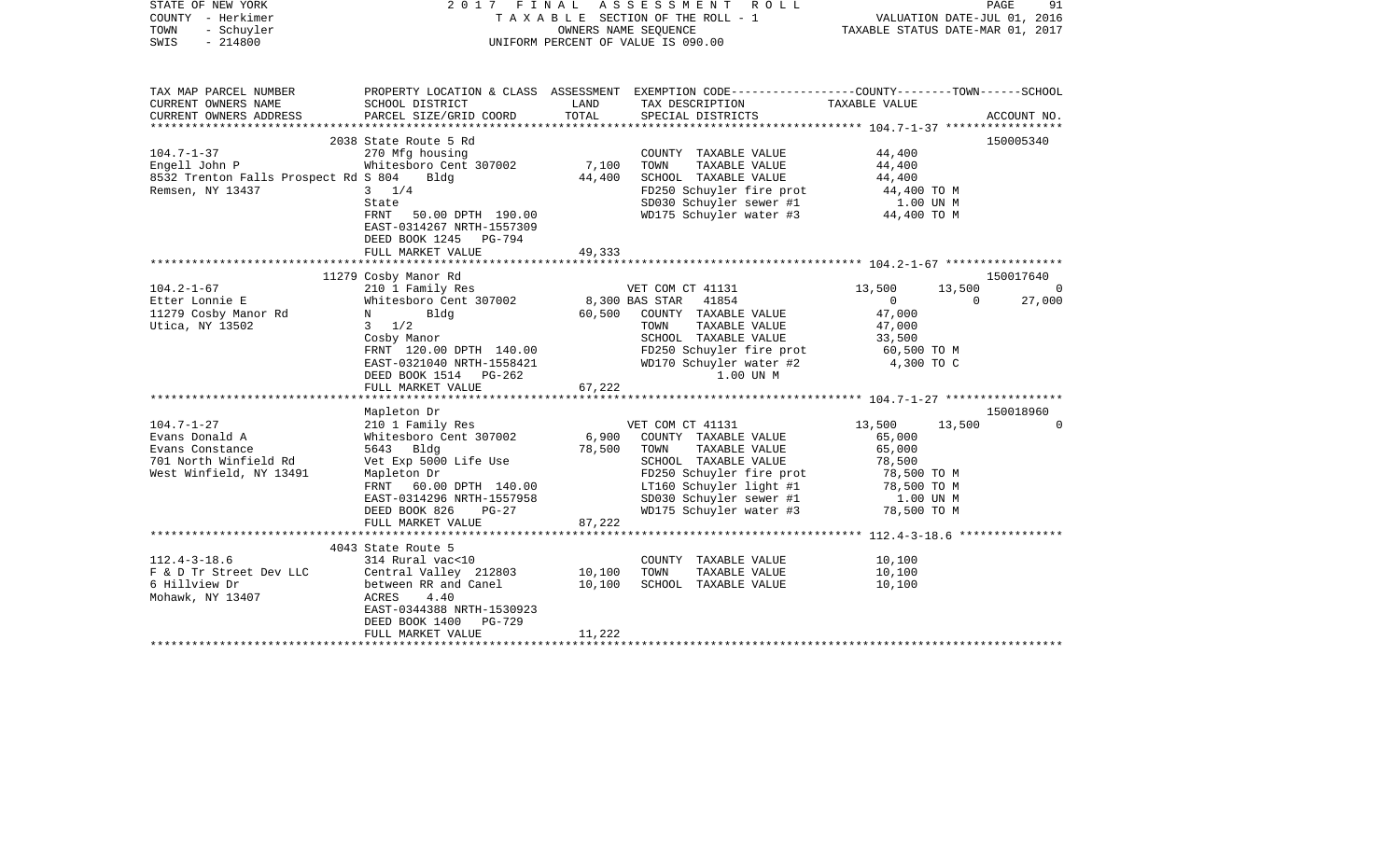| STATE OF NEW YORK<br>COUNTY - Herkimer<br>- Schuyler<br>TOWN<br>$-214800$<br>SWIS               | 2017 FINAL                                                                                                                                                                                                                      |                              | ASSESSMENT<br>R O L L<br>TAXABLE SECTION OF THE ROLL - 1<br>OWNERS NAME SEQUENCE<br>UNIFORM PERCENT OF VALUE IS 090.00                                         | VALUATION DATE-JUL 01, 2016<br>TAXABLE STATUS DATE-MAR 01, 2017                 | PAGE               | 92          |
|-------------------------------------------------------------------------------------------------|---------------------------------------------------------------------------------------------------------------------------------------------------------------------------------------------------------------------------------|------------------------------|----------------------------------------------------------------------------------------------------------------------------------------------------------------|---------------------------------------------------------------------------------|--------------------|-------------|
| TAX MAP PARCEL NUMBER<br>CURRENT OWNERS NAME<br>CURRENT OWNERS ADDRESS<br>********************* | SCHOOL DISTRICT<br>PARCEL SIZE/GRID COORD                                                                                                                                                                                       | LAND<br>TOTAL                | PROPERTY LOCATION & CLASS ASSESSMENT EXEMPTION CODE----------------COUNTY-------TOWN------SCHOOL<br>TAX DESCRIPTION<br>SPECIAL DISTRICTS                       | TAXABLE VALUE                                                                   |                    | ACCOUNT NO. |
| $104.2 - 3 - 8$<br>Fabbio Sherri<br>122 Knapps Knolle<br>Utica, NY 13502                        | 122 Knapps Knolle<br>210 1 Family Res<br>Whitesboro Cent 307002<br>Knapps Knolle Rd<br>Lot 8<br>FRNT 121.00 DPTH 234.00<br>EAST-0323013 NRTH-1557023<br>DEED BOOK 1576 PG-698                                                   | 10,000<br>140,000            | BAS STAR<br>41854<br>COUNTY TAXABLE VALUE<br>TOWN<br>TAXABLE VALUE<br>SCHOOL TAXABLE VALUE<br>FD250 Schuyler fire prot<br>WD170 Schuyler water #2<br>1.00 UN M | $\overline{0}$<br>140,000<br>140,000<br>113,000<br>140,000 TO M<br>140,000 TO C | $\Omega$           | 27,000      |
|                                                                                                 | FULL MARKET VALUE                                                                                                                                                                                                               | 155,556                      |                                                                                                                                                                |                                                                                 |                    |             |
| $104.2 - 3 - 26$<br>Fabbio Thomas A<br>117 Knapps Knolle Rd<br>Utica, NY 13502                  | 117 Knapps Knolle<br>210 1 Family Res<br>Whitesboro Cent 307002<br>Knapps Knolle Rd<br>Lot 26<br>1296 Ranch<br>FRNT 100.00 DPTH 344.90<br>EAST-0323366 NRTH-1556946<br>DEED BOOK 1220 PG-242<br>FULL MARKET VALUE               | 11,000<br>120,000<br>133,333 | BAS STAR 41854<br>COUNTY TAXABLE VALUE<br>TOWN<br>TAXABLE VALUE<br>SCHOOL TAXABLE VALUE<br>FD250 Schuyler fire prot<br>WD170 Schuyler water #2<br>1.00 UN M    | $\overline{0}$<br>120,000<br>120,000<br>93,000<br>120,000 TO M<br>120,000 TO C  | $\overline{0}$     | 27,000      |
|                                                                                                 | 754 Newport Rd                                                                                                                                                                                                                  |                              |                                                                                                                                                                |                                                                                 |                    |             |
| $099.3 - 1 - 48.8$<br>Failing Daniel L<br>Failing Joan<br>754 Newport Rd<br>Utica, NY 13502     | 210 1 Family Res<br>Whitesboro Cent 307002<br>merge 099.3-1-48.9<br>now 3.9 A<br>FRNT 500.00 DPTH<br>ACRES<br>3.90<br>EAST-0325034 NRTH-1565629<br>DEED BOOK 881<br>PG-607<br>FULL MARKET VALUE                                 | 239,000<br>265,556           | VET COM CT 41131<br>18,300 BAS STAR<br>41854<br>COUNTY TAXABLE VALUE<br>TAXABLE VALUE<br>TOWN<br>SCHOOL TAXABLE VALUE<br>FD250 Schuyler fire prot              | 13,500<br>$\overline{0}$<br>225,500<br>225,500<br>212,000<br>239,000 TO M       | 13,500<br>$\Omega$ | 0<br>27,000 |
|                                                                                                 |                                                                                                                                                                                                                                 |                              |                                                                                                                                                                |                                                                                 |                    |             |
| $099.4 - 3 - 29$<br>Fall Nelson A<br>Vill Melinda M<br>12 Surrey Ln<br>New Milford, CT 06776    | Hawthorne Rd<br>322 Rural vac>10<br>West Canada Val 212402<br>split #6 lot $28$<br>Land & Lakes<br>Hawthorne Rd<br>FRNT 559.40 DPTH<br>ACRES 15.00<br>EAST-0342613 NRTH-1567469<br>DEED BOOK 943<br>PG-644<br>FULL MARKET VALUE | 35,000<br>35,000<br>38,889   | COUNTY TAXABLE VALUE<br>TOWN<br>TAXABLE VALUE<br>SCHOOL TAXABLE VALUE<br>FD250 Schuyler fire prot                                                              | 35,000<br>35,000<br>35,000<br>35,000 TO M                                       |                    | 150003180   |
|                                                                                                 |                                                                                                                                                                                                                                 |                              |                                                                                                                                                                |                                                                                 |                    |             |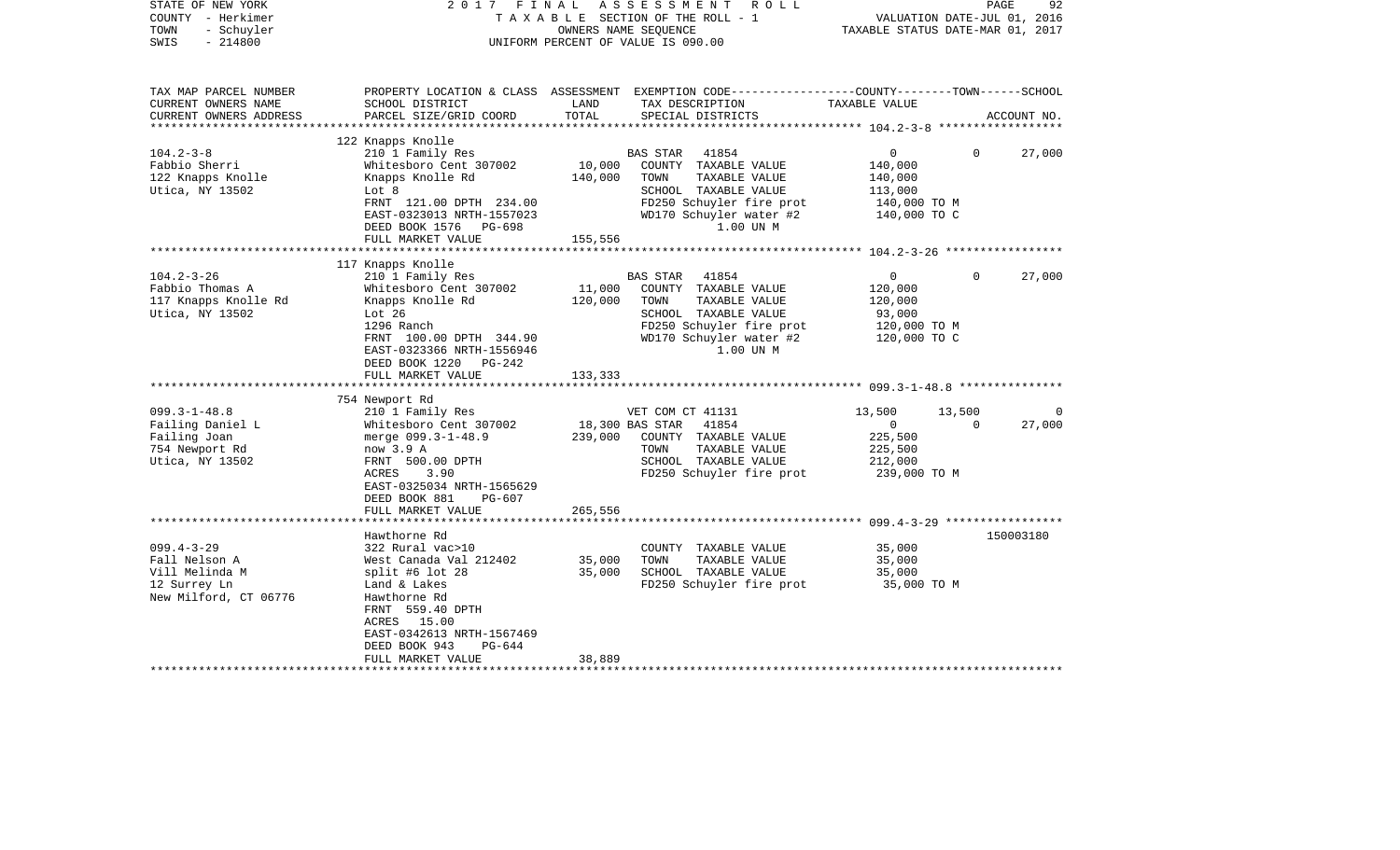| STATE OF NEW YORK<br>COUNTY - Herkimer<br>TOWN<br>- Schuyler<br>$-214800$<br>SWIS                | FINAL<br>2017                                                                                                                                | OWNERS NAME SEQUENCE | ASSESSMENT<br>R O L L<br>TAXABLE SECTION OF THE ROLL - 1<br>UNIFORM PERCENT OF VALUE IS 090.00 | VALUATION DATE-JUL 01, 2016<br>TAXABLE STATUS DATE-MAR 01, 2017 | 93<br>PAGE         |
|--------------------------------------------------------------------------------------------------|----------------------------------------------------------------------------------------------------------------------------------------------|----------------------|------------------------------------------------------------------------------------------------|-----------------------------------------------------------------|--------------------|
| TAX MAP PARCEL NUMBER<br>CURRENT OWNERS NAME<br>CURRENT OWNERS ADDRESS<br>********************** | PROPERTY LOCATION & CLASS ASSESSMENT EXEMPTION CODE---------------COUNTY-------TOWN------SCHOOL<br>SCHOOL DISTRICT<br>PARCEL SIZE/GRID COORD | LAND<br>TOTAL        | TAX DESCRIPTION<br>SPECIAL DISTRICTS                                                           | TAXABLE VALUE                                                   | ACCOUNT NO.        |
|                                                                                                  | 106 Skyview Ln                                                                                                                               |                      |                                                                                                |                                                                 |                    |
| $099.3 - 1 - 48.4$                                                                               | 210 1 Family Res                                                                                                                             |                      | <b>BAS STAR</b><br>41854                                                                       | $\overline{0}$                                                  | $\Omega$<br>27,000 |
| Fallon Lauren M                                                                                  | Whitesboro Cent 307002                                                                                                                       | 13,500               | COUNTY TAXABLE VALUE                                                                           | 113,500                                                         |                    |
| 106 Skyview Ln                                                                                   | E Bldg                                                                                                                                       | 113,500              | TOWN<br>TAXABLE VALUE                                                                          | 113,500                                                         |                    |
| Utica, NY 13502                                                                                  | 1.04 Acre                                                                                                                                    |                      | SCHOOL TAXABLE VALUE                                                                           | 86,500                                                          |                    |
|                                                                                                  | Newport Road<br>ACRES<br>1.04<br>EAST-0324146 NRTH-1564346<br>DEED BOOK 1606<br>PG-676<br>FULL MARKET VALUE                                  | 126,111              | FD250 Schuyler fire prot                                                                       | 113,500 TO M                                                    |                    |
|                                                                                                  |                                                                                                                                              | *******              |                                                                                                | ********************* 112.2-2-58 ******************             |                    |
|                                                                                                  | 3584 State Route 5                                                                                                                           |                      |                                                                                                |                                                                 | 150001770          |
| $112.2 - 2 - 58$                                                                                 | 210 1 Family Res                                                                                                                             |                      | COUNTY TAXABLE VALUE                                                                           | 57,200                                                          |                    |
| Fargo Matthew                                                                                    | Frankfort-Schuy 212602                                                                                                                       | 7,700                | TOWN<br>TAXABLE VALUE                                                                          | 57,200                                                          |                    |
| Fargo Melissa                                                                                    | S<br>Bldg                                                                                                                                    | 57,200               | SCHOOL TAXABLE VALUE                                                                           | 57,200                                                          |                    |
| 3584 State Route 5<br>Frankfort, NY 13340                                                        | removed aged-All<br>Changed star to Basic $4-6$<br>61.00 DPTH 220.00<br>FRNT<br>EAST-0338235 NRTH-1538207<br>DEED BOOK 1601<br><b>PG-151</b> |                      | FD250 Schuyler fire prot                                                                       | 57,200 TO M                                                     |                    |
|                                                                                                  | FULL MARKET VALUE                                                                                                                            | 63,556               |                                                                                                |                                                                 |                    |
|                                                                                                  |                                                                                                                                              |                      |                                                                                                |                                                                 |                    |
|                                                                                                  | 3125 State Route 5                                                                                                                           |                      |                                                                                                |                                                                 | 150075111          |
| $105.3 - 1 - 43$                                                                                 | 210 1 Family Res                                                                                                                             |                      | BAS STAR<br>41854                                                                              | $\overline{0}$                                                  | 27,000<br>$\Omega$ |
| Farnsworth Wayne<br>3125 State Route 5                                                           | Frankfort-Schuy 212602<br>N Trailer                                                                                                          | 10,800<br>69,600     | COUNTY TAXABLE VALUE<br>TOWN<br>TAXABLE VALUE                                                  | 69,600<br>69,600                                                |                    |
| Frankfort, NY 13340                                                                              | 15 3/4 Acre                                                                                                                                  |                      | SCHOOL TAXABLE VALUE                                                                           | 42,600                                                          |                    |
|                                                                                                  | State<br>FRNT 150.00 DPTH 200.00<br>EAST-0331117 NRTH-1544119<br>DEED BOOK 1159<br><b>PG-898</b>                                             |                      | FD250 Schuyler fire prot                                                                       | 69,600 TO M                                                     |                    |
|                                                                                                  | FULL MARKET VALUE<br>*******************************                                                                                         | 77,333               |                                                                                                |                                                                 |                    |
|                                                                                                  | 195 Baum Rd                                                                                                                                  |                      |                                                                                                |                                                                 | 150021780          |
| $112.2 - 1 - 9$                                                                                  | 210 1 Family Res                                                                                                                             |                      | <b>BAS STAR</b><br>41854                                                                       | $\overline{0}$                                                  | 27,000<br>0        |
| Farrington Sandhya V                                                                             | Frankfort-Schuy 212602                                                                                                                       | 9,000                | COUNTY TAXABLE VALUE                                                                           | 67,000                                                          |                    |
| Farrington Chester E                                                                             | Single Family Residence                                                                                                                      | 67,000               | TOWN<br>TAXABLE VALUE                                                                          | 67,000                                                          |                    |
| 195 Baum Rd                                                                                      | W/ Att/ Garage                                                                                                                               |                      | SCHOOL TAXABLE VALUE                                                                           | 40,000                                                          |                    |
| Frankfort, NY 13340                                                                              | FRNT 105.00 DPTH 185.00<br>ACRES<br>0.48<br>EAST-0343674 NRTH-1543237<br>DEED BOOK 1528<br>PG-8131                                           |                      | FD250 Schuyler fire prot                                                                       | 67,000 TO M                                                     |                    |
|                                                                                                  | FULL MARKET VALUE                                                                                                                            | 74,444               |                                                                                                |                                                                 |                    |
|                                                                                                  |                                                                                                                                              |                      |                                                                                                |                                                                 |                    |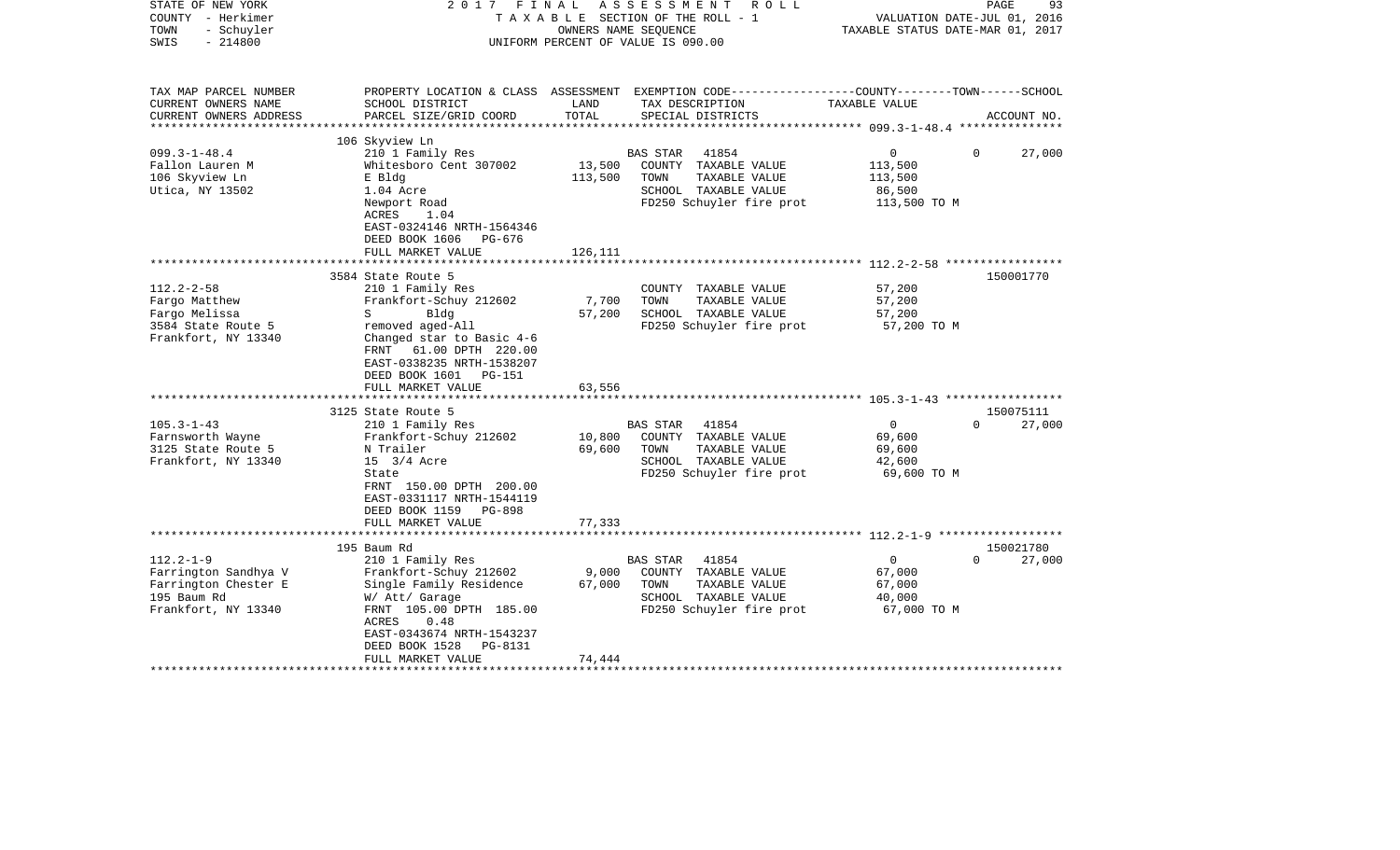| STATE OF NEW YORK<br>COUNTY - Herkimer<br>- Schuyler<br>TOWN<br>$-214800$<br>SWIS | 2017 FINAL                                             | OWNERS NAME SEQUENCE | ASSESSMENT<br>ROLL<br>TAXABLE SECTION OF THE ROLL - 1<br>UNIFORM PERCENT OF VALUE IS 090.00                                              | TAXABLE STATUS DATE-MAR 01, 2017 | PAGE<br>94<br>VALUATION DATE-JUL 01, 2016 |
|-----------------------------------------------------------------------------------|--------------------------------------------------------|----------------------|------------------------------------------------------------------------------------------------------------------------------------------|----------------------------------|-------------------------------------------|
| TAX MAP PARCEL NUMBER<br>CURRENT OWNERS NAME<br>CURRENT OWNERS ADDRESS            | SCHOOL DISTRICT<br>PARCEL SIZE/GRID COORD              | LAND<br>TOTAL        | PROPERTY LOCATION & CLASS ASSESSMENT EXEMPTION CODE----------------COUNTY-------TOWN------SCHOOL<br>TAX DESCRIPTION<br>SPECIAL DISTRICTS | TAXABLE VALUE                    | ACCOUNT NO.                               |
|                                                                                   | 302 Johnson Rd                                         |                      |                                                                                                                                          |                                  |                                           |
| $105.4 - 2 - 13$                                                                  | 210 1 Family Res                                       |                      | VET COM CT 41131                                                                                                                         | 13,500<br>13,500                 | $\Omega$                                  |
| Faye Mazzola Living Trust                                                         | Frankfort-Schuy 212602                                 | 16,800 ENH STAR      | 41834                                                                                                                                    | $\mathbf{0}$                     | $\Omega$<br>58,950                        |
| Mazzola Faye Marie                                                                | Residence W/ Garage                                    | 132,000              | COUNTY TAXABLE VALUE                                                                                                                     | 118,500                          |                                           |
| 302 Johnson Rd<br>Frankfort, NY 13340                                             | Vet Exp 5000<br>Johnson Road                           |                      | TOWN<br>TAXABLE VALUE<br>SCHOOL TAXABLE VALUE                                                                                            | 118,500<br>73,050                |                                           |
|                                                                                   | ACRES<br>5.30                                          |                      | FD250 Schuyler fire prot                                                                                                                 | 132,000 TO M                     |                                           |
| PRIOR OWNER ON 3/01/2017                                                          | EAST-0346661 NRTH-1545870                              |                      |                                                                                                                                          |                                  |                                           |
| Mazzola Faye Marie                                                                | DEED BOOK 2017<br>PG-1759                              |                      |                                                                                                                                          |                                  |                                           |
|                                                                                   | FULL MARKET VALUE                                      | 146,667              |                                                                                                                                          |                                  |                                           |
|                                                                                   | ********************                                   |                      |                                                                                                                                          |                                  |                                           |
|                                                                                   | Cogar Rd                                               |                      |                                                                                                                                          |                                  | 150003180                                 |
| $105.2 - 4 - 2$                                                                   | 322 Rural vac>10                                       |                      | COUNTY TAXABLE VALUE                                                                                                                     | 34,100                           |                                           |
| Fayette Jean E                                                                    | Frankfort-Schuy 212602                                 | 34,100               | TOWN<br>TAXABLE VALUE                                                                                                                    | 34,100                           |                                           |
| Fayette Viviane G<br>8705 Seaview Ave                                             | Fox Hollow/ MF#185<br>Land & Lakes lot 15              | 34,100               | SCHOOL TAXABLE VALUE<br>FD250 Schuyler fire prot                                                                                         | 34,100<br>34,100 TO M            |                                           |
| Brooklyn, NY 11236                                                                | Cogar Rd                                               |                      |                                                                                                                                          |                                  |                                           |
|                                                                                   | ACRES 11.00                                            |                      |                                                                                                                                          |                                  |                                           |
|                                                                                   | EAST-0344393 NRTH-1560586                              |                      |                                                                                                                                          |                                  |                                           |
|                                                                                   | DEED BOOK 1144 PG-754                                  |                      |                                                                                                                                          |                                  |                                           |
|                                                                                   | FULL MARKET VALUE                                      | 37,889               |                                                                                                                                          |                                  |                                           |
|                                                                                   | ********************                                   |                      |                                                                                                                                          |                                  |                                           |
|                                                                                   | Hawthorne Rd                                           |                      |                                                                                                                                          |                                  | 150003180                                 |
| $099.4 - 3 - 24$<br>Federici Vincenzo                                             | 240 Rural res<br>West Canada Val 212402                | 32,300               | COUNTY TAXABLE VALUE<br>TOWN<br>TAXABLE VALUE                                                                                            | 52,300<br>52,300                 |                                           |
| Federici Anthony                                                                  | split #6 lot $23$                                      | 52,300               | SCHOOL TAXABLE VALUE                                                                                                                     | 52,300                           |                                           |
| 23 Southern Dr                                                                    | Land & Lakes                                           |                      | FD250 Schuyler fire prot                                                                                                                 | 52,300 TO M                      |                                           |
| Stormville, NY 12582                                                              | Mower                                                  |                      |                                                                                                                                          |                                  |                                           |
|                                                                                   | FRNT 465.40 DPTH                                       |                      |                                                                                                                                          |                                  |                                           |
|                                                                                   | ACRES<br>10.00                                         |                      |                                                                                                                                          |                                  |                                           |
|                                                                                   | EAST-0339727 NRTH-1566279                              |                      |                                                                                                                                          |                                  |                                           |
|                                                                                   | DEED BOOK 944<br>PG-416                                |                      |                                                                                                                                          |                                  |                                           |
|                                                                                   | FULL MARKET VALUE                                      | 58,111               |                                                                                                                                          |                                  |                                           |
|                                                                                   | 230 Windfall Rd                                        |                      |                                                                                                                                          |                                  | 150017340                                 |
| $105.1 - 1 - 40$                                                                  | 210 1 Family Res                                       |                      | <b>BAS STAR</b><br>41854                                                                                                                 | $\mathbf{0}$                     | 27,000<br>$\Omega$                        |
| Federow Leo A                                                                     | Whitesboro Cent 307002                                 | 7,800                | COUNTY TAXABLE VALUE                                                                                                                     | 75,800                           |                                           |
| 230 Windfall Rd                                                                   | E<br>Bldg                                              | 75,800               | TAXABLE VALUE<br>TOWN                                                                                                                    | 75,800                           |                                           |
| Utica, NY 13502                                                                   | $3 \t1/3$                                              |                      | SCHOOL TAXABLE VALUE                                                                                                                     | 48,800                           |                                           |
|                                                                                   | Windfall                                               |                      | FD250 Schuyler fire prot                                                                                                                 | 75,800 TO M                      |                                           |
|                                                                                   | FRNT 100.00 DPTH 140.00                                |                      | WD170 Schuyler water #2                                                                                                                  | 3,800 TO C                       |                                           |
|                                                                                   | EAST-0324295 NRTH-1554276<br>DEED BOOK 940<br>$PG-218$ |                      | 1.00 UN M                                                                                                                                |                                  |                                           |
|                                                                                   | FULL MARKET VALUE                                      | 84,222               |                                                                                                                                          |                                  |                                           |
|                                                                                   |                                                        |                      |                                                                                                                                          |                                  |                                           |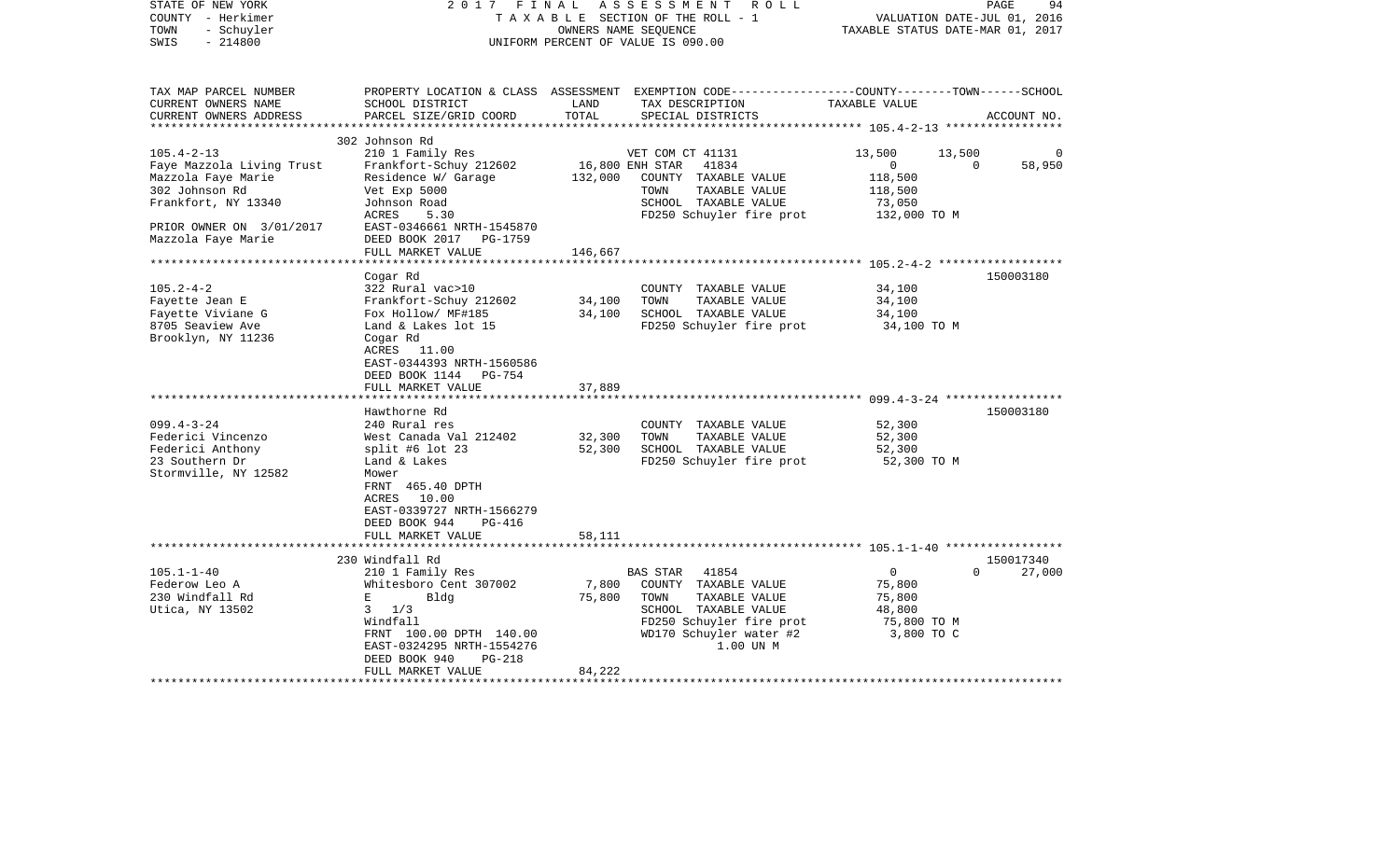|                                                                                                                                                                                                                                                                                                                                                                                    |                                                                                      |                                                                                                                                                                                                 |                                                                                                                                  | 95<br>PAGE                                                                                                                                                                                                                                                                                                           |
|------------------------------------------------------------------------------------------------------------------------------------------------------------------------------------------------------------------------------------------------------------------------------------------------------------------------------------------------------------------------------------|--------------------------------------------------------------------------------------|-------------------------------------------------------------------------------------------------------------------------------------------------------------------------------------------------|----------------------------------------------------------------------------------------------------------------------------------|----------------------------------------------------------------------------------------------------------------------------------------------------------------------------------------------------------------------------------------------------------------------------------------------------------------------|
| SCHOOL DISTRICT<br>PARCEL SIZE/GRID COORD                                                                                                                                                                                                                                                                                                                                          | LAND<br>TOTAL                                                                        | TAX DESCRIPTION<br>SPECIAL DISTRICTS                                                                                                                                                            | TAXABLE VALUE                                                                                                                    | ACCOUNT NO.                                                                                                                                                                                                                                                                                                          |
| 851 Solid waste<br>Whitesboro Cent 307002<br>Building<br>2.4 Acres<br>State Rd<br>ACRES<br>2.40<br>EAST-0315547 NRTH-1556570<br>DEED BOOK 881<br>$PG-213$                                                                                                                                                                                                                          | 37,500<br>210,000                                                                    | COUNTY TAXABLE VALUE<br>TOWN<br>TAXABLE VALUE<br>SCHOOL TAXABLE VALUE<br>FD250 Schuyler fire prot<br>SD030 Schuyler sewer #1<br>WD170 Schuyler water #2<br>1.00 UN M<br>WD175 Schuyler water #3 | 210,000<br>210,000<br>210,000<br>210,000 TO M<br>1.74 UN M<br>210,000 TO C<br>210,000 TO M                                       | 150075013                                                                                                                                                                                                                                                                                                            |
| FULL MARKET VALUE                                                                                                                                                                                                                                                                                                                                                                  | 233,333                                                                              |                                                                                                                                                                                                 |                                                                                                                                  |                                                                                                                                                                                                                                                                                                                      |
| Off State Rd<br>322 Rural vac>10<br>Frankfort-Schuy 212602<br>Vacant<br>19 Acres<br>Off State Road<br>ACRES 19.00<br>EAST-0336574 NRTH-1537559<br>DEED BOOK 761<br>$PG-29$<br>FULL MARKET VALUE<br>Cosby Rd<br>314 Rural vac<10<br>Frankfort-Schuy 212602<br>Deer Haven sub<br>split #5 lot $9$<br>Cosby Rd<br>ACRES<br>3.80<br>EAST-0349090 NRTH-1560099<br>DEED BOOK 1273 PG-744 | ********<br>19,500<br>19,500<br>21,667<br>19,100<br>19,100                           | COUNTY TAXABLE VALUE<br>TAXABLE VALUE<br>TOWN<br>SCHOOL TAXABLE VALUE<br>COUNTY TAXABLE VALUE<br>TOWN<br>TAXABLE VALUE<br>SCHOOL TAXABLE VALUE<br>FD250 Schuyler fire prot                      | 19,500<br>19,500<br>19,500<br>19,500 TO M<br>19,100<br>19,100<br>19,100<br>19,100 TO M                                           | 150003540                                                                                                                                                                                                                                                                                                            |
|                                                                                                                                                                                                                                                                                                                                                                                    |                                                                                      |                                                                                                                                                                                                 |                                                                                                                                  |                                                                                                                                                                                                                                                                                                                      |
|                                                                                                                                                                                                                                                                                                                                                                                    |                                                                                      |                                                                                                                                                                                                 |                                                                                                                                  | 150017160                                                                                                                                                                                                                                                                                                            |
| 210 1 Family Res<br>Whitesboro Cent 307002<br>$\mathbf{E}$ and $\mathbf{E}$<br>Trl<br>$9 \frac{3}{8}$<br>Newport Rd<br>FRNT 100.00 DPTH 160.00<br>EAST-0319896 NRTH-1556981<br>DEED BOOK 1542<br>PG-636<br>FULL MARKET VALUE                                                                                                                                                       | 8,200<br>48,000<br>53,333                                                            | COUNTY TAXABLE VALUE<br>TOWN<br>TAXABLE VALUE<br>SCHOOL TAXABLE VALUE<br>FD250 Schuyler fire prot<br>WD170 Schuyler water #2<br>1.00 UN M                                                       | 48,000<br>48,000<br>48,000<br>48,000 TO M<br>2,800 TO C                                                                          |                                                                                                                                                                                                                                                                                                                      |
|                                                                                                                                                                                                                                                                                                                                                                                    | 2107 State Route 5<br>FULL MARKET VALUE<br>***********************<br>250 Newport Rd | 2017 FINAL<br>21,222                                                                                                                                                                            | ASSESSMENT ROLL<br>TAXABLE SECTION OF THE ROLL - 1<br>OWNERS NAME SEOUENCE<br>UNIFORM PERCENT OF VALUE IS 090.00<br>************ | VALUATION DATE-JUL 01, 2016<br>TAXABLE STATUS DATE-MAR 01, 2017<br>PROPERTY LOCATION & CLASS ASSESSMENT EXEMPTION CODE---------------COUNTY-------TOWN------SCHOOL<br>********************** 112.2-2-28.2 ***************<br>FD250 Schuyler fire prot<br>****************************** 104.2-1-58 ***************** |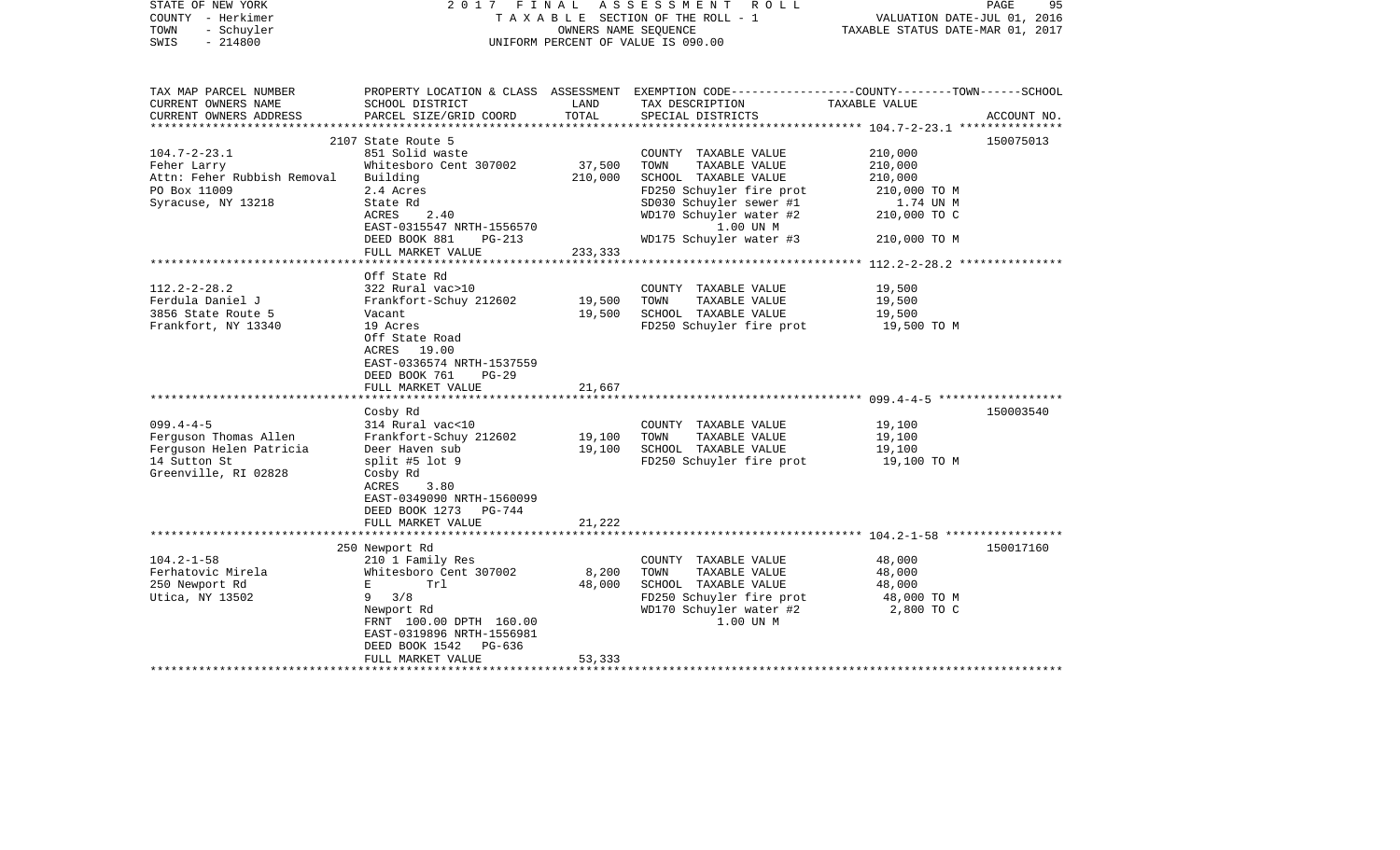| STATE OF NEW YORK<br>COUNTY - Herkimer<br>- Schuyler<br>TOWN<br>$-214800$<br>SWIS | 2017<br>FINAL                                     | OWNERS NAME SEQUENCE | ASSESSMENT ROLL<br>TAXABLE SECTION OF THE ROLL - 1<br>UNIFORM PERCENT OF VALUE IS 090.00                                                 | VALUATION DATE-JUL 01, 2016<br>TAXABLE STATUS DATE-MAR 01, 2017 | PAGE<br>96  |
|-----------------------------------------------------------------------------------|---------------------------------------------------|----------------------|------------------------------------------------------------------------------------------------------------------------------------------|-----------------------------------------------------------------|-------------|
| TAX MAP PARCEL NUMBER<br>CURRENT OWNERS NAME<br>CURRENT OWNERS ADDRESS            | SCHOOL DISTRICT<br>PARCEL SIZE/GRID COORD         | LAND<br>TOTAL        | PROPERTY LOCATION & CLASS ASSESSMENT EXEMPTION CODE----------------COUNTY-------TOWN------SCHOOL<br>TAX DESCRIPTION<br>SPECIAL DISTRICTS | TAXABLE VALUE                                                   | ACCOUNT NO. |
|                                                                                   |                                                   |                      |                                                                                                                                          |                                                                 |             |
|                                                                                   | 112 Sterling Dr                                   |                      |                                                                                                                                          |                                                                 | 150015240   |
| $104.2 - 2 - 37$                                                                  | 210 1 Family Res<br>Whitesboro Cent 307002        | 9,200                | COUNTY TAXABLE VALUE<br>TOWN<br>TAXABLE VALUE                                                                                            | 40,000<br>40,000                                                |             |
| Ferhatovic Mujaga<br>Ferhatovic Ramiza                                            | N Bldgs                                           | 40,000               | SCHOOL TAXABLE VALUE                                                                                                                     | 40,000                                                          |             |
| 112 Sterling Dr                                                                   | $3 \frac{1}{2}$                                   |                      | FD250 Schuyler fire prot                                                                                                                 | 40,000 TO M                                                     |             |
| Utica, NY 13502                                                                   | Sterling Drive                                    |                      | WD170 Schuyler water #2                                                                                                                  | 3,000 TO C                                                      |             |
|                                                                                   | FRNT 100.00 DPTH 180.00                           |                      | 1.00 UN M                                                                                                                                |                                                                 |             |
|                                                                                   | ACRES<br>0.50                                     |                      |                                                                                                                                          |                                                                 |             |
|                                                                                   | EAST-0324311 NRTH-1557103                         |                      |                                                                                                                                          |                                                                 |             |
|                                                                                   | DEED BOOK 1487 PG-835                             |                      |                                                                                                                                          |                                                                 |             |
|                                                                                   | FULL MARKET VALUE                                 | 44,444               |                                                                                                                                          |                                                                 |             |
|                                                                                   |                                                   |                      |                                                                                                                                          |                                                                 |             |
|                                                                                   | 115 Alyssa Cir                                    |                      |                                                                                                                                          |                                                                 |             |
| $104.2 - 4 - 21$                                                                  | 210 1 Family Res                                  |                      | COUNTY TAXABLE VALUE                                                                                                                     | 200,000                                                         |             |
| Fernalld Stanley H III                                                            | Whitesboro Cent 307002                            | 15,200               | TAXABLE VALUE<br>TOWN                                                                                                                    | 200,000                                                         |             |
| Fernalld Dina M                                                                   | Westgate Dev Lot # 21                             | 200,000              | SCHOOL TAXABLE VALUE                                                                                                                     | 200,000                                                         |             |
| 115 Alyssa Cir                                                                    | FRNT 120.00 DPTH 276.00                           |                      | FD250 Schuyler fire prot                                                                                                                 | 200,000 TO M                                                    |             |
| Utica, NY 13502                                                                   | EAST-0323950 NRTH-1552510<br>DEED BOOK 1569 PG-83 |                      |                                                                                                                                          |                                                                 |             |
|                                                                                   | FULL MARKET VALUE                                 | 222,222              |                                                                                                                                          |                                                                 |             |
|                                                                                   |                                                   |                      |                                                                                                                                          |                                                                 |             |
|                                                                                   | 922 Hawthorne Rd                                  |                      |                                                                                                                                          |                                                                 | 150003180   |
| $099.4 - 3 - 20$                                                                  | 312 Vac w/imprv                                   |                      | COUNTY TAXABLE VALUE                                                                                                                     | 142,000                                                         |             |
| Ferriolo Michael F                                                                | West Canada Val 212402                            | 62,800               | TOWN<br>TAXABLE VALUE                                                                                                                    | 142,000                                                         |             |
| Ferriolo Laura                                                                    | split #6 lot 19                                   | 142,000              | SCHOOL TAXABLE VALUE                                                                                                                     | 142,000                                                         |             |
| 1057 Hawthorne Rd                                                                 | added apt in 2007                                 |                      | FD250 Schuyler fire prot                                                                                                                 | 142,000 TO M                                                    |             |
| Utica, NY 13502                                                                   | Mower                                             |                      |                                                                                                                                          |                                                                 |             |
|                                                                                   | FRNT 403.00 DPTH                                  |                      |                                                                                                                                          |                                                                 |             |
| MAY BE SUBJECT TO PAYMENT                                                         | ACRES<br>35.70                                    |                      |                                                                                                                                          |                                                                 |             |
| UNDER AGDIST LAW TIL 2024                                                         | EAST-0341213 NRTH-1565707                         |                      |                                                                                                                                          |                                                                 |             |
|                                                                                   | DEED BOOK 1507<br>PG-467                          |                      |                                                                                                                                          |                                                                 |             |
|                                                                                   | FULL MARKET VALUE                                 | 157,778              |                                                                                                                                          |                                                                 |             |
|                                                                                   | 1057 Hawthorne Rd                                 |                      |                                                                                                                                          |                                                                 | 150003180   |
| $099.4 - 3 - 31$                                                                  | 210 1 Family Res                                  |                      | BAS STAR<br>41854                                                                                                                        | $\overline{0}$<br>$\Omega$                                      | 27,000      |
| Ferriolo Michael F                                                                | West Canada Val 212402                            | 28,000               | COUNTY TAXABLE VALUE                                                                                                                     | 203,500                                                         |             |
| Ferriolo Laura                                                                    | split #6 lot $30$                                 | 203,500              | TOWN<br>TAXABLE VALUE                                                                                                                    | 203,500                                                         |             |
| 1057 Hawthrone Rd                                                                 | Land & Lakes                                      |                      | SCHOOL TAXABLE VALUE                                                                                                                     | 176,500                                                         |             |
| Utica, NY 13502                                                                   | Hawthorne Rd                                      |                      | FD250 Schuyler fire prot                                                                                                                 | 203,500 TO M                                                    |             |
|                                                                                   | FRNT 700.00 DPTH                                  |                      |                                                                                                                                          |                                                                 |             |
|                                                                                   | ACRES 15.00                                       |                      |                                                                                                                                          |                                                                 |             |
|                                                                                   | EAST-0343805 NRTH-1567059                         |                      |                                                                                                                                          |                                                                 |             |
|                                                                                   | DEED BOOK 943<br>PG-648                           |                      |                                                                                                                                          |                                                                 |             |
|                                                                                   | FULL MARKET VALUE                                 | 226,111              |                                                                                                                                          |                                                                 |             |
|                                                                                   | *********************                             |                      |                                                                                                                                          |                                                                 |             |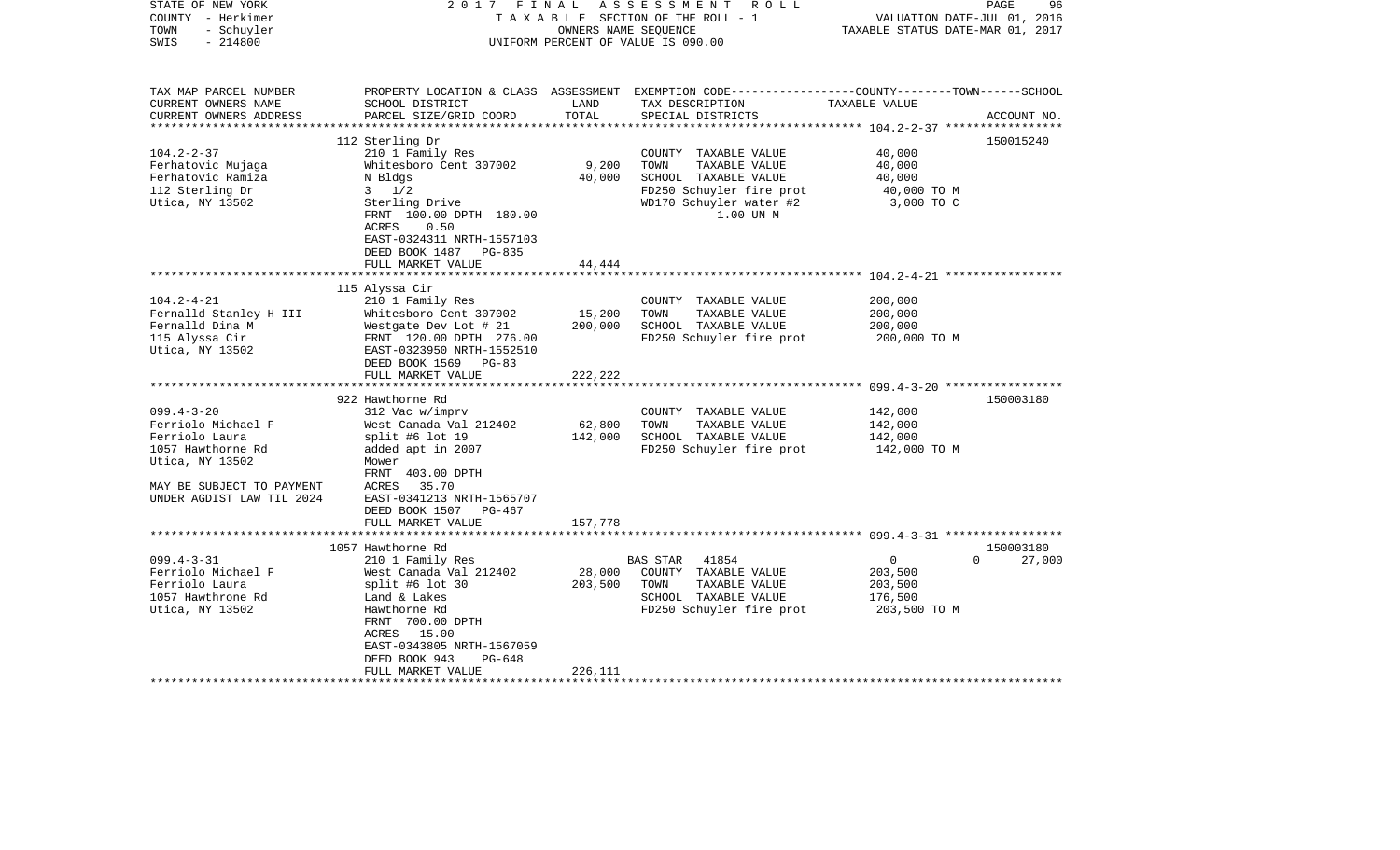| STATE OF NEW YORK<br>COUNTY - Herkimer<br>- Schuyler<br>TOWN<br>$-214800$<br>SWIS                 | 2017<br>FINAL                                                              | OWNERS NAME SEQUENCE | ASSESSMENT ROLL<br>TAXABLE SECTION OF THE ROLL - 1<br>UNIFORM PERCENT OF VALUE IS 090.00                                                 | VALUATION DATE-JUL 01, 2016<br>TAXABLE STATUS DATE-MAR 01, 2017 | PAGE<br>97            |
|---------------------------------------------------------------------------------------------------|----------------------------------------------------------------------------|----------------------|------------------------------------------------------------------------------------------------------------------------------------------|-----------------------------------------------------------------|-----------------------|
| TAX MAP PARCEL NUMBER<br>CURRENT OWNERS NAME<br>CURRENT OWNERS ADDRESS<br>*********************** | SCHOOL DISTRICT<br>PARCEL SIZE/GRID COORD                                  | LAND<br>TOTAL        | PROPERTY LOCATION & CLASS ASSESSMENT EXEMPTION CODE----------------COUNTY-------TOWN------SCHOOL<br>TAX DESCRIPTION<br>SPECIAL DISTRICTS | TAXABLE VALUE                                                   | ACCOUNT NO.           |
|                                                                                                   |                                                                            |                      |                                                                                                                                          |                                                                 |                       |
| $104.7 - 1 - 13$                                                                                  | 5699 Mapleton Dr                                                           |                      | ENH STAR<br>41834                                                                                                                        | $\overline{0}$                                                  | 150020130<br>$\Omega$ |
| Ferriter John                                                                                     | 210 1 Family Res<br>Whitesboro Cent 307002                                 | 7,500                | COUNTY TAXABLE VALUE                                                                                                                     | 70,000                                                          | 58,950                |
| Ferriter Suzanne                                                                                  | W 5697 Bldg                                                                | 70,000               | TAXABLE VALUE<br>TOWN                                                                                                                    | 70,000                                                          |                       |
| 5699 Mapleton Dr                                                                                  | $1 \t1/4$                                                                  |                      | SCHOOL TAXABLE VALUE                                                                                                                     | 11,050                                                          |                       |
| Utica, NY 13502                                                                                   | Mapleton Dr                                                                |                      | FD250 Schuyler fire prot                                                                                                                 | 70,000 TO M                                                     |                       |
|                                                                                                   | FRNT 90.00 DPTH 134.00                                                     |                      | LT160 Schuyler light #1                                                                                                                  | 70,000 TO M                                                     |                       |
|                                                                                                   | BANK<br>720                                                                |                      | SD030 Schuyler sewer #1                                                                                                                  | 1.00 UN M                                                       |                       |
|                                                                                                   | EAST-0314842 NRTH-1558855<br>DEED BOOK 00644 PG-00999                      |                      | WD175 Schuyler water #3                                                                                                                  | 70,000 TO M                                                     |                       |
|                                                                                                   | FULL MARKET VALUE                                                          | 77,778               |                                                                                                                                          |                                                                 |                       |
|                                                                                                   |                                                                            |                      |                                                                                                                                          |                                                                 |                       |
|                                                                                                   | Louis Ridge Rd                                                             |                      |                                                                                                                                          |                                                                 | 150003180             |
| $099.4 - 5 - 13$                                                                                  | 314 Rural vac<10                                                           |                      | COUNTY TAXABLE VALUE                                                                                                                     | 24,300                                                          |                       |
| Fetkowitz Douglas<br>Fetkowitz Susan                                                              | West Canada Val 212402<br>Survey # 106                                     | 24,300<br>24,300     | TOWN<br>TAXABLE VALUE<br>SCHOOL TAXABLE VALUE                                                                                            | 24,300<br>24,300                                                |                       |
| 339 Goffle Rd                                                                                     | Land & Lakes lot 20                                                        |                      | FD250 Schuyler fire prot                                                                                                                 | 24,300 TO M                                                     |                       |
| Ridgewood, NJ 07450                                                                               | Louis Rd<br>5.70<br>ACRES<br>EAST-0345767 NRTH-1564104                     |                      |                                                                                                                                          |                                                                 |                       |
|                                                                                                   | DEED BOOK 1101<br>PG-685                                                   |                      |                                                                                                                                          |                                                                 |                       |
|                                                                                                   | FULL MARKET VALUE                                                          | 27,000               |                                                                                                                                          |                                                                 |                       |
|                                                                                                   | 2413 State Route 5                                                         |                      |                                                                                                                                          |                                                                 |                       |
| $104.2 - 2 - 5.8$                                                                                 | 520 Sports arena                                                           |                      | COUNTY TAXABLE VALUE                                                                                                                     | 850,000                                                         |                       |
| Field of Dreams Sports Complex Whitesboro Cent 307002                                             |                                                                            | 100,000              | TOWN<br>TAXABLE VALUE                                                                                                                    | 850,000                                                         |                       |
| 2413 State Route 5                                                                                | changed 3-1-12 form roll                                                   | 850,000              | SCHOOL TAXABLE VALUE                                                                                                                     | 850,000                                                         |                       |
| Utica, NY 13502                                                                                   | per term of lease $3/1/12$                                                 |                      | FD250 Schuyler fire prot                                                                                                                 | 850,000 TO M                                                    |                       |
|                                                                                                   | FRNT 198.00 DPTH<br>7.70<br>ACRES                                          |                      | WD170 Schuyler water #2<br>$.00$ UN $M$                                                                                                  | 850,000 TO C                                                    |                       |
|                                                                                                   | EAST-0320582 NRTH-1553628<br>DEED BOOK 1237<br>PG-519<br>FULL MARKET VALUE | 944,444              |                                                                                                                                          |                                                                 |                       |
|                                                                                                   |                                                                            |                      |                                                                                                                                          |                                                                 |                       |
|                                                                                                   | 1258 Windfall Rd                                                           |                      |                                                                                                                                          |                                                                 | 150075103             |
| $099.1 - 1 - 29$                                                                                  | 210 1 Family Res                                                           |                      | 41854<br><b>BAS STAR</b>                                                                                                                 | $\mathbf 0$                                                     | 27,000<br>$\Omega$    |
| Finley Linda M                                                                                    | West Canada Val 212402                                                     | 13,500               | COUNTY TAXABLE VALUE                                                                                                                     | 87,200                                                          |                       |
| 1258 Windfall Rd                                                                                  | Single Family Residence                                                    | 87,200               | TOWN<br>TAXABLE VALUE                                                                                                                    | 87,200                                                          |                       |
| Utica, NY 13502                                                                                   | In-Ground Pool 99-066                                                      |                      | SCHOOL TAXABLE VALUE                                                                                                                     | 60,200                                                          |                       |
|                                                                                                   | Windfall Rd<br>1.02<br>ACRES                                               |                      | FD250 Schuyler fire prot                                                                                                                 | 87,200 TO M                                                     |                       |
|                                                                                                   | EAST-0330190 NRTH-1571773                                                  |                      |                                                                                                                                          |                                                                 |                       |
|                                                                                                   | DEED BOOK 815<br>$PG-66$                                                   |                      |                                                                                                                                          |                                                                 |                       |
|                                                                                                   | FULL MARKET VALUE                                                          | 96,889               |                                                                                                                                          |                                                                 |                       |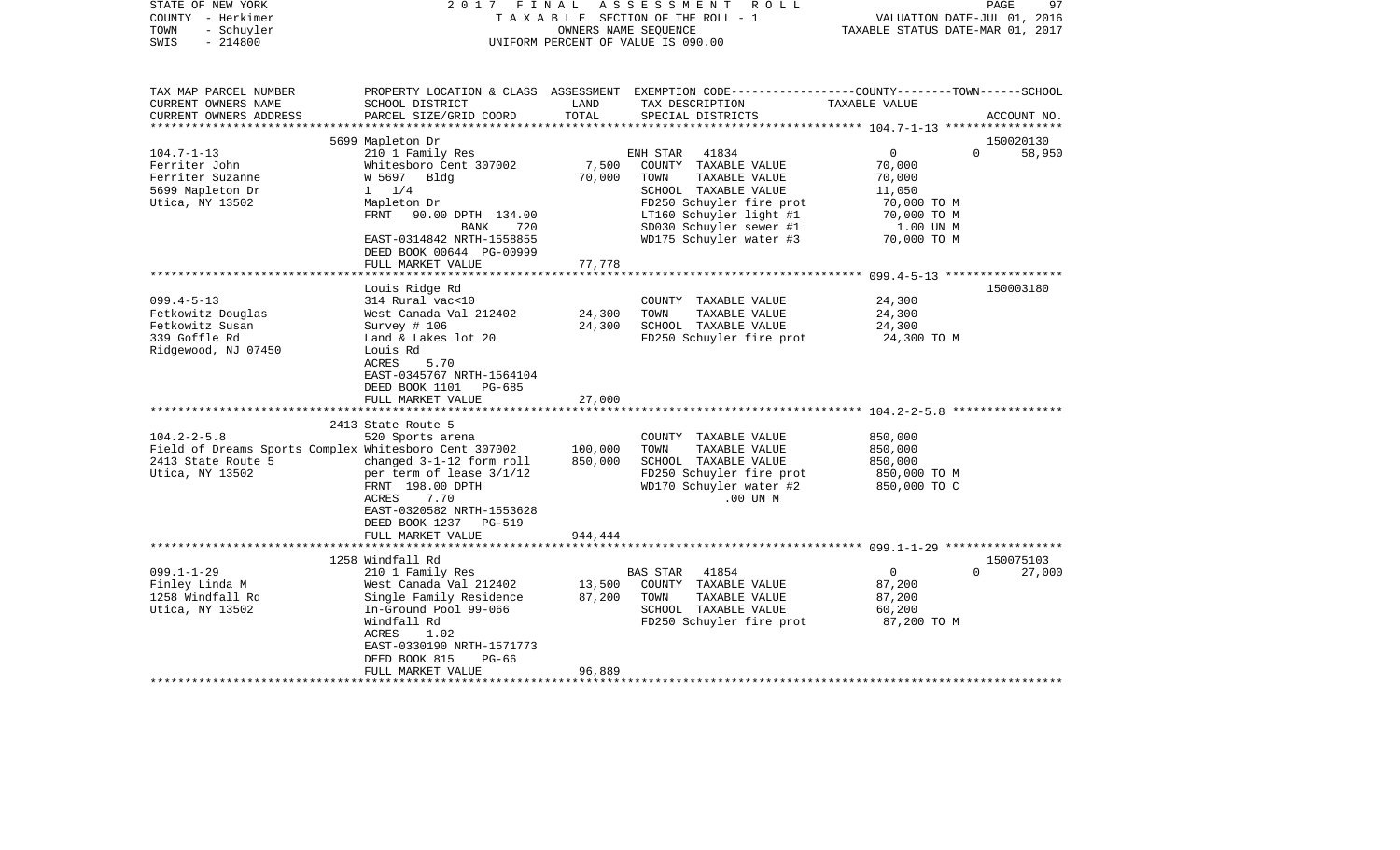| STATE OF NEW YORK<br>COUNTY - Herkimer<br>- Schuyler<br>TOWN<br>$-214800$<br>SWIS | 2017 FINAL                                                                                                                             | OWNERS NAME SEQUENCE | ASSESSMENT ROLL<br>TAXABLE SECTION OF THE ROLL - 1<br>UNIFORM PERCENT OF VALUE IS 090.00                                                | VALUATION DATE-JUL 01, 2016<br>TAXABLE STATUS DATE-MAR 01, 2017  | PAGE<br>98                      |
|-----------------------------------------------------------------------------------|----------------------------------------------------------------------------------------------------------------------------------------|----------------------|-----------------------------------------------------------------------------------------------------------------------------------------|------------------------------------------------------------------|---------------------------------|
| TAX MAP PARCEL NUMBER<br>CURRENT OWNERS NAME<br>CURRENT OWNERS ADDRESS            | SCHOOL DISTRICT<br>PARCEL SIZE/GRID COORD                                                                                              | LAND<br>TOTAL        | PROPERTY LOCATION & CLASS ASSESSMENT EXEMPTION CODE---------------COUNTY-------TOWN------SCHOOL<br>TAX DESCRIPTION<br>SPECIAL DISTRICTS | TAXABLE VALUE                                                    | ACCOUNT NO.                     |
|                                                                                   | 416 Millers Grove Rd                                                                                                                   |                      |                                                                                                                                         |                                                                  |                                 |
| $112.2 - 1 - 3.2$                                                                 | 113 Cattle farm                                                                                                                        |                      | ENH STAR<br>41834                                                                                                                       | $\Omega$                                                         | 58,950<br>$\Omega$              |
| Finster Jean B<br>Finster Richard<br>416 Millers Grove Rd<br>Frankfort, NY 13340  | Frankfort-Schuy 212602<br>Residence Barn Buildings<br>5 Silo Ex 25000<br>Bar Redu 17,000<br>2000<br>FRNT 1190.00 DPTH<br>ACRES<br>9.60 | 139,000              | 21,000 AGRIC 10 Y 42100<br>COUNTY TAXABLE VALUE<br>TOWN<br>TAXABLE VALUE<br>SCHOOL TAXABLE VALUE<br>FD250 Schuyler fire prot            | 15,000<br>15,000<br>124,000<br>124,000<br>65,050<br>139,000 TO M | 15,000                          |
|                                                                                   | EAST-0341038 NRTH-1543636<br>DEED BOOK 843<br><b>PG-380</b><br>FULL MARKET VALUE                                                       | 154,444              |                                                                                                                                         |                                                                  |                                 |
|                                                                                   |                                                                                                                                        |                      |                                                                                                                                         |                                                                  |                                 |
| $112.2 - 2 - 11$                                                                  | 289 Millers Grove Rd<br>210 1 Family Res                                                                                               |                      | 41854<br>BAS STAR                                                                                                                       | $\mathbf{0}$                                                     | 150075008<br>$\Omega$<br>27,000 |
| Finster Philip L<br>Finster Sandra                                                | Frankfort-Schuy 212602<br>Residence & Garage Storag                                                                                    | 13,500<br>108,000    | COUNTY TAXABLE VALUE<br>TOWN<br>TAXABLE VALUE                                                                                           | 108,000<br>108,000                                               |                                 |
| 289 Millers Grove Rd                                                              | 3 1A                                                                                                                                   |                      | SCHOOL TAXABLE VALUE                                                                                                                    | 81,000                                                           |                                 |
| Frankfort, NY 13340                                                               | Millers Grove<br>ACRES<br>1.00<br>EAST-0338916 NRTH-1542710<br>DEED BOOK 00617 PG-00797<br>FULL MARKET VALUE                           | 120,000              | FD250 Schuyler fire prot                                                                                                                | 108,000 TO M                                                     |                                 |
|                                                                                   |                                                                                                                                        |                      |                                                                                                                                         |                                                                  |                                 |
|                                                                                   | 289 Millers Grove Rd                                                                                                                   |                      |                                                                                                                                         |                                                                  | 150006300                       |
| $112.2 - 1 - 7$                                                                   | 210 1 Family Res                                                                                                                       |                      | COUNTY TAXABLE VALUE                                                                                                                    | 57,400                                                           |                                 |
| Finster Phillip L<br>289 Miller Grove Rd                                          | Frankfort-Schuy 212602<br>E<br>Bldg                                                                                                    | 14,300<br>57,400     | TAXABLE VALUE<br>TOWN<br>SCHOOL TAXABLE VALUE                                                                                           | 57,400<br>57,400                                                 |                                 |
| Frankfort, NY 13340                                                               | $\overline{\mathbf{3}}$<br>3<br>Millers Grove<br>ACRES<br>2.00<br>EAST-0341583 NRTH-1543951<br>DEED BOOK 671<br>PG-896                 |                      | FD250 Schuyler fire prot                                                                                                                | 57,400 TO M                                                      |                                 |
|                                                                                   | FULL MARKET VALUE                                                                                                                      | 63,778               |                                                                                                                                         |                                                                  |                                 |
|                                                                                   |                                                                                                                                        |                      |                                                                                                                                         |                                                                  |                                 |
| $105.4 - 1 - 12$<br>Finster Richard                                               | Dutchtown Rd<br>105 Vac farmland<br>Frankfort-Schuy 212602                                                                             | 54,200               | 41730<br>AG MKTS<br>COUNTY TAXABLE VALUE                                                                                                | 29,021<br>29,021<br>25,179                                       | 150006240<br>29,021             |
| 416 Millers Grove Rd                                                              | Vac Ag Ex Ld 58A                                                                                                                       | 54,200               | TAXABLE VALUE<br>TOWN                                                                                                                   | 25,179                                                           |                                 |
| Frankfort, NY 13340                                                               | 1 104<br>Dutchtown                                                                                                                     |                      | SCHOOL TAXABLE VALUE<br>FD250 Schuyler fire prot                                                                                        | 25,179<br>54,200 TO M                                            |                                 |
| MAY BE SUBJECT TO PAYMENT<br>UNDER AGDIST LAW TIL 2024                            | ACRES 121.20<br>EAST-0342004 NRTH-1549362<br>DEED BOOK 1112<br>PG-792<br>FULL MARKET VALUE                                             | 60,222               |                                                                                                                                         |                                                                  |                                 |
| *****************                                                                 |                                                                                                                                        |                      |                                                                                                                                         |                                                                  |                                 |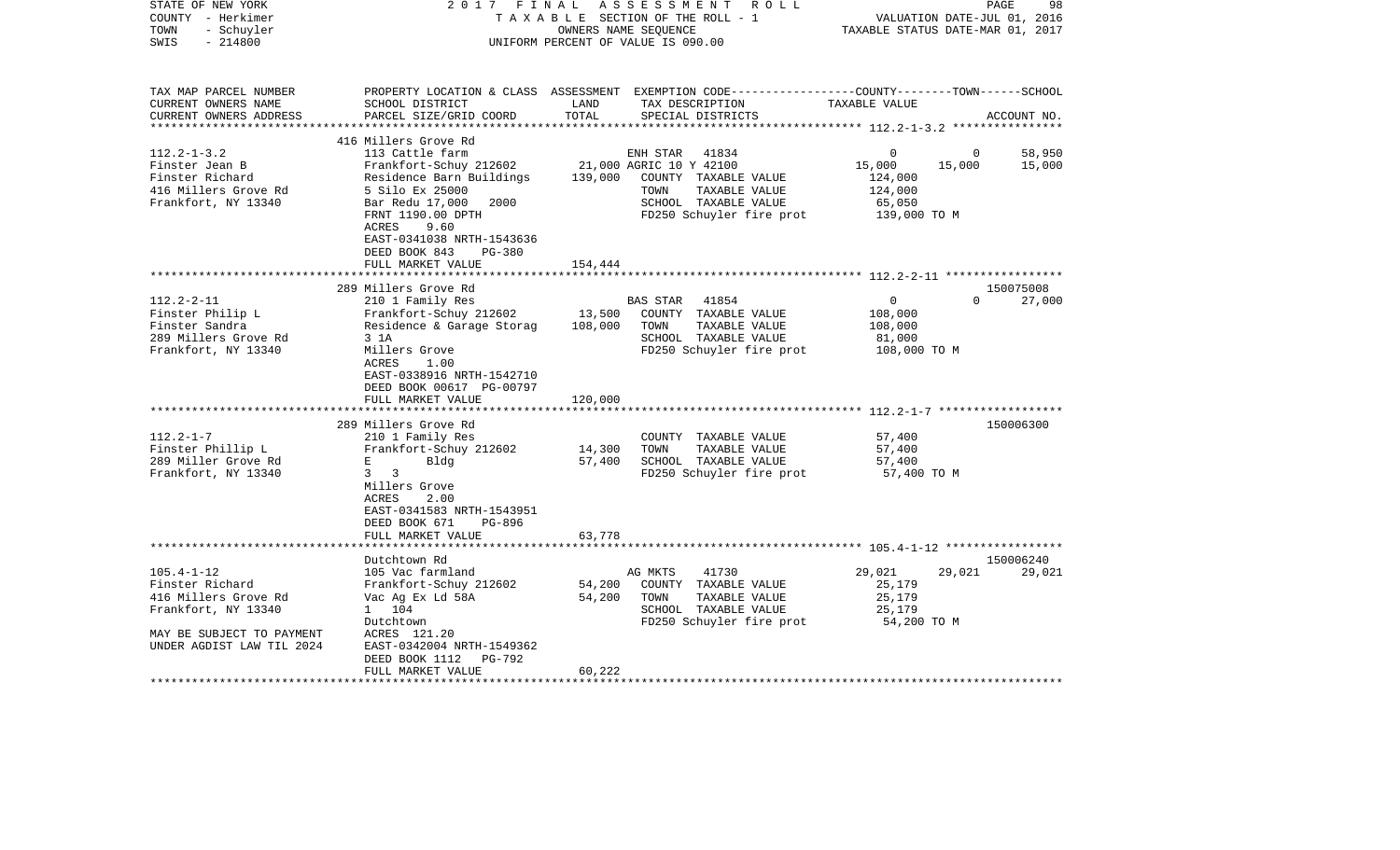| STATE OF NEW YORK<br>COUNTY - Herkimer<br>TOWN<br>- Schuyler<br>SWIS<br>$-214800$ | F I N A L<br>2017                                                                                                    | OWNERS NAME SEQUENCE | A S S E S S M E N T<br>R O L L<br>T A X A B L E SECTION OF THE ROLL - 1<br>UNIFORM PERCENT OF VALUE IS 090.00          | VALUATION DATE-JUL 01, 2016<br>TAXABLE STATUS DATE-MAR 01, 2017 | PAGE     | 99          |
|-----------------------------------------------------------------------------------|----------------------------------------------------------------------------------------------------------------------|----------------------|------------------------------------------------------------------------------------------------------------------------|-----------------------------------------------------------------|----------|-------------|
| TAX MAP PARCEL NUMBER<br>CURRENT OWNERS NAME                                      | SCHOOL DISTRICT                                                                                                      | LAND                 | PROPERTY LOCATION & CLASS ASSESSMENT EXEMPTION CODE---------------COUNTY-------TOWN-----SCHOOL<br>TAX DESCRIPTION      | TAXABLE VALUE                                                   |          |             |
| CURRENT OWNERS ADDRESS<br>***********************                                 | PARCEL SIZE/GRID COORD<br>************************                                                                   | TOTAL                | SPECIAL DISTRICTS                                                                                                      |                                                                 |          | ACCOUNT NO. |
|                                                                                   | Louis Ridge Rd                                                                                                       |                      |                                                                                                                        |                                                                 |          | 150003180   |
| $099.4 - 5 - 34$                                                                  | 322 Rural vac>10                                                                                                     |                      | COUNTY TAXABLE VALUE                                                                                                   | 34,100                                                          |          |             |
| Firth Grace L                                                                     | West Canada Val 212402                                                                                               | 34,100               | TOWN<br>TAXABLE VALUE                                                                                                  | 34,100                                                          |          |             |
| PO Box 2218                                                                       | Survey # 106                                                                                                         | 34,100               | SCHOOL TAXABLE VALUE                                                                                                   | 34,100                                                          |          |             |
| Vero Beach, FL 32961                                                              | Land & Lakes lot 41<br>Louis Rd<br>ACRES<br>11.00<br>EAST-0347728 NRTH-1564310<br>DEED BOOK 1621<br><b>PG-310</b>    |                      | FD250 Schuyler fire prot                                                                                               | 34,100 TO M                                                     |          |             |
|                                                                                   | FULL MARKET VALUE                                                                                                    | 37,889               |                                                                                                                        |                                                                 |          |             |
|                                                                                   | 1364 Newport Rd                                                                                                      |                      |                                                                                                                        |                                                                 |          |             |
| $099.1 - 1 - 19.6$                                                                | 210 1 Family Res                                                                                                     |                      | BAS STAR<br>41854                                                                                                      | $\mathbf{0}$                                                    | $\Omega$ | 27,000      |
| Fischer Raymond A                                                                 | West Canada Val 212402                                                                                               | 15,000               | COUNTY TAXABLE VALUE                                                                                                   | 66,000                                                          |          |             |
| Fischer Joyce                                                                     | Residence, Barn, Garage                                                                                              | 66,000               | TOWN<br>TAXABLE VALUE                                                                                                  | 66,000                                                          |          |             |
| 1364 Newport Rd                                                                   | 3 Acres                                                                                                              |                      | SCHOOL TAXABLE VALUE                                                                                                   | 39,000                                                          |          |             |
| Poland, NY 13431                                                                  | Newport Road<br>ACRES<br>3.00<br>EAST-0332594 NRTH-1574790<br>DEED BOOK 696<br><b>PG-988</b><br>FULL MARKET VALUE    | 73,333               | FD250 Schuyler fire prot                                                                                               | 66,000 TO M                                                     |          |             |
|                                                                                   |                                                                                                                      |                      |                                                                                                                        |                                                                 |          |             |
|                                                                                   | 168 Hawthorne Rd                                                                                                     |                      |                                                                                                                        |                                                                 |          | 150014100   |
| $099.3 - 1 - 31$<br>Flood Ann M<br>168 Hawthorne Rd<br>Utica, NY 13502-9730       | 210 1 Family Res<br>Whitesboro Cent 307002<br>merge $# 8 2010$<br>2.6a<br>ACRES<br>2.60<br>EAST-0329932 NRTH-1561814 | 15,000<br>114,000    | BAS STAR<br>41854<br>COUNTY TAXABLE VALUE<br>TOWN<br>TAXABLE VALUE<br>SCHOOL TAXABLE VALUE<br>FD250 Schuyler fire prot | $\mathbf 0$<br>114,000<br>114,000<br>87,000<br>114,000 TO M     | $\Omega$ | 27,000      |
|                                                                                   | DEED BOOK 1336<br>PG-586                                                                                             |                      |                                                                                                                        |                                                                 |          |             |
|                                                                                   | FULL MARKET VALUE                                                                                                    | 126,667              |                                                                                                                        |                                                                 |          |             |
|                                                                                   | 502 CARDER Ln                                                                                                        |                      |                                                                                                                        |                                                                 |          |             |
| $105.3 - 1 - 22.2$                                                                | 210 1 Family Res                                                                                                     |                      | VET WAR CT 41121                                                                                                       | 8,100                                                           | 8,100    | 0           |
| Florentino Pauline - Alfred                                                       | Frankfort-Schuy 212602                                                                                               |                      | 11,600 VET DIS CT 41141                                                                                                | 27,000                                                          | 27,000   | $\Omega$    |
| Pauline Family IRR Trust                                                          | FRNT 193.00 DPTH 176.00                                                                                              |                      | 76,200 ENH STAR<br>41834                                                                                               | $\overline{0}$                                                  | $\Omega$ | 58,950      |
| 502 Carder Ln                                                                     | EAST-0334406 NRTH-1547449                                                                                            |                      | COUNTY TAXABLE VALUE                                                                                                   | 41,100                                                          |          |             |
| Frankfort, NY 13340                                                               | DEED BOOK 1551 PG-524                                                                                                |                      | TOWN<br>TAXABLE VALUE                                                                                                  | 41,100                                                          |          |             |
|                                                                                   | FULL MARKET VALUE                                                                                                    | 84,667               | SCHOOL TAXABLE VALUE<br>FD250 Schuyler fire prot                                                                       | 17,250<br>76,200 TO M                                           |          |             |
|                                                                                   |                                                                                                                      |                      |                                                                                                                        |                                                                 |          |             |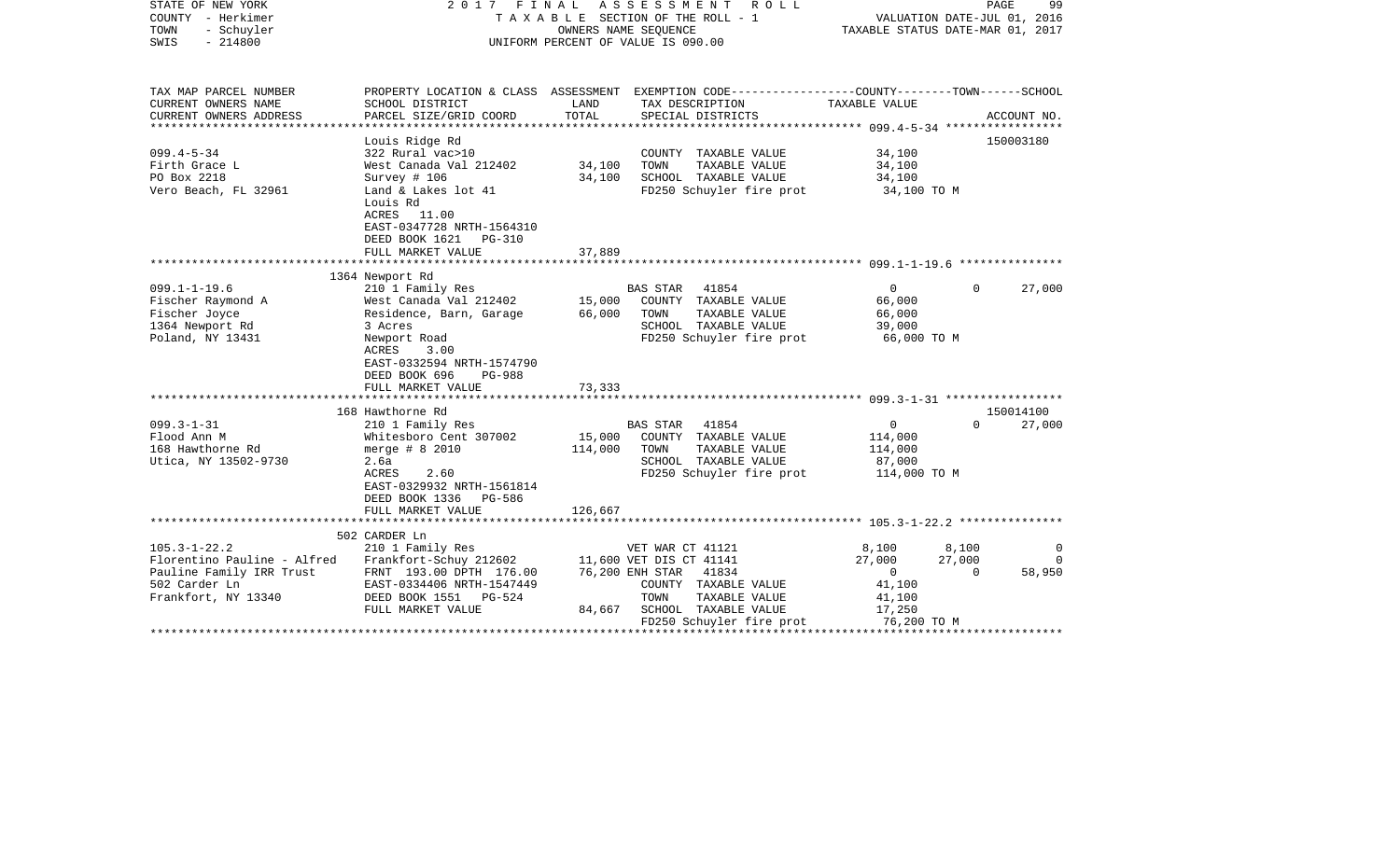| STATE OF NEW YORK<br>COUNTY - Herkimer<br>TOWN<br>- Schuyler<br>$-214800$<br>SWIS                  |                                                                                                                                                                                                                        | OWNERS NAME SEOUENCE            | 2017 FINAL ASSESSMENT ROLL<br>TAXABLE SECTION OF THE ROLL - 1<br>UNIFORM PERCENT OF VALUE IS 090.00                                                                                                   | VALUATION DATE-JUL 01, 2016<br>TAXABLE STATUS DATE-MAR 01, 2017                                                                         | PAGE<br>100                       |
|----------------------------------------------------------------------------------------------------|------------------------------------------------------------------------------------------------------------------------------------------------------------------------------------------------------------------------|---------------------------------|-------------------------------------------------------------------------------------------------------------------------------------------------------------------------------------------------------|-----------------------------------------------------------------------------------------------------------------------------------------|-----------------------------------|
| TAX MAP PARCEL NUMBER<br>CURRENT OWNERS NAME<br>CURRENT OWNERS ADDRESS                             | SCHOOL DISTRICT<br>PARCEL SIZE/GRID COORD                                                                                                                                                                              | LAND<br>TOTAL                   | PROPERTY LOCATION & CLASS ASSESSMENT EXEMPTION CODE---------------COUNTY-------TOWN------SCHOOL<br>TAX DESCRIPTION TAXABLE VALUE<br>SPECIAL DISTRICTS                                                 |                                                                                                                                         | ACCOUNT NO.                       |
| $105.3 - 2 - 1.1$<br>Foothills Development LLC<br>161 Drive-In Rd<br>Frankfort, NY 13340           | 161 Drive-In Rd<br>449 Other Storag<br>Frankfort-Schuy 212602<br>Wilcor<br>11.5<br>piolet ended 1-1-2016<br>FRNT 262.00 DPTH<br>ACRES 11.50<br>EAST-0326780 NRTH-1549970<br>DEED BOOK 1600 PG-202<br>FULL MARKET VALUE | 168,000<br>2000,000<br>2222,222 | COUNTY TAXABLE VALUE<br>TOWN<br>TAXABLE VALUE<br>SCHOOL TAXABLE VALUE<br>FD250 Schuyler fire prot<br>WD165 Schuyler water #4<br>1.00 UN M                                                             | 2000,000<br>2000,000<br>2000,000<br>2000,000 TO M<br>4,500 TO C                                                                         | 150018630                         |
|                                                                                                    |                                                                                                                                                                                                                        |                                 |                                                                                                                                                                                                       |                                                                                                                                         |                                   |
| $105.3 - 2 - 1.2$<br>Foothills Development LLC<br>161 Drive-In Rd<br>Frankfort, NY 13340           | Drive In Rd<br>449 Other Storag<br>Whitesboro Cent 307002<br>Wilcor<br>3.8A<br>FRNT 1059.50 DPTH<br>ACRES<br>3.80<br>EAST-0326388 NRTH-1549676<br>DEED BOOK 1600 PG-202<br>FULL MARKET VALUE                           | 62,000<br>1000,000<br>1111,111  | COUNTY TAXABLE VALUE<br>TOWN<br>TAXABLE VALUE<br>SCHOOL TAXABLE VALUE<br>FD250 Schuyler fire prot<br>WD165 Schuyler water #4<br>1.00 UN M                                                             | 1000,000<br>1000,000<br>1000,000<br>1000,000 то м<br>4,500 TO C                                                                         | 150018630                         |
|                                                                                                    | 11189 Cosby Manor Rd                                                                                                                                                                                                   |                                 |                                                                                                                                                                                                       |                                                                                                                                         |                                   |
| $098.4 - 1 - 37.6$<br>Forte Richard J<br>Forte Sharee D<br>11189 Cosby Manor Rd<br>Utica, NY 13502 | 210 1 Family Res<br>Whitesboro Cent 307002<br>N Bldg<br>2.6 Acres .4-1-37.2<br>Cosby Manor Road<br>ACRES<br>2.60<br>EAST-0319410 NRTH-1559361<br>DEED BOOK 1334 PG-852                                                 |                                 | VET COM CT 41131<br>14,700 VET DIS CT 41141<br>195,000 BAS STAR 41854<br>COUNTY TAXABLE VALUE<br>TAXABLE VALUE<br>TOWN<br>SCHOOL TAXABLE VALUE<br>FD250 Schuyler fire prot<br>WD170 Schuyler water #2 | 13,500<br>13,500<br>9,750<br>9,750<br>$\overline{0}$<br>$\overline{0}$<br>171,750<br>171,750<br>168,000<br>195,000 TO M<br>195,000 TO C | $\Omega$<br>$\mathbf 0$<br>27,000 |
|                                                                                                    | FULL MARKET VALUE                                                                                                                                                                                                      | 216,667                         | 1.00 UN M                                                                                                                                                                                             |                                                                                                                                         |                                   |
|                                                                                                    | 11203 Cosby Manor Rd                                                                                                                                                                                                   |                                 |                                                                                                                                                                                                       |                                                                                                                                         | 150024090                         |
| $104.2 - 1 - 80$<br>Forte Richard J<br>Forte Sharee D<br>11189 Cosby Manor Rd<br>Utica, NY 13502   | 312 Vac w/imprv<br>Whitesboro Cent 307002<br>School House<br>FRNT 121.00 DPTH 330.00<br>ACRES<br>0.92<br>EAST-0319606 NRTH-1559246<br>DEED BOOK 1334 PG-852<br>FULL MARKET VALUE                                       | 12,800<br>16,000<br>17,778      | COUNTY TAXABLE VALUE<br>TAXABLE VALUE<br>TOWN<br>SCHOOL TAXABLE VALUE<br>FD250 Schuyler fire prot<br>WD170 Schuyler water #2<br>1.00 UN M                                                             | 16,000<br>16,000<br>16,000<br>16,000 TO M<br>16,000 TO C                                                                                |                                   |
| ***********************                                                                            |                                                                                                                                                                                                                        |                                 |                                                                                                                                                                                                       |                                                                                                                                         |                                   |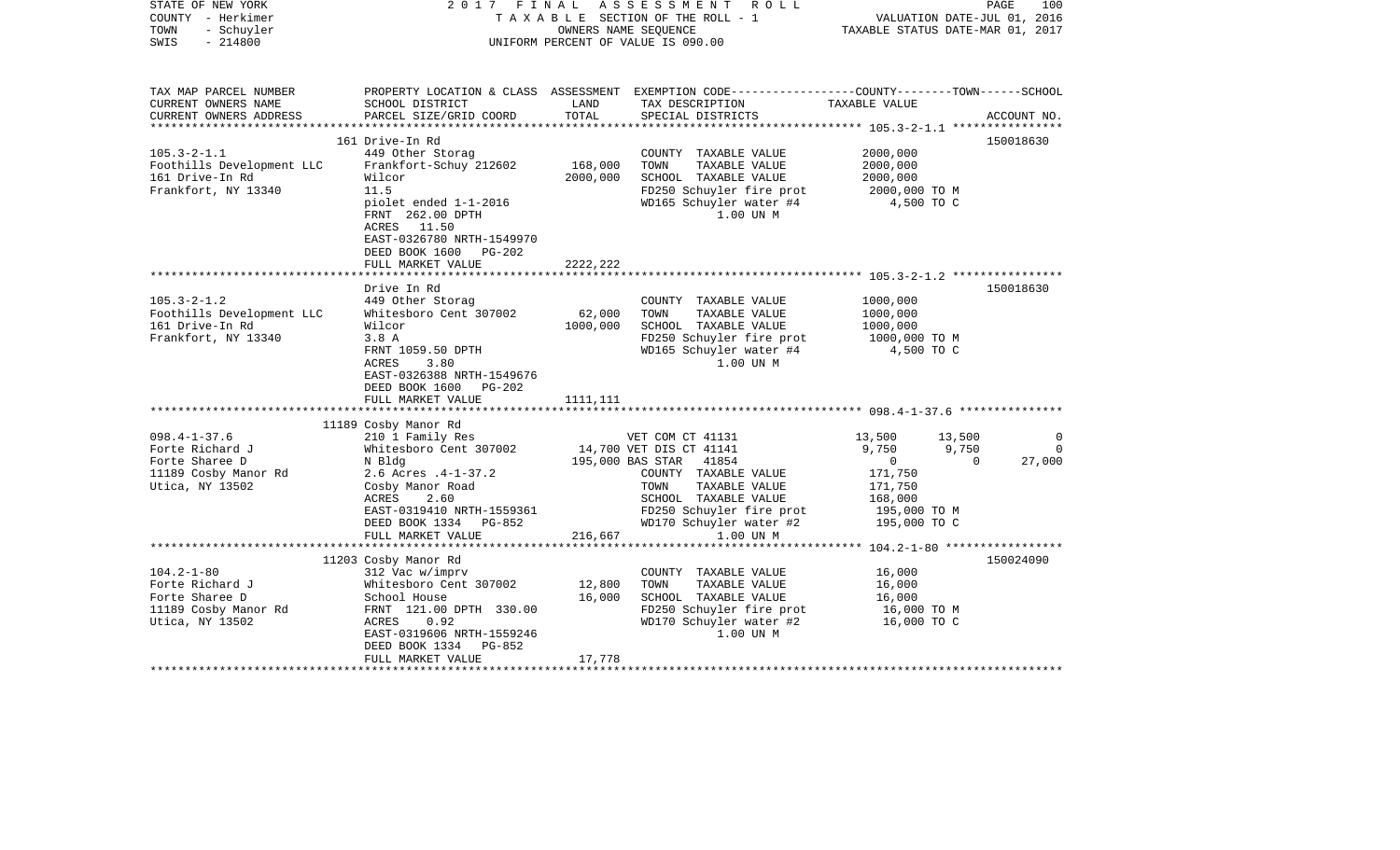| STATE OF NEW YORK<br>COUNTY - Herkimer<br>- Schuyler<br>TOWN<br>$-214800$<br>SWIS |                                                                               |               | 2017 FINAL ASSESSMENT<br>R O L L<br>TAXABLE SECTION OF THE ROLL - 1<br>OWNERS NAME SEOUENCE<br>UNIFORM PERCENT OF VALUE IS 090.00 |                          | PAGE<br>101<br>VALUATION DATE-JUL 01, 2016<br>TAXABLE STATUS DATE-MAR 01, 2017 |
|-----------------------------------------------------------------------------------|-------------------------------------------------------------------------------|---------------|-----------------------------------------------------------------------------------------------------------------------------------|--------------------------|--------------------------------------------------------------------------------|
| TAX MAP PARCEL NUMBER                                                             |                                                                               |               | PROPERTY LOCATION & CLASS ASSESSMENT EXEMPTION CODE---------------COUNTY-------TOWN------SCHOOL                                   |                          |                                                                                |
| CURRENT OWNERS NAME<br>CURRENT OWNERS ADDRESS                                     | SCHOOL DISTRICT<br>PARCEL SIZE/GRID COORD                                     | LAND<br>TOTAL | TAX DESCRIPTION<br>SPECIAL DISTRICTS                                                                                              | TAXABLE VALUE            | ACCOUNT NO.                                                                    |
|                                                                                   |                                                                               |               |                                                                                                                                   |                          |                                                                                |
|                                                                                   | 470 Carder Ln                                                                 |               |                                                                                                                                   |                          | 150075081                                                                      |
| $105.3 - 1 - 27$                                                                  | 210 1 Family Res                                                              |               | VET WAR CT 41121                                                                                                                  | 8,100                    | 8,100<br>$\Omega$                                                              |
| Fortuner William                                                                  | Frankfort-Schuy 212602                                                        |               | 14,000 VET DIS CT 41141                                                                                                           | 4,590                    | 4,590<br>$\overline{\phantom{0}}$                                              |
| 470 Carder Lane Rd                                                                | $S \qquad \qquad$<br>Bldg                                                     |               | 91,800 ENH STAR 41834                                                                                                             | $\overline{0}$           | 58,950<br>$\overline{0}$                                                       |
| Frankfort, NY 13340                                                               | 1.7 Acres<br>Carder Lane                                                      |               | COUNTY TAXABLE VALUE<br>TOWN<br>TAXABLE VALUE                                                                                     | 79,110<br>79,110         |                                                                                |
|                                                                                   | ACRES<br>1.70                                                                 |               | SCHOOL TAXABLE VALUE                                                                                                              | 32,850                   |                                                                                |
|                                                                                   | EAST-0333766 NRTH-1547188                                                     |               | FD250 Schuyler fire prot                                                                                                          | 91,800 TO M              |                                                                                |
|                                                                                   | DEED BOOK 685<br>PG-992                                                       |               |                                                                                                                                   |                          |                                                                                |
|                                                                                   | FULL MARKET VALUE                                                             | 102,000       |                                                                                                                                   |                          |                                                                                |
|                                                                                   |                                                                               |               |                                                                                                                                   |                          | 150023460                                                                      |
| $112.2 - 3 - 34$                                                                  | 137 Watkins Rd<br>210 1 Family Res                                            |               | BAS STAR 41854                                                                                                                    | $\overline{0}$           | 27,000<br>$\Omega$                                                             |
| Foster Eldon J                                                                    | Frankfort-Schuy 212602                                                        |               | 9,600 COUNTY TAXABLE VALUE                                                                                                        | 64,000                   |                                                                                |
| Foster Debra A                                                                    | Residence                                                                     | 64,000        | TOWN<br>TAXABLE VALUE                                                                                                             | 64,000                   |                                                                                |
| 137 Watkins Rd                                                                    | Watkins                                                                       |               | SCHOOL TAXABLE VALUE                                                                                                              | 37,000                   |                                                                                |
| Frankfort, NY 13340                                                               | FRNT 224.00 DPTH 107.00<br>EAST-0339963 NRTH-1537897<br>DEED BOOK 1385 PG-210 |               | FD250 Schuyler fire prot 64,000 TO M                                                                                              |                          |                                                                                |
|                                                                                   | FULL MARKET VALUE                                                             | 71,111        |                                                                                                                                   |                          |                                                                                |
|                                                                                   |                                                                               |               |                                                                                                                                   |                          |                                                                                |
|                                                                                   | 3443 State Route 5                                                            |               |                                                                                                                                   |                          | 150075146                                                                      |
| $112.2 - 2 - 50.2$<br>Fowler Diane I                                              | 210 1 Family Res<br>Frankfort-Schuy 212602                                    |               | BAS STAR 41854<br>10,000 COUNTY TAXABLE VALUE                                                                                     | $\overline{0}$<br>42,500 | 27,000<br>$\Omega$                                                             |
| 320 Ditch bank Rd                                                                 | conv to residence                                                             | 42,500        | TAXABLE VALUE<br>TOWN                                                                                                             | 42,500                   |                                                                                |
| Goldsboro, NC 27534                                                               | 10 .33 Acre                                                                   |               | SCHOOL TAXABLE VALUE                                                                                                              | 15,500                   |                                                                                |
|                                                                                   | reduced 2011 grev                                                             |               | FD250 Schuyler fire prot                                                                                                          | 42,500 TO M              |                                                                                |
|                                                                                   | FRNT 121.00 DPTH 100.00                                                       |               |                                                                                                                                   |                          |                                                                                |
|                                                                                   | ACRES<br>0.29                                                                 |               |                                                                                                                                   |                          |                                                                                |
|                                                                                   | EAST-0336157 NRTH-1540196                                                     |               |                                                                                                                                   |                          |                                                                                |
|                                                                                   | DEED BOOK 1205 PG-419<br>FULL MARKET VALUE                                    | 47,222        |                                                                                                                                   |                          |                                                                                |
|                                                                                   |                                                                               |               |                                                                                                                                   |                          |                                                                                |
|                                                                                   | 256 Millers Grove Rd                                                          |               |                                                                                                                                   |                          |                                                                                |
| $112.2 - 2 - 14$                                                                  | 210 1 Family Res                                                              |               | COUNTY TAXABLE VALUE                                                                                                              | 75,000                   |                                                                                |
| Fowler Sean M                                                                     | Frankfort-Schuy 212602                                                        | 14,300        | TAXABLE VALUE<br>TOWN                                                                                                             | 75,000                   |                                                                                |
| Fowler Michael L<br>256 Millers Grove Rd                                          | Single Family Residence<br>FRNT 143.70 DPTH                                   | 75,000        | SCHOOL TAXABLE VALUE                                                                                                              | 75,000<br>75,000 TO M    |                                                                                |
| Frankfort, NY 13340                                                               | ACRES<br>2.12                                                                 |               | FD250 Schuyler fire prot                                                                                                          |                          |                                                                                |
|                                                                                   | EAST-0338581 NRTH-1542098                                                     |               |                                                                                                                                   |                          |                                                                                |
|                                                                                   | DEED BOOK 1206<br>PG-746                                                      |               |                                                                                                                                   |                          |                                                                                |
|                                                                                   | FULL MARKET VALUE                                                             | 83,333        |                                                                                                                                   |                          |                                                                                |
|                                                                                   |                                                                               |               |                                                                                                                                   |                          |                                                                                |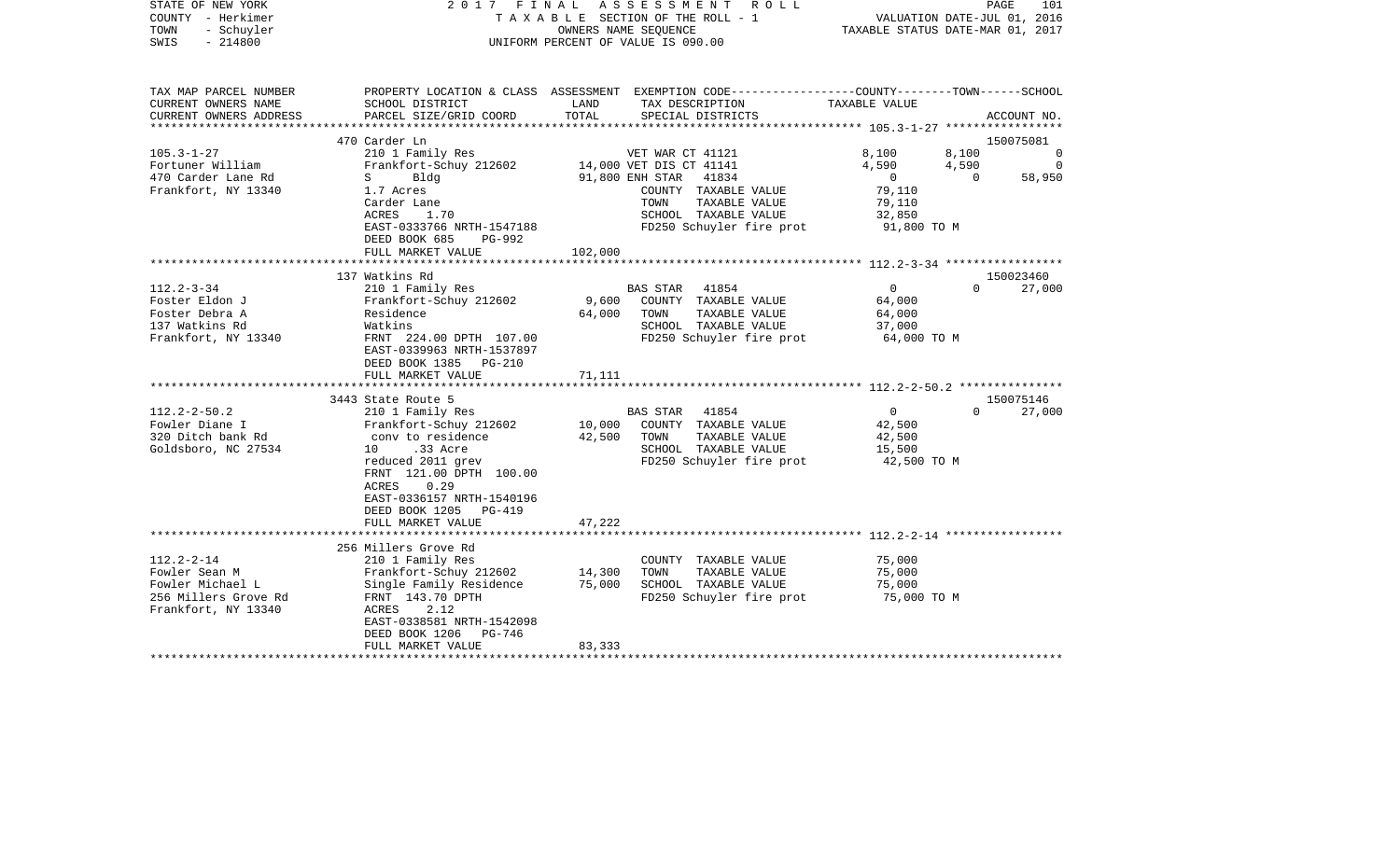| STATE OF NEW YORK<br>COUNTY - Herkimer<br>TOWN<br>- Schuyler<br>SWIS<br>$-214800$                    | FINAL<br>A S S E S S M E N T<br>R O L L<br>2017<br>TAXABLE SECTION OF THE ROLL - 1<br>OWNERS NAME SEQUENCE<br>UNIFORM PERCENT OF VALUE IS 090.00                                                                    |                            |                                                                                                                        | PAGE<br>102<br>VALUATION DATE-JUL 01, 2016<br>TAXABLE STATUS DATE-MAR 01, 2017 |                                 |  |
|------------------------------------------------------------------------------------------------------|---------------------------------------------------------------------------------------------------------------------------------------------------------------------------------------------------------------------|----------------------------|------------------------------------------------------------------------------------------------------------------------|--------------------------------------------------------------------------------|---------------------------------|--|
| TAX MAP PARCEL NUMBER<br>CURRENT OWNERS NAME                                                         | SCHOOL DISTRICT                                                                                                                                                                                                     | LAND                       | PROPERTY LOCATION & CLASS ASSESSMENT EXEMPTION CODE---------------COUNTY-------TOWN------SCHOOL<br>TAX DESCRIPTION     | TAXABLE VALUE                                                                  |                                 |  |
| CURRENT OWNERS ADDRESS<br>*****************                                                          | PARCEL SIZE/GRID COORD                                                                                                                                                                                              | TOTAL                      | SPECIAL DISTRICTS                                                                                                      |                                                                                | ACCOUNT NO.                     |  |
| $099.4 - 6 - 28$<br>Fox Hollow Property Owners<br>Tom Marinis<br>159 Barbara Rd<br>Bellmoe, NY 11710 | Cogar Rd<br>314 Rural vac<10<br>West Canada Val 212402<br>Fox Hollow/ MF#185<br>Private road<br>Cogar Rd<br>ACRES<br>4.00<br>EAST-0344641 NRTH-1562418                                                              | 5,000<br>5,000             | COUNTY TAXABLE VALUE<br>TAXABLE VALUE<br>TOWN<br>SCHOOL TAXABLE VALUE<br>FD250 Schuyler fire prot                      | 5,000<br>5,000<br>5,000<br>5,000 TO M                                          | 150003180                       |  |
|                                                                                                      | DEED BOOK 1126 PG-126<br>FULL MARKET VALUE                                                                                                                                                                          | 5,556                      |                                                                                                                        |                                                                                |                                 |  |
|                                                                                                      |                                                                                                                                                                                                                     |                            |                                                                                                                        |                                                                                |                                 |  |
| $105.2 - 4 - 26$<br>Fox Hollow Property Owners<br>Tom Marinis<br>159 Buchur Rd<br>Bellmoe, NY 11710  | Cogar Rd<br>314 Rural vac<10<br>Frankfort-Schuy 212602<br>Fox Hollow/ MF#185<br>Land & Lakes Roadway<br>Cogar Rd<br><b>ACRES</b><br>3.20<br>EAST-0342852 NRTH-1560312<br>DEED BOOK 1126 PG-126<br>FULL MARKET VALUE | 5,000<br>5,000<br>5,556    | COUNTY TAXABLE VALUE<br>TAXABLE VALUE<br>TOWN<br>SCHOOL TAXABLE VALUE<br>FD250 Schuyler fire prot                      | 5,000<br>5,000<br>5,000<br>5,000 TO M                                          | 150003180                       |  |
|                                                                                                      | Cogar Rd                                                                                                                                                                                                            |                            |                                                                                                                        |                                                                                | 150003180                       |  |
| $105.2 - 4 - 27$<br>Fox Hollow Property Owners<br>Tom Marinis<br>159 Barbara Rd<br>Bellmoe, NY 11710 | 314 Rural vac<10<br>West Canada Val 212402<br>Fox Hollow/ MF#185<br>private road<br>Cogar Rd<br>ACRES<br>3.20<br>EAST-0341993 NRTH-1558881<br>DEED BOOK 1126 PG-126                                                 | 5,000<br>5,000             | COUNTY TAXABLE VALUE<br>TAXABLE VALUE<br>TOWN<br>SCHOOL TAXABLE VALUE<br>FD250 Schuyler fire prot                      | 5,000<br>5,000<br>5,000<br>5,000 TO M                                          |                                 |  |
|                                                                                                      | FULL MARKET VALUE                                                                                                                                                                                                   | 5,556                      |                                                                                                                        |                                                                                |                                 |  |
|                                                                                                      |                                                                                                                                                                                                                     |                            |                                                                                                                        |                                                                                |                                 |  |
| $099.3 - 1 - 5$<br>Francis Albert A<br>Francis Margaret E<br>808 Newport Rd<br>Utica, NY 13502       | 808 Newport Rd<br>210 1 Family Res<br>West Canada Val 212402<br>Residence<br>FRNT 125.00 DPTH 300.00<br>EAST-0325538 NRTH-1566553<br>DEED BOOK 858<br>PG-374<br>FULL MARKET VALUE                                   | 12,300<br>87,000<br>96,667 | 41854<br>BAS STAR<br>COUNTY TAXABLE VALUE<br>TOWN<br>TAXABLE VALUE<br>SCHOOL TAXABLE VALUE<br>FD250 Schuyler fire prot | $\overline{0}$<br>87,000<br>87,000<br>60,000<br>87,000 TO M                    | 150003000<br>27,000<br>$\Omega$ |  |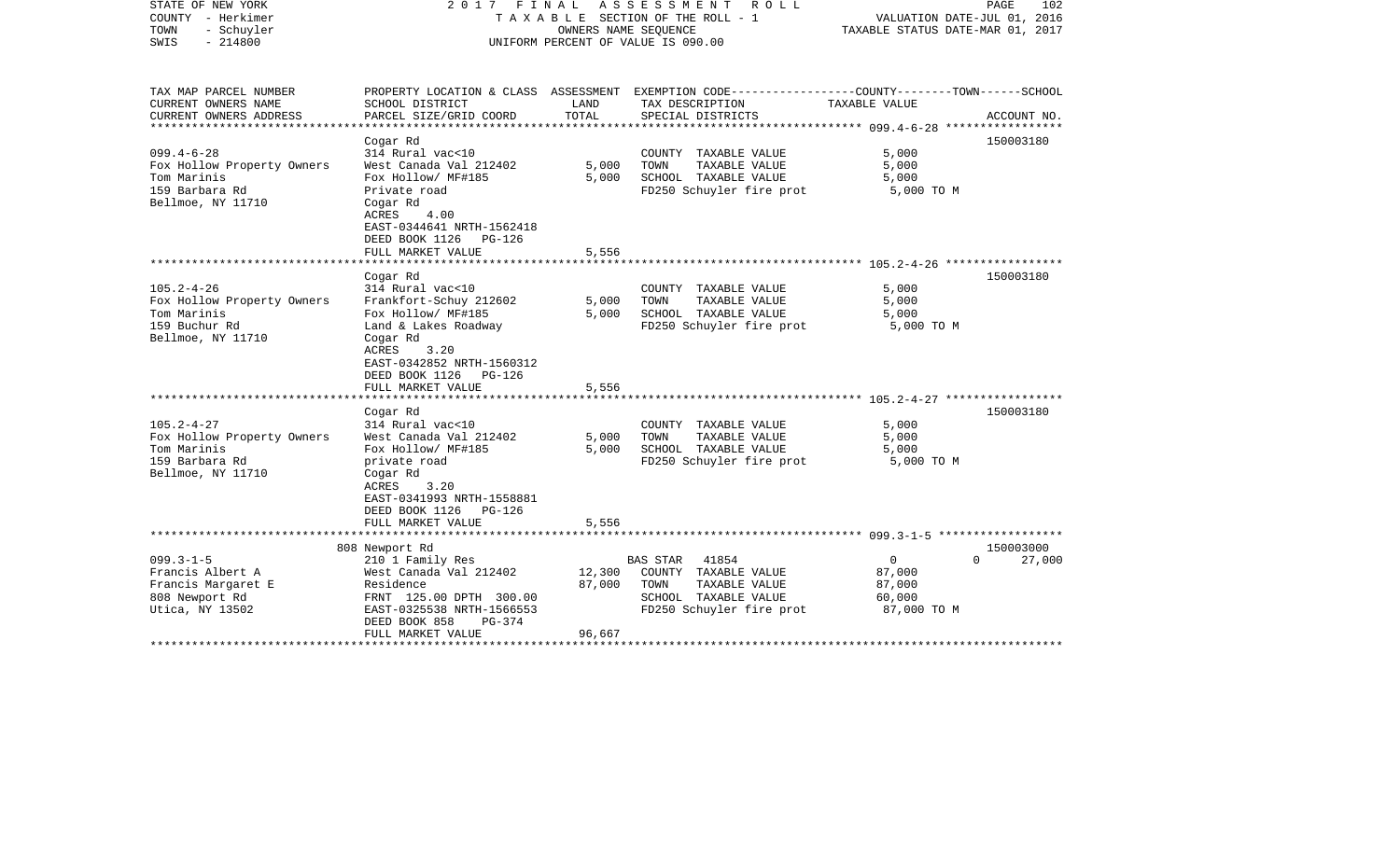| STATE OF NEW YORK<br>COUNTY - Herkimer<br>- Schuyler<br>TOWN<br>$-214800$<br>SWIS | 2017<br>FINAL                                                         |               | ASSESSMENT<br>R O L L<br>TAXABLE SECTION OF THE ROLL - 1<br>OWNERS NAME SEQUENCE<br>UNIFORM PERCENT OF VALUE IS 090.00                   | TAXABLE STATUS DATE-MAR 01, 2017 | PAGE<br>103<br>VALUATION DATE-JUL 01, 2016 |
|-----------------------------------------------------------------------------------|-----------------------------------------------------------------------|---------------|------------------------------------------------------------------------------------------------------------------------------------------|----------------------------------|--------------------------------------------|
| TAX MAP PARCEL NUMBER<br>CURRENT OWNERS NAME<br>CURRENT OWNERS ADDRESS            | SCHOOL DISTRICT<br>PARCEL SIZE/GRID COORD                             | LAND<br>TOTAL | PROPERTY LOCATION & CLASS ASSESSMENT EXEMPTION CODE----------------COUNTY-------TOWN------SCHOOL<br>TAX DESCRIPTION<br>SPECIAL DISTRICTS | TAXABLE VALUE                    | ACCOUNT NO.                                |
| **********************                                                            |                                                                       |               |                                                                                                                                          |                                  |                                            |
|                                                                                   | 321 Millers Grove Rd                                                  |               |                                                                                                                                          |                                  | 150023310                                  |
| $112.2 - 1 - 5$<br>Frederick Norman                                               | 210 1 Family Res<br>Frankfort-Schuy 212602                            | 10,400        | BAS STAR<br>41854<br>COUNTY TAXABLE VALUE                                                                                                | $\overline{0}$<br>71,000         | $\Omega$<br>27,000                         |
| Frederick Rebecca                                                                 | Bldg<br>W                                                             | 71,000        | TOWN<br>TAXABLE VALUE                                                                                                                    | 71,000                           |                                            |
| 321 Millers Grove Rd                                                              | $3^{\circ}$<br>2/3                                                    |               | SCHOOL TAXABLE VALUE                                                                                                                     | 44,000                           |                                            |
| Frankfort, NY 13340                                                               | Millers Grove<br>FRNT 160.00 DPTH 175.00<br>EAST-0339545 NRTH-1542841 |               | FD250 Schuyler fire prot                                                                                                                 | 71,000 TO M                      |                                            |
|                                                                                   | DEED BOOK 1209<br>PG-933<br>FULL MARKET VALUE                         | 78,889        |                                                                                                                                          |                                  |                                            |
|                                                                                   |                                                                       | ********      |                                                                                                                                          |                                  |                                            |
|                                                                                   | 5660 Austin Rd                                                        |               |                                                                                                                                          |                                  | 150006450                                  |
| $104.7 - 1 - 76$                                                                  | 210 1 Family Res                                                      |               | ENH STAR<br>41834                                                                                                                        | $\overline{0}$                   | 58,950<br>$\Omega$                         |
| Freytag Family Trust 3/15/2011 Whitesboro Cent 307002                             |                                                                       | 8,000         | COUNTY TAXABLE VALUE                                                                                                                     | 71,200                           |                                            |
| Freytag Bernard                                                                   | E 5660 Bldg                                                           | 71,200        | TAXABLE VALUE<br>TOWN                                                                                                                    | 71,200                           |                                            |
| 5660 Austin Rd                                                                    | $3 \t1/4$                                                             |               | SCHOOL TAXABLE VALUE                                                                                                                     | 12,250                           |                                            |
| Utica, NY 13502                                                                   | Austin Rd<br>FRNT 120.00 DPTH 125.00                                  |               | FD250 Schuyler fire prot<br>LT160 Schuyler light #1                                                                                      | 71,200 TO M<br>71,200 TO M       |                                            |
|                                                                                   | EAST-0314888 NRTH-1558074                                             |               | SD030 Schuyler sewer #1                                                                                                                  | 1.30 UN M                        |                                            |
|                                                                                   | DEED BOOK 1392 PG-763                                                 |               | WD175 Schuyler water #3                                                                                                                  | 71,200 TO M                      |                                            |
|                                                                                   | FULL MARKET VALUE                                                     | 79,111        |                                                                                                                                          |                                  |                                            |
|                                                                                   |                                                                       |               |                                                                                                                                          |                                  |                                            |
|                                                                                   | 135 Millers Grove Rd                                                  |               |                                                                                                                                          |                                  | 150001560                                  |
| $112.2 - 2 - 40$                                                                  | 210 1 Family Res                                                      |               | BAS STAR<br>41854                                                                                                                        | $\overline{0}$                   | 27,000<br>$\Omega$                         |
| Fukes Jonathan M                                                                  | Frankfort-Schuy 212602                                                | 12,000        | COUNTY TAXABLE VALUE                                                                                                                     | 73,600                           |                                            |
| Fukes Karen A                                                                     | Sing Fam Res W2 Stall Gar                                             | 73,600        | TOWN<br>TAXABLE VALUE                                                                                                                    | 73,600                           |                                            |
| 135 Millers Grove Rd                                                              | 9 1                                                                   |               | SCHOOL TAXABLE VALUE                                                                                                                     | 46,600                           |                                            |
| Frankfort, NY 13340                                                               | Millers Grove<br>FRNT 130.00 DPTH 280.00                              |               | FD250 Schuyler fire prot                                                                                                                 | 73,600 ТО М                      |                                            |
|                                                                                   | EAST-0336599 NRTH-1540578                                             |               |                                                                                                                                          |                                  |                                            |
|                                                                                   | DEED BOOK 922<br>PG-175                                               |               |                                                                                                                                          |                                  |                                            |
|                                                                                   | FULL MARKET VALUE                                                     | 81,778        |                                                                                                                                          |                                  |                                            |
|                                                                                   |                                                                       |               |                                                                                                                                          |                                  |                                            |
|                                                                                   | 5673 Mapleton Dr                                                      |               |                                                                                                                                          |                                  | 150006540                                  |
| $104.7 - 1 - 20$                                                                  | 210 1 Family Res                                                      |               | BAS STAR<br>41854                                                                                                                        | $\overline{0}$                   | 27,000<br>$\Omega$                         |
| Fusillo Daniel W                                                                  | Whitesboro Cent 307002                                                | 7,700         | COUNTY TAXABLE VALUE                                                                                                                     | 69,300                           |                                            |
| 5673 Mapleton Dr                                                                  | W<br>Bldg                                                             | 69,300        | TAXABLE VALUE<br>TOWN                                                                                                                    | 69,300                           |                                            |
| Utica, NY 13502                                                                   | $3 \frac{1}{4}$                                                       |               | SCHOOL TAXABLE VALUE                                                                                                                     | 42,300                           |                                            |
|                                                                                   | Mapleton Dr                                                           |               | FD250 Schuyler fire prot                                                                                                                 | 69,300 TO M                      |                                            |
|                                                                                   | FRNT 75.00 DPTH 130.00<br>EAST-0314566 NRTH-1558442                   |               | LT160 Schuyler light #1<br>SD030 Schuyler sewer #1                                                                                       | 69,300 TO M<br>1.00 UN M         |                                            |
|                                                                                   | DEED BOOK 881<br>$PG-643$                                             |               | WD175 Schuyler water #3                                                                                                                  | 69,300 TO M                      |                                            |
|                                                                                   | FULL MARKET VALUE                                                     | 77,000        |                                                                                                                                          |                                  |                                            |
|                                                                                   |                                                                       |               |                                                                                                                                          |                                  |                                            |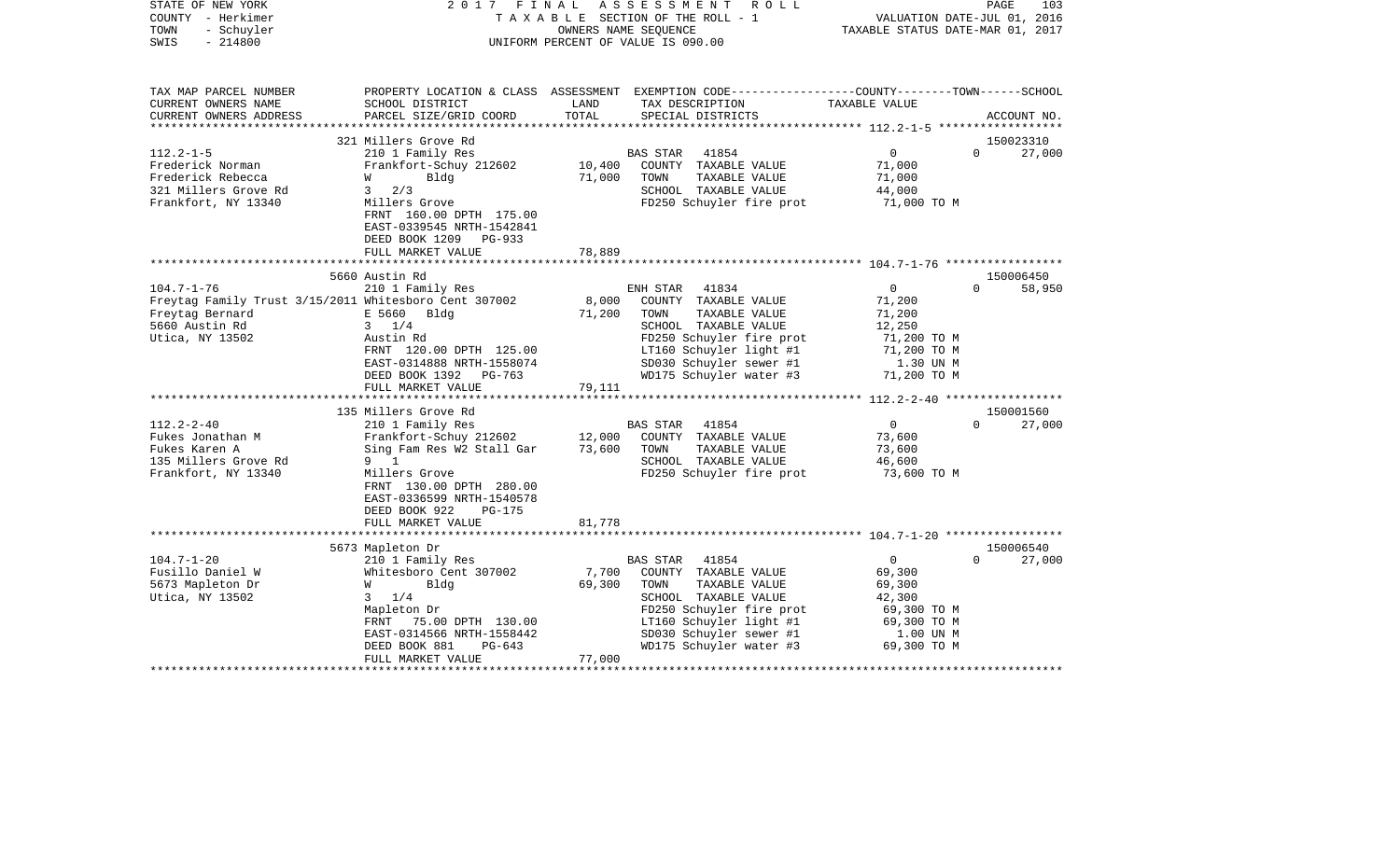| STATE OF NEW YORK<br>COUNTY - Herkimer            | 2017<br>FINAL                                        |                      | ASSESSMENT<br>R O L L<br>TAXABLE SECTION OF THE ROLL - 1                                        |                                  | PAGE<br>104<br>VALUATION DATE-JUL 01, 2016 |
|---------------------------------------------------|------------------------------------------------------|----------------------|-------------------------------------------------------------------------------------------------|----------------------------------|--------------------------------------------|
| TOWN<br>- Schuyler<br>$-214800$<br>SWIS           |                                                      | OWNERS NAME SEQUENCE | UNIFORM PERCENT OF VALUE IS 090.00                                                              | TAXABLE STATUS DATE-MAR 01, 2017 |                                            |
|                                                   |                                                      |                      |                                                                                                 |                                  |                                            |
| TAX MAP PARCEL NUMBER                             |                                                      |                      | PROPERTY LOCATION & CLASS ASSESSMENT EXEMPTION CODE----------------COUNTY-------TOWN-----SCHOOL |                                  |                                            |
| CURRENT OWNERS NAME                               | SCHOOL DISTRICT                                      | LAND                 | TAX DESCRIPTION                                                                                 | TAXABLE VALUE                    |                                            |
| CURRENT OWNERS ADDRESS<br>*********************** | PARCEL SIZE/GRID COORD                               | TOTAL                | SPECIAL DISTRICTS                                                                               |                                  | ACCOUNT NO.                                |
|                                                   | 242 Millers Grove Rd                                 |                      |                                                                                                 |                                  | 150001110                                  |
| $112.2 - 2 - 16$                                  | 210 1 Family Res                                     |                      | <b>BAS STAR</b><br>41854                                                                        | $\mathbf 0$                      | $\Omega$<br>27,000                         |
| Fusillo David F                                   | Frankfort-Schuy 212602                               | 10,100               | COUNTY TAXABLE VALUE                                                                            | 79,000                           |                                            |
| Fusillo Mary B                                    | $\mathbf E$<br>Trl-Lt                                | 79,000               | TOWN<br>TAXABLE VALUE                                                                           | 79,000                           |                                            |
| 242 Millers Grove Rd                              | 1a                                                   |                      | SCHOOL TAXABLE VALUE                                                                            | 52,000                           |                                            |
| Frankfort, NY 13340                               | Millers Grove<br>FRNT 215.00 DPTH 140.00             |                      | FD250 Schuyler fire prot                                                                        | 79,000 TO M                      |                                            |
|                                                   | BANK<br>780                                          |                      |                                                                                                 |                                  |                                            |
|                                                   | EAST-0338281 NRTH-1541966<br>DEED BOOK 689<br>$PG-8$ |                      |                                                                                                 |                                  |                                            |
|                                                   | FULL MARKET VALUE                                    | 87,778               |                                                                                                 |                                  |                                            |
|                                                   |                                                      |                      |                                                                                                 |                                  |                                            |
|                                                   | 11441 Cosby Manor Rd                                 |                      |                                                                                                 |                                  | 150006570                                  |
| $104.2 - 2 - 31$                                  | 210 1 Family Res                                     |                      | 41854<br><b>BAS STAR</b>                                                                        | $\Omega$                         | $\Omega$<br>27,000                         |
| Gadway David E                                    | Whitesboro Cent 307002                               | 8,300                | COUNTY TAXABLE VALUE                                                                            | 93,400                           |                                            |
| 11441 Cosby Manor Rd                              | Residence W/garage                                   | 93,400               | TOWN<br>TAXABLE VALUE                                                                           | 93,400                           |                                            |
| Utica, NY 13502-0005                              | Cosby Manor<br>FRNT<br>77.00 DPTH 291.00             |                      | SCHOOL TAXABLE VALUE<br>FD250 Schuyler fire prot                                                | 66,400                           |                                            |
|                                                   | ACRES<br>0.39                                        |                      | WD170 Schuyler water #2                                                                         | 93,400 TO M<br>93,400 TO C       |                                            |
|                                                   | EAST-0323981 NRTH-1557217                            |                      | 1.00 UN M                                                                                       |                                  |                                            |
|                                                   | DEED BOOK 1336<br>PG-856                             |                      |                                                                                                 |                                  |                                            |
|                                                   | FULL MARKET VALUE                                    | 103,778              |                                                                                                 |                                  |                                            |
|                                                   |                                                      |                      |                                                                                                 |                                  |                                            |
|                                                   | 11269 Cosby Manor Rd                                 |                      |                                                                                                 |                                  | 150006600                                  |
| $104.2 - 1 - 74.1$<br>Gaetano Gregory             | 449 Other Storag<br>Whitesboro Cent 307002           | 20,000               | COUNTY TAXABLE VALUE<br>TOWN<br>TAXABLE VALUE                                                   | 255,000<br>255,000               |                                            |
| PO Box 4425                                       | E Bldg                                               | 255,000              | SCHOOL TAXABLE VALUE                                                                            | 255,000                          |                                            |
| Utica, NY 13504                                   | 71.2 Acres                                           |                      | FD250 Schuyler fire prot                                                                        | 255,000 ТО М                     |                                            |
|                                                   | Newport Rd & .68 Combine<br>FRNT 800.00 DPTH         |                      | WD170 Schuyler water #2<br>1.00 UN M                                                            | 23,400 TO C                      |                                            |
|                                                   | ACRES<br>6.10                                        |                      |                                                                                                 |                                  |                                            |
|                                                   | EAST-0321162 NRTH-1558619                            |                      |                                                                                                 |                                  |                                            |
|                                                   | DEED BOOK 888<br>$PG-108$                            |                      |                                                                                                 |                                  |                                            |
|                                                   | FULL MARKET VALUE                                    | 283,333              |                                                                                                 |                                  |                                            |
|                                                   | 11325 Cosby Manor Rd                                 |                      |                                                                                                 |                                  | 150006600                                  |
| $104.2 - 1 - 74.4$                                | 240 Rural res                                        |                      | BAS STAR<br>41854                                                                               | $\Omega$                         | $\Omega$<br>27,000                         |
| Gaetano Gregory                                   | Whitesboro Cent 307002                               | 40,000               | COUNTY TAXABLE VALUE                                                                            | 471,000                          |                                            |
| 11325 Cosby Manor Rd                              | E Bldg                                               | 471,000              | TAXABLE VALUE<br>TOWN                                                                           | 471,000                          |                                            |
| Utica, NY 13502                                   | $63.8$ A 2450sf home & gara                          |                      | SCHOOL TAXABLE VALUE                                                                            | 444,000                          |                                            |
|                                                   | 85% 2011                                             |                      | FD250 Schuyler fire prot                                                                        | 471,000 TO M                     |                                            |
|                                                   | FRNT 1556.00 DPTH                                    |                      | WD170 Schuyler water #2                                                                         | 23,400 TO C                      |                                            |
|                                                   | ACRES 63.83<br>EAST-0322096 NRTH-1559528             |                      | 1.00 UN M                                                                                       |                                  |                                            |
|                                                   | DEED BOOK 888<br><b>PG-108</b>                       |                      |                                                                                                 |                                  |                                            |
|                                                   | FULL MARKET VALUE                                    | 523,333              |                                                                                                 |                                  |                                            |
|                                                   | ************************                             |                      |                                                                                                 |                                  |                                            |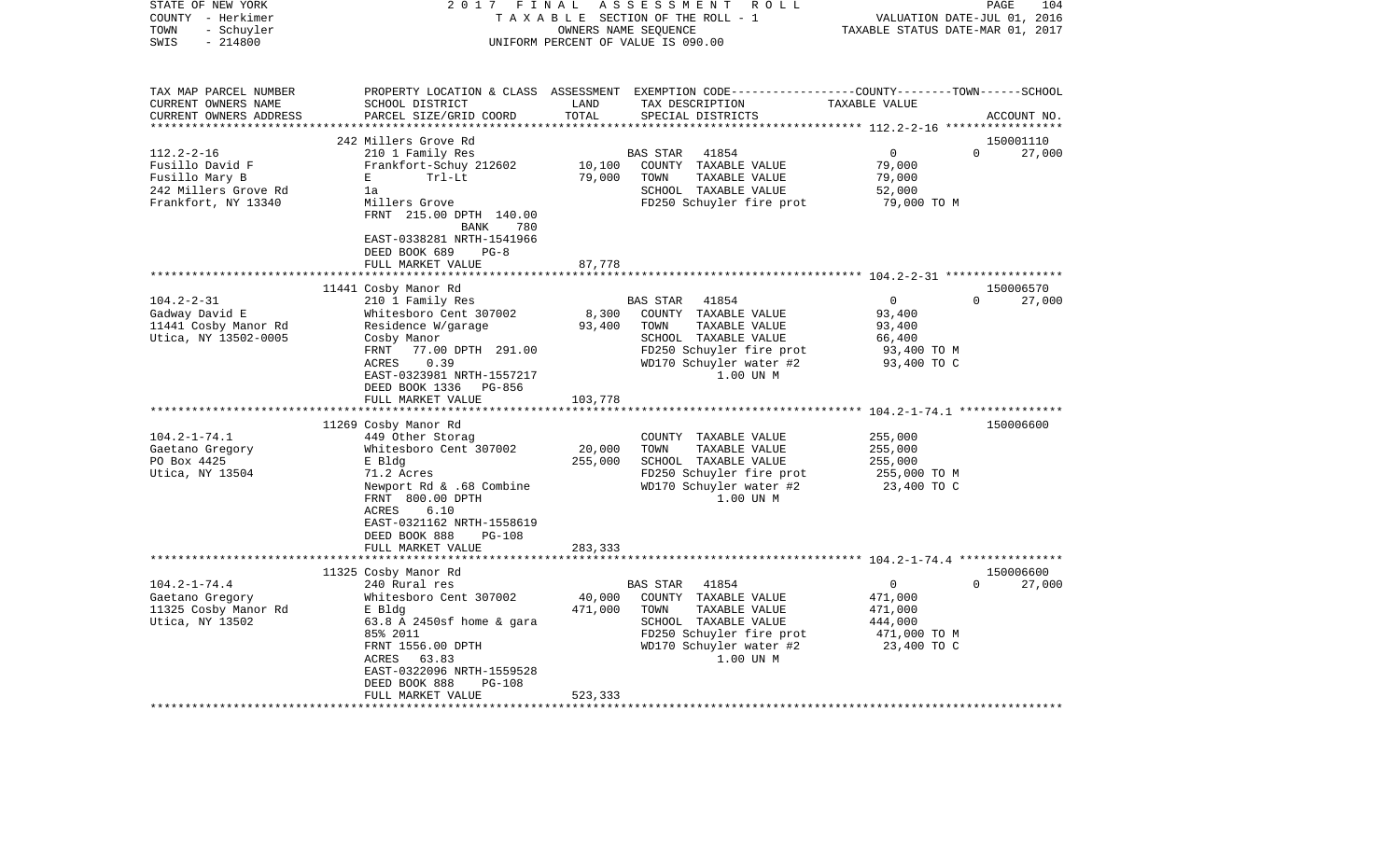| STATE OF NEW YORK<br>COUNTY - Herkimer<br>- Schuyler<br>TOWN<br>$-214800$<br>SWIS                                                                              | 2017 FINAL                                                                                                                                                                                                                                                                                                            |                                      | ASSESSMENT<br>R O L L<br>TAXABLE SECTION OF THE ROLL - 1<br>OWNERS NAME SEQUENCE<br>UNIFORM PERCENT OF VALUE IS 090.00                                                                                                  | VALUATION DATE-JUL 01, 2016<br>TAXABLE STATUS DATE-MAR 01, 2017                                                       | PAGE<br>105                                                     |
|----------------------------------------------------------------------------------------------------------------------------------------------------------------|-----------------------------------------------------------------------------------------------------------------------------------------------------------------------------------------------------------------------------------------------------------------------------------------------------------------------|--------------------------------------|-------------------------------------------------------------------------------------------------------------------------------------------------------------------------------------------------------------------------|-----------------------------------------------------------------------------------------------------------------------|-----------------------------------------------------------------|
| TAX MAP PARCEL NUMBER<br>CURRENT OWNERS NAME<br>CURRENT OWNERS ADDRESS                                                                                         | SCHOOL DISTRICT<br>PARCEL SIZE/GRID COORD                                                                                                                                                                                                                                                                             | LAND<br>TOTAL                        | PROPERTY LOCATION & CLASS ASSESSMENT EXEMPTION CODE---------------COUNTY-------TOWN-----SCHOOL<br>TAX DESCRIPTION<br>SPECIAL DISTRICTS                                                                                  | TAXABLE VALUE                                                                                                         | ACCOUNT NO.                                                     |
|                                                                                                                                                                |                                                                                                                                                                                                                                                                                                                       |                                      |                                                                                                                                                                                                                         |                                                                                                                       |                                                                 |
|                                                                                                                                                                | 11123 Cosby Manor Rd                                                                                                                                                                                                                                                                                                  |                                      |                                                                                                                                                                                                                         |                                                                                                                       | 150002640                                                       |
| $098.4 - 1 - 45$<br>Gaetano William<br>Gaetano Cecilia<br>11123 Cosby Manor Rd<br>Utica, NY 13502                                                              | 240 Rural res<br>Whitesboro Cent 307002<br>N&s Bldgs Ag.ex.ld. 67 Ac<br>1 68<br>Cosby Manor                                                                                                                                                                                                                           | 74,300<br>263,300                    | 41730<br>AG MKTS<br>COUNTY TAXABLE VALUE<br>TOWN<br>TAXABLE VALUE<br>SCHOOL TAXABLE VALUE<br>FD250 Schuyler fire prot                                                                                                   | 24,440<br>24,440<br>238,860<br>238,860<br>238,860<br>263,300 ТО М                                                     | 24,440                                                          |
| MAY BE SUBJECT TO PAYMENT<br>UNDER AGDIST LAW TIL 2024                                                                                                         | ACRES 68.00<br>EAST-0318817 NRTH-1561332<br>DEED BOOK 00663 PG-00968<br>FULL MARKET VALUE                                                                                                                                                                                                                             | 292,556                              | WD170 Schuyler water #2<br>1.00 UN M                                                                                                                                                                                    | 13,460 TO C                                                                                                           |                                                                 |
|                                                                                                                                                                |                                                                                                                                                                                                                                                                                                                       |                                      |                                                                                                                                                                                                                         |                                                                                                                       |                                                                 |
|                                                                                                                                                                | 5721 Graham Rd                                                                                                                                                                                                                                                                                                        |                                      |                                                                                                                                                                                                                         |                                                                                                                       | 150075077                                                       |
| $098.4 - 1 - 2$<br>Gallagher Rebecca<br>5721 Graham Rd<br>Utica, NY 13502<br>$112.2 - 1 - 14$<br>Gamble Pauline<br>118 Mckennan Rd<br>Frankfort, NY 13340-1525 | 270 Mfg housing<br>Whitesboro Cent 307002<br>W<br>Bldg<br>$\overline{3}$<br>1A<br>Graham Rd<br>ACRES<br>1.00<br>EAST-0321279 NRTH-1569114<br>DEED BOOK 00661 PG-00745<br>FULL MARKET VALUE<br>**********************<br>118 Mckennan Rd<br>270 Mfg housing<br>Frankfort-Schuy 212602<br>Manufactured Residence<br>1/2 | 13,500<br>51,500<br>57,222<br>24,900 | BAS STAR<br>41854<br>COUNTY TAXABLE VALUE<br>TAXABLE VALUE<br>TOWN<br>SCHOOL TAXABLE VALUE<br>FD250 Schuyler fire prot<br>AGED-ALL<br>41800<br>8,500 ENH STAR<br>41834<br>COUNTY TAXABLE VALUE<br>TOWN<br>TAXABLE VALUE | $\overline{0}$<br>51,500<br>51,500<br>24,500<br>51,500 TO M<br>12,450<br>12,450<br>$\overline{0}$<br>12,450<br>12,450 | 27,000<br>$\Omega$<br>150019020<br>12,450<br>$\Omega$<br>12,450 |
|                                                                                                                                                                | Mckennon<br>FRNT 144.00 DPTH 123.00<br>EAST-0343593 NRTH-1542395<br>DEED BOOK 845<br>$PG-1$<br>FULL MARKET VALUE                                                                                                                                                                                                      | 27,667                               | SCHOOL TAXABLE VALUE<br>FD250 Schuyler fire prot                                                                                                                                                                        | $\mathbf 0$<br>24,900 TO M                                                                                            |                                                                 |
|                                                                                                                                                                | Cogar Rd                                                                                                                                                                                                                                                                                                              |                                      |                                                                                                                                                                                                                         |                                                                                                                       | 150003180                                                       |
| $105.2 - 4 - 3$<br>Gaon Brian Dennis<br>Gaon Margaret A<br>45 Poplar Pl<br>Glen Cove, NY 11542-1453                                                            | 314 Rural vac<10<br>Frankfort-Schuy 212602<br>Fox Hollow/ MF#185<br>Land & Lakes lot 16<br>Cogar Rd<br>ACRES 10.00<br>EAST-0344023 NRTH-1560344<br>PG-197<br>DEED BOOK 1147                                                                                                                                           | 32,300<br>32,300                     | COUNTY TAXABLE VALUE<br>TOWN<br>TAXABLE VALUE<br>SCHOOL TAXABLE VALUE<br>FD250 Schuyler fire prot                                                                                                                       | 32,300<br>32,300<br>32,300<br>32,300 TO M                                                                             |                                                                 |
| **********************                                                                                                                                         | FULL MARKET VALUE                                                                                                                                                                                                                                                                                                     | 35,889                               |                                                                                                                                                                                                                         |                                                                                                                       |                                                                 |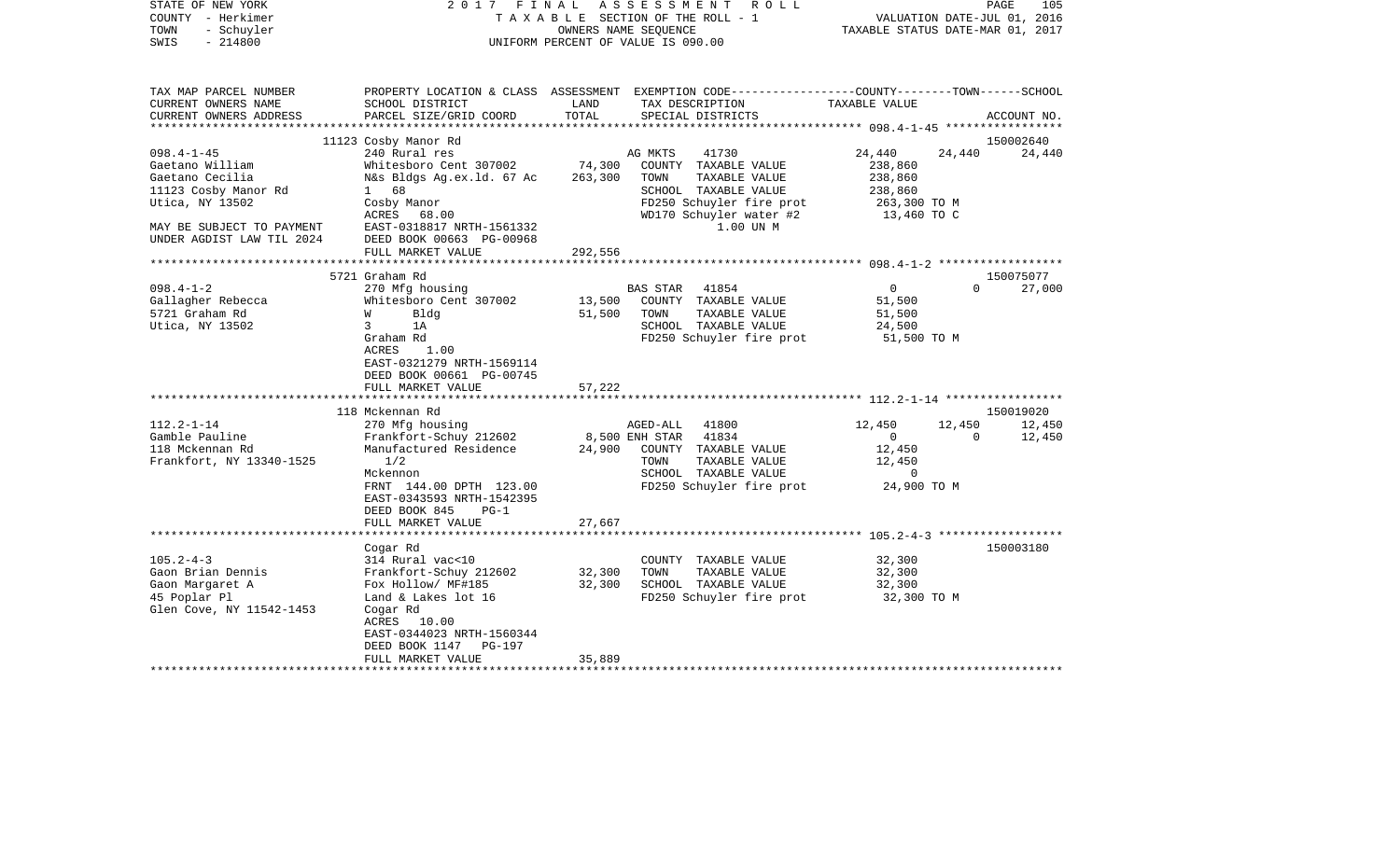| STATE OF NEW YORK<br>COUNTY - Herkimer<br>TOWN<br>- Schuyler<br>SWIS<br>$-214800$ |                                                                                                                                                                                                         | OWNERS NAME SEQUENCE         | 2017 FINAL ASSESSMENT ROLL<br>T A X A B L E SECTION OF THE ROLL - 1<br>UNIFORM PERCENT OF VALUE IS 090.00                                                   | VALUATION DATE-JUL 01, 2016<br>TAXABLE STATUS DATE-MAR 01, 2017                 | PAGE                     | 106                             |
|-----------------------------------------------------------------------------------|---------------------------------------------------------------------------------------------------------------------------------------------------------------------------------------------------------|------------------------------|-------------------------------------------------------------------------------------------------------------------------------------------------------------|---------------------------------------------------------------------------------|--------------------------|---------------------------------|
| TAX MAP PARCEL NUMBER<br>CURRENT OWNERS NAME                                      | SCHOOL DISTRICT                                                                                                                                                                                         | LAND                         | PROPERTY LOCATION & CLASS ASSESSMENT EXEMPTION CODE---------------COUNTY-------TOWN------SCHOOL<br>TAX DESCRIPTION                                          | TAXABLE VALUE                                                                   |                          |                                 |
| CURRENT OWNERS ADDRESS                                                            | PARCEL SIZE/GRID COORD                                                                                                                                                                                  | TOTAL                        | SPECIAL DISTRICTS                                                                                                                                           |                                                                                 |                          | ACCOUNT NO.                     |
|                                                                                   | 120 Alyssa Cir                                                                                                                                                                                          |                              |                                                                                                                                                             |                                                                                 |                          |                                 |
| $104.2 - 4 - 13$<br>Garcia David J<br>120 Alyssa Cir<br>Utica, NY 13502           | 210 1 Family Res<br>Whitesboro Cent 307002<br>Westgate Dev Lot # 13<br>FRNT 120.00 DPTH 287.00<br>EAST-0323611 NRTH-1552583<br>DEED BOOK 1163 PG-830                                                    | 11,700<br>141,700            | BAS STAR 41854<br>COUNTY TAXABLE VALUE<br>TAXABLE VALUE<br>TOWN<br>SCHOOL TAXABLE VALUE<br>FD250 Schuyler fire prot                                         | $\circ$<br>141,700<br>141,700<br>114,700<br>141,700 TO M                        | $\Omega$                 | 27,000                          |
|                                                                                   | FULL MARKET VALUE                                                                                                                                                                                       | 157,444                      |                                                                                                                                                             |                                                                                 |                          |                                 |
| $104.2 - 1 - 81$<br>Garden Homes Mgt Corp.<br>29 Knapp St<br>Stamford, CT 06907   | State Route 5<br>416 Mfg hsing pk<br>Whitesboro Cent 307002<br>Manuf Park W 19 Sites<br>7 Acres                                                                                                         | 785,700                      | ENH STAR 41834<br>186,000 BAS STAR 41854<br>COUNTY TAXABLE VALUE<br>TAXABLE VALUE<br>TOWN                                                                   | $\mathbf 0$<br>$\overline{0}$<br>785,700<br>785,700                             | $\mathbf{0}$<br>$\Omega$ | 150019590<br>299,619<br>243,000 |
|                                                                                   | Manufactured Residence<br>ACRES<br>7.00<br>EAST-0313654 NRTH-1557377<br>DEED BOOK 1468 PG-507<br>FULL MARKET VALUE                                                                                      | 873,000                      | SCHOOL TAXABLE VALUE<br>FD250 Schuyler fire prot<br>SD030 Schuyler sewer #1<br>WD175 Schuyler water #3                                                      | 243,081<br>785,700 TO M<br>7.50 UN M<br>785,700 TO M                            |                          |                                 |
|                                                                                   | 122 Bowie Rd                                                                                                                                                                                            |                              |                                                                                                                                                             |                                                                                 |                          |                                 |
| $099.1 - 3 - 5$<br>Garramone Joan M<br>1903 Butterfield Ave<br>Utica, NY 13501    | 210 1 Family Res<br>West Canada Val 212402<br>Sin Fam Manufacture<br>2 Acres<br>ACRES<br>2.00<br>EAST-0331628 NRTH-1569513<br>DEED BOOK 818<br>PG-514<br>FULL MARKET VALUE                              | 14,300<br>68,300<br>75,889   | COUNTY TAXABLE VALUE<br>TAXABLE VALUE<br>TOWN<br>SCHOOL TAXABLE VALUE<br>FD250 Schuyler fire prot                                                           | 68,300<br>68,300<br>68,300<br>68,300 TO M                                       |                          |                                 |
|                                                                                   |                                                                                                                                                                                                         |                              |                                                                                                                                                             |                                                                                 |                          |                                 |
| $104.2 - 2 - 47$<br>Gaska Bruce M<br>327 Windfall Rd<br>Utica, NY 13502           | 327 Windfall Rd<br>210 1 Family Res<br>Whitesboro Cent 307002<br>3 Bldg<br>W 1 Acre<br>Windfall Rd<br>ACRES<br>1.00<br>EAST-0325078 NRTH-1556013<br>DEED BOOK 1154<br><b>PG-79</b><br>FULL MARKET VALUE | 13,500<br>158,000<br>175,556 | BAS STAR 41854<br>COUNTY TAXABLE VALUE<br>TOWN<br>TAXABLE VALUE<br>SCHOOL TAXABLE VALUE<br>FD250 Schuyler fire prot<br>WD165 Schuyler water #4<br>1.00 UN M | $\overline{0}$<br>158,000<br>158,000<br>131,000<br>158,000 TO M<br>158,000 TO C | $\Omega$                 | 27,000                          |
|                                                                                   |                                                                                                                                                                                                         |                              |                                                                                                                                                             |                                                                                 |                          |                                 |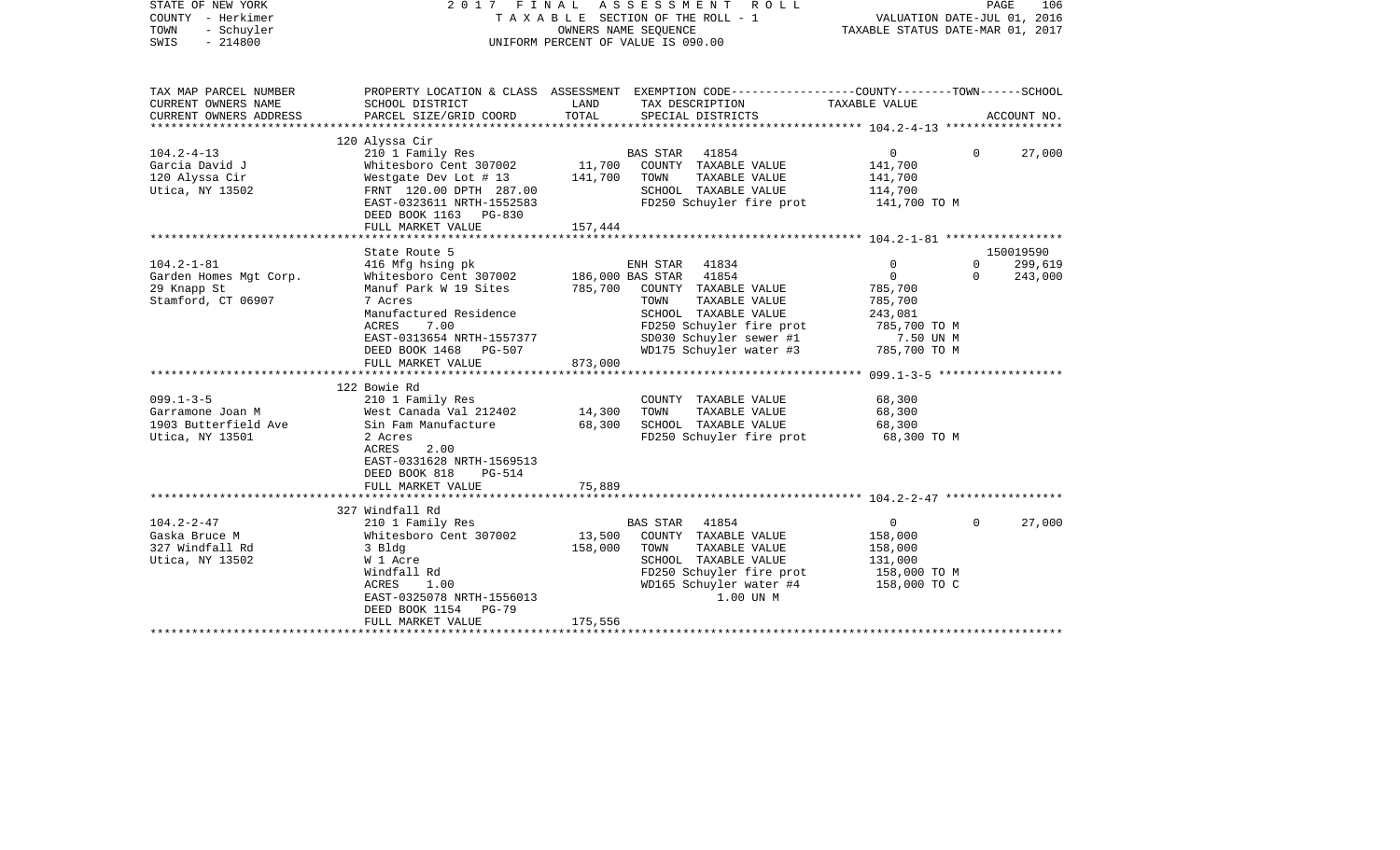| COUNTY - Herkimer<br>TOWN<br>- Schuyler |                                                                                                       | TAXABLE SECTION OF THE ROLL - 1<br>OWNERS NAME SEOUENCE |                                                                                                |                          | VALUATION DATE-JUL 01, 2016<br>TAXABLE STATUS DATE-MAR 01, 2017 |                             |  |
|-----------------------------------------|-------------------------------------------------------------------------------------------------------|---------------------------------------------------------|------------------------------------------------------------------------------------------------|--------------------------|-----------------------------------------------------------------|-----------------------------|--|
| SWIS<br>$-214800$                       |                                                                                                       | UNIFORM PERCENT OF VALUE IS 090.00                      |                                                                                                |                          |                                                                 |                             |  |
| TAX MAP PARCEL NUMBER                   |                                                                                                       |                                                         | PROPERTY LOCATION & CLASS ASSESSMENT EXEMPTION CODE---------------COUNTY-------TOWN-----SCHOOL |                          |                                                                 |                             |  |
| CURRENT OWNERS NAME                     | SCHOOL DISTRICT                                                                                       | LAND                                                    | TAX DESCRIPTION                                                                                | TAXABLE VALUE            |                                                                 |                             |  |
| CURRENT OWNERS ADDRESS                  | PARCEL SIZE/GRID COORD                                                                                | TOTAL                                                   | SPECIAL DISTRICTS                                                                              |                          |                                                                 | ACCOUNT NO.                 |  |
|                                         |                                                                                                       |                                                         |                                                                                                |                          |                                                                 |                             |  |
|                                         | 281 Millers Grove Rd                                                                                  |                                                         |                                                                                                |                          |                                                                 |                             |  |
| $112.2 - 2 - 10.3$                      | 210 1 Family Res                                                                                      |                                                         | ENH STAR<br>41834                                                                              | $\overline{0}$           | $\Omega$                                                        | 58,950                      |  |
| Gaspa Jill M                            | Frankfort-Schuy 212602                                                                                | 13,700                                                  | COUNTY TAXABLE VALUE                                                                           | 90,000                   |                                                                 |                             |  |
| 281 Millers Grove Rd                    | W Bldg                                                                                                | 90,000                                                  | TAXABLE VALUE<br>TOWN                                                                          | 90,000                   |                                                                 |                             |  |
| Frankfort, NY 13340                     | comp to neibor w/ out bld                                                                             |                                                         | SCHOOL TAXABLE VALUE                                                                           | 31,050                   |                                                                 |                             |  |
|                                         | Millers Grove Rd<br>ACRES<br>1.19 BANK<br>190<br>EAST-0338520 NRTH-1542483<br>DEED BOOK 850<br>PG-655 |                                                         | FD250 Schuyler fire prot                                                                       | 90,000 TO M              |                                                                 |                             |  |
|                                         | FULL MARKET VALUE                                                                                     | 100,000                                                 |                                                                                                |                          |                                                                 |                             |  |
|                                         |                                                                                                       |                                                         |                                                                                                |                          |                                                                 |                             |  |
|                                         | 3596 State Route 5                                                                                    |                                                         |                                                                                                |                          | 13,500                                                          | 150013350<br>$\overline{0}$ |  |
| $112.2 - 2 - 60.2$<br>Gaspa Willian L   | 210 1 Family Res<br>Frankfort-Schuy 212602                                                            | 13,000 ENH STAR                                         | VET COM CT 41131<br>41834                                                                      | 13,500<br>$\overline{0}$ | $\Omega$                                                        | 58,950                      |  |
| 3596 State Route 5                      | S<br>Bldg                                                                                             | 60,000                                                  | COUNTY TAXABLE VALUE                                                                           | 46,500                   |                                                                 |                             |  |
| Frankfort, NY 13340                     | $3^{\circ}$<br>1.9A                                                                                   |                                                         | TOWN<br>TAXABLE VALUE                                                                          | 46,500                   |                                                                 |                             |  |
|                                         | State Rd                                                                                              |                                                         | SCHOOL TAXABLE VALUE                                                                           | 1,050                    |                                                                 |                             |  |
|                                         | FRNT 590.00 DPTH                                                                                      |                                                         | FD250 Schuyler fire prot                                                                       | 60,000 TO M              |                                                                 |                             |  |
|                                         | 1.90<br>ACRES                                                                                         |                                                         |                                                                                                |                          |                                                                 |                             |  |
|                                         | EAST-0338418 NRTH-1538040                                                                             |                                                         |                                                                                                |                          |                                                                 |                             |  |
|                                         | DEED BOOK 1285 PG-628                                                                                 |                                                         |                                                                                                |                          |                                                                 |                             |  |
|                                         | FULL MARKET VALUE                                                                                     | 66,667                                                  |                                                                                                |                          |                                                                 |                             |  |
|                                         | ******************************                                                                        |                                                         |                                                                                                |                          |                                                                 |                             |  |
|                                         | 250 Millers Grove Rd                                                                                  |                                                         |                                                                                                |                          |                                                                 | 150014820                   |  |
| $112.2 - 2 - 15$<br>Gay Scott           | 210 1 Family Res                                                                                      |                                                         | VET WAR CT 41121<br>8,700 BAS STAR<br>41854                                                    | 8,100<br>$\overline{0}$  | 8,100<br>$\Omega$                                               | 0<br>27,000                 |  |
| 250 Millers Grove Rd                    | Frankfort-Schuy 212602<br>Single Family Residence                                                     | 64,000                                                  | COUNTY TAXABLE VALUE                                                                           | 55,900                   |                                                                 |                             |  |
| Frankfort, NY 13340                     | W/ Det Garage                                                                                         |                                                         | TOWN<br>TAXABLE VALUE                                                                          | 55,900                   |                                                                 |                             |  |
|                                         | FRNT 172.00 DPTH 140.00                                                                               |                                                         | SCHOOL TAXABLE VALUE                                                                           | 37,000                   |                                                                 |                             |  |
|                                         | ACRES<br>$0.44$ BANK<br>720                                                                           |                                                         | FD250 Schuyler fire prot                                                                       | 64,000 TO M              |                                                                 |                             |  |
|                                         | EAST-0338400 NRTH-1542091                                                                             |                                                         |                                                                                                |                          |                                                                 |                             |  |
|                                         | DEED BOOK 870<br>PG-628                                                                               |                                                         |                                                                                                |                          |                                                                 |                             |  |
|                                         | FULL MARKET VALUE                                                                                     | 71,111                                                  |                                                                                                |                          |                                                                 |                             |  |
|                                         | *********************                                                                                 |                                                         |                                                                                                |                          |                                                                 |                             |  |
|                                         | 5696 Austin Rd                                                                                        |                                                         |                                                                                                |                          |                                                                 | 150014730                   |  |
| $104.7 - 1 - 82$                        | 210 1 Family Res                                                                                      |                                                         | CW_15_VET/ 41161                                                                               | 8,100                    | 8,100                                                           | $\overline{0}$              |  |
| Geary David                             | Whitesboro Cent 307002<br>Whites<br>E 59                                                              |                                                         | 7,600 CW_15_VET/ 41161                                                                         | 8,100                    | 8,100                                                           | 0                           |  |
| Geary Ruth                              | Bldg                                                                                                  |                                                         | 87,000 BAS STAR<br>41854                                                                       | $\overline{0}$           | $\overline{0}$                                                  | 27,000                      |  |
| 5696 Austin Rd                          | $3 \t1/4$<br>Austin                                                                                   |                                                         | COUNTY TAXABLE VALUE<br>TOWN<br>TAXABLE VALUE                                                  | 70,800<br>70,800         |                                                                 |                             |  |
| Utica, NY 13502                         | FRNT 100.00 DPTH 125.00                                                                               |                                                         | SCHOOL TAXABLE VALUE                                                                           | 60,000                   |                                                                 |                             |  |
|                                         | 046<br>BANK                                                                                           |                                                         | FD250 Schuyler fire prot                                                                       | 87,000 TO M              |                                                                 |                             |  |
|                                         | EAST-0315248 NRTH-1558665                                                                             |                                                         | LT160 Schuyler light #1                                                                        | 87,000 TO M              |                                                                 |                             |  |
|                                         | DEED BOOK 736<br>PG-108                                                                               |                                                         | SD030 Schuyler sewer #1                                                                        | 1.10 UN M                |                                                                 |                             |  |
|                                         | FULL MARKET VALUE                                                                                     |                                                         | 96,667 WD160 Schuyler water #1                                                                 | 87,000 TO M              |                                                                 |                             |  |
|                                         |                                                                                                       |                                                         |                                                                                                |                          |                                                                 |                             |  |

STATE OF NEW YORK 2 0 1 7 F I N A L A S S E S S M E N T R O L L PAGE 107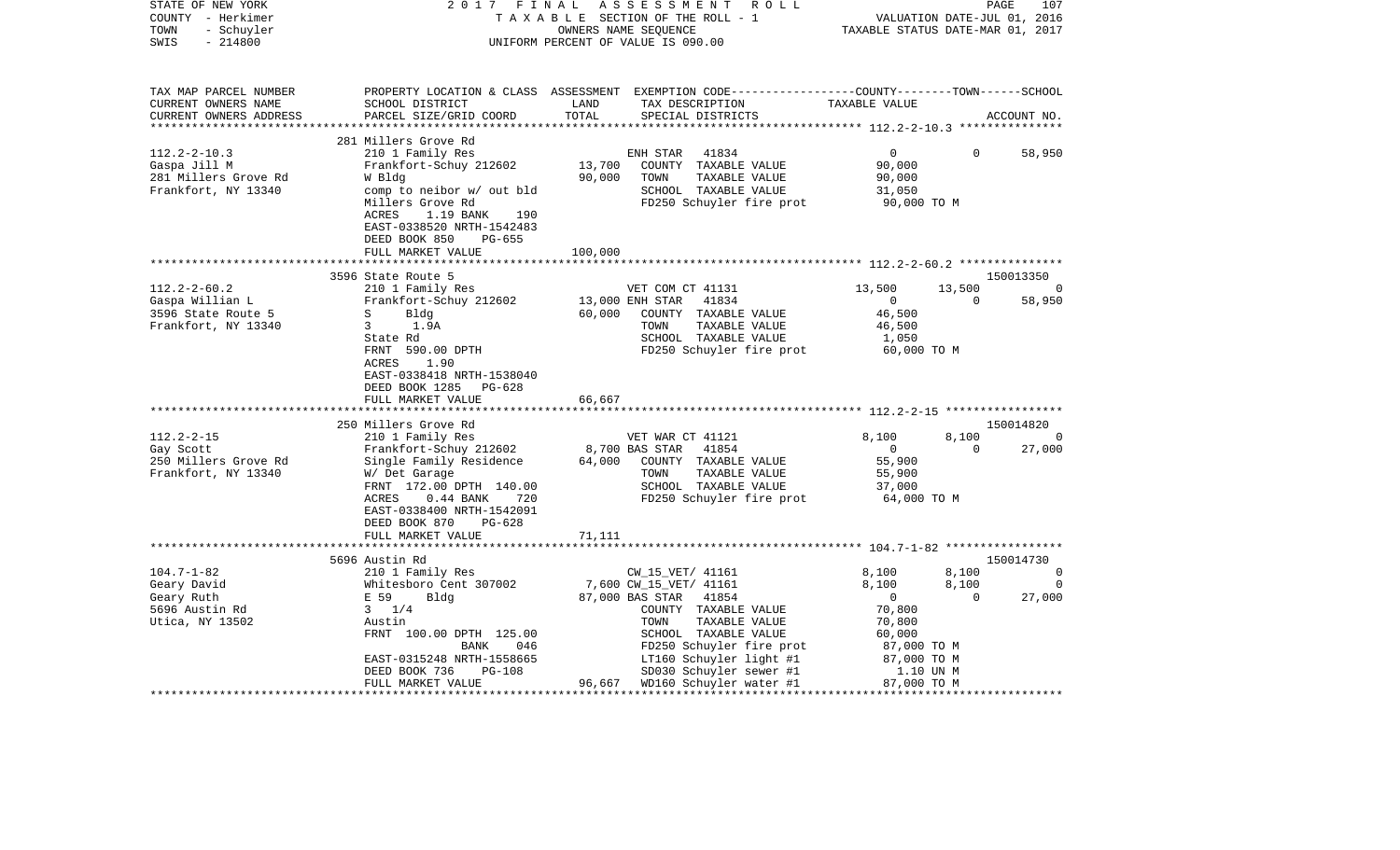| STATE OF NEW YORK<br>COUNTY - Herkimer<br>- Schuyler<br>TOWN<br>$-214800$<br>SWIS | 2017 FINAL                                                                                                        |        | ASSESSMENT<br>R O L L<br>TAXABLE SECTION OF THE ROLL - 1<br>OWNERS NAME SEQUENCE<br>UNIFORM PERCENT OF VALUE IS 090.00 | TAXABLE STATUS DATE-MAR 01, 2017 | PAGE<br>108<br>VALUATION DATE-JUL 01, 2016 |
|-----------------------------------------------------------------------------------|-------------------------------------------------------------------------------------------------------------------|--------|------------------------------------------------------------------------------------------------------------------------|----------------------------------|--------------------------------------------|
| TAX MAP PARCEL NUMBER<br>CURRENT OWNERS NAME                                      | SCHOOL DISTRICT                                                                                                   | LAND   | PROPERTY LOCATION & CLASS ASSESSMENT EXEMPTION CODE---------------COUNTY-------TOWN------SCHOOL<br>TAX DESCRIPTION     | TAXABLE VALUE                    |                                            |
| CURRENT OWNERS ADDRESS<br>*******************                                     | PARCEL SIZE/GRID COORD                                                                                            | TOTAL  | SPECIAL DISTRICTS                                                                                                      |                                  | ACCOUNT NO.                                |
|                                                                                   | 2017 State Route 5                                                                                                |        |                                                                                                                        |                                  | 150022590                                  |
| $104.7 - 1 - 32$                                                                  | 210 1 Family Res                                                                                                  |        | 41400<br>CLERGY                                                                                                        | 1,500                            | 1,500<br>1,500                             |
| Geary Ethan                                                                       | Whitesboro Cent 307002                                                                                            |        | 8,300 BAS STAR<br>41854                                                                                                | $\mathbf{0}$                     | 27,000<br>$\Omega$                         |
| 2017 State Route 5                                                                | Bldg                                                                                                              | 67,500 | COUNTY TAXABLE VALUE                                                                                                   | 66,000                           |                                            |
| Utica, NY 13502                                                                   | $3 \frac{1}{2}$                                                                                                   |        | TAXABLE VALUE<br>TOWN                                                                                                  | 66,000                           |                                            |
|                                                                                   | State                                                                                                             |        | SCHOOL TAXABLE VALUE                                                                                                   | 39,000                           |                                            |
|                                                                                   | FRNT 109.00 DPTH 156.00<br>EAST-0314114 NRTH-1557737                                                              |        | FD250 Schuyler fire prot<br>SD030 Schuyler sewer #1                                                                    | 67,500 TO M<br>1.20 UN M         |                                            |
|                                                                                   | DEED BOOK 1380<br>$PG-54$                                                                                         |        | WD175 Schuyler water #3                                                                                                | 67,500 TO M                      |                                            |
|                                                                                   | FULL MARKET VALUE                                                                                                 | 75,000 |                                                                                                                        |                                  |                                            |
|                                                                                   |                                                                                                                   |        |                                                                                                                        |                                  |                                            |
|                                                                                   | 363 Mowers Rd                                                                                                     |        |                                                                                                                        |                                  | 150006840                                  |
| $105.2 - 1 - 19$                                                                  | 210 1 Family Res                                                                                                  |        | 41854<br>BAS STAR                                                                                                      | $\mathbf{0}$                     | $\Omega$<br>27,000                         |
| Geer Thomas                                                                       | West Canada Val 212402                                                                                            | 12,000 | COUNTY TAXABLE VALUE<br>TAXABLE VALUE                                                                                  | 80,000                           |                                            |
| 363 Mowers Rd<br>Frankfort, NY 13340                                              | Bldg<br>W<br>$3 \quad 1$                                                                                          | 80,000 | TOWN<br>SCHOOL TAXABLE VALUE                                                                                           | 80,000<br>53,000                 |                                            |
|                                                                                   | Mowers                                                                                                            |        | FD250 Schuyler fire prot                                                                                               | 80,000 TO M                      |                                            |
|                                                                                   | FRNT 200.00 DPTH 146.00<br>EAST-0339114 NRTH-1558215<br>DEED BOOK 1150 PG-580<br>FULL MARKET VALUE                | 88,889 |                                                                                                                        |                                  |                                            |
|                                                                                   |                                                                                                                   |        |                                                                                                                        |                                  |                                            |
|                                                                                   | Cogar Rd                                                                                                          |        |                                                                                                                        |                                  | 150003180                                  |
| $105.2 - 4 - 22$                                                                  | 314 Rural vac<10                                                                                                  |        | COUNTY TAXABLE VALUE                                                                                                   | 23,000                           |                                            |
| Gencorelli Frank                                                                  | Frankfort-Schuy 212602                                                                                            | 23,000 | TAXABLE VALUE<br>TOWN                                                                                                  | 23,000                           |                                            |
| Meyers Dana                                                                       | Fox Hollow/ MF#185                                                                                                | 23,000 | SCHOOL TAXABLE VALUE                                                                                                   | 23,000                           |                                            |
| 1618 Zinn St<br>Richmond, CA 94805                                                | Land & Lakes lot 35<br>Cogar Rd<br>ACRES<br>5.00<br>EAST-0343334 NRTH-1560832<br>DEED BOOK 1129<br>PG-19          |        | FD250 Schuyler fire prot                                                                                               | 23,000 TO M                      |                                            |
|                                                                                   | FULL MARKET VALUE                                                                                                 | 25,556 |                                                                                                                        |                                  |                                            |
|                                                                                   |                                                                                                                   |        |                                                                                                                        |                                  |                                            |
| $099.2 - 4 - 23$                                                                  | Grande View Dr<br>314 Rural vac<10                                                                                |        | COUNTY TAXABLE VALUE                                                                                                   | 24,900                           | 150003180                                  |
| Gengnorarin Poopach                                                               | West Canada Val 212402                                                                                            | 24,900 | TOWN<br>TAXABLE VALUE                                                                                                  | 24,900                           |                                            |
| 370 C Center St                                                                   | Survey $# 362$                                                                                                    | 24,900 | SCHOOL TAXABLE VALUE                                                                                                   | 24,900                           |                                            |
| Wallingford, CT 06492                                                             | Land & Lakes lot 23<br>Grande View Dr<br>ACRES<br>6.00<br>EAST-0339748 NRTH-1571493<br>DEED BOOK 1186<br>$PG-479$ |        | FD250 Schuyler fire prot                                                                                               | 24,900 TO M                      |                                            |
|                                                                                   | FULL MARKET VALUE                                                                                                 | 27,667 |                                                                                                                        |                                  |                                            |
| **********************                                                            |                                                                                                                   |        |                                                                                                                        |                                  |                                            |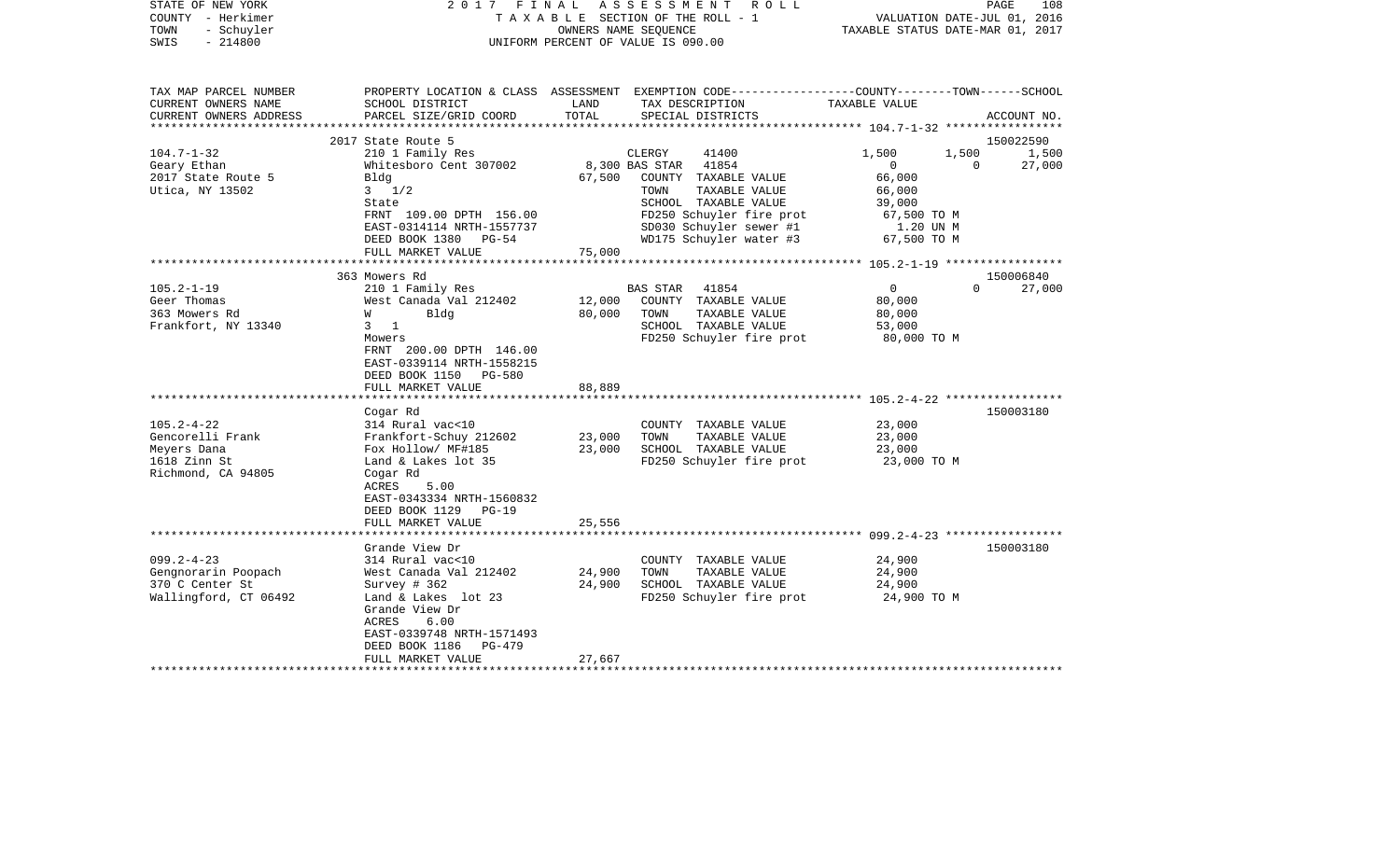| STATE OF NEW YORK<br>COUNTY - Herkimer<br>- Schuyler<br>TOWN<br>SWIS<br>$-214800$                                      | 2017<br>FINAL<br>TAXABLE SECTION OF THE ROLL - 1<br>UNIFORM PERCENT OF VALUE IS 090.00                                                                                                                                                                                     | 109<br>PAGE<br>VALUATION DATE-JUL 01, 2016<br>TAXABLE STATUS DATE-MAR 01, 2017 |                                                                                                                                                                                        |                                                                                                                                    |                          |
|------------------------------------------------------------------------------------------------------------------------|----------------------------------------------------------------------------------------------------------------------------------------------------------------------------------------------------------------------------------------------------------------------------|--------------------------------------------------------------------------------|----------------------------------------------------------------------------------------------------------------------------------------------------------------------------------------|------------------------------------------------------------------------------------------------------------------------------------|--------------------------|
| TAX MAP PARCEL NUMBER<br>CURRENT OWNERS NAME<br>CURRENT OWNERS ADDRESS<br>********************                         | PROPERTY LOCATION & CLASS<br>SCHOOL DISTRICT<br>PARCEL SIZE/GRID COORD                                                                                                                                                                                                     | LAND<br>TOTAL                                                                  | ASSESSMENT EXEMPTION CODE----------------COUNTY-------TOWN------SCHOOL<br>TAX DESCRIPTION<br>SPECIAL DISTRICTS                                                                         | TAXABLE VALUE                                                                                                                      | ACCOUNT NO.              |
|                                                                                                                        | 156 Hawthorne Rd                                                                                                                                                                                                                                                           |                                                                                |                                                                                                                                                                                        |                                                                                                                                    | 150006930                |
| $099.3 - 1 - 32$<br>Gerald Stinebrickner Liv Trust Whitesboro Cent 307002<br>156 Hawthorne Rd<br>Utica, NY 13502       | 210 1 Family Res<br>S<br>Bldg<br>3<br>$\overline{1}$<br>Hawthorne<br>ACRES<br>1.00<br>EAST-0329797 NRTH-1561978<br>DEED BOOK 1337<br>PG-130                                                                                                                                | 13,500<br>127,100                                                              | BAS STAR<br>41854<br>COUNTY TAXABLE VALUE<br>TOWN<br>TAXABLE VALUE<br>SCHOOL TAXABLE VALUE<br>FD250 Schuyler fire prot                                                                 | 0<br>127,100<br>127,100<br>100,100<br>127,100 TO M                                                                                 | $\Omega$<br>27,000       |
|                                                                                                                        | FULL MARKET VALUE                                                                                                                                                                                                                                                          | 141,222                                                                        | *********************************** 104.2-3-13 ******************                                                                                                                      |                                                                                                                                    |                          |
|                                                                                                                        | 148 Knapps Knolle                                                                                                                                                                                                                                                          |                                                                                |                                                                                                                                                                                        |                                                                                                                                    |                          |
| $104.2 - 3 - 13$<br>Gerstner Wm III<br>Gerstner Philomena<br>148 Knapps Knoll Rd<br>Utica, NY 13502<br>$099.4 - 3 - 2$ | 210 1 Family Res<br>Whitesboro Cent 307002<br>Knapp Knolle Rd<br>Single Family Residence<br>added 140sf 2011 \$4500<br>FRNT 111.00 DPTH 312.00<br>BANK<br>720<br>EAST-0322790 NRTH-1556537<br>DEED BOOK 790<br>PG-31<br>FULL MARKET VALUE<br>Mowers Rd<br>322 Rural vac>10 | 11,700<br>134,000<br>148,889                                                   | BAS STAR<br>41854<br>COUNTY TAXABLE VALUE<br>TAXABLE VALUE<br>TOWN<br>SCHOOL TAXABLE VALUE<br>FD250 Schuyler fire prot<br>WD170 Schuyler water #2<br>1.00 UN M<br>COUNTY TAXABLE VALUE | 0<br>134,000<br>134,000<br>107,000<br>134,000 TO M<br>134,000 TO C<br>$099.4 - 3 - 2$ *******************<br>***********<br>68,800 | 27,000<br>0<br>150003180 |
| Gesa Nicholas<br>1761 Wisteria Cir<br>Bellpost, NY 11713                                                               | West Canada Val 212402<br>split #6 lot 2<br>Land & Lakes<br>Mower<br>FRNT 333.20 DPTH<br>ACRES<br>40.00<br>EAST-0339997 NRTH-1563211<br>DEED BOOK 944<br>PG-444<br>FULL MARKET VALUE                                                                                       | 68,800<br>68,800<br>76,444                                                     | TOWN<br>TAXABLE VALUE<br>SCHOOL TAXABLE VALUE<br>FD250 Schuyler fire prot                                                                                                              | 68,800<br>68,800<br>68,800 TO M                                                                                                    |                          |
|                                                                                                                        | *******************<br>Moss Rd                                                                                                                                                                                                                                             | * * * * * * * * * * * * * * * *                                                | ****************************** 112.2-2-60.1 ***************                                                                                                                            |                                                                                                                                    | 150013350                |
| $112.2 - 2 - 60.1$<br>Giannotti Denyse M<br>790 East Monroe St<br>Little Falls, NY 13365                               | 311 Res vac land<br>Frankfort-Schuy 212602<br>S<br>Bldg<br>2.9 split 3 2009<br>Moss rd<br>FRNT 270.00 DPTH<br>ACRES<br>2.60<br>EAST-0338194 NRTH-1537782<br>DEED BOOK 927<br>PG-562                                                                                        | 8,000<br>8,000                                                                 | COUNTY TAXABLE VALUE<br>TOWN<br>TAXABLE VALUE<br>SCHOOL TAXABLE VALUE<br>FD250 Schuyler fire prot                                                                                      | 8,000<br>8,000<br>8,000<br>8,000 TO M                                                                                              |                          |
|                                                                                                                        | FULL MARKET VALUE                                                                                                                                                                                                                                                          | 8,889                                                                          |                                                                                                                                                                                        |                                                                                                                                    |                          |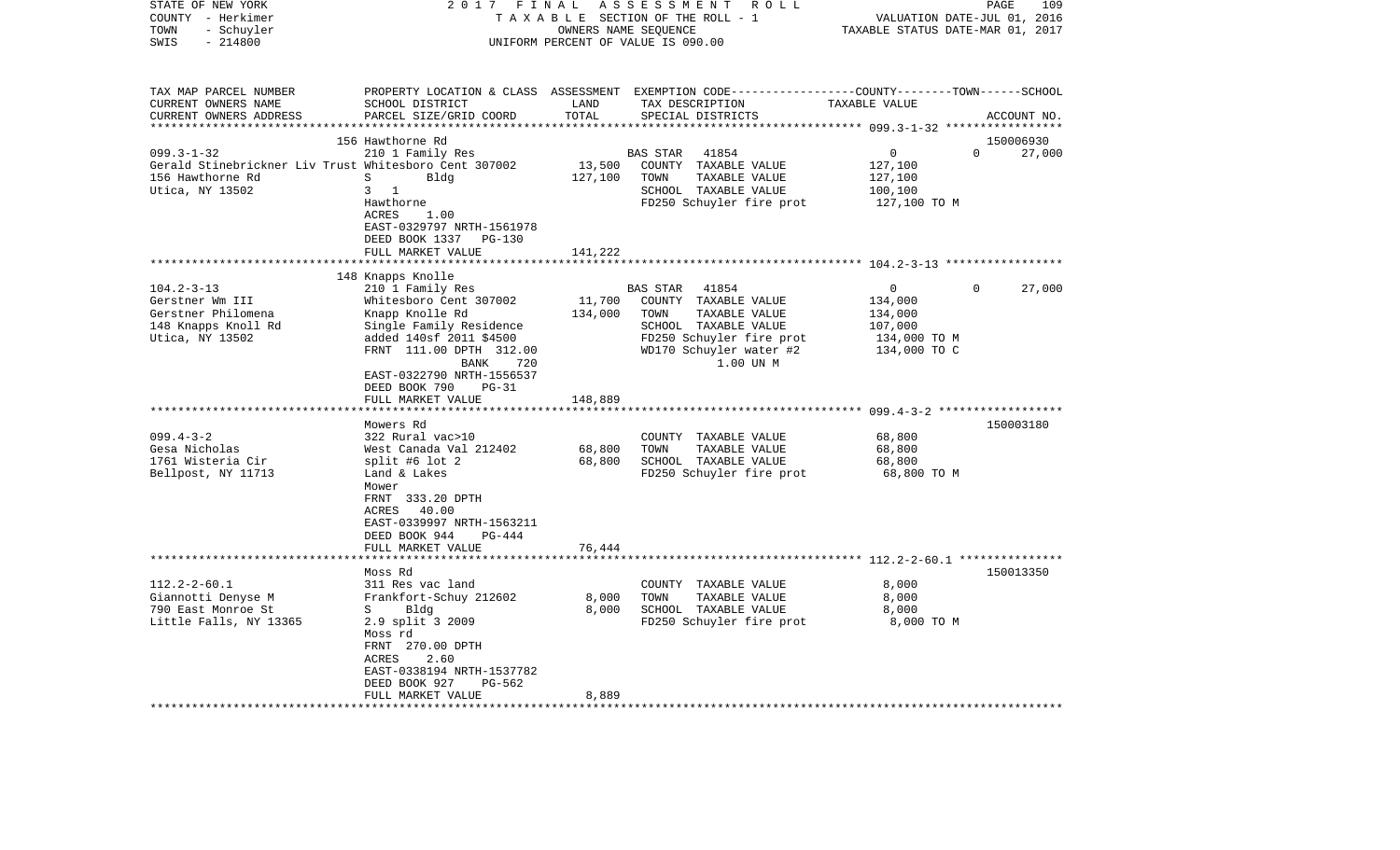| STATE OF NEW YORK<br>COUNTY - Herkimer<br>- Schuyler<br>TOWN<br>$-214800$<br>SWIS |                                                    | OWNERS NAME SEQUENCE | 2017 FINAL ASSESSMENT ROLL<br>TAXABLE SECTION OF THE ROLL - 1<br>UNIFORM PERCENT OF VALUE IS 090.00                                                    | VALUATION DATE-JUL 01, 2016<br>TAXABLE STATUS DATE-MAR 01, 2017 | PAGE<br>110            |
|-----------------------------------------------------------------------------------|----------------------------------------------------|----------------------|--------------------------------------------------------------------------------------------------------------------------------------------------------|-----------------------------------------------------------------|------------------------|
| TAX MAP PARCEL NUMBER<br>CURRENT OWNERS NAME<br>CURRENT OWNERS ADDRESS            | SCHOOL DISTRICT<br>PARCEL SIZE/GRID COORD          | LAND<br>TOTAL        | PROPERTY LOCATION & CLASS ASSESSMENT EXEMPTION CODE----------------COUNTY-------TOWN------SCHOOL<br>TAX DESCRIPTION TAXABLE VALUE<br>SPECIAL DISTRICTS |                                                                 | ACCOUNT NO.            |
|                                                                                   |                                                    |                      |                                                                                                                                                        |                                                                 |                        |
|                                                                                   | 373 Newport Rd                                     |                      |                                                                                                                                                        |                                                                 | 150040540<br>$\Omega$  |
| $104.2 - 1 - 4$<br>Giglio Thomas                                                  | 210 1 Family Res<br>Whitesboro Cent 307002         |                      | BAS STAR 41854<br>8,500 COUNTY TAXABLE VALUE                                                                                                           | $\overline{0}$<br>112,000                                       | 27,000                 |
| Giglio Tina R                                                                     | W Bldg                                             | 112,000              | TOWN<br>TAXABLE VALUE                                                                                                                                  | 112,000                                                         |                        |
| 373 Newport Rd                                                                    | 3.33A                                              |                      | SCHOOL TAXABLE VALUE                                                                                                                                   | 85,000                                                          |                        |
| Utica, NY 13502                                                                   | Newport Rd                                         |                      | FD250 Schuyler fire prot                                                                                                                               |                                                                 |                        |
|                                                                                   | FRNT 100.00 DPTH 180.00                            |                      | WD170 Schuyler water #2                                                                                                                                | 112,000 TO M<br>112,000 TO C                                    |                        |
|                                                                                   | EAST-0320966 NRTH-1559185                          |                      | 1.00 UN M                                                                                                                                              |                                                                 |                        |
|                                                                                   | DEED BOOK 814<br>PG-327                            |                      |                                                                                                                                                        |                                                                 |                        |
|                                                                                   | FULL MARKET VALUE                                  | 124,444              |                                                                                                                                                        |                                                                 |                        |
|                                                                                   |                                                    |                      |                                                                                                                                                        |                                                                 |                        |
|                                                                                   | Hawthorne Rd                                       |                      |                                                                                                                                                        |                                                                 | 150003180              |
| $099.4 - 3 - 13$                                                                  | 314 Rural vac<10                                   |                      | COUNTY TAXABLE VALUE                                                                                                                                   | 25,000                                                          |                        |
| Gignac Ransook                                                                    | West Canada Val 212402                             | 25,000               | TOWN<br>TAXABLE VALUE                                                                                                                                  | 25,000                                                          |                        |
| Gignac Raymond E                                                                  | split #6 lot 12                                    | 25,000               | SCHOOL TAXABLE VALUE                                                                                                                                   | 25,000                                                          |                        |
| 4600 Winding Brooke Ln                                                            | Land & Lakes                                       |                      | FD250 Schuyler fire prot                                                                                                                               | 25,000 TO M                                                     |                        |
| Lothian, MD 20711                                                                 | Mower                                              |                      |                                                                                                                                                        |                                                                 |                        |
|                                                                                   | FRNT 659.00 DPTH                                   |                      |                                                                                                                                                        |                                                                 |                        |
|                                                                                   | ACRES<br>6.10                                      |                      |                                                                                                                                                        |                                                                 |                        |
|                                                                                   | EAST-0343956 NRTH-1566091                          |                      |                                                                                                                                                        |                                                                 |                        |
|                                                                                   | DEED BOOK 942<br>PG-217<br>FULL MARKET VALUE       | 27,778               |                                                                                                                                                        |                                                                 |                        |
|                                                                                   |                                                    |                      |                                                                                                                                                        |                                                                 |                        |
|                                                                                   | Bush Rd                                            |                      |                                                                                                                                                        |                                                                 |                        |
| $105.2 - 2 - 2$                                                                   | 314 Rural vac<10                                   |                      | COUNTY TAXABLE VALUE                                                                                                                                   | 32,500                                                          |                        |
| Gilbert Terrence                                                                  | Frankfort-Schuy 212602                             | 32,500               | TOWN<br>TAXABLE VALUE                                                                                                                                  | 32,500                                                          |                        |
| Gilbert Angela A                                                                  | Valley View lot 2                                  | 32,500               | SCHOOL TAXABLE VALUE                                                                                                                                   | 32,500                                                          |                        |
| 34 Tyler St                                                                       | Land & Lakes sub                                   |                      | FD250 Schuyler fire prot                                                                                                                               | 32,500 TO M                                                     |                        |
| Freeport, NY 11520                                                                | FRNT 302.00 DPTH                                   |                      |                                                                                                                                                        |                                                                 |                        |
|                                                                                   | ACRES<br>5.80                                      |                      |                                                                                                                                                        |                                                                 |                        |
|                                                                                   | EAST-0345195 NRTH-1557115                          |                      |                                                                                                                                                        |                                                                 |                        |
|                                                                                   | DEED BOOK 947 PG-294                               |                      |                                                                                                                                                        |                                                                 |                        |
|                                                                                   | FULL MARKET VALUE                                  | 36,111               |                                                                                                                                                        |                                                                 |                        |
|                                                                                   |                                                    |                      |                                                                                                                                                        |                                                                 |                        |
|                                                                                   | 323 Newport Rd                                     |                      |                                                                                                                                                        |                                                                 |                        |
| $104.2 - 1 - 12.4$                                                                | 210 1 Family Res                                   |                      | BAS STAR<br>41854                                                                                                                                      | $\overline{0}$                                                  | 27,000<br>$\mathbf{0}$ |
| Gillespie Patrick M                                                               | Whitesboro Cent 307002                             | 13,000               | COUNTY TAXABLE VALUE                                                                                                                                   | 99,700                                                          |                        |
| 323 Newport Rd                                                                    | W Bldgs                                            | 99,700               | TOWN<br>TAXABLE VALUE                                                                                                                                  | 99,700                                                          |                        |
| Utica, NY 13502                                                                   | .94 Acres                                          |                      | SCHOOL TAXABLE VALUE                                                                                                                                   | 72,700                                                          |                        |
|                                                                                   | Newport Road                                       |                      | FD250 Schuyler fire prot                                                                                                                               | 99,700 TO M                                                     |                        |
|                                                                                   | ACRES<br>0.94                                      |                      | WD170 Schuyler water #2<br>1.00 UN M                                                                                                                   | 99,700 TO C                                                     |                        |
|                                                                                   | EAST-0320398 NRTH-1558306<br>DEED BOOK 1209 PG-155 |                      |                                                                                                                                                        |                                                                 |                        |
|                                                                                   | FULL MARKET VALUE                                  | 110,778              |                                                                                                                                                        |                                                                 |                        |
|                                                                                   |                                                    |                      |                                                                                                                                                        |                                                                 |                        |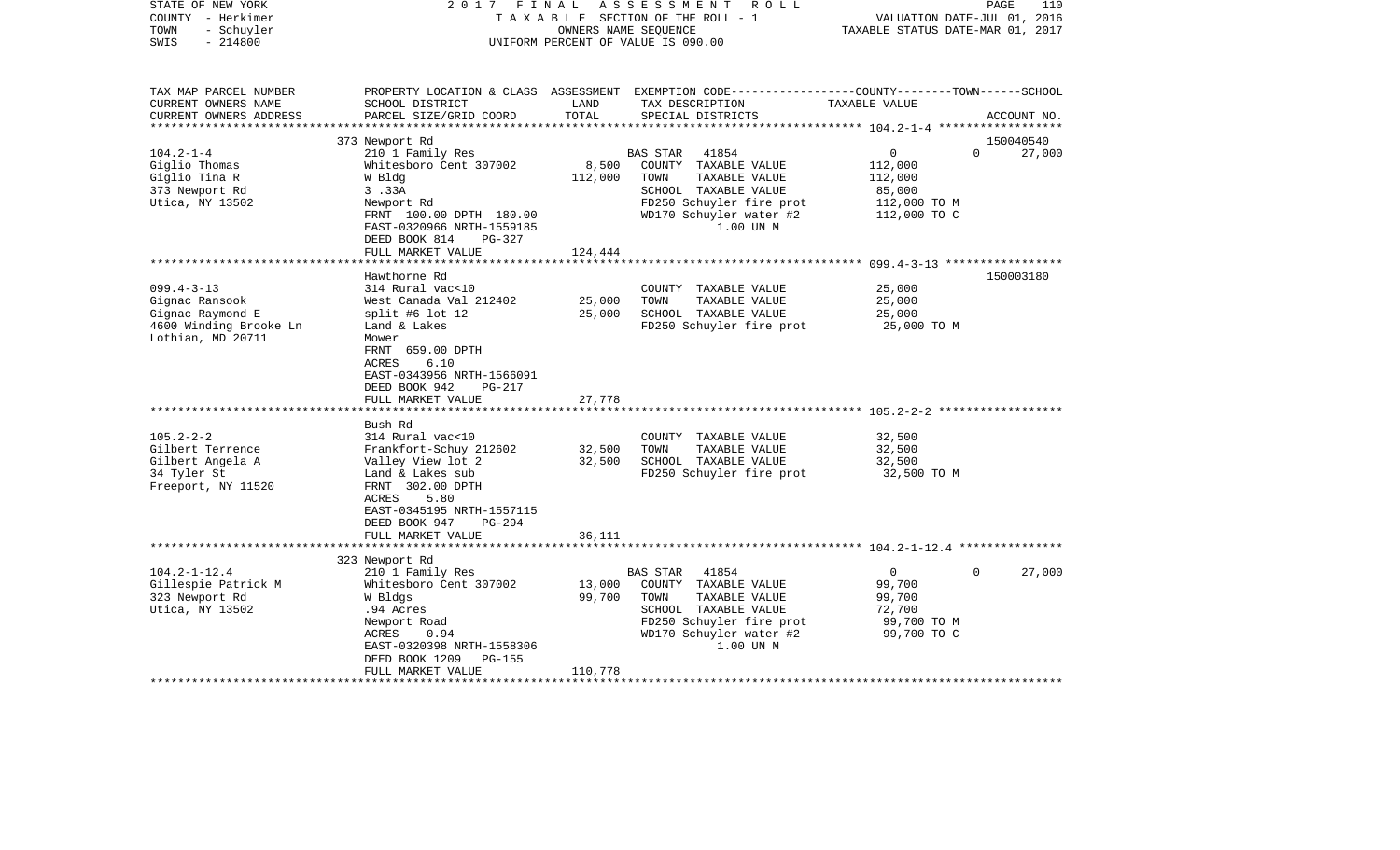| STATE OF NEW YORK<br>COUNTY - Herkimer<br>TOWN<br>- Schuyler<br>$-214800$<br>SWIS                                                                                                                     | 2017<br>FINAL                                                                                                                                                                                                                                                                                                   |                                       | ASSESSMENT<br>R O L L<br>T A X A B L E SECTION OF THE ROLL - 1<br>OWNERS NAME SEQUENCE<br>UNIFORM PERCENT OF VALUE IS 090.00                                                                                                                                                |                                                                                                                           | 111<br>PAGE<br>VALUATION DATE-JUL 01, 2016<br>TAXABLE STATUS DATE-MAR 01, 2017          |
|-------------------------------------------------------------------------------------------------------------------------------------------------------------------------------------------------------|-----------------------------------------------------------------------------------------------------------------------------------------------------------------------------------------------------------------------------------------------------------------------------------------------------------------|---------------------------------------|-----------------------------------------------------------------------------------------------------------------------------------------------------------------------------------------------------------------------------------------------------------------------------|---------------------------------------------------------------------------------------------------------------------------|-----------------------------------------------------------------------------------------|
| TAX MAP PARCEL NUMBER<br>CURRENT OWNERS NAME<br>CURRENT OWNERS ADDRESS<br>*******************                                                                                                         | SCHOOL DISTRICT<br>PARCEL SIZE/GRID COORD<br>****************************                                                                                                                                                                                                                                       | LAND<br>TOTAL                         | PROPERTY LOCATION & CLASS ASSESSMENT EXEMPTION CODE---------------COUNTY-------TOWN------SCHOOL<br>TAX DESCRIPTION<br>SPECIAL DISTRICTS                                                                                                                                     | TAXABLE VALUE                                                                                                             | ACCOUNT NO.                                                                             |
| $112.1 - 2 - 20$<br>Gillette Darryl<br>Gillette Donna M<br>3253 State Route 5<br>Frankfort, NY 13340                                                                                                  | 3253 State Route 5<br>210 1 Family Res<br>Frankfort-Schuy 212602<br>Bldg<br>N<br>$3 \quad 1$<br>State<br>1.20<br>ACRES<br>EAST-0333229 NRTH-1542738<br>DEED BOOK 821<br>PG-177                                                                                                                                  | 13,700<br>62,600                      | COUNTY TAXABLE VALUE<br>TOWN<br>TAXABLE VALUE<br>SCHOOL TAXABLE VALUE<br>FD250 Schuyler fire prot                                                                                                                                                                           | 62,600<br>62,600<br>62,600<br>62,600 TO M                                                                                 | 150007080                                                                               |
|                                                                                                                                                                                                       | FULL MARKET VALUE                                                                                                                                                                                                                                                                                               | 69,556<br>* * * * * * *               |                                                                                                                                                                                                                                                                             |                                                                                                                           |                                                                                         |
| $112.1 - 2 - 21$<br>Gillette Darryl<br>Gillette Donna M<br>3263 State Route 5<br>Frankfort, NY 13340<br>$112.2 - 3 - 9$<br>Gillette David<br>Gillette Judith<br>226 Watkins Rd<br>Frankfort, NY 13340 | 3263 State Route 5<br>240 Rural res<br>Frankfort-Schuy 212602<br>Bldg<br>1 20<br>State<br>ACRES<br>20.00<br>EAST-0333746 NRTH-1542976<br>DEED BOOK 821<br><b>PG-180</b><br>FULL MARKET VALUE<br>226 Watkins Rd<br>210 1 Family Res<br>Frankfort-Schuy 212602<br>E Trl<br>3 1.2 Acre<br>Watkins<br>ACRES<br>1.40 | 26,000<br>99,000<br>110,000<br>64,100 | BAS STAR<br>41854<br>COUNTY TAXABLE VALUE<br>TOWN<br>TAXABLE VALUE<br>SCHOOL TAXABLE VALUE<br>FD250 Schuyler fire prot<br>VET WAR CT 41121<br>13,800 ENH STAR<br>41834<br>COUNTY TAXABLE VALUE<br>TOWN<br>TAXABLE VALUE<br>SCHOOL TAXABLE VALUE<br>FD250 Schuyler fire prot | $\mathbf 0$<br>99,000<br>99,000<br>72,000<br>99,000 TO M<br>8,100<br>$\Omega$<br>56,000<br>56,000<br>5,150<br>64,100 TO M | 150007050<br>$\Omega$<br>27,000<br>150007020<br>8,100<br>$\Omega$<br>$\Omega$<br>58,950 |
| $112.2 - 1 - 18$<br>Gizowski Carl & Patricia<br>Gizowski Traci                                                                                                                                        | EAST-0340897 NRTH-1539389<br>DEED BOOK 00604 PG-00300<br>FULL MARKET VALUE<br>****************************<br>202 Mckennan Rd<br>210 1 Family Res<br>Frankfort-Schuy 212602<br>Residence & Body Shop                                                                                                            | 71,222<br>15,600<br>115,400           | BAS STAR<br>41854<br>COUNTY TAXABLE VALUE<br>TAXABLE VALUE<br>TOWN                                                                                                                                                                                                          | 0<br>115,400<br>115,400                                                                                                   | 150040180<br>$\Omega$<br>27,000                                                         |
| 202 Mckennan Rd<br>Frankfort, NY 13340                                                                                                                                                                | 3.7 Acres<br>Includes 112.2-1-15.3<br>ACRES<br>3.80<br>EAST-0344878 NRTH-1541579<br>DEED BOOK 1264<br>PG-187<br>FULL MARKET VALUE                                                                                                                                                                               | 128,222                               | SCHOOL TAXABLE VALUE<br>FD250 Schuyler fire prot                                                                                                                                                                                                                            | 88,400<br>115,400 TO M                                                                                                    |                                                                                         |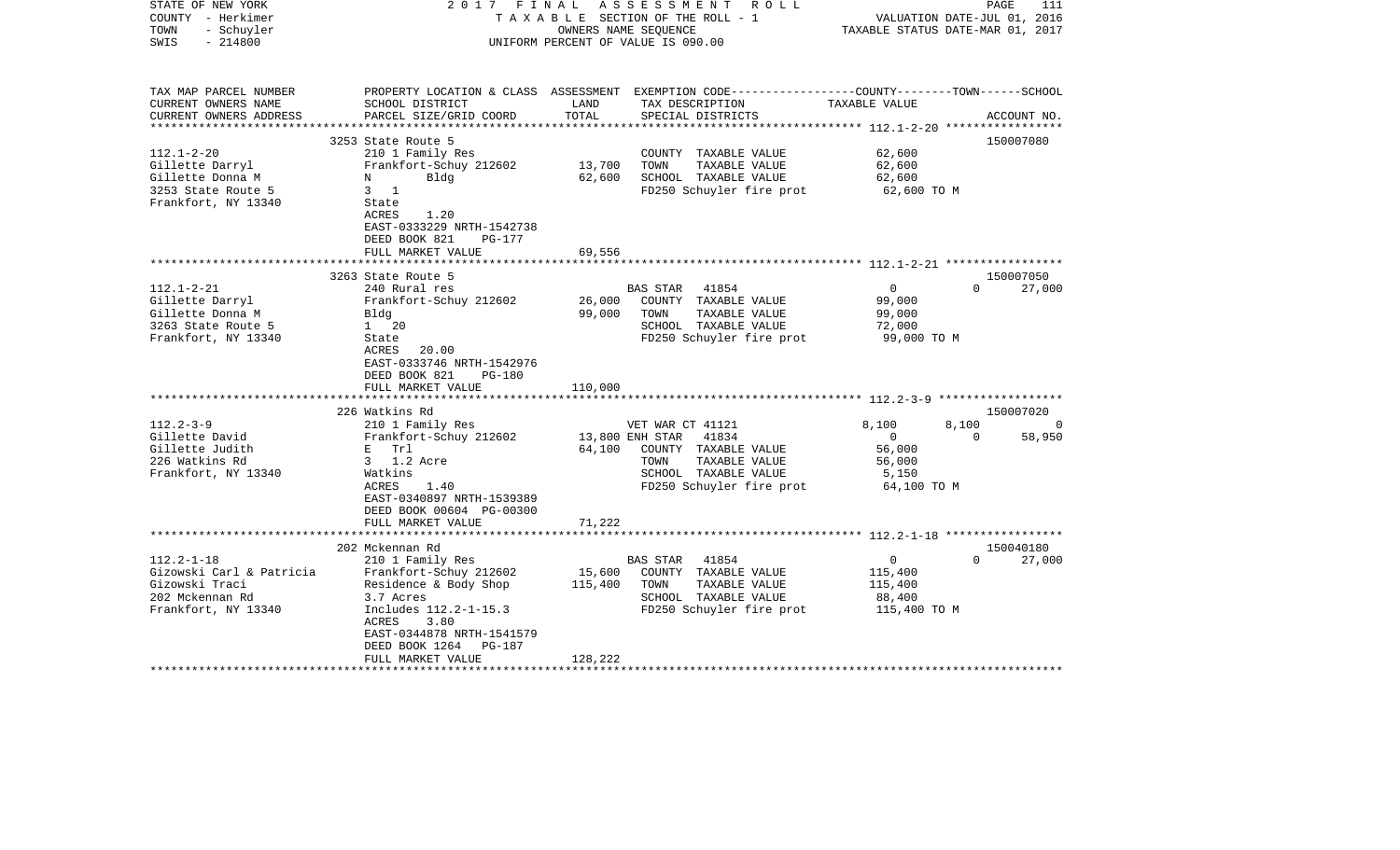| STATE OF NEW YORK<br>COUNTY - Herkimer<br>- Schuyler<br>TOWN<br>$-214800$<br>SWIS | 2017 FINAL                                                                                                                                                                          |                              | A S S E S S M E N T<br>R O L L<br>TAXABLE SECTION OF THE ROLL - 1<br>OWNERS NAME SEOUENCE<br>UNIFORM PERCENT OF VALUE IS 090.00                                | VALUATION DATE-JUL 01, 2016<br>TAXABLE STATUS DATE-MAR 01, 2017              |                         | PAGE<br>112     |
|-----------------------------------------------------------------------------------|-------------------------------------------------------------------------------------------------------------------------------------------------------------------------------------|------------------------------|----------------------------------------------------------------------------------------------------------------------------------------------------------------|------------------------------------------------------------------------------|-------------------------|-----------------|
| TAX MAP PARCEL NUMBER<br>CURRENT OWNERS NAME<br>CURRENT OWNERS ADDRESS            | SCHOOL DISTRICT<br>PARCEL SIZE/GRID COORD                                                                                                                                           | LAND<br>TOTAL                | PROPERTY LOCATION & CLASS ASSESSMENT EXEMPTION CODE----------------COUNTY-------TOWN------SCHOOL<br>TAX DESCRIPTION<br>SPECIAL DISTRICTS                       | TAXABLE VALUE                                                                |                         | ACCOUNT NO.     |
| *********************                                                             |                                                                                                                                                                                     |                              |                                                                                                                                                                |                                                                              |                         |                 |
|                                                                                   | 3788 State Route 5                                                                                                                                                                  |                              |                                                                                                                                                                |                                                                              |                         | 150019200       |
| $112.2 - 3 - 59$<br>GJM Holding LLC<br>6434 State Route 233<br>Rome, NY 13440     | 210 1 Family Res<br>Frankfort-Schuy 212602<br>Residence W/ Two Garage<br>Includes 112.2-3-60<br>State<br>FRNT 365.00 DPTH 143.00<br>EAST-0341303 NRTH-1535467                       | 13,500<br>68,000             | COUNTY TAXABLE VALUE<br>TOWN<br>TAXABLE VALUE<br>SCHOOL TAXABLE VALUE<br>FD250 Schuyler fire prot                                                              | 68,000<br>68,000<br>68,000<br>68,000 TO M                                    |                         |                 |
|                                                                                   | DEED BOOK 1617 PG-76                                                                                                                                                                |                              |                                                                                                                                                                |                                                                              |                         |                 |
|                                                                                   | FULL MARKET VALUE                                                                                                                                                                   | 75,556                       |                                                                                                                                                                |                                                                              |                         |                 |
|                                                                                   | 2243 State Route 5                                                                                                                                                                  |                              |                                                                                                                                                                |                                                                              |                         | 150016290       |
| $104.11 - 1 - 8.1$<br>Glen Motel Inc<br>2243 State Route 5<br>Utica, NY 13502     | 415 Motel<br>Whitesboro Cent 307002<br>Glen Motel<br>FRNT 165.00 DPTH 217.00<br>ACRES<br>1.20<br>EAST-0317662 NRTH-1555033<br>DEED BOOK 829<br>PG-350<br>FULL MARKET VALUE          | 18,800<br>375,000<br>416,667 | BAS STAR<br>41854<br>COUNTY TAXABLE VALUE<br>TOWN<br>TAXABLE VALUE<br>SCHOOL TAXABLE VALUE<br>FD250 Schuyler fire prot<br>WD170 Schuyler water #2<br>1.00 UN M | $\mathbf{0}$<br>375,000<br>375,000<br>360,000<br>375,000 TO M<br>22,400 TO C | $\Omega$                | 15,000          |
|                                                                                   |                                                                                                                                                                                     |                              |                                                                                                                                                                |                                                                              |                         | 150007320       |
| $098.4 - 1 - 16$                                                                  | 757 Newport Rd<br>210 1 Family Res                                                                                                                                                  |                              | VET COM CT 41131                                                                                                                                               | 13,500                                                                       | 13,500                  | 0               |
| Glenske Stephen A<br>757 Newport Rd<br>Utica, NY 13502                            | Whitesboro Cent 307002<br>W Bldg<br>1<br>$\mathbf{2}$<br>Newport<br>FRNT 161.00 DPTH<br>ACRES<br>1.60<br>EAST-0324588 NRTH-1565913<br>DEED BOOK 00563 PG-00179<br>FULL MARKET VALUE | 57,400<br>63,778             | 14,100 ENH STAR<br>41834<br>COUNTY TAXABLE VALUE<br>TAXABLE VALUE<br>TOWN<br>SCHOOL TAXABLE VALUE<br>FD250 Schuyler fire prot                                  | $\overline{0}$<br>43,900<br>43,900<br>$\overline{0}$<br>57,400 TO M          | $\overline{0}$          | 57,400          |
|                                                                                   |                                                                                                                                                                                     |                              |                                                                                                                                                                |                                                                              |                         |                 |
|                                                                                   | 631 Newport Rd                                                                                                                                                                      |                              |                                                                                                                                                                |                                                                              |                         | 150007260       |
| $098.4 - 1 - 18.1$                                                                | 113 Cattle farm                                                                                                                                                                     |                              | AG MKTS<br>41730                                                                                                                                               | 48,773                                                                       | 48,773                  | 48,773          |
| Glenski Robert J<br>Glenski Rosalie<br>631 Newport Rd<br>Utica, NY 13502          | Whitesboro Cent 307002<br>W&e Bldgs Barn Off<br>182a 1 Silo 5000<br>Newport Rd<br>ACRES 178.60                                                                                      |                              | 125,000 ENH STAR<br>41834<br>240,000 AGRIC 10 Y 42100<br>COUNTY TAXABLE VALUE<br>TOWN<br>TAXABLE VALUE<br>SCHOOL TAXABLE VALUE                                 | $\overline{0}$<br>4,000<br>187,227<br>187,227<br>128,277                     | $\overline{0}$<br>4,000 | 58,950<br>4,000 |
| MAY BE SUBJECT TO PAYMENT                                                         | EAST-0323884 NRTH-1564775                                                                                                                                                           |                              | FD250 Schuyler fire prot                                                                                                                                       | 240,000 TO M                                                                 |                         |                 |
| UNDER AGDIST LAW TIL 2024                                                         | DEED BOOK 744<br>PG-202<br>FULL MARKET VALUE                                                                                                                                        | 266,667                      |                                                                                                                                                                |                                                                              |                         |                 |
|                                                                                   |                                                                                                                                                                                     |                              |                                                                                                                                                                |                                                                              |                         |                 |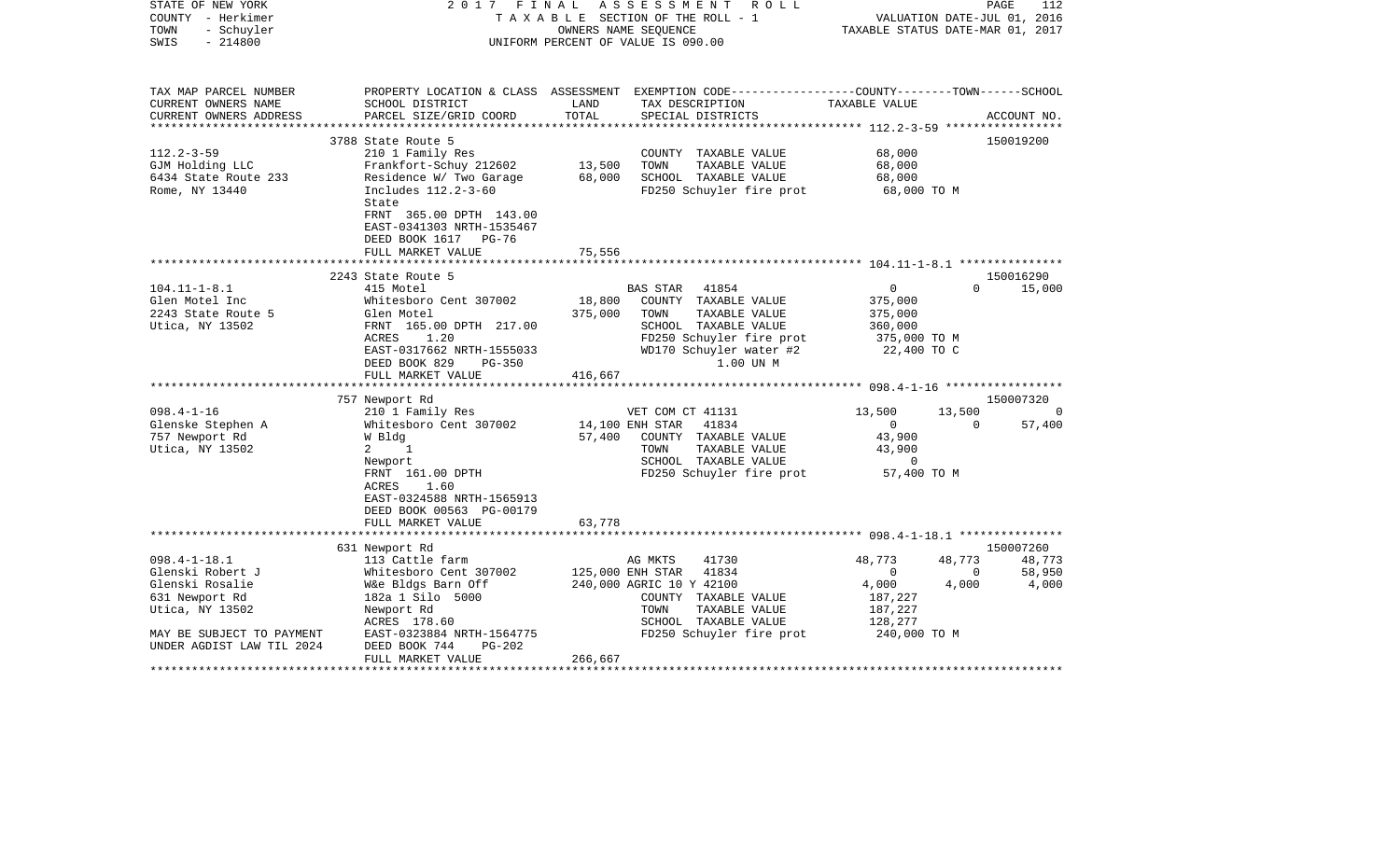| STATE OF NEW YORK<br>COUNTY - Herkimer<br>- Schuyler<br>TOWN<br>$-214800$<br>SWIS                | 2017 FINAL                                                                                                                                                                                | OWNERS NAME SEQUENCE | A S S E S S M E N T A O L L<br>TAXABLE SECTION OF THE ROLL - 1<br>UNIFORM PERCENT OF VALUE IS 090.00                                                              | VALUATION DATE-JUL 01, 2016<br>TAXABLE STATUS DATE-MAR 01, 2017           | PAGE<br>113        |
|--------------------------------------------------------------------------------------------------|-------------------------------------------------------------------------------------------------------------------------------------------------------------------------------------------|----------------------|-------------------------------------------------------------------------------------------------------------------------------------------------------------------|---------------------------------------------------------------------------|--------------------|
| TAX MAP PARCEL NUMBER<br>CURRENT OWNERS NAME<br>CURRENT OWNERS ADDRESS                           | SCHOOL DISTRICT<br>PARCEL SIZE/GRID COORD                                                                                                                                                 | LAND<br>TOTAL        | PROPERTY LOCATION & CLASS ASSESSMENT EXEMPTION CODE----------------COUNTY-------TOWN------SCHOOL<br>TAX DESCRIPTION<br>SPECIAL DISTRICTS                          | TAXABLE VALUE                                                             | ACCOUNT NO.        |
|                                                                                                  | Woods Ln                                                                                                                                                                                  |                      |                                                                                                                                                                   |                                                                           |                    |
| $104.2 - 1 - 14.4$<br>Glenski Robert J<br>Glenski Rosalie C<br>631 Newport Rd<br>Utica, NY 13502 | 105 Vac farmland<br>Whitesboro Cent 307002<br>Vacant Land<br>16.4<br>Corrective Deed 2-4-00<br>FRNT 670.00 DPTH                                                                           | 18,500               | 41730<br>AG MKTS<br>18,500 COUNTY TAXABLE VALUE<br>TOWN<br>TAXABLE VALUE<br>SCHOOL TAXABLE VALUE<br>FD250 Schuyler fire prot<br>WD170 Schuyler water #2           | 7,417<br>11,083<br>11,083<br>11,083<br>18,500 TO M<br>18,500 TO C         | 7,417 7,417        |
| MAY BE SUBJECT TO PAYMENT<br>UNDER AGDIST LAW TIL 2024                                           | ACRES 16.40<br>EAST-0319015 NRTH-1558287<br>DEED BOOK 924<br>PG-280<br>FULL MARKET VALUE                                                                                                  | 20,556               | $.00$ UN M                                                                                                                                                        |                                                                           |                    |
|                                                                                                  |                                                                                                                                                                                           |                      |                                                                                                                                                                   |                                                                           |                    |
| $099.2 - 4 - 14$<br>Godridge Warren S<br>41 Euclid Ave<br>Hastings on Hudson, NY 10706           | Grande View Dr<br>322 Rural vac>10<br>West Canada Val 212402<br>Survey # 362<br>Land & Lakes lot 14<br>Grande View Dr<br>ACRES 32.30<br>EAST-0343752 NRTH-1570185<br>DEED BOOK 1195 PG-56 | 56,950<br>56,950     | COUNTY TAXABLE VALUE<br>TOWN<br>TAXABLE VALUE<br>SCHOOL TAXABLE VALUE<br>FD250 Schuyler fire prot                                                                 | 56,950<br>56,950<br>56,950<br>56,950 TO M                                 | 150003180          |
|                                                                                                  | FULL MARKET VALUE                                                                                                                                                                         | 63,278               |                                                                                                                                                                   |                                                                           |                    |
|                                                                                                  | 2198 State Route 5                                                                                                                                                                        |                      |                                                                                                                                                                   |                                                                           | 150012930          |
| $104.11 - 1 - 32$<br>Goico Richard<br>Goico Patricia<br>2198 State Route 5<br>Utica, NY 13502    | 210 1 Family Res<br>Whitesboro Cent 307002<br>Residenceome<br>$3 \frac{1}{3}$<br>State<br>FRNT 100.00 DPTH 150.00<br>EAST-0316788 NRTH-1555294<br>DEED BOOK 842<br>$PG-43$                | 75,200               | BAS STAR 41854<br>8,000 COUNTY TAXABLE VALUE<br>TOWN<br>TAXABLE VALUE<br>SCHOOL TAXABLE VALUE<br>FD250 Schuyler fire prot<br>WD170 Schuyler water #2<br>1.00 UN M | $\overline{0}$<br>75,200<br>75,200<br>48,200<br>75,200 TO M<br>4,000 TO C | $\Omega$<br>27,000 |
|                                                                                                  | FULL MARKET VALUE                                                                                                                                                                         | 83,556               |                                                                                                                                                                   |                                                                           |                    |
| $104.11 - 1 - 33.2$<br>Goico Richard<br>Goico Patricia<br>2198 State Route 5<br>Utica, NY 13502  | 2194 State Route 5<br>311 Res vac land<br>Whitesboro Cent 307002<br>Split # 7 2012<br>split from 104-11-1-33<br>NO FRONTAGE<br>FRNT 100.00 DPTH 193.00<br>EAST-0316666 NRTH-1555257       | 2,000<br>2,000       | COUNTY TAXABLE VALUE<br>TOWN<br>TAXABLE VALUE<br>SCHOOL TAXABLE VALUE<br>FD250 Schuyler fire prot<br>WD170 Schuyler water #2<br>1.00 UN M                         | 2,000<br>2,000<br>2,000<br>2,000 TO M<br>4,800 TO C                       | 150011310          |
|                                                                                                  | DEED BOOK 1428<br>PG-126<br>FULL MARKET VALUE                                                                                                                                             | 2,222                |                                                                                                                                                                   |                                                                           |                    |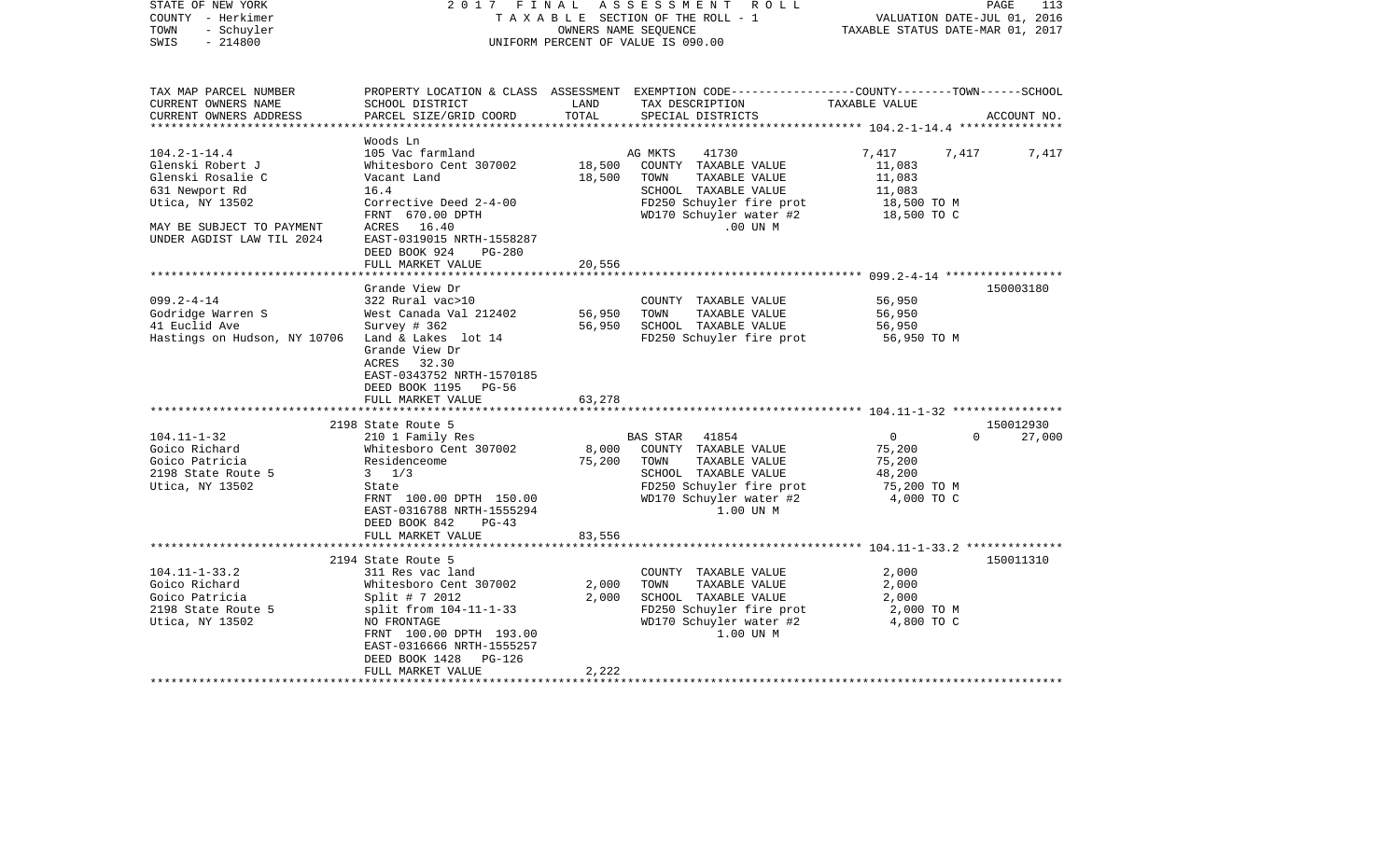| STATE OF NEW YORK<br>COUNTY - Herkimer<br>TOWN<br>- Schuyler<br>$-214800$<br>SWIS                         | 2 0 1 7<br>FINAL<br>TAXABLE SECTION OF THE ROLL - 1<br>UNIFORM PERCENT OF VALUE IS 090.00                                                                         | R O L L<br>114<br>PAGE<br>2016<br>VALUATION DATE-JUL 01,<br>TAXABLE STATUS DATE-MAR 01, 2017 |                                                                                                                                           |                                                             |             |                     |
|-----------------------------------------------------------------------------------------------------------|-------------------------------------------------------------------------------------------------------------------------------------------------------------------|----------------------------------------------------------------------------------------------|-------------------------------------------------------------------------------------------------------------------------------------------|-------------------------------------------------------------|-------------|---------------------|
| TAX MAP PARCEL NUMBER<br>CURRENT OWNERS NAME<br>CURRENT OWNERS ADDRESS                                    | SCHOOL DISTRICT<br>PARCEL SIZE/GRID COORD                                                                                                                         | LAND<br>TOTAL                                                                                | PROPERTY LOCATION & CLASS ASSESSMENT EXEMPTION CODE---------------COUNTY-------TOWN------SCHOOL<br>TAX DESCRIPTION<br>SPECIAL DISTRICTS   | TAXABLE VALUE                                               |             | ACCOUNT NO.         |
|                                                                                                           | 11413 Cosby Manor Rd                                                                                                                                              |                                                                                              |                                                                                                                                           |                                                             |             |                     |
| $104.2 - 2 - 26$                                                                                          | 210 1 Family Res                                                                                                                                                  |                                                                                              | <b>BAS STAR</b><br>41854                                                                                                                  | $\mathbf 0$                                                 | $\Omega$    | 150012030<br>27,000 |
| Goldsmith James R<br>11413 Cosby Manor Rd<br>Utica, NY 13502                                              | Whitesboro Cent 307002<br>Cellar Only<br>1 Acre<br>Cosby Manor<br>FRNT 100.00 DPTH 150.00<br>780<br>BANK                                                          | 8,000<br>115,400                                                                             | COUNTY TAXABLE VALUE<br>TAXABLE VALUE<br>TOWN<br>SCHOOL TAXABLE VALUE<br>FD250 Schuyler fire prot<br>WD170 Schuyler water #2<br>1.00 UN M | 115,400<br>115,400<br>88,400<br>115,400 TO M<br>3,800 TO C  |             |                     |
|                                                                                                           | EAST-0323491 NRTH-1557487<br>DEED BOOK 820<br>PG-537                                                                                                              |                                                                                              |                                                                                                                                           |                                                             |             |                     |
|                                                                                                           | FULL MARKET VALUE                                                                                                                                                 | 128,222                                                                                      |                                                                                                                                           |                                                             |             |                     |
|                                                                                                           |                                                                                                                                                                   |                                                                                              |                                                                                                                                           |                                                             |             |                     |
|                                                                                                           | 358 Watkins Rd                                                                                                                                                    |                                                                                              |                                                                                                                                           |                                                             |             | 150007440           |
| $112.2 - 3 - 16.1$                                                                                        | 120 Field crops                                                                                                                                                   |                                                                                              | AG MKTS<br>41730                                                                                                                          | $\mathbf 0$                                                 | $\Omega$    | 0                   |
| Goodhines Carolyn                                                                                         | Frankfort-Schuy 212602                                                                                                                                            |                                                                                              | 69,000 ENH STAR<br>41834                                                                                                                  | $\mathbf 0$                                                 | $\mathbf 0$ | 58,950              |
| 358 Watkins Rd<br>Frankfort, NY 13340                                                                     | 1 House, Barn<br>174.0 Acres<br>Watkins Rd                                                                                                                        | 135,700                                                                                      | COUNTY TAXABLE VALUE<br>TOWN<br>TAXABLE VALUE<br>SCHOOL TAXABLE VALUE                                                                     | 135,700<br>135,700<br>76,750                                |             |                     |
| MAY BE SUBJECT TO PAYMENT<br>UNDER AGDIST LAW TIL 2024                                                    | FRNT 530.00 DPTH<br>ACRES 137.00<br>EAST-0344678 NRTH-1540073<br>DEED BOOK 00655 PG-00467<br>FULL MARKET VALUE                                                    | 150,778                                                                                      | FD250 Schuyler fire prot                                                                                                                  | 135,700 TO M                                                |             |                     |
|                                                                                                           | ********************                                                                                                                                              | ************                                                                                 |                                                                                                                                           | **************************** 112.2-3-16.7 ***************   |             |                     |
|                                                                                                           | Watkins Rd                                                                                                                                                        |                                                                                              |                                                                                                                                           |                                                             |             | 150007440           |
| $112.2 - 3 - 16.7$                                                                                        | 120 Field crops                                                                                                                                                   | 15,000                                                                                       | COUNTY TAXABLE VALUE<br>TOWN<br>TAXABLE VALUE                                                                                             | 15,000<br>15,000                                            |             |                     |
| Goodhines Carolyn<br>358 Watkins Rd                                                                       | Frankfort-Schuy 212602<br>12a                                                                                                                                     | 15,000                                                                                       | SCHOOL TAXABLE VALUE                                                                                                                      | 15,000                                                      |             |                     |
| Frankfort, NY 13340                                                                                       | Watkins Rd<br>FRNT<br>55.00 DPTH                                                                                                                                  |                                                                                              | FD250 Schuyler fire prot                                                                                                                  | 15,000 TO M                                                 |             |                     |
| MAY BE SUBJECT TO PAYMENT<br>UNDER AGDIST LAW TIL 2021                                                    | 12.00<br>ACRES<br>EAST-0341064 NRTH-1540353<br>DEED BOOK 00655 PG-00467<br>FULL MARKET VALUE                                                                      | 16,667                                                                                       |                                                                                                                                           |                                                             |             |                     |
|                                                                                                           | **********************                                                                                                                                            |                                                                                              |                                                                                                                                           |                                                             |             |                     |
|                                                                                                           | 280 Spain Gulf Rd                                                                                                                                                 |                                                                                              |                                                                                                                                           |                                                             |             |                     |
| $099.1 - 1 - 18.2$<br>Goodson Kathy A<br>Goodson Kenneth W<br>280 Spain Gulf<br>No Rd<br>Poland, NY 13431 | 240 Rural res<br>West Canada Val 212402<br>Vacant<br>15 Acres<br>Spain Gulf Road<br>ACRES<br>15.00<br>EAST-0334344 NRTH-1572557<br>DEED BOOK 915<br><b>PG-108</b> | 23,500<br>115,400                                                                            | 41854<br><b>BAS STAR</b><br>COUNTY TAXABLE VALUE<br>TOWN<br>TAXABLE VALUE<br>SCHOOL TAXABLE VALUE<br>FD250 Schuyler fire prot             | $\mathbf 0$<br>115,400<br>115,400<br>88,400<br>115,400 TO M | $\mathbf 0$ | 27,000              |
|                                                                                                           | FULL MARKET VALUE                                                                                                                                                 | 128,222                                                                                      |                                                                                                                                           |                                                             |             |                     |
| *******************                                                                                       | ********************                                                                                                                                              |                                                                                              |                                                                                                                                           |                                                             |             |                     |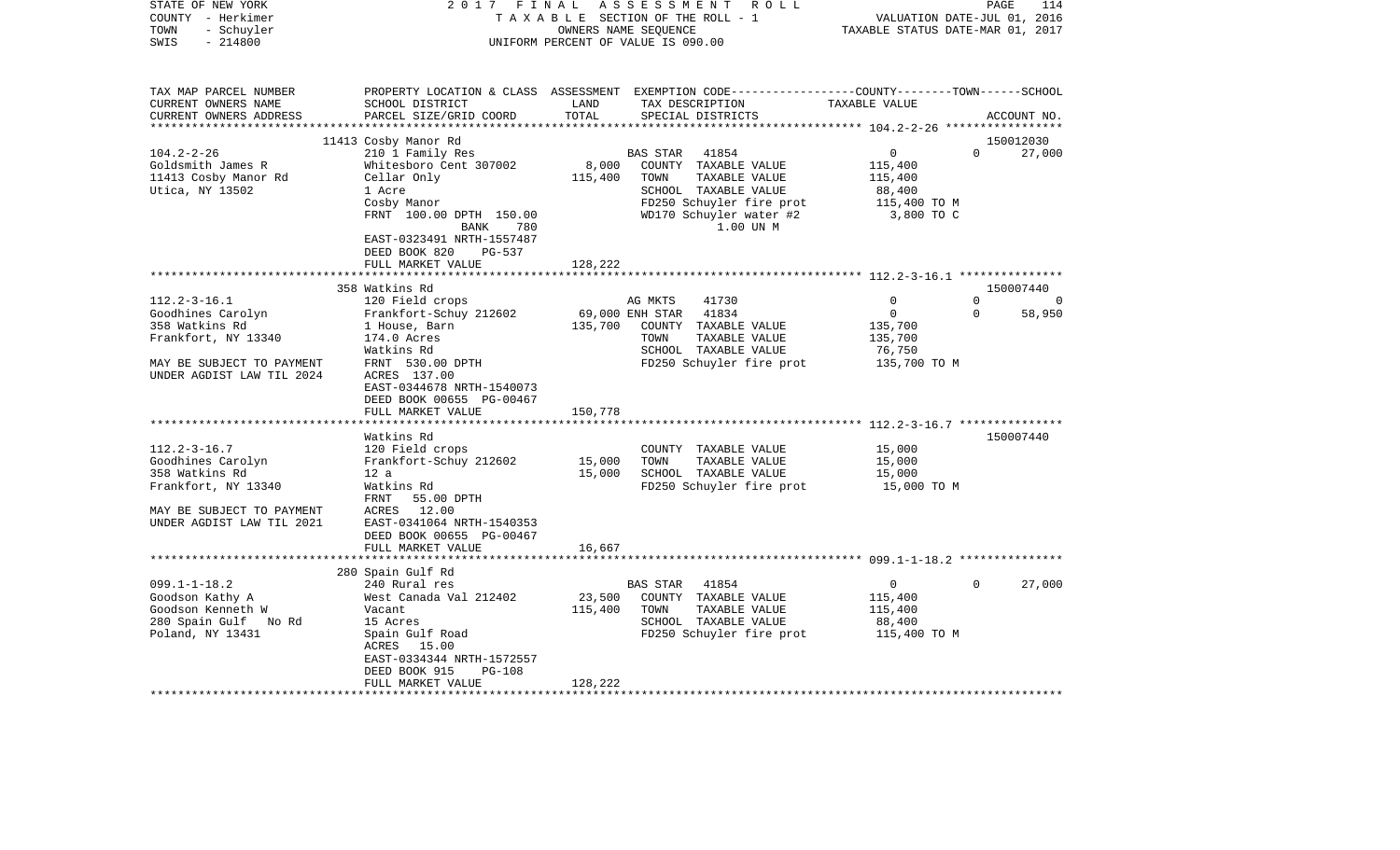| STATE OF NEW YORK<br>COUNTY - Herkimer<br>- Schuyler<br>TOWN<br>$-214800$<br>SWIS |                                                                                                                        | OWNERS NAME SEQUENCE | 2017 FINAL ASSESSMENT<br>ROLL<br>TAXABLE SECTION OF THE ROLL - 1<br>UNIFORM PERCENT OF VALUE IS 090.00                                  | VALUATION DATE-JUL 01, 2016<br>TAXABLE STATUS DATE-MAR 01, 2017 | PAGE<br>115        |
|-----------------------------------------------------------------------------------|------------------------------------------------------------------------------------------------------------------------|----------------------|-----------------------------------------------------------------------------------------------------------------------------------------|-----------------------------------------------------------------|--------------------|
| TAX MAP PARCEL NUMBER<br>CURRENT OWNERS NAME<br>CURRENT OWNERS ADDRESS            | SCHOOL DISTRICT<br>PARCEL SIZE/GRID COORD                                                                              | LAND<br>TOTAL        | PROPERTY LOCATION & CLASS ASSESSMENT EXEMPTION CODE---------------COUNTY-------TOWN------SCHOOL<br>TAX DESCRIPTION<br>SPECIAL DISTRICTS | TAXABLE VALUE                                                   | ACCOUNT NO.        |
|                                                                                   | 217 Bush Rd                                                                                                            |                      |                                                                                                                                         |                                                                 | 150018240          |
| $105.2 - 1 - 22.2$                                                                | 240 Rural res                                                                                                          |                      | 41854<br>BAS STAR                                                                                                                       | $\overline{0}$                                                  | $\Omega$<br>27,000 |
| Goodwin Harold                                                                    | Whitesboro Cent 307002                                                                                                 | 20,100               | COUNTY TAXABLE VALUE                                                                                                                    | 170,100                                                         |                    |
| Goodwin Dulcie                                                                    | 1800sf new home 2013                                                                                                   | 170,100              | TOWN<br>TAXABLE VALUE                                                                                                                   | 170,100                                                         |                    |
| 217 Bush Rd                                                                       | 2 170                                                                                                                  |                      | SCHOOL TAXABLE VALUE                                                                                                                    | 143,100                                                         |                    |
| Frankfort, NY 13340                                                               | Bush rd<br>FRNT 1260.00 DPTH<br>ACRES 15.60<br>EAST-0336062 NRTH-1554363                                               |                      | FD250 Schuyler fire prot                                                                                                                | 170,100 TO M                                                    |                    |
|                                                                                   | DEED BOOK 1441 PG-806                                                                                                  |                      |                                                                                                                                         |                                                                 |                    |
|                                                                                   | FULL MARKET VALUE                                                                                                      | 189,000              |                                                                                                                                         |                                                                 |                    |
|                                                                                   | Cosby Rd                                                                                                               |                      |                                                                                                                                         |                                                                 | 150003540          |
| $105.2 - 3 - 10$                                                                  | 322 Rural vac>10                                                                                                       |                      | COUNTY TAXABLE VALUE                                                                                                                    | 54,900                                                          |                    |
| Gorham James P                                                                    | Frankfort-Schuy 212602                                                                                                 | 54,900               | TOWN<br>TAXABLE VALUE                                                                                                                   | 54,900                                                          |                    |
| Gorham Betty W                                                                    | Deer Haven sub                                                                                                         | 54,900               | SCHOOL TAXABLE VALUE                                                                                                                    | 54,900                                                          |                    |
| 54 South Clement Ave<br>Ravena, NY 12143                                          | split #5 lot 7<br>Cosby Rd<br>ACRES 17.90<br>EAST-0349513 NRTH-1559403<br>DEED BOOK 947<br>PG-289<br>FULL MARKET VALUE | 61,000               | FD250 Schuyler fire prot                                                                                                                | 54,900 TO M                                                     |                    |
|                                                                                   | *************************                                                                                              |                      |                                                                                                                                         |                                                                 |                    |
|                                                                                   | Cogar Rd                                                                                                               |                      |                                                                                                                                         |                                                                 | 150003180          |
| $099.4 - 6 - 15.1$                                                                | 314 Rural vac<10                                                                                                       |                      | COUNTY TAXABLE VALUE                                                                                                                    | 5,000                                                           |                    |
| Gortner Gerald                                                                    | West Canada Val 212402                                                                                                 | 5,000                | TOWN<br>TAXABLE VALUE                                                                                                                   | 5,000                                                           |                    |
| 242 Cogar Rd                                                                      | Fox Hollow/ MF#185                                                                                                     | 5,000                | SCHOOL TAXABLE VALUE                                                                                                                    | 5,000                                                           |                    |
| Frankfort, NY 13340-5450                                                          | Land & Lakes lot 37<br>Cogar Rd<br>ACRES<br>4.70<br>EAST-0344214 NRTH-1561478<br>DEED BOOK 1528 PG-397                 |                      | FD250 Schuyler fire prot                                                                                                                | 5,000 TO M                                                      |                    |
|                                                                                   | FULL MARKET VALUE                                                                                                      | 5,556                |                                                                                                                                         |                                                                 |                    |
|                                                                                   |                                                                                                                        |                      |                                                                                                                                         |                                                                 |                    |
|                                                                                   | Cogar Rd                                                                                                               |                      |                                                                                                                                         |                                                                 | 150003180          |
| $099.4 - 6 - 15.2$<br>Gortner Gerald                                              | 322 Rural vac>10<br>Frankfort-Schuy 212602                                                                             | 7,500                | COUNTY TAXABLE VALUE<br>TOWN<br>TAXABLE VALUE                                                                                           | 7,500<br>7,500                                                  |                    |
| 242 Cogar Rd                                                                      | Fox Hollow/ MF#185                                                                                                     | 7,500                | SCHOOL TAXABLE VALUE                                                                                                                    | 7,500                                                           |                    |
| Frankfort, NY 13340-5450                                                          | Land & Lakes lot 37<br>Cogar Rd<br>ACRES 15.60<br>EAST-0343262 NRTH-1561363<br>DEED BOOK 1528 PG-397                   |                      | FD250 Schuyler fire prot                                                                                                                | 7,500 TO M                                                      |                    |
|                                                                                   | FULL MARKET VALUE                                                                                                      | 8,333                |                                                                                                                                         |                                                                 |                    |
|                                                                                   |                                                                                                                        |                      |                                                                                                                                         |                                                                 |                    |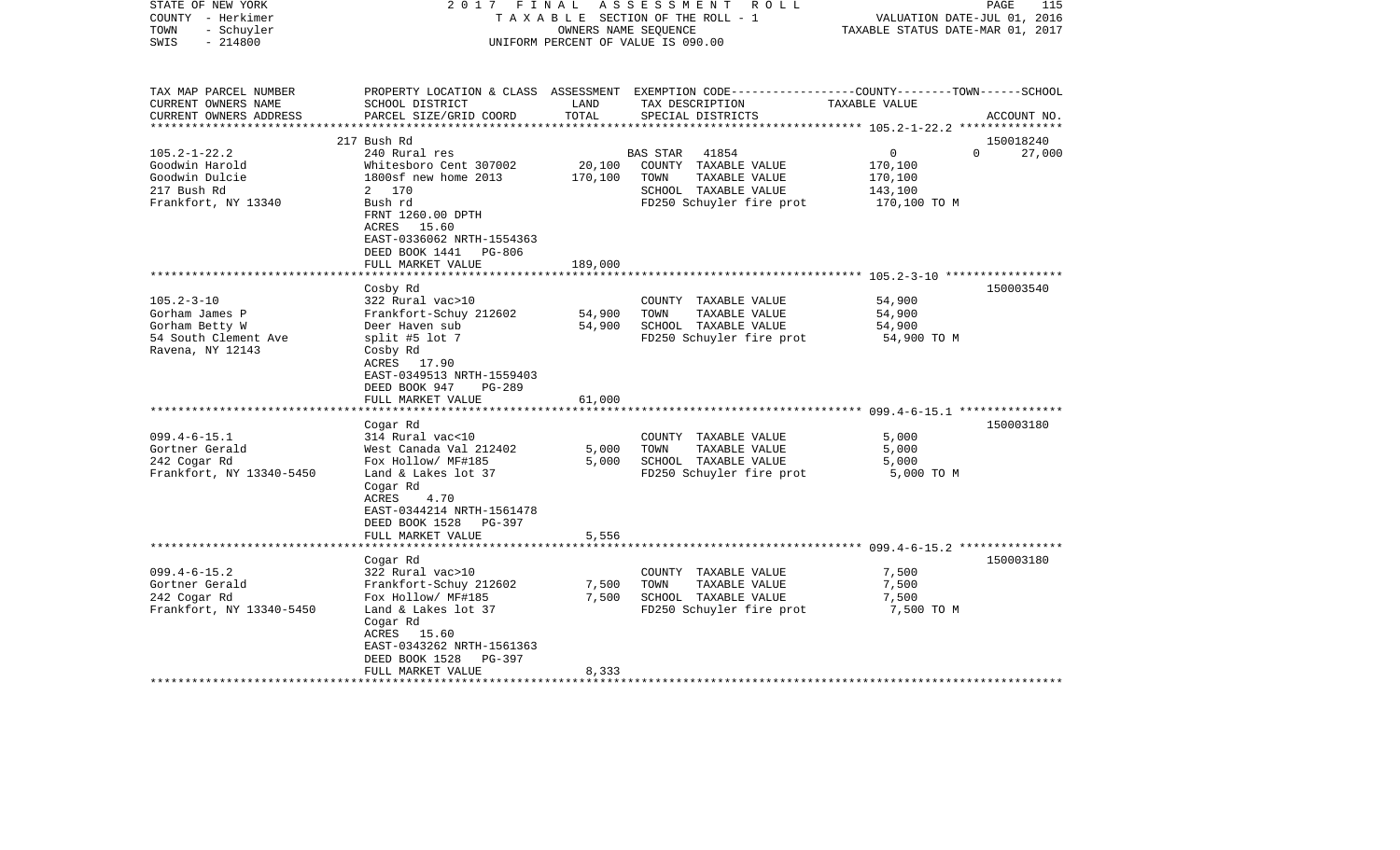| STATE OF NEW YORK<br>COUNTY - Herkimer<br>- Schuyler<br>TOWN<br>$-214800$<br>SWIS                                                                        | 2017 FINAL                                                                                                                                                                                                                                                                                          | OWNERS NAME SEQUENCE                        | ASSESSMENT ROLL<br>TAXABLE SECTION OF THE ROLL - 1<br>UNIFORM PERCENT OF VALUE IS 090.00                                                                                                     | VALUATION DATE-JUL 01, 2016<br>TAXABLE STATUS DATE-MAR 01, 2017                         | PAGE<br>116                     |
|----------------------------------------------------------------------------------------------------------------------------------------------------------|-----------------------------------------------------------------------------------------------------------------------------------------------------------------------------------------------------------------------------------------------------------------------------------------------------|---------------------------------------------|----------------------------------------------------------------------------------------------------------------------------------------------------------------------------------------------|-----------------------------------------------------------------------------------------|---------------------------------|
| TAX MAP PARCEL NUMBER<br>CURRENT OWNERS NAME<br>CURRENT OWNERS ADDRESS                                                                                   | SCHOOL DISTRICT<br>PARCEL SIZE/GRID COORD                                                                                                                                                                                                                                                           | LAND<br>TOTAL                               | PROPERTY LOCATION & CLASS ASSESSMENT EXEMPTION CODE---------------COUNTY-------TOWN------SCHOOL<br>TAX DESCRIPTION<br>SPECIAL DISTRICTS                                                      | TAXABLE VALUE                                                                           | ACCOUNT NO.                     |
| ***********************                                                                                                                                  |                                                                                                                                                                                                                                                                                                     |                                             |                                                                                                                                                                                              |                                                                                         |                                 |
| $099.4 - 6 - 16.1$<br>Gortner Gerald<br>242 Cogar Rd<br>Frankfort, NY 13340-5450                                                                         | 242 Cogar Rd<br>240 Rural res<br>West Canada Val 212402<br>Fox Hollow/ MF#185<br>LOT 38 1.2 m home 2007<br>Reduced 2011 Gr<br>ACRES 10.00<br>EAST-0343895 NRTH-1561842                                                                                                                              | 30,000<br>435,000                           | COUNTY TAXABLE VALUE<br>TOWN<br>TAXABLE VALUE<br>SCHOOL TAXABLE VALUE<br>FD250 Schuyler fire prot                                                                                            | 435,000<br>435,000<br>435,000<br>435,000 TO M                                           | 150003180                       |
|                                                                                                                                                          | DEED BOOK 1528 PG-397<br>FULL MARKET VALUE                                                                                                                                                                                                                                                          | 483,333                                     |                                                                                                                                                                                              |                                                                                         |                                 |
|                                                                                                                                                          | Cogar Rd                                                                                                                                                                                                                                                                                            | *********                                   |                                                                                                                                                                                              | ********************************699.4-6-16.2****************                            | 150003180                       |
| $099.4 - 6 - 16.2$<br>Gortner Gerald<br>242 Cogar Rd<br>Frankfort, NY 13340-5450<br>$104.7 - 1 - 61$<br>Gould Bradford<br>Gould Joanne<br>5709 Austin Rd | 314 Rural vac<10<br>Frankfort-Schuy 212602<br>Fox Hollow/ MF#185<br>Land & Lakes lot 38<br>Cogar Rd<br>ACRES<br>2.00<br>EAST-0343304 NRTH-1561709<br>DEED BOOK 1528<br>PG-397<br>FULL MARKET VALUE<br>5709 Austin Rd<br>210 1 Family Res<br>Whitesboro Cent 307002<br><b>W</b><br>Bldg<br>$3 \t1/4$ | 2,000<br>2,000<br>2,222<br>7,700<br>102,400 | COUNTY TAXABLE VALUE<br>TOWN<br>TAXABLE VALUE<br>SCHOOL TAXABLE VALUE<br>FD250 Schuyler fire prot<br>BAS STAR 41854<br>COUNTY TAXABLE VALUE<br>TAXABLE VALUE<br>TOWN<br>SCHOOL TAXABLE VALUE | 2,000<br>2,000<br>2,000<br>2,000 TO M<br>$\overline{0}$<br>102,400<br>102,400<br>75,400 | 150011730<br>$\Omega$<br>27,000 |
| Utica, NY 13502                                                                                                                                          | Austin<br>FRNT 147.00 DPTH 84.00<br>EAST-0315328 NRTH-1559059<br>DEED BOOK 00650 PG-00401<br>FULL MARKET VALUE                                                                                                                                                                                      | 113,778                                     | FD250 Schuyler fire prot<br>LT160 Schuyler light #1<br>SD030 Schuyler sewer #1<br>WD160 Schuyler water #1                                                                                    | 102,400 TO M<br>102,400 TO M<br>1.00 UN M<br>102,400 TO M                               |                                 |
|                                                                                                                                                          | ***********************                                                                                                                                                                                                                                                                             |                                             |                                                                                                                                                                                              |                                                                                         |                                 |
| $099.4 - 5 - 8$<br>Grace Lenora Frith Rev Trust<br>Frith Grace Lenora<br>PO Box 2218<br>Vero Beach, FL 32961                                             | Louis Ridge Rd<br>314 Rural vac<10<br>West Canada Val 212402<br>Survey # 106<br>Land & Lakes lot 15<br>Louis Rd<br>ACRES<br>5.00<br>EAST-0347202 NRTH-1563478<br>DEED BOOK 1269<br>PG-153                                                                                                           | 23,000<br>23,000                            | COUNTY TAXABLE VALUE<br>TOWN<br>TAXABLE VALUE<br>SCHOOL TAXABLE VALUE<br>FD250 Schuyler fire prot                                                                                            | 23,000<br>23,000<br>23,000<br>23,000 TO M                                               | 150003180                       |
|                                                                                                                                                          | FULL MARKET VALUE<br>**********************                                                                                                                                                                                                                                                         | 25,556                                      |                                                                                                                                                                                              |                                                                                         |                                 |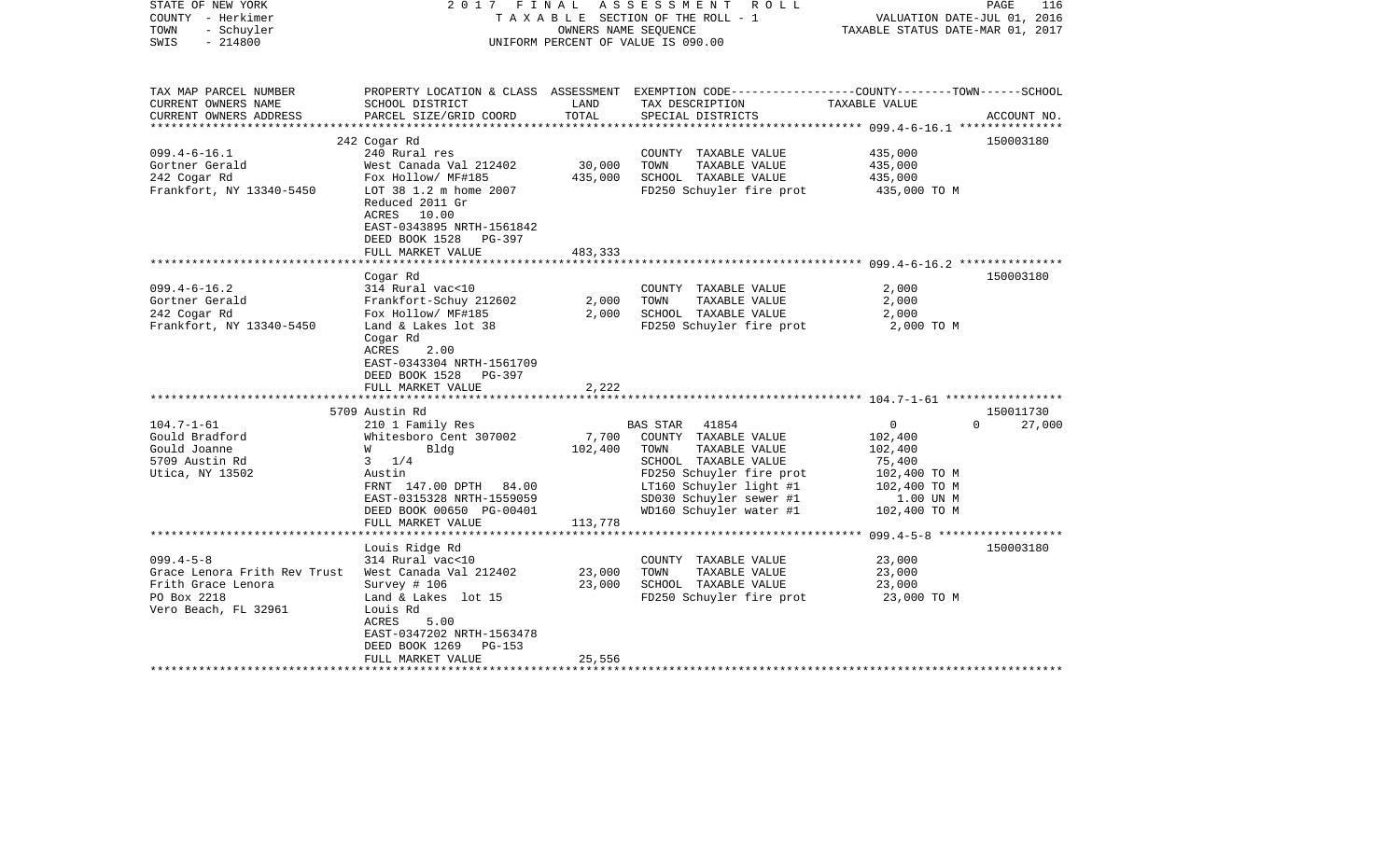| STATE OF NEW YORK<br>COUNTY - Herkimer<br>- Schuyler<br>TOWN<br>$-214800$<br>SWIS                                                                                                                                              | 2017 FINAL                                                                                                                                                                                                                                                                                                                                                                                                   | OWNERS NAME SEOUENCE                             | A S S E S S M E N T<br>R O L L<br>TAXABLE SECTION OF THE ROLL - 1<br>UNIFORM PERCENT OF VALUE IS 090.00                                                                                                | VALUATION DATE-JUL 01, 2016<br>TAXABLE STATUS DATE-MAR 01, 2017                            | PAGE<br>117 |
|--------------------------------------------------------------------------------------------------------------------------------------------------------------------------------------------------------------------------------|--------------------------------------------------------------------------------------------------------------------------------------------------------------------------------------------------------------------------------------------------------------------------------------------------------------------------------------------------------------------------------------------------------------|--------------------------------------------------|--------------------------------------------------------------------------------------------------------------------------------------------------------------------------------------------------------|--------------------------------------------------------------------------------------------|-------------|
| TAX MAP PARCEL NUMBER<br>CURRENT OWNERS NAME<br>CURRENT OWNERS ADDRESS                                                                                                                                                         | SCHOOL DISTRICT<br>PARCEL SIZE/GRID COORD                                                                                                                                                                                                                                                                                                                                                                    | LAND<br>TOTAL                                    | PROPERTY LOCATION & CLASS ASSESSMENT EXEMPTION CODE---------------COUNTY-------TOWN------SCHOOL<br>TAX DESCRIPTION<br>SPECIAL DISTRICTS                                                                | TAXABLE VALUE                                                                              | ACCOUNT NO. |
| ***********************                                                                                                                                                                                                        |                                                                                                                                                                                                                                                                                                                                                                                                              |                                                  |                                                                                                                                                                                                        |                                                                                            |             |
| $099.4 - 5 - 31$<br>Grace Lenora Frith Rev Trust<br>Frith Grace Lenora<br>PO Box 2218<br>Vero Beach, FL 32961                                                                                                                  | Louis Ridge Rd<br>314 Rural vac<10<br>West Canada Val 212402<br>Survey $# 106$<br>Land & Lakes lot 38<br>Louis Rd<br>7.70<br>ACRES<br>EAST-0346621 NRTH-1564634                                                                                                                                                                                                                                              | 28,000<br>28,000                                 | COUNTY TAXABLE VALUE<br>TOWN<br>TAXABLE VALUE<br>SCHOOL TAXABLE VALUE<br>FD250 Schuyler fire prot                                                                                                      | 28,000<br>28,000<br>28,000<br>28,000 TO M                                                  | 150003180   |
|                                                                                                                                                                                                                                | DEED BOOK 1269<br>$PG-153$<br>FULL MARKET VALUE                                                                                                                                                                                                                                                                                                                                                              | 31,111                                           |                                                                                                                                                                                                        |                                                                                            |             |
|                                                                                                                                                                                                                                |                                                                                                                                                                                                                                                                                                                                                                                                              | ********                                         |                                                                                                                                                                                                        | ************************** 099.4-5-32 ******************                                   |             |
|                                                                                                                                                                                                                                | 243 Louis Ridge Rd                                                                                                                                                                                                                                                                                                                                                                                           |                                                  |                                                                                                                                                                                                        |                                                                                            | 150003180   |
| $099.4 - 5 - 32$<br>Grace Lenora Frith Rev Trust<br>Frith Grace Lenora<br>PO Box 2218<br>Vero Beach, FL 32961<br>$099.4 - 5 - 33$<br>Grace Lenora Frith Rev Trust<br>Frith Grace Lenora<br>PO Box 2218<br>Vero Beach, FL 32961 | 312 Vac w/imprv<br>West Canada Val 212402<br>garage w 576sf apt<br>added 2 story addition<br>1 bed 2 bath 2011<br>5.00<br>ACRES<br>EAST-0346887 NRTH-1564304<br>DEED BOOK 1269<br><b>PG-153</b><br>FULL MARKET VALUE<br>Louis Ridge Rd<br>322 Rural vac>10<br>West Canada Val 212402<br>Survey # 106<br>Land & Lakes lot 40<br>Louis Rd<br>ACRES 11.20<br>EAST-0347875 NRTH-1564278<br>DEED BOOK 1269 PG-153 | 23,000<br>118,000<br>131,111<br>34,500<br>34,500 | COUNTY TAXABLE VALUE<br>TOWN<br>TAXABLE VALUE<br>SCHOOL TAXABLE VALUE<br>FD250 Schuyler fire prot<br>COUNTY TAXABLE VALUE<br>TOWN<br>TAXABLE VALUE<br>SCHOOL TAXABLE VALUE<br>FD250 Schuyler fire prot | 118,000<br>118,000<br>118,000<br>118,000 TO M<br>34,500<br>34,500<br>34,500<br>34,500 TO M | 150003180   |
|                                                                                                                                                                                                                                | FULL MARKET VALUE                                                                                                                                                                                                                                                                                                                                                                                            | 38,333                                           |                                                                                                                                                                                                        |                                                                                            |             |
|                                                                                                                                                                                                                                | Grande View Dr                                                                                                                                                                                                                                                                                                                                                                                               |                                                  |                                                                                                                                                                                                        |                                                                                            | 150003180   |
| $099.2 - 4 - 62$<br>Grande View Prop Owners Asoc<br>PO Box 423<br>Poland, NY 13431                                                                                                                                             | 314 Rural vac<10<br>West Canada Val 212402<br>Survey $#362$<br>Roadway<br>Grande View Dr<br>ACRES 10.00<br>EAST-0340998 NRTH-1571606<br>DEED BOOK 1182<br>PG-733                                                                                                                                                                                                                                             | 5,000<br>5,000                                   | COUNTY TAXABLE VALUE<br>TAXABLE VALUE<br>TOWN<br>SCHOOL TAXABLE VALUE<br>FD250 Schuyler fire prot                                                                                                      | 5,000<br>5,000<br>5,000<br>5,000 TO M                                                      |             |
|                                                                                                                                                                                                                                | FULL MARKET VALUE                                                                                                                                                                                                                                                                                                                                                                                            | 5,556                                            |                                                                                                                                                                                                        |                                                                                            |             |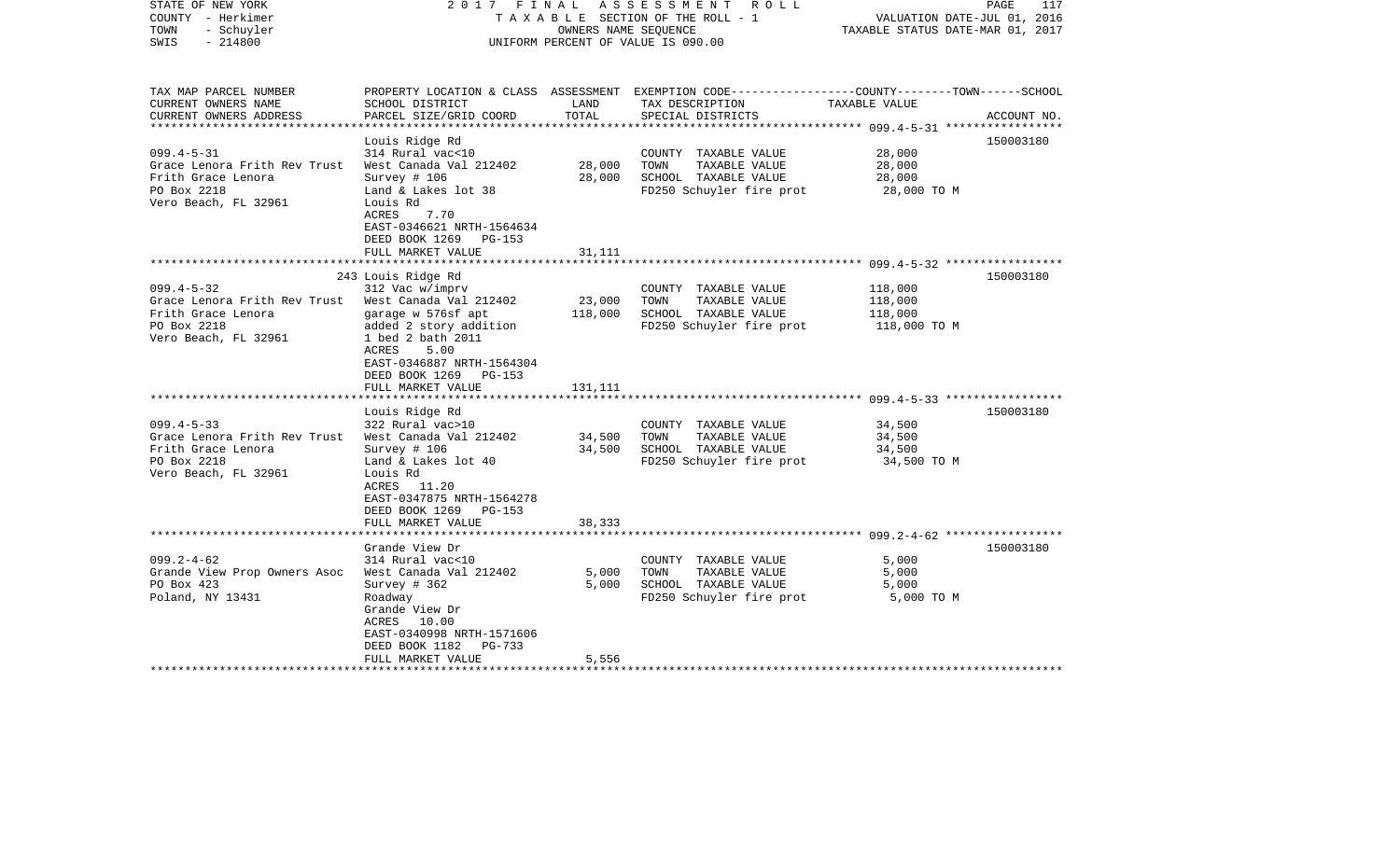| STATE OF NEW YORK<br>COUNTY - Herkimer<br>TOWN<br>- Schuyler<br>$-214800$<br>SWIS |                                                                             |         | 2017 FINAL ASSESSMENT ROLL<br>T A X A B L E SECTION OF THE ROLL - 1<br>OWNERS NAME SEOUENCE<br>UNIFORM PERCENT OF VALUE IS 090.00 | VALUATION DATE-JUL 01, 2016<br>TAXABLE STATUS DATE-MAR 01, 2017 | PAGE<br>118 |
|-----------------------------------------------------------------------------------|-----------------------------------------------------------------------------|---------|-----------------------------------------------------------------------------------------------------------------------------------|-----------------------------------------------------------------|-------------|
| TAX MAP PARCEL NUMBER<br>CURRENT OWNERS NAME                                      | SCHOOL DISTRICT                                                             | LAND    | PROPERTY LOCATION & CLASS ASSESSMENT EXEMPTION CODE---------------COUNTY-------TOWN-----SCHOOL<br>TAX DESCRIPTION                 | TAXABLE VALUE                                                   |             |
| CURRENT OWNERS ADDRESS<br>***********************                                 | PARCEL SIZE/GRID COORD                                                      | TOTAL   | SPECIAL DISTRICTS                                                                                                                 |                                                                 | ACCOUNT NO. |
|                                                                                   | 340 Brown Rd                                                                |         |                                                                                                                                   |                                                                 |             |
| $099.1 - 1 - 63.11$                                                               | 210 1 Family Res                                                            |         | BAS STAR<br>41854                                                                                                                 | 0<br>0                                                          | 27,000      |
| Grann David                                                                       | West Canada Val 212402                                                      | 13,900  | COUNTY TAXABLE VALUE                                                                                                              | 100,500                                                         |             |
| 340 Brown Rd                                                                      | Vacant                                                                      | 100,500 | TAXABLE VALUE<br>TOWN                                                                                                             | 100,500                                                         |             |
| Utica, NY 13502                                                                   | FRNT 200.00 DPTH                                                            |         | SCHOOL TAXABLE VALUE                                                                                                              | 73,500                                                          |             |
|                                                                                   | ACRES<br>2.10                                                               |         | FD250 Schuyler fire prot                                                                                                          | 100,500 TO M                                                    |             |
|                                                                                   | EAST-0327698 NRTH-1571036                                                   |         |                                                                                                                                   |                                                                 |             |
|                                                                                   | DEED BOOK 1520 PG-336                                                       |         |                                                                                                                                   |                                                                 |             |
|                                                                                   | FULL MARKET VALUE                                                           | 111,667 |                                                                                                                                   |                                                                 |             |
|                                                                                   |                                                                             |         |                                                                                                                                   |                                                                 |             |
|                                                                                   | 315 Brown Rd                                                                |         |                                                                                                                                   |                                                                 | 150001620   |
| $099.1 - 1 - 47$                                                                  | 210 1 Family Res                                                            |         | BAS STAR 41854                                                                                                                    | $\overline{0}$<br>$\Omega$                                      | 27,000      |
| Grann Donna                                                                       | West Canada Val 212402                                                      | 13,700  | COUNTY TAXABLE VALUE                                                                                                              | 79,900                                                          |             |
| 320 Brown Rd                                                                      | $N$ and $N$<br>Bldg                                                         | 79,900  | TOWN<br>TAXABLE VALUE                                                                                                             | 79,900                                                          |             |
| Utica, NY 13502                                                                   | $3 \t1 \t1/4$                                                               |         | SCHOOL TAXABLE VALUE                                                                                                              | 52,900                                                          |             |
|                                                                                   | Brown<br>ACRES<br>1.30<br>EAST-0327448 NRTH-1571609<br>DEED BOOK 1298 PG-38 |         | FD250 Schuyler fire prot                                                                                                          | 79,900 TO M                                                     |             |
|                                                                                   | FULL MARKET VALUE                                                           | 88,778  |                                                                                                                                   |                                                                 |             |
|                                                                                   |                                                                             |         |                                                                                                                                   |                                                                 |             |
|                                                                                   | 290 Mckennan Rd                                                             |         |                                                                                                                                   |                                                                 | 150015090   |
| $112.2 - 1 - 28$                                                                  | 240 Rural res                                                               |         | BAS STAR 41854                                                                                                                    | $\overline{0}$<br>$\Omega$                                      | 27,000      |
| Green Kenneth                                                                     | Frankfort-Schuy 212602                                                      | 28,700  | COUNTY TAXABLE VALUE                                                                                                              | 248,700                                                         |             |
| 290 Mckennan Rd                                                                   | Bldg                                                                        | 248,700 | TOWN<br>TAXABLE VALUE                                                                                                             | 248,700                                                         |             |
| Frankfort, NY 13340                                                               | 31 Acres                                                                    |         | SCHOOL TAXABLE VALUE                                                                                                              | 221,700                                                         |             |
|                                                                                   | Mckennon                                                                    |         | FD250 Schuyler fire prot                                                                                                          | 248,700 TO M                                                    |             |
|                                                                                   | ACRES 25.30                                                                 |         |                                                                                                                                   |                                                                 |             |
|                                                                                   | EAST-0346032 NRTH-1540408                                                   |         |                                                                                                                                   |                                                                 |             |
|                                                                                   | DEED BOOK 694<br><b>PG-910</b>                                              |         |                                                                                                                                   |                                                                 |             |
|                                                                                   | FULL MARKET VALUE                                                           | 276,333 |                                                                                                                                   |                                                                 |             |
|                                                                                   |                                                                             |         |                                                                                                                                   |                                                                 |             |
|                                                                                   | 111 Dodge Ln                                                                |         |                                                                                                                                   |                                                                 | 150005550   |
| $104.2 - 2 - 66$<br>Greenwell Daniel S                                            | 210 1 Family Res<br>Whitesboro Cent 307002                                  | 8,800   | COUNTY TAXABLE VALUE<br>TAXABLE VALUE<br>TOWN                                                                                     | 78,400<br>78,400                                                |             |
| Greenwell Cassandra M                                                             | $\bf E$ and the state $\bf E$<br>Bldg                                       | 78,400  | SCHOOL TAXABLE VALUE                                                                                                              | 78,400                                                          |             |
| 111 Dodge Ln                                                                      | $3 \frac{1}{8}$                                                             |         | FD250 Schuyler fire prot                                                                                                          | 78,400 TO M                                                     |             |
| Utica, NY 13502                                                                   | Comb 104.2-2-67.1                                                           |         | WD170 Schuyler water #2                                                                                                           | 78,400 TO C                                                     |             |
|                                                                                   | FRNT 116.00 DPTH 168.00                                                     |         | 1.00 UN M                                                                                                                         |                                                                 |             |
|                                                                                   | EAST-0322256 NRTH-1552092                                                   |         |                                                                                                                                   |                                                                 |             |
|                                                                                   | DEED BOOK 1616<br>PG-364                                                    |         |                                                                                                                                   |                                                                 |             |
|                                                                                   | FULL MARKET VALUE                                                           | 87,111  |                                                                                                                                   |                                                                 |             |
|                                                                                   |                                                                             |         |                                                                                                                                   |                                                                 |             |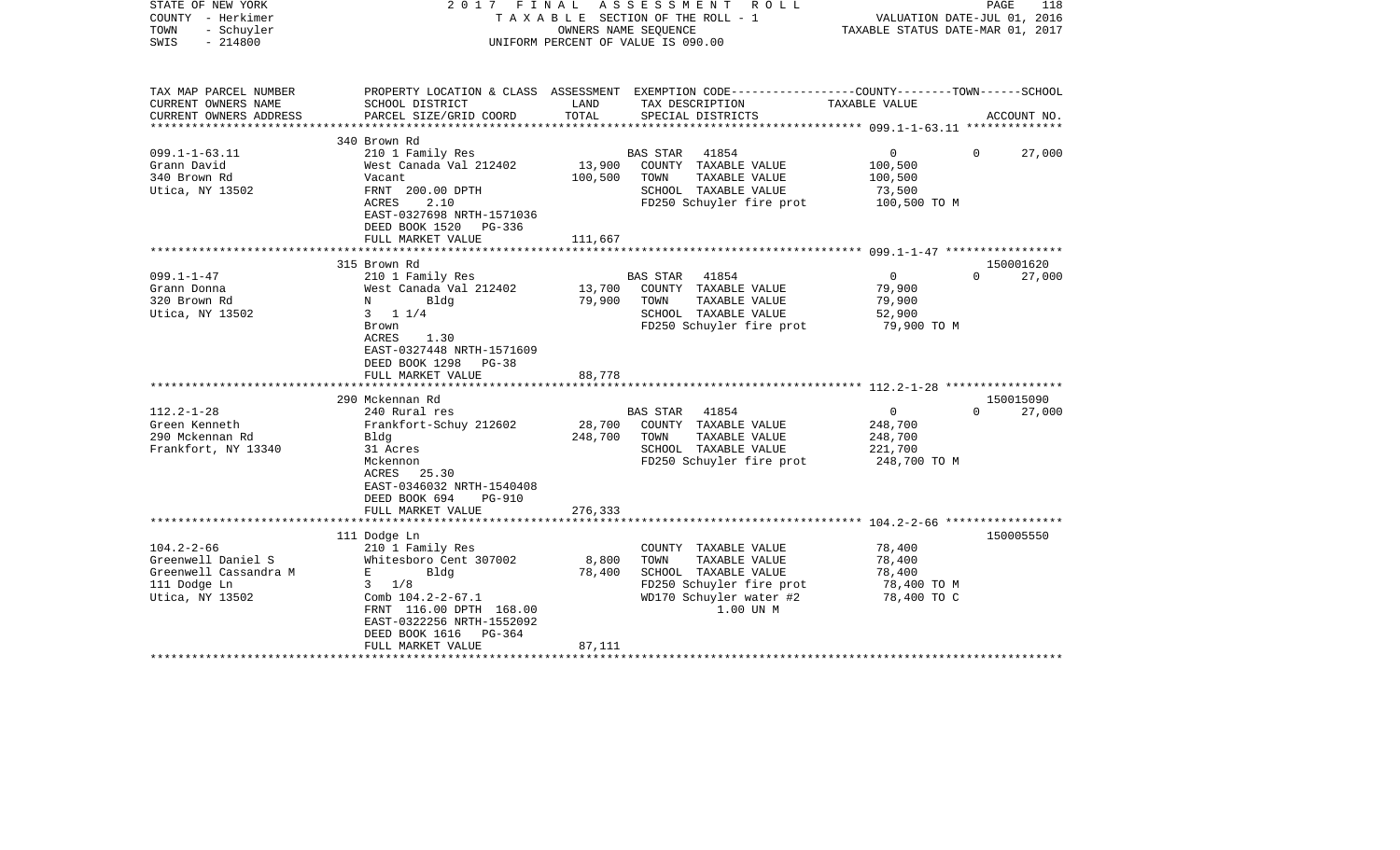| STATE OF NEW YORK<br>COUNTY - Herkimer<br>TOWN<br>- Schuyler<br>$-214800$<br>SWIS                                                                         | FINAL<br>2017                                                                                                                                                                                                                                                                                                                                                               | OWNERS NAME SEOUENCE                            | A S S E S S M E N T<br>R O L L<br>TAXABLE SECTION OF THE ROLL - 1<br>UNIFORM PERCENT OF VALUE IS 090.00                                                                                                                     | VALUATION DATE-JUL 01, 2016<br>TAXABLE STATUS DATE-MAR 01, 2017                                        | PAGE<br>119                                  |
|-----------------------------------------------------------------------------------------------------------------------------------------------------------|-----------------------------------------------------------------------------------------------------------------------------------------------------------------------------------------------------------------------------------------------------------------------------------------------------------------------------------------------------------------------------|-------------------------------------------------|-----------------------------------------------------------------------------------------------------------------------------------------------------------------------------------------------------------------------------|--------------------------------------------------------------------------------------------------------|----------------------------------------------|
| TAX MAP PARCEL NUMBER<br>CURRENT OWNERS NAME<br>CURRENT OWNERS ADDRESS<br>*********************                                                           | SCHOOL DISTRICT<br>PARCEL SIZE/GRID COORD                                                                                                                                                                                                                                                                                                                                   | LAND<br>TOTAL<br>***************                | PROPERTY LOCATION & CLASS ASSESSMENT EXEMPTION CODE---------------COUNTY-------TOWN------SCHOOL<br>TAX DESCRIPTION<br>SPECIAL DISTRICTS                                                                                     | TAXABLE VALUE                                                                                          | ACCOUNT NO.                                  |
| $104.7 - 1 - 34$<br>Gregory Geraldine H<br>Edward Dinneen<br>15095 King Rd<br>Sterling, NY 13156                                                          | 2016 State Route 5<br>210 1 Family Res<br>Whitesboro Cent 307002<br>S 784<br>Bldg<br>removed all exemptions 20<br>notified owners family 3-<br>FRNT 45.00 DPTH 224.00<br>EAST-0277180 NRTH-1133102<br>DEED BOOK 00650 PG-00550                                                                                                                                              | 7,200<br>48,500                                 | COUNTY TAXABLE VALUE<br>TOWN<br>TAXABLE VALUE<br>SCHOOL TAXABLE VALUE<br>FD250 Schuyler fire prot<br>SD030 Schuyler sewer #1<br>WD175 Schuyler water #3                                                                     | 48,500<br>48,500<br>48,500<br>48,500 TO M<br>1.00 UN M<br>48,500 TO M                                  | 150007740                                    |
|                                                                                                                                                           | FULL MARKET VALUE                                                                                                                                                                                                                                                                                                                                                           | 53,889                                          |                                                                                                                                                                                                                             | **************** 112.1-2-23 ******************                                                         |                                              |
| $112.1 - 2 - 23$<br>Grieco Charles F<br>1007 Park Ave<br>Utica, NY 13501<br>$098.4 - 1 - 25$<br>Griffith Wayne T III<br>492 Newport Rd<br>Utica, NY 13502 | 3315 State Route 5<br>281 Multiple res<br>Frankfort-Schuy 212602<br>Bldg<br>N<br>10 31<br>State<br>ACRES<br>28.80<br>EAST-0334520 NRTH-1542484<br>DEED BOOK 1585<br>$PG-309$<br>FULL MARKET VALUE<br>492 Newport Rd<br>210 1 Family Res<br>Whitesboro Cent 307002<br>Е<br>Bldg<br>3/4<br>$\mathbf{3}$<br>Newport Rd<br>FRNT 135.00 DPTH 181.00<br>EAST-0322324 NRTH-1561123 | 30,100<br>180,900<br>201,000<br>9,700<br>80,000 | COUNTY TAXABLE VALUE<br>TAXABLE VALUE<br>TOWN<br>SCHOOL TAXABLE VALUE<br>FD250 Schuyler fire prot<br>41854<br>BAS STAR<br>COUNTY TAXABLE VALUE<br>TOWN<br>TAXABLE VALUE<br>SCHOOL TAXABLE VALUE<br>FD250 Schuyler fire prot | 180,900<br>180,900<br>180,900<br>180,900 ТО М<br>$\Omega$<br>80,000<br>80,000<br>53,000<br>80,000 TO M | 150007800<br>150020070<br>27,000<br>$\Omega$ |
|                                                                                                                                                           | DEED BOOK 1567<br>PG-529<br>FULL MARKET VALUE                                                                                                                                                                                                                                                                                                                               | 88,889                                          |                                                                                                                                                                                                                             | ***************************** 104.2-1-65.2 ***************                                             |                                              |
| $104.2 - 1 - 65.2$<br>Griffo Gregorio G<br>Griffo Adriana<br>318 Newport Rd<br>Utica, NY 13502                                                            | 318 Newport Rd<br>210 1 Family Res<br>Whitesboro Cent 307002<br>House<br>$1/4$ Acre<br>Newport Rd<br>0.25<br>ACRES<br>EAST-0320580 NRTH-1558102<br>DEED BOOK 1621<br>PG-134<br>FULL MARKET VALUE                                                                                                                                                                            | 7,300<br>116,000<br>128,889                     | BAS STAR<br>41854<br>COUNTY TAXABLE VALUE<br>TOWN<br>TAXABLE VALUE<br>SCHOOL TAXABLE VALUE<br>FD250 Schuyler fire prot<br>WD170 Schuyler water #2<br>1.00 UN M                                                              | $\overline{0}$<br>116,000<br>116,000<br>89,000<br>116,000 TO M<br>116,000 TO C                         | 27,000<br>$\Omega$                           |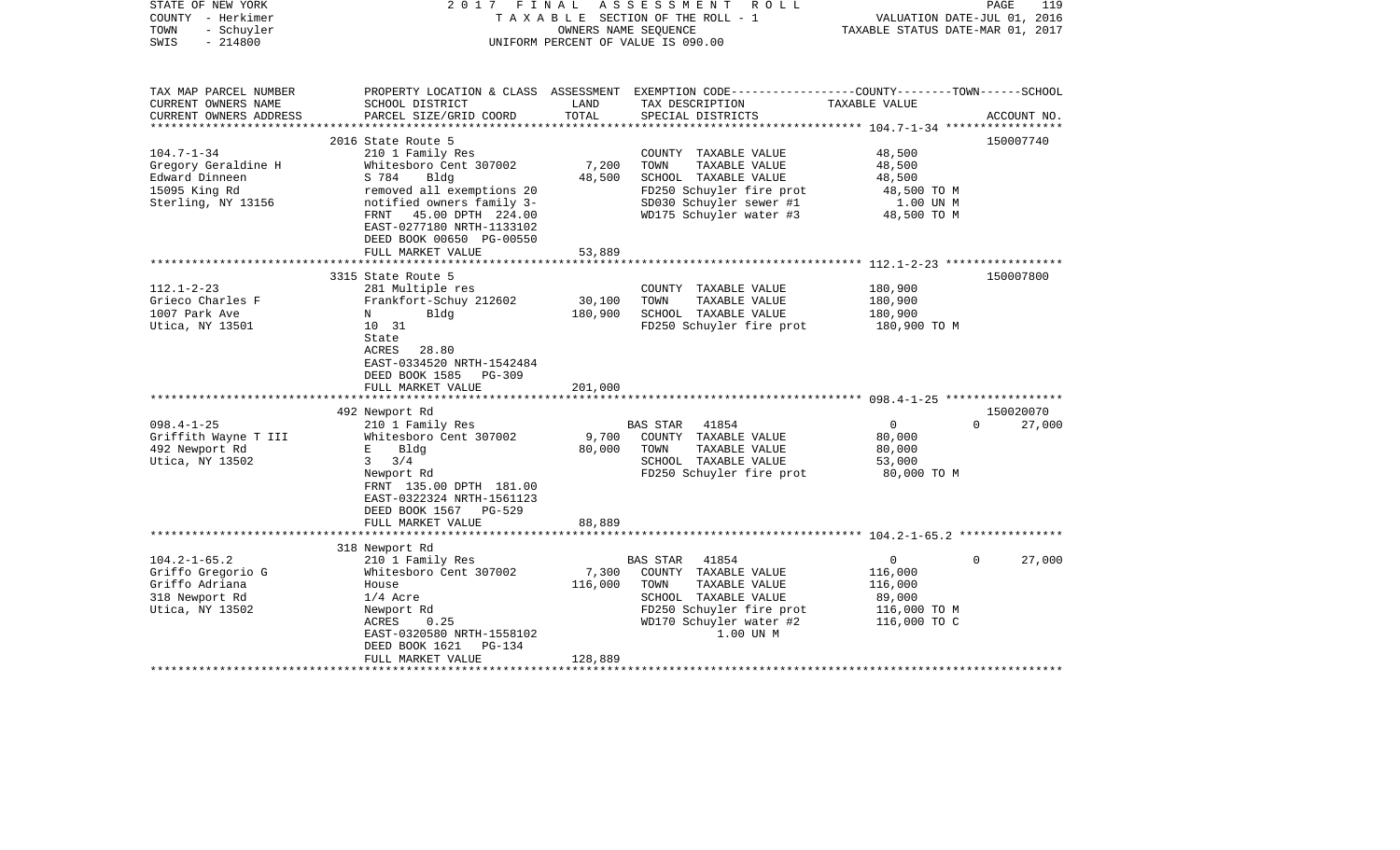| STATE OF NEW YORK<br>COUNTY - Herkimer<br>TOWN<br>- Schuyler<br>$-214800$<br>SWIS                   | 2017 FINAL                                                                                                                                                                                                                | OWNERS NAME SEQUENCE | ASSESSMENT<br>R O L L<br>TAXABLE SECTION OF THE ROLL - 1<br>UNIFORM PERCENT OF VALUE IS 090.00                                            | VALUATION DATE-JUL 01, 2016<br>TAXABLE STATUS DATE-MAR 01, 2017 | PAGE<br>120 |
|-----------------------------------------------------------------------------------------------------|---------------------------------------------------------------------------------------------------------------------------------------------------------------------------------------------------------------------------|----------------------|-------------------------------------------------------------------------------------------------------------------------------------------|-----------------------------------------------------------------|-------------|
| TAX MAP PARCEL NUMBER<br>CURRENT OWNERS NAME<br>CURRENT OWNERS ADDRESS<br>************************* | SCHOOL DISTRICT<br>PARCEL SIZE/GRID COORD                                                                                                                                                                                 | LAND<br>TOTAL        | PROPERTY LOCATION & CLASS ASSESSMENT EXEMPTION CODE----------------COUNTY-------TOWN------SCHOOL<br>TAX DESCRIPTION<br>SPECIAL DISTRICTS  | TAXABLE VALUE                                                   | ACCOUNT NO. |
| $099.3 - 1 - 48.1$<br>Grimaldi Jon<br>2250 State Route 5<br>Utica, NY 13502-9730                    | Newport Rd<br>322 Rural vac>10<br>Whitesboro Cent 307002<br>Single Family Residence<br>FRNT 237.00 DPTH<br>ACRES 94.40<br>EAST-0326439 NRTH-1564881<br>DEED BOOK 842<br><b>PG-522</b>                                     | 30,000<br>30,000     | COUNTY TAXABLE VALUE<br>TOWN<br>TAXABLE VALUE<br>SCHOOL TAXABLE VALUE<br>FD250 Schuyler fire prot                                         | 30,000<br>30,000<br>30,000<br>30,000 TO M                       | 150011400   |
|                                                                                                     | FULL MARKET VALUE<br>**************************************                                                                                                                                                               | 33,333               |                                                                                                                                           |                                                                 |             |
| $104.2 - 1 - 74.2$<br>Grimaldi Jon<br>2250 State Rt 5<br>Utica, NY 13502                            | 384 Newport Rd<br>210 1 Family Res<br>Whitesboro Cent 307002<br>Single Family Residence<br>10 1 Acre<br>Newport Road<br>FRNT 200.00 DPTH 183.31<br>1.00<br>ACRES<br>EAST-0321324 NRTH-1559317<br>DEED BOOK 1566<br>PG-344 | 13,500<br>85,000     | COUNTY TAXABLE VALUE<br>TOWN<br>TAXABLE VALUE<br>SCHOOL TAXABLE VALUE<br>FD250 Schuyler fire prot<br>WD170 Schuyler water #2<br>1.00 UN M | 85,000<br>85,000<br>85,000<br>85,000 TO M<br>85,000 TO C        |             |
|                                                                                                     | FULL MARKET VALUE<br>***********************                                                                                                                                                                              | 94,444               |                                                                                                                                           |                                                                 |             |
| $104.11 - 1 - 25$<br>Grimaldi Jon<br>2250 State Route 5<br>Utica, NY 13502                          | 2242 State Route 5<br>415 Motel<br>Whitesboro Cent 307002<br>996 Mot & Back Lot<br>15 1.496<br>State<br>FRNT 261.50 DPTH 200.00<br>ACRES<br>1.60<br>EAST-0317484 NRTH-1554730<br>DEED BOOK 1604 PG-204                    | 18,800<br>150,000    | COUNTY TAXABLE VALUE<br>TOWN<br>TAXABLE VALUE<br>SCHOOL TAXABLE VALUE<br>FD250 Schuyler fire prot<br>WD170 Schuyler water #2<br>1.00 UN M | 150,000<br>150,000<br>150,000<br>150,000 TO M<br>150,000 TO C   | 150016890   |
|                                                                                                     | FULL MARKET VALUE                                                                                                                                                                                                         | 166,667              |                                                                                                                                           |                                                                 |             |
| $112.2 - 3 - 35.6$<br>Grimaldi Jon<br>2250 State Route 5<br>Utica, NY 13502                         | 3647 State Route 5<br>210 1 Family Res<br>Frankfort-Schuy 212602<br>Residence & Garage<br>1.3 Acres<br>State<br>FRNT<br>92.30 DPTH<br>ACRES<br>1.30<br>EAST-0339401 NRTH-1537736<br>DEED BOOK 1614<br>PG-757              | 15,000<br>70,000     | COUNTY TAXABLE VALUE<br>TAXABLE VALUE<br>TOWN<br>SCHOOL TAXABLE VALUE<br>FD250 Schuyler fire prot                                         | 70,000<br>70,000<br>70,000<br>70,000 TO M                       | 150003900   |
|                                                                                                     | FULL MARKET VALUE                                                                                                                                                                                                         | 77,778               |                                                                                                                                           |                                                                 |             |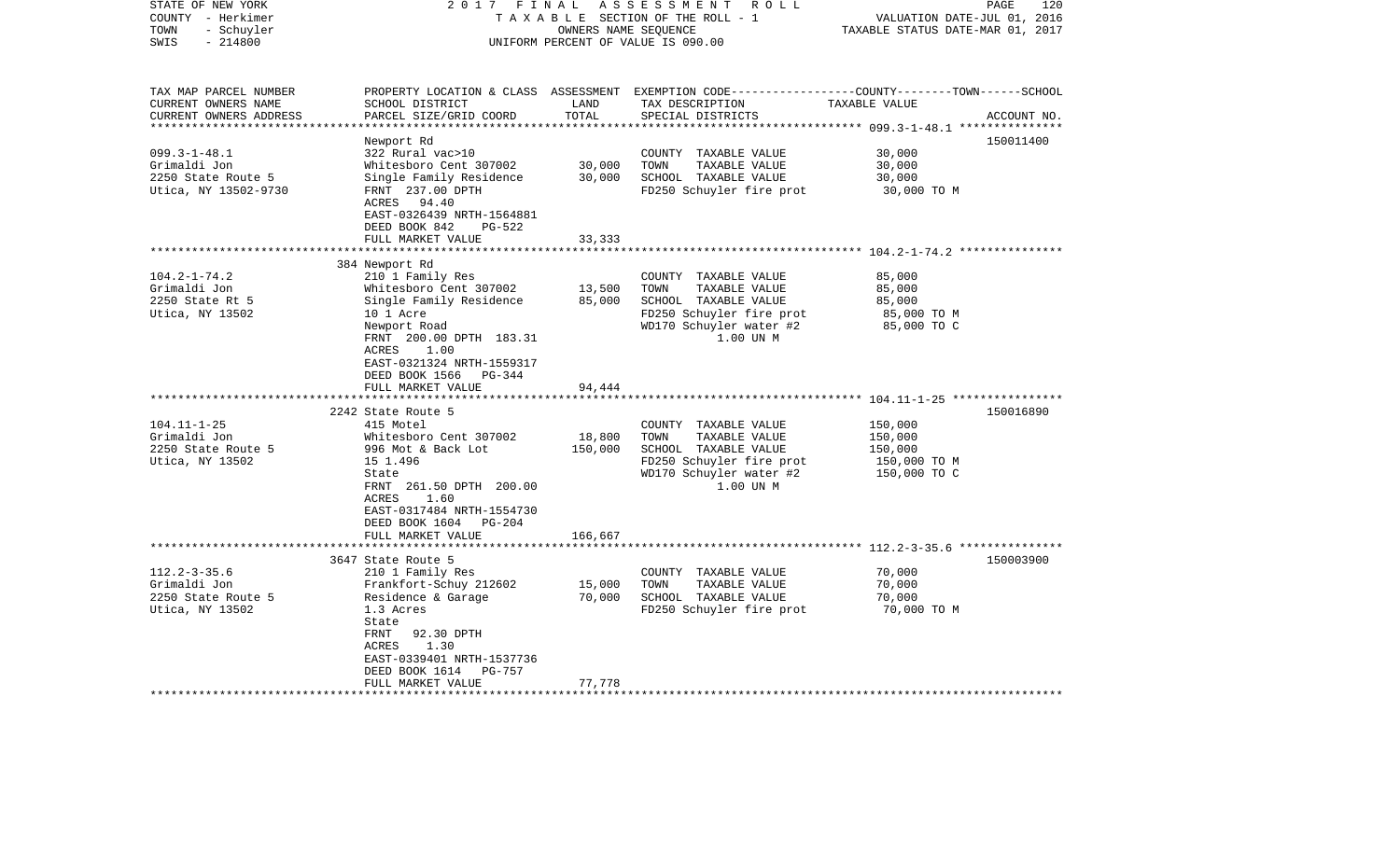| STATE OF NEW YORK<br>COUNTY - Herkimer<br>- Schuyler<br>TOWN<br>$-214800$<br>SWIS | 2017 FINAL                                                                                                                                                          | OWNERS NAME SEQUENCE | ASSESSMENT<br>R O L L<br>TAXABLE SECTION OF THE ROLL - 1<br>UNIFORM PERCENT OF VALUE IS 090.00                                            | VALUATION DATE-JUL 01, 2016<br>TAXABLE STATUS DATE-MAR 01, 2017 | PAGE<br>121        |
|-----------------------------------------------------------------------------------|---------------------------------------------------------------------------------------------------------------------------------------------------------------------|----------------------|-------------------------------------------------------------------------------------------------------------------------------------------|-----------------------------------------------------------------|--------------------|
| TAX MAP PARCEL NUMBER<br>CURRENT OWNERS NAME                                      | SCHOOL DISTRICT                                                                                                                                                     | LAND                 | PROPERTY LOCATION & CLASS ASSESSMENT EXEMPTION CODE---------------COUNTY-------TOWN------SCHOOL<br>TAX DESCRIPTION                        | TAXABLE VALUE                                                   |                    |
| CURRENT OWNERS ADDRESS<br>********************                                    | PARCEL SIZE/GRID COORD<br>************************                                                                                                                  | TOTAL                | SPECIAL DISTRICTS                                                                                                                         |                                                                 | ACCOUNT NO.        |
|                                                                                   | 3641 State Route 5                                                                                                                                                  |                      |                                                                                                                                           |                                                                 | 150003930          |
| $112.2 - 3 - 39$                                                                  | 411 Apartment                                                                                                                                                       |                      | COUNTY TAXABLE VALUE                                                                                                                      | 110,000                                                         |                    |
| Grimaldi Jon                                                                      | Frankfort-Schuy 212602                                                                                                                                              | 15,000               | TOWN<br>TAXABLE VALUE                                                                                                                     | 110,000                                                         |                    |
| 2250 State Route 5                                                                | N Bldgs                                                                                                                                                             | 110,000              | SCHOOL TAXABLE VALUE                                                                                                                      | 110,000                                                         |                    |
| Utica, NY 13502                                                                   | $10 \t 1/3$<br>State<br>FRNT 182.00 DPTH 260.00<br>EAST-0339237 NRTH-1537751<br>DEED BOOK 1522<br>$PG-438$                                                          |                      | FD250 Schuyler fire prot                                                                                                                  | 110,000 TO M                                                    |                    |
|                                                                                   | FULL MARKET VALUE                                                                                                                                                   | 122,222              |                                                                                                                                           |                                                                 |                    |
|                                                                                   | *************************<br>Newport Rd                                                                                                                             |                      |                                                                                                                                           |                                                                 |                    |
| $099.3 - 1 - 48.11$                                                               | 314 Rural vac<10                                                                                                                                                    |                      | COUNTY TAXABLE VALUE                                                                                                                      | 13,000                                                          |                    |
| Grimaldi Jon M                                                                    | Whitesboro Cent 307002                                                                                                                                              | 13,000               | TOWN<br>TAXABLE VALUE                                                                                                                     | 13,000                                                          |                    |
| 2250 State Route 5 Rte<br>Utica, NY 13502                                         | FRNT 120.00 DPTH<br>ACRES<br>2.40<br>EAST-0324882 NRTH-1564867<br>DEED BOOK 899<br>$PG-440$                                                                         | 13,000               | SCHOOL TAXABLE VALUE                                                                                                                      | 13,000                                                          |                    |
|                                                                                   | FULL MARKET VALUE<br>***********************                                                                                                                        | 14,444               |                                                                                                                                           |                                                                 |                    |
|                                                                                   | 738 Newport Rd                                                                                                                                                      |                      |                                                                                                                                           |                                                                 |                    |
| $099.3 - 1 - 48.7$                                                                | 210 1 Family Res                                                                                                                                                    |                      | 41854<br>BAS STAR                                                                                                                         | $\mathbf{0}$                                                    | $\Omega$<br>27,000 |
| Grimaldi Jon M                                                                    | Whitesboro Cent 307002                                                                                                                                              | 17,000               | COUNTY TAXABLE VALUE                                                                                                                      | 243,800                                                         |                    |
| 2250 State Route 5                                                                | FRNT 150.00 DPTH                                                                                                                                                    | 243,800              | TOWN<br>TAXABLE VALUE                                                                                                                     | 243,800                                                         |                    |
| Utica, NY 13502                                                                   | ACRES<br>5.60                                                                                                                                                       |                      | SCHOOL TAXABLE VALUE                                                                                                                      | 216,800                                                         |                    |
|                                                                                   | EAST-0325217 NRTH-1565243<br>DEED BOOK 1264<br>$PG-57$<br>FULL MARKET VALUE                                                                                         | 270,889              | FD250 Schuyler fire prot                                                                                                                  | 243,800 TO M                                                    |                    |
|                                                                                   |                                                                                                                                                                     |                      |                                                                                                                                           |                                                                 |                    |
|                                                                                   | 138 Newport Rd                                                                                                                                                      |                      |                                                                                                                                           |                                                                 | 150019620          |
| $104.2 - 1 - 52$<br>Grimaldi Jon M<br>2250 State Route 5 Rd<br>Utica, NY 13502    | 210 1 Family Res<br>Whitesboro Cent 307002<br>Bldg<br>$3 \t1/4$<br>Newport Rd<br>45.00 DPTH 125.00<br>FRNT<br>EAST-0318724 NRTH-1555084<br>DEED BOOK 1247<br>PG-431 | 6,500<br>50,400      | COUNTY TAXABLE VALUE<br>TOWN<br>TAXABLE VALUE<br>SCHOOL TAXABLE VALUE<br>FD250 Schuyler fire prot<br>WD170 Schuyler water #2<br>1.00 UN M | 50,400<br>50,400<br>50,400<br>50,400 TO M<br>50,400 TO C        |                    |
|                                                                                   | FULL MARKET VALUE                                                                                                                                                   | 56,000               |                                                                                                                                           |                                                                 |                    |
|                                                                                   |                                                                                                                                                                     |                      |                                                                                                                                           |                                                                 |                    |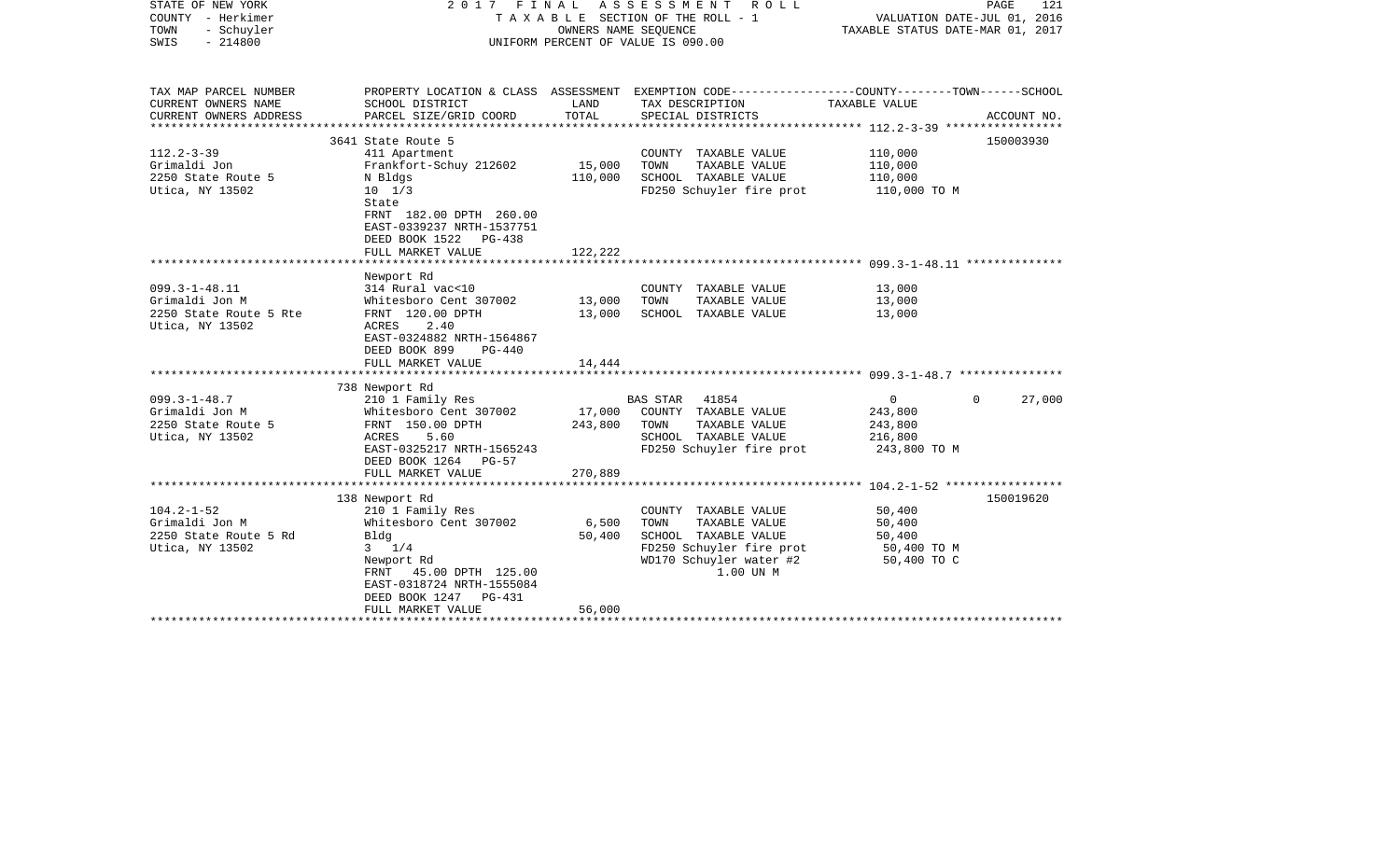| STATE OF NEW YORK<br>COUNTY - Herkimer<br>TOWN<br>- Schuyler<br>SWIS<br>$-214800$                 | 2017                                                                                                                                                                                                                                      | OWNERS NAME SEOUENCE      | FINAL ASSESSMENT ROLL<br>TAXABLE SECTION OF THE ROLL - 1<br>UNIFORM PERCENT OF VALUE IS 090.00                                                                    | VALUATION DATE-JUL 01, 2016<br>TAXABLE STATUS DATE-MAR 01, 2017  | PAGE<br>122            |
|---------------------------------------------------------------------------------------------------|-------------------------------------------------------------------------------------------------------------------------------------------------------------------------------------------------------------------------------------------|---------------------------|-------------------------------------------------------------------------------------------------------------------------------------------------------------------|------------------------------------------------------------------|------------------------|
| TAX MAP PARCEL NUMBER<br>CURRENT OWNERS NAME<br>CURRENT OWNERS ADDRESS                            | SCHOOL DISTRICT<br>PARCEL SIZE/GRID COORD                                                                                                                                                                                                 | LAND<br>TOTAL             | PROPERTY LOCATION & CLASS ASSESSMENT EXEMPTION CODE---------------COUNTY-------TOWN------SCHOOL<br>TAX DESCRIPTION<br>SPECIAL DISTRICTS                           | TAXABLE VALUE                                                    | ACCOUNT NO.            |
| ************************                                                                          | State Route 5                                                                                                                                                                                                                             |                           |                                                                                                                                                                   |                                                                  | 150010950              |
| $104.11 - 1 - 21$<br>Grimaldi Jon M<br>2250 State Route 5<br>Utica, NY 13502                      | 311 Res vac land<br>Whitesboro Cent 307002<br>1028<br>$3 \t1/8$<br>State<br>FRNT<br>52.00 DPTH 237.00<br>EAST-0317823 NRTH-1554564                                                                                                        | 1,000<br>1,000            | COUNTY TAXABLE VALUE<br>TOWN<br>TAXABLE VALUE<br>SCHOOL TAXABLE VALUE<br>FD250 Schuyler fire prot<br>WD170 Schuyler water #2<br>1.00 UN M                         | 1,000<br>1,000<br>1,000<br>1,000 TO M<br>1,000 TO C              |                        |
|                                                                                                   | DEED BOOK 1319<br>PG-937<br>FULL MARKET VALUE                                                                                                                                                                                             | 1,111                     |                                                                                                                                                                   |                                                                  |                        |
| $104.11 - 1 - 22$<br>Grimaldi Jon M<br>2250 State Route 5<br>Utica, NY 13502<br>$104.11 - 1 - 23$ | 2260 State Route 5<br>411 Apartment<br>Whitesboro Cent 307002<br>4 unit studeos<br>3/1/2010<br>FRNT 150.00 DPTH 230.00<br>EAST-0317798 NRTH-1554584<br>DEED BOOK 1319<br>PG-937<br>FULL MARKET VALUE<br>State Route 5<br>311 Res vac land | 7,500<br>58,500<br>65,000 | COUNTY TAXABLE VALUE<br>TAXABLE VALUE<br>TOWN<br>SCHOOL TAXABLE VALUE<br>FD250 Schuyler fire prot<br>WD170 Schuyler water #2<br>1.00 UN M<br>COUNTY TAXABLE VALUE | 58,500<br>58,500<br>58,500<br>58,500 TO M<br>7,500 TO C<br>1,000 | 150010980<br>150010950 |
| Grimaldi Jon M<br>2250 State Route 5<br>Utica, NY 13502                                           | Whitesboro Cent 307002<br>1028<br>$3 \frac{1}{8}$<br>State<br>FRNT 120.00 DPTH<br>1.70<br>ACRES<br>EAST-0317766 NRTH-1554381<br>DEED BOOK 1319 PG-937<br>FULL MARKET VALUE                                                                | 1,000<br>1,000<br>1,111   | TAXABLE VALUE<br>TOWN<br>SCHOOL TAXABLE VALUE<br>FD250 Schuyler fire prot<br>WD170 Schuyler water #2<br>1.00 UN M                                                 | 1,000<br>1,000<br>1,000 TO M<br>1,000 TO C                       |                        |
|                                                                                                   | *******************************                                                                                                                                                                                                           |                           |                                                                                                                                                                   |                                                                  |                        |
| $104.11 - 1 - 24$<br>Grimaldi Jon M<br>2250 State Route 5<br>Utica, NY 13502                      | 2254 State Route 5<br>449 Other Storag<br>Whitesboro Cent 307002<br>S 1008 Bldg & House<br>10 1<br>State<br>FRNT 150.00 DPTH 250.00<br>EAST-0317658 NRTH-1554654<br>DEED BOOK 1335<br>PG-216                                              | 15,000<br>105,000         | COUNTY TAXABLE VALUE<br>TAXABLE VALUE<br>TOWN<br>SCHOOL TAXABLE VALUE<br>FD250 Schuyler fire prot<br>WD170 Schuyler water #2<br>1.00 UN M                         | 105,000<br>105,000<br>105,000<br>105,000 TO M<br>9,700 TO C      | 150010680              |
|                                                                                                   | FULL MARKET VALUE                                                                                                                                                                                                                         | 116,667                   |                                                                                                                                                                   |                                                                  |                        |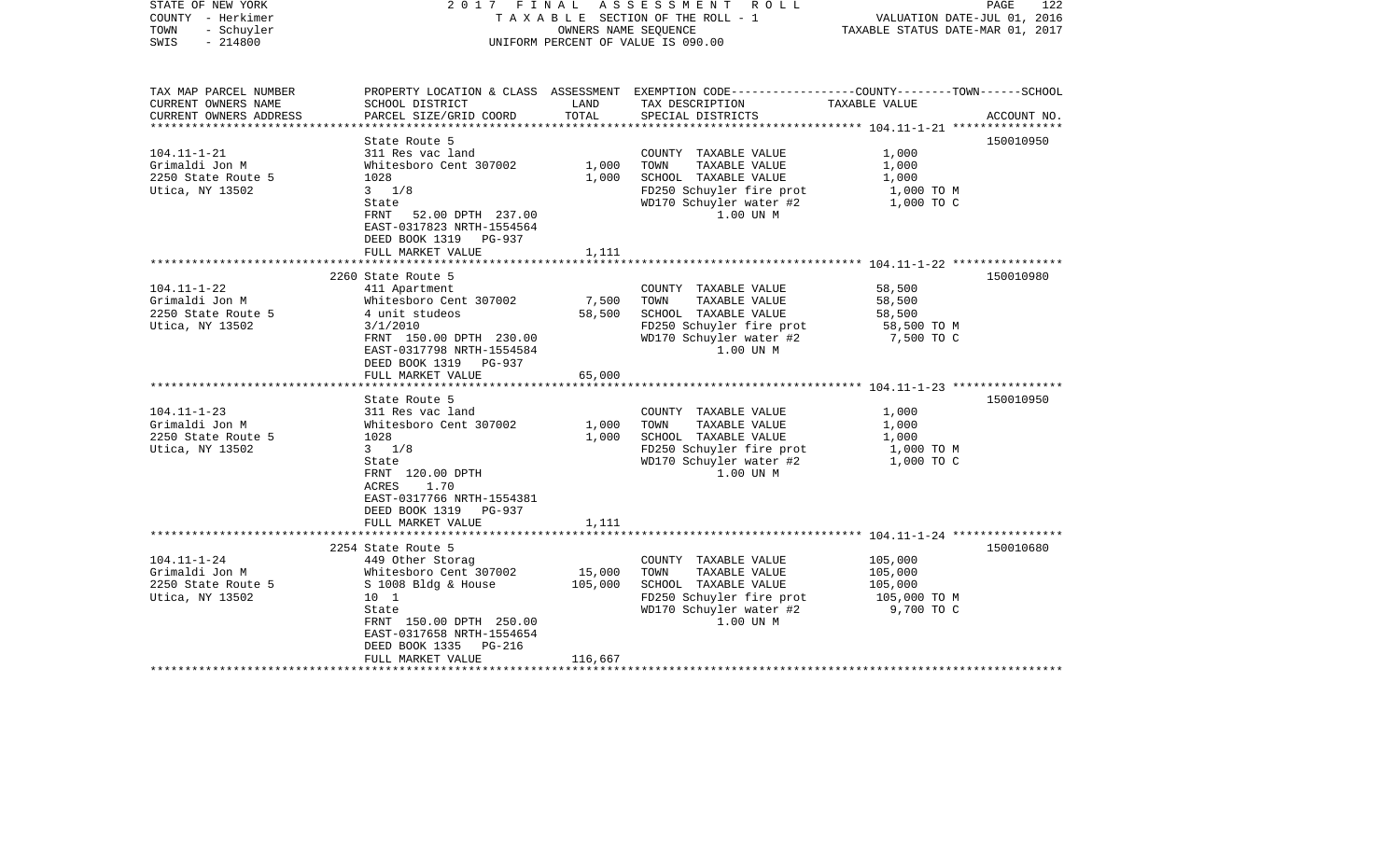| STATE OF NEW YORK<br>COUNTY - Herkimer<br>TOWN<br>- Schuyler<br>$-214800$<br>SWIS |                                                                      |                  | 2017 FINAL ASSESSMENT<br>R O L L<br>TAXABLE SECTION OF THE ROLL - 1<br>OWNERS NAME SEOUENCE<br>UNIFORM PERCENT OF VALUE IS 090.00 |                  | PAGE<br>123<br>VALUATION DATE-JUL 01, 2016<br>TAXABLE STATUS DATE-MAR 01, 2017 |
|-----------------------------------------------------------------------------------|----------------------------------------------------------------------|------------------|-----------------------------------------------------------------------------------------------------------------------------------|------------------|--------------------------------------------------------------------------------|
| TAX MAP PARCEL NUMBER                                                             |                                                                      |                  | PROPERTY LOCATION & CLASS ASSESSMENT EXEMPTION CODE---------------COUNTY-------TOWN------SCHOOL                                   |                  |                                                                                |
| CURRENT OWNERS NAME                                                               | SCHOOL DISTRICT                                                      | LAND             | TAX DESCRIPTION                                                                                                                   | TAXABLE VALUE    |                                                                                |
| CURRENT OWNERS ADDRESS<br>**********************                                  | PARCEL SIZE/GRID COORD                                               | TOTAL            | SPECIAL DISTRICTS                                                                                                                 |                  | ACCOUNT NO.                                                                    |
|                                                                                   | 443 Johnson Rd                                                       |                  |                                                                                                                                   |                  |                                                                                |
| $105.4 - 1 - 25.3$                                                                | 210 1 Family Res                                                     |                  | ENH STAR<br>41834                                                                                                                 | $\overline{0}$   | $\Omega$<br>58,950                                                             |
| Grose Charles P                                                                   | Frankfort-Schuy 212602                                               | 14,300           | COUNTY TAXABLE VALUE                                                                                                              | 73,400           |                                                                                |
| Grose Marie M                                                                     | Single Family Residence                                              | 73,400           | TOWN<br>TAXABLE VALUE                                                                                                             | 73,400           |                                                                                |
| 443 Johnson Rd                                                                    | Johnson Rd                                                           |                  | SCHOOL TAXABLE VALUE                                                                                                              | 14,450           |                                                                                |
| Frankfort, NY 13340                                                               | ACRES<br>2.00<br>EAST-0348099 NRTH-1548401<br>DEED BOOK 811<br>PG-56 |                  | FD250 Schuyler fire prot                                                                                                          | 73,400 TO M      |                                                                                |
|                                                                                   | FULL MARKET VALUE                                                    | 81,556           |                                                                                                                                   |                  |                                                                                |
|                                                                                   |                                                                      |                  |                                                                                                                                   |                  |                                                                                |
|                                                                                   | Johnson Rd                                                           |                  |                                                                                                                                   |                  | 150009510                                                                      |
| $105.4 - 1 - 25.1$                                                                | 100 Agricultural                                                     |                  | AG MKTS<br>41730                                                                                                                  | 6,537            | 6,537<br>6,537                                                                 |
| Grose Marie M<br>Johnson David D                                                  | Frankfort-Schuy 212602<br>Agricural                                  | 26,200<br>26,200 | COUNTY TAXABLE VALUE<br>TOWN<br>TAXABLE VALUE                                                                                     | 19,663<br>19,663 |                                                                                |
| 443 Johnson Rd                                                                    | 58.4 Acres                                                           |                  | SCHOOL TAXABLE VALUE                                                                                                              | 19,663           |                                                                                |
| Frankfort, NY 13340                                                               | Johnson Road                                                         |                  | FD250 Schuyler fire prot                                                                                                          | 26,200 TO M      |                                                                                |
|                                                                                   | 58.40<br>ACRES                                                       |                  |                                                                                                                                   |                  |                                                                                |
| MAY BE SUBJECT TO PAYMENT                                                         | EAST-0347010 NRTH-1547410                                            |                  |                                                                                                                                   |                  |                                                                                |
| UNDER AGDIST LAW TIL 2024                                                         | DEED BOOK 1267 PG-735                                                |                  |                                                                                                                                   |                  |                                                                                |
|                                                                                   | FULL MARKET VALUE                                                    | 29,111           |                                                                                                                                   |                  |                                                                                |
|                                                                                   |                                                                      |                  |                                                                                                                                   |                  |                                                                                |
| $105.4 - 1 - 31$                                                                  | 416 Dutchtown Rd                                                     |                  |                                                                                                                                   | $\overline{0}$   | 150075015<br>$\Omega$                                                          |
| Grose Mary Beth                                                                   | 210 1 Family Res<br>Frankfort-Schuy 212602                           | 13,700           | BAS STAR 41854<br>COUNTY TAXABLE VALUE                                                                                            | 76,700           | 27,000                                                                         |
| 416 Dutchtown Rd                                                                  | S Bldg                                                               | 76,700           | TOWN<br>TAXABLE VALUE                                                                                                             | 76,700           |                                                                                |
| Frankfort, NY 13340                                                               | 3 1A                                                                 |                  | SCHOOL TAXABLE VALUE                                                                                                              | 49,700           |                                                                                |
|                                                                                   | Dutchtown                                                            |                  | FD250 Schuyler fire prot                                                                                                          | 76,700 TO M      |                                                                                |
|                                                                                   | ACRES<br>1.20                                                        |                  |                                                                                                                                   |                  |                                                                                |
|                                                                                   | EAST-0342343 NRTH-1544802                                            |                  |                                                                                                                                   |                  |                                                                                |
|                                                                                   | DEED BOOK 1416 PG-151                                                |                  |                                                                                                                                   |                  |                                                                                |
|                                                                                   | FULL MARKET VALUE                                                    | 85,222           |                                                                                                                                   |                  |                                                                                |
|                                                                                   |                                                                      |                  |                                                                                                                                   |                  |                                                                                |
| $105.2 - 1 - 20.3$                                                                | 320 Mowers Rd<br>210 1 Family Res                                    |                  | BAS STAR 41854                                                                                                                    | $\mathbf 0$      | $\Omega$<br>27,000                                                             |
| Gross Thomas R                                                                    | West Canada Val 212402                                               | 13,500           | COUNTY TAXABLE VALUE                                                                                                              | 100,900          |                                                                                |
| Gross Donna J                                                                     | Single Family Residence                                              | 100,900          | TOWN<br>TAXABLE VALUE                                                                                                             | 100,900          |                                                                                |
| 320 Mowers Rd                                                                     | W/ Attached Garage                                                   |                  | SCHOOL TAXABLE VALUE                                                                                                              | 73,900           |                                                                                |
| Frankfort, NY 13340                                                               | FRNT 168.30 DPTH                                                     |                  | FD250 Schuyler fire prot                                                                                                          | 100,900 TO M     |                                                                                |
|                                                                                   | ACRES<br>1.00                                                        |                  |                                                                                                                                   |                  |                                                                                |
|                                                                                   | EAST-0339106 NRTH-1557325                                            |                  |                                                                                                                                   |                  |                                                                                |
|                                                                                   | DEED BOOK 830<br>PG-493                                              |                  |                                                                                                                                   |                  |                                                                                |
|                                                                                   | FULL MARKET VALUE                                                    | 112,111          | ******************************                                                                                                    |                  |                                                                                |
|                                                                                   |                                                                      |                  |                                                                                                                                   |                  |                                                                                |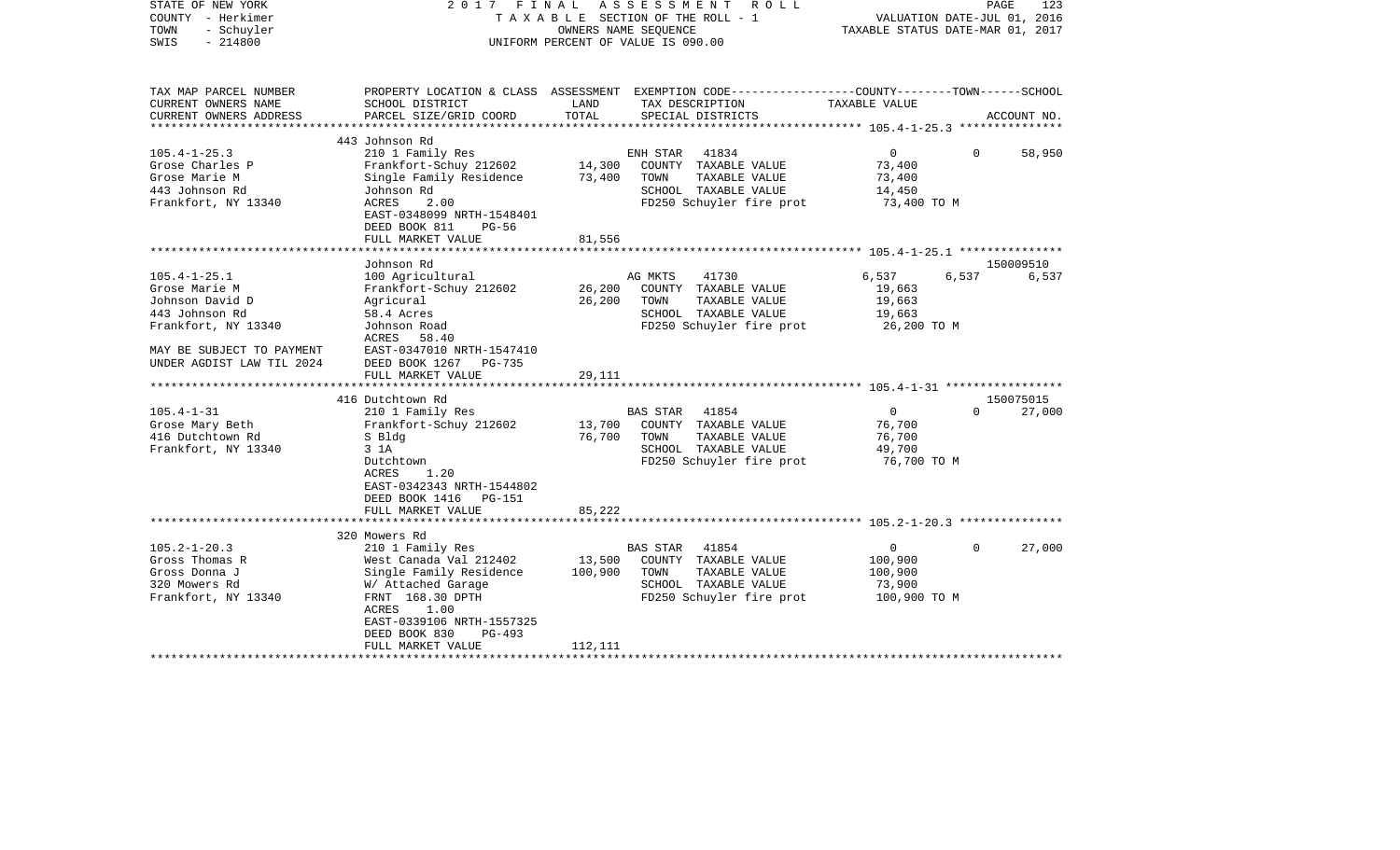|                                                                                                    |                                                                                                                                                                                                                              |                                                     |                                                                           |                                                                                                                                                                                                                                                                                                                                                                                                                                                                                                                                                                                                                                                                                     |                                                                                               | PAGE<br>124                                                                                                                                                                                                                                                         |
|----------------------------------------------------------------------------------------------------|------------------------------------------------------------------------------------------------------------------------------------------------------------------------------------------------------------------------------|-----------------------------------------------------|---------------------------------------------------------------------------|-------------------------------------------------------------------------------------------------------------------------------------------------------------------------------------------------------------------------------------------------------------------------------------------------------------------------------------------------------------------------------------------------------------------------------------------------------------------------------------------------------------------------------------------------------------------------------------------------------------------------------------------------------------------------------------|-----------------------------------------------------------------------------------------------|---------------------------------------------------------------------------------------------------------------------------------------------------------------------------------------------------------------------------------------------------------------------|
| SCHOOL DISTRICT                                                                                    | LAND                                                                                                                                                                                                                         |                                                     |                                                                           | TAXABLE VALUE                                                                                                                                                                                                                                                                                                                                                                                                                                                                                                                                                                                                                                                                       |                                                                                               |                                                                                                                                                                                                                                                                     |
| PARCEL SIZE/GRID COORD                                                                             |                                                                                                                                                                                                                              |                                                     |                                                                           |                                                                                                                                                                                                                                                                                                                                                                                                                                                                                                                                                                                                                                                                                     |                                                                                               | ACCOUNT NO.                                                                                                                                                                                                                                                         |
|                                                                                                    |                                                                                                                                                                                                                              |                                                     |                                                                           |                                                                                                                                                                                                                                                                                                                                                                                                                                                                                                                                                                                                                                                                                     |                                                                                               |                                                                                                                                                                                                                                                                     |
| 100 Agricultural<br>West Canada Val 212402                                                         | 80,000                                                                                                                                                                                                                       |                                                     | 41730                                                                     | 39,248<br>40,752                                                                                                                                                                                                                                                                                                                                                                                                                                                                                                                                                                                                                                                                    | 39,248                                                                                        | 39,248                                                                                                                                                                                                                                                              |
| FRNT 4345.00 DPTH<br>ACRES 130.70                                                                  |                                                                                                                                                                                                                              |                                                     |                                                                           | 40,752                                                                                                                                                                                                                                                                                                                                                                                                                                                                                                                                                                                                                                                                              |                                                                                               |                                                                                                                                                                                                                                                                     |
| DEED BOOK 1443 PG-425<br>FULL MARKET VALUE                                                         | 88,889                                                                                                                                                                                                                       |                                                     |                                                                           |                                                                                                                                                                                                                                                                                                                                                                                                                                                                                                                                                                                                                                                                                     |                                                                                               |                                                                                                                                                                                                                                                                     |
| 536 Short Lots Rd                                                                                  |                                                                                                                                                                                                                              |                                                     |                                                                           |                                                                                                                                                                                                                                                                                                                                                                                                                                                                                                                                                                                                                                                                                     |                                                                                               | 150003840                                                                                                                                                                                                                                                           |
| 270 Mfg housing                                                                                    |                                                                                                                                                                                                                              |                                                     |                                                                           | 5,310                                                                                                                                                                                                                                                                                                                                                                                                                                                                                                                                                                                                                                                                               | 5,310                                                                                         | 17,700                                                                                                                                                                                                                                                              |
| Single Family Res W Stor<br>$3 \frac{1}{2}$                                                        |                                                                                                                                                                                                                              |                                                     |                                                                           | $\overline{0}$<br>15,045                                                                                                                                                                                                                                                                                                                                                                                                                                                                                                                                                                                                                                                            | $\overline{0}$                                                                                | 17,700                                                                                                                                                                                                                                                              |
| FRNT 150.00 DPTH 259.00<br>EAST-0332812 NRTH-1552539                                               |                                                                                                                                                                                                                              |                                                     |                                                                           | $\mathbf 0$                                                                                                                                                                                                                                                                                                                                                                                                                                                                                                                                                                                                                                                                         |                                                                                               |                                                                                                                                                                                                                                                                     |
| FULL MARKET VALUE                                                                                  | 39,333                                                                                                                                                                                                                       |                                                     |                                                                           |                                                                                                                                                                                                                                                                                                                                                                                                                                                                                                                                                                                                                                                                                     |                                                                                               |                                                                                                                                                                                                                                                                     |
|                                                                                                    |                                                                                                                                                                                                                              |                                                     |                                                                           |                                                                                                                                                                                                                                                                                                                                                                                                                                                                                                                                                                                                                                                                                     |                                                                                               |                                                                                                                                                                                                                                                                     |
|                                                                                                    |                                                                                                                                                                                                                              |                                                     |                                                                           |                                                                                                                                                                                                                                                                                                                                                                                                                                                                                                                                                                                                                                                                                     |                                                                                               | 27,000                                                                                                                                                                                                                                                              |
| Frankfort-Schuy 212602<br>Modular Residence<br>1 Acre                                              | 12,500<br>86,400                                                                                                                                                                                                             | TOWN                                                |                                                                           | 86,400<br>86,400<br>59,400                                                                                                                                                                                                                                                                                                                                                                                                                                                                                                                                                                                                                                                          |                                                                                               |                                                                                                                                                                                                                                                                     |
| 3.20<br>FRNT<br>1.30 DPTH<br>0.88<br>ACRES<br>EAST-0347453 NRTH-1551874<br>DEED BOOK 689<br>$PG-3$ |                                                                                                                                                                                                                              |                                                     |                                                                           |                                                                                                                                                                                                                                                                                                                                                                                                                                                                                                                                                                                                                                                                                     |                                                                                               |                                                                                                                                                                                                                                                                     |
|                                                                                                    |                                                                                                                                                                                                                              |                                                     |                                                                           |                                                                                                                                                                                                                                                                                                                                                                                                                                                                                                                                                                                                                                                                                     |                                                                                               |                                                                                                                                                                                                                                                                     |
| 936 Newport Rd                                                                                     |                                                                                                                                                                                                                              |                                                     |                                                                           |                                                                                                                                                                                                                                                                                                                                                                                                                                                                                                                                                                                                                                                                                     |                                                                                               | 150003090                                                                                                                                                                                                                                                           |
| 210 1 Family Res                                                                                   |                                                                                                                                                                                                                              |                                                     |                                                                           | 13,500                                                                                                                                                                                                                                                                                                                                                                                                                                                                                                                                                                                                                                                                              | 13,500                                                                                        | $\Omega$                                                                                                                                                                                                                                                            |
|                                                                                                    |                                                                                                                                                                                                                              |                                                     |                                                                           | 27,000                                                                                                                                                                                                                                                                                                                                                                                                                                                                                                                                                                                                                                                                              | 27,000                                                                                        | $\Omega$                                                                                                                                                                                                                                                            |
| EAST-0326897 NRTH-1568699                                                                          |                                                                                                                                                                                                                              |                                                     |                                                                           | 57,200                                                                                                                                                                                                                                                                                                                                                                                                                                                                                                                                                                                                                                                                              |                                                                                               | 58,950                                                                                                                                                                                                                                                              |
| FULL MARKET VALUE                                                                                  |                                                                                                                                                                                                                              |                                                     |                                                                           | 38,750                                                                                                                                                                                                                                                                                                                                                                                                                                                                                                                                                                                                                                                                              |                                                                                               |                                                                                                                                                                                                                                                                     |
|                                                                                                    | Mowers Rd<br>vac farm land<br>EAST-0338745 NRTH-1557910<br>Short Lots<br>DEED BOOK 929<br>PG-562<br>292 Caldwell Rd<br>210 1 Family Res<br>Caldwell<br>FULL MARKET VALUE<br>FRNT 125.00 DPTH 300.00<br>DEED BOOK 1506 PG-289 | TOTAL<br>80,000<br>96,000<br>West Canada Val 212402 | AG MKTS<br>TOWN<br>Whitesboro Cent 307002 12,500 AGED-ALL<br>TOWN<br>TOWN | 2017 FINAL ASSESSMENT ROLL<br>TAXABLE SECTION OF THE ROLL - 1<br>OWNERS NAME SEQUENCE<br>UNIFORM PERCENT OF VALUE IS 090.00<br>TAX DESCRIPTION<br>SPECIAL DISTRICTS<br>COUNTY TAXABLE VALUE<br>TAXABLE VALUE<br>SCHOOL TAXABLE VALUE<br>FD250 Schuyler fire prot<br>VET WAR CT 41121<br>41800<br>35,400 ENH STAR 41834<br>COUNTY TAXABLE VALUE<br>TAXABLE VALUE<br>SCHOOL TAXABLE VALUE<br>BAS STAR 41854<br>COUNTY TAXABLE VALUE<br>TAXABLE VALUE<br>SCHOOL TAXABLE VALUE<br>FD250 Schuyler fire prot<br>VET COM CT 41131<br>12,300 VET DIS CT 41141<br>97,700 ENH STAR 41834<br>COUNTY TAXABLE VALUE<br>TAXABLE VALUE<br>108,556 SCHOOL TAXABLE VALUE<br>FD250 Schuyler fire prot | 40,752<br>15,045<br>15,045<br>FD250 Schuyler fire prot<br>$\overline{0}$<br>$\circ$<br>57,200 | VALUATION DATE-JUL 01, 2016<br>TAXABLE STATUS DATE-MAR 01, 2017<br>PROPERTY LOCATION & CLASS ASSESSMENT EXEMPTION CODE----------------COUNTY-------TOWN------SCHOOL<br>80,000 TO M<br>15,045<br>35,400 TO M<br>$\Omega$<br>86,400 TO M<br>$\bigcirc$<br>97,700 TO M |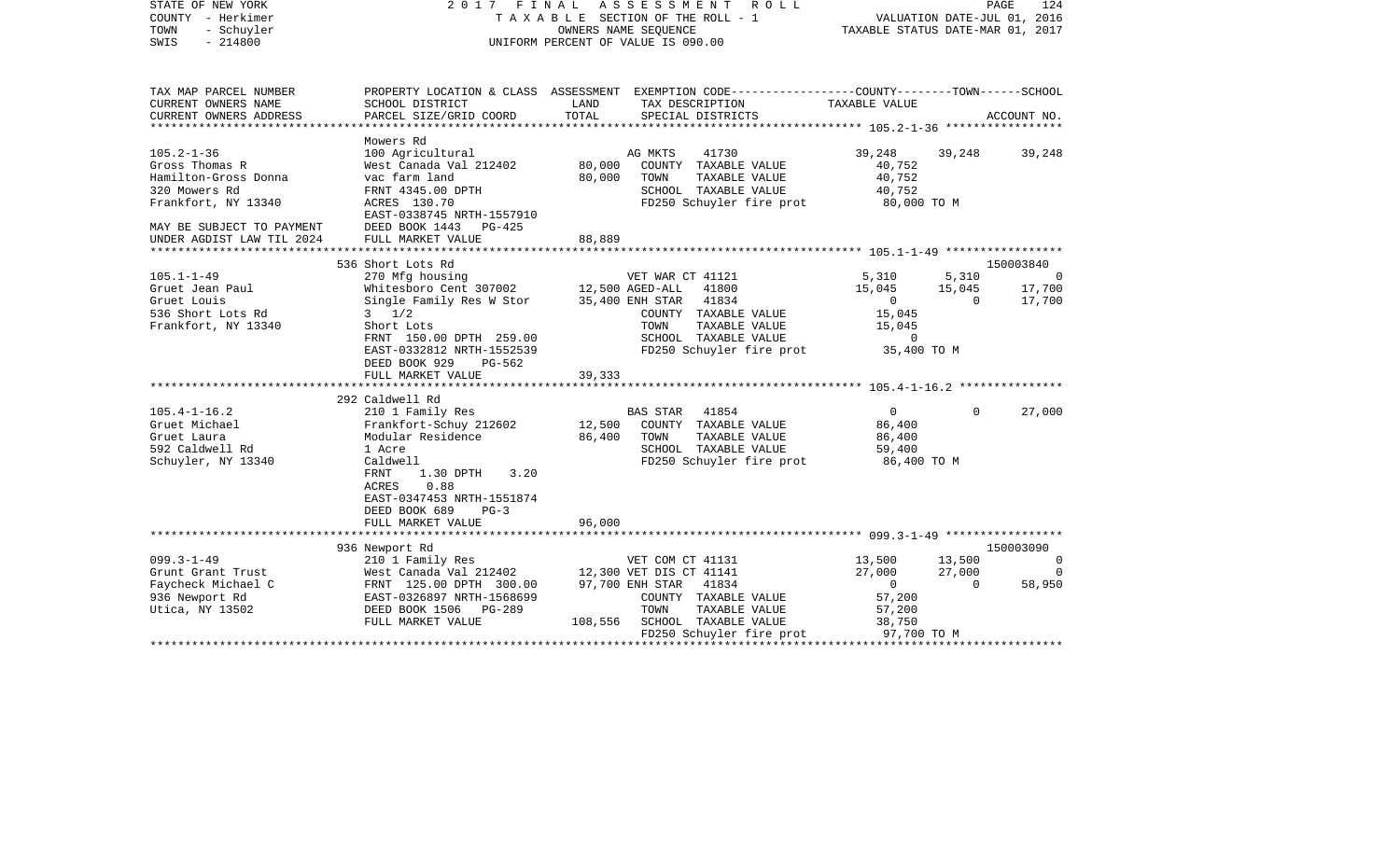| STATE OF NEW YORK<br>COUNTY - Herkimer<br>- Schuyler<br>TOWN<br>$-214800$<br>SWIS |                                               |               | 2017 FINAL ASSESSMENT<br>R O L L<br>TAXABLE SECTION OF THE ROLL - 1<br>OWNERS NAME SEQUENCE<br>UNIFORM PERCENT OF VALUE IS 090.00 | VALUATION DATE-JUL 01, 2016<br>TAXABLE STATUS DATE-MAR 01, 2017 | PAGE<br>125        |
|-----------------------------------------------------------------------------------|-----------------------------------------------|---------------|-----------------------------------------------------------------------------------------------------------------------------------|-----------------------------------------------------------------|--------------------|
| TAX MAP PARCEL NUMBER                                                             |                                               |               | PROPERTY LOCATION & CLASS ASSESSMENT EXEMPTION CODE---------------COUNTY-------TOWN------SCHOOL                                   |                                                                 |                    |
| CURRENT OWNERS NAME<br>CURRENT OWNERS ADDRESS                                     | SCHOOL DISTRICT<br>PARCEL SIZE/GRID COORD     | LAND<br>TOTAL | TAX DESCRIPTION<br>SPECIAL DISTRICTS                                                                                              | TAXABLE VALUE                                                   | ACCOUNT NO.        |
| *****************                                                                 |                                               |               |                                                                                                                                   | ********************* 104.7-1-52 ******************             |                    |
|                                                                                   | 5688 Mapleton Dr                              |               |                                                                                                                                   |                                                                 | 150015180          |
| $104.7 - 1 - 52$                                                                  | 210 1 Family Res                              |               | <b>BAS STAR</b><br>41854                                                                                                          | $\Omega$                                                        | $\Omega$<br>27,000 |
| Gutko Vladimir                                                                    | Whitesboro Cent 307002                        | 7,400         | COUNTY TAXABLE VALUE                                                                                                              | 77,600                                                          |                    |
| Gutko Lavisa                                                                      | Single Family Residence                       | 77,600        | TOWN<br>TAXABLE VALUE                                                                                                             | 77,600                                                          |                    |
| 5688 Mapleton Dr                                                                  | Mapleton Dr                                   |               | SCHOOL TAXABLE VALUE                                                                                                              | 50,600                                                          |                    |
| Utica, NY 13502                                                                   | FRNT 90.00 DPTH 125.00                        |               | FD250 Schuyler fire prot                                                                                                          | 77,600 TO M                                                     |                    |
|                                                                                   | EAST-0314861 NRTH-1558582                     |               | LT160 Schuyler light #1                                                                                                           | 77,600 TO M                                                     |                    |
|                                                                                   | DEED BOOK 1094 PG-84                          |               | SD030 Schuyler sewer #1                                                                                                           | 1.00 UN M                                                       |                    |
|                                                                                   | FULL MARKET VALUE<br>************************ | 86,222        | WD175 Schuyler water #3                                                                                                           | 77,600 TO M                                                     |                    |
|                                                                                   | Cogar Rd                                      |               |                                                                                                                                   |                                                                 | 150003180          |
| $105.2 - 4 - 12$                                                                  | 322 Rural vac>10                              |               | COUNTY TAXABLE VALUE                                                                                                              | 55,300                                                          |                    |
| Guttormsen Douglas B                                                              | West Canada Val 212402                        | 55,300        | TOWN<br>TAXABLE VALUE                                                                                                             | 55,300                                                          |                    |
| Guttormsen Katherine P                                                            | Fox Hollow/ MF#185                            | 55,300        | SCHOOL TAXABLE VALUE                                                                                                              | 55,300                                                          |                    |
| 14480 NW 64th Ter                                                                 | Land & Lakes lot 25                           |               | FD250 Schuyler fire prot                                                                                                          | 55,300 TO M                                                     |                    |
| Parkville, MO 64152                                                               | Cogar Rd                                      |               |                                                                                                                                   |                                                                 |                    |
|                                                                                   | ACRES 15.00                                   |               |                                                                                                                                   |                                                                 |                    |
|                                                                                   | EAST-0341641 NRTH-1557790                     |               |                                                                                                                                   |                                                                 |                    |
|                                                                                   | DEED BOOK 1168 PG-616                         |               |                                                                                                                                   |                                                                 |                    |
|                                                                                   | FULL MARKET VALUE                             | 61,444        |                                                                                                                                   |                                                                 |                    |
|                                                                                   |                                               |               |                                                                                                                                   |                                                                 |                    |
|                                                                                   | Cogar Rd                                      |               |                                                                                                                                   |                                                                 | 150003180          |
| $105.2 - 4 - 13$                                                                  | 322 Rural vac>10                              |               | COUNTY TAXABLE VALUE                                                                                                              | 84,100                                                          |                    |
| Guttormsen Douglas B                                                              | West Canada Val 212402                        | 84,100        | TOWN<br>TAXABLE VALUE                                                                                                             | 84,100                                                          |                    |
| Guttormsen Katherine P                                                            | Fox Hollow/ MF#185                            | 84,100        | SCHOOL TAXABLE VALUE                                                                                                              | 84,100                                                          |                    |
| 14480 NW 64TH Ter                                                                 | Land & Lakes lot 26                           |               | FD250 Schuyler fire prot                                                                                                          | 84,100 TO M                                                     |                    |
| Parkville, MO 64152                                                               | Cogar Rd                                      |               |                                                                                                                                   |                                                                 |                    |
|                                                                                   | ACRES 60.00                                   |               |                                                                                                                                   |                                                                 |                    |
|                                                                                   | EAST-0340546 NRTH-1556687                     |               |                                                                                                                                   |                                                                 |                    |
|                                                                                   | DEED BOOK 1169<br><b>PG-278</b>               |               |                                                                                                                                   |                                                                 |                    |
|                                                                                   | FULL MARKET VALUE                             | 93,444        |                                                                                                                                   |                                                                 |                    |
|                                                                                   |                                               |               |                                                                                                                                   |                                                                 |                    |
|                                                                                   | 11005 Cosby Manor Rd                          |               |                                                                                                                                   |                                                                 | 150075016          |
| $104.7 - 1 - 1$                                                                   | 270 Mfg housing                               |               | 41834<br>ENH STAR                                                                                                                 | $\circ$                                                         | 52,500<br>$\Omega$ |
| Hagg Angela                                                                       | Whitesboro Cent 307002                        | 16,000        | COUNTY TAXABLE VALUE<br>TAXABLE VALUE                                                                                             | 52,500                                                          |                    |
| 11005 Cosby Manor Rd                                                              | S Trl                                         | 52,500        | TOWN                                                                                                                              | 52,500                                                          |                    |
| Utica, NY 13502                                                                   | $3 \frac{1}{2}$ A<br>Coby Manor Rd            |               | SCHOOL TAXABLE VALUE<br>FD250 Schuyler fire prot                                                                                  | $\overline{0}$<br>52,500 TO M                                   |                    |
|                                                                                   | ACRES<br>1.60                                 |               | WD170 Schuyler water #2                                                                                                           | 3,500 TO C                                                      |                    |
|                                                                                   | EAST-0315992 NRTH-1560740                     |               | 1.00 UN M                                                                                                                         |                                                                 |                    |
|                                                                                   | DEED BOOK 00617 PG-00951                      |               |                                                                                                                                   |                                                                 |                    |
|                                                                                   | FULL MARKET VALUE                             | 58,333        |                                                                                                                                   |                                                                 |                    |
| *********************                                                             | **************************                    | ************* |                                                                                                                                   |                                                                 |                    |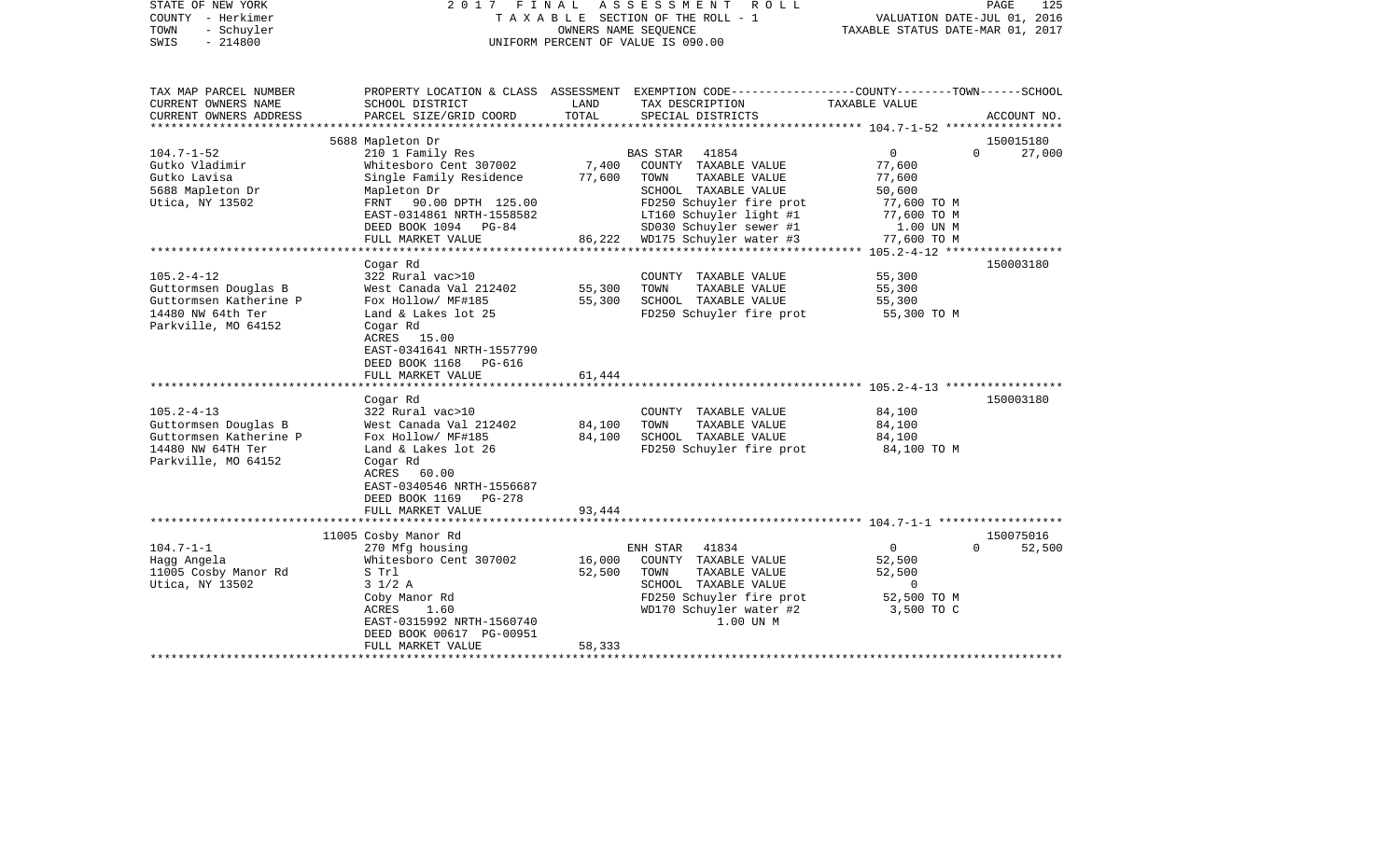| STATE OF NEW YORK<br>COUNTY - Herkimer<br>TOWN<br>- Schuyler<br>$-214800$<br>SWIS | 2017 FINAL<br>TAXABLE SECTION OF THE ROLL - 1<br>UNIFORM PERCENT OF VALUE IS 090.00                                          | OWNERS NAME SEOUENCE | A S S E S S M E N T | R O L L                               | VALUATION DATE-JUL 01, 2016<br>TAXABLE STATUS DATE-MAR 01, 2017 | PAGE     | 126         |
|-----------------------------------------------------------------------------------|------------------------------------------------------------------------------------------------------------------------------|----------------------|---------------------|---------------------------------------|-----------------------------------------------------------------|----------|-------------|
| TAX MAP PARCEL NUMBER<br>CURRENT OWNERS NAME                                      | PROPERTY LOCATION & CLASS ASSESSMENT EXEMPTION CODE---------------COUNTY-------TOWN------SCHOOL                              | LAND                 |                     |                                       | TAXABLE VALUE                                                   |          |             |
| CURRENT OWNERS ADDRESS<br>****************                                        | SCHOOL DISTRICT<br>PARCEL SIZE/GRID COORD                                                                                    | TOTAL                |                     | TAX DESCRIPTION<br>SPECIAL DISTRICTS  |                                                                 |          | ACCOUNT NO. |
| 3782 State Route 5                                                                |                                                                                                                              |                      |                     |                                       |                                                                 |          | 150017940   |
| $112.2 - 3 - 58$                                                                  | 210 1 Family Res                                                                                                             |                      | ENH STAR            | 41834                                 | $\mathbf{0}$                                                    | $\Omega$ | 54,300      |
| Hajeris Jane                                                                      | Frankfort-Schuy 212602                                                                                                       | 5,400                |                     | COUNTY TAXABLE VALUE                  | 54,300                                                          |          |             |
| 3782 State Route 5                                                                | Single Family Residence                                                                                                      | 54,300               | TOWN                | TAXABLE VALUE                         | 54,300                                                          |          |             |
| Frankfort, NY 13340                                                               | FRNT 59.00 DPTH 180.00                                                                                                       |                      |                     | SCHOOL TAXABLE VALUE                  | $\circ$                                                         |          |             |
|                                                                                   | EAST-0341164 NRTH-1535587<br>DEED BOOK 673<br>$PG-47$                                                                        |                      |                     | FD250 Schuyler fire prot              | 54,300 TO M                                                     |          |             |
|                                                                                   | FULL MARKET VALUE                                                                                                            | 60,333               |                     |                                       |                                                                 |          |             |
|                                                                                   |                                                                                                                              |                      |                     |                                       |                                                                 |          |             |
| 105 Tanner Rd                                                                     |                                                                                                                              |                      |                     |                                       |                                                                 |          | 150019710   |
| $093.3 - 2 - 6$<br>Hall Richard                                                   | 210 1 Family Res                                                                                                             | 8,700                | <b>BAS STAR</b>     | 41854                                 | $\mathbf 0$<br>68,600                                           | $\Omega$ | 27,000      |
| 105 Tanner Rd                                                                     | West Canada Val 212402<br>Double Wide & Garage                                                                               | 68,600               | TOWN                | COUNTY TAXABLE VALUE<br>TAXABLE VALUE | 68,600                                                          |          |             |
| Poland, NY 13431<br>1/3                                                           |                                                                                                                              |                      |                     | SCHOOL TAXABLE VALUE                  | 41,600                                                          |          |             |
| Newport                                                                           |                                                                                                                              |                      |                     | FD250 Schuyler fire prot              | 68,600 TO M                                                     |          |             |
|                                                                                   | FRNT 135.00 DPTH 145.00<br>EAST-0333399 NRTH-1576485<br>DEED BOOK 667<br>PG-735<br>FULL MARKET VALUE<br>******************** | 76,222               |                     |                                       |                                                                 |          |             |
|                                                                                   |                                                                                                                              |                      |                     |                                       |                                                                 |          |             |
| 238 Newport Rd<br>$104.2 - 1 - 56$                                                |                                                                                                                              |                      |                     |                                       | $\mathbf{0}$                                                    | $\Omega$ | 150008070   |
|                                                                                   | 210 1 Family Res                                                                                                             |                      | ENH STAR            | 41834                                 |                                                                 |          | 58,950      |
| Haman Earl<br>Haman Carole<br>Bldg                                                | Whitesboro Cent 307002                                                                                                       | 10,200<br>77,100     | TOWN                | COUNTY TAXABLE VALUE<br>TAXABLE VALUE | 77,100<br>77,100                                                |          |             |
| 238 Newport Rd<br>$1/2$ Acre                                                      |                                                                                                                              |                      |                     | SCHOOL TAXABLE VALUE                  | 18,150                                                          |          |             |
| Utica, NY 13502                                                                   | Newport Road                                                                                                                 |                      |                     | FD250 Schuyler fire prot              | 77,100 TO M                                                     |          |             |
| ACRES                                                                             | FRNT 168.00 DPTH 160.00<br>0.62<br>EAST-0319790 NRTH-1556757<br>DEED BOOK 00632 PG-00048                                     |                      |                     | WD170 Schuyler water #2<br>1.00 UN M  | 5,000 TO C                                                      |          |             |
|                                                                                   | FULL MARKET VALUE                                                                                                            | 85,667<br>********   |                     |                                       | ******************* 104.2-1-17 *****************                |          |             |
| 285 Newport Rd                                                                    |                                                                                                                              |                      |                     |                                       |                                                                 |          | 150008190   |
| $104.2 - 1 - 17$                                                                  | 210 1 Family Res                                                                                                             |                      |                     | COUNTY TAXABLE VALUE                  | 67,900                                                          |          |             |
| Haman Earl H                                                                      | Whitesboro Cent 307002                                                                                                       | 9,100                | TOWN                | TAXABLE VALUE                         | 67,900                                                          |          |             |
| Haman Carole A                                                                    | Single Family Residence W                                                                                                    | 67,900               |                     | SCHOOL TAXABLE VALUE                  | 67,900                                                          |          |             |
| 238 Newport Rd<br>Garage                                                          |                                                                                                                              |                      |                     | FD250 Schuyler fire prot              | 67,900 TO M                                                     |          |             |
| Utica, NY 13502<br>Newport                                                        |                                                                                                                              |                      |                     | WD170 Schuyler water #2               | 3,900 TO C                                                      |          |             |
| FRNT                                                                              | 99.00 DPTH 217.00                                                                                                            |                      |                     | 1.00 UN M                             |                                                                 |          |             |
|                                                                                   | EAST-0320043 NRTH-1557665                                                                                                    |                      |                     |                                       |                                                                 |          |             |
|                                                                                   | DEED BOOK 877<br>$PG-605$                                                                                                    |                      |                     |                                       |                                                                 |          |             |
| **********************                                                            | FULL MARKET VALUE                                                                                                            | 75,444               |                     |                                       |                                                                 |          |             |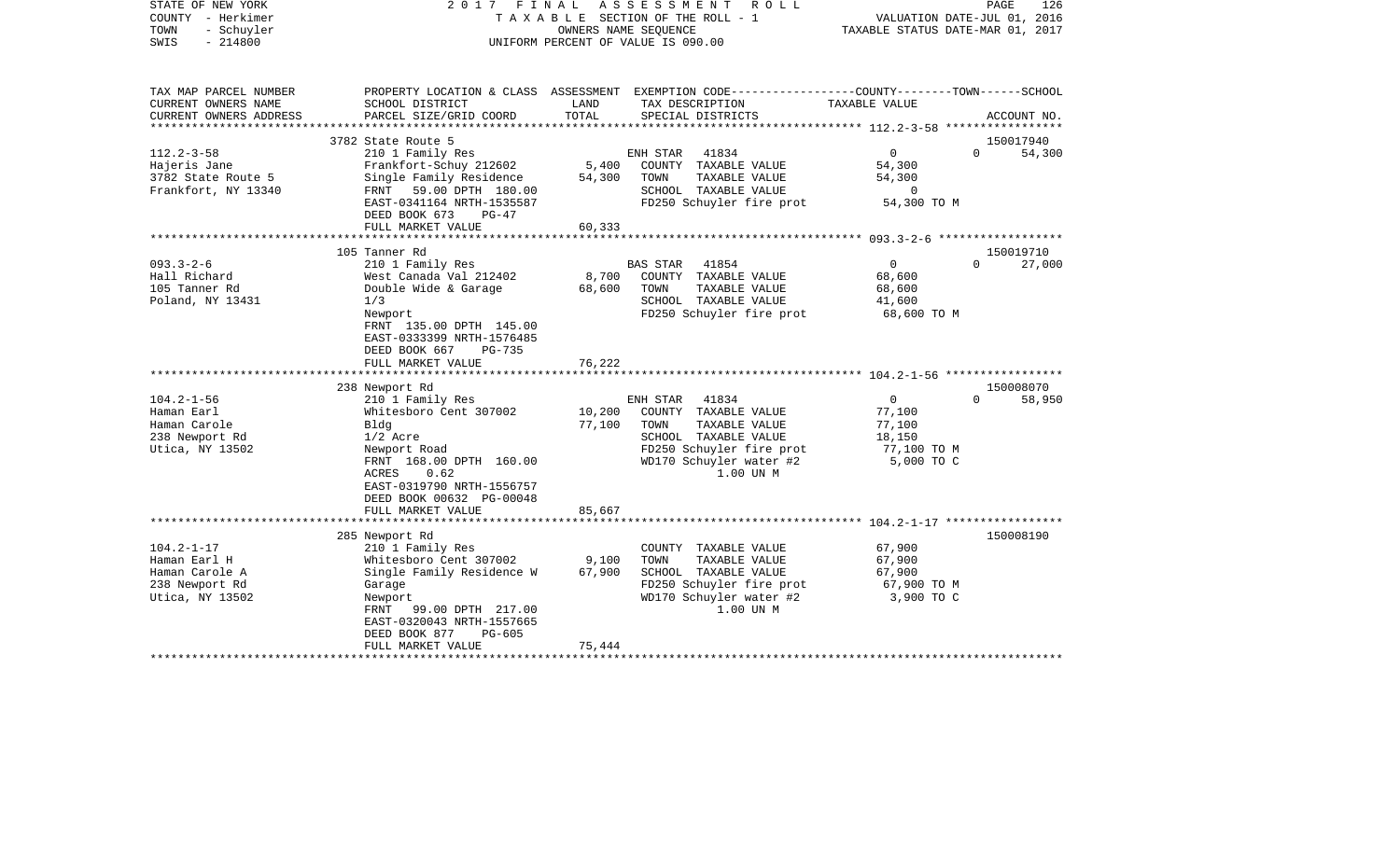| STATE OF NEW YORK<br>COUNTY - Herkimer<br>- Schuyler<br>TOWN<br>$-214800$<br>SWIS | 2017<br>FINAL                                |               | ASSESSMENT<br>R O L L<br>TAXABLE SECTION OF THE ROLL - 1<br>OWNERS NAME SEQUENCE<br>UNIFORM PERCENT OF VALUE IS 090.00                 | VALUATION DATE-JUL 01, 2016<br>TAXABLE STATUS DATE-MAR 01, 2017 | PAGE     | 127         |
|-----------------------------------------------------------------------------------|----------------------------------------------|---------------|----------------------------------------------------------------------------------------------------------------------------------------|-----------------------------------------------------------------|----------|-------------|
| TAX MAP PARCEL NUMBER<br>CURRENT OWNERS NAME<br>CURRENT OWNERS ADDRESS            | SCHOOL DISTRICT<br>PARCEL SIZE/GRID COORD    | LAND<br>TOTAL | PROPERTY LOCATION & CLASS ASSESSMENT EXEMPTION CODE---------------COUNTY-------TOWN-----SCHOOL<br>TAX DESCRIPTION<br>SPECIAL DISTRICTS | TAXABLE VALUE                                                   |          | ACCOUNT NO. |
|                                                                                   | 2483 State Route 5                           |               |                                                                                                                                        |                                                                 |          | 150008160   |
| $104.2 - 2 - 17$                                                                  | 210 1 Family Res                             |               | 41834<br>ENH STAR                                                                                                                      | $\overline{0}$                                                  | $\Omega$ | 58,950      |
| Haman Ford & Shirley                                                              | Whitesboro Cent 307002                       | 8,500         | COUNTY TAXABLE VALUE                                                                                                                   | 60,700                                                          |          |             |
| Haman Davif W                                                                     | Bldg<br>N                                    | 60,700        | TOWN<br>TAXABLE VALUE                                                                                                                  | 60,700                                                          |          |             |
| 2483 State Route 5                                                                | $3 \frac{1}{8}$                              |               | SCHOOL TAXABLE VALUE                                                                                                                   | 1,750                                                           |          |             |
| Utica, NY 13502                                                                   | State                                        |               | FD250 Schuyler fire prot                                                                                                               | 60,700 TO M                                                     |          |             |
|                                                                                   | FRNT<br>70.00 DPTH 255.00                    |               | WD170 Schuyler water #2                                                                                                                | 3,600 TO C                                                      |          |             |
|                                                                                   | EAST-0321751 NRTH-1552778                    |               | 1.00 UN M                                                                                                                              |                                                                 |          |             |
|                                                                                   | DEED BOOK 899<br>PG-491<br>FULL MARKET VALUE | 67,444        |                                                                                                                                        |                                                                 |          |             |
|                                                                                   |                                              |               |                                                                                                                                        |                                                                 |          |             |
|                                                                                   | 11423 Cosby Manor Rd                         |               |                                                                                                                                        |                                                                 |          | 150075066   |
| $104.2 - 2 - 28$                                                                  | 210 1 Family Res                             |               | ENH STAR<br>41834                                                                                                                      | $\overline{0}$                                                  | $\Omega$ | 58,950      |
| Haman Leroy & Carol                                                               | Whitesboro Cent 307002                       | 9,900         | COUNTY TAXABLE VALUE                                                                                                                   | 97,200                                                          |          |             |
| Haman IRR Trust                                                                   | N Bldg                                       | 97,200        | TAXABLE VALUE<br>TOWN                                                                                                                  | 97,200                                                          |          |             |
| 11423 Cosby Manor Rd                                                              | 3/4<br>2                                     |               | SCHOOL TAXABLE VALUE                                                                                                                   | 38,250                                                          |          |             |
| Utica, NY 13502                                                                   | Cosby Manor                                  |               | FD250 Schuyler fire prot                                                                                                               | 97,200 TO M                                                     |          |             |
|                                                                                   | FRNT 169.00 DPTH 150.00                      |               | WD170 Schuyler water #2                                                                                                                | 5,000 TO C                                                      |          |             |
|                                                                                   | EAST-0323687 NRTH-1557357                    |               | 1.00 UN M                                                                                                                              |                                                                 |          |             |
|                                                                                   | DEED BOOK 1506 PG-721                        |               |                                                                                                                                        |                                                                 |          |             |
|                                                                                   | FULL MARKET VALUE                            | 108,000       |                                                                                                                                        |                                                                 |          |             |
|                                                                                   | 950 Newport Rd                               |               |                                                                                                                                        |                                                                 |          | 150007980   |
| $099.3 - 1 - 7$                                                                   | 113 Cattle farm                              |               | AG MKTS<br>41730                                                                                                                       | 19,371                                                          | 19,371   | 19,371      |
| Haman Pauline                                                                     | West Canada Val 212402                       |               | 81,000 ENH STAR<br>41834                                                                                                               | $\overline{0}$                                                  | $\Omega$ | 58,950      |
| 950 Newport Rd                                                                    | Residence W/out Bldg Barn                    | 216,500       | COUNTY TAXABLE VALUE                                                                                                                   | 197,129                                                         |          |             |
| Utica, NY 13502                                                                   | Double Wide Residence                        |               | TOWN<br>TAXABLE VALUE                                                                                                                  | 197,129                                                         |          |             |
|                                                                                   | site 2 new home 50% 2017                     |               | SCHOOL TAXABLE VALUE                                                                                                                   | 138,179                                                         |          |             |
| MAY BE SUBJECT TO PAYMENT                                                         | ACRES 148.00                                 |               | FD250 Schuyler fire prot                                                                                                               | 216,500 TO M                                                    |          |             |
| UNDER AGDIST LAW TIL 2024                                                         | EAST-0327399 NRTH-1566693                    |               |                                                                                                                                        |                                                                 |          |             |
|                                                                                   | DEED BOOK 838<br><b>PG-118</b>               |               |                                                                                                                                        |                                                                 |          |             |
|                                                                                   | FULL MARKET VALUE                            | 240,556       |                                                                                                                                        |                                                                 |          |             |
|                                                                                   | 2497 State Route 5 Rd                        |               |                                                                                                                                        |                                                                 |          | 150008130   |
| $104.2 - 2 - 60$                                                                  | 210 1 Family Res                             |               | COUNTY TAXABLE VALUE                                                                                                                   | 69,600                                                          |          |             |
| Haman Pauline A                                                                   | Whitesboro Cent 307002                       | 13,700        | TOWN<br>TAXABLE VALUE                                                                                                                  | 69,600                                                          |          |             |
| 950 Newport Rd                                                                    | Bldg<br>N                                    | 69,600        | SCHOOL TAXABLE VALUE                                                                                                                   | 69,600                                                          |          |             |
| Utica, NY 13502                                                                   | $\overline{1}$<br>5                          |               | FD250 Schuyler fire prot                                                                                                               | 69,600 TO M                                                     |          |             |
|                                                                                   | State                                        |               | WD170 Schuyler water #2                                                                                                                | 69,600 TO C                                                     |          |             |
|                                                                                   | FRNT 130.00 DPTH 300.00                      |               | 1.00 UN M                                                                                                                              |                                                                 |          |             |
|                                                                                   | 1.15<br>ACRES                                |               |                                                                                                                                        |                                                                 |          |             |
|                                                                                   | EAST-0322009 NRTH-1552673                    |               |                                                                                                                                        |                                                                 |          |             |
|                                                                                   | DEED BOOK 933<br>PG-352                      |               |                                                                                                                                        |                                                                 |          |             |
|                                                                                   | FULL MARKET VALUE                            | 77,333        |                                                                                                                                        |                                                                 |          |             |
|                                                                                   |                                              |               |                                                                                                                                        |                                                                 |          |             |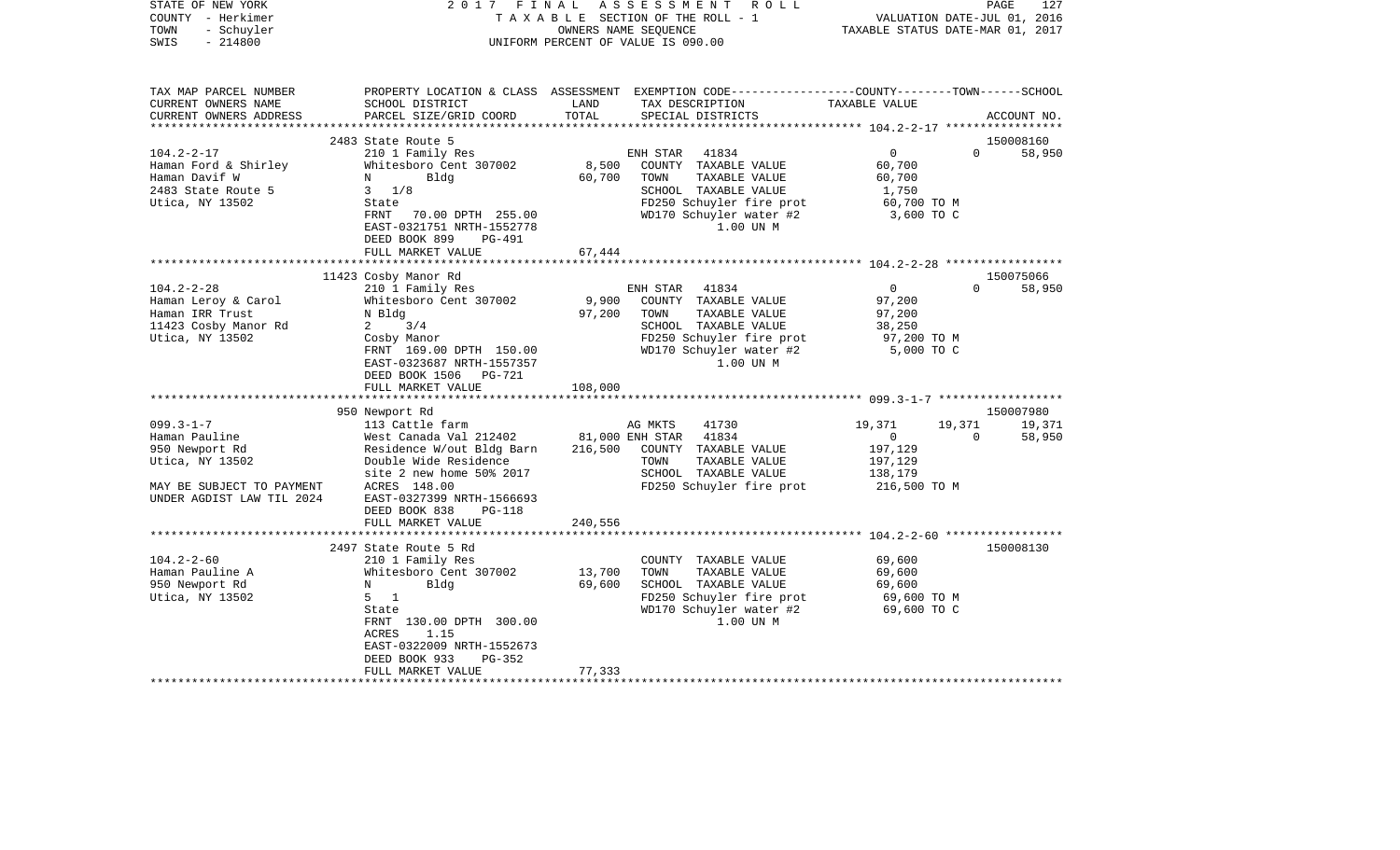| STATE OF NEW YORK<br>COUNTY - Herkimer<br>- Schuyler<br>TOWN<br>$-214800$<br>SWIS                                                                                                      | FINAL<br>2017                                                                                                                                                                                                                                                                                                                                                                                                                                                                | OWNERS NAME SEQUENCE                                     | ASSESSMENT<br>R O L L<br>T A X A B L E SECTION OF THE ROLL - 1<br>UNIFORM PERCENT OF VALUE IS 090.00                                                                                                                                                                | VALUATION DATE-JUL 01, 2016<br>TAXABLE STATUS DATE-MAR 01, 2017                                                         | PAGE<br>128                                  |
|----------------------------------------------------------------------------------------------------------------------------------------------------------------------------------------|------------------------------------------------------------------------------------------------------------------------------------------------------------------------------------------------------------------------------------------------------------------------------------------------------------------------------------------------------------------------------------------------------------------------------------------------------------------------------|----------------------------------------------------------|---------------------------------------------------------------------------------------------------------------------------------------------------------------------------------------------------------------------------------------------------------------------|-------------------------------------------------------------------------------------------------------------------------|----------------------------------------------|
| TAX MAP PARCEL NUMBER<br>CURRENT OWNERS NAME<br>CURRENT OWNERS ADDRESS                                                                                                                 | SCHOOL DISTRICT<br>PARCEL SIZE/GRID COORD                                                                                                                                                                                                                                                                                                                                                                                                                                    | LAND<br>TOTAL                                            | PROPERTY LOCATION & CLASS ASSESSMENT EXEMPTION CODE---------------COUNTY-------TOWN------SCHOOL<br>TAX DESCRIPTION<br>SPECIAL DISTRICTS                                                                                                                             | TAXABLE VALUE                                                                                                           | ACCOUNT NO.                                  |
| **********************                                                                                                                                                                 |                                                                                                                                                                                                                                                                                                                                                                                                                                                                              |                                                          |                                                                                                                                                                                                                                                                     |                                                                                                                         |                                              |
| $104.2 - 1 - 24.5$<br>Haman Steven<br>Haman Mary<br>324 Newport Rd<br>Utica, NY 13502                                                                                                  | Woods Ln<br>312 Vac w/imprv<br>Whitesboro Cent 307002<br>Vacant Land<br>126.5x300 .87 Acres<br>FRNT 146.00 DPTH 300.00<br>EAST-0317919 NRTH-1557492<br>DEED BOOK 765<br><b>PG-220</b>                                                                                                                                                                                                                                                                                        | 8,000<br>20,000                                          | COUNTY TAXABLE VALUE<br>TOWN<br>TAXABLE VALUE<br>SCHOOL TAXABLE VALUE<br>FD250 Schuyler fire prot<br>WD170 Schuyler water #2<br>1.00 UN M                                                                                                                           | 20,000<br>20,000<br>20,000<br>20,000 TO M<br>20,000 TO C                                                                |                                              |
|                                                                                                                                                                                        | FULL MARKET VALUE                                                                                                                                                                                                                                                                                                                                                                                                                                                            | 22,222                                                   |                                                                                                                                                                                                                                                                     |                                                                                                                         |                                              |
|                                                                                                                                                                                        |                                                                                                                                                                                                                                                                                                                                                                                                                                                                              |                                                          |                                                                                                                                                                                                                                                                     |                                                                                                                         |                                              |
| $104.2 - 1 - 66$<br>Haman Steven<br>Haman Mary<br>324 Newport Rd<br>Utica, NY 13502<br>$099.4 - 5 - 24$<br>Hamid Mohamed R<br>Ali Shira<br>101-34 117 th St<br>Richmond Hill, NY 11419 | 324 Newport Rd<br>280 Res Multiple<br>Whitesboro Cent 307002<br>Residence<br>3 1A<br>Newport Rd<br>ACRES<br>$1.00$ BANK<br>291<br>EAST-0320697 NRTH-1558285<br>DEED BOOK 737<br>PG-184<br>FULL MARKET VALUE<br>**********************<br>Hawthorne Rd<br>314 Rural vac<10<br>West Canada Val 212402<br>Survey # 106<br>Land & Lakes lot 31<br>Hawthorne Rd<br>FRNT 324.30 DPTH<br>ACRES<br>9.00<br>EAST-0346218 NRTH-1566023<br>DEED BOOK 112<br>PG-432<br>FULL MARKET VALUE | 13,500<br>89,600<br>99,556<br>30,400<br>30,400<br>33,778 | BAS STAR<br>41854<br>COUNTY TAXABLE VALUE<br>TAXABLE VALUE<br>TOWN<br>SCHOOL TAXABLE VALUE<br>FD250 Schuyler fire prot<br>WD170 Schuyler water #2<br>1.00 UN M<br>COUNTY TAXABLE VALUE<br>TAXABLE VALUE<br>TOWN<br>SCHOOL TAXABLE VALUE<br>FD250 Schuyler fire prot | $\overline{0}$<br>89,600<br>89,600<br>62,600<br>89,600 TO M<br>89,600 TO C<br>30,400<br>30,400<br>30,400<br>30,400 TO M | 150005760<br>$\Omega$<br>27,000<br>150003180 |
|                                                                                                                                                                                        |                                                                                                                                                                                                                                                                                                                                                                                                                                                                              |                                                          |                                                                                                                                                                                                                                                                     |                                                                                                                         |                                              |
| $099.4 - 5 - 36$<br>Hamid Safhie<br>Hamid Meenawattie<br>3 Grendon Ln<br>Farmingville, NY 11738                                                                                        | Louis Ridge Rd<br>314 Rural vac<10<br>West Canada Val 212402<br>Survey # 106<br>Land & Lakes lot 43<br>Louis Rd<br>ACRES<br>10.00<br>EAST-0348595 NRTH-1564456<br>DEED BOOK 1121<br><b>PG-328</b>                                                                                                                                                                                                                                                                            | 32,300<br>32,300                                         | COUNTY TAXABLE VALUE<br>TOWN<br>TAXABLE VALUE<br>SCHOOL TAXABLE VALUE<br>FD250 Schuyler fire prot                                                                                                                                                                   | 32,300<br>32,300<br>32,300<br>32,300 TO M                                                                               | 150003180                                    |
|                                                                                                                                                                                        | FULL MARKET VALUE<br>********************                                                                                                                                                                                                                                                                                                                                                                                                                                    | 35,889                                                   |                                                                                                                                                                                                                                                                     |                                                                                                                         |                                              |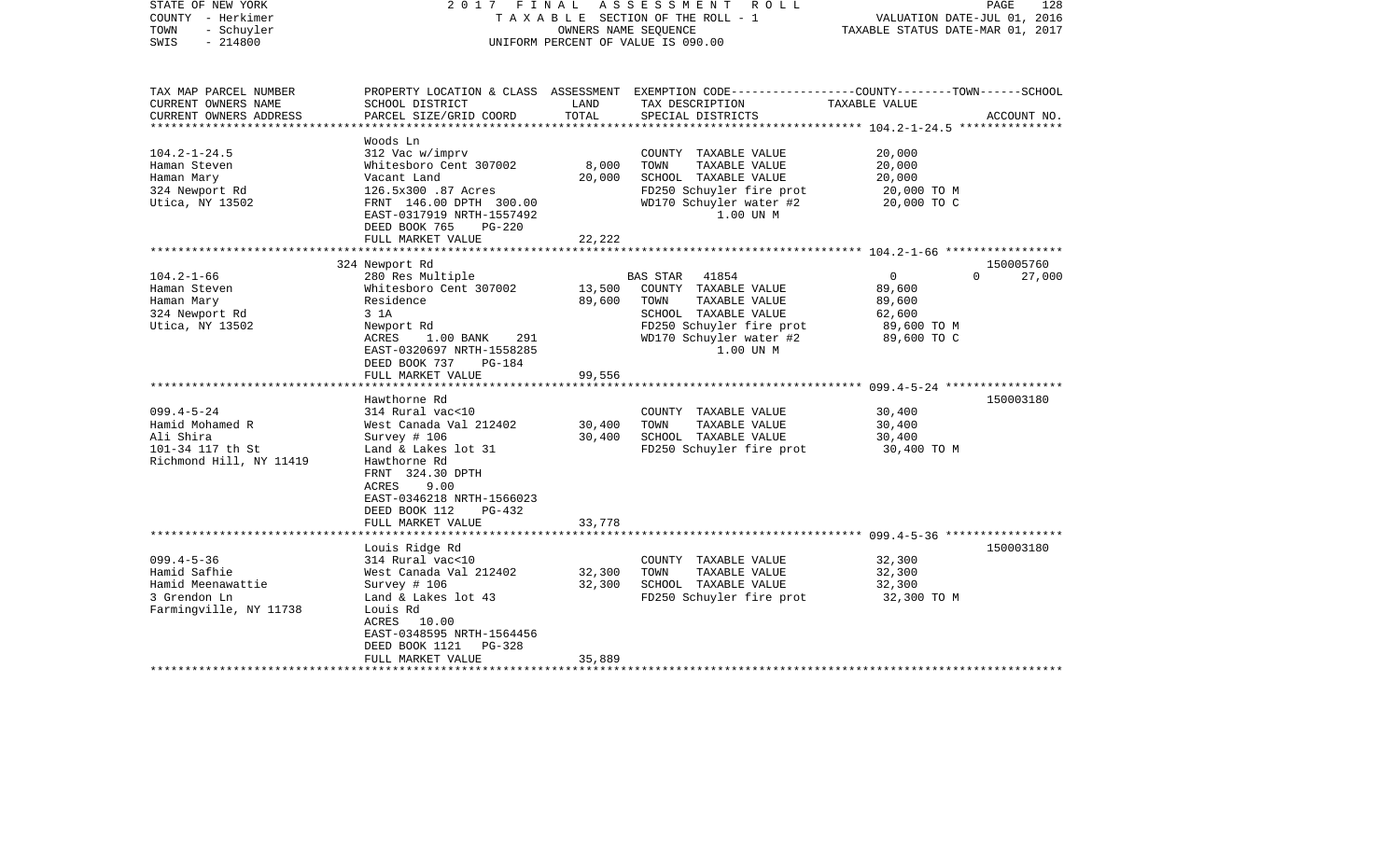| STATE OF NEW YORK<br>COUNTY - Herkimer<br>TOWN<br>- Schuyler<br>$-214800$<br>SWIS |                                                       | OWNERS NAME SEQUENCE | 2017 FINAL ASSESSMENT<br>R O L L<br>TAXABLE SECTION OF THE ROLL - 1<br>UNIFORM PERCENT OF VALUE IS 090.00          | VALUATION DATE-JUL 01, 2016<br>TAXABLE STATUS DATE-MAR 01, 2017 | PAGE<br>129        |
|-----------------------------------------------------------------------------------|-------------------------------------------------------|----------------------|--------------------------------------------------------------------------------------------------------------------|-----------------------------------------------------------------|--------------------|
| TAX MAP PARCEL NUMBER<br>CURRENT OWNERS NAME                                      | SCHOOL DISTRICT                                       | LAND                 | PROPERTY LOCATION & CLASS ASSESSMENT EXEMPTION CODE---------------COUNTY-------TOWN------SCHOOL<br>TAX DESCRIPTION | TAXABLE VALUE                                                   |                    |
| CURRENT OWNERS ADDRESS                                                            | PARCEL SIZE/GRID COORD                                | TOTAL                | SPECIAL DISTRICTS                                                                                                  |                                                                 | ACCOUNT NO.        |
| *********************                                                             |                                                       |                      |                                                                                                                    |                                                                 |                    |
|                                                                                   | 110 Brown Rd                                          |                      |                                                                                                                    |                                                                 | 150022500          |
| $099.1 - 1 - 52.1$                                                                | 240 Rural res                                         |                      | <b>BAS STAR</b><br>41854                                                                                           | $\overline{0}$                                                  | $\Omega$<br>27,000 |
| Hamill Matthew S<br>110 Brown Rd                                                  | West Canada Val 212402                                | 35,000               | COUNTY TAXABLE VALUE<br>TOWN<br>TAXABLE VALUE                                                                      | 252,000                                                         |                    |
| Utica, NY 13502                                                                   | Residence W/ Building<br>FRNT 500.00 DPTH             | 252,000              | SCHOOL TAXABLE VALUE                                                                                               | 252,000<br>225,000                                              |                    |
|                                                                                   | ACRES<br>28.40                                        |                      | FD250 Schuyler fire prot                                                                                           | 252,000 TO M                                                    |                    |
|                                                                                   | EAST-0323720 NRTH-1572722<br>DEED BOOK 1255<br>PG-379 |                      |                                                                                                                    |                                                                 |                    |
|                                                                                   | FULL MARKET VALUE                                     | 280,000              |                                                                                                                    |                                                                 |                    |
|                                                                                   | Cosby Rd                                              |                      |                                                                                                                    |                                                                 | 150003540          |
| $105.2 - 3 - 12$                                                                  | 322 Rural vac>10                                      |                      | COUNTY TAXABLE VALUE                                                                                               | 55,300                                                          |                    |
| Hamza Esed                                                                        | Frankfort-Schuy 212602                                | 55,300               | TOWN<br>TAXABLE VALUE                                                                                              | 55,300                                                          |                    |
| Hamza Mirzeta                                                                     | Deer Haven sub                                        | 55,300               | SCHOOL TAXABLE VALUE                                                                                               | 55,300                                                          |                    |
| 60-15 Fresh Pond Rd                                                               | split #5 lot $5$                                      |                      | FD250 Schuyler fire prot                                                                                           | 55,300 TO M                                                     |                    |
| Maspeth, NY 11378                                                                 | Cosby Rd                                              |                      |                                                                                                                    |                                                                 |                    |
|                                                                                   | ACRES 25.00                                           |                      |                                                                                                                    |                                                                 |                    |
|                                                                                   | EAST-0348694 NRTH-1558728                             |                      |                                                                                                                    |                                                                 |                    |
|                                                                                   | DEED BOOK 1504<br>PG-535<br>FULL MARKET VALUE         |                      |                                                                                                                    |                                                                 |                    |
|                                                                                   |                                                       | 61,444               |                                                                                                                    |                                                                 |                    |
|                                                                                   | 130 Oak Hill Rd                                       |                      |                                                                                                                    |                                                                 | 150075021          |
| $112.4 - 3 - 10$                                                                  | 210 1 Family Res                                      |                      | COUNTY TAXABLE VALUE                                                                                               | 90,000                                                          |                    |
| Hancock James A                                                                   | Frankfort-Schuy 212602                                | 14,400               | TOWN<br>TAXABLE VALUE                                                                                              | 90,000                                                          |                    |
| 311 E. Main St                                                                    | Bldg                                                  | 90,000               | SCHOOL TAXABLE VALUE                                                                                               | 90,000                                                          |                    |
| Frankfort, NY 13340                                                               | 2 2.21 Acres                                          |                      | FD250 Schuyler fire prot                                                                                           | 90,000 TO M                                                     |                    |
|                                                                                   | Oak Hill Road                                         |                      |                                                                                                                    |                                                                 |                    |
|                                                                                   | ACRES<br>2.21                                         |                      |                                                                                                                    |                                                                 |                    |
|                                                                                   | EAST-0343164 NRTH-1534109                             |                      |                                                                                                                    |                                                                 |                    |
|                                                                                   | DEED BOOK 1295<br>PG-502<br>FULL MARKET VALUE         | 100,000              |                                                                                                                    |                                                                 |                    |
|                                                                                   |                                                       |                      |                                                                                                                    |                                                                 |                    |
|                                                                                   | 299 Caldwell Rd                                       |                      |                                                                                                                    |                                                                 | 150002160          |
| $105.4 - 1 - 14.2$                                                                | 210 1 Family Res                                      |                      | <b>BAS STAR</b><br>41854                                                                                           | $\mathbf{0}$                                                    | $\Omega$<br>27,000 |
| Handy Joseph W Jr                                                                 | Frankfort-Schuy 212602                                | 16,500               | COUNTY TAXABLE VALUE                                                                                               | 72,600                                                          |                    |
| 299 Caldwell Rd                                                                   | Residence                                             | 72,600               | TOWN<br>TAXABLE VALUE                                                                                              | 72,600                                                          |                    |
| Frankfort, NY 13340                                                               | FRNT 310.00 DPTH                                      |                      | SCHOOL TAXABLE VALUE                                                                                               | 45,600                                                          |                    |
|                                                                                   | ACRES<br>5.00                                         |                      | FD250 Schuyler fire prot                                                                                           | 72,600 TO M                                                     |                    |
|                                                                                   | EAST-0347702 NRTH-1552335<br>DEED BOOK 1523<br>PG-407 |                      |                                                                                                                    |                                                                 |                    |
|                                                                                   | FULL MARKET VALUE                                     | 80,667               |                                                                                                                    |                                                                 |                    |
|                                                                                   |                                                       |                      |                                                                                                                    |                                                                 |                    |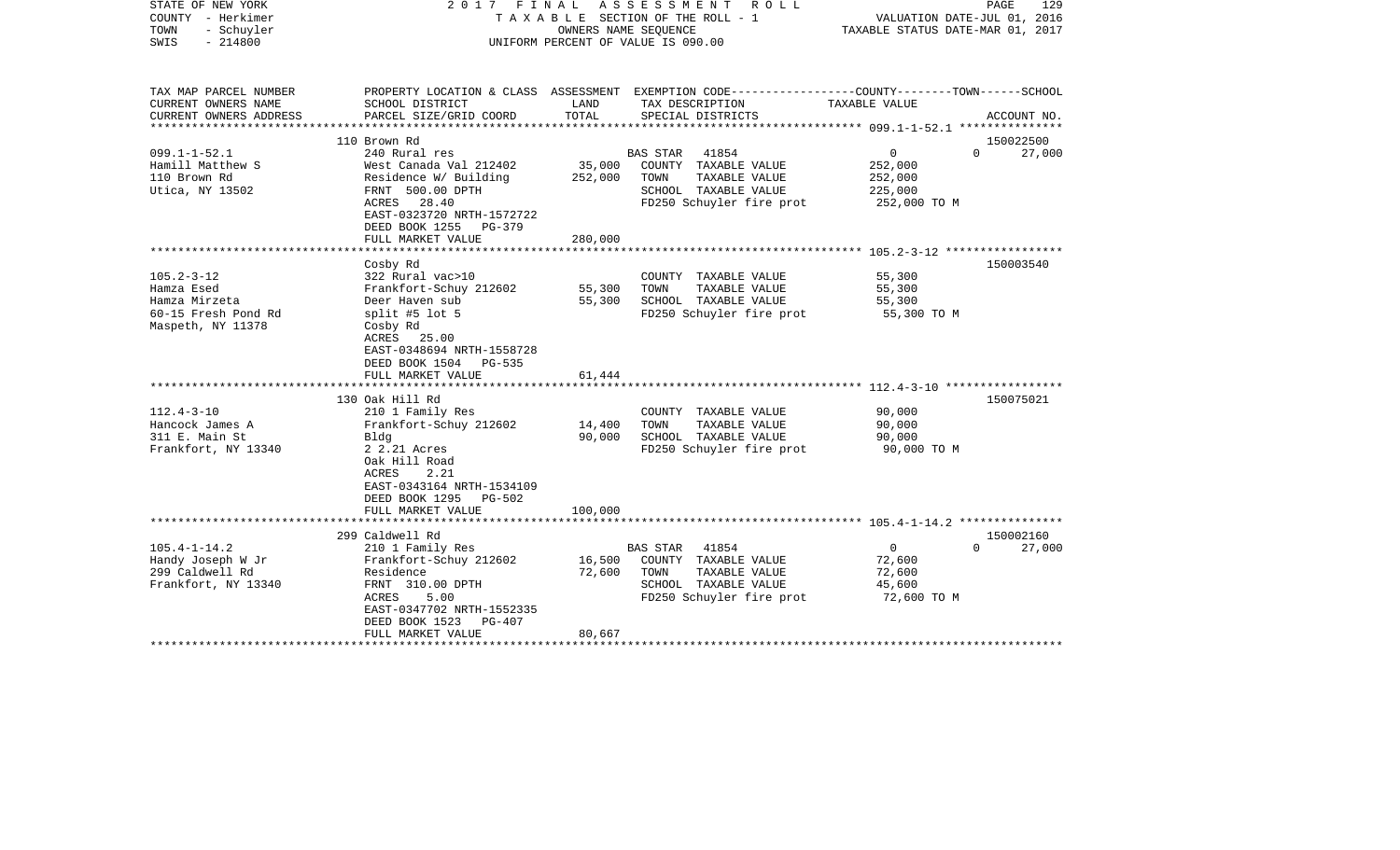| STATE OF NEW YORK<br>COUNTY - Herkimer<br>- Schuyler<br>TOWN<br>SWIS<br>$-214800$                               | 2017<br>FINAL                                                                                                                                                                                                                                                                            | OWNERS NAME SEQUENCE                | ASSESSMENT ROLL<br>TAXABLE SECTION OF THE ROLL - 1<br>UNIFORM PERCENT OF VALUE IS 090.00                                                                                                                | VALUATION DATE-JUL 01, 2016<br>TAXABLE STATUS DATE-MAR 01, 2017                           | 130<br>PAGE                     |
|-----------------------------------------------------------------------------------------------------------------|------------------------------------------------------------------------------------------------------------------------------------------------------------------------------------------------------------------------------------------------------------------------------------------|-------------------------------------|---------------------------------------------------------------------------------------------------------------------------------------------------------------------------------------------------------|-------------------------------------------------------------------------------------------|---------------------------------|
| TAX MAP PARCEL NUMBER<br>CURRENT OWNERS NAME<br>CURRENT OWNERS ADDRESS                                          | SCHOOL DISTRICT<br>PARCEL SIZE/GRID COORD                                                                                                                                                                                                                                                | LAND<br>TOTAL                       | PROPERTY LOCATION & CLASS ASSESSMENT EXEMPTION CODE---------------COUNTY-------TOWN------SCHOOL<br>TAX DESCRIPTION<br>SPECIAL DISTRICTS                                                                 | TAXABLE VALUE                                                                             | ACCOUNT NO.                     |
| ***********************                                                                                         |                                                                                                                                                                                                                                                                                          |                                     |                                                                                                                                                                                                         |                                                                                           |                                 |
| $099.2 - 4 - 46$                                                                                                | Grande View Dr<br>322 Rural vac>10                                                                                                                                                                                                                                                       |                                     | COUNTY TAXABLE VALUE                                                                                                                                                                                    | 36,250                                                                                    | 150003180                       |
| Harcher Andrew W III                                                                                            | West Canada Val 212402                                                                                                                                                                                                                                                                   | 36,250                              | TOWN<br>TAXABLE VALUE                                                                                                                                                                                   | 36,250                                                                                    |                                 |
| Harcher Cynthia J                                                                                               | Survey $# 362$                                                                                                                                                                                                                                                                           | 36,250                              | SCHOOL TAXABLE VALUE                                                                                                                                                                                    | 36,250                                                                                    |                                 |
| 5 Sherwood Dr<br>Wallkill, NY 12589                                                                             | Land & Lakes lot 46<br>Grande View Dr<br>ACRES 11.50<br>EAST-0342581 NRTH-1571843<br>DEED BOOK 1188<br>$PG-27$                                                                                                                                                                           |                                     | FD250 Schuyler fire prot                                                                                                                                                                                | 36,250 TO M                                                                               |                                 |
|                                                                                                                 | FULL MARKET VALUE                                                                                                                                                                                                                                                                        | 40,278                              |                                                                                                                                                                                                         |                                                                                           |                                 |
|                                                                                                                 |                                                                                                                                                                                                                                                                                          | ************                        |                                                                                                                                                                                                         |                                                                                           |                                 |
| $099.3 - 3 - 1$<br>Hare Patrick<br>1023 Windfall Rd<br>Utica, NY 13502<br>$104.2 - 2 - 40$<br>Harris Willenette | 1023 Windfall Rd<br>210 1 Family Res<br>West Canada Val 212402<br>Double Wide & Bldg<br>14.15 Acres<br>Old Id # 099.1-2-10<br>ACRES 14.20<br>EAST-0329478 NRTH-1568573<br>DEED BOOK 1603<br>PG-633<br>FULL MARKET VALUE<br>128 Sterling Dr<br>210 1 Family Res<br>Whitesboro Cent 307002 | 23,100<br>82,700<br>91,889<br>8,000 | COUNTY TAXABLE VALUE<br>TOWN<br>TAXABLE VALUE<br>SCHOOL TAXABLE VALUE<br>FD250 Schuyler fire prot<br>ENH STAR<br>41834<br>COUNTY TAXABLE VALUE                                                          | 82,700<br>82,700<br>82,700<br>82,700 TO M<br>$\mathbf{0}$<br>69,000                       | 150008430<br>$\Omega$<br>58,950 |
| 128 Sterling Dr<br>Utica, NY 13502                                                                              | E<br>Bldg<br>$\mathbf{3}$<br>3/4<br>Sterling Dr<br>FRNT 210.00 DPTH 270.00<br>0.88<br>ACRES<br>EAST-0324192 NRTH-1557455<br>DEED BOOK 00602 PG-00175<br>FULL MARKET VALUE                                                                                                                | 69,000<br>76,667                    | TAXABLE VALUE<br>TOWN<br>SCHOOL TAXABLE VALUE<br>FD250 Schuyler fire prot<br>WD170 Schuyler water #2<br>1.00 UN M                                                                                       | 69,000<br>10,050<br>69,000 TO M<br>4,400 TO C                                             |                                 |
|                                                                                                                 | *************************                                                                                                                                                                                                                                                                |                                     |                                                                                                                                                                                                         |                                                                                           |                                 |
| $104.7 - 1 - 12$<br>Hartness Paul C<br>Hartness Anna M<br>5707 Mapleton Dr<br>Utica, NY 13502                   | 5707 Mapleton Dr<br>210 1 Family Res<br>Whitesboro Cent 307002<br>5707 Bldg<br>$3 \t1/4$<br>Mapleton Dr<br>FRNT 90.00 DPTH 134.00<br>EAST-0314895 NRTH-1558929<br>DEED BOOK 1355<br>PG-311<br>FULL MARKET VALUE                                                                          | 7,500<br>84,000<br>93,333           | BAS STAR<br>41854<br>COUNTY TAXABLE VALUE<br>TOWN<br>TAXABLE VALUE<br>SCHOOL TAXABLE VALUE<br>FD250 Schuyler fire prot<br>LT160 Schuyler light #1<br>SD030 Schuyler sewer #1<br>WD175 Schuyler water #3 | 0<br>84,000<br>84,000<br>57,000<br>84,000 TO M<br>84,000 TO M<br>1.00 UN M<br>84,000 TO M | 150023100<br>$\Omega$<br>27,000 |
|                                                                                                                 |                                                                                                                                                                                                                                                                                          |                                     |                                                                                                                                                                                                         |                                                                                           |                                 |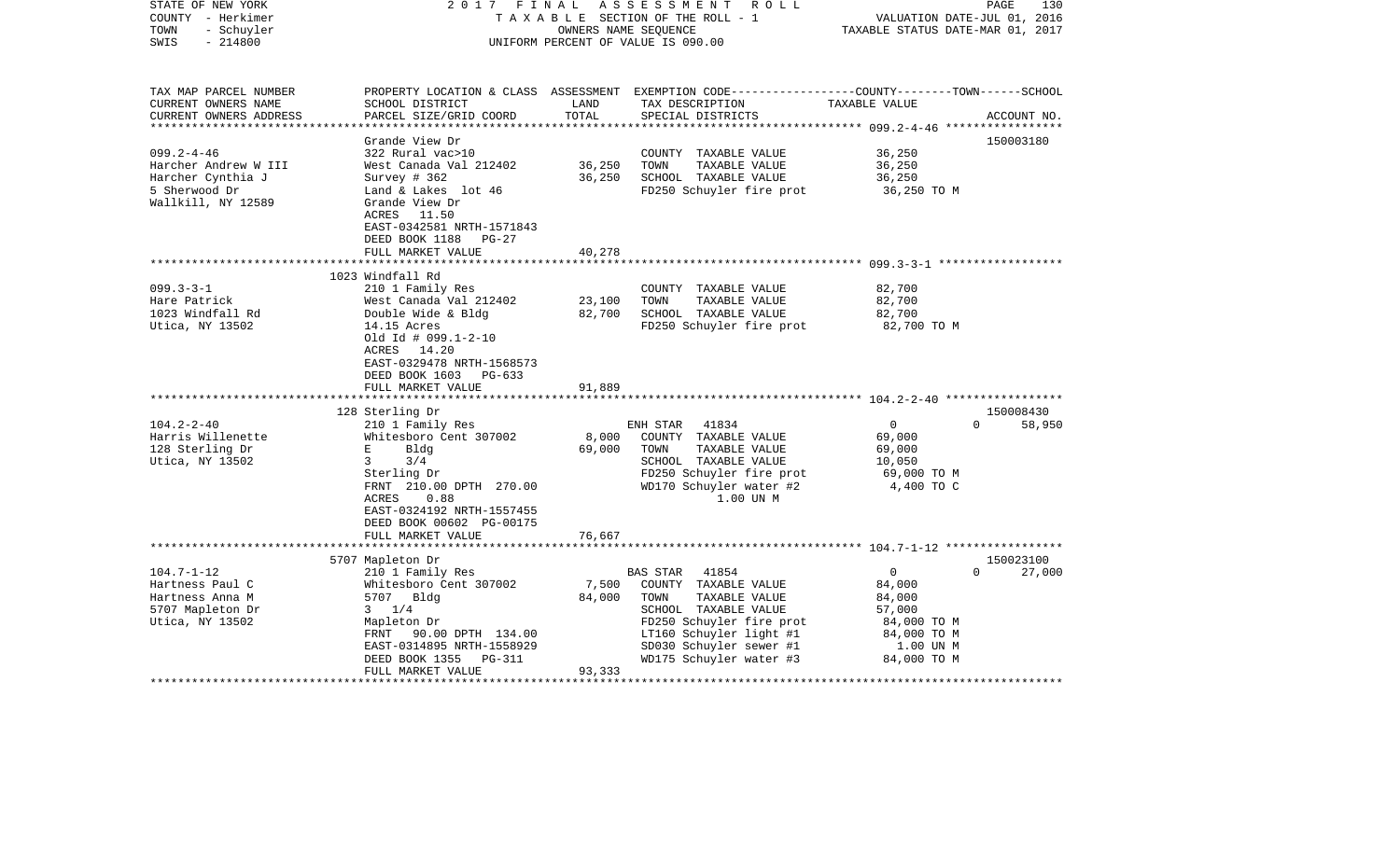| STATE OF NEW YORK<br>COUNTY - Herkimer<br>TOWN<br>- Schuyler<br>$-214800$<br>SWIS                                                                           | 2017 FINAL                                                                                                                                                                                                                                                                                                                                                         |                                                 | ASSESSMENT<br>R O L L<br>TAXABLE SECTION OF THE ROLL - 1<br>OWNERS NAME SEQUENCE<br>UNIFORM PERCENT OF VALUE IS 090.00                                                                                                                                                                   | VALUATION DATE-JUL 01, 2016<br>TAXABLE STATUS DATE-MAR 01, 2017                                                                         | PAGE                 | 131                           |
|-------------------------------------------------------------------------------------------------------------------------------------------------------------|--------------------------------------------------------------------------------------------------------------------------------------------------------------------------------------------------------------------------------------------------------------------------------------------------------------------------------------------------------------------|-------------------------------------------------|------------------------------------------------------------------------------------------------------------------------------------------------------------------------------------------------------------------------------------------------------------------------------------------|-----------------------------------------------------------------------------------------------------------------------------------------|----------------------|-------------------------------|
| TAX MAP PARCEL NUMBER<br>CURRENT OWNERS NAME<br>CURRENT OWNERS ADDRESS                                                                                      | SCHOOL DISTRICT<br>PARCEL SIZE/GRID COORD                                                                                                                                                                                                                                                                                                                          | LAND<br>TOTAL                                   | PROPERTY LOCATION & CLASS ASSESSMENT EXEMPTION CODE----------------COUNTY-------TOWN------SCHOOL<br>TAX DESCRIPTION<br>SPECIAL DISTRICTS                                                                                                                                                 | TAXABLE VALUE                                                                                                                           |                      | ACCOUNT NO.                   |
|                                                                                                                                                             |                                                                                                                                                                                                                                                                                                                                                                    |                                                 |                                                                                                                                                                                                                                                                                          |                                                                                                                                         |                      |                               |
| $104.2 - 2 - 29$<br>Harvey-Minutti Elisabeth<br>Minutti Richard J<br>11433 Cosby Manor Rd<br>Utica, NY 13502                                                | 11433 Cosby Manor Rd<br>210 1 Family Res<br>Whitesboro Cent 307002<br>Bldg<br>N<br>$3 \t1/3$<br>Cosby Manor<br>FRNT 78.00 DPTH 195.00<br>EAST-0323822 NRTH-1557280<br>DEED BOOK 781<br>$PG-54$                                                                                                                                                                     | 8,000<br>71,200                                 | <b>BAS STAR</b><br>41854<br>COUNTY TAXABLE VALUE<br>TOWN<br>TAXABLE VALUE<br>SCHOOL TAXABLE VALUE<br>FD250 Schuyler fire prot<br>WD170 Schuyler water #2<br>1.00 UN M                                                                                                                    | $\overline{0}$<br>71,200<br>71,200<br>44,200<br>71,200 TO M<br>4,700 TO C                                                               | $\Omega$             | 150009660<br>27,000           |
|                                                                                                                                                             | FULL MARKET VALUE                                                                                                                                                                                                                                                                                                                                                  | 79,111                                          |                                                                                                                                                                                                                                                                                          |                                                                                                                                         |                      |                               |
|                                                                                                                                                             | ***************************                                                                                                                                                                                                                                                                                                                                        |                                                 |                                                                                                                                                                                                                                                                                          |                                                                                                                                         |                      |                               |
| $104.2 - 1 - 12.6$<br>Hayes Charles E Jr<br>11234 Cosby Mnr<br>Utica, NY 13502<br>$104.2 - 2 - 38$<br>Hayward Diane M<br>116 Sterling Dr<br>Utica, NY 13502 | 11234 Cosby Manor Rd<br>210 1 Family Res<br>Whitesboro Cent 307002<br>Residence<br>24 above Groundpool 99-56<br>Cosby Manor Rd<br>ACRES<br>1.07<br>EAST-0320031 NRTH-1558582<br>DEED BOOK 1227 PG-443<br>FULL MARKET VALUE<br>116 Sterling Dr<br>210 1 Family Res<br>Whitesboro Cent 307002<br>Manufactured Residence<br>Sterling Drive<br>FRNT 120.00 DPTH 270.00 | 13,600<br>94,700<br>105,222<br>11,300<br>74,800 | 41854<br>BAS STAR<br>COUNTY TAXABLE VALUE<br>TOWN<br>TAXABLE VALUE<br>SCHOOL TAXABLE VALUE<br>FD250 Schuyler fire prot<br>WD170 Schuyler water #2<br>1.00 UN M<br>BAS STAR<br>41854<br>COUNTY TAXABLE VALUE<br>TOWN<br>TAXABLE VALUE<br>SCHOOL TAXABLE VALUE<br>FD250 Schuyler fire prot | $\overline{0}$<br>94,700<br>94,700<br>67,700<br>94,700 TO M<br>94,700 TO C<br>$\mathsf{O}$<br>74,800<br>74,800<br>47,800<br>74,800 TO M | $\Omega$<br>$\Omega$ | 27,000<br>150017730<br>27,000 |
|                                                                                                                                                             | EAST-0324302 NRTH-1557231<br>DEED BOOK 1288<br>PG-173<br>FULL MARKET VALUE                                                                                                                                                                                                                                                                                         | 83,111                                          | WD170 Schuyler water #2<br>1.00 UN M                                                                                                                                                                                                                                                     | 74,800 TO C                                                                                                                             |                      |                               |
|                                                                                                                                                             |                                                                                                                                                                                                                                                                                                                                                                    |                                                 |                                                                                                                                                                                                                                                                                          |                                                                                                                                         |                      |                               |
| $099.1 - 2 - 2$<br>Hebert Gerald J<br>Hebert Lisa M<br>1185 Winfall Rd<br>Utica, NY 13502                                                                   | 1185 Windfall Rd<br>240 Rural res<br>West Canada Val 212402<br>Single Family Residence &<br>Inground Pool<br>Windfall Rd<br>10.84<br>ACRES<br>EAST-0331176 NRTH-1570534<br>DEED BOOK 836<br>$PG-350$<br>FULL MARKET VALUE                                                                                                                                          | 226,700<br>251,889                              | VET COM CT 41131<br>21,500 ENH STAR<br>41834<br>COUNTY TAXABLE VALUE<br>TAXABLE VALUE<br>TOWN<br>SCHOOL TAXABLE VALUE<br>FD250 Schuyler fire prot                                                                                                                                        | 13,500<br>$\mathbf{0}$<br>213,200<br>213,200<br>167,750<br>226,700 ТО М                                                                 | 13,500<br>$\Omega$   | $\Omega$<br>58,950            |
|                                                                                                                                                             |                                                                                                                                                                                                                                                                                                                                                                    |                                                 |                                                                                                                                                                                                                                                                                          |                                                                                                                                         |                      |                               |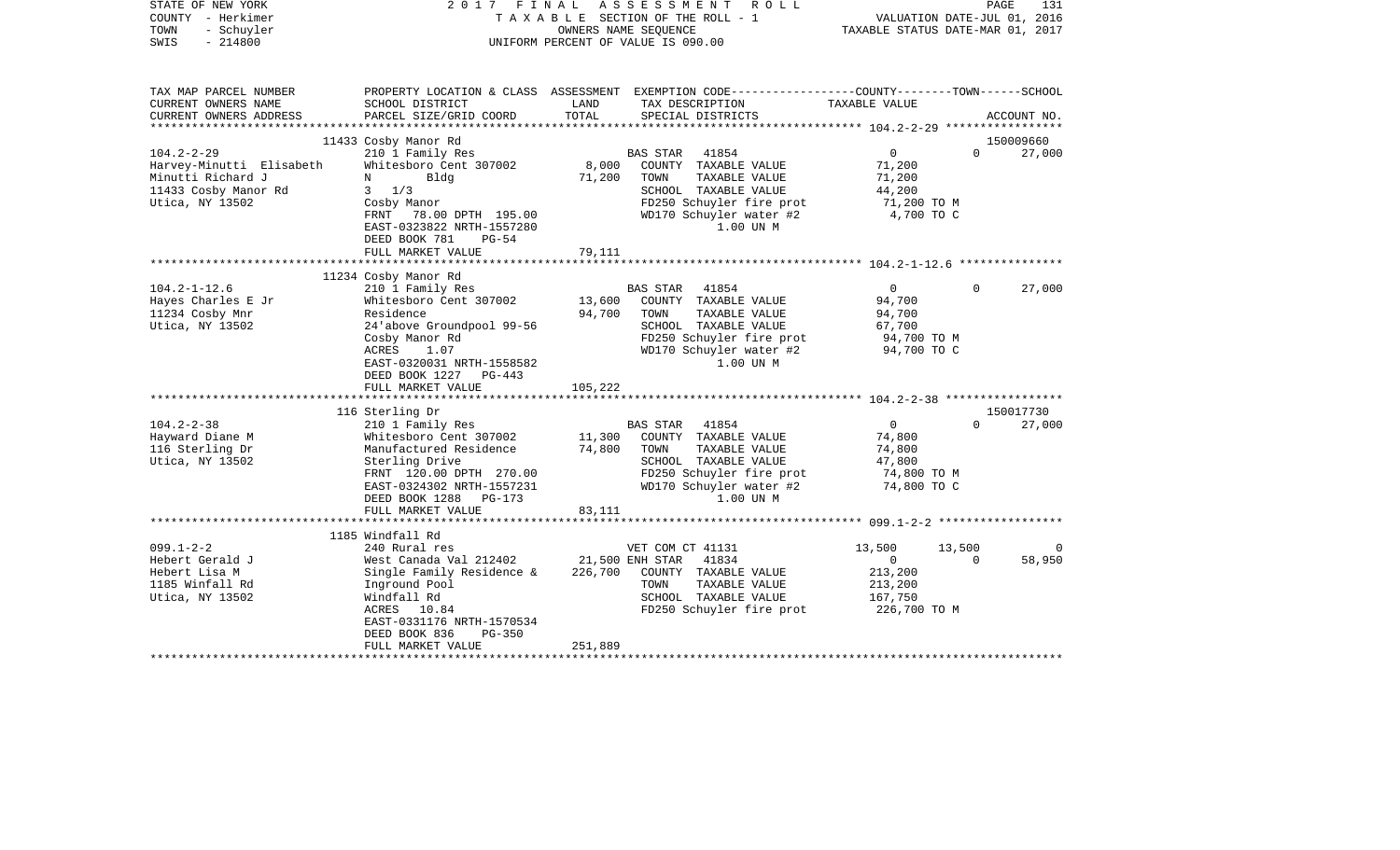| PROPERTY LOCATION & CLASS ASSESSMENT EXEMPTION CODE----------------COUNTY-------TOWN------SCHOOL<br>TAX MAP PARCEL NUMBER<br>TAX DESCRIPTION<br>CURRENT OWNERS NAME<br>SCHOOL DISTRICT<br>LAND<br>TAXABLE VALUE<br>TOTAL<br>CURRENT OWNERS ADDRESS<br>PARCEL SIZE/GRID COORD<br>SPECIAL DISTRICTS<br>ACCOUNT NO.<br>124 Windfall Rd<br>$104.2 - 4 - 1$<br>ENH STAR 41834<br>58,950<br>210 1 Family Res<br>$\overline{0}$<br>$\Omega$<br>Henrickson Albert E<br>Whitesboro Cent 307002<br>9,500<br>COUNTY TAXABLE VALUE<br>184,000<br>Henrickson Gertrude M<br>Modular Residence<br>184,000<br>TOWN<br>TAXABLE VALUE<br>184,000<br>124 Windfall Rd<br>FRNT 116.00 DPTH 204.00<br>SCHOOL TAXABLE VALUE<br>125,050<br>Utica, NY 13502<br>EAST-0323236 NRTH-1552446<br>FD250 Schuyler fire prot<br>184,000 TO M<br>WD165 Schuyler water #4<br>DEED BOOK 1175 PG-610<br>184,000 TO C<br>FULL MARKET VALUE<br>204,444<br>.00 UN M<br>WD170 Schuyler water #2<br>184,000 TO C<br>.00 UN M<br>********* 104.7-1-15.1 ****************<br>State Route 5<br>$104.7 - 1 - 15.1$<br>416 Mfg hsing pk<br>ENH STAR 41834<br>$\Omega$<br>$\mathbf{0}$<br>811,912<br>Heritage Acres MHP, LLC<br>Whitesboro Cent 307002<br>1195,600 BAS STAR 41854<br>$\mathsf{O}$<br>$\Omega$<br>565,143<br>1900 Empire Blvd #220<br>Trailer Park & Pads<br>2976,610<br>COUNTY TAXABLE VALUE<br>2976,610<br>Webster, NY 14580-1993<br>19.2 Acres & 25 Acres<br>TOWN<br>TAXABLE VALUE<br>2976,610<br>SCHOOL TAXABLE VALUE<br>25 Acres 99.4-1-46.3<br>1599,555<br>FRNT 815.00 DPTH<br>FD250 Schuyler fire prot<br>2976,610 ТО М<br>ACRES 43.30<br>SD030 Schuyler sewer #1<br>50.00 UN M<br>WD170 Schuyler water #2<br>4,000 TO C<br>EAST-0315146 NRTH-1559605<br>DEED BOOK 1582 PG-751<br>.00 UN M<br>2976,610 TO M<br>3307,344 WD175 Schuyler water #3<br>FULL MARKET VALUE<br>370 Newport Rd<br>150014040<br>$104.2 - 1 - 71$<br>41854<br>$\overline{0}$<br>$\Omega$<br>27,000<br>210 1 Family Res<br>BAS STAR<br>Herubin Robert<br>9,500<br>COUNTY TAXABLE VALUE<br>Whitesboro Cent 307002<br>86,700<br>O'hara Debra<br>Single Family Residence<br>86,700<br>TOWN<br>TAXABLE VALUE<br>86,700<br>370 Newport Rd<br>SCHOOL TAXABLE VALUE<br>W/ Att/ Gar<br>59,700<br>FD250 Schuyler fire prot<br>Utica, NY 13502<br>FRNT 112.00 DPTH 210.00<br>86,700 TO M<br>WD170 Schuyler water #2<br>4,800 TO C<br>740<br>BANK<br>EAST-0321126 NRTH-1558993<br>1.00 UN M<br>DEED BOOK 866<br>$PG-308$<br>96,333<br>FULL MARKET VALUE<br>391 Short Lots Rd<br>150001650<br>210 1 Family Res<br>$105.1 - 1 - 22$<br>8,100<br>VET WAR CT 41121<br>8,100<br>$\overline{0}$<br>Heselton Trust<br>Whitesboro Cent 307002<br>13,700 ENH STAR 41834<br>$\overline{0}$<br>$\Omega$<br>58,950<br>391 Short Lots Rd<br>65,000<br>COUNTY TAXABLE VALUE<br>56,900<br>$N$ and $N$<br>Bldg<br>Frankfort, NY 13340<br>TAXABLE VALUE<br>Star to B 07<br>TOWN<br>56,900<br>Shortlots<br>SCHOOL TAXABLE VALUE<br>6,050<br>1.20<br>FD250 Schuyler fire prot<br>65,000 TO M<br>ACRES<br>EAST-0330272 NRTH-1554008<br>DEED BOOK 1202<br>PG-971<br>72,222<br>FULL MARKET VALUE | STATE OF NEW YORK<br>COUNTY - Herkimer<br>TOWN<br>- Schuyler<br>$-214800$<br>SWIS | 2017 FINAL | ASSESSMENT ROLL<br>TAXABLE SECTION OF THE ROLL - 1<br>OWNERS NAME SEQUENCE<br>UNIFORM PERCENT OF VALUE IS 090.00 | VALUATION DATE-JUL 01, 2016<br>TAXABLE STATUS DATE-MAR 01, 2017 | PAGE<br>132 |
|------------------------------------------------------------------------------------------------------------------------------------------------------------------------------------------------------------------------------------------------------------------------------------------------------------------------------------------------------------------------------------------------------------------------------------------------------------------------------------------------------------------------------------------------------------------------------------------------------------------------------------------------------------------------------------------------------------------------------------------------------------------------------------------------------------------------------------------------------------------------------------------------------------------------------------------------------------------------------------------------------------------------------------------------------------------------------------------------------------------------------------------------------------------------------------------------------------------------------------------------------------------------------------------------------------------------------------------------------------------------------------------------------------------------------------------------------------------------------------------------------------------------------------------------------------------------------------------------------------------------------------------------------------------------------------------------------------------------------------------------------------------------------------------------------------------------------------------------------------------------------------------------------------------------------------------------------------------------------------------------------------------------------------------------------------------------------------------------------------------------------------------------------------------------------------------------------------------------------------------------------------------------------------------------------------------------------------------------------------------------------------------------------------------------------------------------------------------------------------------------------------------------------------------------------------------------------------------------------------------------------------------------------------------------------------------------------------------------------------------------------------------------------------------------------------------------------------------------------------------------------------------------------------------------------------------------------------------------------------------------------------------------------------------------------------------------------------------------------------|-----------------------------------------------------------------------------------|------------|------------------------------------------------------------------------------------------------------------------|-----------------------------------------------------------------|-------------|
|                                                                                                                                                                                                                                                                                                                                                                                                                                                                                                                                                                                                                                                                                                                                                                                                                                                                                                                                                                                                                                                                                                                                                                                                                                                                                                                                                                                                                                                                                                                                                                                                                                                                                                                                                                                                                                                                                                                                                                                                                                                                                                                                                                                                                                                                                                                                                                                                                                                                                                                                                                                                                                                                                                                                                                                                                                                                                                                                                                                                                                                                                                            |                                                                                   |            |                                                                                                                  |                                                                 |             |
|                                                                                                                                                                                                                                                                                                                                                                                                                                                                                                                                                                                                                                                                                                                                                                                                                                                                                                                                                                                                                                                                                                                                                                                                                                                                                                                                                                                                                                                                                                                                                                                                                                                                                                                                                                                                                                                                                                                                                                                                                                                                                                                                                                                                                                                                                                                                                                                                                                                                                                                                                                                                                                                                                                                                                                                                                                                                                                                                                                                                                                                                                                            |                                                                                   |            |                                                                                                                  |                                                                 |             |
|                                                                                                                                                                                                                                                                                                                                                                                                                                                                                                                                                                                                                                                                                                                                                                                                                                                                                                                                                                                                                                                                                                                                                                                                                                                                                                                                                                                                                                                                                                                                                                                                                                                                                                                                                                                                                                                                                                                                                                                                                                                                                                                                                                                                                                                                                                                                                                                                                                                                                                                                                                                                                                                                                                                                                                                                                                                                                                                                                                                                                                                                                                            |                                                                                   |            |                                                                                                                  |                                                                 |             |
|                                                                                                                                                                                                                                                                                                                                                                                                                                                                                                                                                                                                                                                                                                                                                                                                                                                                                                                                                                                                                                                                                                                                                                                                                                                                                                                                                                                                                                                                                                                                                                                                                                                                                                                                                                                                                                                                                                                                                                                                                                                                                                                                                                                                                                                                                                                                                                                                                                                                                                                                                                                                                                                                                                                                                                                                                                                                                                                                                                                                                                                                                                            |                                                                                   |            |                                                                                                                  |                                                                 |             |
|                                                                                                                                                                                                                                                                                                                                                                                                                                                                                                                                                                                                                                                                                                                                                                                                                                                                                                                                                                                                                                                                                                                                                                                                                                                                                                                                                                                                                                                                                                                                                                                                                                                                                                                                                                                                                                                                                                                                                                                                                                                                                                                                                                                                                                                                                                                                                                                                                                                                                                                                                                                                                                                                                                                                                                                                                                                                                                                                                                                                                                                                                                            |                                                                                   |            |                                                                                                                  |                                                                 |             |
|                                                                                                                                                                                                                                                                                                                                                                                                                                                                                                                                                                                                                                                                                                                                                                                                                                                                                                                                                                                                                                                                                                                                                                                                                                                                                                                                                                                                                                                                                                                                                                                                                                                                                                                                                                                                                                                                                                                                                                                                                                                                                                                                                                                                                                                                                                                                                                                                                                                                                                                                                                                                                                                                                                                                                                                                                                                                                                                                                                                                                                                                                                            |                                                                                   |            |                                                                                                                  |                                                                 |             |
|                                                                                                                                                                                                                                                                                                                                                                                                                                                                                                                                                                                                                                                                                                                                                                                                                                                                                                                                                                                                                                                                                                                                                                                                                                                                                                                                                                                                                                                                                                                                                                                                                                                                                                                                                                                                                                                                                                                                                                                                                                                                                                                                                                                                                                                                                                                                                                                                                                                                                                                                                                                                                                                                                                                                                                                                                                                                                                                                                                                                                                                                                                            |                                                                                   |            |                                                                                                                  |                                                                 |             |
|                                                                                                                                                                                                                                                                                                                                                                                                                                                                                                                                                                                                                                                                                                                                                                                                                                                                                                                                                                                                                                                                                                                                                                                                                                                                                                                                                                                                                                                                                                                                                                                                                                                                                                                                                                                                                                                                                                                                                                                                                                                                                                                                                                                                                                                                                                                                                                                                                                                                                                                                                                                                                                                                                                                                                                                                                                                                                                                                                                                                                                                                                                            |                                                                                   |            |                                                                                                                  |                                                                 |             |
|                                                                                                                                                                                                                                                                                                                                                                                                                                                                                                                                                                                                                                                                                                                                                                                                                                                                                                                                                                                                                                                                                                                                                                                                                                                                                                                                                                                                                                                                                                                                                                                                                                                                                                                                                                                                                                                                                                                                                                                                                                                                                                                                                                                                                                                                                                                                                                                                                                                                                                                                                                                                                                                                                                                                                                                                                                                                                                                                                                                                                                                                                                            |                                                                                   |            |                                                                                                                  |                                                                 |             |
|                                                                                                                                                                                                                                                                                                                                                                                                                                                                                                                                                                                                                                                                                                                                                                                                                                                                                                                                                                                                                                                                                                                                                                                                                                                                                                                                                                                                                                                                                                                                                                                                                                                                                                                                                                                                                                                                                                                                                                                                                                                                                                                                                                                                                                                                                                                                                                                                                                                                                                                                                                                                                                                                                                                                                                                                                                                                                                                                                                                                                                                                                                            |                                                                                   |            |                                                                                                                  |                                                                 |             |
|                                                                                                                                                                                                                                                                                                                                                                                                                                                                                                                                                                                                                                                                                                                                                                                                                                                                                                                                                                                                                                                                                                                                                                                                                                                                                                                                                                                                                                                                                                                                                                                                                                                                                                                                                                                                                                                                                                                                                                                                                                                                                                                                                                                                                                                                                                                                                                                                                                                                                                                                                                                                                                                                                                                                                                                                                                                                                                                                                                                                                                                                                                            |                                                                                   |            |                                                                                                                  |                                                                 |             |
|                                                                                                                                                                                                                                                                                                                                                                                                                                                                                                                                                                                                                                                                                                                                                                                                                                                                                                                                                                                                                                                                                                                                                                                                                                                                                                                                                                                                                                                                                                                                                                                                                                                                                                                                                                                                                                                                                                                                                                                                                                                                                                                                                                                                                                                                                                                                                                                                                                                                                                                                                                                                                                                                                                                                                                                                                                                                                                                                                                                                                                                                                                            |                                                                                   |            |                                                                                                                  |                                                                 |             |
|                                                                                                                                                                                                                                                                                                                                                                                                                                                                                                                                                                                                                                                                                                                                                                                                                                                                                                                                                                                                                                                                                                                                                                                                                                                                                                                                                                                                                                                                                                                                                                                                                                                                                                                                                                                                                                                                                                                                                                                                                                                                                                                                                                                                                                                                                                                                                                                                                                                                                                                                                                                                                                                                                                                                                                                                                                                                                                                                                                                                                                                                                                            |                                                                                   |            |                                                                                                                  |                                                                 |             |
|                                                                                                                                                                                                                                                                                                                                                                                                                                                                                                                                                                                                                                                                                                                                                                                                                                                                                                                                                                                                                                                                                                                                                                                                                                                                                                                                                                                                                                                                                                                                                                                                                                                                                                                                                                                                                                                                                                                                                                                                                                                                                                                                                                                                                                                                                                                                                                                                                                                                                                                                                                                                                                                                                                                                                                                                                                                                                                                                                                                                                                                                                                            |                                                                                   |            |                                                                                                                  |                                                                 |             |
|                                                                                                                                                                                                                                                                                                                                                                                                                                                                                                                                                                                                                                                                                                                                                                                                                                                                                                                                                                                                                                                                                                                                                                                                                                                                                                                                                                                                                                                                                                                                                                                                                                                                                                                                                                                                                                                                                                                                                                                                                                                                                                                                                                                                                                                                                                                                                                                                                                                                                                                                                                                                                                                                                                                                                                                                                                                                                                                                                                                                                                                                                                            |                                                                                   |            |                                                                                                                  |                                                                 |             |
|                                                                                                                                                                                                                                                                                                                                                                                                                                                                                                                                                                                                                                                                                                                                                                                                                                                                                                                                                                                                                                                                                                                                                                                                                                                                                                                                                                                                                                                                                                                                                                                                                                                                                                                                                                                                                                                                                                                                                                                                                                                                                                                                                                                                                                                                                                                                                                                                                                                                                                                                                                                                                                                                                                                                                                                                                                                                                                                                                                                                                                                                                                            |                                                                                   |            |                                                                                                                  |                                                                 |             |
|                                                                                                                                                                                                                                                                                                                                                                                                                                                                                                                                                                                                                                                                                                                                                                                                                                                                                                                                                                                                                                                                                                                                                                                                                                                                                                                                                                                                                                                                                                                                                                                                                                                                                                                                                                                                                                                                                                                                                                                                                                                                                                                                                                                                                                                                                                                                                                                                                                                                                                                                                                                                                                                                                                                                                                                                                                                                                                                                                                                                                                                                                                            |                                                                                   |            |                                                                                                                  |                                                                 |             |
|                                                                                                                                                                                                                                                                                                                                                                                                                                                                                                                                                                                                                                                                                                                                                                                                                                                                                                                                                                                                                                                                                                                                                                                                                                                                                                                                                                                                                                                                                                                                                                                                                                                                                                                                                                                                                                                                                                                                                                                                                                                                                                                                                                                                                                                                                                                                                                                                                                                                                                                                                                                                                                                                                                                                                                                                                                                                                                                                                                                                                                                                                                            |                                                                                   |            |                                                                                                                  |                                                                 |             |
|                                                                                                                                                                                                                                                                                                                                                                                                                                                                                                                                                                                                                                                                                                                                                                                                                                                                                                                                                                                                                                                                                                                                                                                                                                                                                                                                                                                                                                                                                                                                                                                                                                                                                                                                                                                                                                                                                                                                                                                                                                                                                                                                                                                                                                                                                                                                                                                                                                                                                                                                                                                                                                                                                                                                                                                                                                                                                                                                                                                                                                                                                                            |                                                                                   |            |                                                                                                                  |                                                                 |             |
|                                                                                                                                                                                                                                                                                                                                                                                                                                                                                                                                                                                                                                                                                                                                                                                                                                                                                                                                                                                                                                                                                                                                                                                                                                                                                                                                                                                                                                                                                                                                                                                                                                                                                                                                                                                                                                                                                                                                                                                                                                                                                                                                                                                                                                                                                                                                                                                                                                                                                                                                                                                                                                                                                                                                                                                                                                                                                                                                                                                                                                                                                                            |                                                                                   |            |                                                                                                                  |                                                                 |             |
|                                                                                                                                                                                                                                                                                                                                                                                                                                                                                                                                                                                                                                                                                                                                                                                                                                                                                                                                                                                                                                                                                                                                                                                                                                                                                                                                                                                                                                                                                                                                                                                                                                                                                                                                                                                                                                                                                                                                                                                                                                                                                                                                                                                                                                                                                                                                                                                                                                                                                                                                                                                                                                                                                                                                                                                                                                                                                                                                                                                                                                                                                                            |                                                                                   |            |                                                                                                                  |                                                                 |             |
|                                                                                                                                                                                                                                                                                                                                                                                                                                                                                                                                                                                                                                                                                                                                                                                                                                                                                                                                                                                                                                                                                                                                                                                                                                                                                                                                                                                                                                                                                                                                                                                                                                                                                                                                                                                                                                                                                                                                                                                                                                                                                                                                                                                                                                                                                                                                                                                                                                                                                                                                                                                                                                                                                                                                                                                                                                                                                                                                                                                                                                                                                                            |                                                                                   |            |                                                                                                                  |                                                                 |             |
|                                                                                                                                                                                                                                                                                                                                                                                                                                                                                                                                                                                                                                                                                                                                                                                                                                                                                                                                                                                                                                                                                                                                                                                                                                                                                                                                                                                                                                                                                                                                                                                                                                                                                                                                                                                                                                                                                                                                                                                                                                                                                                                                                                                                                                                                                                                                                                                                                                                                                                                                                                                                                                                                                                                                                                                                                                                                                                                                                                                                                                                                                                            |                                                                                   |            |                                                                                                                  |                                                                 |             |
|                                                                                                                                                                                                                                                                                                                                                                                                                                                                                                                                                                                                                                                                                                                                                                                                                                                                                                                                                                                                                                                                                                                                                                                                                                                                                                                                                                                                                                                                                                                                                                                                                                                                                                                                                                                                                                                                                                                                                                                                                                                                                                                                                                                                                                                                                                                                                                                                                                                                                                                                                                                                                                                                                                                                                                                                                                                                                                                                                                                                                                                                                                            |                                                                                   |            |                                                                                                                  |                                                                 |             |
|                                                                                                                                                                                                                                                                                                                                                                                                                                                                                                                                                                                                                                                                                                                                                                                                                                                                                                                                                                                                                                                                                                                                                                                                                                                                                                                                                                                                                                                                                                                                                                                                                                                                                                                                                                                                                                                                                                                                                                                                                                                                                                                                                                                                                                                                                                                                                                                                                                                                                                                                                                                                                                                                                                                                                                                                                                                                                                                                                                                                                                                                                                            |                                                                                   |            |                                                                                                                  |                                                                 |             |
|                                                                                                                                                                                                                                                                                                                                                                                                                                                                                                                                                                                                                                                                                                                                                                                                                                                                                                                                                                                                                                                                                                                                                                                                                                                                                                                                                                                                                                                                                                                                                                                                                                                                                                                                                                                                                                                                                                                                                                                                                                                                                                                                                                                                                                                                                                                                                                                                                                                                                                                                                                                                                                                                                                                                                                                                                                                                                                                                                                                                                                                                                                            |                                                                                   |            |                                                                                                                  |                                                                 |             |
|                                                                                                                                                                                                                                                                                                                                                                                                                                                                                                                                                                                                                                                                                                                                                                                                                                                                                                                                                                                                                                                                                                                                                                                                                                                                                                                                                                                                                                                                                                                                                                                                                                                                                                                                                                                                                                                                                                                                                                                                                                                                                                                                                                                                                                                                                                                                                                                                                                                                                                                                                                                                                                                                                                                                                                                                                                                                                                                                                                                                                                                                                                            |                                                                                   |            |                                                                                                                  |                                                                 |             |
|                                                                                                                                                                                                                                                                                                                                                                                                                                                                                                                                                                                                                                                                                                                                                                                                                                                                                                                                                                                                                                                                                                                                                                                                                                                                                                                                                                                                                                                                                                                                                                                                                                                                                                                                                                                                                                                                                                                                                                                                                                                                                                                                                                                                                                                                                                                                                                                                                                                                                                                                                                                                                                                                                                                                                                                                                                                                                                                                                                                                                                                                                                            |                                                                                   |            |                                                                                                                  |                                                                 |             |
|                                                                                                                                                                                                                                                                                                                                                                                                                                                                                                                                                                                                                                                                                                                                                                                                                                                                                                                                                                                                                                                                                                                                                                                                                                                                                                                                                                                                                                                                                                                                                                                                                                                                                                                                                                                                                                                                                                                                                                                                                                                                                                                                                                                                                                                                                                                                                                                                                                                                                                                                                                                                                                                                                                                                                                                                                                                                                                                                                                                                                                                                                                            |                                                                                   |            |                                                                                                                  |                                                                 |             |
|                                                                                                                                                                                                                                                                                                                                                                                                                                                                                                                                                                                                                                                                                                                                                                                                                                                                                                                                                                                                                                                                                                                                                                                                                                                                                                                                                                                                                                                                                                                                                                                                                                                                                                                                                                                                                                                                                                                                                                                                                                                                                                                                                                                                                                                                                                                                                                                                                                                                                                                                                                                                                                                                                                                                                                                                                                                                                                                                                                                                                                                                                                            |                                                                                   |            |                                                                                                                  |                                                                 |             |
|                                                                                                                                                                                                                                                                                                                                                                                                                                                                                                                                                                                                                                                                                                                                                                                                                                                                                                                                                                                                                                                                                                                                                                                                                                                                                                                                                                                                                                                                                                                                                                                                                                                                                                                                                                                                                                                                                                                                                                                                                                                                                                                                                                                                                                                                                                                                                                                                                                                                                                                                                                                                                                                                                                                                                                                                                                                                                                                                                                                                                                                                                                            |                                                                                   |            |                                                                                                                  |                                                                 |             |
|                                                                                                                                                                                                                                                                                                                                                                                                                                                                                                                                                                                                                                                                                                                                                                                                                                                                                                                                                                                                                                                                                                                                                                                                                                                                                                                                                                                                                                                                                                                                                                                                                                                                                                                                                                                                                                                                                                                                                                                                                                                                                                                                                                                                                                                                                                                                                                                                                                                                                                                                                                                                                                                                                                                                                                                                                                                                                                                                                                                                                                                                                                            |                                                                                   |            |                                                                                                                  |                                                                 |             |
|                                                                                                                                                                                                                                                                                                                                                                                                                                                                                                                                                                                                                                                                                                                                                                                                                                                                                                                                                                                                                                                                                                                                                                                                                                                                                                                                                                                                                                                                                                                                                                                                                                                                                                                                                                                                                                                                                                                                                                                                                                                                                                                                                                                                                                                                                                                                                                                                                                                                                                                                                                                                                                                                                                                                                                                                                                                                                                                                                                                                                                                                                                            |                                                                                   |            |                                                                                                                  |                                                                 |             |
|                                                                                                                                                                                                                                                                                                                                                                                                                                                                                                                                                                                                                                                                                                                                                                                                                                                                                                                                                                                                                                                                                                                                                                                                                                                                                                                                                                                                                                                                                                                                                                                                                                                                                                                                                                                                                                                                                                                                                                                                                                                                                                                                                                                                                                                                                                                                                                                                                                                                                                                                                                                                                                                                                                                                                                                                                                                                                                                                                                                                                                                                                                            |                                                                                   |            |                                                                                                                  |                                                                 |             |
|                                                                                                                                                                                                                                                                                                                                                                                                                                                                                                                                                                                                                                                                                                                                                                                                                                                                                                                                                                                                                                                                                                                                                                                                                                                                                                                                                                                                                                                                                                                                                                                                                                                                                                                                                                                                                                                                                                                                                                                                                                                                                                                                                                                                                                                                                                                                                                                                                                                                                                                                                                                                                                                                                                                                                                                                                                                                                                                                                                                                                                                                                                            |                                                                                   |            |                                                                                                                  |                                                                 |             |
|                                                                                                                                                                                                                                                                                                                                                                                                                                                                                                                                                                                                                                                                                                                                                                                                                                                                                                                                                                                                                                                                                                                                                                                                                                                                                                                                                                                                                                                                                                                                                                                                                                                                                                                                                                                                                                                                                                                                                                                                                                                                                                                                                                                                                                                                                                                                                                                                                                                                                                                                                                                                                                                                                                                                                                                                                                                                                                                                                                                                                                                                                                            |                                                                                   |            |                                                                                                                  |                                                                 |             |
|                                                                                                                                                                                                                                                                                                                                                                                                                                                                                                                                                                                                                                                                                                                                                                                                                                                                                                                                                                                                                                                                                                                                                                                                                                                                                                                                                                                                                                                                                                                                                                                                                                                                                                                                                                                                                                                                                                                                                                                                                                                                                                                                                                                                                                                                                                                                                                                                                                                                                                                                                                                                                                                                                                                                                                                                                                                                                                                                                                                                                                                                                                            |                                                                                   |            |                                                                                                                  |                                                                 |             |
|                                                                                                                                                                                                                                                                                                                                                                                                                                                                                                                                                                                                                                                                                                                                                                                                                                                                                                                                                                                                                                                                                                                                                                                                                                                                                                                                                                                                                                                                                                                                                                                                                                                                                                                                                                                                                                                                                                                                                                                                                                                                                                                                                                                                                                                                                                                                                                                                                                                                                                                                                                                                                                                                                                                                                                                                                                                                                                                                                                                                                                                                                                            |                                                                                   |            |                                                                                                                  |                                                                 |             |
|                                                                                                                                                                                                                                                                                                                                                                                                                                                                                                                                                                                                                                                                                                                                                                                                                                                                                                                                                                                                                                                                                                                                                                                                                                                                                                                                                                                                                                                                                                                                                                                                                                                                                                                                                                                                                                                                                                                                                                                                                                                                                                                                                                                                                                                                                                                                                                                                                                                                                                                                                                                                                                                                                                                                                                                                                                                                                                                                                                                                                                                                                                            |                                                                                   |            |                                                                                                                  |                                                                 |             |
|                                                                                                                                                                                                                                                                                                                                                                                                                                                                                                                                                                                                                                                                                                                                                                                                                                                                                                                                                                                                                                                                                                                                                                                                                                                                                                                                                                                                                                                                                                                                                                                                                                                                                                                                                                                                                                                                                                                                                                                                                                                                                                                                                                                                                                                                                                                                                                                                                                                                                                                                                                                                                                                                                                                                                                                                                                                                                                                                                                                                                                                                                                            |                                                                                   |            |                                                                                                                  |                                                                 |             |
|                                                                                                                                                                                                                                                                                                                                                                                                                                                                                                                                                                                                                                                                                                                                                                                                                                                                                                                                                                                                                                                                                                                                                                                                                                                                                                                                                                                                                                                                                                                                                                                                                                                                                                                                                                                                                                                                                                                                                                                                                                                                                                                                                                                                                                                                                                                                                                                                                                                                                                                                                                                                                                                                                                                                                                                                                                                                                                                                                                                                                                                                                                            |                                                                                   |            |                                                                                                                  |                                                                 |             |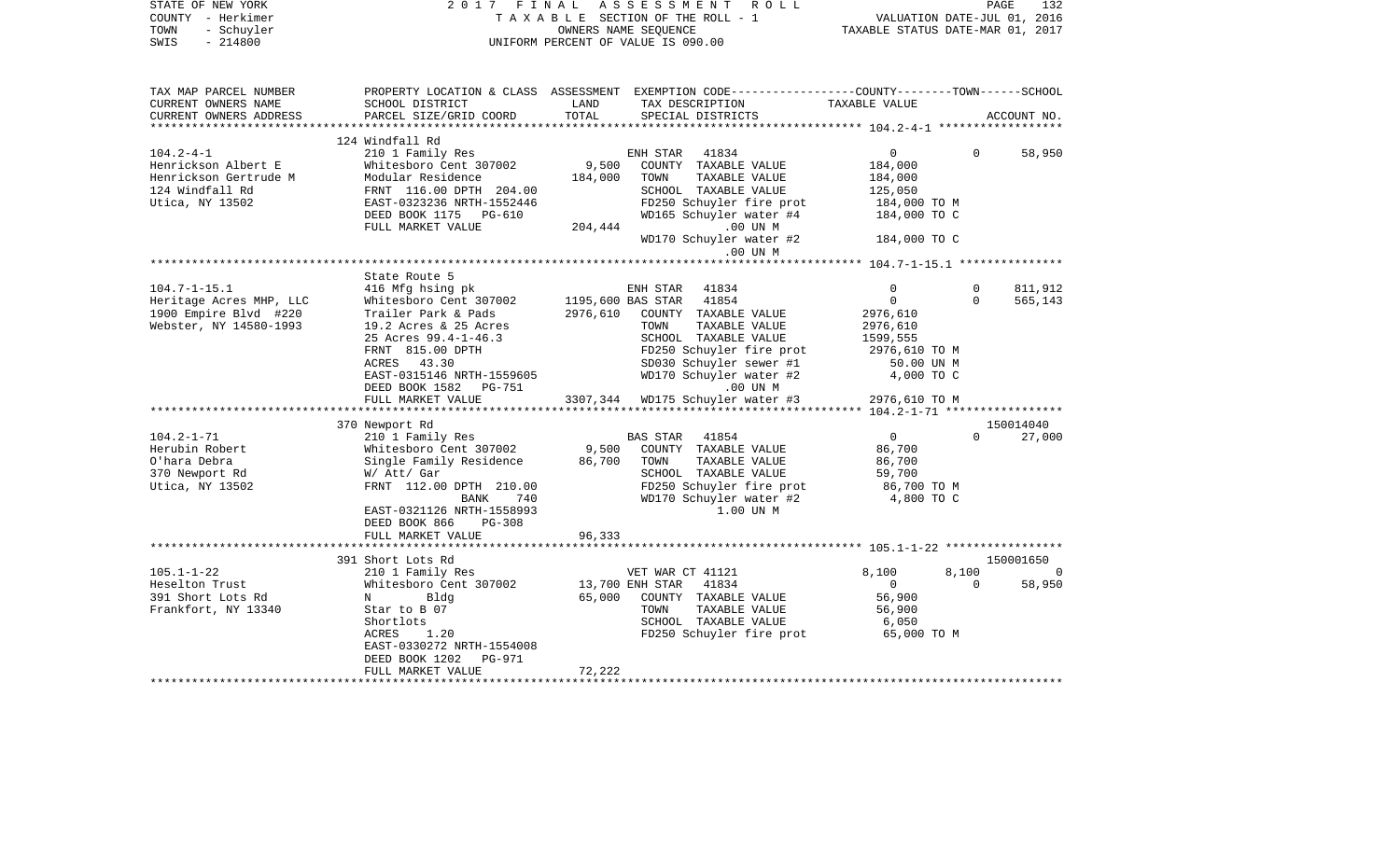| STATE OF NEW YORK<br>COUNTY - Herkimer<br>- Schuyler<br>TOWN<br>$-214800$<br>SWIS | 2017<br>FINAL                                 | OWNERS NAME SEQUENCE | ASSESSMENT<br>R O L L<br>TAXABLE SECTION OF THE ROLL - 1<br>UNIFORM PERCENT OF VALUE IS 090.00                                           | VALUATION DATE-JUL 01, 2016<br>TAXABLE STATUS DATE-MAR 01, 2017 | PAGE<br>133                     |
|-----------------------------------------------------------------------------------|-----------------------------------------------|----------------------|------------------------------------------------------------------------------------------------------------------------------------------|-----------------------------------------------------------------|---------------------------------|
| TAX MAP PARCEL NUMBER<br>CURRENT OWNERS NAME<br>CURRENT OWNERS ADDRESS            | SCHOOL DISTRICT<br>PARCEL SIZE/GRID COORD     | LAND<br>TOTAL        | PROPERTY LOCATION & CLASS ASSESSMENT EXEMPTION CODE----------------COUNTY-------TOWN------SCHOOL<br>TAX DESCRIPTION<br>SPECIAL DISTRICTS | TAXABLE VALUE                                                   | ACCOUNT NO.                     |
|                                                                                   |                                               |                      |                                                                                                                                          |                                                                 |                                 |
|                                                                                   | State Route 5                                 |                      |                                                                                                                                          |                                                                 | 150023610                       |
| $104.7 - 1 - 38$<br>Hickey Patricia A                                             | 311 Res vac land<br>Whitesboro Cent 307002    | 8,000                | COUNTY TAXABLE VALUE<br>TOWN<br>TAXABLE VALUE                                                                                            | 8,000<br>8,000                                                  |                                 |
| Hickey Michael J                                                                  | Vacant                                        | 8,000                | SCHOOL TAXABLE VALUE                                                                                                                     | 8,000                                                           |                                 |
| 5700 Austin Rd                                                                    | $3 \frac{1}{8}$                               |                      | FD250 Schuyler fire prot                                                                                                                 | 8,000 TO M                                                      |                                 |
| Utica, NY 13502                                                                   | State                                         |                      | SD030 Schuyler sewer #1                                                                                                                  | 1.00 UN M                                                       |                                 |
|                                                                                   | FRNT<br>75.00 DPTH 180.00                     |                      | WD175 Schuyler water #3                                                                                                                  | 8,000 TO M                                                      |                                 |
|                                                                                   | EAST-0314369 NRTH-1557528                     |                      |                                                                                                                                          |                                                                 |                                 |
|                                                                                   | DEED BOOK 1483<br>$PG-7$                      |                      |                                                                                                                                          |                                                                 |                                 |
|                                                                                   | FULL MARKET VALUE                             | 8,889                |                                                                                                                                          |                                                                 |                                 |
|                                                                                   |                                               |                      |                                                                                                                                          | ********************* 112.2-3-52 ******************             |                                 |
| $112.2 - 3 - 52$                                                                  | 3738 State Route 5<br>210 1 Family Res        |                      | 41834<br>ENH STAR                                                                                                                        | $\overline{0}$                                                  | 150008730<br>$\Omega$<br>40,000 |
| Hight Mervyn                                                                      | Frankfort-Schuy 212602                        | 7,400                | COUNTY TAXABLE VALUE                                                                                                                     | 40,000                                                          |                                 |
| Nellie Ann                                                                        | S<br>Bldg                                     | 40,000               | TOWN<br>TAXABLE VALUE                                                                                                                    | 40,000                                                          |                                 |
| 3738 State Route 5                                                                | $3 \frac{1}{4}$                               |                      | SCHOOL TAXABLE VALUE                                                                                                                     | 0                                                               |                                 |
| Frankfort, NY 13340                                                               | State                                         |                      | FD250 Schuyler fire prot                                                                                                                 | 40,000 TO M                                                     |                                 |
|                                                                                   | 75.00 DPTH 151.00<br>FRNT                     |                      |                                                                                                                                          |                                                                 |                                 |
|                                                                                   | EAST-0340607 NRTH-1536248                     |                      |                                                                                                                                          |                                                                 |                                 |
|                                                                                   | DEED BOOK 00490 PG-00085                      |                      |                                                                                                                                          |                                                                 |                                 |
|                                                                                   | FULL MARKET VALUE                             | 44,444               |                                                                                                                                          |                                                                 |                                 |
|                                                                                   | 293 Watkins Rd                                |                      |                                                                                                                                          |                                                                 | 150023700                       |
| $112.2 - 3 - 1$                                                                   | 210 1 Family Res                              |                      | COUNTY TAXABLE VALUE                                                                                                                     | 28,000                                                          |                                 |
| Hill Rose Irene                                                                   | Frankfort-Schuy 212602                        | 9,200                | TAXABLE VALUE<br>TOWN                                                                                                                    | 28,000                                                          |                                 |
| 293 Watkins Rd                                                                    | Bldg                                          | 28,000               | SCHOOL TAXABLE VALUE                                                                                                                     | 28,000                                                          |                                 |
| Schuyler, NY 13340                                                                | $3 \frac{1}{2}$                               |                      | FD250 Schuyler fire prot                                                                                                                 | 28,000 TO M                                                     |                                 |
|                                                                                   | Watkins Rd                                    |                      |                                                                                                                                          |                                                                 |                                 |
|                                                                                   | FRNT 210.00 DPTH 104.00                       |                      |                                                                                                                                          |                                                                 |                                 |
|                                                                                   | EAST-0341723 NRTH-1540206                     |                      |                                                                                                                                          |                                                                 |                                 |
|                                                                                   | DEED BOOK 00446 PG-00204<br>FULL MARKET VALUE | 31,111               |                                                                                                                                          |                                                                 |                                 |
|                                                                                   |                                               |                      |                                                                                                                                          |                                                                 |                                 |
|                                                                                   | 1118 Newport Rd                               |                      |                                                                                                                                          |                                                                 |                                 |
| $099.1 - 1 - 72.2$                                                                | 210 1 Family Res                              |                      | ENH STAR<br>41834                                                                                                                        | $\overline{0}$                                                  | 58,950<br>$\Omega$              |
| Hillman John M                                                                    | West Canada Val 212402                        | 13,500               | COUNTY TAXABLE VALUE                                                                                                                     | 104,000                                                         |                                 |
| Williams-Hillman Carolyn J                                                        | Single Family Residence W                     | 104,000              | TOWN<br>TAXABLE VALUE                                                                                                                    | 104,000                                                         |                                 |
| 1118 Newport Rd                                                                   | 1.00 Acre                                     |                      | SCHOOL TAXABLE VALUE                                                                                                                     | 45,050                                                          |                                 |
| Utica, NY 13502                                                                   | Newport Road                                  |                      | FD250 Schuyler fire prot                                                                                                                 | 104,000 TO M                                                    |                                 |
|                                                                                   | FRNT 150.00 DPTH 300.00<br>ACRES<br>1.00      |                      |                                                                                                                                          |                                                                 |                                 |
|                                                                                   | EAST-0329233 NRTH-1571170                     |                      |                                                                                                                                          |                                                                 |                                 |
|                                                                                   | DEED BOOK 1341<br>$PG-260$                    |                      |                                                                                                                                          |                                                                 |                                 |
|                                                                                   | FULL MARKET VALUE                             | 115,556              |                                                                                                                                          |                                                                 |                                 |
|                                                                                   |                                               |                      |                                                                                                                                          |                                                                 |                                 |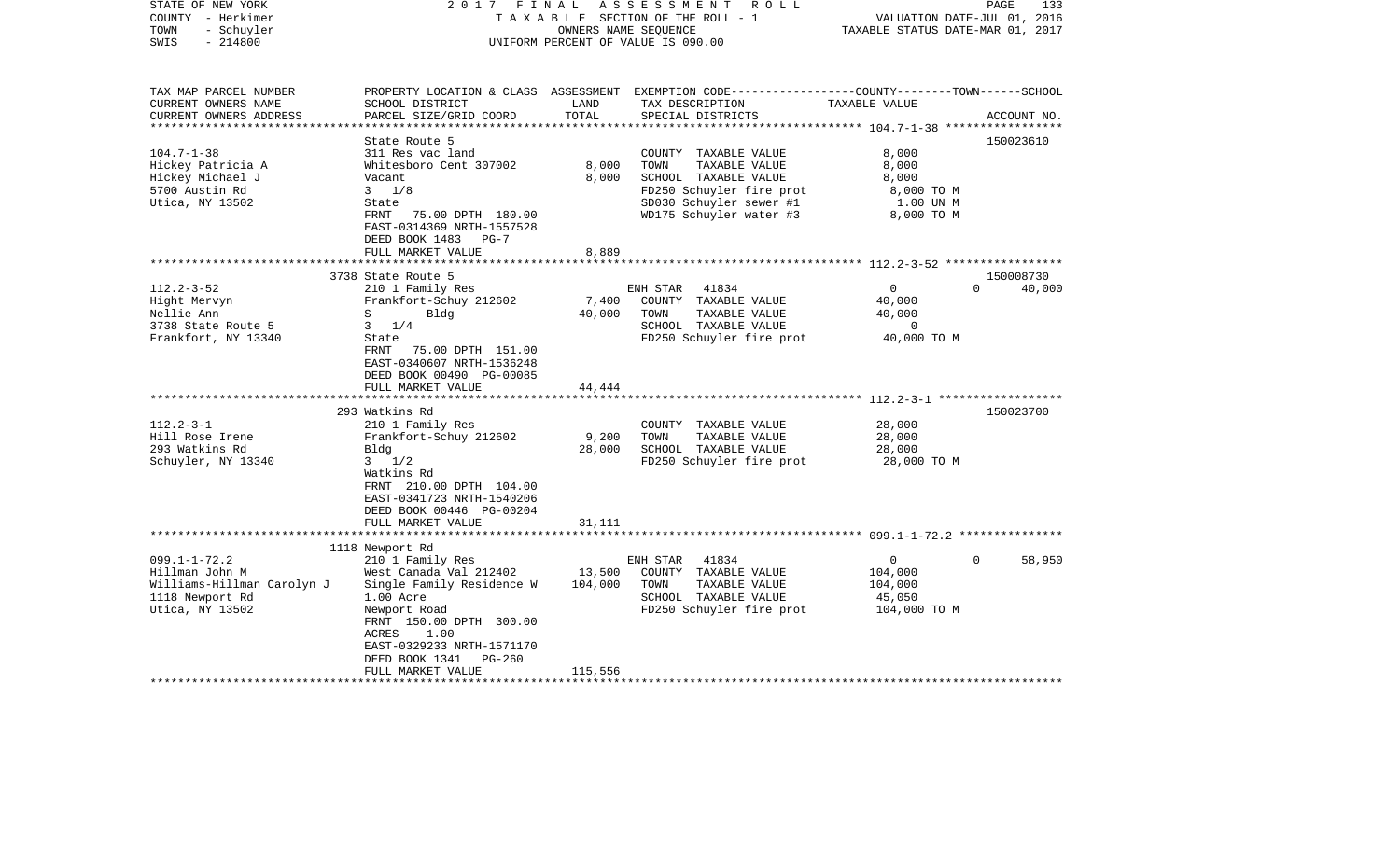| STATE OF NEW YORK<br>COUNTY - Herkimer<br>- Schuyler<br>TOWN<br>$-214800$<br>SWIS | 2017 FINAL                                                                                                                                    | OWNERS NAME SEQUENCE | ASSESSMENT ROLL<br>TAXABLE SECTION OF THE ROLL - 1<br>UNIFORM PERCENT OF VALUE IS 090.00                                               | VALUATION DATE-JUL 01, 2016<br>TAXABLE STATUS DATE-MAR 01, 2017 | 134<br>PAGE         |
|-----------------------------------------------------------------------------------|-----------------------------------------------------------------------------------------------------------------------------------------------|----------------------|----------------------------------------------------------------------------------------------------------------------------------------|-----------------------------------------------------------------|---------------------|
| TAX MAP PARCEL NUMBER<br>CURRENT OWNERS NAME<br>CURRENT OWNERS ADDRESS            | SCHOOL DISTRICT<br>PARCEL SIZE/GRID COORD                                                                                                     | LAND<br>TOTAL        | PROPERTY LOCATION & CLASS ASSESSMENT EXEMPTION CODE---------------COUNTY-------TOWN-----SCHOOL<br>TAX DESCRIPTION<br>SPECIAL DISTRICTS | TAXABLE VALUE                                                   | ACCOUNT NO.         |
|                                                                                   | 862 Windfall Rd                                                                                                                               |                      |                                                                                                                                        |                                                                 | 150075098           |
| $099.3 - 1 - 11.1$                                                                | 270 Mfg housing                                                                                                                               |                      | COUNTY TAXABLE VALUE                                                                                                                   | 24,000                                                          |                     |
| Holstein Charles                                                                  | Whitesboro Cent 307002                                                                                                                        | 14,000               | TOWN<br>TAXABLE VALUE                                                                                                                  | 24,000                                                          |                     |
| Abounader Joseph C                                                                | MH fair garage fair 2016 24,000                                                                                                               |                      | SCHOOL TAXABLE VALUE                                                                                                                   | 24,000                                                          |                     |
| PO Box 1173<br>Ashland, VA 23005                                                  | 1.70a<br>Windfall Rd<br>FRNT 210.00 DPTH<br>ACRES<br>1.10<br>EAST-0330182 NRTH-1565093<br>DEED BOOK 773<br><b>PG-508</b><br>FULL MARKET VALUE | 26,667               | FD250 Schuyler fire prot                                                                                                               | 24,000 TO M                                                     |                     |
|                                                                                   |                                                                                                                                               |                      |                                                                                                                                        |                                                                 |                     |
| $104.7 - 1 - 57$                                                                  | 5716 Mapleton Dr<br>210 1 Family Res                                                                                                          |                      | ENH STAR 41834                                                                                                                         | $\overline{0}$<br>$\Omega$                                      | 150022980<br>58,950 |
| Holzberger Russell W                                                              | Whitesboro Cent 307002                                                                                                                        | 7,400                | COUNTY TAXABLE VALUE                                                                                                                   | 78,400                                                          |                     |
| Holzberger Frances                                                                | 5716 Bldg                                                                                                                                     | 78,400               | TAXABLE VALUE<br>TOWN                                                                                                                  | 78,400                                                          |                     |
| 5716 Mapleton Dr                                                                  | $3 \t1/4$                                                                                                                                     |                      | SCHOOL TAXABLE VALUE                                                                                                                   | 19,450                                                          |                     |
| Utica, NY 13502                                                                   | Mapleton Dr                                                                                                                                   |                      | FD250 Schuyler fire prot                                                                                                               | 78,400 TO M                                                     |                     |
|                                                                                   | FRNT 90.00 DPTH 125.00                                                                                                                        |                      | LT160 Schuyler light #1                                                                                                                | 78,400 TO M                                                     |                     |
|                                                                                   | EAST-0315125 NRTH-1558946                                                                                                                     |                      | SD030 Schuyler sewer #1<br>WD175 Schuyler water #3                                                                                     | 1.00 UN M                                                       |                     |
|                                                                                   | DEED BOOK 1508 PG-478<br>FULL MARKET VALUE                                                                                                    | 87,111               |                                                                                                                                        | 78,400 TO M                                                     |                     |
|                                                                                   |                                                                                                                                               |                      |                                                                                                                                        |                                                                 |                     |
|                                                                                   | Mowers Rd                                                                                                                                     |                      |                                                                                                                                        |                                                                 | 150003180           |
| $099.4 - 6 - 25$                                                                  | 314 Rural vac<10                                                                                                                              |                      | COUNTY TAXABLE VALUE                                                                                                                   | 41,500                                                          |                     |
| Hong Hung M                                                                       | Frankfort-Schuy 212602                                                                                                                        | 41,500<br>41,500     | TOWN<br>TAXABLE VALUE                                                                                                                  | 41,500<br>41,500                                                |                     |
| Hong Thien N<br>8 Benham St                                                       | Fox Hollow/ MF#185<br>Land & Lakes lot 47                                                                                                     |                      | SCHOOL TAXABLE VALUE<br>FD250 Schuyler fire prot                                                                                       | 41,500 TO M                                                     |                     |
| Danbury, CT 06811                                                                 | Cogar Rd<br>ACRES 15.00<br>EAST-0342091 NRTH-1561837<br>DEED BOOK 1142 PG-778                                                                 |                      |                                                                                                                                        |                                                                 |                     |
|                                                                                   | FULL MARKET VALUE                                                                                                                             | 46,111               |                                                                                                                                        |                                                                 |                     |
|                                                                                   | Mowers Rd                                                                                                                                     |                      |                                                                                                                                        |                                                                 | 150003180           |
| $099.4 - 6 - 22$                                                                  | 314 Rural vac<10                                                                                                                              |                      | COUNTY TAXABLE VALUE                                                                                                                   | 23,600                                                          |                     |
| Honwad Arun                                                                       | West Canada Val 212402                                                                                                                        | 23,600               | TOWN<br>TAXABLE VALUE                                                                                                                  | 23,600                                                          |                     |
| Honwad Archana Gidh                                                               | Fox Hollow/ MF#185                                                                                                                            | 23,600               | SCHOOL TAXABLE VALUE                                                                                                                   | 23,600                                                          |                     |
| 34 Baker Cir<br>Hillsborough, NJ 08844                                            | Land & Lakes lot 44<br>Cogar Rd<br>ACRES<br>5.30                                                                                              |                      | FD250 Schuyler fire prot                                                                                                               | 23,600 TO M                                                     |                     |
|                                                                                   | EAST-0342887 NRTH-1563073                                                                                                                     |                      |                                                                                                                                        |                                                                 |                     |
|                                                                                   | DEED BOOK 1130<br>PG-327                                                                                                                      |                      |                                                                                                                                        |                                                                 |                     |
|                                                                                   | FULL MARKET VALUE                                                                                                                             | 26,222               |                                                                                                                                        |                                                                 |                     |
|                                                                                   |                                                                                                                                               |                      |                                                                                                                                        |                                                                 |                     |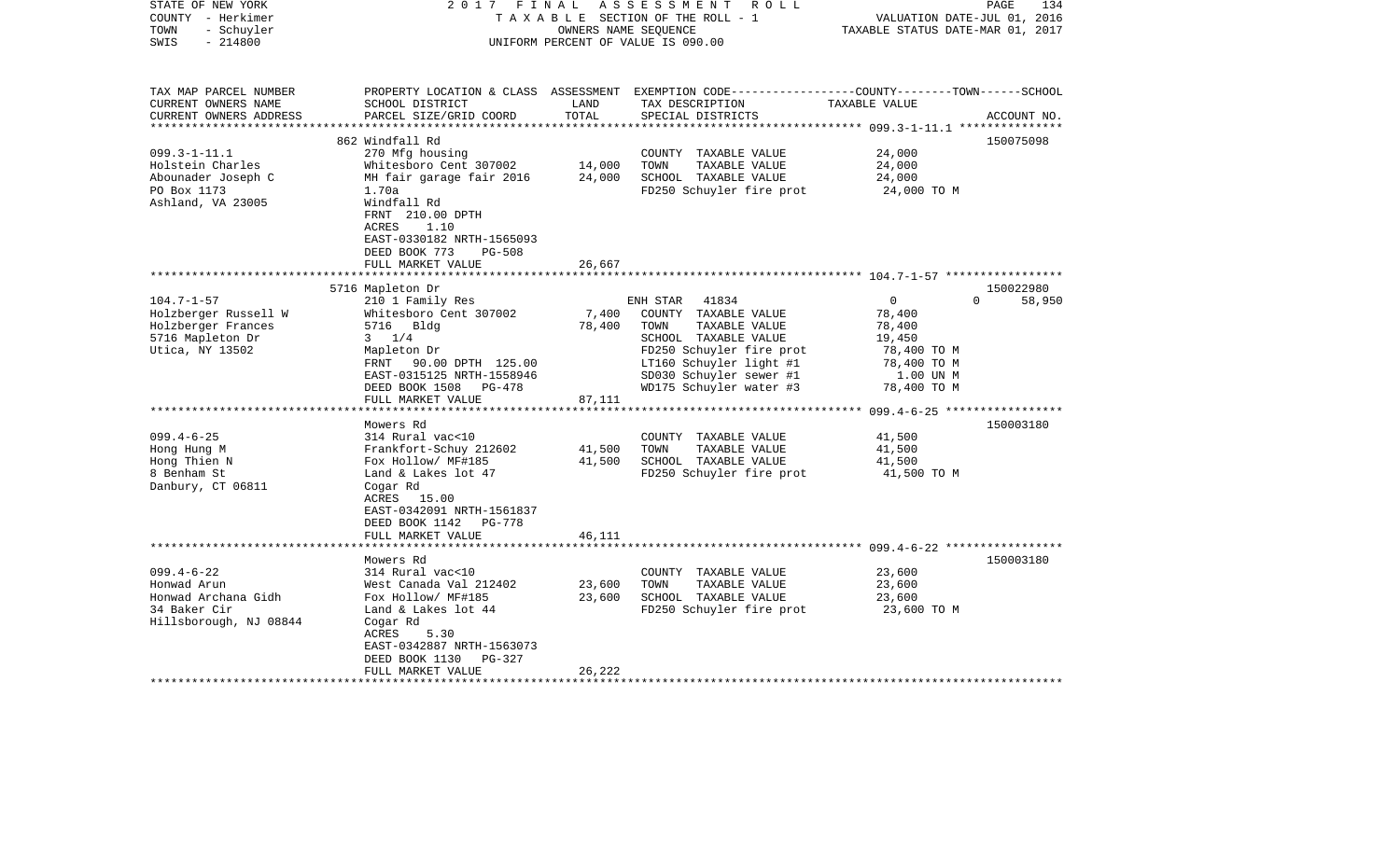| STATE OF NEW YORK<br>COUNTY - Herkimer<br>- Schuyler<br>TOWN<br>$-214800$<br>SWIS | 2017 FINAL                                                                                                     | OWNERS NAME SEQUENCE        | ASSESSMENT<br>R O L L<br>TAXABLE SECTION OF THE ROLL - 1<br>UNIFORM PERCENT OF VALUE IS 090.00                                         | VALUATION DATE-JUL 01, 2016<br>TAXABLE STATUS DATE-MAR 01, 2017 | 135<br>PAGE           |
|-----------------------------------------------------------------------------------|----------------------------------------------------------------------------------------------------------------|-----------------------------|----------------------------------------------------------------------------------------------------------------------------------------|-----------------------------------------------------------------|-----------------------|
| TAX MAP PARCEL NUMBER<br>CURRENT OWNERS NAME<br>CURRENT OWNERS ADDRESS            | SCHOOL DISTRICT<br>PARCEL SIZE/GRID COORD                                                                      | LAND<br>TOTAL               | PROPERTY LOCATION & CLASS ASSESSMENT EXEMPTION CODE---------------COUNTY-------TOWN-----SCHOOL<br>TAX DESCRIPTION<br>SPECIAL DISTRICTS | TAXABLE VALUE                                                   | ACCOUNT NO.           |
| ************************                                                          |                                                                                                                |                             |                                                                                                                                        |                                                                 |                       |
| $105.3 - 1 - 40$                                                                  | 3149 State Route 5                                                                                             |                             | 41854<br><b>BAS STAR</b>                                                                                                               | $\overline{0}$                                                  | 150008880<br>$\Omega$ |
| Hughes Debra J                                                                    | 210 1 Family Res<br>Frankfort-Schuy 212602                                                                     | 8,000                       | COUNTY TAXABLE VALUE                                                                                                                   | 53,400                                                          | 27,000                |
| 3149 State Route 5                                                                | Bldg                                                                                                           | 53,400                      | TOWN<br>TAXABLE VALUE                                                                                                                  | 53,400                                                          |                       |
| Frankfort, NY 13340                                                               | $3 \t1/4$                                                                                                      |                             | SCHOOL TAXABLE VALUE                                                                                                                   | 26,400                                                          |                       |
|                                                                                   | State                                                                                                          |                             | FD250 Schuyler fire prot                                                                                                               | 53,400 TO M                                                     |                       |
|                                                                                   | <b>FRNT</b><br>80.00 DPTH 183.00<br>EAST-0331458 NRTH-1543803<br>DEED BOOK 1362<br>PG-422<br>FULL MARKET VALUE | 59,333                      |                                                                                                                                        |                                                                 |                       |
|                                                                                   | *****************                                                                                              | * * * * * * * * * * * * * * |                                                                                                                                        |                                                                 |                       |
|                                                                                   | 11429 Cosby Manor                                                                                              |                             |                                                                                                                                        |                                                                 |                       |
| $104.2 - 2 - 22.3$                                                                | 210 1 Family Res                                                                                               |                             | BAS STAR<br>41854                                                                                                                      | $\Omega$                                                        | 27,000<br>$\Omega$    |
| Hughes Raymond C Jr                                                               | Whitesboro Cent 307002<br>Bldg                                                                                 | 14,000<br>79,100            | COUNTY TAXABLE VALUE<br>TOWN<br>TAXABLE VALUE                                                                                          | 79,100<br>79,100                                                |                       |
| Hughes Diane M<br>11429 Cosby Manor Rd                                            | 1.7 Acres                                                                                                      |                             | SCHOOL TAXABLE VALUE                                                                                                                   | 52,100                                                          |                       |
| Utica, NY 13502-9730                                                              | Off Cosby Manor Road                                                                                           |                             | FD250 Schuyler fire prot                                                                                                               | 79,100 TO M                                                     |                       |
|                                                                                   | ACRES<br>1.70                                                                                                  |                             | WD170 Schuyler water #2                                                                                                                | 79,100 TO C                                                     |                       |
|                                                                                   | EAST-0323987 NRTH-1557742                                                                                      |                             | 1.00 UN M                                                                                                                              |                                                                 |                       |
|                                                                                   | DEED BOOK 1234 PG-46                                                                                           |                             |                                                                                                                                        |                                                                 |                       |
|                                                                                   | FULL MARKET VALUE                                                                                              | 87,889                      |                                                                                                                                        |                                                                 |                       |
|                                                                                   | ************************                                                                                       |                             |                                                                                                                                        |                                                                 |                       |
|                                                                                   | 3642 State Route 5                                                                                             |                             |                                                                                                                                        |                                                                 | 150002790             |
| $112.2 - 3 - 48$                                                                  | 210 1 Family Res                                                                                               |                             | 41854<br><b>BAS STAR</b>                                                                                                               | $\overline{0}$                                                  | $\Omega$<br>27,000    |
| Humphreville Thomas<br>3642 State Route 5                                         | Frankfort-Schuy 212602<br>Bldg                                                                                 | 7,000<br>52,500             | COUNTY TAXABLE VALUE<br>TOWN<br>TAXABLE VALUE                                                                                          | 52,500<br>52,500                                                |                       |
| Frankfort, NY 13340                                                               | $3 \quad 1$                                                                                                    |                             | SCHOOL TAXABLE VALUE                                                                                                                   | 25,500                                                          |                       |
|                                                                                   | State                                                                                                          |                             | FD250 Schuyler fire prot                                                                                                               | 52,500 TO M                                                     |                       |
|                                                                                   | FRNT 163.00 DPTH 269.00                                                                                        |                             |                                                                                                                                        |                                                                 |                       |
|                                                                                   | EAST-0339136 NRTH-1537412                                                                                      |                             |                                                                                                                                        |                                                                 |                       |
|                                                                                   | DEED BOOK 1273<br>PG-987                                                                                       |                             |                                                                                                                                        |                                                                 |                       |
|                                                                                   | FULL MARKET VALUE                                                                                              | 58,333                      |                                                                                                                                        |                                                                 |                       |
|                                                                                   |                                                                                                                |                             |                                                                                                                                        |                                                                 |                       |
|                                                                                   | 259 Watkins Rd                                                                                                 |                             |                                                                                                                                        |                                                                 | 150011490             |
| $112.2 - 3 - 3$                                                                   | 210 1 Family Res                                                                                               |                             | COUNTY TAXABLE VALUE                                                                                                                   | 53,800                                                          |                       |
| Hunt Allen D                                                                      | Frankfort-Schuy 212602                                                                                         | 11,600                      | TOWN<br>TAXABLE VALUE                                                                                                                  | 53,800                                                          |                       |
| Hunt Maria<br>259 Watkins Rd                                                      | W<br>Bldg<br>$3 \t1$                                                                                           | 53,800                      | SCHOOL TAXABLE VALUE<br>FD250 Schuyler fire prot                                                                                       | 53,800<br>53,800 TO M                                           |                       |
| Frabkfort, NY 13340                                                               | Watkins                                                                                                        |                             |                                                                                                                                        |                                                                 |                       |
|                                                                                   | FRNT 325.00 DPTH 160.00                                                                                        |                             |                                                                                                                                        |                                                                 |                       |
|                                                                                   | 0.78<br>ACRES                                                                                                  |                             |                                                                                                                                        |                                                                 |                       |
|                                                                                   | EAST-0341274 NRTH-1540012                                                                                      |                             |                                                                                                                                        |                                                                 |                       |
|                                                                                   | DEED BOOK 1570<br>PG-593                                                                                       |                             |                                                                                                                                        |                                                                 |                       |
|                                                                                   | FULL MARKET VALUE                                                                                              | 59,778                      |                                                                                                                                        |                                                                 |                       |
|                                                                                   |                                                                                                                |                             |                                                                                                                                        |                                                                 |                       |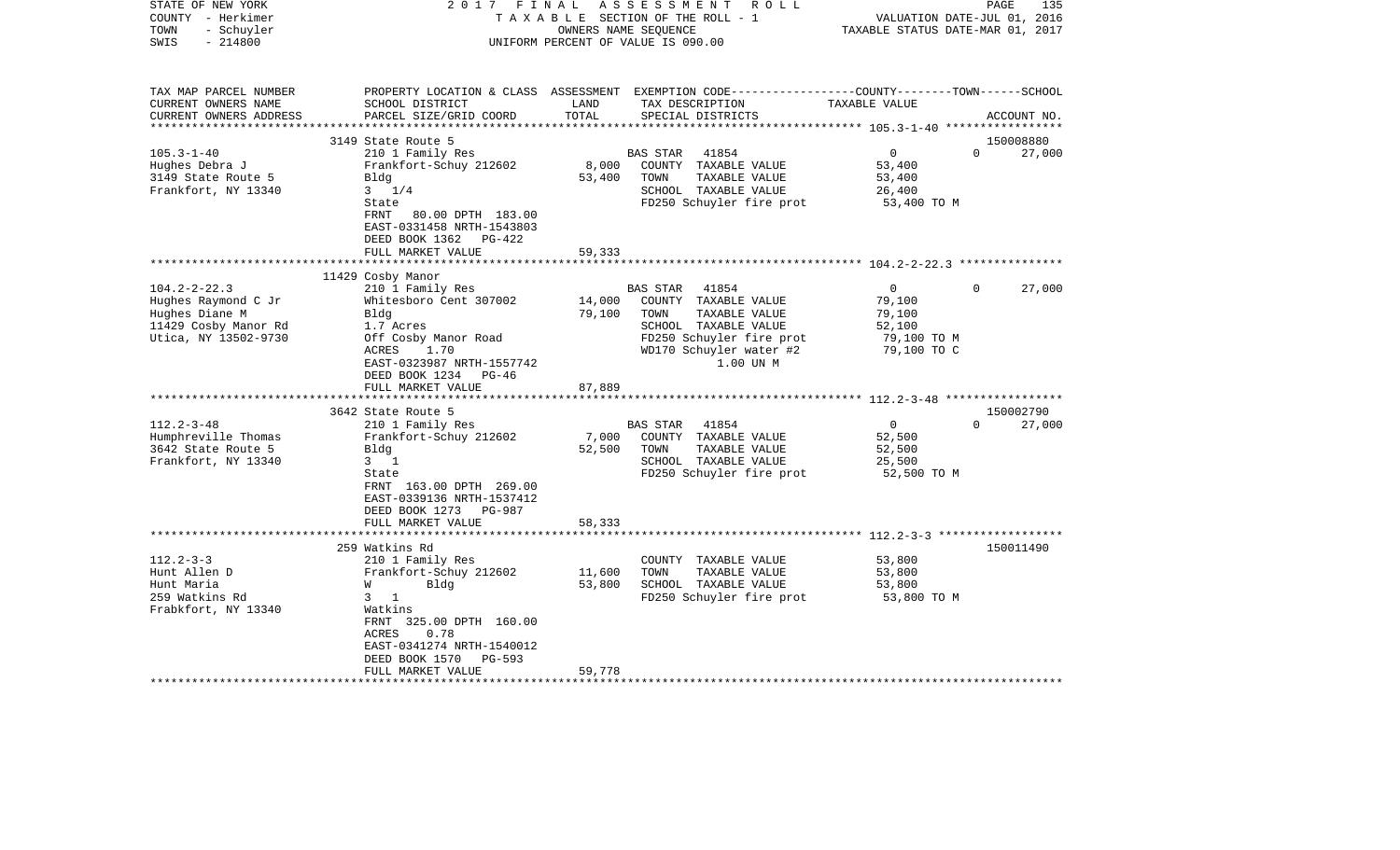| STATE OF NEW YORK<br>COUNTY - Herkimer<br>- Schuyler<br>TOWN<br>$-214800$<br>SWIS |                                                      | OWNERS NAME SEQUENCE | 2017 FINAL ASSESSMENT ROLL<br>TAXABLE SECTION OF THE ROLL - 1<br>UNIFORM PERCENT OF VALUE IS 090.00                | VALUATION DATE-JUL 01, 2016<br>TAXABLE STATUS DATE-MAR 01, 2017 |          | PAGE<br>136 |
|-----------------------------------------------------------------------------------|------------------------------------------------------|----------------------|--------------------------------------------------------------------------------------------------------------------|-----------------------------------------------------------------|----------|-------------|
| TAX MAP PARCEL NUMBER<br>CURRENT OWNERS NAME<br>CURRENT OWNERS ADDRESS            | SCHOOL DISTRICT                                      | LAND<br>TOTAL        | PROPERTY LOCATION & CLASS ASSESSMENT EXEMPTION CODE---------------COUNTY-------TOWN------SCHOOL<br>TAX DESCRIPTION | TAXABLE VALUE                                                   |          |             |
|                                                                                   | PARCEL SIZE/GRID COORD                               |                      | SPECIAL DISTRICTS                                                                                                  |                                                                 |          | ACCOUNT NO. |
|                                                                                   | 105 Alyssa Cir                                       |                      |                                                                                                                    |                                                                 |          |             |
| $104.2 - 4 - 23$                                                                  | 210 1 Family Res                                     |                      | BAS STAR 41854                                                                                                     | $\mathbf{0}$                                                    | $\Omega$ | 27,000      |
| Hunt Dale J                                                                       | Whitesboro Cent 307002                               | 13,300               | COUNTY TAXABLE VALUE                                                                                               | 143,000                                                         |          |             |
| 105 Alyssa Cir                                                                    | Westgate Dev Lot # 23                                | 143,000              | TAXABLE VALUE<br>TOWN                                                                                              | 143,000                                                         |          |             |
| Utica, NY 13502                                                                   | FRNT 103.00 DPTH 283.00<br>EAST-0324069 NRTH-1552717 |                      | SCHOOL TAXABLE VALUE<br>FD250 Schuyler fire prot                                                                   | 116,000<br>143,000 TO M                                         |          |             |
|                                                                                   | DEED BOOK 1196 PG-905                                |                      |                                                                                                                    |                                                                 |          |             |
|                                                                                   | FULL MARKET VALUE                                    | 158,889              |                                                                                                                    |                                                                 |          |             |
|                                                                                   |                                                      |                      |                                                                                                                    |                                                                 |          |             |
|                                                                                   | 280 Newport Rd                                       |                      |                                                                                                                    |                                                                 |          | 150007950   |
| $104.2 - 1 - 60$                                                                  | 210 1 Family Res                                     |                      | BAS STAR 41854                                                                                                     | $\circ$                                                         | $\Omega$ | 27,000      |
| Hunter Nicole R                                                                   | Whitesboro Cent 307002                               | 8,200                | COUNTY TAXABLE VALUE                                                                                               | 58,500                                                          |          |             |
| 280 Newport Rd                                                                    | Single Family Residence                              | 58,500               | TAXABLE VALUE<br>TOWN                                                                                              | 58,500                                                          |          |             |
| Utica, NY 13502                                                                   | Newport Rd                                           |                      | SCHOOL TAXABLE VALUE                                                                                               | 31,500                                                          |          |             |
|                                                                                   | FRNT 100.00 DPTH 160.00                              |                      | FD250 Schuyler fire prot                                                                                           | 58,500 TO M                                                     |          |             |
|                                                                                   | EAST-0320206 NRTH-1557483                            |                      | WD170 Schuyler water #2                                                                                            | 3,900 TO C                                                      |          |             |
|                                                                                   | DEED BOOK 1443 PG-230                                | 65,000               | 1.00 UN M                                                                                                          |                                                                 |          |             |
|                                                                                   | FULL MARKET VALUE                                    |                      |                                                                                                                    |                                                                 |          |             |
|                                                                                   | State Route 5                                        |                      |                                                                                                                    |                                                                 |          | 150010740   |
| $104.4 - 2 - 9.1$                                                                 | 314 Rural vac<10                                     |                      | COUNTY TAXABLE VALUE                                                                                               | 10,400                                                          |          |             |
| Hurd Warren                                                                       | Whitesboro Cent 307002                               | 10,400               | TOWN<br>TAXABLE VALUE                                                                                              | 10,400                                                          |          |             |
| Hurd Susan                                                                        | N Bldg Ag Ex Ld 26A                                  | 10,400               | SCHOOL TAXABLE VALUE                                                                                               | 10,400                                                          |          |             |
| 2624 State Route 5                                                                | $1 \t26 \t1/2$                                       |                      | FD250 Schuyler fire prot                                                                                           | 10,400 TO M                                                     |          |             |
| Frankfort, NY 13340                                                               | S Of State Road                                      |                      | WD165 Schuyler water #4                                                                                            | 10,400 TO C                                                     |          |             |
|                                                                                   | 4.90<br>ACRES                                        |                      | 1.00 UN M                                                                                                          |                                                                 |          |             |
|                                                                                   | EAST-0323791 NRTH-1550934                            |                      |                                                                                                                    |                                                                 |          |             |
|                                                                                   | DEED BOOK 1168 PG-174                                |                      |                                                                                                                    |                                                                 |          |             |
|                                                                                   | FULL MARKET VALUE                                    | 11,556               |                                                                                                                    |                                                                 |          |             |
|                                                                                   |                                                      |                      |                                                                                                                    |                                                                 |          | 150010770   |
| $104.4 - 2 - 10$                                                                  | 2624 State Route 5<br>210 1 Family Res               |                      | VET WAR CT 41121                                                                                                   | 8,100                                                           | 8,100    | $\Box$      |
| Hurd Warren                                                                       | Whitesboro Cent 307002                               |                      | 13,500 ENH STAR 41834                                                                                              | $\mathbf{0}$                                                    | $\Omega$ | 58,950      |
| Hurd Susan                                                                        | Residence                                            | 72,000               | COUNTY TAXABLE VALUE                                                                                               | 63,900                                                          |          |             |
| 2624 State Route 5                                                                | $3 \quad 1$                                          |                      | TAXABLE VALUE<br>TOWN                                                                                              | 63,900                                                          |          |             |
| Frankfort, NY 13340                                                               | State                                                |                      | SCHOOL TAXABLE VALUE                                                                                               | 13,050                                                          |          |             |
|                                                                                   | 1.00<br>ACRES                                        |                      | FD250 Schuyler fire prot                                                                                           | 72,000 TO M                                                     |          |             |
|                                                                                   | EAST-0324009 NRTH-1551000                            |                      | WD165 Schuyler water #4                                                                                            | 72,000 TO C                                                     |          |             |
|                                                                                   | DEED BOOK 1168<br>PG-174                             |                      | 1.00 UN M                                                                                                          |                                                                 |          |             |
|                                                                                   | FULL MARKET VALUE                                    | 80,000               |                                                                                                                    |                                                                 |          |             |
|                                                                                   |                                                      |                      |                                                                                                                    |                                                                 |          |             |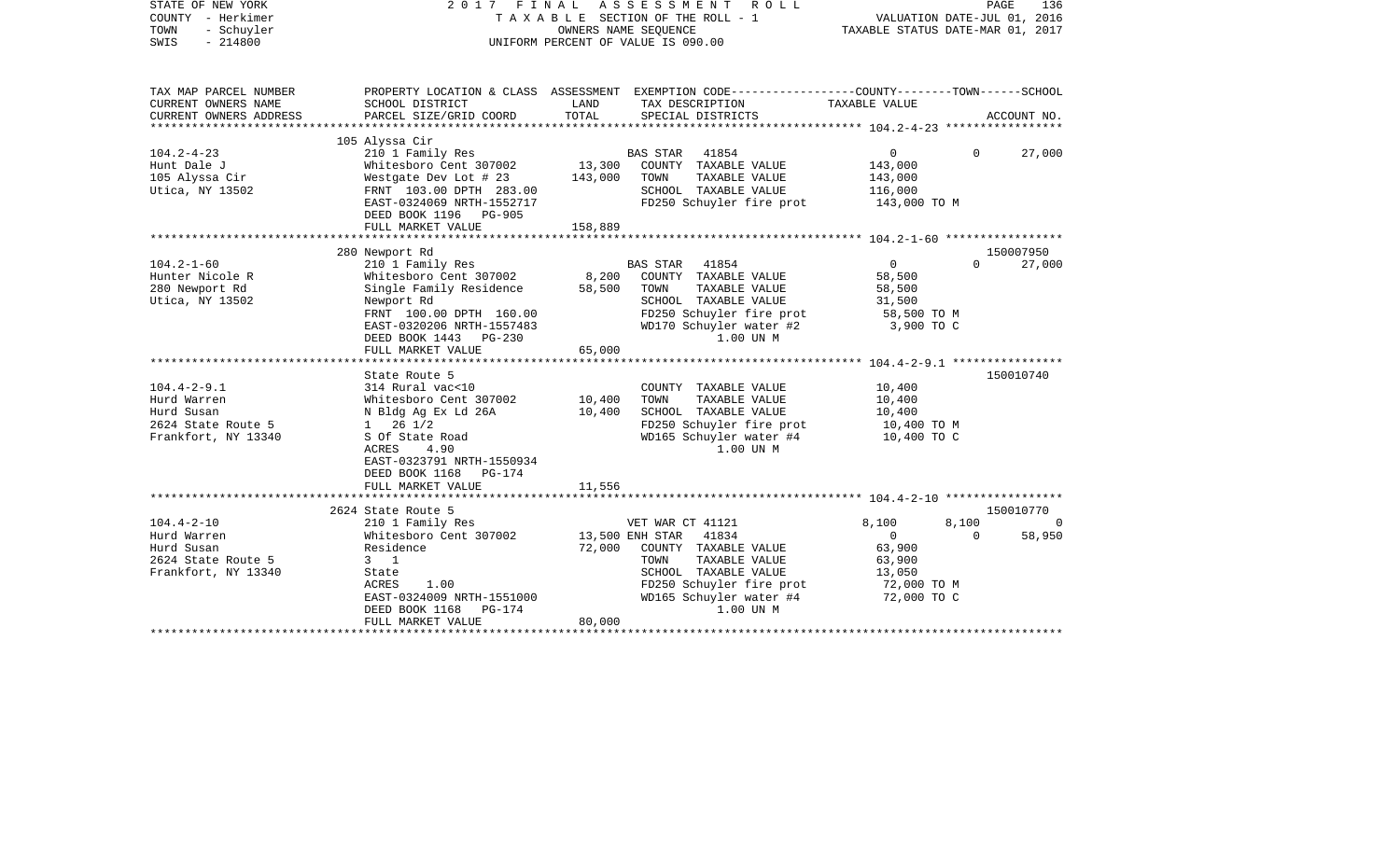| STATE OF NEW YORK<br>COUNTY - Herkimer<br>- Schuyler<br>TOWN<br>$-214800$<br>SWIS                                                                      |                                                                                                                                                                                                 |                         | 2017 FINAL ASSESSMENT ROLL<br>TAXABLE SECTION OF THE ROLL - 1<br>OWNERS NAME SEQUENCE<br>UNIFORM PERCENT OF VALUE IS 090.00                                                  | PAGE<br>137<br>VALUATION DATE-JUL 01, 2016<br>TAXABLE STATUS DATE-MAR 01, 2017                                                  |
|--------------------------------------------------------------------------------------------------------------------------------------------------------|-------------------------------------------------------------------------------------------------------------------------------------------------------------------------------------------------|-------------------------|------------------------------------------------------------------------------------------------------------------------------------------------------------------------------|---------------------------------------------------------------------------------------------------------------------------------|
| TAX MAP PARCEL NUMBER<br>CURRENT OWNERS NAME<br>CURRENT OWNERS ADDRESS<br>*********************                                                        | SCHOOL DISTRICT<br>PARCEL SIZE/GRID COORD                                                                                                                                                       | LAND<br>TOTAL           | TAX DESCRIPTION<br>SPECIAL DISTRICTS                                                                                                                                         | PROPERTY LOCATION & CLASS ASSESSMENT EXEMPTION CODE---------------COUNTY-------TOWN------SCHOOL<br>TAXABLE VALUE<br>ACCOUNT NO. |
|                                                                                                                                                        | 2053 State Route 5                                                                                                                                                                              |                         |                                                                                                                                                                              | 150022200                                                                                                                       |
| $104.7 - 2 - 6$<br>Hyer Antoinette<br>2053 State Route 5<br>Utica, NY 13502                                                                            | 210 1 Family Res<br>Whitesboro Cent 307002<br>3 $1/4A$<br>State Rd<br>State<br>FRNT 115.00 DPTH 300.00<br>BANK<br>720<br>EAST-0314666 NRTH-1557330<br>DEED BOOK 857<br>PG-191                   | 11,700<br>72,000        | ENH STAR<br>41834<br>COUNTY TAXABLE VALUE<br>TOWN<br>TAXABLE VALUE<br>SCHOOL TAXABLE VALUE<br>FD250 Schuyler fire prot<br>SD030 Schuyler sewer #1<br>WD175 Schuyler water #3 | $\overline{0}$<br>$\Omega$<br>58,950<br>72,000<br>72,000<br>13,050<br>72,000 TO M<br>1.30 UN M<br>72,000 TO M                   |
|                                                                                                                                                        | FULL MARKET VALUE                                                                                                                                                                               | 80,000                  |                                                                                                                                                                              |                                                                                                                                 |
|                                                                                                                                                        | ************************                                                                                                                                                                        |                         |                                                                                                                                                                              |                                                                                                                                 |
| $112.2 - 1 - 23.3$<br>Ingodwe Trust<br>Haight Thomas H<br>473 Baum Rd<br>Frankfort, NY 13340                                                           | Baum Rd<br>314 Rural vac<10<br>Frankfort-Schuy 212602<br>Vacant Land<br>2 Acres<br>FRNT 350.00 DPTH<br>ACRES<br>2.00<br>EAST-0348671 NRTH-1542295<br>DEED BOOK 1627 PG-474<br>FULL MARKET VALUE | 8,300<br>8,300<br>9,222 | COUNTY TAXABLE VALUE<br>TAXABLE VALUE<br>TOWN<br>SCHOOL TAXABLE VALUE<br>FD250 Schuyler fire prot                                                                            | 8,300<br>8,300<br>8,300<br>8,300 TO M                                                                                           |
|                                                                                                                                                        | Baum Rd.                                                                                                                                                                                        |                         |                                                                                                                                                                              |                                                                                                                                 |
| $112.2 - 1 - 23.4$<br>Ingodwe Trust<br>Haight Thomas H<br>473 Baum Rd.<br>Frankfort, NY 13340                                                          | 314 Rural vac<10<br>Frankfort-Schuy 212602<br>FRNT 194.00 DPTH<br>ACRES<br>1.20<br>EAST-0348408 NRTH-1542402<br>DEED BOOK 1627 PG-471                                                           | 13,700<br>13,700        | COUNTY TAXABLE VALUE<br>TOWN<br>TAXABLE VALUE<br>SCHOOL TAXABLE VALUE                                                                                                        | 13,700<br>13,700<br>13,700                                                                                                      |
|                                                                                                                                                        | FULL MARKET VALUE                                                                                                                                                                               | 15,222                  |                                                                                                                                                                              |                                                                                                                                 |
|                                                                                                                                                        |                                                                                                                                                                                                 |                         |                                                                                                                                                                              |                                                                                                                                 |
| $112.2 - 1 - 23.9$<br>Ingodwe Trust<br>Haight Thomas H<br>473 Baum Rd<br>Frankfort, NY 13340<br>MAY BE SUBJECT TO PAYMENT<br>UNDER AGDIST LAW TIL 2020 | Baum Rd<br>322 Rural vac>10<br>Frankfort-Schuy 212602<br>vac land<br>16.8A<br>Baum<br>FRNT 627.20 DPTH<br>ACRES 16.80<br>EAST-0348365 NRTH-1541629<br>DEED BOOK 1627<br>PG-477                  | 15,000<br>15,000        | COUNTY TAXABLE VALUE<br>TOWN<br>TAXABLE VALUE<br>SCHOOL TAXABLE VALUE<br>FD250 Schuyler fire prot                                                                            | 150003810<br>15,000<br>15,000<br>15,000<br>15,000 TO M                                                                          |
| ***********************                                                                                                                                | FULL MARKET VALUE<br>**************************                                                                                                                                                 | 16,667                  |                                                                                                                                                                              |                                                                                                                                 |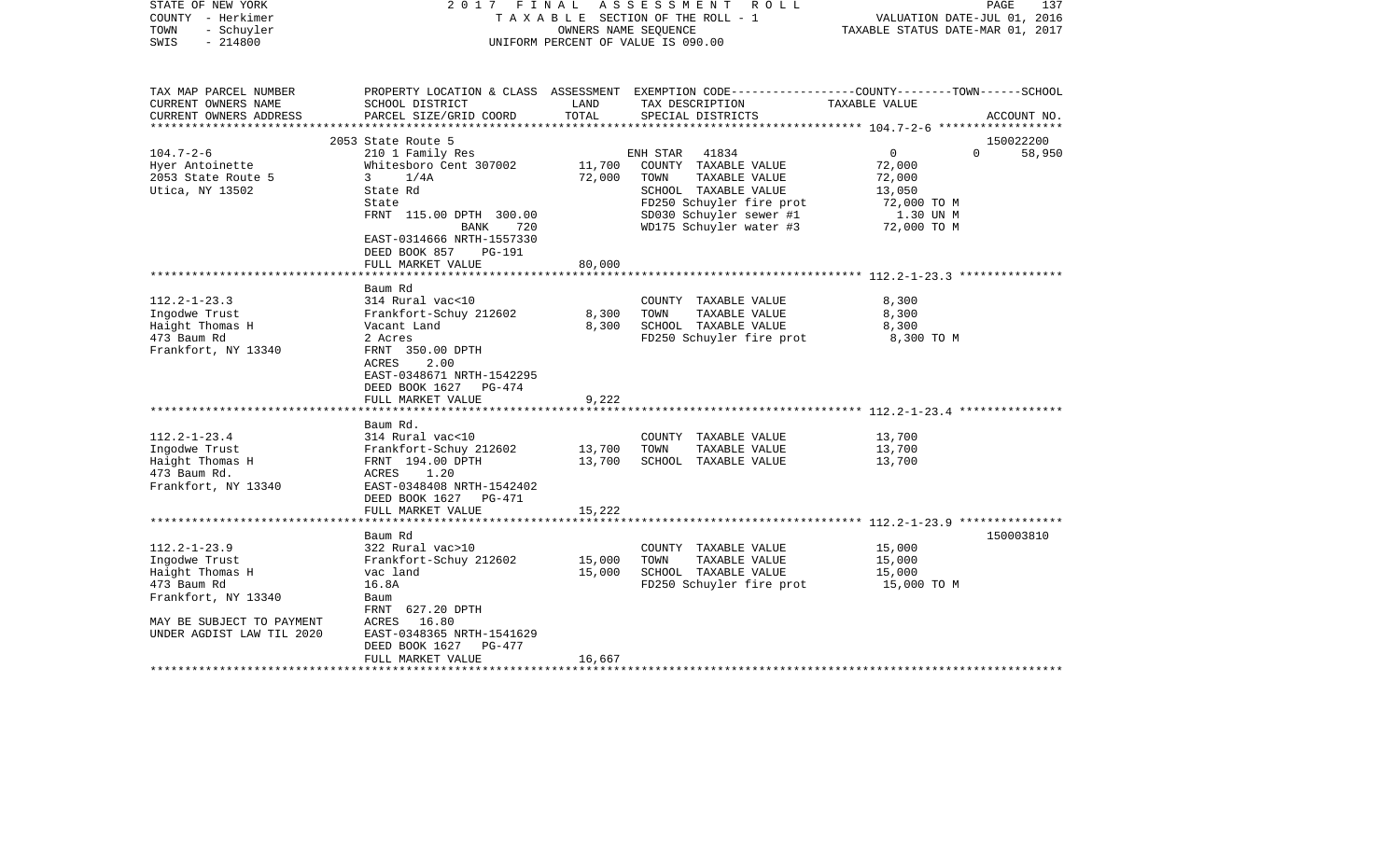| STATE OF NEW YORK<br>COUNTY - Herkimer<br>- Schuyler<br>TOWN<br>$-214800$<br>SWIS                           | 2017 FINAL                                                                                                                                                                                                                  | OWNERS NAME SEQUENCE        | ASSESSMENT<br>R O L L<br>TAXABLE SECTION OF THE ROLL - 1<br>UNIFORM PERCENT OF VALUE IS 090.00                                                                                                                 | VALUATION DATE-JUL 01, 2016<br>TAXABLE STATUS DATE-MAR 01, 2017                                | PAGE<br>138        |
|-------------------------------------------------------------------------------------------------------------|-----------------------------------------------------------------------------------------------------------------------------------------------------------------------------------------------------------------------------|-----------------------------|----------------------------------------------------------------------------------------------------------------------------------------------------------------------------------------------------------------|------------------------------------------------------------------------------------------------|--------------------|
| TAX MAP PARCEL NUMBER<br>CURRENT OWNERS NAME<br>CURRENT OWNERS ADDRESS                                      | SCHOOL DISTRICT<br>PARCEL SIZE/GRID COORD                                                                                                                                                                                   | LAND<br>TOTAL               | PROPERTY LOCATION & CLASS ASSESSMENT EXEMPTION CODE----------------COUNTY-------TOWN------SCHOOL<br>TAX DESCRIPTION<br>SPECIAL DISTRICTS                                                                       | TAXABLE VALUE                                                                                  | ACCOUNT NO.        |
| **********************                                                                                      |                                                                                                                                                                                                                             |                             |                                                                                                                                                                                                                |                                                                                                |                    |
| $112.2 - 1 - 24$<br>Ingodwe Trust<br>Haight Thomas H<br>473 Baum Rd<br>Frankfort, NY 13340                  | Baum Rd<br>314 Rural vac<10<br>Frankfort-Schuy 212602<br>Bldg, Small Parcel On Tow<br>$3 \quad 1$<br>Baum<br>FRNT<br>85.00 DPTH 100.00<br>EAST-0348833 NRTH-1542114<br>DEED BOOK 2017<br>PG-586                             | 1,000<br>1,000              | COUNTY TAXABLE VALUE<br>TOWN<br>TAXABLE VALUE<br>SCHOOL TAXABLE VALUE<br>FD250 Schuyler fire prot                                                                                                              | 1,000<br>1,000<br>1,000<br>1,000 TO M                                                          | 150020520          |
|                                                                                                             | FULL MARKET VALUE                                                                                                                                                                                                           | 1,111                       |                                                                                                                                                                                                                |                                                                                                |                    |
| $099.4 - 5 - 5$<br>Iskenderian Viken<br>Iskenderian Angela E<br>56 Hudson Ter<br>Englewood Cliffs, NJ 07632 | Louis Ridge Rd<br>322 Rural vac>10<br>West Canada Val 212402<br>Survey # 106<br>Land & Lakes lot 12<br>Louis Rd                                                                                                             | 41,500<br>41,500            | COUNTY TAXABLE VALUE<br>TAXABLE VALUE<br>TOWN<br>SCHOOL TAXABLE VALUE<br>FD250 Schuyler fire prot                                                                                                              | 41,500<br>41,500<br>41,500<br>41,500 TO M                                                      | 150003180          |
|                                                                                                             | ACRES 15.00<br>EAST-0348405 NRTH-1563199<br>DEED BOOK 1111<br>PG-555<br>FULL MARKET VALUE                                                                                                                                   | 46,111                      |                                                                                                                                                                                                                |                                                                                                |                    |
|                                                                                                             | 3241 State Route 5                                                                                                                                                                                                          |                             |                                                                                                                                                                                                                |                                                                                                | 150006330          |
| $112.1 - 2 - 18$<br>Jacobs Amelia L<br>3241 State Route 5<br>Frankfort, NY 13340                            | 210 1 Family Res<br>Frankfort-Schuy 212602<br>Bldg<br>1.5 Ac<br>State<br>1.50<br>ACRES<br>EAST-0333048 NRTH-1542784<br>DEED BOOK 1274 PG-187                                                                                | 13,900<br>66,300            | <b>BAS STAR</b><br>41854<br>COUNTY TAXABLE VALUE<br>TOWN<br>TAXABLE VALUE<br>SCHOOL TAXABLE VALUE<br>FD250 Schuyler fire prot                                                                                  | $\Omega$<br>66,300<br>66,300<br>39,300<br>66,300 TO M                                          | $\Omega$<br>27,000 |
|                                                                                                             | FULL MARKET VALUE<br>*************************                                                                                                                                                                              | 73,667                      |                                                                                                                                                                                                                |                                                                                                |                    |
|                                                                                                             | 5716 Austin Rd                                                                                                                                                                                                              |                             |                                                                                                                                                                                                                |                                                                                                | 150014430          |
| $104.7 - 1 - 87$<br>Jacobs Fred<br>5716 Austin Rd<br>Utica, NY 13502                                        | 210 1 Family Res<br>Whitesboro Cent 307002<br>Bldg<br>$\mathbf{E}$ and $\mathbf{E}$<br>$3 \frac{1}{4A}$<br>Austin<br>77.00 DPTH 180.00<br>FRNT<br>EAST-0315507 NRTH-1559084<br>DEED BOOK 681<br>PG-962<br>FULL MARKET VALUE | 7,800<br>113,600<br>126,222 | <b>BAS STAR</b><br>41854<br>COUNTY TAXABLE VALUE<br>TAXABLE VALUE<br>TOWN<br>SCHOOL TAXABLE VALUE<br>FD250 Schuyler fire prot<br>LT160 Schuyler light #1<br>SD030 Schuyler sewer #1<br>WD160 Schuyler water #1 | 0<br>113,600<br>113,600<br>86,600<br>113,600 TO M<br>113,600 TO M<br>1.00 UN M<br>113,600 TO M | $\Omega$<br>27,000 |
|                                                                                                             |                                                                                                                                                                                                                             |                             |                                                                                                                                                                                                                |                                                                                                |                    |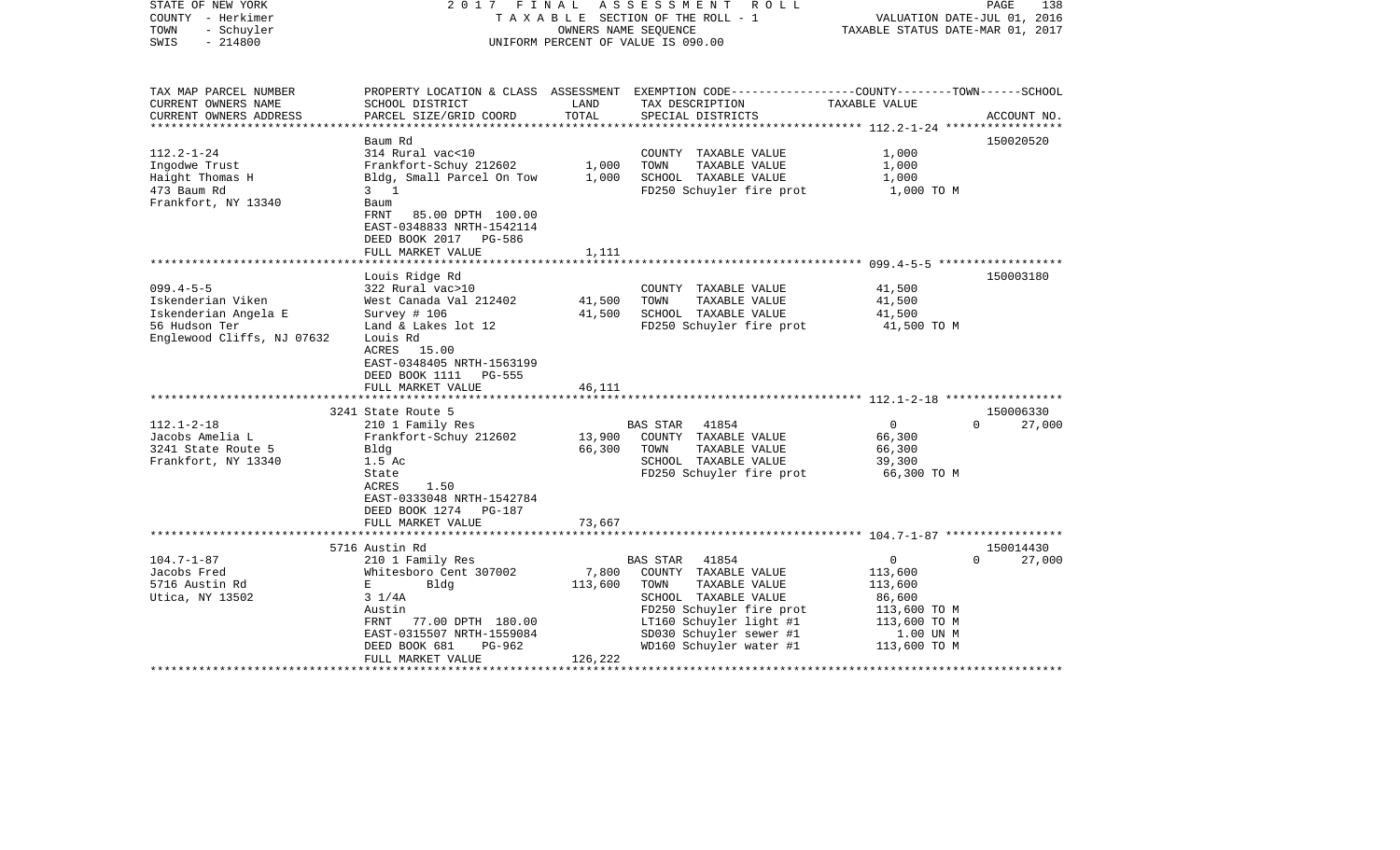| STATE OF NEW YORK<br>COUNTY - Herkimer<br>- Schuyler<br>TOWN<br>SWIS<br>$-214800$                                                                                                                                            | 2017<br>FINAL<br>TAXABLE SECTION OF THE ROLL - 1<br>UNIFORM PERCENT OF VALUE IS 090.00                                                                                                                                                                                                                                                                                                                                                                    | 139<br>PAGE<br>VALUATION DATE-JUL 01, 2016<br>TAXABLE STATUS DATE-MAR 01, 2017                                                                                                                                                                                                                                                                      |                                                                                                                                                                                                                |
|------------------------------------------------------------------------------------------------------------------------------------------------------------------------------------------------------------------------------|-----------------------------------------------------------------------------------------------------------------------------------------------------------------------------------------------------------------------------------------------------------------------------------------------------------------------------------------------------------------------------------------------------------------------------------------------------------|-----------------------------------------------------------------------------------------------------------------------------------------------------------------------------------------------------------------------------------------------------------------------------------------------------------------------------------------------------|----------------------------------------------------------------------------------------------------------------------------------------------------------------------------------------------------------------|
| TAX MAP PARCEL NUMBER<br>CURRENT OWNERS NAME<br>CURRENT OWNERS ADDRESS<br>************************                                                                                                                           | SCHOOL DISTRICT<br>PARCEL SIZE/GRID COORD                                                                                                                                                                                                                                                                                                                                                                                                                 | PROPERTY LOCATION & CLASS ASSESSMENT EXEMPTION CODE---------------COUNTY-------TOWN------SCHOOL<br>LAND<br>TAX DESCRIPTION<br>TOTAL<br>SPECIAL DISTRICTS                                                                                                                                                                                            | TAXABLE VALUE<br>ACCOUNT NO.                                                                                                                                                                                   |
| $112.2 - 2 - 26$<br>Jacobs Kelly A<br>Colicci angelo J<br>3551 State Route 5 Rd<br>Frankfort, NY 13340                                                                                                                       | 3551 State Route 5<br>240 Rural res<br>Frankfort-Schuy 212602<br>residence<br>$3 \t 9 \t 1/2$<br>State<br>FRNT 308.00 DPTH<br>ACRES 10.60<br>EAST-0338021 NRTH-1539365<br>DEED BOOK 916<br>PG-130                                                                                                                                                                                                                                                         | BAS STAR<br>41854<br>7,700<br>COUNTY TAXABLE VALUE<br>93,200<br>TOWN<br>TAXABLE VALUE<br>SCHOOL TAXABLE VALUE<br>FD250 Schuyler fire prot                                                                                                                                                                                                           | 150009030<br>$\mathbf 0$<br>$\Omega$<br>27,000<br>93,200<br>93,200<br>66,200<br>93,200 TO M                                                                                                                    |
|                                                                                                                                                                                                                              | FULL MARKET VALUE                                                                                                                                                                                                                                                                                                                                                                                                                                         | 103,556                                                                                                                                                                                                                                                                                                                                             |                                                                                                                                                                                                                |
| $104.2 - 2 - 58$<br>Jacobs Michael A Jr<br>Jacobs Loraine<br>2489 State Route 5<br>Utica, NY 13502<br>$105.3 - 1 - 38$<br>Jakubowski Chester P<br>Jakubowski Ann C<br>3157 State Route 5<br>Frankfort, NY 13340              | 2489 State Route 5<br>210 1 Family Res<br>Whitesboro Cent 307002<br>Bldg<br>N<br>$3 \frac{1}{2}$<br>State<br>FRNT 133.00 DPTH 300.00<br>720<br>BANK<br>EAST-0321850 NRTH-1552747<br>DEED BOOK 803<br>PG-112<br>FULL MARKET VALUE<br>3157 State Route 5<br>210 1 Family Res<br>Frankfort-Schuy 212602<br>Bldg<br>$3 \t1/4$<br>State<br>FRNT 133.00 DPTH 183.00<br>BANK<br>482<br>EAST-0331600 NRTH-1543689<br>DEED BOOK 782<br>PG-607<br>FULL MARKET VALUE | BAS STAR<br>41854<br>12,800<br>COUNTY TAXABLE VALUE<br>74,600<br>TOWN<br>TAXABLE VALUE<br>SCHOOL TAXABLE VALUE<br>FD250 Schuyler fire prot<br>WD170 Schuyler water #2<br>1.00 UN M<br>82,889<br>ENH STAR<br>41834<br>9,700<br>COUNTY TAXABLE VALUE<br>76,000<br>TAXABLE VALUE<br>TOWN<br>SCHOOL TAXABLE VALUE<br>FD250 Schuyler fire prot<br>84,444 | 150013290<br>$\overline{0}$<br>27,000<br>$\Omega$<br>74,600<br>74,600<br>47,600<br>74,600 TO M<br>3,900 TO C<br>150019380<br>$\overline{0}$<br>$\Omega$<br>58,950<br>76,000<br>76,000<br>17,050<br>76,000 TO M |
|                                                                                                                                                                                                                              |                                                                                                                                                                                                                                                                                                                                                                                                                                                           |                                                                                                                                                                                                                                                                                                                                                     |                                                                                                                                                                                                                |
| $104.2 - 1 - 42$<br>James & Joan Digristina Trust Whitesboro Cent 307002<br>Digristina James<br>11369 Cosby Manor Rd<br>Utica, NY 13502<br>MAY BE SUBJECT TO PAYMENT<br>UNDER AGDIST LAW TIL 2024<br>*********************** | Off Dyke Rd<br>105 Vac farmland<br>S Vac 52A Ag Ex Ld<br>2 52A<br>Between Thruway & River<br>ACRES<br>52.00<br>EAST-0314486 NRTH-1555450<br>DEED BOOK 1482<br>PG-610<br>FULL MARKET VALUE<br>*************************************                                                                                                                                                                                                                        | AG MKTS<br>41730<br>31,500<br>COUNTY TAXABLE VALUE<br>31,500<br>TOWN<br>TAXABLE VALUE<br>SCHOOL TAXABLE VALUE<br>FD250 Schuyler fire prot<br>35,000                                                                                                                                                                                                 | 150011940<br>14,350<br>14,350<br>14,350<br>17,150<br>17,150<br>17,150<br>31,500 TO M                                                                                                                           |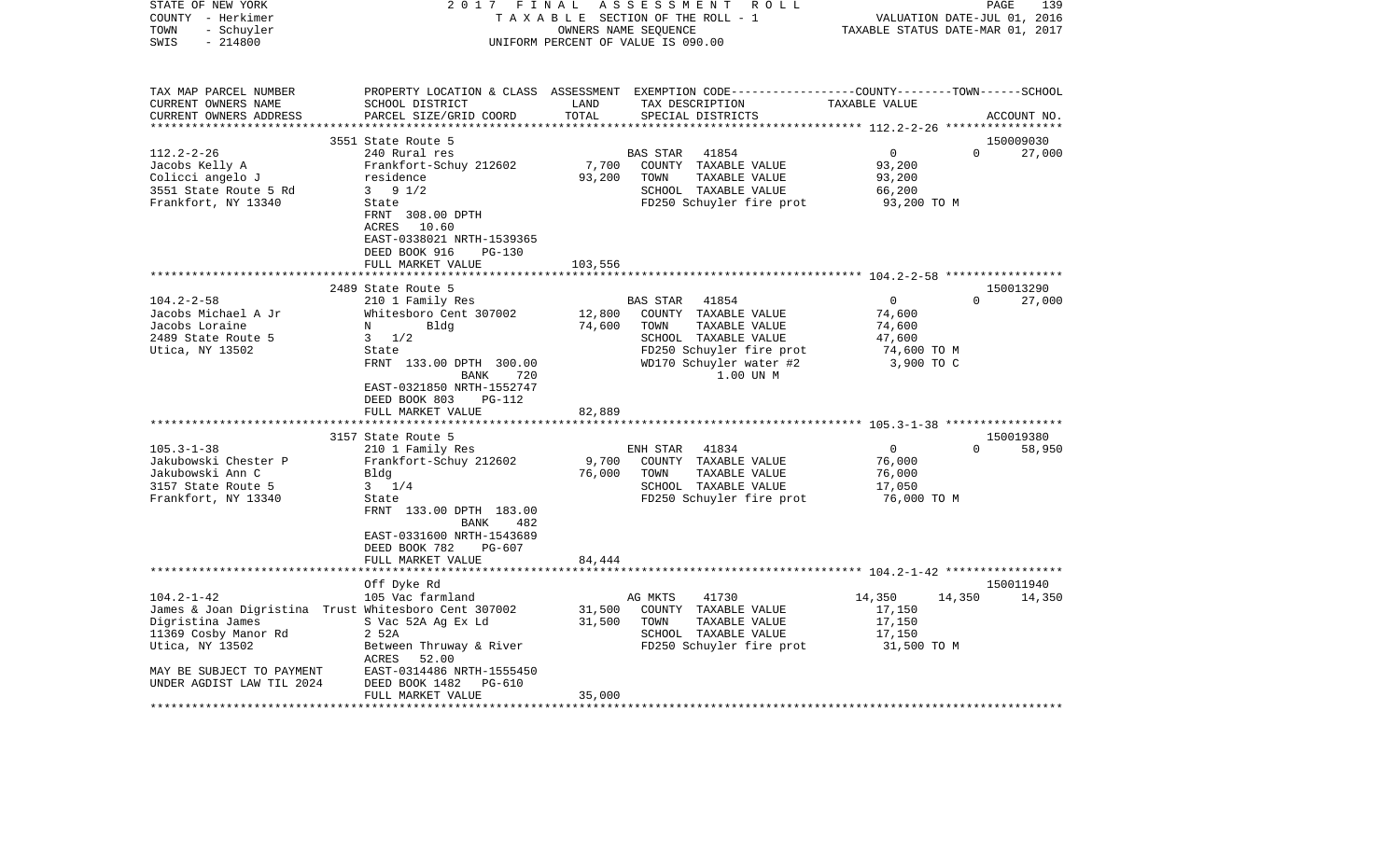| PROPERTY LOCATION & CLASS ASSESSMENT EXEMPTION CODE---------------COUNTY-------TOWN------SCHOOL<br>SCHOOL DISTRICT<br>LAND<br>TAX DESCRIPTION<br>TAXABLE VALUE<br>PARCEL SIZE/GRID COORD<br>TOTAL<br>SPECIAL DISTRICTS<br>ACCOUNT NO.<br>11369 Cosby Manor Rd<br>150075141<br>$104.2 - 2 - 1$<br>210 1 Family Res<br>0<br>$\Omega$<br>27,000<br>41854<br>BAS STAR<br>James & Joan Digristina Trust Whitesboro Cent 307002<br>14,300<br>COUNTY TAXABLE VALUE<br>123,400<br>Digiristina James<br>Single Family Residence<br>123,400<br>TOWN<br>TAXABLE VALUE<br>123,400<br>11369 Cosby Manor Rd<br>Combined W/ 104.2-2-5.2<br>SCHOOL TAXABLE VALUE<br>96,400<br>Utica, NY 13502<br>FRNT 300.00 DPTH<br>FD250 Schuyler fire prot<br>123,400 TO M<br>ACRES<br>2.10<br>WD170 Schuyler water #2<br>123,400 TO C<br>EAST-0322681 NRTH-1557939<br>1.00 UN M<br>DEED BOOK 1482<br>PG-673<br>FULL MARKET VALUE<br>137,111<br>150003810<br>372 Baum Rd<br>$112.2 - 1 - 23.8$<br>8,100<br>8,100<br>240 Rural res<br>VET WAR CT 41121<br>$\Omega$<br>Frankfort-Schuy 212602<br>13,800<br>13,800<br>James & Mineko IRR Trust<br>12,000 VET DIS CT 41141<br>0<br>372 Baum Rd<br>S Bldg<br>92,000 ENH STAR<br>41834<br>58,950<br>$\mathbf{0}$<br>$\Omega$<br>Frankfort, NY 13340<br>26 Acrs<br>70,100<br>COUNTY TAXABLE VALUE<br>TOWN<br>TAXABLE VALUE<br>70,100<br>Baum<br>FRNT 441.00 DPTH<br>SCHOOL TAXABLE VALUE<br>33,050<br>5.60<br>FD250 Schuyler fire prot<br>92,000 TO M<br>ACRES<br>EAST-0346905 NRTH-1542137<br>DEED BOOK 1565<br>PG-614<br>102,222<br>FULL MARKET VALUE<br>Spain Gulf Rd<br>$099.1 - 1 - 18.4$<br>24,000<br>322 Rural vac>10<br>COUNTY TAXABLE VALUE<br>24,000<br>24,000<br>James Smrtic Living Trust<br>West Canada Val 212402<br>TOWN<br>TAXABLE VALUE<br>James & Carmelita Smirtic<br>24,000<br>SCHOOL TAXABLE VALUE<br>24,000<br>Vacant Land<br>FD250 Schuyler fire prot<br>28 Acres<br>24,000 TO M<br>ACRES<br>28.00<br>EAST-0337371 NRTH-1572526<br>DEED BOOK 1538<br>PG-683<br>FULL MARKET VALUE<br>26,667<br>430 Carder Ln<br>150075063<br>0<br>$105.3 - 1 - 31$<br>210 1 Family Res<br>41854<br>$\Omega$<br>27,000<br>BAS STAR<br>Frankfort-Schuy 212602<br>13,500<br>119,300<br>Janis Michael O<br>COUNTY TAXABLE VALUE<br>Janis Erica L<br>Single Family Modular<br>119,300<br>TOWN<br>TAXABLE VALUE<br>119,300<br>Residence W/garge A/gpool<br>SCHOOL TAXABLE VALUE<br>92,300<br>FRNT 156.40 DPTH 250.00<br>FD250 Schuyler fire prot<br>119,300 TO M<br>ACRES<br>1.00<br>EAST-0333196 NRTH-1547669<br>DEED BOOK 864<br>$PG-259$<br>FULL MARKET VALUE<br>132,556<br>************************* | COUNTY<br>– Herkimer<br>TOWN<br>- Schuyler<br>SWIS<br>$-214800$ |  | T A X A B L E SECTION OF THE ROLL - 1<br>OWNERS NAME SEQUENCE<br>UNIFORM PERCENT OF VALUE IS 090.00 |  |  | VALUATION DATE-JUL 01, 2016<br>TAXABLE STATUS DATE-MAR 01, 2017 |  |  |
|----------------------------------------------------------------------------------------------------------------------------------------------------------------------------------------------------------------------------------------------------------------------------------------------------------------------------------------------------------------------------------------------------------------------------------------------------------------------------------------------------------------------------------------------------------------------------------------------------------------------------------------------------------------------------------------------------------------------------------------------------------------------------------------------------------------------------------------------------------------------------------------------------------------------------------------------------------------------------------------------------------------------------------------------------------------------------------------------------------------------------------------------------------------------------------------------------------------------------------------------------------------------------------------------------------------------------------------------------------------------------------------------------------------------------------------------------------------------------------------------------------------------------------------------------------------------------------------------------------------------------------------------------------------------------------------------------------------------------------------------------------------------------------------------------------------------------------------------------------------------------------------------------------------------------------------------------------------------------------------------------------------------------------------------------------------------------------------------------------------------------------------------------------------------------------------------------------------------------------------------------------------------------------------------------------------------------------------------------------------------------------------------------------------------------------------------------------------------------------------------------------------------------------------------------------------------------------------------------------------------|-----------------------------------------------------------------|--|-----------------------------------------------------------------------------------------------------|--|--|-----------------------------------------------------------------|--|--|
|                                                                                                                                                                                                                                                                                                                                                                                                                                                                                                                                                                                                                                                                                                                                                                                                                                                                                                                                                                                                                                                                                                                                                                                                                                                                                                                                                                                                                                                                                                                                                                                                                                                                                                                                                                                                                                                                                                                                                                                                                                                                                                                                                                                                                                                                                                                                                                                                                                                                                                                                                                                                                      | TAX MAP PARCEL NUMBER                                           |  |                                                                                                     |  |  |                                                                 |  |  |
|                                                                                                                                                                                                                                                                                                                                                                                                                                                                                                                                                                                                                                                                                                                                                                                                                                                                                                                                                                                                                                                                                                                                                                                                                                                                                                                                                                                                                                                                                                                                                                                                                                                                                                                                                                                                                                                                                                                                                                                                                                                                                                                                                                                                                                                                                                                                                                                                                                                                                                                                                                                                                      | CURRENT OWNERS NAME                                             |  |                                                                                                     |  |  |                                                                 |  |  |
|                                                                                                                                                                                                                                                                                                                                                                                                                                                                                                                                                                                                                                                                                                                                                                                                                                                                                                                                                                                                                                                                                                                                                                                                                                                                                                                                                                                                                                                                                                                                                                                                                                                                                                                                                                                                                                                                                                                                                                                                                                                                                                                                                                                                                                                                                                                                                                                                                                                                                                                                                                                                                      | CURRENT OWNERS ADDRESS                                          |  |                                                                                                     |  |  |                                                                 |  |  |
|                                                                                                                                                                                                                                                                                                                                                                                                                                                                                                                                                                                                                                                                                                                                                                                                                                                                                                                                                                                                                                                                                                                                                                                                                                                                                                                                                                                                                                                                                                                                                                                                                                                                                                                                                                                                                                                                                                                                                                                                                                                                                                                                                                                                                                                                                                                                                                                                                                                                                                                                                                                                                      |                                                                 |  |                                                                                                     |  |  |                                                                 |  |  |
|                                                                                                                                                                                                                                                                                                                                                                                                                                                                                                                                                                                                                                                                                                                                                                                                                                                                                                                                                                                                                                                                                                                                                                                                                                                                                                                                                                                                                                                                                                                                                                                                                                                                                                                                                                                                                                                                                                                                                                                                                                                                                                                                                                                                                                                                                                                                                                                                                                                                                                                                                                                                                      |                                                                 |  |                                                                                                     |  |  |                                                                 |  |  |
|                                                                                                                                                                                                                                                                                                                                                                                                                                                                                                                                                                                                                                                                                                                                                                                                                                                                                                                                                                                                                                                                                                                                                                                                                                                                                                                                                                                                                                                                                                                                                                                                                                                                                                                                                                                                                                                                                                                                                                                                                                                                                                                                                                                                                                                                                                                                                                                                                                                                                                                                                                                                                      |                                                                 |  |                                                                                                     |  |  |                                                                 |  |  |
|                                                                                                                                                                                                                                                                                                                                                                                                                                                                                                                                                                                                                                                                                                                                                                                                                                                                                                                                                                                                                                                                                                                                                                                                                                                                                                                                                                                                                                                                                                                                                                                                                                                                                                                                                                                                                                                                                                                                                                                                                                                                                                                                                                                                                                                                                                                                                                                                                                                                                                                                                                                                                      |                                                                 |  |                                                                                                     |  |  |                                                                 |  |  |
|                                                                                                                                                                                                                                                                                                                                                                                                                                                                                                                                                                                                                                                                                                                                                                                                                                                                                                                                                                                                                                                                                                                                                                                                                                                                                                                                                                                                                                                                                                                                                                                                                                                                                                                                                                                                                                                                                                                                                                                                                                                                                                                                                                                                                                                                                                                                                                                                                                                                                                                                                                                                                      |                                                                 |  |                                                                                                     |  |  |                                                                 |  |  |
|                                                                                                                                                                                                                                                                                                                                                                                                                                                                                                                                                                                                                                                                                                                                                                                                                                                                                                                                                                                                                                                                                                                                                                                                                                                                                                                                                                                                                                                                                                                                                                                                                                                                                                                                                                                                                                                                                                                                                                                                                                                                                                                                                                                                                                                                                                                                                                                                                                                                                                                                                                                                                      |                                                                 |  |                                                                                                     |  |  |                                                                 |  |  |
|                                                                                                                                                                                                                                                                                                                                                                                                                                                                                                                                                                                                                                                                                                                                                                                                                                                                                                                                                                                                                                                                                                                                                                                                                                                                                                                                                                                                                                                                                                                                                                                                                                                                                                                                                                                                                                                                                                                                                                                                                                                                                                                                                                                                                                                                                                                                                                                                                                                                                                                                                                                                                      |                                                                 |  |                                                                                                     |  |  |                                                                 |  |  |
|                                                                                                                                                                                                                                                                                                                                                                                                                                                                                                                                                                                                                                                                                                                                                                                                                                                                                                                                                                                                                                                                                                                                                                                                                                                                                                                                                                                                                                                                                                                                                                                                                                                                                                                                                                                                                                                                                                                                                                                                                                                                                                                                                                                                                                                                                                                                                                                                                                                                                                                                                                                                                      |                                                                 |  |                                                                                                     |  |  |                                                                 |  |  |
|                                                                                                                                                                                                                                                                                                                                                                                                                                                                                                                                                                                                                                                                                                                                                                                                                                                                                                                                                                                                                                                                                                                                                                                                                                                                                                                                                                                                                                                                                                                                                                                                                                                                                                                                                                                                                                                                                                                                                                                                                                                                                                                                                                                                                                                                                                                                                                                                                                                                                                                                                                                                                      |                                                                 |  |                                                                                                     |  |  |                                                                 |  |  |
|                                                                                                                                                                                                                                                                                                                                                                                                                                                                                                                                                                                                                                                                                                                                                                                                                                                                                                                                                                                                                                                                                                                                                                                                                                                                                                                                                                                                                                                                                                                                                                                                                                                                                                                                                                                                                                                                                                                                                                                                                                                                                                                                                                                                                                                                                                                                                                                                                                                                                                                                                                                                                      |                                                                 |  |                                                                                                     |  |  |                                                                 |  |  |
|                                                                                                                                                                                                                                                                                                                                                                                                                                                                                                                                                                                                                                                                                                                                                                                                                                                                                                                                                                                                                                                                                                                                                                                                                                                                                                                                                                                                                                                                                                                                                                                                                                                                                                                                                                                                                                                                                                                                                                                                                                                                                                                                                                                                                                                                                                                                                                                                                                                                                                                                                                                                                      |                                                                 |  |                                                                                                     |  |  |                                                                 |  |  |
|                                                                                                                                                                                                                                                                                                                                                                                                                                                                                                                                                                                                                                                                                                                                                                                                                                                                                                                                                                                                                                                                                                                                                                                                                                                                                                                                                                                                                                                                                                                                                                                                                                                                                                                                                                                                                                                                                                                                                                                                                                                                                                                                                                                                                                                                                                                                                                                                                                                                                                                                                                                                                      |                                                                 |  |                                                                                                     |  |  |                                                                 |  |  |
|                                                                                                                                                                                                                                                                                                                                                                                                                                                                                                                                                                                                                                                                                                                                                                                                                                                                                                                                                                                                                                                                                                                                                                                                                                                                                                                                                                                                                                                                                                                                                                                                                                                                                                                                                                                                                                                                                                                                                                                                                                                                                                                                                                                                                                                                                                                                                                                                                                                                                                                                                                                                                      |                                                                 |  |                                                                                                     |  |  |                                                                 |  |  |
|                                                                                                                                                                                                                                                                                                                                                                                                                                                                                                                                                                                                                                                                                                                                                                                                                                                                                                                                                                                                                                                                                                                                                                                                                                                                                                                                                                                                                                                                                                                                                                                                                                                                                                                                                                                                                                                                                                                                                                                                                                                                                                                                                                                                                                                                                                                                                                                                                                                                                                                                                                                                                      |                                                                 |  |                                                                                                     |  |  |                                                                 |  |  |
|                                                                                                                                                                                                                                                                                                                                                                                                                                                                                                                                                                                                                                                                                                                                                                                                                                                                                                                                                                                                                                                                                                                                                                                                                                                                                                                                                                                                                                                                                                                                                                                                                                                                                                                                                                                                                                                                                                                                                                                                                                                                                                                                                                                                                                                                                                                                                                                                                                                                                                                                                                                                                      |                                                                 |  |                                                                                                     |  |  |                                                                 |  |  |
|                                                                                                                                                                                                                                                                                                                                                                                                                                                                                                                                                                                                                                                                                                                                                                                                                                                                                                                                                                                                                                                                                                                                                                                                                                                                                                                                                                                                                                                                                                                                                                                                                                                                                                                                                                                                                                                                                                                                                                                                                                                                                                                                                                                                                                                                                                                                                                                                                                                                                                                                                                                                                      |                                                                 |  |                                                                                                     |  |  |                                                                 |  |  |
|                                                                                                                                                                                                                                                                                                                                                                                                                                                                                                                                                                                                                                                                                                                                                                                                                                                                                                                                                                                                                                                                                                                                                                                                                                                                                                                                                                                                                                                                                                                                                                                                                                                                                                                                                                                                                                                                                                                                                                                                                                                                                                                                                                                                                                                                                                                                                                                                                                                                                                                                                                                                                      | MAY BE SUBJECT TO PAYMENT                                       |  |                                                                                                     |  |  |                                                                 |  |  |
|                                                                                                                                                                                                                                                                                                                                                                                                                                                                                                                                                                                                                                                                                                                                                                                                                                                                                                                                                                                                                                                                                                                                                                                                                                                                                                                                                                                                                                                                                                                                                                                                                                                                                                                                                                                                                                                                                                                                                                                                                                                                                                                                                                                                                                                                                                                                                                                                                                                                                                                                                                                                                      | UNDER AGDIST LAW TIL 2022                                       |  |                                                                                                     |  |  |                                                                 |  |  |
|                                                                                                                                                                                                                                                                                                                                                                                                                                                                                                                                                                                                                                                                                                                                                                                                                                                                                                                                                                                                                                                                                                                                                                                                                                                                                                                                                                                                                                                                                                                                                                                                                                                                                                                                                                                                                                                                                                                                                                                                                                                                                                                                                                                                                                                                                                                                                                                                                                                                                                                                                                                                                      |                                                                 |  |                                                                                                     |  |  |                                                                 |  |  |
|                                                                                                                                                                                                                                                                                                                                                                                                                                                                                                                                                                                                                                                                                                                                                                                                                                                                                                                                                                                                                                                                                                                                                                                                                                                                                                                                                                                                                                                                                                                                                                                                                                                                                                                                                                                                                                                                                                                                                                                                                                                                                                                                                                                                                                                                                                                                                                                                                                                                                                                                                                                                                      |                                                                 |  |                                                                                                     |  |  |                                                                 |  |  |
|                                                                                                                                                                                                                                                                                                                                                                                                                                                                                                                                                                                                                                                                                                                                                                                                                                                                                                                                                                                                                                                                                                                                                                                                                                                                                                                                                                                                                                                                                                                                                                                                                                                                                                                                                                                                                                                                                                                                                                                                                                                                                                                                                                                                                                                                                                                                                                                                                                                                                                                                                                                                                      |                                                                 |  |                                                                                                     |  |  |                                                                 |  |  |
|                                                                                                                                                                                                                                                                                                                                                                                                                                                                                                                                                                                                                                                                                                                                                                                                                                                                                                                                                                                                                                                                                                                                                                                                                                                                                                                                                                                                                                                                                                                                                                                                                                                                                                                                                                                                                                                                                                                                                                                                                                                                                                                                                                                                                                                                                                                                                                                                                                                                                                                                                                                                                      |                                                                 |  |                                                                                                     |  |  |                                                                 |  |  |
|                                                                                                                                                                                                                                                                                                                                                                                                                                                                                                                                                                                                                                                                                                                                                                                                                                                                                                                                                                                                                                                                                                                                                                                                                                                                                                                                                                                                                                                                                                                                                                                                                                                                                                                                                                                                                                                                                                                                                                                                                                                                                                                                                                                                                                                                                                                                                                                                                                                                                                                                                                                                                      |                                                                 |  |                                                                                                     |  |  |                                                                 |  |  |
|                                                                                                                                                                                                                                                                                                                                                                                                                                                                                                                                                                                                                                                                                                                                                                                                                                                                                                                                                                                                                                                                                                                                                                                                                                                                                                                                                                                                                                                                                                                                                                                                                                                                                                                                                                                                                                                                                                                                                                                                                                                                                                                                                                                                                                                                                                                                                                                                                                                                                                                                                                                                                      |                                                                 |  |                                                                                                     |  |  |                                                                 |  |  |
|                                                                                                                                                                                                                                                                                                                                                                                                                                                                                                                                                                                                                                                                                                                                                                                                                                                                                                                                                                                                                                                                                                                                                                                                                                                                                                                                                                                                                                                                                                                                                                                                                                                                                                                                                                                                                                                                                                                                                                                                                                                                                                                                                                                                                                                                                                                                                                                                                                                                                                                                                                                                                      |                                                                 |  |                                                                                                     |  |  |                                                                 |  |  |
|                                                                                                                                                                                                                                                                                                                                                                                                                                                                                                                                                                                                                                                                                                                                                                                                                                                                                                                                                                                                                                                                                                                                                                                                                                                                                                                                                                                                                                                                                                                                                                                                                                                                                                                                                                                                                                                                                                                                                                                                                                                                                                                                                                                                                                                                                                                                                                                                                                                                                                                                                                                                                      | 13 Slayton Bush Ln                                              |  |                                                                                                     |  |  |                                                                 |  |  |
|                                                                                                                                                                                                                                                                                                                                                                                                                                                                                                                                                                                                                                                                                                                                                                                                                                                                                                                                                                                                                                                                                                                                                                                                                                                                                                                                                                                                                                                                                                                                                                                                                                                                                                                                                                                                                                                                                                                                                                                                                                                                                                                                                                                                                                                                                                                                                                                                                                                                                                                                                                                                                      | Utica, NY 13501                                                 |  |                                                                                                     |  |  |                                                                 |  |  |
|                                                                                                                                                                                                                                                                                                                                                                                                                                                                                                                                                                                                                                                                                                                                                                                                                                                                                                                                                                                                                                                                                                                                                                                                                                                                                                                                                                                                                                                                                                                                                                                                                                                                                                                                                                                                                                                                                                                                                                                                                                                                                                                                                                                                                                                                                                                                                                                                                                                                                                                                                                                                                      |                                                                 |  |                                                                                                     |  |  |                                                                 |  |  |
|                                                                                                                                                                                                                                                                                                                                                                                                                                                                                                                                                                                                                                                                                                                                                                                                                                                                                                                                                                                                                                                                                                                                                                                                                                                                                                                                                                                                                                                                                                                                                                                                                                                                                                                                                                                                                                                                                                                                                                                                                                                                                                                                                                                                                                                                                                                                                                                                                                                                                                                                                                                                                      |                                                                 |  |                                                                                                     |  |  |                                                                 |  |  |
|                                                                                                                                                                                                                                                                                                                                                                                                                                                                                                                                                                                                                                                                                                                                                                                                                                                                                                                                                                                                                                                                                                                                                                                                                                                                                                                                                                                                                                                                                                                                                                                                                                                                                                                                                                                                                                                                                                                                                                                                                                                                                                                                                                                                                                                                                                                                                                                                                                                                                                                                                                                                                      |                                                                 |  |                                                                                                     |  |  |                                                                 |  |  |
|                                                                                                                                                                                                                                                                                                                                                                                                                                                                                                                                                                                                                                                                                                                                                                                                                                                                                                                                                                                                                                                                                                                                                                                                                                                                                                                                                                                                                                                                                                                                                                                                                                                                                                                                                                                                                                                                                                                                                                                                                                                                                                                                                                                                                                                                                                                                                                                                                                                                                                                                                                                                                      |                                                                 |  |                                                                                                     |  |  |                                                                 |  |  |
|                                                                                                                                                                                                                                                                                                                                                                                                                                                                                                                                                                                                                                                                                                                                                                                                                                                                                                                                                                                                                                                                                                                                                                                                                                                                                                                                                                                                                                                                                                                                                                                                                                                                                                                                                                                                                                                                                                                                                                                                                                                                                                                                                                                                                                                                                                                                                                                                                                                                                                                                                                                                                      |                                                                 |  |                                                                                                     |  |  |                                                                 |  |  |
|                                                                                                                                                                                                                                                                                                                                                                                                                                                                                                                                                                                                                                                                                                                                                                                                                                                                                                                                                                                                                                                                                                                                                                                                                                                                                                                                                                                                                                                                                                                                                                                                                                                                                                                                                                                                                                                                                                                                                                                                                                                                                                                                                                                                                                                                                                                                                                                                                                                                                                                                                                                                                      |                                                                 |  |                                                                                                     |  |  |                                                                 |  |  |
|                                                                                                                                                                                                                                                                                                                                                                                                                                                                                                                                                                                                                                                                                                                                                                                                                                                                                                                                                                                                                                                                                                                                                                                                                                                                                                                                                                                                                                                                                                                                                                                                                                                                                                                                                                                                                                                                                                                                                                                                                                                                                                                                                                                                                                                                                                                                                                                                                                                                                                                                                                                                                      |                                                                 |  |                                                                                                     |  |  |                                                                 |  |  |
|                                                                                                                                                                                                                                                                                                                                                                                                                                                                                                                                                                                                                                                                                                                                                                                                                                                                                                                                                                                                                                                                                                                                                                                                                                                                                                                                                                                                                                                                                                                                                                                                                                                                                                                                                                                                                                                                                                                                                                                                                                                                                                                                                                                                                                                                                                                                                                                                                                                                                                                                                                                                                      | 430 Carder Ln                                                   |  |                                                                                                     |  |  |                                                                 |  |  |
|                                                                                                                                                                                                                                                                                                                                                                                                                                                                                                                                                                                                                                                                                                                                                                                                                                                                                                                                                                                                                                                                                                                                                                                                                                                                                                                                                                                                                                                                                                                                                                                                                                                                                                                                                                                                                                                                                                                                                                                                                                                                                                                                                                                                                                                                                                                                                                                                                                                                                                                                                                                                                      | Schuyler, NY 13340                                              |  |                                                                                                     |  |  |                                                                 |  |  |
|                                                                                                                                                                                                                                                                                                                                                                                                                                                                                                                                                                                                                                                                                                                                                                                                                                                                                                                                                                                                                                                                                                                                                                                                                                                                                                                                                                                                                                                                                                                                                                                                                                                                                                                                                                                                                                                                                                                                                                                                                                                                                                                                                                                                                                                                                                                                                                                                                                                                                                                                                                                                                      |                                                                 |  |                                                                                                     |  |  |                                                                 |  |  |
|                                                                                                                                                                                                                                                                                                                                                                                                                                                                                                                                                                                                                                                                                                                                                                                                                                                                                                                                                                                                                                                                                                                                                                                                                                                                                                                                                                                                                                                                                                                                                                                                                                                                                                                                                                                                                                                                                                                                                                                                                                                                                                                                                                                                                                                                                                                                                                                                                                                                                                                                                                                                                      |                                                                 |  |                                                                                                     |  |  |                                                                 |  |  |
|                                                                                                                                                                                                                                                                                                                                                                                                                                                                                                                                                                                                                                                                                                                                                                                                                                                                                                                                                                                                                                                                                                                                                                                                                                                                                                                                                                                                                                                                                                                                                                                                                                                                                                                                                                                                                                                                                                                                                                                                                                                                                                                                                                                                                                                                                                                                                                                                                                                                                                                                                                                                                      |                                                                 |  |                                                                                                     |  |  |                                                                 |  |  |
|                                                                                                                                                                                                                                                                                                                                                                                                                                                                                                                                                                                                                                                                                                                                                                                                                                                                                                                                                                                                                                                                                                                                                                                                                                                                                                                                                                                                                                                                                                                                                                                                                                                                                                                                                                                                                                                                                                                                                                                                                                                                                                                                                                                                                                                                                                                                                                                                                                                                                                                                                                                                                      |                                                                 |  |                                                                                                     |  |  |                                                                 |  |  |

PAGE 140

STATE OF NEW YORK 2 0 1 7 F I N A L A S S E S S M E N T R O L L PAGE 140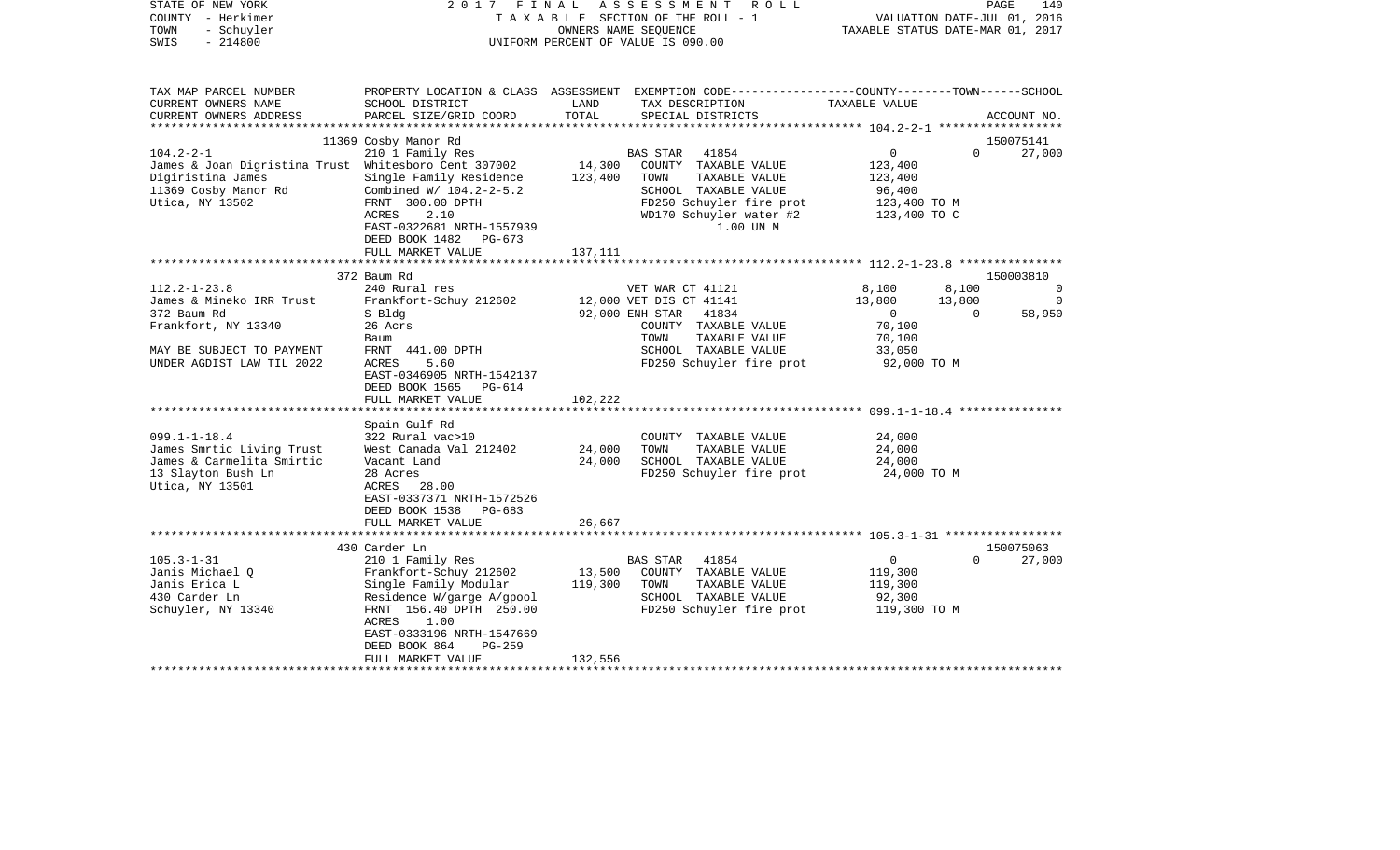| STATE OF NEW YORK<br>COUNTY - Herkimer<br>- Schuyler<br>TOWN<br>$-214800$<br>SWIS | 2017<br>FINAL                                          |               | ASSESSMENT ROLL<br>TAXABLE SECTION OF THE ROLL - 1<br>OWNERS NAME SEQUENCE<br>UNIFORM PERCENT OF VALUE IS 090.00                       | VALUATION DATE-JUL 01, 2016<br>TAXABLE STATUS DATE-MAR 01, 2017 | PAGE         | 141         |
|-----------------------------------------------------------------------------------|--------------------------------------------------------|---------------|----------------------------------------------------------------------------------------------------------------------------------------|-----------------------------------------------------------------|--------------|-------------|
| TAX MAP PARCEL NUMBER<br>CURRENT OWNERS NAME<br>CURRENT OWNERS ADDRESS            | SCHOOL DISTRICT<br>PARCEL SIZE/GRID COORD              | LAND<br>TOTAL | PROPERTY LOCATION & CLASS ASSESSMENT EXEMPTION CODE---------------COUNTY-------TOWN-----SCHOOL<br>TAX DESCRIPTION<br>SPECIAL DISTRICTS | TAXABLE VALUE                                                   |              | ACCOUNT NO. |
|                                                                                   | 1183 Newport Rd                                        |               |                                                                                                                                        |                                                                 |              | 150040270   |
| $099.1 - 1 - 32$                                                                  | 270 Mfg housing                                        |               | 41854<br>BAS STAR                                                                                                                      | $\overline{0}$                                                  | $\Omega$     | 27,000      |
| Jaramillo Juan                                                                    | West Canada Val 212402                                 | 13,600        | COUNTY TAXABLE VALUE                                                                                                                   | 60,000                                                          |              |             |
| Jaramillo Michelle                                                                | W Trl & Bldg                                           | 60,000        | TOWN<br>TAXABLE VALUE                                                                                                                  | 60,000                                                          |              |             |
| 1183 Newport Rd                                                                   | 1.10a                                                  |               | SCHOOL TAXABLE VALUE                                                                                                                   | 33,000                                                          |              |             |
| Utica, NY 13502                                                                   | Newport Rd                                             |               | FD250 Schuyler fire prot                                                                                                               | 60,000 TO M                                                     |              |             |
|                                                                                   | FRNT 202.00 DPTH 177.80<br>1.10 BANK<br>ACRES<br>740   |               |                                                                                                                                        |                                                                 |              |             |
|                                                                                   | EAST-0330037 NRTH-1572258                              |               |                                                                                                                                        |                                                                 |              |             |
|                                                                                   | DEED BOOK 755<br>PG-187                                |               |                                                                                                                                        |                                                                 |              |             |
|                                                                                   | FULL MARKET VALUE                                      | 66,667        |                                                                                                                                        |                                                                 |              |             |
|                                                                                   |                                                        |               |                                                                                                                                        |                                                                 |              |             |
|                                                                                   | 141 Bowie Rd                                           |               |                                                                                                                                        |                                                                 |              |             |
| $099.1 - 3 - 11.2$                                                                | 270 Mfg housing                                        |               | BAS STAR<br>41854                                                                                                                      | $\overline{0}$                                                  | $\mathbf{0}$ | 27,000      |
| Jenkins Cheryl A                                                                  | West Canada Val 212402                                 | 18,600        | COUNTY TAXABLE VALUE                                                                                                                   | 39,100                                                          |              |             |
| Bowie Rd                                                                          | Manufactured Residence                                 | 39,100        | TOWN<br>TAXABLE VALUE                                                                                                                  | 39,100                                                          |              |             |
| Utica, NY                                                                         | Bowie Rd<br>FRNT 536.00 DPTH                           |               | SCHOOL TAXABLE VALUE<br>FD250 Schuyler fire prot                                                                                       | 12,100                                                          |              |             |
|                                                                                   | 7.30<br>ACRES                                          |               |                                                                                                                                        | 39,100 TO M                                                     |              |             |
|                                                                                   | EAST-0332146 NRTH-1569976                              |               |                                                                                                                                        |                                                                 |              |             |
|                                                                                   | DEED BOOK 924<br>PG-636                                |               |                                                                                                                                        |                                                                 |              |             |
|                                                                                   | FULL MARKET VALUE                                      | 43,444        |                                                                                                                                        |                                                                 |              |             |
|                                                                                   |                                                        |               |                                                                                                                                        |                                                                 |              |             |
|                                                                                   | 5668 Mapleton Dr                                       |               |                                                                                                                                        |                                                                 |              | 150000990   |
| $104.7 - 1 - 47$                                                                  | 210 1 Family Res                                       |               | VET WAR CT 41121                                                                                                                       | 8,100                                                           | 8,100        | 0           |
| John A. Kunz Rev Trust                                                            | Whitesboro Cent 307002                                 |               | 7,000 ENH STAR<br>41834                                                                                                                | $\overline{0}$                                                  | $\Omega$     | 58,950      |
| Kunz John A                                                                       | E 5668<br>Bldg                                         | 73,600        | COUNTY TAXABLE VALUE                                                                                                                   | 65,500                                                          |              |             |
| 5668 Mapleton Dr                                                                  | $3 \frac{1}{4}$                                        |               | TOWN<br>TAXABLE VALUE                                                                                                                  | 65,500                                                          |              |             |
| Utica, NY 13502                                                                   | Mapleton Dr                                            |               | SCHOOL TAXABLE VALUE                                                                                                                   | 14,650                                                          |              |             |
| PRIOR OWNER ON 3/01/2017                                                          | FRNT<br>68.00 DPTH 125.00<br>EAST-0314645 NRTH-1558251 |               | FD250 Schuyler fire prot<br>LT160 Schuyler light #1                                                                                    | 73,600 TO M<br>73,600 TO M                                      |              |             |
| Kunz John A                                                                       | DEED BOOK 2017<br>PG-2436                              |               | SD030 Schuyler sewer #1                                                                                                                | 1.00 UN M                                                       |              |             |
|                                                                                   | FULL MARKET VALUE                                      | 81,778        | WD175 Schuyler water #3                                                                                                                | 73,600 TO M                                                     |              |             |
|                                                                                   |                                                        |               |                                                                                                                                        |                                                                 |              |             |
|                                                                                   | 399 Johnson Rd                                         |               |                                                                                                                                        |                                                                 |              |             |
| $105.4 - 1 - 25.2$                                                                | 210 1 Family Res                                       |               | COUNTY TAXABLE VALUE                                                                                                                   | 185,000                                                         |              |             |
| Johnson Alan                                                                      | Frankfort-Schuy 212602                                 | 10,000        | TOWN<br>TAXABLE VALUE                                                                                                                  | 185,000                                                         |              |             |
| Johnson Lisa                                                                      | W Vac                                                  | 185,000       | SCHOOL TAXABLE VALUE                                                                                                                   | 185,000                                                         |              |             |
| 399 Johnson Rd                                                                    | 2 Acres                                                |               | FD250 Schuyler fire prot                                                                                                               | 185,000 TO M                                                    |              |             |
| Frankfort, NY 13340                                                               | Johnson Rd                                             |               |                                                                                                                                        |                                                                 |              |             |
|                                                                                   | 2.03<br>ACRES                                          |               |                                                                                                                                        |                                                                 |              |             |
|                                                                                   | EAST-0347581 NRTH-1547542                              |               |                                                                                                                                        |                                                                 |              |             |
|                                                                                   | DEED BOOK 726<br>$PG-126$<br>FULL MARKET VALUE         | 205,556       |                                                                                                                                        |                                                                 |              |             |
|                                                                                   |                                                        |               |                                                                                                                                        |                                                                 |              |             |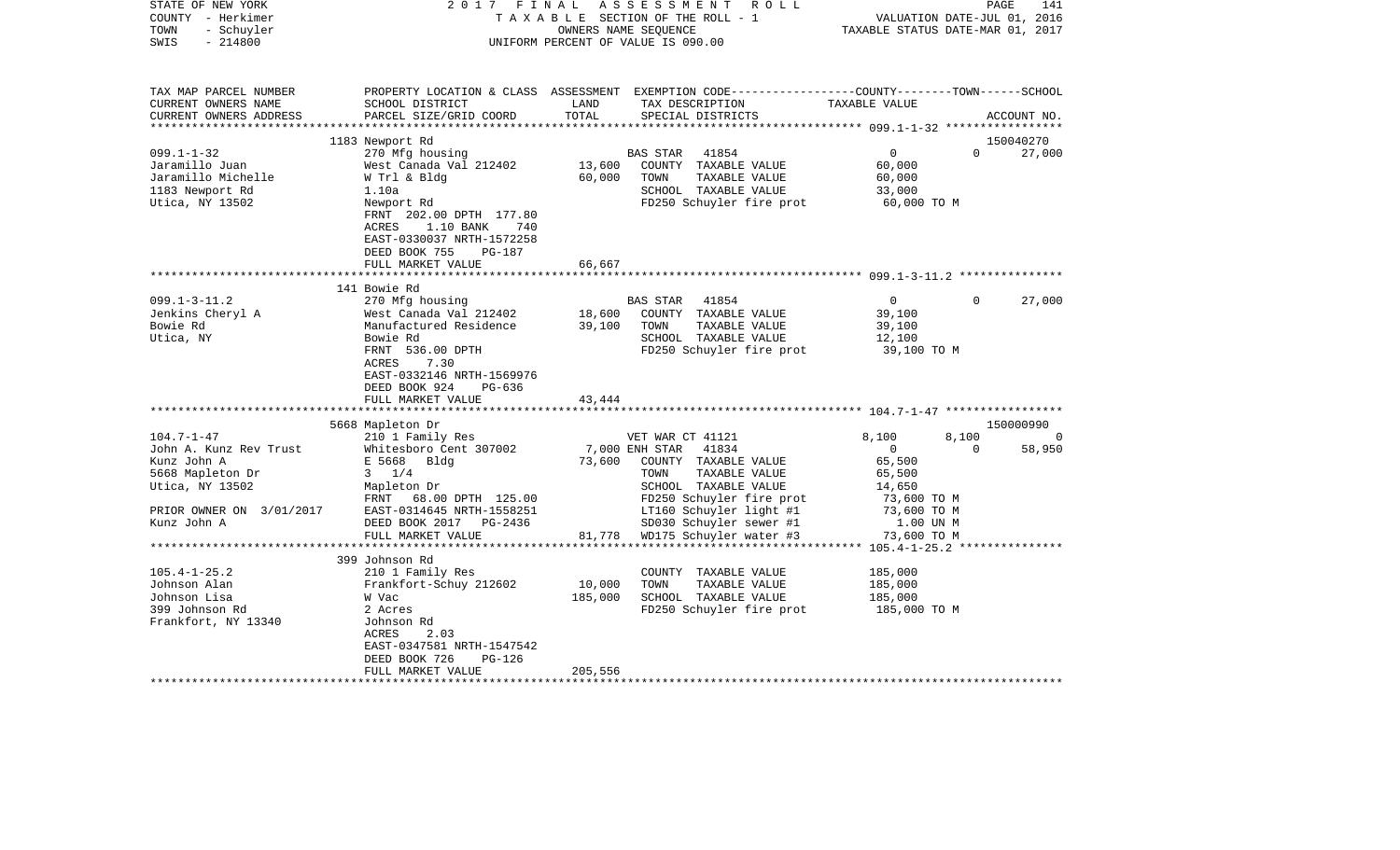| COUNTY<br>– Herkimer     |                                            |                                  | T A X A B L E SECTION OF THE ROLL - 1                                                            |                                                       | VALUATION DATE-JUL 01, 2016 |
|--------------------------|--------------------------------------------|----------------------------------|--------------------------------------------------------------------------------------------------|-------------------------------------------------------|-----------------------------|
| TOWN<br>- Schuyler       |                                            | TAXABLE STATUS DATE-MAR 01, 2017 |                                                                                                  |                                                       |                             |
| SWIS<br>$-214800$        |                                            |                                  | UNIFORM PERCENT OF VALUE IS 090.00                                                               |                                                       |                             |
|                          |                                            |                                  |                                                                                                  |                                                       |                             |
| TAX MAP PARCEL NUMBER    |                                            |                                  | PROPERTY LOCATION & CLASS ASSESSMENT EXEMPTION CODE----------------COUNTY-------TOWN------SCHOOL |                                                       |                             |
| CURRENT OWNERS NAME      | SCHOOL DISTRICT                            | LAND                             | TAX DESCRIPTION                                                                                  | TAXABLE VALUE                                         |                             |
| CURRENT OWNERS ADDRESS   | PARCEL SIZE/GRID COORD                     | TOTAL                            | SPECIAL DISTRICTS                                                                                |                                                       | ACCOUNT NO.                 |
|                          |                                            |                                  |                                                                                                  |                                                       |                             |
|                          | 3511 State Route 5                         |                                  |                                                                                                  |                                                       | 150005580                   |
| $112.2 - 2 - 30$         | 210 1 Family Res                           |                                  | 41854<br>BAS STAR                                                                                | $\mathbf 0$                                           | $\Omega$<br>27,000          |
| Johnson Barbara          | Frankfort-Schuy 212602                     | 9,800                            | COUNTY TAXABLE VALUE                                                                             | 95,300                                                |                             |
| 3511 State Route 5       | Single Family Residence                    | 95,300                           | TOWN<br>TAXABLE VALUE                                                                            | 95,300                                                |                             |
| Schuyler, NY 13340       | FRNT 185.00 DPTH 197.00                    |                                  | SCHOOL TAXABLE VALUE                                                                             | 68,300                                                |                             |
|                          | ACRES<br>0.58                              |                                  | FD250 Schuyler fire prot                                                                         | 95,300 TO M                                           |                             |
|                          | EAST-0337243 NRTH-1539346                  |                                  |                                                                                                  |                                                       |                             |
|                          | DEED BOOK 860<br>PG-105                    |                                  |                                                                                                  |                                                       |                             |
|                          | FULL MARKET VALUE                          | 105,889                          |                                                                                                  |                                                       |                             |
|                          |                                            |                                  |                                                                                                  |                                                       |                             |
|                          | 3851 State Route 5                         |                                  |                                                                                                  |                                                       | 150000030                   |
| $112.4 - 3 - 5$          | 210 1 Family Res                           |                                  | COUNTY TAXABLE VALUE                                                                             | 211,600                                               |                             |
| Johnson Benjamin B       | Frankfort-Schuy 212602                     | 11,200                           | TAXABLE VALUE<br>TOWN                                                                            | 211,600                                               |                             |
| Webster Leah R           | Single Family Residence                    | 211,600                          | SCHOOL TAXABLE VALUE                                                                             | 211,600                                               |                             |
| 3851 State Route 5       | W/ Att Garage                              |                                  | FD250 Schuyler fire prot                                                                         | 211,600 TO M                                          |                             |
| Frankfort, NY 13340-5605 | 5.00<br>ACRES                              |                                  |                                                                                                  |                                                       |                             |
|                          | EAST-0342206 NRTH-1534960                  |                                  |                                                                                                  |                                                       |                             |
|                          | DEED BOOK 2017<br>PG-1762                  |                                  |                                                                                                  |                                                       |                             |
|                          | FULL MARKET VALUE<br>********************* | 235,111<br>********              |                                                                                                  | ************************ 112.4-3-6.2 **************** |                             |
|                          | 3855 State Route 5                         |                                  |                                                                                                  |                                                       | 150007110                   |
| $112.4 - 3 - 6.2$        | 310 Res Vac                                |                                  | COUNTY TAXABLE VALUE                                                                             | 200                                                   |                             |
| Johnson Benjamin B       | Frankfort-Schuy 212602                     | 200                              | TOWN<br>TAXABLE VALUE                                                                            | 200                                                   |                             |
| Webster Leah R           | 2178 Sf Split # 10                         | 200                              | SCHOOL TAXABLE VALUE                                                                             | 200                                                   |                             |
| 3851 State Route 5       | Exchange of land                           |                                  | FD250 Schuyler fire prot                                                                         | 200 TO M                                              |                             |
| Frankfort, NY 13340-5605 | EAST-0342285 NRTH-1534660                  |                                  |                                                                                                  |                                                       |                             |
|                          | DEED BOOK 2017 PG-1762                     |                                  |                                                                                                  |                                                       |                             |
|                          | FULL MARKET VALUE                          | 222                              |                                                                                                  |                                                       |                             |
|                          |                                            |                                  |                                                                                                  |                                                       |                             |
|                          | 139 Alyssa Cir                             |                                  |                                                                                                  |                                                       |                             |
| $104.2 - 4 - 17$         | 210 1 Family Res                           |                                  | 41854<br>BAS STAR                                                                                | 0                                                     | 27,000<br>0                 |
| Johnson Jeffery S        | Whitesboro Cent 307002                     | 11,200                           | COUNTY TAXABLE VALUE                                                                             | 198,000                                               |                             |
| Johnson Andrea J         | 139 Alyssa Circle                          | 198,000                          | TOWN<br>TAXABLE VALUE                                                                            | 198,000                                               |                             |
| 139 Alyssa Cir           | partial pending transfer                   |                                  | SCHOOL TAXABLE VALUE                                                                             | 171,000                                               |                             |
| Utica, NY 13502          | FRNT 113.50 DPTH 282.00                    |                                  | FD250 Schuyler fire prot                                                                         | 198,000 TO M                                          |                             |
|                          | EAST-0323724 NRTH-1552067                  |                                  |                                                                                                  |                                                       |                             |
|                          | DEED BOOK 1093<br>PG-538                   |                                  |                                                                                                  |                                                       |                             |
|                          | FULL MARKET VALUE                          | 220,000                          |                                                                                                  |                                                       |                             |
|                          |                                            |                                  |                                                                                                  |                                                       |                             |
|                          | 241 Brown Rd                               |                                  |                                                                                                  |                                                       | 150012300                   |
| $099.1 - 1 - 4.3$        | 210 1 Family Res                           |                                  | 41854<br>BAS STAR                                                                                | 0                                                     | 0<br>27,000                 |
| Johnson Philip           | West Canada Val 212402                     | 13,700                           | COUNTY TAXABLE VALUE                                                                             | 119,900                                               |                             |
| Johnson Renee M          | N Vac                                      | 119,900                          | TOWN<br>TAXABLE VALUE                                                                            | 119,900                                               |                             |
| 241 Brown Rd             | 89.3                                       |                                  | SCHOOL TAXABLE VALUE                                                                             | 92,900                                                |                             |
| Utica, NY 13502          | Brown                                      |                                  | FD250 Schuyler fire prot                                                                         | 119,900 TO M                                          |                             |
|                          | 1.20<br>ACRES                              |                                  |                                                                                                  |                                                       |                             |
|                          | EAST-0326175 NRTH-1572474                  |                                  |                                                                                                  |                                                       |                             |
|                          | DEED BOOK 928<br>PG-581                    |                                  |                                                                                                  |                                                       |                             |
|                          | FULL MARKET VALUE                          | 133,222                          |                                                                                                  |                                                       |                             |
|                          |                                            |                                  |                                                                                                  |                                                       |                             |

PAGE 142

STATE OF NEW YORK 2 0 1 7 F I N A L A S S E S S M E N T R O L L PAGE 142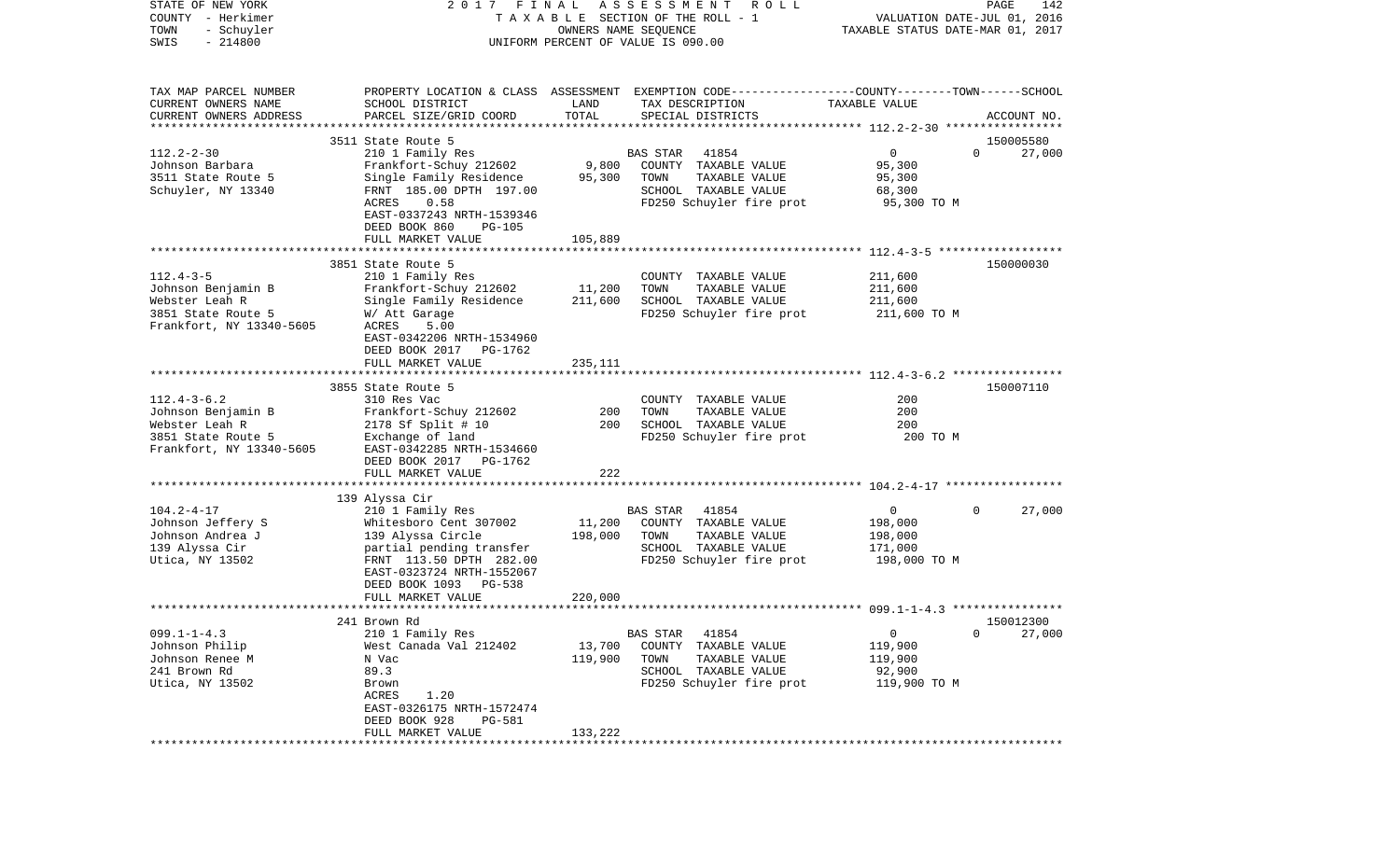| STATE OF NEW YORK<br>COUNTY - Herkimer<br>- Schuyler<br>TOWN<br>$-214800$<br>SWIS | 2017 FINAL                                             | OWNERS NAME SEQUENCE | ASSESSMENT ROLL<br>TAXABLE SECTION OF THE ROLL - 1<br>UNIFORM PERCENT OF VALUE IS 090.00                                                 | VALUATION DATE-JUL 01, 2016<br>TAXABLE STATUS DATE-MAR 01, 2017 | PAGE<br>143                     |
|-----------------------------------------------------------------------------------|--------------------------------------------------------|----------------------|------------------------------------------------------------------------------------------------------------------------------------------|-----------------------------------------------------------------|---------------------------------|
| TAX MAP PARCEL NUMBER<br>CURRENT OWNERS NAME<br>CURRENT OWNERS ADDRESS            | SCHOOL DISTRICT<br>PARCEL SIZE/GRID COORD              | LAND<br>TOTAL        | PROPERTY LOCATION & CLASS ASSESSMENT EXEMPTION CODE----------------COUNTY-------TOWN------SCHOOL<br>TAX DESCRIPTION<br>SPECIAL DISTRICTS | TAXABLE VALUE                                                   | ACCOUNT NO.                     |
|                                                                                   |                                                        |                      |                                                                                                                                          |                                                                 |                                 |
| $112.2 - 1 - 8$                                                                   | 102 Johnson Rd<br>210 1 Family Res                     |                      | 41854<br><b>BAS STAR</b>                                                                                                                 | $\overline{0}$                                                  | 150009450<br>27,000<br>$\Omega$ |
| Johnson Wayne                                                                     | Frankfort-Schuy 212602                                 | 12,300               | COUNTY TAXABLE VALUE                                                                                                                     | 54,400                                                          |                                 |
| Johnson Joann                                                                     | Bldg<br>Е                                              | 54,400               | TOWN<br>TAXABLE VALUE                                                                                                                    | 54,400                                                          |                                 |
| 102 Johnson Rd                                                                    | $3 \frac{3}{4}$                                        |                      | SCHOOL TAXABLE VALUE                                                                                                                     | 27,400                                                          |                                 |
| Frankfort, NY 13340                                                               | Millers Grove                                          |                      | FD250 Schuyler fire prot                                                                                                                 | 54,400 TO M                                                     |                                 |
|                                                                                   | FRNT 125.00 DPTH 300.00                                |                      |                                                                                                                                          |                                                                 |                                 |
|                                                                                   | EAST-0342905 NRTH-1544404                              |                      |                                                                                                                                          |                                                                 |                                 |
|                                                                                   | DEED BOOK 775<br>$PG-154$                              |                      |                                                                                                                                          |                                                                 |                                 |
|                                                                                   | FULL MARKET VALUE                                      | 60,444               |                                                                                                                                          |                                                                 |                                 |
|                                                                                   | *****************                                      |                      |                                                                                                                                          |                                                                 |                                 |
|                                                                                   | Dutchtown Rd                                           |                      |                                                                                                                                          |                                                                 | 150009630                       |
| $105.4 - 1 - 27$                                                                  | 112 Dairy farm                                         |                      | COUNTY TAXABLE VALUE                                                                                                                     | 131,200                                                         |                                 |
| Johnson Wayne H                                                                   | Frankfort-Schuy 212602                                 | 99,200               | TOWN<br>TAXABLE VALUE                                                                                                                    | 131,200                                                         |                                 |
| 102 Johnson Rd                                                                    | N & S Bldgs & Tele Sta                                 | 131,200              | SCHOOL TAXABLE VALUE                                                                                                                     | 131,200                                                         |                                 |
| Schuyler, NY 13340                                                                | 1 192 1/2A                                             |                      | FD250 Schuyler fire prot                                                                                                                 | 131,200 TO M                                                    |                                 |
|                                                                                   | Dutchtown<br>ACRES 183.80<br>EAST-0344504 NRTH-1546175 |                      |                                                                                                                                          |                                                                 |                                 |
|                                                                                   | DEED BOOK 857<br>PG-377                                |                      |                                                                                                                                          |                                                                 |                                 |
|                                                                                   | FULL MARKET VALUE<br>**********************            | 145,778              |                                                                                                                                          |                                                                 |                                 |
|                                                                                   | Grande View Dr                                         |                      |                                                                                                                                          |                                                                 | 150003180                       |
| $099.2 - 4 - 21$                                                                  | 314 Rural vac<10                                       |                      | COUNTY TAXABLE VALUE                                                                                                                     | 24,900                                                          |                                 |
| Joia Paul F                                                                       | West Canada Val 212402                                 | 24,900               | TAXABLE VALUE<br>TOWN                                                                                                                    | 24,900                                                          |                                 |
| Joia Theresa A                                                                    | Survey # 362                                           | 24,900               | SCHOOL TAXABLE VALUE                                                                                                                     | 24,900                                                          |                                 |
| PO Box 544                                                                        | Land & Lakes lot 21                                    |                      | FD250 Schuyler fire prot                                                                                                                 | 24,900 TO M                                                     |                                 |
| East Wareham, MA 02538                                                            | Grande View Dr                                         |                      |                                                                                                                                          |                                                                 |                                 |
|                                                                                   | ACRES<br>6.00                                          |                      |                                                                                                                                          |                                                                 |                                 |
|                                                                                   | EAST-0340489 NRTH-1571355                              |                      |                                                                                                                                          |                                                                 |                                 |
|                                                                                   | DEED BOOK 1188<br>PG-763                               |                      |                                                                                                                                          |                                                                 |                                 |
|                                                                                   | FULL MARKET VALUE                                      | 27,667               |                                                                                                                                          |                                                                 |                                 |
|                                                                                   |                                                        |                      |                                                                                                                                          |                                                                 |                                 |
|                                                                                   | 1007 Windfall Rd                                       |                      |                                                                                                                                          |                                                                 |                                 |
| $099.3 - 3 - 2$                                                                   | 210 1 Family Res                                       |                      | <b>BAS STAR</b><br>41854                                                                                                                 | $\overline{0}$                                                  | $\Omega$<br>27,000              |
| Jones Deborah L                                                                   | West Canada Val 212402                                 | 23,200               | COUNTY TAXABLE VALUE                                                                                                                     | 83,000                                                          |                                 |
| Recore Shawn P                                                                    | Single Family Residence                                | 83,000               | TOWN<br>TAXABLE VALUE                                                                                                                    | 83,000                                                          |                                 |
| 1007 Windfall Rd                                                                  | 14.42 Acres                                            |                      | SCHOOL TAXABLE VALUE                                                                                                                     | 56,000                                                          |                                 |
| Utica, NY 13502                                                                   | Old $Id$ # 099.1-2-5<br>FRNT 230.00 DPTH               |                      | FD250 Schuyler fire prot                                                                                                                 | 83,000 TO M                                                     |                                 |
|                                                                                   | ACRES 14.42                                            |                      |                                                                                                                                          |                                                                 |                                 |
|                                                                                   | EAST-0329384 NRTH-1568206                              |                      |                                                                                                                                          |                                                                 |                                 |
|                                                                                   | DEED BOOK 881<br>PG-116                                | 92,222               |                                                                                                                                          |                                                                 |                                 |
|                                                                                   | FULL MARKET VALUE                                      |                      |                                                                                                                                          |                                                                 |                                 |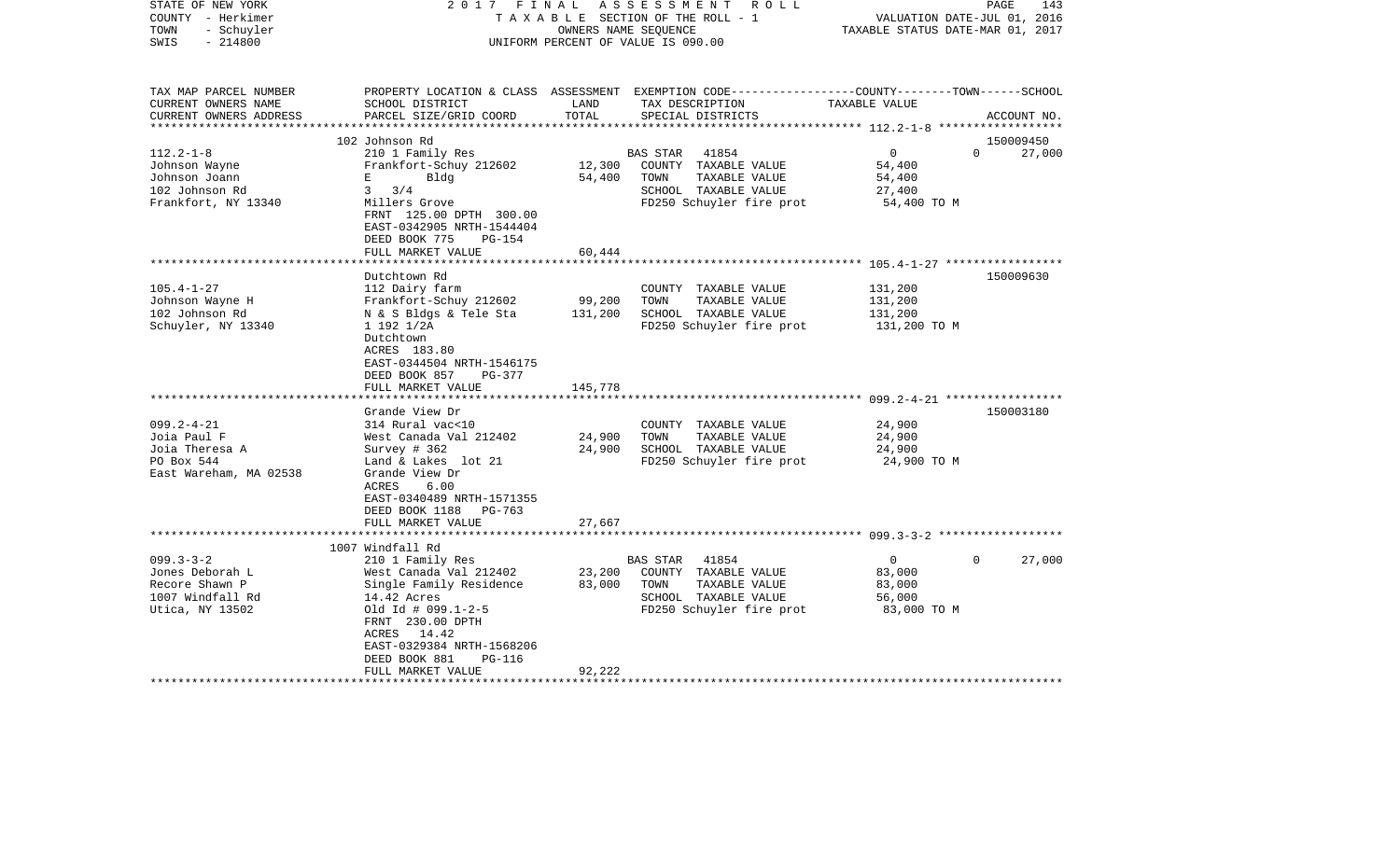| COUNTY<br>– Herkimer<br>TOWN<br>- Schuyler<br>SWIS<br>$-214800$ |                                            | T A X A B L E SECTION OF THE ROLL - 1<br>OWNERS NAME SEQUENCE<br>UNIFORM PERCENT OF VALUE IS 090.00 |                                                                                                 |                                      |             |             |
|-----------------------------------------------------------------|--------------------------------------------|-----------------------------------------------------------------------------------------------------|-------------------------------------------------------------------------------------------------|--------------------------------------|-------------|-------------|
|                                                                 |                                            |                                                                                                     |                                                                                                 |                                      |             |             |
| TAX MAP PARCEL NUMBER                                           |                                            |                                                                                                     | PROPERTY LOCATION & CLASS ASSESSMENT EXEMPTION CODE---------------COUNTY-------TOWN------SCHOOL |                                      |             |             |
| CURRENT OWNERS NAME                                             | SCHOOL DISTRICT                            | LAND                                                                                                | TAX DESCRIPTION                                                                                 | TAXABLE VALUE                        |             |             |
| CURRENT OWNERS ADDRESS                                          | PARCEL SIZE/GRID COORD                     | TOTAL                                                                                               | SPECIAL DISTRICTS                                                                               |                                      |             | ACCOUNT NO. |
| **********************                                          | ***************************                | **************                                                                                      | ************************************** 112.1-2-17 *****************                             |                                      |             |             |
|                                                                 | 3216 State Route 5                         |                                                                                                     |                                                                                                 |                                      |             | 150021030   |
| $112.1 - 2 - 17$                                                | 210 1 Family Res                           |                                                                                                     | VET COM C 41132                                                                                 | 8,750                                | $\mathbf 0$ | $\Omega$    |
| Jones Jeffery C Jr                                              | Frankfort-Schuy 212602                     |                                                                                                     | 15,800 VET COM T 41133                                                                          | 0                                    | 8,750       | $\mathbf 0$ |
| 3216 State Route 5                                              | Trlbl                                      |                                                                                                     | 35,000 VET DIS CT 41141                                                                         | 10,500                               | 10,500      | 0           |
| Frankfort, NY 13340                                             | 2009 stip -14800                           |                                                                                                     | 41854<br><b>BAS STAR</b>                                                                        | $\mathbf 0$                          | $\Omega$    | 27,000      |
|                                                                 | ACRES<br>4.00                              |                                                                                                     | COUNTY TAXABLE VALUE                                                                            | 15,750                               |             |             |
|                                                                 | EAST-0332460 NRTH-1542687                  |                                                                                                     | TOWN<br>TAXABLE VALUE                                                                           | 15,750                               |             |             |
|                                                                 | DEED BOOK 1319<br>PG-767                   |                                                                                                     | SCHOOL TAXABLE VALUE                                                                            | 8,000                                |             |             |
|                                                                 | FULL MARKET VALUE<br>*****************     |                                                                                                     | 38,889 FD250 Schuyler fire prot                                                                 | 35,000 TO M                          |             |             |
|                                                                 | 1175 Newport Rd                            |                                                                                                     |                                                                                                 |                                      |             | 150075117   |
| $099.1 - 1 - 33$                                                | 210 1 Family Res                           |                                                                                                     | 41854<br>BAS STAR                                                                               | 0                                    | $\Omega$    | 27,000      |
| Jones Michael                                                   | West Canada Val 212402                     | 12,200                                                                                              | COUNTY TAXABLE VALUE                                                                            | 128,000                              |             |             |
| Jones Kelly                                                     | Single Family Residence                    | 128,000                                                                                             | TOWN<br>TAXABLE VALUE                                                                           | 128,000                              |             |             |
| 1175 Newport Rd                                                 | Includes 099.1-1-34                        |                                                                                                     | SCHOOL TAXABLE VALUE                                                                            | 101,000                              |             |             |
| Utica, NY 13502                                                 | Newport Road                               |                                                                                                     | FD250 Schuyler fire prot                                                                        | 128,000 TO M                         |             |             |
|                                                                 | FRNT 214.00 DPTH 174.50                    |                                                                                                     |                                                                                                 |                                      |             |             |
|                                                                 | EAST-0329956 NRTH-1572075                  |                                                                                                     |                                                                                                 |                                      |             |             |
|                                                                 | DEED BOOK 747<br>$PG-38$                   |                                                                                                     |                                                                                                 |                                      |             |             |
|                                                                 | FULL MARKET VALUE                          | 142,222                                                                                             |                                                                                                 |                                      |             |             |
|                                                                 |                                            |                                                                                                     | .************************************599.4-5-25*************                                    |                                      |             |             |
|                                                                 | Hawthorne Rd                               |                                                                                                     |                                                                                                 |                                      |             | 150003180   |
| $099.4 - 5 - 25$                                                | 314 Rural vac<10                           |                                                                                                     | COUNTY TAXABLE VALUE                                                                            | 23,000                               |             |             |
| Jones Natalie                                                   | West Canada Val 212402                     | 23,000                                                                                              | TOWN<br>TAXABLE VALUE                                                                           | 23,000                               |             |             |
| 100 Delhi St                                                    | Survey $# 106$                             | 23,000                                                                                              | SCHOOL TAXABLE VALUE                                                                            | 23,000                               |             |             |
| Mattapan, MA 02126                                              | Land & Lakes lot 32                        |                                                                                                     | FD250 Schuyler fire prot                                                                        | 23,000 TO M                          |             |             |
|                                                                 | 5.1 acres                                  |                                                                                                     |                                                                                                 |                                      |             |             |
|                                                                 | FRNT 303.00 DPTH                           |                                                                                                     |                                                                                                 |                                      |             |             |
|                                                                 | ACRES<br>5.00                              |                                                                                                     |                                                                                                 |                                      |             |             |
|                                                                 | EAST-0345879 NRTH-1565855                  |                                                                                                     |                                                                                                 |                                      |             |             |
|                                                                 | DEED BOOK 1101<br>PG-755                   |                                                                                                     |                                                                                                 |                                      |             |             |
|                                                                 | FULL MARKET VALUE                          | 25,556                                                                                              |                                                                                                 |                                      |             |             |
|                                                                 |                                            |                                                                                                     |                                                                                                 | ************ 098.4-1-10 ************ |             |             |
|                                                                 | 5619 Graham Rd                             |                                                                                                     |                                                                                                 |                                      |             | 150009690   |
| $098.4 - 1 - 10$                                                | 210 1 Family Res                           |                                                                                                     | 41834<br>ENH STAR                                                                               | $\mathbf 0$                          | $\Omega$    | 58,950      |
| Jones Richard                                                   | Whitesboro Cent 307002                     | 14,100                                                                                              | COUNTY TAXABLE VALUE                                                                            | 119,800                              |             |             |
| Jones Evelyn                                                    | Bldgs                                      | 119,800                                                                                             | TAXABLE VALUE<br>TOWN                                                                           | 119,800                              |             |             |
| 5619 Graham Rd                                                  | $2 \t1.8$                                  |                                                                                                     | SCHOOL TAXABLE VALUE                                                                            | 60,850                               |             |             |
| Utica, NY 13502-9730                                            | Graham                                     |                                                                                                     | FD250 Schuyler fire prot                                                                        | 119,800 TO M                         |             |             |
|                                                                 | ACRES<br>1.80<br>EAST-0321400 NRTH-1567105 |                                                                                                     |                                                                                                 |                                      |             |             |
|                                                                 | DEED BOOK 00573 PG-00329                   |                                                                                                     |                                                                                                 |                                      |             |             |
|                                                                 | FULL MARKET VALUE                          | 133,111                                                                                             |                                                                                                 |                                      |             |             |
|                                                                 |                                            |                                                                                                     |                                                                                                 |                                      |             |             |

PAGE 144

STATE OF NEW YORK 2 0 1 7 F I N A L A S S E S S M E N T R O L L PAGE 144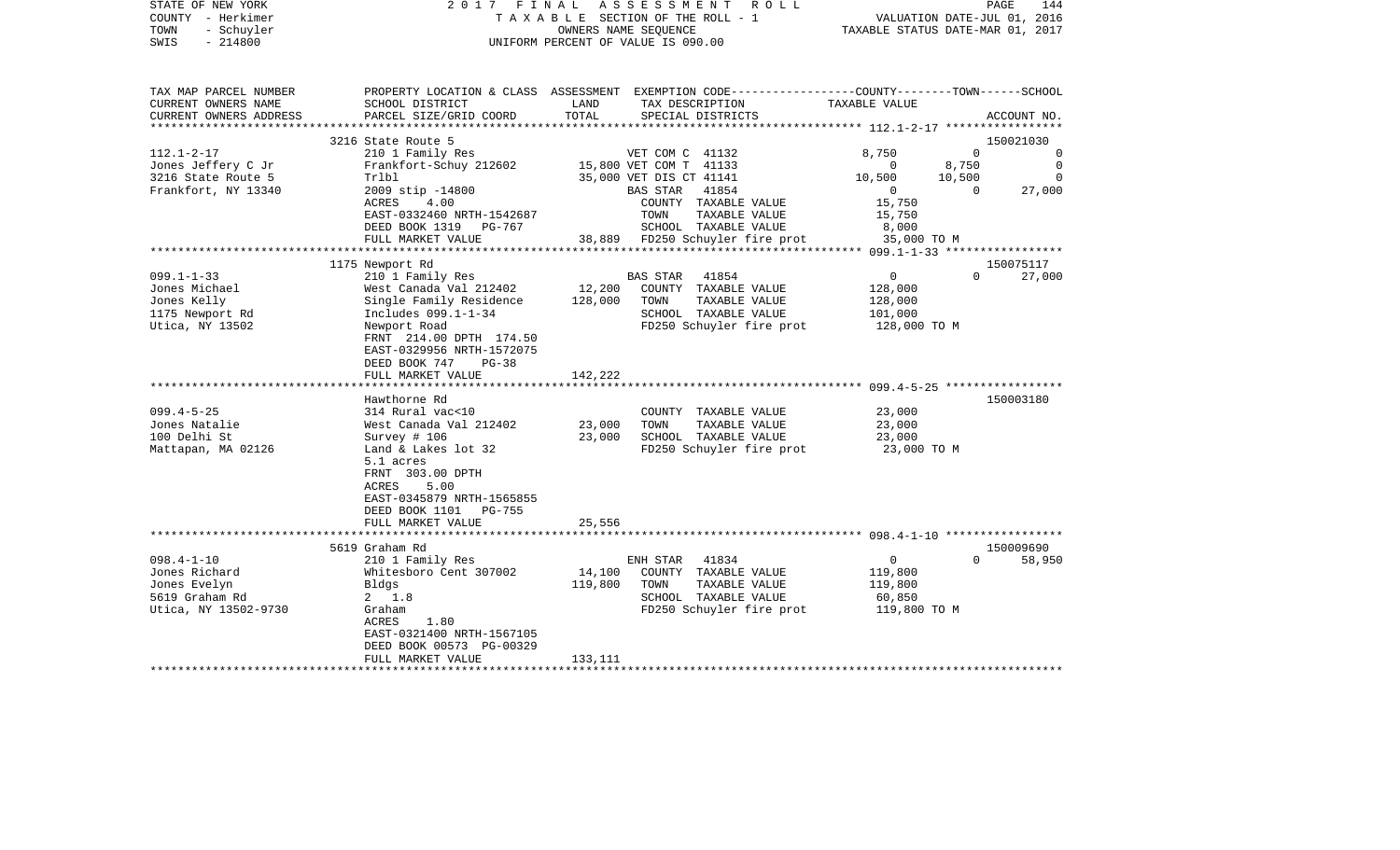| STATE OF NEW YORK<br>COUNTY - Herkimer<br>TOWN<br>- Schuyler<br>$-214800$<br>SWIS | 2017 FINAL<br>TAXABLE SECTION OF THE ROLL - 1<br>UNIFORM PERCENT OF VALUE IS 090.00             | PAGE<br>145<br>VALUATION DATE-JUL 01, 2016<br>TAXABLE STATUS DATE-MAR 01, 2017 |                                               |                       |                   |                    |
|-----------------------------------------------------------------------------------|-------------------------------------------------------------------------------------------------|--------------------------------------------------------------------------------|-----------------------------------------------|-----------------------|-------------------|--------------------|
| TAX MAP PARCEL NUMBER                                                             | PROPERTY LOCATION & CLASS ASSESSMENT EXEMPTION CODE---------------COUNTY-------TOWN------SCHOOL |                                                                                |                                               |                       |                   |                    |
| CURRENT OWNERS NAME<br>CURRENT OWNERS ADDRESS<br>***********************          | SCHOOL DISTRICT<br>PARCEL SIZE/GRID COORD                                                       | LAND<br>TOTAL                                                                  | TAX DESCRIPTION<br>SPECIAL DISTRICTS          | TAXABLE VALUE         |                   | ACCOUNT NO.        |
|                                                                                   | 132 Spain Gulf Rd                                                                               |                                                                                |                                               |                       |                   |                    |
| $099.1 - 1 - 80.11$                                                               | 210 1 Family Res                                                                                |                                                                                | BAS STAR<br>41854                             | $\mathbf{0}$          | $\Omega$          | 27,000             |
| Jones Richard Jr                                                                  | West Canada Val 212402                                                                          | 18,600                                                                         | COUNTY TAXABLE VALUE                          | 120,000               |                   |                    |
| Jones Judith A                                                                    | Modular Residence                                                                               | 120,000                                                                        | TOWN<br>TAXABLE VALUE                         | 120,000               |                   |                    |
| 132 Spain Gulf Road S                                                             | $98 - 027$                                                                                      |                                                                                | SCHOOL TAXABLE VALUE                          | 93,000                |                   |                    |
| Utica, NY 13502                                                                   | 7.30<br>ACRES<br>EAST-0332819 NRTH-1570655<br>DEED BOOK 852<br>$PG-669$                         |                                                                                | FD250 Schuyler fire prot                      | 120,000 TO M          |                   |                    |
|                                                                                   | FULL MARKET VALUE                                                                               | 133,333                                                                        |                                               |                       |                   |                    |
|                                                                                   |                                                                                                 |                                                                                |                                               |                       |                   |                    |
|                                                                                   | 142 Sterling Dr                                                                                 |                                                                                |                                               |                       |                   | 150009750          |
| $104.2 - 2 - 41$<br>Jones Richard R                                               | 240 Rural res<br>Whitesboro Cent 307002                                                         | 29,500 ENH STAR                                                                | VET WAR CT 41121<br>41834                     | 8,100<br>$\mathbf{0}$ | 8,100<br>$\Omega$ | $\Omega$<br>58,950 |
| Jones Theodore & Terrance                                                         | Single Family Residence                                                                         | 113,000                                                                        | COUNTY TAXABLE VALUE                          | 104,900               |                   |                    |
| 142 Sterling Dr                                                                   | $3$ 1A                                                                                          |                                                                                | TOWN<br>TAXABLE VALUE                         | 104,900               |                   |                    |
| Utica, NY 13502                                                                   | Sterling Drive                                                                                  |                                                                                | SCHOOL TAXABLE VALUE                          | 54,050                |                   |                    |
|                                                                                   | FRNT 110.00 DPTH 227.00                                                                         |                                                                                | FD250 Schuyler fire prot                      | 113,000 TO M          |                   |                    |
|                                                                                   | 27.00<br>ACRES                                                                                  |                                                                                | WD170 Schuyler water #2                       | 4,800 TO C            |                   |                    |
|                                                                                   | EAST-0324987 NRTH-1558682                                                                       |                                                                                | 1.00 UN M                                     |                       |                   |                    |
|                                                                                   | DEED BOOK 922<br>$PG-408$                                                                       |                                                                                |                                               |                       |                   |                    |
|                                                                                   | FULL MARKET VALUE                                                                               | 125,556                                                                        |                                               |                       |                   |                    |
|                                                                                   |                                                                                                 |                                                                                |                                               |                       |                   |                    |
| $105.3 - 1 - 49.3$                                                                | 3019 State Route 5                                                                              |                                                                                |                                               | $\overline{0}$        | $\Omega$          |                    |
| Jones Rosetta B                                                                   | 210 1 Family Res<br>Frankfort-Schuy 212602                                                      | 13,600                                                                         | ENH STAR<br>41834<br>COUNTY TAXABLE VALUE     | 88,000                |                   | 58,950             |
| Galvin Teresa L                                                                   | Single Family Residence                                                                         | 88,000                                                                         | TOWN<br>TAXABLE VALUE                         | 88,000                |                   |                    |
| 3019 State Route 5                                                                | State Rd                                                                                        |                                                                                | SCHOOL TAXABLE VALUE                          | 29,050                |                   |                    |
| Frankfort, NY 13340                                                               | FRNT 115.00 DPTH 400.00                                                                         |                                                                                | FD250 Schuyler fire prot                      | 88,000 TO M           |                   |                    |
|                                                                                   | ACRES<br>1.10                                                                                   |                                                                                |                                               |                       |                   |                    |
|                                                                                   | EAST-0329628 NRTH-1545623                                                                       |                                                                                |                                               |                       |                   |                    |
|                                                                                   | DEED BOOK 1415<br>$PG-913$                                                                      |                                                                                |                                               |                       |                   |                    |
|                                                                                   | FULL MARKET VALUE                                                                               | 97,778                                                                         |                                               |                       |                   |                    |
|                                                                                   |                                                                                                 |                                                                                |                                               |                       |                   |                    |
|                                                                                   | 1211 Newport Rd                                                                                 |                                                                                |                                               |                       |                   | 150006900          |
| $099.1 - 1 - 9$                                                                   | 210 1 Family Res                                                                                |                                                                                | <b>BAS STAR</b><br>41854                      | $\overline{0}$        | $\Omega$          | 27,000             |
| Jones Sandra A                                                                    | West Canada Val 212402                                                                          | 14,300                                                                         | COUNTY TAXABLE VALUE                          | 94,200                |                   |                    |
| 1211 Newport Rd                                                                   | Residence W/garage<br>2 Acre                                                                    | 94,200                                                                         | TAXABLE VALUE<br>TOWN<br>SCHOOL TAXABLE VALUE | 94,200<br>67,200      |                   |                    |
| Utica, NY 13502                                                                   | ACRES<br>2.00 BANK<br>190                                                                       |                                                                                | FD250 Schuyler fire prot                      | 94,200 TO M           |                   |                    |
|                                                                                   | EAST-0330493 NRTH-1572752                                                                       |                                                                                |                                               |                       |                   |                    |
|                                                                                   | DEED BOOK 870<br>$PG-91$                                                                        |                                                                                |                                               |                       |                   |                    |
|                                                                                   | FULL MARKET VALUE                                                                               | 104,667                                                                        |                                               |                       |                   |                    |
|                                                                                   |                                                                                                 |                                                                                |                                               |                       |                   |                    |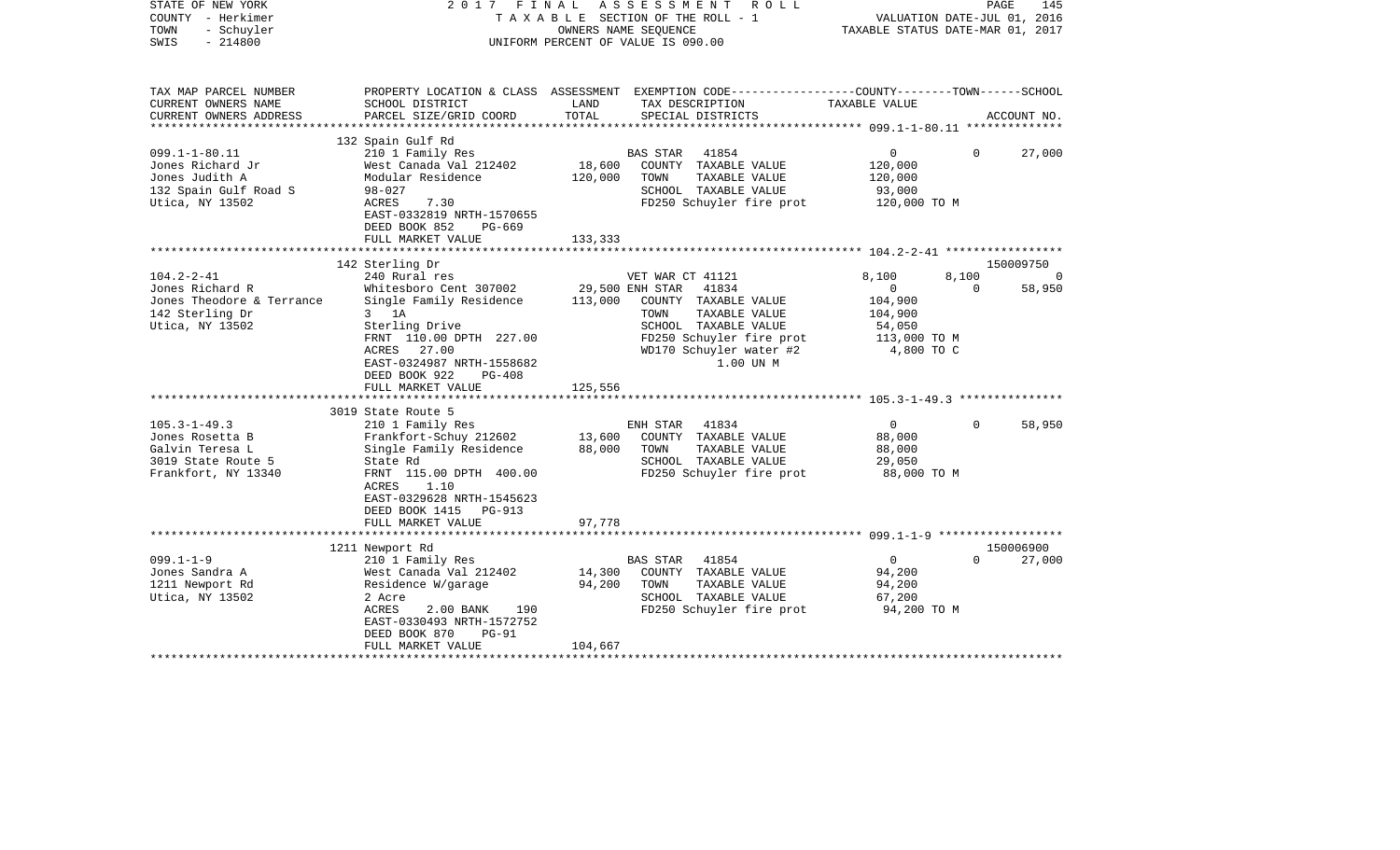| STATE OF NEW YORK<br>COUNTY - Herkimer<br>TOWN<br>- Schuyler<br>$-214800$<br>SWIS                  | 2017 FINAL                                                                                                      |               | ASSESSMENT<br>R O L L<br>TAXABLE SECTION OF THE ROLL - 1<br>OWNERS NAME SEQUENCE<br>UNIFORM PERCENT OF VALUE IS 090.00                   | VALUATION DATE-JUL 01, 2016<br>TAXABLE STATUS DATE-MAR 01, 2017 | PAGE<br>146           |
|----------------------------------------------------------------------------------------------------|-----------------------------------------------------------------------------------------------------------------|---------------|------------------------------------------------------------------------------------------------------------------------------------------|-----------------------------------------------------------------|-----------------------|
| TAX MAP PARCEL NUMBER<br>CURRENT OWNERS NAME<br>CURRENT OWNERS ADDRESS<br>************************ | SCHOOL DISTRICT<br>PARCEL SIZE/GRID COORD                                                                       | LAND<br>TOTAL | PROPERTY LOCATION & CLASS ASSESSMENT EXEMPTION CODE----------------COUNTY-------TOWN------SCHOOL<br>TAX DESCRIPTION<br>SPECIAL DISTRICTS | TAXABLE VALUE                                                   | ACCOUNT NO.           |
|                                                                                                    | 791 Bush Rd                                                                                                     |               |                                                                                                                                          |                                                                 |                       |
| $105.2 - 2 - 11$                                                                                   | 210 1 Family Res                                                                                                |               | VET WAR CT 41121                                                                                                                         | 8,100<br>8,100                                                  |                       |
| Jones Shauna M                                                                                     | Frankfort-Schuy 212602                                                                                          |               | 25,000 BAS STAR<br>41854                                                                                                                 | $\mathbf{0}$                                                    | 27,000<br>$\mathbf 0$ |
| 791 Bush Rd                                                                                        | Valley View lot 10                                                                                              | 160,000       | COUNTY TAXABLE VALUE                                                                                                                     | 151,900                                                         |                       |
| Frankfort, NY 13340                                                                                | Land & Lakes sub                                                                                                |               | TAXABLE VALUE<br>TOWN                                                                                                                    | 151,900                                                         |                       |
|                                                                                                    | reduced 2011 Grev                                                                                               |               | SCHOOL TAXABLE VALUE                                                                                                                     | 133,000                                                         |                       |
|                                                                                                    | FRNT 410.00 DPTH<br>ACRES<br>6.70<br>EAST-0345795 NRTH-1558510<br>DEED BOOK 1503 PG-556<br>FULL MARKET VALUE    | 177,778       | FD250 Schuyler fire prot                                                                                                                 | 160,000 TO M                                                    |                       |
|                                                                                                    | **********************************                                                                              |               |                                                                                                                                          |                                                                 |                       |
|                                                                                                    | 3359 State Route 5                                                                                              |               |                                                                                                                                          |                                                                 | 150014010             |
| $112.1 - 2 - 25$                                                                                   | 210 1 Family Res                                                                                                |               | 41854<br>BAS STAR                                                                                                                        | $\mathbf 0$                                                     | $\Omega$<br>27,000    |
| Jordan Irene T                                                                                     | Frankfort-Schuy 212602                                                                                          | 16,800        | COUNTY TAXABLE VALUE                                                                                                                     | 63,000                                                          |                       |
| 3359 State Route 5                                                                                 | Residence With Garage                                                                                           | 63,000        | TOWN<br>TAXABLE VALUE                                                                                                                    | 63,000                                                          |                       |
| Frankfort, NY 13340                                                                                | Incl. 112.1-2-26                                                                                                |               | SCHOOL TAXABLE VALUE                                                                                                                     | 36,000                                                          |                       |
|                                                                                                    | State<br>ACRES<br>5.30 BANK<br>800<br>EAST-0335028 NRTH-1541616<br>DEED BOOK 877<br>PG-621<br>FULL MARKET VALUE | 70,000        | FD250 Schuyler fire prot                                                                                                                 | 63,000 TO M                                                     |                       |
|                                                                                                    | ***************************                                                                                     |               |                                                                                                                                          |                                                                 |                       |
|                                                                                                    | 3359 State Route 5                                                                                              |               |                                                                                                                                          |                                                                 | 150013980             |
| $112.1 - 2 - 26$                                                                                   | 314 Rural vac<10                                                                                                |               | COUNTY TAXABLE VALUE                                                                                                                     | 12,300                                                          |                       |
| Jordan Irene T                                                                                     | Frankfort-Schuy 212602                                                                                          | 12,300        | TOWN<br>TAXABLE VALUE                                                                                                                    | 12,300                                                          |                       |
| 3359 State Route 5<br>Frankfort, NY 13340                                                          | N<br>Vac<br>$2 \frac{3}{4}$                                                                                     | 12,300        | SCHOOL TAXABLE VALUE<br>FD250 Schuyler fire prot                                                                                         | 12,300<br>12,300 TO M                                           |                       |
|                                                                                                    | State<br>FRNT 185.00 DPTH 202.00<br>BANK<br>020<br>EAST-0334765 NRTH-1541457<br>DEED BOOK a877 PG-621           |               |                                                                                                                                          |                                                                 |                       |
|                                                                                                    | FULL MARKET VALUE                                                                                               | 13,667        |                                                                                                                                          |                                                                 |                       |
|                                                                                                    |                                                                                                                 |               |                                                                                                                                          |                                                                 | 150009390             |
| $105.1 - 1 - 28.2$                                                                                 | Windfall Rd<br>314 Rural vac<10                                                                                 |               | COUNTY TAXABLE VALUE                                                                                                                     | 8,300                                                           |                       |
| Jordan James J                                                                                     | Whitesboro Cent 307002                                                                                          | 8,300         | TOWN<br>TAXABLE VALUE                                                                                                                    | 8,300                                                           |                       |
| Jordan Linda M                                                                                     | W Vacant                                                                                                        | 8,300         | SCHOOL TAXABLE VALUE                                                                                                                     | 8,300                                                           |                       |
| PO Box 4670                                                                                        | $2 \quad 2$                                                                                                     |               | FD250 Schuyler fire prot                                                                                                                 | 8,300 TO M                                                      |                       |
| Utica, NY 13504                                                                                    | Windfall<br>2.00<br>ACRES<br>EAST-0325572 NRTH-1556795<br>DEED BOOK 1498<br>PG-835                              |               |                                                                                                                                          |                                                                 |                       |
|                                                                                                    | FULL MARKET VALUE                                                                                               | 9,222         |                                                                                                                                          |                                                                 |                       |
|                                                                                                    |                                                                                                                 |               |                                                                                                                                          |                                                                 |                       |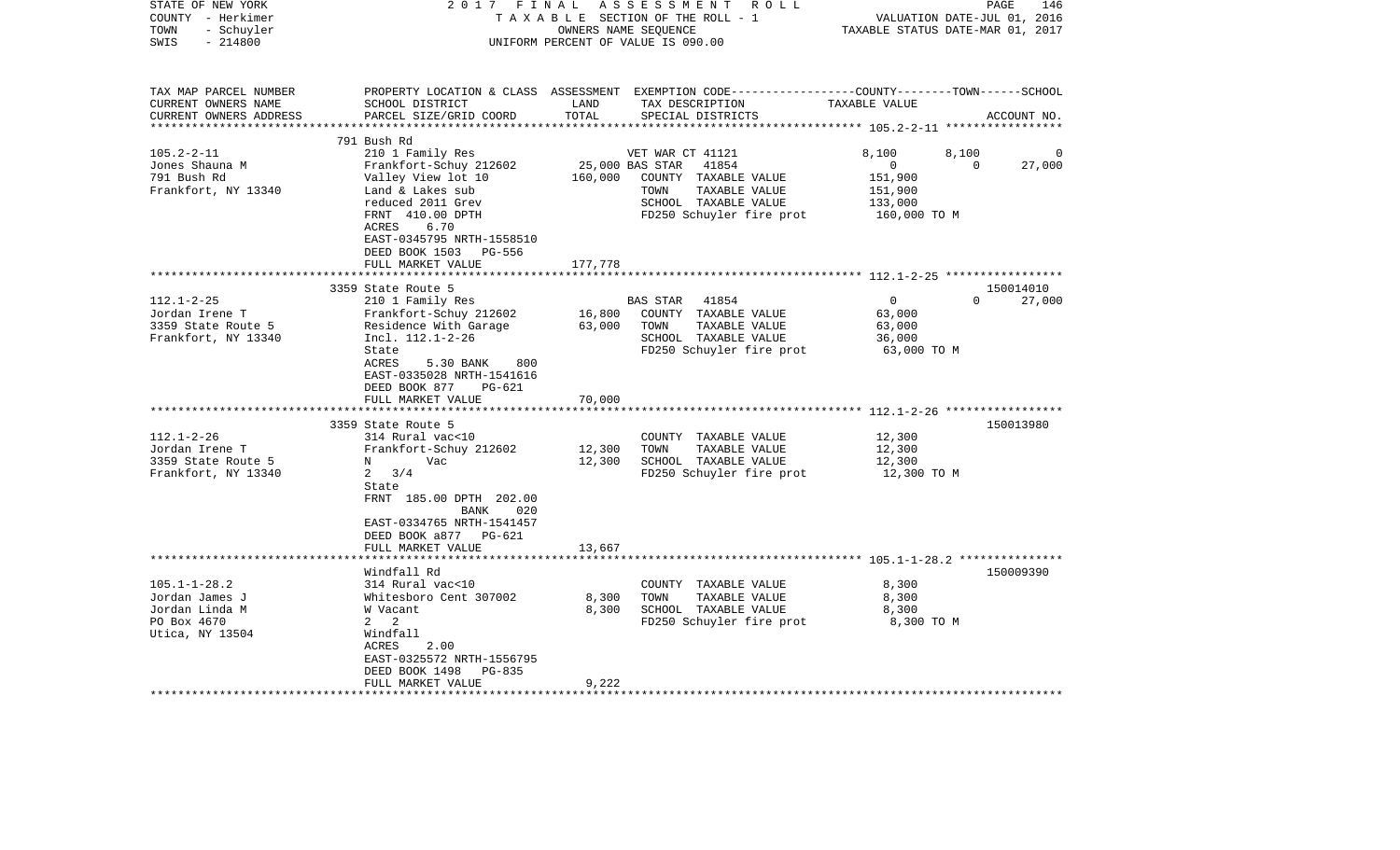| STATE OF NEW YORK<br>COUNTY - Herkimer<br>- Schuyler<br>TOWN<br>$-214800$<br>SWIS | 2017 FINAL<br>TAXABLE SECTION OF THE ROLL - 1<br>UNIFORM PERCENT OF VALUE IS 090.00 | A S S E S S M E N T A O L L<br>PAGE<br>147<br>VALUATION DATE-JUL 01, 2016<br>TAXABLE STATUS DATE-MAR 01, 2017 |                                                                                                                                         |                    |                          |
|-----------------------------------------------------------------------------------|-------------------------------------------------------------------------------------|---------------------------------------------------------------------------------------------------------------|-----------------------------------------------------------------------------------------------------------------------------------------|--------------------|--------------------------|
| TAX MAP PARCEL NUMBER<br>CURRENT OWNERS NAME<br>CURRENT OWNERS ADDRESS            | SCHOOL DISTRICT<br>PARCEL SIZE/GRID COORD                                           | LAND<br>TOTAL                                                                                                 | PROPERTY LOCATION & CLASS ASSESSMENT EXEMPTION CODE---------------COUNTY-------TOWN------SCHOOL<br>TAX DESCRIPTION<br>SPECIAL DISTRICTS | TAXABLE VALUE      | ACCOUNT NO.              |
|                                                                                   |                                                                                     |                                                                                                               |                                                                                                                                         |                    |                          |
|                                                                                   | 366 Windfall Rd                                                                     |                                                                                                               |                                                                                                                                         |                    | 150002070                |
| $105.1 - 1 - 33$                                                                  | 210 1 Family Res                                                                    |                                                                                                               | VET COM CT 41131                                                                                                                        | 13,500             | 13,500<br>$\Omega$       |
| Jordan James J<br>Jordan Linda M                                                  | Whitesboro Cent 307002<br>E                                                         |                                                                                                               | 14,500 BAS STAR 41854                                                                                                                   | $\overline{0}$     | $\Omega$<br>27,000       |
| PO Box 4670                                                                       | Bldg<br>$3 \t2 \t1/3$                                                               | 164,000                                                                                                       | COUNTY TAXABLE VALUE<br>TOWN<br>TAXABLE VALUE                                                                                           | 150,500<br>150,500 |                          |
| Utica, NY 13504                                                                   | Windfall Rd                                                                         |                                                                                                               | SCHOOL TAXABLE VALUE                                                                                                                    | 137,000            |                          |
|                                                                                   | ACRES<br>2.33                                                                       |                                                                                                               | FD250 Schuyler fire prot                                                                                                                | 164,000 TO M       |                          |
|                                                                                   | EAST-0325830 NRTH-1556472                                                           |                                                                                                               | WD165 Schuyler water #4                                                                                                                 | 164,000 TO C       |                          |
|                                                                                   | DEED BOOK 1503 PG-826                                                               |                                                                                                               | 1.00 UN M                                                                                                                               |                    |                          |
|                                                                                   | FULL MARKET VALUE                                                                   | 182,222                                                                                                       |                                                                                                                                         |                    |                          |
|                                                                                   |                                                                                     |                                                                                                               |                                                                                                                                         |                    |                          |
|                                                                                   | 781 Mowers Rd                                                                       |                                                                                                               |                                                                                                                                         |                    | 150003180                |
| $099.4 - 3 - 8$                                                                   | 312 Vac w/imprv                                                                     |                                                                                                               | COUNTY TAXABLE VALUE                                                                                                                    | 39,000             |                          |
| Joseph & Nancy Lee Fam Trust West Canada Val 212402<br>Lee Joseph                 | adde shed + imp bld 2013                                                            | 32,300<br>39,000                                                                                              | TOWN<br>TAXABLE VALUE<br>SCHOOL TAXABLE VALUE                                                                                           | 39,000<br>39,000   |                          |
| 1933 W Ash Ave                                                                    | small bldg no permit 2012                                                           |                                                                                                               | FD250 Schuyler fire prot                                                                                                                | 39,000 TO M        |                          |
| Fullerton, CA 92833                                                               | Mower                                                                               |                                                                                                               |                                                                                                                                         |                    |                          |
|                                                                                   | FRNT 538.50 DPTH                                                                    |                                                                                                               |                                                                                                                                         |                    |                          |
|                                                                                   | ACRES 10.00                                                                         |                                                                                                               |                                                                                                                                         |                    |                          |
|                                                                                   | EAST-0343425 NRTH-1565064                                                           |                                                                                                               |                                                                                                                                         |                    |                          |
|                                                                                   | DEED BOOK 1612 PG-649                                                               |                                                                                                               |                                                                                                                                         |                    |                          |
|                                                                                   | FULL MARKET VALUE                                                                   | 43,333                                                                                                        |                                                                                                                                         |                    |                          |
|                                                                                   |                                                                                     |                                                                                                               |                                                                                                                                         |                    |                          |
| $098.4 - 1 - 22.3$                                                                | Off Newport Rd<br>323 Vacant rural                                                  |                                                                                                               | COUNTY TAXABLE VALUE                                                                                                                    | 20,000             |                          |
| Joseph Sanda Bogan IRR Trust                                                      | Whitesboro Cent 307002                                                              | 20,000                                                                                                        | TAXABLE VALUE<br>TOWN                                                                                                                   | 20,000             |                          |
| Bogan Joseph Sandra                                                               | Vacant                                                                              | 20,000                                                                                                        | SCHOOL TAXABLE VALUE                                                                                                                    | 20,000             |                          |
| 581 Windfall Rd                                                                   | 70.1 Acre                                                                           |                                                                                                               | FD250 Schuyler fire prot                                                                                                                | 20,000 TO M        |                          |
| Utica, NY 13502                                                                   | Off Newport Road                                                                    |                                                                                                               |                                                                                                                                         |                    |                          |
|                                                                                   | ACRES 70.30                                                                         |                                                                                                               |                                                                                                                                         |                    |                          |
|                                                                                   | EAST-0325553 NRTH-1562719                                                           |                                                                                                               |                                                                                                                                         |                    |                          |
|                                                                                   | DEED BOOK 1440 PG-14                                                                |                                                                                                               |                                                                                                                                         |                    |                          |
|                                                                                   | FULL MARKET VALUE                                                                   | 22,222                                                                                                        |                                                                                                                                         |                    |                          |
|                                                                                   | 581 Windfall Rd                                                                     |                                                                                                               |                                                                                                                                         |                    |                          |
| $099.3 - 1 - 45.4$                                                                | 210 1 Family Res                                                                    |                                                                                                               | 41834<br>ENH STAR                                                                                                                       | $\overline{0}$     | 58,950<br>$\overline{0}$ |
| Joseph Sanda Bogan IRR Trust Whitesboro Cent 307002                               |                                                                                     | 26,300                                                                                                        | COUNTY TAXABLE VALUE                                                                                                                    | 137,000            |                          |
| Bogan Joseph Sandra                                                               | W Bldg                                                                              | 137,000                                                                                                       | TAXABLE VALUE<br>TOWN                                                                                                                   | 137,000            |                          |
| 581 Windfall Rd                                                                   | 20.50 Acres                                                                         |                                                                                                               | SCHOOL TAXABLE VALUE                                                                                                                    | 78,050             |                          |
| Utica, NY 13502                                                                   | Windfall Rd                                                                         |                                                                                                               | FD250 Schuyler fire prot                                                                                                                | 137,000 TO M       |                          |
|                                                                                   | ACRES 20.50                                                                         |                                                                                                               |                                                                                                                                         |                    |                          |
|                                                                                   | EAST-0326672 NRTH-1560755                                                           |                                                                                                               |                                                                                                                                         |                    |                          |
|                                                                                   | DEED BOOK 1440<br>$PG-14$                                                           |                                                                                                               |                                                                                                                                         |                    |                          |
|                                                                                   | FULL MARKET VALUE                                                                   | 152,222                                                                                                       |                                                                                                                                         |                    |                          |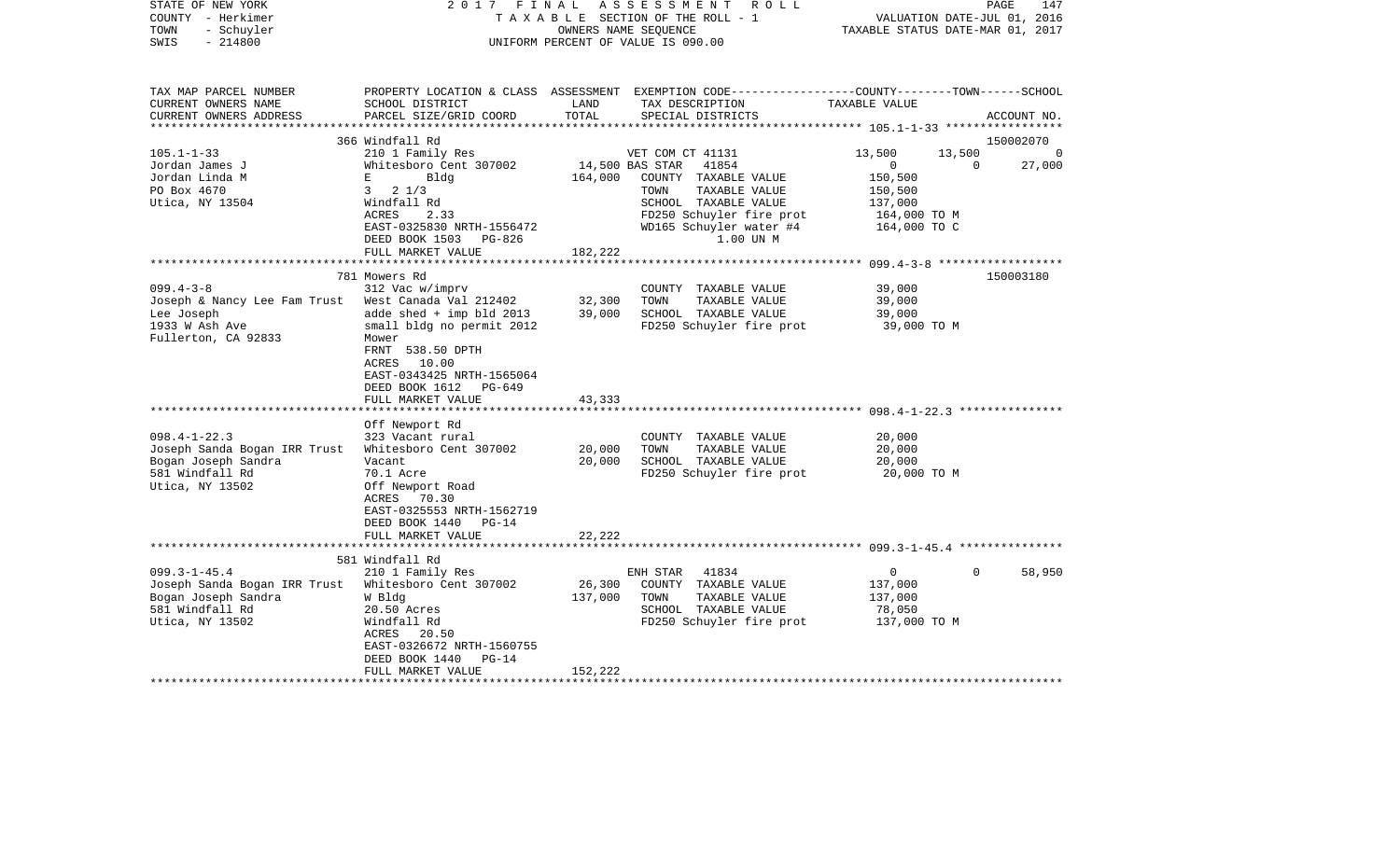| STATE OF NEW YORK<br>COUNTY - Herkimer<br>- Schuyler<br>TOWN<br>$-214800$<br>SWIS | 2017<br>F I N A L                                                                 | OWNERS NAME SEQUENCE | ASSESSMENT ROLL<br>TAXABLE SECTION OF THE ROLL - 1<br>UNIFORM PERCENT OF VALUE IS 090.00                                                 | VALUATION DATE-JUL 01, 2016<br>TAXABLE STATUS DATE-MAR 01, 2017 | PAGE<br>148 |
|-----------------------------------------------------------------------------------|-----------------------------------------------------------------------------------|----------------------|------------------------------------------------------------------------------------------------------------------------------------------|-----------------------------------------------------------------|-------------|
| TAX MAP PARCEL NUMBER<br>CURRENT OWNERS NAME<br>CURRENT OWNERS ADDRESS            | SCHOOL DISTRICT<br>PARCEL SIZE/GRID COORD                                         | LAND<br>TOTAL        | PROPERTY LOCATION & CLASS ASSESSMENT EXEMPTION CODE----------------COUNTY-------TOWN------SCHOOL<br>TAX DESCRIPTION<br>SPECIAL DISTRICTS | TAXABLE VALUE                                                   | ACCOUNT NO. |
|                                                                                   | 683 Windfall Rd                                                                   |                      |                                                                                                                                          |                                                                 | 150023880   |
| $099.3 - 1 - 47$                                                                  | 312 Vac w/imprv                                                                   |                      | 41730<br>AG MKTS                                                                                                                         | 10,112<br>10,112                                                | 10,112      |
| Joseph Sanda Bogan IRR Trust Whitesboro Cent 307002                               |                                                                                   |                      | 40,000 COUNTY TAXABLE VALUE                                                                                                              | 49,888                                                          |             |
| Bogan Joseph Sandra                                                               | Man Res removed 2010                                                              | 60,000               | TOWN<br>TAXABLE VALUE                                                                                                                    | 49,888                                                          |             |
| 581 Windfall Rd                                                                   | 87.40 Acres                                                                       |                      | SCHOOL TAXABLE VALUE                                                                                                                     | 49,888                                                          |             |
| Utica, NY 13502                                                                   | Windfall Rd.                                                                      |                      | FD250 Schuyler fire prot                                                                                                                 | 60,000 TO M                                                     |             |
|                                                                                   | ACRES 87.40                                                                       |                      |                                                                                                                                          |                                                                 |             |
| MAY BE SUBJECT TO PAYMENT                                                         | EAST-0328355 NRTH-1563418                                                         |                      |                                                                                                                                          |                                                                 |             |
| UNDER AGDIST LAW TIL 2024                                                         | DEED BOOK 1440<br>$PG-14$                                                         |                      |                                                                                                                                          |                                                                 |             |
|                                                                                   | FULL MARKET VALUE                                                                 | 66,667               |                                                                                                                                          |                                                                 |             |
|                                                                                   |                                                                                   |                      |                                                                                                                                          |                                                                 |             |
|                                                                                   | 1391 Newport Rd                                                                   |                      |                                                                                                                                          |                                                                 |             |
| $099.1 - 1 - 11.2$<br>Joslin Erik M                                               | 210 1 Family Res<br>West Canada Val 212402                                        | 14,900               | COUNTY TAXABLE VALUE<br>TOWN<br>TAXABLE VALUE                                                                                            | 119,600<br>119,600                                              |             |
| 1391 Newport Rd                                                                   | Bldg                                                                              | 119,600              | SCHOOL TAXABLE VALUE                                                                                                                     | 119,600                                                         |             |
| Poland, NY 13431                                                                  | 2.75 Acre                                                                         |                      | FD250 Schuyler fire prot                                                                                                                 | 119,600 TO M                                                    |             |
|                                                                                   | Newport Rd<br>ACRES<br>2.80<br>EAST-0332457 NRTH-1575506<br>DEED BOOK 1597 PG-853 |                      |                                                                                                                                          |                                                                 |             |
|                                                                                   | FULL MARKET VALUE                                                                 | 132,889              |                                                                                                                                          |                                                                 |             |
|                                                                                   |                                                                                   |                      |                                                                                                                                          |                                                                 |             |
|                                                                                   | 1377 Newport Rd                                                                   |                      |                                                                                                                                          |                                                                 | $\Omega$    |
| $099.1 - 1 - 11.3$<br>Joslin Keith                                                | 210 1 Family Res<br>West Canada Val 212402                                        | 14,600               | BAS STAR<br>41854<br>COUNTY TAXABLE VALUE                                                                                                | $\overline{0}$<br>162,400                                       | 27,000      |
| Joslin Mariann                                                                    | Bldg                                                                              | 162,400              | TAXABLE VALUE<br>TOWN                                                                                                                    | 162,400                                                         |             |
| 1377 Newport Rd                                                                   | 2.75 Acre                                                                         |                      | SCHOOL TAXABLE VALUE                                                                                                                     | 135,400                                                         |             |
| Poland, NY 13431                                                                  | Newport Road                                                                      |                      | FD250 Schuyler fire prot                                                                                                                 | 162,400 TO M                                                    |             |
|                                                                                   | ACRES<br>2.50                                                                     |                      |                                                                                                                                          |                                                                 |             |
|                                                                                   | EAST-0332300 NRTH-1575256                                                         |                      |                                                                                                                                          |                                                                 |             |
|                                                                                   | DEED BOOK 706<br>PG-541                                                           |                      |                                                                                                                                          |                                                                 |             |
|                                                                                   | FULL MARKET VALUE                                                                 | 180,444              |                                                                                                                                          |                                                                 |             |
|                                                                                   | Newport Rd                                                                        |                      |                                                                                                                                          |                                                                 | 150023820   |
| $099.1 - 1 - 11.8$                                                                | 322 Rural vac>10                                                                  |                      | COUNTY TAXABLE VALUE                                                                                                                     | 50,000                                                          |             |
| Joslin Keith                                                                      | West Canada Val 212402                                                            | 50,000               | TAXABLE VALUE<br>TOWN                                                                                                                    | 50,000                                                          |             |
| Joslin Mariann                                                                    | Bldg                                                                              | 50,000               | SCHOOL TAXABLE VALUE                                                                                                                     | 50,000                                                          |             |
| 1377 Newport Rd                                                                   | 193.6 Acres                                                                       |                      | FD250 Schuyler fire prot                                                                                                                 | 50,000 TO M                                                     |             |
| Poland, NY 13431                                                                  | Newport Rd                                                                        |                      |                                                                                                                                          |                                                                 |             |
|                                                                                   | FRNT 793.00 DPTH                                                                  |                      |                                                                                                                                          |                                                                 |             |
|                                                                                   | ACRES 96.60<br>EAST-0331215 NRTH-1576307                                          |                      |                                                                                                                                          |                                                                 |             |
|                                                                                   | DEED BOOK 1626<br>PG-892                                                          |                      |                                                                                                                                          |                                                                 |             |
|                                                                                   | FULL MARKET VALUE                                                                 | 55,556               |                                                                                                                                          |                                                                 |             |
| *******************                                                               |                                                                                   |                      |                                                                                                                                          |                                                                 |             |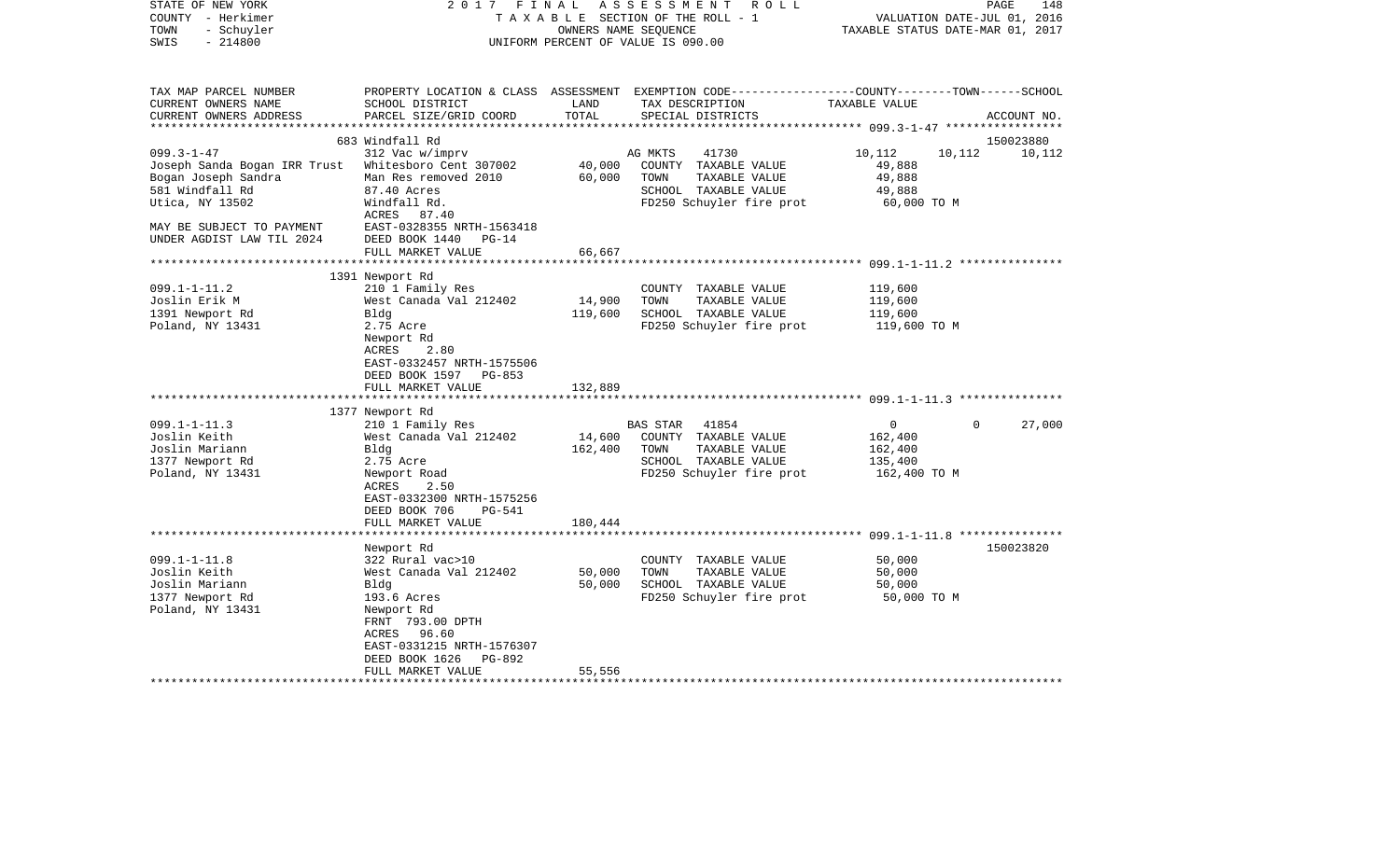| STATE OF NEW YORK<br>COUNTY - Herkimer<br>- Schuyler<br>TOWN<br>$-214800$<br>SWIS                 | 2017 FINAL                                                                                                                                                                                                           | OWNERS NAME SEOUENCE      | ASSESSMENT ROLL<br>TAXABLE SECTION OF THE ROLL - 1<br>UNIFORM PERCENT OF VALUE IS 090.00                                                  | VALUATION DATE-JUL 01, 2016<br>TAXABLE STATUS DATE-MAR 01, 2017 | PAGE<br>149        |
|---------------------------------------------------------------------------------------------------|----------------------------------------------------------------------------------------------------------------------------------------------------------------------------------------------------------------------|---------------------------|-------------------------------------------------------------------------------------------------------------------------------------------|-----------------------------------------------------------------|--------------------|
| TAX MAP PARCEL NUMBER<br>CURRENT OWNERS NAME<br>CURRENT OWNERS ADDRESS                            | SCHOOL DISTRICT<br>PARCEL SIZE/GRID COORD                                                                                                                                                                            | LAND<br>TOTAL             | PROPERTY LOCATION & CLASS ASSESSMENT EXEMPTION CODE----------------COUNTY-------TOWN------SCHOOL<br>TAX DESCRIPTION<br>SPECIAL DISTRICTS  | TAXABLE VALUE                                                   | ACCOUNT NO.        |
| ***********************                                                                           |                                                                                                                                                                                                                      |                           |                                                                                                                                           |                                                                 |                    |
| $099.4 - 3 - 33$<br>Joyner John Douglas III<br>1012 S Sunnybrook Rd<br>Wilson, NC 27893           | Hawthorne Rd<br>322 Rural vac>10<br>West Canada Val 212402<br>split #6 lot $32$<br>Land & Lakes<br>Hawthorne Rd<br>FRNT 383.10 DPTH<br>ACRES 12.50<br>EAST-0344878 NRTH-1566676                                      | 36,900<br>36,900          | COUNTY TAXABLE VALUE<br>TAXABLE VALUE<br>TOWN<br>SCHOOL TAXABLE VALUE<br>FD250 Schuyler fire prot                                         | 36,900<br>36,900<br>36,900<br>36,900 TO M                       | 150003180          |
|                                                                                                   | DEED BOOK 942<br>PG-205<br>FULL MARKET VALUE                                                                                                                                                                         | 41,000                    |                                                                                                                                           |                                                                 |                    |
|                                                                                                   | *************************                                                                                                                                                                                            | ***************           | ******************************* 112.2–2–20 *****************                                                                              |                                                                 |                    |
|                                                                                                   | 3609 State Route 5                                                                                                                                                                                                   |                           |                                                                                                                                           |                                                                 | 150021060          |
| $112.2 - 2 - 20$<br>Juliano James R<br>3609 State Route 5<br>Frankfort, NY 13340                  | 240 Rural res<br>Frankfort-Schuy 212602<br>N Bldg 3 Garages<br>$3 \t12.2$<br>State<br>ACRES 13.60<br>EAST-0339166 NRTH-1538682<br>DEED BOOK 703<br>PG-993                                                            | 22,800<br>159,000         | 41834<br>ENH STAR<br>COUNTY TAXABLE VALUE<br>TOWN<br>TAXABLE VALUE<br>SCHOOL TAXABLE VALUE<br>FD250 Schuyler fire prot                    | 0<br>159,000<br>159,000<br>100,050<br>159,000 TO M              | $\Omega$<br>58,950 |
|                                                                                                   | FULL MARKET VALUE                                                                                                                                                                                                    | 176,667                   |                                                                                                                                           |                                                                 |                    |
| $104.2 - 2 - 5.9$<br>Juliano Rev Trust<br>Juliano Joseph<br>2357 State Route 5<br>Utica, NY 13502 | *******************<br>2389 State Route 5<br>300 Vacant Land<br>Whitesboro Cent 307002<br>split from Digristina<br>FRNT 39.30 DPTH<br>ACRES<br>1.10<br>EAST-0319739 NRTH-1554008<br>DEED BOOK 1527 PG-740            | 500<br>500                | COUNTY TAXABLE VALUE<br>TOWN<br>TAXABLE VALUE<br>SCHOOL TAXABLE VALUE<br>FD250 Schuyler fire prot<br>WD170 Schuyler water #2<br>1.00 UN M | 500<br>500<br>500<br>500 TO M<br>33,300 TO C                    | 150005280          |
|                                                                                                   | FULL MARKET VALUE<br>*************************                                                                                                                                                                       | 556                       |                                                                                                                                           |                                                                 |                    |
|                                                                                                   |                                                                                                                                                                                                                      |                           |                                                                                                                                           |                                                                 | 150075002          |
| $104.2 - 2 - 6$<br>Juliano Rev Trust<br>Juliano Joseph<br>2357 State Route 5<br>Utica, NY 13502   | Off State Rd<br>331 Com vac w/im<br>Whitesboro Cent 307002<br>N Bldg & 5 Green Houses<br>2.580<br>Off State Rd<br>FRNT 180.00 DPTH 145.00<br>EAST-0319626 NRTH-1553898<br>DEED BOOK 1527 PG-740<br>FULL MARKET VALUE | 6,000<br>75,300<br>83,667 | COUNTY TAXABLE VALUE<br>TOWN<br>TAXABLE VALUE<br>SCHOOL TAXABLE VALUE<br>FD250 Schuyler fire prot<br>WD170 Schuyler water #2<br>1.00 UN M | 75,300<br>75,300<br>75,300<br>75,300 TO M<br>75,300 TO C        |                    |
|                                                                                                   |                                                                                                                                                                                                                      |                           |                                                                                                                                           |                                                                 |                    |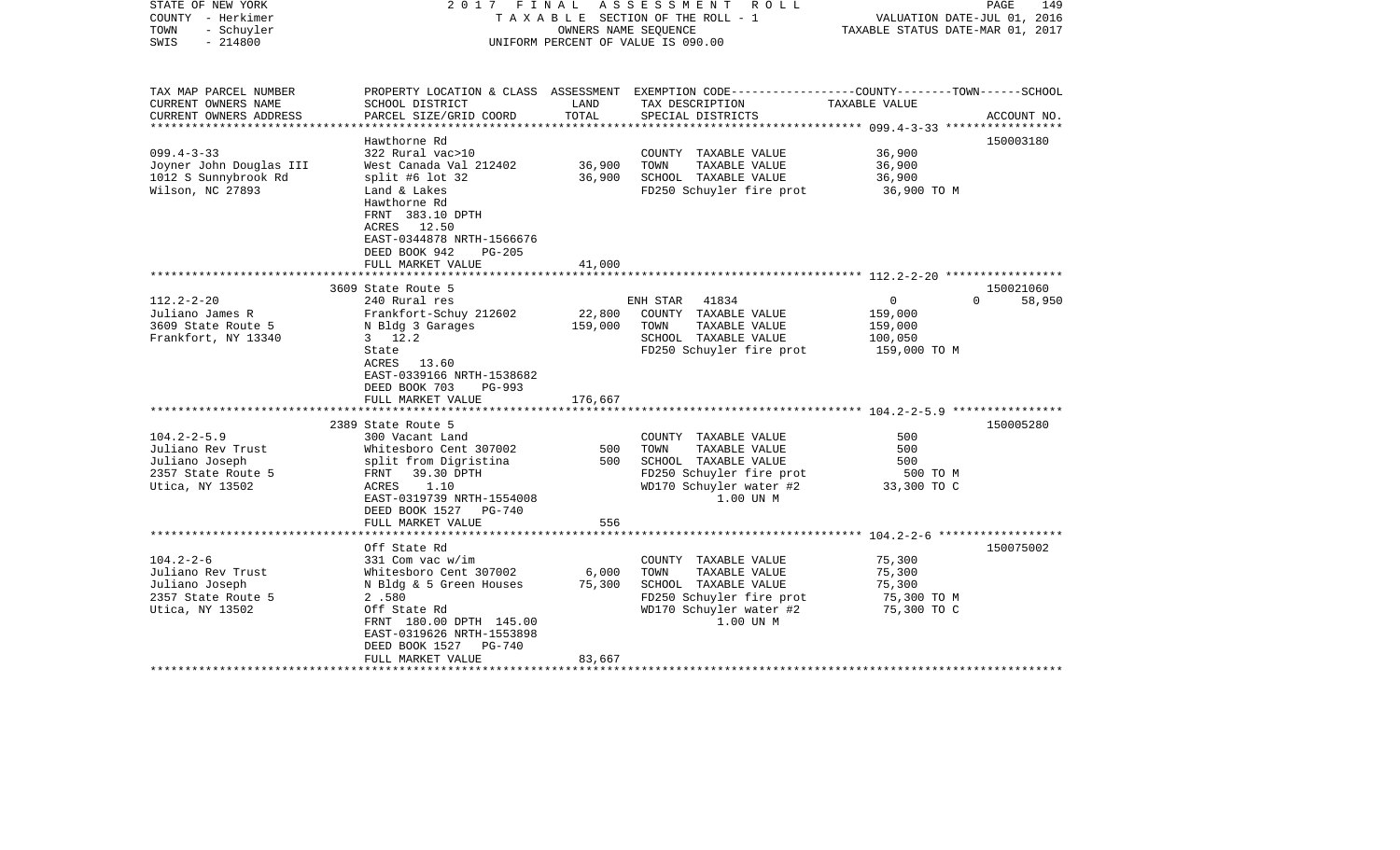| STATE OF NEW YORK<br>COUNTY - Herkimer<br>- Schuyler<br>TOWN<br>$-214800$<br>SWIS |                                                    | OWNERS NAME SEQUENCE | 2017 FINAL ASSESSMENT ROLL<br>TAXABLE SECTION OF THE ROLL - 1<br>UNIFORM PERCENT OF VALUE IS 090.00                                     | VALUATION DATE-JUL 01, 2016<br>TAXABLE STATUS DATE-MAR 01, 2017 | PAGE<br>150                     |
|-----------------------------------------------------------------------------------|----------------------------------------------------|----------------------|-----------------------------------------------------------------------------------------------------------------------------------------|-----------------------------------------------------------------|---------------------------------|
| TAX MAP PARCEL NUMBER<br>CURRENT OWNERS NAME<br>CURRENT OWNERS ADDRESS            | SCHOOL DISTRICT<br>PARCEL SIZE/GRID COORD          | LAND<br>TOTAL        | PROPERTY LOCATION & CLASS ASSESSMENT EXEMPTION CODE----------------COUNTY-------TOWN-----SCHOOL<br>TAX DESCRIPTION<br>SPECIAL DISTRICTS | TAXABLE VALUE                                                   | ACCOUNT NO.                     |
|                                                                                   |                                                    |                      |                                                                                                                                         |                                                                 |                                 |
| $104.2 - 2 - 7$                                                                   | 2365 State Route 5 Rd<br>210 1 Family Res          |                      | ENH STAR<br>41834                                                                                                                       | $\overline{0}$                                                  | 150009840<br>$\Omega$<br>58,950 |
| Juliano Rev Trust                                                                 | Whitesboro Cent 307002                             | 12,000               | COUNTY TAXABLE VALUE                                                                                                                    | 96,000                                                          |                                 |
| Juliano Joseph                                                                    | Residence W/apt W/gar                              | 96,000               | TOWN<br>TAXABLE VALUE                                                                                                                   | 96,000                                                          |                                 |
| 2357 State Route 5                                                                | 10<br>1                                            |                      | SCHOOL TAXABLE VALUE                                                                                                                    | 37,050                                                          |                                 |
| Utica, NY 13502                                                                   | State                                              |                      | FD250 Schuyler fire prot                                                                                                                | 96,000 TO M                                                     |                                 |
|                                                                                   | FRNT 180.00 DPTH 200.00                            |                      | WD170 Schuyler water #2                                                                                                                 | 5,300 TO C                                                      |                                 |
|                                                                                   | 0.82<br>ACRES                                      |                      | 1.00 UN M                                                                                                                               |                                                                 |                                 |
|                                                                                   | EAST-0319546 NRTH-1553750                          |                      |                                                                                                                                         |                                                                 |                                 |
|                                                                                   | DEED BOOK 1527 PG-740<br>FULL MARKET VALUE         | 106,667              |                                                                                                                                         |                                                                 |                                 |
|                                                                                   |                                                    |                      |                                                                                                                                         |                                                                 |                                 |
|                                                                                   | 2357 State Route 5                                 |                      |                                                                                                                                         |                                                                 | 150005460                       |
| $104.2 - 2 - 8$                                                                   | 220 2 Family Res                                   |                      | BAS STAR 41854                                                                                                                          | $\overline{0}$                                                  | $\Omega$<br>27,000              |
| Juliano Rev Trust                                                                 | Whitesboro Cent 307002                             | 11,900               | COUNTY TAXABLE VALUE                                                                                                                    | 125,800                                                         |                                 |
| Juliano Joseph                                                                    | N Bldg 2 Grn Hses                                  | 125,800              | TOWN<br>TAXABLE VALUE                                                                                                                   | 125,800                                                         |                                 |
| 2357 State Route 5                                                                | $3 \quad 1$                                        |                      | SCHOOL TAXABLE VALUE                                                                                                                    | 98,800                                                          |                                 |
| Utica, NY 13502                                                                   | State                                              |                      | FD250 Schuyler fire prot                                                                                                                | 125,800 TO M                                                    |                                 |
|                                                                                   | FRNT 160.00 DPTH 220.00                            |                      | WD170 Schuyler water #2                                                                                                                 | 125,800 TO C                                                    |                                 |
|                                                                                   | ACRES<br>0.80                                      |                      | 1.00 UN M                                                                                                                               |                                                                 |                                 |
|                                                                                   | EAST-0319401 NRTH-1553849<br>DEED BOOK 1527 PG-740 |                      |                                                                                                                                         |                                                                 |                                 |
|                                                                                   | FULL MARKET VALUE                                  | 139,778              |                                                                                                                                         |                                                                 |                                 |
|                                                                                   |                                                    |                      |                                                                                                                                         |                                                                 |                                 |
|                                                                                   | State Route 5                                      |                      |                                                                                                                                         |                                                                 | 150009810                       |
| $104.2 - 2 - 73$                                                                  | 105 Vac farmland                                   |                      | 41730<br>AG MKTS                                                                                                                        | 7,381<br>7,381                                                  | 7,381                           |
| Juliano Rev Trust                                                                 | Whitesboro Cent 307002                             | 36,500               | COUNTY TAXABLE VALUE                                                                                                                    | 50,919                                                          |                                 |
| Juliano Joseph                                                                    | Bldg                                               | 58,300               | TOWN<br>TAXABLE VALUE                                                                                                                   | 50,919                                                          |                                 |
| 2357 State Route 5                                                                | 2 49                                               |                      | SCHOOL TAXABLE VALUE                                                                                                                    | 50,919                                                          |                                 |
| Utica, NY 13502                                                                   | State                                              |                      | FD250 Schuyler fire prot                                                                                                                | 58,300 ТО М                                                     |                                 |
|                                                                                   | FRNT 637.00 DPTH                                   |                      | WD170 Schuyler water #2                                                                                                                 | 1,400 TO C                                                      |                                 |
| MAY BE SUBJECT TO PAYMENT<br>UNDER AGDIST LAW TIL 2024                            | 39.70<br>ACRES<br>EAST-0319147 NRTH-1553632        |                      | 1.00 UN M                                                                                                                               |                                                                 |                                 |
|                                                                                   | DEED BOOK 1527 PG-740                              |                      |                                                                                                                                         |                                                                 |                                 |
|                                                                                   | FULL MARKET VALUE                                  | 64,778               |                                                                                                                                         |                                                                 |                                 |
|                                                                                   |                                                    |                      |                                                                                                                                         |                                                                 |                                 |
|                                                                                   | State Route 5                                      |                      |                                                                                                                                         |                                                                 | 150000030                       |
| $112.4 - 3 - 5.2$                                                                 | 311 Res vac land                                   |                      | COUNTY TAXABLE VALUE                                                                                                                    | 200                                                             |                                 |
| Juliano Robin Lynn                                                                | Frankfort-Schuy 212602                             | 200                  | TOWN<br>TAXABLE VALUE                                                                                                                   | 200                                                             |                                 |
| 3855 State Route 5                                                                | Single Family Residence                            | 200                  | SCHOOL TAXABLE VALUE                                                                                                                    | 200                                                             |                                 |
| Frankfort, NY 13340                                                               | W/ Att Garage                                      |                      | FD250 Schuyler fire prot                                                                                                                | 200 TO M                                                        |                                 |
|                                                                                   | EAST-0342386 NRTH-1534694                          |                      |                                                                                                                                         |                                                                 |                                 |
|                                                                                   | DEED BOOK 1244 PG-619                              | 222                  |                                                                                                                                         |                                                                 |                                 |
| ********************                                                              | FULL MARKET VALUE                                  |                      |                                                                                                                                         |                                                                 |                                 |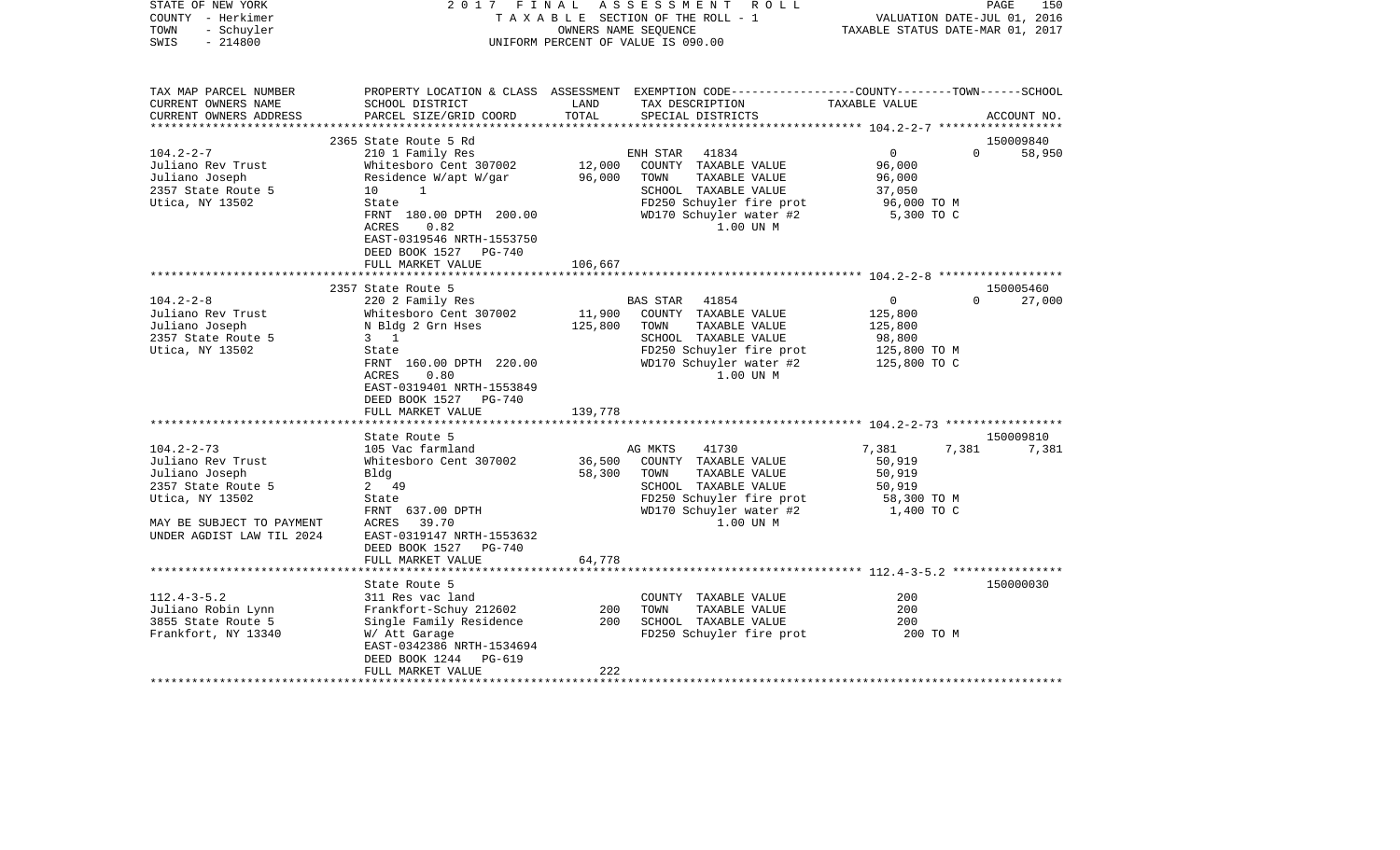| STATE OF NEW YORK<br>COUNTY - Herkimer<br>- Schuyler<br>TOWN<br>$-214800$<br>SWIS                                                   | 2017 FINAL                                                                                                                                                                           | OWNERS NAME SEQUENCE       | ASSESSMENT<br>R O L L<br>TAXABLE SECTION OF THE ROLL - 1<br>UNIFORM PERCENT OF VALUE IS 090.00                                         | VALUATION DATE-JUL 01, 2016<br>TAXABLE STATUS DATE-MAR 01, 2017 | PAGE<br>151        |
|-------------------------------------------------------------------------------------------------------------------------------------|--------------------------------------------------------------------------------------------------------------------------------------------------------------------------------------|----------------------------|----------------------------------------------------------------------------------------------------------------------------------------|-----------------------------------------------------------------|--------------------|
| TAX MAP PARCEL NUMBER<br>CURRENT OWNERS NAME<br>CURRENT OWNERS ADDRESS<br>**********************                                    | SCHOOL DISTRICT<br>PARCEL SIZE/GRID COORD                                                                                                                                            | LAND<br>TOTAL              | PROPERTY LOCATION & CLASS ASSESSMENT EXEMPTION CODE---------------COUNTY-------TOWN-----SCHOOL<br>TAX DESCRIPTION<br>SPECIAL DISTRICTS | TAXABLE VALUE                                                   | ACCOUNT NO.        |
|                                                                                                                                     | 3855 State Route 5                                                                                                                                                                   |                            |                                                                                                                                        |                                                                 | 150007110          |
| $112.4 - 3 - 6.1$<br>Juliano Robin Lynn<br>3855 State Route 5<br>Frankfort, NY 13340                                                | 283 Res w/Comuse<br>Frankfort-Schuy 212602<br>Residence<br>EAST-0342286 NRTH-1534659<br>DEED BOOK 848<br>PG-139<br>FULL MARKET VALUE                                                 | 13,600<br>87,700<br>97,444 | 41854<br><b>BAS STAR</b><br>COUNTY TAXABLE VALUE<br>TAXABLE VALUE<br>TOWN<br>SCHOOL TAXABLE VALUE<br>FD250 Schuyler fire prot          | $\mathbf 0$<br>87,700<br>87,700<br>60,700<br>87,700 TO M        | $\Omega$<br>27,000 |
|                                                                                                                                     | ***********************                                                                                                                                                              | ************               |                                                                                                                                        | ****************** 105.1-1-19 *****************                 |                    |
| $105.1 - 1 - 19$<br>K Squared Engineered Systems<br>311 N James St<br>Rome, NY 13440-5146                                           | 241 Sullivan Rd<br>210 1 Family Res<br>Whitesboro Cent 307002<br>Bldg<br>5.01 Acres<br>Sullivan<br>5.01<br>ACRES<br>EAST-0332944 NRTH-1555659<br>DEED BOOK 1314<br><b>PG-990</b>     | 16,500<br>43,000           | COUNTY TAXABLE VALUE<br>TOWN<br>TAXABLE VALUE<br>SCHOOL TAXABLE VALUE<br>FD250 Schuyler fire prot                                      | 43,000<br>43,000<br>43,000<br>43,000 TO M                       | 150005790          |
|                                                                                                                                     | FULL MARKET VALUE                                                                                                                                                                    | 47,778                     |                                                                                                                                        |                                                                 |                    |
|                                                                                                                                     |                                                                                                                                                                                      |                            |                                                                                                                                        |                                                                 |                    |
| $099.3 - 1 - 17$<br>Kaczynski Alex M<br>103 Moore Ave<br>Binghamton, NY 13903                                                       | 519 Hawthorne Rd<br>240 Rural res<br>Whitesboro Cent 307002<br>Bldg<br>$3\qquad 20$<br>Farm To Market<br>ACRES<br>15.40<br>EAST-0336028 NRTH-1563652<br>DEED BOOK 851<br>PG-496      | 23,700<br>85,900           | COUNTY TAXABLE VALUE<br>TOWN<br>TAXABLE VALUE<br>SCHOOL TAXABLE VALUE<br>FD250 Schuyler fire prot                                      | 85,900<br>85,900<br>85,900<br>85,900 TO M                       | 150010050          |
|                                                                                                                                     | FULL MARKET VALUE                                                                                                                                                                    | 95,444                     |                                                                                                                                        |                                                                 |                    |
| $104.2 - 2 - 36$                                                                                                                    | ************************<br>110 Sterling Dr<br>210 1 Family Res                                                                                                                      |                            | COUNTY TAXABLE VALUE                                                                                                                   | ****** 104.2-2-36 ******************<br>60,600                  | 150001080          |
| Kadic Senahid<br>110 Sterling Dr<br>Utica, NY 13502                                                                                 | Whitesboro Cent 307002<br>Е<br>Trl<br>1/3<br>3 <sup>7</sup><br>Sterling Drive<br>FRNT 106.00 DPTH 130.00<br>EAST-0324281 NRTH-1556988<br>DEED BOOK 2017 PG-1569<br>FULL MARKET VALUE | 8,300<br>60,600<br>67,333  | TOWN<br>TAXABLE VALUE<br>SCHOOL TAXABLE VALUE<br>FD250 Schuyler fire prot<br>WD170 Schuyler water #2<br>1.00 UN M                      | 60,600<br>60,600<br>60,600 TO M<br>60,600 TO C                  |                    |
|                                                                                                                                     |                                                                                                                                                                                      |                            |                                                                                                                                        |                                                                 |                    |
| $112.2 - 1 - 23.13$<br>Kane Brandon<br>584 Bush Rd<br>Frankfort, NY 13340<br>MAY BE SUBJECT TO PAYMENT<br>UNDER AGDIST LAW TIL 2022 | 372 Baum Rd<br>314 Rural vac<10<br>Frankfort-Schuy 212602<br>3.0 Acres South of Baum r<br>Baum<br>FRNT 310.00 DPTH<br>ACRES<br>3.00<br>EAST-0346486 NRTH-1542145                     | 3,000<br>3,000             | COUNTY TAXABLE VALUE<br>TOWN<br>TAXABLE VALUE<br>SCHOOL TAXABLE VALUE<br>FD250 Schuyler fire prot                                      | 3,000<br>3,000<br>3,000<br>3,000 TO M                           | 150003810          |
| **********                                                                                                                          | DEED BOOK 2017 PG-650<br>FULL MARKET VALUE                                                                                                                                           | 3,333                      |                                                                                                                                        |                                                                 |                    |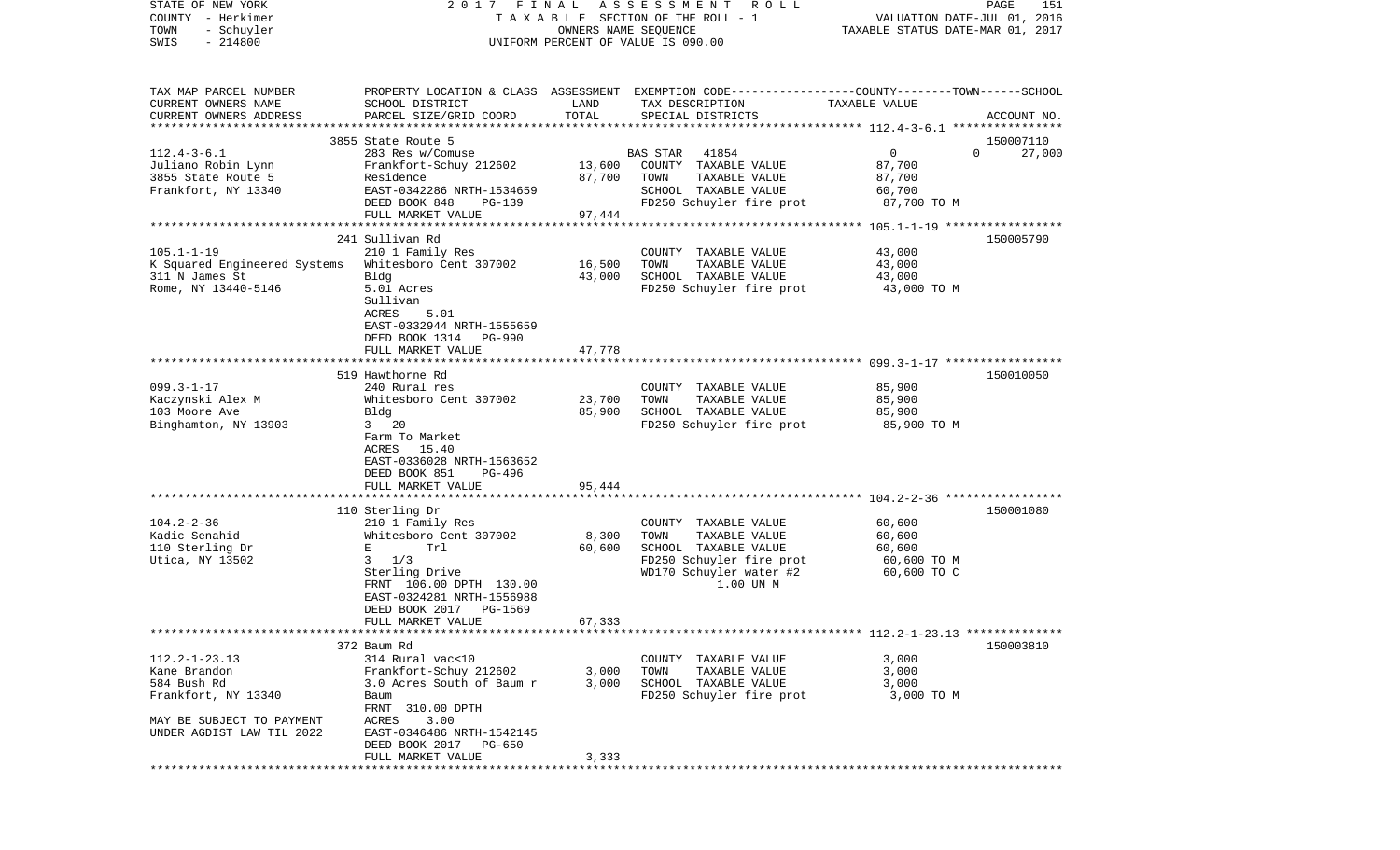| PROPERTY LOCATION & CLASS ASSESSMENT EXEMPTION CODE---------------COUNTY-------TOWN------SCHOOL<br>TAX MAP PARCEL NUMBER<br>TAX DESCRIPTION<br>CURRENT OWNERS NAME<br>SCHOOL DISTRICT<br>LAND<br>TAXABLE VALUE<br>TOTAL<br>CURRENT OWNERS ADDRESS<br>PARCEL SIZE/GRID COORD<br>SPECIAL DISTRICTS<br>ACCOUNT NO.<br>***********************<br>150003120<br>356 Bush Rd<br>$105.2 - 1 - 27.1$<br>112 Dairy farm<br>41730<br>2,193<br>2,193<br>AG MKTS<br>2,193<br>Frankfort-Schuy 212602<br>35,300<br>COUNTY TAXABLE VALUE<br>Kane Eric<br>51,607<br>Kane Nancy<br>Vac Ag Ex Ld 56A<br>53,800<br>TOWN<br>TAXABLE VALUE<br>51,607<br>SCHOOL TAXABLE VALUE<br>404 Bush Rd<br>56 Acres<br>51,607<br>Frankfort, NY 13340<br>FD250 Schuyler fire prot<br>Bush<br>53,800 TO M<br>ACRES 53.30<br>MAY BE SUBJECT TO PAYMENT<br>EAST-0339412 NRTH-1554325<br>DEED BOOK 00000<br>UNDER AGDIST LAW TIL 2024<br>FULL MARKET VALUE<br>59,778<br>*********<br>404 Bush Rd<br>150011340<br>$\overline{0}$<br>27,000<br>$105.2 - 1 - 25$<br>210 1 Family Res<br>BAS STAR 41854<br>$\Omega$<br>Frankfort-Schuy 212602<br>12,500<br>COUNTY TAXABLE VALUE<br>66,700<br>Kane Eric M<br>66,700<br>Kane Nancy R<br>$S \sim$<br>Bldg<br>TOWN<br>TAXABLE VALUE<br>66,700<br>404 Bush Rd<br>1a 1<br>SCHOOL TAXABLE VALUE<br>39,700<br>FD250 Schuyler fire prot<br>Frankfort, NY 13340<br>66,700 TO M<br>Bush<br>FRNT 209.00 DPTH 184.00<br>EAST-0303052 NRTH-1130201<br>DEED BOOK 682<br>$PG-457$<br>FULL MARKET VALUE<br>74,111<br>*******************************    105.2-1-17.1    ***************<br>493 Bush Rd<br>150010290<br>$105.2 - 1 - 17.1$<br>13,500<br>13,500<br>112 Dairy farm<br>VET COM CT 41131<br>$\Omega$<br>62,300 AG MKTS<br>41730<br>9,375<br>9,375<br>9,375<br>Kane Fred L<br>Frankfort-Schuy 212602<br>142,500 ENH STAR 41834<br>58,950<br>493 Bush Rd<br>Bldgs Ag Ex Ld 111A<br>$\overline{0}$<br>$\overline{0}$<br>Frankfort, NY 13340<br>111 Acres<br>COUNTY TAXABLE VALUE<br>119,625<br>TAXABLE VALUE<br>3000 Res<br>TOWN<br>119,625<br>SCHOOL TAXABLE VALUE<br>MAY BE SUBJECT TO PAYMENT<br>ACRES 111.00<br>74,175<br>UNDER AGDIST LAW TIL 2024<br>EAST-0342139 NRTH-1556338<br>FD250 Schuyler fire prot<br>142,500 TO M<br>DEED BOOK 00000<br>158,333<br>FULL MARKET VALUE<br>*************************<br>150010170<br>6 Dutchtown Rd<br>13,500<br>$105.4 - 1 - 2$<br>210 1 Family Res<br>VET COM CT 41131<br>13,500<br>- 0<br>13,900 BAS STAR 41854<br>27,000<br>Frankfort-Schuy 212602<br>$\overline{0}$<br>$\Omega$<br>Kane Leroy<br>6 Dutchtown Rd<br>123,500<br>modular to be set up<br>COUNTY TAXABLE VALUE<br>110,000<br>Frankfort, NY 13340<br>$3 \quad 1$<br>TOWN<br>TAXABLE VALUE<br>110,000<br>Dutchtown<br>SCHOOL TAXABLE VALUE<br>96,500<br>FD250 Schuyler fire prot<br>ACRES<br>1.50<br>123,500 TO M<br>EAST-0341371 NRTH-1544382<br>DEED BOOK 942<br>PG-466<br>137,222<br>FULL MARKET VALUE | STATE OF NEW YORK<br>COUNTY - Herkimer<br>TOWN<br>- Schuyler<br>$-214800$<br>SWIS | 2017 FINAL | ASSESSMENT<br>R O L L<br>TAXABLE SECTION OF THE ROLL - 1<br>OWNERS NAME SEQUENCE<br>UNIFORM PERCENT OF VALUE IS 090.00 | PAGE<br>152<br>VALUATION DATE-JUL 01, 2016<br>TAXABLE STATUS DATE-MAR 01, 2017 |
|-------------------------------------------------------------------------------------------------------------------------------------------------------------------------------------------------------------------------------------------------------------------------------------------------------------------------------------------------------------------------------------------------------------------------------------------------------------------------------------------------------------------------------------------------------------------------------------------------------------------------------------------------------------------------------------------------------------------------------------------------------------------------------------------------------------------------------------------------------------------------------------------------------------------------------------------------------------------------------------------------------------------------------------------------------------------------------------------------------------------------------------------------------------------------------------------------------------------------------------------------------------------------------------------------------------------------------------------------------------------------------------------------------------------------------------------------------------------------------------------------------------------------------------------------------------------------------------------------------------------------------------------------------------------------------------------------------------------------------------------------------------------------------------------------------------------------------------------------------------------------------------------------------------------------------------------------------------------------------------------------------------------------------------------------------------------------------------------------------------------------------------------------------------------------------------------------------------------------------------------------------------------------------------------------------------------------------------------------------------------------------------------------------------------------------------------------------------------------------------------------------------------------------------------------------------------------------------------------------------------------------------------------------------------------------------------------------------------------------------------------------------------------------------------------------------------------------------------------------------------------------------------------------------------|-----------------------------------------------------------------------------------|------------|------------------------------------------------------------------------------------------------------------------------|--------------------------------------------------------------------------------|
|                                                                                                                                                                                                                                                                                                                                                                                                                                                                                                                                                                                                                                                                                                                                                                                                                                                                                                                                                                                                                                                                                                                                                                                                                                                                                                                                                                                                                                                                                                                                                                                                                                                                                                                                                                                                                                                                                                                                                                                                                                                                                                                                                                                                                                                                                                                                                                                                                                                                                                                                                                                                                                                                                                                                                                                                                                                                                                                   |                                                                                   |            |                                                                                                                        |                                                                                |
|                                                                                                                                                                                                                                                                                                                                                                                                                                                                                                                                                                                                                                                                                                                                                                                                                                                                                                                                                                                                                                                                                                                                                                                                                                                                                                                                                                                                                                                                                                                                                                                                                                                                                                                                                                                                                                                                                                                                                                                                                                                                                                                                                                                                                                                                                                                                                                                                                                                                                                                                                                                                                                                                                                                                                                                                                                                                                                                   |                                                                                   |            |                                                                                                                        |                                                                                |
|                                                                                                                                                                                                                                                                                                                                                                                                                                                                                                                                                                                                                                                                                                                                                                                                                                                                                                                                                                                                                                                                                                                                                                                                                                                                                                                                                                                                                                                                                                                                                                                                                                                                                                                                                                                                                                                                                                                                                                                                                                                                                                                                                                                                                                                                                                                                                                                                                                                                                                                                                                                                                                                                                                                                                                                                                                                                                                                   |                                                                                   |            |                                                                                                                        |                                                                                |
|                                                                                                                                                                                                                                                                                                                                                                                                                                                                                                                                                                                                                                                                                                                                                                                                                                                                                                                                                                                                                                                                                                                                                                                                                                                                                                                                                                                                                                                                                                                                                                                                                                                                                                                                                                                                                                                                                                                                                                                                                                                                                                                                                                                                                                                                                                                                                                                                                                                                                                                                                                                                                                                                                                                                                                                                                                                                                                                   |                                                                                   |            |                                                                                                                        |                                                                                |
|                                                                                                                                                                                                                                                                                                                                                                                                                                                                                                                                                                                                                                                                                                                                                                                                                                                                                                                                                                                                                                                                                                                                                                                                                                                                                                                                                                                                                                                                                                                                                                                                                                                                                                                                                                                                                                                                                                                                                                                                                                                                                                                                                                                                                                                                                                                                                                                                                                                                                                                                                                                                                                                                                                                                                                                                                                                                                                                   |                                                                                   |            |                                                                                                                        |                                                                                |
|                                                                                                                                                                                                                                                                                                                                                                                                                                                                                                                                                                                                                                                                                                                                                                                                                                                                                                                                                                                                                                                                                                                                                                                                                                                                                                                                                                                                                                                                                                                                                                                                                                                                                                                                                                                                                                                                                                                                                                                                                                                                                                                                                                                                                                                                                                                                                                                                                                                                                                                                                                                                                                                                                                                                                                                                                                                                                                                   |                                                                                   |            |                                                                                                                        |                                                                                |
|                                                                                                                                                                                                                                                                                                                                                                                                                                                                                                                                                                                                                                                                                                                                                                                                                                                                                                                                                                                                                                                                                                                                                                                                                                                                                                                                                                                                                                                                                                                                                                                                                                                                                                                                                                                                                                                                                                                                                                                                                                                                                                                                                                                                                                                                                                                                                                                                                                                                                                                                                                                                                                                                                                                                                                                                                                                                                                                   |                                                                                   |            |                                                                                                                        |                                                                                |
|                                                                                                                                                                                                                                                                                                                                                                                                                                                                                                                                                                                                                                                                                                                                                                                                                                                                                                                                                                                                                                                                                                                                                                                                                                                                                                                                                                                                                                                                                                                                                                                                                                                                                                                                                                                                                                                                                                                                                                                                                                                                                                                                                                                                                                                                                                                                                                                                                                                                                                                                                                                                                                                                                                                                                                                                                                                                                                                   |                                                                                   |            |                                                                                                                        |                                                                                |
|                                                                                                                                                                                                                                                                                                                                                                                                                                                                                                                                                                                                                                                                                                                                                                                                                                                                                                                                                                                                                                                                                                                                                                                                                                                                                                                                                                                                                                                                                                                                                                                                                                                                                                                                                                                                                                                                                                                                                                                                                                                                                                                                                                                                                                                                                                                                                                                                                                                                                                                                                                                                                                                                                                                                                                                                                                                                                                                   |                                                                                   |            |                                                                                                                        |                                                                                |
|                                                                                                                                                                                                                                                                                                                                                                                                                                                                                                                                                                                                                                                                                                                                                                                                                                                                                                                                                                                                                                                                                                                                                                                                                                                                                                                                                                                                                                                                                                                                                                                                                                                                                                                                                                                                                                                                                                                                                                                                                                                                                                                                                                                                                                                                                                                                                                                                                                                                                                                                                                                                                                                                                                                                                                                                                                                                                                                   |                                                                                   |            |                                                                                                                        |                                                                                |
|                                                                                                                                                                                                                                                                                                                                                                                                                                                                                                                                                                                                                                                                                                                                                                                                                                                                                                                                                                                                                                                                                                                                                                                                                                                                                                                                                                                                                                                                                                                                                                                                                                                                                                                                                                                                                                                                                                                                                                                                                                                                                                                                                                                                                                                                                                                                                                                                                                                                                                                                                                                                                                                                                                                                                                                                                                                                                                                   |                                                                                   |            |                                                                                                                        |                                                                                |
|                                                                                                                                                                                                                                                                                                                                                                                                                                                                                                                                                                                                                                                                                                                                                                                                                                                                                                                                                                                                                                                                                                                                                                                                                                                                                                                                                                                                                                                                                                                                                                                                                                                                                                                                                                                                                                                                                                                                                                                                                                                                                                                                                                                                                                                                                                                                                                                                                                                                                                                                                                                                                                                                                                                                                                                                                                                                                                                   |                                                                                   |            |                                                                                                                        |                                                                                |
|                                                                                                                                                                                                                                                                                                                                                                                                                                                                                                                                                                                                                                                                                                                                                                                                                                                                                                                                                                                                                                                                                                                                                                                                                                                                                                                                                                                                                                                                                                                                                                                                                                                                                                                                                                                                                                                                                                                                                                                                                                                                                                                                                                                                                                                                                                                                                                                                                                                                                                                                                                                                                                                                                                                                                                                                                                                                                                                   |                                                                                   |            |                                                                                                                        |                                                                                |
|                                                                                                                                                                                                                                                                                                                                                                                                                                                                                                                                                                                                                                                                                                                                                                                                                                                                                                                                                                                                                                                                                                                                                                                                                                                                                                                                                                                                                                                                                                                                                                                                                                                                                                                                                                                                                                                                                                                                                                                                                                                                                                                                                                                                                                                                                                                                                                                                                                                                                                                                                                                                                                                                                                                                                                                                                                                                                                                   |                                                                                   |            |                                                                                                                        |                                                                                |
|                                                                                                                                                                                                                                                                                                                                                                                                                                                                                                                                                                                                                                                                                                                                                                                                                                                                                                                                                                                                                                                                                                                                                                                                                                                                                                                                                                                                                                                                                                                                                                                                                                                                                                                                                                                                                                                                                                                                                                                                                                                                                                                                                                                                                                                                                                                                                                                                                                                                                                                                                                                                                                                                                                                                                                                                                                                                                                                   |                                                                                   |            |                                                                                                                        |                                                                                |
|                                                                                                                                                                                                                                                                                                                                                                                                                                                                                                                                                                                                                                                                                                                                                                                                                                                                                                                                                                                                                                                                                                                                                                                                                                                                                                                                                                                                                                                                                                                                                                                                                                                                                                                                                                                                                                                                                                                                                                                                                                                                                                                                                                                                                                                                                                                                                                                                                                                                                                                                                                                                                                                                                                                                                                                                                                                                                                                   |                                                                                   |            |                                                                                                                        |                                                                                |
|                                                                                                                                                                                                                                                                                                                                                                                                                                                                                                                                                                                                                                                                                                                                                                                                                                                                                                                                                                                                                                                                                                                                                                                                                                                                                                                                                                                                                                                                                                                                                                                                                                                                                                                                                                                                                                                                                                                                                                                                                                                                                                                                                                                                                                                                                                                                                                                                                                                                                                                                                                                                                                                                                                                                                                                                                                                                                                                   |                                                                                   |            |                                                                                                                        |                                                                                |
|                                                                                                                                                                                                                                                                                                                                                                                                                                                                                                                                                                                                                                                                                                                                                                                                                                                                                                                                                                                                                                                                                                                                                                                                                                                                                                                                                                                                                                                                                                                                                                                                                                                                                                                                                                                                                                                                                                                                                                                                                                                                                                                                                                                                                                                                                                                                                                                                                                                                                                                                                                                                                                                                                                                                                                                                                                                                                                                   |                                                                                   |            |                                                                                                                        |                                                                                |
|                                                                                                                                                                                                                                                                                                                                                                                                                                                                                                                                                                                                                                                                                                                                                                                                                                                                                                                                                                                                                                                                                                                                                                                                                                                                                                                                                                                                                                                                                                                                                                                                                                                                                                                                                                                                                                                                                                                                                                                                                                                                                                                                                                                                                                                                                                                                                                                                                                                                                                                                                                                                                                                                                                                                                                                                                                                                                                                   |                                                                                   |            |                                                                                                                        |                                                                                |
|                                                                                                                                                                                                                                                                                                                                                                                                                                                                                                                                                                                                                                                                                                                                                                                                                                                                                                                                                                                                                                                                                                                                                                                                                                                                                                                                                                                                                                                                                                                                                                                                                                                                                                                                                                                                                                                                                                                                                                                                                                                                                                                                                                                                                                                                                                                                                                                                                                                                                                                                                                                                                                                                                                                                                                                                                                                                                                                   |                                                                                   |            |                                                                                                                        |                                                                                |
|                                                                                                                                                                                                                                                                                                                                                                                                                                                                                                                                                                                                                                                                                                                                                                                                                                                                                                                                                                                                                                                                                                                                                                                                                                                                                                                                                                                                                                                                                                                                                                                                                                                                                                                                                                                                                                                                                                                                                                                                                                                                                                                                                                                                                                                                                                                                                                                                                                                                                                                                                                                                                                                                                                                                                                                                                                                                                                                   |                                                                                   |            |                                                                                                                        |                                                                                |
|                                                                                                                                                                                                                                                                                                                                                                                                                                                                                                                                                                                                                                                                                                                                                                                                                                                                                                                                                                                                                                                                                                                                                                                                                                                                                                                                                                                                                                                                                                                                                                                                                                                                                                                                                                                                                                                                                                                                                                                                                                                                                                                                                                                                                                                                                                                                                                                                                                                                                                                                                                                                                                                                                                                                                                                                                                                                                                                   |                                                                                   |            |                                                                                                                        |                                                                                |
|                                                                                                                                                                                                                                                                                                                                                                                                                                                                                                                                                                                                                                                                                                                                                                                                                                                                                                                                                                                                                                                                                                                                                                                                                                                                                                                                                                                                                                                                                                                                                                                                                                                                                                                                                                                                                                                                                                                                                                                                                                                                                                                                                                                                                                                                                                                                                                                                                                                                                                                                                                                                                                                                                                                                                                                                                                                                                                                   |                                                                                   |            |                                                                                                                        |                                                                                |
|                                                                                                                                                                                                                                                                                                                                                                                                                                                                                                                                                                                                                                                                                                                                                                                                                                                                                                                                                                                                                                                                                                                                                                                                                                                                                                                                                                                                                                                                                                                                                                                                                                                                                                                                                                                                                                                                                                                                                                                                                                                                                                                                                                                                                                                                                                                                                                                                                                                                                                                                                                                                                                                                                                                                                                                                                                                                                                                   |                                                                                   |            |                                                                                                                        |                                                                                |
|                                                                                                                                                                                                                                                                                                                                                                                                                                                                                                                                                                                                                                                                                                                                                                                                                                                                                                                                                                                                                                                                                                                                                                                                                                                                                                                                                                                                                                                                                                                                                                                                                                                                                                                                                                                                                                                                                                                                                                                                                                                                                                                                                                                                                                                                                                                                                                                                                                                                                                                                                                                                                                                                                                                                                                                                                                                                                                                   |                                                                                   |            |                                                                                                                        |                                                                                |
|                                                                                                                                                                                                                                                                                                                                                                                                                                                                                                                                                                                                                                                                                                                                                                                                                                                                                                                                                                                                                                                                                                                                                                                                                                                                                                                                                                                                                                                                                                                                                                                                                                                                                                                                                                                                                                                                                                                                                                                                                                                                                                                                                                                                                                                                                                                                                                                                                                                                                                                                                                                                                                                                                                                                                                                                                                                                                                                   |                                                                                   |            |                                                                                                                        |                                                                                |
|                                                                                                                                                                                                                                                                                                                                                                                                                                                                                                                                                                                                                                                                                                                                                                                                                                                                                                                                                                                                                                                                                                                                                                                                                                                                                                                                                                                                                                                                                                                                                                                                                                                                                                                                                                                                                                                                                                                                                                                                                                                                                                                                                                                                                                                                                                                                                                                                                                                                                                                                                                                                                                                                                                                                                                                                                                                                                                                   |                                                                                   |            |                                                                                                                        |                                                                                |
|                                                                                                                                                                                                                                                                                                                                                                                                                                                                                                                                                                                                                                                                                                                                                                                                                                                                                                                                                                                                                                                                                                                                                                                                                                                                                                                                                                                                                                                                                                                                                                                                                                                                                                                                                                                                                                                                                                                                                                                                                                                                                                                                                                                                                                                                                                                                                                                                                                                                                                                                                                                                                                                                                                                                                                                                                                                                                                                   |                                                                                   |            |                                                                                                                        |                                                                                |
|                                                                                                                                                                                                                                                                                                                                                                                                                                                                                                                                                                                                                                                                                                                                                                                                                                                                                                                                                                                                                                                                                                                                                                                                                                                                                                                                                                                                                                                                                                                                                                                                                                                                                                                                                                                                                                                                                                                                                                                                                                                                                                                                                                                                                                                                                                                                                                                                                                                                                                                                                                                                                                                                                                                                                                                                                                                                                                                   |                                                                                   |            |                                                                                                                        |                                                                                |
|                                                                                                                                                                                                                                                                                                                                                                                                                                                                                                                                                                                                                                                                                                                                                                                                                                                                                                                                                                                                                                                                                                                                                                                                                                                                                                                                                                                                                                                                                                                                                                                                                                                                                                                                                                                                                                                                                                                                                                                                                                                                                                                                                                                                                                                                                                                                                                                                                                                                                                                                                                                                                                                                                                                                                                                                                                                                                                                   |                                                                                   |            |                                                                                                                        |                                                                                |
|                                                                                                                                                                                                                                                                                                                                                                                                                                                                                                                                                                                                                                                                                                                                                                                                                                                                                                                                                                                                                                                                                                                                                                                                                                                                                                                                                                                                                                                                                                                                                                                                                                                                                                                                                                                                                                                                                                                                                                                                                                                                                                                                                                                                                                                                                                                                                                                                                                                                                                                                                                                                                                                                                                                                                                                                                                                                                                                   |                                                                                   |            |                                                                                                                        |                                                                                |
|                                                                                                                                                                                                                                                                                                                                                                                                                                                                                                                                                                                                                                                                                                                                                                                                                                                                                                                                                                                                                                                                                                                                                                                                                                                                                                                                                                                                                                                                                                                                                                                                                                                                                                                                                                                                                                                                                                                                                                                                                                                                                                                                                                                                                                                                                                                                                                                                                                                                                                                                                                                                                                                                                                                                                                                                                                                                                                                   |                                                                                   |            |                                                                                                                        |                                                                                |
|                                                                                                                                                                                                                                                                                                                                                                                                                                                                                                                                                                                                                                                                                                                                                                                                                                                                                                                                                                                                                                                                                                                                                                                                                                                                                                                                                                                                                                                                                                                                                                                                                                                                                                                                                                                                                                                                                                                                                                                                                                                                                                                                                                                                                                                                                                                                                                                                                                                                                                                                                                                                                                                                                                                                                                                                                                                                                                                   |                                                                                   |            |                                                                                                                        |                                                                                |
|                                                                                                                                                                                                                                                                                                                                                                                                                                                                                                                                                                                                                                                                                                                                                                                                                                                                                                                                                                                                                                                                                                                                                                                                                                                                                                                                                                                                                                                                                                                                                                                                                                                                                                                                                                                                                                                                                                                                                                                                                                                                                                                                                                                                                                                                                                                                                                                                                                                                                                                                                                                                                                                                                                                                                                                                                                                                                                                   |                                                                                   |            |                                                                                                                        |                                                                                |
|                                                                                                                                                                                                                                                                                                                                                                                                                                                                                                                                                                                                                                                                                                                                                                                                                                                                                                                                                                                                                                                                                                                                                                                                                                                                                                                                                                                                                                                                                                                                                                                                                                                                                                                                                                                                                                                                                                                                                                                                                                                                                                                                                                                                                                                                                                                                                                                                                                                                                                                                                                                                                                                                                                                                                                                                                                                                                                                   |                                                                                   |            |                                                                                                                        |                                                                                |
|                                                                                                                                                                                                                                                                                                                                                                                                                                                                                                                                                                                                                                                                                                                                                                                                                                                                                                                                                                                                                                                                                                                                                                                                                                                                                                                                                                                                                                                                                                                                                                                                                                                                                                                                                                                                                                                                                                                                                                                                                                                                                                                                                                                                                                                                                                                                                                                                                                                                                                                                                                                                                                                                                                                                                                                                                                                                                                                   |                                                                                   |            |                                                                                                                        |                                                                                |
|                                                                                                                                                                                                                                                                                                                                                                                                                                                                                                                                                                                                                                                                                                                                                                                                                                                                                                                                                                                                                                                                                                                                                                                                                                                                                                                                                                                                                                                                                                                                                                                                                                                                                                                                                                                                                                                                                                                                                                                                                                                                                                                                                                                                                                                                                                                                                                                                                                                                                                                                                                                                                                                                                                                                                                                                                                                                                                                   |                                                                                   |            |                                                                                                                        |                                                                                |
|                                                                                                                                                                                                                                                                                                                                                                                                                                                                                                                                                                                                                                                                                                                                                                                                                                                                                                                                                                                                                                                                                                                                                                                                                                                                                                                                                                                                                                                                                                                                                                                                                                                                                                                                                                                                                                                                                                                                                                                                                                                                                                                                                                                                                                                                                                                                                                                                                                                                                                                                                                                                                                                                                                                                                                                                                                                                                                                   |                                                                                   |            |                                                                                                                        |                                                                                |
|                                                                                                                                                                                                                                                                                                                                                                                                                                                                                                                                                                                                                                                                                                                                                                                                                                                                                                                                                                                                                                                                                                                                                                                                                                                                                                                                                                                                                                                                                                                                                                                                                                                                                                                                                                                                                                                                                                                                                                                                                                                                                                                                                                                                                                                                                                                                                                                                                                                                                                                                                                                                                                                                                                                                                                                                                                                                                                                   |                                                                                   |            |                                                                                                                        |                                                                                |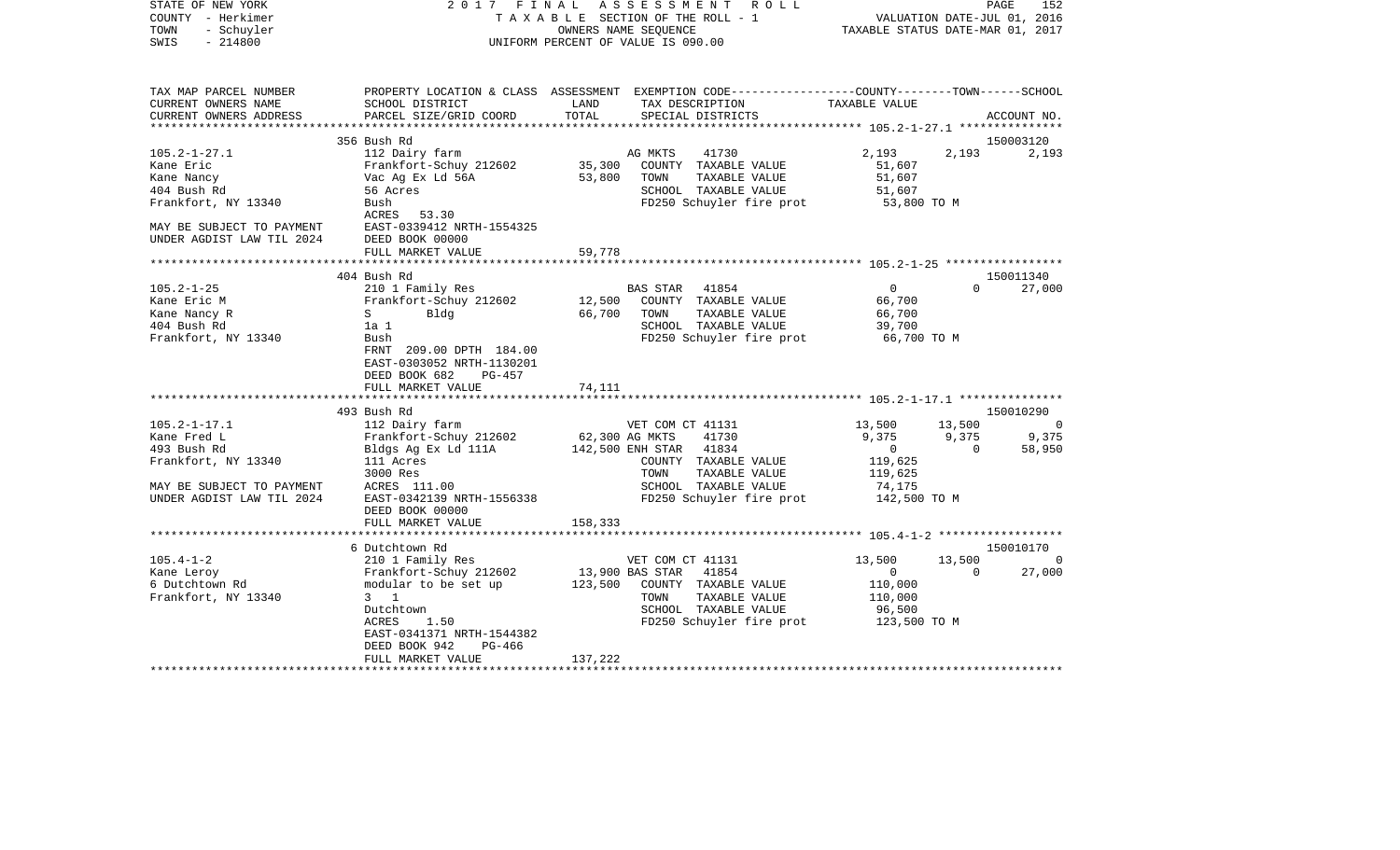| COUNTY<br>– Herkimer<br>TOWN<br>- Schuyler<br>$-214800$<br>SWIS |                                                                                   |         | TAXABLE SECTION OF THE ROLL - 1<br>OWNERS NAME SEQUENCE<br>UNIFORM PERCENT OF VALUE IS 090.00                      | VALUATION DATE-JUL 01, 2016<br>TAXABLE STATUS DATE-MAR 01, 2017 |                |             |
|-----------------------------------------------------------------|-----------------------------------------------------------------------------------|---------|--------------------------------------------------------------------------------------------------------------------|-----------------------------------------------------------------|----------------|-------------|
|                                                                 |                                                                                   |         |                                                                                                                    |                                                                 |                |             |
| TAX MAP PARCEL NUMBER<br>CURRENT OWNERS NAME                    | SCHOOL DISTRICT                                                                   | LAND    | PROPERTY LOCATION & CLASS ASSESSMENT EXEMPTION CODE---------------COUNTY-------TOWN------SCHOOL<br>TAX DESCRIPTION | TAXABLE VALUE                                                   |                |             |
| CURRENT OWNERS ADDRESS                                          | PARCEL SIZE/GRID COORD                                                            | TOTAL   | SPECIAL DISTRICTS                                                                                                  |                                                                 |                | ACCOUNT NO. |
| ********************                                            |                                                                                   |         |                                                                                                                    |                                                                 |                |             |
|                                                                 | 584 Bush Rd                                                                       |         |                                                                                                                    |                                                                 |                |             |
| $105.2 - 1 - 17.2$<br>Kane Scott M                              | 210 1 Family Res<br>Frankfort-Schuy 212602                                        | 13,500  | BAS STAR<br>41854<br>COUNTY TAXABLE VALUE                                                                          | $\overline{0}$<br>76,000                                        | $\overline{0}$ | 27,000      |
| Kane Sharon M                                                   | Modular Home/2 Stall Gar                                                          | 76,000  | TOWN<br>TAXABLE VALUE                                                                                              | 76,000                                                          |                |             |
| 584 Bush Rd                                                     | 1 Acre                                                                            |         | SCHOOL TAXABLE VALUE                                                                                               | 49,000                                                          |                |             |
| Frankfort, NY 13340                                             | ACRES<br>1.00 BANK<br>740<br>EAST-0342190 NRTH-1556778<br>DEED BOOK 778<br>PG-170 |         | FD250 Schuyler fire prot                                                                                           | 76,000 TO M                                                     |                |             |
|                                                                 | FULL MARKET VALUE<br>**********************                                       | 84,444  |                                                                                                                    |                                                                 |                |             |
|                                                                 | 631 Windfall Rd                                                                   |         |                                                                                                                    |                                                                 |                | 150018450   |
| $099.3 - 1 - 45.1$                                              | 322 Rural vac>10                                                                  |         | COUNTY TAXABLE VALUE                                                                                               | 31,000                                                          |                |             |
| KARUZAS GREGORY J                                               | Whitesboro Cent 307002                                                            | 31,000  | TAXABLE VALUE<br>TOWN                                                                                              | 31,000                                                          |                |             |
| KARUZAS PATRICIA Y                                              | Vacant                                                                            | 31,000  | SCHOOL TAXABLE VALUE                                                                                               | 31,000                                                          |                |             |
| 631 Windfall Rd                                                 | ACRES<br>41.88                                                                    |         | FD250 Schuyler fire prot                                                                                           | 31,000 TO M                                                     |                |             |
| Utica, NY 13502                                                 | EAST-0327107 NRTH-1562079                                                         |         |                                                                                                                    |                                                                 |                |             |
|                                                                 | DEED BOOK 898<br>PG-190                                                           |         |                                                                                                                    |                                                                 |                |             |
|                                                                 | FULL MARKET VALUE                                                                 | 34,444  |                                                                                                                    |                                                                 |                |             |
|                                                                 |                                                                                   |         |                                                                                                                    |                                                                 |                |             |
| $099.3 - 1 - 45.2$                                              | 631 Windfall Rd<br>210 1 Family Res                                               |         | BAS STAR<br>41854                                                                                                  | $\overline{0}$                                                  | $\Omega$       | 27,000      |
| KARUZAS GREGORY J                                               | Whitesboro Cent 307002                                                            | 15,900  | COUNTY TAXABLE VALUE                                                                                               | 198,000                                                         |                |             |
| KARUZAS PATRICIA Y                                              | W Bldg                                                                            | 198,000 | TAXABLE VALUE<br>TOWN                                                                                              | 198,000                                                         |                |             |
| 631 Windfall Rd                                                 | 3 4.21A                                                                           |         | SCHOOL TAXABLE VALUE                                                                                               | 171,000                                                         |                |             |
| Utica, NY 13502                                                 | Windfall Rd                                                                       |         | FD250 Schuyler fire prot                                                                                           | 198,000 TO M                                                    |                |             |
|                                                                 | ACRES<br>4.21                                                                     |         |                                                                                                                    |                                                                 |                |             |
|                                                                 | EAST-0327823 NRTH-1561281                                                         |         |                                                                                                                    |                                                                 |                |             |
|                                                                 | DEED BOOK 898<br>PG-190                                                           | 220,000 |                                                                                                                    |                                                                 |                |             |
|                                                                 | FULL MARKET VALUE                                                                 |         |                                                                                                                    |                                                                 |                |             |
|                                                                 | 992 Newport Rd                                                                    |         |                                                                                                                    |                                                                 |                | 150015750   |
| $099.1 - 1 - 70$                                                | 210 1 Family Res                                                                  |         | 41854<br><b>BAS STAR</b>                                                                                           | $\overline{0}$                                                  | $\Omega$       | 27,000      |
| Kasperovich Diana                                               | West Canada Val 212402                                                            | 16,600  | COUNTY TAXABLE VALUE                                                                                               | 166,500                                                         |                |             |
| 992 Newport Rd                                                  | E<br>Bldg                                                                         | 166,500 | TOWN<br>TAXABLE VALUE                                                                                              | 166,500                                                         |                |             |
| Utica, NY 13502                                                 | 1 9.04 Acres                                                                      |         | SCHOOL TAXABLE VALUE                                                                                               | 139,500                                                         |                |             |
|                                                                 | Newport Rd                                                                        |         | FD250 Schuyler fire prot                                                                                           | 166,500 то м                                                    |                |             |
|                                                                 | ACRES<br>9.00<br>EAST-0327766 NRTH-1569517                                        |         |                                                                                                                    |                                                                 |                |             |
|                                                                 | DEED BOOK 915<br><b>PG-119</b>                                                    |         |                                                                                                                    |                                                                 |                |             |
|                                                                 | FULL MARKET VALUE                                                                 | 185,000 |                                                                                                                    |                                                                 |                |             |
|                                                                 |                                                                                   |         |                                                                                                                    |                                                                 |                |             |
|                                                                 | Bull Rd                                                                           |         |                                                                                                                    |                                                                 |                | 150020790   |
| $105.1 - 1 - 11$                                                | 117 Horse farm                                                                    |         | COUNTY TAXABLE VALUE                                                                                               | 129,400                                                         |                |             |
| Katharine S. Sigety Rev Trust                                   | Whitesboro Cent 307002                                                            | 115,000 | TAXABLE VALUE<br>TOWN                                                                                              | 129,400                                                         |                |             |
| 2600 South Ocean Blvd                                           | Manufactured Residence,                                                           | 129,400 | SCHOOL TAXABLE VALUE                                                                                               | 129,400                                                         |                |             |
| Boca Raton, FL 33432                                            | Barn & Outbuilding                                                                |         | FD250 Schuyler fire prot                                                                                           | 129,400 TO M                                                    |                |             |
|                                                                 | 105.1-1-13 145Ac now sepe<br>ACRES 237.00                                         |         |                                                                                                                    |                                                                 |                |             |
|                                                                 | EAST-0333549 NRTH-1558589                                                         |         |                                                                                                                    |                                                                 |                |             |
|                                                                 | DEED BOOK 1580<br>PG-540                                                          |         |                                                                                                                    |                                                                 |                |             |
|                                                                 | FULL MARKET VALUE                                                                 | 143,778 |                                                                                                                    |                                                                 |                |             |
|                                                                 |                                                                                   |         |                                                                                                                    |                                                                 |                |             |

PAGE 153

STATE OF NEW YORK 2 0 1 7 F I N A L A S S E S S M E N T R O L L PAGE 153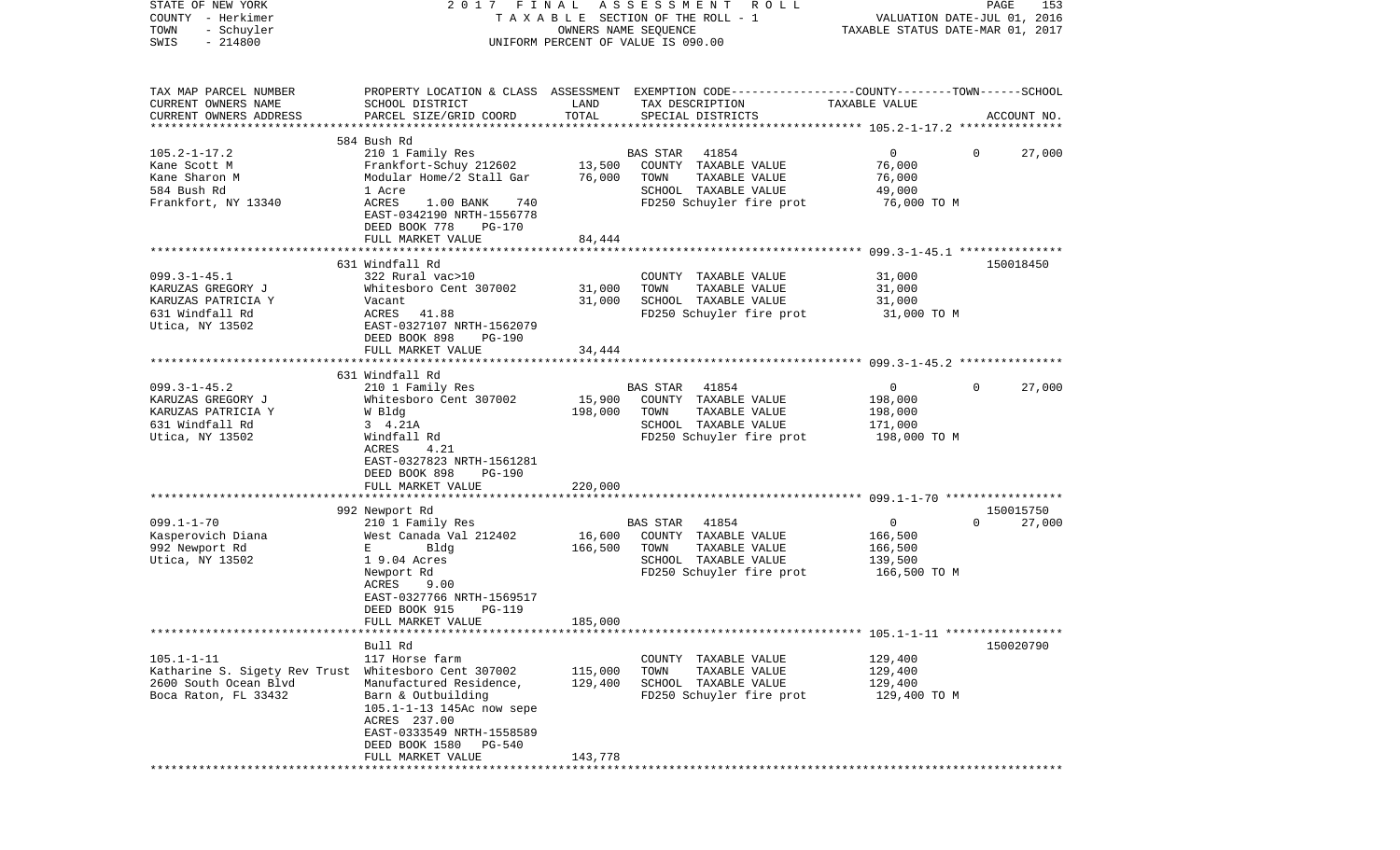| STATE OF NEW YORK<br>2017 FINAL<br>COUNTY - Herkimer<br>- Schuyler<br>TOWN<br>$-214800$<br>SWIS                           |                                                                                                                                                                                                                  |                            | ASSESSMENT<br>R O L L<br>TAXABLE SECTION OF THE ROLL - 1<br>VALUATION DATE-JUL 01, 2016<br>OWNERS NAME SEQUENCE<br>TAXABLE STATUS DATE-MAR 01, 2017<br>UNIFORM PERCENT OF VALUE IS 090.00 |                                                                                                  |             |  |
|---------------------------------------------------------------------------------------------------------------------------|------------------------------------------------------------------------------------------------------------------------------------------------------------------------------------------------------------------|----------------------------|-------------------------------------------------------------------------------------------------------------------------------------------------------------------------------------------|--------------------------------------------------------------------------------------------------|-------------|--|
| TAX MAP PARCEL NUMBER<br>CURRENT OWNERS NAME<br>CURRENT OWNERS ADDRESS                                                    | SCHOOL DISTRICT<br>PARCEL SIZE/GRID COORD                                                                                                                                                                        | LAND<br>TOTAL              | PROPERTY LOCATION & CLASS ASSESSMENT EXEMPTION CODE----------------COUNTY-------TOWN------SCHOOL<br>TAX DESCRIPTION<br>SPECIAL DISTRICTS                                                  | TAXABLE VALUE                                                                                    | ACCOUNT NO. |  |
| ***************                                                                                                           |                                                                                                                                                                                                                  | **************             |                                                                                                                                                                                           | ***************** 105.1-1-13 *****************                                                   |             |  |
|                                                                                                                           | Bull Rd                                                                                                                                                                                                          |                            |                                                                                                                                                                                           |                                                                                                  | 150020790   |  |
| $105.1 - 1 - 13$<br>Katharine S. Sigety Rev Trust Whitesboro Cent 307002<br>2600 South Ocean Blvd<br>Boca Raton, FL 33432 | 105 Vac farmland<br>Vac Farm land<br>put back as 13 was p 11<br>ACRES 144.80<br>EAST-0335846 NRTH-1556513                                                                                                        | 74,300<br>74,300           | COUNTY TAXABLE VALUE<br>TOWN<br>TAXABLE VALUE<br>SCHOOL TAXABLE VALUE<br>FD250 Schuyler fire prot                                                                                         | 74,300<br>74,300<br>74,300<br>74,300 TO M                                                        |             |  |
|                                                                                                                           | DEED BOOK 1580 PG-540                                                                                                                                                                                            |                            |                                                                                                                                                                                           |                                                                                                  |             |  |
|                                                                                                                           | FULL MARKET VALUE<br>******************                                                                                                                                                                          | 82,556                     |                                                                                                                                                                                           | ************************* 099.4-3-35 ******************                                          |             |  |
|                                                                                                                           | Hawthorne Rd                                                                                                                                                                                                     |                            |                                                                                                                                                                                           |                                                                                                  | 150003180   |  |
| $099.4 - 3 - 35$<br>Katz Arnold<br>Katz Meryl<br>641 West 6th Ave<br>East Northport, NY 11731                             | 322 Rural vac>10<br>West Canada Val 212402<br>split #6 lot $34$<br>Land & Lakes<br>Hawthorne Rd<br>FRNT 662.80 DPTH<br>ACRES 20.00<br>EAST-0345375 NRTH-1566873<br>DEED BOOK 946<br>$PG-79$<br>FULL MARKET VALUE | 44,000<br>44,000<br>48,889 | COUNTY TAXABLE VALUE<br>TOWN<br>TAXABLE VALUE<br>SCHOOL TAXABLE VALUE<br>FD250 Schuyler fire prot                                                                                         | 44,000<br>44,000<br>44,000<br>44,000 TO M<br>********************* 099.1-1-48.2 **************** |             |  |
|                                                                                                                           | 289 Brown Rd                                                                                                                                                                                                     |                            |                                                                                                                                                                                           |                                                                                                  |             |  |
| $099.1 - 1 - 48.2$<br>Kay L. Sinclair Living Trust<br>296 Brown Rd<br>Utica, NY 13502                                     | 210 1 Family Res<br>West Canada Val 212402<br>N Bldg<br>Brown Rd<br>2.00<br>ACRES<br>EAST-0327192 NRTH-1571837<br>DEED BOOK 1565 PG-386                                                                          | 14,300<br>85,900           | COUNTY TAXABLE VALUE<br>TOWN<br>TAXABLE VALUE<br>SCHOOL TAXABLE VALUE<br>FD250 Schuyler fire prot                                                                                         | 85,900<br>85,900<br>85,900<br>85,900 TO M                                                        |             |  |
|                                                                                                                           | FULL MARKET VALUE                                                                                                                                                                                                | 95,444                     |                                                                                                                                                                                           | ********************** 099.1-1-62.1 ****************                                             |             |  |
|                                                                                                                           | 286 Brown Rd                                                                                                                                                                                                     |                            |                                                                                                                                                                                           |                                                                                                  | 150012450   |  |
| $099.1 - 1 - 62.1$<br>Kay L. Sinclair Living Trust<br>296 Brown Rd<br>Utica, NY 13502                                     | 210 1 Family Res<br>West Canada Val 212402<br>Bldg<br>.68 Acres<br>Brown Rd<br>FRNT 123.00 DPTH 200.00<br>EAST-0326942 NRTH-1571640<br>DEED BOOK 1565<br>PG-382                                                  | 9,800<br>76,000            | COUNTY TAXABLE VALUE<br>TOWN<br>TAXABLE VALUE<br>SCHOOL TAXABLE VALUE<br>FD250 Schuyler fire prot                                                                                         | 76,000<br>76,000<br>76,000<br>76,000 TO M                                                        |             |  |
|                                                                                                                           | FULL MARKET VALUE                                                                                                                                                                                                | 84,444                     |                                                                                                                                                                                           |                                                                                                  |             |  |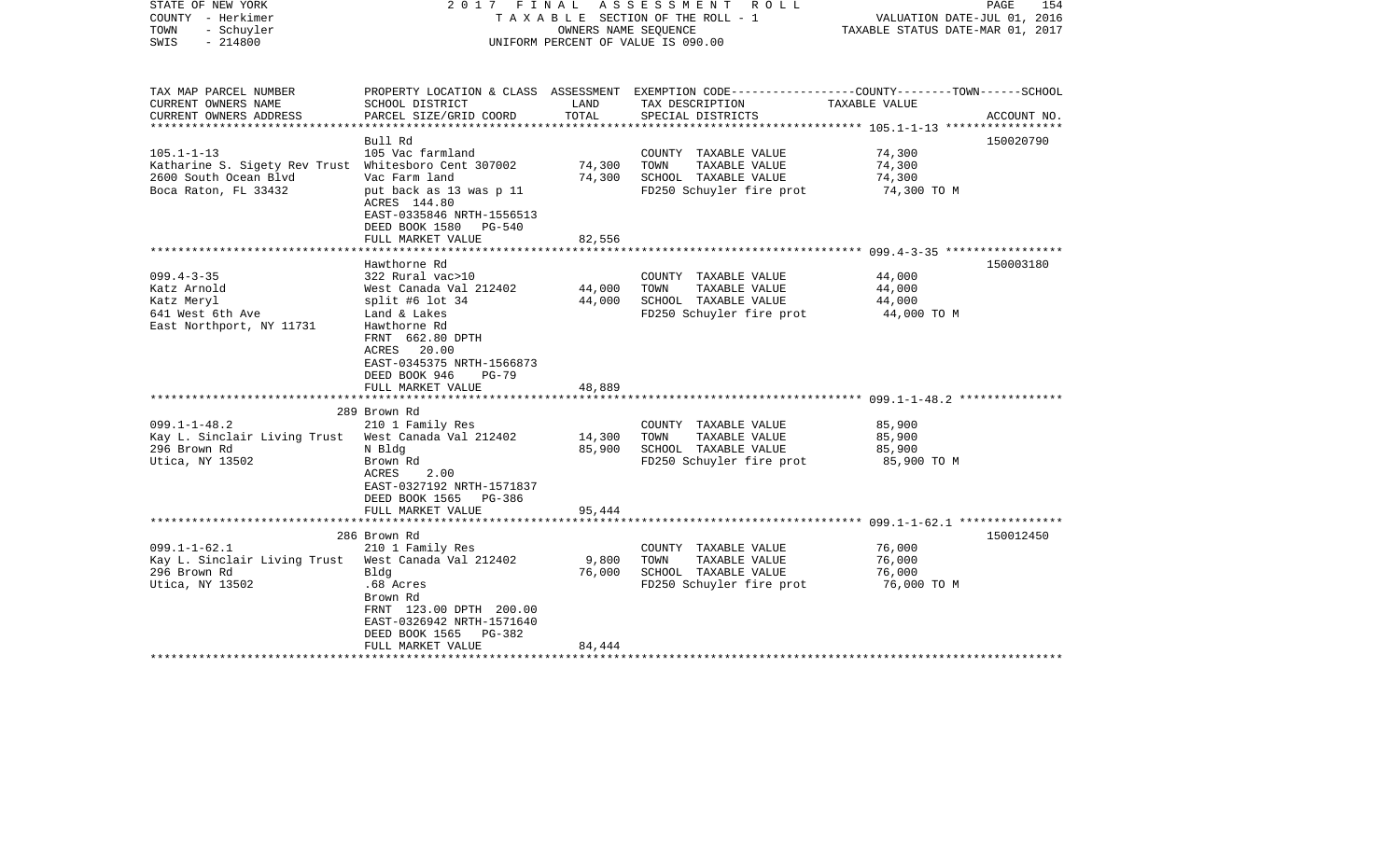|                                                                                                                                                                                                                    |                                            | R O L L                                                                                                                       |                                                                                                                                                                                               | PAGE                        | 155                                                                                                                                                                                                                            |
|--------------------------------------------------------------------------------------------------------------------------------------------------------------------------------------------------------------------|--------------------------------------------|-------------------------------------------------------------------------------------------------------------------------------|-----------------------------------------------------------------------------------------------------------------------------------------------------------------------------------------------|-----------------------------|--------------------------------------------------------------------------------------------------------------------------------------------------------------------------------------------------------------------------------|
| SCHOOL DISTRICT<br>PARCEL SIZE/GRID COORD                                                                                                                                                                          | LAND<br>TOTAL                              | TAX DESCRIPTION<br>SPECIAL DISTRICTS                                                                                          | TAXABLE VALUE                                                                                                                                                                                 |                             | ACCOUNT NO.                                                                                                                                                                                                                    |
| 296 Brown Rd<br>210 1 Family Res<br>Kay L. Sinclair Living Trust<br>West Canada Val 212402<br>Single Family Residence<br>Combined W 099.1-1-63.4<br>2.2a<br>ACRES<br>3.47<br>EAST-0327079 NRTH-1571412             | 15,400<br>103,000                          | 41854<br><b>BAS STAR</b><br>COUNTY TAXABLE VALUE<br>TOWN<br>TAXABLE VALUE<br>SCHOOL TAXABLE VALUE<br>FD250 Schuyler fire prot | $\overline{0}$<br>103,000<br>103,000<br>76,000                                                                                                                                                | $\Omega$                    | 27,000                                                                                                                                                                                                                         |
| FULL MARKET VALUE                                                                                                                                                                                                  | 114,444                                    |                                                                                                                               |                                                                                                                                                                                               |                             |                                                                                                                                                                                                                                |
| 153 Bowie Rd<br>210 1 Family Res<br>West Canada Val 212402<br>Vacant Land<br>Double wide complete 2013<br>Bowie Road<br>FRNT 342.00 DPTH<br>ACRES<br>5.00<br>EAST-0332486 NRTH-1569723<br>DEED BOOK 1133<br>PG-881 |                                            | 41854<br>COUNTY TAXABLE VALUE<br>TOWN<br>TAXABLE VALUE<br>SCHOOL TAXABLE VALUE<br>FD250 Schuyler fire prot                    | 13,500<br>7,500<br>$\overline{0}$<br>54,000<br>54,000<br>48,000                                                                                                                               | 13,500<br>7,500<br>$\Omega$ | $\mathbf 0$<br>27,000                                                                                                                                                                                                          |
| **********************                                                                                                                                                                                             |                                            |                                                                                                                               |                                                                                                                                                                                               |                             |                                                                                                                                                                                                                                |
| 5734 Graham Rd<br>270 Mfg housing<br>Whitesboro Cent 307002<br>removed trailer distroyed<br>by fire 2013<br>Graham<br>ACRES<br>2.40<br>EAST-0321670 NRTH-1569189<br>DEED BOOK 834<br>PG-670                        | 14,600<br>97,000                           | COUNTY TAXABLE VALUE<br>TOWN<br>TAXABLE VALUE<br>SCHOOL TAXABLE VALUE<br>FD250 Schuyler fire prot                             | 97,000<br>97,000<br>97,000                                                                                                                                                                    |                             | 150016380                                                                                                                                                                                                                      |
| FULL MARKET VALUE<br>***********************                                                                                                                                                                       | 107,778                                    |                                                                                                                               |                                                                                                                                                                                               |                             |                                                                                                                                                                                                                                |
| 206 Watkins Rd<br>270 Mfg housing<br>Frankfort-Schuy 212602<br>E Trlr<br>15 1.3A<br>Watkins Rd<br>FRNT 150.00 DPTH 306.00<br>EAST-0340823 NRTH-1539011<br>DEED BOOK 00628 PG-00337<br>FULL MARKET VALUE            | 13,600<br>47,700<br>53,000                 | ENH STAR<br>41834<br>COUNTY TAXABLE VALUE<br>TAXABLE VALUE<br>TOWN<br>SCHOOL TAXABLE VALUE                                    | $\mathbf 0$<br>47,700<br>47,700<br>$\mathbf 0$                                                                                                                                                | $\Omega$                    | 150075061<br>47,700                                                                                                                                                                                                            |
|                                                                                                                                                                                                                    | DEED BOOK 1565 PG-378<br>FULL MARKET VALUE | 2017 FINAL<br>83,333                                                                                                          | ASSESSMENT<br>TAXABLE SECTION OF THE ROLL - 1<br>OWNERS NAME SEQUENCE<br>UNIFORM PERCENT OF VALUE IS 090.00<br>VET COM CT 41131<br>15,000 VET DIS CT 41141<br>75,000 BAS STAR<br>************ | FD250 Schuyler fire prot    | VALUATION DATE-JUL 01, 2016<br>TAXABLE STATUS DATE-MAR 01, 2017<br>PROPERTY LOCATION & CLASS ASSESSMENT EXEMPTION CODE---------------COUNTY-------TOWN-----SCHOOL<br>103,000 TO M<br>75,000 TO M<br>97,000 TO M<br>47,700 TO M |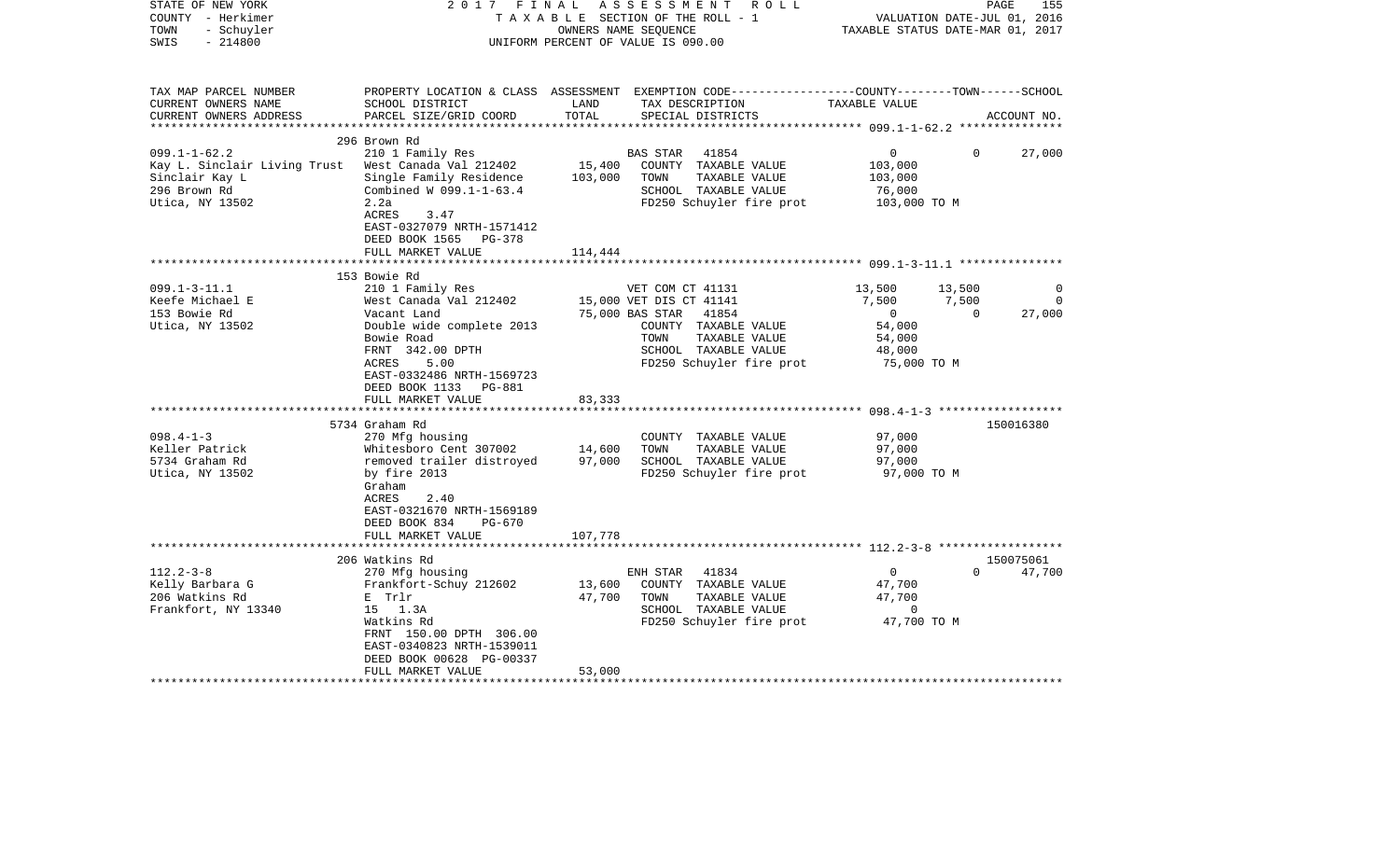| STATE OF NEW YORK<br>COUNTY - Herkimer<br>- Schuyler<br>TOWN<br>$-214800$<br>SWIS | 2017 FINAL                                                                                            | OWNERS NAME SEQUENCE                | ASSESSMENT ROLL<br>TAXABLE SECTION OF THE ROLL - 1<br>UNIFORM PERCENT OF VALUE IS 090.00                                                | VALUATION DATE-JUL 01, 2016<br>TAXABLE STATUS DATE-MAR 01, 2017 | PAGE<br>156 |
|-----------------------------------------------------------------------------------|-------------------------------------------------------------------------------------------------------|-------------------------------------|-----------------------------------------------------------------------------------------------------------------------------------------|-----------------------------------------------------------------|-------------|
| TAX MAP PARCEL NUMBER<br>CURRENT OWNERS NAME<br>CURRENT OWNERS ADDRESS            | SCHOOL DISTRICT<br>PARCEL SIZE/GRID COORD                                                             | LAND<br>TOTAL                       | PROPERTY LOCATION & CLASS ASSESSMENT EXEMPTION CODE---------------COUNTY-------TOWN------SCHOOL<br>TAX DESCRIPTION<br>SPECIAL DISTRICTS | TAXABLE VALUE                                                   | ACCOUNT NO. |
|                                                                                   | 505 Bull Rd                                                                                           |                                     |                                                                                                                                         |                                                                 | 150004560   |
| $105.1 - 1 - 12.1$                                                                | 240 Rural res                                                                                         |                                     | COUNTY TAXABLE VALUE                                                                                                                    | 88,800                                                          |             |
| Kempton Michael C                                                                 | Whitesboro Cent 307002                                                                                | 18,800                              | TOWN<br>TAXABLE VALUE                                                                                                                   | 88,800                                                          |             |
| Booth Ian                                                                         | Vacant N                                                                                              | 88,800                              | SCHOOL TAXABLE VALUE                                                                                                                    | 88,800                                                          |             |
| 48 Pancoast Rd<br>Delran, NJ 08075                                                | 120 A remainder split #2<br>Bull Rd<br>FRNT 410.40 DPTH<br>ACRES 10.00<br>EAST-0334329 NRTH-1556983   |                                     | FD250 Schuyler fire prot                                                                                                                | 88,800 TO M                                                     |             |
|                                                                                   | DEED BOOK 1397 PG-442                                                                                 |                                     |                                                                                                                                         |                                                                 |             |
|                                                                                   | FULL MARKET VALUE                                                                                     | 98,667                              |                                                                                                                                         |                                                                 |             |
|                                                                                   | **************************                                                                            |                                     |                                                                                                                                         |                                                                 |             |
| $105.1 - 1 - 12.3$                                                                | Bull Rd<br>322 Rural vac>10                                                                           |                                     |                                                                                                                                         | 55,100                                                          |             |
| Kempton Michael C                                                                 | Whitesboro Cent 307002                                                                                | 55,100                              | COUNTY TAXABLE VALUE<br>TOWN<br>TAXABLE VALUE                                                                                           | 55,100                                                          |             |
| 48 Pancoast Blvd                                                                  | 94.4 Acres                                                                                            | 55,100                              | SCHOOL TAXABLE VALUE                                                                                                                    | 55,100                                                          |             |
| Delran, NJ 08075                                                                  | NS Bull Rd<br>FRNT 489.70 DPTH<br>ACRES 94.40<br>EAST-0335300 NRTH-1558200<br>DEED BOOK 947<br>PG-365 |                                     | FD250 Schuyler fire prot                                                                                                                | 55,100 TO M                                                     |             |
|                                                                                   | FULL MARKET VALUE<br>* * * * * * * * * * * * * * *                                                    | 61,222<br>* * * * * * * * * * * * * |                                                                                                                                         |                                                                 |             |
|                                                                                   | State Route 5                                                                                         |                                     |                                                                                                                                         |                                                                 | 150016860   |
| $104.11 - 1 - 36$                                                                 | 484 1 use sm bld                                                                                      |                                     | COUNTY TAXABLE VALUE                                                                                                                    | 88,000                                                          |             |
| Kenn-Schl, LLC                                                                    | Whitesboro Cent 307002                                                                                | 30,000                              | TOWN<br>TAXABLE VALUE                                                                                                                   | 88,000                                                          |             |
| PO Box 1319                                                                       | $S \sim$<br>Bldg                                                                                      | 88,000                              | SCHOOL TAXABLE VALUE                                                                                                                    | 88,000                                                          |             |
| Richfield Springs, NY 13439                                                       | 10 2.02                                                                                               |                                     | FD250 Schuyler fire prot                                                                                                                | 88,000 TO M                                                     |             |
|                                                                                   | State<br>ACRES<br>2.00<br>EAST-0316127 NRTH-1555646<br>DEED BOOK 1354<br>PG-315                       |                                     | WD170 Schuyler water #2<br>1.00 UN M                                                                                                    | 88,000 TO C                                                     |             |
|                                                                                   | FULL MARKET VALUE                                                                                     | 97,778                              |                                                                                                                                         |                                                                 |             |
|                                                                                   | *********************                                                                                 | ***********                         |                                                                                                                                         |                                                                 |             |
| $099.1 - 1 - 85$                                                                  | Bowie Rd<br>322 Rural vac>10                                                                          |                                     | COUNTY TAXABLE VALUE                                                                                                                    | 19,000                                                          | 150000720   |
| Kennedy John                                                                      | West Canada Val 212402                                                                                | 19,000                              | TOWN<br>TAXABLE VALUE                                                                                                                   | 19,000                                                          |             |
| 2706 State Route 28                                                               | W<br>Vac                                                                                              | 19,000                              | SCHOOL TAXABLE VALUE                                                                                                                    | 19,000                                                          |             |
| Mohawk, NY 13407                                                                  | 38<br>$\mathbf{2}$<br>Bowie<br>ACRES<br>38.00<br>EAST-0335164 NRTH-1569046                            |                                     | FD250 Schuyler fire prot                                                                                                                | 19,000 TO M                                                     |             |
|                                                                                   | DEED BOOK 1239<br>PG-869                                                                              |                                     |                                                                                                                                         |                                                                 |             |
|                                                                                   | FULL MARKET VALUE                                                                                     | 21,111                              |                                                                                                                                         |                                                                 |             |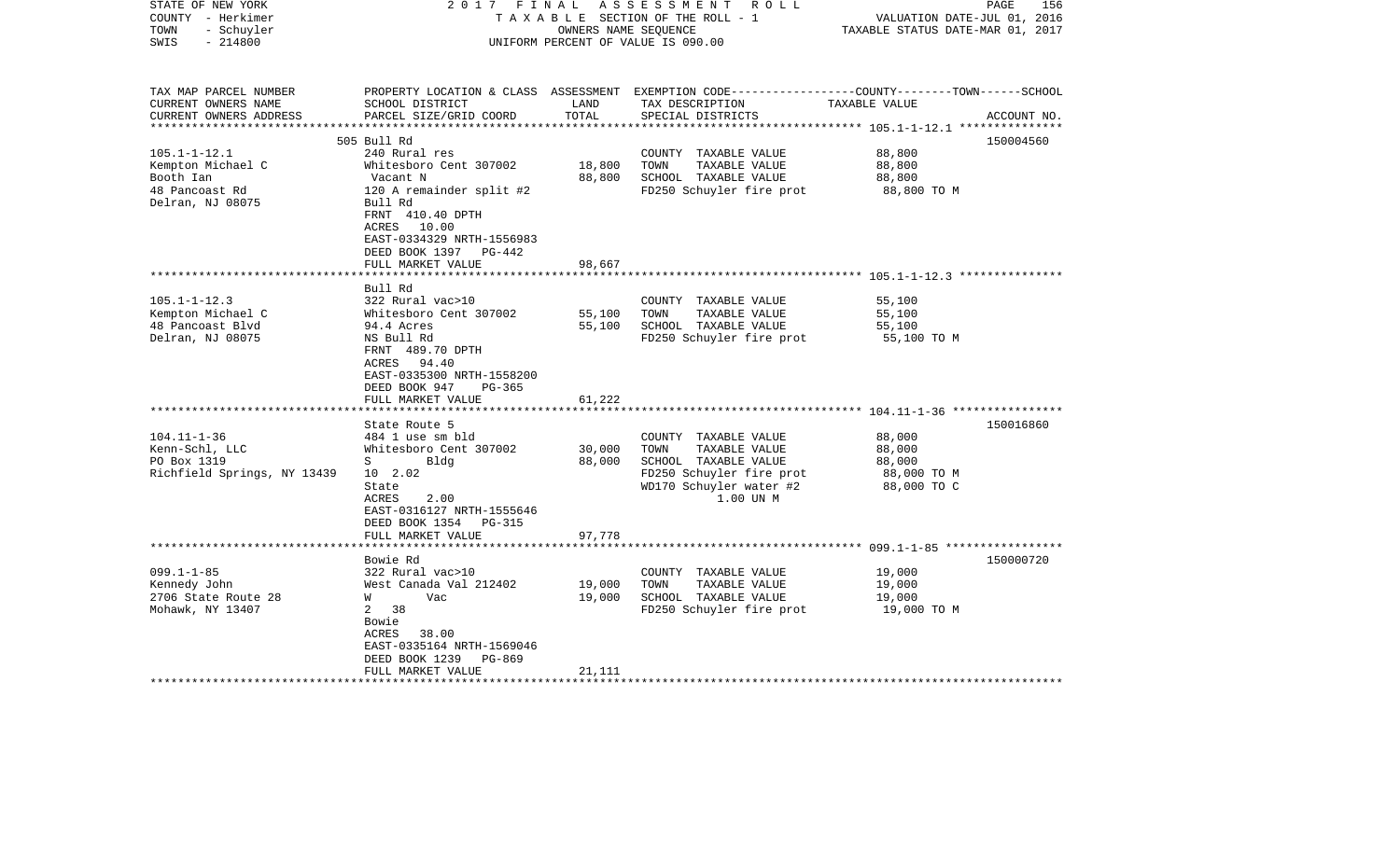| STATE OF NEW YORK<br>COUNTY - Herkimer<br>- Schuyler<br>TOWN<br>$-214800$<br>SWIS | FINAL<br>2017                                                                                                                 | OWNERS NAME SEOUENCE | ASSESSMENT<br>R O L L<br>TAXABLE SECTION OF THE ROLL - 1<br>UNIFORM PERCENT OF VALUE IS 090.00                      | VALUATION DATE-JUL 01, 2016<br>TAXABLE STATUS DATE-MAR 01, 2017 | PAGE<br>157        |
|-----------------------------------------------------------------------------------|-------------------------------------------------------------------------------------------------------------------------------|----------------------|---------------------------------------------------------------------------------------------------------------------|-----------------------------------------------------------------|--------------------|
| TAX MAP PARCEL NUMBER<br>CURRENT OWNERS NAME                                      | SCHOOL DISTRICT                                                                                                               | LAND                 | PROPERTY LOCATION & CLASS ASSESSMENT EXEMPTION CODE----------------COUNTY-------TOWN------SCHOOL<br>TAX DESCRIPTION | TAXABLE VALUE                                                   |                    |
| CURRENT OWNERS ADDRESS<br>********************                                    | PARCEL SIZE/GRID COORD                                                                                                        | TOTAL<br>**********  | SPECIAL DISTRICTS                                                                                                   |                                                                 | ACCOUNT NO.        |
|                                                                                   | Cogar Rd                                                                                                                      |                      |                                                                                                                     |                                                                 | 150003180          |
| $105.2 - 4 - 14$                                                                  | 322 Rural vac>10                                                                                                              |                      | COUNTY TAXABLE VALUE                                                                                                | 71,500                                                          |                    |
| Kennedy Kualani                                                                   | West Canada Val 212402                                                                                                        | 71,500               | TOWN<br>TAXABLE VALUE                                                                                               | 71,500                                                          |                    |
| 98 Coronet                                                                        | Fox Hollow/ MF#185                                                                                                            | 71,500               | SCHOOL TAXABLE VALUE                                                                                                | 71,500                                                          |                    |
| Millvalley, CA 94941                                                              | Land & Lakes lot 27<br>Cogar Rd<br>ACRES 43.00<br>EAST-0340109 NRTH-1557470<br>DEED BOOK 1169<br>$PG-41$<br>FULL MARKET VALUE | 79,444               | FD250 Schuyler fire prot                                                                                            | 71,500 TO M                                                     |                    |
|                                                                                   |                                                                                                                               |                      |                                                                                                                     | ************************************5.2-4-15******************  |                    |
|                                                                                   | Cogar Rd                                                                                                                      |                      |                                                                                                                     |                                                                 | 150003180          |
| $105.2 - 4 - 15$                                                                  | 314 Rural vac<10                                                                                                              |                      | COUNTY TAXABLE VALUE                                                                                                | 25,400                                                          |                    |
| Kennedy Kualani                                                                   | West Canada Val 212402                                                                                                        | 25,400               | TOWN<br>TAXABLE VALUE                                                                                               | 25,400                                                          |                    |
| 98 Coronet                                                                        | Fox Hollow/ MF#185                                                                                                            | 25,400               | SCHOOL TAXABLE VALUE                                                                                                | 25,400                                                          |                    |
| Millvalley, CA 94941                                                              | Land & Lakes lot 28<br>Cogar Rd<br>ACRES<br>6.30<br>EAST-0340770 NRTH-1558620<br>DEED BOOK 1180<br>PG-809                     |                      | FD250 Schuyler fire prot                                                                                            | 25,400 TO M                                                     |                    |
|                                                                                   | FULL MARKET VALUE                                                                                                             | 28,222               |                                                                                                                     |                                                                 |                    |
|                                                                                   | 663 Windfall Rd                                                                                                               |                      |                                                                                                                     |                                                                 |                    |
| $099.3 - 1 - 44.002$                                                              | 210 1 Family Res                                                                                                              |                      | ENH STAR<br>41834                                                                                                   | $\overline{0}$                                                  | 58,950<br>$\Omega$ |
| Kerwin Cecilia                                                                    | Whitesboro Cent 307002                                                                                                        | 15,000               | COUNTY TAXABLE VALUE                                                                                                | 74,600                                                          |                    |
| Kerwin Keith T                                                                    | Sgl Family Residence W/ga                                                                                                     | 74,600               | TOWN<br>TAXABLE VALUE                                                                                               | 74,600                                                          |                    |
| 663 Windfall Rd                                                                   | Manufactural                                                                                                                  |                      | SCHOOL TAXABLE VALUE                                                                                                | 15,650                                                          |                    |
| Utica, NY 13502                                                                   | corr sch dist $8/24/10$<br>ACRES<br>1.00 BANK<br>330<br>EAST-0328049 NRTH-1561672<br>DEED BOOK 763<br>PG-695                  |                      | FD250 Schuyler fire prot                                                                                            | 74,600 TO M                                                     |                    |
|                                                                                   | FULL MARKET VALUE<br>*********************                                                                                    | 82,889               |                                                                                                                     |                                                                 |                    |
|                                                                                   | 3362 State Route 5                                                                                                            |                      |                                                                                                                     | *********************** 112.1-2-27 ******************           | 150008820          |
| $112.1 - 2 - 27$                                                                  | 210 1 Family Res                                                                                                              |                      | COUNTY TAXABLE VALUE                                                                                                | 51,000                                                          |                    |
| Keshler Keith P                                                                   | Frankfort-Schuy 212602                                                                                                        | 10,500               | TOWN<br>TAXABLE VALUE                                                                                               | 51,000                                                          |                    |
| 4 Riverside Dr                                                                    | Bldg                                                                                                                          | 51,000               | SCHOOL TAXABLE VALUE                                                                                                | 51,000                                                          |                    |
| Utica, NY 13502                                                                   | $\mathbf{1}$                                                                                                                  |                      | FD250 Schuyler fire prot                                                                                            | 51,000 TO M                                                     |                    |
|                                                                                   | State<br>FRNT 336.00 DPTH<br>85.00<br>EAST-0334766 NRTH-1541174<br>DEED BOOK 1241<br>PG-767<br>FULL MARKET VALUE              | 56,667               |                                                                                                                     |                                                                 |                    |
|                                                                                   |                                                                                                                               |                      |                                                                                                                     |                                                                 |                    |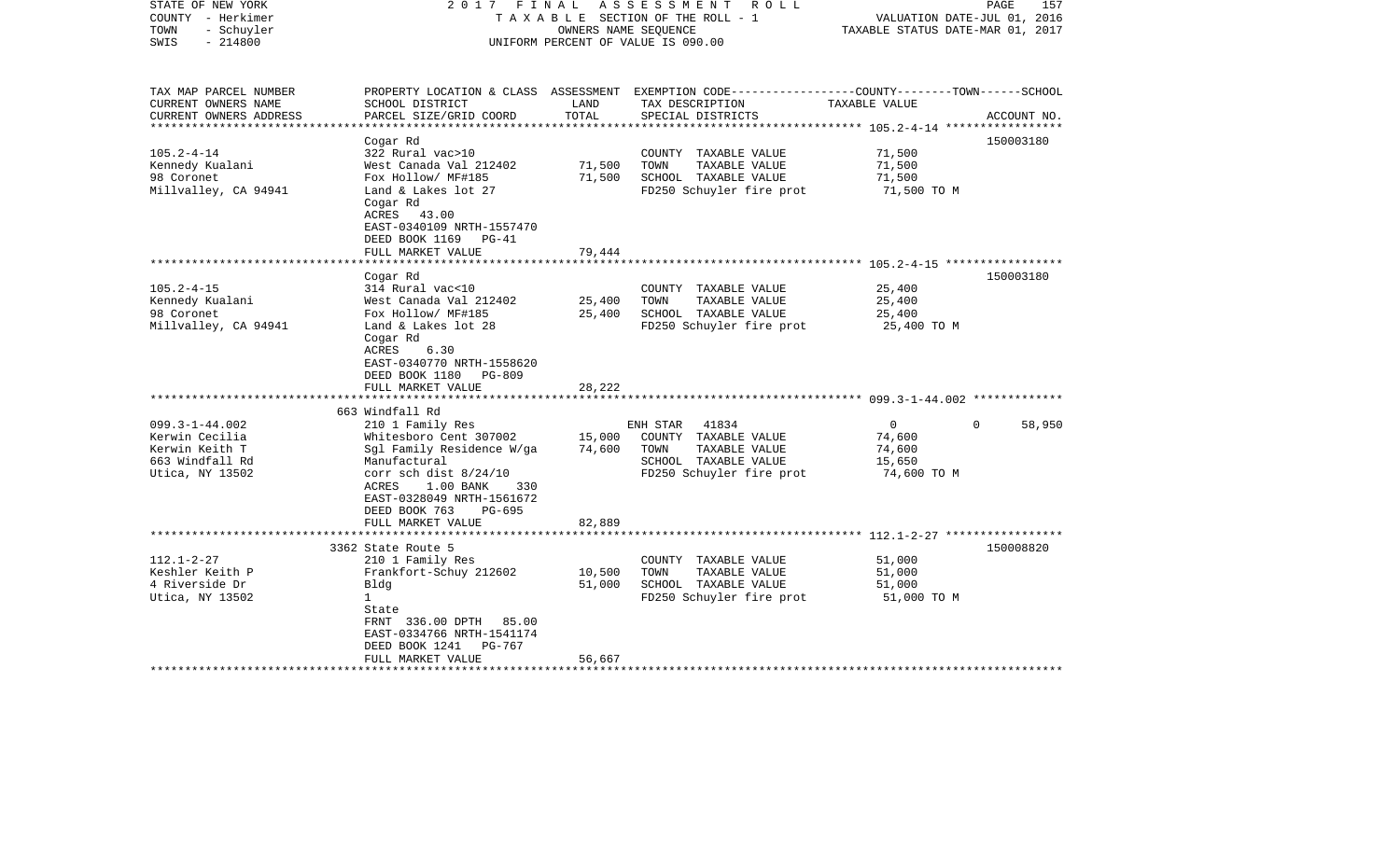| STATE OF NEW YORK<br>COUNTY - Herkimer<br>- Schuyler<br>TOWN<br>SWIS<br>$-214800$                   | 2017<br>FINAL                                                                                                                                                                                                      |                              | ASSESSMENT<br>R O L L<br>TAXABLE SECTION OF THE ROLL - 1<br>OWNERS NAME SEQUENCE<br>UNIFORM PERCENT OF VALUE IS 090.00                   | VALUATION DATE-JUL 01,<br>TAXABLE STATUS DATE-MAR 01, 2017 | 158<br>PAGE<br>2016 |
|-----------------------------------------------------------------------------------------------------|--------------------------------------------------------------------------------------------------------------------------------------------------------------------------------------------------------------------|------------------------------|------------------------------------------------------------------------------------------------------------------------------------------|------------------------------------------------------------|---------------------|
| TAX MAP PARCEL NUMBER<br>CURRENT OWNERS NAME<br>CURRENT OWNERS ADDRESS                              | SCHOOL DISTRICT<br>PARCEL SIZE/GRID COORD                                                                                                                                                                          | LAND<br>TOTAL                | PROPERTY LOCATION & CLASS ASSESSMENT EXEMPTION CODE----------------COUNTY-------TOWN------SCHOOL<br>TAX DESCRIPTION<br>SPECIAL DISTRICTS | TAXABLE VALUE                                              | ACCOUNT NO.         |
|                                                                                                     | 176 Bowie Rd                                                                                                                                                                                                       |                              |                                                                                                                                          |                                                            |                     |
| $099.1 - 3 - 7$<br>Khmelnytskyy Bogdon<br>Khmelnytskyy Oleysa<br>301 Windfall Rd<br>Utica, NY 13502 | 210 1 Family Res<br>West Canada Val 212402<br>Modular Residence<br>burnt 2014 only basement<br>and garage as of 3-1-16<br>FRNT 200.00 DPTH<br>ACRES<br>6.50<br>EAST-0332283 NRTH-1568946<br>DEED BOOK 1409 PG-120  | 17,900<br>149,000            | BAS STAR<br>41854<br>COUNTY TAXABLE VALUE<br>TOWN<br>TAXABLE VALUE<br>SCHOOL TAXABLE VALUE<br>FD250 Schuyler fire prot                   | 0<br>149,000<br>149,000<br>122,000<br>149,000 TO M         | $\Omega$<br>27,000  |
|                                                                                                     | FULL MARKET VALUE<br>**************************                                                                                                                                                                    | 165,556                      |                                                                                                                                          |                                                            |                     |
|                                                                                                     | 258 Bull Rd                                                                                                                                                                                                        |                              |                                                                                                                                          |                                                            | 150002610           |
| $105.1 - 1 - 9.14$<br>Khmelnytskyy Ivan<br>Khmelnytskyy Alesia<br>258 Bull Rd<br>Utica, NY 13502    | 210 1 Family Res<br>Whitesboro Cent 307002<br>Residence W/att Storage<br>sold 1 5A 2013<br>Bull Rd<br>FRNT 279.50 DPTH<br>5.00<br>ACRES<br>EAST-0329952 NRTH-1558071<br>DEED BOOK 1538 PG-646<br>FULL MARKET VALUE | 10,000<br>255,000<br>283,333 | BAS STAR<br>41854<br>COUNTY TAXABLE VALUE<br>TOWN<br>TAXABLE VALUE<br>SCHOOL TAXABLE VALUE<br>FD250 Schuyler fire prot                   | 0<br>255,000<br>255,000<br>228,000<br>255,000 TO M         | $\Omega$<br>27,000  |
|                                                                                                     | *******************************                                                                                                                                                                                    | **********                   |                                                                                                                                          |                                                            |                     |
| $112.2 - 2 - 51$<br>Khoury Brenda<br>Khoury George<br>316 N Bellinger St<br>Herkimer, NY 13350      | 3457 State Route 5<br>483 Converted Re<br>Frankfort-Schuy 212602<br>N<br>Bldg<br>10 1<br>State<br>FRNT 185.00 DPTH 208.00<br>EAST-0336372 NRTH-1540102<br>DEED BOOK 915<br>PG-173                                  | 11,300<br>77,000             | COUNTY TAXABLE VALUE<br>TOWN<br>TAXABLE VALUE<br>SCHOOL TAXABLE VALUE<br>FD250 Schuyler fire prot                                        | 77,000<br>77,000<br>77,000<br>77,000 TO M                  | 150005070           |
|                                                                                                     | FULL MARKET VALUE                                                                                                                                                                                                  | 85,556                       |                                                                                                                                          |                                                            |                     |
|                                                                                                     | **********************                                                                                                                                                                                             |                              |                                                                                                                                          |                                                            |                     |
| $099.1 - 3 - 1$<br>Kichuk Ilya<br>Kichuk Yakaterina<br>1118 Windfall Rd<br>Utica, NY 13502          | 1118 Windfall Rd<br>210 1 Family Res<br>West Canada Val 212402<br>modular<br>Windfall & Bowie Rd<br>1.2 Acres<br>ACRES<br>1.20<br>EAST-0331411 NRTH-1569838<br>DEED BOOK 1201<br>PG-361<br>FULL MARKET VALUE       | 13,700<br>111,000<br>123,333 | <b>BAS STAR</b><br>41854<br>COUNTY TAXABLE VALUE<br>TOWN<br>TAXABLE VALUE<br>SCHOOL TAXABLE VALUE<br>FD250 Schuyler fire prot            | 0<br>111,000<br>111,000<br>84,000<br>111,000 TO M          | 27,000<br>$\Omega$  |
|                                                                                                     |                                                                                                                                                                                                                    |                              |                                                                                                                                          |                                                            |                     |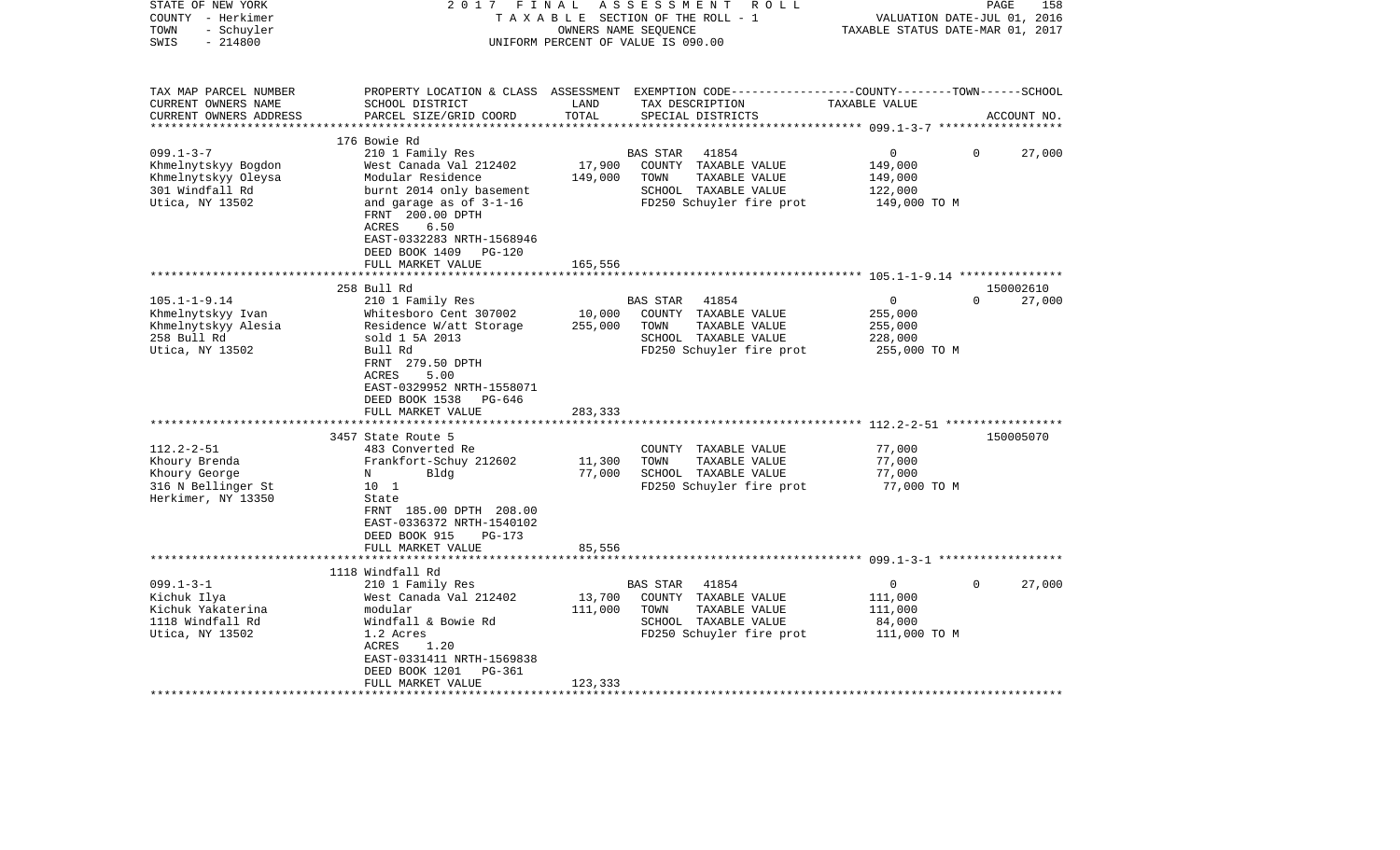| STATE OF NEW YORK<br>COUNTY - Herkimer<br>- Schuyler<br>TOWN<br>$-214800$<br>SWIS                               | FINAL<br>2017                                                                                                                                                                                                                     |                              | A S S E S S M E N T R O L L<br>TAXABLE SECTION OF THE ROLL - 1<br>OWNERS NAME SEOUENCE<br>UNIFORM PERCENT OF VALUE IS 090.00                                   | VALUATION DATE-JUL 01, 2016<br>TAXABLE STATUS DATE-MAR 01, 2017          | PAGE<br>159                     |
|-----------------------------------------------------------------------------------------------------------------|-----------------------------------------------------------------------------------------------------------------------------------------------------------------------------------------------------------------------------------|------------------------------|----------------------------------------------------------------------------------------------------------------------------------------------------------------|--------------------------------------------------------------------------|---------------------------------|
| TAX MAP PARCEL NUMBER<br>CURRENT OWNERS NAME<br>CURRENT OWNERS ADDRESS                                          | SCHOOL DISTRICT<br>PARCEL SIZE/GRID COORD                                                                                                                                                                                         | LAND<br>TOTAL                | PROPERTY LOCATION & CLASS ASSESSMENT EXEMPTION CODE---------------COUNTY-------TOWN------SCHOOL<br>TAX DESCRIPTION<br>SPECIAL DISTRICTS                        | TAXABLE VALUE                                                            | ACCOUNT NO.                     |
| *****************<br>$099.1 - 3 - 2$<br>Kichuk Ilya<br>Kichuk Yakaterina<br>1118 Windfall Rd<br>Utica, NY 13502 | Windfall Rd<br>314 Rural vac<10<br>West Canada Val 212402<br>Vacant<br>Vacant Land Windfall Rd<br>1 Acre<br>ACRES<br>1.00<br>EAST-0331332 NRTH-1569694<br>DEED BOOK 1201<br>PG-361<br>FULL MARKET VALUE                           | 10,000<br>10,000<br>11,111   | COUNTY TAXABLE VALUE<br>TAXABLE VALUE<br>TOWN<br>SCHOOL TAXABLE VALUE<br>FD250 Schuyler fire prot                                                              | 10,000<br>10,000<br>10,000<br>10,000 TO M                                |                                 |
|                                                                                                                 |                                                                                                                                                                                                                                   |                              |                                                                                                                                                                |                                                                          |                                 |
| $105.4 - 1 - 35$<br>King Mark T<br>261 Dutchtown Rd<br>Schuyler, NY 13340                                       | 261 Dutchtown Rd<br>210 1 Family Res<br>Frankfort-Schuy 212602<br>Single Family W/garage<br>$3 \quad 1$<br>Dutchtown<br>FRNT 165.00 DPTH 264.00<br>EAST-0340353 NRTH-1547148<br>DEED BOOK 850<br>PG-582<br>FULL MARKET VALUE      | 13,500<br>63,200<br>70,222   | 41854<br>BAS STAR<br>COUNTY TAXABLE VALUE<br>TAXABLE VALUE<br>TOWN<br>SCHOOL TAXABLE VALUE<br>FD250 Schuyler fire prot                                         | $\overline{0}$<br>63,200<br>63,200<br>36,200<br>63,200 TO M              | 150010260<br>27,000<br>$\Omega$ |
|                                                                                                                 |                                                                                                                                                                                                                                   |                              |                                                                                                                                                                |                                                                          |                                 |
| $104.2 - 1 - 30$<br>King Ursula<br>80 E North St Apt 209<br>Ilion, NY 13357-1231                                | 131 Newport Rd<br>210 1 Family Res<br>Whitesboro Cent 307002<br>Single Family Residence<br>W/ Att/ Gar<br>FRNT 150.00 DPTH<br>60.00<br>ACRES<br>0.09<br>EAST-0318571 NRTH-1555063<br>DEED BOOK 924<br>PG-276<br>FULL MARKET VALUE | 5,800<br>55,000              | 41854<br>BAS STAR<br>COUNTY TAXABLE VALUE<br>TOWN<br>TAXABLE VALUE<br>SCHOOL TAXABLE VALUE<br>FD250 Schuyler fire prot<br>WD170 Schuyler water #2<br>1.00 UN M | $\mathbf{0}$<br>55,000<br>55,000<br>28,000<br>55,000 TO M<br>55,000 TO C | 150002940<br>$\Omega$<br>27,000 |
|                                                                                                                 |                                                                                                                                                                                                                                   | 61,111                       |                                                                                                                                                                |                                                                          |                                 |
| $099.1 - 1 - 19.5$<br>Kinsella Patrick<br>Kinsella Terri<br>1336 Newport Rd<br>Poland, NY 13431                 | 1336 Newport Rd<br>210 1 Family Res<br>West Canada Val 212402<br>Sgl Family Res W Att Gara<br>1.8 Acre<br>ACRES<br>$1.80$ BANK<br>720<br>EAST-0332312 NRTH-1574317<br>DEED BOOK 860<br><b>PG-178</b><br>FULL MARKET VALUE         | 14,100<br>111,800<br>124,222 | BAS STAR<br>41854<br>COUNTY TAXABLE VALUE<br>TAXABLE VALUE<br>TOWN<br>SCHOOL TAXABLE VALUE<br>FD250 Schuyler fire prot                                         | $\mathbf{0}$<br>111,800<br>111,800<br>84,800<br>111,800 TO M             | 27,000<br>$\Omega$              |
|                                                                                                                 | **********************                                                                                                                                                                                                            |                              |                                                                                                                                                                |                                                                          |                                 |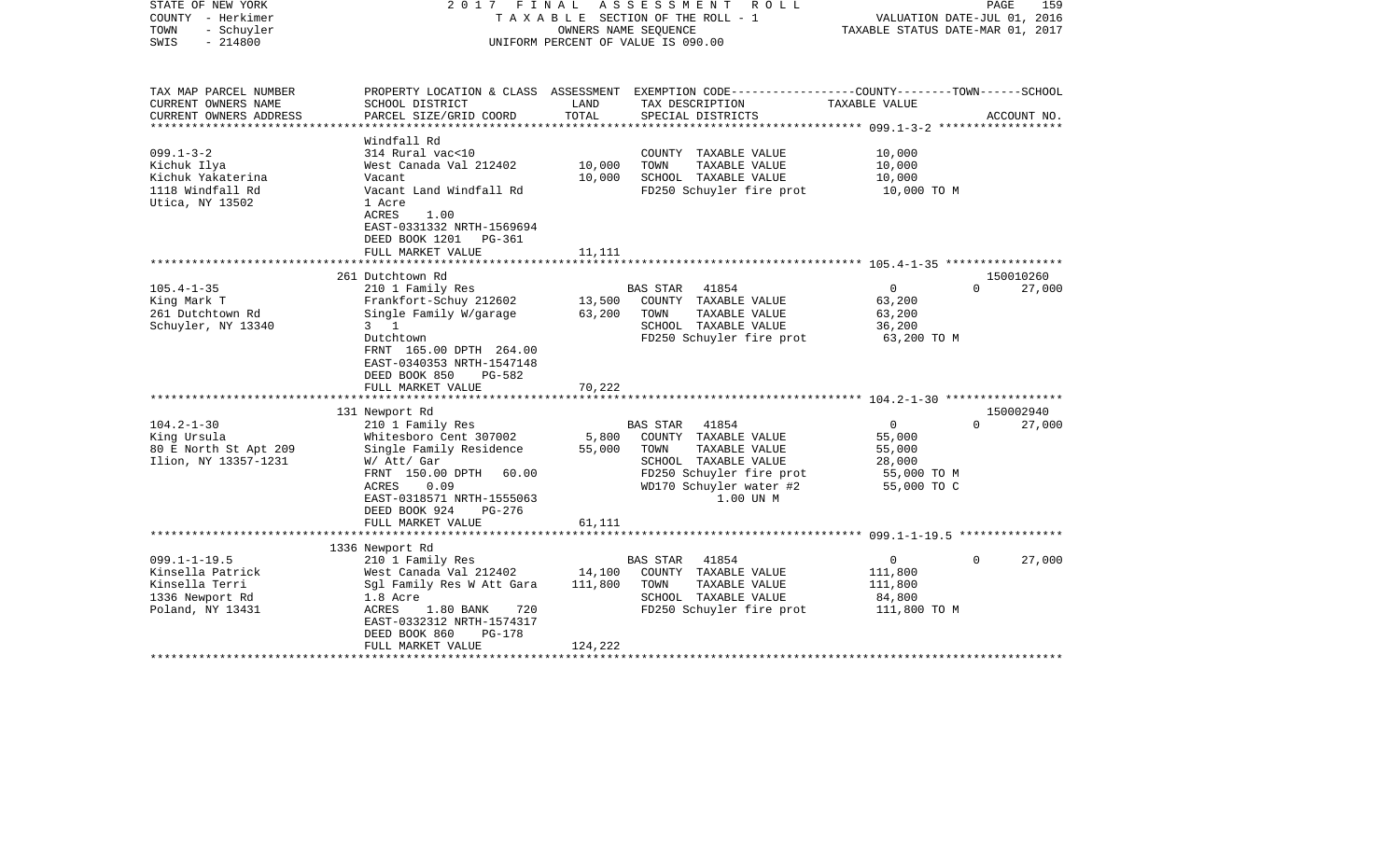| STATE OF NEW YORK<br>COUNTY - Herkimer<br>TOWN<br>- Schuyler<br>SWIS<br>$-214800$                             |                                                                                                                                                                                                                                      | OWNERS NAME SEQUENCE         | 2017 FINAL ASSESSMENT ROLL<br>T A X A B L E SECTION OF THE ROLL - 1<br>UNIFORM PERCENT OF VALUE IS 090.00                                 | PAGE<br>160<br>VALUATION DATE-JUL 01, 2016<br>TAXABLE STATUS DATE-MAR 01, 2017 |             |  |
|---------------------------------------------------------------------------------------------------------------|--------------------------------------------------------------------------------------------------------------------------------------------------------------------------------------------------------------------------------------|------------------------------|-------------------------------------------------------------------------------------------------------------------------------------------|--------------------------------------------------------------------------------|-------------|--|
| TAX MAP PARCEL NUMBER<br>CURRENT OWNERS NAME<br>CURRENT OWNERS ADDRESS<br>***********************             | SCHOOL DISTRICT<br>PARCEL SIZE/GRID COORD<br>*****************************                                                                                                                                                           | LAND<br>TOTAL                | PROPERTY LOCATION & CLASS ASSESSMENT EXEMPTION CODE----------------COUNTY-------TOWN------SCHOOL<br>TAX DESCRIPTION<br>SPECIAL DISTRICTS  | TAXABLE VALUE                                                                  | ACCOUNT NO. |  |
| $099.1 - 1 - 19.7$<br>Kinsella Steven A<br>Scalise- Kinsella Ann Marie<br>1326 Newport Rd<br>Poland, NY 13431 | 1326 Newport Rd<br>210 1 Family Res<br>West Canada Val 212402<br>Mod Sql Fam Res W Att Bre<br>1.8 Acre<br>Newport Road<br>ACRES<br>$1.80$ BANK<br>740<br>EAST-0332201 NRTH-1574153<br>DEED BOOK 776<br>$PG-626$<br>FULL MARKET VALUE | 14,100<br>107,800<br>119,778 | BAS STAR<br>41854<br>COUNTY TAXABLE VALUE<br>TOWN<br>TAXABLE VALUE<br>SCHOOL TAXABLE VALUE<br>FD250 Schuyler fire prot                    | $\mathbf 0$<br>$\Omega$<br>107,800<br>107,800<br>80,800<br>107,800 TO M        | 27,000      |  |
| $104.2 - 3 - 2$<br>Kirshtein Murray<br>S J<br>6 Hubbardton Rd<br>New Hartford, NY 13413                       | Knapps Knolle<br>311 Res vac land<br>Whitesboro Cent 307002<br>Knapps Knolle Rd<br>Lot 2<br>FRNT 115.00 DPTH 199.60<br>0.68<br>ACRES<br>EAST-0323256 NRTH-1557303<br>FULL MARKET VALUE                                               | 8,000<br>8,000<br>8,889      | COUNTY TAXABLE VALUE<br>TOWN<br>TAXABLE VALUE<br>SCHOOL TAXABLE VALUE<br>FD250 Schuyler fire prot<br>WD170 Schuyler water #2<br>1.00 UN M | 8,000<br>8,000<br>8,000<br>8,000 TO M<br>8,000 TO C                            |             |  |
| $104.2 - 3 - 6$<br>Kirshtein Murray<br>S J<br>6 Hubbardton Rd<br>New Hartford, NY 13413                       | Knapps Knolle<br>311 Res vac land<br>Whitesboro Cent 307002<br>Knapps Knolle Rd<br>Lot 6<br>FRNT 100.00 DPTH 228.00<br>EAST-0323136 NRTH-1557205<br>DEED BOOK 781<br><b>PG-106</b><br>FULL MARKET VALUE                              | 8,000<br>8,000<br>8,889      | COUNTY TAXABLE VALUE<br>TOWN<br>TAXABLE VALUE<br>SCHOOL TAXABLE VALUE<br>FD250 Schuyler fire prot<br>WD170 Schuyler water #2<br>1.00 UN M | 8,000<br>8,000<br>8,000<br>8,000 TO M<br>8,000 TO C                            |             |  |
| $104.2 - 3 - 7$<br>Kirshtein Murray<br>S J<br>6 Hubbardton Rd<br>New Hartford, NY 13413                       | Knapps Knolle<br>311 Res vac land<br>Whitesboro Cent 307002<br>Knapps Knolle Rd<br>Lot 7<br>FRNT 100.00 DPTH 228.00<br>EAST-0323088 NRTH-1557114<br>DEED BOOK 781<br><b>PG-106</b><br>FULL MARKET VALUE                              | 8,000<br>8,000<br>8,889      | COUNTY TAXABLE VALUE<br>TOWN<br>TAXABLE VALUE<br>SCHOOL TAXABLE VALUE<br>FD250 Schuyler fire prot<br>WD170 Schuyler water #2<br>1.00 UN M | 8,000<br>8,000<br>8,000<br>8,000 TO M<br>8,000 TO C                            |             |  |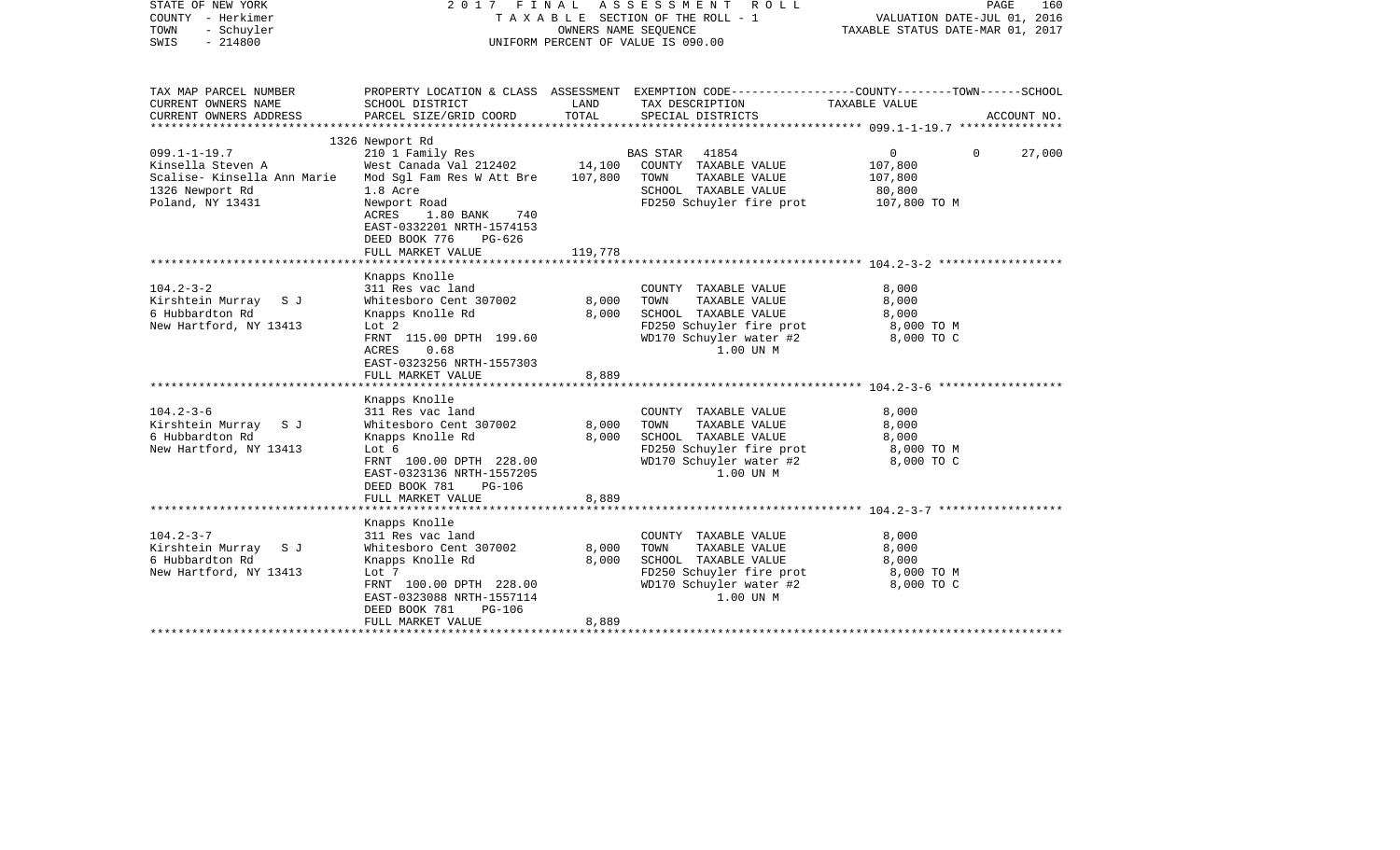| STATE OF NEW YORK<br>COUNTY - Herkimer<br>TOWN<br>- Schuyler<br>$-214800$<br>SWIS                 |                                                                                                                                                                                                                                      | OWNERS NAME SEQUENCE    | 2017 FINAL ASSESSMENT ROLL<br>TAXABLE SECTION OF THE ROLL - 1<br>UNIFORM PERCENT OF VALUE IS 090.00                                       | PAGE<br>161<br>VALUATION DATE-JUL 01, 2016<br>TAXABLE STATUS DATE-MAR 01, 2017                                                   |  |
|---------------------------------------------------------------------------------------------------|--------------------------------------------------------------------------------------------------------------------------------------------------------------------------------------------------------------------------------------|-------------------------|-------------------------------------------------------------------------------------------------------------------------------------------|----------------------------------------------------------------------------------------------------------------------------------|--|
| TAX MAP PARCEL NUMBER<br>CURRENT OWNERS NAME<br>CURRENT OWNERS ADDRESS<br>*********************** | SCHOOL DISTRICT<br>PARCEL SIZE/GRID COORD                                                                                                                                                                                            | LAND<br>TOTAL           | TAX DESCRIPTION<br>SPECIAL DISTRICTS                                                                                                      | PROPERTY LOCATION & CLASS ASSESSMENT EXEMPTION CODE----------------COUNTY-------TOWN------SCHOOL<br>TAXABLE VALUE<br>ACCOUNT NO. |  |
| $104.2 - 3 - 9$<br>Kirshtein Murray SJ<br>6 Hubbardton Rd<br>New Hartford, NY 13413               | Knapps Knolle<br>311 Res vac land<br>Whitesboro Cent 307002<br>Knapps Knolle Rd<br>Lot 9<br>FRNT 101.00 DPTH 248.00<br>EAST-0322970 NRTH-1556917<br>DEED BOOK 781<br><b>PG-106</b><br>FULL MARKET VALUE                              | 8,000<br>8,000<br>8,889 | COUNTY TAXABLE VALUE<br>TOWN<br>TAXABLE VALUE<br>SCHOOL TAXABLE VALUE<br>FD250 Schuyler fire prot<br>WD170 Schuyler water #2<br>1.00 UN M | 8,000<br>8,000<br>8,000<br>8,000 TO M<br>8,000 TO C                                                                              |  |
| $104.2 - 3 - 11$<br>Kirshtein Murray SJ<br>6 Hubbardton Rd<br>New Hartford, NY 13413              | Knapps Knolle<br>311 Res vac land<br>Whitesboro Cent 307002<br>Knapps Knolle Rd<br>Lot 11<br>FRNT 101.00 DPTH 283.00<br>EAST-0322874 NRTH-1556731<br>DEED BOOK 781<br>PG-106<br>FULL MARKET VALUE                                    | 8,000<br>8,000<br>8,889 | COUNTY TAXABLE VALUE<br>TOWN<br>TAXABLE VALUE<br>SCHOOL TAXABLE VALUE<br>FD250 Schuyler fire prot<br>WD170 Schuyler water #2<br>1.00 UN M | 8,000<br>8,000<br>8,000<br>8,000 TO M<br>8,000 TO C                                                                              |  |
| $104.2 - 3 - 15$<br>Kirshtein Murray SJ<br>6 Hubbardton Rd<br>New Hartford, NY 13413              | Knapps Knolle<br>311 Res vac land<br>Whitesboro Cent 307002<br>Knapps Knolle Rd<br>Lot 15<br>FRNT 100.00 DPTH 304.00<br>EAST-0322674 NRTH-1556370<br>DEED BOOK 781<br><b>PG-106</b><br>FULL MARKET VALUE<br>************************ | 8,000<br>8,000<br>8,889 | COUNTY TAXABLE VALUE<br>TAXABLE VALUE<br>TOWN<br>SCHOOL TAXABLE VALUE<br>FD250 Schuyler fire prot<br>WD170 Schuyler water #2<br>1.00 UN M | 8,000<br>8,000<br>8,000<br>8,000 TO M<br>8,000 TO C                                                                              |  |
| $104.2 - 3 - 18$<br>Kirshtein Murray SJ<br>6 Hubbardton Rd<br>New Hartford, NY 13413              | Knapp Knolle<br>311 Res vac land<br>Whitesboro Cent 307002<br>Knapps Knolle Rd<br>Lot $18$<br>FRNT 100.00 DPTH 271.00<br>EAST-0322954 NRTH-1556180<br>DEED BOOK 781<br>PG-106<br>FULL MARKET VALUE                                   | 8,000<br>8,000<br>8,889 | COUNTY TAXABLE VALUE<br>TOWN<br>TAXABLE VALUE<br>SCHOOL TAXABLE VALUE<br>FD250 Schuyler fire prot<br>WD170 Schuyler water #2<br>1.00 UN M | 8,000<br>8,000<br>8,000<br>8,000 TO M<br>8,000 TO C                                                                              |  |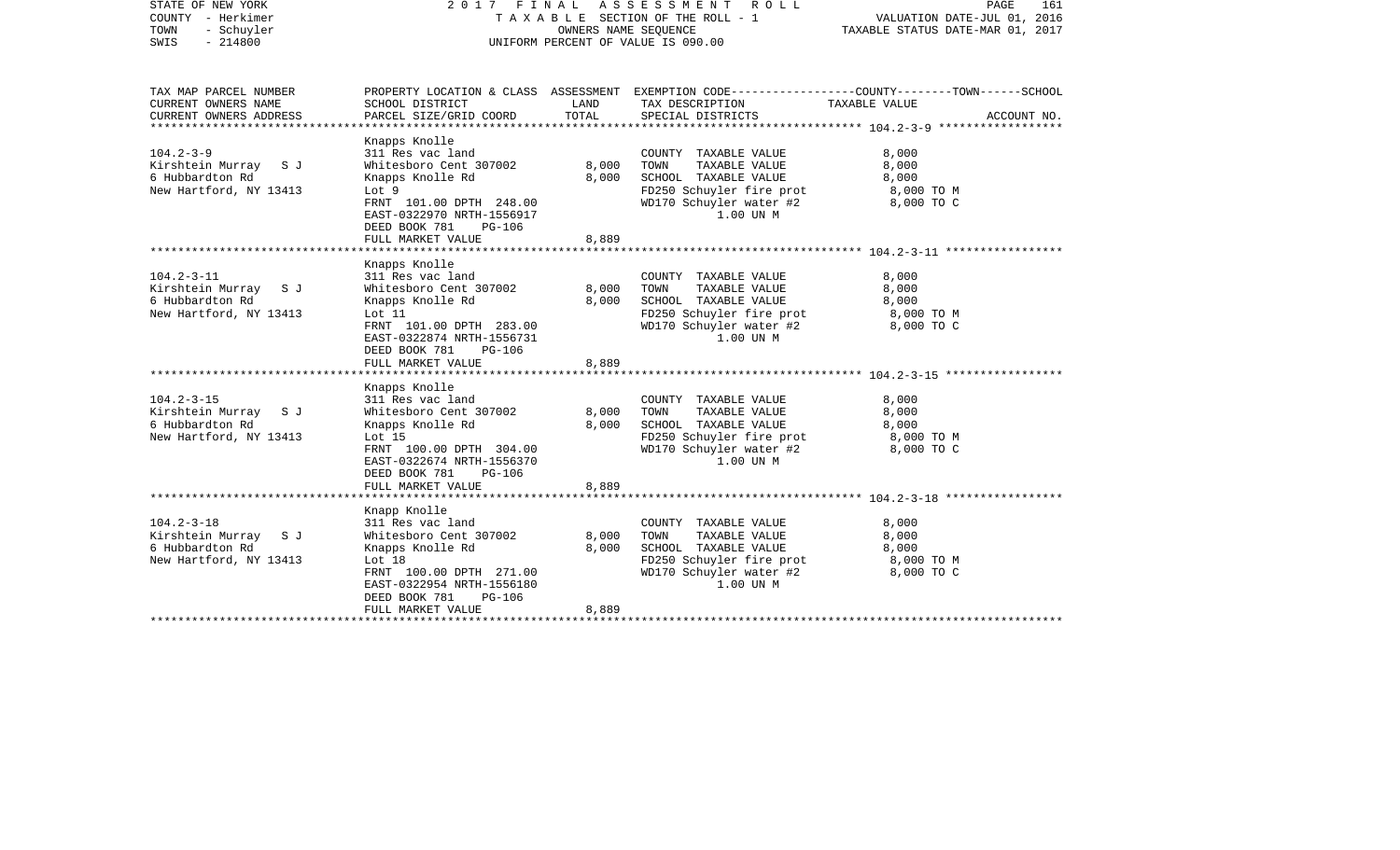| STATE OF NEW YORK<br>COUNTY - Herkimer<br>TOWN<br>- Schuyler<br>$-214800$<br>SWIS                 | 2017 FINAL                                                                                                                                                                                                                                        | OWNERS NAME SEQUENCE      | A S S E S S M E N T<br>ROLL<br>TAXABLE SECTION OF THE ROLL - 1<br>UNIFORM PERCENT OF VALUE IS 090.00                                      | VALUATION DATE-JUL 01, 2016<br>TAXABLE STATUS DATE-MAR 01, 2017 | PAGE<br>162         |
|---------------------------------------------------------------------------------------------------|---------------------------------------------------------------------------------------------------------------------------------------------------------------------------------------------------------------------------------------------------|---------------------------|-------------------------------------------------------------------------------------------------------------------------------------------|-----------------------------------------------------------------|---------------------|
| TAX MAP PARCEL NUMBER<br>CURRENT OWNERS NAME<br>CURRENT OWNERS ADDRESS<br>*********************** | SCHOOL DISTRICT<br>PARCEL SIZE/GRID COORD                                                                                                                                                                                                         | LAND<br>TOTAL             | PROPERTY LOCATION & CLASS ASSESSMENT EXEMPTION CODE----------------COUNTY-------TOWN------SCHOOL<br>TAX DESCRIPTION<br>SPECIAL DISTRICTS  | TAXABLE VALUE                                                   | ACCOUNT NO.         |
| $104.2 - 3 - 21$<br>Kirshtein Murray S J<br>6 Hubbardton Rd<br>New Hartford, NY 13413             | Knapps Knolle<br>311 Res vac land<br>Whitesboro Cent 307002<br>Knapps Knolle Rd<br>Lot 21<br>FRNT 107.00 DPTH 270.00<br>EAST-0323127 NRTH-1556467<br>DEED BOOK 781<br>PG-106<br>FULL MARKET VALUE                                                 | 8,000<br>8,000<br>8,889   | COUNTY TAXABLE VALUE<br>TOWN<br>TAXABLE VALUE<br>SCHOOL TAXABLE VALUE<br>FD250 Schuyler fire prot<br>WD170 Schuyler water #2<br>1.00 UN M | 8,000<br>8,000<br>8,000<br>8,000 TO M<br>8,000 TO C             |                     |
|                                                                                                   |                                                                                                                                                                                                                                                   |                           |                                                                                                                                           |                                                                 |                     |
| $104.2 - 3 - 22$<br>Kirshtein Murray S J<br>6 Hubbardton Rd<br>New Hartford, NY 13413             | Knapps Knolle<br>311 Res vac land<br>Whitesboro Cent 307002<br>Knapps Knolle Rd<br>Lot $22$<br>FRNT 101.00 DPTH 289.00<br>EAST-0323175 NRTH-1556564<br>DEED BOOK 781<br>PG-106<br>FULL MARKET VALUE                                               | 8,000<br>8,000<br>8,889   | COUNTY TAXABLE VALUE<br>TOWN<br>TAXABLE VALUE<br>SCHOOL TAXABLE VALUE<br>FD250 Schuyler fire prot<br>WD170 Schuyler water #2<br>1.00 UN M | 8,000<br>8,000<br>8,000<br>8,000 TO M<br>8,000 TO C             |                     |
|                                                                                                   |                                                                                                                                                                                                                                                   |                           |                                                                                                                                           |                                                                 |                     |
| $104.2 - 3 - 23$<br>Kirshtein Murray S J<br>6 Hubbardton Rd<br>New Hartford, NY 13413             | Knapps Knolle<br>311 Res vac land<br>Whitesboro Cent 307002<br>Knapps Knolle Rd<br>Lot $23$<br>FRNT 101.00 DPTH 306.00<br>EAST-0323222 NRTH-1556659<br>DEED BOOK 781<br><b>PG-106</b><br>FULL MARKET VALUE                                        | 8,000<br>8,000<br>8,889   | COUNTY TAXABLE VALUE<br>TAXABLE VALUE<br>TOWN<br>SCHOOL TAXABLE VALUE<br>FD250 Schuyler fire prot<br>WD170 Schuyler water #2<br>1.00 UN M | 8,000<br>8,000<br>8,000<br>8,000 TO M<br>8,000 TO C             |                     |
|                                                                                                   | ***************************                                                                                                                                                                                                                       |                           |                                                                                                                                           |                                                                 |                     |
| $104.2 - 3 - 24$<br>Kirshtein Murray SJ<br>6 Hubbardton Rd<br>New Hartford, NY 13413              | Knapps Knolle<br>311 Res vac land<br>Whitesboro Cent 307002<br>Knapps Knolle Rd<br>Lot $24$<br>FRNT 101.00 DPTH 323.00<br>EAST-0323260 NRTH-1556750<br>DEED BOOK 781<br>PG-106                                                                    | 8,000<br>8,000            | COUNTY TAXABLE VALUE<br>TOWN<br>TAXABLE VALUE<br>SCHOOL TAXABLE VALUE<br>FD250 Schuyler fire prot<br>WD170 Schuyler water #2<br>1.00 UN M | 8,000<br>8,000<br>8,000<br>8,000 TO M<br>8,000 TO C             |                     |
|                                                                                                   | FULL MARKET VALUE                                                                                                                                                                                                                                 | 8,889                     |                                                                                                                                           |                                                                 |                     |
| ************************                                                                          |                                                                                                                                                                                                                                                   |                           |                                                                                                                                           |                                                                 |                     |
| $105.3 - 1 - 60$<br>Kislyak Mark<br>2895 State Route 5<br>Frankfort, NY 13340                     | 2895 State Route 5<br>210 1 Family Res<br>Frankfort-Schuy 212602<br>N Bldg<br>3<br>1/3<br>State<br>FRNT 148.00 DPTH 125.00<br>0.43<br>ACRES<br>EAST-0327880 NRTH-1547275<br>DEED BOOK 1520<br>PG-20<br>FULL MARKET VALUE<br>********************* | 8,600<br>54,400<br>60,444 | <b>BAS STAR</b><br>41854<br>COUNTY<br>TAXABLE VALUE<br>TAXABLE VALUE<br>TOWN<br>SCHOOL TAXABLE VALUE<br>FD250 Schuyler fire prot          | 0<br>0<br>54,400<br>54,400<br>27,400<br>54,400 TO M             | 150000480<br>27,000 |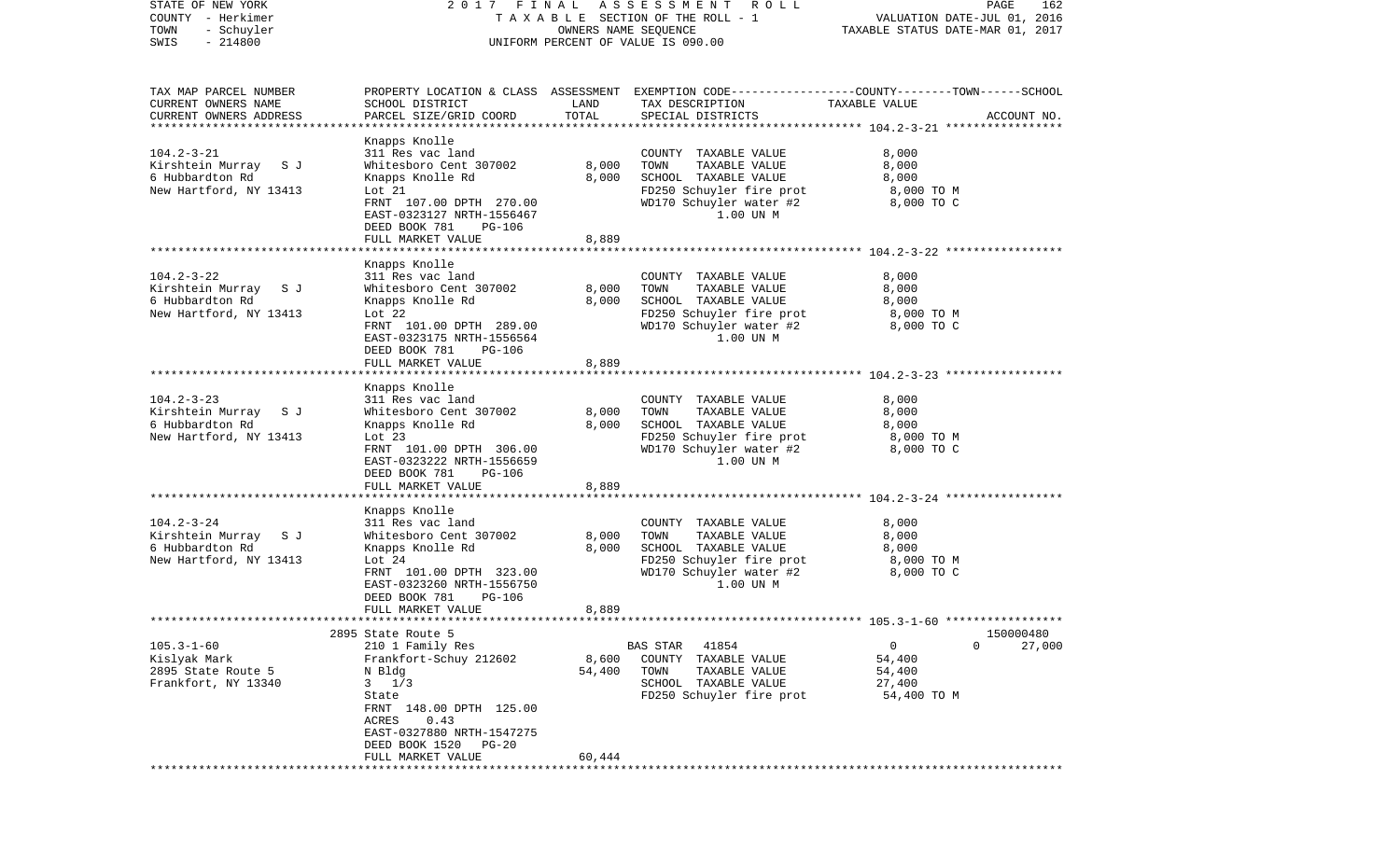| STATE OF NEW YORK<br>COUNTY - Herkimer<br>- Schuyler<br>TOWN<br>$-214800$<br>SWIS       | 2017 FINAL<br>ASSESSMENT<br>ROLL<br>T A X A B L E SECTION OF THE ROLL - 1<br>OWNERS NAME SEQUENCE<br>UNIFORM PERCENT OF VALUE IS 090.00                                           |                              |                                                                                                                                  |                            | PAGE<br>163<br>VALUATION DATE-JUL 01, 2016<br>TAXABLE STATUS DATE-MAR 01, 2017 |                    |             |
|-----------------------------------------------------------------------------------------|-----------------------------------------------------------------------------------------------------------------------------------------------------------------------------------|------------------------------|----------------------------------------------------------------------------------------------------------------------------------|----------------------------|--------------------------------------------------------------------------------|--------------------|-------------|
| TAX MAP PARCEL NUMBER<br>CURRENT OWNERS NAME<br>CURRENT OWNERS ADDRESS                  | PROPERTY LOCATION & CLASS ASSESSMENT EXEMPTION CODE---------------COUNTY-------TOWN-----SCHOOL<br>SCHOOL DISTRICT<br>PARCEL SIZE/GRID COORD                                       | LAND<br>TOTAL                | TAX DESCRIPTION<br>SPECIAL DISTRICTS                                                                                             |                            | TAXABLE VALUE                                                                  |                    | ACCOUNT NO. |
| ***********************                                                                 | 2689 State Route 5                                                                                                                                                                |                              |                                                                                                                                  |                            |                                                                                |                    | 150022740   |
| $105.3 - 1 - 1$                                                                         | 210 1 Family Res                                                                                                                                                                  |                              | <b>BAS STAR</b><br>41854                                                                                                         |                            | $\mathbf 0$                                                                    | $\Omega$           | 27,000      |
| Kislyak Pavel<br>Kislyak Lyubov<br>2689 State Route 5<br>Frankfort, NY 13340            | Whitesboro Cent 307002<br>Bldg<br>$3 \t2 \t1/2$<br>State<br>ACRES<br>2.50<br>EAST-0325175 NRTH-1550664<br>DEED BOOK 928<br>$PG-532$                                               | 14,600<br>158,500            | COUNTY TAXABLE VALUE<br>TOWN<br>SCHOOL TAXABLE VALUE<br>FD250 Schuyler fire prot<br>WD165 Schuyler water #4                      | TAXABLE VALUE<br>1.00 UN M | 158,500<br>158,500<br>131,500<br>158,500 TO M<br>158,500 TO C                  |                    |             |
|                                                                                         | FULL MARKET VALUE<br>************************                                                                                                                                     | 176,111                      |                                                                                                                                  |                            |                                                                                |                    |             |
|                                                                                         |                                                                                                                                                                                   |                              |                                                                                                                                  |                            |                                                                                |                    |             |
| $105.3 - 1 - 61.2$<br>Kislyak Yakov<br>2881 State Route 5<br>Frankfort, NY 13340        | 2881 State Route 5<br>210 1 Family Res<br>Frankfort-Schuy 212602<br>25 X 40 Garage<br>FRNT 120.00 DPTH<br>2.10<br>ACRES<br>EAST-0327930 NRTH-1547592<br>DEED BOOK 862<br>$PG-249$ | 14,300<br>159,800<br>177,556 | <b>BAS STAR</b><br>41854<br>COUNTY TAXABLE VALUE<br>TOWN<br>SCHOOL TAXABLE VALUE<br>FD250 Schuyler fire prot                     | TAXABLE VALUE              | $\mathbf{0}$<br>159,800<br>159,800<br>132,800<br>159,800 TO M                  | $\Omega$           | 27,000      |
|                                                                                         | FULL MARKET VALUE<br>************************                                                                                                                                     | *************                |                                                                                                                                  |                            |                                                                                |                    |             |
|                                                                                         | 384 Mckennan Rd                                                                                                                                                                   |                              |                                                                                                                                  |                            |                                                                                |                    | 150015870   |
| $113.1 - 1 - 93.999$<br>Kiss Brittany<br>384 McKennan Rd<br>Frankfort, NY 13340         | 210 1 Family Res<br>Frankfort-Schuy 212602<br>Double Wide Manuf Res<br>Mapped Herkimer 113.1-1-9<br>ACRES<br>1.10<br>DEED BOOK 1532 PG-712<br>FULL MARKET VALUE                   | 18,000<br>86,400<br>96,000   | <b>BAS STAR</b><br>41854<br>COUNTY TAXABLE VALUE<br>TOWN<br>SCHOOL TAXABLE VALUE<br>FD250 Schuyler fire prot                     | TAXABLE VALUE              | $\Omega$<br>86,400<br>86,400<br>59,400<br>86,400 TO M                          | $\Omega$           | 27,000      |
|                                                                                         | ***********************                                                                                                                                                           |                              |                                                                                                                                  |                            |                                                                                |                    |             |
|                                                                                         | 818 Newport Rd                                                                                                                                                                    |                              |                                                                                                                                  |                            |                                                                                |                    | 150003960   |
| $099.3 - 1 - 6$<br>Klimek Anthony<br>Klimek Judith<br>818 Newport Rd<br>Utica, NY 13502 | 210 1 Family Res<br>West Canada Val 212402<br>Bldg<br>$2 \t1 \t1/3$<br>Newport<br>ACRES<br>1.12<br>EAST-0325642 NRTH-1566710<br>DEED BOOK 00600 PG-00773<br>FULL MARKET VALUE     | 135,800<br>150,889           | VET COM CT 41131<br>41854<br>13,600 BAS STAR<br>COUNTY TAXABLE VALUE<br>TOWN<br>SCHOOL TAXABLE VALUE<br>FD250 Schuyler fire prot | TAXABLE VALUE              | 13,500<br>$\Omega$<br>122,300<br>122,300<br>108,800<br>135,800 TO M            | 13,500<br>$\Omega$ | 27,000      |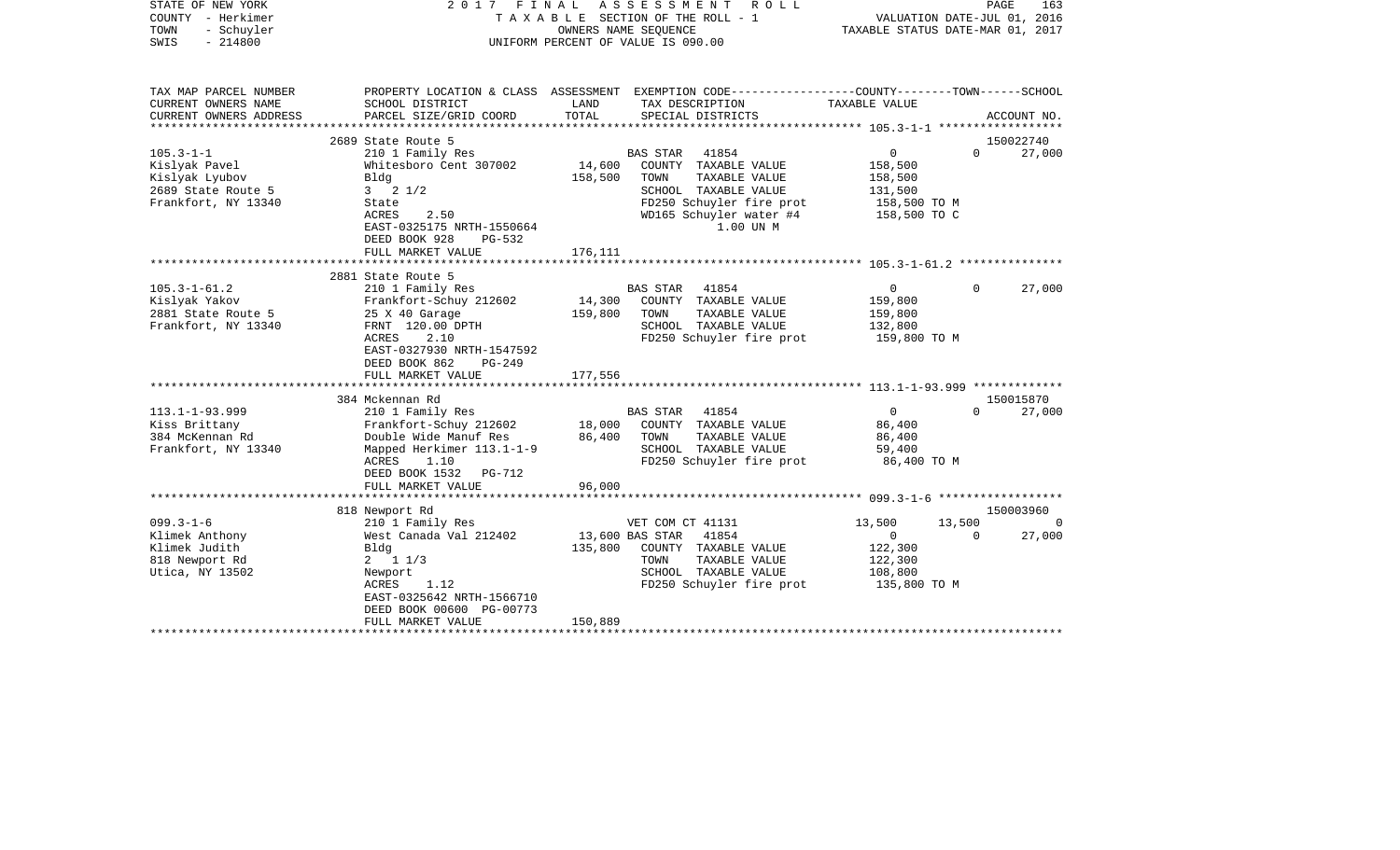| STATE OF NEW YORK<br>COUNTY - Herkimer<br>- Schuyler<br>TOWN<br>$-214800$<br>SWIS                                                                                                     | 2017<br>FINAL                                                                                                                                                                                                                                                                                                                                                                                                         | OWNERS NAME SEQUENCE                                                       | ASSESSMENT ROLL<br>TAXABLE SECTION OF THE ROLL - 1<br>UNIFORM PERCENT OF VALUE IS 090.00                                                                                                                                                                                                                                                              | VALUATION DATE-JUL 01, 2016<br>TAXABLE STATUS DATE-MAR 01, 2017                                                                                                 | 164<br>PAGE                                                        |
|---------------------------------------------------------------------------------------------------------------------------------------------------------------------------------------|-----------------------------------------------------------------------------------------------------------------------------------------------------------------------------------------------------------------------------------------------------------------------------------------------------------------------------------------------------------------------------------------------------------------------|----------------------------------------------------------------------------|-------------------------------------------------------------------------------------------------------------------------------------------------------------------------------------------------------------------------------------------------------------------------------------------------------------------------------------------------------|-----------------------------------------------------------------------------------------------------------------------------------------------------------------|--------------------------------------------------------------------|
| TAX MAP PARCEL NUMBER<br>CURRENT OWNERS NAME<br>CURRENT OWNERS ADDRESS                                                                                                                | SCHOOL DISTRICT<br>PARCEL SIZE/GRID COORD                                                                                                                                                                                                                                                                                                                                                                             | LAND<br>TOTAL                                                              | PROPERTY LOCATION & CLASS ASSESSMENT EXEMPTION CODE---------------COUNTY-------TOWN------SCHOOL<br>TAX DESCRIPTION<br>SPECIAL DISTRICTS                                                                                                                                                                                                               | TAXABLE VALUE                                                                                                                                                   | ACCOUNT NO.                                                        |
|                                                                                                                                                                                       |                                                                                                                                                                                                                                                                                                                                                                                                                       |                                                                            |                                                                                                                                                                                                                                                                                                                                                       |                                                                                                                                                                 |                                                                    |
|                                                                                                                                                                                       | 2059 State Route 5                                                                                                                                                                                                                                                                                                                                                                                                    |                                                                            |                                                                                                                                                                                                                                                                                                                                                       |                                                                                                                                                                 | 150022170                                                          |
| $104.7 - 2 - 7$<br>Klimek Anthony III<br>818 Newport Rd<br>Utica, NY 13502                                                                                                            | 220 2 Family Res<br>Whitesboro Cent 307002<br>N 827 Bldg<br>5 <sup>1</sup><br>1A<br>reduced sewer to 2 units<br><b>ACRES</b><br>1.00                                                                                                                                                                                                                                                                                  | 13,500<br>78,000                                                           | COUNTY TAXABLE VALUE<br>TOWN<br>TAXABLE VALUE<br>SCHOOL TAXABLE VALUE<br>FD250 Schuyler fire prot<br>SD030 Schuyler sewer #1<br>WD175 Schuyler water #3                                                                                                                                                                                               | 78,000<br>78,000<br>78,000<br>78,000 TO M<br>2.00 UN M<br>78,000 TO M                                                                                           |                                                                    |
|                                                                                                                                                                                       | EAST-0314757 NRTH-1557255<br>DEED BOOK 892<br>PG-156<br>FULL MARKET VALUE                                                                                                                                                                                                                                                                                                                                             | 86,667                                                                     |                                                                                                                                                                                                                                                                                                                                                       |                                                                                                                                                                 |                                                                    |
|                                                                                                                                                                                       |                                                                                                                                                                                                                                                                                                                                                                                                                       |                                                                            |                                                                                                                                                                                                                                                                                                                                                       |                                                                                                                                                                 |                                                                    |
| $104.7 - 2 - 9$<br>Klotz Jeffrey P<br>2069 State Route 5<br>Utica, NY 13502<br>$104.2 - 2 - 16$<br>Knapp Michael W<br>Knapp Catherine M<br>2478 State Route 5<br>Utica, NY 13502-9730 | 2069 State Route 5<br>220 2 Family Res<br>Whitesboro Cent 307002<br>Residence 2 Fam.<br>$3 \frac{1}{4}$<br>State<br>FRNT 115.00 DPTH 275.00<br>EAST-0314935 NRTH-1557071<br>DEED BOOK 846<br>$PG-55$<br>FULL MARKET VALUE<br>2478 State Route 5<br>210 1 Family Res<br>Whitesboro Cent 307002<br>S<br>Blda<br>$3 \frac{3}{4A}$<br>State<br>FRNT 126.00 DPTH 215.00<br><b>BANK</b><br>032<br>EAST-0321579 NRTH-1552529 | 9,600<br>82,400<br>91,556<br>* * * * * * * * * * * * *<br>10,200<br>65,900 | 41854<br>BAS STAR<br>COUNTY TAXABLE VALUE<br>TOWN<br>TAXABLE VALUE<br>SCHOOL TAXABLE VALUE<br>FD250 Schuyler fire prot<br>SD030 Schuyler sewer #1<br>WD175 Schuyler water #3<br><b>BAS STAR</b><br>41854<br>COUNTY TAXABLE VALUE<br>TOWN<br>TAXABLE VALUE<br>SCHOOL TAXABLE VALUE<br>FD250 Schuyler fire prot<br>WD170 Schuyler water #2<br>1.00 UN M | $\mathbf 0$<br>82,400<br>82,400<br>55,400<br>82,400 TO M<br>1.07 UN M<br>82,400 TO M<br>$\mathbf{0}$<br>65,900<br>65,900<br>38,900<br>65,900 TO M<br>4,000 TO C | 150010890<br>$\Omega$<br>27,000<br>150004230<br>$\Omega$<br>27,000 |
|                                                                                                                                                                                       | DEED BOOK 801<br>PG-312<br>FULL MARKET VALUE                                                                                                                                                                                                                                                                                                                                                                          | 73,222                                                                     |                                                                                                                                                                                                                                                                                                                                                       |                                                                                                                                                                 |                                                                    |
|                                                                                                                                                                                       | State Route 5                                                                                                                                                                                                                                                                                                                                                                                                         |                                                                            |                                                                                                                                                                                                                                                                                                                                                       |                                                                                                                                                                 | 150010950                                                          |
| $104.11 - 1 - 18$<br>Knapp Michael W<br>Knapp Thomas A<br>5553 Walker Rd<br>Utica, NY 13502                                                                                           | 311 Res vac land<br>Whitesboro Cent 307002<br>merge #8 2013 now 1.4A<br>$104 - 11 - 1 - 19$ merged<br>State<br>FRNT 260.00 DPTH<br>ACRES<br>1.40<br>EAST-0317987 NRTH-1554427                                                                                                                                                                                                                                         | 1,000<br>1,000                                                             | COUNTY TAXABLE VALUE<br>TOWN<br>TAXABLE VALUE<br>SCHOOL TAXABLE VALUE<br>FD250 Schuyler fire prot<br>WD170 Schuyler water #2<br>1.00 UN M                                                                                                                                                                                                             | 1,000<br>1,000<br>1,000<br>1,000 TO M<br>1,000 TO C                                                                                                             |                                                                    |
|                                                                                                                                                                                       | FULL MARKET VALUE                                                                                                                                                                                                                                                                                                                                                                                                     | 1,111                                                                      |                                                                                                                                                                                                                                                                                                                                                       |                                                                                                                                                                 |                                                                    |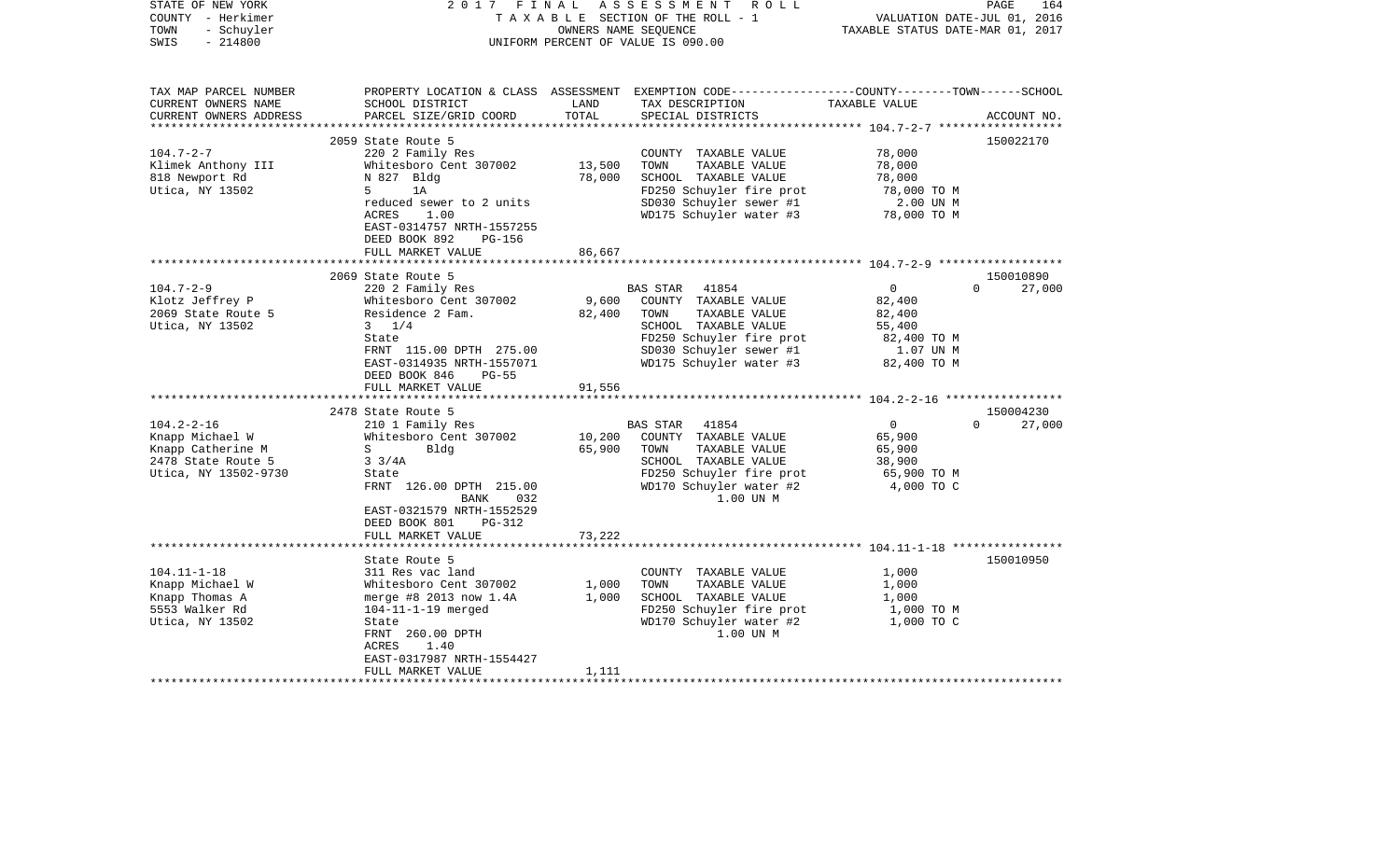| STATE OF NEW YORK<br>COUNTY - Herkimer<br>- Schuyler<br>TOWN<br>$-214800$<br>SWIS                   | FINAL<br>2017                                                                                                                                                                                     |                   | ASSESSMENT ROLL<br>TAXABLE SECTION OF THE ROLL - 1<br>OWNERS NAME SEQUENCE<br>UNIFORM PERCENT OF VALUE IS 090.00                                              | VALUATION DATE-JUL 01, 2016<br>TAXABLE STATUS DATE-MAR 01, 2017                            | PAGE<br>165         |
|-----------------------------------------------------------------------------------------------------|---------------------------------------------------------------------------------------------------------------------------------------------------------------------------------------------------|-------------------|---------------------------------------------------------------------------------------------------------------------------------------------------------------|--------------------------------------------------------------------------------------------|---------------------|
| TAX MAP PARCEL NUMBER<br>CURRENT OWNERS NAME<br>CURRENT OWNERS ADDRESS<br>*********************     | SCHOOL DISTRICT<br>PARCEL SIZE/GRID COORD                                                                                                                                                         | LAND<br>TOTAL     | PROPERTY LOCATION & CLASS ASSESSMENT EXEMPTION CODE---------------COUNTY-------TOWN------SCHOOL<br>TAX DESCRIPTION<br>SPECIAL DISTRICTS                       | TAXABLE VALUE                                                                              | ACCOUNT NO.         |
|                                                                                                     | 166 WindFall Rd                                                                                                                                                                                   |                   |                                                                                                                                                               |                                                                                            | 150005940           |
| $104.2 - 4 - 9$<br>Kochan Gery M<br>Kochan Dawn M<br>166 Wind Fall Rd<br>Utica, NY 13502            | 210 1 Family Res<br>Whitesboro Cent 307002<br>Subdivision<br>Westgate Gate<br>Windfall Rd<br>FRNT 101.00 DPTH 248.00<br>EAST-0323735 NRTH-1553265                                                 | 15,000<br>110,000 | BAS STAR<br>41854<br>COUNTY TAXABLE VALUE<br>TAXABLE VALUE<br>TOWN<br>SCHOOL TAXABLE VALUE<br>FD250 Schuyler fire prot<br>WD165 Schuyler water #4<br>.00 UN M | $\overline{0}$<br>$\Omega$<br>110,000<br>110,000<br>83,000<br>110,000 TO M<br>110,000 TO C | 27,000              |
|                                                                                                     | DEED BOOK 912<br>PG-337                                                                                                                                                                           |                   |                                                                                                                                                               |                                                                                            |                     |
|                                                                                                     | FULL MARKET VALUE                                                                                                                                                                                 | 122,222           |                                                                                                                                                               |                                                                                            |                     |
| $099.2 - 4 - 45$<br>Koczen Michael M<br>Koczen Kathleen B<br>14 Brookwood St<br>Glen Head, NY 11545 | Grande View Dr<br>314 Rural vac<10<br>West Canada Val 212402<br>Survey $# 362$<br>Land & Lakes lot 45<br>Grande View Dr<br>ACRES<br>9.00<br>EAST-0342088 NRTH-1572072<br>DEED BOOK 1241<br>PG-642 | 30,400<br>30,400  | COUNTY TAXABLE VALUE<br>TOWN<br>TAXABLE VALUE<br>SCHOOL TAXABLE VALUE<br>FD250 Schuyler fire prot                                                             | 30,400<br>30,400<br>30,400<br>30,400 TO M                                                  | 150003180           |
|                                                                                                     | FULL MARKET VALUE                                                                                                                                                                                 | 33,778            |                                                                                                                                                               |                                                                                            |                     |
| $099.4 - 1 - 2$<br>Kokoszki Richard<br>Kokoszki Mary<br>739 Hawthorne Rd<br>Utica, NY 13502         | 739 Hawthorne Rd<br>240 Rural res<br>West Canada Val 212402<br>W Bldg<br>22.23 Acre<br>Hawthorne Gulf<br>ACRES 22.23 BANK<br>011<br>EAST-0337485 NRTH-1566903<br>DEED BOOK 700<br>PG-851          | 27,200<br>79,500  | 41834<br>ENH STAR<br>COUNTY TAXABLE VALUE<br>TAXABLE VALUE<br>TOWN<br>SCHOOL TAXABLE VALUE<br>FD250 Schuyler fire prot                                        | $\overline{0}$<br>$\Omega$<br>79,500<br>79,500<br>20,550<br>79,500 TO M                    | 150075133<br>58,950 |
|                                                                                                     | FULL MARKET VALUE                                                                                                                                                                                 | 88,333            |                                                                                                                                                               |                                                                                            |                     |
|                                                                                                     |                                                                                                                                                                                                   |                   |                                                                                                                                                               |                                                                                            | 150003180           |
| $099.4 - 6 - 8$<br>Koleda Carey C<br>Koleda Nancy E<br>2 Southernpine Ln<br>Medford, NY 11763       | 195 Cogar Rd<br>240 Rural res<br>West Canada Val 212402<br>Fox Hollow/ MF#185<br>Land & Lakes lot 8<br>Cogar Rd<br>ACRES 15.00<br>EAST-0345213 NRTH-1563174<br>DEED BOOK 1129<br>PG-122           | 22,500<br>92,500  | COUNTY TAXABLE VALUE<br>TOWN<br>TAXABLE VALUE<br>SCHOOL TAXABLE VALUE<br>FD250 Schuyler fire prot                                                             | 92,500<br>92,500<br>92,500<br>92,500 TO M                                                  |                     |
|                                                                                                     | FULL MARKET VALUE                                                                                                                                                                                 | 102,778           |                                                                                                                                                               |                                                                                            |                     |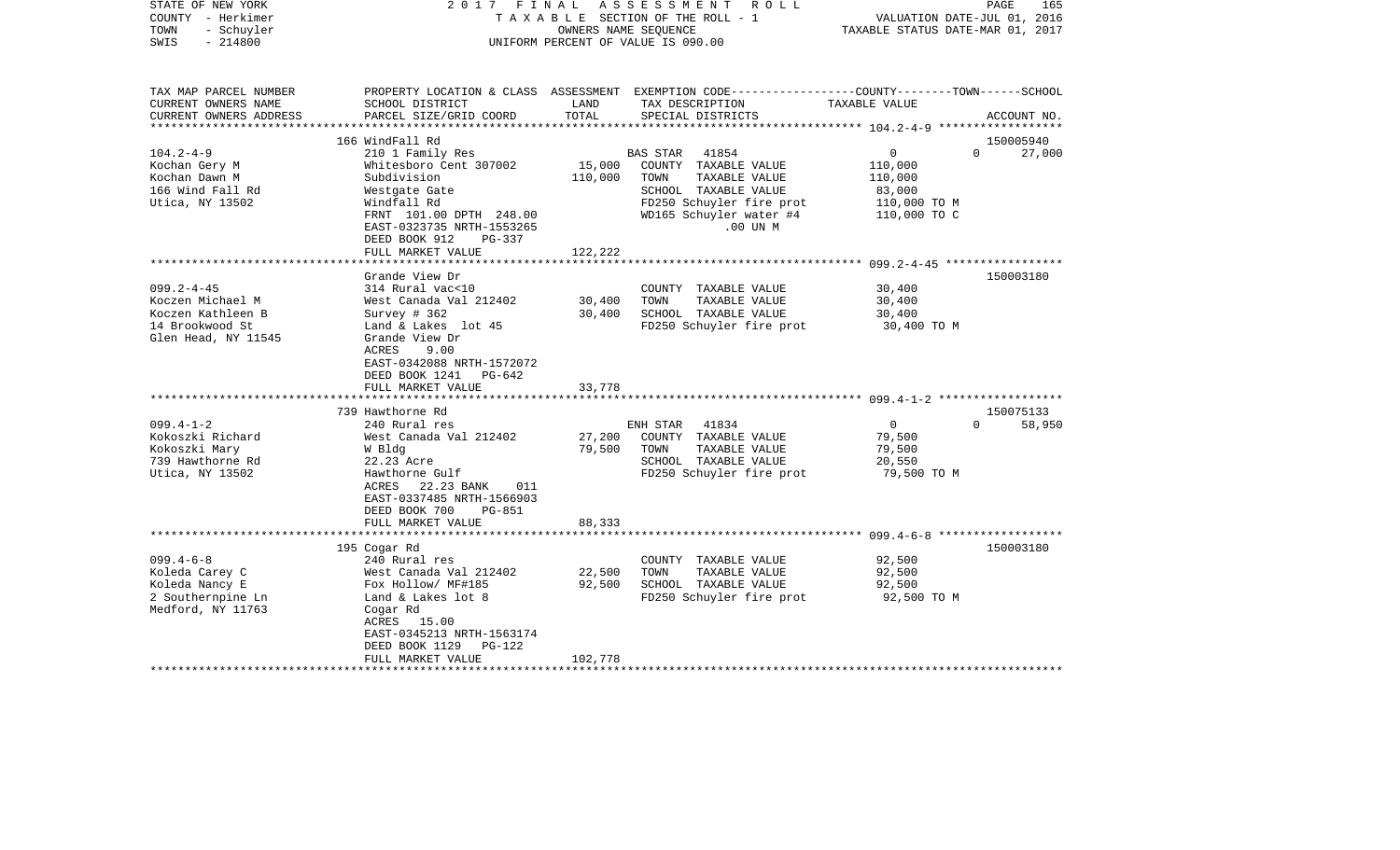| STATE OF NEW YORK<br>COUNTY - Herkimer<br>- Schuyler<br>TOWN<br>SWIS<br>$-214800$                                                                                                    | 2017<br>FINAL<br>TAXABLE SECTION OF THE ROLL - 1<br>UNIFORM PERCENT OF VALUE IS 090.00                                                                                                                                                                                                                                                                                                                                                        | PAGE<br>166<br>VALUATION DATE-JUL 01, 2016<br>TAXABLE STATUS DATE-MAR 01, 2017 |                                                                                                                                                                                                                                                                                                                                                                    |                                                                                                                                                                                                                        |                                                  |
|--------------------------------------------------------------------------------------------------------------------------------------------------------------------------------------|-----------------------------------------------------------------------------------------------------------------------------------------------------------------------------------------------------------------------------------------------------------------------------------------------------------------------------------------------------------------------------------------------------------------------------------------------|--------------------------------------------------------------------------------|--------------------------------------------------------------------------------------------------------------------------------------------------------------------------------------------------------------------------------------------------------------------------------------------------------------------------------------------------------------------|------------------------------------------------------------------------------------------------------------------------------------------------------------------------------------------------------------------------|--------------------------------------------------|
| TAX MAP PARCEL NUMBER<br>CURRENT OWNERS NAME<br>CURRENT OWNERS ADDRESS<br>**********************                                                                                     | SCHOOL DISTRICT<br>PARCEL SIZE/GRID COORD                                                                                                                                                                                                                                                                                                                                                                                                     | LAND<br>TOTAL                                                                  | PROPERTY LOCATION & CLASS ASSESSMENT EXEMPTION CODE----------------COUNTY-------TOWN------SCHOOL<br>TAX DESCRIPTION<br>SPECIAL DISTRICTS                                                                                                                                                                                                                           | TAXABLE VALUE                                                                                                                                                                                                          | ACCOUNT NO.                                      |
| $099.4 - 6 - 9$<br>Koleda Carey C<br>Koleda Nancy E<br>2 Southernpine Ln<br>Medford, NY 11763                                                                                        | Cogar Rd<br>322 Rural vac>10<br>West Canada Val 212402<br>Fox Hollow/ MF#185<br>Land & Lakes lot 9<br>Cogar Rd<br>ACRES<br>20.00<br>EAST-0345599 NRTH-1562853<br>DEED BOOK 1129 PG-122<br>FULL MARKET VALUE                                                                                                                                                                                                                                   | 30,000<br>30,000<br>33,333                                                     | COUNTY TAXABLE VALUE<br>TOWN<br>TAXABLE VALUE<br>SCHOOL TAXABLE VALUE<br>FD250 Schuyler fire prot                                                                                                                                                                                                                                                                  | 30,000<br>30,000<br>30,000<br>30,000 TO M                                                                                                                                                                              | 150003180                                        |
|                                                                                                                                                                                      |                                                                                                                                                                                                                                                                                                                                                                                                                                               |                                                                                |                                                                                                                                                                                                                                                                                                                                                                    |                                                                                                                                                                                                                        |                                                  |
| $104.7 - 1 - 74$<br>Kolek Christine<br>Kolek Frederick<br>810 Beverley Rd<br>Utica, NY 13502<br>$105.2 - 2 - 1$<br>Kolitsopolous Vasiliki<br>25 Illinois Ave<br>Bronxville, NY 10708 | 810 Beverly Rd<br>210 1 Family Res<br>Whitesboro Cent 307002<br>S 810<br>Bldg<br>$3 \t1/4$<br>Beverly Rd<br>FRNT 100.00 DPTH 123.00<br>EAST-0314729 NRTH-1557957<br>DEED BOOK 00549 PG-00862<br>FULL MARKET VALUE<br>848 Bush Rd<br>240 Rural res<br>Frankfort-Schuy 212602<br>Valley View lot 01<br>Land & Lakes sub<br>Estate<br>FRNT 987.00 DPTH<br>ACRES 10.70<br>EAST-0345512 NRTH-1556745<br>DEED BOOK 1164 PG-244<br>FULL MARKET VALUE | 73,444<br>21,400<br>275,900<br>306,556                                         | VET WAR CT 41121<br>7,400 AGED-ALL<br>41800<br>66,100 ENH STAR<br>41834<br>COUNTY TAXABLE VALUE<br>TOWN<br>TAXABLE VALUE<br>SCHOOL TAXABLE VALUE<br>FD250 Schuyler fire prot<br>LT160 Schuyler light #1<br>SD030 Schuyler sewer #1<br>WD175 Schuyler water #3<br>COUNTY TAXABLE VALUE<br>TOWN<br>TAXABLE VALUE<br>SCHOOL TAXABLE VALUE<br>FD250 Schuyler fire prot | 8,100<br>8,100<br>29,000<br>29,000<br>$\mathbf 0$<br>29,000<br>29,000<br>$\Omega$<br>66,100 TO M<br>66,100 TO M<br>1.10 UN M<br>66,100 TO M<br>$105.2 - 2 - 1$ ******<br>275,900<br>275,900<br>275,900<br>275,900 TO M | 150011190<br>- 0<br>33,050<br>$\Omega$<br>33,050 |
|                                                                                                                                                                                      |                                                                                                                                                                                                                                                                                                                                                                                                                                               |                                                                                |                                                                                                                                                                                                                                                                                                                                                                    |                                                                                                                                                                                                                        |                                                  |
| $099.4 - 5 - 20$<br>Kopfer Paul<br>Kopfer Rae Marie<br>62 Captain Stanley Rd<br>South Yarmouth, MA 02664                                                                             | Mower Rd<br>314 Rural vac<10<br>West Canada Val 212402<br>Survey # 106<br>Land & Lakes lot 27<br>Louis Rd<br>FRNT 1238.70 DPTH<br>5.10<br>ACRES<br>EAST-0344873 NRTH-1565484<br>DEED BOOK 1101<br>PG-783<br>FULL MARKET VALUE                                                                                                                                                                                                                 | 23,200<br>23,200<br>25,778                                                     | COUNTY TAXABLE VALUE<br>TOWN<br>TAXABLE VALUE<br>SCHOOL TAXABLE VALUE<br>FD250 Schuyler fire prot                                                                                                                                                                                                                                                                  | 23,200<br>23,200<br>23,200<br>23,200 TO M                                                                                                                                                                              | 150003180                                        |
|                                                                                                                                                                                      |                                                                                                                                                                                                                                                                                                                                                                                                                                               |                                                                                |                                                                                                                                                                                                                                                                                                                                                                    |                                                                                                                                                                                                                        |                                                  |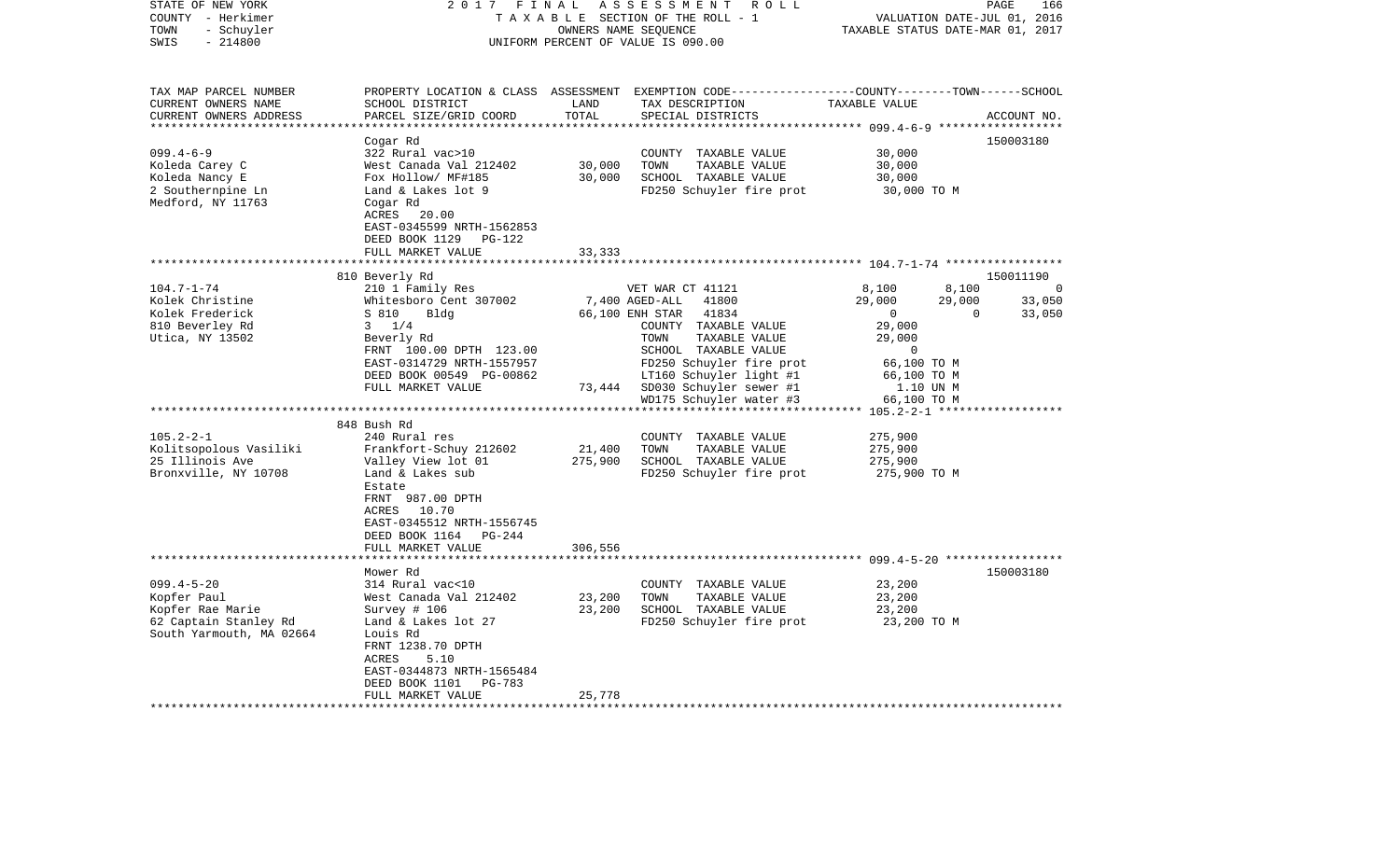| STATE OF NEW YORK<br>COUNTY - Herkimer<br>- Schuyler<br>TOWN<br>$-214800$<br>SWIS                 | 2017<br>FINAL                                     | OWNERS NAME SEQUENCE   | ASSESSMENT<br>R O L L<br>TAXABLE SECTION OF THE ROLL - 1<br>UNIFORM PERCENT OF VALUE IS 090.00                                           | TAXABLE STATUS DATE-MAR 01, 2017 | PAGE<br>167<br>VALUATION DATE-JUL 01, 2016 |
|---------------------------------------------------------------------------------------------------|---------------------------------------------------|------------------------|------------------------------------------------------------------------------------------------------------------------------------------|----------------------------------|--------------------------------------------|
| TAX MAP PARCEL NUMBER<br>CURRENT OWNERS NAME<br>CURRENT OWNERS ADDRESS<br>*********************** | SCHOOL DISTRICT<br>PARCEL SIZE/GRID COORD         | LAND<br>TOTAL          | PROPERTY LOCATION & CLASS ASSESSMENT EXEMPTION CODE----------------COUNTY-------TOWN------SCHOOL<br>TAX DESCRIPTION<br>SPECIAL DISTRICTS | TAXABLE VALUE                    | ACCOUNT NO.                                |
|                                                                                                   | 309 Newport Rd                                    |                        |                                                                                                                                          |                                  |                                            |
| $104.2 - 1 - 12.3$                                                                                | 210 1 Family Res                                  |                        | <b>BAS STAR</b><br>41854                                                                                                                 | $\overline{0}$                   | 27,000<br>$\Omega$                         |
| Kopie William B                                                                                   | Whitesboro Cent 307002                            | 15,300                 | COUNTY TAXABLE VALUE                                                                                                                     | 90,000                           |                                            |
| Kopie John Thomas                                                                                 | Blda                                              | 90,000                 | TOWN<br>TAXABLE VALUE                                                                                                                    | 90,000                           |                                            |
| 309 Newport Rd                                                                                    | added 576 sf gar onto                             |                        | SCHOOL TAXABLE VALUE                                                                                                                     | 63,000                           |                                            |
| Utica, NY 13502                                                                                   | existing gar chg old to<br>3.36                   |                        | FD250 Schuyler fire prot<br>WD170 Schuyler water #2                                                                                      | 90,000 TO M<br>90,000 TO C       |                                            |
|                                                                                                   | ACRES<br>EAST-0320099 NRTH-1558238                |                        | 1.00 UN M                                                                                                                                |                                  |                                            |
|                                                                                                   | DEED BOOK 1584<br>$PG-35$                         |                        |                                                                                                                                          |                                  |                                            |
|                                                                                                   | FULL MARKET VALUE                                 | 100,000                |                                                                                                                                          |                                  |                                            |
|                                                                                                   |                                                   | ********************** |                                                                                                                                          |                                  |                                            |
|                                                                                                   | 5628 Mapleton Dr                                  |                        |                                                                                                                                          |                                  | 150023280                                  |
| $104.7 - 1 - 40.1$                                                                                | 210 1 Family Res                                  |                        | 41854<br>BAS STAR                                                                                                                        | $\overline{0}$                   | $\Omega$<br>27,000                         |
| Korogoda Vasily                                                                                   | Whitesboro Cent 307002<br>Residence 5626&28       | 6,200<br>56,000        | COUNTY TAXABLE VALUE<br>TOWN<br>TAXABLE VALUE                                                                                            | 56,000                           |                                            |
| 5628 Mapleton Dr<br>Utica, NY 13502                                                               | 1/4<br>7                                          |                        | SCHOOL TAXABLE VALUE                                                                                                                     | 56,000<br>29,000                 |                                            |
|                                                                                                   | Mapleton                                          |                        | FD250 Schuyler fire prot                                                                                                                 | 56,000 TO M                      |                                            |
|                                                                                                   | FRNT<br>73.00 DPTH<br>62.10                       |                        | LT160 Schuyler light #1                                                                                                                  | 56,000 TO M                      |                                            |
|                                                                                                   | 740<br>BANK                                       |                        | SD030 Schuyler sewer #1                                                                                                                  | 2.00 UN M                        |                                            |
|                                                                                                   | EAST-0314294 NRTH-1557664                         |                        | WD175 Schuyler water #3                                                                                                                  | 56,000 TO M                      |                                            |
|                                                                                                   | DEED BOOK 850<br>$PG-123$                         |                        |                                                                                                                                          |                                  |                                            |
|                                                                                                   | FULL MARKET VALUE                                 | 62,222                 |                                                                                                                                          |                                  |                                            |
|                                                                                                   | Windfall Rd                                       |                        |                                                                                                                                          |                                  | 150075140                                  |
| $099.3 - 1 - 11.2$                                                                                | 314 Rural vac<10                                  |                        | COUNTY TAXABLE VALUE                                                                                                                     | 11,500                           |                                            |
| Kosakowski Edward                                                                                 | Whitesboro Cent 307002                            | 11,500                 | TOWN<br>TAXABLE VALUE                                                                                                                    | 11,500                           |                                            |
| 912 Windfall Rd                                                                                   | E<br>Vacant                                       | 11,500                 | SCHOOL TAXABLE VALUE                                                                                                                     | 11,500                           |                                            |
| Utica, NY 13502                                                                                   | 2<br>6 Acres                                      |                        | FD250 Schuyler fire prot                                                                                                                 | 11,500 TO M                      |                                            |
|                                                                                                   | Windfall                                          |                        |                                                                                                                                          |                                  |                                            |
|                                                                                                   | <b>ACRES</b><br>6.10<br>EAST-0330275 NRTH-1565511 |                        |                                                                                                                                          |                                  |                                            |
|                                                                                                   | DEED BOOK 901<br><b>PG-288</b>                    |                        |                                                                                                                                          |                                  |                                            |
|                                                                                                   | FULL MARKET VALUE                                 | 12,778                 |                                                                                                                                          |                                  |                                            |
|                                                                                                   | ***********************                           |                        |                                                                                                                                          |                                  |                                            |
|                                                                                                   | 912 Windfall Rd                                   |                        |                                                                                                                                          |                                  |                                            |
| $099.3 - 1 - 38.2$                                                                                | 210 1 Family Res                                  |                        | <b>BAS STAR</b><br>41854                                                                                                                 | $\overline{0}$                   | 27,000<br>$\Omega$                         |
| Kosakowski Edward                                                                                 | Whitesboro Cent 307002                            | 18,300                 | COUNTY TAXABLE VALUE                                                                                                                     | 150,000                          |                                            |
| 912 Windfall Rd<br>Utica, NY 13502                                                                | Sin Family Res W/pole<br>added 540sf to barn 2009 | 150,000                | TOWN<br>TAXABLE VALUE<br>SCHOOL TAXABLE VALUE                                                                                            | 150,000<br>123,000               |                                            |
|                                                                                                   | Windfall Rd                                       |                        | FD250 Schuyler fire prot                                                                                                                 | 150,000 TO M                     |                                            |
|                                                                                                   | 7.00<br>ACRES                                     |                        |                                                                                                                                          |                                  |                                            |
|                                                                                                   | EAST-0330381 NRTH-1565987                         |                        |                                                                                                                                          |                                  |                                            |
|                                                                                                   | DEED BOOK 799<br><b>PG-117</b>                    |                        |                                                                                                                                          |                                  |                                            |
|                                                                                                   | FULL MARKET VALUE                                 | 166,667                |                                                                                                                                          |                                  |                                            |
|                                                                                                   |                                                   |                        |                                                                                                                                          |                                  |                                            |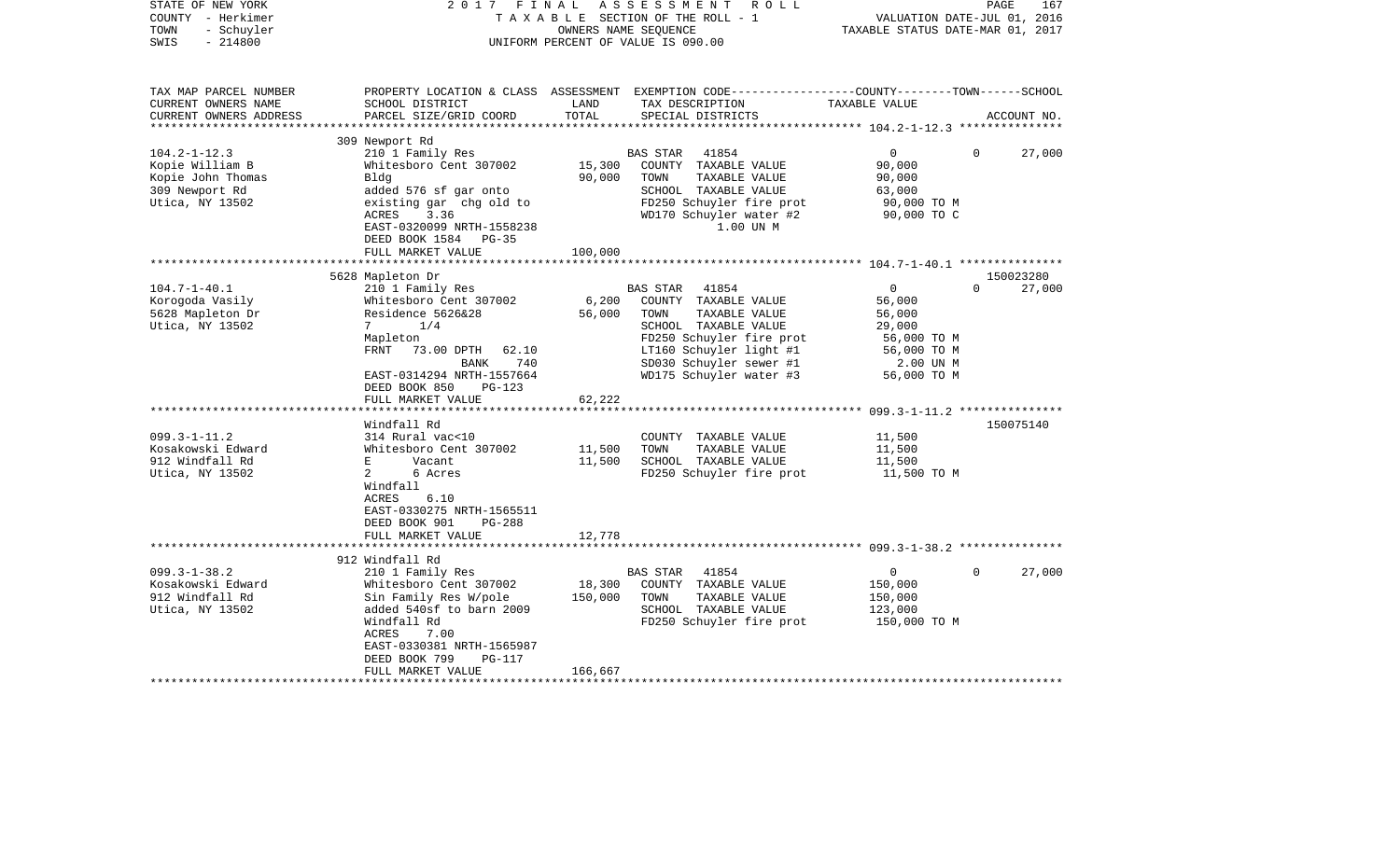| STATE OF NEW YORK<br>COUNTY - Herkimer<br>- Schuyler<br>TOWN<br>$-214800$<br>SWIS | 2017 FINAL                                                                                                                           |         | A S S E S S M E N T R O L L<br>TAXABLE SECTION OF THE ROLL - 1<br>OWNERS NAME SEOUENCE<br>UNIFORM PERCENT OF VALUE IS 090.00 | TAXABLE STATUS DATE-MAR 01, 2017 | PAGE<br>168<br>VALUATION DATE-JUL 01, 2016 |
|-----------------------------------------------------------------------------------|--------------------------------------------------------------------------------------------------------------------------------------|---------|------------------------------------------------------------------------------------------------------------------------------|----------------------------------|--------------------------------------------|
| TAX MAP PARCEL NUMBER                                                             |                                                                                                                                      |         | PROPERTY LOCATION & CLASS ASSESSMENT EXEMPTION CODE----------------COUNTY-------TOWN------SCHOOL                             |                                  |                                            |
| CURRENT OWNERS NAME                                                               | SCHOOL DISTRICT                                                                                                                      | LAND    | TAX DESCRIPTION                                                                                                              | TAXABLE VALUE                    |                                            |
| CURRENT OWNERS ADDRESS<br>*********************                                   | PARCEL SIZE/GRID COORD                                                                                                               | TOTAL   | SPECIAL DISTRICTS                                                                                                            |                                  | ACCOUNT NO.                                |
|                                                                                   | Windfall Rd                                                                                                                          |         |                                                                                                                              |                                  | 150011220                                  |
| $099.3 - 1 - 38.3$                                                                | 311 Res vac land                                                                                                                     |         | COUNTY TAXABLE VALUE                                                                                                         | 6,000                            |                                            |
| Kosakowski Edward                                                                 | Whitesboro Cent 307002                                                                                                               | 6,000   | TOWN<br>TAXABLE VALUE                                                                                                        | 6,000                            |                                            |
| 912 Windfall Rd                                                                   | $split$ # 42016                                                                                                                      | 6,000   | SCHOOL TAXABLE VALUE                                                                                                         | 6,000                            |                                            |
| Utica, NY 13502                                                                   | Frances Kosakowski<br>FRNT 558.00 DPTH<br>ACRES 11.58<br>EAST-0329573 NRTH-1566070<br>DEED BOOK 1590<br>$PG-12$<br>FULL MARKET VALUE | 6,667   | FD250 Schuyler fire prot                                                                                                     | 6,000 TO M                       |                                            |
|                                                                                   |                                                                                                                                      |         |                                                                                                                              |                                  |                                            |
|                                                                                   | 164 Spain Gulf Rd South                                                                                                              |         |                                                                                                                              |                                  |                                            |
| $099.1 - 1 - 80.6$                                                                | 240 Rural res                                                                                                                        |         | 41854<br><b>BAS STAR</b>                                                                                                     | $\overline{0}$                   | 27,000<br>$\Omega$                         |
| Kovalets Anatoliy                                                                 | West Canada Val 212402                                                                                                               | 26,500  | COUNTY TAXABLE VALUE                                                                                                         | 122,900                          |                                            |
| Kovalets Galina                                                                   | Mod Res, Gar, Barn, Shed                                                                                                             | 122,900 | TOWN<br>TAXABLE VALUE                                                                                                        | 122,900                          |                                            |
| 164 Spain Gulf Rd South<br>Utica, NY 13502                                        | 20.9 Acres<br>ACRES<br>20.90<br>EAST-0333282 NRTH-1571344<br>DEED BOOK 1148<br>PG-588                                                |         | SCHOOL TAXABLE VALUE<br>FD250 Schuyler fire prot                                                                             | 95,900<br>122,900 TO M           |                                            |
|                                                                                   | FULL MARKET VALUE<br>*******************************                                                                                 | 136,556 |                                                                                                                              |                                  |                                            |
|                                                                                   | 3473 State Route 5                                                                                                                   |         |                                                                                                                              |                                  | 150008940                                  |
| $112.2 - 2 - 38.1$                                                                | 220 2 Family Res                                                                                                                     |         | COUNTY TAXABLE VALUE                                                                                                         | 77,000                           |                                            |
| Kraszewski Ardith                                                                 | Frankfort-Schuy 212602                                                                                                               | 13,600  | TOWN<br>TAXABLE VALUE                                                                                                        | 77,000                           |                                            |
| 110 Millers Grove Rd                                                              | Residence & Manufactured                                                                                                             | 77,000  | SCHOOL TAXABLE VALUE                                                                                                         | 77,000                           |                                            |
| Frankfort, NY 13340                                                               | Residence<br>State<br>ACRES<br>1.10<br>EAST-0336706 NRTH-1539872<br>DEED BOOK 1205<br>PG-332<br>FULL MARKET VALUE                    | 85,556  | FD250 Schuyler fire prot                                                                                                     | 77,000 TO M                      |                                            |
|                                                                                   | ************************                                                                                                             |         |                                                                                                                              |                                  |                                            |
|                                                                                   | 110 Millers Grove Rd                                                                                                                 |         |                                                                                                                              |                                  | 150006660                                  |
| $112.2 - 2 - 52$                                                                  | 210 1 Family Res                                                                                                                     |         | BAS STAR<br>41854                                                                                                            | $\overline{0}$                   | $\Omega$<br>27,000                         |
| Kraszewski Walter<br>Kraszewski Ardith                                            | Frankfort-Schuy 212602                                                                                                               | 13,500  | COUNTY TAXABLE VALUE<br>TOWN                                                                                                 | 68,000                           |                                            |
| 110 Millers Grove Rd                                                              | Bldg<br>$3 \frac{3}{8}$                                                                                                              | 68,000  | TAXABLE VALUE<br>SCHOOL TAXABLE VALUE                                                                                        | 68,000<br>41,000                 |                                            |
| Frankfort, NY 13340                                                               | Millers Grove<br>ACRES<br>1.00<br>EAST-0336571 NRTH-1539986<br>DEED BOOK 2017<br>PG-2654                                             |         | FD250 Schuyler fire prot                                                                                                     | 68,000 TO M                      |                                            |
|                                                                                   | FULL MARKET VALUE                                                                                                                    | 75,556  |                                                                                                                              |                                  |                                            |
|                                                                                   |                                                                                                                                      |         |                                                                                                                              |                                  |                                            |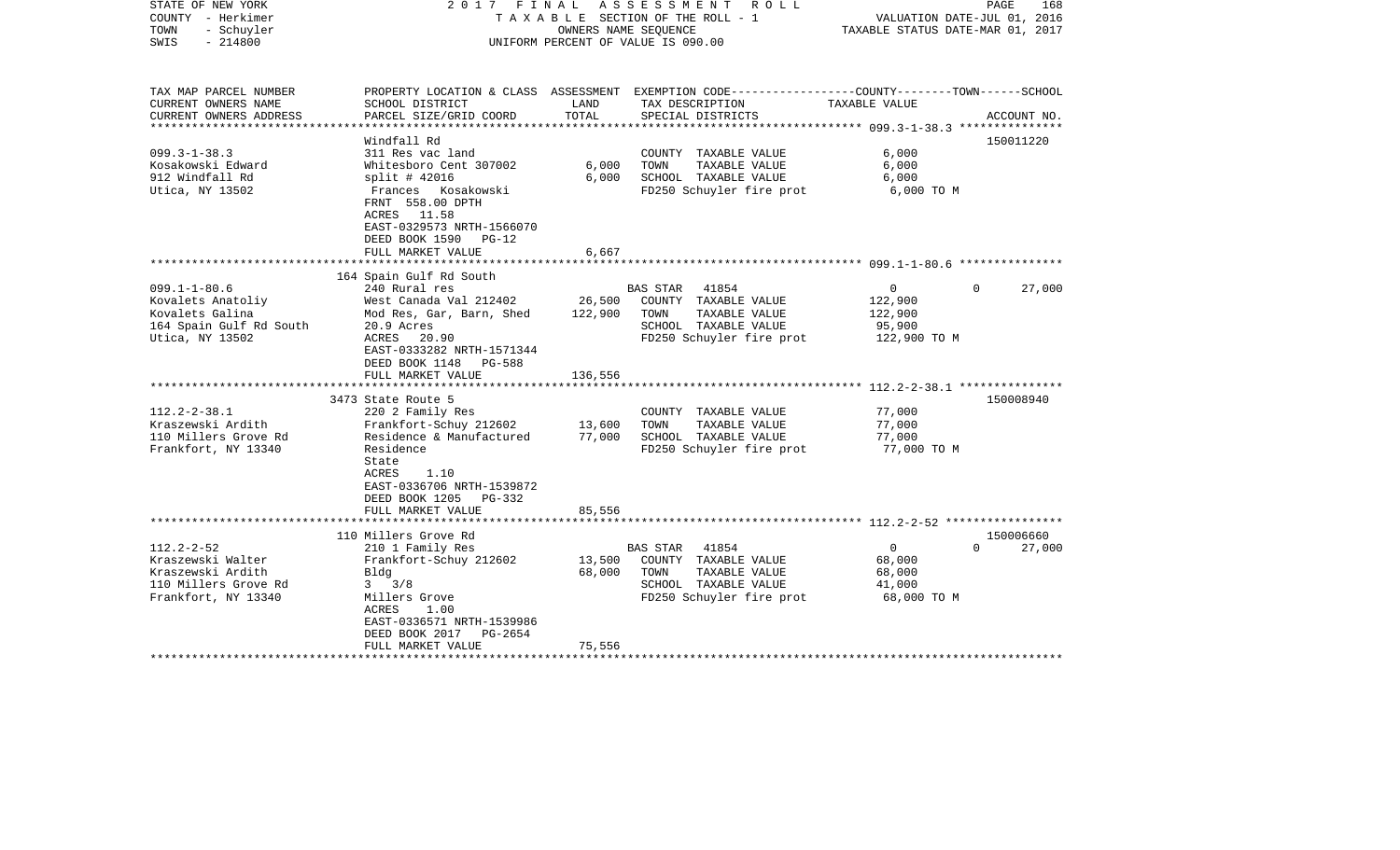| STATE OF NEW YORK<br>COUNTY - Herkimer<br>TOWN<br>- Schuyler<br>$-214800$<br>SWIS | 2017 FINAL                                | A S S E S S M E N T R O L L<br>TAXABLE SECTION OF THE ROLL - 1<br>OWNERS NAME SEQUENCE<br>UNIFORM PERCENT OF VALUE IS 090.00                            | PAGE<br>169<br>VALUATION DATE-JUL 01, 2016<br>TAXABLE STATUS DATE-MAR 01, 2017 |
|-----------------------------------------------------------------------------------|-------------------------------------------|---------------------------------------------------------------------------------------------------------------------------------------------------------|--------------------------------------------------------------------------------|
| TAX MAP PARCEL NUMBER<br>CURRENT OWNERS NAME<br>CURRENT OWNERS ADDRESS            | SCHOOL DISTRICT<br>PARCEL SIZE/GRID COORD | PROPERTY LOCATION & CLASS ASSESSMENT EXEMPTION CODE---------------COUNTY-------TOWN-----SCHOOL<br>TAX DESCRIPTION<br>LAND<br>TOTAL<br>SPECIAL DISTRICTS | TAXABLE VALUE<br>ACCOUNT NO.                                                   |
|                                                                                   |                                           |                                                                                                                                                         |                                                                                |
| $112.2 - 2 - 10.2$                                                                | 267 Millers Grove Rd<br>270 Mfg housing   | VET COM CT 41131                                                                                                                                        | 13,500<br>13,500<br>0                                                          |
| Kravec John Jr                                                                    |                                           | Frankfort-Schuy 212602 13,500 VET DIS CT 41141                                                                                                          | 27,000<br>27,000<br>$\mathbf 0$                                                |
| Kravec Mary                                                                       |                                           | W Trailer & Bldg 57,100 ENH STAR 41834                                                                                                                  | $27,000$<br>0<br>$\overline{0}$<br>57,100                                      |
| 267 Millers Grove Rd                                                              | 1.01 Acres                                | COUNTY TAXABLE VALUE                                                                                                                                    | 16,600                                                                         |
| Frankfort, NY 13340                                                               | Millers Grove Road                        | TOWN<br>TAXABLE VALUE                                                                                                                                   | 16,600                                                                         |
|                                                                                   | ACRES<br>1.04 BANK 080                    | SCHOOL TAXABLE VALUE                                                                                                                                    | 0                                                                              |
|                                                                                   | EAST-0338792 NRTH-1542636                 | FD250 Schuyler fire prot 57,100 TO M                                                                                                                    |                                                                                |
|                                                                                   | DEED BOOK 791<br>PG-504                   |                                                                                                                                                         |                                                                                |
|                                                                                   | FULL MARKET VALUE                         | 63,444                                                                                                                                                  |                                                                                |
|                                                                                   |                                           |                                                                                                                                                         |                                                                                |
| $099.4 - 3 - 25$                                                                  | Hawthorne Rd<br>322 Rural vac>10          | COUNTY TAXABLE VALUE                                                                                                                                    | 150003180<br>80,300                                                            |
| Kucerak Family Lmt Partship                                                       | West Canada Val 212402                    | 80,300<br>TOWN<br>TAXABLE VALUE                                                                                                                         | 80,300                                                                         |
| 1108 Steuben Hil Rd                                                               | split #6 lot 24                           | 80,300<br>SCHOOL TAXABLE VALUE                                                                                                                          | 80,300                                                                         |
| Herkimer, NY 13350                                                                | Land & Lakes                              | FD250 Schuyler fire prot                                                                                                                                | 80,300 TO M                                                                    |
|                                                                                   | Mower                                     |                                                                                                                                                         |                                                                                |
|                                                                                   | FRNT 564.20 DPTH                          |                                                                                                                                                         |                                                                                |
|                                                                                   | ACRES 50.00                               |                                                                                                                                                         |                                                                                |
|                                                                                   | EAST-0339676 NRTH-1567999                 |                                                                                                                                                         |                                                                                |
|                                                                                   | DEED BOOK 1235 PG-222                     |                                                                                                                                                         |                                                                                |
|                                                                                   | FULL MARKET VALUE                         | 89,222                                                                                                                                                  |                                                                                |
|                                                                                   | 807 Hawthorne Rd                          |                                                                                                                                                         | 150014610                                                                      |
| $099.4 - 1 - 1$                                                                   | 240 Rural res                             | BAS STAR 41854                                                                                                                                          | $\overline{0}$<br>$\Omega$<br>27,000                                           |
| Kulas John                                                                        | West Canada Val 212402                    | 62,000 COUNTY TAXABLE VALUE                                                                                                                             | 117,100                                                                        |
| Kulas Sandra                                                                      | Bldgs                                     | 117,100<br>TOWN<br>TAXABLE VALUE                                                                                                                        | 117,100                                                                        |
| 807 Hawthorne Rd                                                                  | 1 100                                     | SCHOOL TAXABLE VALUE                                                                                                                                    | 90,100                                                                         |
| Utica, NY 13502                                                                   | Farm To Market                            | FD250 Schuyler fire prot                                                                                                                                | 117,100 TO M                                                                   |
|                                                                                   | ACRES 78.80 BANK<br>720                   |                                                                                                                                                         |                                                                                |
|                                                                                   | EAST-0338183 NRTH-1567597                 |                                                                                                                                                         |                                                                                |
|                                                                                   | DEED BOOK 706<br>PG-360                   |                                                                                                                                                         |                                                                                |
|                                                                                   | FULL MARKET VALUE                         | 130,111                                                                                                                                                 |                                                                                |
|                                                                                   |                                           |                                                                                                                                                         | 150075000                                                                      |
| $099.3 - 1 - 2$                                                                   | 840 Newport Rd<br>210 1 Family Res        | BAS STAR 41854                                                                                                                                          | 27,000<br>$\overline{0}$<br>$\Omega$                                           |
| Kutsar Tamara                                                                     | West Canada Val 212402                    | 13,600<br>COUNTY TAXABLE VALUE                                                                                                                          | 87,000                                                                         |
| 840 Newport Rd                                                                    | N Bldg                                    | 87,000<br>TAXABLE VALUE<br>TOWN                                                                                                                         | 87,000                                                                         |
| Utica, NY 13502                                                                   | 9 1 1/4                                   | SCHOOL TAXABLE VALUE                                                                                                                                    | 60,000                                                                         |
|                                                                                   | Newport Rd                                | FD250 Schuyler fire prot                                                                                                                                | 87,000 TO M                                                                    |
|                                                                                   | 1.10<br>ACRES                             |                                                                                                                                                         |                                                                                |
|                                                                                   | EAST-0325867 NRTH-1567125                 |                                                                                                                                                         |                                                                                |
|                                                                                   | DEED BOOK 1290 PG-100                     |                                                                                                                                                         |                                                                                |
|                                                                                   | FULL MARKET VALUE                         | 96,667                                                                                                                                                  |                                                                                |
|                                                                                   |                                           |                                                                                                                                                         |                                                                                |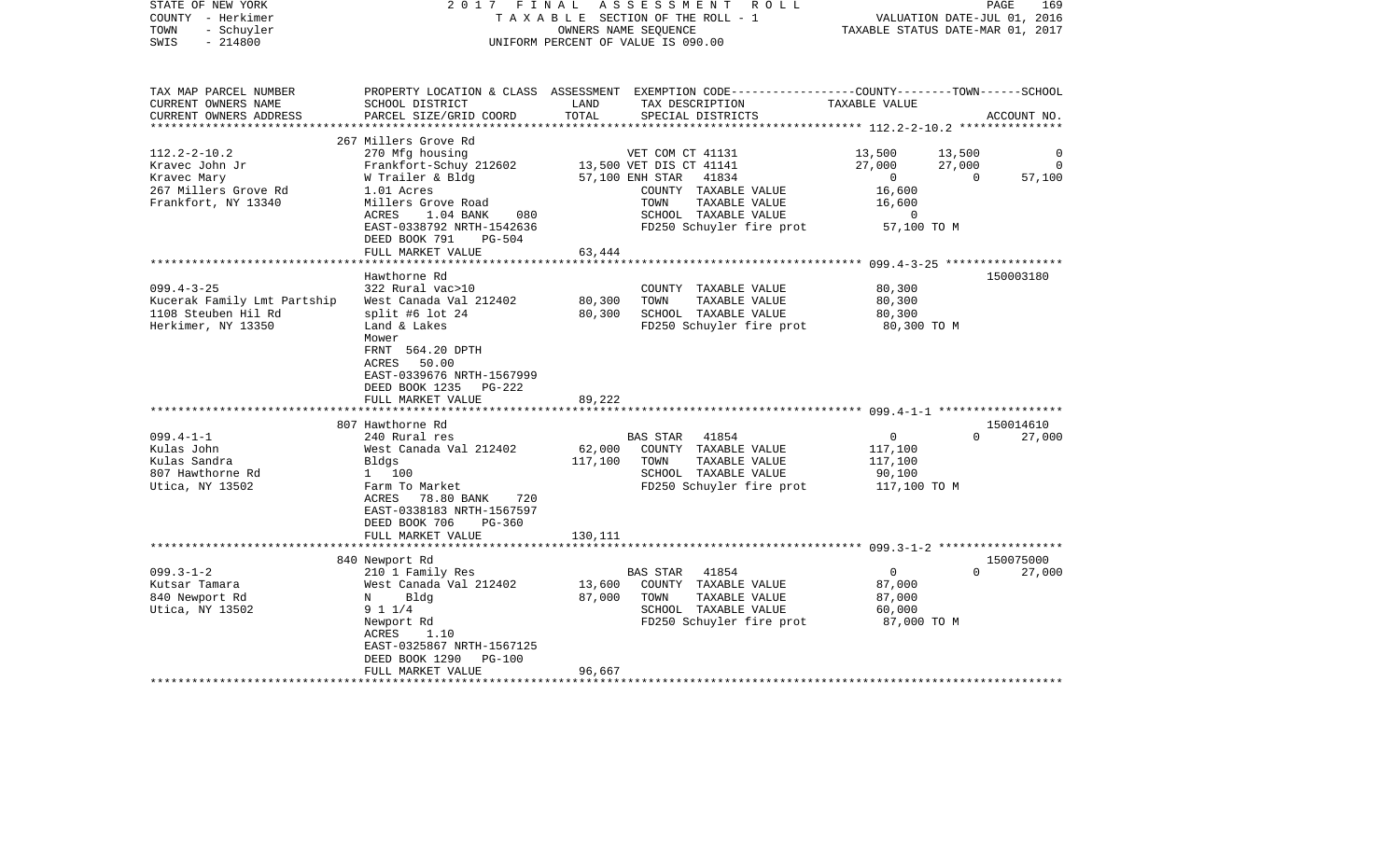| STATE OF NEW YORK<br>COUNTY - Herkimer<br>- Schuyler<br>TOWN<br>SWIS<br>$-214800$                                                                                                                                                | 2017                                                                                                                                                                                                                                                                                                                                                                                                                                  | FINAL                                            | ASSESSMENT<br>ROLL<br>TAXABLE SECTION OF THE ROLL - 1<br>OWNERS NAME SEQUENCE<br>UNIFORM PERCENT OF VALUE IS 090.00                                                                                                         | VALUATION DATE-JUL 01, 2016<br>TAXABLE STATUS DATE-MAR 01, 2017                                                       | PAGE<br>170         |
|----------------------------------------------------------------------------------------------------------------------------------------------------------------------------------------------------------------------------------|---------------------------------------------------------------------------------------------------------------------------------------------------------------------------------------------------------------------------------------------------------------------------------------------------------------------------------------------------------------------------------------------------------------------------------------|--------------------------------------------------|-----------------------------------------------------------------------------------------------------------------------------------------------------------------------------------------------------------------------------|-----------------------------------------------------------------------------------------------------------------------|---------------------|
| TAX MAP PARCEL NUMBER<br>CURRENT OWNERS NAME<br>CURRENT OWNERS ADDRESS                                                                                                                                                           | SCHOOL DISTRICT<br>PARCEL SIZE/GRID COORD                                                                                                                                                                                                                                                                                                                                                                                             | LAND<br>TOTAL<br>********                        | PROPERTY LOCATION & CLASS ASSESSMENT EXEMPTION CODE----------------COUNTY-------TOWN-----SCHOOL<br>TAX DESCRIPTION<br>SPECIAL DISTRICTS                                                                                     | TAXABLE VALUE<br>********** 112.2-2-4.2 *****************                                                             | ACCOUNT NO.         |
| $112.2 - 2 - 4.2$<br>Kuzmich Grigoriy<br>Kuzmich Tatyana<br>108 Church Rd<br>Frankfort, NY 13340                                                                                                                                 | 108 Church Rd<br>210 1 Family Res<br>Frankfort-Schuy 212602<br>Single Family Residence<br>1.36 A<br>Church Road<br>FRNT 300.00 DPTH 200.00<br>1.36<br>ACRES<br>EAST-0337819 NRTH-1541986<br>DEED BOOK 1390<br>PG-130<br>FULL MARKET VALUE                                                                                                                                                                                             | 13,800<br>107,000<br>118,889                     | BAS STAR<br>41854<br>COUNTY TAXABLE VALUE<br>TOWN<br>TAXABLE VALUE<br>SCHOOL TAXABLE VALUE<br>FD250 Schuyler fire prot                                                                                                      | 0<br>$\Omega$<br>107,000<br>107,000<br>80,000<br>107,000 TO M                                                         | 27,000              |
|                                                                                                                                                                                                                                  |                                                                                                                                                                                                                                                                                                                                                                                                                                       |                                                  |                                                                                                                                                                                                                             |                                                                                                                       |                     |
| $112.2 - 3 - 16.9$<br>L & A Builders Inc.<br>351 Watkins Rd<br>Frankfort, NY 13340<br>MAY BE SUBJECT TO PAYMENT<br>UNDER AGDIST LAW TIL 2023<br>$099.3 - 1 - 48.2$<br>La Clair Maynard R Sr<br>702 Newport Rd<br>Utica, NY 13502 | 351 Watkins Rd<br>240 Rural res<br>Frankfort-Schuy 212602<br>1 House,<br>9.3 acres<br>split # 1 from Goodhines<br>FRNT 677.80 DPTH<br>9.30<br>ACRES<br>EAST-0342103 NRTH-1541215<br>DEED BOOK 1599 PG-795<br>FULL MARKET VALUE<br>702 Newport Rd<br>210 1 Family Res<br>Whitesboro Cent 307002<br>E Bldgs<br>1 10 Acres<br>Newport Road<br>FRNT 322.00 DPTH<br>ACRES<br>2.00<br>EAST-0324477 NRTH-1564813<br>DEED BOOK 883<br>$PG-46$ | 14,000<br>174,000<br>193,333<br>14,300<br>84,700 | COUNTY TAXABLE VALUE<br>TOWN<br>TAXABLE VALUE<br>SCHOOL TAXABLE VALUE<br>FD250 Schuyler fire prot<br>41834<br>ENH STAR<br>COUNTY TAXABLE VALUE<br>TOWN<br>TAXABLE VALUE<br>SCHOOL TAXABLE VALUE<br>FD250 Schuyler fire prot | 174,000<br>174,000<br>174,000<br>174,000 TO M<br>$\mathbf 0$<br>$\Omega$<br>84,700<br>84,700<br>25,750<br>84,700 TO M | 150007440<br>58,950 |
|                                                                                                                                                                                                                                  | FULL MARKET VALUE<br>****************************                                                                                                                                                                                                                                                                                                                                                                                     | 94,111                                           |                                                                                                                                                                                                                             |                                                                                                                       |                     |
|                                                                                                                                                                                                                                  | 3215 State Route 5                                                                                                                                                                                                                                                                                                                                                                                                                    |                                                  |                                                                                                                                                                                                                             |                                                                                                                       |                     |
| $112.1 - 2 - 15.4$<br>Labate James E<br>3215 State Route 5<br>Frankfort, NY 13340                                                                                                                                                | 210 1 Family Res<br>Frankfort-Schuy 212602<br>Residence W/addition<br>1 Acre<br>State Rd<br>FRNT 186.00 DPTH 190.00<br>0.70<br>ACRES<br>EAST-0332534 NRTH-1543050<br>DEED BOOK 1114<br>PG-945<br>FULL MARKET VALUE                                                                                                                                                                                                                    | 14,500<br>120,000<br>133,333                     | BAS STAR<br>41854<br>COUNTY TAXABLE VALUE<br>TOWN<br>TAXABLE VALUE<br>SCHOOL TAXABLE VALUE<br>FD250 Schuyler fire prot                                                                                                      | 0<br>$\mathbf 0$<br>120,000<br>120,000<br>93,000<br>120,000 TO M                                                      | 27,000              |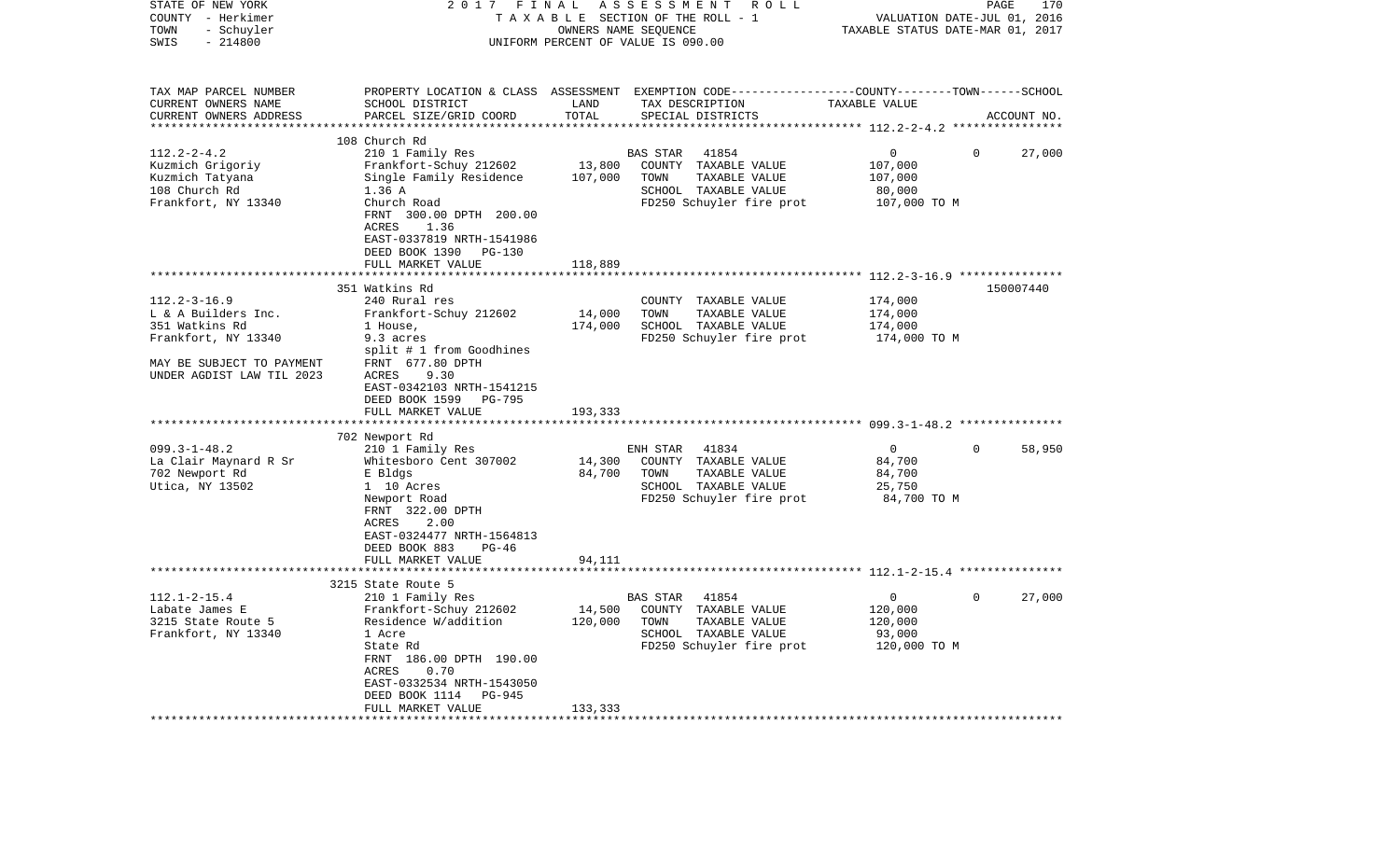| STATE OF NEW YORK<br>COUNTY - Herkimer<br>- Schuyler<br>TOWN<br>$-214800$<br>SWIS | 2017<br>FINAL                              | OWNERS NAME SEQUENCE | ASSESSMENT ROLL<br>TAXABLE SECTION OF THE ROLL - 1<br>UNIFORM PERCENT OF VALUE IS 090.00                                               | TAXABLE STATUS DATE-MAR 01, 2017 | PAGE<br>VALUATION DATE-JUL 01, 2016 | 171                 |
|-----------------------------------------------------------------------------------|--------------------------------------------|----------------------|----------------------------------------------------------------------------------------------------------------------------------------|----------------------------------|-------------------------------------|---------------------|
| TAX MAP PARCEL NUMBER<br>CURRENT OWNERS NAME<br>CURRENT OWNERS ADDRESS            | SCHOOL DISTRICT<br>PARCEL SIZE/GRID COORD  | LAND<br>TOTAL        | PROPERTY LOCATION & CLASS ASSESSMENT EXEMPTION CODE---------------COUNTY-------TOWN-----SCHOOL<br>TAX DESCRIPTION<br>SPECIAL DISTRICTS | TAXABLE VALUE                    |                                     | ACCOUNT NO.         |
|                                                                                   |                                            |                      |                                                                                                                                        |                                  |                                     |                     |
| $104.2 - 1 - 22$                                                                  | 261 Newport Rd<br>220 2 Family Res         |                      | 41854<br>BAS STAR                                                                                                                      | $\overline{0}$                   | $\Omega$                            | 150014910<br>27,000 |
| Ladd Brian P                                                                      | Whitesboro Cent 307002                     | 14,600               | COUNTY TAXABLE VALUE                                                                                                                   | 65,900                           |                                     |                     |
| Ladd Joseph W Jr                                                                  | Bldg<br>W                                  | 65,900               | TAXABLE VALUE<br>TOWN                                                                                                                  | 65,900                           |                                     |                     |
| 261 Newport Rd                                                                    | $3 \overline{3}$                           |                      | SCHOOL TAXABLE VALUE                                                                                                                   | 38,900                           |                                     |                     |
| Utica, NY 13502                                                                   | Newport Rd                                 |                      | FD250 Schuyler fire prot                                                                                                               | 65,900 TO M                      |                                     |                     |
|                                                                                   | ACRES<br>2.50                              |                      | WD170 Schuyler water #2                                                                                                                | 65,900 TO C                      |                                     |                     |
|                                                                                   | EAST-0319603 NRTH-1557359                  |                      | 1.00 UN M                                                                                                                              |                                  |                                     |                     |
|                                                                                   | DEED BOOK 1405<br>PG-264                   |                      |                                                                                                                                        |                                  |                                     |                     |
|                                                                                   | FULL MARKET VALUE                          | 73,222               |                                                                                                                                        |                                  |                                     |                     |
|                                                                                   | 267 Newport Rd                             |                      |                                                                                                                                        |                                  |                                     | 150014880           |
| $104.2 - 1 - 21$                                                                  | 210 1 Family Res                           |                      | BAS STAR<br>41854                                                                                                                      | $\Omega$                         | $\Omega$                            | 27,000              |
| Ladd Fern                                                                         | Whitesboro Cent 307002                     | 8,900                | COUNTY TAXABLE VALUE                                                                                                                   | 95,000                           |                                     |                     |
| 267 Newport Rd                                                                    | W Bldg                                     | 95,000               | TOWN<br>TAXABLE VALUE                                                                                                                  | 95,000                           |                                     |                     |
| Utica, NY 13502                                                                   | $3 \frac{1}{2}$                            |                      | SCHOOL TAXABLE VALUE                                                                                                                   | 68,000                           |                                     |                     |
|                                                                                   | Newport Rd Comb With 16.8                  |                      | FD250 Schuyler fire prot                                                                                                               | 95,000 TO M                      |                                     |                     |
|                                                                                   | FRNT 100.00 DPTH 200.00                    |                      | WD170 Schuyler water #2                                                                                                                | 5,200 TO C                       |                                     |                     |
|                                                                                   | 0.46<br>ACRES<br>EAST-0319871 NRTH-1557382 |                      | 1.00 UN M                                                                                                                              |                                  |                                     |                     |
|                                                                                   | DEED BOOK 790<br>$PG-162$                  |                      |                                                                                                                                        |                                  |                                     |                     |
|                                                                                   | FULL MARKET VALUE                          | 105,556              |                                                                                                                                        |                                  |                                     |                     |
|                                                                                   |                                            |                      |                                                                                                                                        |                                  |                                     |                     |
|                                                                                   | Bull Rd                                    |                      |                                                                                                                                        |                                  |                                     | 150002610           |
| $105.1 - 1 - 9.13$                                                                | 322 Rural vac>10                           |                      | 41730<br>AG MKTS                                                                                                                       | 24,945                           | 24,945                              | 24,945              |
| Ladd IRR Trust                                                                    | Whitesboro Cent 307002                     | 40,000               | COUNTY TAXABLE VALUE                                                                                                                   | 15,055                           |                                     |                     |
| 267 Newport Rd                                                                    | vacant ag                                  | 40,000               | TOWN<br>TAXABLE VALUE                                                                                                                  | 15,055                           |                                     |                     |
| Utica, NY 13502                                                                   | Bull Rd                                    |                      | SCHOOL TAXABLE VALUE                                                                                                                   | 15,055                           |                                     |                     |
| MAY BE SUBJECT TO PAYMENT                                                         | FRNT 1211.70 DPTH<br>ACRES 25.60           |                      | FD250 Schuyler fire prot                                                                                                               | 40,000 TO M                      |                                     |                     |
| UNDER AGDIST LAW TIL 2024                                                         | EAST-0330598 NRTH-1557763                  |                      |                                                                                                                                        |                                  |                                     |                     |
|                                                                                   | DEED BOOK 1526 PG-414                      |                      |                                                                                                                                        |                                  |                                     |                     |
|                                                                                   | FULL MARKET VALUE                          | 44,444               |                                                                                                                                        |                                  |                                     |                     |
|                                                                                   |                                            |                      |                                                                                                                                        |                                  |                                     |                     |
|                                                                                   | 253 Newport Rd                             |                      |                                                                                                                                        |                                  |                                     | 150011640           |
| $104.2 - 1 - 23$                                                                  | 210 1 Family Res                           |                      | COUNTY TAXABLE VALUE                                                                                                                   | 76,000                           |                                     |                     |
| Ladd Joseph                                                                       | Whitesboro Cent 307002                     | 8,900                | TOWN<br>TAXABLE VALUE                                                                                                                  | 76,000                           |                                     |                     |
| Ladd Fern                                                                         | W<br>Bldg                                  | 76,000               | SCHOOL TAXABLE VALUE                                                                                                                   | 76,000                           |                                     |                     |
| 267 Newport Rd                                                                    | $3 \frac{1}{2}$                            |                      | FD250 Schuyler fire prot                                                                                                               | 76,000 TO M                      |                                     |                     |
| Utica, NY 13502                                                                   | Newport Rd<br>FRNT 100.00 DPTH 200.00      |                      | WD170 Schuyler water #2<br>1.00 UN M                                                                                                   | 5,000 TO C                       |                                     |                     |
|                                                                                   | EAST-0319720 NRTH-1557125                  |                      |                                                                                                                                        |                                  |                                     |                     |
|                                                                                   | DEED BOOK 1334<br><b>PG-505</b>            |                      |                                                                                                                                        |                                  |                                     |                     |
|                                                                                   | FULL MARKET VALUE                          | 84,444               |                                                                                                                                        |                                  |                                     |                     |
|                                                                                   | ***********************                    |                      |                                                                                                                                        |                                  |                                     |                     |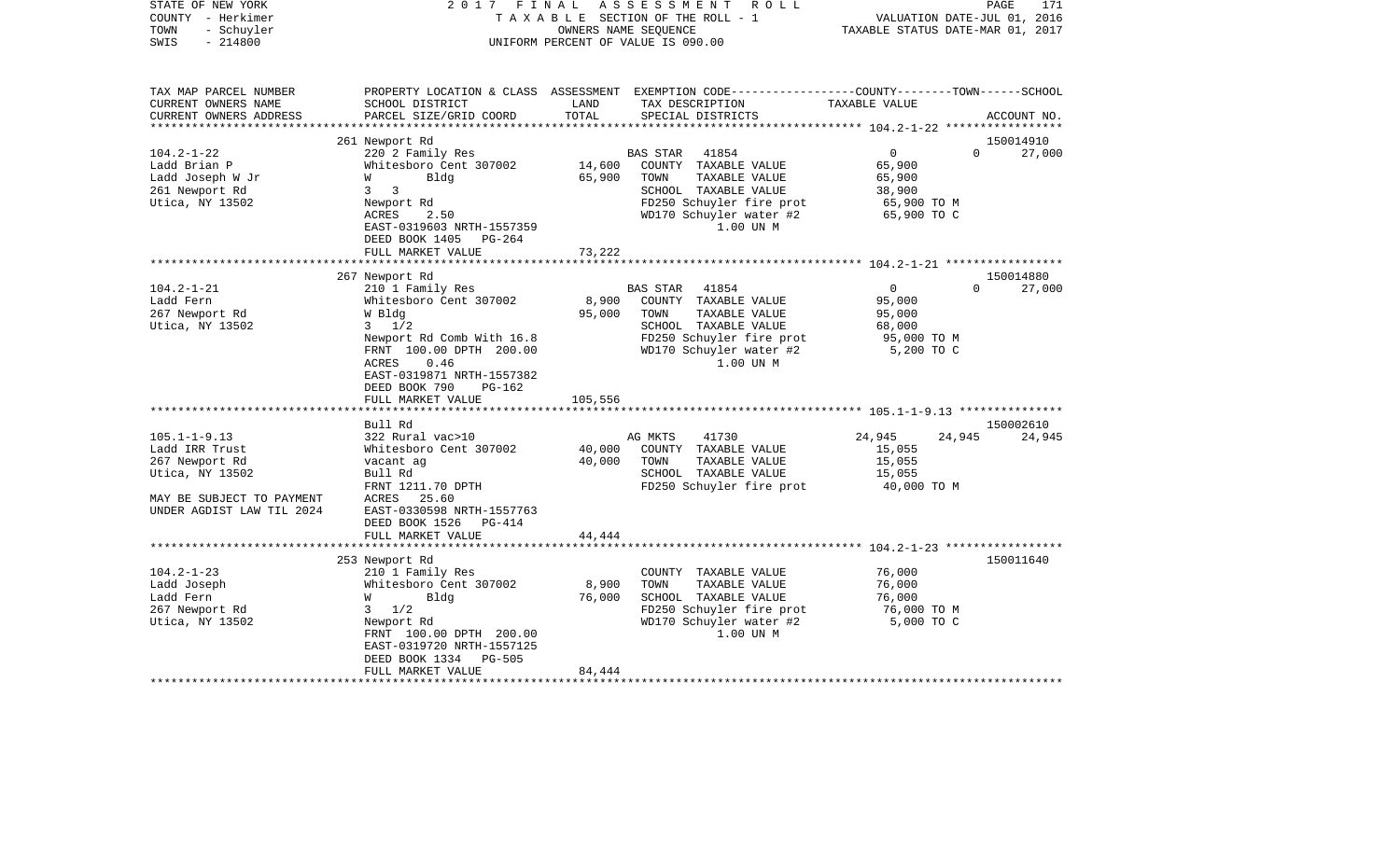| STATE OF NEW YORK<br>COUNTY - Herkimer |                                                     |          | 2017 FINAL ASSESSMENT ROLL<br>T A X A B L E SECTION OF THE ROLL - 1                             |                                  | PAGE<br>172<br>VALUATION DATE-JUL 01, 2016 |
|----------------------------------------|-----------------------------------------------------|----------|-------------------------------------------------------------------------------------------------|----------------------------------|--------------------------------------------|
| TOWN<br>- Schuyler                     |                                                     |          | OWNERS NAME SEQUENCE                                                                            | TAXABLE STATUS DATE-MAR 01, 2017 |                                            |
| $-214800$<br>SWIS                      |                                                     |          | UNIFORM PERCENT OF VALUE IS 090.00                                                              |                                  |                                            |
|                                        |                                                     |          |                                                                                                 |                                  |                                            |
| TAX MAP PARCEL NUMBER                  |                                                     |          | PROPERTY LOCATION & CLASS ASSESSMENT EXEMPTION CODE---------------COUNTY-------TOWN------SCHOOL |                                  |                                            |
| CURRENT OWNERS NAME                    | SCHOOL DISTRICT                                     | LAND     | TAX DESCRIPTION                                                                                 | TAXABLE VALUE                    |                                            |
| CURRENT OWNERS ADDRESS                 | PARCEL SIZE/GRID COORD                              | TOTAL    | SPECIAL DISTRICTS                                                                               |                                  | ACCOUNT NO.                                |
| *************************              |                                                     |          |                                                                                                 |                                  |                                            |
|                                        | 301 Bull Rd                                         |          |                                                                                                 |                                  |                                            |
| $105.1 - 1 - 9.5$                      | 210 1 Family Res                                    |          | 41854<br>BAS STAR                                                                               | 0                                | 27,000<br>$\Omega$                         |
| Ladd Scott J                           | Whitesboro Cent 307002                              | 13,800   | COUNTY TAXABLE VALUE                                                                            | 160,000                          |                                            |
| 301 Bull Rd                            | Single Family Residence                             | 160,000  | TAXABLE VALUE<br>TOWN                                                                           | 160,000                          |                                            |
| Utica, NY 13502                        | ACRES<br>1.40<br>EAST-0331022 NRTH-1558227          |          | SCHOOL TAXABLE VALUE<br>FD250 Schuyler fire prot                                                | 133,000<br>160,000 TO M          |                                            |
|                                        | DEED BOOK 1337 PG-813                               |          |                                                                                                 |                                  |                                            |
|                                        | FULL MARKET VALUE                                   | 177,778  |                                                                                                 |                                  |                                            |
|                                        |                                                     |          |                                                                                                 |                                  |                                            |
|                                        | 3588 State Route 5                                  |          |                                                                                                 |                                  | 150001800                                  |
| $112.2 - 2 - 59$                       | 210 1 Family Res                                    |          | BAS STAR<br>41854                                                                               | $\overline{0}$                   | $\Omega$<br>27,000                         |
| Lafountian Sheila                      | Frankfort-Schuy 212602                              | 6,500    | COUNTY TAXABLE VALUE                                                                            | 57,500                           |                                            |
| Lafountian James                       | $S \qquad \qquad$<br>Bldg                           | 57,500   | TOWN<br>TAXABLE VALUE                                                                           | 57,500                           |                                            |
| 3588 State Route 5                     | $3 \frac{1}{8}$                                     |          | SCHOOL TAXABLE VALUE                                                                            | 30,500                           |                                            |
| Frankfort, NY 13340                    | State                                               |          | FD250 Schuyler fire prot                                                                        | 57,500 TO M                      |                                            |
|                                        | FRNT 38.00 DPTH 132.00<br>EAST-0338300 NRTH-1538207 |          |                                                                                                 |                                  |                                            |
|                                        | DEED BOOK 1077 PG-710                               |          |                                                                                                 |                                  |                                            |
|                                        | FULL MARKET VALUE                                   | 63,889   |                                                                                                 |                                  |                                            |
|                                        |                                                     |          |                                                                                                 |                                  |                                            |
|                                        | Off Dyke Rd                                         |          |                                                                                                 |                                  | 150011940                                  |
| $104.2 - 1 - 42.999$                   | 474 Billboard                                       |          | COUNTY TAXABLE VALUE                                                                            | 15,200                           |                                            |
| Lamar Outdoor Advertising              | Whitesboro Cent 307002                              | 200      | TAXABLE VALUE<br>TOWN                                                                           | 15,200                           |                                            |
| 5947 E Molloy Rd                       | $1$ sign $20 \times 80$                             | 15,200   | SCHOOL TAXABLE VALUE                                                                            | 15,200                           |                                            |
| Syracuse, NY 13211                     | 2 52A                                               |          | FD250 Schuyler fire prot                                                                        | 15,200 TO M                      |                                            |
|                                        | Between Thruway & River                             |          |                                                                                                 |                                  |                                            |
|                                        | ACRES<br>52.00                                      |          |                                                                                                 |                                  |                                            |
|                                        | EAST-0314486 NRTH-1555450<br>PG-374                 |          |                                                                                                 |                                  |                                            |
|                                        | DEED BOOK 861<br>FULL MARKET VALUE                  | 16,889   |                                                                                                 |                                  |                                            |
|                                        | ********************                                | ******** |                                                                                                 |                                  |                                            |
|                                        | 2323 State Route 5                                  |          |                                                                                                 |                                  | 150005190                                  |
| $104.2 - 1 - 45.999$                   | 474 Billboard                                       |          | COUNTY TAXABLE VALUE                                                                            | 15,200                           |                                            |
| Lamar Outdoor Advertising              | Whitesboro Cent 307002                              | 200      | TOWN<br>TAXABLE VALUE                                                                           | 15,200                           |                                            |
| 5947 E Molloy Rd                       | split from 104.2-1-45                               | 15,200   | SCHOOL TAXABLE VALUE                                                                            | 15,200                           |                                            |
| Syracuse, NY 13211                     | $1 - 20'$ X 80 Sign on sub 0                        |          | FD250 Schuyler fire prot                                                                        | 15,200 TO M                      |                                            |
|                                        | ACRES<br>0.20                                       |          | WD170 Schuyler water #2                                                                         | 15,200 TO C                      |                                            |
|                                        | EAST-0318491 NRTH-1553994                           |          | 1.00 UN M                                                                                       |                                  |                                            |
|                                        | DEED BOOK 692<br>PG-379<br>FULL MARKET VALUE        | 16,889   |                                                                                                 |                                  |                                            |
|                                        |                                                     |          |                                                                                                 |                                  |                                            |
|                                        | Off Dyke Rd                                         |          |                                                                                                 |                                  | 150075122                                  |
| $104.11 - 1 - 39.999$                  | 474 Billboard                                       |          | COUNTY TAXABLE VALUE                                                                            | 30,200                           |                                            |
| Lamar Outdoor Advertising              | Whitesboro Cent 307002                              | 200      | TOWN<br>TAXABLE VALUE                                                                           | 30,200                           |                                            |
| 5947 E Molloy Rd                       | $2$ signs $20 \times 80$                            | 30,200   | SCHOOL TAXABLE VALUE                                                                            | 30,200                           |                                            |
| Syracuse, NY 13211                     | 2 9 Acres                                           |          | FD250 Schuyler fire prot                                                                        | 30,200 TO M                      |                                            |
|                                        | Between Thruway & Canal                             |          |                                                                                                 |                                  |                                            |
|                                        | 0.20<br>ACRES                                       |          |                                                                                                 |                                  |                                            |
|                                        | EAST-0315468 NRTH-1554625                           |          |                                                                                                 |                                  |                                            |
|                                        | DEED BOOK 692<br>PG-366<br>FULL MARKET VALUE        | 33,556   |                                                                                                 |                                  |                                            |
|                                        |                                                     |          |                                                                                                 |                                  |                                            |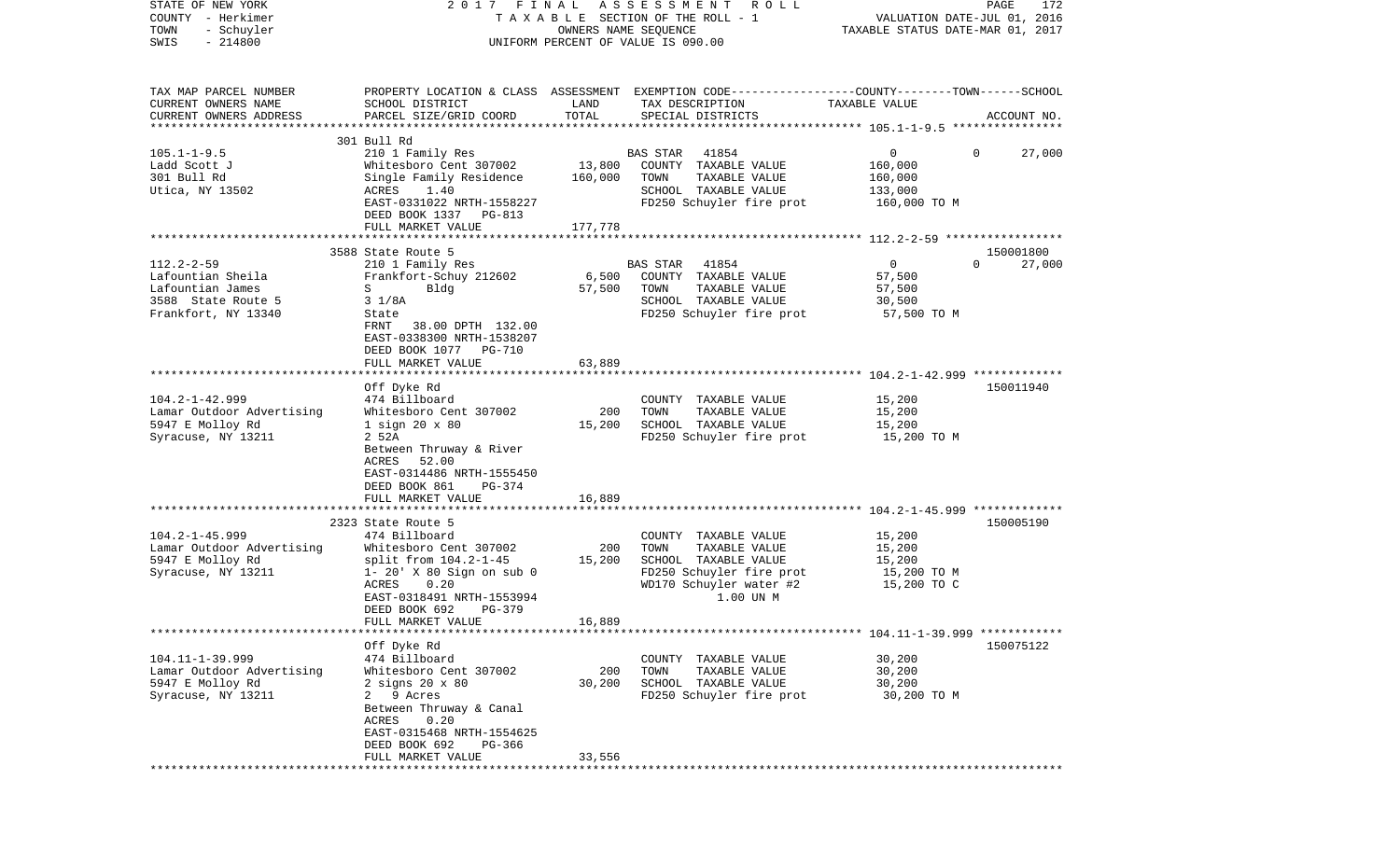| STATE OF NEW YORK<br>COUNTY - Herkimer<br>- Schuyler<br>TOWN<br>$-214800$<br>SWIS | 2017 FINAL                                                                                      | OWNERS NAME SEQUENCE | ASSESSMENT<br>R O L L<br>TAXABLE SECTION OF THE ROLL - 1<br>UNIFORM PERCENT OF VALUE IS 090.00                                           | VALUATION DATE-JUL 01, 2016<br>TAXABLE STATUS DATE-MAR 01, 2017 | PAGE<br>173 |
|-----------------------------------------------------------------------------------|-------------------------------------------------------------------------------------------------|----------------------|------------------------------------------------------------------------------------------------------------------------------------------|-----------------------------------------------------------------|-------------|
| TAX MAP PARCEL NUMBER<br>CURRENT OWNERS NAME<br>CURRENT OWNERS ADDRESS            | SCHOOL DISTRICT<br>PARCEL SIZE/GRID COORD                                                       | LAND<br>TOTAL        | PROPERTY LOCATION & CLASS ASSESSMENT EXEMPTION CODE----------------COUNTY-------TOWN------SCHOOL<br>TAX DESCRIPTION<br>SPECIAL DISTRICTS | TAXABLE VALUE                                                   | ACCOUNT NO. |
| ***********************                                                           |                                                                                                 |                      |                                                                                                                                          |                                                                 |             |
| $104.11 - 1 - 42.999$                                                             | Off Dyke Rd<br>474 Billboard                                                                    |                      | COUNTY TAXABLE VALUE                                                                                                                     | 45,600                                                          | 150005250   |
| Lamar Outdoor Advertising                                                         | Whitesboro Cent 307002                                                                          | 400                  | TOWN<br>TAXABLE VALUE                                                                                                                    | 45,600                                                          |             |
| 5947 E Molloy Rd                                                                  | S Vacant                                                                                        | 45,600               | SCHOOL TAXABLE VALUE                                                                                                                     | 45,600                                                          |             |
| Syracuse, NY 13211                                                                | $3 - 20'$ X $80'$ Sign<br>Between Thruway & Canal<br>ACRES<br>0.40<br>EAST-0316209 NRTH-1554349 |                      | FD250 Schuyler fire prot                                                                                                                 | 45,600 TO M                                                     |             |
|                                                                                   | DEED BOOK 692<br>PG-388                                                                         |                      |                                                                                                                                          |                                                                 |             |
|                                                                                   | FULL MARKET VALUE                                                                               | 50,667               |                                                                                                                                          |                                                                 |             |
|                                                                                   | 1101 Windfall Rd                                                                                |                      |                                                                                                                                          |                                                                 |             |
| $099.1 - 2 - 11$                                                                  | 270 Mfg housing                                                                                 |                      | AGED-ALL<br>41800                                                                                                                        | 30,900<br>30,900                                                | 30,900      |
| Lamb Karen                                                                        | West Canada Val 212402                                                                          |                      | 41834<br>20,600 ENH STAR                                                                                                                 | $\mathsf{O}$<br>$\mathbf 0$                                     | 30,900      |
| 1101 Windfall Rd                                                                  | W Trailer                                                                                       | 61,800               | COUNTY TAXABLE VALUE                                                                                                                     | 30,900                                                          |             |
| Utica, NY 13502                                                                   | 9.53 Acres                                                                                      |                      | TOWN<br>TAXABLE VALUE                                                                                                                    | 30,900                                                          |             |
|                                                                                   | Windfall Road                                                                                   |                      | SCHOOL TAXABLE VALUE                                                                                                                     | $\mathbf 0$                                                     |             |
|                                                                                   | ACRES<br>9.53                                                                                   |                      | FD250 Schuyler fire prot                                                                                                                 | 61,800 TO M                                                     |             |
|                                                                                   | EAST-0330388 NRTH-1569945                                                                       |                      |                                                                                                                                          |                                                                 |             |
|                                                                                   | DEED BOOK 1631 PG-562<br>FULL MARKET VALUE                                                      | 68,667               |                                                                                                                                          |                                                                 |             |
|                                                                                   | ******************                                                                              |                      |                                                                                                                                          |                                                                 |             |
|                                                                                   | Bull Rd                                                                                         |                      |                                                                                                                                          |                                                                 | 150002580   |
| $105.1 - 1 - 10.1$                                                                | 322 Rural vac>10                                                                                |                      | COUNTY TAXABLE VALUE                                                                                                                     | 16,000                                                          |             |
| Lambert James                                                                     | Whitesboro Cent 307002                                                                          | 16,000               | TOWN<br>TAXABLE VALUE                                                                                                                    | 16,000                                                          |             |
| Lambert Georgiann                                                                 | S Vac 12 Acres Ag Ex                                                                            | 16,000               | SCHOOL TAXABLE VALUE                                                                                                                     | 16,000                                                          |             |
| 246 Holly Dr                                                                      | 11.9 Acres                                                                                      |                      | FD250 Schuyler fire prot                                                                                                                 | 16,000 TO M                                                     |             |
| Easley, SC 29640                                                                  | Bull Rd                                                                                         |                      |                                                                                                                                          |                                                                 |             |
|                                                                                   | ACRES 11.90                                                                                     |                      |                                                                                                                                          |                                                                 |             |
|                                                                                   | EAST-0331879 NRTH-1557064                                                                       |                      |                                                                                                                                          |                                                                 |             |
|                                                                                   | DEED BOOK 1608<br>PG-392                                                                        |                      |                                                                                                                                          |                                                                 |             |
|                                                                                   | FULL MARKET VALUE                                                                               | 17,778               |                                                                                                                                          | ***********************************699.4-3-6 ****************   |             |
|                                                                                   | 723 Mowers Rd                                                                                   |                      |                                                                                                                                          |                                                                 | 150003180   |
| $099.4 - 3 - 6$                                                                   | 240 Rural res                                                                                   |                      | COUNTY TAXABLE VALUE                                                                                                                     | 141,300                                                         |             |
| Lamoreaux Joseph                                                                  | West Canada Val 212402                                                                          | 32,300               | TOWN<br>TAXABLE VALUE                                                                                                                    | 141,300                                                         |             |
| Lamoreaux Jennifer                                                                | split #6 lot $6$                                                                                | 141,300              | SCHOOL TAXABLE VALUE                                                                                                                     | 141,300                                                         |             |
| 58 Fenimore St                                                                    | Land & Lakes                                                                                    |                      | FD250 Schuyler fire prot                                                                                                                 | 141,300 TO M                                                    |             |
| Lynbrook, NY 11563                                                                | Mower                                                                                           |                      |                                                                                                                                          |                                                                 |             |
|                                                                                   | FRNT 400.00 DPTH                                                                                |                      |                                                                                                                                          |                                                                 |             |
|                                                                                   | ACRES 10.00                                                                                     |                      |                                                                                                                                          |                                                                 |             |
|                                                                                   | EAST-0342787 NRTH-1564451                                                                       |                      |                                                                                                                                          |                                                                 |             |
|                                                                                   | DEED BOOK 1334<br>PG-769<br>FULL MARKET VALUE                                                   | 157,000              |                                                                                                                                          |                                                                 |             |
|                                                                                   |                                                                                                 |                      |                                                                                                                                          |                                                                 |             |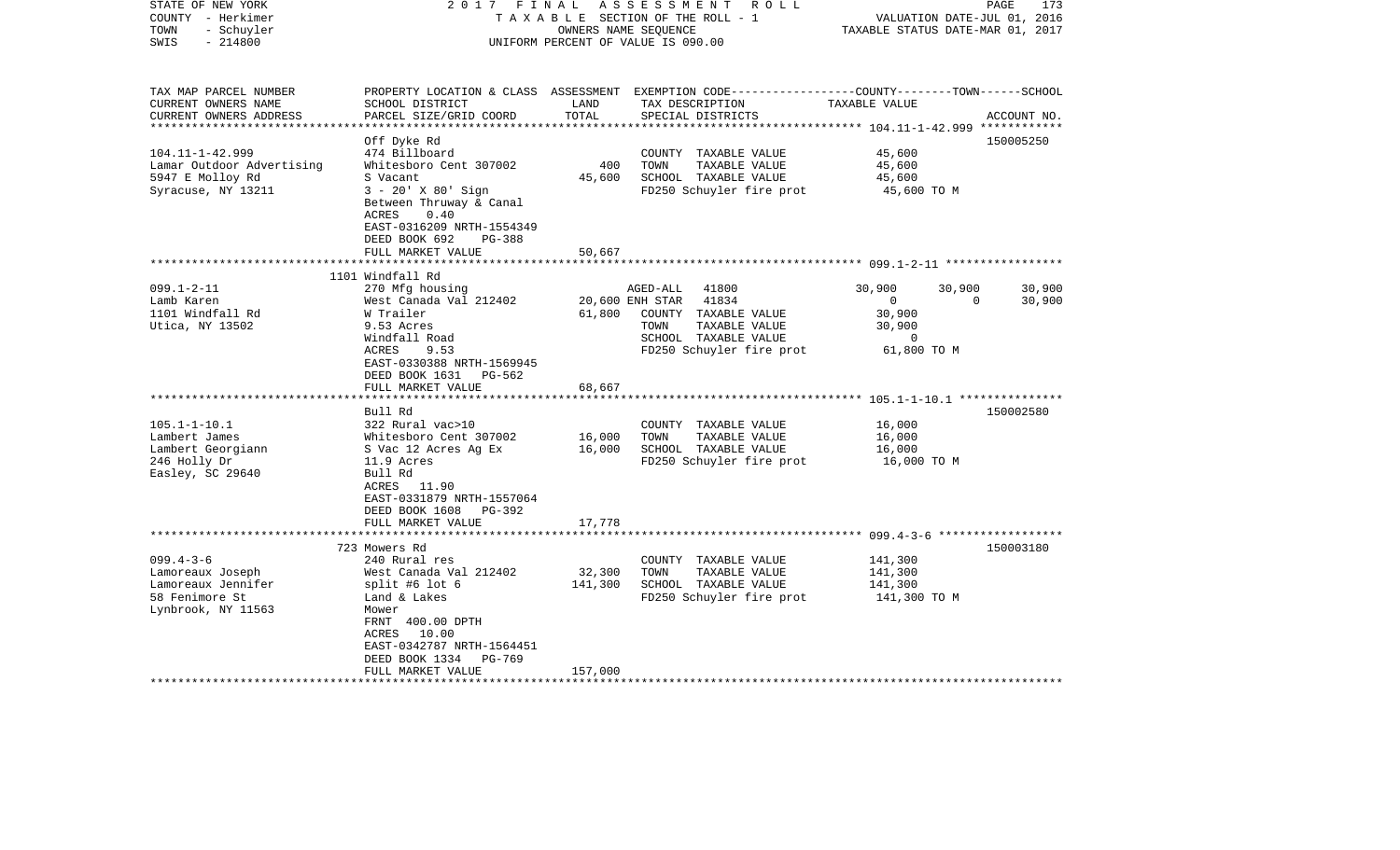| STATE OF NEW YORK<br>COUNTY - Herkimer<br>- Schuyler<br>TOWN<br>$-214800$<br>SWIS | 2017 FINAL                                                                                                          | OWNERS NAME SEQUENCE | ASSESSMENT ROLL<br>TAXABLE SECTION OF THE ROLL - 1<br>UNIFORM PERCENT OF VALUE IS 090.00                                               | VALUATION DATE-JUL 01, 2016<br>TAXABLE STATUS DATE-MAR 01, 2017 | PAGE<br>174        |
|-----------------------------------------------------------------------------------|---------------------------------------------------------------------------------------------------------------------|----------------------|----------------------------------------------------------------------------------------------------------------------------------------|-----------------------------------------------------------------|--------------------|
| TAX MAP PARCEL NUMBER<br>CURRENT OWNERS NAME<br>CURRENT OWNERS ADDRESS            | SCHOOL DISTRICT<br>PARCEL SIZE/GRID COORD                                                                           | LAND<br>TOTAL        | PROPERTY LOCATION & CLASS ASSESSMENT EXEMPTION CODE---------------COUNTY-------TOWN-----SCHOOL<br>TAX DESCRIPTION<br>SPECIAL DISTRICTS | TAXABLE VALUE                                                   | ACCOUNT NO.        |
|                                                                                   | Mowers Rd                                                                                                           |                      |                                                                                                                                        |                                                                 | 150003180          |
| $099.4 - 3 - 7$                                                                   | 314 Rural vac<10                                                                                                    |                      | COUNTY TAXABLE VALUE                                                                                                                   | 32,300                                                          |                    |
| Lamoreaux Joseph                                                                  | West Canada Val 212402                                                                                              | 32,300               | TOWN<br>TAXABLE VALUE                                                                                                                  | 32,300                                                          |                    |
| Lamoreaux Jennifer<br>58 Fenimore St                                              | split #6 lot 7<br>Land & Lakes                                                                                      | 32,300               | SCHOOL TAXABLE VALUE<br>FD250 Schuyler fire prot                                                                                       | 32,300<br>32,300 TO M                                           |                    |
| Lynbrook, NY 11563                                                                | Mower<br>FRNT 400.00 DPTH<br>ACRES 10.00<br>EAST-0343044 NRTH-1564744<br>DEED BOOK 1610 PG-733<br>FULL MARKET VALUE | 35,889               |                                                                                                                                        |                                                                 |                    |
|                                                                                   |                                                                                                                     |                      |                                                                                                                                        |                                                                 |                    |
|                                                                                   | 2486 State Route 5                                                                                                  |                      |                                                                                                                                        |                                                                 | 150075067          |
| $104.2 - 2 - 61$                                                                  | 210 1 Family Res                                                                                                    |                      | BAS STAR 41854                                                                                                                         | $\overline{0}$<br>92,000                                        | $\Omega$<br>27,000 |
| Lange James M<br>Lange Denise S                                                   | Whitesboro Cent 307002<br>Bldg.<br>S                                                                                | 9,800<br>92,000      | COUNTY TAXABLE VALUE<br>TOWN<br>TAXABLE VALUE                                                                                          | 92,000                                                          |                    |
| 2486 State Route 5                                                                | 3<br>.50 Acre                                                                                                       |                      | SCHOOL TAXABLE VALUE                                                                                                                   | 65,000                                                          |                    |
| Utica, NY 13502                                                                   | Rt 5                                                                                                                |                      | FD250 Schuyler fire prot                                                                                                               | 92,000 TO M                                                     |                    |
|                                                                                   | FRNT 125.00 DPTH 200.00<br>EAST-0321689 NRTH-1552477<br>DEED BOOK 00627 PG-01048<br>FULL MARKET VALUE               | 102,222              | WD170 Schuyler water #2<br>1.00 UN M                                                                                                   | 92,000 TO C                                                     |                    |
|                                                                                   |                                                                                                                     |                      |                                                                                                                                        |                                                                 |                    |
|                                                                                   | 2496 State Route 5                                                                                                  |                      |                                                                                                                                        |                                                                 |                    |
| $104.2 - 2 - 57.2$                                                                | 210 1 Family Res                                                                                                    |                      | BAS STAR<br>41854                                                                                                                      | $\overline{0}$                                                  | $\Omega$<br>27,000 |
| Lange Scott D                                                                     | Whitesboro Cent 307002                                                                                              | 13,650               | COUNTY TAXABLE VALUE                                                                                                                   | 90,500                                                          |                    |
| Lange Lisa M                                                                      | Modular & Garage                                                                                                    | 90,500               | TOWN<br>TAXABLE VALUE                                                                                                                  | 90,500                                                          |                    |
| 2496 State Route 5                                                                | merged                                                                                                              |                      | SCHOOL TAXABLE VALUE                                                                                                                   | 63,500                                                          |                    |
| Utica, NY 13502                                                                   | State<br>FRNT<br>22.00 DPTH                                                                                         |                      | FD250 Schuyler fire prot<br>WD170 Schuyler water #2                                                                                    | 90,500 TO M<br>90,500 TO C                                      |                    |
|                                                                                   | ACRES<br>1.20<br>EAST-0321762 NRTH-1552259<br>DEED BOOK 1566 PG-907                                                 |                      | 1.00 UN M                                                                                                                              |                                                                 |                    |
|                                                                                   | FULL MARKET VALUE<br>*****************************                                                                  | 100,556              |                                                                                                                                        |                                                                 |                    |
|                                                                                   | 2498 State Route 5                                                                                                  |                      |                                                                                                                                        |                                                                 | 150020340          |
| $104.2 - 2 - 63.2$                                                                | 280 Res Multiple                                                                                                    |                      | COUNTY TAXABLE VALUE                                                                                                                   | 60,000                                                          |                    |
| Lange Scott D                                                                     | Whitesboro Cent 307002                                                                                              | 10,000               | TAXABLE VALUE<br>TOWN                                                                                                                  | 60,000                                                          |                    |
| Lange Lisa M                                                                      | 1 building & detached gar                                                                                           | 60,000               | SCHOOL TAXABLE VALUE                                                                                                                   | 60,000                                                          |                    |
| 2496 State Route 5                                                                | FRNT<br>56.00 DPTH 146.00                                                                                           |                      | FD250 Schuyler fire prot                                                                                                               | 60,000 TO M                                                     |                    |
| Utica, NY 13502                                                                   | 0.25<br>ACRES                                                                                                       |                      | WD170 Schuyler water #2                                                                                                                | 60,000 TO C                                                     |                    |
|                                                                                   | EAST-0321896 NRTH-1552389                                                                                           |                      | 1.00 UN M                                                                                                                              |                                                                 |                    |
|                                                                                   | DEED BOOK 1547<br>PG-669<br>FULL MARKET VALUE                                                                       | 66,667               |                                                                                                                                        |                                                                 |                    |
| *********************                                                             |                                                                                                                     |                      |                                                                                                                                        |                                                                 |                    |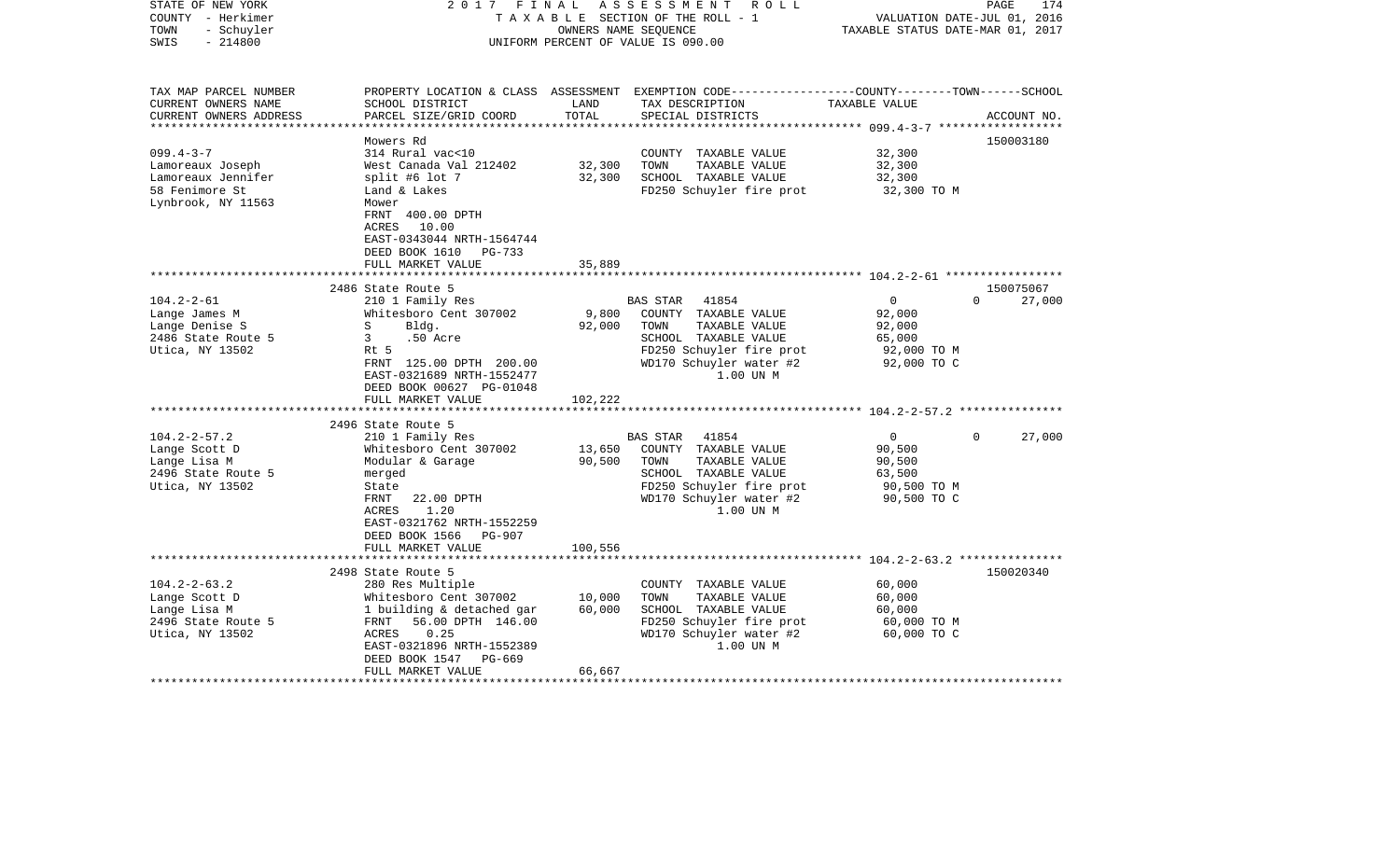| STATE OF NEW YORK<br>COUNTY - Herkimer<br>- Schuyler<br>TOWN<br>$-214800$<br>SWIS                                                                   | 2017 FINAL                                                                                                                                                                                                                                                                                                                            | OWNERS NAME SEQUENCE                                   | ASSESSMENT<br>R O L L<br>TAXABLE SECTION OF THE ROLL - 1<br>UNIFORM PERCENT OF VALUE IS 090.00                                                         | TAXABLE STATUS DATE-MAR 01, 2017                                               | 175<br>PAGE<br>VALUATION DATE-JUL 01, 2016                        |
|-----------------------------------------------------------------------------------------------------------------------------------------------------|---------------------------------------------------------------------------------------------------------------------------------------------------------------------------------------------------------------------------------------------------------------------------------------------------------------------------------------|--------------------------------------------------------|--------------------------------------------------------------------------------------------------------------------------------------------------------|--------------------------------------------------------------------------------|-------------------------------------------------------------------|
| TAX MAP PARCEL NUMBER<br>CURRENT OWNERS NAME<br>CURRENT OWNERS ADDRESS                                                                              | SCHOOL DISTRICT<br>PARCEL SIZE/GRID COORD                                                                                                                                                                                                                                                                                             | LAND<br>TOTAL                                          | PROPERTY LOCATION & CLASS ASSESSMENT EXEMPTION CODE----------------COUNTY-------TOWN------SCHOOL<br>TAX DESCRIPTION<br>SPECIAL DISTRICTS               | TAXABLE VALUE                                                                  | ACCOUNT NO.                                                       |
|                                                                                                                                                     | Cogar Rd                                                                                                                                                                                                                                                                                                                              |                                                        |                                                                                                                                                        |                                                                                | 150003180                                                         |
| $099.4 - 6 - 6$                                                                                                                                     | 322 Rural vac>10                                                                                                                                                                                                                                                                                                                      |                                                        | COUNTY TAXABLE VALUE                                                                                                                                   | 37,800                                                                         |                                                                   |
| Lanyi Michael D                                                                                                                                     | West Canada Val 212402                                                                                                                                                                                                                                                                                                                | 37,800                                                 | TOWN<br>TAXABLE VALUE                                                                                                                                  | 37,800                                                                         |                                                                   |
| 3 Coopers Way                                                                                                                                       | Fox Hollow/ MF#185                                                                                                                                                                                                                                                                                                                    | 37,800                                                 | SCHOOL TAXABLE VALUE                                                                                                                                   | 37,800                                                                         |                                                                   |
| Kempton, PA 19529                                                                                                                                   | Land & Lakes lot 6<br>Cogar Rd<br>ACRES 13.00<br>EAST-0344487 NRTH-1563650<br>DEED BOOK 1390<br>PG-909<br>FULL MARKET VALUE                                                                                                                                                                                                           | 42,000                                                 | FD250 Schuyler fire prot                                                                                                                               | 37,800 TO M                                                                    |                                                                   |
|                                                                                                                                                     | **********************                                                                                                                                                                                                                                                                                                                |                                                        |                                                                                                                                                        |                                                                                |                                                                   |
| $099.2 - 4 - 4$<br>Lanza Thomas<br>Lanza Sharon<br>11 South Park Pl<br>Herkimer, NY 13350<br>$104.2 - 2 - 35$<br>LaQuay Charles P<br>LaQuay Keith M | 1375 Hawthorne Rd<br>312 Vac w/imprv<br>West Canada Val 212402<br>Survey # 362<br>Land & Lakes lot 4<br>Grande View Dr<br>FRNT 726.30 DPTH<br>ACRES 25.00<br>EAST-0346627 NRTH-1569735<br>DEED BOOK 1572 PG-849<br>FULL MARKET VALUE<br>11459 Cosby Manor Rd<br>210 1 Family Res<br>Whitesboro Cent 307002<br>Single Family Residence | 20,000<br>45,000<br>50,000<br>8,000 ENH STAR<br>86,300 | COUNTY TAXABLE VALUE<br>TOWN<br>TAXABLE VALUE<br>SCHOOL TAXABLE VALUE<br>FD250 Schuyler fire prot<br>VET WAR CT 41121<br>41834<br>COUNTY TAXABLE VALUE | 45,000<br>45,000<br>45,000<br>45,000 TO M<br>8,100<br>$\overline{0}$<br>78,200 | 150003180<br>150009990<br>8,100<br>$\Omega$<br>$\Omega$<br>58,950 |
| 11459 Cosby Manor Rd<br>Utica, NY 13502                                                                                                             | $3 \frac{1}{3}$<br>Cosby Manor<br>FRNT 120.00 DPTH 142.00<br>EAST-0324224 NRTH-1556900<br>DEED BOOK 1606 PG-697<br>FULL MARKET VALUE<br>*********************                                                                                                                                                                         | 95,889                                                 | TAXABLE VALUE<br>TOWN<br>SCHOOL TAXABLE VALUE<br>FD250 Schuyler fire prot<br>WD170 Schuyler water #2<br>1.00 UN M                                      | 78,200<br>27,350<br>86,300 TO M<br>4,500 TO C                                  |                                                                   |
|                                                                                                                                                     | Cogar Rd                                                                                                                                                                                                                                                                                                                              |                                                        |                                                                                                                                                        |                                                                                | 150003180                                                         |
| $105.2 - 4 - 4$                                                                                                                                     | 314 Rural vac<10                                                                                                                                                                                                                                                                                                                      |                                                        | COUNTY TAXABLE VALUE                                                                                                                                   | 28,900                                                                         |                                                                   |
| Laroco Raymundo C                                                                                                                                   | Frankfort-Schuy 212602                                                                                                                                                                                                                                                                                                                | 28,900                                                 | TOWN<br>TAXABLE VALUE                                                                                                                                  | 28,900                                                                         |                                                                   |
| 3946 Marlow Ct<br>Seaford, NY 11783                                                                                                                 | Fox Hollow/ MF#185<br>Land & Lakes lot 17                                                                                                                                                                                                                                                                                             | 28,900                                                 | SCHOOL TAXABLE VALUE<br>FD250 Schuyler fire prot                                                                                                       | 28,900<br>28,900 TO M                                                          |                                                                   |
|                                                                                                                                                     | Cogar Rd<br>ACRES<br>8.20<br>EAST-0343676 NRTH-1560059<br>DEED BOOK 1141<br>$PG-413$<br>FULL MARKET VALUE                                                                                                                                                                                                                             | 32,111                                                 |                                                                                                                                                        |                                                                                |                                                                   |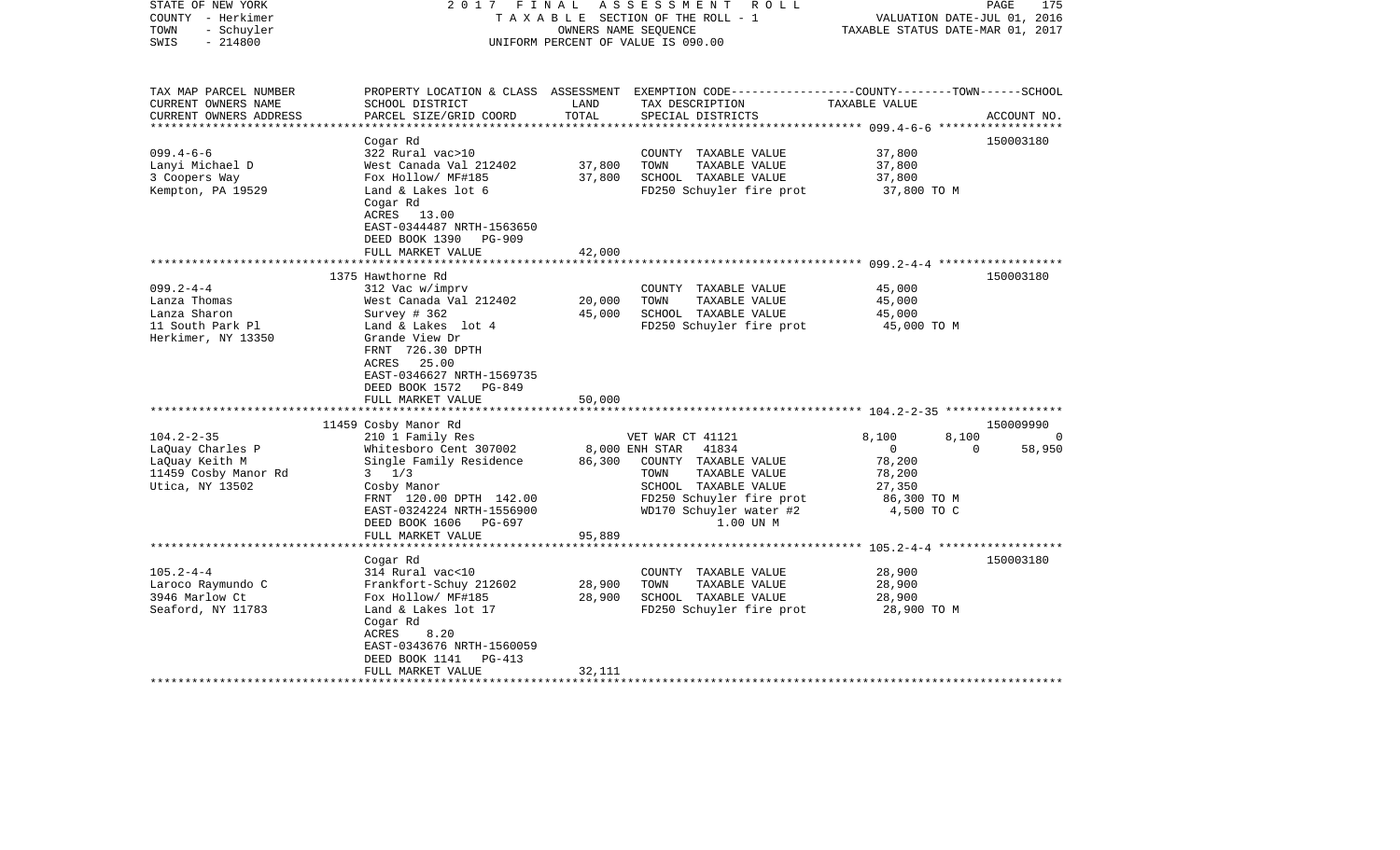| STATE OF NEW YORK<br>COUNTY - Herkimer<br>TOWN<br>- Schuyler<br>SWIS<br>$-214800$                                                                         | 2017<br>FINAL                                                                                                                                                                                                                                                                                                                                 | A S S E S S M E N T<br>R O L L<br>TAXABLE SECTION OF THE ROLL - 1<br>OWNERS NAME SEOUENCE<br>UNIFORM PERCENT OF VALUE IS 090.00                                                                                                                                                                                        | PAGE<br>176<br>VALUATION DATE-JUL 01, 2016<br>TAXABLE STATUS DATE-MAR 01, 2017                                                                                             |
|-----------------------------------------------------------------------------------------------------------------------------------------------------------|-----------------------------------------------------------------------------------------------------------------------------------------------------------------------------------------------------------------------------------------------------------------------------------------------------------------------------------------------|------------------------------------------------------------------------------------------------------------------------------------------------------------------------------------------------------------------------------------------------------------------------------------------------------------------------|----------------------------------------------------------------------------------------------------------------------------------------------------------------------------|
| TAX MAP PARCEL NUMBER<br>CURRENT OWNERS NAME<br>CURRENT OWNERS ADDRESS                                                                                    | SCHOOL DISTRICT<br>PARCEL SIZE/GRID COORD                                                                                                                                                                                                                                                                                                     | PROPERTY LOCATION & CLASS ASSESSMENT EXEMPTION CODE---------------COUNTY-------TOWN------SCHOOL<br>LAND<br>TAX DESCRIPTION<br>TOTAL<br>SPECIAL DISTRICTS                                                                                                                                                               | TAXABLE VALUE<br>ACCOUNT NO.                                                                                                                                               |
| ***********************                                                                                                                                   |                                                                                                                                                                                                                                                                                                                                               |                                                                                                                                                                                                                                                                                                                        |                                                                                                                                                                            |
| 104.2-2-46<br>Lashchuk Ivan<br>Lashchuk Nedezhda<br>301 Windfall Rd                                                                                       | 301 Windfall Rd<br>240 Rural res<br>Whitesboro Cent 307002<br>Single Family Residence<br>21 Acres<br>$3 \sim$                                                                                                                                                                                                                                 | BAS STAR<br>41854<br>26,000<br>COUNTY TAXABLE VALUE<br>102,500<br>TOWN<br>TAXABLE VALUE<br>SCHOOL TAXABLE VALUE                                                                                                                                                                                                        | 150016470<br>0<br>$\Omega$<br>27,000<br>102,500<br>102,500<br>75,500                                                                                                       |
| Utica, NY 13502                                                                                                                                           | Windfall<br>ACRES 20.00<br>EAST-0324916 NRTH-1556281<br>DEED BOOK 939<br>$PG-80$<br>FULL MARKET VALUE                                                                                                                                                                                                                                         | FD250 Schuyler fire prot<br>WD165 Schuyler water #4<br>1.00 UN M<br>WD170 Schuyler water #2<br>113,889<br>1.00 UN M                                                                                                                                                                                                    | 102,500 TO M<br>102,500 TO C<br>3,500 TO C                                                                                                                                 |
|                                                                                                                                                           |                                                                                                                                                                                                                                                                                                                                               |                                                                                                                                                                                                                                                                                                                        |                                                                                                                                                                            |
| $104.2 - 2 - 50.1$<br>Lashchuk Pavel<br>265 Windfall<br>Utica, NY 13502<br>112.2-1-31.2<br>Lavelle Michael T III<br>326 Mckennan Rd<br>Schuyler, NY 13340 | 265 Windfall<br>240 Rural res<br>Whitesboro Cent 307002<br>ACRES 21.90<br>EAST-0323990 NRTH-1555616<br>DEED BOOK 2017 PG-299<br>FULL MARKET VALUE<br>326 Mckennan Rd<br>210 1 Family Res<br>Frankfort-Schuy 212602<br>Residence<br>2.6 Acres<br>Mckennan Road<br>ACRES<br>2.20<br>EAST-0347126 NRTH-1540186<br>DEED BOOK 910<br><b>PG-517</b> | COUNTY TAXABLE VALUE<br>26,900<br>TOWN<br>TAXABLE VALUE<br>87,000<br>SCHOOL TAXABLE VALUE<br>FD250 Schuyler fire prot<br>WD170 Schuyler water #2<br>96,667<br>1.00 UN M<br>41854<br>BAS STAR<br>14,400<br>COUNTY TAXABLE VALUE<br>147,800<br>TAXABLE VALUE<br>TOWN<br>SCHOOL TAXABLE VALUE<br>FD250 Schuyler fire prot | 150001320<br>87,000<br>87,000<br>87,000<br>87,000 TO M<br>3,900 TO C<br>150075144<br>$\overline{0}$<br>$\Omega$<br>27,000<br>147,800<br>147,800<br>120,800<br>147,800 TO M |
|                                                                                                                                                           | FULL MARKET VALUE                                                                                                                                                                                                                                                                                                                             | 164,222                                                                                                                                                                                                                                                                                                                |                                                                                                                                                                            |
| 112.2-1-31.3<br>Lavelle Michael T III<br>326 Mckennan Rd<br>Schuyler, NY 13340                                                                            | 326 Mckennan Rd<br>322 Rural vac>10<br>Frankfort-Schuy 212602<br>Vacant Land<br>FRNT<br>75.00 DPTH<br>38.30<br>ACRES<br>EAST-0346526 NRTH-1539159<br>DEED BOOK 910<br>PG-517<br>FULL MARKET VALUE                                                                                                                                             | COUNTY TAXABLE VALUE<br>29,200<br>TOWN<br>TAXABLE VALUE<br>29,200<br>SCHOOL TAXABLE VALUE<br>FD250 Schuyler fire prot<br>32,444                                                                                                                                                                                        | 29,200<br>29,200<br>29,200<br>29,200 TO M                                                                                                                                  |
|                                                                                                                                                           |                                                                                                                                                                                                                                                                                                                                               |                                                                                                                                                                                                                                                                                                                        |                                                                                                                                                                            |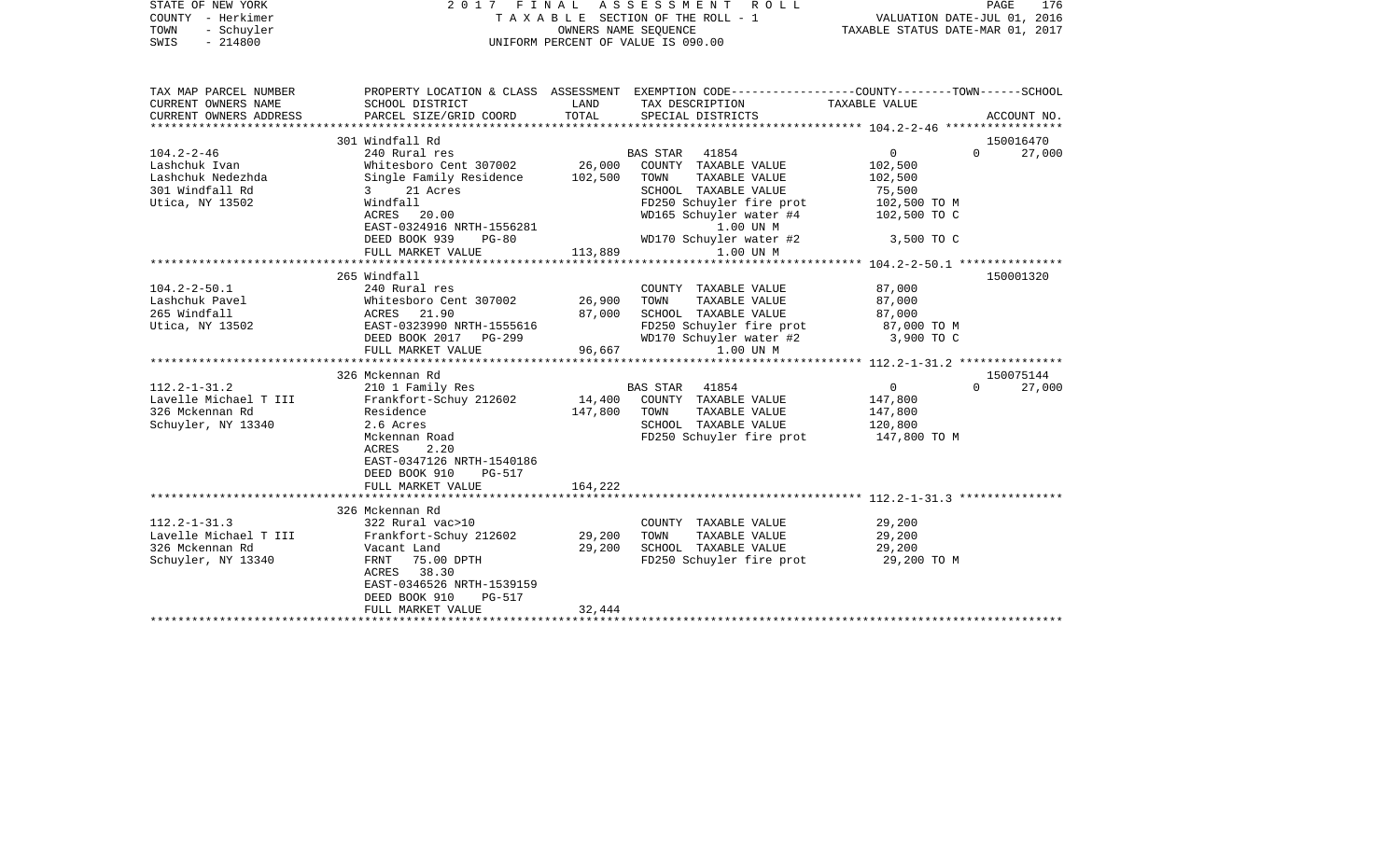| STATE OF NEW YORK<br>COUNTY - Herkimer<br>- Schuyler<br>TOWN<br>$-214800$<br>SWIS | 2017                                                                               | FINAL<br>OWNERS NAME SEQUENCE | A S S E S S M E N T R O L L<br>TAXABLE SECTION OF THE ROLL - 1<br>UNIFORM PERCENT OF VALUE IS 090.00                                                  | VALUATION DATE-JUL 01, 2016<br>TAXABLE STATUS DATE-MAR 01, 2017 | PAGE<br>177 |
|-----------------------------------------------------------------------------------|------------------------------------------------------------------------------------|-------------------------------|-------------------------------------------------------------------------------------------------------------------------------------------------------|-----------------------------------------------------------------|-------------|
| TAX MAP PARCEL NUMBER<br>CURRENT OWNERS NAME<br>CURRENT OWNERS ADDRESS            | SCHOOL DISTRICT<br>PARCEL SIZE/GRID COORD                                          | LAND<br>TOTAL                 | PROPERTY LOCATION & CLASS ASSESSMENT EXEMPTION CODE---------------COUNTY-------TOWN------SCHOOL<br>TAX DESCRIPTION TAXABLE VALUE<br>SPECIAL DISTRICTS |                                                                 | ACCOUNT NO. |
|                                                                                   |                                                                                    |                               |                                                                                                                                                       |                                                                 |             |
|                                                                                   | 2083 State Route 5                                                                 |                               |                                                                                                                                                       |                                                                 | 150011970   |
| $104.7 - 2 - 21$<br>Le Porte Anthony                                              | 210 1 Family Res<br>Whitesboro Cent 307002                                         | 7,100                         | COUNTY TAXABLE VALUE<br>TOWN<br>TAXABLE VALUE                                                                                                         | 135,600<br>135,600                                              |             |
| Le Porte Jean                                                                     | N 847<br>Bldg                                                                      | 135,600                       |                                                                                                                                                       |                                                                 |             |
| 2081 State Route 5                                                                | $3 \t1/4$                                                                          |                               |                                                                                                                                                       |                                                                 |             |
| Utica, NY 13502                                                                   | State                                                                              |                               |                                                                                                                                                       |                                                                 |             |
|                                                                                   | FRNT<br>60.00 DPTH 150.00<br>EAST-0315026 NRTH-1556918<br>DEED BOOK 00550 PG-00462 |                               | SCHOOL TAXABLE VALUE<br>FD250 Schuyler fire prot<br>SD030 Schuyler sewer #1 1.00 UN M<br>Annual Handler #3 135,600 TO M                               |                                                                 |             |
|                                                                                   | FULL MARKET VALUE                                                                  | 150,667                       |                                                                                                                                                       |                                                                 |             |
|                                                                                   |                                                                                    |                               |                                                                                                                                                       |                                                                 |             |
|                                                                                   | 5644 Mapleton Dr                                                                   |                               |                                                                                                                                                       |                                                                 | 150008550   |
| 104.7-1-44<br>Leao Anthony                                                        | 210 1 Family Res<br>Whitesboro Cent 307002                                         | 13,600                        | COUNTY TAXABLE VALUE<br>TOWN<br>TAXABLE VALUE                                                                                                         | 50,000<br>50,000                                                |             |
| 5644 Mapleton Dr                                                                  | E 16<br>Trl                                                                        | 50,000                        | SCHOOL TAXABLE VALUE                                                                                                                                  | 50,000                                                          |             |
| Utica, NY 13340                                                                   | $3 \t1/4$                                                                          |                               | FD250 Schuyler fire prot                                                                                                                              | 50,000 TO M                                                     |             |
|                                                                                   | Mapleton Dr                                                                        |                               |                                                                                                                                                       |                                                                 |             |
|                                                                                   | FRNT 100.00 DPTH 212.00                                                            |                               |                                                                                                                                                       |                                                                 |             |
|                                                                                   | ACRES<br>1.12<br>EAST-0314484 NRTH-1557850                                         |                               | EXECUTE LIGHT +1<br>SD030 Schuyler sewer +1 1 1.00 UN M<br>WD175 Schuyler water +3 50,000 TO M                                                        |                                                                 |             |
|                                                                                   | DEED BOOK 1538 PG-596                                                              |                               |                                                                                                                                                       |                                                                 |             |
|                                                                                   | FULL MARKET VALUE                                                                  | 55,556                        |                                                                                                                                                       |                                                                 |             |
|                                                                                   |                                                                                    |                               |                                                                                                                                                       |                                                                 |             |
|                                                                                   | 5639 Mapleton Dr                                                                   |                               |                                                                                                                                                       |                                                                 | 150022290   |
| $104.7 - 1 - 28$                                                                  | 210 1 Family Res                                                                   |                               | COUNTY TAXABLE VALUE                                                                                                                                  | 31,400                                                          |             |
| Leao Anthony J                                                                    | Whitesboro Cent 307002                                                             | 7,000                         | TAXABLE VALUE<br>TOWN                                                                                                                                 | 31,400                                                          |             |
| 5644 Mapleton Dr                                                                  | Bldg                                                                               | 31,400                        | SCHOOL TAXABLE VALUE                                                                                                                                  | 31,400                                                          |             |
| Utica, NY 13502                                                                   | $3 \frac{1}{5}$<br>Mapleton Drive                                                  |                               | FD250 Schuyler fire prot                                                                                                                              | 31,400 TO M<br>31,400 TO M                                      |             |
|                                                                                   | FRNT 60.00 DPTH 147.00                                                             |                               | LT160 Schuyler light #1<br>SD030 Schuyler sewer #1                                                                                                    | 1.00 UN M                                                       |             |
|                                                                                   | EAST-0314260 NRTH-1557912                                                          |                               | WD175 Schuyler water #3                                                                                                                               | 31,400 TO M                                                     |             |
|                                                                                   | DEED BOOK 1590 PG-643                                                              |                               |                                                                                                                                                       |                                                                 |             |
|                                                                                   | FULL MARKET VALUE                                                                  | 34,889                        |                                                                                                                                                       |                                                                 |             |
|                                                                                   |                                                                                    |                               |                                                                                                                                                       |                                                                 |             |
|                                                                                   | 2458 State Route 5                                                                 |                               |                                                                                                                                                       |                                                                 | 150021090   |
| $104.2 - 2 - 14$                                                                  | 455 Dealer-prod.                                                                   |                               | COUNTY TAXABLE VALUE                                                                                                                                  | 188,800                                                         |             |
| Leary Billy                                                                       | Whitesboro Cent 307002                                                             | 27,000                        | TOWN<br>TAXABLE VALUE                                                                                                                                 | 188,800                                                         |             |
| 2485 StateRoute 5                                                                 | Sales Office, garage&model                                                         | 188,800                       | SCHOOL TAXABLE VALUE                                                                                                                                  | 188,800                                                         |             |
| Utica, NY 13502                                                                   | 10 2.13 Acres<br>State                                                             |                               | FD250 Schuyler fire prot<br>WD170 Schuyler water #2                                                                                                   | 188,800 TO M<br>9,500 TO C                                      |             |
|                                                                                   | ACRES<br>1.93                                                                      |                               | 1.00 UN M                                                                                                                                             |                                                                 |             |
|                                                                                   | EAST-0321166 NRTH-1552699                                                          |                               |                                                                                                                                                       |                                                                 |             |
|                                                                                   | DEED BOOK 1076<br>PG-455                                                           |                               |                                                                                                                                                       |                                                                 |             |
|                                                                                   | FULL MARKET VALUE                                                                  | 209,778                       |                                                                                                                                                       |                                                                 |             |
|                                                                                   |                                                                                    |                               |                                                                                                                                                       |                                                                 |             |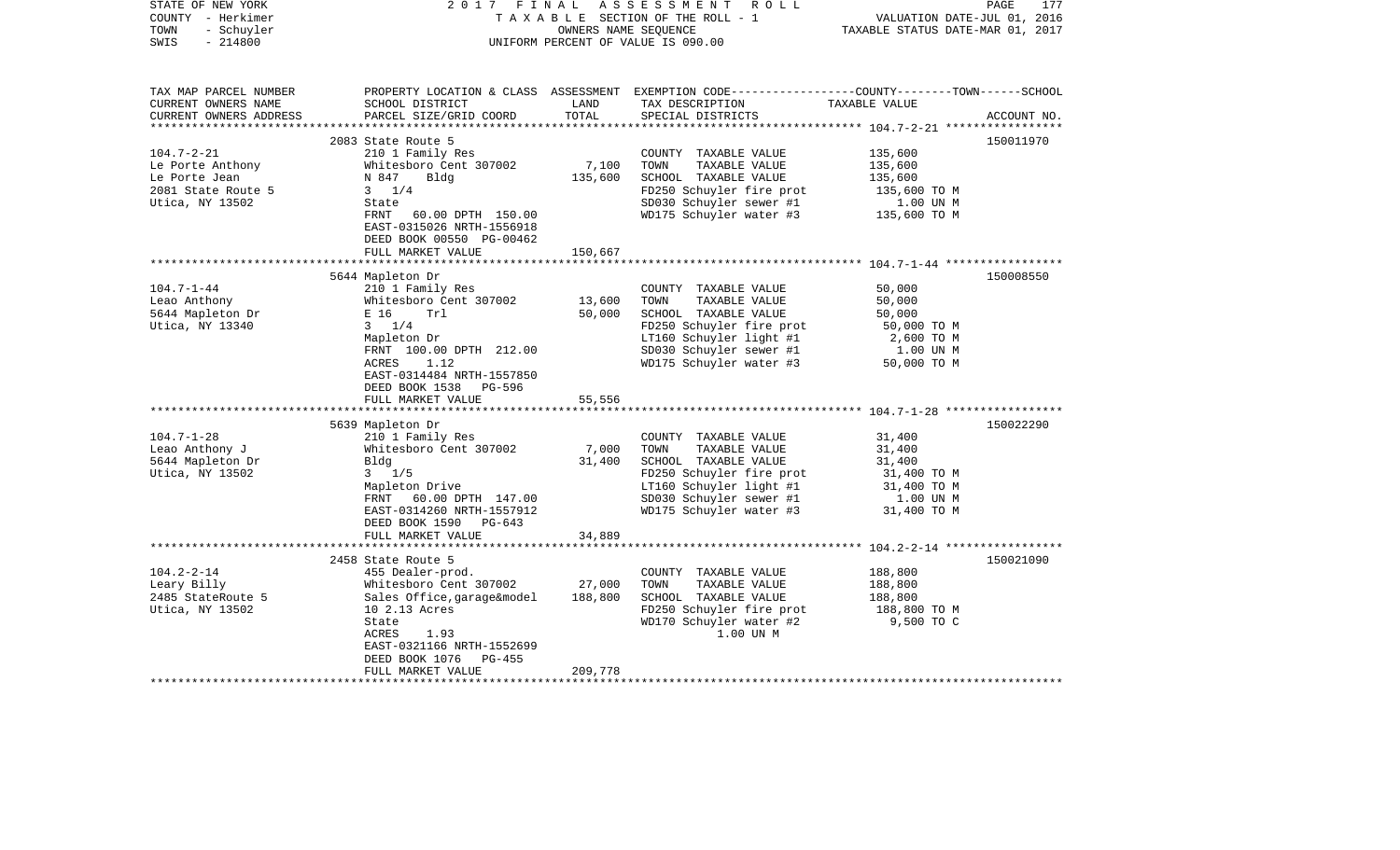| STATE OF NEW YORK<br>COUNTY - Herkimer<br>TOWN<br>- Schuyler<br>$-214800$<br>SWIS | 2017                                                                                                                                                                                                               | FINAL<br>OWNERS NAME SEQUENCE | ASSESSMENT<br>R O L L<br>T A X A B L E SECTION OF THE ROLL - 1<br>UNIFORM PERCENT OF VALUE IS 090.00                                                           | VALUATION DATE-JUL 01, 2016<br>TAXABLE STATUS DATE-MAR 01, 2017    | PAGE<br>178                     |
|-----------------------------------------------------------------------------------|--------------------------------------------------------------------------------------------------------------------------------------------------------------------------------------------------------------------|-------------------------------|----------------------------------------------------------------------------------------------------------------------------------------------------------------|--------------------------------------------------------------------|---------------------------------|
| TAX MAP PARCEL NUMBER<br>CURRENT OWNERS NAME                                      | SCHOOL DISTRICT                                                                                                                                                                                                    | LAND                          | PROPERTY LOCATION & CLASS ASSESSMENT EXEMPTION CODE---------------COUNTY-------TOWN------SCHOOL<br>TAX DESCRIPTION                                             | TAXABLE VALUE                                                      |                                 |
| CURRENT OWNERS ADDRESS<br>**********************                                  | PARCEL SIZE/GRID COORD                                                                                                                                                                                             | TOTAL                         | SPECIAL DISTRICTS                                                                                                                                              |                                                                    | ACCOUNT NO.                     |
| $104.2 - 3 - 17$<br>Leary Dana M<br>167 Knapps Knolle Rd<br>Schuyler, NY          | 167 Knapps Knolle Rd<br>210 1 Family Res<br>Whitesboro Cent 307002<br>Knapps Knolle Rd<br>Lot 17<br>FRNT 112.00 DPTH 276.00<br>EAST-0322896 NRTH-1556089<br>DEED BOOK 1595<br>PG-606                               | 11,000<br>175,000             | 41854<br>BAS STAR<br>COUNTY TAXABLE VALUE<br>TAXABLE VALUE<br>TOWN<br>SCHOOL TAXABLE VALUE<br>FD250 Schuyler fire prot<br>WD170 Schuyler water #2<br>1.00 UN M | 0<br>175,000<br>175,000<br>148,000<br>175,000 TO M<br>175,000 TO C | 27,000<br>$\Omega$              |
|                                                                                   | FULL MARKET VALUE                                                                                                                                                                                                  | 194,444                       |                                                                                                                                                                |                                                                    |                                 |
| $099.2 - 4 - 40$<br>Lee Gabriel<br>56-15 213 St<br>Bayside, NY 11364              | 237 Grande View Dr<br>312 Vac w/imprv<br>West Canada Val 212402<br>Survey $# 362$<br>Land & Lakes lot 40<br>Grande View Dr<br>ACRES 12.50<br>EAST-0339855 NRTH-1572646<br>DEED BOOK 1246<br>PG-545                 | 36,900<br>51,900              | COUNTY TAXABLE VALUE<br>TAXABLE VALUE<br>TOWN<br>SCHOOL TAXABLE VALUE<br>FD250 Schuyler fire prot                                                              | 51,900<br>51,900<br>51,900<br>51,900 TO M                          | 150003180                       |
|                                                                                   | FULL MARKET VALUE<br>**********************                                                                                                                                                                        | 57,667                        |                                                                                                                                                                |                                                                    |                                 |
| $112.1 - 2 - 13.1$<br>Lefever Edward L<br>122 Carder Ln<br>Frankfort, NY 13340    | 122 Carder Ln<br>210 1 Family Res<br>Frankfort-Schuy 212602<br>Trailer<br>g d 2008 stip 6000<br>Carder Lane<br>ACRES<br>3.00<br>EAST-0332891 NRTH-1543471<br>DEED BOOK 1244 PG-892                                 | 15,000<br>80,000              | 41854<br><b>BAS STAR</b><br>COUNTY TAXABLE VALUE<br>TOWN<br>TAXABLE VALUE<br>SCHOOL TAXABLE VALUE<br>FD250 Schuyler fire prot                                  | $\mathsf{O}$<br>80,000<br>80,000<br>53,000<br>80,000 TO M          | 150000240<br>27,000<br>$\Omega$ |
|                                                                                   | FULL MARKET VALUE                                                                                                                                                                                                  | 88,889                        |                                                                                                                                                                |                                                                    |                                 |
| $112.1 - 2 - 14$<br>LeFever Edward L<br>122 Carder Ln<br>Frankfort, NY 13340      | 128 Carder Ln<br>210 1 Family Res<br>Frankfort-Schuy 212602<br>building removed 3-1-2011<br>FRNT 170.00 DPTH 140.00<br>ACRES<br>0.20<br>EAST-0332697 NRTH-1543382<br>DEED BOOK 1377<br>PG-308<br>FULL MARKET VALUE | 7,000<br>7,000<br>7,778       | COUNTY TAXABLE VALUE<br>TOWN<br>TAXABLE VALUE<br>SCHOOL TAXABLE VALUE<br>FD250 Schuyler fire prot                                                              | 7,000<br>7,000<br>7,000<br>7,000 TO M                              | 150017190                       |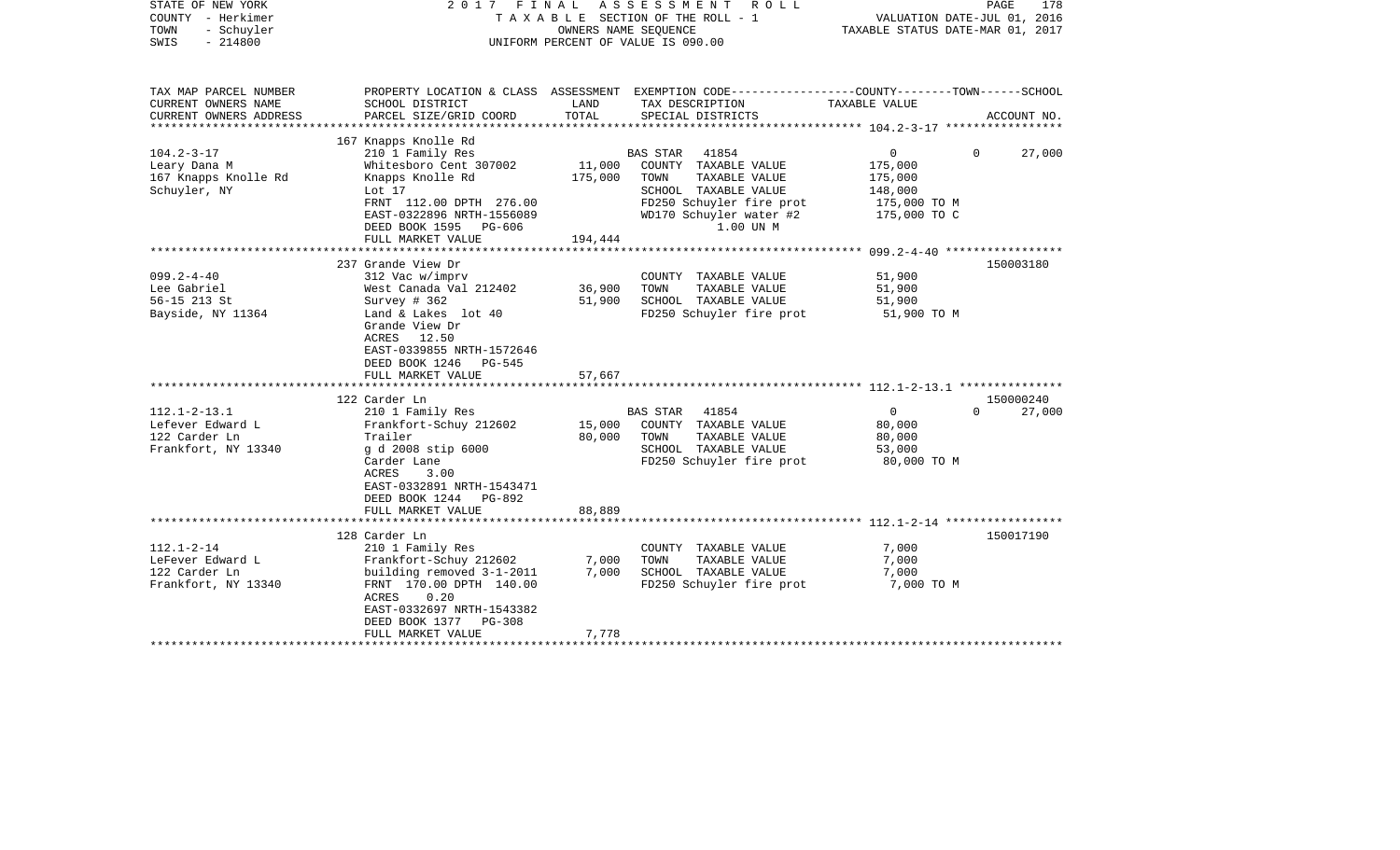| STATE OF NEW YORK<br>COUNTY - Herkimer<br>- Schuyler<br>TOWN<br>$-214800$<br>SWIS                | 2017 FINAL                                                         | OWNERS NAME SEQUENCE   | ASSESSMENT<br>R O L L<br>TAXABLE SECTION OF THE ROLL - 1<br>UNIFORM PERCENT OF VALUE IS 090.00                                         | VALUATION DATE-JUL 01, 2016<br>TAXABLE STATUS DATE-MAR 01, 2017 | PAGE<br>179 |
|--------------------------------------------------------------------------------------------------|--------------------------------------------------------------------|------------------------|----------------------------------------------------------------------------------------------------------------------------------------|-----------------------------------------------------------------|-------------|
| TAX MAP PARCEL NUMBER<br>CURRENT OWNERS NAME<br>CURRENT OWNERS ADDRESS<br>********************** | SCHOOL DISTRICT<br>PARCEL SIZE/GRID COORD                          | LAND<br>TOTAL          | PROPERTY LOCATION & CLASS ASSESSMENT EXEMPTION CODE---------------COUNTY-------TOWN-----SCHOOL<br>TAX DESCRIPTION<br>SPECIAL DISTRICTS | TAXABLE VALUE                                                   | ACCOUNT NO. |
|                                                                                                  | 108 Newport Rd                                                     |                        |                                                                                                                                        |                                                                 | 150001950   |
| $104.2 - 1 - 47$                                                                                 | 210 1 Family Res                                                   |                        | ENH STAR<br>41834                                                                                                                      | $\overline{0}$<br>$\Omega$                                      | 58,950      |
| Lenahan Thomas J                                                                                 | Whitesboro Cent 307002                                             | 6,600                  | COUNTY TAXABLE VALUE                                                                                                                   | 62,600                                                          |             |
| Lenahan Dorothy J                                                                                | Bldg<br>Е                                                          | 62,600                 | TOWN<br>TAXABLE VALUE                                                                                                                  | 62,600                                                          |             |
| 108 Newport Rd                                                                                   | $3 \t1/8$                                                          |                        | SCHOOL TAXABLE VALUE                                                                                                                   | 3,650                                                           |             |
| Utica, NY 13502                                                                                  | Newport Rd                                                         |                        | FD250 Schuyler fire prot                                                                                                               | 62,600 TO M                                                     |             |
|                                                                                                  | FRNT 50.00 DPTH 125.00                                             |                        | WD170 Schuyler water #2                                                                                                                | 3,200 TO C                                                      |             |
|                                                                                                  | EAST-0318435 NRTH-1554596                                          |                        | 1.00 UN M                                                                                                                              |                                                                 |             |
|                                                                                                  | DEED BOOK 797<br>PG-467                                            |                        |                                                                                                                                        |                                                                 |             |
|                                                                                                  | FULL MARKET VALUE                                                  | 69,556                 |                                                                                                                                        |                                                                 |             |
|                                                                                                  |                                                                    |                        |                                                                                                                                        | ********* 104.2-1-48 *************                              |             |
|                                                                                                  | Newport Rd                                                         |                        |                                                                                                                                        |                                                                 | 150007140   |
| $104.2 - 1 - 48$                                                                                 | 314 Rural vac<10                                                   |                        | COUNTY TAXABLE VALUE                                                                                                                   | 1,600                                                           |             |
| Lenahan Thomas J                                                                                 | Whitesboro Cent 307002                                             | 1,600                  | TAXABLE VALUE<br>TOWN                                                                                                                  | 1,600                                                           |             |
| Lenahan Dorothy J                                                                                | E Vac                                                              | 1,600                  | SCHOOL TAXABLE VALUE                                                                                                                   | 1,600                                                           |             |
| 108 Newport Rd                                                                                   | 2 $1/4A$                                                           |                        | FD250 Schuyler fire prot                                                                                                               | 1,600 TO M                                                      |             |
| Utica, NY 13502                                                                                  | Newport Rd<br>FRNT 100.00 DPTH 125.00<br>EAST-0318478 NRTH-1554667 |                        | WD170 Schuyler water #2<br>1.00 UN M                                                                                                   | 200 TO C                                                        |             |
|                                                                                                  | DEED BOOK 00627 PG-00214                                           |                        |                                                                                                                                        |                                                                 |             |
|                                                                                                  | FULL MARKET VALUE                                                  | 1,778                  |                                                                                                                                        | *********************** 112.4-3-7.1 *****************           |             |
|                                                                                                  |                                                                    |                        |                                                                                                                                        |                                                                 |             |
|                                                                                                  | 3881 State Route 5                                                 |                        |                                                                                                                                        |                                                                 | 150020040   |
| $112.4 - 3 - 7.1$<br>Lennon Steven J                                                             | 283 Res w/Comuse<br>Frankfort-Schuy 212602                         | 18,500                 | COUNTY TAXABLE VALUE<br>TOWN<br>TAXABLE VALUE                                                                                          | 75,000<br>75,000                                                |             |
| 3881 Stae Route 5                                                                                | Bldg                                                               | 75,000                 | SCHOOL TAXABLE VALUE                                                                                                                   | 75,000                                                          |             |
| Frankfort, NY 13340                                                                              | added living quarters 200                                          |                        | FD250 Schuyler fire prot                                                                                                               | 75,000 TO M                                                     |             |
|                                                                                                  | State<br>ACRES<br>17.00<br>EAST-0342724 NRTH-1534843               |                        |                                                                                                                                        |                                                                 |             |
|                                                                                                  | DEED BOOK 1247 PG-372                                              |                        |                                                                                                                                        |                                                                 |             |
|                                                                                                  | FULL MARKET VALUE<br>*************************                     | 83,333<br>************ |                                                                                                                                        |                                                                 |             |
|                                                                                                  |                                                                    |                        |                                                                                                                                        |                                                                 |             |
| $098.2 - 1 - 3.1$                                                                                | 839 Newport Rd                                                     |                        |                                                                                                                                        | 196,000                                                         | 150002370   |
| Lentner Joanne C                                                                                 | 240 Rural res<br>West Canada Val 212402                            | 138,200                | COUNTY TAXABLE VALUE<br>TOWN<br>TAXABLE VALUE                                                                                          | 196,000                                                         |             |
| 839 Newport Rd                                                                                   | <b>M</b><br>Bldg                                                   | 196,000                | SCHOOL TAXABLE VALUE                                                                                                                   | 196,000                                                         |             |
| Utica, NY 13502                                                                                  | 299.0 Acres                                                        |                        | FD250 Schuyler fire prot                                                                                                               | 196,000 ТО М                                                    |             |
|                                                                                                  | Newport Rd                                                         |                        |                                                                                                                                        |                                                                 |             |
|                                                                                                  | ACRES 299.00                                                       |                        |                                                                                                                                        |                                                                 |             |
|                                                                                                  | EAST-0324180 NRTH-1569352                                          |                        |                                                                                                                                        |                                                                 |             |
|                                                                                                  | DEED BOOK 808<br>PG-154                                            |                        |                                                                                                                                        |                                                                 |             |
|                                                                                                  | FULL MARKET VALUE                                                  | 217,778                |                                                                                                                                        |                                                                 |             |
|                                                                                                  |                                                                    |                        |                                                                                                                                        |                                                                 |             |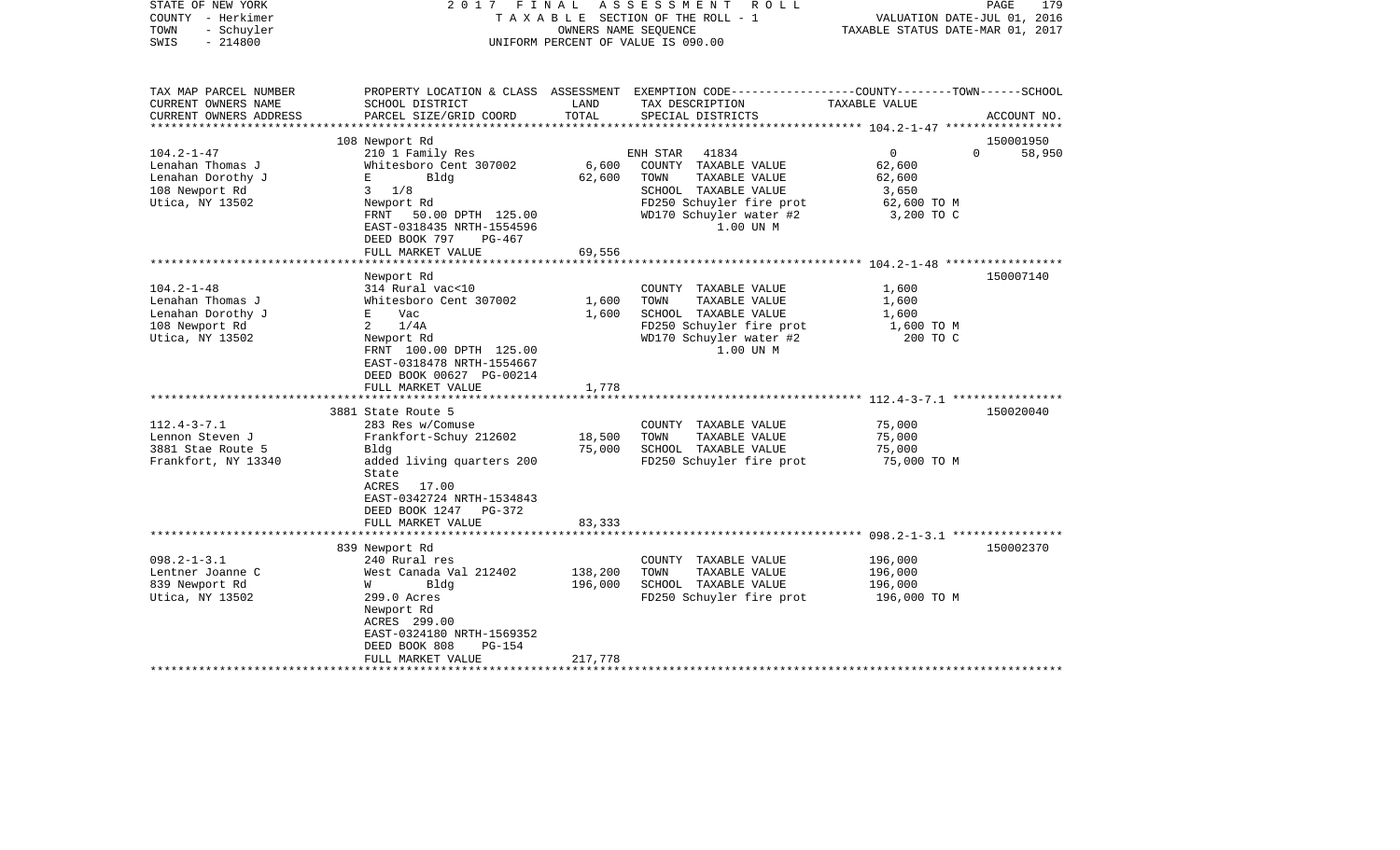| STATE OF NEW YORK<br>COUNTY - Herkimer<br>- Schuyler<br>TOWN<br>$-214800$<br>SWIS                  | 2 0 1 7<br>FINAL                                                                                                                                          |                   | ASSESSMENT<br>R O L L<br>TAXABLE SECTION OF THE ROLL - 1<br>OWNERS NAME SEQUENCE<br>UNIFORM PERCENT OF VALUE IS 090.00        | PAGE<br>180<br>2016<br>VALUATION DATE-JUL 01,<br>TAXABLE STATUS DATE-MAR 01, 2017                                               |
|----------------------------------------------------------------------------------------------------|-----------------------------------------------------------------------------------------------------------------------------------------------------------|-------------------|-------------------------------------------------------------------------------------------------------------------------------|---------------------------------------------------------------------------------------------------------------------------------|
| TAX MAP PARCEL NUMBER<br>CURRENT OWNERS NAME<br>CURRENT OWNERS ADDRESS<br>************************ | SCHOOL DISTRICT<br>PARCEL SIZE/GRID COORD                                                                                                                 | LAND<br>TOTAL     | TAX DESCRIPTION<br>SPECIAL DISTRICTS                                                                                          | PROPERTY LOCATION & CLASS ASSESSMENT EXEMPTION CODE---------------COUNTY-------TOWN------SCHOOL<br>TAXABLE VALUE<br>ACCOUNT NO. |
|                                                                                                    | 293 Bull Rd                                                                                                                                               |                   |                                                                                                                               | 150002610                                                                                                                       |
| $105.1 - 1 - 9.6$<br>Leogrande Larry<br>331 Bull Rd<br>Utica, NY 13502                             | 311 Res vac land<br>Whitesboro Cent 307002<br>vacant land<br>Bull Rd<br>FRNT 350.50 DPTH<br><b>ACRES</b><br>2.40                                          | 9,000<br>9,000    | COUNTY TAXABLE VALUE<br>TOWN<br>TAXABLE VALUE<br>SCHOOL TAXABLE VALUE<br>FD250 Schuyler fire prot                             | 9,000<br>9,000<br>9,000<br>9,000 TO M                                                                                           |
|                                                                                                    | EAST-0331272 NRTH-1558131<br>DEED BOOK 1539<br><b>PG-765</b><br>FULL MARKET VALUE<br>331 Bull Rd                                                          | 10,000            |                                                                                                                               | ************************ 105.1-1-9.11 ****************                                                                          |
| $105.1 - 1 - 9.11$                                                                                 | 240 Rural res                                                                                                                                             |                   | COUNTY TAXABLE VALUE                                                                                                          | 30,000                                                                                                                          |
| Leogrande Lawrence G<br>331 Bull Rd<br>Utica, NY 13502                                             | Whitesboro Cent 307002<br>log home plus pole barn<br>10.3 acres merge 10.3 200                                                                            | 10,000<br>30,000  | TOWN<br>TAXABLE VALUE<br>SCHOOL TAXABLE VALUE<br>FD250 Schuyler fire prot                                                     | 30,000<br>30,000<br>30,000 TO M                                                                                                 |
|                                                                                                    | Bull Rd<br>60.00 DPTH<br>FRNT<br><b>ACRES</b><br>7.00<br>EAST-0331216 NRTH-1557267<br>DEED BOOK 1422<br>PG-97<br>FULL MARKET VALUE                        | 33,333            |                                                                                                                               |                                                                                                                                 |
|                                                                                                    | 331 Bull Rd                                                                                                                                               |                   |                                                                                                                               |                                                                                                                                 |
| $105.1 - 1 - 9.3$<br>Leogrande Lawrence G<br>331 Bull Rd<br>Utica, NY 13502                        | 240 Rural res<br>Whitesboro Cent 307002<br>log home plus pole barn<br>10.3 acres merge 10.3 200<br>Bull Rd<br>FRNT 275.00 DPTH                            | 15,000<br>100,000 | <b>BAS STAR</b><br>41854<br>COUNTY TAXABLE VALUE<br>TOWN<br>TAXABLE VALUE<br>SCHOOL TAXABLE VALUE<br>FD250 Schuyler fire prot | 0<br>$\Omega$<br>27,000<br>100,000<br>100,000<br>73,000<br>100,000 TO M                                                         |
|                                                                                                    | 5.20<br>ACRES<br>EAST-0331689 NRTH-1558266<br>DEED BOOK 1421<br>PG-895<br>FULL MARKET VALUE<br>*******************                                        | 111,111           |                                                                                                                               |                                                                                                                                 |
|                                                                                                    | Off Newport Rd                                                                                                                                            |                   |                                                                                                                               | 1500009960                                                                                                                      |
| $099.1 - 1 - 5.3$<br>Lesniak Daniel<br>Lesniak Wanda<br>1062 Newport Rd<br>Utica, NY 13502         | 322 Rural vac>10<br>West Canada Val 212402<br>Vacant<br>87.4 Acres<br>Newport Rd<br>ACRES 87.40<br>EAST-0328820 NRTH-1573719<br>DEED BOOK 842<br>$PG-104$ | 35,000<br>35,000  | COUNTY TAXABLE VALUE<br>TOWN<br>TAXABLE VALUE<br>SCHOOL TAXABLE VALUE<br>FD250 Schuyler fire prot                             | 35,000<br>35,000<br>35,000<br>35,000 TO M                                                                                       |
|                                                                                                    | FULL MARKET VALUE<br>*****************                                                                                                                    | 38,889            |                                                                                                                               |                                                                                                                                 |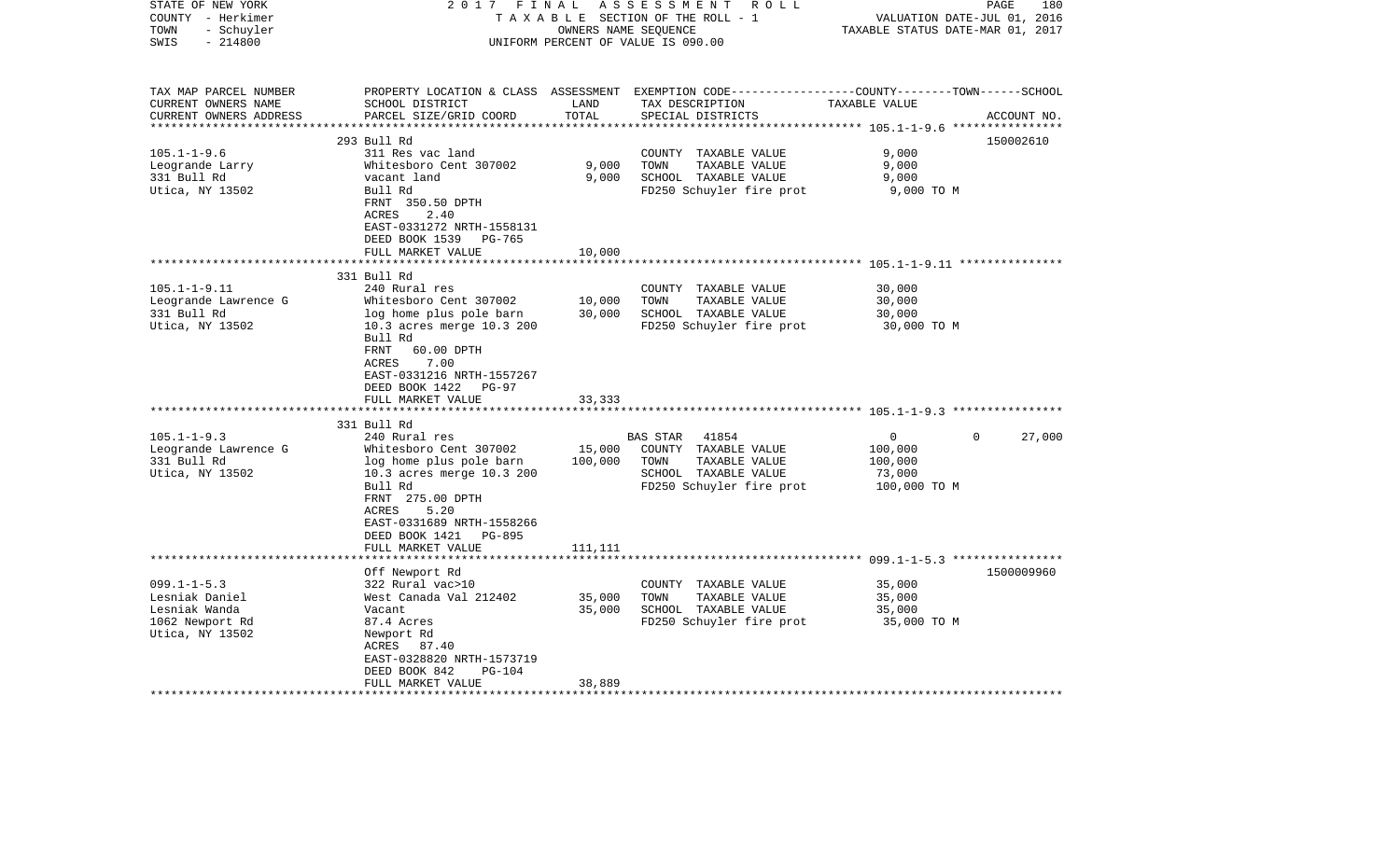| STATE OF NEW YORK<br>COUNTY - Herkimer<br>- Schuyler<br>TOWN<br>$-214800$<br>SWIS | 2017 FINAL                                                                                                  | OWNERS NAME SEOUENCE | ASSESSMENT ROLL<br>TAXABLE SECTION OF THE ROLL - 1<br>UNIFORM PERCENT OF VALUE IS 090.00 | VALUATION DATE-JUL 01, 2016<br>TAXABLE STATUS DATE-MAR 01, 2017 | PAGE<br>181 |
|-----------------------------------------------------------------------------------|-------------------------------------------------------------------------------------------------------------|----------------------|------------------------------------------------------------------------------------------|-----------------------------------------------------------------|-------------|
| TAX MAP PARCEL NUMBER<br>CURRENT OWNERS NAME                                      | PROPERTY LOCATION & CLASS ASSESSMENT<br>SCHOOL DISTRICT                                                     | LAND                 | EXEMPTION CODE-----------------COUNTY-------TOWN------SCHOOL<br>TAX DESCRIPTION          | TAXABLE VALUE                                                   |             |
| CURRENT OWNERS ADDRESS<br>***************                                         | PARCEL SIZE/GRID COORD<br>**************************************                                            | TOTAL                | SPECIAL DISTRICTS                                                                        |                                                                 | ACCOUNT NO. |
|                                                                                   | Off Newport Rd                                                                                              |                      |                                                                                          |                                                                 | 150012150   |
| $099.1 - 1 - 6$                                                                   | 322 Rural vac>10                                                                                            |                      | COUNTY TAXABLE VALUE                                                                     | 14,300                                                          |             |
| Lesniak Daniel                                                                    | West Canada Val 212402                                                                                      | 14,300               | TAXABLE VALUE<br>TOWN                                                                    | 14,300                                                          |             |
| 1062 Newport Rd                                                                   | Vac                                                                                                         | 14,300               | SCHOOL TAXABLE VALUE                                                                     | 14,300                                                          |             |
| Utica, NY 13502                                                                   | $2 \quad 20$                                                                                                |                      | FD250 Schuyler fire prot                                                                 | 14,300 TO M                                                     |             |
|                                                                                   | Tanner Hill<br>ACRES<br>28.60<br>EAST-0330627 NRTH-1573645<br>DEED BOOK 00589 PG-00570<br>FULL MARKET VALUE | 15,889               |                                                                                          |                                                                 |             |
|                                                                                   |                                                                                                             |                      |                                                                                          |                                                                 |             |
|                                                                                   | Newport Rd                                                                                                  |                      |                                                                                          |                                                                 | 150012240   |
| $099.1 - 1 - 30.1$                                                                | 314 Rural vac<10                                                                                            |                      | COUNTY TAXABLE VALUE                                                                     | 10,800                                                          |             |
| Lesniak Daniel                                                                    | West Canada Val 212402                                                                                      | 10,800               | TOWN<br>TAXABLE VALUE                                                                    | 10,800                                                          |             |
| Lesniak Michelle                                                                  | Vacant                                                                                                      | 10,800               | SCHOOL TAXABLE VALUE                                                                     | 10,800                                                          |             |
| 1003 Newport Rd                                                                   | 5.31 Acres                                                                                                  |                      | FD250 Schuyler fire prot                                                                 | 10,800 TO M                                                     |             |
| Utica, NY 13502                                                                   | Tanner Hill<br>ACRES<br>3.60<br>EAST-0330428 NRTH-1572088<br>DEED BOOK 1552<br>PG-865<br>FULL MARKET VALUE  | 12,000               |                                                                                          |                                                                 |             |
|                                                                                   |                                                                                                             |                      |                                                                                          |                                                                 |             |
|                                                                                   | Brown Rd                                                                                                    |                      |                                                                                          |                                                                 | 150012210   |
| $099.1 - 1 - 46.4$                                                                | 314 Rural vac<10                                                                                            |                      | COUNTY TAXABLE VALUE                                                                     | 200                                                             |             |
| Lesniak Daniel                                                                    | West Canada Val 212402                                                                                      | 200                  | TAXABLE VALUE<br>TOWN                                                                    | 200                                                             |             |
| Lesniak Wanda                                                                     | Vacant                                                                                                      | 200                  | SCHOOL TAXABLE VALUE                                                                     | 200                                                             |             |
| 1062 Newport Rd<br>Utica, NY 13502                                                | 33950sf landlocked<br>Brown Road<br>EAST-0327508 NRTH-1572812<br>DEED BOOK 1202 PG-620<br>FULL MARKET VALUE | 222                  | FD250 Schuyler fire prot                                                                 | 200 то м                                                        |             |
|                                                                                   |                                                                                                             |                      |                                                                                          |                                                                 |             |
|                                                                                   | Windfall Rd                                                                                                 |                      |                                                                                          |                                                                 | 150012180   |
| $099.1 - 1 - 75$                                                                  | 105 Vac farmland                                                                                            |                      | COUNTY TAXABLE VALUE                                                                     | 3,200                                                           |             |
| Lesniak Daniel                                                                    | West Canada Val 212402                                                                                      | 3,200                | TOWN<br>TAXABLE VALUE                                                                    | 3,200                                                           |             |
| Lesniak Wanda                                                                     | Vac                                                                                                         | 3,200                | SCHOOL TAXABLE VALUE                                                                     | 3,200                                                           |             |
| 1062 Newport Rd                                                                   | $2^9$                                                                                                       |                      | FD250 Schuyler fire prot                                                                 | 3,200 TO M                                                      |             |
| Utica, NY 13502                                                                   | Tanner Hill<br>6.10<br>ACRES<br>EAST-0329897 NRTH-1571278<br>DEED BOOK 00545 PG-00369                       |                      |                                                                                          |                                                                 |             |
|                                                                                   | FULL MARKET VALUE                                                                                           | 3,556                |                                                                                          |                                                                 |             |
|                                                                                   | * * * * * * * * * * * * * * * * * * *                                                                       |                      |                                                                                          |                                                                 |             |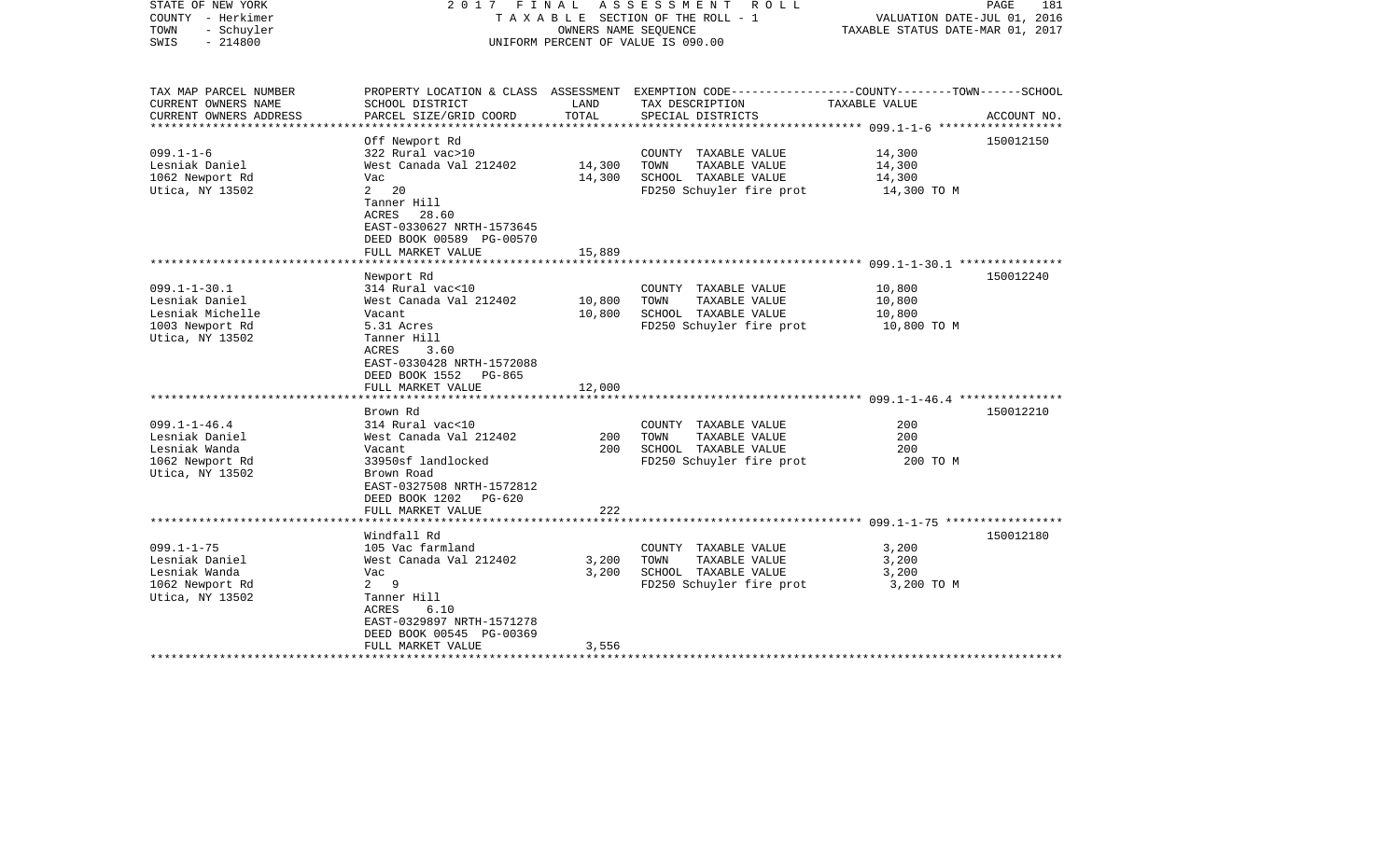| STATE OF NEW YORK<br>COUNTY - Herkimer<br>- Schuyler<br>TOWN<br>$-214800$<br>SWIS                                                                   | 2017<br>FINAL                                                                                                                                                                                                                                                                                                                                                                        | OWNERS NAME SEQUENCE                         | ASSESSMENT<br>ROLL<br>TAXABLE SECTION OF THE ROLL - 1<br>UNIFORM PERCENT OF VALUE IS 090.00                                                                                                                                 | VALUATION DATE-JUL 01, 2016<br>TAXABLE STATUS DATE-MAR 01, 2017                                                                                               | PAGE     | 182                 |
|-----------------------------------------------------------------------------------------------------------------------------------------------------|--------------------------------------------------------------------------------------------------------------------------------------------------------------------------------------------------------------------------------------------------------------------------------------------------------------------------------------------------------------------------------------|----------------------------------------------|-----------------------------------------------------------------------------------------------------------------------------------------------------------------------------------------------------------------------------|---------------------------------------------------------------------------------------------------------------------------------------------------------------|----------|---------------------|
| TAX MAP PARCEL NUMBER<br>CURRENT OWNERS NAME<br>CURRENT OWNERS ADDRESS<br>********************                                                      | SCHOOL DISTRICT<br>PARCEL SIZE/GRID COORD                                                                                                                                                                                                                                                                                                                                            | LAND<br>TOTAL                                | PROPERTY LOCATION & CLASS ASSESSMENT EXEMPTION CODE---------------COUNTY-------TOWN------SCHOOL<br>TAX DESCRIPTION<br>SPECIAL DISTRICTS                                                                                     | TAXABLE VALUE                                                                                                                                                 |          | ACCOUNT NO.         |
|                                                                                                                                                     | 1003 Newport Rd                                                                                                                                                                                                                                                                                                                                                                      |                                              |                                                                                                                                                                                                                             |                                                                                                                                                               |          |                     |
| $099.1 - 1 - 65.4$<br>Lesniak Daniel K<br>Lesniak Michelle<br>1003 Newport Rd<br>Utica, NY 13502                                                    | 210 1 Family Res<br>West Canada Val 212402<br>new man home & 7.8 acres<br>Detatched Garage<br>Newport Road<br>ACRES<br>7.80<br>EAST-0327163 NRTH-1570123<br>DEED BOOK 917<br>PG-701                                                                                                                                                                                                  | 19,100<br>128,000                            | 41854<br><b>BAS STAR</b><br>COUNTY TAXABLE VALUE<br>TOWN<br>TAXABLE VALUE<br>SCHOOL TAXABLE VALUE<br>FD250 Schuyler fire prot                                                                                               | $\overline{0}$<br>128,000<br>128,000<br>101,000<br>128,000 TO M                                                                                               | $\Omega$ | 27,000              |
|                                                                                                                                                     | FULL MARKET VALUE                                                                                                                                                                                                                                                                                                                                                                    | 142,222                                      |                                                                                                                                                                                                                             |                                                                                                                                                               |          |                     |
|                                                                                                                                                     |                                                                                                                                                                                                                                                                                                                                                                                      |                                              |                                                                                                                                                                                                                             | ********************** 099.1-1-63.15 **************                                                                                                           |          |                     |
|                                                                                                                                                     | 214 Brown Rd                                                                                                                                                                                                                                                                                                                                                                         |                                              |                                                                                                                                                                                                                             |                                                                                                                                                               |          |                     |
| $099.1 - 1 - 63.15$<br>Lesniak Dawn<br>214 Brown Rd<br>Utica, NY 13502<br>$099.1 - 1 - 65.1$<br>Lesniak Edward<br>937 Newport Rd<br>Utica, NY 13502 | 270 Mfg housing<br>West Canada Val 212402<br>Manufactured Residence<br>W Two Stall Garage<br>FRNT 214.00 DPTH<br>ACRES<br>5.20<br>EAST-0325449 NRTH-1572127<br>DEED BOOK 1543<br>PG-936<br>FULL MARKET VALUE<br>Newport Rd<br>105 Vac farmland<br>West Canada Val 212402<br>Vacant<br>18.30 Acres<br>Newport<br>ACRES 18.30<br>EAST-0326242 NRTH-1570435<br>DEED BOOK 00589 PG-00814 | 12,000<br>32,000<br>35,556<br>3,800<br>3,800 | 41854<br>BAS STAR<br>COUNTY TAXABLE VALUE<br>TOWN<br>TAXABLE VALUE<br>SCHOOL TAXABLE VALUE<br>FD250 Schuyler fire prot<br>COUNTY TAXABLE VALUE<br>TOWN<br>TAXABLE VALUE<br>SCHOOL TAXABLE VALUE<br>FD250 Schuyler fire prot | $\overline{0}$<br>32,000<br>32,000<br>5,000<br>32,000 TO M<br>************************ 099.1-1-65.1 ****************<br>3,800<br>3,800<br>3,800<br>3,800 TO M | $\Omega$ | 27,000<br>150012270 |
|                                                                                                                                                     | FULL MARKET VALUE                                                                                                                                                                                                                                                                                                                                                                    | 4,222                                        |                                                                                                                                                                                                                             |                                                                                                                                                               |          |                     |
|                                                                                                                                                     |                                                                                                                                                                                                                                                                                                                                                                                      |                                              |                                                                                                                                                                                                                             |                                                                                                                                                               |          |                     |
| $099.1 - 1 - 65.2$<br>Lesniak Edward<br>Lesniak Kathleen<br>937 Newport Rd<br>Utica, NY 13502-9730                                                  | 937 Newport Rd<br>210 1 Family Res<br>West Canada Val 212402<br>Single Family Res&det Gar<br>3.1 Acre<br>Newport Rd<br>ACRES<br>3.10<br>EAST-0326485 NRTH-1568878<br>DEED BOOK 706<br><b>PG-619</b><br>FULL MARKET VALUE                                                                                                                                                             | 15,100<br>130,000<br>144,444                 | 41854<br>BAS STAR<br>COUNTY TAXABLE VALUE<br>TOWN<br>TAXABLE VALUE<br>SCHOOL TAXABLE VALUE<br>FD250 Schuyler fire prot                                                                                                      | $\mathsf{O}$<br>130,000<br>130,000<br>103,000<br>130,000 TO M                                                                                                 | $\Omega$ | 27,000              |
|                                                                                                                                                     |                                                                                                                                                                                                                                                                                                                                                                                      |                                              |                                                                                                                                                                                                                             |                                                                                                                                                               |          |                     |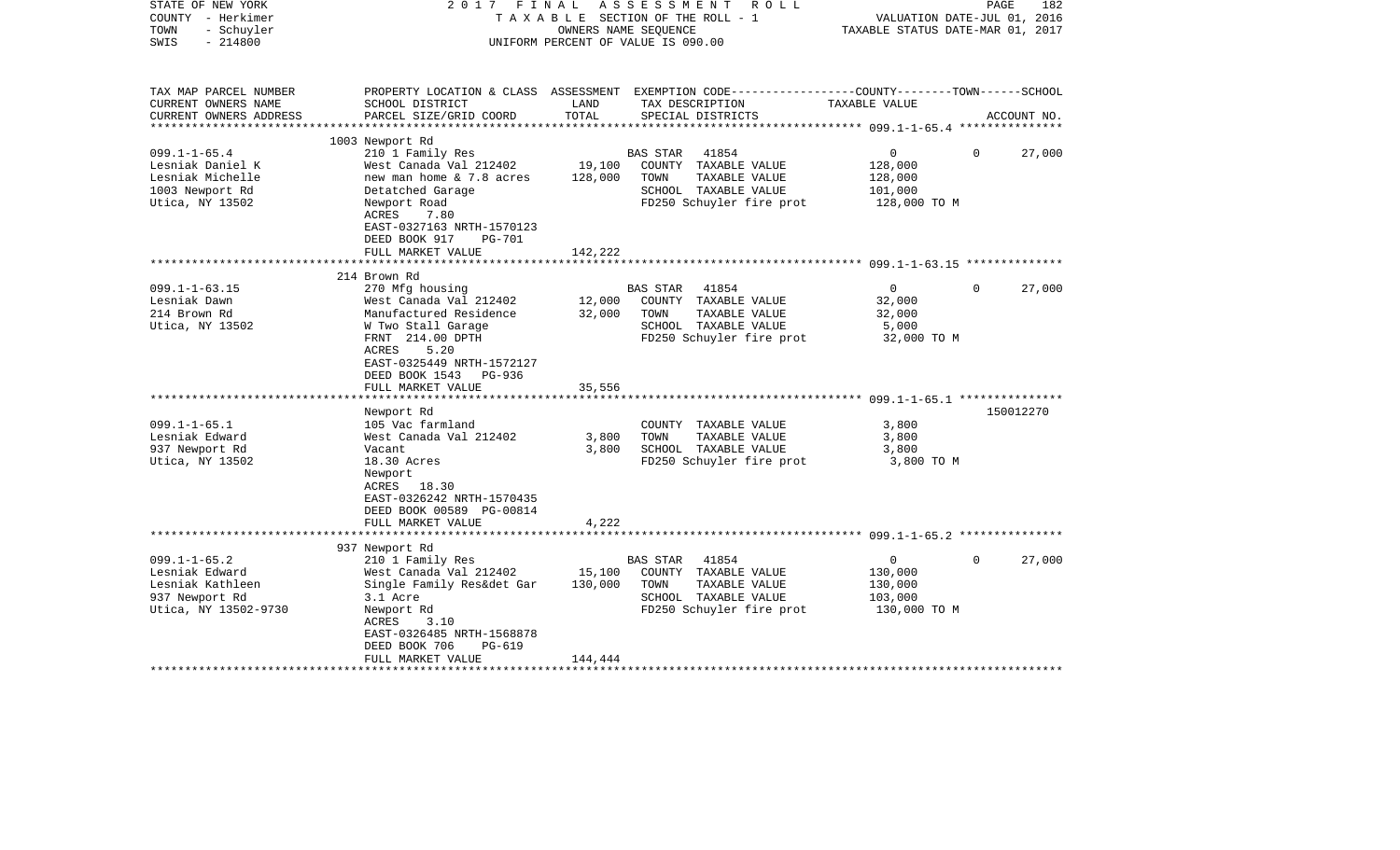| STATE OF NEW YORK<br>COUNTY - Herkimer<br>TOWN<br>- Schuyler<br>$-214800$<br>SWIS                   |                                                                                                                                                                                                       | OWNERS NAME SEQUENCE    | 2017 FINAL ASSESSMENT ROLL<br>T A X A B L E SECTION OF THE ROLL - 1<br>UNIFORM PERCENT OF VALUE IS 090.00 | PAGE<br>183<br>VALUATION DATE-JUL 01, 2016<br>TAXABLE STATUS DATE-MAR 01, 2017                                                  |  |
|-----------------------------------------------------------------------------------------------------|-------------------------------------------------------------------------------------------------------------------------------------------------------------------------------------------------------|-------------------------|-----------------------------------------------------------------------------------------------------------|---------------------------------------------------------------------------------------------------------------------------------|--|
| TAX MAP PARCEL NUMBER<br>CURRENT OWNERS NAME<br>CURRENT OWNERS ADDRESS                              | SCHOOL DISTRICT<br>PARCEL SIZE/GRID COORD                                                                                                                                                             | LAND<br>TOTAL           | TAX DESCRIPTION<br>SPECIAL DISTRICTS                                                                      | PROPERTY LOCATION & CLASS ASSESSMENT EXEMPTION CODE---------------COUNTY-------TOWN------SCHOOL<br>TAXABLE VALUE<br>ACCOUNT NO. |  |
| ***************                                                                                     |                                                                                                                                                                                                       |                         |                                                                                                           | ****************** 099.1-1-65.5 ****************                                                                                |  |
| $099.1 - 1 - 65.5$<br>Lesniak Edward<br>Glenski Kathleen<br>937 Newport Rd<br>Utica, NY 13502       | Newport Rd<br>321 Abandoned ag<br>West Canada Val 212402<br>W Vacant<br>32.60 Acres<br>Newport Road<br>ACRES 32.60<br>EAST-0325952 NRTH-1569518<br>DEED BOOK 738<br>PG-241                            | 10,000<br>10,000        | COUNTY TAXABLE VALUE<br>TAXABLE VALUE<br>TOWN<br>SCHOOL TAXABLE VALUE<br>FD250 Schuyler fire prot         | 10,000<br>10,000<br>10,000<br>10,000 TO M                                                                                       |  |
|                                                                                                     | FULL MARKET VALUE                                                                                                                                                                                     | 11,111                  |                                                                                                           |                                                                                                                                 |  |
| $099.1 - 1 - 63.13$<br>Lesniak Edward D<br>GLENSKI KATHELEEN S<br>937 NEWPORT Rd<br>UTICA, NY 13502 | Brown Rd<br>314 Rural vac<10<br>West Canada Val 212402<br>VACANT 60' TO BROWN RD.<br>FRNT<br>60.00 DPTH<br>6.00<br>ACRES<br>EAST-0326669 NRTH-1571182<br>DEED BOOK 884<br>PG-556<br>FULL MARKET VALUE | 5,000<br>5.000<br>5,556 | COUNTY TAXABLE VALUE<br>TOWN<br>TAXABLE VALUE<br>SCHOOL TAXABLE VALUE<br>FD250 Schuyler fire prot         | 5,000<br>5,000<br>5,000<br>5,000 TO M                                                                                           |  |
|                                                                                                     | *********************                                                                                                                                                                                 |                         |                                                                                                           |                                                                                                                                 |  |
| $099.1 - 1 - 4.1$<br>Lesniak Farm LLC<br>53 Sunnyside Pl<br>Irvington, NY 10533                     | Brown Rd<br>105 Vac farmland<br>West Canada Val 212402<br>N Vac<br>64.8 split 10 2007<br>Brown<br><b>ACRES</b><br>68.00<br>EAST-0326789 NRTH-1573593<br>DEED BOOK 1414 PG-518                         | 27,900<br>27,900        | COUNTY TAXABLE VALUE<br>TAXABLE VALUE<br>TOWN<br>SCHOOL TAXABLE VALUE<br>FD250 Schuyler fire prot         | 150012300<br>27,900<br>27,900<br>27,900<br>27,900 TO M                                                                          |  |
|                                                                                                     | FULL MARKET VALUE                                                                                                                                                                                     | 31,000                  |                                                                                                           |                                                                                                                                 |  |
| $099.1 - 1 - 63.12$<br>Lesniak Gary<br>1023 Newport Rd<br>Utica, NY 13502                           | Newport Rd<br>105 Vac farmland<br>West Canada Val 212402<br>Vacant<br>FRNT 162.00 DPTH<br>ACRES<br>10.60<br>EAST-0327125 NRTH-1570754<br>DEED BOOK 873<br>PG-303<br>FULL MARKET VALUE                 | 4,700<br>4,700<br>5,222 | COUNTY TAXABLE VALUE<br>TOWN<br>TAXABLE VALUE<br>SCHOOL TAXABLE VALUE<br>FD250 Schuyler fire prot         | 4,700<br>4,700<br>4,700<br>4,700 TO M                                                                                           |  |
|                                                                                                     | * * * * * * * * * * * * * * * * * * *                                                                                                                                                                 |                         |                                                                                                           |                                                                                                                                 |  |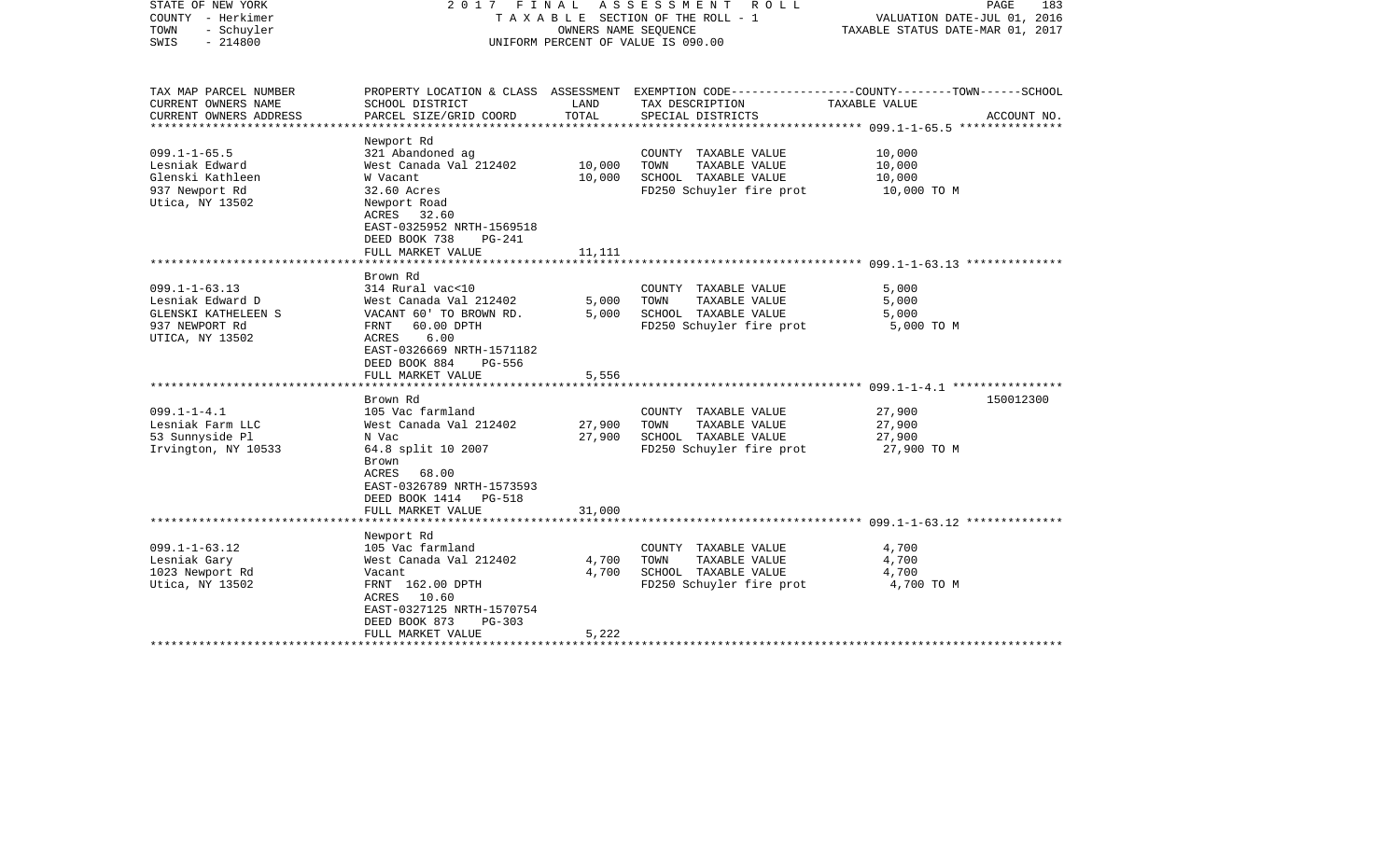| STATE OF NEW YORK<br>COUNTY - Herkimer<br>TOWN<br>- Schuyler<br>$-214800$<br>SWIS | FINAL<br>2017                                                                                                           |               | ASSESSMENT<br>R O L L<br>TAXABLE SECTION OF THE ROLL - 1<br>OWNERS NAME SEOUENCE<br>UNIFORM PERCENT OF VALUE IS 090.00 |                       | PAGE<br>184<br>VALUATION DATE-JUL 01, 2016<br>TAXABLE STATUS DATE-MAR 01, 2017 |
|-----------------------------------------------------------------------------------|-------------------------------------------------------------------------------------------------------------------------|---------------|------------------------------------------------------------------------------------------------------------------------|-----------------------|--------------------------------------------------------------------------------|
| TAX MAP PARCEL NUMBER                                                             |                                                                                                                         |               | PROPERTY LOCATION & CLASS ASSESSMENT EXEMPTION CODE---------------COUNTY-------TOWN------SCHOOL                        |                       |                                                                                |
| CURRENT OWNERS NAME<br>CURRENT OWNERS ADDRESS<br>**********************           | SCHOOL DISTRICT<br>PARCEL SIZE/GRID COORD                                                                               | LAND<br>TOTAL | TAX DESCRIPTION<br>SPECIAL DISTRICTS                                                                                   | TAXABLE VALUE         | ACCOUNT NO.                                                                    |
|                                                                                   | 1023 Newport Rd                                                                                                         |               |                                                                                                                        |                       |                                                                                |
| $099.1 - 1 - 63.2$                                                                | 210 1 Family Res                                                                                                        |               | BAS STAR<br>41854                                                                                                      | $\overline{0}$        | $\Omega$<br>27,000                                                             |
| Lesniak Gary                                                                      | West Canada Val 212402                                                                                                  | 14,200        | COUNTY TAXABLE VALUE                                                                                                   | 78,000                |                                                                                |
| 1023 Newport Rd                                                                   | Single Family Residence                                                                                                 | 78,000        | TOWN<br>TAXABLE VALUE                                                                                                  | 78,000                |                                                                                |
| Utica, NY 13502                                                                   | 1.9 Acres                                                                                                               |               | SCHOOL TAXABLE VALUE                                                                                                   | 51,000                |                                                                                |
|                                                                                   | Newport Road<br>FRNT 215.00 DPTH<br>ACRES<br>1.90 BANK<br>291<br>EAST-0327403 NRTH-1570363<br>DEED BOOK 873<br>$PG-244$ |               | FD250 Schuyler fire prot                                                                                               | 78,000 TO M           |                                                                                |
|                                                                                   | FULL MARKET VALUE                                                                                                       | 86,667        |                                                                                                                        |                       |                                                                                |
|                                                                                   | 1206 Windfall Rd                                                                                                        |               |                                                                                                                        |                       | 150001020                                                                      |
| $099.1 - 1 - 25.1$                                                                | 210 1 Family Res                                                                                                        |               | COUNTY TAXABLE VALUE                                                                                                   | 11,000                |                                                                                |
| Lesniak Jeremy                                                                    | West Canada Val 212402                                                                                                  | 8,100         | TOWN<br>TAXABLE VALUE                                                                                                  | 11,000                |                                                                                |
| Lesniak Katherine                                                                 | Garage                                                                                                                  | 11,000        | SCHOOL TAXABLE VALUE                                                                                                   | 11,000                |                                                                                |
| 1206 Windfall Rd<br>Utica, NY 13502                                               | 1.8 A<br>Windfall<br>ACRES<br>1.80<br>EAST-0330893 NRTH-1571320<br>DEED BOOK 1569<br>PG-398<br>FULL MARKET VALUE        | 12,222        | FD250 Schuyler fire prot                                                                                               | 11,000 TO M           |                                                                                |
|                                                                                   | ***********************                                                                                                 |               |                                                                                                                        |                       |                                                                                |
|                                                                                   | 1206 Windfall Rd                                                                                                        |               |                                                                                                                        |                       |                                                                                |
| $099.1 - 1 - 25.2$                                                                | 210 1 Family Res                                                                                                        |               | COUNTY TAXABLE VALUE                                                                                                   | 87,800                |                                                                                |
| Lesniak Jeremy                                                                    | West Canada Val 212402                                                                                                  | 14,400        | TAXABLE VALUE<br>TOWN                                                                                                  | 87,800                |                                                                                |
| Lesniak Katherine                                                                 | Residence                                                                                                               | 87,800        | SCHOOL TAXABLE VALUE                                                                                                   | 87,800                |                                                                                |
| 1206 Windfall Rd<br>Utica, NY 13502                                               | 2.2a<br>ACRES<br>2.20<br>EAST-0331056 NRTH-1571223<br>DEED BOOK 1569<br>PG-398                                          |               | FD250 Schuyler fire prot                                                                                               | 87,800 TO M           |                                                                                |
|                                                                                   | FULL MARKET VALUE                                                                                                       | 97,556        |                                                                                                                        |                       |                                                                                |
|                                                                                   | 3131 State Route 5                                                                                                      |               |                                                                                                                        |                       |                                                                                |
| $105.3 - 1 - 77.1$                                                                | 210 1 Family Res                                                                                                        |               | <b>BAS STAR</b><br>41854                                                                                               | $\overline{0}$        | 27,000<br>$\Omega$                                                             |
| Lesniak Stacey                                                                    | Frankfort-Schuy 212602                                                                                                  | 12,200        | COUNTY TAXABLE VALUE                                                                                                   | 62,400                |                                                                                |
| 3131 State Route 5                                                                | N Bldg                                                                                                                  | 62,400        | TOWN<br>TAXABLE VALUE                                                                                                  | 62,400                |                                                                                |
| Frankfort, NY 13340                                                               | State<br>FRNT 185.00 DPTH 200.00<br>EAST-0331226 NRTH-1544003<br>DEED BOOK 1283<br>PG-437                               |               | SCHOOL TAXABLE VALUE<br>FD250 Schuyler fire prot                                                                       | 35,400<br>62,400 TO M |                                                                                |
|                                                                                   | FULL MARKET VALUE                                                                                                       | 69,333        |                                                                                                                        |                       |                                                                                |
|                                                                                   |                                                                                                                         |               |                                                                                                                        |                       |                                                                                |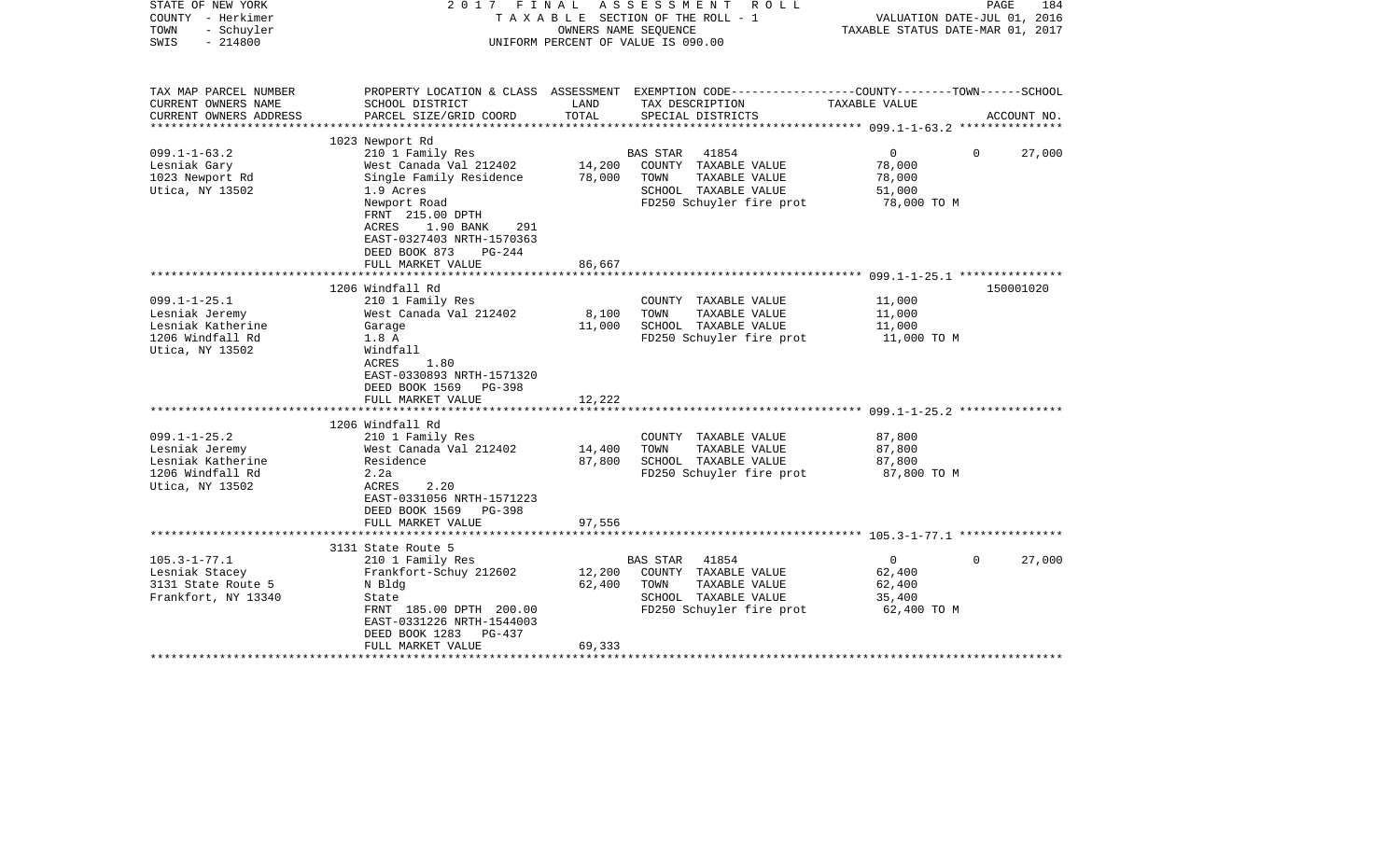| STATE OF NEW YORK<br>COUNTY - Herkimer<br>TOWN<br>- Schuyler<br>$-214800$<br>SWIS | 2017                                                                                       | FINAL         | A S S E S S M E N T<br>R O L L<br>TAXABLE SECTION OF THE ROLL - 1<br>OWNERS NAME SEQUENCE<br>UNIFORM PERCENT OF VALUE IS 090.00 | PAGE<br>185<br>VALUATION DATE-JUL 01, 2016<br>TAXABLE STATUS DATE-MAR 01, 2017 |                |             |
|-----------------------------------------------------------------------------------|--------------------------------------------------------------------------------------------|---------------|---------------------------------------------------------------------------------------------------------------------------------|--------------------------------------------------------------------------------|----------------|-------------|
| TAX MAP PARCEL NUMBER                                                             |                                                                                            |               | PROPERTY LOCATION & CLASS ASSESSMENT EXEMPTION CODE----------------COUNTY-------TOWN------SCHOOL                                |                                                                                |                |             |
| CURRENT OWNERS NAME<br>CURRENT OWNERS ADDRESS                                     | SCHOOL DISTRICT                                                                            | LAND<br>TOTAL | TAX DESCRIPTION<br>SPECIAL DISTRICTS                                                                                            | TAXABLE VALUE                                                                  |                | ACCOUNT NO. |
| *******************                                                               | PARCEL SIZE/GRID COORD                                                                     |               |                                                                                                                                 |                                                                                |                |             |
|                                                                                   | 1028 Newport Rd                                                                            |               |                                                                                                                                 |                                                                                |                | 150075138   |
| $099.1 - 1 - 71.1$                                                                | 240 Rural res                                                                              |               | AG MKTS<br>41730                                                                                                                | 16,215                                                                         | 16,215         | 16,215      |
| Lesniak Stanley E                                                                 | West Canada Val 212402                                                                     |               | 34,500 BAS STAR<br>41854                                                                                                        | $\overline{0}$                                                                 | $\overline{0}$ | 27,000      |
| Lesniak Patricia A                                                                | Residence W/out Buildings                                                                  | 108,500       | COUNTY TAXABLE VALUE                                                                                                            | 92,285                                                                         |                |             |
| 1028 Newport Rd                                                                   | Combined W/099.1-1-72.5                                                                    |               | TOWN<br>TAXABLE VALUE                                                                                                           | 92,285                                                                         |                |             |
| Utica, NY 13502                                                                   | 40x60 Pole Barn 99-076                                                                     |               | SCHOOL TAXABLE VALUE                                                                                                            | 65,285                                                                         |                |             |
|                                                                                   | FRNT 971.00 DPTH                                                                           |               | FD250 Schuyler fire prot 108,500 TO M                                                                                           |                                                                                |                |             |
| MAY BE SUBJECT TO PAYMENT<br>UNDER AGDIST LAW TIL 2024                            | ACRES 23.70<br>EAST-0328248 NRTH-1569896<br>DEED BOOK 1347<br>PG-759                       |               |                                                                                                                                 |                                                                                |                |             |
|                                                                                   | FULL MARKET VALUE                                                                          | 120,556       |                                                                                                                                 |                                                                                |                |             |
|                                                                                   |                                                                                            |               |                                                                                                                                 |                                                                                |                |             |
|                                                                                   | 277 Brown Rd                                                                               |               |                                                                                                                                 |                                                                                |                | 150007680   |
| $099.1 - 1 - 48.1$                                                                | 210 1 Family Res                                                                           |               | ENH STAR<br>41834                                                                                                               | $\overline{0}$                                                                 | $\Omega$       | 58,950      |
| Lesniak Thomas D                                                                  | West Canada Val 212402                                                                     | 16,000        | COUNTY TAXABLE VALUE                                                                                                            | 87,000                                                                         |                |             |
| 277 Brown Rd                                                                      | N Trl & Bldg                                                                               | 87,000        | TOWN<br>TAXABLE VALUE                                                                                                           | 87,000                                                                         |                |             |
| Utica, NY 13502                                                                   | merge # 3 2010 10 a                                                                        |               | SCHOOL TAXABLE VALUE                                                                                                            | 28,050                                                                         |                |             |
|                                                                                   | Bar Redu 6000<br>2000<br>ACRES 12.00<br>EAST-0327313 NRTH-1572084<br>DEED BOOK 1315 PG-800 |               | FD250 Schuyler fire prot                                                                                                        | 87,000 TO M                                                                    |                |             |
|                                                                                   | FULL MARKET VALUE                                                                          | 96,667        |                                                                                                                                 |                                                                                |                |             |
|                                                                                   |                                                                                            |               |                                                                                                                                 |                                                                                |                | 150012090   |
| $099.1 - 1 - 72.1$                                                                | 1062 Newport Rd<br>120 Field crops                                                         |               | 41800<br>AGED-ALL                                                                                                               | 44,000                                                                         | 44,000         | 44,000      |
| Lesniak Wanda                                                                     | West Canada Val 212402                                                                     |               | 36,000 ENH STAR<br>41834                                                                                                        | $\overline{0}$                                                                 | $\bigcap$      | 44,000      |
| 1062 Newport Rd                                                                   | Bldgs                                                                                      | 88,000        | COUNTY TAXABLE VALUE                                                                                                            | 44,000                                                                         |                |             |
| Utica, NY 13502                                                                   | 38.8a split # 7 2010                                                                       |               | TOWN<br>TAXABLE VALUE                                                                                                           | 44,000                                                                         |                |             |
|                                                                                   | Newport Rd                                                                                 |               | SCHOOL TAXABLE VALUE                                                                                                            | $\overline{0}$                                                                 |                |             |
|                                                                                   | ACRES 38.80                                                                                |               | FD250 Schuyler fire prot                                                                                                        | 88,000 TO M                                                                    |                |             |
|                                                                                   | EAST-0328956 NRTH-1570591<br>DEED BOOK 00601 PG-00387<br>FULL MARKET VALUE                 | 97,778        |                                                                                                                                 |                                                                                |                |             |
|                                                                                   |                                                                                            |               |                                                                                                                                 |                                                                                |                |             |
|                                                                                   | 127 Alyssa Cir                                                                             |               |                                                                                                                                 |                                                                                |                |             |
| $104.2 - 4 - 19$                                                                  | 210 1 Family Res                                                                           |               | VET COM CT 41131                                                                                                                | 13,500                                                                         | 13,500         | $\Omega$    |
| Lewis David T Sr                                                                  | Whitesboro Cent 307002                                                                     |               | 15,300 VET DIS CT 41141                                                                                                         | 27,000                                                                         | 27,000         | $\Omega$    |
| Lewis Regina M                                                                    | Westgate Dev Lot # 8                                                                       |               | 175,300 ENH STAR 41834                                                                                                          | $\overline{0}$                                                                 | $\mathbf{0}$   | 58,950      |
| 127 Alyssa Cir                                                                    | FRNT 120.00 DPTH 277.00                                                                    |               | COUNTY TAXABLE VALUE                                                                                                            | 134,800                                                                        |                |             |
| Utica, NY 13502                                                                   | EAST-0323834 NRTH-1552308                                                                  |               | TAXABLE VALUE<br>TOWN                                                                                                           | 134,800                                                                        |                |             |
|                                                                                   | DEED BOOK 1340<br>PG-946                                                                   |               | SCHOOL TAXABLE VALUE                                                                                                            | 116,350                                                                        |                |             |
|                                                                                   | FULL MARKET VALUE                                                                          |               | 194,778 FD250 Schuyler fire prot                                                                                                | 175,300 TO M                                                                   |                |             |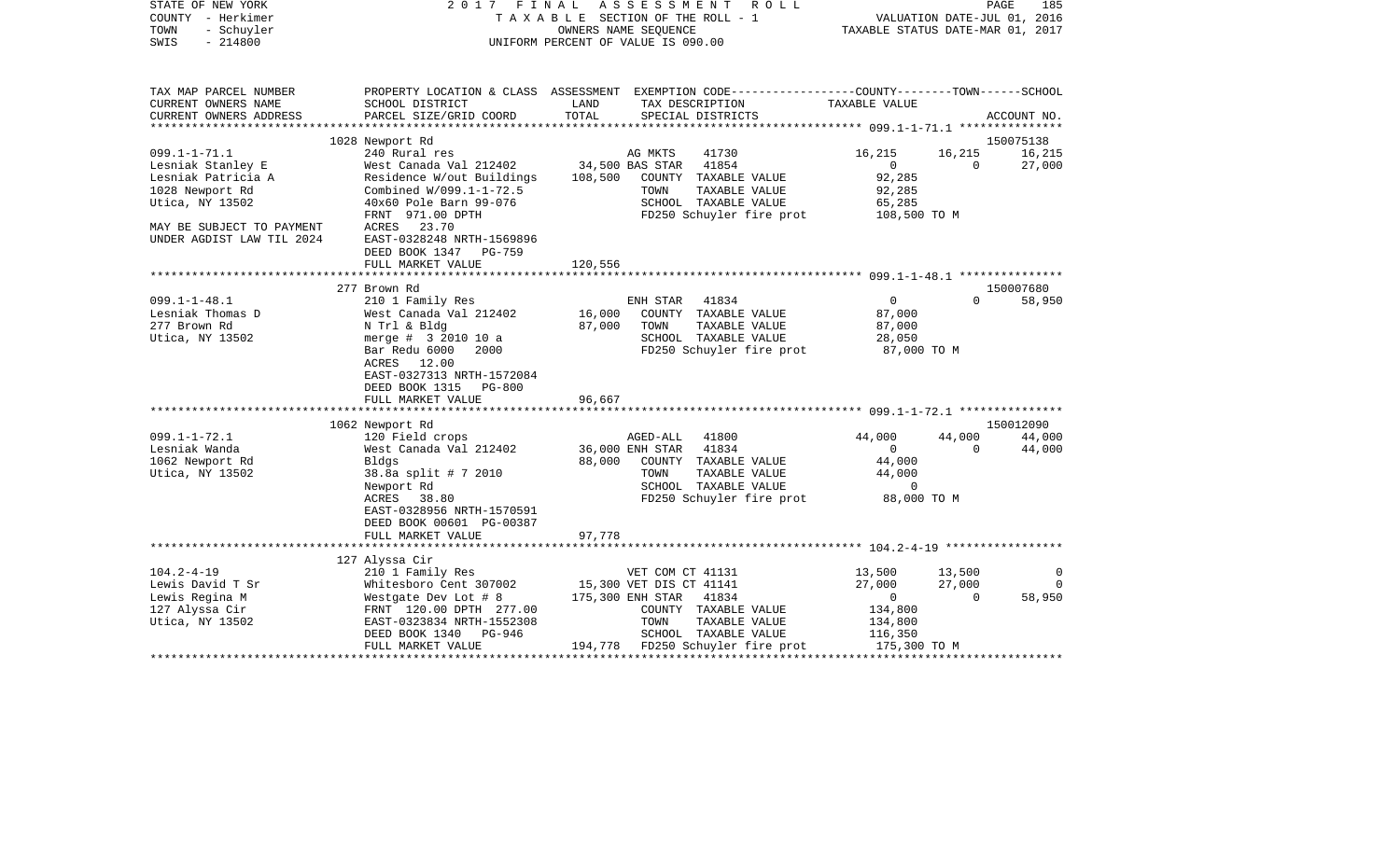| STATE OF NEW YORK<br>COUNTY - Herkimer<br>TOWN<br>- Schuyler<br>$-214800$<br>SWIS                                                                                     | 2017<br>FINAL<br>TAXABLE SECTION OF THE ROLL - 1<br>UNIFORM PERCENT OF VALUE IS 090.00                                                                                                                                                                                                                                                                                                                     | 186<br>R O L L<br>PAGE<br>VALUATION DATE-JUL 01, 2016<br>TAXABLE STATUS DATE-MAR 01, 2017 |                                                                                                                                                                                                        |                                                                                    |                                   |
|-----------------------------------------------------------------------------------------------------------------------------------------------------------------------|------------------------------------------------------------------------------------------------------------------------------------------------------------------------------------------------------------------------------------------------------------------------------------------------------------------------------------------------------------------------------------------------------------|-------------------------------------------------------------------------------------------|--------------------------------------------------------------------------------------------------------------------------------------------------------------------------------------------------------|------------------------------------------------------------------------------------|-----------------------------------|
| TAX MAP PARCEL NUMBER<br>CURRENT OWNERS NAME<br>CURRENT OWNERS ADDRESS<br>************************                                                                    | SCHOOL DISTRICT<br>PARCEL SIZE/GRID COORD                                                                                                                                                                                                                                                                                                                                                                  | LAND<br>TOTAL                                                                             | PROPERTY LOCATION & CLASS ASSESSMENT EXEMPTION CODE---------------COUNTY-------TOWN------SCHOOL<br>TAX DESCRIPTION<br>SPECIAL DISTRICTS                                                                | TAXABLE VALUE                                                                      | ACCOUNT NO.                       |
|                                                                                                                                                                       | 681 Bush Rd                                                                                                                                                                                                                                                                                                                                                                                                |                                                                                           |                                                                                                                                                                                                        |                                                                                    | 150018270                         |
| $105.3 - 1 - 20.2$<br>Lewis Dean<br>Tubia Sandra<br>1019 Highland Ave<br>Herkimer, NY 13350                                                                           | 105 Vac farmland<br>Whitesboro Cent 307002<br>N Bldg Ag Ex Ld 34A<br>30ac 1 Silo On 5000<br>co bought 75' x 46' '15<br>FRNT 4280.00 DPTH<br>ACRES<br>36.40<br>EAST-0336378 NRTH-1552632<br>DEED BOOK 1445 PG-878                                                                                                                                                                                           | 31,100<br>60,100                                                                          | COUNTY TAXABLE VALUE<br>TOWN<br>TAXABLE VALUE<br>SCHOOL TAXABLE VALUE<br>FD250 Schuyler fire prot                                                                                                      | 60,100<br>60,100<br>60,100<br>60,100 TO M                                          |                                   |
|                                                                                                                                                                       | FULL MARKET VALUE                                                                                                                                                                                                                                                                                                                                                                                          | 66,778                                                                                    |                                                                                                                                                                                                        |                                                                                    |                                   |
| $112.2 - 2 - 54$<br>Lewis Dean E<br>1019 Highland Ave<br>Herkimer, NY 13350<br>$105.2 - 2 - 9$<br>Lin Dequan<br>Kan Alice<br>5564 E Demmeter Dr<br>Florence, AZ 85132 | State Route 5<br>314 Rural vac<10<br>Frankfort-Schuy 212602<br>S<br>Vac<br>2<br>2A<br>State Rd<br>FRNT 501.00 DPTH<br>ACRES<br>2.20<br>EAST-0337555 NRTH-1538777<br>DEED BOOK 1385<br>PG-413<br>FULL MARKET VALUE<br>*******************<br>Bush Rd<br>322 Rural vac>10<br>Frankfort-Schuy 212602<br>Valley View lot 9<br>Land & Lakes sub<br>FRNT 274.00 DPTH<br>ACRES 15.00<br>EAST-0344961 NRTH-1559542 | 8,400<br>8,400<br>9,333<br>* * * * * * * * * * *<br>49,500<br>49,500                      | COUNTY TAXABLE VALUE<br>TOWN<br>TAXABLE VALUE<br>SCHOOL TAXABLE VALUE<br>FD250 Schuyler fire prot<br>COUNTY TAXABLE VALUE<br>TOWN<br>TAXABLE VALUE<br>SCHOOL TAXABLE VALUE<br>FD250 Schuyler fire prot | 8,400<br>8,400<br>8,400<br>8,400 TO M<br>49,500<br>49,500<br>49,500<br>49,500 TO M | 150016920                         |
| $105.1 - 1 - 31$<br>Linday Family Trust<br>Lindsay Robert E<br>386 Windfall Rd                                                                                        | DEED BOOK 943<br><b>PG-658</b><br>FULL MARKET VALUE<br>*********************<br>386 Windfall Rd<br>210 1 Family Res<br>Whitesboro Cent 307002<br>Single Family Residence<br>$2 \quad 1$                                                                                                                                                                                                                    | 55,000<br>10,300 CLERGY                                                                   | CW_15_VET/ 41161<br>41400<br>104,300 ENH STAR<br>41834<br>COUNTY TAXABLE VALUE                                                                                                                         | 8,100<br>8,100<br>1,500<br>1,500<br>0<br>$\mathbf 0$<br>94,700                     | 150012690<br>0<br>1,500<br>58,950 |
| Utica, NY 13502                                                                                                                                                       | Windfall<br>FRNT 195.00 DPTH 140.00<br>EAST-0325873 NRTH-1556913<br>DEED BOOK 1583<br>PG-625<br>FULL MARKET VALUE<br>*******************                                                                                                                                                                                                                                                                   | 115,889                                                                                   | TOWN<br>TAXABLE VALUE<br>SCHOOL TAXABLE VALUE<br>FD250 Schuyler fire prot<br>WD165 Schuyler water #4<br>1.00 UN M                                                                                      | 94,700<br>43,850<br>104,300 TO M<br>104,300 TO C                                   | ****************                  |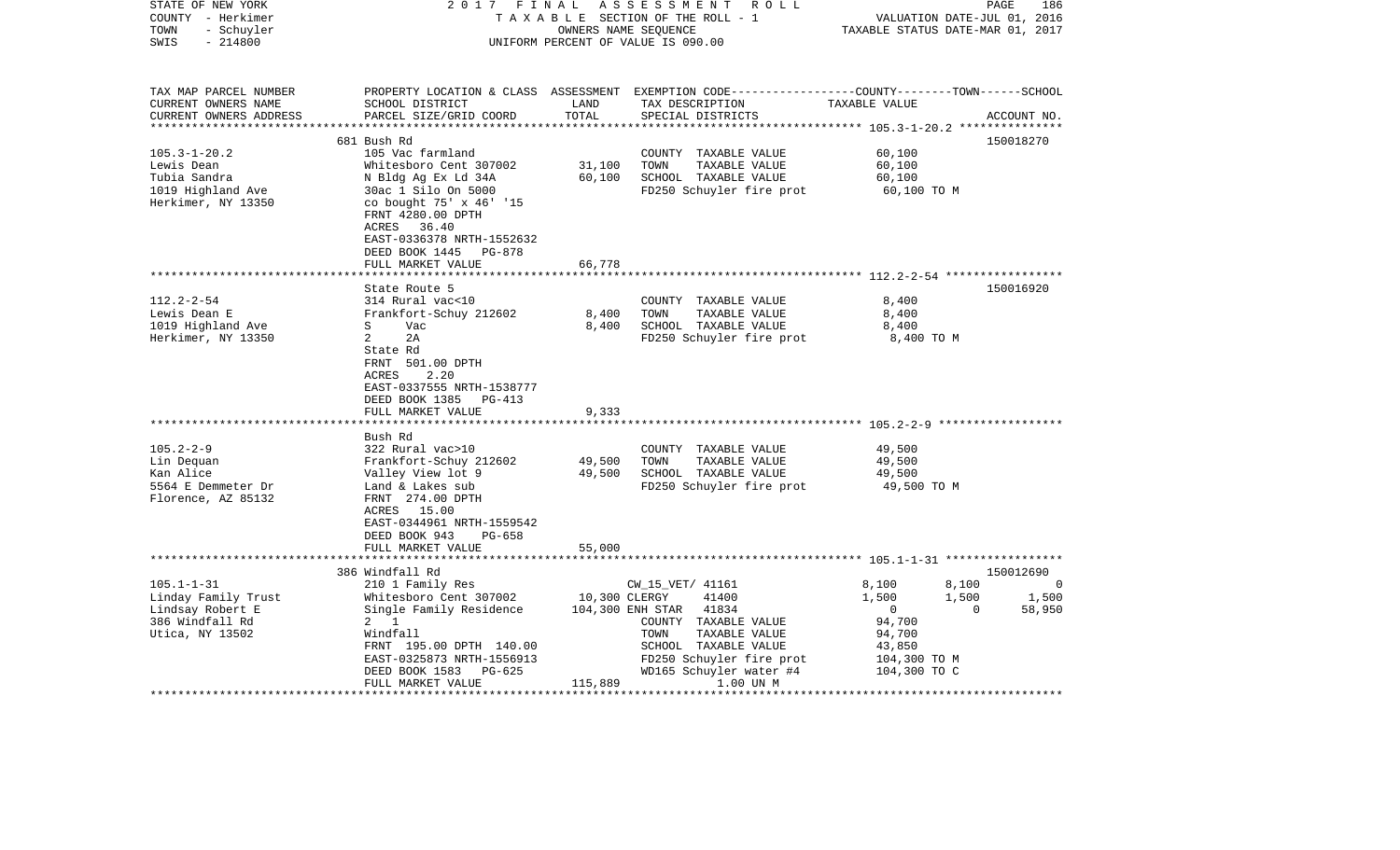| STATE OF NEW YORK<br>COUNTY - Herkimer<br>TOWN<br>- Schuyler<br>$-214800$<br>SWIS | 2017 FINAL                                             | OWNERS NAME SEQUENCE | A S S E S S M E N T<br>ROLL<br>TAXABLE SECTION OF THE ROLL - 1<br>UNIFORM PERCENT OF VALUE IS 090.00               | VALUATION DATE-JUL 01, 2016<br>TAXABLE STATUS DATE-MAR 01, 2017 | PAGE<br>187                     |
|-----------------------------------------------------------------------------------|--------------------------------------------------------|----------------------|--------------------------------------------------------------------------------------------------------------------|-----------------------------------------------------------------|---------------------------------|
|                                                                                   |                                                        |                      |                                                                                                                    |                                                                 |                                 |
| TAX MAP PARCEL NUMBER<br>CURRENT OWNERS NAME                                      | SCHOOL DISTRICT                                        | LAND                 | PROPERTY LOCATION & CLASS ASSESSMENT EXEMPTION CODE---------------COUNTY-------TOWN------SCHOOL<br>TAX DESCRIPTION | TAXABLE VALUE                                                   |                                 |
| CURRENT OWNERS ADDRESS<br>**********************                                  | PARCEL SIZE/GRID COORD<br>**************************** | TOTAL                | SPECIAL DISTRICTS                                                                                                  |                                                                 | ACCOUNT NO.                     |
|                                                                                   | 3765 State Route 5                                     |                      |                                                                                                                    |                                                                 | 150040090                       |
| $112.2 - 3 - 19$                                                                  | 210 1 Family Res                                       |                      | ENH STAR<br>41834                                                                                                  | 0                                                               | $\Omega$<br>58,950              |
| Lindsay Edward                                                                    | Frankfort-Schuy 212602                                 | 8,300                | COUNTY TAXABLE VALUE                                                                                               | 65,000                                                          |                                 |
| Lindsay Patricia                                                                  | Residence & Garage                                     | 65,000               | TOWN<br>TAXABLE VALUE                                                                                              | 65,000                                                          |                                 |
| 3765 State Route 5                                                                | 3/4 Acres<br>3                                         |                      | SCHOOL TAXABLE VALUE                                                                                               | 6,050                                                           |                                 |
| Frankfort, NY 13340                                                               | State                                                  |                      | FD250 Schuyler fire prot                                                                                           | 65,000 TO M                                                     |                                 |
|                                                                                   | ACRES<br>0.38                                          |                      |                                                                                                                    |                                                                 |                                 |
|                                                                                   | EAST-0341100 NRTH-1535998                              |                      |                                                                                                                    |                                                                 |                                 |
|                                                                                   | DEED BOOK 00652 PG-00863                               |                      |                                                                                                                    |                                                                 |                                 |
|                                                                                   | FULL MARKET VALUE                                      | 72,222               |                                                                                                                    |                                                                 |                                 |
|                                                                                   |                                                        |                      |                                                                                                                    |                                                                 |                                 |
|                                                                                   | Spain Gulf Road                                        |                      |                                                                                                                    |                                                                 | 150005160                       |
| $099.1 - 1 - 80.1$                                                                | 270 Mfg housing                                        |                      | BAS STAR<br>41854                                                                                                  | $\mathbf 0$                                                     | 27,000<br>$\Omega$              |
| Lindsay Kimberly                                                                  | West Canada Val 212402                                 | 18,200               | COUNTY TAXABLE VALUE                                                                                               | 33,000                                                          |                                 |
| 120 Spain Gulf Road                                                               | FRNT 205.00 DPTH                                       | 33,000               | TOWN<br>TAXABLE VALUE                                                                                              | 33,000                                                          |                                 |
| Utica, NY 13502                                                                   | ACRES<br>7.26                                          |                      | SCHOOL TAXABLE VALUE                                                                                               | 6,000                                                           |                                 |
|                                                                                   | EAST-0332612 NRTH-1570532<br>DEED BOOK 1286<br>PG-803  |                      | FD250 Schuyler fire prot                                                                                           | 33,000 TO M                                                     |                                 |
|                                                                                   | FULL MARKET VALUE                                      | 36,667               |                                                                                                                    |                                                                 |                                 |
|                                                                                   |                                                        |                      |                                                                                                                    |                                                                 |                                 |
|                                                                                   | 382 Windfall Rd                                        |                      |                                                                                                                    |                                                                 | 150012720                       |
| $105.1 - 1 - 30$                                                                  | 210 1 Family Res                                       |                      | COUNTY TAXABLE VALUE                                                                                               | 156,000                                                         |                                 |
| Lindsay Lori J                                                                    | Whitesboro Cent 307002                                 | 11,200               | TOWN<br>TAXABLE VALUE                                                                                              | 156,000                                                         |                                 |
| 382 Windfall Rd                                                                   | Manufactured Home 980 Sf                               | 156,000              | SCHOOL TAXABLE VALUE                                                                                               | 156,000                                                         |                                 |
| Utica, NY 13502                                                                   | Garage                                                 |                      | FD250 Schuyler fire prot                                                                                           | 156,000 то м                                                    |                                 |
|                                                                                   | FRNT 195.00 DPTH 164.00                                |                      | WD165 Schuyler water #4                                                                                            | 156,000 TO C                                                    |                                 |
|                                                                                   | EAST-0326000 NRTH-1556839                              |                      | 1.00 UN M                                                                                                          |                                                                 |                                 |
|                                                                                   | DEED BOOK 853<br>PG-652                                |                      |                                                                                                                    |                                                                 |                                 |
|                                                                                   | FULL MARKET VALUE<br>****************************      | 173,333              | *******************************                                                                                    |                                                                 |                                 |
|                                                                                   |                                                        |                      |                                                                                                                    | *********** 099.1-1-58.1 ******                                 |                                 |
| $099.1 - 1 - 58.1$                                                                | 232 Brown Rd<br>210 1 Family Res                       |                      | BAS STAR<br>41854                                                                                                  | 0                                                               | 150040510<br>$\Omega$<br>27,000 |
| Lindsay Robin                                                                     | West Canada Val 212402                                 | 14,500               | COUNTY TAXABLE VALUE                                                                                               | 109,300                                                         |                                 |
| Lindsay Linda                                                                     | Sngle Family Residence W/                              | 109,300              | TOWN<br>TAXABLE VALUE                                                                                              | 109,300                                                         |                                 |
| 232 Brown Rd                                                                      | Above Ground Pool 99-054                               |                      | SCHOOL TAXABLE VALUE                                                                                               | 82,300                                                          |                                 |
| Utica, NY 13502-7926                                                              | Brown Rd                                               |                      | FD250 Schuyler fire prot                                                                                           | 109,300 TO M                                                    |                                 |
|                                                                                   | 2.30<br>ACRES                                          |                      |                                                                                                                    |                                                                 |                                 |
|                                                                                   | EAST-0325884 NRTH-1572155                              |                      |                                                                                                                    |                                                                 |                                 |
|                                                                                   | DEED BOOK 1280<br><b>PG-310</b>                        |                      |                                                                                                                    |                                                                 |                                 |
|                                                                                   | FULL MARKET VALUE                                      | 121,444              |                                                                                                                    |                                                                 |                                 |
|                                                                                   |                                                        |                      |                                                                                                                    |                                                                 |                                 |
|                                                                                   | Hawthorne Rd                                           |                      |                                                                                                                    |                                                                 | 150003180                       |
| $099.4 - 3 - 18$                                                                  | 322 Rural vac>10                                       |                      | COUNTY TAXABLE VALUE                                                                                               | 34,700                                                          |                                 |
| Liska Janet                                                                       | West Canada Val 212402                                 | 34,700               | TOWN<br>TAXABLE VALUE                                                                                              | 34,700                                                          |                                 |
| 211 Mountian Rd                                                                   | split #6 lot 17                                        | 34,700               | SCHOOL TAXABLE VALUE                                                                                               | 34,700                                                          |                                 |
| Ringoes, NJ 08551                                                                 | Land & Lakes                                           |                      | FD250 Schuyler fire prot                                                                                           | 34,700 TO M                                                     |                                 |
|                                                                                   | Mower                                                  |                      |                                                                                                                    |                                                                 |                                 |
|                                                                                   | FRNT 355.00 DPTH                                       |                      |                                                                                                                    |                                                                 |                                 |
|                                                                                   | ACRES 15.00                                            |                      |                                                                                                                    |                                                                 |                                 |
|                                                                                   | EAST-0341862 NRTH-1566233                              |                      |                                                                                                                    |                                                                 |                                 |
|                                                                                   | DEED BOOK 1293 PG-212<br>FULL MARKET VALUE             | 38,556               |                                                                                                                    |                                                                 |                                 |
|                                                                                   |                                                        |                      |                                                                                                                    |                                                                 |                                 |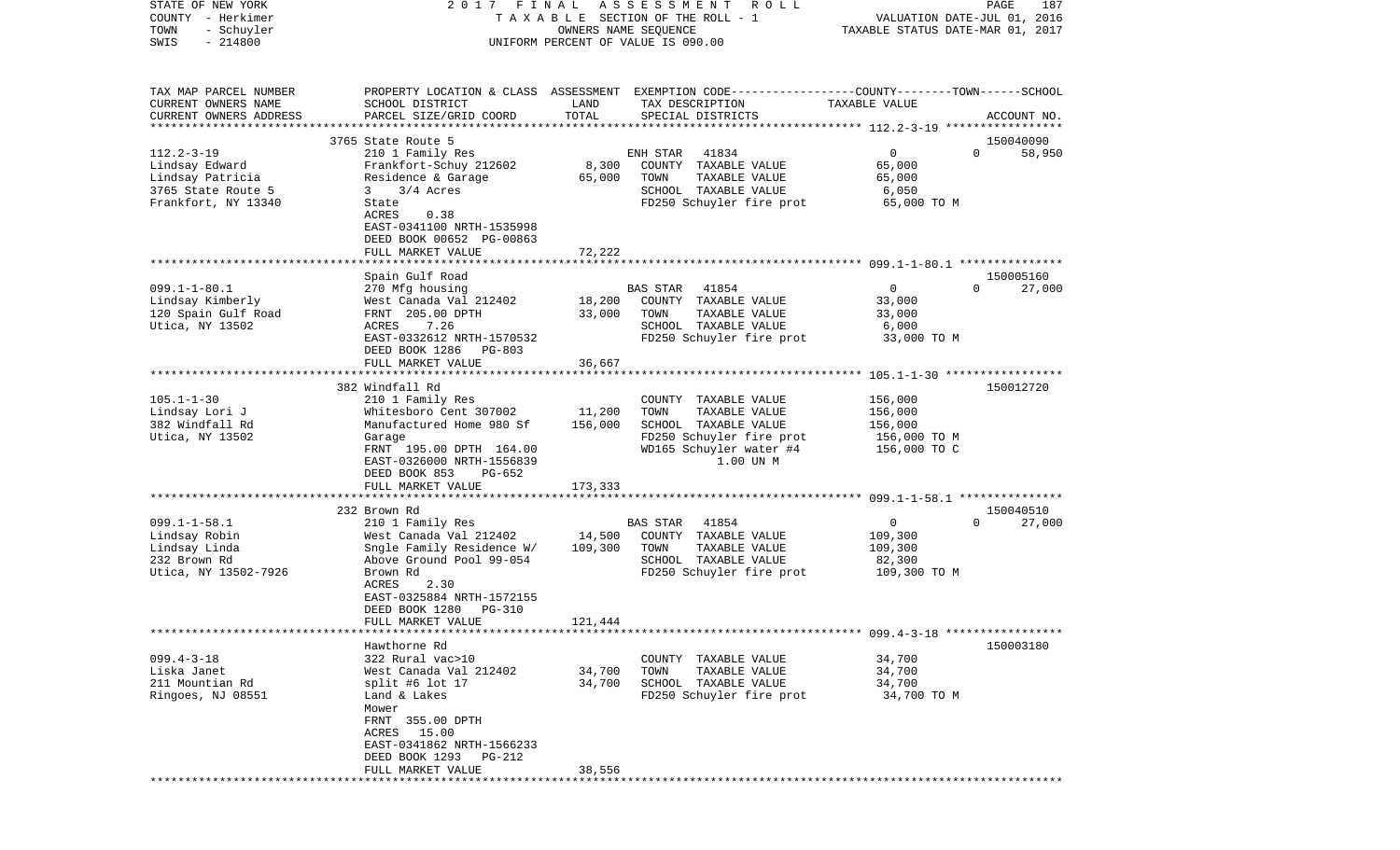| STATE OF NEW YORK<br>COUNTY - Herkimer<br>- Schuyler<br>TOWN<br>$-214800$<br>SWIS | 2017<br>FINAL                                                                                                                         | OWNERS NAME SEQUENCE | A S S E S S M E N T R O L L<br>TAXABLE SECTION OF THE ROLL - 1<br>UNIFORM PERCENT OF VALUE IS 090.00                                     | VALUATION DATE-JUL 01, 2016<br>TAXABLE STATUS DATE-MAR 01, 2017 | PAGE<br>188 |
|-----------------------------------------------------------------------------------|---------------------------------------------------------------------------------------------------------------------------------------|----------------------|------------------------------------------------------------------------------------------------------------------------------------------|-----------------------------------------------------------------|-------------|
| TAX MAP PARCEL NUMBER<br>CURRENT OWNERS NAME<br>CURRENT OWNERS ADDRESS            | SCHOOL DISTRICT<br>PARCEL SIZE/GRID COORD                                                                                             | LAND<br>TOTAL        | PROPERTY LOCATION & CLASS ASSESSMENT EXEMPTION CODE----------------COUNTY-------TOWN------SCHOOL<br>TAX DESCRIPTION<br>SPECIAL DISTRICTS | TAXABLE VALUE                                                   | ACCOUNT NO. |
|                                                                                   | Hawthorne Rd                                                                                                                          |                      |                                                                                                                                          |                                                                 |             |
| $099.4 - 3 - 19$                                                                  | 314 Rural vac<10                                                                                                                      |                      | COUNTY TAXABLE VALUE                                                                                                                     | 23,000                                                          | 150003180   |
| Liska Janet                                                                       | West Canada Val 212402                                                                                                                | 23,000               | TOWN<br>TAXABLE VALUE                                                                                                                    | 23,000                                                          |             |
| 211 Mountian Rd                                                                   | split #6                                                                                                                              | 23,000               | SCHOOL TAXABLE VALUE                                                                                                                     | 23,000                                                          |             |
| Ringoes, NJ 08551                                                                 | Land & Lakes<br>Mower<br>FRNT 465.40 DPTH<br>ACRES<br>5.00<br>EAST-0341811 NRTH-1566701<br>DEED BOOK 1293 PG-212<br>FULL MARKET VALUE | 25,556               | FD250 Schuyler fire prot                                                                                                                 | 23,000 TO M                                                     |             |
|                                                                                   |                                                                                                                                       |                      |                                                                                                                                          |                                                                 |             |
|                                                                                   | Cosby Rd                                                                                                                              |                      |                                                                                                                                          |                                                                 | 150003540   |
| $105.2 - 3 - 1.1$                                                                 | 322 Rural vac>10                                                                                                                      |                      | COUNTY TAXABLE VALUE                                                                                                                     | 59,700                                                          |             |
| Liska Janet                                                                       | Frankfort-Schuy 212602                                                                                                                | 59,700               | TOWN<br>TAXABLE VALUE                                                                                                                    | 59,700                                                          |             |
| 211 MOuntian Rd                                                                   | Deer Haven sub                                                                                                                        | 59,700               | SCHOOL TAXABLE VALUE                                                                                                                     | 59,700                                                          |             |
| Ringoes, NJ 08551                                                                 | split #5 lot 41w/imp<br>Cosby Rd<br>ACRES 21.10<br>EAST-0345474 NRTH-1559663<br>DEED BOOK 1293<br>PG-197<br>FULL MARKET VALUE         | 66,333               | FD250 Schuyler fire prot                                                                                                                 | 59,700 TO M                                                     |             |
|                                                                                   | *******************                                                                                                                   |                      |                                                                                                                                          |                                                                 |             |
|                                                                                   | Cosby Rd                                                                                                                              |                      |                                                                                                                                          |                                                                 | 150003540   |
| $105.2 - 3 - 1.2$<br>Liska Janet                                                  | 322 Rural vac>10<br>West Canada Val 212402                                                                                            | 9,100                | COUNTY TAXABLE VALUE<br>TAXABLE VALUE<br>TOWN                                                                                            | 9,100<br>9,100                                                  |             |
| 211 MOuntian Rd                                                                   | Deer Haven sub                                                                                                                        | 9,100                | SCHOOL TAXABLE VALUE                                                                                                                     | 9,100                                                           |             |
| Ringoes, NJ 08551                                                                 | split #5 lot 41<br>Cosby Rd<br>ACRES<br>0.92<br>EAST-0345557 NRTH-1560431<br>DEED BOOK 1293<br>PG-197                                 |                      | FD250 Schuyler fire prot                                                                                                                 | 9,100 TO M                                                      |             |
|                                                                                   | FULL MARKET VALUE                                                                                                                     | 10,111               |                                                                                                                                          |                                                                 |             |
|                                                                                   |                                                                                                                                       |                      |                                                                                                                                          |                                                                 |             |
|                                                                                   | Cosby Rd                                                                                                                              |                      |                                                                                                                                          |                                                                 | 150003540   |
| $105.2 - 3 - 2.1$<br>Liska Janet                                                  | 322 Rural vac>10<br>Frankfort-Schuy 212602                                                                                            | 53,600               | COUNTY TAXABLE VALUE<br>TOWN<br>TAXABLE VALUE                                                                                            | 53,600<br>53,600                                                |             |
| 211 MOuntian Rd                                                                   | Deer Haven sub                                                                                                                        | 53,600               | SCHOOL TAXABLE VALUE                                                                                                                     | 53,600                                                          |             |
| Ringoes, NJ 08551                                                                 | split #5 lot 40 $w/imp$<br>Cosby Rd<br>ACRES 17.20<br>EAST-0346053 NRTH-1559829<br>DEED BOOK 1293<br>PG-197                           |                      | FD250 Schuyler fire prot                                                                                                                 | 53,600 TO M                                                     |             |
|                                                                                   | FULL MARKET VALUE                                                                                                                     | 59,556               |                                                                                                                                          |                                                                 |             |
|                                                                                   |                                                                                                                                       |                      |                                                                                                                                          |                                                                 |             |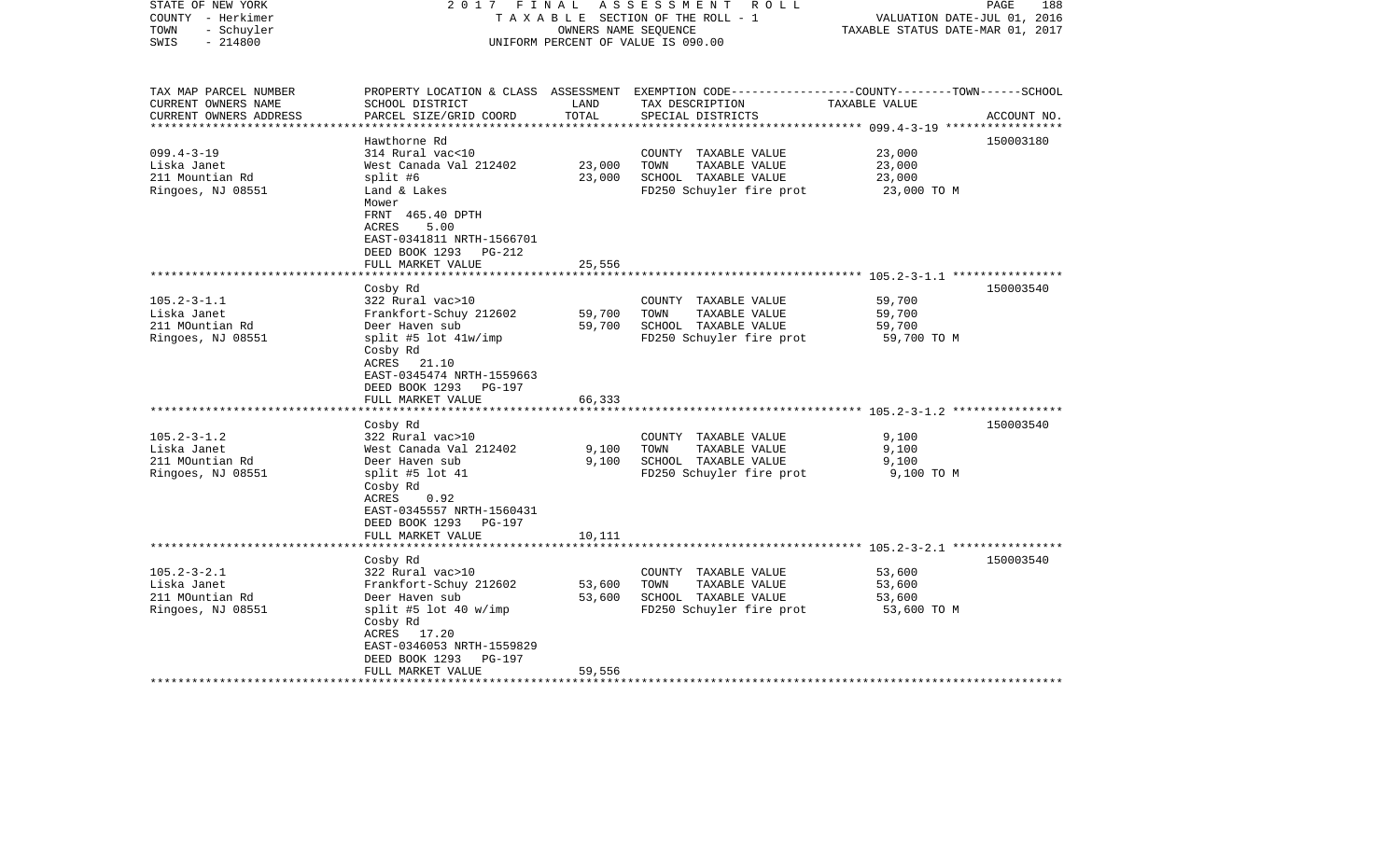| STATE OF NEW YORK<br>COUNTY - Herkimer<br>- Schuyler<br>TOWN<br>$-214800$<br>SWIS             | 2017 FINAL                                                                                                                                                                                              | OWNERS NAME SEQUENCE       | ASSESSMENT<br>R O L L<br>TAXABLE SECTION OF THE ROLL - 1<br>UNIFORM PERCENT OF VALUE IS 090.00                                           | VALUATION DATE-JUL 01, 2016<br>TAXABLE STATUS DATE-MAR 01, 2017 | PAGE<br>189 |
|-----------------------------------------------------------------------------------------------|---------------------------------------------------------------------------------------------------------------------------------------------------------------------------------------------------------|----------------------------|------------------------------------------------------------------------------------------------------------------------------------------|-----------------------------------------------------------------|-------------|
| TAX MAP PARCEL NUMBER<br>CURRENT OWNERS NAME<br>CURRENT OWNERS ADDRESS<br>******************* | SCHOOL DISTRICT<br>PARCEL SIZE/GRID COORD                                                                                                                                                               | LAND<br>TOTAL              | PROPERTY LOCATION & CLASS ASSESSMENT EXEMPTION CODE----------------COUNTY-------TOWN------SCHOOL<br>TAX DESCRIPTION<br>SPECIAL DISTRICTS | TAXABLE VALUE                                                   | ACCOUNT NO. |
| $105.2 - 3 - 2.2$<br>Liska Janet<br>211 MOuntian Rd<br>Ringoes, NJ 08551                      | Cosby Rd<br>314 Rural vac<10<br>West Canada Val 212402<br>Deer Haven sub<br>split #5 lot $40$<br>Cosby Rd<br>ACRES<br>2.80<br>EAST-0346012 NRTH-1560487<br>DEED BOOK 1293 PG-197<br>FULL MARKET VALUE   | 9,100<br>9,100<br>10,111   | COUNTY TAXABLE VALUE<br>TOWN<br>TAXABLE VALUE<br>SCHOOL TAXABLE VALUE<br>FD250 Schuyler fire prot                                        | 9,100<br>9,100<br>9,100<br>9,100 TO M                           | 150003540   |
|                                                                                               | *******************                                                                                                                                                                                     | ***********                |                                                                                                                                          |                                                                 |             |
| $105.2 - 3 - 3.1$<br>Liska Janet<br>211 MOuntian Rd<br>Ringoes, NJ 08551                      | Cosby Rd<br>322 Rural vac>10<br>Frankfort-Schuy 212602<br>Deer Haven sub<br>split #5 lot 39 w/imp<br>Cosby Rd<br>ACRES 13.70<br>EAST-0346591 NRTH-1559813<br>DEED BOOK 1293 PG-197<br>FULL MARKET VALUE | 39,100<br>39,100<br>43,444 | COUNTY TAXABLE VALUE<br>TAXABLE VALUE<br>TOWN<br>SCHOOL TAXABLE VALUE<br>FD250 Schuyler fire prot                                        | 39,100<br>39,100<br>39,100<br>39,100 TO M                       | 150003540   |
|                                                                                               |                                                                                                                                                                                                         |                            |                                                                                                                                          |                                                                 |             |
| $105.2 - 3 - 3.2$<br>Liska Janet<br>211 Mountian Rd<br>Ringoes, NJ 08551                      | Cosby Rd<br>314 Rural vac<10<br>West Canada Val 212402<br>Deer Haven sub<br>split #5 lot 39<br>Cosby Rd<br>ACRES<br>1.30<br>EAST-0346455 NRTH-1560466<br>DEED BOOK 1293 PG-198                          | 4,200<br>4,200             | COUNTY TAXABLE VALUE<br>TAXABLE VALUE<br>TOWN<br>SCHOOL TAXABLE VALUE<br>FD250 Schuyler fire prot                                        | 4,200<br>4,200<br>4,200<br>4,200 TO M                           | 150003540   |
|                                                                                               | FULL MARKET VALUE<br>**********************                                                                                                                                                             | 4,667                      |                                                                                                                                          |                                                                 |             |
|                                                                                               | Cosby Rd                                                                                                                                                                                                |                            |                                                                                                                                          |                                                                 | 150003540   |
| $105.2 - 3 - 4$<br>Liska Janet<br>211 Mountian Rd<br>Ringoes, NJ 08551                        | 322 Rural vac>10<br>Frankfort-Schuy 212602<br>Deer Haven sub<br>split #5 lot 38 w/imp<br>Cosby Rd<br>ACRES 11.20<br>EAST-0347030 NRTH-1559755<br>DEED BOOK 1293<br>PG-198                               | 34,500<br>34,500           | COUNTY TAXABLE VALUE<br>TOWN<br>TAXABLE VALUE<br>SCHOOL TAXABLE VALUE<br>FD250 Schuyler fire prot                                        | 34,500<br>34,500<br>34,500<br>34,500 TO M                       |             |
|                                                                                               | FULL MARKET VALUE                                                                                                                                                                                       | 38,333                     |                                                                                                                                          |                                                                 |             |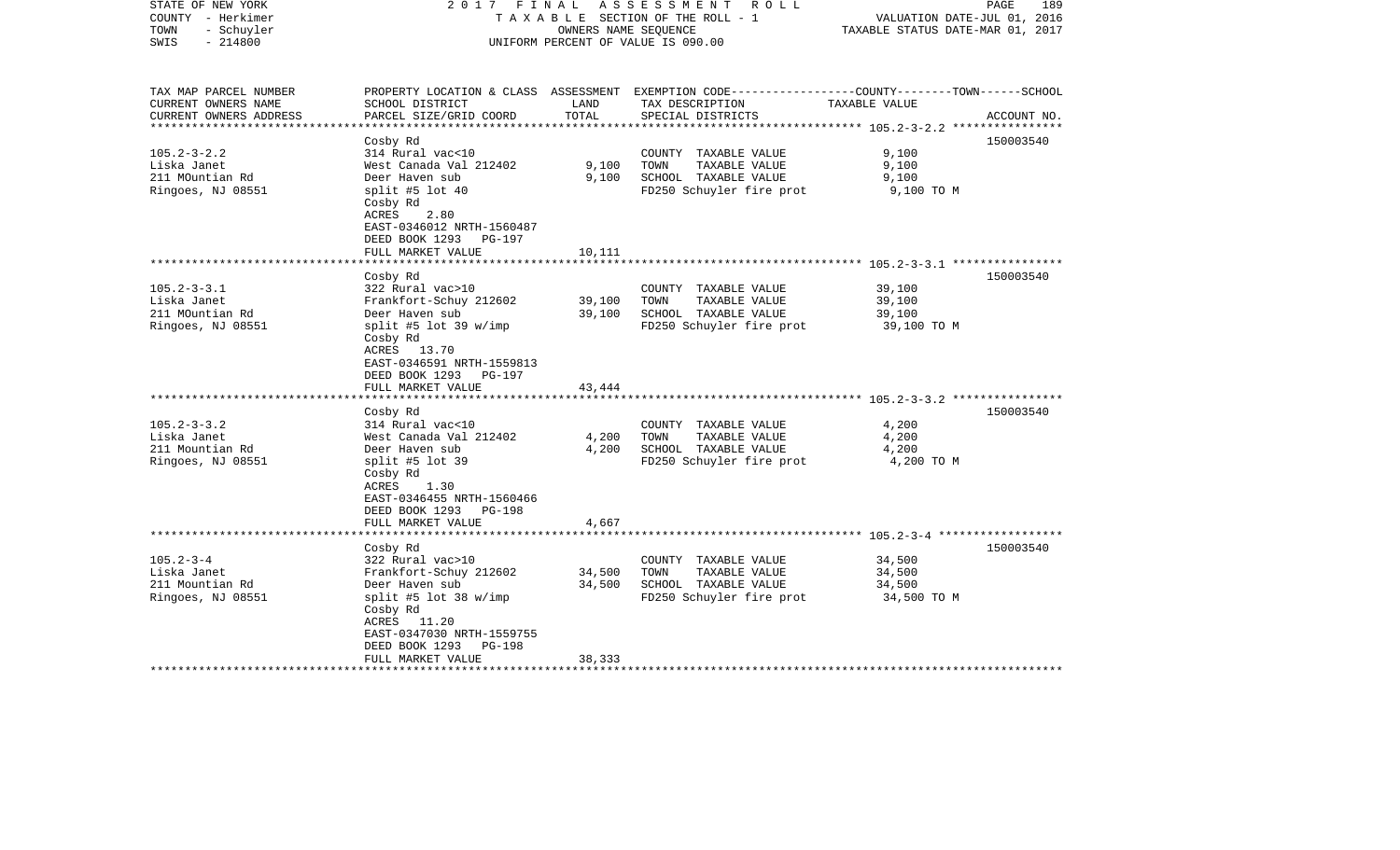| STATE OF NEW YORK<br>COUNTY - Herkimer<br>- Schuyler<br>TOWN<br>$-214800$<br>SWIS                                                                 | FINAL<br>2017                                                                                                                                                                                                                                                                                                                                    |                                                | ASSESSMENT<br>ROLL<br>TAXABLE SECTION OF THE ROLL - 1<br>OWNERS NAME SEOUENCE<br>UNIFORM PERCENT OF VALUE IS 090.00                                                                                                         | VALUATION DATE-JUL 01, 2016<br>TAXABLE STATUS DATE-MAR 01, 2017                                                                                            | 190<br>PAGE                                  |
|---------------------------------------------------------------------------------------------------------------------------------------------------|--------------------------------------------------------------------------------------------------------------------------------------------------------------------------------------------------------------------------------------------------------------------------------------------------------------------------------------------------|------------------------------------------------|-----------------------------------------------------------------------------------------------------------------------------------------------------------------------------------------------------------------------------|------------------------------------------------------------------------------------------------------------------------------------------------------------|----------------------------------------------|
| TAX MAP PARCEL NUMBER<br>CURRENT OWNERS NAME<br>CURRENT OWNERS ADDRESS                                                                            | SCHOOL DISTRICT<br>PARCEL SIZE/GRID COORD                                                                                                                                                                                                                                                                                                        | LAND<br>TOTAL                                  | PROPERTY LOCATION & CLASS ASSESSMENT EXEMPTION CODE----------------COUNTY-------TOWN------SCHOOL<br>TAX DESCRIPTION<br>SPECIAL DISTRICTS                                                                                    | TAXABLE VALUE                                                                                                                                              | ACCOUNT NO.                                  |
| ********************                                                                                                                              |                                                                                                                                                                                                                                                                                                                                                  | * * * * * * * * * * * * * *                    |                                                                                                                                                                                                                             |                                                                                                                                                            |                                              |
| $105.2 - 3 - 5$<br>Liska Janet<br>211 Mountian Rd<br>Ringoes, NJ 08551                                                                            | Cosby Rd<br>312 Vac w/imprv<br>Frankfort-Schuy 212602<br>Deer Haven sub<br>split #5 lot 37 w/imp<br>Cosby Rd<br>ACRES<br>6.80<br>EAST-0347506 NRTH-1559672<br>DEED BOOK 1293<br><b>PG-198</b>                                                                                                                                                    | 26,300<br>50,000                               | COUNTY TAXABLE VALUE<br>TOWN<br>TAXABLE VALUE<br>SCHOOL TAXABLE VALUE<br>FD250 Schuyler fire prot                                                                                                                           | 50,000<br>50,000<br>50,000<br>50,000 TO M                                                                                                                  | 150003540                                    |
|                                                                                                                                                   | FULL MARKET VALUE                                                                                                                                                                                                                                                                                                                                | 55,556                                         |                                                                                                                                                                                                                             |                                                                                                                                                            |                                              |
| $105.2 - 3 - 6$<br>Liska Janet<br>211 Mountian Rd<br>Ringoes, NJ 08551<br>$098.4 - 1 - 27$<br>Loftus Peter J<br>5426 Graham Rd<br>Utica, NY 13502 | Cosby Rd<br>314 Rural vac<10<br>Frankfort-Schuy 212602<br>Deer Haven sub<br>split #5 lot 36 w/imp<br>Cosby Rd<br>ACRES<br>5.00<br>EAST-0347946 NRTH-1559681<br>DEED BOOK 1293<br><b>PG-198</b><br>FULL MARKET VALUE<br>5426 Graham Rd<br>210 1 Family Res<br>Whitesboro Cent 307002<br>Е<br>Bldg<br>$3 \t1$<br>Graham<br>FRNT 124.00 DPTH 327.00 | 31,000<br>31,000<br>34,444<br>12,900<br>46,400 | COUNTY TAXABLE VALUE<br>TAXABLE VALUE<br>TOWN<br>SCHOOL TAXABLE VALUE<br>FD250 Schuyler fire prot<br>41854<br>BAS STAR<br>COUNTY TAXABLE VALUE<br>TOWN<br>TAXABLE VALUE<br>SCHOOL TAXABLE VALUE<br>FD250 Schuyler fire prot | ********************** 105.2-3-6 *******************<br>31,000<br>31,000<br>31,000<br>31,000 TO M<br>$\Omega$<br>46,400<br>46,400<br>19,400<br>46,400 TO M | 150003540<br>150012780<br>$\Omega$<br>27,000 |
|                                                                                                                                                   | EAST-0320568 NRTH-1563446<br>DEED BOOK 768<br>$PG-655$<br>FULL MARKET VALUE                                                                                                                                                                                                                                                                      | 51,556                                         |                                                                                                                                                                                                                             |                                                                                                                                                            |                                              |
|                                                                                                                                                   | 3735 State Route 5                                                                                                                                                                                                                                                                                                                               |                                                |                                                                                                                                                                                                                             |                                                                                                                                                            | 150040330                                    |
| $112.2 - 3 - 24$<br>Lombardi Michael J Jr<br>3735 State Route 5<br>Frankfort, NY 13340                                                            | 210 1 Family Res<br>Frankfort-Schuy 212602<br>Blq<br>N<br>1.026A<br>3<br>State<br>1.03<br>ACRES<br>EAST-0340766 NRTH-1536436<br>DEED BOOK 750<br>PG-102<br>FULL MARKET VALUE                                                                                                                                                                     | 87,200<br>96,889                               | AGED-ALL<br>41800<br>41834<br>13,500 ENH STAR<br>COUNTY TAXABLE VALUE<br>TOWN<br>TAXABLE VALUE<br>SCHOOL TAXABLE VALUE<br>FD250 Schuyler fire prot                                                                          | 43,600<br>43,600<br>$\overline{0}$<br>43,600<br>43,600<br>0<br>87,200 TO M                                                                                 | 43,600<br>$\mathbf 0$<br>43,600              |
|                                                                                                                                                   |                                                                                                                                                                                                                                                                                                                                                  |                                                |                                                                                                                                                                                                                             |                                                                                                                                                            |                                              |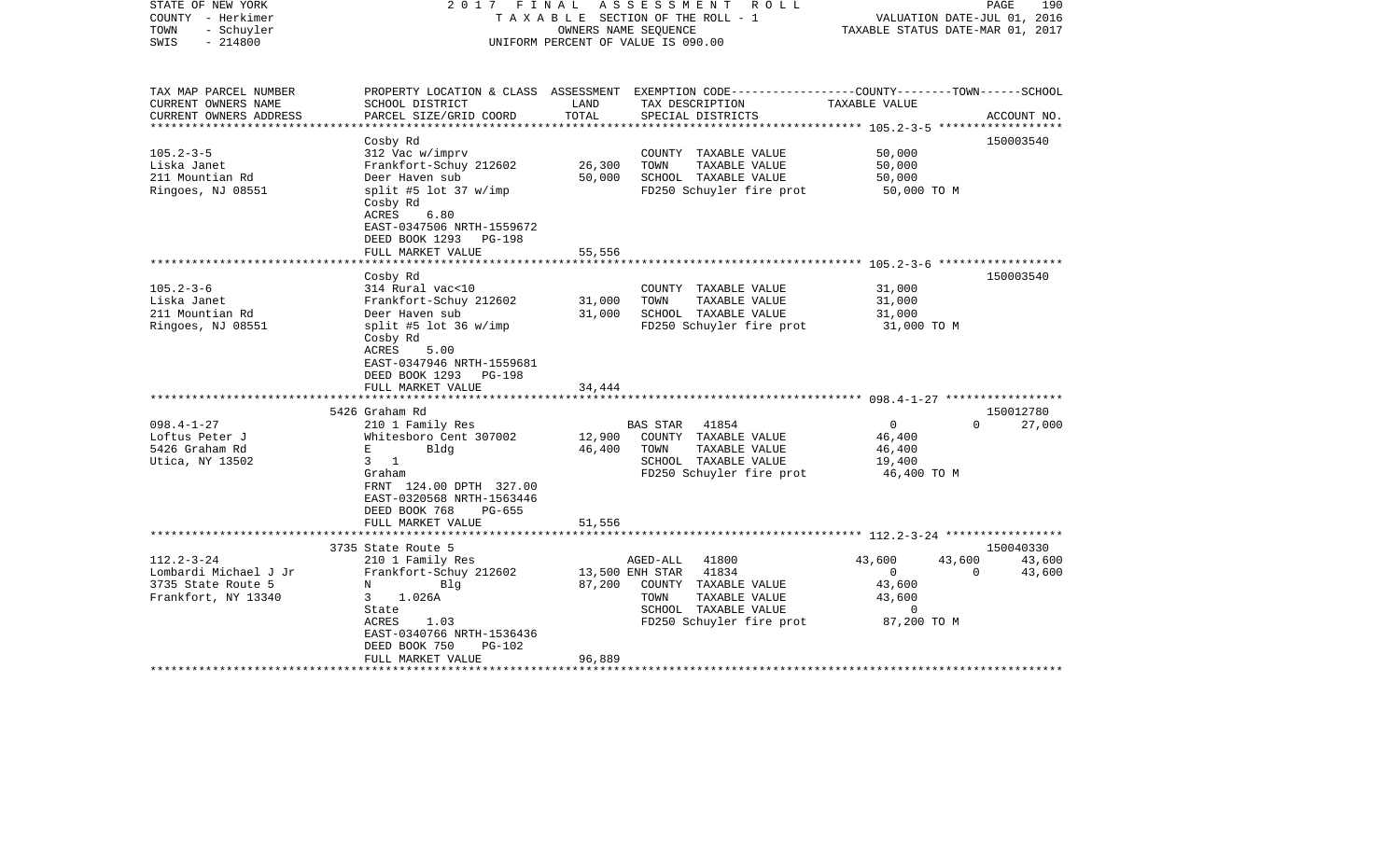| STATE OF NEW YORK<br>COUNTY - Herkimer<br>- Schuyler<br>TOWN<br>$-214800$<br>SWIS                                                                                                                  | 2017                                                                                                                                                                                                                                                                                                                                                             | FINAL<br>OWNERS NAME SEQUENCE                   | ASSESSMENT<br>R O L L<br>TAXABLE SECTION OF THE ROLL - 1<br>UNIFORM PERCENT OF VALUE IS 090.00                                                                                                                                                                 | TAXABLE STATUS DATE-MAR 01, 2017                                                                               | 191<br>PAGE<br>VALUATION DATE-JUL 01, 2016            |
|----------------------------------------------------------------------------------------------------------------------------------------------------------------------------------------------------|------------------------------------------------------------------------------------------------------------------------------------------------------------------------------------------------------------------------------------------------------------------------------------------------------------------------------------------------------------------|-------------------------------------------------|----------------------------------------------------------------------------------------------------------------------------------------------------------------------------------------------------------------------------------------------------------------|----------------------------------------------------------------------------------------------------------------|-------------------------------------------------------|
| TAX MAP PARCEL NUMBER<br>CURRENT OWNERS NAME<br>CURRENT OWNERS ADDRESS<br>**********************                                                                                                   | SCHOOL DISTRICT<br>PARCEL SIZE/GRID COORD                                                                                                                                                                                                                                                                                                                        | LAND<br>TOTAL                                   | PROPERTY LOCATION & CLASS ASSESSMENT EXEMPTION CODE---------------COUNTY-------TOWN------SCHOOL<br>TAX DESCRIPTION<br>SPECIAL DISTRICTS                                                                                                                        | TAXABLE VALUE                                                                                                  | ACCOUNT NO.                                           |
|                                                                                                                                                                                                    | Cosby Rd                                                                                                                                                                                                                                                                                                                                                         |                                                 |                                                                                                                                                                                                                                                                |                                                                                                                | 150003540                                             |
| $105.2 - 3 - 7$                                                                                                                                                                                    | 314 Rural vac<10                                                                                                                                                                                                                                                                                                                                                 |                                                 | COUNTY TAXABLE VALUE                                                                                                                                                                                                                                           | 32,300                                                                                                         |                                                       |
| Long Berris                                                                                                                                                                                        | Frankfort-Schuy 212602                                                                                                                                                                                                                                                                                                                                           | 32,300                                          | TOWN<br>TAXABLE VALUE                                                                                                                                                                                                                                          | 32,300                                                                                                         |                                                       |
| 13 Angevine Ave                                                                                                                                                                                    | Deer Haven sub                                                                                                                                                                                                                                                                                                                                                   | 32,300                                          | SCHOOL TAXABLE VALUE                                                                                                                                                                                                                                           | 32,300                                                                                                         |                                                       |
| Hempstead, NY 11550                                                                                                                                                                                | split #5 lot 35<br>Cosby Rd<br>ACRES 10.00<br>EAST-0348315 NRTH-1559975<br>DEED BOOK 1082<br>$PG-453$<br>FULL MARKET VALUE                                                                                                                                                                                                                                       | 35,889                                          | FD250 Schuyler fire prot                                                                                                                                                                                                                                       | 32,300 TO M                                                                                                    |                                                       |
|                                                                                                                                                                                                    |                                                                                                                                                                                                                                                                                                                                                                  |                                                 |                                                                                                                                                                                                                                                                |                                                                                                                |                                                       |
|                                                                                                                                                                                                    | 788 Newport Rd                                                                                                                                                                                                                                                                                                                                                   |                                                 |                                                                                                                                                                                                                                                                |                                                                                                                |                                                       |
| $099.3 - 1 - 48.5$<br>Longway Christine<br>Reddy Michael J<br>788 Newport Rd<br>Utica, NY 13502<br>$105.4 - 1 - 30$<br>Looman Raymond<br>Looman Kitty L<br>401 Dutchtown Rd<br>Frankfort, NY 13340 | 210 1 Family Res<br>Whitesboro Cent 307002<br>Single Family Res W/att G<br>5 Acres<br>Newport Rd<br>ACRES<br>5.00<br>EAST-0325306 NRTH-1565885<br>DEED BOOK 1413<br>PG-433<br>FULL MARKET VALUE<br>*********************<br>401 Dutchtown Rd<br>210 1 Family Res<br>Frankfort-Schuy 212602<br>N Bldg<br>$3 \frac{3}{4A}$<br>Dutchtown<br>FRNT 140.00 DPTH 180.00 | 16,500<br>210,000<br>233,333<br>9,800<br>56,800 | 41854<br><b>BAS STAR</b><br>COUNTY TAXABLE VALUE<br>TOWN<br>TAXABLE VALUE<br>SCHOOL TAXABLE VALUE<br>FD250 Schuyler fire prot<br><b>BAS STAR</b><br>41854<br>COUNTY TAXABLE VALUE<br>TAXABLE VALUE<br>TOWN<br>SCHOOL TAXABLE VALUE<br>FD250 Schuyler fire prot | 0<br>210,000<br>210,000<br>183,000<br>210,000 TO M<br>$\mathbf 0$<br>56,800<br>56,800<br>29,800<br>56,800 TO M | $\Omega$<br>27,000<br>150075009<br>$\Omega$<br>27,000 |
|                                                                                                                                                                                                    | 291<br>BANK<br>EAST-0342307 NRTH-1545212<br>DEED BOOK 00618 PG-00317<br>FULL MARKET VALUE                                                                                                                                                                                                                                                                        | 63,111                                          |                                                                                                                                                                                                                                                                | ******************** 105.4-1-28.1 ****************                                                             |                                                       |
| $105.4 - 1 - 28.1$                                                                                                                                                                                 | Dutchtown Rd<br>105 Vac farmland                                                                                                                                                                                                                                                                                                                                 |                                                 | AG MKTS<br>41730                                                                                                                                                                                                                                               | 10,068<br>10,068                                                                                               | 150009600<br>10,068                                   |
| Looman Russell                                                                                                                                                                                     | Frankfort-Schuy 212602                                                                                                                                                                                                                                                                                                                                           | 48,000                                          | COUNTY TAXABLE VALUE                                                                                                                                                                                                                                           | 47,932                                                                                                         |                                                       |
| Looman Raymond Jr                                                                                                                                                                                  | a chg to 97.7 2013 split                                                                                                                                                                                                                                                                                                                                         | 58,000                                          | TOWN<br>TAXABLE VALUE                                                                                                                                                                                                                                          | 47,932                                                                                                         |                                                       |
| 405 Dutchtown Rd                                                                                                                                                                                   | removed large barn 2012                                                                                                                                                                                                                                                                                                                                          |                                                 | SCHOOL TAXABLE VALUE                                                                                                                                                                                                                                           | 47,932                                                                                                         |                                                       |
| Frankfort, NY 13340                                                                                                                                                                                | Dutchtown<br>ACRES<br>97.70                                                                                                                                                                                                                                                                                                                                      |                                                 | FD250 Schuyler fire prot                                                                                                                                                                                                                                       | 58,000 TO M                                                                                                    |                                                       |
| MAY BE SUBJECT TO PAYMENT                                                                                                                                                                          | EAST-0343355 NRTH-1547145                                                                                                                                                                                                                                                                                                                                        |                                                 |                                                                                                                                                                                                                                                                |                                                                                                                |                                                       |
| UNDER AGDIST LAW TIL 2024                                                                                                                                                                          | DEED BOOK 1558<br>$PG-774$<br>FULL MARKET VALUE                                                                                                                                                                                                                                                                                                                  | 64,444                                          |                                                                                                                                                                                                                                                                |                                                                                                                |                                                       |
|                                                                                                                                                                                                    |                                                                                                                                                                                                                                                                                                                                                                  |                                                 |                                                                                                                                                                                                                                                                |                                                                                                                |                                                       |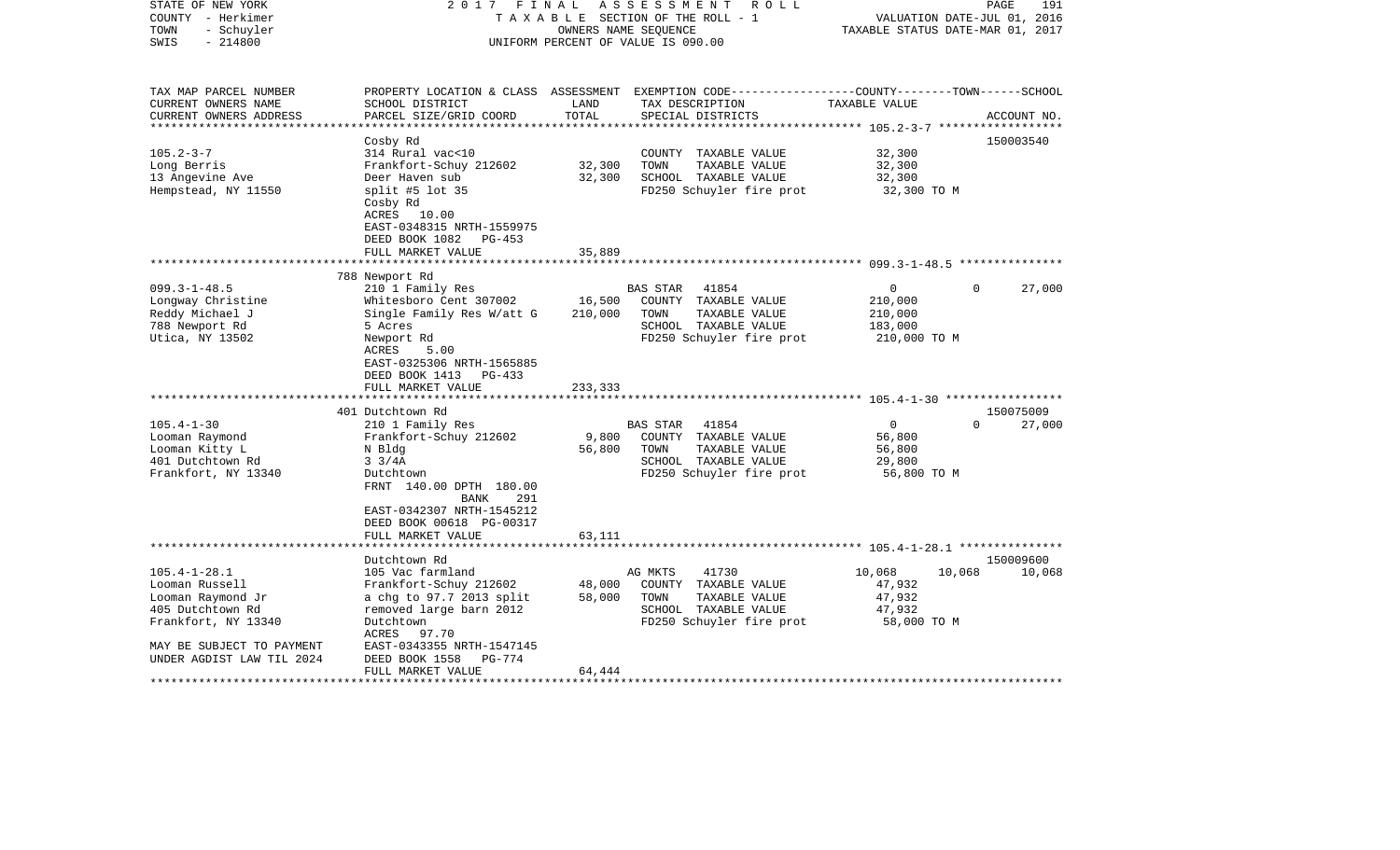| STATE OF NEW YORK<br>COUNTY - Herkimer<br>- Schuyler<br>TOWN<br>$-214800$<br>SWIS | 2017 FINAL ASSESSMENT ROLL<br>TAXABLE SECTION OF THE ROLL - 1<br>OWNERS NAME SEQUENCE<br>UNIFORM PERCENT OF VALUE IS 090.00 |                   |                                                                                                 | VALUATION DATE-JUL 01, 2016<br>TAXABLE STATUS DATE-MAR 01, 2017 | 192<br>PAGE |
|-----------------------------------------------------------------------------------|-----------------------------------------------------------------------------------------------------------------------------|-------------------|-------------------------------------------------------------------------------------------------|-----------------------------------------------------------------|-------------|
| TAX MAP PARCEL NUMBER                                                             |                                                                                                                             |                   | PROPERTY LOCATION & CLASS ASSESSMENT EXEMPTION CODE----------------COUNTY-------TOWN-----SCHOOL |                                                                 |             |
| CURRENT OWNERS NAME<br>CURRENT OWNERS ADDRESS                                     | SCHOOL DISTRICT<br>PARCEL SIZE/GRID COORD                                                                                   | LAND<br>TOTAL     | TAX DESCRIPTION<br>SPECIAL DISTRICTS                                                            | TAXABLE VALUE                                                   | ACCOUNT NO. |
| **********************                                                            |                                                                                                                             |                   |                                                                                                 | ******************** 112.2-2-31.1 ****************              |             |
|                                                                                   | State Route 5                                                                                                               |                   |                                                                                                 |                                                                 | 150009540   |
| $112.2 - 2 - 31.1$                                                                | 105 Vac farmland                                                                                                            |                   | AG MKTS<br>41730                                                                                | 9,886<br>9,886                                                  | 9,886       |
| Looman Russell                                                                    | Frankfort-Schuy 212602                                                                                                      | 55,200            | COUNTY TAXABLE VALUE                                                                            | 75,314                                                          |             |
| Looman Raymond Jr                                                                 | Bldg Ac Ld Ex 70.5A                                                                                                         | 85,200            | TOWN<br>TAXABLE VALUE                                                                           | 75,314                                                          |             |
| 405 Dutchtown Rd                                                                  | $2-20X80-Siqn$                                                                                                              |                   | SCHOOL TAXABLE VALUE                                                                            | 75,314                                                          |             |
| Frankfort, NY 13340                                                               | State                                                                                                                       |                   | FD250 Schuyler fire prot                                                                        | 85,200 TO M                                                     |             |
| MAY BE SUBJECT TO PAYMENT<br>UNDER AGDIST LAW TIL 2024                            | ACRES 75.81<br>EAST-0337719 NRTH-1540473<br>DEED BOOK 1558 PG-778                                                           |                   |                                                                                                 |                                                                 |             |
|                                                                                   | FULL MARKET VALUE                                                                                                           | 94,667            |                                                                                                 |                                                                 |             |
|                                                                                   |                                                                                                                             |                   |                                                                                                 |                                                                 | 150009600   |
| $105.4 - 1 - 28.2$                                                                | 405 Dutchtown Rd<br>210 1 Family Res                                                                                        |                   | BAS STAR 41854                                                                                  | $\overline{0}$<br>$\Omega$                                      | 27,000      |
| Looman Russell A                                                                  | Frankfort-Schuy 212602                                                                                                      | 12,000            | COUNTY TAXABLE VALUE                                                                            | 57,000                                                          |             |
| 405 Dutchtown Rd                                                                  | $split$ # 3 2013                                                                                                            | 57,000            | TAXABLE VALUE<br>TOWN                                                                           | 57,000                                                          |             |
| Frankfort, NY 13340                                                               | 1.1A                                                                                                                        |                   | SCHOOL TAXABLE VALUE                                                                            | 30,000                                                          |             |
|                                                                                   | Dutchtown                                                                                                                   |                   | FD250 Schuyler fire prot                                                                        | 57,000 TO M                                                     |             |
| MAY BE SUBJECT TO PAYMENT<br>UNDER AGDIST LAW TIL 2020                            | FRNT 160.00 DPTH<br>1.10<br>ACRES<br>EAST-0342454 NRTH-1545133<br>DEED BOOK 1495 PG-168                                     |                   |                                                                                                 |                                                                 |             |
|                                                                                   | FULL MARKET VALUE                                                                                                           | 63,333            |                                                                                                 |                                                                 |             |
|                                                                                   | Spain Gulf Rd                                                                                                               |                   |                                                                                                 |                                                                 |             |
| $099.1 - 1 - 18.6$                                                                | 314 Rural vac<10                                                                                                            |                   | COUNTY TAXABLE VALUE                                                                            | 8,000                                                           |             |
| Lopata David                                                                      | West Canada Val 212402                                                                                                      | 8,000             | TOWN<br>TAXABLE VALUE                                                                           | 8,000                                                           |             |
| Lopata Sandra                                                                     | Vacant Land                                                                                                                 | 8,000             | SCHOOL TAXABLE VALUE                                                                            | 8,000                                                           |             |
| 1348 Newport Rd<br>Poland, NY 13431                                               | ACRES<br>9.75<br>EAST-0334599 NRTH-1573270<br>DEED BOOK 817<br>PG-683                                                       |                   | FD250 Schuyler fire prot                                                                        | 8,000 TO M                                                      |             |
|                                                                                   | FULL MARKET VALUE                                                                                                           | 8,889             |                                                                                                 |                                                                 |             |
|                                                                                   |                                                                                                                             | * * * * * * * * * |                                                                                                 | ********************* 099.1-1-19.8 ***************              |             |
|                                                                                   | Spain Gulf Rd                                                                                                               |                   |                                                                                                 |                                                                 |             |
| $099.1 - 1 - 19.8$                                                                | 322 Rural vac>10                                                                                                            |                   | COUNTY TAXABLE VALUE                                                                            | 10,000                                                          |             |
| Lopata David                                                                      | West Canada Val 212402                                                                                                      | 10,000            | TOWN<br>TAXABLE VALUE                                                                           | 10,000                                                          |             |
| Lopata Sandra                                                                     | Vacant                                                                                                                      | 10,000            | SCHOOL TAXABLE VALUE                                                                            | 10,000                                                          |             |
| 1348 Newport Rd                                                                   | 10.5 Acres                                                                                                                  |                   | FD250 Schuyler fire prot                                                                        | 10,000 TO M                                                     |             |
| Poland, NY 13431                                                                  | Spain Gulf Road<br>ACRES 10.50                                                                                              |                   |                                                                                                 |                                                                 |             |
|                                                                                   | EAST-0333865 NRTH-1573180                                                                                                   |                   |                                                                                                 |                                                                 |             |
|                                                                                   | DEED BOOK 759<br><b>PG-115</b>                                                                                              |                   |                                                                                                 |                                                                 |             |
|                                                                                   | FULL MARKET VALUE                                                                                                           | 11,111            |                                                                                                 |                                                                 |             |
|                                                                                   |                                                                                                                             |                   |                                                                                                 |                                                                 |             |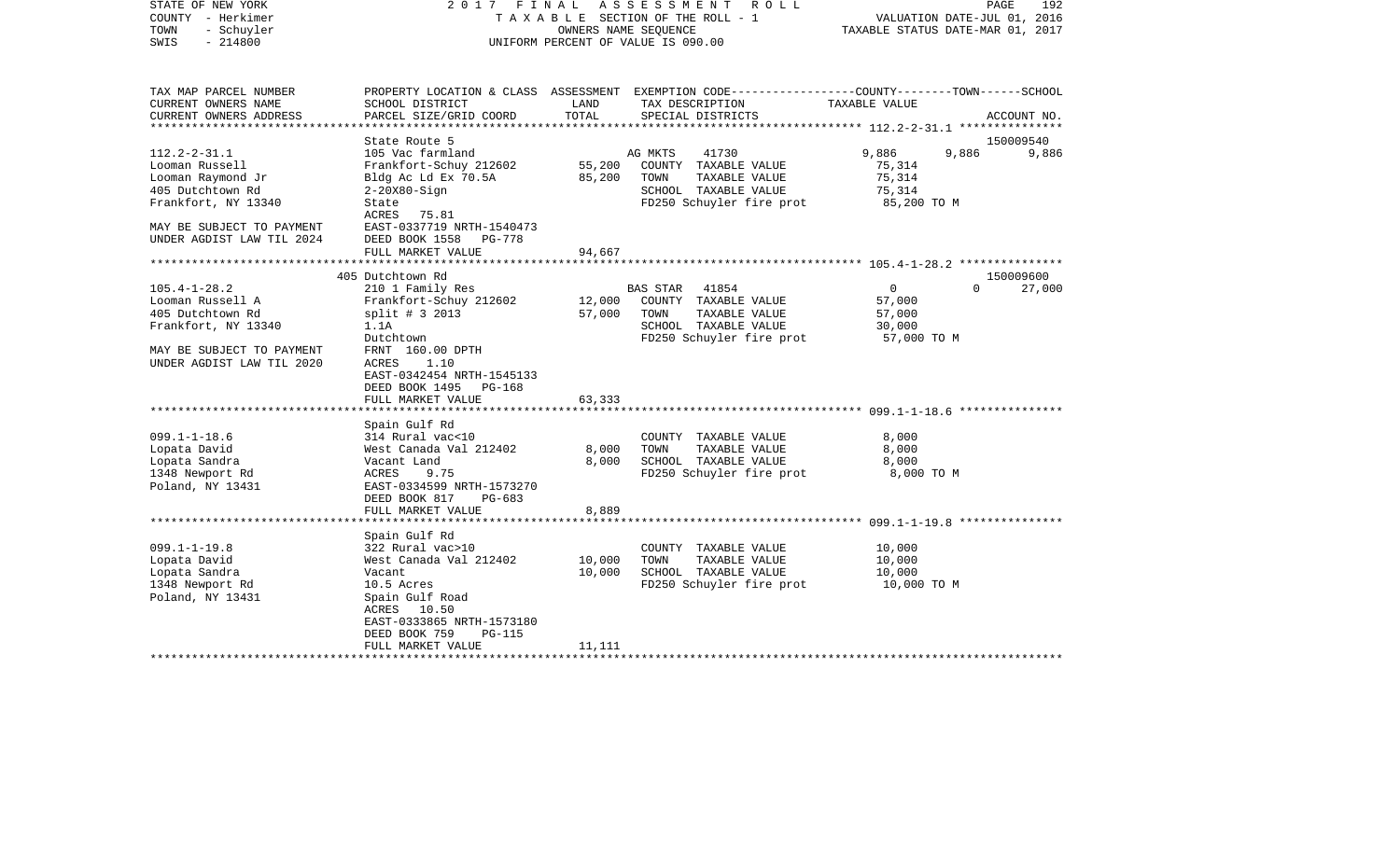| STATE OF NEW YORK<br>COUNTY - Herkimer<br>TOWN<br>- Schuyler<br>$-214800$<br>SWIS | 2017 FINAL                                                                                                          | A S S E S S M E N T<br>R O L L<br>T A X A B L E SECTION OF THE ROLL - 1<br>OWNERS NAME SEOUENCE<br>UNIFORM PERCENT OF VALUE IS 090.00 |                  |                                                  | TAXABLE STATUS DATE-MAR 01, 2017 | PAGE<br>VALUATION DATE-JUL 01, 2016 | 193         |
|-----------------------------------------------------------------------------------|---------------------------------------------------------------------------------------------------------------------|---------------------------------------------------------------------------------------------------------------------------------------|------------------|--------------------------------------------------|----------------------------------|-------------------------------------|-------------|
| TAX MAP PARCEL NUMBER<br>CURRENT OWNERS NAME                                      | PROPERTY LOCATION & CLASS ASSESSMENT EXEMPTION CODE----------------COUNTY-------TOWN------SCHOOL<br>SCHOOL DISTRICT | LAND                                                                                                                                  |                  | TAX DESCRIPTION                                  | TAXABLE VALUE                    |                                     |             |
| CURRENT OWNERS ADDRESS                                                            | PARCEL SIZE/GRID COORD                                                                                              | TOTAL                                                                                                                                 |                  | SPECIAL DISTRICTS                                |                                  |                                     | ACCOUNT NO. |
|                                                                                   | 1348 Newport Rd                                                                                                     |                                                                                                                                       |                  |                                                  |                                  |                                     |             |
| $099.1 - 1 - 19.9$                                                                | 210 1 Family Res                                                                                                    |                                                                                                                                       | CW_15_VET/ 41161 |                                                  | 8,100                            | 8,100                               |             |
| Lopata David                                                                      | West Canada Val 212402                                                                                              |                                                                                                                                       | 15,000 BAS STAR  | 41854                                            | $\mathbf{0}$                     | $\Omega$                            | 27,000      |
| Lopata Sandra                                                                     | Single Family, Garage,                                                                                              | 85,000                                                                                                                                |                  | COUNTY TAXABLE VALUE                             | 76,900                           |                                     |             |
| 1348 Newport Rd                                                                   | Barn                                                                                                                |                                                                                                                                       | TOWN             | TAXABLE VALUE                                    | 76,900                           |                                     |             |
| Poland, NY 13431                                                                  | Newport Road<br>ACRES                                                                                               |                                                                                                                                       |                  | SCHOOL TAXABLE VALUE                             | 58,000                           |                                     |             |
|                                                                                   | 3.00<br>EAST-0332439 NRTH-1574525                                                                                   |                                                                                                                                       |                  | FD250 Schuyler fire prot                         | 85,000 TO M                      |                                     |             |
|                                                                                   | DEED BOOK 804<br>$PG-71$                                                                                            |                                                                                                                                       |                  |                                                  |                                  |                                     |             |
|                                                                                   | FULL MARKET VALUE                                                                                                   | 94,444                                                                                                                                |                  |                                                  |                                  |                                     |             |
|                                                                                   |                                                                                                                     |                                                                                                                                       |                  |                                                  |                                  |                                     |             |
|                                                                                   | Newport Rd                                                                                                          |                                                                                                                                       |                  |                                                  |                                  |                                     | 150012870   |
| $099.1 - 1 - 19.1$                                                                | 322 Rural vac>10                                                                                                    |                                                                                                                                       |                  | COUNTY TAXABLE VALUE                             | 35,000                           |                                     |             |
| Lopata Frederick                                                                  | West Canada Val 212402                                                                                              | 35,000                                                                                                                                | TOWN             | TAXABLE VALUE                                    | 35,000                           |                                     |             |
| Lopata Debrah<br>1314 Newport Rd                                                  | Vacant<br>76.4 Acres                                                                                                | 35,000                                                                                                                                |                  | SCHOOL TAXABLE VALUE<br>FD250 Schuyler fire prot | 35,000<br>35,000 TO M            |                                     |             |
| Poland, NY 13431                                                                  | Newport Rd                                                                                                          |                                                                                                                                       |                  |                                                  |                                  |                                     |             |
|                                                                                   | ACRES 76.40                                                                                                         |                                                                                                                                       |                  |                                                  |                                  |                                     |             |
|                                                                                   | EAST-0333346 NRTH-1573943                                                                                           |                                                                                                                                       |                  |                                                  |                                  |                                     |             |
|                                                                                   | DEED BOOK 759<br>$PG-117$                                                                                           |                                                                                                                                       |                  |                                                  |                                  |                                     |             |
|                                                                                   | FULL MARKET VALUE                                                                                                   | 38,889                                                                                                                                |                  |                                                  |                                  |                                     |             |
|                                                                                   |                                                                                                                     |                                                                                                                                       |                  |                                                  |                                  |                                     |             |
|                                                                                   | 1314 Newport Rd                                                                                                     |                                                                                                                                       |                  |                                                  |                                  |                                     |             |
| $099.1 - 1 - 19.4$                                                                | 210 1 Family Res                                                                                                    | 14,900                                                                                                                                | BAS STAR 41854   | COUNTY TAXABLE VALUE                             | $\overline{0}$<br>92,900         | $\Omega$                            | 27,000      |
| Lopata Frederick<br>Lopata Debra                                                  | West Canada Val 212402<br>E Bldg & Garage                                                                           | 92,900                                                                                                                                | TOWN             | TAXABLE VALUE                                    | 92,900                           |                                     |             |
| 1314 Newport Rd                                                                   | 2.9 Acres .1-1-19.2                                                                                                 |                                                                                                                                       |                  | SCHOOL TAXABLE VALUE                             | 65,900                           |                                     |             |
| Poland, NY 13431                                                                  | Newport Rd                                                                                                          |                                                                                                                                       |                  | FD250 Schuyler fire prot                         | 92,900 TO M                      |                                     |             |
|                                                                                   | ACRES<br>2.84                                                                                                       |                                                                                                                                       |                  |                                                  |                                  |                                     |             |
|                                                                                   | EAST-0332312 NRTH-1573848                                                                                           |                                                                                                                                       |                  |                                                  |                                  |                                     |             |
|                                                                                   | DEED BOOK 666<br>$PG-72$                                                                                            |                                                                                                                                       |                  |                                                  |                                  |                                     |             |
|                                                                                   | FULL MARKET VALUE                                                                                                   | 103,222                                                                                                                               |                  |                                                  |                                  |                                     |             |
|                                                                                   | ********************                                                                                                |                                                                                                                                       |                  |                                                  |                                  |                                     |             |
|                                                                                   | Newport Rd                                                                                                          |                                                                                                                                       |                  |                                                  |                                  |                                     |             |
| $098.4 - 1 - 26.1$<br>Lopata Jane                                                 | 314 Rural vac<10<br>Whitesboro Cent 307002                                                                          | 8,000                                                                                                                                 | TOWN             | COUNTY TAXABLE VALUE<br>TAXABLE VALUE            | 8,000<br>8,000                   |                                     |             |
| Huth Theresa                                                                      | FRNT 1515.00 DPTH                                                                                                   | 8,000                                                                                                                                 |                  | SCHOOL TAXABLE VALUE                             | 8,000                            |                                     |             |
| 159 Forrest St                                                                    | ACRES 23.40                                                                                                         |                                                                                                                                       |                  |                                                  |                                  |                                     |             |
| Utica, NY 13502                                                                   | EAST-0321860 NRTH-1561236                                                                                           |                                                                                                                                       |                  |                                                  |                                  |                                     |             |
|                                                                                   | DEED BOOK 1495<br>$PG-203$                                                                                          |                                                                                                                                       |                  |                                                  |                                  |                                     |             |
|                                                                                   | FULL MARKET VALUE                                                                                                   | 8,889                                                                                                                                 |                  |                                                  |                                  |                                     |             |
|                                                                                   |                                                                                                                     |                                                                                                                                       |                  |                                                  |                                  |                                     |             |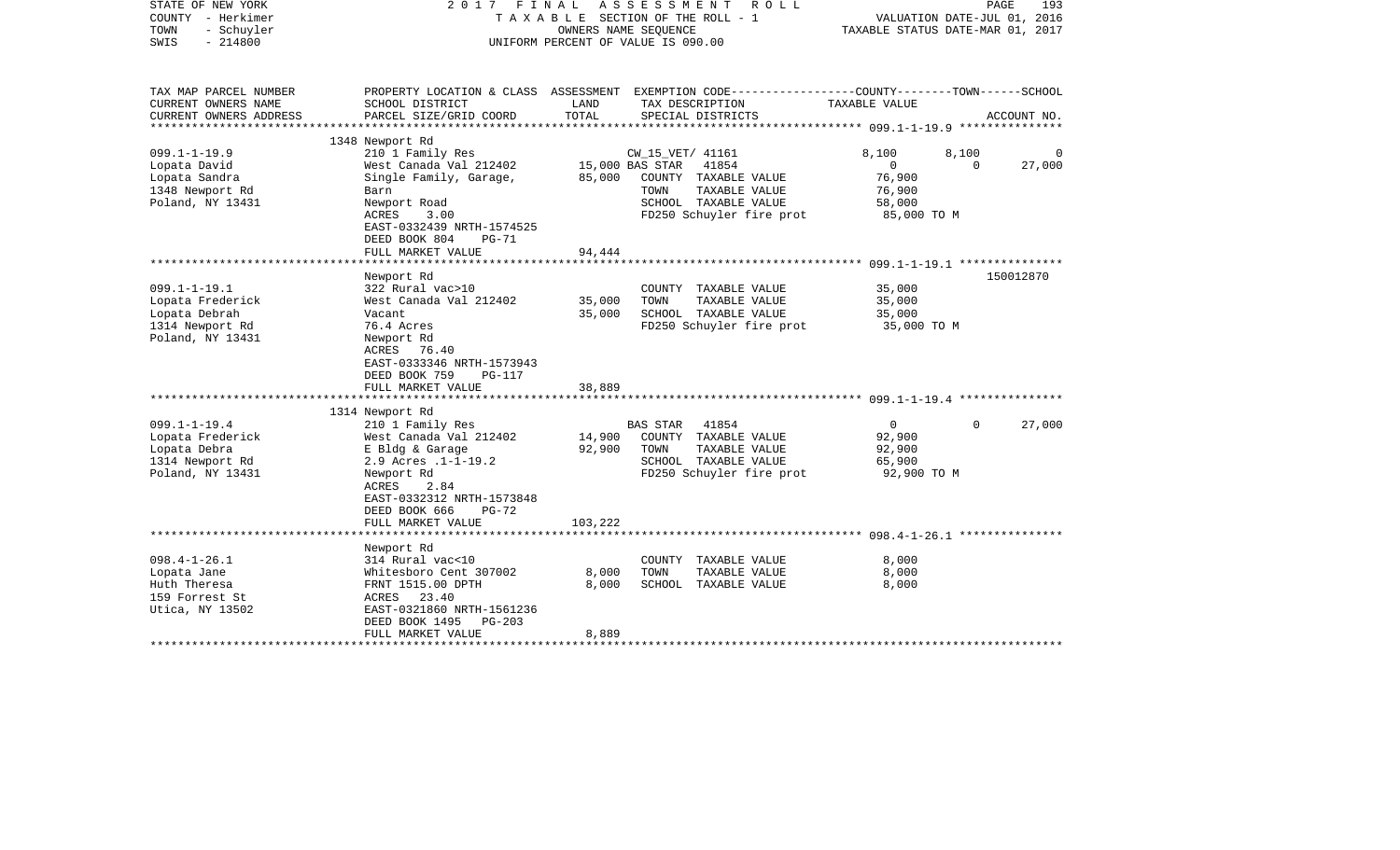| STATE OF NEW YORK<br>COUNTY - Herkimer<br>TOWN<br>- Schuyler<br>SWIS<br>$-214800$                | FINAL<br>ASSESSMENT<br>ROLL<br>2017<br>T A X A B L E SECTION OF THE ROLL - 1<br>OWNERS NAME SEQUENCE<br>UNIFORM PERCENT OF VALUE IS 090.00                                                                          |                              |                                                                                                                                                                       | TAXABLE STATUS DATE-MAR 01, 2017                                          | PAGE<br>194<br>VALUATION DATE-JUL 01, 2016 |
|--------------------------------------------------------------------------------------------------|---------------------------------------------------------------------------------------------------------------------------------------------------------------------------------------------------------------------|------------------------------|-----------------------------------------------------------------------------------------------------------------------------------------------------------------------|---------------------------------------------------------------------------|--------------------------------------------|
| TAX MAP PARCEL NUMBER<br>CURRENT OWNERS NAME<br>CURRENT OWNERS ADDRESS                           | SCHOOL DISTRICT<br>PARCEL SIZE/GRID COORD                                                                                                                                                                           | LAND<br>TOTAL                | PROPERTY LOCATION & CLASS ASSESSMENT EXEMPTION CODE---------------COUNTY-------TOWN------SCHOOL<br>TAX DESCRIPTION<br>SPECIAL DISTRICTS                               | TAXABLE VALUE                                                             | ACCOUNT NO.                                |
|                                                                                                  |                                                                                                                                                                                                                     |                              |                                                                                                                                                                       | **************** 099.1-1-76 ******************                            |                                            |
|                                                                                                  | 1267 Newport Rd                                                                                                                                                                                                     |                              |                                                                                                                                                                       |                                                                           | 150012330                                  |
| $099.1 - 1 - 76$<br>Lopata Joseph<br>Lopata Beverly<br>1267 Windfall Rd<br>Utica, NY 13502       | 210 1 Family Res<br>West Canada Val 212402<br>Bldg<br>E<br>$3 \quad 1$<br>Newport<br>ACRES<br>1.00<br>EAST-0329889 NRTH-1571636<br>DEED BOOK 00638 PG-00432                                                         | 13,500<br>56,000             | 41834<br>ENH STAR<br>COUNTY TAXABLE VALUE<br>TAXABLE VALUE<br>TOWN<br>SCHOOL TAXABLE VALUE<br>FD250 Schuyler fire prot                                                | $\overline{0}$<br>56,000<br>56,000<br>$\Omega$<br>56,000 TO M             | 56,000<br>$\Omega$                         |
|                                                                                                  | FULL MARKET VALUE                                                                                                                                                                                                   | 62,222                       |                                                                                                                                                                       |                                                                           |                                            |
|                                                                                                  |                                                                                                                                                                                                                     |                              |                                                                                                                                                                       |                                                                           | 150075115                                  |
| $099.1 - 1 - 74$<br>Lopez Alejandro<br>1140 Newport Rd<br>Utica, NY 13502                        | 1140 Newport Rd<br>210 1 Family Res<br>West Canada Val 212402<br>E Bldg.<br>$3^{\circ}$<br>1.28 Acre<br>Newport Road<br>1.28<br>ACRES<br>EAST-0329640 NRTH-1571417<br>DEED BOOK 1618<br>PG-703<br>FULL MARKET VALUE | 13,700<br>107,900<br>119,889 | 41854<br><b>BAS STAR</b><br>COUNTY TAXABLE VALUE<br>TOWN<br>TAXABLE VALUE<br>SCHOOL TAXABLE VALUE<br>FD250 Schuyler fire prot                                         | $\overline{0}$<br>107,900<br>107,900<br>80,900<br>107,900 TO M            | 27,000<br>$\Omega$                         |
|                                                                                                  | 11435 Cosby Manor Rd                                                                                                                                                                                                |                              |                                                                                                                                                                       |                                                                           | 150009720                                  |
| $104.2 - 2 - 30$<br>Lorento Furn E<br>Picente Norman J<br>11435 Cosby Mnr<br>Utica, NY 13502     | 210 1 Family Res<br>Whitesboro Cent 307002<br>Residence W/garage<br>$3 \frac{1}{3}$<br>Cosby Manor<br>FRNT 78.00 DPTH 195.00<br>EAST-0323889 NRTH-1557247<br>DEED BOOK 930<br>PG-436<br>FULL MARKET VALUE           | 8,000<br>85,000<br>94,444    | 41854<br><b>BAS STAR</b><br>COUNTY TAXABLE VALUE<br>TAXABLE VALUE<br>TOWN<br>SCHOOL TAXABLE VALUE<br>FD250 Schuyler fire prot<br>WD170 Schuyler water #2<br>1.00 UN M | $\overline{0}$<br>85,000<br>85,000<br>58,000<br>85,000 TO M<br>4,900 TO C | $\Omega$<br>27,000                         |
|                                                                                                  |                                                                                                                                                                                                                     |                              |                                                                                                                                                                       |                                                                           |                                            |
| $112.2 - 2 - 23.2$<br>Louis Robert<br>Louis Marylou<br>3571 State Route 5<br>Frankfort, NY 13340 | Off State Route 5<br>321 Abandoned ag<br>Frankfort-Schuy 212602<br>Landlocked-rear parcel<br>ACRES<br>5.60<br>EAST-0339587 NRTH-1539889<br>DEED BOOK 751<br><b>PG-330</b>                                           | 2,000<br>2,000               | COUNTY TAXABLE VALUE<br>TOWN<br>TAXABLE VALUE<br>SCHOOL TAXABLE VALUE<br>FD250 Schuyler fire prot                                                                     | 2,000<br>2,000<br>2,000<br>2,000 TO M                                     |                                            |
|                                                                                                  | FULL MARKET VALUE                                                                                                                                                                                                   | 2,222                        |                                                                                                                                                                       |                                                                           |                                            |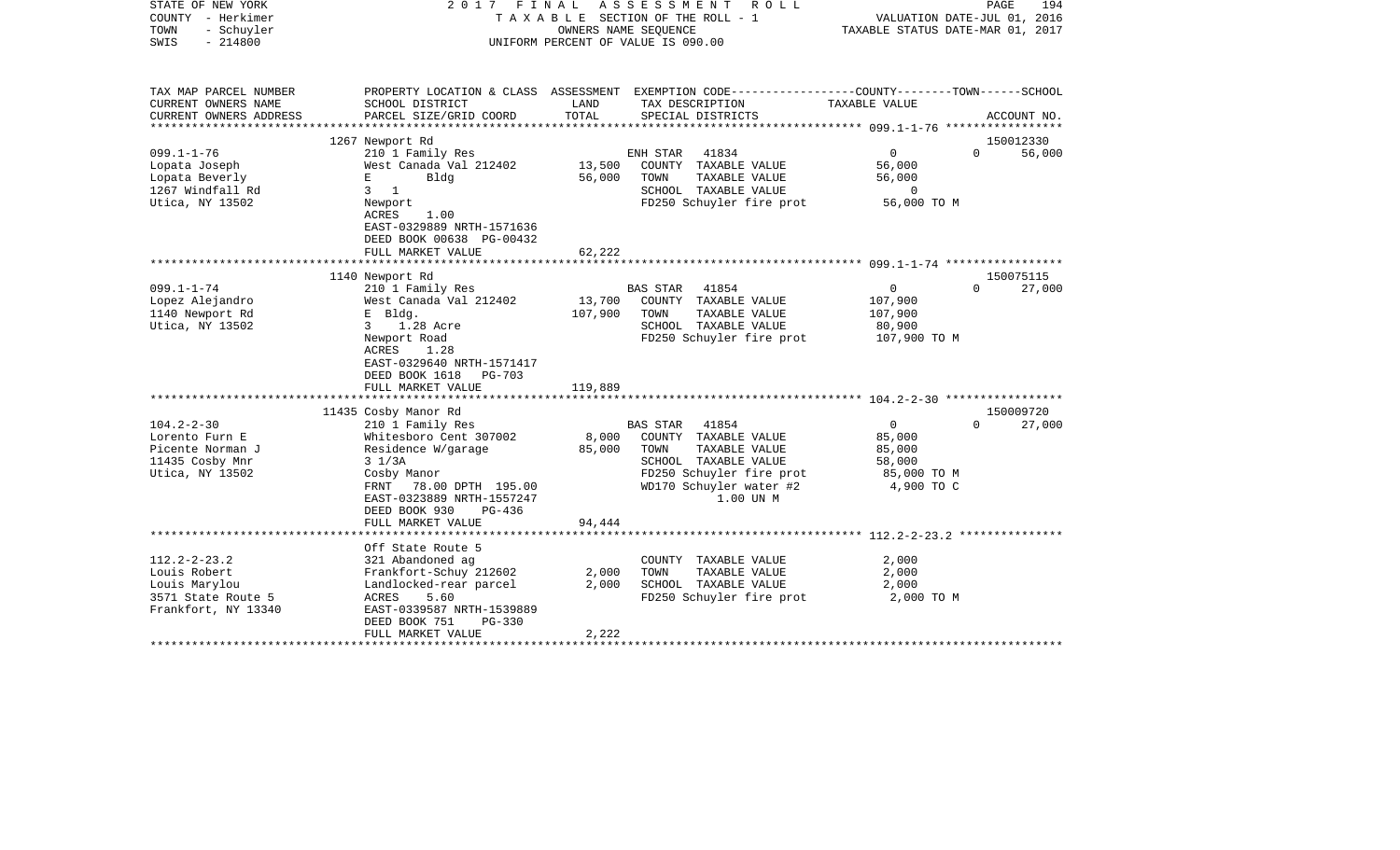| COUNTY<br>– Herkimer<br>TOWN<br>- Schuyler<br>$-214800$<br>SWIS                             |                                                                                                                                                                                                                                    | TAXABLE SECTION OF THE ROLL - 1<br>OWNERS NAME SEOUENCE<br>UNIFORM PERCENT OF VALUE IS 090.00 |                                                                                                                                                                |                                                                                          | VALUATION DATE-JUL 01, 2016<br>TAXABLE STATUS DATE-MAR 01, 2017 |  |  |
|---------------------------------------------------------------------------------------------|------------------------------------------------------------------------------------------------------------------------------------------------------------------------------------------------------------------------------------|-----------------------------------------------------------------------------------------------|----------------------------------------------------------------------------------------------------------------------------------------------------------------|------------------------------------------------------------------------------------------|-----------------------------------------------------------------|--|--|
| TAX MAP PARCEL NUMBER<br>CURRENT OWNERS NAME<br>CURRENT OWNERS ADDRESS                      | SCHOOL DISTRICT<br>PARCEL SIZE/GRID COORD                                                                                                                                                                                          | LAND<br>TOTAL                                                                                 | PROPERTY LOCATION & CLASS ASSESSMENT EXEMPTION CODE---------------COUNTY-------TOWN------SCHOOL<br>TAX DESCRIPTION<br>SPECIAL DISTRICTS                        | TAXABLE VALUE                                                                            | ACCOUNT NO.                                                     |  |  |
|                                                                                             | ***************************                                                                                                                                                                                                        | *************                                                                                 |                                                                                                                                                                | ************ 112.2-2-25 ******************                                               |                                                                 |  |  |
| $112.2 - 2 - 25$<br>Louis Robert<br>Louis Mary<br>3571 State Route 5<br>Frankfort, NY 13340 | 3571 State Route 5<br>240 Rural res<br>Frankfort-Schuy 212602<br>Bldg<br>Ν<br>3<br>8A<br>State Rd<br>ACRES 12.50<br>EAST-0338343 NRTH-1539129                                                                                      | 22,300<br>62,400                                                                              | 41834<br>ENH STAR<br>COUNTY TAXABLE VALUE<br>TOWN<br>TAXABLE VALUE<br>SCHOOL TAXABLE VALUE<br>FD250 Schuyler fire prot                                         | $\mathbf{0}$<br>62,400<br>62,400<br>3,450<br>62,400 TO M                                 | 150001710<br>$\Omega$<br>58,950                                 |  |  |
|                                                                                             | DEED BOOK 00659 PG-00814<br>FULL MARKET VALUE                                                                                                                                                                                      | 69,333                                                                                        |                                                                                                                                                                |                                                                                          |                                                                 |  |  |
| $112.2 - 2 - 19$                                                                            | Off Watkins Rd                                                                                                                                                                                                                     |                                                                                               | COUNTY TAXABLE VALUE                                                                                                                                           | 7,000                                                                                    | 150013380                                                       |  |  |
| Louis Robert E<br>3571 State Route 5<br>Frankfort, NY 13340                                 | 321 Abandoned ag<br>Frankfort-Schuy 212602<br>Vac<br>24 Acres<br>Thruway<br>ACRES<br>28.50<br>EAST-0340238 NRTH-1540624<br>DEED BOOK 792<br>PG-548<br>FULL MARKET VALUE                                                            | 7,000<br>7,000<br>7,778                                                                       | TOWN<br>TAXABLE VALUE<br>SCHOOL TAXABLE VALUE<br>FD250 Schuyler fire prot                                                                                      | 7,000<br>7,000<br>7,000 TO M                                                             |                                                                 |  |  |
|                                                                                             | ************************                                                                                                                                                                                                           |                                                                                               |                                                                                                                                                                |                                                                                          |                                                                 |  |  |
| $105.4 - 1 - 33$<br>Lowe David<br>Lowe Cynthia<br>291 Dutchtown Rd<br>Frankfort, NY 13340   | 291 Dutchtown Rd<br>210 1 Family Res<br>Frankfort-Schuy 212602<br>Bldg<br>N<br>$\overline{1}$<br>3<br>Dutchtown<br>FRNT 195.00 DPTH 274.00<br>ACRES<br>$0.99$ BANK<br>740<br>EAST-0340756 NRTH-1546745<br>DEED BOOK 694<br>$PG-34$ | 13,400<br>82,200                                                                              | 41834<br>ENH STAR<br>COUNTY TAXABLE VALUE<br>TOWN<br>TAXABLE VALUE<br>SCHOOL TAXABLE VALUE<br>FD250 Schuyler fire prot                                         | $\mathbf 0$<br>82,200<br>82,200<br>23,250<br>82,200 TO M                                 | 150001440<br>$\Omega$<br>58,950                                 |  |  |
|                                                                                             | FULL MARKET VALUE<br>************************                                                                                                                                                                                      | 91,333                                                                                        |                                                                                                                                                                |                                                                                          |                                                                 |  |  |
|                                                                                             | 356 Windfall Rd                                                                                                                                                                                                                    |                                                                                               |                                                                                                                                                                |                                                                                          | 150075069                                                       |  |  |
| $105.1 - 1 - 34$<br>Loy Claudia<br>356 Windfall Rd<br>Utica, NY 13502                       | 240 Rural res<br>Whitesboro Cent 307002<br>Residence And Barn<br>10 A<br>Windfall Rd<br>ACRES<br>10.00<br>EAST-0326212 NRTH-1556244<br>DEED BOOK 1129<br>PG-551<br>FULL MARKET VALUE                                               | 21,000<br>130,300<br>144,778                                                                  | ENH STAR<br>41834<br>COUNTY TAXABLE VALUE<br>TAXABLE VALUE<br>TOWN<br>SCHOOL TAXABLE VALUE<br>FD250 Schuyler fire prot<br>WD165 Schuyler water #4<br>1.00 UN M | $\mathbf{0}$<br>$\Omega$<br>130,300<br>130,300<br>71,350<br>130,300 TO M<br>130,300 TO C | 58,950                                                          |  |  |

PAGE 195

STATE OF NEW YORK 2 0 1 7 F I N A L A S S E S S M E N T R O L L PAGE 195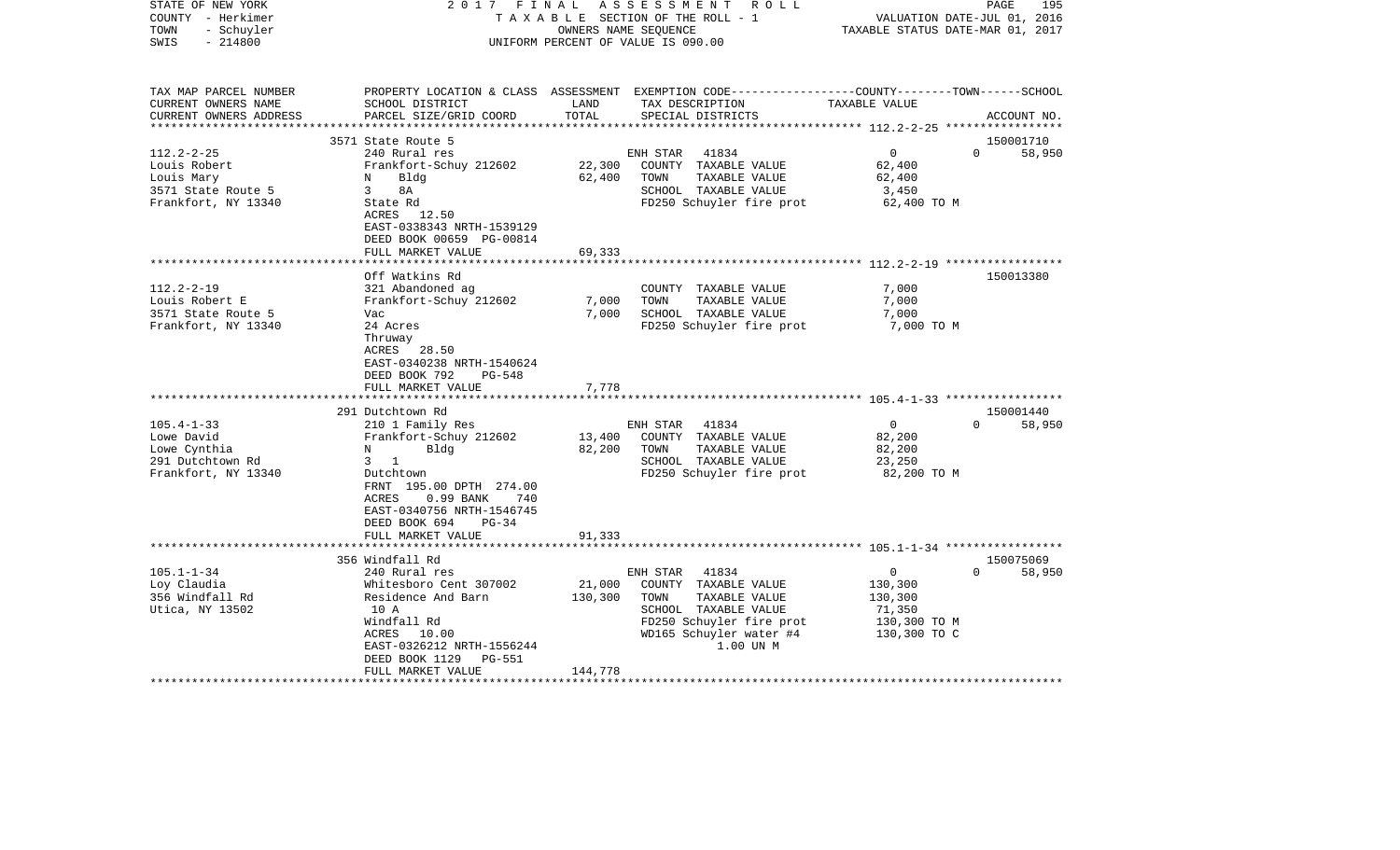| STATE OF NEW YORK         |                                                   |        | 2017 FINAL ASSESSMENT ROLL                                                                       |                                  |        | PAGE<br>196   |
|---------------------------|---------------------------------------------------|--------|--------------------------------------------------------------------------------------------------|----------------------------------|--------|---------------|
| COUNTY - Herkimer         |                                                   |        | TAXABLE SECTION OF THE ROLL - 1                                                                  | VALUATION DATE-JUL 01, 2016      |        |               |
| - Schuyler<br>TOWN        |                                                   |        | OWNERS NAME SEQUENCE                                                                             | TAXABLE STATUS DATE-MAR 01, 2017 |        |               |
| SWIS<br>$-214800$         |                                                   |        | UNIFORM PERCENT OF VALUE IS 090.00                                                               |                                  |        |               |
| TAX MAP PARCEL NUMBER     |                                                   |        | PROPERTY LOCATION & CLASS ASSESSMENT EXEMPTION CODE----------------COUNTY-------TOWN------SCHOOL |                                  |        |               |
| CURRENT OWNERS NAME       | SCHOOL DISTRICT                                   | LAND   | TAX DESCRIPTION                                                                                  | TAXABLE VALUE                    |        |               |
| CURRENT OWNERS ADDRESS    | PARCEL SIZE/GRID COORD                            | TOTAL  | SPECIAL DISTRICTS                                                                                |                                  |        | ACCOUNT NO.   |
|                           |                                                   |        |                                                                                                  |                                  |        |               |
|                           | Hawthorne Rd                                      |        |                                                                                                  |                                  |        | 150015330     |
| $099.3 - 1 - 18$          | 322 Rural vac>10                                  |        | 41730<br>AG MKTS                                                                                 | 14,328                           |        | 14,328 14,328 |
| Lucenti Anthoney J        | Whitesboro Cent 307002 22,500                     |        | COUNTY TAXABLE VALUE                                                                             | 8,172                            |        |               |
| Lucenti Janet             | Vac                                               | 22,500 | TOWN<br>TAXABLE VALUE                                                                            | 8,172                            |        |               |
| 346 Hawthorne Rd          | $2 \t20$                                          |        | SCHOOL TAXABLE VALUE                                                                             | 8,172                            |        |               |
| Utica, NY 13502           | Farm To Market                                    |        | FD250 Schuyler fire prot                                                                         | 22,500 TO M                      |        |               |
|                           | ACRES 20.00                                       |        |                                                                                                  |                                  |        |               |
| MAY BE SUBJECT TO PAYMENT | EAST-0332748 NRTH-1563645                         |        |                                                                                                  |                                  |        |               |
| UNDER AGDIST LAW TIL 2024 | DEED BOOK 1200<br>PG-611<br>FULL MARKET VALUE     | 25,000 |                                                                                                  |                                  |        |               |
|                           |                                                   |        |                                                                                                  |                                  |        |               |
|                           | Off Hawthorne Rd                                  |        |                                                                                                  |                                  |        | 150015450     |
| $099.3 - 1 - 20$          | 322 Rural vac>10                                  |        | AG MKTS 41730                                                                                    | 1,961 1,961                      |        | 1,961         |
| Lucenti Anthoney J        | Whitesboro Cent 307002 5,300 COUNTY TAXABLE VALUE |        |                                                                                                  | 3,339                            |        |               |
| Lucenti Janet             | Vac                                               |        | 5,300 TOWN<br>TAXABLE VALUE                                                                      | 3,339                            |        |               |
| 346 Hawthorne Rd          | 2 10                                              |        | SCHOOL TAXABLE VALUE                                                                             | 3,339                            |        |               |
| Utica, NY 13502           | Farm To Market                                    |        | FD250 Schuyler fire prot                                                                         | 5,300 TO M                       |        |               |
|                           | ACRES 10.00                                       |        |                                                                                                  |                                  |        |               |
| MAY BE SUBJECT TO PAYMENT | EAST-0333160 NRTH-1564389                         |        |                                                                                                  |                                  |        |               |
| UNDER AGDIST LAW TIL 2024 | DEED BOOK 1200 PG-611                             |        |                                                                                                  |                                  |        |               |
|                           | FULL MARKET VALUE                                 | 5,889  |                                                                                                  |                                  |        |               |
|                           | Hawthorne Rd                                      |        |                                                                                                  |                                  |        | 150015360     |
| $099.3 - 1 - 23$          | 322 Rural vac>10                                  |        | AG MKTS<br>41730                                                                                 | 42,212                           | 42,212 | 42,212        |
| Lucenti Anthoney J        | Whitesboro Cent 307002 59,600                     |        | COUNTY TAXABLE VALUE                                                                             | 17,388                           |        |               |
| Lucenti Janet             | Vac                                               | 59,600 | TOWN<br>TAXABLE VALUE                                                                            | 17,388                           |        |               |
| 346 Hawthorne Rd          | 76.80a                                            |        | SCHOOL TAXABLE VALUE                                                                             | 17,388                           |        |               |
| Utica, NY 13502           | Farm To Market                                    |        | FD250 Schuyler fire prot                                                                         | 59,600 TO M                      |        |               |
|                           | ACRES<br>76.80                                    |        |                                                                                                  |                                  |        |               |
| MAY BE SUBJECT TO PAYMENT | EAST-0335820 NRTH-1562425                         |        |                                                                                                  |                                  |        |               |

| UNDER AGDIST LAW TIL 2024 | DEED BOOK 1200<br>PG-611<br>FULL MARKET VALUE | 66,222                             |              |        |           |
|---------------------------|-----------------------------------------------|------------------------------------|--------------|--------|-----------|
|                           |                                               |                                    |              |        |           |
|                           | 346 Hawthorne Rd                              |                                    |              |        | 150015390 |
| $099.3 - 1 - 25.1$        | 240 Rural res                                 | 41730<br>AG MKTS                   | 29,652       | 29,652 | 29,652    |
| Lucenti Anthoney J        | Whitesboro Cent 307002                        | 41854<br>70,900 BAS STAR           |              |        | 27,000    |
| Lucenti Roxanne           | Bldg                                          | 145,200<br>TAXABLE VALUE<br>COUNTY | 115,548      |        |           |
| 346 Hawthorne Rd          | 75                                            | TOWN<br>TAXABLE VALUE              | 115,548      |        |           |
| Utica, NY 13502           | Farm To Market                                | SCHOOL<br>TAXABLE VALUE            | 88,548       |        |           |
|                           | ACRES 84.10                                   | FD250 Schuyler fire prot           | 145,200 TO M |        |           |
| MAY BE SUBJECT TO PAYMENT | EAST-0332767 NRTH-1562210                     |                                    |              |        |           |
| UNDER AGDIST LAW TIL 2024 | DEED BOOK 1200 PG-611                         |                                    |              |        |           |
|                           | FULL MARKET VALUE                             | 161,333                            |              |        |           |
|                           |                                               |                                    |              |        |           |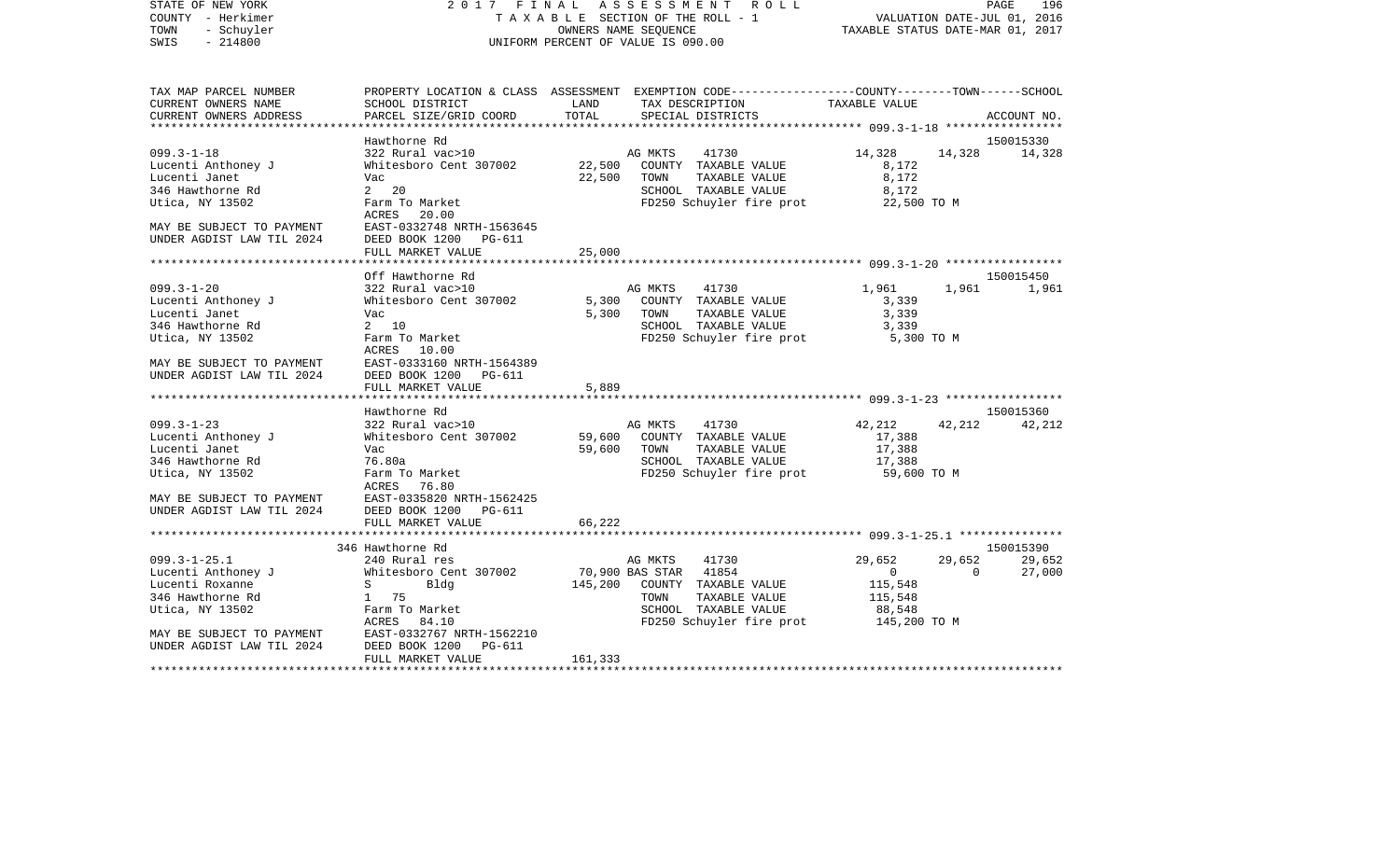| STATE OF NEW YORK<br>2017<br>FINAL<br>ASSESSMENT<br>R O L L<br>PAGE<br>COUNTY - Herkimer<br>TAXABLE SECTION OF THE ROLL - 1<br>VALUATION DATE-JUL 01, 2016<br>TOWN<br>- Schuyler<br>OWNERS NAME SEQUENCE<br>TAXABLE STATUS DATE-MAR 01, 2017<br>$-214800$<br>SWIS<br>UNIFORM PERCENT OF VALUE IS 090.00 |                                                                                                                                                                                                                                                                                                                                                                                                                                                                     |                                                                                                                                                                                                                                                                                                                            |                                                                                                                                                                                  | 197 |
|---------------------------------------------------------------------------------------------------------------------------------------------------------------------------------------------------------------------------------------------------------------------------------------------------------|---------------------------------------------------------------------------------------------------------------------------------------------------------------------------------------------------------------------------------------------------------------------------------------------------------------------------------------------------------------------------------------------------------------------------------------------------------------------|----------------------------------------------------------------------------------------------------------------------------------------------------------------------------------------------------------------------------------------------------------------------------------------------------------------------------|----------------------------------------------------------------------------------------------------------------------------------------------------------------------------------|-----|
| TAX MAP PARCEL NUMBER<br>CURRENT OWNERS NAME<br>CURRENT OWNERS ADDRESS<br>********************                                                                                                                                                                                                          | SCHOOL DISTRICT<br>PARCEL SIZE/GRID COORD                                                                                                                                                                                                                                                                                                                                                                                                                           | PROPERTY LOCATION & CLASS ASSESSMENT EXEMPTION CODE----------------COUNTY-------TOWN------SCHOOL<br>LAND<br>TAX DESCRIPTION<br>TOTAL<br>SPECIAL DISTRICTS                                                                                                                                                                  | TAXABLE VALUE<br>ACCOUNT NO.                                                                                                                                                     |     |
|                                                                                                                                                                                                                                                                                                         | 3574 State Route 5                                                                                                                                                                                                                                                                                                                                                                                                                                                  |                                                                                                                                                                                                                                                                                                                            | 150002700                                                                                                                                                                        |     |
| $112.2 - 2 - 57$<br>Luczka John M Jr<br>Luczka Phyllis F<br>3574 State Route 5<br>Frankfort, NY 13340                                                                                                                                                                                                   | 210 1 Family Res<br>Frankfort-Schuy 212602<br>Single Family Residence<br>Combined W/ 112.2-2-61<br>State                                                                                                                                                                                                                                                                                                                                                            | VET WAR CT 41121<br>13,800 ENH STAR<br>41834<br>51,900<br>COUNTY TAXABLE VALUE<br>TOWN<br>TAXABLE VALUE<br>SCHOOL TAXABLE VALUE                                                                                                                                                                                            | 7,785<br>7,785<br>$\mathbf 0$<br>51,900<br>$\Omega$<br>44,115<br>44,115<br>$\Omega$                                                                                              |     |
|                                                                                                                                                                                                                                                                                                         | <b>ACRES</b><br>1.40 BANK<br>020<br>EAST-0338100 NRTH-1538316<br>DEED BOOK 00634 PG-00201<br>FULL MARKET VALUE                                                                                                                                                                                                                                                                                                                                                      | 57,667                                                                                                                                                                                                                                                                                                                     |                                                                                                                                                                                  |     |
|                                                                                                                                                                                                                                                                                                         |                                                                                                                                                                                                                                                                                                                                                                                                                                                                     |                                                                                                                                                                                                                                                                                                                            |                                                                                                                                                                                  |     |
| $105.4 - 1 - 8$<br>Ludwig Charles<br>139 Dutchtown Rd<br>Frankfort, NY 13340<br>$105.4 - 1 - 29.1$<br>Ludwig J. Casey<br>190 Dutchtown Rd<br>Frankfort, NY 13340                                                                                                                                        | 139 Dutchtown Rd<br>210 1 Family Res<br>Frankfort-Schuy 212602<br>Bldg<br>N<br>.056<br>Dutchtown<br>FRNT 160.00 DPTH 200.00<br>EAST-0338561 NRTH-1548815<br>DEED BOOK 00632 PG-00561<br>FULL MARKET VALUE<br>190 Dutchtown Rd<br>210 1 Family Res<br>Frankfort-Schuy 212602<br>Single Family Residence<br>$200'$ x $160'$<br>Dutchtown Rd<br>FRNT 200.00 DPTH 160.00<br>ACRES<br>1.00<br>EAST-0339165 NRTH-1547853<br>DEED BOOK 1628<br>PG-698<br>FULL MARKET VALUE | <b>BAS STAR</b><br>41854<br>11,200<br>COUNTY TAXABLE VALUE<br>64,000<br>TAXABLE VALUE<br>TOWN<br>SCHOOL TAXABLE VALUE<br>FD250 Schuyler fire prot<br>71,111<br>41854<br><b>BAS STAR</b><br>13,500<br>COUNTY TAXABLE VALUE<br>62,400<br>TAXABLE VALUE<br>TOWN<br>SCHOOL TAXABLE VALUE<br>FD250 Schuyler fire prot<br>69,333 | 150012960<br>0<br>27,000<br>$\Omega$<br>64,000<br>64,000<br>37,000<br>64,000 TO M<br>150013020<br>$\mathbf 0$<br>27,000<br>$\Omega$<br>62,400<br>62,400<br>35,400<br>62,400 TO M |     |
|                                                                                                                                                                                                                                                                                                         | ********************                                                                                                                                                                                                                                                                                                                                                                                                                                                |                                                                                                                                                                                                                                                                                                                            |                                                                                                                                                                                  |     |
| $105.4 - 1 - 7$<br>Ludwig James W<br>Ludwig Susan<br>325 Dutchtown Rd<br>Frankfort, NY 13340<br>MAY BE SUBJECT TO PAYMENT<br>UNDER AGDIST LAW TIL 2024                                                                                                                                                  | Dutchtown Rd<br>100 Agricultural<br>Frankfort-Schuy 212602<br>N<br>Vac<br>42.4<br>2<br>Dutchtown<br>ACRES<br>38.10<br>EAST-0339605 NRTH-1550122<br>DEED BOOK 817<br><b>PG-581</b><br>FULL MARKET VALUE                                                                                                                                                                                                                                                              | 41730<br>AG MKTS<br>42,900<br>COUNTY TAXABLE VALUE<br>42,900<br>TOWN<br>TAXABLE VALUE<br>SCHOOL TAXABLE VALUE<br>FD250 Schuyler fire prot<br>47,667                                                                                                                                                                        | 150012990<br>25,708<br>25,708<br>25,708<br>17,192<br>17,192<br>17,192<br>42,900 TO M                                                                                             |     |
| **********************                                                                                                                                                                                                                                                                                  | FRNT 285.00 DPTH                                                                                                                                                                                                                                                                                                                                                                                                                                                    | FD250 Schuyler fire prot                                                                                                                                                                                                                                                                                                   | 51,900 TO M                                                                                                                                                                      |     |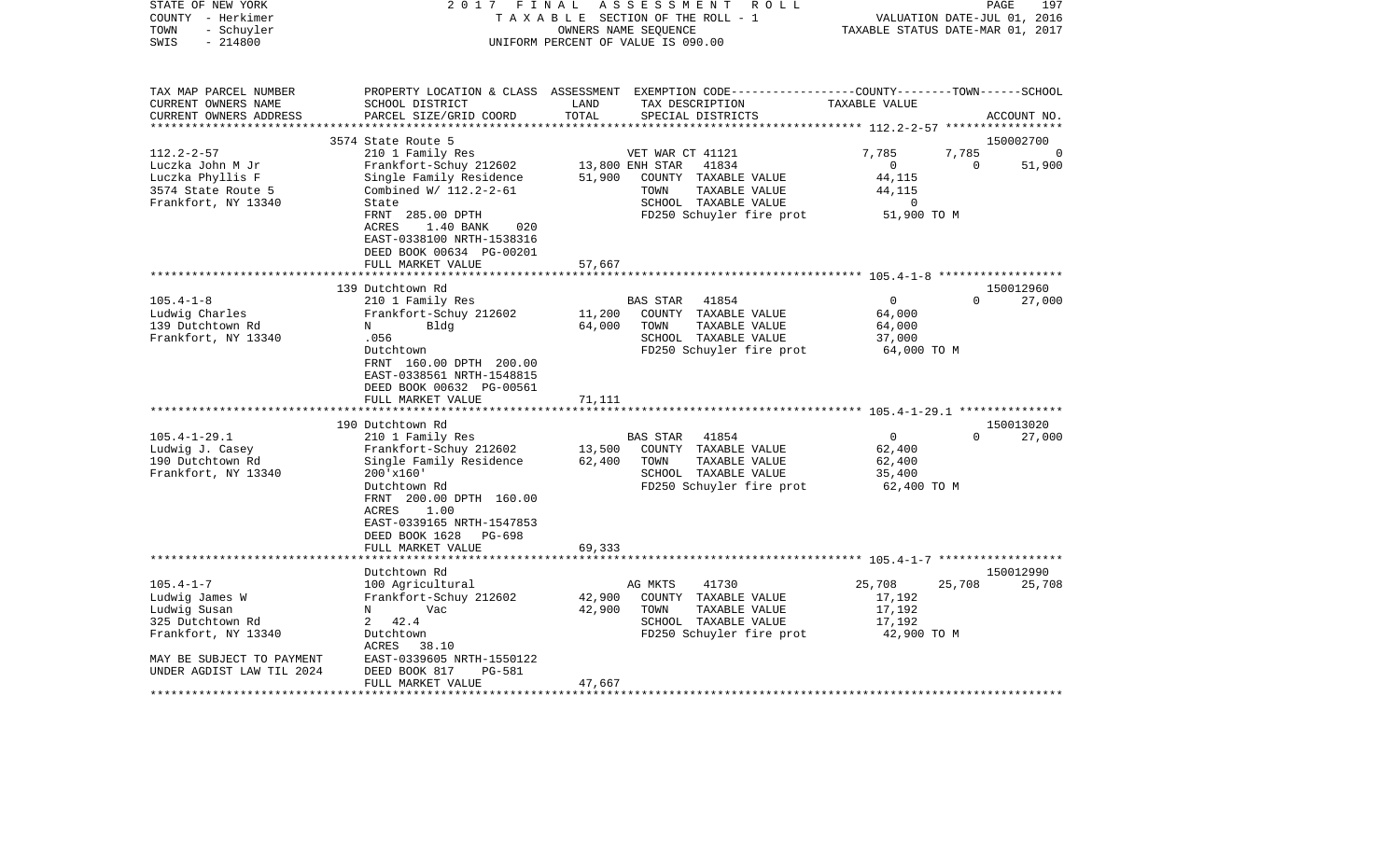| STATE OF NEW YORK<br>COUNTY - Herkimer<br>- Schuyler<br>TOWN<br>$-214800$<br>SWIS |                                            | 2017 FINAL ASSESSMENT<br>ROLL<br>T A X A B L E SECTION OF THE ROLL - 1<br>OWNERS NAME SEOUENCE<br>UNIFORM PERCENT OF VALUE IS 090.00 |                                                                                                  |                                               |             | PAGE<br>198<br>VALUATION DATE-JUL 01, 2016<br>TAXABLE STATUS DATE-MAR 01, 2017 |
|-----------------------------------------------------------------------------------|--------------------------------------------|--------------------------------------------------------------------------------------------------------------------------------------|--------------------------------------------------------------------------------------------------|-----------------------------------------------|-------------|--------------------------------------------------------------------------------|
|                                                                                   |                                            |                                                                                                                                      |                                                                                                  |                                               |             |                                                                                |
| TAX MAP PARCEL NUMBER                                                             |                                            | LAND                                                                                                                                 | PROPERTY LOCATION & CLASS ASSESSMENT EXEMPTION CODE----------------COUNTY-------TOWN------SCHOOL |                                               |             |                                                                                |
| CURRENT OWNERS NAME<br>CURRENT OWNERS ADDRESS                                     | SCHOOL DISTRICT<br>PARCEL SIZE/GRID COORD  | TOTAL                                                                                                                                | TAX DESCRIPTION<br>SPECIAL DISTRICTS                                                             | TAXABLE VALUE                                 |             | ACCOUNT NO.                                                                    |
|                                                                                   |                                            | ***************                                                                                                                      |                                                                                                  | **************** 105.4-1-29.2 *************** |             |                                                                                |
|                                                                                   | 325 Dutchtown Rd                           |                                                                                                                                      |                                                                                                  |                                               |             |                                                                                |
| $105.4 - 1 - 29.2$                                                                | 112 Dairy farm                             |                                                                                                                                      | AG MKTS<br>41730                                                                                 | 17,575                                        | 17,575      | 17,575                                                                         |
| Ludwig James W                                                                    | Frankfort-Schuy 212602                     |                                                                                                                                      | 41854<br>113,300 BAS STAR                                                                        | $\mathsf{O}$                                  | $\Omega$    | 27,000                                                                         |
| Ludwig Susan                                                                      | Building & Trailer                         | 202,500                                                                                                                              | COUNTY TAXABLE VALUE                                                                             | 184,925                                       |             |                                                                                |
| 325 Dutchtown Rd                                                                  | 214.a 2 Silos On 6000                      |                                                                                                                                      | TOWN<br>TAXABLE VALUE                                                                            | 184,925                                       |             |                                                                                |
| Frankfort, NY 13340                                                               | Combined $W/105.4-1-7$<br>ACRES 214.40     |                                                                                                                                      | SCHOOL TAXABLE VALUE                                                                             | 157,925                                       |             |                                                                                |
| MAY BE SUBJECT TO PAYMENT                                                         | EAST-0342165 NRTH-1547835                  |                                                                                                                                      | FD250 Schuyler fire prot                                                                         | 202,500 ТО М                                  |             |                                                                                |
| UNDER AGDIST LAW TIL 2024                                                         | DEED BOOK 817<br>PG-581                    |                                                                                                                                      |                                                                                                  |                                               |             |                                                                                |
|                                                                                   | FULL MARKET VALUE                          | 225,000                                                                                                                              |                                                                                                  |                                               |             |                                                                                |
|                                                                                   | ******************                         |                                                                                                                                      |                                                                                                  |                                               |             |                                                                                |
|                                                                                   | Watkins & Baum Rd                          |                                                                                                                                      |                                                                                                  |                                               |             | 150010200                                                                      |
| $112.2 - 1 - 20.1$                                                                | 120 Field crops                            |                                                                                                                                      | AG MKTS<br>41730                                                                                 | 15,204                                        | 15,204      | 15,204                                                                         |
| Ludwig James W                                                                    | Frankfort-Schuy 212602                     | 33,300                                                                                                                               | COUNTY TAXABLE VALUE                                                                             | 18,096                                        |             |                                                                                |
| Ludwig Susan                                                                      | Bldg                                       | 33,300                                                                                                                               | TAXABLE VALUE<br>TOWN                                                                            | 18,096                                        |             |                                                                                |
| 325 Dutchtown Rd                                                                  | 62 Acres                                   |                                                                                                                                      | SCHOOL TAXABLE VALUE                                                                             | 18,096                                        |             |                                                                                |
| Frankfort, NY 13440                                                               | Watkins                                    |                                                                                                                                      | FD250 Schuyler fire prot                                                                         | 33,300 TO M                                   |             |                                                                                |
|                                                                                   | ACRES 36.50                                |                                                                                                                                      |                                                                                                  |                                               |             |                                                                                |
| MAY BE SUBJECT TO PAYMENT                                                         | EAST-0342564 NRTH-0017954                  |                                                                                                                                      |                                                                                                  |                                               |             |                                                                                |
| UNDER AGDIST LAW TIL 2024                                                         | DEED BOOK 1632<br>PG-672                   |                                                                                                                                      |                                                                                                  |                                               |             |                                                                                |
|                                                                                   | FULL MARKET VALUE                          | 37,000                                                                                                                               | ******************************* 112.2-1-22.1 ***************                                     |                                               |             |                                                                                |
|                                                                                   | Baum north side Rd                         |                                                                                                                                      |                                                                                                  |                                               |             |                                                                                |
| $112.2 - 1 - 22.1$                                                                | 105 Vac farmland                           |                                                                                                                                      | AG MKTS<br>41730                                                                                 | 4,845                                         | 4,845       | 150010230<br>4,845                                                             |
| Ludwig James W                                                                    | Frankfort-Schuy 212602                     | 34,600                                                                                                                               | COUNTY TAXABLE VALUE                                                                             | 29,755                                        |             |                                                                                |
| Ludwig Susan                                                                      | Vac                                        | 34,600                                                                                                                               | TOWN<br>TAXABLE VALUE                                                                            | 29,755                                        |             |                                                                                |
| 325 Dutchtown Rd                                                                  | 2 103.5 Acres                              |                                                                                                                                      | SCHOOL TAXABLE VALUE                                                                             | 29,755                                        |             |                                                                                |
| Frankfort, NY 13440                                                               | Baum Rd                                    |                                                                                                                                      | FD250 Schuyler fire prot                                                                         | 34,600 TO M                                   |             |                                                                                |
|                                                                                   | ACRES<br>84.00                             |                                                                                                                                      |                                                                                                  |                                               |             |                                                                                |
| MAY BE SUBJECT TO PAYMENT                                                         | EAST-0345593 NRTH-1543514                  |                                                                                                                                      |                                                                                                  |                                               |             |                                                                                |
| UNDER AGDIST LAW TIL 2024                                                         | DEED BOOK 1632<br>PG-672                   |                                                                                                                                      |                                                                                                  |                                               |             |                                                                                |
|                                                                                   | FULL MARKET VALUE                          | 38,444                                                                                                                               |                                                                                                  |                                               |             |                                                                                |
|                                                                                   | ***********************                    |                                                                                                                                      |                                                                                                  |                                               |             |                                                                                |
|                                                                                   | 281 Dutchtown Rd                           |                                                                                                                                      |                                                                                                  |                                               |             | 150008400                                                                      |
| $105.4 - 1 - 34$                                                                  | 210 1 Family Res                           |                                                                                                                                      | VET COM CT 41131                                                                                 | 13,500                                        | 13,500      | 0                                                                              |
| Ludwig Robert H                                                                   | Frankfort-Schuy 212602                     |                                                                                                                                      | 13,500 ENH STAR<br>41834                                                                         | $\mathbf{0}$                                  | $\mathbf 0$ | 58,950                                                                         |
| Ludwig Patricia A                                                                 | Bldg<br>N                                  | 62,900                                                                                                                               | COUNTY TAXABLE VALUE                                                                             | 49,400                                        |             |                                                                                |
| 281 Dutchtown Rd                                                                  | 1 Acre                                     |                                                                                                                                      | TAXABLE VALUE<br>TOWN                                                                            | 49,400                                        |             |                                                                                |
| Frankfort, NY 13340                                                               | Dutchtown Rd                               |                                                                                                                                      | SCHOOL TAXABLE VALUE                                                                             | 3,950                                         |             |                                                                                |
|                                                                                   | ACRES<br>1.00<br>EAST-0340647 NRTH-1546858 |                                                                                                                                      | FD250 Schuyler fire prot                                                                         | 62,900 TO M                                   |             |                                                                                |
|                                                                                   | DEED BOOK 680<br>PG-771                    |                                                                                                                                      |                                                                                                  |                                               |             |                                                                                |
|                                                                                   | FULL MARKET VALUE                          | 69,889                                                                                                                               |                                                                                                  |                                               |             |                                                                                |
|                                                                                   |                                            |                                                                                                                                      |                                                                                                  |                                               |             |                                                                                |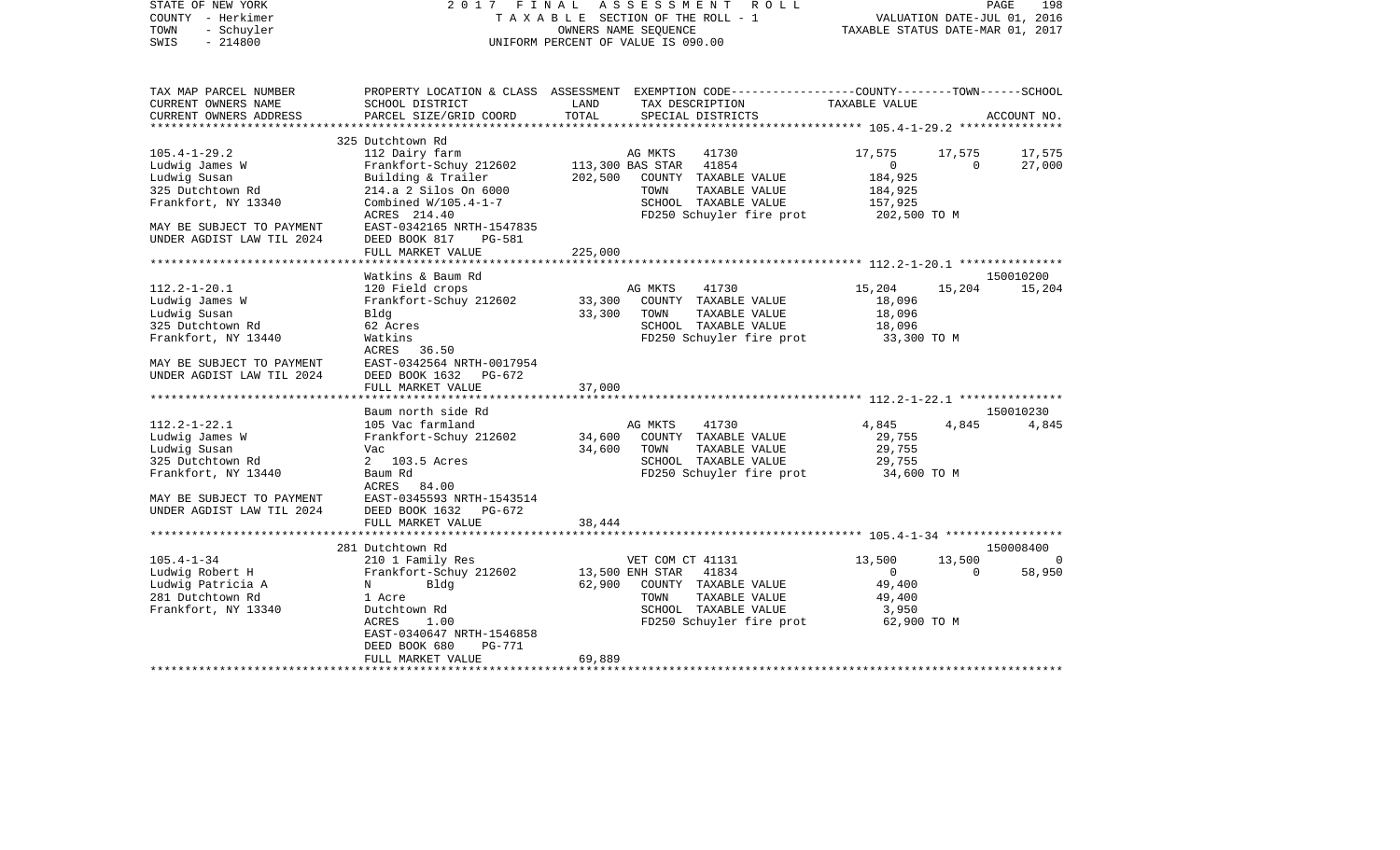| STATE OF NEW YORK<br>COUNTY - Herkimer<br>- Schuyler<br>TOWN<br>$-214800$<br>SWIS | 2017                                                                                                                                                                                                                           | FINAL<br>ASSESSMENT ROLL<br>TAXABLE SECTION OF THE ROLL - 1<br>OWNERS NAME SEQUENCE<br>UNIFORM PERCENT OF VALUE IS 090.00 |                                                                                                                        |                                                           | 199<br>PAGE<br>VALUATION DATE-JUL 01, 2016<br>TAXABLE STATUS DATE-MAR 01, 2017 |
|-----------------------------------------------------------------------------------|--------------------------------------------------------------------------------------------------------------------------------------------------------------------------------------------------------------------------------|---------------------------------------------------------------------------------------------------------------------------|------------------------------------------------------------------------------------------------------------------------|-----------------------------------------------------------|--------------------------------------------------------------------------------|
| TAX MAP PARCEL NUMBER<br>CURRENT OWNERS NAME                                      | SCHOOL DISTRICT                                                                                                                                                                                                                | LAND                                                                                                                      | PROPERTY LOCATION & CLASS ASSESSMENT EXEMPTION CODE----------------COUNTY-------TOWN------SCHOOL<br>TAX DESCRIPTION    | TAXABLE VALUE                                             |                                                                                |
| CURRENT OWNERS ADDRESS                                                            | PARCEL SIZE/GRID COORD                                                                                                                                                                                                         | TOTAL                                                                                                                     | SPECIAL DISTRICTS                                                                                                      |                                                           | ACCOUNT NO.                                                                    |
|                                                                                   | 741 Bush Rd                                                                                                                                                                                                                    |                                                                                                                           |                                                                                                                        |                                                           |                                                                                |
| $105.2 - 2 - 8$                                                                   | 240 Rural res                                                                                                                                                                                                                  |                                                                                                                           | 41854<br>BAS STAR                                                                                                      | $\mathbf 0$                                               | 150021150<br>27,000<br>$\Omega$                                                |
| Ludwig Robert M<br>741 Bush Rd<br>Frankfort, NY 13340                             | Frankfort-Schuy 212602<br>Bldg<br>$3 \frac{1}{8}$<br>Bush                                                                                                                                                                      | 17,100<br>62,000                                                                                                          | COUNTY TAXABLE VALUE<br>TAXABLE VALUE<br>TOWN<br>SCHOOL TAXABLE VALUE<br>FD250 Schuyler fire prot                      | 62,000<br>62,000<br>35,000<br>62,000 TO M                 |                                                                                |
|                                                                                   | FRNT 402.50 DPTH<br>ACRES 15.00<br>EAST-0344527 NRTH-1559361<br>DEED BOOK 1338 PG-156<br>FULL MARKET VALUE                                                                                                                     | 68,889                                                                                                                    |                                                                                                                        |                                                           |                                                                                |
|                                                                                   | 446 Carder Ln                                                                                                                                                                                                                  |                                                                                                                           |                                                                                                                        |                                                           | 150075113                                                                      |
| $105.3 - 1 - 29$<br>Ludwig Timothy<br>446 Carder Ln<br>Frankfort, NY 13340        | 210 1 Family Res<br>Frankfort-Schuy 212602<br>S Vacant<br>1 Acre<br>2<br>Carder Lane<br>ACRES<br>1.00<br>EAST-0333438 NRTH-1547465<br>DEED BOOK 808<br>$PG-364$                                                                | 13,500<br>78,400                                                                                                          | 41854<br>BAS STAR<br>COUNTY TAXABLE VALUE<br>TAXABLE VALUE<br>TOWN<br>SCHOOL TAXABLE VALUE<br>FD250 Schuyler fire prot | $\mathsf{O}$<br>78,400<br>78,400<br>51,400<br>78,400 TO M | 27,000<br>$\Omega$                                                             |
|                                                                                   | FULL MARKET VALUE                                                                                                                                                                                                              | 87,111                                                                                                                    |                                                                                                                        |                                                           |                                                                                |
| $099.3 - 1 - 48.3$<br>Lupini Lori<br>107 Skyview Ln<br>Utica, NY 13502-9730       | *************************<br>107 Skyview Ln<br>210 1 Family Res<br>Whitesboro Cent 307002<br>Single Family Residence A<br>Att Garage<br>Newport Road<br>ACRES<br>1.06<br>EAST-0324296 NRTH-1564569<br>DEED BOOK 1121<br>PG-173 | 13,600<br>236,000                                                                                                         | COUNTY TAXABLE VALUE<br>TAXABLE VALUE<br>TOWN<br>SCHOOL TAXABLE VALUE<br>FD250 Schuyler fire prot                      | 236,000<br>236,000<br>236,000<br>236,000 TO M             |                                                                                |
|                                                                                   | FULL MARKET VALUE                                                                                                                                                                                                              | 262,222                                                                                                                   |                                                                                                                        |                                                           |                                                                                |
| $099.3 - 4 - 7.2$<br>Lupini Lori<br>107 Skyview Ln<br>Utica, NY 13502-9730        | Skyview Ln<br>314 Rural vac<10<br>Whitesboro Cent 307002<br>90.00 DPTH 230.00<br>FRNT<br>EAST-0324418 NRTH-1564519<br>DEED BOOK 1121<br><b>PG-173</b><br>FULL MARKET VALUE                                                     | 3,000<br>3,000<br>3,333                                                                                                   | COUNTY TAXABLE VALUE<br>TAXABLE VALUE<br>TOWN<br>SCHOOL TAXABLE VALUE<br>FD250 Schuyler fire prot                      | 3,000<br>3,000<br>3,000<br>3,000 TO M                     |                                                                                |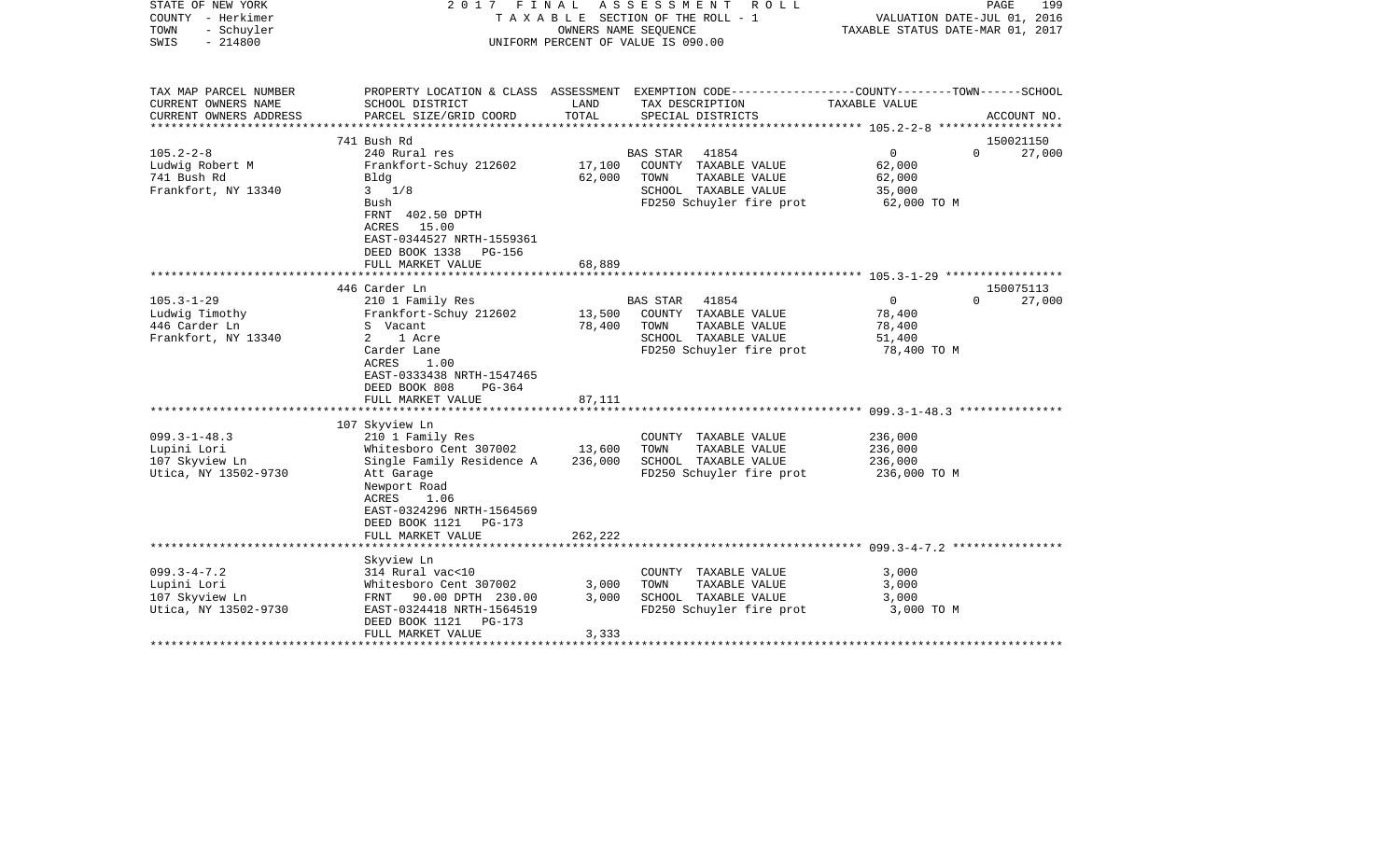| STATE OF NEW YORK<br>COUNTY - Herkimer<br>TOWN<br>- Schuyler           | 2017                                                 | FINAL<br>OWNERS NAME SEQUENCE | A S S E S S M E N T R O L L<br>TAXABLE SECTION OF THE ROLL - 1 | 200<br>PAGE<br>VALUATION DATE-JUL 01, 2016<br>TAXABLE STATUS DATE-MAR 01, 2017                                                  |  |
|------------------------------------------------------------------------|------------------------------------------------------|-------------------------------|----------------------------------------------------------------|---------------------------------------------------------------------------------------------------------------------------------|--|
| $-214800$<br>SWIS                                                      |                                                      |                               | UNIFORM PERCENT OF VALUE IS 090.00                             |                                                                                                                                 |  |
| TAX MAP PARCEL NUMBER<br>CURRENT OWNERS NAME<br>CURRENT OWNERS ADDRESS | SCHOOL DISTRICT<br>PARCEL SIZE/GRID COORD            | LAND<br>TOTAL                 | TAX DESCRIPTION<br>SPECIAL DISTRICTS                           | PROPERTY LOCATION & CLASS ASSESSMENT EXEMPTION CODE---------------COUNTY-------TOWN------SCHOOL<br>TAXABLE VALUE<br>ACCOUNT NO. |  |
|                                                                        |                                                      | * * * * * * * * * * * * * *   |                                                                |                                                                                                                                 |  |
| $099.3 - 1 - 48.12$                                                    | Newport Rd<br>322 Rural vac>10                       |                               | COUNTY TAXABLE VALUE                                           | 150011400<br>20,000                                                                                                             |  |
| Lupini Lori M                                                          | Whitesboro Cent 307002                               | 20,000                        | TOWN<br>TAXABLE VALUE                                          | 20,000                                                                                                                          |  |
| 107 Skyview Ln                                                         | Single Family Residence                              | 20,000                        | SCHOOL TAXABLE VALUE                                           | 20,000                                                                                                                          |  |
| Utica, NY 13502                                                        | 60.00 DPTH<br>FRNT                                   |                               | FD250 Schuyler fire prot                                       | 20,000 TO M                                                                                                                     |  |
|                                                                        | ACRES 18.20                                          |                               |                                                                |                                                                                                                                 |  |
|                                                                        | EAST-0325488 NRTH-1564305                            |                               |                                                                |                                                                                                                                 |  |
|                                                                        | DEED BOOK 1253<br>PG-615<br>FULL MARKET VALUE        | 22,222                        |                                                                |                                                                                                                                 |  |
|                                                                        | ******************                                   |                               |                                                                |                                                                                                                                 |  |
|                                                                        | Skyview Ln                                           |                               |                                                                |                                                                                                                                 |  |
| $099.3 - 4 - 1$                                                        | 283 Res w/Comuse                                     |                               | COUNTY TAXABLE VALUE                                           | 187,500                                                                                                                         |  |
| Lupini Lori M                                                          | Whitesboro Cent 307002                               | 7,500                         | TAXABLE VALUE<br>TOWN                                          | 187,500                                                                                                                         |  |
| 107 Skyview Ln                                                         | Inspection found                                     | 187,500                       | SCHOOL TAXABLE VALUE                                           | 187,500                                                                                                                         |  |
| Utica, NY 13502                                                        | comm kitchen bar bath 2nd                            |                               | FD250 Schuyler fire prot                                       | 187,500 TO M                                                                                                                    |  |
|                                                                        | 4 stall gar office cellar<br>FRNT 210.00 DPTH 230.00 |                               |                                                                |                                                                                                                                 |  |
|                                                                        | EAST-0324548 NRTH-1564440                            |                               |                                                                |                                                                                                                                 |  |
|                                                                        | DEED BOOK 1203 PG-197                                |                               |                                                                |                                                                                                                                 |  |
|                                                                        | FULL MARKET VALUE                                    | 208,333                       |                                                                |                                                                                                                                 |  |
|                                                                        |                                                      |                               |                                                                |                                                                                                                                 |  |
|                                                                        | Skyview Ln                                           |                               |                                                                |                                                                                                                                 |  |
| $099.3 - 4 - 2$                                                        | 314 Rural vac<10                                     |                               | COUNTY TAXABLE VALUE<br>TOWN                                   | 7,500                                                                                                                           |  |
| Lupini Lori M<br>107 Skyview Ln                                        | Whitesboro Cent 307002<br>FRNT 200.00 DPTH 230.00    | 7,500<br>7,500                | TAXABLE VALUE<br>SCHOOL TAXABLE VALUE                          | 7,500<br>7,500                                                                                                                  |  |
| Utica, NY 13502                                                        | EAST-0324713 NRTH-1564334                            |                               | FD250 Schuyler fire prot                                       | 7,500 TO M                                                                                                                      |  |
|                                                                        | DEED BOOK 1203<br>$PG-202$                           |                               |                                                                |                                                                                                                                 |  |
|                                                                        | FULL MARKET VALUE                                    | 8,333                         |                                                                |                                                                                                                                 |  |
|                                                                        |                                                      |                               |                                                                | *********************** 099.3-4-6 *******************                                                                           |  |
|                                                                        | Skyview Ln                                           |                               |                                                                |                                                                                                                                 |  |
| $099.3 - 4 - 6$                                                        | 314 Rural vac<10                                     |                               | COUNTY TAXABLE VALUE                                           | 8,100                                                                                                                           |  |
| Lupini Lori M<br>107 Skyview Ln                                        | Whitesboro Cent 307002<br>FRNT 320.00 DPTH           | 8,100<br>8,100                | TOWN<br>TAXABLE VALUE<br>SCHOOL TAXABLE VALUE                  | 8,100<br>8,100                                                                                                                  |  |
| Utica, NY 13502                                                        | ACRES<br>1.80                                        |                               | FD250 Schuyler fire prot                                       | 8,100 TO M                                                                                                                      |  |
|                                                                        | EAST-0324446 NRTH-1564167                            |                               |                                                                |                                                                                                                                 |  |
|                                                                        | DEED BOOK 1253<br>PG-620                             |                               |                                                                |                                                                                                                                 |  |
|                                                                        | FULL MARKET VALUE                                    | 9,000                         |                                                                |                                                                                                                                 |  |
|                                                                        |                                                      |                               |                                                                |                                                                                                                                 |  |
|                                                                        | Skyview Ln                                           |                               |                                                                |                                                                                                                                 |  |
| $099.3 - 4 - 7.1$<br>Lupini Lori M                                     | 314 Rural vac<10<br>Whitesboro Cent 307002           | 3,200                         | COUNTY TAXABLE VALUE<br>TAXABLE VALUE<br>TOWN                  | 3,200<br>3,200                                                                                                                  |  |
| 107 Skyview Ln                                                         | FRNT 90.00 DPTH 242.00                               | 3,200                         | SCHOOL TAXABLE VALUE                                           | 3,200                                                                                                                           |  |
| Utica, NY 13502                                                        | EAST-0324282 NRTH-1564290                            |                               | FD250 Schuyler fire prot                                       | 3,200 TO M                                                                                                                      |  |
|                                                                        | DEED BOOK 1253<br>PG-620                             |                               |                                                                |                                                                                                                                 |  |
|                                                                        | FULL MARKET VALUE                                    | 3,556                         |                                                                |                                                                                                                                 |  |
| *************************                                              | *************************                            | ************                  |                                                                |                                                                                                                                 |  |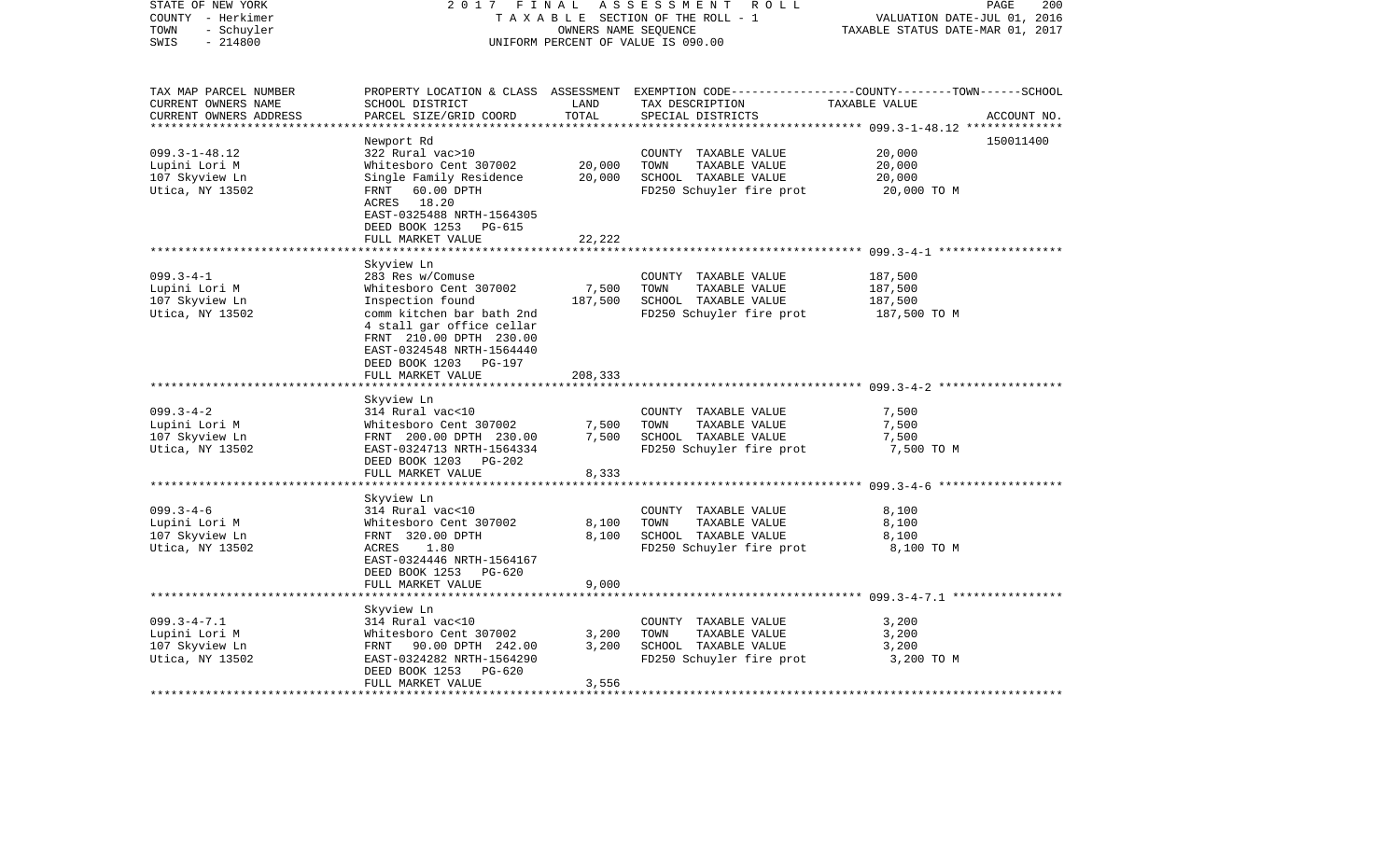| STATE OF NEW YORK<br>COUNTY - Herkimer<br>TOWN<br>- Schuyler<br>$-214800$<br>SWIS         | 2017 FINAL ASSESSMENT<br>R O L L<br>TAXABLE SECTION OF THE ROLL - 1<br>OWNERS NAME SEQUENCE<br>UNIFORM PERCENT OF VALUE IS 090.00                                                                             |                            |                                                                                                                   | VALUATION DATE-JUL 01, 2016<br>TAXABLE STATUS DATE-MAR 01, 2017 | PAGE<br>201        |
|-------------------------------------------------------------------------------------------|---------------------------------------------------------------------------------------------------------------------------------------------------------------------------------------------------------------|----------------------------|-------------------------------------------------------------------------------------------------------------------|-----------------------------------------------------------------|--------------------|
| TAX MAP PARCEL NUMBER<br>CURRENT OWNERS NAME                                              | SCHOOL DISTRICT                                                                                                                                                                                               | LAND                       | PROPERTY LOCATION & CLASS ASSESSMENT EXEMPTION CODE---------------COUNTY-------TOWN-----SCHOOL<br>TAX DESCRIPTION | TAXABLE VALUE                                                   |                    |
| CURRENT OWNERS ADDRESS<br>***********************                                         | PARCEL SIZE/GRID COORD                                                                                                                                                                                        | TOTAL                      | SPECIAL DISTRICTS                                                                                                 |                                                                 | ACCOUNT NO.        |
| $099.1 - 1 - 17.2$<br>Lust Family Trust<br>Lust Betty<br>1101 Maple St<br>Utica, NY 13502 | Tanner Rd<br>210 1 Family Res<br>West Canada Val 212402<br>Single Family Res W/att G<br>detached barn & fence 20<br>Tanner Road<br>FRNT 180.00 DPTH 205.00<br>BANK<br>720                                     | 12,200<br>78,000           | COUNTY TAXABLE VALUE<br>TOWN<br>TAXABLE VALUE<br>SCHOOL TAXABLE VALUE<br>FD250 Schuyler fire prot                 | 78,000<br>78,000<br>78,000<br>78,000 TO M                       |                    |
|                                                                                           | EAST-0333759 NRTH-1576913<br>DEED BOOK 1370 PG-451<br>FULL MARKET VALUE                                                                                                                                       | 86,667                     |                                                                                                                   |                                                                 |                    |
| $112.2 - 3 - 31.2$                                                                        | 124 Watkins Rd<br>210 1 Family Res                                                                                                                                                                            |                            | BAS STAR 41854                                                                                                    | $\overline{0}$                                                  | 27,000<br>$\Omega$ |
| Luther George III<br>124 Watkins Rd<br>Frankfort, NY 13340                                | Frankfort-Schuy 212602<br>Single Family Residence<br>FRNT 169.00 DPTH<br>ACRES 1.00<br>EAST-0340080 NRTH-1537625                                                                                              | 13,500<br>150,000          | COUNTY TAXABLE VALUE<br>TAXABLE VALUE<br>TOWN<br>SCHOOL TAXABLE VALUE<br>FD250 Schuyler fire prot                 | 150,000<br>150,000<br>123,000<br>150,000 TO M                   |                    |
|                                                                                           | FULL MARKET VALUE                                                                                                                                                                                             | 166,667                    |                                                                                                                   |                                                                 |                    |
| $112.2 - 3 - 31.1$<br>Luther George J<br>3693 State Route 5<br>Frankfort, NY 13340        | 3676 State Route 5<br>455 Dealer-prod.<br>Frankfort-Schuy 212602<br>Sales/repair Building<br>FRNT 411.00 DPTH<br>ACRES<br>5.00<br>EAST-0340072 NRTH-1537202<br>DEED BOOK 817<br>PG-220<br>FULL MARKET VALUE   | 28,500<br>85,000<br>94,444 | COUNTY TAXABLE VALUE<br>TOWN<br>TAXABLE VALUE<br>SCHOOL TAXABLE VALUE<br>FD250 Schuyler fire prot                 | 85,000<br>85,000<br>85,000<br>85,000 TO M                       | 150013200          |
|                                                                                           | ***********************                                                                                                                                                                                       |                            |                                                                                                                   |                                                                 |                    |
| $112.2 - 3 - 18$<br>Luther George J III<br>124 Watkins Rd<br>Frankfort, NY 13340          | Off Watkins Rd<br>321 Abandoned ag<br>Frankfort-Schuy 212602<br>N Vac Ag Ex Ld 5A<br>2 <sub>5</sub><br>Thruway<br>ACRES<br>5.00<br>EAST-0341085 NRTH-1537622<br>DEED BOOK 1622<br>PG-502<br>FULL MARKET VALUE | 2,600<br>2,600<br>2,889    | COUNTY TAXABLE VALUE<br>TAXABLE VALUE<br>TOWN<br>SCHOOL TAXABLE VALUE<br>FD250 Schuyler fire prot                 | 2,600<br>2,600<br>2,600<br>2,600 TO M                           | 150009570          |
|                                                                                           | **********************                                                                                                                                                                                        |                            |                                                                                                                   |                                                                 |                    |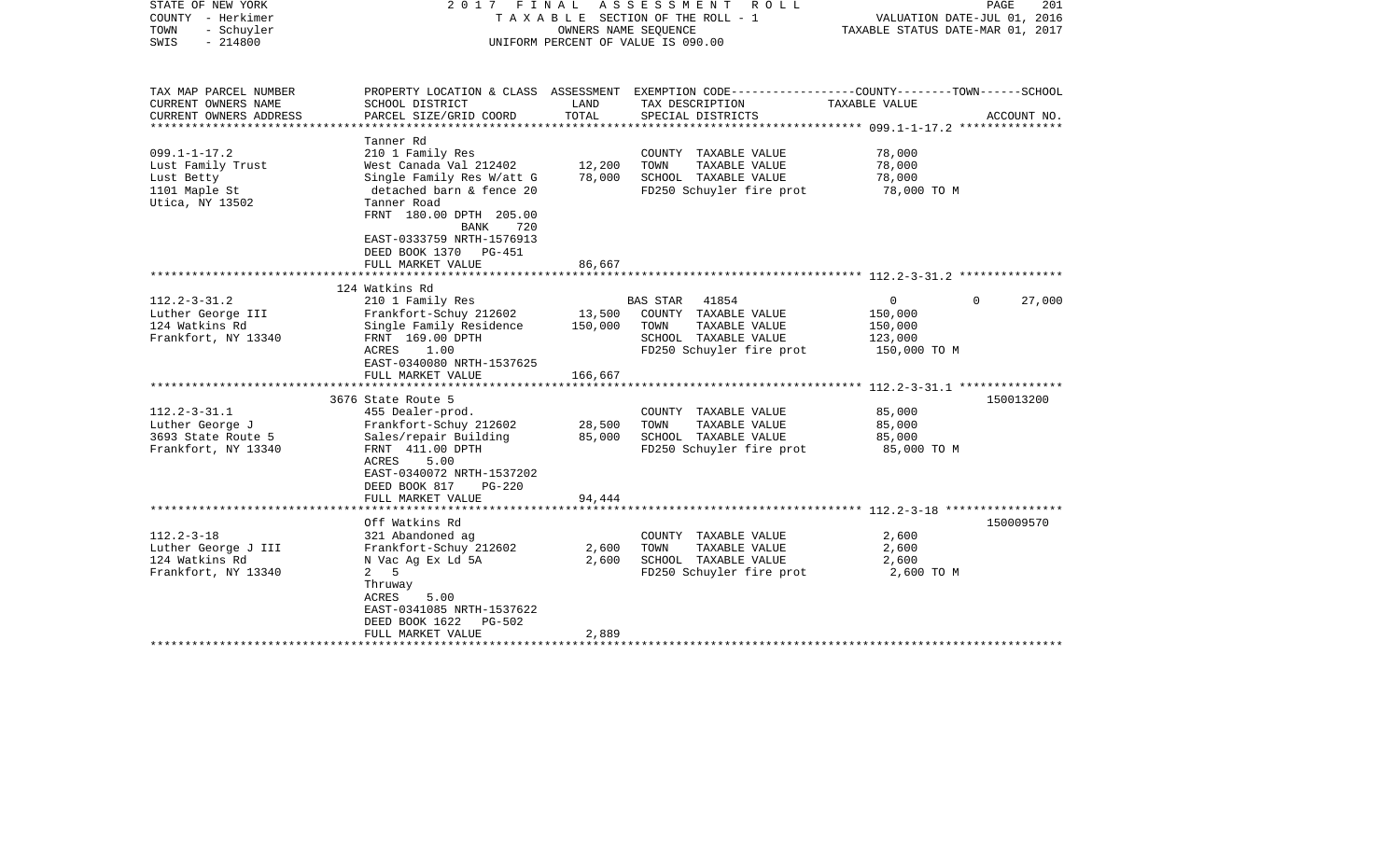| STATE OF NEW YORK<br>COUNTY - Herkimer<br>TOWN<br>- Schuyler<br>$-214800$<br>SWIS                | 2017 FINAL ASSESSMENT<br>ROLL ROLL<br>TAXABLE SECTION OF THE ROLL - 1<br>OWNERS NAME SEQUENCE<br>UNIFORM PERCENT OF VALUE IS 090.00                                              |                         |                                                                                                   |                                                                                                                                |  |  | PAGE<br>202<br>VALUATION DATE-JUL 01, 2016<br>TAXABLE STATUS DATE-MAR 01, 2017 |
|--------------------------------------------------------------------------------------------------|----------------------------------------------------------------------------------------------------------------------------------------------------------------------------------|-------------------------|---------------------------------------------------------------------------------------------------|--------------------------------------------------------------------------------------------------------------------------------|--|--|--------------------------------------------------------------------------------|
| TAX MAP PARCEL NUMBER<br>CURRENT OWNERS NAME<br>CURRENT OWNERS ADDRESS<br>********************** | SCHOOL DISTRICT<br>PARCEL SIZE/GRID COORD<br>*********************                                                                                                               | LAND<br>TOTAL           | TAX DESCRIPTION<br>SPECIAL DISTRICTS                                                              | PROPERTY LOCATION & CLASS ASSESSMENT EXEMPTION CODE---------------COUNTY-------TOWN-----SCHOOL<br>TAXABLE VALUE<br>ACCOUNT NO. |  |  |                                                                                |
| $112.2 - 3 - 25.1$<br>Luther George J III<br>124 Watkins Rd<br>Frankfort, NY 13340               | State Route 5<br>314 Rural vac<10<br>Frankfort-Schuy 212602<br>N Vacant<br>7.20 Acres<br>State<br>7.20<br>ACRES<br>EAST-0340864 NRTH-1536822<br>DEED BOOK 1622<br>PG-502         | 12,500<br>12,500        | COUNTY TAXABLE VALUE<br>TOWN<br>TAXABLE VALUE<br>SCHOOL TAXABLE VALUE<br>FD250 Schuyler fire prot | 150007890<br>12,500<br>12,500<br>12,500<br>12,500 TO M                                                                         |  |  |                                                                                |
|                                                                                                  | FULL MARKET VALUE                                                                                                                                                                | 13,889                  |                                                                                                   |                                                                                                                                |  |  |                                                                                |
| $112.2 - 3 - 26.2$<br>Luther George J III<br>124 Watkins Rd<br>Frankfort, NY 13340               | Off Route 5<br>105 Vac farmland<br>Frankfort-Schuy 212602<br>N Vacant<br>4.87 A<br>4.87<br>ACRES<br>EAST-0340787 NRTH-1537236<br>DEED BOOK 1622<br>$PG-502$<br>FULL MARKET VALUE | 8,800<br>8,800<br>9,778 | COUNTY TAXABLE VALUE<br>TOWN<br>TAXABLE VALUE<br>SCHOOL TAXABLE VALUE<br>FD250 Schuyler fire prot | 8,800<br>8,800<br>8,800<br>8,800 TO M                                                                                          |  |  |                                                                                |
|                                                                                                  | 3707 State Route 5                                                                                                                                                               |                         |                                                                                                   | 150009480                                                                                                                      |  |  |                                                                                |
| $112.2 - 3 - 27$<br>Luther George J III<br>124 Watkins Rd<br>Frankfort, NY 13340                 | 240 Rural res<br>Frankfort-Schuy 212602<br>Bldg Ag Ex Ld 26A<br>27ac<br>ACRES 27.00<br>EAST-0340240 NRTH-1536915<br>DEED BOOK 1622 PG-502                                        | 29,500<br>84,800        | COUNTY TAXABLE VALUE<br>TOWN<br>TAXABLE VALUE<br>SCHOOL TAXABLE VALUE<br>FD250 Schuyler fire prot | 84,800<br>84,800<br>84,800<br>84,800 TO M                                                                                      |  |  |                                                                                |
|                                                                                                  | FULL MARKET VALUE                                                                                                                                                                | 94,222                  |                                                                                                   |                                                                                                                                |  |  |                                                                                |
|                                                                                                  |                                                                                                                                                                                  |                         |                                                                                                   |                                                                                                                                |  |  |                                                                                |
| $112.2 - 3 - 31.3$<br>Luther George J III<br>124 Watkins Rd<br>Frankfort, NY 13340               | Watkins Rd<br>314 Rural vac<10<br>Frankfort-Schuy 212602<br>Vacant<br>FRNT 169.00 DPTH<br>1.00<br>ACRES<br>EAST-0339988 NRTH-1537467<br>DEED BOOK 1324<br><b>PG-70</b>           | 8,000<br>8,000          | COUNTY TAXABLE VALUE<br>TOWN<br>TAXABLE VALUE<br>SCHOOL TAXABLE VALUE<br>FD250 Schuyler fire prot | 8,000<br>8,000<br>8,000<br>8,000 TO M                                                                                          |  |  |                                                                                |
|                                                                                                  | FULL MARKET VALUE                                                                                                                                                                | 8,889                   |                                                                                                   |                                                                                                                                |  |  |                                                                                |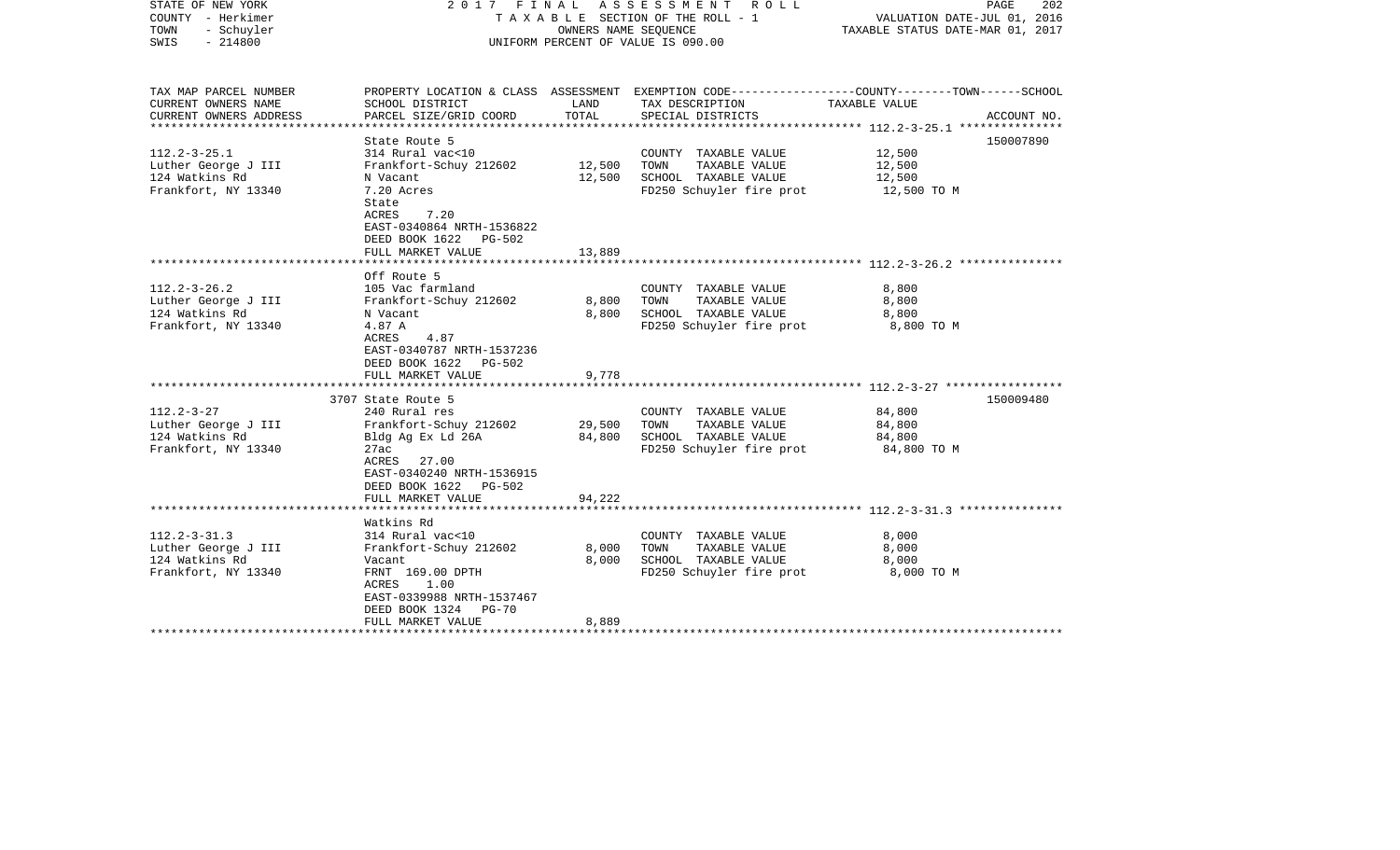| STATE OF NEW YORK<br>COUNTY - Herkimer<br>- Schuyler<br>TOWN<br>$-214800$<br>SWIS                 | 2017 FINAL                                                                                                          | OWNERS NAME SEQUENCE | ASSESSMENT<br>R O L L<br>TAXABLE SECTION OF THE ROLL - 1<br>UNIFORM PERCENT OF VALUE IS 090.00                                          | VALUATION DATE-JUL 01, 2016<br>TAXABLE STATUS DATE-MAR 01, 2017 | PAGE<br>203                     |
|---------------------------------------------------------------------------------------------------|---------------------------------------------------------------------------------------------------------------------|----------------------|-----------------------------------------------------------------------------------------------------------------------------------------|-----------------------------------------------------------------|---------------------------------|
| TAX MAP PARCEL NUMBER<br>CURRENT OWNERS NAME<br>CURRENT OWNERS ADDRESS<br>*********************** | SCHOOL DISTRICT<br>PARCEL SIZE/GRID COORD                                                                           | LAND<br>TOTAL        | PROPERTY LOCATION & CLASS ASSESSMENT EXEMPTION CODE---------------COUNTY-------TOWN------SCHOOL<br>TAX DESCRIPTION<br>SPECIAL DISTRICTS | TAXABLE VALUE                                                   | ACCOUNT NO.                     |
|                                                                                                   | 3693 State Route 5                                                                                                  |                      |                                                                                                                                         |                                                                 | 150013230                       |
| $112.2 - 3 - 28$                                                                                  | 210 1 Family Res                                                                                                    |                      | CW_15_VET/ 41161                                                                                                                        | 8,100<br>8,100                                                  | $\Omega$                        |
| Luther George Jr                                                                                  | Frankfort-Schuy 212602                                                                                              | 9,200 ENH STAR       | 41834                                                                                                                                   | $\mathbf 0$                                                     | 58,950<br>$\Omega$              |
| 3693 State Route 5                                                                                | Bldg<br>N                                                                                                           | 78,000               | COUNTY TAXABLE VALUE                                                                                                                    | 69,900                                                          |                                 |
| Frankfort, NY 13340                                                                               | $3 \frac{1}{2}$                                                                                                     |                      | TOWN<br>TAXABLE VALUE                                                                                                                   | 69,900                                                          |                                 |
|                                                                                                   | State                                                                                                               |                      | SCHOOL TAXABLE VALUE                                                                                                                    | 19,050                                                          |                                 |
|                                                                                                   | FRNT 125.00 DPTH 220.00<br>0.50<br>ACRES                                                                            |                      | FD250 Schuyler fire prot                                                                                                                | 78,000 TO M                                                     |                                 |
|                                                                                                   | EAST-0340087 NRTH-1537048                                                                                           |                      |                                                                                                                                         |                                                                 |                                 |
|                                                                                                   | DEED BOOK 702<br><b>PG-874</b>                                                                                      |                      |                                                                                                                                         |                                                                 |                                 |
|                                                                                                   | FULL MARKET VALUE                                                                                                   | 86,667               |                                                                                                                                         |                                                                 |                                 |
|                                                                                                   |                                                                                                                     |                      |                                                                                                                                         |                                                                 |                                 |
|                                                                                                   | 3687 State Route 5                                                                                                  |                      |                                                                                                                                         |                                                                 | 150013140                       |
| $112.2 - 3 - 29$                                                                                  | 210 1 Family Res                                                                                                    |                      | COUNTY TAXABLE VALUE                                                                                                                    | 57,600                                                          |                                 |
| Luther George Jr                                                                                  | Frankfort-Schuy 212602                                                                                              | 10,400               | TOWN<br>TAXABLE VALUE                                                                                                                   | 57,600                                                          |                                 |
| 3693 State Route 5<br>Frankfort, NY 13340                                                         | Bldg<br>N<br>$3 \t11/2$                                                                                             | 57,600               | SCHOOL TAXABLE VALUE<br>FD250 Schuyler fire prot                                                                                        | 57,600<br>57,600 TO M                                           |                                 |
|                                                                                                   | State<br>FRNT 153.00 DPTH 185.00<br>EAST-0339949 NRTH-1537114<br>DEED BOOK 00579 PG-00165                           |                      |                                                                                                                                         |                                                                 |                                 |
|                                                                                                   | FULL MARKET VALUE                                                                                                   | 64,000               |                                                                                                                                         |                                                                 |                                 |
|                                                                                                   | Off Dyke Rd                                                                                                         |                      |                                                                                                                                         |                                                                 | 150009210                       |
| $104.2 - 1 - 43$                                                                                  | 322 Rural vac>10                                                                                                    |                      | COUNTY TAXABLE VALUE                                                                                                                    | 6,000                                                           |                                 |
| Lutz Daniel J                                                                                     | Whitesboro Cent 307002                                                                                              | 6,000                | TOWN<br>TAXABLE VALUE                                                                                                                   | 6,000                                                           |                                 |
| 255 Ramblewood Dr                                                                                 | No Rd Vac                                                                                                           | 6,000                | SCHOOL TAXABLE VALUE                                                                                                                    | 6,000                                                           |                                 |
| Utica, NY 13502                                                                                   | reduced 2011 GR<br>Between Canal & River<br>20.20<br>ACRES<br>EAST-0314715 NRTH-1553053<br>DEED BOOK 1543<br>PG-696 |                      | FD250 Schuyler fire prot                                                                                                                | 6,000 TO M                                                      |                                 |
|                                                                                                   | FULL MARKET VALUE                                                                                                   | 6,667                |                                                                                                                                         |                                                                 |                                 |
|                                                                                                   |                                                                                                                     |                      |                                                                                                                                         |                                                                 |                                 |
| $104.7 - 2 - 26$                                                                                  | 275 Woods Ln                                                                                                        |                      | <b>BAS STAR</b><br>41854                                                                                                                | $\mathbf{0}$                                                    | 150007560<br>27,000<br>$\Omega$ |
| Lynch Living Trust                                                                                | 220 2 Family Res<br>Whitesboro Cent 307002                                                                          | 15,400               | COUNTY TAXABLE VALUE                                                                                                                    | 99,500                                                          |                                 |
| Daniel & Helen Lynch                                                                              | W 1355 Bldg                                                                                                         | 99,500               | TAXABLE VALUE<br>TOWN                                                                                                                   | 99,500                                                          |                                 |
| 275 Woods Ln                                                                                      | 2 Family Residence                                                                                                  |                      | SCHOOL TAXABLE VALUE                                                                                                                    | 72,500                                                          |                                 |
| Utica, NY 13502                                                                                   | Woods Lane                                                                                                          |                      | FD250 Schuyler fire prot                                                                                                                | 99,500 TO M                                                     |                                 |
|                                                                                                   | 3.50<br>ACRES                                                                                                       |                      | WD170 Schuyler water #2                                                                                                                 | 99,500 TO C                                                     |                                 |
|                                                                                                   | EAST-0317993 NRTH-1558737                                                                                           |                      | 1.00 UN M                                                                                                                               |                                                                 |                                 |
|                                                                                                   | DEED BOOK 1389<br>PG-511                                                                                            |                      |                                                                                                                                         |                                                                 |                                 |
|                                                                                                   | FULL MARKET VALUE                                                                                                   | 110,556              |                                                                                                                                         |                                                                 |                                 |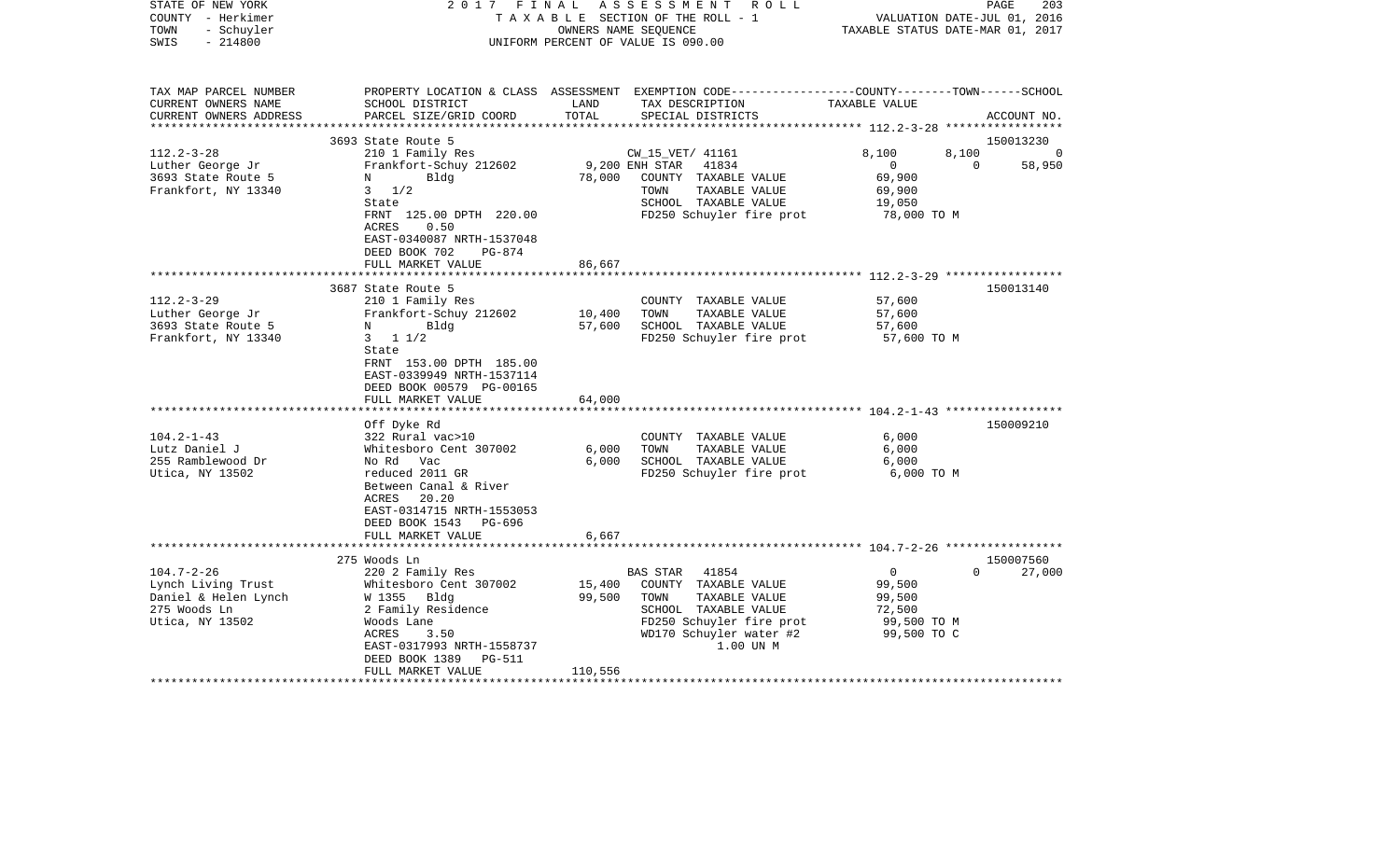| STATE OF NEW YORK<br>COUNTY - Herkimer<br>- Schuyler<br>TOWN<br>$-214800$<br>SWIS                    | 2017 FINAL                                                                                                                                                                         |                     | A S S E S S M E N T<br>R O L L<br>TAXABLE SECTION OF THE ROLL - 1<br>OWNERS NAME SEQUENCE<br>UNIFORM PERCENT OF VALUE IS 090.00                                      | VALUATION DATE-JUL 01, 2016<br>TAXABLE STATUS DATE-MAR 01, 2017         | PAGE           | 204         |
|------------------------------------------------------------------------------------------------------|------------------------------------------------------------------------------------------------------------------------------------------------------------------------------------|---------------------|----------------------------------------------------------------------------------------------------------------------------------------------------------------------|-------------------------------------------------------------------------|----------------|-------------|
| TAX MAP PARCEL NUMBER<br>CURRENT OWNERS NAME<br>CURRENT OWNERS ADDRESS                               | SCHOOL DISTRICT<br>PARCEL SIZE/GRID COORD                                                                                                                                          | LAND<br>TOTAL       | PROPERTY LOCATION & CLASS ASSESSMENT EXEMPTION CODE---------------COUNTY-------TOWN------SCHOOL<br>TAX DESCRIPTION<br>SPECIAL DISTRICTS                              | TAXABLE VALUE                                                           |                | ACCOUNT NO. |
| ***************                                                                                      |                                                                                                                                                                                    |                     |                                                                                                                                                                      | ********************* 112.2-3-4 *******************                     |                |             |
|                                                                                                      | 243 Watkins Rd                                                                                                                                                                     |                     |                                                                                                                                                                      |                                                                         |                | 150021180   |
| $112.2 - 3 - 4$<br>Lyubezhanin Sergey<br>Lyubezhanin Zhanna<br>243 Watkins Rd<br>Frankfort, NY 13340 | 210 1 Family Res<br>Frankfort-Schuy 212602<br>Single Family Residence<br>FRNT 231.00 DPTH 251.00<br>ACRES<br>0.83<br>EAST-0340898 NRTH-1539757<br>DEED BOOK 1241 PG-932            | 12,000<br>78,000    | BAS STAR<br>41854<br>COUNTY TAXABLE VALUE<br>TAXABLE VALUE<br>TOWN<br>SCHOOL TAXABLE VALUE<br>FD250 Schuyler fire prot                                               | $\overline{0}$<br>78,000<br>78,000<br>51,000<br>78,000 TO M             | $\Omega$       | 27,000      |
|                                                                                                      | FULL MARKET VALUE                                                                                                                                                                  | 86,667              |                                                                                                                                                                      |                                                                         |                |             |
|                                                                                                      |                                                                                                                                                                                    |                     |                                                                                                                                                                      |                                                                         |                |             |
|                                                                                                      | Bush Rd                                                                                                                                                                            |                     |                                                                                                                                                                      |                                                                         |                |             |
| $105.2 - 2 - 7$<br>MacMaster Marc<br>MacMaster Jessica<br>86 Windebank Ln<br>Minoa, NY 13116         | 322 Rural vac>10<br>Frankfort-Schuy 212602<br>Valley View lot 7<br>Land & Lakes sub<br>reduced 2011 GR<br>FRNT 367.00 DPTH<br>ACRES 15.00<br>EAST-0344054 NRTH-1559093             | 39,000<br>39,000    | COUNTY TAXABLE VALUE<br>TOWN<br>TAXABLE VALUE<br>SCHOOL TAXABLE VALUE<br>FD250 Schuyler fire prot                                                                    | 39,000<br>39,000<br>39,000<br>39,000 TO M                               |                |             |
|                                                                                                      | DEED BOOK 1579 PG-847                                                                                                                                                              |                     |                                                                                                                                                                      |                                                                         |                |             |
|                                                                                                      | FULL MARKET VALUE                                                                                                                                                                  | 43,333<br>********* | ***************************** 112.2-2-32 *****************                                                                                                           |                                                                         |                |             |
|                                                                                                      | 128 Grove Ln                                                                                                                                                                       |                     |                                                                                                                                                                      |                                                                         |                | 150013530   |
| $112.2 - 2 - 32$                                                                                     | 210 1 Family Res                                                                                                                                                                   |                     | VET WAR CT 41121                                                                                                                                                     | 8,100                                                                   | 8,100          | $\sim$ 0    |
| Macomber Gloria                                                                                      | Frankfort-Schuy 212602                                                                                                                                                             |                     | 8,200 AGED-ALL<br>41800                                                                                                                                              | 25,700                                                                  | 25,700         | 29,750      |
| 128 Grove Ln<br>Frankfort, NY 13340                                                                  | Single Family Residence<br>FRNT 135.00 DPTH 120.00<br>EAST-0337288 NRTH-1541099<br>DEED BOOK 712<br>$PG-254$<br>FULL MARKET VALUE                                                  |                     | 59,500 ENH STAR 41834<br>COUNTY TAXABLE VALUE<br>TOWN<br>TAXABLE VALUE<br>SCHOOL TAXABLE VALUE<br>66,111 FD250 Schuyler fire prot                                    | $\overline{0}$<br>25,700<br>25,700<br>$\mathbf{0}$<br>59,500 TO M       | $\overline{0}$ | 29,750      |
|                                                                                                      |                                                                                                                                                                                    |                     |                                                                                                                                                                      |                                                                         |                |             |
|                                                                                                      | 312 Newport Rd                                                                                                                                                                     |                     |                                                                                                                                                                      |                                                                         |                | 150023400   |
| $104.2 - 1 - 65.1$                                                                                   | 210 1 Family Res                                                                                                                                                                   |                     | VET WAR CT 41121                                                                                                                                                     | 8,100                                                                   | 8,100          |             |
| Madeira Joseph<br>Madeira Frances<br>312 Newport Rd<br>Utica, NY 13502                               | Whitesboro Cent 307002<br>Single Family Residence<br>$1/4$ Acre<br>Newport Rd<br>FRNT 114.00 DPTH 160.00<br>0.44<br>ACRES<br>EAST-0320527 NRTH-1558008<br>DEED BOOK 744<br>$PG-98$ | 126,400             | 8,700 ENH STAR<br>41834<br>COUNTY TAXABLE VALUE<br>TOWN<br>TAXABLE VALUE<br>SCHOOL TAXABLE VALUE<br>FD250 Schuyler fire prot<br>WD170 Schuyler water #2<br>1.00 UN M | $\circ$<br>118,300<br>118,300<br>67,450<br>126,400 TO M<br>126,400 TO C | $\Omega$       | 58,950      |
|                                                                                                      | FULL MARKET VALUE                                                                                                                                                                  | 140,444             |                                                                                                                                                                      |                                                                         |                |             |
|                                                                                                      |                                                                                                                                                                                    |                     |                                                                                                                                                                      |                                                                         |                |             |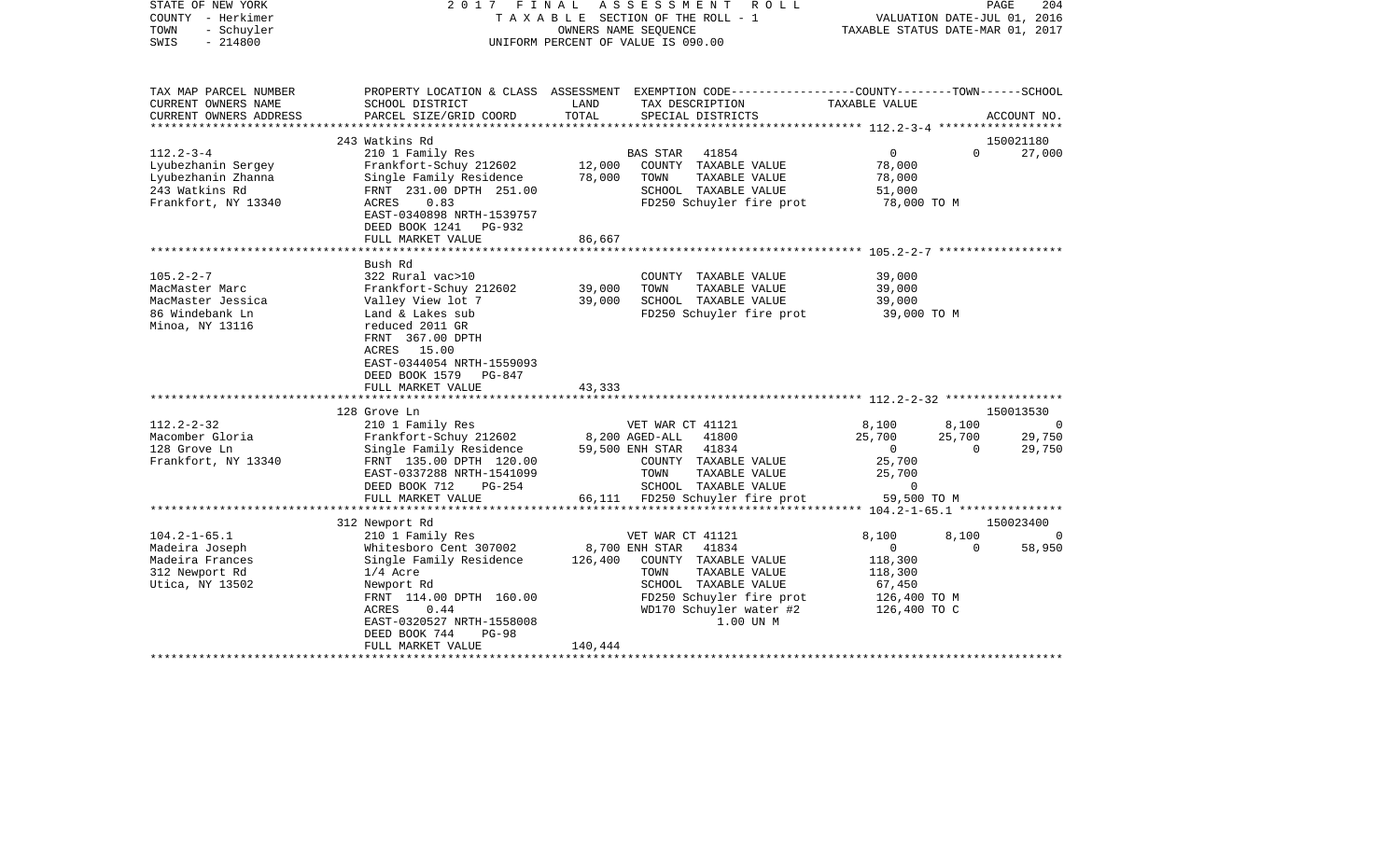| STATE OF NEW YORK<br>COUNTY - Herkimer<br>- Schuyler<br>TOWN<br>$-214800$<br>SWIS                                                                   | 2017 FINAL                                                                                                                                                                                                                                    | OWNERS NAME SEQUENCE           | ASSESSMENT<br>R O L L<br>TAXABLE SECTION OF THE ROLL - 1<br>UNIFORM PERCENT OF VALUE IS 090.00                                            | VALUATION DATE-JUL 01, 2016<br>TAXABLE STATUS DATE-MAR 01, 2017             | PAGE<br>205 |
|-----------------------------------------------------------------------------------------------------------------------------------------------------|-----------------------------------------------------------------------------------------------------------------------------------------------------------------------------------------------------------------------------------------------|--------------------------------|-------------------------------------------------------------------------------------------------------------------------------------------|-----------------------------------------------------------------------------|-------------|
| TAX MAP PARCEL NUMBER<br>CURRENT OWNERS NAME<br>CURRENT OWNERS ADDRESS                                                                              | SCHOOL DISTRICT<br>PARCEL SIZE/GRID COORD                                                                                                                                                                                                     | LAND<br>TOTAL                  | PROPERTY LOCATION & CLASS ASSESSMENT EXEMPTION CODE---------------COUNTY-------TOWN------SCHOOL<br>TAX DESCRIPTION<br>SPECIAL DISTRICTS   | TAXABLE VALUE                                                               | ACCOUNT NO. |
| $099.2 - 4 - 31$<br>Madigosky Family Living Trust West Canada Val 212402<br>43 Holbrook St<br>Ansonia, CT 06401                                     | Grande View Dr<br>314 Rural vac<10<br>Survey # 362<br>Land & Lakes lot 31<br>Grande View Dr<br>FRNT 221.10 DPTH<br>ACRES<br>5.10<br>EAST-0338384 NRTH-1572960                                                                                 | 23,200<br>23,200               | COUNTY TAXABLE VALUE<br>TOWN<br>TAXABLE VALUE<br>SCHOOL TAXABLE VALUE<br>FD250 Schuyler fire prot                                         | 23,200<br>23,200<br>23,200<br>23,200 TO M                                   | 150003180   |
|                                                                                                                                                     | DEED BOOK 1249<br>PG-908<br>FULL MARKET VALUE                                                                                                                                                                                                 | 25,778                         |                                                                                                                                           |                                                                             |             |
| $104.2 - 1 - 14.1$<br>MAE.CNY.NET, LLC<br>11206 Cosby Manor Rd<br>Utica, NY 13502                                                                   | 11206 Cosby Manor Rd<br>714 Lite Ind Man<br>Whitesboro Cent 307002<br>reduced GD 2012<br>neg reduction 2013<br>Cosby Manor Rd<br>FRNT 688.60 DPTH<br>ACRES<br>9.24<br>EAST-0319448 NRTH-1558664<br>DEED BOOK 1275 PG-895<br>FULL MARKET VALUE | 33,900<br>1034,000<br>1148,889 | COUNTY TAXABLE VALUE<br>TOWN<br>TAXABLE VALUE<br>SCHOOL TAXABLE VALUE<br>FD250 Schuyler fire prot<br>WD170 Schuyler water #2<br>1.00 UN M | 1034,000<br>1034,000<br>1034,000<br>1034,000 TO M<br>1034,000 TO C          | 150003210   |
|                                                                                                                                                     | 385 Hawthorne Rd                                                                                                                                                                                                                              |                                |                                                                                                                                           |                                                                             | 150013560   |
| $099.3 - 1 - 21.1$<br>Mahay Timothy<br>Mahay Janet<br>385 Hawthorne Rd<br>Utica, NY 13502<br>MAY BE SUBJECT TO PAYMENT<br>UNDER AGDIST LAW TIL 2024 | 210 1 Family Res<br>Whitesboro Cent 307002<br>Bldg<br>N<br>$3 \t10$<br>Farm To Market<br>ACRES<br>9.70<br>EAST-0333551 NRTH-1563856<br>DEED BOOK 1393 PG-967                                                                                  | 20,700<br>70,700               | AG MKTS<br>41730<br>COUNTY TAXABLE VALUE<br>TOWN<br>TAXABLE VALUE<br>SCHOOL TAXABLE VALUE<br>FD250 Schuyler fire prot                     | 12,052<br>12,052<br>58,648<br>58,648<br>58,648<br>70,700 TO M               | 12,052      |
|                                                                                                                                                     | FULL MARKET VALUE                                                                                                                                                                                                                             | 78,556                         |                                                                                                                                           |                                                                             |             |
|                                                                                                                                                     | 397 Hawthorne Gulf Rd                                                                                                                                                                                                                         |                                |                                                                                                                                           |                                                                             |             |
| $099.3 - 1 - 21.2$<br>Mahay Timothy<br>Mahay Nancy E<br>397 Hawthorne Gulf<br>Utica, NY 13502-9730                                                  | 210 1 Family Res<br>Whitesboro Cent 307002<br>Residents<br>1.38 Acres<br>ACRES<br>1.40<br>EAST-0333733 NRTH-1563592<br>DEED BOOK 779<br>PG-486<br>FULL MARKET VALUE                                                                           | 13,800<br>114,300<br>127,000   | BAS STAR<br>41854<br>COUNTY TAXABLE VALUE<br>TAXABLE VALUE<br>TOWN<br>SCHOOL TAXABLE VALUE<br>FD250 Schuyler fire prot                    | $\mathsf{O}$<br>$\mathbf 0$<br>114,300<br>114,300<br>87,300<br>114,300 TO M | 27,000      |
|                                                                                                                                                     |                                                                                                                                                                                                                                               |                                |                                                                                                                                           |                                                                             |             |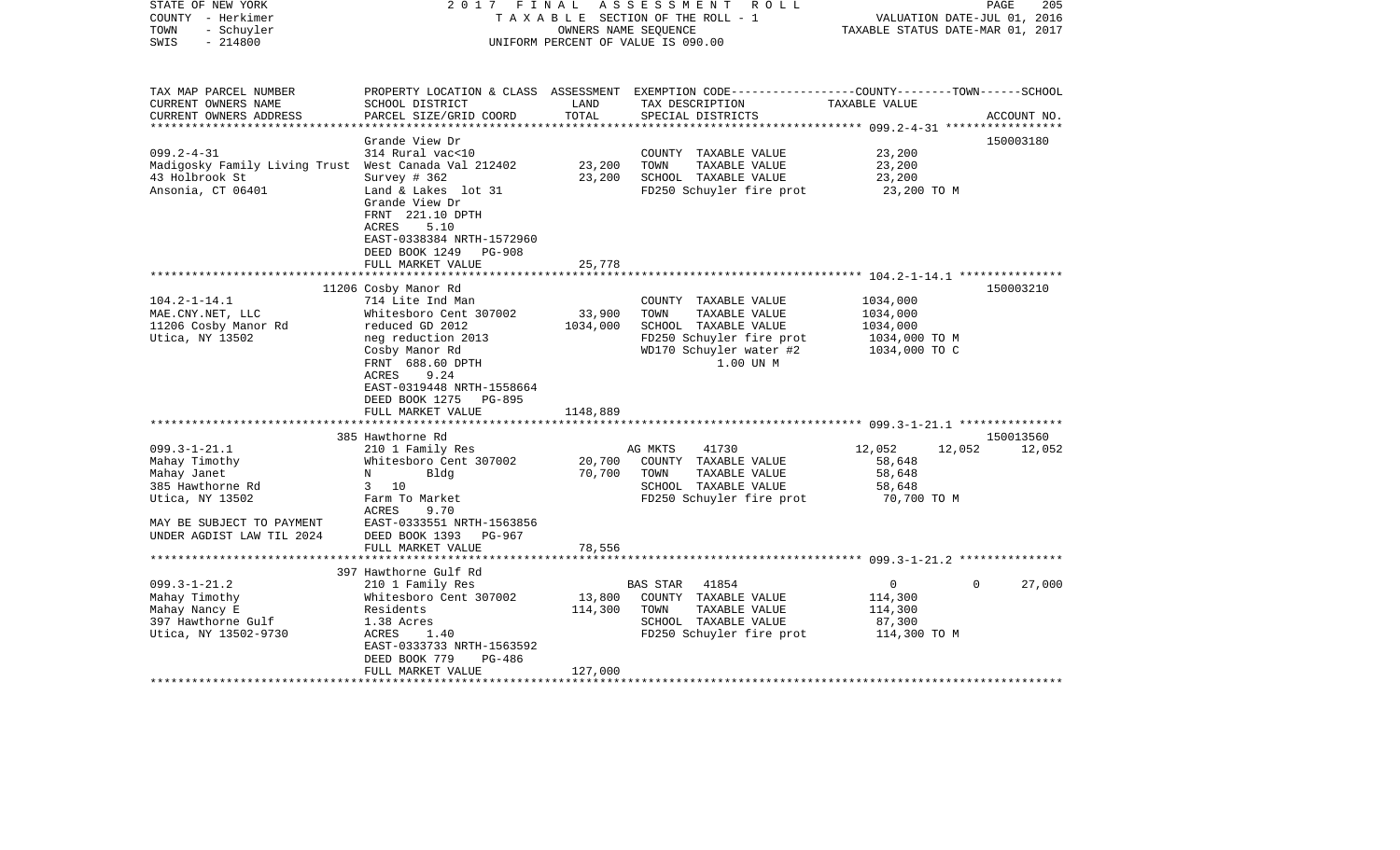| STATE OF NEW YORK<br>COUNTY - Herkimer<br>- Schuyler<br>TOWN<br>$-214800$<br>SWIS               | 2017                                                                                                                                                                                                    | FINAL                        | ASSESSMENT<br>R O L L<br>TAXABLE SECTION OF THE ROLL - 1<br>OWNERS NAME SEOUENCE<br>UNIFORM PERCENT OF VALUE IS 090.00                                                                                  | VALUATION DATE-JUL 01, 2016<br>TAXABLE STATUS DATE-MAR 01, 2017                                           | $\mathop{\mathtt{PAGE}}$<br>206 |
|-------------------------------------------------------------------------------------------------|---------------------------------------------------------------------------------------------------------------------------------------------------------------------------------------------------------|------------------------------|---------------------------------------------------------------------------------------------------------------------------------------------------------------------------------------------------------|-----------------------------------------------------------------------------------------------------------|---------------------------------|
| TAX MAP PARCEL NUMBER<br>CURRENT OWNERS NAME<br>CURRENT OWNERS ADDRESS<br>********************* | SCHOOL DISTRICT<br>PARCEL SIZE/GRID COORD                                                                                                                                                               | LAND<br>TOTAL                | PROPERTY LOCATION & CLASS ASSESSMENT EXEMPTION CODE---------------COUNTY-------TOWN------SCHOOL<br>TAX DESCRIPTION<br>SPECIAL DISTRICTS                                                                 | TAXABLE VALUE                                                                                             | ACCOUNT NO.                     |
|                                                                                                 |                                                                                                                                                                                                         |                              |                                                                                                                                                                                                         |                                                                                                           |                                 |
| $105.2 - 1 - 21$<br>Maher Sandra<br>333 Mowers Rd<br>Frankfort, NY 13340                        | 333 Mowers Rd<br>210 1 Family Res<br>West Canada Val 212402<br>W<br>Trl<br>3.881<br>Mower<br>FRNT 198.00 DPTH 164.00<br>EAST-0338962 NRTH-1557611                                                       | 11,300<br>91,400             | <b>BAS STAR</b><br>41854<br>COUNTY TAXABLE VALUE<br>TOWN<br>TAXABLE VALUE<br>SCHOOL TAXABLE VALUE<br>FD250 Schuyler fire prot                                                                           | $\overline{0}$<br>91,400<br>91,400<br>64,400<br>91,400 TO M                                               | 150005730<br>$\Omega$<br>27,000 |
|                                                                                                 | DEED BOOK 801<br>$PG-458$<br>FULL MARKET VALUE                                                                                                                                                          | 101,556                      |                                                                                                                                                                                                         |                                                                                                           |                                 |
|                                                                                                 |                                                                                                                                                                                                         |                              |                                                                                                                                                                                                         |                                                                                                           |                                 |
|                                                                                                 | 11169 Cosby Manor Rd                                                                                                                                                                                    |                              |                                                                                                                                                                                                         |                                                                                                           | 150010350                       |
| $098.4 - 1 - 37.1$<br>Major Michael A<br>11169 Cosby Manor rd<br>Utica, NY 13502                | 280 Res Multiple<br>Whitesboro Cent 307002<br>Multi- Family Residece<br>W/two Apt Over Detached<br>Garage<br>ACRES<br>1.90<br>EAST-0319045 NRTH-1559491<br>DEED BOOK 914<br>PG-692<br>FULL MARKET VALUE | 14,200<br>100,000<br>111,111 | BAS STAR<br>41854<br>COUNTY TAXABLE VALUE<br>TAXABLE VALUE<br>TOWN<br>SCHOOL TAXABLE VALUE<br>FD250 Schuyler fire prot<br>WD170 Schuyler water #2<br>1.00 UN M                                          | $\mathbf 0$<br>100,000<br>100,000<br>73,000<br>100,000 TO M<br>8,800 TO C                                 | 27,000<br>$\Omega$              |
|                                                                                                 |                                                                                                                                                                                                         |                              |                                                                                                                                                                                                         |                                                                                                           |                                 |
| $105.3 - 1 - 16$<br>Maloy Michael<br>Maloy Susan L<br>13 Pine St<br>Ilion, NY 13357             | 642 Short Lots Rd<br>210 1 Family Res<br>Whitesboro Cent 307002<br>Bldg<br>2 Acres<br>Shortlots<br>2.00<br>ACRES<br>EAST-0334649 NRTH-1551385<br>DEED BOOK 1292 PG-379                                  | 14,300<br>63,800             | COUNTY TAXABLE VALUE<br>TAXABLE VALUE<br>TOWN<br>SCHOOL TAXABLE VALUE<br>FD250 Schuyler fire prot                                                                                                       | 63,800<br>63,800<br>63,800<br>63,800 TO M                                                                 | 150006180                       |
|                                                                                                 | FULL MARKET VALUE                                                                                                                                                                                       | 70,889                       |                                                                                                                                                                                                         |                                                                                                           |                                 |
|                                                                                                 |                                                                                                                                                                                                         |                              |                                                                                                                                                                                                         |                                                                                                           |                                 |
| $104.7 - 1 - 85$<br>Maneen Lucille T<br>5708 Austin Rd<br>Utica, NY 13502                       | 5708 Austin Rd<br>210 1 Family Res<br>Whitesboro Cent 307002<br>E 5708<br>Bldg<br>$3 \t1/4$<br>Austin<br>FRNT 100.00 DPTH 125.00<br>EAST-0315400 NRTH-1558916<br>DEED BOOK 938<br>PG-531                | 7,600<br>109,500             | 41834<br>ENH STAR<br>COUNTY TAXABLE VALUE<br>TAXABLE VALUE<br>TOWN<br>SCHOOL TAXABLE VALUE<br>FD250 Schuyler fire prot<br>LT160 Schuyler light #1<br>SD030 Schuyler sewer #1<br>WD160 Schuyler water #1 | $\mathbf{0}$<br>109,500<br>109,500<br>50,550<br>109,500 TO M<br>109,500 TO M<br>1.10 UN M<br>109,500 TO M | 150013680<br>58,950<br>$\Omega$ |
|                                                                                                 | FULL MARKET VALUE                                                                                                                                                                                       | 121,667                      |                                                                                                                                                                                                         |                                                                                                           |                                 |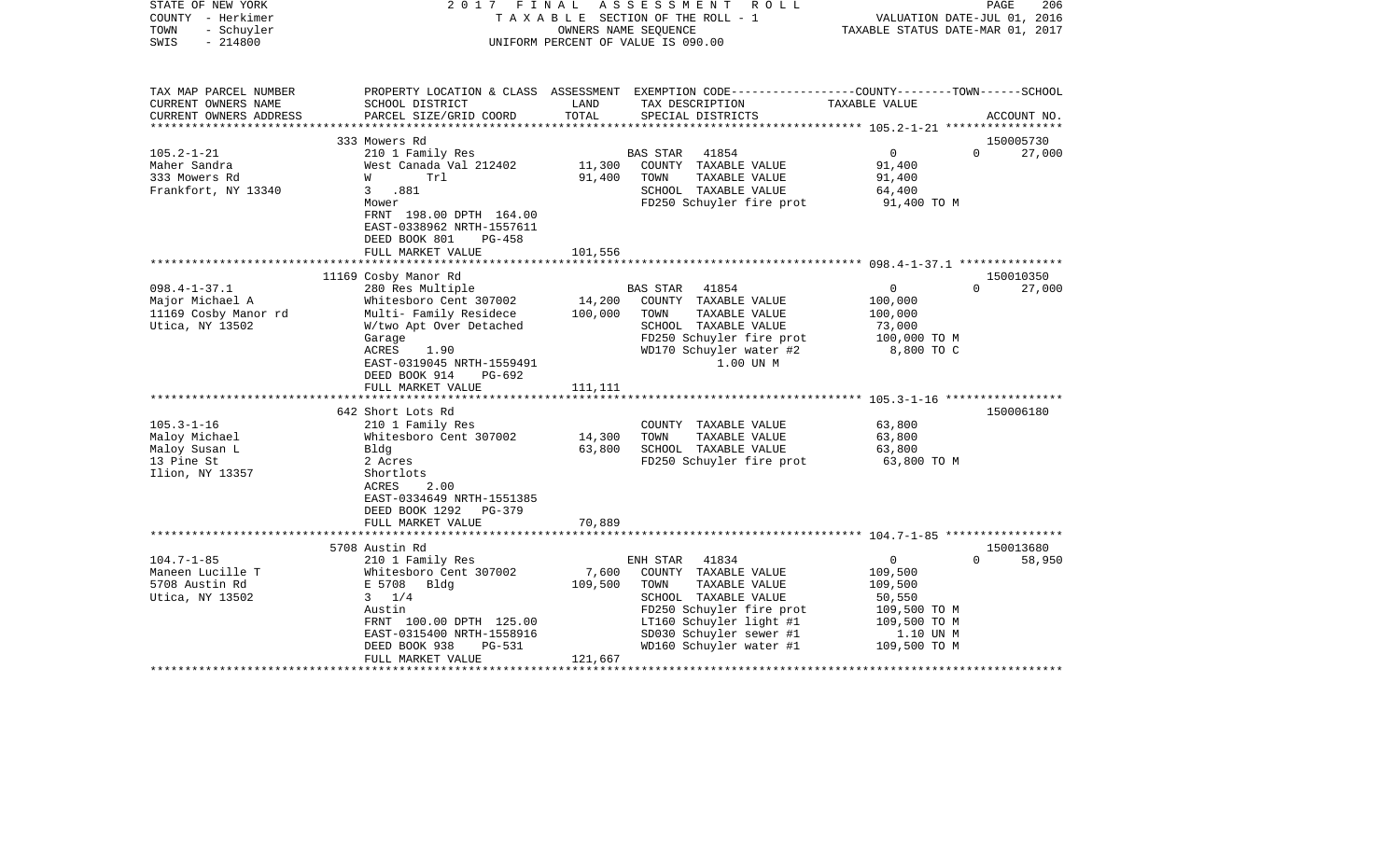| STATE OF NEW YORK<br>COUNTY - Herkimer<br>- Schuyler<br>TOWN<br>$-214800$<br>SWIS | 2017 FINAL                                                                                                 | OWNERS NAME SEQUENCE          | A S S E S S M E N T R O L L<br>TAXABLE SECTION OF THE ROLL - 1<br>UNIFORM PERCENT OF VALUE IS 090.00                                     | VALUATION DATE-JUL 01, 2016<br>TAXABLE STATUS DATE-MAR 01, 2017 | 207<br>PAGE                       |
|-----------------------------------------------------------------------------------|------------------------------------------------------------------------------------------------------------|-------------------------------|------------------------------------------------------------------------------------------------------------------------------------------|-----------------------------------------------------------------|-----------------------------------|
| TAX MAP PARCEL NUMBER<br>CURRENT OWNERS NAME<br>CURRENT OWNERS ADDRESS            | SCHOOL DISTRICT<br>PARCEL SIZE/GRID COORD                                                                  | LAND<br>TOTAL                 | PROPERTY LOCATION & CLASS ASSESSMENT EXEMPTION CODE----------------COUNTY-------TOWN------SCHOOL<br>TAX DESCRIPTION<br>SPECIAL DISTRICTS | TAXABLE VALUE                                                   | ACCOUNT NO.                       |
| ************************                                                          | State Route 5                                                                                              |                               |                                                                                                                                          |                                                                 | 150005370                         |
| $104.2 - 1 - 36$                                                                  | 486 Mini-mart                                                                                              |                               | COUNTY TAXABLE VALUE                                                                                                                     | 200,000                                                         |                                   |
| Manino Brothers Holdings LLC                                                      | Whitesboro Cent 307002                                                                                     | 15,000                        | TOWN<br>TAXABLE VALUE                                                                                                                    | 200,000                                                         |                                   |
| 2442 Broad St                                                                     | Nw1035 Bldg Partial                                                                                        | 200,000                       | SCHOOL TAXABLE VALUE                                                                                                                     | 200,000                                                         |                                   |
| Frankfort, NY 13340                                                               | $10 \t 1/2$                                                                                                |                               | FD250 Schuyler fire prot                                                                                                                 | 200,000 TO M                                                    |                                   |
|                                                                                   | State<br>FRNT 111.00 DPTH 75.00<br>EAST-0318209 NRTH-1554553<br>DEED BOOK 1595<br>PG-651                   |                               | WD170 Schuyler water #2<br>1.00 UN M                                                                                                     | 6,700 TO C                                                      |                                   |
|                                                                                   | FULL MARKET VALUE<br>******************                                                                    | 222,222                       |                                                                                                                                          |                                                                 |                                   |
|                                                                                   | State Route 5                                                                                              | * * * * * * * * * * * * * * * |                                                                                                                                          |                                                                 | 150040360                         |
| $104.2 - 1 - 37$                                                                  | 230 3 Family Res                                                                                           |                               | COUNTY TAXABLE VALUE                                                                                                                     | 95,900                                                          |                                   |
| Manino Brothers Holdings LLC                                                      | Whitesboro Cent 307002                                                                                     | 13,700                        | TAXABLE VALUE<br>TOWN                                                                                                                    | 95,900                                                          |                                   |
| 2442 Broad St                                                                     | N<br>Blq                                                                                                   | 95,900                        | SCHOOL TAXABLE VALUE                                                                                                                     | 95,900                                                          |                                   |
| Frankfort, NY 13340                                                               | $5 - 10$<br>1.2A                                                                                           |                               | FD250 Schuyler fire prot                                                                                                                 | 95,900 TO M                                                     |                                   |
|                                                                                   | State<br>1.20<br>ACRES<br>EAST-0318037 NRTH-1554704<br>DEED BOOK 1595 PG-651                               |                               | WD170 Schuyler water #2<br>1.00 UN M                                                                                                     | 5,700 TO C                                                      |                                   |
|                                                                                   | FULL MARKET VALUE<br>****************************                                                          | 106,556                       |                                                                                                                                          |                                                                 |                                   |
|                                                                                   | 2297 State Route 5                                                                                         |                               |                                                                                                                                          |                                                                 | 150007470                         |
| $104.2 - 1 - 46.1$                                                                | 230 3 Family Res                                                                                           |                               | COUNTY TAXABLE VALUE                                                                                                                     | 136,000                                                         |                                   |
| Manino Brothers Holdings LLC Whitesboro Cent 307002                               |                                                                                                            | 9,500                         | TOWN<br>TAXABLE VALUE                                                                                                                    | 136,000                                                         |                                   |
| 2442 Broad St                                                                     | N 2 Houses 1 Garage                                                                                        | 136,000                       | SCHOOL TAXABLE VALUE                                                                                                                     | 136,000                                                         |                                   |
| Frankfort, NY 13340                                                               | 3/4<br>$3^{\circ}$                                                                                         |                               | FD250 Schuyler fire prot                                                                                                                 | 136,000 TO M                                                    |                                   |
|                                                                                   | State<br>FRNT 165.00 DPTH 190.00<br>0.55<br>ACRES<br>EAST-0318409 NRTH-1554471<br>DEED BOOK 1595<br>PG-651 |                               | WD170 Schuyler water #2<br>1.00 UN M                                                                                                     | 8,400 TO C                                                      |                                   |
|                                                                                   | FULL MARKET VALUE                                                                                          | 151,111                       |                                                                                                                                          |                                                                 |                                   |
|                                                                                   |                                                                                                            |                               |                                                                                                                                          |                                                                 |                                   |
| $104.2 - 1 - 59$                                                                  | Newport Rd<br>105 Vac farmland                                                                             |                               | AG MKTS<br>41730                                                                                                                         | $\overline{0}$                                                  | 150008280<br>$\Omega$<br>$\Omega$ |
| Manino Brothers Holdings LLC                                                      | Whitesboro Cent 307002                                                                                     | 25,800                        | COUNTY TAXABLE VALUE                                                                                                                     | 25,800                                                          |                                   |
| 2442 Broad St                                                                     | W Vac Ag Ex Ld 46.5A                                                                                       | 25,800                        | TOWN<br>TAXABLE VALUE                                                                                                                    | 25,800                                                          |                                   |
| Frankfort, NY 13340                                                               | 46.5                                                                                                       |                               | SCHOOL TAXABLE VALUE                                                                                                                     | 25,800                                                          |                                   |
|                                                                                   | Newport                                                                                                    |                               | FD250 Schuyler fire prot                                                                                                                 | 25,800 TO M                                                     |                                   |
| MAY BE SUBJECT TO PAYMENT                                                         | ACRES 55.60                                                                                                |                               | WD170 Schuyler water #2                                                                                                                  | 25,800 TO C                                                     |                                   |
| UNDER AGDIST LAW TIL 2024                                                         | EAST-0320762 NRTH-1557257                                                                                  |                               | 1.00 UN M                                                                                                                                |                                                                 |                                   |
|                                                                                   | DEED BOOK 1595<br>PG-651                                                                                   |                               |                                                                                                                                          |                                                                 |                                   |
|                                                                                   | FULL MARKET VALUE                                                                                          | 28,667                        |                                                                                                                                          |                                                                 |                                   |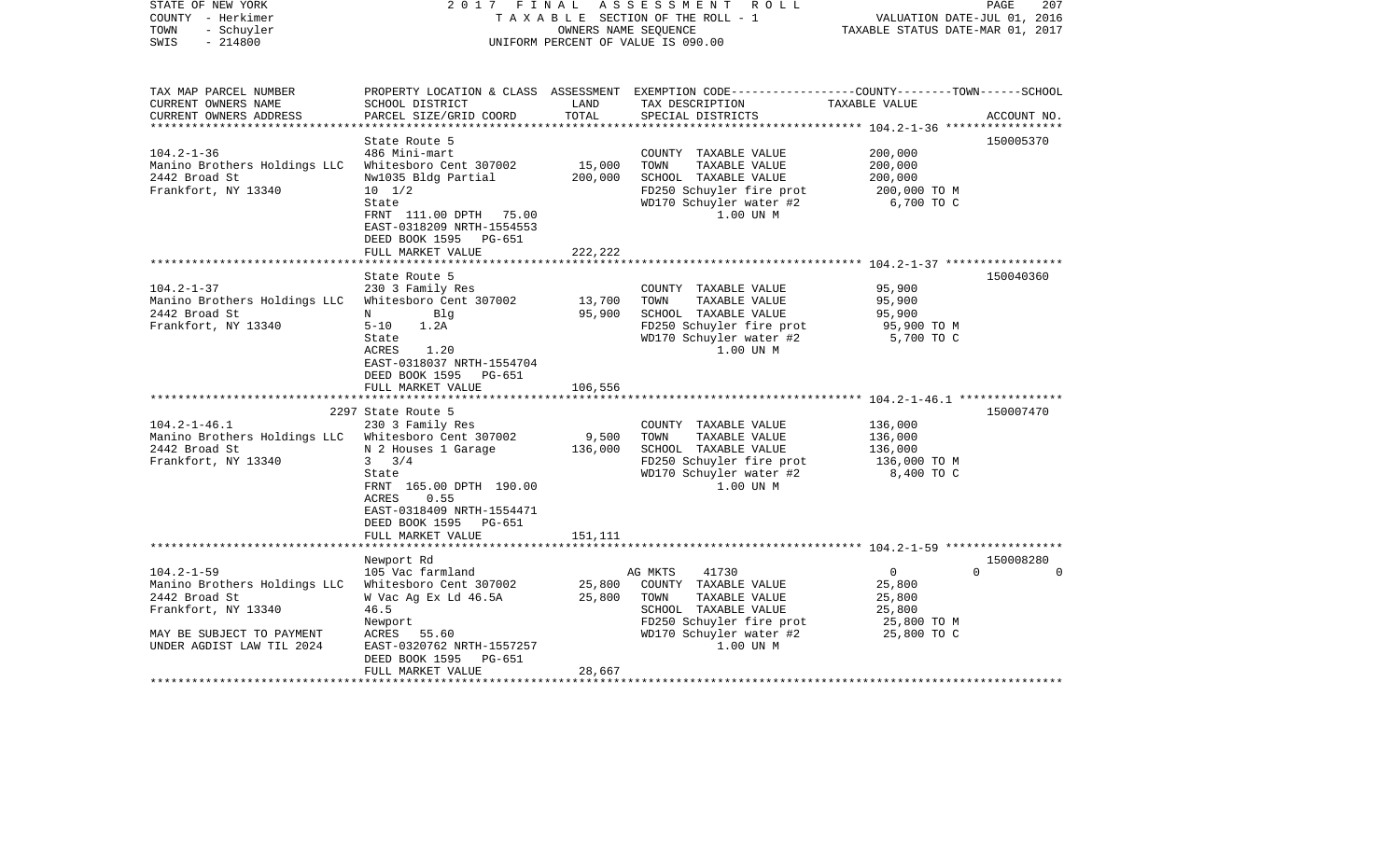| TAX MAP PARCEL NUMBER<br>PROPERTY LOCATION & CLASS ASSESSMENT EXEMPTION CODE---------------COUNTY-------TOWN------SCHOOL<br>TAX DESCRIPTION<br>SERCIAL DISTRICTS<br>LAND<br>CURRENT OWNERS NAME<br>SCHOOL DISTRICT<br>TOTAL<br>CURRENT OWNERS ADDRESS<br>PARCEL SIZE/GRID COORD<br>SPECIAL DISTRICTS<br>ACCOUNT NO.<br>2537 State Route 5<br>150008220<br>$104.2 - 2 - 56$<br>240 Rural res<br>584<br>584<br>AG MKTS<br>41730<br>584<br>56,900 AGRIC 10 Y 42100<br>Manino Brothers Holdings LLC<br>Whitesboro Cent 307002<br>2,000<br>2,000<br>2,000<br>2442 Broad St<br>Bldg<br>167,400 COUNTY TAXABLE VALUE<br>164,816<br>W<br>72.60a 2 Silos On 800<br>Frankfort, NY 13340<br>TOWN<br>TAXABLE VALUE<br>164,816<br>SCHOOL TAXABLE VALUE<br>State<br>164,816<br>ACRES 72.60<br>FD250 Schuyler fire prot<br>WD165 Schuyler water #4<br>MAY BE SUBJECT TO PAYMENT<br>167,400 TO M<br>UNDER AGDIST LAW TIL 2024<br>EAST-0323373 NRTH-1553525<br>2,000 TO C<br>1.00 UN M<br>DEED BOOK 1595 PG-651<br>186,000 WD170 Schuyler water #2<br>FULL MARKET VALUE<br>167,400 TO C<br>1.00 UN M<br>150020400<br>2511 State Route 5<br>$104.2 - 2 - 57.3$<br>113 Cattle farm<br>AG MKTS<br>41730<br>4,260<br>4,260<br>4,260<br>28,300<br>Manino Brothers Holdings LLC<br>Whitesboro Cent 307002<br>COUNTY TAXABLE VALUE<br>107,940<br>2442 Broad St<br>112,200<br>TOWN<br>TAXABLE VALUE<br>107,940<br>Bldgs<br>Frankfort, NY 13340<br>37a 1 Silo On 2000<br>SCHOOL TAXABLE VALUE<br>107,940<br>112,200 TO M<br>FD250 Schuyler fire prot<br>State<br>112,200 TO C<br>WD170 Schuyler water #2<br>MAY BE SUBJECT TO PAYMENT<br>FRNT 340.00 DPTH<br>UNDER AGDIST LAW TIL 2024<br>ACRES 39.40<br>1.00 UN M<br>EAST-0322814 NRTH-1553795<br>DEED BOOK 1595 PG-654<br>FULL MARKET VALUE<br>124,667<br>150008250<br>Off State Rd<br>$104.4 - 2 - 4$<br>105 Vac farmland<br>41730<br>8,810<br>8,810<br>AG MKTS<br>8,810<br>18,800<br>Manino Brothers Holdings LLC<br>Whitesboro Cent 307002<br>COUNTY TAXABLE VALUE<br>9,990<br>18,800<br>2442 Broad St<br>$E = 1$<br>Vac<br>TOWN<br>TAXABLE VALUE<br>9,990<br>SCHOOL TAXABLE VALUE<br>Frankfort, NY 13340<br>2 16<br>9,990<br>FD250 Schuyler fire prot 18,800 TO M<br>Off State Road<br>MAY BE SUBJECT TO PAYMENT<br>ACRES 33.70<br>UNDER AGDIST LAW TIL 2024<br>EAST-0321021 NRTH-1549392<br>DEED BOOK 1595 PG-654<br>20,889<br>FULL MARKET VALUE<br>150013710<br>State Route 5<br>$104.4 - 2 - 7$<br>105 Vac farmland<br>AG MKTS<br>41730<br>5,639<br>5,639<br>5,639<br>18,800<br>Manino Brothers Holdings LLC<br>Whitesboro Cent 307002<br>COUNTY TAXABLE VALUE<br>33,061<br>N Bldg Ag Ex Ld 34A 38,700<br>2442 Broad St<br>TOWN<br>TAXABLE VALUE<br>33,061<br>Frankfort, NY 13340<br>30<br>SCHOOL TAXABLE VALUE<br>33,061<br>38,700 TO M<br>FD250 Schuyler fire prot<br>WD165 Schuyler water #4<br>State Rd South To Canal<br>MAY BE SUBJECT TO PAYMENT<br>ACRES<br>34.30<br>500 TO C<br>1.00 UN M<br>UNDER AGDIST LAW TIL 2024<br>EAST-0322604 NRTH-1550843<br>1,300 TO C<br>WD170 Schuyler water #2<br>PG-652<br>DEED BOOK 1595<br>FULL MARKET VALUE<br>43,000<br>1.00 UN M | STATE OF NEW YORK<br>COUNTY - Herkimer<br>- Schuyler<br>TOWN<br>SWIS<br>$-214800$ | 2017 FINAL | A S S E S S M E N T R O L L<br>in de la provincia de la provincia del provincia del provincia del provincia del provincia del provincia del p<br>En 1930, en 1930, en 1930, en 1930, en 1930, en 1930, en 1930, en 1930, en 1930, en 1930, en 1930, en 1930, en<br>OWNERS NAME SEQUENCE<br>UNIFORM PERCENT OF VALUE IS 090.00 | TAXABLE STATUS DATE-MAR 01, 2017 | PAGE<br>208 |
|--------------------------------------------------------------------------------------------------------------------------------------------------------------------------------------------------------------------------------------------------------------------------------------------------------------------------------------------------------------------------------------------------------------------------------------------------------------------------------------------------------------------------------------------------------------------------------------------------------------------------------------------------------------------------------------------------------------------------------------------------------------------------------------------------------------------------------------------------------------------------------------------------------------------------------------------------------------------------------------------------------------------------------------------------------------------------------------------------------------------------------------------------------------------------------------------------------------------------------------------------------------------------------------------------------------------------------------------------------------------------------------------------------------------------------------------------------------------------------------------------------------------------------------------------------------------------------------------------------------------------------------------------------------------------------------------------------------------------------------------------------------------------------------------------------------------------------------------------------------------------------------------------------------------------------------------------------------------------------------------------------------------------------------------------------------------------------------------------------------------------------------------------------------------------------------------------------------------------------------------------------------------------------------------------------------------------------------------------------------------------------------------------------------------------------------------------------------------------------------------------------------------------------------------------------------------------------------------------------------------------------------------------------------------------------------------------------------------------------------------------------------------------------------------------------------------------------------------------------------------------------------------------------------------------------------------------------------------------------------------------------------------------------------------------------------------------------------------------------------|-----------------------------------------------------------------------------------|------------|-------------------------------------------------------------------------------------------------------------------------------------------------------------------------------------------------------------------------------------------------------------------------------------------------------------------------------|----------------------------------|-------------|
|                                                                                                                                                                                                                                                                                                                                                                                                                                                                                                                                                                                                                                                                                                                                                                                                                                                                                                                                                                                                                                                                                                                                                                                                                                                                                                                                                                                                                                                                                                                                                                                                                                                                                                                                                                                                                                                                                                                                                                                                                                                                                                                                                                                                                                                                                                                                                                                                                                                                                                                                                                                                                                                                                                                                                                                                                                                                                                                                                                                                                                                                                                              |                                                                                   |            |                                                                                                                                                                                                                                                                                                                               |                                  |             |
|                                                                                                                                                                                                                                                                                                                                                                                                                                                                                                                                                                                                                                                                                                                                                                                                                                                                                                                                                                                                                                                                                                                                                                                                                                                                                                                                                                                                                                                                                                                                                                                                                                                                                                                                                                                                                                                                                                                                                                                                                                                                                                                                                                                                                                                                                                                                                                                                                                                                                                                                                                                                                                                                                                                                                                                                                                                                                                                                                                                                                                                                                                              |                                                                                   |            |                                                                                                                                                                                                                                                                                                                               |                                  |             |
|                                                                                                                                                                                                                                                                                                                                                                                                                                                                                                                                                                                                                                                                                                                                                                                                                                                                                                                                                                                                                                                                                                                                                                                                                                                                                                                                                                                                                                                                                                                                                                                                                                                                                                                                                                                                                                                                                                                                                                                                                                                                                                                                                                                                                                                                                                                                                                                                                                                                                                                                                                                                                                                                                                                                                                                                                                                                                                                                                                                                                                                                                                              |                                                                                   |            |                                                                                                                                                                                                                                                                                                                               |                                  |             |
|                                                                                                                                                                                                                                                                                                                                                                                                                                                                                                                                                                                                                                                                                                                                                                                                                                                                                                                                                                                                                                                                                                                                                                                                                                                                                                                                                                                                                                                                                                                                                                                                                                                                                                                                                                                                                                                                                                                                                                                                                                                                                                                                                                                                                                                                                                                                                                                                                                                                                                                                                                                                                                                                                                                                                                                                                                                                                                                                                                                                                                                                                                              |                                                                                   |            |                                                                                                                                                                                                                                                                                                                               |                                  |             |
|                                                                                                                                                                                                                                                                                                                                                                                                                                                                                                                                                                                                                                                                                                                                                                                                                                                                                                                                                                                                                                                                                                                                                                                                                                                                                                                                                                                                                                                                                                                                                                                                                                                                                                                                                                                                                                                                                                                                                                                                                                                                                                                                                                                                                                                                                                                                                                                                                                                                                                                                                                                                                                                                                                                                                                                                                                                                                                                                                                                                                                                                                                              |                                                                                   |            |                                                                                                                                                                                                                                                                                                                               |                                  |             |
|                                                                                                                                                                                                                                                                                                                                                                                                                                                                                                                                                                                                                                                                                                                                                                                                                                                                                                                                                                                                                                                                                                                                                                                                                                                                                                                                                                                                                                                                                                                                                                                                                                                                                                                                                                                                                                                                                                                                                                                                                                                                                                                                                                                                                                                                                                                                                                                                                                                                                                                                                                                                                                                                                                                                                                                                                                                                                                                                                                                                                                                                                                              |                                                                                   |            |                                                                                                                                                                                                                                                                                                                               |                                  |             |
|                                                                                                                                                                                                                                                                                                                                                                                                                                                                                                                                                                                                                                                                                                                                                                                                                                                                                                                                                                                                                                                                                                                                                                                                                                                                                                                                                                                                                                                                                                                                                                                                                                                                                                                                                                                                                                                                                                                                                                                                                                                                                                                                                                                                                                                                                                                                                                                                                                                                                                                                                                                                                                                                                                                                                                                                                                                                                                                                                                                                                                                                                                              |                                                                                   |            |                                                                                                                                                                                                                                                                                                                               |                                  |             |
|                                                                                                                                                                                                                                                                                                                                                                                                                                                                                                                                                                                                                                                                                                                                                                                                                                                                                                                                                                                                                                                                                                                                                                                                                                                                                                                                                                                                                                                                                                                                                                                                                                                                                                                                                                                                                                                                                                                                                                                                                                                                                                                                                                                                                                                                                                                                                                                                                                                                                                                                                                                                                                                                                                                                                                                                                                                                                                                                                                                                                                                                                                              |                                                                                   |            |                                                                                                                                                                                                                                                                                                                               |                                  |             |
|                                                                                                                                                                                                                                                                                                                                                                                                                                                                                                                                                                                                                                                                                                                                                                                                                                                                                                                                                                                                                                                                                                                                                                                                                                                                                                                                                                                                                                                                                                                                                                                                                                                                                                                                                                                                                                                                                                                                                                                                                                                                                                                                                                                                                                                                                                                                                                                                                                                                                                                                                                                                                                                                                                                                                                                                                                                                                                                                                                                                                                                                                                              |                                                                                   |            |                                                                                                                                                                                                                                                                                                                               |                                  |             |
|                                                                                                                                                                                                                                                                                                                                                                                                                                                                                                                                                                                                                                                                                                                                                                                                                                                                                                                                                                                                                                                                                                                                                                                                                                                                                                                                                                                                                                                                                                                                                                                                                                                                                                                                                                                                                                                                                                                                                                                                                                                                                                                                                                                                                                                                                                                                                                                                                                                                                                                                                                                                                                                                                                                                                                                                                                                                                                                                                                                                                                                                                                              |                                                                                   |            |                                                                                                                                                                                                                                                                                                                               |                                  |             |
|                                                                                                                                                                                                                                                                                                                                                                                                                                                                                                                                                                                                                                                                                                                                                                                                                                                                                                                                                                                                                                                                                                                                                                                                                                                                                                                                                                                                                                                                                                                                                                                                                                                                                                                                                                                                                                                                                                                                                                                                                                                                                                                                                                                                                                                                                                                                                                                                                                                                                                                                                                                                                                                                                                                                                                                                                                                                                                                                                                                                                                                                                                              |                                                                                   |            |                                                                                                                                                                                                                                                                                                                               |                                  |             |
|                                                                                                                                                                                                                                                                                                                                                                                                                                                                                                                                                                                                                                                                                                                                                                                                                                                                                                                                                                                                                                                                                                                                                                                                                                                                                                                                                                                                                                                                                                                                                                                                                                                                                                                                                                                                                                                                                                                                                                                                                                                                                                                                                                                                                                                                                                                                                                                                                                                                                                                                                                                                                                                                                                                                                                                                                                                                                                                                                                                                                                                                                                              |                                                                                   |            |                                                                                                                                                                                                                                                                                                                               |                                  |             |
|                                                                                                                                                                                                                                                                                                                                                                                                                                                                                                                                                                                                                                                                                                                                                                                                                                                                                                                                                                                                                                                                                                                                                                                                                                                                                                                                                                                                                                                                                                                                                                                                                                                                                                                                                                                                                                                                                                                                                                                                                                                                                                                                                                                                                                                                                                                                                                                                                                                                                                                                                                                                                                                                                                                                                                                                                                                                                                                                                                                                                                                                                                              |                                                                                   |            |                                                                                                                                                                                                                                                                                                                               |                                  |             |
|                                                                                                                                                                                                                                                                                                                                                                                                                                                                                                                                                                                                                                                                                                                                                                                                                                                                                                                                                                                                                                                                                                                                                                                                                                                                                                                                                                                                                                                                                                                                                                                                                                                                                                                                                                                                                                                                                                                                                                                                                                                                                                                                                                                                                                                                                                                                                                                                                                                                                                                                                                                                                                                                                                                                                                                                                                                                                                                                                                                                                                                                                                              |                                                                                   |            |                                                                                                                                                                                                                                                                                                                               |                                  |             |
|                                                                                                                                                                                                                                                                                                                                                                                                                                                                                                                                                                                                                                                                                                                                                                                                                                                                                                                                                                                                                                                                                                                                                                                                                                                                                                                                                                                                                                                                                                                                                                                                                                                                                                                                                                                                                                                                                                                                                                                                                                                                                                                                                                                                                                                                                                                                                                                                                                                                                                                                                                                                                                                                                                                                                                                                                                                                                                                                                                                                                                                                                                              |                                                                                   |            |                                                                                                                                                                                                                                                                                                                               |                                  |             |
|                                                                                                                                                                                                                                                                                                                                                                                                                                                                                                                                                                                                                                                                                                                                                                                                                                                                                                                                                                                                                                                                                                                                                                                                                                                                                                                                                                                                                                                                                                                                                                                                                                                                                                                                                                                                                                                                                                                                                                                                                                                                                                                                                                                                                                                                                                                                                                                                                                                                                                                                                                                                                                                                                                                                                                                                                                                                                                                                                                                                                                                                                                              |                                                                                   |            |                                                                                                                                                                                                                                                                                                                               |                                  |             |
|                                                                                                                                                                                                                                                                                                                                                                                                                                                                                                                                                                                                                                                                                                                                                                                                                                                                                                                                                                                                                                                                                                                                                                                                                                                                                                                                                                                                                                                                                                                                                                                                                                                                                                                                                                                                                                                                                                                                                                                                                                                                                                                                                                                                                                                                                                                                                                                                                                                                                                                                                                                                                                                                                                                                                                                                                                                                                                                                                                                                                                                                                                              |                                                                                   |            |                                                                                                                                                                                                                                                                                                                               |                                  |             |
|                                                                                                                                                                                                                                                                                                                                                                                                                                                                                                                                                                                                                                                                                                                                                                                                                                                                                                                                                                                                                                                                                                                                                                                                                                                                                                                                                                                                                                                                                                                                                                                                                                                                                                                                                                                                                                                                                                                                                                                                                                                                                                                                                                                                                                                                                                                                                                                                                                                                                                                                                                                                                                                                                                                                                                                                                                                                                                                                                                                                                                                                                                              |                                                                                   |            |                                                                                                                                                                                                                                                                                                                               |                                  |             |
|                                                                                                                                                                                                                                                                                                                                                                                                                                                                                                                                                                                                                                                                                                                                                                                                                                                                                                                                                                                                                                                                                                                                                                                                                                                                                                                                                                                                                                                                                                                                                                                                                                                                                                                                                                                                                                                                                                                                                                                                                                                                                                                                                                                                                                                                                                                                                                                                                                                                                                                                                                                                                                                                                                                                                                                                                                                                                                                                                                                                                                                                                                              |                                                                                   |            |                                                                                                                                                                                                                                                                                                                               |                                  |             |
|                                                                                                                                                                                                                                                                                                                                                                                                                                                                                                                                                                                                                                                                                                                                                                                                                                                                                                                                                                                                                                                                                                                                                                                                                                                                                                                                                                                                                                                                                                                                                                                                                                                                                                                                                                                                                                                                                                                                                                                                                                                                                                                                                                                                                                                                                                                                                                                                                                                                                                                                                                                                                                                                                                                                                                                                                                                                                                                                                                                                                                                                                                              |                                                                                   |            |                                                                                                                                                                                                                                                                                                                               |                                  |             |
|                                                                                                                                                                                                                                                                                                                                                                                                                                                                                                                                                                                                                                                                                                                                                                                                                                                                                                                                                                                                                                                                                                                                                                                                                                                                                                                                                                                                                                                                                                                                                                                                                                                                                                                                                                                                                                                                                                                                                                                                                                                                                                                                                                                                                                                                                                                                                                                                                                                                                                                                                                                                                                                                                                                                                                                                                                                                                                                                                                                                                                                                                                              |                                                                                   |            |                                                                                                                                                                                                                                                                                                                               |                                  |             |
|                                                                                                                                                                                                                                                                                                                                                                                                                                                                                                                                                                                                                                                                                                                                                                                                                                                                                                                                                                                                                                                                                                                                                                                                                                                                                                                                                                                                                                                                                                                                                                                                                                                                                                                                                                                                                                                                                                                                                                                                                                                                                                                                                                                                                                                                                                                                                                                                                                                                                                                                                                                                                                                                                                                                                                                                                                                                                                                                                                                                                                                                                                              |                                                                                   |            |                                                                                                                                                                                                                                                                                                                               |                                  |             |
|                                                                                                                                                                                                                                                                                                                                                                                                                                                                                                                                                                                                                                                                                                                                                                                                                                                                                                                                                                                                                                                                                                                                                                                                                                                                                                                                                                                                                                                                                                                                                                                                                                                                                                                                                                                                                                                                                                                                                                                                                                                                                                                                                                                                                                                                                                                                                                                                                                                                                                                                                                                                                                                                                                                                                                                                                                                                                                                                                                                                                                                                                                              |                                                                                   |            |                                                                                                                                                                                                                                                                                                                               |                                  |             |
|                                                                                                                                                                                                                                                                                                                                                                                                                                                                                                                                                                                                                                                                                                                                                                                                                                                                                                                                                                                                                                                                                                                                                                                                                                                                                                                                                                                                                                                                                                                                                                                                                                                                                                                                                                                                                                                                                                                                                                                                                                                                                                                                                                                                                                                                                                                                                                                                                                                                                                                                                                                                                                                                                                                                                                                                                                                                                                                                                                                                                                                                                                              |                                                                                   |            |                                                                                                                                                                                                                                                                                                                               |                                  |             |
|                                                                                                                                                                                                                                                                                                                                                                                                                                                                                                                                                                                                                                                                                                                                                                                                                                                                                                                                                                                                                                                                                                                                                                                                                                                                                                                                                                                                                                                                                                                                                                                                                                                                                                                                                                                                                                                                                                                                                                                                                                                                                                                                                                                                                                                                                                                                                                                                                                                                                                                                                                                                                                                                                                                                                                                                                                                                                                                                                                                                                                                                                                              |                                                                                   |            |                                                                                                                                                                                                                                                                                                                               |                                  |             |
|                                                                                                                                                                                                                                                                                                                                                                                                                                                                                                                                                                                                                                                                                                                                                                                                                                                                                                                                                                                                                                                                                                                                                                                                                                                                                                                                                                                                                                                                                                                                                                                                                                                                                                                                                                                                                                                                                                                                                                                                                                                                                                                                                                                                                                                                                                                                                                                                                                                                                                                                                                                                                                                                                                                                                                                                                                                                                                                                                                                                                                                                                                              |                                                                                   |            |                                                                                                                                                                                                                                                                                                                               |                                  |             |
|                                                                                                                                                                                                                                                                                                                                                                                                                                                                                                                                                                                                                                                                                                                                                                                                                                                                                                                                                                                                                                                                                                                                                                                                                                                                                                                                                                                                                                                                                                                                                                                                                                                                                                                                                                                                                                                                                                                                                                                                                                                                                                                                                                                                                                                                                                                                                                                                                                                                                                                                                                                                                                                                                                                                                                                                                                                                                                                                                                                                                                                                                                              |                                                                                   |            |                                                                                                                                                                                                                                                                                                                               |                                  |             |
|                                                                                                                                                                                                                                                                                                                                                                                                                                                                                                                                                                                                                                                                                                                                                                                                                                                                                                                                                                                                                                                                                                                                                                                                                                                                                                                                                                                                                                                                                                                                                                                                                                                                                                                                                                                                                                                                                                                                                                                                                                                                                                                                                                                                                                                                                                                                                                                                                                                                                                                                                                                                                                                                                                                                                                                                                                                                                                                                                                                                                                                                                                              |                                                                                   |            |                                                                                                                                                                                                                                                                                                                               |                                  |             |
|                                                                                                                                                                                                                                                                                                                                                                                                                                                                                                                                                                                                                                                                                                                                                                                                                                                                                                                                                                                                                                                                                                                                                                                                                                                                                                                                                                                                                                                                                                                                                                                                                                                                                                                                                                                                                                                                                                                                                                                                                                                                                                                                                                                                                                                                                                                                                                                                                                                                                                                                                                                                                                                                                                                                                                                                                                                                                                                                                                                                                                                                                                              |                                                                                   |            |                                                                                                                                                                                                                                                                                                                               |                                  |             |
|                                                                                                                                                                                                                                                                                                                                                                                                                                                                                                                                                                                                                                                                                                                                                                                                                                                                                                                                                                                                                                                                                                                                                                                                                                                                                                                                                                                                                                                                                                                                                                                                                                                                                                                                                                                                                                                                                                                                                                                                                                                                                                                                                                                                                                                                                                                                                                                                                                                                                                                                                                                                                                                                                                                                                                                                                                                                                                                                                                                                                                                                                                              |                                                                                   |            |                                                                                                                                                                                                                                                                                                                               |                                  |             |
|                                                                                                                                                                                                                                                                                                                                                                                                                                                                                                                                                                                                                                                                                                                                                                                                                                                                                                                                                                                                                                                                                                                                                                                                                                                                                                                                                                                                                                                                                                                                                                                                                                                                                                                                                                                                                                                                                                                                                                                                                                                                                                                                                                                                                                                                                                                                                                                                                                                                                                                                                                                                                                                                                                                                                                                                                                                                                                                                                                                                                                                                                                              |                                                                                   |            |                                                                                                                                                                                                                                                                                                                               |                                  |             |
|                                                                                                                                                                                                                                                                                                                                                                                                                                                                                                                                                                                                                                                                                                                                                                                                                                                                                                                                                                                                                                                                                                                                                                                                                                                                                                                                                                                                                                                                                                                                                                                                                                                                                                                                                                                                                                                                                                                                                                                                                                                                                                                                                                                                                                                                                                                                                                                                                                                                                                                                                                                                                                                                                                                                                                                                                                                                                                                                                                                                                                                                                                              |                                                                                   |            |                                                                                                                                                                                                                                                                                                                               |                                  |             |
|                                                                                                                                                                                                                                                                                                                                                                                                                                                                                                                                                                                                                                                                                                                                                                                                                                                                                                                                                                                                                                                                                                                                                                                                                                                                                                                                                                                                                                                                                                                                                                                                                                                                                                                                                                                                                                                                                                                                                                                                                                                                                                                                                                                                                                                                                                                                                                                                                                                                                                                                                                                                                                                                                                                                                                                                                                                                                                                                                                                                                                                                                                              |                                                                                   |            |                                                                                                                                                                                                                                                                                                                               |                                  |             |
|                                                                                                                                                                                                                                                                                                                                                                                                                                                                                                                                                                                                                                                                                                                                                                                                                                                                                                                                                                                                                                                                                                                                                                                                                                                                                                                                                                                                                                                                                                                                                                                                                                                                                                                                                                                                                                                                                                                                                                                                                                                                                                                                                                                                                                                                                                                                                                                                                                                                                                                                                                                                                                                                                                                                                                                                                                                                                                                                                                                                                                                                                                              |                                                                                   |            |                                                                                                                                                                                                                                                                                                                               |                                  |             |
|                                                                                                                                                                                                                                                                                                                                                                                                                                                                                                                                                                                                                                                                                                                                                                                                                                                                                                                                                                                                                                                                                                                                                                                                                                                                                                                                                                                                                                                                                                                                                                                                                                                                                                                                                                                                                                                                                                                                                                                                                                                                                                                                                                                                                                                                                                                                                                                                                                                                                                                                                                                                                                                                                                                                                                                                                                                                                                                                                                                                                                                                                                              |                                                                                   |            |                                                                                                                                                                                                                                                                                                                               |                                  |             |
|                                                                                                                                                                                                                                                                                                                                                                                                                                                                                                                                                                                                                                                                                                                                                                                                                                                                                                                                                                                                                                                                                                                                                                                                                                                                                                                                                                                                                                                                                                                                                                                                                                                                                                                                                                                                                                                                                                                                                                                                                                                                                                                                                                                                                                                                                                                                                                                                                                                                                                                                                                                                                                                                                                                                                                                                                                                                                                                                                                                                                                                                                                              |                                                                                   |            |                                                                                                                                                                                                                                                                                                                               |                                  |             |
|                                                                                                                                                                                                                                                                                                                                                                                                                                                                                                                                                                                                                                                                                                                                                                                                                                                                                                                                                                                                                                                                                                                                                                                                                                                                                                                                                                                                                                                                                                                                                                                                                                                                                                                                                                                                                                                                                                                                                                                                                                                                                                                                                                                                                                                                                                                                                                                                                                                                                                                                                                                                                                                                                                                                                                                                                                                                                                                                                                                                                                                                                                              |                                                                                   |            |                                                                                                                                                                                                                                                                                                                               |                                  |             |
|                                                                                                                                                                                                                                                                                                                                                                                                                                                                                                                                                                                                                                                                                                                                                                                                                                                                                                                                                                                                                                                                                                                                                                                                                                                                                                                                                                                                                                                                                                                                                                                                                                                                                                                                                                                                                                                                                                                                                                                                                                                                                                                                                                                                                                                                                                                                                                                                                                                                                                                                                                                                                                                                                                                                                                                                                                                                                                                                                                                                                                                                                                              |                                                                                   |            |                                                                                                                                                                                                                                                                                                                               |                                  |             |
|                                                                                                                                                                                                                                                                                                                                                                                                                                                                                                                                                                                                                                                                                                                                                                                                                                                                                                                                                                                                                                                                                                                                                                                                                                                                                                                                                                                                                                                                                                                                                                                                                                                                                                                                                                                                                                                                                                                                                                                                                                                                                                                                                                                                                                                                                                                                                                                                                                                                                                                                                                                                                                                                                                                                                                                                                                                                                                                                                                                                                                                                                                              |                                                                                   |            |                                                                                                                                                                                                                                                                                                                               |                                  |             |
|                                                                                                                                                                                                                                                                                                                                                                                                                                                                                                                                                                                                                                                                                                                                                                                                                                                                                                                                                                                                                                                                                                                                                                                                                                                                                                                                                                                                                                                                                                                                                                                                                                                                                                                                                                                                                                                                                                                                                                                                                                                                                                                                                                                                                                                                                                                                                                                                                                                                                                                                                                                                                                                                                                                                                                                                                                                                                                                                                                                                                                                                                                              |                                                                                   |            |                                                                                                                                                                                                                                                                                                                               |                                  |             |
|                                                                                                                                                                                                                                                                                                                                                                                                                                                                                                                                                                                                                                                                                                                                                                                                                                                                                                                                                                                                                                                                                                                                                                                                                                                                                                                                                                                                                                                                                                                                                                                                                                                                                                                                                                                                                                                                                                                                                                                                                                                                                                                                                                                                                                                                                                                                                                                                                                                                                                                                                                                                                                                                                                                                                                                                                                                                                                                                                                                                                                                                                                              |                                                                                   |            |                                                                                                                                                                                                                                                                                                                               |                                  |             |
|                                                                                                                                                                                                                                                                                                                                                                                                                                                                                                                                                                                                                                                                                                                                                                                                                                                                                                                                                                                                                                                                                                                                                                                                                                                                                                                                                                                                                                                                                                                                                                                                                                                                                                                                                                                                                                                                                                                                                                                                                                                                                                                                                                                                                                                                                                                                                                                                                                                                                                                                                                                                                                                                                                                                                                                                                                                                                                                                                                                                                                                                                                              |                                                                                   |            |                                                                                                                                                                                                                                                                                                                               |                                  |             |
|                                                                                                                                                                                                                                                                                                                                                                                                                                                                                                                                                                                                                                                                                                                                                                                                                                                                                                                                                                                                                                                                                                                                                                                                                                                                                                                                                                                                                                                                                                                                                                                                                                                                                                                                                                                                                                                                                                                                                                                                                                                                                                                                                                                                                                                                                                                                                                                                                                                                                                                                                                                                                                                                                                                                                                                                                                                                                                                                                                                                                                                                                                              |                                                                                   |            |                                                                                                                                                                                                                                                                                                                               |                                  |             |
|                                                                                                                                                                                                                                                                                                                                                                                                                                                                                                                                                                                                                                                                                                                                                                                                                                                                                                                                                                                                                                                                                                                                                                                                                                                                                                                                                                                                                                                                                                                                                                                                                                                                                                                                                                                                                                                                                                                                                                                                                                                                                                                                                                                                                                                                                                                                                                                                                                                                                                                                                                                                                                                                                                                                                                                                                                                                                                                                                                                                                                                                                                              |                                                                                   |            |                                                                                                                                                                                                                                                                                                                               |                                  |             |
|                                                                                                                                                                                                                                                                                                                                                                                                                                                                                                                                                                                                                                                                                                                                                                                                                                                                                                                                                                                                                                                                                                                                                                                                                                                                                                                                                                                                                                                                                                                                                                                                                                                                                                                                                                                                                                                                                                                                                                                                                                                                                                                                                                                                                                                                                                                                                                                                                                                                                                                                                                                                                                                                                                                                                                                                                                                                                                                                                                                                                                                                                                              |                                                                                   |            |                                                                                                                                                                                                                                                                                                                               |                                  |             |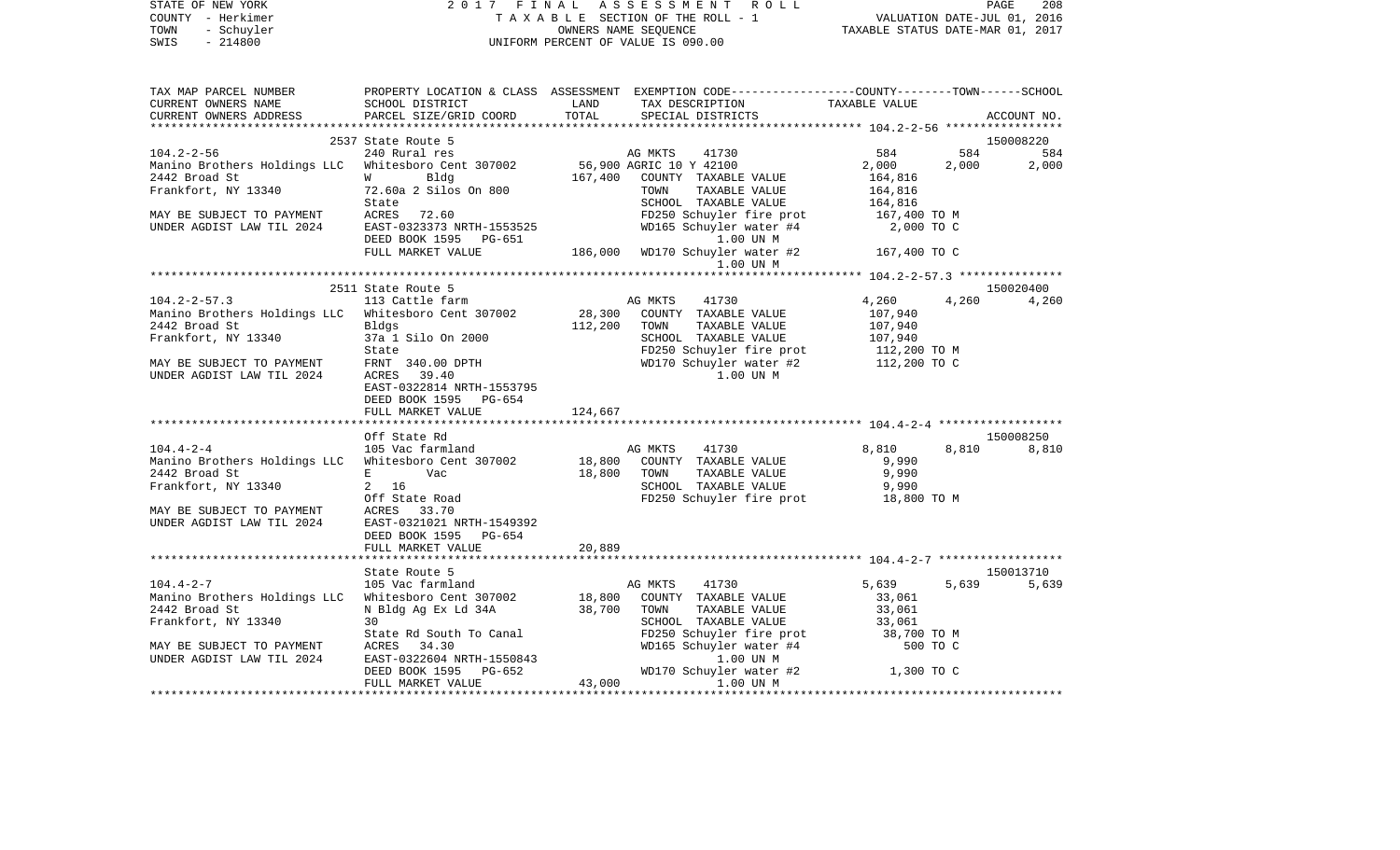| TAX MAP PARCEL NUMBER<br>PROPERTY LOCATION & CLASS ASSESSMENT EXEMPTION CODE---------------COUNTY-------TOWN-----SCHOOL<br>CURRENT OWNERS NAME<br>SCHOOL DISTRICT<br>LAND<br>TAX DESCRIPTION<br>TAXABLE VALUE<br>TOTAL<br>CURRENT OWNERS ADDRESS<br>PARCEL SIZE/GRID COORD<br>SPECIAL DISTRICTS<br>ACCOUNT NO.<br>**********************<br>150010800<br>Off State Rd<br>$104.4 - 2 - 12$<br>105 Vac farmland<br>AG MKTS<br>41730<br>8,169<br>8,169<br>8,169<br>14,300<br>Manino Brothers Holdings LLC<br>Whitesboro Cent 307002<br>COUNTY TAXABLE VALUE<br>6,131<br>14,300<br>2442 Broad St<br>S Vac Ag Ex Ld 20A<br>TOWN<br>TAXABLE VALUE<br>6,131<br>Frankfort, NY 13340<br>20 Acres Plus 11.2 104.4-<br>SCHOOL TAXABLE VALUE<br>6,131<br>14,300 TO M<br>FD250 Schuyler fire prot<br>Between Thruway & Canal<br>MAY BE SUBJECT TO PAYMENT<br>ACRES 31.40<br>UNDER AGDIST LAW TIL 2024<br>EAST-0322797 NRTH-1549856<br>DEED BOOK 1595 PG-652<br>FULL MARKET VALUE<br>15,889<br>Woods Ln<br>$104.11 - 1 - 4.2$<br>105 Vac farmland<br>6,300<br>6,300<br>AG MKTS<br>41730<br>6,300<br>Manino Brothers Holdings LLC<br>12,800<br>COUNTY TAXABLE VALUE<br>6,500<br>Whitesboro Cent 307002<br>2442 Broad St<br>12,800<br>TAXABLE VALUE<br>6,500<br>Vac Ag Ex Ld 9.52A<br>TOWN<br>Frankfort, NY 13340<br>9.52 Acres<br>SCHOOL TAXABLE VALUE<br>6,500<br>FD250 Schuyler fire prot<br>WD170 Schuyler water #2<br>Woods Lane<br>12,800 TO M<br>MAY BE SUBJECT TO PAYMENT<br>ACRES<br>9.52<br>12,800 TO C<br>1.00 UN M<br>UNDER AGDIST LAW TIL 2024<br>EAST-0317360 NRTH-1556616<br>DEED BOOK 1595 PG-652<br>FULL MARKET VALUE<br>14,222<br>*****************************<br>State Route 5<br>$104.11 - 1 - 7.1$<br>105 Vac farmland<br>AG MKTS<br>41730<br>8,491<br>8,491<br>8,491<br>Manino Brothers Holdings LLC<br>Whitesboro Cent 307002<br>27,000<br>COUNTY TAXABLE VALUE<br>18,509<br>2442 Broad St<br>N Vac Ag Ex Ld 500<br>27,000<br>TOWN<br>TAXABLE VALUE<br>18,509<br>Frankfort, NY 13340<br>29.92 Acres<br>SCHOOL TAXABLE VALUE<br>18,509<br>State Road<br>FD250 Schuyler fire prot<br>27,000 TO M<br>WD170 Schuyler water #2<br>27,000 TO C<br>MAY BE SUBJECT TO PAYMENT<br>ACRES 29.90<br>UNDER AGDIST LAW TIL 2024<br>EAST-0317820 NRTH-1556083<br>1.00 UN M<br>DEED BOOK 1595 PG-652<br>FULL MARKET VALUE<br>30,000<br>150013740<br>2296 State Route 5<br>230 3 Family Res<br>$104.11 - 1 - 14$<br>COUNTY TAXABLE VALUE<br>111,600<br>Manino Brothers Holdings LLC Whitesboro Cent 307002<br>8,200<br>TOWN<br>TAXABLE VALUE<br>111,600<br>SCHOOL TAXABLE VALUE<br>2442 Broad St<br>Bldg<br>111,600<br>111,600<br>$S \sim$<br>Frankfort, NY 13340<br>$5 \frac{1}{8}$<br>FD250 Schuyler fire prot<br>111,600 TO M<br>WD170 Schuyler water #2<br>4,300 TO C<br>State<br>1.00 UN M<br>FRNT 120.00 DPTH 133.00<br>EAST-0318301 NRTH-1554309<br>PG-652<br>DEED BOOK 1595<br>FULL MARKET VALUE<br>124,000 | STATE OF NEW YORK<br>COUNTY - Herkimer<br>TOWN<br>- Schuyler<br>$-214800$<br>SWIS |  | 2017 FINAL ASSESSMENT ROLL<br>TAXABLE SECTION OF THE ROLL - 1<br>OWNERS NAME SEQUENCE<br>UNIFORM PERCENT OF VALUE IS 090.00 | VALUATION DATE-JUL 01, 2016<br>TAXABLE STATUS DATE-MAR 01, 2017 | PAGE<br>209 |
|------------------------------------------------------------------------------------------------------------------------------------------------------------------------------------------------------------------------------------------------------------------------------------------------------------------------------------------------------------------------------------------------------------------------------------------------------------------------------------------------------------------------------------------------------------------------------------------------------------------------------------------------------------------------------------------------------------------------------------------------------------------------------------------------------------------------------------------------------------------------------------------------------------------------------------------------------------------------------------------------------------------------------------------------------------------------------------------------------------------------------------------------------------------------------------------------------------------------------------------------------------------------------------------------------------------------------------------------------------------------------------------------------------------------------------------------------------------------------------------------------------------------------------------------------------------------------------------------------------------------------------------------------------------------------------------------------------------------------------------------------------------------------------------------------------------------------------------------------------------------------------------------------------------------------------------------------------------------------------------------------------------------------------------------------------------------------------------------------------------------------------------------------------------------------------------------------------------------------------------------------------------------------------------------------------------------------------------------------------------------------------------------------------------------------------------------------------------------------------------------------------------------------------------------------------------------------------------------------------------------------------------------------------------------------------------------------------------------------------------------------------------------------------------------------------------------------------------------------------------------------------------------------------|-----------------------------------------------------------------------------------|--|-----------------------------------------------------------------------------------------------------------------------------|-----------------------------------------------------------------|-------------|
|                                                                                                                                                                                                                                                                                                                                                                                                                                                                                                                                                                                                                                                                                                                                                                                                                                                                                                                                                                                                                                                                                                                                                                                                                                                                                                                                                                                                                                                                                                                                                                                                                                                                                                                                                                                                                                                                                                                                                                                                                                                                                                                                                                                                                                                                                                                                                                                                                                                                                                                                                                                                                                                                                                                                                                                                                                                                                                            |                                                                                   |  |                                                                                                                             |                                                                 |             |
|                                                                                                                                                                                                                                                                                                                                                                                                                                                                                                                                                                                                                                                                                                                                                                                                                                                                                                                                                                                                                                                                                                                                                                                                                                                                                                                                                                                                                                                                                                                                                                                                                                                                                                                                                                                                                                                                                                                                                                                                                                                                                                                                                                                                                                                                                                                                                                                                                                                                                                                                                                                                                                                                                                                                                                                                                                                                                                            |                                                                                   |  |                                                                                                                             |                                                                 |             |
|                                                                                                                                                                                                                                                                                                                                                                                                                                                                                                                                                                                                                                                                                                                                                                                                                                                                                                                                                                                                                                                                                                                                                                                                                                                                                                                                                                                                                                                                                                                                                                                                                                                                                                                                                                                                                                                                                                                                                                                                                                                                                                                                                                                                                                                                                                                                                                                                                                                                                                                                                                                                                                                                                                                                                                                                                                                                                                            |                                                                                   |  |                                                                                                                             |                                                                 |             |
|                                                                                                                                                                                                                                                                                                                                                                                                                                                                                                                                                                                                                                                                                                                                                                                                                                                                                                                                                                                                                                                                                                                                                                                                                                                                                                                                                                                                                                                                                                                                                                                                                                                                                                                                                                                                                                                                                                                                                                                                                                                                                                                                                                                                                                                                                                                                                                                                                                                                                                                                                                                                                                                                                                                                                                                                                                                                                                            |                                                                                   |  |                                                                                                                             |                                                                 |             |
|                                                                                                                                                                                                                                                                                                                                                                                                                                                                                                                                                                                                                                                                                                                                                                                                                                                                                                                                                                                                                                                                                                                                                                                                                                                                                                                                                                                                                                                                                                                                                                                                                                                                                                                                                                                                                                                                                                                                                                                                                                                                                                                                                                                                                                                                                                                                                                                                                                                                                                                                                                                                                                                                                                                                                                                                                                                                                                            |                                                                                   |  |                                                                                                                             |                                                                 |             |
|                                                                                                                                                                                                                                                                                                                                                                                                                                                                                                                                                                                                                                                                                                                                                                                                                                                                                                                                                                                                                                                                                                                                                                                                                                                                                                                                                                                                                                                                                                                                                                                                                                                                                                                                                                                                                                                                                                                                                                                                                                                                                                                                                                                                                                                                                                                                                                                                                                                                                                                                                                                                                                                                                                                                                                                                                                                                                                            |                                                                                   |  |                                                                                                                             |                                                                 |             |
|                                                                                                                                                                                                                                                                                                                                                                                                                                                                                                                                                                                                                                                                                                                                                                                                                                                                                                                                                                                                                                                                                                                                                                                                                                                                                                                                                                                                                                                                                                                                                                                                                                                                                                                                                                                                                                                                                                                                                                                                                                                                                                                                                                                                                                                                                                                                                                                                                                                                                                                                                                                                                                                                                                                                                                                                                                                                                                            |                                                                                   |  |                                                                                                                             |                                                                 |             |
|                                                                                                                                                                                                                                                                                                                                                                                                                                                                                                                                                                                                                                                                                                                                                                                                                                                                                                                                                                                                                                                                                                                                                                                                                                                                                                                                                                                                                                                                                                                                                                                                                                                                                                                                                                                                                                                                                                                                                                                                                                                                                                                                                                                                                                                                                                                                                                                                                                                                                                                                                                                                                                                                                                                                                                                                                                                                                                            |                                                                                   |  |                                                                                                                             |                                                                 |             |
|                                                                                                                                                                                                                                                                                                                                                                                                                                                                                                                                                                                                                                                                                                                                                                                                                                                                                                                                                                                                                                                                                                                                                                                                                                                                                                                                                                                                                                                                                                                                                                                                                                                                                                                                                                                                                                                                                                                                                                                                                                                                                                                                                                                                                                                                                                                                                                                                                                                                                                                                                                                                                                                                                                                                                                                                                                                                                                            |                                                                                   |  |                                                                                                                             |                                                                 |             |
|                                                                                                                                                                                                                                                                                                                                                                                                                                                                                                                                                                                                                                                                                                                                                                                                                                                                                                                                                                                                                                                                                                                                                                                                                                                                                                                                                                                                                                                                                                                                                                                                                                                                                                                                                                                                                                                                                                                                                                                                                                                                                                                                                                                                                                                                                                                                                                                                                                                                                                                                                                                                                                                                                                                                                                                                                                                                                                            |                                                                                   |  |                                                                                                                             |                                                                 |             |
|                                                                                                                                                                                                                                                                                                                                                                                                                                                                                                                                                                                                                                                                                                                                                                                                                                                                                                                                                                                                                                                                                                                                                                                                                                                                                                                                                                                                                                                                                                                                                                                                                                                                                                                                                                                                                                                                                                                                                                                                                                                                                                                                                                                                                                                                                                                                                                                                                                                                                                                                                                                                                                                                                                                                                                                                                                                                                                            |                                                                                   |  |                                                                                                                             |                                                                 |             |
|                                                                                                                                                                                                                                                                                                                                                                                                                                                                                                                                                                                                                                                                                                                                                                                                                                                                                                                                                                                                                                                                                                                                                                                                                                                                                                                                                                                                                                                                                                                                                                                                                                                                                                                                                                                                                                                                                                                                                                                                                                                                                                                                                                                                                                                                                                                                                                                                                                                                                                                                                                                                                                                                                                                                                                                                                                                                                                            |                                                                                   |  |                                                                                                                             |                                                                 |             |
|                                                                                                                                                                                                                                                                                                                                                                                                                                                                                                                                                                                                                                                                                                                                                                                                                                                                                                                                                                                                                                                                                                                                                                                                                                                                                                                                                                                                                                                                                                                                                                                                                                                                                                                                                                                                                                                                                                                                                                                                                                                                                                                                                                                                                                                                                                                                                                                                                                                                                                                                                                                                                                                                                                                                                                                                                                                                                                            |                                                                                   |  |                                                                                                                             |                                                                 |             |
|                                                                                                                                                                                                                                                                                                                                                                                                                                                                                                                                                                                                                                                                                                                                                                                                                                                                                                                                                                                                                                                                                                                                                                                                                                                                                                                                                                                                                                                                                                                                                                                                                                                                                                                                                                                                                                                                                                                                                                                                                                                                                                                                                                                                                                                                                                                                                                                                                                                                                                                                                                                                                                                                                                                                                                                                                                                                                                            |                                                                                   |  |                                                                                                                             |                                                                 |             |
|                                                                                                                                                                                                                                                                                                                                                                                                                                                                                                                                                                                                                                                                                                                                                                                                                                                                                                                                                                                                                                                                                                                                                                                                                                                                                                                                                                                                                                                                                                                                                                                                                                                                                                                                                                                                                                                                                                                                                                                                                                                                                                                                                                                                                                                                                                                                                                                                                                                                                                                                                                                                                                                                                                                                                                                                                                                                                                            |                                                                                   |  |                                                                                                                             |                                                                 |             |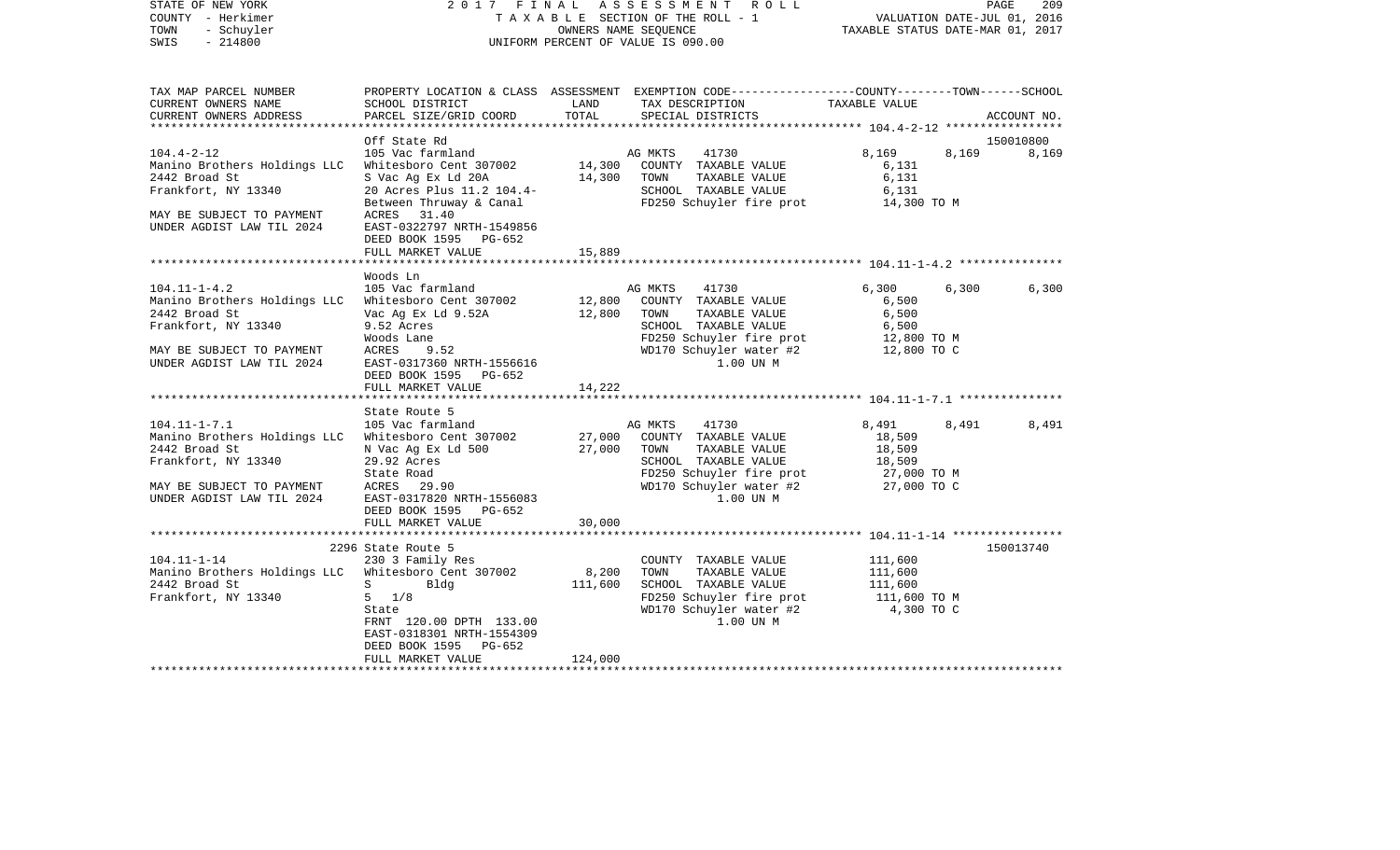| STATE OF NEW YORK<br>COUNTY - Herkimer<br>TOWN<br>- Schuyler<br>$-214800$<br>SWIS                                                                                                     | 2017<br>FINAL                                                                                                                                                                                                                                                                                                                                                                                          | OWNERS NAME SEOUENCE                           | ASSESSMENT ROLL<br>T A X A B L E SECTION OF THE ROLL - 1<br>UNIFORM PERCENT OF VALUE IS 090.00                                                                                                                                                 | VALUATION DATE-JUL 01, 2016<br>TAXABLE STATUS DATE-MAR 01, 2017                                      | PAGE<br>210            |
|---------------------------------------------------------------------------------------------------------------------------------------------------------------------------------------|--------------------------------------------------------------------------------------------------------------------------------------------------------------------------------------------------------------------------------------------------------------------------------------------------------------------------------------------------------------------------------------------------------|------------------------------------------------|------------------------------------------------------------------------------------------------------------------------------------------------------------------------------------------------------------------------------------------------|------------------------------------------------------------------------------------------------------|------------------------|
| TAX MAP PARCEL NUMBER<br>CURRENT OWNERS NAME<br>CURRENT OWNERS ADDRESS<br>**********************                                                                                      | SCHOOL DISTRICT<br>PARCEL SIZE/GRID COORD                                                                                                                                                                                                                                                                                                                                                              | LAND<br>TOTAL                                  | PROPERTY LOCATION & CLASS ASSESSMENT EXEMPTION CODE---------------COUNTY-------TOWN------SCHOOL<br>TAX DESCRIPTION<br>SPECIAL DISTRICTS                                                                                                        | TAXABLE VALUE                                                                                        | ACCOUNT NO.            |
|                                                                                                                                                                                       | 2292 State Route 5                                                                                                                                                                                                                                                                                                                                                                                     |                                                |                                                                                                                                                                                                                                                |                                                                                                      | 150013770              |
| $104.11 - 1 - 15$<br>Manino Brothers Holdings LLC<br>2442 Broad St<br>Frankfort, NY 13340                                                                                             | 220 2 Family Res<br>Whitesboro Cent 307002<br>S<br>Bldg<br>$10 \frac{1}{8}$ A<br>State<br>53.00 DPTH 135.00<br>FRNT<br>EAST-0318233 NRTH-1554346<br>DEED BOOK 1595<br>PG-653                                                                                                                                                                                                                           | 6,800<br>67,500                                | COUNTY TAXABLE VALUE<br>TOWN<br>TAXABLE VALUE<br>SCHOOL TAXABLE VALUE<br>FD250 Schuyler fire prot<br>WD170 Schuyler water #2<br>1.00 UN M                                                                                                      | 67,500<br>67,500<br>67,500<br>67,500 TO M<br>3,200 TO C                                              |                        |
|                                                                                                                                                                                       | FULL MARKET VALUE                                                                                                                                                                                                                                                                                                                                                                                      | 75,000                                         |                                                                                                                                                                                                                                                |                                                                                                      |                        |
|                                                                                                                                                                                       |                                                                                                                                                                                                                                                                                                                                                                                                        |                                                |                                                                                                                                                                                                                                                | ************************* 104.11-1-16 *****************                                              |                        |
| $104.11 - 1 - 16$<br>Manino Brothers Holdings LLC<br>2442 Broad St<br>Frankfort, NY 13340<br>$105.1 - 1 - 15$<br>Manino Brothers Holdings LLC<br>2442 Broad St<br>Frankfort, NY 13340 | 2284 State Route 5<br>$425$ Bar<br>Whitesboro Cent 307002<br>Bldg<br>10 .325 Acres<br>State<br>FRNT<br>76.00 DPTH 155.00<br>EAST-0318133 NRTH-1554401<br>DEED BOOK 1595 PG-653<br>FULL MARKET VALUE<br>Short Lots Rd<br>314 Rural vac<10<br>Whitesboro Cent 307002<br>Vac<br>N<br>1/2<br>$\mathbf{2}$<br>Shortlots<br>FRNT 100.00 DPTH 200.00<br>EAST-0333594 NRTH-1552337<br>DEED BOOK 1595<br>PG-653 | 15,000<br>108,000<br>120,000<br>4,000<br>4,000 | COUNTY TAXABLE VALUE<br>TAXABLE VALUE<br>TOWN<br>SCHOOL TAXABLE VALUE<br>FD250 Schuyler fire prot<br>WD170 Schuyler water #2<br>1.00 UN M<br>COUNTY TAXABLE VALUE<br>TAXABLE VALUE<br>TOWN<br>SCHOOL TAXABLE VALUE<br>FD250 Schuyler fire prot | 108,000<br>108,000<br>108,000<br>108,000 ТО М<br>5,000 TO C<br>4,000<br>4,000<br>4,000<br>4,000 TO M | 150014070<br>150007620 |
|                                                                                                                                                                                       | FULL MARKET VALUE<br>* * * * * * * * * * * * * * * * * * *                                                                                                                                                                                                                                                                                                                                             | 4,444<br>************                          |                                                                                                                                                                                                                                                |                                                                                                      |                        |
|                                                                                                                                                                                       | Short Lots Rd                                                                                                                                                                                                                                                                                                                                                                                          |                                                |                                                                                                                                                                                                                                                |                                                                                                      | 150005400              |
| $105.1 - 1 - 16$<br>Manino Brothers Holdings LLC<br>2442 Broad St<br>Frankfort, NY 13340                                                                                              | 270 Mfg housing<br>Whitesboro Cent 307002<br>2 Man Residences W/roof<br>$2 \frac{1}{3}$<br>Short Lots<br>75.00 DPTH 125.00<br>FRNT<br>EAST-0333495 NRTH-1552350<br>DEED BOOK 1595<br>PG-653                                                                                                                                                                                                            | 7,100<br>42,100                                | COUNTY TAXABLE VALUE<br>TOWN<br>TAXABLE VALUE<br>SCHOOL TAXABLE VALUE<br>FD250 Schuyler fire prot                                                                                                                                              | 42,100<br>42,100<br>42,100<br>42,100 TO M                                                            |                        |
|                                                                                                                                                                                       | FULL MARKET VALUE                                                                                                                                                                                                                                                                                                                                                                                      | 46,778                                         |                                                                                                                                                                                                                                                |                                                                                                      |                        |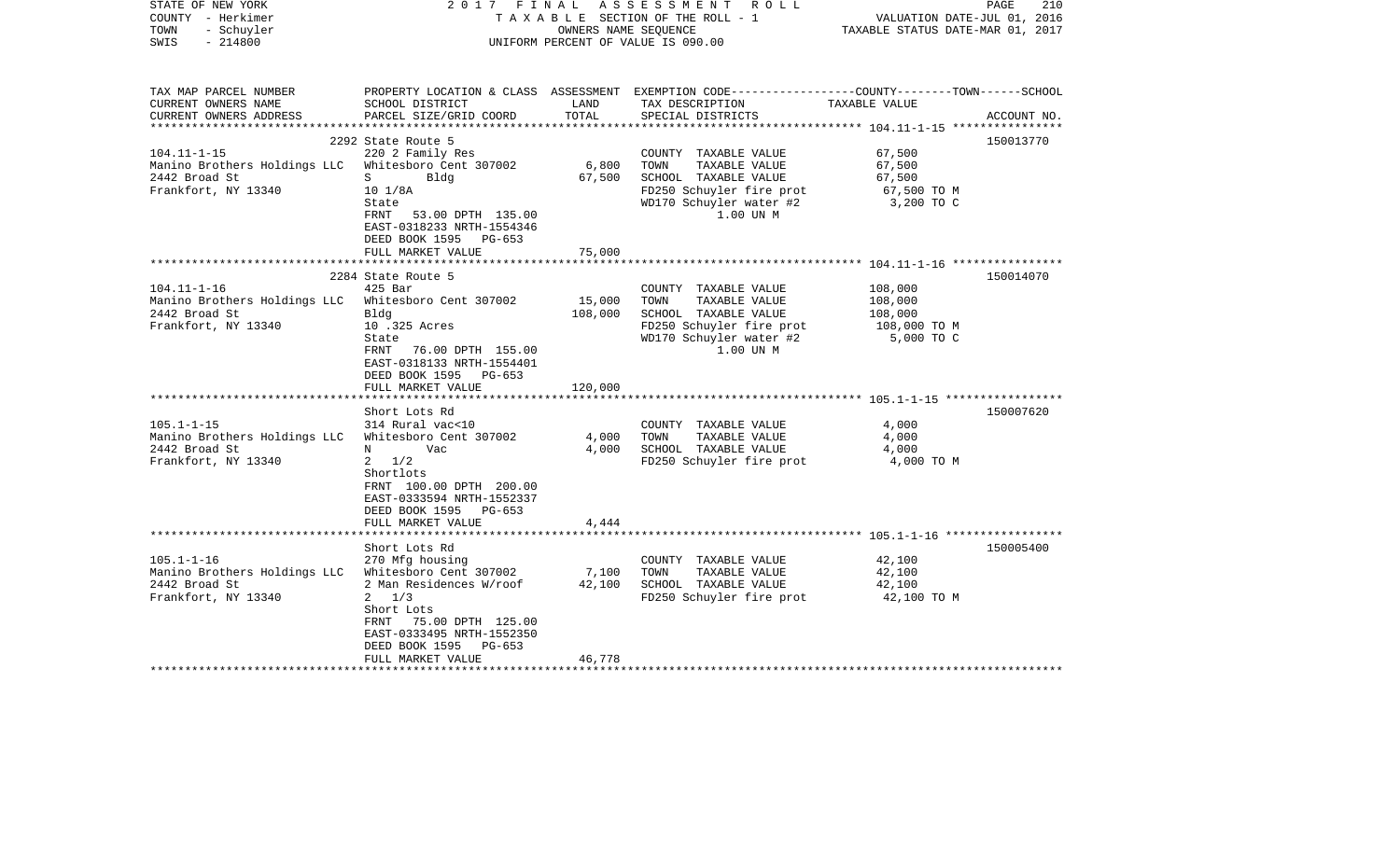| STATE OF NEW YORK  | 2017 FINAL ASSESSMENT ROLL         | PAGE                             |
|--------------------|------------------------------------|----------------------------------|
| COUNTY - Herkimer  | TAXABLE SECTION OF THE ROLL - 1    | VALUATION DATE-JUL 01, 2016      |
| TOWN<br>- Schuyler | OWNERS NAME SEOUENCE               | TAXABLE STATUS DATE-MAR 01, 2017 |
| SWIS<br>$-214800$  | UNIFORM PERCENT OF VALUE IS 090.00 |                                  |

| TAX MAP PARCEL NUMBER          |                           |         | PROPERTY LOCATION & CLASS ASSESSMENT EXEMPTION CODE---------------COUNTY-------TOWN-----SCHOOL |                            |                       |
|--------------------------------|---------------------------|---------|------------------------------------------------------------------------------------------------|----------------------------|-----------------------|
| CURRENT OWNERS NAME            | SCHOOL DISTRICT           | LAND    | TAX DESCRIPTION                                                                                | TAXABLE VALUE              |                       |
| CURRENT OWNERS ADDRESS         | PARCEL SIZE/GRID COORD    | TOTAL   | SPECIAL DISTRICTS                                                                              |                            | ACCOUNT NO.           |
| ********************           |                           |         |                                                                                                |                            |                       |
|                                | Short Lots Rd             |         |                                                                                                |                            | 150001500             |
| $105.1 - 1 - 17$               | 112 Dairy farm            |         | AG MKTS<br>41730                                                                               | $\mathbf 0$<br>$\mathbf 0$ | $\Omega$              |
| Manino Brothers Holdings LLC   | Whitesboro Cent 307002    |         | 130,200 AGRIC 10 Y 42100                                                                       | 5,200<br>5,200             | 5,200                 |
| 2442 Broad St                  | Ns Bldg 224A Ag Ex Ld     | 225,000 | COUNTY TAXABLE VALUE                                                                           | 219,800                    |                       |
| Frankfort, NY 13340            | 224ac 2 Silos On 10000    |         | TOWN<br>TAXABLE VALUE                                                                          | 219,800                    |                       |
|                                | Short Lots                |         | SCHOOL TAXABLE VALUE                                                                           | 219,800                    |                       |
| MAY BE SUBJECT TO PAYMENT      | ACRES 225.90              |         | FD250 Schuyler fire prot                                                                       | 225,000 TO M               |                       |
| UNDER AGDIST LAW TIL 2024      | EAST-0333382 NRTH-1552758 |         |                                                                                                |                            |                       |
|                                | DEED BOOK 1595 PG-654     |         |                                                                                                |                            |                       |
|                                | FULL MARKET VALUE         | 250,000 |                                                                                                |                            |                       |
| ****************************** |                           |         |                                                                                                |                            |                       |
|                                |                           |         |                                                                                                |                            |                       |
|                                | State Route 5             |         |                                                                                                | $\Omega$                   | 150015540<br>$\Omega$ |
| $105.3 - 1 - 45$               | 120 Field crops           |         | AG MKTS<br>41730                                                                               | $\mathbf{0}$               |                       |
| Manino Brothers Holdings LLC   | Frankfort-Schuy 212602    | 36,800  | COUNTY TAXABLE VALUE                                                                           | 94,000                     |                       |
| 2442 Broad St                  | Vac Ag Ex Ld 21A          | 94,000  | TOWN<br>TAXABLE VALUE                                                                          | 94,000                     |                       |
| Frankfort, NY 13340            | barn burnt 11-2015        |         | SCHOOL TAXABLE VALUE                                                                           | 94,000                     |                       |
|                                | State                     |         | FD250 Schuyler fire prot                                                                       | 94,000 TO M                |                       |
| MAY BE SUBJECT TO PAYMENT      | <b>ACRES</b><br>33.90     |         |                                                                                                |                            |                       |
| UNDER AGDIST LAW TIL 2024      | EAST-0330856 NRTH-1544594 |         |                                                                                                |                            |                       |
|                                | DEED BOOK 1595 PG-653     |         |                                                                                                |                            |                       |
|                                | FULL MARKET VALUE         | 104,444 |                                                                                                |                            |                       |
|                                |                           |         |                                                                                                |                            |                       |
|                                | State Route 5             |         |                                                                                                |                            | 150015510             |
| $105.3 - 1 - 76$               | 105 Vac farmland          |         | 41730<br>AG MKTS                                                                               | 10,670<br>10,670           | 10,670                |
| Manino Brothers Holdings LLC   | Frankfort-Schuy 212602    | 27,000  | COUNTY TAXABLE VALUE                                                                           | 16,330                     |                       |
| 2442 Broad St                  | Bldgs Ag Ex Ld 31A        | 27,000  | TOWN<br>TAXABLE VALUE                                                                          | 16,330                     |                       |
| Frankfort, NY 13340            | $1 \t 31 \t 1/2$          |         | SCHOOL TAXABLE VALUE                                                                           | 16,330                     |                       |
|                                | State                     |         | FD250 Schuyler fire prot                                                                       | 27,000 TO M                |                       |
| MAY BE SUBJECT TO PAYMENT      | ACRES 33.60               |         |                                                                                                |                            |                       |
| UNDER AGDIST LAW TIL 2024      | EAST-0330201 NRTH-1544563 |         |                                                                                                |                            |                       |
|                                | DEED BOOK 1595 PG-654     |         |                                                                                                |                            |                       |
|                                | FULL MARKET VALUE         | 30,000  |                                                                                                |                            |                       |
|                                |                           |         |                                                                                                |                            |                       |
|                                | Off Short Lots Rd         |         |                                                                                                |                            | 150001470             |
| $105.3 - 1 - 14$               | 105 Vac farmland          |         | COUNTY TAXABLE VALUE                                                                           | 17,000                     |                       |
| Manino Sam                     | Whitesboro Cent 307002    | 17,000  | TAXABLE VALUE<br>TOWN                                                                          | 17,000                     |                       |
| 160 Ferguson Rd                | Vac                       | 17,000  | SCHOOL TAXABLE VALUE                                                                           | 17,000                     |                       |
| Frankfort, NY 13340            | 10 36.39                  |         | FD250 Schuyler fire prot                                                                       | 17,000 TO M                |                       |
|                                | Off Short Lots            |         |                                                                                                |                            |                       |
|                                | ACRES 36.39               |         |                                                                                                |                            |                       |
|                                | EAST-0332160 NRTH-1549963 |         |                                                                                                |                            |                       |
|                                | DEED BOOK 00546 PG-00760  |         |                                                                                                |                            |                       |
|                                | FULL MARKET VALUE         | 18,889  |                                                                                                |                            |                       |
|                                |                           |         |                                                                                                |                            |                       |
|                                |                           |         |                                                                                                |                            |                       |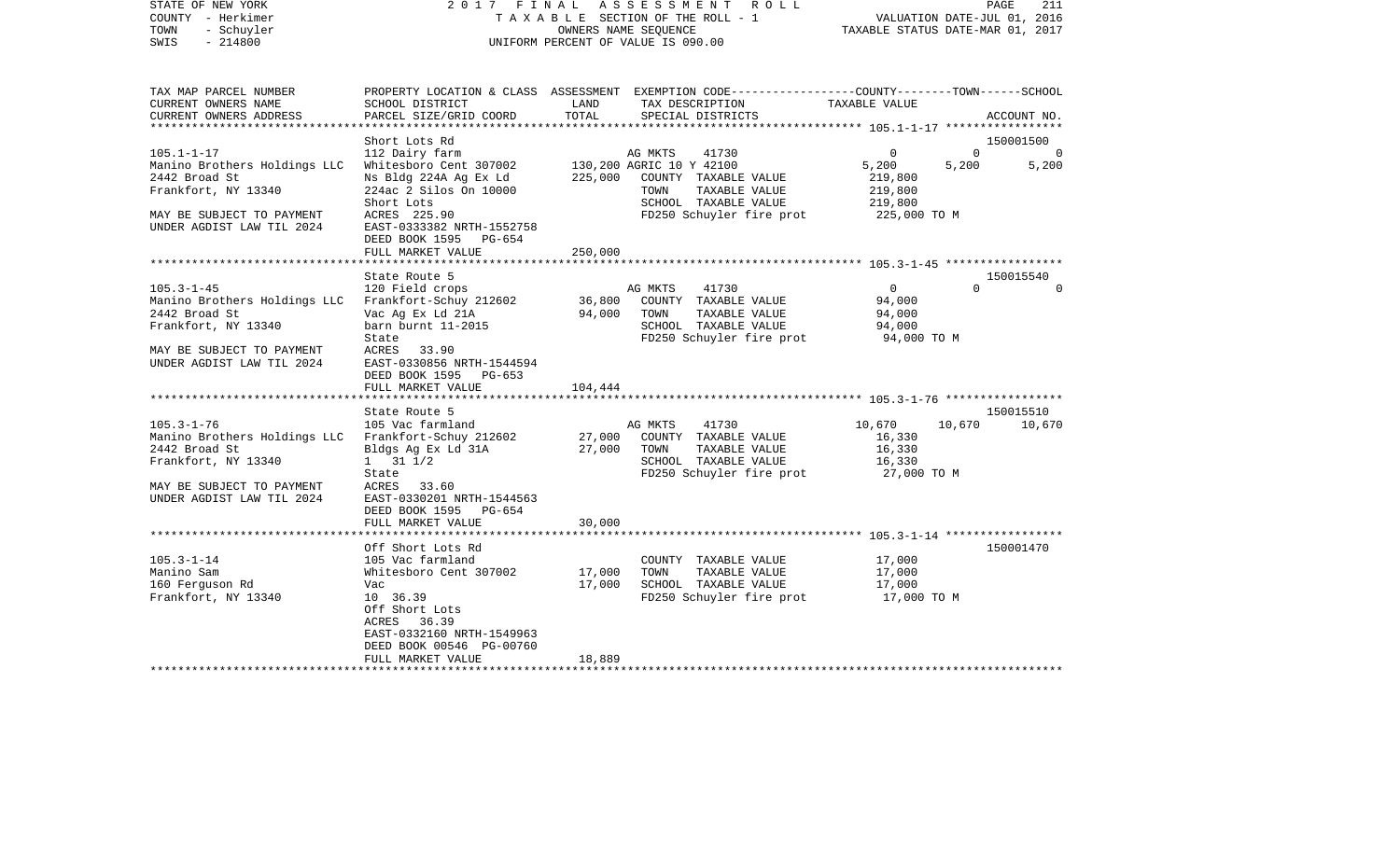| STATE OF NEW YORK<br>COUNTY - Herkimer<br>- Schuyler<br>TOWN<br>$-214800$<br>SWIS | 2017<br>FINAL                                                                                                                            | OWNERS NAME SEQUENCE | ASSESSMENT ROLL<br>TAXABLE SECTION OF THE ROLL - 1<br>UNIFORM PERCENT OF VALUE IS 090.00                                                 | VALUATION DATE-JUL 01, 2016<br>TAXABLE STATUS DATE-MAR 01, 2017 | PAGE<br>212 |
|-----------------------------------------------------------------------------------|------------------------------------------------------------------------------------------------------------------------------------------|----------------------|------------------------------------------------------------------------------------------------------------------------------------------|-----------------------------------------------------------------|-------------|
| TAX MAP PARCEL NUMBER<br>CURRENT OWNERS NAME<br>CURRENT OWNERS ADDRESS            | SCHOOL DISTRICT<br>PARCEL SIZE/GRID COORD                                                                                                | LAND<br>TOTAL        | PROPERTY LOCATION & CLASS ASSESSMENT EXEMPTION CODE----------------COUNTY-------TOWN------SCHOOL<br>TAX DESCRIPTION<br>SPECIAL DISTRICTS | TAXABLE VALUE                                                   | ACCOUNT NO. |
|                                                                                   |                                                                                                                                          |                      |                                                                                                                                          |                                                                 |             |
| $099.3 - 1 - 40.4$                                                                | 765 Windfall Rd<br>210 1 Family Res                                                                                                      |                      | COUNTY TAXABLE VALUE                                                                                                                     | 20,000                                                          | 150015210   |
| Manley Donald                                                                     | Whitesboro Cent 307002                                                                                                                   | 10,000               | TOWN<br>TAXABLE VALUE                                                                                                                    | 20,000                                                          |             |
| 65 Barringer Rd                                                                   | complete renovation2012                                                                                                                  | 20,000               | SCHOOL TAXABLE VALUE                                                                                                                     | 20,000                                                          |             |
| Ilion, NY 13357                                                                   | 5.7 Acres<br>Rental ?<br>FRNT 356.70 DPTH<br>ACRES<br>3.60<br>EAST-0329484 NRTH-1563300<br>DEED BOOK 1602<br>PG-959<br>FULL MARKET VALUE | 22,222               | FD250 Schuyler fire prot                                                                                                                 | 20,000 TO M                                                     |             |
|                                                                                   |                                                                                                                                          |                      |                                                                                                                                          |                                                                 |             |
|                                                                                   | 2092 State Route 5                                                                                                                       |                      |                                                                                                                                          | $\Omega$                                                        | 150008970   |
| $104.7 - 2 - 15$<br>Manley Laraine                                                | 210 1 Family Res<br>Whitesboro Cent 307002                                                                                               | 7,600                | 41854<br>BAS STAR<br>COUNTY TAXABLE VALUE                                                                                                | $\overline{0}$<br>61,000                                        | 27,000      |
| 2092 State Route 5                                                                | S 860<br>Bldg                                                                                                                            | 61,000               | TAXABLE VALUE<br>TOWN                                                                                                                    | 61,000                                                          |             |
| Utica, NY 13502                                                                   | $3 \t1/4$                                                                                                                                |                      | SCHOOL TAXABLE VALUE                                                                                                                     | 34,000                                                          |             |
|                                                                                   | State                                                                                                                                    |                      | FD250 Schuyler fire prot                                                                                                                 | 61,000 TO M                                                     |             |
|                                                                                   | FRNT 100.00 DPTH 127.00                                                                                                                  |                      | SD030 Schuyler sewer #1                                                                                                                  | 1.10 UN M                                                       |             |
|                                                                                   | EAST-0315132 NRTH-1556576<br>DEED BOOK 1223<br>PG-184                                                                                    |                      | WD175 Schuyler water #3                                                                                                                  | 61,000 TO M                                                     |             |
|                                                                                   | FULL MARKET VALUE<br>***************************                                                                                         | 67,778               |                                                                                                                                          |                                                                 |             |
|                                                                                   | State Route 5                                                                                                                            |                      |                                                                                                                                          |                                                                 | 150019080   |
| $112.2 - 2 - 23.1$                                                                | 311 Res vac land                                                                                                                         |                      | COUNTY TAXABLE VALUE                                                                                                                     | 7,500                                                           |             |
| Mann, Heather, Mann Irr Trust Frankfort-Schuy 212602                              |                                                                                                                                          | 7,500                | TOWN<br>TAXABLE VALUE                                                                                                                    | 7,500                                                           |             |
| 109 Academy St                                                                    | Bldg                                                                                                                                     | 7,500                | SCHOOL TAXABLE VALUE                                                                                                                     | 7,500                                                           |             |
| Manlius, NY 13104                                                                 | 1.3 Acres<br>State<br>ACRES<br>1.30<br>EAST-0337894 NRTH-1538996<br>DEED BOOK 1343 PG-823                                                |                      | FD250 Schuyler fire prot                                                                                                                 | 7,500 TO M                                                      |             |
|                                                                                   | FULL MARKET VALUE                                                                                                                        | 8,333                |                                                                                                                                          |                                                                 |             |
|                                                                                   |                                                                                                                                          |                      |                                                                                                                                          |                                                                 |             |
|                                                                                   | 390 Cogar Rd                                                                                                                             |                      |                                                                                                                                          |                                                                 | 150003180   |
| $105.2 - 4 - 19$                                                                  | 240 Rural res                                                                                                                            |                      | COUNTY TAXABLE VALUE                                                                                                                     | 167,000                                                         |             |
| Marinis Thomas<br>Marinis Elizabeth A                                             | Frankfort-Schuy 212602<br>Fox Hollow/ MF#185                                                                                             | 41,500<br>167,000    | TOWN<br>TAXABLE VALUE<br>SCHOOL TAXABLE VALUE                                                                                            | 167,000<br>167,000                                              |             |
| 159 Buchur Rd                                                                     | Land & Lakes lot 32                                                                                                                      |                      | FD250 Schuyler fire prot                                                                                                                 | 167,000 TO M                                                    |             |
| Bellmoe, NY 11710                                                                 | bar -5000 2015<br>ACRES 15.00                                                                                                            |                      |                                                                                                                                          |                                                                 |             |
|                                                                                   | EAST-0341672 NRTH-1560390                                                                                                                |                      |                                                                                                                                          |                                                                 |             |
|                                                                                   | DEED BOOK 1129<br>PG-147                                                                                                                 |                      |                                                                                                                                          |                                                                 |             |
|                                                                                   | FULL MARKET VALUE                                                                                                                        | 185,556              |                                                                                                                                          |                                                                 |             |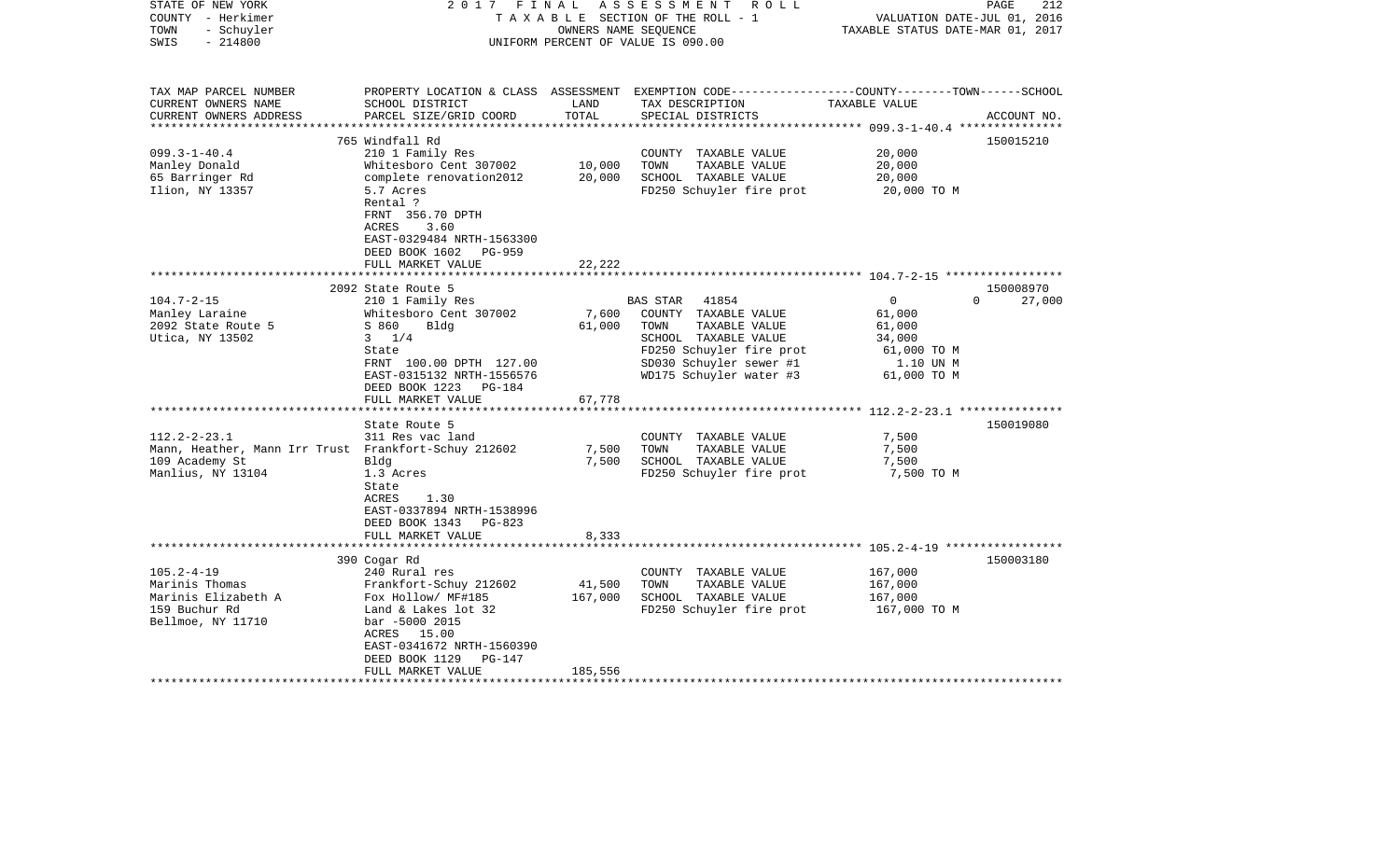| STATE OF NEW YORK<br>COUNTY - Herkimer<br>- Schuyler<br>TOWN<br>$-214800$<br>SWIS             | 2017 FINAL                                                                                                                                                                                                                           | OWNERS NAME SEQUENCE       | ASSESSMENT ROLL<br>TAXABLE SECTION OF THE ROLL - 1<br>UNIFORM PERCENT OF VALUE IS 090.00                                                  | VALUATION DATE-JUL 01, 2016<br>TAXABLE STATUS DATE-MAR 01, 2017  | PAGE<br>213         |
|-----------------------------------------------------------------------------------------------|--------------------------------------------------------------------------------------------------------------------------------------------------------------------------------------------------------------------------------------|----------------------------|-------------------------------------------------------------------------------------------------------------------------------------------|------------------------------------------------------------------|---------------------|
| TAX MAP PARCEL NUMBER<br>CURRENT OWNERS NAME<br>CURRENT OWNERS ADDRESS                        | SCHOOL DISTRICT<br>PARCEL SIZE/GRID COORD                                                                                                                                                                                            | LAND<br>TOTAL              | PROPERTY LOCATION & CLASS ASSESSMENT EXEMPTION CODE----------------COUNTY-------TOWN------SCHOOL<br>TAX DESCRIPTION<br>SPECIAL DISTRICTS  | TAXABLE VALUE                                                    | ACCOUNT NO.         |
| *********************                                                                         |                                                                                                                                                                                                                                      |                            |                                                                                                                                           |                                                                  |                     |
| $104.2 - 2 - 34$<br>Marino Michelle A<br>105 Sterling Dr<br>Utica, NY 13502                   | 105 Sterling Dr<br>210 1 Family Res<br>Whitesboro Cent 307002<br>Trl & Garage<br>Sterling Drive<br>FRNT 85.00 DPTH 187.00<br>EAST-0324120 NRTH-1557017<br>DEED BOOK 930<br>PG-658                                                    | 8,000<br>57,000            | COUNTY TAXABLE VALUE<br>TOWN<br>TAXABLE VALUE<br>SCHOOL TAXABLE VALUE<br>FD250 Schuyler fire prot<br>WD170 Schuyler water #2<br>1.00 UN M | 57,000<br>57,000<br>57,000<br>57,000 TO M<br>4,100 TO C          | 150004140           |
|                                                                                               | FULL MARKET VALUE                                                                                                                                                                                                                    | 63,333                     |                                                                                                                                           |                                                                  |                     |
|                                                                                               | 150 Hawthorne Rd                                                                                                                                                                                                                     |                            |                                                                                                                                           |                                                                  | 150006960           |
| $099.3 - 1 - 33$<br>Marino Patrick<br>142 Hawthorne Rd<br>Utica, NY 13502<br>$099.3 - 1 - 34$ | 210 1 Family Res<br>Whitesboro Cent 307002<br>S<br>Trl<br>$3 \frac{2}{3}$<br>Hawthorne<br>FRNT 150.00 DPTH 208.00<br>EAST-0329622 NRTH-1562017<br>DEED BOOK 829<br>$PG-260$<br>FULL MARKET VALUE<br>Hawthorne Rd<br>210 1 Family Res | 11,000<br>51,000<br>56,667 | COUNTY TAXABLE VALUE<br>TOWN<br>TAXABLE VALUE<br>SCHOOL TAXABLE VALUE<br>FD250 Schuyler fire prot<br>BAS STAR 41854                       | 51,000<br>51,000<br>51,000<br>51,000 TO M<br>$\circ$<br>$\Omega$ | 150075024<br>27,000 |
| Marino Patrick<br>142 Hawthorne Rd<br>Utica, NY 13502                                         | Whitesboro Cent 307002<br>S Bldg<br>$2 \frac{1}{2}$ Acre<br>Hawthorne<br>FRNT 100.00 DPTH 208.00<br>EAST-0329502 NRTH-1562038<br>DEED BOOK 716<br>PG-323<br>FULL MARKET VALUE                                                        | 9,000<br>82,200<br>91,333  | COUNTY TAXABLE VALUE<br>TOWN<br>TAXABLE VALUE<br>SCHOOL TAXABLE VALUE<br>FD250 Schuyler fire prot                                         | 82,200<br>82,200<br>55,200<br>82,200 TO M                        |                     |
|                                                                                               |                                                                                                                                                                                                                                      |                            |                                                                                                                                           |                                                                  |                     |
| $105.1 - 1 - 12.6$<br>Markey Brian<br>468 Bull Rd<br>Utica, NY 13502                          | Bull Rd<br>322 Rural vac>10<br>Whitesboro Cent 307002<br>Vacant N<br>10 A Lot #1 split #2 2005<br>Bull Rd<br>FRNT 405.20 DPTH<br>ACRES 10.00<br>EAST-0333995 NRTH-1557156<br>DEED BOOK 1468<br>PG-667<br>FULL MARKET VALUE           | 18,800<br>18,800<br>20,889 | COUNTY TAXABLE VALUE<br>TOWN<br>TAXABLE VALUE<br>SCHOOL TAXABLE VALUE<br>FD250 Schuyler fire prot                                         | 18,800<br>18,800<br>18,800<br>18,800 TO M                        | 150004560           |
|                                                                                               |                                                                                                                                                                                                                                      |                            |                                                                                                                                           |                                                                  |                     |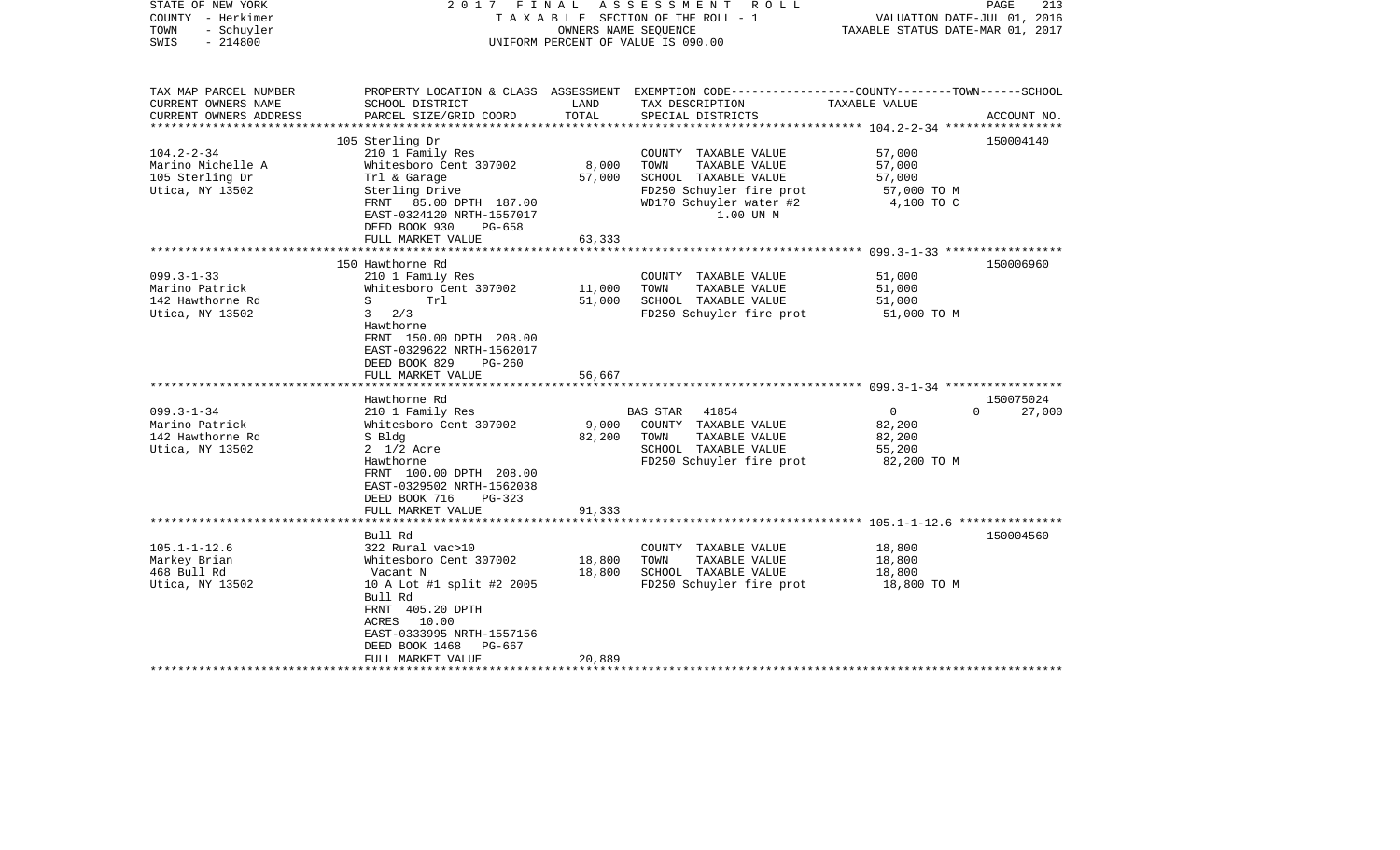| TAX MAP PARCEL NUMBER<br>PROPERTY LOCATION & CLASS ASSESSMENT EXEMPTION CODE----------------COUNTY-------TOWN------SCHOOL<br>CURRENT OWNERS NAME<br>SCHOOL DISTRICT<br>LAND<br>TAX DESCRIPTION<br>TAXABLE VALUE<br>CURRENT OWNERS ADDRESS<br>TOTAL<br>PARCEL SIZE/GRID COORD<br>SPECIAL DISTRICTS<br>ACCOUNT NO.<br>468 Bull Rd<br>210 1 Family Res<br>BAS STAR<br>41854<br>$\overline{0}$<br>$\mathbf{0}$<br>27,000<br>21,100<br>Whitesboro Cent 307002<br>COUNTY TAXABLE VALUE<br>110,000<br>468 Bull Rd<br>110,000<br>10.6 Acres<br>TOWN<br>TAXABLE VALUE<br>110,000<br>Utica, NY 13502<br>SCHOOL TAXABLE VALUE<br>SS Bull Rd<br>83,000<br>FD250 Schuyler fire prot<br>FRNT 456.70 DPTH<br>110,000 TO M<br>ACRES 10.60<br>EAST-0333414 NRTH-1556150<br>DEED BOOK 947<br>$PG-503$<br>122,222<br>FULL MARKET VALUE<br>*****************************<br>190 Brown Rd<br>150075031<br>270 Mfg housing<br>27,000<br>$099.1 - 1 - 56$<br>BAS STAR<br>41854<br>$\overline{0}$<br>$\Omega$<br>West Canada Val 212402<br>12,800<br>COUNTY TAXABLE VALUE<br>40,900<br>Manufactured Residence<br>40,900<br>TOWN<br>TAXABLE VALUE<br>40,900<br>FRNT 200.00 DPTH 200.00<br>SCHOOL TAXABLE VALUE<br>13,900<br>FD250 Schuyler fire prot<br><b>BANK</b><br>40,900 TO M<br>780<br>EAST-0325313 NRTH-1572653<br>DEED BOOK 859<br><b>PG-199</b><br>45,444<br>FULL MARKET VALUE<br>*************<br>***********************<br>1172 Windfall Rd<br>$099.1 - 1 - 80.5$<br>$\overline{0}$<br>210 1 Family Res<br>BAS STAR<br>41854<br>$\mathbf{0}$<br>27,000<br>14,200<br>West Canada Val 212402<br>COUNTY TAXABLE VALUE<br>90,300<br>Double Wide Manu Res W/ga<br>90,300<br>TOWN<br>TAXABLE VALUE<br>90,300<br>SCHOOL TAXABLE VALUE<br>1.9 Acres<br>63,300<br>FD250 Schuyler fire prot<br>ACRES<br>1.90 BANK<br>028<br>90,300 TO M<br>EAST-0331566 NRTH-1570906<br>DEED BOOK 783<br>PG-532<br>FULL MARKET VALUE<br>100,333<br>5624-26 Mapleton Dr<br>60,600<br>220 2 Family Res<br>COUNTY TAXABLE VALUE<br>Whitesboro Cent 307002<br>6,500<br>TAXABLE VALUE<br>60,600<br>TOWN<br>Residence 5624-26<br>60,600<br>SCHOOL TAXABLE VALUE<br>60,600<br>3993 Jordanville Rd Dr<br>FRNT<br>54.00 DPTH 101.60<br>FD250 Schuyler fire prot<br>60,600 TO M<br>LT160 Schuyler light #1<br>EAST-0314245 NRTH-1557590<br>60,600 TO M<br>SD030 Schuyler sewer #1<br>DEED BOOK 1098<br>2.00 UN M<br>PG-448<br>WD175 Schuyler water #3<br>FULL MARKET VALUE<br>67,333<br>60,600 TO M | STATE OF NEW YORK<br>COUNTY - Herkimer<br>TOWN<br>- Schuyler<br>SWIS<br>$-214800$     | FINAL<br>2017<br>T A X A B L E SECTION OF THE ROLL - 1<br>UNIFORM PERCENT OF VALUE IS 090.00 | PAGE<br>214<br>VALUATION DATE-JUL 01, 2016<br>TAXABLE STATUS DATE-MAR 01, 2017 |  |  |  |
|----------------------------------------------------------------------------------------------------------------------------------------------------------------------------------------------------------------------------------------------------------------------------------------------------------------------------------------------------------------------------------------------------------------------------------------------------------------------------------------------------------------------------------------------------------------------------------------------------------------------------------------------------------------------------------------------------------------------------------------------------------------------------------------------------------------------------------------------------------------------------------------------------------------------------------------------------------------------------------------------------------------------------------------------------------------------------------------------------------------------------------------------------------------------------------------------------------------------------------------------------------------------------------------------------------------------------------------------------------------------------------------------------------------------------------------------------------------------------------------------------------------------------------------------------------------------------------------------------------------------------------------------------------------------------------------------------------------------------------------------------------------------------------------------------------------------------------------------------------------------------------------------------------------------------------------------------------------------------------------------------------------------------------------------------------------------------------------------------------------------------------------------------------------------------------------------------------------------------------------------------------------------------------------------------------------------------------------------------------------------------------------------------------------------------------------------------|---------------------------------------------------------------------------------------|----------------------------------------------------------------------------------------------|--------------------------------------------------------------------------------|--|--|--|
|                                                                                                                                                                                                                                                                                                                                                                                                                                                                                                                                                                                                                                                                                                                                                                                                                                                                                                                                                                                                                                                                                                                                                                                                                                                                                                                                                                                                                                                                                                                                                                                                                                                                                                                                                                                                                                                                                                                                                                                                                                                                                                                                                                                                                                                                                                                                                                                                                                                    |                                                                                       |                                                                                              |                                                                                |  |  |  |
|                                                                                                                                                                                                                                                                                                                                                                                                                                                                                                                                                                                                                                                                                                                                                                                                                                                                                                                                                                                                                                                                                                                                                                                                                                                                                                                                                                                                                                                                                                                                                                                                                                                                                                                                                                                                                                                                                                                                                                                                                                                                                                                                                                                                                                                                                                                                                                                                                                                    |                                                                                       |                                                                                              |                                                                                |  |  |  |
|                                                                                                                                                                                                                                                                                                                                                                                                                                                                                                                                                                                                                                                                                                                                                                                                                                                                                                                                                                                                                                                                                                                                                                                                                                                                                                                                                                                                                                                                                                                                                                                                                                                                                                                                                                                                                                                                                                                                                                                                                                                                                                                                                                                                                                                                                                                                                                                                                                                    |                                                                                       |                                                                                              |                                                                                |  |  |  |
|                                                                                                                                                                                                                                                                                                                                                                                                                                                                                                                                                                                                                                                                                                                                                                                                                                                                                                                                                                                                                                                                                                                                                                                                                                                                                                                                                                                                                                                                                                                                                                                                                                                                                                                                                                                                                                                                                                                                                                                                                                                                                                                                                                                                                                                                                                                                                                                                                                                    | $105.1 - 1 - 12.4$<br>Markey Brian J                                                  |                                                                                              |                                                                                |  |  |  |
|                                                                                                                                                                                                                                                                                                                                                                                                                                                                                                                                                                                                                                                                                                                                                                                                                                                                                                                                                                                                                                                                                                                                                                                                                                                                                                                                                                                                                                                                                                                                                                                                                                                                                                                                                                                                                                                                                                                                                                                                                                                                                                                                                                                                                                                                                                                                                                                                                                                    |                                                                                       |                                                                                              |                                                                                |  |  |  |
|                                                                                                                                                                                                                                                                                                                                                                                                                                                                                                                                                                                                                                                                                                                                                                                                                                                                                                                                                                                                                                                                                                                                                                                                                                                                                                                                                                                                                                                                                                                                                                                                                                                                                                                                                                                                                                                                                                                                                                                                                                                                                                                                                                                                                                                                                                                                                                                                                                                    |                                                                                       |                                                                                              |                                                                                |  |  |  |
|                                                                                                                                                                                                                                                                                                                                                                                                                                                                                                                                                                                                                                                                                                                                                                                                                                                                                                                                                                                                                                                                                                                                                                                                                                                                                                                                                                                                                                                                                                                                                                                                                                                                                                                                                                                                                                                                                                                                                                                                                                                                                                                                                                                                                                                                                                                                                                                                                                                    |                                                                                       |                                                                                              |                                                                                |  |  |  |
|                                                                                                                                                                                                                                                                                                                                                                                                                                                                                                                                                                                                                                                                                                                                                                                                                                                                                                                                                                                                                                                                                                                                                                                                                                                                                                                                                                                                                                                                                                                                                                                                                                                                                                                                                                                                                                                                                                                                                                                                                                                                                                                                                                                                                                                                                                                                                                                                                                                    | Markowski Walter G<br>190 Brown Rd<br>Utica, NY 13502                                 |                                                                                              |                                                                                |  |  |  |
|                                                                                                                                                                                                                                                                                                                                                                                                                                                                                                                                                                                                                                                                                                                                                                                                                                                                                                                                                                                                                                                                                                                                                                                                                                                                                                                                                                                                                                                                                                                                                                                                                                                                                                                                                                                                                                                                                                                                                                                                                                                                                                                                                                                                                                                                                                                                                                                                                                                    |                                                                                       |                                                                                              |                                                                                |  |  |  |
|                                                                                                                                                                                                                                                                                                                                                                                                                                                                                                                                                                                                                                                                                                                                                                                                                                                                                                                                                                                                                                                                                                                                                                                                                                                                                                                                                                                                                                                                                                                                                                                                                                                                                                                                                                                                                                                                                                                                                                                                                                                                                                                                                                                                                                                                                                                                                                                                                                                    |                                                                                       |                                                                                              |                                                                                |  |  |  |
|                                                                                                                                                                                                                                                                                                                                                                                                                                                                                                                                                                                                                                                                                                                                                                                                                                                                                                                                                                                                                                                                                                                                                                                                                                                                                                                                                                                                                                                                                                                                                                                                                                                                                                                                                                                                                                                                                                                                                                                                                                                                                                                                                                                                                                                                                                                                                                                                                                                    | Maroun John A Jr<br>1172 Windfall Rd<br>Utica, NY 13502                               |                                                                                              |                                                                                |  |  |  |
|                                                                                                                                                                                                                                                                                                                                                                                                                                                                                                                                                                                                                                                                                                                                                                                                                                                                                                                                                                                                                                                                                                                                                                                                                                                                                                                                                                                                                                                                                                                                                                                                                                                                                                                                                                                                                                                                                                                                                                                                                                                                                                                                                                                                                                                                                                                                                                                                                                                    |                                                                                       |                                                                                              |                                                                                |  |  |  |
|                                                                                                                                                                                                                                                                                                                                                                                                                                                                                                                                                                                                                                                                                                                                                                                                                                                                                                                                                                                                                                                                                                                                                                                                                                                                                                                                                                                                                                                                                                                                                                                                                                                                                                                                                                                                                                                                                                                                                                                                                                                                                                                                                                                                                                                                                                                                                                                                                                                    |                                                                                       |                                                                                              |                                                                                |  |  |  |
|                                                                                                                                                                                                                                                                                                                                                                                                                                                                                                                                                                                                                                                                                                                                                                                                                                                                                                                                                                                                                                                                                                                                                                                                                                                                                                                                                                                                                                                                                                                                                                                                                                                                                                                                                                                                                                                                                                                                                                                                                                                                                                                                                                                                                                                                                                                                                                                                                                                    | $104.7 - 1 - 40.2$<br>Marshall Sherene T<br>Marshell Linda E<br>Jordanville, NY 13361 |                                                                                              |                                                                                |  |  |  |
|                                                                                                                                                                                                                                                                                                                                                                                                                                                                                                                                                                                                                                                                                                                                                                                                                                                                                                                                                                                                                                                                                                                                                                                                                                                                                                                                                                                                                                                                                                                                                                                                                                                                                                                                                                                                                                                                                                                                                                                                                                                                                                                                                                                                                                                                                                                                                                                                                                                    |                                                                                       |                                                                                              |                                                                                |  |  |  |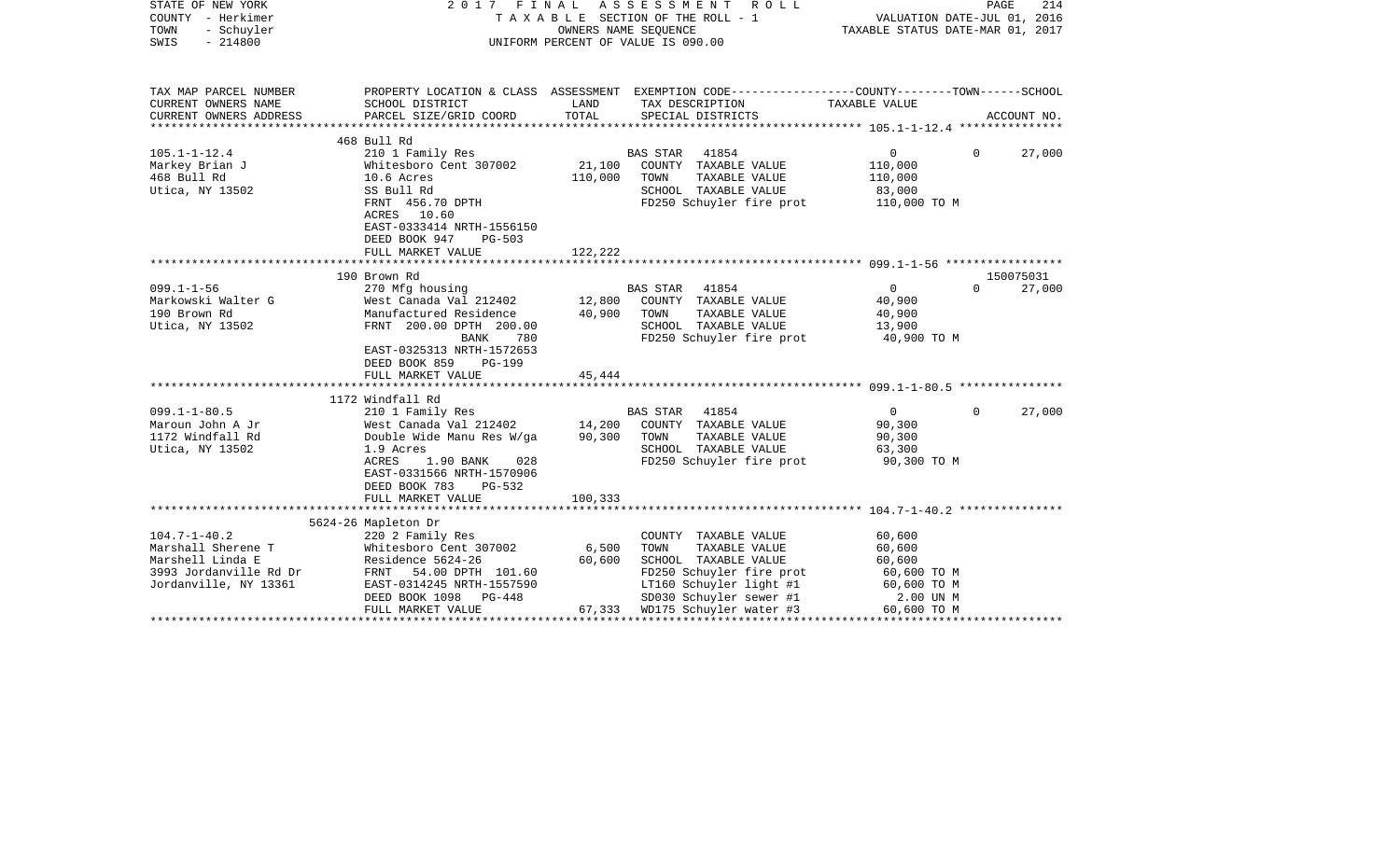| COUNTY<br>– Herkimer   | T A X A B L E SECTION OF THE ROLL - 1                |                                  |                                                                                                 | VALUATION DATE-JUL 01, 2016    |             |  |
|------------------------|------------------------------------------------------|----------------------------------|-------------------------------------------------------------------------------------------------|--------------------------------|-------------|--|
| TOWN<br>- Schuyler     |                                                      | TAXABLE STATUS DATE-MAR 01, 2017 |                                                                                                 |                                |             |  |
| SWIS<br>$-214800$      | UNIFORM PERCENT OF VALUE IS 090.00                   |                                  |                                                                                                 |                                |             |  |
|                        |                                                      |                                  |                                                                                                 |                                |             |  |
| TAX MAP PARCEL NUMBER  |                                                      |                                  | PROPERTY LOCATION & CLASS ASSESSMENT EXEMPTION CODE---------------COUNTY-------TOWN------SCHOOL |                                |             |  |
| CURRENT OWNERS NAME    | SCHOOL DISTRICT                                      | LAND                             | TAX DESCRIPTION                                                                                 | TAXABLE VALUE                  |             |  |
| CURRENT OWNERS ADDRESS | PARCEL SIZE/GRID COORD                               | TOTAL                            | SPECIAL DISTRICTS                                                                               |                                | ACCOUNT NO. |  |
|                        |                                                      |                                  |                                                                                                 |                                |             |  |
|                        | 11407 Cosby Manor Rd                                 |                                  |                                                                                                 |                                | 150013890   |  |
| $104.2 - 2 - 25$       | 210 1 Family Res                                     |                                  | 41834<br>ENH STAR                                                                               | $\overline{0}$<br>$\Omega$     | 58,950      |  |
| Martin Marie M         | Whitesboro Cent 307002                               | 8,000                            | COUNTY TAXABLE VALUE                                                                            | 105,600                        |             |  |
| Martin James           | Single Family Residence                              | 105,600                          | TAXABLE VALUE<br>TOWN                                                                           | 105,600                        |             |  |
| 11407 Cosby Manor Rd   | FRNT 100.00 DPTH 150.00<br>EAST-0323400 NRTH-1557542 |                                  | SCHOOL TAXABLE VALUE                                                                            | 46,650                         |             |  |
| Utica, NY 13502        | PG-146<br>DEED BOOK 871                              |                                  | FD250 Schuyler fire prot<br>WD170 Schuyler water #2                                             | 105,600 ТО М<br>4,900 TO C     |             |  |
|                        | FULL MARKET VALUE                                    | 117,333                          | 1.00 UN M                                                                                       |                                |             |  |
|                        |                                                      |                                  |                                                                                                 |                                |             |  |
|                        | 147 Spain Gulf Rd S                                  |                                  |                                                                                                 |                                |             |  |
| $099.1 - 1 - 80.4$     | 210 1 Family Res                                     |                                  | 41854<br>BAS STAR                                                                               | $\overline{0}$<br>$\mathbf{0}$ | 27,000      |  |
| Martin Mark T          | West Canada Val 212402                               | 14,800                           | COUNTY TAXABLE VALUE                                                                            | 125,000                        |             |  |
| 147 Spain Gulf Rd S    | Modular Single Family Res                            | 125,000                          | TOWN<br>TAXABLE VALUE                                                                           | 125,000                        |             |  |
| Utica, NY 13502        | 2.70<br>ACRES                                        |                                  | SCHOOL TAXABLE VALUE                                                                            | 98,000                         |             |  |
|                        | EAST-0332037 NRTH-1571384                            |                                  | FD250 Schuyler fire prot                                                                        | 125,000 TO M                   |             |  |
|                        | DEED BOOK 1540<br>PG-619                             |                                  |                                                                                                 |                                |             |  |
|                        | FULL MARKET VALUE                                    | 138,889                          |                                                                                                 |                                |             |  |
|                        |                                                      |                                  |                                                                                                 |                                |             |  |
|                        | Louis Ridge Rd                                       |                                  |                                                                                                 |                                | 150003180   |  |
| $099.4 - 5 - 1$        | 314 Rural vac<10                                     |                                  | COUNTY TAXABLE VALUE                                                                            | 11,000                         |             |  |
| Martinsen Russell C    | West Canada Val 212402                               | 11,000                           | TAXABLE VALUE<br>TOWN                                                                           | 11,000                         |             |  |
| Martinson Elizabeth A  | Survey # 106                                         | 11,000                           | SCHOOL TAXABLE VALUE                                                                            | 11,000                         |             |  |
| 620 Whittemore Rd      | Land & Lakes lot 8                                   |                                  | FD250 Schuyler fire prot                                                                        | 11,000 TO M                    |             |  |
| Middlebury, CT 06762   | Louis Rd Ridge View<br>ACRES<br>1.30                 |                                  |                                                                                                 |                                |             |  |
|                        | EAST-0350035 NRTH-1563563                            |                                  |                                                                                                 |                                |             |  |
|                        | DEED BOOK 1119<br>PG-980                             |                                  |                                                                                                 |                                |             |  |
|                        | FULL MARKET VALUE                                    | 12,222                           |                                                                                                 |                                |             |  |
|                        |                                                      |                                  |                                                                                                 |                                |             |  |
|                        | Off Graham Rd                                        |                                  |                                                                                                 |                                | 150002040   |  |
| $098.2 - 1 - 2$        | 312 Vac w/imprv                                      |                                  | COUNTY TAXABLE VALUE                                                                            | 31,000                         |             |  |
| Mason Paul A           | West Canada Val 212402                               | 25,000                           | TAXABLE VALUE<br>TOWN                                                                           | 31,000                         |             |  |
| Mason Ronald A         | Vac                                                  | 31,000                           | SCHOOL TAXABLE VALUE                                                                            | 31,000                         |             |  |
| 148 Brown Rd           | added building 2010                                  |                                  | FD250 Schuyler fire prot                                                                        | 31,000 TO M                    |             |  |
| Utica, NY 13502        | hunting shed 512sf                                   |                                  |                                                                                                 |                                |             |  |
|                        | 61.60<br>ACRES                                       |                                  |                                                                                                 |                                |             |  |
|                        | EAST-0323009 NRTH-1571049                            |                                  |                                                                                                 |                                |             |  |
|                        | DEED BOOK 918<br>PG-173                              |                                  |                                                                                                 |                                |             |  |
|                        | FULL MARKET VALUE                                    | 34,444                           |                                                                                                 |                                |             |  |
|                        | Brown Rd                                             |                                  |                                                                                                 |                                | 150022500   |  |
| $099.1 - 1 - 52.2$     | 322 Rural vac>10                                     |                                  | COUNTY TAXABLE VALUE                                                                            | 11,000                         |             |  |
| Mason Ronald           | West Canada Val 212402                               | 11,000                           | TOWN<br>TAXABLE VALUE                                                                           | 11,000                         |             |  |
| Mason Paul & Steven    | Vac Land 19.78 A                                     | 11,000                           | SCHOOL TAXABLE VALUE                                                                            | 11,000                         |             |  |
| 148 Brown Rd           | Split $1$ of 2008                                    |                                  | FD250 Schuyler fire prot                                                                        | 11,000 TO M                    |             |  |
| Utica, NY 13502        | split 2 2014 4.9 a                                   |                                  |                                                                                                 |                                |             |  |
|                        | ACRES 14.90                                          |                                  |                                                                                                 |                                |             |  |
|                        | EAST-0324154 NRTH-1572161                            |                                  |                                                                                                 |                                |             |  |
|                        | DEED BOOK 1250<br>PG-294                             |                                  |                                                                                                 |                                |             |  |
|                        | FULL MARKET VALUE                                    | 12,222                           |                                                                                                 |                                |             |  |
|                        |                                                      |                                  |                                                                                                 |                                |             |  |

PAGE 215

STATE OF NEW YORK 2 0 1 7 F I N A L A S S E S S M E N T R O L L PAGE 215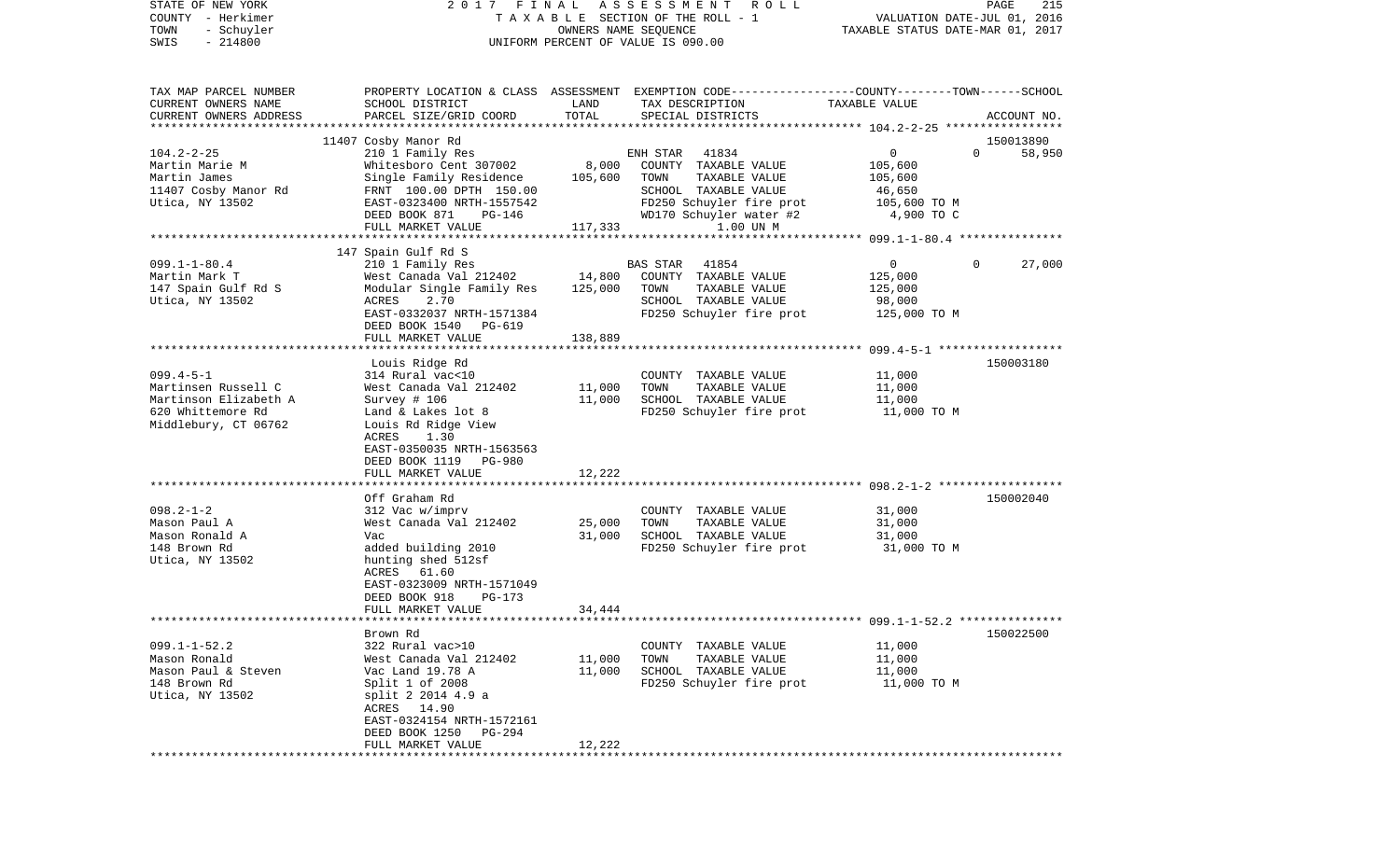| STATE OF NEW YORK<br>COUNTY - Herkimer<br>TOWN<br>- Schuyler<br>$-214800$<br>SWIS |                                                                                                          |                           | 2017 FINAL ASSESSMENT ROLL<br>T A X A B L E SECTION OF THE ROLL - 1<br>OWNERS NAME SEQUENCE<br>UNIFORM PERCENT OF VALUE IS 090.00 | VALUATION DATE-JUL 01, 2016<br>TAXABLE STATUS DATE-MAR 01, 2017 | PAGE<br>216        |
|-----------------------------------------------------------------------------------|----------------------------------------------------------------------------------------------------------|---------------------------|-----------------------------------------------------------------------------------------------------------------------------------|-----------------------------------------------------------------|--------------------|
| TAX MAP PARCEL NUMBER<br>CURRENT OWNERS NAME                                      | SCHOOL DISTRICT                                                                                          | LAND                      | PROPERTY LOCATION & CLASS ASSESSMENT EXEMPTION CODE----------------COUNTY-------TOWN------SCHOOL<br>TAX DESCRIPTION               | TAXABLE VALUE                                                   |                    |
| CURRENT OWNERS ADDRESS                                                            | PARCEL SIZE/GRID COORD                                                                                   | TOTAL                     | SPECIAL DISTRICTS                                                                                                                 |                                                                 | ACCOUNT NO.        |
|                                                                                   | 148 Brown Rd                                                                                             |                           |                                                                                                                                   |                                                                 | 150022500          |
| $099.1 - 1 - 52.3$                                                                | 210 1 Family Res                                                                                         |                           | 41834<br>ENH STAR                                                                                                                 | $\overline{0}$                                                  | 58,950<br>$\Omega$ |
| Mason Ronald & Paul                                                               | West Canada Val 212402                                                                                   | 12,000                    | COUNTY TAXABLE VALUE                                                                                                              | 212,000                                                         |                    |
| Schirripa Christine                                                               | $split$ 2 of 2015                                                                                        | 212,000                   | TOWN<br>TAXABLE VALUE                                                                                                             | 212,000                                                         |                    |
| 148 Brown Rd                                                                      | ranch $+$ 840 sf up                                                                                      |                           | SCHOOL TAXABLE VALUE                                                                                                              | 153,050                                                         |                    |
| Utica, NY 13502                                                                   | agreed to 50% 3-1-15<br>FRNT 207.80 DPTH<br>4.90<br>ACRES<br>EAST-0324479 NRTH-1572905                   |                           | FD250 Schuyler fire prot                                                                                                          | 212,000 TO M                                                    |                    |
|                                                                                   | DEED BOOK 1549 PG-526                                                                                    |                           |                                                                                                                                   |                                                                 |                    |
|                                                                                   | FULL MARKET VALUE<br>*******************                                                                 | 235,556<br>************** |                                                                                                                                   |                                                                 |                    |
|                                                                                   | Upson Rd                                                                                                 |                           |                                                                                                                                   |                                                                 | 150021630          |
| $105.2 - 1 - 8.1$                                                                 | 314 Rural vac<10                                                                                         |                           | COUNTY TAXABLE VALUE                                                                                                              | 14,600                                                          |                    |
| MASTROIANNI III LOUIS M                                                           | Frankfort-Schuy 212602                                                                                   | 14,600                    | TOWN<br>TAXABLE VALUE                                                                                                             | 14,600                                                          |                    |
| 2539 STEUBEN HILL Rd                                                              | 9.3 Acres                                                                                                | 14,600                    | SCHOOL TAXABLE VALUE                                                                                                              | 14,600                                                          |                    |
| HERKIMER, NY 13350                                                                | Upson Rd<br>ACRES<br>9.60<br>EAST-0349986 NRTH-1558135<br>DEED BOOK 913<br>$PG-434$<br>FULL MARKET VALUE | 16,222                    | FD250 Schuyler fire prot                                                                                                          | 14,600 TO M                                                     |                    |
|                                                                                   |                                                                                                          |                           |                                                                                                                                   |                                                                 |                    |
|                                                                                   | 5685 Austin Rd                                                                                           |                           |                                                                                                                                   |                                                                 | 150000870          |
| $104.7 - 1 - 64$                                                                  | 210 1 Family Res                                                                                         |                           | BAS STAR 41854                                                                                                                    | $\overline{0}$                                                  | 27,000<br>$\Omega$ |
| Matev Sergey                                                                      | Whitesboro Cent 307002                                                                                   | 7,300                     | COUNTY TAXABLE VALUE                                                                                                              | 110,400                                                         |                    |
| 5685 Austin Rd                                                                    | W 51<br>Bldg                                                                                             | 110,400                   | TAXABLE VALUE<br>TOWN                                                                                                             | 110,400                                                         |                    |
| Utica, NY 13502                                                                   | $3 \t1/4$<br>Austin                                                                                      |                           | SCHOOL TAXABLE VALUE<br>FD250 Schuyler fire prot                                                                                  | 83,400<br>110,400 TO M                                          |                    |
|                                                                                   | FRNT 110.00 DPTH 99.00                                                                                   |                           | LT160 Schuyler light #1                                                                                                           | 110,400 TO M                                                    |                    |
|                                                                                   | EAST-0315120 NRTH-1558755                                                                                |                           | SD030 Schuyler sewer #1                                                                                                           | 1.20 UN M                                                       |                    |
|                                                                                   | DEED BOOK 897<br>PG-127                                                                                  |                           | WD160 Schuyler water #1                                                                                                           | 110,400 TO M                                                    |                    |
|                                                                                   | FULL MARKET VALUE                                                                                        | 122,667                   |                                                                                                                                   |                                                                 |                    |
|                                                                                   | ************************                                                                                 |                           |                                                                                                                                   |                                                                 |                    |
|                                                                                   | Spain Gulf Rd                                                                                            |                           |                                                                                                                                   |                                                                 |                    |
| $099.1 - 1 - 18.5$                                                                | 322 Rural vac>10                                                                                         |                           | COUNTY TAXABLE VALUE                                                                                                              | 21,000                                                          |                    |
| Matterese John<br>Matterese Nick, Gina, Vito                                      | West Canada Val 212402<br>Vacant Land                                                                    | 21,000<br>21,000          | TOWN<br>TAXABLE VALUE<br>SCHOOL TAXABLE VALUE                                                                                     | 21,000<br>21,000                                                |                    |
| 421 Jeanette Dr                                                                   | ACRES<br>22.00                                                                                           |                           | FD250 Schuyler fire prot                                                                                                          | 21,000 TO M                                                     |                    |
| Utica, NY 13502                                                                   | EAST-0337645 NRTH-1572955                                                                                |                           |                                                                                                                                   |                                                                 |                    |
|                                                                                   | DEED BOOK 915<br>$PG-488$                                                                                |                           |                                                                                                                                   |                                                                 |                    |
|                                                                                   | FULL MARKET VALUE                                                                                        | 23,333                    |                                                                                                                                   |                                                                 |                    |
|                                                                                   |                                                                                                          |                           |                                                                                                                                   |                                                                 |                    |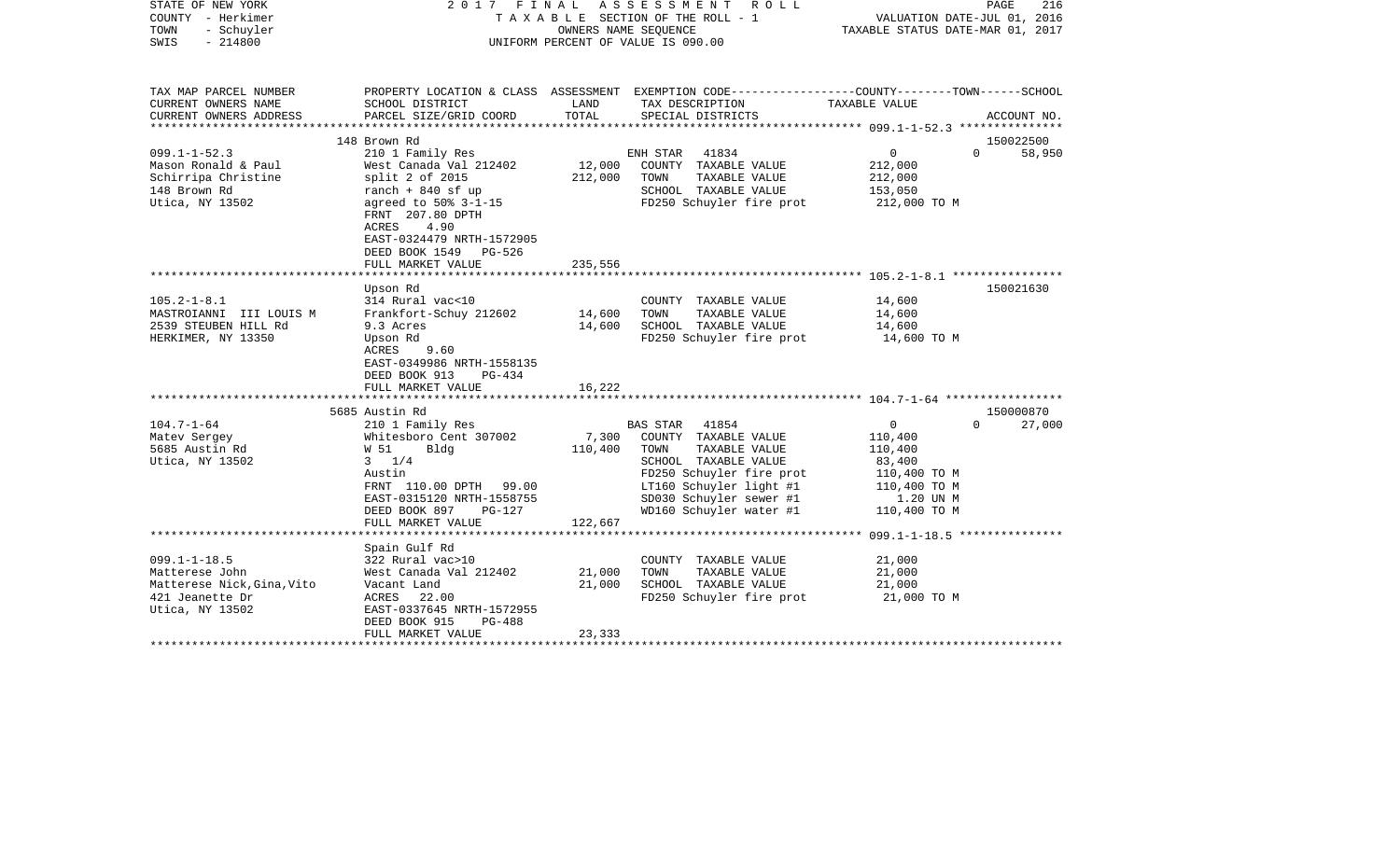| STATE OF NEW YORK<br>COUNTY - Herkimer<br>- Schuyler<br>TOWN<br>SWIS<br>$-214800$ | 2017 FINAL ASSESSMENT                                                                                             | OWNERS NAME SEQUENCE<br>UNIFORM PERCENT OF VALUE IS 090.00 |                | R O L L<br>TAXABLE SECTION OF THE ROLL - 1                                    | VALUATION DATE-JUL 01, 2016<br>TAXABLE STATUS DATE-MAR 01, 2017 |                          | PAGE<br>217        |
|-----------------------------------------------------------------------------------|-------------------------------------------------------------------------------------------------------------------|------------------------------------------------------------|----------------|-------------------------------------------------------------------------------|-----------------------------------------------------------------|--------------------------|--------------------|
| TAX MAP PARCEL NUMBER<br>CURRENT OWNERS NAME                                      | PROPERTY LOCATION & CLASS ASSESSMENT EXEMPTION CODE---------------COUNTY-------TOWN-----SCHOOL<br>SCHOOL DISTRICT | LAND                                                       |                | TAX DESCRIPTION                                                               | TAXABLE VALUE                                                   |                          |                    |
| CURRENT OWNERS ADDRESS                                                            | PARCEL SIZE/GRID COORD                                                                                            | TOTAL                                                      |                | SPECIAL DISTRICTS                                                             |                                                                 |                          | ACCOUNT NO.        |
|                                                                                   | Hawthorne Rd                                                                                                      |                                                            |                |                                                                               |                                                                 |                          |                    |
| $099.2 - 4 - 63$<br>Maxwell Patrick                                               | 105 Vac farmland<br>West Canada Val 212402                                                                        |                                                            | AG MKTS        | 41730<br>11,300 COUNTY TAXABLE VALUE                                          | 256<br>11,044                                                   | 256                      | 256                |
| 566 Cook Hill Rd                                                                  | ACRES 22.70                                                                                                       | 11,300                                                     | TOWN           | TAXABLE VALUE                                                                 | 11,044                                                          |                          |                    |
| Newport, NY 13416                                                                 | EAST-0347725 NRTH-1569389                                                                                         |                                                            |                | SCHOOL TAXABLE VALUE                                                          | 11,044                                                          |                          |                    |
|                                                                                   |                                                                                                                   |                                                            |                | FD250 Schuyler fire prot 11,300 TO M                                          |                                                                 |                          |                    |
| MAY BE SUBJECT TO PAYMENT<br>UNDER AGDIST LAW TIL 2024                            | FULL MARKET VALUE                                                                                                 | 12,556                                                     |                |                                                                               |                                                                 |                          |                    |
|                                                                                   |                                                                                                                   |                                                            |                |                                                                               |                                                                 |                          |                    |
| $099.4 - 5 - 42$                                                                  | 221 Carey Rd<br>113 Cattle farm                                                                                   |                                                            | AG MKTS        | 41730                                                                         | 7,077                                                           | 7,077                    | 150014130<br>7,077 |
| Maxwell Patrick                                                                   | West Canada Val 212402                                                                                            |                                                            |                | 57,800 ENH STAR 41834                                                         | $\overline{0}$                                                  | $\overline{\phantom{0}}$ | 58,950             |
| Maxwell Edward                                                                    | Bldg                                                                                                              |                                                            |                | 250,500 AGRIC 10 Y 42100                                                      | 5,500                                                           | 5,500                    | 5,500              |
| 566 Cook Hill Rd                                                                  | 2 Silos On 10000                                                                                                  |                                                            |                | COUNTY TAXABLE VALUE                                                          | 237,923                                                         |                          |                    |
| Newport, NY 13416                                                                 | Carey Rd                                                                                                          |                                                            | TOWN           | TAXABLE VALUE                                                                 | 237,923                                                         |                          |                    |
|                                                                                   | ACRES 102.60                                                                                                      |                                                            |                | SCHOOL TAXABLE VALUE                                                          | 178,973                                                         |                          |                    |
| MAY BE SUBJECT TO PAYMENT                                                         | EAST-0348857 NRTH-1568151                                                                                         |                                                            |                | FD250 Schuyler fire prot 250,500 TO M                                         |                                                                 |                          |                    |
| UNDER AGDIST LAW TIL 2024                                                         | DEED BOOK 1206 PG-272<br>FULL MARKET VALUE                                                                        | 278,333                                                    |                |                                                                               |                                                                 |                          |                    |
|                                                                                   |                                                                                                                   |                                                            |                |                                                                               |                                                                 |                          |                    |
| $099.4 - 5 - 43$                                                                  | Herkimer tn line<br>314 Rural vac<10                                                                              |                                                            |                | COUNTY TAXABLE VALUE                                                          | 1,000                                                           |                          | 150003600          |
| Maxwell Patrick                                                                   | West Canada Val 212402 1,000                                                                                      |                                                            | TOWN           | TAXABLE VALUE                                                                 | 1,000                                                           |                          |                    |
| 566 Cook Hill Rd                                                                  | Vac                                                                                                               | 1,000                                                      |                | SCHOOL TAXABLE VALUE                                                          | 1,000                                                           |                          |                    |
| Newport, NY 13416                                                                 | $205 \times 300$                                                                                                  |                                                            |                | FD250 Schuyler fire prot 1,000 TO M                                           |                                                                 |                          |                    |
|                                                                                   | Land locked                                                                                                       |                                                            |                |                                                                               |                                                                 |                          |                    |
|                                                                                   | FRNT 205.00 DPTH 300.00                                                                                           |                                                            |                |                                                                               |                                                                 |                          |                    |
|                                                                                   | EAST-0349958 NRTH-1566852                                                                                         |                                                            |                |                                                                               |                                                                 |                          |                    |
|                                                                                   | DEED BOOK 1206 PG-272                                                                                             |                                                            |                |                                                                               |                                                                 |                          |                    |
|                                                                                   | FULL MARKET VALUE                                                                                                 | 1,111                                                      |                |                                                                               |                                                                 |                          |                    |
|                                                                                   | 411 Windfall Rd                                                                                                   |                                                            |                |                                                                               |                                                                 |                          |                    |
| $105.1 - 1 - 28.3$                                                                | 240 Rural res                                                                                                     |                                                            | BAS STAR 41854 |                                                                               | $\overline{0}$                                                  | $\Omega$                 | 27,000             |
| Maziarz Donald P                                                                  | Whitesboro Cent 307002 39,500                                                                                     |                                                            |                | COUNTY TAXABLE VALUE                                                          | 133,600                                                         |                          |                    |
| 411 Windfall Rd                                                                   | Single Family Residence                                                                                           | 133,600                                                    | TOWN           | TAXABLE VALUE                                                                 | 133,600                                                         |                          |                    |
| Utica, NY 13502                                                                   | ACRES 47.00                                                                                                       |                                                            |                | SCHOOL TAXABLE VALUE                                                          | 106,600                                                         |                          |                    |
|                                                                                   | EAST-0325837 NRTH-1558227<br>DEED BOOK 802<br>PG-192                                                              |                                                            |                | FD250 Schuyler fire prot 133,600 TO M<br>WD165 Schuyler water #4 133,600 TO C |                                                                 |                          |                    |
|                                                                                   | FULL MARKET VALUE                                                                                                 | 148,444                                                    |                | 1.00 UN M                                                                     |                                                                 |                          |                    |
|                                                                                   |                                                                                                                   |                                                            |                |                                                                               |                                                                 |                          |                    |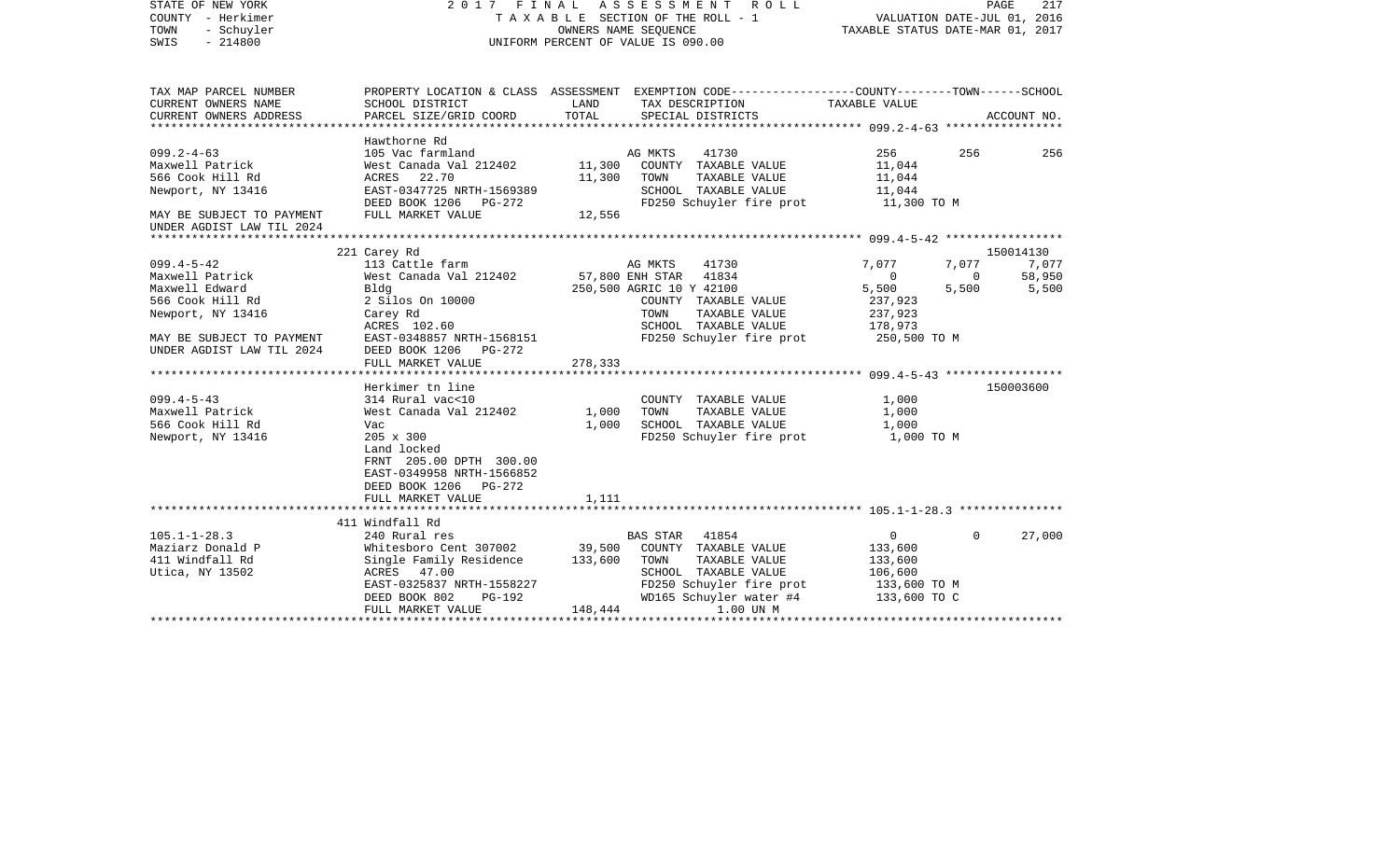| STATE OF NEW YORK<br>COUNTY - Herkimer<br>- Schuyler<br>TOWN<br>$-214800$<br>SWIS                   | 2017<br>FINAL                                                                                                                                                                                                      |                            | ASSESSMENT ROLL<br>T A X A B L E SECTION OF THE ROLL - 1<br>OWNERS NAME SEOUENCE<br>UNIFORM PERCENT OF VALUE IS 090.00                                         | VALUATION DATE-JUL 01, 2016<br>TAXABLE STATUS DATE-MAR 01, 2017                 | 218<br>PAGE                     |
|-----------------------------------------------------------------------------------------------------|--------------------------------------------------------------------------------------------------------------------------------------------------------------------------------------------------------------------|----------------------------|----------------------------------------------------------------------------------------------------------------------------------------------------------------|---------------------------------------------------------------------------------|---------------------------------|
| TAX MAP PARCEL NUMBER<br>CURRENT OWNERS NAME<br>CURRENT OWNERS ADDRESS<br>**********************    | SCHOOL DISTRICT<br>PARCEL SIZE/GRID COORD                                                                                                                                                                          | LAND<br>TOTAL              | PROPERTY LOCATION & CLASS ASSESSMENT EXEMPTION CODE----------------COUNTY-------TOWN------SCHOOL<br>TAX DESCRIPTION<br>SPECIAL DISTRICTS                       | TAXABLE VALUE                                                                   | ACCOUNT NO.                     |
| $105.1 - 1 - 28.1$<br>Maziarz Edward A<br>Maziarz Catherine H<br>387 Windfall Rd<br>Utica, NY 13502 | 395 Windfall Rd<br>240 Rural res<br>Whitesboro Cent 307002<br>Bldg<br>W<br>19.6 Acres<br>Windfall<br>FRNT 200.00 DPTH<br>ACRES 19.60<br>EAST-0325212 NRTH-1557218<br>DEED BOOK 1516<br>$PG-8$                      | 25,800<br>68,000           | COUNTY TAXABLE VALUE<br>TOWN<br>TAXABLE VALUE<br>SCHOOL TAXABLE VALUE<br>FD250 Schuyler fire prot<br>WD165 Schuyler water #4<br>1.00 UN M                      | 68,000<br>68,000<br>68,000<br>68,000 TO M<br>68,000 TO C                        | 150014190                       |
|                                                                                                     | FULL MARKET VALUE                                                                                                                                                                                                  | 75,556                     |                                                                                                                                                                |                                                                                 |                                 |
|                                                                                                     | **********************                                                                                                                                                                                             |                            |                                                                                                                                                                |                                                                                 |                                 |
| $105.1 - 1 - 28.4$<br>Maziarz Edward A<br>387 Windfall Rd<br>Utica, NY 13502                        | 395 Windfall Rd<br>322 Rural vac>10<br>Whitesboro Cent 307002<br>Vacant Residential Land<br>10.46<br>ACRES<br>EAST-0326604 NRTH-1559353<br>DEED BOOK 763<br>PG-264<br>FULL MARKET VALUE<br>*********************** | 19,100<br>19,100<br>21,222 | COUNTY TAXABLE VALUE<br>TOWN<br>TAXABLE VALUE<br>SCHOOL TAXABLE VALUE<br>FD250 Schuyler fire prot                                                              | 19,100<br>19,100<br>19,100<br>19,100 TO M                                       |                                 |
|                                                                                                     | 387 Windfall Rd                                                                                                                                                                                                    |                            |                                                                                                                                                                |                                                                                 | 150014190<br>$\Omega$           |
| $105.1 - 1 - 28.5$<br>Maziarz Edward A<br>Maziarz Catherine H<br>387 Windfall Rd<br>Utica, NY 13502 | 210 1 Family Res<br>Whitesboro Cent 307002<br><b>W</b><br>Bldg<br>20.60 Acres<br>Windfall<br>FRNT 170.00 DPTH<br>ACRES<br>1.00<br>EAST-0325709 NRTH-1557078<br>DEED BOOK 937<br><b>PG-417</b>                      | 13,500<br>135,000          | BAS STAR<br>41854<br>COUNTY TAXABLE VALUE<br>TAXABLE VALUE<br>TOWN<br>SCHOOL TAXABLE VALUE<br>FD250 Schuyler fire prot<br>WD165 Schuyler water #4<br>1.00 UN M | $\overline{0}$<br>135,000<br>135,000<br>108,000<br>135,000 TO M<br>135,000 TO C | 27,000                          |
|                                                                                                     | FULL MARKET VALUE<br>******************************                                                                                                                                                                | 150,000                    |                                                                                                                                                                |                                                                                 |                                 |
| $104.2 - 1 - 1$<br>Mazurowski Stacey M<br>Mazurowski Oliver J                                       | 451 Newport Rd<br>210 1 Family Res<br>Whitesboro Cent 307002<br>Residence                                                                                                                                          | 14,900<br>100,000          | <b>BAS STAR</b><br>41854<br>COUNTY TAXABLE VALUE<br>TOWN<br>TAXABLE VALUE                                                                                      | 0<br>100,000<br>100,000                                                         | 150013500<br>$\Omega$<br>27,000 |
| 451 Newport Rd<br>Utica, NY 13502                                                                   | Life Use<br>Newport Rd<br>ACRES<br>2.90<br>EAST-0321635 NRTH-1560416<br>DEED BOOK 1233<br>PG-974<br>FULL MARKET VALUE                                                                                              | 111,111                    | SCHOOL TAXABLE VALUE<br>FD250 Schuyler fire prot                                                                                                               | 73,000<br>100,000 TO M                                                          |                                 |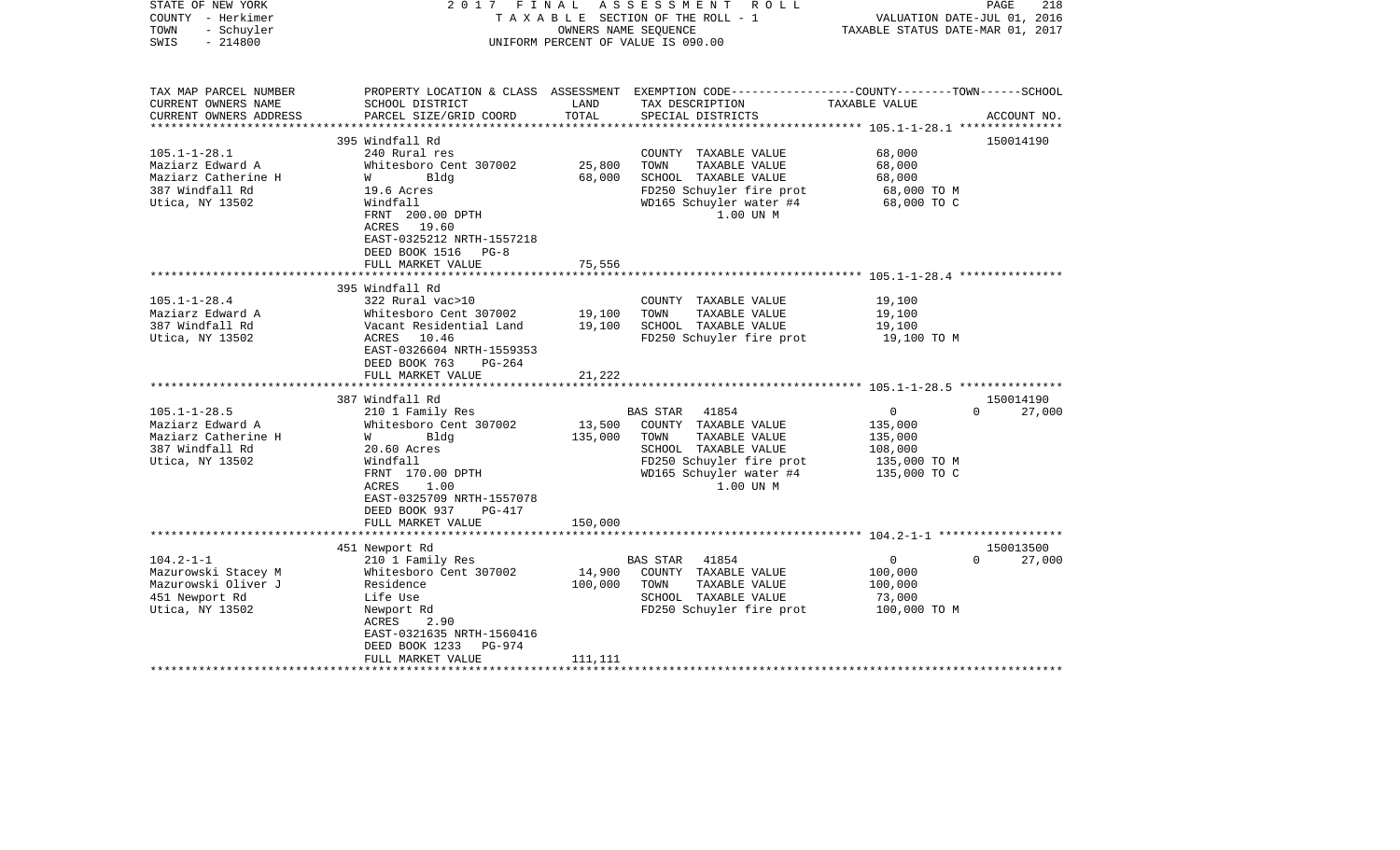| STATE OF NEW YORK<br>COUNTY - Herkimer<br>- Schuyler<br>TOWN<br>$-214800$<br>SWIS                   | 2017 FINAL                                                                                                                                                                                                                             | OWNERS NAME SEOUENCE         | ASSESSMENT ROLL<br>TAXABLE SECTION OF THE ROLL - 1<br>UNIFORM PERCENT OF VALUE IS 090.00                                                                | TAXABLE STATUS DATE-MAR 01, 2017                                      | 219<br>PAGE<br>VALUATION DATE-JUL 01, 2016 |
|-----------------------------------------------------------------------------------------------------|----------------------------------------------------------------------------------------------------------------------------------------------------------------------------------------------------------------------------------------|------------------------------|---------------------------------------------------------------------------------------------------------------------------------------------------------|-----------------------------------------------------------------------|--------------------------------------------|
| TAX MAP PARCEL NUMBER<br>CURRENT OWNERS NAME<br>CURRENT OWNERS ADDRESS<br>************************  | SCHOOL DISTRICT<br>PARCEL SIZE/GRID COORD                                                                                                                                                                                              | LAND<br>TOTAL                | PROPERTY LOCATION & CLASS ASSESSMENT EXEMPTION CODE----------------COUNTY-------TOWN------SCHOOL<br>TAX DESCRIPTION<br>SPECIAL DISTRICTS                | TAXABLE VALUE                                                         | ACCOUNT NO.                                |
| $105.4 - 2 - 14$<br>Mazzola Michael<br>5025 Savona Run<br>Lakewood Ranch, FL 34211                  | Johnson Rd<br>314 Rural vac<10<br>Frankfort-Schuy 212602<br>Vacant<br>5.09 Acres<br>Johnson Road<br>ACRES<br>5.09<br>EAST-0346483 NRTH-1545773<br>DEED BOOK 726<br>$PG-109$<br>FULL MARKET VALUE                                       | 10,600<br>10,600<br>11,778   | COUNTY TAXABLE VALUE<br>TOWN<br>TAXABLE VALUE<br>SCHOOL TAXABLE VALUE<br>FD250 Schuyler fire prot                                                       | 10,600<br>10,600<br>10,600<br>10,600 TO M                             |                                            |
|                                                                                                     |                                                                                                                                                                                                                                        |                              |                                                                                                                                                         |                                                                       |                                            |
| $104.7 - 2 - 10$<br>McCumbers Barbara J<br>Drake Donald Sr<br>2075 State Route 5<br>Utica, NY 13502 | 2075 State Route 5<br>210 1 Family Res<br>Whitesboro Cent 307002<br>N 843<br>Bldg<br>$3 \frac{1}{2}$<br>State<br>FRNT<br>98.00 DPTH 181.00<br>EAST-0278238 NRTH-1132520<br>DEED BOOK 1567 PG-129<br>FULL MARKET VALUE                  | 8,500<br>73,600<br>81,778    | COUNTY TAXABLE VALUE<br>TOWN<br>TAXABLE VALUE<br>SCHOOL TAXABLE VALUE<br>FD250 Schuyler fire prot<br>SD030 Schuyler sewer #1<br>WD175 Schuyler water #3 | 73,600<br>73,600<br>73,600<br>73,600 TO M<br>1.22 UN M<br>73,600 TO M | 150011700                                  |
|                                                                                                     |                                                                                                                                                                                                                                        |                              |                                                                                                                                                         |                                                                       |                                            |
| $104.2 - 1 - 79$<br>Mcdonough Lumber Inc<br>3707 Fancent Rd<br>Vernon Center, NY 13477-9717         | Flats<br>323 Vacant rural<br>Whitesboro Cent 307002<br>Vacant Land<br>ACRES 143.90<br>EAST-0312993 NRTH-1553900<br>DEED BOOK 847<br>PG-419                                                                                             | 69,200<br>69,200             | COUNTY TAXABLE VALUE<br>TOWN<br>TAXABLE VALUE<br>SCHOOL TAXABLE VALUE<br>FD250 Schuyler fire prot                                                       | 69,200<br>69,200<br>69,200<br>69,200 TO M                             |                                            |
|                                                                                                     | FULL MARKET VALUE                                                                                                                                                                                                                      | 76,889                       |                                                                                                                                                         |                                                                       |                                            |
|                                                                                                     | 224 Brown Rd                                                                                                                                                                                                                           |                              |                                                                                                                                                         |                                                                       |                                            |
| $099.1 - 1 - 58.2$<br>McGovern Michael P<br>McGovern Diane M<br>224 Brown Rd<br>Utica, NY 13502     | 210 1 Family Res<br>West Canada Val 212402<br>Res & $14.7$ acres<br>$099.1 - 1 - 63.7$ Combined<br>G D 2008 - 5000<br>FRNT 150.00 DPTH<br>ACRES<br>5.20<br>EAST-0326040 NRTH-1571705<br>DEED BOOK 948<br>$PG-235$<br>FULL MARKET VALUE | 16,700<br>205,000<br>227,778 | BAS STAR<br>41854<br>COUNTY TAXABLE VALUE<br>TOWN<br>TAXABLE VALUE<br>SCHOOL TAXABLE VALUE<br>FD250 Schuyler fire prot                                  | 0<br>205,000<br>205,000<br>178,000<br>205,000 TO M                    | 27,000<br>$\Omega$                         |
|                                                                                                     |                                                                                                                                                                                                                                        |                              | *****************************                                                                                                                           |                                                                       |                                            |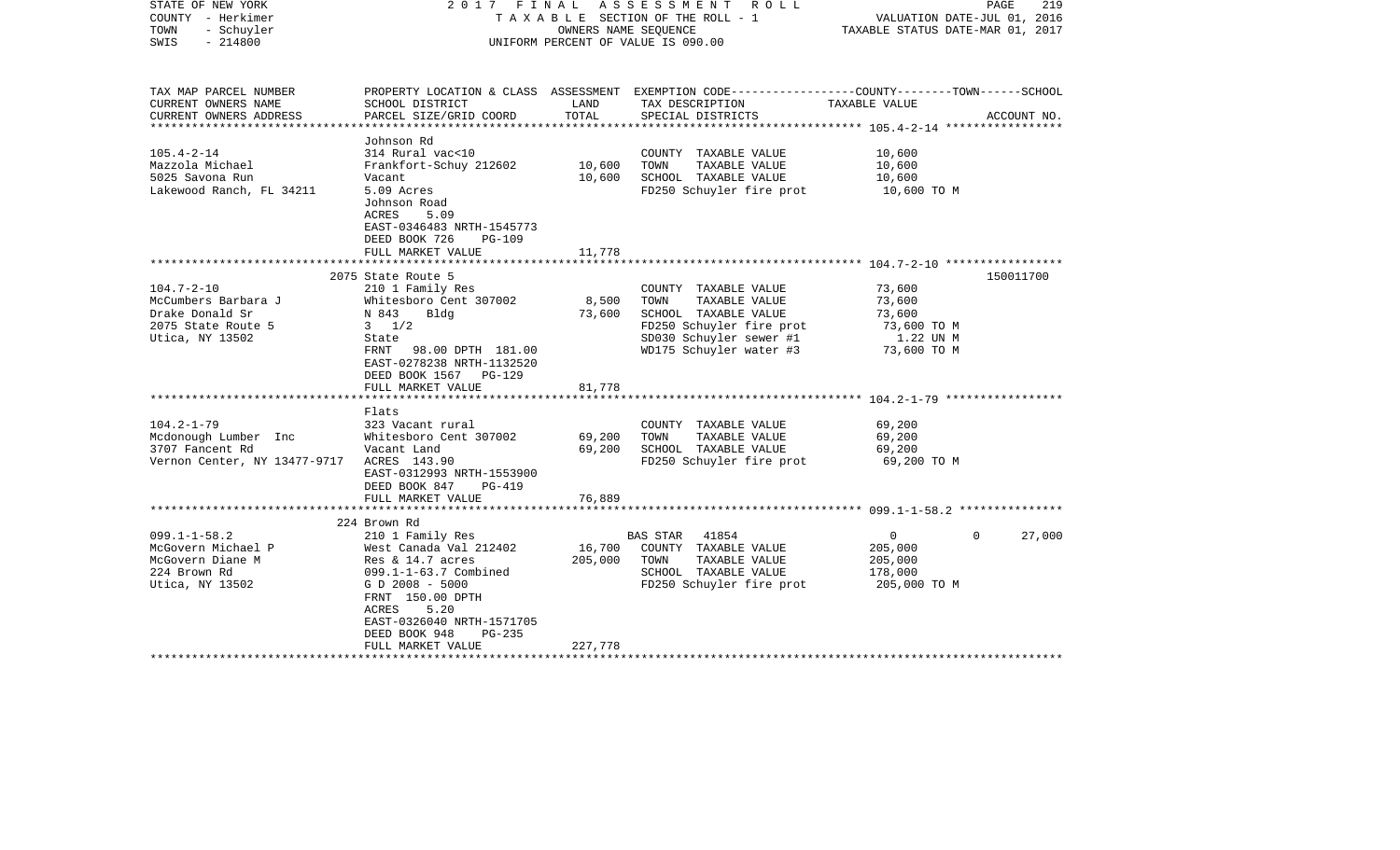| STATE OF NEW YORK         | 2017                           | FINAL  | ASSESSMENT<br>R O L L                                                                            |                                  | 220<br>PAGE        |
|---------------------------|--------------------------------|--------|--------------------------------------------------------------------------------------------------|----------------------------------|--------------------|
| COUNTY - Herkimer         |                                |        | TAXABLE SECTION OF THE ROLL - 1                                                                  | VALUATION DATE-JUL 01, 2016      |                    |
| TOWN<br>- Schuyler        |                                |        | OWNERS NAME SEQUENCE                                                                             | TAXABLE STATUS DATE-MAR 01, 2017 |                    |
| $-214800$<br>SWIS         |                                |        | UNIFORM PERCENT OF VALUE IS 090.00                                                               |                                  |                    |
|                           |                                |        |                                                                                                  |                                  |                    |
| TAX MAP PARCEL NUMBER     |                                |        | PROPERTY LOCATION & CLASS ASSESSMENT EXEMPTION CODE----------------COUNTY-------TOWN------SCHOOL |                                  |                    |
| CURRENT OWNERS NAME       | SCHOOL DISTRICT                | LAND   | TAX DESCRIPTION                                                                                  | TAXABLE VALUE                    |                    |
| CURRENT OWNERS ADDRESS    | PARCEL SIZE/GRID COORD         | TOTAL  | SPECIAL DISTRICTS                                                                                |                                  | ACCOUNT NO.        |
| ************************* |                                |        |                                                                                                  |                                  |                    |
|                           | Louis Ridge Rd                 |        |                                                                                                  |                                  | 150003180          |
| $099.4 - 5 - 30$          | 322 Rural vac>10               |        | COUNTY TAXABLE VALUE                                                                             | 70,800                           |                    |
| McGrath Kenneth R         | West Canada Val 212402         | 70,800 | TOWN<br>TAXABLE VALUE                                                                            | 70,800                           |                    |
| McGrath Sue               | Survey $# 106$                 | 70,800 | SCHOOL TAXABLE VALUE                                                                             | 70,800                           |                    |
| 9822 Zackery Ave          | Land & Lakes lot 37            |        | FD250 Schuyler fire prot                                                                         | 70,800 TO M                      |                    |
| Charlotte, NC 28277-2124  | Louis Rd                       |        |                                                                                                  |                                  |                    |
|                           | ACRES<br>40.00                 |        |                                                                                                  |                                  |                    |
|                           | EAST-0347081 NRTH-1565324      |        |                                                                                                  |                                  |                    |
|                           | DEED BOOK 1110<br>PG-646       |        |                                                                                                  |                                  |                    |
|                           | FULL MARKET VALUE              | 78,667 |                                                                                                  |                                  |                    |
|                           |                                |        |                                                                                                  |                                  |                    |
|                           | 106 Oak Hill Rd                |        |                                                                                                  |                                  | 150018180          |
| $112.4 - 3 - 11$          | 210 1 Family Res               |        | VET COM CT 41131                                                                                 | 13,500<br>13,500                 | 0                  |
| McGraw Richard E Jr.      | Frankfort-Schuy 212602         |        | 12,000 BAS STAR<br>41854                                                                         | $\Omega$                         | $\Omega$<br>27,000 |
| 106 Oak Hill Rd           | Bldg                           | 67,100 | COUNTY TAXABLE VALUE                                                                             | 53,600                           |                    |
| Schuyler, NY 13340        | $3 \t1/4$                      |        | TOWN<br>TAXABLE VALUE                                                                            | 53,600                           |                    |
|                           | State                          |        | SCHOOL TAXABLE VALUE                                                                             | 40,100                           |                    |
|                           | FRNT 145.00 DPTH 195.00        |        | FD250 Schuyler fire prot                                                                         | 67,100 TO M                      |                    |
|                           | ACRES<br>0.83                  |        |                                                                                                  |                                  |                    |
|                           | EAST-0342820 NRTH-1533814      |        |                                                                                                  |                                  |                    |
|                           | DEED BOOK 905<br><b>PG-241</b> |        |                                                                                                  |                                  |                    |
|                           | FULL MARKET VALUE              | 74,556 |                                                                                                  |                                  |                    |
|                           | *********************          |        |                                                                                                  |                                  |                    |
|                           | 293 Bull Rd                    |        |                                                                                                  |                                  | 150002610          |
| $105.1 - 1 - 9.1$         | 240 Rural res                  |        | COUNTY TAXABLE VALUE                                                                             | 74,800                           |                    |
| McLean Power Washing, LLC | Whitesboro Cent 307002         | 21,800 | TOWN<br>TAXABLE VALUE                                                                            | 74,800                           |                    |
| 5597 Grace Rd             | Residence W/att Storage        | 74,800 | SCHOOL TAXABLE VALUE                                                                             | 74,800                           |                    |
| Utica, NY 13502           | sold 1 5A 2013                 |        | FD250 Schuyler fire prot                                                                         | 74,800 TO M                      |                    |
|                           | Bull Rd                        |        |                                                                                                  |                                  |                    |
|                           | FRNT 212.00 DPTH               |        |                                                                                                  |                                  |                    |
|                           | 61.40<br>ACRES                 |        |                                                                                                  |                                  |                    |
|                           | EAST-0331627 NRTH-1559108      |        |                                                                                                  |                                  |                    |
|                           | DEED BOOK 1553<br>PG-590       |        |                                                                                                  |                                  |                    |
|                           | FULL MARKET VALUE              | 83,111 |                                                                                                  |                                  |                    |
|                           |                                |        |                                                                                                  |                                  |                    |
|                           | 1153 Newport Rd                |        |                                                                                                  |                                  | 150012390          |
| $099.1 - 1 - 5.1$         | 210 1 Family Res               |        | 41800<br>AGED-ALL                                                                                | 41,900<br>41,900                 | 41,900             |
| Mcneal Georgia            | West Canada Val 212402         |        | 14,400 ENH STAR<br>41834                                                                         | $\overline{0}$                   | 41,900<br>$\Omega$ |
| 1153 Newport Rd           | W Bldg & Trailer               | 83,800 | COUNTY TAXABLE VALUE                                                                             | 41,900                           |                    |
| Utica, NY 13502           | 2 Acres<br>3                   |        | TAXABLE VALUE<br>TOWN                                                                            | 41,900                           |                    |
|                           | Newport                        |        | SCHOOL TAXABLE VALUE                                                                             | 0                                |                    |
|                           | 250<br>ACRES<br>2.00 BANK      |        | FD250 Schuyler fire prot                                                                         | 83,800 TO M                      |                    |
|                           | EAST-0329605 NRTH-1571935      |        |                                                                                                  |                                  |                    |
|                           | DEED BOOK 709<br>PG-777        |        |                                                                                                  |                                  |                    |
|                           | FULL MARKET VALUE              | 93,111 |                                                                                                  |                                  |                    |
|                           | ******************             |        |                                                                                                  |                                  |                    |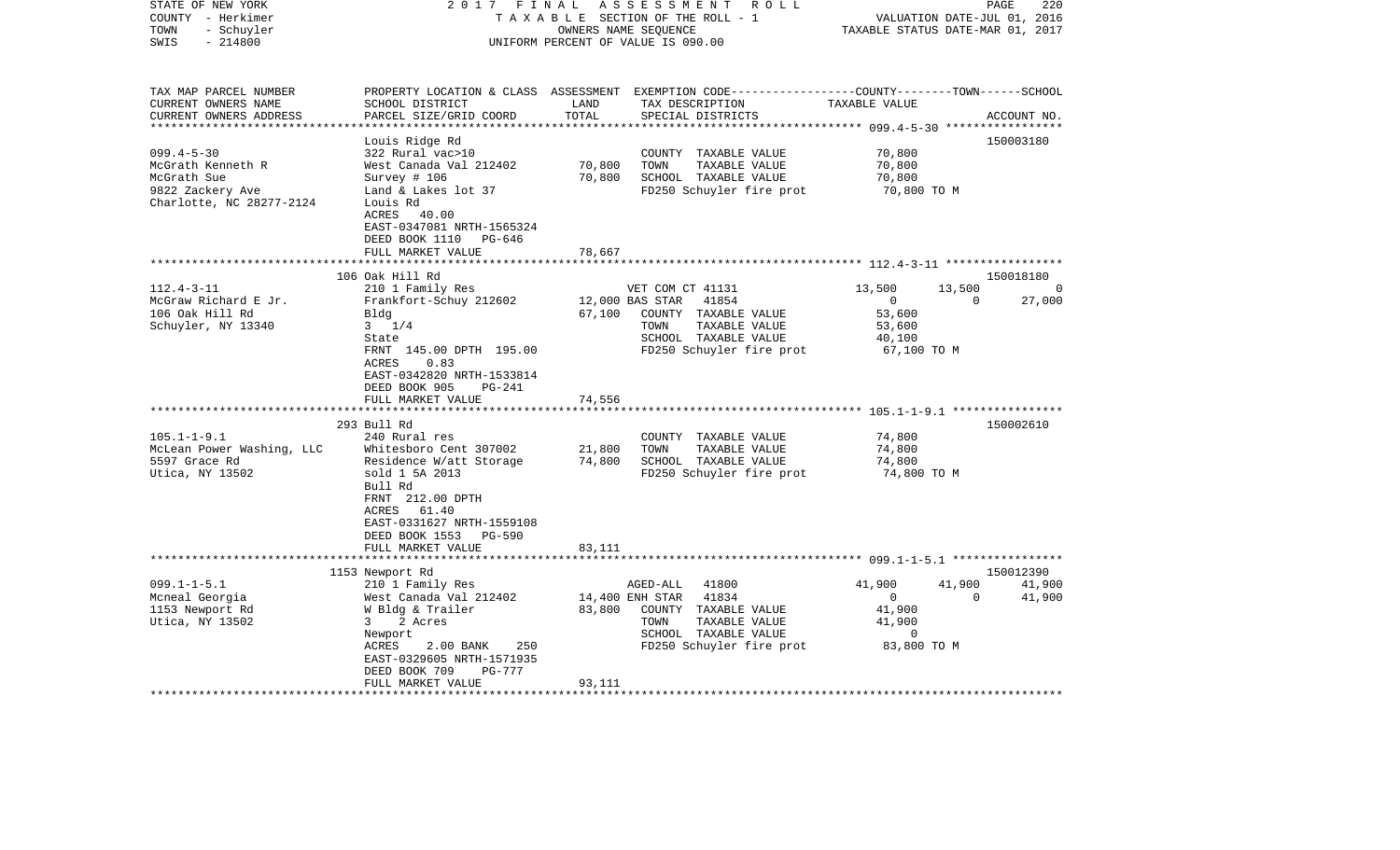| STATE OF NEW YORK<br>COUNTY - Herkimer<br>- Schuyler<br>TOWN<br>$-214800$<br>SWIS | 2017                                                                                                            | FINAL   | A S S E S S M E N T<br>R O L L<br>TAXABLE SECTION OF THE ROLL - 1<br>OWNERS NAME SEOUENCE<br>UNIFORM PERCENT OF VALUE IS 090.00 | VALUATION DATE-JUL 01, 2016<br>TAXABLE STATUS DATE-MAR 01, 2017 | PAGE<br>221        |
|-----------------------------------------------------------------------------------|-----------------------------------------------------------------------------------------------------------------|---------|---------------------------------------------------------------------------------------------------------------------------------|-----------------------------------------------------------------|--------------------|
| TAX MAP PARCEL NUMBER<br>CURRENT OWNERS NAME                                      | SCHOOL DISTRICT                                                                                                 | LAND    | PROPERTY LOCATION & CLASS ASSESSMENT EXEMPTION CODE---------------COUNTY-------TOWN------SCHOOL<br>TAX DESCRIPTION              | TAXABLE VALUE                                                   |                    |
| CURRENT OWNERS ADDRESS                                                            | PARCEL SIZE/GRID COORD                                                                                          | TOTAL   | SPECIAL DISTRICTS                                                                                                               |                                                                 | ACCOUNT NO.        |
|                                                                                   |                                                                                                                 |         |                                                                                                                                 | ******************** 105.4-1-36 ******************              |                    |
|                                                                                   | 253 Dutchtown Rd                                                                                                |         |                                                                                                                                 |                                                                 | 150021690          |
| $105.4 - 1 - 36$                                                                  | 210 1 Family Res                                                                                                |         | BAS STAR<br>41854                                                                                                               | $\overline{0}$                                                  | $\Omega$<br>27,000 |
| Moneil Jeffrey S                                                                  | Frankfort-Schuy 212602                                                                                          | 11,300  | COUNTY TAXABLE VALUE                                                                                                            | 107,300                                                         |                    |
| Kaelin Karen B                                                                    | Single Family Residenc                                                                                          | 107,300 | TOWN<br>TAXABLE VALUE                                                                                                           | 107,300                                                         |                    |
| 253 Dutchtown Rd                                                                  | Dutchtown Rd                                                                                                    |         | SCHOOL TAXABLE VALUE                                                                                                            | 80,300                                                          |                    |
| Frankfort, NY 13340                                                               | FRNT 119.00 DPTH 275.00<br>EAST-0340252 NRTH-1547255<br>DEED BOOK 865<br>$PG-59$                                |         | FD250 Schuyler fire prot                                                                                                        | 107,300 TO M                                                    |                    |
|                                                                                   | FULL MARKET VALUE                                                                                               | 119,222 |                                                                                                                                 |                                                                 |                    |
|                                                                                   | Cogar Rd                                                                                                        |         |                                                                                                                                 |                                                                 | 150003180          |
| $105.2 - 4 - 17$                                                                  | 322 Rural vac>10                                                                                                |         | COUNTY TAXABLE VALUE                                                                                                            | 68,800                                                          |                    |
| McSweeney Walter                                                                  | West Canada Val 212402                                                                                          | 68,800  | TOWN<br>TAXABLE VALUE                                                                                                           | 68,800                                                          |                    |
| Woods Road LLC                                                                    | Fox Hollow/ MF#185                                                                                              | 68,800  | SCHOOL TAXABLE VALUE                                                                                                            | 68,800                                                          |                    |
| 754174 Parkside Station                                                           | Land & Lakes lot 30                                                                                             |         | FD250 Schuyler fire prot                                                                                                        | 68,800 TO M                                                     |                    |
| Forresthills, NY 11375-9174                                                       | Cogar Rd<br>ACRES 40.00<br>EAST-0340857 NRTH-1559475<br>DEED BOOK 1147 PG-408                                   |         |                                                                                                                                 |                                                                 |                    |
|                                                                                   | FULL MARKET VALUE                                                                                               | 76,444  |                                                                                                                                 |                                                                 |                    |
|                                                                                   | ***********************                                                                                         |         |                                                                                                                                 |                                                                 |                    |
| $098.4 - 1 - 42$                                                                  | Graham Rd<br>314 Rural vac<10                                                                                   |         | COUNTY TAXABLE VALUE                                                                                                            | 8,000                                                           | 150022410          |
| McTiernan Edwin                                                                   | Whitesboro Cent 307002                                                                                          | 8,000   | TOWN<br>TAXABLE VALUE                                                                                                           | 8,000                                                           |                    |
| Owen Gail                                                                         | Vacant                                                                                                          | 8,000   | SCHOOL TAXABLE VALUE                                                                                                            | 8,000                                                           |                    |
| 5437 Graham Rd                                                                    | 3 1                                                                                                             |         | FD250 Schuyler fire prot                                                                                                        | 8,000 TO M                                                      |                    |
| Utica, NY 13502                                                                   | Graham<br>FRNT 136.00 DPTH 274.00<br>EAST-0320261 NRTH-1563661<br>DEED BOOK 1414<br>PG-860<br>FULL MARKET VALUE | 8,889   |                                                                                                                                 |                                                                 |                    |
|                                                                                   |                                                                                                                 |         |                                                                                                                                 |                                                                 |                    |
|                                                                                   | 5437 Graham Rd                                                                                                  |         |                                                                                                                                 |                                                                 | 150002010          |
| $098.4 - 1 - 43$                                                                  | 210 1 Family Res                                                                                                |         | 41854<br>BAS STAR                                                                                                               | $\mathbf{0}$                                                    | $\Omega$<br>27,000 |
| Mctiernan Edwin                                                                   | Whitesboro Cent 307002                                                                                          | 13,400  | COUNTY TAXABLE VALUE                                                                                                            | 100,000                                                         |                    |
| Owen Gail                                                                         | Residence W Inground Pool                                                                                       | 100,000 | TOWN<br>TAXABLE VALUE                                                                                                           | 100,000                                                         |                    |
| 5437 Graham Rd                                                                    | $3 \quad 1$                                                                                                     |         | SCHOOL TAXABLE VALUE                                                                                                            | 73,000                                                          |                    |
| Utica, NY 13502                                                                   | Graham Rd<br>FRNT 150.00 DPTH 288.00<br>EAST-0320284 NRTH-1563813<br>DEED BOOK 870<br>$PG-61$                   |         | FD250 Schuyler fire prot                                                                                                        | 100,000 TO M                                                    |                    |
|                                                                                   | FULL MARKET VALUE                                                                                               | 111,111 |                                                                                                                                 |                                                                 |                    |
|                                                                                   |                                                                                                                 |         |                                                                                                                                 |                                                                 |                    |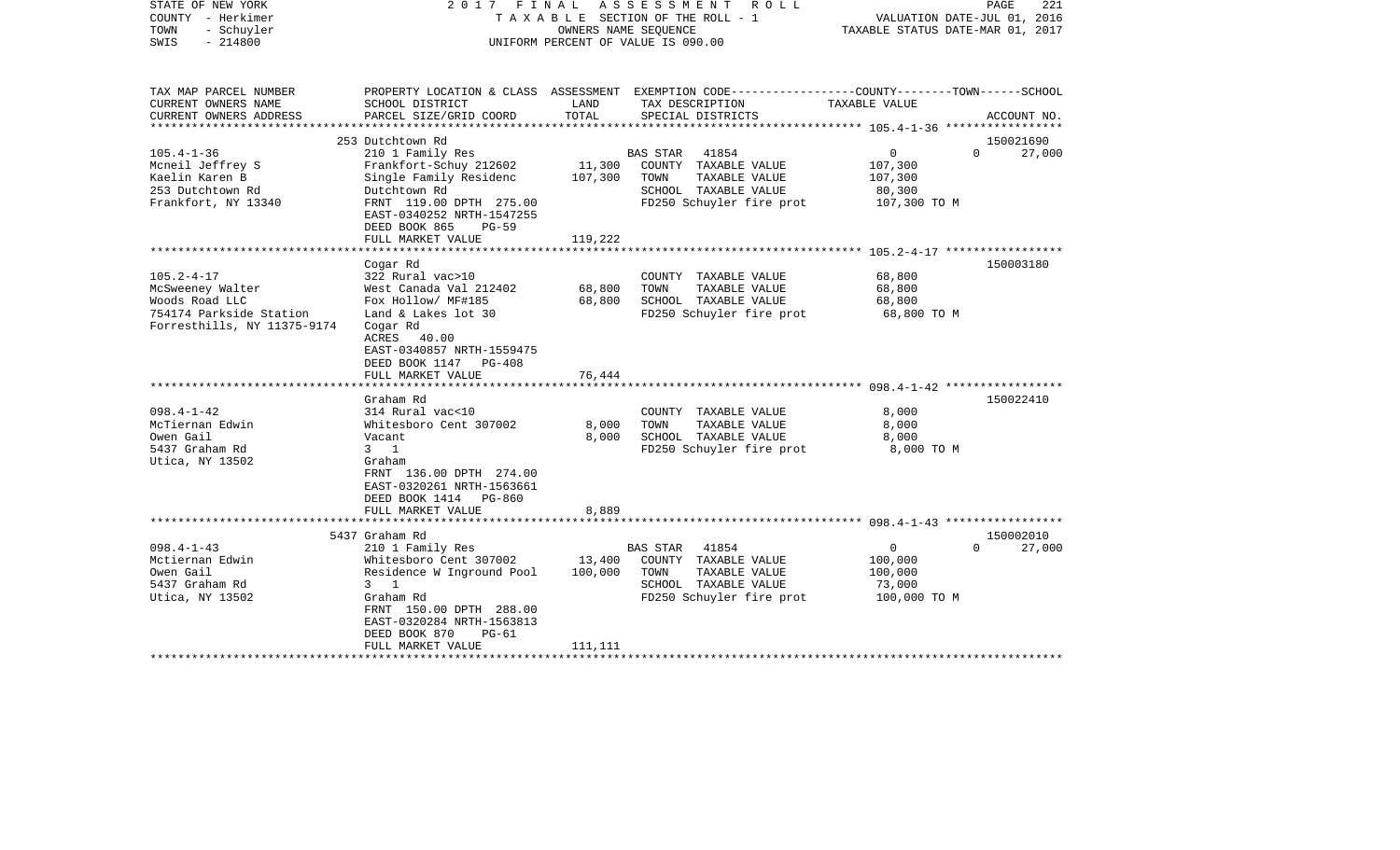| TAX MAP PARCEL NUMBER<br>PROPERTY LOCATION & CLASS ASSESSMENT EXEMPTION CODE----------------COUNTY-------TOWN------SCHOOL<br>CURRENT OWNERS NAME<br>SCHOOL DISTRICT<br>LAND<br>TAX DESCRIPTION<br>TAXABLE VALUE<br>TOTAL<br>CURRENT OWNERS ADDRESS<br>PARCEL SIZE/GRID COORD<br>SPECIAL DISTRICTS<br>ACCOUNT NO.<br>*****************<br>Grande View Dr<br>150003180<br>$099.2 - 4 - 49$<br>314 Rural vac<10<br>1,000<br>COUNTY TAXABLE VALUE<br>Medina Elias<br>West Canada Val 212402<br>1,000<br>TOWN<br>TAXABLE VALUE<br>1,000<br>1407 Davenport Dr<br>Survey # 362<br>1,000<br>SCHOOL TAXABLE VALUE<br>1,000<br>New Port Richey, FL 34655<br>Land & Lakes lot 49<br>FD250 Schuyler fire prot<br>1,000 TO M<br>Grande View Dr<br>EAST-0343926 NRTH-1571633<br>DEED BOOK 1193<br>PG-941<br>FULL MARKET VALUE<br>1,111<br>Louis Ridge Rd<br>150003180<br>$099.4 - 5 - 40$<br>322 Rural vac>10<br>10,000<br>COUNTY TAXABLE VALUE<br>Merkle Paul<br>West Canada Val 212402<br>10,000<br>TOWN<br>TAXABLE VALUE<br>10,000<br>449 Lincoln Ave<br>Survey # 106<br>10,000<br>SCHOOL TAXABLE VALUE<br>10,000<br>Rutherford, NJ 07070<br>Land & Lakes lot 55<br>FD250 Schuyler fire prot<br>10,000 TO M<br>Louis Rd LAND LOCKED<br>ACRES 12.10<br>EAST-0349849 NRTH-1565957<br>DEED BOOK 1120<br>PG-133<br>FULL MARKET VALUE<br>11,111<br>**********************<br>150003180<br>Cogar Rd<br>$099.4 - 6 - 14$<br>322 Rural vac>10<br>COUNTY TAXABLE VALUE<br>20,400<br>Messier Jon<br>West Canada Val 212402<br>20,400<br>TOWN<br>TAXABLE VALUE<br>20,400<br>SCHOOL TAXABLE VALUE<br>Messier Christine<br>Fox Hollow/ MF#185<br>20,400<br>20,400<br>18 Sunset Dr<br>FD250 Schuyler fire prot<br>Land & Lakes lot 14<br>20,400 TO M<br>West Kingston, RI 02892<br>Cogar Rd<br>ACRES<br>5.80<br>EAST-0344951 NRTH-1560847<br>DEED BOOK 1131    PG-721<br>FULL MARKET VALUE<br>22,667<br>******************<br>150003180<br>Cogar Rd<br>$105.2 - 4 - 1$<br>314 Rural vac<10<br>21,100<br>COUNTY TAXABLE VALUE<br>Messier Jon<br>Frankfort-Schuy 212602<br>21,100<br>TOWN<br>TAXABLE VALUE<br>21,100<br>Messier Christine<br>21,100<br>Fox Hollow/ MF#185<br>SCHOOL TAXABLE VALUE<br>21,100<br>18 Sunset Dr<br>Land & Lakes lot 15<br>FD250 Schuyler fire prot<br>21,100 TO M<br>West Kingston, RI 02892<br>Cogar Rd<br>ACRES<br>6.20<br>EAST-0344747 NRTH-1560744<br>DEED BOOK 1131<br>PG-721<br>FULL MARKET VALUE<br>23,444 | STATE OF NEW YORK<br>COUNTY - Herkimer<br>TOWN<br>- Schuyler<br>$-214800$<br>SWIS |  | 2017 FINAL ASSESSMENT ROLL<br>TAXABLE SECTION OF THE ROLL - 1<br>OWNERS NAME SEOUENCE<br>UNIFORM PERCENT OF VALUE IS 090.00 | VALUATION DATE-JUL 01, 2016<br>TAXABLE STATUS DATE-MAR 01, 2017 | PAGE<br>222 |
|--------------------------------------------------------------------------------------------------------------------------------------------------------------------------------------------------------------------------------------------------------------------------------------------------------------------------------------------------------------------------------------------------------------------------------------------------------------------------------------------------------------------------------------------------------------------------------------------------------------------------------------------------------------------------------------------------------------------------------------------------------------------------------------------------------------------------------------------------------------------------------------------------------------------------------------------------------------------------------------------------------------------------------------------------------------------------------------------------------------------------------------------------------------------------------------------------------------------------------------------------------------------------------------------------------------------------------------------------------------------------------------------------------------------------------------------------------------------------------------------------------------------------------------------------------------------------------------------------------------------------------------------------------------------------------------------------------------------------------------------------------------------------------------------------------------------------------------------------------------------------------------------------------------------------------------------------------------------------------------------------------------------------------------------------------------------------------------------------------------------------------------------------------------------------------------------------------------------------------------------------------------------------------------------------------------------------------------------------------------------------------------------------------------------|-----------------------------------------------------------------------------------|--|-----------------------------------------------------------------------------------------------------------------------------|-----------------------------------------------------------------|-------------|
|                                                                                                                                                                                                                                                                                                                                                                                                                                                                                                                                                                                                                                                                                                                                                                                                                                                                                                                                                                                                                                                                                                                                                                                                                                                                                                                                                                                                                                                                                                                                                                                                                                                                                                                                                                                                                                                                                                                                                                                                                                                                                                                                                                                                                                                                                                                                                                                                                    |                                                                                   |  |                                                                                                                             |                                                                 |             |
|                                                                                                                                                                                                                                                                                                                                                                                                                                                                                                                                                                                                                                                                                                                                                                                                                                                                                                                                                                                                                                                                                                                                                                                                                                                                                                                                                                                                                                                                                                                                                                                                                                                                                                                                                                                                                                                                                                                                                                                                                                                                                                                                                                                                                                                                                                                                                                                                                    |                                                                                   |  |                                                                                                                             |                                                                 |             |
|                                                                                                                                                                                                                                                                                                                                                                                                                                                                                                                                                                                                                                                                                                                                                                                                                                                                                                                                                                                                                                                                                                                                                                                                                                                                                                                                                                                                                                                                                                                                                                                                                                                                                                                                                                                                                                                                                                                                                                                                                                                                                                                                                                                                                                                                                                                                                                                                                    |                                                                                   |  |                                                                                                                             |                                                                 |             |
|                                                                                                                                                                                                                                                                                                                                                                                                                                                                                                                                                                                                                                                                                                                                                                                                                                                                                                                                                                                                                                                                                                                                                                                                                                                                                                                                                                                                                                                                                                                                                                                                                                                                                                                                                                                                                                                                                                                                                                                                                                                                                                                                                                                                                                                                                                                                                                                                                    |                                                                                   |  |                                                                                                                             |                                                                 |             |
|                                                                                                                                                                                                                                                                                                                                                                                                                                                                                                                                                                                                                                                                                                                                                                                                                                                                                                                                                                                                                                                                                                                                                                                                                                                                                                                                                                                                                                                                                                                                                                                                                                                                                                                                                                                                                                                                                                                                                                                                                                                                                                                                                                                                                                                                                                                                                                                                                    |                                                                                   |  |                                                                                                                             |                                                                 |             |
|                                                                                                                                                                                                                                                                                                                                                                                                                                                                                                                                                                                                                                                                                                                                                                                                                                                                                                                                                                                                                                                                                                                                                                                                                                                                                                                                                                                                                                                                                                                                                                                                                                                                                                                                                                                                                                                                                                                                                                                                                                                                                                                                                                                                                                                                                                                                                                                                                    |                                                                                   |  |                                                                                                                             |                                                                 |             |
|                                                                                                                                                                                                                                                                                                                                                                                                                                                                                                                                                                                                                                                                                                                                                                                                                                                                                                                                                                                                                                                                                                                                                                                                                                                                                                                                                                                                                                                                                                                                                                                                                                                                                                                                                                                                                                                                                                                                                                                                                                                                                                                                                                                                                                                                                                                                                                                                                    |                                                                                   |  |                                                                                                                             |                                                                 |             |
|                                                                                                                                                                                                                                                                                                                                                                                                                                                                                                                                                                                                                                                                                                                                                                                                                                                                                                                                                                                                                                                                                                                                                                                                                                                                                                                                                                                                                                                                                                                                                                                                                                                                                                                                                                                                                                                                                                                                                                                                                                                                                                                                                                                                                                                                                                                                                                                                                    |                                                                                   |  |                                                                                                                             |                                                                 |             |
|                                                                                                                                                                                                                                                                                                                                                                                                                                                                                                                                                                                                                                                                                                                                                                                                                                                                                                                                                                                                                                                                                                                                                                                                                                                                                                                                                                                                                                                                                                                                                                                                                                                                                                                                                                                                                                                                                                                                                                                                                                                                                                                                                                                                                                                                                                                                                                                                                    |                                                                                   |  |                                                                                                                             |                                                                 |             |
|                                                                                                                                                                                                                                                                                                                                                                                                                                                                                                                                                                                                                                                                                                                                                                                                                                                                                                                                                                                                                                                                                                                                                                                                                                                                                                                                                                                                                                                                                                                                                                                                                                                                                                                                                                                                                                                                                                                                                                                                                                                                                                                                                                                                                                                                                                                                                                                                                    |                                                                                   |  |                                                                                                                             |                                                                 |             |
|                                                                                                                                                                                                                                                                                                                                                                                                                                                                                                                                                                                                                                                                                                                                                                                                                                                                                                                                                                                                                                                                                                                                                                                                                                                                                                                                                                                                                                                                                                                                                                                                                                                                                                                                                                                                                                                                                                                                                                                                                                                                                                                                                                                                                                                                                                                                                                                                                    |                                                                                   |  |                                                                                                                             |                                                                 |             |
|                                                                                                                                                                                                                                                                                                                                                                                                                                                                                                                                                                                                                                                                                                                                                                                                                                                                                                                                                                                                                                                                                                                                                                                                                                                                                                                                                                                                                                                                                                                                                                                                                                                                                                                                                                                                                                                                                                                                                                                                                                                                                                                                                                                                                                                                                                                                                                                                                    |                                                                                   |  |                                                                                                                             |                                                                 |             |
|                                                                                                                                                                                                                                                                                                                                                                                                                                                                                                                                                                                                                                                                                                                                                                                                                                                                                                                                                                                                                                                                                                                                                                                                                                                                                                                                                                                                                                                                                                                                                                                                                                                                                                                                                                                                                                                                                                                                                                                                                                                                                                                                                                                                                                                                                                                                                                                                                    |                                                                                   |  |                                                                                                                             |                                                                 |             |
|                                                                                                                                                                                                                                                                                                                                                                                                                                                                                                                                                                                                                                                                                                                                                                                                                                                                                                                                                                                                                                                                                                                                                                                                                                                                                                                                                                                                                                                                                                                                                                                                                                                                                                                                                                                                                                                                                                                                                                                                                                                                                                                                                                                                                                                                                                                                                                                                                    |                                                                                   |  |                                                                                                                             |                                                                 |             |
|                                                                                                                                                                                                                                                                                                                                                                                                                                                                                                                                                                                                                                                                                                                                                                                                                                                                                                                                                                                                                                                                                                                                                                                                                                                                                                                                                                                                                                                                                                                                                                                                                                                                                                                                                                                                                                                                                                                                                                                                                                                                                                                                                                                                                                                                                                                                                                                                                    |                                                                                   |  |                                                                                                                             |                                                                 |             |
|                                                                                                                                                                                                                                                                                                                                                                                                                                                                                                                                                                                                                                                                                                                                                                                                                                                                                                                                                                                                                                                                                                                                                                                                                                                                                                                                                                                                                                                                                                                                                                                                                                                                                                                                                                                                                                                                                                                                                                                                                                                                                                                                                                                                                                                                                                                                                                                                                    |                                                                                   |  |                                                                                                                             |                                                                 |             |
|                                                                                                                                                                                                                                                                                                                                                                                                                                                                                                                                                                                                                                                                                                                                                                                                                                                                                                                                                                                                                                                                                                                                                                                                                                                                                                                                                                                                                                                                                                                                                                                                                                                                                                                                                                                                                                                                                                                                                                                                                                                                                                                                                                                                                                                                                                                                                                                                                    |                                                                                   |  |                                                                                                                             |                                                                 |             |
|                                                                                                                                                                                                                                                                                                                                                                                                                                                                                                                                                                                                                                                                                                                                                                                                                                                                                                                                                                                                                                                                                                                                                                                                                                                                                                                                                                                                                                                                                                                                                                                                                                                                                                                                                                                                                                                                                                                                                                                                                                                                                                                                                                                                                                                                                                                                                                                                                    |                                                                                   |  |                                                                                                                             |                                                                 |             |
|                                                                                                                                                                                                                                                                                                                                                                                                                                                                                                                                                                                                                                                                                                                                                                                                                                                                                                                                                                                                                                                                                                                                                                                                                                                                                                                                                                                                                                                                                                                                                                                                                                                                                                                                                                                                                                                                                                                                                                                                                                                                                                                                                                                                                                                                                                                                                                                                                    |                                                                                   |  |                                                                                                                             |                                                                 |             |
|                                                                                                                                                                                                                                                                                                                                                                                                                                                                                                                                                                                                                                                                                                                                                                                                                                                                                                                                                                                                                                                                                                                                                                                                                                                                                                                                                                                                                                                                                                                                                                                                                                                                                                                                                                                                                                                                                                                                                                                                                                                                                                                                                                                                                                                                                                                                                                                                                    |                                                                                   |  |                                                                                                                             |                                                                 |             |
|                                                                                                                                                                                                                                                                                                                                                                                                                                                                                                                                                                                                                                                                                                                                                                                                                                                                                                                                                                                                                                                                                                                                                                                                                                                                                                                                                                                                                                                                                                                                                                                                                                                                                                                                                                                                                                                                                                                                                                                                                                                                                                                                                                                                                                                                                                                                                                                                                    |                                                                                   |  |                                                                                                                             |                                                                 |             |
|                                                                                                                                                                                                                                                                                                                                                                                                                                                                                                                                                                                                                                                                                                                                                                                                                                                                                                                                                                                                                                                                                                                                                                                                                                                                                                                                                                                                                                                                                                                                                                                                                                                                                                                                                                                                                                                                                                                                                                                                                                                                                                                                                                                                                                                                                                                                                                                                                    |                                                                                   |  |                                                                                                                             |                                                                 |             |
|                                                                                                                                                                                                                                                                                                                                                                                                                                                                                                                                                                                                                                                                                                                                                                                                                                                                                                                                                                                                                                                                                                                                                                                                                                                                                                                                                                                                                                                                                                                                                                                                                                                                                                                                                                                                                                                                                                                                                                                                                                                                                                                                                                                                                                                                                                                                                                                                                    |                                                                                   |  |                                                                                                                             |                                                                 |             |
|                                                                                                                                                                                                                                                                                                                                                                                                                                                                                                                                                                                                                                                                                                                                                                                                                                                                                                                                                                                                                                                                                                                                                                                                                                                                                                                                                                                                                                                                                                                                                                                                                                                                                                                                                                                                                                                                                                                                                                                                                                                                                                                                                                                                                                                                                                                                                                                                                    |                                                                                   |  |                                                                                                                             |                                                                 |             |
|                                                                                                                                                                                                                                                                                                                                                                                                                                                                                                                                                                                                                                                                                                                                                                                                                                                                                                                                                                                                                                                                                                                                                                                                                                                                                                                                                                                                                                                                                                                                                                                                                                                                                                                                                                                                                                                                                                                                                                                                                                                                                                                                                                                                                                                                                                                                                                                                                    |                                                                                   |  |                                                                                                                             |                                                                 |             |
|                                                                                                                                                                                                                                                                                                                                                                                                                                                                                                                                                                                                                                                                                                                                                                                                                                                                                                                                                                                                                                                                                                                                                                                                                                                                                                                                                                                                                                                                                                                                                                                                                                                                                                                                                                                                                                                                                                                                                                                                                                                                                                                                                                                                                                                                                                                                                                                                                    |                                                                                   |  |                                                                                                                             |                                                                 |             |
|                                                                                                                                                                                                                                                                                                                                                                                                                                                                                                                                                                                                                                                                                                                                                                                                                                                                                                                                                                                                                                                                                                                                                                                                                                                                                                                                                                                                                                                                                                                                                                                                                                                                                                                                                                                                                                                                                                                                                                                                                                                                                                                                                                                                                                                                                                                                                                                                                    |                                                                                   |  |                                                                                                                             |                                                                 |             |
|                                                                                                                                                                                                                                                                                                                                                                                                                                                                                                                                                                                                                                                                                                                                                                                                                                                                                                                                                                                                                                                                                                                                                                                                                                                                                                                                                                                                                                                                                                                                                                                                                                                                                                                                                                                                                                                                                                                                                                                                                                                                                                                                                                                                                                                                                                                                                                                                                    |                                                                                   |  |                                                                                                                             |                                                                 |             |
|                                                                                                                                                                                                                                                                                                                                                                                                                                                                                                                                                                                                                                                                                                                                                                                                                                                                                                                                                                                                                                                                                                                                                                                                                                                                                                                                                                                                                                                                                                                                                                                                                                                                                                                                                                                                                                                                                                                                                                                                                                                                                                                                                                                                                                                                                                                                                                                                                    |                                                                                   |  |                                                                                                                             |                                                                 |             |
|                                                                                                                                                                                                                                                                                                                                                                                                                                                                                                                                                                                                                                                                                                                                                                                                                                                                                                                                                                                                                                                                                                                                                                                                                                                                                                                                                                                                                                                                                                                                                                                                                                                                                                                                                                                                                                                                                                                                                                                                                                                                                                                                                                                                                                                                                                                                                                                                                    |                                                                                   |  |                                                                                                                             |                                                                 |             |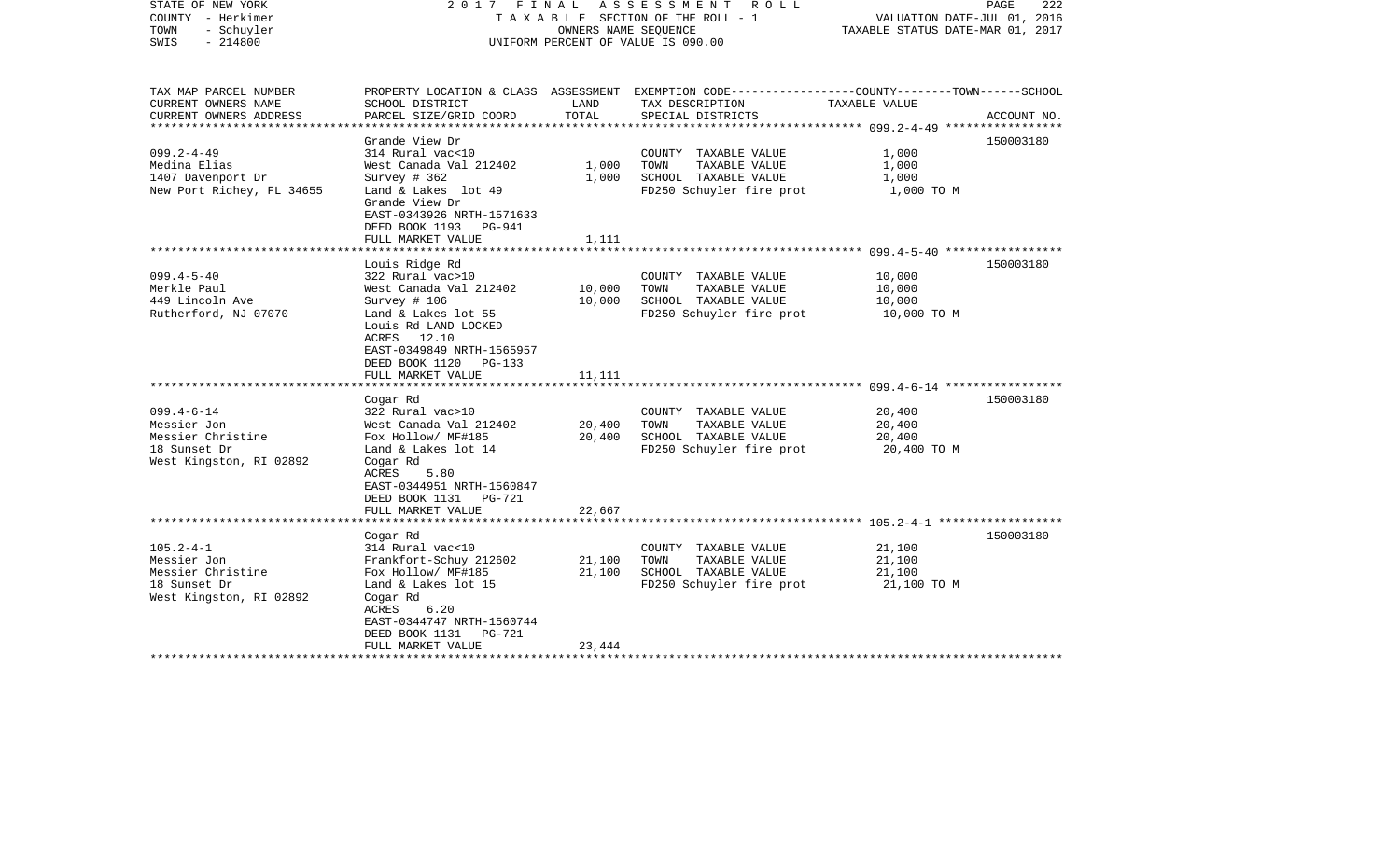| STATE OF NEW YORK<br>COUNTY - Herkimer<br>- Schuyler<br>TOWN<br>$-214800$<br>SWIS | 2017<br>FINAL                                        | OWNERS NAME SEQUENCE | ASSESSMENT<br>R O L L<br>T A X A B L E SECTION OF THE ROLL - 1<br>UNIFORM PERCENT OF VALUE IS 090.00                                    | TAXABLE STATUS DATE-MAR 01, 2017                  | PAGE<br>223<br>VALUATION DATE-JUL 01, 2016 |
|-----------------------------------------------------------------------------------|------------------------------------------------------|----------------------|-----------------------------------------------------------------------------------------------------------------------------------------|---------------------------------------------------|--------------------------------------------|
| TAX MAP PARCEL NUMBER<br>CURRENT OWNERS NAME<br>CURRENT OWNERS ADDRESS            | SCHOOL DISTRICT<br>PARCEL SIZE/GRID COORD            | LAND<br>TOTAL        | PROPERTY LOCATION & CLASS ASSESSMENT EXEMPTION CODE---------------COUNTY-------TOWN------SCHOOL<br>TAX DESCRIPTION<br>SPECIAL DISTRICTS | TAXABLE VALUE                                     | ACCOUNT NO.                                |
|                                                                                   | 5312 Graham Rd                                       |                      |                                                                                                                                         |                                                   | 150075126                                  |
| $098.4 - 1 - 32$                                                                  | 210 1 Family Res                                     |                      | 41854<br><b>BAS STAR</b>                                                                                                                | $\overline{0}$                                    | $\Omega$<br>27,000                         |
| Mialik Sergey                                                                     | Whitesboro Cent 307002                               | 15,000               | COUNTY TAXABLE VALUE                                                                                                                    | 150,000                                           |                                            |
| Mialik Maria                                                                      | Single Family Residence                              | 150,000              | TOWN<br>TAXABLE VALUE                                                                                                                   | 150,000                                           |                                            |
| 5312 Graham Rd                                                                    | 2 3.1 Acres                                          |                      | SCHOOL TAXABLE VALUE                                                                                                                    | 123,000                                           |                                            |
| Utica, NY 13502                                                                   | Graham Rd                                            |                      | FD250 Schuyler fire prot                                                                                                                | 150,000 TO M                                      |                                            |
|                                                                                   | ACRES<br>3.10                                        |                      |                                                                                                                                         |                                                   |                                            |
|                                                                                   | EAST-0320320 NRTH-1561234<br>DEED BOOK 943<br>PG-520 |                      |                                                                                                                                         |                                                   |                                            |
|                                                                                   | FULL MARKET VALUE                                    | 166,667              |                                                                                                                                         |                                                   |                                            |
|                                                                                   |                                                      |                      |                                                                                                                                         |                                                   |                                            |
|                                                                                   | 475 Short Lots Rd                                    |                      |                                                                                                                                         |                                                   | 150023250                                  |
| $105.1 - 1 - 18.1$                                                                | 283 Res w/Comuse                                     |                      | AG MKTS<br>41730                                                                                                                        | $\mathbf 0$                                       | $\Omega$<br>$\Omega$                       |
| Michael & Marian Yaneshak IRR Whitesboro Cent 307002                              |                                                      | 65,400               | COUNTY TAXABLE VALUE                                                                                                                    | 187,000                                           |                                            |
| Attn: Marian YANESHAK                                                             | E Bldgs Ag Ex Ld 140A                                | 187,000              | TOWN<br>TAXABLE VALUE                                                                                                                   | 187,000                                           |                                            |
| 455 Short Lots Rd<br>Frankfort, NY 13340                                          | converted to a wedding ve<br>of barns 2015 np permit |                      | SCHOOL TAXABLE VALUE<br>FD250 Schuyler fire prot                                                                                        | 187,000<br>187,000 TO M                           |                                            |
|                                                                                   | ACRES 135.80                                         |                      |                                                                                                                                         |                                                   |                                            |
| MAY BE SUBJECT TO PAYMENT                                                         | EAST-0332003 NRTH-1553551                            |                      |                                                                                                                                         |                                                   |                                            |
| UNDER AGDIST LAW TIL 2024                                                         | DEED BOOK 889<br>$PG-473$                            |                      |                                                                                                                                         |                                                   |                                            |
|                                                                                   | FULL MARKET VALUE                                    | 207,778              |                                                                                                                                         |                                                   |                                            |
| ***********************                                                           | *****************************                        |                      |                                                                                                                                         |                                                   |                                            |
|                                                                                   | 455 Short Lots Rd                                    |                      |                                                                                                                                         |                                                   | 150023250                                  |
| $105.1 - 1 - 18.2$<br>Michael & Marian Yaneshak IRR Whitesboro Cent 307002        | 210 1 Family Res                                     | 14,000               | ENH STAR<br>41834<br>COUNTY TAXABLE VALUE                                                                                               | $\mathbf 0$<br>89,000                             | 58,950<br>$\Omega$                         |
| Jones Susan E                                                                     | E Bldgs Ag Ex Ld 140A                                | 89,000               | TOWN<br>TAXABLE VALUE                                                                                                                   | 89,000                                            |                                            |
| Attn: MICHAEL YANESHAK                                                            | converted to a wedding ve                            |                      | SCHOOL TAXABLE VALUE                                                                                                                    | 30,050                                            |                                            |
| 455 Short Lots Rd                                                                 | of barns 2015 np permit                              |                      | FD250 Schuyler fire prot                                                                                                                | 89,000 TO M                                       |                                            |
| Frankfort, NY 13340                                                               | ACRES<br>1.60                                        |                      |                                                                                                                                         |                                                   |                                            |
|                                                                                   | EAST-0331437 NRTH-1553534                            |                      |                                                                                                                                         |                                                   |                                            |
| MAY BE SUBJECT TO PAYMENT                                                         | DEED BOOK 1558<br><b>PG-771</b>                      |                      |                                                                                                                                         |                                                   |                                            |
| UNDER AGDIST LAW TIL 2022<br>*********************                                | FULL MARKET VALUE                                    | 98,889               |                                                                                                                                         | ************************ 099.1-1-11.1 *********** |                                            |
|                                                                                   | Newport Rd                                           |                      |                                                                                                                                         |                                                   | 150023820                                  |
| $099.1 - 1 - 11.1$                                                                | 322 Rural vac>10                                     |                      | COUNTY TAXABLE VALUE                                                                                                                    | 25,000                                            |                                            |
| Mickle David A                                                                    | West Canada Val 212402                               | 25,000               | TOWN<br>TAXABLE VALUE                                                                                                                   | 25,000                                            |                                            |
| Mickle Tammy M                                                                    | Bldg                                                 | 25,000               | SCHOOL TAXABLE VALUE                                                                                                                    | 25,000                                            |                                            |
| 9980 Korber Rd                                                                    | 193.6 Acres                                          |                      | FD250 Schuyler fire prot                                                                                                                | 25,000 TO M                                       |                                            |
| Holland Patent, NY 13354                                                          | Newport Rd                                           |                      |                                                                                                                                         |                                                   |                                            |
|                                                                                   | FRNT 100.00 DPTH                                     |                      |                                                                                                                                         |                                                   |                                            |
|                                                                                   | ACRES<br>48.30<br>EAST-0330622 NRTH-1575509          |                      |                                                                                                                                         |                                                   |                                            |
|                                                                                   | DEED BOOK 1626<br>PG-901                             |                      |                                                                                                                                         |                                                   |                                            |
|                                                                                   | FULL MARKET VALUE                                    | 27,778               |                                                                                                                                         |                                                   |                                            |
|                                                                                   |                                                      |                      |                                                                                                                                         |                                                   |                                            |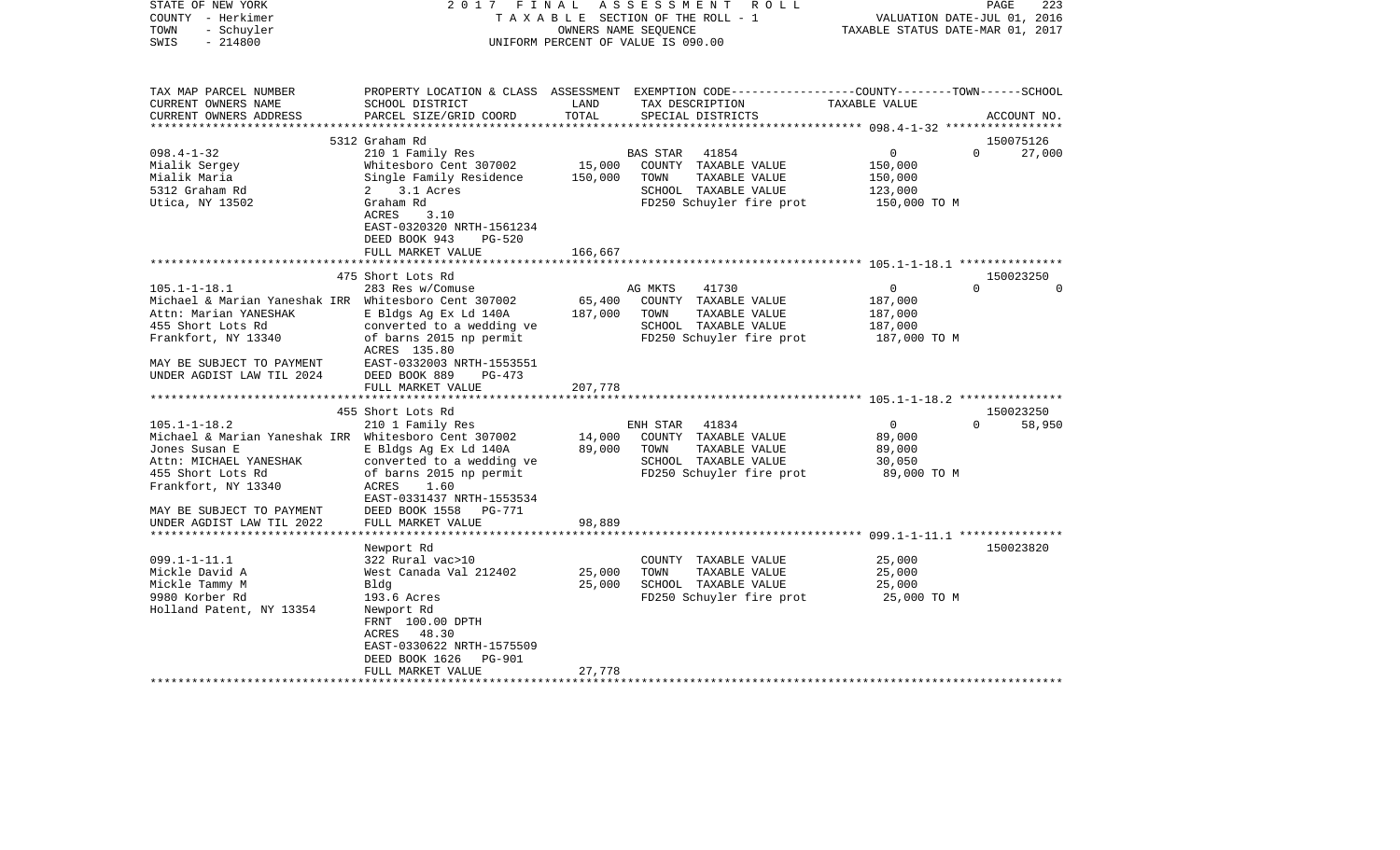| STATE OF NEW YORK<br>COUNTY - Herkimer<br>TOWN<br>- Schuyler<br>$-214800$<br>SWIS                                                                                                     | 2017                                                                                                                                                                                                                                                                                                                                                                                                                    | FINAL                                                      | ASSESSMENT<br>R O L L<br>TAXABLE SECTION OF THE ROLL - 1<br>OWNERS NAME SEQUENCE<br>UNIFORM PERCENT OF VALUE IS 090.00                                                                                                               | TAXABLE STATUS DATE-MAR 01, 2017                                                                                   | 224<br>PAGE<br>VALUATION DATE-JUL 01, 2016                              |
|---------------------------------------------------------------------------------------------------------------------------------------------------------------------------------------|-------------------------------------------------------------------------------------------------------------------------------------------------------------------------------------------------------------------------------------------------------------------------------------------------------------------------------------------------------------------------------------------------------------------------|------------------------------------------------------------|--------------------------------------------------------------------------------------------------------------------------------------------------------------------------------------------------------------------------------------|--------------------------------------------------------------------------------------------------------------------|-------------------------------------------------------------------------|
| TAX MAP PARCEL NUMBER<br>CURRENT OWNERS NAME<br>CURRENT OWNERS ADDRESS<br>********************                                                                                        | PROPERTY LOCATION & CLASS ASSESSMENT EXEMPTION CODE---------------COUNTY-------TOWN------SCHOOL<br>SCHOOL DISTRICT<br>PARCEL SIZE/GRID COORD                                                                                                                                                                                                                                                                            | LAND<br>TOTAL                                              | TAX DESCRIPTION<br>SPECIAL DISTRICTS                                                                                                                                                                                                 | TAXABLE VALUE                                                                                                      | ACCOUNT NO.                                                             |
|                                                                                                                                                                                       | 578 Newport Rd                                                                                                                                                                                                                                                                                                                                                                                                          |                                                            |                                                                                                                                                                                                                                      |                                                                                                                    | 150012900                                                               |
| $098.4 - 1 - 26.2$<br>Miklethun Stephen J<br>578 Newport Rd<br>Utica, NY 13502                                                                                                        | 240 Rural res<br>Whitesboro Cent 307002<br>Е<br>Bldg<br>1 71.65<br>Newport Rd<br>FRNT 1693.00 DPTH<br>48.30<br>ACRES<br>EAST-0322722 NRTH-1562733<br>DEED BOOK 1122<br>PG-472                                                                                                                                                                                                                                           | 53,500<br>149,900                                          | <b>BAS STAR</b><br>41854<br>COUNTY TAXABLE VALUE<br>TAXABLE VALUE<br>TOWN<br>SCHOOL TAXABLE VALUE<br>FD250 Schuyler fire prot                                                                                                        | $\mathbf 0$<br>149,900<br>149,900<br>122,900<br>149,900 TO M                                                       | $\mathbf 0$<br>27,000                                                   |
|                                                                                                                                                                                       | FULL MARKET VALUE                                                                                                                                                                                                                                                                                                                                                                                                       | 166,556                                                    |                                                                                                                                                                                                                                      |                                                                                                                    |                                                                         |
| $105.2 - 4 - 21$<br>Miliani Luz M<br>Miliani Anibal<br>13920 Southwest 108th St<br>Miami, FL 33186<br>$112.1 - 2 - 36.1$<br>Miller's Grove LLC<br>105 Grove Ln<br>Frankfort, NY 13340 | Cogar Rd<br>322 Rural vac>10<br>Frankfort-Schuy 212602<br>Fox Hollow/ MF#185<br>Land & Lakes lot 34<br>Cogar Rd<br>ACRES<br>15.10<br>EAST-0342693 NRTH-1560701<br>DEED BOOK 1131<br>PG-811<br>FULL MARKET VALUE<br>Millers Grove Rd<br>416 Mfg hsing pk<br>Frankfort-Schuy 212602<br>Bldgs & Trl Park 126 Trl<br>40.70 Acres<br>Millers Grove<br>40.70<br>ACRES<br>EAST-0336108 NRTH-1541634<br>DEED BOOK 922<br>PG-278 | 41,700<br>41,700<br>46,333<br>910,000 BAS STAR<br>2742,744 | COUNTY TAXABLE VALUE<br>TOWN<br>TAXABLE VALUE<br>SCHOOL TAXABLE VALUE<br>FD250 Schuyler fire prot<br>41834<br>ENH STAR<br>41854<br>COUNTY TAXABLE VALUE<br>TAXABLE VALUE<br>TOWN<br>SCHOOL TAXABLE VALUE<br>FD250 Schuyler fire prot | 41,700<br>41,700<br>41,700<br>41,700 TO M<br>0<br>$\mathbf 0$<br>2742,744<br>2742,744<br>1467,475<br>2742,744 TO M | 150003180<br>150001200<br>$\Omega$<br>375,983<br>$\mathbf 0$<br>899,286 |
|                                                                                                                                                                                       | FULL MARKET VALUE                                                                                                                                                                                                                                                                                                                                                                                                       | 3047,493                                                   |                                                                                                                                                                                                                                      |                                                                                                                    |                                                                         |
|                                                                                                                                                                                       |                                                                                                                                                                                                                                                                                                                                                                                                                         |                                                            |                                                                                                                                                                                                                                      |                                                                                                                    |                                                                         |
| $105.1 - 1 - 50$<br>Misiaszek Walter E<br>262 Windfall Rd<br>Utica, NY 13502                                                                                                          | 262 Windfall Rd<br>210 1 Family Res<br>Whitesboro Cent 307002<br>Residence<br>1.00 Acres<br>Windfall & Shortlots<br>FRNT 583.00 DPTH 265.00<br>ACRES<br>0.70<br>EAST-0324642 NRTH-1554853<br>DEED BOOK 671<br>PG-618<br>FULL MARKET VALUE                                                                                                                                                                               | 12,300<br>79,700<br>88,556                                 | 41854<br>BAS STAR<br>COUNTY TAXABLE VALUE<br>TOWN<br>TAXABLE VALUE<br>SCHOOL TAXABLE VALUE<br>FD250 Schuyler fire prot<br>WD170 Schuyler water #2<br>1.00 UN M                                                                       | 0<br>79,700<br>79,700<br>52,700<br>79,700 TO M<br>79,700 TO C                                                      | $\Omega$<br>27,000                                                      |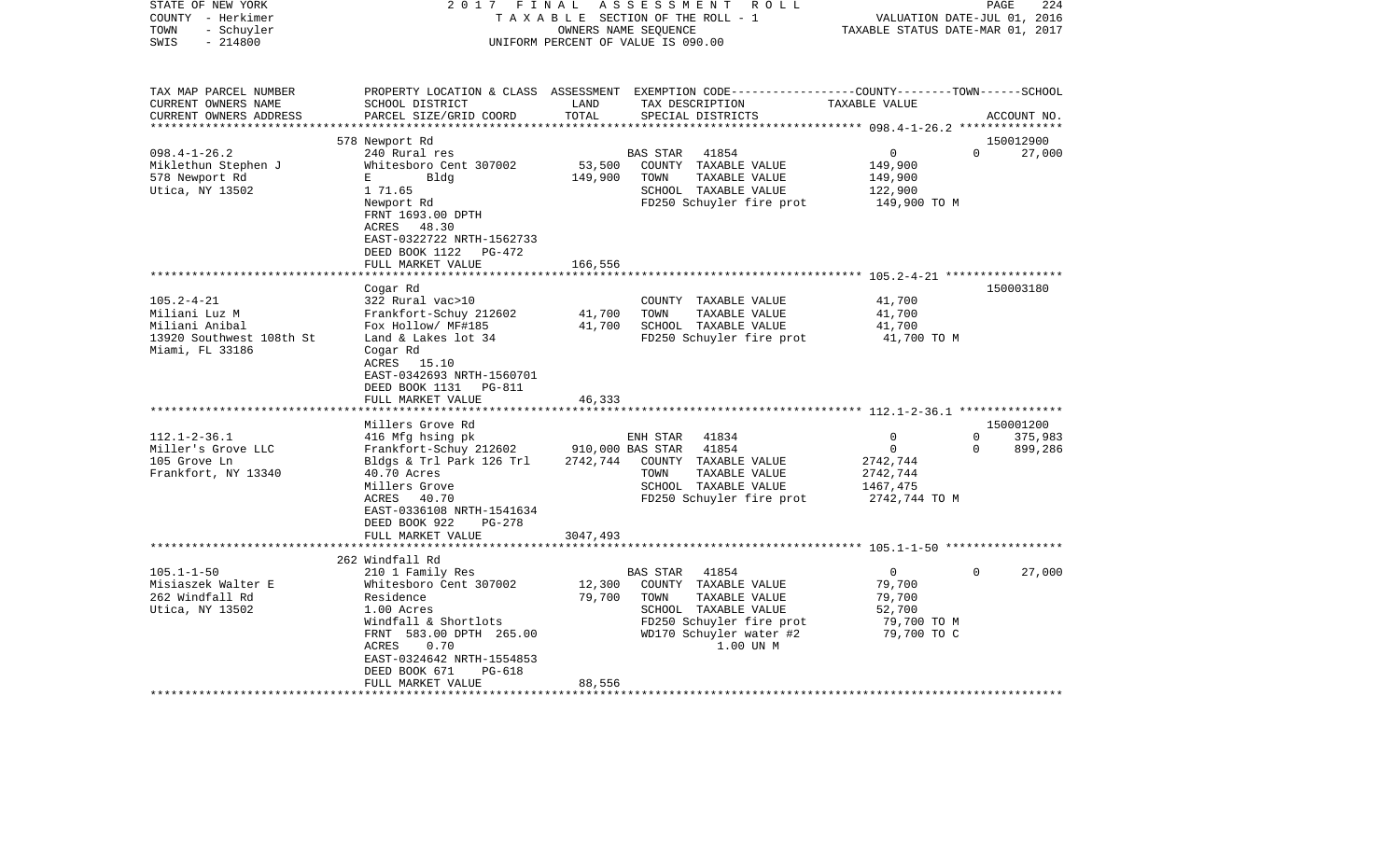| STATE OF NEW YORK<br>COUNTY - Herkimer<br>- Schuyler<br>TOWN<br>$-214800$<br>SWIS | 2017 FINAL                                                                                     |                  | A S S E S S M E N T<br>R O L L<br>TAXABLE SECTION OF THE ROLL - 1<br>OWNERS NAME SEQUENCE<br>UNIFORM PERCENT OF VALUE IS 090.00          |                           | PAGE<br>225<br>VALUATION DATE-JUL 01, 2016<br>TAXABLE STATUS DATE-MAR 01, 2017 |
|-----------------------------------------------------------------------------------|------------------------------------------------------------------------------------------------|------------------|------------------------------------------------------------------------------------------------------------------------------------------|---------------------------|--------------------------------------------------------------------------------|
| TAX MAP PARCEL NUMBER<br>CURRENT OWNERS NAME<br>CURRENT OWNERS ADDRESS            | SCHOOL DISTRICT<br>PARCEL SIZE/GRID COORD                                                      | LAND<br>TOTAL    | PROPERTY LOCATION & CLASS ASSESSMENT EXEMPTION CODE----------------COUNTY-------TOWN------SCHOOL<br>TAX DESCRIPTION<br>SPECIAL DISTRICTS | TAXABLE VALUE             | ACCOUNT NO.                                                                    |
| *********************                                                             |                                                                                                |                  |                                                                                                                                          |                           |                                                                                |
| $099.1 - 1 - 57$                                                                  | 200 Brown Rd<br>210 1 Family Res                                                               |                  | VET COM CT 41131                                                                                                                         | 13,500                    | 150075019<br>13,500<br>$\Omega$                                                |
| Moffatt June                                                                      | West Canada Val 212402                                                                         |                  | 13,100 VET DIS CT 41141                                                                                                                  | 15,040                    | 15,040<br>0                                                                    |
| Jones Stephen W                                                                   | Double-Wide Manufactured                                                                       |                  | 75,200 ENH STAR 41834                                                                                                                    | $\overline{0}$            | 58,950<br>$\overline{0}$                                                       |
| 200 Brown Rd                                                                      | Merged 4.21 of 099.1-1-63                                                                      |                  | COUNTY TAXABLE VALUE                                                                                                                     | 46,660                    |                                                                                |
| Utica, NY 13502                                                                   | Brown Road                                                                                     |                  | TAXABLE VALUE<br>TOWN                                                                                                                    | 46,660                    |                                                                                |
|                                                                                   | ACRES<br>4.20                                                                                  |                  | SCHOOL TAXABLE VALUE                                                                                                                     | 16,250                    |                                                                                |
|                                                                                   | EAST-0325178 NRTH-1572207                                                                      |                  | FD250 Schuyler fire prot                                                                                                                 | 75,200 TO M               |                                                                                |
|                                                                                   | DEED BOOK 921<br>PG-681<br>FULL MARKET VALUE                                                   | 83,556           |                                                                                                                                          |                           |                                                                                |
|                                                                                   |                                                                                                |                  |                                                                                                                                          |                           |                                                                                |
|                                                                                   | 358 Newport Rd                                                                                 |                  |                                                                                                                                          |                           | 150008010                                                                      |
| $104.2 - 1 - 69$                                                                  | 210 1 Family Res                                                                               |                  | BAS STAR<br>41854                                                                                                                        | $\overline{0}$            | $\Omega$<br>27,000                                                             |
| Monescalchi Anthony                                                               | Whitesboro Cent 307002                                                                         | 8,900            | COUNTY TAXABLE VALUE                                                                                                                     | 71,300                    |                                                                                |
| Monescalchi Deborah                                                               | E Bldg                                                                                         | 71,300           | TAXABLE VALUE<br>TOWN                                                                                                                    | 71,300                    |                                                                                |
| 358 Newport Rd                                                                    | $3 \frac{1}{2A}$                                                                               |                  | SCHOOL TAXABLE VALUE                                                                                                                     | 44,300                    |                                                                                |
| Utica, NY 13502                                                                   | Newport<br>FRNT 100.00 DPTH 200.00<br>ACRES<br>$0.46$ BANK<br>740<br>EAST-0321014 NRTH-1558800 |                  | FD250 Schuyler fire prot<br>WD170 Schuyler water #2<br>1.00 UN M                                                                         | 71,300 TO M<br>5,000 TO C |                                                                                |
|                                                                                   | DEED BOOK 700<br>$PG-94$<br>FULL MARKET VALUE                                                  | 79,222           |                                                                                                                                          |                           |                                                                                |
|                                                                                   |                                                                                                |                  |                                                                                                                                          |                           |                                                                                |
|                                                                                   | 2066 State Route 5                                                                             |                  |                                                                                                                                          |                           | 150001920                                                                      |
| $104.7 - 2 - 32$                                                                  | 280 Res Multiple                                                                               |                  | COUNTY TAXABLE VALUE                                                                                                                     | 113,000                   |                                                                                |
| MONESCALCHI DARIO P                                                               | Whitesboro Cent 307002                                                                         | 10,400           | TOWN<br>TAXABLE VALUE                                                                                                                    | 113,000                   |                                                                                |
| 1229 Mohawk St                                                                    | Multi Family Residence                                                                         | 113,000          | SCHOOL TAXABLE VALUE                                                                                                                     | 113,000                   |                                                                                |
| Utica, NY 13501                                                                   | FRNT 153.00 DPTH 183.00<br>EAST-0314761 NRTH-1556882                                           |                  | FD250 Schuyler fire prot<br>SD030 Schuyler sewer #1                                                                                      | 113,000 TO M<br>2.57 UN M |                                                                                |
|                                                                                   | DEED BOOK 900<br>PG-123                                                                        |                  |                                                                                                                                          |                           |                                                                                |
|                                                                                   | FULL MARKET VALUE                                                                              | 125,556          |                                                                                                                                          |                           |                                                                                |
|                                                                                   |                                                                                                |                  |                                                                                                                                          |                           |                                                                                |
|                                                                                   | Hawthorne Rd                                                                                   |                  |                                                                                                                                          |                           | 150003180                                                                      |
| $099.4 - 3 - 36$                                                                  | 322 Rural vac>10                                                                               |                  | COUNTY TAXABLE VALUE                                                                                                                     | 41,500                    |                                                                                |
| Moore Beverly A<br>40 Drexel Dr                                                   | West Canada Val 212402<br>split #6 lot $35$                                                    | 41,500<br>41,500 | TOWN<br>TAXABLE VALUE<br>SCHOOL TAXABLE VALUE                                                                                            | 41,500<br>41,500          |                                                                                |
| Northhampton, PA 18064                                                            | Land & Lakes                                                                                   |                  | FD250 Schuyler fire prot                                                                                                                 | 41,500 TO M               |                                                                                |
|                                                                                   | Hawthorne Rd                                                                                   |                  |                                                                                                                                          |                           |                                                                                |
|                                                                                   | FRNT 615.00 DPTH                                                                               |                  |                                                                                                                                          |                           |                                                                                |
|                                                                                   | ACRES 15.00                                                                                    |                  |                                                                                                                                          |                           |                                                                                |
|                                                                                   | EAST-0345750 NRTH-1567292                                                                      |                  |                                                                                                                                          |                           |                                                                                |
|                                                                                   | DEED BOOK 946<br>$PG-83$                                                                       |                  |                                                                                                                                          |                           |                                                                                |
|                                                                                   | FULL MARKET VALUE                                                                              | 46,111           |                                                                                                                                          |                           |                                                                                |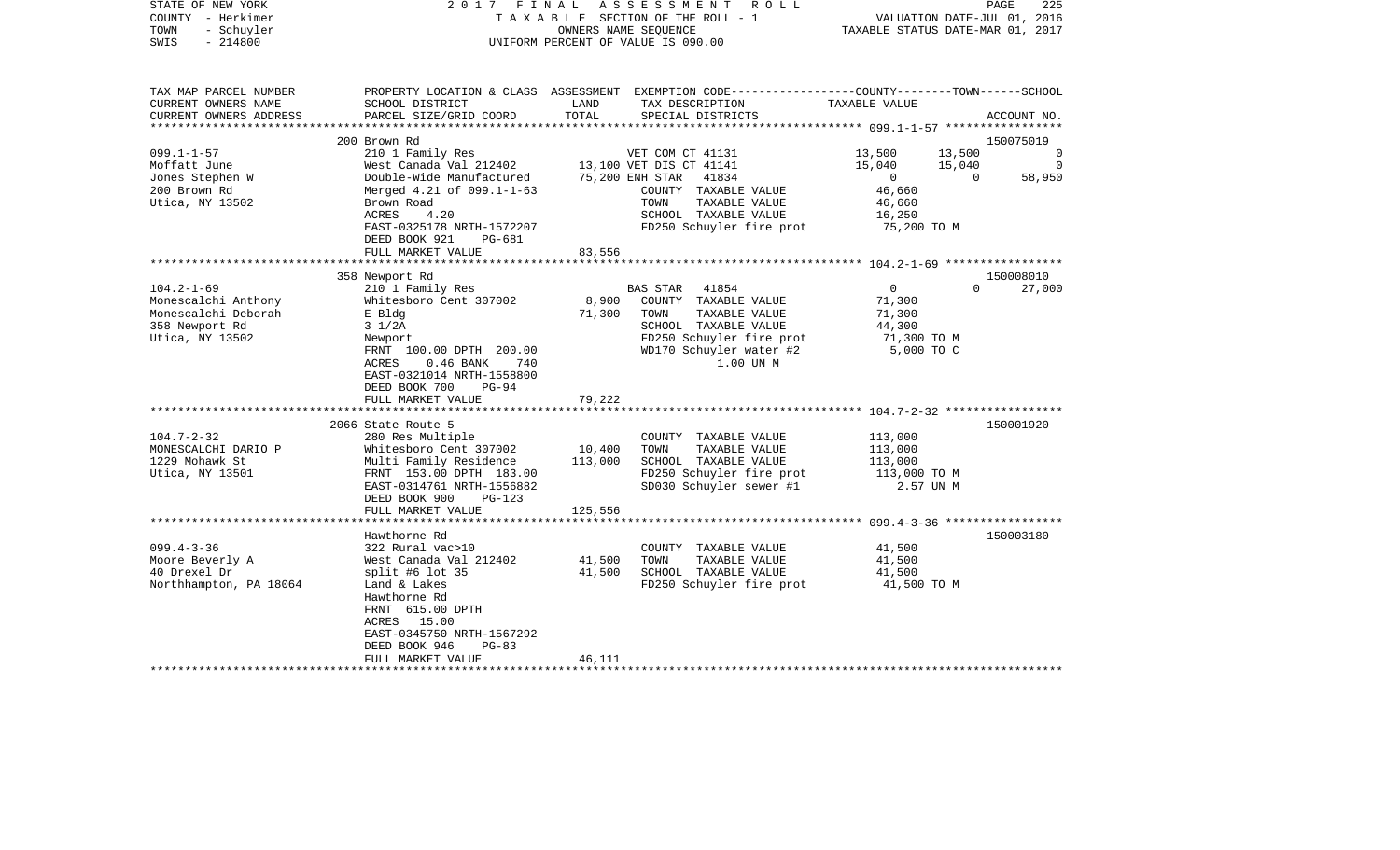| PROPERTY LOCATION & CLASS ASSESSMENT EXEMPTION CODE---------------COUNTY-------TOWN------SCHOOL<br>TAX MAP PARCEL NUMBER<br>CURRENT OWNERS NAME<br>SCHOOL DISTRICT<br>LAND<br>TAX DESCRIPTION<br>TAXABLE VALUE<br>TOTAL<br>CURRENT OWNERS ADDRESS<br>PARCEL SIZE/GRID COORD<br>SPECIAL DISTRICTS<br>ACCOUNT NO.<br>1062 Newport Rd<br>$099.1 - 1 - 63.14$<br>314 Rural vac<10<br>8,000<br>COUNTY TAXABLE VALUE<br>Moore Gail A<br>West Canada Val 212402<br>8,000<br>TOWN<br>TAXABLE VALUE<br>8,000<br>344 Brown Rd<br>FRNT 264.00 DPTH<br>8,000<br>SCHOOL TAXABLE VALUE<br>8,000<br>Utica, NY 13502<br>1.70<br>FD250 Schuyler fire prot<br>ACRES<br>8,000 TO M<br>EAST-0326756 NRTH-1570393<br>DEED BOOK 914<br>PG-445<br>8,889<br>FULL MARKET VALUE<br>344 Brown Rd<br>$099.1 - 1 - 63.6$<br>210 1 Family Res<br>BAS STAR<br>41854<br>$\overline{0}$<br>$\Omega$<br>27,000<br>14,300<br>COUNTY TAXABLE VALUE<br>Moore Gail A<br>West Canada Val 212402<br>140,500<br>140,500<br>TAXABLE VALUE<br>344 Brown Rd<br>Single Family Residence<br>TOWN<br>140,500<br>Utica, NY 13502<br>W/att Garage<br>SCHOOL TAXABLE VALUE<br>113,500<br>FD250 Schuyler fire prot<br>Brown Rd<br>140,500 TO M<br>FRNT 365.10 DPTH<br>ACRES<br>2.00<br>EAST-0327975 NRTH-1571025<br>DEED BOOK 1462 PG-764<br>156,111<br>FULL MARKET VALUE<br>Brown Rd<br>$099.1 - 1 - 63.7$<br>314 Rural vac<10<br>COUNTY TAXABLE VALUE<br>7,500<br>West Canada Val 212402<br>TAXABLE VALUE<br>Moore Gail A<br>7,500<br>TOWN<br>7,500<br>7,500<br>SCHOOL TAXABLE VALUE<br>344 Brown Rd<br>7,500<br>Vacant<br>Utica, NY 13502<br>FRNT 253.00 DPTH<br>FD250 Schuyler fire prot<br>7,500 TO M<br>ACRES<br>1.20<br>EAST-0327815 NRTH-1570850<br>DEED BOOK 1470<br>PG-106<br>FULL MARKET VALUE<br>8,333<br>150040210<br>178 Brown Rd<br>$099.1 - 1 - 54$<br>58,950<br>210 1 Family Res<br>ENH STAR<br>41834<br>$\mathbf 0$<br>$\Omega$<br>9,200<br>Moore Maureen A<br>West Canada Val 212402<br>COUNTY TAXABLE VALUE<br>88,800<br>Moore Terry C<br>88,800<br>TOWN<br>TAXABLE VALUE<br>W<br>Blq<br>88,800<br>SCHOOL TAXABLE VALUE<br>178 Brown Rd<br>3<br>1A<br>29,850<br>Utica, NY 13502<br>FD250 Schuyler fire prot<br>88,800 TO M<br>Brown Rd<br>FRNT 110.00 DPTH 200.00<br>EAST-0325091 NRTH-1572793<br>DEED BOOK 670<br>PG-562<br>98,667<br>FULL MARKET VALUE | STATE OF NEW YORK<br>COUNTY - Herkimer<br>- Schuyler<br>TOWN<br>$-214800$<br>SWIS | OWNERS NAME SEQUENCE | 2017 FINAL ASSESSMENT<br>R O L L<br>T A X A B L E SECTION OF THE ROLL - 1<br>UNIFORM PERCENT OF VALUE IS 090.00 | VALUATION DATE-JUL 01, 2016<br>TAXABLE STATUS DATE-MAR 01, 2017 | PAGE<br>226 |
|---------------------------------------------------------------------------------------------------------------------------------------------------------------------------------------------------------------------------------------------------------------------------------------------------------------------------------------------------------------------------------------------------------------------------------------------------------------------------------------------------------------------------------------------------------------------------------------------------------------------------------------------------------------------------------------------------------------------------------------------------------------------------------------------------------------------------------------------------------------------------------------------------------------------------------------------------------------------------------------------------------------------------------------------------------------------------------------------------------------------------------------------------------------------------------------------------------------------------------------------------------------------------------------------------------------------------------------------------------------------------------------------------------------------------------------------------------------------------------------------------------------------------------------------------------------------------------------------------------------------------------------------------------------------------------------------------------------------------------------------------------------------------------------------------------------------------------------------------------------------------------------------------------------------------------------------------------------------------------------------------------------------------------------------------------------------------------------------------------------------------------------------------------------------------------------------------------------------------------------------------------------------------------------------------------------------------|-----------------------------------------------------------------------------------|----------------------|-----------------------------------------------------------------------------------------------------------------|-----------------------------------------------------------------|-------------|
|                                                                                                                                                                                                                                                                                                                                                                                                                                                                                                                                                                                                                                                                                                                                                                                                                                                                                                                                                                                                                                                                                                                                                                                                                                                                                                                                                                                                                                                                                                                                                                                                                                                                                                                                                                                                                                                                                                                                                                                                                                                                                                                                                                                                                                                                                                                           |                                                                                   |                      |                                                                                                                 |                                                                 |             |
|                                                                                                                                                                                                                                                                                                                                                                                                                                                                                                                                                                                                                                                                                                                                                                                                                                                                                                                                                                                                                                                                                                                                                                                                                                                                                                                                                                                                                                                                                                                                                                                                                                                                                                                                                                                                                                                                                                                                                                                                                                                                                                                                                                                                                                                                                                                           |                                                                                   |                      |                                                                                                                 |                                                                 |             |
|                                                                                                                                                                                                                                                                                                                                                                                                                                                                                                                                                                                                                                                                                                                                                                                                                                                                                                                                                                                                                                                                                                                                                                                                                                                                                                                                                                                                                                                                                                                                                                                                                                                                                                                                                                                                                                                                                                                                                                                                                                                                                                                                                                                                                                                                                                                           |                                                                                   |                      |                                                                                                                 |                                                                 |             |
|                                                                                                                                                                                                                                                                                                                                                                                                                                                                                                                                                                                                                                                                                                                                                                                                                                                                                                                                                                                                                                                                                                                                                                                                                                                                                                                                                                                                                                                                                                                                                                                                                                                                                                                                                                                                                                                                                                                                                                                                                                                                                                                                                                                                                                                                                                                           |                                                                                   |                      |                                                                                                                 |                                                                 |             |
|                                                                                                                                                                                                                                                                                                                                                                                                                                                                                                                                                                                                                                                                                                                                                                                                                                                                                                                                                                                                                                                                                                                                                                                                                                                                                                                                                                                                                                                                                                                                                                                                                                                                                                                                                                                                                                                                                                                                                                                                                                                                                                                                                                                                                                                                                                                           |                                                                                   |                      |                                                                                                                 |                                                                 |             |
|                                                                                                                                                                                                                                                                                                                                                                                                                                                                                                                                                                                                                                                                                                                                                                                                                                                                                                                                                                                                                                                                                                                                                                                                                                                                                                                                                                                                                                                                                                                                                                                                                                                                                                                                                                                                                                                                                                                                                                                                                                                                                                                                                                                                                                                                                                                           |                                                                                   |                      |                                                                                                                 |                                                                 |             |
|                                                                                                                                                                                                                                                                                                                                                                                                                                                                                                                                                                                                                                                                                                                                                                                                                                                                                                                                                                                                                                                                                                                                                                                                                                                                                                                                                                                                                                                                                                                                                                                                                                                                                                                                                                                                                                                                                                                                                                                                                                                                                                                                                                                                                                                                                                                           |                                                                                   |                      |                                                                                                                 |                                                                 |             |
|                                                                                                                                                                                                                                                                                                                                                                                                                                                                                                                                                                                                                                                                                                                                                                                                                                                                                                                                                                                                                                                                                                                                                                                                                                                                                                                                                                                                                                                                                                                                                                                                                                                                                                                                                                                                                                                                                                                                                                                                                                                                                                                                                                                                                                                                                                                           |                                                                                   |                      |                                                                                                                 |                                                                 |             |
|                                                                                                                                                                                                                                                                                                                                                                                                                                                                                                                                                                                                                                                                                                                                                                                                                                                                                                                                                                                                                                                                                                                                                                                                                                                                                                                                                                                                                                                                                                                                                                                                                                                                                                                                                                                                                                                                                                                                                                                                                                                                                                                                                                                                                                                                                                                           |                                                                                   |                      |                                                                                                                 |                                                                 |             |
|                                                                                                                                                                                                                                                                                                                                                                                                                                                                                                                                                                                                                                                                                                                                                                                                                                                                                                                                                                                                                                                                                                                                                                                                                                                                                                                                                                                                                                                                                                                                                                                                                                                                                                                                                                                                                                                                                                                                                                                                                                                                                                                                                                                                                                                                                                                           |                                                                                   |                      |                                                                                                                 |                                                                 |             |
|                                                                                                                                                                                                                                                                                                                                                                                                                                                                                                                                                                                                                                                                                                                                                                                                                                                                                                                                                                                                                                                                                                                                                                                                                                                                                                                                                                                                                                                                                                                                                                                                                                                                                                                                                                                                                                                                                                                                                                                                                                                                                                                                                                                                                                                                                                                           |                                                                                   |                      |                                                                                                                 |                                                                 |             |
|                                                                                                                                                                                                                                                                                                                                                                                                                                                                                                                                                                                                                                                                                                                                                                                                                                                                                                                                                                                                                                                                                                                                                                                                                                                                                                                                                                                                                                                                                                                                                                                                                                                                                                                                                                                                                                                                                                                                                                                                                                                                                                                                                                                                                                                                                                                           |                                                                                   |                      |                                                                                                                 |                                                                 |             |
|                                                                                                                                                                                                                                                                                                                                                                                                                                                                                                                                                                                                                                                                                                                                                                                                                                                                                                                                                                                                                                                                                                                                                                                                                                                                                                                                                                                                                                                                                                                                                                                                                                                                                                                                                                                                                                                                                                                                                                                                                                                                                                                                                                                                                                                                                                                           |                                                                                   |                      |                                                                                                                 |                                                                 |             |
|                                                                                                                                                                                                                                                                                                                                                                                                                                                                                                                                                                                                                                                                                                                                                                                                                                                                                                                                                                                                                                                                                                                                                                                                                                                                                                                                                                                                                                                                                                                                                                                                                                                                                                                                                                                                                                                                                                                                                                                                                                                                                                                                                                                                                                                                                                                           |                                                                                   |                      |                                                                                                                 |                                                                 |             |
|                                                                                                                                                                                                                                                                                                                                                                                                                                                                                                                                                                                                                                                                                                                                                                                                                                                                                                                                                                                                                                                                                                                                                                                                                                                                                                                                                                                                                                                                                                                                                                                                                                                                                                                                                                                                                                                                                                                                                                                                                                                                                                                                                                                                                                                                                                                           |                                                                                   |                      |                                                                                                                 |                                                                 |             |
|                                                                                                                                                                                                                                                                                                                                                                                                                                                                                                                                                                                                                                                                                                                                                                                                                                                                                                                                                                                                                                                                                                                                                                                                                                                                                                                                                                                                                                                                                                                                                                                                                                                                                                                                                                                                                                                                                                                                                                                                                                                                                                                                                                                                                                                                                                                           |                                                                                   |                      |                                                                                                                 |                                                                 |             |
|                                                                                                                                                                                                                                                                                                                                                                                                                                                                                                                                                                                                                                                                                                                                                                                                                                                                                                                                                                                                                                                                                                                                                                                                                                                                                                                                                                                                                                                                                                                                                                                                                                                                                                                                                                                                                                                                                                                                                                                                                                                                                                                                                                                                                                                                                                                           |                                                                                   |                      |                                                                                                                 |                                                                 |             |
|                                                                                                                                                                                                                                                                                                                                                                                                                                                                                                                                                                                                                                                                                                                                                                                                                                                                                                                                                                                                                                                                                                                                                                                                                                                                                                                                                                                                                                                                                                                                                                                                                                                                                                                                                                                                                                                                                                                                                                                                                                                                                                                                                                                                                                                                                                                           |                                                                                   |                      |                                                                                                                 |                                                                 |             |
|                                                                                                                                                                                                                                                                                                                                                                                                                                                                                                                                                                                                                                                                                                                                                                                                                                                                                                                                                                                                                                                                                                                                                                                                                                                                                                                                                                                                                                                                                                                                                                                                                                                                                                                                                                                                                                                                                                                                                                                                                                                                                                                                                                                                                                                                                                                           |                                                                                   |                      |                                                                                                                 |                                                                 |             |
|                                                                                                                                                                                                                                                                                                                                                                                                                                                                                                                                                                                                                                                                                                                                                                                                                                                                                                                                                                                                                                                                                                                                                                                                                                                                                                                                                                                                                                                                                                                                                                                                                                                                                                                                                                                                                                                                                                                                                                                                                                                                                                                                                                                                                                                                                                                           |                                                                                   |                      |                                                                                                                 |                                                                 |             |
|                                                                                                                                                                                                                                                                                                                                                                                                                                                                                                                                                                                                                                                                                                                                                                                                                                                                                                                                                                                                                                                                                                                                                                                                                                                                                                                                                                                                                                                                                                                                                                                                                                                                                                                                                                                                                                                                                                                                                                                                                                                                                                                                                                                                                                                                                                                           |                                                                                   |                      |                                                                                                                 |                                                                 |             |
|                                                                                                                                                                                                                                                                                                                                                                                                                                                                                                                                                                                                                                                                                                                                                                                                                                                                                                                                                                                                                                                                                                                                                                                                                                                                                                                                                                                                                                                                                                                                                                                                                                                                                                                                                                                                                                                                                                                                                                                                                                                                                                                                                                                                                                                                                                                           |                                                                                   |                      |                                                                                                                 |                                                                 |             |
|                                                                                                                                                                                                                                                                                                                                                                                                                                                                                                                                                                                                                                                                                                                                                                                                                                                                                                                                                                                                                                                                                                                                                                                                                                                                                                                                                                                                                                                                                                                                                                                                                                                                                                                                                                                                                                                                                                                                                                                                                                                                                                                                                                                                                                                                                                                           |                                                                                   |                      |                                                                                                                 |                                                                 |             |
|                                                                                                                                                                                                                                                                                                                                                                                                                                                                                                                                                                                                                                                                                                                                                                                                                                                                                                                                                                                                                                                                                                                                                                                                                                                                                                                                                                                                                                                                                                                                                                                                                                                                                                                                                                                                                                                                                                                                                                                                                                                                                                                                                                                                                                                                                                                           |                                                                                   |                      |                                                                                                                 |                                                                 |             |
|                                                                                                                                                                                                                                                                                                                                                                                                                                                                                                                                                                                                                                                                                                                                                                                                                                                                                                                                                                                                                                                                                                                                                                                                                                                                                                                                                                                                                                                                                                                                                                                                                                                                                                                                                                                                                                                                                                                                                                                                                                                                                                                                                                                                                                                                                                                           |                                                                                   |                      |                                                                                                                 |                                                                 |             |
|                                                                                                                                                                                                                                                                                                                                                                                                                                                                                                                                                                                                                                                                                                                                                                                                                                                                                                                                                                                                                                                                                                                                                                                                                                                                                                                                                                                                                                                                                                                                                                                                                                                                                                                                                                                                                                                                                                                                                                                                                                                                                                                                                                                                                                                                                                                           |                                                                                   |                      |                                                                                                                 |                                                                 |             |
|                                                                                                                                                                                                                                                                                                                                                                                                                                                                                                                                                                                                                                                                                                                                                                                                                                                                                                                                                                                                                                                                                                                                                                                                                                                                                                                                                                                                                                                                                                                                                                                                                                                                                                                                                                                                                                                                                                                                                                                                                                                                                                                                                                                                                                                                                                                           |                                                                                   |                      |                                                                                                                 |                                                                 |             |
|                                                                                                                                                                                                                                                                                                                                                                                                                                                                                                                                                                                                                                                                                                                                                                                                                                                                                                                                                                                                                                                                                                                                                                                                                                                                                                                                                                                                                                                                                                                                                                                                                                                                                                                                                                                                                                                                                                                                                                                                                                                                                                                                                                                                                                                                                                                           |                                                                                   |                      |                                                                                                                 |                                                                 |             |
|                                                                                                                                                                                                                                                                                                                                                                                                                                                                                                                                                                                                                                                                                                                                                                                                                                                                                                                                                                                                                                                                                                                                                                                                                                                                                                                                                                                                                                                                                                                                                                                                                                                                                                                                                                                                                                                                                                                                                                                                                                                                                                                                                                                                                                                                                                                           |                                                                                   |                      |                                                                                                                 |                                                                 |             |
|                                                                                                                                                                                                                                                                                                                                                                                                                                                                                                                                                                                                                                                                                                                                                                                                                                                                                                                                                                                                                                                                                                                                                                                                                                                                                                                                                                                                                                                                                                                                                                                                                                                                                                                                                                                                                                                                                                                                                                                                                                                                                                                                                                                                                                                                                                                           |                                                                                   |                      |                                                                                                                 |                                                                 |             |
|                                                                                                                                                                                                                                                                                                                                                                                                                                                                                                                                                                                                                                                                                                                                                                                                                                                                                                                                                                                                                                                                                                                                                                                                                                                                                                                                                                                                                                                                                                                                                                                                                                                                                                                                                                                                                                                                                                                                                                                                                                                                                                                                                                                                                                                                                                                           |                                                                                   |                      |                                                                                                                 |                                                                 |             |
|                                                                                                                                                                                                                                                                                                                                                                                                                                                                                                                                                                                                                                                                                                                                                                                                                                                                                                                                                                                                                                                                                                                                                                                                                                                                                                                                                                                                                                                                                                                                                                                                                                                                                                                                                                                                                                                                                                                                                                                                                                                                                                                                                                                                                                                                                                                           |                                                                                   |                      |                                                                                                                 |                                                                 |             |
|                                                                                                                                                                                                                                                                                                                                                                                                                                                                                                                                                                                                                                                                                                                                                                                                                                                                                                                                                                                                                                                                                                                                                                                                                                                                                                                                                                                                                                                                                                                                                                                                                                                                                                                                                                                                                                                                                                                                                                                                                                                                                                                                                                                                                                                                                                                           |                                                                                   |                      |                                                                                                                 |                                                                 |             |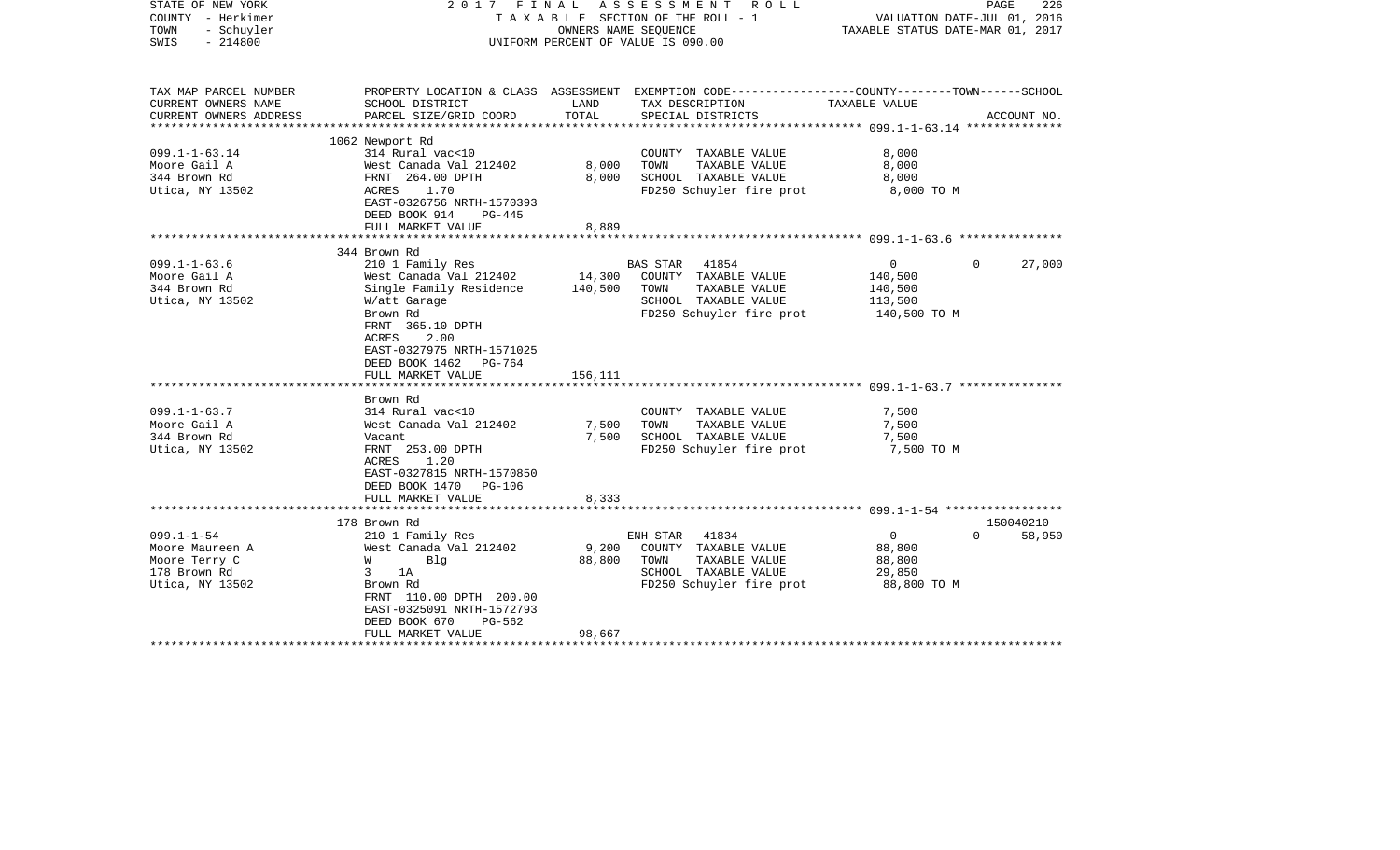| STATE OF NEW YORK<br>COUNTY - Herkimer<br>- Schuyler<br>TOWN<br>$-214800$<br>SWIS | 2017<br>FINAL                                                                                                                                                                                |                      | ASSESSMENT<br>ROLL<br>TAXABLE SECTION OF THE ROLL - 1<br>OWNERS NAME SEOUENCE<br>UNIFORM PERCENT OF VALUE IS 090.00                                         | VALUATION DATE-JUL 01, 2016<br>TAXABLE STATUS DATE-MAR 01, 2017                 | PAGE<br>227                 |
|-----------------------------------------------------------------------------------|----------------------------------------------------------------------------------------------------------------------------------------------------------------------------------------------|----------------------|-------------------------------------------------------------------------------------------------------------------------------------------------------------|---------------------------------------------------------------------------------|-----------------------------|
| TAX MAP PARCEL NUMBER<br>CURRENT OWNERS NAME<br>CURRENT OWNERS ADDRESS            | SCHOOL DISTRICT<br>PARCEL SIZE/GRID COORD                                                                                                                                                    | LAND<br>TOTAL        | PROPERTY LOCATION & CLASS ASSESSMENT EXEMPTION CODE---------------COUNTY-------TOWN------SCHOOL<br>TAX DESCRIPTION<br>SPECIAL DISTRICTS                     | TAXABLE VALUE                                                                   | ACCOUNT NO.                 |
| *********************                                                             |                                                                                                                                                                                              |                      |                                                                                                                                                             |                                                                                 |                             |
| $104.7 - 2 - 4$                                                                   | 2039 State Route 5<br>210 1 Family Res                                                                                                                                                       |                      | VET COM CT 41131                                                                                                                                            | 13,500<br>13,500                                                                | 150002280<br>$\overline{0}$ |
| Moore Richard S<br>2039 State Route 5                                             | Whitesboro Cent 307002<br>Bldg                                                                                                                                                               | 72,000               | 8,900 ENH STAR<br>41834<br>COUNTY TAXABLE VALUE                                                                                                             | $\overline{0}$<br>$\overline{0}$<br>58,500                                      | 58,950                      |
| Utica, NY 13502                                                                   | $3 \frac{1}{8}$<br>State<br>FRNT 80.00 DPTH 250.00                                                                                                                                           |                      | TAXABLE VALUE<br>TOWN<br>SCHOOL TAXABLE VALUE<br>FD250 Schuyler fire prot                                                                                   | 58,500<br>13,050<br>72,000 TO M                                                 |                             |
|                                                                                   | EAST-0314454 NRTH-1557497<br>DEED BOOK 1459<br>$PG-48$                                                                                                                                       |                      | SD030 Schuyler sewer #1<br>WD175 Schuyler water #3                                                                                                          | 1.01 UN M<br>72,000 TO M                                                        |                             |
|                                                                                   | FULL MARKET VALUE                                                                                                                                                                            | 80,000               |                                                                                                                                                             |                                                                                 |                             |
|                                                                                   | Cogar Rd                                                                                                                                                                                     |                      |                                                                                                                                                             | ******************** 105.2-4-23 ******************                              | 150003180                   |
| $105.2 - 4 - 23$                                                                  | 314 Rural vac<10                                                                                                                                                                             |                      | COUNTY TAXABLE VALUE                                                                                                                                        | 23,000                                                                          |                             |
| Moore Spencer A                                                                   | Frankfort-Schuy 212602                                                                                                                                                                       | 23,000               | TAXABLE VALUE<br>TOWN                                                                                                                                       | 23,000                                                                          |                             |
| Moore Cherie W                                                                    | Fox Hollow/ MF#185                                                                                                                                                                           | 23,000               | SCHOOL TAXABLE VALUE                                                                                                                                        | 23,000                                                                          |                             |
| 39 Darwyn Dr<br>Windsor, CT 06095                                                 | Land & Lakes lot 36<br>Cogar Rd<br>ACRES<br>5.00<br>EAST-0343812 NRTH-1561055<br>DEED BOOK 1139<br>$PG-56$                                                                                   |                      | FD250 Schuyler fire prot                                                                                                                                    | 23,000 TO M                                                                     |                             |
|                                                                                   | FULL MARKET VALUE                                                                                                                                                                            | 25,556               |                                                                                                                                                             |                                                                                 |                             |
|                                                                                   | 11018 Cosby Manor Rd                                                                                                                                                                         |                      |                                                                                                                                                             |                                                                                 | 150014640                   |
| $104.7 - 1 - 3$<br>Morris Deborah A<br>11018 Cosby Manor Rd<br>Utica, NY 13502    | 210 1 Family Res<br>Whitesboro Cent 307002<br>Residence W/ Garage<br>Includes 104.7-1-7<br>FRNT 128.00 DPTH 123.00<br>1.00<br>ACRES<br>EAST-0316252 NRTH-1560633<br>DEED BOOK 856<br>$PG-12$ | 13,500<br>81,800     | BAS STAR 41854<br>COUNTY TAXABLE VALUE<br>TOWN<br>TAXABLE VALUE<br>SCHOOL TAXABLE VALUE<br>FD250 Schuyler fire prot<br>WD170 Schuyler water #2<br>1.00 UN M | $\Omega$<br>$\Omega$<br>81,800<br>81,800<br>54,800<br>81,800 TO M<br>5,500 TO C | 27,000                      |
|                                                                                   | FULL MARKET VALUE<br>*********************                                                                                                                                                   | 90,889<br>********** |                                                                                                                                                             |                                                                                 |                             |
|                                                                                   | Mower Rd                                                                                                                                                                                     |                      |                                                                                                                                                             |                                                                                 | 150003180                   |
| $099.4 - 6 - 4$                                                                   | 314 Rural vac<10                                                                                                                                                                             |                      | COUNTY TAXABLE VALUE                                                                                                                                        | 23,000                                                                          |                             |
| Morrison Alwyn Ray                                                                | West Canada Val 212402                                                                                                                                                                       | 23,000               | TAXABLE VALUE<br>TOWN                                                                                                                                       | 23,000                                                                          |                             |
| 154 Painter Ave                                                                   | Fox Hollow/ MF#185                                                                                                                                                                           | 23,000               | SCHOOL TAXABLE VALUE                                                                                                                                        | 23,000                                                                          |                             |
| West Haven, CT 06516                                                              | Land & Lakes lot 4<br>Mower Rd<br>ACRES<br>5.00<br>EAST-0343442 NRTH-1563754<br>DEED BOOK 1129<br>PG-99                                                                                      |                      | FD250 Schuyler fire prot                                                                                                                                    | 23,000 TO M                                                                     |                             |
|                                                                                   | FULL MARKET VALUE                                                                                                                                                                            | 25,556               |                                                                                                                                                             |                                                                                 |                             |
|                                                                                   |                                                                                                                                                                                              |                      |                                                                                                                                                             |                                                                                 |                             |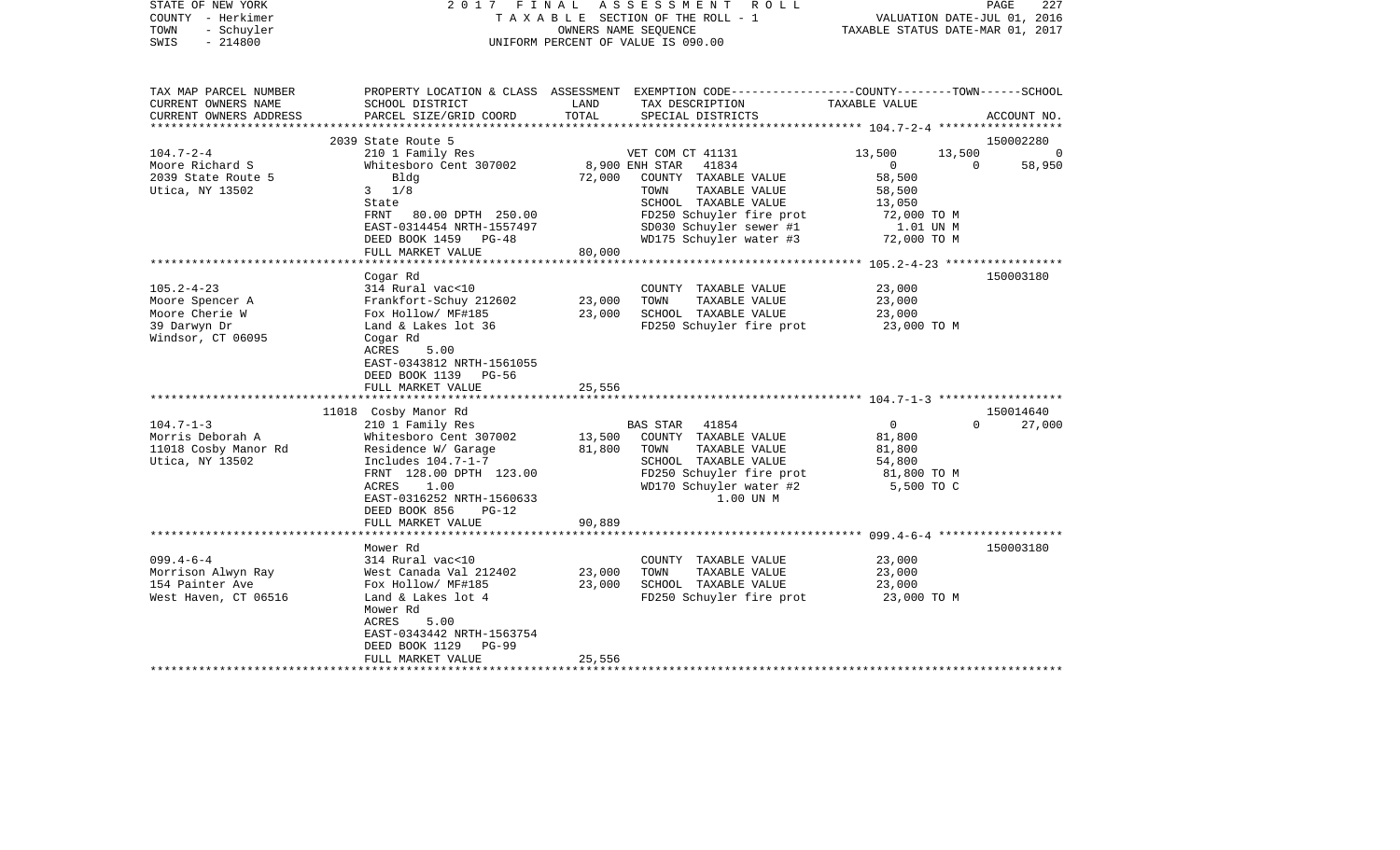| COUNTY<br>- Herkimer<br>TOWN<br>- Schuyler<br>SWIS<br>$-214800$                            |                                                                                                         |               | T A X A B L E SECTION OF THE ROLL - 1<br>OWNERS NAME SEQUENCE<br>UNIFORM PERCENT OF VALUE IS 090.00                                     | TAXABLE STATUS DATE-MAR 01, 2017 |             | VALUATION DATE-JUL 01, 2016 |
|--------------------------------------------------------------------------------------------|---------------------------------------------------------------------------------------------------------|---------------|-----------------------------------------------------------------------------------------------------------------------------------------|----------------------------------|-------------|-----------------------------|
| TAX MAP PARCEL NUMBER<br>CURRENT OWNERS NAME<br>CURRENT OWNERS ADDRESS<br>**************** | SCHOOL DISTRICT<br>PARCEL SIZE/GRID COORD                                                               | LAND<br>TOTAL | PROPERTY LOCATION & CLASS ASSESSMENT EXEMPTION CODE---------------COUNTY-------TOWN------SCHOOL<br>TAX DESCRIPTION<br>SPECIAL DISTRICTS | TAXABLE VALUE                    |             | ACCOUNT NO.                 |
|                                                                                            | 5702 Mapleton Dr                                                                                        |               |                                                                                                                                         |                                  |             | 150014700                   |
| $104.7 - 1 - 54$                                                                           | 210 1 Family Res                                                                                        |               | VET COM CT 41131                                                                                                                        | 13,500                           | 13,500      | $\Omega$                    |
| Morrock Josephine                                                                          | Whitesboro Cent 307002                                                                                  |               | 7,400 AGED-ALL<br>41800                                                                                                                 | 39,950                           | 39,950      | 46,700                      |
| 5702 Mapleton Dr                                                                           | E 5702 Bldg                                                                                             |               | 93,400 ENH STAR<br>41834                                                                                                                | 0                                | $\mathbf 0$ | 46,700                      |
| Utica, NY 13502-9730                                                                       | $3 \t1/4$                                                                                               |               | COUNTY TAXABLE VALUE                                                                                                                    | 39,950                           |             |                             |
|                                                                                            | Mapleton<br>FRNT<br>90.00 DPTH 125.00                                                                   |               | TOWN<br>TAXABLE VALUE<br>SCHOOL TAXABLE VALUE                                                                                           | 39,950<br>0                      |             |                             |
|                                                                                            | BANK<br>020                                                                                             |               | FD250 Schuyler fire prot                                                                                                                | 93,400 TO M                      |             |                             |
|                                                                                            | EAST-0314970 NRTH-1558730                                                                               |               | LT160 Schuyler light #1                                                                                                                 | 93,400 TO M                      |             |                             |
|                                                                                            | DEED BOOK 00539 PG-00114                                                                                |               | SD030 Schuyler sewer #1                                                                                                                 | 1.00 UN M                        |             |                             |
|                                                                                            | FULL MARKET VALUE                                                                                       | 103,778       | WD175 Schuyler water #3                                                                                                                 | 93,400 TO M                      |             |                             |
|                                                                                            | *********************                                                                                   |               |                                                                                                                                         |                                  |             |                             |
|                                                                                            | 1143 Newport Rd                                                                                         |               |                                                                                                                                         |                                  |             | 150012420                   |
| $099.1 - 1 - 36$                                                                           | 210 1 Family Res                                                                                        |               | VET WAR CT 41121                                                                                                                        | 8,100                            | 8,100       | 0                           |
| Morse Richard<br>1143 Newport Rd                                                           | West Canada Val 212402<br>Bldg W Pool                                                                   | 98,000        | 13,900 ENH STAR<br>41834<br>COUNTY TAXABLE VALUE                                                                                        | $\overline{0}$<br>89,900         | $\Omega$    | 58,950                      |
| Utica, NY 13502                                                                            | $3 \t1 \t1/2$                                                                                           |               | TAXABLE VALUE<br>TOWN                                                                                                                   | 89,900                           |             |                             |
|                                                                                            | Newport                                                                                                 |               | SCHOOL TAXABLE VALUE                                                                                                                    | 39,050                           |             |                             |
|                                                                                            | ACRES<br>1.50 BANK<br>330<br>EAST-0329487 NRTH-1571743<br>DEED BOOK 00654 PG-00304<br>FULL MARKET VALUE | 108,889       | FD250 Schuyler fire prot                                                                                                                | 98,000 TO M                      |             |                             |
|                                                                                            |                                                                                                         |               | ****************************** 104.7-1-70 *****************                                                                             |                                  |             |                             |
|                                                                                            | 5673 Austin Rd                                                                                          |               |                                                                                                                                         |                                  |             | 150007920                   |
| $104.7 - 1 - 70$                                                                           | 210 1 Family Res                                                                                        |               | VET WAR CT 41121                                                                                                                        | 8,100                            | 8,100       | $\Omega$                    |
| Mortka Paul R                                                                              | Whitesboro Cent 307002                                                                                  |               | 7,400 ENH STAR<br>41834                                                                                                                 | $\mathbf{0}$                     | $\Omega$    | 58,950                      |
| 5673 Austin Rd                                                                             | W 45<br>Bldg                                                                                            | 86,000        | COUNTY TAXABLE VALUE                                                                                                                    | 77,900                           |             |                             |
| Utica, NY 13502                                                                            | $3 \t1/4$                                                                                               |               | TOWN<br>TAXABLE VALUE                                                                                                                   | 77,900                           |             |                             |
|                                                                                            | Austin Rd                                                                                               |               | SCHOOL TAXABLE VALUE                                                                                                                    | 27,050                           |             |                             |
|                                                                                            | FRNT<br>90.00 DPTH 127.00<br>EAST-0314803 NRTH-1558268                                                  |               | FD250 Schuyler fire prot<br>LT160 Schuyler light #1                                                                                     | 86,000 TO M<br>86,000 TO M       |             |                             |
|                                                                                            | DEED BOOK 857<br>$PG-478$                                                                               |               | SD030 Schuyler sewer #1                                                                                                                 | 1.00 UN M                        |             |                             |
|                                                                                            | FULL MARKET VALUE                                                                                       | 95,556        | WD175 Schuyler water #3                                                                                                                 | 86,000 TO M                      |             |                             |
|                                                                                            | ***********************                                                                                 |               |                                                                                                                                         |                                  |             |                             |
|                                                                                            | State Route 5                                                                                           |               |                                                                                                                                         |                                  |             | 150001740                   |
| $112.2 - 3 - 14.1$                                                                         | 105 Vac farmland                                                                                        |               | COUNTY TAXABLE VALUE                                                                                                                    | 63,800                           |             |                             |
| Moss Harold                                                                                | Frankfort-Schuy 212602                                                                                  | 63,800        | TAXABLE VALUE<br>TOWN                                                                                                                   | 63,800                           |             |                             |
| Moss Bethanne                                                                              | Bldg<br>N                                                                                               | 63,800        | SCHOOL TAXABLE VALUE                                                                                                                    | 63,800                           |             |                             |
| PO Box 181                                                                                 | 126.20 Acres                                                                                            |               | FD250 Schuyler fire prot                                                                                                                | 63,800 TO M                      |             |                             |
| Frankfort, NY 13340                                                                        | Incl12.2-3-56 &14.3<br>ACRES 126.20                                                                     |               |                                                                                                                                         |                                  |             |                             |
|                                                                                            | EAST-0342171 NRTH-1537582                                                                               |               |                                                                                                                                         |                                  |             |                             |
|                                                                                            | DEED BOOK 00664 PG-00089                                                                                |               |                                                                                                                                         |                                  |             |                             |
|                                                                                            | FULL MARKET VALUE                                                                                       | 70,889        |                                                                                                                                         |                                  |             |                             |
|                                                                                            |                                                                                                         |               |                                                                                                                                         |                                  |             |                             |

STATE OF NEW YORK 2 0 1 7 F I N A L A S S E S S M E N T R O L L PAGE 228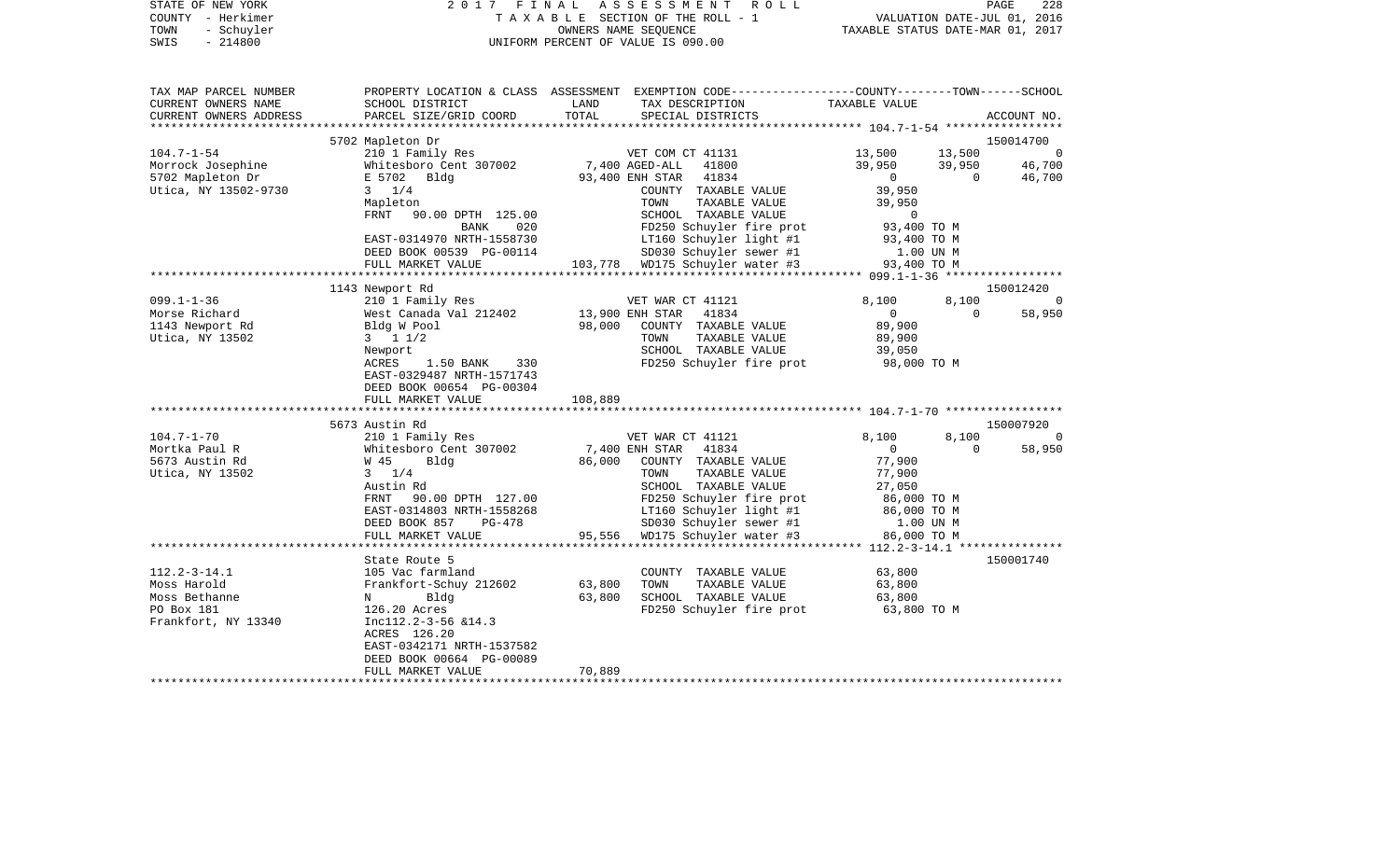| STATE OF NEW YORK<br>COUNTY - Herkimer<br>- Schuyler<br>TOWN<br>$-214800$<br>SWIS | 2017 FINAL                                                                                                          | OWNERS NAME SEQUENCE | ASSESSMENT<br>R O L L<br>T A X A B L E SECTION OF THE ROLL - 1<br>UNIFORM PERCENT OF VALUE IS 090.00 |                  | PAGE<br>229<br>VALUATION DATE-JUL 01, 2016<br>TAXABLE STATUS DATE-MAR 01, 2017 |
|-----------------------------------------------------------------------------------|---------------------------------------------------------------------------------------------------------------------|----------------------|------------------------------------------------------------------------------------------------------|------------------|--------------------------------------------------------------------------------|
|                                                                                   |                                                                                                                     |                      |                                                                                                      |                  |                                                                                |
| TAX MAP PARCEL NUMBER<br>CURRENT OWNERS NAME                                      | PROPERTY LOCATION & CLASS ASSESSMENT EXEMPTION CODE----------------COUNTY-------TOWN------SCHOOL<br>SCHOOL DISTRICT | LAND                 | TAX DESCRIPTION                                                                                      | TAXABLE VALUE    |                                                                                |
| CURRENT OWNERS ADDRESS<br>************************                                | PARCEL SIZE/GRID COORD                                                                                              | TOTAL                | SPECIAL DISTRICTS                                                                                    |                  | ACCOUNT NO.                                                                    |
|                                                                                   | Mc Kennen Rd                                                                                                        |                      |                                                                                                      |                  |                                                                                |
| $112.2 - 3 - 62$                                                                  | 321 Abandoned ag                                                                                                    |                      | COUNTY TAXABLE VALUE<br>TAXABLE VALUE                                                                | 11,000<br>11,000 |                                                                                |
| Moss Harold<br>PO Box 181                                                         | Frankfort-Schuy 212602                                                                                              | 11,000               | TOWN                                                                                                 |                  |                                                                                |
| Frankfort, NY 13340                                                               | ACRES 48.00<br>EAST-0345178 NRTH-1537633                                                                            | 11,000               | SCHOOL TAXABLE VALUE                                                                                 | 11,000           |                                                                                |
|                                                                                   | FULL MARKET VALUE                                                                                                   | 12,222               |                                                                                                      |                  |                                                                                |
|                                                                                   |                                                                                                                     |                      |                                                                                                      |                  |                                                                                |
|                                                                                   | 5274 Graham Rd                                                                                                      |                      |                                                                                                      |                  |                                                                                |
| $098.4 - 1 - 36.2$                                                                | 210 1 Family Res                                                                                                    |                      | CW_15_VET/ 41161                                                                                     | 8,100            | 8,100<br>0                                                                     |
| Mott James G                                                                      | Whitesboro Cent 307002                                                                                              | 15,100 BAS STAR      | 41854                                                                                                | 0                | 27,000<br>$\Omega$                                                             |
| Mott Patricia A                                                                   | Residence                                                                                                           | 315,000              | COUNTY TAXABLE VALUE                                                                                 | 306,900          |                                                                                |
| 5274 Graham Rd                                                                    | Graham Road                                                                                                         |                      | TOWN<br>TAXABLE VALUE                                                                                | 306,900          |                                                                                |
| Utica, NY 13502                                                                   | 3.10<br>ACRES                                                                                                       |                      | SCHOOL TAXABLE VALUE                                                                                 | 288,000          |                                                                                |
|                                                                                   | EAST-0319928 NRTH-1560552                                                                                           |                      | FD250 Schuyler fire prot                                                                             | 315,000 TO M     |                                                                                |
|                                                                                   | DEED BOOK 1227<br>PG-575                                                                                            |                      |                                                                                                      |                  |                                                                                |
|                                                                                   | FULL MARKET VALUE                                                                                                   | 350,000              |                                                                                                      |                  |                                                                                |
|                                                                                   |                                                                                                                     |                      |                                                                                                      |                  |                                                                                |
|                                                                                   | 3591 State Route 5                                                                                                  |                      |                                                                                                      |                  | 150006810                                                                      |
| $112.2 - 2 - 22$                                                                  | 210 1 Family Res                                                                                                    |                      | 41834<br>ENH STAR                                                                                    | 0                | $\Omega$<br>58,950                                                             |
| Mower John                                                                        | Frankfort-Schuy 212602                                                                                              | 13,700               | COUNTY TAXABLE VALUE                                                                                 | 63,500           |                                                                                |
| Mower Evelyn                                                                      | Res/pool/stor Build 16X32                                                                                           | 63,500               | TOWN<br>TAXABLE VALUE                                                                                | 63,500           |                                                                                |
| 3591 State Route 5                                                                | $3 \quad 1$                                                                                                         |                      | SCHOOL TAXABLE VALUE                                                                                 | 4,550            |                                                                                |
| Frankfort, NY 13340                                                               | State                                                                                                               |                      | FD250 Schuyler fire prot                                                                             | 63,500 TO M      |                                                                                |
|                                                                                   | ACRES<br>1.20                                                                                                       |                      |                                                                                                      |                  |                                                                                |
|                                                                                   | EAST-0338475 NRTH-1538370                                                                                           |                      |                                                                                                      |                  |                                                                                |
|                                                                                   | DEED BOOK 691<br><b>PG-550</b>                                                                                      |                      |                                                                                                      |                  |                                                                                |
|                                                                                   | FULL MARKET VALUE                                                                                                   | 70,556               |                                                                                                      |                  |                                                                                |
|                                                                                   | Spain Gulf North Dr                                                                                                 |                      |                                                                                                      |                  | 150003180                                                                      |
| $099.2 - 4 - 35$                                                                  | 314 Rural vac<10                                                                                                    |                      | COUNTY TAXABLE VALUE                                                                                 | 23,000           |                                                                                |
| Mraz Carole Ann                                                                   | West Canada Val 212402                                                                                              | 23,000               | TOWN<br>TAXABLE VALUE                                                                                | 23,000           |                                                                                |
| 457 Kingsland St                                                                  | Survey $# 362$                                                                                                      | 23,000               | SCHOOL TAXABLE VALUE                                                                                 | 23,000           |                                                                                |
| Nutley, NJ 07110                                                                  | Land & Lakes lot 35                                                                                                 |                      | FD250 Schuyler fire prot                                                                             | 23,000 TO M      |                                                                                |
|                                                                                   | Spain Gulf Rd North                                                                                                 |                      |                                                                                                      |                  |                                                                                |
|                                                                                   | FRNT 220.30 DPTH                                                                                                    |                      |                                                                                                      |                  |                                                                                |
|                                                                                   | 5.00<br>ACRES                                                                                                       |                      |                                                                                                      |                  |                                                                                |
|                                                                                   | EAST-0338594 NRTH-1574028                                                                                           |                      |                                                                                                      |                  |                                                                                |
|                                                                                   | DEED BOOK 1259<br>PG-493                                                                                            |                      |                                                                                                      |                  |                                                                                |
|                                                                                   | FULL MARKET VALUE                                                                                                   | 25,556               |                                                                                                      |                  |                                                                                |
| *******************                                                               |                                                                                                                     |                      |                                                                                                      |                  |                                                                                |
|                                                                                   | Louis Ridge Rd                                                                                                      |                      |                                                                                                      |                  | 150003180                                                                      |
| $099.4 - 5 - 11$                                                                  | 314 Rural vac<10                                                                                                    |                      | COUNTY TAXABLE VALUE                                                                                 | 24,500           |                                                                                |
| Mraz John S                                                                       | West Canada Val 212402                                                                                              | 24,500               | TOWN<br>TAXABLE VALUE                                                                                | 24,500           |                                                                                |
| 600 County Route 28                                                               | Survey # 106                                                                                                        | 24,500               | SCHOOL TAXABLE VALUE                                                                                 | 24,500           |                                                                                |
| Valatie, NY 12184                                                                 | Land & Lakes lot 18                                                                                                 |                      | FD250 Schuyler fire prot                                                                             | 24,500 TO M      |                                                                                |
|                                                                                   | Louis Rd                                                                                                            |                      |                                                                                                      |                  |                                                                                |
|                                                                                   | ACRES<br>5.80                                                                                                       |                      |                                                                                                      |                  |                                                                                |
|                                                                                   | EAST-0346269 NRTH-1563764                                                                                           |                      |                                                                                                      |                  |                                                                                |
|                                                                                   | DEED BOOK 1100<br>PG-172                                                                                            |                      |                                                                                                      |                  |                                                                                |
|                                                                                   | FULL MARKET VALUE                                                                                                   | 27,222               |                                                                                                      |                  |                                                                                |
|                                                                                   | * * * * * * * * * * * * * * * * * * *                                                                               |                      |                                                                                                      |                  |                                                                                |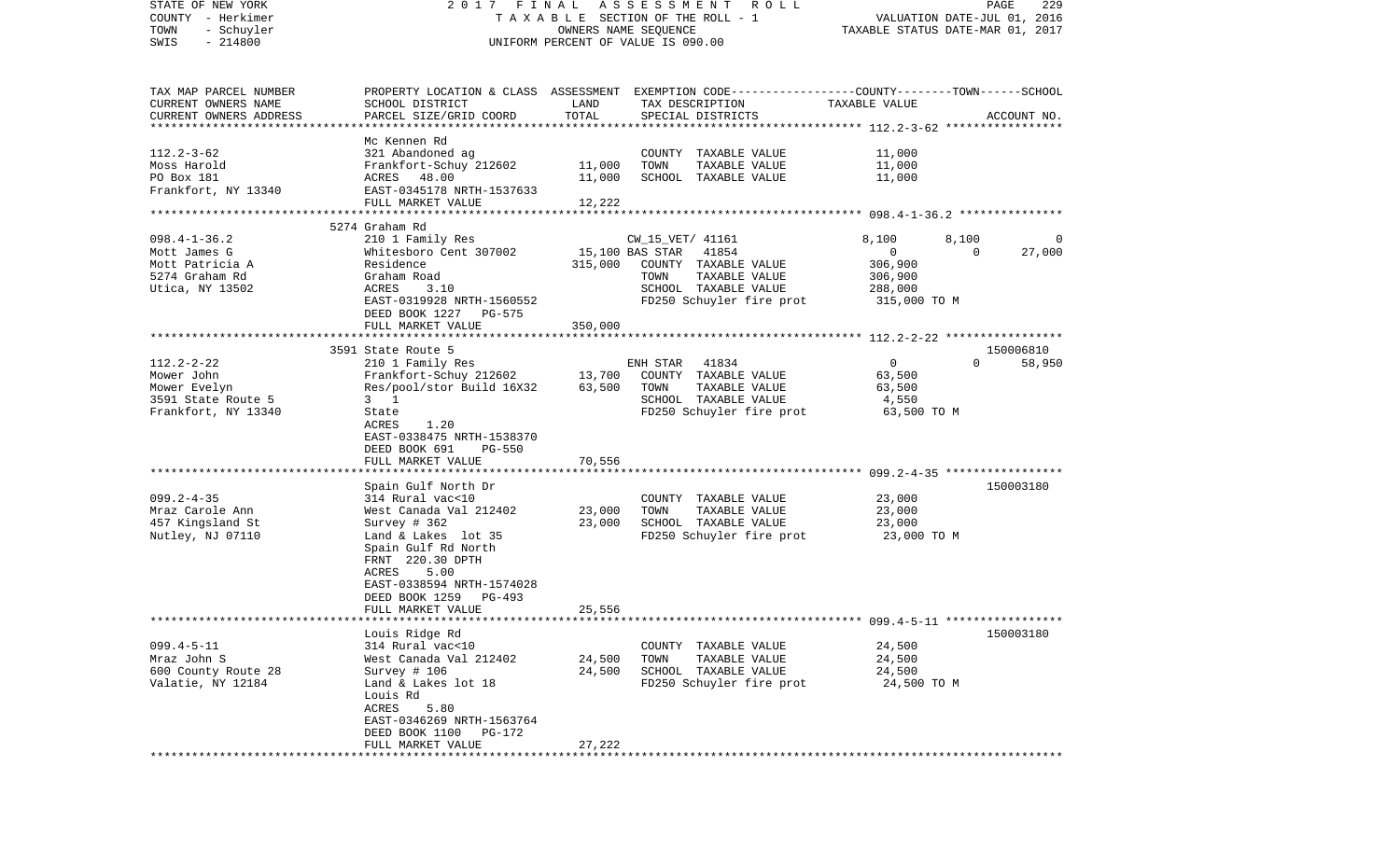| STATE OF NEW YORK      |                           |            | 2017 FINAL ASSESSMENT ROLL         |                                                              | PAGE                        | 230 |
|------------------------|---------------------------|------------|------------------------------------|--------------------------------------------------------------|-----------------------------|-----|
| – Herkimer<br>COUNTY   |                           |            | TAXABLE SECTION OF THE ROLL - 1    |                                                              | VALUATION DATE-JUL 01, 2016 |     |
| - Schuyler<br>TOWN     |                           |            | OWNERS NAME SEOUENCE               | TAXABLE STATUS DATE-MAR 01, 2017                             |                             |     |
| - 214800<br>SWIS       |                           |            | UNIFORM PERCENT OF VALUE IS 090.00 |                                                              |                             |     |
|                        |                           |            |                                    |                                                              |                             |     |
|                        |                           |            |                                    |                                                              |                             |     |
| TAX MAP PARCEL NUMBER  | PROPERTY LOCATION & CLASS | ASSESSMENT |                                    | EXEMPTION CODE-----------------COUNTY-------TOWN------SCHOOL |                             |     |
| CURRENT OWNERS NAME    | SCHOOL DISTRICT           | LAND       | TAX DESCRIPTION                    | TAXABLE VALUE                                                |                             |     |
| CURRENT OWNERS ADDRESS | PARCEL SIZE/GRID COORD    | TOTAL      | SPECIAL DISTRICTS                  |                                                              | ACCOUNT NO.                 |     |

|                    | State Route 5                                                                                                                        |         |                |                                                                                                                       |                |                | 150011910 |
|--------------------|--------------------------------------------------------------------------------------------------------------------------------------|---------|----------------|-----------------------------------------------------------------------------------------------------------------------|----------------|----------------|-----------|
| $104.2 - 1 - 39$   |                                                                                                                                      |         |                |                                                                                                                       | $\mathbf 0$    | $\overline{0}$ | 111,556   |
| MRL Living Trust   |                                                                                                                                      |         |                |                                                                                                                       | $\overline{0}$ | $\Omega$       | 125,087   |
| 737 Wilber Lake Rd | 416 Mfg hsing pk ENH STAR 41834<br>Whitesboro Cent 307002 228,000 BAS STAR 41854<br>Green Acres 25 units w/ 2 490,589 COUNTY TAXABLE |         |                | COUNTY TAXABLE VALUE                                                                                                  | 490,589        |                |           |
| Oneonta, NY 13820  | Green Acres                                                                                                                          |         | TOWN           | TAXABLE VALUE                                                                                                         | 490,589        |                |           |
|                    | FRNT 185.00 DPTH                                                                                                                     |         |                | SCHOOL TAXABLE VALUE                                                                                                  | 253,946        |                |           |
|                    | ACRES 31.50                                                                                                                          |         |                | FD250 Schuyler fire prot 490,589 TO M                                                                                 |                |                |           |
|                    |                                                                                                                                      |         |                |                                                                                                                       |                |                |           |
|                    | EAST-0313961 NRTH-1556849<br>DEED BOOK 1538 PG-99                                                                                    |         |                | SD030 Schuyler sewer #1 21.75 UN M<br>WD175 Schuyler water #3 490,589 TO M                                            |                |                |           |
|                    | FULL MARKET VALUE                                                                                                                    | 545,099 |                |                                                                                                                       |                |                |           |
|                    |                                                                                                                                      |         |                |                                                                                                                       |                |                |           |
|                    | State Route 5                                                                                                                        |         |                |                                                                                                                       |                |                | 150018330 |
| $104.7 - 1 - 36$   |                                                                                                                                      |         | ENH STAR 41834 |                                                                                                                       | $\mathbf 0$    | $\mathbf{0}$   | 74,327    |
| MRL Living Trust   | 416 Mfg hsing pk and ENH STAR 41834<br>Whitesboro Cent 307002 380,000 BAS STAR 41854                                                 |         |                |                                                                                                                       | $\overline{0}$ | $\Omega$       | 245,398   |
| 737 Wilber Lake Rd | S 786 Trl Pk 37 Trl                                                                                                                  |         |                | 867,824 COUNTY TAXABLE VALUE                                                                                          | 867,824        |                |           |
| Oneonta, NY 13820  | 5.9 Acres Combine W/104.2                                                                                                            |         | TOWN           | TAXABLE VALUE                                                                                                         | 867,824        |                |           |
|                    | Skyline Pk                                                                                                                           |         |                | SCHOOL TAXABLE VALUE                                                                                                  | 548,099        |                |           |
|                    | 5.90<br>ACRES                                                                                                                        |         |                | FD250 Schuyler fire prot $867,824$ TO M<br>SD030 Schuyler sewer #1 28.50 UN M<br>WD175 Schuyler water #3 867,824 TO M |                |                |           |
|                    | EAST-0313952 NRTH-1557261<br>DEED BOOK 1538 PG-99                                                                                    |         |                |                                                                                                                       |                |                |           |
|                    |                                                                                                                                      |         |                |                                                                                                                       |                |                |           |
|                    | 964,249<br>FULL MARKET VALUE                                                                                                         |         |                |                                                                                                                       |                |                |           |
|                    |                                                                                                                                      |         |                |                                                                                                                       |                |                |           |
|                    | State Route 5                                                                                                                        |         |                |                                                                                                                       |                |                | 150075107 |
| $104.7 - 2 - 8$    | 416 Mfg hsing pk ENH STAR 41834<br>Whitesboro Cent 307002 285,000 BAS STAR 41854                                                     |         | ENH STAR 41834 |                                                                                                                       | $\mathbf 0$    | $\overline{0}$ | 267,484   |
| MRL Living Trust   |                                                                                                                                      |         |                |                                                                                                                       | $\overline{0}$ | $\Omega$       | 158,317   |
| 737 Wilber Lake Rd | Manu Home Park 29 Units 717,800 COUNTY TAXABLE VALUE                                                                                 |         |                |                                                                                                                       | 717,800        |                |           |
| Oneonta, NY 13820  | 6.01 Ac Comb 104.2-1-40.2                                                                                                            |         | TOWN           | TAXABLE VALUE                                                                                                         | 717,800        |                |           |
|                    | Shady Lane                                                                                                                           |         |                | SCHOOL TAXABLE VALUE                                                                                                  | 291,999        |                |           |
|                    | ACRES<br>6.56                                                                                                                        |         |                |                                                                                                                       |                |                |           |
|                    | EAST-0314461 NRTH-1556792                                                                                                            |         |                |                                                                                                                       |                |                |           |
|                    | DEED BOOK 1538 PG-99                                                                                                                 |         |                | FD250 Schuyler fire prot 717,800 TO M<br>SD030 Schuyler sewer #1 17.25 UN M<br>WD175 Schuyler water #3 717,800 TO M   |                |                |           |
|                    | 797,556<br>FULL MARKET VALUE                                                                                                         |         |                |                                                                                                                       |                |                |           |
|                    |                                                                                                                                      |         |                |                                                                                                                       |                |                |           |
|                    | 1006 Hawthorne Rd                                                                                                                    |         |                |                                                                                                                       |                |                | 150003180 |
| $099.4 - 3 - 16$   | 210 1 Family Res                                                                                                                     |         |                | COUNTY TAXABLE VALUE                                                                                                  | 206,000        |                |           |
| Mroz Jeffery W     | West Canada Val 212402 30,000                                                                                                        |         | TOWN           | TAXABLE VALUE                                                                                                         | 206,000        |                |           |
| Mroz Jodi L        | split #6 lot 15                                                                                                                      | 206,000 |                | SCHOOL TAXABLE VALUE                                                                                                  | 206,000        |                |           |
| 1006 Hawthorne Rd  | Land & Lakes                                                                                                                         |         |                | FD250 Schuyler fire prot                                                                                              | 206,000 TO M   |                |           |
| Utica, NY 13502    | Mower                                                                                                                                |         |                |                                                                                                                       |                |                |           |
|                    | FRNT 297.80 DPTH                                                                                                                     |         |                |                                                                                                                       |                |                |           |
|                    | ACRES 20.00                                                                                                                          |         |                |                                                                                                                       |                |                |           |
|                    | EAST-0342618 NRTH-1565819                                                                                                            |         |                |                                                                                                                       |                |                |           |
|                    | DEED BOOK 1503 PG-379                                                                                                                |         |                |                                                                                                                       |                |                |           |
|                    | FULL MARKET VALUE                                                                                                                    | 228,889 |                |                                                                                                                       |                |                |           |
|                    |                                                                                                                                      |         |                |                                                                                                                       |                |                |           |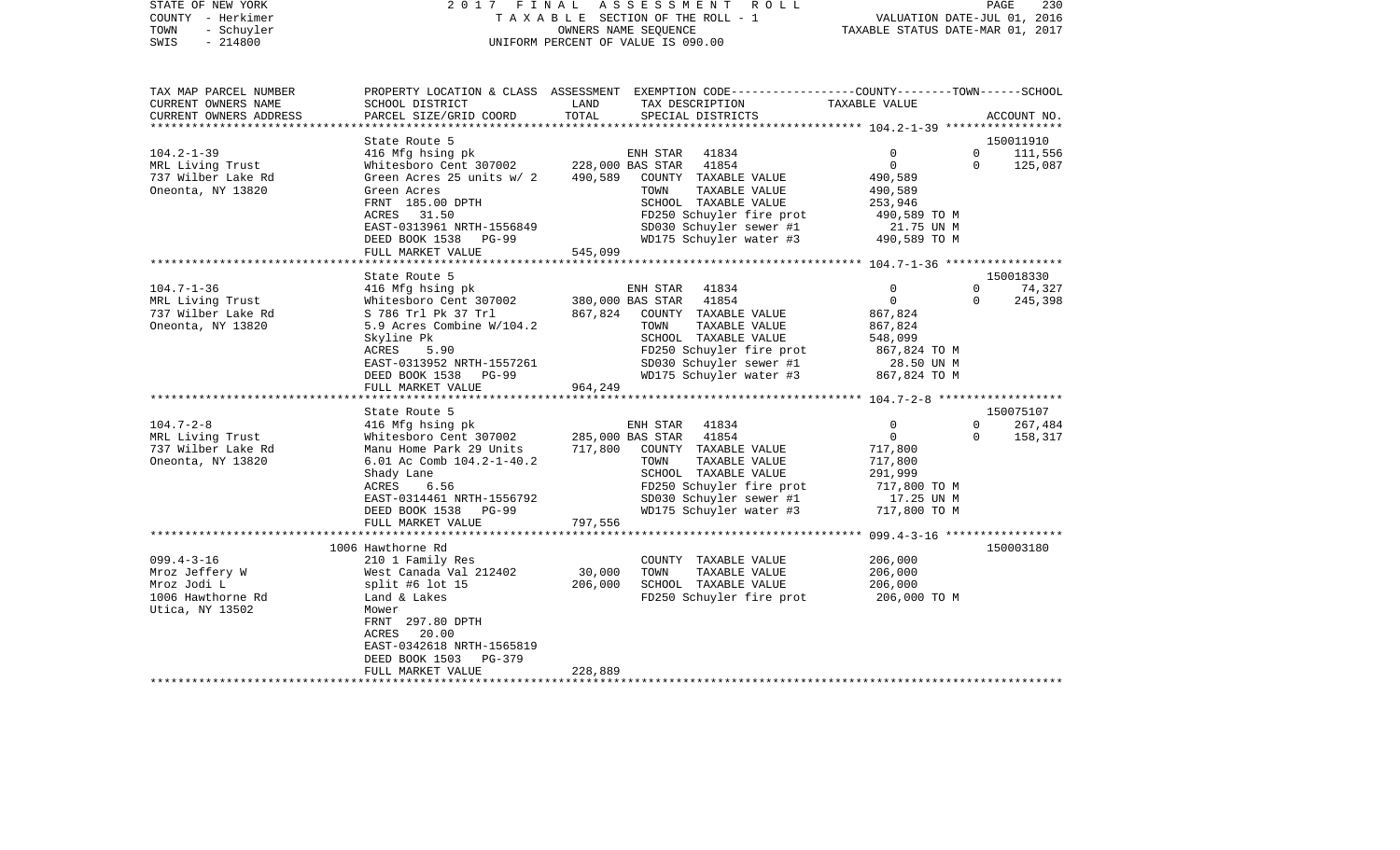| STATE OF NEW YORK<br>COUNTY - Herkimer<br>TOWN<br>- Schuyler<br>$-214800$<br>SWIS                    |                                                                                                                                                                                       |                            | 2017 FINAL ASSESSMENT ROLL<br>TAXABLE SECTION OF THE ROLL - 1<br>OWNERS NAME SEOUENCE<br>UNIFORM PERCENT OF VALUE IS 090.00 | VALUATION DATE-JUL 01, 2016<br>TAXABLE STATUS DATE-MAR 01, 2017            | PAGE<br>231 |
|------------------------------------------------------------------------------------------------------|---------------------------------------------------------------------------------------------------------------------------------------------------------------------------------------|----------------------------|-----------------------------------------------------------------------------------------------------------------------------|----------------------------------------------------------------------------|-------------|
| TAX MAP PARCEL NUMBER<br>CURRENT OWNERS NAME                                                         | SCHOOL DISTRICT                                                                                                                                                                       | LAND                       | PROPERTY LOCATION & CLASS ASSESSMENT EXEMPTION CODE---------------COUNTY-------TOWN------SCHOOL<br>TAX DESCRIPTION          | TAXABLE VALUE                                                              |             |
| CURRENT OWNERS ADDRESS                                                                               | PARCEL SIZE/GRID COORD                                                                                                                                                                | TOTAL                      | SPECIAL DISTRICTS                                                                                                           |                                                                            | ACCOUNT NO. |
|                                                                                                      |                                                                                                                                                                                       |                            |                                                                                                                             |                                                                            |             |
|                                                                                                      | 435 Bush Rd                                                                                                                                                                           |                            |                                                                                                                             |                                                                            | 150075010   |
| $105.2 - 1 - 26$<br>Mucurio Rachel R                                                                 | 210 1 Family Res<br>Frankfort-Schuy 212602                                                                                                                                            | 13,500                     | COUNTY TAXABLE VALUE<br>TAXABLE VALUE<br>TOWN                                                                               | 24,000<br>24,000                                                           |             |
| 356 Bush Rd                                                                                          | Residence                                                                                                                                                                             | 24,000                     | SCHOOL TAXABLE VALUE                                                                                                        | 24,000                                                                     |             |
| Frankfort, NY 13340                                                                                  | 1.2A                                                                                                                                                                                  |                            | FD250 Schuyler fire prot                                                                                                    | 24,000 TO M                                                                |             |
|                                                                                                      | Bush<br>FRNT 296.00 DPTH 150.00<br>EAST-0339814 NRTH-1555198<br>DEED BOOK 1620 PG-454<br>FULL MARKET VALUE                                                                            | 26,667                     |                                                                                                                             |                                                                            |             |
|                                                                                                      | Louis Ridge Rd                                                                                                                                                                        |                            |                                                                                                                             |                                                                            | 150003180   |
| $099.4 - 5 - 38$<br>Mullett Steven J<br>Mullett Elizabeth M<br>19 Auburn Ave<br>Wilmington, MA 01887 | 322 Rural vac>10<br>West Canada Val 212402<br>Survey # 106<br>Land & Lakes lot 45<br>Louis Rd<br>ACRES 40.00<br>EAST-0349233 NRTH-1565381<br>DEED BOOK 1117 PG-3<br>FULL MARKET VALUE | 70,800<br>70,800<br>78,667 | COUNTY TAXABLE VALUE<br>TOWN<br>TAXABLE VALUE<br>SCHOOL TAXABLE VALUE<br>FD250 Schuyler fire prot                           | 70,800<br>70,800<br>70,800<br>70,800 TO M                                  |             |
|                                                                                                      |                                                                                                                                                                                       |                            |                                                                                                                             |                                                                            |             |
|                                                                                                      | 212 Watkins Rd                                                                                                                                                                        |                            |                                                                                                                             |                                                                            |             |
| $112.2 - 3 - 61.2$<br>Murdock Jeffery<br>Murdock Angela<br>212 Watkins Rd<br>Frankfort, NY 13340     | 210 1 Family Res<br>Frankfort-Schuy 212602<br>Single Wide Manuf Res<br>Watkins Rd<br>FRNT 100.00 DPTH 300.00<br>EAST-0340895 NRTH-1539150<br>DEED BOOK 1303 PG-803                    | 10,700<br>114,400          | BAS STAR 41854<br>COUNTY TAXABLE VALUE<br>TOWN<br>TAXABLE VALUE<br>SCHOOL TAXABLE VALUE<br>FD250 Schuyler fire prot         | $\overline{0}$<br>$\Omega$<br>114,400<br>114,400<br>87,400<br>114,400 TO M | 27,000      |
|                                                                                                      | FULL MARKET VALUE                                                                                                                                                                     | 127,111                    |                                                                                                                             |                                                                            |             |
|                                                                                                      | 306 Watkins Rd                                                                                                                                                                        |                            |                                                                                                                             |                                                                            |             |
| $112.2 - 3 - 13.2$<br>Murdock Jeffery J<br>212 Watkins Rd<br>Frankfort, NY 13340                     | 270 Mfg housing<br>Frankfort-Schuy 212602<br>Vacant<br>Watkins Road<br>FRNT 150.00 DPTH 295.00<br>EAST-0342167 NRTH-1540331<br>DEED BOOK 1473 PG-461<br>FULL MARKET VALUE             | 13,500<br>35,000<br>38,889 | COUNTY TAXABLE VALUE<br>TOWN<br>TAXABLE VALUE<br>SCHOOL TAXABLE VALUE<br>FD250 Schuyler fire prot                           | 35,000<br>35,000<br>35,000<br>35,000 TO M                                  |             |
|                                                                                                      |                                                                                                                                                                                       |                            |                                                                                                                             |                                                                            |             |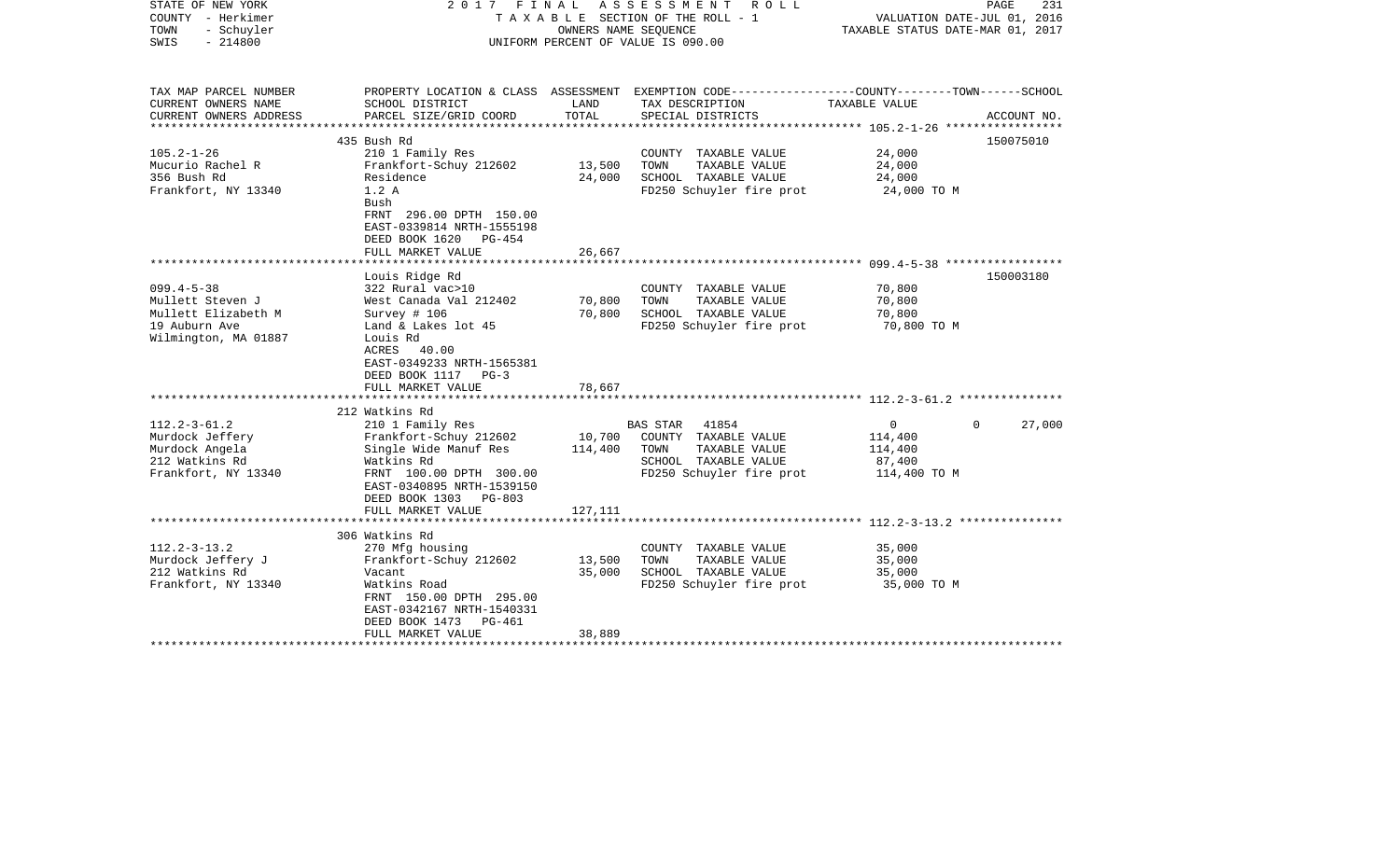| STATE OF NEW YORK<br>COUNTY - Herkimer<br>- Schuyler<br>TOWN<br>$-214800$<br>SWIS                                                        | 2017 FINAL                                                                                                                                                                |                | A S S E S S M E N T R O L L<br>T A X A B L E SECTION OF THE ROLL - 1<br>OWNERS NAME SEOUENCE<br>UNIFORM PERCENT OF VALUE IS 090.00                                       | TAXABLE STATUS DATE-MAR 01, 2017                                                                       | 232<br>PAGE<br>VALUATION DATE-JUL 01, 2016 |
|------------------------------------------------------------------------------------------------------------------------------------------|---------------------------------------------------------------------------------------------------------------------------------------------------------------------------|----------------|--------------------------------------------------------------------------------------------------------------------------------------------------------------------------|--------------------------------------------------------------------------------------------------------|--------------------------------------------|
| TAX MAP PARCEL NUMBER<br>CURRENT OWNERS NAME<br>CURRENT OWNERS ADDRESS                                                                   | SCHOOL DISTRICT<br>PARCEL SIZE/GRID COORD                                                                                                                                 | LAND<br>TOTAL  | PROPERTY LOCATION & CLASS ASSESSMENT EXEMPTION CODE----------------COUNTY-------TOWN------SCHOOL<br>TAX DESCRIPTION<br>SPECIAL DISTRICTS                                 | TAXABLE VALUE                                                                                          | ACCOUNT NO.                                |
| **********************                                                                                                                   | **************************************                                                                                                                                    |                |                                                                                                                                                                          |                                                                                                        |                                            |
| $112.1 - 2 - 3$<br>Murdock Richard D Jr<br>123 Moss Rd<br>Schuyler, NY 13340                                                             | between River & Canal<br>322 Rural vac>10<br>Frankfort-Schuy 212602<br>Vac<br>$1 \quad 26$<br>between river & canal<br>ACRES<br>27.00<br>EAST-0330497 NRTH-1541894        | 3,000<br>3,000 | COUNTY TAXABLE VALUE<br>TOWN<br>TAXABLE VALUE<br>SCHOOL TAXABLE VALUE<br>FD250 Schuyler fire prot                                                                        | 3,000<br>3,000<br>3,000<br>3,000 TO M                                                                  | 150019350                                  |
|                                                                                                                                          | DEED BOOK 797<br>$PG-693$<br>FULL MARKET VALUE                                                                                                                            | 3,333          |                                                                                                                                                                          |                                                                                                        |                                            |
|                                                                                                                                          | Off State Rd                                                                                                                                                              |                |                                                                                                                                                                          | ************************ 112.1-2-38 *****************                                                  | 150021300                                  |
| $112.1 - 2 - 38$<br>Murdock Richard D Jr<br>123 Moss Rd<br>Frankfort, NY 13340<br>MAY BE SUBJECT TO PAYMENT<br>UNDER AGDIST LAW TIL 2018 | 105 Vac farmland<br>Frankfort-Schuy 212602<br>Vac Ag Ex Ld 19A<br>2 19<br>between river & canal<br>7.50<br>ACRES<br>EAST-0335914 NRTH-1538034                             | 1,000<br>1,000 | COUNTY TAXABLE VALUE<br>TAXABLE VALUE<br>TOWN<br>SCHOOL TAXABLE VALUE<br>FD250 Schuyler fire prot                                                                        | 1,000<br>1,000<br>1,000<br>1,000 TO M                                                                  |                                            |
|                                                                                                                                          | DEED BOOK 1541<br><b>PG-783</b>                                                                                                                                           |                |                                                                                                                                                                          |                                                                                                        |                                            |
|                                                                                                                                          | FULL MARKET VALUE                                                                                                                                                         | 1,111          |                                                                                                                                                                          |                                                                                                        |                                            |
|                                                                                                                                          | 123 Moss Rd                                                                                                                                                               |                |                                                                                                                                                                          |                                                                                                        | 150015120                                  |
| $112.2 - 3 - 45$<br>Murdock Richard D Jr<br>123 Moss Rd<br>Frankfort, NY 13340                                                           | 210 1 Family Res<br>Frankfort-Schuy 212602<br>Residence<br>$3 \frac{1}{2}$<br>Moss Rd<br>FRNT 110.00 DPTH 185.00<br>EAST-0338501 NRTH-1537616<br>DEED BOOK 1541<br>PG-783 |                | VET COM CT 41131<br>8,600 VET DIS CT 41141<br>55,000 ENH STAR 41834<br>COUNTY TAXABLE VALUE<br>TAXABLE VALUE<br>TOWN<br>SCHOOL TAXABLE VALUE<br>FD250 Schuyler fire prot | 13,500<br>13,500<br>13,750<br>13,750<br>$\mathbf{0}$<br>27,750<br>27,750<br>$\mathbf 0$<br>55,000 TO M | $\Omega$<br>$\Omega$<br>55,000<br>$\Omega$ |
|                                                                                                                                          | FULL MARKET VALUE                                                                                                                                                         | 61,111         |                                                                                                                                                                          |                                                                                                        |                                            |
|                                                                                                                                          | Moss Rd                                                                                                                                                                   |                |                                                                                                                                                                          | *********************** 112.2-3-46 ******************                                                  | 150004920                                  |
| $112.2 - 3 - 46$<br>Murdock Richard Jr<br>123 Moss Rd<br>Frankfort, NY 13340                                                             | 312 Vac w/imprv<br>Frankfort-Schuy 212602<br>Е<br>Vac<br>$\overline{a}$<br>3<br>Moss Rd<br>ACRES<br>3.00<br>EAST-0338637 NRTH-1537411<br>DEED BOOK 1541<br>PG-785         | 4,500<br>6,000 | COUNTY TAXABLE VALUE<br>TOWN<br>TAXABLE VALUE<br>SCHOOL TAXABLE VALUE<br>FD250 Schuyler fire prot                                                                        | 6,000<br>6,000<br>6,000<br>6,000 TO M                                                                  |                                            |
|                                                                                                                                          | FULL MARKET VALUE                                                                                                                                                         | 6,667          |                                                                                                                                                                          |                                                                                                        |                                            |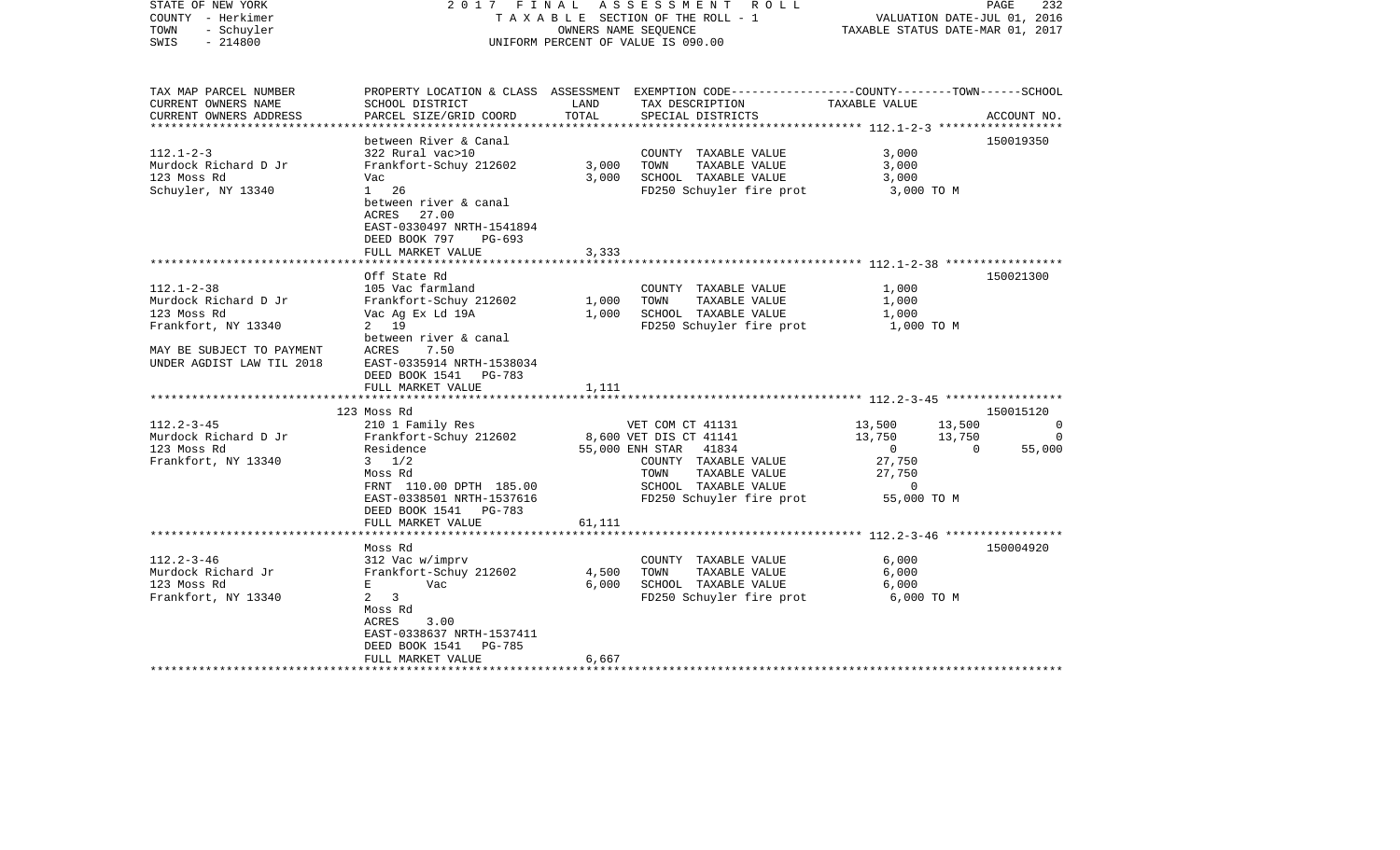| STATE OF NEW YORK<br>COUNTY - Herkimer<br>- Schuyler<br>TOWN<br>$-214800$<br>SWIS               | FINAL<br>2017                                                                                                                            | OWNERS NAME SEOUENCE | ASSESSMENT ROLL<br>TAXABLE SECTION OF THE ROLL - 1<br>UNIFORM PERCENT OF VALUE IS 090.00                                                | VALUATION DATE-JUL 01, 2016<br>TAXABLE STATUS DATE-MAR 01, 2017 | PAGE<br>233        |
|-------------------------------------------------------------------------------------------------|------------------------------------------------------------------------------------------------------------------------------------------|----------------------|-----------------------------------------------------------------------------------------------------------------------------------------|-----------------------------------------------------------------|--------------------|
| TAX MAP PARCEL NUMBER<br>CURRENT OWNERS NAME<br>CURRENT OWNERS ADDRESS<br>********************* | SCHOOL DISTRICT<br>PARCEL SIZE/GRID COORD                                                                                                | LAND<br>TOTAL        | PROPERTY LOCATION & CLASS ASSESSMENT EXEMPTION CODE---------------COUNTY-------TOWN------SCHOOL<br>TAX DESCRIPTION<br>SPECIAL DISTRICTS | TAXABLE VALUE                                                   | ACCOUNT NO.        |
|                                                                                                 | 190 Watkins Rd                                                                                                                           |                      |                                                                                                                                         |                                                                 | 150040390          |
| $112.2 - 3 - 6$                                                                                 | 210 1 Family Res                                                                                                                         |                      | ENH STAR<br>41834                                                                                                                       | $\overline{0}$                                                  | $\Omega$<br>58,950 |
| Murdock Ronald                                                                                  | Frankfort-Schuy 212602                                                                                                                   | 13,500               | COUNTY TAXABLE VALUE                                                                                                                    | 73,400                                                          |                    |
| Murdock Cristine                                                                                | Residece                                                                                                                                 | 73,400               | TAXABLE VALUE<br>TOWN                                                                                                                   | 73,400                                                          |                    |
| 190 Watkins Rd                                                                                  | Watkins Rd                                                                                                                               |                      | SCHOOL TAXABLE VALUE                                                                                                                    | 14,450                                                          |                    |
| Frankfort, NY 13340                                                                             | FRNT 150.00 DPTH 300.00<br>EAST-0340719 NRTH-1538749<br>DEED BOOK 00627 PG-00422                                                         |                      | FD250 Schuyler fire prot                                                                                                                | 73,400 TO M                                                     |                    |
|                                                                                                 | FULL MARKET VALUE                                                                                                                        | 81,556               |                                                                                                                                         |                                                                 |                    |
|                                                                                                 |                                                                                                                                          |                      |                                                                                                                                         |                                                                 |                    |
|                                                                                                 | Watkins Rd                                                                                                                               |                      |                                                                                                                                         |                                                                 | 150015060          |
| $112.2 - 3 - 61.1$                                                                              | 105 Vac farmland                                                                                                                         |                      | COUNTY TAXABLE VALUE                                                                                                                    | 19,400                                                          |                    |
| Murdock Ronald                                                                                  | Frankfort-Schuy 212602                                                                                                                   | 19,400               | TOWN<br>TAXABLE VALUE                                                                                                                   | 19,400                                                          |                    |
| Murdock Christine<br>190 Watkins Rd                                                             | Vacant<br>27.2 Acres                                                                                                                     | 19,400               | SCHOOL TAXABLE VALUE                                                                                                                    | 19,400<br>19,400 TO M                                           |                    |
| Frankfort, NY 13340                                                                             | Watkins<br>27.20<br>ACRES<br>EAST-0341327 NRTH-1539224<br>DEED BOOK 668<br>$PG-203$<br>FULL MARKET VALUE                                 | 21,556               | FD250 Schuyler fire prot                                                                                                                |                                                                 |                    |
|                                                                                                 | ********************                                                                                                                     |                      |                                                                                                                                         |                                                                 |                    |
|                                                                                                 | Watkins Rd                                                                                                                               |                      |                                                                                                                                         |                                                                 | 150075062          |
| $112.2 - 3 - 7$                                                                                 | 312 Vac w/imprv                                                                                                                          |                      | COUNTY TAXABLE VALUE                                                                                                                    | 51,200                                                          |                    |
| Murdock Ronald E                                                                                | Frankfort-Schuy 212602                                                                                                                   | 7,600                | TOWN<br>TAXABLE VALUE                                                                                                                   | 51,200                                                          |                    |
| Murdock Christine E                                                                             | Barn                                                                                                                                     | 51,200               | SCHOOL TAXABLE VALUE                                                                                                                    | 51,200                                                          |                    |
| 190 Watkins Rd<br>Frankfort, NY 13340                                                           | 20 X 80 Billboard<br>Watkins Rd<br>FRNT 150.00 DPTH 306.00<br>EAST-0340762 NRTH-1538871<br>DEED BOOK 00614 PG-00155<br>FULL MARKET VALUE | 56,889               | FD250 Schuyler fire prot                                                                                                                | 51,200 TO M                                                     |                    |
|                                                                                                 |                                                                                                                                          |                      |                                                                                                                                         |                                                                 |                    |
|                                                                                                 | 164 Mckennan Rd                                                                                                                          |                      |                                                                                                                                         |                                                                 | 150015150          |
| $112.2 - 1 - 16$                                                                                | 210 1 Family Res                                                                                                                         |                      | 41834<br>ENH STAR                                                                                                                       | $\overline{0}$                                                  | $\Omega$<br>58,950 |
| Murdock Stanley                                                                                 | Frankfort-Schuy 212602                                                                                                                   | 16,000               | COUNTY TAXABLE VALUE                                                                                                                    | 73,700                                                          |                    |
| Murdock Beverly                                                                                 | Bldg<br>$S \qquad \qquad$                                                                                                                | 73,700               | TOWN<br>TAXABLE VALUE                                                                                                                   | 73,700                                                          |                    |
| 164 Mckennan Rd                                                                                 | merged 112.2-1-15.2 2009<br>Mckennon                                                                                                     |                      | SCHOOL TAXABLE VALUE<br>FD250 Schuyler fire prot                                                                                        | 14,750<br>73,700 TO M                                           |                    |
| Frankfort, NY 13340                                                                             | FRNT 725.00 DPTH<br>ACRES<br>4.00<br>EAST-0344164 NRTH-1541968<br>DEED BOOK 1212<br>PG-141                                               |                      |                                                                                                                                         |                                                                 |                    |
|                                                                                                 | FULL MARKET VALUE                                                                                                                        | 81,889               |                                                                                                                                         |                                                                 |                    |
|                                                                                                 |                                                                                                                                          |                      |                                                                                                                                         |                                                                 |                    |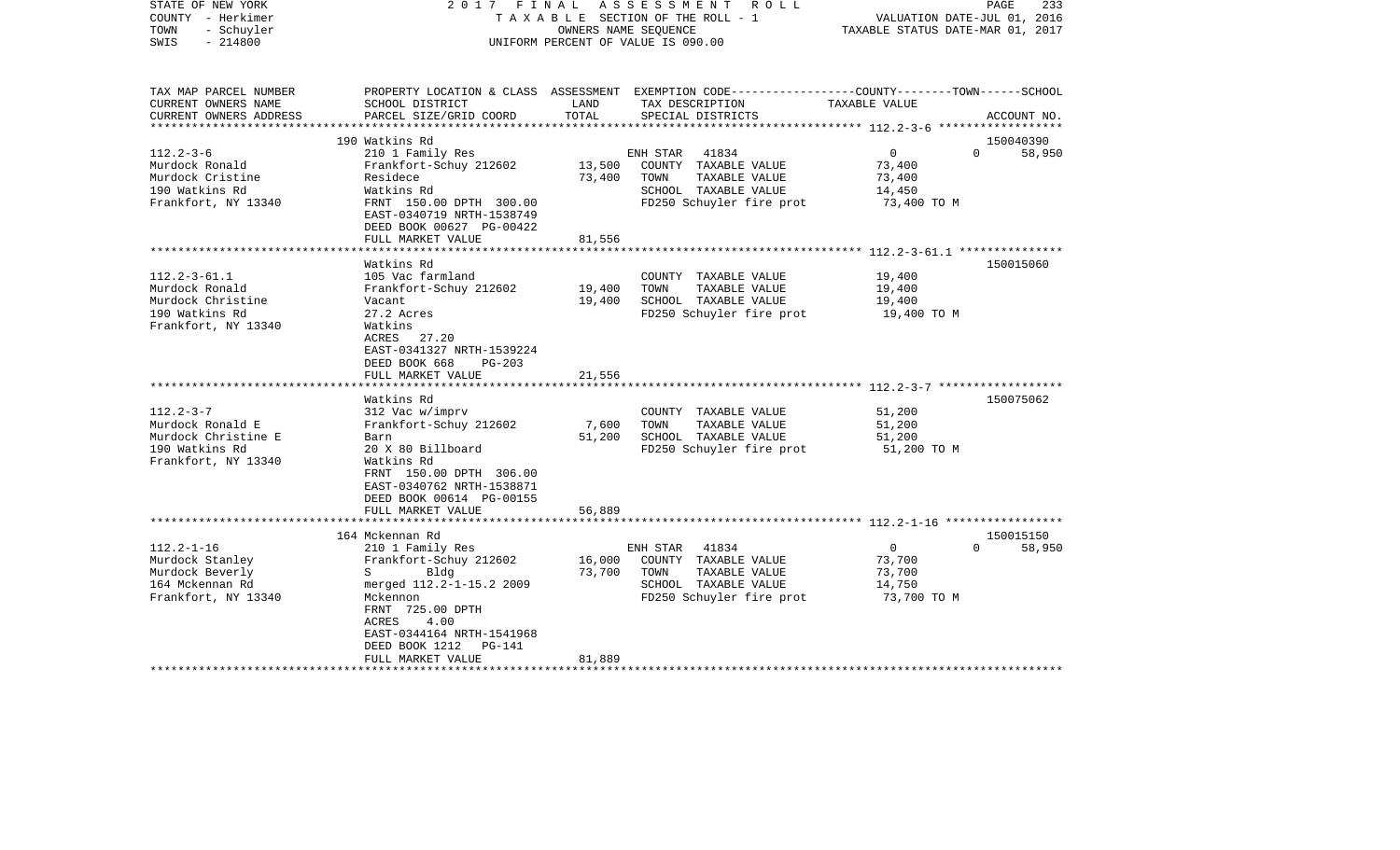| STATE OF NEW YORK<br>COUNTY - Herkimer<br>- Schuyler<br>TOWN<br>$-214800$<br>SWIS | 2017 FINAL                                                                                                                                   | OWNERS NAME SEQUENCE | A S S E S S M E N T R O L L<br>TAXABLE SECTION OF THE ROLL - 1<br>UNIFORM PERCENT OF VALUE IS 090.00 | VALUATION DATE-JUL 01, 2016<br>TAXABLE STATUS DATE-MAR 01, 2017 | PAGE<br>234              |
|-----------------------------------------------------------------------------------|----------------------------------------------------------------------------------------------------------------------------------------------|----------------------|------------------------------------------------------------------------------------------------------|-----------------------------------------------------------------|--------------------------|
| TAX MAP PARCEL NUMBER<br>CURRENT OWNERS NAME<br>CURRENT OWNERS ADDRESS            | PROPERTY LOCATION & CLASS ASSESSMENT EXEMPTION CODE---------------COUNTY-------TOWN------SCHOOL<br>SCHOOL DISTRICT<br>PARCEL SIZE/GRID COORD | LAND<br>TOTAL        | TAX DESCRIPTION<br>SPECIAL DISTRICTS                                                                 | TAXABLE VALUE                                                   | ACCOUNT NO.              |
|                                                                                   | 328 Watkins Rd                                                                                                                               |                      |                                                                                                      |                                                                 | 150015000                |
| $112.2 - 3 - 13.1$                                                                | 120 Field crops                                                                                                                              |                      | 41730<br>AG MKTS                                                                                     | 4,344                                                           | 4,344<br>4,344           |
| Murdock Stanley M                                                                 | Frankfort-Schuy 212602                                                                                                                       | 37,400 BAS STAR      | 41854                                                                                                | $\overline{0}$                                                  | $\overline{0}$<br>27,000 |
| 328 Watkins Rd                                                                    | E Bldg                                                                                                                                       | 101,300              | COUNTY TAXABLE VALUE                                                                                 | 96,956                                                          |                          |
| Frankfort, NY 13340                                                               | 58.8a                                                                                                                                        |                      | TOWN<br>TAXABLE VALUE                                                                                | 96,956                                                          |                          |
|                                                                                   | Watkins                                                                                                                                      |                      | SCHOOL TAXABLE VALUE                                                                                 | 69,956                                                          |                          |
| MAY BE SUBJECT TO PAYMENT                                                         | ACRES 58.80                                                                                                                                  |                      | FD250 Schuyler fire prot                                                                             | 101,300 TO M                                                    |                          |
| UNDER AGDIST LAW TIL 2024                                                         | EAST-0343385 NRTH-1539788                                                                                                                    |                      |                                                                                                      |                                                                 |                          |
|                                                                                   | DEED BOOK 1212<br>PG-138                                                                                                                     |                      |                                                                                                      |                                                                 |                          |
|                                                                                   | FULL MARKET VALUE                                                                                                                            | 112,556              |                                                                                                      |                                                                 |                          |
|                                                                                   |                                                                                                                                              |                      |                                                                                                      |                                                                 |                          |
| $112.2 - 3 - 16.8$                                                                | Watkins Rd<br>120 Field crops                                                                                                                |                      | AG MKTS<br>41730                                                                                     | $\Omega$                                                        | 150007440<br>$\Omega$    |
| Murdock Stanley M                                                                 | Frankfort-Schuy 212602                                                                                                                       |                      | 3,500 COUNTY TAXABLE VALUE                                                                           | 3,500                                                           |                          |
| 328 Watkins Rd                                                                    | 12 a                                                                                                                                         | 3,500                | TOWN<br>TAXABLE VALUE                                                                                | 3,500                                                           |                          |
| Frankfort, NY 13340                                                               | Watkins Rd                                                                                                                                   |                      | SCHOOL TAXABLE VALUE                                                                                 | 3,500                                                           |                          |
|                                                                                   | FRNT 547.70 DPTH                                                                                                                             |                      | FD250 Schuyler fire prot                                                                             | 3,500 TO M                                                      |                          |
| MAY BE SUBJECT TO PAYMENT<br>UNDER AGDIST LAW TIL 2024                            | ACRES 13.70<br>EAST-0341684 NRTH-1540712<br>DEED BOOK 1495 PG-884                                                                            |                      |                                                                                                      |                                                                 |                          |
|                                                                                   | FULL MARKET VALUE                                                                                                                            | 3,889                |                                                                                                      |                                                                 |                          |
|                                                                                   |                                                                                                                                              |                      |                                                                                                      |                                                                 |                          |
|                                                                                   | 1396 Newport Rd                                                                                                                              |                      |                                                                                                      |                                                                 |                          |
| $099.1 - 1 - 19.3$                                                                | 210 1 Family Res                                                                                                                             |                      | <b>BAS STAR</b><br>41854                                                                             | $\overline{0}$                                                  | 27,000<br>$\Omega$       |
| Murphy Evelyn                                                                     | West Canada Val 212402                                                                                                                       |                      | 13,700 COUNTY TAXABLE VALUE                                                                          | 135,000                                                         |                          |
| 1396 Newport Rd                                                                   | adde new stall to garage                                                                                                                     | 135,000              | TOWN<br>TAXABLE VALUE                                                                                | 135,000                                                         |                          |
| Poland, NY 13431                                                                  | 1.15 Acres<br>Newport Rd                                                                                                                     |                      | SCHOOL TAXABLE VALUE<br>FD250 Schuyler fire prot                                                     | 108,000<br>135,000 TO M                                         |                          |
|                                                                                   | ACRES<br>1.15 BANK<br>720                                                                                                                    |                      |                                                                                                      |                                                                 |                          |
|                                                                                   | EAST-0332862 NRTH-1575361                                                                                                                    |                      |                                                                                                      |                                                                 |                          |
|                                                                                   | DEED BOOK 829<br>PG-621                                                                                                                      |                      |                                                                                                      |                                                                 |                          |
|                                                                                   | FULL MARKET VALUE                                                                                                                            | 150,000              |                                                                                                      |                                                                 |                          |
|                                                                                   |                                                                                                                                              |                      |                                                                                                      |                                                                 |                          |
|                                                                                   | Windfall Rd                                                                                                                                  |                      |                                                                                                      |                                                                 | 150075104                |
| $099.1 - 1 - 27$                                                                  | 314 Rural vac<10                                                                                                                             |                      | COUNTY TAXABLE VALUE                                                                                 | 100                                                             |                          |
| Murphy Therese                                                                    | West Canada Val 212402                                                                                                                       | 100                  | TOWN<br>TAXABLE VALUE                                                                                | 100                                                             |                          |
| Stepanowicz Lawrence                                                              | Vac<br>N                                                                                                                                     | 100                  | SCHOOL TAXABLE VALUE                                                                                 | 100                                                             |                          |
| 1240 Windfall Rd<br>Utica, NY 13502                                               | 2<br>.03<br>Windfall Rd                                                                                                                      |                      | FD250 Schuyler fire prot                                                                             | 100 TO M                                                        |                          |
|                                                                                   | FRNT<br>5.00 DPTH 230.00<br>BANK<br>020                                                                                                      |                      |                                                                                                      |                                                                 |                          |
|                                                                                   | EAST-0330353 NRTH-1571615                                                                                                                    |                      |                                                                                                      |                                                                 |                          |
|                                                                                   | DEED BOOK 909<br>PG-368                                                                                                                      |                      |                                                                                                      |                                                                 |                          |
|                                                                                   | FULL MARKET VALUE                                                                                                                            | 111                  |                                                                                                      |                                                                 |                          |
|                                                                                   |                                                                                                                                              |                      |                                                                                                      |                                                                 |                          |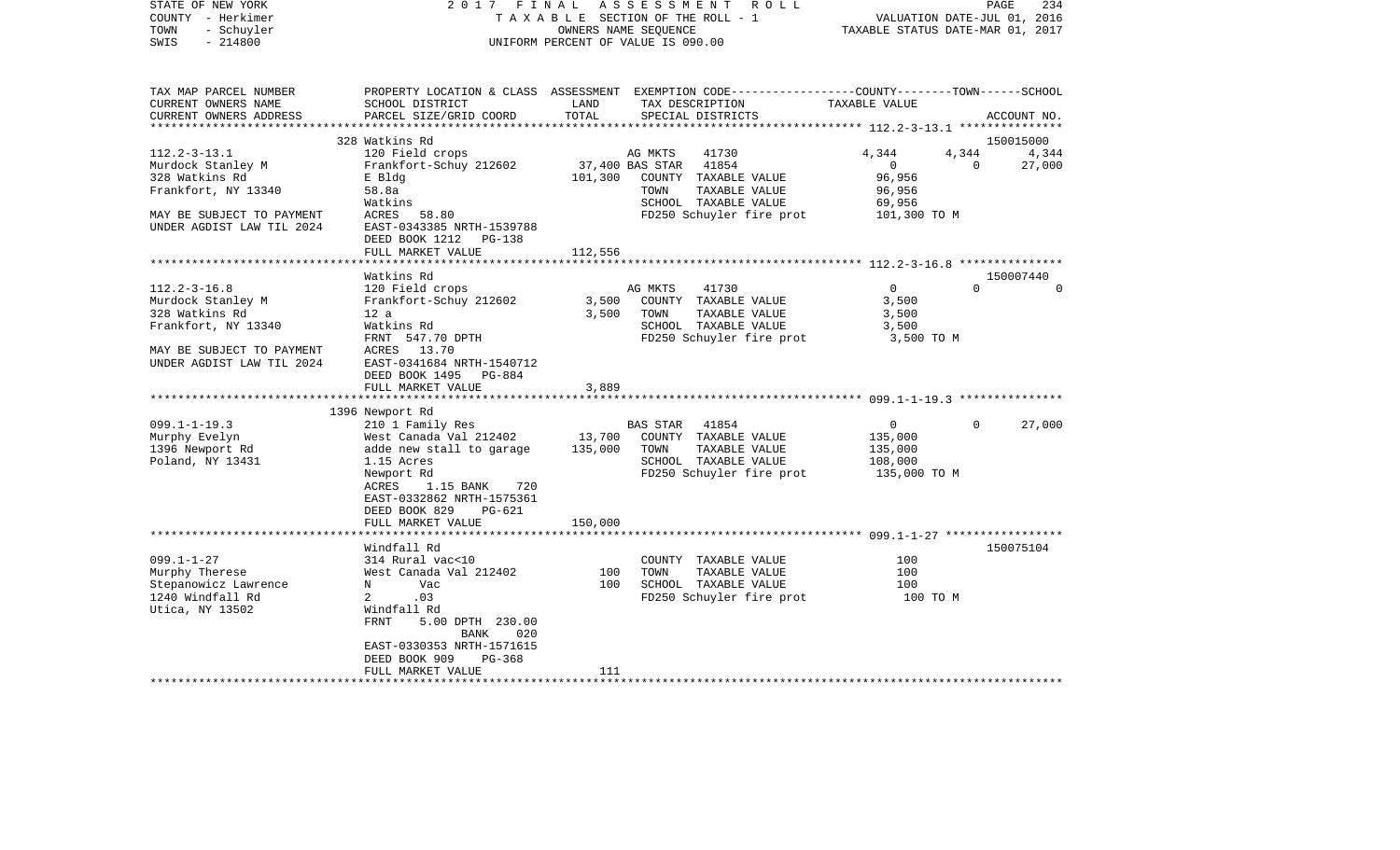| STATE OF NEW YORK<br>COUNTY - Herkimer<br>TOWN<br>- Schuyler<br>$-214800$<br>SWIS                          |                                                                                                                                                                                                                 |                    | 2017 FINAL ASSESSMENT ROLL<br>TAXABLE SECTION OF THE ROLL - 1<br>OWNERS NAME SEOUENCE<br>UNIFORM PERCENT OF VALUE IS 090.00                    | TAXABLE STATUS DATE-MAR 01, 2017                                             | PAGE<br>235<br>VALUATION DATE-JUL 01, 2016 |
|------------------------------------------------------------------------------------------------------------|-----------------------------------------------------------------------------------------------------------------------------------------------------------------------------------------------------------------|--------------------|------------------------------------------------------------------------------------------------------------------------------------------------|------------------------------------------------------------------------------|--------------------------------------------|
| TAX MAP PARCEL NUMBER<br>CURRENT OWNERS NAME<br>CURRENT OWNERS ADDRESS                                     | SCHOOL DISTRICT<br>PARCEL SIZE/GRID COORD                                                                                                                                                                       | LAND<br>TOTAL      | PROPERTY LOCATION & CLASS ASSESSMENT EXEMPTION CODE---------------COUNTY-------TOWN-----SCHOOL<br>TAX DESCRIPTION<br>SPECIAL DISTRICTS         | TAXABLE VALUE                                                                | ACCOUNT NO.                                |
|                                                                                                            |                                                                                                                                                                                                                 |                    |                                                                                                                                                |                                                                              |                                            |
| $104.2 - 2 - 50.4$<br>Murray Donna<br>287 Windfall Rd<br>Utica, NY 13502                                   | 287 Windfall Rd<br>270 Mfg housing<br>Whitesboro Cent 307002<br>FRNT 437.00 DPTH<br>1.20<br>ACRES<br>EAST-0324706 NRTH-1555367<br>DEED BOOK 0882 PG-396                                                         | 14,000<br>35,000   | BAS STAR 41854<br>COUNTY TAXABLE VALUE<br>TAXABLE VALUE<br>TOWN<br>SCHOOL TAXABLE VALUE<br>FD250 Schuyler fire prot<br>WD170 Schuyler water #2 | $0 \qquad \qquad$<br>35,000<br>35,000<br>8,000<br>35,000 TO M<br>35,000 TO C | 27,000<br>0                                |
|                                                                                                            | FULL MARKET VALUE                                                                                                                                                                                               | 38,889             | .00 UN M                                                                                                                                       |                                                                              |                                            |
|                                                                                                            |                                                                                                                                                                                                                 |                    |                                                                                                                                                |                                                                              |                                            |
| $099.3 - 1 - 40.2$<br>Muzzy Kenneth<br>793 Windfall Rd<br>Utica, NY 13502                                  | 793 Windfall Rd<br>210 1 Family Res<br>Whitesboro Cent 307002<br>Residence<br>2.31 Acres<br>Windfall Rd<br>ACRES<br>2.20<br>EAST-0329568 NRTH-1563631<br>DEED BOOK 1340 PG-837                                  | 14,400<br>74,100   | BAS STAR 41854<br>COUNTY TAXABLE VALUE<br>TOWN<br>TAXABLE VALUE<br>SCHOOL TAXABLE VALUE<br>FD250 Schuyler fire prot                            | $\overline{0}$<br>74,100<br>74,100<br>47,100<br>74,100 TO M                  | $\Omega$<br>27,000                         |
|                                                                                                            | FULL MARKET VALUE                                                                                                                                                                                               | 82,333             |                                                                                                                                                |                                                                              |                                            |
| $099.4 - 5 - 27$<br>Myers Kathleen<br>180C Edgewater Park<br>Bronx, NY 10465                               | Louis Ridge Rd<br>314 Rural vac<10<br>West Canada Val 212402<br>Survey # 106<br>Land & Lakes lot 34<br>Louis Rd<br>FRNT 934.20 DPTH<br>5.00<br>ACRES<br>EAST-0345334 NRTH-1565367<br>DEED BOOK 1099<br>PG-889   | 23,000<br>23,000   | COUNTY TAXABLE VALUE<br>TAXABLE VALUE<br>TOWN<br>SCHOOL TAXABLE VALUE<br>FD250 Schuyler fire prot                                              | 23,000<br>23,000<br>23,000<br>23,000 TO M                                    | 150003180                                  |
|                                                                                                            | FULL MARKET VALUE                                                                                                                                                                                               | 25,556             |                                                                                                                                                |                                                                              |                                            |
|                                                                                                            | 3621 State Route 5                                                                                                                                                                                              |                    |                                                                                                                                                |                                                                              | 150006120                                  |
| $112.2 - 3 - 40$<br>Narracci Robert<br>3621 State Route 5 Rd<br>Frankfort, NY 13340<br>******************* | 281 Multiple res<br>Frankfort-Schuy 212602<br>Bldg<br>1 10<br>State<br>800<br>ACRES<br>13.65 BANK<br>EAST-0339417 NRTH-1538455<br>DEED BOOK 694<br>$PG-44$<br>FULL MARKET VALUE<br>**************************** | 131,800<br>146,444 | VET WAR CT 41121<br>22,400 ENH STAR 41834<br>COUNTY TAXABLE VALUE<br>TOWN<br>TAXABLE VALUE<br>SCHOOL TAXABLE VALUE<br>FD250 Schuyler fire prot | 8,100<br>$\overline{0}$<br>123,700<br>123,700<br>72,850<br>131,800 TO M      | 8,100<br>$\Omega$<br>$\mathbf 0$<br>58,950 |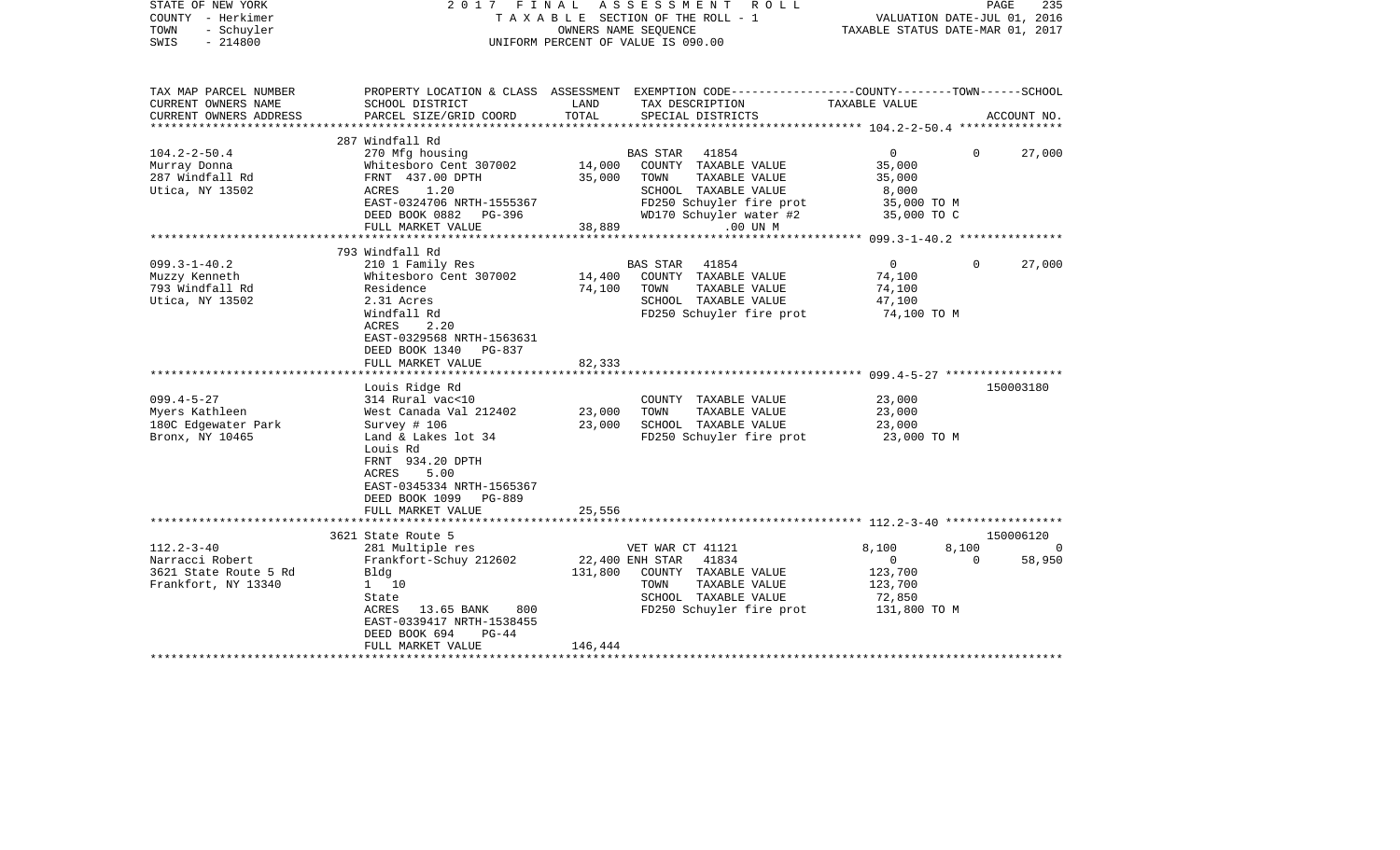| STATE OF NEW YORK<br>COUNTY - Herkimer<br>TOWN<br>- Schuyler<br>SWIS<br>$-214800$                 | 2017 FINAL                                                                                                                                                                                                               | OWNERS NAME SEQUENCE | ASSESSMENT<br>R O L L<br>TAXABLE SECTION OF THE ROLL - 1<br>UNIFORM PERCENT OF VALUE IS 090.00                                           | VALUATION DATE-JUL 01, 2016<br>TAXABLE STATUS DATE-MAR 01, 2017 | PAGE<br>236            |
|---------------------------------------------------------------------------------------------------|--------------------------------------------------------------------------------------------------------------------------------------------------------------------------------------------------------------------------|----------------------|------------------------------------------------------------------------------------------------------------------------------------------|-----------------------------------------------------------------|------------------------|
| TAX MAP PARCEL NUMBER<br>CURRENT OWNERS NAME<br>CURRENT OWNERS ADDRESS<br>*********************** | SCHOOL DISTRICT<br>PARCEL SIZE/GRID COORD                                                                                                                                                                                | LAND<br>TOTAL        | PROPERTY LOCATION & CLASS ASSESSMENT EXEMPTION CODE----------------COUNTY-------TOWN------SCHOOL<br>TAX DESCRIPTION<br>SPECIAL DISTRICTS | TAXABLE VALUE                                                   | ACCOUNT NO.            |
| $099.1 - 1 - 13$<br>Naumchuk Petro<br>D37 Gillmore Village Rd<br>Utica, NY 13502                  | Newport Rd<br>314 Rural vac<10<br>West Canada Val 212402<br>Vac Man Site Well Septic<br>1A<br>la<br>Newport Rd<br>ACRES<br>1.00<br>EAST-0333121 NRTH-1575838<br>DEED BOOK 1525<br>PG-723                                 | 8,000<br>8,000       | TAXABLE VALUE<br>COUNTY<br>TOWN<br>TAXABLE VALUE<br>SCHOOL TAXABLE VALUE<br>FD250 Schuyler fire prot                                     | 8,000<br>8,000<br>8,000<br>8,000 TO M                           | 150075072              |
|                                                                                                   | FULL MARKET VALUE                                                                                                                                                                                                        | 8,889                |                                                                                                                                          |                                                                 |                        |
| $104.2 - 4 - 22$<br>Naumovich Svetlana V<br>109 Alyssa Cir<br>Utica, NY 13502                     | 109 Alyssa Cir<br>210 1 Family Res<br>Whitesboro Cent 307002<br>Westgate Dev Lot # 8<br>FRNT 120.00 DPTH 274.00<br>EAST-0324008 NRTH-1552607<br>DEED BOOK 1226<br>PG-923                                                 | 11,400<br>176,800    | BAS STAR<br>41854<br>COUNTY TAXABLE VALUE<br>TAXABLE VALUE<br>TOWN<br>SCHOOL TAXABLE VALUE<br>FD250 Schuyler fire prot                   | $\mathbf 0$<br>176,800<br>176,800<br>149,800<br>176,800 TO M    | 27,000<br>$\mathbf{0}$ |
|                                                                                                   | FULL MARKET VALUE                                                                                                                                                                                                        | 196,444              |                                                                                                                                          |                                                                 |                        |
| $105.2 - 1 - 23$<br>Nebush Joshua<br>Nebush Theresa<br>127 Mowers Rd<br>Frankfort, NY 13340       | 127 Mowers Rd<br>210 1 Family Res<br>Whitesboro Cent 307002<br>Residence<br>Mower<br>FRNT 191.00 DPTH 165.00<br>EAST-0336413 NRTH-1554465<br>DEED BOOK 1268 PG-326                                                       | 11,100<br>68,000     | COUNTY TAXABLE VALUE<br>TAXABLE VALUE<br>TOWN<br>SCHOOL TAXABLE VALUE<br>FD250 Schuyler fire prot                                        | 68,000<br>68,000<br>68,000<br>68,000 TO M                       | 150012660              |
|                                                                                                   | FULL MARKET VALUE<br>********************                                                                                                                                                                                | 75,556               |                                                                                                                                          |                                                                 |                        |
| $099.4 - 6 - 19$<br>Nejame Gregory<br>Nejame Sheila<br>12 Astoria Dr<br>New Fairfield, CT 06812   | Cogar Rd<br>314 Rural vac<10<br>West Canada Val 212402<br>Fox Hollow/ MF#185<br>Land & Lakes lot 41<br>Cogar Rd<br>ACRES<br>5.00<br>EAST-0343938 NRTH-1562849                                                            | 23,000<br>23,000     | COUNTY TAXABLE VALUE<br>TOWN<br>TAXABLE VALUE<br>SCHOOL TAXABLE VALUE<br>FD250 Schuyler fire prot                                        | 23,000<br>23,000<br>23,000<br>23,000 TO M                       | 150003180              |
|                                                                                                   | DEED BOOK 1146<br>PG-76<br>FULL MARKET VALUE                                                                                                                                                                             | 25,556               |                                                                                                                                          |                                                                 |                        |
|                                                                                                   | 792 Newport Rd                                                                                                                                                                                                           |                      |                                                                                                                                          |                                                                 |                        |
| $099.3 - 1 - 48.6$<br>Nelson Jacob<br>792 Newport Rd<br>Utica, NY 13502                           | 240 Rural res<br>Whitesboro Cent 307002<br>Single Family Residence<br>Att/ Garage Inground Pool<br>star deleted owner not re<br>FRNT 360.00 DPTH<br>ACRES 14.10<br>EAST-0325978 NRTH-1566016<br>DEED BOOK 1585<br>PG-642 | 23,000<br>240,000    | COUNTY TAXABLE VALUE<br>TOWN<br>TAXABLE VALUE<br>SCHOOL TAXABLE VALUE<br>FD250 Schuyler fire prot                                        | 240,000<br>240,000<br>240,000<br>240,000 TO M                   |                        |
|                                                                                                   | FULL MARKET VALUE                                                                                                                                                                                                        | 266,667              |                                                                                                                                          |                                                                 |                        |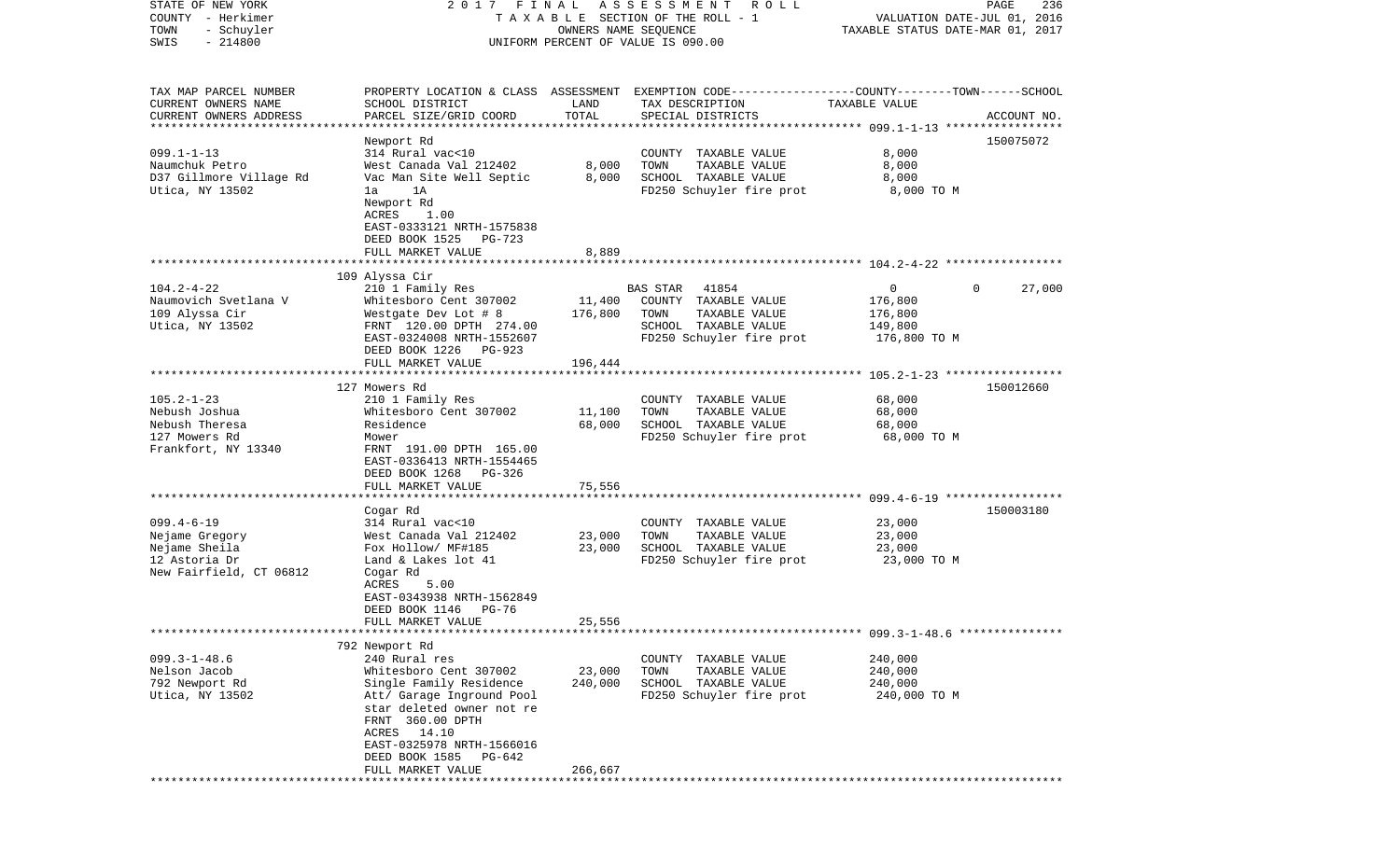| STATE OF NEW YORK<br>COUNTY - Herkimer<br>- Schuyler<br>TOWN<br>$-214800$<br>SWIS                | 2017 FINAL                                                                                                                                                                                                                   | OWNERS NAME SEQUENCE       | ASSESSMENT<br>R O L L<br>T A X A B L E SECTION OF THE ROLL - 1<br>UNIFORM PERCENT OF VALUE IS 090.00                                              | VALUATION DATE-JUL 01, 2016<br>TAXABLE STATUS DATE-MAR 01, 2017              | PAGE               | 237                                   |
|--------------------------------------------------------------------------------------------------|------------------------------------------------------------------------------------------------------------------------------------------------------------------------------------------------------------------------------|----------------------------|---------------------------------------------------------------------------------------------------------------------------------------------------|------------------------------------------------------------------------------|--------------------|---------------------------------------|
| TAX MAP PARCEL NUMBER<br>CURRENT OWNERS NAME<br>CURRENT OWNERS ADDRESS<br>********************** | SCHOOL DISTRICT<br>PARCEL SIZE/GRID COORD<br>****************************                                                                                                                                                    | LAND<br>TOTAL              | PROPERTY LOCATION & CLASS ASSESSMENT EXEMPTION CODE---------------COUNTY-------TOWN-----SCHOOL<br>TAX DESCRIPTION<br>SPECIAL DISTRICTS            | TAXABLE VALUE                                                                |                    | ACCOUNT NO.                           |
| $112.2 - 1 - 27.5$<br>Nemyj Arthur A<br>378 Mckennan Rd<br>Frankfort, NY 13340                   | 378 Mckennan Rd<br>312 Vac w/imprv<br>Frankfort-Schuy 212602<br>Bldg<br>4.70 Acres<br>Mckennan<br>4.70<br>ACRES<br>EAST-0348004 NRTH-1540288<br>DEED BOOK 679<br><b>PG-951</b><br>FULL MARKET VALUE                          | 10,300<br>10,300<br>11,444 | COUNTY TAXABLE VALUE<br>TOWN<br>TAXABLE VALUE<br>SCHOOL TAXABLE VALUE<br>FD250 Schuyler fire prot                                                 | 10,300<br>10,300<br>10,300<br>10,300 TO M                                    |                    |                                       |
|                                                                                                  | 378 Mckennan Rd                                                                                                                                                                                                              |                            |                                                                                                                                                   | *********************** 113.1-1-94.999 *************                         |                    | 150014370                             |
| $113.1 - 1 - 94.999$<br>Nemyj Lori<br>378 Mckennen Rd<br>Frankfort, NY 13340                     | 210 1 Family Res<br>Frankfort-Schuy 212602<br>S Bldg<br>Mapped Herk 113.1-1-94<br>Mckennon<br>740<br>ACRES<br>$0.52$ BANK<br>DEED BOOK 708<br>PG-651<br>FULL MARKET VALUE                                                    | 12,400<br>60,500<br>67,222 | 41854<br>BAS STAR<br>COUNTY TAXABLE VALUE<br>TOWN<br>TAXABLE VALUE<br>SCHOOL TAXABLE VALUE<br>FD250 Schuyler fire prot                            | $\mathbf 0$<br>60,500<br>60,500<br>33,500<br>60,500 TO M                     | $\Omega$           | 27,000                                |
|                                                                                                  | ***********************                                                                                                                                                                                                      |                            |                                                                                                                                                   |                                                                              |                    |                                       |
| $112.1 - 2 - 12$<br>Nesbitt Linda<br>138 Carder Ln<br>Frankfort, NY 13340                        | 138 Carder Ln<br>210 1 Family Res<br>Frankfort-Schuy 212602<br>Sing Fam Res W2 Stall Gar<br>$3 \frac{1}{2}$<br>Carder Lane<br>FRNT 235.00 DPTH 245.00<br>ACRES<br>0.84<br>EAST-0332722 NRTH-1543518<br>DEED BOOK 1347 PG-146 | 9,300 ENH STAR<br>34,500   | VET COM CT 41131<br>41834<br>COUNTY TAXABLE VALUE<br>TOWN<br>TAXABLE VALUE<br>SCHOOL TAXABLE VALUE<br>FD250 Schuyler fire prot                    | 8,625<br>$\overline{0}$<br>25,875<br>25,875<br>$\overline{0}$<br>34,500 TO M | 8,625<br>$\Omega$  | 150014340<br>$\overline{0}$<br>34,500 |
|                                                                                                  | FULL MARKET VALUE<br>**************************                                                                                                                                                                              | 38,333                     |                                                                                                                                                   |                                                                              |                    |                                       |
|                                                                                                  | 305 Hawthorne Rd                                                                                                                                                                                                             |                            |                                                                                                                                                   |                                                                              |                    | 150000540                             |
| $099.3 - 1 - 26$<br>Nessia Bonnie L<br>305 Hawthorne Rd<br>Utica, NY 13502                       | 210 1 Family Res<br>Whitesboro Cent 307002<br>Blda<br>$3 \quad 1$<br>Hawthorne Rd<br>1.00 BANK<br>ACRES<br>740<br>EAST-0332079 NRTH-1563404<br>DEED BOOK 717<br>PG-272<br>FULL MARKET VALUE                                  | 55,700<br>61,889           | VET COM CT 41131<br>13,500 BAS STAR<br>41854<br>COUNTY TAXABLE VALUE<br>TOWN<br>TAXABLE VALUE<br>SCHOOL TAXABLE VALUE<br>FD250 Schuyler fire prot | 13,500<br>$\circ$<br>42,200<br>42,200<br>28,700<br>55,700 TO M               | 13,500<br>$\Omega$ | $\Omega$<br>27,000                    |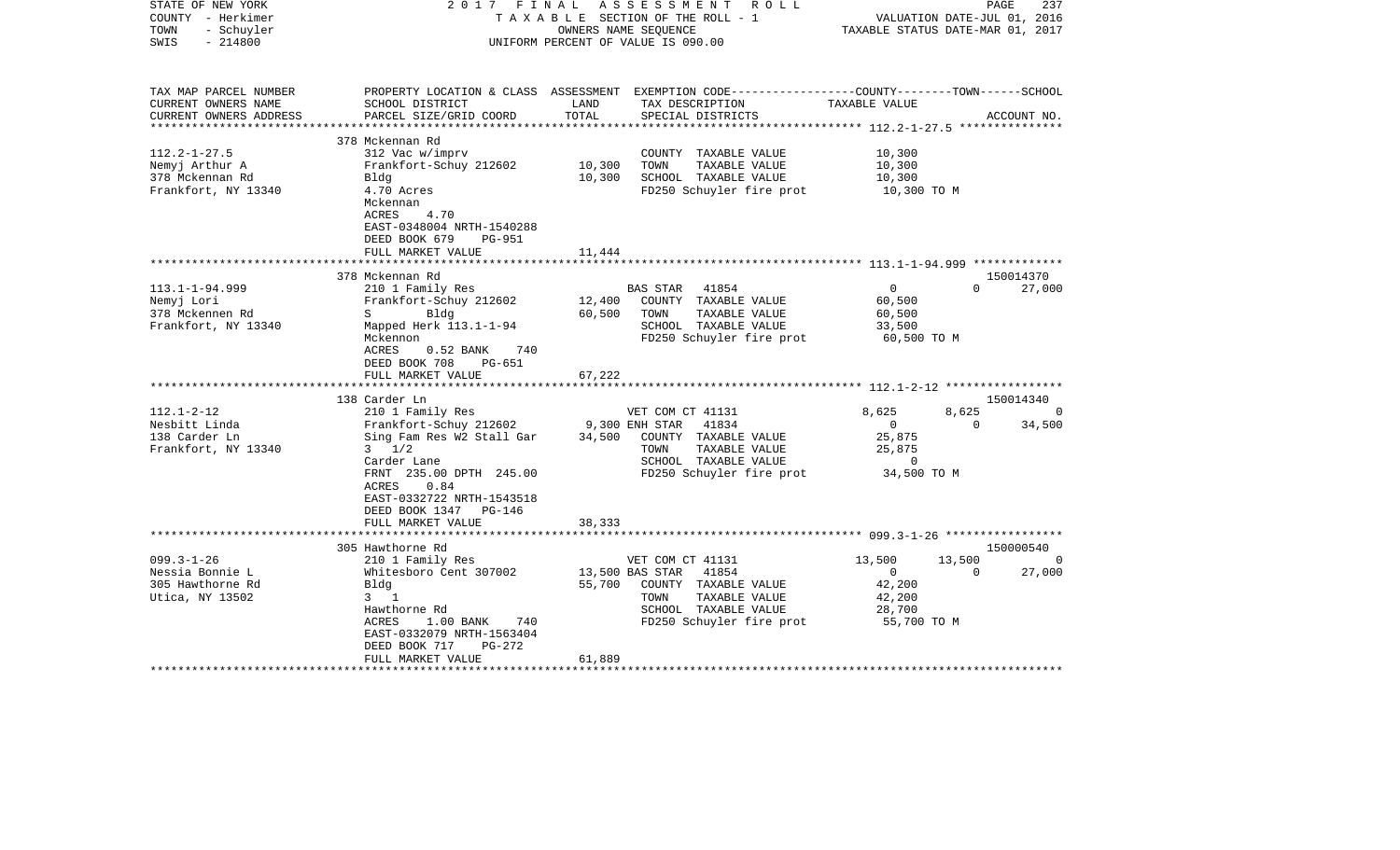| STATE OF NEW YORK<br>COUNTY - Herkimer<br>- Schuyler<br>TOWN<br>$-214800$<br>SWIS                                                                                                                  | 2017 FINAL                                                                                                                                                                                                                                                                                                                    | OWNERS NAME SEQUENCE                         | ASSESSMENT<br>R O L L<br>TAXABLE SECTION OF THE ROLL - 1<br>UNIFORM PERCENT OF VALUE IS 090.00                                                                                                                                                                        | VALUATION DATE-JUL 01, 2016<br>TAXABLE STATUS DATE-MAR 01, 2017                    | 238<br>PAGE                  |
|----------------------------------------------------------------------------------------------------------------------------------------------------------------------------------------------------|-------------------------------------------------------------------------------------------------------------------------------------------------------------------------------------------------------------------------------------------------------------------------------------------------------------------------------|----------------------------------------------|-----------------------------------------------------------------------------------------------------------------------------------------------------------------------------------------------------------------------------------------------------------------------|------------------------------------------------------------------------------------|------------------------------|
| TAX MAP PARCEL NUMBER<br>CURRENT OWNERS NAME<br>CURRENT OWNERS ADDRESS                                                                                                                             | SCHOOL DISTRICT<br>PARCEL SIZE/GRID COORD                                                                                                                                                                                                                                                                                     | LAND<br>TOTAL                                | PROPERTY LOCATION & CLASS ASSESSMENT EXEMPTION CODE----------------COUNTY-------TOWN------SCHOOL<br>TAX DESCRIPTION<br>SPECIAL DISTRICTS                                                                                                                              | TAXABLE VALUE                                                                      | ACCOUNT NO.                  |
| ********************                                                                                                                                                                               |                                                                                                                                                                                                                                                                                                                               |                                              |                                                                                                                                                                                                                                                                       |                                                                                    |                              |
| $099.4 - 6 - 5$<br>Newman Ryan<br>Sportello Ciera<br>853 Honey Hill Rd<br>Poland, NY 13431                                                                                                         | 141 Cogar Rd<br>210 1 Family Res<br>West Canada Val 212402<br>Fox Hollow/ MF#185<br>90% 2012<br>Cogar Rd<br>ACRES<br>5.00                                                                                                                                                                                                     | 30,000<br>187,000                            | COUNTY TAXABLE VALUE<br>TOWN<br>TAXABLE VALUE<br>SCHOOL TAXABLE VALUE<br>FD250 Schuyler fire prot                                                                                                                                                                     | 187,000<br>187,000<br>187,000<br>187,000 TO M                                      | 150003180                    |
|                                                                                                                                                                                                    | EAST-0343829 NRTH-1563569<br>DEED BOOK 2017 PG-1407<br>FULL MARKET VALUE                                                                                                                                                                                                                                                      | 207,778                                      |                                                                                                                                                                                                                                                                       |                                                                                    |                              |
|                                                                                                                                                                                                    | ****************************                                                                                                                                                                                                                                                                                                  |                                              |                                                                                                                                                                                                                                                                       |                                                                                    |                              |
| $112.1 - 2 - 37$<br>Nicastro Cross<br>3720 Southside Rd<br>Frankfort, NY 13340<br>$112.2 - 3 - 12$<br>Nicolette Timothy J<br>Nicolette Denise M<br>164 Conklin Hill Rd<br>Chenango Forks, NY 13746 | 3458 State Route 5<br>486 Mini-mart<br>Frankfort-Schuy 212602<br>fire distroyed building 2<br>2 7<br>2008 dec-23000<br>ACRES<br>6.00<br>EAST-0335765 NRTH-1540332<br>DEED BOOK 1080 PG-903<br>FULL MARKET VALUE<br>Watkins Rd<br>314 Rural vac<10<br>Frankfort-Schuy 212602<br>E<br>Vac<br>$\overline{a}$<br>1A<br>Watkins Rd | 45,000<br>50,000<br>55,556<br>8,000<br>8,000 | COUNTY TAXABLE VALUE<br>TAXABLE VALUE<br>TOWN<br>SCHOOL TAXABLE VALUE<br>FD250 Schuyler fire prot<br>****************************** 112.2-3-12 *****************<br>COUNTY TAXABLE VALUE<br>TOWN<br>TAXABLE VALUE<br>SCHOOL TAXABLE VALUE<br>FD250 Schuyler fire prot | 50,000<br>50,000<br>50,000<br>50,000 TO M<br>8,000<br>8,000<br>8,000<br>8,000 TO M | 150005310<br>150075082       |
| $112.2 - 3 - 2$                                                                                                                                                                                    | 1.20<br>ACRES<br>EAST-0342073 NRTH-1540208<br>DEED BOOK 908<br>$PG-307$<br>FULL MARKET VALUE<br>277 Watkins Rd<br>210 1 Family Res                                                                                                                                                                                            | 8,889                                        | VET WAR CT 41121                                                                                                                                                                                                                                                      | 6,915<br>6,915                                                                     | 150015600<br>- 0             |
| Nicolette Vincent<br>Nicolette Emily<br>277 Watkins Rd<br>Frankfort, NY 13340                                                                                                                      | Frankfort-Schuy 212602<br>W<br>Bldg<br>$1 \quad 3$<br>Watkins<br>FRNT 208.00 DPTH 208.00<br>EAST-0341501 NRTH-1540146<br>DEED BOOK 00551 PG-00366<br>FULL MARKET VALUE                                                                                                                                                        | 51,222                                       | 13,400 AGED-ALL<br>41800<br>46,100 ENH STAR<br>41834<br>COUNTY TAXABLE VALUE<br>TOWN<br>TAXABLE VALUE<br>SCHOOL TAXABLE VALUE<br>FD250 Schuyler fire prot                                                                                                             | 19,593<br>19,593<br>$\overline{0}$<br>19,592<br>19,592<br>$\Omega$<br>46,100 TO M  | 23,050<br>23,050<br>$\Omega$ |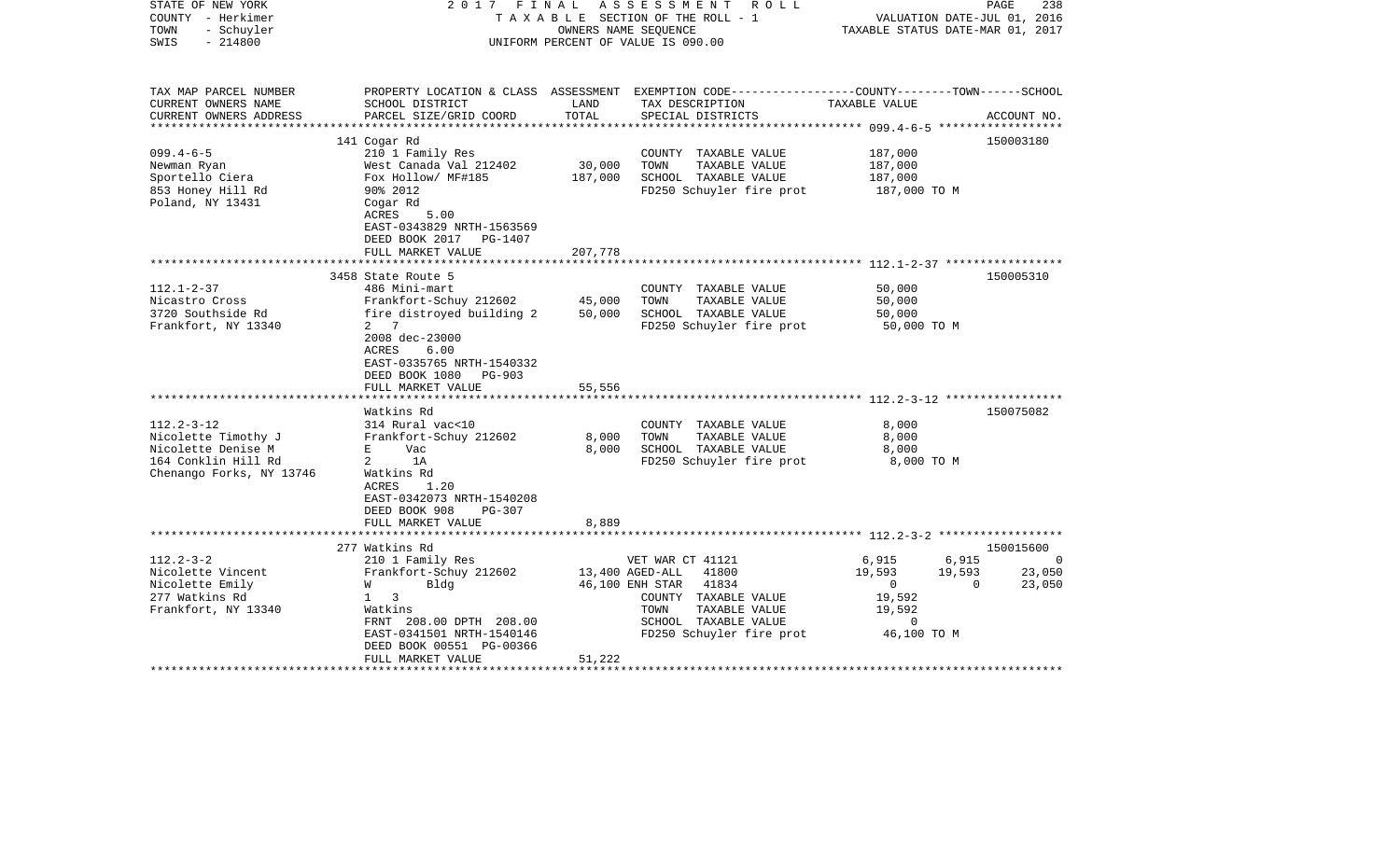| PROPERTY LOCATION & CLASS ASSESSMENT EXEMPTION CODE---------------COUNTY-------TOWN------SCHOOL<br>TAX MAP PARCEL NUMBER<br>TAX DESCRIPTION<br>CURRENT OWNERS NAME<br>SCHOOL DISTRICT<br>LAND<br>TAXABLE VALUE<br>TOTAL<br>CURRENT OWNERS ADDRESS<br>PARCEL SIZE/GRID COORD<br>SPECIAL DISTRICTS<br>ACCOUNT NO.<br>5551 Graham Rd<br>150023850<br>$098.4 - 1 - 12$<br>113 Cattle farm<br>VET WAR CT 41121<br>8,100<br>8,100<br>$\overline{0}$<br>87,000 AG MKTS<br>Nimey IRR Trust<br>Whitesboro Cent 307002<br>41730<br>27,436<br>27,436<br>27,436<br>217,500 ENH STAR 41834<br>$\overline{0}$<br>$\overline{0}$<br>Nimey Norman<br>Residence, barn & Building<br>58,950<br>181,964<br>5551 Graham Rd<br>1 90.6<br>COUNTY TAXABLE VALUE<br>Utica, NY 13502<br>Graham<br>TOWN<br>TAXABLE VALUE<br>181,964<br>ACRES 100.80<br>SCHOOL TAXABLE VALUE<br>131,114<br>PRIOR OWNER ON 3/01/2017<br>EAST-0320813 NRTH-1567162<br>FD250 Schuyler fire prot<br>217,500 TO M<br>DEED BOOK 2017 PG-2444<br>Nimey Norman<br>FULL MARKET VALUE<br>241,667<br>MAY BE SUBJECT TO PAYMENT<br>UNDER AGDIST LAW TIL 2024<br>11402 Cosby Manor Rd<br>$104.2 - 3 - 1$<br>210 1 Family Res<br>122,400<br>COUNTY TAXABLE VALUE<br>8,900<br>Whitesboro Cent 307002<br>TOWN<br>TAXABLE VALUE<br>122,400<br>Nimey Joseh G<br>122,400<br>SCHOOL TAXABLE VALUE<br>11402 Cosby Manor Rd<br>S Bldg<br>122,400<br>FD250 Schuyler fire prot<br>Utica, NY 13502-0010<br>.44 Acres<br>122,400 TO M<br>WD170 Schuyler water #2<br>122,400 TO C<br>Cosby Manor Rd<br>1.00 UN M<br>FRNT 115.00 DPTH 176.00<br>EAST-0323192 NRTH-1557409<br>DEED BOOK 1270 PG-467<br>FULL MARKET VALUE<br>136,000<br>5605 Graham Rd<br>150010620<br>$098.4 - 1 - 11$<br>BAS STAR 41854<br>27,000<br>210 1 Family Res<br>$\overline{0}$<br>$\Omega$<br>Nimey-Spellman Catherine<br>Whitesboro Cent 307002<br>12,800<br>COUNTY TAXABLE VALUE<br>109,000<br>5605 Graham Rd<br>Single Family Residence<br>109,000<br>TAXABLE VALUE<br>TOWN<br>109,000<br>Utica, NY 13502<br>Graham<br>SCHOOL TAXABLE VALUE<br>82,000<br>FD250 Schuyler fire prot 109,000 TO M<br>FRNT 108.00 DPTH 430.00<br>ACRES<br>$0.92$ BANK<br>020<br>EAST-0321473 NRTH-1566912<br>DEED BOOK 883<br>PG-56<br>FULL MARKET VALUE<br>121,111<br>Windfall Rd<br>$099.1 - 2 - 3.2$<br>314 Rural vac<10<br>COUNTY TAXABLE VALUE<br>5,000<br>Nitti Alfonse<br>West Canada Val 212402<br>5,000<br>TOWN<br>TAXABLE VALUE<br>5,000<br>SCHOOL TAXABLE VALUE<br>1113 Windfall Rd<br>Vacant<br>5,000<br>5,000<br>Utica, NY 13502<br>1.40 Acres<br>FD250 Schuyler fire prot<br>5,000 TO M<br>ACRES<br>1.40 BANK<br>291<br>EAST-0330883 NRTH-1570056<br>DEED BOOK 884<br>PG-361<br>FULL MARKET VALUE<br>5,556 | STATE OF NEW YORK<br>COUNTY - Herkimer<br>- Schuyler<br>TOWN<br>$-214800$<br>SWIS |  | 2017 FINAL ASSESSMENT ROLL<br>TAXABLE SECTION OF THE ROLL - 1<br>OWNERS NAME SEQUENCE<br>UNIFORM PERCENT OF VALUE IS 090.00 | VALUATION DATE-JUL 01, 2016<br>TAXABLE STATUS DATE-MAR 01, 2017 | PAGE<br>239 |
|-----------------------------------------------------------------------------------------------------------------------------------------------------------------------------------------------------------------------------------------------------------------------------------------------------------------------------------------------------------------------------------------------------------------------------------------------------------------------------------------------------------------------------------------------------------------------------------------------------------------------------------------------------------------------------------------------------------------------------------------------------------------------------------------------------------------------------------------------------------------------------------------------------------------------------------------------------------------------------------------------------------------------------------------------------------------------------------------------------------------------------------------------------------------------------------------------------------------------------------------------------------------------------------------------------------------------------------------------------------------------------------------------------------------------------------------------------------------------------------------------------------------------------------------------------------------------------------------------------------------------------------------------------------------------------------------------------------------------------------------------------------------------------------------------------------------------------------------------------------------------------------------------------------------------------------------------------------------------------------------------------------------------------------------------------------------------------------------------------------------------------------------------------------------------------------------------------------------------------------------------------------------------------------------------------------------------------------------------------------------------------------------------------------------------------------------------------------------------------------------------------------------------------------------------------------------------------------------------------------------------------------------------------------------------------------------------------------|-----------------------------------------------------------------------------------|--|-----------------------------------------------------------------------------------------------------------------------------|-----------------------------------------------------------------|-------------|
|                                                                                                                                                                                                                                                                                                                                                                                                                                                                                                                                                                                                                                                                                                                                                                                                                                                                                                                                                                                                                                                                                                                                                                                                                                                                                                                                                                                                                                                                                                                                                                                                                                                                                                                                                                                                                                                                                                                                                                                                                                                                                                                                                                                                                                                                                                                                                                                                                                                                                                                                                                                                                                                                                                           |                                                                                   |  |                                                                                                                             |                                                                 |             |
|                                                                                                                                                                                                                                                                                                                                                                                                                                                                                                                                                                                                                                                                                                                                                                                                                                                                                                                                                                                                                                                                                                                                                                                                                                                                                                                                                                                                                                                                                                                                                                                                                                                                                                                                                                                                                                                                                                                                                                                                                                                                                                                                                                                                                                                                                                                                                                                                                                                                                                                                                                                                                                                                                                           |                                                                                   |  |                                                                                                                             |                                                                 |             |
|                                                                                                                                                                                                                                                                                                                                                                                                                                                                                                                                                                                                                                                                                                                                                                                                                                                                                                                                                                                                                                                                                                                                                                                                                                                                                                                                                                                                                                                                                                                                                                                                                                                                                                                                                                                                                                                                                                                                                                                                                                                                                                                                                                                                                                                                                                                                                                                                                                                                                                                                                                                                                                                                                                           |                                                                                   |  |                                                                                                                             |                                                                 |             |
|                                                                                                                                                                                                                                                                                                                                                                                                                                                                                                                                                                                                                                                                                                                                                                                                                                                                                                                                                                                                                                                                                                                                                                                                                                                                                                                                                                                                                                                                                                                                                                                                                                                                                                                                                                                                                                                                                                                                                                                                                                                                                                                                                                                                                                                                                                                                                                                                                                                                                                                                                                                                                                                                                                           |                                                                                   |  |                                                                                                                             |                                                                 |             |
|                                                                                                                                                                                                                                                                                                                                                                                                                                                                                                                                                                                                                                                                                                                                                                                                                                                                                                                                                                                                                                                                                                                                                                                                                                                                                                                                                                                                                                                                                                                                                                                                                                                                                                                                                                                                                                                                                                                                                                                                                                                                                                                                                                                                                                                                                                                                                                                                                                                                                                                                                                                                                                                                                                           |                                                                                   |  |                                                                                                                             |                                                                 |             |
|                                                                                                                                                                                                                                                                                                                                                                                                                                                                                                                                                                                                                                                                                                                                                                                                                                                                                                                                                                                                                                                                                                                                                                                                                                                                                                                                                                                                                                                                                                                                                                                                                                                                                                                                                                                                                                                                                                                                                                                                                                                                                                                                                                                                                                                                                                                                                                                                                                                                                                                                                                                                                                                                                                           |                                                                                   |  |                                                                                                                             |                                                                 |             |
|                                                                                                                                                                                                                                                                                                                                                                                                                                                                                                                                                                                                                                                                                                                                                                                                                                                                                                                                                                                                                                                                                                                                                                                                                                                                                                                                                                                                                                                                                                                                                                                                                                                                                                                                                                                                                                                                                                                                                                                                                                                                                                                                                                                                                                                                                                                                                                                                                                                                                                                                                                                                                                                                                                           |                                                                                   |  |                                                                                                                             |                                                                 |             |
|                                                                                                                                                                                                                                                                                                                                                                                                                                                                                                                                                                                                                                                                                                                                                                                                                                                                                                                                                                                                                                                                                                                                                                                                                                                                                                                                                                                                                                                                                                                                                                                                                                                                                                                                                                                                                                                                                                                                                                                                                                                                                                                                                                                                                                                                                                                                                                                                                                                                                                                                                                                                                                                                                                           |                                                                                   |  |                                                                                                                             |                                                                 |             |
|                                                                                                                                                                                                                                                                                                                                                                                                                                                                                                                                                                                                                                                                                                                                                                                                                                                                                                                                                                                                                                                                                                                                                                                                                                                                                                                                                                                                                                                                                                                                                                                                                                                                                                                                                                                                                                                                                                                                                                                                                                                                                                                                                                                                                                                                                                                                                                                                                                                                                                                                                                                                                                                                                                           |                                                                                   |  |                                                                                                                             |                                                                 |             |
|                                                                                                                                                                                                                                                                                                                                                                                                                                                                                                                                                                                                                                                                                                                                                                                                                                                                                                                                                                                                                                                                                                                                                                                                                                                                                                                                                                                                                                                                                                                                                                                                                                                                                                                                                                                                                                                                                                                                                                                                                                                                                                                                                                                                                                                                                                                                                                                                                                                                                                                                                                                                                                                                                                           |                                                                                   |  |                                                                                                                             |                                                                 |             |
|                                                                                                                                                                                                                                                                                                                                                                                                                                                                                                                                                                                                                                                                                                                                                                                                                                                                                                                                                                                                                                                                                                                                                                                                                                                                                                                                                                                                                                                                                                                                                                                                                                                                                                                                                                                                                                                                                                                                                                                                                                                                                                                                                                                                                                                                                                                                                                                                                                                                                                                                                                                                                                                                                                           |                                                                                   |  |                                                                                                                             |                                                                 |             |
|                                                                                                                                                                                                                                                                                                                                                                                                                                                                                                                                                                                                                                                                                                                                                                                                                                                                                                                                                                                                                                                                                                                                                                                                                                                                                                                                                                                                                                                                                                                                                                                                                                                                                                                                                                                                                                                                                                                                                                                                                                                                                                                                                                                                                                                                                                                                                                                                                                                                                                                                                                                                                                                                                                           |                                                                                   |  |                                                                                                                             |                                                                 |             |
|                                                                                                                                                                                                                                                                                                                                                                                                                                                                                                                                                                                                                                                                                                                                                                                                                                                                                                                                                                                                                                                                                                                                                                                                                                                                                                                                                                                                                                                                                                                                                                                                                                                                                                                                                                                                                                                                                                                                                                                                                                                                                                                                                                                                                                                                                                                                                                                                                                                                                                                                                                                                                                                                                                           |                                                                                   |  |                                                                                                                             |                                                                 |             |
|                                                                                                                                                                                                                                                                                                                                                                                                                                                                                                                                                                                                                                                                                                                                                                                                                                                                                                                                                                                                                                                                                                                                                                                                                                                                                                                                                                                                                                                                                                                                                                                                                                                                                                                                                                                                                                                                                                                                                                                                                                                                                                                                                                                                                                                                                                                                                                                                                                                                                                                                                                                                                                                                                                           |                                                                                   |  |                                                                                                                             |                                                                 |             |
|                                                                                                                                                                                                                                                                                                                                                                                                                                                                                                                                                                                                                                                                                                                                                                                                                                                                                                                                                                                                                                                                                                                                                                                                                                                                                                                                                                                                                                                                                                                                                                                                                                                                                                                                                                                                                                                                                                                                                                                                                                                                                                                                                                                                                                                                                                                                                                                                                                                                                                                                                                                                                                                                                                           |                                                                                   |  |                                                                                                                             |                                                                 |             |
|                                                                                                                                                                                                                                                                                                                                                                                                                                                                                                                                                                                                                                                                                                                                                                                                                                                                                                                                                                                                                                                                                                                                                                                                                                                                                                                                                                                                                                                                                                                                                                                                                                                                                                                                                                                                                                                                                                                                                                                                                                                                                                                                                                                                                                                                                                                                                                                                                                                                                                                                                                                                                                                                                                           |                                                                                   |  |                                                                                                                             |                                                                 |             |
|                                                                                                                                                                                                                                                                                                                                                                                                                                                                                                                                                                                                                                                                                                                                                                                                                                                                                                                                                                                                                                                                                                                                                                                                                                                                                                                                                                                                                                                                                                                                                                                                                                                                                                                                                                                                                                                                                                                                                                                                                                                                                                                                                                                                                                                                                                                                                                                                                                                                                                                                                                                                                                                                                                           |                                                                                   |  |                                                                                                                             |                                                                 |             |
|                                                                                                                                                                                                                                                                                                                                                                                                                                                                                                                                                                                                                                                                                                                                                                                                                                                                                                                                                                                                                                                                                                                                                                                                                                                                                                                                                                                                                                                                                                                                                                                                                                                                                                                                                                                                                                                                                                                                                                                                                                                                                                                                                                                                                                                                                                                                                                                                                                                                                                                                                                                                                                                                                                           |                                                                                   |  |                                                                                                                             |                                                                 |             |
|                                                                                                                                                                                                                                                                                                                                                                                                                                                                                                                                                                                                                                                                                                                                                                                                                                                                                                                                                                                                                                                                                                                                                                                                                                                                                                                                                                                                                                                                                                                                                                                                                                                                                                                                                                                                                                                                                                                                                                                                                                                                                                                                                                                                                                                                                                                                                                                                                                                                                                                                                                                                                                                                                                           |                                                                                   |  |                                                                                                                             |                                                                 |             |
|                                                                                                                                                                                                                                                                                                                                                                                                                                                                                                                                                                                                                                                                                                                                                                                                                                                                                                                                                                                                                                                                                                                                                                                                                                                                                                                                                                                                                                                                                                                                                                                                                                                                                                                                                                                                                                                                                                                                                                                                                                                                                                                                                                                                                                                                                                                                                                                                                                                                                                                                                                                                                                                                                                           |                                                                                   |  |                                                                                                                             |                                                                 |             |
|                                                                                                                                                                                                                                                                                                                                                                                                                                                                                                                                                                                                                                                                                                                                                                                                                                                                                                                                                                                                                                                                                                                                                                                                                                                                                                                                                                                                                                                                                                                                                                                                                                                                                                                                                                                                                                                                                                                                                                                                                                                                                                                                                                                                                                                                                                                                                                                                                                                                                                                                                                                                                                                                                                           |                                                                                   |  |                                                                                                                             |                                                                 |             |
|                                                                                                                                                                                                                                                                                                                                                                                                                                                                                                                                                                                                                                                                                                                                                                                                                                                                                                                                                                                                                                                                                                                                                                                                                                                                                                                                                                                                                                                                                                                                                                                                                                                                                                                                                                                                                                                                                                                                                                                                                                                                                                                                                                                                                                                                                                                                                                                                                                                                                                                                                                                                                                                                                                           |                                                                                   |  |                                                                                                                             |                                                                 |             |
|                                                                                                                                                                                                                                                                                                                                                                                                                                                                                                                                                                                                                                                                                                                                                                                                                                                                                                                                                                                                                                                                                                                                                                                                                                                                                                                                                                                                                                                                                                                                                                                                                                                                                                                                                                                                                                                                                                                                                                                                                                                                                                                                                                                                                                                                                                                                                                                                                                                                                                                                                                                                                                                                                                           |                                                                                   |  |                                                                                                                             |                                                                 |             |
|                                                                                                                                                                                                                                                                                                                                                                                                                                                                                                                                                                                                                                                                                                                                                                                                                                                                                                                                                                                                                                                                                                                                                                                                                                                                                                                                                                                                                                                                                                                                                                                                                                                                                                                                                                                                                                                                                                                                                                                                                                                                                                                                                                                                                                                                                                                                                                                                                                                                                                                                                                                                                                                                                                           |                                                                                   |  |                                                                                                                             |                                                                 |             |
|                                                                                                                                                                                                                                                                                                                                                                                                                                                                                                                                                                                                                                                                                                                                                                                                                                                                                                                                                                                                                                                                                                                                                                                                                                                                                                                                                                                                                                                                                                                                                                                                                                                                                                                                                                                                                                                                                                                                                                                                                                                                                                                                                                                                                                                                                                                                                                                                                                                                                                                                                                                                                                                                                                           |                                                                                   |  |                                                                                                                             |                                                                 |             |
|                                                                                                                                                                                                                                                                                                                                                                                                                                                                                                                                                                                                                                                                                                                                                                                                                                                                                                                                                                                                                                                                                                                                                                                                                                                                                                                                                                                                                                                                                                                                                                                                                                                                                                                                                                                                                                                                                                                                                                                                                                                                                                                                                                                                                                                                                                                                                                                                                                                                                                                                                                                                                                                                                                           |                                                                                   |  |                                                                                                                             |                                                                 |             |
|                                                                                                                                                                                                                                                                                                                                                                                                                                                                                                                                                                                                                                                                                                                                                                                                                                                                                                                                                                                                                                                                                                                                                                                                                                                                                                                                                                                                                                                                                                                                                                                                                                                                                                                                                                                                                                                                                                                                                                                                                                                                                                                                                                                                                                                                                                                                                                                                                                                                                                                                                                                                                                                                                                           |                                                                                   |  |                                                                                                                             |                                                                 |             |
|                                                                                                                                                                                                                                                                                                                                                                                                                                                                                                                                                                                                                                                                                                                                                                                                                                                                                                                                                                                                                                                                                                                                                                                                                                                                                                                                                                                                                                                                                                                                                                                                                                                                                                                                                                                                                                                                                                                                                                                                                                                                                                                                                                                                                                                                                                                                                                                                                                                                                                                                                                                                                                                                                                           |                                                                                   |  |                                                                                                                             |                                                                 |             |
|                                                                                                                                                                                                                                                                                                                                                                                                                                                                                                                                                                                                                                                                                                                                                                                                                                                                                                                                                                                                                                                                                                                                                                                                                                                                                                                                                                                                                                                                                                                                                                                                                                                                                                                                                                                                                                                                                                                                                                                                                                                                                                                                                                                                                                                                                                                                                                                                                                                                                                                                                                                                                                                                                                           |                                                                                   |  |                                                                                                                             |                                                                 |             |
|                                                                                                                                                                                                                                                                                                                                                                                                                                                                                                                                                                                                                                                                                                                                                                                                                                                                                                                                                                                                                                                                                                                                                                                                                                                                                                                                                                                                                                                                                                                                                                                                                                                                                                                                                                                                                                                                                                                                                                                                                                                                                                                                                                                                                                                                                                                                                                                                                                                                                                                                                                                                                                                                                                           |                                                                                   |  |                                                                                                                             |                                                                 |             |
|                                                                                                                                                                                                                                                                                                                                                                                                                                                                                                                                                                                                                                                                                                                                                                                                                                                                                                                                                                                                                                                                                                                                                                                                                                                                                                                                                                                                                                                                                                                                                                                                                                                                                                                                                                                                                                                                                                                                                                                                                                                                                                                                                                                                                                                                                                                                                                                                                                                                                                                                                                                                                                                                                                           |                                                                                   |  |                                                                                                                             |                                                                 |             |
|                                                                                                                                                                                                                                                                                                                                                                                                                                                                                                                                                                                                                                                                                                                                                                                                                                                                                                                                                                                                                                                                                                                                                                                                                                                                                                                                                                                                                                                                                                                                                                                                                                                                                                                                                                                                                                                                                                                                                                                                                                                                                                                                                                                                                                                                                                                                                                                                                                                                                                                                                                                                                                                                                                           |                                                                                   |  |                                                                                                                             |                                                                 |             |
|                                                                                                                                                                                                                                                                                                                                                                                                                                                                                                                                                                                                                                                                                                                                                                                                                                                                                                                                                                                                                                                                                                                                                                                                                                                                                                                                                                                                                                                                                                                                                                                                                                                                                                                                                                                                                                                                                                                                                                                                                                                                                                                                                                                                                                                                                                                                                                                                                                                                                                                                                                                                                                                                                                           |                                                                                   |  |                                                                                                                             |                                                                 |             |
|                                                                                                                                                                                                                                                                                                                                                                                                                                                                                                                                                                                                                                                                                                                                                                                                                                                                                                                                                                                                                                                                                                                                                                                                                                                                                                                                                                                                                                                                                                                                                                                                                                                                                                                                                                                                                                                                                                                                                                                                                                                                                                                                                                                                                                                                                                                                                                                                                                                                                                                                                                                                                                                                                                           |                                                                                   |  |                                                                                                                             |                                                                 |             |
|                                                                                                                                                                                                                                                                                                                                                                                                                                                                                                                                                                                                                                                                                                                                                                                                                                                                                                                                                                                                                                                                                                                                                                                                                                                                                                                                                                                                                                                                                                                                                                                                                                                                                                                                                                                                                                                                                                                                                                                                                                                                                                                                                                                                                                                                                                                                                                                                                                                                                                                                                                                                                                                                                                           |                                                                                   |  |                                                                                                                             |                                                                 |             |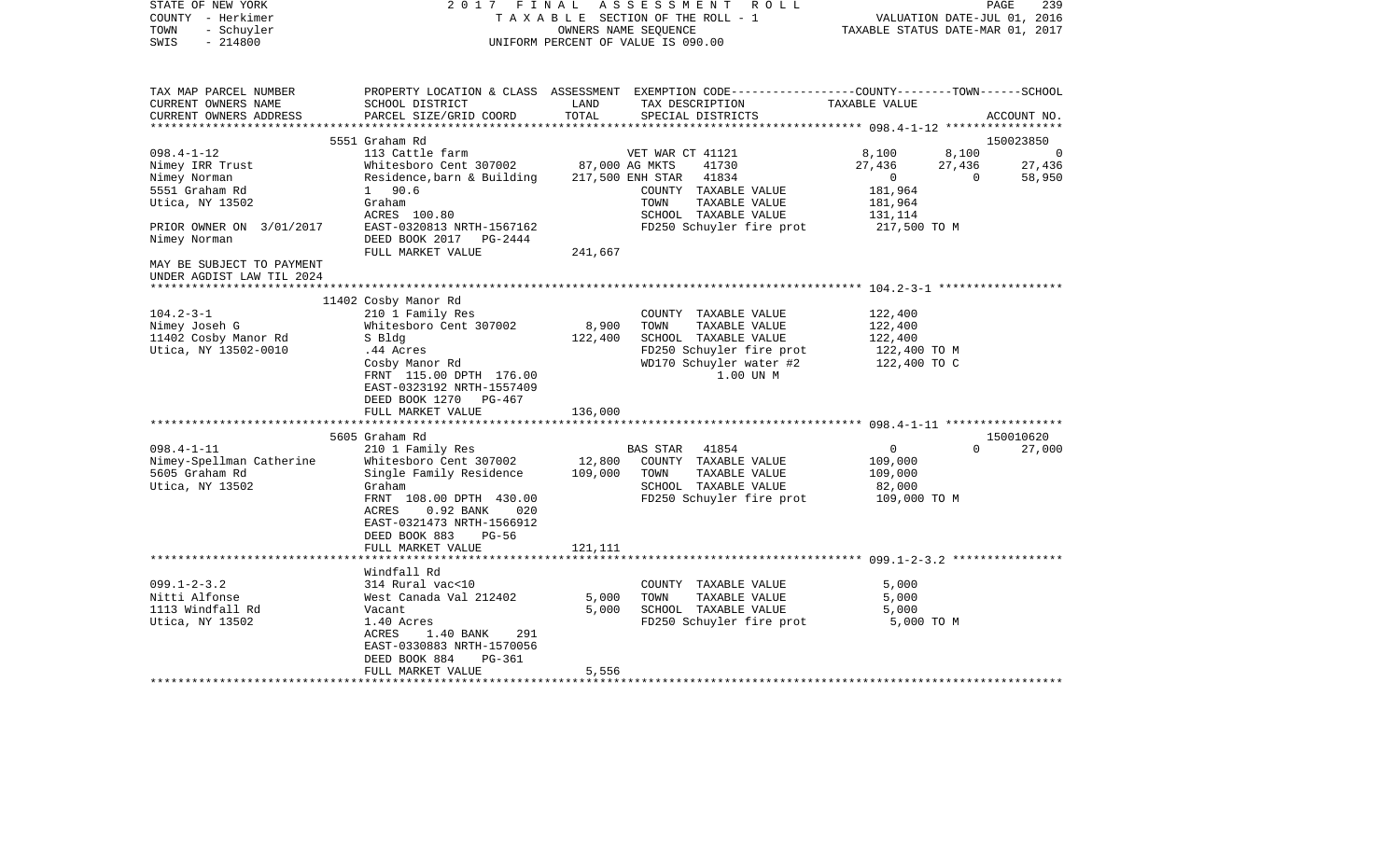| PROPERTY LOCATION & CLASS ASSESSMENT EXEMPTION CODE---------------COUNTY-------TOWN------SCHOOL<br>TAX MAP PARCEL NUMBER<br>TAX DESCRIPTION<br>CURRENT OWNERS NAME<br>SCHOOL DISTRICT<br>LAND<br>TAXABLE VALUE<br>TOTAL<br>CURRENT OWNERS ADDRESS<br>PARCEL SIZE/GRID COORD<br>SPECIAL DISTRICTS<br>ACCOUNT NO.<br>1113 Windfall Rd<br>$099.1 - 2 - 4$<br>210 1 Family Res<br>VET WAR CT 41121<br>8,100<br>8,100<br>$\Omega$<br>West Canada Val 212402 18,500 VET DIS CT 41141<br>Nitti Alfonse<br>11,380<br>11,380<br>$\circ$<br>27,000<br>1113 Windfall Rd<br>Dbl-Wide W/gar W Addition<br>113,800 BAS STAR 41854<br>$\overline{0}$<br>$\overline{0}$<br>94,320<br>Utica, NY 13502<br>7.252 Acres<br>COUNTY TAXABLE VALUE<br>TAXABLE VALUE<br>Windfall Road<br>TOWN<br>94,320<br>ACRES<br>SCHOOL TAXABLE VALUE<br>86,800<br>7.25 BANK<br>291<br>FD250 Schuyler fire prot 113,800 TO M<br>EAST-0330525 NRTH-1570108<br>DEED BOOK 884<br>PG-361<br>FULL MARKET VALUE<br>126,444<br>124 Sterling Dr<br>150015690<br>$104.2 - 2 - 39$<br>$\overline{0}$<br>$\Omega$<br>58,950<br>210 1 Family Res<br>ENH STAR 41834<br>Whitesboro Cent 307002<br>Nuber Beverly S<br>11,300<br>COUNTY TAXABLE VALUE<br>73,300<br>124 Sterling Dr<br>73,300<br>73,300<br>Blda<br>TOWN<br>TAXABLE VALUE<br>Utica, NY 13502<br>$3 \frac{3}{4}$<br>SCHOOL TAXABLE VALUE<br>14,350<br>FD250 Schuyler fire prot<br>Sterling Dr<br>73,300 TO M<br>WD170 Schuyler water #2<br>5,000 TO C<br>FRNT 120.00 DPTH 270.00<br>EAST-0324271 NRTH-1557340<br>1.00 UN M<br>DEED BOOK 00542 PG-00476<br>81,444<br>FULL MARKET VALUE<br>2472 State Route 5<br>150020310<br>$104.2 - 2 - 15$<br>8,100<br>8,100<br>210 1 Family Res<br>VET WAR CT 41121<br>$\Omega$<br>Whitesboro Cent 307002 15,600 ENH STAR<br>41834<br>$\overline{0}$<br>$\Omega$<br>58,950<br>Nuccio Joseph<br>Single Family Residence<br>77,500 COUNTY TAXABLE VALUE<br>69,400<br>Nuccio Joanne<br>2472 State Route 5<br>4.2 Acre<br>TOWN<br>TAXABLE VALUE<br>69,400<br>Utica, NY 13502<br>SCHOOL TAXABLE VALUE<br>18,550<br>State<br>FD250 Schuyler fire prot<br>ACRES<br>$3.80$ BANK<br>720<br>77,500 TO M<br>WD170 Schuyler water #2<br>EAST-0321315 NRTH-1552444<br>77,500 TO C<br>1.00 UN M<br><b>PG-900</b><br>DEED BOOK 709<br>FULL MARKET VALUE<br>86,111<br>150013920<br>132 Newport Rd<br>$104.2 - 1 - 50$<br>$\Omega$<br>210 1 Family Res<br><b>BAS STAR</b><br>41854<br>$\Omega$<br>27,000<br>COUNTY TAXABLE VALUE<br>Nunes William<br>Whitesboro Cent 307002<br>6,600<br>46,400<br>132 Newport Rd<br>Residence<br>46,400<br>TOWN<br>TAXABLE VALUE<br>46,400<br>SCHOOL TAXABLE VALUE<br>Utica, NY 13502<br>$3 \t1/8$<br>19,400<br>FD250 Schuyler fire prot<br>Newport<br>46,400 TO M<br>WD170 Schuyler water #2<br>FRNT 46.00 DPTH 125.00<br>46,400 TO C<br>1.00 UN M<br>EAST-0318671 NRTH-1554993<br>DEED BOOK 1183 PG-250<br>51,556<br>FULL MARKET VALUE | STATE OF NEW YORK<br>COUNTY - Herkimer<br>TOWN<br>- Schuyler<br>$-214800$<br>SWIS | 2017 FINAL | ASSESSMENT<br>R O L L<br>TAXABLE SECTION OF THE ROLL - 1<br>OWNERS NAME SEQUENCE<br>UNIFORM PERCENT OF VALUE IS 090.00 | VALUATION DATE-JUL 01, 2016<br>TAXABLE STATUS DATE-MAR 01, 2017 | PAGE<br>240 |
|----------------------------------------------------------------------------------------------------------------------------------------------------------------------------------------------------------------------------------------------------------------------------------------------------------------------------------------------------------------------------------------------------------------------------------------------------------------------------------------------------------------------------------------------------------------------------------------------------------------------------------------------------------------------------------------------------------------------------------------------------------------------------------------------------------------------------------------------------------------------------------------------------------------------------------------------------------------------------------------------------------------------------------------------------------------------------------------------------------------------------------------------------------------------------------------------------------------------------------------------------------------------------------------------------------------------------------------------------------------------------------------------------------------------------------------------------------------------------------------------------------------------------------------------------------------------------------------------------------------------------------------------------------------------------------------------------------------------------------------------------------------------------------------------------------------------------------------------------------------------------------------------------------------------------------------------------------------------------------------------------------------------------------------------------------------------------------------------------------------------------------------------------------------------------------------------------------------------------------------------------------------------------------------------------------------------------------------------------------------------------------------------------------------------------------------------------------------------------------------------------------------------------------------------------------------------------------------------------------------------------------------------------------------------------------------------------------------------------------------------------------------------------------------------------------------------------------------------------------------------------------------------------|-----------------------------------------------------------------------------------|------------|------------------------------------------------------------------------------------------------------------------------|-----------------------------------------------------------------|-------------|
|                                                                                                                                                                                                                                                                                                                                                                                                                                                                                                                                                                                                                                                                                                                                                                                                                                                                                                                                                                                                                                                                                                                                                                                                                                                                                                                                                                                                                                                                                                                                                                                                                                                                                                                                                                                                                                                                                                                                                                                                                                                                                                                                                                                                                                                                                                                                                                                                                                                                                                                                                                                                                                                                                                                                                                                                                                                                                                    |                                                                                   |            |                                                                                                                        |                                                                 |             |
|                                                                                                                                                                                                                                                                                                                                                                                                                                                                                                                                                                                                                                                                                                                                                                                                                                                                                                                                                                                                                                                                                                                                                                                                                                                                                                                                                                                                                                                                                                                                                                                                                                                                                                                                                                                                                                                                                                                                                                                                                                                                                                                                                                                                                                                                                                                                                                                                                                                                                                                                                                                                                                                                                                                                                                                                                                                                                                    |                                                                                   |            |                                                                                                                        |                                                                 |             |
|                                                                                                                                                                                                                                                                                                                                                                                                                                                                                                                                                                                                                                                                                                                                                                                                                                                                                                                                                                                                                                                                                                                                                                                                                                                                                                                                                                                                                                                                                                                                                                                                                                                                                                                                                                                                                                                                                                                                                                                                                                                                                                                                                                                                                                                                                                                                                                                                                                                                                                                                                                                                                                                                                                                                                                                                                                                                                                    |                                                                                   |            |                                                                                                                        |                                                                 |             |
|                                                                                                                                                                                                                                                                                                                                                                                                                                                                                                                                                                                                                                                                                                                                                                                                                                                                                                                                                                                                                                                                                                                                                                                                                                                                                                                                                                                                                                                                                                                                                                                                                                                                                                                                                                                                                                                                                                                                                                                                                                                                                                                                                                                                                                                                                                                                                                                                                                                                                                                                                                                                                                                                                                                                                                                                                                                                                                    |                                                                                   |            |                                                                                                                        |                                                                 |             |
|                                                                                                                                                                                                                                                                                                                                                                                                                                                                                                                                                                                                                                                                                                                                                                                                                                                                                                                                                                                                                                                                                                                                                                                                                                                                                                                                                                                                                                                                                                                                                                                                                                                                                                                                                                                                                                                                                                                                                                                                                                                                                                                                                                                                                                                                                                                                                                                                                                                                                                                                                                                                                                                                                                                                                                                                                                                                                                    |                                                                                   |            |                                                                                                                        |                                                                 |             |
|                                                                                                                                                                                                                                                                                                                                                                                                                                                                                                                                                                                                                                                                                                                                                                                                                                                                                                                                                                                                                                                                                                                                                                                                                                                                                                                                                                                                                                                                                                                                                                                                                                                                                                                                                                                                                                                                                                                                                                                                                                                                                                                                                                                                                                                                                                                                                                                                                                                                                                                                                                                                                                                                                                                                                                                                                                                                                                    |                                                                                   |            |                                                                                                                        |                                                                 |             |
|                                                                                                                                                                                                                                                                                                                                                                                                                                                                                                                                                                                                                                                                                                                                                                                                                                                                                                                                                                                                                                                                                                                                                                                                                                                                                                                                                                                                                                                                                                                                                                                                                                                                                                                                                                                                                                                                                                                                                                                                                                                                                                                                                                                                                                                                                                                                                                                                                                                                                                                                                                                                                                                                                                                                                                                                                                                                                                    |                                                                                   |            |                                                                                                                        |                                                                 |             |
|                                                                                                                                                                                                                                                                                                                                                                                                                                                                                                                                                                                                                                                                                                                                                                                                                                                                                                                                                                                                                                                                                                                                                                                                                                                                                                                                                                                                                                                                                                                                                                                                                                                                                                                                                                                                                                                                                                                                                                                                                                                                                                                                                                                                                                                                                                                                                                                                                                                                                                                                                                                                                                                                                                                                                                                                                                                                                                    |                                                                                   |            |                                                                                                                        |                                                                 |             |
|                                                                                                                                                                                                                                                                                                                                                                                                                                                                                                                                                                                                                                                                                                                                                                                                                                                                                                                                                                                                                                                                                                                                                                                                                                                                                                                                                                                                                                                                                                                                                                                                                                                                                                                                                                                                                                                                                                                                                                                                                                                                                                                                                                                                                                                                                                                                                                                                                                                                                                                                                                                                                                                                                                                                                                                                                                                                                                    |                                                                                   |            |                                                                                                                        |                                                                 |             |
|                                                                                                                                                                                                                                                                                                                                                                                                                                                                                                                                                                                                                                                                                                                                                                                                                                                                                                                                                                                                                                                                                                                                                                                                                                                                                                                                                                                                                                                                                                                                                                                                                                                                                                                                                                                                                                                                                                                                                                                                                                                                                                                                                                                                                                                                                                                                                                                                                                                                                                                                                                                                                                                                                                                                                                                                                                                                                                    |                                                                                   |            |                                                                                                                        |                                                                 |             |
|                                                                                                                                                                                                                                                                                                                                                                                                                                                                                                                                                                                                                                                                                                                                                                                                                                                                                                                                                                                                                                                                                                                                                                                                                                                                                                                                                                                                                                                                                                                                                                                                                                                                                                                                                                                                                                                                                                                                                                                                                                                                                                                                                                                                                                                                                                                                                                                                                                                                                                                                                                                                                                                                                                                                                                                                                                                                                                    |                                                                                   |            |                                                                                                                        |                                                                 |             |
|                                                                                                                                                                                                                                                                                                                                                                                                                                                                                                                                                                                                                                                                                                                                                                                                                                                                                                                                                                                                                                                                                                                                                                                                                                                                                                                                                                                                                                                                                                                                                                                                                                                                                                                                                                                                                                                                                                                                                                                                                                                                                                                                                                                                                                                                                                                                                                                                                                                                                                                                                                                                                                                                                                                                                                                                                                                                                                    |                                                                                   |            |                                                                                                                        |                                                                 |             |
|                                                                                                                                                                                                                                                                                                                                                                                                                                                                                                                                                                                                                                                                                                                                                                                                                                                                                                                                                                                                                                                                                                                                                                                                                                                                                                                                                                                                                                                                                                                                                                                                                                                                                                                                                                                                                                                                                                                                                                                                                                                                                                                                                                                                                                                                                                                                                                                                                                                                                                                                                                                                                                                                                                                                                                                                                                                                                                    |                                                                                   |            |                                                                                                                        |                                                                 |             |
|                                                                                                                                                                                                                                                                                                                                                                                                                                                                                                                                                                                                                                                                                                                                                                                                                                                                                                                                                                                                                                                                                                                                                                                                                                                                                                                                                                                                                                                                                                                                                                                                                                                                                                                                                                                                                                                                                                                                                                                                                                                                                                                                                                                                                                                                                                                                                                                                                                                                                                                                                                                                                                                                                                                                                                                                                                                                                                    |                                                                                   |            |                                                                                                                        |                                                                 |             |
|                                                                                                                                                                                                                                                                                                                                                                                                                                                                                                                                                                                                                                                                                                                                                                                                                                                                                                                                                                                                                                                                                                                                                                                                                                                                                                                                                                                                                                                                                                                                                                                                                                                                                                                                                                                                                                                                                                                                                                                                                                                                                                                                                                                                                                                                                                                                                                                                                                                                                                                                                                                                                                                                                                                                                                                                                                                                                                    |                                                                                   |            |                                                                                                                        |                                                                 |             |
|                                                                                                                                                                                                                                                                                                                                                                                                                                                                                                                                                                                                                                                                                                                                                                                                                                                                                                                                                                                                                                                                                                                                                                                                                                                                                                                                                                                                                                                                                                                                                                                                                                                                                                                                                                                                                                                                                                                                                                                                                                                                                                                                                                                                                                                                                                                                                                                                                                                                                                                                                                                                                                                                                                                                                                                                                                                                                                    |                                                                                   |            |                                                                                                                        |                                                                 |             |
|                                                                                                                                                                                                                                                                                                                                                                                                                                                                                                                                                                                                                                                                                                                                                                                                                                                                                                                                                                                                                                                                                                                                                                                                                                                                                                                                                                                                                                                                                                                                                                                                                                                                                                                                                                                                                                                                                                                                                                                                                                                                                                                                                                                                                                                                                                                                                                                                                                                                                                                                                                                                                                                                                                                                                                                                                                                                                                    |                                                                                   |            |                                                                                                                        |                                                                 |             |
|                                                                                                                                                                                                                                                                                                                                                                                                                                                                                                                                                                                                                                                                                                                                                                                                                                                                                                                                                                                                                                                                                                                                                                                                                                                                                                                                                                                                                                                                                                                                                                                                                                                                                                                                                                                                                                                                                                                                                                                                                                                                                                                                                                                                                                                                                                                                                                                                                                                                                                                                                                                                                                                                                                                                                                                                                                                                                                    |                                                                                   |            |                                                                                                                        |                                                                 |             |
|                                                                                                                                                                                                                                                                                                                                                                                                                                                                                                                                                                                                                                                                                                                                                                                                                                                                                                                                                                                                                                                                                                                                                                                                                                                                                                                                                                                                                                                                                                                                                                                                                                                                                                                                                                                                                                                                                                                                                                                                                                                                                                                                                                                                                                                                                                                                                                                                                                                                                                                                                                                                                                                                                                                                                                                                                                                                                                    |                                                                                   |            |                                                                                                                        |                                                                 |             |
|                                                                                                                                                                                                                                                                                                                                                                                                                                                                                                                                                                                                                                                                                                                                                                                                                                                                                                                                                                                                                                                                                                                                                                                                                                                                                                                                                                                                                                                                                                                                                                                                                                                                                                                                                                                                                                                                                                                                                                                                                                                                                                                                                                                                                                                                                                                                                                                                                                                                                                                                                                                                                                                                                                                                                                                                                                                                                                    |                                                                                   |            |                                                                                                                        |                                                                 |             |
|                                                                                                                                                                                                                                                                                                                                                                                                                                                                                                                                                                                                                                                                                                                                                                                                                                                                                                                                                                                                                                                                                                                                                                                                                                                                                                                                                                                                                                                                                                                                                                                                                                                                                                                                                                                                                                                                                                                                                                                                                                                                                                                                                                                                                                                                                                                                                                                                                                                                                                                                                                                                                                                                                                                                                                                                                                                                                                    |                                                                                   |            |                                                                                                                        |                                                                 |             |
|                                                                                                                                                                                                                                                                                                                                                                                                                                                                                                                                                                                                                                                                                                                                                                                                                                                                                                                                                                                                                                                                                                                                                                                                                                                                                                                                                                                                                                                                                                                                                                                                                                                                                                                                                                                                                                                                                                                                                                                                                                                                                                                                                                                                                                                                                                                                                                                                                                                                                                                                                                                                                                                                                                                                                                                                                                                                                                    |                                                                                   |            |                                                                                                                        |                                                                 |             |
|                                                                                                                                                                                                                                                                                                                                                                                                                                                                                                                                                                                                                                                                                                                                                                                                                                                                                                                                                                                                                                                                                                                                                                                                                                                                                                                                                                                                                                                                                                                                                                                                                                                                                                                                                                                                                                                                                                                                                                                                                                                                                                                                                                                                                                                                                                                                                                                                                                                                                                                                                                                                                                                                                                                                                                                                                                                                                                    |                                                                                   |            |                                                                                                                        |                                                                 |             |
|                                                                                                                                                                                                                                                                                                                                                                                                                                                                                                                                                                                                                                                                                                                                                                                                                                                                                                                                                                                                                                                                                                                                                                                                                                                                                                                                                                                                                                                                                                                                                                                                                                                                                                                                                                                                                                                                                                                                                                                                                                                                                                                                                                                                                                                                                                                                                                                                                                                                                                                                                                                                                                                                                                                                                                                                                                                                                                    |                                                                                   |            |                                                                                                                        |                                                                 |             |
|                                                                                                                                                                                                                                                                                                                                                                                                                                                                                                                                                                                                                                                                                                                                                                                                                                                                                                                                                                                                                                                                                                                                                                                                                                                                                                                                                                                                                                                                                                                                                                                                                                                                                                                                                                                                                                                                                                                                                                                                                                                                                                                                                                                                                                                                                                                                                                                                                                                                                                                                                                                                                                                                                                                                                                                                                                                                                                    |                                                                                   |            |                                                                                                                        |                                                                 |             |
|                                                                                                                                                                                                                                                                                                                                                                                                                                                                                                                                                                                                                                                                                                                                                                                                                                                                                                                                                                                                                                                                                                                                                                                                                                                                                                                                                                                                                                                                                                                                                                                                                                                                                                                                                                                                                                                                                                                                                                                                                                                                                                                                                                                                                                                                                                                                                                                                                                                                                                                                                                                                                                                                                                                                                                                                                                                                                                    |                                                                                   |            |                                                                                                                        |                                                                 |             |
|                                                                                                                                                                                                                                                                                                                                                                                                                                                                                                                                                                                                                                                                                                                                                                                                                                                                                                                                                                                                                                                                                                                                                                                                                                                                                                                                                                                                                                                                                                                                                                                                                                                                                                                                                                                                                                                                                                                                                                                                                                                                                                                                                                                                                                                                                                                                                                                                                                                                                                                                                                                                                                                                                                                                                                                                                                                                                                    |                                                                                   |            |                                                                                                                        |                                                                 |             |
|                                                                                                                                                                                                                                                                                                                                                                                                                                                                                                                                                                                                                                                                                                                                                                                                                                                                                                                                                                                                                                                                                                                                                                                                                                                                                                                                                                                                                                                                                                                                                                                                                                                                                                                                                                                                                                                                                                                                                                                                                                                                                                                                                                                                                                                                                                                                                                                                                                                                                                                                                                                                                                                                                                                                                                                                                                                                                                    |                                                                                   |            |                                                                                                                        |                                                                 |             |
|                                                                                                                                                                                                                                                                                                                                                                                                                                                                                                                                                                                                                                                                                                                                                                                                                                                                                                                                                                                                                                                                                                                                                                                                                                                                                                                                                                                                                                                                                                                                                                                                                                                                                                                                                                                                                                                                                                                                                                                                                                                                                                                                                                                                                                                                                                                                                                                                                                                                                                                                                                                                                                                                                                                                                                                                                                                                                                    |                                                                                   |            |                                                                                                                        |                                                                 |             |
|                                                                                                                                                                                                                                                                                                                                                                                                                                                                                                                                                                                                                                                                                                                                                                                                                                                                                                                                                                                                                                                                                                                                                                                                                                                                                                                                                                                                                                                                                                                                                                                                                                                                                                                                                                                                                                                                                                                                                                                                                                                                                                                                                                                                                                                                                                                                                                                                                                                                                                                                                                                                                                                                                                                                                                                                                                                                                                    |                                                                                   |            |                                                                                                                        |                                                                 |             |
|                                                                                                                                                                                                                                                                                                                                                                                                                                                                                                                                                                                                                                                                                                                                                                                                                                                                                                                                                                                                                                                                                                                                                                                                                                                                                                                                                                                                                                                                                                                                                                                                                                                                                                                                                                                                                                                                                                                                                                                                                                                                                                                                                                                                                                                                                                                                                                                                                                                                                                                                                                                                                                                                                                                                                                                                                                                                                                    |                                                                                   |            |                                                                                                                        |                                                                 |             |
|                                                                                                                                                                                                                                                                                                                                                                                                                                                                                                                                                                                                                                                                                                                                                                                                                                                                                                                                                                                                                                                                                                                                                                                                                                                                                                                                                                                                                                                                                                                                                                                                                                                                                                                                                                                                                                                                                                                                                                                                                                                                                                                                                                                                                                                                                                                                                                                                                                                                                                                                                                                                                                                                                                                                                                                                                                                                                                    |                                                                                   |            |                                                                                                                        |                                                                 |             |
|                                                                                                                                                                                                                                                                                                                                                                                                                                                                                                                                                                                                                                                                                                                                                                                                                                                                                                                                                                                                                                                                                                                                                                                                                                                                                                                                                                                                                                                                                                                                                                                                                                                                                                                                                                                                                                                                                                                                                                                                                                                                                                                                                                                                                                                                                                                                                                                                                                                                                                                                                                                                                                                                                                                                                                                                                                                                                                    |                                                                                   |            |                                                                                                                        |                                                                 |             |
|                                                                                                                                                                                                                                                                                                                                                                                                                                                                                                                                                                                                                                                                                                                                                                                                                                                                                                                                                                                                                                                                                                                                                                                                                                                                                                                                                                                                                                                                                                                                                                                                                                                                                                                                                                                                                                                                                                                                                                                                                                                                                                                                                                                                                                                                                                                                                                                                                                                                                                                                                                                                                                                                                                                                                                                                                                                                                                    |                                                                                   |            |                                                                                                                        |                                                                 |             |
|                                                                                                                                                                                                                                                                                                                                                                                                                                                                                                                                                                                                                                                                                                                                                                                                                                                                                                                                                                                                                                                                                                                                                                                                                                                                                                                                                                                                                                                                                                                                                                                                                                                                                                                                                                                                                                                                                                                                                                                                                                                                                                                                                                                                                                                                                                                                                                                                                                                                                                                                                                                                                                                                                                                                                                                                                                                                                                    |                                                                                   |            |                                                                                                                        |                                                                 |             |
|                                                                                                                                                                                                                                                                                                                                                                                                                                                                                                                                                                                                                                                                                                                                                                                                                                                                                                                                                                                                                                                                                                                                                                                                                                                                                                                                                                                                                                                                                                                                                                                                                                                                                                                                                                                                                                                                                                                                                                                                                                                                                                                                                                                                                                                                                                                                                                                                                                                                                                                                                                                                                                                                                                                                                                                                                                                                                                    |                                                                                   |            |                                                                                                                        |                                                                 |             |
|                                                                                                                                                                                                                                                                                                                                                                                                                                                                                                                                                                                                                                                                                                                                                                                                                                                                                                                                                                                                                                                                                                                                                                                                                                                                                                                                                                                                                                                                                                                                                                                                                                                                                                                                                                                                                                                                                                                                                                                                                                                                                                                                                                                                                                                                                                                                                                                                                                                                                                                                                                                                                                                                                                                                                                                                                                                                                                    |                                                                                   |            |                                                                                                                        |                                                                 |             |
|                                                                                                                                                                                                                                                                                                                                                                                                                                                                                                                                                                                                                                                                                                                                                                                                                                                                                                                                                                                                                                                                                                                                                                                                                                                                                                                                                                                                                                                                                                                                                                                                                                                                                                                                                                                                                                                                                                                                                                                                                                                                                                                                                                                                                                                                                                                                                                                                                                                                                                                                                                                                                                                                                                                                                                                                                                                                                                    |                                                                                   |            |                                                                                                                        |                                                                 |             |
|                                                                                                                                                                                                                                                                                                                                                                                                                                                                                                                                                                                                                                                                                                                                                                                                                                                                                                                                                                                                                                                                                                                                                                                                                                                                                                                                                                                                                                                                                                                                                                                                                                                                                                                                                                                                                                                                                                                                                                                                                                                                                                                                                                                                                                                                                                                                                                                                                                                                                                                                                                                                                                                                                                                                                                                                                                                                                                    |                                                                                   |            |                                                                                                                        |                                                                 |             |
|                                                                                                                                                                                                                                                                                                                                                                                                                                                                                                                                                                                                                                                                                                                                                                                                                                                                                                                                                                                                                                                                                                                                                                                                                                                                                                                                                                                                                                                                                                                                                                                                                                                                                                                                                                                                                                                                                                                                                                                                                                                                                                                                                                                                                                                                                                                                                                                                                                                                                                                                                                                                                                                                                                                                                                                                                                                                                                    |                                                                                   |            |                                                                                                                        |                                                                 |             |
|                                                                                                                                                                                                                                                                                                                                                                                                                                                                                                                                                                                                                                                                                                                                                                                                                                                                                                                                                                                                                                                                                                                                                                                                                                                                                                                                                                                                                                                                                                                                                                                                                                                                                                                                                                                                                                                                                                                                                                                                                                                                                                                                                                                                                                                                                                                                                                                                                                                                                                                                                                                                                                                                                                                                                                                                                                                                                                    |                                                                                   |            |                                                                                                                        |                                                                 |             |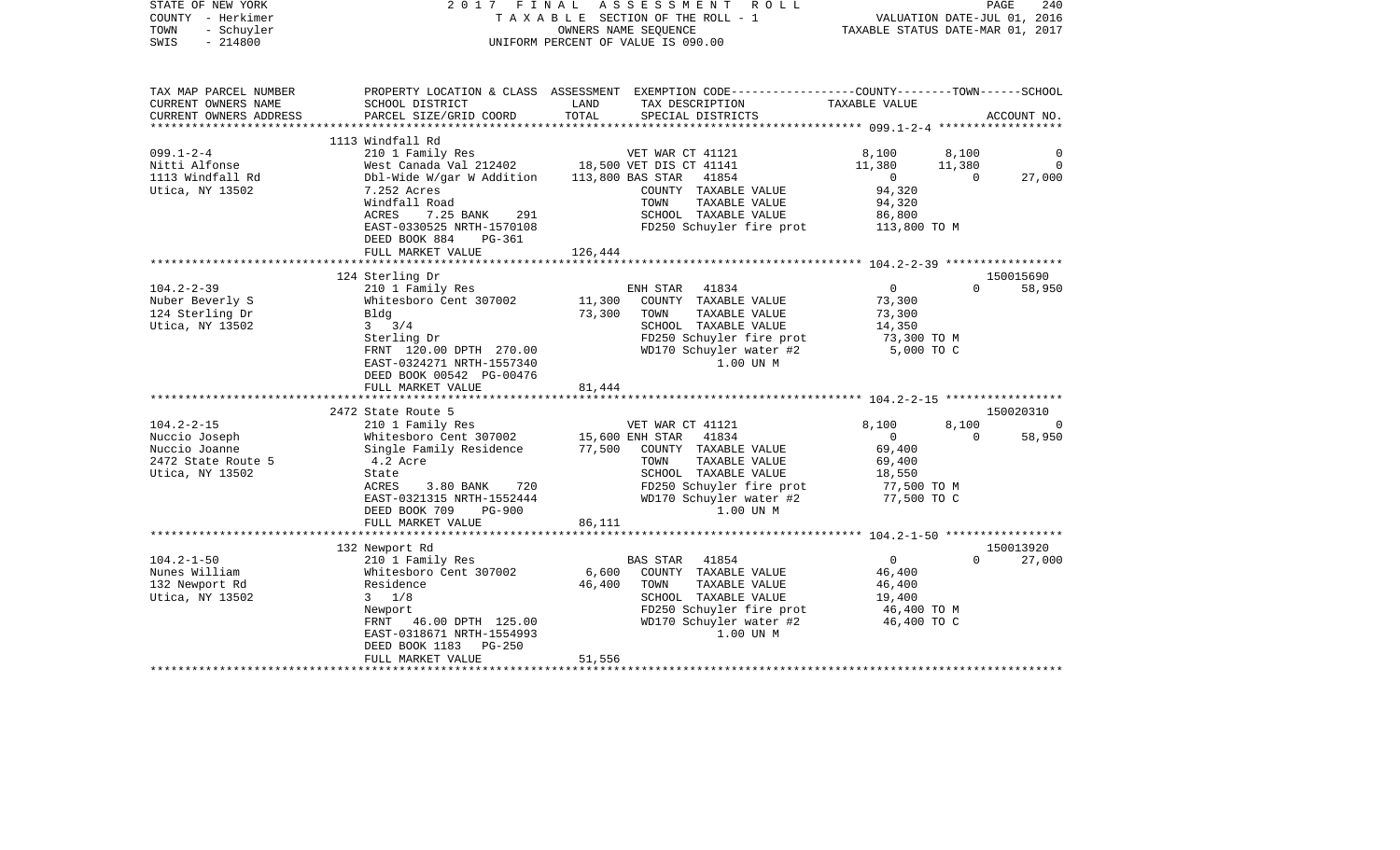| STATE OF NEW YORK<br>COUNTY - Herkimer<br>TOWN<br>- Schuyler<br>$-214800$<br>SWIS                |                                                                                                                                                                                              | OWNERS NAME SEQUENCE         | 2017 FINAL ASSESSMENT ROLL<br>T A X A B L E SECTION OF THE ROLL - 1<br>UNIFORM PERCENT OF VALUE IS 090.00                                                   | VALUATION DATE-JUL 01, 2016<br>TAXABLE STATUS DATE-MAR 01, 2017               | PAGE<br>241        |
|--------------------------------------------------------------------------------------------------|----------------------------------------------------------------------------------------------------------------------------------------------------------------------------------------------|------------------------------|-------------------------------------------------------------------------------------------------------------------------------------------------------------|-------------------------------------------------------------------------------|--------------------|
| TAX MAP PARCEL NUMBER<br>CURRENT OWNERS NAME                                                     | SCHOOL DISTRICT                                                                                                                                                                              | LAND                         | PROPERTY LOCATION & CLASS ASSESSMENT EXEMPTION CODE---------------COUNTY-------TOWN------SCHOOL<br>TAX DESCRIPTION                                          | TAXABLE VALUE                                                                 |                    |
| CURRENT OWNERS ADDRESS                                                                           | PARCEL SIZE/GRID COORD                                                                                                                                                                       | TOTAL                        | SPECIAL DISTRICTS                                                                                                                                           |                                                                               | ACCOUNT NO.        |
|                                                                                                  | 311 Mckennan Rd                                                                                                                                                                              |                              |                                                                                                                                                             |                                                                               |                    |
| $112.2 - 1 - 27.3$<br>Nurod Joseph F<br>311 Mckennan Rd<br>Frankfort, NY 13340                   | 210 1 Family Res<br>Frankfort-Schuy 212602<br>N Bldg<br>3.3 Acres<br>ACRES<br>3.33<br>EAST-0347101 NRTH-1540564<br>DEED BOOK 670<br><b>PG-998</b>                                            | 15,200<br>100,000            | ENH STAR<br>41834<br>COUNTY TAXABLE VALUE<br>TOWN<br>TAXABLE VALUE<br>SCHOOL TAXABLE VALUE<br>FD250 Schuyler fire prot                                      | $\overline{0}$<br>100,000<br>100,000<br>41,050<br>100,000 TO M                | $\Omega$<br>58,950 |
|                                                                                                  | FULL MARKET VALUE                                                                                                                                                                            | 111,111                      |                                                                                                                                                             |                                                                               |                    |
|                                                                                                  |                                                                                                                                                                                              |                              |                                                                                                                                                             |                                                                               |                    |
| $112.2 - 1 - 27.7$<br>Nurod Joseph F<br>Nurod Kathleen<br>311 Mckennan Rd<br>Frankfort, NY 13340 | Mckennan Rd<br>314 Rural vac<10<br>Frankfort-Schuy 212602<br>Vacant<br>Mckennan Rd<br>ACRES<br>6.00<br>EAST-0347247 NRTH-1540806<br>DEED BOOK 808<br>$PG-550$<br>FULL MARKET VALUE           | 11,400<br>11,400<br>12,667   | COUNTY TAXABLE VALUE<br>TAXABLE VALUE<br>TOWN<br>SCHOOL TAXABLE VALUE<br>FD250 Schuyler fire prot                                                           | 11,400<br>11,400<br>11,400<br>11,400 TO M                                     |                    |
|                                                                                                  |                                                                                                                                                                                              |                              |                                                                                                                                                             |                                                                               |                    |
|                                                                                                  | 376 Windfall Rd                                                                                                                                                                              |                              |                                                                                                                                                             |                                                                               | 150006510          |
| $105.1 - 1 - 32$<br>O'Connor William A<br>O'Connor Alisa D<br>376 Windfall Rd<br>Utica, NY 13502 | 210 1 Family Res<br>Whitesboro Cent 307002<br>E and the state<br>Bldg<br>$3 \quad 4$<br>Windfall<br>ACRES<br>2.60<br>EAST-0325930 NRTH-1556634<br>DEED BOOK 1427 PG-459<br>FULL MARKET VALUE | 14,700<br>139,700<br>155,222 | BAS STAR 41854<br>COUNTY TAXABLE VALUE<br>TAXABLE VALUE<br>TOWN<br>SCHOOL TAXABLE VALUE<br>FD250 Schuyler fire prot<br>WD165 Schuyler water #4<br>1.00 UN M | $\mathsf{O}$<br>139,700<br>139,700<br>112,700<br>139,700 TO M<br>139,700 TO C | $\Omega$<br>27,000 |
|                                                                                                  |                                                                                                                                                                                              |                              |                                                                                                                                                             |                                                                               |                    |
| $099.4 - 2 - 7$<br>O'dell Sandy<br>664 Hawthorne Rd<br>Utica, NY 13502                           | 664 Hawthorne Rd<br>210 1 Family Res<br>West Canada Val 212402<br>Residence<br>1.6 Acres<br>Hawthorne Gulf<br>ACRES<br>1.60<br>EAST-0337064 NRTH-1565048                                     | 14,000<br>33,000             | <b>BAS STAR</b><br>41854<br>COUNTY TAXABLE VALUE<br>TOWN<br>TAXABLE VALUE<br>SCHOOL TAXABLE VALUE<br>FD250 Schuyler fire prot                               | 0<br>33,000<br>33,000<br>6,000<br>33,000 TO M                                 | 27,000<br>$\Omega$ |
|                                                                                                  | DEED BOOK 842<br>$PG-258$<br>FULL MARKET VALUE                                                                                                                                               | 36,667                       |                                                                                                                                                             |                                                                               |                    |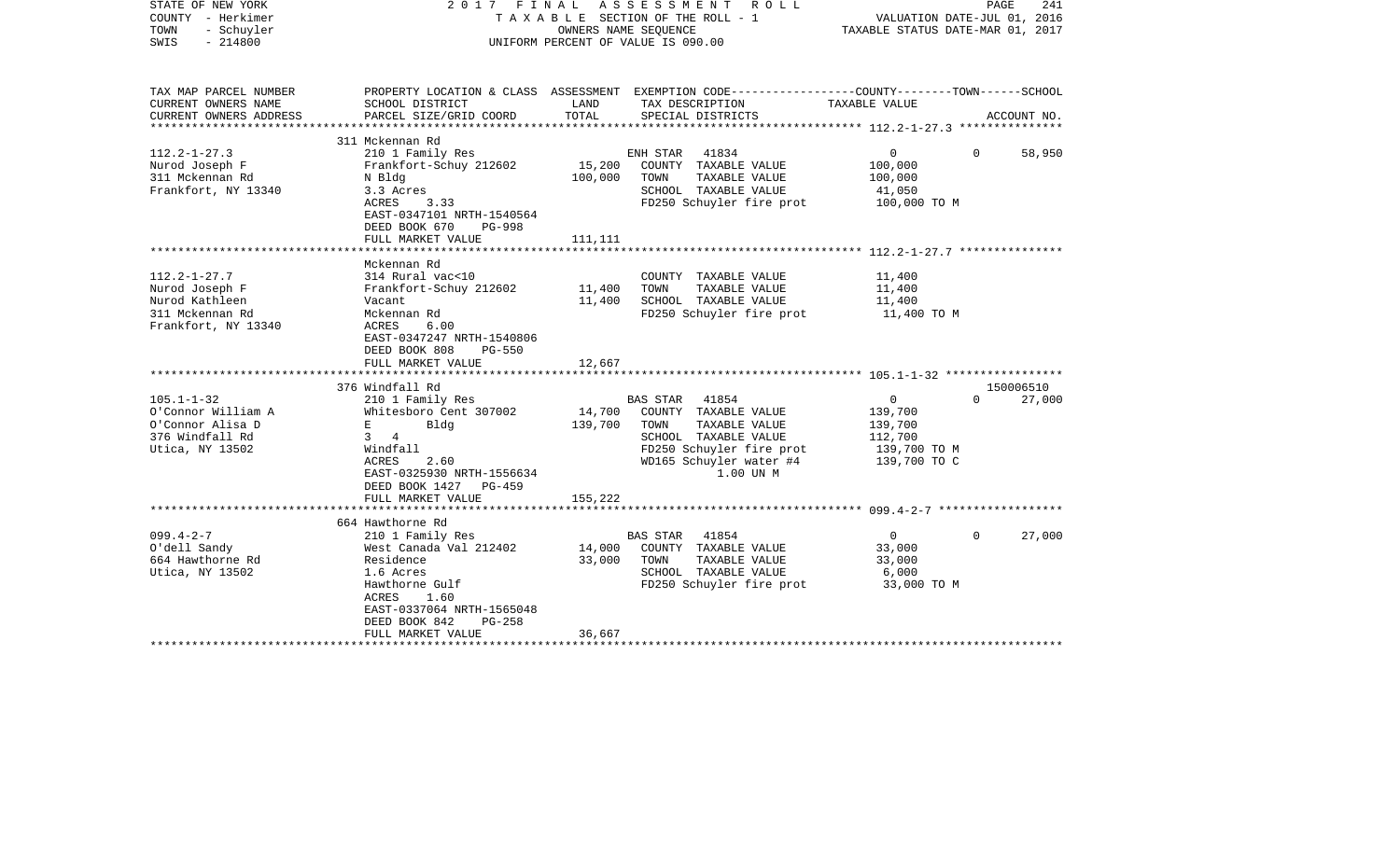| STATE OF NEW YORK<br>COUNTY - Herkimer<br>- Schuyler<br>TOWN<br>$-214800$<br>SWIS | 2017 FINAL                                                                          |        | ASSESSMENT<br>R O L L<br>TAXABLE SECTION OF THE ROLL - 1<br>OWNERS NAME SEOUENCE<br>UNIFORM PERCENT OF VALUE IS 090.00 | VALUATION DATE-JUL 01, 2016<br>TAXABLE STATUS DATE-MAR 01, 2017 | PAGE<br>242        |
|-----------------------------------------------------------------------------------|-------------------------------------------------------------------------------------|--------|------------------------------------------------------------------------------------------------------------------------|-----------------------------------------------------------------|--------------------|
| TAX MAP PARCEL NUMBER<br>CURRENT OWNERS NAME                                      | SCHOOL DISTRICT                                                                     | LAND   | PROPERTY LOCATION & CLASS ASSESSMENT EXEMPTION CODE---------------COUNTY-------TOWN-----SCHOOL<br>TAX DESCRIPTION      | TAXABLE VALUE                                                   |                    |
| CURRENT OWNERS ADDRESS<br>**********************                                  | PARCEL SIZE/GRID COORD                                                              | TOTAL  | SPECIAL DISTRICTS                                                                                                      |                                                                 | ACCOUNT NO.        |
|                                                                                   | 242 Windfall Rd                                                                     |        |                                                                                                                        |                                                                 |                    |
| $105.1 - 1 - 38$                                                                  | 210 1 Family Res                                                                    |        | ENH STAR<br>41834                                                                                                      | $\overline{0}$                                                  | 0<br>58,950        |
| O'Donnell Michael S                                                               | Whitesboro Cent 307002                                                              | 10,000 | COUNTY TAXABLE VALUE                                                                                                   | 84,000                                                          |                    |
| O'DONNELL DIANE M                                                                 | FRNT 156.00 DPTH 165.00                                                             | 84,000 | TAXABLE VALUE<br>TOWN                                                                                                  | 84,000                                                          |                    |
| 242 Windfall Rd                                                                   | EAST-0324417 NRTH-1554492                                                           |        | SCHOOL TAXABLE VALUE                                                                                                   | 25,050                                                          |                    |
| Utica, NY 13502                                                                   | DEED BOOK 900<br>PG-484                                                             |        | FD250 Schuyler fire prot                                                                                               | 84,000 TO M                                                     |                    |
|                                                                                   | FULL MARKET VALUE                                                                   |        | 93,333 WD170 Schuyler water #2                                                                                         | 84,000 TO C                                                     |                    |
|                                                                                   |                                                                                     |        | .00 UN M                                                                                                               |                                                                 |                    |
|                                                                                   |                                                                                     |        |                                                                                                                        |                                                                 |                    |
|                                                                                   | 175 Dutchtown Rd                                                                    |        |                                                                                                                        |                                                                 | 150006000          |
| $105.4 - 1 - 9$                                                                   | 210 1 Family Res                                                                    |        | BAS STAR 41854                                                                                                         | $\overline{0}$                                                  | $\Omega$<br>27,000 |
| Olds Brian                                                                        | Frankfort-Schuy 212602                                                              | 14,500 | COUNTY TAXABLE VALUE                                                                                                   | 82,900                                                          |                    |
| Olds Delores                                                                      | Bldg                                                                                | 82,900 | TOWN<br>TAXABLE VALUE                                                                                                  | 82,900                                                          |                    |
| 175 Dutchtown Rd                                                                  | $3 \quad 2$                                                                         |        | SCHOOL TAXABLE VALUE                                                                                                   | 55,900                                                          |                    |
| Frankfort, NY 13340                                                               | Dutchtown                                                                           |        | FD250 Schuyler fire prot                                                                                               | 82,900 TO M                                                     |                    |
|                                                                                   | 2.30<br>ACRES<br>EAST-0339174 NRTH-1548333<br>DEED BOOK 709<br>PG-656               |        |                                                                                                                        |                                                                 |                    |
|                                                                                   | FULL MARKET VALUE                                                                   | 92,111 |                                                                                                                        |                                                                 |                    |
|                                                                                   |                                                                                     |        |                                                                                                                        |                                                                 |                    |
| $105.4 - 1 - 10$                                                                  | Dutchtown Rd                                                                        |        |                                                                                                                        | 23,000                                                          | 150002760          |
| Olds Brian                                                                        | 322 Rural vac>10                                                                    |        | COUNTY TAXABLE VALUE                                                                                                   |                                                                 |                    |
|                                                                                   | Frankfort-Schuy 212602                                                              | 23,000 | TOWN<br>TAXABLE VALUE                                                                                                  | 23,000                                                          |                    |
| 175 Dutchtown Rd                                                                  | N<br>Vac<br>$\mathbf{2}$<br>30                                                      | 23,000 | SCHOOL TAXABLE VALUE                                                                                                   | 23,000                                                          |                    |
| Frankfort, NY 13340                                                               | Dutchtown<br>ACRES<br>26.10<br>EAST-0340005 NRTH-1549780<br>DEED BOOK 790<br>PG-398 |        | FD250 Schuyler fire prot                                                                                               | 23,000 TO M                                                     |                    |
|                                                                                   | FULL MARKET VALUE                                                                   | 25,556 |                                                                                                                        |                                                                 |                    |
|                                                                                   | *************************                                                           |        |                                                                                                                        |                                                                 |                    |
|                                                                                   | 179 Bush Rd                                                                         |        |                                                                                                                        |                                                                 | 150075120          |
| $105.3 - 1 - 19$                                                                  | 270 Mfg housing                                                                     |        | 41834<br>ENH STAR                                                                                                      | $\overline{0}$                                                  | $\Omega$<br>30,000 |
| Olds Gary                                                                         | Whitesboro Cent 307002                                                              | 17,400 | COUNTY TAXABLE VALUE                                                                                                   | 30,000                                                          |                    |
| 179 Bush Rd                                                                       | W Trailer                                                                           | 30,000 | TAXABLE VALUE<br>TOWN                                                                                                  | 30,000                                                          |                    |
| Frankfort, NY 13340                                                               | merged 17.4 2007                                                                    |        | SCHOOL TAXABLE VALUE                                                                                                   | 0                                                               |                    |
|                                                                                   | Bush Road                                                                           |        | FD250 Schuyler fire prot                                                                                               | 30,000 TO M                                                     |                    |
|                                                                                   | FRNT 312.00 DPTH 183.00                                                             |        |                                                                                                                        |                                                                 |                    |
|                                                                                   | 1.50<br>ACRES                                                                       |        |                                                                                                                        |                                                                 |                    |
|                                                                                   | EAST-0336176 NRTH-1553061                                                           |        |                                                                                                                        |                                                                 |                    |
|                                                                                   | DEED BOOK 697<br>$PG-23$                                                            |        |                                                                                                                        |                                                                 |                    |
|                                                                                   | FULL MARKET VALUE                                                                   | 33,333 |                                                                                                                        |                                                                 |                    |
|                                                                                   |                                                                                     |        |                                                                                                                        |                                                                 |                    |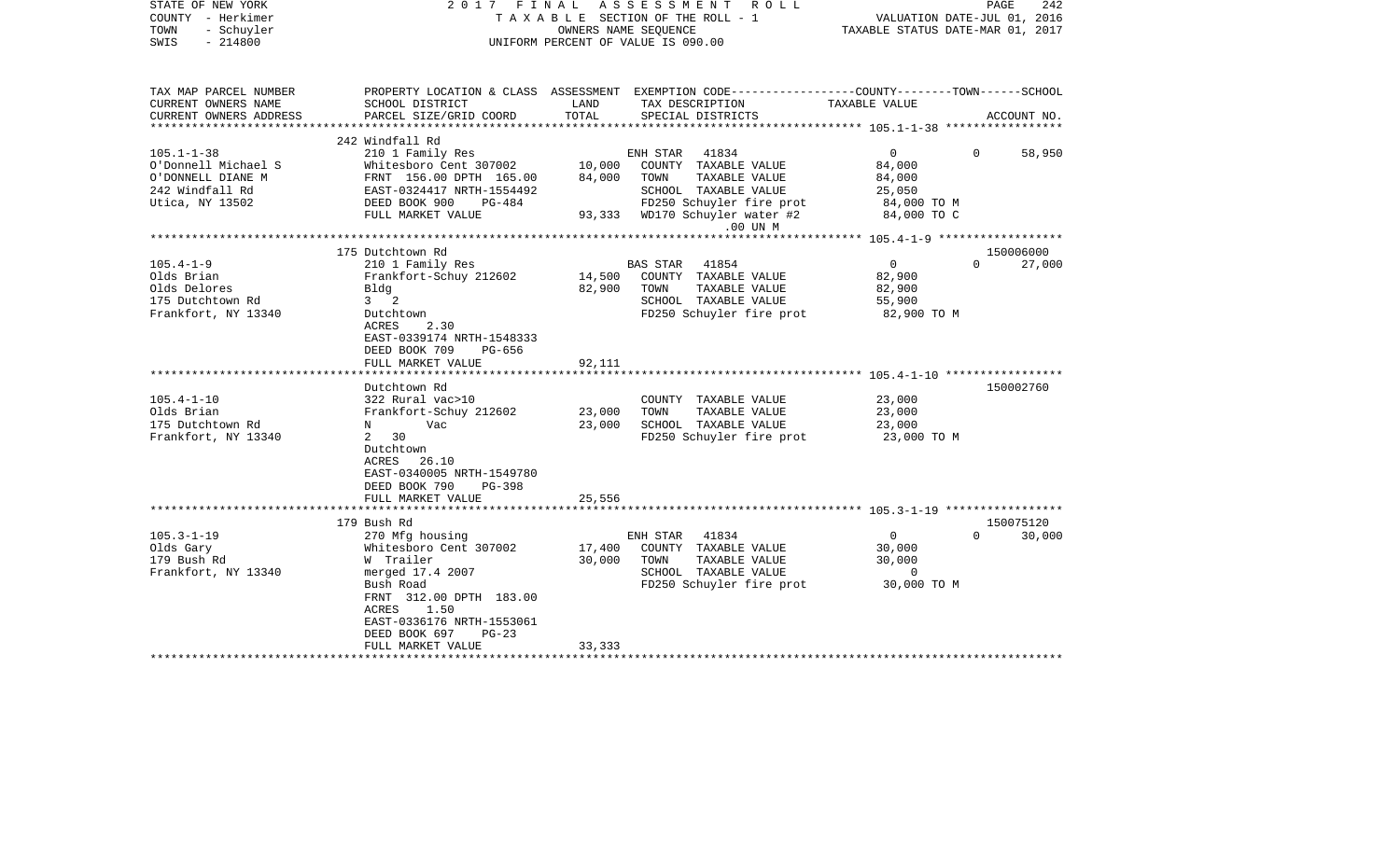| STATE OF NEW YORK<br>COUNTY - Herkimer<br>TOWN<br>- Schuyler                                                                    | 2017 FINAL                                                                                                                                                       | TAXABLE SECTION OF THE ROLL - 1<br>OWNERS NAME SEQUENCE |                                                   | ASSESSMENT ROLL                                                                                    | TAXABLE STATUS DATE-MAR 01, 2017                                      | PAGE<br>VALUATION DATE-JUL 01, 2016 | 243           |
|---------------------------------------------------------------------------------------------------------------------------------|------------------------------------------------------------------------------------------------------------------------------------------------------------------|---------------------------------------------------------|---------------------------------------------------|----------------------------------------------------------------------------------------------------|-----------------------------------------------------------------------|-------------------------------------|---------------|
| SWIS<br>$-214800$                                                                                                               |                                                                                                                                                                  | UNIFORM PERCENT OF VALUE IS 090.00                      |                                                   |                                                                                                    |                                                                       |                                     |               |
| TAX MAP PARCEL NUMBER<br>CURRENT OWNERS NAME<br>CURRENT OWNERS ADDRESS                                                          | PROPERTY LOCATION & CLASS ASSESSMENT EXEMPTION CODE---------------COUNTY-------TOWN------SCHOOL<br>SCHOOL DISTRICT<br>PARCEL SIZE/GRID COORD                     | LAND<br>TOTAL                                           |                                                   | TAX DESCRIPTION<br>SPECIAL DISTRICTS                                                               | TAXABLE VALUE                                                         |                                     | ACCOUNT NO.   |
| ***********************                                                                                                         |                                                                                                                                                                  |                                                         |                                                   |                                                                                                    |                                                                       |                                     |               |
| $105.3 - 1 - 17.3$<br>Olds Gary Jr<br>Olds Rachel<br>191 Bush Rd<br>Frankfort, NY 13340                                         | 191 Bush Rd<br>210 1 Family Res<br>Whitesboro Cent 307002<br>Vacant<br>FRNT 160.70 DPTH<br>ACRES<br>1.01<br>EAST-0336204 NRTH-1553224<br>DEED BOOK 938<br>PG-411 | 13,500<br>80,000                                        | BAS STAR<br>TOWN                                  | 41854<br>COUNTY TAXABLE VALUE<br>TAXABLE VALUE<br>SCHOOL TAXABLE VALUE<br>FD250 Schuyler fire prot | $\overline{0}$<br>80,000<br>80,000<br>53,000<br>80,000 TO M           | $\Omega$                            | 27,000        |
|                                                                                                                                 | FULL MARKET VALUE                                                                                                                                                | 88,889<br>********                                      |                                                   |                                                                                                    |                                                                       |                                     |               |
|                                                                                                                                 | 5410 Graham Rd                                                                                                                                                   |                                                         |                                                   |                                                                                                    |                                                                       |                                     | 150015990     |
| $098.4 - 1 - 28$<br>Olin Mary<br>Britton Mary Katherine<br>232 Academy St<br>Boonville, NY 13309                                | 210 1 Family Res<br>Whitesboro Cent 307002<br>Bldg<br>$3 \quad 1$<br>Graham<br>FRNT 124.00 DPTH 327.00<br>EAST-0320504 NRTH-1563198                              | 85,000                                                  | VET COM CT 41131<br>12,900 ENH STAR 41834<br>TOWN | COUNTY TAXABLE VALUE<br>TAXABLE VALUE<br>SCHOOL TAXABLE VALUE<br>FD250 Schuyler fire prot          | 13,500<br>$\overline{0}$<br>71,500<br>71,500<br>26,050<br>85,000 TO M | 13,500<br>$\Omega$                  | - 0<br>58,950 |
|                                                                                                                                 | DEED BOOK 1083 PG-497<br>FULL MARKET VALUE                                                                                                                       | 94,444                                                  |                                                   |                                                                                                    |                                                                       |                                     |               |
|                                                                                                                                 |                                                                                                                                                                  |                                                         |                                                   |                                                                                                    |                                                                       |                                     |               |
| $112.4 - 3 - 18.3$<br>Olmstead Ronald<br>twn line north of NYS Thruway land locked north of NYS<br>PO Box 53<br>Ilion, NY 13357 | twn line north of NYS Thr<br>322 Rural vac>10<br>Frankfort-Schuy 212602<br>at herkmier town line<br>ACRES 33.10<br>EAST-0344933 NRTH-1533373                     | 6,000<br>6,000                                          | TOWN                                              | COUNTY TAXABLE VALUE<br>TAXABLE VALUE<br>SCHOOL TAXABLE VALUE                                      | 6.000<br>6,000<br>6,000                                               |                                     |               |
|                                                                                                                                 | FULL MARKET VALUE                                                                                                                                                | 6,667                                                   |                                                   |                                                                                                    |                                                                       |                                     |               |
| $112.4 - 3 - 18.4$<br>Olmstead Ronald<br>PO Box 53<br>Ilion, NY 13357                                                           | State Route 5<br>314 Rural vac<10<br>Frankfort-Schuy 212602<br>ACRES<br>1.60<br>EAST-0344680 NRTH-1531424<br>DEED BOOK 906<br>PG-184<br>FULL MARKET VALUE        | 4,000<br>4,000<br>4,444                                 | TOWN                                              | COUNTY TAXABLE VALUE<br>TAXABLE VALUE<br>SCHOOL TAXABLE VALUE<br>FD250 Schuyler fire prot          | 4,000<br>4,000<br>4,000<br>4,000 TO M                                 |                                     |               |
|                                                                                                                                 |                                                                                                                                                                  |                                                         |                                                   |                                                                                                    |                                                                       |                                     |               |
| $112.4 - 3 - 18.5$<br>Olmstead Ronald<br>PO Box 53<br>Ilion, NY 13357                                                           | State Route 5<br>210 1 Family Res<br>Central Valley 212803<br>Modular Single Fam Res<br>4.80<br>ACRES<br>EAST-0344804 NRTH-1531825<br>DEED BOOK 906<br>PG-179    | 16,400<br>111,300                                       | BAS STAR<br>TOWN                                  | 41854<br>COUNTY TAXABLE VALUE<br>TAXABLE VALUE<br>SCHOOL TAXABLE VALUE<br>FD250 Schuyler fire prot | $\overline{0}$<br>111,300<br>111,300<br>84,300<br>111,300 TO M        | $\Omega$                            | 27,000        |
|                                                                                                                                 | FULL MARKET VALUE                                                                                                                                                | 123,667                                                 |                                                   |                                                                                                    |                                                                       |                                     |               |
|                                                                                                                                 |                                                                                                                                                                  |                                                         |                                                   |                                                                                                    |                                                                       |                                     |               |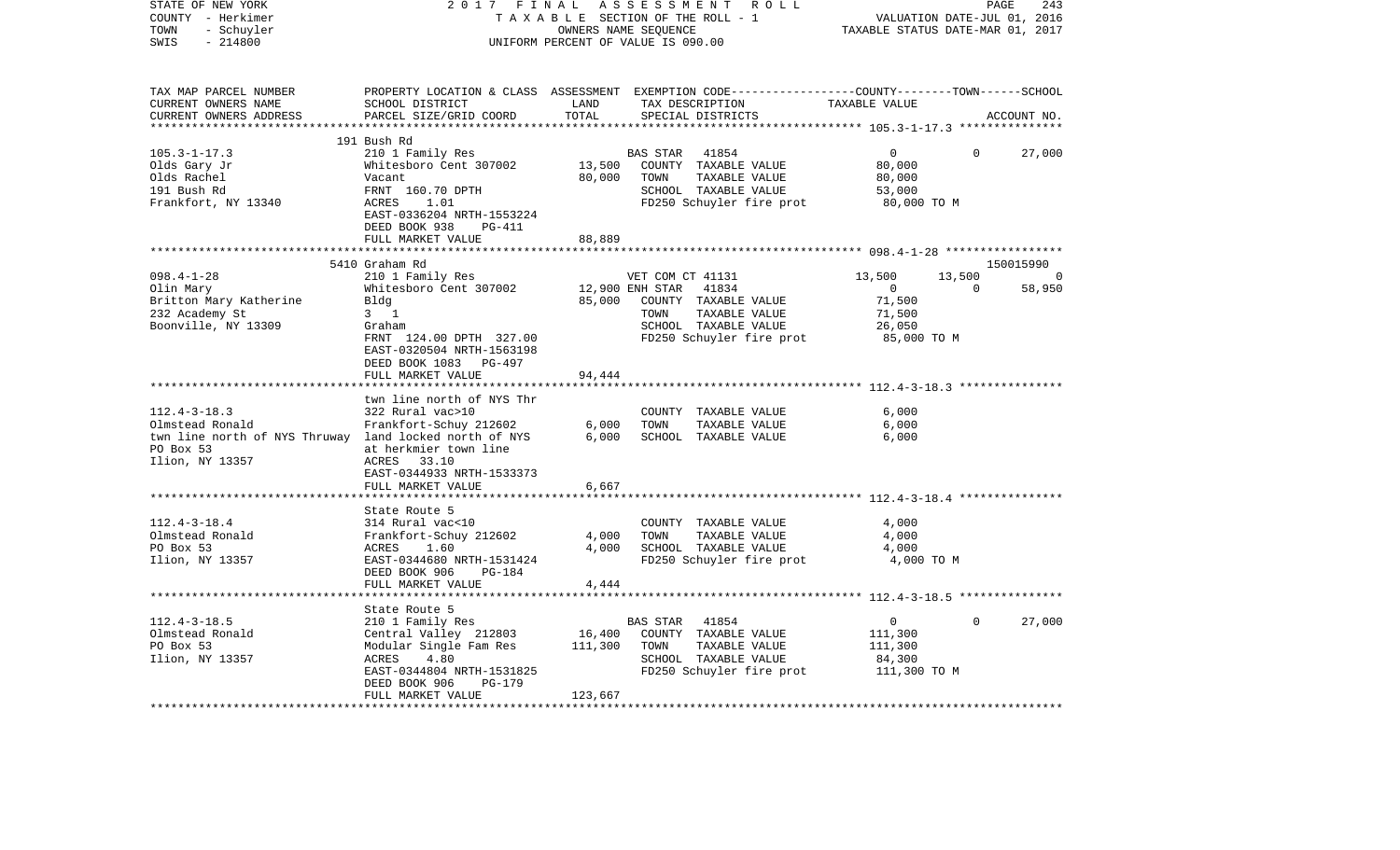| STATE OF NEW YORK<br>COUNTY - Herkimer<br>- Schuyler<br>TOWN<br>$-214800$<br>SWIS             | 2017 FINAL                                                                                                                                                                                                                               | OWNERS NAME SEQUENCE        | ASSESSMENT ROLL<br>TAXABLE SECTION OF THE ROLL - 1<br>UNIFORM PERCENT OF VALUE IS 090.00                            | 244<br>PAGE<br>VALUATION DATE-JUL 01, 2016<br>TAXABLE STATUS DATE-MAR 01, 2017                                                  |
|-----------------------------------------------------------------------------------------------|------------------------------------------------------------------------------------------------------------------------------------------------------------------------------------------------------------------------------------------|-----------------------------|---------------------------------------------------------------------------------------------------------------------|---------------------------------------------------------------------------------------------------------------------------------|
| TAX MAP PARCEL NUMBER<br>CURRENT OWNERS NAME<br>CURRENT OWNERS ADDRESS                        | SCHOOL DISTRICT<br>PARCEL SIZE/GRID COORD                                                                                                                                                                                                | LAND<br>TOTAL               | TAX DESCRIPTION<br>SPECIAL DISTRICTS                                                                                | PROPERTY LOCATION & CLASS ASSESSMENT EXEMPTION CODE---------------COUNTY-------TOWN------SCHOOL<br>TAXABLE VALUE<br>ACCOUNT NO. |
| $112.4 - 3 - 19$<br>Olmstead Ronald<br>PO Box 53<br>Ilion, NY 13357                           | 4043 State Route 5<br>270 Mfg housing<br>Central Valley 212803<br>Bldg 1 1A<br>State<br>ACRES<br>1.40<br>EAST-0344510 NRTH-1531598<br>DEED BOOK 1220 PG-850<br>FULL MARKET VALUE                                                         | 13,800<br>30,500<br>33,889  | COUNTY TAXABLE VALUE<br>TOWN<br>TAXABLE VALUE<br>SCHOOL TAXABLE VALUE<br>FD250 Schuyler fire prot                   | 150015930<br>30,500<br>30,500<br>30,500<br>30,500 TO M                                                                          |
| $112.4 - 3 - 18.2$<br>Olmstead Ronald K<br>PO Box 53<br>Ilion, NY 13357                       | State Route 5<br>322 Rural vac>10<br>Central Valley 212803<br>Vacant W/ Billboard<br>20 X 80 Sign<br>Herkimer Road<br>ACRES 19.70<br>EAST-0344380 NRTH-1532410<br>DEED BOOK 1075 PG-266<br>FULL MARKET VALUE                             | 19,900<br>19,900<br>22,111  | COUNTY TAXABLE VALUE<br>TOWN<br>TAXABLE VALUE<br>SCHOOL TAXABLE VALUE<br>FD250 Schuyler fire prot                   | 19,900<br>19,900<br>19,900<br>19,900 TO M                                                                                       |
| $099.4 - 3 - 28$<br>Olsen Martin C III<br>PO Box 1082<br>Hewitt, NJ 07421                     | Hawthorne Rd<br>322 Rural vac>10<br>West Canada Val 212402<br>split #6 lot 27<br>removed cabin of neighbor<br>Hawthorne Rd<br>FRNT 544.40 DPTH<br>ACRES 50.00<br>EAST-0342215 NRTH-1568316<br>DEED BOOK 1595 PG-392<br>FULL MARKET VALUE | 79,800<br>79,800<br>88,667  | COUNTY TAXABLE VALUE<br>TAXABLE VALUE<br>TOWN<br>SCHOOL TAXABLE VALUE<br>FD250 Schuyler fire prot                   | 150003180<br>79,800<br>79,800<br>79,800<br>79,800 TO M                                                                          |
|                                                                                               |                                                                                                                                                                                                                                          |                             |                                                                                                                     |                                                                                                                                 |
| $098.4 - 1 - 34$<br>Omelko Vladimir A<br>Omelko Mariya S<br>5292 Graham Rd<br>Utica, NY 13502 | 5292 Graham Rd<br>283 Res w/Comuse<br>Whitesboro Cent 307002<br>Residence W/garage<br>2.90 Acres<br>Graham Road<br>2.90<br>ACRES<br>EAST-0320136 NRTH-1560885<br>DEED BOOK 856<br>$PG-213$<br>FULL MARKET VALUE                          | 14,900<br>99,300<br>110,333 | BAS STAR 41854<br>COUNTY TAXABLE VALUE<br>TAXABLE VALUE<br>TOWN<br>SCHOOL TAXABLE VALUE<br>FD250 Schuyler fire prot | 150015810<br>$\overline{0}$<br>27,000<br>$\Omega$<br>99,300<br>99,300<br>72,300<br>99,300 TO M                                  |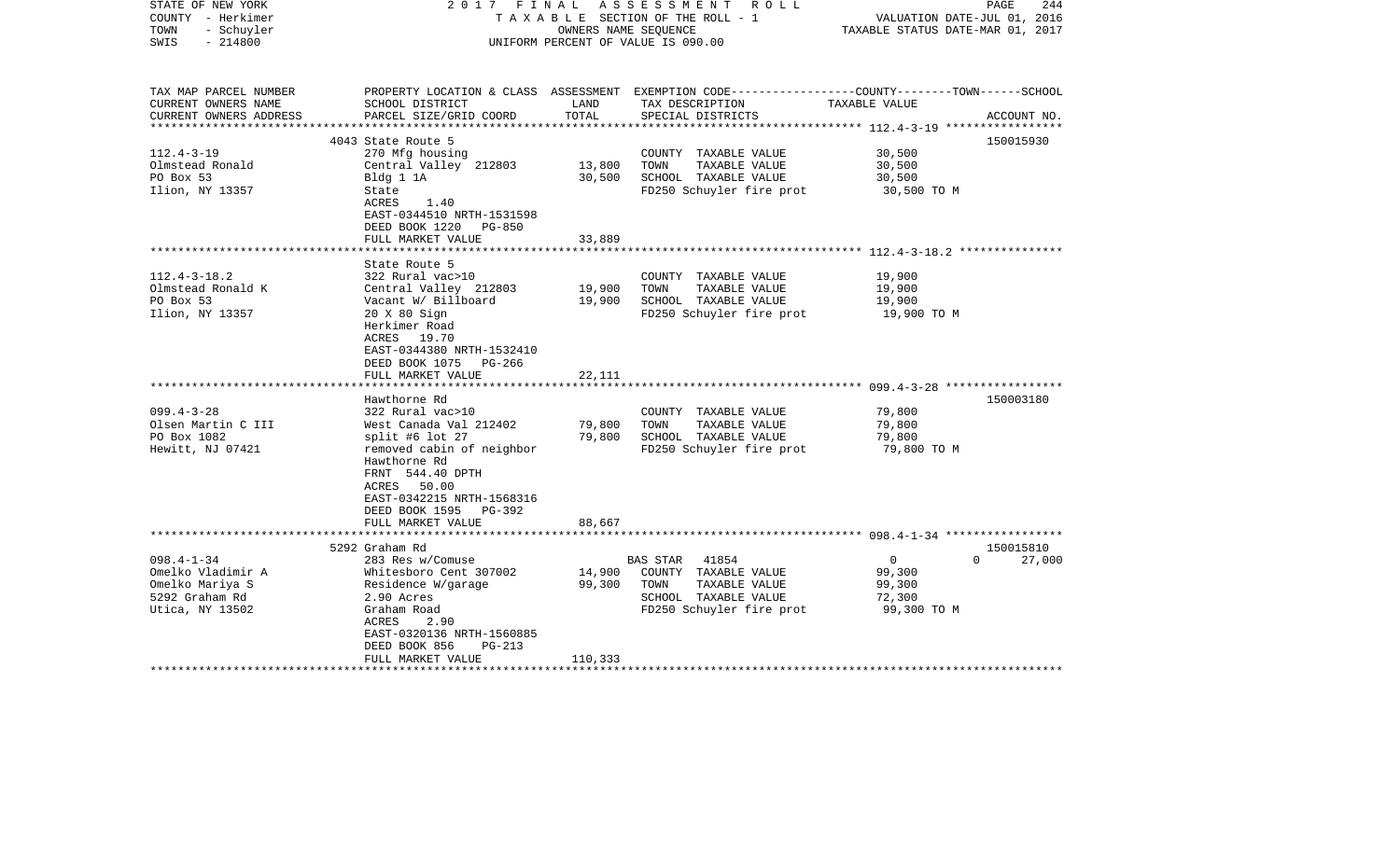| STATE OF NEW YORK<br>COUNTY - Herkimer<br>- Schuyler<br>TOWN<br>$-214800$<br>SWIS                  | FINAL<br>2017                                                                                                                                                                                 |                            | A S S E S S M E N T<br>R O L L<br>TAXABLE SECTION OF THE ROLL - 1<br>OWNERS NAME SEQUENCE<br>UNIFORM PERCENT OF VALUE IS 090.00                                                    | VALUATION DATE-JUL 01, 2016<br>TAXABLE STATUS DATE-MAR 01, 2017                       | PAGE<br>245 |
|----------------------------------------------------------------------------------------------------|-----------------------------------------------------------------------------------------------------------------------------------------------------------------------------------------------|----------------------------|------------------------------------------------------------------------------------------------------------------------------------------------------------------------------------|---------------------------------------------------------------------------------------|-------------|
| TAX MAP PARCEL NUMBER<br>CURRENT OWNERS NAME<br>CURRENT OWNERS ADDRESS<br>************************ | SCHOOL DISTRICT<br>PARCEL SIZE/GRID COORD                                                                                                                                                     | LAND<br>TOTAL              | PROPERTY LOCATION & CLASS ASSESSMENT EXEMPTION CODE---------------COUNTY-------TOWN-----SCHOOL<br>TAX DESCRIPTION<br>SPECIAL DISTRICTS                                             | TAXABLE VALUE                                                                         | ACCOUNT NO. |
|                                                                                                    | 116 Bowie Rd                                                                                                                                                                                  |                            |                                                                                                                                                                                    |                                                                                       | 150014520   |
| $099.1 - 3 - 4$<br>Oprasic Lejla<br>116 Bowie Rd<br>Utica, NY 13502                                | 210 1 Family Res<br>West Canada Val 212402<br>Single Wide Manu Residenc 81,900<br>2 Acres<br>Windfall<br>ACRES<br>2.00<br>EAST-0331494 NRTH-1569593<br>DEED BOOK 2017 PG-359                  | 14,300                     | COUNTY TAXABLE VALUE<br>TOWN<br>TAXABLE VALUE<br>SCHOOL TAXABLE VALUE<br>FD250 Schuyler fire prot                                                                                  | 81,900<br>81,900<br>81,900<br>81,900 TO M                                             |             |
|                                                                                                    | FULL MARKET VALUE                                                                                                                                                                             | 91,000                     |                                                                                                                                                                                    |                                                                                       |             |
|                                                                                                    |                                                                                                                                                                                               |                            |                                                                                                                                                                                    |                                                                                       |             |
|                                                                                                    | 129 Woods Ln                                                                                                                                                                                  |                            |                                                                                                                                                                                    |                                                                                       | 150020700   |
| $104.11 - 1 - 1$<br>Ortis Ryan C<br>Waskiewicz Kelley<br>129 Woods Ln<br>Utica, NY 13502           | 210 1 Family Res<br>Whitesboro Cent 307002<br>Single Family Residence<br>Woods Lane<br>2.20<br>ACRES<br>EAST-0316569 NRTH-1556268<br>DEED BOOK 1627 PG-92<br>FULL MARKET VALUE                | 14,400<br>75,000<br>83,333 | 41854<br>BAS STAR<br>COUNTY TAXABLE VALUE<br>TAXABLE VALUE<br>TOWN<br>SCHOOL TAXABLE VALUE<br>FD250 Schuyler fire prot<br>WD170 Schuyler water #2<br>1.00 UN M                     | $\overline{0}$<br>$\Omega$<br>75,000<br>75,000<br>48,000<br>75,000 TO M<br>4,500 TO C | 27,000      |
|                                                                                                    |                                                                                                                                                                                               |                            |                                                                                                                                                                                    |                                                                                       |             |
| $104.11 - 1 - 47$<br>Ortis Ryan C<br>Waskiewicz Kelley<br>129 Woods Ln<br>Utica, NY 13502          | 129 Woods Ln<br>105 Vac farmland<br>Whitesboro Cent 307002<br>ACRES<br>1.60<br>EAST-0316551 NRTH-1556459<br>DEED BOOK 1627 PG-92<br>FULL MARKET VALUE                                         | 2,300<br>2,300<br>2,556    | COUNTY TAXABLE VALUE<br>TAXABLE VALUE<br>TOWN<br>SCHOOL TAXABLE VALUE<br>FD250 Schuyler fire prot                                                                                  | 2,300<br>2,300<br>2,300<br>2,300 TO M                                                 |             |
|                                                                                                    | 5691 Mapleton Dr                                                                                                                                                                              |                            |                                                                                                                                                                                    |                                                                                       | 150013860   |
| $104.7 - 1 - 16$<br>Osborn Darryl J<br>5691 Mapleton Dr<br>Utica, NY 13502                         | 210 1 Family Res<br>Whitesboro Cent 307002<br>W 5691 Bldg<br>$3 \t1/4$<br>Mapleton Dr<br>FRNT 90.00 DPTH 134.00<br>EAST-0314738 NRTH-1558703<br>DEED BOOK 1531<br>PG-743<br>FULL MARKET VALUE | 7,500<br>85,500<br>95,000  | COUNTY TAXABLE VALUE<br>TOWN<br>TAXABLE VALUE<br>SCHOOL TAXABLE VALUE<br>FD250 Schuyler fire prot<br>LT160 Schuyler light #1<br>SD030 Schuyler sewer #1<br>WD175 Schuyler water #3 | 85,500<br>85,500<br>85,500<br>85,500 TO M<br>85,500 TO M<br>1.00 UN M<br>85,500 TO M  |             |
|                                                                                                    |                                                                                                                                                                                               |                            |                                                                                                                                                                                    |                                                                                       |             |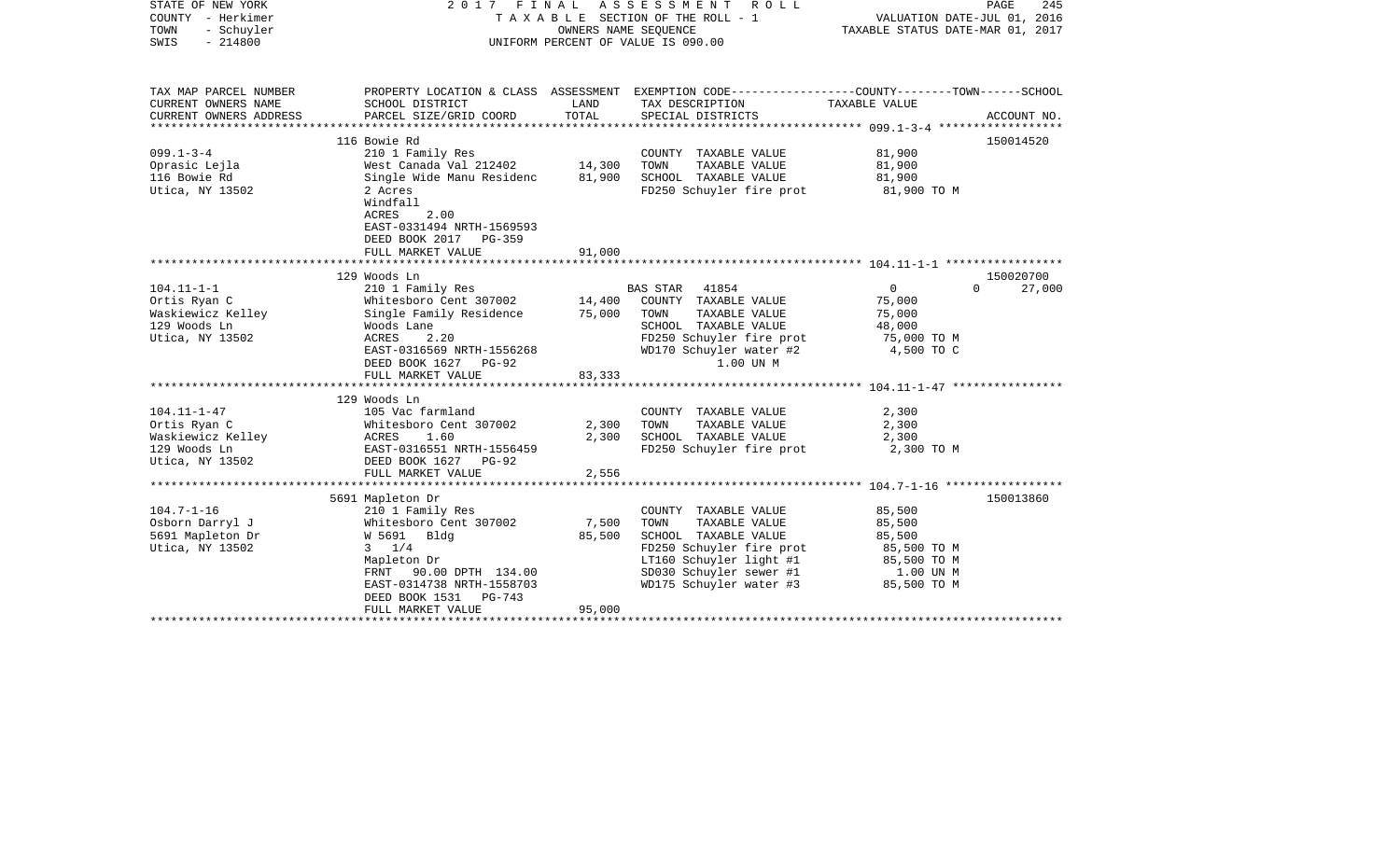| STATE OF NEW YORK<br>COUNTY - Herkimer<br>- Schuyler<br>TOWN<br>$-214800$<br>SWIS | 2017 FINAL                                                                        |             | FINAL ASSESSMENT ROLL<br>TAXABLE SECTION OF THE ROLL - 1 VALUATION DATE-JUL 01, 2016<br>OWNERS NAME SEQUENCE<br>TAXABLE STATUS DATE-MAR 01, 2017<br>UNIFORM PERCENT OF VALUE IS 090.00 |                |                          |             |
|-----------------------------------------------------------------------------------|-----------------------------------------------------------------------------------|-------------|----------------------------------------------------------------------------------------------------------------------------------------------------------------------------------------|----------------|--------------------------|-------------|
| TAX MAP PARCEL NUMBER<br>CURRENT OWNERS NAME                                      | SCHOOL DISTRICT                                                                   | LAND        | PROPERTY LOCATION & CLASS ASSESSMENT EXEMPTION CODE---------------COUNTY-------TOWN-----SCHOOL<br>TAX DESCRIPTION TAXABLE VALUE                                                        |                |                          |             |
| CURRENT OWNERS ADDRESS                                                            | PARCEL SIZE/GRID COORD                                                            | TOTAL       | SPECIAL DISTRICTS                                                                                                                                                                      |                |                          | ACCOUNT NO. |
|                                                                                   | 5726 Mapleton Dr                                                                  |             |                                                                                                                                                                                        |                |                          | 150007710   |
|                                                                                   | 210 1 Family Res                                                                  |             | BAS STAR 41854                                                                                                                                                                         | $\overline{0}$ | $\Omega$                 | 27,000      |
| 104.7-1-59<br>Osborn Kelly A<br>5726 Mapleton Dr                                  | Whitesboro Cent 307002                                                            |             | 7,400 COUNTY TAXABLE VALUE                                                                                                                                                             | 63,200         |                          |             |
|                                                                                   | E 5726 Bldg                                                                       | 63,200      | TAXABLE VALUE<br>TOWN                                                                                                                                                                  | 63,200         |                          |             |
| Utica, NY 13502                                                                   | $3 \t1/4$                                                                         |             | SCHOOL TAXABLE VALUE                                                                                                                                                                   | 36,200         |                          |             |
|                                                                                   | Mapleton Dr                                                                       |             |                                                                                                                                                                                        |                |                          |             |
|                                                                                   | FRNT 90.00 DPTH 125.00                                                            |             | FD250 Schuyler fire prot 63,200 TO M<br>LT160 Schuyler light #1 63,200 TO M                                                                                                            |                |                          |             |
|                                                                                   | EAST-0315236 NRTH-1559103                                                         |             | SD030 Schuyler sewer #1                                                                                                                                                                | 1.10 UN M      |                          |             |
|                                                                                   | DEED BOOK 1537 PG-173                                                             |             | WD175 Schuyler water $#3$ 63,200 TO M                                                                                                                                                  |                |                          |             |
|                                                                                   | FULL MARKET VALUE                                                                 | 70,222      |                                                                                                                                                                                        |                |                          |             |
|                                                                                   |                                                                                   |             |                                                                                                                                                                                        |                |                          |             |
|                                                                                   | 138 Drive In Rd                                                                   |             |                                                                                                                                                                                        |                |                          | 150075105   |
| $105.3 - 1 - 4$                                                                   | 270 Mfg housing                                                                   |             | BAS STAR 41854                                                                                                                                                                         | $\overline{0}$ | $\Omega$                 | 23,300      |
| Otis Kevin                                                                        | Whitesboro Cent 307002                                                            |             | 8,600 COUNTY TAXABLE VALUE                                                                                                                                                             | 23,300         |                          |             |
| Otis Laureen                                                                      | Trlr                                                                              | 23,300 TOWN | TAXABLE VALUE                                                                                                                                                                          | 23,300         |                          |             |
| 138 Drive In Rd                                                                   | Whice<br>S<br>15<br>Driv<br>$\mathbf{1}$                                          |             | SCHOOL TAXABLE VALUE                                                                                                                                                                   | $\sim$ 0       |                          |             |
| Frankfort, NY 13340                                                               | Drive-In Rd.                                                                      |             | FD250 Schuyler fire prot 23,300 TO M<br>WD165 Schuyler water #4 23,300 TO C                                                                                                            |                |                          |             |
|                                                                                   | FRNT 240.00 DPTH 106.00<br>EAST-0325840 NRTH-1549667                              |             | 1.00 UN M                                                                                                                                                                              |                |                          |             |
|                                                                                   | DEED BOOK 1426 PG-452                                                             | 25,889      |                                                                                                                                                                                        |                |                          |             |
|                                                                                   | FULL MARKET VALUE                                                                 |             |                                                                                                                                                                                        |                |                          |             |
|                                                                                   | 5730 Mapleton Dr                                                                  |             |                                                                                                                                                                                        |                |                          | 150021990   |
| $104.7 - 1 - 60$                                                                  |                                                                                   |             | CW_15_VET/ 41161                                                                                                                                                                       | 8,100          | 8,100                    |             |
| Owens Alvin Ross                                                                  | 210 1 Family Res<br>210 1 Family Res<br>210 1 Family Res<br>27,400 ENE STAR 41834 |             |                                                                                                                                                                                        | $\overline{0}$ | $\overline{\phantom{0}}$ | 58,950      |
| Owens Carol Jean                                                                  |                                                                                   |             | 73,600 COUNTY TAXABLE VALUE                                                                                                                                                            | 65,500         |                          |             |
| 5730 Mapleton Dr                                                                  | E 5730 Bldg<br>chg star to basic 2014                                             |             | TOWN<br>TAXABLE VALUE                                                                                                                                                                  | 65,500         |                          |             |
| Utica, NY 13502                                                                   | Mapleton Dr                                                                       |             | SCHOOL TAXABLE VALUE                                                                                                                                                                   | 14,650         |                          |             |
|                                                                                   | FRNT 95.00 DPTH 125.00                                                            |             |                                                                                                                                                                                        |                |                          |             |
|                                                                                   | BANK<br>330                                                                       |             |                                                                                                                                                                                        |                |                          |             |
|                                                                                   | EAST-0315287 NRTH-1559176                                                         |             |                                                                                                                                                                                        |                |                          |             |
|                                                                                   | DEED BOOK 00650 PG-00475                                                          |             | FD250 Schuyler fire prot<br>LT160 Schuyler light #1 73,600 TO M<br>SD030 Schuyler sewer #1 1.10 UN M<br>WD160 Schuyler water #1 73,600 TO M                                            |                |                          |             |
|                                                                                   | FULL MARKET VALUE                                                                 | 81,778      |                                                                                                                                                                                        |                |                          |             |
|                                                                                   |                                                                                   |             |                                                                                                                                                                                        |                |                          |             |
|                                                                                   | 5699 Austin Rd                                                                    |             |                                                                                                                                                                                        |                |                          | 150016080   |
| $104.7 - 1 - 63$                                                                  | 210 1 Family Res                                                                  |             | VET COM CT 41131                                                                                                                                                                       | 13,500         | 13,500                   |             |
| Paciello Donald R<br>Poach Denise                                                 | Whitesboro Cent 307002                                                            |             | 7,100 ENH STAR<br>41834                                                                                                                                                                | $\overline{0}$ | $\overline{0}$           | 58,950      |
|                                                                                   | W 52<br>Bldg                                                                      |             | 79,200 COUNTY TAXABLE VALUE                                                                                                                                                            | 65,700         |                          |             |
| 5699 Austin Rd                                                                    | $3 \frac{1}{4}$                                                                   |             | TOWN<br>TAXABLE VALUE                                                                                                                                                                  | 65,700         |                          |             |
| Utica, NY 13502                                                                   | Austin                                                                            |             | SCHOOL TAXABLE VALUE                                                                                                                                                                   | 20,250         |                          |             |
|                                                                                   | FRNT 110.00 DPTH 91.00                                                            |             |                                                                                                                                                                                        | $79,200$ TO M  |                          |             |
|                                                                                   | EAST-0315185 NRTH-1558846                                                         |             |                                                                                                                                                                                        | 79,200 TO M    |                          |             |
|                                                                                   | PG-147<br>DEED BOOK 927                                                           |             | FD250 Schuyler fire prot<br>LT160 Schuyler light #1<br>SD030 Schuyler sewer #1                                                                                                         | 1.20 UN M      |                          |             |
|                                                                                   | FULL MARKET VALUE                                                                 |             | $88,000$ WD160 Schuyler water #1                                                                                                                                                       | 79,200 TO M    |                          |             |
|                                                                                   |                                                                                   |             |                                                                                                                                                                                        |                |                          |             |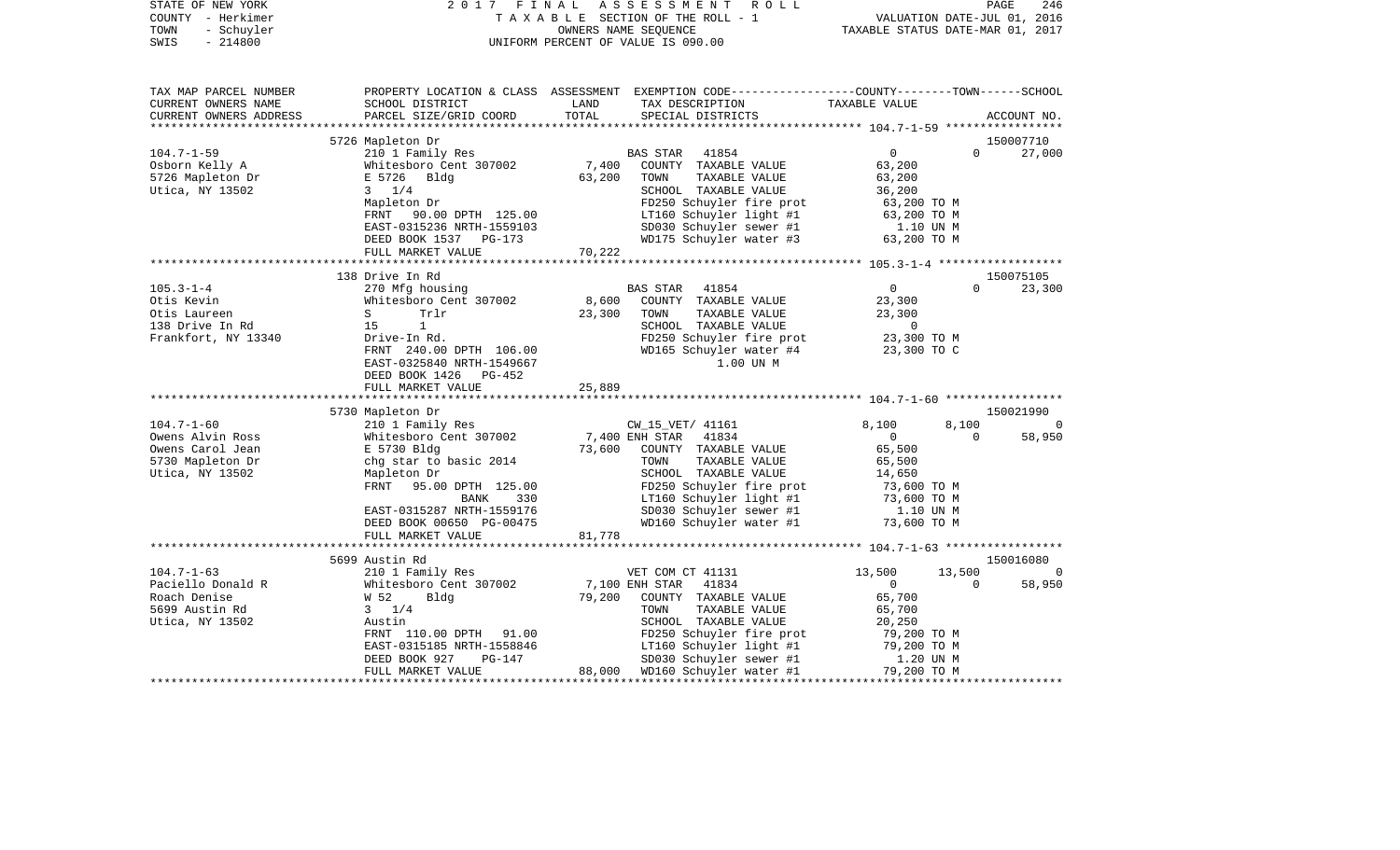| STATE OF NEW YORK<br>COUNTY - Herkimer<br>- Schuyler<br>TOWN<br>$-214800$<br>SWIS |                                           | OWNERS NAME SEQUENCE | 2017 FINAL ASSESSMENT ROLL<br>TAXABLE SECTION OF THE ROLL - 1<br>UNIFORM PERCENT OF VALUE IS 090.00                                     | VALUATION DATE-JUL 01, 2016<br>TAXABLE STATUS DATE-MAR 01, 2017 | PAGE               | 247                      |
|-----------------------------------------------------------------------------------|-------------------------------------------|----------------------|-----------------------------------------------------------------------------------------------------------------------------------------|-----------------------------------------------------------------|--------------------|--------------------------|
| TAX MAP PARCEL NUMBER<br>CURRENT OWNERS NAME<br>CURRENT OWNERS ADDRESS            | SCHOOL DISTRICT<br>PARCEL SIZE/GRID COORD | LAND<br>TOTAL        | PROPERTY LOCATION & CLASS ASSESSMENT EXEMPTION CODE---------------COUNTY-------TOWN------SCHOOL<br>TAX DESCRIPTION<br>SPECIAL DISTRICTS | TAXABLE VALUE                                                   | ACCOUNT NO.        |                          |
|                                                                                   |                                           |                      |                                                                                                                                         |                                                                 |                    |                          |
| $104.7 - 1 - 72$                                                                  | 807 Beverly Rd<br>210 1 Family Res        |                      | VET WAR CT 41121                                                                                                                        | 8,100                                                           | 150015630<br>8,100 | $\overline{\phantom{0}}$ |
| Paciello Louis                                                                    | Whitesboro Cent 307002                    |                      | 6,800 ENH STAR 41834                                                                                                                    | $\overline{0}$                                                  | $\bigcirc$         | 58,950                   |
| Paciello Nancy                                                                    | E 24<br>Bldg                              |                      | 75,800 COUNTY TAXABLE VALUE                                                                                                             | 67,700                                                          |                    |                          |
| 807 Beverly Rd                                                                    | $3 \frac{1}{4}$                           |                      | TOWN<br>TAXABLE VALUE                                                                                                                   | 67,700                                                          |                    |                          |
| Utica, NY 13502                                                                   | Beverly Rd                                |                      | SCHOOL TAXABLE VALUE                                                                                                                    | 16,850                                                          |                    |                          |
|                                                                                   | FRNT 60.00 DPTH 118.00                    |                      | FD250 Schuyler fire prot                                                                                                                | 75,800 TO M                                                     |                    |                          |
|                                                                                   | BANK 020                                  |                      | LT160 Schuyler light #1<br>SD030 Schuyler sewer #1<br>WD175 Schuyler water #3                                                           | 75,800 TO M                                                     |                    |                          |
|                                                                                   | EAST-0314711 NRTH-1558127                 |                      |                                                                                                                                         | 1.30 UN M                                                       |                    |                          |
|                                                                                   | DEED BOOK 832<br>PG-584                   |                      |                                                                                                                                         | 75,800 TO M                                                     |                    |                          |
|                                                                                   | FULL MARKET VALUE                         | 84,222               |                                                                                                                                         |                                                                 |                    |                          |
|                                                                                   |                                           |                      |                                                                                                                                         |                                                                 |                    |                          |
|                                                                                   | Mapleton Dr                               |                      |                                                                                                                                         |                                                                 | 150000090          |                          |
| $104.7 - 1 - 46$                                                                  | 311 Res vac land                          |                      | COUNTY TAXABLE VALUE                                                                                                                    | 8,000                                                           |                    |                          |
| Paciello Louis J<br>807 Beverly Rd                                                | Whitesboro Cent 307002<br>5660-64Vac      | 8,000<br>8,000       | TOWN<br>TAXABLE VALUE<br>SCHOOL TAXABLE VALUE                                                                                           | 8,000<br>8,000                                                  |                    |                          |
| Utica, NY 13502                                                                   | $9 \t1/2$                                 |                      | FD250 Schuyler fire prot                                                                                                                | 8,000 TO M                                                      |                    |                          |
|                                                                                   | Mapleton Dr                               |                      | LT160 Schuyler light #1                                                                                                                 | 8,000 TO M                                                      |                    |                          |
|                                                                                   | FRNT 110.00 DPTH 128.00                   |                      | SD030 Schuyler sewer #1                                                                                                                 | 1.41 UN M                                                       |                    |                          |
|                                                                                   | EAST-0314600 NRTH-1558176                 |                      | WD175 Schuyler water #3                                                                                                                 | 8,000 TO M                                                      |                    |                          |
|                                                                                   | DEED BOOK 675<br>PG-992                   |                      |                                                                                                                                         |                                                                 |                    |                          |
|                                                                                   | FULL MARKET VALUE                         | 8,889                |                                                                                                                                         |                                                                 |                    |                          |
|                                                                                   |                                           |                      |                                                                                                                                         |                                                                 |                    |                          |
|                                                                                   | 236 Windfall Rd                           |                      |                                                                                                                                         |                                                                 | 150006870          |                          |
| $105.1 - 1 - 39$                                                                  | 210 1 Family Res                          |                      | BAS STAR 41854                                                                                                                          | $\overline{0}$                                                  | $\Omega$           | 27,000                   |
| Pagliaro Antonio Jr                                                               | Whitesboro Cent 307002                    | 7,800                | COUNTY TAXABLE VALUE                                                                                                                    | 77,300                                                          |                    |                          |
| 236 Windfall Rd<br>Utica, NY 13502-9733                                           | Single Family Res<br>$3 \frac{1}{3}$      | 77,300               | TOWN<br>TAXABLE VALUE<br>SCHOOL TAXABLE VALUE                                                                                           | 77,300<br>50,300                                                |                    |                          |
|                                                                                   | Windfall                                  |                      | FD250 Schuyler fire prot                                                                                                                | 77,300 TO M                                                     |                    |                          |
|                                                                                   | FRNT 100.00 DPTH 140.00                   |                      | WD170 Schuyler water #2                                                                                                                 | 4,000 TO C                                                      |                    |                          |
|                                                                                   | EAST-0324344 NRTH-1554364                 |                      | 1.00 UN M                                                                                                                               |                                                                 |                    |                          |
|                                                                                   | DEED BOOK 1133 PG-137                     |                      |                                                                                                                                         |                                                                 |                    |                          |
|                                                                                   | FULL MARKET VALUE                         | 85,889               |                                                                                                                                         |                                                                 |                    |                          |
|                                                                                   |                                           |                      |                                                                                                                                         |                                                                 |                    |                          |
|                                                                                   | 4021 State Route 5 Rd                     |                      |                                                                                                                                         |                                                                 | 150050060          |                          |
| $112.4 - 3 - 18.1$                                                                | 210 1 Family Res                          |                      | COUNTY TAXABLE VALUE                                                                                                                    | 80,000                                                          |                    |                          |
| Palenzuela Paul-Carlos                                                            | Central Valley 212803                     | 16,400               | TOWN<br>TAXABLE VALUE                                                                                                                   | 80,000                                                          |                    |                          |
| 4021 State Route 5 Rd                                                             | bldg rentvated 2009 80,000                |                      | SCHOOL TAXABLE VALUE                                                                                                                    | 80,000                                                          |                    |                          |
| Frankfort, NY 13340                                                               | 4.9 Acres                                 |                      | FD250 Schuyler fire prot                                                                                                                | 80,000 TO M                                                     |                    |                          |
|                                                                                   | State Rd<br>ACRES<br>4.90                 |                      |                                                                                                                                         |                                                                 |                    |                          |
|                                                                                   | EAST-0343965 NRTH-1532172                 |                      |                                                                                                                                         |                                                                 |                    |                          |
|                                                                                   | DEED BOOK 1579<br>PG-294                  |                      |                                                                                                                                         |                                                                 |                    |                          |
|                                                                                   | FULL MARKET VALUE                         | 88,889               |                                                                                                                                         |                                                                 |                    |                          |
|                                                                                   |                                           |                      |                                                                                                                                         |                                                                 |                    |                          |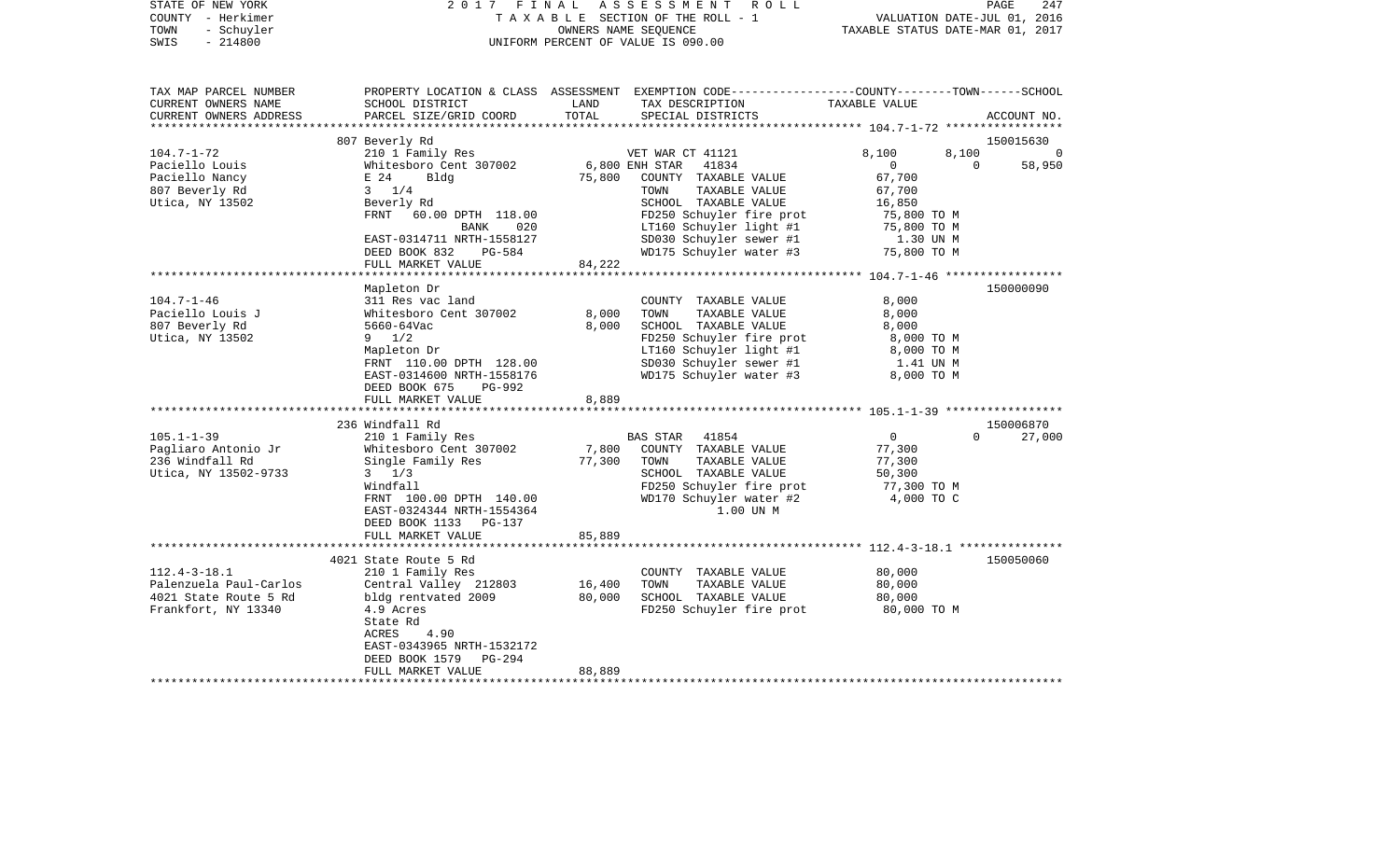| STATE OF NEW YORK<br>COUNTY - Herkimer<br>- Schuyler<br>TOWN<br>$-214800$<br>SWIS | FINAL<br>2017                      | OWNERS NAME SEOUENCE   | ASSESSMENT ROLL<br>TAXABLE SECTION OF THE ROLL - 1<br>UNIFORM PERCENT OF VALUE IS 090.00         | VALUATION DATE-JUL 01, 2016<br>TAXABLE STATUS DATE-MAR 01, 2017 | PAGE<br>248 |
|-----------------------------------------------------------------------------------|------------------------------------|------------------------|--------------------------------------------------------------------------------------------------|-----------------------------------------------------------------|-------------|
|                                                                                   |                                    |                        |                                                                                                  |                                                                 |             |
| TAX MAP PARCEL NUMBER                                                             |                                    |                        | PROPERTY LOCATION & CLASS ASSESSMENT EXEMPTION CODE----------------COUNTY-------TOWN------SCHOOL |                                                                 |             |
| CURRENT OWNERS NAME                                                               | SCHOOL DISTRICT                    | LAND                   | TAX DESCRIPTION                                                                                  | TAXABLE VALUE                                                   |             |
| CURRENT OWNERS ADDRESS                                                            | PARCEL SIZE/GRID COORD             | TOTAL<br>************* | SPECIAL DISTRICTS                                                                                | ***************************** 105.2-4-18.1 ***************      | ACCOUNT NO. |
|                                                                                   | 414 Cogar Rd                       |                        |                                                                                                  |                                                                 | 150003180   |
| $105.2 - 4 - 18.1$                                                                | 240 Rural res                      |                        | COUNTY TAXABLE VALUE                                                                             | 235,000                                                         |             |
| Palmari Pietro L                                                                  | West Canada Val 212402             | 43,200                 | TOWN<br>TAXABLE VALUE                                                                            | 235,000                                                         |             |
| Palmari Yvonne                                                                    | Fox Hollow/ MF#185                 | 235,000                | SCHOOL TAXABLE VALUE                                                                             | 235,000                                                         |             |
| 2274 5th Ave                                                                      | Land & Lakes lot 31                |                        | FD250 Schuyler fire prot                                                                         | 235,000 TO M                                                    |             |
| Ronkonkoma, NY 11779                                                              | Cogar Rd<br>ACRES 16.60            |                        |                                                                                                  |                                                                 |             |
|                                                                                   | EAST-0341346 NRTH-1559951          |                        |                                                                                                  |                                                                 |             |
|                                                                                   | DEED BOOK 1131<br>PG-696           |                        |                                                                                                  |                                                                 |             |
|                                                                                   | FULL MARKET VALUE                  | 261,111                |                                                                                                  |                                                                 |             |
|                                                                                   | **********************<br>Cogar Rd |                        |                                                                                                  |                                                                 | 150003180   |
| $105.2 - 4 - 18.2$                                                                | 314 Rural vac<10                   |                        | COUNTY TAXABLE VALUE                                                                             | 5,100                                                           |             |
| Palmari Pietro L                                                                  | Frankfort-Schuy 212602             | 5,100                  | TAXABLE VALUE<br>TOWN                                                                            | 5,100                                                           |             |
| Palmari Yvonne                                                                    | Fox Hollow/ MF#185                 | 5,100                  | SCHOOL TAXABLE VALUE                                                                             | 5,100                                                           |             |
| 2274 5th Ave                                                                      | Land & Lakes lot 31                |                        | FD250 Schuyler fire prot                                                                         | 5,100 TO M                                                      |             |
| Ronkonkoma, NY 11779                                                              | Cogar Rd                           |                        |                                                                                                  |                                                                 |             |
|                                                                                   | ACRES<br>3.40                      |                        |                                                                                                  |                                                                 |             |
|                                                                                   | EAST-0341616 NRTH-1560106          |                        |                                                                                                  |                                                                 |             |
|                                                                                   | DEED BOOK 1131<br>PG-696           |                        |                                                                                                  |                                                                 |             |
|                                                                                   | FULL MARKET VALUE                  | 5,667                  |                                                                                                  |                                                                 |             |
|                                                                                   | 5750 Graham Rd                     |                        |                                                                                                  |                                                                 | 150001890   |
| $098.2 - 1 - 1$                                                                   | 240 Rural res                      |                        | CW 15 VET/ 41161                                                                                 | 8,100<br>8,100                                                  | $\Omega$    |
| Palmer Kirke                                                                      | Whitesboro Cent 307002             |                        | 32,000 BAS STAR<br>41854                                                                         | $\overline{0}$<br>$\Omega$                                      | 27,000      |
| Palmer Mary B                                                                     | Bldg<br>Е                          | 69,000                 | COUNTY TAXABLE VALUE                                                                             | 60,900                                                          |             |
| 5750 Graham Rd                                                                    | $\overline{3}$<br>43               |                        | TAXABLE VALUE<br>TOWN                                                                            | 60,900                                                          |             |
| Utica, NY 13502                                                                   | Graham                             |                        | SCHOOL TAXABLE VALUE                                                                             | 42,000                                                          |             |
|                                                                                   | ACRES<br>43.00                     |                        | FD250 Schuyler fire prot                                                                         | 69,000 TO M                                                     |             |
|                                                                                   | EAST-0322229 NRTH-1569631          |                        |                                                                                                  |                                                                 |             |
|                                                                                   | DEED BOOK 1412<br><b>PG-903</b>    |                        |                                                                                                  |                                                                 |             |
|                                                                                   | FULL MARKET VALUE                  | 76,667                 |                                                                                                  |                                                                 |             |
|                                                                                   | ***********************            |                        |                                                                                                  |                                                                 |             |
|                                                                                   | Graham Rd                          |                        |                                                                                                  |                                                                 |             |
| $098.4 - 1 - 35$                                                                  | 314 Rural vac<10                   |                        | COUNTY TAXABLE VALUE                                                                             | 9,200                                                           |             |
| Palmiotto Dominick                                                                | Whitesboro Cent 307002             | 9,200                  | TOWN<br>TAXABLE VALUE                                                                            | 9,200                                                           |             |
| Palmiotto Hedy                                                                    | E Vacant                           | 9,200                  | SCHOOL TAXABLE VALUE                                                                             | 9,200                                                           |             |
| 1422 E 27Th St                                                                    | 3.176 Acres                        |                        | FD250 Schuyler fire prot                                                                         | 9,200 TO M                                                      |             |
| Brooklyn, NY 11210                                                                | Graham Rd                          |                        |                                                                                                  |                                                                 |             |
|                                                                                   | ACRES<br>3.18                      |                        |                                                                                                  |                                                                 |             |
|                                                                                   | EAST-0320025 NRTH-1560714          |                        |                                                                                                  |                                                                 |             |
|                                                                                   | DEED BOOK 669<br>$PG-206$          |                        |                                                                                                  |                                                                 |             |
| **********************                                                            | FULL MARKET VALUE                  | 10,222                 |                                                                                                  |                                                                 |             |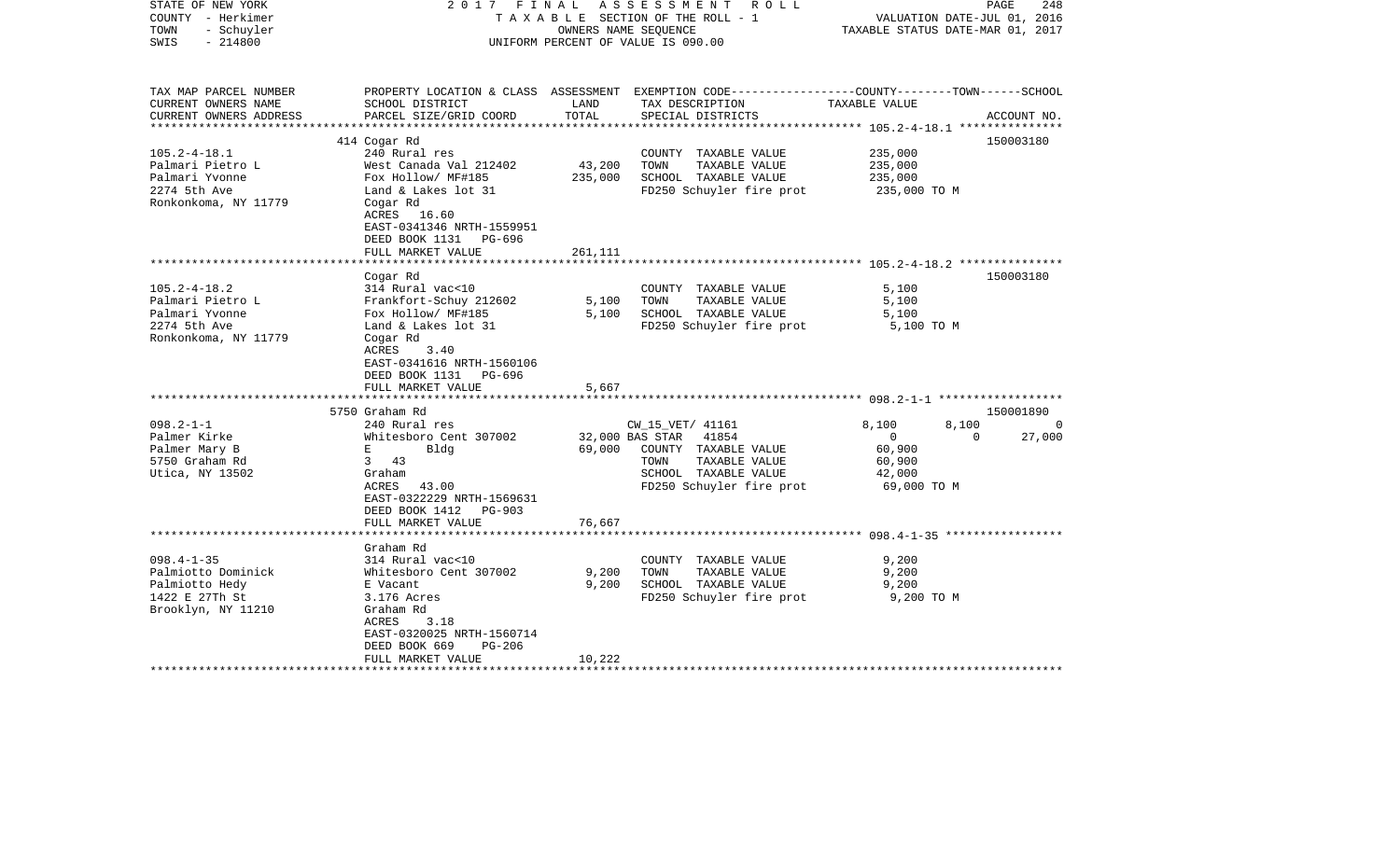| STATE OF NEW YORK<br>COUNTY - Herkimer<br>TOWN<br>- Schuyler<br>$-214800$<br>SWIS |                                                                        |                 | 2017 FINAL ASSESSMENT<br>R O L L<br>T A X A B L E SECTION OF THE ROLL - 1<br>OWNERS NAME SEQUENCE<br>UNIFORM PERCENT OF VALUE IS 090.00 | VALUATION DATE-JUL 01, 2016<br>TAXABLE STATUS DATE-MAR 01, 2017 | PAGE     | 249         |
|-----------------------------------------------------------------------------------|------------------------------------------------------------------------|-----------------|-----------------------------------------------------------------------------------------------------------------------------------------|-----------------------------------------------------------------|----------|-------------|
| TAX MAP PARCEL NUMBER<br>CURRENT OWNERS NAME                                      | SCHOOL DISTRICT                                                        | LAND            | PROPERTY LOCATION & CLASS ASSESSMENT EXEMPTION CODE---------------COUNTY-------TOWN------SCHOOL<br>TAX DESCRIPTION                      | TAXABLE VALUE                                                   |          |             |
| CURRENT OWNERS ADDRESS                                                            | PARCEL SIZE/GRID COORD                                                 | TOTAL           | SPECIAL DISTRICTS                                                                                                                       |                                                                 |          | ACCOUNT NO. |
|                                                                                   | 5715 Mapleton Dr                                                       |                 |                                                                                                                                         |                                                                 |          | 150015960   |
| $104.7 - 1 - 10$                                                                  | 210 1 Family Res                                                       |                 | BAS STAR<br>41854                                                                                                                       | $\overline{0}$                                                  | $\Omega$ | 27,000      |
| Palombo James A                                                                   | Whitesboro Cent 307002                                                 | 7,500           | COUNTY TAXABLE VALUE                                                                                                                    | 87,000                                                          |          |             |
| Palombo Erin L                                                                    | 5715 Bldg                                                              | 87,000          | TOWN<br>TAXABLE VALUE                                                                                                                   | 87,000                                                          |          |             |
| 5715 Mapleton Dr                                                                  | $3 \frac{1}{4}$                                                        |                 | SCHOOL TAXABLE VALUE                                                                                                                    | 60,000                                                          |          |             |
| Utica, NY 13502                                                                   | Mapleton Dr                                                            |                 | FD250 Schuyler fire prot                                                                                                                | 87,000 TO M                                                     |          |             |
|                                                                                   | FRNT 90.00 DPTH 134.00                                                 |                 | LT160 Schuyler light #1                                                                                                                 | 87,000 TO M                                                     |          |             |
|                                                                                   | EAST-0314998 NRTH-1559072                                              |                 | SD030 Schuyler sewer #1                                                                                                                 | 1.00 UN M                                                       |          |             |
|                                                                                   | DEED BOOK 935<br>$PG-63$                                               |                 | WD175 Schuyler water #3                                                                                                                 | 87,000 TO M                                                     |          |             |
|                                                                                   | FULL MARKET VALUE                                                      | 96,667          |                                                                                                                                         |                                                                 |          |             |
|                                                                                   |                                                                        |                 |                                                                                                                                         |                                                                 |          |             |
|                                                                                   | 3201 State Route 5                                                     |                 |                                                                                                                                         |                                                                 |          | 150022110   |
| $112.1 - 2 - 15.1$                                                                | 140 Truck crops                                                        |                 | 41800<br>AGED-ALL                                                                                                                       | 83,000                                                          | 83,000   | 83,000      |
| Palumbo James<br>Mark Jr                                                          | Frankfort-Schuy 212602                                                 | 18,000 ENH STAR | 41834                                                                                                                                   | $\mathbf{0}$                                                    | $\Omega$ | 58,950      |
| Palumbo Lisa                                                                      | Residence And Buildings                                                | 166,000         | COUNTY TAXABLE VALUE                                                                                                                    | 83,000                                                          |          |             |
| 3201 State Route 5                                                                | 6 Acres                                                                |                 | TOWN<br>TAXABLE VALUE                                                                                                                   | 83,000                                                          |          |             |
| Frankfort, NY 13340                                                               | State                                                                  |                 | SCHOOL TAXABLE VALUE                                                                                                                    | 24,050                                                          |          |             |
|                                                                                   | ACRES<br>6.00<br>EAST-0332452 NRTH-1543378<br>DEED BOOK 880<br>$PG-29$ |                 | FD250 Schuyler fire prot                                                                                                                | 166,000 TO M                                                    |          |             |
|                                                                                   | FULL MARKET VALUE                                                      | 184,444         |                                                                                                                                         |                                                                 |          |             |
|                                                                                   |                                                                        |                 |                                                                                                                                         |                                                                 |          |             |
|                                                                                   | Off State Rd                                                           |                 |                                                                                                                                         |                                                                 |          | 150004890   |
| $112.4 - 3 - 1$                                                                   | 105 Vac farmland                                                       |                 | COUNTY TAXABLE VALUE                                                                                                                    | 8,300                                                           |          |             |
| Palumbo James<br>Mark Jr                                                          | Frankfort-Schuy 212602                                                 | 8,300           | TAXABLE VALUE<br>TOWN                                                                                                                   | 8,300                                                           |          |             |
| Palumbo Lisa                                                                      | Vac                                                                    | 8,300           | SCHOOL TAXABLE VALUE                                                                                                                    | 8,300                                                           |          |             |
| 3201 State Route 5                                                                | $2 \t12$                                                               |                 | FD250 Schuyler fire prot                                                                                                                | 8,300 TO M                                                      |          |             |
| Schuyler, NY 13340                                                                | Off State Rd                                                           |                 |                                                                                                                                         |                                                                 |          |             |
|                                                                                   | ACRES 12.40                                                            |                 |                                                                                                                                         |                                                                 |          |             |
|                                                                                   | EAST-0338351 NRTH-1535787                                              |                 |                                                                                                                                         |                                                                 |          |             |
|                                                                                   | DEED BOOK 880<br>$PG-31$                                               |                 |                                                                                                                                         |                                                                 |          |             |
|                                                                                   | FULL MARKET VALUE                                                      | 9,222           |                                                                                                                                         |                                                                 |          |             |
|                                                                                   |                                                                        |                 |                                                                                                                                         |                                                                 |          |             |
|                                                                                   | 143 Carder Ln                                                          |                 |                                                                                                                                         |                                                                 |          |             |
| $112.1 - 2 - 15.3$                                                                | 210 1 Family Res                                                       |                 | <b>BAS STAR</b><br>41854                                                                                                                | $\circ$                                                         | $\Omega$ | 27,000      |
| Palumbo James M JR                                                                | Frankfort-Schuy 212602                                                 | 13,500          | COUNTY TAXABLE VALUE                                                                                                                    | 111,200                                                         |          |             |
| 143 Carder Ln                                                                     | ACRES<br>1.00                                                          | 111,200         | TAXABLE VALUE<br>TOWN                                                                                                                   | 111,200                                                         |          |             |
| Frankfort, NY 13340                                                               | EAST-0332468 NRTH-1543519                                              |                 | SCHOOL TAXABLE VALUE                                                                                                                    | 84,200                                                          |          |             |
|                                                                                   | DEED BOOK 939<br>PG-283                                                |                 | FD250 Schuyler fire prot                                                                                                                | 111,200 TO M                                                    |          |             |
|                                                                                   | FULL MARKET VALUE                                                      | 123,556         |                                                                                                                                         |                                                                 |          |             |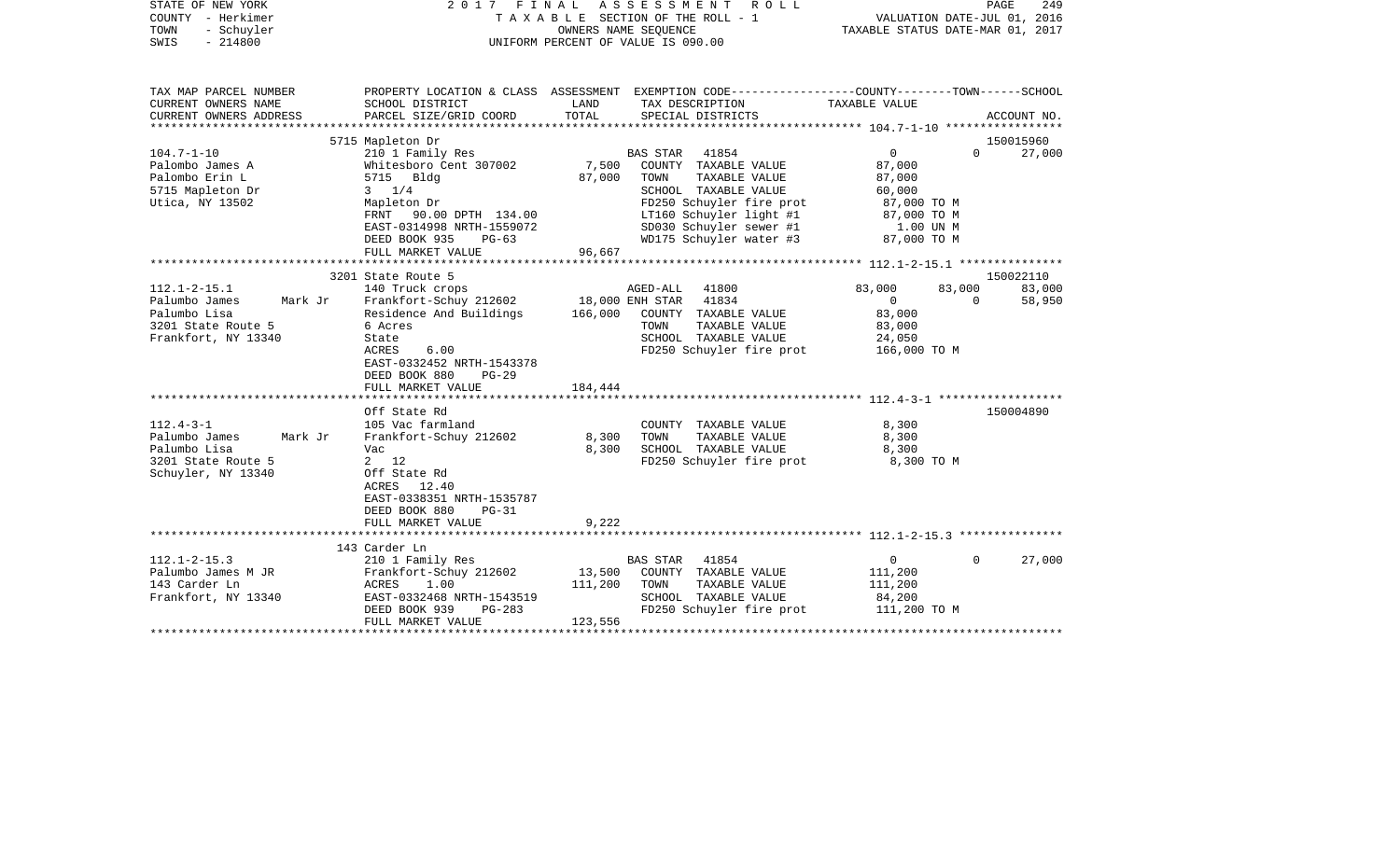| STATE OF NEW YORK<br>COUNTY - Herkimer<br>- Schuyler<br>TOWN<br>$-214800$<br>SWIS |                                                                                                            | OWNERS NAME SEQUENCE        | 2017 FINAL ASSESSMENT ROLL<br>TAXABLE SECTION OF THE ROLL - 1<br>UNIFORM PERCENT OF VALUE IS 090.00                                      | PAGE<br>VALUATION DATE-JUL 01, 2016<br>TAXABLE STATUS DATE-MAR 01, 2017 | 250         |
|-----------------------------------------------------------------------------------|------------------------------------------------------------------------------------------------------------|-----------------------------|------------------------------------------------------------------------------------------------------------------------------------------|-------------------------------------------------------------------------|-------------|
| TAX MAP PARCEL NUMBER<br>CURRENT OWNERS NAME<br>CURRENT OWNERS ADDRESS            | SCHOOL DISTRICT<br>PARCEL SIZE/GRID COORD                                                                  | LAND<br>TOTAL               | PROPERTY LOCATION & CLASS ASSESSMENT EXEMPTION CODE----------------COUNTY-------TOWN------SCHOOL<br>TAX DESCRIPTION<br>SPECIAL DISTRICTS | TAXABLE VALUE                                                           | ACCOUNT NO. |
|                                                                                   | 837 Bush Rd                                                                                                |                             |                                                                                                                                          |                                                                         |             |
| $105.2 - 2 - 13$                                                                  | 210 1 Family Res                                                                                           |                             | BAS STAR 41854                                                                                                                           | $\overline{0}$<br>$\Omega$                                              | 27,000      |
| Palumbo Maria                                                                     | Frankfort-Schuy 212602                                                                                     |                             | 30,000 COUNTY TAXABLE VALUE                                                                                                              | 200,000                                                                 |             |
| 837 Bush Rd                                                                       | Valley View lot 12                                                                                         | 200,000                     | TOWN<br>TAXABLE VALUE                                                                                                                    | 200,000                                                                 |             |
| Frankfort, NY 13340                                                               | Land & Lakes sub                                                                                           |                             | SCHOOL TAXABLE VALUE                                                                                                                     | 173,000                                                                 |             |
|                                                                                   | FRNT 400.00 DPTH                                                                                           |                             | FD250 Schuyler fire prot                                                                                                                 | 200,000 TO M                                                            |             |
|                                                                                   | ACRES 11.70                                                                                                |                             |                                                                                                                                          |                                                                         |             |
|                                                                                   | EAST-0346091 NRTH-1557815                                                                                  |                             |                                                                                                                                          |                                                                         |             |
|                                                                                   | DEED BOOK 943<br>$PG-57$                                                                                   |                             |                                                                                                                                          |                                                                         |             |
|                                                                                   | FULL MARKET VALUE<br>******************                                                                    | 222,222<br>**************** |                                                                                                                                          |                                                                         |             |
|                                                                                   | Off State Rd                                                                                               |                             |                                                                                                                                          |                                                                         | 150020010   |
| $112.4 - 3 - 2$                                                                   | 314 Rural vac<10                                                                                           |                             | COUNTY TAXABLE VALUE                                                                                                                     | 1,200                                                                   |             |
| Palumbo Mark                                                                      | Frankfort-Schuy 212602                                                                                     | 1,200                       | TOWN<br>TAXABLE VALUE                                                                                                                    | 1,200                                                                   |             |
| 837 Bush Rd                                                                       | Vac                                                                                                        | 1,200                       | SCHOOL TAXABLE VALUE                                                                                                                     | 1,200                                                                   |             |
| Frankfort, NY 13340                                                               | 7 Acres                                                                                                    |                             | FD250 Schuyler fire prot                                                                                                                 | 1,200 TO M                                                              |             |
|                                                                                   | Off State Road<br>ACRES<br>6.10<br>EAST-0338754 NRTH-1535545<br>DEED BOOK 1431 PG-72                       |                             |                                                                                                                                          |                                                                         |             |
|                                                                                   | FULL MARKET VALUE                                                                                          | 1,333                       |                                                                                                                                          |                                                                         |             |
|                                                                                   |                                                                                                            |                             |                                                                                                                                          |                                                                         |             |
| $112.1 - 2 - 15.2$                                                                | 3215 State Route 5<br>311 Res vac land                                                                     |                             | COUNTY TAXABLE VALUE                                                                                                                     | 4,100                                                                   |             |
| Palumbo Mark S                                                                    | Frankfort-Schuy 212602                                                                                     | 4,100                       | TOWN<br>TAXABLE VALUE                                                                                                                    | 4,100                                                                   |             |
| Palumbo Maria                                                                     | Residence W/addition                                                                                       | 4,100                       | SCHOOL TAXABLE VALUE                                                                                                                     | 4,100                                                                   |             |
| 837 Bush Rd                                                                       | 1 Acre                                                                                                     |                             | FD250 Schuyler fire prot                                                                                                                 | 4,100 TO M                                                              |             |
| Frankfort, NY 13340                                                               | State Rd<br>FRNT 100.00 DPTH 171.00<br>0.09<br>ACRES<br>EAST-0332522 NRTH-1543156<br>DEED BOOK 1124 PG-175 |                             |                                                                                                                                          |                                                                         |             |
|                                                                                   | FULL MARKET VALUE                                                                                          | 4,556                       |                                                                                                                                          |                                                                         |             |
|                                                                                   | ************************                                                                                   |                             |                                                                                                                                          |                                                                         |             |
|                                                                                   | Off Newport Rd                                                                                             |                             |                                                                                                                                          |                                                                         |             |
| $104.2 - 1 - 34.2$                                                                | 314 Rural vac<10                                                                                           |                             | COUNTY TAXABLE VALUE                                                                                                                     | 8,900                                                                   |             |
| Para-Future Dev Corp                                                              | Whitesboro Cent 307002                                                                                     | 8,900                       | TOWN<br>TAXABLE VALUE                                                                                                                    | 8,900                                                                   |             |
| 2251 State Route 5                                                                | Vacant                                                                                                     | 8,900                       | SCHOOL TAXABLE VALUE                                                                                                                     | 8,900                                                                   |             |
| Utica, NY 13502                                                                   | 2.912 Acres<br>Off Newport Rd<br>2.91<br>ACRES<br>EAST-0318409 NRTH-1555156                                |                             | FD250 Schuyler fire prot<br>WD170 Schuyler water #2<br>1.00 UN M                                                                         | 8,900 TO M<br>8,900 TO C                                                |             |
|                                                                                   | DEED BOOK 722<br>$PG-81$                                                                                   |                             |                                                                                                                                          |                                                                         |             |
|                                                                                   | FULL MARKET VALUE                                                                                          | 9,889                       |                                                                                                                                          |                                                                         |             |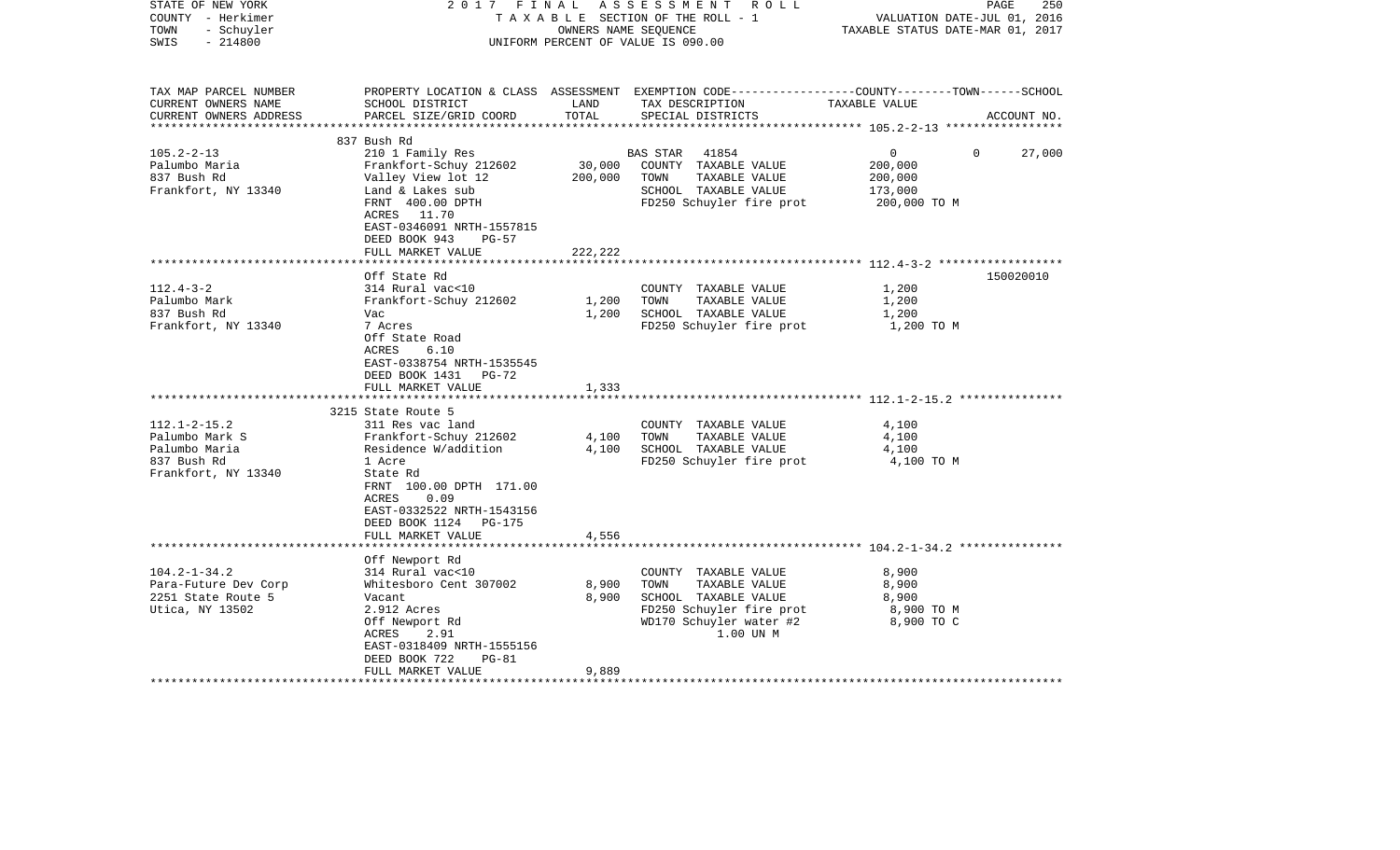| STATE OF NEW YORK<br>COUNTY - Herkimer<br>- Schuyler<br>TOWN<br>$-214800$<br>SWIS | 2017 FINAL                                 | OWNERS NAME SEQUENCE | A S S E S S M E N T R O L L<br>TAXABLE SECTION OF THE ROLL - 1<br>UNIFORM PERCENT OF VALUE IS 090.00                                    | VALUATION DATE-JUL 01, 2016<br>TAXABLE STATUS DATE-MAR 01, 2017 | PAGE<br>251 |
|-----------------------------------------------------------------------------------|--------------------------------------------|----------------------|-----------------------------------------------------------------------------------------------------------------------------------------|-----------------------------------------------------------------|-------------|
| TAX MAP PARCEL NUMBER<br>CURRENT OWNERS NAME<br>CURRENT OWNERS ADDRESS            | SCHOOL DISTRICT<br>PARCEL SIZE/GRID COORD  | LAND<br>TOTAL        | PROPERTY LOCATION & CLASS ASSESSMENT EXEMPTION CODE---------------COUNTY-------TOWN------SCHOOL<br>TAX DESCRIPTION<br>SPECIAL DISTRICTS | TAXABLE VALUE                                                   | ACCOUNT NO. |
|                                                                                   |                                            |                      |                                                                                                                                         |                                                                 |             |
| $104.11 - 1 - 10$                                                                 | 2251 State Route 5<br>422 Diner/lunch      |                      | COUNTY TAXABLE VALUE                                                                                                                    | 200,400                                                         | 150006750   |
| Para-Future Dev Corp                                                              | Whitesboro Cent 307002                     | 18,300               | TOWN<br>TAXABLE VALUE                                                                                                                   | 200,400                                                         |             |
| 2251 State Route 5                                                                | N Bldg                                     | 200,400              | SCHOOL TAXABLE VALUE                                                                                                                    | 200,400                                                         |             |
| Utica, NY 13502                                                                   | 2 11.84                                    |                      | FD250 Schuyler fire prot                                                                                                                | 200,400 TO M                                                    |             |
|                                                                                   | State                                      |                      | WD170 Schuyler water #2                                                                                                                 | 200,400 TO C                                                    |             |
|                                                                                   | ACRES 10.40                                |                      | 1.00 UN M                                                                                                                               |                                                                 |             |
|                                                                                   | EAST-0318051 NRTH-1555325                  |                      |                                                                                                                                         |                                                                 |             |
|                                                                                   | DEED BOOK 722<br>$PG-75$                   |                      |                                                                                                                                         |                                                                 |             |
|                                                                                   | FULL MARKET VALUE                          | 222,667              |                                                                                                                                         |                                                                 |             |
|                                                                                   | 2257 State Route 5                         |                      |                                                                                                                                         |                                                                 | 150006780   |
| $104.11 - 1 - 11$                                                                 | 433 Auto body                              |                      | COUNTY TAXABLE VALUE                                                                                                                    | 80,000                                                          |             |
| Para-Future Dev Corp                                                              | Whitesboro Cent 307002                     | 40,000               | TAXABLE VALUE<br>TOWN                                                                                                                   | 80,000                                                          |             |
| 2257 State Route 5                                                                | N 1017 Bldg                                | 80,000               | SCHOOL TAXABLE VALUE                                                                                                                    | 80,000                                                          |             |
| Utica, NY 13502                                                                   | 10 2 Acres                                 |                      | FD250 Schuyler fire prot                                                                                                                | 80,000 TO M                                                     |             |
|                                                                                   | State                                      |                      | WD170 Schuyler water #2                                                                                                                 | 80,000 TO C                                                     |             |
|                                                                                   | 90.00 DPTH 228.00<br>FRNT                  |                      | 1.00 UN M                                                                                                                               |                                                                 |             |
|                                                                                   | ACRES<br>0.70<br>EAST-0317902 NRTH-1554869 |                      |                                                                                                                                         |                                                                 |             |
|                                                                                   | DEED BOOK 722<br>$PG-78$                   |                      |                                                                                                                                         |                                                                 |             |
|                                                                                   | FULL MARKET VALUE                          | 88,889               |                                                                                                                                         |                                                                 |             |
| *******************************                                                   |                                            |                      |                                                                                                                                         |                                                                 |             |
|                                                                                   | 2176 State Route 5                         |                      |                                                                                                                                         |                                                                 | 150002460   |
| $104.11 - 1 - 35$                                                                 | 210 1 Family Res                           |                      | COUNTY TAXABLE VALUE                                                                                                                    | 103,900                                                         |             |
| Paratore Frank J                                                                  | Whitesboro Cent 307002                     | 14,000               | TOWN<br>TAXABLE VALUE                                                                                                                   | 103,900                                                         |             |
| Paratore David M                                                                  | Bldg, Trl. & Pool                          | 103,900              | SCHOOL TAXABLE VALUE                                                                                                                    | 103,900                                                         |             |
| 2257 State Route 5                                                                | 10 1.67                                    |                      | FD250 Schuyler fire prot                                                                                                                | 103,900 TO M                                                    |             |
| Utica, NY 13502                                                                   | State                                      |                      | WD170 Schuyler water #2<br>1.00 UN M                                                                                                    | 8,500 TO C                                                      |             |
|                                                                                   | ACRES<br>1.67<br>EAST-0316334 NRTH-1555479 |                      |                                                                                                                                         |                                                                 |             |
|                                                                                   | DEED BOOK 1196 PG-71                       |                      |                                                                                                                                         |                                                                 |             |
|                                                                                   | FULL MARKET VALUE                          | 115,444              |                                                                                                                                         |                                                                 |             |
|                                                                                   |                                            |                      |                                                                                                                                         |                                                                 |             |
|                                                                                   | N Bowie Rd                                 |                      |                                                                                                                                         |                                                                 | 150019860   |
| $099.1 - 1 - 82$                                                                  | 322 Rural vac>10                           |                      | COUNTY TAXABLE VALUE                                                                                                                    | 134,700                                                         |             |
| Park Jang Suk                                                                     | West Canada Val 212402                     | 134,700              | TOWN<br>TAXABLE VALUE                                                                                                                   | 134,700                                                         |             |
| Gang N Nam-GU                                                                     | Vac                                        | 134,700              | SCHOOL TAXABLE VALUE                                                                                                                    | 134,700                                                         |             |
| Chung Dam-Dong                                                                    | 1a 200                                     |                      | FD250 Schuyler fire prot                                                                                                                | 134,700 TO M                                                    |             |
| 130/6 Markhills 1-1701<br>Seoul Korea, Korea                                      | Bowie Rd<br>ACRES 200.00                   |                      |                                                                                                                                         |                                                                 |             |
|                                                                                   | EAST-0335811 NRTH-1571100                  |                      |                                                                                                                                         |                                                                 |             |
|                                                                                   | DEED BOOK 713<br>$PG-18$                   |                      |                                                                                                                                         |                                                                 |             |
|                                                                                   | FULL MARKET VALUE                          | 149,667              |                                                                                                                                         |                                                                 |             |
|                                                                                   | ************************                   |                      |                                                                                                                                         |                                                                 |             |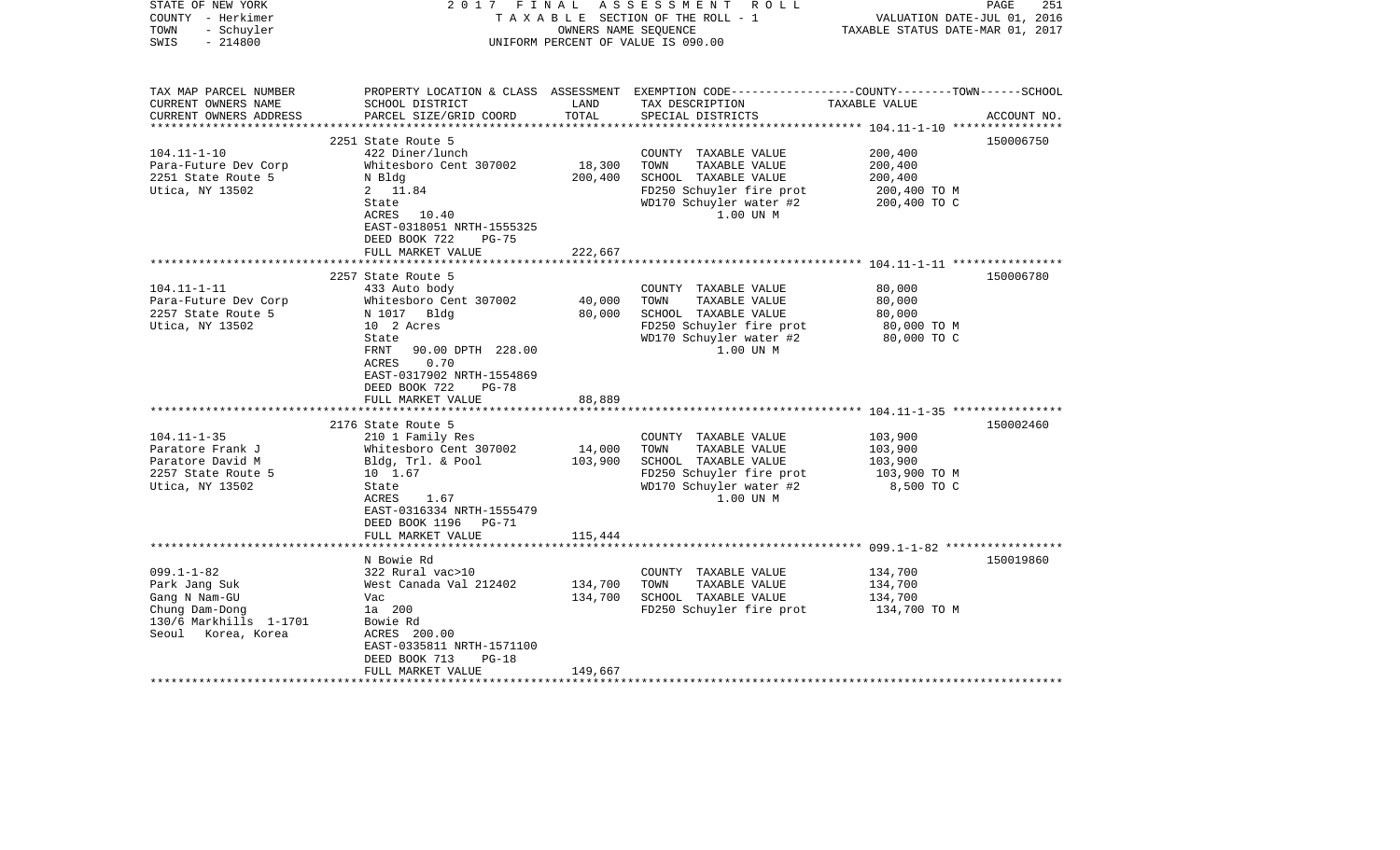| STATE OF NEW YORK<br>COUNTY - Herkimer<br>- Schuyler<br>TOWN<br>$-214800$<br>SWIS | 2017 FINAL                                     | OWNERS NAME SEOUENCE | ASSESSMENT<br>R O L L<br>TAXABLE SECTION OF THE ROLL - 1<br>UNIFORM PERCENT OF VALUE IS 090.00                      | VALUATION DATE-JUL 01, 2016<br>TAXABLE STATUS DATE-MAR 01, 2017 | PAGE<br>252 |
|-----------------------------------------------------------------------------------|------------------------------------------------|----------------------|---------------------------------------------------------------------------------------------------------------------|-----------------------------------------------------------------|-------------|
| TAX MAP PARCEL NUMBER<br>CURRENT OWNERS NAME                                      | SCHOOL DISTRICT                                | LAND                 | PROPERTY LOCATION & CLASS ASSESSMENT EXEMPTION CODE----------------COUNTY-------TOWN------SCHOOL<br>TAX DESCRIPTION | TAXABLE VALUE                                                   |             |
| CURRENT OWNERS ADDRESS<br>*******************                                     | PARCEL SIZE/GRID COORD                         | TOTAL                | SPECIAL DISTRICTS                                                                                                   |                                                                 | ACCOUNT NO. |
|                                                                                   | 963 Newport Rd                                 |                      |                                                                                                                     |                                                                 |             |
| $099.1 - 1 - 65.3$                                                                | 210 1 Family Res                               |                      | VET WAR CT 41121                                                                                                    | 8,100<br>8,100                                                  | 0           |
| Parker Fred                                                                       | West Canada Val 212402                         | 13,800 BAS STAR      | 41854                                                                                                               | $\overline{0}$<br>0                                             | 27,000      |
| Parker Pamela                                                                     | Log Rsidence W Two Story                       | 149,800              | COUNTY TAXABLE VALUE                                                                                                | 141,700                                                         |             |
| 963 Newport Rd                                                                    | Detached Garage                                |                      | TOWN<br>TAXABLE VALUE                                                                                               | 141,700                                                         |             |
| Utica, NY 13502                                                                   | Newport Rd                                     |                      | SCHOOL TAXABLE VALUE                                                                                                | 122,800                                                         |             |
|                                                                                   | ACRES<br>1.40                                  |                      | FD250 Schuyler fire prot                                                                                            | 149,800 TO M                                                    |             |
|                                                                                   | EAST-0326802 NRTH-1569558                      |                      |                                                                                                                     |                                                                 |             |
|                                                                                   | DEED BOOK 702<br>$PG-253$<br>FULL MARKET VALUE | 166,444              |                                                                                                                     |                                                                 |             |
|                                                                                   |                                                |                      |                                                                                                                     | ********** 099.1-1-66 ******************                        |             |
|                                                                                   | 953 Newport Rd                                 |                      |                                                                                                                     |                                                                 | 150016350   |
| $099.1 - 1 - 66$                                                                  | 210 1 Family Res                               |                      | COUNTY TAXABLE VALUE                                                                                                | 51,800                                                          |             |
| Parker Fred                                                                       | West Canada Val 212402                         | 14,100               | TAXABLE VALUE<br>TOWN                                                                                               | 51,800                                                          |             |
| Parker Pamela                                                                     | Single Family Residence                        | 51,800               | SCHOOL TAXABLE VALUE                                                                                                | 51,800                                                          |             |
| 963 Newport Rd                                                                    | 1 2.0 Acres                                    |                      | FD250 Schuyler fire prot                                                                                            | 51,800 TO M                                                     |             |
| Utica, NY 13502                                                                   | Newport Rd                                     |                      |                                                                                                                     |                                                                 |             |
|                                                                                   | ACRES<br>1.80<br>EAST-0326740 NRTH-1569299     |                      |                                                                                                                     |                                                                 |             |
|                                                                                   | DEED BOOK 00605 PG-00026                       |                      |                                                                                                                     |                                                                 |             |
|                                                                                   | FULL MARKET VALUE                              | 57,556               |                                                                                                                     |                                                                 |             |
|                                                                                   |                                                |                      |                                                                                                                     |                                                                 |             |
|                                                                                   | 279 Johnson Rd                                 |                      |                                                                                                                     |                                                                 |             |
| $105.4 - 2 - 16$                                                                  | 210 1 Family Res                               |                      | COUNTY TAXABLE VALUE                                                                                                | 98,500                                                          |             |
| Parry Robert E                                                                    | Frankfort-Schuy 212602                         | 15,700               | TAXABLE VALUE<br>TOWN                                                                                               | 98,500                                                          |             |
| 279 Johson Rd                                                                     | Vacant                                         | 98,500               | SCHOOL TAXABLE VALUE                                                                                                | 98,500                                                          |             |
| Frankfort, NY 13340                                                               | 11.30 Acres                                    |                      | FD250 Schuyler fire prot                                                                                            | 98,500 TO M                                                     |             |
|                                                                                   | Johnson Road<br>ACRES 11.30                    |                      |                                                                                                                     |                                                                 |             |
|                                                                                   | EAST-0346467 NRTH-1545019                      |                      |                                                                                                                     |                                                                 |             |
|                                                                                   | DEED BOOK 1541<br>PG-383                       |                      |                                                                                                                     |                                                                 |             |
|                                                                                   | FULL MARKET VALUE                              | 109,444              |                                                                                                                     |                                                                 |             |
|                                                                                   |                                                |                      |                                                                                                                     |                                                                 |             |
|                                                                                   | Off Newport Rd                                 |                      |                                                                                                                     |                                                                 | 150003030   |
| $099.3 - 1 - 8$                                                                   | 322 Rural vac>10                               |                      | COUNTY TAXABLE VALUE                                                                                                | 3,000                                                           |             |
| Parry William                                                                     | West Canada Val 212402                         | 3,000                | TAXABLE VALUE<br>TOWN                                                                                               | 3,000                                                           |             |
| Parry Julia H                                                                     | tax sale \$1856                                | 3,000                | SCHOOL TAXABLE VALUE                                                                                                | 3,000                                                           |             |
| 965 Windfall Rd                                                                   | land locked                                    |                      | FD250 Schuyler fire prot                                                                                            | 3,000 TO M                                                      |             |
| Utica, NY 13502                                                                   | Tanner Hill<br>ACRES 18.00                     |                      |                                                                                                                     |                                                                 |             |
|                                                                                   | EAST-0328433 NRTH-1566658                      |                      |                                                                                                                     |                                                                 |             |
|                                                                                   | DEED BOOK 1539<br>PG-774                       |                      |                                                                                                                     |                                                                 |             |
|                                                                                   | FULL MARKET VALUE                              | 3,333                |                                                                                                                     |                                                                 |             |
|                                                                                   |                                                |                      |                                                                                                                     |                                                                 |             |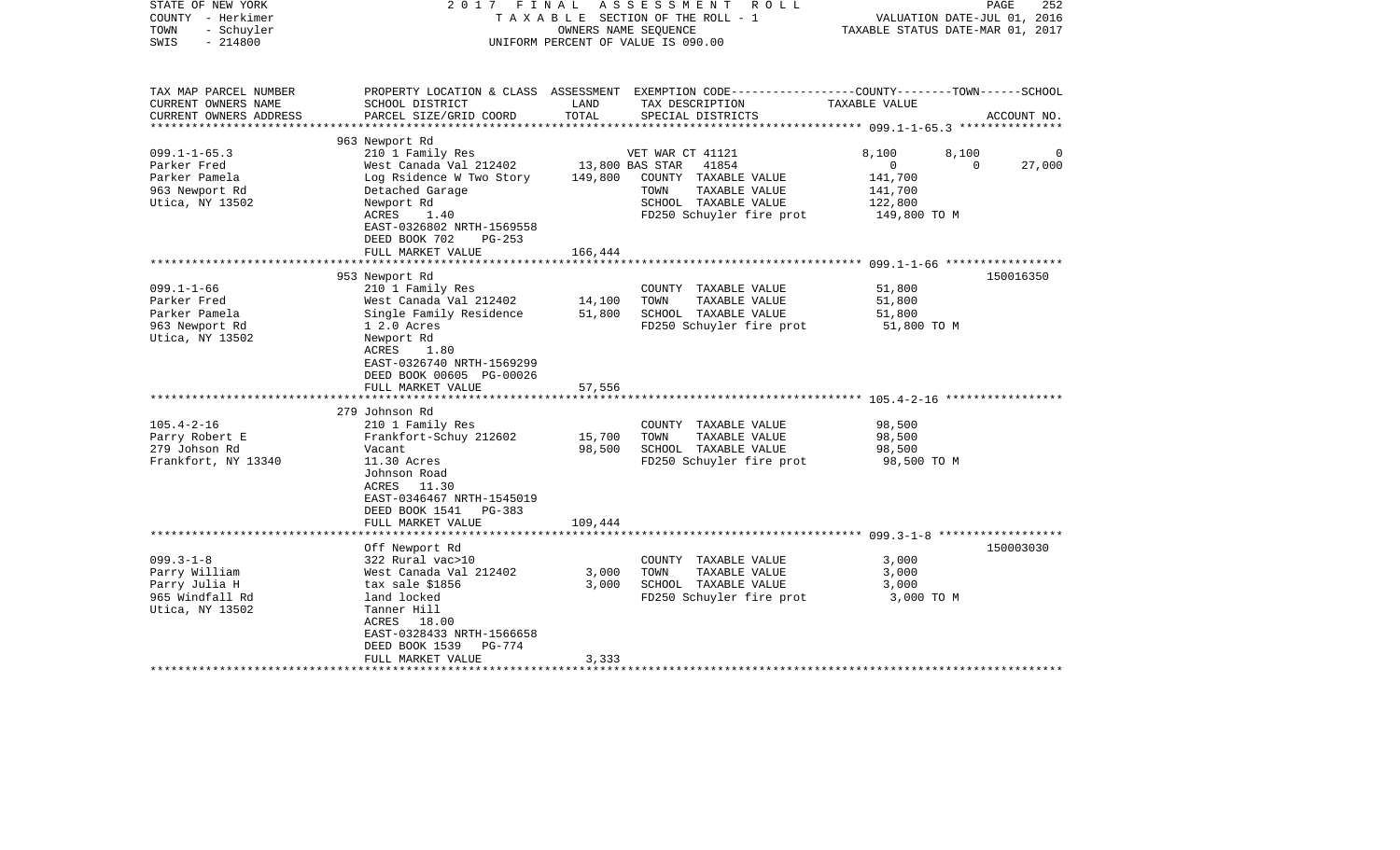| STATE OF NEW YORK<br>COUNTY - Herkimer<br>- Schuyler<br>TOWN<br>$-214800$<br>SWIS                  | 2017 FINAL                                                                                                                                                                                                                                                          | OWNERS NAME SEQUENCE    | ASSESSMENT ROLL<br>TAXABLE SECTION OF THE ROLL - 1<br>UNIFORM PERCENT OF VALUE IS 090.00                                                                                | VALUATION DATE-JUL 01, 2016<br>TAXABLE STATUS DATE-MAR 01, 2017            | PAGE<br>253 |
|----------------------------------------------------------------------------------------------------|---------------------------------------------------------------------------------------------------------------------------------------------------------------------------------------------------------------------------------------------------------------------|-------------------------|-------------------------------------------------------------------------------------------------------------------------------------------------------------------------|----------------------------------------------------------------------------|-------------|
| TAX MAP PARCEL NUMBER<br>CURRENT OWNERS NAME<br>CURRENT OWNERS ADDRESS                             | SCHOOL DISTRICT<br>PARCEL SIZE/GRID COORD                                                                                                                                                                                                                           | LAND<br>TOTAL           | PROPERTY LOCATION & CLASS ASSESSMENT EXEMPTION CODE---------------COUNTY-------TOWN------SCHOOL<br>TAX DESCRIPTION<br>SPECIAL DISTRICTS                                 | TAXABLE VALUE                                                              | ACCOUNT NO. |
| $099.3 - 1 - 9$<br>Parry William<br>965 Windfall Rd<br>Utica, NY 13502                             | Off Windfall Rd<br>322 Rural vac>10<br>West Canada Val 212402<br>Vac<br>$2 \quad 4$<br>ACRES<br>4.00<br>EAST-0328947 NRTH-1566764<br>DEED BOOK 1165 PG-339<br>FULL MARKET VALUE                                                                                     | 2,100<br>2,100<br>2,333 | COUNTY TAXABLE VALUE<br>TOWN<br>TAXABLE VALUE<br>SCHOOL TAXABLE VALUE<br>FD250 Schuyler fire prot                                                                       | 2,100<br>2,100<br>2,100<br>2,100 TO M                                      | 150021900   |
|                                                                                                    |                                                                                                                                                                                                                                                                     |                         |                                                                                                                                                                         |                                                                            |             |
| $099.3 - 1 - 38.5$<br>Parry William<br>Parry Julia<br>965 Windfall Rd<br>Utica, NY 13502           | Windfall Rd<br>311 Res vac land<br>Whitesboro Cent 307002<br>Split # 4 2016<br>11.1 Acres vacant land<br>from Kosakowski - Boulia<br>FRNT 577.00 DPTH<br>ACRES 11.11<br>EAST-0329660 NRTH-1566625<br>DEED BOOK 1590<br>$PG-20$<br>FULL MARKET VALUE<br>************ | 6,000<br>6,000<br>6,667 | COUNTY TAXABLE VALUE<br>TOWN<br>TAXABLE VALUE<br>SCHOOL TAXABLE VALUE<br>FD250 Schuyler fire prot<br>*************************************609.3-3-6 ******************* | 6,000<br>6,000<br>6,000<br>6,000 TO M                                      | 150011220   |
| $099.3 - 3 - 6$<br>Parry William<br>965 Windfall Rd<br>Utica, NY 13502                             | 965 Windfall Rd<br>240 Rural res<br>West Canada Val 212402<br>Single Familt Residence &<br>W Det. Garage<br>Old Id # 099.1-2-14<br>ACRES 23.63 BANK<br>720<br>EAST-0329208 NRTH-1567179<br>DEED BOOK 704<br>PG-344                                                  | 27,800<br>154,600       | 41834<br>ENH STAR<br>COUNTY TAXABLE VALUE<br>TAXABLE VALUE<br>TOWN<br>SCHOOL TAXABLE VALUE<br>FD250 Schuyler fire prot                                                  | $\overline{0}$<br>$\Omega$<br>154,600<br>154,600<br>95,650<br>154,600 TO M | 58,950      |
|                                                                                                    | FULL MARKET VALUE                                                                                                                                                                                                                                                   | 171,778                 |                                                                                                                                                                         |                                                                            |             |
|                                                                                                    | Grande View Dr                                                                                                                                                                                                                                                      |                         |                                                                                                                                                                         |                                                                            | 150003180   |
| $099.2 - 4 - 42$<br>Parsaud Kawal<br>Parsaud Sarah Bholalall<br>175 Red Oak Ln<br>Bangor, PA 18013 | 322 Rural vac>10<br>West Canada Val 212402<br>Survey $#362$<br>Land & Lakes lot 42<br>Grande View Dr<br>ACRES 10.50<br>EAST-0340671 NRTH-1572288<br>DEED BOOK 1250<br>PG-542                                                                                        | 33,200<br>33,200        | COUNTY TAXABLE VALUE<br>TOWN<br>TAXABLE VALUE<br>SCHOOL TAXABLE VALUE<br>FD250 Schuyler fire prot                                                                       | 33,200<br>33,200<br>33,200<br>33,200 TO M                                  |             |
|                                                                                                    | FULL MARKET VALUE                                                                                                                                                                                                                                                   | 36,889                  |                                                                                                                                                                         |                                                                            |             |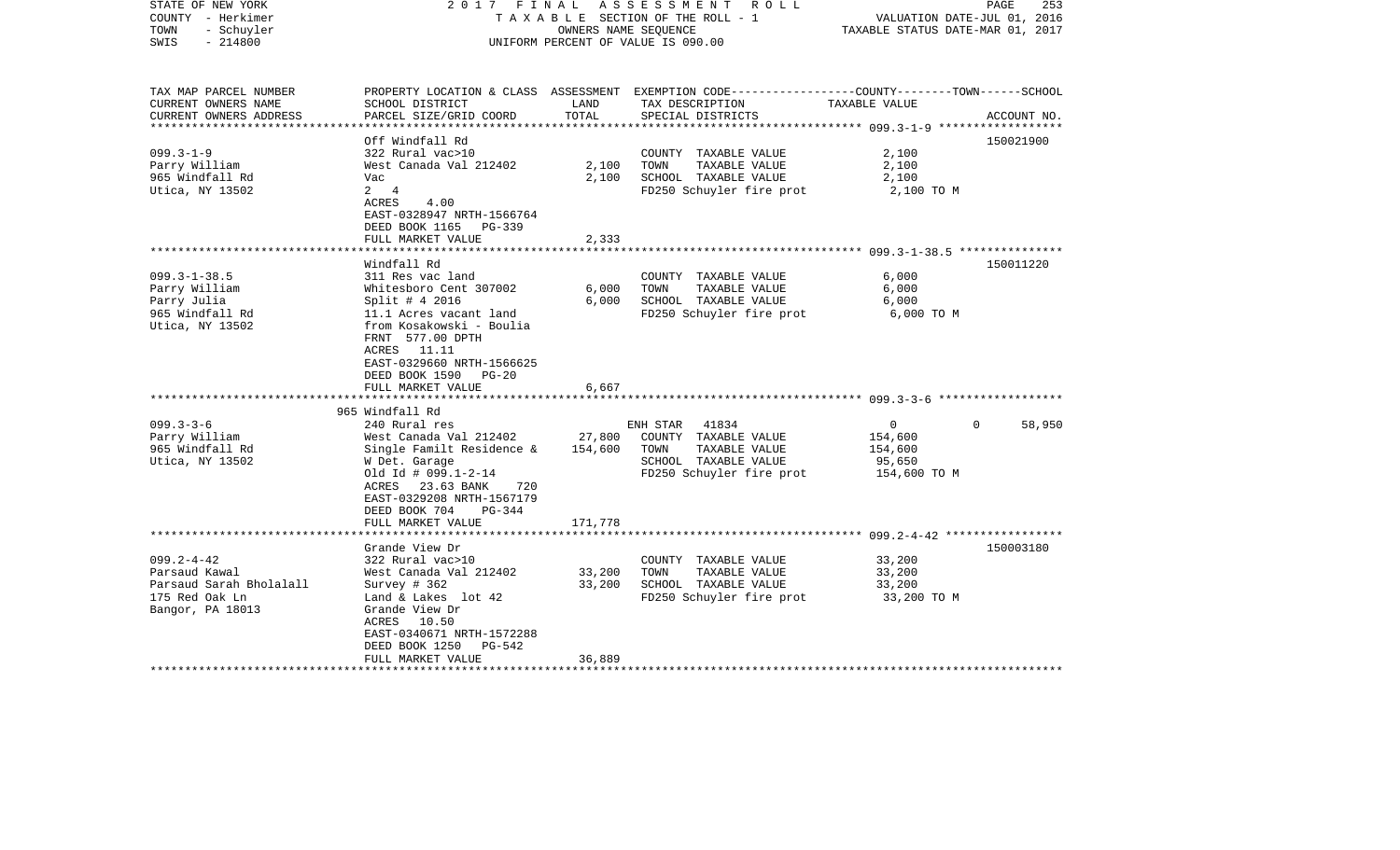| STATE OF NEW YORK<br>COUNTY - Herkimer<br>- Schuyler<br>TOWN<br>$-214800$<br>SWIS                                                             | 2017 FINAL                                                                                                                                                                                                                     |                                               | ASSESSMENT<br>ROLL<br>TAXABLE SECTION OF THE ROLL - 1<br>OWNERS NAME SEQUENCE<br>UNIFORM PERCENT OF VALUE IS 090.00    | VALUATION DATE-JUL 01, 2016<br>TAXABLE STATUS DATE-MAR 01, 2017 | PAGE<br>254                     |
|-----------------------------------------------------------------------------------------------------------------------------------------------|--------------------------------------------------------------------------------------------------------------------------------------------------------------------------------------------------------------------------------|-----------------------------------------------|------------------------------------------------------------------------------------------------------------------------|-----------------------------------------------------------------|---------------------------------|
| TAX MAP PARCEL NUMBER<br>CURRENT OWNERS NAME<br>CURRENT OWNERS ADDRESS<br>**********************                                              | PROPERTY LOCATION & CLASS<br>SCHOOL DISTRICT<br>PARCEL SIZE/GRID COORD<br>********************                                                                                                                                 | ASSESSMENT<br>LAND<br>TOTAL<br>************** | EXEMPTION CODE-----------------COUNTY-------TOWN------SCHOOL<br>TAX DESCRIPTION<br>SPECIAL DISTRICTS                   | TAXABLE VALUE                                                   | ACCOUNT NO.                     |
| $112.2 - 2 - 3.1$<br>Pashley Joseph<br>272 Millers Grove Rd<br>Frankfort, NY 13340                                                            | Millers Grove Rd<br>314 Rural vac<10<br>Frankfort-Schuy 212602<br>W Bldgs<br>17.3 Acres<br>Millers Grove<br>FRNT 597.00 DPTH<br>ACRES<br>8.68<br>EAST-0339207 NRTH-1542290<br>DEED BOOK 00637 PG-00315<br>FULL MARKET VALUE    | 16,300<br>16,300<br>18,111                    | COUNTY TAXABLE VALUE<br>TOWN<br>TAXABLE VALUE<br>SCHOOL TAXABLE VALUE<br>FD250 Schuyler fire prot                      | 16,300<br>16,300<br>16,300<br>16,300 TO M                       | 150000960                       |
|                                                                                                                                               | *************************                                                                                                                                                                                                      |                                               |                                                                                                                        |                                                                 |                                 |
| $112.2 - 2 - 13.1$<br>Pashley Joseph<br>Pashley Robert<br>272 Millers Grove Rd<br>Frankfort, NY 13340                                         | 262 Millers Grove Rd<br>270 Mfg housing<br>Frankfort-Schuy 212602<br>E Bldg Trl<br>3 Acres<br>Millers Grove<br>FRNT 129.00 DPTH<br>2.50<br>ACRES<br>EAST-0338787 NRTH-1542012<br>DEED BOOK 1385<br>PG-182<br>FULL MARKET VALUE | 15,100<br>25,000<br>27,778                    | COUNTY TAXABLE VALUE<br>TOWN<br>TAXABLE VALUE<br>SCHOOL TAXABLE VALUE<br>FD250 Schuyler fire prot                      | 25,000<br>25,000<br>25,000<br>25,000 TO M                       | 150016530                       |
|                                                                                                                                               |                                                                                                                                                                                                                                |                                               |                                                                                                                        |                                                                 |                                 |
| $112.2 - 2 - 13.2$<br>Pashley Joseph<br>272 Millers Grove Rd<br>Frankfort, NY 13340                                                           | 272 Millers Grove Rd<br>210 1 Family Res<br>Frankfort-Schuy 212602<br>1 Acres<br>Millers Grove<br>FRNT 162.00 DPTH<br>2.60<br>ACRES<br>EAST-0338917 NRTH-1542090<br>DEED BOOK 1111 PG-412<br>FULL MARKET VALUE                 | 15,200<br>160,000<br>177,778                  | 41854<br>BAS STAR<br>COUNTY TAXABLE VALUE<br>TOWN<br>TAXABLE VALUE<br>SCHOOL TAXABLE VALUE<br>FD250 Schuyler fire prot | $\Omega$<br>160,000<br>160,000<br>133,000<br>160,000 TO M       | 150016530<br>$\Omega$<br>27,000 |
|                                                                                                                                               |                                                                                                                                                                                                                                | *********                                     | ***************************** 112.2-2-31.2 ***************                                                             |                                                                 |                                 |
| $112.2 - 2 - 31.2$<br>Pashley Joseph<br>272 Millers Grove Rd<br>Frankfort, NY 13340<br>MAY BE SUBJECT TO PAYMENT<br>UNDER AGDIST LAW TIL 2020 | State Route 5<br>105 Vac farmland<br>Frankfort-Schuy 212602<br>Bldg Ac Ld Ex 70.5A<br>$2-20X80-Siqn$<br>State<br>FRNT 270.00 DPTH<br>ACRES<br>2.90<br>EAST-0338479 NRTH-1541877                                                | 5,000<br>5,000                                | COUNTY TAXABLE VALUE<br>TOWN<br>TAXABLE VALUE<br>SCHOOL TAXABLE VALUE<br>FD250 Schuyler fire prot                      | 5,000<br>5,000<br>5,000<br>5,000 TO M                           | 150009540                       |
|                                                                                                                                               | DEED BOOK 1436<br><b>PG-337</b><br>FULL MARKET VALUE                                                                                                                                                                           | 5,556                                         |                                                                                                                        |                                                                 |                                 |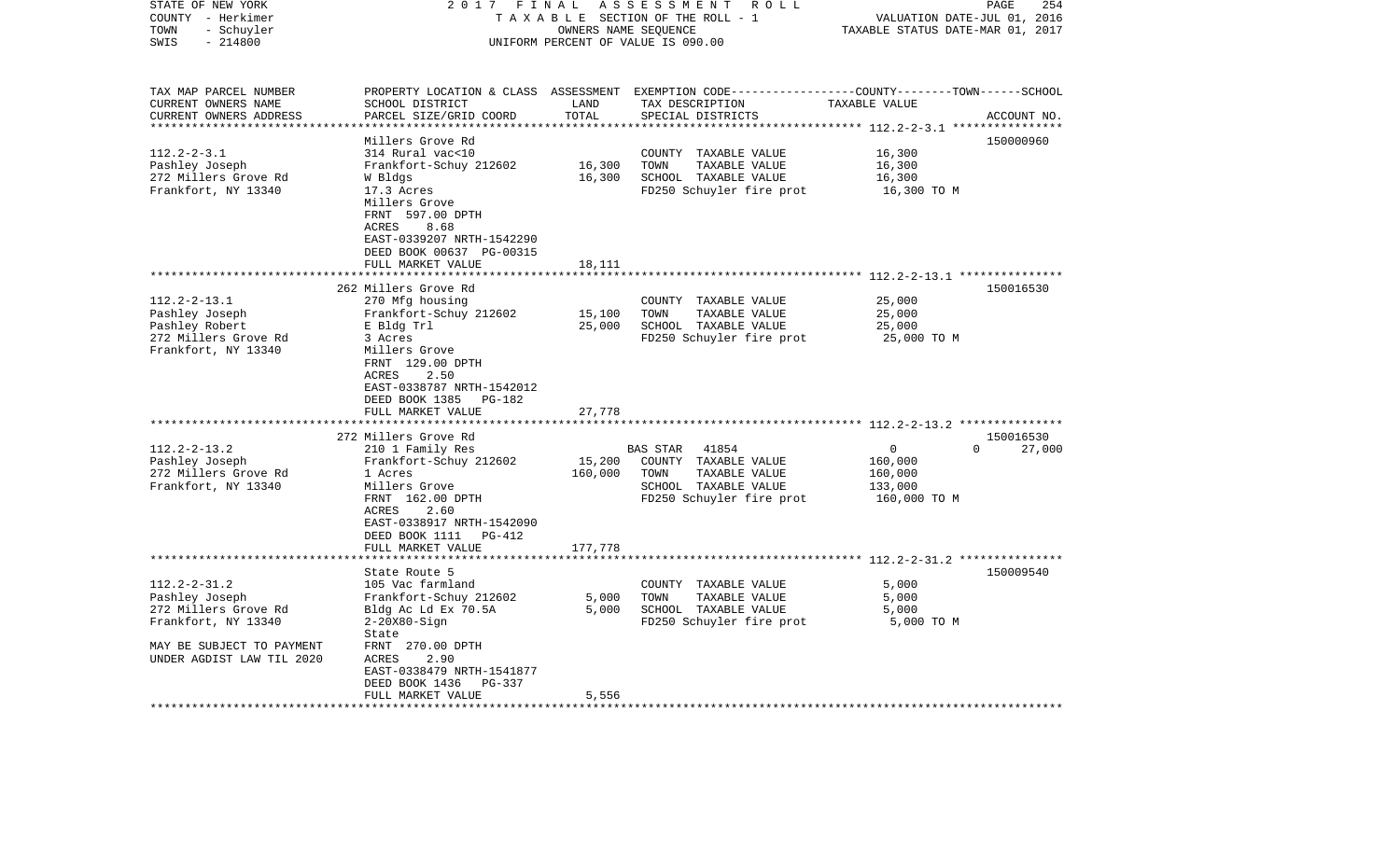| STATE OF NEW YORK<br>COUNTY - Herkimer<br>- Schuyler<br>TOWN<br>$-214800$<br>SWIS                              | 2017 FINAL ASSESSMENT ROLL<br>T A X A B L E SECTION OF THE ROLL - 1<br>UNIFORM PERCENT OF VALUE IS 090.00                                                                                                | PAGE<br>255<br>VALUATION DATE-JUL 01, 2016<br>TAXABLE STATUS DATE-MAR 01, 2017 |                                                                                                                    |                                           |             |
|----------------------------------------------------------------------------------------------------------------|----------------------------------------------------------------------------------------------------------------------------------------------------------------------------------------------------------|--------------------------------------------------------------------------------|--------------------------------------------------------------------------------------------------------------------|-------------------------------------------|-------------|
| TAX MAP PARCEL NUMBER<br>CURRENT OWNERS NAME                                                                   | SCHOOL DISTRICT                                                                                                                                                                                          | LAND                                                                           | PROPERTY LOCATION & CLASS ASSESSMENT EXEMPTION CODE---------------COUNTY-------TOWN------SCHOOL<br>TAX DESCRIPTION | TAXABLE VALUE                             |             |
| CURRENT OWNERS ADDRESS<br>***********************                                                              | PARCEL SIZE/GRID COORD                                                                                                                                                                                   | TOTAL                                                                          | SPECIAL DISTRICTS                                                                                                  |                                           | ACCOUNT NO. |
|                                                                                                                | 275 Millers Grove Rd                                                                                                                                                                                     |                                                                                |                                                                                                                    |                                           | 150017520   |
| $112.2 - 2 - 10.1$                                                                                             | 311 Res vac land                                                                                                                                                                                         |                                                                                | COUNTY TAXABLE VALUE                                                                                               | 10,000                                    |             |
| Pashley Joseph R                                                                                               | Frankfort-Schuy 212602                                                                                                                                                                                   | 10,000                                                                         | TAXABLE VALUE<br>TOWN                                                                                              | 10,000                                    |             |
| 272 Millers Grove Rd                                                                                           | res vacant land 2017                                                                                                                                                                                     | 10,000                                                                         | SCHOOL TAXABLE VALUE                                                                                               | 10,000                                    |             |
| Frankfort, NY 13340                                                                                            | 2.403 Acres<br>Millers Grove<br>ACRES<br>2.50<br>EAST-0338578 NRTH-1542669<br>DEED BOOK 1596<br>$PG-33$<br>FULL MARKET VALUE                                                                             | 11,111                                                                         | FD250 Schuyler fire prot                                                                                           | 10,000 TO M                               |             |
|                                                                                                                |                                                                                                                                                                                                          |                                                                                |                                                                                                                    |                                           |             |
| $098.4 - 1 - 13.3$<br>Pasick Matthew T<br>Pasick Barbara A<br>923 Templeridge Rd<br>Wake Forest, NC 27587-7160 | Graham Rd<br>210 1 Family Res<br>Whitesboro Cent 307002<br>Residence & W/building<br>ACRES<br>5.00 BANK<br>190<br>EAST-0320911 NRTH-1564819<br>DEED BOOK 789<br>PG-329<br>FULL MARKET VALUE<br>Graham Rd | 16,500<br>77,300<br>85,889                                                     | COUNTY TAXABLE VALUE<br>TOWN<br>TAXABLE VALUE<br>SCHOOL TAXABLE VALUE<br>FD250 Schuyler fire prot                  | 77,300<br>77,300<br>77,300<br>77,300 TO M |             |
| $098.4 - 1 - 13.4$                                                                                             | 322 Rural vac>10                                                                                                                                                                                         |                                                                                | COUNTY TAXABLE VALUE                                                                                               | 75,700                                    |             |
| Pasick Matthew T<br>Pasick Barbara A                                                                           | Whitesboro Cent 307002                                                                                                                                                                                   | 75,700                                                                         | TAXABLE VALUE<br>TOWN<br>SCHOOL TAXABLE VALUE                                                                      | 75,700                                    |             |
| 923 Templeridge Rd<br>Wake Forest, NC 27587-7160                                                               | Vacant Land<br>FRNT 1433.00 DPTH<br>ACRES 148.10<br>EAST-0322365 NRTH-1566099<br>DEED BOOK 778<br><b>PG-545</b><br>FULL MARKET VALUE                                                                     | 75,700<br>84,111                                                               | FD250 Schuyler fire prot                                                                                           | 75,700<br>75,700 TO M                     |             |
|                                                                                                                |                                                                                                                                                                                                          |                                                                                |                                                                                                                    |                                           |             |
| $099.1 - 1 - 2.1$<br>Pasick Michael R<br>Pasick Judith L<br>119 Brown Rd<br>Utica, NY 13502                    | Brown Rd<br>322 Rural vac>10<br>West Canada Val 212402<br>N Vacant<br>46.72 Acres<br>Brown<br>ACRES<br>44.90<br>EAST-0325459 NRTH-1574098<br>DEED BOOK 888<br>PG-485                                     | 32,500<br>32,500                                                               | COUNTY TAXABLE VALUE<br>TAXABLE VALUE<br>TOWN<br>SCHOOL TAXABLE VALUE<br>FD250 Schuyler fire prot                  | 32,500<br>32,500<br>32,500<br>32,500 TO M | 150022470   |
|                                                                                                                | FULL MARKET VALUE                                                                                                                                                                                        | 36,111                                                                         |                                                                                                                    |                                           |             |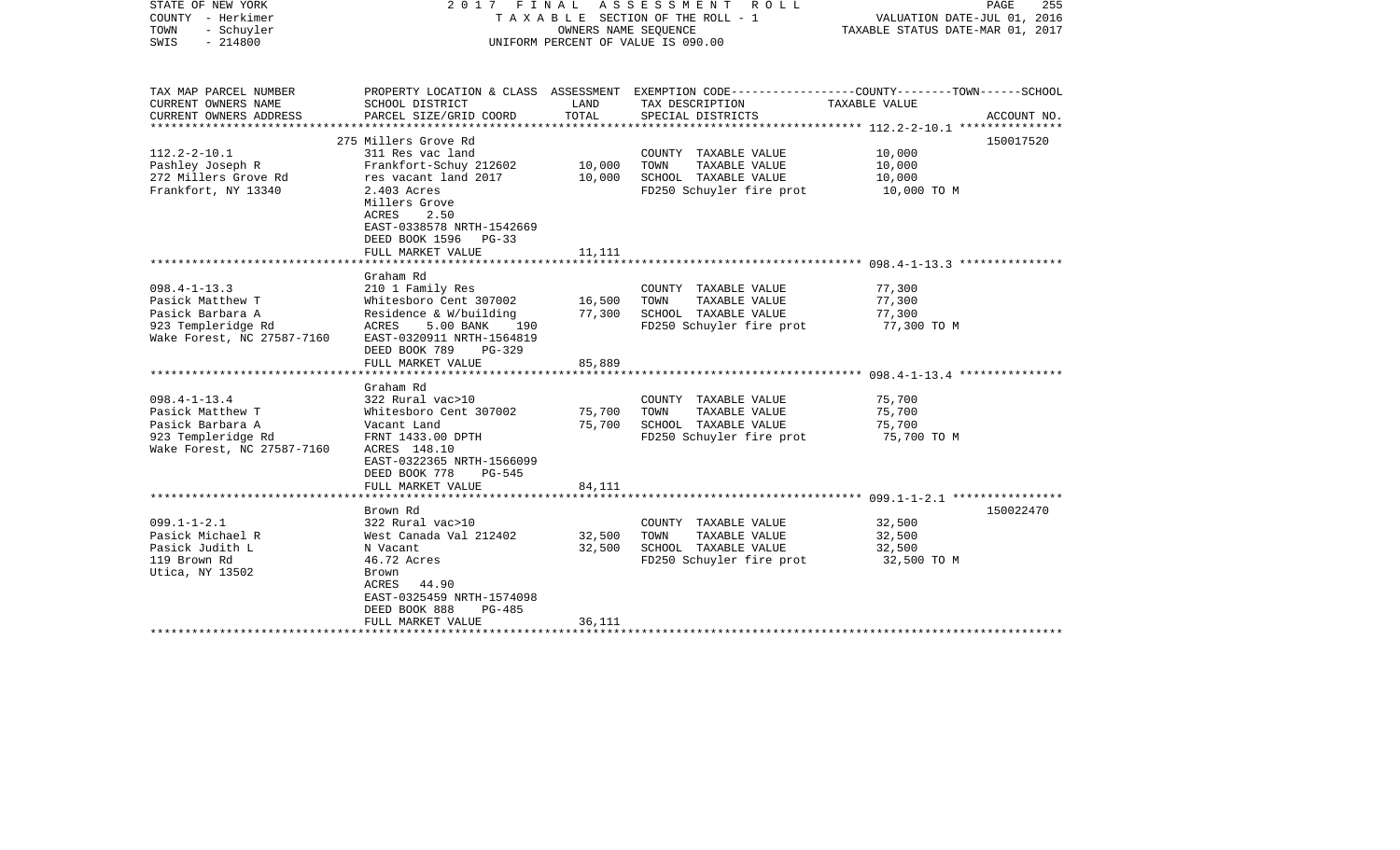| STATE OF NEW YORK<br>COUNTY - Herkimer<br>TOWN<br>- Schuyler<br>SWIS<br>$-214800$ | 2017 FINAL ASSESSMENT ROLL<br>T A X A B L E SECTION OF THE ROLL - 1<br>OWNERS NAME SEQUENCE<br>OWNERS NAME SEQUENCE<br>UNIFORM PERCENT OF VALUE IS 090.00 |                |      | PAGE<br>VALUATION DATE-JUL 01, 2016<br>TAXABLE STATUS DATE-MAR 01, 2017                                                                                                                                         |                                                             | 256      |             |
|-----------------------------------------------------------------------------------|-----------------------------------------------------------------------------------------------------------------------------------------------------------|----------------|------|-----------------------------------------------------------------------------------------------------------------------------------------------------------------------------------------------------------------|-------------------------------------------------------------|----------|-------------|
| TAX MAP PARCEL NUMBER                                                             | PROPERTY LOCATION & CLASS ASSESSMENT EXEMPTION CODE----------------COUNTY-------TOWN-----SCHOOL                                                           |                |      |                                                                                                                                                                                                                 |                                                             |          |             |
| CURRENT OWNERS NAME<br>CURRENT OWNERS ADDRESS                                     | SCHOOL DISTRICT<br>PARCEL SIZE/GRID COORD                                                                                                                 | LAND<br>TOTAL  |      | TAX DESCRIPTION<br>SPECIAL DISTRICTS                                                                                                                                                                            | TAXABLE VALUE                                               |          | ACCOUNT NO. |
|                                                                                   | 119 Brown Rd                                                                                                                                              |                |      |                                                                                                                                                                                                                 |                                                             |          |             |
| $099.1 - 1 - 2.2$<br>Pasick Michael R<br>Pasick Judith L                          | 240 Rural res<br>West Canada Val 212402<br>Blda                                                                                                           | 135,000        | TOWN | BAS STAR 41854<br>22,400 COUNTY TAXABLE VALUE<br>TAXABLE VALUE                                                                                                                                                  | $\overline{0}$<br>135,000<br>135,000                        | $\Omega$ | 27,000      |
| 119 Brown Rd<br>Utica, NY 13502                                                   | 12.86 Acres<br>Brown Road<br>ACRES 12.86<br>EAST-0324633 NRTH-1573756<br>DEED BOOK 889<br>PG-646                                                          |                |      | SCHOOL TAXABLE VALUE<br>FD250 Schuyler fire prot                                                                                                                                                                | 108,000<br>135,000 TO M                                     |          |             |
|                                                                                   | FULL MARKET VALUE                                                                                                                                         | 150,000        |      |                                                                                                                                                                                                                 |                                                             |          |             |
|                                                                                   | Bell Hill Rd                                                                                                                                              |                |      |                                                                                                                                                                                                                 |                                                             |          |             |
| $099.1 - 1 - 83$                                                                  | 322 Rural vac>10                                                                                                                                          |                |      | COUNTY TAXABLE VALUE                                                                                                                                                                                            | 7,500                                                       |          |             |
| Pasick Michael R<br>Pasick Judith L<br>119 Brown Rd                               | 322 Kurai vuota:<br>West Canada Val 212402<br>ACRES 15.90<br>EAST-0327497 NRTH-1574888                                                                    | 7,500<br>7,500 | TOWN | TAXABLE VALUE<br>SCHOOL TAXABLE VALUE                                                                                                                                                                           | 7,500<br>7,500                                              |          |             |
| Utica, NY 13502                                                                   | FULL MARKET VALUE                                                                                                                                         | 8,333          |      |                                                                                                                                                                                                                 |                                                             |          |             |
|                                                                                   | Graham Rd                                                                                                                                                 |                |      |                                                                                                                                                                                                                 |                                                             |          |             |
| $098.4 - 1 - 13.5$                                                                |                                                                                                                                                           |                |      | COUNTY TAXABLE VALUE                                                                                                                                                                                            | 17,000                                                      |          |             |
| Pasick Richard S                                                                  | 322 Rural vac>10<br>Whitesboro Cent 307002<br>FRNT 920.00 DPTH                                                                                            | 17,000         | TOWN | TAXABLE VALUE                                                                                                                                                                                                   | 17,000                                                      |          |             |
| Pasick David M                                                                    |                                                                                                                                                           | 17,000         |      | SCHOOL TAXABLE VALUE                                                                                                                                                                                            | 17,000                                                      |          |             |
| 6 Deerfield Dr East<br>Utica, NY 13502                                            | ACRES 26.60<br>EAST-0319964 NRTH-1565575<br>DEED BOOK 934<br>PG-334                                                                                       |                |      | FD250 Schuyler fire prot 17,000 TO M                                                                                                                                                                            |                                                             |          |             |
|                                                                                   | FULL MARKET VALUE                                                                                                                                         | 18,889         |      |                                                                                                                                                                                                                 |                                                             |          |             |
|                                                                                   | 5700 Austin Rd                                                                                                                                            |                |      |                                                                                                                                                                                                                 |                                                             |          | 150022080   |
| $104.7 - 1 - 83$                                                                  | 210 1 Family Res                                                                                                                                          |                |      | VET COM CT 41131                                                                                                                                                                                                | 13,500                                                      | 13,500   | $\mathbf 0$ |
| Patrica A Hickey IRR Trust Whitesboro Cent 307002                                 |                                                                                                                                                           |                |      |                                                                                                                                                                                                                 | 27,000                                                      | 27,000   | $\mathbf 0$ |
| Hickey Patricia<br>5700 Austin Rd<br>Utica, NY 13502                              | E 60<br>Bldg<br>Vet Ex 5000<br>Austin<br>FRNT 100.00 DPTH 125.00<br>EAST-0315298 NRTH-1558745<br>DEED BOOK 1570 PG-100                                    |                | TOWN | 7,600 VET DIS CT 41141<br>COUNTY TAXABLE VALUE<br>TAXABLE VALUE<br>SCHOOL TAXABLE VALUE<br>FD250 Schuyler fire prot $85,000$ TO M<br>LT160 Schuyler light #1 $85,000$ TO M<br>SD030 Schuyler sewer #1 1.10 UN M | $\overline{0}$<br>44,500<br>44,500<br>26,050<br>85,000 TO M | $\Omega$ | 58,950      |
|                                                                                   | FULL MARKET VALUE                                                                                                                                         |                |      | 94,444 SD030 Schuyler sewer #1<br>WD160 Schuyler water #1                                                                                                                                                       | 85,000 TO M                                                 |          |             |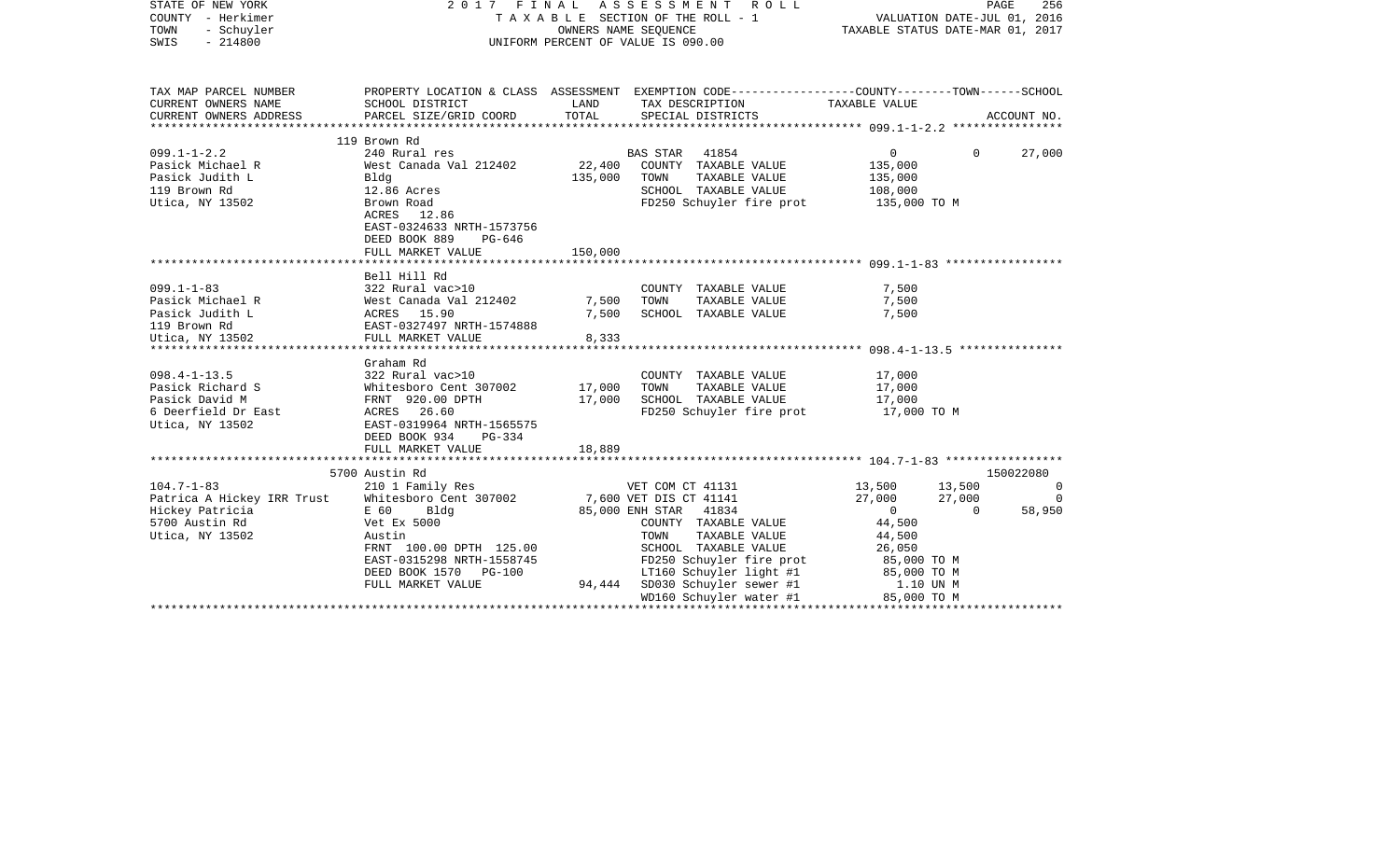| COUNTY                                  | - Herkimer             |                                                                                                 |                      | T A X A B L E SECTION OF THE ROLL - 1 |               | VALUATION DATE-JUL 01, 2016     |
|-----------------------------------------|------------------------|-------------------------------------------------------------------------------------------------|----------------------|---------------------------------------|---------------|---------------------------------|
| TOWN<br>- Schuyler<br>SWIS<br>$-214800$ |                        |                                                                                                 | OWNERS NAME SEQUENCE |                                       |               |                                 |
|                                         |                        | UNIFORM PERCENT OF VALUE IS 090.00                                                              |                      |                                       |               |                                 |
|                                         |                        |                                                                                                 |                      |                                       |               |                                 |
|                                         | TAX MAP PARCEL NUMBER  | PROPERTY LOCATION & CLASS ASSESSMENT EXEMPTION CODE---------------COUNTY-------TOWN------SCHOOL |                      |                                       |               |                                 |
|                                         | CURRENT OWNERS NAME    | SCHOOL DISTRICT                                                                                 | LAND                 | TAX DESCRIPTION                       | TAXABLE VALUE |                                 |
|                                         | CURRENT OWNERS ADDRESS | PARCEL SIZE/GRID COORD                                                                          | TOTAL                | SPECIAL DISTRICTS                     |               | ACCOUNT NO.                     |
|                                         |                        |                                                                                                 |                      |                                       |               |                                 |
|                                         |                        | 246 Newport Rd                                                                                  |                      |                                       |               | 150006420                       |
| $104.2 - 1 - 57$                        |                        | 210 1 Family Res                                                                                |                      | <b>BAS STAR</b><br>41854              | $\mathbf{0}$  | $\Omega$<br>27,000              |
|                                         | Pattarini Stephen      | Whitesboro Cent 307002                                                                          | 8,500                | COUNTY<br>TAXABLE VALUE               | 108,000       |                                 |
|                                         | Pattarini Nancy        | Singlefamily Residence                                                                          | 108,000              | TOWN<br>TAXABLE VALUE                 | 108,000       |                                 |
| 246 Newport Rd                          |                        | W/ Double Garage                                                                                |                      | SCHOOL TAXABLE VALUE                  | 81,000        |                                 |
|                                         | Utica, NY 13502        | Newport Rd                                                                                      |                      | FD250 Schuyler fire prot              | 108,000 TO M  |                                 |
|                                         |                        | FRNT 112.00 DPTH 160.00                                                                         |                      | WD170 Schuyler water #2               | 108,000 TO C  |                                 |
|                                         |                        | EAST-0319843 NRTH-1556884                                                                       |                      | 1.00 UN M                             |               |                                 |
|                                         |                        | DEED BOOK 721<br>PG-245                                                                         |                      |                                       |               |                                 |
|                                         |                        | FULL MARKET VALUE                                                                               | 120,000              |                                       |               |                                 |
|                                         |                        |                                                                                                 |                      |                                       |               |                                 |
| $105.3 - 1 - 63$                        |                        | 110 Elmwood Rd                                                                                  |                      | 41854<br><b>BAS STAR</b>              | $\mathbf{0}$  | 150075057<br>27,000<br>$\Omega$ |
|                                         | Patterson Larry        | 210 1 Family Res                                                                                | 13,200               | COUNTY TAXABLE VALUE                  | 86,400        |                                 |
| 110 Elmwood Rd                          |                        | Frankfort-Schuy 212602<br>Residence/garage/pool                                                 | 86,400               | TAXABLE VALUE<br>TOWN                 | 86,400        |                                 |
|                                         | Frankfort, NY 13340    | $3 \t1A$                                                                                        |                      | SCHOOL TAXABLE VALUE                  | 59,400        |                                 |
|                                         |                        | Elmwood Rd                                                                                      |                      | FD250 Schuyler fire prot              | 86,400 TO M   |                                 |
|                                         |                        | FRNT 240.00 DPTH 175.00                                                                         |                      |                                       |               |                                 |
|                                         |                        | EAST-0327352 NRTH-1548048                                                                       |                      |                                       |               |                                 |
|                                         |                        | DEED BOOK 1205<br>PG-340                                                                        |                      |                                       |               |                                 |
|                                         |                        | FULL MARKET VALUE                                                                               | 96,000               |                                       |               |                                 |
|                                         |                        |                                                                                                 |                      |                                       |               |                                 |
|                                         |                        | Windfall Rd                                                                                     |                      |                                       |               |                                 |
| $099.1 - 1 - 80.15$                     |                        | 322 Rural vac>10                                                                                |                      | COUNTY<br>TAXABLE VALUE               | 23,800        |                                 |
| Paul Scott C                            |                        | West Canada Val 212402                                                                          | 23,800               | TOWN<br>TAXABLE VALUE                 | 23,800        |                                 |
| Paul Wendy A                            |                        | FRNT 121.00 DPTH                                                                                | 23,800               | SCHOOL TAXABLE VALUE                  | 23,800        |                                 |
|                                         | 1184 Windfall Rd       | ACRES<br>27.60                                                                                  |                      |                                       |               |                                 |
|                                         | Utica, NY 13502        | EAST-0331673 NRTH-1571859                                                                       |                      |                                       |               |                                 |
|                                         |                        | DEED BOOK 1326<br>PG-653                                                                        |                      |                                       |               |                                 |
|                                         |                        | FULL MARKET VALUE                                                                               | 26,444               |                                       |               |                                 |
|                                         |                        | ******************                                                                              |                      |                                       |               |                                 |
|                                         |                        | Windfall Rd                                                                                     |                      |                                       |               |                                 |
| $099.1 - 1 - 80.16$                     |                        | 314 Rural vac<10                                                                                |                      | COUNTY<br>TAXABLE VALUE               | 8,000         |                                 |
| Paul Scott C                            |                        | West Canada Val 212402                                                                          | 8,000                | TOWN<br>TAXABLE VALUE                 | 8,000         |                                 |
| Paul Wendy A                            |                        | FRNT 158.00 DPTH                                                                                | 8,000                | SCHOOL TAXABLE VALUE                  | 8,000         |                                 |
|                                         | 1184 Windfall Rd       | ACRES<br>1.60                                                                                   |                      |                                       |               |                                 |
| Utica, NY 13502                         |                        | EAST-0331285 NRTH-1571090                                                                       |                      |                                       |               |                                 |
|                                         |                        | DEED BOOK 928<br>PG-467                                                                         |                      |                                       |               |                                 |
|                                         |                        | FULL MARKET VALUE                                                                               | 8,889                |                                       |               |                                 |
|                                         |                        |                                                                                                 |                      |                                       |               |                                 |
|                                         |                        | 1184 Windfall Rd                                                                                |                      |                                       |               |                                 |
| $099.1 - 1 - 80.2$                      |                        | 210 1 Family Res                                                                                |                      | 41854<br>BAS STAR                     | $\mathsf{O}$  | 0<br>27,000                     |
| Paul Scott C                            |                        | West Canada Val 212402                                                                          | 13,800               | COUNTY<br>TAXABLE VALUE               | 119,900       |                                 |
| Paul Wendy A                            |                        | Bldg                                                                                            | 119,900              | TAXABLE VALUE<br>TOWN                 | 119,900       |                                 |
|                                         | 1184 Windfall Rd       | 1.42acres                                                                                       |                      | SCHOOL TAXABLE VALUE                  | 92,900        |                                 |
| Utica, NY 13502                         |                        | Windfall Rd                                                                                     |                      | FD250 Schuyler fire prot              | 119,900 TO M  |                                 |
|                                         |                        | ACRES<br>1.42                                                                                   |                      |                                       |               |                                 |
|                                         |                        | EAST-0331414 NRTH-1571007                                                                       |                      |                                       |               |                                 |
|                                         |                        | DEED BOOK 825<br>PG-696                                                                         |                      |                                       |               |                                 |
|                                         |                        | FULL MARKET VALUE                                                                               | 133,222              |                                       |               |                                 |

PAGE 257

STATE OF NEW YORK 2 0 1 7 F I N A L A S S E S S M E N T R O L L PAGE 257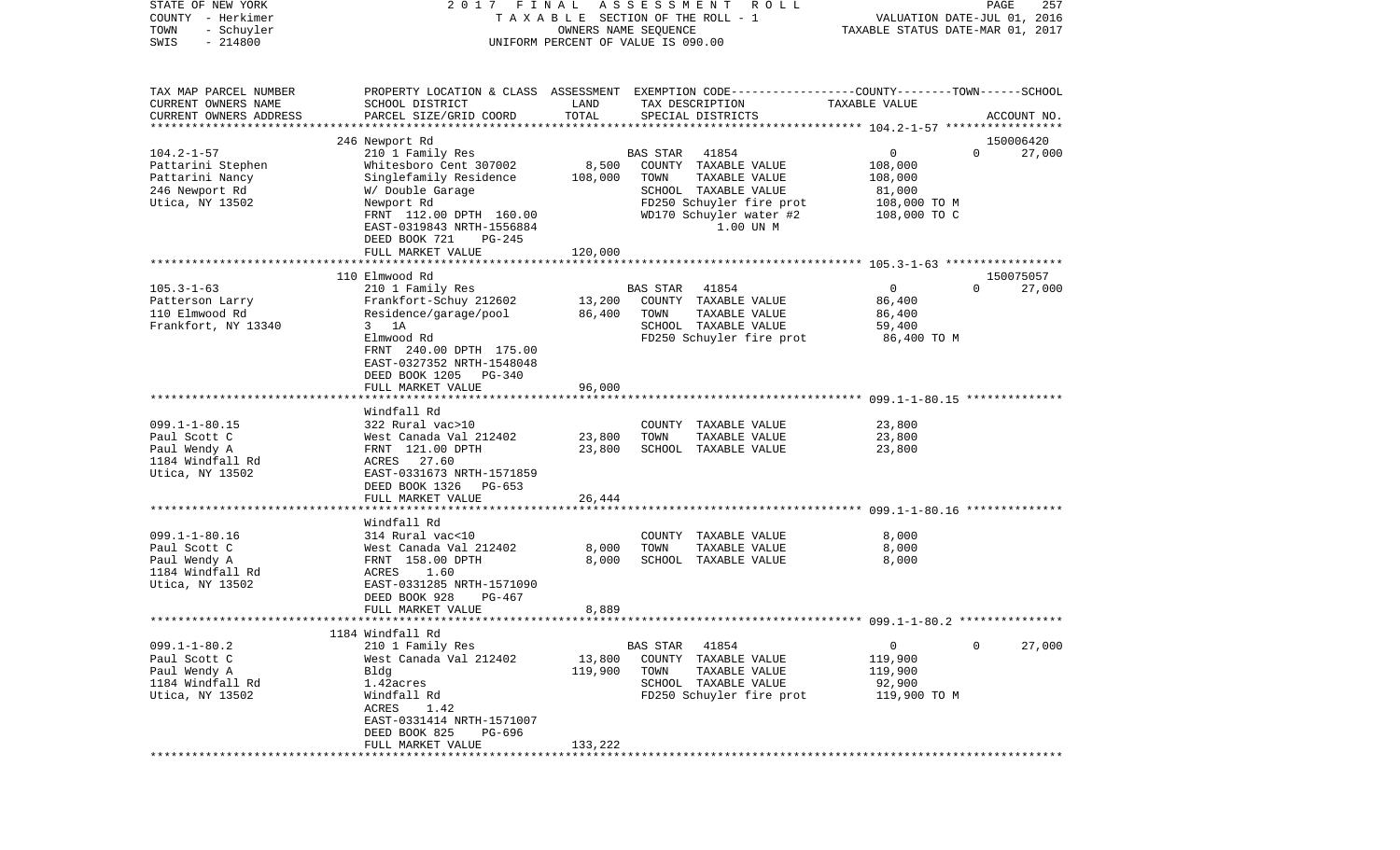| STATE OF NEW YORK<br>COUNTY - Herkimer<br>- Schuyler<br>TOWN<br>$-214800$<br>SWIS                                                                                          | 2017 FINAL                                                                                                                                                                                                                                                                                                                                                                                          |                                                | ASSESSMENT<br>R O L L<br>T A X A B L E SECTION OF THE ROLL - 1<br>OWNERS NAME SEOUENCE<br>UNIFORM PERCENT OF VALUE IS 090.00                                                                                                                                                                                                                                        | VALUATION DATE-JUL 01, 2016<br>TAXABLE STATUS DATE-MAR 01, 2017                                                                                                             | PAGE<br>258                                                        |
|----------------------------------------------------------------------------------------------------------------------------------------------------------------------------|-----------------------------------------------------------------------------------------------------------------------------------------------------------------------------------------------------------------------------------------------------------------------------------------------------------------------------------------------------------------------------------------------------|------------------------------------------------|---------------------------------------------------------------------------------------------------------------------------------------------------------------------------------------------------------------------------------------------------------------------------------------------------------------------------------------------------------------------|-----------------------------------------------------------------------------------------------------------------------------------------------------------------------------|--------------------------------------------------------------------|
| TAX MAP PARCEL NUMBER<br>CURRENT OWNERS NAME<br>CURRENT OWNERS ADDRESS                                                                                                     | SCHOOL DISTRICT<br>PARCEL SIZE/GRID COORD                                                                                                                                                                                                                                                                                                                                                           | LAND<br>TOTAL                                  | PROPERTY LOCATION & CLASS ASSESSMENT EXEMPTION CODE---------------COUNTY-------TOWN------SCHOOL<br>TAX DESCRIPTION<br>SPECIAL DISTRICTS                                                                                                                                                                                                                             | TAXABLE VALUE                                                                                                                                                               | ACCOUNT NO.                                                        |
| ************************                                                                                                                                                   |                                                                                                                                                                                                                                                                                                                                                                                                     |                                                |                                                                                                                                                                                                                                                                                                                                                                     |                                                                                                                                                                             |                                                                    |
|                                                                                                                                                                            | 221 Newport Rd                                                                                                                                                                                                                                                                                                                                                                                      |                                                |                                                                                                                                                                                                                                                                                                                                                                     |                                                                                                                                                                             | 150075136                                                          |
| $104.2 - 1 - 25$<br>Pauquette Craig<br>221 Newport Rd<br>Utica, NY 13502                                                                                                   | 210 1 Family Res<br>Whitesboro Cent 307002<br>Single Family Residence<br>Newport Road<br>FRNT 178.00 DPTH<br>ACRES<br>1.40<br>EAST-0319365 NRTH-1556578<br>DEED BOOK 1226<br>PG-811                                                                                                                                                                                                                 | 13,800<br>143,200                              | 41854<br>BAS STAR<br>COUNTY TAXABLE VALUE<br>TOWN<br>TAXABLE VALUE<br>SCHOOL TAXABLE VALUE<br>FD250 Schuyler fire prot<br>WD170 Schuyler water #2<br>1.00 UN M                                                                                                                                                                                                      | 0<br>143,200<br>143,200<br>116,200<br>143,200 TO M<br>143,200 TO C                                                                                                          | $\Omega$<br>27,000                                                 |
|                                                                                                                                                                            | FULL MARKET VALUE                                                                                                                                                                                                                                                                                                                                                                                   | 159,111                                        |                                                                                                                                                                                                                                                                                                                                                                     |                                                                                                                                                                             |                                                                    |
|                                                                                                                                                                            |                                                                                                                                                                                                                                                                                                                                                                                                     |                                                |                                                                                                                                                                                                                                                                                                                                                                     |                                                                                                                                                                             |                                                                    |
| $104.2 - 2 - 48$<br>Payne Kenneth D<br>Payne Cheryl<br>11517 Cosby Manor Rd<br>Utica, NY 13502<br>$104.7 - 1 - 78$<br>Peck Brittani L<br>5674 Austin Rd<br>Utica, NY 13502 | 11517 Cosby Manor Rd<br>210 1 Family Res<br>Whitesboro Cent 307002<br>Single Family Residence<br>W/ Att/ Gar<br>ACRES<br>1.20<br>EAST-0324641 NRTH-1555874<br>DEED BOOK 863<br>PG-557<br>FULL MARKET VALUE<br>5674 Austin Rd<br>210 1 Family Res<br>Whitesboro Cent 307002<br>E 55<br>Bldg<br>Vet Ex5000<br>Austin<br>FRNT 120.00 DPTH 125.00<br>EAST-0315005 NRTH-1558271<br>DEED BOOK 1516 PG-663 | 13,700<br>93,600<br>104,000<br>8,000<br>76,800 | BAS STAR 41854<br>COUNTY TAXABLE VALUE<br>TAXABLE VALUE<br>TOWN<br>SCHOOL TAXABLE VALUE<br>FD250 Schuyler fire prot<br>WD170 Schuyler water #2<br>1.00 UN M<br>BAS STAR 41854<br>COUNTY TAXABLE VALUE<br>TAXABLE VALUE<br>TOWN<br>SCHOOL TAXABLE VALUE<br>FD250 Schuyler fire prot<br>LT160 Schuyler light #1<br>SD030 Schuyler sewer #1<br>WD175 Schuyler water #3 | $\overline{0}$<br>93,600<br>93,600<br>66,600<br>93,600 TO M<br>5,100 TO C<br>$\circ$<br>76,800<br>76,800<br>49,800<br>76,800 ТО М<br>3,300 TO M<br>1.30 UN M<br>76,800 TO M | 150075053<br>27,000<br>$\Omega$<br>150022260<br>27,000<br>$\Omega$ |
|                                                                                                                                                                            | FULL MARKET VALUE                                                                                                                                                                                                                                                                                                                                                                                   | 85,333                                         |                                                                                                                                                                                                                                                                                                                                                                     |                                                                                                                                                                             |                                                                    |
|                                                                                                                                                                            | 973 Windfall Rd                                                                                                                                                                                                                                                                                                                                                                                     |                                                |                                                                                                                                                                                                                                                                                                                                                                     |                                                                                                                                                                             |                                                                    |
| $099.3 - 3 - 5$<br>Peck Dana<br>PO Box 4277<br>Utica, NY 13504                                                                                                             | 240 Rural res<br>West Canada Val 212402<br>Single Family Residence<br>W/att Garage<br>old Id 099.1-2-13<br>ACRES 16.50<br>EAST-0329139 NRTH-1567603<br>DEED BOOK 699<br>PG-794<br>FULL MARKET VALUE                                                                                                                                                                                                 | 24,200<br>199,300<br>221,444                   | BAS STAR<br>41854<br>COUNTY TAXABLE VALUE<br>TOWN<br>TAXABLE VALUE<br>SCHOOL TAXABLE VALUE<br>FD250 Schuyler fire prot                                                                                                                                                                                                                                              | $\overline{0}$<br>199,300<br>199,300<br>172,300<br>199,300 TO M                                                                                                             | $\Omega$<br>27,000                                                 |
|                                                                                                                                                                            |                                                                                                                                                                                                                                                                                                                                                                                                     |                                                |                                                                                                                                                                                                                                                                                                                                                                     |                                                                                                                                                                             |                                                                    |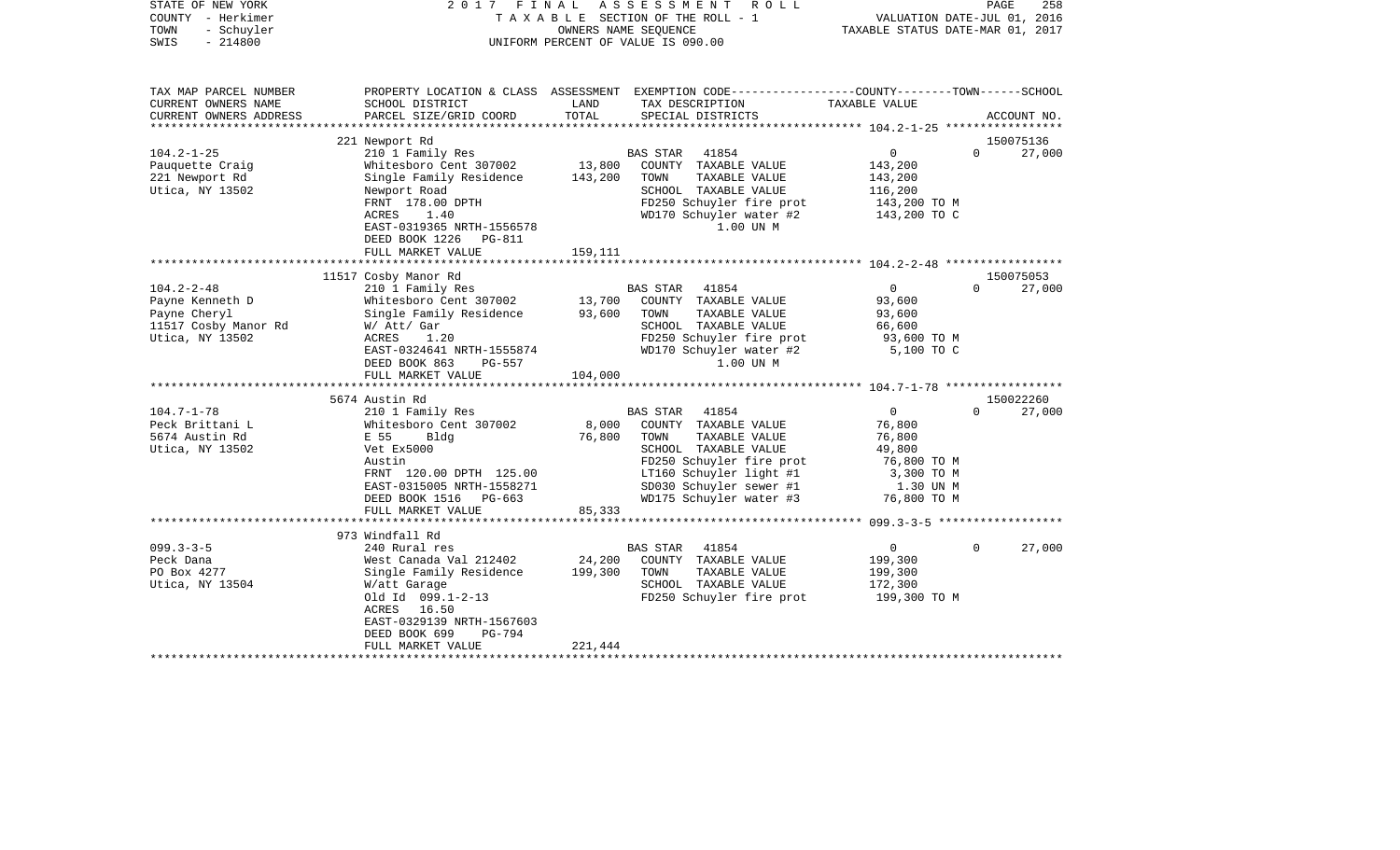| STATE OF NEW YORK<br>COUNTY - Herkimer<br>- Schuyler<br>TOWN<br>$-214800$<br>SWIS | 2017 FINAL<br>T A X A B L E SECTION OF THE ROLL - 1<br>UNIFORM PERCENT OF VALUE IS 090.00 | PAGE<br>259<br>VALUATION DATE-JUL 01, 2016<br>TAXABLE STATUS DATE-MAR 01, 2017 |                                                                                                                     |                  |                    |
|-----------------------------------------------------------------------------------|-------------------------------------------------------------------------------------------|--------------------------------------------------------------------------------|---------------------------------------------------------------------------------------------------------------------|------------------|--------------------|
| TAX MAP PARCEL NUMBER<br>CURRENT OWNERS NAME                                      | SCHOOL DISTRICT                                                                           | LAND                                                                           | PROPERTY LOCATION & CLASS ASSESSMENT EXEMPTION CODE----------------COUNTY-------TOWN------SCHOOL<br>TAX DESCRIPTION | TAXABLE VALUE    |                    |
| CURRENT OWNERS ADDRESS                                                            | PARCEL SIZE/GRID COORD                                                                    | TOTAL                                                                          | SPECIAL DISTRICTS                                                                                                   |                  | ACCOUNT NO.        |
| **********************                                                            | ********************                                                                      |                                                                                |                                                                                                                     |                  |                    |
| $099.1 - 2 - 7$                                                                   | Windfall Rd<br>314 Rural vac<10                                                           |                                                                                |                                                                                                                     |                  |                    |
| Peck Dana A                                                                       | West Canada Val 212402                                                                    | 14,600                                                                         | COUNTY TAXABLE VALUE<br>TAXABLE VALUE<br>TOWN                                                                       | 14,600<br>14,600 |                    |
| PO Box 4277                                                                       | W Vacant Lots                                                                             | 14,600                                                                         | SCHOOL TAXABLE VALUE                                                                                                | 14,600           |                    |
| Utica, NY 13504                                                                   | 9.51 Acres                                                                                |                                                                                | FD250 Schuyler fire prot                                                                                            | 14,600 TO M      |                    |
|                                                                                   | ACRES<br>9.51                                                                             |                                                                                |                                                                                                                     |                  |                    |
|                                                                                   | EAST-0330103 NRTH-1569518                                                                 |                                                                                |                                                                                                                     |                  |                    |
|                                                                                   | DEED BOOK 810<br>$PG-149$                                                                 |                                                                                |                                                                                                                     |                  |                    |
|                                                                                   | FULL MARKET VALUE                                                                         | 16,222                                                                         |                                                                                                                     |                  |                    |
|                                                                                   | ****************************                                                              |                                                                                |                                                                                                                     |                  |                    |
|                                                                                   | 1043 Windfall Rd                                                                          |                                                                                |                                                                                                                     |                  |                    |
| $099.1 - 2 - 8$                                                                   | 240 Rural res                                                                             |                                                                                | COUNTY TAXABLE VALUE                                                                                                | 122,800          |                    |
| Peck Dana A                                                                       | West Canada Val 212402                                                                    | 26,300                                                                         | TOWN<br>TAXABLE VALUE                                                                                               | 122,800          |                    |
| PO Box 4277                                                                       | Sing Fam, Barn, Pole Barn                                                                 | 122,800                                                                        | SCHOOL TAXABLE VALUE                                                                                                | 122,800          |                    |
| Utica, NY 13504                                                                   | 20.69 Acres<br>Windfall Road<br>ACRES<br>20.69<br>EAST-0329865 NRTH-1569216               |                                                                                | FD250 Schuyler fire prot                                                                                            | 122,800 TO M     |                    |
|                                                                                   | DEED BOOK 700<br><b>PG-161</b>                                                            |                                                                                |                                                                                                                     |                  |                    |
|                                                                                   | FULL MARKET VALUE                                                                         | 136,444                                                                        |                                                                                                                     |                  |                    |
|                                                                                   | **************************                                                                |                                                                                |                                                                                                                     |                  |                    |
|                                                                                   | Johnson Rd                                                                                |                                                                                |                                                                                                                     |                  |                    |
| $105.4 - 2 - 6$                                                                   | 314 Rural vac<10                                                                          |                                                                                | COUNTY TAXABLE VALUE                                                                                                | 10,700           |                    |
| Peck Theresa                                                                      | Frankfort-Schuy 212602                                                                    | 10,700                                                                         | TOWN<br>TAXABLE VALUE                                                                                               | 10,700           |                    |
| Stacy Cindy L                                                                     | E Vacant Lot #6                                                                           | 10,700                                                                         | SCHOOL TAXABLE VALUE                                                                                                | 10,700           |                    |
| 370 Johnson Rd                                                                    | 5.13 Acres                                                                                |                                                                                | FD250 Schuyler fire prot                                                                                            | 10,700 TO M      |                    |
| Frankfort, NY 13340                                                               | Johnson Road                                                                              |                                                                                |                                                                                                                     |                  |                    |
|                                                                                   | ACRES<br>5.13                                                                             |                                                                                |                                                                                                                     |                  |                    |
|                                                                                   | EAST-0347757 NRTH-1546508                                                                 |                                                                                |                                                                                                                     |                  |                    |
|                                                                                   | DEED BOOK 1286<br>$PG-488$                                                                |                                                                                |                                                                                                                     |                  |                    |
|                                                                                   | FULL MARKET VALUE                                                                         | 11,889                                                                         |                                                                                                                     |                  |                    |
|                                                                                   | 148 Windfall Rd                                                                           |                                                                                |                                                                                                                     |                  |                    |
| $104.2 - 4 - 6$                                                                   | 210 1 Family Res                                                                          |                                                                                | 41854<br><b>BAS STAR</b>                                                                                            | 0                | 27,000<br>$\Omega$ |
| Pedone Joseph M                                                                   | Whitesboro Cent 307002                                                                    | 9,500                                                                          | COUNTY TAXABLE VALUE                                                                                                | 149,600          |                    |
| Pedone Melissa A                                                                  | FRNT 116.00 DPTH 204.00                                                                   | 149,600                                                                        | TAXABLE VALUE<br>TOWN                                                                                               | 149,600          |                    |
| 148 Windfall Rd                                                                   | EAST-0323530 NRTH-1552932                                                                 |                                                                                | SCHOOL TAXABLE VALUE                                                                                                | 122,600          |                    |
| Utica, NY 13502                                                                   | DEED BOOK 892<br>$PG-55$                                                                  |                                                                                | FD250 Schuyler fire prot                                                                                            | 149,600 TO M     |                    |
|                                                                                   | FULL MARKET VALUE                                                                         | 166,222                                                                        | WD165 Schuyler water #4<br>.00 UN M                                                                                 | 149,600 TO C     |                    |
|                                                                                   |                                                                                           |                                                                                |                                                                                                                     |                  |                    |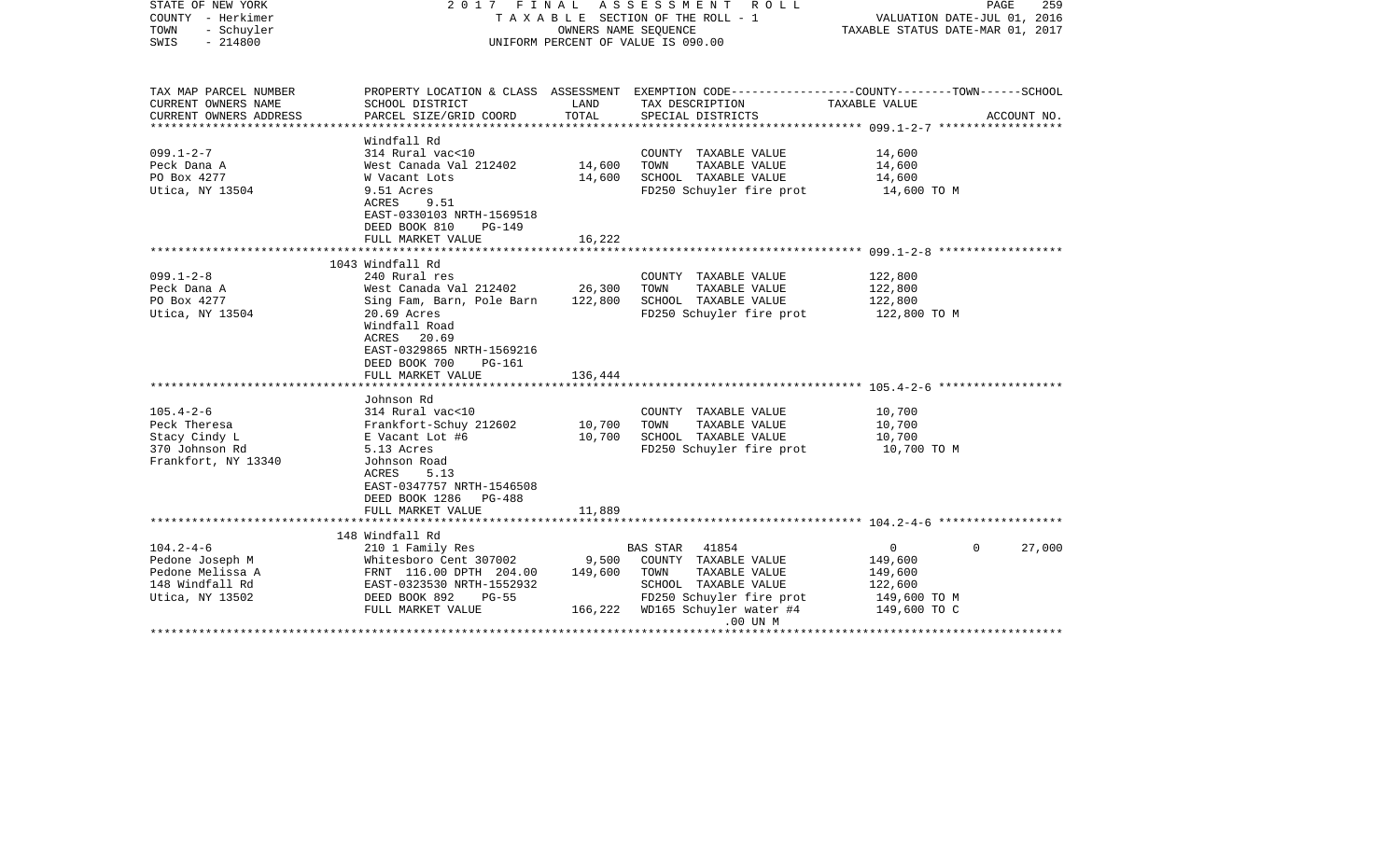| STATE OF NEW YORK<br>COUNTY - Herkimer<br>TOWN<br>- Schuyler<br>$-214800$<br>SWIS                 | 2017 FINAL ASSESSMENT<br>ROLL<br>TAXABLE SECTION OF THE ROLL - 1<br>OWNERS NAME SEOUENCE<br>UNIFORM PERCENT OF VALUE IS 090.00                                                                                         |                             |                                                                                                                                                            | VALUATION DATE-JUL 01, 2016<br>TAXABLE STATUS DATE-MAR 01, 2017                 | PAGE<br>260        |
|---------------------------------------------------------------------------------------------------|------------------------------------------------------------------------------------------------------------------------------------------------------------------------------------------------------------------------|-----------------------------|------------------------------------------------------------------------------------------------------------------------------------------------------------|---------------------------------------------------------------------------------|--------------------|
| TAX MAP PARCEL NUMBER<br>CURRENT OWNERS NAME                                                      | SCHOOL DISTRICT                                                                                                                                                                                                        | LAND                        | PROPERTY LOCATION & CLASS ASSESSMENT EXEMPTION CODE---------------COUNTY-------TOWN------SCHOOL<br>TAX DESCRIPTION                                         | TAXABLE VALUE                                                                   |                    |
| CURRENT OWNERS ADDRESS                                                                            | PARCEL SIZE/GRID COORD                                                                                                                                                                                                 | TOTAL                       | SPECIAL DISTRICTS                                                                                                                                          |                                                                                 | ACCOUNT NO.        |
|                                                                                                   | 136 Windfall Rd                                                                                                                                                                                                        |                             |                                                                                                                                                            |                                                                                 |                    |
| $104.2 - 4 - 3$<br>Pedulla Joseph<br>Pedulla Maribeth<br>136 Windfall Rd<br>Utica, NY 13502       | 210 1 Family Res<br>Whitesboro Cent 307002<br>FRNT 116.00 DPTH 204.00<br>EAST-0323355 NRTH-1552634<br>DEED BOOK 911<br>PG-686<br>FULL MARKET VALUE                                                                     | 9,500<br>158,400<br>176,000 | BAS STAR 41854<br>COUNTY TAXABLE VALUE<br>TOWN<br>TAXABLE VALUE<br>SCHOOL TAXABLE VALUE<br>FD250 Schuyler fire prot<br>WD165 Schuyler water #4<br>.00 UN M | $\overline{0}$<br>158,400<br>158,400<br>131,400<br>158,400 TO M<br>158,400 TO C | 27,000<br>$\Omega$ |
|                                                                                                   |                                                                                                                                                                                                                        |                             |                                                                                                                                                            |                                                                                 |                    |
| $112.2 - 3 - 25.2$<br>Pehlic Hakija<br>Pehlic Muniba<br>3727 State Route 5<br>Frankfort, NY 13340 | 3727 State Route 5<br>210 1 Family Res<br>Frankfort-Schuy 212602<br>N Bldg<br>1.29 Acre<br>State Road<br>1.29<br>ACRES                                                                                                 | 13,700<br>87,300            | <b>BAS STAR</b><br>41854<br>COUNTY TAXABLE VALUE<br>TOWN<br>TAXABLE VALUE<br>SCHOOL TAXABLE VALUE<br>FD250 Schuyler fire prot                              | $\overline{0}$<br>87,300<br>87,300<br>60,300<br>87,300 TO M                     | 27,000<br>0        |
|                                                                                                   | EAST-0340615 NRTH-1536640<br>DEED BOOK 1297 PG-1<br>FULL MARKET VALUE                                                                                                                                                  | 97,000                      |                                                                                                                                                            |                                                                                 |                    |
| $105.2 - 4 - 16$<br>Pendry Family Trust<br>2416 Densmore Ave<br>Toledo, OH 43606                  | Cogar Rd<br>314 Rural vac<10<br>West Canada Val 212402<br>Fox Hollow/ MF#185<br>Land & Lakes lot 29<br>Cogar Rd<br>ACRES 10.00<br>EAST-0341236 NRTH-1558883<br>DEED BOOK 1570 PG-114                                   | 32,300<br>32,300            | COUNTY TAXABLE VALUE<br>TOWN<br>TAXABLE VALUE<br>SCHOOL TAXABLE VALUE<br>FD250 Schuyler fire prot                                                          | 32,300<br>32,300<br>32,300<br>32,300 TO M                                       | 150003180          |
|                                                                                                   | FULL MARKET VALUE<br>*************************                                                                                                                                                                         | 35,889                      |                                                                                                                                                            |                                                                                 |                    |
| $099.2 - 4 - 22$<br>Perillo Ginette<br>Sterle Linda R<br>27 Smith St<br>Glen Cove, NY 11542       | Grande View Dr<br>314 Rural vac<10<br>West Canada Val 212402<br>Survey # 362<br>Land & Lakes lot 22<br>Grande View Dr<br>ACRES<br>6.00<br>EAST-0340084 NRTH-1571416<br>DEED BOOK 1204<br>$PG-483$<br>FULL MARKET VALUE | 24,900<br>24,900<br>27,667  | COUNTY TAXABLE VALUE<br>TAXABLE VALUE<br>TOWN<br>SCHOOL TAXABLE VALUE<br>FD250 Schuyler fire prot                                                          | 24,900<br>24,900<br>24,900<br>24,900 TO M                                       | 150003180          |
|                                                                                                   |                                                                                                                                                                                                                        |                             |                                                                                                                                                            |                                                                                 |                    |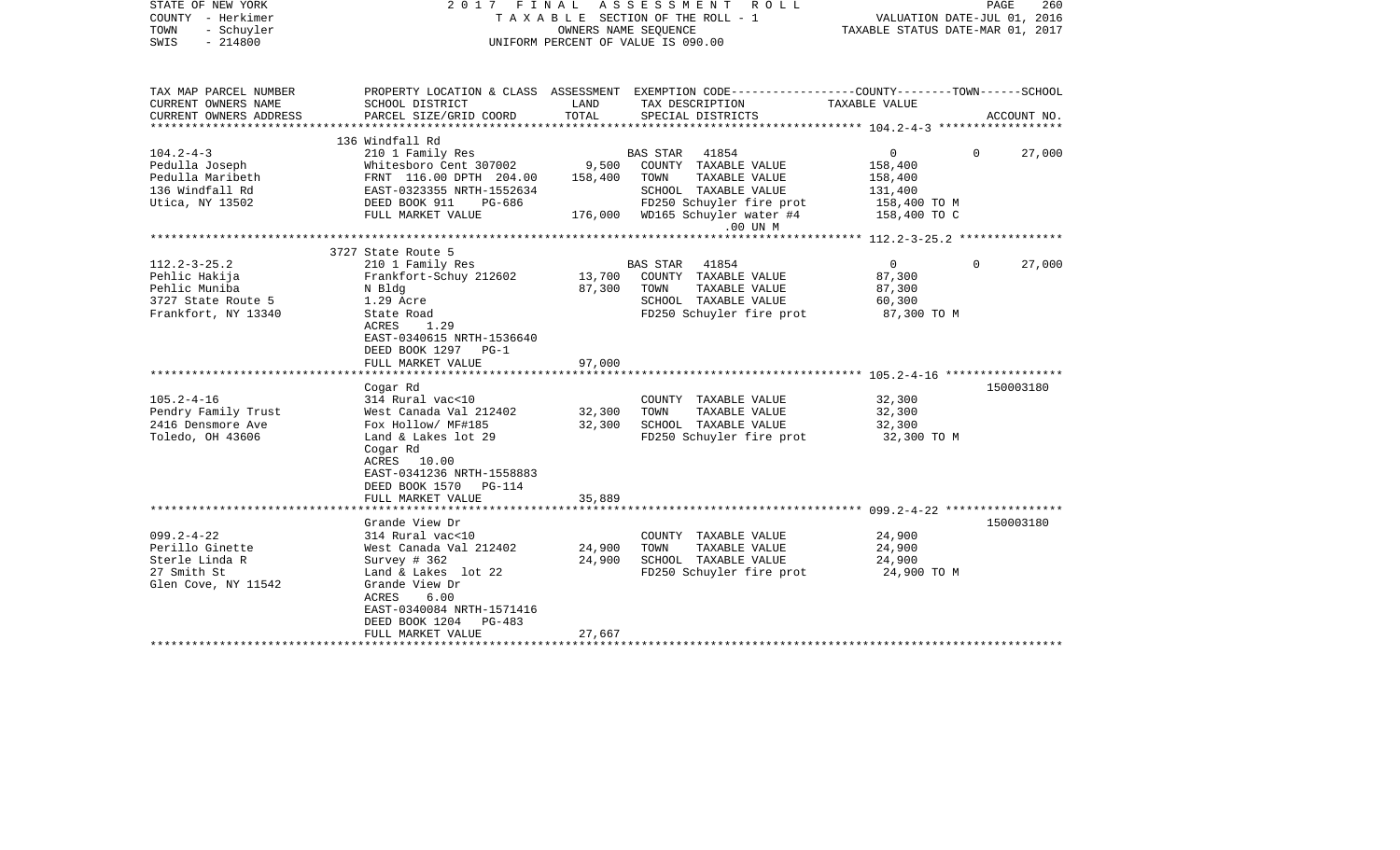| STATE OF NEW YORK<br>COUNTY - Herkimer<br>TOWN<br>- Schuyler<br>$-214800$<br>SWIS | 2017 FINAL                                                                                                                 |         | A S S E S S M E N T R O L L<br>TAXABLE SECTION OF THE ROLL - 1<br>OWNERS NAME SEOUENCE<br>UNIFORM PERCENT OF VALUE IS 090.00 | VALUATION DATE-JUL 01, 2016<br>TAXABLE STATUS DATE-MAR 01, 2017 | PAGE<br>261        |
|-----------------------------------------------------------------------------------|----------------------------------------------------------------------------------------------------------------------------|---------|------------------------------------------------------------------------------------------------------------------------------|-----------------------------------------------------------------|--------------------|
| TAX MAP PARCEL NUMBER<br>CURRENT OWNERS NAME                                      | SCHOOL DISTRICT                                                                                                            | LAND    | PROPERTY LOCATION & CLASS ASSESSMENT EXEMPTION CODE----------------COUNTY-------TOWN------SCHOOL<br>TAX DESCRIPTION          | TAXABLE VALUE                                                   |                    |
| CURRENT OWNERS ADDRESS                                                            | PARCEL SIZE/GRID COORD                                                                                                     | TOTAL   | SPECIAL DISTRICTS                                                                                                            |                                                                 | ACCOUNT NO.        |
| ***********************                                                           |                                                                                                                            |         |                                                                                                                              |                                                                 |                    |
| $099.4 - 6 - 2$                                                                   | Mower Rd<br>314 Rural vac<10                                                                                               |         | COUNTY TAXABLE VALUE                                                                                                         | 24,900                                                          | 150003180          |
| Perillo Ginette                                                                   | West Canada Val 212402                                                                                                     | 24,900  | TOWN<br>TAXABLE VALUE                                                                                                        | 24,900                                                          |                    |
| 27 Smith St                                                                       | Fox Hollow/ MF#185                                                                                                         | 24,900  | SCHOOL TAXABLE VALUE                                                                                                         | 24,900                                                          |                    |
| Glen Gove, NY 11542                                                               | Land & Lakes lot 2                                                                                                         |         | FD250 Schuyler fire prot                                                                                                     | 24,900 TO M                                                     |                    |
|                                                                                   | Mower Rd<br>ACRES<br>6.00<br>EAST-0344011 NRTH-1564183<br>DEED BOOK 1127 PG-892<br>FULL MARKET VALUE                       | 27,667  |                                                                                                                              |                                                                 |                    |
|                                                                                   |                                                                                                                            |         |                                                                                                                              |                                                                 |                    |
|                                                                                   | Mower Rd                                                                                                                   |         |                                                                                                                              |                                                                 | 150003180          |
| $099.4 - 6 - 3$                                                                   | 314 Rural vac<10                                                                                                           |         | COUNTY TAXABLE VALUE                                                                                                         | 24,900                                                          |                    |
| Perillo Lewis                                                                     | West Canada Val 212402                                                                                                     | 24,900  | TOWN<br>TAXABLE VALUE                                                                                                        | 24,900                                                          |                    |
| Perillo Ginette                                                                   | Fox Hollow/ MF#185                                                                                                         | 24,900  | SCHOOL TAXABLE VALUE                                                                                                         | 24,900                                                          |                    |
| 27 Smith St<br>Glencove, NY 11542                                                 | Land & Lakes lot 3<br>Mower Rd<br>ACRES<br>6.00<br>EAST-0343873 NRTH-1563954<br>DEED BOOK 1130 PG-322<br>FULL MARKET VALUE | 27,667  | FD250 Schuyler fire prot                                                                                                     | 24,900 TO M                                                     |                    |
|                                                                                   |                                                                                                                            |         |                                                                                                                              |                                                                 |                    |
|                                                                                   | 133 Alyssa Cir                                                                                                             |         |                                                                                                                              |                                                                 |                    |
| $104.2 - 4 - 18$                                                                  | 210 1 Family Res                                                                                                           |         | BAS STAR 41854                                                                                                               | $\overline{0}$                                                  | $\Omega$<br>27,000 |
| Perkins Michael A                                                                 | Whitesboro Cent 307002                                                                                                     | 15,300  | COUNTY TAXABLE VALUE                                                                                                         | 167,000                                                         |                    |
| Bushey Melissa                                                                    | Westgate Dev Lot # 8                                                                                                       | 167,000 | TOWN<br>TAXABLE VALUE                                                                                                        | 167,000                                                         |                    |
| 133 Alyssa Cir                                                                    | added shed 2016 no increa                                                                                                  |         | SCHOOL TAXABLE VALUE                                                                                                         | 140,000                                                         |                    |
| Utica, NY 13502                                                                   | FRNT 120.00 DPTH 278.00<br>EAST-0323764 NRTH-1552205<br>DEED BOOK 1362 PG-89                                               |         | FD250 Schuyler fire prot                                                                                                     | 167,000 TO M                                                    |                    |
| *************************                                                         | FULL MARKET VALUE<br>*************************                                                                             | 185,556 |                                                                                                                              |                                                                 |                    |
|                                                                                   | Bush Rd                                                                                                                    |         |                                                                                                                              |                                                                 |                    |
| $105.2 - 2 - 4$                                                                   | 322 Rural vac>10                                                                                                           |         | COUNTY TAXABLE VALUE                                                                                                         | 46,700                                                          |                    |
| Perna Gerardo                                                                     | Frankfort-Schuy 212602                                                                                                     | 46,700  | TOWN<br>TAXABLE VALUE                                                                                                        | 46,700                                                          |                    |
| 404 Hamilton Dr                                                                   | Valley View lot 4                                                                                                          | 46,700  | SCHOOL TAXABLE VALUE                                                                                                         | 46,700                                                          |                    |
| Stewartsville, NJ 08886                                                           | Land & Lakes sub<br>FRNT 306.00 DPTH<br>ACRES 13.50<br>EAST-3447611 NRTH-1557603<br>DEED BOOK 944<br><b>PG-420</b>         |         | FD250 Schuyler fire prot                                                                                                     | 46,700 TO M                                                     |                    |
|                                                                                   | FULL MARKET VALUE                                                                                                          | 51,889  |                                                                                                                              |                                                                 |                    |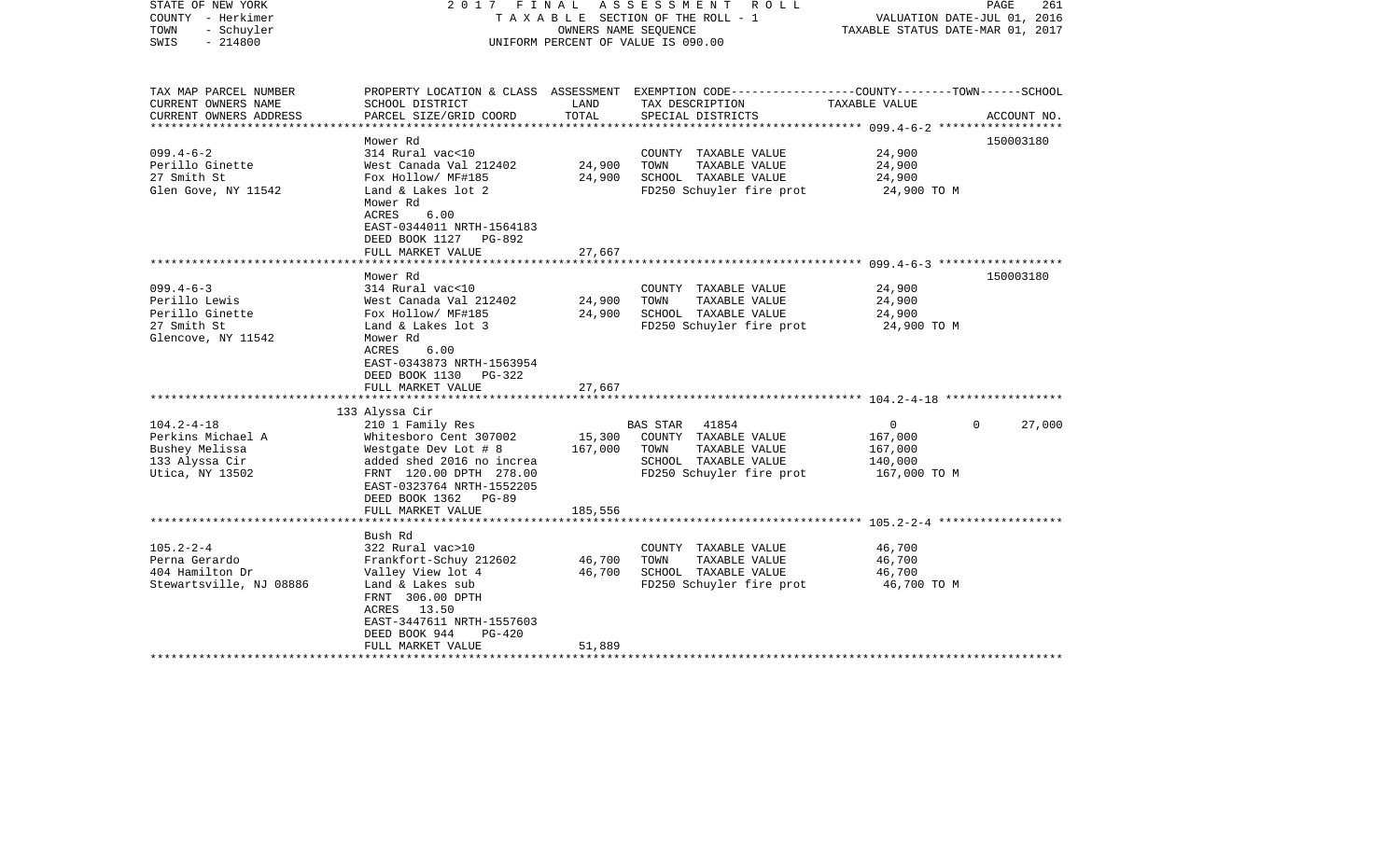| STATE OF NEW YORK<br>COUNTY - Herkimer<br>- Schuyler<br>TOWN<br>$-214800$<br>SWIS | 2017 FINAL                                 |               | ASSESSMENT<br>R O L L<br>TAXABLE SECTION OF THE ROLL - 1<br>OWNERS NAME SEOUENCE<br>UNIFORM PERCENT OF VALUE IS 090.00                  | VALUATION DATE-JUL 01, 2016<br>TAXABLE STATUS DATE-MAR 01, 2017 | PAGE<br>262           |
|-----------------------------------------------------------------------------------|--------------------------------------------|---------------|-----------------------------------------------------------------------------------------------------------------------------------------|-----------------------------------------------------------------|-----------------------|
| TAX MAP PARCEL NUMBER<br>CURRENT OWNERS NAME<br>CURRENT OWNERS ADDRESS            | SCHOOL DISTRICT<br>PARCEL SIZE/GRID COORD  | LAND<br>TOTAL | PROPERTY LOCATION & CLASS ASSESSMENT EXEMPTION CODE---------------COUNTY-------TOWN------SCHOOL<br>TAX DESCRIPTION<br>SPECIAL DISTRICTS | TAXABLE VALUE                                                   | ACCOUNT NO.           |
| ********************                                                              |                                            |               |                                                                                                                                         |                                                                 |                       |
|                                                                                   | 147 Watkins Rd                             |               |                                                                                                                                         |                                                                 | 150003900<br>$\Omega$ |
| $112.2 - 3 - 35.11$<br>Perri Daniel Sr                                            | 210 1 Family Res<br>Frankfort-Schuy 212602 |               | VET COM CT 41131<br>10,000 ENH STAR<br>41834                                                                                            | 13,500<br>13,500<br>$\overline{0}$                              | 58,950<br>0           |
| Perri Angelina M                                                                  | 1.1 A                                      | 83,000        | COUNTY TAXABLE VALUE                                                                                                                    | 69,500                                                          |                       |
| 147 Watkins Rd                                                                    | new double wide 2011                       |               | TAXABLE VALUE<br>TOWN                                                                                                                   | 69,500                                                          |                       |
| Frankfort, NY 13340                                                               | FRNT 172.00 DPTH                           |               | SCHOOL TAXABLE VALUE                                                                                                                    | 24,050                                                          |                       |
|                                                                                   | ACRES<br>1.10                              |               | FD250 Schuyler fire prot                                                                                                                | 83,000 TO M                                                     |                       |
|                                                                                   | EAST-0340031 NRTH-1538169                  |               |                                                                                                                                         |                                                                 |                       |
|                                                                                   | DEED BOOK 1417 PG-601                      |               |                                                                                                                                         |                                                                 |                       |
|                                                                                   | FULL MARKET VALUE                          | 92,222        |                                                                                                                                         |                                                                 |                       |
|                                                                                   |                                            | *******       |                                                                                                                                         | ************************ 112.2-3-35.1 ****************          |                       |
|                                                                                   | off Watkins road                           |               |                                                                                                                                         |                                                                 | 150003900             |
| $112.2 - 3 - 35.1$                                                                | 320 Rural vacant                           |               | COUNTY TAXABLE VALUE                                                                                                                    | 4,000                                                           |                       |
| Perri Joseph                                                                      | Frankfort-Schuy 212602                     | 4,000         | TOWN<br>TAXABLE VALUE                                                                                                                   | 4,000                                                           |                       |
| Perri Michael S                                                                   | 13.6 A after split #1 201                  | 4,000         | SCHOOL TAXABLE VALUE                                                                                                                    | 4,000                                                           |                       |
| 1732 Barringer Rd                                                                 | 60 ff off watkins rd                       |               | FD250 Schuyler fire prot                                                                                                                | 4,000 TO M                                                      |                       |
| Ilion, NY 13357                                                                   | State<br>FRNT<br>60.00 DPTH                |               |                                                                                                                                         |                                                                 |                       |
|                                                                                   | ACRES 13.60                                |               |                                                                                                                                         |                                                                 |                       |
|                                                                                   | EAST-0339775 NRTH-1538371                  |               |                                                                                                                                         |                                                                 |                       |
|                                                                                   | DEED BOOK 1532 PG-78                       |               |                                                                                                                                         |                                                                 |                       |
|                                                                                   | FULL MARKET VALUE                          | 4,444         |                                                                                                                                         |                                                                 |                       |
|                                                                                   |                                            |               |                                                                                                                                         |                                                                 |                       |
|                                                                                   | State Route 5                              |               |                                                                                                                                         |                                                                 | 150003900             |
| $112.2 - 3 - 35.8$                                                                | 321 Abandoned ag                           |               | COUNTY TAXABLE VALUE                                                                                                                    | 1,000                                                           |                       |
| Perri Joseph                                                                      | Frankfort-Schuy 212602                     | 1,000         | TOWN<br>TAXABLE VALUE                                                                                                                   | 1,000                                                           |                       |
| Perri Michael S                                                                   | 3 acres between rr & cana                  | 1,000         | SCHOOL TAXABLE VALUE                                                                                                                    | 1,000                                                           |                       |
| 1732 Barringer Rd                                                                 | State                                      |               | FD250 Schuyler fire prot                                                                                                                | 1,000 TO M                                                      |                       |
| Ilion, NY 13357                                                                   | ACRES<br>3.10                              |               |                                                                                                                                         |                                                                 |                       |
|                                                                                   | EAST-0339098 NRTH-1537042                  |               |                                                                                                                                         |                                                                 |                       |
|                                                                                   | DEED BOOK 1409 PG-332                      |               |                                                                                                                                         |                                                                 |                       |
|                                                                                   | FULL MARKET VALUE                          | 1,111         |                                                                                                                                         |                                                                 |                       |
|                                                                                   | 236 Johnson Rd                             |               |                                                                                                                                         |                                                                 |                       |
| $105.4 - 2 - 20$                                                                  | 240 Rural res                              |               | <b>BAS STAR</b><br>41854                                                                                                                | $\overline{0}$                                                  | 0<br>27,000           |
| Perri Nicholas R                                                                  | Frankfort-Schuy 212602                     | 22,400        | COUNTY TAXABLE VALUE                                                                                                                    | 123,000                                                         |                       |
| 236 Johnson Rd                                                                    | Sing Fam Res W Pole Bldg                   | 123,000       | TAXABLE VALUE<br>TOWN                                                                                                                   | 123,000                                                         |                       |
| Frankfort, NY 13340                                                               | 12.9 Acres                                 |               | SCHOOL TAXABLE VALUE                                                                                                                    | 96,000                                                          |                       |
|                                                                                   | Lot #20 Johnson Rd                         |               | FD250 Schuyler fire prot                                                                                                                | 123,000 TO M                                                    |                       |
|                                                                                   | ACRES 12.90                                |               |                                                                                                                                         |                                                                 |                       |
|                                                                                   | EAST-0345122 NRTH-1544927                  |               |                                                                                                                                         |                                                                 |                       |
|                                                                                   | DEED BOOK 746<br>$PG-29$                   |               |                                                                                                                                         |                                                                 |                       |
|                                                                                   | FULL MARKET VALUE                          | 136,667       |                                                                                                                                         |                                                                 |                       |
|                                                                                   |                                            |               |                                                                                                                                         |                                                                 |                       |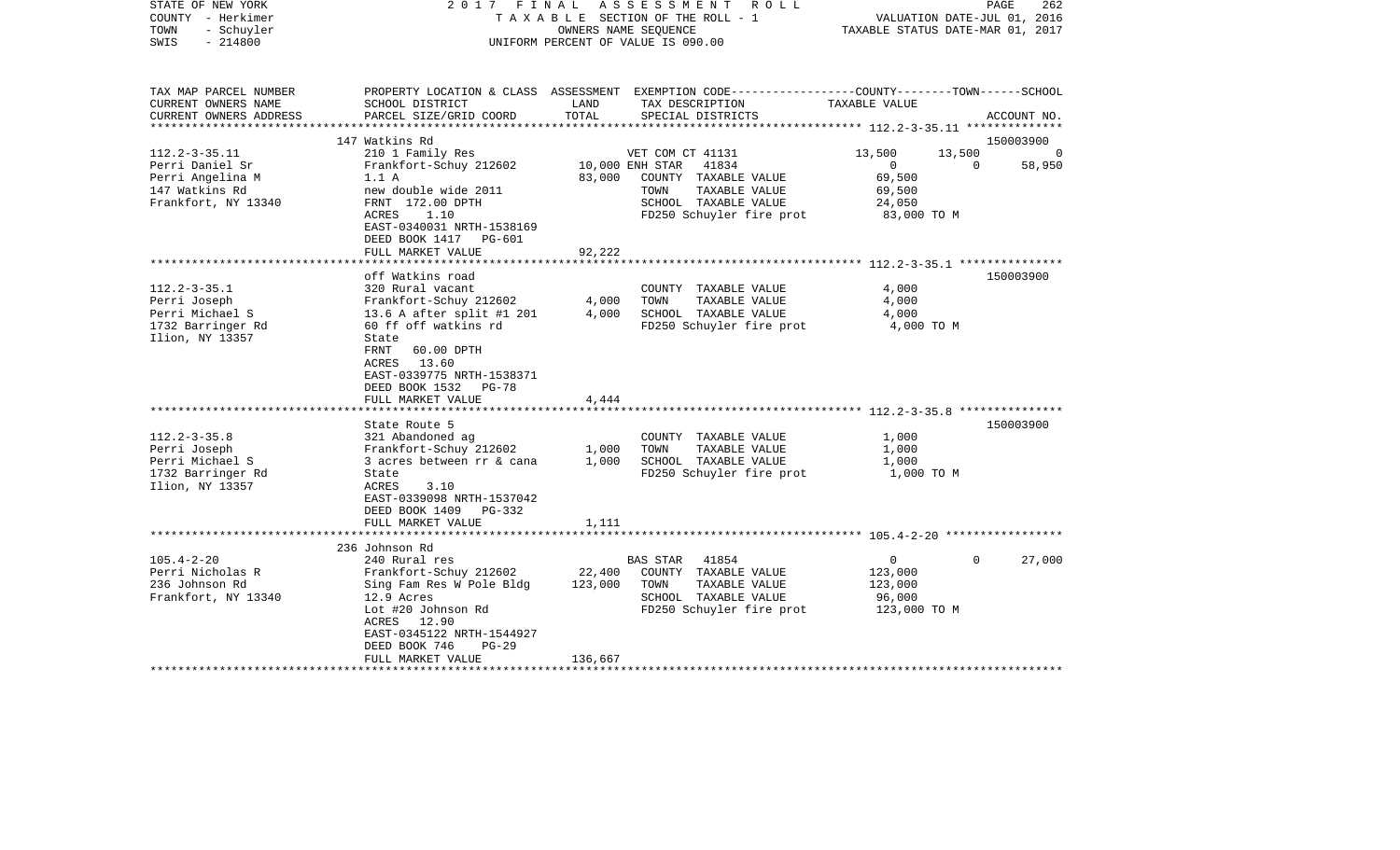| STATE OF NEW YORK<br>COUNTY - Herkimer<br>- Schuyler<br>TOWN<br>$-214800$<br>SWIS | 2017 FINAL                                          | OWNERS NAME SEQUENCE | ASSESSMENT<br>R O L L<br>TAXABLE SECTION OF THE ROLL - 1<br>UNIFORM PERCENT OF VALUE IS 090.00                                           | VALUATION DATE-JUL 01, 2016<br>TAXABLE STATUS DATE-MAR 01, 2017 | PAGE<br>263 |
|-----------------------------------------------------------------------------------|-----------------------------------------------------|----------------------|------------------------------------------------------------------------------------------------------------------------------------------|-----------------------------------------------------------------|-------------|
| TAX MAP PARCEL NUMBER<br>CURRENT OWNERS NAME<br>CURRENT OWNERS ADDRESS            | SCHOOL DISTRICT<br>PARCEL SIZE/GRID COORD           | LAND<br>TOTAL        | PROPERTY LOCATION & CLASS ASSESSMENT EXEMPTION CODE----------------COUNTY-------TOWN------SCHOOL<br>TAX DESCRIPTION<br>SPECIAL DISTRICTS | TAXABLE VALUE                                                   | ACCOUNT NO. |
|                                                                                   | 171 Watkins Rd                                      |                      |                                                                                                                                          |                                                                 |             |
| $112.2 - 3 - 35.2$                                                                | 210 1 Family Res                                    |                      | 41854<br>BAS STAR                                                                                                                        | $\mathbf{0}$<br>$\Omega$                                        | 27,000      |
| Perri Robert M                                                                    | Frankfort-Schuy 212602                              |                      | 13,700 COUNTY TAXABLE VALUE                                                                                                              | 118,300                                                         |             |
| 171 Watkins Rd                                                                    | Single Family Manuf. Resi                           | 118,300              | TOWN<br>TAXABLE VALUE                                                                                                                    | 118,300                                                         |             |
| Frankfort, NY 13340                                                               | Dence                                               |                      | SCHOOL TAXABLE VALUE                                                                                                                     | 91,300                                                          |             |
|                                                                                   | FRNT 226.00 DPTH                                    |                      | FD250 Schuyler fire prot                                                                                                                 | 118,300 TO M                                                    |             |
|                                                                                   | <b>ACRES</b><br>1.30                                |                      |                                                                                                                                          |                                                                 |             |
|                                                                                   | EAST-0339241 NRTH-1537322<br>PG-151                 |                      |                                                                                                                                          |                                                                 |             |
|                                                                                   | DEED BOOK 867<br>FULL MARKET VALUE                  | 131,444              |                                                                                                                                          |                                                                 |             |
|                                                                                   | ***********************                             | ***************      |                                                                                                                                          |                                                                 |             |
|                                                                                   | 3653 State Route 5                                  |                      |                                                                                                                                          |                                                                 | 150003900   |
| $112.2 - 3 - 35.7$                                                                | 312 Vac w/imprv                                     |                      | COUNTY TAXABLE VALUE                                                                                                                     | 24,000                                                          |             |
| Perri Robert M                                                                    | Frankfort-Schuy 212602                              | 12,000               | TOWN<br>TAXABLE VALUE                                                                                                                    | 24,000                                                          |             |
| 171 Watkins Rd                                                                    | Pole barn Welding Shop                              | 24,000               | SCHOOL TAXABLE VALUE                                                                                                                     | 24,000                                                          |             |
| Frankfort, NY 13340                                                               | 20.2 Acres                                          |                      | FD250 Schuyler fire prot                                                                                                                 | 24,000 TO M                                                     |             |
|                                                                                   | State<br>FRNT 120.00 DPTH 394.00<br>1.00<br>ACRES   |                      |                                                                                                                                          |                                                                 |             |
|                                                                                   | EAST-0339496 NRTH-1537629                           |                      |                                                                                                                                          |                                                                 |             |
|                                                                                   | DEED BOOK 1195 PG-577                               |                      |                                                                                                                                          |                                                                 |             |
|                                                                                   | FULL MARKET VALUE                                   | 26,667               |                                                                                                                                          |                                                                 |             |
|                                                                                   |                                                     |                      |                                                                                                                                          |                                                                 |             |
| $104.7 - 1 - 62$                                                                  | 5703 Austin Rd<br>210 1 Family Res                  |                      | COUNTY TAXABLE VALUE                                                                                                                     | 90,000                                                          | 150016110   |
| Perry Daniel                                                                      | Whitesboro Cent 307002                              | 7,100                | TAXABLE VALUE<br>TOWN                                                                                                                    | 90,000                                                          |             |
| Perry Kimberly                                                                    | W 5703 Bldg                                         | 90,000               | SCHOOL TAXABLE VALUE                                                                                                                     | 90,000                                                          |             |
| 5703 Austin Rd                                                                    | $3 \t1/4$                                           |                      | FD250 Schuyler fire prot                                                                                                                 | 90,000 TO M                                                     |             |
| Utica, NY 13502                                                                   | Austin                                              |                      | LT160 Schuyler light #1                                                                                                                  | 90,000 TO M                                                     |             |
|                                                                                   | FRNT 120.00 DPTH 82.00                              |                      | SD030 Schuyler sewer #1                                                                                                                  | 1.30 UN M                                                       |             |
|                                                                                   | EAST-0315249 NRTH-1558944                           |                      | WD160 Schuyler water #1                                                                                                                  | 90,000 TO M                                                     |             |
|                                                                                   | DEED BOOK 162<br>PG-732                             |                      |                                                                                                                                          |                                                                 |             |
|                                                                                   | FULL MARKET VALUE                                   | 100,000              |                                                                                                                                          |                                                                 |             |
|                                                                                   |                                                     |                      |                                                                                                                                          |                                                                 |             |
|                                                                                   | 170 Watkins Rd                                      |                      |                                                                                                                                          |                                                                 | 150013110   |
| $112.2 - 3 - 33$                                                                  | 210 1 Family Res                                    |                      | 41800<br>AGED-ALL                                                                                                                        | 44,000<br>44,000                                                | 44,000      |
| Perry Eleanor F<br>170 Watkins Rd                                                 | Frankfort-Schuy 212602<br>Single Family Residence W | 88,000               | 10,100 ENH STAR<br>41834<br>COUNTY TAXABLE VALUE                                                                                         | $\Omega$<br>$\mathbf{0}$<br>44,000                              | 44,000      |
| Frankfort, NY 13340                                                               | $3 \frac{1}{2}$                                     |                      | TAXABLE VALUE<br>TOWN                                                                                                                    | 44,000                                                          |             |
|                                                                                   | Watkins                                             |                      | SCHOOL TAXABLE VALUE                                                                                                                     | $\mathbf 0$                                                     |             |
|                                                                                   | FRNT 160.00 DPTH 181.00                             |                      | FD250 Schuyler fire prot                                                                                                                 | 88,000 TO M                                                     |             |
|                                                                                   | EAST-0340455 NRTH-1538376                           |                      |                                                                                                                                          |                                                                 |             |
|                                                                                   | DEED BOOK 00629 PG-00455                            |                      |                                                                                                                                          |                                                                 |             |
|                                                                                   | FULL MARKET VALUE                                   | 97,778               |                                                                                                                                          |                                                                 |             |
|                                                                                   |                                                     |                      |                                                                                                                                          |                                                                 |             |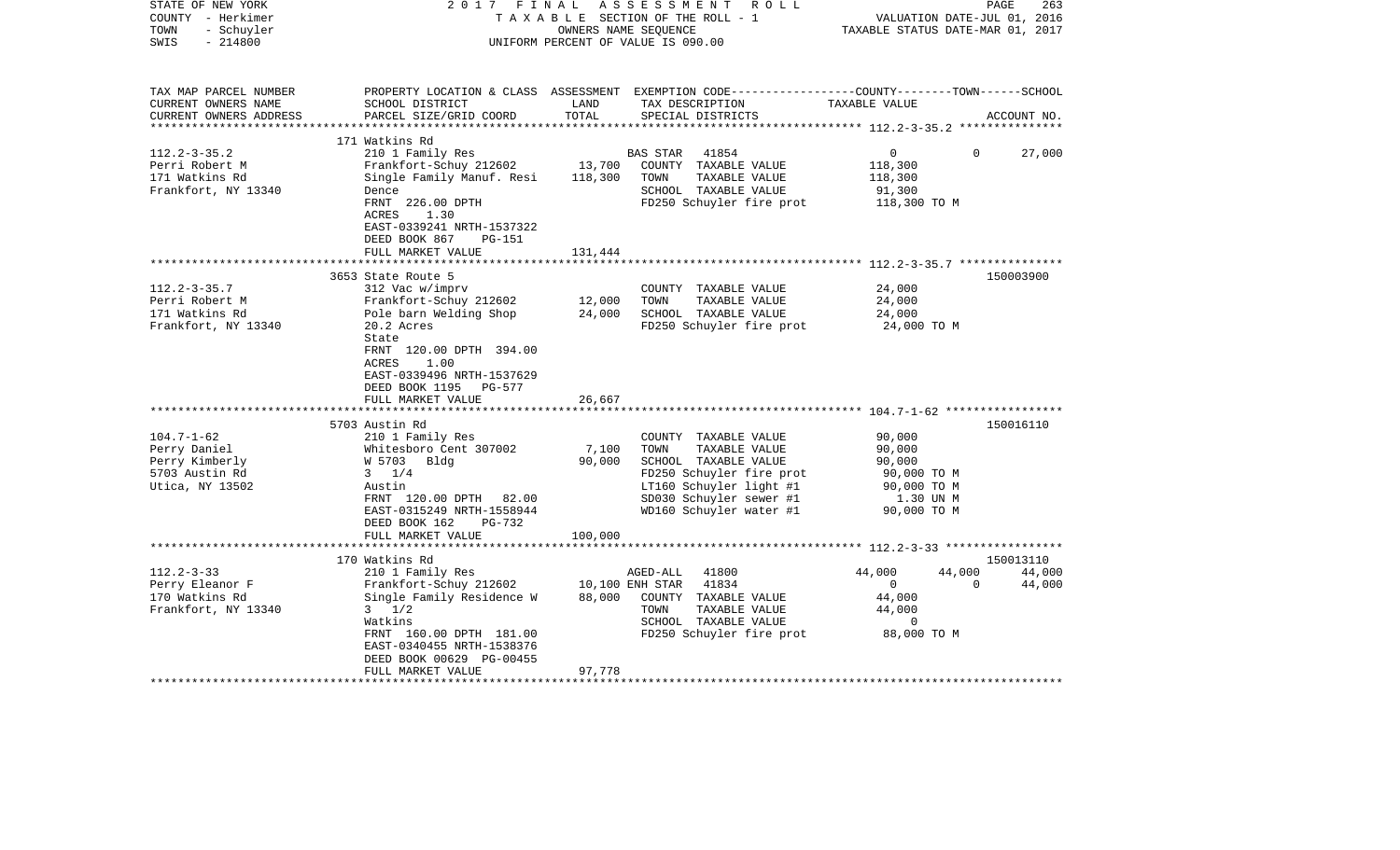| STATE OF NEW YORK<br>COUNTY - Herkimer<br>TOWN<br>- Schuyler<br>$-214800$<br>SWIS                                                                                                               | FINAL<br>2017                                                                                                                                                                                                                                                                                                                            | OWNERS NAME SEQUENCE                          | A S S E S S M E N T R O L L<br>TAXABLE SECTION OF THE ROLL - 1<br>UNIFORM PERCENT OF VALUE IS 090.00                                                                                                                        | PAGE<br>264<br>VALUATION DATE-JUL 01, 2016<br>TAXABLE STATUS DATE-MAR 01, 2017                         |                       |  |
|-------------------------------------------------------------------------------------------------------------------------------------------------------------------------------------------------|------------------------------------------------------------------------------------------------------------------------------------------------------------------------------------------------------------------------------------------------------------------------------------------------------------------------------------------|-----------------------------------------------|-----------------------------------------------------------------------------------------------------------------------------------------------------------------------------------------------------------------------------|--------------------------------------------------------------------------------------------------------|-----------------------|--|
| TAX MAP PARCEL NUMBER<br>CURRENT OWNERS NAME                                                                                                                                                    | SCHOOL DISTRICT                                                                                                                                                                                                                                                                                                                          | LAND                                          | PROPERTY LOCATION & CLASS ASSESSMENT EXEMPTION CODE---------------COUNTY-------TOWN-----SCHOOL<br>TAX DESCRIPTION                                                                                                           | TAXABLE VALUE                                                                                          |                       |  |
| CURRENT OWNERS ADDRESS<br>*****************                                                                                                                                                     | PARCEL SIZE/GRID COORD                                                                                                                                                                                                                                                                                                                   | TOTAL                                         | SPECIAL DISTRICTS                                                                                                                                                                                                           |                                                                                                        | ACCOUNT NO.           |  |
|                                                                                                                                                                                                 | 983 Newport Rd                                                                                                                                                                                                                                                                                                                           |                                               |                                                                                                                                                                                                                             |                                                                                                        |                       |  |
| $099.1 - 1 - 65.6$<br>Pescatore Robert A<br>Pescatore Donna M<br>983 Newport Rd<br>Utica, NY 13502                                                                                              | 210 1 Family Res<br>West Canada Val 212402<br>W Bldg<br>1.15a<br>ACRES<br>1.15<br>EAST-0326990 NRTH-1569762<br>DEED BOOK 1259<br>PG-32                                                                                                                                                                                                   | 13,700<br>82,400                              | 41854<br>BAS STAR<br>COUNTY TAXABLE VALUE<br>TOWN<br>TAXABLE VALUE<br>SCHOOL TAXABLE VALUE<br>FD250 Schuyler fire prot                                                                                                      | $\mathbf{0}$<br>82,400<br>82,400<br>55,400<br>82,400 TO M                                              | 0<br>27,000           |  |
|                                                                                                                                                                                                 | FULL MARKET VALUE                                                                                                                                                                                                                                                                                                                        | 91,556                                        |                                                                                                                                                                                                                             |                                                                                                        |                       |  |
| $099.1 - 1 - 65.7$<br>Pescatore Robert A<br>Pescatore Donna M<br>983 Newport Rd<br>Utica, NY 13502<br>$099.3 - 4 - 5$<br>Peters Andrew J<br>Peters Diane M<br>142 Skyview Ln<br>Utica, NY 13502 | Newport Rd<br>314 Rural vac<10<br>West Canada Val 212402<br>Vacant Land<br>ACRES<br>3.70<br>EAST-0326642 NRTH-1570085<br>DEED BOOK 1259 PG-32<br>FULL MARKET VALUE<br>142 Skyview Ln<br>210 1 Family Res<br>Whitesboro Cent 307002<br>Merged split 15<br>$099.3 - 4 - 4.2$ 2007<br>2009 bar -19000<br>FRNT 266.00 DPTH<br>ACRES<br>11.40 | 9,500<br>9,500<br>10,556<br>19,000<br>227,000 | COUNTY TAXABLE VALUE<br>TOWN<br>TAXABLE VALUE<br>SCHOOL TAXABLE VALUE<br>FD250 Schuyler fire prot<br>41854<br>BAS STAR<br>COUNTY TAXABLE VALUE<br>TAXABLE VALUE<br>TOWN<br>SCHOOL TAXABLE VALUE<br>FD250 Schuyler fire prot | 9,500<br>9,500<br>9,500<br>9,500 TO M<br>$\mathbf{0}$<br>227,000<br>227,000<br>200,000<br>227,000 TO M | 27,000<br>$\Omega$    |  |
|                                                                                                                                                                                                 | EAST-0329348 NRTH-1563642<br>DEED BOOK 1149<br>PG-171<br>FULL MARKET VALUE<br>******************************                                                                                                                                                                                                                             | 252,222                                       |                                                                                                                                                                                                                             |                                                                                                        |                       |  |
|                                                                                                                                                                                                 | 452 Carder Ln                                                                                                                                                                                                                                                                                                                            |                                               |                                                                                                                                                                                                                             |                                                                                                        |                       |  |
| $105.3 - 1 - 28.2$<br>Peters Michael S<br>Peters Claudine<br>508 Carder Ln<br>Frankfort, NY 13340                                                                                               | 210 1 Family Res<br>Frankfort-Schuy 212602<br>Residence<br>1.229 Acres<br>Carder Lane<br>ACRES<br>1.23 BANK<br>291<br>EAST-0333538 NRTH-1547314<br>DEED BOOK 840<br>$PG-163$<br>FULL MARKET VALUE                                                                                                                                        | 13,700<br>116,400<br>129,333                  | 41854<br>BAS STAR<br>COUNTY TAXABLE VALUE<br>TOWN<br>TAXABLE VALUE<br>SCHOOL TAXABLE VALUE<br>FD250 Schuyler fire prot                                                                                                      | $\overline{0}$<br>116,400<br>116,400<br>89,400<br>116,400 TO M                                         | $\mathbf 0$<br>27,000 |  |
|                                                                                                                                                                                                 | ******************************                                                                                                                                                                                                                                                                                                           |                                               |                                                                                                                                                                                                                             |                                                                                                        |                       |  |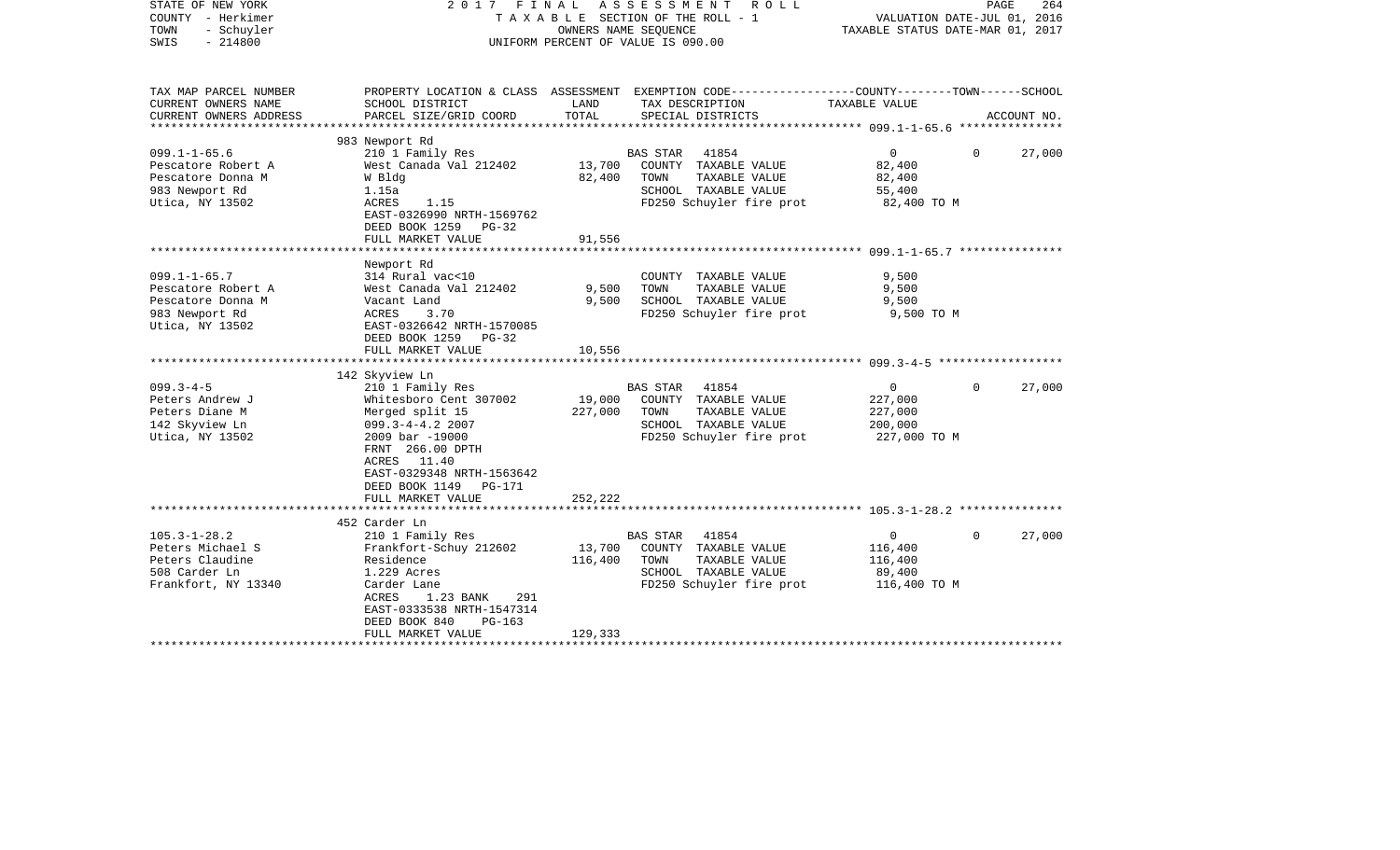| STATE OF NEW YORK<br>COUNTY - Herkimer<br>TOWN<br>- Schuyler<br>$-214800$<br>SWIS | FINAL<br>2017                                                                                                                                                                                     |                              | A S S E S S M E N T R O L L<br>TAXABLE SECTION OF THE ROLL - 1<br>OWNERS NAME SEOUENCE<br>UNIFORM PERCENT OF VALUE IS 090.00                          |                                                              | PAGE<br>265<br>VALUATION DATE-JUL 01, 2016<br>TAXABLE STATUS DATE-MAR 01, 2017 |
|-----------------------------------------------------------------------------------|---------------------------------------------------------------------------------------------------------------------------------------------------------------------------------------------------|------------------------------|-------------------------------------------------------------------------------------------------------------------------------------------------------|--------------------------------------------------------------|--------------------------------------------------------------------------------|
| TAX MAP PARCEL NUMBER<br>CURRENT OWNERS NAME<br>CURRENT OWNERS ADDRESS            | SCHOOL DISTRICT<br>PARCEL SIZE/GRID COORD                                                                                                                                                         | LAND<br>TOTAL                | PROPERTY LOCATION & CLASS ASSESSMENT EXEMPTION CODE----------------COUNTY-------TOWN------SCHOOL<br>TAX DESCRIPTION<br>SPECIAL DISTRICTS              | TAXABLE VALUE                                                | ACCOUNT NO.                                                                    |
| **********************                                                            |                                                                                                                                                                                                   |                              |                                                                                                                                                       |                                                              |                                                                                |
|                                                                                   | 160 Brown Rd                                                                                                                                                                                      |                              |                                                                                                                                                       |                                                              | 150007650                                                                      |
| $099.1 - 1 - 53$<br>Peterson Martha A<br>160 Brown Rd<br>Utica, NY 13502          | 210 1 Family Res<br>West Canada Val 212402<br>S<br>Bldg<br>$\mathbf{3}$<br>9 Acres<br>Brown Rd<br>ACRES<br>10.00<br>EAST-0324837 NRTH-1572531<br>DEED BOOK 1601<br>PG-411                         | 19,500<br>96,600             | ENH STAR<br>41834<br>COUNTY TAXABLE VALUE<br>TOWN<br>TAXABLE VALUE<br>SCHOOL TAXABLE VALUE<br>FD250 Schuyler fire prot                                | $\Omega$<br>96,600<br>96,600<br>37,650<br>96,600 TO M        | $\Omega$<br>58,950                                                             |
|                                                                                   | FULL MARKET VALUE                                                                                                                                                                                 | 107,333                      |                                                                                                                                                       |                                                              |                                                                                |
|                                                                                   | 1386 Newport Rd                                                                                                                                                                                   |                              |                                                                                                                                                       |                                                              | 150075118                                                                      |
| $099.1 - 1 - 20$                                                                  | 270 Mfg housing                                                                                                                                                                                   |                              | CW_15_VET/ 41161                                                                                                                                      | 4,260                                                        | 4,260<br>- 0                                                                   |
| Petriski David                                                                    | West Canada Val 212402                                                                                                                                                                            |                              | 13,500 ENH STAR<br>41834                                                                                                                              | $\Omega$                                                     | $\Omega$<br>28,400                                                             |
| Petriski Regina                                                                   | E Vacant                                                                                                                                                                                          | 28,400                       | COUNTY TAXABLE VALUE                                                                                                                                  | 24,140                                                       |                                                                                |
| 1386 Newport Rd                                                                   | Z 1.2 Acre                                                                                                                                                                                        |                              | TOWN<br>TAXABLE VALUE                                                                                                                                 | 24,140<br>$\mathbf 0$                                        |                                                                                |
| Poland, NY 13431                                                                  | Newport Road<br>ACRES<br>1.00<br>EAST-0332752 NRTH-1575197                                                                                                                                        |                              | SCHOOL TAXABLE VALUE<br>FD250 Schuyler fire prot                                                                                                      | 28,400 TO M                                                  |                                                                                |
|                                                                                   | FULL MARKET VALUE                                                                                                                                                                                 | 31,556                       |                                                                                                                                                       |                                                              |                                                                                |
|                                                                                   |                                                                                                                                                                                                   |                              |                                                                                                                                                       |                                                              |                                                                                |
| $104.7 - 2 - 24$                                                                  | 2147 State Route 5<br>240 Rural res                                                                                                                                                               |                              | 41834                                                                                                                                                 | $\mathbf{0}$                                                 | 150010650<br>$\Omega$<br>58,950                                                |
| Phillips Burton Douglas<br>Mack Elizabeth<br>2147 State Rte 5<br>Utica, NY 13502  | Whitesboro Cent 307002<br>N Bldgs Ag Ex Ld 17A<br>1 47<br>Life Use<br>ACRES<br>47.00<br>EAST-0316920 NRTH-1558111<br>DEED BOOK 830<br>PG-293<br>FULL MARKET VALUE                                 | 35,300<br>127,000<br>141,111 | ENH STAR<br>COUNTY TAXABLE VALUE<br>TAXABLE VALUE<br>TOWN<br>SCHOOL TAXABLE VALUE<br>FD250 Schuyler fire prot<br>WD170 Schuyler water #2<br>1.00 UN M | 127,000<br>127,000<br>68,050<br>127,000 TO M<br>127,000 TO C |                                                                                |
|                                                                                   | ******************************                                                                                                                                                                    |                              |                                                                                                                                                       |                                                              |                                                                                |
| $112.2 - 1 - 11$<br>Phillips Faith I<br>402 Watkins Rd<br>Frankfort, NY 13340     | 402 Watkins Rd<br>210 1 Family Res<br>Frankfort-Schuy 212602<br>E Bldgs<br>$9 \t3 \t1/8$<br>Watkins<br>3.10<br>ACRES<br>EAST-0343334 NRTH-1541877<br>DEED BOOK 1613<br>PG-62<br>FULL MARKET VALUE | 15,100<br>87,600<br>97,333   | ENH STAR<br>41834<br>COUNTY TAXABLE VALUE<br>TAXABLE VALUE<br>TOWN<br>SCHOOL TAXABLE VALUE<br>FD250 Schuyler fire prot                                | $\overline{0}$<br>87,600<br>87,600<br>28,650<br>87,600 TO M  | 150016710<br>$\Omega$<br>58,950                                                |
|                                                                                   |                                                                                                                                                                                                   |                              |                                                                                                                                                       |                                                              |                                                                                |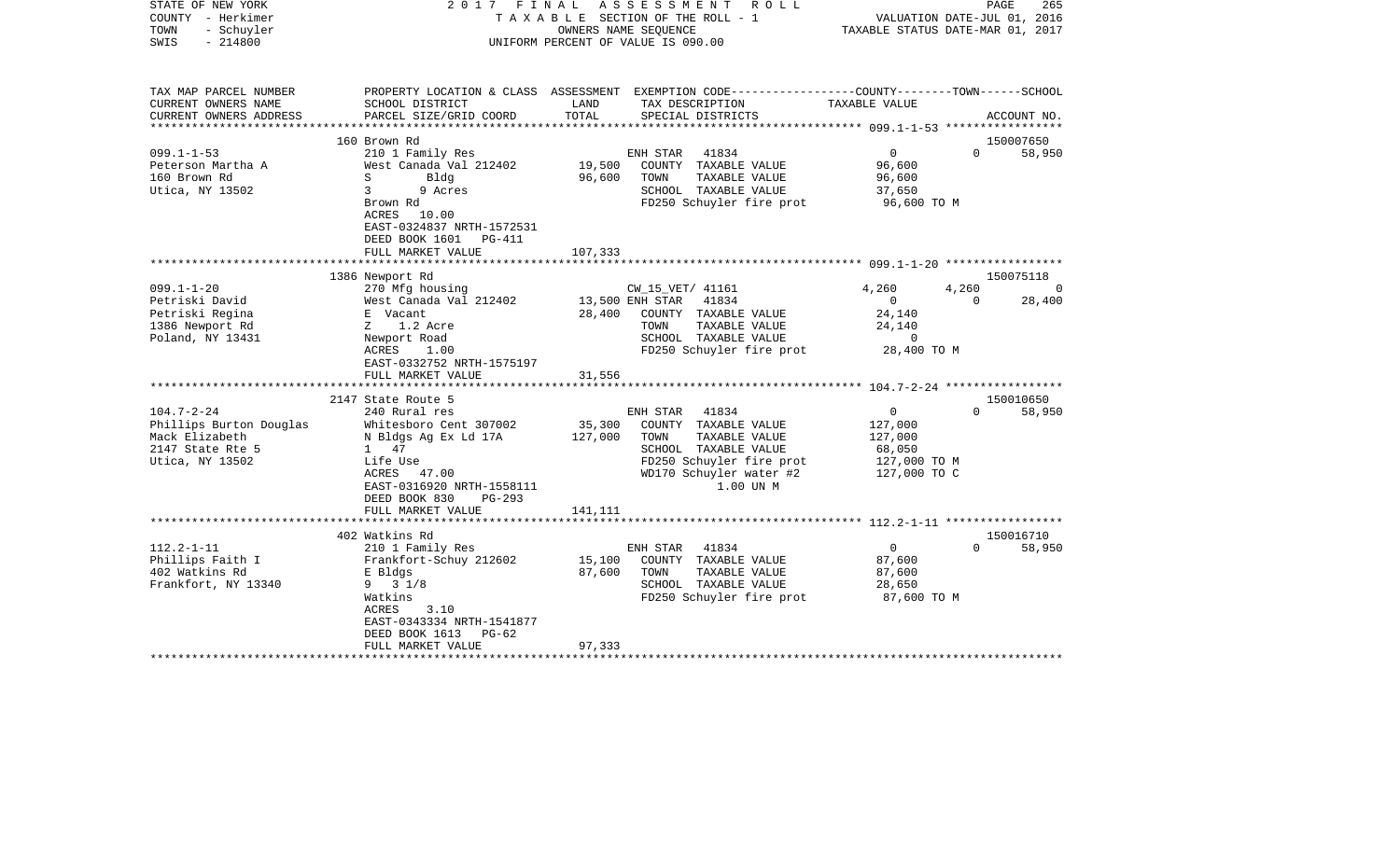| STATE OF NEW YORK<br>COUNTY - Herkimer<br>TOWN<br>- Schuyler<br>SWIS<br>$-214800$ | 2017                                                | FINAL             | ASSESSMENT ROLL<br>TAXABLE SECTION OF THE ROLL - 1<br>OWNERS NAME SEQUENCE<br>UNIFORM PERCENT OF VALUE IS 090.00    | VALUATION DATE-JUL 01, 2016<br>TAXABLE STATUS DATE-MAR 01, 2017 | 266<br>PAGE        |
|-----------------------------------------------------------------------------------|-----------------------------------------------------|-------------------|---------------------------------------------------------------------------------------------------------------------|-----------------------------------------------------------------|--------------------|
|                                                                                   |                                                     |                   |                                                                                                                     |                                                                 |                    |
| TAX MAP PARCEL NUMBER<br>CURRENT OWNERS NAME                                      | SCHOOL DISTRICT                                     | LAND              | PROPERTY LOCATION & CLASS ASSESSMENT EXEMPTION CODE----------------COUNTY-------TOWN------SCHOOL<br>TAX DESCRIPTION | TAXABLE VALUE                                                   |                    |
| CURRENT OWNERS ADDRESS                                                            | PARCEL SIZE/GRID COORD                              | TOTAL             | SPECIAL DISTRICTS                                                                                                   |                                                                 | ACCOUNT NO.        |
|                                                                                   |                                                     |                   |                                                                                                                     |                                                                 |                    |
|                                                                                   | 442 Watkins Rd                                      |                   |                                                                                                                     |                                                                 | 150010200          |
| $112.2 - 1 - 20.3$                                                                | 120 Field crops                                     |                   | COUNTY TAXABLE VALUE<br>TOWN                                                                                        | 107,000                                                         |                    |
| Phillips Joshua C<br>571 McGowen Rd                                               | Frankfort-Schuy 212602<br>Bldg                      | 19,000<br>107,000 | TAXABLE VALUE<br>SCHOOL TAXABLE VALUE                                                                               | 107,000<br>107,000                                              |                    |
| Ilion, NY 13357                                                                   | 62 Acres                                            |                   | FD250 Schuyler fire prot                                                                                            | 107,000 TO M                                                    |                    |
|                                                                                   | Watkins                                             |                   |                                                                                                                     |                                                                 |                    |
|                                                                                   | FRNT 1603.30 DPTH                                   |                   |                                                                                                                     |                                                                 |                    |
|                                                                                   | ACRES 16.00                                         |                   |                                                                                                                     |                                                                 |                    |
|                                                                                   | EAST-0344127 NRTH-1542571                           |                   |                                                                                                                     |                                                                 |                    |
|                                                                                   | DEED BOOK 1621<br>PG-194                            |                   |                                                                                                                     |                                                                 |                    |
|                                                                                   | FULL MARKET VALUE<br>***********************        | 118,889           |                                                                                                                     |                                                                 |                    |
|                                                                                   | south side Rd<br>Baum                               |                   |                                                                                                                     |                                                                 | 150010230          |
| $112.2 - 1 - 22.2$                                                                | 105 Vac farmland                                    |                   | COUNTY TAXABLE VALUE                                                                                                | 7,400                                                           |                    |
| Phillips Joshua C                                                                 | Frankfort-Schuy 212602                              | 7,400             | TAXABLE VALUE<br>TOWN                                                                                               | 7,400                                                           |                    |
| 571 McGowen Rd                                                                    | Vac                                                 | 7,400             | SCHOOL TAXABLE VALUE                                                                                                | 7,400                                                           |                    |
| Ilion, NY 13357                                                                   | 2 103.5 Acres                                       |                   | FD250 Schuyler fire prot                                                                                            | 7,400 TO M                                                      |                    |
|                                                                                   | Baum Rd<br>ACRES<br>16.00                           |                   |                                                                                                                     |                                                                 |                    |
|                                                                                   | EAST-0345150 NRTH-1542496                           |                   |                                                                                                                     |                                                                 |                    |
|                                                                                   | DEED BOOK 1621<br>PG-194                            |                   |                                                                                                                     |                                                                 |                    |
|                                                                                   | FULL MARKET VALUE                                   | 8,222             |                                                                                                                     |                                                                 |                    |
|                                                                                   | ****************************                        |                   |                                                                                                                     |                                                                 |                    |
|                                                                                   | 2153 State Route 5                                  |                   |                                                                                                                     |                                                                 | 150010830          |
| $104.7 - 2 - 31$                                                                  | 210 1 Family Res<br>Whitesboro Cent 307002          | 8,000             | 41854<br>BAS STAR<br>COUNTY TAXABLE VALUE                                                                           | $\overline{0}$<br>80,000                                        | $\Omega$<br>27,000 |
| Phillips Merrill<br>Phillips Michele                                              | N 915<br>Bldg                                       | 80,000            | TAXABLE VALUE<br>TOWN                                                                                               | 80,000                                                          |                    |
| 2153 State Route 5                                                                | $3 \t1/8$                                           |                   | SCHOOL TAXABLE VALUE                                                                                                | 53,000                                                          |                    |
| Utica, NY 13502                                                                   | State                                               |                   | FD250 Schuyler fire prot                                                                                            | 80,000 TO M                                                     |                    |
|                                                                                   | FRNT<br>88.00 DPTH 170.00                           |                   | WD170 Schuyler water #2                                                                                             | 80,000 TO C                                                     |                    |
|                                                                                   | EAST-0316125 NRTH-1555988                           |                   | 1.00 UN M                                                                                                           |                                                                 |                    |
|                                                                                   | DEED BOOK 680<br>PG-620                             |                   |                                                                                                                     |                                                                 |                    |
|                                                                                   | FULL MARKET VALUE                                   | 88,889            |                                                                                                                     |                                                                 |                    |
|                                                                                   | 5692 Mapleton Dr                                    |                   |                                                                                                                     |                                                                 | 150016740          |
| $104.7 - 1 - 53$                                                                  | 210 1 Family Res                                    |                   | CW_15_VET/ 41161                                                                                                    | 8,100<br>8,100                                                  | $\Omega$           |
| Pine Carol Jean                                                                   | Whitesboro Cent 307002                              |                   | 7,400 AGED-ALL<br>41800                                                                                             | 31,650<br>31,650                                                | 35,700             |
| Pine Robert G                                                                     | 5692 Bldg                                           |                   | 71,400 ENH STAR<br>41834                                                                                            | $\overline{0}$                                                  | 35,700<br>$\Omega$ |
| 5692 Mapleton Dr                                                                  | $3 \t1/4$                                           |                   | COUNTY TAXABLE VALUE                                                                                                | 31,650                                                          |                    |
| Utica, NY 13502                                                                   | Mapleton Dr                                         |                   | TAXABLE VALUE<br>TOWN                                                                                               | 31,650                                                          |                    |
|                                                                                   | FRNT 90.00 DPTH 125.00<br>EAST-0314912 NRTH-1558656 |                   | SCHOOL TAXABLE VALUE<br>FD250 Schuyler fire prot                                                                    | 0<br>71,400 TO M                                                |                    |
|                                                                                   | DEED BOOK 1603 PG-523                               |                   | LT160 Schuyler light #1                                                                                             | 71,400 TO M                                                     |                    |
|                                                                                   | FULL MARKET VALUE                                   | 79,333            | SD030 Schuyler sewer #1                                                                                             | 1.00 UN M                                                       |                    |
|                                                                                   |                                                     |                   | WD175 Schuyler water #3                                                                                             | 71,400 TO M                                                     |                    |
|                                                                                   |                                                     |                   | *************************                                                                                           | ************                                                    |                    |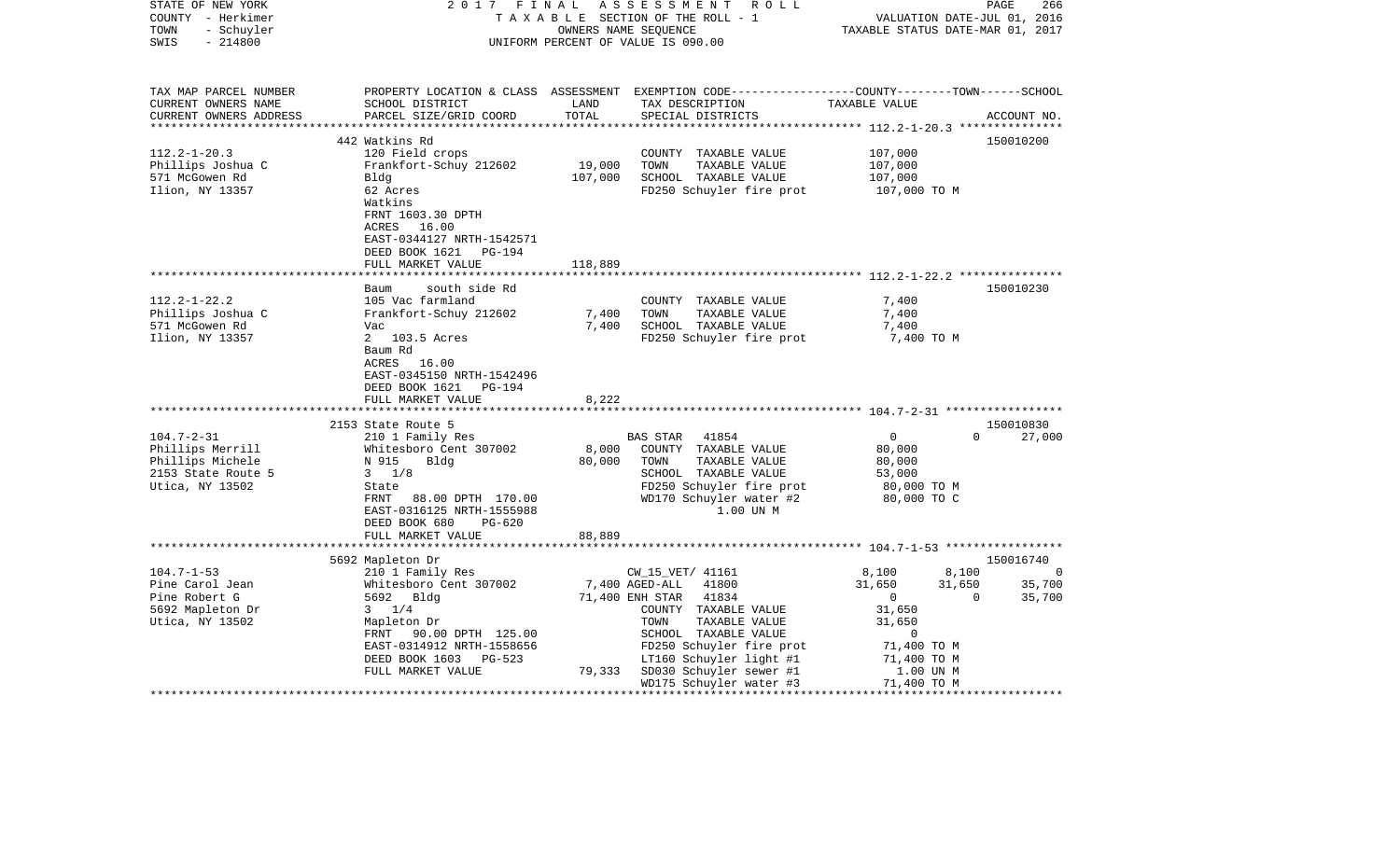| STATE OF NEW YORK<br>COUNTY - Herkimer<br>TOWN<br>- Schuyler<br>$-214800$<br>SWIS                 |                                                                                                                                                                                                                             |                                      | 2017 FINAL ASSESSMENT ROLL<br>TAXABLE SECTION OF THE ROLL - 1<br>OWNERS NAME SEQUENCE<br>UNIFORM PERCENT OF VALUE IS 090.00               | VALUATION DATE-JUL 01, 2016<br>TAXABLE STATUS DATE-MAR 01, 2017               | PAGE<br>267                                 |
|---------------------------------------------------------------------------------------------------|-----------------------------------------------------------------------------------------------------------------------------------------------------------------------------------------------------------------------------|--------------------------------------|-------------------------------------------------------------------------------------------------------------------------------------------|-------------------------------------------------------------------------------|---------------------------------------------|
| TAX MAP PARCEL NUMBER<br>CURRENT OWNERS NAME<br>CURRENT OWNERS ADDRESS                            | SCHOOL DISTRICT<br>PARCEL SIZE/GRID COORD                                                                                                                                                                                   | LAND<br>TOTAL                        | PROPERTY LOCATION & CLASS ASSESSMENT EXEMPTION CODE---------------COUNTY-------TOWN------SCHOOL<br>TAX DESCRIPTION<br>SPECIAL DISTRICTS   | TAXABLE VALUE                                                                 | ACCOUNT NO.                                 |
|                                                                                                   |                                                                                                                                                                                                                             |                                      |                                                                                                                                           |                                                                               |                                             |
| $112.2 - 2 - 36$<br>Plano Renee A<br>Plano James J<br>124 Millers Grove Rd<br>Frankfort, NY 13340 | 124 Millers Grove Rd<br>210 1 Family Res<br>Frankfort-Schuy 212602<br>$\mathbf{E}$ and $\mathbf{E}$ and $\mathbf{E}$<br>Bldg<br>$3 \frac{1}{4}$<br>Millers Grove<br>FRNT 145.00 DPTH 150.00<br>EAST-0336721 NRTH-1540259    | 9,100<br>72,000                      | BAS STAR 41854<br>COUNTY TAXABLE VALUE<br>TAXABLE VALUE<br>TOWN<br>SCHOOL TAXABLE VALUE<br>FD250 Schuyler fire prot                       | $\overline{0}$<br>72,000<br>72,000<br>45,000<br>72,000 TO M                   | 150008370<br>$\Omega$<br>27,000             |
|                                                                                                   | DEED BOOK 2017 PG-1747<br>FULL MARKET VALUE                                                                                                                                                                                 | 80,000                               |                                                                                                                                           |                                                                               |                                             |
| $104.11 - 1 - 31.2$<br>Plungis Henery<br>217 Colonial Cir<br>Utica, NY 13502                      | State Route 5<br>314 Rural vac<10<br>Whitesboro Cent 307002<br>Vacant<br>FRNT 100.00 DPTH 350.00<br>EAST-0316826 NRTH-1555153<br>DEED BOOK 851<br>PG-287                                                                    | 15,000<br>15,000                     | COUNTY TAXABLE VALUE<br>TOWN<br>TAXABLE VALUE<br>SCHOOL TAXABLE VALUE<br>FD250 Schuyler fire prot                                         | 15,000<br>15,000<br>15,000<br>15,000 TO M                                     |                                             |
|                                                                                                   | FULL MARKET VALUE                                                                                                                                                                                                           | 16,667                               |                                                                                                                                           |                                                                               |                                             |
|                                                                                                   |                                                                                                                                                                                                                             |                                      |                                                                                                                                           |                                                                               |                                             |
| $104.11 - 1 - 30$<br>Plungis Henry P<br>217 Colonial Cir<br>Utica, NY 13501                       | 2220 State Route 5<br>484 1 use sm bld<br>Whitesboro Cent 307002<br>Commercial Bldg<br>1/2<br>10<br>State Rd<br>FRNT 100.00 DPTH 200.00<br>EAST-0316949 NRTH-1555163<br>DEED BOOK 770<br><b>PG-599</b><br>FULL MARKET VALUE | 11,300<br>240,000<br>266,667         | COUNTY TAXABLE VALUE<br>TAXABLE VALUE<br>TOWN<br>SCHOOL TAXABLE VALUE<br>FD250 Schuyler fire prot<br>WD170 Schuyler water #2<br>1.00 UN M | 240,000<br>240,000<br>240,000<br>240,000 TO M<br>8,400 TO C                   | 150075070                                   |
|                                                                                                   |                                                                                                                                                                                                                             |                                      |                                                                                                                                           |                                                                               |                                             |
| $112.2 - 1 - 25$<br>Priolo Kathleen M<br>326 Baum Rd<br>Frankfort, NY 13340                       | 326 Baum Rd<br>240 Rural res<br>Frankfort-Schuy 212602<br>Bldg<br>$3 \t10$<br>Baum<br>ACRES 11.40<br>EAST-0346303 NRTH-1542550<br>PG-548<br>DEED BOOK 779<br>FULL MARKET VALUE                                              | 21,700 BAS STAR<br>90,000<br>100,000 | VET WAR CT 41121<br>41854<br>COUNTY TAXABLE VALUE<br>TAXABLE VALUE<br>TOWN<br>SCHOOL TAXABLE VALUE<br>FD250 Schuyler fire prot            | 8,100<br>8,100<br>$\overline{0}$<br>81,900<br>81,900<br>63,000<br>90,000 TO M | 150023790<br>$\Omega$<br>27,000<br>$\Omega$ |
|                                                                                                   |                                                                                                                                                                                                                             |                                      |                                                                                                                                           |                                                                               |                                             |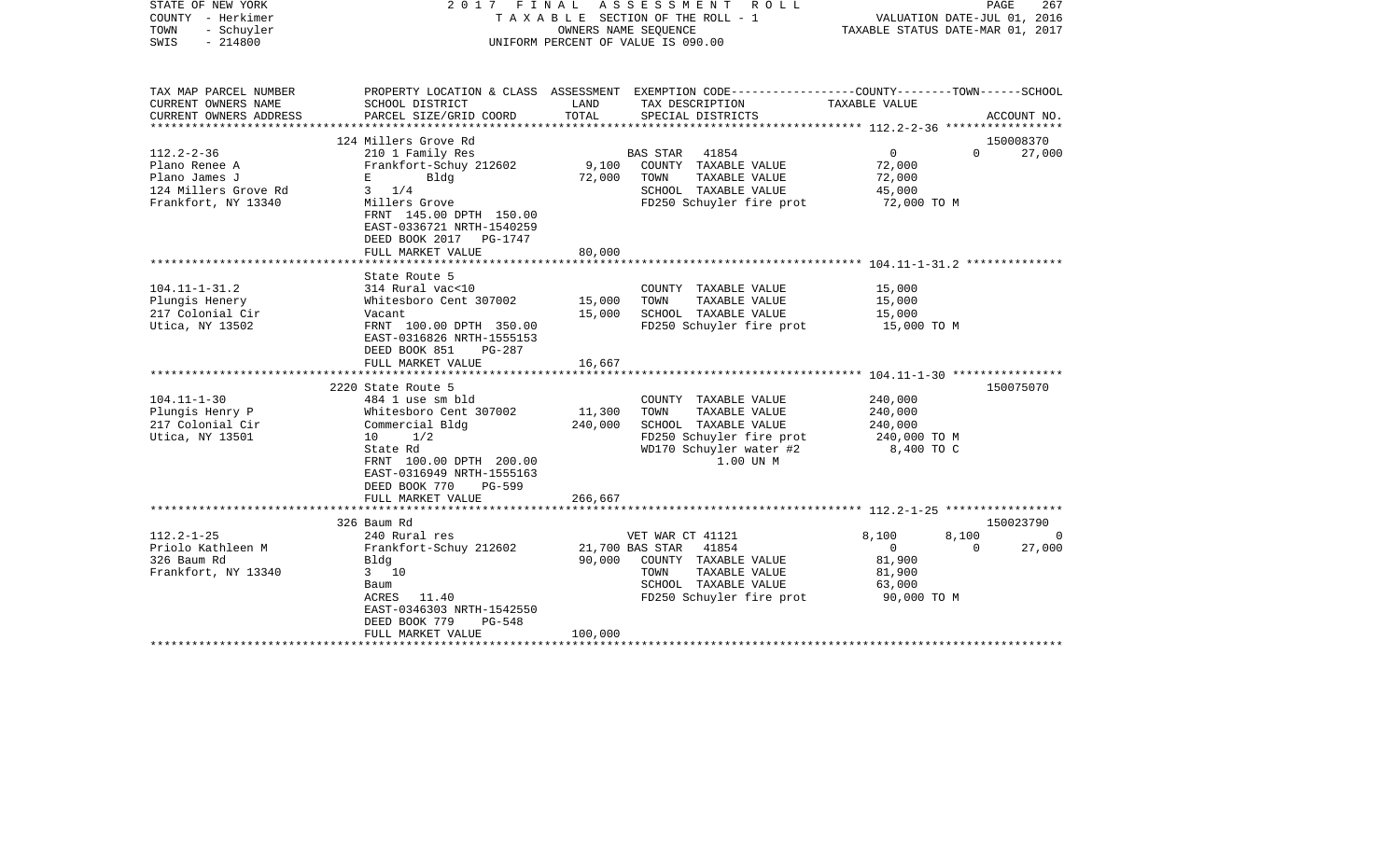| STATE OF NEW YORK<br>COUNTY - Herkimer<br>TOWN<br>- Schuyler<br>SWIS<br>$-214800$                    | 2017 FINAL                                                                                                                                                                                                  |                              | A S S E S S M E N T R O L L<br>TAXABLE SECTION OF THE ROLL - 1<br>OWNERS NAME SEOUENCE<br>UNIFORM PERCENT OF VALUE IS 090.00                                   | PAGE<br>VALUATION DATE-JUL 01, 2016<br>TAXABLE STATUS DATE-MAR 01, 2017 |          | 268         |  |
|------------------------------------------------------------------------------------------------------|-------------------------------------------------------------------------------------------------------------------------------------------------------------------------------------------------------------|------------------------------|----------------------------------------------------------------------------------------------------------------------------------------------------------------|-------------------------------------------------------------------------|----------|-------------|--|
| TAX MAP PARCEL NUMBER<br>CURRENT OWNERS NAME<br>CURRENT OWNERS ADDRESS                               | SCHOOL DISTRICT<br>PARCEL SIZE/GRID COORD                                                                                                                                                                   | LAND<br>TOTAL                | PROPERTY LOCATION & CLASS ASSESSMENT EXEMPTION CODE---------------COUNTY-------TOWN------SCHOOL<br>TAX DESCRIPTION<br>SPECIAL DISTRICTS                        | TAXABLE VALUE                                                           |          | ACCOUNT NO. |  |
|                                                                                                      |                                                                                                                                                                                                             |                              |                                                                                                                                                                |                                                                         |          |             |  |
| $099.2 - 4 - 6$<br>Prior James M<br>29 Mt View St<br>W. Orange, NJ 07052                             | Grande View Dr<br>314 Rural vac<10<br>West Canada Val 212402<br>Survey $#362$<br>Land & Lakes lot 6<br>Land locked<br>ACRES<br>2.10<br>EAST-0346820 NRTH-1570209                                            | 1,500<br>1,500               | COUNTY TAXABLE VALUE<br>TOWN<br>TAXABLE VALUE<br>SCHOOL TAXABLE VALUE<br>FD250 Schuyler fire prot                                                              | 1,500<br>1,500<br>1,500<br>1,500 TO M                                   |          | 150003180   |  |
|                                                                                                      | DEED BOOK 1201<br>PG-760<br>FULL MARKET VALUE<br>**********************                                                                                                                                     | 1,667                        |                                                                                                                                                                |                                                                         |          |             |  |
|                                                                                                      | 126 Alyssa Cir                                                                                                                                                                                              |                              |                                                                                                                                                                |                                                                         |          |             |  |
| $104.2 - 4 - 14$<br>Pristera Salvatore<br>Pristera Mary Lou<br>126 Alyssa Cir<br>Utica, NY 13502     | 210 1 Family Res<br>Whitesboro Cent 307002<br>Westgate Dev Lot # 14<br>FRNT 120.00 DPTH 287.00<br>EAST-0323541 NRTH-1552476<br>DEED BOOK 1236 PG-895<br>FULL MARKET VALUE                                   | 16,100<br>175,000<br>194,444 | BAS STAR 41854<br>COUNTY TAXABLE VALUE<br>TAXABLE VALUE<br>TOWN<br>SCHOOL TAXABLE VALUE<br>FD250 Schuyler fire prot                                            | $\mathbf{0}$<br>175,000<br>175,000<br>148,000<br>175,000 TO M           | $\Omega$ | 27,000      |  |
|                                                                                                      |                                                                                                                                                                                                             |                              |                                                                                                                                                                |                                                                         |          |             |  |
| $098.4 - 1 - 46.2$<br>Proulx Rick J<br>Proulx Christine<br>11004 Cosby Manor Rd<br>Utica, NY 13502   | 11004 Cosby Manor Rd<br>210 1 Family Res<br>Whitesboro Cent 307002<br>Blda<br>1 Acre<br>Cosby Manor<br>ACRES<br>0.75<br>EAST-0316088 NRTH-1561076<br>DEED BOOK 806<br>PG-506<br>FULL MARKET VALUE           | 11,300<br>84,000<br>93,333   | BAS STAR<br>41854<br>COUNTY TAXABLE VALUE<br>TOWN<br>TAXABLE VALUE<br>SCHOOL TAXABLE VALUE<br>FD250 Schuyler fire prot<br>WD170 Schuyler water #2<br>1.00 UN M | $\mathbf 0$<br>84,000<br>84,000<br>57,000<br>84,000 TO M<br>84,000 TO C | $\Omega$ | 27,000      |  |
|                                                                                                      |                                                                                                                                                                                                             |                              |                                                                                                                                                                |                                                                         |          |             |  |
| $105.3 - 1 - 17.2$<br>Prusakowski Roberts J<br>Baker Melissa J<br>143 Bush Rd<br>Frankfort, NY 13340 | 143 Bush Rd<br>210 1 Family Res<br>Whitesboro Cent 307002<br>Double Wide Manufactured<br>1 Acre<br>Bush Road<br>1.00<br>ACRES<br>EAST-0335864 NRTH-1552625<br>DEED BOOK 1266<br>PG-398<br>FULL MARKET VALUE | 13,500<br>74,200<br>82,444   | <b>BAS STAR</b><br>41854<br>COUNTY TAXABLE VALUE<br>TOWN<br>TAXABLE VALUE<br>SCHOOL TAXABLE VALUE<br>FD250 Schuyler fire prot                                  | $\mathbf 0$<br>74,200<br>74,200<br>47,200<br>74,200 TO M                | $\Omega$ | 27,000      |  |
|                                                                                                      |                                                                                                                                                                                                             |                              |                                                                                                                                                                |                                                                         |          |             |  |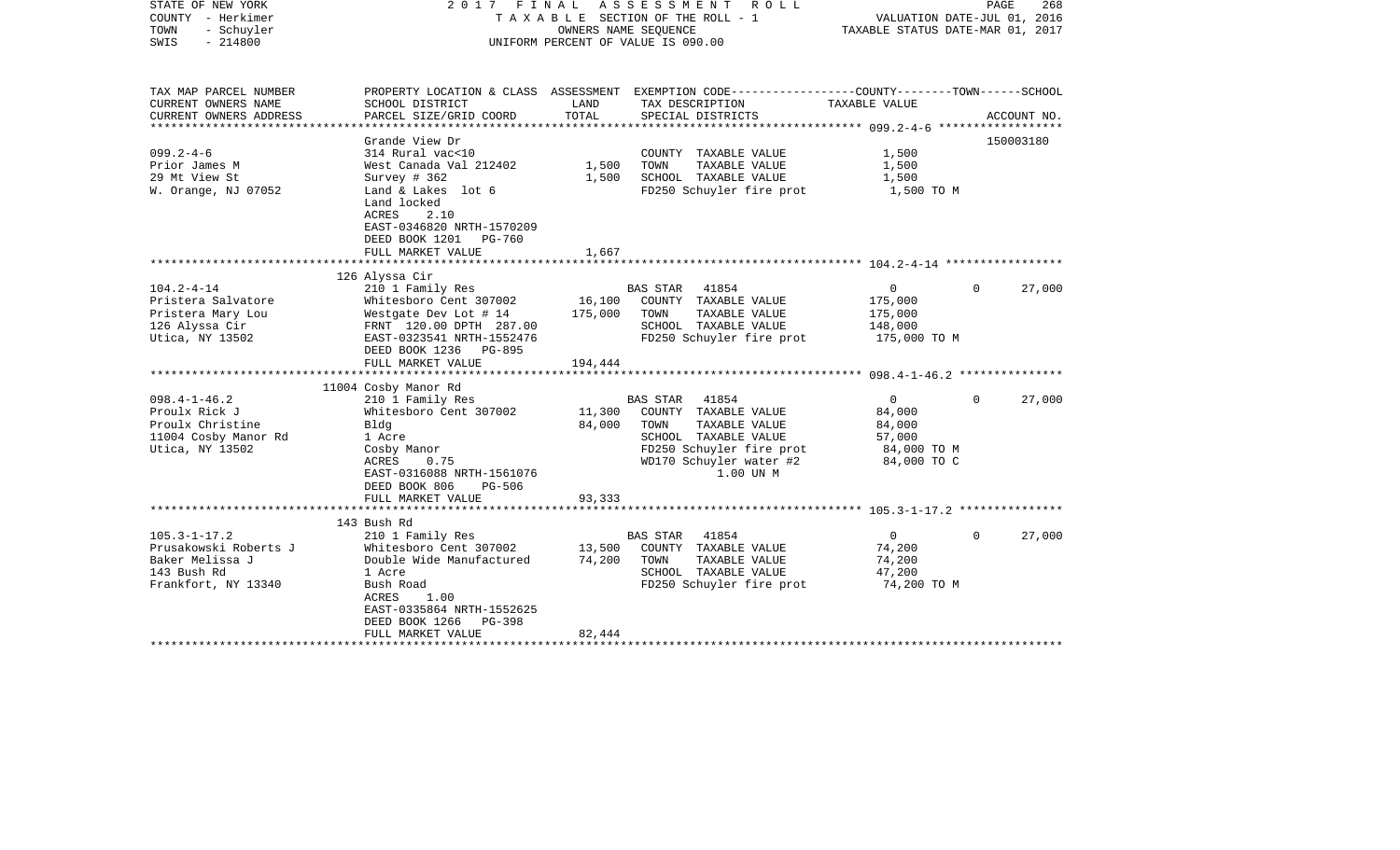| STATE OF NEW YORK                       | 2017                                          | FINAL             | A S S E S S M E N T<br>R O L L                                                                   |                                  | 269<br>PAGE                 |
|-----------------------------------------|-----------------------------------------------|-------------------|--------------------------------------------------------------------------------------------------|----------------------------------|-----------------------------|
| COUNTY - Herkimer                       |                                               |                   | TAXABLE SECTION OF THE ROLL - 1                                                                  |                                  | VALUATION DATE-JUL 01, 2016 |
| TOWN<br>- Schuyler<br>SWIS<br>$-214800$ |                                               |                   | OWNERS NAME SEQUENCE<br>UNIFORM PERCENT OF VALUE IS 090.00                                       | TAXABLE STATUS DATE-MAR 01, 2017 |                             |
|                                         |                                               |                   |                                                                                                  |                                  |                             |
| TAX MAP PARCEL NUMBER                   |                                               |                   | PROPERTY LOCATION & CLASS ASSESSMENT EXEMPTION CODE----------------COUNTY-------TOWN------SCHOOL |                                  |                             |
| CURRENT OWNERS NAME                     | SCHOOL DISTRICT                               | LAND              | TAX DESCRIPTION                                                                                  | TAXABLE VALUE                    |                             |
| CURRENT OWNERS ADDRESS                  | PARCEL SIZE/GRID COORD                        | TOTAL             | SPECIAL DISTRICTS                                                                                |                                  | ACCOUNT NO.                 |
| ***********************                 |                                               |                   |                                                                                                  |                                  |                             |
|                                         | State Route 5                                 |                   |                                                                                                  |                                  |                             |
| $104.11 - 1 - 46.1$                     | 330 Vacant comm                               |                   | COUNTY TAXABLE VALUE                                                                             | 10,200                           |                             |
| Przestrelski Evelyn                     | Whitesboro Cent 307002                        | 10,200            | TOWN<br>TAXABLE VALUE                                                                            | 10,200                           |                             |
| PO Box 58<br>Marcy, NY 13403            | Vacant<br>Route 5 Wood Ln                     | 10,200            | SCHOOL TAXABLE VALUE<br>FD250 Schuyler fire prot                                                 | 10,200<br>10,200 TO M            |                             |
|                                         | FRNT<br>45.00 DPTH 178.00                     |                   | WD170 Schuyler water #2                                                                          | 10,200 TO C                      |                             |
|                                         | 1.20<br>ACRES                                 |                   | 1.00 UN M                                                                                        |                                  |                             |
|                                         | EAST-0316412 NRTH-1555798                     |                   |                                                                                                  |                                  |                             |
|                                         | DEED BOOK 809<br>PG-577                       |                   |                                                                                                  |                                  |                             |
|                                         | FULL MARKET VALUE                             | 11,333            |                                                                                                  |                                  |                             |
|                                         |                                               | * * * * * * * * * | **************************** 105.4-2-8 ******************                                        |                                  |                             |
|                                         | 350 Johnson Rd                                |                   |                                                                                                  |                                  |                             |
| $105.4 - 2 - 8$                         | 210 1 Family Res                              |                   | BAS STAR<br>41854                                                                                | 0                                | $\Omega$<br>27,000          |
| Przestrzelski John                      | Frankfort-Schuy 212602                        | 16,600            | COUNTY TAXABLE VALUE                                                                             | 165,000                          |                             |
| 350 Johnson Rd                          | Bldg                                          | 165,000           | TOWN<br>TAXABLE VALUE                                                                            | 165,000                          |                             |
| Frankfort, NY 13340                     | 5.06 Acres                                    |                   | SCHOOL TAXABLE VALUE                                                                             | 138,000                          |                             |
|                                         | Johnson Road                                  |                   | FD250 Schuyler fire prot                                                                         | 165,000 TO M                     |                             |
|                                         | ACRES<br>5.06 BANK<br>720                     |                   |                                                                                                  |                                  |                             |
|                                         | EAST-0347497 NRTH-1546260                     |                   |                                                                                                  |                                  |                             |
|                                         | DEED BOOK 746<br>$PG-46$<br>FULL MARKET VALUE | 183,333           |                                                                                                  |                                  |                             |
|                                         |                                               |                   |                                                                                                  |                                  |                             |
|                                         | 259 Windfall Rd                               |                   |                                                                                                  |                                  | 150014220                   |
| $104.2 - 2 - 54$                        | 210 1 Family Res                              |                   | BAS STAR<br>41854                                                                                | $\circ$                          | 27,000<br>$\Omega$          |
| Puleo Kari F                            | Whitesboro Cent 307002                        | 14,300            | COUNTY TAXABLE VALUE                                                                             | 75,000                           |                             |
| 259 Windfall Rd                         | Single Family Residence                       | 75,000            | TOWN<br>TAXABLE VALUE                                                                            | 75,000                           |                             |
| Utica, NY 13502                         | $3 \quad 2$                                   |                   | SCHOOL TAXABLE VALUE                                                                             | 48,000                           |                             |
|                                         | Windfall                                      |                   | FD250 Schuyler fire prot                                                                         | 75,000 TO M                      |                             |
|                                         | 2.00<br>ACRES                                 |                   | WD170 Schuyler water #2                                                                          | 3,600 TO C                       |                             |
|                                         | EAST-0324186 NRTH-1554948                     |                   | 1.00 UN M                                                                                        |                                  |                             |
|                                         | DEED BOOK 1377 PG-757                         |                   |                                                                                                  |                                  |                             |
|                                         | FULL MARKET VALUE                             | 83,333            |                                                                                                  |                                  |                             |
|                                         | ******************                            |                   |                                                                                                  |                                  |                             |
|                                         | Bell Hill Rd                                  |                   |                                                                                                  |                                  | 150008520                   |
| $099.1 - 1 - 1.2$                       | 322 Rural vac>10                              |                   | COUNTY TAXABLE VALUE                                                                             | 42,200                           |                             |
| Quackenbush Jeffery D<br>537 Weaver Ct  | West Canada Val 212402                        | 42,200<br>42,200  | TOWN<br>TAXABLE VALUE<br>SCHOOL TAXABLE VALUE                                                    | 42,200<br>42,200                 |                             |
| Utica, NY 13502                         | Bldg<br>Е<br>50.5 Acres                       |                   | FD250 Schuyler fire prot                                                                         | 42,200 TO M                      |                             |
|                                         | Bell Hill                                     |                   |                                                                                                  |                                  |                             |
|                                         | ACRES<br>50.50                                |                   |                                                                                                  |                                  |                             |
|                                         | EAST-0326284 NRTH-1575519                     |                   |                                                                                                  |                                  |                             |
|                                         | DEED BOOK 945<br>$PG-125$                     |                   |                                                                                                  |                                  |                             |
|                                         | FULL MARKET VALUE                             | 46,889            |                                                                                                  |                                  |                             |
| ***********************                 |                                               |                   |                                                                                                  |                                  |                             |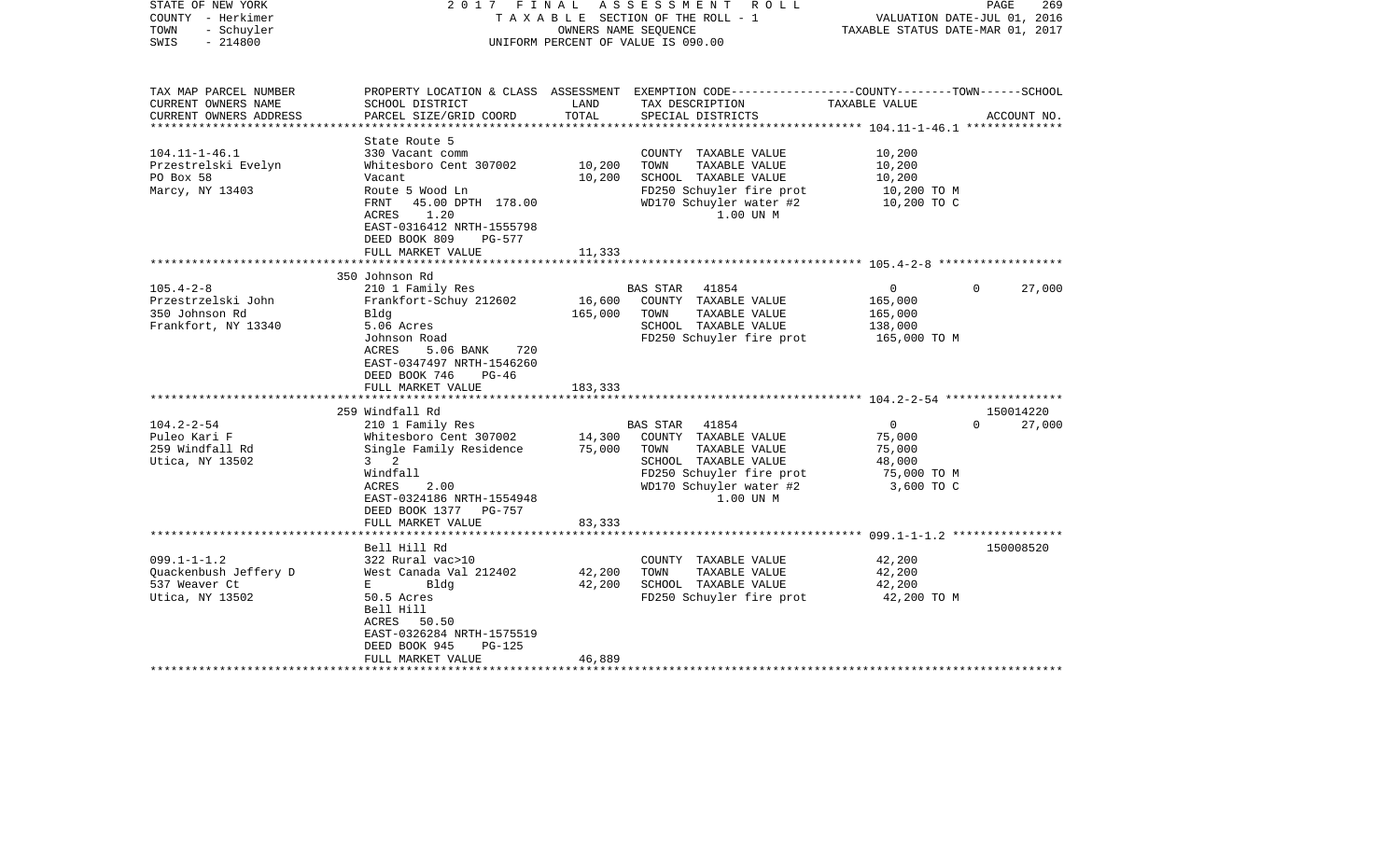| STATE OF NEW YORK<br>COUNTY - Herkimer<br>TOWN<br>- Schuyler<br>SWIS<br>$-214800$                   | 2017<br>FINAL                                                                                                                                                                                                                         | OWNERS NAME SEQUENCE         | ASSESSMENT ROLL<br>TAXABLE SECTION OF THE ROLL - 1<br>UNIFORM PERCENT OF VALUE IS 090.00                                                | VALUATION DATE-JUL 01, 2016<br>TAXABLE STATUS DATE-MAR 01, 2017 | 270<br>PAGE |
|-----------------------------------------------------------------------------------------------------|---------------------------------------------------------------------------------------------------------------------------------------------------------------------------------------------------------------------------------------|------------------------------|-----------------------------------------------------------------------------------------------------------------------------------------|-----------------------------------------------------------------|-------------|
| TAX MAP PARCEL NUMBER<br>CURRENT OWNERS NAME<br>CURRENT OWNERS ADDRESS<br>***********************   | SCHOOL DISTRICT<br>PARCEL SIZE/GRID COORD                                                                                                                                                                                             | LAND<br>TOTAL                | PROPERTY LOCATION & CLASS ASSESSMENT EXEMPTION CODE---------------COUNTY-------TOWN------SCHOOL<br>TAX DESCRIPTION<br>SPECIAL DISTRICTS | TAXABLE VALUE                                                   | ACCOUNT NO. |
| $099.4 - 3 - 32$<br>Quickel Jeffrey<br>Quickel Robin<br>63 Cranston Ave<br>Shelton, CT 06484        | 1065 Hawthorne Rd<br>240 Rural res<br>West Canada Val 212402<br>split #6 lot 31<br>Land & Lakes<br>Hawthorne Rd<br>FRNT 357.80 DPTH<br>ACRES<br>60.00<br>EAST-0344459 NRTH-1567792<br>DEED BOOK 1294<br>PG-68<br>FULL MARKET VALUE    | 90,800<br>150,800<br>167,556 | COUNTY TAXABLE VALUE<br>TOWN<br>TAXABLE VALUE<br>SCHOOL TAXABLE VALUE<br>FD250 Schuyler fire prot                                       | 150,800<br>150,800<br>150,800<br>150,800 TO M                   | 150003180   |
| $099.2 - 4 - 12$<br>Raby Wifrid<br>4525 Henry Hudson Pkwy Apt 304 Survey # 362<br>Bronx, NY 10471   | Grande View Dr<br>322 Rural vac>10<br>West Canada Val 212402<br>Land & Lakes lot 12<br>Grande View Dr<br>ACRES<br>38.70<br>EAST-0344591 NRTH-1570131                                                                                  | 56,550<br>56,550             | COUNTY TAXABLE VALUE<br>TOWN<br>TAXABLE VALUE<br>SCHOOL TAXABLE VALUE<br>FD250 Schuyler fire prot                                       | 56,550<br>56,550<br>56,550<br>56,550 TO M                       | 150003180   |
|                                                                                                     | DEED BOOK 1193<br>PG-208<br>FULL MARKET VALUE                                                                                                                                                                                         | 62,833<br>********           |                                                                                                                                         | ******************************* 099.4-5-22 ******************   |             |
| $099.4 - 5 - 22$<br>Rahilly-Van Buren Kathleen<br>19 Fishkill Rd<br>Hopewell Junction, NY 12533     | Hawthorne Rd<br>322 Rural vac>10<br>West Canada Val 212402<br>Survey # 106<br>Land & Lakes lot 29<br>Hawthorne Rd<br>FRNT 618.80 DPTH<br>25.70<br>ACRES<br>EAST-0347053 NRTH-1566607<br>DEED BOOK 1109<br>PG-452<br>FULL MARKET VALUE | 52,800<br>52,800<br>58,667   | COUNTY TAXABLE VALUE<br>TOWN<br>TAXABLE VALUE<br>SCHOOL TAXABLE VALUE<br>FD250 Schuyler fire prot                                       | 52,800<br>52,800<br>52,800<br>52,800 TO M                       | 150003180   |
|                                                                                                     |                                                                                                                                                                                                                                       |                              |                                                                                                                                         |                                                                 |             |
| $099.2 - 4 - 3$<br>Ramjas Rohan<br>Ramjas Bramdai<br>123-02 115th Ave<br>South Ozone Park, NY 11420 | Hawthorne Rd<br>322 Rural vac>10<br>West Canada Val 212402<br>Survey # 362<br>Land & Lakes lot 3<br>Grande View Dr<br>FRNT 602.40 DPTH<br>25.00<br>ACRES<br>EAST-0346577 NRTH-1569014<br>DEED BOOK 1246<br>PG-579                     | 55,300<br>55,300             | COUNTY TAXABLE VALUE<br>TOWN<br>TAXABLE VALUE<br>SCHOOL TAXABLE VALUE<br>FD250 Schuyler fire prot                                       | 55,300<br>55,300<br>55,300<br>55,300 TO M                       | 150003180   |
| *******************                                                                                 | FULL MARKET VALUE<br>* * * * * * * * * * * * * * * * * *                                                                                                                                                                              | 61,444                       |                                                                                                                                         |                                                                 |             |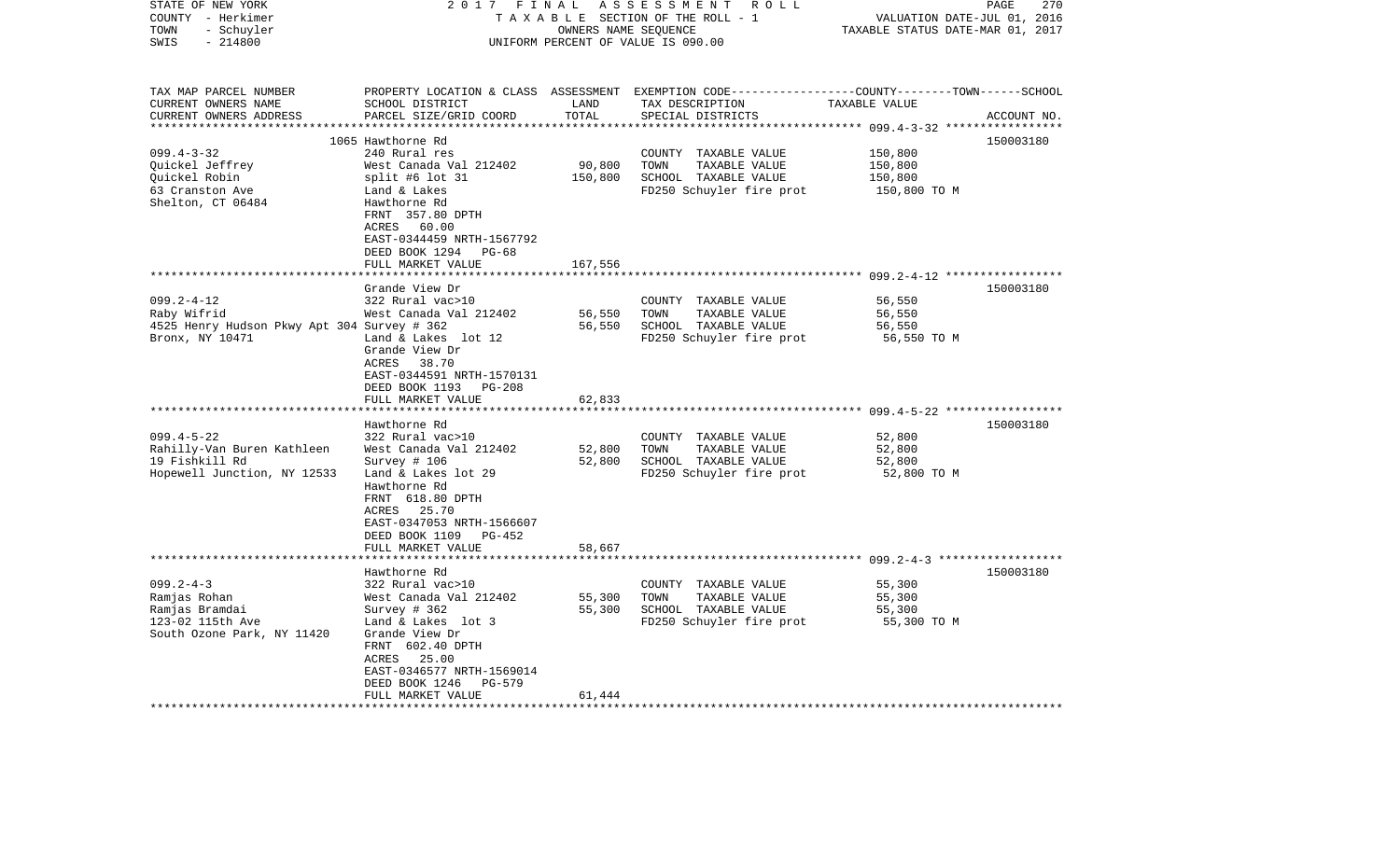| STATE OF NEW YORK<br>COUNTY - Herkimer<br>TOWN<br>- Schuyler<br>$-214800$<br>SWIS | 2017 FINAL                                             |               | ASSESSMENT<br>R O L L<br>TAXABLE SECTION OF THE ROLL - 1<br>OWNERS NAME SEOUENCE<br>UNIFORM PERCENT OF VALUE IS 090.00                  | TAXABLE STATUS DATE-MAR 01, 2017 | VALUATION DATE-JUL 01, 2016        | PAGE<br>271    |
|-----------------------------------------------------------------------------------|--------------------------------------------------------|---------------|-----------------------------------------------------------------------------------------------------------------------------------------|----------------------------------|------------------------------------|----------------|
| TAX MAP PARCEL NUMBER<br>CURRENT OWNERS NAME<br>CURRENT OWNERS ADDRESS            | SCHOOL DISTRICT<br>PARCEL SIZE/GRID COORD              | LAND<br>TOTAL | PROPERTY LOCATION & CLASS ASSESSMENT EXEMPTION CODE---------------COUNTY-------TOWN------SCHOOL<br>TAX DESCRIPTION<br>SPECIAL DISTRICTS | TAXABLE VALUE                    |                                    | ACCOUNT NO.    |
| ****************                                                                  |                                                        |               |                                                                                                                                         |                                  |                                    |                |
| $105.3 - 1 - 44$                                                                  | 3109 State Route 5<br>210 1 Family Res                 |               | VET COM CT 41131                                                                                                                        | 13,500                           | 13,500                             | 150000930<br>0 |
| Randall Fred                                                                      | Frankfort-Schuy 212602                                 |               | 9,500 VET DIS CT 41141                                                                                                                  | 27,000                           | 27,000                             | $\Omega$       |
| 3109 State Route 5                                                                | Bldg<br>N                                              |               | 73,000 BAS STAR<br>41854                                                                                                                | $\overline{0}$                   | $\overline{0}$                     | 27,000         |
| Frankfort, NY 13340                                                               | $3 \frac{1}{2}$                                        |               | COUNTY TAXABLE VALUE                                                                                                                    | 32,500                           |                                    |                |
|                                                                                   | State                                                  |               | TOWN<br>TAXABLE VALUE                                                                                                                   | 32,500                           |                                    |                |
|                                                                                   | FRNT 105.00 DPTH 227.00                                |               | SCHOOL TAXABLE VALUE                                                                                                                    | 46,000                           |                                    |                |
|                                                                                   | EAST-0330868 NRTH-1544340<br>DEED BOOK 823<br>$PG-593$ |               | FD250 Schuyler fire prot                                                                                                                | 73,000 TO M                      |                                    |                |
|                                                                                   | FULL MARKET VALUE                                      | 81,111        |                                                                                                                                         |                                  |                                    |                |
|                                                                                   |                                                        |               |                                                                                                                                         |                                  |                                    |                |
| $104.2 - 1 - 16.5$                                                                | 293 Newport Rd                                         |               |                                                                                                                                         |                                  |                                    |                |
| Ransier James                                                                     | 210 1 Family Res<br>Whitesboro Cent 307002             |               | CW_15_VET/ 41161<br>14,100 CW DISBLD 41171                                                                                              | 8,100<br>27,000                  | 8,100<br>27,000                    | 0<br>$\Omega$  |
| Ransier Janice                                                                    | Sgl Fam Res W/att Gar & B                              |               | 126,200 BAS STAR<br>41854                                                                                                               | $\Omega$                         | $\Omega$                           | 27,000         |
| 293 Newport Rd                                                                    | 1.808 Acres Comb W104.2-1                              |               | COUNTY TAXABLE VALUE                                                                                                                    | 91,100                           |                                    |                |
| Utica, NY 13502                                                                   | Newport Road                                           |               | TOWN<br>TAXABLE VALUE                                                                                                                   | 91,100                           |                                    |                |
|                                                                                   | ACRES<br>1.81 BANK<br>620                              |               | SCHOOL TAXABLE VALUE                                                                                                                    | 99,200                           |                                    |                |
|                                                                                   | EAST-0319915 NRTH-1557891                              |               | FD250 Schuyler fire prot                                                                                                                | 126,200 TO M                     |                                    |                |
|                                                                                   | DEED BOOK 690<br>PG-806                                |               | WD170 Schuyler water #2                                                                                                                 | 126,200 TO C                     |                                    |                |
|                                                                                   | FULL MARKET VALUE                                      | 140,222       | 1.00 UN M                                                                                                                               |                                  |                                    |                |
|                                                                                   |                                                        |               |                                                                                                                                         |                                  |                                    |                |
|                                                                                   | 207 Short Lots Rd                                      |               |                                                                                                                                         |                                  |                                    |                |
| $105.1 - 1 - 43.3$<br>Rathbun Robert J                                            | 210 1 Family Res<br>Whitesboro Cent 307002             | 13,500        | BAS STAR<br>41854<br>COUNTY TAXABLE VALUE                                                                                               | 0<br>155,000                     | $\Omega$                           | 27,000         |
| Rathbun Janice                                                                    | FRNT 210.00 DPTH                                       | 155,000       | TOWN<br>TAXABLE VALUE                                                                                                                   | 155,000                          |                                    |                |
| 207 Short Lots Rd                                                                 | ACRES<br>1.00                                          |               | SCHOOL TAXABLE VALUE                                                                                                                    | 128,000                          |                                    |                |
| Frankfort, NY 13340                                                               | EAST-0326632 NRTH-1554721                              |               | FD250 Schuyler fire prot                                                                                                                | 155,000 TO M                     |                                    |                |
|                                                                                   | DEED BOOK 1521 PG-168                                  |               |                                                                                                                                         |                                  |                                    |                |
|                                                                                   | FULL MARKET VALUE                                      | 172,222       |                                                                                                                                         |                                  |                                    |                |
|                                                                                   | ******************                                     |               |                                                                                                                                         |                                  | $099.4 - 5 - 18$ ***************** |                |
|                                                                                   | Mower Rd                                               |               |                                                                                                                                         |                                  |                                    | 150003180      |
| $099.4 - 5 - 18$                                                                  | 314 Rural vac<10                                       |               | COUNTY TAXABLE VALUE                                                                                                                    | 23,000                           |                                    |                |
| Read Ralph C                                                                      | West Canada Val 212402                                 | 23,000        | TOWN<br>TAXABLE VALUE                                                                                                                   | 23,000                           |                                    |                |
| 16 Garfield St                                                                    | Survey # 106                                           | 23,000        | SCHOOL TAXABLE VALUE                                                                                                                    | 23,000                           |                                    |                |
| Franklin, MA 02038                                                                | Land & Lakes lot 25<br>Mower Rd                        |               | FD250 Schuyler fire prot                                                                                                                | 23,000 TO M                      |                                    |                |
|                                                                                   | FRNT 474.70 DPTH                                       |               |                                                                                                                                         |                                  |                                    |                |
|                                                                                   | 5.00<br>ACRES                                          |               |                                                                                                                                         |                                  |                                    |                |
|                                                                                   | EAST-0344220 NRTH-1564814                              |               |                                                                                                                                         |                                  |                                    |                |
|                                                                                   | DEED BOOK 1110<br>PG-641                               |               |                                                                                                                                         |                                  |                                    |                |
|                                                                                   | FULL MARKET VALUE                                      | 25,556        |                                                                                                                                         |                                  |                                    |                |
|                                                                                   |                                                        |               | **********************                                                                                                                  |                                  |                                    |                |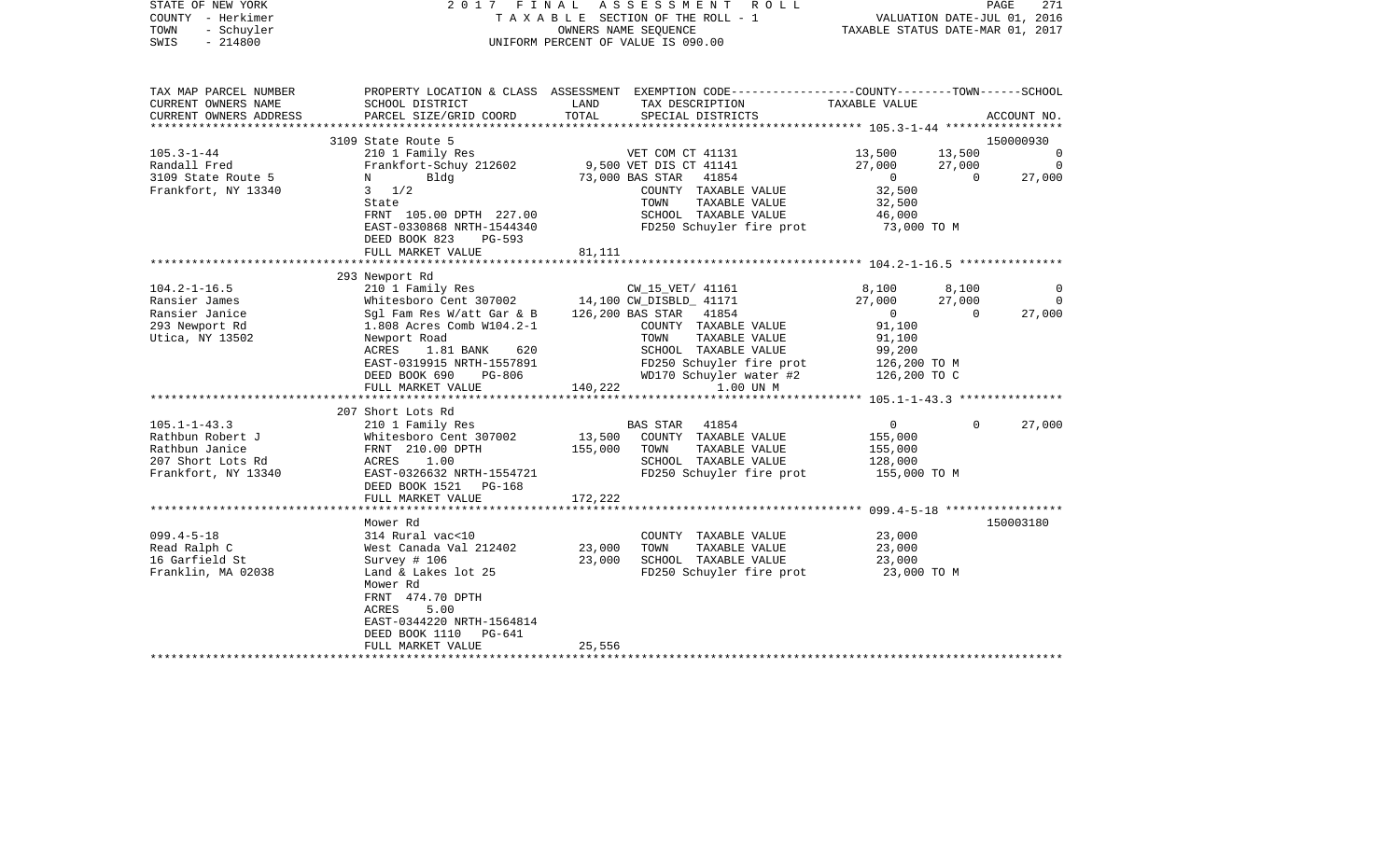| STATE OF NEW YORK<br>COUNTY - Herkimer<br>TOWN<br>- Schuyler<br>$-214800$<br>SWIS | 2017 FINAL                                 | OWNERS NAME SEQUENCE | A S S E S S M E N T<br>R O L L<br>TAXABLE SECTION OF THE ROLL - 1<br>UNIFORM PERCENT OF VALUE IS 090.00                                 | VALUATION DATE-JUL 01, 2016<br>TAXABLE STATUS DATE-MAR 01, 2017 | PAGE     | 272         |
|-----------------------------------------------------------------------------------|--------------------------------------------|----------------------|-----------------------------------------------------------------------------------------------------------------------------------------|-----------------------------------------------------------------|----------|-------------|
| TAX MAP PARCEL NUMBER<br>CURRENT OWNERS NAME<br>CURRENT OWNERS ADDRESS            | SCHOOL DISTRICT<br>PARCEL SIZE/GRID COORD  | LAND<br>TOTAL        | PROPERTY LOCATION & CLASS ASSESSMENT EXEMPTION CODE---------------COUNTY-------TOWN------SCHOOL<br>TAX DESCRIPTION<br>SPECIAL DISTRICTS | TAXABLE VALUE                                                   |          | ACCOUNT NO. |
| *************************                                                         |                                            |                      |                                                                                                                                         |                                                                 |          |             |
|                                                                                   | 250 Wood Ln                                |                      |                                                                                                                                         |                                                                 |          |             |
| $104.2 - 1 - 14.3$<br>Reale Mitchell                                              | 210 1 Family Res<br>Whitesboro Cent 307002 | 13,800               | 41854<br><b>BAS STAR</b><br>COUNTY TAXABLE VALUE                                                                                        | 0<br>107,900                                                    | $\Omega$ | 27,000      |
| 250 Wood Ln                                                                       | Single Family Residence                    | 107,900              | TOWN<br>TAXABLE VALUE                                                                                                                   | 107,900                                                         |          |             |
| Utica, NY 13502                                                                   | Retained Life Use                          |                      | SCHOOL TAXABLE VALUE                                                                                                                    | 80,900                                                          |          |             |
|                                                                                   | Wood Lane                                  |                      | FD250 Schuyler fire prot                                                                                                                | 107,900 TO M                                                    |          |             |
|                                                                                   | ACRES<br>1.40                              |                      | WD170 Schuyler water #2                                                                                                                 | 107,900 TO C                                                    |          |             |
|                                                                                   | EAST-0318307 NRTH-1557986                  |                      | 1.00 UN M                                                                                                                               |                                                                 |          |             |
|                                                                                   | DEED BOOK 1469<br>PG-382                   |                      |                                                                                                                                         |                                                                 |          |             |
|                                                                                   | FULL MARKET VALUE                          | 119,889              |                                                                                                                                         |                                                                 |          |             |
|                                                                                   |                                            |                      |                                                                                                                                         |                                                                 |          |             |
| $112.2 - 1 - 20.2$                                                                | 213 McKennan Rd                            |                      | 41854<br>BAS STAR                                                                                                                       | $\overline{0}$                                                  | $\Omega$ | 27,000      |
| Reid James N                                                                      | 210 1 Family Res<br>Frankfort-Schuy 212602 | 14,300               | COUNTY TAXABLE VALUE                                                                                                                    | 135,000                                                         |          |             |
| Reid Jodi C                                                                       | FRNT 220.00 DPTH                           | 135,000              | TAXABLE VALUE<br>TOWN                                                                                                                   | 135,000                                                         |          |             |
| 213 McKennan Rd                                                                   | ACRES<br>3.40                              |                      | SCHOOL TAXABLE VALUE                                                                                                                    | 108,000                                                         |          |             |
| Frankfort, NY 13340                                                               | EAST-0345467 NRTH-1541777                  |                      | FD250 Schuyler fire prot                                                                                                                | 135,000 TO M                                                    |          |             |
|                                                                                   | DEED BOOK 878<br>$PG-236$                  |                      |                                                                                                                                         |                                                                 |          |             |
|                                                                                   | FULL MARKET VALUE                          | 150,000              |                                                                                                                                         |                                                                 |          |             |
|                                                                                   |                                            |                      |                                                                                                                                         |                                                                 |          |             |
|                                                                                   | 11473 Cosby Manor Rd                       |                      |                                                                                                                                         |                                                                 |          | 150017100   |
| $104.2 - 2 - 45$                                                                  | 210 1 Family Res                           |                      | 41834<br>ENH STAR                                                                                                                       | 0                                                               | $\Omega$ | 58,950      |
| Reinhardt Fredrick<br>Cosamano Jennifer M                                         | Whitesboro Cent 307002<br>Bldg<br>N        | 15,100<br>123,600    | COUNTY TAXABLE VALUE<br>TAXABLE VALUE<br>TOWN                                                                                           | 123,600<br>123,600                                              |          |             |
| 11473 Cosby Manor Rd                                                              | $\mathbf{1}$                               |                      | SCHOOL TAXABLE VALUE                                                                                                                    | 64,650                                                          |          |             |
| Utica, NY 13502                                                                   | Cosby Manor                                |                      | FD250 Schuyler fire prot                                                                                                                | 123,600 TO M                                                    |          |             |
|                                                                                   | ACRES<br>3.10                              |                      | WD170 Schuyler water #2                                                                                                                 | 6,500 TO C                                                      |          |             |
|                                                                                   | EAST-0324509 NRTH-1556750                  |                      | 1.00 UN M                                                                                                                               |                                                                 |          |             |
|                                                                                   | DEED BOOK 1442<br>PG-25                    |                      |                                                                                                                                         |                                                                 |          |             |
|                                                                                   | FULL MARKET VALUE                          | 137,333              |                                                                                                                                         |                                                                 |          |             |
|                                                                                   | **********************                     | *********            |                                                                                                                                         |                                                                 |          |             |
| $099.1 - 1 - 18.3$                                                                | 447 Spain Gulf Rd                          |                      |                                                                                                                                         | 8,100                                                           | 8,100    | 0           |
| Reinhardt Michael                                                                 | 240 Rural res<br>West Canada Val 212402    |                      | VET WAR CT 41121<br>21,000 BAS STAR<br>41854                                                                                            | $\mathbf 0$                                                     | $\Omega$ | 27,000      |
| Reinhardt Jean                                                                    | Single Family Res W/garag                  | 115,800              | COUNTY TAXABLE VALUE                                                                                                                    | 107,700                                                         |          |             |
| 447 Spain Gulf Rd                                                                 | Spain Gulf Road                            |                      | TAXABLE VALUE<br>TOWN                                                                                                                   | 107,700                                                         |          |             |
| Poland, NY 13431                                                                  | ACRES 10.00                                |                      | SCHOOL TAXABLE VALUE                                                                                                                    | 88,800                                                          |          |             |
|                                                                                   | EAST-0337379 NRTH-1574797                  |                      | FD250 Schuyler fire prot                                                                                                                | 115,800 TO M                                                    |          |             |
|                                                                                   | DEED BOOK 752<br>$PG-1$                    |                      |                                                                                                                                         |                                                                 |          |             |
|                                                                                   | FULL MARKET VALUE                          | 128,667              |                                                                                                                                         |                                                                 |          |             |
|                                                                                   |                                            |                      |                                                                                                                                         |                                                                 |          |             |
| $099.1 - 1 - 18.8$                                                                | Spain Gulf Rd<br>314 Rural vac<10          |                      | COUNTY TAXABLE VALUE                                                                                                                    | 13,700                                                          |          |             |
| Reinhardt Michael J                                                               | West Canada Val 212402                     | 13,700               | TAXABLE VALUE<br>TOWN                                                                                                                   | 13,700                                                          |          |             |
| Reinhardt Jean M                                                                  | Vacant                                     | 13,700               | SCHOOL TAXABLE VALUE                                                                                                                    | 13,700                                                          |          |             |
| 447 Spain Gulf Rd                                                                 | 8.597 Acres                                |                      | FD250 Schuyler fire prot                                                                                                                | 13,700 TO M                                                     |          |             |
| Poland, NY 13431                                                                  | ACRES<br>8.60                              |                      |                                                                                                                                         |                                                                 |          |             |
|                                                                                   | EAST-0337159 NRTH-1574693                  |                      |                                                                                                                                         |                                                                 |          |             |
|                                                                                   | DEED BOOK 788<br>PG-563                    |                      |                                                                                                                                         |                                                                 |          |             |
|                                                                                   | FULL MARKET VALUE                          | 15,222               |                                                                                                                                         |                                                                 |          |             |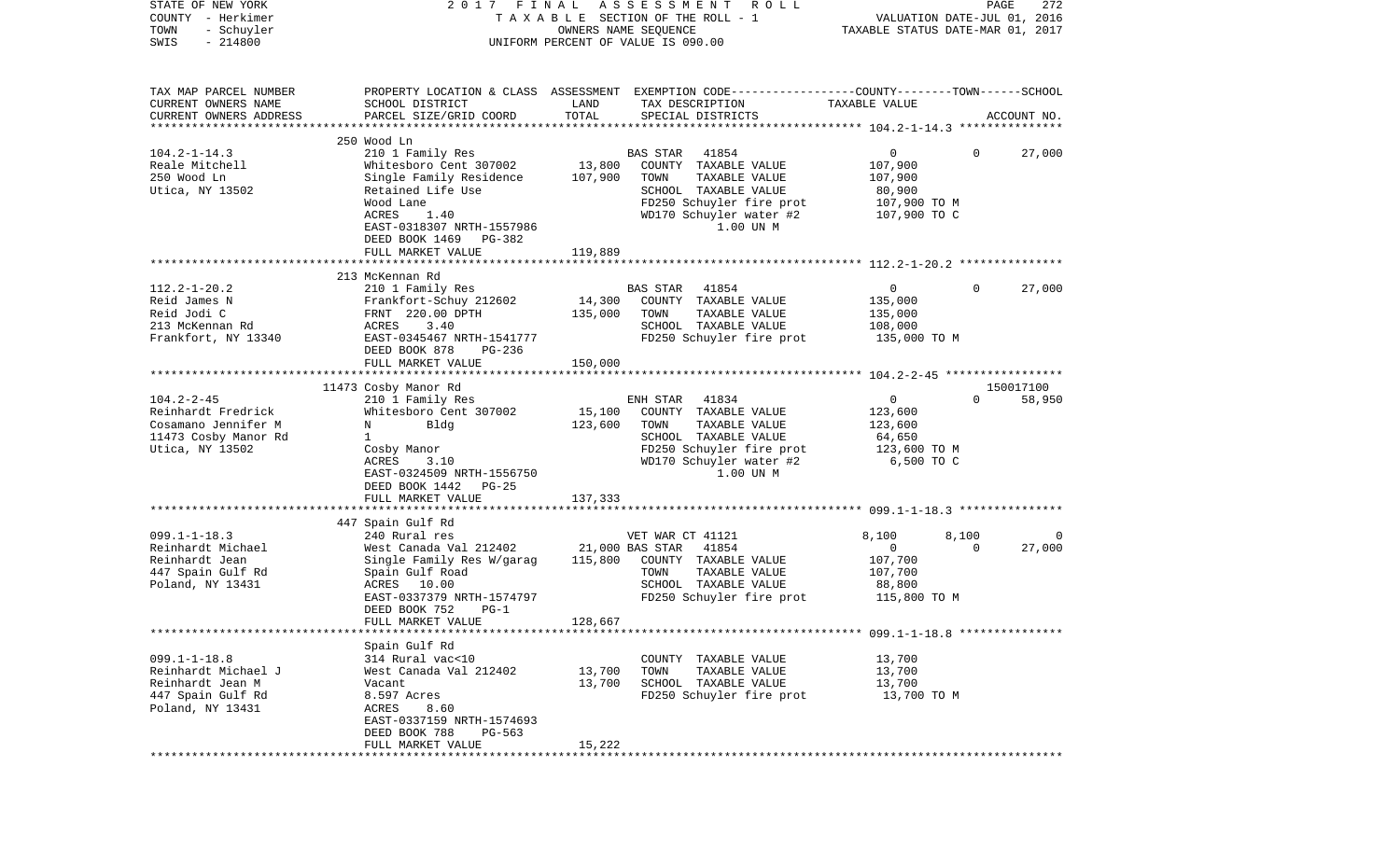| STATE OF NEW YORK<br>COUNTY - Herkimer<br>- Schuyler<br>TOWN<br>$-214800$<br>SWIS | 2017 FINAL                                                                                                      |         | ASSESSMENT ROLL<br>TAXABLE SECTION OF THE ROLL - 1<br>OWNERS NAME SEOUENCE<br>UNIFORM PERCENT OF VALUE IS 090.00  | VALUATION DATE-JUL 01, 2016<br>TAXABLE STATUS DATE-MAR 01, 2017 | PAGE<br>273 |
|-----------------------------------------------------------------------------------|-----------------------------------------------------------------------------------------------------------------|---------|-------------------------------------------------------------------------------------------------------------------|-----------------------------------------------------------------|-------------|
| TAX MAP PARCEL NUMBER<br>CURRENT OWNERS NAME                                      | SCHOOL DISTRICT                                                                                                 | LAND    | PROPERTY LOCATION & CLASS ASSESSMENT EXEMPTION CODE---------------COUNTY-------TOWN-----SCHOOL<br>TAX DESCRIPTION | TAXABLE VALUE                                                   |             |
| CURRENT OWNERS ADDRESS                                                            | PARCEL SIZE/GRID COORD                                                                                          | TOTAL   | SPECIAL DISTRICTS                                                                                                 |                                                                 | ACCOUNT NO. |
| **********************                                                            |                                                                                                                 |         |                                                                                                                   |                                                                 |             |
|                                                                                   | 285 Bull Rd                                                                                                     |         |                                                                                                                   |                                                                 | 150017220   |
| $105.1 - 1 - 8$                                                                   | 210 1 Family Res                                                                                                |         | ENH STAR 41834                                                                                                    | $\overline{0}$<br>$\Omega$                                      | 58,950      |
| Reinhardt Paul F                                                                  | Whitesboro Cent 307002                                                                                          | 14,000  | COUNTY TAXABLE VALUE                                                                                              | 103,900                                                         |             |
| Reinhardt Wife                                                                    | N Bldg Trailer                                                                                                  | 103,900 | TOWN<br>TAXABLE VALUE                                                                                             | 103,900                                                         |             |
| 285 Bull Rd                                                                       | 1.56                                                                                                            |         | SCHOOL TAXABLE VALUE                                                                                              | 44,950                                                          |             |
| Utica, NY 13502                                                                   | Bull Rd<br>ACRES<br>1.56 BANK 720<br>EAST-0330631 NRTH-1558415<br>DEED BOOK 00590 PG-00837<br>FULL MARKET VALUE | 115,444 | FD250 Schuyler fire prot                                                                                          | 103,900 TO M                                                    |             |
|                                                                                   |                                                                                                                 |         |                                                                                                                   |                                                                 |             |
|                                                                                   | 261 Mckennan Rd                                                                                                 |         |                                                                                                                   |                                                                 | 150008700   |
| $112.2 - 1 - 26.1$                                                                | 240 Rural res                                                                                                   |         | BAS STAR 41854                                                                                                    | $\overline{0}$<br>$\Omega$                                      | 27,000      |
| Renshaw Christopher A                                                             | Frankfort-Schuy 212602                                                                                          |         | 30,000 COUNTY TAXABLE VALUE                                                                                       | 112,000                                                         |             |
| 261 McKennen Rd                                                                   | Vac<br>$N$ and $N$                                                                                              | 112,000 | TAXABLE VALUE<br>TOWN                                                                                             | 112,000                                                         |             |
| Frankfort, NY 13340                                                               | 2 38.046                                                                                                        |         | SCHOOL TAXABLE VALUE                                                                                              | 85,000                                                          |             |
|                                                                                   | Mckennan<br>ACRES 37.00<br>EAST-0346444 NRTH-1541422<br>DEED BOOK 1350<br>PG-439<br>FULL MARKET VALUE           | 124,444 | FD250 Schuyler fire prot 112,000 TO M                                                                             |                                                                 |             |
|                                                                                   |                                                                                                                 |         |                                                                                                                   |                                                                 |             |
|                                                                                   | 252 Windfall Rd                                                                                                 |         |                                                                                                                   |                                                                 | 150020970   |
| $105.1 - 1 - 37$                                                                  | 210 1 Family Res                                                                                                |         | BAS STAR 41854                                                                                                    | $\overline{0}$<br>$\Omega$                                      | 27,000      |
| Reska Mary                                                                        | Whitesboro Cent 307002                                                                                          | 10,300  | COUNTY TAXABLE VALUE                                                                                              | 78,400                                                          |             |
| 252 Windfall Rd                                                                   | FRNT 195.00 DPTH 140.00                                                                                         | 78,400  | TOWN<br>TAXABLE VALUE                                                                                             | 78,400                                                          |             |
| Utica, NY 13502                                                                   | EAST-0324509 NRTH-1554623                                                                                       |         | SCHOOL TAXABLE VALUE                                                                                              | 51,400                                                          |             |
|                                                                                   | DEED BOOK 905<br>$PG-95$                                                                                        |         | FD250 Schuyler fire prot                                                                                          | 78,400 TO M                                                     |             |
|                                                                                   | FULL MARKET VALUE                                                                                               |         | 87,111 WD170 Schuyler water #2                                                                                    | 78,400 TO C                                                     |             |
|                                                                                   |                                                                                                                 |         | 1.00 UN M                                                                                                         |                                                                 |             |
|                                                                                   |                                                                                                                 |         |                                                                                                                   | **************** 105.1-1-12.5 ****************                  |             |
|                                                                                   | 482 Bull Rd                                                                                                     |         |                                                                                                                   |                                                                 |             |
| $105.1 - 1 - 12.5$                                                                | 240 Rural res                                                                                                   |         | COUNTY TAXABLE VALUE                                                                                              | 145,000                                                         |             |
| Ricci Alan T                                                                      | Whitesboro Cent 307002                                                                                          | 41,400  | TOWN<br>TAXABLE VALUE                                                                                             | 145,000                                                         |             |
| 11417 Cypress Bay St                                                              | 10.6 Acres bull rd                                                                                              | 145,000 | SCHOOL TAXABLE VALUE                                                                                              | 145,000                                                         |             |
| Clermont, FL 34711                                                                | add solar electric 2014<br>no chq in assessment<br>FRNT 431.30 DPTH                                             |         | FD250 Schuyler fire prot                                                                                          | 145,000 TO M                                                    |             |
|                                                                                   | ACRES 10.60                                                                                                     |         |                                                                                                                   |                                                                 |             |
|                                                                                   | EAST-0334147 NRTH-1555718                                                                                       |         |                                                                                                                   |                                                                 |             |
|                                                                                   | DEED BOOK 1076<br>PG-800                                                                                        |         |                                                                                                                   |                                                                 |             |
|                                                                                   | FULL MARKET VALUE                                                                                               | 161,111 |                                                                                                                   |                                                                 |             |
|                                                                                   |                                                                                                                 |         |                                                                                                                   |                                                                 |             |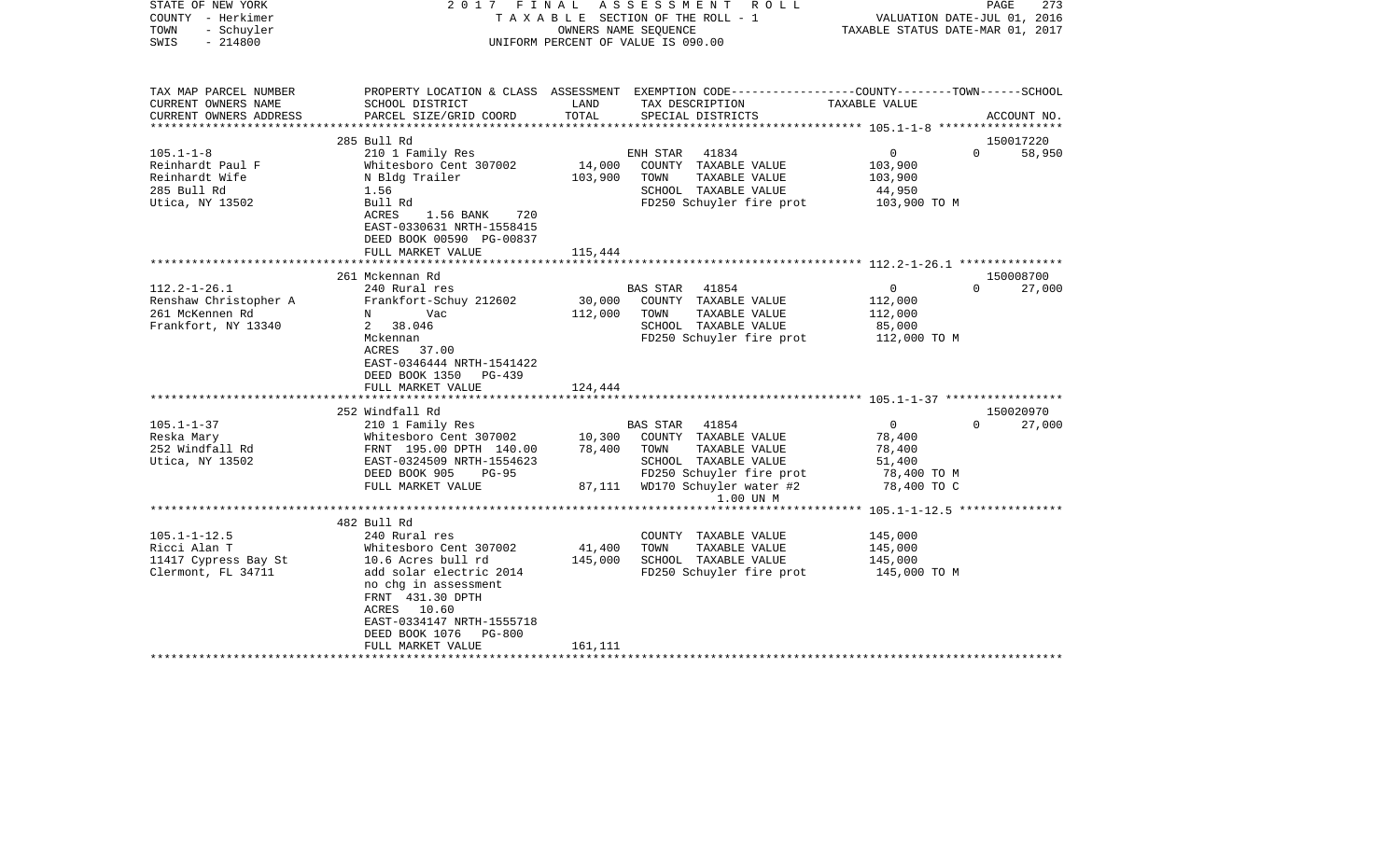| STATE OF NEW YORK<br>COUNTY - Herkimer<br>TOWN<br>- Schuyler<br>SWIS<br>$-214800$ | 2017 FINAL ASSESSMENT<br>R O L L<br>T A X A B L E SECTION OF THE ROLL - 1<br>OWNERS NAME SEQUENCE<br>UNIFORM PERCENT OF VALUE IS 090.00 |                   |                                                                                                                     | PAGE<br>274<br>VALUATION DATE-JUL 01, 2016<br>TAXABLE STATUS DATE-MAR 01, 2017 |                |                |
|-----------------------------------------------------------------------------------|-----------------------------------------------------------------------------------------------------------------------------------------|-------------------|---------------------------------------------------------------------------------------------------------------------|--------------------------------------------------------------------------------|----------------|----------------|
| TAX MAP PARCEL NUMBER<br>CURRENT OWNERS NAME                                      | SCHOOL DISTRICT                                                                                                                         | LAND              | PROPERTY LOCATION & CLASS ASSESSMENT EXEMPTION CODE----------------COUNTY-------TOWN------SCHOOL<br>TAX DESCRIPTION | TAXABLE VALUE                                                                  |                |                |
| CURRENT OWNERS ADDRESS                                                            | PARCEL SIZE/GRID COORD                                                                                                                  | TOTAL             | SPECIAL DISTRICTS                                                                                                   |                                                                                |                | ACCOUNT NO.    |
|                                                                                   | 423 Short Lots Rd                                                                                                                       |                   |                                                                                                                     |                                                                                |                | 150017400      |
| $105.1 - 1 - 20.1$                                                                | 112 Dairy farm                                                                                                                          |                   | VET COM CT 41131                                                                                                    | 13,500                                                                         | 13,500         | $\overline{0}$ |
| Ricci Anthoney                                                                    | Whitesboro Cent 307002                                                                                                                  | 78,800 AG MKTS    | 41730                                                                                                               | $\mathbf{0}$                                                                   | $\overline{0}$ | $\overline{0}$ |
| Ricci Daryl D                                                                     | N&s Bldgs Age Ld 144A                                                                                                                   |                   | 410,000 ENH STAR 41834                                                                                              | $\mathbf{0}$                                                                   | $\mathbf 0$    | 58,950         |
| 45 Dutchtown Rd                                                                   | 144ac Incl 105.1-1-21                                                                                                                   |                   | AGRIC 10 Y 42100                                                                                                    | 12,500                                                                         | 12,500         | 12,500         |
| Frankfort, NY 13340                                                               | Short Lots 4 Silo 0n20000                                                                                                               |                   | COUNTY TAXABLE VALUE                                                                                                | 384,000                                                                        |                |                |
| MAY BE SUBJECT TO PAYMENT                                                         | FRNT 3804.00 DPTH<br>ACRES 124.50                                                                                                       |                   | TAXABLE VALUE<br>TOWN<br>SCHOOL TAXABLE VALUE                                                                       | 384,000<br>338,550                                                             |                |                |
| UNDER AGDIST LAW TIL 2024                                                         | EAST-0331162 NRTH-1554249                                                                                                               |                   | FD250 Schuyler fire prot                                                                                            | 410,000 TO M                                                                   |                |                |
|                                                                                   | DEED BOOK 1144 PG-133                                                                                                                   |                   |                                                                                                                     |                                                                                |                |                |
|                                                                                   | FULL MARKET VALUE                                                                                                                       | 455,556           |                                                                                                                     |                                                                                |                |                |
|                                                                                   |                                                                                                                                         |                   |                                                                                                                     |                                                                                |                |                |
|                                                                                   | 430 Short Lots Rd                                                                                                                       |                   |                                                                                                                     |                                                                                |                |                |
| $105.1 - 1 - 20.2$                                                                | 210 1 Family Res                                                                                                                        |                   | BAS STAR 41854                                                                                                      | $\overline{0}$                                                                 | $\Omega$       | 27,000         |
| Ricci Daryl D<br>430 Short Lots Rd                                                | Whitesboro Cent 307002<br>Residence W/poolhouse                                                                                         | 13,500<br>152,000 | COUNTY TAXABLE VALUE<br>TAXABLE VALUE<br>TOWN                                                                       | 152,000                                                                        |                |                |
| Frankfort, NY 13340                                                               | Removed pool 2007                                                                                                                       |                   | SCHOOL TAXABLE VALUE                                                                                                | 152,000<br>125,000                                                             |                |                |
|                                                                                   | FRNT 155.00 DPTH                                                                                                                        |                   | FD250 Schuyler fire prot                                                                                            | 152,000 TO M                                                                   |                |                |
|                                                                                   | ACRES<br>1.00                                                                                                                           |                   |                                                                                                                     |                                                                                |                |                |
|                                                                                   | EAST-0330894 NRTH-1553368                                                                                                               |                   |                                                                                                                     |                                                                                |                |                |
|                                                                                   | DEED BOOK 1330 PG-323                                                                                                                   |                   |                                                                                                                     |                                                                                |                |                |
|                                                                                   | FULL MARKET VALUE                                                                                                                       | 168,889           |                                                                                                                     |                                                                                |                |                |
|                                                                                   |                                                                                                                                         |                   |                                                                                                                     |                                                                                |                |                |
| $105.4 - 1 - 1.3$                                                                 | 7 Dutchtown Rd<br>210 1 Family Res                                                                                                      |                   | COUNTY TAXABLE VALUE                                                                                                | 15,000                                                                         |                |                |
| Ricci Kevin                                                                       | Frankfort-Schuy 212602                                                                                                                  | 10,500            | TOWN<br>TAXABLE VALUE                                                                                               | 15,000                                                                         |                |                |
| Ricci Catherine                                                                   | Vac Land & Storage Bldg                                                                                                                 | 15,000            | SCHOOL TAXABLE VALUE                                                                                                | 15,000                                                                         |                |                |
| 45 Dutchtown Rd                                                                   | 1 Acre                                                                                                                                  |                   | FD250 Schuyler fire prot                                                                                            | 15,000 TO M                                                                    |                |                |
| Frankfort, NY 13340                                                               | ACRES<br>1.00                                                                                                                           |                   |                                                                                                                     |                                                                                |                |                |
|                                                                                   | EAST-0336408 NRTH-1550738                                                                                                               |                   |                                                                                                                     |                                                                                |                |                |
|                                                                                   | DEED BOOK 2017 PG-2040                                                                                                                  |                   |                                                                                                                     |                                                                                |                |                |
|                                                                                   | FULL MARKET VALUE                                                                                                                       | 16,667            |                                                                                                                     |                                                                                |                |                |
|                                                                                   |                                                                                                                                         |                   |                                                                                                                     |                                                                                |                |                |
| $105.4 - 1 - 3$                                                                   | 36 Dutchtown Rd<br>210 1 Family Res                                                                                                     |                   | COUNTY TAXABLE VALUE                                                                                                | 70,800                                                                         |                | 150006030      |
| Ricci Kevin C                                                                     | Frankfort-Schuy 212602                                                                                                                  | 14,900            | TOWN<br>TAXABLE VALUE                                                                                               | 70,800                                                                         |                |                |
| Ricci Catherine M                                                                 | Residence                                                                                                                               | 70,800            | SCHOOL TAXABLE VALUE                                                                                                | 70,800                                                                         |                |                |
| 45 Dutchtown Rd                                                                   | 2.90<br>ACRES                                                                                                                           |                   | FD250 Schuyler fire prot                                                                                            | 70,800 TO M                                                                    |                |                |
| Schuyler, NY 13340                                                                | EAST-0336593 NRTH-1550062                                                                                                               |                   |                                                                                                                     |                                                                                |                |                |
|                                                                                   | DEED BOOK 857<br>PG-417                                                                                                                 |                   |                                                                                                                     |                                                                                |                |                |
|                                                                                   | FULL MARKET VALUE                                                                                                                       | 78,667            |                                                                                                                     |                                                                                |                |                |
|                                                                                   |                                                                                                                                         |                   |                                                                                                                     |                                                                                |                |                |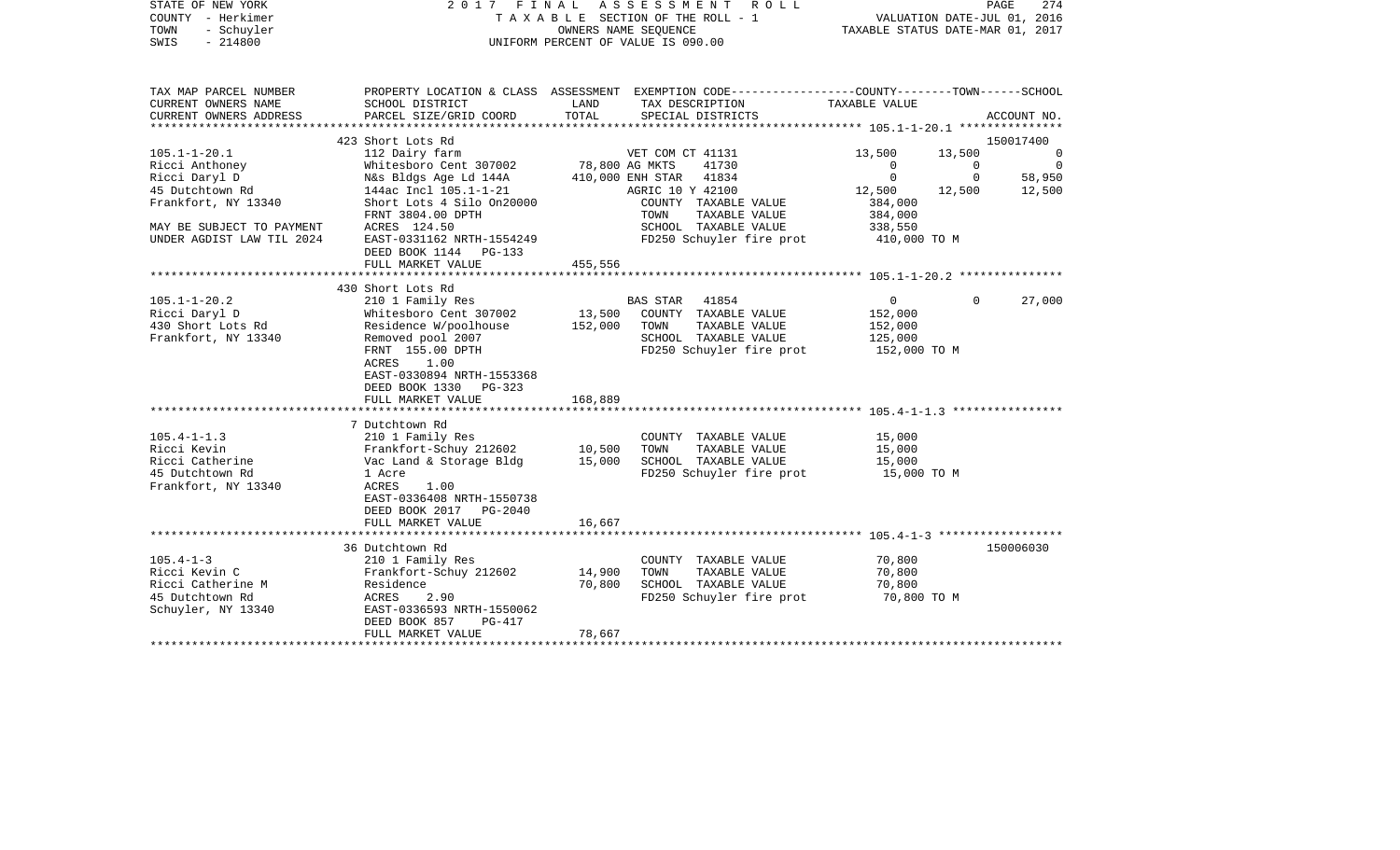| STATE OF NEW YORK<br>COUNTY - Herkimer<br>- Schuyler<br>TOWN<br>$-214800$<br>SWIS              | FINAL<br>2017                                                                                                                                       | OWNERS NAME SEOUENCE        | ASSESSMENT<br>R O L L<br>T A X A B L E SECTION OF THE ROLL - 1<br>UNIFORM PERCENT OF VALUE IS 090.00                                     | TAXABLE STATUS DATE-MAR 01, 2017                        | PAGE<br>275<br>VALUATION DATE-JUL 01, 2016 |
|------------------------------------------------------------------------------------------------|-----------------------------------------------------------------------------------------------------------------------------------------------------|-----------------------------|------------------------------------------------------------------------------------------------------------------------------------------|---------------------------------------------------------|--------------------------------------------|
| TAX MAP PARCEL NUMBER<br>CURRENT OWNERS NAME<br>CURRENT OWNERS ADDRESS<br>******************** | SCHOOL DISTRICT<br>PARCEL SIZE/GRID COORD<br>***************************                                                                            | LAND<br>TOTAL               | PROPERTY LOCATION & CLASS ASSESSMENT EXEMPTION CODE----------------COUNTY-------TOWN------SCHOOL<br>TAX DESCRIPTION<br>SPECIAL DISTRICTS | TAXABLE VALUE                                           | ACCOUNT NO.                                |
|                                                                                                | 45 Dutchtown Rd                                                                                                                                     |                             |                                                                                                                                          |                                                         | 150017370                                  |
| $105.4 - 1 - 4.1$<br>Ricci Kevin C                                                             | 105 Vac farmland<br>Frankfort-Schuy 212602                                                                                                          | 120,000                     | AG MKTS<br>41730<br>COUNTY TAXABLE VALUE<br>TAXABLE VALUE                                                                                | $\mathsf{O}$<br>169,000                                 | $\Omega$<br>$\Omega$                       |
| Ricci Daryl D<br>45 Dutchtown Rd<br>Frankfort, NY 13340                                        | Bldgs Ag Ex Ld 224A<br>388ac 1 Silo On 500<br>Dutchtown<br>ACRES 374.40                                                                             | 169,000                     | TOWN<br>SCHOOL TAXABLE VALUE<br>FD250 Schuyler fire prot                                                                                 | 169,000<br>169,000<br>169,000 TO M                      |                                            |
| MAY BE SUBJECT TO PAYMENT<br>UNDER AGDIST LAW TIL 2024                                         | EAST-0336867 NRTH-1550630<br>DEED BOOK 1144<br>$PG-133$<br>FULL MARKET VALUE                                                                        | 187,778                     |                                                                                                                                          |                                                         |                                            |
|                                                                                                |                                                                                                                                                     |                             |                                                                                                                                          | ************************** 105.4-1-4.2 **************** |                                            |
| $105.4 - 1 - 4.2$                                                                              | Dutchtown Rd<br>220 2 Family Res                                                                                                                    |                             | <b>BAS STAR</b><br>41854                                                                                                                 | $\overline{0}$                                          | $\Omega$<br>27,000                         |
| Ricci Kevin C<br>Ricci Catherine M<br>45 Dutchtown Rd<br>Frankfort, NY 13340                   | Frankfort-Schuy 212602<br>Residence<br>FRNT 230.00 DPTH<br>1.00<br>ACRES                                                                            | 13,500<br>92,000            | COUNTY TAXABLE VALUE<br>TOWN<br>TAXABLE VALUE<br>SCHOOL TAXABLE VALUE<br>FD250 Schuyler fire prot                                        | 92,000<br>92,000<br>65,000<br>92,000 TO M               |                                            |
|                                                                                                | EAST-0337049 NRTH-1550138<br>DEED BOOK 844<br>PG-540<br>FULL MARKET VALUE                                                                           | 102,222                     |                                                                                                                                          |                                                         |                                            |
|                                                                                                | ******************                                                                                                                                  | * * * * * * * * * * * * * * |                                                                                                                                          |                                                         |                                            |
| $099.4 - 3 - 34$<br>Richard S Moore Rev Trust<br>2039 State route 5<br>Utica, NY 13502         | Hawthorne Rd<br>312 Vac w/imprv<br>West Canada Val 212402<br>split #6 lot $33$<br>Land & Lakes<br>Hawthorne Rd<br>FRNT 434.00 DPTH<br>ACRES<br>5.00 | 23,000<br>51,800            | COUNTY TAXABLE VALUE<br>TAXABLE VALUE<br>TOWN<br>SCHOOL TAXABLE VALUE<br>FD250 Schuyler fire prot                                        | 51,800<br>51,800<br>51,800<br>51,800 TO M               | 150003180                                  |
|                                                                                                | EAST-0345174 NRTH-1566077<br>DEED BOOK 1396<br>PG-969<br>FULL MARKET VALUE                                                                          | 57,556                      |                                                                                                                                          |                                                         |                                            |
|                                                                                                | **********************                                                                                                                              |                             |                                                                                                                                          |                                                         |                                            |
| $112.2 - 3 - 55$                                                                               | 3758 State Route 5<br>210 1 Family Res                                                                                                              |                             | ENH STAR<br>41834                                                                                                                        | $\mathbf 0$                                             | 150075058<br>58,950<br>$\Omega$            |
| Richardson IRR Trust<br>Richardson Carl & Judy<br>3758 State Route 5<br>Frankfort, NY 13340    | Frankfort-Schuy 212602<br>Bldg<br>$2 \t1A$<br>State Rd                                                                                              | 13,500<br>87,200            | COUNTY TAXABLE VALUE<br>TAXABLE VALUE<br>TOWN<br>SCHOOL TAXABLE VALUE<br>FD250 Schuyler fire prot                                        | 87,200<br>87,200<br>28,250<br>87,200 TO M               |                                            |
|                                                                                                | 1.00<br>ACRES<br>EAST-0340883 NRTH-1535900<br>DEED BOOK 1594<br>PG-492                                                                              |                             |                                                                                                                                          |                                                         |                                            |
|                                                                                                | FULL MARKET VALUE                                                                                                                                   | 96,889                      |                                                                                                                                          |                                                         |                                            |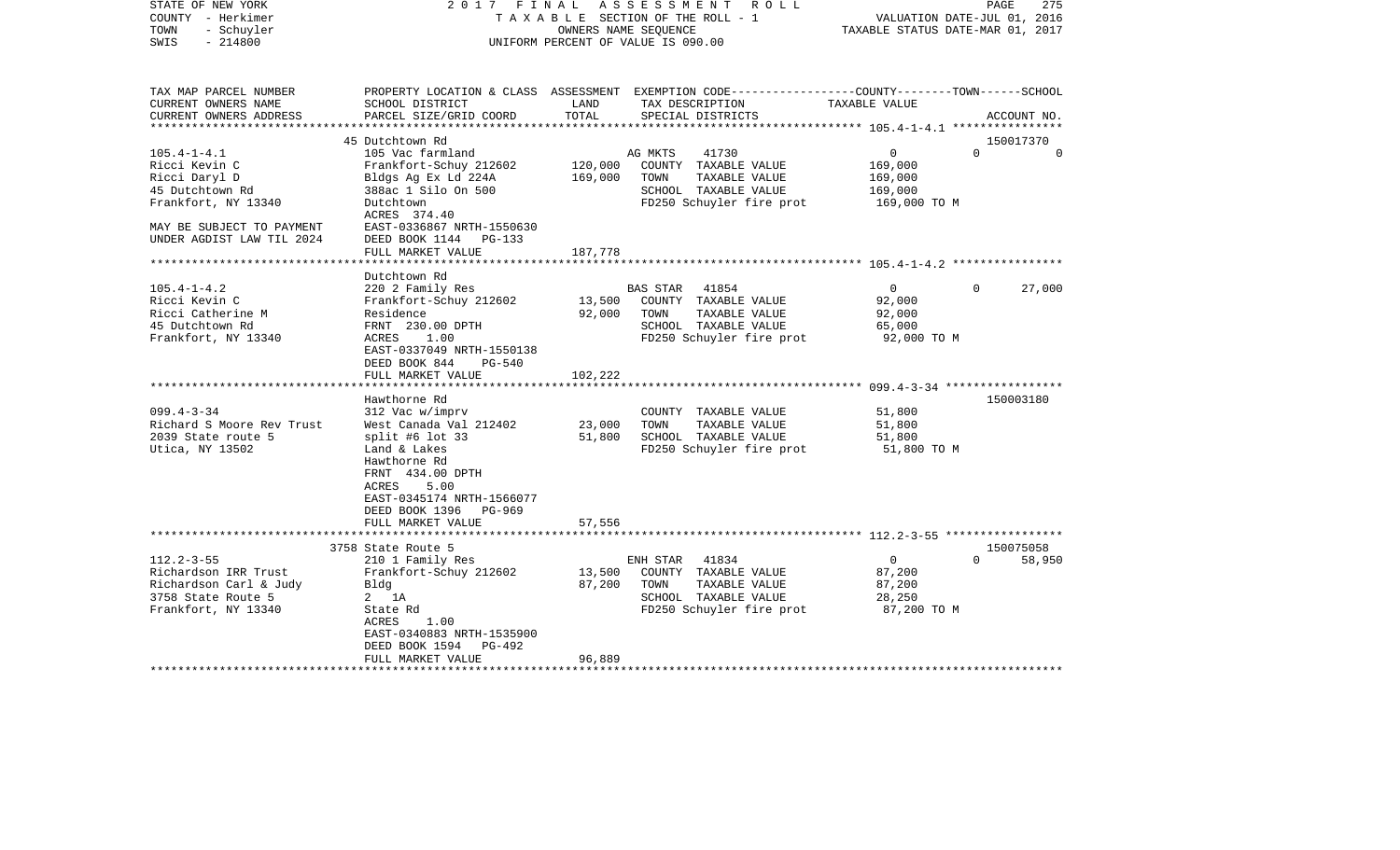| STATE OF NEW YORK<br>COUNTY - Herkimer<br>- Schuyler<br>TOWN<br>SWIS<br>$-214800$           | 2017<br>FINAL                                                                                                                                    | OWNERS NAME SEQUENCE | ASSESSMENT<br>R O L L<br>TAXABLE SECTION OF THE ROLL - 1<br>UNIFORM PERCENT OF VALUE IS 090.00                                           | TAXABLE STATUS DATE-MAR 01, 2017          | PAGE<br>276<br>VALUATION DATE-JUL 01, 2016 |
|---------------------------------------------------------------------------------------------|--------------------------------------------------------------------------------------------------------------------------------------------------|----------------------|------------------------------------------------------------------------------------------------------------------------------------------|-------------------------------------------|--------------------------------------------|
| TAX MAP PARCEL NUMBER<br>CURRENT OWNERS NAME<br>CURRENT OWNERS ADDRESS                      | SCHOOL DISTRICT<br>PARCEL SIZE/GRID COORD                                                                                                        | LAND<br>TOTAL        | PROPERTY LOCATION & CLASS ASSESSMENT EXEMPTION CODE----------------COUNTY-------TOWN------SCHOOL<br>TAX DESCRIPTION<br>SPECIAL DISTRICTS | TAXABLE VALUE                             | ACCOUNT NO.                                |
| ************************                                                                    | Off Mcgraw Rd                                                                                                                                    |                      |                                                                                                                                          |                                           | 150000510                                  |
| $099.3 - 1 - 28$                                                                            | 322 Rural vac>10                                                                                                                                 |                      | COUNTY TAXABLE VALUE                                                                                                                     | 22,000                                    |                                            |
| Richmond Richard                                                                            | Whitesboro Cent 307002                                                                                                                           | 22,000               | TOWN<br>TAXABLE VALUE                                                                                                                    | 22,000                                    |                                            |
| 112 Mcgraw Rd                                                                               | Vac<br>N                                                                                                                                         | 22,000               | SCHOOL TAXABLE VALUE                                                                                                                     | 22,000                                    |                                            |
| Utica, NY 13502                                                                             | 1a 46<br>Mcgraw<br>ACRES<br>45.20<br>EAST-0330692 NRTH-1561003<br>DEED BOOK 1528<br>PG-6351<br>FULL MARKET VALUE                                 | 24,444               | FD250 Schuyler fire prot                                                                                                                 | 22,000 TO M                               |                                            |
|                                                                                             |                                                                                                                                                  |                      |                                                                                                                                          |                                           |                                            |
|                                                                                             | 112 Mcgraw Rd                                                                                                                                    |                      |                                                                                                                                          |                                           | 150010320                                  |
| $099.3 - 1 - 29$                                                                            | 210 1 Family Res                                                                                                                                 |                      | VET COM CT 41131                                                                                                                         | 13,500<br>13,500                          | $\Omega$                                   |
| Richmond Richard                                                                            | Whitesboro Cent 307002                                                                                                                           |                      | 15,000 LTD INC D 41933                                                                                                                   | 34,050<br>$\mathbf{0}$                    | $\Omega$                                   |
| 112 Mcgraw Rd                                                                               | $3 \quad 1$                                                                                                                                      |                      | 81,600 ENH STAR<br>41834                                                                                                                 | $\mathbf 0$                               | $\mathbf 0$<br>58,950                      |
| Utica, NY 13502                                                                             | Farm To Market<br>FRNT 267.00 DPTH<br>ACRES<br>1.70<br>EAST-0330235 NRTH-1561801<br>DEED BOOK 1159<br>PG-888                                     |                      | COUNTY TAXABLE VALUE<br>TAXABLE VALUE<br>TOWN<br>SCHOOL TAXABLE VALUE<br>FD250 Schuyler fire prot                                        | 68,100<br>34,050<br>22,650<br>81,600 TO M |                                            |
|                                                                                             | FULL MARKET VALUE                                                                                                                                | 90,667               |                                                                                                                                          |                                           |                                            |
|                                                                                             |                                                                                                                                                  |                      |                                                                                                                                          |                                           |                                            |
|                                                                                             | Graham Rd                                                                                                                                        |                      |                                                                                                                                          |                                           | 150014490                                  |
| $098.4 - 1 - 1$                                                                             | 314 Rural vac<10                                                                                                                                 |                      | COUNTY TAXABLE VALUE                                                                                                                     | 8,100                                     |                                            |
| Rider Karen                                                                                 | Whitesboro Cent 307002                                                                                                                           | 8,100                | TOWN<br>TAXABLE VALUE                                                                                                                    | 8,100                                     |                                            |
| 5757 Graham Rd                                                                              | Vacant                                                                                                                                           | 8,100                | SCHOOL TAXABLE VALUE                                                                                                                     | 8,100                                     |                                            |
| Utica, NY 13502                                                                             | $\overline{3}$<br>1A<br>Graham<br>ACRES<br>1.60<br>EAST-0321337 NRTH-1569326<br>DEED BOOK 843<br>PG-207<br>FULL MARKET VALUE                     | 9,000                | FD250 Schuyler fire prot                                                                                                                 | 8,100 TO M                                |                                            |
|                                                                                             |                                                                                                                                                  |                      |                                                                                                                                          |                                           |                                            |
|                                                                                             | Louis Ridge Rd                                                                                                                                   |                      |                                                                                                                                          |                                           | 150003180                                  |
| $099.4 - 5 - 41$                                                                            | 314 Rural vac<10                                                                                                                                 |                      | COUNTY TAXABLE VALUE                                                                                                                     | 5,000                                     |                                            |
| Ridge View Property Owners Ass West Canada Val 212402<br>Bernard Toro- Echaque<br>Treasurer | Survey # 106<br>Land & Lakes lot 34                                                                                                              | 5,000<br>5,000       | TOWN<br>TAXABLE VALUE<br>SCHOOL TAXABLE VALUE<br>FD250 Schuyler fire prot                                                                | 5,000<br>5,000<br>5,000 TO M              |                                            |
| 45 South Avenue West<br>Cranford, NJ 07016                                                  | Louis Rd roadway .9 miles<br>FRNT<br>50.00 DPTH<br>ACRES<br>5.30<br>EAST-0347542 NRTH-1563764<br>DEED BOOK 1094<br>$PG-200$<br>FULL MARKET VALUE | 5,556                |                                                                                                                                          |                                           |                                            |
|                                                                                             | *********************                                                                                                                            |                      |                                                                                                                                          |                                           |                                            |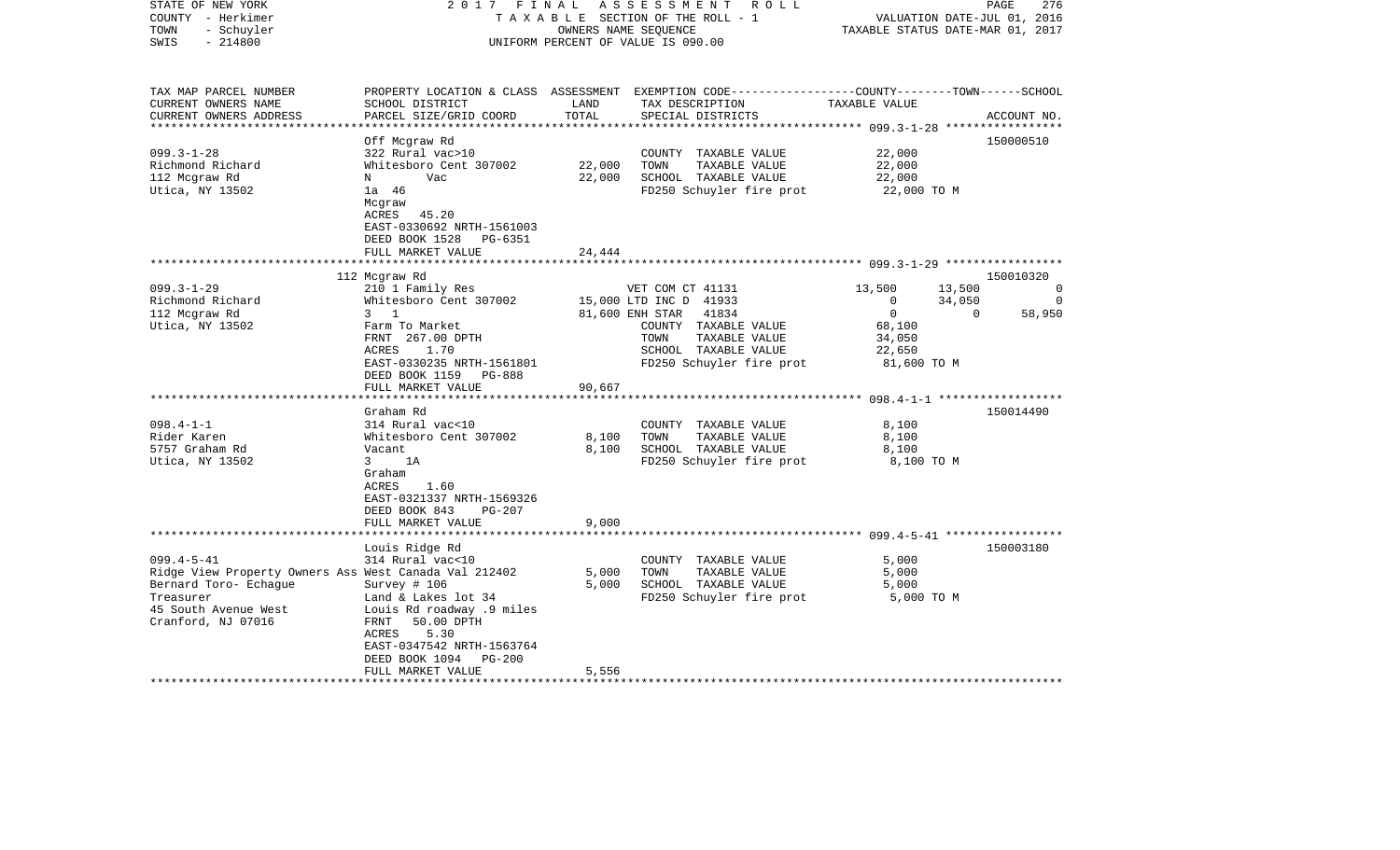| STATE OF NEW YORK                       | 2017                                                  | FINAL              | ASSESSMENT<br>R O L L                                                                            |                                  |                             | PAGE<br>277 |
|-----------------------------------------|-------------------------------------------------------|--------------------|--------------------------------------------------------------------------------------------------|----------------------------------|-----------------------------|-------------|
| COUNTY - Herkimer                       |                                                       |                    | TAXABLE SECTION OF THE ROLL - 1                                                                  |                                  | VALUATION DATE-JUL 01, 2016 |             |
| TOWN<br>- Schuyler<br>SWIS<br>$-214800$ |                                                       |                    | OWNERS NAME SEQUENCE<br>UNIFORM PERCENT OF VALUE IS 090.00                                       | TAXABLE STATUS DATE-MAR 01, 2017 |                             |             |
|                                         |                                                       |                    |                                                                                                  |                                  |                             |             |
| TAX MAP PARCEL NUMBER                   |                                                       |                    | PROPERTY LOCATION & CLASS ASSESSMENT EXEMPTION CODE----------------COUNTY-------TOWN------SCHOOL |                                  |                             |             |
| CURRENT OWNERS NAME                     | SCHOOL DISTRICT                                       | LAND               | TAX DESCRIPTION                                                                                  | TAXABLE VALUE                    |                             |             |
| CURRENT OWNERS ADDRESS                  | PARCEL SIZE/GRID COORD                                | TOTAL              | SPECIAL DISTRICTS                                                                                |                                  |                             | ACCOUNT NO. |
| **********************                  |                                                       |                    |                                                                                                  |                                  |                             |             |
|                                         | 379 Short Lots Rd                                     |                    |                                                                                                  |                                  |                             | 150017610   |
| $105.1 - 1 - 48.1$                      | 120 Field crops                                       |                    | AG MKTS<br>41730                                                                                 | $\circ$<br>83,600                | $\Omega$                    | $\Omega$    |
| Ripka Alexandar                         | Whitesboro Cent 307002                                | 53,600<br>83,600   | COUNTY TAXABLE VALUE<br>TOWN<br>TAXABLE VALUE                                                    | 83,600                           |                             |             |
| 11504 Cosby Manor Rd<br>Utica, NY 13502 | Residence, 2 Barns Garage<br>Storage Bldg, Lg Storage |                    | SCHOOL TAXABLE VALUE                                                                             | 83,600                           |                             |             |
|                                         | FRNT 2344.00 DPTH                                     |                    | FD250 Schuyler fire prot                                                                         | 83,600 TO M                      |                             |             |
| MAY BE SUBJECT TO PAYMENT               | ACRES 132.00                                          |                    |                                                                                                  |                                  |                             |             |
| UNDER AGDIST LAW TIL 2024               | EAST-0329286 NRTH-1553168                             |                    |                                                                                                  |                                  |                             |             |
|                                         | DEED BOOK 2016 PG-2553                                |                    |                                                                                                  |                                  |                             |             |
|                                         | FULL MARKET VALUE                                     | 92,889             |                                                                                                  |                                  |                             |             |
|                                         |                                                       |                    |                                                                                                  |                                  |                             |             |
|                                         | 379 Short Lots Rd                                     |                    |                                                                                                  |                                  |                             |             |
| $105.3 - 1 - 82$                        | 120 Field crops                                       |                    | AG MKTS<br>41730                                                                                 | 5,139                            | 5,139                       | 5,139       |
| Ripka Alexandar                         | Frankfort-Schuy 212602                                | 9,700              | COUNTY TAXABLE VALUE                                                                             | 4,561                            |                             |             |
| 11504 Cosby Manor Rd                    | 10.4 acres                                            | 9,700              | TAXABLE VALUE<br>TOWN                                                                            | 4,561                            |                             |             |
| Utica, NY 13502                         | ACRES 10.40                                           |                    | SCHOOL TAXABLE VALUE                                                                             | 4,561                            |                             |             |
|                                         | EAST-0328266 NRTH-1551263                             |                    | FD250 Schuyler fire prot                                                                         | 9,700 TO M                       |                             |             |
| MAY BE SUBJECT TO PAYMENT               | DEED BOOK 2016 PG-2553                                |                    |                                                                                                  |                                  |                             |             |
| UNDER AGDIST LAW TIL 2024               | FULL MARKET VALUE                                     | 10,778             |                                                                                                  |                                  |                             |             |
|                                         |                                                       |                    |                                                                                                  |                                  |                             |             |
| $105.3 - 1 - 83$                        | 379 Short Lots Rd<br>120 Field crops                  |                    | AG MKTS<br>41730                                                                                 | 9,335                            | 9,335                       | 9,335       |
| Ripka Alexandar                         | Frankfort-Schuy 212602                                | 27,200             | COUNTY TAXABLE VALUE                                                                             | 17,865                           |                             |             |
| 11504 Cosby Manor Rd                    | 24.2 acres                                            | 27,200             | TOWN<br>TAXABLE VALUE                                                                            | 17,865                           |                             |             |
| Utica, NY 13502                         | ACRES 24.20                                           |                    | SCHOOL TAXABLE VALUE                                                                             | 17,865                           |                             |             |
|                                         | EAST-0328266 NRTH-1551263                             |                    | FD250 Schuyler fire prot                                                                         | 27,200 TO M                      |                             |             |
| MAY BE SUBJECT TO PAYMENT               | DEED BOOK 2016 PG-2553                                |                    |                                                                                                  |                                  |                             |             |
| UNDER AGDIST LAW TIL 2024               | FULL MARKET VALUE                                     | 30,222             |                                                                                                  |                                  |                             |             |
|                                         |                                                       |                    |                                                                                                  |                                  |                             |             |
|                                         | 11504 Cosby Manor Rd                                  |                    |                                                                                                  |                                  |                             |             |
| $104.2 - 2 - 50.2$                      | 210 1 Family Res                                      |                    | 41834<br>ENH STAR                                                                                | $\overline{0}$                   | $\Omega$                    | 58,950      |
| Ripka Alexander                         | Whitesboro Cent 307002                                | 14,300             | COUNTY TAXABLE VALUE                                                                             | 119,000                          |                             |             |
| 11504 Cosby Manor Rd                    | Residence W/ Attached Gar                             | 119,000            | TOWN<br>TAXABLE VALUE                                                                            | 119,000                          |                             |             |
| Utica, NY 13502                         | Cosby Manor Rd                                        |                    | SCHOOL TAXABLE VALUE                                                                             | 60,050                           |                             |             |
|                                         | ACRES<br>2.10                                         |                    | FD250 Schuyler fire prot                                                                         | 119,000 TO M                     |                             |             |
|                                         | EAST-0324381 NRTH-1555871<br>PG-632                   |                    | WD170 Schuyler water #2<br>1.00 UN M                                                             | 119,000 TO C                     |                             |             |
|                                         | DEED BOOK 849<br>FULL MARKET VALUE                    | 132,222            |                                                                                                  |                                  |                             |             |
|                                         | ********************                                  | ****************** |                                                                                                  |                                  |                             |             |
|                                         | Off Brown Rd                                          |                    |                                                                                                  |                                  |                             |             |
| $099.1 - 1 - 5.5$                       | 322 Rural vac>10                                      |                    | COUNTY TAXABLE VALUE                                                                             | 19,000                           |                             |             |
| Ritter Michael                          | West Canada Val 212402                                | 19,000             | TOWN<br>TAXABLE VALUE                                                                            | 19,000                           |                             |             |
| Ritter Mildred                          | FRNT 171.00 DPTH                                      | 19,000             | SCHOOL TAXABLE VALUE                                                                             | 19,000                           |                             |             |
| 347 Brown Rd                            | 38.60<br>ACRES                                        |                    | FD250 Schuyler fire prot                                                                         | 19,000 TO M                      |                             |             |
| Utica, NY 13502                         | EAST-0328677 NRTH-1572270                             |                    |                                                                                                  |                                  |                             |             |
|                                         | DEED BOOK 842<br><b>PG-104</b>                        |                    |                                                                                                  |                                  |                             |             |
|                                         | FULL MARKET VALUE                                     | 21,111             |                                                                                                  |                                  |                             |             |
|                                         |                                                       |                    |                                                                                                  |                                  |                             |             |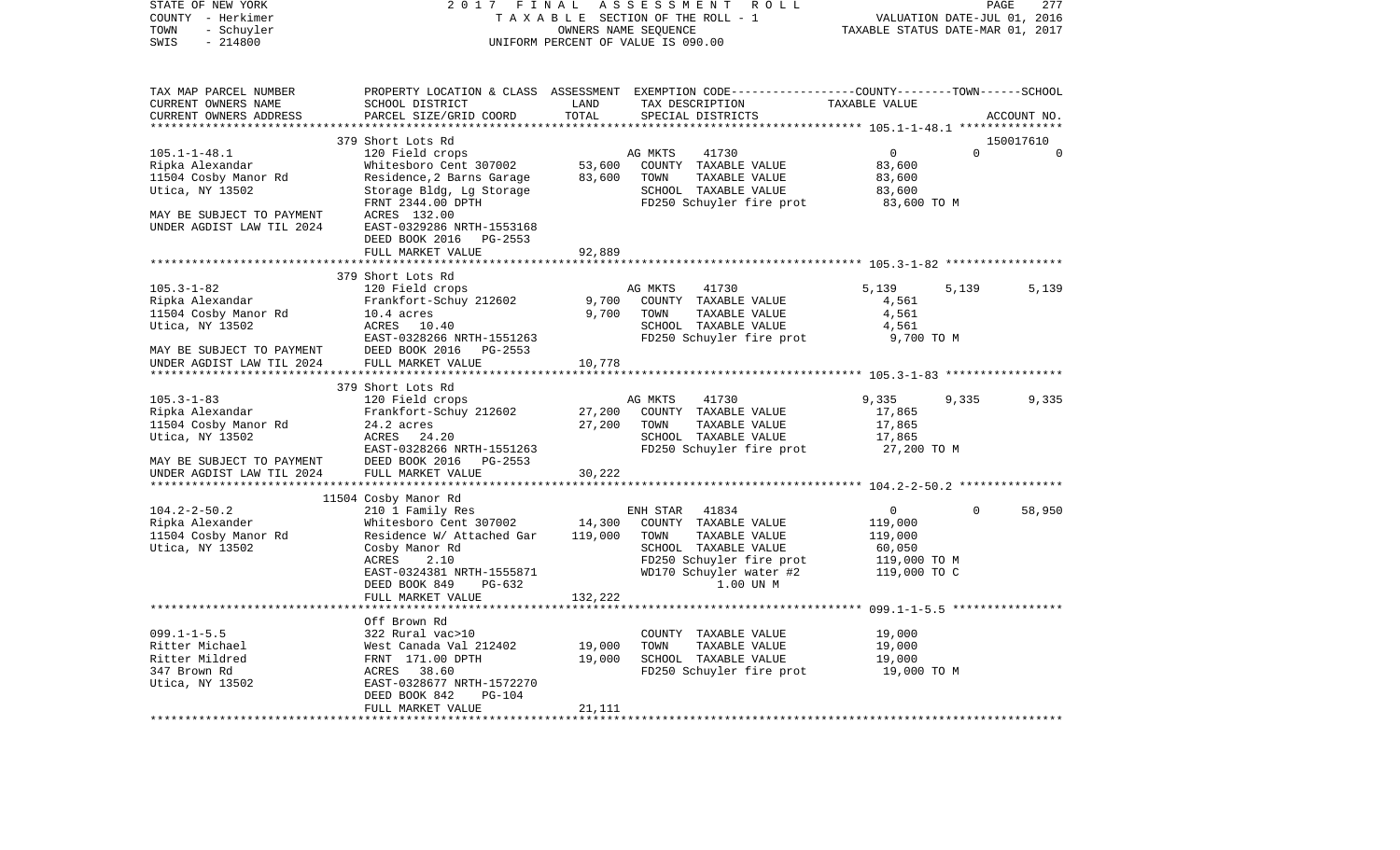| STATE OF NEW YORK<br>COUNTY - Herkimer<br>- Schuyler<br>TOWN<br>$-214800$<br>SWIS |                                                      | OWNERS NAME SEQUENCE | 2017 FINAL ASSESSMENT ROLL<br>TAXABLE SECTION OF THE ROLL - 1<br>UNIFORM PERCENT OF VALUE IS 090.00 | PAGE<br>278<br>VALUATION DATE-JUL 01, 2016<br>TAXABLE STATUS DATE-MAR 01, 2017                                  |
|-----------------------------------------------------------------------------------|------------------------------------------------------|----------------------|-----------------------------------------------------------------------------------------------------|-----------------------------------------------------------------------------------------------------------------|
| TAX MAP PARCEL NUMBER<br>CURRENT OWNERS NAME<br>CURRENT OWNERS ADDRESS            | SCHOOL DISTRICT<br>PARCEL SIZE/GRID COORD            | LAND<br>TOTAL        | TAX DESCRIPTION TAXABLE VALUE<br>SPECIAL DISTRICTS                                                  | PROPERTY LOCATION & CLASS ASSESSMENT EXEMPTION CODE----------------COUNTY-------TOWN------SCHOOL<br>ACCOUNT NO. |
|                                                                                   | 347 Brown Rd                                         |                      |                                                                                                     |                                                                                                                 |
| $099.1 - 1 - 46.2$                                                                | 210 1 Family Res                                     |                      | BAS STAR 41854                                                                                      | $\overline{0}$<br>27,000<br>$\Omega$                                                                            |
| Ritter Michael                                                                    | West Canada Val 212402                               |                      | 19,400 COUNTY TAXABLE VALUE                                                                         | 357,100                                                                                                         |
| Ritter Mildred                                                                    | Single Family Residence 357,100                      |                      | TOWN<br>TAXABLE VALUE                                                                               | 357,100                                                                                                         |
| 347 Brown Rd                                                                      | Pool Addition                                        |                      | SCHOOL TAXABLE VALUE                                                                                | 330,100                                                                                                         |
| Utica, NY 13502                                                                   | Brown Road<br>ACRES<br>8.20 BANK<br>011              |                      | FD250 Schuyler fire prot                                                                            | 357,100 TO M                                                                                                    |
|                                                                                   | EAST-0328308 NRTH-1571555                            |                      |                                                                                                     |                                                                                                                 |
|                                                                                   | DEED BOOK 742<br>$PG-92$                             |                      |                                                                                                     |                                                                                                                 |
|                                                                                   | FULL MARKET VALUE                                    | 396,778              |                                                                                                     |                                                                                                                 |
|                                                                                   |                                                      |                      |                                                                                                     |                                                                                                                 |
|                                                                                   | 2216 State Route 5                                   |                      |                                                                                                     | 150002910                                                                                                       |
| $104.11 - 1 - 28$                                                                 | 210 1 Family Res                                     |                      | COUNTY TAXABLE VALUE                                                                                | 13,600                                                                                                          |
| Ritter Michael J                                                                  | Whitesboro Cent 307002                               | 13,600               | TOWN<br>TAXABLE VALUE                                                                               | 13,600                                                                                                          |
| 347 Brown Rd                                                                      | S 972 Bldg                                           | 13,600               | SCHOOL TAXABLE VALUE                                                                                | 13,600                                                                                                          |
| Utica, NY 13502                                                                   | 3 1.375 Acre                                         |                      | FD250 Schuyler fire prot                                                                            | 13,600 TO M                                                                                                     |
|                                                                                   | State                                                |                      | WD170 Schuyler water #2                                                                             | 13,600 TO C                                                                                                     |
|                                                                                   | FRNT 130.00 DPTH 189.00<br>1.10<br>ACRES             |                      | 3.00 UN M                                                                                           |                                                                                                                 |
|                                                                                   | EAST-0316971 NRTH-1555055                            |                      |                                                                                                     |                                                                                                                 |
|                                                                                   | DEED BOOK 718<br>PG-315                              |                      |                                                                                                     |                                                                                                                 |
|                                                                                   | FULL MARKET VALUE                                    | 15,111               |                                                                                                     |                                                                                                                 |
|                                                                                   |                                                      |                      |                                                                                                     |                                                                                                                 |
|                                                                                   | 2222 State Route 5                                   |                      |                                                                                                     | 150023640                                                                                                       |
| $104.11 - 1 - 42.1$                                                               | 442 MiniWhseSelf                                     |                      | COUNTY TAXABLE VALUE                                                                                | 175,000                                                                                                         |
| Ritter Michael J                                                                  | Whitesboro Cent 307002                               | 22,500               | TOWN<br>TAXABLE VALUE                                                                               | 175,000                                                                                                         |
| Ritter Mildred E                                                                  | S 986<br>Bldg                                        | 175,000              | SCHOOL TAXABLE VALUE                                                                                | 175,000                                                                                                         |
| 347 Brown Rd                                                                      | 1.72 Acres                                           |                      | FD250 Schuyler fire prot                                                                            | 175,000 TO M                                                                                                    |
| Utica, NY 13502                                                                   | State Rd                                             |                      | WD170 Schuyler water #2<br>2.00 UN M                                                                | 175,000 TO C                                                                                                    |
|                                                                                   | ACRES<br>1.72<br>EAST-0317231 NRTH-1554799           |                      |                                                                                                     |                                                                                                                 |
|                                                                                   | DEED BOOK 766<br>PG-643                              |                      |                                                                                                     |                                                                                                                 |
|                                                                                   | FULL MARKET VALUE                                    | 194,444              |                                                                                                     |                                                                                                                 |
|                                                                                   |                                                      |                      |                                                                                                     |                                                                                                                 |
|                                                                                   | State Route 5                                        |                      |                                                                                                     |                                                                                                                 |
| $104.11 - 1 - 42.4$                                                               | 431 Auto dealer                                      |                      | COUNTY TAXABLE VALUE                                                                                | 230,000                                                                                                         |
| Ritter Michael J                                                                  | Whitesboro Cent 307002                               | 26,300               | TOWN<br>TAXABLE VALUE                                                                               | 230,000                                                                                                         |
| 2435 State Route 5                                                                | Bldg                                                 | 230,000              | SCHOOL TAXABLE VALUE                                                                                | 230,000                                                                                                         |
| Utica, NY 13502                                                                   | 1.32 Acres                                           |                      | FD250 Schuyler fire prot                                                                            | 230,000 TO M                                                                                                    |
|                                                                                   | Herkimer Rd                                          |                      | WD170 Schuyler water #2                                                                             | 230,000 TO C                                                                                                    |
|                                                                                   | 1.72<br>ACRES                                        |                      | 1.00 UN M                                                                                           |                                                                                                                 |
|                                                                                   | EAST-0317098 NRTH-1554950<br>DEED BOOK 707<br>PG-273 |                      |                                                                                                     |                                                                                                                 |
|                                                                                   | FULL MARKET VALUE                                    | 255,556              |                                                                                                     |                                                                                                                 |
| ********************                                                              |                                                      |                      |                                                                                                     |                                                                                                                 |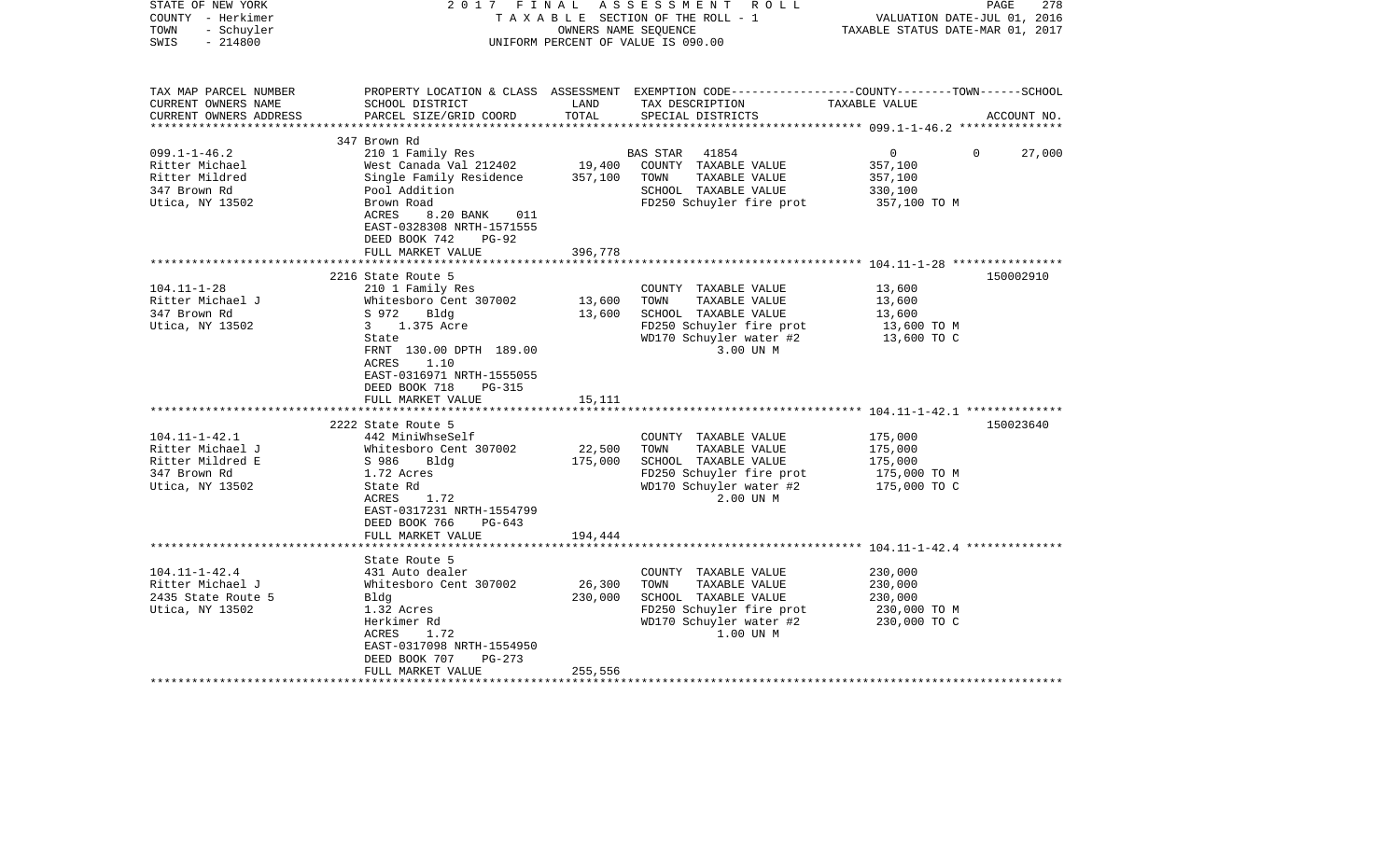| STATE OF NEW YORK<br>COUNTY - Herkimer<br>TOWN<br>- Schuyler<br>$-214800$<br>SWIS                      |                                                                                                                                                                  | OWNERS NAME SEQUENCE | 2017 FINAL ASSESSMENT ROLL<br>TAXABLE SECTION OF THE ROLL - 1<br>UNIFORM PERCENT OF VALUE IS 090.00               | PAGE<br>279<br>VALUATION DATE-JUL 01, 2016<br>TAXABLE STATUS DATE-MAR 01, 2017                                    |
|--------------------------------------------------------------------------------------------------------|------------------------------------------------------------------------------------------------------------------------------------------------------------------|----------------------|-------------------------------------------------------------------------------------------------------------------|-------------------------------------------------------------------------------------------------------------------|
| TAX MAP PARCEL NUMBER<br>CURRENT OWNERS NAME                                                           | SCHOOL DISTRICT                                                                                                                                                  | LAND                 | TAX DESCRIPTION                                                                                                   | PROPERTY LOCATION & CLASS ASSESSMENT EXEMPTION CODE----------------COUNTY-------TOWN------SCHOOL<br>TAXABLE VALUE |
| CURRENT OWNERS ADDRESS                                                                                 | PARCEL SIZE/GRID COORD                                                                                                                                           | TOTAL                | SPECIAL DISTRICTS                                                                                                 | ACCOUNT NO.                                                                                                       |
|                                                                                                        | Knapp's Knoll                                                                                                                                                    |                      |                                                                                                                   |                                                                                                                   |
| $104.2 - 3 - 28$<br>Ritter Tree & Construction<br>2435 State Route 5                                   | 310 Res Vac<br>Whitesboro Cent 307002<br>Remainer of land origanal                                                                                               | 20,200<br>20,200     | COUNTY TAXABLE VALUE<br>TOWN<br>TAXABLE VALUE<br>SCHOOL TAXABLE VALUE                                             | 20,200<br>20,200<br>20,200                                                                                        |
| Utica, NY 13502                                                                                        | part of Knapp Knols Sub<br>ACRES 20.30<br>EAST-0322383 NRTH-1555573                                                                                              |                      | FD250 Schuyler fire prot                                                                                          | 20,200 TO M                                                                                                       |
|                                                                                                        | FULL MARKET VALUE                                                                                                                                                | 22,444               |                                                                                                                   |                                                                                                                   |
|                                                                                                        |                                                                                                                                                                  |                      |                                                                                                                   |                                                                                                                   |
| $104.2 - 2 - 13$                                                                                       | 2425 State Route 5<br>210 1 Family Res                                                                                                                           |                      | COUNTY TAXABLE VALUE                                                                                              | 150019680<br>66,400                                                                                               |
| Ritter Tree And Construction Whitesboro Cent 307002                                                    |                                                                                                                                                                  | 13,500               | TOWN TAXABLE VALUE                                                                                                | 66,400                                                                                                            |
| 2435 State Route 5                                                                                     | Residence W Addition 66,400                                                                                                                                      |                      | SCHOOL TAXABLE VALUE                                                                                              | 66,400                                                                                                            |
| Utica, NY 13502                                                                                        | Garage<br>2425 State Route 5<br>1.00<br>ACRES<br>EAST-0320716 NRTH-1553342<br>DEED BOOK 848<br>PG-446                                                            |                      | FD250 Schuyler fire prot<br>WD170 Schuyler water #2<br>1.00 UN M                                                  | 66,400 TO M<br>3,600 TO C                                                                                         |
|                                                                                                        | FULL MARKET VALUE                                                                                                                                                | 73,778               |                                                                                                                   |                                                                                                                   |
|                                                                                                        | 2435 State Route 5                                                                                                                                               |                      |                                                                                                                   |                                                                                                                   |
| $104.2 - 2 - 22.5$                                                                                     | 446 Cold storage                                                                                                                                                 |                      | COUNTY TAXABLE VALUE                                                                                              | 187,500                                                                                                           |
| Ritter Tree And Construction Whitesboro Cent 307002                                                    |                                                                                                                                                                  | 38,000               | TOWN<br>TAXABLE VALUE                                                                                             | 187,500                                                                                                           |
| 2435 State Route 5<br>Utica, NY 13502                                                                  | Two Family Residence<br>Garage Barn Truck Garage<br>FRNT 545.00 DPTH<br>ACRES 30.30<br>EAST-0321509 NRTH-1554127<br>DEED BOOK 834<br>$PG-9$<br>FULL MARKET VALUE | 187,500<br>208,333   | SCHOOL TAXABLE VALUE<br>FD250 Schuyler fire prot 187,500 TO M                                                     | 187,500                                                                                                           |
|                                                                                                        |                                                                                                                                                                  |                      |                                                                                                                   |                                                                                                                   |
| $105.3 - 1 - 12.5$                                                                                     | 110 Carder Ln<br>210 1 Family Res                                                                                                                                |                      | COUNTY TAXABLE VALUE                                                                                              | 150021390<br>30,000                                                                                               |
| Rizvanovic Adela<br>Rizvanovic M.<br>110 Carder Ln<br>Frankfort, NY 13340<br>MAY BE SUBJECT TO PAYMENT | Frankfort-Schuy 212602<br>Bldg & pole barn<br>Carder Lane<br>FRNT 110.00 DPTH<br>ACRES<br>2.60<br>EAST-0331960 NRTH-1548302                                      | 10,000<br>30,000     | TAXABLE VALUE<br>TOWN<br>SCHOOL TAXABLE VALUE<br>FD250 Schuyler fire prot<br>WD165 Schuyler water #4<br>1.00 UN M | 30,000<br>30,000<br>30,000 TO M<br>1,500 TO C                                                                     |
| UNDER AGDIST LAW TIL 2024                                                                              | $PG-802$<br>DEED BOOK 1628<br>FULL MARKET VALUE                                                                                                                  | 33,333               |                                                                                                                   |                                                                                                                   |
|                                                                                                        |                                                                                                                                                                  |                      |                                                                                                                   |                                                                                                                   |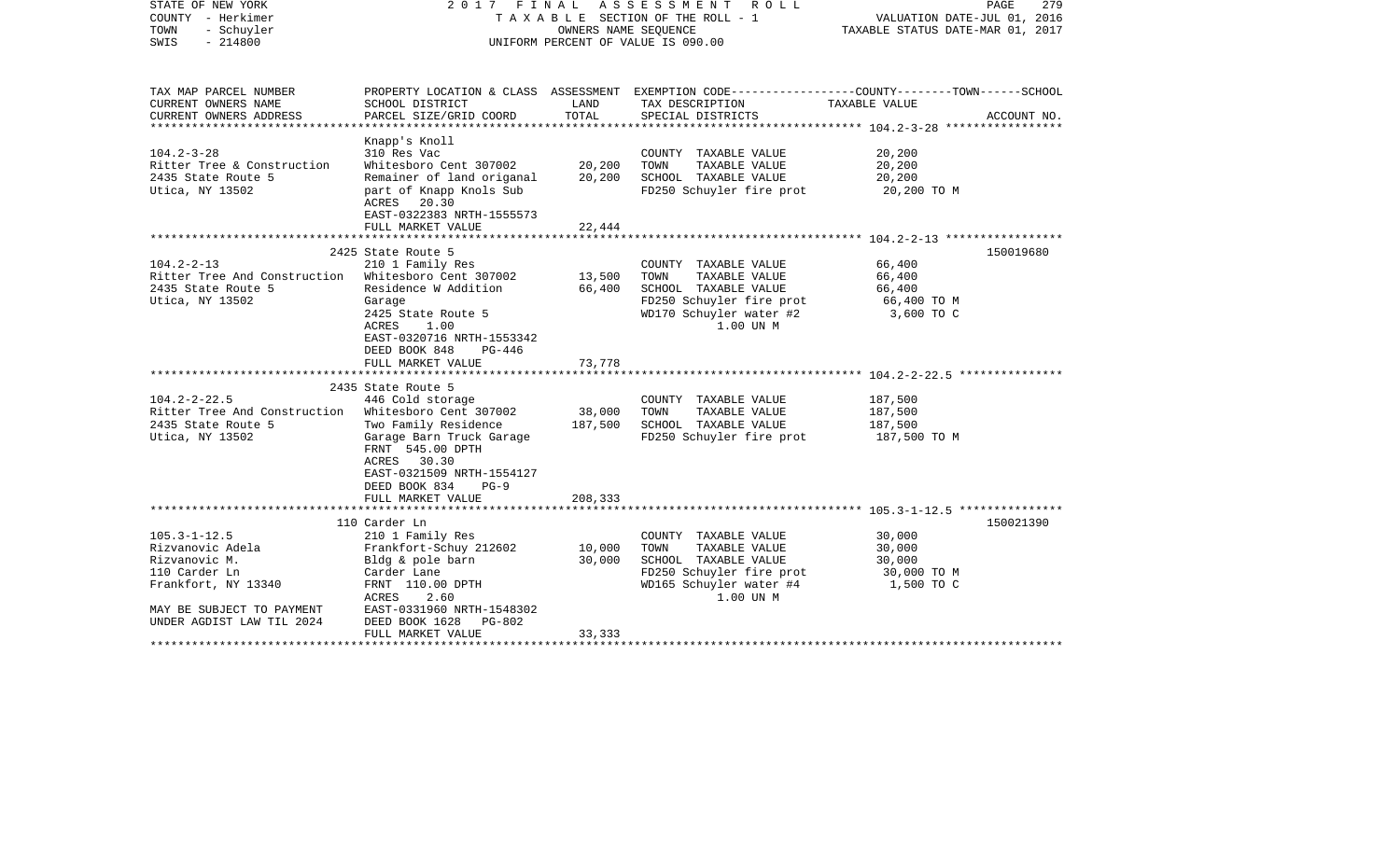| STATE OF NEW YORK<br>COUNTY - Herkimer<br>TOWN<br>- Schuyler<br>$-214800$<br>SWIS |                                            |         | 2017 FINAL ASSESSMENT ROLL<br>TAXABLE SECTION OF THE ROLL - 1<br>OWNERS NAME SEOUENCE<br>UNIFORM PERCENT OF VALUE IS 090.00 |                | PAGE<br>280<br>VALUATION DATE-JUL 01, 2016<br>TAXABLE STATUS DATE-MAR 01, 2017 |
|-----------------------------------------------------------------------------------|--------------------------------------------|---------|-----------------------------------------------------------------------------------------------------------------------------|----------------|--------------------------------------------------------------------------------|
| TAX MAP PARCEL NUMBER<br>CURRENT OWNERS NAME                                      | SCHOOL DISTRICT                            | LAND    | PROPERTY LOCATION & CLASS ASSESSMENT EXEMPTION CODE---------------COUNTY-------TOWN------SCHOOL<br>TAX DESCRIPTION          | TAXABLE VALUE  |                                                                                |
| CURRENT OWNERS ADDRESS                                                            | PARCEL SIZE/GRID COORD                     | TOTAL   | SPECIAL DISTRICTS                                                                                                           |                | ACCOUNT NO.                                                                    |
|                                                                                   |                                            |         |                                                                                                                             |                |                                                                                |
|                                                                                   | State Route 5                              |         |                                                                                                                             |                | 150019740                                                                      |
| $105.3 - 1 - 67$                                                                  | 323 Vacant rural<br>Frankfort-Schuy 212602 | 6,000   | COUNTY TAXABLE VALUE<br>TOWN                                                                                                | 6,000          |                                                                                |
| Rizzo Joseph III<br>Briggs Ann                                                    | Vacant                                     | 6,000   | TAXABLE VALUE<br>SCHOOL TAXABLE VALUE                                                                                       | 6,000<br>6,000 |                                                                                |
| 4 Spruce St                                                                       | 1a 83                                      |         | FD250 Schuyler fire prot                                                                                                    | 6,000 TO M     |                                                                                |
| Ilion, NY 13357                                                                   | State Rd                                   |         |                                                                                                                             |                |                                                                                |
|                                                                                   | ACRES<br>8.30                              |         |                                                                                                                             |                |                                                                                |
|                                                                                   | EAST-0325761 NRTH-1548528                  |         |                                                                                                                             |                |                                                                                |
|                                                                                   | DEED BOOK 1325 PG-122                      |         |                                                                                                                             |                |                                                                                |
|                                                                                   | FULL MARKET VALUE                          | 6,667   |                                                                                                                             |                |                                                                                |
|                                                                                   | *****************************              |         |                                                                                                                             |                |                                                                                |
|                                                                                   | 2842 State Route 5                         |         |                                                                                                                             |                | 150019770                                                                      |
| $105.3 - 1 - 68$                                                                  | 312 Vac w/imprv                            |         | COUNTY TAXABLE VALUE                                                                                                        | 39,000         |                                                                                |
| Rizzo Joseph III                                                                  | Frankfort-Schuy 212602                     | 11,200  | TOWN<br>TAXABLE VALUE                                                                                                       | 39,000         |                                                                                |
| Briggs Ann                                                                        | Campgrounds                                | 39,000  | SCHOOL TAXABLE VALUE                                                                                                        | 39,000         |                                                                                |
| 4 Spruce St                                                                       | FRNT 1459.00 DPTH                          |         | FD250 Schuyler fire prot                                                                                                    | 39,000 TO M    |                                                                                |
| Ilion, NY 13357                                                                   | ACRES 22.40                                |         |                                                                                                                             |                |                                                                                |
|                                                                                   | EAST-0326476 NRTH-1547969                  |         |                                                                                                                             |                |                                                                                |
|                                                                                   | DEED BOOK 1325 PG-122                      |         |                                                                                                                             |                |                                                                                |
|                                                                                   | FULL MARKET VALUE                          | 43,333  |                                                                                                                             |                |                                                                                |
|                                                                                   |                                            |         |                                                                                                                             |                | 150020850                                                                      |
| $105.1 - 1 - 43.1$                                                                | Short Lots Rd<br>120 Field crops           |         | 41730<br>AG MKTS                                                                                                            | 4,701          | 4,701<br>4,701                                                                 |
| Robbins Harry                                                                     | Whitesboro Cent 307002 90,800              |         | COUNTY TAXABLE VALUE                                                                                                        | 130,299        |                                                                                |
| Robbins Linda                                                                     | Bldgs & Trlr Ag Ex Ld 172                  | 135,000 | TOWN<br>TAXABLE VALUE                                                                                                       | 130,299        |                                                                                |
| 452 Minots Corners Rd                                                             | Shortlots                                  |         | SCHOOL TAXABLE VALUE                                                                                                        | 130,299        |                                                                                |
| Frankfort, NY 13340                                                               | FRNT 4076.00 DPTH                          |         |                                                                                                                             | 135,000 TO M   |                                                                                |
|                                                                                   | ACRES 176.20                               |         | $FD250$ Schuyler fire prot<br>WD170 Schuyler water #2                                                                       | 3,100 TO C     |                                                                                |
| MAY BE SUBJECT TO PAYMENT                                                         | EAST-0326065 NRTH-1555038                  |         | 1.00 UN M                                                                                                                   |                |                                                                                |
| UNDER AGDIST LAW TIL 2024                                                         | DEED BOOK 00644 PG-00562                   |         |                                                                                                                             |                |                                                                                |
|                                                                                   | FULL MARKET VALUE                          | 150,000 |                                                                                                                             |                |                                                                                |
|                                                                                   |                                            |         |                                                                                                                             |                |                                                                                |
|                                                                                   | Bush Rd                                    |         |                                                                                                                             |                | 150017700                                                                      |
| $105.2 - 1 - 24$                                                                  | 105 Vac farmland                           |         | AG MKTS<br>41730                                                                                                            | 16,948         | 16,948 16,948                                                                  |
| Robbins Harry E                                                                   | Frankfort-Schuy 212602                     | 24,800  | COUNTY TAXABLE VALUE                                                                                                        | 7,852          |                                                                                |
| Robbins Linda                                                                     | Vac Ag Ex Ld 33A                           | 24,800  | TOWN<br>TAXABLE VALUE                                                                                                       | 7,852          |                                                                                |
| 452 Minots Corners Rd                                                             | 2 33                                       |         | SCHOOL TAXABLE VALUE                                                                                                        | 7,852          |                                                                                |
| Frankfort, NY 13340                                                               | Bush                                       |         | FD250 Schuyler fire prot                                                                                                    | 24,800 TO M    |                                                                                |
|                                                                                   | ACRES 33.00                                |         |                                                                                                                             |                |                                                                                |
| MAY BE SUBJECT TO PAYMENT                                                         | EAST-0337827 NRTH-1553738                  |         |                                                                                                                             |                |                                                                                |
| UNDER AGDIST LAW TIL 2024                                                         | DEED BOOK 684<br>PG-411                    |         |                                                                                                                             |                |                                                                                |
| *******************                                                               | FULL MARKET VALUE                          | 27,556  |                                                                                                                             |                |                                                                                |
|                                                                                   |                                            |         |                                                                                                                             |                |                                                                                |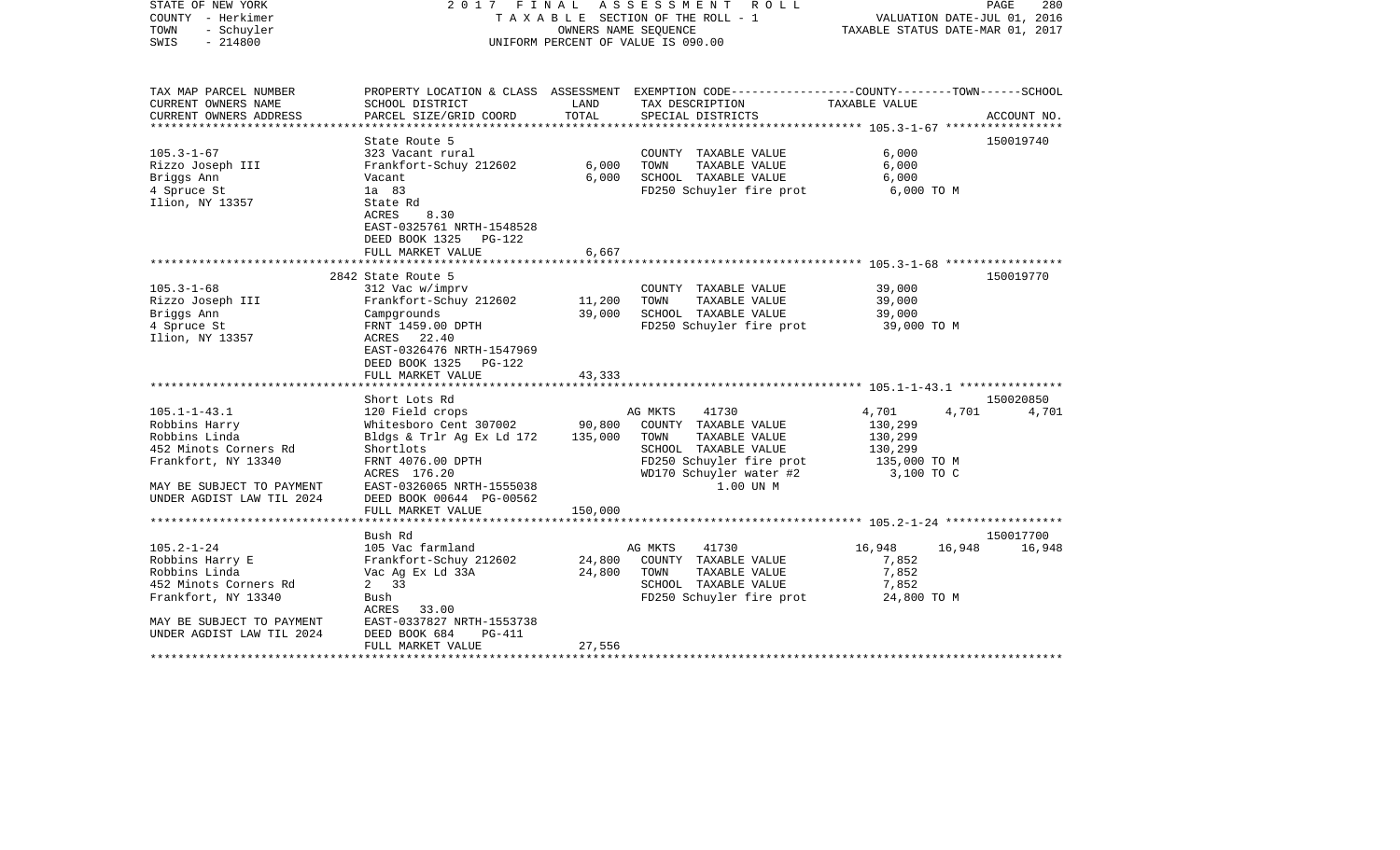| STATE OF NEW YORK<br>COUNTY - Herkimer<br>- Schuyler<br>TOWN<br>$-214800$<br>SWIS                                                       | 2017 FINAL                                                                                                                                                                                                                           |                            | ASSESSMENT<br>R O L L<br>TAXABLE SECTION OF THE ROLL - 1<br>OWNERS NAME SEQUENCE<br>UNIFORM PERCENT OF VALUE IS 090.00                                                                    | TAXABLE STATUS DATE-MAR 01, 2017                                                       | PAGE<br>VALUATION DATE-JUL 01, 2016 | 281                             |
|-----------------------------------------------------------------------------------------------------------------------------------------|--------------------------------------------------------------------------------------------------------------------------------------------------------------------------------------------------------------------------------------|----------------------------|-------------------------------------------------------------------------------------------------------------------------------------------------------------------------------------------|----------------------------------------------------------------------------------------|-------------------------------------|---------------------------------|
| TAX MAP PARCEL NUMBER<br>CURRENT OWNERS NAME<br>CURRENT OWNERS ADDRESS                                                                  | SCHOOL DISTRICT<br>PARCEL SIZE/GRID COORD                                                                                                                                                                                            | LAND<br>TOTAL              | PROPERTY LOCATION & CLASS ASSESSMENT EXEMPTION CODE---------------COUNTY-------TOWN------SCHOOL<br>TAX DESCRIPTION<br>SPECIAL DISTRICTS                                                   | TAXABLE VALUE                                                                          |                                     | ACCOUNT NO.                     |
| $105.2 - 1 - 32$<br>Robbins Harry E<br>Robbins Linda L<br>452 Minots Corners Rd<br>Frankfort, NY 13340                                  | 452 Minots Corners Rd<br>210 1 Family Res<br>Frankfort-Schuy 212602<br>W Bldg<br>$3^{\circ}$<br>$\overline{1}$<br>Minot Cor. Rd<br>FRNT 280.00 DPTH 285.00<br>0.98<br>ACRES<br>EAST-0343168 NRTH-1552905<br>DEED BOOK 00640 PG-00410 | 11,900<br>94,400           | ENH STAR<br>41834<br>COUNTY TAXABLE VALUE<br>TAXABLE VALUE<br>TOWN<br>SCHOOL TAXABLE VALUE<br>FD250 Schuyler fire prot                                                                    | $\overline{0}$<br>94,400<br>94,400<br>35,450<br>94,400 TO M                            | $\Omega$                            | 150075096<br>58,950             |
|                                                                                                                                         | FULL MARKET VALUE                                                                                                                                                                                                                    | 104,889                    |                                                                                                                                                                                           |                                                                                        |                                     |                                 |
|                                                                                                                                         | 11303 Cosby Manor Rd                                                                                                                                                                                                                 |                            |                                                                                                                                                                                           |                                                                                        |                                     |                                 |
| $104.2 - 1 - 74.3$<br>Robert M & Jane W Morris Trust Whitesboro Cent 307002<br>11303 Cosby Manor Rd<br>Utica, NY 13502                  | 210 1 Family Res<br>N Bldg<br>2 Acres<br>Cosby Manor Rd<br>ACRES<br>2.08<br>EAST-0321456 NRTH-1558353<br>DEED BOOK 1622<br>PG-398<br>FULL MARKET VALUE                                                                               | 112,600<br>125,111         | VET COM CT 41131<br>14,300 ENH STAR<br>41834<br>COUNTY TAXABLE VALUE<br>TAXABLE VALUE<br>TOWN<br>SCHOOL TAXABLE VALUE<br>FD250 Schuyler fire prot<br>WD170 Schuyler water #2<br>1.00 UN M | 13,500<br>$\overline{0}$<br>99,100<br>99,100<br>53,650<br>112,600 TO M<br>112,600 TO C | 13,500<br>$\Omega$                  | 0<br>58,950                     |
| $112.2 - 2 - 45.2$<br>Robinson Robert D Jr<br>Desrochers Irrevocable Trust Land contract<br>117 Millers Grove Rd<br>Frankfort, NY 13340 | 117 Millers Grove Rd<br>210 1 Family Res<br>Frankfort-Schuy 212602<br>FRNT 120.00 DPTH<br>1.10<br>ACRES<br>EAST-0336363 NRTH-1540277<br>DEED BOOK 1094 PG-456                                                                        | 13,600<br>50,000<br>55,556 | 41854<br>BAS STAR<br>COUNTY TAXABLE VALUE<br>TOWN<br>TAXABLE VALUE<br>SCHOOL TAXABLE VALUE<br>FD250 Schuyler fire prot                                                                    | $\Omega$<br>50,000<br>50,000<br>23,000<br>50,000 TO M                                  | $\Omega$                            | 27,000                          |
|                                                                                                                                         | FULL MARKET VALUE                                                                                                                                                                                                                    |                            |                                                                                                                                                                                           |                                                                                        |                                     |                                 |
| $105.3 - 1 - 74.1$<br>Rockwood Judy<br>Rockwood Fredrick L JR<br>3048 State Route 5<br>Frankfort, NY 13340                              | 3048 State Route 5<br>210 1 Family Res<br>Frankfort-Schuy 212602<br>S Bldg & Trl<br>$3^{\circ}$<br>9 Acres<br>Rt 5<br>6.40<br>ACRES<br>EAST-0329612 NRTH-1544733<br>DEED BOOK 1269<br>$PG-146$                                       | 87,000                     | VET COM CT 41131<br>17,800 ENH STAR<br>41834<br>COUNTY TAXABLE VALUE<br>TOWN<br>TAXABLE VALUE<br>SCHOOL TAXABLE VALUE<br>FD250 Schuyler fire prot                                         | 13,500<br>$\overline{0}$<br>73,500<br>73,500<br>28,050<br>87,000 TO M                  | 13,500<br>$\Omega$                  | 150017970<br>$\Omega$<br>58,950 |
|                                                                                                                                         | FULL MARKET VALUE                                                                                                                                                                                                                    | 96,667                     |                                                                                                                                                                                           |                                                                                        |                                     |                                 |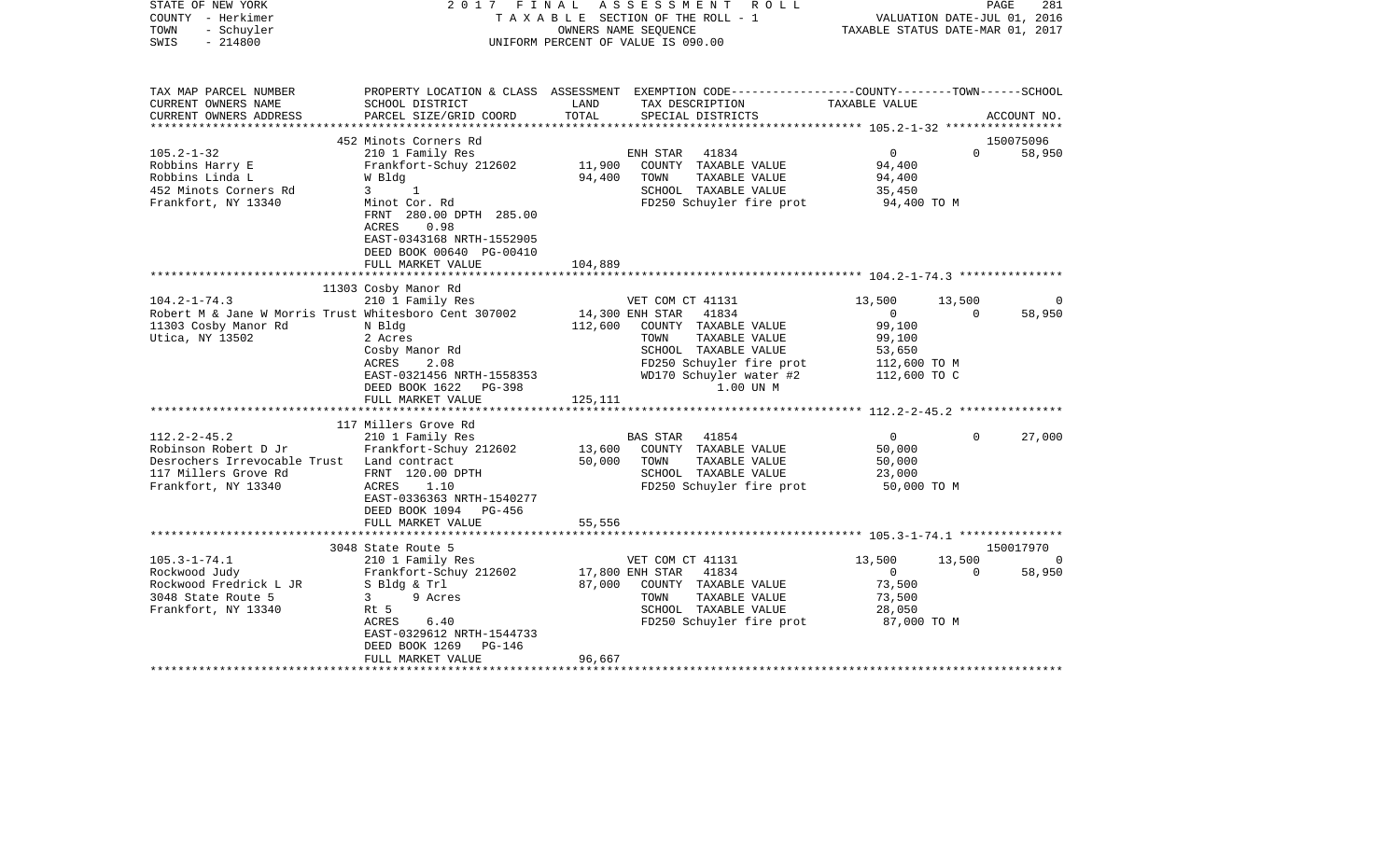| STATE OF NEW YORK<br>COUNTY - Herkimer<br>TOWN<br>- Schuyler<br>$-214800$<br>SWIS |                                                                                                                           | OWNERS NAME SEQUENCE | 2017 FINAL ASSESSMENT ROLL<br>TAXABLE SECTION OF THE ROLL - 1<br>UNIFORM PERCENT OF VALUE IS 090.00                 |                          | PAGE<br>282<br>VALUATION DATE-JUL 01, 2016<br>TAXABLE STATUS DATE-MAR 01, 2017 |
|-----------------------------------------------------------------------------------|---------------------------------------------------------------------------------------------------------------------------|----------------------|---------------------------------------------------------------------------------------------------------------------|--------------------------|--------------------------------------------------------------------------------|
| TAX MAP PARCEL NUMBER<br>CURRENT OWNERS NAME                                      | SCHOOL DISTRICT                                                                                                           | LAND                 | PROPERTY LOCATION & CLASS ASSESSMENT EXEMPTION CODE----------------COUNTY-------TOWN------SCHOOL<br>TAX DESCRIPTION | TAXABLE VALUE            |                                                                                |
| CURRENT OWNERS ADDRESS                                                            | PARCEL SIZE/GRID COORD                                                                                                    | TOTAL                | SPECIAL DISTRICTS                                                                                                   |                          | ACCOUNT NO.                                                                    |
| ***********************                                                           |                                                                                                                           |                      |                                                                                                                     |                          |                                                                                |
|                                                                                   | 3043 State Route 5                                                                                                        |                      |                                                                                                                     |                          | 150004260                                                                      |
| $105.3 - 1 - 47.2$                                                                | 210 1 Family Res                                                                                                          |                      | CW_15_VET/ 41161                                                                                                    | 8,100                    | 8,100<br>$\Omega$<br>$\Omega$                                                  |
| Rockwood Russell J<br>Rockwood Sandra J                                           | Frankfort-Schuy 212602<br>home                                                                                            |                      | 11,200 CW_DISBLD_ 41171<br>85,400 BAS STAR 41854                                                                    | 17,080<br>$\overline{0}$ | 17,080<br>$\mathbf{0}$<br>27,000                                               |
| 3043 State Route 5                                                                | $1 \; 1/2$                                                                                                                |                      | COUNTY TAXABLE VALUE                                                                                                | 60,220                   |                                                                                |
| Frankfort, NY 13340                                                               | Rt 5                                                                                                                      |                      | TOWN<br>TAXABLE VALUE                                                                                               | 60,220                   |                                                                                |
|                                                                                   | FRNT 160.00 DPTH 199.00                                                                                                   |                      | SCHOOL TAXABLE VALUE                                                                                                | 58,400                   |                                                                                |
|                                                                                   | EAST-0329932 NRTH-1545194<br>DEED BOOK 924<br>$PG-89$                                                                     |                      | FD250 Schuyler fire prot                                                                                            | 85,400 TO M              |                                                                                |
|                                                                                   | FULL MARKET VALUE                                                                                                         | 94,889               |                                                                                                                     |                          |                                                                                |
|                                                                                   |                                                                                                                           |                      |                                                                                                                     |                          |                                                                                |
|                                                                                   | N/s State Route 5                                                                                                         |                      |                                                                                                                     |                          |                                                                                |
| $105.3 - 1 - 48.3$                                                                | 314 Rural vac<10                                                                                                          |                      | COUNTY TAXABLE VALUE                                                                                                | 2,300                    |                                                                                |
| Rockwood Russell J                                                                | Frankfort-Schuy 212602                                                                                                    | 2,300                | TAXABLE VALUE<br>TOWN                                                                                               | 2,300                    |                                                                                |
| Rockwood Sandra J<br>3043 State Route 5                                           | Vacant                                                                                                                    | 2,300                | SCHOOL TAXABLE VALUE                                                                                                | 2,300                    |                                                                                |
| Frankfort, NY 13340                                                               | behind 105.3-1-47.2<br>FRNT 160.00 DPTH 103.00<br>EAST-0330041 NRTH-1545292<br>DEED BOOK 833<br>$PG-207$                  |                      | FD250 Schuyler fire prot                                                                                            | 2,300 TO M               |                                                                                |
|                                                                                   | FULL MARKET VALUE                                                                                                         | 2,556                |                                                                                                                     |                          |                                                                                |
|                                                                                   |                                                                                                                           |                      |                                                                                                                     |                          |                                                                                |
|                                                                                   | Cosby Rd                                                                                                                  |                      |                                                                                                                     |                          | 150003540                                                                      |
| $105.2 - 3 - 14$                                                                  | 314 Rural vac<10                                                                                                          |                      | COUNTY TAXABLE VALUE                                                                                                | 32,300                   |                                                                                |
| Roedenbeck Elise                                                                  | Frankfort-Schuy 212602                                                                                                    | 32,300               | TOWN<br>TAXABLE VALUE                                                                                               | 32,300                   |                                                                                |
| 11264 SW 91 Ter                                                                   | Deer Haven sub                                                                                                            | 32,300               | SCHOOL TAXABLE VALUE                                                                                                | 32,300                   |                                                                                |
| Miami, FL 33176                                                                   | split #5 lot $3$<br>Cosby Rd<br>ACRES 10.00<br>EAST-0347514 NRTH-1558984<br>DEED BOOK 947<br>$PG-57$<br>FULL MARKET VALUE | 35,889               | FD250 Schuyler fire prot                                                                                            | 32,300 TO M              |                                                                                |
|                                                                                   |                                                                                                                           | ********             | ************************** 105.2-3-11 ******************                                                            |                          |                                                                                |
|                                                                                   | Cosby Rd                                                                                                                  |                      |                                                                                                                     |                          | 150003540                                                                      |
| $105.2 - 3 - 11$                                                                  | 322 Rural vac>10                                                                                                          |                      | COUNTY TAXABLE VALUE                                                                                                | 63,300                   |                                                                                |
| Roesch William J                                                                  | Frankfort-Schuy 212602                                                                                                    | 63,300               | TOWN<br>TAXABLE VALUE                                                                                               | 63,300                   |                                                                                |
| Roesch Carol A                                                                    | Deer Haven sub                                                                                                            | 63,300               | SCHOOL TAXABLE VALUE                                                                                                | 63,300                   |                                                                                |
| 2250 Bent Pine St                                                                 | split #5 lot $6$                                                                                                          |                      | FD250 Schuyler fire prot                                                                                            | 63,300 TO M              |                                                                                |
| Melbourne, FL 32935                                                               | Cosby Rd<br>ACRES 25.00<br>EAST-0349150 NRTH-1559003                                                                      |                      |                                                                                                                     |                          |                                                                                |
|                                                                                   | DEED BOOK 1076 PG-882                                                                                                     |                      |                                                                                                                     |                          |                                                                                |
|                                                                                   | FULL MARKET VALUE                                                                                                         | 70,333               |                                                                                                                     |                          |                                                                                |
|                                                                                   |                                                                                                                           |                      |                                                                                                                     |                          |                                                                                |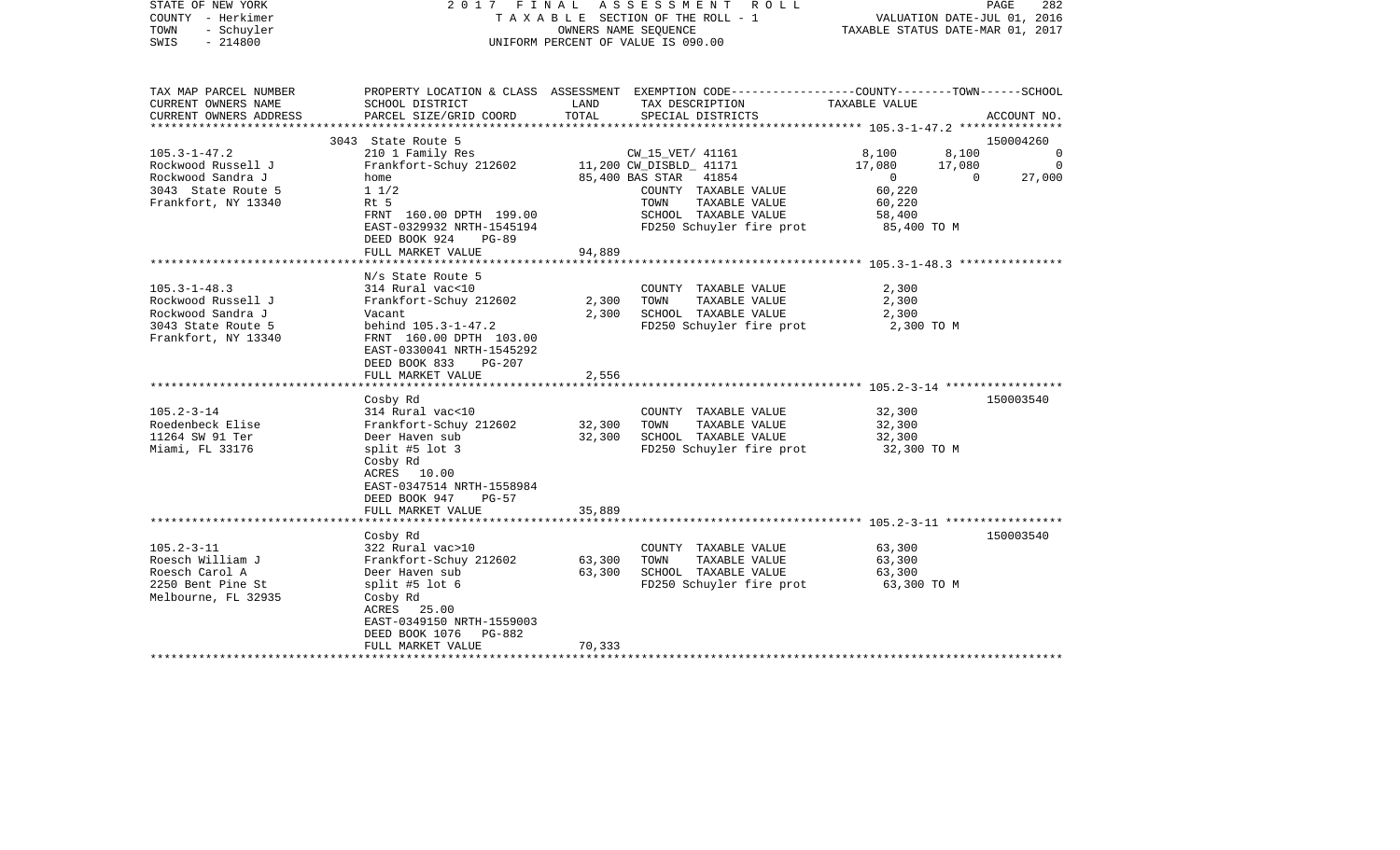| STATE OF NEW YORK<br>COUNTY - Herkimer<br>- Schuyler<br>TOWN<br>$-214800$<br>SWIS                | 2017 FINAL                                                                                                                                                                                                                        |                                | A S S E S S M E N T R O L L<br>TAXABLE SECTION OF THE ROLL - 1<br>OWNERS NAME SEOUENCE<br>UNIFORM PERCENT OF VALUE IS 090.00                                                | VALUATION DATE-JUL 01, 2016<br>TAXABLE STATUS DATE-MAR 01, 2017                                                | PAGE<br>283         |
|--------------------------------------------------------------------------------------------------|-----------------------------------------------------------------------------------------------------------------------------------------------------------------------------------------------------------------------------------|--------------------------------|-----------------------------------------------------------------------------------------------------------------------------------------------------------------------------|----------------------------------------------------------------------------------------------------------------|---------------------|
| TAX MAP PARCEL NUMBER<br>CURRENT OWNERS NAME<br>CURRENT OWNERS ADDRESS<br>*********************  | SCHOOL DISTRICT<br>PARCEL SIZE/GRID COORD                                                                                                                                                                                         | LAND<br>TOTAL                  | PROPERTY LOCATION & CLASS ASSESSMENT EXEMPTION CODE----------------COUNTY-------TOWN------SCHOOL<br>TAX DESCRIPTION<br>SPECIAL DISTRICTS                                    | TAXABLE VALUE                                                                                                  | ACCOUNT NO.         |
|                                                                                                  | 5712 Austin Rd                                                                                                                                                                                                                    |                                |                                                                                                                                                                             |                                                                                                                | 150000330           |
| $104.7 - 1 - 86$<br>Rogowski Gary J<br>Rogowski Verna P<br>5712 Austin Rd<br>Utica, NY 13502     | 210 1 Family Res<br>Whitesboro Cent 307002<br>$\mathbf{E}$ and $\mathbf{E}$<br>Bldg<br>$3 \frac{1}{4}$<br>Austin<br>FRNT 100.00 DPTH 125.00<br>EAST-0315456 NRTH-1558998                                                          | 102,700                        | VET WAR CT 41121<br>7,600 BAS STAR<br>41854<br>COUNTY TAXABLE VALUE<br>TAXABLE VALUE<br>TOWN<br>SCHOOL TAXABLE VALUE<br>FD250 Schuyler fire prot<br>LT160 Schuyler light #1 | 8,100<br>8,100<br>$\overline{0}$<br>$\mathbf{0}$<br>94,600<br>94,600<br>75,700<br>102,700 TO M<br>102,700 TO M | $\Omega$<br>27,000  |
|                                                                                                  | DEED BOOK 911<br>PG-255<br>FULL MARKET VALUE                                                                                                                                                                                      |                                | SD030 Schuyler sewer #1<br>WD160 Schuyler water #1                                                                                                                          | 1.10 UN M                                                                                                      |                     |
|                                                                                                  |                                                                                                                                                                                                                                   | 114,111<br>* * * * * * * * * * | ********************************* 112.2-3-35.5 **************                                                                                                               | 102,700 TO M                                                                                                   |                     |
| $112.2 - 3 - 35.5$<br>Rolchigo Sharon Urie<br>Rolchigo Joseph<br>PO Box 5<br>Frankfort, NY 13340 | State Route 5<br>314 Rural vac<10<br>Frankfort-Schuy 212602<br>Vacant Land<br>Inclued East Schuyler Cem<br>FRNT 125.00 DPTH 270.00<br>EAST-0339241 NRTH-1537322<br>DEED BOOK 1456 PG-187<br>FULL MARKET VALUE                     | 2,000<br>2,000<br>2,222        | COUNTY TAXABLE VALUE<br>TOWN<br>TAXABLE VALUE<br>SCHOOL TAXABLE VALUE                                                                                                       | 2,000<br>2,000<br>2,000                                                                                        |                     |
|                                                                                                  | *************************                                                                                                                                                                                                         |                                |                                                                                                                                                                             |                                                                                                                |                     |
| $112.2 - 3 - 50$<br>Rolchigo Sharon Urie<br>Rolchigo Joseph<br>PO Box 5<br>Frankfort, NY 13340   | 3658 State Route 5<br>433 Auto body<br>Frankfort-Schuy 212602<br>Bldgs & Residence & Out B<br>Includes 112.2-3-35.2<br>State Rd<br>FRNT 310.00 DPTH 285.00<br>ACRES<br>2.00<br>EAST-0339423 NRTH-1537192<br>DEED BOOK 1456 PG-187 | 14,300<br>113,000              | ENH STAR 41834<br>COUNTY TAXABLE VALUE<br>TOWN<br>TAXABLE VALUE<br>SCHOOL TAXABLE VALUE<br>FD250 Schuyler fire prot                                                         | $\Omega$<br>$\overline{0}$<br>113,000<br>113,000<br>56,500<br>113,000 TO M                                     | 150075007<br>56,500 |
|                                                                                                  | FULL MARKET VALUE<br>***********************                                                                                                                                                                                      | 125,556<br>*************       |                                                                                                                                                                             |                                                                                                                |                     |
|                                                                                                  | Bull Rd                                                                                                                                                                                                                           |                                |                                                                                                                                                                             |                                                                                                                |                     |
| $105.1 - 1 - 12.2$<br>Rosati Anthony G<br>436 Bull Rd<br>Utica, NY 13502                         | 322 Rural vac>10<br>Whitesboro Cent 307002<br>$10.6\quad A$<br>SS Bull Rd<br>FRNT 417.70 DPTH<br>ACRES 10.60<br>EAST-0334147 NRTH-1555718<br>DEED BOOK 947<br>PG-278                                                              | 19,100<br>19,100               | COUNTY TAXABLE VALUE<br>TOWN<br>TAXABLE VALUE<br>SCHOOL TAXABLE VALUE<br>FD250 Schuyler fire prot                                                                           | 19,100<br>19,100<br>19,100<br>19,100 TO M                                                                      |                     |
|                                                                                                  | FULL MARKET VALUE                                                                                                                                                                                                                 | 21,222                         |                                                                                                                                                                             |                                                                                                                |                     |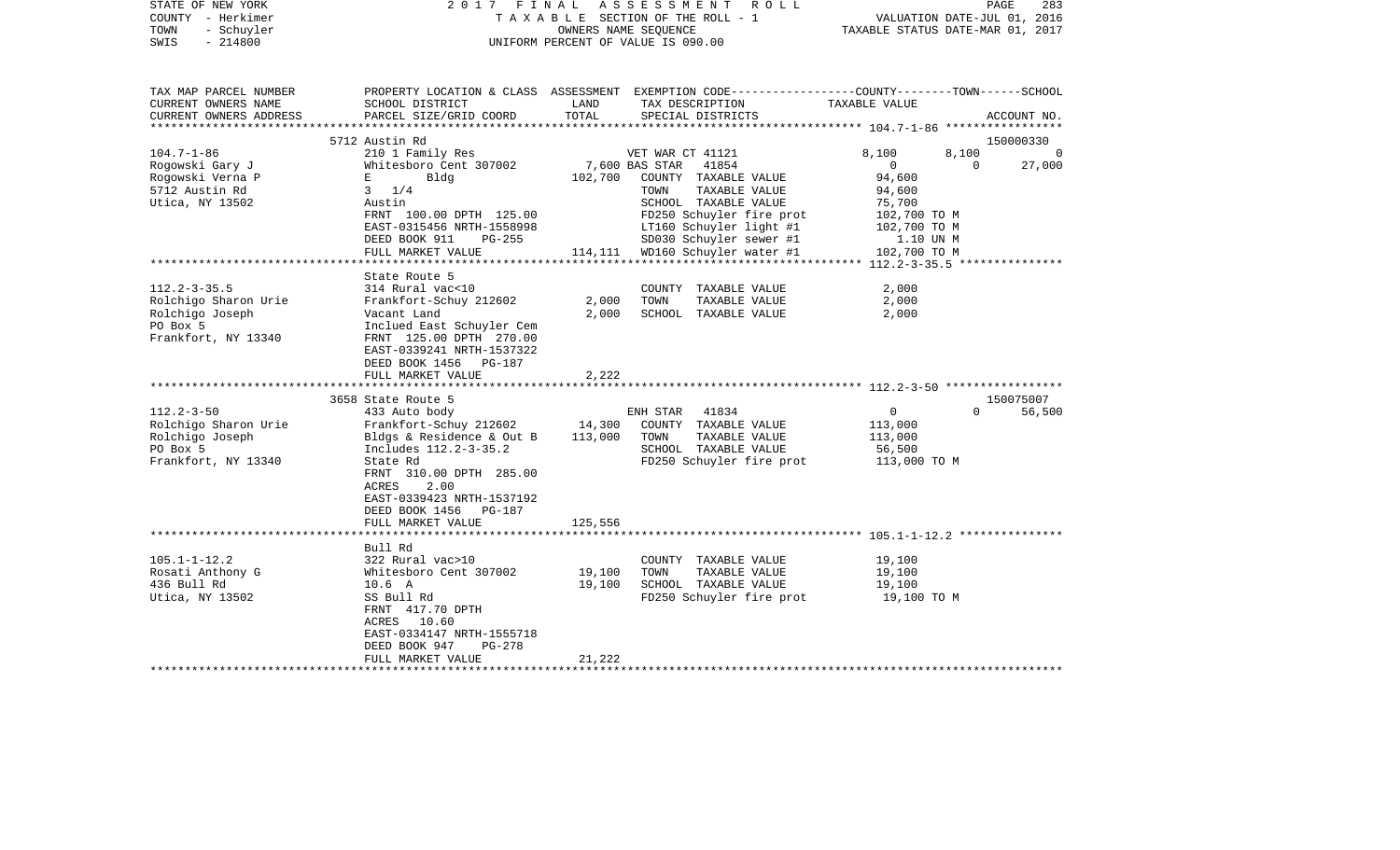| STATE OF NEW YORK<br>COUNTY - Herkimer | 2017 FINAL                                           |                      | A S S E S S M E N T<br>R O L L                                                                  |                                  | PAGE<br>284                 |
|----------------------------------------|------------------------------------------------------|----------------------|-------------------------------------------------------------------------------------------------|----------------------------------|-----------------------------|
|                                        |                                                      |                      | TAXABLE SECTION OF THE ROLL - 1                                                                 |                                  | VALUATION DATE-JUL 01, 2016 |
| TOWN<br>- Schuyler                     |                                                      | OWNERS NAME SEQUENCE |                                                                                                 | TAXABLE STATUS DATE-MAR 01, 2017 |                             |
| $-214800$<br>SWIS                      |                                                      |                      | UNIFORM PERCENT OF VALUE IS 090.00                                                              |                                  |                             |
| TAX MAP PARCEL NUMBER                  |                                                      |                      | PROPERTY LOCATION & CLASS ASSESSMENT EXEMPTION CODE---------------COUNTY-------TOWN------SCHOOL |                                  |                             |
| CURRENT OWNERS NAME                    | SCHOOL DISTRICT                                      | LAND                 | TAX DESCRIPTION                                                                                 | TAXABLE VALUE                    |                             |
| CURRENT OWNERS ADDRESS                 | PARCEL SIZE/GRID COORD                               | TOTAL                | SPECIAL DISTRICTS                                                                               |                                  | ACCOUNT NO.                 |
| *************************              |                                                      |                      |                                                                                                 |                                  |                             |
|                                        | 987 Windfall Rd                                      |                      |                                                                                                 |                                  |                             |
| $099.3 - 3 - 3$                        | 210 1 Family Res                                     |                      | 41854<br><b>BAS STAR</b>                                                                        | 0                                | 27,000<br>$\mathbf{0}$      |
| Roseen Steven A                        | West Canada Val 212402                               | 19,100               | COUNTY TAXABLE VALUE                                                                            | 180,100                          |                             |
| Roseen Linda S                         | Sgl Family Res W/att Gara                            | 180,100              | TOWN<br>TAXABLE VALUE                                                                           | 180,100                          |                             |
| 987 Windfall Rd                        | $old Id # 099.1-2-12.2$                              |                      | SCHOOL TAXABLE VALUE                                                                            | 153,100                          |                             |
| Utica, NY 13502-9730                   | ACRES<br>7.80 BANK<br>720                            |                      | FD250 Schuyler fire prot                                                                        | 180,100 TO M                     |                             |
|                                        | EAST-0329296 NRTH-1567996<br>DEED BOOK 768<br>PG-432 |                      |                                                                                                 |                                  |                             |
|                                        | FULL MARKET VALUE                                    | 200,111              |                                                                                                 |                                  |                             |
|                                        |                                                      |                      |                                                                                                 |                                  |                             |
|                                        | 141 Skyview Ln                                       |                      |                                                                                                 |                                  |                             |
| $099.3 - 4 - 3$                        | 210 1 Family Res                                     |                      | <b>BAS STAR</b><br>41854                                                                        | $\overline{0}$                   | 27,000<br>$\Omega$          |
| Roser Grant N                          | Whitesboro Cent 307002                               | 19,100               | COUNTY TAXABLE VALUE                                                                            | 235,000                          |                             |
| Roser Lisa M                           | FRNT 150.00 DPTH                                     | 235,000              | TOWN<br>TAXABLE VALUE                                                                           | 235,000                          |                             |
| 141 Skyview Ln                         | 7.80<br>ACRES                                        |                      | SCHOOL TAXABLE VALUE                                                                            | 208,000                          |                             |
| Utica, NY 13502                        | EAST-0325507 NRTH-1563923                            |                      | FD250 Schuyler fire prot                                                                        | 235,000 TO M                     |                             |
|                                        | DEED BOOK 1419 PG-274                                |                      |                                                                                                 |                                  |                             |
|                                        | FULL MARKET VALUE                                    | 261,111              |                                                                                                 |                                  |                             |
|                                        |                                                      |                      |                                                                                                 |                                  |                             |
|                                        | Skyview Ln                                           |                      |                                                                                                 |                                  |                             |
| $099.3 - 4 - 4.1$                      | 314 Rural vac<10                                     |                      | COUNTY TAXABLE VALUE                                                                            | 5,000                            |                             |
| Roser Grant N                          | Whitesboro Cent 307002                               | 5,000                | TOWN<br>TAXABLE VALUE                                                                           | 5,000                            |                             |
| Roser Lisa M                           | 52.40 DPTH<br>FRNT                                   | 5,000                | SCHOOL TAXABLE VALUE                                                                            | 5,000                            |                             |
| 141 Skyview Ln                         | 2.30<br>ACRES                                        |                      | FD250 Schuyler fire prot                                                                        | 5,000 TO M                       |                             |
| Utica, NY 13502                        | EAST-0325505 NRTH-1563780                            |                      |                                                                                                 |                                  |                             |
|                                        | DEED BOOK 1419<br>PG-275                             |                      |                                                                                                 |                                  |                             |
|                                        | FULL MARKET VALUE                                    | 5,556                |                                                                                                 |                                  |                             |
|                                        |                                                      |                      |                                                                                                 |                                  |                             |
|                                        | Bell Hill Rd                                         |                      |                                                                                                 |                                  | 150002490                   |
| $093.3 - 2 - 4$                        | 323 Vacant rural                                     |                      | COUNTY TAXABLE VALUE                                                                            | 50,500                           |                             |
| Roser Kenneth                          | West Canada Val 212402                               | 50,500               | TAXABLE VALUE<br>TOWN                                                                           | 50,500                           |                             |
| Roser Grant                            | Vac                                                  | 50,500               | SCHOOL TAXABLE VALUE                                                                            | 50,500                           |                             |
| 141 Skyview Ln                         | 58 Acres                                             |                      | FD250 Schuyler fire prot                                                                        | 50,500 TO M                      |                             |
| Utica, NY 13502                        | Bell Hill                                            |                      |                                                                                                 |                                  |                             |
|                                        | ACRES 58.00                                          |                      |                                                                                                 |                                  |                             |
|                                        | EAST-0329168 NRTH-1578440                            |                      |                                                                                                 |                                  |                             |
|                                        | DEED BOOK 1397<br>PG-99                              |                      |                                                                                                 |                                  |                             |
|                                        | FULL MARKET VALUE                                    | 56,111               |                                                                                                 |                                  |                             |
|                                        |                                                      |                      |                                                                                                 |                                  |                             |
| $104.11 - 1 - 38$                      | 2128 State Route 5<br>400 Commercial                 |                      | COUNTY TAXABLE VALUE                                                                            | 178,000                          | 150000300                   |
| Route 5 Realty Corp                    | Whitesboro Cent 307002                               | 48,000               | TAXABLE VALUE<br>TOWN                                                                           | 178,000                          |                             |
| 2128 State Route 5 Rd                  | Bldg<br>S                                            | 178,000              | SCHOOL TAXABLE VALUE                                                                            | 178,000                          |                             |
|                                        | $3 \frac{3}{4}$<br>3                                 |                      | FD250 Schuyler fire prot                                                                        |                                  |                             |
| Utica, NY 13502                        |                                                      |                      |                                                                                                 | 178,000 TO M                     |                             |
|                                        | State                                                |                      | WD170 Schuyler water #2                                                                         | 178,000 TO C                     |                             |
|                                        | ACRES<br>3.30                                        |                      | 1.00 UN M                                                                                       |                                  |                             |
|                                        | EAST-0315561 NRTH-1556026                            |                      |                                                                                                 |                                  |                             |
|                                        | DEED BOOK 944<br>PG-497                              |                      |                                                                                                 |                                  |                             |
| ***********                            | FULL MARKET VALUE                                    | 197,778              |                                                                                                 |                                  |                             |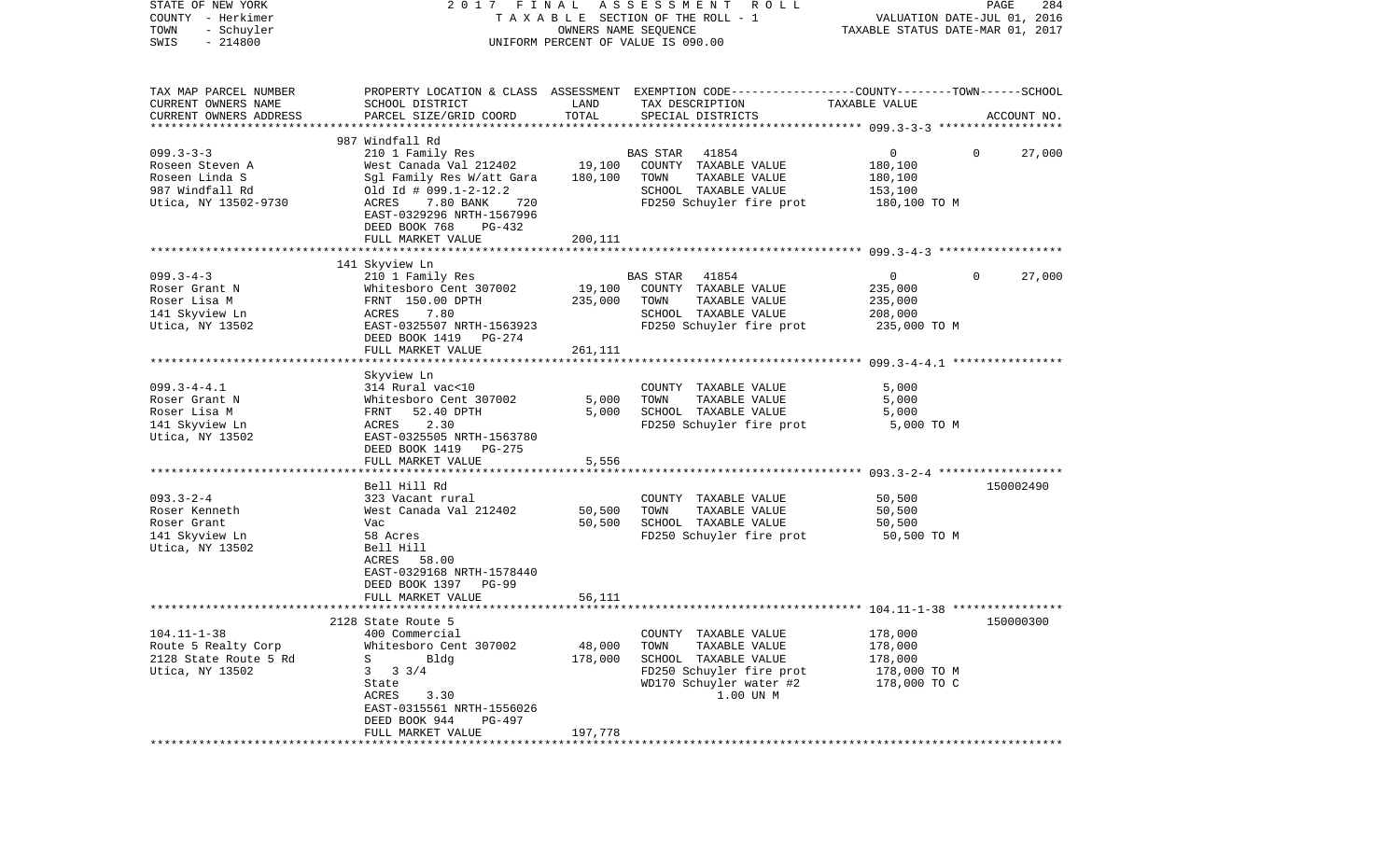| STATE OF NEW YORK<br>COUNTY - Herkimer<br>- Schuyler<br>TOWN<br>$-214800$<br>SWIS                                                                     | 2017 FINAL                                                                                                                                                                                                                                                                                                                                                                                              |                                      | A S S E S S M E N T R O L L<br>TAXABLE SECTION OF THE ROLL - 1<br>OWNERS NAME SEQUENCE<br>UNIFORM PERCENT OF VALUE IS 090.00                                                                                                                                                                                | VALUATION DATE-JUL 01, 2016<br>TAXABLE STATUS DATE-MAR 01, 2017                                                                      | PAGE                               | 285    |
|-------------------------------------------------------------------------------------------------------------------------------------------------------|---------------------------------------------------------------------------------------------------------------------------------------------------------------------------------------------------------------------------------------------------------------------------------------------------------------------------------------------------------------------------------------------------------|--------------------------------------|-------------------------------------------------------------------------------------------------------------------------------------------------------------------------------------------------------------------------------------------------------------------------------------------------------------|--------------------------------------------------------------------------------------------------------------------------------------|------------------------------------|--------|
| TAX MAP PARCEL NUMBER<br>CURRENT OWNERS NAME<br>CURRENT OWNERS ADDRESS                                                                                | SCHOOL DISTRICT<br>PARCEL SIZE/GRID COORD                                                                                                                                                                                                                                                                                                                                                               | LAND<br>LAND<br>TOTAL                | PROPERTY LOCATION & CLASS ASSESSMENT EXEMPTION CODE---------------COUNTY-------TOWN------SCHOOL<br>TAX DESCRIPTION<br>SPECIAL DISTRICTS                                                                                                                                                                     | TAXABLE VALUE                                                                                                                        | ACCOUNT NO.                        |        |
|                                                                                                                                                       | 127 Sterling Dr                                                                                                                                                                                                                                                                                                                                                                                         |                                      |                                                                                                                                                                                                                                                                                                             |                                                                                                                                      | 150020490                          |        |
| $104.2 - 2 - 44$                                                                                                                                      | 210 1 Family Res                                                                                                                                                                                                                                                                                                                                                                                        |                                      | VET COM CT 41131                                                                                                                                                                                                                                                                                            | 13,500                                                                                                                               | 13,500 0                           |        |
| Ruller Martin                                                                                                                                         | Whitesboro Cent 307002                                                                                                                                                                                                                                                                                                                                                                                  |                                      | 9,000 BAS STAR 41854                                                                                                                                                                                                                                                                                        | $\overline{0}$                                                                                                                       | $\overline{0}$                     | 27,000 |
| 127 Sterling Dr<br>Utica, NY 13502                                                                                                                    | Residence W/garage 108,000 COUNTY TAXABLE VALUE<br>$9 \frac{1}{3A}$<br>Sterling Drive<br>FRNT 95.00 DPTH 219.00<br>EAST-0323972 NRTH-1557366                                                                                                                                                                                                                                                            |                                      | TOWN<br>TAXABLE VALUE<br>SCHOOL TAXABLE VALUE<br>FD250 Schuyler fire prot 108,000 TO M<br>FD250 Schuyler fire prot<br>WD170 Schuyler water #2                                                                                                                                                               | 94,500<br>94,500<br>81,000<br>5,400 TO C                                                                                             |                                    |        |
|                                                                                                                                                       | DEED BOOK 1502 PG-709                                                                                                                                                                                                                                                                                                                                                                                   |                                      | 1.00 UN M                                                                                                                                                                                                                                                                                                   |                                                                                                                                      |                                    |        |
|                                                                                                                                                       | FULL MARKET VALUE                                                                                                                                                                                                                                                                                                                                                                                       | 120,000                              |                                                                                                                                                                                                                                                                                                             |                                                                                                                                      |                                    |        |
|                                                                                                                                                       |                                                                                                                                                                                                                                                                                                                                                                                                         |                                      |                                                                                                                                                                                                                                                                                                             |                                                                                                                                      |                                    |        |
| $104.11 - 1 - 48$<br>Rundle Cheryl K<br>135 Wood Ln<br>Utica, NY 13502<br>$104.11 - 1 - 2$<br>Runkevich Ivan<br>1082 Center Rd<br>Frankfort, NY 13340 | 135 Woods Ln<br>210 1 Family Res<br>Whitesboro Cent 307002<br>W 940<br>Bldg<br>$3 \t1/4$<br>Woods Lane<br>FRNT 150.00 DPTH 200.00<br>BANK<br>720<br>EAST-0316804 NRTH-1556286<br>DEED BOOK 798<br>PG-377<br>FULL MARKET VALUE<br>111 Woods Ln<br>449 Other Storag<br>Whitesboro Cent 307002<br>Bldg & Trailer 75,000<br>10 4<br>G D 2008 - 6000 20 in 201<br>ACRES<br>4.00<br>EAST-0316482 NRTH-1556060 | 10,800<br>67,500<br>75,000<br>25,000 | 41854<br>BAS STAR<br>COUNTY TAXABLE VALUE<br>TOWN<br>TAXABLE VALUE<br>SCHOOL TAXABLE VALUE<br>FD250 Schuyler fire prot<br>WD170 Schuyler water #2<br>1.00 UN M<br>COUNTY TAXABLE VALUE<br>TOWN<br>TAXABLE VALUE<br>SCHOOL TAXABLE VALUE<br>FD250 Schuyler fire prot<br>WD170 Schuyler water #2<br>1.00 UN M | $\overline{0}$<br>67,500<br>67,500<br>40,500<br>67,500 TO M<br>3,800 TO C<br>75,000<br>75,000<br>75,000<br>75,000 TO M<br>9,000 TO C | 150012810<br>$\Omega$<br>150020640 | 27,000 |
|                                                                                                                                                       | DEED BOOK 1617 PG-163<br>FULL MARKET VALUE                                                                                                                                                                                                                                                                                                                                                              | 83,333                               |                                                                                                                                                                                                                                                                                                             |                                                                                                                                      |                                    |        |
|                                                                                                                                                       | 5723 Mapleton Dr                                                                                                                                                                                                                                                                                                                                                                                        |                                      |                                                                                                                                                                                                                                                                                                             |                                                                                                                                      | 150000600                          |        |
| $104.7 - 1 - 8$<br>Russell Eric<br>nusse<br>Synakowski Kathryn<br>5723 Mapleton Dr<br>Utica, NY 13502                                                 | 210 1 Family Res<br>Whitesboro Cent 307002<br>W 5723 Bldg<br>$3 \t1/4$<br>Mapleton Dr<br>FRNT 90.00 DPTH 134.00<br>EAST-0315102 NRTH-1559216<br>DEED BOOK 907<br>PG-430<br>FULL MARKET VALUE                                                                                                                                                                                                            | 7,500<br>77,100<br>85,667            | BAS STAR<br>41854<br>COUNTY TAXABLE VALUE<br>TAXABLE VALUE<br>TOWN<br>SCHOOL TAXABLE VALUE<br>SCHOOD Inoner<br>FD250 Schuyler fire prot<br>LT160 Schuyler light #1<br>sn030 Schuyler sewer #1<br>WD175 Schuyler water #3                                                                                    | $\overline{0}$<br>77,100<br>77,100<br>50,100<br>77,100 TO M<br>77,100 TO M<br>1.00 UN M<br>77,100 TO M                               | $\Omega$                           | 27,000 |
|                                                                                                                                                       |                                                                                                                                                                                                                                                                                                                                                                                                         |                                      |                                                                                                                                                                                                                                                                                                             |                                                                                                                                      |                                    |        |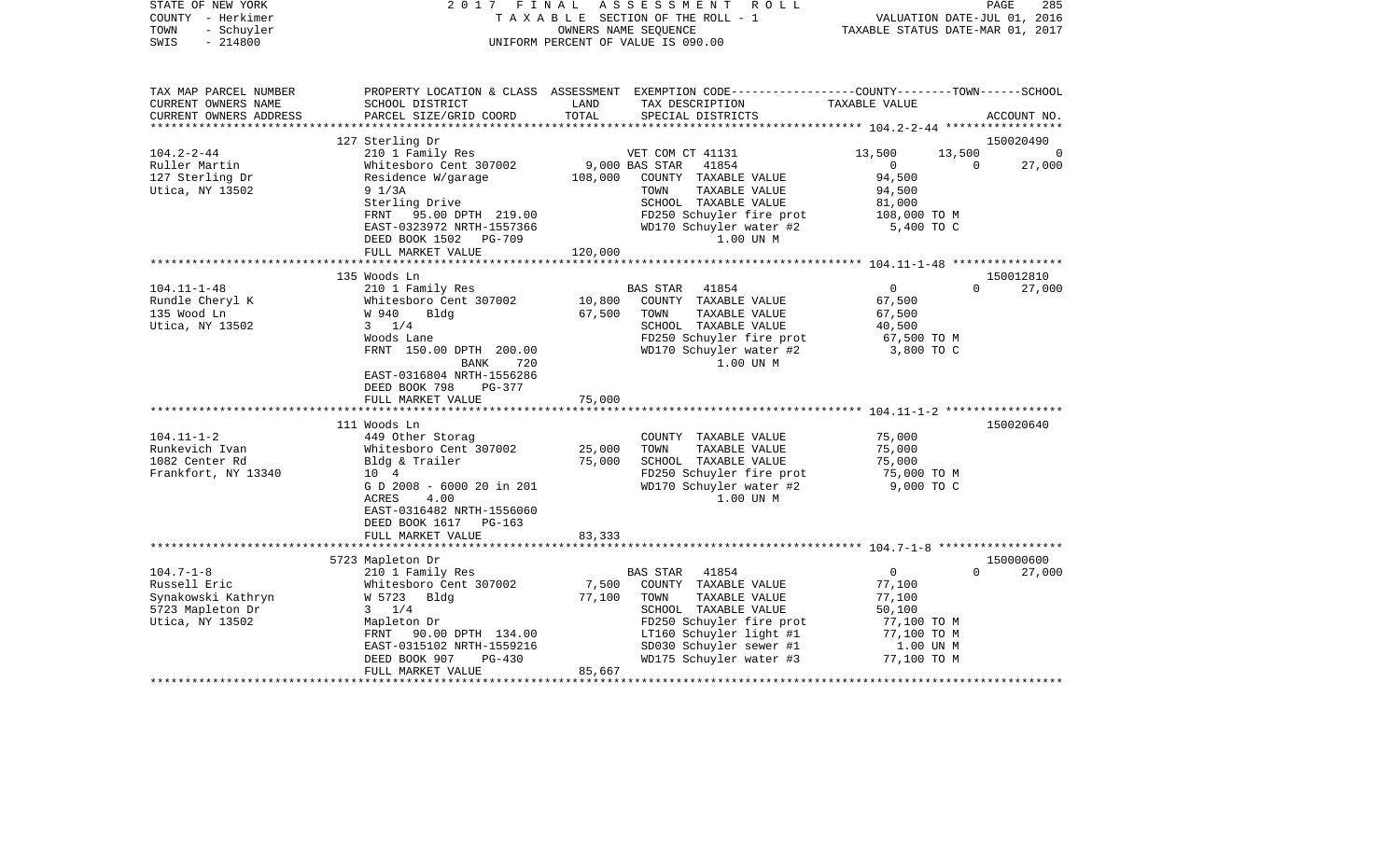| STATE OF NEW YORK<br>COUNTY - Herkimer<br>- Schuyler<br>TOWN<br>$-214800$<br>SWIS | 2017 FINAL                                | OWNERS NAME SEQUENCE      | ASSESSMENT ROLL<br>TAXABLE SECTION OF THE ROLL - 1<br>UNIFORM PERCENT OF VALUE IS 090.00                                                | VALUATION DATE-JUL 01, 2016<br>TAXABLE STATUS DATE-MAR 01, 2017 | PAGE<br>286                     |
|-----------------------------------------------------------------------------------|-------------------------------------------|---------------------------|-----------------------------------------------------------------------------------------------------------------------------------------|-----------------------------------------------------------------|---------------------------------|
| TAX MAP PARCEL NUMBER<br>CURRENT OWNERS NAME<br>CURRENT OWNERS ADDRESS            | SCHOOL DISTRICT<br>PARCEL SIZE/GRID COORD | LAND<br>TOTAL             | PROPERTY LOCATION & CLASS ASSESSMENT EXEMPTION CODE---------------COUNTY-------TOWN------SCHOOL<br>TAX DESCRIPTION<br>SPECIAL DISTRICTS | TAXABLE VALUE                                                   | ACCOUNT NO.                     |
|                                                                                   |                                           |                           |                                                                                                                                         |                                                                 |                                 |
|                                                                                   | 120 Paratore Rd                           |                           |                                                                                                                                         |                                                                 | 150005700                       |
| $112.1 - 2 - 31$                                                                  | 210 1 Family Res                          |                           | COUNTY TAXABLE VALUE                                                                                                                    | 103,400                                                         |                                 |
| Russitano Daryl                                                                   | Frankfort-Schuy 212602                    | 13,500                    | TOWN<br>TAXABLE VALUE                                                                                                                   | 103,400                                                         |                                 |
| 120 Paratore Rd                                                                   | $E =$<br>Bldg                             | 103,400                   | SCHOOL TAXABLE VALUE                                                                                                                    | 103,400                                                         |                                 |
| Frankfort, NY 13340                                                               | 3 1 Acre                                  |                           | FD250 Schuyler fire prot                                                                                                                | 103,400 TO M                                                    |                                 |
|                                                                                   | Paratore Lane                             |                           |                                                                                                                                         |                                                                 |                                 |
| PRIOR OWNER ON 3/01/2017                                                          | ACRES<br>1.00                             |                           |                                                                                                                                         |                                                                 |                                 |
| Laribee Terry                                                                     | EAST-0335342 NRTH-1541306                 |                           |                                                                                                                                         |                                                                 |                                 |
|                                                                                   | DEED BOOK 2017<br>PG-1369                 |                           |                                                                                                                                         |                                                                 |                                 |
|                                                                                   | FULL MARKET VALUE                         | 114,889                   |                                                                                                                                         |                                                                 |                                 |
|                                                                                   |                                           |                           |                                                                                                                                         |                                                                 |                                 |
| $104.7 - 1 - 67$                                                                  | 5679 Austin Rd<br>210 1 Family Res        |                           | BAS STAR 41854                                                                                                                          | $\overline{0}$                                                  | 150008580<br>$\Omega$<br>27,000 |
| Ryan Donna M                                                                      | Whitesboro Cent 307002                    | 7,500                     | COUNTY TAXABLE VALUE                                                                                                                    | 105,600                                                         |                                 |
| Ryan Thomas D                                                                     | W 48<br>Blda                              | 105,600                   | TOWN<br>TAXABLE VALUE                                                                                                                   | 105,600                                                         |                                 |
| 5679 Austin Rd                                                                    | $1 \t1/4$                                 |                           | SCHOOL TAXABLE VALUE                                                                                                                    | 78,600                                                          |                                 |
| Utica, NY 13502                                                                   | Austin                                    |                           | FD250 Schuyler fire prot                                                                                                                | 105,600 TO M                                                    |                                 |
|                                                                                   | FRNT 100.00 DPTH 122.00                   |                           | LT160 Schuyler light #1                                                                                                                 |                                                                 |                                 |
|                                                                                   | 990<br>BANK                               |                           | SD030 Schuyler sewer #1                                                                                                                 | 105,600 TO M<br>1.10 UN M                                       |                                 |
|                                                                                   | EAST-0314952 NRTH-1558502                 |                           | WD160 Schuyler water #1                                                                                                                 | 105,600 TO M                                                    |                                 |
|                                                                                   | DEED BOOK 794<br>PG-427                   |                           |                                                                                                                                         |                                                                 |                                 |
|                                                                                   | FULL MARKET VALUE                         | 117,333                   |                                                                                                                                         |                                                                 |                                 |
|                                                                                   |                                           |                           |                                                                                                                                         |                                                                 |                                 |
|                                                                                   | 5283 Graham Rd                            |                           |                                                                                                                                         |                                                                 |                                 |
| $098.4 - 1 - 39.5$                                                                | 210 1 Family Res                          |                           | BAS STAR<br>41854                                                                                                                       | 0                                                               | $\Omega$<br>27,000              |
| Ryczek Stanley                                                                    | Whitesboro Cent 307002                    | 15,800                    | COUNTY TAXABLE VALUE                                                                                                                    | 103,500                                                         |                                 |
| Ryczek Janice                                                                     | W Bldg                                    | 103,500                   | TOWN<br>TAXABLE VALUE                                                                                                                   | 103,500                                                         |                                 |
| 5283 Graham Rd                                                                    | 4 Acres                                   |                           | SCHOOL TAXABLE VALUE                                                                                                                    | 76,500                                                          |                                 |
| Utica, NY 13502                                                                   | Graham Road                               |                           | FD250 Schuyler fire prot                                                                                                                | 103,500 TO M                                                    |                                 |
|                                                                                   | ACRES<br>4.00                             |                           |                                                                                                                                         |                                                                 |                                 |
|                                                                                   | EAST-0319387 NRTH-1561026                 |                           |                                                                                                                                         |                                                                 |                                 |
|                                                                                   | DEED BOOK 717<br>PG-266                   |                           |                                                                                                                                         |                                                                 |                                 |
|                                                                                   | FULL MARKET VALUE                         | 115,000                   |                                                                                                                                         |                                                                 |                                 |
|                                                                                   |                                           |                           |                                                                                                                                         |                                                                 |                                 |
|                                                                                   | 108 Oak Hill Rd                           |                           |                                                                                                                                         |                                                                 | 150018120                       |
| $112.4 - 3 - 12$                                                                  | 210 1 Family Res                          |                           | LTD INC D 41933                                                                                                                         | 19,050<br>0<br>$\overline{0}$                                   | $\Omega$                        |
| Ryde Patricia                                                                     | Frankfort-Schuy 212602                    | 15,800 ENH STAR<br>38,100 | 41834                                                                                                                                   |                                                                 | $\overline{0}$<br>38,100        |
| 80 E North St Apt 711<br>Ilion, NY 13357                                          | Bldg                                      |                           | COUNTY TAXABLE VALUE<br>TAXABLE VALUE<br>TOWN                                                                                           | 38,100<br>19,050                                                |                                 |
|                                                                                   | 4 Acres<br>State Road                     |                           | SCHOOL TAXABLE VALUE                                                                                                                    | $\sim$ 0                                                        |                                 |
|                                                                                   | ACRES<br>4.00                             |                           | FD250 Schuyler fire prot                                                                                                                | 38,100 TO M                                                     |                                 |
|                                                                                   | EAST-0343053 NRTH-1533720                 |                           |                                                                                                                                         |                                                                 |                                 |
|                                                                                   | DEED BOOK 749<br>PG-231                   |                           |                                                                                                                                         |                                                                 |                                 |
|                                                                                   | FULL MARKET VALUE                         | 42,333                    |                                                                                                                                         |                                                                 |                                 |
|                                                                                   |                                           |                           |                                                                                                                                         |                                                                 |                                 |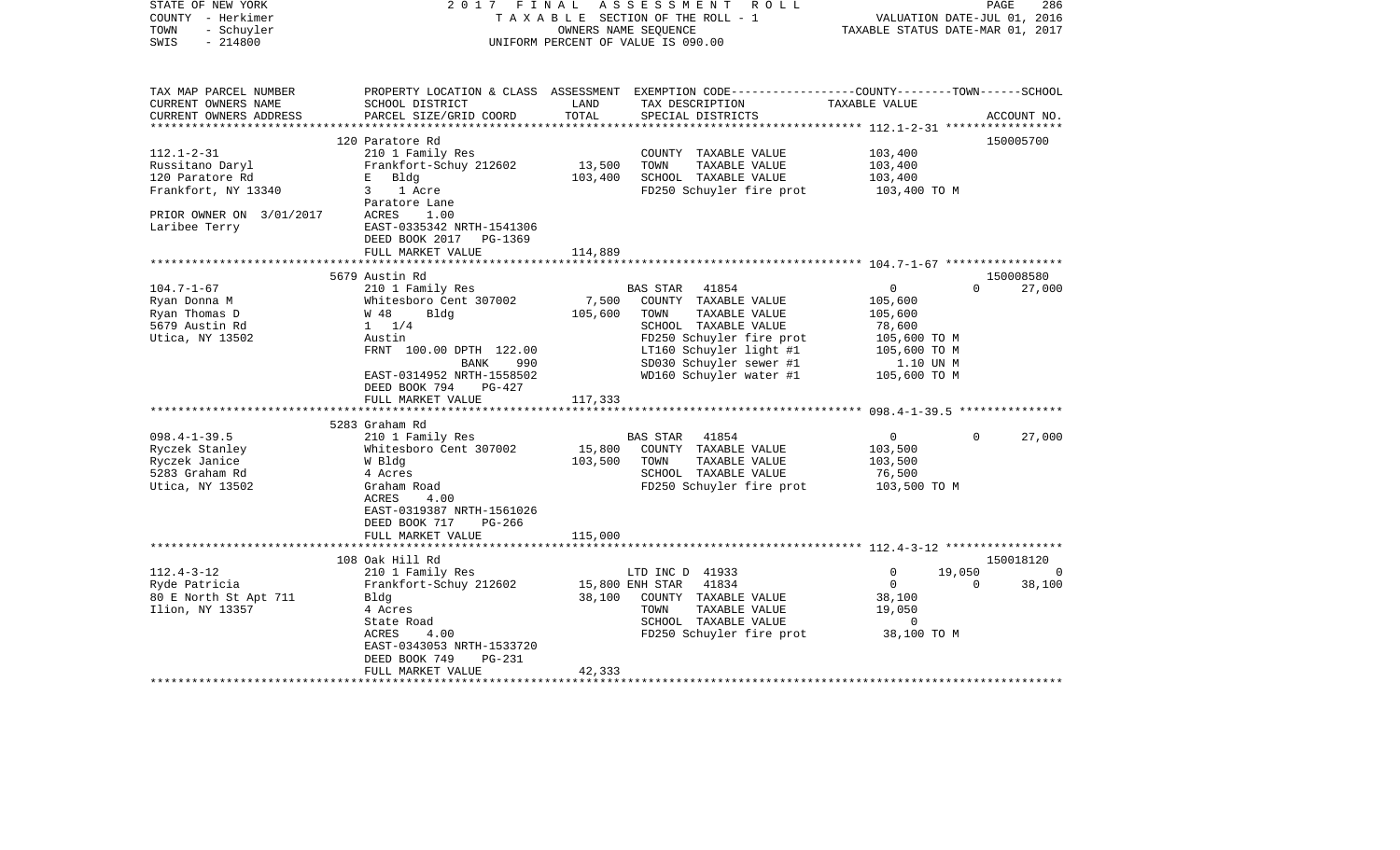| UNIFORM PERCENT OF VALUE IS 090.00<br>TAX MAP PARCEL NUMBER<br>PROPERTY LOCATION & CLASS ASSESSMENT EXEMPTION CODE----------------COUNTY-------TOWN------SCHOOL<br>CURRENT OWNERS NAME<br>SCHOOL DISTRICT<br>LAND<br>TAX DESCRIPTION<br>TAXABLE VALUE<br>TOTAL<br>PARCEL SIZE/GRID COORD<br>CURRENT OWNERS ADDRESS<br>SPECIAL DISTRICTS<br>ACCOUNT NO.<br>**************************<br>243 Brown Rd<br>$099.1 - 1 - 4.2$<br>210 1 Family Res<br>0<br>27,000<br><b>BAS STAR</b><br>41854<br>0<br>Salamone Donna<br>West Canada Val 212402<br>13,600<br>COUNTY TAXABLE VALUE<br>107,900<br>243 Brown<br>Residence<br>107,900<br>TOWN<br>TAXABLE VALUE<br>107,900<br>Utica, NY 13502<br>SCHOOL TAXABLE VALUE<br>1.14 Acres<br>80,900<br>FD250 Schuyler fire prot<br>Brown Rd<br>107,900 TO M<br>FRNT 190.00 DPTH<br>ACRES<br>1.14<br>EAST-0326334 NRTH-1572396<br>DEED BOOK 945<br>PG-132<br>FULL MARKET VALUE<br>119,889<br>******************<br>150006270<br>Millers Grove Rd<br>$112.2 - 1 - 3.3$<br>105 Vac farmland<br>4,480<br>4,480<br>AG MKTS<br>41730<br>4,480<br>Frankfort-Schuy 212602<br>52,000<br>COUNTY TAXABLE VALUE<br>Salamone Donna<br>47,520<br>52,000<br>243 Brown Rd<br>Vacant<br>TOWN<br>TAXABLE VALUE<br>47,520<br>125ac<br>SCHOOL TAXABLE VALUE<br>Utica, NY 13502<br>47,520<br>Millers Grove<br>FD250 Schuyler fire prot<br>52,000 TO M<br>MAY BE SUBJECT TO PAYMENT<br>78.50<br>ACRES<br>UNDER AGDIST LAW TIL 2024<br>EAST-0339374 NRTH-1545272<br>DEED BOOK 1519<br>PG-801<br>FULL MARKET VALUE<br>57,778<br>******************<br>Off Millers Grove Rd<br>150006210<br>$\cap$<br>$112.2 - 2 - 18$<br>41730<br>$\Omega$<br>105 Vac farmland<br>AG MKTS<br>$\overline{0}$<br>COUNTY TAXABLE VALUE<br>Salamone Donna<br>Frankfort-Schuy 212602<br>29,300<br>29,300<br>243 Brown Rd<br>Vac Ag Ex Ld 48A<br>29,300<br>TOWN<br>TAXABLE VALUE<br>29,300<br>2 62<br>Utica, NY 13502<br>SCHOOL TAXABLE VALUE<br>29,300<br>Off Millers Grove<br>FD250 Schuyler fire prot<br>29,300 TO M<br>MAY BE SUBJECT TO PAYMENT<br>ACRES<br>65.00<br>UNDER AGDIST LAW TIL 2024<br>EAST-0340087 NRTH-1541753<br>DEED BOOK 1519<br>PG-800<br>FULL MARKET VALUE<br>32,556<br>417 Millers Grove Rd<br>150006270<br>$112.2 - 1 - 3.1$<br>105 Vac farmland<br>AG MKTS<br>41730<br>4,912<br>4,912<br>4,912<br>Salamone John<br>Frankfort-Schuy 212602<br>20,000<br>COUNTY TAXABLE VALUE<br>15,088<br>20,000<br>Salamone Donna<br>Vacant<br>TOWN<br>TAXABLE VALUE<br>15,088<br>345 Millers Grove Rd<br>125ac<br>SCHOOL TAXABLE VALUE<br>15,088<br>Frankfort, NY 13340<br>FD250 Schuyler fire prot<br>Millers Grove<br>20,000 TO M<br>FRNT 720.00 DPTH<br>MAY BE SUBJECT TO PAYMENT<br>ACRES<br>33.00<br>UNDER AGDIST LAW TIL 2024<br>EAST-0341958 NRTH-1542800<br>DEED BOOK 1519<br><b>PG-805</b><br>22,222<br>FULL MARKET VALUE | STATE OF NEW YORK<br>COUNTY - Herkimer<br>TOWN<br>- Schuyler | 2017 | FINAL | ASSESSMENT ROLL<br>TAXABLE SECTION OF THE ROLL - 1<br>OWNERS NAME SEQUENCE | TAXABLE STATUS DATE-MAR 01, 2017 | PAGE<br>VALUATION DATE-JUL 01, 2016 | 287 |
|--------------------------------------------------------------------------------------------------------------------------------------------------------------------------------------------------------------------------------------------------------------------------------------------------------------------------------------------------------------------------------------------------------------------------------------------------------------------------------------------------------------------------------------------------------------------------------------------------------------------------------------------------------------------------------------------------------------------------------------------------------------------------------------------------------------------------------------------------------------------------------------------------------------------------------------------------------------------------------------------------------------------------------------------------------------------------------------------------------------------------------------------------------------------------------------------------------------------------------------------------------------------------------------------------------------------------------------------------------------------------------------------------------------------------------------------------------------------------------------------------------------------------------------------------------------------------------------------------------------------------------------------------------------------------------------------------------------------------------------------------------------------------------------------------------------------------------------------------------------------------------------------------------------------------------------------------------------------------------------------------------------------------------------------------------------------------------------------------------------------------------------------------------------------------------------------------------------------------------------------------------------------------------------------------------------------------------------------------------------------------------------------------------------------------------------------------------------------------------------------------------------------------------------------------------------------------------------------------------------------------------------------------------------------------------------------------------------------------------------------------------------------------------------------------------------------------------|--------------------------------------------------------------|------|-------|----------------------------------------------------------------------------|----------------------------------|-------------------------------------|-----|
|                                                                                                                                                                                                                                                                                                                                                                                                                                                                                                                                                                                                                                                                                                                                                                                                                                                                                                                                                                                                                                                                                                                                                                                                                                                                                                                                                                                                                                                                                                                                                                                                                                                                                                                                                                                                                                                                                                                                                                                                                                                                                                                                                                                                                                                                                                                                                                                                                                                                                                                                                                                                                                                                                                                                                                                                                                | $-214800$<br>SWIS                                            |      |       |                                                                            |                                  |                                     |     |
|                                                                                                                                                                                                                                                                                                                                                                                                                                                                                                                                                                                                                                                                                                                                                                                                                                                                                                                                                                                                                                                                                                                                                                                                                                                                                                                                                                                                                                                                                                                                                                                                                                                                                                                                                                                                                                                                                                                                                                                                                                                                                                                                                                                                                                                                                                                                                                                                                                                                                                                                                                                                                                                                                                                                                                                                                                |                                                              |      |       |                                                                            |                                  |                                     |     |
|                                                                                                                                                                                                                                                                                                                                                                                                                                                                                                                                                                                                                                                                                                                                                                                                                                                                                                                                                                                                                                                                                                                                                                                                                                                                                                                                                                                                                                                                                                                                                                                                                                                                                                                                                                                                                                                                                                                                                                                                                                                                                                                                                                                                                                                                                                                                                                                                                                                                                                                                                                                                                                                                                                                                                                                                                                |                                                              |      |       |                                                                            |                                  |                                     |     |
|                                                                                                                                                                                                                                                                                                                                                                                                                                                                                                                                                                                                                                                                                                                                                                                                                                                                                                                                                                                                                                                                                                                                                                                                                                                                                                                                                                                                                                                                                                                                                                                                                                                                                                                                                                                                                                                                                                                                                                                                                                                                                                                                                                                                                                                                                                                                                                                                                                                                                                                                                                                                                                                                                                                                                                                                                                |                                                              |      |       |                                                                            |                                  |                                     |     |
|                                                                                                                                                                                                                                                                                                                                                                                                                                                                                                                                                                                                                                                                                                                                                                                                                                                                                                                                                                                                                                                                                                                                                                                                                                                                                                                                                                                                                                                                                                                                                                                                                                                                                                                                                                                                                                                                                                                                                                                                                                                                                                                                                                                                                                                                                                                                                                                                                                                                                                                                                                                                                                                                                                                                                                                                                                |                                                              |      |       |                                                                            |                                  |                                     |     |
|                                                                                                                                                                                                                                                                                                                                                                                                                                                                                                                                                                                                                                                                                                                                                                                                                                                                                                                                                                                                                                                                                                                                                                                                                                                                                                                                                                                                                                                                                                                                                                                                                                                                                                                                                                                                                                                                                                                                                                                                                                                                                                                                                                                                                                                                                                                                                                                                                                                                                                                                                                                                                                                                                                                                                                                                                                |                                                              |      |       |                                                                            |                                  |                                     |     |
|                                                                                                                                                                                                                                                                                                                                                                                                                                                                                                                                                                                                                                                                                                                                                                                                                                                                                                                                                                                                                                                                                                                                                                                                                                                                                                                                                                                                                                                                                                                                                                                                                                                                                                                                                                                                                                                                                                                                                                                                                                                                                                                                                                                                                                                                                                                                                                                                                                                                                                                                                                                                                                                                                                                                                                                                                                |                                                              |      |       |                                                                            |                                  |                                     |     |
|                                                                                                                                                                                                                                                                                                                                                                                                                                                                                                                                                                                                                                                                                                                                                                                                                                                                                                                                                                                                                                                                                                                                                                                                                                                                                                                                                                                                                                                                                                                                                                                                                                                                                                                                                                                                                                                                                                                                                                                                                                                                                                                                                                                                                                                                                                                                                                                                                                                                                                                                                                                                                                                                                                                                                                                                                                |                                                              |      |       |                                                                            |                                  |                                     |     |
|                                                                                                                                                                                                                                                                                                                                                                                                                                                                                                                                                                                                                                                                                                                                                                                                                                                                                                                                                                                                                                                                                                                                                                                                                                                                                                                                                                                                                                                                                                                                                                                                                                                                                                                                                                                                                                                                                                                                                                                                                                                                                                                                                                                                                                                                                                                                                                                                                                                                                                                                                                                                                                                                                                                                                                                                                                |                                                              |      |       |                                                                            |                                  |                                     |     |
|                                                                                                                                                                                                                                                                                                                                                                                                                                                                                                                                                                                                                                                                                                                                                                                                                                                                                                                                                                                                                                                                                                                                                                                                                                                                                                                                                                                                                                                                                                                                                                                                                                                                                                                                                                                                                                                                                                                                                                                                                                                                                                                                                                                                                                                                                                                                                                                                                                                                                                                                                                                                                                                                                                                                                                                                                                |                                                              |      |       |                                                                            |                                  |                                     |     |
|                                                                                                                                                                                                                                                                                                                                                                                                                                                                                                                                                                                                                                                                                                                                                                                                                                                                                                                                                                                                                                                                                                                                                                                                                                                                                                                                                                                                                                                                                                                                                                                                                                                                                                                                                                                                                                                                                                                                                                                                                                                                                                                                                                                                                                                                                                                                                                                                                                                                                                                                                                                                                                                                                                                                                                                                                                |                                                              |      |       |                                                                            |                                  |                                     |     |
|                                                                                                                                                                                                                                                                                                                                                                                                                                                                                                                                                                                                                                                                                                                                                                                                                                                                                                                                                                                                                                                                                                                                                                                                                                                                                                                                                                                                                                                                                                                                                                                                                                                                                                                                                                                                                                                                                                                                                                                                                                                                                                                                                                                                                                                                                                                                                                                                                                                                                                                                                                                                                                                                                                                                                                                                                                |                                                              |      |       |                                                                            |                                  |                                     |     |
|                                                                                                                                                                                                                                                                                                                                                                                                                                                                                                                                                                                                                                                                                                                                                                                                                                                                                                                                                                                                                                                                                                                                                                                                                                                                                                                                                                                                                                                                                                                                                                                                                                                                                                                                                                                                                                                                                                                                                                                                                                                                                                                                                                                                                                                                                                                                                                                                                                                                                                                                                                                                                                                                                                                                                                                                                                |                                                              |      |       |                                                                            |                                  |                                     |     |
|                                                                                                                                                                                                                                                                                                                                                                                                                                                                                                                                                                                                                                                                                                                                                                                                                                                                                                                                                                                                                                                                                                                                                                                                                                                                                                                                                                                                                                                                                                                                                                                                                                                                                                                                                                                                                                                                                                                                                                                                                                                                                                                                                                                                                                                                                                                                                                                                                                                                                                                                                                                                                                                                                                                                                                                                                                |                                                              |      |       |                                                                            |                                  |                                     |     |
|                                                                                                                                                                                                                                                                                                                                                                                                                                                                                                                                                                                                                                                                                                                                                                                                                                                                                                                                                                                                                                                                                                                                                                                                                                                                                                                                                                                                                                                                                                                                                                                                                                                                                                                                                                                                                                                                                                                                                                                                                                                                                                                                                                                                                                                                                                                                                                                                                                                                                                                                                                                                                                                                                                                                                                                                                                |                                                              |      |       |                                                                            |                                  |                                     |     |
|                                                                                                                                                                                                                                                                                                                                                                                                                                                                                                                                                                                                                                                                                                                                                                                                                                                                                                                                                                                                                                                                                                                                                                                                                                                                                                                                                                                                                                                                                                                                                                                                                                                                                                                                                                                                                                                                                                                                                                                                                                                                                                                                                                                                                                                                                                                                                                                                                                                                                                                                                                                                                                                                                                                                                                                                                                |                                                              |      |       |                                                                            |                                  |                                     |     |
|                                                                                                                                                                                                                                                                                                                                                                                                                                                                                                                                                                                                                                                                                                                                                                                                                                                                                                                                                                                                                                                                                                                                                                                                                                                                                                                                                                                                                                                                                                                                                                                                                                                                                                                                                                                                                                                                                                                                                                                                                                                                                                                                                                                                                                                                                                                                                                                                                                                                                                                                                                                                                                                                                                                                                                                                                                |                                                              |      |       |                                                                            |                                  |                                     |     |
|                                                                                                                                                                                                                                                                                                                                                                                                                                                                                                                                                                                                                                                                                                                                                                                                                                                                                                                                                                                                                                                                                                                                                                                                                                                                                                                                                                                                                                                                                                                                                                                                                                                                                                                                                                                                                                                                                                                                                                                                                                                                                                                                                                                                                                                                                                                                                                                                                                                                                                                                                                                                                                                                                                                                                                                                                                |                                                              |      |       |                                                                            |                                  |                                     |     |
|                                                                                                                                                                                                                                                                                                                                                                                                                                                                                                                                                                                                                                                                                                                                                                                                                                                                                                                                                                                                                                                                                                                                                                                                                                                                                                                                                                                                                                                                                                                                                                                                                                                                                                                                                                                                                                                                                                                                                                                                                                                                                                                                                                                                                                                                                                                                                                                                                                                                                                                                                                                                                                                                                                                                                                                                                                |                                                              |      |       |                                                                            |                                  |                                     |     |
|                                                                                                                                                                                                                                                                                                                                                                                                                                                                                                                                                                                                                                                                                                                                                                                                                                                                                                                                                                                                                                                                                                                                                                                                                                                                                                                                                                                                                                                                                                                                                                                                                                                                                                                                                                                                                                                                                                                                                                                                                                                                                                                                                                                                                                                                                                                                                                                                                                                                                                                                                                                                                                                                                                                                                                                                                                |                                                              |      |       |                                                                            |                                  |                                     |     |
|                                                                                                                                                                                                                                                                                                                                                                                                                                                                                                                                                                                                                                                                                                                                                                                                                                                                                                                                                                                                                                                                                                                                                                                                                                                                                                                                                                                                                                                                                                                                                                                                                                                                                                                                                                                                                                                                                                                                                                                                                                                                                                                                                                                                                                                                                                                                                                                                                                                                                                                                                                                                                                                                                                                                                                                                                                |                                                              |      |       |                                                                            |                                  |                                     |     |
|                                                                                                                                                                                                                                                                                                                                                                                                                                                                                                                                                                                                                                                                                                                                                                                                                                                                                                                                                                                                                                                                                                                                                                                                                                                                                                                                                                                                                                                                                                                                                                                                                                                                                                                                                                                                                                                                                                                                                                                                                                                                                                                                                                                                                                                                                                                                                                                                                                                                                                                                                                                                                                                                                                                                                                                                                                |                                                              |      |       |                                                                            |                                  |                                     |     |
|                                                                                                                                                                                                                                                                                                                                                                                                                                                                                                                                                                                                                                                                                                                                                                                                                                                                                                                                                                                                                                                                                                                                                                                                                                                                                                                                                                                                                                                                                                                                                                                                                                                                                                                                                                                                                                                                                                                                                                                                                                                                                                                                                                                                                                                                                                                                                                                                                                                                                                                                                                                                                                                                                                                                                                                                                                |                                                              |      |       |                                                                            |                                  |                                     |     |
|                                                                                                                                                                                                                                                                                                                                                                                                                                                                                                                                                                                                                                                                                                                                                                                                                                                                                                                                                                                                                                                                                                                                                                                                                                                                                                                                                                                                                                                                                                                                                                                                                                                                                                                                                                                                                                                                                                                                                                                                                                                                                                                                                                                                                                                                                                                                                                                                                                                                                                                                                                                                                                                                                                                                                                                                                                |                                                              |      |       |                                                                            |                                  |                                     |     |
|                                                                                                                                                                                                                                                                                                                                                                                                                                                                                                                                                                                                                                                                                                                                                                                                                                                                                                                                                                                                                                                                                                                                                                                                                                                                                                                                                                                                                                                                                                                                                                                                                                                                                                                                                                                                                                                                                                                                                                                                                                                                                                                                                                                                                                                                                                                                                                                                                                                                                                                                                                                                                                                                                                                                                                                                                                |                                                              |      |       |                                                                            |                                  |                                     |     |
|                                                                                                                                                                                                                                                                                                                                                                                                                                                                                                                                                                                                                                                                                                                                                                                                                                                                                                                                                                                                                                                                                                                                                                                                                                                                                                                                                                                                                                                                                                                                                                                                                                                                                                                                                                                                                                                                                                                                                                                                                                                                                                                                                                                                                                                                                                                                                                                                                                                                                                                                                                                                                                                                                                                                                                                                                                |                                                              |      |       |                                                                            |                                  |                                     |     |
|                                                                                                                                                                                                                                                                                                                                                                                                                                                                                                                                                                                                                                                                                                                                                                                                                                                                                                                                                                                                                                                                                                                                                                                                                                                                                                                                                                                                                                                                                                                                                                                                                                                                                                                                                                                                                                                                                                                                                                                                                                                                                                                                                                                                                                                                                                                                                                                                                                                                                                                                                                                                                                                                                                                                                                                                                                |                                                              |      |       |                                                                            |                                  |                                     |     |
|                                                                                                                                                                                                                                                                                                                                                                                                                                                                                                                                                                                                                                                                                                                                                                                                                                                                                                                                                                                                                                                                                                                                                                                                                                                                                                                                                                                                                                                                                                                                                                                                                                                                                                                                                                                                                                                                                                                                                                                                                                                                                                                                                                                                                                                                                                                                                                                                                                                                                                                                                                                                                                                                                                                                                                                                                                |                                                              |      |       |                                                                            |                                  |                                     |     |
|                                                                                                                                                                                                                                                                                                                                                                                                                                                                                                                                                                                                                                                                                                                                                                                                                                                                                                                                                                                                                                                                                                                                                                                                                                                                                                                                                                                                                                                                                                                                                                                                                                                                                                                                                                                                                                                                                                                                                                                                                                                                                                                                                                                                                                                                                                                                                                                                                                                                                                                                                                                                                                                                                                                                                                                                                                |                                                              |      |       |                                                                            |                                  |                                     |     |
|                                                                                                                                                                                                                                                                                                                                                                                                                                                                                                                                                                                                                                                                                                                                                                                                                                                                                                                                                                                                                                                                                                                                                                                                                                                                                                                                                                                                                                                                                                                                                                                                                                                                                                                                                                                                                                                                                                                                                                                                                                                                                                                                                                                                                                                                                                                                                                                                                                                                                                                                                                                                                                                                                                                                                                                                                                |                                                              |      |       |                                                                            |                                  |                                     |     |
|                                                                                                                                                                                                                                                                                                                                                                                                                                                                                                                                                                                                                                                                                                                                                                                                                                                                                                                                                                                                                                                                                                                                                                                                                                                                                                                                                                                                                                                                                                                                                                                                                                                                                                                                                                                                                                                                                                                                                                                                                                                                                                                                                                                                                                                                                                                                                                                                                                                                                                                                                                                                                                                                                                                                                                                                                                |                                                              |      |       |                                                                            |                                  |                                     |     |
|                                                                                                                                                                                                                                                                                                                                                                                                                                                                                                                                                                                                                                                                                                                                                                                                                                                                                                                                                                                                                                                                                                                                                                                                                                                                                                                                                                                                                                                                                                                                                                                                                                                                                                                                                                                                                                                                                                                                                                                                                                                                                                                                                                                                                                                                                                                                                                                                                                                                                                                                                                                                                                                                                                                                                                                                                                |                                                              |      |       |                                                                            |                                  |                                     |     |
|                                                                                                                                                                                                                                                                                                                                                                                                                                                                                                                                                                                                                                                                                                                                                                                                                                                                                                                                                                                                                                                                                                                                                                                                                                                                                                                                                                                                                                                                                                                                                                                                                                                                                                                                                                                                                                                                                                                                                                                                                                                                                                                                                                                                                                                                                                                                                                                                                                                                                                                                                                                                                                                                                                                                                                                                                                |                                                              |      |       |                                                                            |                                  |                                     |     |
|                                                                                                                                                                                                                                                                                                                                                                                                                                                                                                                                                                                                                                                                                                                                                                                                                                                                                                                                                                                                                                                                                                                                                                                                                                                                                                                                                                                                                                                                                                                                                                                                                                                                                                                                                                                                                                                                                                                                                                                                                                                                                                                                                                                                                                                                                                                                                                                                                                                                                                                                                                                                                                                                                                                                                                                                                                |                                                              |      |       |                                                                            |                                  |                                     |     |
|                                                                                                                                                                                                                                                                                                                                                                                                                                                                                                                                                                                                                                                                                                                                                                                                                                                                                                                                                                                                                                                                                                                                                                                                                                                                                                                                                                                                                                                                                                                                                                                                                                                                                                                                                                                                                                                                                                                                                                                                                                                                                                                                                                                                                                                                                                                                                                                                                                                                                                                                                                                                                                                                                                                                                                                                                                |                                                              |      |       |                                                                            |                                  |                                     |     |
|                                                                                                                                                                                                                                                                                                                                                                                                                                                                                                                                                                                                                                                                                                                                                                                                                                                                                                                                                                                                                                                                                                                                                                                                                                                                                                                                                                                                                                                                                                                                                                                                                                                                                                                                                                                                                                                                                                                                                                                                                                                                                                                                                                                                                                                                                                                                                                                                                                                                                                                                                                                                                                                                                                                                                                                                                                |                                                              |      |       |                                                                            |                                  |                                     |     |
|                                                                                                                                                                                                                                                                                                                                                                                                                                                                                                                                                                                                                                                                                                                                                                                                                                                                                                                                                                                                                                                                                                                                                                                                                                                                                                                                                                                                                                                                                                                                                                                                                                                                                                                                                                                                                                                                                                                                                                                                                                                                                                                                                                                                                                                                                                                                                                                                                                                                                                                                                                                                                                                                                                                                                                                                                                |                                                              |      |       |                                                                            |                                  |                                     |     |
|                                                                                                                                                                                                                                                                                                                                                                                                                                                                                                                                                                                                                                                                                                                                                                                                                                                                                                                                                                                                                                                                                                                                                                                                                                                                                                                                                                                                                                                                                                                                                                                                                                                                                                                                                                                                                                                                                                                                                                                                                                                                                                                                                                                                                                                                                                                                                                                                                                                                                                                                                                                                                                                                                                                                                                                                                                |                                                              |      |       |                                                                            |                                  |                                     |     |
|                                                                                                                                                                                                                                                                                                                                                                                                                                                                                                                                                                                                                                                                                                                                                                                                                                                                                                                                                                                                                                                                                                                                                                                                                                                                                                                                                                                                                                                                                                                                                                                                                                                                                                                                                                                                                                                                                                                                                                                                                                                                                                                                                                                                                                                                                                                                                                                                                                                                                                                                                                                                                                                                                                                                                                                                                                |                                                              |      |       |                                                                            |                                  |                                     |     |
|                                                                                                                                                                                                                                                                                                                                                                                                                                                                                                                                                                                                                                                                                                                                                                                                                                                                                                                                                                                                                                                                                                                                                                                                                                                                                                                                                                                                                                                                                                                                                                                                                                                                                                                                                                                                                                                                                                                                                                                                                                                                                                                                                                                                                                                                                                                                                                                                                                                                                                                                                                                                                                                                                                                                                                                                                                |                                                              |      |       |                                                                            |                                  |                                     |     |
|                                                                                                                                                                                                                                                                                                                                                                                                                                                                                                                                                                                                                                                                                                                                                                                                                                                                                                                                                                                                                                                                                                                                                                                                                                                                                                                                                                                                                                                                                                                                                                                                                                                                                                                                                                                                                                                                                                                                                                                                                                                                                                                                                                                                                                                                                                                                                                                                                                                                                                                                                                                                                                                                                                                                                                                                                                |                                                              |      |       |                                                                            |                                  |                                     |     |
|                                                                                                                                                                                                                                                                                                                                                                                                                                                                                                                                                                                                                                                                                                                                                                                                                                                                                                                                                                                                                                                                                                                                                                                                                                                                                                                                                                                                                                                                                                                                                                                                                                                                                                                                                                                                                                                                                                                                                                                                                                                                                                                                                                                                                                                                                                                                                                                                                                                                                                                                                                                                                                                                                                                                                                                                                                |                                                              |      |       |                                                                            |                                  |                                     |     |
|                                                                                                                                                                                                                                                                                                                                                                                                                                                                                                                                                                                                                                                                                                                                                                                                                                                                                                                                                                                                                                                                                                                                                                                                                                                                                                                                                                                                                                                                                                                                                                                                                                                                                                                                                                                                                                                                                                                                                                                                                                                                                                                                                                                                                                                                                                                                                                                                                                                                                                                                                                                                                                                                                                                                                                                                                                |                                                              |      |       |                                                                            |                                  |                                     |     |
|                                                                                                                                                                                                                                                                                                                                                                                                                                                                                                                                                                                                                                                                                                                                                                                                                                                                                                                                                                                                                                                                                                                                                                                                                                                                                                                                                                                                                                                                                                                                                                                                                                                                                                                                                                                                                                                                                                                                                                                                                                                                                                                                                                                                                                                                                                                                                                                                                                                                                                                                                                                                                                                                                                                                                                                                                                |                                                              |      |       |                                                                            |                                  |                                     |     |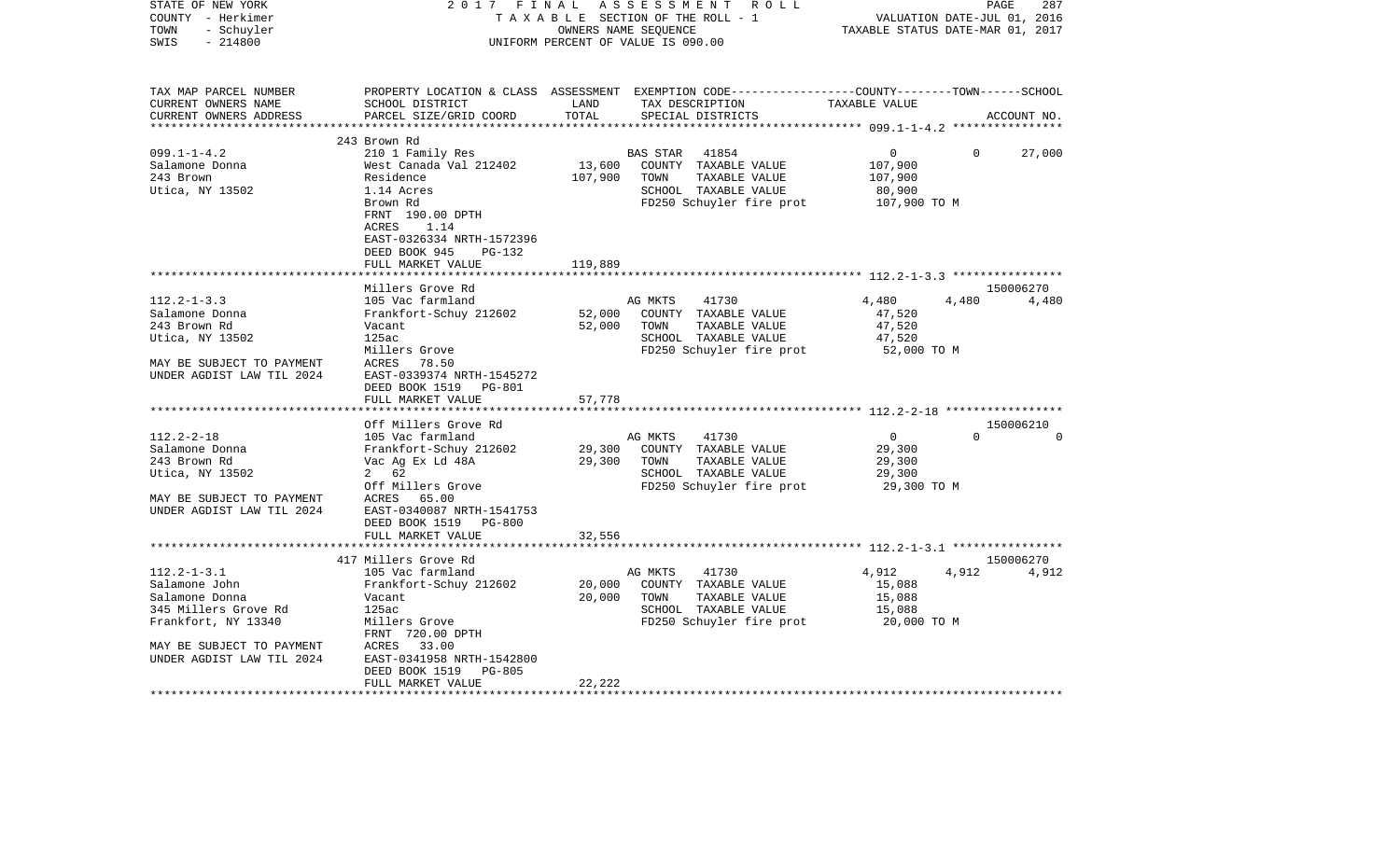| STATE OF NEW YORK<br>COUNTY - Herkimer<br>TOWN<br>- Schuyler<br>$-214800$<br>SWIS |                                                       |                 | 2017 FINAL ASSESSMENT<br>R O L L<br>TAXABLE SECTION OF THE ROLL - 1<br>OWNERS NAME SEQUENCE<br>UNIFORM PERCENT OF VALUE IS 090.00 | TAXABLE STATUS DATE-MAR 01, 2017 | PAGE<br>VALUATION DATE-JUL 01, 2016 | 288         |
|-----------------------------------------------------------------------------------|-------------------------------------------------------|-----------------|-----------------------------------------------------------------------------------------------------------------------------------|----------------------------------|-------------------------------------|-------------|
| TAX MAP PARCEL NUMBER<br>CURRENT OWNERS NAME                                      | SCHOOL DISTRICT                                       | LAND            | PROPERTY LOCATION & CLASS ASSESSMENT EXEMPTION CODE---------------COUNTY-------TOWN------SCHOOL<br>TAX DESCRIPTION                | TAXABLE VALUE                    |                                     |             |
| CURRENT OWNERS ADDRESS                                                            | PARCEL SIZE/GRID COORD                                | TOTAL           | SPECIAL DISTRICTS                                                                                                                 |                                  |                                     | ACCOUNT NO. |
|                                                                                   |                                                       |                 |                                                                                                                                   |                                  |                                     |             |
|                                                                                   | 345 Millers Grove Rd                                  |                 |                                                                                                                                   |                                  |                                     | 150017550   |
| $112.2 - 1 - 4$                                                                   | 112 Dairy farm                                        |                 | AGRIC 10 Y 41700                                                                                                                  | 45,000                           | 45,000                              | 45,000      |
| Salamone John J                                                                   | Frankfort-Schuy 212602                                | 142,500 AG MKTS | 41730                                                                                                                             | 0                                | $\mathbf 0$                         | $\Omega$    |
| Salamone Wife                                                                     | Millers Grove                                         |                 | 41834<br>262,500 ENH STAR                                                                                                         | $\mathbf{0}$                     | $\Omega$                            | 58,950      |
| 345 Millers Grv                                                                   | ACRES 230.60 BANK<br>531<br>EAST-0339232 NRTH-1543992 |                 | COUNTY TAXABLE VALUE<br>TOWN<br>TAXABLE VALUE                                                                                     | 217,500                          |                                     |             |
| Frankfort, NY 13340                                                               | DEED BOOK 00642 PG-00725                              |                 | SCHOOL TAXABLE VALUE                                                                                                              | 217,500<br>158,550               |                                     |             |
| MAY BE SUBJECT TO PAYMENT                                                         | FULL MARKET VALUE                                     |                 | 291,667 FD250 Schuyler fire prot                                                                                                  | 262,500 TO M                     |                                     |             |
| UNDER AGDIST LAW TIL 2024                                                         |                                                       |                 |                                                                                                                                   |                                  |                                     |             |
|                                                                                   | Millers Grove Rd                                      |                 |                                                                                                                                   |                                  |                                     | 150017010   |
| $112.2 - 2 - 4.3$                                                                 | 105 Vac farmland                                      |                 | 41730<br>AG MKTS                                                                                                                  | $\overline{0}$                   | $\Omega$                            |             |
| Salamone John J                                                                   | Frankfort-Schuy 212602                                | 85,100          | COUNTY TAXABLE VALUE                                                                                                              | 85,100                           |                                     |             |
| Salamone Linda                                                                    | sold lot 2008 250 x 200                               | 85,100          | TOWN<br>TAXABLE VALUE                                                                                                             | 85,100                           |                                     |             |
| 345 Millers Grove Rd                                                              | Incl 112.2-2-2 105.3-1-78                             |                 | SCHOOL TAXABLE VALUE                                                                                                              | 85,100                           |                                     |             |
| Frankfort, NY 13340                                                               | $105.3 - 1 - 79$                                      |                 | FD250 Schuyler fire prot                                                                                                          | 85,100 TO M                      |                                     |             |
|                                                                                   | ACRES 262.40                                          |                 |                                                                                                                                   |                                  |                                     |             |
| MAY BE SUBJECT TO PAYMENT                                                         | EAST-0336002 NRTH-1544537                             |                 |                                                                                                                                   |                                  |                                     |             |
| UNDER AGDIST LAW TIL 2024                                                         | DEED BOOK 685<br>$PG-336$                             |                 |                                                                                                                                   |                                  |                                     |             |
|                                                                                   | FULL MARKET VALUE                                     | 94,556          |                                                                                                                                   |                                  |                                     |             |
|                                                                                   | 328 Millers Grove Rd                                  |                 |                                                                                                                                   |                                  |                                     | 150013800   |
| $112.2 - 2 - 12$                                                                  | 210 1 Family Res                                      |                 | COUNTY TAXABLE VALUE                                                                                                              | 40,000                           |                                     |             |
| Salamone John J                                                                   | Frankfort-Schuy 212602                                | 15,200          | TOWN<br>TAXABLE VALUE                                                                                                             | 40,000                           |                                     |             |
| 345 Millers Grove Rd                                                              | Residence & Garage                                    | 40,000          | SCHOOL TAXABLE VALUE                                                                                                              | 40,000                           |                                     |             |
| Frankfort, NY 13340                                                               | FRNT 150.00 DPTH                                      |                 | FD250 Schuyler fire prot                                                                                                          | 40,000 TO M                      |                                     |             |
|                                                                                   | ACRES<br>3.30                                         |                 |                                                                                                                                   |                                  |                                     |             |
|                                                                                   | EAST-0339937 NRTH-1542570                             |                 |                                                                                                                                   |                                  |                                     |             |
|                                                                                   | DEED BOOK 844<br>$PG-254$                             |                 |                                                                                                                                   |                                  |                                     |             |
|                                                                                   | FULL MARKET VALUE                                     | 44,444          |                                                                                                                                   |                                  |                                     |             |
|                                                                                   | 118 Cogar Dr                                          |                 |                                                                                                                                   |                                  |                                     | 150003180   |
| $099.4 - 6 - 21$                                                                  | 210 1 Family Res                                      |                 | BAS STAR<br>41854                                                                                                                 | $\mathbf 0$                      | $\Omega$                            | 27,000      |
| Sanchez Jose S                                                                    | West Canada Val 212402                                | 23,600          | COUNTY TAXABLE VALUE                                                                                                              | 143,000                          |                                     |             |
| Sanchez Bonnie                                                                    | Fox Hollow/ MF#185                                    | 143,000         | TOWN<br>TAXABLE VALUE                                                                                                             | 143,000                          |                                     |             |
| 118 Cogar Dr                                                                      | Land & Lakes lot 43                                   |                 | SCHOOL TAXABLE VALUE                                                                                                              | 116,000                          |                                     |             |
| Frankfort, NY 13340                                                               | Cogar Rd                                              |                 | FD250 Schuyler fire prot                                                                                                          | 143,000 TO M                     |                                     |             |
|                                                                                   | ACRES<br>5.30                                         |                 |                                                                                                                                   |                                  |                                     |             |
|                                                                                   | EAST-0343178 NRTH-1563324                             |                 |                                                                                                                                   |                                  |                                     |             |
|                                                                                   | DEED BOOK 1380<br>$PG-98$                             |                 |                                                                                                                                   |                                  |                                     |             |
|                                                                                   | FULL MARKET VALUE                                     | 158,889         |                                                                                                                                   |                                  |                                     |             |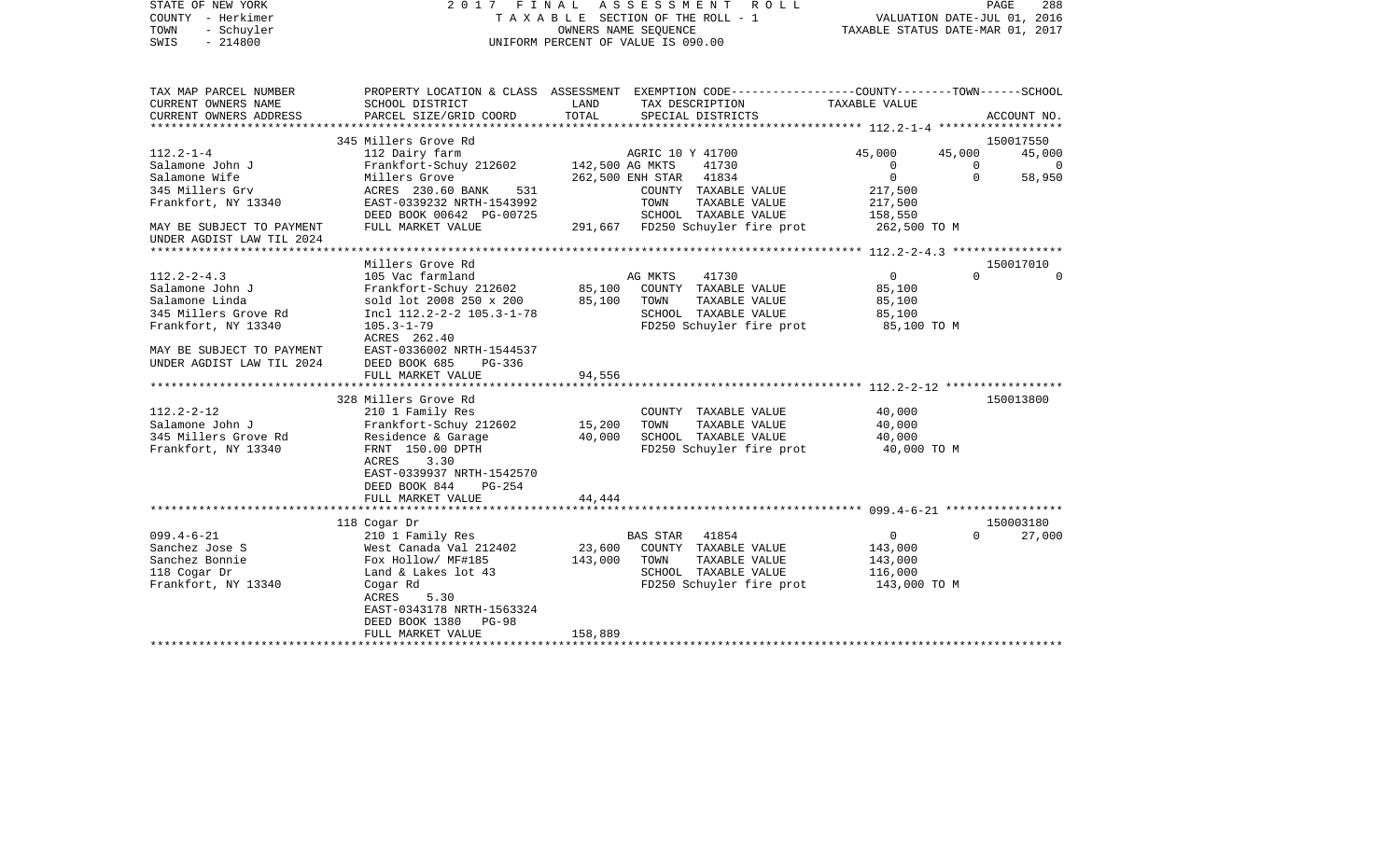| STATE OF NEW YORK<br>COUNTY - Herkimer<br>TOWN<br>- Schuyler<br>$-214800$<br>SWIS                           |                                                                                                                                                                                                                                    |                              | 2017 FINAL ASSESSMENT ROLL<br>TAXABLE SECTION OF THE ROLL - 1<br>OWNERS NAME SEOUENCE<br>UNIFORM PERCENT OF VALUE IS 090.00                                 | VALUATION DATE-JUL 01, 2016<br>TAXABLE STATUS DATE-MAR 01, 2017                    | PAGE<br>289                     |
|-------------------------------------------------------------------------------------------------------------|------------------------------------------------------------------------------------------------------------------------------------------------------------------------------------------------------------------------------------|------------------------------|-------------------------------------------------------------------------------------------------------------------------------------------------------------|------------------------------------------------------------------------------------|---------------------------------|
| TAX MAP PARCEL NUMBER<br>CURRENT OWNERS NAME<br>CURRENT OWNERS ADDRESS                                      | SCHOOL DISTRICT<br>PARCEL SIZE/GRID COORD                                                                                                                                                                                          | LAND<br>TOTAL                | PROPERTY LOCATION & CLASS ASSESSMENT EXEMPTION CODE----------------COUNTY-------TOWN------SCHOOL<br>TAX DESCRIPTION<br>SPECIAL DISTRICTS                    | TAXABLE VALUE                                                                      | ACCOUNT NO.                     |
|                                                                                                             |                                                                                                                                                                                                                                    |                              |                                                                                                                                                             |                                                                                    |                                 |
| $104.2 - 3 - 25$<br>Sandler Evan M<br>Sandler Heather L<br>123 Knapps Knolle Rd<br>Utica, NY 13502          | 123 Knapps Knolle Rd<br>210 1 Family Res<br>Whitesboro Cent 307002<br>Knapps Knolle Rd<br>Lot $25$<br>FRNT 153.00 DPTH 345.00<br>EAST-0323292 NRTH-1556860<br>DEED BOOK 1230 PG-215                                                | 12,800<br>172,000            | BAS STAR 41854<br>COUNTY TAXABLE VALUE<br>TOWN<br>TAXABLE VALUE<br>SCHOOL TAXABLE VALUE<br>FD250 Schuyler fire prot<br>WD170 Schuyler water #2<br>1.00 UN M | $0 \qquad \qquad$<br>172,000<br>172,000<br>145,000<br>172,000 TO M<br>172,000 TO C | $\Omega$<br>27,000              |
|                                                                                                             | FULL MARKET VALUE                                                                                                                                                                                                                  | 191,111                      |                                                                                                                                                             |                                                                                    |                                 |
| $112.2 - 2 - 49$<br>Santa Maria Joseph K<br>Patterson Elizabeth<br>3473 State Route 5<br>Schuyler, NY 13340 | 3437 State Route 5<br>210 1 Family Res<br>Frankfort-Schuy 212602<br>Single Family Residence<br>FRNT 130.00 DPTH 208.00<br>BANK<br>330<br>EAST-0336118 NRTH-1540361<br>DEED BOOK 860<br>PG-660<br>FULL MARKET VALUE                 | 10,200<br>65,600<br>72,889   | BAS STAR 41854<br>COUNTY TAXABLE VALUE<br>TOWN<br>TAXABLE VALUE<br>SCHOOL TAXABLE VALUE<br>FD250 Schuyler fire prot                                         | $\overline{0}$<br>65,600<br>65,600<br>38,600<br>65,600 TO M                        | 150022950<br>$\Omega$<br>27,000 |
|                                                                                                             | *************************                                                                                                                                                                                                          | ******************           |                                                                                                                                                             |                                                                                    |                                 |
| $099.3 - 1 - 40.3$<br>Santucci Dale<br>731 Windfall Rd<br>Utica, NY 13502                                   | 731 Windfall Rd<br>210 1 Family Res<br>Whitesboro Cent 307002<br>W Bldgs<br>5 Acres .3-1-40.4<br>Windfall<br>FRNT 728.00 DPTH<br>ACRES<br>4.90<br>EAST-0329101 NRTH-1562781<br>DEED BOOK 689<br><b>PG-171</b><br>FULL MARKET VALUE | 16,400<br>104,800<br>116,444 | ENH STAR 41834<br>COUNTY TAXABLE VALUE<br>TOWN<br>TAXABLE VALUE<br>SCHOOL TAXABLE VALUE<br>FD250 Schuyler fire prot                                         | $\overline{0}$<br>104,800<br>104,800<br>45,850<br>104,800 TO M                     | $\Omega$<br>58,950              |
|                                                                                                             |                                                                                                                                                                                                                                    |                              |                                                                                                                                                             |                                                                                    |                                 |
|                                                                                                             | 5409 Graham Rd                                                                                                                                                                                                                     |                              |                                                                                                                                                             |                                                                                    | 150075097                       |
| $098.4 - 1 - 40$<br>Sarus Ference<br>Sarus Dianne<br>5409 Graham Rd<br>Utica, NY 13502                      | 210 1 Family Res<br>Whitesboro Cent 307002<br>$E = 1$<br>Vac<br>3 9/10 Acre<br>Graham Rd<br>ACRES<br>1.00<br>EAST-0320185 NRTH-1563276<br>DEED BOOK 1341<br>PG-548<br>FULL MARKET VALUE                                            | 13,500<br>145,800<br>162,000 | BAS STAR 41854<br>COUNTY TAXABLE VALUE<br>TOWN<br>TAXABLE VALUE<br>SCHOOL TAXABLE VALUE<br>FD250 Schuyler fire prot                                         | $\overline{0}$<br>145,800<br>145,800<br>118,800<br>145,800 TO M                    | $\Omega$<br>27,000              |
|                                                                                                             |                                                                                                                                                                                                                                    |                              |                                                                                                                                                             |                                                                                    |                                 |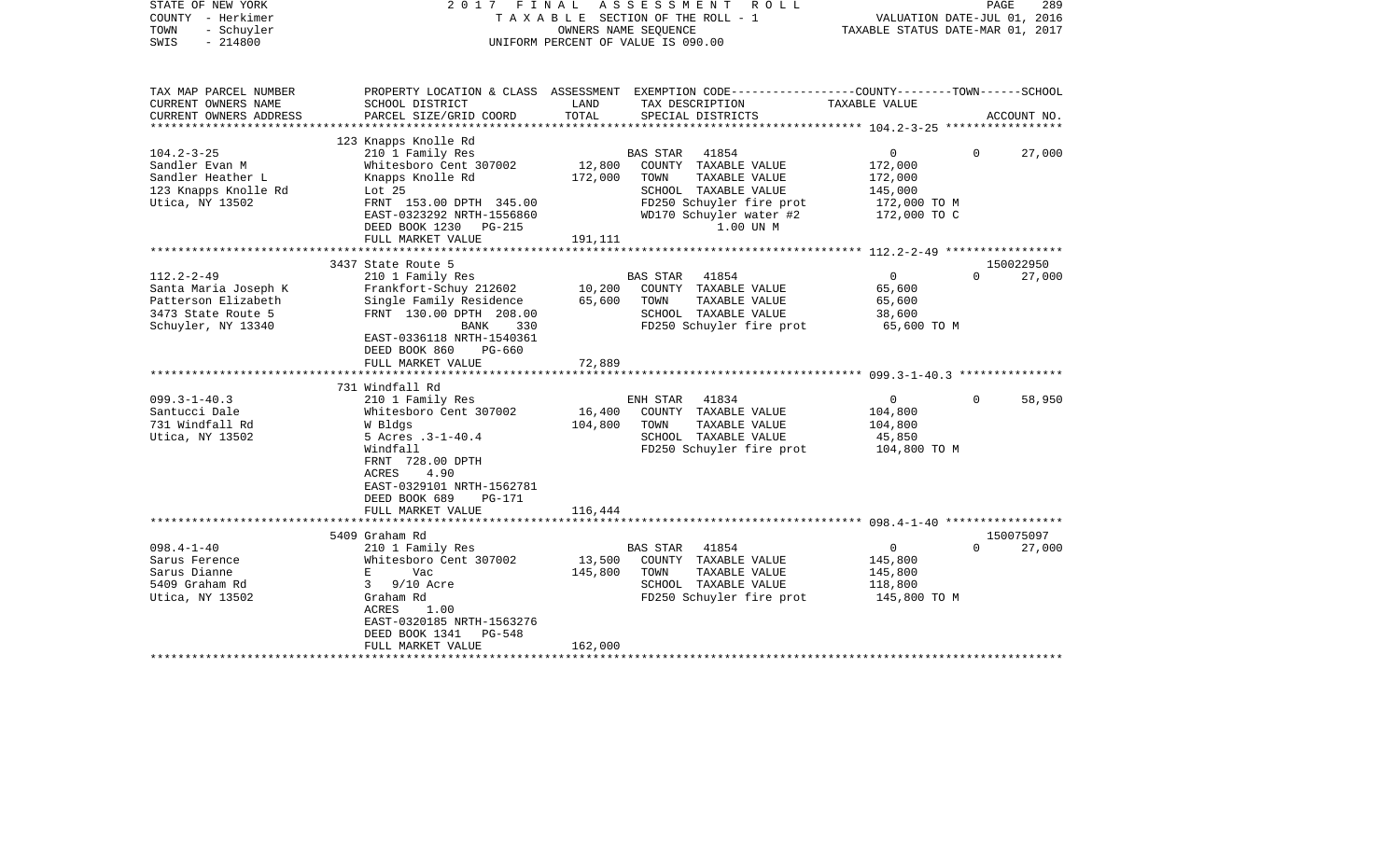| STATE OF NEW YORK<br>COUNTY - Herkimer<br>TOWN<br>- Schuyler<br>$-214800$<br>SWIS                                  |                                                                                                                                                                                                         | OWNERS NAME SEQUENCE | 2017 FINAL ASSESSMENT<br>R O L L<br>TAXABLE SECTION OF THE ROLL - 1<br>UNIFORM PERCENT OF VALUE IS 090.00                                | VALUATION DATE-JUL 01, 2016<br>TAXABLE STATUS DATE-MAR 01, 2017 | PAGE<br>290 |
|--------------------------------------------------------------------------------------------------------------------|---------------------------------------------------------------------------------------------------------------------------------------------------------------------------------------------------------|----------------------|------------------------------------------------------------------------------------------------------------------------------------------|-----------------------------------------------------------------|-------------|
| TAX MAP PARCEL NUMBER<br>CURRENT OWNERS NAME<br>CURRENT OWNERS ADDRESS                                             | SCHOOL DISTRICT<br>PARCEL SIZE/GRID COORD                                                                                                                                                               | LAND<br>TOTAL        | PROPERTY LOCATION & CLASS ASSESSMENT EXEMPTION CODE----------------COUNTY-------TOWN------SCHOOL<br>TAX DESCRIPTION<br>SPECIAL DISTRICTS | TAXABLE VALUE                                                   | ACCOUNT NO. |
| **********************                                                                                             | *****************************                                                                                                                                                                           |                      |                                                                                                                                          |                                                                 |             |
|                                                                                                                    | 3038 State Route 5                                                                                                                                                                                      |                      |                                                                                                                                          |                                                                 | 150075145   |
| $105.3 - 1 - 74.2$<br>Sauerbrey Karen<br>1424 Route 163<br>Canajoharie, NY 13317                                   | 270 Mfg housing<br>Frankfort-Schuy 212602<br>Manufactured Residence<br>3<br><b>1Acre</b><br>State Road<br>ACRES<br>1.00<br>EAST-0329585 NRTH-1544993<br>DEED BOOK 2016<br>PG-2252                       | 13,500<br>41,700     | COUNTY TAXABLE VALUE<br>TOWN<br>TAXABLE VALUE<br>SCHOOL TAXABLE VALUE<br>FD250 Schuyler fire prot                                        | 41,700<br>41,700<br>41,700<br>41,700 TO M                       |             |
|                                                                                                                    | FULL MARKET VALUE                                                                                                                                                                                       | 46,333               |                                                                                                                                          |                                                                 |             |
|                                                                                                                    |                                                                                                                                                                                                         |                      |                                                                                                                                          |                                                                 |             |
| $099.2 - 4 - 56$<br>Saunders Ryan M<br>79 Park Ave Apt 503<br>Danbury, CT 06810-7618                               | Bowie Rd<br>314 Rural vac<10<br>West Canada Val 212402<br>Survey # 362<br>Land & Lakes lot 56<br>Bowie Rd<br>FRNT 282.20 DPTH<br>7.10<br>ACRES<br>EAST-0339619 NRTH-1573405<br>DEED BOOK 1250<br>PG-178 | 26,700<br>26,700     | COUNTY TAXABLE VALUE<br>TOWN<br>TAXABLE VALUE<br>SCHOOL TAXABLE VALUE<br>FD250 Schuyler fire prot                                        | 26,700<br>26,700<br>26,700<br>26,700 TO M                       | 150003180   |
|                                                                                                                    | FULL MARKET VALUE<br>******************                                                                                                                                                                 | 29,667               | ******************************* 104.2-2-50.3 ***************                                                                             |                                                                 |             |
| $104.2 - 2 - 50.3$<br>Sawanec James J                                                                              | 11490 Cosby Manor Rd<br>210 1 Family Res<br>Whitesboro Cent 307002                                                                                                                                      | 14,800<br>91,700     | <b>BAS STAR</b><br>41854<br>COUNTY TAXABLE VALUE<br>TOWN                                                                                 | $\overline{0}$<br>$\Omega$<br>91,700                            | 27,000      |
| DelMastro Melissa A<br>11490 Cosby Manor Rd<br>Utica, NY 13502                                                     | Modular Residence<br>2.70<br>ACRES<br>EAST-0324249 NRTH-1556161<br>DEED BOOK 1338<br><b>PG-599</b><br>FULL MARKET VALUE                                                                                 | 101,889              | TAXABLE VALUE<br>SCHOOL TAXABLE VALUE<br>FD250 Schuyler fire prot<br>WD170 Schuyler water #2<br>1.00 UN M                                | 91,700<br>64,700<br>91,700 TO M<br>91,700 TO C                  |             |
|                                                                                                                    | *****************                                                                                                                                                                                       |                      |                                                                                                                                          | **** $112.2 - 2 - 4.3 - 999$ ************                       |             |
| $112.2 - 2 - 4.3 - 999$<br>SBA, Inc.<br>ATTN: Tax Dept/NY02731-B<br>8051 Congress Ave<br>Boca Raton, FL 33487-1307 | Millers Grove Rd<br>837 Cell Tower<br>Frankfort-Schuy 212602<br>Cell Tower<br>erected 2000<br>1.00<br>ACRES<br>EAST-3024500 NRTH-1120535                                                                | 100<br>225,000       | COUNTY TAXABLE VALUE<br>TOWN<br>TAXABLE VALUE<br>SCHOOL TAXABLE VALUE                                                                    | 225,000<br>225,000<br>225,000                                   |             |
|                                                                                                                    | FULL MARKET VALUE                                                                                                                                                                                       | 250,000              | ****************************                                                                                                             |                                                                 |             |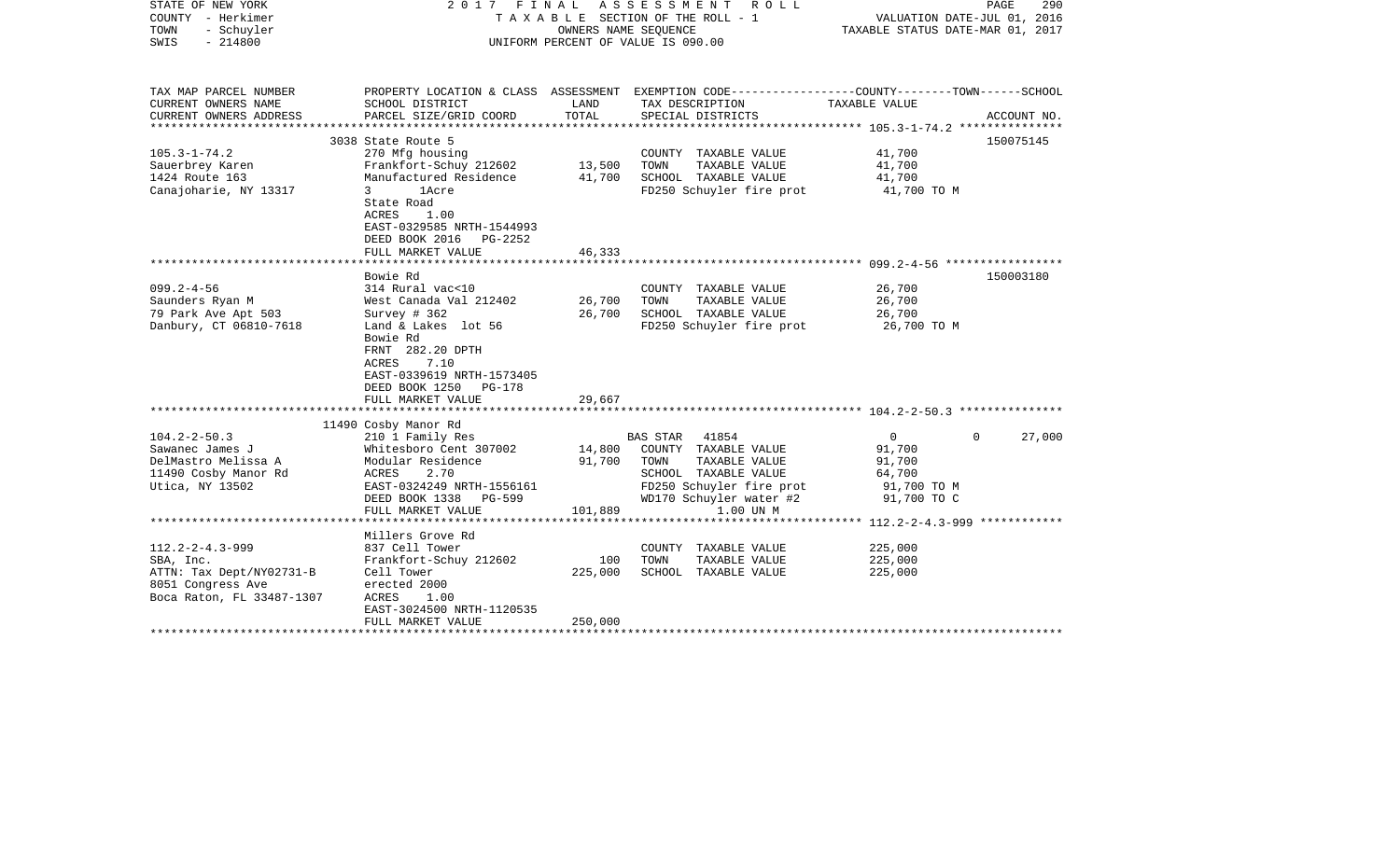| STATE OF NEW YORK<br>COUNTY - Herkimer<br>TOWN<br>- Schuyler<br>$-214800$<br>SWIS |                                              |                       | 2017 FINAL ASSESSMENT ROLL<br>TAXABLE SECTION OF THE ROLL - 1<br>OWNERS NAME SEQUENCE<br>UNIFORM PERCENT OF VALUE IS 090.00 | TAXABLE STATUS DATE-MAR 01, 2017 | PAGE<br>VALUATION DATE-JUL 01, 2016 | 291         |
|-----------------------------------------------------------------------------------|----------------------------------------------|-----------------------|-----------------------------------------------------------------------------------------------------------------------------|----------------------------------|-------------------------------------|-------------|
| TAX MAP PARCEL NUMBER                                                             |                                              |                       | PROPERTY LOCATION & CLASS ASSESSMENT EXEMPTION CODE----------------COUNTY-------TOWN-----SCHOOL                             |                                  |                                     |             |
| CURRENT OWNERS NAME                                                               | SCHOOL DISTRICT                              | LAND                  | TAX DESCRIPTION                                                                                                             | TAXABLE VALUE                    |                                     |             |
| CURRENT OWNERS ADDRESS<br>***********************                                 | PARCEL SIZE/GRID COORD                       | TOTAL                 | SPECIAL DISTRICTS                                                                                                           |                                  |                                     | ACCOUNT NO. |
|                                                                                   | 11246 Cosby Manor Rd                         |                       |                                                                                                                             |                                  |                                     |             |
| $104.2 - 1 - 12.2$                                                                | 210 1 Family Res                             |                       | 41834<br>ENH STAR                                                                                                           | $\overline{0}$                   | $\Omega$                            | 58,950      |
| Scalise Benjamin                                                                  | Whitesboro Cent 307002                       | 13,600                | COUNTY TAXABLE VALUE                                                                                                        | 112,000                          |                                     |             |
| Scalise Anna                                                                      | Multi Residence                              | 112,000               | TOWN<br>TAXABLE VALUE                                                                                                       | 112,000                          |                                     |             |
| 11246 Cosby Manor Rd                                                              | 1.065 Acre                                   |                       | SCHOOL TAXABLE VALUE                                                                                                        | 53,050                           |                                     |             |
| Utica, NY 13502                                                                   | Cosby Manor Rd                               |                       | FD250 Schuyler fire prot                                                                                                    | 112,000 TO M                     |                                     |             |
|                                                                                   | ACRES<br>1.07 BANK<br>032                    |                       | WD170 Schuyler water #2                                                                                                     | 112,000 TO C                     |                                     |             |
|                                                                                   | EAST-0320274 NRTH-1558478                    |                       | 1.00 UN M                                                                                                                   |                                  |                                     |             |
|                                                                                   | DEED BOOK 717<br>PG-165<br>FULL MARKET VALUE | 124,444               |                                                                                                                             |                                  |                                     |             |
|                                                                                   | *********************                        | ********************* | ************************ 099.2-4-33 *****************                                                                       |                                  |                                     |             |
|                                                                                   | Grande View Dr                               |                       |                                                                                                                             |                                  |                                     | 150003180   |
| $099.2 - 4 - 33$                                                                  | 314 Rural vac<10                             |                       | COUNTY TAXABLE VALUE                                                                                                        | 21,000                           |                                     |             |
| Scalise Benjamin F                                                                | West Canada Val 212402                       | 21,000                | TOWN<br>TAXABLE VALUE                                                                                                       | 21,000                           |                                     |             |
| Scalise Christina E                                                               | Survey # 362                                 | 21,000                | SCHOOL TAXABLE VALUE                                                                                                        | 21,000                           |                                     |             |
| 405 Spain Gulf Rd North                                                           | Land & Lakes lot 33                          |                       | FD250 Schuyler fire prot                                                                                                    | 21,000 TO M                      |                                     |             |
| Poland, NY 13431                                                                  | Grande View Dr                               |                       |                                                                                                                             |                                  |                                     |             |
|                                                                                   | 7.30<br>ACRES<br>EAST-0337585 NRTH-1573557   |                       |                                                                                                                             |                                  |                                     |             |
|                                                                                   | DEED BOOK 1201<br>PG-893                     |                       |                                                                                                                             |                                  |                                     |             |
|                                                                                   | FULL MARKET VALUE                            | 23,333                |                                                                                                                             |                                  |                                     |             |
|                                                                                   | *************************                    |                       |                                                                                                                             |                                  |                                     |             |
|                                                                                   | 405 Spain Gulf Rd                            |                       |                                                                                                                             |                                  |                                     |             |
| $099.1 - 1 - 18.7$                                                                | 240 Rural res                                |                       | VET COM CT 41131                                                                                                            | 13,500                           | 13,500                              | $\Omega$    |
| Scalise Benjamin JR                                                               | West Canada Val 212402                       |                       | 25,500 BAS STAR<br>41854                                                                                                    | $\mathbf 0$                      | $\Omega$                            | 27,000      |
| Scalise Christina                                                                 | taxbill ben scalise 891-3                    | 205,000               | COUNTY TAXABLE VALUE                                                                                                        | 191,500                          |                                     |             |
| 405 Spain Gulf North Rd<br>Poland, NY 13431                                       | 31 Acres<br>Spain Gulf Road                  |                       | TAXABLE VALUE<br>TOWN<br>SCHOOL TAXABLE VALUE                                                                               | 191,500<br>178,000               |                                     |             |
|                                                                                   | ACRES 31.00                                  |                       | FD250 Schuyler fire prot                                                                                                    | 205,000 TO M                     |                                     |             |
|                                                                                   | EAST-0336948 NRTH-1574310                    |                       |                                                                                                                             |                                  |                                     |             |
|                                                                                   | DEED BOOK 892<br><b>PG-518</b>               |                       |                                                                                                                             |                                  |                                     |             |
|                                                                                   | FULL MARKET VALUE                            | 227,778               |                                                                                                                             |                                  |                                     |             |
|                                                                                   |                                              |                       |                                                                                                                             |                                  |                                     |             |
|                                                                                   | 141 Alyssa Cir                               |                       |                                                                                                                             |                                  |                                     | 150005940   |
| $104.2 - 4 - 27$                                                                  | 210 1 Family Res                             |                       | 41854<br>BAS STAR<br>COUNTY TAXABLE VALUE                                                                                   | $\overline{0}$                   | $\Omega$                            | 27,000      |
| Scalise Joseph A<br>Scalise Mary M                                                | Whitesboro Cent 307002<br>Modular Home       | 14,000<br>195,200     | TAXABLE VALUE<br>TOWN                                                                                                       | 195,200<br>195,200               |                                     |             |
| 141 Alyssa Cir                                                                    | FRNT 103.00 DPTH                             |                       | SCHOOL TAXABLE VALUE                                                                                                        | 168,200                          |                                     |             |
| Utica, NY 13502                                                                   | ACRES<br>1.70                                |                       | FD250 Schuyler fire prot                                                                                                    | 195,200 TO M                     |                                     |             |
|                                                                                   | EAST-0323556 NRTH-1551949                    |                       |                                                                                                                             |                                  |                                     |             |
|                                                                                   | DEED BOOK 923<br>$PG-493$                    |                       |                                                                                                                             |                                  |                                     |             |
|                                                                                   | FULL MARKET VALUE                            | 216,889               |                                                                                                                             |                                  |                                     |             |
|                                                                                   |                                              |                       |                                                                                                                             |                                  |                                     |             |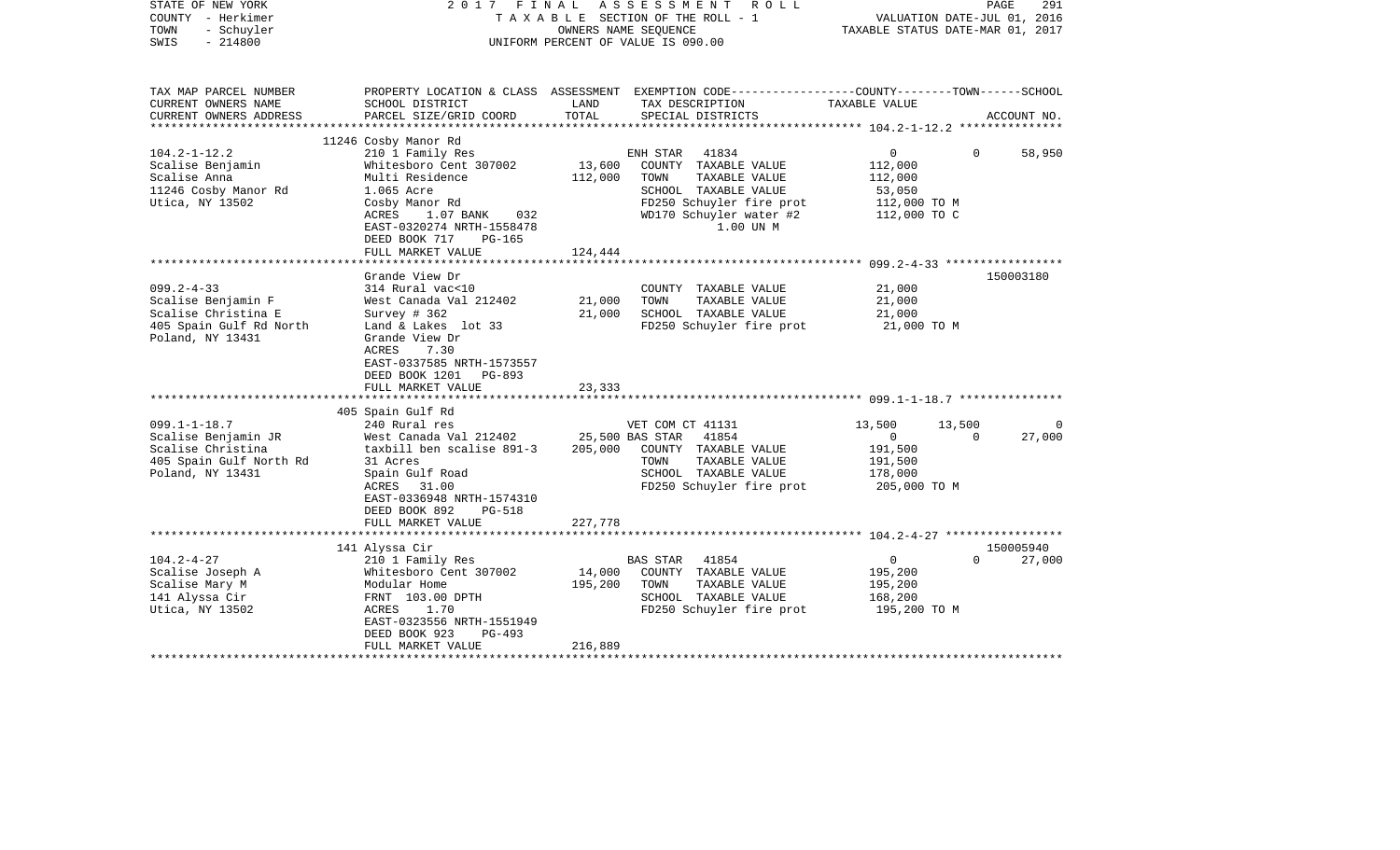| STATE OF NEW YORK<br>COUNTY - Herkimer<br>- Schuyler<br>TOWN<br>$-214800$<br>SWIS | 2017 FINAL                                | OWNERS NAME SEQUENCE | ASSESSMENT<br>ROLL<br>TAXABLE SECTION OF THE ROLL - 1<br>UNIFORM PERCENT OF VALUE IS 090.00                                              | VALUATION DATE-JUL 01, 2016<br>TAXABLE STATUS DATE-MAR 01, 2017 | PAGE<br>292        |
|-----------------------------------------------------------------------------------|-------------------------------------------|----------------------|------------------------------------------------------------------------------------------------------------------------------------------|-----------------------------------------------------------------|--------------------|
| TAX MAP PARCEL NUMBER<br>CURRENT OWNERS NAME<br>CURRENT OWNERS ADDRESS            | SCHOOL DISTRICT<br>PARCEL SIZE/GRID COORD | LAND<br>TOTAL        | PROPERTY LOCATION & CLASS ASSESSMENT EXEMPTION CODE----------------COUNTY-------TOWN------SCHOOL<br>TAX DESCRIPTION<br>SPECIAL DISTRICTS | TAXABLE VALUE                                                   | ACCOUNT NO.        |
|                                                                                   | 1423 Newport Rd                           |                      |                                                                                                                                          |                                                                 | 150019950          |
| $099.1 - 1 - 12$                                                                  | 210 1 Family Res                          |                      | 41854<br><b>BAS STAR</b>                                                                                                                 | $\overline{0}$                                                  | $\Omega$<br>27,000 |
| Scalora Paul                                                                      | West Canada Val 212402                    | 14,600               | COUNTY TAXABLE VALUE                                                                                                                     | 75,600                                                          |                    |
| Scalora John                                                                      | Residence                                 | 75,600               | TOWN<br>TAXABLE VALUE                                                                                                                    | 75,600                                                          |                    |
| 1423 Newport Rd                                                                   | ACRES<br>2.50                             |                      | SCHOOL TAXABLE VALUE                                                                                                                     | 48,600                                                          |                    |
| Poland, NY 13431                                                                  | EAST-0332919 NRTH-1576049                 |                      | FD250 Schuyler fire prot                                                                                                                 | 75,600 TO M                                                     |                    |
|                                                                                   | DEED BOOK 1460 PG-646                     |                      |                                                                                                                                          |                                                                 |                    |
|                                                                                   | FULL MARKET VALUE                         | 84,000               |                                                                                                                                          |                                                                 |                    |
|                                                                                   |                                           |                      |                                                                                                                                          |                                                                 |                    |
|                                                                                   | Hawthorne Rd                              |                      |                                                                                                                                          |                                                                 | 150003180          |
| $099.4 - 3 - 15$                                                                  | 322 Rural vac>10                          |                      | COUNTY TAXABLE VALUE                                                                                                                     | 33,700                                                          |                    |
| Schaffer Jonathan                                                                 | West Canada Val 212402                    | 33,700               | TOWN<br>TAXABLE VALUE                                                                                                                    | 33,700                                                          |                    |
| Schaffer Danielle<br>334 Linden St                                                | split #6                                  | 33,700               | SCHOOL TAXABLE VALUE<br>FD250 Schuyler fire prot                                                                                         | 33,700                                                          |                    |
| Bellmore, NY 11710                                                                | Land & Lakes<br>Mower                     |                      |                                                                                                                                          | 33,700 TO M                                                     |                    |
|                                                                                   | FRNT 293.00 DPTH                          |                      |                                                                                                                                          |                                                                 |                    |
|                                                                                   | ACRES 10.80                               |                      |                                                                                                                                          |                                                                 |                    |
|                                                                                   | EAST-0343079 NRTH-1565970                 |                      |                                                                                                                                          |                                                                 |                    |
|                                                                                   | DEED BOOK 1550 PG-416                     |                      |                                                                                                                                          |                                                                 |                    |
|                                                                                   | FULL MARKET VALUE                         | 37,444               |                                                                                                                                          |                                                                 |                    |
|                                                                                   | *******************                       |                      |                                                                                                                                          |                                                                 |                    |
|                                                                                   | Hawthorne Rd                              |                      |                                                                                                                                          |                                                                 | 150003180          |
| $099.4 - 3 - 30$                                                                  | 322 Rural vac>10                          |                      | COUNTY TAXABLE VALUE                                                                                                                     | 82,600                                                          |                    |
| Schaffer Jonathan<br>Schaffer Danielle                                            | West Canada Val 212402                    | 82,600               | TOWN<br>TAXABLE VALUE                                                                                                                    | 82,600                                                          |                    |
| 334 Linden St                                                                     | split #6 lot $29$<br>Land & Lakes         | 82,600               | SCHOOL TAXABLE VALUE<br>FD250 Schuyler fire prot                                                                                         | 82,600<br>82,600 TO M                                           |                    |
| Bellmore, NY 11710                                                                | Hawthorne Rd                              |                      |                                                                                                                                          |                                                                 |                    |
|                                                                                   | FRNT 667.50 DPTH                          |                      |                                                                                                                                          |                                                                 |                    |
|                                                                                   | ACRES 52.00                               |                      |                                                                                                                                          |                                                                 |                    |
|                                                                                   | EAST-0343447 NRTH-1568084                 |                      |                                                                                                                                          |                                                                 |                    |
|                                                                                   | DEED BOOK 1469 PG-140                     |                      |                                                                                                                                          |                                                                 |                    |
|                                                                                   | FULL MARKET VALUE                         | 91,778               |                                                                                                                                          |                                                                 |                    |
|                                                                                   |                                           |                      |                                                                                                                                          |                                                                 |                    |
|                                                                                   | Hawthorne Rd                              |                      |                                                                                                                                          |                                                                 | 150003180          |
| $099.4 - 3 - 14$                                                                  | 314 Rural vac<10                          |                      | COUNTY TAXABLE VALUE                                                                                                                     | 32,300                                                          |                    |
| Schaffer Jonathan M                                                               | West Canada Val 212402                    | 32,300               | TOWN<br>TAXABLE VALUE                                                                                                                    | 32,300                                                          |                    |
| Schaffer Danielle                                                                 | split #6                                  | 32,300               | SCHOOL TAXABLE VALUE                                                                                                                     | 32,300                                                          |                    |
| 334 Linden St<br>Bellmore, NY 11710                                               | Land & Lakes<br>Mower                     |                      | FD250 Schuyler fire prot                                                                                                                 | 32,300 TO M                                                     |                    |
|                                                                                   | FRNT 450.80 DPTH                          |                      |                                                                                                                                          |                                                                 |                    |
|                                                                                   | ACRES 10.00                               |                      |                                                                                                                                          |                                                                 |                    |
|                                                                                   | EAST-0343466 NRTH-1566001                 |                      |                                                                                                                                          |                                                                 |                    |
|                                                                                   | DEED BOOK 1550 PG-416                     |                      |                                                                                                                                          |                                                                 |                    |
|                                                                                   | FULL MARKET VALUE                         | 35,889               |                                                                                                                                          |                                                                 |                    |
|                                                                                   |                                           |                      |                                                                                                                                          |                                                                 |                    |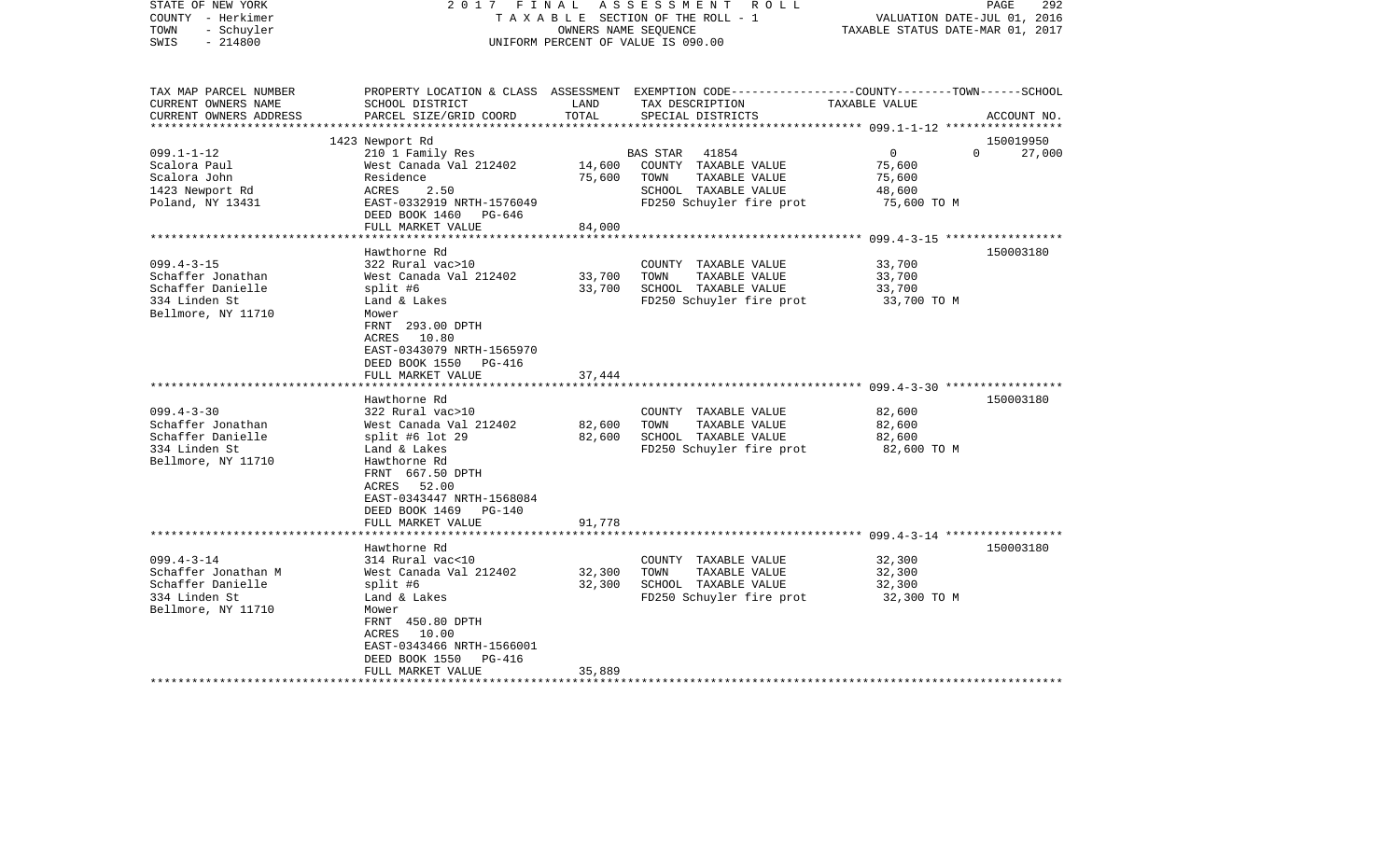| STATE OF NEW YORK<br>COUNTY - Herkimer<br>- Schuyler<br>TOWN<br>$-214800$<br>SWIS | 2017 FINAL                                                                                                                                         | OWNERS NAME SEQUENCE | ASSESSMENT ROLL<br>TAXABLE SECTION OF THE ROLL - 1<br>UNIFORM PERCENT OF VALUE IS 090.00 | PAGE<br>293<br>VALUATION DATE-JUL 01, 2016<br>TAXABLE STATUS DATE-MAR 01, 2017                                                  |
|-----------------------------------------------------------------------------------|----------------------------------------------------------------------------------------------------------------------------------------------------|----------------------|------------------------------------------------------------------------------------------|---------------------------------------------------------------------------------------------------------------------------------|
| TAX MAP PARCEL NUMBER<br>CURRENT OWNERS NAME<br>CURRENT OWNERS ADDRESS            | SCHOOL DISTRICT<br>PARCEL SIZE/GRID COORD                                                                                                          | LAND<br>TOTAL        | TAX DESCRIPTION<br>SPECIAL DISTRICTS                                                     | PROPERTY LOCATION & CLASS ASSESSMENT EXEMPTION CODE---------------COUNTY-------TOWN------SCHOOL<br>TAXABLE VALUE<br>ACCOUNT NO. |
|                                                                                   | Newport Rd                                                                                                                                         |                      |                                                                                          | 150040150                                                                                                                       |
| $099.1 - 1 - 5.2$                                                                 | 314 Rural vac<10                                                                                                                                   |                      | COUNTY TAXABLE VALUE                                                                     | 8,000                                                                                                                           |
| Schleicher Catherine                                                              | West Canada Val 212402                                                                                                                             | 8,000                | TOWN<br>TAXABLE VALUE                                                                    | 8,000                                                                                                                           |
| PO Box 6382                                                                       | Vacant Land                                                                                                                                        | 8,000                | SCHOOL TAXABLE VALUE                                                                     | 8,000                                                                                                                           |
| Albany, NY 12206                                                                  | 15 1 Acre<br>Newport Rd<br>FRNT 175.00 DPTH 250.00<br>1.13<br>ACRES<br>EAST-0329157 NRTH-1571592<br>DEED BOOK 901<br>$PG-420$<br>FULL MARKET VALUE | 8,889                | FD250 Schuyler fire prot                                                                 | 8,000 TO M                                                                                                                      |
|                                                                                   |                                                                                                                                                    |                      |                                                                                          |                                                                                                                                 |
|                                                                                   | 336 Johnson Rd                                                                                                                                     |                      |                                                                                          |                                                                                                                                 |
| $105.4 - 2 - 10$<br>Scholl John Jr                                                | 210 1 Family Res                                                                                                                                   | 15,800               | COUNTY TAXABLE VALUE<br>TOWN<br>TAXABLE VALUE                                            | 128,000<br>128,000                                                                                                              |
| Scholl Marie                                                                      | Frankfort-Schuy 212602<br>Single Family Residence W                                                                                                | 128,000              | SCHOOL TAXABLE VALUE                                                                     | 128,000                                                                                                                         |
| 336 Johnson Rd<br>Frankfort, NY 13340                                             | 4.10 Acres<br>Johnson Road<br>ACRES<br>4.10 BANK<br>250<br>EAST-0347099 NRTH-1546216<br>DEED BOOK 705<br>PG-330                                    |                      | FD250 Schuyler fire prot                                                                 | 128,000 TO M                                                                                                                    |
|                                                                                   | FULL MARKET VALUE                                                                                                                                  | 142,222              |                                                                                          |                                                                                                                                 |
|                                                                                   |                                                                                                                                                    |                      |                                                                                          |                                                                                                                                 |
| $105.4 - 2 - 21$                                                                  | Off Johnson Rd<br>314 Rural vac<10                                                                                                                 |                      | COUNTY TAXABLE VALUE                                                                     | 7,500                                                                                                                           |
| Scholl John W                                                                     | Frankfort-Schuy 212602                                                                                                                             | 7,500                | TOWN<br>TAXABLE VALUE                                                                    | 7,500                                                                                                                           |
| Scholl Marie B                                                                    | E Vacant Part Of Lot #10                                                                                                                           | 7,500                | SCHOOL TAXABLE VALUE                                                                     | 7,500                                                                                                                           |
| 336 Johnson Rd<br>Frankfort, NY 13340                                             | .87 Acre<br>Off Johnson Rd<br>ACRES<br>1.00<br>EAST-0347206 NRTH-1546103<br>DEED BOOK 846<br>PG-471                                                |                      | FD250 Schuyler fire prot                                                                 | 7,500 TO M                                                                                                                      |
|                                                                                   | FULL MARKET VALUE                                                                                                                                  | 8,333                |                                                                                          |                                                                                                                                 |
|                                                                                   |                                                                                                                                                    |                      |                                                                                          |                                                                                                                                 |
|                                                                                   | Newport Rd                                                                                                                                         |                      |                                                                                          |                                                                                                                                 |
| $099.1 - 1 - 30.2$                                                                | 314 Rural vac<10                                                                                                                                   |                      | COUNTY TAXABLE VALUE                                                                     | 4,900                                                                                                                           |
| Schram Kathy L                                                                    | West Canada Val 212402<br>Vacant                                                                                                                   | 4,900<br>4,900       | TOWN<br>TAXABLE VALUE                                                                    | 4,900                                                                                                                           |
| 1208 Newport Rd                                                                   |                                                                                                                                                    |                      | SCHOOL TAXABLE VALUE                                                                     | 4,900                                                                                                                           |
| Utica, NY 13502                                                                   | .69 Acres<br>Newport Road<br>FRNT 129.00 DPTH 235.00<br>EAST-0293880 NRTH-1147800<br>DEED BOOK 1497<br>PG-61<br>FULL MARKET VALUE                  | 5,444                | FD250 Schuyler fire prot                                                                 | 4,900 TO M                                                                                                                      |
|                                                                                   |                                                                                                                                                    |                      |                                                                                          |                                                                                                                                 |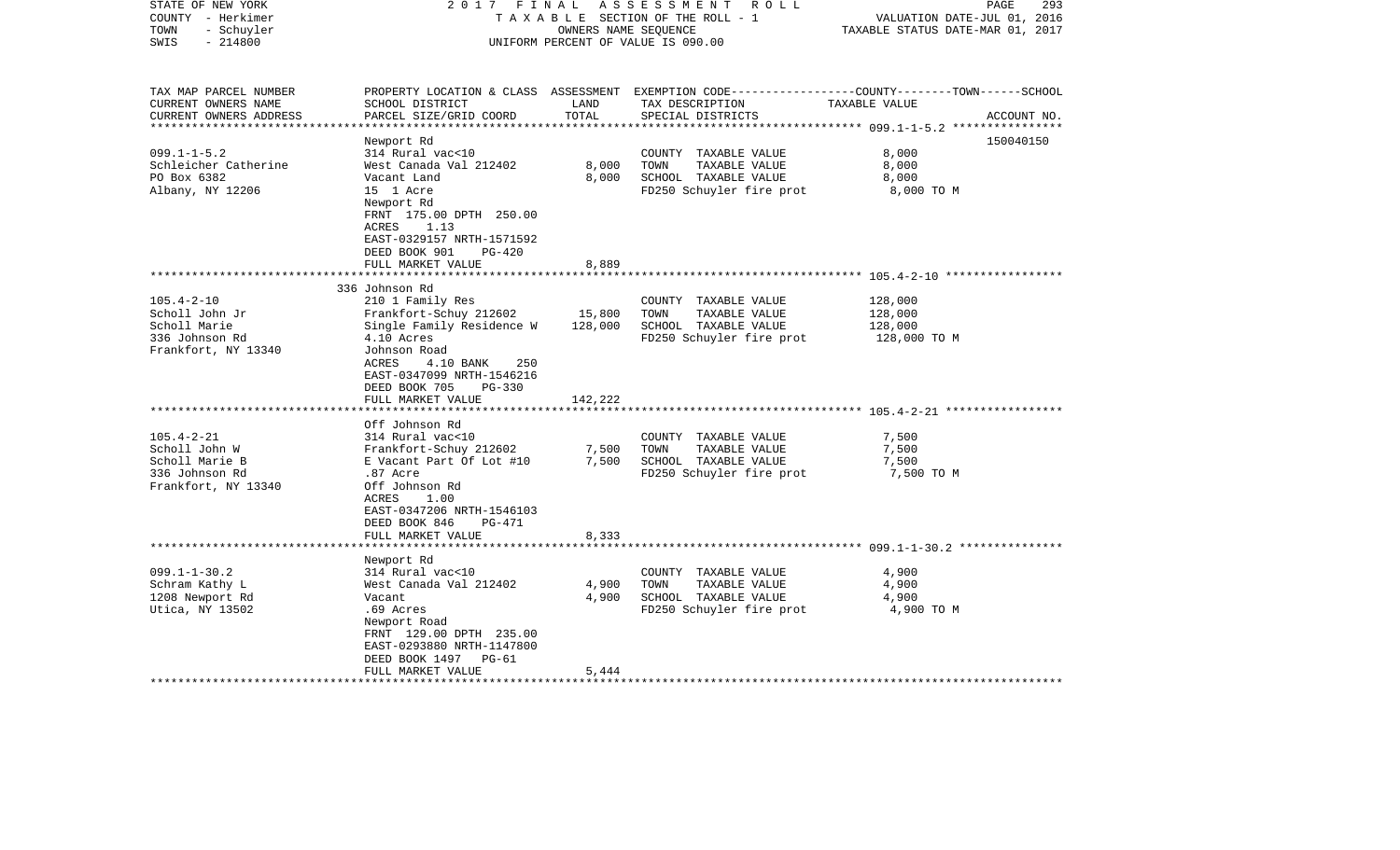| STATE OF NEW YORK<br>COUNTY - Herkimer<br>- Schuyler<br>TOWN<br>$-214800$<br>SWIS | 2017 FINAL                                                                       |                   | ASSESSMENT<br>R O L L<br>TAXABLE SECTION OF THE ROLL - 1<br>OWNERS NAME SEQUENCE<br>UNIFORM PERCENT OF VALUE IS 090.00                  | VALUATION DATE-JUL 01, 2016<br>TAXABLE STATUS DATE-MAR 01, 2017 | $\mathop{\mathtt{PAGE}}$<br>294 |
|-----------------------------------------------------------------------------------|----------------------------------------------------------------------------------|-------------------|-----------------------------------------------------------------------------------------------------------------------------------------|-----------------------------------------------------------------|---------------------------------|
| TAX MAP PARCEL NUMBER<br>CURRENT OWNERS NAME<br>CURRENT OWNERS ADDRESS            | SCHOOL DISTRICT<br>PARCEL SIZE/GRID COORD                                        | LAND<br>TOTAL     | PROPERTY LOCATION & CLASS ASSESSMENT EXEMPTION CODE---------------COUNTY-------TOWN------SCHOOL<br>TAX DESCRIPTION<br>SPECIAL DISTRICTS | TAXABLE VALUE                                                   | ACCOUNT NO.                     |
| *********************                                                             |                                                                                  |                   |                                                                                                                                         |                                                                 |                                 |
| $099.1 - 1 - 31$                                                                  | 1208 Newport Rd<br>210 1 Family Res                                              |                   | <b>BAS STAR</b><br>41854                                                                                                                | $\overline{0}$<br>$\Omega$                                      | 150075060<br>27,000             |
| Schram Kathy L<br>1208 Newport Rd                                                 | West Canada Val 212402<br>Trailer<br>W                                           | 13,800<br>132,700 | COUNTY TAXABLE VALUE<br>TOWN<br>TAXABLE VALUE                                                                                           | 132,700<br>132,700                                              |                                 |
| Utica, NY 13502                                                                   | new home 50% 3-1-17                                                              |                   | SCHOOL TAXABLE VALUE                                                                                                                    | 105,700                                                         |                                 |
|                                                                                   | Newport Rd<br>ACRES<br>1.40<br>EAST-0330870 NRTH-1572578<br>DEED BOOK 1497 PG-61 |                   | FD250 Schuyler fire prot                                                                                                                | 132,700 TO M                                                    |                                 |
|                                                                                   | FULL MARKET VALUE                                                                | 147,444           |                                                                                                                                         |                                                                 |                                 |
|                                                                                   | ***********************************                                              |                   |                                                                                                                                         |                                                                 |                                 |
| $104.7 - 1 - 14$                                                                  | 5695 Mapleton Dr<br>210 1 Family Res                                             |                   | <b>BAS STAR</b><br>41854                                                                                                                | $\mathbf 0$<br>$\Omega$                                         | 150001410<br>27,000             |
| Schultz Sharon                                                                    | Whitesboro Cent 307002                                                           | 7,500             | COUNTY TAXABLE VALUE                                                                                                                    | 100,800                                                         |                                 |
| Schultz Gary S                                                                    | Single Family Residence                                                          | 100,800           | TAXABLE VALUE<br>TOWN                                                                                                                   | 100,800                                                         |                                 |
| 5695 Mapleton Dr                                                                  | FRNT 90.00 DPTH 134.00                                                           |                   | SCHOOL TAXABLE VALUE                                                                                                                    | 73,800                                                          |                                 |
| Utica, NY 13502                                                                   | BANK<br>660                                                                      |                   | FD250 Schuyler fire prot                                                                                                                | 100,800 TO M                                                    |                                 |
|                                                                                   | EAST-0314788 NRTH-1558770                                                        |                   | LT160 Schuyler light #1                                                                                                                 | 100,800 TO M                                                    |                                 |
|                                                                                   | DEED BOOK 725<br>PG-101                                                          |                   | SD030 Schuyler sewer #1                                                                                                                 | 1.00 UN M                                                       |                                 |
|                                                                                   | FULL MARKET VALUE                                                                |                   | 112,000 WD175 Schuyler water #3                                                                                                         | 100,800 TO M                                                    |                                 |
|                                                                                   | Grande View Dr                                                                   |                   |                                                                                                                                         |                                                                 | 150003180                       |
| $099.2 - 4 - 18$                                                                  | 314 Rural vac<10                                                                 |                   | COUNTY TAXABLE VALUE                                                                                                                    | 32,300                                                          |                                 |
| Schuyler Grand View Hlds LLC                                                      | West Canada Val 212402                                                           | 32,300            | TOWN<br>TAXABLE VALUE                                                                                                                   | 32,300                                                          |                                 |
| PO Box 996                                                                        | Survey $# 362$                                                                   | 32,300            | SCHOOL TAXABLE VALUE                                                                                                                    | 32,300                                                          |                                 |
| Sayville, NY 11782                                                                | Land & Lakes lot 18                                                              |                   | FD250 Schuyler fire prot                                                                                                                | 32,300 TO M                                                     |                                 |
|                                                                                   | Grande View Dr                                                                   |                   |                                                                                                                                         |                                                                 |                                 |
|                                                                                   | ACRES<br>10.00                                                                   |                   |                                                                                                                                         |                                                                 |                                 |
|                                                                                   | EAST-0341972 NRTH-1571000                                                        |                   |                                                                                                                                         |                                                                 |                                 |
|                                                                                   | DEED BOOK 1607 PG-677                                                            |                   |                                                                                                                                         |                                                                 |                                 |
|                                                                                   | FULL MARKET VALUE                                                                | 35,889            |                                                                                                                                         |                                                                 |                                 |
|                                                                                   | Church Rd                                                                        |                   |                                                                                                                                         |                                                                 | 150018660                       |
| $112.2 - 2 - 7$                                                                   | 314 Rural vac<10                                                                 |                   | COUNTY TAXABLE VALUE                                                                                                                    | 8,000                                                           |                                 |
| Schuyler John                                                                     | Frankfort-Schuy 212602                                                           | 8,000             | TOWN<br>TAXABLE VALUE                                                                                                                   | 8,000                                                           |                                 |
| Schuyler Marilyn                                                                  | Bldg                                                                             | 8,000             | SCHOOL TAXABLE VALUE                                                                                                                    | 8,000                                                           |                                 |
| 318 E Main St                                                                     | $3 \frac{1}{2}$                                                                  |                   | FD250 Schuyler fire prot                                                                                                                | 8,000 TO M                                                      |                                 |
| Frankfort, NY 13340                                                               | Church Rd                                                                        |                   |                                                                                                                                         |                                                                 |                                 |
|                                                                                   | FRNT 265.00 DPTH 130.00                                                          |                   |                                                                                                                                         |                                                                 |                                 |
|                                                                                   | ACRES<br>0.40                                                                    |                   |                                                                                                                                         |                                                                 |                                 |
|                                                                                   | EAST-0337798 NRTH-1541758<br>DEED BOOK 00654 PG-00010                            |                   |                                                                                                                                         |                                                                 |                                 |
|                                                                                   | FULL MARKET VALUE                                                                | 8,889             |                                                                                                                                         |                                                                 |                                 |
|                                                                                   |                                                                                  |                   |                                                                                                                                         |                                                                 |                                 |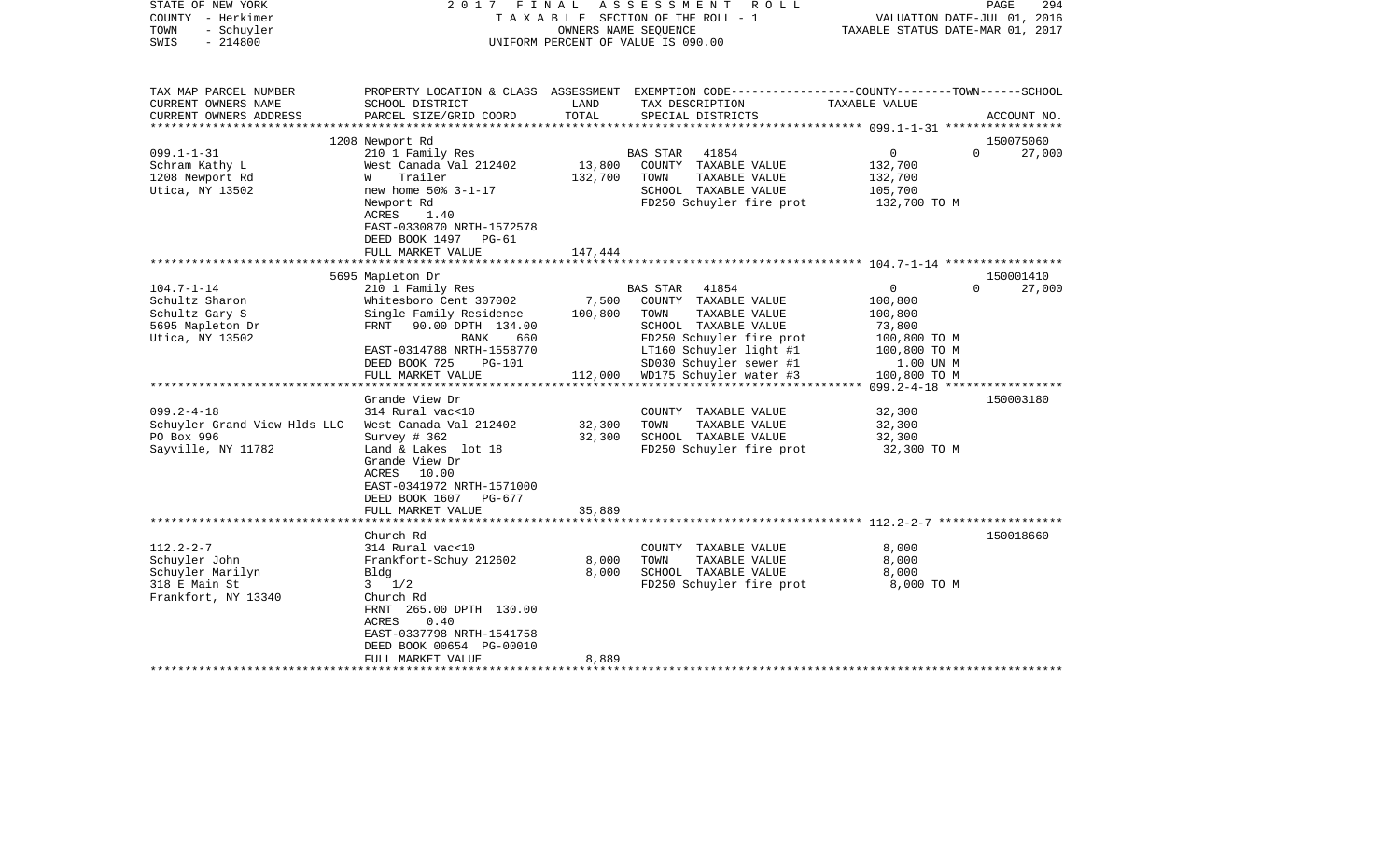| STATE OF NEW YORK<br>COUNTY - Herkimer<br>- Schuyler<br>TOWN<br>$-214800$<br>SWIS                                                                                                                                                                                        | 2017 FINAL                                                                                                                                                                                                                                                                                                                                                                                                                                                  | OWNERS NAME SEQUENCE                                | ASSESSMENT ROLL<br>TAXABLE SECTION OF THE ROLL - 1<br>UNIFORM PERCENT OF VALUE IS 090.00                                                                                                               | 295<br>PAGE<br>VALUATION DATE-JUL 01, 2016<br>TAXABLE STATUS DATE-MAR 01, 2017                                                   |
|--------------------------------------------------------------------------------------------------------------------------------------------------------------------------------------------------------------------------------------------------------------------------|-------------------------------------------------------------------------------------------------------------------------------------------------------------------------------------------------------------------------------------------------------------------------------------------------------------------------------------------------------------------------------------------------------------------------------------------------------------|-----------------------------------------------------|--------------------------------------------------------------------------------------------------------------------------------------------------------------------------------------------------------|----------------------------------------------------------------------------------------------------------------------------------|
| TAX MAP PARCEL NUMBER<br>CURRENT OWNERS NAME<br>CURRENT OWNERS ADDRESS<br>**********************                                                                                                                                                                         | SCHOOL DISTRICT<br>PARCEL SIZE/GRID COORD                                                                                                                                                                                                                                                                                                                                                                                                                   | LAND<br>TOTAL                                       | TAX DESCRIPTION<br>SPECIAL DISTRICTS                                                                                                                                                                   | PROPERTY LOCATION & CLASS ASSESSMENT EXEMPTION CODE----------------COUNTY-------TOWN------SCHOOL<br>TAXABLE VALUE<br>ACCOUNT NO. |
| $099.3 - 2 - 11$<br>Schuyler Land Llc<br>Kenbar Mgt/ Sigety Family Offi Includes.3-2-1 -2 -3 -4<br>1500 Lexington Ave<br>New York, NY 10029                                                                                                                              | Hawthorne Rd<br>322 Rural vac>10<br>Whitesboro Cent 307002<br>$-5$ $-6$ $-7$ $-8$ $-9$ $-10$<br>Hawthorne Gulf<br>ACRES 172.30<br>EAST-0336024 NRTH-1565364<br>DEED BOOK 832<br>$PG-474$                                                                                                                                                                                                                                                                    | 100,000<br>100,000                                  | COUNTY TAXABLE VALUE<br>TOWN<br>TAXABLE VALUE<br>SCHOOL TAXABLE VALUE<br>FD250 Schuyler fire prot                                                                                                      | 100,000<br>100,000<br>100,000<br>100,000 TO M                                                                                    |
|                                                                                                                                                                                                                                                                          | FULL MARKET VALUE                                                                                                                                                                                                                                                                                                                                                                                                                                           | 111,111                                             |                                                                                                                                                                                                        |                                                                                                                                  |
| $099.4 - 2 - 1$<br>Schuyler Land Llc<br>Kenbar Mgt Sigety Family Offic Vacant<br>1500 Lexington Ave<br>New York, NY 10029<br>$099.4 - 2 - 10$<br>Schuyler Land Llc<br>Kenbar Mgt Sigety Family Offic Vacant Includes .4-2- 2<br>1500 Lexington Ave<br>New York, NY 10029 | Hawthorne Rd<br>322 Rural vac>10<br>West Canada Val 212402<br>Includes 099.3-1-24.1 &.2<br>Hawthorne Gulf<br>ACRES 318.30<br>EAST-0301015 NRTH-1136285<br>DEED BOOK 832<br>PG-474<br>FULL MARKET VALUE<br>****************************<br>Hawthorne Rd<br>322 Rural vac>10<br>West Canada Val 212402<br>$-3$ $-4$ $-5$ $-6$ $-9$ $-11$ $-12$<br>$-13-15-16$ $-17$ $-18$ $-19$ $-20$<br>ACRES 206.80<br>EAST-0337708 NRTH-1564880<br>DEED BOOK 832<br>PG-474 | 150,000<br>150,000<br>166,667<br>125,800<br>125,800 | COUNTY TAXABLE VALUE<br>TAXABLE VALUE<br>TOWN<br>SCHOOL TAXABLE VALUE<br>FD250 Schuyler fire prot<br>COUNTY TAXABLE VALUE<br>TOWN<br>TAXABLE VALUE<br>SCHOOL TAXABLE VALUE<br>FD250 Schuyler fire prot | 150,000<br>150,000<br>150,000<br>150,000 TO M<br>125,800<br>125,800<br>125,800<br>125,800 TO M                                   |
|                                                                                                                                                                                                                                                                          | FULL MARKET VALUE<br>*************************                                                                                                                                                                                                                                                                                                                                                                                                              | 139,778                                             |                                                                                                                                                                                                        |                                                                                                                                  |
| $112.2 - 2 - 63$<br>Schuyler Robert G<br>Schuyler Doris E<br>3517 State Route 5<br>Frankfort, NY 13340                                                                                                                                                                   | 3517 State Route 5<br>210 1 Family Res<br>Frankfort-Schuy 212602<br>N<br>Bldg<br>3<br>.67A<br>State<br>FRNT 100.00 DPTH 170.00<br>EAST-0335413 NRTH-1540900<br>DEED BOOK 819<br><b>PG-129</b><br>FULL MARKET VALUE                                                                                                                                                                                                                                          | 8,300<br>114,400<br>127,111                         | 41834<br>ENH STAR<br>COUNTY TAXABLE VALUE<br>TAXABLE VALUE<br>TOWN<br>SCHOOL TAXABLE VALUE<br>FD250 Schuyler fire prot                                                                                 | 150000780<br>0<br>$\Omega$<br>58,950<br>114,400<br>114,400<br>55,450<br>114,400 TO M                                             |
|                                                                                                                                                                                                                                                                          |                                                                                                                                                                                                                                                                                                                                                                                                                                                             |                                                     |                                                                                                                                                                                                        |                                                                                                                                  |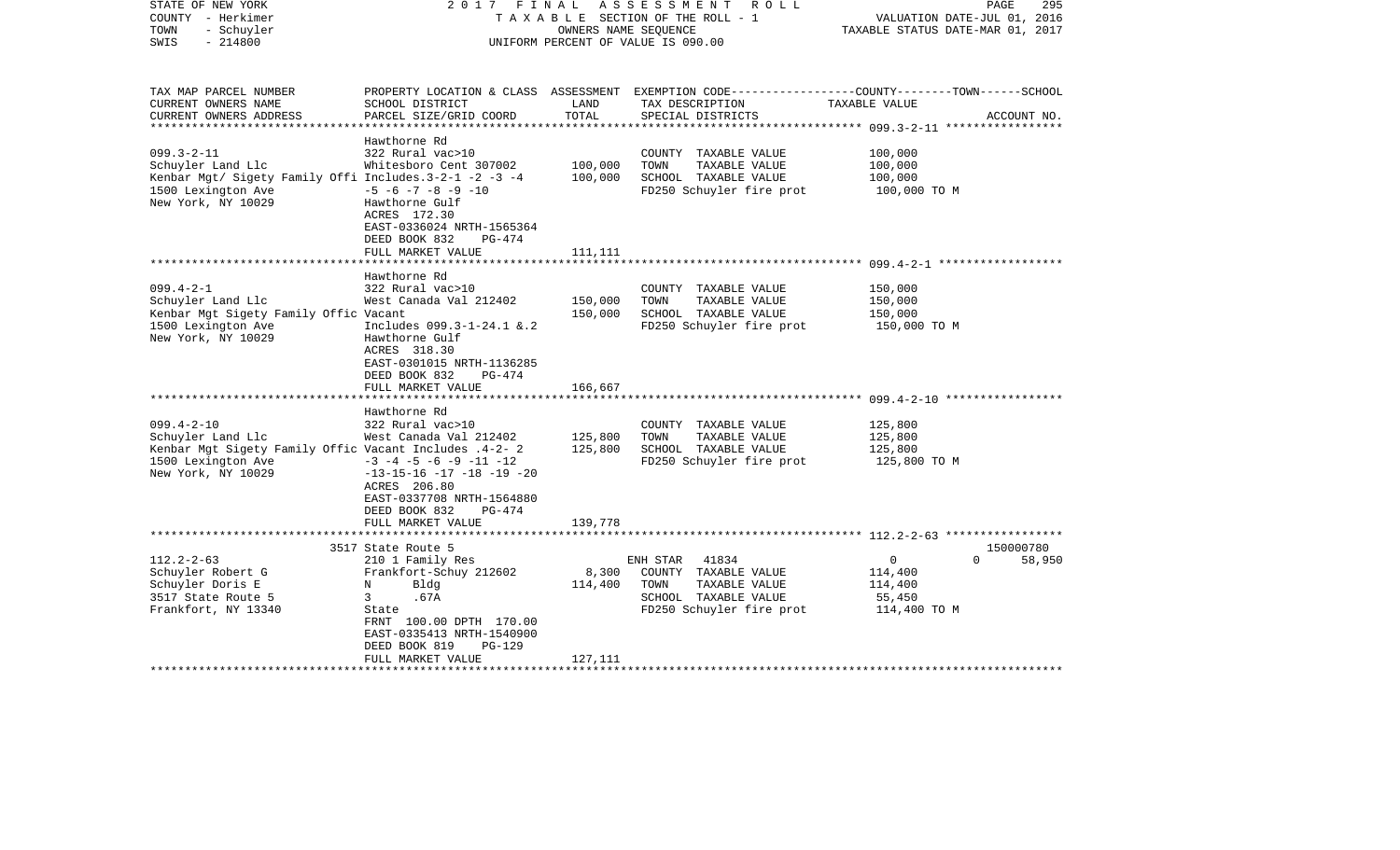| STATE OF NEW YORK      | 2017<br>FINAL                              |        | A S S E S S M E N T<br>R O L L                                                                  |                  | 296<br>PAGE                      |
|------------------------|--------------------------------------------|--------|-------------------------------------------------------------------------------------------------|------------------|----------------------------------|
| COUNTY - Herkimer      |                                            |        | TAXABLE SECTION OF THE ROLL - 1                                                                 |                  | VALUATION DATE-JUL 01,<br>2016   |
| TOWN<br>- Schuyler     |                                            |        | OWNERS NAME SEQUENCE                                                                            |                  | TAXABLE STATUS DATE-MAR 01, 2017 |
| $-214800$<br>SWIS      |                                            |        | UNIFORM PERCENT OF VALUE IS 090.00                                                              |                  |                                  |
|                        |                                            |        |                                                                                                 |                  |                                  |
|                        |                                            |        |                                                                                                 |                  |                                  |
| TAX MAP PARCEL NUMBER  |                                            |        | PROPERTY LOCATION & CLASS ASSESSMENT EXEMPTION CODE---------------COUNTY-------TOWN------SCHOOL |                  |                                  |
| CURRENT OWNERS NAME    | SCHOOL DISTRICT                            | LAND   | TAX DESCRIPTION                                                                                 | TAXABLE VALUE    |                                  |
| CURRENT OWNERS ADDRESS | PARCEL SIZE/GRID COORD                     | TOTAL  | SPECIAL DISTRICTS                                                                               |                  | ACCOUNT NO.                      |
|                        |                                            |        |                                                                                                 |                  |                                  |
| $104.2 - 2 - 65$       | 124 Dodge Ln                               |        |                                                                                                 |                  | 150020280                        |
| Schwegel Travis        | 210 1 Family Res<br>Whitesboro Cent 307002 | 13,900 | COUNTY TAXABLE VALUE<br>TOWN<br>TAXABLE VALUE                                                   | 71,900<br>71,900 |                                  |
| Schwegel Diana         | Trl&bl                                     | 71,900 | SCHOOL TAXABLE VALUE                                                                            | 71,900           |                                  |
| 124 Dodge Ln           | 30.5                                       |        | FD250 Schuyler fire prot                                                                        | 71,900 TO M      |                                  |
| Utica, NY 13502        | Dodge Lane                                 |        | WD170 Schuyler water #2                                                                         | 5,000 TO C       |                                  |
|                        | ACRES<br>1.50                              |        | 1.00 UN M                                                                                       |                  |                                  |
|                        | EAST-0321848 NRTH-1552003                  |        |                                                                                                 |                  |                                  |
|                        | DEED BOOK 1628<br>PG-389                   |        |                                                                                                 |                  |                                  |
|                        | FULL MARKET VALUE                          | 79,889 |                                                                                                 |                  |                                  |
|                        |                                            |        |                                                                                                 |                  |                                  |
|                        | 5649 Graham Rd                             |        |                                                                                                 |                  | 150040030                        |
| $098.4 - 1 - 7$        | 210 1 Family Res                           |        | BAS STAR<br>41854                                                                               | $\overline{0}$   | $\Omega$<br>27,000               |
| Scialdone John F       | Whitesboro Cent 307002                     | 10,100 | COUNTY TAXABLE VALUE                                                                            | 88,000           |                                  |
| Scialdone Susan        | Bldg<br>W                                  | 88,000 | TOWN<br>TAXABLE VALUE                                                                           | 88,000           |                                  |
| 5649 Graham Rd         | 3<br>.60A                                  |        | SCHOOL TAXABLE VALUE                                                                            | 61,000           |                                  |
| Utica, NY 13502        | Graham Rd                                  |        | FD250 Schuyler fire prot                                                                        | 88,000 TO M      |                                  |
|                        | FRNT 100.00 DPTH 300.00                    |        |                                                                                                 |                  |                                  |
|                        | $0.60$ BANK<br>ACRES<br>720                |        |                                                                                                 |                  |                                  |
|                        | EAST-0321311 NRTH-1567791                  |        |                                                                                                 |                  |                                  |
|                        | DEED BOOK 800<br>PG-484                    |        |                                                                                                 |                  |                                  |
|                        | FULL MARKET VALUE                          | 97,778 |                                                                                                 |                  |                                  |
|                        | *************************                  |        |                                                                                                 |                  |                                  |
|                        | 5684 Austin Rd                             |        |                                                                                                 |                  | 150018060                        |
| $104.7 - 1 - 79$       | 210 1 Family Res                           |        | 41854<br>BAS STAR                                                                               | $\mathbf 0$      | 27,000<br>$\Omega$               |
| Scofield Robert A      | Whitesboro Cent 307002                     | 8,000  | COUNTY TAXABLE VALUE                                                                            | 77,000           |                                  |
| Scofield Cathy A       | 5684 Bldg                                  | 77,000 | TOWN<br>TAXABLE VALUE                                                                           | 77,000           |                                  |
| 5684 Austin Rd         | $3 \frac{1}{4}$                            |        | SCHOOL TAXABLE VALUE                                                                            | 50,000           |                                  |
| Utica, NY 13502        | Austin Rd                                  |        | FD250 Schuyler fire prot                                                                        | 77,000 TO M      |                                  |
|                        | FRNT 120.00 DPTH 125.00                    |        | LT160 Schuyler light #1                                                                         | 77,000 TO M      |                                  |
|                        | EAST-0315069 NRTH-1558374                  |        | SD030 Schuyler sewer #1                                                                         | 1.30 UN M        |                                  |
|                        | DEED BOOK 1462 PG-731<br>FULL MARKET VALUE |        | WD175 Schuyler water #3                                                                         | 77,000 TO M      |                                  |
|                        |                                            | 85,556 |                                                                                                 |                  |                                  |
|                        | 105 Dodge Ln                               |        |                                                                                                 |                  | 150018720                        |
| $104.2 - 2 - 68$       | 210 1 Family Res                           |        | VET WAR CT 41121                                                                                | 8,100            | 8,100<br>$\Omega$                |
| Scott Kevin P          | Whitesboro Cent 307002                     |        | 7,900 BAS STAR<br>41854                                                                         | $\mathbf 0$      | 27,000<br>$\Omega$               |
| 105 Dodge Lane Rd      | S<br>Bldg                                  | 72,000 | COUNTY TAXABLE VALUE                                                                            | 63,900           |                                  |
| Utica, NY 13502        | 3<br>1/3                                   |        | TAXABLE VALUE<br>TOWN                                                                           | 63,900           |                                  |
|                        | Dodge Lane Rt5                             |        | SCHOOL TAXABLE VALUE                                                                            | 45,000           |                                  |
|                        | FRNT 162.00 DPTH<br>88.00                  |        | FD250 Schuyler fire prot                                                                        | 72,000 TO M      |                                  |
|                        | 032<br>BANK                                |        | WD170 Schuyler water #2                                                                         | 72,000 TO C      |                                  |
|                        | EAST-0322280 NRTH-1552230                  |        | 1.00 UN M                                                                                       |                  |                                  |
|                        | DEED BOOK 808<br>$PG-70$                   |        |                                                                                                 |                  |                                  |
|                        | FULL MARKET VALUE                          | 80,000 |                                                                                                 |                  |                                  |
|                        |                                            |        |                                                                                                 |                  |                                  |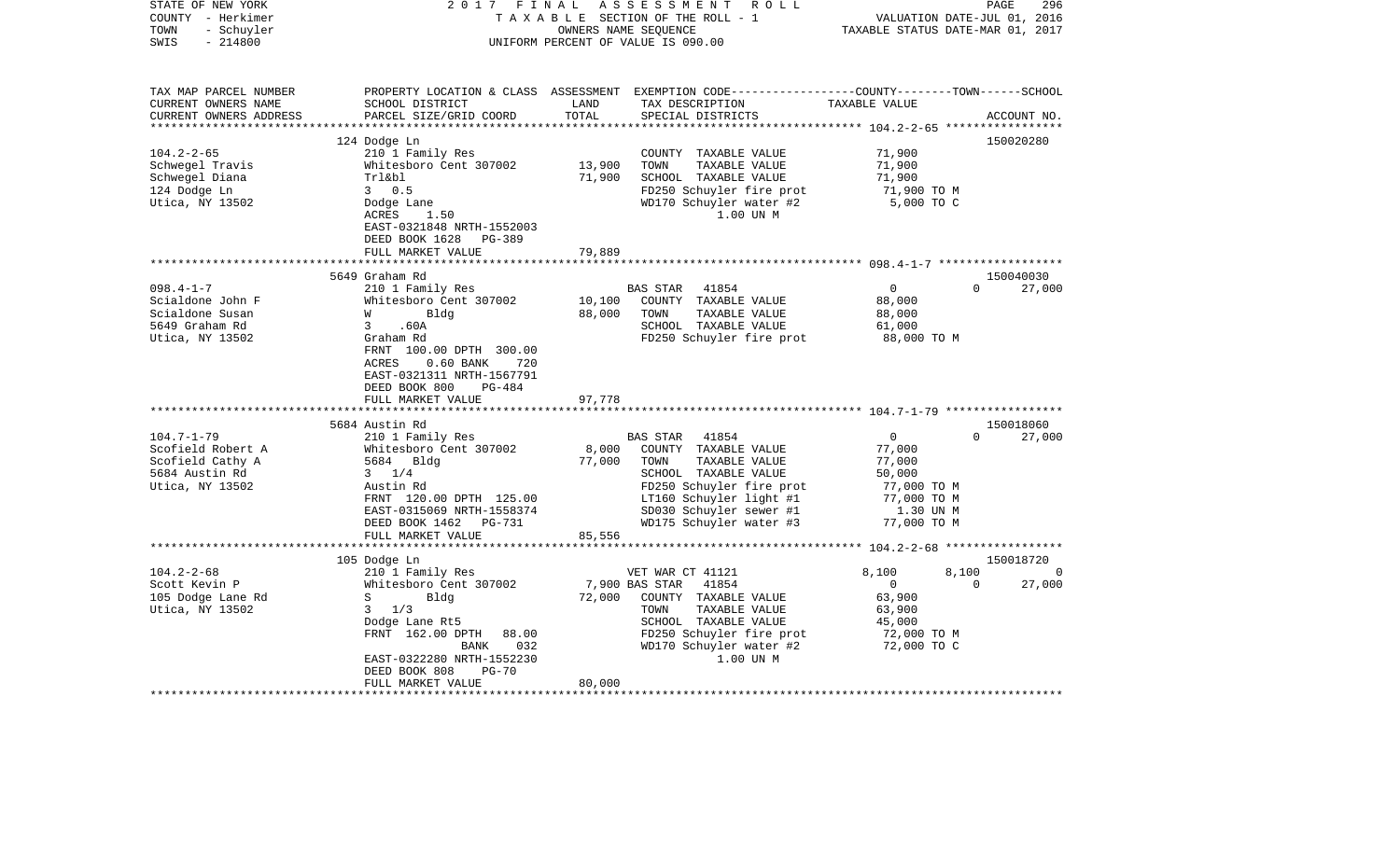| STATE OF NEW YORK<br>COUNTY - Herkimer<br>TOWN<br>- Schuyler<br>SWIS<br>$-214800$                                                                                                                            | 2017                                                                                                                                                                                                                                                                                                                                                                              | FINAL                                                      | A S S E S S M E N T<br>R O L L<br>TAXABLE SECTION OF THE ROLL - 1<br>OWNERS NAME SEQUENCE<br>UNIFORM PERCENT OF VALUE IS 090.00                                                                                                                                                                                                                               | VALUATION DATE-JUL 01, 2016<br>TAXABLE STATUS DATE-MAR 01, 2017                                                                                                                                                 | 297<br>PAGE                    |
|--------------------------------------------------------------------------------------------------------------------------------------------------------------------------------------------------------------|-----------------------------------------------------------------------------------------------------------------------------------------------------------------------------------------------------------------------------------------------------------------------------------------------------------------------------------------------------------------------------------|------------------------------------------------------------|---------------------------------------------------------------------------------------------------------------------------------------------------------------------------------------------------------------------------------------------------------------------------------------------------------------------------------------------------------------|-----------------------------------------------------------------------------------------------------------------------------------------------------------------------------------------------------------------|--------------------------------|
| TAX MAP PARCEL NUMBER<br>CURRENT OWNERS NAME<br>CURRENT OWNERS ADDRESS                                                                                                                                       | SCHOOL DISTRICT<br>PARCEL SIZE/GRID COORD                                                                                                                                                                                                                                                                                                                                         | LAND<br>TOTAL                                              | PROPERTY LOCATION & CLASS ASSESSMENT EXEMPTION CODE---------------COUNTY-------TOWN------SCHOOL<br>TAX DESCRIPTION<br>SPECIAL DISTRICTS                                                                                                                                                                                                                       | TAXABLE VALUE                                                                                                                                                                                                   | ACCOUNT NO.                    |
| $099.2 - 4 - 48$<br>Scro Michael<br>Scro Mary<br>634 Franklin Tpke<br>Allendale, NJ 07401                                                                                                                    | Grande View Dr<br>314 Rural vac<10<br>West Canada Val 212402<br>Survey # 362<br>Land & Lakes lot 48<br>Grande View Dr<br>ACRES<br>3.30<br>EAST-0343571 NRTH-1571683<br>DEED BOOK 1246<br>PG-572                                                                                                                                                                                   | 13,450<br>13,450                                           | COUNTY TAXABLE VALUE<br>TOWN<br>TAXABLE VALUE<br>SCHOOL TAXABLE VALUE<br>FD250 Schuyler fire prot                                                                                                                                                                                                                                                             | 13,450<br>13,450<br>13,450<br>13,450 TO M                                                                                                                                                                       | 150003180                      |
|                                                                                                                                                                                                              | FULL MARKET VALUE                                                                                                                                                                                                                                                                                                                                                                 | 14,944                                                     |                                                                                                                                                                                                                                                                                                                                                               |                                                                                                                                                                                                                 |                                |
| $104.7 - 2 - 23.2$<br>Second Garden Park Ltd<br>29 Knapp St<br>PO Box 4401<br>Stamford Connecticut, 06907<br>$104.7 - 2 - 22$<br>Second Garden Park Ltd.<br>29 Knapp St<br>PO Box 4401<br>Stamford, CT 06907 | Off State Rd<br>314 Rural vac<10<br>Whitesboro Cent 307002<br>N Vacant<br>17 Acres<br>Off State Road<br>ACRES<br>10.50<br>EAST-0315828 NRTH-1557501<br>DEED BOOK 706<br>$PG-413$<br>FULL MARKET VALUE<br>2095 State Route 5<br>416 Mfg hsing pk<br>Whitesboro Cent 307002<br>83 Units<br>13 10<br>State<br>10.00<br>ACRES<br>EAST-0315528 NRTH-1557254<br>DEED BOOK 706<br>PG-328 | 19,000<br>19,000<br>21,111<br>750,000 BAS STAR<br>1501,844 | COUNTY TAXABLE VALUE<br>TAXABLE VALUE<br>TOWN<br>SCHOOL TAXABLE VALUE<br>FD250 Schuyler fire prot<br>WD170 Schuyler water #2<br>1.00 UN M<br>WD175 Schuyler water #3<br>ENH STAR<br>41834<br>41854<br>COUNTY TAXABLE VALUE<br>TOWN<br>TAXABLE VALUE<br>SCHOOL TAXABLE VALUE<br>FD250 Schuyler fire prot<br>SD030 Schuyler sewer #1<br>WD175 Schuyler water #3 | 19,000<br>19,000<br>19,000<br>19,000 TO M<br>19,000 TO C<br>19,000 TO M<br>$\mathbf{0}$<br>$\Omega$<br>$\Omega$<br>$\Omega$<br>1501,844<br>1501,844<br>1238,883<br>1501,844 TO M<br>46.60 UN M<br>1501,844 TO M | 150001830<br>70,373<br>192,588 |
|                                                                                                                                                                                                              | FULL MARKET VALUE<br>**************************                                                                                                                                                                                                                                                                                                                                   | 1668,716                                                   |                                                                                                                                                                                                                                                                                                                                                               |                                                                                                                                                                                                                 |                                |
| $112.1 - 2 - 6$<br>Seeman Scherley L<br>PO Box 20<br>Frankfort, NY 13340                                                                                                                                     | 3176 State Route 5<br>210 1 Family Res<br>Frankfort-Schuy 212602<br>S Bldg & Trailer<br>$10 \t 1/2$<br>State<br>FRNT 603.00 DPTH 122.00<br>EAST-0331672 NRTH-1543361<br>DEED BOOK 1322<br>PG-904                                                                                                                                                                                  | 32,800                                                     | AGED-ALL<br>41800<br>12,600 ENH STAR<br>41834<br>COUNTY TAXABLE VALUE<br>TAXABLE VALUE<br>TOWN<br>SCHOOL TAXABLE VALUE<br>FD250 Schuyler fire prot                                                                                                                                                                                                            | 16,400<br>16,400<br>$\overline{0}$<br>$\Omega$<br>16,400<br>16,400<br>$\overline{\phantom{0}}$<br>32,800 TO M                                                                                                   | 150004830<br>16,400<br>16,400  |
|                                                                                                                                                                                                              | FULL MARKET VALUE                                                                                                                                                                                                                                                                                                                                                                 | 36,444                                                     |                                                                                                                                                                                                                                                                                                                                                               |                                                                                                                                                                                                                 |                                |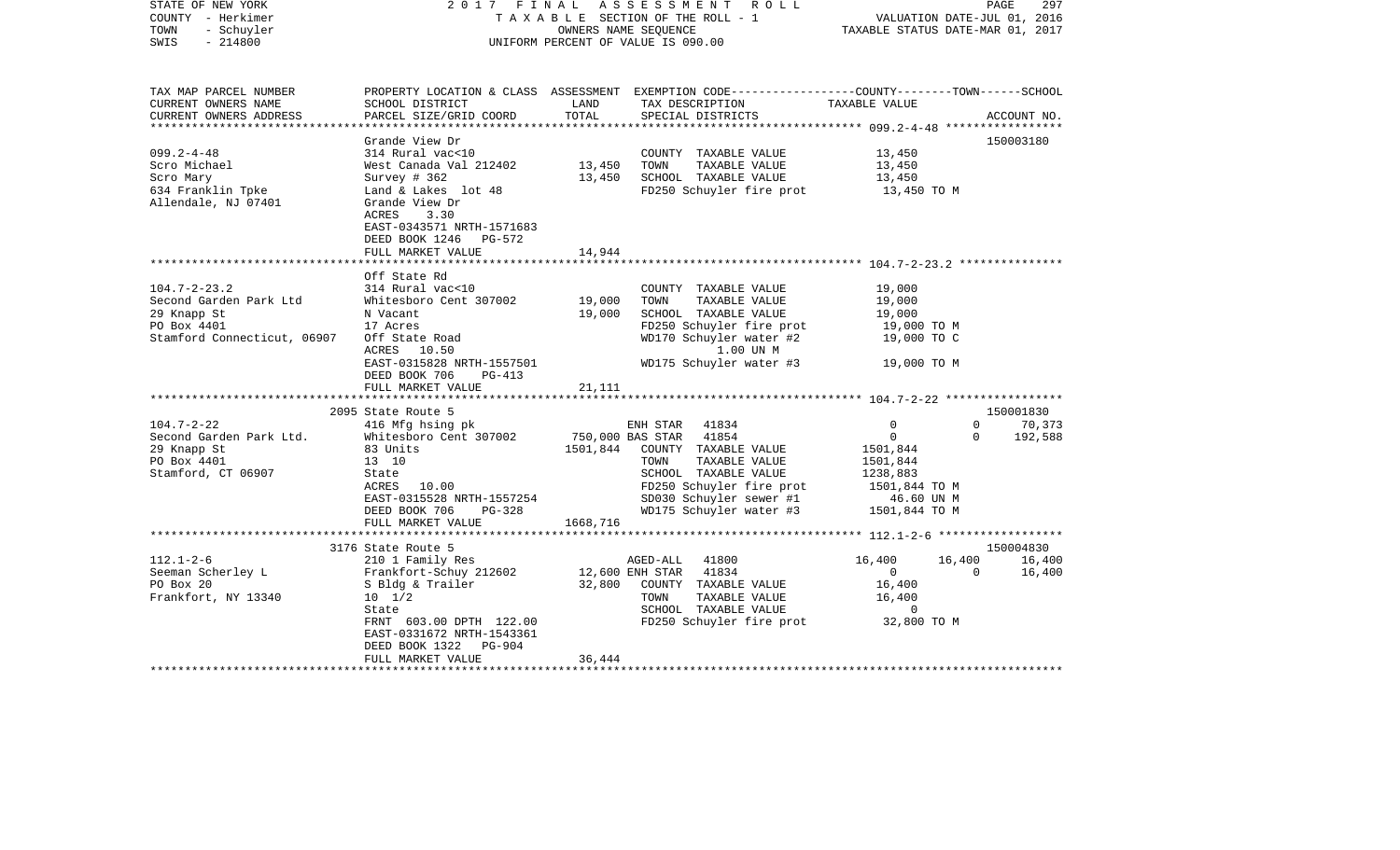| STATE OF NEW YORK<br>COUNTY - Herkimer<br>- Schuyler<br>TOWN<br>$-214800$<br>SWIS                                                                                   | 2017 FINAL                                                                                                                                                                                                                                                                                                                                                                                                    | OWNERS NAME SEQUENCE                        | ASSESSMENT ROLL<br>TAXABLE SECTION OF THE ROLL - 1<br>UNIFORM PERCENT OF VALUE IS 090.00                                                                                                               | VALUATION DATE-JUL 01, 2016<br>TAXABLE STATUS DATE-MAR 01, 2017                    | PAGE<br>298            |
|---------------------------------------------------------------------------------------------------------------------------------------------------------------------|---------------------------------------------------------------------------------------------------------------------------------------------------------------------------------------------------------------------------------------------------------------------------------------------------------------------------------------------------------------------------------------------------------------|---------------------------------------------|--------------------------------------------------------------------------------------------------------------------------------------------------------------------------------------------------------|------------------------------------------------------------------------------------|------------------------|
| TAX MAP PARCEL NUMBER<br>CURRENT OWNERS NAME<br>CURRENT OWNERS ADDRESS                                                                                              | SCHOOL DISTRICT<br>PARCEL SIZE/GRID COORD                                                                                                                                                                                                                                                                                                                                                                     | LAND<br>TOTAL                               | PROPERTY LOCATION & CLASS ASSESSMENT EXEMPTION CODE---------------COUNTY-------TOWN------SCHOOL<br>TAX DESCRIPTION<br>SPECIAL DISTRICTS                                                                | TAXABLE VALUE                                                                      | ACCOUNT NO.            |
| **********************                                                                                                                                              |                                                                                                                                                                                                                                                                                                                                                                                                               |                                             |                                                                                                                                                                                                        |                                                                                    |                        |
| $099.2 - 4 - 7$<br>Segreto Antoinette<br>243 Riverdale Dr<br>Fort Lee, NJ 07024                                                                                     | Grande View Dr<br>314 Rural vac<10<br>West Canada Val 212402<br>Survey $#362$<br>Land & Lakes lot 7<br>Land locked<br>ACRES<br>2.00<br>EAST-0346560 NRTH-1570323                                                                                                                                                                                                                                              | 1,400<br>1,400                              | COUNTY TAXABLE VALUE<br>TOWN<br>TAXABLE VALUE<br>SCHOOL TAXABLE VALUE<br>FD250 Schuyler fire prot                                                                                                      | 1,400<br>1,400<br>1,400<br>1,400 TO M                                              | 150003180              |
|                                                                                                                                                                     | DEED BOOK 1244 PG-233                                                                                                                                                                                                                                                                                                                                                                                         |                                             |                                                                                                                                                                                                        |                                                                                    |                        |
|                                                                                                                                                                     | FULL MARKET VALUE                                                                                                                                                                                                                                                                                                                                                                                             | 1,556                                       |                                                                                                                                                                                                        |                                                                                    |                        |
| $099.2 - 4 - 8$<br>Segreto Antoinette<br>243 Riverdale Dr<br>Fort Lee, NJ 07024<br>$099.2 - 4 - 44$<br>Segreto Antoinette<br>243 Riverdale Dr<br>Fort Lee, NJ 07024 | Grande View Dr<br>314 Rural vac<10<br>West Canada Val 212402<br>Survey $#362$<br>Land & Lakes lot 8<br>Land locked<br>ACRES<br>2.80<br>EAST-0346254 NRTH-1570421<br>DEED BOOK 1244 PG-232<br>FULL MARKET VALUE<br>Grande View Dr<br>322 Rural vac>10<br>West Canada Val 212402<br>Survey $#362$<br>Land & Lakes lot 44<br>Grande View Dr<br>ACRES 10.00<br>EAST-0341612 NRTH-1572199<br>DEED BOOK 1244 PG-232 | 1,960<br>1,960<br>2,178<br>32,300<br>32,300 | COUNTY TAXABLE VALUE<br>TAXABLE VALUE<br>TOWN<br>SCHOOL TAXABLE VALUE<br>FD250 Schuyler fire prot<br>COUNTY TAXABLE VALUE<br>TOWN<br>TAXABLE VALUE<br>SCHOOL TAXABLE VALUE<br>FD250 Schuyler fire prot | 1,960<br>1,960<br>1,960<br>1,960 TO M<br>32,300<br>32,300<br>32,300<br>32,300 TO M | 150003180<br>150003180 |
|                                                                                                                                                                     | FULL MARKET VALUE<br>****************************                                                                                                                                                                                                                                                                                                                                                             | 35,889                                      |                                                                                                                                                                                                        |                                                                                    |                        |
| $099.2 - 4 - 50$<br>Segreto Antoinette<br>243 Riverdale Dr<br>Fort Lee, NJ 07024                                                                                    | Grande View Dr<br>314 Rural vac<10<br>West Canada Val 212402<br>Survey # 362<br>Land & Lakes lot 50<br>Grande View Dr<br>ACRES<br>0.01<br>EAST-0344112 NRTH-1571583<br>DEED BOOK 1244 PG-232<br>FULL MARKET VALUE                                                                                                                                                                                             | 1,000<br>1,000<br>1,111                     | COUNTY TAXABLE VALUE<br>TOWN<br>TAXABLE VALUE<br>SCHOOL TAXABLE VALUE<br>FD250 Schuyler fire prot                                                                                                      | 1,000<br>1,000<br>1,000<br>1,000 TO M                                              | 150003180              |
|                                                                                                                                                                     |                                                                                                                                                                                                                                                                                                                                                                                                               |                                             |                                                                                                                                                                                                        |                                                                                    |                        |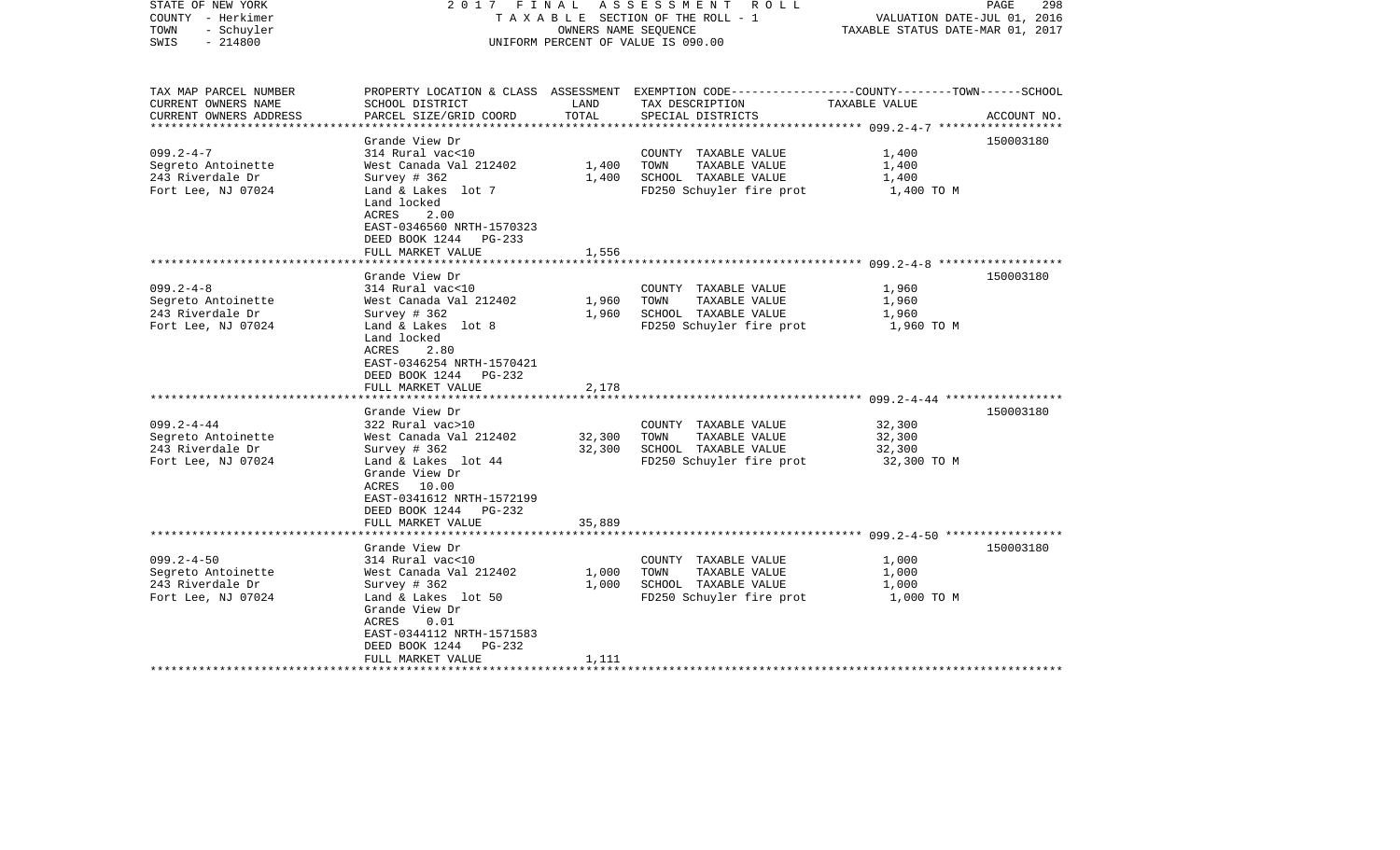| STATE OF NEW YORK<br>COUNTY - Herkimer<br>- Schuyler<br>TOWN<br>$-214800$<br>SWIS               | 2017 FINAL                                                                                                                                                                           |                              | A S S E S S M E N T R O L L<br>TAXABLE SECTION OF THE ROLL - 1<br>OWNERS NAME SEQUENCE<br>UNIFORM PERCENT OF VALUE IS 090.00                            | VALUATION DATE-JUL 01, 2016<br>TAXABLE STATUS DATE-MAR 01, 2017            | PAGE<br>299                     |
|-------------------------------------------------------------------------------------------------|--------------------------------------------------------------------------------------------------------------------------------------------------------------------------------------|------------------------------|---------------------------------------------------------------------------------------------------------------------------------------------------------|----------------------------------------------------------------------------|---------------------------------|
| TAX MAP PARCEL NUMBER<br>CURRENT OWNERS NAME<br>CURRENT OWNERS ADDRESS                          | SCHOOL DISTRICT<br>PARCEL SIZE/GRID COORD                                                                                                                                            | LAND<br>TOTAL                | PROPERTY LOCATION & CLASS ASSESSMENT EXEMPTION CODE---------------COUNTY-------TOWN------SCHOOL<br>TAX DESCRIPTION<br>SPECIAL DISTRICTS                 | TAXABLE VALUE                                                              | ACCOUNT NO.                     |
|                                                                                                 |                                                                                                                                                                                      |                              |                                                                                                                                                         |                                                                            |                                 |
| $099.1 - 1 - 79$<br>Seifred Arthur<br>104 Spain Gulf Rd South<br>Utica, NY 13502                | 104 Spain Gulf Rd<br>270 Mfg housing<br>West Canada Val 212402<br>E Trls Bldg<br>15 1 Acre<br>Spain Gulf Rd<br>FRNT 165.00 DPTH 264.00<br>ACRES<br>1.00<br>EAST-0331950 NRTH-1570535 | 13,200<br>44,300             | 41854<br>BAS STAR<br>COUNTY TAXABLE VALUE<br>TAXABLE VALUE<br>TOWN<br>SCHOOL TAXABLE VALUE<br>FD250 Schuyler fire prot                                  | $\overline{0}$<br>44,300<br>44,300<br>17,300<br>44,300 TO M                | 150018930<br>$\Omega$<br>27,000 |
|                                                                                                 | DEED BOOK 881<br>$PG-647$<br>FULL MARKET VALUE                                                                                                                                       | 49,222                       |                                                                                                                                                         |                                                                            |                                 |
|                                                                                                 |                                                                                                                                                                                      |                              |                                                                                                                                                         |                                                                            |                                 |
|                                                                                                 | 162 Bowie Rd                                                                                                                                                                         |                              |                                                                                                                                                         |                                                                            |                                 |
| $099.1 - 3 - 9$<br>Seifried Gregory<br>Seifried Lisa<br>162 Bowie Rd<br>Utica, NY 13502         | 210 1 Family Res<br>West Canada Val 212402<br>Dbl Wide Res W/2 Stl Gar<br>Bowie Rd<br>ACRES<br>1.00<br>EAST-0332401 NRTH-1569200<br>DEED BOOK 886<br><b>PG-105</b>                   | 13,500<br>69,600             | BAS STAR<br>41854<br>COUNTY TAXABLE VALUE<br>TOWN<br>TAXABLE VALUE<br>SCHOOL TAXABLE VALUE<br>FD250 Schuyler fire prot                                  | $\overline{0}$<br>69,600<br>69,600<br>42,600<br>69,600 TO M                | $\Omega$<br>27,000              |
|                                                                                                 | FULL MARKET VALUE<br>*****************************                                                                                                                                   | 77,333                       |                                                                                                                                                         |                                                                            |                                 |
| $104.7 - 2 - 19$<br>Selden Steven<br>Selden Michelle<br>2085 State Route 5<br>Utica, NY 13502   | 2085 State Route 5<br>210 1 Family Res<br>Whitesboro Cent 307002<br>9 1<br>State<br>ACRES<br>1.00<br>EAST-0315236 NRTH-1556942<br>DEED BOOK 1571<br>$PG-33$<br>FULL MARKET VALUE     | 13,500<br>175,500<br>195,000 | COUNTY TAXABLE VALUE<br>TOWN<br>TAXABLE VALUE<br>SCHOOL TAXABLE VALUE<br>FD250 Schuyler fire prot<br>SD030 Schuyler sewer #1<br>WD175 Schuyler water #3 | 175,500<br>175,500<br>175,500<br>175,500 TO M<br>1.16 UN M<br>175,500 TO M | 150008490                       |
|                                                                                                 |                                                                                                                                                                                      |                              |                                                                                                                                                         |                                                                            |                                 |
| $099.1 - 1 - 10$<br>Selimonvic Edin<br>Selimonvic Sanela<br>1331 Newport Rd<br>Poland, NY 13431 | 1331 Newport Rd<br>210 1 Family Res<br>West Canada Val 212402<br>Vac<br>2 2Acres<br>Newport Rd<br>ACRES<br>2.00<br>EAST-0331820 NRTH-1574466<br>DEED BOOK 1249<br>PG-672             | 14,300<br>105,400            | 41854<br>BAS STAR<br>COUNTY TAXABLE VALUE<br>TOWN<br>TAXABLE VALUE<br>SCHOOL TAXABLE VALUE<br>FD250 Schuyler fire prot                                  | $\overline{0}$<br>105,400<br>105,400<br>78,400<br>105,400 TO M             | 150075017<br>$\Omega$<br>27,000 |
|                                                                                                 | FULL MARKET VALUE                                                                                                                                                                    | 117,111                      |                                                                                                                                                         |                                                                            |                                 |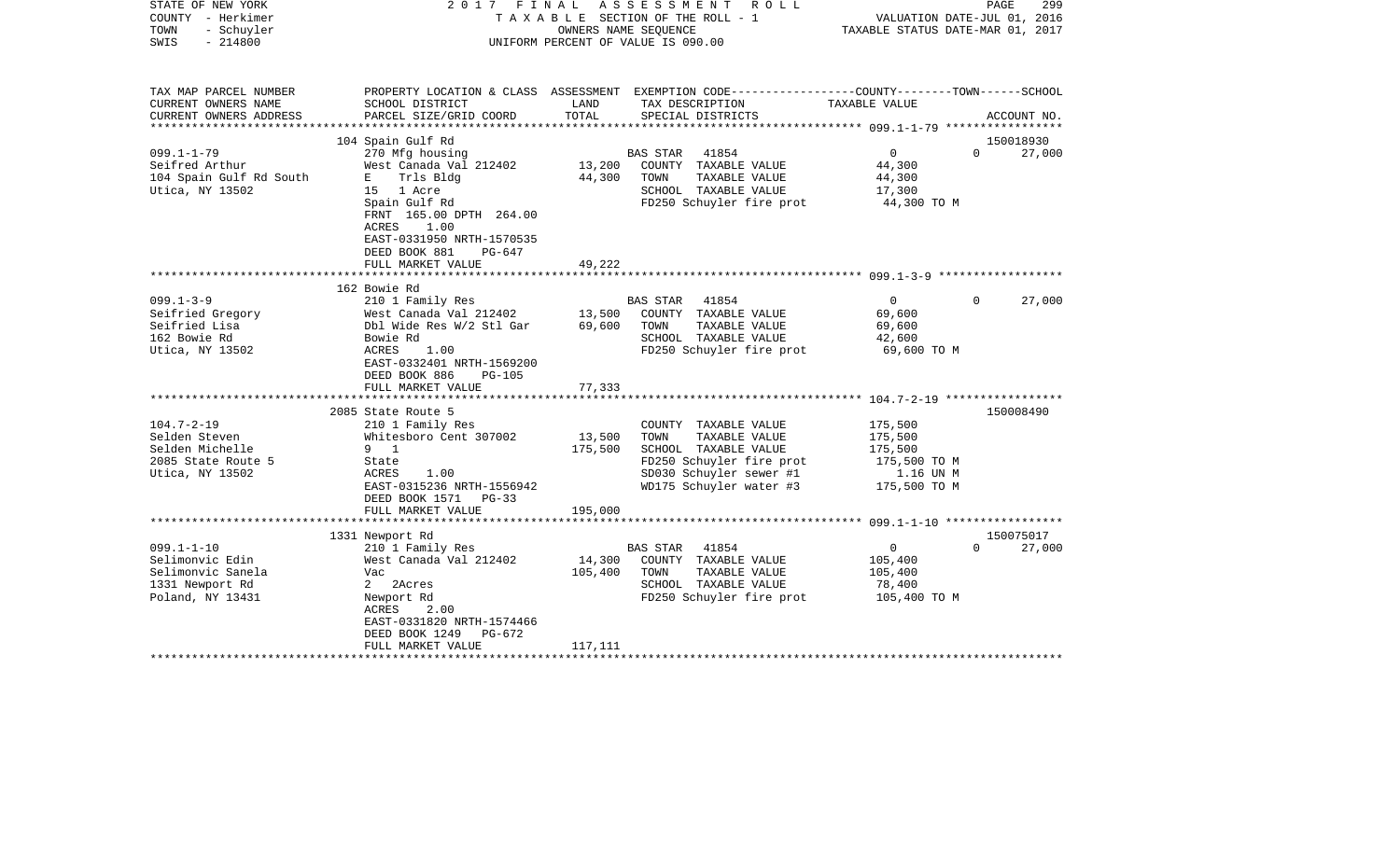| STATE OF NEW YORK<br>COUNTY - Herkimer<br>- Schuyler<br>TOWN<br>$-214800$<br>SWIS | 2017<br>FINAL                              |               | ASSESSMENT<br>R O L L<br>TAXABLE SECTION OF THE ROLL - 1<br>OWNERS NAME SEOUENCE<br>UNIFORM PERCENT OF VALUE IS 090.00                  | VALUATION DATE-JUL 01, 2016<br>TAXABLE STATUS DATE-MAR 01, 2017 | PAGE<br>300           |
|-----------------------------------------------------------------------------------|--------------------------------------------|---------------|-----------------------------------------------------------------------------------------------------------------------------------------|-----------------------------------------------------------------|-----------------------|
| TAX MAP PARCEL NUMBER<br>CURRENT OWNERS NAME<br>CURRENT OWNERS ADDRESS            | SCHOOL DISTRICT<br>PARCEL SIZE/GRID COORD  | LAND<br>TOTAL | PROPERTY LOCATION & CLASS ASSESSMENT EXEMPTION CODE---------------COUNTY-------TOWN------SCHOOL<br>TAX DESCRIPTION<br>SPECIAL DISTRICTS | TAXABLE VALUE                                                   | ACCOUNT NO.           |
| **********************                                                            |                                            |               |                                                                                                                                         |                                                                 |                       |
|                                                                                   | 539 Windfall Rd                            |               |                                                                                                                                         |                                                                 | 150018990<br>$\Omega$ |
| $105.1 - 1 - 3$<br>Serbaniewicz Joseph & Peal                                     | 240 Rural res<br>Whitesboro Cent 307002    |               | VET WAR CT 41121<br>29,000 ENH STAR<br>41834                                                                                            | 8,100<br>8,100<br>$\overline{0}$<br>$\mathbf 0$                 | 58,950                |
| Serbaniewicz John T                                                               | Bldg                                       | 92,700        | COUNTY TAXABLE VALUE                                                                                                                    | 84,600                                                          |                       |
| 539 Windfall Rd                                                                   | $3 \t 26$                                  |               | TAXABLE VALUE<br>TOWN                                                                                                                   | 84,600                                                          |                       |
| Utica, NY 13502                                                                   | Windfall                                   |               | SCHOOL TAXABLE VALUE                                                                                                                    | 33,750                                                          |                       |
|                                                                                   | ACRES<br>26.00                             |               | FD250 Schuyler fire prot                                                                                                                | 92,700 TO M                                                     |                       |
|                                                                                   | EAST-0326479 NRTH-1560086                  |               |                                                                                                                                         |                                                                 |                       |
|                                                                                   | DEED BOOK 1523<br>PG-271                   |               |                                                                                                                                         |                                                                 |                       |
|                                                                                   | FULL MARKET VALUE                          | 103,000       |                                                                                                                                         |                                                                 |                       |
|                                                                                   |                                            |               |                                                                                                                                         | ******************** 098.4-1-39.2 ***************               |                       |
|                                                                                   | Graham Rd                                  |               |                                                                                                                                         |                                                                 |                       |
| $098.4 - 1 - 39.2$                                                                | 312 Vac w/imprv                            |               | COUNTY TAXABLE VALUE                                                                                                                    | 25,400                                                          |                       |
| Sergott Charles                                                                   | Whitesboro Cent 307002                     | 13,200        | TAXABLE VALUE<br>TOWN                                                                                                                   | 25,400                                                          |                       |
| Sergott Arlene                                                                    | W Bldg                                     | 25,400        | SCHOOL TAXABLE VALUE                                                                                                                    | 25,400                                                          |                       |
| 5552 Walker Rd                                                                    | 7.96acres                                  |               | FD250 Schuyler fire prot                                                                                                                | 25,400 TO M                                                     |                       |
| Utica, NY 13502                                                                   | Graham Rd<br>8.00                          |               |                                                                                                                                         |                                                                 |                       |
|                                                                                   | ACRES<br>EAST-0319597 NRTH-1561366         |               |                                                                                                                                         |                                                                 |                       |
|                                                                                   | DEED BOOK 648<br>PG-543                    |               |                                                                                                                                         |                                                                 |                       |
|                                                                                   | FULL MARKET VALUE                          | 28,222        |                                                                                                                                         |                                                                 |                       |
|                                                                                   |                                            |               |                                                                                                                                         |                                                                 |                       |
|                                                                                   | 11147 Cosby Manor Rd                       |               |                                                                                                                                         |                                                                 | 150013080             |
| $098.4 - 1 - 39.1$                                                                | 240 Rural res                              |               | AG MKTS<br>41730                                                                                                                        | 3,179<br>3,179                                                  | 3,179                 |
| Sergott Edward F                                                                  | Whitesboro Cent 307002                     |               | 41854<br>27,900 BAS STAR                                                                                                                | $\overline{0}$<br>$\Omega$                                      | 27,000                |
| 11147 Cosby Manor Rd                                                              | Residence & Barn                           | 127,900       | COUNTY TAXABLE VALUE                                                                                                                    | 124,721                                                         |                       |
| Utica, NY 13502                                                                   | 23.8 Acres                                 |               | TAXABLE VALUE<br>TOWN                                                                                                                   | 124,721                                                         |                       |
|                                                                                   | 2000<br>Bar Redu 5000                      |               | SCHOOL TAXABLE VALUE                                                                                                                    | 97,721                                                          |                       |
| MAY BE SUBJECT TO PAYMENT                                                         | ACRES 23.80                                |               | FD250 Schuyler fire prot                                                                                                                | 127,900 TO M                                                    |                       |
| UNDER AGDIST LAW TIL 2024                                                         | EAST-0318951 NRTH-1560284                  |               | WD170 Schuyler water #2                                                                                                                 | 4,700 TO C                                                      |                       |
|                                                                                   | DEED BOOK 835<br>PG-551                    |               | 1.00 UN M                                                                                                                               |                                                                 |                       |
|                                                                                   | FULL MARKET VALUE<br>********************* | 142,111       |                                                                                                                                         |                                                                 |                       |
|                                                                                   |                                            |               |                                                                                                                                         |                                                                 |                       |
| $099.3 - 1 - 46$                                                                  | Off Newport Rd                             |               |                                                                                                                                         |                                                                 | 150013050             |
| Sergott Edward F                                                                  | 322 Rural vac>10<br>Whitesboro Cent 307002 | 8,500         | COUNTY TAXABLE VALUE<br>TAXABLE VALUE<br>TOWN                                                                                           | 8,500<br>8,500                                                  |                       |
| Sergott Edward R                                                                  | Vac                                        | 8,500         | SCHOOL TAXABLE VALUE                                                                                                                    | 8,500                                                           |                       |
| 11147 Cosby Manor Rd                                                              | 2 16                                       |               | FD250 Schuyler fire prot                                                                                                                | 8,500 TO M                                                      |                       |
| Utica, NY 13502                                                                   | None                                       |               |                                                                                                                                         |                                                                 |                       |
|                                                                                   | ACRES 16.14                                |               |                                                                                                                                         |                                                                 |                       |
|                                                                                   | EAST-0327616 NRTH-1564702                  |               |                                                                                                                                         |                                                                 |                       |
|                                                                                   | DEED BOOK 1461<br>PG-578                   |               |                                                                                                                                         |                                                                 |                       |
|                                                                                   | FULL MARKET VALUE                          | 9,444         |                                                                                                                                         |                                                                 |                       |
|                                                                                   |                                            |               |                                                                                                                                         |                                                                 |                       |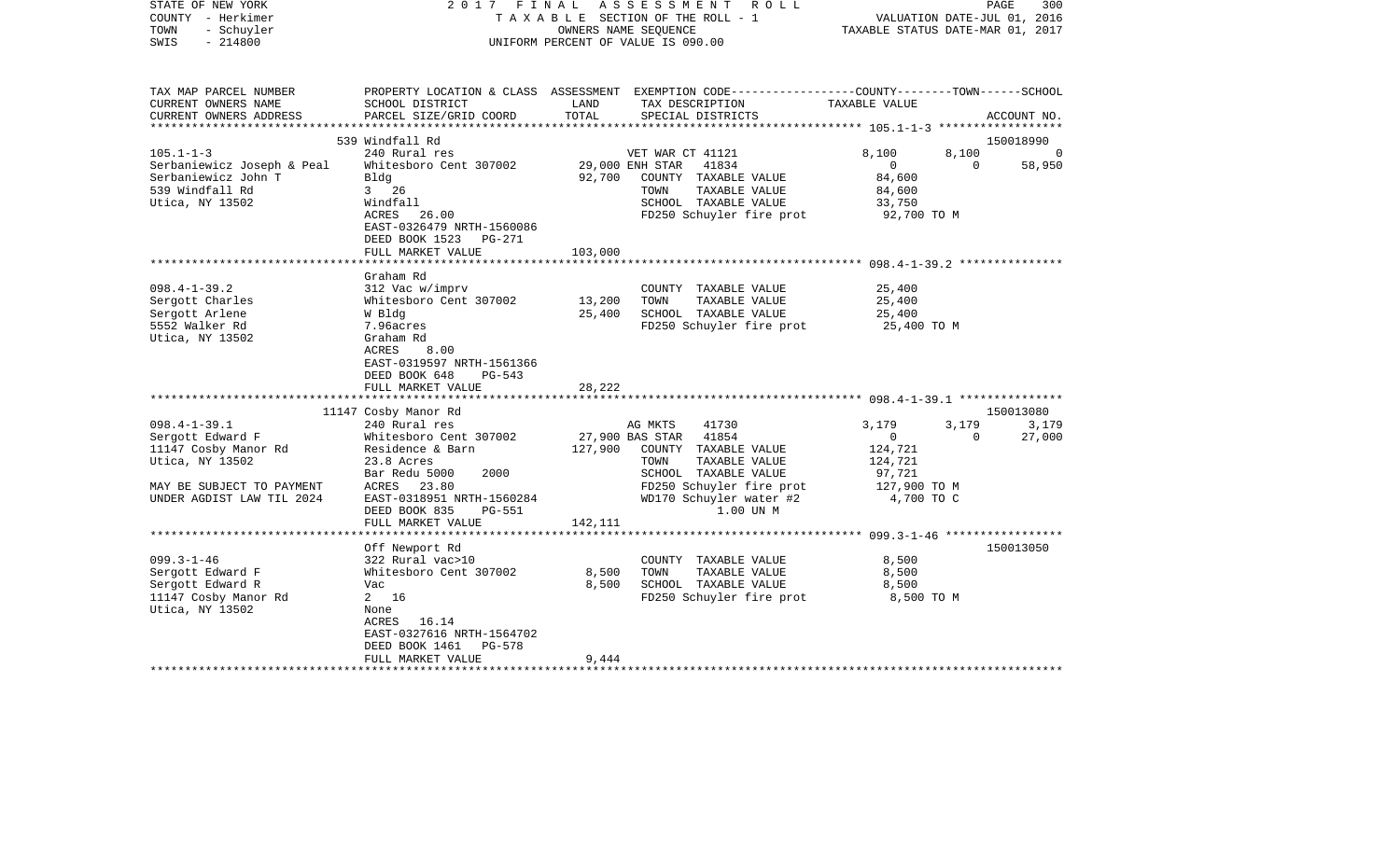| STATE OF NEW YORK<br>COUNTY - Herkimer<br>- Schuyler<br>TOWN<br>SWIS<br>$-214800$                                                                    | 2017 FINAL                                                                                                                                                                                                                                                                                                                                                                                    |                                                | A S S E S S M E N T R O L L<br>TAXABLE SECTION OF THE ROLL - 1<br>OWNERS NAME SEQUENCE<br>UNIFORM PERCENT OF VALUE IS 090.00                                                                           | VALUATION DATE-JUL 01, 2016<br>TAXABLE STATUS DATE-MAR 01, 2017                        | PAGE<br>301        |
|------------------------------------------------------------------------------------------------------------------------------------------------------|-----------------------------------------------------------------------------------------------------------------------------------------------------------------------------------------------------------------------------------------------------------------------------------------------------------------------------------------------------------------------------------------------|------------------------------------------------|--------------------------------------------------------------------------------------------------------------------------------------------------------------------------------------------------------|----------------------------------------------------------------------------------------|--------------------|
| TAX MAP PARCEL NUMBER<br>CURRENT OWNERS NAME<br>CURRENT OWNERS ADDRESS                                                                               | SCHOOL DISTRICT<br>PARCEL SIZE/GRID COORD                                                                                                                                                                                                                                                                                                                                                     | LAND<br>TOTAL                                  | PROPERTY LOCATION & CLASS ASSESSMENT EXEMPTION CODE----------------COUNTY-------TOWN------SCHOOL<br>TAX DESCRIPTION<br>SPECIAL DISTRICTS                                                               | TAXABLE VALUE                                                                          | ACCOUNT NO.        |
| $104.2 - 1 - 14.5$<br>Sergott Edward F<br>11147 Cosby Manor Rd<br>Utica, NY 13502<br>MAY BE SUBJECT TO PAYMENT<br>UNDER AGDIST LAW TIL 2024          | Wood Lane<br>314 Rural vac<10<br>Whitesboro Cent 307002<br>3.0 Acres<br>Bar Redu 10000<br>FRNT 450.00 DPTH 400.00<br>ACRES<br>3.00<br>EAST-0318873 NRTH-1559138<br>DEED BOOK 929<br>$PG-175$<br>FULL MARKET VALUE                                                                                                                                                                             | 15,000<br>15,000<br>16,667                     | AG MKTS<br>41730<br>COUNTY TAXABLE VALUE<br>TOWN<br>TAXABLE VALUE<br>SCHOOL TAXABLE VALUE<br>FD250 Schuyler fire prot<br>WD170 Schuyler water #2<br>.00 UN M                                           | 8,677<br>6,323<br>6,323<br>6,323<br>15,000 TO M<br>15,000 TO C                         | 8,677<br>8,677     |
|                                                                                                                                                      |                                                                                                                                                                                                                                                                                                                                                                                               |                                                |                                                                                                                                                                                                        |                                                                                        |                    |
| $098.4 - 1 - 29$<br>Sergott Frank<br>5552 Walker Rd<br>Utica, NY 13502<br>$098.4 - 1 - 39.3$<br>Sergott Frank C<br>5552 Walker Rd<br>Utica, NY 13502 | Graham Rd<br>322 Rural vac>10<br>Whitesboro Cent 307002<br>Vac<br>Combined W/ 098.4-1-39.4<br>Graham<br>FRNT 2265.00 DPTH<br>ACRES 18.50<br>EAST-0320309 NRTH-1562456<br>DEED BOOK 684<br>PG-547<br>FULL MARKET VALUE<br>Graham Rd<br>314 Rural vac<10<br>Whitesboro Cent 307002<br>W Vacant<br>5.95acres<br>Graham Rd<br>ACRES<br>5.95<br>EAST-0319830 NRTH-1561770<br>DEED BOOK 1481 PG-322 | 19,300<br>19,300<br>21,444<br>11,300<br>11,300 | COUNTY TAXABLE VALUE<br>TOWN<br>TAXABLE VALUE<br>SCHOOL TAXABLE VALUE<br>FD250 Schuyler fire prot<br>COUNTY TAXABLE VALUE<br>TOWN<br>TAXABLE VALUE<br>SCHOOL TAXABLE VALUE<br>FD250 Schuyler fire prot | 19,300<br>19,300<br>19,300<br>19,300 TO M<br>11,300<br>11,300<br>11,300<br>11,300 TO M | 150019050          |
|                                                                                                                                                      | FULL MARKET VALUE                                                                                                                                                                                                                                                                                                                                                                             | 12,556                                         |                                                                                                                                                                                                        |                                                                                        |                    |
|                                                                                                                                                      | 164 Watkins Rd                                                                                                                                                                                                                                                                                                                                                                                |                                                |                                                                                                                                                                                                        |                                                                                        | 150020220          |
| $112.2 - 3 - 32$<br>Servatius David J<br>Servatius Gail<br>164 Watkins Rd<br>Frankfort, NY 13340                                                     | 210 1 Family Res<br>Frankfort-Schuy 212602<br>Bldg<br>$3 \frac{3}{4}$<br>Watkins<br>FRNT 160.00 DPTH 148.00<br>BANK<br>740<br>EAST-0340360 NRTH-1538246<br>DEED BOOK 770<br>PG-683<br>FULL MARKET VALUE                                                                                                                                                                                       | 9,000<br>72,000<br>80,000                      | BAS STAR<br>41854<br>COUNTY TAXABLE VALUE<br>TOWN<br>TAXABLE VALUE<br>SCHOOL TAXABLE VALUE<br>FD250 Schuyler fire prot                                                                                 | $\overline{0}$<br>72,000<br>72,000<br>45,000<br>72,000 TO M                            | $\Omega$<br>27,000 |
|                                                                                                                                                      |                                                                                                                                                                                                                                                                                                                                                                                               |                                                |                                                                                                                                                                                                        |                                                                                        |                    |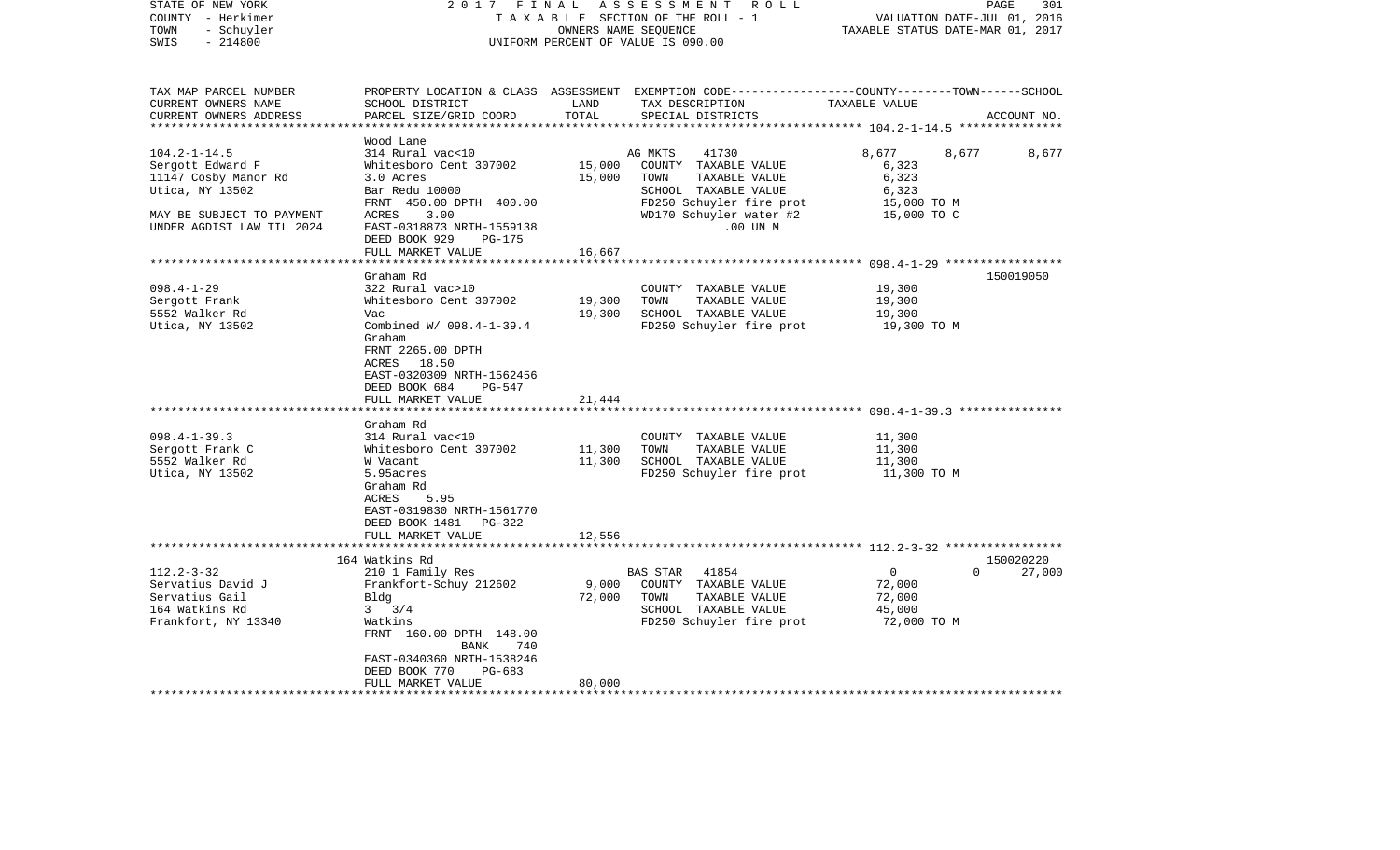| STATE OF NEW YORK<br>COUNTY - Herkimer<br>TOWN<br>- Schuyler<br>$-214800$<br>SWIS                                                                       |                                                                                                                                                                                                                                                                                                                                                  | OWNERS NAME SEQUENCE                          | 2017 FINAL ASSESSMENT ROLL<br>TAXABLE SECTION OF THE ROLL - 1<br>UNIFORM PERCENT OF VALUE IS 090.00                                                                                                                                            | VALUATION DATE-JUL 01, 2016<br>TAXABLE STATUS DATE-MAR 01, 2017                                      | PAGE<br>302            |
|---------------------------------------------------------------------------------------------------------------------------------------------------------|--------------------------------------------------------------------------------------------------------------------------------------------------------------------------------------------------------------------------------------------------------------------------------------------------------------------------------------------------|-----------------------------------------------|------------------------------------------------------------------------------------------------------------------------------------------------------------------------------------------------------------------------------------------------|------------------------------------------------------------------------------------------------------|------------------------|
| TAX MAP PARCEL NUMBER<br>CURRENT OWNERS NAME<br>CURRENT OWNERS ADDRESS                                                                                  | SCHOOL DISTRICT                                                                                                                                                                                                                                                                                                                                  | LAND<br>TOTAL                                 | PROPERTY LOCATION & CLASS ASSESSMENT EXEMPTION CODE---------------COUNTY-------TOWN------SCHOOL<br>TAX DESCRIPTION                                                                                                                             | TAXABLE VALUE                                                                                        |                        |
|                                                                                                                                                         | PARCEL SIZE/GRID COORD                                                                                                                                                                                                                                                                                                                           |                                               | SPECIAL DISTRICTS                                                                                                                                                                                                                              |                                                                                                      | ACCOUNT NO.            |
|                                                                                                                                                         | 454 Windfall Rd                                                                                                                                                                                                                                                                                                                                  |                                               |                                                                                                                                                                                                                                                |                                                                                                      | 150004380              |
| $105.1 - 1 - 27$<br>Sgroi Kathy L<br>454 Windfall Rd<br>Utica, NY 13502                                                                                 | 210 1 Family Res<br>Whitesboro Cent 307002<br>Bldg<br>E<br>1.4<br>Windfall<br>ACRES<br>1.40 BANK<br>048<br>EAST-0326622 NRTH-1558132<br>DEED BOOK 852<br>PG-121                                                                                                                                                                                  | 13,800<br>111,800                             | 41854<br>BAS STAR<br>COUNTY TAXABLE VALUE<br>TOWN<br>TAXABLE VALUE<br>SCHOOL TAXABLE VALUE<br>FD250 Schuyler fire prot                                                                                                                         | $\overline{0}$<br>$\Omega$<br>111,800<br>111,800<br>84,800<br>111,800 TO M                           | 27,000                 |
|                                                                                                                                                         | FULL MARKET VALUE                                                                                                                                                                                                                                                                                                                                | 124,222                                       |                                                                                                                                                                                                                                                |                                                                                                      |                        |
| $105.3 - 1 - 2.3$<br>Shamrock Sewer Svs<br>41 Second Ave<br>Ilion, NY 13357<br>$112.2 - 3 - 42$<br>Sharp Donna M<br>716 Church St<br>Herkimer, NY 13350 | State Route 5<br>330 Vacant comm<br>Whitesboro Cent 307002<br>FRNT 323.50 DPTH<br>2.00<br>ACRES<br>EAST-0325138 NRTH-1550072<br>DEED BOOK 1469<br>PG-151<br>FULL MARKET VALUE<br>State Route 5<br>210 1 Family Res<br>Frankfort-Schuy 212602<br>$S$ and $S$<br>Blda<br>$3 \t1/4$<br>State<br>FRNT 95.00 DPTH 140.00<br>EAST-0338720 NRTH-1537839 | 10,000<br>10,000<br>11,111<br>7,700<br>52,300 | COUNTY TAXABLE VALUE<br>TAXABLE VALUE<br>TOWN<br>SCHOOL TAXABLE VALUE<br>FD250 Schuyler fire prot<br>WD165 Schuyler water #4<br>1.00 UN M<br>COUNTY TAXABLE VALUE<br>TAXABLE VALUE<br>TOWN<br>SCHOOL TAXABLE VALUE<br>FD250 Schuyler fire prot | 10,000<br>10,000<br>10,000<br>10,000 TO M<br>4,500 TO C<br>52,300<br>52,300<br>52,300<br>52,300 TO M | 150018630<br>150014400 |
|                                                                                                                                                         | DEED BOOK 795<br>PG-569<br>FULL MARKET VALUE                                                                                                                                                                                                                                                                                                     | 58,111                                        |                                                                                                                                                                                                                                                |                                                                                                      |                        |
|                                                                                                                                                         | State Route 5                                                                                                                                                                                                                                                                                                                                    |                                               |                                                                                                                                                                                                                                                |                                                                                                      | 150075083              |
| $112.2 - 3 - 44$<br>Sharp Donna M<br>716 Church St<br>Herkimer, NY 13350                                                                                | 314 Rural vac<10<br>Frankfort-Schuy 212602<br>Vac<br>$\overline{a}$<br>1/8A<br>State Rd<br>25.00 DPTH 240.00<br>FRNT<br>EAST-0338741 NRTH-1537781<br>DEED BOOK 795<br>$PG-572$                                                                                                                                                                   | 1,000<br>1,000                                | COUNTY TAXABLE VALUE<br>TOWN<br>TAXABLE VALUE<br>SCHOOL TAXABLE VALUE<br>FD250 Schuyler fire prot                                                                                                                                              | 1,000<br>1,000<br>1,000<br>1,000 TO M                                                                |                        |
|                                                                                                                                                         | FULL MARKET VALUE                                                                                                                                                                                                                                                                                                                                | 1,111                                         |                                                                                                                                                                                                                                                |                                                                                                      |                        |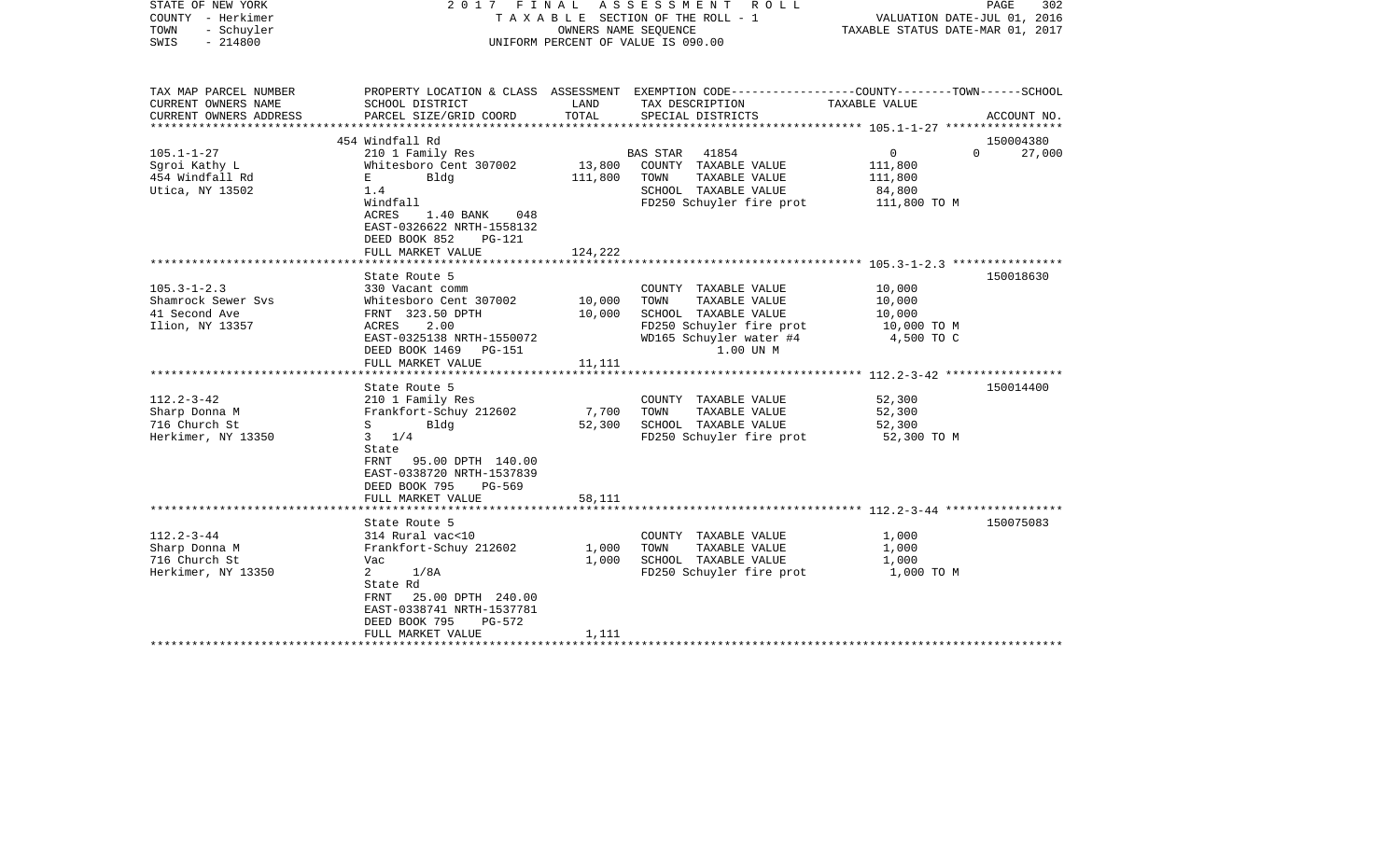| STATE OF NEW YORK<br>COUNTY - Herkimer<br>- Schuyler<br>TOWN<br>$-214800$<br>SWIS | 2017<br>FINAL                                                                                        | OWNERS NAME SEQUENCE | ASSESSMENT ROLL<br>TAXABLE SECTION OF THE ROLL - 1<br>UNIFORM PERCENT OF VALUE IS 090.00                                                | TAXABLE STATUS DATE-MAR 01, 2017 | 303<br>PAGE<br>VALUATION DATE-JUL 01, 2016 |
|-----------------------------------------------------------------------------------|------------------------------------------------------------------------------------------------------|----------------------|-----------------------------------------------------------------------------------------------------------------------------------------|----------------------------------|--------------------------------------------|
| TAX MAP PARCEL NUMBER<br>CURRENT OWNERS NAME<br>CURRENT OWNERS ADDRESS            | SCHOOL DISTRICT<br>PARCEL SIZE/GRID COORD                                                            | LAND<br>TOTAL        | PROPERTY LOCATION & CLASS ASSESSMENT EXEMPTION CODE---------------COUNTY-------TOWN------SCHOOL<br>TAX DESCRIPTION<br>SPECIAL DISTRICTS | TAXABLE VALUE                    | ACCOUNT NO.                                |
|                                                                                   |                                                                                                      |                      |                                                                                                                                         |                                  |                                            |
| $105.2 - 2 - 6$                                                                   | 790 Bush Rd<br>312 Vac w/imprv                                                                       |                      | COUNTY TAXABLE VALUE                                                                                                                    | 81,100                           |                                            |
| Shea William                                                                      | Frankfort-Schuy 212602                                                                               | 45,100               | TOWN<br>TAXABLE VALUE                                                                                                                   | 81,100                           |                                            |
| Shea Lynn                                                                         | Valley View lot 6                                                                                    | 81,100               | SCHOOL TAXABLE VALUE                                                                                                                    | 81,100                           |                                            |
| 408 Wading River Rd<br>Manorville, NY 11949                                       | Land & Lakes sub<br>FRNT 1708.00 DPTH<br>ACRES 12.60<br>EAST-0344640 NRTH-1558416                    |                      | FD250 Schuyler fire prot                                                                                                                | 81,100 TO M                      |                                            |
|                                                                                   | DEED BOOK 944<br>$PG-45$                                                                             |                      |                                                                                                                                         |                                  |                                            |
|                                                                                   | FULL MARKET VALUE                                                                                    | 90,111               |                                                                                                                                         |                                  |                                            |
|                                                                                   |                                                                                                      |                      |                                                                                                                                         |                                  |                                            |
| $098.4 - 1 - 24$                                                                  | 498 Newport Rd<br>210 1 Family Res                                                                   |                      | 41854<br>BAS STAR                                                                                                                       | $\overline{0}$                   | 150021810<br>$\Omega$<br>27,000            |
| Shepardson Cynthia                                                                | Whitesboro Cent 307002                                                                               | 8,300                | COUNTY TAXABLE VALUE                                                                                                                    | 84,600                           |                                            |
| 498 Newport Rd                                                                    | Bldg                                                                                                 | 84,600               | TOWN<br>TAXABLE VALUE                                                                                                                   | 84,600                           |                                            |
| Utica, NY 13502                                                                   | $3 \frac{3}{4}$                                                                                      |                      | SCHOOL TAXABLE VALUE                                                                                                                    | 57,600                           |                                            |
|                                                                                   | Newport Rd<br>FRNT 119.00 DPTH 151.00<br>EAST-0322384 NRTH-1561233<br>DEED BOOK 924<br><b>PG-290</b> |                      | FD250 Schuyler fire prot                                                                                                                | 84,600 TO M                      |                                            |
|                                                                                   | FULL MARKET VALUE                                                                                    | 94,000               |                                                                                                                                         |                                  |                                            |
|                                                                                   | 5629 Mapleton Dr                                                                                     |                      |                                                                                                                                         |                                  | 150015270                                  |
| $104.7 - 1 - 33$                                                                  | 210 1 Family Res                                                                                     |                      | BAS STAR<br>41854                                                                                                                       | $\mathbf{0}$                     | $\Omega$<br>27,000                         |
| Shikula Angelika                                                                  | Whitesboro Cent 307002                                                                               | 7,000                | COUNTY TAXABLE VALUE                                                                                                                    | 65,000                           |                                            |
| Shikula Andrey                                                                    | PH 910 256-2070                                                                                      | 65,000               | TOWN<br>TAXABLE VALUE                                                                                                                   | 65,000                           |                                            |
| 5629 Mapleton Dr                                                                  | $10 \t 1/4$                                                                                          |                      | SCHOOL TAXABLE VALUE                                                                                                                    | 38,000                           |                                            |
| Utica, NY 13502                                                                   | Mapleton Drive                                                                                       |                      | FD250 Schuyler fire prot                                                                                                                | 65,000 TO M                      |                                            |
|                                                                                   | FRNT 55.00 DPTH 166.00                                                                               |                      | LT160 Schuyler light #1                                                                                                                 | 65,000 TO M                      |                                            |
|                                                                                   | EAST-0314167 NRTH-1557683<br>$PG-443$<br>DEED BOOK 903                                               |                      | SD030 Schuyler sewer #1<br>WD175 Schuyler water #3                                                                                      | 1.00 UN M<br>65,000 TO M         |                                            |
|                                                                                   | FULL MARKET VALUE                                                                                    | 72,222               |                                                                                                                                         |                                  |                                            |
|                                                                                   |                                                                                                      |                      |                                                                                                                                         |                                  |                                            |
|                                                                                   | 2459 State Route 5                                                                                   |                      |                                                                                                                                         |                                  | 150011430                                  |
| $104.2 - 2 - 19$                                                                  | 210 1 Family Res                                                                                     |                      | BAS STAR<br>41854                                                                                                                       | $\overline{0}$                   | $\Omega$<br>27,000                         |
| Shuman Ernst                                                                      | Whitesboro Cent 307002                                                                               | 20,000               | COUNTY TAXABLE VALUE                                                                                                                    | 80,000                           |                                            |
| 2459 State Route 5                                                                | Bldg<br>N                                                                                            | 80,000               | TOWN<br>TAXABLE VALUE                                                                                                                   | 80,000                           |                                            |
| Utica, NY 13502                                                                   | merge 104-2-2-20 2015                                                                                |                      | SCHOOL TAXABLE VALUE                                                                                                                    | 53,000                           |                                            |
|                                                                                   | State<br>FRNT 160.00 DPTH                                                                            |                      | FD250 Schuyler fire prot                                                                                                                | 80,000 TO M                      |                                            |
|                                                                                   | 1.40<br>ACRES                                                                                        |                      | WD170 Schuyler water #2<br>1.00 UN M                                                                                                    | 3,500 TO C                       |                                            |
|                                                                                   | EAST-0321318 NRTH-1553051                                                                            |                      |                                                                                                                                         |                                  |                                            |
|                                                                                   | DEED BOOK 920<br>PG-634                                                                              |                      |                                                                                                                                         |                                  |                                            |
|                                                                                   | FULL MARKET VALUE                                                                                    | 88,889               |                                                                                                                                         |                                  |                                            |
|                                                                                   |                                                                                                      |                      |                                                                                                                                         |                                  |                                            |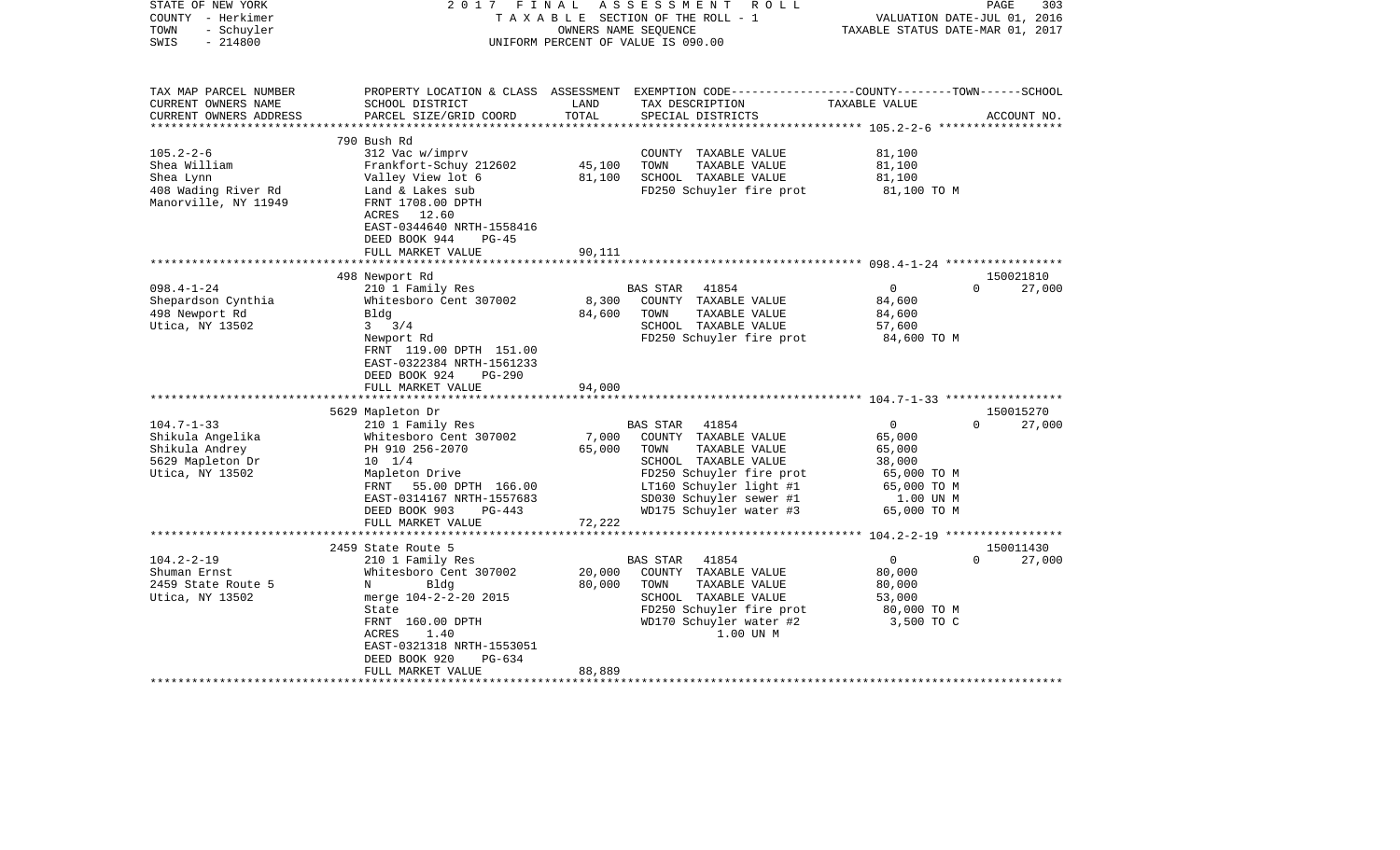| STATE OF NEW YORK<br>COUNTY - Herkimer<br>- Schuyler<br>TOWN<br>$-214800$<br>SWIS | 2017<br>FINAL                                                                                                                      | OWNERS NAME SEQUENCE | ASSESSMENT ROLL<br>TAXABLE SECTION OF THE ROLL - 1<br>UNIFORM PERCENT OF VALUE IS 090.00                                                | VALUATION DATE-JUL 01, 2016<br>TAXABLE STATUS DATE-MAR 01, 2017 | PAGE<br>304         |
|-----------------------------------------------------------------------------------|------------------------------------------------------------------------------------------------------------------------------------|----------------------|-----------------------------------------------------------------------------------------------------------------------------------------|-----------------------------------------------------------------|---------------------|
| TAX MAP PARCEL NUMBER<br>CURRENT OWNERS NAME<br>CURRENT OWNERS ADDRESS            | SCHOOL DISTRICT<br>PARCEL SIZE/GRID COORD                                                                                          | LAND<br>TOTAL        | PROPERTY LOCATION & CLASS ASSESSMENT EXEMPTION CODE---------------COUNTY-------TOWN------SCHOOL<br>TAX DESCRIPTION<br>SPECIAL DISTRICTS | TAXABLE VALUE                                                   | ACCOUNT NO.         |
| ***********************                                                           | 1104 Windfall Rd                                                                                                                   |                      |                                                                                                                                         |                                                                 |                     |
| $099.1 - 3 - 3.2$                                                                 | 210 1 Family Res                                                                                                                   |                      | <b>BAS STAR</b><br>41854                                                                                                                | $\mathbf 0$<br>$\Omega$                                         | 27,000              |
| Shut Ivan                                                                         | West Canada Val 212402                                                                                                             | 8,000                | COUNTY TAXABLE VALUE                                                                                                                    | 59,000                                                          |                     |
| Shut Olga                                                                         | Double-Wide                                                                                                                        | 59,000               | TAXABLE VALUE<br>TOWN                                                                                                                   | 59,000                                                          |                     |
| 1104 Windfall Rd                                                                  | Windfall Rd                                                                                                                        |                      | SCHOOL TAXABLE VALUE                                                                                                                    | 32,000                                                          |                     |
| Utica, NY 13502                                                                   | 1.2 Acres<br>FRNT 175.00 DPTH<br>ACRES<br>1.20<br>EAST-0331259 NRTH-1569560<br>DEED BOOK 1255<br>PG-147                            |                      | FD250 Schuyler fire prot                                                                                                                | 59,000 TO M                                                     |                     |
|                                                                                   | FULL MARKET VALUE                                                                                                                  | 65,556               |                                                                                                                                         |                                                                 |                     |
|                                                                                   |                                                                                                                                    |                      |                                                                                                                                         |                                                                 |                     |
| $112.2 - 1 - 12$                                                                  | 420 Watkins Rd<br>210 1 Family Res                                                                                                 |                      | BAS STAR<br>41854                                                                                                                       | $\overline{0}$<br>$\Omega$                                      | 150009360<br>27,000 |
| Siddall Dennis A                                                                  | Frankfort-Schuy 212602                                                                                                             | 15,800               | COUNTY TAXABLE VALUE                                                                                                                    | 65,800                                                          |                     |
| Siddall Jacqueline                                                                | E<br>Bldg                                                                                                                          | 65,800               | TAXABLE VALUE<br>TOWN                                                                                                                   | 65,800                                                          |                     |
| 420 Watkins Rd                                                                    | 4 Acres                                                                                                                            |                      | SCHOOL TAXABLE VALUE                                                                                                                    | 38,800                                                          |                     |
| Frankfort, NY 13340                                                               | Watkins                                                                                                                            |                      | FD250 Schuyler fire prot                                                                                                                | 65,800 TO M                                                     |                     |
|                                                                                   | ACRES<br>4.00 BANK<br>720<br>EAST-0343456 NRTH-1542101<br>DEED BOOK 799<br>$PG-635$<br>FULL MARKET VALUE<br>********************** | 73,111               |                                                                                                                                         |                                                                 |                     |
|                                                                                   |                                                                                                                                    |                      |                                                                                                                                         |                                                                 |                     |
| $105.4 - 2 - 15$                                                                  | 284 Johnson Rd<br>210 1 Family Res                                                                                                 |                      | COUNTY TAXABLE VALUE                                                                                                                    | 109,500                                                         |                     |
| Sidorevich Dmitriy                                                                | Frankfort-Schuy 212602                                                                                                             | 16,600               | TOWN<br>TAXABLE VALUE                                                                                                                   | 109,500                                                         |                     |
| 284 Johnson Rd                                                                    | Single Family Residence                                                                                                            | 109,500              | SCHOOL TAXABLE VALUE                                                                                                                    | 109,500                                                         |                     |
| Frankfort, NY 13340                                                               | 5.1 Acres<br>Johnson Road<br>ACRES<br>5.10<br>EAST-0346292 NRTH-1545692<br>DEED BOOK 1621 PG-836                                   |                      | FD250 Schuyler fire prot                                                                                                                | 109,500 TO M                                                    |                     |
|                                                                                   | FULL MARKET VALUE<br>******************************                                                                                | 121,667              |                                                                                                                                         |                                                                 |                     |
|                                                                                   | 248 Bull Rd                                                                                                                        |                      |                                                                                                                                         |                                                                 | 150002610           |
| $105.1 - 1 - 9.12$                                                                | 312 Vac w/imprv                                                                                                                    |                      | COUNTY TAXABLE VALUE                                                                                                                    | 30,000                                                          |                     |
| Sidorevich Vasily                                                                 | Whitesboro Cent 307002                                                                                                             | 10,000               | TOWN<br>TAXABLE VALUE                                                                                                                   | 30,000                                                          |                     |
| Sidorevich Arkadiy                                                                | pole barn 90 % as/of 3/1/                                                                                                          | 30,000               | SCHOOL TAXABLE VALUE                                                                                                                    | 30,000                                                          |                     |
| 517 Briarcliff Ave                                                                | Bull Rd                                                                                                                            |                      | FD250 Schuyler fire prot                                                                                                                | 30,000 TO M                                                     |                     |
| Utica, NY 13502                                                                   | FRNT 335.50 DPTH<br>ACRES<br>5.00<br>EAST-0329675 NRTH-1558162<br>DEED BOOK 1502<br>PG-818                                         |                      |                                                                                                                                         |                                                                 |                     |
|                                                                                   | FULL MARKET VALUE                                                                                                                  | 33,333               |                                                                                                                                         |                                                                 |                     |
|                                                                                   |                                                                                                                                    |                      |                                                                                                                                         |                                                                 |                     |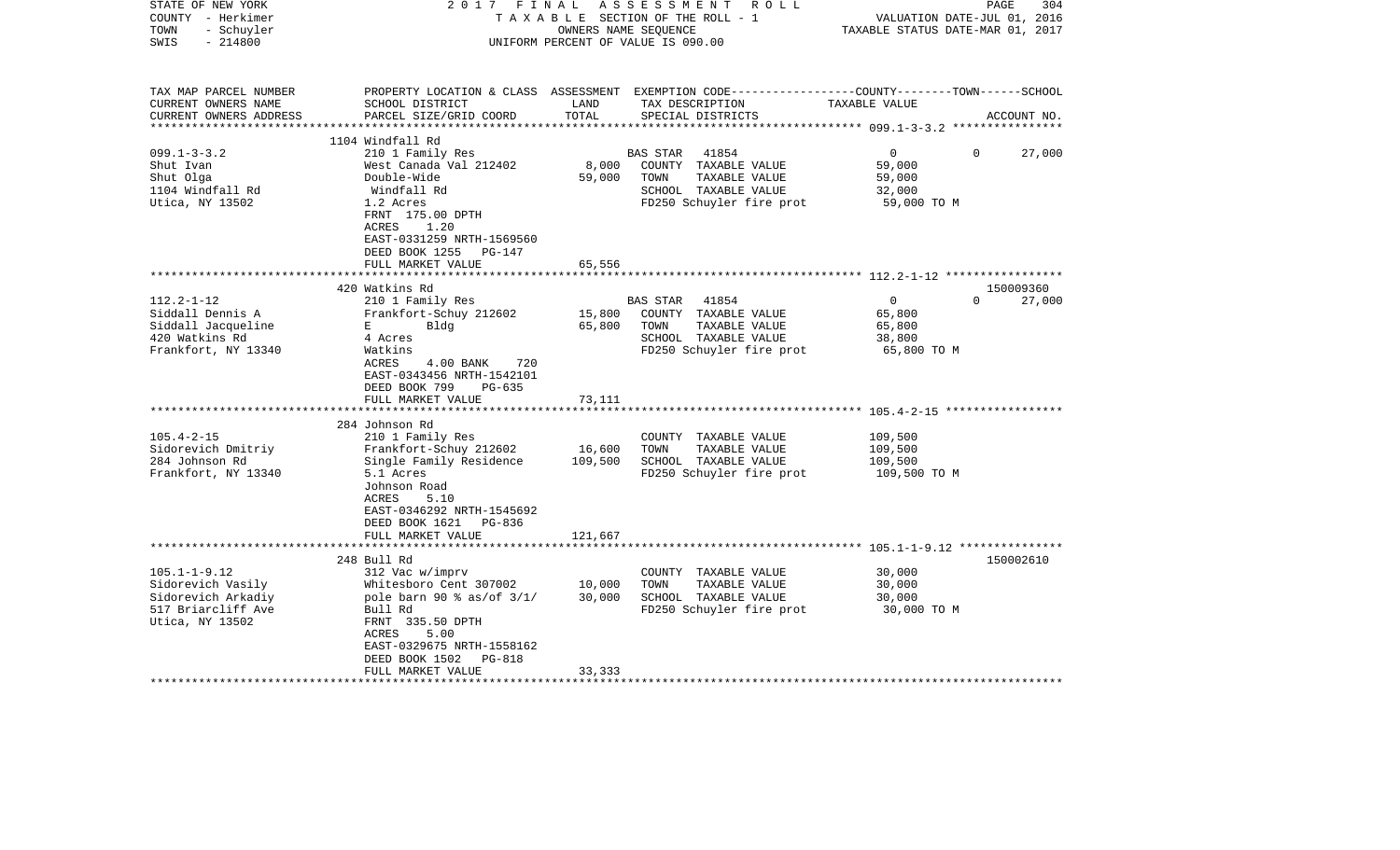| STATE OF NEW YORK<br>COUNTY - Herkimer<br>- Schuyler<br>TOWN<br>$-214800$<br>SWIS | 2017 FINAL                                                                                               |         | A S S E S S M E N T R O L L<br>TAXABLE SECTION OF THE ROLL - 1<br>OWNERS NAME SEQUENCE<br>UNIFORM PERCENT OF VALUE IS 090.00 | VALUATION DATE-JUL 01, 2016<br>TAXABLE STATUS DATE-MAR 01, 2017 | PAGE<br>305 |
|-----------------------------------------------------------------------------------|----------------------------------------------------------------------------------------------------------|---------|------------------------------------------------------------------------------------------------------------------------------|-----------------------------------------------------------------|-------------|
| TAX MAP PARCEL NUMBER<br>CURRENT OWNERS NAME                                      | PROPERTY LOCATION & CLASS ASSESSMENT<br>SCHOOL DISTRICT                                                  | LAND    | EXEMPTION CODE-----------------COUNTY-------TOWN------SCHOOL<br>TAX DESCRIPTION                                              | TAXABLE VALUE                                                   |             |
| CURRENT OWNERS ADDRESS                                                            | PARCEL SIZE/GRID COORD                                                                                   | TOTAL   | SPECIAL DISTRICTS                                                                                                            |                                                                 | ACCOUNT NO. |
| *********************                                                             |                                                                                                          |         |                                                                                                                              | ****************** 099.1-3-8.2 *****************                |             |
|                                                                                   | 150 Bowie Rd                                                                                             |         |                                                                                                                              |                                                                 |             |
| $099.1 - 3 - 8.2$                                                                 | 210 1 Family Res                                                                                         |         | <b>BAS STAR</b><br>41854                                                                                                     | $\overline{0}$<br>$\mathbf 0$                                   | 27,000      |
| Sierak Katrina                                                                    | West Canada Val 212402                                                                                   | 13,500  | COUNTY TAXABLE VALUE                                                                                                         | 69,600                                                          |             |
| 150 Bowie Rd                                                                      | Double Wide Manufactured                                                                                 | 69,600  | TOWN<br>TAXABLE VALUE                                                                                                        | 69,600                                                          |             |
| Utica, NY 13502                                                                   | Residence                                                                                                |         | SCHOOL TAXABLE VALUE                                                                                                         | 42,600                                                          |             |
|                                                                                   | FRNT 150.00 DPTH<br>ACRES<br>1.00<br>EAST-0332068 NRTH-1569433<br>DEED BOOK 868<br>$PG-347$              |         | FD250 Schuyler fire prot                                                                                                     | 69,600 TO M                                                     |             |
|                                                                                   | FULL MARKET VALUE                                                                                        | 77,333  |                                                                                                                              |                                                                 |             |
|                                                                                   | 137 Oak Hill Rd                                                                                          |         |                                                                                                                              |                                                                 | 150019980   |
| $112.4 - 3 - 9$                                                                   | 210 1 Family Res                                                                                         |         | COUNTY TAXABLE VALUE                                                                                                         | 77,100                                                          |             |
| Signorino Mayme                                                                   | Frankfort-Schuy 212602                                                                                   | 16,500  | TOWN<br>TAXABLE VALUE                                                                                                        | 77,100                                                          |             |
| 34 Woodbriar Dr                                                                   | Single Family Modular Res                                                                                | 77,100  | SCHOOL TAXABLE VALUE                                                                                                         | 77,100                                                          |             |
| Rochester, NY 14616                                                               | 5 Acres                                                                                                  |         | FD250 Schuyler fire prot                                                                                                     | 77,100 TO M                                                     |             |
|                                                                                   | Oak Hill<br>5.00<br>ACRES<br>EAST-0342999 NRTH-1534558<br>DEED BOOK 781<br>$PG-334$<br>FULL MARKET VALUE | 85,667  |                                                                                                                              |                                                                 |             |
|                                                                                   |                                                                                                          |         |                                                                                                                              |                                                                 |             |
|                                                                                   | 139 Church Rd                                                                                            |         |                                                                                                                              |                                                                 |             |
| $112.2 - 2 - 4.1$                                                                 | 240 Rural res                                                                                            |         | AG MKTS<br>41730                                                                                                             | 1,352<br>1,352                                                  | 1,352       |
| Simmons Robert E                                                                  | Frankfort-Schuy 212602                                                                                   |         | 41854<br>21,300 BAS STAR                                                                                                     | $\Omega$<br>$\overline{0}$                                      | 27,000      |
| Simmons Robin A                                                                   | Buildings                                                                                                | 93,500  | COUNTY TAXABLE VALUE                                                                                                         | 92,148                                                          |             |
| 139 Church Rd                                                                     | Millers Grove Rd                                                                                         |         | TOWN<br>TAXABLE VALUE                                                                                                        | 92,148                                                          |             |
| Frankfort, NY 13340                                                               | ACRES 16.00                                                                                              |         | SCHOOL TAXABLE VALUE                                                                                                         | 65,148                                                          |             |
|                                                                                   | EAST-0337523 NRTH-1542084                                                                                |         | FD250 Schuyler fire prot                                                                                                     | 93,500 TO M                                                     |             |
| MAY BE SUBJECT TO PAYMENT                                                         | DEED BOOK 1345 PG-15                                                                                     |         |                                                                                                                              |                                                                 |             |
| UNDER AGDIST LAW TIL 2024                                                         | FULL MARKET VALUE                                                                                        | 103,889 |                                                                                                                              |                                                                 |             |
|                                                                                   |                                                                                                          |         |                                                                                                                              |                                                                 |             |
|                                                                                   | 5657 Mapleton Dr                                                                                         |         |                                                                                                                              |                                                                 | 150018090   |
| $104.7 - 1 - 24$                                                                  | 270 Mfg housing                                                                                          |         | COUNTY TAXABLE VALUE                                                                                                         | 6,800                                                           |             |
| Simpson Susan                                                                     | Whitesboro Cent 307002                                                                                   | 6,800   | TAXABLE VALUE<br>TOWN                                                                                                        | 6,800                                                           |             |
| 143 Main St                                                                       | 5657 Trl                                                                                                 | 6,800   | SCHOOL TAXABLE VALUE                                                                                                         | 6,800                                                           |             |
| Whitesboro, NY 13492                                                              | $3 \frac{1}{5}$                                                                                          |         | FD250 Schuyler fire prot                                                                                                     | 6,800 TO M                                                      |             |
|                                                                                   | Mapleton Dr                                                                                              |         | LT160 Schuyler light #1                                                                                                      | 6,800 TO M                                                      |             |
|                                                                                   | FRNT 60.00 DPTH 130.00                                                                                   |         | SD030 Schuyler sewer #1                                                                                                      | 1.00 UN M                                                       |             |
|                                                                                   | EAST-0314437 NRTH-1558208                                                                                |         | WD175 Schuyler water #3                                                                                                      | 6,800 TO M                                                      |             |
|                                                                                   | DEED BOOK 00653 PG-00256                                                                                 |         |                                                                                                                              |                                                                 |             |
|                                                                                   | FULL MARKET VALUE                                                                                        | 7,556   |                                                                                                                              |                                                                 |             |
|                                                                                   |                                                                                                          |         |                                                                                                                              |                                                                 |             |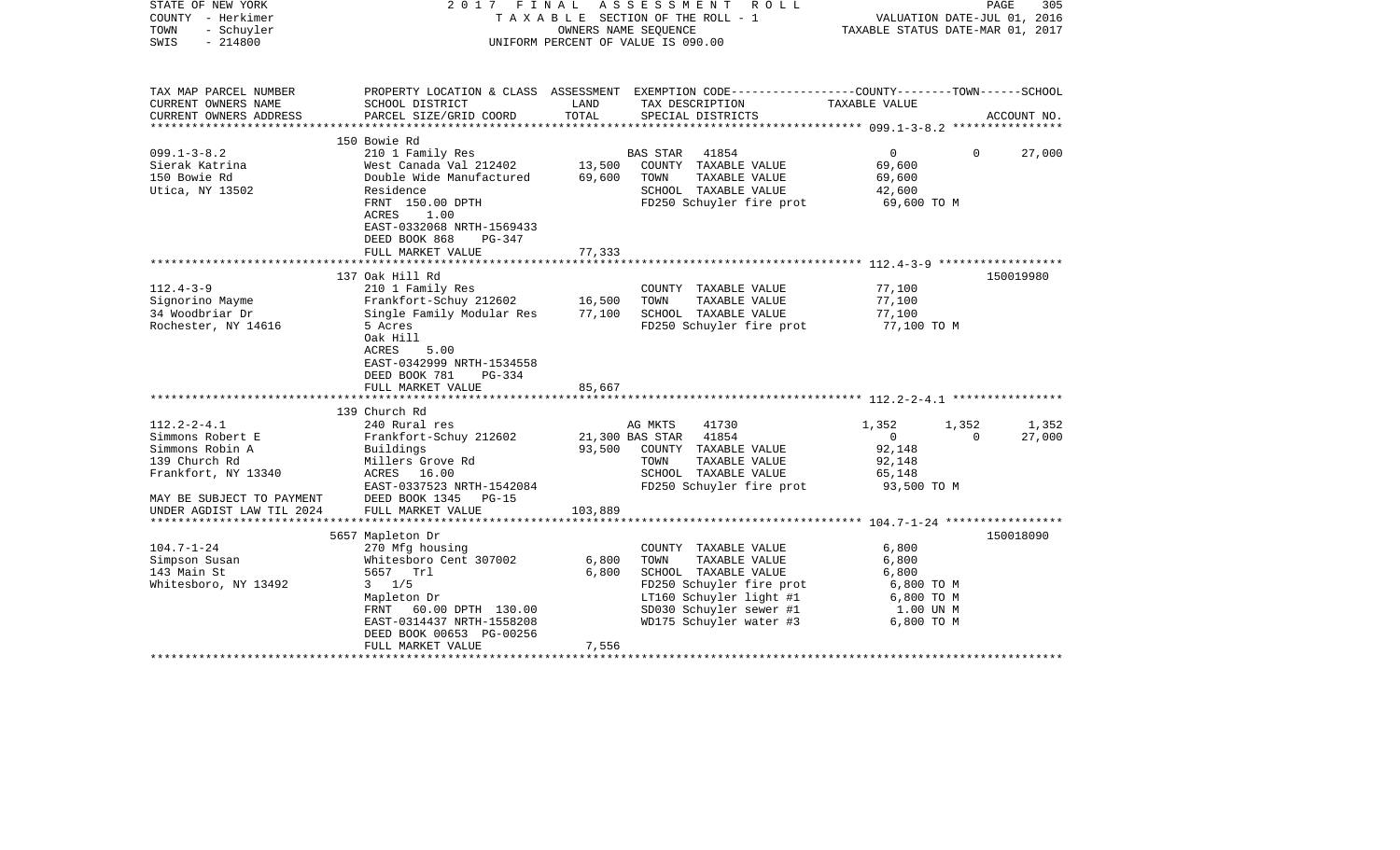| STATE OF NEW YORK<br>COUNTY - Herkimer<br>TOWN<br>- Schuyler<br>$-214800$<br>SWIS                  |                                                                                                                                                                                                      | OWNERS NAME SEQUENCE       | 2017 FINAL ASSESSMENT ROLL<br>TAXABLE SECTION OF THE ROLL - 1<br>UNIFORM PERCENT OF VALUE IS 090.00 | PAGE<br>306<br>VALUATION DATE-JUL 01, 2016<br>TAXABLE STATUS DATE-MAR 01, 2017                                  |
|----------------------------------------------------------------------------------------------------|------------------------------------------------------------------------------------------------------------------------------------------------------------------------------------------------------|----------------------------|-----------------------------------------------------------------------------------------------------|-----------------------------------------------------------------------------------------------------------------|
| TAX MAP PARCEL NUMBER<br>CURRENT OWNERS NAME                                                       | SCHOOL DISTRICT                                                                                                                                                                                      | LAND                       | TAX DESCRIPTION                                                                                     | PROPERTY LOCATION & CLASS ASSESSMENT EXEMPTION CODE---------------COUNTY-------TOWN-----SCHOOL<br>TAXABLE VALUE |
| CURRENT OWNERS ADDRESS<br>************************                                                 | PARCEL SIZE/GRID COORD                                                                                                                                                                               | TOTAL                      | SPECIAL DISTRICTS                                                                                   | ACCOUNT NO.                                                                                                     |
|                                                                                                    | Cosby Rd                                                                                                                                                                                             |                            |                                                                                                     | 150003540                                                                                                       |
| $105.2 - 3 - 13$<br>Singh Cjaranjit<br>Singh Sharanjeet<br>63 Erickson Rd<br>New Milford, CT 06776 | 322 Rural vac>10<br>Frankfort-Schuy 212602<br>Deer Haven sub<br>split #5 lot $4$<br>Cosby Rd<br>ACRES 13.00                                                                                          | 37,800<br>37,800           | COUNTY TAXABLE VALUE<br>TOWN<br>TAXABLE VALUE<br>SCHOOL TAXABLE VALUE<br>FD250 Schuyler fire prot   | 37,800<br>37,800<br>37,800<br>37,800 TO M                                                                       |
|                                                                                                    | EAST-0348177 NRTH-1558819<br>DEED BOOK 1113 PG-346<br>FULL MARKET VALUE                                                                                                                              | 42,000                     |                                                                                                     |                                                                                                                 |
|                                                                                                    | Hawthorne Rd                                                                                                                                                                                         |                            |                                                                                                     | 150015390                                                                                                       |
| $099.3 - 1 - 25.2$<br>Siu Savannah<br>11 Kraft Dr<br>Deerfield, NY 13502                           | 314 Rural vac<10<br>Whitesboro Cent 307002<br>$S \sim$<br>Bldg<br>3.2 acres from 099.3-1-25<br>FRNT 692.70 DPTH<br>3.20<br>ACRES<br>EAST-0333155 NRTH-1563300<br>DEED BOOK 1204 PG-460               | 12,000<br>12,000           | COUNTY TAXABLE VALUE<br>TOWN<br>TAXABLE VALUE<br>SCHOOL TAXABLE VALUE<br>FD250 Schuyler fire prot   | 12,000<br>12,000<br>12,000<br>12,000 TO M                                                                       |
|                                                                                                    | FULL MARKET VALUE                                                                                                                                                                                    | 13,333                     |                                                                                                     |                                                                                                                 |
|                                                                                                    | Bush Rd                                                                                                                                                                                              |                            |                                                                                                     |                                                                                                                 |
| $105.2 - 2 - 5$<br>Slack John K Jr<br>Slack Jan V<br>15 Benner Rd<br>Royersford, PA 19468          | 314 Rural vac<10<br>Frankfort-Schuy 212602<br>Valley View lot 5<br>Land & Lakes sub<br>FRNT 383.00 DPTH<br>ACRES 9.60<br>EAST-0344836 NRTH-1558057<br>DEED BOOK 944<br>$PG-358$<br>FULL MARKET VALUE | 39,500<br>39,500<br>43,889 | COUNTY TAXABLE VALUE<br>TOWN<br>TAXABLE VALUE<br>SCHOOL TAXABLE VALUE<br>FD250 Schuyler fire prot   | 39,500<br>39,500<br>39,500<br>39,500 TO M                                                                       |
|                                                                                                    |                                                                                                                                                                                                      |                            |                                                                                                     |                                                                                                                 |
| $093.3 - 2 - 3.2$<br>Sloan Daniel<br>11781 Bell Hill Rd<br>Utica, NY 13502-9730                    | Bell Hill Rd<br>314 Rural vac<10<br>West Canada Val 212402<br>Vacant Residential<br>ACRES<br>0.45<br>EAST-0326057 NRTH-1577354<br>$PG-1$<br>DEED BOOK 771<br>FULL MARKET VALUE                       | 4,000<br>4,000<br>4,444    | COUNTY TAXABLE VALUE<br>TOWN TAXABLE VALUE<br>SCHOOL TAXABLE VALUE<br>FD250 Schuyler fire prot      | 4,000<br>4,000<br>4,000<br>4,000 TO M                                                                           |
|                                                                                                    |                                                                                                                                                                                                      |                            |                                                                                                     |                                                                                                                 |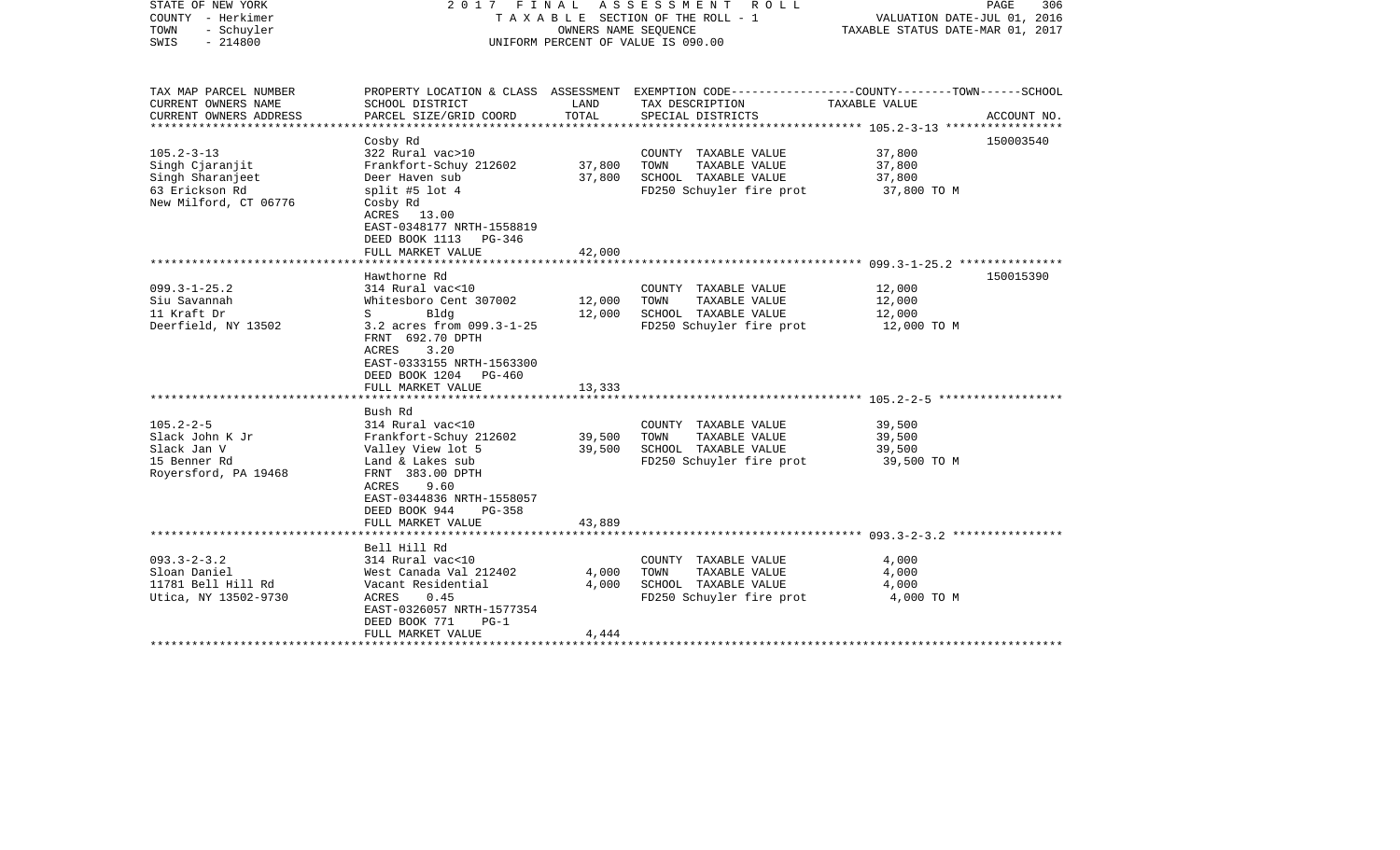| STATE OF NEW YORK<br>COUNTY - Herkimer<br>- Schuyler<br>TOWN<br>$-214800$<br>SWIS                                                                                 | 2017<br>FINAL                                                                                                                                                                                                                                                                                                                                                                                                         | OWNERS NAME SEQUENCE                                                     | ASSESSMENT<br>R O L L<br>TAXABLE SECTION OF THE ROLL - 1<br>UNIFORM PERCENT OF VALUE IS 090.00                                                                                                         | VALUATION DATE-JUL 01, 2016<br>TAXABLE STATUS DATE-MAR 01, 2017                            | PAGE<br>307            |
|-------------------------------------------------------------------------------------------------------------------------------------------------------------------|-----------------------------------------------------------------------------------------------------------------------------------------------------------------------------------------------------------------------------------------------------------------------------------------------------------------------------------------------------------------------------------------------------------------------|--------------------------------------------------------------------------|--------------------------------------------------------------------------------------------------------------------------------------------------------------------------------------------------------|--------------------------------------------------------------------------------------------|------------------------|
| TAX MAP PARCEL NUMBER<br>CURRENT OWNERS NAME<br>CURRENT OWNERS ADDRESS<br>**********************                                                                  | SCHOOL DISTRICT<br>PARCEL SIZE/GRID COORD                                                                                                                                                                                                                                                                                                                                                                             | LAND<br>TOTAL                                                            | PROPERTY LOCATION & CLASS ASSESSMENT EXEMPTION CODE---------------COUNTY-------TOWN-----SCHOOL<br>TAX DESCRIPTION<br>SPECIAL DISTRICTS                                                                 | TAXABLE VALUE                                                                              | ACCOUNT NO.            |
|                                                                                                                                                                   | 5710 Mapleton Dr                                                                                                                                                                                                                                                                                                                                                                                                      |                                                                          |                                                                                                                                                                                                        |                                                                                            | 150019290              |
| $104.7 - 1 - 56$<br>Sloan John<br>Sloan Patricia<br>5710 Mapleton Dr<br>Utica, NY 13502                                                                           | 210 1 Family Res<br>Whitesboro Cent 307002<br>5710 Bldg<br>$3 \frac{1}{4}$<br>Mapleton Dr                                                                                                                                                                                                                                                                                                                             | 7,400<br>76,000                                                          | 41834<br>ENH STAR<br>COUNTY TAXABLE VALUE<br>TOWN<br>TAXABLE VALUE<br>SCHOOL TAXABLE VALUE<br>FD250 Schuyler fire prot                                                                                 | $\overline{0}$<br>76,000<br>76,000<br>17,050<br>76,000 TO M                                | 58,950<br>$\Omega$     |
|                                                                                                                                                                   | FRNT 90.00 DPTH 125.00<br>EAST-0315070 NRTH-1558875<br>DEED BOOK 00539 PG-00075<br>FULL MARKET VALUE                                                                                                                                                                                                                                                                                                                  | 84,444                                                                   | LT160 Schuyler light #1<br>SD030 Schuyler sewer #1<br>WD175 Schuyler water #3                                                                                                                          | 76,000 TO M<br>1.00 UN M<br>76,000 TO M                                                    |                        |
|                                                                                                                                                                   |                                                                                                                                                                                                                                                                                                                                                                                                                       |                                                                          |                                                                                                                                                                                                        | ************ 093.3-2-1 ***************                                                     |                        |
| $093.3 - 2 - 1$<br>Sloan Stephen L<br>11772 Bell Hill Rd<br>Utica, NY 13502<br>$093.3 - 2 - 3.1$<br>Sloan Stephen R<br>11772 Bell Hill Rd<br>Utica, NY 13502-9730 | Bell Hill Rd<br>322 Rural vac>10<br>West Canada Val 212402<br>Vacant<br>1a 110<br>Bell Hill<br>ACRES 73.80<br>EAST-0328052 NRTH-1579201<br>DEED BOOK 1291<br>PG-447<br>FULL MARKET VALUE<br>11772 Bell Hill Rd<br>240 Rural res<br>West Canada Val 212402<br>Single Family Residence<br>30x40 Storage Bldg<br>Bell Hill<br>ACRES 187.70<br>EAST-0327570 NRTH-1576816<br>DEED BOOK 747<br>$PG-34$<br>FULL MARKET VALUE | 45,800<br>45,800<br>50,889<br>*********<br>153,500<br>255,500<br>283,889 | COUNTY TAXABLE VALUE<br>TOWN<br>TAXABLE VALUE<br>SCHOOL TAXABLE VALUE<br>FD250 Schuyler fire prot<br>COUNTY TAXABLE VALUE<br>TAXABLE VALUE<br>TOWN<br>SCHOOL TAXABLE VALUE<br>FD250 Schuyler fire prot | 45,800<br>45,800<br>45,800<br>45,800 TO M<br>255,500<br>255,500<br>255,500<br>255,500 TO M | 150013830<br>150015300 |
|                                                                                                                                                                   |                                                                                                                                                                                                                                                                                                                                                                                                                       |                                                                          |                                                                                                                                                                                                        |                                                                                            |                        |
| $098.4 - 1 - 37.8$<br>Smaldone Barry<br>5216 Graham Rd<br>Utica, NY 13502                                                                                         | 5216 Graham Rd<br>210 1 Family Res<br>Whitesboro Cent 307002<br>Modular Residence W/att G<br>.806 Acres<br>FRNT 130.00 DPTH 270.00<br><b>ACRES</b><br>$0.80$ BANK<br>400<br>EAST-0319149 NRTH-1559656<br>DEED BOOK 778<br>PG-611                                                                                                                                                                                      | 11,800<br>89,000                                                         | 41854<br>BAS STAR<br>COUNTY TAXABLE VALUE<br>TOWN<br>TAXABLE VALUE<br>SCHOOL TAXABLE VALUE<br>FD250 Schuyler fire prot                                                                                 | $\overline{0}$<br>89,000<br>89,000<br>62,000<br>89,000 TO M                                | 27,000<br>$\Omega$     |
|                                                                                                                                                                   | FULL MARKET VALUE                                                                                                                                                                                                                                                                                                                                                                                                     | 98,889                                                                   |                                                                                                                                                                                                        |                                                                                            |                        |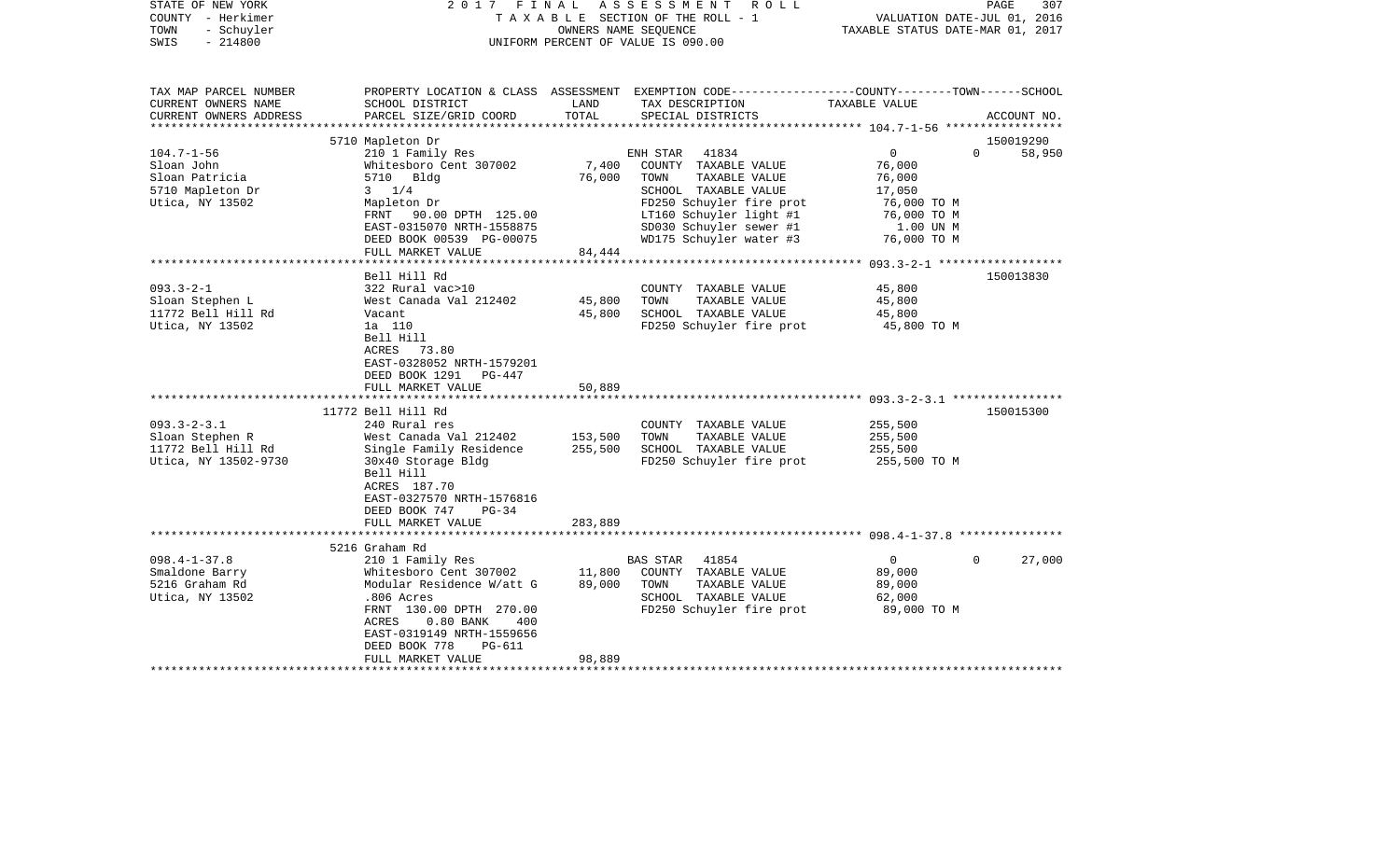| STATE OF NEW YORK<br>COUNTY - Herkimer<br>- Schuyler<br>TOWN<br>$-214800$<br>SWIS               | FINAL<br>2017                                                                                                                                                                    |                   | ASSESSMENT ROLL<br>TAXABLE SECTION OF THE ROLL - 1<br>OWNERS NAME SEQUENCE<br>UNIFORM PERCENT OF VALUE IS 090.00                  |                                           | VALUATION DATE-JUL 01, 2016<br>TAXABLE STATUS DATE-MAR 01, 2017               | PAGE               | 308              |
|-------------------------------------------------------------------------------------------------|----------------------------------------------------------------------------------------------------------------------------------------------------------------------------------|-------------------|-----------------------------------------------------------------------------------------------------------------------------------|-------------------------------------------|-------------------------------------------------------------------------------|--------------------|------------------|
| TAX MAP PARCEL NUMBER<br>CURRENT OWNERS NAME<br>CURRENT OWNERS ADDRESS<br>********************* | PROPERTY LOCATION & CLASS ASSESSMENT EXEMPTION CODE---------------COUNTY-------TOWN------SCHOOL<br>SCHOOL DISTRICT<br>PARCEL SIZE/GRID COORD                                     | LAND<br>TOTAL     | TAX DESCRIPTION<br>SPECIAL DISTRICTS                                                                                              |                                           | TAXABLE VALUE                                                                 |                    | ACCOUNT NO.      |
|                                                                                                 | 269 Caldwell Rd                                                                                                                                                                  |                   |                                                                                                                                   |                                           |                                                                               |                    | 150075134        |
| $105.4 - 1 - 17$<br>Smith Andrea<br>269 Caldwell Rd<br>Frankfort, NY 13340                      | 210 1 Family Res<br>Frankfort-Schuy 212602<br>Bldg<br>N<br>$\mathbf{3}$<br>1 Acre<br>Caldwell Rd<br>ACRES<br>1.20                                                                | 13,700<br>60,000  | 41834<br>ENH STAR<br>COUNTY TAXABLE VALUE<br>TOWN<br>SCHOOL TAXABLE VALUE<br>FD250 Schuyler fire prot                             | TAXABLE VALUE                             | $\overline{0}$<br>60,000<br>60,000<br>1,050<br>60,000 TO M                    | $\Omega$           | 58,950           |
|                                                                                                 | EAST-0347154 NRTH-1552333<br>DEED BOOK 852<br>PG-134<br>FULL MARKET VALUE                                                                                                        | 66,667            |                                                                                                                                   |                                           |                                                                               |                    |                  |
|                                                                                                 |                                                                                                                                                                                  | *******           |                                                                                                                                   |                                           | ************************** 112.1-2-4 *******************                      |                    |                  |
|                                                                                                 | 3126 State Route 5                                                                                                                                                               |                   |                                                                                                                                   |                                           |                                                                               |                    | 150019320        |
| $112.1 - 2 - 4$<br>Smith Jean F<br>3126 State Route 5<br>Frankfort, NY 13340                    | 270 Mfg housing<br>Frankfort-Schuy 212602<br>N Bldg &Trlr<br>$1 \t 15 \t 1/2$<br>State<br>ACRES 13.50<br>EAST-0331208 NRTH-1543307                                               | 46,600            | 41800<br>AGED-ALL<br>22,700 ENH STAR<br>41834<br>COUNTY TAXABLE VALUE<br>TOWN<br>SCHOOL TAXABLE VALUE<br>FD250 Schuyler fire prot | TAXABLE VALUE                             | 23,300<br>$\overline{0}$<br>23,300<br>23,300<br>$\overline{0}$<br>46,600 TO M | 23,300<br>$\Omega$ | 23,300<br>23,300 |
|                                                                                                 | DEED BOOK 00458 PG-00650<br>FULL MARKET VALUE                                                                                                                                    |                   |                                                                                                                                   |                                           |                                                                               |                    |                  |
|                                                                                                 |                                                                                                                                                                                  | 51,778            |                                                                                                                                   |                                           |                                                                               |                    |                  |
|                                                                                                 | 115 Bowie Rd                                                                                                                                                                     |                   |                                                                                                                                   |                                           |                                                                               |                    |                  |
| $099.1 - 3 - 11.3$<br>Smith Mark<br>115 Bowie Rd<br>Utica, NY 13502                             | 210 1 Family Res<br>West Canada Val 212402<br>Manufactured Residence<br>Double-Wide<br>FRNT 197.00 DPTH<br>ACRES<br>5.00<br>EAST-0331806 NRTH-1570222<br>DEED BOOK 94<br>$PG-53$ | 16,500<br>83,600  | 41854<br><b>BAS STAR</b><br>COUNTY TAXABLE VALUE<br>TOWN<br>SCHOOL TAXABLE VALUE<br>FD250 Schuyler fire prot                      | TAXABLE VALUE                             | $\overline{0}$<br>83,600<br>83,600<br>56,600<br>83,600 TO M                   | $\Omega$           | 27,000           |
|                                                                                                 | FULL MARKET VALUE<br>************************                                                                                                                                    | 92,889            |                                                                                                                                   |                                           |                                                                               |                    |                  |
|                                                                                                 | 103 Bowie Rd                                                                                                                                                                     |                   |                                                                                                                                   |                                           |                                                                               |                    |                  |
| $099.1 - 3 - 10$<br>Smith Timothy W<br>Nelson Dawn<br>103 Bowie Rd<br>Utica, NY 13502           | 210 1 Family Res<br>West Canada Val 212402<br>Double Wide Manf Res<br>1 Acre<br>Bowie Road<br>1.00<br>ACRES<br>EAST-0331522 NRTH-1570055<br>DEED BOOK 815<br>$PG-84$             | 13,500<br>118,400 | BAS STAR<br>41854<br>COUNTY TAXABLE VALUE<br>TOWN<br>SCHOOL TAXABLE VALUE                                                         | TAXABLE VALUE<br>FD250 Schuyler fire prot | $\mathbf{0}$<br>118,400<br>118,400<br>91,400<br>118,400 TO M                  | $\Omega$           | 27,000           |
|                                                                                                 | FULL MARKET VALUE                                                                                                                                                                | 131,556           |                                                                                                                                   |                                           |                                                                               |                    |                  |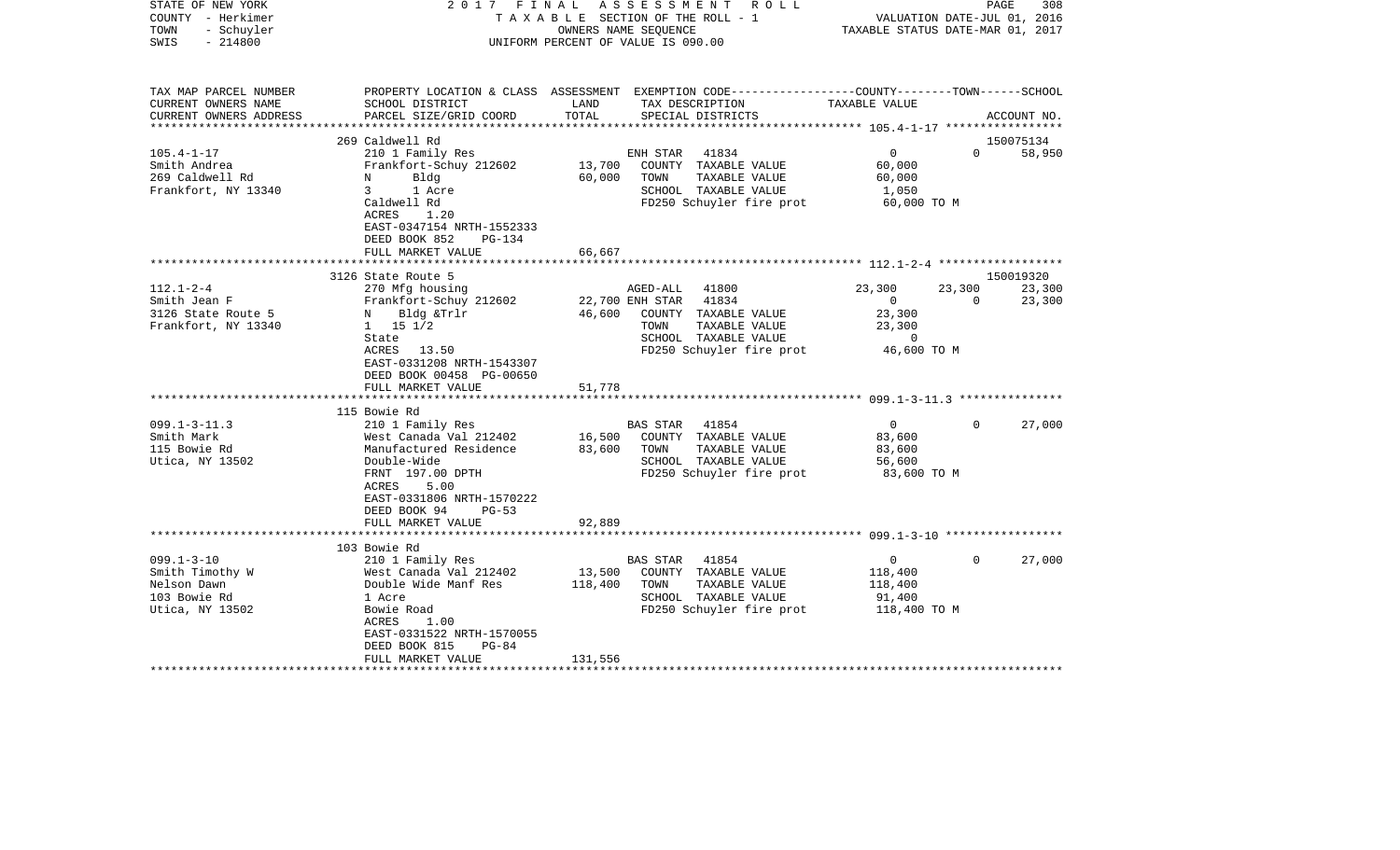| STATE OF NEW YORK<br>COUNTY - Herkimer<br>- Schuyler<br>TOWN<br>$-214800$<br>SWIS | 2017 FINAL                                                                           |         | ASSESSMENT<br>R O L L<br>TAXABLE SECTION OF THE ROLL - 1<br>OWNERS NAME SEQUENCE<br>UNIFORM PERCENT OF VALUE IS 090.00 | VALUATION DATE-JUL 01, 2016<br>TAXABLE STATUS DATE-MAR 01, 2017 | PAGE<br>309        |
|-----------------------------------------------------------------------------------|--------------------------------------------------------------------------------------|---------|------------------------------------------------------------------------------------------------------------------------|-----------------------------------------------------------------|--------------------|
| TAX MAP PARCEL NUMBER                                                             |                                                                                      |         | PROPERTY LOCATION & CLASS ASSESSMENT EXEMPTION CODE---------------COUNTY-------TOWN-----SCHOOL                         |                                                                 |                    |
| CURRENT OWNERS NAME                                                               | SCHOOL DISTRICT                                                                      | LAND    | TAX DESCRIPTION                                                                                                        | TAXABLE VALUE                                                   |                    |
| CURRENT OWNERS ADDRESS<br>***********************                                 | PARCEL SIZE/GRID COORD                                                               | TOTAL   | SPECIAL DISTRICTS                                                                                                      |                                                                 | ACCOUNT NO.        |
|                                                                                   | 121 Newport Rd                                                                       |         |                                                                                                                        |                                                                 | 150023580          |
| $104.2 - 1 - 32$                                                                  | 210 1 Family Res                                                                     |         | <b>BAS STAR</b><br>41854                                                                                               | $\Omega$                                                        | 27,000<br>$\Omega$ |
| Smith Truman R                                                                    | Whitesboro Cent 307002                                                               | 7,700   | COUNTY TAXABLE VALUE                                                                                                   | 65,000                                                          |                    |
| Smith Mary E                                                                      | Bldg                                                                                 | 65,000  | TOWN<br>TAXABLE VALUE                                                                                                  | 65,000                                                          |                    |
| 121 Newport Rd                                                                    | $3 \frac{1}{8}$                                                                      |         | SCHOOL TAXABLE VALUE                                                                                                   | 38,000                                                          |                    |
| Utica, NY 13502                                                                   | Newport Rd                                                                           |         | FD250 Schuyler fire prot                                                                                               | 65,000 TO M                                                     |                    |
|                                                                                   | FRNT 158.83 DPTH 129.02                                                              |         | WD170 Schuyler water #2                                                                                                | 65,000 TO C                                                     |                    |
|                                                                                   | $0.30$ BANK<br>ACRES<br>330<br>EAST-0318450 NRTH-1554927<br>DEED BOOK 00635 PG-00733 |         | 1.00 UN M                                                                                                              |                                                                 |                    |
|                                                                                   | FULL MARKET VALUE                                                                    | 72,222  |                                                                                                                        |                                                                 |                    |
|                                                                                   | 132 Alyssa Cir                                                                       |         |                                                                                                                        |                                                                 |                    |
| $104.2 - 4 - 15$                                                                  | 210 1 Family Res                                                                     |         | BAS STAR<br>41854                                                                                                      | $\overline{0}$                                                  | 27,000<br>$\Omega$ |
| Smoulcey Michael                                                                  | Whitesboro Cent 307002                                                               | 15,600  | COUNTY TAXABLE VALUE                                                                                                   | 172,000                                                         |                    |
| May Pamela                                                                        | Westgate Dev Lot # 15                                                                | 172,000 | TOWN<br>TAXABLE VALUE                                                                                                  | 172,000                                                         |                    |
| 132 Alyssa Cir                                                                    | FRNT 120.00 DPTH 287.00                                                              |         | SCHOOL TAXABLE VALUE                                                                                                   | 145,000                                                         |                    |
| Utica, NY 13502                                                                   | EAST-0323477 NRTH-1552373                                                            |         | FD250 Schuyler fire prot                                                                                               | 172,000 TO M                                                    |                    |
|                                                                                   | DEED BOOK 1260 PG-982                                                                |         |                                                                                                                        |                                                                 |                    |
|                                                                                   | FULL MARKET VALUE                                                                    | 191,111 |                                                                                                                        |                                                                 |                    |
|                                                                                   |                                                                                      |         |                                                                                                                        |                                                                 |                    |
|                                                                                   | Off State Rd                                                                         |         |                                                                                                                        |                                                                 | 150019890          |
| $112.4 - 3 - 8$                                                                   | 105 Vac farmland                                                                     |         | COUNTY TAXABLE VALUE                                                                                                   | 44,900                                                          |                    |
| Sokol Paul                                                                        | Central Valley 212803                                                                | 44,900  | TOWN<br>TAXABLE VALUE                                                                                                  | 44,900                                                          |                    |
| Todd Julie                                                                        | Vacant                                                                               | 44,900  | SCHOOL TAXABLE VALUE                                                                                                   | 44,900                                                          |                    |
| Attn: Julie Todd                                                                  | 1a 75                                                                                |         | FD250 Schuyler fire prot                                                                                               | 44,900 TO M                                                     |                    |
| 188 Sokol Rd                                                                      | Oak Hill<br>ACRES 117.50                                                             |         |                                                                                                                        |                                                                 |                    |
| Herkimer, NY 13350                                                                | EAST-0345786 NRTH-1535524                                                            |         |                                                                                                                        |                                                                 |                    |
|                                                                                   | DEED BOOK 890<br>$PG-525$                                                            |         |                                                                                                                        |                                                                 |                    |
|                                                                                   | FULL MARKET VALUE                                                                    | 49,889  |                                                                                                                        |                                                                 |                    |
|                                                                                   |                                                                                      |         |                                                                                                                        |                                                                 |                    |
|                                                                                   | 5670 Mapleton Dr                                                                     |         |                                                                                                                        |                                                                 | 150004170          |
| $104.7 - 1 - 48$                                                                  | 210 1 Family Res                                                                     |         | VET WAR CT 41121                                                                                                       | 8,100<br>8,100                                                  | 0                  |
| Sokolowski Edward T                                                               | Whitesboro Cent 307002                                                               |         | 41834<br>7,100 ENH STAR                                                                                                | $\mathbf{0}$                                                    | 58,950<br>$\Omega$ |
| 5670 Mapleton Dr                                                                  | E 5670<br>Bldg                                                                       | 75,000  | COUNTY TAXABLE VALUE                                                                                                   | 66,900                                                          |                    |
| Utica, NY 13502                                                                   | $3 \t1/4$                                                                            |         | TAXABLE VALUE<br>TOWN                                                                                                  | 66,900                                                          |                    |
|                                                                                   | Mapleton Drive                                                                       |         | SCHOOL TAXABLE VALUE                                                                                                   | 16,050                                                          |                    |
|                                                                                   | FRNT<br>75.00 DPTH 125.00                                                            |         | FD250 Schuyler fire prot                                                                                               | 75,000 TO M                                                     |                    |
|                                                                                   | EAST-0314681 NRTH-1558310                                                            |         | LT160 Schuyler light #1                                                                                                | 75,000 TO M                                                     |                    |
|                                                                                   | DEED BOOK 1166<br>PG-811                                                             |         | SD030 Schuyler sewer #1                                                                                                | 1.00 UN M                                                       |                    |
| ************************                                                          | FULL MARKET VALUE                                                                    |         | 83,333 WD175 Schuyler water #3                                                                                         | 75,000 TO M                                                     | ***********        |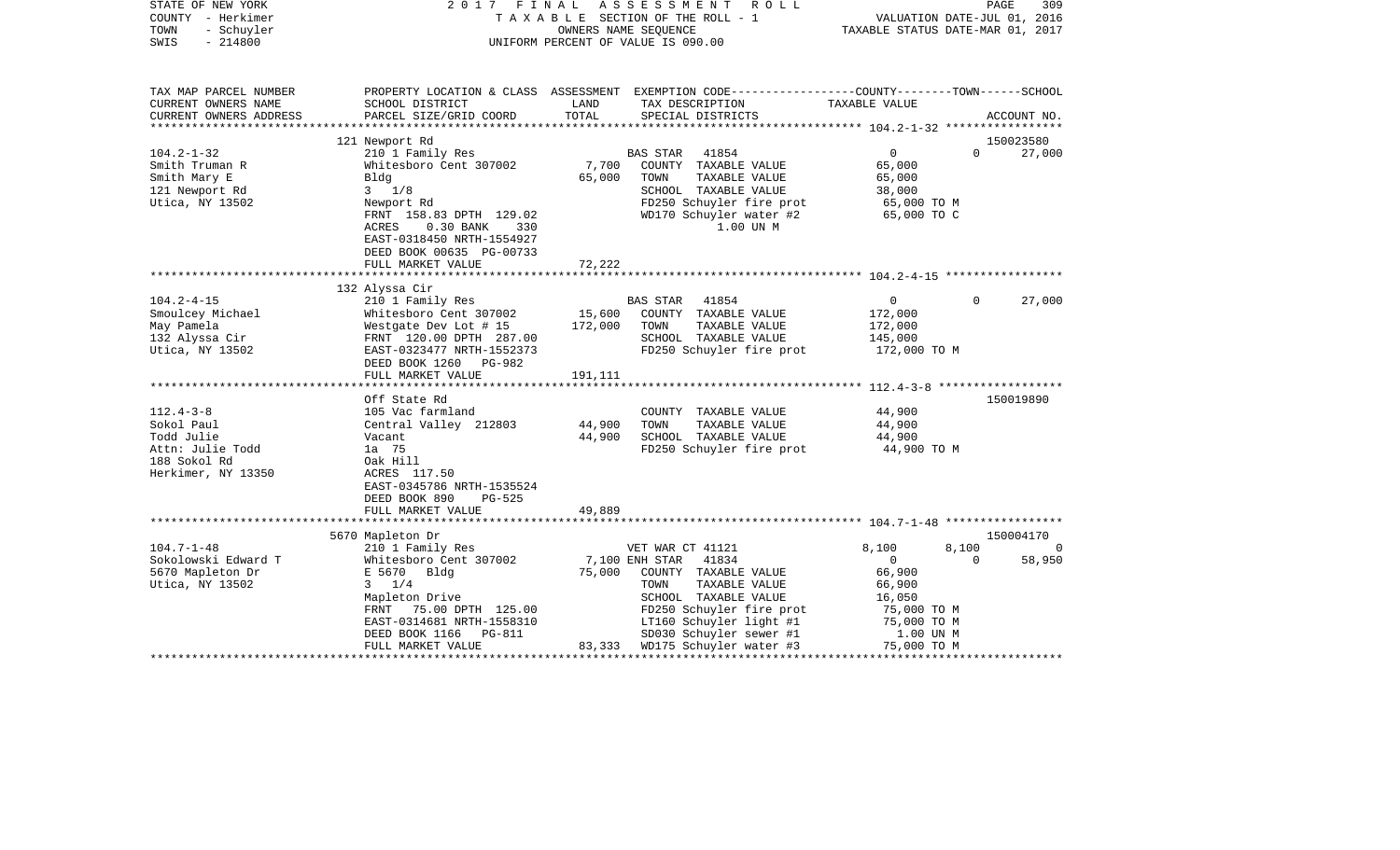| STATE OF NEW YORK<br>COUNTY - Herkimer<br>- Schuyler<br>TOWN<br>$-214800$<br>SWIS              | 2017 FINAL                                                                                                                                                                                                            | OWNERS NAME SEQUENCE        | ASSESSMENT<br>R O L L<br>TAXABLE SECTION OF THE ROLL - 1<br>UNIFORM PERCENT OF VALUE IS 090.00                                           | VALUATION DATE-JUL 01, 2016<br>TAXABLE STATUS DATE-MAR 01, 2017 | PAGE<br>310 |
|------------------------------------------------------------------------------------------------|-----------------------------------------------------------------------------------------------------------------------------------------------------------------------------------------------------------------------|-----------------------------|------------------------------------------------------------------------------------------------------------------------------------------|-----------------------------------------------------------------|-------------|
| TAX MAP PARCEL NUMBER<br>CURRENT OWNERS NAME<br>CURRENT OWNERS ADDRESS<br>******************** | SCHOOL DISTRICT<br>PARCEL SIZE/GRID COORD                                                                                                                                                                             | LAND<br>TOTAL<br>********** | PROPERTY LOCATION & CLASS ASSESSMENT EXEMPTION CODE----------------COUNTY-------TOWN------SCHOOL<br>TAX DESCRIPTION<br>SPECIAL DISTRICTS | TAXABLE VALUE                                                   | ACCOUNT NO. |
| $099.4 - 5 - 4.1$<br>Sondermeyer William M<br>244 Conklin Rd<br>Newfoundland, NJ 07435         | Louis Ridge Rd<br>322 Rural vac>10<br>West Canada Val 212402<br>Survey $# 106$<br>Land & Lakes lot 11<br>Louis Rd<br>ACRES 14.80<br>EAST-0348868 NRTH-1563266<br>DEED BOOK 1114 PG-858<br>FULL MARKET VALUE           | 41,100<br>41,100<br>45,667  | COUNTY TAXABLE VALUE<br>TOWN<br>TAXABLE VALUE<br>SCHOOL TAXABLE VALUE<br>FD250 Schuyler fire prot                                        | 41,100<br>41,100<br>41,100<br>41,100 TO M                       | 150003180   |
|                                                                                                |                                                                                                                                                                                                                       |                             |                                                                                                                                          |                                                                 |             |
| $099.4 - 5 - 4.2$<br>Sondermeyer William M<br>244 Conklin Rd<br>Newfoundland, NJ 07435         | Louis Ridge Rd<br>314 Rural vac<10<br>Frankfort-Schuy 212602<br>Survey # 106<br>Land & Lakes lot 11<br>Rear lot<br>FRNT 100.00 DPTH 187.00<br>EAST-0349062 NRTH-1562524<br>DEED BOOK 1114 PG-858<br>FULL MARKET VALUE | 1,500<br>1,500<br>1,667     | COUNTY TAXABLE VALUE<br>TOWN<br>TAXABLE VALUE<br>SCHOOL TAXABLE VALUE<br>FD250 Schuyler fire prot                                        | 1,500<br>1,500<br>1,500<br>1,500 TO M                           | 150003180   |
|                                                                                                | *******************                                                                                                                                                                                                   |                             |                                                                                                                                          |                                                                 |             |
| $099.1 - 1 - 11.6$<br>Soron Leonard<br>1136 Mathews Ave #1<br>Utica, NY 13501                  | Newport Rd<br>314 Rural vac<10<br>West Canada Val 212402<br>Vacant<br>2.04 Acres<br>Newport Rd<br>2.04<br>ACRES<br>EAST-0331411 NRTH-1573861<br>DEED BOOK 712<br>$PG-262$                                             | 8,300<br>8,300              | COUNTY TAXABLE VALUE<br>TOWN<br>TAXABLE VALUE<br>SCHOOL TAXABLE VALUE<br>FD250 Schuyler fire prot                                        | 8,300<br>8,300<br>8,300<br>8,300 TO M                           |             |
|                                                                                                | FULL MARKET VALUE<br>**********                                                                                                                                                                                       | 9,222                       |                                                                                                                                          |                                                                 |             |
| $099.1 - 1 - 11.4$<br>Soron Linda<br>1136 Mathews Ave #2<br>Utica, NY 13502                    | Newport Rd<br>314 Rural vac<10<br>West Canada Val 212402<br>Vacant<br>2.00 Acres<br>Newport Rd<br>2.00<br>ACRES<br>EAST-0331534 NRTH-1574015<br>DEED BOOK 712<br>$PG-264$                                             | 8,300<br>8,300              | COUNTY TAXABLE VALUE<br>TOWN<br>TAXABLE VALUE<br>SCHOOL TAXABLE VALUE<br>FD250 Schuyler fire prot                                        | 8,300<br>8,300<br>8,300<br>8,300 TO M                           |             |
|                                                                                                | FULL MARKET VALUE                                                                                                                                                                                                     | 9,222                       |                                                                                                                                          |                                                                 |             |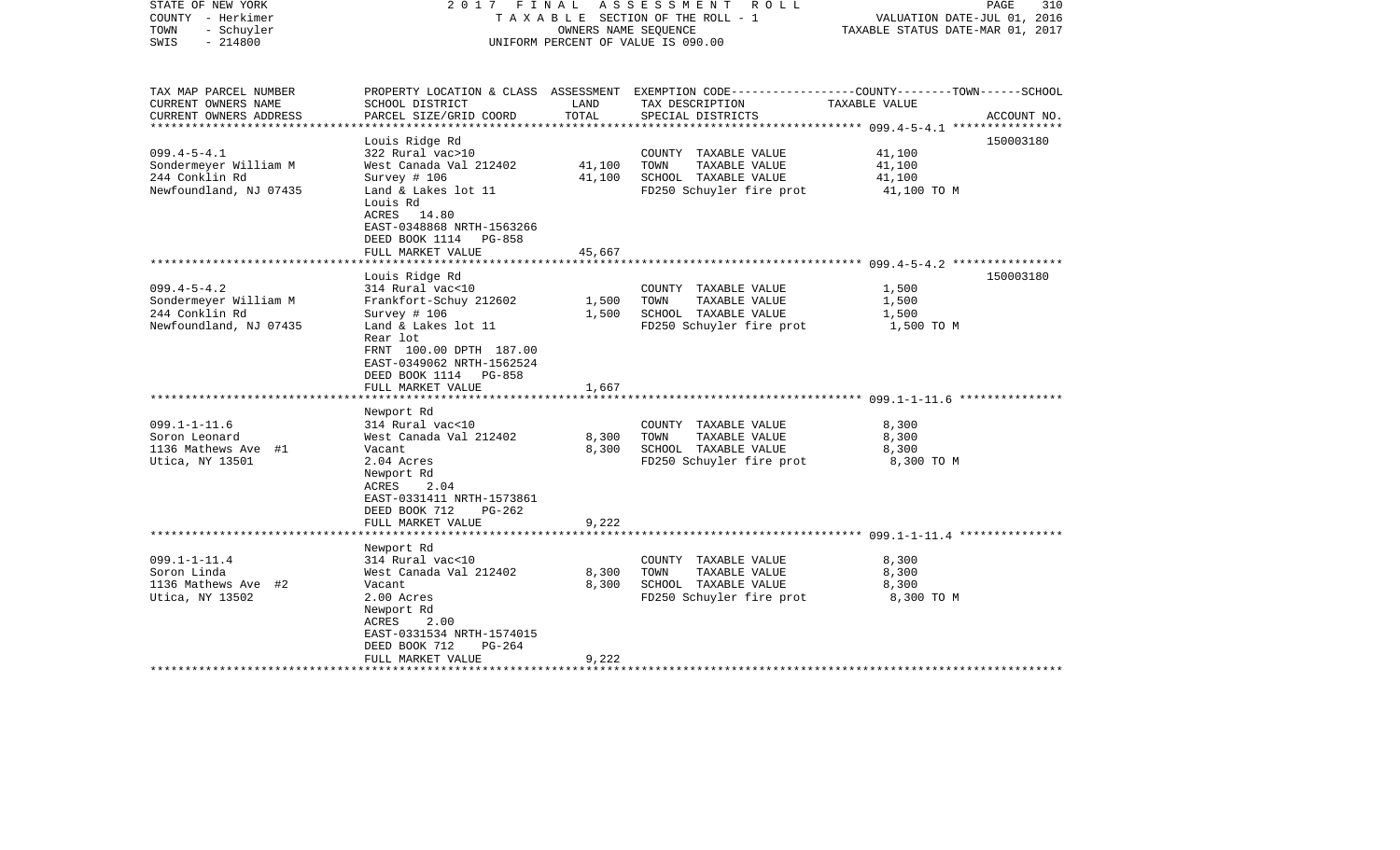| STATE OF NEW YORK<br>COUNTY - Herkimer<br>- Schuyler<br>TOWN<br>$-214800$<br>SWIS | 2017 FINAL                                                                                                      | OWNERS NAME SEQUENCE | ASSESSMENT<br>R O L L<br>TAXABLE SECTION OF THE ROLL - 1<br>UNIFORM PERCENT OF VALUE IS 090.00 | PAGE<br>VALUATION DATE-JUL 01, 2016<br>TAXABLE STATUS DATE-MAR 01, 2017                                                         | 311 |
|-----------------------------------------------------------------------------------|-----------------------------------------------------------------------------------------------------------------|----------------------|------------------------------------------------------------------------------------------------|---------------------------------------------------------------------------------------------------------------------------------|-----|
| TAX MAP PARCEL NUMBER<br>CURRENT OWNERS NAME<br>CURRENT OWNERS ADDRESS            | SCHOOL DISTRICT<br>PARCEL SIZE/GRID COORD                                                                       | LAND<br>TOTAL        | TAX DESCRIPTION<br>SPECIAL DISTRICTS                                                           | PROPERTY LOCATION & CLASS ASSESSMENT EXEMPTION CODE---------------COUNTY-------TOWN------SCHOOL<br>TAXABLE VALUE<br>ACCOUNT NO. |     |
|                                                                                   | 1315 Newport Rd                                                                                                 |                      |                                                                                                |                                                                                                                                 |     |
| $099.1 - 1 - 11.5$                                                                | 210 1 Family Res                                                                                                |                      | COUNTY TAXABLE VALUE                                                                           | 135,800                                                                                                                         |     |
| Soron Michael                                                                     | West Canada Val 212402                                                                                          | 8,300                | TOWN<br>TAXABLE VALUE                                                                          | 135,800                                                                                                                         |     |
| Soron Ellen                                                                       | Vacant                                                                                                          | 135,800              | SCHOOL TAXABLE VALUE                                                                           | 135,800                                                                                                                         |     |
| 1315 Newport Dr                                                                   | 2.00 Acre                                                                                                       |                      | FD250 Schuyler fire prot                                                                       | 135,800 TO M                                                                                                                    |     |
| Poland, NY 13431                                                                  | Newport Road                                                                                                    |                      |                                                                                                |                                                                                                                                 |     |
|                                                                                   | ACRES<br>2.00                                                                                                   |                      |                                                                                                |                                                                                                                                 |     |
|                                                                                   | EAST-0331631 NRTH-1574189                                                                                       |                      |                                                                                                |                                                                                                                                 |     |
|                                                                                   | DEED BOOK 879<br>$PG-11$                                                                                        |                      |                                                                                                |                                                                                                                                 |     |
|                                                                                   | FULL MARKET VALUE                                                                                               | 150,889              |                                                                                                |                                                                                                                                 |     |
|                                                                                   | Newport Rd                                                                                                      |                      |                                                                                                | 150023820                                                                                                                       |     |
| $099.1 - 1 - 11.7$                                                                | 322 Rural vac>10                                                                                                |                      | COUNTY TAXABLE VALUE                                                                           | 25,000                                                                                                                          |     |
| Soron Michael                                                                     | West Canada Val 212402                                                                                          | 25,000               | TOWN<br>TAXABLE VALUE                                                                          | 25,000                                                                                                                          |     |
| Soron Ellen                                                                       | Bldg                                                                                                            | 25,000               | SCHOOL TAXABLE VALUE                                                                           | 25,000                                                                                                                          |     |
| 1315 Newport Rd                                                                   | 193.6 Acres                                                                                                     |                      | FD250 Schuyler fire prot                                                                       | 25,000 TO M                                                                                                                     |     |
| Poland, NY 13431                                                                  | Newport Rd<br>FRNT 104.00 DPTH<br>ACRES 48.30<br>EAST-0330249 NRTH-1574879                                      |                      |                                                                                                |                                                                                                                                 |     |
|                                                                                   | DEED BOOK 1621<br>PG-883                                                                                        |                      |                                                                                                |                                                                                                                                 |     |
|                                                                                   | FULL MARKET VALUE                                                                                               | 27,778               |                                                                                                |                                                                                                                                 |     |
|                                                                                   | *******************                                                                                             |                      |                                                                                                |                                                                                                                                 |     |
|                                                                                   | Grande View Dr                                                                                                  |                      |                                                                                                | 150003180                                                                                                                       |     |
| $099.2 - 4 - 16$                                                                  | 314 Rural vac<10                                                                                                |                      | COUNTY TAXABLE VALUE                                                                           | 32,300                                                                                                                          |     |
| Sosnow David M                                                                    | West Canada Val 212402                                                                                          | 32,300               | TOWN<br>TAXABLE VALUE                                                                          | 32,300                                                                                                                          |     |
| 9 Barbara Ct<br>Sayville, NY 11782                                                | Survey # 362<br>Land & Lakes lot 16                                                                             | 32,300               | SCHOOL TAXABLE VALUE<br>FD250 Schuyler fire prot                                               | 32,300<br>32,300 TO M                                                                                                           |     |
|                                                                                   | Grande View Dr<br>ACRES 10.00<br>EAST-0342783 NRTH-1570766<br>DEED BOOK 1191 PG-287                             |                      |                                                                                                |                                                                                                                                 |     |
|                                                                                   | FULL MARKET VALUE                                                                                               | 35,889               |                                                                                                |                                                                                                                                 |     |
|                                                                                   |                                                                                                                 |                      |                                                                                                |                                                                                                                                 |     |
|                                                                                   | Grande View Dr                                                                                                  |                      |                                                                                                | 150003180                                                                                                                       |     |
| $099.2 - 4 - 17$                                                                  | 322 Rural vac>10                                                                                                |                      | COUNTY TAXABLE VALUE                                                                           | 68,500                                                                                                                          |     |
| Sosnow David M                                                                    | West Canada Val 212402                                                                                          | 68,500               | TOWN<br>TAXABLE VALUE                                                                          | 68,500                                                                                                                          |     |
| 9 Barbara Ct                                                                      | Survey # 362                                                                                                    | 68,500               | SCHOOL TAXABLE VALUE                                                                           | 68,500                                                                                                                          |     |
| Sayville, NY 11782                                                                | Land & Lakes lot 17<br>Grande View Dr<br>ACRES 40.00<br>EAST-0342153 NRTH-1570194<br>DEED BOOK 1248<br>$PG-359$ |                      | FD250 Schuyler fire prot                                                                       | 68,500 TO M                                                                                                                     |     |
|                                                                                   | FULL MARKET VALUE                                                                                               | 76,111               |                                                                                                |                                                                                                                                 |     |
|                                                                                   |                                                                                                                 |                      |                                                                                                |                                                                                                                                 |     |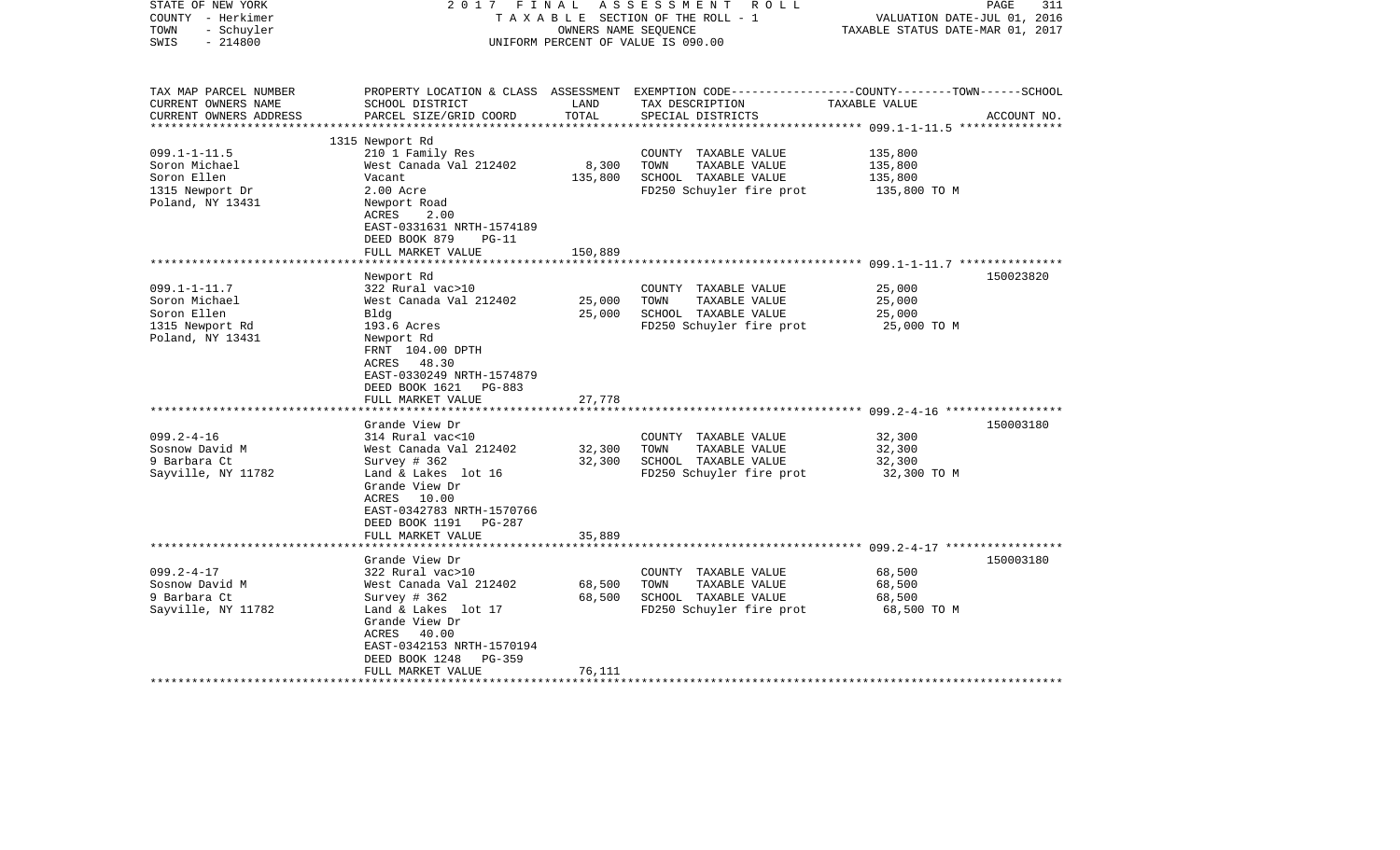| STATE OF NEW YORK<br>COUNTY - Herkimer<br>- Schuyler<br>TOWN<br>$-214800$<br>SWIS                                                                                                                  |                                                                                                                                                                                                                                                                                                 |                                              | 2017 FINAL ASSESSMENT ROLL<br>TAXABLE SECTION OF THE ROLL - 1<br>OWNERS NAME SEOUENCE<br>UNIFORM PERCENT OF VALUE IS 090.00                                                                            | PAGE<br>VALUATION DATE-JUL 01, 2016<br>TAXABLE STATUS DATE-MAR 01, 2017                                                         | 312 |
|----------------------------------------------------------------------------------------------------------------------------------------------------------------------------------------------------|-------------------------------------------------------------------------------------------------------------------------------------------------------------------------------------------------------------------------------------------------------------------------------------------------|----------------------------------------------|--------------------------------------------------------------------------------------------------------------------------------------------------------------------------------------------------------|---------------------------------------------------------------------------------------------------------------------------------|-----|
| TAX MAP PARCEL NUMBER<br>CURRENT OWNERS NAME<br>CURRENT OWNERS ADDRESS<br>***********************                                                                                                  | SCHOOL DISTRICT<br>PARCEL SIZE/GRID COORD                                                                                                                                                                                                                                                       | LAND<br>TOTAL                                | TAX DESCRIPTION<br>SPECIAL DISTRICTS                                                                                                                                                                   | PROPERTY LOCATION & CLASS ASSESSMENT EXEMPTION CODE---------------COUNTY-------TOWN------SCHOOL<br>TAXABLE VALUE<br>ACCOUNT NO. |     |
|                                                                                                                                                                                                    | 11418 Cosby Manor Rd                                                                                                                                                                                                                                                                            |                                              |                                                                                                                                                                                                        |                                                                                                                                 |     |
| $104.2 - 3 - 3$<br>Sowich Michael<br>Sowich Alka<br>11418 Cosby Manor Rd<br>Utica, NY 13502                                                                                                        | 210 1 Family Res<br>Whitesboro Cent 307002<br>S Bldg<br>.430 Acre<br>Cosby Manor<br>FRNT 115.00 DPTH 192.00<br>EAST-0323445 NRTH-1557254<br>DEED BOOK 1194<br>PG-335                                                                                                                            | 9,200<br>149,000                             | 41854<br><b>BAS STAR</b><br>COUNTY TAXABLE VALUE<br>TOWN<br>TAXABLE VALUE<br>SCHOOL TAXABLE VALUE<br>FD250 Schuyler fire prot<br>WD170 Schuyler water #2<br>1.00 UN M                                  | $\overline{0}$<br>$\Omega$<br>27,000<br>149,000<br>149,000<br>122,000<br>149,000 TO M<br>149,000 TO C                           |     |
|                                                                                                                                                                                                    | FULL MARKET VALUE                                                                                                                                                                                                                                                                               | 165,556                                      |                                                                                                                                                                                                        | *************** 112.4-3-7.3 *****************                                                                                   |     |
| $112.4 - 3 - 7.3$<br>Spatto Daniel C<br>Spatto Linda S<br>17 W Montgomery<br>Ilion, NY 13357<br>$112.2 - 3 - 14.3$<br>Spatto Frank P<br>Spatto Linda D<br>3776 State Route 168<br>Mohawk, NY 13407 | State Route 5<br>322 Rural vac>10<br>Frankfort-Schuy 212602<br>Vacant Land<br>11.30 Acres<br>ACRES 11.30<br>EAST-0342119 NRTH-1535577<br>DEED BOOK 776<br>PG-600<br>FULL MARKET VALUE<br>north side of Rt 5<br>321 Abandoned ag<br>Frankfort-Schuy 212602<br>wasteland<br>25 acres<br>no excess | 15,700<br>15,700<br>17,444<br>1,000<br>1,000 | COUNTY TAXABLE VALUE<br>TOWN<br>TAXABLE VALUE<br>SCHOOL TAXABLE VALUE<br>FD250 Schuyler fire prot<br>COUNTY TAXABLE VALUE<br>TOWN<br>TAXABLE VALUE<br>SCHOOL TAXABLE VALUE<br>FD250 Schuyler fire prot | 15,700<br>15,700<br>15,700<br>15,700 TO M<br>150016440<br>1,000<br>1,000<br>1,000<br>1,000 TO M                                 |     |
| $112.4 - 3 - 14.1$                                                                                                                                                                                 | FRNT 362.00 DPTH<br>0.73<br>ACRES<br>EAST-0341458 NRTH-1535650<br>DEED BOOK 1489 PG-705<br>FULL MARKET VALUE<br>north of nys thruway<br>321 Abandoned ag                                                                                                                                        | 1,111                                        | COUNTY TAXABLE VALUE                                                                                                                                                                                   | 150016440<br>6,000                                                                                                              |     |
| Spatto Frank P<br>Spatto Linda D<br>3776 State Route 168<br>Mohawk, NY 13407                                                                                                                       | Frankfort-Schuy 212602<br>wasteland<br>25 acres<br>no excess<br>ACRES 25.00<br>EAST-0344167 NRTH-1534836<br>DEED BOOK 1355<br>PG-900<br>FULL MARKET VALUE                                                                                                                                       | 6,000<br>6,000<br>6,667                      | TAXABLE VALUE<br>TOWN<br>SCHOOL TAXABLE VALUE<br>FD250 Schuyler fire prot                                                                                                                              | 6,000<br>6,000<br>6,000 TO M                                                                                                    |     |
|                                                                                                                                                                                                    |                                                                                                                                                                                                                                                                                                 |                                              |                                                                                                                                                                                                        |                                                                                                                                 |     |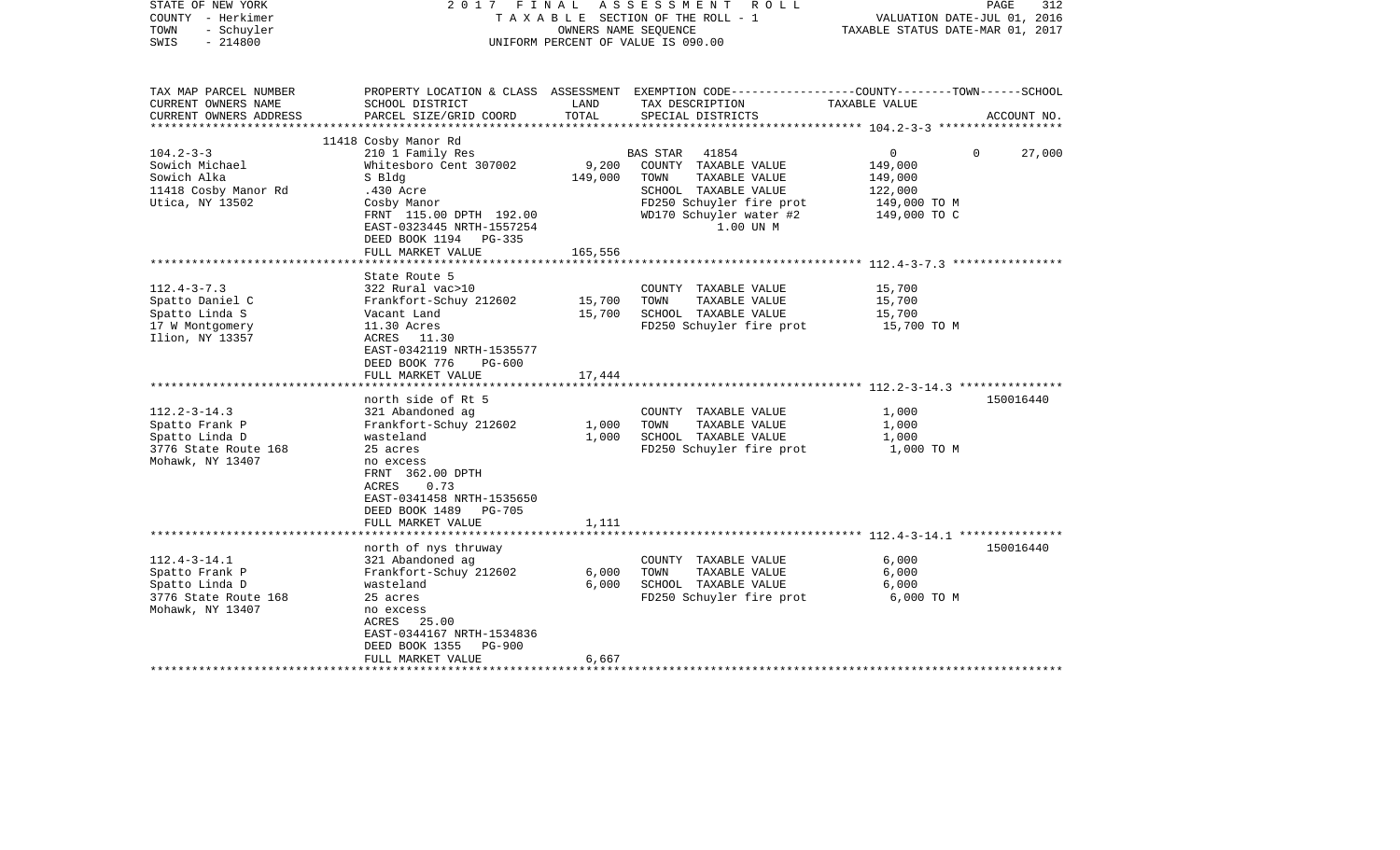| STATE OF NEW YORK<br>COUNTY - Herkimer<br>- Schuyler<br>TOWN<br>$-214800$<br>SWIS                           |                                                                                                                                                                                                                          | OWNERS NAME SEQUENCE    | 2017 FINAL ASSESSMENT ROLL<br>TAXABLE SECTION OF THE ROLL - 1<br>UNIFORM PERCENT OF VALUE IS 090.00 | PAGE<br>313<br>VALUATION DATE-JUL 01, 2016<br>TAXABLE STATUS DATE-MAR 01, 2017                                                   |  |
|-------------------------------------------------------------------------------------------------------------|--------------------------------------------------------------------------------------------------------------------------------------------------------------------------------------------------------------------------|-------------------------|-----------------------------------------------------------------------------------------------------|----------------------------------------------------------------------------------------------------------------------------------|--|
| TAX MAP PARCEL NUMBER<br>CURRENT OWNERS NAME<br>CURRENT OWNERS ADDRESS                                      | SCHOOL DISTRICT<br>PARCEL SIZE/GRID COORD                                                                                                                                                                                | LAND<br>TOTAL           | TAX DESCRIPTION<br>SPECIAL DISTRICTS                                                                | PROPERTY LOCATION & CLASS ASSESSMENT EXEMPTION CODE----------------COUNTY-------TOWN------SCHOOL<br>TAXABLE VALUE<br>ACCOUNT NO. |  |
| *********************<br>$112.4 - 3 - 7.2$<br>Spatto Frank P Jr<br>3776 State Route 168<br>Mohawk, NY 13407 | Off Watkins Rd<br>323 Vacant rural<br>Frankfort-Schuy 212602<br>Vacant<br>140 Acres<br>Off Watkins Rd<br>ACRES 140.00<br>EAST-0343440 NRTH-1536740<br>DEED BOOK 725<br>PG-297                                            | 28,000<br>28,000        | COUNTY TAXABLE VALUE<br>TOWN<br>TAXABLE VALUE<br>SCHOOL TAXABLE VALUE<br>FD250 Schuyler fire prot   | *************************** 112.4-3-7.2 ****************<br>28,000<br>28,000<br>28,000<br>28,000 TO M                            |  |
|                                                                                                             | FULL MARKET VALUE                                                                                                                                                                                                        | 31,111                  |                                                                                                     |                                                                                                                                  |  |
| $112.4 - 3 - 7.4$<br>Spears Beatrice<br>8212 Old Floyd Rd                                                   | Oak Hill Rd<br>314 Rural vac<10<br>Frankfort-Schuy 212602<br>Vacant Land                                                                                                                                                 | 8,200<br>8,200          | COUNTY TAXABLE VALUE<br>TOWN<br>TAXABLE VALUE<br>SCHOOL TAXABLE VALUE                               | 8,200<br>8,200<br>8,200                                                                                                          |  |
| Rome, NY 13440                                                                                              | 1.90 Acres<br>ACRES<br>1.90<br>EAST-0342942 NRTH-1534285<br>DEED BOOK 776<br>PG-619<br>FULL MARKET VALUE                                                                                                                 | 9,111                   | FD250 Schuyler fire prot                                                                            | 8,200 TO M                                                                                                                       |  |
|                                                                                                             | ************************                                                                                                                                                                                                 |                         |                                                                                                     |                                                                                                                                  |  |
| $105.2 - 4 - 11.1$<br>Spiegal Alla<br>14 Nicole Way<br>Chestnut Ridge, NY 10977                             | Cogar Rd<br>314 Rural vac<10<br>Frankfort-Schuy 212602<br>Fox Hollow/ MF#185<br>Land & Lakes lot 24<br>req review 3-22-16<br>ACRES<br>5.40                                                                               | 13,700<br>13,700        | COUNTY TAXABLE VALUE<br>TOWN<br>TAXABLE VALUE<br>SCHOOL TAXABLE VALUE<br>FD250 Schuyler fire prot   | 150003180<br>13,700<br>13,700<br>13,700<br>13,700 TO M                                                                           |  |
|                                                                                                             | EAST-0342341 NRTH-1558085<br>DEED BOOK 1175 PG-102<br>FULL MARKET VALUE                                                                                                                                                  | 15,222                  |                                                                                                     |                                                                                                                                  |  |
| $105.2 - 4 - 11.2$<br>Spiegal Alla<br>14 Nicole Way<br>Chestnut Ridge, NY 10977                             | Cogar Rd<br>314 Rural vac<10<br>West Canada Val 212402<br>Fox Hollow/ MF#185<br>Land & Lakes lot 24<br>Req Review 3-22-16<br>ACRES<br>4.60<br>EAST-0341788 NRTH-1558425<br>DEED BOOK 1175<br>PG-102<br>FULL MARKET VALUE | 8,000<br>8,000<br>8,889 | COUNTY TAXABLE VALUE<br>TOWN<br>TAXABLE VALUE<br>SCHOOL TAXABLE VALUE<br>FD250 Schuyler fire prot   | 150003180<br>8,000<br>8,000<br>8,000<br>8,000 TO M                                                                               |  |
|                                                                                                             |                                                                                                                                                                                                                          |                         |                                                                                                     |                                                                                                                                  |  |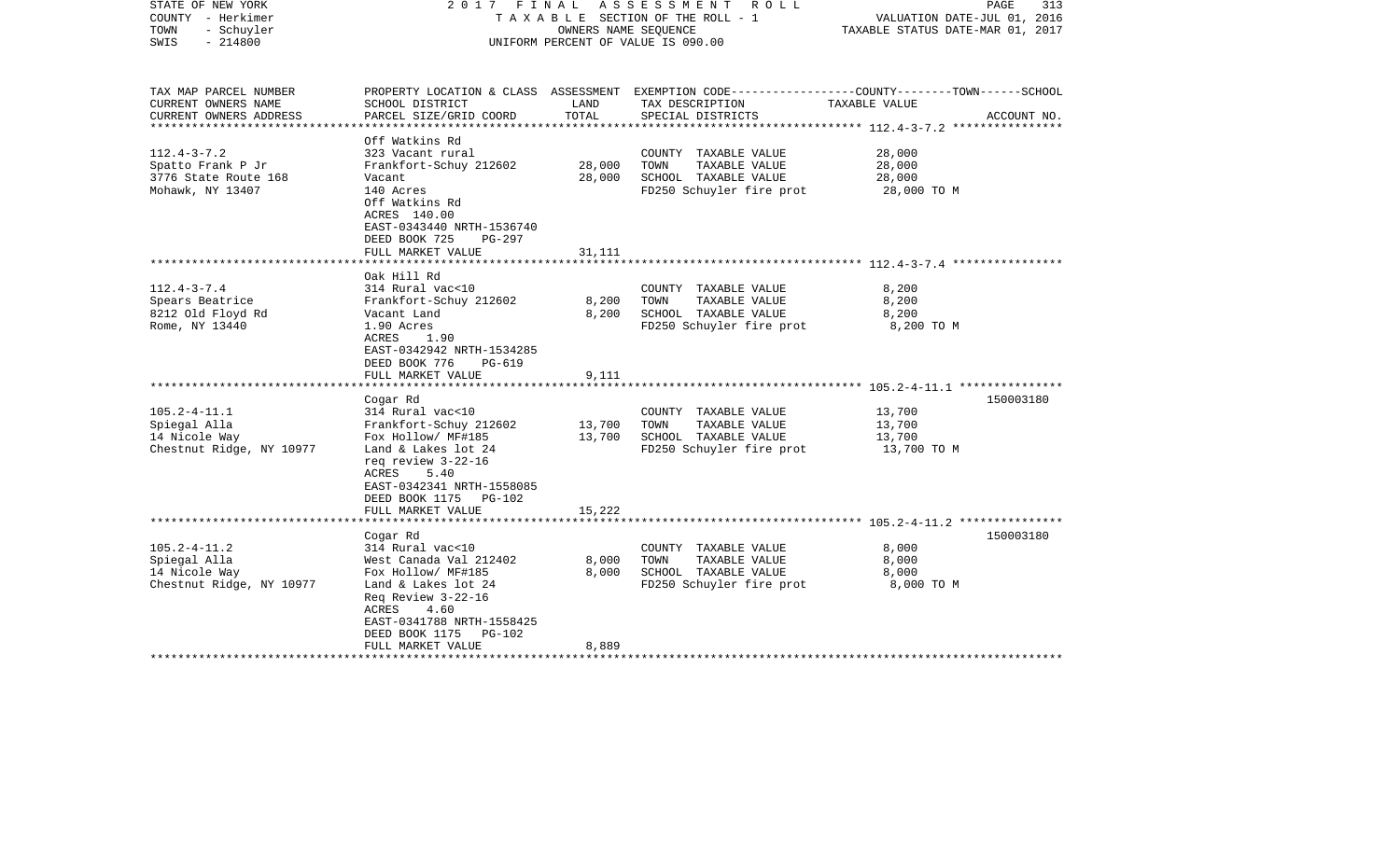| STATE OF NEW YORK<br>COUNTY - Herkimer<br>- Schuyler<br>TOWN<br>$-214800$<br>SWIS                           | 2017 FINAL                                                                                                                                                                                                                      | OWNERS NAME SEOUENCE             | ASSESSMENT<br>R O L L<br>TAXABLE SECTION OF THE ROLL - 1<br>UNIFORM PERCENT OF VALUE IS 090.00                                           | VALUATION DATE-JUL 01, 2016<br>TAXABLE STATUS DATE-MAR 01, 2017 | 314<br>PAGE            |
|-------------------------------------------------------------------------------------------------------------|---------------------------------------------------------------------------------------------------------------------------------------------------------------------------------------------------------------------------------|----------------------------------|------------------------------------------------------------------------------------------------------------------------------------------|-----------------------------------------------------------------|------------------------|
| TAX MAP PARCEL NUMBER<br>CURRENT OWNERS NAME<br>CURRENT OWNERS ADDRESS<br>*********************             | SCHOOL DISTRICT<br>PARCEL SIZE/GRID COORD<br>***********************                                                                                                                                                            | LAND<br>TOTAL<br>*************** | PROPERTY LOCATION & CLASS ASSESSMENT EXEMPTION CODE----------------COUNTY-------TOWN------SCHOOL<br>TAX DESCRIPTION<br>SPECIAL DISTRICTS | TAXABLE VALUE                                                   | ACCOUNT NO.            |
| $099.4 - 5 - 2.1$<br>Spinella George R<br>Spinella Karen P<br>4127 State Route 12<br>New Hartford, NY 13413 | Louis Ridge Rd<br>314 Rural vac<10<br>West Canada Val 212402<br>Survey # 106<br>Land & Lakes lot 9<br>Louis Rd<br>ACRES<br>9.20<br>EAST-0349763 NRTH-1563487<br>DEED BOOK 1423<br>PG-675                                        | 30,800<br>30,800                 | COUNTY TAXABLE VALUE<br>TOWN<br>TAXABLE VALUE<br>SCHOOL TAXABLE VALUE<br>FD250 Schuyler fire prot                                        | 30,800<br>30,800<br>30,800<br>30,800 TO M                       | 150003180              |
|                                                                                                             | FULL MARKET VALUE                                                                                                                                                                                                               | 34,222                           |                                                                                                                                          | ********************* 099.4-5-2.2 ****************              |                        |
| $099.4 - 5 - 2.2$<br>Spinella George R<br>Spinella Karen P<br>4127 State Route 12<br>New Hartford, NY 13413 | Louis Ridge Rd<br>314 Rural vac<10<br>Frankfort-Schuy 212602<br>Survey # 106<br>Land & Lakes lot 9<br>Rear lot<br>ACRES<br>4.70<br>EAST-0349814 NRTH-1562758<br>DEED BOOK 1423<br>PG-675<br>FULL MARKET VALUE<br>Louis Ridge Rd | 7,000<br>7,000<br>7,778          | COUNTY TAXABLE VALUE<br>TAXABLE VALUE<br>TOWN<br>SCHOOL TAXABLE VALUE<br>FD250 Schuyler fire prot                                        | 7,000<br>7,000<br>7,000<br>7,000 TO M                           | 150003180<br>150003180 |
| $099.4 - 5 - 3.1$<br>Spinella George R<br>Spinella Karen P<br>4127 State Route 12<br>New Hartford, NY 13413 | 314 Rural vac<10<br>West Canada Val 212402<br>Survey $# 106$<br>Land & Lakes lot 10<br>Louis Rd<br>9.00<br>ACRES<br>EAST-0349312 NRTH-1563541<br>DEED BOOK 1423<br>PG-675<br>FULL MARKET VALUE                                  | 30,400<br>30,400<br>33,778       | COUNTY TAXABLE VALUE<br>TOWN<br>TAXABLE VALUE<br>SCHOOL TAXABLE VALUE<br>FD250 Schuyler fire prot                                        | 30,400<br>30,400<br>30,400<br>30,400 TO M                       |                        |
|                                                                                                             | *******************                                                                                                                                                                                                             |                                  |                                                                                                                                          |                                                                 |                        |
| $099.4 - 5 - 3.2$<br>Spinella George R<br>Spinella Karen P<br>4127 State Route 12<br>New Hartford, NY 13413 | Louis Ridge Rd<br>314 Rural vac<10<br>Frankfort-Schuy 212602<br>Survey # 106<br>Land & Lakes lot 10<br>Rear lot<br>ACRES<br>6.00<br>EAST-0349350 NRTH-1562765<br>DEED BOOK 1423<br>PG-675<br>FULL MARKET VALUE                  | 9,000<br>9,000<br>10,000         | COUNTY TAXABLE VALUE<br>TOWN<br>TAXABLE VALUE<br>SCHOOL TAXABLE VALUE<br>FD250 Schuyler fire prot                                        | 9,000<br>9,000<br>9,000<br>9,000 TO M                           | 150003180              |
|                                                                                                             |                                                                                                                                                                                                                                 |                                  |                                                                                                                                          |                                                                 |                        |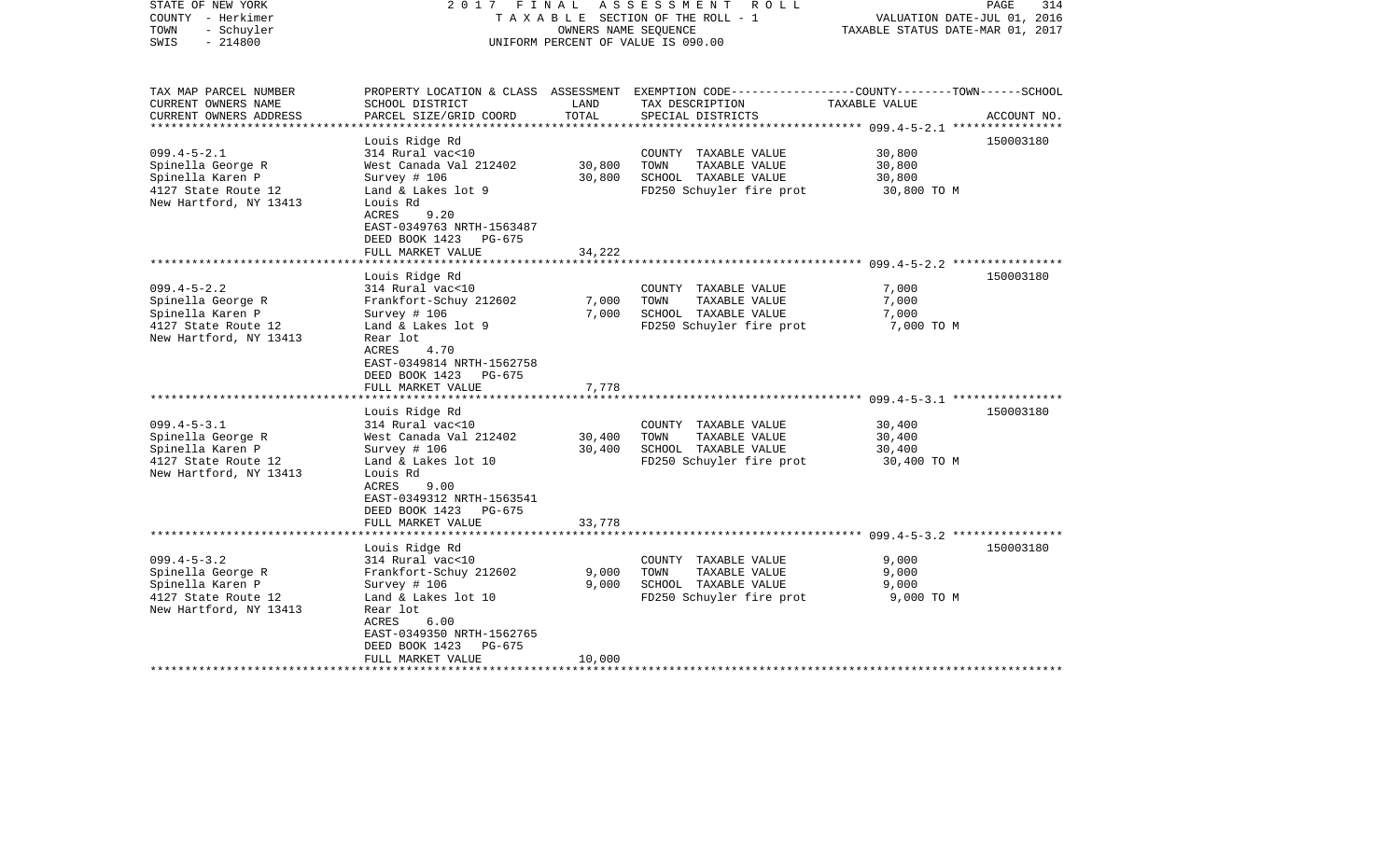| STATE OF NEW YORK<br>COUNTY - Herkimer<br>- Schuyler<br>TOWN<br>$-214800$<br>SWIS                | 2017 FINAL                                      | OWNERS NAME SEQUENCE | ASSESSMENT<br>R O L L<br>TAXABLE SECTION OF THE ROLL - 1<br>UNIFORM PERCENT OF VALUE IS 090.00                                           | TAXABLE STATUS DATE-MAR 01, 2017                    | PAGE<br>VALUATION DATE-JUL 01, 2016 | 315         |
|--------------------------------------------------------------------------------------------------|-------------------------------------------------|----------------------|------------------------------------------------------------------------------------------------------------------------------------------|-----------------------------------------------------|-------------------------------------|-------------|
| TAX MAP PARCEL NUMBER<br>CURRENT OWNERS NAME<br>CURRENT OWNERS ADDRESS<br>********************** | SCHOOL DISTRICT<br>PARCEL SIZE/GRID COORD       | LAND<br>TOTAL        | PROPERTY LOCATION & CLASS ASSESSMENT EXEMPTION CODE----------------COUNTY-------TOWN------SCHOOL<br>TAX DESCRIPTION<br>SPECIAL DISTRICTS | TAXABLE VALUE                                       |                                     | ACCOUNT NO. |
|                                                                                                  | 559 Windfall Rd                                 |                      |                                                                                                                                          |                                                     |                                     | 150020100   |
| $105.1 - 1 - 2$                                                                                  | 210 1 Family Res                                |                      | VET COM CT 41131                                                                                                                         | 13,500                                              | 13,500                              | - 0         |
| Sroka Gary                                                                                       | Whitesboro Cent 307002                          | 14,900 ENH STAR      | 41834                                                                                                                                    | $\overline{0}$                                      | $\overline{0}$                      | 58,950      |
| 559 Windfall Rd                                                                                  | Bldg<br>W                                       | 79,000               | COUNTY TAXABLE VALUE                                                                                                                     | 65,500                                              |                                     |             |
| Utica, NY 13502                                                                                  | $3 \t 2 \t 3/4$                                 |                      | TAXABLE VALUE<br>TOWN                                                                                                                    | 65,500                                              |                                     |             |
|                                                                                                  | Windfall                                        |                      | SCHOOL TAXABLE VALUE                                                                                                                     | 20,050                                              |                                     |             |
|                                                                                                  | ACRES<br>2.75                                   |                      | FD250 Schuyler fire prot                                                                                                                 | 79,000 TO M                                         |                                     |             |
|                                                                                                  | EAST-0327052 NRTH-1560184                       |                      |                                                                                                                                          |                                                     |                                     |             |
|                                                                                                  | DEED BOOK 1127 PG-712                           |                      |                                                                                                                                          |                                                     |                                     |             |
|                                                                                                  | FULL MARKET VALUE                               | 87,778               |                                                                                                                                          |                                                     |                                     |             |
|                                                                                                  |                                                 | *******              |                                                                                                                                          | ********************** 105.4-2-7 ****************** |                                     |             |
|                                                                                                  | 370 Johnson Rd                                  |                      |                                                                                                                                          |                                                     |                                     |             |
| $105.4 - 2 - 7$                                                                                  | 240 Rural res                                   |                      | 41854<br>BAS STAR                                                                                                                        | $\overline{0}$                                      | $\mathbf 0$                         | 27,000      |
| Stacy Cindy Lou                                                                                  | Frankfort-Schuy 212602                          | 10,600               | COUNTY TAXABLE VALUE                                                                                                                     | 84,800                                              |                                     |             |
| 370 Johnson Rd                                                                                   | Ranch                                           | 84,800               | TOWN<br>TAXABLE VALUE                                                                                                                    | 84,800                                              |                                     |             |
| Frankfort, NY 13340                                                                              | 5.06 Acres<br>Johnson Road                      |                      | SCHOOL TAXABLE VALUE<br>FD250 Schuyler fire prot                                                                                         | 57,800<br>84,800 TO M                               |                                     |             |
|                                                                                                  | 5.06<br>ACRES                                   |                      |                                                                                                                                          |                                                     |                                     |             |
|                                                                                                  | EAST-0347631 NRTH-1546350                       |                      |                                                                                                                                          |                                                     |                                     |             |
|                                                                                                  | DEED BOOK 705<br>$PG-326$                       |                      |                                                                                                                                          |                                                     |                                     |             |
|                                                                                                  | FULL MARKET VALUE                               | 94,222               |                                                                                                                                          |                                                     |                                     |             |
|                                                                                                  |                                                 |                      | *************************** 104.2-2-22.2 ***************                                                                                 |                                                     |                                     |             |
|                                                                                                  | State Route 5                                   |                      |                                                                                                                                          |                                                     |                                     |             |
| $104.2 - 2 - 22.2$                                                                               | 449 Other Storag                                |                      | COUNTY TAXABLE VALUE                                                                                                                     | 110,000                                             |                                     |             |
| Stanley Joseph G II                                                                              | Whitesboro Cent 307002                          | 21,000               | TOWN<br>TAXABLE VALUE                                                                                                                    | 110,000                                             |                                     |             |
| State Route 5                                                                                    | 2 Pole Barns & Manufactur                       | 110,000              | SCHOOL TAXABLE VALUE                                                                                                                     | 110,000                                             |                                     |             |
| PO Box 4562                                                                                      | Includes 104.2-2-22.4                           |                      | FD250 Schuyler fire prot                                                                                                                 | 110,000 TO M                                        |                                     |             |
| Utica, NY 13504                                                                                  | FRNT 280.00 DPTH                                |                      | WD170 Schuyler water #2                                                                                                                  | 110,000 TO C                                        |                                     |             |
|                                                                                                  | ACRES<br>2.60                                   |                      | 1.00 UN M                                                                                                                                |                                                     |                                     |             |
|                                                                                                  | EAST-0320578 NRTH-1552919                       |                      |                                                                                                                                          |                                                     |                                     |             |
|                                                                                                  | DEED BOOK 897<br><b>PG-506</b>                  |                      |                                                                                                                                          |                                                     |                                     |             |
|                                                                                                  | FULL MARKET VALUE                               | 122,222              |                                                                                                                                          |                                                     |                                     |             |
|                                                                                                  | *************************                       | *************        |                                                                                                                                          |                                                     |                                     |             |
|                                                                                                  | 2440 State Route 5                              |                      |                                                                                                                                          |                                                     |                                     |             |
| $104.2 - 2 - 22.7$                                                                               | 210 1 Family Res                                |                      | COUNTY TAXABLE VALUE                                                                                                                     | 273,600                                             |                                     |             |
| Stanley Joseph G II<br>Stanley Charotte                                                          | Whitesboro Cent 307002                          | 30,000<br>273,600    | TOWN<br>TAXABLE VALUE<br>SCHOOL TAXABLE VALUE                                                                                            | 273,600<br>273,600                                  |                                     |             |
| 2440 State Route 5                                                                               | 48 X 50 Storage Building<br>Bar Redu 9,700 2000 |                      | FD250 Schuyler fire prot                                                                                                                 | 273,600 TO M                                        |                                     |             |
| Utica, NY 13502                                                                                  | FRNT 355.00 DPTH                                |                      |                                                                                                                                          |                                                     |                                     |             |
|                                                                                                  | ACRES<br>3.00                                   |                      |                                                                                                                                          |                                                     |                                     |             |
|                                                                                                  | EAST-0320887 NRTH-1552776                       |                      |                                                                                                                                          |                                                     |                                     |             |
|                                                                                                  | DEED BOOK 1452<br>PG-270                        |                      |                                                                                                                                          |                                                     |                                     |             |
|                                                                                                  | FULL MARKET VALUE                               | 304,000              |                                                                                                                                          |                                                     |                                     |             |
|                                                                                                  |                                                 |                      |                                                                                                                                          |                                                     |                                     |             |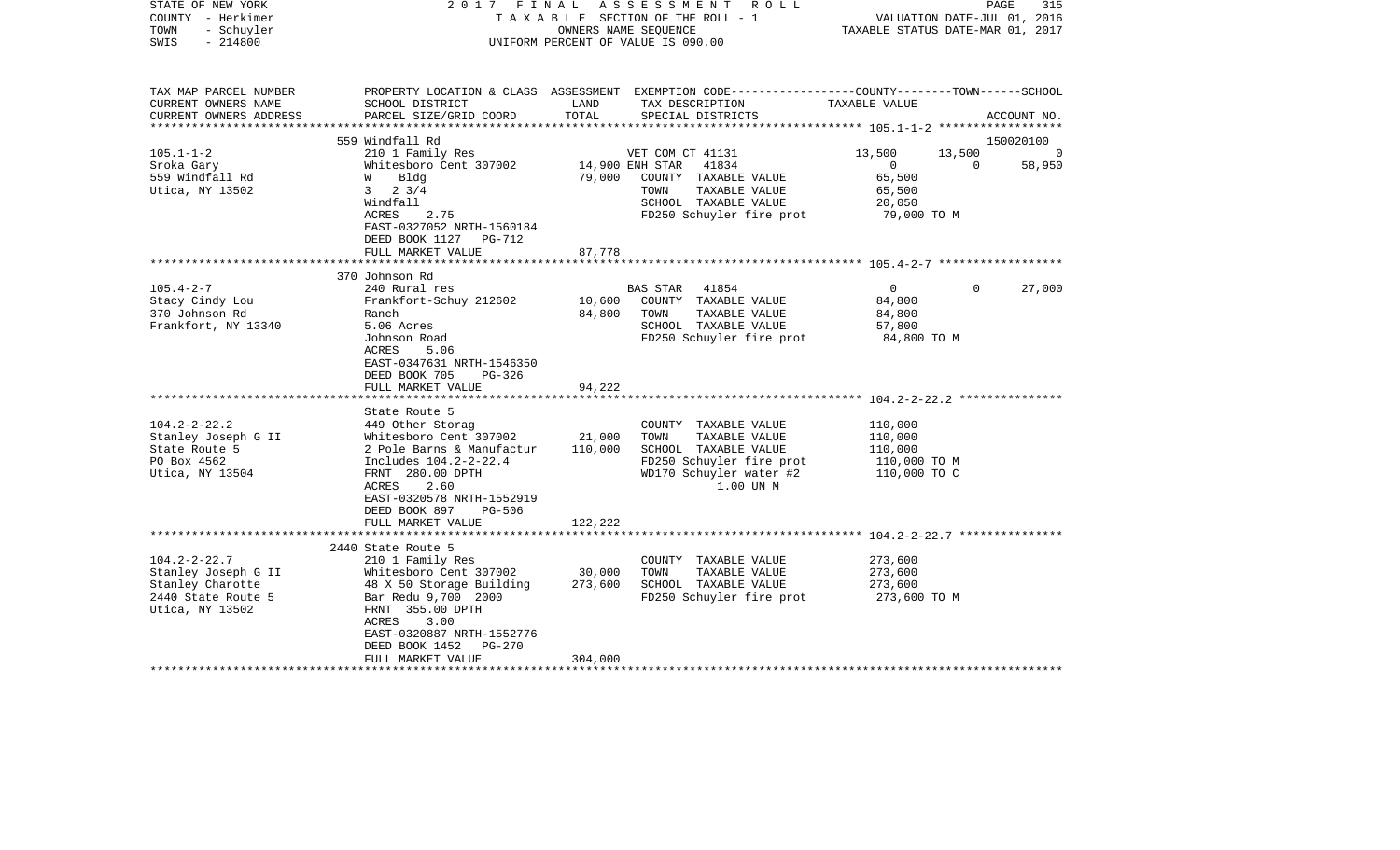| STATE OF NEW YORK<br>COUNTY - Herkimer<br>- Schuyler<br>TOWN<br>$-214800$<br>SWIS                                                                                                         | 2017<br>FINAL                                                                                                                                                                                                                                                                                                                                                                                                                        | OWNERS NAME SEQUENCE                          | ASSESSMENT ROLL<br>TAXABLE SECTION OF THE ROLL - 1<br>UNIFORM PERCENT OF VALUE IS 090.00                                                                                                                                                                                                                                          | TAXABLE STATUS DATE-MAR 01, 2017                                                                                                                               | PAGE<br>316<br>VALUATION DATE-JUL 01, 2016                         |
|-------------------------------------------------------------------------------------------------------------------------------------------------------------------------------------------|--------------------------------------------------------------------------------------------------------------------------------------------------------------------------------------------------------------------------------------------------------------------------------------------------------------------------------------------------------------------------------------------------------------------------------------|-----------------------------------------------|-----------------------------------------------------------------------------------------------------------------------------------------------------------------------------------------------------------------------------------------------------------------------------------------------------------------------------------|----------------------------------------------------------------------------------------------------------------------------------------------------------------|--------------------------------------------------------------------|
| TAX MAP PARCEL NUMBER<br>CURRENT OWNERS NAME<br>CURRENT OWNERS ADDRESS                                                                                                                    | SCHOOL DISTRICT<br>PARCEL SIZE/GRID COORD                                                                                                                                                                                                                                                                                                                                                                                            | LAND<br>TOTAL                                 | PROPERTY LOCATION & CLASS ASSESSMENT EXEMPTION CODE---------------COUNTY-------TOWN------SCHOOL<br>TAX DESCRIPTION<br>SPECIAL DISTRICTS                                                                                                                                                                                           | TAXABLE VALUE                                                                                                                                                  | ACCOUNT NO.                                                        |
| *************************                                                                                                                                                                 |                                                                                                                                                                                                                                                                                                                                                                                                                                      |                                               |                                                                                                                                                                                                                                                                                                                                   |                                                                                                                                                                |                                                                    |
|                                                                                                                                                                                           | 2479 State route 5                                                                                                                                                                                                                                                                                                                                                                                                                   |                                               |                                                                                                                                                                                                                                                                                                                                   |                                                                                                                                                                | 150022650                                                          |
| $104.2 - 2 - 72$<br>Stanley Joseph G II<br>PO Box 4562<br>Utica, NY 13504-4562                                                                                                            | 210 1 Family Res<br>Whitesboro Cent 307002<br>Single Family Residence<br>Modular<br>State<br>FRNT<br>75.00 DPTH 255.00                                                                                                                                                                                                                                                                                                               | 8,700<br>71,200                               | COUNTY TAXABLE VALUE<br>TAXABLE VALUE<br>TOWN<br>SCHOOL TAXABLE VALUE<br>FD250 Schuyler fire prot                                                                                                                                                                                                                                 | 71,200<br>71,200<br>71,200<br>71,200 TO M                                                                                                                      |                                                                    |
|                                                                                                                                                                                           | EAST-0321684 NRTH-1552798<br>DEED BOOK 824<br>PG-689<br>FULL MARKET VALUE                                                                                                                                                                                                                                                                                                                                                            | 79,111<br>******                              |                                                                                                                                                                                                                                                                                                                                   |                                                                                                                                                                |                                                                    |
|                                                                                                                                                                                           |                                                                                                                                                                                                                                                                                                                                                                                                                                      |                                               |                                                                                                                                                                                                                                                                                                                                   |                                                                                                                                                                |                                                                    |
| $099.1 - 1 - 61$<br>Steates Christopher R<br>Stoio Lucia<br>276 Brown Rd<br>Utica, NY 13502<br>$104.7 - 1 - 69$<br>Steates John<br>Reynolds Kimberly<br>5675 Austin Rd<br>Utica, NY 13502 | 276 Brown Rd<br>270 Mfg housing<br>West Canada Val 212402<br>Manufactured Residence<br>FRNT 200.00 DPTH 200.00<br>2.90<br>ACRES<br>EAST-0326635 NRTH-1571599<br>DEED BOOK 856<br>$PG-480$<br>FULL MARKET VALUE<br>**************************<br>5675 Austin Rd<br>210 1 Family Res<br>Whitesboro Cent 307002<br>W 5675 Bldg<br>Ph 315 457-8723<br>Austin Rd<br>90.00 DPTH 129.00<br>FRNT<br>BANK<br>720<br>EAST-0314855 NRTH-1558345 | 14,900<br>36,400<br>40,444<br>7,400<br>75,200 | 41854<br>BAS STAR<br>COUNTY TAXABLE VALUE<br>TOWN<br>TAXABLE VALUE<br>SCHOOL TAXABLE VALUE<br>FD250 Schuyler fire prot<br>41854<br>BAS STAR<br>COUNTY TAXABLE VALUE<br>TOWN<br>TAXABLE VALUE<br>SCHOOL TAXABLE VALUE<br>FD250 Schuyler fire prot<br>LT160 Schuyler light #1<br>SD030 Schuyler sewer #1<br>WD175 Schuyler water #3 | $\mathbf 0$<br>36,400<br>36,400<br>9,400<br>36,400 TO M<br>$\mathbf 0$<br>75,200<br>75,200<br>48,200<br>75,200 TO M<br>75,200 TO M<br>1.00 UN M<br>75,200 TO M | 150013440<br>$\Omega$<br>27,000<br>150013320<br>27,000<br>$\Omega$ |
|                                                                                                                                                                                           | DEED BOOK 854<br><b>PG-277</b>                                                                                                                                                                                                                                                                                                                                                                                                       |                                               |                                                                                                                                                                                                                                                                                                                                   |                                                                                                                                                                |                                                                    |
|                                                                                                                                                                                           | FULL MARKET VALUE                                                                                                                                                                                                                                                                                                                                                                                                                    | 83,556                                        |                                                                                                                                                                                                                                                                                                                                   |                                                                                                                                                                |                                                                    |
|                                                                                                                                                                                           | 386 Johnson Rd                                                                                                                                                                                                                                                                                                                                                                                                                       |                                               |                                                                                                                                                                                                                                                                                                                                   |                                                                                                                                                                |                                                                    |
| $105.4 - 2 - 4$<br>Stefaniak Robert<br>Stefaniak Carmen<br>386 Johnson Rd<br>Schuyler, NY 13340-1744                                                                                      | 210 1 Family Res<br>Frankfort-Schuy 212602<br>Trailer And Addition<br>5.05 Acres<br>Johnson Road<br>5.05<br>ACRES<br>EAST-0347993 NRTH-1546873<br>DEED BOOK 863<br><b>PG-108</b><br>FULL MARKET VALUE                                                                                                                                                                                                                                | 16,600<br>115,200<br>128,000                  | 41854<br>BAS STAR<br>COUNTY TAXABLE VALUE<br>TOWN<br>TAXABLE VALUE<br>SCHOOL TAXABLE VALUE<br>FD250 Schuyler fire prot                                                                                                                                                                                                            | $\Omega$<br>115,200<br>115,200<br>88,200<br>115,200 TO M                                                                                                       | 27,000<br>$\Omega$                                                 |
|                                                                                                                                                                                           | *********************                                                                                                                                                                                                                                                                                                                                                                                                                |                                               |                                                                                                                                                                                                                                                                                                                                   |                                                                                                                                                                |                                                                    |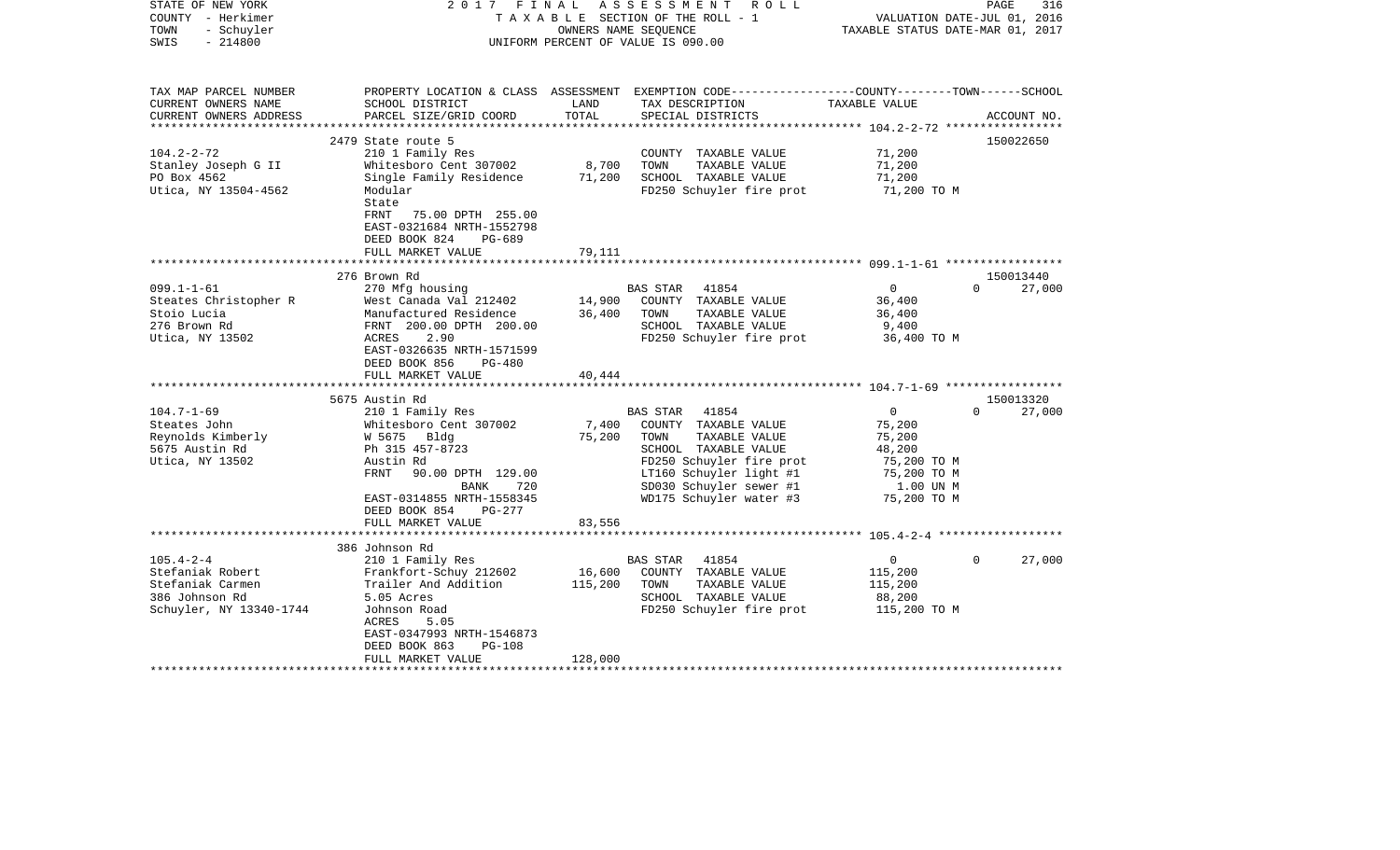| STATE OF NEW YORK<br>COUNTY - Herkimer<br>- Schuyler<br>TOWN<br>$-214800$<br>SWIS |                                                                                                              |        | 2017 FINAL ASSESSMENT ROLL<br>TAXABLE SECTION OF THE ROLL - 1<br>OWNERS NAME SEOUENCE<br>UNIFORM PERCENT OF VALUE IS 090.00 | VALUATION DATE-JUL 01, 2016<br>TAXABLE STATUS DATE-MAR 01, 2017 |          | PAGE<br>317 |
|-----------------------------------------------------------------------------------|--------------------------------------------------------------------------------------------------------------|--------|-----------------------------------------------------------------------------------------------------------------------------|-----------------------------------------------------------------|----------|-------------|
| TAX MAP PARCEL NUMBER                                                             |                                                                                                              |        | PROPERTY LOCATION & CLASS ASSESSMENT EXEMPTION CODE----------------COUNTY-------TOWN-----SCHOOL                             |                                                                 |          |             |
| CURRENT OWNERS NAME                                                               | SCHOOL DISTRICT                                                                                              | LAND   | TAX DESCRIPTION                                                                                                             | TAXABLE VALUE                                                   |          |             |
| CURRENT OWNERS ADDRESS                                                            | PARCEL SIZE/GRID COORD                                                                                       | TOTAL  | SPECIAL DISTRICTS                                                                                                           |                                                                 |          | ACCOUNT NO. |
|                                                                                   | Grande View Dr                                                                                               |        |                                                                                                                             |                                                                 |          | 150003180   |
| $099.2 - 4 - 34$                                                                  | 314 Rural vac<10                                                                                             |        | COUNTY TAXABLE VALUE                                                                                                        | 23,700                                                          |          |             |
| Steixner Francis E Jr                                                             | West Canada Val 212402                                                                                       | 23,700 | TOWN<br>TAXABLE VALUE                                                                                                       | 23,700                                                          |          |             |
| Steixner Joann                                                                    | Survey # 362                                                                                                 | 23,700 | SCHOOL TAXABLE VALUE                                                                                                        | 23,700                                                          |          |             |
| 39 Martin Rd                                                                      | Land & Lakes lot 34                                                                                          |        | FD250 Schuyler fire prot                                                                                                    | 23,700 TO M                                                     |          |             |
| Hopewell Junction, NY 12533                                                       | Grande View Dr<br>FRNT 523.40 DPTH<br>5.40<br>ACRES<br>EAST-0338053 NRTH-1573907<br>DEED BOOK 1246<br>PG-564 |        |                                                                                                                             |                                                                 |          |             |
|                                                                                   | FULL MARKET VALUE                                                                                            | 26,333 |                                                                                                                             |                                                                 |          |             |
|                                                                                   | 2493 State Route 5                                                                                           |        |                                                                                                                             |                                                                 |          | 150075109   |
| $104.2 - 2 - 59$                                                                  | 270 Mfg housing                                                                                              |        | VET WAR CT 41121                                                                                                            | 7,590                                                           | 7,590    | $\Omega$    |
| Stepanick Karen B                                                                 | Whitesboro Cent 307002                                                                                       |        | 7,800 VET DIS CT 41141                                                                                                      | 15,180                                                          | 15,180   | 0           |
| Stepanick Norbert & Carolyn                                                       | N Trailer                                                                                                    |        | 50,600 ENH STAR 41834                                                                                                       | $\overline{0}$                                                  | $\Omega$ | 50,600      |
| 2493 State Route 5                                                                | 15 1/2 Acre                                                                                                  |        | COUNTY TAXABLE VALUE                                                                                                        | 27,830                                                          |          |             |
| Utica, NY 13502-7717                                                              | State Road                                                                                                   |        | TOWN<br>TAXABLE VALUE                                                                                                       | 27,830                                                          |          |             |
|                                                                                   | FRNT 47.00 DPTH 300.00                                                                                       |        | SCHOOL TAXABLE VALUE                                                                                                        | $\sim$ 0                                                        |          |             |
|                                                                                   | EAST-0321930 NRTH-1552710                                                                                    |        | FD250 Schuyler fire prot                                                                                                    | 50,600 TO M                                                     |          |             |
|                                                                                   | DEED BOOK 2017 PG-2466                                                                                       |        | WD170 Schuyler water #2                                                                                                     | 1,600 TO C                                                      |          |             |
|                                                                                   | FULL MARKET VALUE                                                                                            | 56,222 | 1.00 UN M                                                                                                                   |                                                                 |          |             |
|                                                                                   | 1240 Windfall Rd                                                                                             |        |                                                                                                                             |                                                                 |          | 150005670   |
| $099.1 - 1 - 26$                                                                  | 210 1 Family Res                                                                                             |        | 41834<br>ENH STAR                                                                                                           | $\overline{0}$                                                  | $\Omega$ | 58,950      |
| Stepanowicz Lawrence                                                              | West Canada Val 212402                                                                                       | 13,500 | COUNTY TAXABLE VALUE                                                                                                        | 68,800                                                          |          |             |
| 1240 Windfall Rd                                                                  | N<br>Blda                                                                                                    | 68,800 | TOWN<br>TAXABLE VALUE                                                                                                       | 68,800                                                          |          |             |
| Utica, NY 13502                                                                   | 3 1                                                                                                          |        | SCHOOL TAXABLE VALUE                                                                                                        | 9,850                                                           |          |             |
|                                                                                   | Windfall Rd                                                                                                  |        | FD250 Schuyler fire prot 68,800 TO M                                                                                        |                                                                 |          |             |
|                                                                                   | ACRES<br>1.00                                                                                                |        |                                                                                                                             |                                                                 |          |             |
|                                                                                   | EAST-0330426 NRTH-1571567                                                                                    |        |                                                                                                                             |                                                                 |          |             |
|                                                                                   | DEED BOOK 1454 PG-812                                                                                        |        |                                                                                                                             |                                                                 |          |             |
|                                                                                   | FULL MARKET VALUE                                                                                            | 76,444 |                                                                                                                             |                                                                 |          |             |
|                                                                                   |                                                                                                              |        |                                                                                                                             |                                                                 |          |             |
|                                                                                   | UPSON Rd                                                                                                     |        |                                                                                                                             |                                                                 |          |             |
| $105.2 - 1 - 8.2$<br>STERLING KEVIN D                                             | 105 Vac farmland<br>Frankfort-Schuy 212602                                                                   | 55,900 | 41730<br>AG MKTS<br>COUNTY TAXABLE VALUE                                                                                    | 14,387<br>58,713                                                | 14,387   | 14,387      |
| 239 UPSON Rd                                                                      | ACRES 96.20 BANK<br>316                                                                                      | 73,100 | TOWN<br>TAXABLE VALUE                                                                                                       | 58,713                                                          |          |             |
| FRANKFORT, NY 13340                                                               | EAST-0347901 NRTH-1557417                                                                                    |        | SCHOOL TAXABLE VALUE                                                                                                        | 58,713                                                          |          |             |
|                                                                                   | DEED BOOK 900<br>PG-389                                                                                      |        | FD250 Schuyler fire prot                                                                                                    | 73,100 TO M                                                     |          |             |
| MAY BE SUBJECT TO PAYMENT<br>UNDER AGDIST LAW TIL 2024                            | FULL MARKET VALUE                                                                                            | 81,222 |                                                                                                                             |                                                                 |          |             |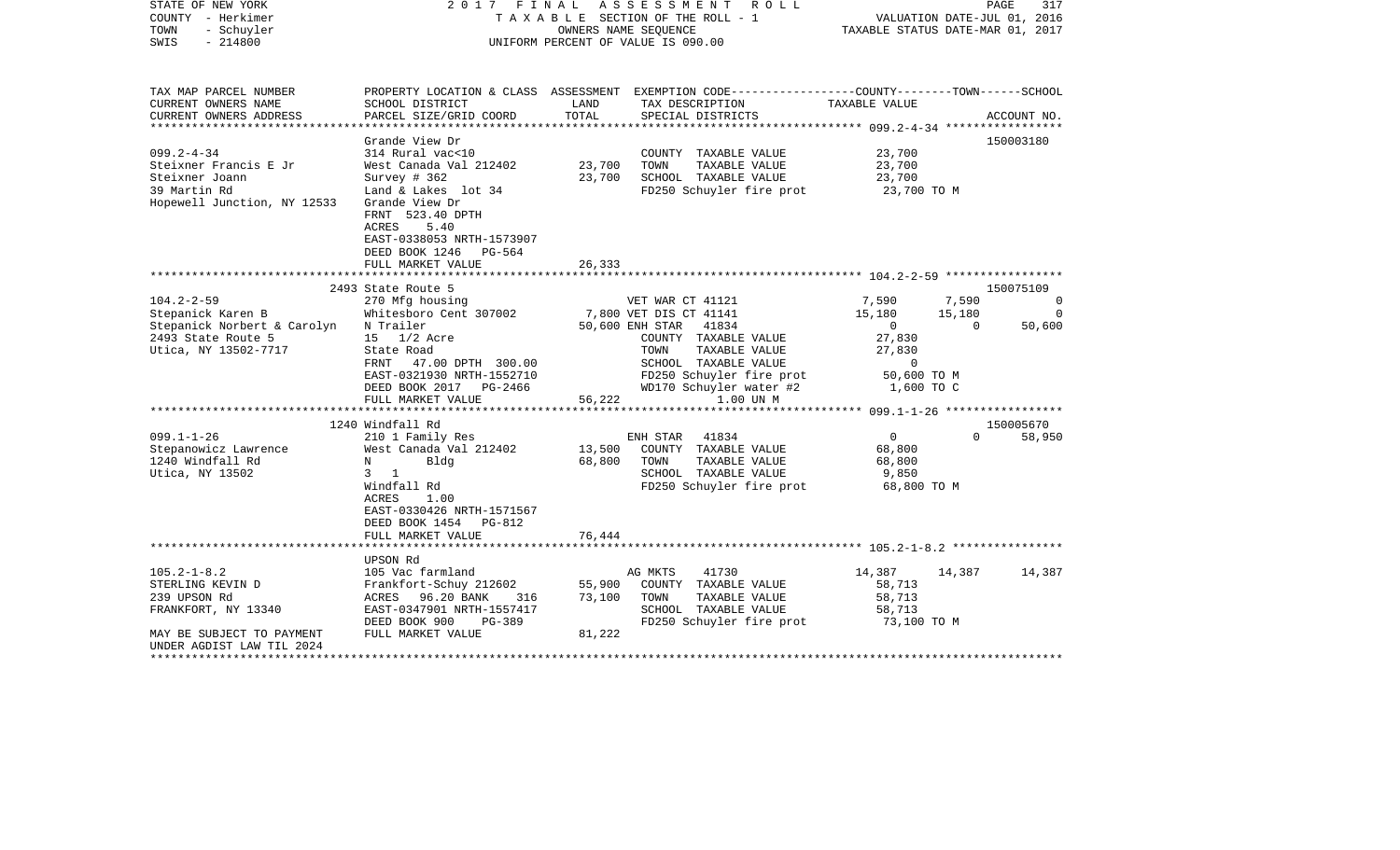| STATE OF NEW YORK<br>COUNTY - Herkimer<br>TOWN<br>- Schuyler<br>$-214800$<br>SWIS                          | 2017 FINAL                                                                                                                                                                                         |                              | A S S E S S M E N T<br>R O L L<br>TAXABLE SECTION OF THE ROLL - 1<br>OWNERS NAME SEQUENCE<br>UNIFORM PERCENT OF VALUE IS 090.00 | TAXABLE STATUS DATE-MAR 01, 2017                                | PAGE<br>318<br>VALUATION DATE-JUL 01, 2016 |
|------------------------------------------------------------------------------------------------------------|----------------------------------------------------------------------------------------------------------------------------------------------------------------------------------------------------|------------------------------|---------------------------------------------------------------------------------------------------------------------------------|-----------------------------------------------------------------|--------------------------------------------|
| TAX MAP PARCEL NUMBER<br>CURRENT OWNERS NAME                                                               | SCHOOL DISTRICT                                                                                                                                                                                    | LAND                         | PROPERTY LOCATION & CLASS ASSESSMENT EXEMPTION CODE---------------COUNTY-------TOWN-----SCHOOL<br>TAX DESCRIPTION               | TAXABLE VALUE                                                   |                                            |
| CURRENT OWNERS ADDRESS                                                                                     | PARCEL SIZE/GRID COORD                                                                                                                                                                             | TOTAL                        | SPECIAL DISTRICTS                                                                                                               |                                                                 | ACCOUNT NO.                                |
|                                                                                                            | 239 UPSON Rd                                                                                                                                                                                       |                              |                                                                                                                                 |                                                                 |                                            |
| $105.2 - 1 - 8.3$<br>STERLING KEVIN D<br>239 UPSON Rd<br>FRANKFORT, NY 13340                               | 210 1 Family Res<br>Frankfort-Schuy 212602<br>FRNT 600.00 DPTH<br>ACRES<br>5.00 BANK<br>316<br>EAST-0348588 NRTH-1557287<br>DEED BOOK 900<br>PG-384                                                | 16,500<br>80,000             | 41854<br>BAS STAR<br>COUNTY TAXABLE VALUE<br>TOWN<br>TAXABLE VALUE<br>SCHOOL TAXABLE VALUE                                      | $\overline{0}$<br>80,000<br>80,000<br>53,000                    | 27,000<br>0                                |
|                                                                                                            | FULL MARKET VALUE                                                                                                                                                                                  | 88,889                       |                                                                                                                                 |                                                                 |                                            |
| $105.2 - 1 - 31$<br>Stinebrickner Alex I<br>380 Minots Corners Rd<br>Frankfort, NY 13340                   | 380 Minots Corners Rd<br>210 1 Family Res<br>Frankfort-Schuy 212602<br>Bldg<br>Reduced to 95 % 2007                                                                                                | 16,500<br>100,000            | COUNTY TAXABLE VALUE<br>TOWN<br>TAXABLE VALUE<br>SCHOOL TAXABLE VALUE<br>FD250 Schuyler fire prot                               | 100,000<br>100,000<br>100,000<br>100,000 TO M                   | 150018780                                  |
|                                                                                                            | Minots<br><b>ACRES</b><br>5.00<br>EAST-0342089 NRTH-1552029<br>DEED BOOK 1372<br>$PG-299$<br>FULL MARKET VALUE                                                                                     | 111,111                      |                                                                                                                                 |                                                                 |                                            |
|                                                                                                            | 917 Newport Rd                                                                                                                                                                                     |                              |                                                                                                                                 |                                                                 |                                            |
| $098.2 - 1 - 3.2$<br>Stockhauser William<br>Stockhauser Kathleen<br>917 Newport Rd<br>Utica, NY 13502-9730 | 210 1 Family Res<br>West Canada Val 212402<br>W Bldg<br>2.02 Acres<br>Newport Road<br>2.02<br>ACRES<br>EAST-0326220 NRTH-1568518<br>DEED BOOK 706<br>$PG-653$<br>FULL MARKET VALUE                 | 14,300<br>200,000<br>222,222 | 41854<br>BAS STAR<br>COUNTY TAXABLE VALUE<br>TAXABLE VALUE<br>TOWN<br>SCHOOL TAXABLE VALUE<br>FD250 Schuyler fire prot          | $\overline{0}$<br>200,000<br>200,000<br>173,000<br>200,000 TO M | $\Omega$<br>27,000                         |
|                                                                                                            |                                                                                                                                                                                                    |                              |                                                                                                                                 |                                                                 |                                            |
| $112.2 - 1 - 13$<br>Storey Todd<br>Storey Annemarie<br>426 Watkins Rd<br>Frankfort, NY 13340               | 426 Watkins Rd<br>210 1 Family Res<br>Frankfort-Schuy 212602<br>Residence<br>$1 \quad 3$<br>Watkins<br>ACRES<br>3.00<br>EAST-0343562 NRTH-1542274<br>DEED BOOK 1371<br>PG-545<br>FULL MARKET VALUE | 15,000<br>58,600<br>65,111   | BAS STAR 41854<br>COUNTY TAXABLE VALUE<br>TOWN<br>TAXABLE VALUE<br>SCHOOL TAXABLE VALUE<br>FD250 Schuyler fire prot             | $\circ$<br>58,600<br>58,600<br>31,600<br>58,600 TO M            | 150016680<br>$\Omega$<br>27,000            |
|                                                                                                            |                                                                                                                                                                                                    |                              |                                                                                                                                 |                                                                 |                                            |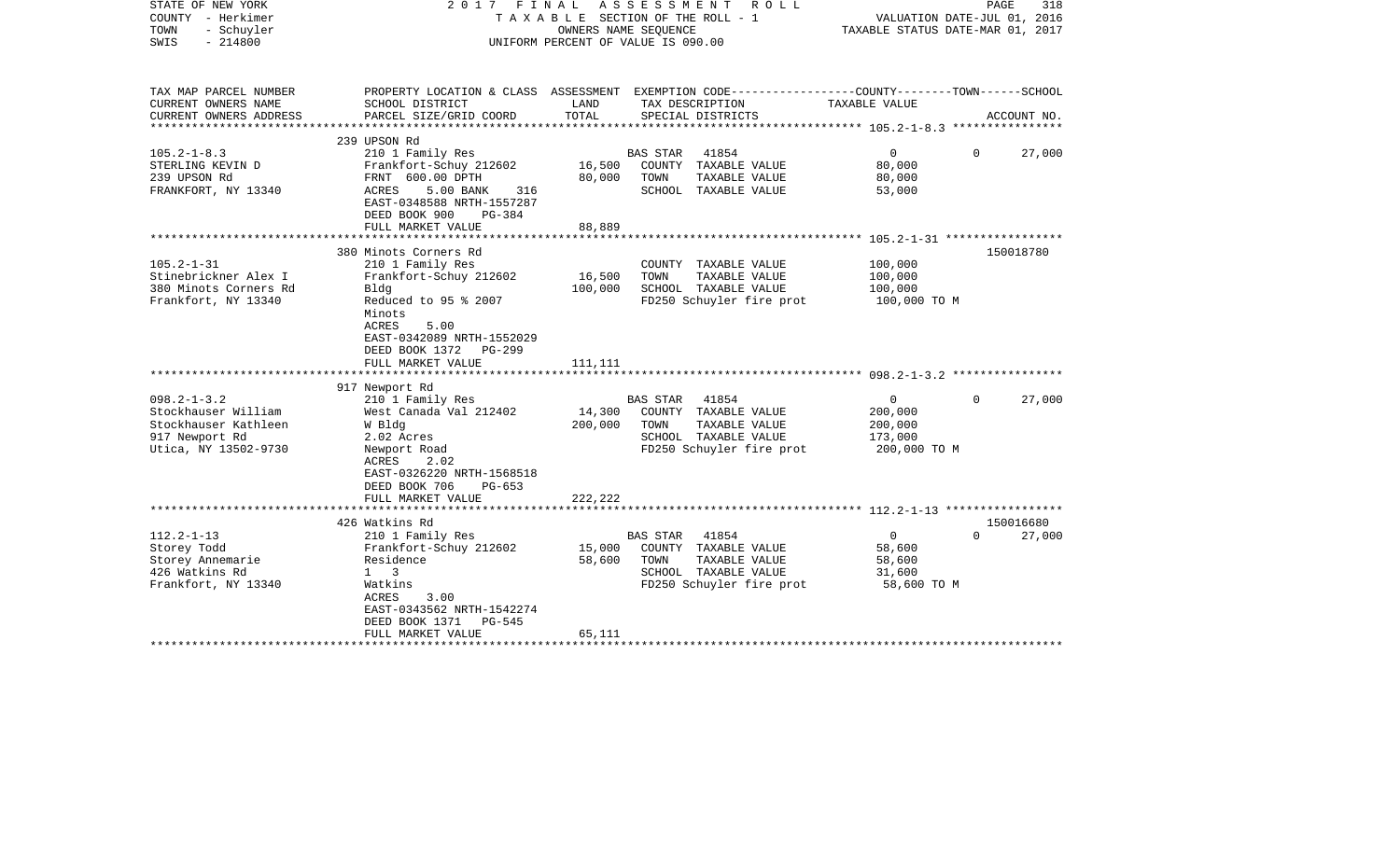| COUNTY - Herkimer<br>TOWN<br>- Schuyler<br>SWIS<br>$-214800$                                                                       |                                                                                                                                                                                                                                                                        |               | TAXABLE SECTION OF THE ROLL - 1<br>OWNERS NAME SEQUENCE<br>UNIFORM PERCENT OF VALUE IS 090.00                                                | VALUATION DATE-JUL 01, 2016<br>TAXABLE STATUS DATE-MAR 01, 2017                       |                          |                             |
|------------------------------------------------------------------------------------------------------------------------------------|------------------------------------------------------------------------------------------------------------------------------------------------------------------------------------------------------------------------------------------------------------------------|---------------|----------------------------------------------------------------------------------------------------------------------------------------------|---------------------------------------------------------------------------------------|--------------------------|-----------------------------|
| TAX MAP PARCEL NUMBER<br>CURRENT OWNERS NAME<br>CURRENT OWNERS ADDRESS                                                             | PROPERTY LOCATION & CLASS ASSESSMENT EXEMPTION CODE----------------COUNTY-------TOWN-----SCHOOL<br>SCHOOL DISTRICT<br>PARCEL SIZE/GRID COORD                                                                                                                           | LAND<br>TOTAL | TAX DESCRIPTION<br>SPECIAL DISTRICTS                                                                                                         | TAXABLE VALUE                                                                         |                          | ACCOUNT NO.                 |
|                                                                                                                                    | 5720 Austin Rd                                                                                                                                                                                                                                                         |               |                                                                                                                                              |                                                                                       |                          | 150075102                   |
| $104.7 - 1 - 5.2$                                                                                                                  |                                                                                                                                                                                                                                                                        |               |                                                                                                                                              | 8,100                                                                                 | 8,100                    | $\overline{0}$              |
| Stovall Darrell                                                                                                                    |                                                                                                                                                                                                                                                                        |               |                                                                                                                                              | 12,750                                                                                | 12,750                   | $\overline{0}$              |
| Stovall Catherine<br>5720 Austin Rd<br>Utica, NY 13502                                                                             | 210 1 Family Res<br>WET WAR CT 41121<br>Whitesboro Cent 307002 14,000 VET DIS CT 41141<br>Residence, Garage & Pool 127,500 BAS STAR 41854<br>1.67 Acres<br>Austin Rd<br>FRAMEL COUNTY TAXABLE VA<br>FRNT 239.00 DPTH 129.00                                            |               | COUNTY TAXABLE VALUE<br>TAXABLE VALUE<br>SCHOOL TAXABLE VALUE                                                                                | $\overline{0}$<br>106,650<br>106,650<br>100,500                                       | $\overline{0}$           | 27,000                      |
|                                                                                                                                    | ACRES 1.67                                                                                                                                                                                                                                                             |               | FD250 Schuyler fire prot                                                                                                                     | 127,500 TO M                                                                          |                          |                             |
|                                                                                                                                    | EAST-0315475 NRTH-1559249<br>DEED BOOK 680<br>PG-172<br>FULL MARKET VALUE                                                                                                                                                                                              |               | reaso Schuyler fire prot<br>LT160 Schuyler light #1<br>SD030 Schuvler sewer #1<br>141,667 WD160 Schuyler water #1 127,500 TO M               | 127,500 TO M<br>1.77 UN M                                                             |                          |                             |
|                                                                                                                                    |                                                                                                                                                                                                                                                                        |               |                                                                                                                                              |                                                                                       |                          |                             |
|                                                                                                                                    | State Route 5                                                                                                                                                                                                                                                          |               |                                                                                                                                              |                                                                                       |                          | 150075027                   |
| 104.7-2-1<br>Strawberry Hills Mbl. Hm. Pk, Whitesboro Cent 307002 980,000 BAS STAR 41854<br>211 Blossom Ln<br>Utica, NY 13502-2832 | 416 Mfg hsing pk<br>Trl Pk 100 Trl 90<br>10 30 Acres<br>State<br>ACRES 30.00                                                                                                                                                                                           |               | ENH STAR 41834<br>2729,949 COUNTY TAXABLE VALUE<br>TAXABLE VALUE<br>TOWN<br>SCHOOL TAXABLE VALUE<br>FD250 Schuyler fire prot                 | 0<br>$\overline{0}$<br>2729,949<br>2729,949<br>1170,529<br>2729,949 ТО М              | $\mathbf{0}$<br>$\Omega$ | 1137,554<br>421,866         |
|                                                                                                                                    | EAST-0315422 NRTH-1558208<br>DEED BOOK 00625 PG-00638<br>FULL MARKET VALUE                                                                                                                                                                                             |               | SD030 Schuyler sewer #1<br>WD170 Schuyler water #2<br>3033, 277<br>.00 UN M<br>WD175 Schuyler water #3                                       | 47.17 UN M<br>89,650 TO C<br>2729,949 TO M                                            |                          |                             |
|                                                                                                                                    |                                                                                                                                                                                                                                                                        |               |                                                                                                                                              |                                                                                       |                          |                             |
|                                                                                                                                    | 219 Bull Rd                                                                                                                                                                                                                                                            |               |                                                                                                                                              |                                                                                       |                          |                             |
| 105.1-1-7.7                                                                                                                        | 240 Rural res<br>ACRES 23.50<br>EAST-0329904 NRTH-1559153<br>DEED BOOK 1145 PG-565<br>FULL MARKET VALUE                                                                                                                                                                | 216,222       | ENH STAR 41834<br>27,800 COUNTY TAXABLE VALUE<br>TAXABLE VALUE<br>TOWN<br>SCHOOL TAXABLE VALUE<br>FD250 Schuyler fire prot                   | $\overline{0}$<br>194,600<br>194,600<br>135,650<br>194,600 TO M                       | $\mathbf{0}$             | 58,950                      |
|                                                                                                                                    |                                                                                                                                                                                                                                                                        |               |                                                                                                                                              |                                                                                       |                          |                             |
| $105.1 - 1 - 35$                                                                                                                   | 282 Windfall Rd                                                                                                                                                                                                                                                        |               |                                                                                                                                              |                                                                                       |                          | 150020670<br>$\overline{0}$ |
| Sullivan Emily M<br>282 Windfall Rd<br>Utica, NY 13502                                                                             | 210 1 Family Res<br>210 1 Family Res<br>Whitesboro Cent 307002 9,000 BAS STAR 41854<br>Single Family Residence 104,500 COUNTY TAXABLE VALUE<br>3 1/2 TOWN TAXABLE VALUE<br>Windfall<br>FRNT 150.00 DPTH 140.00<br>EAST-0324821 NRTH-1555163<br>DEED BOOK 876<br>PG-516 |               | CW_15_VET/ 41161<br>104,500 COUNTY TAXABLE VALUE<br>SCHOOL TAXABLE VALUE<br>FD250 Schuyler fire prot<br>WD165 Schuyler water #4<br>1.00 UN M | 8,100<br>$\overline{0}$<br>96,400<br>96,400<br>77,500<br>104,500 TO M<br>104,500 TO C | 8,100<br>$\Omega$        | 27,000                      |
|                                                                                                                                    | FULL MARKET VALUE                                                                                                                                                                                                                                                      |               | 116,111 WD170 Schuyler water #2<br>1.00 UN M                                                                                                 | 5,400 TO C                                                                            |                          |                             |

PAGE 319

STATE OF NEW YORK 2 0 1 7 F I N A L A S S E S S M E N T R O L L PAGE 319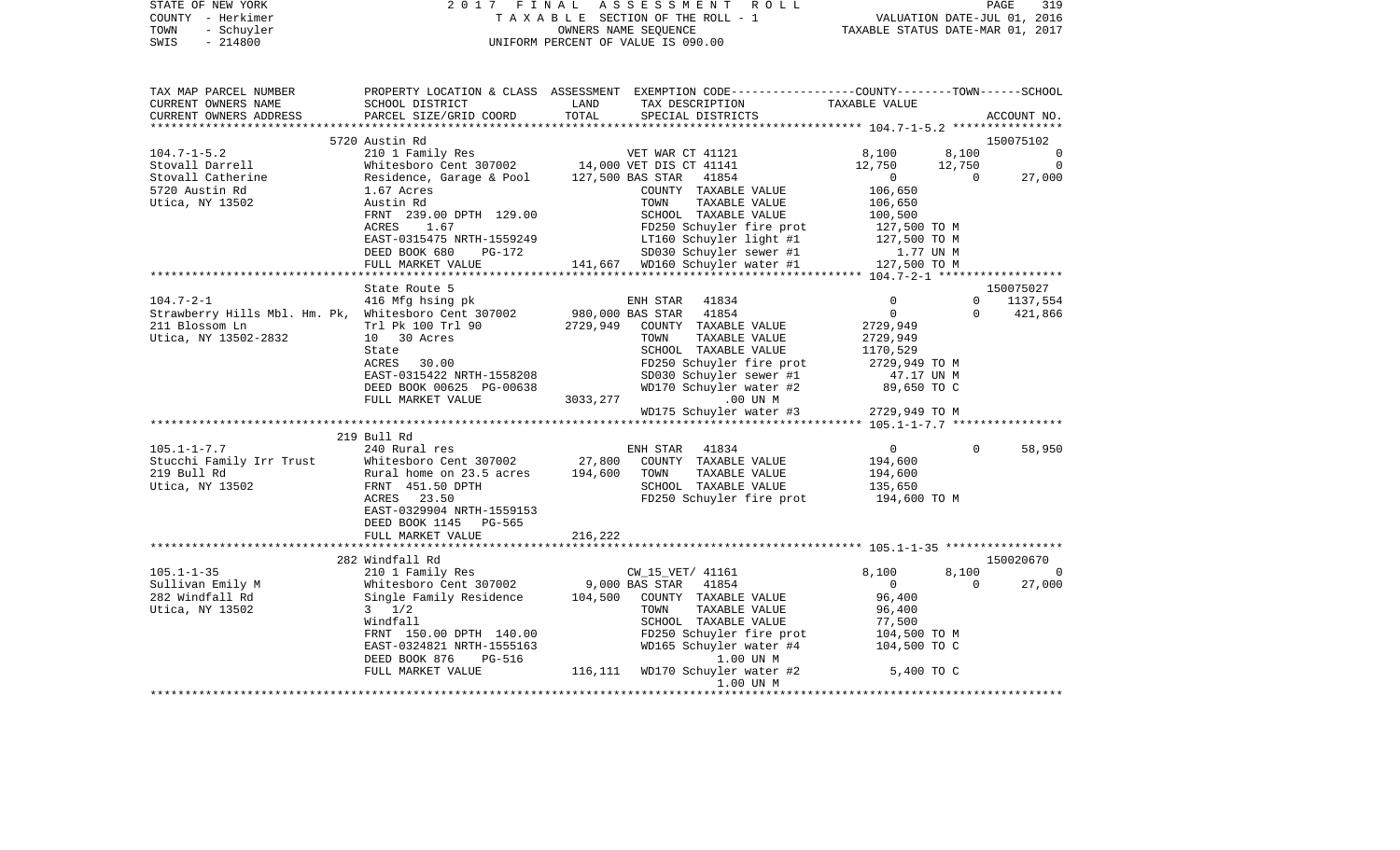| STATE OF NEW YORK<br>COUNTY - Herkimer<br>- Schuyler<br>TOWN<br>$-214800$<br>SWIS                                                                                               | 2017 FINAL                                                                                                                                                                                                                                                                                                                                          | OWNERS NAME SEOUENCE                                          | ASSESSMENT ROLL<br>TAXABLE SECTION OF THE ROLL - 1<br>UNIFORM PERCENT OF VALUE IS 090.00                                                                                                                                                                                               | VALUATION DATE-JUL 01, 2016<br>TAXABLE STATUS DATE-MAR 01, 2017                                                | PAGE<br>320 |
|---------------------------------------------------------------------------------------------------------------------------------------------------------------------------------|-----------------------------------------------------------------------------------------------------------------------------------------------------------------------------------------------------------------------------------------------------------------------------------------------------------------------------------------------------|---------------------------------------------------------------|----------------------------------------------------------------------------------------------------------------------------------------------------------------------------------------------------------------------------------------------------------------------------------------|----------------------------------------------------------------------------------------------------------------|-------------|
| TAX MAP PARCEL NUMBER<br>CURRENT OWNERS NAME<br>CURRENT OWNERS ADDRESS                                                                                                          | SCHOOL DISTRICT<br>PARCEL SIZE/GRID COORD                                                                                                                                                                                                                                                                                                           | LAND<br>TOTAL                                                 | PROPERTY LOCATION & CLASS ASSESSMENT EXEMPTION CODE----------------COUNTY-------TOWN------SCHOOL<br>TAX DESCRIPTION<br>SPECIAL DISTRICTS                                                                                                                                               | TAXABLE VALUE                                                                                                  | ACCOUNT NO. |
|                                                                                                                                                                                 |                                                                                                                                                                                                                                                                                                                                                     |                                                               |                                                                                                                                                                                                                                                                                        |                                                                                                                |             |
| $105.1 - 1 - 36$<br>Sullivan Emily M<br>282 Windfall Rd<br>Utica, NY 13502                                                                                                      | Windfall Rd<br>314 Rural vac<10<br>Whitesboro Cent 307002<br>Vacant<br>2 .54A<br>Windfall Rd<br>FRNT 136.00 DPTH 234.00<br>ACRES<br>0.70<br>EAST-0324742 NRTH-1555014                                                                                                                                                                               | 3,500<br>3,500                                                | COUNTY TAXABLE VALUE<br>TOWN<br>TAXABLE VALUE<br>SCHOOL TAXABLE VALUE<br>FD250 Schuyler fire prot<br>WD165 Schuyler water #4<br>1.00 UN M<br>WD170 Schuyler water #2<br>1.00 UN M                                                                                                      | 3,500<br>3,500<br>3,500<br>3,500 TO M<br>3,500 TO C<br>400 TO C                                                | 150075078   |
|                                                                                                                                                                                 | DEED BOOK 876<br>PG-516                                                                                                                                                                                                                                                                                                                             |                                                               |                                                                                                                                                                                                                                                                                        |                                                                                                                |             |
|                                                                                                                                                                                 | FULL MARKET VALUE                                                                                                                                                                                                                                                                                                                                   | 3,889                                                         |                                                                                                                                                                                                                                                                                        |                                                                                                                |             |
|                                                                                                                                                                                 |                                                                                                                                                                                                                                                                                                                                                     |                                                               |                                                                                                                                                                                                                                                                                        |                                                                                                                |             |
| $105.1 - 1 - 43.2$<br>Sullivan Emily M<br>282 Windfall Rd<br>Utica, NY 13502<br>$099.4 - 6 - 23$<br>Swaby Maurice A<br>Blake Norma V<br>1094 East 37th St<br>Brooklyn, NY 11210 | Windfall Rd<br>314 Rural vac<10<br>Whitesboro Cent 307002<br>Vacant Land<br>3.6 Acres<br>ACRES<br>3.60<br>EAST-0324961 NRTH-1555101<br>DEED BOOK 876<br>PG-516<br>FULL MARKET VALUE<br>*************************<br>Mowers Rd<br>314 Rural vac<10<br>West Canada Val 212402<br>Fox Hollow/ MF#185<br>Land & Lakes lot 45<br>Cogar Rd<br>ACRES 15.00 | 9,500<br>9,500<br>10,556<br>*************<br>41,500<br>41,500 | COUNTY TAXABLE VALUE<br>TOWN<br>TAXABLE VALUE<br>SCHOOL TAXABLE VALUE<br>FD250 Schuyler fire prot<br>WD165 Schuyler water #4<br>1.00 UN M<br>WD170 Schuyler water #2<br>1.00 UN M<br>COUNTY TAXABLE VALUE<br>TOWN<br>TAXABLE VALUE<br>SCHOOL TAXABLE VALUE<br>FD250 Schuyler fire prot | 9,500<br>9,500<br>9,500<br>9,500 TO M<br>9,500 TO C<br>9,500 TO C<br>41,500<br>41,500<br>41,500<br>41,500 TO M | 150003180   |
|                                                                                                                                                                                 | EAST-0342927 NRTH-1562457<br>DEED BOOK 1141 PG-581<br>FULL MARKET VALUE                                                                                                                                                                                                                                                                             | 46,111                                                        |                                                                                                                                                                                                                                                                                        |                                                                                                                |             |
|                                                                                                                                                                                 | *********************                                                                                                                                                                                                                                                                                                                               |                                                               |                                                                                                                                                                                                                                                                                        |                                                                                                                |             |
| $099.2 - 4 - 59$<br>Swartzentruber Mose J<br>Swartzentruber Rebecca D<br>4984A Military Rd<br>Poland, NY 13431                                                                  | Grande View Dr<br>314 Rural vac<10<br>West Canada Val 212402<br>Survey $#362$<br>Land & Lakes lot 59<br>Land Locked $40,41\&42$<br>ACRES<br>4.50<br>EAST-0340519 NRTH-1573118<br>DEED BOOK 2017<br>PG-654                                                                                                                                           | 1,000<br>1,000                                                | COUNTY TAXABLE VALUE<br>TAXABLE VALUE<br>TOWN<br>SCHOOL TAXABLE VALUE<br>FD250 Schuyler fire prot                                                                                                                                                                                      | 1,000<br>1,000<br>1,000<br>1,000 TO M                                                                          | 150003180   |
|                                                                                                                                                                                 | FULL MARKET VALUE                                                                                                                                                                                                                                                                                                                                   | 1,111                                                         |                                                                                                                                                                                                                                                                                        |                                                                                                                |             |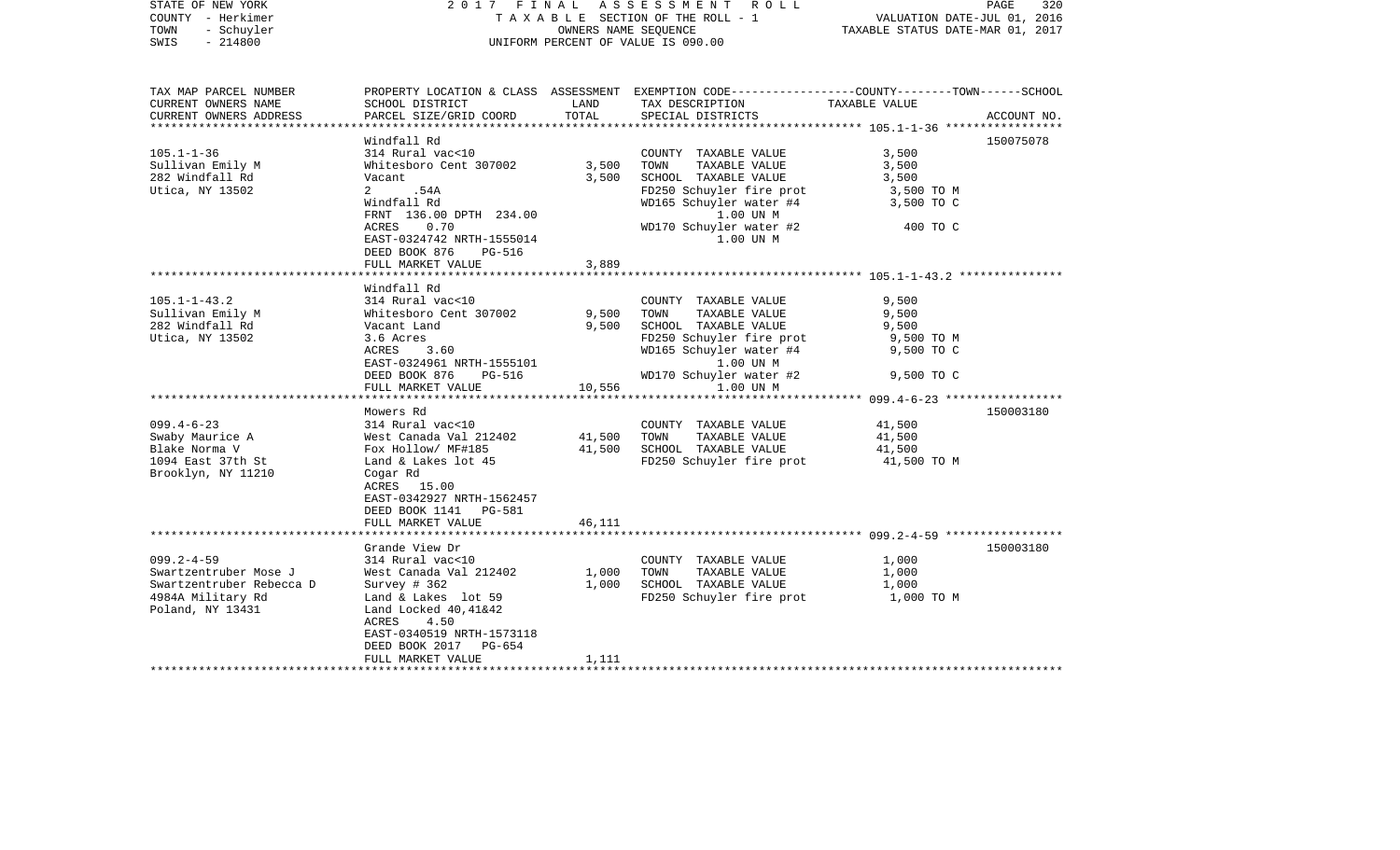| STATE OF NEW YORK<br>COUNTY - Herkimer<br>- Schuyler<br>TOWN<br>$-214800$<br>SWIS                                                                                                  | 2017                                                                                                                                                                                                                                                                                                                                                                                             |                                                                     | FINAL ASSESSMENT ROLL<br>TAXABLE SECTION OF THE ROLL - 1<br>OWNERS NAME SEQUENCE<br>UNIFORM PERCENT OF VALUE IS 090.00                                                                                                   | VALUATION DATE-JUL 01, 2016<br>TAXABLE STATUS DATE-MAR 01, 2017                                                      | PAGE<br>321         |
|------------------------------------------------------------------------------------------------------------------------------------------------------------------------------------|--------------------------------------------------------------------------------------------------------------------------------------------------------------------------------------------------------------------------------------------------------------------------------------------------------------------------------------------------------------------------------------------------|---------------------------------------------------------------------|--------------------------------------------------------------------------------------------------------------------------------------------------------------------------------------------------------------------------|----------------------------------------------------------------------------------------------------------------------|---------------------|
| TAX MAP PARCEL NUMBER<br>CURRENT OWNERS NAME<br>CURRENT OWNERS ADDRESS<br>**********************                                                                                   | SCHOOL DISTRICT<br>PARCEL SIZE/GRID COORD                                                                                                                                                                                                                                                                                                                                                        | LAND<br>TOTAL                                                       | PROPERTY LOCATION & CLASS ASSESSMENT EXEMPTION CODE----------------COUNTY-------TOWN------SCHOOL<br>TAX DESCRIPTION<br>SPECIAL DISTRICTS                                                                                 | TAXABLE VALUE                                                                                                        | ACCOUNT NO.         |
|                                                                                                                                                                                    | 3730 State Route 5                                                                                                                                                                                                                                                                                                                                                                               |                                                                     |                                                                                                                                                                                                                          |                                                                                                                      |                     |
| $112.2 - 3 - 25.3$<br>Swift Brian<br>3730 State Route 5<br>Frankfort, NY 13340                                                                                                     | 270 Mfg housing<br>Frankfort-Schuy 212602<br>Residence<br>1.13 Acres<br>Herkimer Road<br>ACRES<br>1.13<br>EAST-0340461 NRTH-1536373<br>DEED BOOK 934<br>PG-549                                                                                                                                                                                                                                   | 13,600<br>39,000                                                    | <b>BAS STAR</b><br>41854<br>COUNTY TAXABLE VALUE<br>TOWN<br>TAXABLE VALUE<br>SCHOOL TAXABLE VALUE<br>FD250 Schuyler fire prot                                                                                            | $\overline{0}$<br>$\Omega$<br>39,000<br>39,000<br>12,000<br>39,000 TO M                                              | 27,000              |
|                                                                                                                                                                                    | FULL MARKET VALUE                                                                                                                                                                                                                                                                                                                                                                                | 43,333                                                              |                                                                                                                                                                                                                          |                                                                                                                      |                     |
|                                                                                                                                                                                    | Louis Ridge Rd                                                                                                                                                                                                                                                                                                                                                                                   | ********                                                            |                                                                                                                                                                                                                          |                                                                                                                      | 150003180           |
| $099.4 - 5 - 37$<br>Sylvester Living Trust<br>18654 Arapahoe Cir<br>Port Charlotte, FL 33948<br>$099.1 - 1 - 15$<br>Szczesniak Chester J Jr<br>1438 Newport Rd<br>Poland, NY 13431 | 314 Rural vac<10<br>West Canada Val 212402<br>Survey # 106<br>Land & Lakes lot 44<br>Louis Rd<br>ACRES 10.00<br>EAST-0348984 NRTH-1564481<br>DEED BOOK 1111<br>$PG-78$<br>FULL MARKET VALUE<br>************<br>1438 Newport Rd<br>210 1 Family Res<br>West Canada Val 212402<br>Bldg<br>1.1 Acres .1-1-14<br>Newport Rd<br>FRNT 137.00 DPTH 183.00<br>1.10<br>ACRES<br>EAST-0333234 NRTH-1576015 | 32,300<br>32,300<br>35,889<br>* * * * * * * * *<br>13,600<br>58,200 | COUNTY TAXABLE VALUE<br>TOWN<br>TAXABLE VALUE<br>SCHOOL TAXABLE VALUE<br>FD250 Schuyler fire prot<br>BAS STAR 41854<br>COUNTY TAXABLE VALUE<br>TAXABLE VALUE<br>TOWN<br>SCHOOL TAXABLE VALUE<br>FD250 Schuyler fire prot | 32,300<br>32,300<br>32,300<br>32,300 TO M<br>$\overline{0}$<br>$\Omega$<br>58,200<br>58,200<br>31,200<br>58,200 TO M | 150075018<br>27,000 |
|                                                                                                                                                                                    | DEED BOOK 1436<br>PG-828<br>FULL MARKET VALUE<br>************************                                                                                                                                                                                                                                                                                                                        | 64,667                                                              |                                                                                                                                                                                                                          |                                                                                                                      |                     |
|                                                                                                                                                                                    | 203 Brown Rd                                                                                                                                                                                                                                                                                                                                                                                     |                                                                     |                                                                                                                                                                                                                          |                                                                                                                      | 150001530           |
| $099.1 - 1 - 50$<br>Szesny John<br>Szesny Bette I<br>203 Brown Rd<br>Utica, NY 13502                                                                                               | 210 1 Family Res<br>West Canada Val 212402<br>Single Family Residence<br>Brown Rd<br>ACRES<br>6.00<br>EAST-0325628 NRTH-1572964<br>DEED BOOK 00627 PG-00837                                                                                                                                                                                                                                      | 17,400<br>113,000                                                   | ENH STAR 41834<br>COUNTY TAXABLE VALUE<br>TOWN<br>TAXABLE VALUE<br>SCHOOL TAXABLE VALUE<br>FD250 Schuyler fire prot                                                                                                      | $\overline{0}$<br>$\Omega$<br>113,000<br>113,000<br>54,050<br>113,000 TO M                                           | 58,950              |
|                                                                                                                                                                                    | FULL MARKET VALUE                                                                                                                                                                                                                                                                                                                                                                                | 125,556                                                             |                                                                                                                                                                                                                          |                                                                                                                      |                     |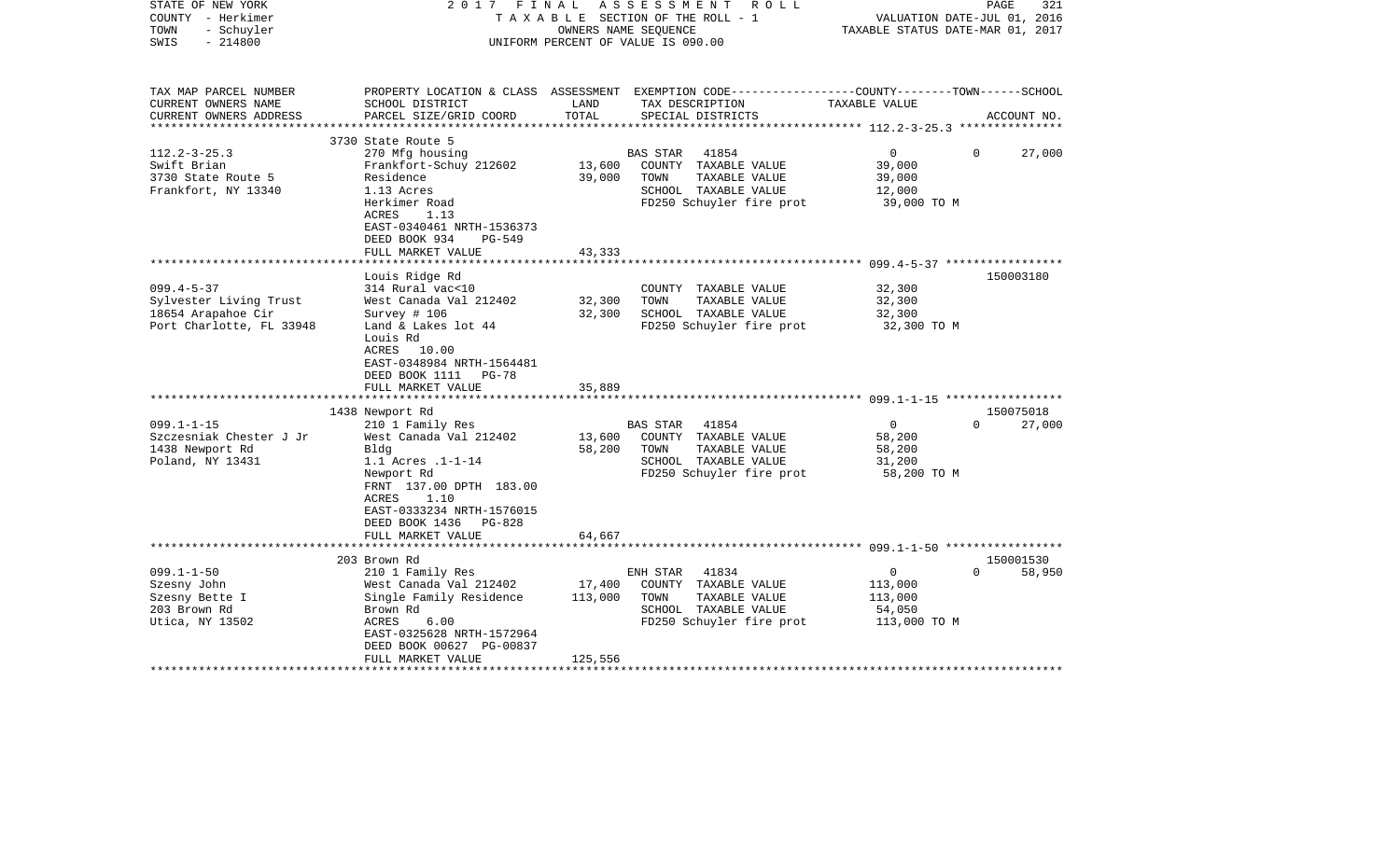| STATE OF NEW YORK<br>COUNTY - Herkimer<br>- Schuyler<br>TOWN<br>SWIS<br>$-214800$ | 2017 FINAL                                                                                                                                          | OWNERS NAME SEQUENCE | ASSESSMENT ROLL<br>TAXABLE SECTION OF THE ROLL - 1<br>UNIFORM PERCENT OF VALUE IS 090.00                                                | VALUATION DATE-JUL 01, 2016<br>TAXABLE STATUS DATE-MAR 01, 2017 | 322<br>PAGE        |
|-----------------------------------------------------------------------------------|-----------------------------------------------------------------------------------------------------------------------------------------------------|----------------------|-----------------------------------------------------------------------------------------------------------------------------------------|-----------------------------------------------------------------|--------------------|
| TAX MAP PARCEL NUMBER<br>CURRENT OWNERS NAME<br>CURRENT OWNERS ADDRESS            | SCHOOL DISTRICT<br>PARCEL SIZE/GRID COORD                                                                                                           | LAND<br>TOTAL        | PROPERTY LOCATION & CLASS ASSESSMENT EXEMPTION CODE---------------COUNTY-------TOWN------SCHOOL<br>TAX DESCRIPTION<br>SPECIAL DISTRICTS | TAXABLE VALUE                                                   | ACCOUNT NO.        |
|                                                                                   | Louis Ridge Rd                                                                                                                                      |                      |                                                                                                                                         |                                                                 | 150003180          |
| $099.4 - 5 - 29$                                                                  | 314 Rural vac<10                                                                                                                                    |                      | COUNTY TAXABLE VALUE                                                                                                                    | 32,300                                                          |                    |
| Szewczuk Jaime                                                                    | West Canada Val 212402                                                                                                                              | 32,300               | TOWN<br>TAXABLE VALUE                                                                                                                   | 32,300                                                          |                    |
| 9 Weimier Rd                                                                      | Survey # 106                                                                                                                                        | 32,300               | SCHOOL TAXABLE VALUE                                                                                                                    | 32,300                                                          |                    |
| Annandale, NJ 08801                                                               | Land & Lakes lot 36<br>Louis Rd<br>FRNT<br>89.00 DPTH<br>ACRES 10.00<br>EAST-0346107 NRTH-1565163<br>DEED BOOK 1109 PG-427<br>FULL MARKET VALUE     | 35,889               | FD250 Schuyler fire prot                                                                                                                | 32,300 TO M                                                     |                    |
|                                                                                   |                                                                                                                                                     |                      |                                                                                                                                         |                                                                 |                    |
|                                                                                   | 255 Millers Grove Rd                                                                                                                                |                      |                                                                                                                                         |                                                                 | 150075106          |
| $112.2 - 2 - 9$                                                                   | 210 1 Family Res                                                                                                                                    |                      | COUNTY TAXABLE VALUE                                                                                                                    | 88,000                                                          |                    |
| T.K.H. Investment Trust<br>Halligan Timothy Linda                                 | Frankfort-Schuy 212602<br>Bldg<br>W                                                                                                                 | 12,300<br>88,000     | TOWN<br>TAXABLE VALUE<br>SCHOOL TAXABLE VALUE                                                                                           | 88,000<br>88,000                                                |                    |
| Halliganm Timothy Linda<br>107 Whitmore Ct<br>Painesville, OH 44077               | 1<br>3<br>Millers Gr Rd<br>FRNT<br>1.50 DPTH<br>3.00<br>ACRES<br>0.86<br>EAST-0338317 NRTH-1542296<br>DEED BOOK 1598<br>PG-680<br>FULL MARKET VALUE | 97,778               | FD250 Schuyler fire prot                                                                                                                | 88,000 TO M                                                     |                    |
|                                                                                   |                                                                                                                                                     |                      |                                                                                                                                         |                                                                 |                    |
|                                                                                   | 364 Newport Rd                                                                                                                                      |                      |                                                                                                                                         |                                                                 | 150017880          |
| $104.2 - 1 - 70$                                                                  | 210 1 Family Res                                                                                                                                    |                      | 41854<br>BAS STAR                                                                                                                       | $\overline{0}$                                                  | $\Omega$<br>27,000 |
| Talbot Bradley M                                                                  | Whitesboro Cent 307002                                                                                                                              | 10,400               | COUNTY TAXABLE VALUE                                                                                                                    | 90,600                                                          |                    |
| Talbot Rachael L<br>364 Newport Rd                                                | $\sqrt{2}$<br>Bldg<br>$3 \frac{1}{2}$                                                                                                               | 90,600               | TAXABLE VALUE<br>TOWN<br>SCHOOL TAXABLE VALUE                                                                                           | 90,600<br>63,600                                                |                    |
| Utica, NY 13502                                                                   | Newport Rd                                                                                                                                          |                      | FD250 Schuyler fire prot                                                                                                                | 90,600 TO M                                                     |                    |
|                                                                                   | FRNT 120.00 DPTH 235.00<br>EAST-0321070 NRTH-1558892<br>DEED BOOK 1611 PG-204                                                                       |                      | WD170 Schuyler water #2<br>1.00 UN M                                                                                                    | 5,200 TO C                                                      |                    |
|                                                                                   | FULL MARKET VALUE                                                                                                                                   | 100,667              |                                                                                                                                         |                                                                 |                    |
|                                                                                   | 149 Knapps Knolle                                                                                                                                   |                      |                                                                                                                                         |                                                                 |                    |
| $104.2 - 3 - 20$                                                                  | 210 1 Family Res                                                                                                                                    |                      | BAS STAR<br>41854                                                                                                                       | $\overline{0}$                                                  | 27,000<br>$\Omega$ |
| Talerico Donald                                                                   | Whitesboro Cent 307002                                                                                                                              | 11,500               | COUNTY TAXABLE VALUE                                                                                                                    | 152,000                                                         |                    |
| Talerico Elena M                                                                  | Single Family Residence                                                                                                                             | 152,000              | TOWN<br>TAXABLE VALUE                                                                                                                   | 152,000                                                         |                    |
| 149 Knapps Knoll Rd                                                               | Lot 20                                                                                                                                              |                      | SCHOOL TAXABLE VALUE                                                                                                                    | 125,000                                                         |                    |
| Utica, NY 13502                                                                   | FRNT 128.00 DPTH 261.00                                                                                                                             |                      | FD250 Schuyler fire prot                                                                                                                | 152,000 TO M                                                    |                    |
|                                                                                   | EAST-0323074 NRTH-1556369                                                                                                                           |                      | WD170 Schuyler water #2                                                                                                                 | 152,000 TO C                                                    |                    |
|                                                                                   | DEED BOOK 798<br>$PG-103$                                                                                                                           |                      | 1.00 UN M                                                                                                                               |                                                                 |                    |
|                                                                                   | FULL MARKET VALUE                                                                                                                                   | 168,889              |                                                                                                                                         |                                                                 |                    |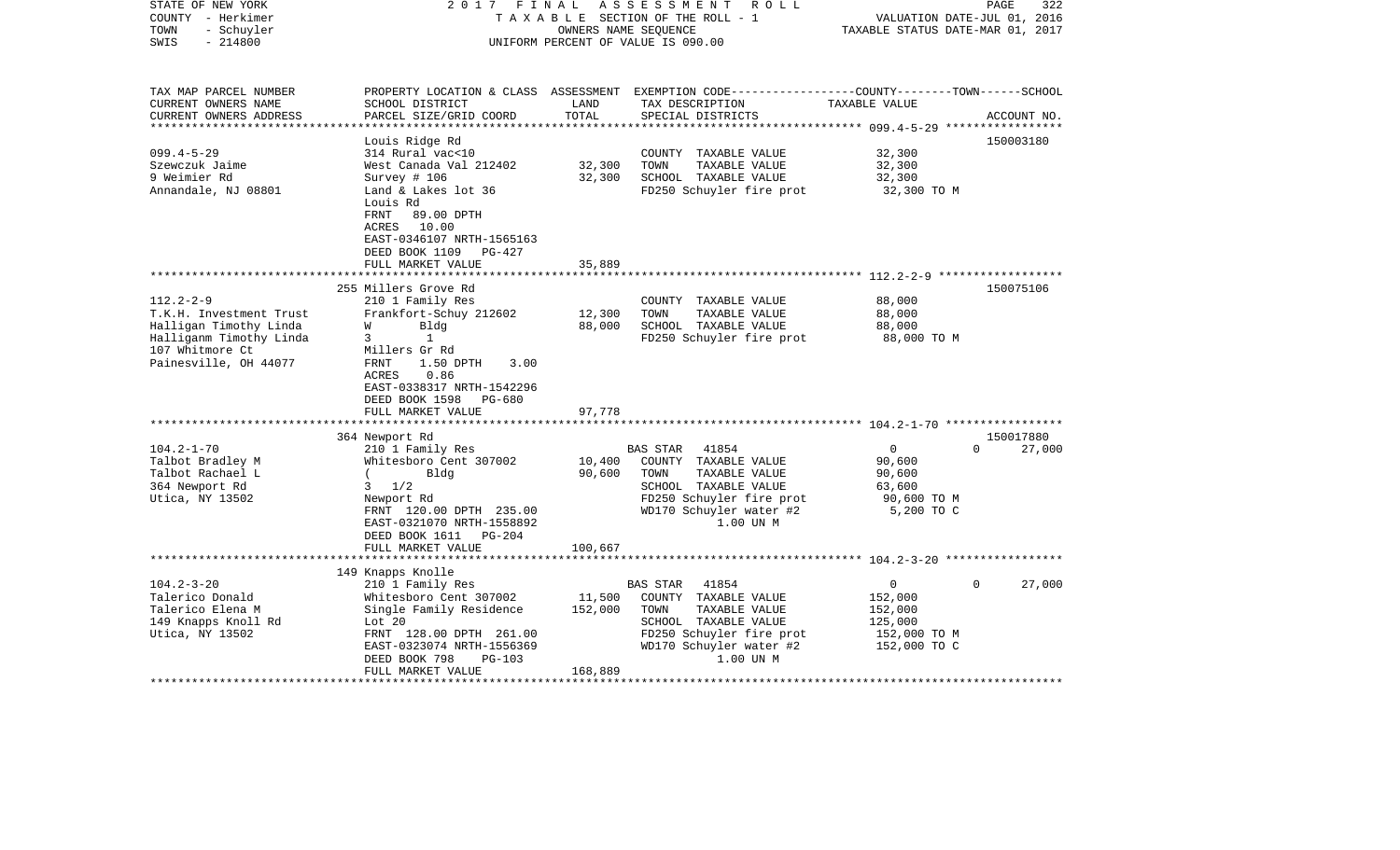| STATE OF NEW YORK<br>COUNTY - Herkimer  |                                                                                                  |               | 2017 FINAL ASSESSMENT ROLL<br>TAXABLE SECTION OF THE ROLL - 1 | VALUATION DATE-JUL 01, 2016      |          | PAGE<br>323 |
|-----------------------------------------|--------------------------------------------------------------------------------------------------|---------------|---------------------------------------------------------------|----------------------------------|----------|-------------|
| TOWN<br>- Schuyler<br>$-214800$<br>SWIS |                                                                                                  |               | OWNERS NAME SEQUENCE<br>UNIFORM PERCENT OF VALUE IS 090.00    | TAXABLE STATUS DATE-MAR 01, 2017 |          |             |
| TAX MAP PARCEL NUMBER                   | PROPERTY LOCATION & CLASS ASSESSMENT EXEMPTION CODE----------------COUNTY-------TOWN------SCHOOL |               |                                                               |                                  |          |             |
| CURRENT OWNERS NAME                     | SCHOOL DISTRICT                                                                                  | LAND<br>TOTAL | TAX DESCRIPTION                                               | TAXABLE VALUE                    |          |             |
| CURRENT OWNERS ADDRESS                  | PARCEL SIZE/GRID COORD                                                                           |               | SPECIAL DISTRICTS                                             |                                  |          | ACCOUNT NO. |
|                                         | 5630 Mapleton Dr                                                                                 |               |                                                               |                                  |          | 150005520   |
| $104.7 - 1 - 41$                        | 210 1 Family Res                                                                                 |               | VET WAR CT 41121                                              | 8,100                            | 8,100    | - 0         |
| Tamer Bert                              | Whitesboro Cent 307002                                                                           |               | 7,600 ENH STAR<br>41834                                       | $\overline{0}$                   | $\Omega$ | 58,950      |
| Tamer Joan                              | Bldg                                                                                             | 70,000        | COUNTY TAXABLE VALUE                                          | 61,900                           |          |             |
| 5630 Mapleton Dr                        | $3 \t1/4$                                                                                        |               | TOWN<br>TAXABLE VALUE                                         | 61,900                           |          |             |
| Utica, NY 13502                         | Mapleton                                                                                         |               | SCHOOL TAXABLE VALUE                                          | 11,050                           |          |             |
|                                         | FRNT 55.00 DPTH 210.00                                                                           |               | FD250 Schuyler fire prot                                      | 70,000 TO M                      |          |             |
|                                         | EAST-0314369 NRTH-1557668<br>DEED BOOK 765<br>PG-626                                             |               | SD030 Schuyler sewer #1<br>WD175 Schuyler water #3            | 1.00 UN M<br>70,000 TO M         |          |             |
|                                         | FULL MARKET VALUE                                                                                | 77,778        |                                                               |                                  |          |             |
|                                         | ********************************                                                                 |               |                                                               |                                  |          |             |
|                                         | 1028 Windfall Rd                                                                                 |               |                                                               |                                  |          | 150075128   |
| 099.3-1-13                              | 270 Mfg housing                                                                                  |               | AG MKTS<br>41730                                              | 3,222                            | 3,222    | 3,222       |
| Tarnawa David A                         | Whitesboro Cent 307002                                                                           |               | 60,000 BAS STAR<br>41854                                      | $\overline{0}$                   | $\Omega$ | 27,000      |
| Thomas Barbara A                        | 2 Manu Home 1 Manu Dbl Wi                                                                        | 180,000       | COUNTY TAXABLE VALUE                                          | 176,778                          |          |             |
| 1028 Windfall Rd                        | 2 80.38 Acres                                                                                    |               | TAXABLE VALUE<br>TOWN                                         | 176,778                          |          |             |
| Utica, NY 13502                         | Windfall Rd<br>ACRES 80.00                                                                       |               | SCHOOL TAXABLE VALUE                                          | 149,778                          |          |             |
| MAY BE SUBJECT TO PAYMENT               | EAST-0331134 NRTH-1568067                                                                        |               | FD250 Schuyler fire prot                                      | 180,000 TO M                     |          |             |
| UNDER AGDIST LAW TIL 2024               | DEED BOOK 846<br>PG-470                                                                          |               |                                                               |                                  |          |             |
|                                         | FULL MARKET VALUE                                                                                | 200,000       |                                                               |                                  |          |             |
|                                         |                                                                                                  |               |                                                               |                                  |          |             |
|                                         | 5304 Graham Rd                                                                                   |               |                                                               |                                  |          | 150075125   |
| $098.4 - 1 - 33$                        | 210 1 Family Res                                                                                 |               | VET WAR CT 41121                                              | 8,100                            | 8,100    | - 0         |
| Tartaglia Michael J                     | Whitesboro Cent 307002                                                                           |               | 15,100 BAS STAR<br>41854                                      | $\Omega$                         | $\Omega$ | 27,000      |
| Tartaglia Kelly A                       | E Bldg                                                                                           | 111,000       | COUNTY TAXABLE VALUE                                          | 102,900                          |          |             |
| 5304 Graham Rd<br>Utica, NY 13502       | 2 3.097Acres<br>Graham Rd                                                                        |               | TAXABLE VALUE<br>TOWN<br>SCHOOL TAXABLE VALUE                 | 102,900<br>84,000                |          |             |
|                                         | ACRES<br>3.10 BANK<br>011                                                                        |               | FD250 Schuyler fire prot                                      | 111,000 TO M                     |          |             |
|                                         | EAST-0320219 NRTH-1561058                                                                        |               |                                                               |                                  |          |             |
|                                         | DEED BOOK 783<br>PG-588                                                                          |               |                                                               |                                  |          |             |
|                                         | FULL MARKET VALUE                                                                                | 123,333       |                                                               |                                  |          |             |
|                                         |                                                                                                  |               |                                                               |                                  |          |             |
|                                         | 609 Windfall Rd                                                                                  |               |                                                               |                                  |          |             |
| $099.3 - 1 - 45.3$                      | 210 1 Family Res                                                                                 |               | BAS STAR<br>41854                                             | $\overline{0}$                   | 0        | 27,000      |
| Taurisano Loren R                       | Whitesboro Cent 307002                                                                           | 13,700        | COUNTY TAXABLE VALUE                                          | 84,700                           |          |             |
| Clark Mary E<br>609 Windfall Rd         | Residence<br>1.317acres                                                                          | 84,700        | TOWN<br>TAXABLE VALUE<br>SCHOOL TAXABLE VALUE                 | 84,700<br>57,700                 |          |             |
| Utica, NY 13502                         | Windfall                                                                                         |               | FD250 Schuyler fire prot                                      | 84,700 TO M                      |          |             |
|                                         | FRNT 163.90 DPTH                                                                                 |               |                                                               |                                  |          |             |
|                                         | 1.32<br>ACRES                                                                                    |               |                                                               |                                  |          |             |
|                                         | EAST-0327637 NRTH-1560967                                                                        |               |                                                               |                                  |          |             |
|                                         | DEED BOOK 834<br>PG-118                                                                          |               |                                                               |                                  |          |             |
|                                         | FULL MARKET VALUE                                                                                | 94,111        |                                                               |                                  |          |             |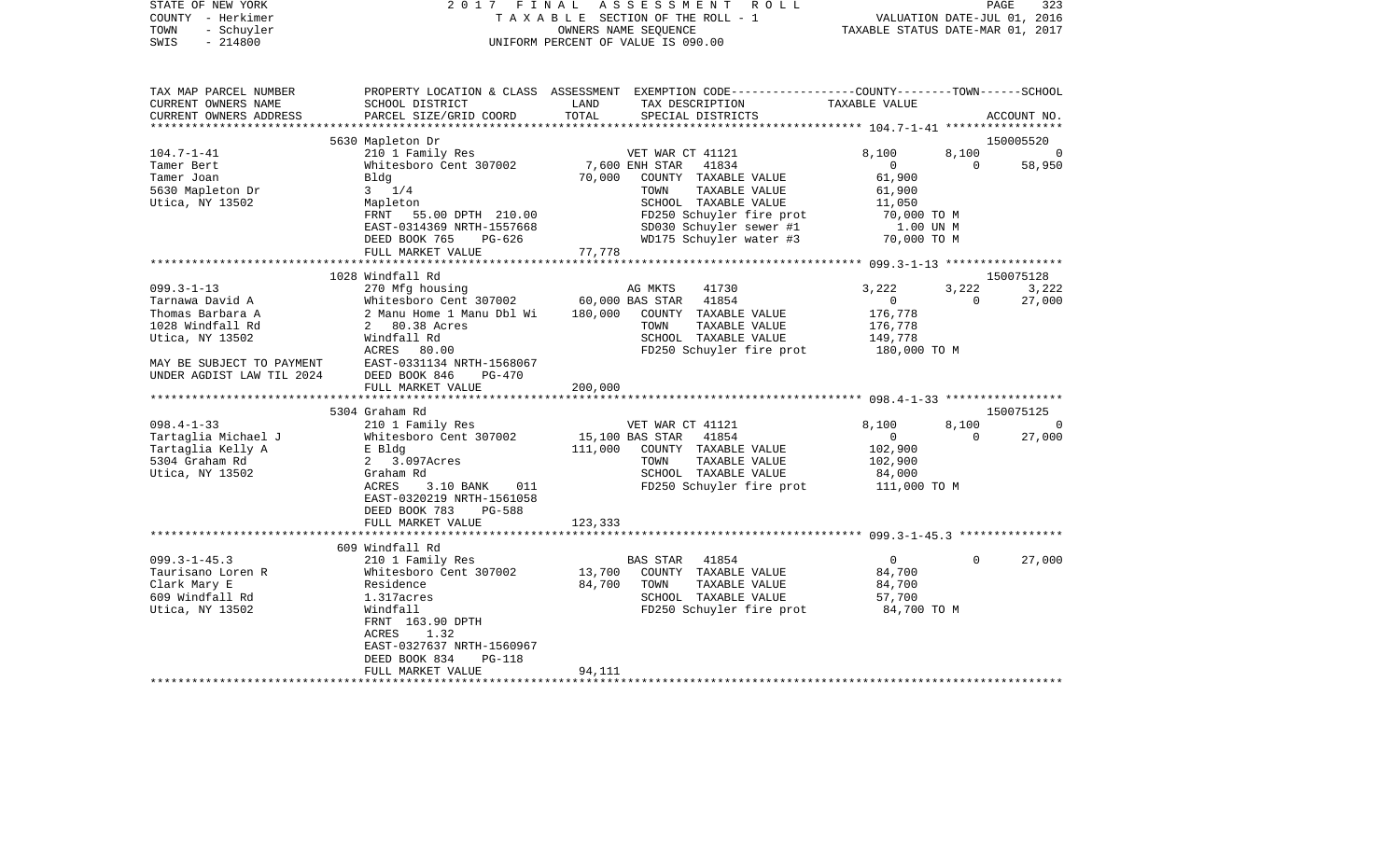| STATE OF NEW YORK<br>COUNTY - Herkimer<br>- Schuyler<br>TOWN<br>$-214800$<br>SWIS | 2017 FINAL                                 |                | ASSESSMENT<br>R O L L<br>TAXABLE SECTION OF THE ROLL - 1<br>OWNERS NAME SEOUENCE<br>UNIFORM PERCENT OF VALUE IS 090.00 | VALUATION DATE-JUL 01, 2016<br>TAXABLE STATUS DATE-MAR 01, 2017 | PAGE<br>324        |
|-----------------------------------------------------------------------------------|--------------------------------------------|----------------|------------------------------------------------------------------------------------------------------------------------|-----------------------------------------------------------------|--------------------|
| TAX MAP PARCEL NUMBER<br>CURRENT OWNERS NAME                                      | SCHOOL DISTRICT                            | LAND           | PROPERTY LOCATION & CLASS ASSESSMENT EXEMPTION CODE----------------COUNTY-------TOWN-----SCHOOL<br>TAX DESCRIPTION     | TAXABLE VALUE                                                   |                    |
| CURRENT OWNERS ADDRESS                                                            | PARCEL SIZE/GRID COORD                     | TOTAL          | SPECIAL DISTRICTS                                                                                                      |                                                                 | ACCOUNT NO.        |
| ***********************                                                           |                                            |                |                                                                                                                        |                                                                 |                    |
|                                                                                   | Windfall Rd                                |                |                                                                                                                        |                                                                 |                    |
| $099.3 - 1 - 45.5$                                                                | 322 Rural vac>10<br>Whitesboro Cent 307002 |                | COUNTY TAXABLE VALUE                                                                                                   | 4,000                                                           |                    |
| Taurisano Loren R                                                                 |                                            | 4,000<br>4,000 | TOWN<br>TAXABLE VALUE<br>SCHOOL TAXABLE VALUE                                                                          | 4,000                                                           |                    |
| Clark Mary E<br>609 Windfall Rd                                                   | Vacant<br>ACRES<br>7.60                    |                | FD250 Schuyler fire prot                                                                                               | 4,000<br>4,000 TO M                                             |                    |
| Utica, NY 13502                                                                   | EAST-0326908 NRTH-1561381                  |                |                                                                                                                        |                                                                 |                    |
|                                                                                   | DEED BOOK 834<br><b>PG-118</b>             |                |                                                                                                                        |                                                                 |                    |
|                                                                                   | FULL MARKET VALUE                          | 4,444          |                                                                                                                        |                                                                 |                    |
|                                                                                   |                                            |                |                                                                                                                        |                                                                 |                    |
|                                                                                   | 300 Newport Rd                             |                |                                                                                                                        |                                                                 | 150023370          |
| $104.2 - 1 - 63$                                                                  | 210 1 Family Res                           |                | VET COM CT 41131                                                                                                       | 13,500<br>13,500                                                | $\Omega$           |
| Taurisano William                                                                 | Whitesboro Cent 307002                     |                | 8,600 ENH STAR<br>41834                                                                                                | $\circ$                                                         | 58,950<br>$\Omega$ |
| Taurisano Ruth                                                                    | Single Family Residence                    | 70,400         | COUNTY TAXABLE VALUE                                                                                                   | 56,900                                                          |                    |
| 300 Newport Rd                                                                    | $3 \frac{1}{2}$                            |                | TAXABLE VALUE<br>TOWN                                                                                                  | 56,900                                                          |                    |
| Utica, NY 13502-9730                                                              | Newport Rd                                 |                | SCHOOL TAXABLE VALUE                                                                                                   | 11,450                                                          |                    |
|                                                                                   | FRNT 117.00 DPTH 160.00                    |                | FD250 Schuyler fire prot                                                                                               | 70,400 TO M                                                     |                    |
|                                                                                   | <b>BANK</b><br>011                         |                | WD170 Schuyler water #2                                                                                                | 4,000 TO C                                                      |                    |
|                                                                                   | EAST-0320405 NRTH-1557814                  |                | 1.00 UN M                                                                                                              |                                                                 |                    |
|                                                                                   | DEED BOOK 775<br>$PG-523$                  | 78,222         |                                                                                                                        |                                                                 |                    |
|                                                                                   | FULL MARKET VALUE                          |                |                                                                                                                        |                                                                 |                    |
|                                                                                   | Grande View Dr                             |                |                                                                                                                        |                                                                 | 150003180          |
| $099.2 - 4 - 19$                                                                  | 322 Rural vac>10                           |                | COUNTY TAXABLE VALUE                                                                                                   | 78,850                                                          |                    |
| Taveras Ramiro                                                                    | West Canada Val 212402                     | 78,850         | TOWN<br>TAXABLE VALUE                                                                                                  | 78,850                                                          |                    |
| Taveras Nemecia                                                                   | Survey $# 362$                             | 78,850         | SCHOOL TAXABLE VALUE                                                                                                   | 78,850                                                          |                    |
| 1347 Clinton Ave Apt#1                                                            | Land & Lakes lot 19                        |                | FD250 Schuyler fire prot                                                                                               | 78,850 TO M                                                     |                    |
| Bronx, NY 10456                                                                   | Grande View Dr                             |                |                                                                                                                        |                                                                 |                    |
|                                                                                   | ACRES 46.90                                |                |                                                                                                                        |                                                                 |                    |
|                                                                                   | EAST-0341296 NRTH-1570360                  |                |                                                                                                                        |                                                                 |                    |
|                                                                                   | DEED BOOK 1247<br><b>PG-279</b>            |                |                                                                                                                        |                                                                 |                    |
|                                                                                   | FULL MARKET VALUE                          | 87,611         |                                                                                                                        |                                                                 |                    |
|                                                                                   |                                            | ********       |                                                                                                                        | ***************************** 098.4-1-37.7 ***************      |                    |
|                                                                                   | 11179 Cosby Manor Rd                       |                |                                                                                                                        |                                                                 |                    |
| $098.4 - 1 - 37.7$                                                                | 210 1 Family Res                           |                | 41854<br>BAS STAR                                                                                                      | $\overline{0}$                                                  | 27,000<br>$\Omega$ |
| Taylor Michele M                                                                  | Whitesboro Cent 307002                     | 13,600         | COUNTY TAXABLE VALUE                                                                                                   | 101,800                                                         |                    |
| Taylor Robert                                                                     | N Bldg                                     | 101,800        | TAXABLE VALUE<br>TOWN<br>SCHOOL TAXABLE VALUE                                                                          | 101,800<br>74,800                                               |                    |
| 11179 Cosby Manor Rd<br>Utica, NY 13502-1153                                      | 1.059 Acres<br>Cosby Manor                 |                | FD250 Schuyler fire prot                                                                                               | 101,800 TO M                                                    |                    |
|                                                                                   | ACRES<br>1.06 BANK<br>780                  |                | WD170 Schuyler water #2                                                                                                | 101,800 TO C                                                    |                    |
|                                                                                   | EAST-0319227 NRTH-1559445                  |                | 1.00 UN M                                                                                                              |                                                                 |                    |
|                                                                                   | DEED BOOK 801<br>$PG-299$                  |                |                                                                                                                        |                                                                 |                    |
|                                                                                   | FULL MARKET VALUE                          | 113,111        |                                                                                                                        |                                                                 |                    |
|                                                                                   |                                            |                |                                                                                                                        |                                                                 |                    |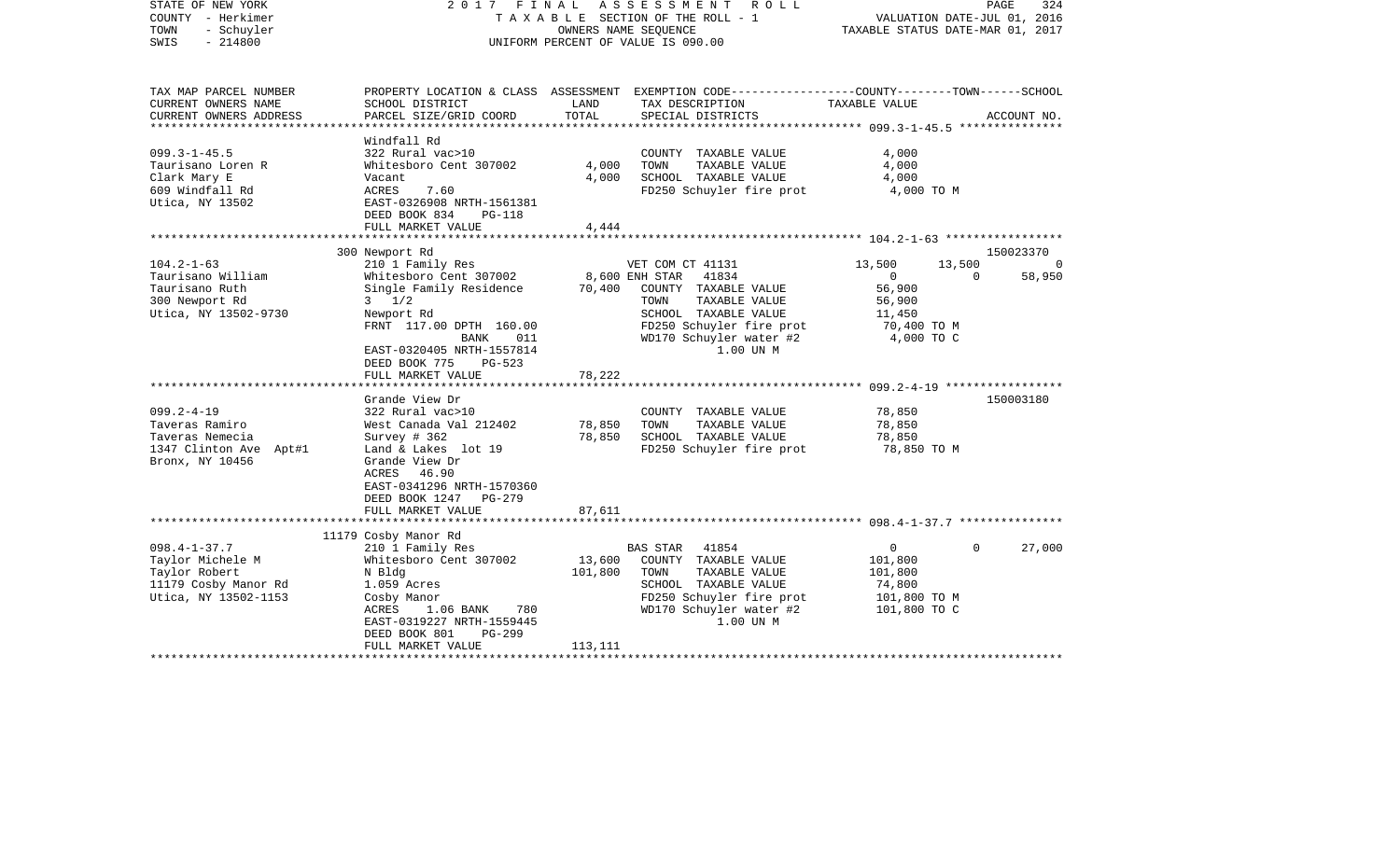| STATE OF NEW YORK<br>COUNTY - Herkimer<br>TOWN<br>- Schuyler<br>SWIS<br>$-214800$                  | 2017 FINAL                                                                                                                                                                                                                                                        | A S S E S S M E N T<br>T A X A B L E SECTION OF THE ROLL - 1<br>OWNERS NAME SEOUENCE<br>UNIFORM PERCENT OF VALUE IS 090.00 | R O L L                                                                                                                                    | TAXABLE STATUS DATE-MAR 01, 2017                                                | 325<br>PAGE<br>VALUATION DATE-JUL 01, 2016 |
|----------------------------------------------------------------------------------------------------|-------------------------------------------------------------------------------------------------------------------------------------------------------------------------------------------------------------------------------------------------------------------|----------------------------------------------------------------------------------------------------------------------------|--------------------------------------------------------------------------------------------------------------------------------------------|---------------------------------------------------------------------------------|--------------------------------------------|
| TAX MAP PARCEL NUMBER<br>CURRENT OWNERS NAME<br>CURRENT OWNERS ADDRESS                             | PROPERTY LOCATION & CLASS ASSESSMENT EXEMPTION CODE----------------COUNTY-------TOWN------SCHOOL<br>SCHOOL DISTRICT<br>PARCEL SIZE/GRID COORD                                                                                                                     | LAND<br>TOTAL                                                                                                              | TAX DESCRIPTION<br>SPECIAL DISTRICTS                                                                                                       | TAXABLE VALUE                                                                   | ACCOUNT NO.                                |
|                                                                                                    |                                                                                                                                                                                                                                                                   |                                                                                                                            |                                                                                                                                            |                                                                                 |                                            |
| $105.1 - 1 - 7.5$<br>Taylor Patrick R<br>Sergott Marie S<br>243 Bull Rd<br>Utica, NY 13502-9730    | 243 Bull Rd<br>210 1 Family Res<br>Whitesboro Cent 307002<br>Single Family Residence W<br>2 Acres<br>Windfall Rd<br>2.00<br>ACRES<br>EAST-0329815 NRTH-1558699<br>DEED BOOK 766<br>$PG-105$                                                                       | <b>BAS STAR</b><br>8,200<br>TOWN<br>84,000                                                                                 | 41854<br>COUNTY TAXABLE VALUE<br>TAXABLE VALUE<br>SCHOOL TAXABLE VALUE<br>FD250 Schuyler fire prot                                         | $\mathbf 0$<br>84,000<br>84,000<br>57,000<br>84,000 TO M                        | $\Omega$<br>27,000                         |
|                                                                                                    | FULL MARKET VALUE                                                                                                                                                                                                                                                 | 93,333                                                                                                                     |                                                                                                                                            |                                                                                 |                                            |
|                                                                                                    |                                                                                                                                                                                                                                                                   |                                                                                                                            |                                                                                                                                            |                                                                                 |                                            |
| $104.2 - 2 - 63.1$<br>Tennant Richard E<br>2502 State Route 5<br>Utica, NY 13502                   | 2498 State Route 5<br>210 1 Family Res<br>Whitesboro Cent 307002<br>1 home commerical use<br>FRNT 146.00 DPTH 175.00<br>0.50<br>ACRES<br>EAST-0321978 NRTH-1552353<br>DEED BOOK 1567<br>PG-582<br>FULL MARKET VALUE                                               | <b>BAS STAR</b><br>20,000<br>180,000<br>TOWN<br>200,000                                                                    | 41854<br>COUNTY TAXABLE VALUE<br>TAXABLE VALUE<br>SCHOOL TAXABLE VALUE<br>FD250 Schuyler fire prot<br>WD170 Schuyler water #2<br>1.00 UN M | $\overline{0}$<br>180,000<br>180,000<br>153,000<br>180,000 TO M<br>180,000 TO C | 150020340<br>$\Omega$<br>27,000            |
|                                                                                                    |                                                                                                                                                                                                                                                                   |                                                                                                                            |                                                                                                                                            |                                                                                 |                                            |
| $104.2 - 2 - 64.1$<br>Tennant Richard E<br>2502 State Route 5<br>Utica, NY 13502                   | 2502 State Route 5<br>311 Res vac land<br>Whitesboro Cent 307002<br>2.4 Acres<br>FRNT 164.40 DPTH<br><b>ACRES</b><br>2.00<br>EAST-0322030 NRTH-1552195<br>DEED BOOK 1566 PG-585<br>FULL MARKET VALUE                                                              | 7,500<br>TOWN<br>7,500<br>8,333                                                                                            | COUNTY TAXABLE VALUE<br>TAXABLE VALUE<br>SCHOOL TAXABLE VALUE<br>FD250 Schuyler fire prot<br>WD170 Schuyler water #2<br>1.00 UN M          | 7,500<br>7,500<br>7,500<br>7,500 TO M<br>7,500 TO C                             | 150020460                                  |
|                                                                                                    |                                                                                                                                                                                                                                                                   |                                                                                                                            |                                                                                                                                            |                                                                                 |                                            |
| $104.2 - 3 - 10$<br>Terminio Michael<br>Terminio Katherine<br>132 Knapps Knolle<br>Utica, NY 13502 | 132 Knapps Knolle<br>210 1 Family Res<br>Whitesboro Cent 307002<br>Single Family Modular Res<br>Lot 10<br>FRNT 101.00 DPTH 265.00<br>720<br>BANK<br>EAST-0322922 NRTH-1556827<br>DEED BOOK 795<br><b>PG-508</b><br>FULL MARKET VALUE<br>************************* | ENH STAR<br>10,100<br>TOWN<br>110,100<br>122,333                                                                           | 41834<br>COUNTY TAXABLE VALUE<br>TAXABLE VALUE<br>SCHOOL TAXABLE VALUE<br>FD250 Schuyler fire prot<br>WD170 Schuyler water #2<br>1.00 UN M | 0<br>110,100<br>110,100<br>51,150<br>110,100 TO M<br>110,100 TO C               | $\Omega$<br>58,950                         |
|                                                                                                    |                                                                                                                                                                                                                                                                   |                                                                                                                            |                                                                                                                                            |                                                                                 |                                            |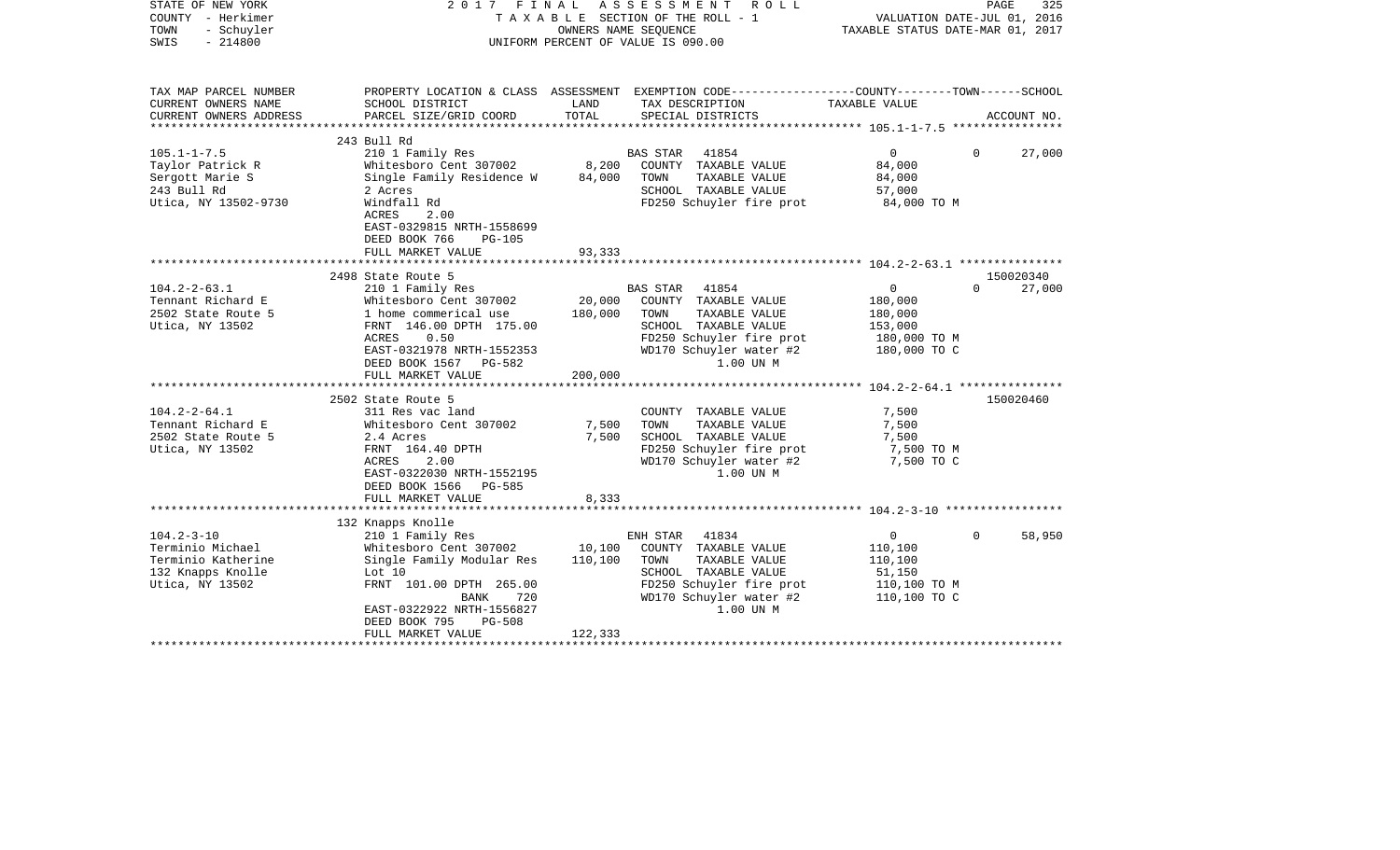| STATE OF NEW YORK<br>COUNTY - Herkimer<br>TOWN<br>- Schuyler<br>SWIS<br>$-214800$                                                                                                                                                                                      | 2017 FINAL                                                                                                                                                                                                                                                                                                                                                                                                          |                                              | ASSESSMENT<br>R O L L<br>TAXABLE SECTION OF THE ROLL - 1<br>OWNERS NAME SEQUENCE<br>UNIFORM PERCENT OF VALUE IS 090.00                                                                                                                         | PAGE<br>326<br>VALUATION DATE-JUL 01, 2016<br>TAXABLE STATUS DATE-MAR 01, 2017                   |                                   |  |  |
|------------------------------------------------------------------------------------------------------------------------------------------------------------------------------------------------------------------------------------------------------------------------|---------------------------------------------------------------------------------------------------------------------------------------------------------------------------------------------------------------------------------------------------------------------------------------------------------------------------------------------------------------------------------------------------------------------|----------------------------------------------|------------------------------------------------------------------------------------------------------------------------------------------------------------------------------------------------------------------------------------------------|--------------------------------------------------------------------------------------------------|-----------------------------------|--|--|
| TAX MAP PARCEL NUMBER<br>CURRENT OWNERS NAME<br>CURRENT OWNERS ADDRESS<br>***********************                                                                                                                                                                      | SCHOOL DISTRICT<br>PARCEL SIZE/GRID COORD                                                                                                                                                                                                                                                                                                                                                                           | LAND<br>TOTAL                                | PROPERTY LOCATION & CLASS ASSESSMENT EXEMPTION CODE---------------COUNTY-------TOWN------SCHOOL<br>TAX DESCRIPTION<br>SPECIAL DISTRICTS                                                                                                        | TAXABLE VALUE                                                                                    | ACCOUNT NO.<br>****************** |  |  |
|                                                                                                                                                                                                                                                                        | 202 Bull Rd                                                                                                                                                                                                                                                                                                                                                                                                         |                                              |                                                                                                                                                                                                                                                |                                                                                                  | 150040060                         |  |  |
| $105.1 - 1 - 6$<br>The Panasiewicz IRR Trust<br>Pellegrino Vicki L<br>2627 Genesee St<br>Utica, NY 13501                                                                                                                                                               | 210 1 Family Res<br>Whitesboro Cent 307002<br>Bldg<br>1.80 Acres<br>Bull Rd<br>FRNT 360.00 DPTH<br>ACRES<br>1.80<br>EAST-0328924 NRTH-1558344<br>DEED BOOK 1421 PG-328                                                                                                                                                                                                                                              | 14,100<br>96,600                             | VET COM CT 41131<br>COUNTY TAXABLE VALUE<br>TOWN<br>TAXABLE VALUE<br>SCHOOL TAXABLE VALUE<br>FD250 Schuyler fire prot                                                                                                                          | 13,500<br>83,100<br>83,100<br>96,600<br>96,600 TO M                                              | 13,500<br>$\Omega$                |  |  |
| **************************                                                                                                                                                                                                                                             | FULL MARKET VALUE<br>*********************                                                                                                                                                                                                                                                                                                                                                                          | 107,333                                      |                                                                                                                                                                                                                                                |                                                                                                  |                                   |  |  |
| $105.1 - 1 - 9.7$<br>The Panasiewicz IRR Trust<br>Panasiewicz Stanley J<br>2627 Genesee St<br>Utica, NY 13501<br>$104.2 - 2 - 57.1$<br>Theodore & Nancy Lange Trust<br>2492 State Route 5<br>Utica, NY 13502<br>MAY BE SUBJECT TO PAYMENT<br>UNDER AGDIST LAW TIL 2021 | Bull Rd<br>311 Res vac land<br>Whitesboro Cent 307002<br>Residence W/att Storage<br>Bldg.<br>Bull Rd<br>FRNT 491.30 DPTH<br>5.00<br>ACRES<br>EAST-0329301 NRTH-1558252<br>DEED BOOK 1421 PG-328<br>FULL MARKET VALUE<br>State Route 5<br>310 Res Vac<br>Whitesboro Cent 307002<br>Bldgs<br>37a 1 Silo On 2000<br>State<br>15.00 DPTH<br>FRNT<br>ACRES<br>1.00<br>EAST-0321586 NRTH-1552287<br>DEED BOOK 1557 PG-868 | 12,000<br>12,000<br>13,333<br>3,000<br>3,000 | COUNTY TAXABLE VALUE<br>TAXABLE VALUE<br>TOWN<br>SCHOOL TAXABLE VALUE<br>FD250 Schuyler fire prot<br>COUNTY TAXABLE VALUE<br>TOWN<br>TAXABLE VALUE<br>SCHOOL TAXABLE VALUE<br>FD250 Schuyler fire prot<br>WD170 Schuyler water #2<br>1.00 UN M | 12,000<br>12,000<br>12,000<br>12,000 TO M<br>3,000<br>3,000<br>3,000<br>3,000 TO M<br>3,000 TO C | 150002610<br>150020400            |  |  |
|                                                                                                                                                                                                                                                                        | FULL MARKET VALUE                                                                                                                                                                                                                                                                                                                                                                                                   | 3,333                                        |                                                                                                                                                                                                                                                |                                                                                                  |                                   |  |  |
|                                                                                                                                                                                                                                                                        |                                                                                                                                                                                                                                                                                                                                                                                                                     |                                              |                                                                                                                                                                                                                                                |                                                                                                  |                                   |  |  |
| $104.2 - 2 - 62$<br>Theodore & Nancy Lange Trust<br>2492 State Route 5<br>Utica, NY 13502                                                                                                                                                                              | 2492 State Route 5<br>210 1 Family Res<br>Whitesboro Cent 307002<br>S<br>Bldg<br>$3 \frac{1}{3}$<br>State<br>85.00 DPTH 175.00<br>FRNT<br>EAST-0321807 NRTH-1552438<br>DEED BOOK 1557<br>PG-868<br>FULL MARKET VALUE                                                                                                                                                                                                | 8,000<br>83,200<br>92,444                    | ENH STAR<br>41834<br>COUNTY TAXABLE VALUE<br>TAXABLE VALUE<br>TOWN<br>SCHOOL TAXABLE VALUE<br>FD250 Schuyler fire prot<br>WD170 Schuyler water #2<br>1.00 UN M                                                                                 | $\Omega$<br>83,200<br>83,200<br>24,250<br>83,200 TO M<br>5,000 TO C                              | 150011760<br>$\Omega$<br>58,950   |  |  |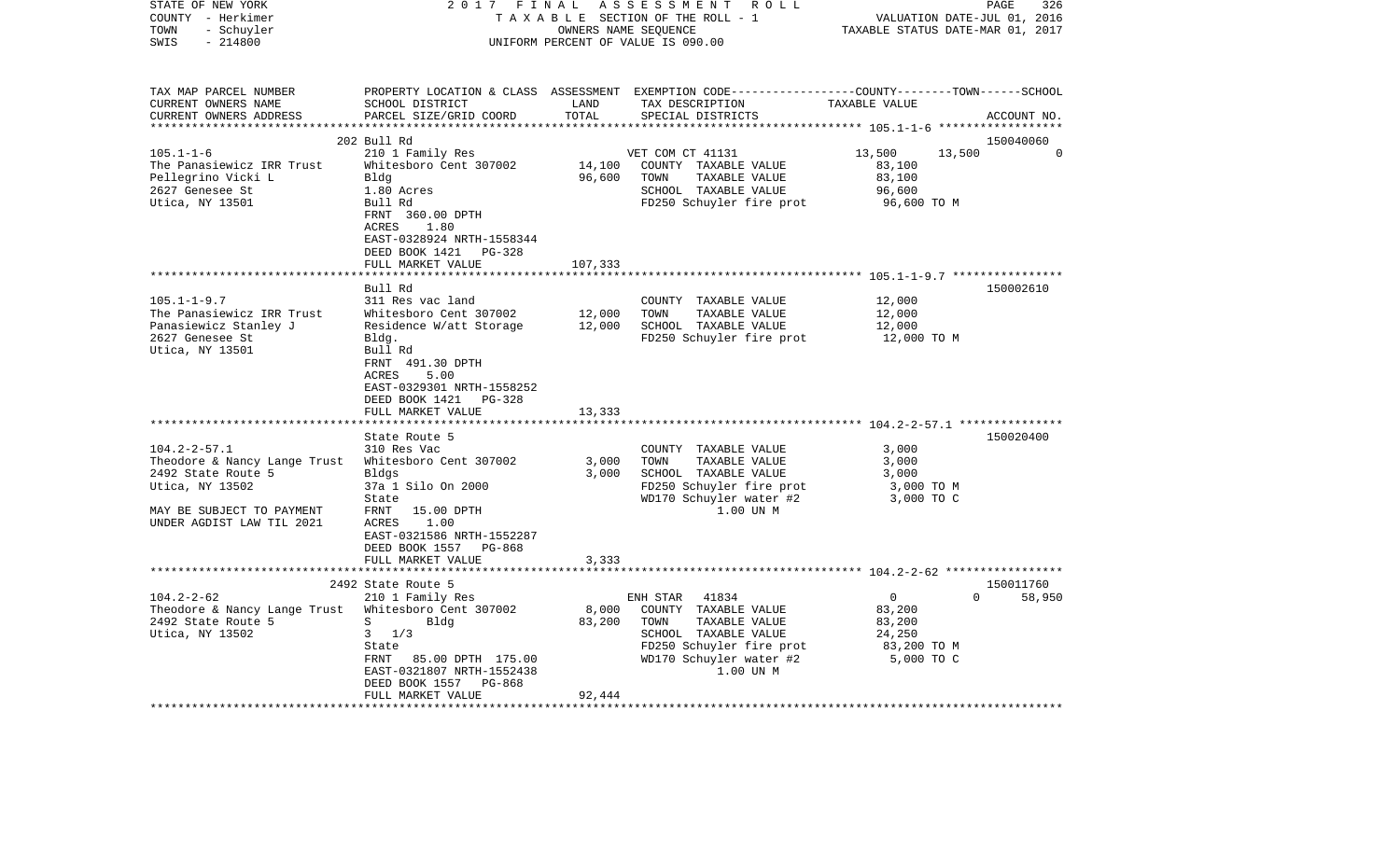| STATE OF NEW YORK<br>COUNTY - Herkimer<br>TOWN<br>- Schuyler<br>$-214800$<br>SWIS                                | 2017                                                                                                                                                                                 | FINAL<br>OWNERS NAME SEQUENCE | ASSESSMENT<br>ROLL<br>TAXABLE SECTION OF THE ROLL - 1<br>UNIFORM PERCENT OF VALUE IS 090.00                                                                          | TAXABLE STATUS DATE-MAR 01, 2017                                            | PAGE<br>VALUATION DATE-JUL 01, 2016 | 327                   |
|------------------------------------------------------------------------------------------------------------------|--------------------------------------------------------------------------------------------------------------------------------------------------------------------------------------|-------------------------------|----------------------------------------------------------------------------------------------------------------------------------------------------------------------|-----------------------------------------------------------------------------|-------------------------------------|-----------------------|
| TAX MAP PARCEL NUMBER<br>CURRENT OWNERS NAME<br>CURRENT OWNERS ADDRESS                                           | SCHOOL DISTRICT<br>PARCEL SIZE/GRID COORD                                                                                                                                            | LAND<br>TOTAL                 | PROPERTY LOCATION & CLASS ASSESSMENT EXEMPTION CODE---------------COUNTY-------TOWN-----SCHOOL<br>TAX DESCRIPTION<br>SPECIAL DISTRICTS                               | TAXABLE VALUE                                                               |                                     | ACCOUNT NO.           |
| **********************                                                                                           |                                                                                                                                                                                      |                               |                                                                                                                                                                      |                                                                             |                                     |                       |
|                                                                                                                  | Elmwood Rd                                                                                                                                                                           |                               |                                                                                                                                                                      |                                                                             |                                     | 150019830             |
| $105.3 - 1 - 66$<br>Third Garden Park Limited<br>Partnership<br>29 Knapp St<br>PO Box 4401<br>Stamford, CT 06907 | 416 Mfg hsing pk<br>Frankfort-Schuy 212602<br>Manufactured Home Park<br>Elmwood Rd<br>FRNT 2718.00 DPTH<br>ACRES<br>9.60<br>EAST-0327028 NRTH-1548601<br>DEED BOOK 858               | 360,000<br>897,663            | 41854<br>BAS STAR<br>COUNTY TAXABLE VALUE<br>TOWN<br>TAXABLE VALUE<br>SCHOOL TAXABLE VALUE<br>FD250 Schuyler fire prot                                               | 0<br>897,663<br>897,663<br>743,392<br>897,663 TO M                          | $\Omega$                            | 154,271               |
|                                                                                                                  | PG-390<br>FULL MARKET VALUE                                                                                                                                                          | 997,403                       |                                                                                                                                                                      |                                                                             |                                     |                       |
|                                                                                                                  |                                                                                                                                                                                      |                               |                                                                                                                                                                      |                                                                             |                                     |                       |
| $104.2 - 1 - 10$                                                                                                 | 11203 Cosby Manor Rd<br>210 1 Family Res                                                                                                                                             |                               | VET WAR CT 41121                                                                                                                                                     | 8,100                                                                       | 8,100                               | 150010410<br>$\Omega$ |
| Thomas Douglas J<br>Thomas Joanne M<br>11203 Cosby Manor Rd<br>Utica, NY 13502                                   | Whitesboro Cent 307002<br>Residence W/2 Stall Garag<br>12x16 Shed 99-072<br>Cosby Manor<br>FRNT 100.00 DPTH 355.00<br>EAST-0319702 NRTH-1559208<br>DEED BOOK 839<br>PG-542           | 11,900 BAS STAR<br>122,400    | 41854<br>COUNTY TAXABLE VALUE<br>TOWN<br>TAXABLE VALUE<br>SCHOOL TAXABLE VALUE<br>FD250 Schuyler fire prot<br>WD170 Schuyler water #2<br>1.00 UN M                   | $\mathbf 0$<br>114,300<br>114,300<br>95,400<br>122,400 TO M<br>122,400 TO C | $\Omega$                            | 27,000                |
|                                                                                                                  | FULL MARKET VALUE                                                                                                                                                                    | 136,000                       |                                                                                                                                                                      |                                                                             |                                     |                       |
|                                                                                                                  | 299 Newport Rd                                                                                                                                                                       |                               |                                                                                                                                                                      |                                                                             |                                     | 150075137             |
| $104.2 - 1 - 15$                                                                                                 | 210 1 Family Res                                                                                                                                                                     |                               | VET COM CT 41131                                                                                                                                                     | 13,500                                                                      | 13,500                              | 0                     |
| Thomas Paul L<br>299 Newport Rd<br>Utica, NY 13502                                                               | Whitesboro Cent 307002<br>Bldg<br>W<br>.50 Acre<br>3<br>Newport Road<br>ACRES<br>0.46<br>EAST-0320168 NRTH-1557880<br>FULL MARKET VALUE                                              | 108,000<br>120,000            | 8,900 BAS STAR<br>41854<br>COUNTY TAXABLE VALUE<br>TAXABLE VALUE<br>TOWN<br>SCHOOL TAXABLE VALUE<br>FD250 Schuyler fire prot<br>WD170 Schuyler water #2<br>1.00 UN M | $\mathbf{0}$<br>94,500<br>94,500<br>81,000<br>108,000 TO M<br>5,600 TO C    | $\Omega$                            | 27,000                |
|                                                                                                                  | *******************                                                                                                                                                                  | ***********                   |                                                                                                                                                                      | ********************** 099.1-1-80.3 ***************                         |                                     |                       |
| $099.1 - 1 - 80.3$<br>Thomas Shelley D<br>135 Spain Gulf South Rd<br>Utica, NY 13502                             | 135 Spain Gulf South Rd<br>270 Mfg housing<br>West Canada Val 212402<br>Mobile Home<br>ACRES<br>1.50<br>EAST-0332022 NRTH-1571170<br>DEED BOOK 1517<br>$PG-259$<br>FULL MARKET VALUE | 13,900<br>57,500<br>63,889    | <b>BAS STAR</b><br>41854<br>COUNTY TAXABLE VALUE<br>TOWN<br>TAXABLE VALUE<br>SCHOOL TAXABLE VALUE<br>FD250 Schuyler fire prot                                        | $\overline{0}$<br>57,500<br>57,500<br>30,500<br>57,500 TO M                 | $\Omega$                            | 27,000                |
|                                                                                                                  |                                                                                                                                                                                      |                               |                                                                                                                                                                      |                                                                             |                                     |                       |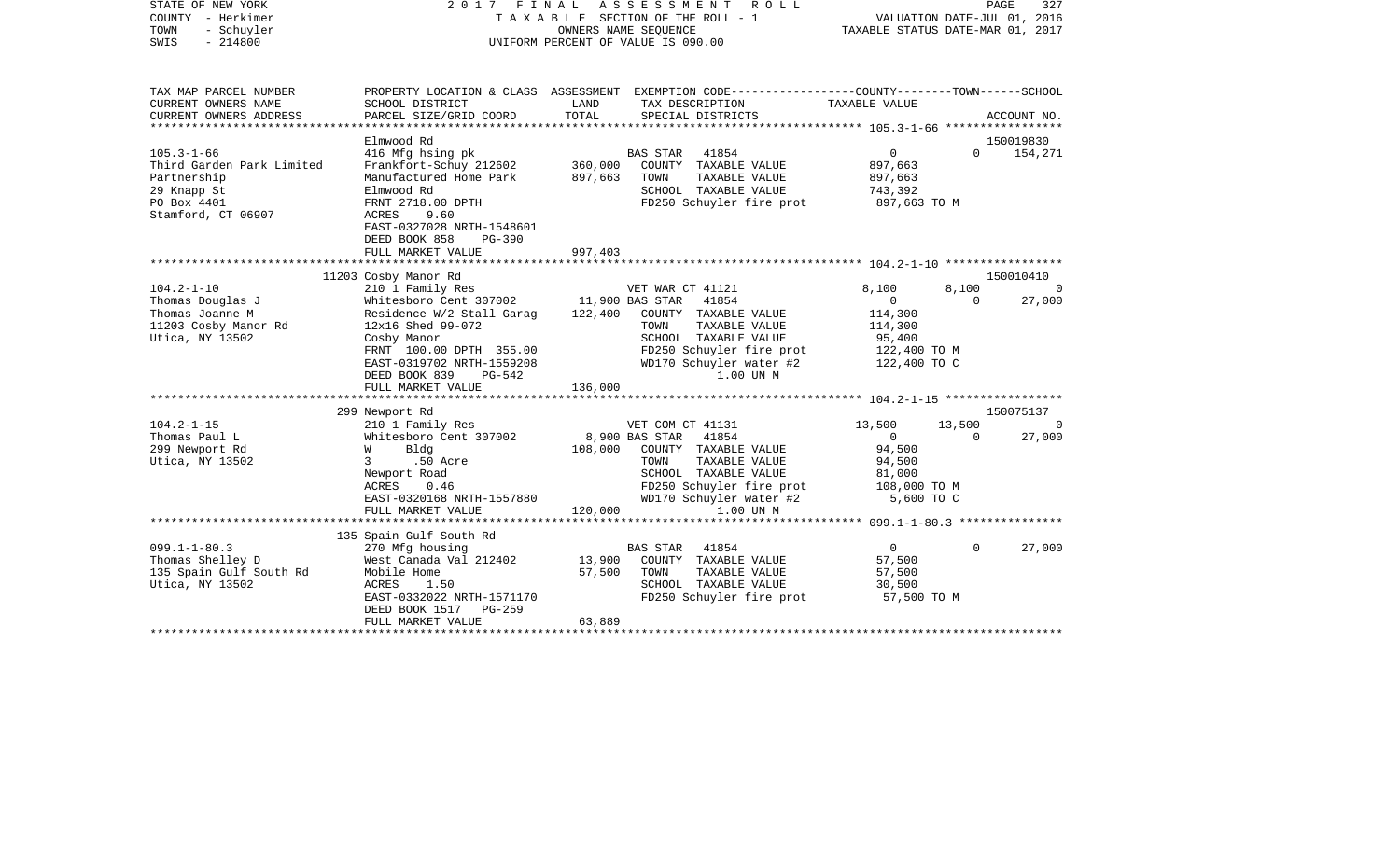| STATE OF NEW YORK<br>COUNTY - Herkimer<br>TOWN<br>- Schuyler<br>$-214800$<br>SWIS                    | FINAL<br>2017                                                                                                                                                                                                         |                              | ASSESSMENT<br>R O L L<br>TAXABLE SECTION OF THE ROLL - 1<br>OWNERS NAME SEOUENCE<br>UNIFORM PERCENT OF VALUE IS 090.00                                                       | VALUATION DATE-JUL 01, 2016<br>TAXABLE STATUS DATE-MAR 01, 2017                         | PAGE<br>328        |
|------------------------------------------------------------------------------------------------------|-----------------------------------------------------------------------------------------------------------------------------------------------------------------------------------------------------------------------|------------------------------|------------------------------------------------------------------------------------------------------------------------------------------------------------------------------|-----------------------------------------------------------------------------------------|--------------------|
| TAX MAP PARCEL NUMBER<br>CURRENT OWNERS NAME<br>CURRENT OWNERS ADDRESS<br>**********************     | SCHOOL DISTRICT<br>PARCEL SIZE/GRID COORD                                                                                                                                                                             | LAND<br>TOTAL                | PROPERTY LOCATION & CLASS ASSESSMENT EXEMPTION CODE----------------COUNTY-------TOWN------SCHOOL<br>TAX DESCRIPTION<br>SPECIAL DISTRICTS                                     | TAXABLE VALUE                                                                           | ACCOUNT NO.        |
|                                                                                                      | 2091 State Route 5                                                                                                                                                                                                    |                              |                                                                                                                                                                              |                                                                                         | 150011790          |
| $104.7 - 2 - 18$<br>Thompson Cheryl<br>Langenegger Leslie J<br>2091 State Route 5<br>Utica, NY 13502 | 210 1 Family Res<br>Whitesboro Cent 307002<br>N 859<br>Bldg<br>$3 \frac{1}{2}$<br>State<br>FRNT 100.00 DPTH 177.70<br>EAST-0315251 NRTH-1556751<br>DEED BOOK 922<br>$PG-696$<br>FULL MARKET VALUE                     | 8,500<br>79,400<br>88,222    | BAS STAR<br>41854<br>COUNTY TAXABLE VALUE<br>TOWN<br>TAXABLE VALUE<br>SCHOOL TAXABLE VALUE<br>FD250 Schuyler fire prot<br>SD030 Schuyler sewer #1<br>WD175 Schuyler water #3 | $\overline{0}$<br>79,400<br>79,400<br>52,400<br>79,400 TO M<br>1.10 UN M<br>79,400 TO M | $\Omega$<br>27,000 |
|                                                                                                      |                                                                                                                                                                                                                       |                              |                                                                                                                                                                              |                                                                                         |                    |
| $104.2 - 4 - 24$<br>Thompson Dennis M<br>Thompson Faith M<br>133 Westgate Dr<br>Utica, NY 13502      | 133 Westgate Dr<br>210 1 Family Res<br>Whitesboro Cent 307002<br>Westgate Dev Lot # 24<br>back to basic 2015<br>FRNT 220.00 DPTH 160.00<br>EAST-0324182 NRTH-1552855<br>DEED BOOK 1171 PG-164<br>FULL MARKET VALUE    | 15,800<br>180,000<br>200,000 | 41854<br><b>BAS STAR</b><br>COUNTY TAXABLE VALUE<br>TOWN<br>TAXABLE VALUE<br>SCHOOL TAXABLE VALUE<br>FD250 Schuyler fire prot                                                | 0<br>180,000<br>180,000<br>153,000<br>180,000 TO M                                      | 27,000<br>$\Omega$ |
|                                                                                                      | **************************                                                                                                                                                                                            |                              |                                                                                                                                                                              |                                                                                         |                    |
| $105.2 - 4 - 10.1$<br>Thompson Everett<br>Thompson Roni<br>324 Butler Rd<br>Poland, NY 13431         | Cogar Rd<br>314 Rural vac<10<br>Frankfort-Schuy 212602<br>Fox Hollow/ MF#185<br>Land & Lakes lot 23<br>Cogar Rd<br>ACRES<br>5.50<br>EAST-0342478 NRTH-1558679<br>DEED BOOK 1566<br>PG-794<br>FULL MARKET VALUE        | 23,900<br>23,900<br>26,556   | COUNTY TAXABLE VALUE<br>TOWN<br>TAXABLE VALUE<br>SCHOOL TAXABLE VALUE<br>FD250 Schuyler fire prot                                                                            | 23,900<br>23,900<br>23,900<br>23,900 TO M                                               | 150003180          |
|                                                                                                      | ********************                                                                                                                                                                                                  |                              |                                                                                                                                                                              |                                                                                         |                    |
| $105.2 - 4 - 10.2$<br>Thompson Everett<br>Thompson Roni<br>324 Butler Rd<br>Poland, NY 13431         | Cogar Rd<br>314 Rural vac<10<br>West Canada Val 212402<br>Fox Hollow/ MF#185<br>Land & Lakes lot 23<br>Cogar Rd<br>ACRES<br>3.20<br>EAST-0342023 NRTH-1558679<br>DEED BOOK 1566<br><b>PG-794</b><br>FULL MARKET VALUE | 17,200<br>17,200<br>19,111   | COUNTY TAXABLE VALUE<br>TAXABLE VALUE<br>TOWN<br>SCHOOL TAXABLE VALUE<br>FD250 Schuyler fire prot                                                                            | 17,200<br>17,200<br>17,200<br>17,200 TO M                                               | 150003180          |
|                                                                                                      |                                                                                                                                                                                                                       |                              |                                                                                                                                                                              |                                                                                         |                    |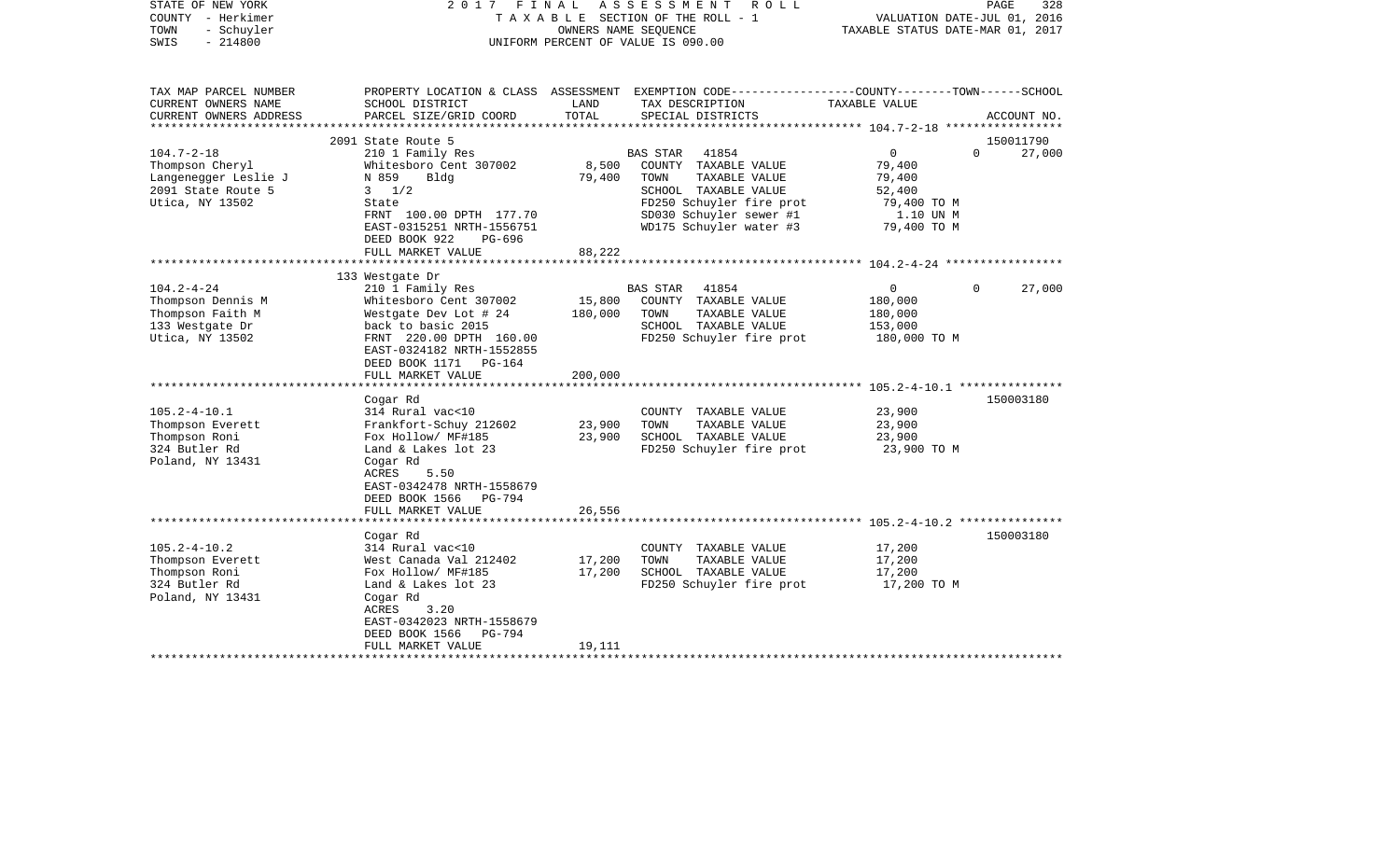| PROPERTY LOCATION & CLASS ASSESSMENT EXEMPTION CODE---------------COUNTY-------TOWN------SCHOOL<br>TAX MAP PARCEL NUMBER<br>LAND<br>TAXABLE VALUE<br>CURRENT OWNERS NAME<br>SCHOOL DISTRICT<br>TAX DESCRIPTION<br>TOTAL<br>CURRENT OWNERS ADDRESS<br>PARCEL SIZE/GRID COORD<br>SPECIAL DISTRICTS<br>ACCOUNT NO.<br>1096 Windfall Rd<br>$099.1 - 3 - 3.1$<br>$\overline{0}$<br>210 1 Family Res<br>ENH STAR 41834<br>$\Omega$<br>58,950<br>10,800<br>COUNTY TAXABLE VALUE<br>Tillson Morton F<br>West Canada Val 212402<br>85,000<br>1096 Windfall Rd<br>Double-Wide W/att Garage 85,000<br>TOWN<br>TAXABLE VALUE<br>85,000<br>SCHOOL TAXABLE VALUE<br>Utica, NY 13502<br>Vacant Land Windfall Rd<br>26,050<br>5.5 Acres<br>FD250 Schuyler fire prot<br>85,000 TO M<br>FRNT 214.20 DPTH<br>4.30<br>ACRES<br>EAST-0331404 NRTH-1569208<br>DEED BOOK 863<br>PG-257<br>FULL MARKET VALUE<br>94,444<br>150013650<br>5681 Austin Rd<br>$104.7 - 1 - 66$<br>210 1 Family Res<br>82,400<br>COUNTY TAXABLE VALUE<br>Tinelli Alexandra B<br>Whitesboro Cent 307002<br>7,400<br>TOWN<br>TAXABLE VALUE<br>82,400<br>5681 Austin Rd<br>W 49<br>82,400<br>SCHOOL TAXABLE VALUE<br>82,400<br>Bldg<br>Utica, NY 13502<br>FD250 Schuyler fire prot<br>$3 \t1/4$<br>82,400 TO M<br>LT160 Schuyler light #1<br>82,400 TO M<br>Austin<br>SD030 Schuyler sewer #1<br>1.10 UN M<br>FRNT 100.00 DPTH 114.00<br>WD160 Schuyler water #1 82,400 TO M<br>EAST-0315011 NRTH-1558588<br>DEED BOOK 1628 PG-733<br>FULL MARKET VALUE<br>91,556<br>123 Westgate Dr<br>$104.2 - 4 - 25$<br>$\overline{0}$<br>58,950<br>210 1 Family Res<br>ENH STAR 41834<br>$\Omega$<br>Toczala Dennis F<br>Whitesboro Cent 307002<br>17,000<br>COUNTY TAXABLE VALUE<br>181,000<br>TOWN<br>Toczala Helene R<br>181,000<br>TAXABLE VALUE<br>Westgate Dev Lot # 25<br>181,000<br>SCHOOL TAXABLE VALUE<br>123 Westgate Dr<br>FRNT 205.00 DPTH 191.00<br>122,050<br>FD250 Schuyler fire prot<br>Utica, NY 13502<br>EAST-0324015 NRTH-1552982<br>181,000 TO M<br>DEED BOOK 1157 PG-755<br>FULL MARKET VALUE<br>201,111<br>150075099<br>123 Bull Rd<br>$105.1 - 1 - 4$<br>$\Omega$<br>210 1 Family Res<br>ENH STAR 41834<br>$\overline{0}$<br>58,950<br>Todd Thomas<br>Whitesboro Cent 307002<br>13,600<br>COUNTY TAXABLE VALUE<br>90,000<br>90,000<br>Todd Rose<br>$\mathbb N$<br>Bldg<br>TOWN<br>TAXABLE VALUE<br>90,000<br>SCHOOL TAXABLE VALUE<br>123 Bull Rd<br>$3 \sim$<br>1.08A<br>31,050<br>Bull Rd.<br>FD250 Schuyler fire prot 90,000 TO M<br>Utica, NY 13502<br>ACRES<br>1.08 BANK 720<br>EAST-0327625 NRTH-1559153<br>DEED BOOK 00651 PG-00203<br>100,000<br>FULL MARKET VALUE | STATE OF NEW YORK<br>COUNTY - Herkimer<br>TOWN<br>- Schuyler<br>$-214800$<br>SWIS | 2017 FINAL | A S S E S S M E N T R O L L<br>TAXABLE SECTION OF THE ROLL - 1<br>OWNERS NAME SEOUENCE<br>UNIFORM PERCENT OF VALUE IS 090.00 | VALUATION DATE-JUL 01, 2016<br>TAXABLE STATUS DATE-MAR 01, 2017 | PAGE<br>329 |
|---------------------------------------------------------------------------------------------------------------------------------------------------------------------------------------------------------------------------------------------------------------------------------------------------------------------------------------------------------------------------------------------------------------------------------------------------------------------------------------------------------------------------------------------------------------------------------------------------------------------------------------------------------------------------------------------------------------------------------------------------------------------------------------------------------------------------------------------------------------------------------------------------------------------------------------------------------------------------------------------------------------------------------------------------------------------------------------------------------------------------------------------------------------------------------------------------------------------------------------------------------------------------------------------------------------------------------------------------------------------------------------------------------------------------------------------------------------------------------------------------------------------------------------------------------------------------------------------------------------------------------------------------------------------------------------------------------------------------------------------------------------------------------------------------------------------------------------------------------------------------------------------------------------------------------------------------------------------------------------------------------------------------------------------------------------------------------------------------------------------------------------------------------------------------------------------------------------------------------------------------------------------------------------------------------------------------------------------------------------------------------------------------------------------------------------------------------------------------------------------------------------------------------------------------------------------------------------------------------------------------------------|-----------------------------------------------------------------------------------|------------|------------------------------------------------------------------------------------------------------------------------------|-----------------------------------------------------------------|-------------|
|                                                                                                                                                                                                                                                                                                                                                                                                                                                                                                                                                                                                                                                                                                                                                                                                                                                                                                                                                                                                                                                                                                                                                                                                                                                                                                                                                                                                                                                                                                                                                                                                                                                                                                                                                                                                                                                                                                                                                                                                                                                                                                                                                                                                                                                                                                                                                                                                                                                                                                                                                                                                                                       |                                                                                   |            |                                                                                                                              |                                                                 |             |
|                                                                                                                                                                                                                                                                                                                                                                                                                                                                                                                                                                                                                                                                                                                                                                                                                                                                                                                                                                                                                                                                                                                                                                                                                                                                                                                                                                                                                                                                                                                                                                                                                                                                                                                                                                                                                                                                                                                                                                                                                                                                                                                                                                                                                                                                                                                                                                                                                                                                                                                                                                                                                                       |                                                                                   |            |                                                                                                                              |                                                                 |             |
|                                                                                                                                                                                                                                                                                                                                                                                                                                                                                                                                                                                                                                                                                                                                                                                                                                                                                                                                                                                                                                                                                                                                                                                                                                                                                                                                                                                                                                                                                                                                                                                                                                                                                                                                                                                                                                                                                                                                                                                                                                                                                                                                                                                                                                                                                                                                                                                                                                                                                                                                                                                                                                       |                                                                                   |            |                                                                                                                              |                                                                 |             |
|                                                                                                                                                                                                                                                                                                                                                                                                                                                                                                                                                                                                                                                                                                                                                                                                                                                                                                                                                                                                                                                                                                                                                                                                                                                                                                                                                                                                                                                                                                                                                                                                                                                                                                                                                                                                                                                                                                                                                                                                                                                                                                                                                                                                                                                                                                                                                                                                                                                                                                                                                                                                                                       |                                                                                   |            |                                                                                                                              |                                                                 |             |
|                                                                                                                                                                                                                                                                                                                                                                                                                                                                                                                                                                                                                                                                                                                                                                                                                                                                                                                                                                                                                                                                                                                                                                                                                                                                                                                                                                                                                                                                                                                                                                                                                                                                                                                                                                                                                                                                                                                                                                                                                                                                                                                                                                                                                                                                                                                                                                                                                                                                                                                                                                                                                                       |                                                                                   |            |                                                                                                                              |                                                                 |             |
|                                                                                                                                                                                                                                                                                                                                                                                                                                                                                                                                                                                                                                                                                                                                                                                                                                                                                                                                                                                                                                                                                                                                                                                                                                                                                                                                                                                                                                                                                                                                                                                                                                                                                                                                                                                                                                                                                                                                                                                                                                                                                                                                                                                                                                                                                                                                                                                                                                                                                                                                                                                                                                       |                                                                                   |            |                                                                                                                              |                                                                 |             |
|                                                                                                                                                                                                                                                                                                                                                                                                                                                                                                                                                                                                                                                                                                                                                                                                                                                                                                                                                                                                                                                                                                                                                                                                                                                                                                                                                                                                                                                                                                                                                                                                                                                                                                                                                                                                                                                                                                                                                                                                                                                                                                                                                                                                                                                                                                                                                                                                                                                                                                                                                                                                                                       |                                                                                   |            |                                                                                                                              |                                                                 |             |
|                                                                                                                                                                                                                                                                                                                                                                                                                                                                                                                                                                                                                                                                                                                                                                                                                                                                                                                                                                                                                                                                                                                                                                                                                                                                                                                                                                                                                                                                                                                                                                                                                                                                                                                                                                                                                                                                                                                                                                                                                                                                                                                                                                                                                                                                                                                                                                                                                                                                                                                                                                                                                                       |                                                                                   |            |                                                                                                                              |                                                                 |             |
|                                                                                                                                                                                                                                                                                                                                                                                                                                                                                                                                                                                                                                                                                                                                                                                                                                                                                                                                                                                                                                                                                                                                                                                                                                                                                                                                                                                                                                                                                                                                                                                                                                                                                                                                                                                                                                                                                                                                                                                                                                                                                                                                                                                                                                                                                                                                                                                                                                                                                                                                                                                                                                       |                                                                                   |            |                                                                                                                              |                                                                 |             |
|                                                                                                                                                                                                                                                                                                                                                                                                                                                                                                                                                                                                                                                                                                                                                                                                                                                                                                                                                                                                                                                                                                                                                                                                                                                                                                                                                                                                                                                                                                                                                                                                                                                                                                                                                                                                                                                                                                                                                                                                                                                                                                                                                                                                                                                                                                                                                                                                                                                                                                                                                                                                                                       |                                                                                   |            |                                                                                                                              |                                                                 |             |
|                                                                                                                                                                                                                                                                                                                                                                                                                                                                                                                                                                                                                                                                                                                                                                                                                                                                                                                                                                                                                                                                                                                                                                                                                                                                                                                                                                                                                                                                                                                                                                                                                                                                                                                                                                                                                                                                                                                                                                                                                                                                                                                                                                                                                                                                                                                                                                                                                                                                                                                                                                                                                                       |                                                                                   |            |                                                                                                                              |                                                                 |             |
|                                                                                                                                                                                                                                                                                                                                                                                                                                                                                                                                                                                                                                                                                                                                                                                                                                                                                                                                                                                                                                                                                                                                                                                                                                                                                                                                                                                                                                                                                                                                                                                                                                                                                                                                                                                                                                                                                                                                                                                                                                                                                                                                                                                                                                                                                                                                                                                                                                                                                                                                                                                                                                       |                                                                                   |            |                                                                                                                              |                                                                 |             |
|                                                                                                                                                                                                                                                                                                                                                                                                                                                                                                                                                                                                                                                                                                                                                                                                                                                                                                                                                                                                                                                                                                                                                                                                                                                                                                                                                                                                                                                                                                                                                                                                                                                                                                                                                                                                                                                                                                                                                                                                                                                                                                                                                                                                                                                                                                                                                                                                                                                                                                                                                                                                                                       |                                                                                   |            |                                                                                                                              |                                                                 |             |
|                                                                                                                                                                                                                                                                                                                                                                                                                                                                                                                                                                                                                                                                                                                                                                                                                                                                                                                                                                                                                                                                                                                                                                                                                                                                                                                                                                                                                                                                                                                                                                                                                                                                                                                                                                                                                                                                                                                                                                                                                                                                                                                                                                                                                                                                                                                                                                                                                                                                                                                                                                                                                                       |                                                                                   |            |                                                                                                                              |                                                                 |             |
|                                                                                                                                                                                                                                                                                                                                                                                                                                                                                                                                                                                                                                                                                                                                                                                                                                                                                                                                                                                                                                                                                                                                                                                                                                                                                                                                                                                                                                                                                                                                                                                                                                                                                                                                                                                                                                                                                                                                                                                                                                                                                                                                                                                                                                                                                                                                                                                                                                                                                                                                                                                                                                       |                                                                                   |            |                                                                                                                              |                                                                 |             |
|                                                                                                                                                                                                                                                                                                                                                                                                                                                                                                                                                                                                                                                                                                                                                                                                                                                                                                                                                                                                                                                                                                                                                                                                                                                                                                                                                                                                                                                                                                                                                                                                                                                                                                                                                                                                                                                                                                                                                                                                                                                                                                                                                                                                                                                                                                                                                                                                                                                                                                                                                                                                                                       |                                                                                   |            |                                                                                                                              |                                                                 |             |
|                                                                                                                                                                                                                                                                                                                                                                                                                                                                                                                                                                                                                                                                                                                                                                                                                                                                                                                                                                                                                                                                                                                                                                                                                                                                                                                                                                                                                                                                                                                                                                                                                                                                                                                                                                                                                                                                                                                                                                                                                                                                                                                                                                                                                                                                                                                                                                                                                                                                                                                                                                                                                                       |                                                                                   |            |                                                                                                                              |                                                                 |             |
|                                                                                                                                                                                                                                                                                                                                                                                                                                                                                                                                                                                                                                                                                                                                                                                                                                                                                                                                                                                                                                                                                                                                                                                                                                                                                                                                                                                                                                                                                                                                                                                                                                                                                                                                                                                                                                                                                                                                                                                                                                                                                                                                                                                                                                                                                                                                                                                                                                                                                                                                                                                                                                       |                                                                                   |            |                                                                                                                              |                                                                 |             |
|                                                                                                                                                                                                                                                                                                                                                                                                                                                                                                                                                                                                                                                                                                                                                                                                                                                                                                                                                                                                                                                                                                                                                                                                                                                                                                                                                                                                                                                                                                                                                                                                                                                                                                                                                                                                                                                                                                                                                                                                                                                                                                                                                                                                                                                                                                                                                                                                                                                                                                                                                                                                                                       |                                                                                   |            |                                                                                                                              |                                                                 |             |
|                                                                                                                                                                                                                                                                                                                                                                                                                                                                                                                                                                                                                                                                                                                                                                                                                                                                                                                                                                                                                                                                                                                                                                                                                                                                                                                                                                                                                                                                                                                                                                                                                                                                                                                                                                                                                                                                                                                                                                                                                                                                                                                                                                                                                                                                                                                                                                                                                                                                                                                                                                                                                                       |                                                                                   |            |                                                                                                                              |                                                                 |             |
|                                                                                                                                                                                                                                                                                                                                                                                                                                                                                                                                                                                                                                                                                                                                                                                                                                                                                                                                                                                                                                                                                                                                                                                                                                                                                                                                                                                                                                                                                                                                                                                                                                                                                                                                                                                                                                                                                                                                                                                                                                                                                                                                                                                                                                                                                                                                                                                                                                                                                                                                                                                                                                       |                                                                                   |            |                                                                                                                              |                                                                 |             |
|                                                                                                                                                                                                                                                                                                                                                                                                                                                                                                                                                                                                                                                                                                                                                                                                                                                                                                                                                                                                                                                                                                                                                                                                                                                                                                                                                                                                                                                                                                                                                                                                                                                                                                                                                                                                                                                                                                                                                                                                                                                                                                                                                                                                                                                                                                                                                                                                                                                                                                                                                                                                                                       |                                                                                   |            |                                                                                                                              |                                                                 |             |
|                                                                                                                                                                                                                                                                                                                                                                                                                                                                                                                                                                                                                                                                                                                                                                                                                                                                                                                                                                                                                                                                                                                                                                                                                                                                                                                                                                                                                                                                                                                                                                                                                                                                                                                                                                                                                                                                                                                                                                                                                                                                                                                                                                                                                                                                                                                                                                                                                                                                                                                                                                                                                                       |                                                                                   |            |                                                                                                                              |                                                                 |             |
|                                                                                                                                                                                                                                                                                                                                                                                                                                                                                                                                                                                                                                                                                                                                                                                                                                                                                                                                                                                                                                                                                                                                                                                                                                                                                                                                                                                                                                                                                                                                                                                                                                                                                                                                                                                                                                                                                                                                                                                                                                                                                                                                                                                                                                                                                                                                                                                                                                                                                                                                                                                                                                       |                                                                                   |            |                                                                                                                              |                                                                 |             |
|                                                                                                                                                                                                                                                                                                                                                                                                                                                                                                                                                                                                                                                                                                                                                                                                                                                                                                                                                                                                                                                                                                                                                                                                                                                                                                                                                                                                                                                                                                                                                                                                                                                                                                                                                                                                                                                                                                                                                                                                                                                                                                                                                                                                                                                                                                                                                                                                                                                                                                                                                                                                                                       |                                                                                   |            |                                                                                                                              |                                                                 |             |
|                                                                                                                                                                                                                                                                                                                                                                                                                                                                                                                                                                                                                                                                                                                                                                                                                                                                                                                                                                                                                                                                                                                                                                                                                                                                                                                                                                                                                                                                                                                                                                                                                                                                                                                                                                                                                                                                                                                                                                                                                                                                                                                                                                                                                                                                                                                                                                                                                                                                                                                                                                                                                                       |                                                                                   |            |                                                                                                                              |                                                                 |             |
|                                                                                                                                                                                                                                                                                                                                                                                                                                                                                                                                                                                                                                                                                                                                                                                                                                                                                                                                                                                                                                                                                                                                                                                                                                                                                                                                                                                                                                                                                                                                                                                                                                                                                                                                                                                                                                                                                                                                                                                                                                                                                                                                                                                                                                                                                                                                                                                                                                                                                                                                                                                                                                       |                                                                                   |            |                                                                                                                              |                                                                 |             |
|                                                                                                                                                                                                                                                                                                                                                                                                                                                                                                                                                                                                                                                                                                                                                                                                                                                                                                                                                                                                                                                                                                                                                                                                                                                                                                                                                                                                                                                                                                                                                                                                                                                                                                                                                                                                                                                                                                                                                                                                                                                                                                                                                                                                                                                                                                                                                                                                                                                                                                                                                                                                                                       |                                                                                   |            |                                                                                                                              |                                                                 |             |
|                                                                                                                                                                                                                                                                                                                                                                                                                                                                                                                                                                                                                                                                                                                                                                                                                                                                                                                                                                                                                                                                                                                                                                                                                                                                                                                                                                                                                                                                                                                                                                                                                                                                                                                                                                                                                                                                                                                                                                                                                                                                                                                                                                                                                                                                                                                                                                                                                                                                                                                                                                                                                                       |                                                                                   |            |                                                                                                                              |                                                                 |             |
|                                                                                                                                                                                                                                                                                                                                                                                                                                                                                                                                                                                                                                                                                                                                                                                                                                                                                                                                                                                                                                                                                                                                                                                                                                                                                                                                                                                                                                                                                                                                                                                                                                                                                                                                                                                                                                                                                                                                                                                                                                                                                                                                                                                                                                                                                                                                                                                                                                                                                                                                                                                                                                       |                                                                                   |            |                                                                                                                              |                                                                 |             |
|                                                                                                                                                                                                                                                                                                                                                                                                                                                                                                                                                                                                                                                                                                                                                                                                                                                                                                                                                                                                                                                                                                                                                                                                                                                                                                                                                                                                                                                                                                                                                                                                                                                                                                                                                                                                                                                                                                                                                                                                                                                                                                                                                                                                                                                                                                                                                                                                                                                                                                                                                                                                                                       |                                                                                   |            |                                                                                                                              |                                                                 |             |
|                                                                                                                                                                                                                                                                                                                                                                                                                                                                                                                                                                                                                                                                                                                                                                                                                                                                                                                                                                                                                                                                                                                                                                                                                                                                                                                                                                                                                                                                                                                                                                                                                                                                                                                                                                                                                                                                                                                                                                                                                                                                                                                                                                                                                                                                                                                                                                                                                                                                                                                                                                                                                                       |                                                                                   |            |                                                                                                                              |                                                                 |             |
|                                                                                                                                                                                                                                                                                                                                                                                                                                                                                                                                                                                                                                                                                                                                                                                                                                                                                                                                                                                                                                                                                                                                                                                                                                                                                                                                                                                                                                                                                                                                                                                                                                                                                                                                                                                                                                                                                                                                                                                                                                                                                                                                                                                                                                                                                                                                                                                                                                                                                                                                                                                                                                       |                                                                                   |            |                                                                                                                              |                                                                 |             |
|                                                                                                                                                                                                                                                                                                                                                                                                                                                                                                                                                                                                                                                                                                                                                                                                                                                                                                                                                                                                                                                                                                                                                                                                                                                                                                                                                                                                                                                                                                                                                                                                                                                                                                                                                                                                                                                                                                                                                                                                                                                                                                                                                                                                                                                                                                                                                                                                                                                                                                                                                                                                                                       |                                                                                   |            |                                                                                                                              |                                                                 |             |
|                                                                                                                                                                                                                                                                                                                                                                                                                                                                                                                                                                                                                                                                                                                                                                                                                                                                                                                                                                                                                                                                                                                                                                                                                                                                                                                                                                                                                                                                                                                                                                                                                                                                                                                                                                                                                                                                                                                                                                                                                                                                                                                                                                                                                                                                                                                                                                                                                                                                                                                                                                                                                                       |                                                                                   |            |                                                                                                                              |                                                                 |             |
|                                                                                                                                                                                                                                                                                                                                                                                                                                                                                                                                                                                                                                                                                                                                                                                                                                                                                                                                                                                                                                                                                                                                                                                                                                                                                                                                                                                                                                                                                                                                                                                                                                                                                                                                                                                                                                                                                                                                                                                                                                                                                                                                                                                                                                                                                                                                                                                                                                                                                                                                                                                                                                       |                                                                                   |            |                                                                                                                              |                                                                 |             |
|                                                                                                                                                                                                                                                                                                                                                                                                                                                                                                                                                                                                                                                                                                                                                                                                                                                                                                                                                                                                                                                                                                                                                                                                                                                                                                                                                                                                                                                                                                                                                                                                                                                                                                                                                                                                                                                                                                                                                                                                                                                                                                                                                                                                                                                                                                                                                                                                                                                                                                                                                                                                                                       |                                                                                   |            |                                                                                                                              |                                                                 |             |
|                                                                                                                                                                                                                                                                                                                                                                                                                                                                                                                                                                                                                                                                                                                                                                                                                                                                                                                                                                                                                                                                                                                                                                                                                                                                                                                                                                                                                                                                                                                                                                                                                                                                                                                                                                                                                                                                                                                                                                                                                                                                                                                                                                                                                                                                                                                                                                                                                                                                                                                                                                                                                                       |                                                                                   |            |                                                                                                                              |                                                                 |             |
|                                                                                                                                                                                                                                                                                                                                                                                                                                                                                                                                                                                                                                                                                                                                                                                                                                                                                                                                                                                                                                                                                                                                                                                                                                                                                                                                                                                                                                                                                                                                                                                                                                                                                                                                                                                                                                                                                                                                                                                                                                                                                                                                                                                                                                                                                                                                                                                                                                                                                                                                                                                                                                       |                                                                                   |            |                                                                                                                              |                                                                 |             |
|                                                                                                                                                                                                                                                                                                                                                                                                                                                                                                                                                                                                                                                                                                                                                                                                                                                                                                                                                                                                                                                                                                                                                                                                                                                                                                                                                                                                                                                                                                                                                                                                                                                                                                                                                                                                                                                                                                                                                                                                                                                                                                                                                                                                                                                                                                                                                                                                                                                                                                                                                                                                                                       |                                                                                   |            |                                                                                                                              |                                                                 |             |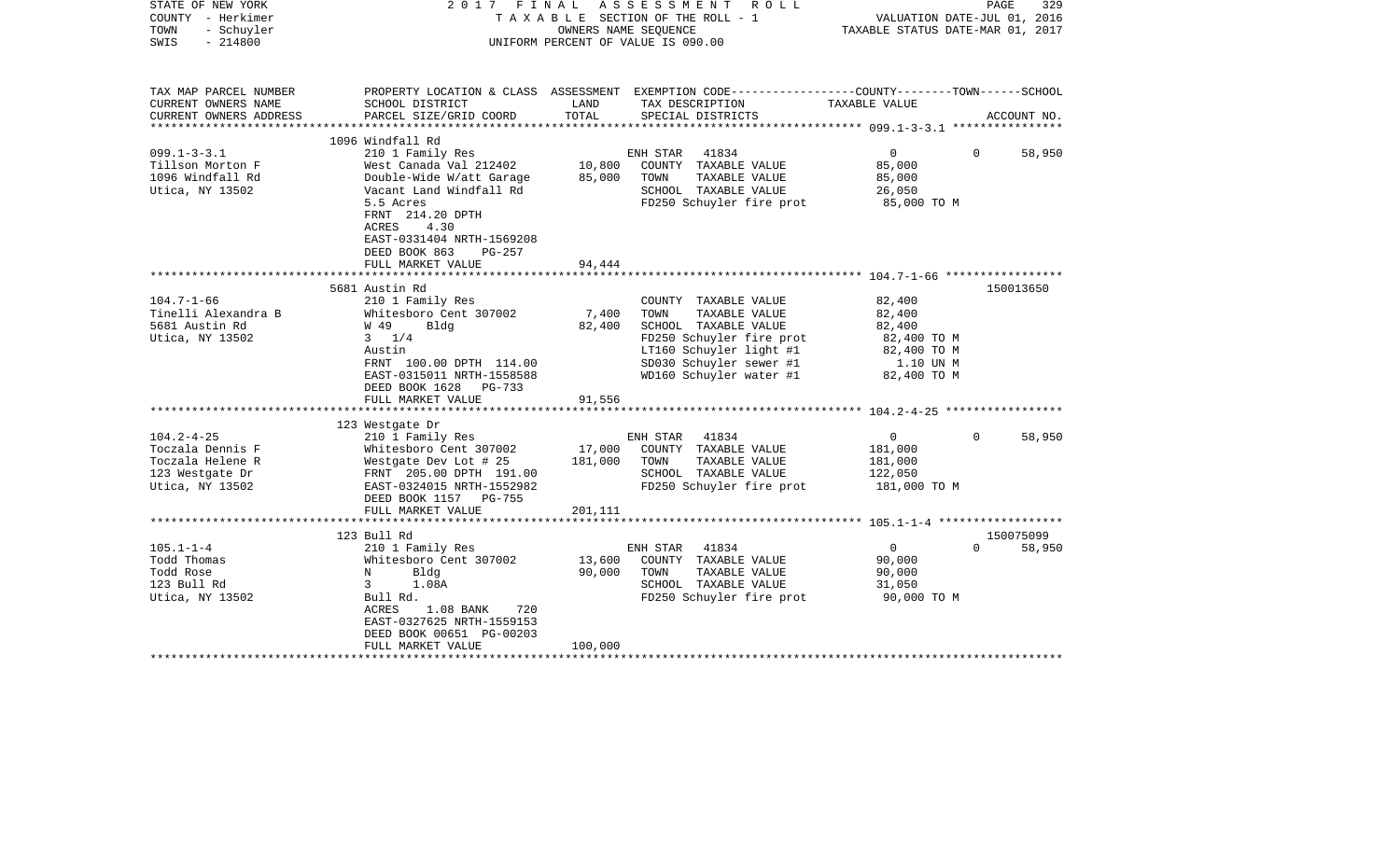| STATE OF NEW YORK<br>COUNTY - Herkimer<br>TOWN<br>- Schuyler<br>$-214800$<br>SWIS                    | FINAL<br>2017                                                                                                                                                                    |                  | ASSESSMENT<br>R O L L<br>TAXABLE SECTION OF THE ROLL - 1<br>OWNERS NAME SEQUENCE<br>UNIFORM PERCENT OF VALUE IS 090.00                                         | TAXABLE STATUS DATE-MAR 01, 2017                                                | PAGE<br>330<br>VALUATION DATE-JUL 01, 2016 |
|------------------------------------------------------------------------------------------------------|----------------------------------------------------------------------------------------------------------------------------------------------------------------------------------|------------------|----------------------------------------------------------------------------------------------------------------------------------------------------------------|---------------------------------------------------------------------------------|--------------------------------------------|
| TAX MAP PARCEL NUMBER                                                                                |                                                                                                                                                                                  |                  | PROPERTY LOCATION & CLASS ASSESSMENT EXEMPTION CODE----------------COUNTY-------TOWN------SCHOOL                                                               |                                                                                 |                                            |
| CURRENT OWNERS NAME<br>CURRENT OWNERS ADDRESS                                                        | SCHOOL DISTRICT<br>PARCEL SIZE/GRID COORD                                                                                                                                        | LAND<br>TOTAL    | TAX DESCRIPTION<br>SPECIAL DISTRICTS                                                                                                                           | TAXABLE VALUE                                                                   | ACCOUNT NO.                                |
| **********************                                                                               |                                                                                                                                                                                  |                  |                                                                                                                                                                |                                                                                 |                                            |
| $105.1 - 1 - 7.6$                                                                                    | 255 Bull Rd<br>210 1 Family Res                                                                                                                                                  |                  | <b>BAS STAR</b><br>41854                                                                                                                                       | $\overline{0}$                                                                  | $\Omega$<br>27,000                         |
| Todd William T                                                                                       | Whitesboro Cent 307002                                                                                                                                                           | 14,300           | COUNTY TAXABLE VALUE                                                                                                                                           | 111,800                                                                         |                                            |
| Todd Jeneen U                                                                                        | Single Family Res W/att G                                                                                                                                                        | 111,800          | TAXABLE VALUE<br>TOWN                                                                                                                                          | 111,800                                                                         |                                            |
| 255 Bull Rd                                                                                          | 2 Acres                                                                                                                                                                          |                  | SCHOOL TAXABLE VALUE                                                                                                                                           | 84,800                                                                          |                                            |
| Utica, NY 13502                                                                                      | ACRES<br>2.00 BANK<br>720<br>EAST-0330069 NRTH-1558645<br>DEED BOOK 766<br><b>PG-103</b>                                                                                         |                  | FD250 Schuyler fire prot                                                                                                                                       | 111,800 TO M                                                                    |                                            |
|                                                                                                      | FULL MARKET VALUE<br>*********************                                                                                                                                       | 124,222          |                                                                                                                                                                |                                                                                 |                                            |
|                                                                                                      |                                                                                                                                                                                  |                  |                                                                                                                                                                |                                                                                 |                                            |
| $099.1 - 1 - 42$                                                                                     | 341 Brown Rd<br>210 1 Family Res                                                                                                                                                 |                  | COUNTY TAXABLE VALUE                                                                                                                                           | 108,000                                                                         | 150075074                                  |
| Tolman Elizabeth J                                                                                   | West Canada Val 212402                                                                                                                                                           | 11,000           | TAXABLE VALUE<br>TOWN                                                                                                                                          | 108,000                                                                         |                                            |
| 341 Brown Rd                                                                                         | Single Family Residence                                                                                                                                                          | 108,000          | SCHOOL TAXABLE VALUE                                                                                                                                           | 108,000                                                                         |                                            |
| Utica, NY 13502                                                                                      | Includes 099.1-1-43<br>Brown Rd<br>FRNT 249.00 DPTH 125.00<br>EAST-0327958 NRTH-1571327<br>DEED BOOK 873<br>$PG-163$                                                             |                  | FD250 Schuyler fire prot                                                                                                                                       | 108,000 TO M                                                                    |                                            |
|                                                                                                      | FULL MARKET VALUE                                                                                                                                                                | 120,000          |                                                                                                                                                                |                                                                                 |                                            |
|                                                                                                      |                                                                                                                                                                                  |                  |                                                                                                                                                                |                                                                                 |                                            |
|                                                                                                      | 128 Windfall Rd                                                                                                                                                                  |                  |                                                                                                                                                                |                                                                                 |                                            |
| $104.2 - 4 - 2$<br>Tomaino Christropher J<br>Tomaino Santina L<br>128 Windfall Rd<br>Utica, NY 13502 | 210 1 Family Res<br>Whitesboro Cent 307002<br>Modular Single Fam W/gar<br>Windfall Rd<br>FRNT 116.00 DPTH 204.00<br>EAST-0323283 NRTH-1552531<br>DEED BOOK 1481 PG-576           | 9,500<br>144,000 | 41854<br>BAS STAR<br>COUNTY TAXABLE VALUE<br>TOWN<br>TAXABLE VALUE<br>SCHOOL TAXABLE VALUE<br>FD250 Schuyler fire prot<br>WD165 Schuyler water #4<br>1.00 UN M | $\overline{0}$<br>144,000<br>144,000<br>117,000<br>144,000 TO M<br>144,000 TO C | 27,000<br>$\Omega$                         |
|                                                                                                      | FULL MARKET VALUE                                                                                                                                                                | 160,000          |                                                                                                                                                                |                                                                                 |                                            |
|                                                                                                      | *************************                                                                                                                                                        |                  |                                                                                                                                                                |                                                                                 |                                            |
|                                                                                                      | 240 Brown Rd                                                                                                                                                                     |                  |                                                                                                                                                                |                                                                                 | 1500009900                                 |
| $099.1 - 1 - 59$<br>Tomaino Joseph<br>240 Brown Rd<br>Utica, NY 13502                                | 210 1 Family Res<br>West Canada Val 212402<br>S Bldg<br>2 Acres<br>Brown Rd<br>FRNT 283.00 DPTH 273.00<br>2.00<br>ACRES<br>EAST-0326183 NRTH-1572130<br>DEED BOOK 797<br>$PG-39$ | 14,300<br>90,000 | <b>BAS STAR</b><br>41854<br>COUNTY TAXABLE VALUE<br>TOWN<br>TAXABLE VALUE<br>SCHOOL TAXABLE VALUE<br>FD250 Schuyler fire prot                                  | $\overline{0}$<br>90,000<br>90,000<br>63,000<br>90,000 TO M                     | 27,000<br>$\Omega$                         |
|                                                                                                      | FULL MARKET VALUE                                                                                                                                                                | 100,000          | ******************************                                                                                                                                 |                                                                                 |                                            |
|                                                                                                      |                                                                                                                                                                                  |                  |                                                                                                                                                                |                                                                                 |                                            |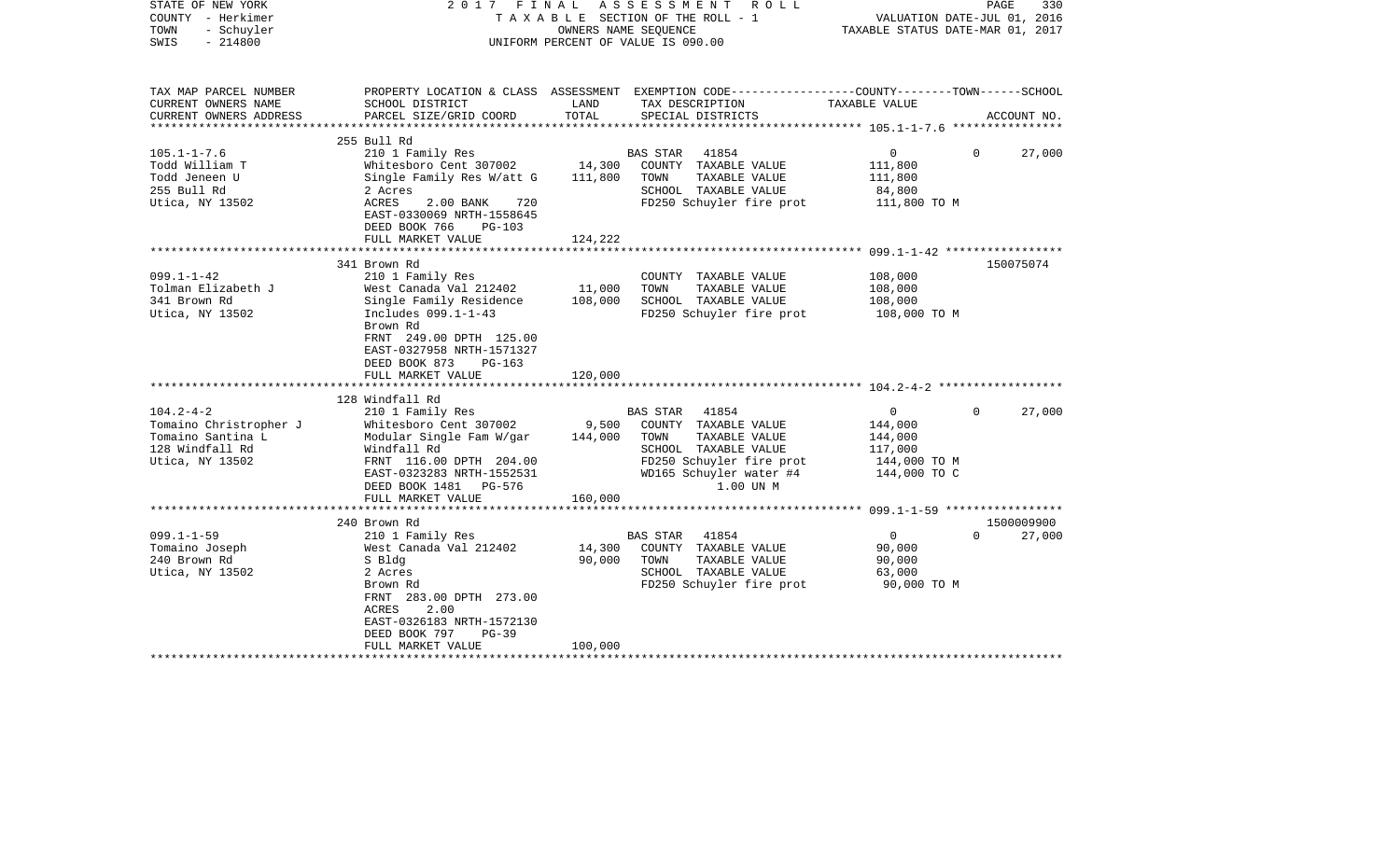| STATE OF NEW YORK<br>COUNTY - Herkimer<br>TOWN<br>- Schuyler<br>$-214800$<br>SWIS                                                                                |                                                                                                                                                                                                                                                                                                                                                                                                             | OWNERS NAME SEQUENCE                                        | 2017 FINAL ASSESSMENT<br>ROLL ROLL<br>T A X A B L E SECTION OF THE ROLL - 1<br>UNIFORM PERCENT OF VALUE IS 090.00                                                                                                           | VALUATION DATE-JUL 01, 2016<br>TAXABLE STATUS DATE-MAR 01, 2017                                                   | PAGE<br>331         |
|------------------------------------------------------------------------------------------------------------------------------------------------------------------|-------------------------------------------------------------------------------------------------------------------------------------------------------------------------------------------------------------------------------------------------------------------------------------------------------------------------------------------------------------------------------------------------------------|-------------------------------------------------------------|-----------------------------------------------------------------------------------------------------------------------------------------------------------------------------------------------------------------------------|-------------------------------------------------------------------------------------------------------------------|---------------------|
| TAX MAP PARCEL NUMBER<br>CURRENT OWNERS NAME                                                                                                                     | SCHOOL DISTRICT                                                                                                                                                                                                                                                                                                                                                                                             | LAND                                                        | PROPERTY LOCATION & CLASS ASSESSMENT EXEMPTION CODE---------------COUNTY-------TOWN------SCHOOL<br>TAX DESCRIPTION                                                                                                          | TAXABLE VALUE                                                                                                     |                     |
| CURRENT OWNERS ADDRESS<br>*****************                                                                                                                      | PARCEL SIZE/GRID COORD                                                                                                                                                                                                                                                                                                                                                                                      | TOTAL<br>**************                                     | SPECIAL DISTRICTS                                                                                                                                                                                                           |                                                                                                                   | ACCOUNT NO.         |
|                                                                                                                                                                  | Brown Rd                                                                                                                                                                                                                                                                                                                                                                                                    |                                                             |                                                                                                                                                                                                                             | ***************** 099.1-1-58.4 ****************                                                                   |                     |
| $099.1 - 1 - 58.4$<br>Tomaino Joseph A<br>240 Brown Rd<br>Utica, NY 13502                                                                                        | 314 Rural vac<10<br>West Canada Val 212402<br>Behind 099.1-1-59<br>ACRES<br>5.20<br>EAST-0325971 NRTH-1571764<br>DEED BOOK 934<br>$PG-29$                                                                                                                                                                                                                                                                   | 5,000<br>5,000                                              | COUNTY TAXABLE VALUE<br>TAXABLE VALUE<br>TOWN<br>SCHOOL TAXABLE VALUE<br>FD250 Schuyler fire prot                                                                                                                           | 5,000<br>5,000<br>5,000<br>5,000 TO M                                                                             |                     |
|                                                                                                                                                                  | FULL MARKET VALUE                                                                                                                                                                                                                                                                                                                                                                                           | 5,556                                                       |                                                                                                                                                                                                                             |                                                                                                                   |                     |
|                                                                                                                                                                  |                                                                                                                                                                                                                                                                                                                                                                                                             |                                                             |                                                                                                                                                                                                                             |                                                                                                                   |                     |
|                                                                                                                                                                  | 111 Dutchtown Rd                                                                                                                                                                                                                                                                                                                                                                                            |                                                             |                                                                                                                                                                                                                             |                                                                                                                   | 150002730           |
| $105.4 - 1 - 5$<br>Tomaso Charles R<br>111 Dutchtown Rd<br>Frankfort, NY 13340<br>$105.2 - 4 - 9.1$<br>Tompkins Brian<br>3323 Weidner Ave<br>Oceanside, NY 11572 | 210 1 Family Res<br>Frankfort-Schuy 212602<br>Bldg<br>N<br>3, 1.6<br>Dutchtown Rd<br>ACRES<br>1.30<br>EAST-0338122 NRTH-1549223<br>DEED BOOK 924<br>PG-266<br>FULL MARKET VALUE<br>*******************<br>469 Cogar Rd<br>210 1 Family Res<br>Frankfort-Schuy 212602<br>Fox Hollow/ MF#185<br>Land & Lakes lot 22<br>Cogar Rd<br><b>ACRES</b><br>5.50<br>EAST-0342548 NRTH-1558755<br>DEED BOOK 1590 PG-103 | 13,700<br>83,900<br>93,222<br>*********<br>23,900<br>93,900 | ENH STAR<br>41834<br>COUNTY TAXABLE VALUE<br>TOWN<br>TAXABLE VALUE<br>SCHOOL TAXABLE VALUE<br>FD250 Schuyler fire prot<br>COUNTY TAXABLE VALUE<br>TOWN<br>TAXABLE VALUE<br>SCHOOL TAXABLE VALUE<br>FD250 Schuyler fire prot | $\mathbf 0$<br>$\Omega$<br>83,900<br>83,900<br>24,950<br>83,900 TO M<br>93,900<br>93,900<br>93,900<br>93,900 TO M | 58,950<br>150003180 |
|                                                                                                                                                                  | FULL MARKET VALUE                                                                                                                                                                                                                                                                                                                                                                                           | 104,333                                                     |                                                                                                                                                                                                                             |                                                                                                                   |                     |
|                                                                                                                                                                  |                                                                                                                                                                                                                                                                                                                                                                                                             |                                                             |                                                                                                                                                                                                                             |                                                                                                                   |                     |
| $105.2 - 4 - 9.2$<br>Tompkins Brian<br>3323 Weidner Ave<br>Oceanside, NY 11572                                                                                   | Cogar Rd<br>314 Rural vac<10<br>West Canada Val 212402<br>Fox Hollow/ MF#185<br>Land & Lakes lot 22<br>Cogar Rd<br>ACRES<br>1.10<br>EAST-0342225 NRTH-1558904<br>DEED BOOK 1590<br>PG-103<br>FULL MARKET VALUE                                                                                                                                                                                              | 10,300<br>10,300<br>11,444                                  | COUNTY TAXABLE VALUE<br>TOWN<br>TAXABLE VALUE<br>SCHOOL TAXABLE VALUE<br>FD250 Schuyler fire prot                                                                                                                           | 10,300<br>10,300<br>10,300<br>10,300 TO M                                                                         | 150003180           |
|                                                                                                                                                                  |                                                                                                                                                                                                                                                                                                                                                                                                             |                                                             | **********************                                                                                                                                                                                                      |                                                                                                                   |                     |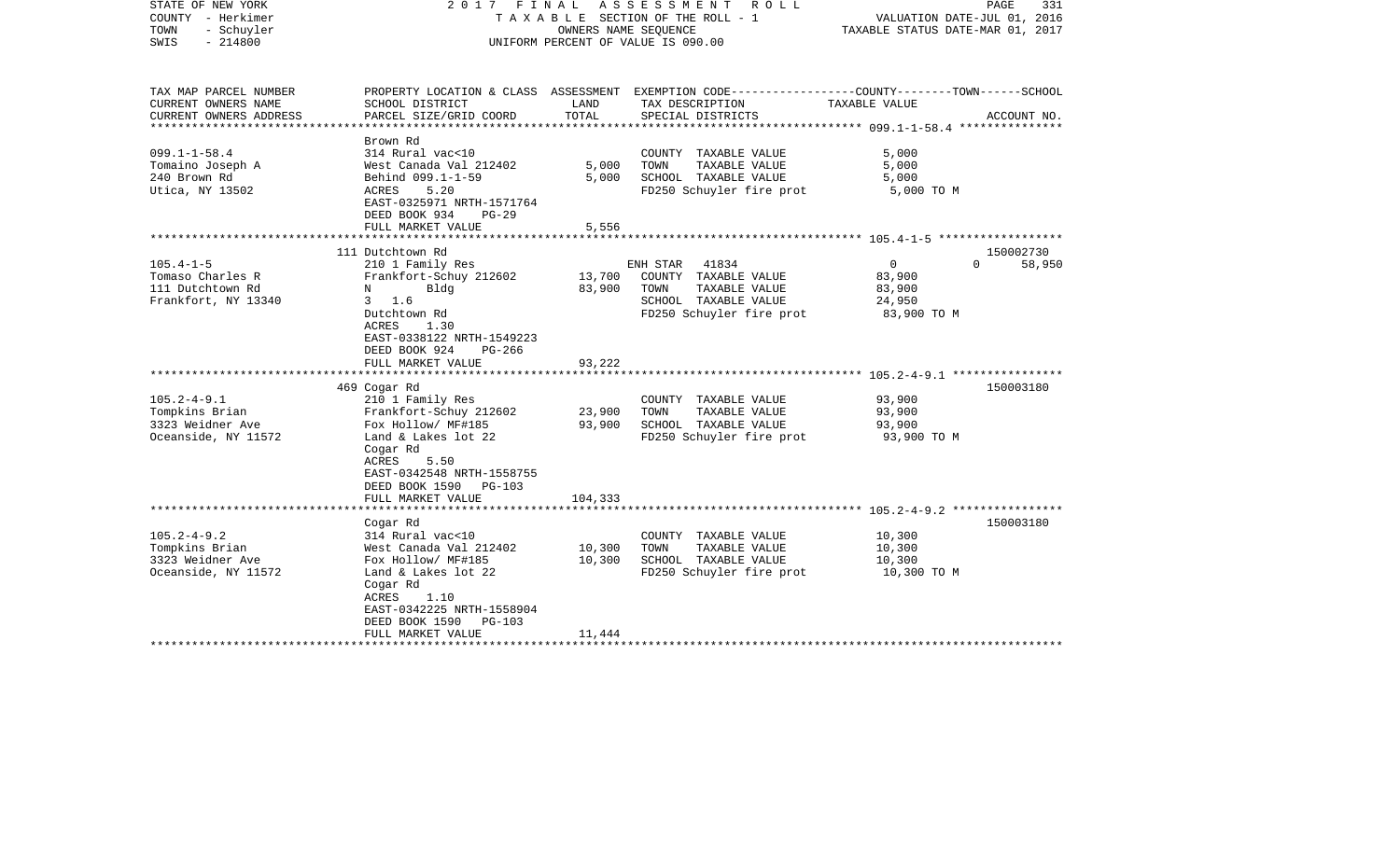| STATE OF NEW YORK<br>COUNTY - Herkimer<br>TOWN<br>- Schuyler<br>SWIS<br>$-214800$                          | 2017                                                                                                                                                                                       |                              | FINAL ASSESSMENT ROLL<br>TAXABLE SECTION OF THE ROLL - 1<br>OWNERS NAME SEOUENCE<br>UNIFORM PERCENT OF VALUE IS 090.00                                         | VALUATION DATE-JUL 01, 2016<br>TAXABLE STATUS DATE-MAR 01, 2017                 | PAGE              | 332           |
|------------------------------------------------------------------------------------------------------------|--------------------------------------------------------------------------------------------------------------------------------------------------------------------------------------------|------------------------------|----------------------------------------------------------------------------------------------------------------------------------------------------------------|---------------------------------------------------------------------------------|-------------------|---------------|
| TAX MAP PARCEL NUMBER<br>CURRENT OWNERS NAME<br>CURRENT OWNERS ADDRESS                                     | SCHOOL DISTRICT<br>PARCEL SIZE/GRID COORD                                                                                                                                                  | LAND<br>TOTAL                | PROPERTY LOCATION & CLASS ASSESSMENT EXEMPTION CODE---------------COUNTY-------TOWN------SCHOOL<br>TAX DESCRIPTION<br>SPECIAL DISTRICTS                        | TAXABLE VALUE                                                                   |                   | ACCOUNT NO.   |
|                                                                                                            | 132 Brown Rd                                                                                                                                                                               |                              |                                                                                                                                                                |                                                                                 |                   | 150010470     |
| $099.1 - 1 - 51$<br>Topham Roger O<br>Topham Careylyn L<br>132 Brown Rd<br>Utica, NY 13502                 | 210 1 Family Res<br>West Canada Val 212402<br>S<br>Blda<br>2<br>$\mathbf{3}$<br>Brown Rd<br>2.00<br>ACRES<br>EAST-0324249 NRTH-1573220                                                     | 101,900                      | VET WAR CT 41121<br>14,300 ENH STAR<br>41834<br>COUNTY TAXABLE VALUE<br>TOWN<br>TAXABLE VALUE<br>SCHOOL TAXABLE VALUE<br>FD250 Schuyler fire prot              | 8,100<br>$\mathbf{0}$<br>93,800<br>93,800<br>42,950<br>101,900 TO M             | 8,100<br>$\Omega$ | - 0<br>58,950 |
|                                                                                                            | DEED BOOK 2017<br>PG-2117<br>FULL MARKET VALUE                                                                                                                                             | 113,222                      |                                                                                                                                                                |                                                                                 |                   |               |
|                                                                                                            | 155 Knapp Knolle                                                                                                                                                                           |                              |                                                                                                                                                                |                                                                                 |                   |               |
| $104.2 - 3 - 19$<br>Torchia Darlene M<br>155 Knapps Knolle Rd<br>Utica, NY 13502-9730                      | 210 1 Family Res<br>Whitesboro Cent 307002<br>Knapps Knolle Rd<br>Lot 19<br>FRNT 105.00 DPTH 263.00<br>EAST-0323009 NRTH-1556271<br>DEED BOOK 783<br>$PG-214$                              | 10,400<br>135,700            | BAS STAR<br>41854<br>COUNTY TAXABLE VALUE<br>TAXABLE VALUE<br>TOWN<br>SCHOOL TAXABLE VALUE<br>FD250 Schuyler fire prot<br>WD170 Schuyler water #2<br>1.00 UN M | $\overline{0}$<br>135,700<br>135,700<br>108,700<br>135,700 TO M<br>135,700 TO C | $\Omega$          | 27,000        |
|                                                                                                            | FULL MARKET VALUE                                                                                                                                                                          | 150,778                      |                                                                                                                                                                |                                                                                 |                   |               |
| $099.4 - 5 - 6$<br>Toro-Echaque Bernard<br>Toro-Echaque JoAnn<br>732 Decamp Dr W<br>Hillsborough, NJ 08844 | 306 Louis Ridge Rd<br>240 Rural res<br>West Canada Val 212402<br>Survey # 106<br>Land & Lakes lot 13<br>Louis Rd<br>ACRES<br>5.00<br>EAST-0348002 NRTH-1563456<br>DEED BOOK 1113 PG-576    | 23,000<br>275,000            | COUNTY TAXABLE VALUE<br>TAXABLE VALUE<br>TOWN<br>SCHOOL TAXABLE VALUE<br>FD250 Schuyler fire prot                                                              | 275,000<br>275,000<br>275,000<br>275,000 TO M                                   |                   | 150003180     |
|                                                                                                            | FULL MARKET VALUE                                                                                                                                                                          | 305,556                      |                                                                                                                                                                |                                                                                 |                   |               |
|                                                                                                            | 232 Mckennon Rd                                                                                                                                                                            |                              |                                                                                                                                                                |                                                                                 |                   |               |
| $112.2 - 3 - 16.4$<br>Treen Craig<br>Treen Michelle L<br>232 Mckennan Rd<br>Frankfort, NY 13340            | 210 1 Family Res<br>Frankfort-Schuy 212602<br>Single Fam Log Residence<br>FRNT 471.00 DPTH<br>4.10<br>ACRES<br>EAST-0345385 NRTH-1541181<br>DEED BOOK 824<br>$PG-320$<br>FULL MARKET VALUE | 15,800<br>145,000<br>161,111 | BAS STAR<br>41854<br>COUNTY TAXABLE VALUE<br>TOWN<br>TAXABLE VALUE<br>SCHOOL TAXABLE VALUE<br>FD250 Schuyler fire prot                                         | $\overline{0}$<br>145,000<br>145,000<br>118,000<br>145,000 TO M                 | $\Omega$          | 27,000        |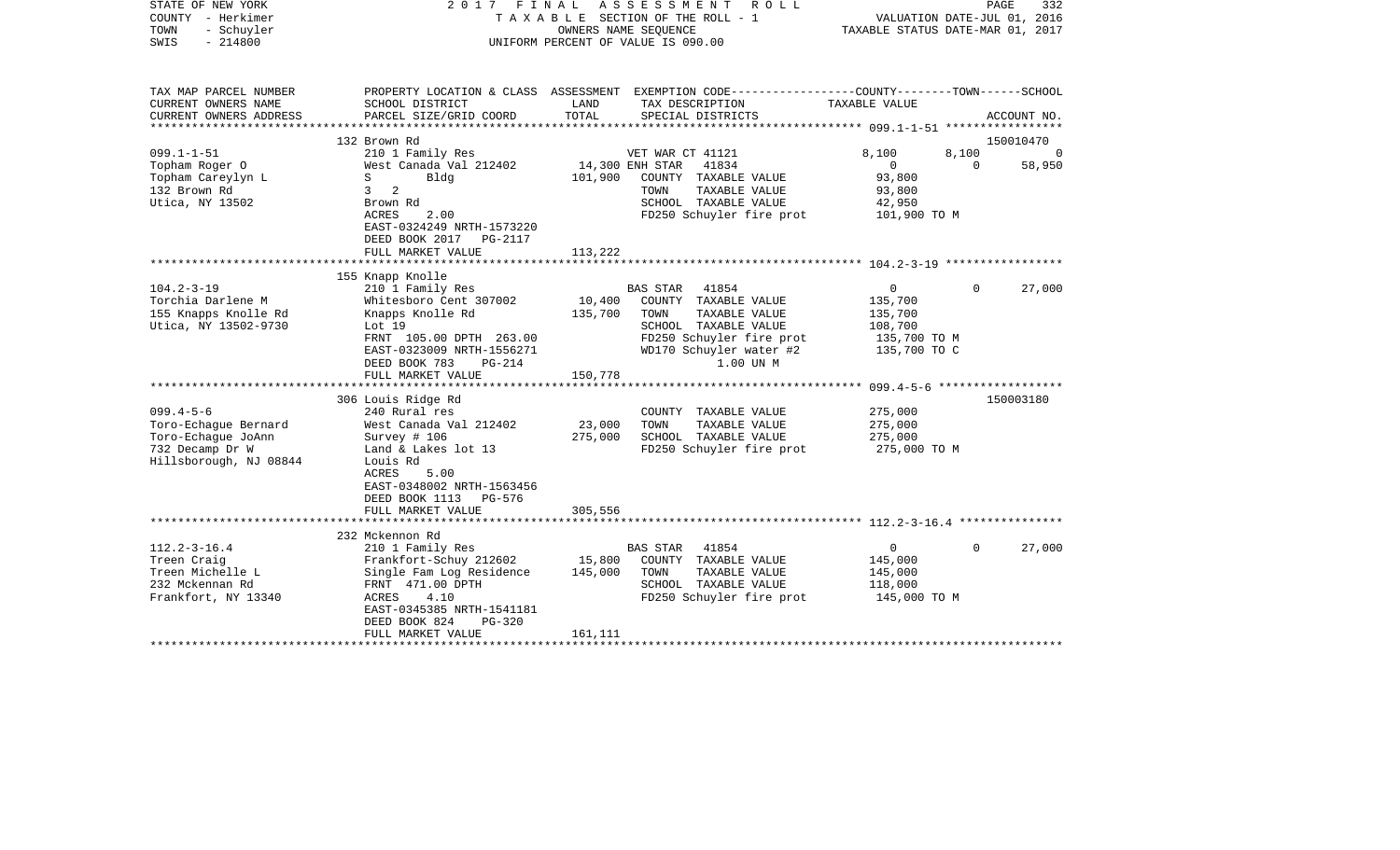| STATE OF NEW YORK<br>COUNTY - Herkimer<br>- Schuyler<br>TOWN<br>$-214800$<br>SWIS               |                                                                                                                                                                                                      | TAXABLE SECTION OF THE ROLL - 1<br>OWNERS NAME SEQUENCE<br>UNIFORM PERCENT OF VALUE IS 090.00 |                         | 2017 FINAL ASSESSMENT ROLL                                                                         | VALUATION DATE-JUL 01, 2016<br>TAXABLE STATUS DATE-MAR 01, 2017 | PAGE     | 333         |
|-------------------------------------------------------------------------------------------------|------------------------------------------------------------------------------------------------------------------------------------------------------------------------------------------------------|-----------------------------------------------------------------------------------------------|-------------------------|----------------------------------------------------------------------------------------------------|-----------------------------------------------------------------|----------|-------------|
| TAX MAP PARCEL NUMBER<br>CURRENT OWNERS NAME<br>CURRENT OWNERS ADDRESS<br>********************* | PROPERTY LOCATION & CLASS ASSESSMENT EXEMPTION CODE----------------COUNTY-------TOWN------SCHOOL<br>SCHOOL DISTRICT<br>PARCEL SIZE/GRID COORD                                                        | LAND<br>TOTAL                                                                                 |                         | TAX DESCRIPTION<br>SPECIAL DISTRICTS                                                               | TAXABLE VALUE                                                   |          | ACCOUNT NO. |
|                                                                                                 | 346 Watkins Rd                                                                                                                                                                                       |                                                                                               |                         |                                                                                                    |                                                                 |          |             |
| $112.2 - 3 - 16.3$<br>Treen John F<br>Treen Cathleen M<br>346 Watkins Rd<br>Frankfort, NY 13340 | 210 1 Family Res<br>Frankfort-Schuy 212602<br>1.1a<br>ACRES<br>1.10<br>EAST-0342553 NRTH-1540990<br>DEED BOOK 795<br>PG-511                                                                          | 13,600<br>101,200                                                                             | BAS STAR<br>TOWN        | 41854<br>COUNTY TAXABLE VALUE<br>TAXABLE VALUE<br>SCHOOL TAXABLE VALUE<br>FD250 Schuyler fire prot | $\overline{0}$<br>101,200<br>101,200<br>74,200<br>101,200 TO M  | $\Omega$ | 27,000      |
|                                                                                                 | FULL MARKET VALUE                                                                                                                                                                                    | 112,444                                                                                       |                         |                                                                                                    |                                                                 |          |             |
| $112.2 - 3 - 16.2$<br>Treen Rita                                                                | 350 Watkins Rd<br>210 1 Family Res<br>Frankfort-Schuy 212602                                                                                                                                         | 10,800                                                                                        | ENH STAR                | 41834<br>COUNTY TAXABLE VALUE                                                                      | $\overline{0}$<br>88,100                                        | $\Omega$ | 58,950      |
| Treen Stephen<br>350 Watkins Rd<br>Frankfort, NY 13340                                          | Residence<br>.688 Acres<br>Watkins Rd<br>FRNT 100.00 DPTH 300.00<br>$0.69$ BANK<br>720<br>ACRES<br>EAST-0342656 NRTH-1541075<br>DEED BOOK 1247 PG-763<br>FULL MARKET VALUE                           | 88,100<br>97,889                                                                              | TOWN                    | TAXABLE VALUE<br>SCHOOL TAXABLE VALUE<br>FD250 Schuyler fire prot                                  | 88,100<br>29,150<br>88,100 TO M                                 |          |             |
|                                                                                                 |                                                                                                                                                                                                      |                                                                                               |                         |                                                                                                    |                                                                 |          |             |
| $105.2 - 3 - 15$<br>Treloar Christopher<br>464 Ringwood Ave 1<br>Wanaque, NJ 07465              | Cosby Rd<br>314 Rural vac<10<br>Frankfort-Schuy 212602<br>Deer Haven sub<br>split #5 lot $2$<br>Cosby Rd<br>ACRES<br>9.00<br>EAST-0346718 NRTH-1558930<br>DEED BOOK 1268 PG-992<br>FULL MARKET VALUE | 30,400<br>30,400<br>33,778                                                                    | TOWN                    | COUNTY TAXABLE VALUE<br>TAXABLE VALUE<br>SCHOOL TAXABLE VALUE<br>FD250 Schuyler fire prot          | 30,400<br>30,400<br>30,400<br>30,400 TO M                       |          | 150003540   |
|                                                                                                 |                                                                                                                                                                                                      |                                                                                               |                         |                                                                                                    |                                                                 |          |             |
|                                                                                                 | 458 Carder Ln                                                                                                                                                                                        |                                                                                               |                         |                                                                                                    |                                                                 |          |             |
| $105.3 - 1 - 28.4$<br>Tripoli Daniel<br>Tripoli Anne<br>458 Carder Ln<br>Frankfort, NY 13340    | 210 1 Family Res<br>Frankfort-Schuy 212602<br>Manu Single Family<br>1 Acre<br>Carder Lane<br>FRNT<br>60.00 DPTH<br>ACRES<br>1.30<br>EAST-0333546 NRTH-1547058<br>DEED BOOK 1500<br>PG-819            | 13,700<br>56,700                                                                              | <b>BAS STAR</b><br>TOWN | 41854<br>COUNTY TAXABLE VALUE<br>TAXABLE VALUE<br>SCHOOL TAXABLE VALUE<br>FD250 Schuyler fire prot | $\overline{0}$<br>56,700<br>56,700<br>29,700<br>56,700 TO M     | $\Omega$ | 27,000      |
|                                                                                                 | FULL MARKET VALUE                                                                                                                                                                                    | 63,000                                                                                        |                         |                                                                                                    |                                                                 |          |             |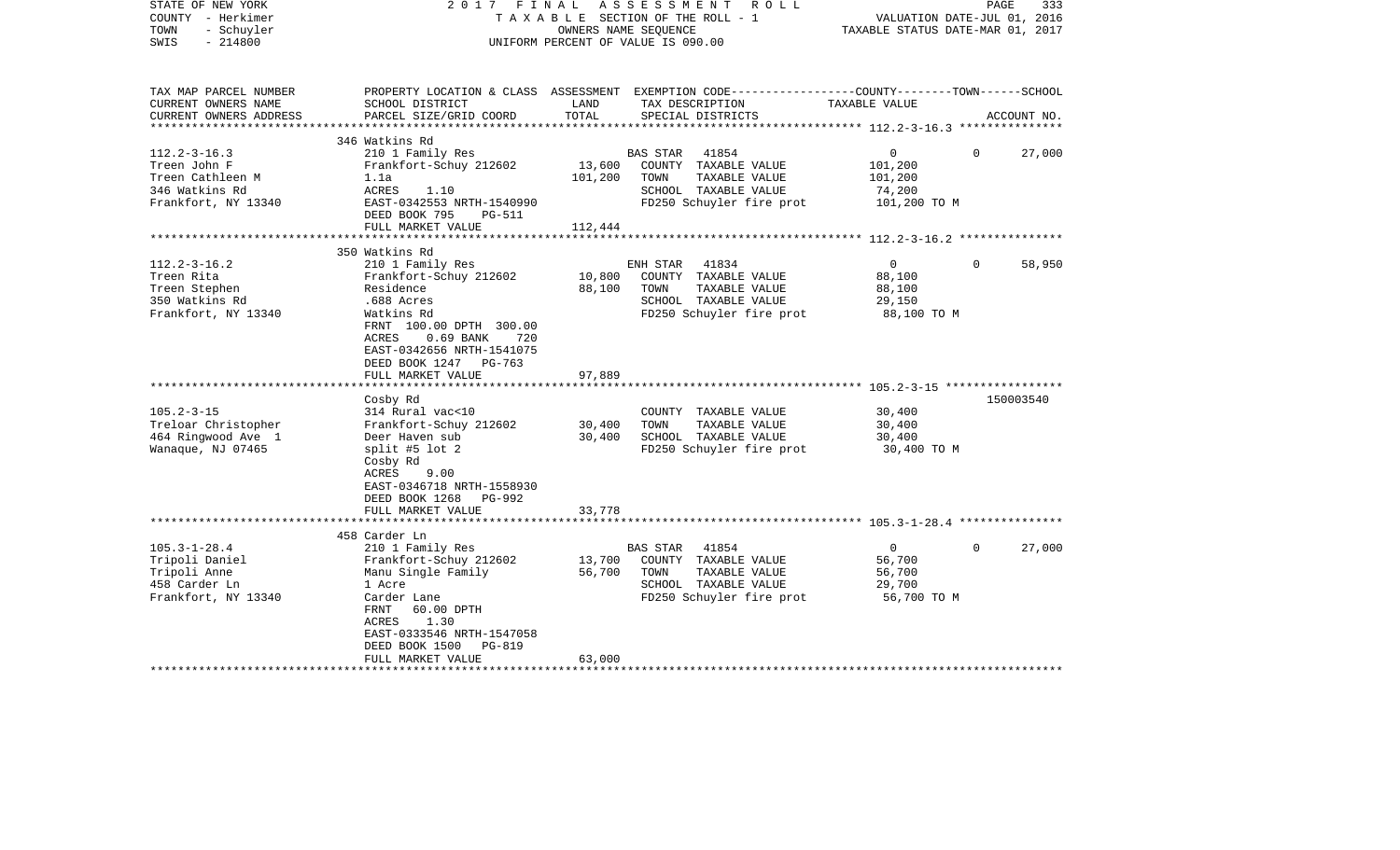| STATE OF NEW YORK<br>COUNTY - Herkimer<br>- Schuyler<br>TOWN<br>$-214800$<br>SWIS | 2017 FINAL ASSESSMENT                                                                                              | TAXABLE SECTION OF THE ROLL - 1<br>OWNERS NAME SEQUENCE<br>UNIFORM PERCENT OF VALUE IS 090.00 |                  | R O L L                  | TAXABLE STATUS DATE-MAR 01, 2017 |             | PAGE<br>334<br>VALUATION DATE-JUL 01, 2016 |
|-----------------------------------------------------------------------------------|--------------------------------------------------------------------------------------------------------------------|-----------------------------------------------------------------------------------------------|------------------|--------------------------|----------------------------------|-------------|--------------------------------------------|
| TAX MAP PARCEL NUMBER<br>CURRENT OWNERS NAME                                      | PROPERTY LOCATION & CLASS ASSESSMENT EXEMPTION CODE---------------COUNTY-------TOWN------SCHOOL<br>SCHOOL DISTRICT | LAND                                                                                          |                  | TAX DESCRIPTION          | TAXABLE VALUE                    |             |                                            |
| CURRENT OWNERS ADDRESS                                                            | PARCEL SIZE/GRID COORD                                                                                             | TOTAL                                                                                         |                  | SPECIAL DISTRICTS        |                                  |             | ACCOUNT NO.                                |
| **********************                                                            |                                                                                                                    |                                                                                               |                  |                          |                                  |             |                                            |
|                                                                                   | Carder Ln                                                                                                          |                                                                                               |                  |                          |                                  |             |                                            |
| $105.3 - 1 - 12.4$                                                                | 105 Vac farmland                                                                                                   |                                                                                               |                  | COUNTY TAXABLE VALUE     | 8,000                            |             |                                            |
| Tripoli David J                                                                   | Frankfort-Schuy 212602                                                                                             | 8,000                                                                                         | TOWN             | TAXABLE VALUE            | 8,000                            |             |                                            |
| Tripoli Linda A                                                                   | FRNT 745.00 DPTH                                                                                                   | 8,000                                                                                         |                  | SCHOOL TAXABLE VALUE     | 8,000                            |             |                                            |
| 480 Carder Ln                                                                     | ACRES 19.50                                                                                                        |                                                                                               |                  |                          |                                  |             |                                            |
| Frankfort, NY 13340                                                               | EAST-0332823 NRTH-1546709                                                                                          |                                                                                               |                  |                          |                                  |             |                                            |
|                                                                                   | DEED BOOK 1157 PG-370                                                                                              |                                                                                               |                  |                          |                                  |             |                                            |
|                                                                                   | FULL MARKET VALUE                                                                                                  | 8,889                                                                                         |                  |                          |                                  |             |                                            |
|                                                                                   |                                                                                                                    |                                                                                               |                  |                          |                                  |             | 150021360                                  |
| $105.3 - 1 - 13$                                                                  | 371 Carder Ln<br>240 Rural res                                                                                     |                                                                                               | AG MKTS          | 41730                    | 3,302                            | 3,302       |                                            |
| Tripoli David J                                                                   | Frankfort-Schuy 212602                                                                                             | 64,000                                                                                        |                  | COUNTY TAXABLE VALUE     | 116,698                          |             | 3,302                                      |
| Tripoli Linda A                                                                   | Bldgs Ag Ex Ld 68.8A                                                                                               | 120,000                                                                                       | TOWN             | TAXABLE VALUE            | 116,698                          |             |                                            |
| 480 Carder Ln                                                                     | 69ac                                                                                                               |                                                                                               |                  | SCHOOL TAXABLE VALUE     | 116,698                          |             |                                            |
| Frankfort, NY 13340                                                               | home burnt 3-1-09                                                                                                  |                                                                                               |                  | FD250 Schuyler fire prot | 120,000 TO M                     |             |                                            |
|                                                                                   | ACRES 69.80                                                                                                        |                                                                                               |                  |                          |                                  |             |                                            |
| MAY BE SUBJECT TO PAYMENT                                                         | EAST-0332781 NRTH-1548336                                                                                          |                                                                                               |                  |                          |                                  |             |                                            |
| UNDER AGDIST LAW TIL 2024                                                         | DEED BOOK 811<br>$PG-60$                                                                                           |                                                                                               |                  |                          |                                  |             |                                            |
|                                                                                   | FULL MARKET VALUE                                                                                                  | 133,333                                                                                       |                  |                          |                                  |             |                                            |
|                                                                                   |                                                                                                                    |                                                                                               |                  |                          |                                  |             |                                            |
|                                                                                   | Off Carder Ln                                                                                                      |                                                                                               |                  |                          |                                  |             | 150021330                                  |
| $105.3 - 1 - 24$                                                                  | 323 Vacant rural                                                                                                   |                                                                                               |                  | COUNTY TAXABLE VALUE     | 2,000                            |             |                                            |
| Tripoli David J                                                                   | Frankfort-Schuy 212602                                                                                             | 2,000                                                                                         | TOWN             | TAXABLE VALUE            | 2,000                            |             |                                            |
| Tripoli Linda                                                                     | Vac                                                                                                                | 2,000                                                                                         |                  | SCHOOL TAXABLE VALUE     | 2,000                            |             |                                            |
| 480 Carder Ln                                                                     | 2 25                                                                                                               |                                                                                               |                  | FD250 Schuyler fire prot | 2,000 TO M                       |             |                                            |
| Schuyler, NY 13340                                                                | Off Carder Lane                                                                                                    |                                                                                               |                  |                          |                                  |             |                                            |
|                                                                                   | 25.00<br>ACRES                                                                                                     |                                                                                               |                  |                          |                                  |             |                                            |
|                                                                                   | EAST-0334062 NRTH-1544841                                                                                          |                                                                                               |                  |                          |                                  |             |                                            |
|                                                                                   | DEED BOOK 00573 PG-00232                                                                                           |                                                                                               |                  |                          |                                  |             |                                            |
|                                                                                   | FULL MARKET VALUE                                                                                                  | 2,222                                                                                         |                  |                          |                                  |             |                                            |
|                                                                                   | 480 Carder Ln                                                                                                      |                                                                                               |                  |                          |                                  |             | 150008640                                  |
| $105.3 - 1 - 25$                                                                  | 112 Dairy farm                                                                                                     |                                                                                               | VET WAR CT 41121 |                          | 8,100                            | 8,100       | $\Omega$                                   |
| Tripoli David J                                                                   | Frankfort-Schuy 212602                                                                                             | 48,800 AG MKTS                                                                                |                  | 41730                    | $\Omega$                         | $\Omega$    | $\Omega$                                   |
| Tripoli Linda                                                                     | N Bldg Ag Ex 56A Ld                                                                                                |                                                                                               | 208,500 BAS STAR | 41854                    | $\mathbf 0$                      | $\mathbf 0$ | 27,000                                     |
| 480 Carder Ln                                                                     | star chgd to basic 2016                                                                                            |                                                                                               | AGRIC 10 Y 42100 |                          | 40,000                           | 40,000      | 40,000                                     |
| Frankfort, NY 13340                                                               | Carder Lane                                                                                                        |                                                                                               |                  | COUNTY TAXABLE VALUE     | 160,400                          |             |                                            |
|                                                                                   | ACRES<br>80.00                                                                                                     |                                                                                               | TOWN             | TAXABLE VALUE            | 160,400                          |             |                                            |
| MAY BE SUBJECT TO PAYMENT                                                         | EAST-0334039 NRTH-1546237                                                                                          |                                                                                               |                  | SCHOOL TAXABLE VALUE     | 141,500                          |             |                                            |
| UNDER AGDIST LAW TIL 2024                                                         | DEED BOOK 888<br>PG-231                                                                                            |                                                                                               |                  | FD250 Schuyler fire prot | 208,500 TO M                     |             |                                            |
|                                                                                   | FULL MARKET VALUE                                                                                                  | 231,667                                                                                       |                  |                          |                                  |             |                                            |
| ******************                                                                |                                                                                                                    |                                                                                               |                  |                          |                                  |             |                                            |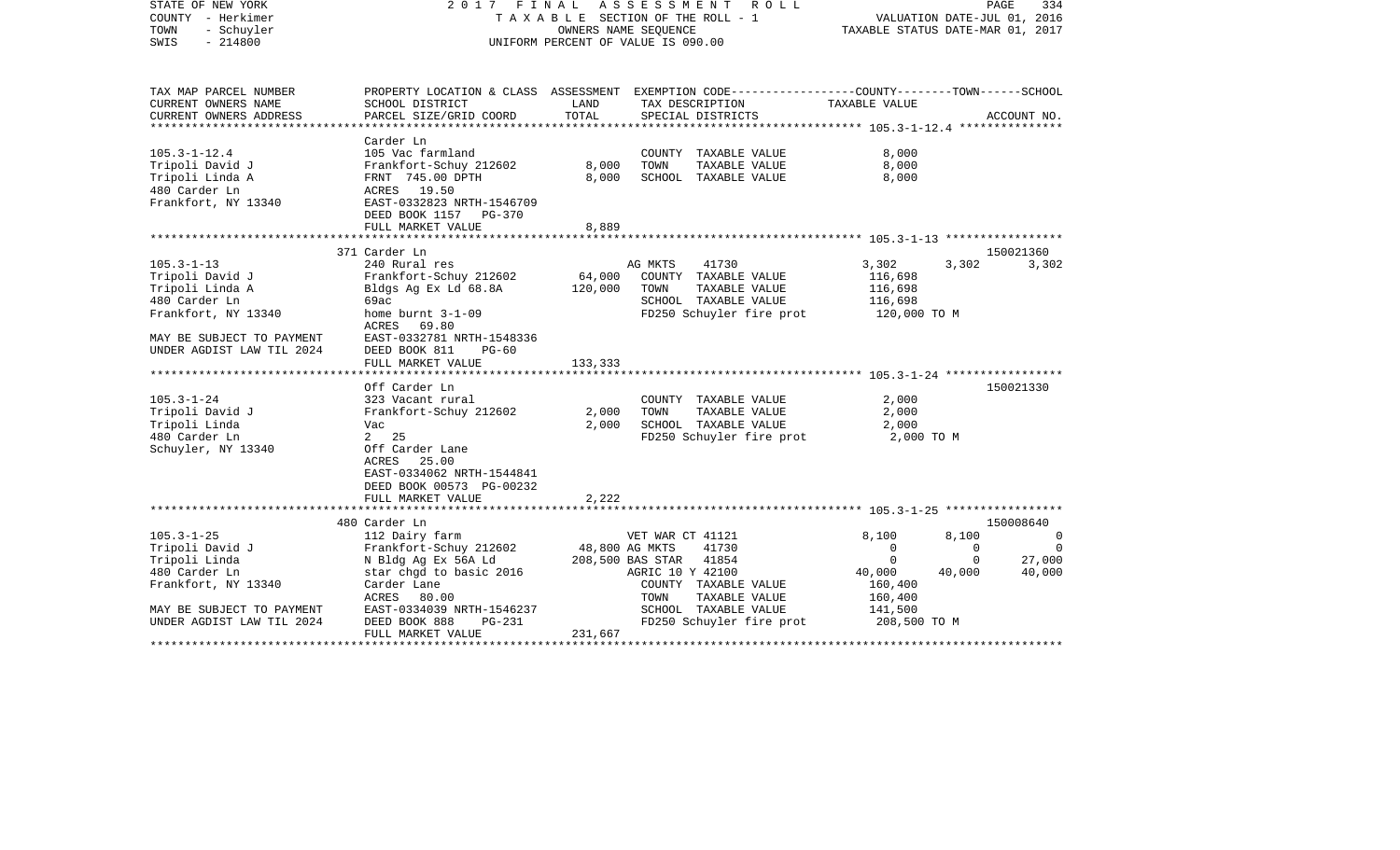| STATE OF NEW YORK<br>COUNTY - Herkimer<br>- Schuyler<br>TOWN<br>$-214800$<br>SWIS | 2017                           | FINAL  | A S S E S S M E N T<br>ROLL<br>TAXABLE SECTION OF THE ROLL - 1<br>OWNERS NAME SEQUENCE<br>UNIFORM PERCENT OF VALUE IS 090.00 | TAXABLE STATUS DATE-MAR 01, 2017 | 335<br>PAGE<br>VALUATION DATE-JUL 01, 2016 |
|-----------------------------------------------------------------------------------|--------------------------------|--------|------------------------------------------------------------------------------------------------------------------------------|----------------------------------|--------------------------------------------|
|                                                                                   |                                |        |                                                                                                                              |                                  |                                            |
| TAX MAP PARCEL NUMBER<br>CURRENT OWNERS NAME                                      | SCHOOL DISTRICT                | LAND   | PROPERTY LOCATION & CLASS ASSESSMENT EXEMPTION CODE---------------COUNTY-------TOWN-----SCHOOL<br>TAX DESCRIPTION            | TAXABLE VALUE                    |                                            |
| CURRENT OWNERS ADDRESS                                                            | PARCEL SIZE/GRID COORD         | TOTAL  | SPECIAL DISTRICTS                                                                                                            |                                  | ACCOUNT NO.                                |
|                                                                                   | 474 Carder Ln                  |        |                                                                                                                              |                                  | 150004980                                  |
| $105.3 - 1 - 28.1$                                                                | 105 Vac farmland               |        | COUNTY TAXABLE VALUE                                                                                                         | 14,500                           |                                            |
| Tripoli David J                                                                   | Frankfort-Schuy 212602         | 14,500 | TOWN<br>TAXABLE VALUE                                                                                                        | 14,500                           |                                            |
| Tripoli Linda                                                                     | Vacant farm land               | 14,500 | SCHOOL TAXABLE VALUE                                                                                                         | 14,500                           |                                            |
| 480 Carder Ln                                                                     | FRNT 150.00 DPTH               |        | FD250 Schuyler fire prot                                                                                                     | 14,500 TO M                      |                                            |
| Frankfort, NY 13357                                                               | 31.30<br>ACRES                 |        |                                                                                                                              |                                  |                                            |
|                                                                                   | EAST-0333131 NRTH-1546298      |        |                                                                                                                              |                                  |                                            |
|                                                                                   | DEED BOOK 916<br><b>PG-431</b> |        |                                                                                                                              |                                  |                                            |
|                                                                                   | FULL MARKET VALUE              | 16,111 |                                                                                                                              |                                  |                                            |
|                                                                                   | Carder Ln                      |        |                                                                                                                              |                                  | 150004680                                  |
| $105.3 - 1 - 34$                                                                  | 105 Vac farmland               |        | 41730<br>AG MKTS                                                                                                             | $\circ$                          | $\Omega$<br>$\Omega$                       |
| Tripoli David J                                                                   | Frankfort-Schuy 212602         | 7,100  | COUNTY TAXABLE VALUE                                                                                                         | 7,100                            |                                            |
| Tripoli Linda A                                                                   | Vac                            | 7,100  | TOWN<br>TAXABLE VALUE                                                                                                        | 7,100                            |                                            |
| 480 Carder Ln                                                                     | $2 \t13 \t1/8$                 |        | SCHOOL TAXABLE VALUE                                                                                                         | 7,100                            |                                            |
| Frankfort, NY 13340                                                               | Carder Lane                    |        | FD250 Schuyler fire prot                                                                                                     | 7,100 TO M                       |                                            |
|                                                                                   | ACRES 15.80                    |        | WD165 Schuyler water #4                                                                                                      | 7,100 TO C                       |                                            |
| MAY BE SUBJECT TO PAYMENT                                                         | EAST-0331850 NRTH-1546749      |        | 1.00 UN M                                                                                                                    |                                  |                                            |
| UNDER AGDIST LAW TIL 2024                                                         | DEED BOOK 800<br>$PG-698$      |        |                                                                                                                              |                                  |                                            |
|                                                                                   | FULL MARKET VALUE              | 7,889  |                                                                                                                              |                                  |                                            |
|                                                                                   | State Route 5                  |        |                                                                                                                              |                                  | 150004770                                  |
| $105.3 - 1 - 37$                                                                  | 105 Vac farmland               |        | AG MKTS<br>41730                                                                                                             | 0                                | $\Omega$<br>$\Omega$                       |
| Tripoli David J                                                                   | Frankfort-Schuy 212602         | 13,500 | COUNTY TAXABLE VALUE                                                                                                         | 13,500                           |                                            |
| Tripoli Linda A                                                                   | mereged 78 (87) 77.2 (.25      | 13,500 | TOWN<br>TAXABLE VALUE                                                                                                        | 13,500                           |                                            |
| 480 Carder Ln                                                                     | Merge # 3 2008                 |        | SCHOOL TAXABLE VALUE                                                                                                         | 13,500                           |                                            |
| Frankfort, NY 13340                                                               | State                          |        | FD250 Schuyler fire prot                                                                                                     | 13,500 TO M                      |                                            |
|                                                                                   | FRNT 190.00 DPTH               |        |                                                                                                                              |                                  |                                            |
| MAY BE SUBJECT TO PAYMENT                                                         | 25.30<br>ACRES                 |        |                                                                                                                              |                                  |                                            |
| UNDER AGDIST LAW TIL 2024                                                         | EAST-0331638 NRTH-1544561      |        |                                                                                                                              |                                  |                                            |
|                                                                                   | DEED BOOK 800<br>PG-698        |        |                                                                                                                              |                                  |                                            |
|                                                                                   | FULL MARKET VALUE              | 15,000 |                                                                                                                              |                                  |                                            |
|                                                                                   |                                |        |                                                                                                                              |                                  |                                            |
| $112.4 - 3 - 20$                                                                  | 105 Vac farmland               |        | COUNTY TAXABLE VALUE                                                                                                         | 6,800                            |                                            |
| Tripoli David J                                                                   | Frankfort-Schuy 212602         | 6,800  | TAXABLE VALUE<br>TOWN                                                                                                        | 6,800                            |                                            |
| Tipoli Linda                                                                      | Vac Ag Ex Ld 12A               | 6,800  | SCHOOL TAXABLE VALUE                                                                                                         | 6,800                            |                                            |
| 480 Carder Ln                                                                     | ACRES 12.00                    |        | FD250 Schuyler fire prot                                                                                                     | 6,800 TO M                       |                                            |
| Schuyler, NY 13340                                                                | EAST-0337840 NRTH-1536306      |        |                                                                                                                              |                                  |                                            |
|                                                                                   | FULL MARKET VALUE              | 7,556  |                                                                                                                              |                                  |                                            |
|                                                                                   |                                |        |                                                                                                                              |                                  |                                            |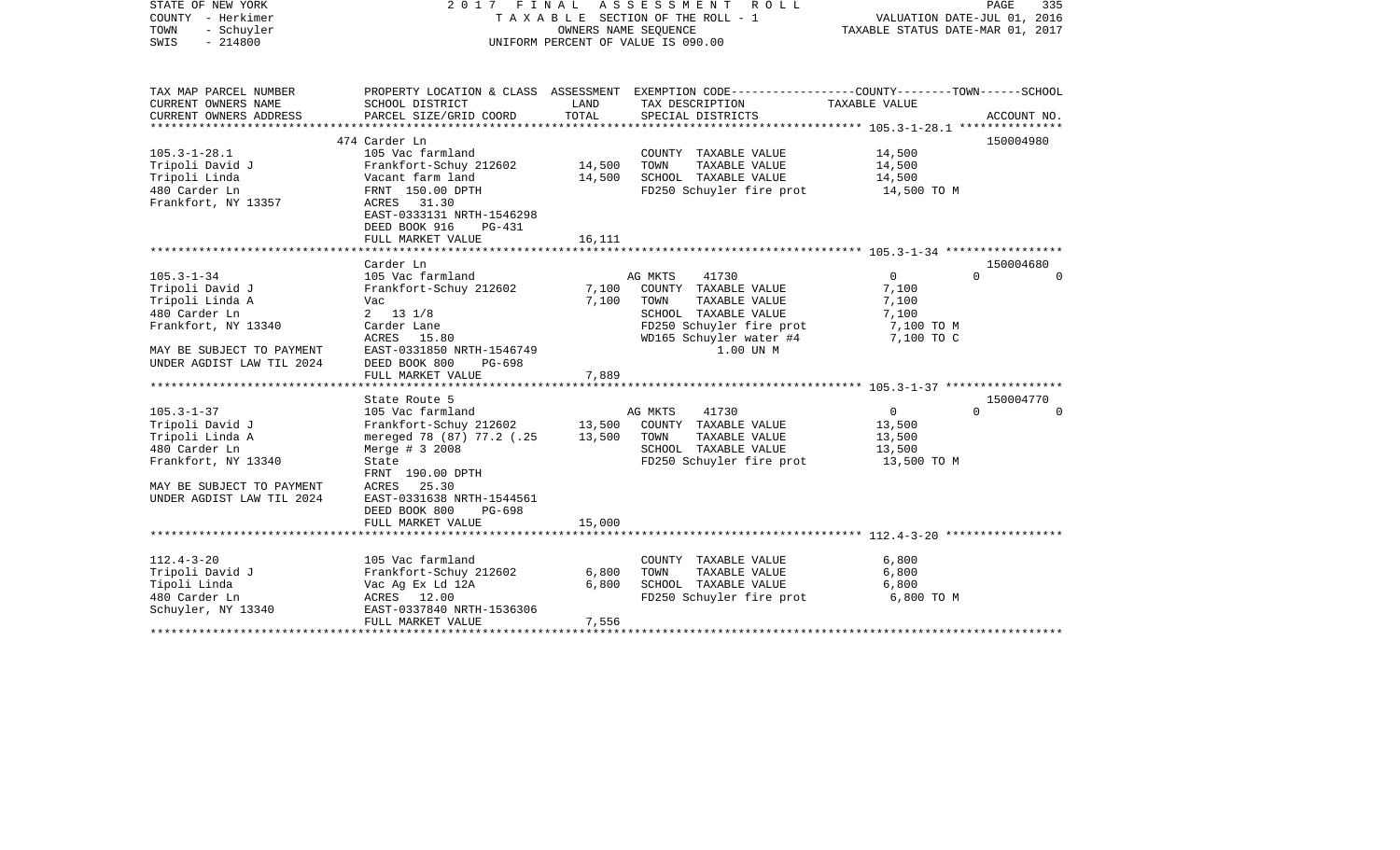| STATE OF NEW YORK<br>COUNTY - Herkimer<br>TOWN<br>- Schuyler<br>$-214800$<br>SWIS |                                                        |                                     | 2017 FINAL ASSESSMENT ROLL<br>TAXABLE SECTION OF THE ROLL - 1<br>OWNERS NAME SEOUENCE<br>UNIFORM PERCENT OF VALUE IS 090.00 | VALUATION DATE-JUL 01, 2016<br>TAXABLE STATUS DATE-MAR 01, 2017 | PAGE<br>336 |
|-----------------------------------------------------------------------------------|--------------------------------------------------------|-------------------------------------|-----------------------------------------------------------------------------------------------------------------------------|-----------------------------------------------------------------|-------------|
| TAX MAP PARCEL NUMBER                                                             |                                                        |                                     | PROPERTY LOCATION & CLASS ASSESSMENT EXEMPTION CODE---------------COUNTY-------TOWN------SCHOOL                             |                                                                 |             |
| CURRENT OWNERS NAME<br>CURRENT OWNERS ADDRESS                                     | SCHOOL DISTRICT<br>PARCEL SIZE/GRID COORD              | LAND<br>TOTAL                       | TAX DESCRIPTION<br>SPECIAL DISTRICTS                                                                                        | TAXABLE VALUE                                                   | ACCOUNT NO. |
| **********************                                                            |                                                        |                                     |                                                                                                                             |                                                                 |             |
|                                                                                   | 251 Watkins Rd                                         |                                     |                                                                                                                             |                                                                 |             |
| $112.2 - 3 - 16.5$                                                                | 210 1 Family Res                                       |                                     | <b>BAS STAR</b><br>41854                                                                                                    | $\overline{0}$<br>$\Omega$                                      | 27,000      |
| Tripoli Thomas R                                                                  | Frankfort-Schuy 212602                                 | 5,000                               | COUNTY TAXABLE VALUE                                                                                                        | 120,600                                                         |             |
| Tripoli Dorthy M                                                                  | merge 112.2-3-16.6 & 16.5                              | 120,600                             | TOWN<br>TAXABLE VALUE                                                                                                       | 120,600                                                         |             |
| 251 Watkins Rd                                                                    | FRNT 169.40 DPTH<br>ACRES 14.30                        |                                     | SCHOOL TAXABLE VALUE                                                                                                        | 93,600                                                          |             |
| Schuyler, NY 13340                                                                | EAST-0340451 NRTH-1540162<br>DEED BOOK 904<br>$PG-233$ |                                     | FD250 Schuyler fire prot                                                                                                    | 120,600 TO M                                                    |             |
|                                                                                   | FULL MARKET VALUE                                      | 134,000                             |                                                                                                                             |                                                                 |             |
|                                                                                   | 2993 State Route 5                                     |                                     |                                                                                                                             |                                                                 | 150021480   |
| $105.3 - 1 - 50$                                                                  | 484 1 use sm bld                                       |                                     | 41730<br>AG MKTS                                                                                                            | 1,715<br>1,715                                                  | 1,715       |
| Tripple Joseph                                                                    | Frankfort-Schuy 212602                                 | 37,500                              | COUNTY TAXABLE VALUE                                                                                                        | 196,685                                                         |             |
| Tripple Shirley                                                                   | Bldg & Manufactured Home                               | 198,400                             | TOWN<br>TAXABLE VALUE                                                                                                       | 196,685                                                         |             |
| 2987 State Route 5                                                                | 40x60 Pole Bldg                                        |                                     | SCHOOL TAXABLE VALUE                                                                                                        | 196,685                                                         |             |
| Frankfort, NY 13340                                                               | 23a 22Ac Ag Ex                                         |                                     | FD250 Schuyler fire prot                                                                                                    | 198,400 TO M                                                    |             |
|                                                                                   | ACRES 23.00                                            |                                     |                                                                                                                             |                                                                 |             |
| MAY BE SUBJECT TO PAYMENT                                                         | EAST-0329393 NRTH-1545902                              |                                     |                                                                                                                             |                                                                 |             |
| UNDER AGDIST LAW TIL 2024                                                         | DEED BOOK 00597 PG-00071                               |                                     |                                                                                                                             |                                                                 |             |
|                                                                                   | FULL MARKET VALUE                                      | 220,444                             |                                                                                                                             |                                                                 |             |
|                                                                                   |                                                        |                                     |                                                                                                                             |                                                                 |             |
|                                                                                   | 2975 State Route 5                                     |                                     |                                                                                                                             |                                                                 | 150075071   |
| $105.3 - 1 - 52$                                                                  | 105 Vac farmland                                       |                                     | COUNTY TAXABLE VALUE                                                                                                        | 38,000                                                          |             |
| Tripple Living Trust                                                              | Frankfort-Schuy 212602                                 | 38,000                              | TOWN<br>TAXABLE VALUE                                                                                                       | 38,000                                                          |             |
| 2987 State Route 5                                                                | Vacant                                                 | 38,000                              | SCHOOL TAXABLE VALUE                                                                                                        | 38,000                                                          |             |
| Frankfort, NY 13340                                                               | 16 Acres                                               |                                     | FD250 Schuyler fire prot                                                                                                    | 38,000 TO M                                                     |             |
|                                                                                   | State Rd                                               |                                     |                                                                                                                             |                                                                 |             |
|                                                                                   | ACRES 16.00                                            |                                     |                                                                                                                             |                                                                 |             |
|                                                                                   | EAST-0329221 NRTH-1546645                              |                                     |                                                                                                                             |                                                                 |             |
|                                                                                   | DEED BOOK 1076<br>PG-926                               |                                     |                                                                                                                             |                                                                 |             |
|                                                                                   | FULL MARKET VALUE<br>**********************            | 42,222<br>* * * * * * * * * * * * * |                                                                                                                             |                                                                 |             |
|                                                                                   | Creek Rd                                               |                                     |                                                                                                                             |                                                                 | 150040450   |
| $105.3 - 1 - 11$                                                                  | 105 Vac farmland                                       |                                     | COUNTY TAXABLE VALUE                                                                                                        | 37,000                                                          |             |
| TRIPPLE LIVING TRUST 2001                                                         | Frankfort-Schuy 212602                                 | 37,000                              | TOWN<br>TAXABLE VALUE                                                                                                       | 37,000                                                          |             |
| Attn: Joseph E. Tripple                                                           | Vacant                                                 | 37,000                              | SCHOOL TAXABLE VALUE                                                                                                        | 37,000                                                          |             |
| 2987 State Route 5                                                                | 76.5 Acres Ag Ex Ld 76.5                               |                                     | FD250 Schuyler fire prot                                                                                                    | 37,000 TO M                                                     |             |
| Schuyler, NY 13340                                                                | Creek Rd                                               |                                     | WD165 Schuyler water #4                                                                                                     | 37,000 TO C                                                     |             |
|                                                                                   | ACRES<br>76.90                                         |                                     | 1.00 UN M                                                                                                                   |                                                                 |             |
|                                                                                   | EAST-0330366 NRTH-1548223                              |                                     |                                                                                                                             |                                                                 |             |
|                                                                                   | DEED BOOK 891<br>$PG-5$                                |                                     |                                                                                                                             |                                                                 |             |
|                                                                                   | FULL MARKET VALUE                                      | 41,111                              |                                                                                                                             |                                                                 |             |
|                                                                                   |                                                        |                                     |                                                                                                                             |                                                                 |             |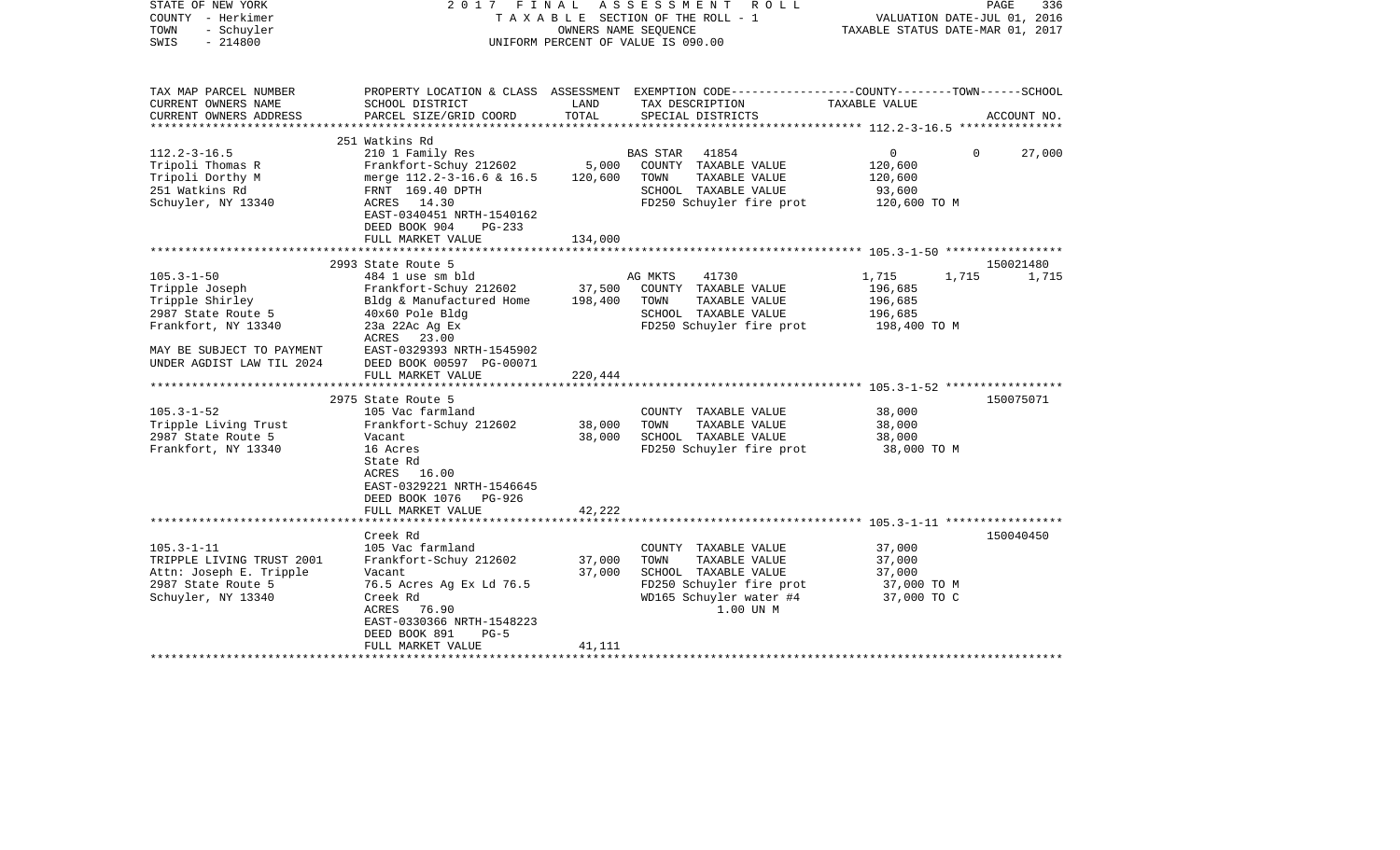| STATE OF NEW YORK<br>COUNTY - Herkimer<br>TOWN<br>- Schuyler<br>$-214800$<br>SWIS | 2017 FINAL                                                                                                         | T A X A B L E SECTION OF THE ROLL - 1<br>OWNERS NAME SEQUENCE<br>UNIFORM PERCENT OF VALUE IS 090.00 | ASSESSMENT | R O L L                               | TAXABLE STATUS DATE-MAR 01, 2017 |          | PAGE<br>337<br>VALUATION DATE-JUL 01, 2016 |
|-----------------------------------------------------------------------------------|--------------------------------------------------------------------------------------------------------------------|-----------------------------------------------------------------------------------------------------|------------|---------------------------------------|----------------------------------|----------|--------------------------------------------|
|                                                                                   |                                                                                                                    |                                                                                                     |            |                                       |                                  |          |                                            |
| TAX MAP PARCEL NUMBER<br>CURRENT OWNERS NAME                                      | PROPERTY LOCATION & CLASS ASSESSMENT EXEMPTION CODE---------------COUNTY-------TOWN------SCHOOL<br>SCHOOL DISTRICT | LAND                                                                                                |            | TAX DESCRIPTION                       | TAXABLE VALUE                    |          |                                            |
| CURRENT OWNERS ADDRESS                                                            | PARCEL SIZE/GRID COORD                                                                                             | TOTAL                                                                                               |            | SPECIAL DISTRICTS                     |                                  |          | ACCOUNT NO.                                |
| **********************                                                            |                                                                                                                    |                                                                                                     |            |                                       |                                  |          |                                            |
| $105.3 - 1 - 51$                                                                  | 2987 State Route 5<br>220 2 Family Res                                                                             |                                                                                                     | ENH STAR   | 41834                                 | $\mathbf{0}$                     | $\Omega$ | 150021420<br>58,950                        |
| TRIPPLE LIVING TRUST 2001                                                         | Frankfort-Schuy 212602                                                                                             | 9,000                                                                                               |            | COUNTY TAXABLE VALUE                  | 88,000                           |          |                                            |
| Attn: Shirley Tripple                                                             | Bldg                                                                                                               | 88,000                                                                                              | TOWN       | TAXABLE VALUE                         | 88,000                           |          |                                            |
| 2987 State Route 5                                                                | $5 \frac{1}{2}$                                                                                                    |                                                                                                     |            | SCHOOL TAXABLE VALUE                  | 29,050                           |          |                                            |
| Frankfort, NY 13340                                                               | State                                                                                                              |                                                                                                     |            | FD250 Schuyler fire prot              | 88,000 TO M                      |          |                                            |
|                                                                                   | FRNT 130.00 DPTH 160.00<br>EAST-0329067 NRTH-1545970<br>DEED BOOK 00597 PG-00079                                   |                                                                                                     |            |                                       |                                  |          |                                            |
|                                                                                   | FULL MARKET VALUE                                                                                                  | 97,778                                                                                              |            |                                       |                                  |          |                                            |
|                                                                                   |                                                                                                                    |                                                                                                     |            |                                       |                                  |          |                                            |
|                                                                                   | State Route 5                                                                                                      |                                                                                                     |            |                                       |                                  |          | 150021510                                  |
| $105.3 - 1 - 69$<br>TRIPPLE LIVING TRUST 2001                                     | 105 Vac farmland<br>Frankfort-Schuy 212602                                                                         | 18,800                                                                                              | AG MKTS    | 41730<br>COUNTY TAXABLE VALUE         | 11,135<br>7,665                  | 11,135   | 11,135                                     |
| Attn: Joseph E. Tripple                                                           | N Vac                                                                                                              | 18,800                                                                                              | TOWN       | TAXABLE VALUE                         | 7,665                            |          |                                            |
| 2987 State Route 5                                                                | 25 Acres Ag Ex Ld 25 Acre                                                                                          |                                                                                                     |            | SCHOOL TAXABLE VALUE                  | 7,665                            |          |                                            |
| Schuyler, NY 13340                                                                | State Rd                                                                                                           |                                                                                                     |            | FD250 Schuyler fire prot              | 18,800 TO M                      |          |                                            |
|                                                                                   | ACRES<br>25.00                                                                                                     |                                                                                                     |            |                                       |                                  |          |                                            |
| MAY BE SUBJECT TO PAYMENT                                                         | EAST-0290716 NRTH-1122572                                                                                          |                                                                                                     |            |                                       |                                  |          |                                            |
| UNDER AGDIST LAW TIL 2024                                                         | DEED BOOK 00524 PG-00558<br>FULL MARKET VALUE                                                                      | 20,889                                                                                              |            |                                       |                                  |          |                                            |
|                                                                                   |                                                                                                                    |                                                                                                     |            |                                       |                                  |          |                                            |
|                                                                                   | Carder Ln                                                                                                          |                                                                                                     |            |                                       |                                  |          | 150021390                                  |
| $105.3 - 1 - 12.1$                                                                | 270 Mfg housing                                                                                                    |                                                                                                     | AG MKTS    | 41730                                 | 48,439                           | 48,439   | 48,439                                     |
| Tripple Living Trust3-20-2001                                                     | Frankfort-Schuy 212602                                                                                             | 92,000                                                                                              |            | COUNTY TAXABLE VALUE                  | 63,561                           |          |                                            |
| 2987 State route 5<br>Frankfort, NY 13340                                         | Bldg & Trl<br>143ac 1 Silo On 200                                                                                  | 112,000                                                                                             | TOWN       | TAXABLE VALUE<br>SCHOOL TAXABLE VALUE | 63,561                           |          |                                            |
|                                                                                   | Carder Lane                                                                                                        |                                                                                                     |            | FD250 Schuyler fire prot              | 63,561<br>112,000 TO M           |          |                                            |
| MAY BE SUBJECT TO PAYMENT                                                         | FRNT 3985.00 DPTH                                                                                                  |                                                                                                     |            | WD165 Schuyler water #4               | 1,500 TO C                       |          |                                            |
| UNDER AGDIST LAW TIL 2024                                                         | ACRES 61.30                                                                                                        |                                                                                                     |            | 1.00 UN M                             |                                  |          |                                            |
|                                                                                   | EAST-0331441 NRTH-1548018                                                                                          |                                                                                                     |            |                                       |                                  |          |                                            |
|                                                                                   | DEED BOOK 891<br>PG-5a                                                                                             |                                                                                                     |            |                                       |                                  |          |                                            |
|                                                                                   | FULL MARKET VALUE<br>************************                                                                      | 124,444                                                                                             |            |                                       |                                  |          |                                            |
|                                                                                   | Carder Ln                                                                                                          |                                                                                                     |            |                                       |                                  |          |                                            |
| $105.3 - 1 - 12.2$                                                                | 105 Vac farmland                                                                                                   |                                                                                                     |            | COUNTY TAXABLE VALUE                  | 6,500                            |          |                                            |
| Tripple Living Trust3-20-2001 Frankfort-Schuy 212602                              |                                                                                                                    | 6,500                                                                                               | TOWN       | TAXABLE VALUE                         | 6,500                            |          |                                            |
| Attn: Joseph E. Tripple                                                           | FRNT 895.00 DPTH                                                                                                   | 6,500                                                                                               |            | SCHOOL TAXABLE VALUE                  | 6,500                            |          |                                            |
| 2987 State Route 5                                                                | ACRES 11.60                                                                                                        |                                                                                                     |            |                                       |                                  |          |                                            |
| Frankfort, NY 13340                                                               | EAST-0332096 NRTH-1545729<br>FULL MARKET VALUE                                                                     | 7,222                                                                                               |            |                                       |                                  |          |                                            |
|                                                                                   |                                                                                                                    |                                                                                                     |            |                                       |                                  |          |                                            |
|                                                                                   | Carder Ln                                                                                                          |                                                                                                     |            |                                       |                                  |          |                                            |
| $105.3 - 1 - 12.3$                                                                | 105 Vac farmland                                                                                                   |                                                                                                     |            | COUNTY TAXABLE VALUE                  | 24,300                           |          |                                            |
| Tripple Living Trust3-20-2001 Frankfort-Schuy 212602                              |                                                                                                                    | 24,300                                                                                              | TOWN       | TAXABLE VALUE                         | 24,300                           |          |                                            |
| Attn: Joseph E. Tripple<br>2987 State Route 5                                     | FRNT 480.00 DPTH<br>ACRES 54.40                                                                                    | 24,300                                                                                              |            | SCHOOL TAXABLE VALUE                  | 24,300                           |          |                                            |
| Frankfort, NY 13340                                                               | EAST-0334361 NRTH-1549443                                                                                          |                                                                                                     |            |                                       |                                  |          |                                            |
|                                                                                   | FULL MARKET VALUE                                                                                                  | 27,000                                                                                              |            |                                       |                                  |          |                                            |
|                                                                                   | ***********************                                                                                            |                                                                                                     |            |                                       |                                  |          |                                            |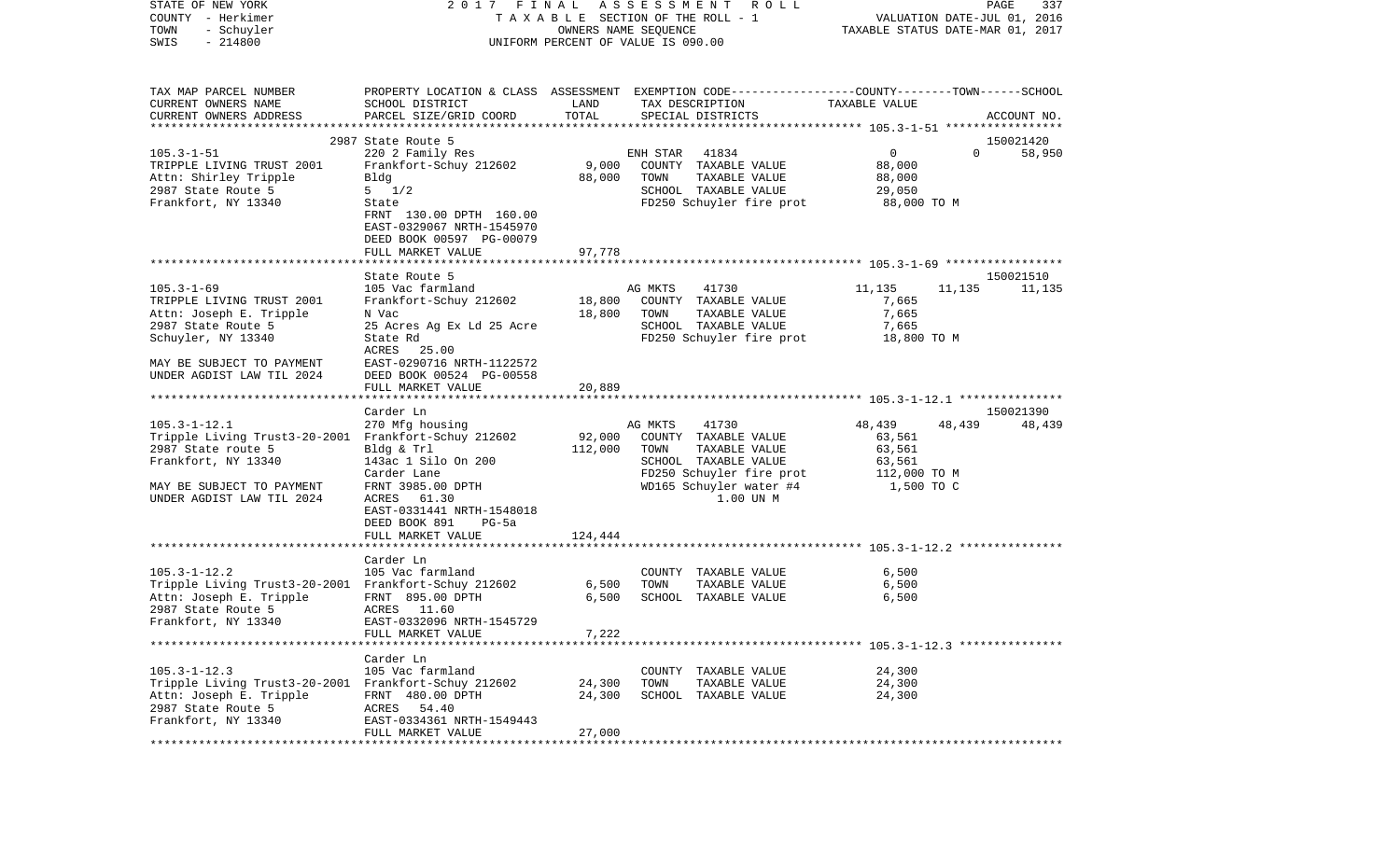| STATE OF NEW YORK<br>COUNTY - Herkimer<br>- Schuyler<br>TOWN<br>$-214800$<br>SWIS                                                                                                                       | 2017 FINAL                                                                                                                                                                                                                                                                                                                                                                                     | OWNERS NAME SEQUENCE                      | ASSESSMENT<br>R O L L<br>TAXABLE SECTION OF THE ROLL - 1<br>UNIFORM PERCENT OF VALUE IS 090.00                                                                                                         | VALUATION DATE-JUL 01, 2016<br>TAXABLE STATUS DATE-MAR 01, 2017                                                                          | PAGE<br>338            |
|---------------------------------------------------------------------------------------------------------------------------------------------------------------------------------------------------------|------------------------------------------------------------------------------------------------------------------------------------------------------------------------------------------------------------------------------------------------------------------------------------------------------------------------------------------------------------------------------------------------|-------------------------------------------|--------------------------------------------------------------------------------------------------------------------------------------------------------------------------------------------------------|------------------------------------------------------------------------------------------------------------------------------------------|------------------------|
| TAX MAP PARCEL NUMBER<br>CURRENT OWNERS NAME<br>CURRENT OWNERS ADDRESS<br>*********************                                                                                                         | SCHOOL DISTRICT<br>PARCEL SIZE/GRID COORD<br>***********************                                                                                                                                                                                                                                                                                                                           | LAND<br>TOTAL<br>***************          | PROPERTY LOCATION & CLASS ASSESSMENT EXEMPTION CODE---------------COUNTY-------TOWN-----SCHOOL<br>TAX DESCRIPTION<br>SPECIAL DISTRICTS                                                                 | TAXABLE VALUE                                                                                                                            | ACCOUNT NO.            |
| $099.4 - 4 - 2.1$<br>Trojanowski Stanley<br>Trojanowski Michal<br>97 7th St<br>Hicksville, NY 11801                                                                                                     | Cosby Rd<br>322 Rural vac>10<br>Frankfort-Schuy 212602<br>Deer Haven sub<br>split #5 lot 15<br>Cosby Rd<br>ACRES 28.00<br>EAST-0349537 NRTH-1561688<br>DEED BOOK 1076 PG-390<br>FULL MARKET VALUE                                                                                                                                                                                              | 52,800<br>52,800<br>58,667                | COUNTY TAXABLE VALUE<br>TOWN<br>TAXABLE VALUE<br>SCHOOL TAXABLE VALUE<br>FD250 Schuyler fire prot                                                                                                      | 52,800<br>52,800<br>52,800<br>52,800 TO M                                                                                                | 150003540              |
|                                                                                                                                                                                                         |                                                                                                                                                                                                                                                                                                                                                                                                |                                           |                                                                                                                                                                                                        | ******************** 099.4-4-2.2 ****************                                                                                        |                        |
| $099.4 - 4 - 2.2$<br>Trojanowski Stanley<br>Trojanowski Michal<br>97 7th St<br>Hicksville, NY 11801<br>$099.4 - 4 - 6$<br>Trotta Robert A<br>Trotta Jennifer<br>2534 Fordale Ave<br>Oceanside, NY 11572 | Cosby Rd<br>314 Rural vac<10<br>West Canada Val 212402<br>Deer Haven sub<br>split #5 lot $31$<br>Cosby Rd<br>ACRES<br>4.70<br>EAST-0348650 NRTH-1562309<br>DEED BOOK 1076<br>PG-390<br>FULL MARKET VALUE<br>Cosby Rd<br>314 Rural vac<10<br>Frankfort-Schuy 212602<br>Deer Haven sub<br>split #5 lot 10<br>Cosby Rd<br>ACRES<br>0.90<br>EAST-0350066 NRTH-1560332<br>DEED BOOK 948<br>$PG-268$ | 4,000<br>4,000<br>4,444<br>8,800<br>8,800 | COUNTY TAXABLE VALUE<br>TAXABLE VALUE<br>TOWN<br>SCHOOL TAXABLE VALUE<br>FD250 Schuyler fire prot<br>COUNTY TAXABLE VALUE<br>TAXABLE VALUE<br>TOWN<br>SCHOOL TAXABLE VALUE<br>FD250 Schuyler fire prot | 4,000<br>4,000<br>4,000<br>4,000 TO M<br>************************ 099.4-4-6 *******************<br>8,800<br>8,800<br>8,800<br>8,800 TO M | 150003540<br>150003540 |
|                                                                                                                                                                                                         | FULL MARKET VALUE<br>************************                                                                                                                                                                                                                                                                                                                                                  | 9,778                                     |                                                                                                                                                                                                        |                                                                                                                                          |                        |
| $099.1 - 1 - 68$<br>Truax Linda D<br>980 Newport Rd<br>Utica, NY 13502                                                                                                                                  | 980 Newport Rd<br>210 1 Family Res<br>West Canada Val 212402<br>E.<br>Bldg<br>3<br>1.0A<br>Newport Rd<br>1.00 BANK<br>020<br>ACRES<br>EAST-0327354 NRTH-1569399                                                                                                                                                                                                                                | 13,500<br>116,000                         | ENH STAR<br>41834<br>COUNTY TAXABLE VALUE<br>TAXABLE VALUE<br>TOWN<br>SCHOOL TAXABLE VALUE<br>FD250 Schuyler fire prot                                                                                 | $\Omega$<br>$\Omega$<br>116,000<br>116,000<br>57,050<br>116,000 TO M                                                                     | 150075073<br>58,950    |
|                                                                                                                                                                                                         | DEED BOOK 789<br>PG-180<br>FULL MARKET VALUE                                                                                                                                                                                                                                                                                                                                                   | 128,889                                   |                                                                                                                                                                                                        |                                                                                                                                          |                        |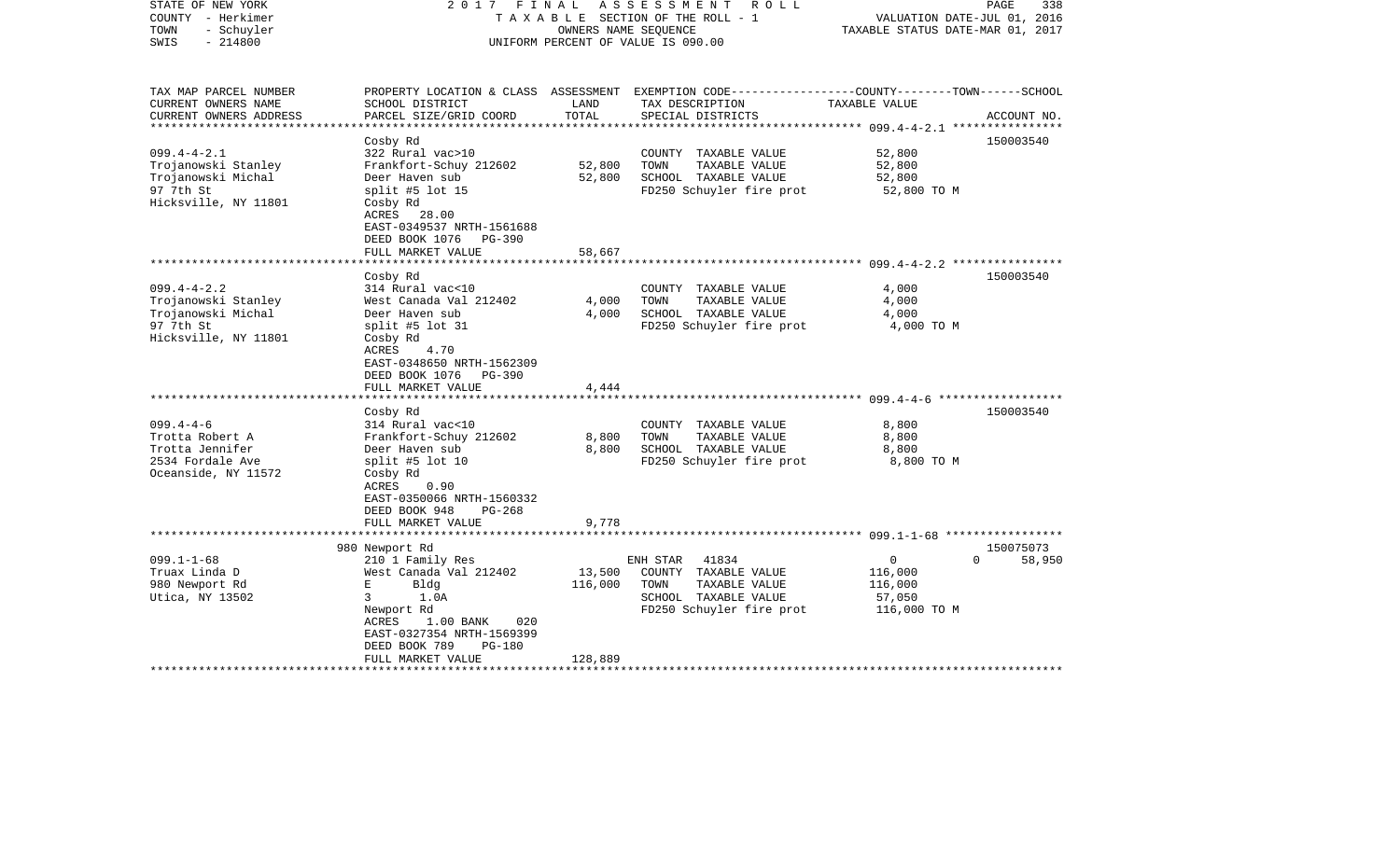| STATE OF NEW YORK<br>COUNTY - Herkimer<br>- Schuyler<br>TOWN<br>$-214800$<br>SWIS              | 2017<br>FINAL                                                                                                                                 | TAXABLE SECTION OF THE ROLL - 1<br>UNIFORM PERCENT OF VALUE IS 090.00 | A S S E S S M E N T<br>OWNERS NAME SEQUENCE | ROLL ROLL                                                                                          | TAXABLE STATUS DATE-MAR 01, 2017                                | PAGE<br>VALUATION DATE-JUL 01, 2016 | 339         |
|------------------------------------------------------------------------------------------------|-----------------------------------------------------------------------------------------------------------------------------------------------|-----------------------------------------------------------------------|---------------------------------------------|----------------------------------------------------------------------------------------------------|-----------------------------------------------------------------|-------------------------------------|-------------|
| TAX MAP PARCEL NUMBER<br>CURRENT OWNERS NAME<br>CURRENT OWNERS ADDRESS                         | PROPERTY LOCATION & CLASS ASSESSMENT EXEMPTION CODE----------------COUNTY-------TOWN------SCHOOL<br>SCHOOL DISTRICT<br>PARCEL SIZE/GRID COORD | LAND<br>TOTAL                                                         |                                             | TAX DESCRIPTION<br>SPECIAL DISTRICTS                                                               | TAXABLE VALUE                                                   |                                     | ACCOUNT NO. |
|                                                                                                |                                                                                                                                               |                                                                       |                                             |                                                                                                    |                                                                 |                                     |             |
| $104.2 - 4 - 8$<br>Truax Sheldon F<br>Truax Patricia B<br>105 Westgate Dr                      | 105 Westgate Dr<br>210 1 Family Res<br>Whitesboro Cent 307002<br>Westgate Dev Lot # 8<br>FRNT 121.00 DPTH 234.00                              | 160,000                                                               | VET COM CT 41131<br>10,400 BAS STAR<br>TOWN | 41854<br>COUNTY TAXABLE VALUE<br>TAXABLE VALUE                                                     | 13,500<br>$\mathbf{0}$<br>146,500<br>146,500                    | 13,500<br>$\Omega$                  | 27,000      |
| Utica, NY 13502                                                                                | EAST-0323667 NRTH-1553168<br>DEED BOOK 946<br>PG-229<br>FULL MARKET VALUE                                                                     |                                                                       |                                             | SCHOOL TAXABLE VALUE<br>FD250 Schuyler fire prot<br>177,778 WD165 Schuyler water #4<br>.00 UN M    | 133,000<br>160,000 TO M<br>160,000 TO C                         |                                     |             |
|                                                                                                |                                                                                                                                               |                                                                       |                                             |                                                                                                    | ******************** 099.3-1-45.6 ****************              |                                     |             |
| $099.3 - 1 - 45.6$<br>Tsitsyura Aleksander M<br>595 Windfall Rd                                | 595 Windfall Rd<br>210 1 Family Res<br>Whitesboro Cent 307002<br>Single Family Residence                                                      | 21,800<br>162,000                                                     | <b>BAS STAR</b><br>TOWN                     | 41854<br>COUNTY TAXABLE VALUE<br>TAXABLE VALUE                                                     | $\mathsf{O}$<br>162,000<br>162,000                              | $\mathbf 0$                         | 27,000      |
| Utica, NY 13502                                                                                | Modular<br>FRNT 300.00 DPTH<br>ACRES 11.70<br>EAST-0326899 NRTH-1561113<br>DEED BOOK 1215 PG-346<br>FULL MARKET VALUE                         | 180,000                                                               |                                             | SCHOOL TAXABLE VALUE<br>FD250 Schuyler fire prot                                                   | 135,000<br>162,000 то м                                         |                                     |             |
|                                                                                                |                                                                                                                                               |                                                                       |                                             |                                                                                                    |                                                                 |                                     |             |
|                                                                                                | 672 Windfall Rd                                                                                                                               |                                                                       |                                             |                                                                                                    |                                                                 |                                     | 150075087   |
| $099.3 - 1 - 36$                                                                               | 240 Rural res                                                                                                                                 |                                                                       |                                             | COUNTY TAXABLE VALUE                                                                               | 133,300                                                         |                                     |             |
| Tsitsyura Alexsandr                                                                            | Whitesboro Cent 307002                                                                                                                        | 32,300                                                                | TOWN                                        | TAXABLE VALUE                                                                                      | 133,300                                                         |                                     |             |
| Tsitsyura Vyacheslav<br>595 Windfall Rd<br>Utica, NY 13502                                     | barn new home 2016 60%<br>32.8 Acres .3-1-36<br>Windfall Rd<br>FRNT 1505.00 DPTH<br>ACRES 32.50<br>EAST-0329200 NRTH-1561667                  | 133,300                                                               |                                             | SCHOOL TAXABLE VALUE<br>FD250 Schuyler fire prot                                                   | 133,300<br>133,300 TO M                                         |                                     |             |
|                                                                                                | DEED BOOK 1425<br><b>PG-651</b>                                                                                                               |                                                                       |                                             |                                                                                                    |                                                                 |                                     |             |
|                                                                                                | FULL MARKET VALUE                                                                                                                             | 148,111                                                               |                                             |                                                                                                    |                                                                 |                                     |             |
|                                                                                                | 837 Mowers Rd                                                                                                                                 |                                                                       |                                             |                                                                                                    |                                                                 |                                     | 150003180   |
| $099.4 - 3 - 12$<br>Tubia Michael P<br>Tubia Vanessa A<br>837 Mowers Rd<br>Frankfort, NY 13340 | 210 1 Family Res<br>West Canada Val 212402<br>split #6<br>Land & Lakes<br>Mower                                                               | 27,000<br>155,000                                                     | BAS STAR<br>TOWN                            | 41854<br>COUNTY TAXABLE VALUE<br>TAXABLE VALUE<br>SCHOOL TAXABLE VALUE<br>FD250 Schuyler fire prot | $\overline{0}$<br>155,000<br>155,000<br>128,000<br>155,000 TO M | $\Omega$                            | 27,000      |
|                                                                                                | FRNT 1154.30 DPTH<br>ACRES<br>5.10<br>EAST-0344468 NRTH-1565821<br>DEED BOOK 1488<br>PG-891<br>FULL MARKET VALUE                              | 172,222                                                               |                                             |                                                                                                    |                                                                 |                                     |             |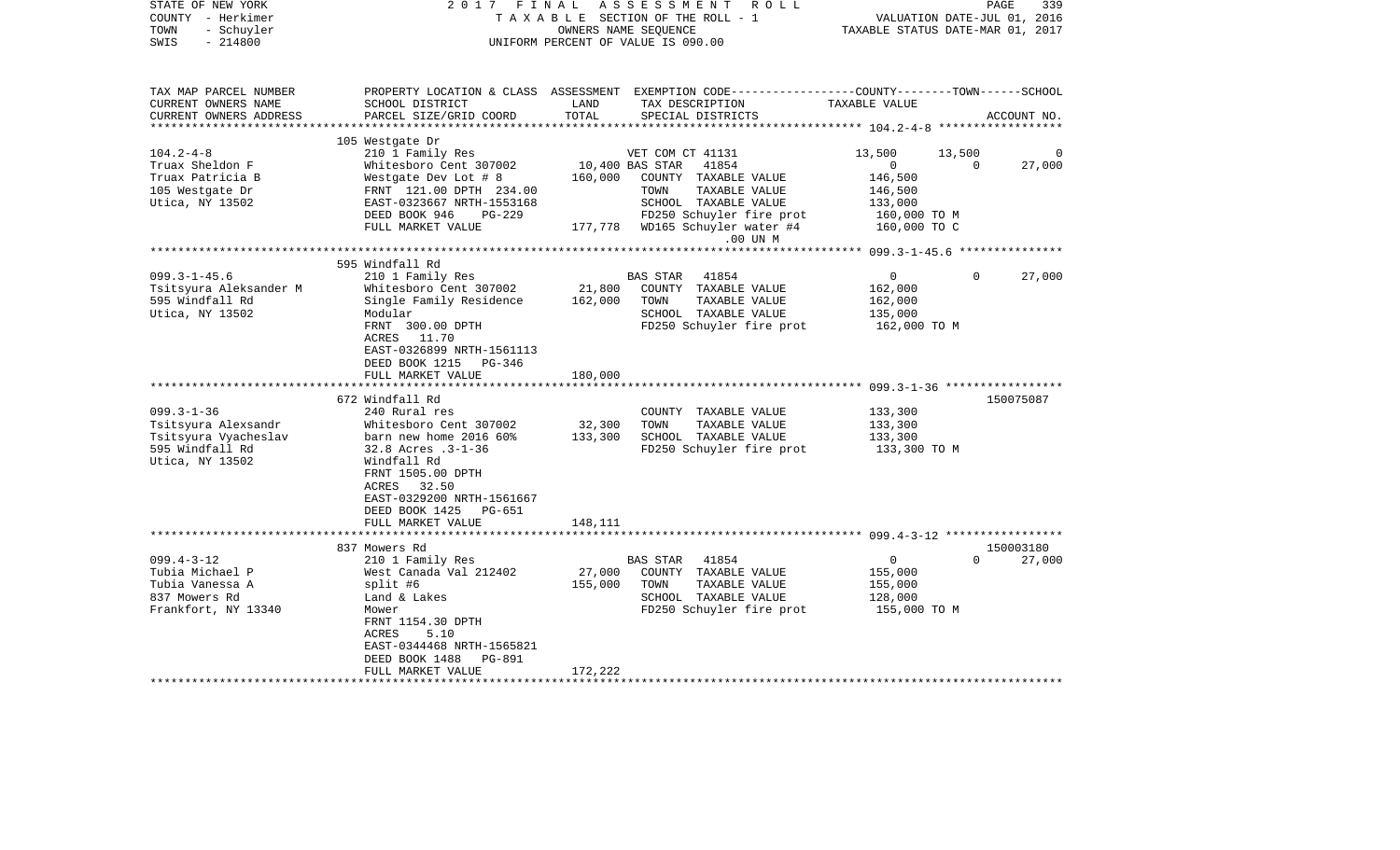| STATE OF NEW YORK<br>COUNTY - Herkimer<br>- Schuyler<br>TOWN<br>$-214800$<br>SWIS | 2017<br>FINAL                                                                                           |                         | ASSESSMENT<br>R O L L<br>TAXABLE SECTION OF THE ROLL - 1<br>OWNERS NAME SEOUENCE<br>UNIFORM PERCENT OF VALUE IS 090.00 | VALUATION DATE-JUL 01, 2016<br>TAXABLE STATUS DATE-MAR 01, 2017 | PAGE<br>340 |
|-----------------------------------------------------------------------------------|---------------------------------------------------------------------------------------------------------|-------------------------|------------------------------------------------------------------------------------------------------------------------|-----------------------------------------------------------------|-------------|
| TAX MAP PARCEL NUMBER<br>CURRENT OWNERS NAME                                      | SCHOOL DISTRICT                                                                                         | LAND                    | PROPERTY LOCATION & CLASS ASSESSMENT EXEMPTION CODE---------------COUNTY-------TOWN------SCHOOL<br>TAX DESCRIPTION     | TAXABLE VALUE                                                   |             |
| CURRENT OWNERS ADDRESS                                                            | PARCEL SIZE/GRID COORD                                                                                  | TOTAL<br>************** | SPECIAL DISTRICTS                                                                                                      | ******************** 105.3-1-61.1 ****************              | ACCOUNT NO. |
|                                                                                   | 2891 State Route 5                                                                                      |                         |                                                                                                                        |                                                                 | 150016650   |
| $105.3 - 1 - 61.1$                                                                | 210 1 Family Res                                                                                        |                         | <b>BAS STAR</b><br>41854                                                                                               | $\circ$<br>$\Omega$                                             | 27,000      |
| Tur Andrey                                                                        | Frankfort-Schuy 212602                                                                                  | 14,300                  | COUNTY TAXABLE VALUE                                                                                                   | 66,200                                                          |             |
| Tur Irina                                                                         | Residence W/ Det Garage                                                                                 | 66,200                  | TOWN<br>TAXABLE VALUE                                                                                                  | 66,200                                                          |             |
| 2891 State Route 5                                                                | FRNT 144.00 DPTH                                                                                        |                         | SCHOOL TAXABLE VALUE                                                                                                   | 39,200                                                          |             |
| Frankfort, NY 13340                                                               | 2.10<br>ACRES<br>EAST-0327960 NRTH-1547425<br>DEED BOOK 1140 PG-858                                     |                         | FD250 Schuyler fire prot                                                                                               | 66,200 TO M                                                     |             |
|                                                                                   | FULL MARKET VALUE                                                                                       | 73,556                  |                                                                                                                        |                                                                 |             |
|                                                                                   | *************************                                                                               | **************          |                                                                                                                        |                                                                 |             |
|                                                                                   | Cosby Rd                                                                                                |                         |                                                                                                                        |                                                                 | 150003540   |
| $105.2 - 3 - 9$<br>Tweedy Family Revoc Trust                                      | 314 Rural vac<10<br>Frankfort-Schuy 212602                                                              | 28,000                  | COUNTY TAXABLE VALUE<br>TOWN<br>TAXABLE VALUE                                                                          | 28,000<br>28,000                                                |             |
| 197 Minnow Dr                                                                     | Deer Haven sub                                                                                          | 28,000                  | SCHOOL TAXABLE VALUE                                                                                                   | 28,000                                                          |             |
| Pawleys Island, SC 29585                                                          | split #5 lot 8                                                                                          |                         | FD250 Schuyler fire prot                                                                                               | 28,000 TO M                                                     |             |
|                                                                                   | Cosby Rd<br>ACRES<br>7.70<br>EAST-0349753 NRTH-1559788<br>DEED BOOK 1255<br>PG-362<br>FULL MARKET VALUE | 31,111                  |                                                                                                                        |                                                                 |             |
|                                                                                   |                                                                                                         |                         |                                                                                                                        |                                                                 |             |
|                                                                                   | 3759 State Route 5                                                                                      |                         |                                                                                                                        |                                                                 | 150004050   |
| $112.2 - 3 - 22$                                                                  | 210 1 Family Res                                                                                        |                         | <b>BAS STAR</b><br>41854                                                                                               | 0<br>$\Omega$                                                   | 27,000      |
| Tyson Michelle                                                                    | Frankfort-Schuy 212602                                                                                  | 10,500                  | COUNTY TAXABLE VALUE                                                                                                   | 75,000                                                          |             |
| Conley Susanna                                                                    | Single Family Residence                                                                                 | 75,000                  | TAXABLE VALUE<br>TOWN<br>SCHOOL TAXABLE VALUE                                                                          | 75,000                                                          |             |
| 3759 State Route 5<br>Frankfort, NY 13340                                         | Detached Garage<br>State                                                                                |                         | FD250 Schuyler fire prot                                                                                               | 48,000<br>75,000 TO M                                           |             |
|                                                                                   | FRNT 185.00 DPTH 155.00<br>BANK<br>020<br>EAST-0341011 NRTH-1536098<br>DEED BOOK 866<br>$PG-11$         |                         |                                                                                                                        |                                                                 |             |
|                                                                                   | FULL MARKET VALUE                                                                                       | 83,333                  |                                                                                                                        |                                                                 |             |
|                                                                                   | *********************************                                                                       |                         |                                                                                                                        |                                                                 |             |
| $104.11 - 1 - 7.2$                                                                | 2231 State Route 5 Rd<br>449 Other Storag                                                               |                         | COUNTY TAXABLE VALUE                                                                                                   | 700,000                                                         | 150007860   |
| U.S. Material Handling Corp                                                       | Whitesboro Cent 307002                                                                                  | 60,000                  | TOWN<br>TAXABLE VALUE                                                                                                  | 700,000                                                         |             |
| 2231 State Route 5                                                                | N Bldg                                                                                                  | 700,000                 | SCHOOL TAXABLE VALUE                                                                                                   | 700,000                                                         |             |
| Utica, NY 13502                                                                   | 9 Acres                                                                                                 |                         | FD250 Schuyler fire prot                                                                                               | 700,000 TO M                                                    |             |
|                                                                                   | State                                                                                                   |                         | WD170 Schuyler water #2                                                                                                | 37,200 TO C                                                     |             |
|                                                                                   | ACRES<br>9.00                                                                                           |                         | 1.00 UN M                                                                                                              |                                                                 |             |
|                                                                                   | EAST-0317645 NRTH-1555522                                                                               |                         |                                                                                                                        |                                                                 |             |
|                                                                                   | DEED BOOK 904<br><b>PG-555</b>                                                                          |                         |                                                                                                                        |                                                                 |             |
|                                                                                   | FULL MARKET VALUE                                                                                       | 777,778                 |                                                                                                                        |                                                                 |             |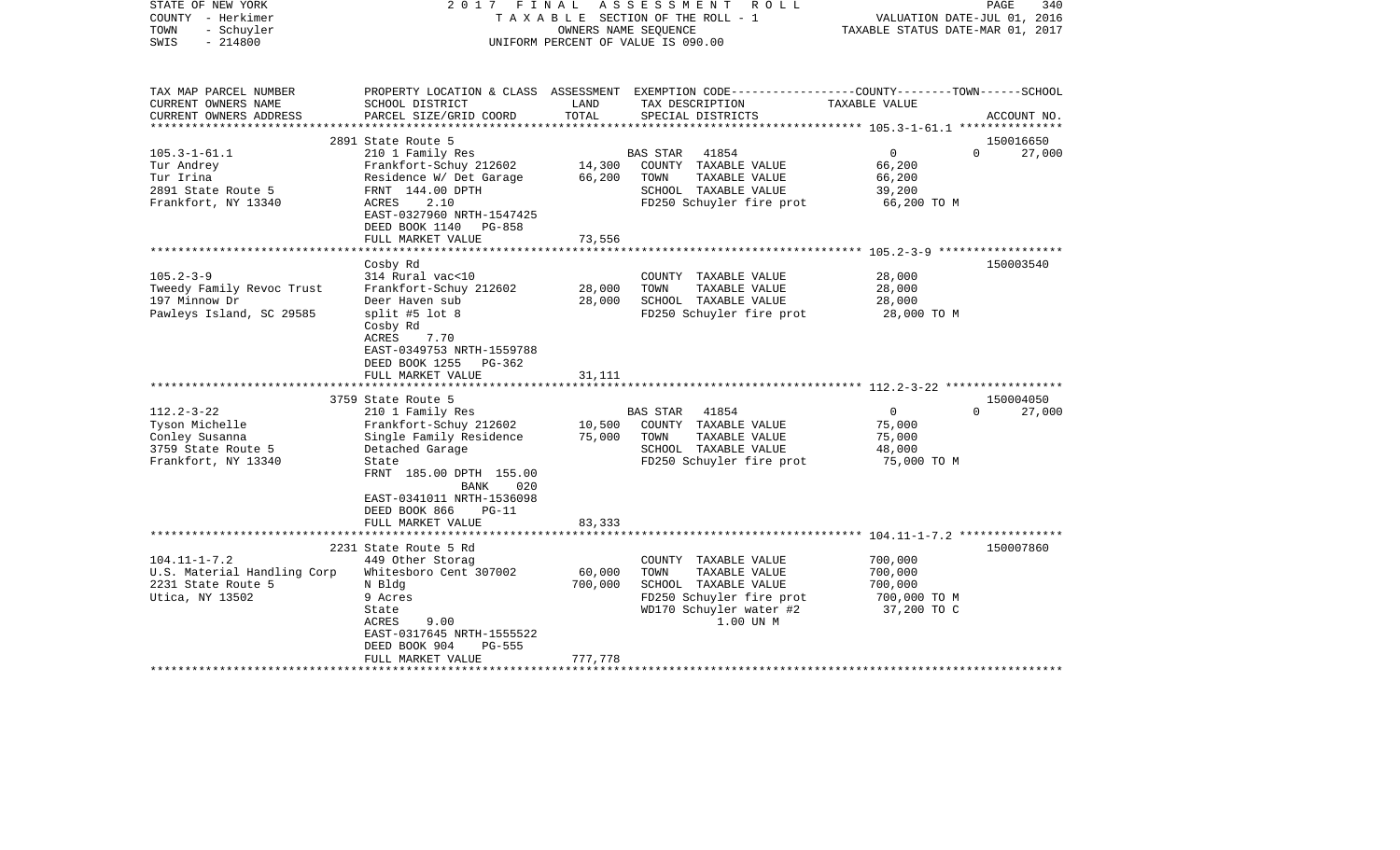| STATE OF NEW YORK<br>COUNTY - Herkimer<br>- Schuyler<br>TOWN<br>$-214800$<br>SWIS                   | 2017<br>FINAL                                                                                                                                                     |                  | ASSESSMENT<br>R O L L<br>TAXABLE SECTION OF THE ROLL - 1<br>OWNERS NAME SEQUENCE<br>UNIFORM PERCENT OF VALUE IS 090.00                                         | TAXABLE STATUS DATE-MAR 01, 2017                                  | VALUATION DATE-JUL 01, 2016 | PAGE<br>341    |
|-----------------------------------------------------------------------------------------------------|-------------------------------------------------------------------------------------------------------------------------------------------------------------------|------------------|----------------------------------------------------------------------------------------------------------------------------------------------------------------|-------------------------------------------------------------------|-----------------------------|----------------|
| TAX MAP PARCEL NUMBER<br>CURRENT OWNERS NAME<br>CURRENT OWNERS ADDRESS<br>************************* | SCHOOL DISTRICT<br>PARCEL SIZE/GRID COORD                                                                                                                         | LAND<br>TOTAL    | PROPERTY LOCATION & CLASS ASSESSMENT EXEMPTION CODE---------------COUNTY-------TOWN------SCHOOL<br>TAX DESCRIPTION<br>SPECIAL DISTRICTS                        | TAXABLE VALUE                                                     |                             | ACCOUNT NO.    |
|                                                                                                     | 357 Newport Rd                                                                                                                                                    |                  |                                                                                                                                                                |                                                                   |                             | 150023160      |
| $104.2 - 1 - 7$<br>Udowiczyk Peter<br>Udowiczyk Olga<br>357 Newport Rd<br>Utica, NY 13502           | 210 1 Family Res<br>Whitesboro Cent 307002<br>W<br>Bldg<br>$3 \frac{1}{2}$<br>Newport Rd<br>FRNT 115.00 DPTH 180.00<br>ACRES<br>0.52<br>EAST-0320796 NRTH-1558889 | 9,300<br>115,000 | ENH STAR<br>41834<br>COUNTY TAXABLE VALUE<br>TOWN<br>TAXABLE VALUE<br>SCHOOL TAXABLE VALUE<br>FD250 Schuyler fire prot<br>WD170 Schuyler water #2<br>1.00 UN M | 0<br>115,000<br>115,000<br>56,050<br>115,000 TO M<br>115,000 TO C | $\Omega$                    | 58,950         |
|                                                                                                     | DEED BOOK 850<br><b>PG-215</b><br>FULL MARKET VALUE                                                                                                               | 127,778          |                                                                                                                                                                |                                                                   |                             |                |
|                                                                                                     |                                                                                                                                                                   |                  |                                                                                                                                                                |                                                                   |                             |                |
|                                                                                                     | 605 Short Lots Rd                                                                                                                                                 |                  |                                                                                                                                                                |                                                                   |                             | 150075119      |
| $105.3 - 1 - 17.1$                                                                                  | 113 Cattle farm                                                                                                                                                   |                  | AG MKTS<br>41730                                                                                                                                               | 0                                                                 | $\mathbf 0$                 | 0              |
| Upson Alan R                                                                                        | Whitesboro Cent 307002                                                                                                                                            |                  | 82,500 AGRIC 10 Y 42100                                                                                                                                        | 7,000                                                             | 7,000                       | 7,000          |
| Upson Kimberly S                                                                                    | N&s Bldg Trailer 141A Ag                                                                                                                                          | 178,000          | COUNTY TAXABLE VALUE                                                                                                                                           | 171,000                                                           |                             |                |
| 627 Shortlots Rd                                                                                    | 155ac 1 Silo On 5000                                                                                                                                              |                  | TOWN<br>TAXABLE VALUE                                                                                                                                          | 171,000                                                           |                             |                |
| Frankfort, NY 13340                                                                                 | Shortlots<br>ACRES 158.50                                                                                                                                         |                  | SCHOOL TAXABLE VALUE<br>FD250 Schuyler fire prot                                                                                                               | 171,000<br>178,000 TO M                                           |                             |                |
| MAY BE SUBJECT TO PAYMENT<br>UNDER AGDIST LAW TIL 2024                                              | EAST-0334699 NRTH-1551982<br>DEED BOOK 751<br>$PG-36$<br>FULL MARKET VALUE                                                                                        | 197,778          |                                                                                                                                                                |                                                                   |                             |                |
|                                                                                                     |                                                                                                                                                                   |                  |                                                                                                                                                                |                                                                   |                             |                |
|                                                                                                     | 471 Millers Grove Rd                                                                                                                                              |                  |                                                                                                                                                                |                                                                   |                             | 150021720      |
| $112.2 - 1 - 2$                                                                                     | 112 Dairy farm                                                                                                                                                    |                  | VET WAR CT 41121                                                                                                                                               | 8,100                                                             | 8,100                       | $\overline{0}$ |
| Upson R. Alan                                                                                       | Frankfort-Schuy 212602                                                                                                                                            | 112,500 AG MKTS  | 41730                                                                                                                                                          | 29,898                                                            | 29,898                      | 29,898         |
| Upson Kimberly S                                                                                    | W Bldg 127A Ag Ex Ld                                                                                                                                              |                  | 266,000 BAS STAR<br>41854                                                                                                                                      | $\bigcirc$                                                        | $\Omega$                    | 27,000         |
| 471 Millers Grove Rd<br>Schuyler, NY 13340                                                          | 128ac 4 Silos On 30000<br>& Slury Storage                                                                                                                         |                  | AGRIC 10 Y 42100<br>COUNTY TAXABLE VALUE                                                                                                                       | 30,000<br>198,002                                                 | 30,000                      | 30,000         |
|                                                                                                     | ACRES 128.60                                                                                                                                                      |                  | TAXABLE VALUE<br>TOWN                                                                                                                                          | 198,002                                                           |                             |                |
| MAY BE SUBJECT TO PAYMENT                                                                           | EAST-0341370 NRTH-1544381                                                                                                                                         |                  | SCHOOL TAXABLE VALUE                                                                                                                                           | 179,102                                                           |                             |                |
| UNDER AGDIST LAW TIL 2024                                                                           | DEED BOOK 1143<br>PG-638                                                                                                                                          |                  | FD250 Schuyler fire prot                                                                                                                                       | 266,000 ТО М                                                      |                             |                |
|                                                                                                     | FULL MARKET VALUE                                                                                                                                                 | 295,556          |                                                                                                                                                                |                                                                   |                             |                |
|                                                                                                     | ***********************                                                                                                                                           |                  | *************************                                                                                                                                      | ******************** 112.2-1-15.1 ****************                |                             |                |
|                                                                                                     | Watkins Rd                                                                                                                                                        |                  |                                                                                                                                                                |                                                                   |                             | 150015030      |
| $112.2 - 1 - 15.1$                                                                                  | 105 Vac farmland                                                                                                                                                  |                  | AG MKTS<br>41730                                                                                                                                               | 12,550                                                            | 12,550                      | 12,550         |
| Upson R. Alan<br>Upson Kimberly S                                                                   | Frankfort-Schuy 212602<br>Vac                                                                                                                                     | 32,300<br>32,300 | COUNTY TAXABLE VALUE<br>TOWN<br>TAXABLE VALUE                                                                                                                  | 19,750<br>19,750                                                  |                             |                |
| 605 Short Lots Rd                                                                                   | 35.6 Acres                                                                                                                                                        |                  | SCHOOL TAXABLE VALUE                                                                                                                                           | 19,750                                                            |                             |                |
| Frankfort, NY 13340                                                                                 | Watkins                                                                                                                                                           |                  | FD250 Schuyler fire prot                                                                                                                                       | 32,300 TO M                                                       |                             |                |
|                                                                                                     | FRNT 135.00 DPTH                                                                                                                                                  |                  |                                                                                                                                                                |                                                                   |                             |                |
| MAY BE SUBJECT TO PAYMENT                                                                           | ACRES 35.60                                                                                                                                                       |                  |                                                                                                                                                                |                                                                   |                             |                |
| UNDER AGDIST LAW TIL 2024                                                                           | EAST-0344177 NRTH-1541468                                                                                                                                         |                  |                                                                                                                                                                |                                                                   |                             |                |
|                                                                                                     | DEED BOOK 1288<br>PG-527                                                                                                                                          |                  |                                                                                                                                                                |                                                                   |                             |                |
|                                                                                                     | FULL MARKET VALUE                                                                                                                                                 | 35,889           |                                                                                                                                                                |                                                                   |                             |                |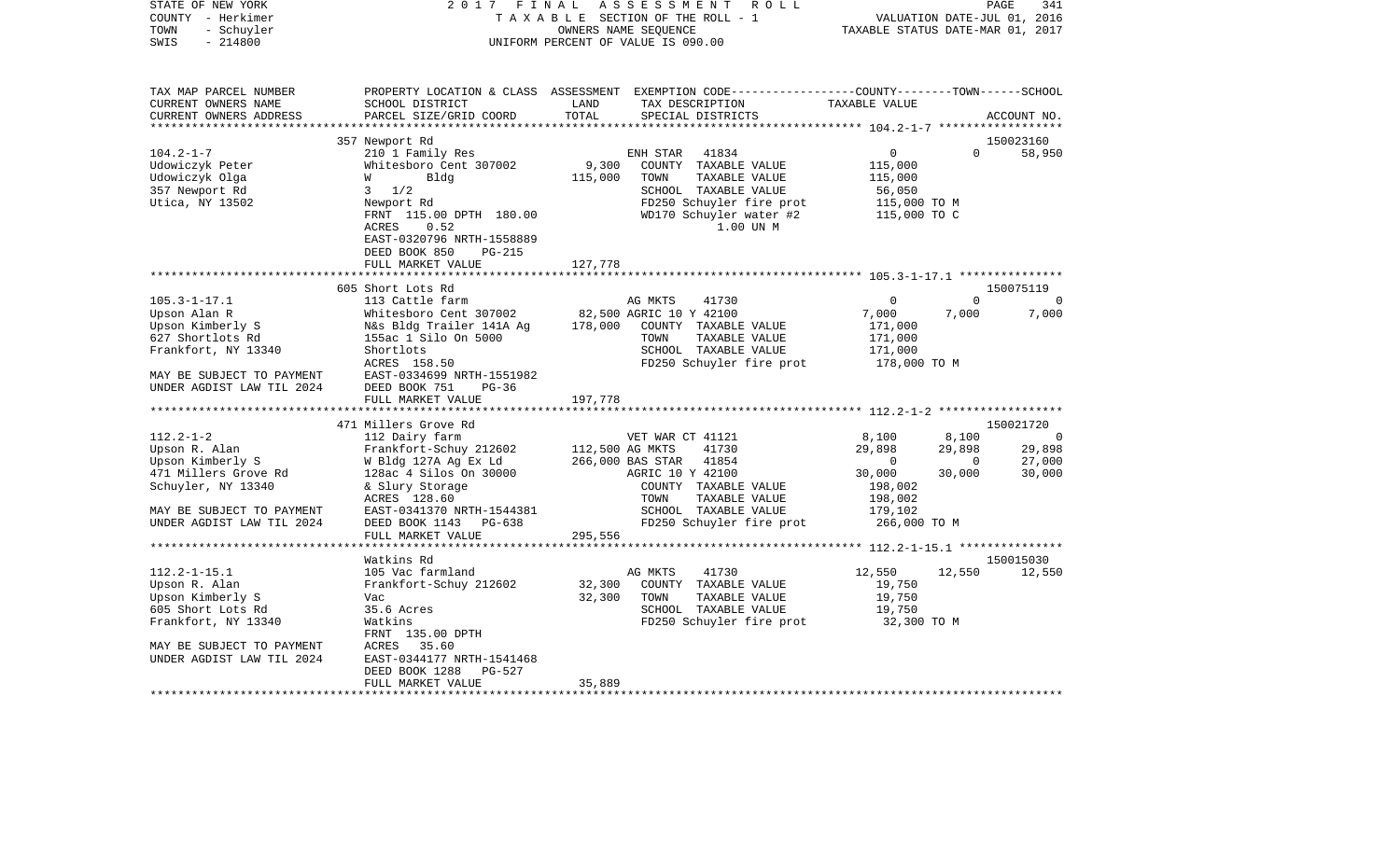| STATE OF NEW YORK<br>COUNTY - Herkimer<br>TOWN<br>- Schuyler<br>$-214800$<br>SWIS | 2017 FINAL                                                  |              | A S S E S S M E N T<br><b>ROLL</b><br>T A X A B L E SECTION OF THE ROLL - 1<br>OWNERS NAME SEQUENCE<br>UNIFORM PERCENT OF VALUE IS 090.00 | TAXABLE STATUS DATE-MAR 01, 2017 | PAGE<br>342<br>VALUATION DATE-JUL 01, 2016 |
|-----------------------------------------------------------------------------------|-------------------------------------------------------------|--------------|-------------------------------------------------------------------------------------------------------------------------------------------|----------------------------------|--------------------------------------------|
| TAX MAP PARCEL NUMBER<br>CURRENT OWNERS NAME                                      | SCHOOL DISTRICT                                             | LAND         | PROPERTY LOCATION & CLASS ASSESSMENT EXEMPTION CODE---------------COUNTY-------TOWN------SCHOOL<br>TAX DESCRIPTION                        | TAXABLE VALUE                    |                                            |
| CURRENT OWNERS ADDRESS<br>******************                                      | PARCEL SIZE/GRID COORD<br>*******************               | TOTAL        | SPECIAL DISTRICTS                                                                                                                         |                                  | ACCOUNT NO.                                |
|                                                                                   | Newport Rd                                                  |              |                                                                                                                                           |                                  |                                            |
| $098.4 - 1 - 22.4$                                                                | 314 Rural vac<10                                            |              | COUNTY TAXABLE VALUE                                                                                                                      | 9,000                            |                                            |
| Usyk Deborah A                                                                    | Whitesboro Cent 307002                                      | 9,000        | TOWN<br>TAXABLE VALUE                                                                                                                     | 9,000                            |                                            |
| 530 Newport Rd                                                                    | Vacant                                                      | 9,000        | SCHOOL TAXABLE VALUE                                                                                                                      | 9,000                            |                                            |
| Utica, NY 13502                                                                   | 3 Acres<br>ACRES<br>3.00                                    |              | FD250 Schuyler fire prot                                                                                                                  | 9,000 TO M                       |                                            |
|                                                                                   | EAST-0322812 NRTH-1561564                                   |              |                                                                                                                                           |                                  |                                            |
|                                                                                   | DEED BOOK 827<br><b>PG-100</b>                              |              |                                                                                                                                           |                                  |                                            |
|                                                                                   | FULL MARKET VALUE                                           | 10,000       |                                                                                                                                           |                                  |                                            |
|                                                                                   |                                                             | ************ |                                                                                                                                           |                                  |                                            |
|                                                                                   | 530 Newport Rd                                              |              |                                                                                                                                           |                                  | 150021840                                  |
| $098.4 - 1 - 23$                                                                  | 210 1 Family Res                                            |              | ENH STAR<br>41834                                                                                                                         | 0                                | 58,950<br>$\Omega$                         |
| Usyk Eva                                                                          | Whitesboro Cent 307002                                      | 11,300       | COUNTY TAXABLE VALUE                                                                                                                      | 142,600                          |                                            |
| Usyk Deborah A                                                                    | Single Family Res W/shop                                    | 142,600      | TAXABLE VALUE<br>TOWN                                                                                                                     | 142,600                          |                                            |
| 530 Newport Rd                                                                    | FRNT 171.00 DPTH 190.00                                     |              | SCHOOL TAXABLE VALUE                                                                                                                      | 83,650                           |                                            |
| Utica, NY 13502                                                                   | BANK<br>020                                                 |              | FD250 Schuyler fire prot                                                                                                                  | 142,600 TO M                     |                                            |
|                                                                                   | EAST-0322754 NRTH-1561786<br>DEED BOOK 827<br><b>PG-100</b> |              |                                                                                                                                           |                                  |                                            |
|                                                                                   | FULL MARKET VALUE                                           | 158,444      |                                                                                                                                           |                                  |                                            |
|                                                                                   | ********************                                        |              |                                                                                                                                           |                                  |                                            |
|                                                                                   | 506 Newport Rd                                              |              |                                                                                                                                           |                                  | 150021870                                  |
| $098.4 - 1 - 22.1$                                                                | 210 1 Family Res                                            |              | AGED-ALL<br>41800                                                                                                                         | 63,350<br>63,350                 | 63,350                                     |
| Usyk Henry                                                                        | Whitesboro Cent 307002                                      |              | 41834<br>14,700 ENH STAR                                                                                                                  | $\Omega$                         | $\Omega$<br>58,950                         |
| Usyk Patricia                                                                     | Bldg                                                        | 126,700      | COUNTY TAXABLE VALUE                                                                                                                      | 63,350                           |                                            |
| 506 Newport Rd                                                                    | 2.6 Acres 1 Silo Removed                                    |              | TAXABLE VALUE<br>TOWN                                                                                                                     | 63,350                           |                                            |
| Utica, NY 13502                                                                   | Newport Rd                                                  |              | SCHOOL TAXABLE VALUE                                                                                                                      | 4,400                            |                                            |
|                                                                                   | ACRES<br>2.60                                               |              | FD250 Schuyler fire prot                                                                                                                  | 126,700 TO M                     |                                            |
|                                                                                   | EAST-0322593 NRTH-1561369                                   |              |                                                                                                                                           |                                  |                                            |
|                                                                                   | DEED BOOK 1363<br>$PG-300$                                  |              |                                                                                                                                           |                                  |                                            |
|                                                                                   | FULL MARKET VALUE                                           | 140,778      |                                                                                                                                           |                                  |                                            |
|                                                                                   | *********************                                       |              |                                                                                                                                           |                                  |                                            |
| $099.1 - 1 - 77$                                                                  | 1237 Windfall Rd                                            |              | 41854                                                                                                                                     | $\overline{0}$                   | 150075139<br>$\Omega$                      |
|                                                                                   | 210 1 Family Res<br>West Canada Val 212402                  | 15,000       | <b>BAS STAR</b><br>COUNTY TAXABLE VALUE                                                                                                   | 123,600                          | 27,000                                     |
| Usyk Stanley Jr<br>1237 Windfall Rd                                               | S<br>Bldg                                                   | 123,600      | TOWN<br>TAXABLE VALUE                                                                                                                     | 123,600                          |                                            |
| Utica, NY 13502                                                                   | 3<br>3 Acres                                                |              | SCHOOL TAXABLE VALUE                                                                                                                      | 96,600                           |                                            |
|                                                                                   | Windfall                                                    |              | FD250 Schuyler fire prot                                                                                                                  | 123,600 TO M                     |                                            |
|                                                                                   | <b>ACRES</b><br>3.00 BANK<br>720                            |              |                                                                                                                                           |                                  |                                            |
|                                                                                   | EAST-0330353 NRTH-1571191                                   |              |                                                                                                                                           |                                  |                                            |
|                                                                                   | FULL MARKET VALUE                                           | 137,333      |                                                                                                                                           |                                  |                                            |
|                                                                                   | *********************                                       |              |                                                                                                                                           |                                  |                                            |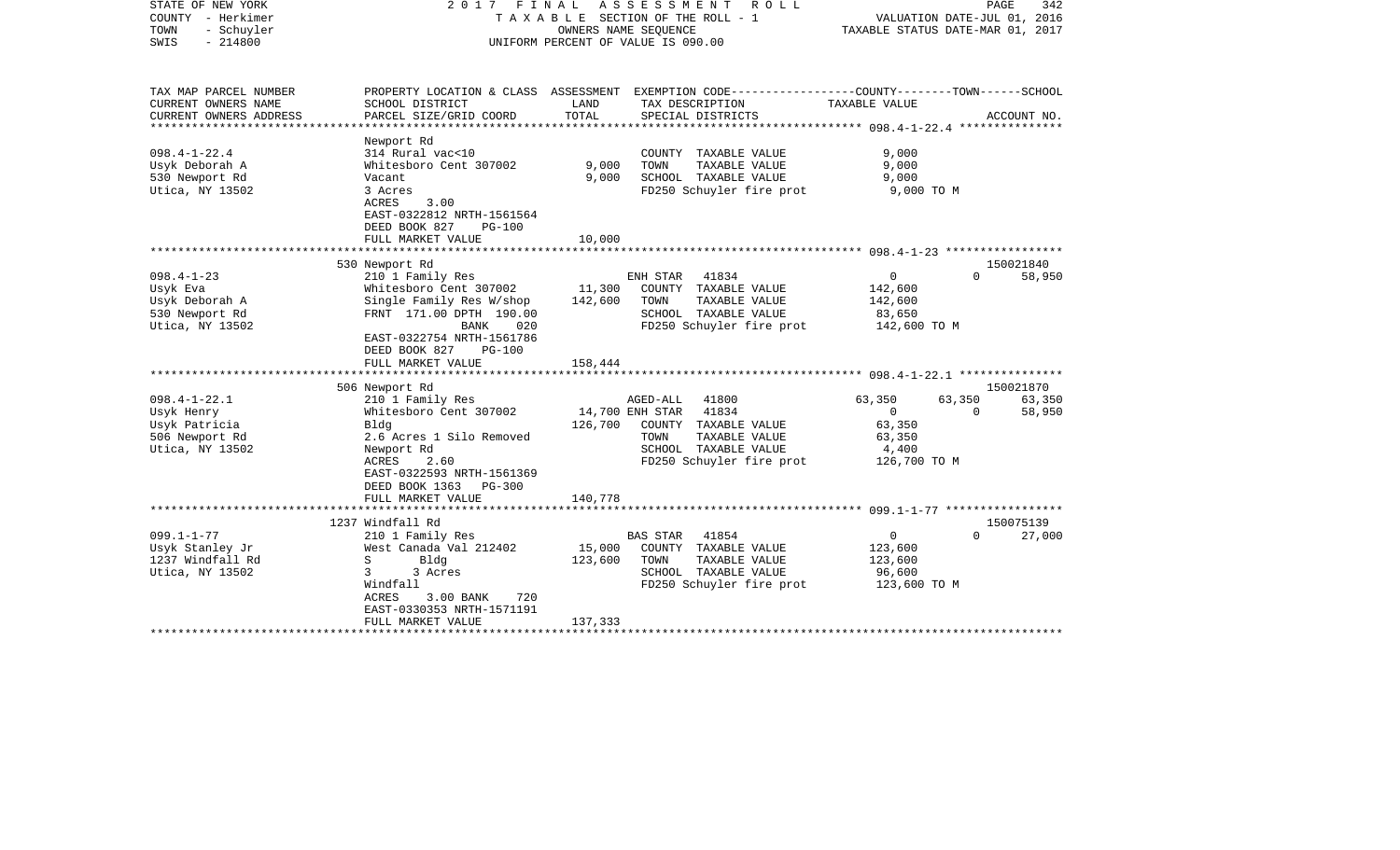| STATE OF NEW YORK<br>COUNTY - Herkimer<br>TOWN<br>- Schuyler<br>$-214800$<br>SWIS                                     | 2017 FINAL                                                                                                                                                                                                        |                              | A S S E S S M E N T R O L L<br>T A X A B L E SECTION OF THE ROLL - 1<br>OWNERS NAME SEQUENCE<br>UNIFORM PERCENT OF VALUE IS 090.00      | VALUATION DATE-JUL 01, 2016<br>TAXABLE STATUS DATE-MAR 01, 2017 | PAGE<br>343                     |
|-----------------------------------------------------------------------------------------------------------------------|-------------------------------------------------------------------------------------------------------------------------------------------------------------------------------------------------------------------|------------------------------|-----------------------------------------------------------------------------------------------------------------------------------------|-----------------------------------------------------------------|---------------------------------|
| TAX MAP PARCEL NUMBER<br>CURRENT OWNERS NAME<br>CURRENT OWNERS ADDRESS                                                | SCHOOL DISTRICT<br>PARCEL SIZE/GRID COORD                                                                                                                                                                         | LAND<br>TOTAL                | PROPERTY LOCATION & CLASS ASSESSMENT EXEMPTION CODE---------------COUNTY-------TOWN------SCHOOL<br>TAX DESCRIPTION<br>SPECIAL DISTRICTS | TAXABLE VALUE                                                   | ACCOUNT NO.                     |
| $105.1 - 1 - 48.2$                                                                                                    | 379 Short Lots Rd<br>240 Rural res                                                                                                                                                                                |                              | 41834<br>ENH STAR                                                                                                                       | 0                                                               | 150017610<br>$\Omega$<br>58,950 |
| Valentine Tamara<br>379 Shortlots Rd<br>Frankfort, NY 13340<br>MAY BE SUBJECT TO PAYMENT<br>UNDER AGDIST LAW TIL 2024 | Whitesboro Cent 307002<br>FRNT 315.40 DPTH<br>2.70<br>ACRES<br>EAST-0329976 NRTH-1554090<br>DEED BOOK 807<br>PG-526<br>FULL MARKET VALUE                                                                          | 13,000<br>128,000<br>142,222 | COUNTY TAXABLE VALUE<br>TOWN<br>TAXABLE VALUE<br>SCHOOL TAXABLE VALUE<br>FD250 Schuyler fire prot 128,000 TO M                          | 128,000<br>128,000<br>69,050                                    |                                 |
|                                                                                                                       | 104 Alyssa Cir                                                                                                                                                                                                    |                              |                                                                                                                                         |                                                                 |                                 |
| $104.2 - 4 - 10$<br>Valentini Alfred J<br>Valentini Maria<br>104 Alyssa Cir<br>Utica, NY 13502                        | 210 1 Family Res<br>Whitesboro Cent 307002<br>104 WestgateDr<br>FRNT 116.00 DPTH 287.00<br>EAST-0323785 NRTH-1552891<br>DEED BOOK 943<br>PG-488                                                                   | 11,500<br>197,000            | 41854<br>BAS STAR<br>COUNTY TAXABLE VALUE<br>TOWN<br>TAXABLE VALUE<br>SCHOOL TAXABLE VALUE<br>FD250 Schuyler fire prot                  | $\mathbf{0}$<br>197,000<br>197,000<br>170,000<br>197,000 TO M   | $\Omega$<br>27,000              |
|                                                                                                                       | FULL MARKET VALUE                                                                                                                                                                                                 | 218,889                      |                                                                                                                                         |                                                                 |                                 |
|                                                                                                                       | 569 Windfall Rd                                                                                                                                                                                                   |                              |                                                                                                                                         |                                                                 | 150008850                       |
| $105.1 - 1 - 1$<br>Valenzi Vaughn B<br>Valenzi Jamie Debella<br>569 Windfall Rd<br>Utica, NY 13502                    | 210 1 Family Res<br>Whitesboro Cent 307002<br>Bldg<br>W <sub>y</sub><br>3/4<br>$\mathbf{3}$<br>Windfall<br>FRNT 130.00 DPTH 225.00<br>BANK<br>250<br>EAST-0327283 NRTH-1560216<br>DEED BOOK 827<br>PG-476         | 10,700<br>83,400             | BAS STAR<br>41854<br>COUNTY TAXABLE VALUE<br>TOWN<br>TAXABLE VALUE<br>SCHOOL TAXABLE VALUE<br>FD250 Schuyler fire prot                  | $\overline{0}$<br>83,400<br>83,400<br>56,400<br>83,400 TO M     | 27,000<br>$\Omega$              |
|                                                                                                                       | FULL MARKET VALUE<br>*****************************                                                                                                                                                                | 92,667                       |                                                                                                                                         |                                                                 |                                 |
| $112.4 - 3 - 17$<br>Van Dusen John<br>Van Dusen Penny<br>434 5th Ave Ext<br>Frankfort, NY 13440                       | 3937 State Route 5<br>210 1 Family Res<br>Frankfort-Schuy 212602<br>N Bldgs<br>State Rd<br>4.43<br>ACRES<br>EAST-0343793 NRTH-1533151<br>DEED BOOK 1384<br>$PG-23$                                                | 16,100<br>57,700             | COUNTY TAXABLE VALUE<br>TOWN<br>TAXABLE VALUE<br>SCHOOL TAXABLE VALUE<br>FD250 Schuyler fire prot 57,700 TO M                           | 57,700<br>57,700<br>57,700                                      | 150075121                       |
|                                                                                                                       | FULL MARKET VALUE                                                                                                                                                                                                 | 64,111                       |                                                                                                                                         |                                                                 |                                 |
| $099.4 - 3 - 27$<br>Van Dusen Ryan T<br>1217 Windfall Rd<br>Utica, NY 13502                                           | 915 Hawthorne Rd<br>210 1 Family Res<br>West Canada Val 212402<br>split #6 lot 26<br>home complete 3-1-16<br>Mower<br>FRNT 699.30 DPTH<br>50.00<br>ACRES<br>EAST-0341295 NRTH-1568370<br>DEED BOOK 1491<br>PG-367 | 38,500<br>200,000            | COUNTY<br>TAXABLE VALUE<br>TOWN<br>TAXABLE VALUE<br>SCHOOL TAXABLE VALUE<br>FD250 Schuyler fire prot                                    | 200,000<br>200,000<br>200,000<br>200,000 TO M                   | 150003180                       |
|                                                                                                                       | FULL MARKET VALUE<br>*********************                                                                                                                                                                        | 222,222                      |                                                                                                                                         |                                                                 |                                 |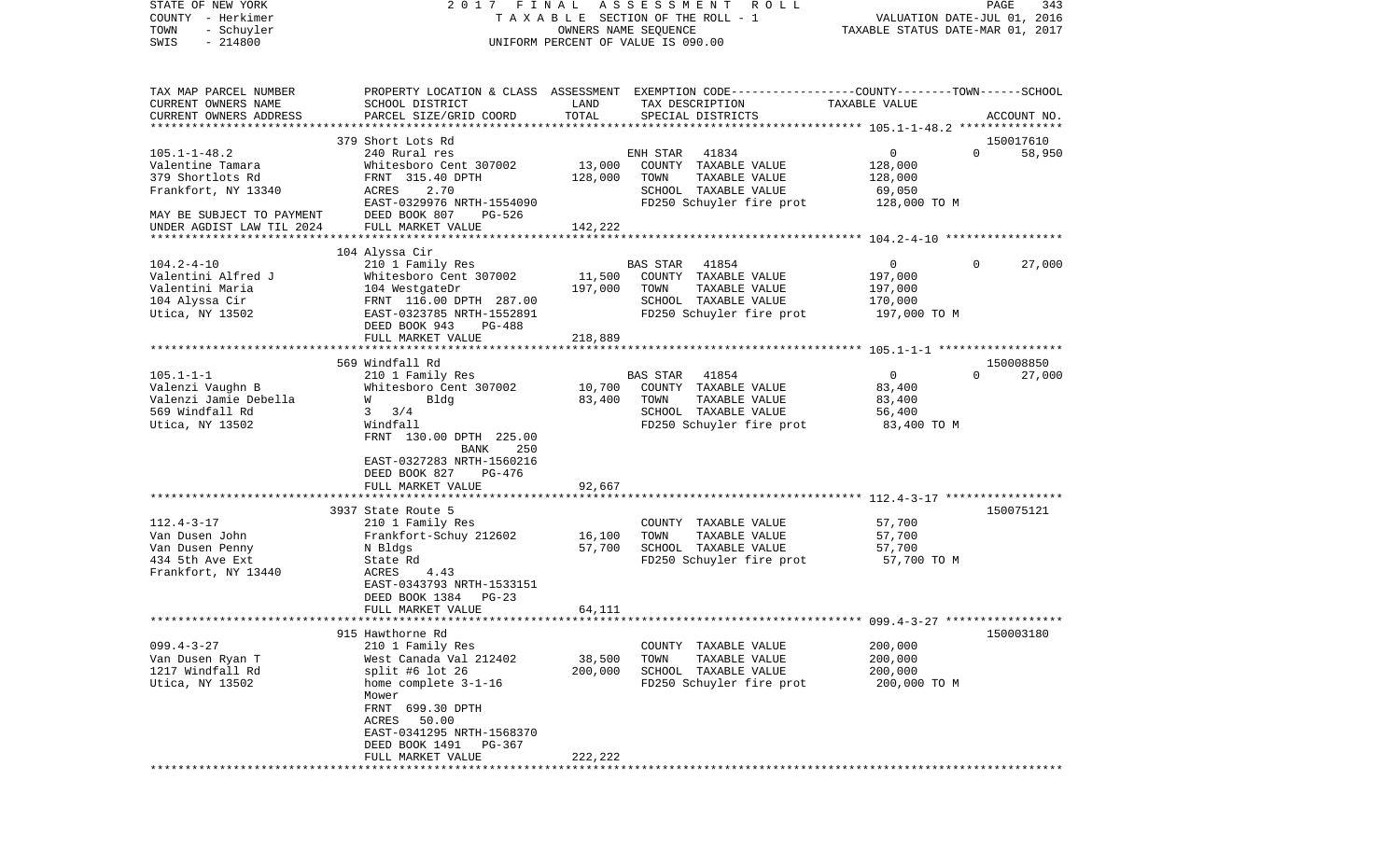| STATE OF NEW YORK<br>COUNTY - Herkimer<br>TOWN<br>- Schuyler<br>$-214800$<br>SWIS                                                                                    | 2017 FINAL                                                                                                                                                                                                                   |                            | A S S E S S M E N T<br>R O L L<br>TAXABLE SECTION OF THE ROLL - 1<br>OWNERS NAME SEQUENCE<br>UNIFORM PERCENT OF VALUE IS 090.00         | VALUATION DATE-JUL 01, 2016<br>TAXABLE STATUS DATE-MAR 01, 2017             | PAGE<br>344         |
|----------------------------------------------------------------------------------------------------------------------------------------------------------------------|------------------------------------------------------------------------------------------------------------------------------------------------------------------------------------------------------------------------------|----------------------------|-----------------------------------------------------------------------------------------------------------------------------------------|-----------------------------------------------------------------------------|---------------------|
| TAX MAP PARCEL NUMBER<br>CURRENT OWNERS NAME<br>CURRENT OWNERS ADDRESS<br>**************************                                                                 | SCHOOL DISTRICT<br>PARCEL SIZE/GRID COORD                                                                                                                                                                                    | LAND<br>TOTAL              | PROPERTY LOCATION & CLASS ASSESSMENT EXEMPTION CODE---------------COUNTY-------TOWN------SCHOOL<br>TAX DESCRIPTION<br>SPECIAL DISTRICTS | TAXABLE VALUE                                                               | ACCOUNT NO.         |
| $105.2 - 1 - 16.6$<br>Van Pelt Darlene<br>Padula Darryl<br>663 Bush Rd<br>Frankfort, NY 13340                                                                        | 663 Bush Rd<br>210 1 Family Res<br>Frankfort-Schuy 212602<br>FRNT 314.00 DPTH<br>ACRES<br>2.50<br>EAST-0343150 NRTH-1557935<br>DEED BOOK 944<br>PG-247<br>FULL MARKET VALUE                                                  | 14,600<br>55,700<br>61,889 | 41854<br>BAS STAR<br>COUNTY TAXABLE VALUE<br>TOWN<br>TAXABLE VALUE<br>SCHOOL TAXABLE VALUE<br>FD250 Schuyler fire prot                  | $\overline{0}$<br>$\mathbf{0}$<br>55,700<br>55,700<br>28,700<br>55,700 TO M | 27,000              |
|                                                                                                                                                                      |                                                                                                                                                                                                                              |                            |                                                                                                                                         |                                                                             |                     |
| $105.2 - 1 - 16.5$<br>Van Pelt Darlene L<br>645 Bush Rd<br>Frankfort, NY 13340                                                                                       | 645 Bush Rd<br>270 Mfg housing<br>Frankfort-Schuy 212602<br>2005<br>added trl from .3<br>2016 merge 16.3 & 16.5<br>FRNT 256.00 DPTH<br>ACRES<br>4.90<br>EAST-0342852 NRTH-1557834<br>DEED BOOK 930<br>PG-640                 | 15,000<br>46,000           | COUNTY TAXABLE VALUE<br>TOWN<br>TAXABLE VALUE<br>SCHOOL TAXABLE VALUE<br>FD250 Schuyler fire prot                                       | 46,000<br>46,000<br>46,000<br>46,000 TO M                                   |                     |
|                                                                                                                                                                      | FULL MARKET VALUE                                                                                                                                                                                                            | 51,111                     |                                                                                                                                         |                                                                             |                     |
|                                                                                                                                                                      |                                                                                                                                                                                                                              |                            |                                                                                                                                         |                                                                             |                     |
|                                                                                                                                                                      | 644 Bush Rd                                                                                                                                                                                                                  |                            |                                                                                                                                         |                                                                             |                     |
| $105.2 - 1 - 16.2$<br>Van Pelt James W<br>Van Pelt Gladys E<br>644 Bush Rd<br>Frankfort, NY 13340                                                                    | 210 1 Family Res<br>Frankfort-Schuy 212602<br>Single Family Residence<br>ACRES<br>1.70<br>EAST-0343204 NRTH-1557421<br>DEED BOOK 892<br>PG-159                                                                               | 14,000<br>71,800           | 41834<br>ENH STAR<br>COUNTY TAXABLE VALUE<br>TOWN<br>TAXABLE VALUE<br>SCHOOL TAXABLE VALUE<br>FD250 Schuyler fire prot                  | $\overline{0}$<br>71,800<br>71,800<br>12,850<br>71,800 TO M                 | $\Omega$<br>58,950  |
|                                                                                                                                                                      | FULL MARKET VALUE<br>*************************                                                                                                                                                                               | 79,778                     |                                                                                                                                         |                                                                             |                     |
| $105.2 - 1 - 16.1$<br>Van Pelt Robert C Jr<br>Van Pelt Dennis J<br>10 Bonnie Ave<br>New Hartford, NY 13413<br>MAY BE SUBJECT TO PAYMENT<br>UNDER AGDIST LAW TIL 2024 | Bush Rd<br>322 Rural vac>10<br>Frankfort-Schuy 212602<br>land only<br>Bush<br>FRNT 2025.00 DPTH<br>ACRES 25.40<br>EAST-0343413 NRTH-1558426<br>DEED BOOK 943<br>$PG-622$                                                     | 33,300<br>33,300           | AG MKTS<br>41730<br>COUNTY TAXABLE VALUE<br>TOWN<br>TAXABLE VALUE<br>SCHOOL TAXABLE VALUE<br>FD250 Schuyler fire prot                   | 21,456<br>21,456<br>11,844<br>11,844<br>11,844<br>33,300 TO M               | 150022050<br>21,456 |
|                                                                                                                                                                      |                                                                                                                                                                                                                              | 37,000                     |                                                                                                                                         |                                                                             |                     |
|                                                                                                                                                                      | FULL MARKET VALUE                                                                                                                                                                                                            |                            |                                                                                                                                         |                                                                             |                     |
| $099.4 - 5 - 19$<br>Van Steen Astrid<br>175 Hickory Ln<br>Smithtown, NY 11787                                                                                        | Mower Rd<br>314 Rural vac<10<br>West Canada Val 212402<br>Survey # 106<br>Land & Lakes lot 26<br>Louis Rd<br>FRNT 552.90 DPTH<br>5.00<br>ACRES<br>EAST-0344571 NRTH-1565087<br>DEED BOOK 1101<br>PG-728<br>FULL MARKET VALUE | 23,000<br>23,000<br>25,556 | COUNTY TAXABLE VALUE<br>TAXABLE VALUE<br>TOWN<br>SCHOOL TAXABLE VALUE<br>FD250 Schuyler fire prot                                       | 23,000<br>23,000<br>23,000<br>23,000 TO M                                   | 150003180           |
|                                                                                                                                                                      |                                                                                                                                                                                                                              |                            |                                                                                                                                         |                                                                             |                     |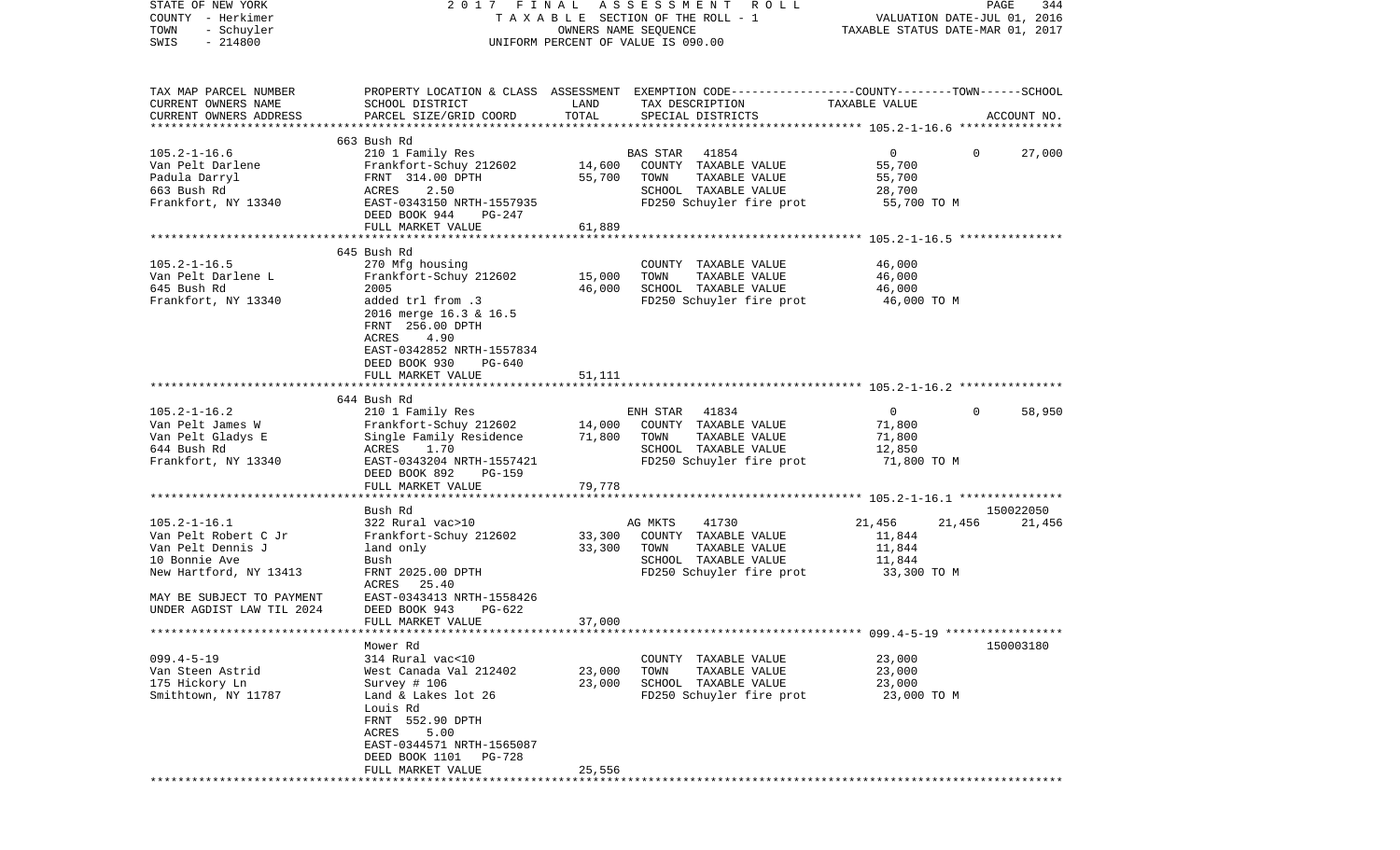| STATE OF NEW YORK<br>COUNTY - Herkimer<br>- Schuyler<br>TOWN<br>$-214800$<br>SWIS | 2017 FINAL                                     | OWNERS NAME SEQUENCE       | ASSESSMENT<br>R O L L<br>TAXABLE SECTION OF THE ROLL - 1<br>UNIFORM PERCENT OF VALUE IS 090.00                                          | TAXABLE STATUS DATE-MAR 01, 2017 | 345<br>PAGE<br>VALUATION DATE-JUL 01, 2016 |
|-----------------------------------------------------------------------------------|------------------------------------------------|----------------------------|-----------------------------------------------------------------------------------------------------------------------------------------|----------------------------------|--------------------------------------------|
| TAX MAP PARCEL NUMBER<br>CURRENT OWNERS NAME<br>CURRENT OWNERS ADDRESS            | SCHOOL DISTRICT<br>PARCEL SIZE/GRID COORD      | LAND<br>TOTAL              | PROPERTY LOCATION & CLASS ASSESSMENT EXEMPTION CODE---------------COUNTY-------TOWN------SCHOOL<br>TAX DESCRIPTION<br>SPECIAL DISTRICTS | TAXABLE VALUE                    | ACCOUNT NO.                                |
| ************************                                                          |                                                |                            |                                                                                                                                         |                                  |                                            |
| $112.4 - 3 - 14.2$                                                                | State Route 5<br>170 Nursery                   |                            | COUNTY TAXABLE VALUE                                                                                                                    | 100,000                          | 150016440                                  |
| Vandusen John                                                                     | Frankfort-Schuy 212602                         | 25,000                     | TAXABLE VALUE<br>TOWN                                                                                                                   | 100,000                          |                                            |
| Vandusen Penny                                                                    | Bldgs                                          | 100,000                    | SCHOOL TAXABLE VALUE                                                                                                                    | 100,000                          |                                            |
| 434 5th Ave Ext                                                                   | 19.30 Acres                                    |                            | FD250 Schuyler fire prot                                                                                                                | 100,000 TO M                     |                                            |
| Frankfort, NY 13340                                                               | State                                          |                            |                                                                                                                                         |                                  |                                            |
|                                                                                   | ACRES 19.30                                    |                            |                                                                                                                                         |                                  |                                            |
|                                                                                   | EAST-0343561 NRTH-1533701                      |                            |                                                                                                                                         |                                  |                                            |
|                                                                                   | DEED BOOK 1322<br>PG-236                       |                            |                                                                                                                                         |                                  |                                            |
|                                                                                   | FULL MARKET VALUE                              | 111,111<br>*************** |                                                                                                                                         |                                  |                                            |
|                                                                                   | 1217 Windfall Rd                               |                            |                                                                                                                                         |                                  |                                            |
| $099.1 - 2 - 1$                                                                   | 240 Rural res                                  |                            | 41854<br>BAS STAR                                                                                                                       | $\circ$                          | $\Omega$<br>27,000                         |
| Vandusen Robert                                                                   | West Canada Val 212402                         | 22,900                     | COUNTY TAXABLE VALUE                                                                                                                    | 139,600                          |                                            |
| Vandusen Diane                                                                    | W Bldg                                         | 139,600                    | TOWN<br>TAXABLE VALUE                                                                                                                   | 139,600                          |                                            |
| 1217 Windfll Rd                                                                   | 13.792 Acres                                   |                            | SCHOOL TAXABLE VALUE                                                                                                                    | 112,600                          |                                            |
| Utica, NY 13502                                                                   | Windfall Road                                  |                            | FD250 Schuyler fire prot                                                                                                                | 139,600 TO M                     |                                            |
|                                                                                   | ACRES 13.79                                    |                            |                                                                                                                                         |                                  |                                            |
|                                                                                   | EAST-0330422 NRTH-1570706                      |                            |                                                                                                                                         |                                  |                                            |
|                                                                                   | DEED BOOK 699<br><b>PG-591</b>                 |                            |                                                                                                                                         |                                  |                                            |
|                                                                                   | FULL MARKET VALUE                              | 155,111                    |                                                                                                                                         |                                  |                                            |
|                                                                                   | 396 Windfall Rd                                |                            |                                                                                                                                         |                                  | 150010140                                  |
| $105.1 - 1 - 29$                                                                  | 210 1 Family Res                               |                            | 41854<br><b>BAS STAR</b>                                                                                                                | $\circ$                          | $\Omega$<br>27,000                         |
| Vanhatten Richard                                                                 | Whitesboro Cent 307002                         | 15,200                     | COUNTY TAXABLE VALUE                                                                                                                    | 69,300                           |                                            |
| Vanhatten Sharon                                                                  | $E = 1$<br>Bldg                                | 69,300                     | TOWN<br>TAXABLE VALUE                                                                                                                   | 69,300                           |                                            |
| 396 Windfall Rd                                                                   | $1 \t2 \t3/4$                                  |                            | SCHOOL TAXABLE VALUE                                                                                                                    | 42,300                           |                                            |
| Utica, NY 13502                                                                   | Windfall Rd                                    |                            | FD250 Schuyler fire prot                                                                                                                | 69,300 TO M                      |                                            |
|                                                                                   | ACRES<br>3.30                                  |                            | WD165 Schuyler water #4                                                                                                                 | 69,300 TO C                      |                                            |
|                                                                                   | EAST-0326205 NRTH-1556867                      |                            | 1.00 UN M                                                                                                                               |                                  |                                            |
|                                                                                   | DEED BOOK 731<br>$PG-143$<br>FULL MARKET VALUE | 77,000                     |                                                                                                                                         |                                  |                                            |
|                                                                                   |                                                |                            |                                                                                                                                         |                                  |                                            |
|                                                                                   | 293 Mckennan Rd                                |                            |                                                                                                                                         |                                  | 150008700                                  |
| $112.2 - 1 - 26.2$                                                                | 210 1 Family Res                               |                            | BAS STAR<br>41854                                                                                                                       | $\overline{0}$                   | $\Omega$<br>27,000                         |
| Veazy Vivian L                                                                    | Frankfort-Schuy 212602                         | 10,000                     | COUNTY TAXABLE VALUE                                                                                                                    | 127,500                          |                                            |
| 293 Mckennan Rd                                                                   | Vac<br>N                                       | 127,500                    | TOWN<br>TAXABLE VALUE                                                                                                                   | 127,500                          |                                            |
| Frankfort, NY 13340                                                               | home at 40 % 2011                              |                            | SCHOOL TAXABLE VALUE                                                                                                                    | 100,500                          |                                            |
|                                                                                   | Mckennan                                       |                            | FD250 Schuyler fire prot                                                                                                                | 127,500 TO M                     |                                            |
|                                                                                   | FRNT 175.00 DPTH                               |                            |                                                                                                                                         |                                  |                                            |
|                                                                                   | ACRES<br>1.00<br>EAST-0346759 NRTH-1540787     |                            |                                                                                                                                         |                                  |                                            |
|                                                                                   | DEED BOOK 1499<br>PG-447                       |                            |                                                                                                                                         |                                  |                                            |
|                                                                                   | FULL MARKET VALUE                              | 141,667                    |                                                                                                                                         |                                  |                                            |
|                                                                                   |                                                |                            |                                                                                                                                         |                                  |                                            |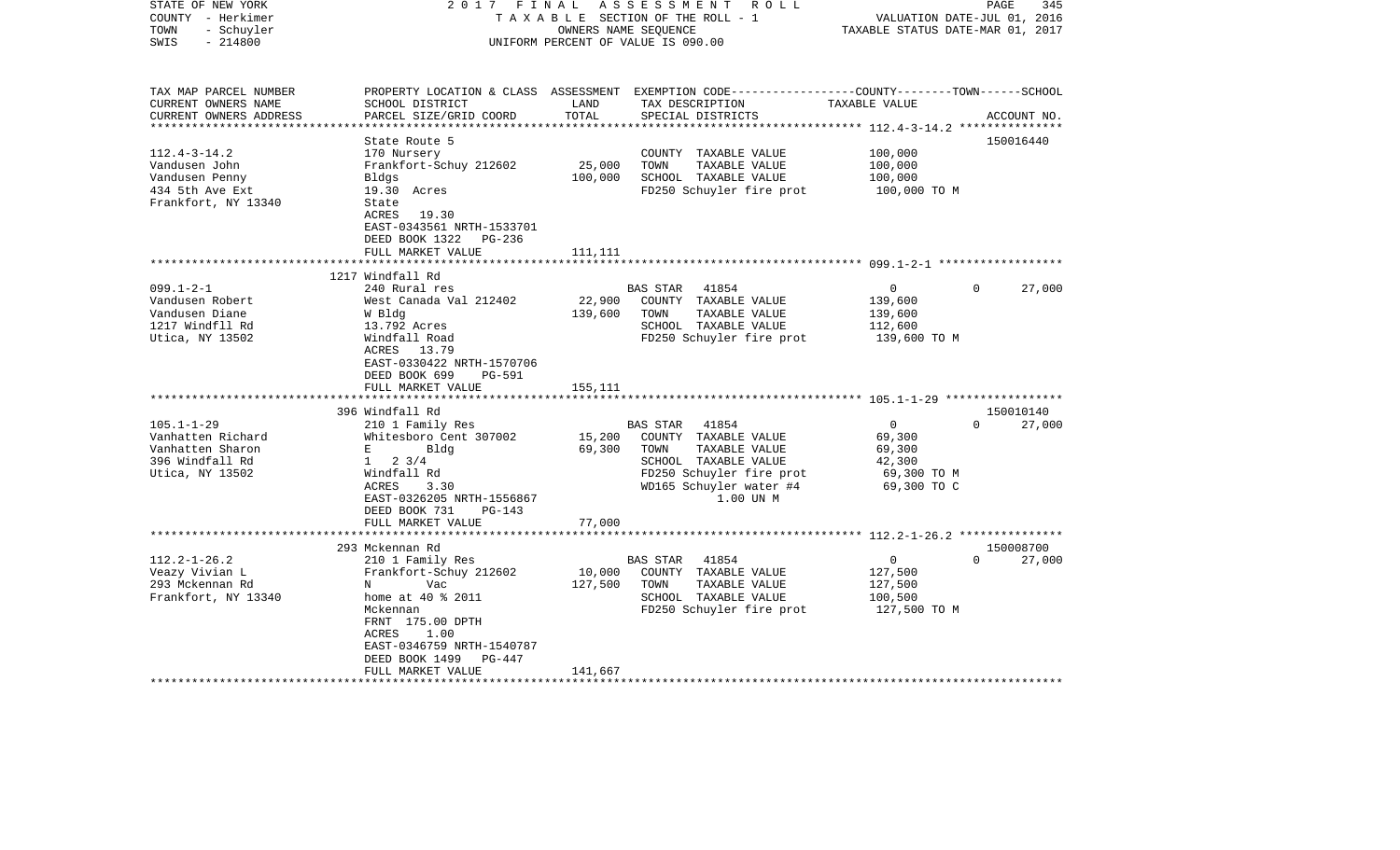| STATE OF NEW YORK<br>COUNTY - Herkimer<br>- Schuyler<br>TOWN<br>SWIS<br>$-214800$                  | 2017 FINAL                                                                                                                    | OWNERS NAME SEQUENCE | A S S E S S M E N T R O L L<br>TAXABLE SECTION OF THE ROLL - 1<br>UNIFORM PERCENT OF VALUE IS 090.00 | PAGE<br>346<br>VALUATION DATE-JUL 01, 2016<br>TAXABLE STATUS DATE-MAR 01, 2017                                                  |
|----------------------------------------------------------------------------------------------------|-------------------------------------------------------------------------------------------------------------------------------|----------------------|------------------------------------------------------------------------------------------------------|---------------------------------------------------------------------------------------------------------------------------------|
| TAX MAP PARCEL NUMBER<br>CURRENT OWNERS NAME<br>CURRENT OWNERS ADDRESS<br>************************ | SCHOOL DISTRICT<br>PARCEL SIZE/GRID COORD                                                                                     | LAND<br>TOTAL        | TAX DESCRIPTION<br>SPECIAL DISTRICTS                                                                 | PROPERTY LOCATION & CLASS ASSESSMENT EXEMPTION CODE---------------COUNTY-------TOWN------SCHOOL<br>TAXABLE VALUE<br>ACCOUNT NO. |
|                                                                                                    | Bush Rd                                                                                                                       |                      |                                                                                                      |                                                                                                                                 |
| $105.2 - 2 - 3$                                                                                    | 322 Rural vac>10                                                                                                              |                      | COUNTY TAXABLE VALUE                                                                                 | 40,600                                                                                                                          |
| Velez Kevin E<br>353 Northern Blvd                                                                 | Frankfort-Schuy 212602<br>Valley View lot 3                                                                                   | 40,600<br>40,600     | TOWN<br>TAXABLE VALUE<br>SCHOOL TAXABLE VALUE                                                        | 40,600<br>40,600                                                                                                                |
| Germantown, NY 12526                                                                               | Land & Lakes sub<br>FRNT 291.00 DPTH<br>ACRES 10.20<br>EAST-0344963 NRTH-1557311<br>DEED BOOK 945<br>$PG-4$                   |                      | FD250 Schuyler fire prot                                                                             | 40,600 TO M                                                                                                                     |
|                                                                                                    | FULL MARKET VALUE                                                                                                             | 45,111               |                                                                                                      |                                                                                                                                 |
|                                                                                                    | Mckennan Rd                                                                                                                   |                      |                                                                                                      |                                                                                                                                 |
| $112.2 - 1 - 27.4$                                                                                 | 314 Rural vac<10                                                                                                              |                      | COUNTY TAXABLE VALUE                                                                                 | 2,000                                                                                                                           |
| Verenich Mikhail                                                                                   | Frankfort-Schuy 212602                                                                                                        | 2,000                | TOWN<br>TAXABLE VALUE                                                                                | 2,000                                                                                                                           |
| 410 Mckennan Rd                                                                                    | Vac                                                                                                                           | 2,000                | SCHOOL TAXABLE VALUE                                                                                 | 2,000                                                                                                                           |
| Herkimer, NY 13350                                                                                 | 1.14 Acres<br>Mckennan<br>ACRES<br>0.40<br>EAST-0348045 NRTH-1539995<br>DEED BOOK 1463 PG-530                                 |                      | FD250 Schuyler fire prot                                                                             | 2,000 TO M                                                                                                                      |
|                                                                                                    | FULL MARKET VALUE<br>*********************                                                                                    | 2,222                |                                                                                                      | ***************************** 105.2-2-14 *****************                                                                      |
|                                                                                                    | 849 Bush Rd                                                                                                                   |                      |                                                                                                      |                                                                                                                                 |
| $105.2 - 2 - 14$                                                                                   | 210 1 Family Res                                                                                                              |                      | COUNTY TAXABLE VALUE                                                                                 | 190,600                                                                                                                         |
| Veridiano Leon I                                                                                   | Frankfort-Schuy 212602                                                                                                        | 27,500               | TOWN<br>TAXABLE VALUE                                                                                | 190,600                                                                                                                         |
| 101 West 81st St                                                                                   | Valley View lot 13                                                                                                            | 190,600              | SCHOOL TAXABLE VALUE                                                                                 | 190,600                                                                                                                         |
| New York, NY 10024                                                                                 | Land & Lakes sub<br>Ranch w/gar<br>FRNT 998.50 DPTH<br>8.10<br>ACRES<br>EAST-0345979 NRTH-1557225<br>DEED BOOK 1216<br>PG-640 |                      | FD250 Schuyler fire prot                                                                             | 190,600 TO M                                                                                                                    |
|                                                                                                    | FULL MARKET VALUE<br>**************************                                                                               | 211,778              |                                                                                                      |                                                                                                                                 |
|                                                                                                    | Louis Ridge Rd                                                                                                                |                      |                                                                                                      | 150003180                                                                                                                       |
| $099.4 - 5 - 12$                                                                                   | 314 Rural vac<10                                                                                                              |                      | COUNTY TAXABLE VALUE                                                                                 | 23,900                                                                                                                          |
| Veridiano Leon Ira                                                                                 | West Canada Val 212402                                                                                                        | 23,900               | TOWN<br>TAXABLE VALUE                                                                                | 23,900                                                                                                                          |
| Cantania Kathy L                                                                                   | Survey $# 106$                                                                                                                | 23,900               | SCHOOL TAXABLE VALUE                                                                                 | 23,900                                                                                                                          |
| 101 West 81st St<br>New York, NY 10024                                                             | Land & Lakes lot 19<br>Louis Rd<br>5.50<br>ACRES                                                                              |                      | FD250 Schuyler fire prot                                                                             | 23,900 TO M                                                                                                                     |
|                                                                                                    | EAST-0346009 NRTH-1563916                                                                                                     |                      |                                                                                                      |                                                                                                                                 |
|                                                                                                    | DEED BOOK 1139<br>PG-336<br>FULL MARKET VALUE                                                                                 | 26,556               |                                                                                                      |                                                                                                                                 |
|                                                                                                    |                                                                                                                               |                      |                                                                                                      |                                                                                                                                 |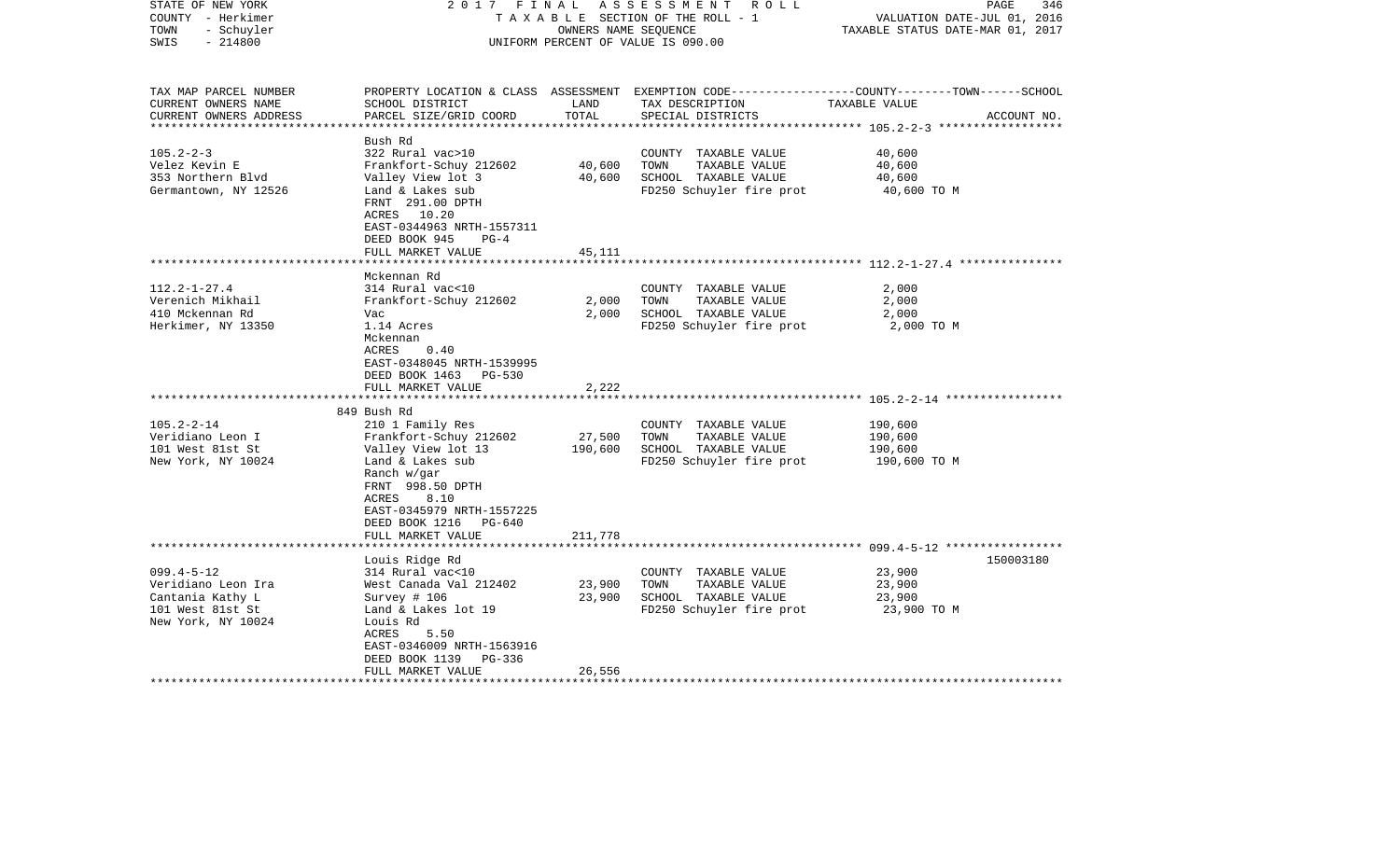| STATE OF NEW YORK<br>COUNTY - Herkimer<br>- Schuyler<br>TOWN<br>$-214800$<br>SWIS |                                                                                                | OWNERS NAME SEQUENCE | 2017 FINAL ASSESSMENT ROLL<br>TAXABLE SECTION OF THE ROLL - 1<br>UNIFORM PERCENT OF VALUE IS 090.00                                                    | VALUATION DATE-JUL 01, 2016<br>TAXABLE STATUS DATE-MAR 01, 2017 | 347<br>PAGE              |
|-----------------------------------------------------------------------------------|------------------------------------------------------------------------------------------------|----------------------|--------------------------------------------------------------------------------------------------------------------------------------------------------|-----------------------------------------------------------------|--------------------------|
| TAX MAP PARCEL NUMBER<br>CURRENT OWNERS NAME<br>CURRENT OWNERS ADDRESS            | SCHOOL DISTRICT<br>PARCEL SIZE/GRID COORD                                                      | LAND<br>TOTAL        | PROPERTY LOCATION & CLASS ASSESSMENT EXEMPTION CODE----------------COUNTY-------TOWN------SCHOOL<br>TAX DESCRIPTION TAXABLE VALUE<br>SPECIAL DISTRICTS |                                                                 | ACCOUNT NO.              |
|                                                                                   |                                                                                                |                      |                                                                                                                                                        |                                                                 |                          |
|                                                                                   | 893 Newport Rd                                                                                 |                      |                                                                                                                                                        |                                                                 | 150014760<br>$\Omega$    |
| $098.2 - 1 - 5$<br>Vilovchik Daniel N                                             | 210 1 Family Res<br>West Canada Val 212402                                                     |                      | BAS STAR<br>41854<br>12,600 COUNTY TAXABLE VALUE                                                                                                       | $\overline{0}$<br>133,300                                       | 27,000                   |
| Vilovchik Tatyana                                                                 | Bldg<br><b>W</b>                                                                               | 133,300              | TOWN<br>TAXABLE VALUE                                                                                                                                  | 133,300                                                         |                          |
| 893 Newport Rd                                                                    | filled in pool 2014                                                                            |                      | SCHOOL TAXABLE VALUE                                                                                                                                   | 106,300                                                         |                          |
| Utica, NY 13502                                                                   | Newport Rd                                                                                     |                      | FD250 Schuyler fire prot 133,300 TO M                                                                                                                  |                                                                 |                          |
|                                                                                   | FRNT 200.25 DPTH 250.00<br>0.90<br>ACRES<br>EAST-0326039 NRTH-1568165<br>DEED BOOK 1283 PG-410 |                      |                                                                                                                                                        |                                                                 |                          |
|                                                                                   | FULL MARKET VALUE                                                                              | 148,111              |                                                                                                                                                        |                                                                 |                          |
|                                                                                   |                                                                                                |                      |                                                                                                                                                        |                                                                 |                          |
| $099.2 - 4 - 9$                                                                   | Grande View Dr<br>322 Rural vac>10                                                             |                      | COUNTY TAXABLE VALUE                                                                                                                                   | 48,750                                                          | 150003180                |
| Virdi Mammeet                                                                     | West Canada Val 212402                                                                         | 48,750               | TOWN<br>TAXABLE VALUE                                                                                                                                  | 48,750                                                          |                          |
| Virdi Harjeet                                                                     | Survey # 362                                                                                   | 48,750               | SCHOOL TAXABLE VALUE                                                                                                                                   | 48,750                                                          |                          |
| 7 Elm Ridge Ct                                                                    | Land & Lakes lot 9                                                                             |                      | FD250 Schuyler fire prot                                                                                                                               | 48,750 TO M                                                     |                          |
| Monroe Twp, NJ 08831                                                              | Land locked<br>ACRES 33.50<br>EAST-0345506 NRTH-1569785<br>DEED BOOK 1246 PG-541               |                      |                                                                                                                                                        |                                                                 |                          |
|                                                                                   | FULL MARKET VALUE                                                                              | 54,167               |                                                                                                                                                        |                                                                 |                          |
|                                                                                   |                                                                                                |                      |                                                                                                                                                        |                                                                 |                          |
|                                                                                   | 5643 Graham Rd                                                                                 |                      |                                                                                                                                                        |                                                                 | 150007830                |
| $098.4 - 1 - 8$                                                                   | 210 1 Family Res                                                                               |                      | COUNTY TAXABLE VALUE                                                                                                                                   | 118,200                                                         |                          |
| Vitorsky Vadim                                                                    | Whitesboro Cent 307002                                                                         | 14,300               | TOWN<br>TAXABLE VALUE                                                                                                                                  | 118,200                                                         |                          |
| Vitorsky Natalya<br>5643 Graham Rd                                                | Bldg<br><b>W</b><br>3 1.719A                                                                   | 118,200              | SCHOOL TAXABLE VALUE<br>FD250 Schuyler fire prot                                                                                                       | 118,200<br>118,200 TO M                                         |                          |
| Utica, NY 13502                                                                   | Graham<br>ACRES<br>1.70<br>EAST-0321266 NRTH-1567562<br>DEED BOOK 2016 PG-2585                 |                      |                                                                                                                                                        |                                                                 |                          |
|                                                                                   | FULL MARKET VALUE                                                                              | 131,333              |                                                                                                                                                        |                                                                 |                          |
|                                                                                   |                                                                                                |                      |                                                                                                                                                        |                                                                 |                          |
|                                                                                   | 11330 Cosby Manor Rd                                                                           |                      |                                                                                                                                                        |                                                                 | 150022230                |
| $104.2 - 2 - 3$                                                                   | 210 1 Family Res                                                                               |                      | VET WAR CT 41121                                                                                                                                       | 8,100<br>4,515                                                  | 8,100<br>$\overline{0}$  |
| Vivyan William G<br>Vivyan Suzette                                                | Whitesboro Cent 307002<br>Modular W Att Garage 90,300 ENH STAR 41834                           |                      | 9,200 VET DIS CT 41141                                                                                                                                 | 4,515<br>$\overline{0}$<br>$\overline{0}$                       | $\overline{0}$<br>58,950 |
| 11330 Cosby Manor Rd                                                              | Cosby Manor                                                                                    |                      | COUNTY TAXABLE VALUE                                                                                                                                   | 77,685                                                          |                          |
| Utica, NY 13502                                                                   | FRNT 130.00 DPTH 167.00                                                                        |                      | TAXABLE VALUE<br>TOWN                                                                                                                                  | 77,685                                                          |                          |
|                                                                                   | BANK<br>290                                                                                    |                      | SCHOOL TAXABLE VALUE                                                                                                                                   | 31,350                                                          |                          |
|                                                                                   | EAST-0321849 NRTH-1557891                                                                      |                      | FD250 Schuyler fire prot                                                                                                                               | 90,300 TO M                                                     |                          |
|                                                                                   | DEED BOOK 750<br>PG-251<br>FULL MARKET VALUE                                                   | 100,333              | WD170 Schuyler water #2<br>1.00 UN M                                                                                                                   | 90,300 TO C                                                     |                          |
|                                                                                   |                                                                                                |                      |                                                                                                                                                        |                                                                 |                          |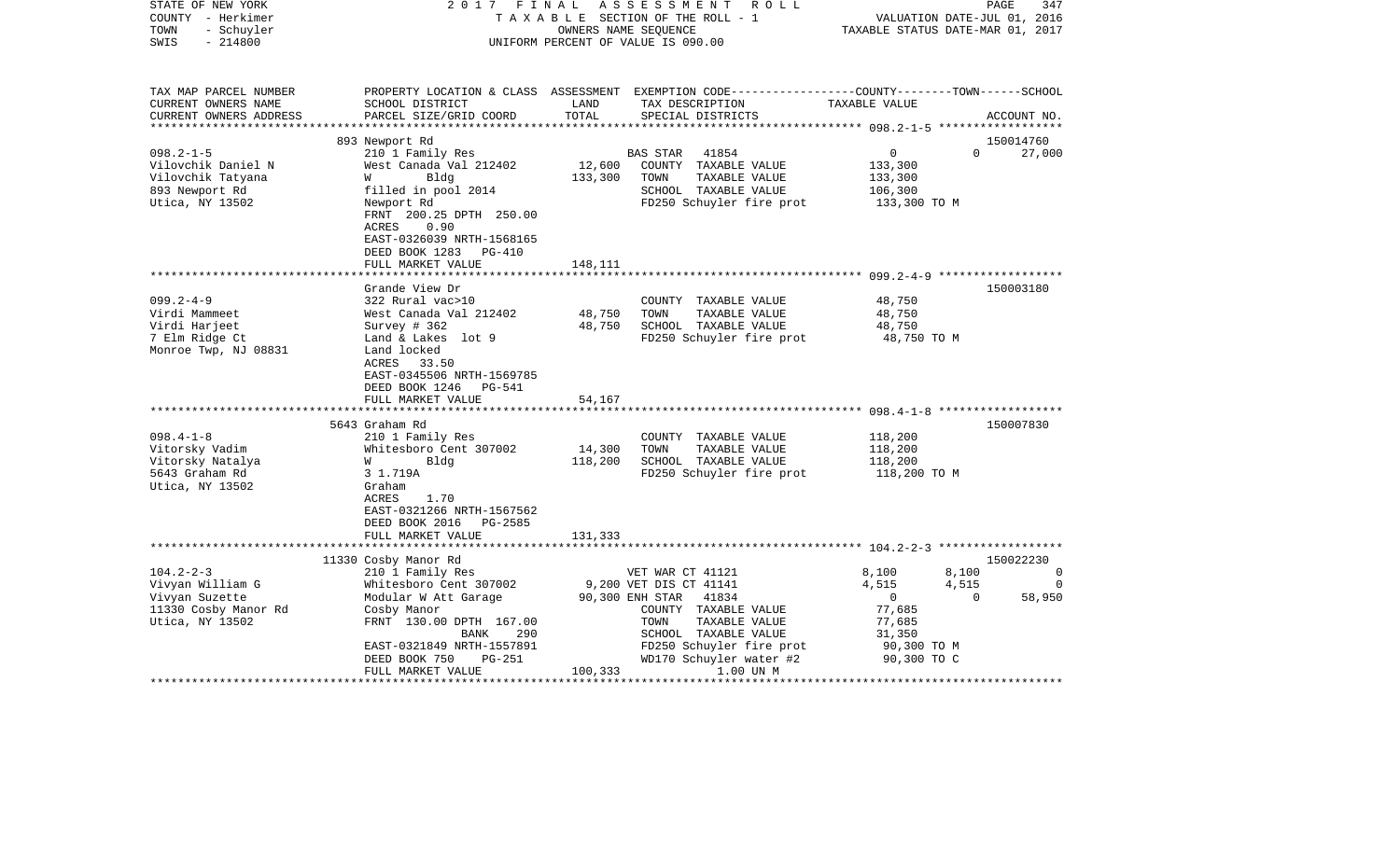| STATE OF NEW YORK<br>COUNTY - Herkimer<br>TOWN<br>- Schuyler<br>$-214800$<br>SWIS |                                                                                                                                  |         | 2017 FINAL ASSESSMENT ROLL<br>TAXABLE SECTION OF THE ROLL - 1<br>OWNERS NAME SEQUENCE<br>UNIFORM PERCENT OF VALUE IS 090.00 | TAXABLE STATUS DATE-MAR 01, 2017 | PAGE<br>348<br>VALUATION DATE-JUL 01, 2016 |
|-----------------------------------------------------------------------------------|----------------------------------------------------------------------------------------------------------------------------------|---------|-----------------------------------------------------------------------------------------------------------------------------|----------------------------------|--------------------------------------------|
| TAX MAP PARCEL NUMBER                                                             |                                                                                                                                  |         | PROPERTY LOCATION & CLASS ASSESSMENT EXEMPTION CODE---------------COUNTY-------TOWN------SCHOOL                             |                                  |                                            |
| CURRENT OWNERS NAME                                                               | SCHOOL DISTRICT                                                                                                                  | LAND    | TAX DESCRIPTION                                                                                                             | TAXABLE VALUE                    |                                            |
| CURRENT OWNERS ADDRESS                                                            | PARCEL SIZE/GRID COORD                                                                                                           | TOTAL   | SPECIAL DISTRICTS                                                                                                           |                                  | ACCOUNT NO.                                |
|                                                                                   | 11037 Cosby Manor Rd                                                                                                             |         |                                                                                                                             |                                  | 150007380                                  |
| $098.4 - 1 - 46.1$                                                                | 240 Rural res                                                                                                                    |         | AG MKTS<br>41730                                                                                                            | $\Omega$                         | $\Omega$<br>$\Omega$                       |
| VJG Trust                                                                         | Whitesboro Cent 307002                                                                                                           |         | 62,900 ENH STAR 41834                                                                                                       | $\mathbf 0$                      | $\mathbf 0$<br>58,950                      |
| 11037 Cosby Manor Rd                                                              | N Bldg & Trailer                                                                                                                 | 161,000 | COUNTY TAXABLE VALUE                                                                                                        | 161,000                          |                                            |
| Utica, NY 13502                                                                   | 135 Acres                                                                                                                        |         | TOWN<br>TAXABLE VALUE                                                                                                       | 161,000                          |                                            |
|                                                                                   | Cosby Manor                                                                                                                      |         | SCHOOL TAXABLE VALUE                                                                                                        | 102,050                          |                                            |
| MAY BE SUBJECT TO PAYMENT<br>UNDER AGDIST LAW TIL 2024                            | ACRES 135.00<br>EAST-0317138 NRTH-1561782                                                                                        |         | FD250 Schuyler fire prot<br>WD170 Schuyler water #2                                                                         | 161,000 TO M<br>6,100 TO C       |                                            |
|                                                                                   | DEED BOOK 835<br>PG-129                                                                                                          |         | 2.00 UN M                                                                                                                   |                                  |                                            |
|                                                                                   | FULL MARKET VALUE                                                                                                                | 178,889 |                                                                                                                             |                                  |                                            |
|                                                                                   |                                                                                                                                  |         |                                                                                                                             |                                  |                                            |
|                                                                                   | Grande View Dr                                                                                                                   |         |                                                                                                                             |                                  | 150003180                                  |
| $099.2 - 4 - 13$                                                                  | 314 Rural vac<10                                                                                                                 |         | COUNTY TAXABLE VALUE                                                                                                        | 32,300                           |                                            |
| Vochis George E                                                                   | West Canada Val 212402                                                                                                           | 32,300  | TOWN<br>TAXABLE VALUE                                                                                                       | 32,300                           |                                            |
| 22 Mountain View Dr                                                               | Survey # 362                                                                                                                     | 32,300  | SCHOOL TAXABLE VALUE                                                                                                        | 32,300                           |                                            |
| Weston, CT 06883                                                                  | Land & Lakes lot 13<br>Grande View Dr<br>ACRES 10.00<br>EAST-0344027 NRTH-1571063<br>DEED BOOK 1184<br>PG-291                    |         | FD250 Schuyler fire prot                                                                                                    | 32,300 TO M                      |                                            |
|                                                                                   | FULL MARKET VALUE                                                                                                                | 35,889  |                                                                                                                             |                                  |                                            |
|                                                                                   | Grande View Dr                                                                                                                   |         |                                                                                                                             |                                  | 150003180                                  |
| $099.2 - 4 - 38$                                                                  | 314 Rural vac<10                                                                                                                 |         | COUNTY TAXABLE VALUE                                                                                                        | 27,600                           |                                            |
| Voleti Venkateswara R                                                             | West Canada Val 212402                                                                                                           | 27,600  | TAXABLE VALUE<br>TOWN                                                                                                       | 27,600                           |                                            |
| 33-24 215th Pl                                                                    | Survey # 362                                                                                                                     | 27,600  | SCHOOL TAXABLE VALUE                                                                                                        | 27,600                           |                                            |
| Bayside, NY 11361                                                                 | Land & Lakes lot 38<br>Grande View Dr<br>FRNT 809.50 DPTH<br>ACRES<br>7.50<br>EAST-0339154 NRTH-1573063<br>DEED BOOK 1190 PG-912 |         | FD250 Schuyler fire prot                                                                                                    | 27,600 TO M                      |                                            |
|                                                                                   | FULL MARKET VALUE                                                                                                                | 30,667  |                                                                                                                             |                                  |                                            |
|                                                                                   | 382 Johnson Rd                                                                                                                   |         |                                                                                                                             |                                  |                                            |
| $105.4 - 2 - 5$                                                                   | 210 1 Family Res                                                                                                                 |         | BAS STAR 41854                                                                                                              | $\overline{0}$                   | $\Omega$<br>27,000                         |
| Vore Charles F                                                                    | Frankfort-Schuy 212602                                                                                                           | 16,500  | COUNTY TAXABLE VALUE                                                                                                        | 81,600                           |                                            |
| 382 Johnson Rd                                                                    | Modular Single Family Res                                                                                                        | 81,600  | TOWN<br>TAXABLE VALUE                                                                                                       | 81,600                           |                                            |
| Frankfort, NY 13340                                                               | ACRES<br>5.00                                                                                                                    |         | SCHOOL TAXABLE VALUE                                                                                                        | 54,600                           |                                            |
|                                                                                   | EAST-0347884 NRTH-1546627<br>PG-581<br>DEED BOOK 797                                                                             |         | FD250 Schuyler fire prot                                                                                                    | 81,600 TO M                      |                                            |
|                                                                                   | FULL MARKET VALUE                                                                                                                | 90,667  |                                                                                                                             |                                  |                                            |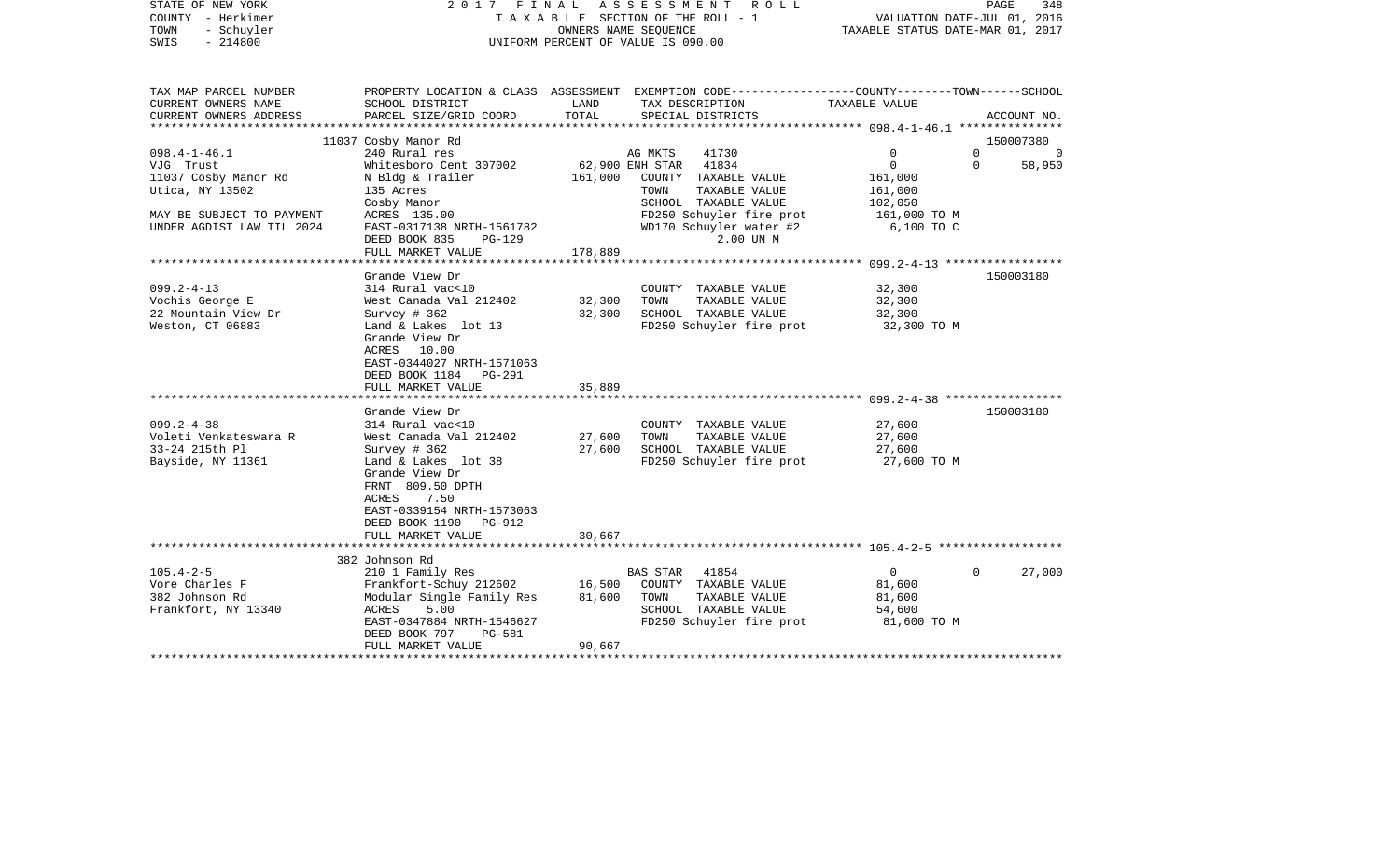| STATE OF NEW YORK<br>COUNTY - Herkimer<br>TOWN<br>- Schuyler<br>$-214800$<br>SWIS                    | 2017 FINAL                                                                                                                                           |                            | ASSESSMENT<br>ROLL<br>TAXABLE SECTION OF THE ROLL - 1<br>OWNERS NAME SEQUENCE<br>UNIFORM PERCENT OF VALUE IS 090.00                                                                | VALUATION DATE-JUL 01, 2016<br>TAXABLE STATUS DATE-MAR 01, 2017                      | 349<br>PAGE |
|------------------------------------------------------------------------------------------------------|------------------------------------------------------------------------------------------------------------------------------------------------------|----------------------------|------------------------------------------------------------------------------------------------------------------------------------------------------------------------------------|--------------------------------------------------------------------------------------|-------------|
| TAX MAP PARCEL NUMBER<br>CURRENT OWNERS NAME<br>CURRENT OWNERS ADDRESS<br>************************   | SCHOOL DISTRICT<br>PARCEL SIZE/GRID COORD                                                                                                            | LAND<br>TOTAL              | PROPERTY LOCATION & CLASS ASSESSMENT EXEMPTION CODE--------------COUNTY-------TOWN------SCHOOL<br>TAX DESCRIPTION<br>SPECIAL DISTRICTS                                             | TAXABLE VALUE                                                                        | ACCOUNT NO. |
|                                                                                                      | 1127 Windfall Rd                                                                                                                                     |                            |                                                                                                                                                                                    |                                                                                      |             |
| $099.1 - 2 - 3.1$<br>Vykhodets Aleksander<br>Vykhodets Elvira<br>1127 Windfall Rd<br>Utica, NY 13502 | 210 1 Family Res<br>West Canada Val 212402<br>Manufacture W/addition<br>4.60 Acres<br>Windfall Road<br>ACRES<br>4.60                                 | 16,200<br>190,200          | <b>BAS STAR</b><br>41854<br>COUNTY TAXABLE VALUE<br>TOWN<br>TAXABLE VALUE<br>SCHOOL TAXABLE VALUE<br>FD250 Schuyler fire prot                                                      | $\mathbf{0}$<br>$\Omega$<br>190,200<br>190,200<br>163,200<br>190,200 TO M            | 27,000      |
|                                                                                                      | EAST-0330947 NRTH-1570201<br>DEED BOOK 1357 PG-858<br>FULL MARKET VALUE                                                                              | 211,333                    |                                                                                                                                                                                    |                                                                                      |             |
| $099.1 - 1 - 80.7$                                                                                   | 156 Spain Gulf South<br>210 1 Family Res                                                                                                             |                            | COUNTY TAXABLE VALUE                                                                                                                                                               | 188,800                                                                              |             |
| Vykhodets Anatoliy                                                                                   | West Canada Val 212402                                                                                                                               | 17,800                     | TOWN<br>TAXABLE VALUE                                                                                                                                                              | 188,800                                                                              |             |
| 404 Wetmore St                                                                                       | new home 100% 2016                                                                                                                                   | 188,800                    | SCHOOL TAXABLE VALUE                                                                                                                                                               | 188,800                                                                              |             |
| Utica, NY 13501                                                                                      | 6.4 Acres<br>Spain Gulf South<br>FRNT 202.80 DPTH<br>ACRES<br>6.40<br>EAST-0333031 NRTH-1570995<br>DEED BOOK 1338 PG-490                             |                            | FD250 Schuyler fire prot                                                                                                                                                           | 188,800 TO M                                                                         |             |
|                                                                                                      | FULL MARKET VALUE                                                                                                                                    | 209,778                    |                                                                                                                                                                                    |                                                                                      |             |
|                                                                                                      |                                                                                                                                                      |                            |                                                                                                                                                                                    |                                                                                      |             |
| $099.1 - 2 - 6$                                                                                      | 1087 Windfall Rd<br>210 1 Family Res                                                                                                                 |                            | AGRIC 10 Y 41700                                                                                                                                                                   | 40,000<br>40,000                                                                     | 40,000      |
| Vykhodets Yevgeniya<br>Vykhodets Aleksandr<br>1087 Windfall Rd<br>Utica, NY 13502                    | West Canada Val 212402<br>Double Wide Manufactured<br>Residences<br>Windfall Road<br>ACRES<br>9.52                                                   | 20,600 BAS STAR<br>114,800 | 41854<br>COUNTY TAXABLE VALUE<br>TOWN<br>TAXABLE VALUE<br>SCHOOL TAXABLE VALUE<br>FD250 Schuyler fire prot                                                                         | $\overline{0}$<br>$\Omega$<br>74,800<br>74,800<br>47,800<br>114,800 TO M             | 27,000      |
| MAY BE SUBJECT TO PAYMENT<br>UNDER RPTL483 UNTIL 2021                                                | EAST-0330274 NRTH-1569707<br>DEED BOOK 1376 PG-211                                                                                                   | 127,556                    |                                                                                                                                                                                    |                                                                                      |             |
|                                                                                                      | FULL MARKET VALUE                                                                                                                                    |                            |                                                                                                                                                                                    |                                                                                      |             |
|                                                                                                      | 5677 Mapleton Dr                                                                                                                                     |                            |                                                                                                                                                                                    |                                                                                      | 150012570   |
| $104.7 - 1 - 19$                                                                                     | 210 1 Family Res                                                                                                                                     |                            | ENH STAR<br>41834                                                                                                                                                                  | $\overline{0}$<br>$\Omega$                                                           | 58,950      |
| Wadman Robert<br>Wadman Elizabeth<br>5677 Mapleton Dr<br>Utica, NY 13502                             | Whitesboro Cent 307002<br>W 5677 Bldg<br>chg star to basic 2014<br>Mapleton Dr<br>FRNT 75.00 DPTH 125.00<br>250<br>BANK<br>EAST-0314606 NRTH-1558504 | 7,100<br>78,900            | COUNTY TAXABLE VALUE<br>TOWN<br>TAXABLE VALUE<br>SCHOOL TAXABLE VALUE<br>FD250 Schuyler fire prot<br>LT160 Schuyler light #1<br>SD030 Schuyler sewer #1<br>WD175 Schuyler water #3 | 78,900<br>78,900<br>19,950<br>78,900 TO M<br>78,900 TO M<br>1.00 UN M<br>78,900 TO M |             |
|                                                                                                      | DEED BOOK 786<br>PG-392                                                                                                                              |                            |                                                                                                                                                                                    |                                                                                      |             |
|                                                                                                      | FULL MARKET VALUE                                                                                                                                    | 87,667                     |                                                                                                                                                                                    |                                                                                      |             |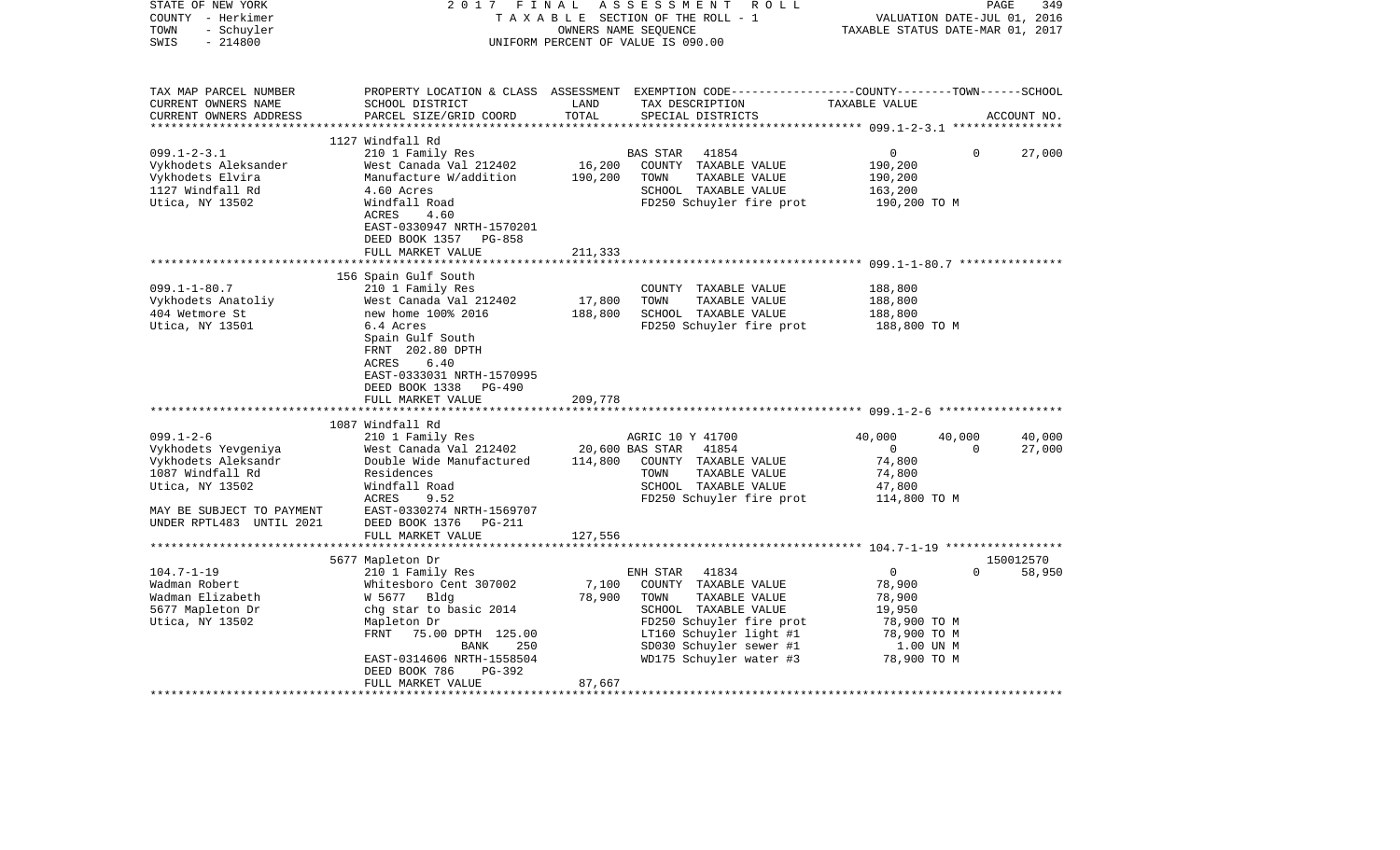| STATE OF NEW YORK<br>COUNTY - Herkimer<br>- Schuyler<br>TOWN<br>$-214800$<br>SWIS | 2017 FINAL                                                                                                        | TAXABLE SECTION OF THE ROLL - 1<br>OWNERS NAME SEQUENCE<br>UNIFORM PERCENT OF VALUE IS 090.00 | ASSESSMENT       | <b>ROLL</b>                           | VALUATION DATE-JUL 01, 2016<br>TAXABLE STATUS DATE-MAR 01, 2017 | PAGE     | 350         |
|-----------------------------------------------------------------------------------|-------------------------------------------------------------------------------------------------------------------|-----------------------------------------------------------------------------------------------|------------------|---------------------------------------|-----------------------------------------------------------------|----------|-------------|
| TAX MAP PARCEL NUMBER<br>CURRENT OWNERS NAME                                      | PROPERTY LOCATION & CLASS ASSESSMENT EXEMPTION CODE---------------COUNTY-------TOWN-----SCHOOL<br>SCHOOL DISTRICT | LAND                                                                                          |                  | TAX DESCRIPTION                       | TAXABLE VALUE                                                   |          |             |
| CURRENT OWNERS ADDRESS<br>*******************                                     | PARCEL SIZE/GRID COORD                                                                                            | TOTAL<br>**********                                                                           |                  | SPECIAL DISTRICTS                     |                                                                 |          | ACCOUNT NO. |
|                                                                                   | Newport Rd                                                                                                        |                                                                                               |                  |                                       |                                                                 |          |             |
| $099.1 - 1 - 7$                                                                   | 323 Vacant rural                                                                                                  |                                                                                               |                  | COUNTY TAXABLE VALUE                  | 7,500                                                           |          |             |
| WAGNER ANDREW                                                                     | West Canada Val 212402                                                                                            | 7,500                                                                                         | TOWN             | TAXABLE VALUE                         | 7,500                                                           |          |             |
| 1223 NEWPORT Rd                                                                   | 20.00<br>ACRES                                                                                                    | 7,500                                                                                         |                  | SCHOOL TAXABLE VALUE                  | 7,500                                                           |          |             |
| UTICA, NY 13502                                                                   | EAST-0329446 NRTH-1574687                                                                                         |                                                                                               |                  | FD250 Schuyler fire prot              | 7,500 TO M                                                      |          |             |
|                                                                                   | FULL MARKET VALUE<br>************************                                                                     | 8,333                                                                                         |                  |                                       |                                                                 |          |             |
|                                                                                   | Newport Rd                                                                                                        |                                                                                               |                  |                                       |                                                                 |          | 150014250   |
| $099.1 - 1 - 8.1$                                                                 | 314 Rural vac<10                                                                                                  |                                                                                               |                  | COUNTY TAXABLE VALUE                  | 5,000                                                           |          |             |
| Wagner Andrew                                                                     | West Canada Val 212402                                                                                            | 5,000                                                                                         | TOWN             | TAXABLE VALUE                         | 5,000                                                           |          |             |
| 1223 Newport Rd                                                                   | Vacant                                                                                                            | 5,000                                                                                         |                  | SCHOOL TAXABLE VALUE                  | 5,000                                                           |          |             |
| Utica, NY 13502                                                                   | landlocked sold 4.7 A to<br>2012<br>ACRES<br>12.00                                                                |                                                                                               |                  | FD250 Schuyler fire prot              | 5,000 TO M                                                      |          |             |
|                                                                                   | EAST-0330072 NRTH-1572847                                                                                         |                                                                                               |                  |                                       |                                                                 |          |             |
|                                                                                   | DEED BOOK 867<br>PG-296<br>FULL MARKET VALUE                                                                      | 5,556                                                                                         |                  |                                       |                                                                 |          |             |
|                                                                                   |                                                                                                                   |                                                                                               |                  |                                       |                                                                 |          |             |
|                                                                                   | 1223 Newport Rd                                                                                                   |                                                                                               |                  |                                       |                                                                 |          |             |
| $099.1 - 1 - 8.3$                                                                 | 210 1 Family Res                                                                                                  |                                                                                               | BAS STAR         | 41854                                 | $\mathsf{O}$                                                    | $\Omega$ | 27,000      |
| Wagner Andrew                                                                     | West Canada Val 212402                                                                                            | 14,800                                                                                        |                  | COUNTY TAXABLE VALUE                  | 180,000                                                         |          |             |
| Wagner Kalyntcz                                                                   | Single Family Residence                                                                                           | 180,000                                                                                       | TOWN             | TAXABLE VALUE                         | 180,000                                                         |          |             |
| 1223 Newport Rd                                                                   | W/att/garage                                                                                                      |                                                                                               |                  | SCHOOL TAXABLE VALUE                  | 153,000                                                         |          |             |
| Utica, NY 13502                                                                   | 2.7 Acres<br>2.70<br>ACRES<br>EAST-0330692 NRTH-1572947                                                           |                                                                                               |                  | FD250 Schuyler fire prot              | 180,000 TO M                                                    |          |             |
|                                                                                   | DEED BOOK 805<br>PG-464                                                                                           |                                                                                               |                  |                                       |                                                                 |          |             |
|                                                                                   | FULL MARKET VALUE                                                                                                 | 200,000                                                                                       |                  |                                       |                                                                 |          |             |
|                                                                                   |                                                                                                                   |                                                                                               |                  |                                       |                                                                 |          |             |
|                                                                                   | 5330 Graham Rd                                                                                                    |                                                                                               |                  |                                       |                                                                 |          | 150075108   |
| $098.4 - 1 - 30$                                                                  | 240 Rural res                                                                                                     |                                                                                               | VET WAR CT 41121 |                                       | 8,100                                                           | 8,100    | $\Omega$    |
| Wagner Don                                                                        | Whitesboro Cent 307002                                                                                            |                                                                                               | 34,800 ENH STAR  | 41834                                 | 0                                                               | $\Omega$ | 58,950      |
| Wagner Elizabeth                                                                  | Vacant 36.52 Acres                                                                                                | 165,100                                                                                       | TOWN             | COUNTY TAXABLE VALUE<br>TAXABLE VALUE | 157,000                                                         |          |             |
| 5330 Graham Rd                                                                    | Cb $98.4 - 1 - 31.2$ $98.4 - 1 - 13$ .<br>Graham Road                                                             |                                                                                               |                  | SCHOOL TAXABLE VALUE                  | 157,000<br>106,150                                              |          |             |
| Utica, NY 13502                                                                   | ACRES<br>37.52                                                                                                    |                                                                                               |                  | FD250 Schuyler fire prot              | 165,100 TO M                                                    |          |             |
|                                                                                   | EAST-0320875 NRTH-1561950                                                                                         |                                                                                               |                  |                                       |                                                                 |          |             |
|                                                                                   | DEED BOOK 00645 PG-00320                                                                                          |                                                                                               |                  |                                       |                                                                 |          |             |
|                                                                                   | FULL MARKET VALUE                                                                                                 | 183,444                                                                                       |                  |                                       |                                                                 |          |             |
|                                                                                   |                                                                                                                   |                                                                                               |                  |                                       |                                                                 |          |             |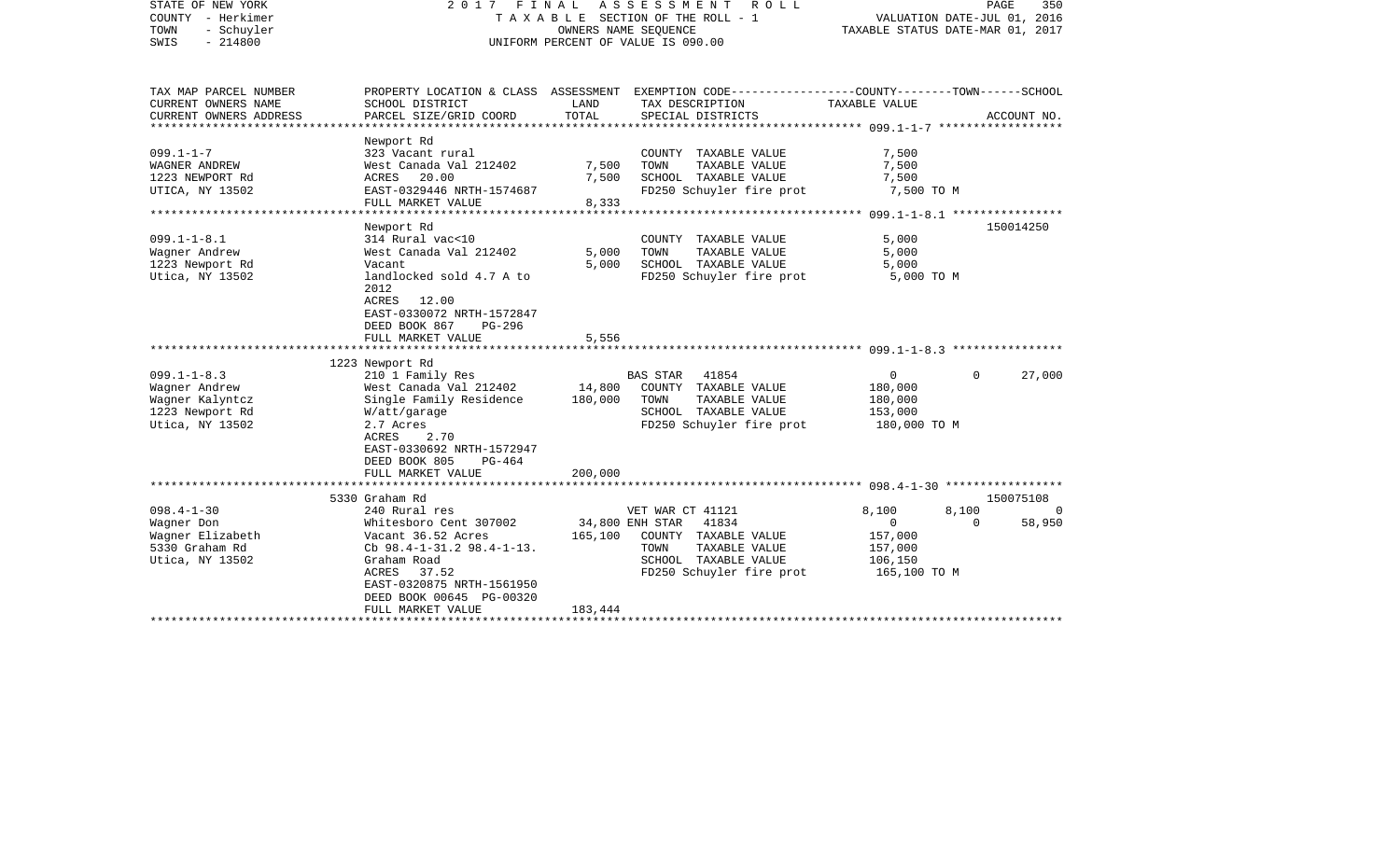| STATE OF NEW YORK<br>COUNTY - Herkimer<br>- Schuyler<br>TOWN<br>$-214800$<br>SWIS | 2017<br>FINAL                                         |                      | ASSESSMENT<br>R O L L<br>TAXABLE SECTION OF THE ROLL - 1<br>OWNERS NAME SEOUENCE<br>UNIFORM PERCENT OF VALUE IS 090.00                   | TAXABLE STATUS DATE-MAR 01, 2017   | 351<br>PAGE<br>VALUATION DATE-JUL 01, 2016 |
|-----------------------------------------------------------------------------------|-------------------------------------------------------|----------------------|------------------------------------------------------------------------------------------------------------------------------------------|------------------------------------|--------------------------------------------|
| TAX MAP PARCEL NUMBER<br>CURRENT OWNERS NAME<br>CURRENT OWNERS ADDRESS            | SCHOOL DISTRICT<br>PARCEL SIZE/GRID COORD             | LAND<br>TOTAL        | PROPERTY LOCATION & CLASS ASSESSMENT EXEMPTION CODE----------------COUNTY-------TOWN------SCHOOL<br>TAX DESCRIPTION<br>SPECIAL DISTRICTS | TAXABLE VALUE                      | ACCOUNT NO.                                |
| **********************                                                            |                                                       |                      |                                                                                                                                          |                                    |                                            |
|                                                                                   | 315 Newport                                           |                      |                                                                                                                                          |                                    | 150011130                                  |
| $104.2 - 1 - 12.1$                                                                | 210 1 Family Res<br>Whitesboro Cent 307002            | 12,900               | 41854<br><b>BAS STAR</b>                                                                                                                 | $\mathbf{0}$                       | $\Omega$<br>27,000                         |
| Wagner George S Jr                                                                |                                                       |                      | COUNTY TAXABLE VALUE                                                                                                                     | 107,000                            |                                            |
| Wagner Patricia<br>315 Newport Rd                                                 | Modular Residence<br>.94                              | 107,000              | TOWN<br>TAXABLE VALUE<br>SCHOOL TAXABLE VALUE                                                                                            | 107,000<br>80,000                  |                                            |
| Utica, NY 13502                                                                   | Newport                                               |                      | FD250 Schuyler fire prot                                                                                                                 | 107,000 TO M                       |                                            |
|                                                                                   | FRNT 290.00 DPTH 140.00                               |                      | WD170 Schuyler water #2                                                                                                                  | 107,000 TO C                       |                                            |
|                                                                                   | BANK<br>032                                           |                      | 1.00 UN M                                                                                                                                |                                    |                                            |
|                                                                                   | EAST-0320324 NRTH-1558173<br>DEED BOOK 811<br>PG-391  |                      |                                                                                                                                          |                                    |                                            |
|                                                                                   | FULL MARKET VALUE                                     | 118,889              |                                                                                                                                          |                                    |                                            |
|                                                                                   |                                                       |                      |                                                                                                                                          |                                    |                                            |
|                                                                                   | 402 Newport Rd                                        |                      |                                                                                                                                          |                                    | 150021210                                  |
| $104.2 - 1 - 75$                                                                  | 210 1 Family Res                                      |                      | <b>BAS STAR</b><br>41854                                                                                                                 | $\mathbf 0$                        | $\Omega$<br>27,000                         |
| Waldron David                                                                     | Whitesboro Cent 307002                                | 13,900               | COUNTY TAXABLE VALUE                                                                                                                     | 91,300                             |                                            |
| Waldron Michele                                                                   | Bldg                                                  | 91,300               | TOWN<br>TAXABLE VALUE                                                                                                                    | 91,300                             |                                            |
| 402 Newport Rd                                                                    | 1.49                                                  |                      | SCHOOL TAXABLE VALUE                                                                                                                     | 64,300                             |                                            |
| Utica, NY 13502                                                                   | Newport Rd                                            |                      | FD250 Schuyler fire prot                                                                                                                 | 91,300 TO M                        |                                            |
|                                                                                   | ACRES<br>1.45                                         |                      | WD170 Schuyler water #2                                                                                                                  | 91,300 TO C                        |                                            |
|                                                                                   | EAST-0321523 NRTH-1559600<br>DEED BOOK 1620<br>PG-896 |                      | 1.00 UN M                                                                                                                                |                                    |                                            |
|                                                                                   | FULL MARKET VALUE                                     | 101,444              |                                                                                                                                          |                                    |                                            |
|                                                                                   |                                                       | ******************** |                                                                                                                                          | $099.1 - 1 - 18.1$ *************** |                                            |
|                                                                                   | 299 Spain Gulf Rd                                     |                      |                                                                                                                                          |                                    | 150006990                                  |
| $099.1 - 1 - 18.1$                                                                | 240 Rural res                                         |                      | COUNTY TAXABLE VALUE                                                                                                                     | 92,000                             |                                            |
| Walter S Bazan Trust                                                              | West Canada Val 212402                                | 48,800               | TOWN<br>TAXABLE VALUE                                                                                                                    | 92,000                             |                                            |
| 5120 County Line Rd                                                               | Bldgs No Ag Ld 1 Yr                                   | 92,000               | SCHOOL TAXABLE VALUE                                                                                                                     | 92,000                             |                                            |
| Mt Pleasant, WI 53403                                                             | Spain Gulf Road                                       |                      | FD250 Schuyler fire prot                                                                                                                 | 92,000 TO M                        |                                            |
|                                                                                   | ACRES 75.40                                           |                      |                                                                                                                                          |                                    |                                            |
|                                                                                   | EAST-0336128 NRTH-1573660                             |                      |                                                                                                                                          |                                    |                                            |
|                                                                                   | DEED BOOK 1516<br>PG-473                              |                      |                                                                                                                                          |                                    |                                            |
|                                                                                   | FULL MARKET VALUE                                     | 102,222              |                                                                                                                                          |                                    |                                            |
|                                                                                   |                                                       | ***********          |                                                                                                                                          |                                    |                                            |
|                                                                                   | 1131 Newport Rd                                       |                      |                                                                                                                                          |                                    | 150075093                                  |
| $099.1 - 1 - 37$                                                                  | 210 1 Family Res                                      |                      | BAS STAR<br>41854                                                                                                                        | 0                                  | $\Omega$<br>27,000                         |
| Walter William                                                                    | West Canada Val 212402                                | 13,600               | COUNTY TAXABLE VALUE                                                                                                                     | 87,000                             |                                            |
| 1131 Newport Rd                                                                   | Single Family Residence                               | 87,000               | TOWN<br>TAXABLE VALUE                                                                                                                    | 87,000                             |                                            |
| Utica, NY 13502                                                                   | 1.08<br>15                                            |                      | SCHOOL TAXABLE VALUE                                                                                                                     | 60,000                             |                                            |
|                                                                                   | Newport Rd                                            |                      | FD250 Schuyler fire prot                                                                                                                 | 87,000 TO M                        |                                            |
|                                                                                   | 1.08<br>ACRES                                         |                      |                                                                                                                                          |                                    |                                            |
|                                                                                   | EAST-0329329 NRTH-1571650<br>DEED BOOK 944            |                      |                                                                                                                                          |                                    |                                            |
|                                                                                   | PG-561<br>FULL MARKET VALUE                           | 96,667               |                                                                                                                                          |                                    |                                            |
|                                                                                   |                                                       |                      |                                                                                                                                          |                                    |                                            |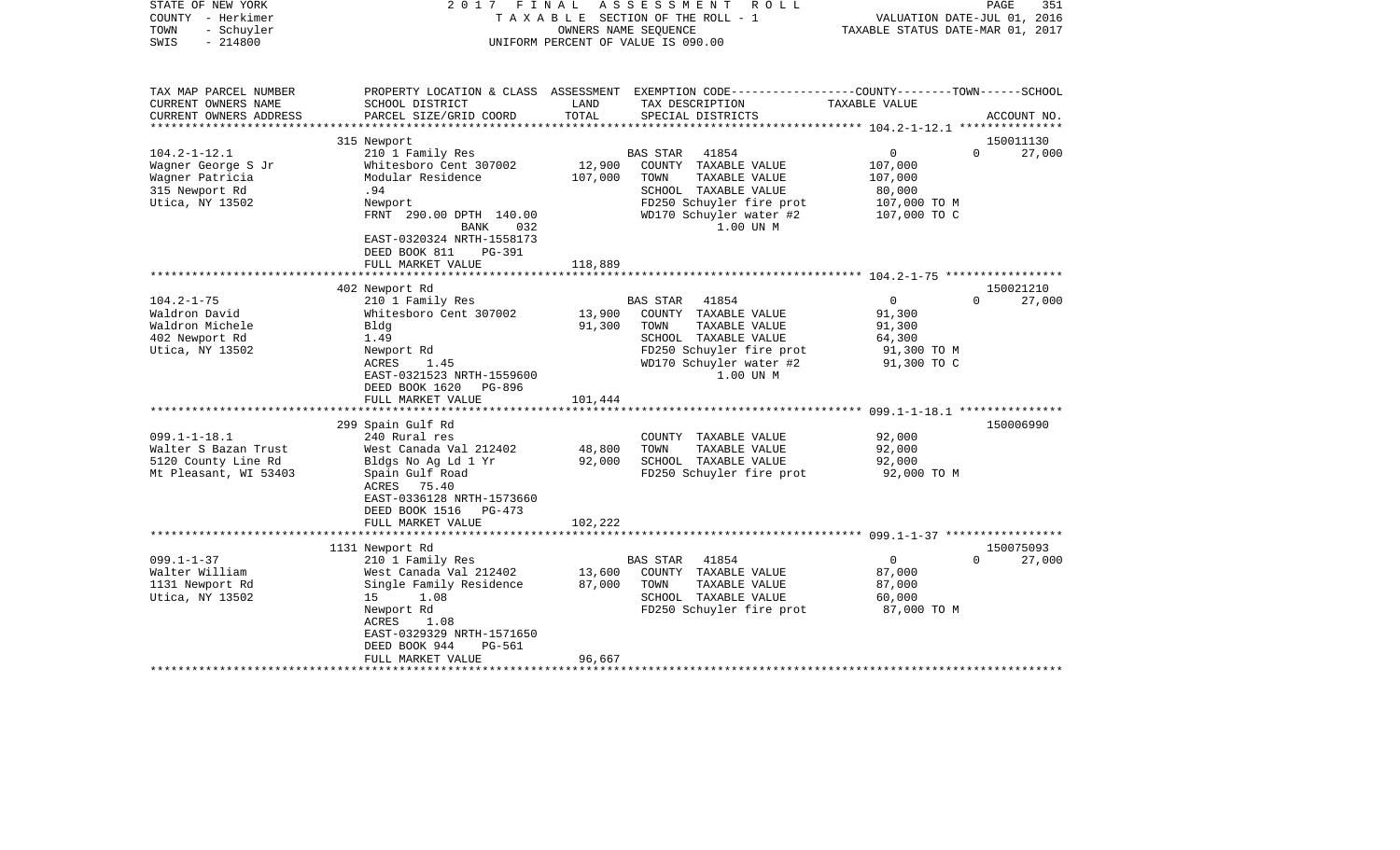| STATE OF NEW YORK<br>COUNTY - Herkimer<br>- Schuyler<br>TOWN<br>$-214800$<br>SWIS | 2017<br>FINAL                                                                 | OWNERS NAME SEQUENCE | ASSESSMENT ROLL<br>TAXABLE SECTION OF THE ROLL - 1<br>UNIFORM PERCENT OF VALUE IS 090.00                                                | VALUATION DATE-JUL 01, 2016<br>TAXABLE STATUS DATE-MAR 01, 2017 | 352<br>PAGE           |
|-----------------------------------------------------------------------------------|-------------------------------------------------------------------------------|----------------------|-----------------------------------------------------------------------------------------------------------------------------------------|-----------------------------------------------------------------|-----------------------|
| TAX MAP PARCEL NUMBER<br>CURRENT OWNERS NAME<br>CURRENT OWNERS ADDRESS            | SCHOOL DISTRICT<br>PARCEL SIZE/GRID COORD                                     | LAND<br>TOTAL        | PROPERTY LOCATION & CLASS ASSESSMENT EXEMPTION CODE---------------COUNTY-------TOWN------SCHOOL<br>TAX DESCRIPTION<br>SPECIAL DISTRICTS | TAXABLE VALUE                                                   | ACCOUNT NO.           |
|                                                                                   |                                                                               |                      |                                                                                                                                         |                                                                 |                       |
| $105.2 - 3 - 8.1$                                                                 | Cosby Rd<br>322 Rural vac>10                                                  |                      | COUNTY TAXABLE VALUE                                                                                                                    | 67,700                                                          | 150003540             |
| Wanamaker Kris                                                                    | Frankfort-Schuy 212602                                                        | 67,700               | TOWN<br>TAXABLE VALUE                                                                                                                   | 67,700                                                          |                       |
| Wanamaker Eileen L                                                                | Deer Haven sub                                                                | 67,700               | SCHOOL TAXABLE VALUE                                                                                                                    | 67,700                                                          |                       |
| 9677 Haas Hill Rd<br>BReinigsville, PA 18032-1801                                 | split #5 lot $34$<br>Cosby Rd<br>ACRES 38.80                                  |                      | FD250 Schuyler fire prot                                                                                                                | 67,700 TO M                                                     |                       |
|                                                                                   | EAST-0348050 NRTH-1560574                                                     |                      |                                                                                                                                         |                                                                 |                       |
|                                                                                   | DEED BOOK 1343<br>PG-173                                                      |                      |                                                                                                                                         |                                                                 |                       |
|                                                                                   | FULL MARKET VALUE<br>***********************                                  | 75,222               |                                                                                                                                         |                                                                 |                       |
|                                                                                   | Cosby Rd                                                                      |                      |                                                                                                                                         |                                                                 | 150003540             |
| $105.2 - 3 - 8.2$                                                                 | 322 Rural vac>10                                                              |                      | COUNTY TAXABLE VALUE                                                                                                                    | 34,500                                                          |                       |
| Wanamaker Kris                                                                    | West Canada Val 212402                                                        | 34,500               | TOWN<br>TAXABLE VALUE                                                                                                                   | 34,500                                                          |                       |
| Wanamaker Eileen L                                                                | Deer Haven sub                                                                | 34,500               | SCHOOL TAXABLE VALUE                                                                                                                    | 34,500                                                          |                       |
| 9677 Haas Hill Rd                                                                 | split #5 lot $34$                                                             |                      | FD250 Schuyler fire prot                                                                                                                | 34,500 TO M                                                     |                       |
| BReinigsville, PA 18032-1801                                                      | Cosby Rd<br>ACRES 11.20<br>EAST-0346646 NRTH-1560984<br>DEED BOOK 1343 PG-173 |                      |                                                                                                                                         |                                                                 |                       |
|                                                                                   | FULL MARKET VALUE                                                             | 38,333               |                                                                                                                                         |                                                                 |                       |
|                                                                                   | ********************                                                          |                      |                                                                                                                                         |                                                                 |                       |
|                                                                                   | Cogar Rd                                                                      |                      |                                                                                                                                         |                                                                 | 150003180             |
| $105.2 - 4 - 6$                                                                   | 314 Rural vac<10                                                              |                      | COUNTY TAXABLE VALUE                                                                                                                    | 28,600                                                          |                       |
| Wargo Thomas A                                                                    | Frankfort-Schuy 212602                                                        | 28,600               | TOWN<br>TAXABLE VALUE                                                                                                                   | 28,600                                                          |                       |
| Wargo Katherine A                                                                 | Fox Hollow/ MF#185                                                            | 28,600               | SCHOOL TAXABLE VALUE                                                                                                                    | 28,600                                                          |                       |
| 66 Acorn Rd<br>Madison, CT 06443                                                  | Land & Lakes lot 19<br>Cogar Rd<br>ACRES<br>8.00                              |                      | FD250 Schuyler fire prot                                                                                                                | 28,600 TO M                                                     |                       |
|                                                                                   | EAST-0342898 NRTH-1559739                                                     |                      |                                                                                                                                         |                                                                 |                       |
|                                                                                   | DEED BOOK 1142<br><b>PG-755</b>                                               |                      |                                                                                                                                         |                                                                 |                       |
|                                                                                   | FULL MARKET VALUE                                                             | 31,778               |                                                                                                                                         |                                                                 |                       |
|                                                                                   |                                                                               |                      |                                                                                                                                         |                                                                 |                       |
| $099.4 - 5 - 17$                                                                  | 136 Louis Ridge Rd                                                            |                      | BAS STAR<br>41854                                                                                                                       | $\overline{0}$                                                  | 150003180<br>$\Omega$ |
| Warmingham Craig J                                                                | 210 1 Family Res<br>West Canada Val 212402                                    | 26,600               | COUNTY TAXABLE VALUE                                                                                                                    | 235,500                                                         | 27,000                |
| Warmingham Amy M                                                                  | Survey # 106                                                                  | 235,500              | TOWN<br>TAXABLE VALUE                                                                                                                   | 235,500                                                         |                       |
| PO Box 142                                                                        | Land & Lakes lot 24                                                           |                      | SCHOOL TAXABLE VALUE                                                                                                                    | 208,500                                                         |                       |
| Newport, NY 13416                                                                 | Louis Rd                                                                      |                      | FD250 Schuyler fire prot                                                                                                                | 235,500 TO M                                                    |                       |
|                                                                                   | FRNT 200.00 DPTH<br>ACRES<br>7.40                                             |                      |                                                                                                                                         |                                                                 |                       |
|                                                                                   | EAST-0344765 NRTH-1564773                                                     |                      |                                                                                                                                         |                                                                 |                       |
|                                                                                   | DEED BOOK 1323<br>PG-560                                                      |                      |                                                                                                                                         |                                                                 |                       |
|                                                                                   | FULL MARKET VALUE                                                             | 261,667              |                                                                                                                                         |                                                                 |                       |
|                                                                                   |                                                                               |                      |                                                                                                                                         |                                                                 |                       |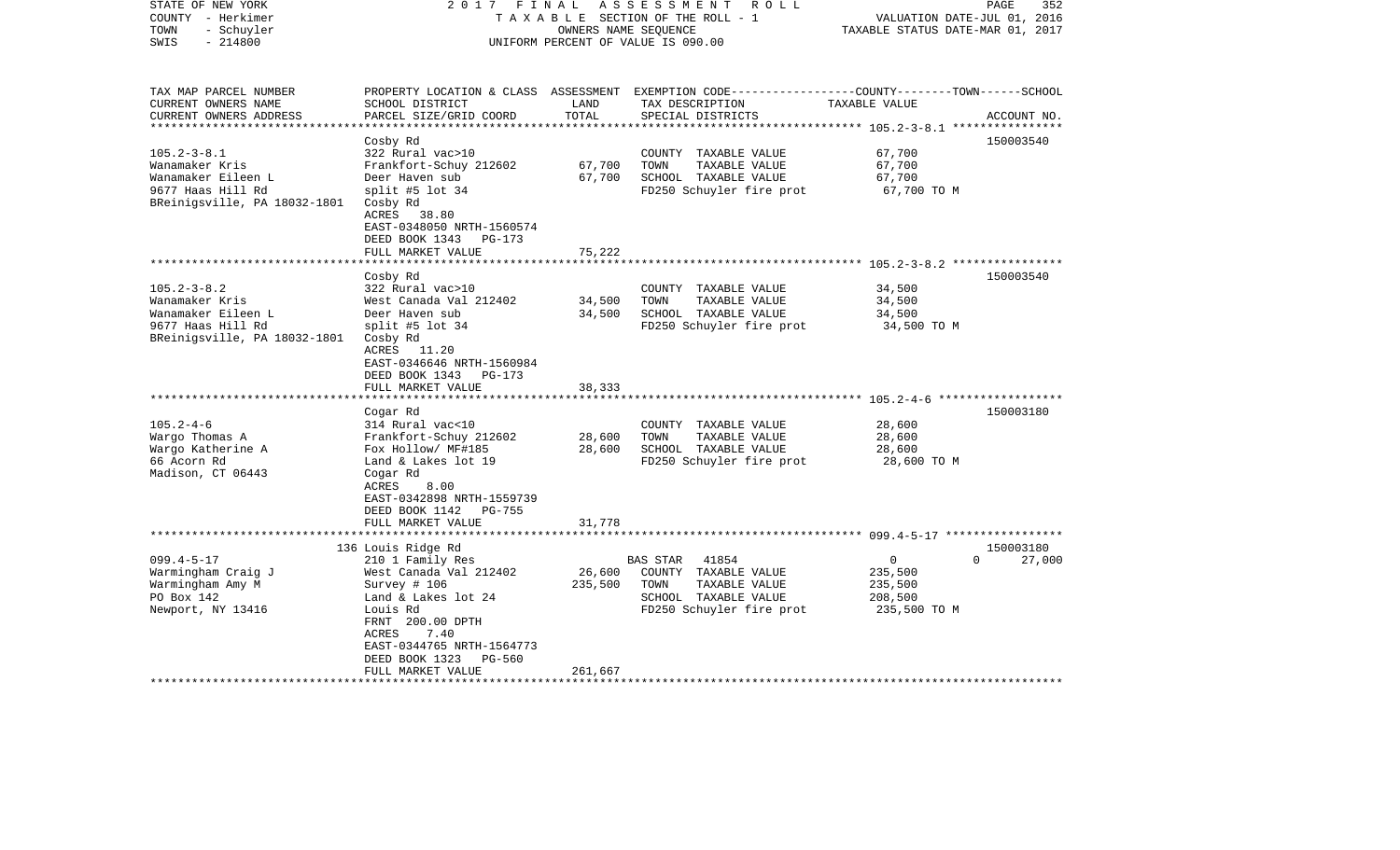| COUNTY<br>– Herkimer<br>TOWN<br>- Schuyler<br>SWIS<br>$-214800$<br>UNIFORM PERCENT OF VALUE IS 090.00                                |                                                                                                                                                                                                                                                                                                            |                                                | T A X A B L E SECTION OF THE ROLL - 1<br>OWNERS NAME SEOUENCE                                                                                                                  | VALUATION DATE-JUL 01, 2016<br>TAXABLE STATUS DATE-MAR 01, 2017              |                                 |  |
|--------------------------------------------------------------------------------------------------------------------------------------|------------------------------------------------------------------------------------------------------------------------------------------------------------------------------------------------------------------------------------------------------------------------------------------------------------|------------------------------------------------|--------------------------------------------------------------------------------------------------------------------------------------------------------------------------------|------------------------------------------------------------------------------|---------------------------------|--|
| TAX MAP PARCEL NUMBER<br>CURRENT OWNERS NAME<br>CURRENT OWNERS ADDRESS                                                               | SCHOOL DISTRICT<br>PARCEL SIZE/GRID COORD<br>****************************                                                                                                                                                                                                                                  | LAND<br>TOTAL                                  | PROPERTY LOCATION & CLASS ASSESSMENT EXEMPTION CODE---------------COUNTY-------TOWN------SCHOOL<br>TAX DESCRIPTION<br>SPECIAL DISTRICTS<br>************************            | TAXABLE VALUE<br>************** 099.1-1-60 ******************                | ACCOUNT NO.                     |  |
|                                                                                                                                      | 254 Brown Rd                                                                                                                                                                                                                                                                                               |                                                |                                                                                                                                                                                |                                                                              | 150022380                       |  |
| $099.1 - 1 - 60$<br>Warner Living Trust<br>254 Brown Rd<br>Utica, NY 13502                                                           | 210 1 Family Res<br>West Canada Val 212402<br>S<br>Bldg<br>merge w/ 099.1-1-58.3 200<br>Brown Rd<br>ACRES<br>6.90<br>EAST-0326296 NRTH-1571633                                                                                                                                                             | 18,200<br>124,300                              | <b>BAS STAR</b><br>41854<br>COUNTY TAXABLE VALUE<br>TOWN<br>TAXABLE VALUE<br>SCHOOL TAXABLE VALUE<br>FD250 Schuyler fire prot                                                  | 0<br>124,300<br>124,300<br>97,300<br>124,300 TO M                            | $\Omega$<br>27,000              |  |
|                                                                                                                                      | DEED BOOK 1155<br>PG-869<br>FULL MARKET VALUE                                                                                                                                                                                                                                                              | 138,111                                        |                                                                                                                                                                                |                                                                              |                                 |  |
|                                                                                                                                      |                                                                                                                                                                                                                                                                                                            |                                                |                                                                                                                                                                                |                                                                              |                                 |  |
| $105.3 - 1 - 56$                                                                                                                     | State Route 5                                                                                                                                                                                                                                                                                              |                                                | BAS STAR<br>41854                                                                                                                                                              | $\mathbf 0$                                                                  | 150000420<br>16,900<br>$\Omega$ |  |
| Wasyleski Robert Harold<br>2921 State Route 5<br>Frankfort, NY 13340<br>$104.2 - 1 - 12.5$<br>Waterman Gerard F<br>Waterman Kathleen | 270 Mfg housing<br>Frankfort-Schuy 212602<br>N Bldgs<br>Combine With 105.3-1-58<br>State Road<br>FRNT 294.00 DPTH 373.00<br>ACRES<br>0.55<br>EAST-0328253 NRTH-1546791<br>DEED BOOK 846<br><b>PG-86</b><br>FULL MARKET VALUE<br>11242 Cosby Manor Rd<br>210 1 Family Res<br>Whitesboro Cent 307002<br>Bldg | 9,600<br>16,900<br>18,778<br>13,600<br>122,400 | COUNTY TAXABLE VALUE<br>TAXABLE VALUE<br>TOWN<br>SCHOOL TAXABLE VALUE<br>FD250 Schuyler fire prot<br><b>BAS STAR</b><br>41854<br>COUNTY TAXABLE VALUE<br>TAXABLE VALUE<br>TOWN | 16,900<br>16,900<br>$\overline{0}$<br>16,900 TO M<br>0<br>122,400<br>122,400 | $\Omega$<br>27,000              |  |
| 11242 Cosby Manor Rd<br>Utica, NY 13502                                                                                              | 1.065 Acre<br>Cosby Manor Rd<br>ACRES<br>1.07<br>EAST-0320156 NRTH-1558532<br>DEED BOOK 706<br>$PG-933$<br>FULL MARKET VALUE                                                                                                                                                                               | 136,000                                        | SCHOOL TAXABLE VALUE<br>FD250 Schuyler fire prot<br>WD170 Schuyler water #2<br>1.00 UN M                                                                                       | 95,400<br>122,400 TO M<br>122,400 TO C                                       |                                 |  |
|                                                                                                                                      |                                                                                                                                                                                                                                                                                                            |                                                |                                                                                                                                                                                |                                                                              |                                 |  |
| $105.1 - 1 - 44$<br>Watson Robert E Jr<br>158 Short Lots Rd<br>Utica, NY 13502                                                       | 158 Short Lots Rd<br>210 1 Family Res<br>Whitesboro Cent 307002<br>Bldg<br>3.863 Acres<br>Shortlots<br>ACRES<br>3.86<br>EAST-0325539 NRTH-1554575<br>DEED BOOK 1545<br>PG-351<br>FULL MARKET VALUE                                                                                                         | 15,700<br>147,500<br>163,889                   | COUNTY TAXABLE VALUE<br>TOWN<br>TAXABLE VALUE<br>SCHOOL TAXABLE VALUE<br>FD250 Schuyler fire prot<br>WD170 Schuyler water #2<br>1.00 UN M                                      | 147,500<br>147,500<br>147,500<br>147,500 TO M<br>147,500 TO C                | 150020910                       |  |
| *********************                                                                                                                | *************************                                                                                                                                                                                                                                                                                  | ******************                             |                                                                                                                                                                                |                                                                              |                                 |  |

PAGE 353

STATE OF NEW YORK 2 0 1 7 F I N A L A S S E S S M E N T R O L L PAGE 353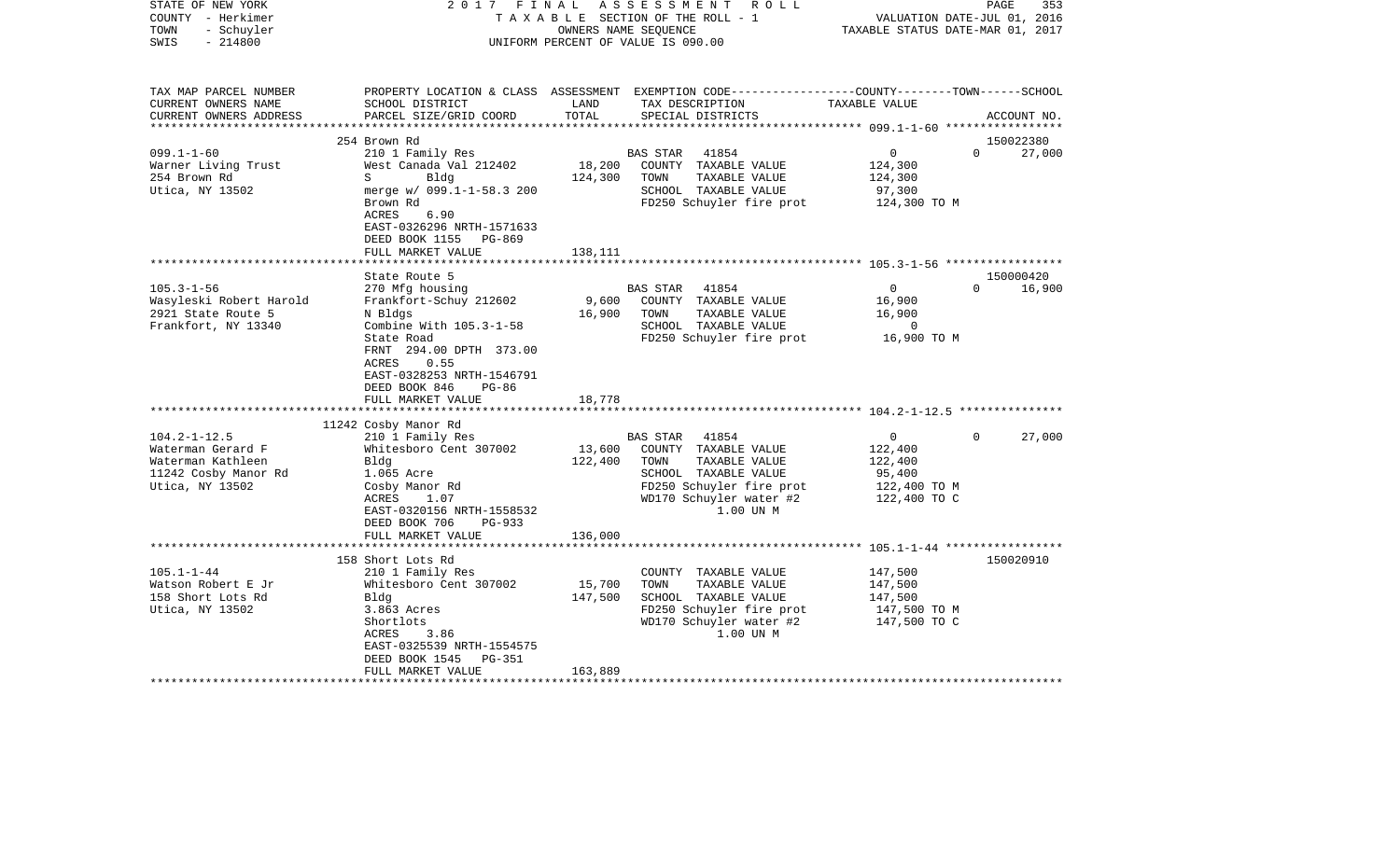| STATE OF NEW YORK<br>COUNTY - Herkimer<br>- Schuyler<br>TOWN<br>$-214800$<br>SWIS | 2017 FINAL ASSESSMENT ROLL                                                                                                  |                      | TAXABLE SECTION OF THE ROLL - 1<br>OWNERS NAME SEOUENCE<br>UNIFORM PERCENT OF VALUE IS 090.00 |                                                  | VALUATION DATE-JUL 01, 2016<br>TAXABLE STATUS DATE-MAR 01, 2017 |                | PAGE<br>354 |
|-----------------------------------------------------------------------------------|-----------------------------------------------------------------------------------------------------------------------------|----------------------|-----------------------------------------------------------------------------------------------|--------------------------------------------------|-----------------------------------------------------------------|----------------|-------------|
| TAX MAP PARCEL NUMBER                                                             | PROPERTY LOCATION & CLASS ASSESSMENT EXEMPTION CODE---------------COUNTY-------TOWN-----SCHOOL                              |                      |                                                                                               |                                                  |                                                                 |                |             |
| CURRENT OWNERS NAME<br>CURRENT OWNERS ADDRESS                                     | SCHOOL DISTRICT<br>PARCEL SIZE/GRID COORD                                                                                   | LAND<br>TOTAL        | TAX DESCRIPTION<br>SPECIAL DISTRICTS                                                          |                                                  | TAXABLE VALUE                                                   |                | ACCOUNT NO. |
| **********************                                                            |                                                                                                                             |                      |                                                                                               |                                                  |                                                                 |                |             |
|                                                                                   | 105 Newport Rd                                                                                                              |                      |                                                                                               |                                                  |                                                                 |                | 150022530   |
| $104.2 - 1 - 35$                                                                  | 210 1 Family Res                                                                                                            |                      | AGED-ALL                                                                                      | 41800                                            | 20,000                                                          | 20,000         | 20,000      |
| Watts Beatrice                                                                    | Whitesboro Cent 307002                                                                                                      |                      | 6,400 ENH STAR 41834                                                                          |                                                  | $\overline{0}$                                                  | $\overline{0}$ | 20,000      |
| Lawrence Catherine                                                                | Bldg                                                                                                                        | 40,000               |                                                                                               | COUNTY TAXABLE VALUE                             | 20,000                                                          |                |             |
| 105 Newport Rd                                                                    | $3 \frac{1}{8}$                                                                                                             |                      | TOWN                                                                                          | TAXABLE VALUE<br>SCHOOL TAXABLE VALUE            | 20,000<br>$\mathbf{0}$                                          |                |             |
| Utica, NY 13502                                                                   | Newport Rd<br>FRNT 40.00 DPTH 111.00                                                                                        |                      |                                                                                               | FD250 Schuyler fire prot                         | 40,000 TO M                                                     |                |             |
|                                                                                   | EAST-0318235 NRTH-1554603                                                                                                   |                      |                                                                                               | WD170 Schuyler water #2                          | 2,100 TO C                                                      |                |             |
|                                                                                   | DEED BOOK 1415 PG-735                                                                                                       |                      |                                                                                               | 1.00 UN M                                        |                                                                 |                |             |
|                                                                                   | FULL MARKET VALUE                                                                                                           | 44,444               |                                                                                               |                                                  |                                                                 |                |             |
|                                                                                   |                                                                                                                             |                      |                                                                                               |                                                  |                                                                 |                |             |
|                                                                                   | Louis Ridge Rd                                                                                                              |                      |                                                                                               |                                                  |                                                                 |                | 150003180   |
| $099.4 - 5 - 7.1$                                                                 | 322 Rural vac>10                                                                                                            |                      |                                                                                               | COUNTY TAXABLE VALUE                             | 48,500                                                          |                |             |
| Weakley Brad                                                                      | West Canada Val 212402                                                                                                      | 48,500               | TOWN                                                                                          | TAXABLE VALUE                                    | 48,500                                                          |                |             |
| 8942 N. Main St<br>Poland, NY 13431                                               | Survey $# 106$<br>Land & Lakes lot 14                                                                                       | 48,500               |                                                                                               | SCHOOL TAXABLE VALUE<br>FD250 Schuyler fire prot | 48,500<br>48,500 TO M                                           |                |             |
|                                                                                   | Louis Rd<br>ACRES 18.80<br>EAST-0346247 NRTH-1567698<br>DEED BOOK 1533<br>PG-514                                            |                      |                                                                                               |                                                  |                                                                 |                |             |
|                                                                                   | FULL MARKET VALUE                                                                                                           | 53,889               |                                                                                               |                                                  |                                                                 |                |             |
|                                                                                   | Louis Ridge Rd                                                                                                              |                      |                                                                                               |                                                  |                                                                 |                | 150003180   |
| $099.4 - 5 - 7.2$                                                                 | 314 Rural vac<10                                                                                                            |                      |                                                                                               | COUNTY TAXABLE VALUE                             | 2,000                                                           |                |             |
| Weakley Brad                                                                      | Frankfort-Schuy 212602                                                                                                      | 2,000                | TOWN                                                                                          | TAXABLE VALUE                                    | 2,000                                                           |                |             |
| 8942 N. Main St                                                                   | Survey $# 106$                                                                                                              | 2,000                |                                                                                               | SCHOOL TAXABLE VALUE                             | 2,000                                                           |                |             |
| Poland, NY 13431                                                                  | Land & Lakes lot 14<br>Louis Rd<br>ACRES<br>1.90<br>EAST-0347513 NRTH-1562394<br>DEED BOOK 1533 PG-514<br>FULL MARKET VALUE | 2,222                |                                                                                               | FD250 Schuyler fire prot                         | 2,000 TO M                                                      |                |             |
|                                                                                   |                                                                                                                             | ******************** |                                                                                               |                                                  |                                                                 |                |             |
|                                                                                   | 699 Windfall Rd                                                                                                             |                      |                                                                                               |                                                  |                                                                 |                | 150018540   |
| $099.3 - 1 - 41$                                                                  | 210 1 Family Res                                                                                                            |                      |                                                                                               | COUNTY TAXABLE VALUE                             | 49,500                                                          |                |             |
| Wehrle Harold                                                                     | Whitesboro Cent 307002                                                                                                      | 9,800                | TOWN                                                                                          | TAXABLE VALUE                                    | 49,500                                                          |                |             |
| Wehrle Jean                                                                       | Blda<br><b>W</b>                                                                                                            | 49,500               |                                                                                               | SCHOOL TAXABLE VALUE                             | 49,500                                                          |                |             |
| Attn: Rodney Schaffer                                                             | $3 \frac{1}{4} A$                                                                                                           |                      |                                                                                               | FD250 Schuyler fire prot                         | 49,500 TO M                                                     |                |             |
| 699 Windfall Rd<br>Utica, NY 13502                                                | Windfall<br>FRNT 140.00 DPTH 178.50                                                                                         |                      |                                                                                               |                                                  |                                                                 |                |             |
|                                                                                   | EAST-0328675 NRTH-1562470                                                                                                   |                      |                                                                                               |                                                  |                                                                 |                |             |
|                                                                                   | FULL MARKET VALUE                                                                                                           | 55,000               |                                                                                               |                                                  |                                                                 |                |             |
|                                                                                   |                                                                                                                             |                      |                                                                                               |                                                  |                                                                 |                |             |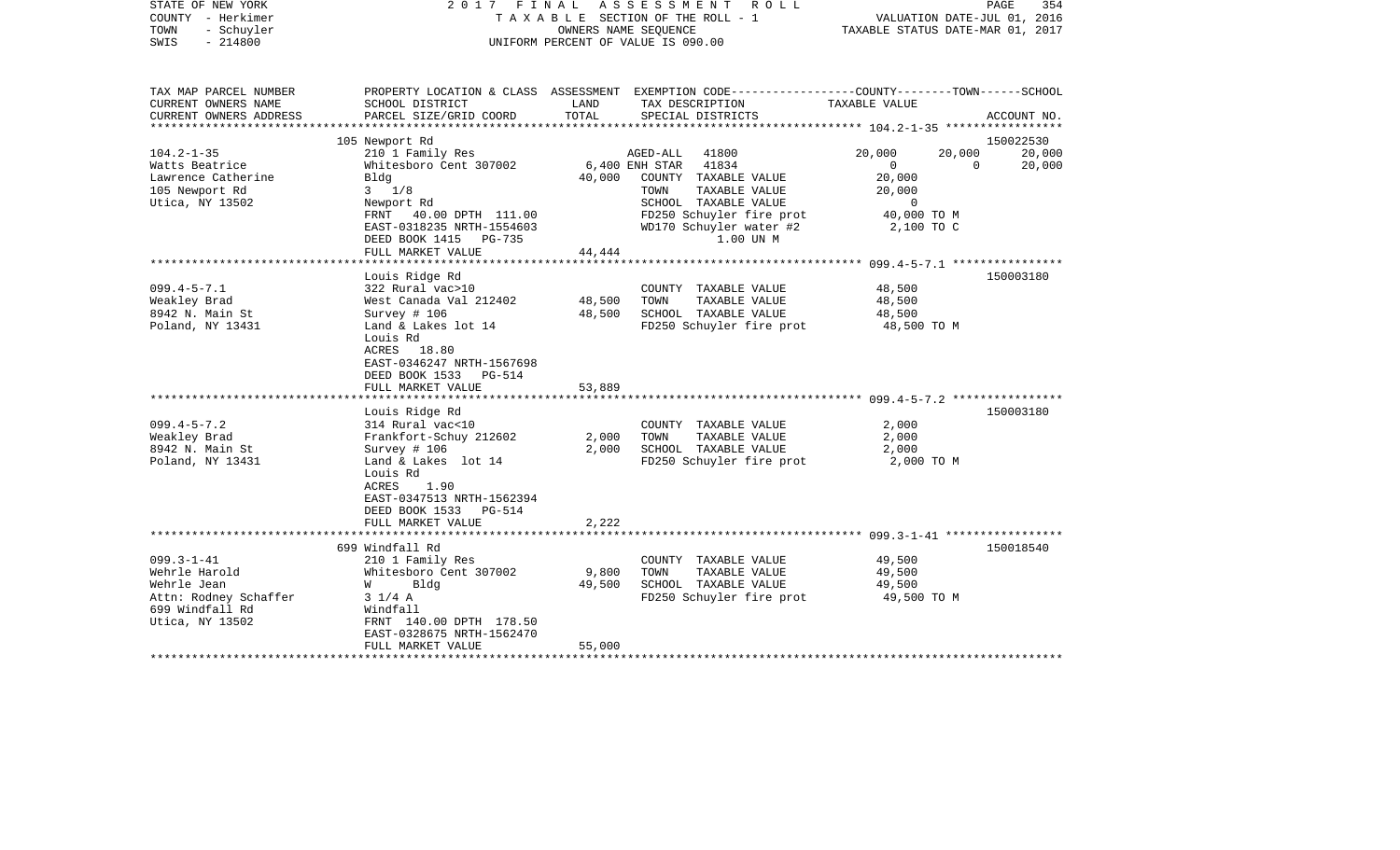| STATE OF NEW YORK<br>COUNTY - Herkimer       | 2017<br>FINAL                                                                     |                      | ASSESSMENT<br>R O L L<br>TAXABLE SECTION OF THE ROLL - 1                                                           |                                  | 355<br>PAGE<br>VALUATION DATE-JUL 01, 2016 |
|----------------------------------------------|-----------------------------------------------------------------------------------|----------------------|--------------------------------------------------------------------------------------------------------------------|----------------------------------|--------------------------------------------|
| TOWN<br>- Schuyler<br>$-214800$<br>SWIS      |                                                                                   | OWNERS NAME SEQUENCE | UNIFORM PERCENT OF VALUE IS 090.00                                                                                 | TAXABLE STATUS DATE-MAR 01, 2017 |                                            |
| TAX MAP PARCEL NUMBER<br>CURRENT OWNERS NAME | SCHOOL DISTRICT                                                                   | LAND                 | PROPERTY LOCATION & CLASS ASSESSMENT EXEMPTION CODE---------------COUNTY-------TOWN------SCHOOL<br>TAX DESCRIPTION | TAXABLE VALUE                    |                                            |
| CURRENT OWNERS ADDRESS                       | PARCEL SIZE/GRID COORD                                                            | TOTAL                | SPECIAL DISTRICTS                                                                                                  |                                  | ACCOUNT NO.                                |
|                                              | 408 Carder Ln                                                                     |                      |                                                                                                                    |                                  | 150015900                                  |
| $105.3 - 1 - 32$                             | 210 1 Family Res                                                                  |                      | BAS STAR<br>41854                                                                                                  | 0                                | $\Omega$<br>27,000                         |
| Weigel Frederic                              | Frankfort-Schuy 212602                                                            | 9,700                | COUNTY TAXABLE VALUE                                                                                               | 71,400                           |                                            |
| Weigel Michele                               | Bldg                                                                              | 71,400               | TOWN<br>TAXABLE VALUE                                                                                              | 71,400                           |                                            |
| 408 Carder Ln                                | $3 \t1/4$                                                                         |                      | SCHOOL TAXABLE VALUE                                                                                               | 44,400                           |                                            |
| Schuyler, NY 13340                           | Box 250 Carder Lane                                                               |                      | FD250 Schuyler fire prot                                                                                           | 71,400 TO M                      |                                            |
|                                              | FRNT 146.00 DPTH 166.00<br><b>BANK</b><br>580                                     |                      |                                                                                                                    |                                  |                                            |
|                                              | EAST-0332912 NRTH-1548007                                                         |                      |                                                                                                                    |                                  |                                            |
|                                              | DEED BOOK 769<br>PG-597                                                           |                      |                                                                                                                    |                                  |                                            |
|                                              | FULL MARKET VALUE                                                                 | 79,333               |                                                                                                                    |                                  |                                            |
|                                              |                                                                                   |                      |                                                                                                                    |                                  |                                            |
| $099.3 - 1 - 1$                              | 852 Newport Rd                                                                    |                      |                                                                                                                    | $\mathbf{0}$                     | 150075056<br>27,000<br>$\Omega$            |
| Wellenstein Christin E                       | 210 1 Family Res<br>West Canada Val 212402                                        | 15,100               | <b>BAS STAR</b><br>41854<br>COUNTY TAXABLE VALUE                                                                   | 79,400                           |                                            |
| 852 Newport Rd                               | E Bldg                                                                            | 79,400               | TOWN<br>TAXABLE VALUE                                                                                              | 79,400                           |                                            |
| Utica, NY 13502                              | 3.10 Acres                                                                        |                      | SCHOOL TAXABLE VALUE                                                                                               | 52,400                           |                                            |
|                                              | Newport Rd                                                                        |                      | FD250 Schuyler fire prot                                                                                           | 79,400 TO M                      |                                            |
|                                              | ACRES<br>3.10 BANK<br>740<br>EAST-0338058 NRTH-1560680<br>DEED BOOK 672<br>PG-190 |                      |                                                                                                                    |                                  |                                            |
|                                              | FULL MARKET VALUE                                                                 | 88,222               |                                                                                                                    |                                  |                                            |
|                                              |                                                                                   |                      |                                                                                                                    |                                  |                                            |
|                                              | 370 Mckennan Rd                                                                   |                      |                                                                                                                    |                                  | 150009420                                  |
| $112.2 - 1 - 30$                             | 210 1 Family Res                                                                  |                      | 41854<br>BAS STAR                                                                                                  | $\mathbf{0}$                     | 27,000<br>$\Omega$                         |
| Wells Gordon C                               | Frankfort-Schuy 212602                                                            | 12,200               | COUNTY TAXABLE VALUE                                                                                               | 123,200                          |                                            |
| Wells Linda                                  | Res W/gar W/stor Building                                                         | 123,200              | TOWN<br>TAXABLE VALUE                                                                                              | 123,200                          |                                            |
| 370 Mckennan Rd                              | 3/4A<br>15                                                                        |                      | SCHOOL TAXABLE VALUE                                                                                               | 96,200                           |                                            |
| Frankfort, NY 13340                          | Mckennon                                                                          |                      | FD250 Schuyler fire prot                                                                                           | 123,200 TO M                     |                                            |
|                                              | FRNT 150.00 DPTH 245.00<br>740<br>BANK                                            |                      |                                                                                                                    |                                  |                                            |
|                                              | EAST-0347906 NRTH-1539743<br>DEED BOOK 746<br>$PG-193$                            |                      |                                                                                                                    |                                  |                                            |
|                                              | FULL MARKET VALUE                                                                 | 136,889              |                                                                                                                    |                                  |                                            |
|                                              |                                                                                   |                      |                                                                                                                    |                                  |                                            |
|                                              | Louis Ridge Rd                                                                    |                      |                                                                                                                    |                                  | 150003180                                  |
| $099.4 - 5 - 9$<br>Wells Jane                | 314 Rural vac<10                                                                  | 25,000               | COUNTY TAXABLE VALUE<br>TOWN<br>TAXABLE VALUE                                                                      | 25,000                           |                                            |
| 18 Meadow St                                 | West Canada Val 212402<br>Survey $# 106$                                          | 25,000               | SCHOOL TAXABLE VALUE                                                                                               | 25,000<br>25,000                 |                                            |
| Cohoes, NY 12047                             | Land & Lakes lot 16                                                               |                      | FD250 Schuyler fire prot                                                                                           | 25,000 TO M                      |                                            |
|                                              | Louis Rd<br>6.10<br>ACRES                                                         |                      |                                                                                                                    |                                  |                                            |
|                                              | EAST-0346865 NRTH-1563523                                                         |                      |                                                                                                                    |                                  |                                            |
|                                              | DEED BOOK 1460<br><b>PG-380</b>                                                   |                      |                                                                                                                    |                                  |                                            |
|                                              | FULL MARKET VALUE                                                                 | 27,778               |                                                                                                                    |                                  |                                            |
|                                              |                                                                                   |                      |                                                                                                                    |                                  |                                            |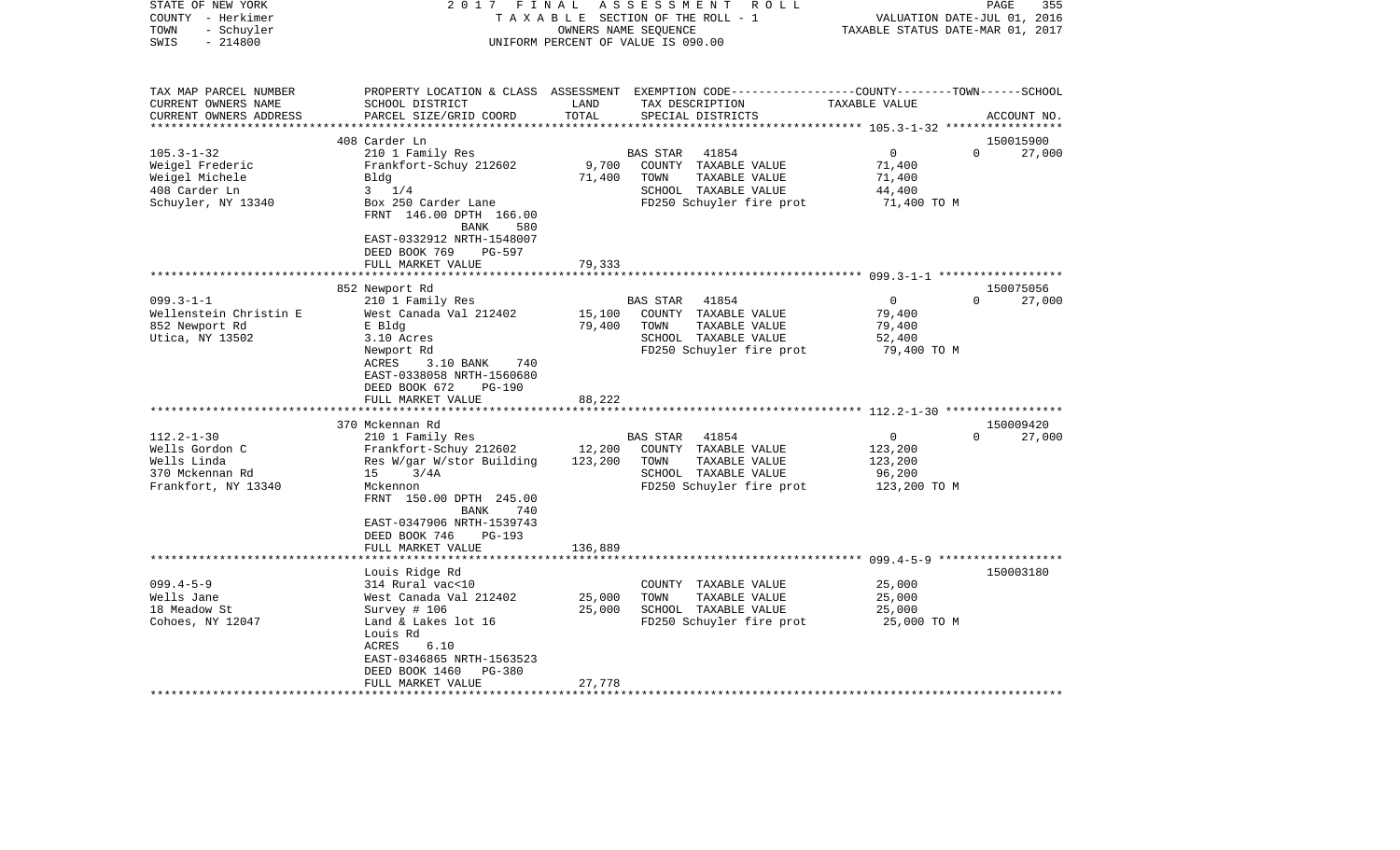| STATE OF NEW YORK<br>COUNTY - Herkimer<br>- Schuyler<br>TOWN<br>$-214800$<br>SWIS                                     | 2017 FINAL                                                                                                                                                                                                                          | OWNERS NAME SEQUENCE                 | ASSESSMENT<br>R O L L<br>TAXABLE SECTION OF THE ROLL - 1<br>UNIFORM PERCENT OF VALUE IS 090.00                                 | TAXABLE STATUS DATE-MAR 01, 2017                                  | $\mathop{\mathtt{PAGE}}$<br>356<br>VALUATION DATE-JUL 01, 2016 |
|-----------------------------------------------------------------------------------------------------------------------|-------------------------------------------------------------------------------------------------------------------------------------------------------------------------------------------------------------------------------------|--------------------------------------|--------------------------------------------------------------------------------------------------------------------------------|-------------------------------------------------------------------|----------------------------------------------------------------|
| TAX MAP PARCEL NUMBER<br>CURRENT OWNERS NAME                                                                          | SCHOOL DISTRICT                                                                                                                                                                                                                     | LAND                                 | PROPERTY LOCATION & CLASS ASSESSMENT EXEMPTION CODE---------------COUNTY-------TOWN-----SCHOOL<br>TAX DESCRIPTION              | TAXABLE VALUE                                                     |                                                                |
| CURRENT OWNERS ADDRESS<br>********************                                                                        | PARCEL SIZE/GRID COORD                                                                                                                                                                                                              | TOTAL<br>***************             | SPECIAL DISTRICTS                                                                                                              |                                                                   | ACCOUNT NO.                                                    |
| $099.4 - 5 - 10$<br>Wells Jane M<br>18 Meadow St<br>Cohoes, NY 12047                                                  | Louis Ridge Rd<br>322 Rural vac>10<br>West Canada Val 212402<br>Survey # 106<br>Land & Lakes lot 17<br>Louis Rd<br>ACRES<br>5.95<br>EAST-0346554 NRTH-1563625                                                                       | 24,800<br>24,800                     | COUNTY TAXABLE VALUE<br>TAXABLE VALUE<br>TOWN<br>SCHOOL TAXABLE VALUE<br>FD250 Schuyler fire prot                              | 24,800<br>24,800<br>24,800<br>24,800 TO M                         | 150003180                                                      |
|                                                                                                                       | DEED BOOK 1144 PG-749                                                                                                                                                                                                               |                                      |                                                                                                                                |                                                                   |                                                                |
|                                                                                                                       | FULL MARKET VALUE                                                                                                                                                                                                                   | 27,556                               |                                                                                                                                |                                                                   |                                                                |
|                                                                                                                       | Hawthorne Rd                                                                                                                                                                                                                        |                                      |                                                                                                                                |                                                                   | 150003180                                                      |
| $099.4 - 3 - 26$                                                                                                      | 322 Rural vac>10                                                                                                                                                                                                                    |                                      | COUNTY TAXABLE VALUE                                                                                                           | 32,000                                                            |                                                                |
| Welnowska Mira B                                                                                                      | West Canada Val 212402                                                                                                                                                                                                              | 32,000                               | TAXABLE VALUE<br>TOWN                                                                                                          | 32,000                                                            |                                                                |
| 117 Frank Applegate Rd<br>Jackson, NJ 08527                                                                           | split #6 lot $25$<br>Land & Lakes<br>Mower<br>FRNT 600.00 DPTH<br>ACRES<br>20.00<br>EAST-0340627 NRTH-1567676<br>DEED BOOK 945<br>$PG-82$                                                                                           | 32,000                               | SCHOOL TAXABLE VALUE<br>FD250 Schuyler fire prot                                                                               | 32,000<br>32,000 TO M                                             |                                                                |
|                                                                                                                       | FULL MARKET VALUE                                                                                                                                                                                                                   | 35,556                               |                                                                                                                                |                                                                   |                                                                |
|                                                                                                                       | 1124 Newport Rd                                                                                                                                                                                                                     |                                      |                                                                                                                                |                                                                   |                                                                |
| $099.1 - 1 - 72.3$<br>Welpe Mark A<br>Welpe Renee M<br>1124 Newport Rd<br>Utica, NY 13502                             | 210 1 Family Res<br>West Canada Val 212402<br>Single Family Residence<br>Above Ground Pool<br>Newport Road<br>FRNT 150.00 DPTH 300.00<br>ACRES<br>1.00<br>EAST-0329369 NRTH-1571243<br>DEED BOOK 888<br>PG-191<br>FULL MARKET VALUE | 13,500 BAS STAR<br>96,000<br>106,667 | VET WAR CT 41121<br>41854<br>COUNTY TAXABLE VALUE<br>TAXABLE VALUE<br>TOWN<br>SCHOOL TAXABLE VALUE<br>FD250 Schuyler fire prot | 8,100<br>$\mathbf 0$<br>87,900<br>87,900<br>69,000<br>96,000 TO M | 8,100<br>$\Omega$<br>27,000<br>$\Omega$                        |
|                                                                                                                       |                                                                                                                                                                                                                                     |                                      |                                                                                                                                |                                                                   |                                                                |
| $105.4 - 1 - 22.1$<br>Werczynski Cynthia A<br>2003 Steuben Hill Rd<br>Herkimer, NY 13350<br>MAY BE SUBJECT TO PAYMENT | Steuben Hill Rd<br>105 Vac farmland<br>Frankfort-Schuy 212602<br>Vacant<br>ACRES 182.30<br>EAST-0349230 NRTH-1546054<br>PG-311<br>DEED BOOK 870                                                                                     | 67,700<br>67,700                     | 41730<br>AG MKTS<br>COUNTY TAXABLE VALUE<br>TOWN<br>TAXABLE VALUE<br>SCHOOL TAXABLE VALUE<br>FD250 Schuyler fire prot          | 3,070<br>64,630<br>64,630<br>64,630<br>67,700 TO M                | 150016770<br>3,070<br>3,070                                    |
| UNDER AGDIST LAW TIL 2024                                                                                             | FULL MARKET VALUE                                                                                                                                                                                                                   | 75,222                               |                                                                                                                                |                                                                   |                                                                |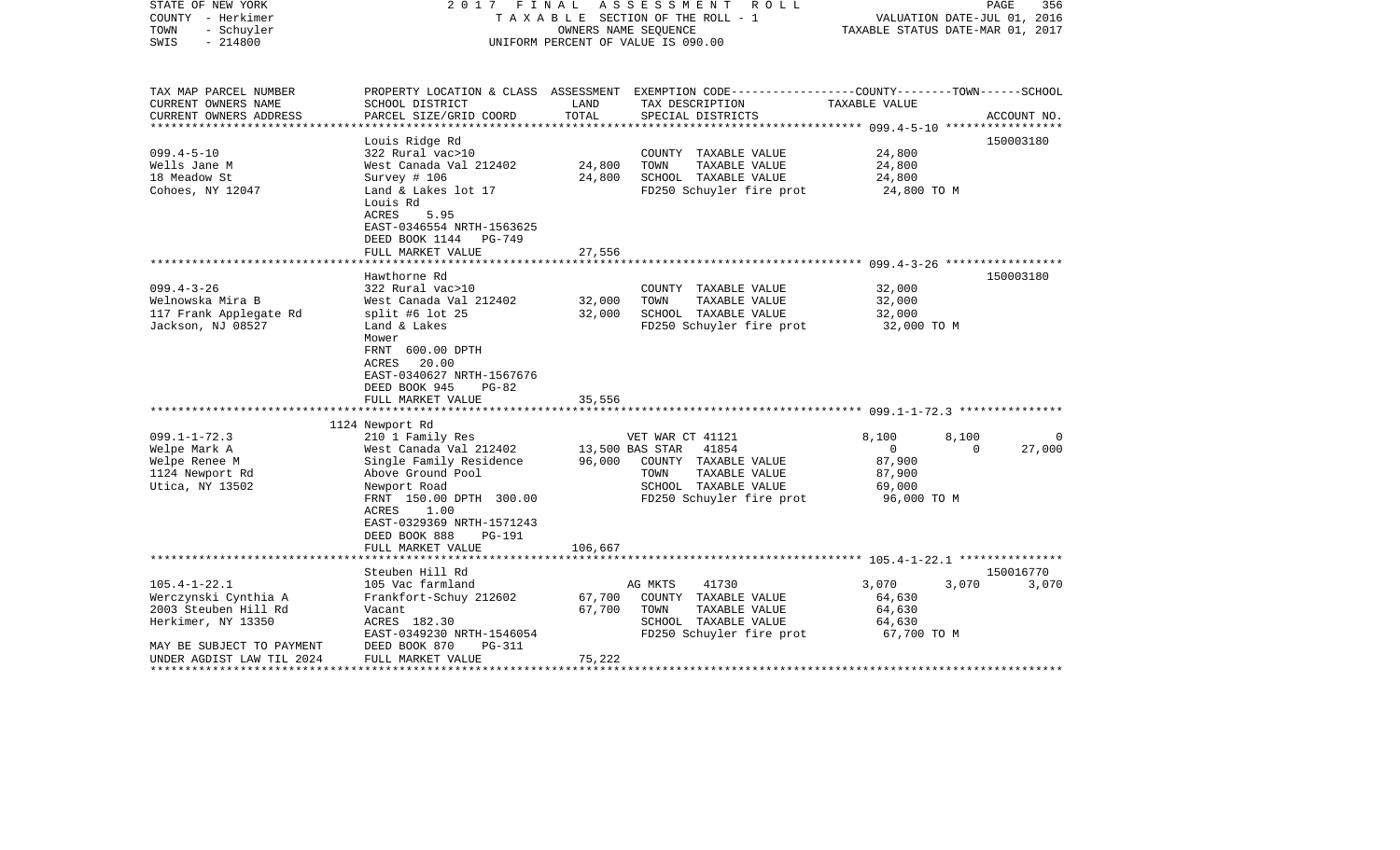| STATE OF NEW YORK<br>COUNTY - Herkimer<br>- Schuyler<br>TOWN<br>$-214800$<br>SWIS | 2017 FINAL                                         |        | ASSESSMENT ROLL<br>TAXABLE SECTION OF THE ROLL - 1<br>OWNERS NAME SEQUENCE<br>UNIFORM PERCENT OF VALUE IS 090.00    | VALUATION DATE-JUL 01, 2016<br>TAXABLE STATUS DATE-MAR 01, 2017 | PAGE<br>357                       |
|-----------------------------------------------------------------------------------|----------------------------------------------------|--------|---------------------------------------------------------------------------------------------------------------------|-----------------------------------------------------------------|-----------------------------------|
| TAX MAP PARCEL NUMBER<br>CURRENT OWNERS NAME                                      | SCHOOL DISTRICT                                    | LAND   | PROPERTY LOCATION & CLASS ASSESSMENT EXEMPTION CODE----------------COUNTY-------TOWN------SCHOOL<br>TAX DESCRIPTION | TAXABLE VALUE                                                   |                                   |
| CURRENT OWNERS ADDRESS<br>***********************                                 | PARCEL SIZE/GRID COORD                             | TOTAL  | SPECIAL DISTRICTS                                                                                                   |                                                                 | ACCOUNT NO.                       |
|                                                                                   | Steuben Hill Rd                                    |        |                                                                                                                     |                                                                 |                                   |
| $105.4 - 1 - 22.2$                                                                | 314 Rural vac<10                                   |        | AG MKTS<br>41730                                                                                                    | 2,538                                                           | 2,538<br>2,538                    |
| Werczynski Cynthia A                                                              | Frankfort-Schuy 212602                             | 5,000  | COUNTY TAXABLE VALUE                                                                                                | 2,462                                                           |                                   |
| 2003 Steuben Rd                                                                   | Vacant                                             | 5,000  | TOWN<br>TAXABLE VALUE                                                                                               | 2,462                                                           |                                   |
| Herkimer, NY 13350                                                                | 4.4 Acres 14.43 In Herkim                          |        | SCHOOL TAXABLE VALUE                                                                                                | 2,462                                                           |                                   |
| MAY BE SUBJECT TO PAYMENT                                                         | Steuben Hill Rd<br>ACRES<br>4.40 BANK<br>291       |        | FD250 Schuyler fire prot                                                                                            | 5,000 TO M                                                      |                                   |
| UNDER AGDIST LAW TIL 2024                                                         | EAST-0350233 NRTH-1547529                          |        |                                                                                                                     |                                                                 |                                   |
|                                                                                   | DEED BOOK 870<br>PG-311                            |        |                                                                                                                     |                                                                 |                                   |
|                                                                                   | FULL MARKET VALUE                                  | 5,556  |                                                                                                                     |                                                                 |                                   |
|                                                                                   | ****************************                       |        |                                                                                                                     |                                                                 |                                   |
| $104.4 - 2 - 2$                                                                   | Off Dyke Rd<br>300 Vacant Land                     |        | 41730<br>AG MKTS                                                                                                    | 0                                                               | 150009780<br>$\Omega$<br>$\Omega$ |
| Werczynski John                                                                   | Whitesboro Cent 307002                             | 2,500  | COUNTY TAXABLE VALUE                                                                                                | 2,500                                                           |                                   |
| 403 Baum Rd                                                                       | W Vac                                              | 2,500  | TOWN<br>TAXABLE VALUE                                                                                               | 2,500                                                           |                                   |
| Frankfort, NY 13340                                                               | $2 \t17 \t1/2$                                     |        | SCHOOL TAXABLE VALUE                                                                                                | 2,500                                                           |                                   |
|                                                                                   | Between Canal & River                              |        | FD250 Schuyler fire prot                                                                                            | 2,500 TO M                                                      |                                   |
| MAY BE SUBJECT TO PAYMENT                                                         | ACRES 19.50                                        |        |                                                                                                                     |                                                                 |                                   |
| UNDER AGDIST LAW TIL 2024                                                         | EAST-0320164 NRTH-1549489                          |        |                                                                                                                     |                                                                 |                                   |
|                                                                                   | DEED BOOK 1292 PG-851                              |        |                                                                                                                     |                                                                 |                                   |
| ******************************                                                    | FULL MARKET VALUE                                  | 2,778  |                                                                                                                     |                                                                 |                                   |
|                                                                                   | Off Dyke Rd                                        |        |                                                                                                                     |                                                                 | 150010020                         |
| $104.4 - 2 - 6$                                                                   | 300 Vacant Land                                    |        | AG MKTS<br>41730                                                                                                    | $\Omega$                                                        | $\Omega$<br>$\Omega$              |
| Werczynski John                                                                   | Whitesboro Cent 307002                             | 2,500  | COUNTY TAXABLE VALUE                                                                                                | 2,500                                                           |                                   |
| 403 Baum Rd                                                                       | Vac                                                | 2,500  | TAXABLE VALUE<br>TOWN                                                                                               | 2,500                                                           |                                   |
| Frankfort, NY 13340                                                               | 2 25                                               |        | SCHOOL TAXABLE VALUE                                                                                                | 2,500                                                           |                                   |
|                                                                                   | Between Railroad & River                           |        | FD250 Schuyler fire prot                                                                                            | 2,500 TO M                                                      |                                   |
| MAY BE SUBJECT TO PAYMENT                                                         | ACRES 22.90                                        |        |                                                                                                                     |                                                                 |                                   |
| UNDER AGDIST LAW TIL 2024                                                         | EAST-0321123 NRTH-1548434<br>DEED BOOK 1292 PG-851 |        |                                                                                                                     |                                                                 |                                   |
|                                                                                   | FULL MARKET VALUE                                  | 2,778  |                                                                                                                     |                                                                 |                                   |
|                                                                                   |                                                    |        |                                                                                                                     |                                                                 |                                   |
|                                                                                   | McKennan Rd                                        |        |                                                                                                                     |                                                                 | 150010200                         |
| $112.2 - 1 - 20.4$                                                                | 120 Field crops                                    |        | COUNTY TAXABLE VALUE                                                                                                | 10,250                                                          |                                   |
| Werczynski John                                                                   | Frankfort-Schuy 212602                             | 10,250 | TAXABLE VALUE<br>TOWN                                                                                               | 10,250                                                          |                                   |
| 403 Baum Rd                                                                       | Bldg                                               | 10,250 | SCHOOL TAXABLE VALUE                                                                                                | 10,250                                                          |                                   |
| Frankfort, NY 13340                                                               | 62 Acres<br>Watkins                                |        | FD250 Schuyler fire prot                                                                                            | 10,250 TO M                                                     |                                   |
|                                                                                   | ACRES 12.00                                        |        |                                                                                                                     |                                                                 |                                   |
|                                                                                   | EAST-0344813 NRTH-1542053                          |        |                                                                                                                     |                                                                 |                                   |
|                                                                                   | DEED BOOK 2017 PG-651                              |        |                                                                                                                     |                                                                 |                                   |
|                                                                                   | FULL MARKET VALUE                                  | 11,389 |                                                                                                                     |                                                                 |                                   |
|                                                                                   |                                                    |        |                                                                                                                     |                                                                 |                                   |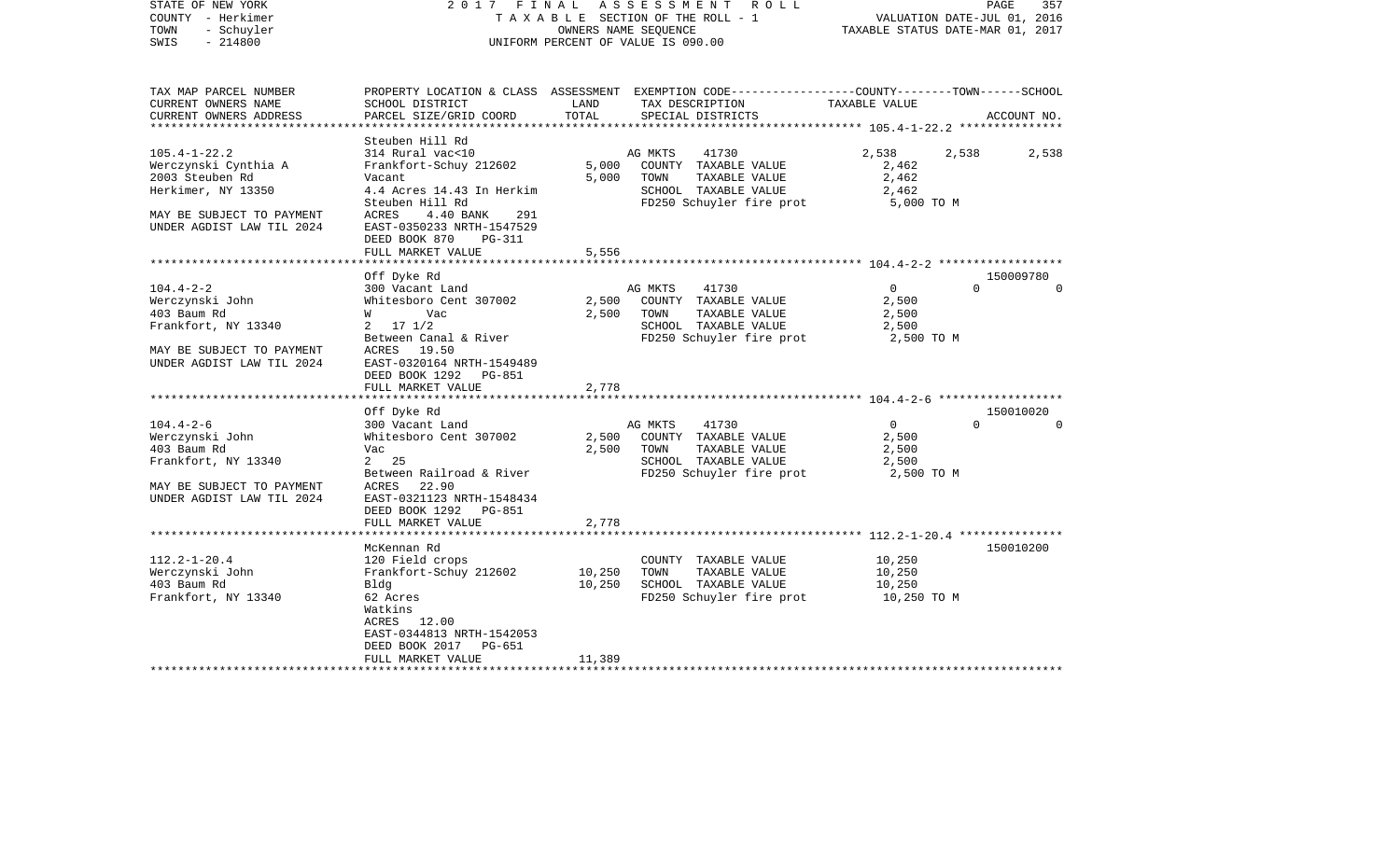| STATE OF NEW YORK<br>COUNTY - Herkimer<br>TOWN<br>- Schuyler<br>$-214800$<br>SWIS | 2017 FINAL                                                                                                           |                  | ASSESSMENT ROLL<br>TAXABLE SECTION OF THE ROLL - 1<br>OWNERS NAME SEQUENCE<br>UNIFORM PERCENT OF VALUE IS 090.00                       | VALUATION DATE-JUL 01, 2016<br>TAXABLE STATUS DATE-MAR 01, 2017 | PAGE<br>358 |
|-----------------------------------------------------------------------------------|----------------------------------------------------------------------------------------------------------------------|------------------|----------------------------------------------------------------------------------------------------------------------------------------|-----------------------------------------------------------------|-------------|
| TAX MAP PARCEL NUMBER<br>CURRENT OWNERS NAME<br>CURRENT OWNERS ADDRESS            | SCHOOL DISTRICT<br>PARCEL SIZE/GRID COORD                                                                            | LAND<br>TOTAL    | PROPERTY LOCATION & CLASS ASSESSMENT EXEMPTION CODE--------------COUNTY-------TOWN------SCHOOL<br>TAX DESCRIPTION<br>SPECIAL DISTRICTS | TAXABLE VALUE                                                   | ACCOUNT NO. |
|                                                                                   | 372 Baum Rd                                                                                                          |                  |                                                                                                                                        |                                                                 | 150003810   |
| $112.2 - 1 - 23.11$<br>Werczynski John<br>403 Baum Rd<br>Frankfort, NY 13340      | 105 Vac farmland<br>Frankfort-Schuy 212602<br>S Bldg<br>26 Acrs<br>Baum                                              | 15,000<br>15,000 | 41730<br>AG MKTS<br>COUNTY TAXABLE VALUE<br>TOWN<br>TAXABLE VALUE<br>SCHOOL TAXABLE VALUE<br>FD250 Schuyler fire prot                  | 5,880<br>5,880<br>9,120<br>9,120<br>9,120<br>15,000 TO M        | 5,880       |
| MAY BE SUBJECT TO PAYMENT<br>UNDER AGDIST LAW TIL 2024                            | ACRES 15.70<br>EAST-0347701 NRTH-1542034<br>DEED BOOK 1551<br>PG-721<br>FULL MARKET VALUE                            | 16,667           |                                                                                                                                        |                                                                 |             |
|                                                                                   |                                                                                                                      |                  |                                                                                                                                        | ************************ 112.2-1-23.12 ***************          |             |
|                                                                                   | 372 Baum Rd                                                                                                          |                  |                                                                                                                                        |                                                                 | 150003810   |
| $112.2 - 1 - 23.12$<br>Werczynski John                                            | 314 Rural vac<10<br>Frankfort-Schuy 212602                                                                           | 3,000            | COUNTY TAXABLE VALUE<br>TOWN<br>TAXABLE VALUE                                                                                          | 3,000<br>3,000                                                  |             |
| 403 Baum Rd                                                                       | 3.0 Acres sold 3A to Kane                                                                                            | 3,000            | SCHOOL TAXABLE VALUE                                                                                                                   | 3,000                                                           |             |
| Frankfort, NY 13340                                                               | Baum                                                                                                                 |                  | FD250 Schuyler fire prot                                                                                                               | 3,000 TO M                                                      |             |
|                                                                                   | FRNT 312.00 DPTH                                                                                                     |                  |                                                                                                                                        |                                                                 |             |
| MAY BE SUBJECT TO PAYMENT<br>UNDER AGDIST LAW TIL 2022                            | ACRES<br>3.00<br>EAST-0346789 NRTH-1542625<br>DEED BOOK 1551<br>PG-721                                               |                  |                                                                                                                                        |                                                                 |             |
|                                                                                   | FULL MARKET VALUE<br>*******************                                                                             | 3,333            |                                                                                                                                        |                                                                 |             |
|                                                                                   | 403 Baum Rd                                                                                                          |                  |                                                                                                                                        |                                                                 |             |
| $112.2 - 1 - 23.2$                                                                | 240 Rural res                                                                                                        |                  | AG MKTS<br>41730                                                                                                                       | 23,652<br>23,652                                                | 23,652      |
| Werczynski John                                                                   | Frankfort-Schuy 212602                                                                                               |                  | 71,400 BAS STAR<br>41854                                                                                                               | $\overline{0}$<br>$\mathbf{0}$                                  | 27,000      |
| 403 Baum Rd                                                                       | N Bldg                                                                                                               | 168,000          | COUNTY TAXABLE VALUE                                                                                                                   | 144,348                                                         |             |
| Frankfort, NY 13340                                                               | 127 Acres                                                                                                            |                  | TOWN<br>TAXABLE VALUE                                                                                                                  | 144,348                                                         |             |
|                                                                                   | Baum Road                                                                                                            |                  | SCHOOL TAXABLE VALUE                                                                                                                   | 117,348                                                         |             |
| MAY BE SUBJECT TO PAYMENT<br>UNDER AGDIST LAW TIL 2024                            | FRNT 1826.00 DPTH<br>ACRES 108.60<br>EAST-0348181 NRTH-1543269<br>DEED BOOK 1097 PG-116<br>FULL MARKET VALUE         | 186,667          | FD250 Schuyler fire prot                                                                                                               | 168,000 TO M                                                    |             |
|                                                                                   |                                                                                                                      |                  |                                                                                                                                        |                                                                 |             |
|                                                                                   | Grande View Dr                                                                                                       |                  |                                                                                                                                        |                                                                 | 150003180   |
| $099.2 - 4 - 37$                                                                  | 314 Rural vac<10                                                                                                     |                  | COUNTY TAXABLE VALUE                                                                                                                   | 29,750                                                          |             |
| Wheeler Alesha                                                                    | West Canada Val 212402                                                                                               | 29,750           | TOWN<br>TAXABLE VALUE                                                                                                                  | 29,750                                                          |             |
| Bahrakis Troy & Jodi<br>10 Marshall Ave                                           | Survey # 362<br>Land & Lakes lot 37                                                                                  | 29,750           | SCHOOL TAXABLE VALUE                                                                                                                   | 29,750<br>29,750 TO M                                           |             |
| Mohawk, NY 13407                                                                  | Grande View Dr<br>FRNT 1077.70 DPTH<br>8.90<br>ACRES<br>EAST-0338890 NRTH-1573439<br>DEED BOOK 1544<br><b>PG-280</b> |                  | FD250 Schuyler fire prot                                                                                                               |                                                                 |             |
|                                                                                   | FULL MARKET VALUE                                                                                                    | 33,056           |                                                                                                                                        |                                                                 |             |
| *******************                                                               |                                                                                                                      |                  |                                                                                                                                        |                                                                 |             |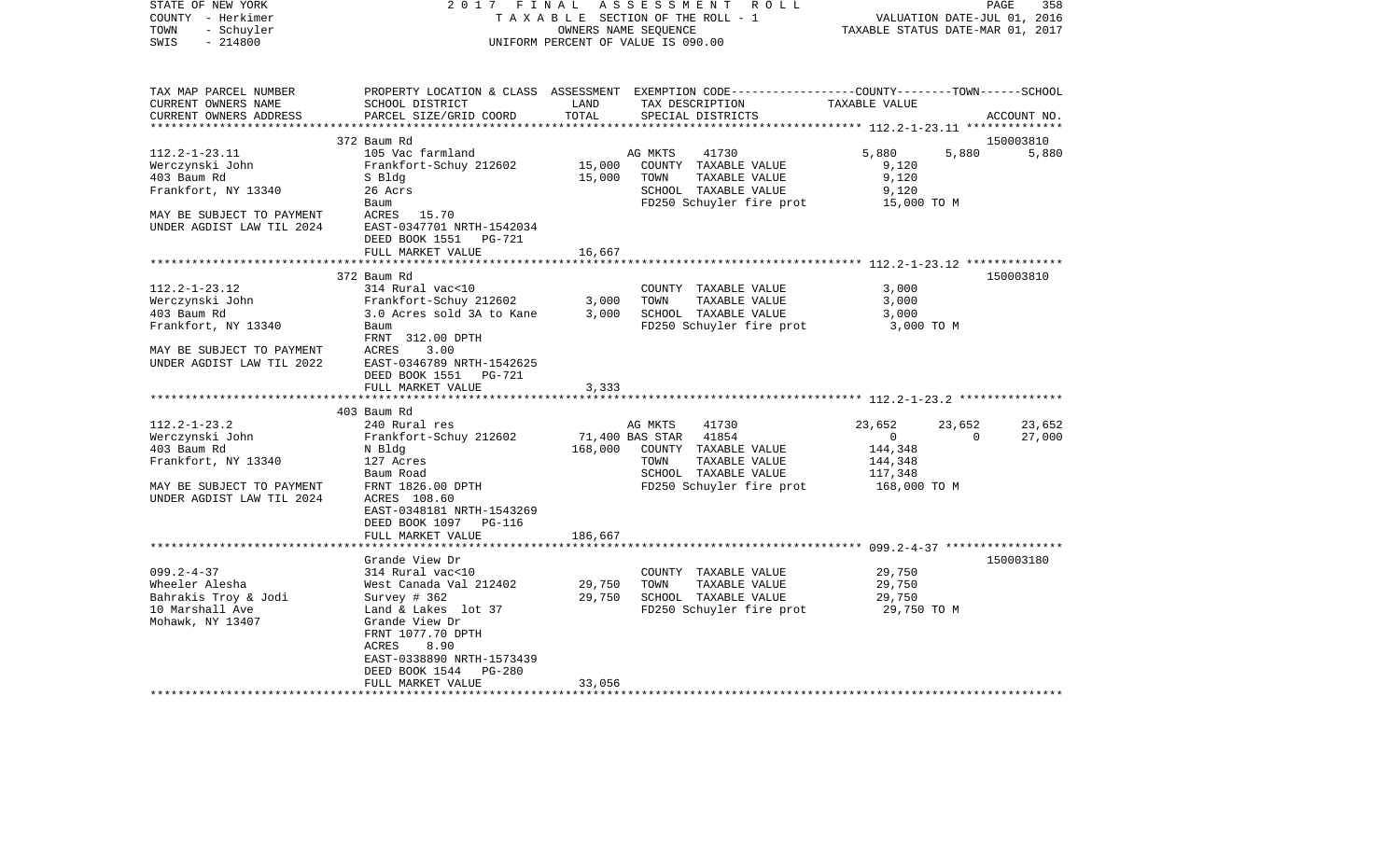| STATE OF NEW YORK<br>COUNTY - Herkimer<br>TOWN<br>- Schuyler<br>$-214800$<br>SWIS                                                                                                     | 2017                                                                                                                                                                                                                                                                                                                                                                                                                               | FINAL                                | ASSESSMENT ROLL<br>TAXABLE SECTION OF THE ROLL - 1<br>OWNERS NAME SEQUENCE<br>UNIFORM PERCENT OF VALUE IS 090.00                                                                                                                                                                              | VALUATION DATE-JUL 01, 2016<br>TAXABLE STATUS DATE-MAR 01, 2017                                                                      | PAGE              | 359                             |
|---------------------------------------------------------------------------------------------------------------------------------------------------------------------------------------|------------------------------------------------------------------------------------------------------------------------------------------------------------------------------------------------------------------------------------------------------------------------------------------------------------------------------------------------------------------------------------------------------------------------------------|--------------------------------------|-----------------------------------------------------------------------------------------------------------------------------------------------------------------------------------------------------------------------------------------------------------------------------------------------|--------------------------------------------------------------------------------------------------------------------------------------|-------------------|---------------------------------|
| TAX MAP PARCEL NUMBER<br>CURRENT OWNERS NAME<br>CURRENT OWNERS ADDRESS<br>*************************                                                                                   | SCHOOL DISTRICT<br>PARCEL SIZE/GRID COORD                                                                                                                                                                                                                                                                                                                                                                                          | LAND<br>TOTAL                        | PROPERTY LOCATION & CLASS ASSESSMENT EXEMPTION CODE----------------COUNTY-------TOWN------SCHOOL<br>TAX DESCRIPTION<br>SPECIAL DISTRICTS                                                                                                                                                      | TAXABLE VALUE                                                                                                                        |                   | ACCOUNT NO.                     |
| $104.7 - 2 - 23.3$<br>Wheeler Jason<br>2099 State Route 5<br>Utica, NY 13502                                                                                                          | 2099 State Route 5<br>210 1 Family Res<br>Whitesboro Cent 307002<br>Modular Residence & Pool<br>merged 104.7-2-23.4 2014<br>State Road<br>FRNT<br>95.00 DPTH<br>0.08<br>ACRES<br>EAST-0315435 NRTH-1556701<br>DEED BOOK 1280<br>PG-669<br>FULL MARKET VALUE                                                                                                                                                                        | 10,500<br>108,000<br>120,000         | <b>BAS STAR</b><br>41854<br>COUNTY TAXABLE VALUE<br>TOWN<br>TAXABLE VALUE<br>SCHOOL TAXABLE VALUE<br>FD250 Schuyler fire prot<br>SD030 Schuyler sewer #1<br>WD170 Schuyler water #2<br>1.00 UN M<br>WD175 Schuyler water #3                                                                   | $\mathbf 0$<br>108,000<br>108,000<br>81,000<br>108,000 TO M<br>1.00 UN M<br>108,000 TO C<br>108,000 TO M                             | $\Omega$          | 27,000                          |
|                                                                                                                                                                                       | ******************************                                                                                                                                                                                                                                                                                                                                                                                                     |                                      |                                                                                                                                                                                                                                                                                               |                                                                                                                                      |                   |                                 |
| $112.2 - 2 - 37$<br>Wheeler Robert<br>Wheeler Joann<br>118 Millers Grove Rd<br>Frankfort, NY 13340<br>$104.2 - 2 - 5.4$<br>Wheeler William M<br>2364 State Route 5<br>Utica, NY 13502 | 118 Millers Grove Rd<br>210 1 Family Res<br>Frankfort-Schuy 212602<br>Е<br>Bldg<br>$3 \frac{1}{3}$<br>Millers Grove<br>FRNT 110.00 DPTH 150.00<br>EAST-0336654 NRTH-1540158<br>DEED BOOK 00619 PG-00454<br>FULL MARKET VALUE<br>**********************<br>2364 State Route 5 Rte<br>431 Auto dealer<br>Whitesboro Cent 307002<br>Sales Auto Bldg<br>$1/2$ Acre<br>State Rd<br>FRNT 147.00 DPTH 248.00<br>EAST-0319422 NRTH-1553483 | 60,700<br>67,444<br>6,000<br>100,000 | VET WAR CT 41121<br>8,200 ENH STAR<br>41834<br>COUNTY TAXABLE VALUE<br>TOWN<br>TAXABLE VALUE<br>SCHOOL TAXABLE VALUE<br>FD250 Schuyler fire prot<br>COUNTY TAXABLE VALUE<br>TOWN<br>TAXABLE VALUE<br>SCHOOL TAXABLE VALUE<br>FD250 Schuyler fire prot<br>WD170 Schuyler water #2<br>1.00 UN M | 8,100<br>$\overline{0}$<br>52,600<br>52,600<br>1,750<br>60,700 TO M<br>100,000<br>100,000<br>100,000<br>100,000 TO M<br>100,000 TO C | 8,100<br>$\Omega$ | 150008340<br>$\Omega$<br>58,950 |
| $104.2 - 2 - 11$<br>Wheeler William M<br>2364 State Route 5<br>Utica, NY 13502                                                                                                        | DEED BOOK 1351 PG-184<br>FULL MARKET VALUE<br>2372 State Route 5<br>210 1 Family Res<br>Whitesboro Cent 307002<br>Bldg<br>demo garage 2013<br>State<br>FRNT 150.00 DPTH 250.00                                                                                                                                                                                                                                                     | 111,111<br>13,900<br>93,000          | COUNTY TAXABLE VALUE<br>TOWN<br>TAXABLE VALUE<br>SCHOOL TAXABLE VALUE<br>FD250 Schuyler fire prot<br>WD170 Schuyler water #2<br>1.00 UN M                                                                                                                                                     | 93,000<br>93,000<br>93,000<br>93,000 TO M<br>4,000 TO C                                                                              |                   | 150023730                       |
|                                                                                                                                                                                       | ACRES<br>1.46<br>EAST-0319559 NRTH-1553419<br>DEED BOOK 1370<br>PG-871<br>FULL MARKET VALUE                                                                                                                                                                                                                                                                                                                                        | 103,333                              |                                                                                                                                                                                                                                                                                               |                                                                                                                                      |                   |                                 |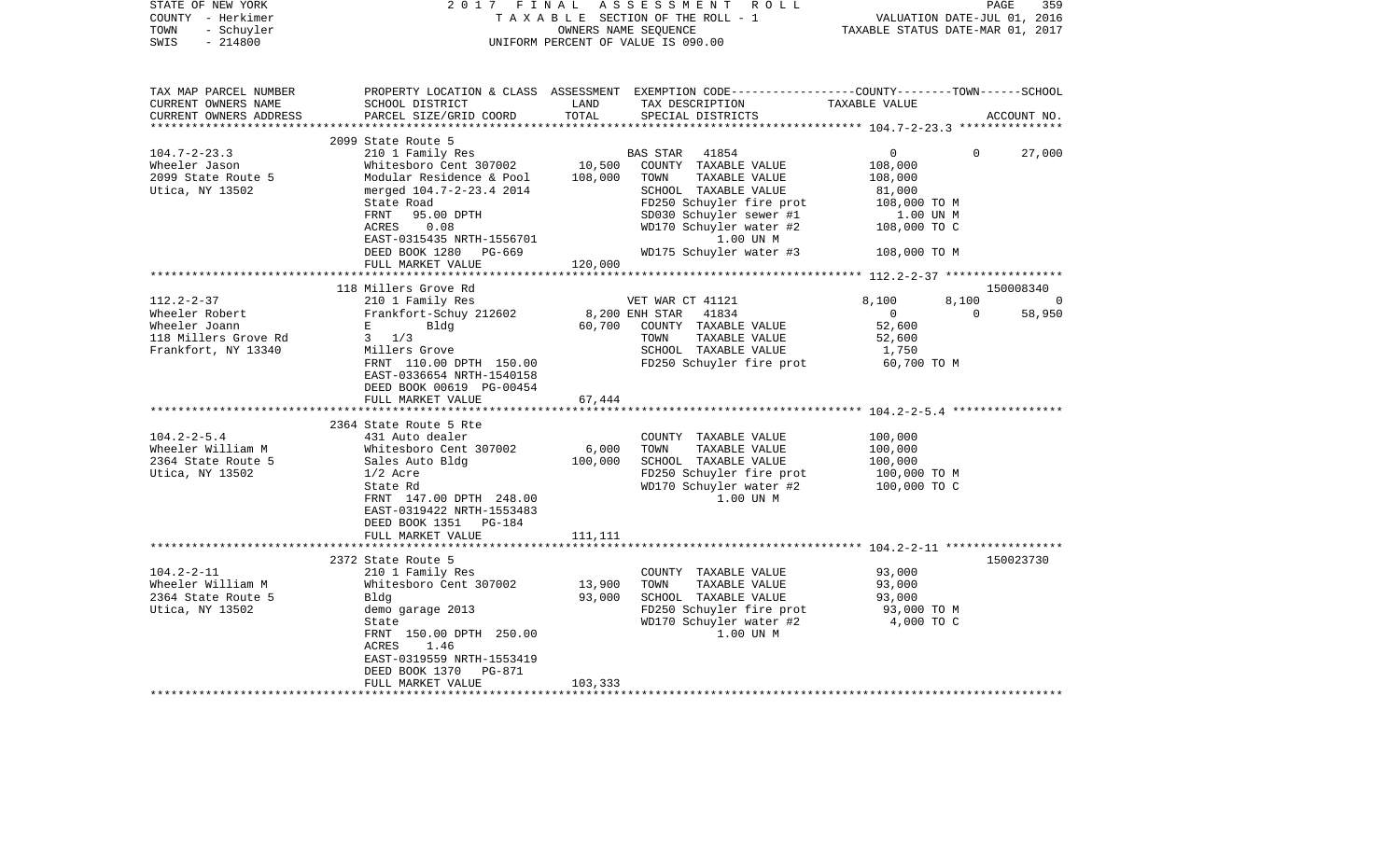| STATE OF NEW YORK<br>COUNTY - Herkimer<br>- Schuyler<br>TOWN<br>$-214800$<br>SWIS                                                                                                                                   | 2017 FINAL                                                                                                                                                                                                                                                                                                                                                                                                                                      |                                                        | ASSESSMENT<br>R O L L<br>TAXABLE SECTION OF THE ROLL - 1<br>OWNERS NAME SEQUENCE<br>UNIFORM PERCENT OF VALUE IS 090.00                                                                                                                                                                                       | VALUATION DATE-JUL 01, 2016<br>TAXABLE STATUS DATE-MAR 01, 2017                                                                                  | PAGE<br>360                     |
|---------------------------------------------------------------------------------------------------------------------------------------------------------------------------------------------------------------------|-------------------------------------------------------------------------------------------------------------------------------------------------------------------------------------------------------------------------------------------------------------------------------------------------------------------------------------------------------------------------------------------------------------------------------------------------|--------------------------------------------------------|--------------------------------------------------------------------------------------------------------------------------------------------------------------------------------------------------------------------------------------------------------------------------------------------------------------|--------------------------------------------------------------------------------------------------------------------------------------------------|---------------------------------|
| TAX MAP PARCEL NUMBER<br>CURRENT OWNERS NAME<br>CURRENT OWNERS ADDRESS<br>***********************                                                                                                                   | SCHOOL DISTRICT<br>PARCEL SIZE/GRID COORD                                                                                                                                                                                                                                                                                                                                                                                                       | LAND<br>TOTAL                                          | PROPERTY LOCATION & CLASS ASSESSMENT EXEMPTION CODE----------------COUNTY-------TOWN------SCHOOL<br>TAX DESCRIPTION<br>SPECIAL DISTRICTS                                                                                                                                                                     | TAXABLE VALUE                                                                                                                                    | ACCOUNT NO.                     |
|                                                                                                                                                                                                                     | 2209 State Route 5                                                                                                                                                                                                                                                                                                                                                                                                                              |                                                        |                                                                                                                                                                                                                                                                                                              |                                                                                                                                                  | 150008790                       |
| $104.11 - 1 - 6$<br>Wheeler William M<br>2364 State Route 5<br>Utica, NY 13502                                                                                                                                      | 210 1 Family Res<br>Whitesboro Cent 307002<br>Res-Business-Storage Bldg<br>3 Manufactured<br>State<br>FRNT 185.00 DPTH 267.00<br>ACRES<br>1.14<br>EAST-0317069 NRTH-1555426<br>DEED BOOK 1562 PG-964                                                                                                                                                                                                                                            | 13,600<br>194,900                                      | COUNTY TAXABLE VALUE<br>TOWN<br>TAXABLE VALUE<br>SCHOOL TAXABLE VALUE<br>FD250 Schuyler fire prot<br>WD170 Schuyler water #2<br>1.00 UN M                                                                                                                                                                    | 194,900<br>194,900<br>194,900<br>194,900 TO M<br>194,900 TO C                                                                                    |                                 |
|                                                                                                                                                                                                                     | FULL MARKET VALUE                                                                                                                                                                                                                                                                                                                                                                                                                               | 216,556                                                |                                                                                                                                                                                                                                                                                                              |                                                                                                                                                  |                                 |
|                                                                                                                                                                                                                     |                                                                                                                                                                                                                                                                                                                                                                                                                                                 |                                                        |                                                                                                                                                                                                                                                                                                              |                                                                                                                                                  |                                 |
|                                                                                                                                                                                                                     | 5684 Mapleton Dr                                                                                                                                                                                                                                                                                                                                                                                                                                |                                                        |                                                                                                                                                                                                                                                                                                              |                                                                                                                                                  | 150022680                       |
| $104.7 - 1 - 51$<br>Whittaker William J<br>Whittaker Robert G<br>4944 Tulip Grove Ln<br>Hermitage, TN 37076-4445<br>$112.1 - 2 - 9$<br>Wiegand Gerry<br>Wiegand Janet<br>2648 Steuben Hill Rd<br>Herkimer, NY 13350 | 210 1 Family Res<br>Whitesboro Cent 307002<br>E 5684 Bldg<br>$3 \frac{1}{4}$<br>Mapleton Dr<br>90.00 DPTH 125.00<br>FRNT<br>EAST-0314811 NRTH-1558514<br>DEED BOOK 916<br>$PG-202$<br>FULL MARKET VALUE<br>182 Carder Ln<br>210 1 Family Res<br>Frankfort-Schuy 212602<br>E<br>Bldg<br>$3 \frac{1}{8}$<br>Carder Lane<br>FRNT 170.00 DPTH 135.00<br>0.17<br>ACRES<br>EAST-0332567 NRTH-1544655<br>DEED BOOK 00623 PG-00640<br>FULL MARKET VALUE | 7,400<br>83,600<br>92,889<br>6,800<br>42,200<br>46,889 | BAS STAR<br>41854<br>COUNTY TAXABLE VALUE<br>TOWN<br>TAXABLE VALUE<br>SCHOOL TAXABLE VALUE<br>FD250 Schuyler fire prot<br>LT160 Schuyler light #1<br>SD030 Schuyler sewer #1<br>WD175 Schuyler water #3<br>COUNTY TAXABLE VALUE<br>TOWN<br>TAXABLE VALUE<br>SCHOOL TAXABLE VALUE<br>FD250 Schuyler fire prot | $\mathbf 0$<br>83,600<br>83,600<br>56,600<br>83,600 TO M<br>83,600 TO M<br>1.06 UN M<br>83,600 TO M<br>42,200<br>42,200<br>42,200<br>42,200 TO M | $\Omega$<br>27,000<br>150018210 |
|                                                                                                                                                                                                                     |                                                                                                                                                                                                                                                                                                                                                                                                                                                 |                                                        |                                                                                                                                                                                                                                                                                                              |                                                                                                                                                  |                                 |
| $099.3 - 1 - 42$<br>Wilcox Earl<br>Wilcox Jean<br>Attn: Rodney Schaffer<br>699 Windfall Rd<br>Utica, NY 13502                                                                                                       | Windfall Rd<br>314 Rural vac<10<br>Whitesboro Cent 307002<br>Vacant<br>$1/4$ Acre<br>Windfall Road<br>85.00 DPTH 137.00<br>FRNT<br>EAST-0328606 NRTH-1562385<br>DEED BOOK 00523 PG-00510<br>FULL MARKET VALUE                                                                                                                                                                                                                                   | 1,400<br>1,400<br>1,556                                | COUNTY TAXABLE VALUE<br>TAXABLE VALUE<br>TOWN<br>SCHOOL TAXABLE VALUE<br>FD250 Schuyler fire prot                                                                                                                                                                                                            | 1,400<br>1,400<br>1,400<br>1,400 TO M                                                                                                            | 150022710                       |
|                                                                                                                                                                                                                     | ******************                                                                                                                                                                                                                                                                                                                                                                                                                              |                                                        |                                                                                                                                                                                                                                                                                                              |                                                                                                                                                  |                                 |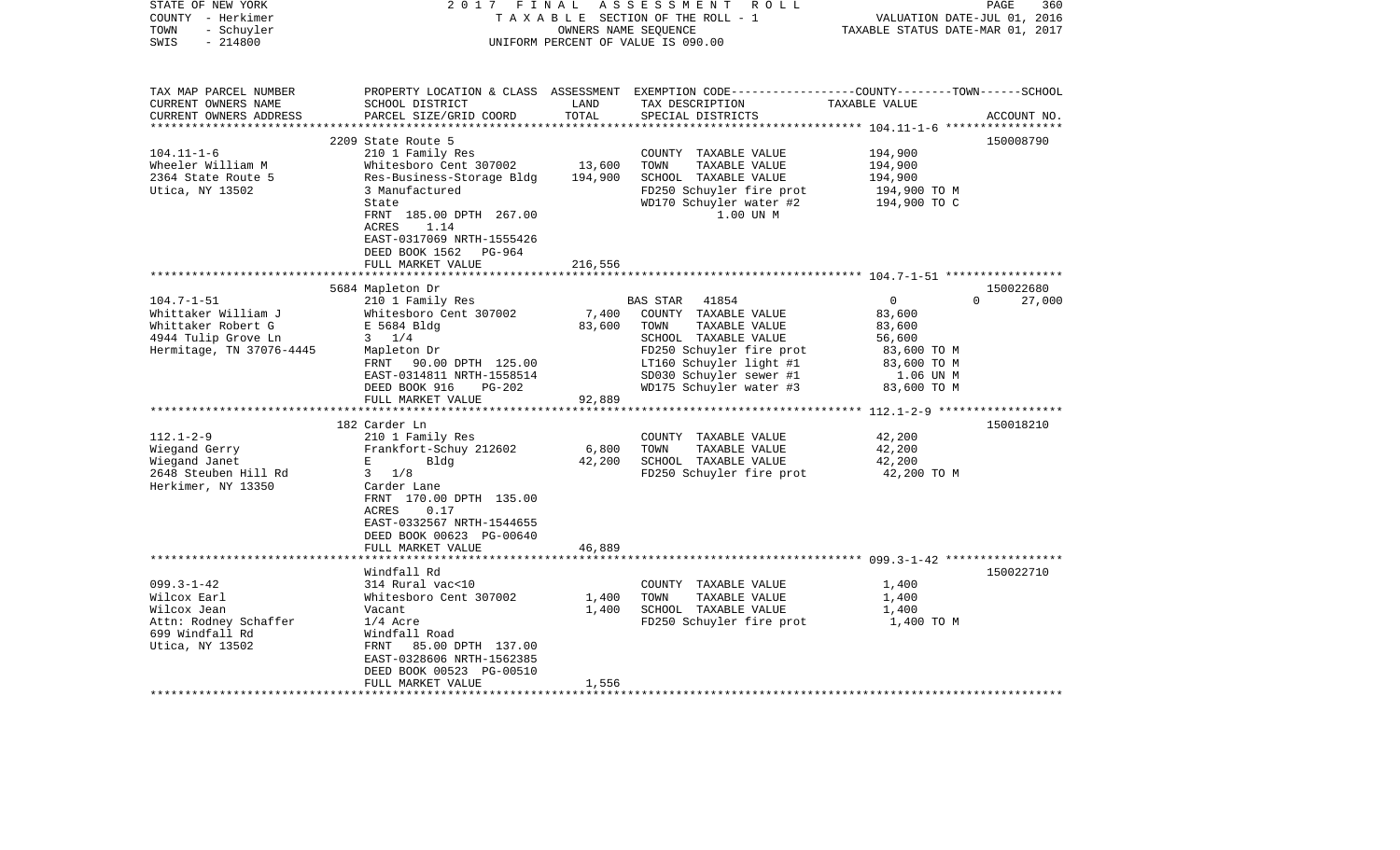| STATE OF NEW YORK<br>COUNTY - Herkimer<br>TOWN<br>- Schuyler<br>$-214800$<br>SWIS                                                                                                    | 2017 FINAL                                                                                                                                                                                                                                                                                                                                                                                                    |                                                         | ASSESSMENT<br>R O L L<br>TAXABLE SECTION OF THE ROLL - 1<br>OWNERS NAME SEOUENCE<br>UNIFORM PERCENT OF VALUE IS 090.00                                                                                                                                                                                      | PAGE<br>VALUATION DATE-JUL 01, 2016<br>TAXABLE STATUS DATE-MAR 01, 2017                                                                                              | 361                              |
|--------------------------------------------------------------------------------------------------------------------------------------------------------------------------------------|---------------------------------------------------------------------------------------------------------------------------------------------------------------------------------------------------------------------------------------------------------------------------------------------------------------------------------------------------------------------------------------------------------------|---------------------------------------------------------|-------------------------------------------------------------------------------------------------------------------------------------------------------------------------------------------------------------------------------------------------------------------------------------------------------------|----------------------------------------------------------------------------------------------------------------------------------------------------------------------|----------------------------------|
| TAX MAP PARCEL NUMBER<br>CURRENT OWNERS NAME<br>CURRENT OWNERS ADDRESS                                                                                                               | SCHOOL DISTRICT<br>PARCEL SIZE/GRID COORD                                                                                                                                                                                                                                                                                                                                                                     | LAND<br>TOTAL<br>**************                         | TAX DESCRIPTION<br>SPECIAL DISTRICTS                                                                                                                                                                                                                                                                        | PROPERTY LOCATION & CLASS ASSESSMENT EXEMPTION CODE---------------COUNTY-------TOWN------SCHOOL<br>TAXABLE VALUE<br>****************** 105.3-1-5 ******************* | ACCOUNT NO.                      |
|                                                                                                                                                                                      | 144 Drive-In Rd                                                                                                                                                                                                                                                                                                                                                                                               |                                                         |                                                                                                                                                                                                                                                                                                             |                                                                                                                                                                      | 150075023                        |
| $105.3 - 1 - 5$<br>Williams Dolores<br>Williams Loomis<br>144 Drive-In Rd<br>Frankfort, NY 13340                                                                                     | 270 Mfg housing<br>Whitesboro Cent 307002<br>S Trailer & Barn<br>1.70 Acres<br>Drive In Rd<br>ACRES<br>0.35<br>EAST-0325986 NRTH-1549538<br>DEED BOOK 692<br>$PG-1$                                                                                                                                                                                                                                           | 8,000<br>26,600                                         | <b>BAS STAR</b><br>41854<br>COUNTY TAXABLE VALUE<br>TAXABLE VALUE<br>TOWN<br>SCHOOL TAXABLE VALUE<br>FD250 Schuyler fire prot<br>WD165 Schuyler water #4<br>1.00 UN M                                                                                                                                       | $\overline{0}$<br>$\Omega$<br>26,600<br>26,600<br>$\Omega$<br>26,600 TO M<br>26,600 TO C                                                                             | 26,600                           |
|                                                                                                                                                                                      | FULL MARKET VALUE                                                                                                                                                                                                                                                                                                                                                                                             | 29,556                                                  |                                                                                                                                                                                                                                                                                                             |                                                                                                                                                                      |                                  |
|                                                                                                                                                                                      |                                                                                                                                                                                                                                                                                                                                                                                                               |                                                         |                                                                                                                                                                                                                                                                                                             |                                                                                                                                                                      |                                  |
| $104.2 - 2 - 67.2$<br>Williams John R<br>Williams Denise<br>2524 State Route 5<br>Utica, NY 13502<br>$105.3 - 1 - 3.1$<br>Williams Linda P<br>187 Drive-In Rd<br>Frankfort, NY 13340 | 2524 State Route 5<br>210 1 Family Res<br>Whitesboro Cent 307002<br>Bldg<br>55x285<br>State<br>80.00 DPTH 162.00<br>FRNT<br>EAST-0322350 NRTH-1552189<br>DEED BOOK 763<br>$PG-69$<br>FULL MARKET VALUE<br>187 Drive-In Rd<br>210 1 Family Res<br>Frankfort-Schuy 212602<br>N House<br>1.7 Acres<br>Drive-In Rd<br>1.30<br>ACRES<br>EAST-0326890 NRTH-1549157<br>DEED BOOK 1375<br>PG-220<br>FULL MARKET VALUE | 7,700<br>75,500<br>83,889<br>13,800<br>75,000<br>83,333 | 41854<br>BAS STAR<br>COUNTY TAXABLE VALUE<br>TAXABLE VALUE<br>TOWN<br>SCHOOL TAXABLE VALUE<br>FD250 Schuyler fire prot<br>WD170 Schuyler water #2<br>1.00 UN M<br>COUNTY TAXABLE VALUE<br>TOWN<br>TAXABLE VALUE<br>SCHOOL TAXABLE VALUE<br>FD250 Schuyler fire prot<br>WD165 Schuyler water #4<br>1.00 UN M | $\overline{0}$<br>$\Omega$<br>75,500<br>75,500<br>48,500<br>75,500 TO M<br>75,500 TO C<br>75,000<br>75,000<br>75,000<br>75,000 TO M<br>75,000 TO C                   | 150050030<br>27,000<br>150001290 |
|                                                                                                                                                                                      |                                                                                                                                                                                                                                                                                                                                                                                                               |                                                         |                                                                                                                                                                                                                                                                                                             |                                                                                                                                                                      |                                  |
| $104.2 - 4 - 4$<br>Williams Mark E<br>Williams Shannon<br>140 Windfall Rd<br>Utica, NY 13502                                                                                         | 140 Windfall Rd<br>210 1 Family Res<br>Whitesboro Cent 307002<br>Single Family Residence<br>Modular/ W Garage<br>FRNT 116.00 DPTH 204.00<br>EAST-0323418 NRTH-1552731<br>DEED BOOK 1586<br>PG-404<br>FULL MARKET VALUE                                                                                                                                                                                        | 9,500<br>154,400<br>171,556                             | CW_15_VET/ 41161<br>COUNTY TAXABLE VALUE<br>TOWN<br>TAXABLE VALUE<br>SCHOOL TAXABLE VALUE<br>FD250 Schuyler fire prot<br>WD165 Schuyler water #4<br>1.00 UN M<br>WD170 Schuyler water #2                                                                                                                    | 8,100<br>8,100<br>146,300<br>146,300<br>154,400<br>154,400 TO M<br>154,400 TO C<br>154,400 TO C                                                                      | $\Omega$                         |
|                                                                                                                                                                                      | ****************************                                                                                                                                                                                                                                                                                                                                                                                  |                                                         | $.00$ UN $M$<br>* * * * * * * * * * * * * * *                                                                                                                                                                                                                                                               |                                                                                                                                                                      |                                  |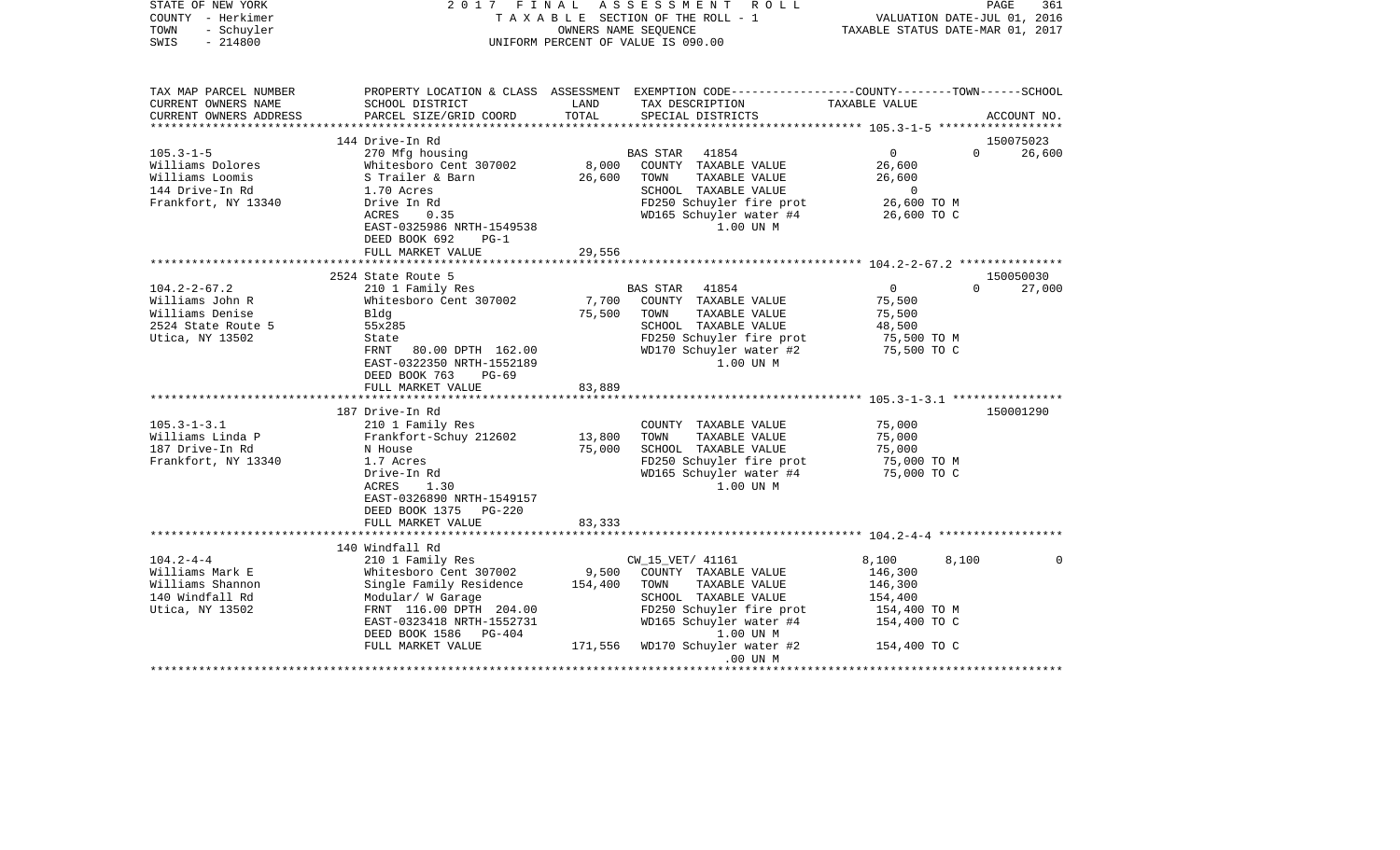| STATE OF NEW YORK<br>COUNTY - Herkimer<br>- Schuyler<br>TOWN<br>$-214800$<br>SWIS | 2017 FINAL                                             | ASSESSMENT ROLL<br>TAXABLE SECTION OF THE ROLL - 1<br>OWNERS NAME SEQUENCE<br>UNIFORM PERCENT OF VALUE IS 090.00                                          | PAGE<br>362<br>VALUATION DATE-JUL 01, 2016<br>TAXABLE STATUS DATE-MAR 01, 2017 |
|-----------------------------------------------------------------------------------|--------------------------------------------------------|-----------------------------------------------------------------------------------------------------------------------------------------------------------|--------------------------------------------------------------------------------|
| TAX MAP PARCEL NUMBER<br>CURRENT OWNERS NAME<br>CURRENT OWNERS ADDRESS            | SCHOOL DISTRICT<br>PARCEL SIZE/GRID COORD              | PROPERTY LOCATION & CLASS ASSESSMENT EXEMPTION CODE----------------COUNTY-------TOWN------SCHOOL<br>LAND<br>TAX DESCRIPTION<br>TOTAL<br>SPECIAL DISTRICTS | TAXABLE VALUE<br>ACCOUNT NO.                                                   |
|                                                                                   | 657 Mowers Rd                                          |                                                                                                                                                           | 150003180                                                                      |
| $099.4 - 3 - 4$                                                                   | 240 Rural res                                          | VET COM CT 41131                                                                                                                                          | 13,500<br>13,500<br>$\overline{0}$                                             |
| Williams Richard                                                                  | West Canada Val 212402                                 | 59,800 VET DIS CT 41141                                                                                                                                   | 27,000<br>27,000<br>0                                                          |
| 657 Mowers Rd                                                                     | split #6 lot $4$                                       | 235,000 BAS STAR<br>41854                                                                                                                                 | $\overline{0}$<br>$\Omega$<br>27,000                                           |
| Frankfort, NY 13340                                                               | may be 576 mower                                       | COUNTY TAXABLE VALUE                                                                                                                                      | 194,500                                                                        |
|                                                                                   | Mower                                                  | TAXABLE VALUE<br>TOWN                                                                                                                                     | 194,500                                                                        |
|                                                                                   | FRNT 454.00 DPTH                                       | SCHOOL TAXABLE VALUE                                                                                                                                      | 208,000                                                                        |
|                                                                                   | ACRES 30.00                                            | FD250 Schuyler fire prot                                                                                                                                  | 235,000 TO M                                                                   |
|                                                                                   | EAST-0341400 NRTH-1563514                              |                                                                                                                                                           |                                                                                |
|                                                                                   | DEED BOOK 1349 PG-314                                  |                                                                                                                                                           |                                                                                |
|                                                                                   | FULL MARKET VALUE                                      | 261,111                                                                                                                                                   |                                                                                |
|                                                                                   |                                                        |                                                                                                                                                           |                                                                                |
| $098.4 - 1 - 6$                                                                   | 5670 Graham Rd<br>210 1 Family Res                     | BAS STAR 41854                                                                                                                                            | 150021600<br>$\mathbf 0$<br>$\Omega$<br>27,000                                 |
| Wilson James                                                                      | Whitesboro Cent 307002                                 | 29,900<br>COUNTY TAXABLE VALUE                                                                                                                            | 143,700                                                                        |
| Wilson Theresa                                                                    | Modular                                                | 143,700<br>TAXABLE VALUE<br>TOWN                                                                                                                          | 143,700                                                                        |
| 5670 Graham Rd                                                                    | $27.6$ acres                                           | SCHOOL TAXABLE VALUE                                                                                                                                      | 116,700                                                                        |
| Utica, NY 13052                                                                   | Graham                                                 | FD250 Schuyler fire prot                                                                                                                                  | 143,700 TO M                                                                   |
|                                                                                   | 27.66<br>ACRES                                         |                                                                                                                                                           |                                                                                |
|                                                                                   | EAST-0321908 NRTH-1568017                              |                                                                                                                                                           |                                                                                |
|                                                                                   | DEED BOOK 935<br>PG-441                                |                                                                                                                                                           |                                                                                |
|                                                                                   | FULL MARKET VALUE                                      | 159,667                                                                                                                                                   |                                                                                |
|                                                                                   |                                                        |                                                                                                                                                           |                                                                                |
|                                                                                   | 656 Minots Corners Rd                                  |                                                                                                                                                           | 150017910                                                                      |
| $105.2 - 1 - 13$                                                                  | 210 1 Family Res                                       | 41854<br>BAS STAR                                                                                                                                         | 0<br>$\Omega$<br>27,000                                                        |
| Windecker Dale                                                                    | Frankfort-Schuy 212602                                 | 15,000<br>COUNTY TAXABLE VALUE                                                                                                                            | 101,100                                                                        |
| Windecker Deborah S                                                               | Bldg                                                   | 101,100<br>TOWN<br>TAXABLE VALUE                                                                                                                          | 101,100                                                                        |
| 656 Minot Corner Rd<br>Frankfort, NY 13340                                        | $3 \quad 3$<br>Minots Corners Rd                       | SCHOOL TAXABLE VALUE<br>FD250 Schuyler fire prot                                                                                                          | 74,100                                                                         |
|                                                                                   | 3.00<br>ACRES                                          |                                                                                                                                                           | 101,100 TO M                                                                   |
|                                                                                   | EAST-0345762 NRTH-1555893                              |                                                                                                                                                           |                                                                                |
|                                                                                   | DEED BOOK 814<br><b>PG-485</b>                         |                                                                                                                                                           |                                                                                |
|                                                                                   | FULL MARKET VALUE                                      | 112,333                                                                                                                                                   |                                                                                |
|                                                                                   | ********************                                   |                                                                                                                                                           |                                                                                |
|                                                                                   | Minots Corners                                         |                                                                                                                                                           | 150017820                                                                      |
| $105.2 - 1 - 9$                                                                   | 105 Vac farmland                                       | 41730<br>AG MKTS                                                                                                                                          | 1,154<br>1,154<br>1,154                                                        |
| Windecker Dale R                                                                  | Frankfort-Schuy 212602                                 | 38,300<br>COUNTY TAXABLE VALUE                                                                                                                            | 37,146                                                                         |
| 656 Minots Corner Rd                                                              | Vac                                                    | 38,300<br>TOWN<br>TAXABLE VALUE                                                                                                                           | 37,146                                                                         |
| Frankfort, NY 13340                                                               | 2 100                                                  | SCHOOL TAXABLE VALUE                                                                                                                                      | 37,146                                                                         |
|                                                                                   | Upson                                                  | FD250 Schuyler fire prot                                                                                                                                  | 38,300 TO M                                                                    |
| MAY BE SUBJECT TO PAYMENT                                                         | ACRES 91.80                                            |                                                                                                                                                           |                                                                                |
| UNDER AGDIST LAW TIL 2024                                                         | EAST-0347544 NRTH-1555863<br>DEED BOOK 825<br>$PG-540$ |                                                                                                                                                           |                                                                                |
|                                                                                   | FULL MARKET VALUE                                      | 42,556                                                                                                                                                    |                                                                                |
|                                                                                   |                                                        |                                                                                                                                                           |                                                                                |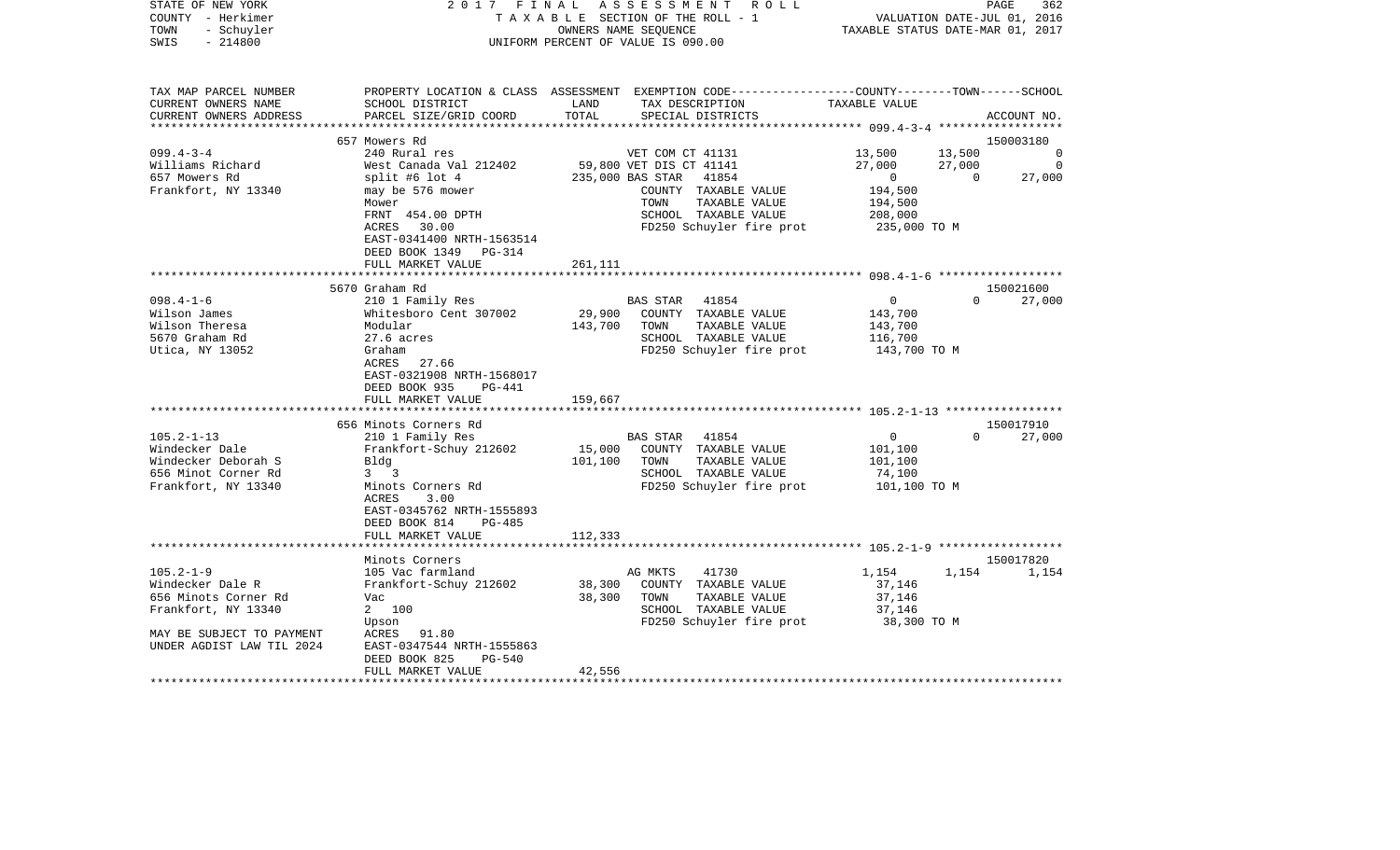| COUNTY<br>- Herkimer      |                           |                | T A X A B L E SECTION OF THE ROLL - 1                                                          |                                  |        | VALUATION DATE-JUL 01, 2016 |
|---------------------------|---------------------------|----------------|------------------------------------------------------------------------------------------------|----------------------------------|--------|-----------------------------|
| - Schuyler<br>TOWN        |                           |                | OWNERS NAME SEQUENCE                                                                           | TAXABLE STATUS DATE-MAR 01, 2017 |        |                             |
| SWIS<br>$-214800$         |                           |                | UNIFORM PERCENT OF VALUE IS 090.00                                                             |                                  |        |                             |
|                           |                           |                |                                                                                                |                                  |        |                             |
| TAX MAP PARCEL NUMBER     |                           |                | PROPERTY LOCATION & CLASS ASSESSMENT EXEMPTION CODE---------------COUNTY-------TOWN-----SCHOOL |                                  |        |                             |
| CURRENT OWNERS NAME       | SCHOOL DISTRICT           | LAND           | TAX DESCRIPTION                                                                                | TAXABLE VALUE                    |        |                             |
| CURRENT OWNERS ADDRESS    | PARCEL SIZE/GRID COORD    | TOTAL          | SPECIAL DISTRICTS                                                                              |                                  |        | ACCOUNT NO.                 |
|                           |                           |                |                                                                                                |                                  |        |                             |
|                           | 649 Minots Corners Rd     |                |                                                                                                |                                  |        | 150022830                   |
| $105.2 - 1 - 14$          | 112 Dairy farm            |                | AGRIC 10 Y 41700                                                                               | 65,000                           | 65,000 | 65,000                      |
| Windecker Dale R          | Frankfort-Schuy 212602    | 73,500 AG MKTS | 41730                                                                                          | 1,143                            | 1,143  | 1,143                       |
| Windecker Deborah S       | Bldg & Trailer            | 193,620        | COUNTY TAXABLE VALUE                                                                           | 127,477                          |        |                             |
| 656 Minots Corners Rd     | 1 140                     |                | TOWN<br>TAXABLE VALUE                                                                          | 127,477                          |        |                             |
| Frankfort, NY 13340       | Minots Corners Rd         |                | SCHOOL TAXABLE VALUE                                                                           | 127,477                          |        |                             |
|                           | ACRES 136.20              |                | FD250 Schuyler fire prot                                                                       | 193,620 TO M                     |        |                             |
| MAY BE SUBJECT TO PAYMENT | EAST-0344170 NRTH-1555968 |                |                                                                                                |                                  |        |                             |
| UNDER AGDIST LAW TIL 2024 | DEED BOOK 933<br>PG-474   |                |                                                                                                |                                  |        |                             |
|                           | FULL MARKET VALUE         | 215, 133       |                                                                                                |                                  |        |                             |
|                           |                           |                |                                                                                                |                                  |        |                             |
|                           | Drive-In Rd               |                |                                                                                                |                                  |        |                             |
| $105.3 - 1 - 3.2$         | 105 Vac farmland          |                | 41730<br>AG MKTS                                                                               | 38,958                           | 38,958 | 38,958                      |
| Windecker Dale R          | Frankfort-Schuy 212602    | 139,500        | COUNTY TAXABLE VALUE                                                                           | 100,542                          |        |                             |
| Windecker Deborah S       | Bldgs                     | 139,500        | TOWN<br>TAXABLE VALUE                                                                          | 100,542                          |        |                             |
| 656 Minots Corners Rd     | 163a Combine W 105.3-1-9  |                | SCHOOL TAXABLE VALUE                                                                           | 100,542                          |        |                             |
| Frankfort, NY 13340       | Drive In Rd 1 Silo On1000 |                | FD250 Schuyler fire prot                                                                       | 139,500 TO M                     |        |                             |
|                           | FRNT 100.00 DPTH          |                | WD165 Schuyler water #4                                                                        | 139,500 TO C                     |        |                             |
| MAY BE SUBJECT TO PAYMENT | ACRES 164.50              |                | 1.00 UN M                                                                                      |                                  |        |                             |
| UNDER AGDIST LAW TIL 2024 | EAST-0328492 NRTH-1549887 |                |                                                                                                |                                  |        |                             |
|                           | DEED BOOK 1492<br>PG-968  |                |                                                                                                |                                  |        |                             |
|                           | FULL MARKET VALUE         | 155,000        |                                                                                                |                                  |        |                             |
|                           |                           |                |                                                                                                |                                  |        |                             |
|                           | Minots Corners Rd         |                |                                                                                                |                                  |        | 150022320                   |
| $105.4 - 1 - 6$           | 105 Vac farmland          |                | AG MKTS<br>41730                                                                               | 2,750                            | 2,750  | 2,750                       |
| Windecker Dale R          | Frankfort-Schuy 212602    | 38,600         | COUNTY TAXABLE VALUE                                                                           | 35,850                           |        |                             |
| Windecker Deborah S       | Vac Ag Ex Ld 51A          | 38,600         | TOWN<br>TAXABLE VALUE                                                                          | 35,850                           |        |                             |
| 656 Minot Corner Rd       | 1 86                      |                | SCHOOL TAXABLE VALUE                                                                           | 35,850                           |        |                             |
| Frankfort, NY 13340       | Minots Corners Rd         |                | FD250 Schuyler fire prot                                                                       | 38,600 TO M                      |        |                             |
|                           | ACRES<br>86.00            |                |                                                                                                |                                  |        |                             |
| MAY BE SUBJECT TO PAYMENT | EAST-0339313 NRTH-1550818 |                |                                                                                                |                                  |        |                             |
| UNDER AGDIST LAW TIL 2024 | DEED BOOK 810<br>$PG-465$ |                |                                                                                                |                                  |        |                             |
|                           | FULL MARKET VALUE         | 42,889         |                                                                                                |                                  |        |                             |
|                           |                           |                |                                                                                                |                                  |        |                             |
|                           | 656 Minots Corners Rd     |                |                                                                                                |                                  |        | 150022860                   |
| $105.2 - 1 - 30$          | 112 Dairy farm            |                | 41730<br>AG MKTS                                                                               | 3,470                            | 3,470  | 3,470                       |
| Windecker Leroy W         | Frankfort-Schuy 212602    |                | 90,000 ENH STAR<br>41834                                                                       | $\mathbf{0}$                     | 0      | 58,950                      |
| Windecker Deborah S       | Bldg 115A Ag Ex Ld        |                | 215,300 AGRIC 10 Y 42100                                                                       | 15,000                           | 15,000 | 15,000                      |
| 656 Minots Corners Rd     | 174 Acres 3 Silos On      |                | COUNTY TAXABLE VALUE                                                                           | 196,830                          |        |                             |
| Frankfort, NY 13340       | & Slurry Storage          |                | TOWN<br>TAXABLE VALUE                                                                          | 196,830                          |        |                             |
|                           | ACRES 178.60              |                | SCHOOL TAXABLE VALUE                                                                           | 137,880                          |        |                             |
| MAY BE SUBJECT TO PAYMENT | EAST-0341295 NRTH-1553500 |                | FD250 Schuyler fire prot                                                                       | 215,300 TO M                     |        |                             |
| UNDER AGDIST LAW TIL 2024 | DEED BOOK 933<br>PG-477   |                |                                                                                                |                                  |        |                             |
| ********************      | FULL MARKET VALUE         | 239,222        |                                                                                                |                                  |        |                             |
|                           |                           |                |                                                                                                |                                  |        |                             |

STATE OF NEW YORK 2 0 1 7 F I N A L A S S E S S M E N T R O L L PAGE 363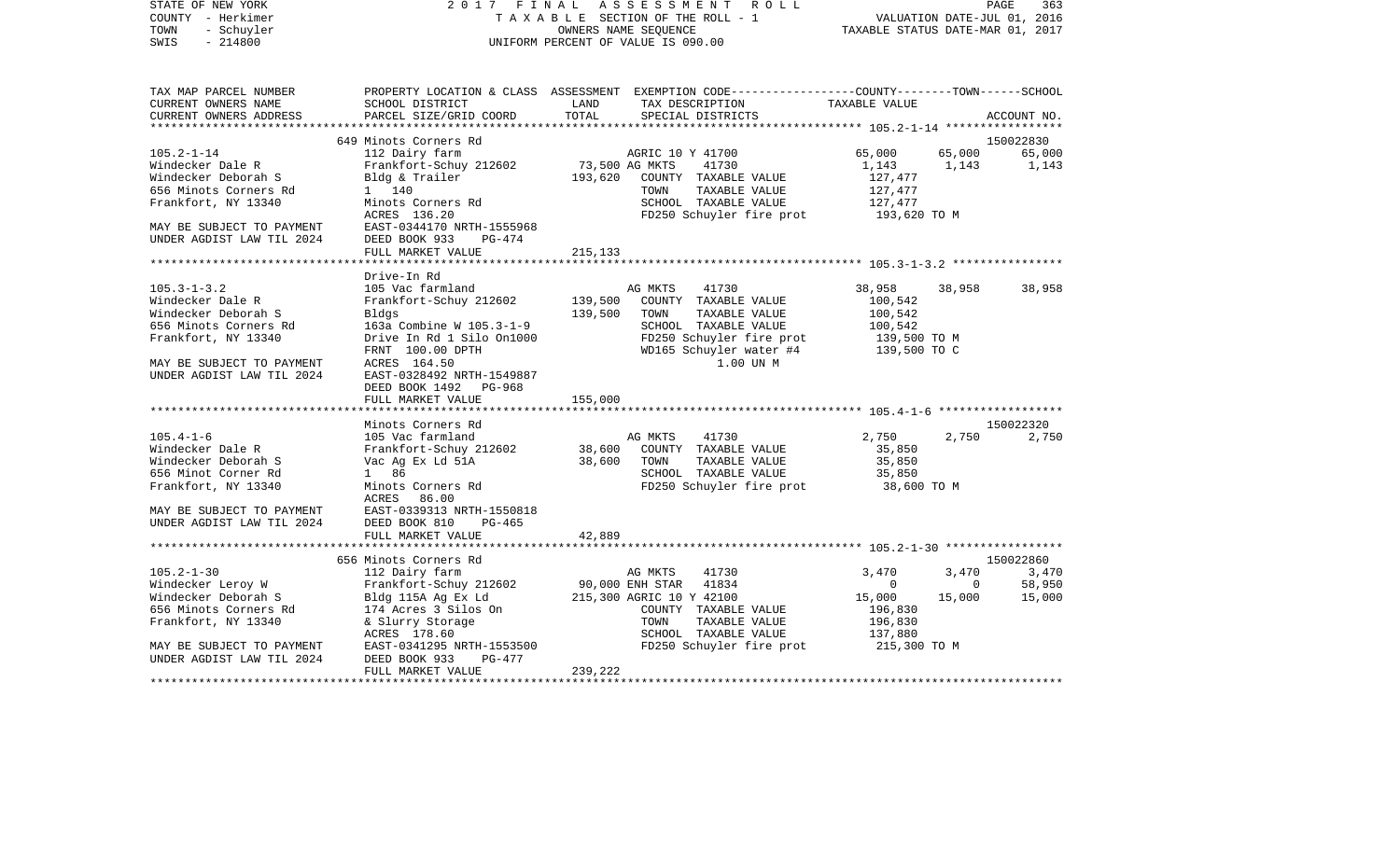| STATE OF NEW YORK<br>COUNTY - Herkimer<br>TOWN<br>- Schuyler<br>$-214800$<br>SWIS                                                                             |                                                                                                                                                                                                                                                 | OWNERS NAME SEQUENCE                          | 2017 FINAL ASSESSMENT<br>ROLL<br>TAXABLE SECTION OF THE ROLL - 1<br>UNIFORM PERCENT OF VALUE IS 090.00                                                                                                                                | VALUATION DATE-JUL 01, 2016<br>TAXABLE STATUS DATE-MAR 01, 2017                                                                        | PAGE<br>364              |
|---------------------------------------------------------------------------------------------------------------------------------------------------------------|-------------------------------------------------------------------------------------------------------------------------------------------------------------------------------------------------------------------------------------------------|-----------------------------------------------|---------------------------------------------------------------------------------------------------------------------------------------------------------------------------------------------------------------------------------------|----------------------------------------------------------------------------------------------------------------------------------------|--------------------------|
| TAX MAP PARCEL NUMBER<br>CURRENT OWNERS NAME<br>CURRENT OWNERS ADDRESS                                                                                        | SCHOOL DISTRICT<br>PARCEL SIZE/GRID COORD                                                                                                                                                                                                       | LAND<br>TOTAL                                 | PROPERTY LOCATION & CLASS ASSESSMENT EXEMPTION CODE---------------COUNTY-------TOWN-----SCHOOL<br>TAX DESCRIPTION<br>SPECIAL DISTRICTS                                                                                                | TAXABLE VALUE                                                                                                                          | ACCOUNT NO.              |
| $104.2 - 2 - 21$<br>Windfall Road Land Company LL Whitesboro Cent 307002<br>Attn: TIOGA CONSTRUCTION<br>333 Gros Blvd<br>Herkimer, NY 13350                   | State Route 5<br>447 Truck termnl<br>Maintance Building<br>ACRES<br>35.60<br>EAST-0322137 NRTH-1553935<br>DEED BOOK 854<br>PG-630<br>FULL MARKET VALUE                                                                                          | 60,000<br>265,700<br>295,222                  | COUNTY TAXABLE VALUE<br>TOWN<br>TAXABLE VALUE<br>SCHOOL TAXABLE VALUE<br>FD250 Schuyler fire prot<br>WD170 Schuyler water #2<br>1.00 UN M                                                                                             | 265,700<br>265,700<br>265,700<br>265,700 TO M<br>265,700 TO C                                                                          | 150019110                |
|                                                                                                                                                               | State Route 5                                                                                                                                                                                                                                   |                                               |                                                                                                                                                                                                                                       |                                                                                                                                        | 150002220                |
| $104.2 - 2 - 18$<br>Windfall Road Land LLC<br>333 Gross Blvd<br>Herkimer, NY 13350<br>$104.7 - 1 - 68$<br>Winslow Donald K<br>Winslow Joyce<br>5677 Austin Rd | 314 Rural vac<10<br>Whitesboro Cent 307002<br>Vacant<br>ACRES<br>1.20<br>EAST-0321434 NRTH-1552912<br>DEED BOOK 854<br>PG-626<br>FULL MARKET VALUE<br>5677 Austin Rd<br>210 1 Family Res<br>Whitesboro Cent 307002<br>W 47<br>Bldg<br>$3 \t1/4$ | 15,000<br>15,000<br>16,667<br>7,400<br>68,900 | COUNTY TAXABLE VALUE<br>TAXABLE VALUE<br>TOWN<br>SCHOOL TAXABLE VALUE<br>FD250 Schuyler fire prot<br>WD170 Schuyler water #2<br>1.00 UN M<br>ENH STAR 41834<br>COUNTY TAXABLE VALUE<br>TOWN<br>TAXABLE VALUE<br>SCHOOL TAXABLE VALUE  | 15,000<br>15,000<br>15,000<br>15,000 TO M<br>600 TO C<br>$\overline{0}$<br>$\Omega$<br>68,900<br>68,900<br>9,950                       | 150011880<br>58,950      |
| Utica, NY 13502                                                                                                                                               | Austin Rd<br>FRNT 90.00 DPTH 127.00<br>BANK<br>660<br>EAST-0314902 NRTH-1558419<br>DEED BOOK 688 PG-639<br>FULL MARKET VALUE                                                                                                                    | 76,556                                        | FD250 Schuyler fire prot<br>LT160 Schuyler light #1<br>SD030 Schuyler sewer #1<br>WD175 Schuyler water #3                                                                                                                             | 68,900 TO M<br>68,900 TO M<br>1.00 UN M<br>68,900 TO M                                                                                 |                          |
|                                                                                                                                                               | 5685 Mapleton Dr                                                                                                                                                                                                                                |                                               |                                                                                                                                                                                                                                       |                                                                                                                                        | 150023040                |
| $104.7 - 1 - 17$<br>Wisniewski Marion<br>Wisniewski Donald<br>5685 Mapleton Dr<br>Utica, NY 13502                                                             | 210 1 Family Res<br>Whitesboro Cent 307002<br>5685 Bldg<br>$3 \t1/4$<br>Mapleton Dr<br>FRNT 79.00 DPTH 125.00<br>EAST-0314690 NRTH-1558632<br>DEED BOOK 00534 PG-00252<br>FULL MARKET VALUE                                                     | 77,700                                        | VET COM CT 41131<br>7,100 ENH STAR 41834<br>COUNTY TAXABLE VALUE<br>TOWN<br>TAXABLE VALUE<br>SCHOOL TAXABLE VALUE<br>FD250 Schuyler fire prot<br>LT160 Schuyler light #1<br>SD030 Schuyler sewer #1<br>86,333 WD175 Schuyler water #3 | 13,500<br>13,500<br>$\Omega$<br>$\overline{0}$<br>64,200<br>64,200<br>18,750<br>77,700 TO M<br>77,700 TO M<br>1.00 UN M<br>77,700 TO M | $\overline{0}$<br>58,950 |
|                                                                                                                                                               |                                                                                                                                                                                                                                                 |                                               |                                                                                                                                                                                                                                       |                                                                                                                                        |                          |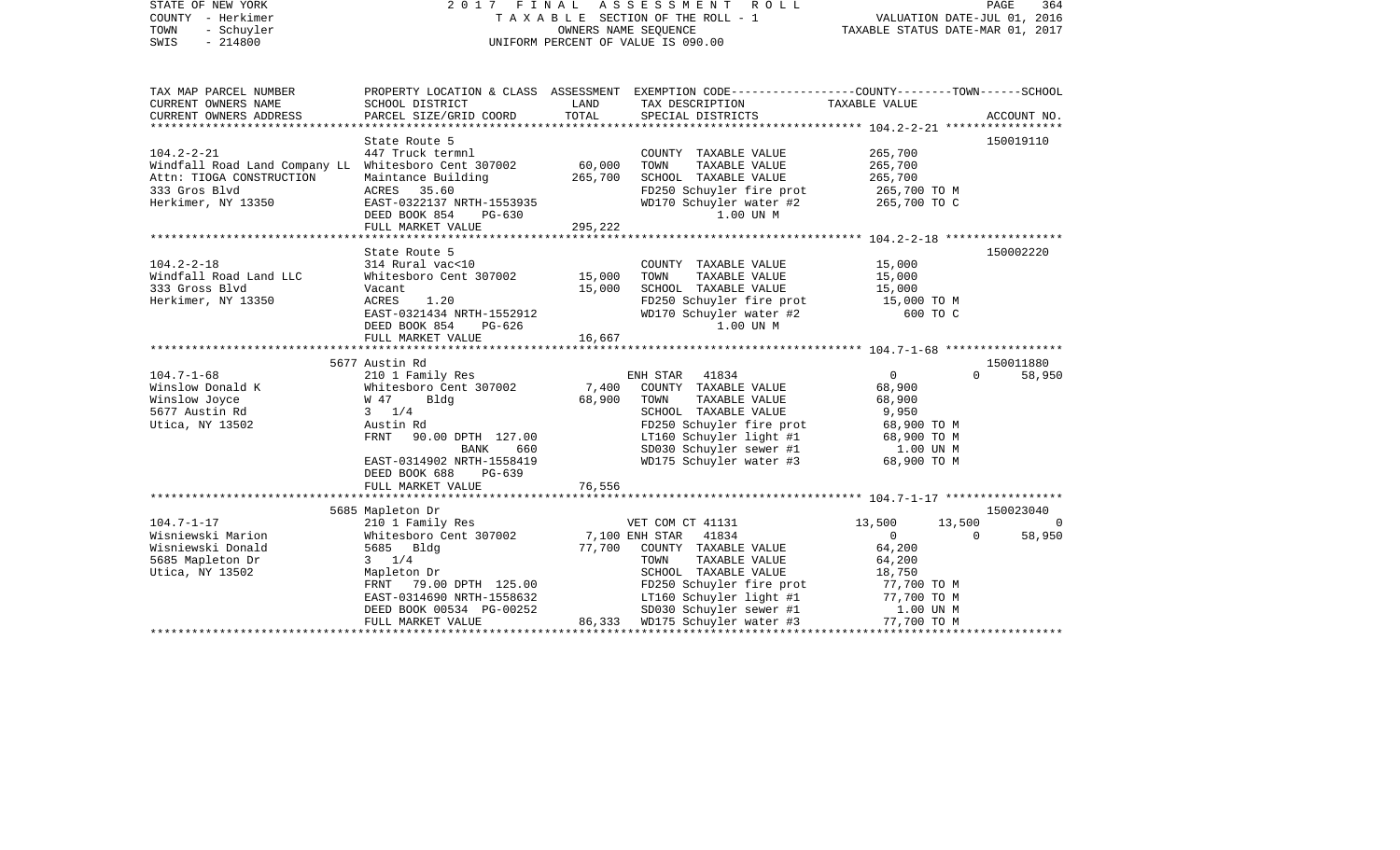| STATE OF NEW YORK<br>COUNTY - Herkimer<br>TOWN<br>- Schuyler<br>$-214800$<br>SWIS |                                                                   | 2017 FINAL ASSESSMENT ROLL PAGE 365<br>TAXABLE SECTION OF THE ROLL - 1 VALUATION DATE-JUL 01, 2016<br>OWNERS NAME SEQUENCE TAXABLE STATUS DATE-MAR 01, 2017<br>UNIFORM PERCENT OF VALUE IS 090.00                                                |                       |             |  |
|-----------------------------------------------------------------------------------|-------------------------------------------------------------------|--------------------------------------------------------------------------------------------------------------------------------------------------------------------------------------------------------------------------------------------------|-----------------------|-------------|--|
| TAX MAP PARCEL NUMBER<br>CURRENT OWNERS NAME<br>CURRENT OWNERS ADDRESS            |                                                                   | PROPERTY LOCATION & CLASS ASSESSMENT EXEMPTION CODE-----------------COUNTY-------TOWN------SCHOOL                                                                                                                                                |                       | ACCOUNT NO. |  |
|                                                                                   |                                                                   |                                                                                                                                                                                                                                                  |                       | 150023070   |  |
|                                                                                   |                                                                   |                                                                                                                                                                                                                                                  |                       |             |  |
|                                                                                   |                                                                   |                                                                                                                                                                                                                                                  |                       |             |  |
|                                                                                   |                                                                   |                                                                                                                                                                                                                                                  |                       |             |  |
|                                                                                   |                                                                   |                                                                                                                                                                                                                                                  |                       |             |  |
|                                                                                   |                                                                   |                                                                                                                                                                                                                                                  |                       |             |  |
|                                                                                   |                                                                   |                                                                                                                                                                                                                                                  |                       |             |  |
|                                                                                   |                                                                   |                                                                                                                                                                                                                                                  |                       |             |  |
|                                                                                   |                                                                   |                                                                                                                                                                                                                                                  |                       |             |  |
|                                                                                   |                                                                   |                                                                                                                                                                                                                                                  |                       |             |  |
|                                                                                   |                                                                   |                                                                                                                                                                                                                                                  |                       |             |  |
|                                                                                   |                                                                   |                                                                                                                                                                                                                                                  |                       | 150004500   |  |
|                                                                                   | 11245 Cosby Manor Rd                                              |                                                                                                                                                                                                                                                  |                       |             |  |
|                                                                                   |                                                                   |                                                                                                                                                                                                                                                  |                       |             |  |
|                                                                                   |                                                                   |                                                                                                                                                                                                                                                  |                       |             |  |
|                                                                                   |                                                                   |                                                                                                                                                                                                                                                  |                       |             |  |
|                                                                                   |                                                                   |                                                                                                                                                                                                                                                  |                       |             |  |
|                                                                                   |                                                                   |                                                                                                                                                                                                                                                  |                       |             |  |
|                                                                                   |                                                                   |                                                                                                                                                                                                                                                  |                       |             |  |
|                                                                                   |                                                                   |                                                                                                                                                                                                                                                  |                       |             |  |
|                                                                                   |                                                                   |                                                                                                                                                                                                                                                  |                       |             |  |
|                                                                                   | 2106 State Route 5                                                |                                                                                                                                                                                                                                                  |                       | 150014310   |  |
| $104.7 - 2 - 16$                                                                  |                                                                   | COUNTY TAXABLE VALUE<br>7,300 TOWN TAXABLE VALUE                                                                                                                                                                                                 | 45,000                |             |  |
| Women of Racing                                                                   | 210 1 Family Res<br>Whitesboro Cent 307002<br>S 872 Bldg<br>3 1/8 | 45,000 SCHOOL TAXABLE VALUE                                                                                                                                                                                                                      | 45,000                |             |  |
| PO Box 431<br>Herkimer, NY 13350                                                  |                                                                   |                                                                                                                                                                                                                                                  | 45,000<br>45,000 TO M |             |  |
|                                                                                   | State                                                             | FD250 Schuyler fire prot<br>SD030 Schuyler sewer #1 1.00 UN M<br>WD170 Schuyler water #2 45,000 TO C                                                                                                                                             |                       |             |  |
|                                                                                   | FRNT 90.00 DPTH 123.00                                            |                                                                                                                                                                                                                                                  |                       |             |  |
|                                                                                   | EAST-0315340 NRTH-1556378                                         | 1.00 UN M                                                                                                                                                                                                                                        |                       |             |  |
|                                                                                   | DEED BOOK 1176 PG-761                                             |                                                                                                                                                                                                                                                  |                       |             |  |
|                                                                                   | FULL MARKET VALUE 50,000                                          |                                                                                                                                                                                                                                                  |                       |             |  |
|                                                                                   |                                                                   |                                                                                                                                                                                                                                                  |                       |             |  |
|                                                                                   | 2102 State Route 5                                                |                                                                                                                                                                                                                                                  |                       | 150018360   |  |
|                                                                                   |                                                                   |                                                                                                                                                                                                                                                  |                       |             |  |
|                                                                                   |                                                                   |                                                                                                                                                                                                                                                  |                       |             |  |
|                                                                                   |                                                                   |                                                                                                                                                                                                                                                  |                       |             |  |
|                                                                                   |                                                                   |                                                                                                                                                                                                                                                  |                       |             |  |
|                                                                                   |                                                                   | 2102 State Route 5<br>Women of Racing Inc.<br>2102 State Route 5<br>2102 State Route 5<br>2102 State Route 5<br>2102 State Route 5<br>2.93 UN MOLOGIC TAXABLE VALUE<br>2.93 UN MOLOGIC TAXABLE VALUE<br>2.93 UN MOLOGIC TAXABLE VALUE<br>2.93 UN |                       |             |  |
|                                                                                   |                                                                   |                                                                                                                                                                                                                                                  |                       |             |  |
|                                                                                   | EAST-0315104 NRTH-1556405                                         | 1.00 UN M                                                                                                                                                                                                                                        |                       |             |  |
|                                                                                   | DEED BOOK 918<br>PG-519                                           | 200,000                                                                                                                                                                                                                                          |                       |             |  |
|                                                                                   | FULL MARKET VALUE                                                 |                                                                                                                                                                                                                                                  |                       |             |  |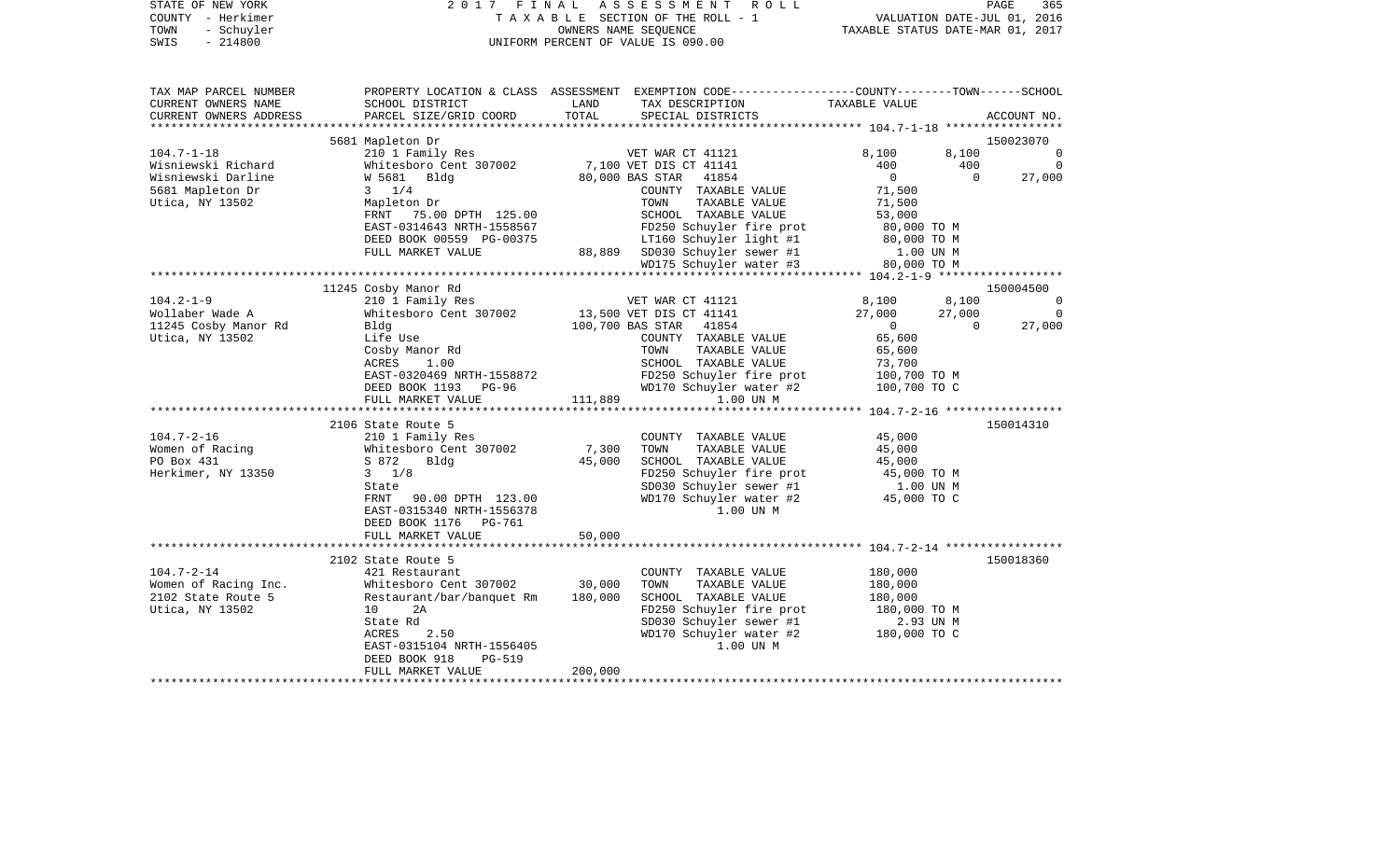| STATE OF NEW YORK<br>COUNTY - Herkimer<br>- Schuyler<br>TOWN<br>$-214800$<br>SWIS | 2017 FINAL                                                                                | OWNERS NAME SEQUENCE | ASSESSMENT<br>R O L L<br>TAXABLE SECTION OF THE ROLL - 1<br>UNIFORM PERCENT OF VALUE IS 090.00                                          | VALUATION DATE-JUL 01, 2016<br>TAXABLE STATUS DATE-MAR 01, 2017 | PAGE<br>366        |
|-----------------------------------------------------------------------------------|-------------------------------------------------------------------------------------------|----------------------|-----------------------------------------------------------------------------------------------------------------------------------------|-----------------------------------------------------------------|--------------------|
| TAX MAP PARCEL NUMBER<br>CURRENT OWNERS NAME<br>CURRENT OWNERS ADDRESS            | SCHOOL DISTRICT<br>PARCEL SIZE/GRID COORD                                                 | LAND<br>TOTAL        | PROPERTY LOCATION & CLASS ASSESSMENT EXEMPTION CODE---------------COUNTY-------TOWN------SCHOOL<br>TAX DESCRIPTION<br>SPECIAL DISTRICTS | TAXABLE VALUE                                                   | ACCOUNT NO.        |
|                                                                                   |                                                                                           |                      |                                                                                                                                         |                                                                 |                    |
|                                                                                   | 2108 State Route 5                                                                        |                      |                                                                                                                                         |                                                                 | 150000270          |
| $104.7 - 2 - 17$                                                                  | 230 3 Family Res                                                                          |                      | COUNTY TAXABLE VALUE                                                                                                                    | 75,000                                                          |                    |
| Women of Racing, Inc<br>219 Prospect St                                           | Whitesboro Cent 307002<br>chg 2007 to multi fam                                           | 10,400<br>75,000     | TAXABLE VALUE<br>TOWN<br>SCHOOL TAXABLE VALUE                                                                                           | 75,000<br>75,000                                                |                    |
| Herkimer, NY 13350                                                                | 3 apartments                                                                              |                      | FD250 Schuyler fire prot                                                                                                                | 75,000 TO M                                                     |                    |
|                                                                                   | FRNT 120.00 DPTH 172.00                                                                   |                      | SD030 Schuyler sewer #1                                                                                                                 | 3.00 UN M                                                       |                    |
|                                                                                   | 0.28<br>ACRES                                                                             |                      | WD170 Schuyler water #2                                                                                                                 | 3,500 TO C                                                      |                    |
|                                                                                   | EAST-0315402 NRTH-1556336                                                                 |                      | 1.00 UN M                                                                                                                               |                                                                 |                    |
|                                                                                   | DEED BOOK 1157 PG-627                                                                     |                      |                                                                                                                                         |                                                                 |                    |
|                                                                                   | FULL MARKET VALUE                                                                         | 83,333               |                                                                                                                                         |                                                                 |                    |
|                                                                                   | 5718 Graham Rd                                                                            |                      |                                                                                                                                         |                                                                 | 150006720          |
| $098.4 - 1 - 5$                                                                   | 270 Mfg housing                                                                           |                      | <b>BAS STAR</b><br>41854                                                                                                                | $\overline{0}$                                                  | $\Omega$<br>27,000 |
| Woodall Kristy                                                                    | Whitesboro Cent 307002                                                                    | 12,900               | COUNTY TAXABLE VALUE                                                                                                                    | 43,000                                                          |                    |
| 5718 Graham Rd                                                                    | Manuf W/addition & Garage                                                                 | 43,000               | TOWN<br>TAXABLE VALUE                                                                                                                   | 43,000                                                          |                    |
| Utica, NY 13502                                                                   | $3 \quad 1$                                                                               |                      | SCHOOL TAXABLE VALUE                                                                                                                    | 16,000                                                          |                    |
|                                                                                   | Graham<br>FRNT 140.00 DPTH 290.00<br>EAST-0321619 NRTH-1568915<br>DEED BOOK 944<br>PG-352 |                      | FD250 Schuyler fire prot                                                                                                                | 43,000 TO M                                                     |                    |
|                                                                                   | FULL MARKET VALUE<br>**************************                                           | 47,778               |                                                                                                                                         |                                                                 |                    |
|                                                                                   | 523 Mowers Rd                                                                             |                      |                                                                                                                                         |                                                                 | 150014850          |
| $099.4 - 1 - 15.1$                                                                | 112 Dairy farm                                                                            |                      | AG MKTS<br>41730                                                                                                                        | 75,606<br>75,606                                                | 75,606             |
| Worden Scott                                                                      | West Canada Val 212402                                                                    | 175,000 BAS STAR     | 41854                                                                                                                                   | $\overline{0}$                                                  | 27,000<br>$\Omega$ |
| Worden Dale                                                                       | Bldgs Ag Ld Ex 342A                                                                       | 335,000              | COUNTY TAXABLE VALUE                                                                                                                    | 259,394                                                         |                    |
| 509 Mowers Rd                                                                     | merge 105.2-4-20                                                                          |                      | TOWN<br>TAXABLE VALUE                                                                                                                   | 259,394                                                         |                    |
| Frankfort, NY 13340                                                               | $105.2 - 1 - 20.1$ 3-3-06                                                                 |                      | SCHOOL TAXABLE VALUE                                                                                                                    | 232,394                                                         |                    |
| MAY BE SUBJECT TO PAYMENT                                                         | FRNT 5755.00 DPTH<br>ACRES 210.90                                                         |                      | FD250 Schuyler fire prot                                                                                                                | 335,000 TO M                                                    |                    |
| UNDER AGDIST LAW TIL 2024                                                         | EAST-0339519 NRTH-1561024<br>DEED BOOK 1443 PG-433<br>FULL MARKET VALUE                   | 372,222              |                                                                                                                                         |                                                                 |                    |
|                                                                                   |                                                                                           |                      |                                                                                                                                         |                                                                 |                    |
|                                                                                   | Mowers Rd                                                                                 |                      |                                                                                                                                         |                                                                 | 150003180          |
| $099.4 - 6 - 27$                                                                  | 105 Vac farmland                                                                          |                      | AG MKTS<br>41730                                                                                                                        | 20,383<br>20,383                                                | 20,383             |
| Worden Scott                                                                      | Frankfort-Schuy 212602                                                                    | 33,000               | COUNTY TAXABLE VALUE                                                                                                                    | 12,617                                                          |                    |
| Worden Dale                                                                       | Mower rd 32 a                                                                             | 33,000               | TAXABLE VALUE<br>TOWN                                                                                                                   | 12,617                                                          |                    |
| 509 Mowers Rd                                                                     | 99.4-6-26 105-2-4-24                                                                      |                      | SCHOOL TAXABLE VALUE                                                                                                                    | 12,617                                                          |                    |
| Frankfort, NY 13340                                                               | 105.2-4-25 merge 3/06<br>ACRES 32.00                                                      |                      | FD250 Schuyler fire prot                                                                                                                | 33,000 TO M                                                     |                    |
| MAY BE SUBJECT TO PAYMENT                                                         | EAST-0341319 NRTH-1561384                                                                 |                      |                                                                                                                                         |                                                                 |                    |
| UNDER AGDIST LAW TIL 2024                                                         | DEED BOOK 1443<br>PG-432<br>FULL MARKET VALUE                                             | 36,667               |                                                                                                                                         |                                                                 |                    |
|                                                                                   |                                                                                           |                      |                                                                                                                                         |                                                                 |                    |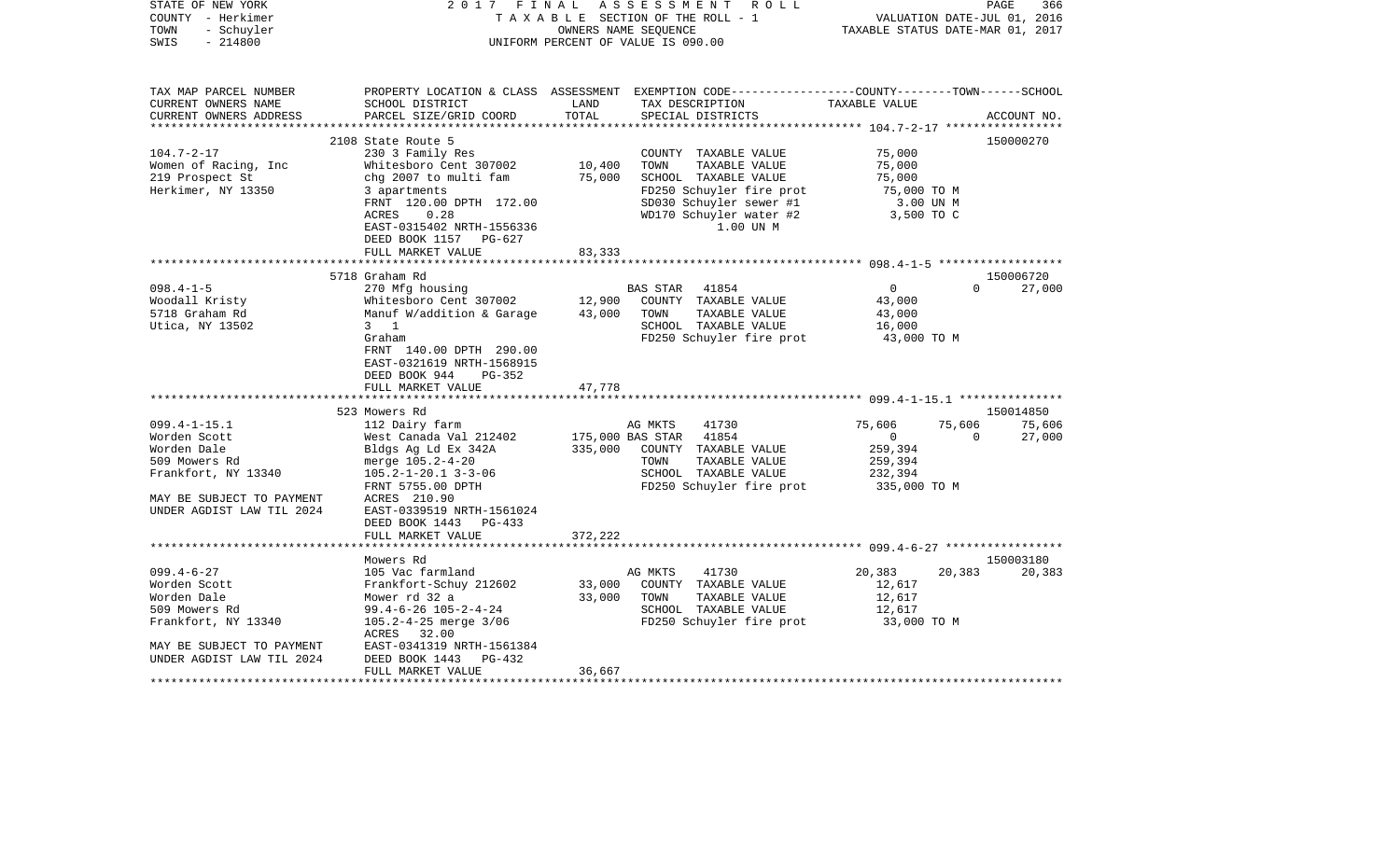| STATE OF NEW YORK<br>COUNTY - Herkimer<br>TOWN<br>- Schuyler<br>$-214800$<br>SWIS |                                           |               | 2017 FINAL ASSESSMENT ROLL<br>TAXABLE SECTION OF THE ROLL - 1<br>OWNERS NAME SEOUENCE<br>UNIFORM PERCENT OF VALUE IS 090.00 | TAXABLE STATUS DATE-MAR 01, 2017 | PAGE<br>VALUATION DATE-JUL 01, 2016 | 367         |
|-----------------------------------------------------------------------------------|-------------------------------------------|---------------|-----------------------------------------------------------------------------------------------------------------------------|----------------------------------|-------------------------------------|-------------|
| TAX MAP PARCEL NUMBER                                                             |                                           |               | PROPERTY LOCATION & CLASS ASSESSMENT EXEMPTION CODE----------------COUNTY-------TOWN------SCHOOL                            |                                  |                                     |             |
| CURRENT OWNERS NAME<br>CURRENT OWNERS ADDRESS                                     | SCHOOL DISTRICT<br>PARCEL SIZE/GRID COORD | LAND<br>TOTAL | TAX DESCRIPTION<br>SPECIAL DISTRICTS                                                                                        | TAXABLE VALUE                    |                                     | ACCOUNT NO. |
| ***********************                                                           |                                           |               |                                                                                                                             |                                  |                                     |             |
| $105.4 - 1 - 1.2$                                                                 | 7 Dutchtown Rd<br>312 Vac w/imprv         |               | COUNTY TAXABLE VALUE                                                                                                        | 7,500                            |                                     | 150075143   |
| Worlock Judith W                                                                  | Frankfort-Schuy 212602                    | 7,500         | TOWN<br>TAXABLE VALUE                                                                                                       | 7,500                            |                                     |             |
| 7 Dutchtown Rd                                                                    | Residence                                 | 7,500         | SCHOOL TAXABLE VALUE                                                                                                        | 7,500                            |                                     |             |
| Schuyler, NY 13340                                                                | 1.00<br>ACRES                             |               | FD250 Schuyler fire prot                                                                                                    | 7,500 TO M                       |                                     |             |
|                                                                                   | EAST-0336508 NRTH-1550647                 |               |                                                                                                                             |                                  |                                     |             |
|                                                                                   | DEED BOOK 790<br>PG-374                   |               |                                                                                                                             |                                  |                                     |             |
|                                                                                   | FULL MARKET VALUE                         | 8,333         |                                                                                                                             |                                  |                                     |             |
|                                                                                   |                                           |               |                                                                                                                             |                                  |                                     |             |
|                                                                                   | Cogar Rd                                  |               |                                                                                                                             |                                  |                                     | 150003180   |
| $099.4 - 6 - 17$                                                                  | 314 Rural vac<10                          |               | COUNTY TAXABLE VALUE                                                                                                        | 27,600                           |                                     |             |
| Wright Maryann                                                                    | West Canada Val 212402                    | 27,600        | TOWN<br>TAXABLE VALUE                                                                                                       | 27,600                           |                                     |             |
| 14 Estates Dr                                                                     | Fox Hollow/ MF#185                        | 27,600        | SCHOOL TAXABLE VALUE                                                                                                        | 27,600                           |                                     |             |
| New Hartford, NY 13413                                                            | Land & Lakes lot 39                       |               | FD250 Schuyler fire prot                                                                                                    | 27,600 TO M                      |                                     |             |
|                                                                                   | Cogar Rd                                  |               |                                                                                                                             |                                  |                                     |             |
|                                                                                   | ACRES<br>7.50                             |               |                                                                                                                             |                                  |                                     |             |
|                                                                                   | EAST-0344191 NRTH-1562213                 |               |                                                                                                                             |                                  |                                     |             |
|                                                                                   | DEED BOOK 1506<br>PG-275                  |               |                                                                                                                             |                                  |                                     |             |
|                                                                                   | FULL MARKET VALUE                         | 30,667        |                                                                                                                             |                                  |                                     |             |
|                                                                                   | 350 Dutchtown Rd                          |               |                                                                                                                             |                                  |                                     | 150023190   |
| $105.4 - 1 - 32$                                                                  | 270 Mfg housing                           |               | VET WAR CT 41121                                                                                                            | 5,235                            | 5,235                               | $\Omega$    |
| Wright Terry                                                                      | Frankfort-Schuy 212602                    |               | 9,200 ENH STAR<br>41834                                                                                                     | $\overline{0}$                   | $\Omega$                            | 34,900      |
| Wright Barbara                                                                    | S<br>Trl                                  | 34,900        | COUNTY TAXABLE VALUE                                                                                                        | 29,665                           |                                     |             |
| 350 Dutchtown Rd                                                                  | 0.5                                       |               | TOWN<br>TAXABLE VALUE                                                                                                       | 29,665                           |                                     |             |
| Frankfort, NY 13340                                                               | Dutchtown Rd                              |               | SCHOOL TAXABLE VALUE                                                                                                        | 0                                |                                     |             |
|                                                                                   | FRNT 110.00 DPTH 200.00                   |               | FD250 Schuyler fire prot                                                                                                    | 34,900 TO M                      |                                     |             |
|                                                                                   | EAST-0341437 NRTH-1545730                 |               |                                                                                                                             |                                  |                                     |             |
|                                                                                   | DEED BOOK 00601 PG-00428                  |               |                                                                                                                             |                                  |                                     |             |
|                                                                                   | FULL MARKET VALUE                         | 38,778        |                                                                                                                             |                                  |                                     |             |
|                                                                                   |                                           |               |                                                                                                                             |                                  |                                     |             |
|                                                                                   | 1248 Windfall Rd                          |               |                                                                                                                             |                                  |                                     | 150075116   |
| $099.1 - 1 - 28$                                                                  | 210 1 Family Res                          |               | VET COM CT 41131                                                                                                            | 13,500                           | 13,500                              |             |
| Wyborski Edward-Kathlen                                                           | West Canada Val 212402                    |               | 13,500 ENH STAR 41834                                                                                                       | $\overline{0}$                   | $\Omega$                            | 58,950      |
| Wyborski Family IRR Trust                                                         | N Bldg & Pool                             | 95,500        | COUNTY TAXABLE VALUE                                                                                                        | 82,000                           |                                     |             |
| 1248 Windfall Rd                                                                  | 2 1 Acre                                  |               | TOWN<br>TAXABLE VALUE                                                                                                       | 82,000                           |                                     |             |
| Utica, NY 13502                                                                   | Windfall Road                             |               | SCHOOL TAXABLE VALUE                                                                                                        | 36,550                           |                                     |             |
|                                                                                   | FRNT 179.00 DPTH 322.00<br>ACRES<br>1.00  |               | FD250 Schuyler fire prot                                                                                                    | 95,500 TO M                      |                                     |             |
|                                                                                   | EAST-0330307 NRTH-1571684                 |               |                                                                                                                             |                                  |                                     |             |
|                                                                                   | DEED BOOK 1536<br>PG-165                  |               |                                                                                                                             |                                  |                                     |             |
|                                                                                   | FULL MARKET VALUE                         | 106,111       |                                                                                                                             |                                  |                                     |             |
|                                                                                   |                                           |               |                                                                                                                             |                                  |                                     |             |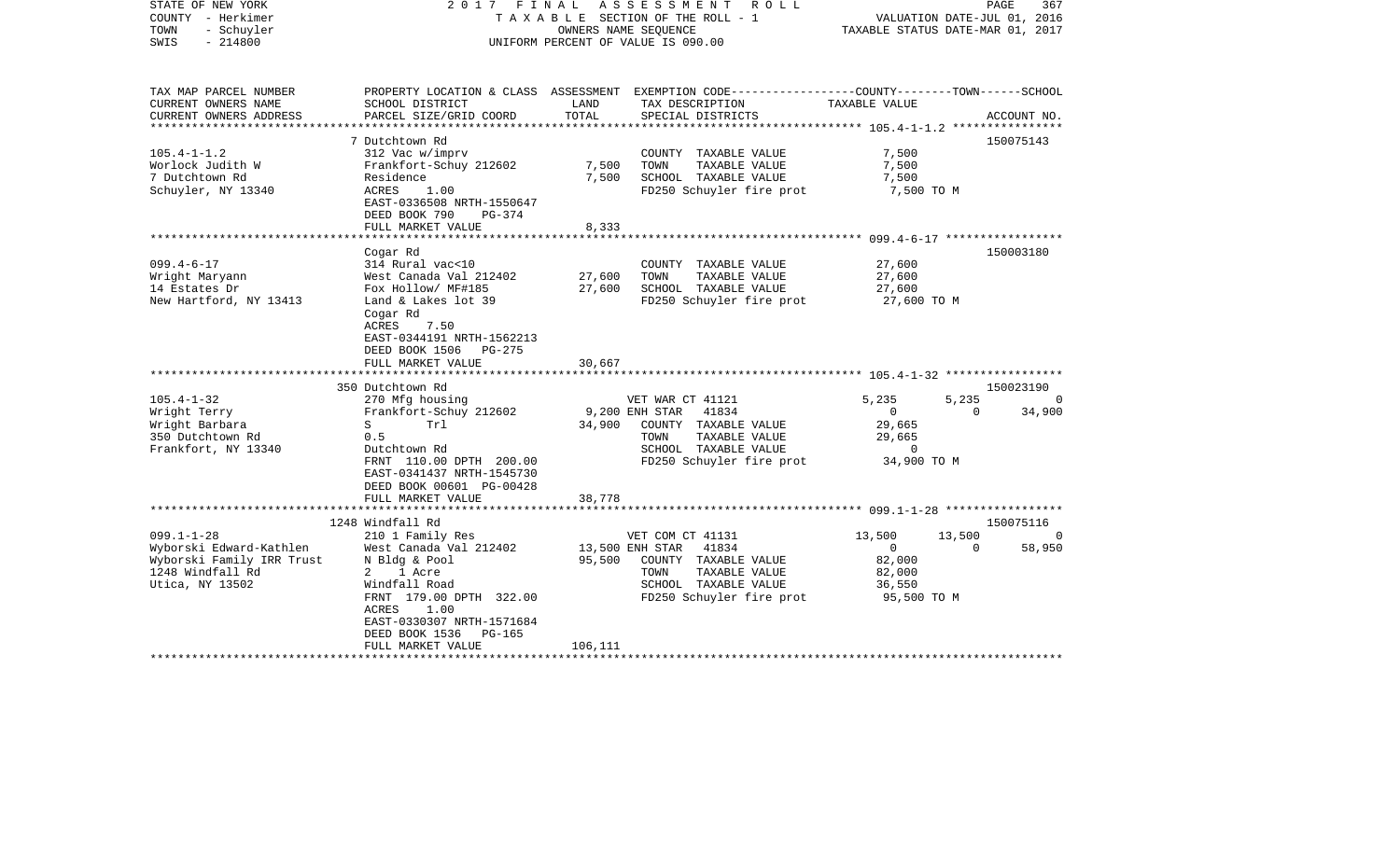| STATE OF NEW YORK<br>COUNTY - Herkimer<br>TOWN<br>- Schuyler<br>$-214800$<br>SWIS | 2017 FINAL                                 | OWNERS NAME SEQUENCE | ASSESSMENT<br>R O L L<br>TAXABLE SECTION OF THE ROLL - 1<br>UNIFORM PERCENT OF VALUE IS 090.00  | VALUATION DATE-JUL 01, 2016<br>TAXABLE STATUS DATE-MAR 01, 2017 | PAGE<br>368        |
|-----------------------------------------------------------------------------------|--------------------------------------------|----------------------|-------------------------------------------------------------------------------------------------|-----------------------------------------------------------------|--------------------|
|                                                                                   |                                            |                      |                                                                                                 |                                                                 |                    |
| TAX MAP PARCEL NUMBER                                                             |                                            |                      | PROPERTY LOCATION & CLASS ASSESSMENT EXEMPTION CODE---------------COUNTY-------TOWN------SCHOOL |                                                                 |                    |
| CURRENT OWNERS NAME                                                               | SCHOOL DISTRICT                            | LAND                 | TAX DESCRIPTION                                                                                 | TAXABLE VALUE                                                   |                    |
| CURRENT OWNERS ADDRESS                                                            | PARCEL SIZE/GRID COORD                     | TOTAL                | SPECIAL DISTRICTS                                                                               |                                                                 | ACCOUNT NO.        |
|                                                                                   |                                            |                      |                                                                                                 |                                                                 |                    |
|                                                                                   | 125 Tanner Rd                              |                      |                                                                                                 |                                                                 |                    |
| $093.3 - 2 - 5.2$                                                                 | 210 1 Family Res                           |                      | BAS STAR<br>41854                                                                               | $\mathbf 0$                                                     | $\Omega$<br>27,000 |
| Yager Jason                                                                       | West Canada Val 212402                     | 15,200               | COUNTY TAXABLE VALUE                                                                            | 115,000                                                         |                    |
| Yager Tricia                                                                      | Single Family Modular Res                  | 115,000              | TOWN<br>TAXABLE VALUE                                                                           | 115,000                                                         |                    |
| 125 Tanner Rd                                                                     | Garage Under                               |                      | SCHOOL TAXABLE VALUE                                                                            | 88,000                                                          |                    |
| Poland, NY 13431                                                                  | FRNT 350.00 DPTH<br>ACRES<br>3.20          |                      | FD250 Schuyler fire prot                                                                        | 115,000 TO M                                                    |                    |
|                                                                                   | EAST-0333405 NRTH-1576989                  |                      |                                                                                                 |                                                                 |                    |
|                                                                                   | DEED BOOK 867<br>PG-526                    |                      |                                                                                                 |                                                                 |                    |
|                                                                                   | FULL MARKET VALUE                          | 127,778              |                                                                                                 |                                                                 |                    |
|                                                                                   | ***********************                    | ***************      |                                                                                                 |                                                                 |                    |
|                                                                                   | 219 Newport Rd                             |                      |                                                                                                 |                                                                 | 150016800          |
| $093.3 - 2 - 5.1$                                                                 | 322 Rural vac>10                           |                      | COUNTY TAXABLE VALUE                                                                            | 60,000                                                          |                    |
| Yager Tad                                                                         | West Canada Val 212402                     | 60,000               | TOWN<br>TAXABLE VALUE                                                                           | 60,000                                                          |                    |
| 219 Tanner Rd                                                                     | Vac                                        | 60,000               | SCHOOL TAXABLE VALUE                                                                            | 60,000                                                          |                    |
| Poland, NY 13431                                                                  | 116.2 Acres                                |                      | FD250 Schuyler fire prot                                                                        | 60,000 TO M                                                     |                    |
|                                                                                   | Newport Rd                                 |                      |                                                                                                 |                                                                 |                    |
|                                                                                   | FRNT<br>70.00 DPTH                         |                      |                                                                                                 |                                                                 |                    |
|                                                                                   | ACRES 116.20                               |                      |                                                                                                 |                                                                 |                    |
|                                                                                   | EAST-0331833 NRTH-1577545                  |                      |                                                                                                 |                                                                 |                    |
|                                                                                   | DEED BOOK 828<br>$PG-11$                   |                      |                                                                                                 |                                                                 |                    |
|                                                                                   | FULL MARKET VALUE<br>********************  | 66,667               |                                                                                                 |                                                                 |                    |
|                                                                                   |                                            |                      |                                                                                                 |                                                                 |                    |
| $105.4 - 2 - 1$                                                                   | Johnson Rd<br>314 Rural vac<10             |                      | COUNTY TAXABLE VALUE                                                                            | 12,000                                                          |                    |
| Yanuk George                                                                      | Frankfort-Schuy 212602                     | 12,000               | TOWN<br>TAXABLE VALUE                                                                           | 12,000                                                          |                    |
| 3241 Southside Rd                                                                 | E Vacant Lot #1                            | 12,000               | SCHOOL TAXABLE VALUE                                                                            | 12,000                                                          |                    |
| Frankfort, NY 13340                                                               | 3.49 Acres                                 |                      | FD250 Schuyler fire prot                                                                        | 12,000 TO M                                                     |                    |
|                                                                                   | Johnson Rd                                 |                      |                                                                                                 |                                                                 |                    |
|                                                                                   | <b>ACRES</b><br>3.49                       |                      |                                                                                                 |                                                                 |                    |
|                                                                                   | EAST-0348343 NRTH-1548090                  |                      |                                                                                                 |                                                                 |                    |
|                                                                                   | DEED BOOK 1102 PG-127                      |                      |                                                                                                 |                                                                 |                    |
|                                                                                   | FULL MARKET VALUE                          | 13,333               |                                                                                                 |                                                                 |                    |
|                                                                                   |                                            |                      |                                                                                                 |                                                                 |                    |
|                                                                                   | 739 Newport Rd                             |                      |                                                                                                 |                                                                 | 150013260          |
| $098.4 - 1 - 17$                                                                  | 283 Res w/Comuse                           |                      | <b>BAS STAR</b><br>41854                                                                        | $\circ$                                                         | $\Omega$<br>27,000 |
| Yukna Ernest E Jr                                                                 | Whitesboro Cent 307002                     | 13,500               | COUNTY TAXABLE VALUE                                                                            | 124,000                                                         |                    |
| Yukna Susan L                                                                     | Bldg<br>W                                  | 124,000              | TOWN<br>TAXABLE VALUE                                                                           | 124,000                                                         |                    |
| 739 Newport Rd                                                                    | 1.4                                        |                      | SCHOOL TAXABLE VALUE                                                                            | 97,000                                                          |                    |
| Utica, NY 13502                                                                   | Newport Rd                                 |                      | FD250 Schuyler fire prot                                                                        | 124,000 TO M                                                    |                    |
|                                                                                   | FRNT 209.00 DPTH                           |                      |                                                                                                 |                                                                 |                    |
|                                                                                   | ACRES<br>1.00<br>EAST-0324527 NRTH-1565554 |                      |                                                                                                 |                                                                 |                    |
|                                                                                   | DEED BOOK 1460<br>PG-945                   |                      |                                                                                                 |                                                                 |                    |
|                                                                                   | FULL MARKET VALUE                          | 137,778              |                                                                                                 |                                                                 |                    |
|                                                                                   |                                            |                      |                                                                                                 |                                                                 |                    |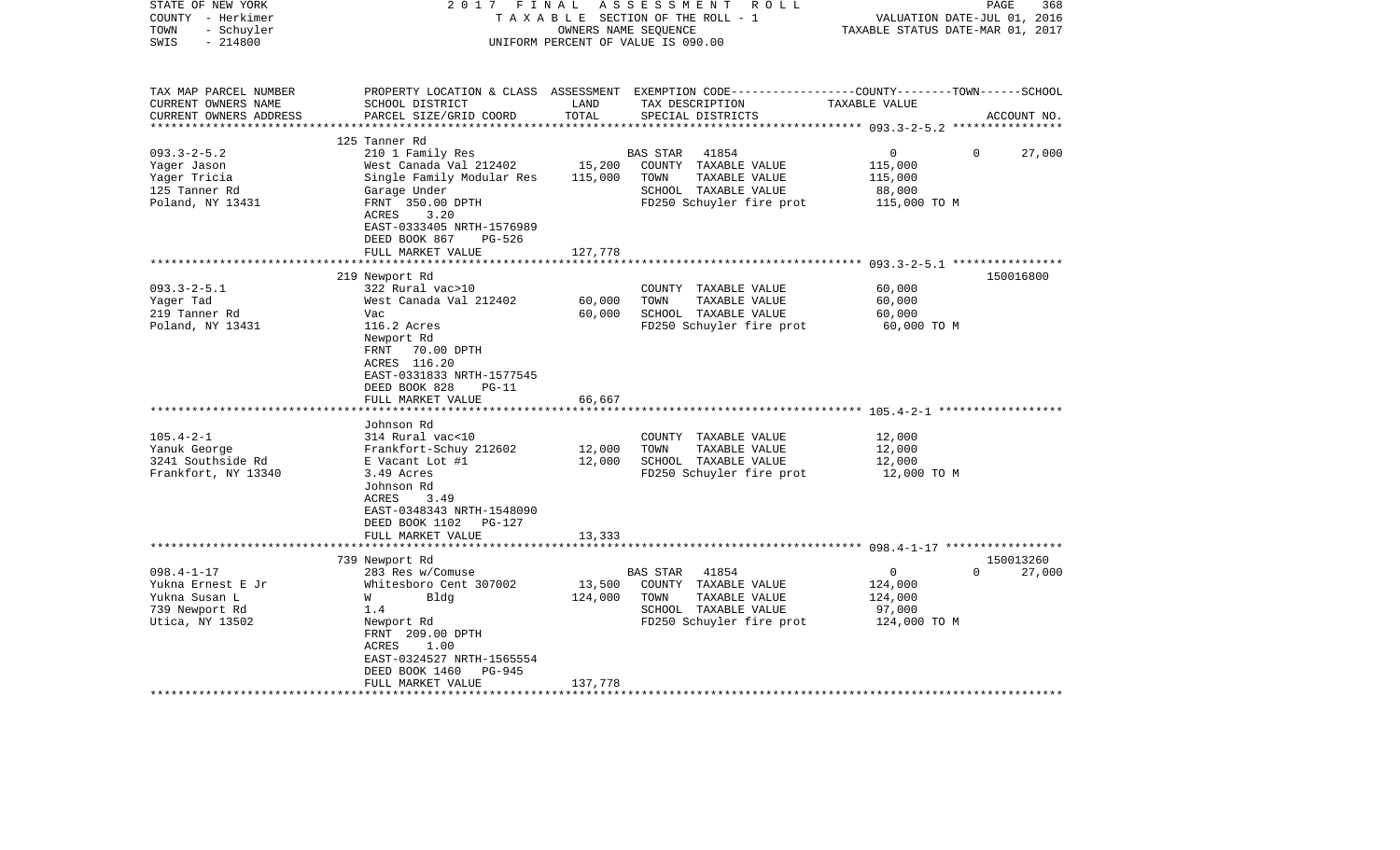| TAX MAP PARCEL NUMBER<br>PROPERTY LOCATION & CLASS ASSESSMENT<br>EXEMPTION CODE-----------------COUNTY-------TOWN------SCHOOL<br>CURRENT OWNERS NAME<br>LAND<br>TAX DESCRIPTION<br>TAXABLE VALUE<br>SCHOOL DISTRICT<br>TOTAL<br>CURRENT OWNERS ADDRESS<br>PARCEL SIZE/GRID COORD<br>SPECIAL DISTRICTS<br>ACCOUNT NO.<br>************************ 105.4-2-19 ******************<br>*****************<br>Johnson Rd<br>$105.4 - 2 - 19$<br>311 Res vac land<br>COUNTY TAXABLE VALUE<br>16,500<br>16,500<br>Zaccari Patricia<br>Frankfort-Schuy 212602<br>TOWN<br>TAXABLE VALUE<br>16,500<br>622 Ravine Dr<br>E Vacant Lot #19<br>16,500<br>SCHOOL TAXABLE VALUE<br>16,500<br>Utica, NY 13502<br>FD250 Schuyler fire prot<br>9.03 Acre<br>16,500 TO M<br>Johnson Rd<br>ACRES<br>9.03<br>EAST-0345569 NRTH-1545106<br>DEED BOOK 714<br><b>PG-331</b><br>FULL MARKET VALUE<br>18,333<br>276 Watkins Rd<br>150023340<br>$112.2 - 3 - 10$<br>210 1 Family Res<br>VET COM CT 41131<br>13,500<br>13,500<br>0<br>Zaffarano Frank<br>Frankfort-Schuy 212602<br>13,700 VET DIS CT 41141<br>27,000<br>27,000<br>$\Omega$<br>276 Watkins Rd<br>Single Family Residence W<br>119,900 ENH STAR<br>41834<br>$\overline{0}$<br>$\Omega$<br>58,950<br>Frankfort, NY 13340<br>79,400<br>Detached Garage<br>COUNTY TAXABLE VALUE<br>Watkins<br>TAXABLE VALUE<br>79,400<br>TOWN<br>ACRES<br>1.20<br>SCHOOL TAXABLE VALUE<br>60,950<br>FD250 Schuyler fire prot<br>EAST-0341754 NRTH-1540000<br>119,900 TO M<br>DEED BOOK 1597<br>PG-656<br>FULL MARKET VALUE<br>133,222<br>130 Bowie Rd<br>$099.1 - 3 - 6$<br>$\overline{0}$<br>58,950<br>210 1 Family Res<br>ENH STAR<br>41834<br>$\Omega$<br>Zaffarano Sandra L<br>West Canada Val 212402<br>11,500<br>COUNTY TAXABLE VALUE<br>67,500<br>67,500<br>130 Bowie Rd<br>TOWN<br>TAXABLE VALUE<br>67,500<br>Land<br>SCHOOL TAXABLE VALUE<br>Utica, NY 13502<br>6.10 Acres<br>8,550<br>FD250 Schuyler fire prot<br>67,500 TO M<br>ACRES<br>6.10<br>EAST-0331836 NRTH-1569266<br>DEED BOOK 873<br>$PG-284$<br>FULL MARKET VALUE<br>75,000<br>150009000<br>3610 State Route 5<br>$112.2 - 3 - 41$<br>210 1 Family Res<br>56,200<br>COUNTY TAXABLE VALUE<br>7,400<br>Zahirovic Melisa<br>Frankfort-Schuy 212602<br>TOWN<br>TAXABLE VALUE<br>56,200<br>3610 State Route 5<br>56,200<br>SCHOOL TAXABLE VALUE<br>56,200<br>S<br>Bldg<br>Frankfort, NY 13340<br>$3 \frac{1}{4}$<br>FD250 Schuyler fire prot<br>56,200 TO M<br>State<br>FRNT<br>85.00 DPTH 140.00<br>EAST-0338665 NRTH-1537899<br>DEED BOOK 1596<br>PG-100<br>FULL MARKET VALUE<br>62,444 | STATE OF NEW YORK<br>COUNTY - Herkimer<br>TOWN<br>- Schuyler<br>$-214800$<br>SWIS | 2017 | FINAL | A S S E S S M E N T R O L L<br>TAXABLE SECTION OF THE ROLL - 1<br>OWNERS NAME SEOUENCE<br>UNIFORM PERCENT OF VALUE IS 090.00 | VALUATION DATE-JUL 01, 2016<br>TAXABLE STATUS DATE-MAR 01, 2017 | PAGE<br>369 |
|------------------------------------------------------------------------------------------------------------------------------------------------------------------------------------------------------------------------------------------------------------------------------------------------------------------------------------------------------------------------------------------------------------------------------------------------------------------------------------------------------------------------------------------------------------------------------------------------------------------------------------------------------------------------------------------------------------------------------------------------------------------------------------------------------------------------------------------------------------------------------------------------------------------------------------------------------------------------------------------------------------------------------------------------------------------------------------------------------------------------------------------------------------------------------------------------------------------------------------------------------------------------------------------------------------------------------------------------------------------------------------------------------------------------------------------------------------------------------------------------------------------------------------------------------------------------------------------------------------------------------------------------------------------------------------------------------------------------------------------------------------------------------------------------------------------------------------------------------------------------------------------------------------------------------------------------------------------------------------------------------------------------------------------------------------------------------------------------------------------------------------------------------------------------------------------------------------------------------------------------------------------------------------------------------------------------------------------------------------------------------------------------------------------------------------------------------------------------------------------------------------------------------------------------------------------------|-----------------------------------------------------------------------------------|------|-------|------------------------------------------------------------------------------------------------------------------------------|-----------------------------------------------------------------|-------------|
|                                                                                                                                                                                                                                                                                                                                                                                                                                                                                                                                                                                                                                                                                                                                                                                                                                                                                                                                                                                                                                                                                                                                                                                                                                                                                                                                                                                                                                                                                                                                                                                                                                                                                                                                                                                                                                                                                                                                                                                                                                                                                                                                                                                                                                                                                                                                                                                                                                                                                                                                                                        |                                                                                   |      |       |                                                                                                                              |                                                                 |             |
|                                                                                                                                                                                                                                                                                                                                                                                                                                                                                                                                                                                                                                                                                                                                                                                                                                                                                                                                                                                                                                                                                                                                                                                                                                                                                                                                                                                                                                                                                                                                                                                                                                                                                                                                                                                                                                                                                                                                                                                                                                                                                                                                                                                                                                                                                                                                                                                                                                                                                                                                                                        |                                                                                   |      |       |                                                                                                                              |                                                                 |             |
|                                                                                                                                                                                                                                                                                                                                                                                                                                                                                                                                                                                                                                                                                                                                                                                                                                                                                                                                                                                                                                                                                                                                                                                                                                                                                                                                                                                                                                                                                                                                                                                                                                                                                                                                                                                                                                                                                                                                                                                                                                                                                                                                                                                                                                                                                                                                                                                                                                                                                                                                                                        |                                                                                   |      |       |                                                                                                                              |                                                                 |             |
|                                                                                                                                                                                                                                                                                                                                                                                                                                                                                                                                                                                                                                                                                                                                                                                                                                                                                                                                                                                                                                                                                                                                                                                                                                                                                                                                                                                                                                                                                                                                                                                                                                                                                                                                                                                                                                                                                                                                                                                                                                                                                                                                                                                                                                                                                                                                                                                                                                                                                                                                                                        |                                                                                   |      |       |                                                                                                                              |                                                                 |             |
|                                                                                                                                                                                                                                                                                                                                                                                                                                                                                                                                                                                                                                                                                                                                                                                                                                                                                                                                                                                                                                                                                                                                                                                                                                                                                                                                                                                                                                                                                                                                                                                                                                                                                                                                                                                                                                                                                                                                                                                                                                                                                                                                                                                                                                                                                                                                                                                                                                                                                                                                                                        |                                                                                   |      |       |                                                                                                                              |                                                                 |             |
|                                                                                                                                                                                                                                                                                                                                                                                                                                                                                                                                                                                                                                                                                                                                                                                                                                                                                                                                                                                                                                                                                                                                                                                                                                                                                                                                                                                                                                                                                                                                                                                                                                                                                                                                                                                                                                                                                                                                                                                                                                                                                                                                                                                                                                                                                                                                                                                                                                                                                                                                                                        |                                                                                   |      |       |                                                                                                                              |                                                                 |             |
|                                                                                                                                                                                                                                                                                                                                                                                                                                                                                                                                                                                                                                                                                                                                                                                                                                                                                                                                                                                                                                                                                                                                                                                                                                                                                                                                                                                                                                                                                                                                                                                                                                                                                                                                                                                                                                                                                                                                                                                                                                                                                                                                                                                                                                                                                                                                                                                                                                                                                                                                                                        |                                                                                   |      |       |                                                                                                                              |                                                                 |             |
|                                                                                                                                                                                                                                                                                                                                                                                                                                                                                                                                                                                                                                                                                                                                                                                                                                                                                                                                                                                                                                                                                                                                                                                                                                                                                                                                                                                                                                                                                                                                                                                                                                                                                                                                                                                                                                                                                                                                                                                                                                                                                                                                                                                                                                                                                                                                                                                                                                                                                                                                                                        |                                                                                   |      |       |                                                                                                                              |                                                                 |             |
|                                                                                                                                                                                                                                                                                                                                                                                                                                                                                                                                                                                                                                                                                                                                                                                                                                                                                                                                                                                                                                                                                                                                                                                                                                                                                                                                                                                                                                                                                                                                                                                                                                                                                                                                                                                                                                                                                                                                                                                                                                                                                                                                                                                                                                                                                                                                                                                                                                                                                                                                                                        |                                                                                   |      |       |                                                                                                                              |                                                                 |             |
|                                                                                                                                                                                                                                                                                                                                                                                                                                                                                                                                                                                                                                                                                                                                                                                                                                                                                                                                                                                                                                                                                                                                                                                                                                                                                                                                                                                                                                                                                                                                                                                                                                                                                                                                                                                                                                                                                                                                                                                                                                                                                                                                                                                                                                                                                                                                                                                                                                                                                                                                                                        |                                                                                   |      |       |                                                                                                                              |                                                                 |             |
|                                                                                                                                                                                                                                                                                                                                                                                                                                                                                                                                                                                                                                                                                                                                                                                                                                                                                                                                                                                                                                                                                                                                                                                                                                                                                                                                                                                                                                                                                                                                                                                                                                                                                                                                                                                                                                                                                                                                                                                                                                                                                                                                                                                                                                                                                                                                                                                                                                                                                                                                                                        |                                                                                   |      |       |                                                                                                                              |                                                                 |             |
|                                                                                                                                                                                                                                                                                                                                                                                                                                                                                                                                                                                                                                                                                                                                                                                                                                                                                                                                                                                                                                                                                                                                                                                                                                                                                                                                                                                                                                                                                                                                                                                                                                                                                                                                                                                                                                                                                                                                                                                                                                                                                                                                                                                                                                                                                                                                                                                                                                                                                                                                                                        |                                                                                   |      |       |                                                                                                                              |                                                                 |             |
|                                                                                                                                                                                                                                                                                                                                                                                                                                                                                                                                                                                                                                                                                                                                                                                                                                                                                                                                                                                                                                                                                                                                                                                                                                                                                                                                                                                                                                                                                                                                                                                                                                                                                                                                                                                                                                                                                                                                                                                                                                                                                                                                                                                                                                                                                                                                                                                                                                                                                                                                                                        |                                                                                   |      |       |                                                                                                                              |                                                                 |             |
|                                                                                                                                                                                                                                                                                                                                                                                                                                                                                                                                                                                                                                                                                                                                                                                                                                                                                                                                                                                                                                                                                                                                                                                                                                                                                                                                                                                                                                                                                                                                                                                                                                                                                                                                                                                                                                                                                                                                                                                                                                                                                                                                                                                                                                                                                                                                                                                                                                                                                                                                                                        |                                                                                   |      |       |                                                                                                                              |                                                                 |             |
|                                                                                                                                                                                                                                                                                                                                                                                                                                                                                                                                                                                                                                                                                                                                                                                                                                                                                                                                                                                                                                                                                                                                                                                                                                                                                                                                                                                                                                                                                                                                                                                                                                                                                                                                                                                                                                                                                                                                                                                                                                                                                                                                                                                                                                                                                                                                                                                                                                                                                                                                                                        |                                                                                   |      |       |                                                                                                                              |                                                                 |             |
|                                                                                                                                                                                                                                                                                                                                                                                                                                                                                                                                                                                                                                                                                                                                                                                                                                                                                                                                                                                                                                                                                                                                                                                                                                                                                                                                                                                                                                                                                                                                                                                                                                                                                                                                                                                                                                                                                                                                                                                                                                                                                                                                                                                                                                                                                                                                                                                                                                                                                                                                                                        |                                                                                   |      |       |                                                                                                                              |                                                                 |             |
|                                                                                                                                                                                                                                                                                                                                                                                                                                                                                                                                                                                                                                                                                                                                                                                                                                                                                                                                                                                                                                                                                                                                                                                                                                                                                                                                                                                                                                                                                                                                                                                                                                                                                                                                                                                                                                                                                                                                                                                                                                                                                                                                                                                                                                                                                                                                                                                                                                                                                                                                                                        |                                                                                   |      |       |                                                                                                                              |                                                                 |             |
|                                                                                                                                                                                                                                                                                                                                                                                                                                                                                                                                                                                                                                                                                                                                                                                                                                                                                                                                                                                                                                                                                                                                                                                                                                                                                                                                                                                                                                                                                                                                                                                                                                                                                                                                                                                                                                                                                                                                                                                                                                                                                                                                                                                                                                                                                                                                                                                                                                                                                                                                                                        |                                                                                   |      |       |                                                                                                                              |                                                                 |             |
|                                                                                                                                                                                                                                                                                                                                                                                                                                                                                                                                                                                                                                                                                                                                                                                                                                                                                                                                                                                                                                                                                                                                                                                                                                                                                                                                                                                                                                                                                                                                                                                                                                                                                                                                                                                                                                                                                                                                                                                                                                                                                                                                                                                                                                                                                                                                                                                                                                                                                                                                                                        |                                                                                   |      |       |                                                                                                                              |                                                                 |             |
|                                                                                                                                                                                                                                                                                                                                                                                                                                                                                                                                                                                                                                                                                                                                                                                                                                                                                                                                                                                                                                                                                                                                                                                                                                                                                                                                                                                                                                                                                                                                                                                                                                                                                                                                                                                                                                                                                                                                                                                                                                                                                                                                                                                                                                                                                                                                                                                                                                                                                                                                                                        |                                                                                   |      |       |                                                                                                                              |                                                                 |             |
|                                                                                                                                                                                                                                                                                                                                                                                                                                                                                                                                                                                                                                                                                                                                                                                                                                                                                                                                                                                                                                                                                                                                                                                                                                                                                                                                                                                                                                                                                                                                                                                                                                                                                                                                                                                                                                                                                                                                                                                                                                                                                                                                                                                                                                                                                                                                                                                                                                                                                                                                                                        |                                                                                   |      |       |                                                                                                                              |                                                                 |             |
|                                                                                                                                                                                                                                                                                                                                                                                                                                                                                                                                                                                                                                                                                                                                                                                                                                                                                                                                                                                                                                                                                                                                                                                                                                                                                                                                                                                                                                                                                                                                                                                                                                                                                                                                                                                                                                                                                                                                                                                                                                                                                                                                                                                                                                                                                                                                                                                                                                                                                                                                                                        |                                                                                   |      |       |                                                                                                                              |                                                                 |             |
|                                                                                                                                                                                                                                                                                                                                                                                                                                                                                                                                                                                                                                                                                                                                                                                                                                                                                                                                                                                                                                                                                                                                                                                                                                                                                                                                                                                                                                                                                                                                                                                                                                                                                                                                                                                                                                                                                                                                                                                                                                                                                                                                                                                                                                                                                                                                                                                                                                                                                                                                                                        |                                                                                   |      |       |                                                                                                                              |                                                                 |             |
|                                                                                                                                                                                                                                                                                                                                                                                                                                                                                                                                                                                                                                                                                                                                                                                                                                                                                                                                                                                                                                                                                                                                                                                                                                                                                                                                                                                                                                                                                                                                                                                                                                                                                                                                                                                                                                                                                                                                                                                                                                                                                                                                                                                                                                                                                                                                                                                                                                                                                                                                                                        |                                                                                   |      |       |                                                                                                                              |                                                                 |             |
|                                                                                                                                                                                                                                                                                                                                                                                                                                                                                                                                                                                                                                                                                                                                                                                                                                                                                                                                                                                                                                                                                                                                                                                                                                                                                                                                                                                                                                                                                                                                                                                                                                                                                                                                                                                                                                                                                                                                                                                                                                                                                                                                                                                                                                                                                                                                                                                                                                                                                                                                                                        |                                                                                   |      |       |                                                                                                                              |                                                                 |             |
|                                                                                                                                                                                                                                                                                                                                                                                                                                                                                                                                                                                                                                                                                                                                                                                                                                                                                                                                                                                                                                                                                                                                                                                                                                                                                                                                                                                                                                                                                                                                                                                                                                                                                                                                                                                                                                                                                                                                                                                                                                                                                                                                                                                                                                                                                                                                                                                                                                                                                                                                                                        |                                                                                   |      |       |                                                                                                                              |                                                                 |             |
|                                                                                                                                                                                                                                                                                                                                                                                                                                                                                                                                                                                                                                                                                                                                                                                                                                                                                                                                                                                                                                                                                                                                                                                                                                                                                                                                                                                                                                                                                                                                                                                                                                                                                                                                                                                                                                                                                                                                                                                                                                                                                                                                                                                                                                                                                                                                                                                                                                                                                                                                                                        |                                                                                   |      |       |                                                                                                                              |                                                                 |             |
|                                                                                                                                                                                                                                                                                                                                                                                                                                                                                                                                                                                                                                                                                                                                                                                                                                                                                                                                                                                                                                                                                                                                                                                                                                                                                                                                                                                                                                                                                                                                                                                                                                                                                                                                                                                                                                                                                                                                                                                                                                                                                                                                                                                                                                                                                                                                                                                                                                                                                                                                                                        |                                                                                   |      |       |                                                                                                                              |                                                                 |             |
|                                                                                                                                                                                                                                                                                                                                                                                                                                                                                                                                                                                                                                                                                                                                                                                                                                                                                                                                                                                                                                                                                                                                                                                                                                                                                                                                                                                                                                                                                                                                                                                                                                                                                                                                                                                                                                                                                                                                                                                                                                                                                                                                                                                                                                                                                                                                                                                                                                                                                                                                                                        |                                                                                   |      |       |                                                                                                                              |                                                                 |             |
|                                                                                                                                                                                                                                                                                                                                                                                                                                                                                                                                                                                                                                                                                                                                                                                                                                                                                                                                                                                                                                                                                                                                                                                                                                                                                                                                                                                                                                                                                                                                                                                                                                                                                                                                                                                                                                                                                                                                                                                                                                                                                                                                                                                                                                                                                                                                                                                                                                                                                                                                                                        |                                                                                   |      |       |                                                                                                                              |                                                                 |             |
|                                                                                                                                                                                                                                                                                                                                                                                                                                                                                                                                                                                                                                                                                                                                                                                                                                                                                                                                                                                                                                                                                                                                                                                                                                                                                                                                                                                                                                                                                                                                                                                                                                                                                                                                                                                                                                                                                                                                                                                                                                                                                                                                                                                                                                                                                                                                                                                                                                                                                                                                                                        |                                                                                   |      |       |                                                                                                                              |                                                                 |             |
|                                                                                                                                                                                                                                                                                                                                                                                                                                                                                                                                                                                                                                                                                                                                                                                                                                                                                                                                                                                                                                                                                                                                                                                                                                                                                                                                                                                                                                                                                                                                                                                                                                                                                                                                                                                                                                                                                                                                                                                                                                                                                                                                                                                                                                                                                                                                                                                                                                                                                                                                                                        |                                                                                   |      |       |                                                                                                                              |                                                                 |             |
|                                                                                                                                                                                                                                                                                                                                                                                                                                                                                                                                                                                                                                                                                                                                                                                                                                                                                                                                                                                                                                                                                                                                                                                                                                                                                                                                                                                                                                                                                                                                                                                                                                                                                                                                                                                                                                                                                                                                                                                                                                                                                                                                                                                                                                                                                                                                                                                                                                                                                                                                                                        |                                                                                   |      |       |                                                                                                                              |                                                                 |             |
|                                                                                                                                                                                                                                                                                                                                                                                                                                                                                                                                                                                                                                                                                                                                                                                                                                                                                                                                                                                                                                                                                                                                                                                                                                                                                                                                                                                                                                                                                                                                                                                                                                                                                                                                                                                                                                                                                                                                                                                                                                                                                                                                                                                                                                                                                                                                                                                                                                                                                                                                                                        |                                                                                   |      |       |                                                                                                                              |                                                                 |             |
|                                                                                                                                                                                                                                                                                                                                                                                                                                                                                                                                                                                                                                                                                                                                                                                                                                                                                                                                                                                                                                                                                                                                                                                                                                                                                                                                                                                                                                                                                                                                                                                                                                                                                                                                                                                                                                                                                                                                                                                                                                                                                                                                                                                                                                                                                                                                                                                                                                                                                                                                                                        |                                                                                   |      |       |                                                                                                                              |                                                                 |             |
|                                                                                                                                                                                                                                                                                                                                                                                                                                                                                                                                                                                                                                                                                                                                                                                                                                                                                                                                                                                                                                                                                                                                                                                                                                                                                                                                                                                                                                                                                                                                                                                                                                                                                                                                                                                                                                                                                                                                                                                                                                                                                                                                                                                                                                                                                                                                                                                                                                                                                                                                                                        |                                                                                   |      |       |                                                                                                                              |                                                                 |             |
|                                                                                                                                                                                                                                                                                                                                                                                                                                                                                                                                                                                                                                                                                                                                                                                                                                                                                                                                                                                                                                                                                                                                                                                                                                                                                                                                                                                                                                                                                                                                                                                                                                                                                                                                                                                                                                                                                                                                                                                                                                                                                                                                                                                                                                                                                                                                                                                                                                                                                                                                                                        |                                                                                   |      |       |                                                                                                                              |                                                                 |             |
|                                                                                                                                                                                                                                                                                                                                                                                                                                                                                                                                                                                                                                                                                                                                                                                                                                                                                                                                                                                                                                                                                                                                                                                                                                                                                                                                                                                                                                                                                                                                                                                                                                                                                                                                                                                                                                                                                                                                                                                                                                                                                                                                                                                                                                                                                                                                                                                                                                                                                                                                                                        |                                                                                   |      |       |                                                                                                                              |                                                                 |             |
|                                                                                                                                                                                                                                                                                                                                                                                                                                                                                                                                                                                                                                                                                                                                                                                                                                                                                                                                                                                                                                                                                                                                                                                                                                                                                                                                                                                                                                                                                                                                                                                                                                                                                                                                                                                                                                                                                                                                                                                                                                                                                                                                                                                                                                                                                                                                                                                                                                                                                                                                                                        |                                                                                   |      |       |                                                                                                                              |                                                                 |             |
|                                                                                                                                                                                                                                                                                                                                                                                                                                                                                                                                                                                                                                                                                                                                                                                                                                                                                                                                                                                                                                                                                                                                                                                                                                                                                                                                                                                                                                                                                                                                                                                                                                                                                                                                                                                                                                                                                                                                                                                                                                                                                                                                                                                                                                                                                                                                                                                                                                                                                                                                                                        |                                                                                   |      |       |                                                                                                                              |                                                                 |             |
|                                                                                                                                                                                                                                                                                                                                                                                                                                                                                                                                                                                                                                                                                                                                                                                                                                                                                                                                                                                                                                                                                                                                                                                                                                                                                                                                                                                                                                                                                                                                                                                                                                                                                                                                                                                                                                                                                                                                                                                                                                                                                                                                                                                                                                                                                                                                                                                                                                                                                                                                                                        |                                                                                   |      |       |                                                                                                                              |                                                                 |             |
|                                                                                                                                                                                                                                                                                                                                                                                                                                                                                                                                                                                                                                                                                                                                                                                                                                                                                                                                                                                                                                                                                                                                                                                                                                                                                                                                                                                                                                                                                                                                                                                                                                                                                                                                                                                                                                                                                                                                                                                                                                                                                                                                                                                                                                                                                                                                                                                                                                                                                                                                                                        |                                                                                   |      |       |                                                                                                                              |                                                                 |             |
|                                                                                                                                                                                                                                                                                                                                                                                                                                                                                                                                                                                                                                                                                                                                                                                                                                                                                                                                                                                                                                                                                                                                                                                                                                                                                                                                                                                                                                                                                                                                                                                                                                                                                                                                                                                                                                                                                                                                                                                                                                                                                                                                                                                                                                                                                                                                                                                                                                                                                                                                                                        |                                                                                   |      |       |                                                                                                                              |                                                                 |             |
|                                                                                                                                                                                                                                                                                                                                                                                                                                                                                                                                                                                                                                                                                                                                                                                                                                                                                                                                                                                                                                                                                                                                                                                                                                                                                                                                                                                                                                                                                                                                                                                                                                                                                                                                                                                                                                                                                                                                                                                                                                                                                                                                                                                                                                                                                                                                                                                                                                                                                                                                                                        |                                                                                   |      |       |                                                                                                                              |                                                                 |             |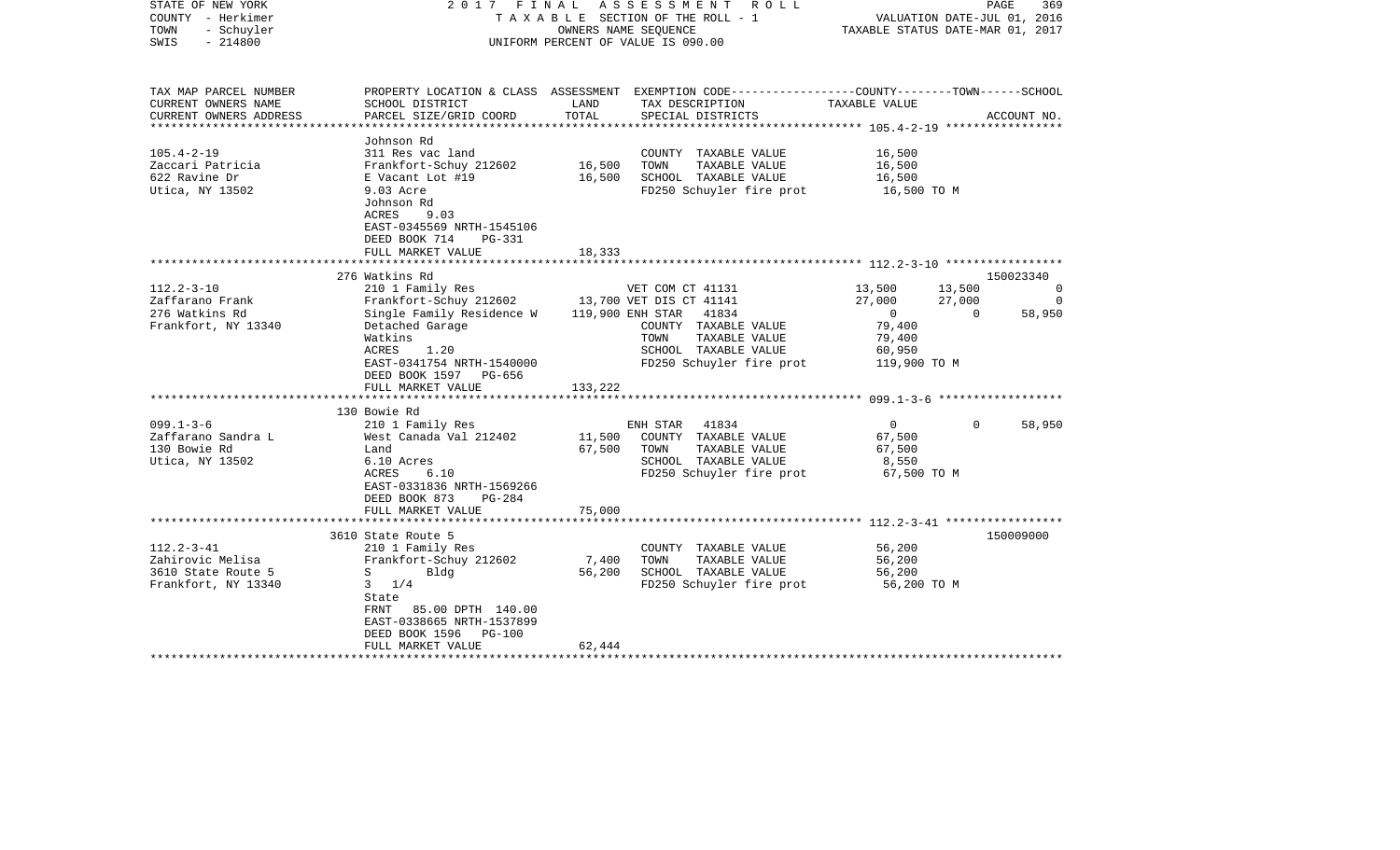| STATE OF NEW YORK<br>COUNTY - Herkimer<br>- Schuyler<br>TOWN<br>$-214800$<br>SWIS              | 2017<br>FINAL                                                                                                                                                                                                               | OWNERS NAME SEQUENCE         | ASSESSMENT ROLL<br>TAXABLE SECTION OF THE ROLL - 1<br>UNIFORM PERCENT OF VALUE IS 090.00                                                                       | TAXABLE STATUS DATE-MAR 01, 2017                                              | PAGE<br>370<br>VALUATION DATE-JUL 01, 2016 |
|------------------------------------------------------------------------------------------------|-----------------------------------------------------------------------------------------------------------------------------------------------------------------------------------------------------------------------------|------------------------------|----------------------------------------------------------------------------------------------------------------------------------------------------------------|-------------------------------------------------------------------------------|--------------------------------------------|
| TAX MAP PARCEL NUMBER<br>CURRENT OWNERS NAME<br>CURRENT OWNERS ADDRESS                         | SCHOOL DISTRICT<br>PARCEL SIZE/GRID COORD                                                                                                                                                                                   | LAND<br>TOTAL                | PROPERTY LOCATION & CLASS ASSESSMENT EXEMPTION CODE---------------COUNTY-------TOWN------SCHOOL<br>TAX DESCRIPTION<br>SPECIAL DISTRICTS                        | TAXABLE VALUE                                                                 | ACCOUNT NO.                                |
|                                                                                                |                                                                                                                                                                                                                             |                              |                                                                                                                                                                |                                                                               |                                            |
| $105.4 - 2 - 12$<br>Zalocha Michael G<br>314 Johnson Rd<br>Frankfort, NY 13340                 | 314 Johnson Rd<br>210 1 Family Res<br>Frankfort-Schuy 212602<br>Single Family Residence<br>W/ Det Two Stall Garage<br>5.41 Acres<br>ACRES<br>5.41<br>EAST-0346812 NRTH-1545983                                              | 16,900<br>127,400            | 41854<br><b>BAS STAR</b><br>COUNTY TAXABLE VALUE<br>TOWN<br>TAXABLE VALUE<br>SCHOOL TAXABLE VALUE<br>FD250 Schuyler fire prot                                  | 0<br>127,400<br>127,400<br>100,400<br>127,400 TO M                            | $\mathbf{0}$<br>27,000                     |
|                                                                                                | DEED BOOK 1523 PG-531                                                                                                                                                                                                       |                              |                                                                                                                                                                |                                                                               |                                            |
|                                                                                                | FULL MARKET VALUE                                                                                                                                                                                                           | 141,556                      |                                                                                                                                                                |                                                                               |                                            |
|                                                                                                | 170 Bull Rd                                                                                                                                                                                                                 |                              |                                                                                                                                                                |                                                                               | 150002550                                  |
| $105.1 - 1 - 5$<br>Zanozovskyy Viktor<br>Baranova Antonia<br>170 Bull Rd<br>Utica, NY 13502    | 210 1 Family Res<br>Whitesboro Cent 307002<br>mh removed 2010<br>built new 1848 sf<br>$45% - 3 - 1 - 11$<br>FRNT 530.00 DPTH<br>ACRES<br>1.70<br>EAST-0328586 NRTH-1558473<br>DEED BOOK 1516 PG-523<br>FULL MARKET VALUE    | 13,700<br>150,000<br>166,667 | <b>BAS STAR</b><br>41854<br>COUNTY TAXABLE VALUE<br>TOWN<br>TAXABLE VALUE<br>SCHOOL TAXABLE VALUE<br>FD250 Schuyler fire prot                                  | $\overline{0}$<br>150,000<br>150,000<br>123,000<br>150,000 TO M               | $\Omega$<br>27,000                         |
|                                                                                                |                                                                                                                                                                                                                             |                              |                                                                                                                                                                |                                                                               |                                            |
| $104.2 - 2 - 33$<br>Zawatski Richard<br>Zawatski Sharron<br>115 Sterling Dr<br>Utica, NY 13502 | 115 Sterling Dr<br>210 1 Family Res<br>Whitesboro Cent 307002<br>Single Family Residence<br>0.75a<br>Sterling Dr<br>FRNT<br>77.00 DPTH 258.00<br>EAST-0324071 NRTH-1557096<br>DEED BOOK 00608 PG-00115<br>FULL MARKET VALUE | 8,500<br>60,800<br>67,556    | 41834<br>ENH STAR<br>COUNTY TAXABLE VALUE<br>TOWN<br>TAXABLE VALUE<br>SCHOOL TAXABLE VALUE<br>FD250 Schuyler fire prot<br>WD170 Schuyler water #2<br>1.00 UN M | $\overline{0}$<br>60,800<br>60,800<br>1,850<br>60,800 TO M<br>4,600 TO C      | 150040570<br>$\Omega$<br>58,950            |
|                                                                                                |                                                                                                                                                                                                                             |                              |                                                                                                                                                                |                                                                               |                                            |
| $104.7 - 1 - 81$<br>Zbytniewski Brian P                                                        | 5692 Austin Rd<br>210 1 Family Res<br>Whitesboro Cent 307002                                                                                                                                                                | 7,600                        | 41854<br>BAS STAR<br>COUNTY TAXABLE VALUE                                                                                                                      | 0<br>148,000                                                                  | 150000360<br>$\Omega$<br>27,000            |
| Zbytniewski Amee L<br>5692 Austin Rd<br>Utica, NY 13502                                        | E 59<br>Bldg<br>$3 \frac{1}{4}$<br>Austin<br>FRNT 100.00 DPTH 125.00<br>EAST-0315192 NRTH-1558571<br>DEED BOOK 937<br>PG-443<br>FULL MARKET VALUE                                                                           | 148,000<br>164,444           | TOWN<br>TAXABLE VALUE<br>SCHOOL TAXABLE VALUE<br>FD250 Schuyler fire prot<br>LT160 Schuyler light #1<br>SD030 Schuyler sewer #1<br>WD160 Schuyler water #1     | 148,000<br>121,000<br>148,000 TO M<br>4,000 TO M<br>1.10 UN M<br>148,000 TO M |                                            |
|                                                                                                |                                                                                                                                                                                                                             |                              |                                                                                                                                                                |                                                                               |                                            |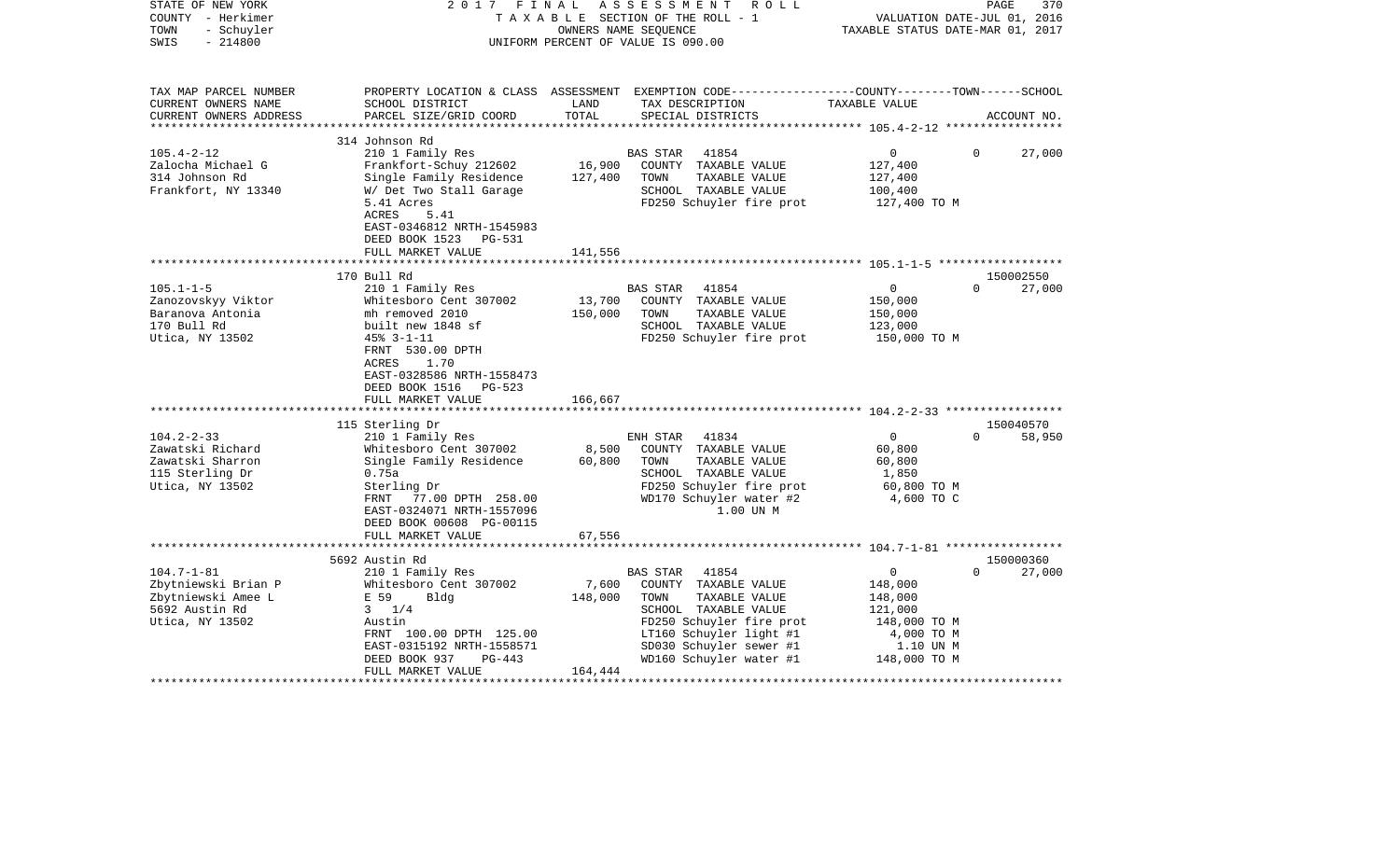| STATE OF NEW YORK<br>COUNTY - Herkimer<br>TOWN<br>- Schuyler<br>$-214800$<br>SWIS                         | 2017<br>FINAL                                                                                                                                                                                               | OWNERS NAME SEOUENCE         | A S S E S S M E N T<br>R O L L<br>TAXABLE SECTION OF THE ROLL - 1<br>UNIFORM PERCENT OF VALUE IS 090.00                                                               | TAXABLE STATUS DATE-MAR 01, 2017                                               | PAGE<br>371<br>VALUATION DATE-JUL 01, 2016 |
|-----------------------------------------------------------------------------------------------------------|-------------------------------------------------------------------------------------------------------------------------------------------------------------------------------------------------------------|------------------------------|-----------------------------------------------------------------------------------------------------------------------------------------------------------------------|--------------------------------------------------------------------------------|--------------------------------------------|
| TAX MAP PARCEL NUMBER<br>CURRENT OWNERS NAME<br>CURRENT OWNERS ADDRESS<br>**********************          | SCHOOL DISTRICT<br>PARCEL SIZE/GRID COORD                                                                                                                                                                   | LAND<br>TOTAL                | PROPERTY LOCATION & CLASS ASSESSMENT EXEMPTION CODE---------------COUNTY-------TOWN------SCHOOL<br>TAX DESCRIPTION<br>SPECIAL DISTRICTS                               | TAXABLE VALUE                                                                  | ACCOUNT NO.                                |
|                                                                                                           | 210 Wood Ln                                                                                                                                                                                                 |                              |                                                                                                                                                                       |                                                                                |                                            |
| $104.2 - 1 - 24.4$<br>Zhushma Vasiliy<br>Zhushma Lyudmila<br>210 Wood Ln<br>Utica, NY 13502               | 210 1 Family Res<br>Whitesboro Cent 307002<br>Residence<br>.87 Acres<br>FRNT 126.00 DPTH 300.00<br>ACRES<br>0.87<br>EAST-0317849 NRTH-1557394<br>DEED BOOK 888<br>$PG-22$<br>FULL MARKET VALUE              | 12,400<br>124,000<br>137,778 | <b>BAS STAR</b><br>41854<br>COUNTY TAXABLE VALUE<br>TOWN<br>TAXABLE VALUE<br>SCHOOL TAXABLE VALUE<br>FD250 Schuyler fire prot<br>WD170 Schuyler water #2<br>1.00 UN M | $\overline{0}$<br>124,000<br>124,000<br>97,000<br>124,000 TO M<br>124,000 TO C | $\Omega$<br>27,000                         |
|                                                                                                           |                                                                                                                                                                                                             |                              |                                                                                                                                                                       | ****************** 099.3-1-44.01 ***************                               |                                            |
| $099.3 - 1 - 44.01$<br>Zielinski June Ann<br>14 Brooktree Dr<br>Penfield, NY 14526                        | 647 Windfall Rd<br>210 1 Family Res<br>Whitesboro Cent 307002<br>Single Family Residence<br>2.70<br>Windfall<br>2.70<br>ACRES<br>EAST-0291296 NRTH-1137161<br>DEED BOOK 1154<br>PG-368<br>FULL MARKET VALUE | 15,000<br>70,000<br>77,778   | COUNTY TAXABLE VALUE<br>TOWN<br>TAXABLE VALUE<br>SCHOOL TAXABLE VALUE<br>FD250 Schuyler fire prot                                                                     | 70,000<br>70,000<br>70,000<br>70,000 TO M                                      | 150019470                                  |
|                                                                                                           | 11544 Cosby Manor Rd                                                                                                                                                                                        |                              |                                                                                                                                                                       |                                                                                | 150023550                                  |
| $104.2 - 2 - 52$<br>Zygmunt Pamela Denise<br>Zygmunt Katherine<br>11544 Cosby Manor Rd<br>Utica, NY 13502 | 210 1 Family Res<br>Whitesboro Cent 307002<br>Bldg<br>$3 \quad 1$<br>Cosby Manor<br>FRNT 300.00 DPTH 143.00<br>EAST-0324523 NRTH-1555345<br>DEED BOOK 1377 PG-405                                           | 13,400<br>65,600             | <b>BAS STAR</b><br>41854<br>COUNTY TAXABLE VALUE<br>TOWN<br>TAXABLE VALUE<br>SCHOOL TAXABLE VALUE<br>FD250 Schuyler fire prot<br>WD170 Schuyler water #2<br>1.00 UN M | $\overline{0}$<br>65,600<br>65,600<br>38,600<br>65,600 TO M<br>4,500 TO C      | $\Omega$<br>27,000                         |
|                                                                                                           | FULL MARKET VALUE                                                                                                                                                                                           | 72,889                       |                                                                                                                                                                       |                                                                                |                                            |
| $105.1 - 1 - 23$<br>Zygmunt Robert<br>Zygmunt Diane<br>327 Short Lots Rd<br>Frankfort, NY 13340           | 327 Short Lots Rd<br>210 1 Family Res<br>Whitesboro Cent 307002<br>Double Wide Residence W G<br>15<br>1 Acre<br>Short Lots Rd<br>ACRES<br>0.96<br>EAST-0328948 NRTH-1554227<br>FULL MARKET VALUE            | 13,200<br>65,000<br>72,222   | <b>BAS STAR</b><br>41854<br>COUNTY TAXABLE VALUE<br>TOWN<br>TAXABLE VALUE<br>SCHOOL TAXABLE VALUE<br>FD250 Schuyler fire prot                                         | $\overline{0}$<br>65,000<br>65,000<br>38,000<br>65,000 TO M                    | 150075142<br>$\Omega$<br>27,000            |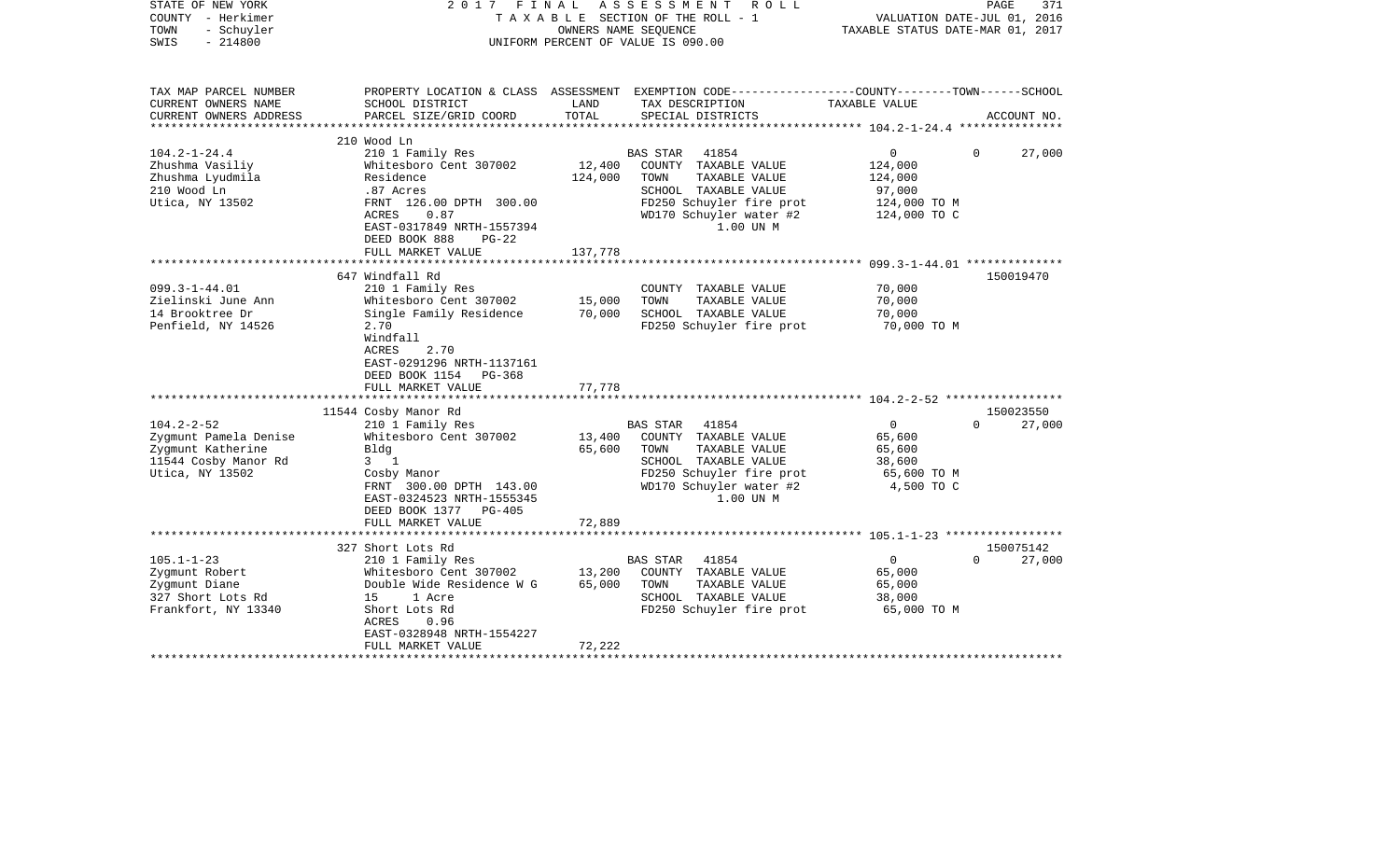|      | STATE OF NEW YORK | 2017 FINAL ASSESSMENT ROLL |                                    |                                  | PAGE            | 372 |
|------|-------------------|----------------------------|------------------------------------|----------------------------------|-----------------|-----|
|      | COUNTY - Herkimer |                            | TAXABLE SECTION OF THE ROLL - 1    | VALUATION DATE-JUL 01, 2016      |                 |     |
| TOWN | - Schuyler        |                            |                                    | TAXABLE STATUS DATE-MAR 01, 2017 |                 |     |
| SWIS | - 214800          |                            | UNIFORM PERCENT OF VALUE IS 090.00 |                                  | RPS150/V04/L015 |     |
|      |                   |                            |                                    | CURRENT DATE 6/20/2017           |                 |     |

# R O L L S E C T I O N T O T A L S

# \*\*\* S P E C I A L D I S T R I C T S U M M A R Y \*\*\*

|                       | TOTAL   | EXTENSION     |              | <b>EXTENSION</b> | AD VALOREM | <b>EXEMPT</b> | TAXABLE    |
|-----------------------|---------|---------------|--------------|------------------|------------|---------------|------------|
| DISTRICT NAME<br>CODE | PARCELS | TYPE          |              | VALUE            | VALUE      | AMOUNT        | VALUE      |
|                       |         |               |              |                  |            |               |            |
| FD250 Schuyler fire   |         | 1,487 TOTAL M |              |                  | 137518,770 |               | 137518,770 |
| LT160 Schuyler light  |         | 69 TOTAL M    |              |                  | 5157,100   |               | 5157,100   |
| SD030 Schuyler sewer  |         | 104 UNITS     | M            | 336.68           |            |               | 336.68     |
| WD160 Schuyler water  |         | 19 TOTAL M    |              |                  | 1824,500   |               | 1824,500   |
| WD165 Schuyler water  |         | 47 TOTAL C    |              |                  | 4612,100   |               | 4612,100   |
|                       |         | UNITS         | M            | 38.00            |            |               | 38.00      |
| WD170 Schuyler water  |         | 267 TOTAL     | $\mathbb{C}$ |                  | 16159,760  |               | 16159,760  |
|                       |         | <b>UNITS</b>  | M            | 259.00           |            |               | 259.00     |
| WD175 Schuyler water  |         | 82 TOTAL      | M            |                  | 15699,216  |               | 15699,216  |

# \*\*\* S C H O O L D I S T R I C T S U M M A R Y \*\*\*

| CODE                                 | DISTRICT NAME                                                                          | TOTAL<br>PARCELS       | ASSESSED<br>LAND                               | ASSESSED<br>TOTAL                              | <b>EXEMPT</b><br>AMOUNT         | TOTAL<br>TAXABLE                               | <b>STAR</b><br>AMOUNT                        | <b>STAR</b><br>TAXABLE                         |
|--------------------------------------|----------------------------------------------------------------------------------------|------------------------|------------------------------------------------|------------------------------------------------|---------------------------------|------------------------------------------------|----------------------------------------------|------------------------------------------------|
| 212402<br>212602<br>212803<br>307002 | West Canada Valley<br>Frankfort-Schuyler<br>Central Valley Cntrl<br>Whitesboro Central | 396<br>483<br>6<br>621 | 10248,770<br>11278,190<br>121,500<br>14493,925 | 28529,470<br>39207,909<br>296,700<br>70072,591 | 320,073<br>1093,164<br>1158,847 | 28209,397<br>38114,745<br>296,700<br>68913,744 | 4825,750<br>10187,785<br>27,000<br>17302,794 | 23383,647<br>27926,960<br>269,700<br>51610,950 |
|                                      | SUB-TOTAL                                                                              | 1,506                  | 36142,385                                      | 138106,670                                     | 2572,084                        | 135534,586                                     | 32343,329                                    | 103191,257                                     |
|                                      | TOTAL                                                                                  | 1,506                  | 36142,385                                      | 138106,670                                     | 2572,084                        | 135534,586                                     | 32343,329                                    | 103191,257                                     |

### \*\*\* S Y S T E M C O D E S S U M M A R Y \*\*\*

# NO SYSTEM EXEMPTIONS AT THIS LEVEL

# \*\*\* E X E M P T I O N S U M M A R Y \*\*\*

| CODE  | DESCRIPTION | TOTAL<br>PARCELS | COUNTY  | TOWN    | <b>SCHOOL</b> |
|-------|-------------|------------------|---------|---------|---------------|
| 41121 | VET WAR CT  | 60               | 478,335 | 478,335 |               |
| 41122 | VET WAR C   |                  | 8,100   |         |               |
| 41131 | VET COM CT  | 57               | 764,625 | 764,625 |               |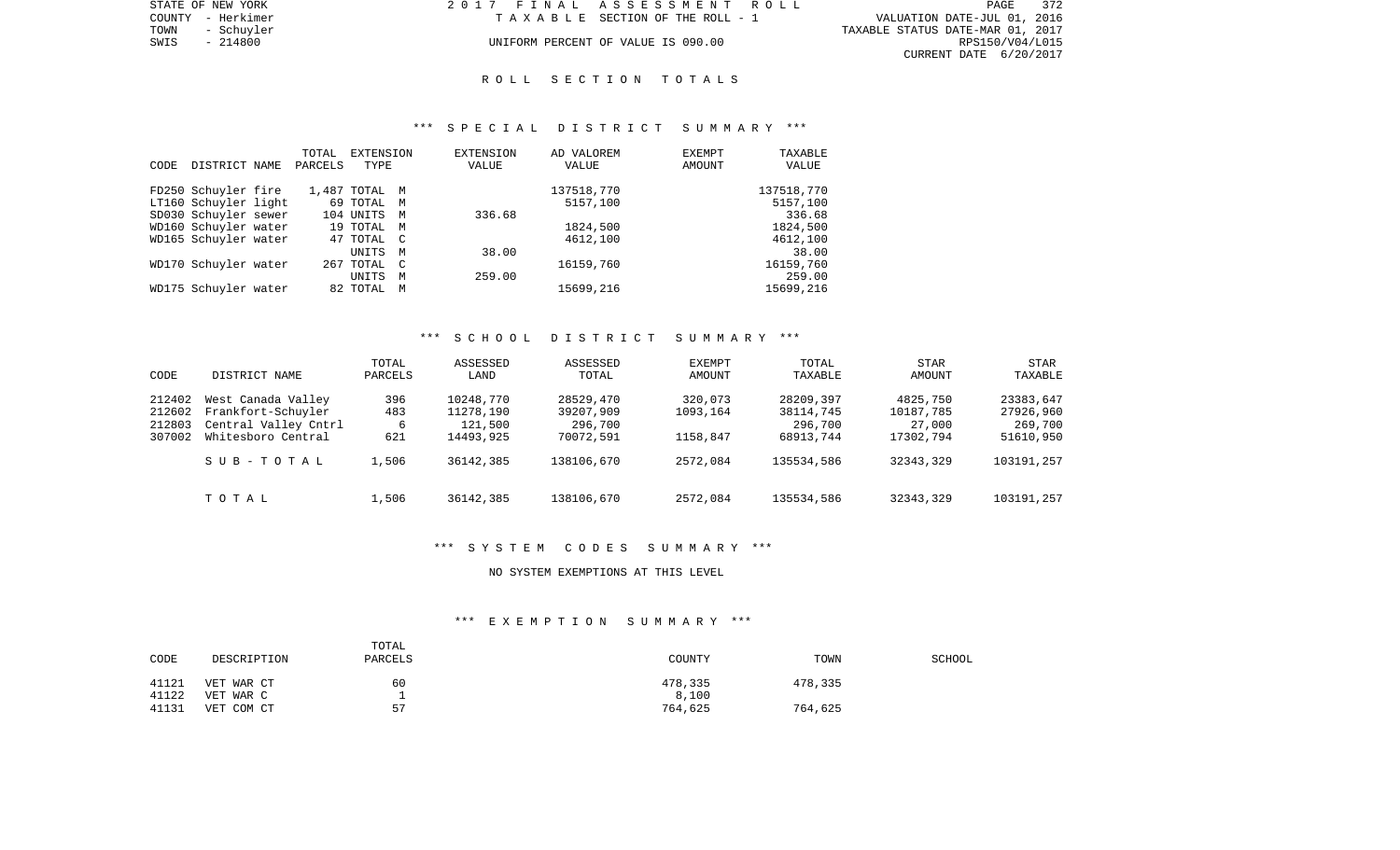| STATE OF NEW YORK  | 2017 FINAL ASSESSMENT ROLL         | 373<br>PAGE                      |
|--------------------|------------------------------------|----------------------------------|
| COUNTY - Herkimer  | TAXABLE SECTION OF THE ROLL - 1    | VALUATION DATE-JUL 01, 2016      |
| TOWN<br>- Schuvler |                                    | TAXABLE STATUS DATE-MAR 01, 2017 |
| SWIS<br>- 214800   | UNIFORM PERCENT OF VALUE IS 090.00 | RPS150/V04/L015                  |
|                    |                                    | CURRENT DATE 6/20/2017           |

# \*\*\* E X E M P T I O N S U M M A R Y \*\*\*

| CODE  | DESCRIPTION     | TOTAL<br>PARCELS | COUNTY   | TOWN     | SCHOOL    |
|-------|-----------------|------------------|----------|----------|-----------|
| 41132 | VET COM C       |                  | 8,750    |          |           |
| 41133 | VET COM T       |                  |          | 8,750    |           |
| 41141 | VET DIS CT      | 26               | 456,665  | 456,665  |           |
| 41161 | $CW$ 15 $VET/$  | 21               | 174,360  | 174,360  |           |
| 41171 | CW DISBLD       | 2                | 44,080   | 44,080   |           |
| 41400 | CLERGY          | 2                | 3,000    | 3,000    | 3,000     |
| 41700 | AGRIC 10 Y      | 4                | 185,000  | 185,000  | 185,000   |
| 41730 | AG MKTS         | 110              | 1306,604 | 1306,604 | 1306,604  |
| 41800 | AGED-ALL        | 24               | 846,598  | 846,598  | 892,280   |
| 41834 | ENH STAR        | 230              |          |          | 15917,819 |
| 41854 | <b>BAS STAR</b> | 497              |          |          | 16425,510 |
| 41933 | LTD INC D       | 5                |          | 190,900  |           |
| 42100 | AGRIC 10 Y      | 14               | 185,200  | 185,200  | 185,200   |
|       | TOTAL           | 1,055            | 4461,317 | 4644,117 | 34915,413 |

| ROLL       | DESCRIPTION | TOTAL   | ASSESSED  | ASSESSED   | TAXABLE    | TAXABLE    | TAXABLE    | <b>STAR</b> |
|------------|-------------|---------|-----------|------------|------------|------------|------------|-------------|
| <b>SEC</b> |             | PARCELS | LAND      | TOTAL      | COUNTY     | TOWN       | SCHOOL     | TAXABLE     |
|            | TAXABLE     | .506    | 36142,385 | 138106,670 | 133645,353 | 133462,553 | 135534,586 | 103191,257  |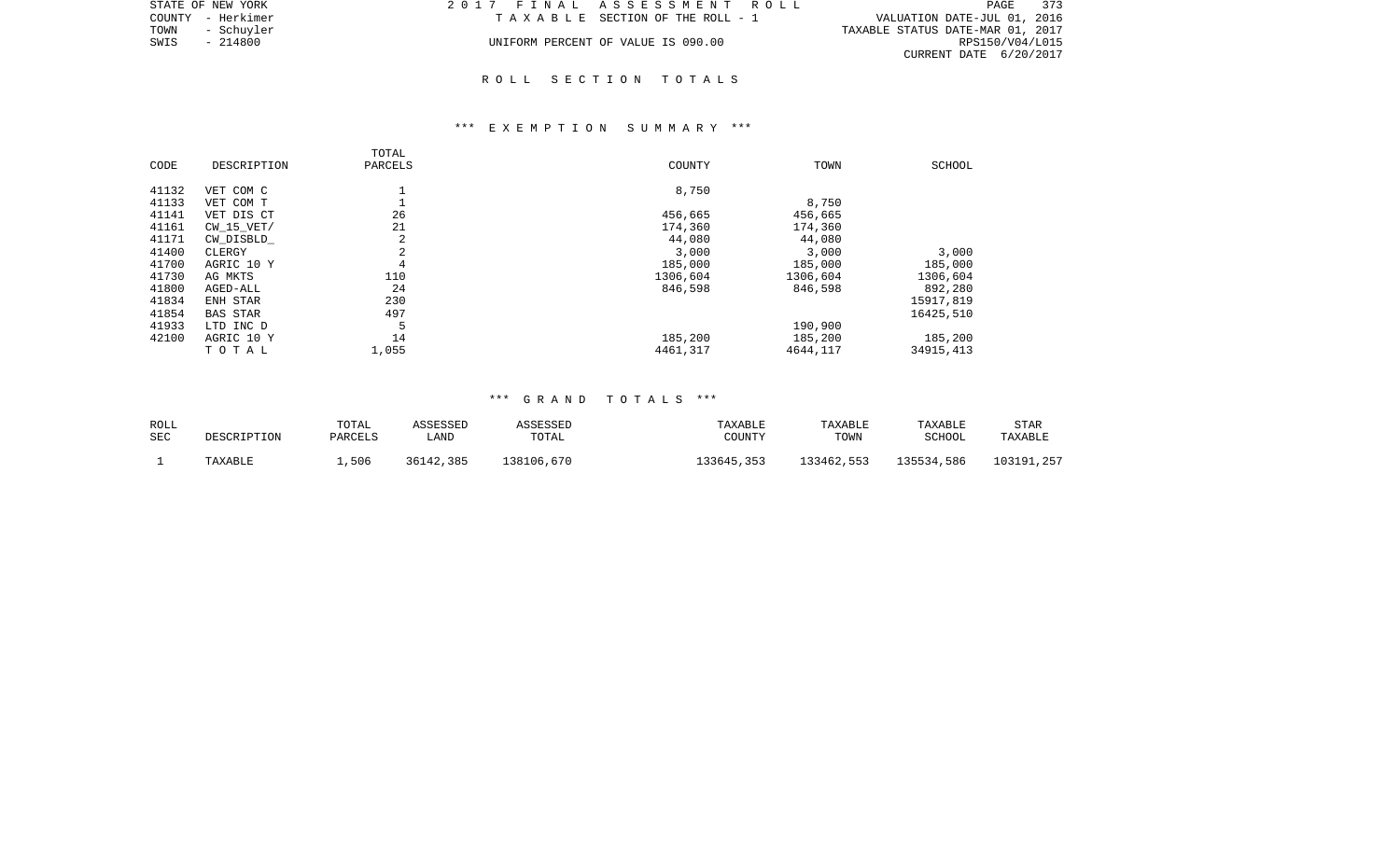| COUNTY<br>- Herkimer     |                                                                                                 |                      | STATE OWNED LAND SECTION OF THE ROLL - 3                       | VALUATION DATE-JUL 01, 2016           |                     |             |  |
|--------------------------|-------------------------------------------------------------------------------------------------|----------------------|----------------------------------------------------------------|---------------------------------------|---------------------|-------------|--|
| TOWN<br>- Schuyler       |                                                                                                 | OWNERS NAME SEQUENCE |                                                                | TAXABLE STATUS DATE-MAR 01, 2017      |                     |             |  |
| SWIS<br>$-214800$        | UNIFORM PERCENT OF VALUE IS 090.00                                                              |                      |                                                                |                                       |                     |             |  |
|                          |                                                                                                 |                      |                                                                |                                       |                     |             |  |
|                          |                                                                                                 |                      |                                                                |                                       |                     |             |  |
| TAX MAP PARCEL NUMBER    | PROPERTY LOCATION & CLASS ASSESSMENT EXEMPTION CODE---------------COUNTY-------TOWN------SCHOOL |                      |                                                                |                                       |                     |             |  |
| CURRENT OWNERS NAME      | SCHOOL DISTRICT                                                                                 | LAND                 | TAX DESCRIPTION                                                | TAXABLE VALUE                         |                     |             |  |
| CURRENT OWNERS ADDRESS   | PARCEL SIZE/GRID COORD                                                                          | TOTAL                | SPECIAL DISTRICTS                                              |                                       |                     | ACCOUNT NO. |  |
| ***********************  |                                                                                                 |                      |                                                                |                                       |                     |             |  |
|                          | Caldwell Rd                                                                                     |                      |                                                                |                                       | 0140001             |             |  |
| $105.4 - 1 - 13$         | 932 Forest s532b                                                                                |                      | 32252<br>REFOREST                                              | 152,300                               | $\Omega$            | $\Omega$    |  |
| Jackson                  | Frankfort-Schuy 212602                                                                          | 152,300              | COUNTY TAXABLE VALUE                                           | 0                                     |                     |             |  |
| Attn: Sate Land Unit     | 0140001                                                                                         | 152,300              | TAXABLE VALUE<br>TOWN                                          | 152,300                               |                     |             |  |
| 14 Sheridan Plz Fl 4     | Cons135.00                                                                                      |                      | SCHOOL TAXABLE VALUE                                           | 152,300                               |                     |             |  |
| Albany, NY 12210-2714    | Caldwell Road                                                                                   |                      | FD250 Schuyler fire prot                                       | 152,300 TO M                          |                     |             |  |
|                          |                                                                                                 |                      |                                                                |                                       |                     |             |  |
|                          | ACRES 135.00                                                                                    |                      |                                                                |                                       |                     |             |  |
|                          | EAST-0345838 NRTH-1551578                                                                       |                      |                                                                |                                       |                     |             |  |
|                          | FULL MARKET VALUE                                                                               | 169,222              |                                                                |                                       |                     |             |  |
|                          |                                                                                                 |                      |                                                                |                                       |                     |             |  |
|                          | Upson Rd                                                                                        |                      |                                                                |                                       | 0180001<br>$\Omega$ |             |  |
| $105.2 - 1 - 7$          | 932 Forest s532b                                                                                |                      | 32252<br>REFOREST                                              | 161,600                               |                     | $\Omega$    |  |
| State & E End Ex S E Cor | Frankfort-Schuy 212602                                                                          | 161,600              | COUNTY TAXABLE VALUE                                           | $\Omega$                              |                     |             |  |
| K Tak                    | 0180001                                                                                         | 161,600              | TAXABLE VALUE<br>TOWN                                          | 161,600                               |                     |             |  |
| Smith Bldg               | Cons194.71                                                                                      |                      | SCHOOL TAXABLE VALUE                                           | 161,600                               |                     |             |  |
| Albany, NY 12236         | Upson Road                                                                                      |                      | FD250 Schuyler fire prot                                       | 161,600 TO M                          |                     |             |  |
|                          | ACRES 147.20                                                                                    |                      |                                                                |                                       |                     |             |  |
|                          | EAST-0349376 NRTH-1555413                                                                       |                      |                                                                |                                       |                     |             |  |
|                          | FULL MARKET VALUE                                                                               | 179,556              |                                                                |                                       |                     |             |  |
|                          |                                                                                                 |                      |                                                                |                                       |                     |             |  |
|                          | Off Johnson Rd                                                                                  |                      |                                                                |                                       | 0130001             |             |  |
| $105.4 - 1 - 26$         | 932 Forest s532b                                                                                |                      | 32252<br>REFOREST                                              | 210,700                               | $\Omega$            | $\Omega$    |  |
| State Hasenclever Patent | Frankfort-Schuy 212602                                                                          | 210,700              | COUNTY TAXABLE VALUE                                           | $\Omega$                              |                     |             |  |
| Attn: State Land Unit    | 0130001                                                                                         | 210,700              | TAXABLE VALUE<br>TOWN                                          | 210,700                               |                     |             |  |
| 14 Sheridan Plz Fl 4     | Cons206.03                                                                                      |                      | SCHOOL TAXABLE VALUE                                           | 210,700                               |                     |             |  |
| Albany, NY 12210-2714    | Off Johnson Rd                                                                                  |                      | FD250 Schuyler fire prot                                       | 210,700 TO M                          |                     |             |  |
|                          | ACRES 206.00                                                                                    |                      |                                                                |                                       |                     |             |  |
|                          | EAST-0345935 NRTH-1549495                                                                       |                      |                                                                |                                       |                     |             |  |
|                          | FULL MARKET VALUE                                                                               | 234,111              |                                                                |                                       |                     |             |  |
|                          |                                                                                                 |                      |                                                                | ********* 105.4-1-19 **************** |                     |             |  |
|                          | Caldwell Rd                                                                                     |                      |                                                                |                                       | 0150001             |             |  |
| $105.4 - 1 - 19$         | 941 SOL reforest                                                                                |                      | 32252<br>REFOREST                                              | 89,200                                | $\Omega$            | $\Omega$    |  |
| State N W Pt Thompson E  | Frankfort-Schuy 212602                                                                          | 89,200               | COUNTY TAXABLE VALUE                                           | $\Omega$                              |                     |             |  |
| Ensmin                   | 0170001                                                                                         | 89,200               | TOWN<br>TAXABLE VALUE                                          | 89,200                                |                     |             |  |
| Smith Bldg               | Cons 33.10                                                                                      |                      | SCHOOL TAXABLE VALUE                                           | 89,200                                |                     |             |  |
| Albany, NY 12236         | Caldwell Road                                                                                   |                      | FD250 Schuyler fire prot                                       | 89,200 TO M                           |                     |             |  |
|                          | ACRES<br>35.00                                                                                  |                      |                                                                |                                       |                     |             |  |
|                          | EAST-0349988 NRTH-1551568                                                                       |                      |                                                                |                                       |                     |             |  |
|                          |                                                                                                 |                      |                                                                |                                       |                     |             |  |
|                          | FULL MARKET VALUE                                                                               | 99,111               |                                                                |                                       |                     |             |  |
|                          |                                                                                                 |                      | ********************************* 333.-1-1 ******************* |                                       |                     |             |  |
|                          | NEW                                                                                             |                      |                                                                |                                       |                     |             |  |
| $333. - 1 - 1$           | 993 Transition t                                                                                |                      | COUNTY TAXABLE VALUE                                           | $\Omega$                              |                     |             |  |
| STATE OF NEW YORK        | Frankfort-Schuy 212602                                                                          | $\circ$              | TOWN<br>TAXABLE VALUE                                          | $\Omega$                              |                     |             |  |
| NEW                      | '01 TRANSITION ASSMT                                                                            | $\Omega$             | SCHOOL TAXABLE VALUE                                           | $\Omega$                              |                     |             |  |
| ALBANY, NY 12233         | TOWN/SCHOOL/FD250                                                                               |                      | FD250 Schuyler fire prot                                       | 0 TO M                                |                     |             |  |
|                          | ACRES<br>0.01                                                                                   |                      |                                                                |                                       |                     |             |  |
|                          | FULL MARKET VALUE                                                                               | $\Omega$             |                                                                |                                       |                     |             |  |
|                          | ********************                                                                            |                      |                                                                |                                       |                     |             |  |

STATE OF NEW YORK 2 0 1 7 F I N A L A S S E S S M E N T R O L L PAGE 374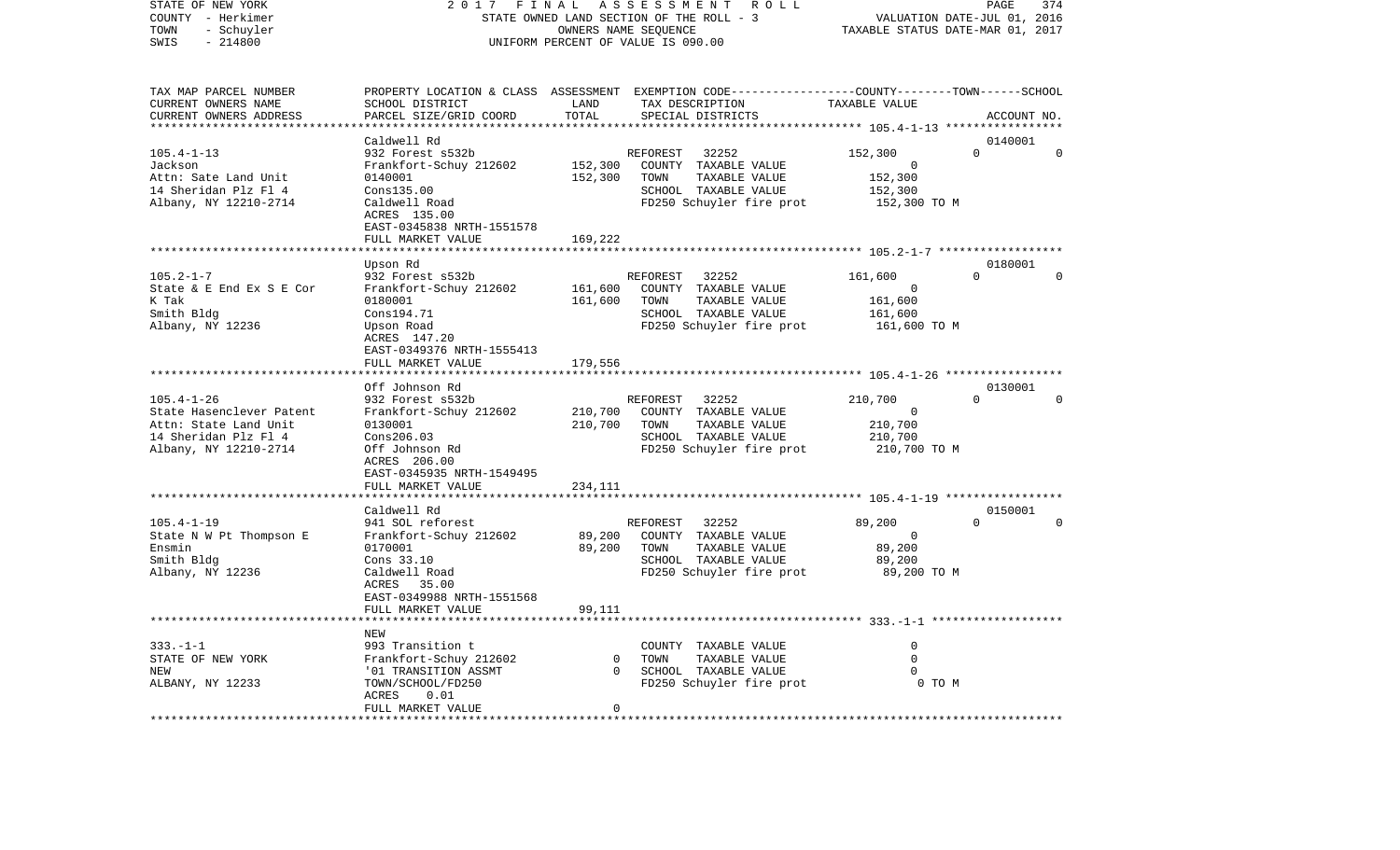| STATE OF NEW YORK      | FINAL<br>2017                                  |        | 375<br>PAGE                                                                                     |                                  |                             |          |
|------------------------|------------------------------------------------|--------|-------------------------------------------------------------------------------------------------|----------------------------------|-----------------------------|----------|
| - Herkimer<br>COUNTY   |                                                |        | STATE OWNED LAND SECTION OF THE ROLL - 3                                                        |                                  | VALUATION DATE-JUL 01, 2016 |          |
| - Schuyler<br>TOWN     |                                                |        | OWNERS NAME SEOUENCE                                                                            | TAXABLE STATUS DATE-MAR 01, 2017 |                             |          |
| $-214800$<br>SWIS      |                                                |        | UNIFORM PERCENT OF VALUE IS 090.00                                                              |                                  |                             |          |
|                        |                                                |        |                                                                                                 |                                  |                             |          |
|                        |                                                |        |                                                                                                 |                                  |                             |          |
| TAX MAP PARCEL NUMBER  |                                                |        | PROPERTY LOCATION & CLASS ASSESSMENT EXEMPTION CODE---------------COUNTY-------TOWN------SCHOOL |                                  |                             |          |
| CURRENT OWNERS NAME    | SCHOOL DISTRICT                                | LAND   | TAX DESCRIPTION                                                                                 | TAXABLE VALUE                    |                             |          |
| CURRENT OWNERS ADDRESS | PARCEL SIZE/GRID COORD                         | TOTAL  | SPECIAL DISTRICTS                                                                               |                                  | ACCOUNT NO.                 |          |
|                        |                                                |        |                                                                                                 |                                  |                             |          |
|                        | Off Caldwell Rd                                |        |                                                                                                 |                                  | 0170001                     |          |
| $105.2 - 1 - 35$       | 932 Forest s532b                               |        | 32252<br>REFOREST                                                                               | 38,700                           | $\Omega$                    | $\Omega$ |
| State S E Pt Utica     | Frankfort-Schuy 212602 38,700                  |        | COUNTY TAXABLE VALUE                                                                            | $\Omega$                         |                             |          |
| Savings Ban            | 0150001                                        | 38,700 | TOWN<br>TAXABLE VALUE                                                                           | 38,700                           |                             |          |
| Smith Bldg             | Cons 38.62<br>Off Caldwell Road                |        | TAXABLE VALUE<br>SCHOOL                                                                         | 38,700                           |                             |          |
| Albany, NY 12236       |                                                |        | FD250 Schuyler fire prot                                                                        | 38,700 TO M                      |                             |          |
|                        | ACRES 12.30                                    |        |                                                                                                 |                                  |                             |          |
|                        | EAST-0350021 NRTH-1553635<br>FULL MARKET VALUE | 43,000 |                                                                                                 |                                  |                             |          |
|                        |                                                |        |                                                                                                 |                                  |                             |          |
|                        | Caldwell Rd                                    |        |                                                                                                 |                                  | 0160001                     |          |
| $105.4 - 1 - 18$       | 941 SOL reforest                               |        | 32252<br>REFOREST                                                                               | 85,300                           | $\Omega$                    | $\Omega$ |
| State W Pt N Of Rd     | Frankfort-Schuy 212602                         | 85,300 | COUNTY TAXABLE VALUE                                                                            | $\Omega$                         |                             |          |
| Thompson &             | 0160001                                        | 85,300 | TAXABLE VALUE<br>TOWN                                                                           | 85,300                           |                             |          |
| Smith Bldg             | Cons26.09                                      |        | SCHOOL<br>TAXABLE VALUE                                                                         | 85,300                           |                             |          |
| Albany, NY 12236       | Caldwell Road                                  |        | FD250 Schuyler fire prot                                                                        | 85,300 TO M                      |                             |          |
|                        | ACRES 26.09                                    |        |                                                                                                 |                                  |                             |          |

\*\*\*\*\*\*\*\*\*\*\*\*\*\*\*\*\*\*\*\*\*\*\*\*\*\*\*\*\*\*\*\*\*\*\*\*\*\*\*\*\*\*\*\*\*\*\*\*\*\*\*\*\*\*\*\*\*\*\*\*\*\*\*\*\*\*\*\*\*\*\*\*\*\*\*\*\*\*\*\*\*\*\*\*\*\*\*\*\*\*\*\*\*\*\*\*\*\*\*\*\*\*\*\*\*\*\*\*\*\*\*\*\*\*\*\*\*\*\*\*\*\*\*\*\*\*\*\*\*\*\*\*

EAST-0349575 NRTH-1552100

FULL MARKET VALUE 94,778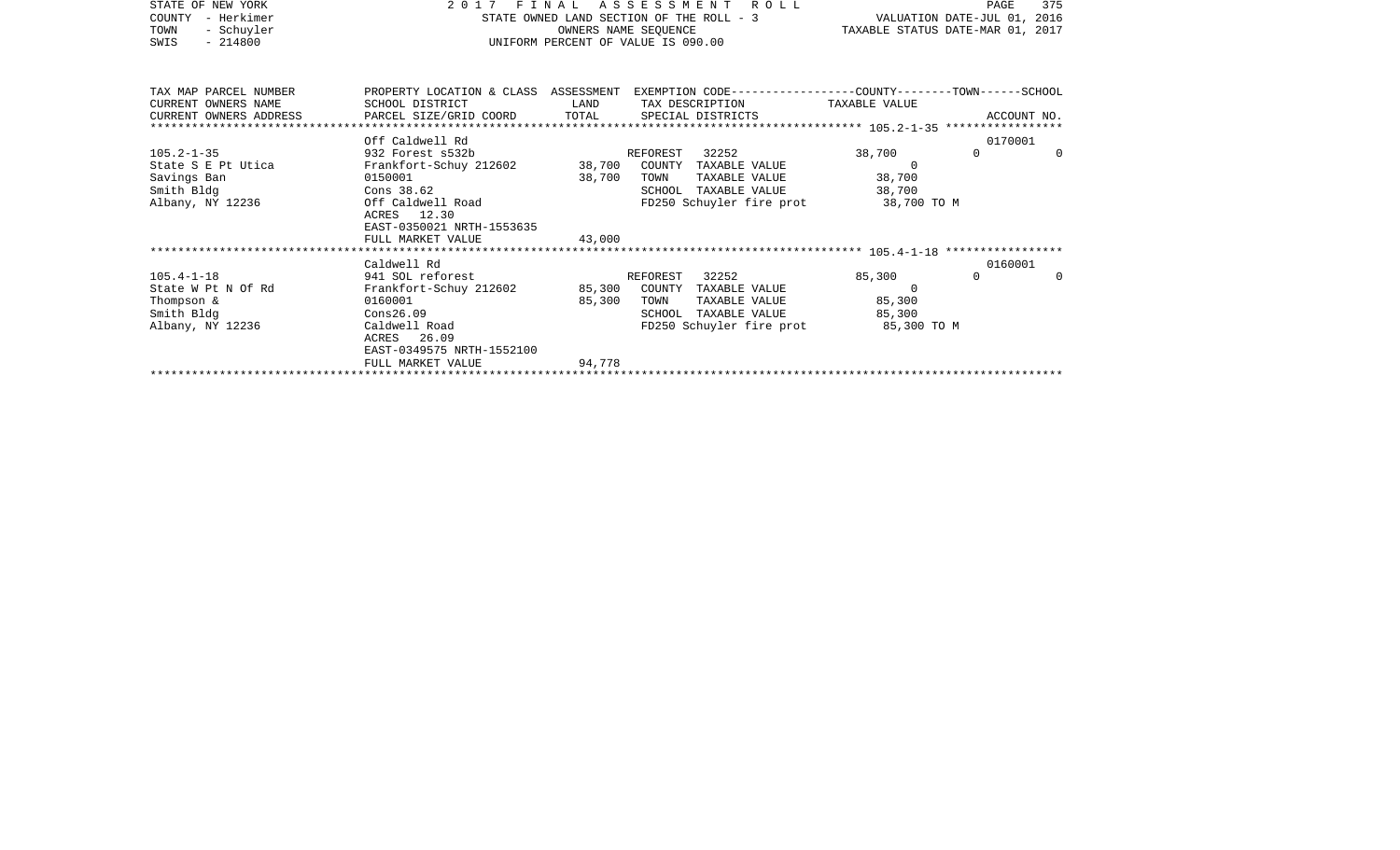| STATE OF NEW YORK  | 2017 FINAL ASSESSMENT ROLL               | 376<br>PAGE                      |
|--------------------|------------------------------------------|----------------------------------|
| COUNTY - Herkimer  | STATE OWNED LAND SECTION OF THE ROLL - 3 | VALUATION DATE-JUL 01, 2016      |
| TOWN<br>- Schuvler |                                          | TAXABLE STATUS DATE-MAR 01, 2017 |
| SWIS<br>- 214800   | UNIFORM PERCENT OF VALUE IS 090.00       | RPS150/V04/L015                  |
|                    |                                          | CURRENT DATE 6/20/2017           |

### \*\*\* S P E C I A L D I S T R I C T S U M M A R Y \*\*\*

| CODE | DISTRICT NAME PARCELS |  | TOTAL EXTENSION<br>TYPE | EXTENSION<br>VALUE | AD VALOREM<br><b>VALUE</b> | <b>EXEMPT</b><br>AMOUNT | TAXABLE<br>VALUE |
|------|-----------------------|--|-------------------------|--------------------|----------------------------|-------------------------|------------------|
|      | FD250 Schuyler fire   |  | 7 TOTAL<br>M            |                    | 737,800                    |                         | 737,800          |

# \*\*\* S C H O O L D I S T R I C T S U M M A R Y \*\*\*

| CODE   | DISTRICT NAME      | TOTAL<br>PARCELS | ASSESSED<br>LAND | ASSESSED<br>TOTAL | EXEMPT<br>AMOUNT | TOTAL<br>TAXABLE | <b>STAR</b><br>AMOUNT | STAR<br>TAXABLE |
|--------|--------------------|------------------|------------------|-------------------|------------------|------------------|-----------------------|-----------------|
| 212602 | Frankfort-Schuyler |                  | 737,800          | 737,800           |                  | 737,800          |                       | 737,800         |
|        | SUB-TOTAL          |                  | 737,800          | 737,800           |                  | 737,800          |                       | 737,800         |
|        | TOTAL              |                  | 737,800          | 737,800           |                  | 737,800          |                       | 737,800         |

### \*\*\* S Y S T E M C O D E S S U M M A R Y \*\*\*

### NO SYSTEM EXEMPTIONS AT THIS LEVEL

# \*\*\* E X E M P T I O N S U M M A R Y \*\*\*

| CODE  | DESCRIPTION       | TOTAL<br>PARCELS | COUNTY             | TOWN | SCHOOL |
|-------|-------------------|------------------|--------------------|------|--------|
| 32252 | REFOREST<br>TOTAL | n<br>n           | 737,800<br>737,800 |      |        |

| ROLL<br>SEC | DESCRIPTION           | TOTAL<br>PARCELS | ASSESSED<br>LAND | ASSESSED<br>TOTAL | <b>TAXABLE</b><br>COUNTY | TAXABLE<br>TOWN | TAXABLE<br><b>SCHOOL</b> | STAR<br>TAXABLE |
|-------------|-----------------------|------------------|------------------|-------------------|--------------------------|-----------------|--------------------------|-----------------|
|             | . OWNED LAND<br>STATE |                  | 737,800          | 737,800           |                          | 737,800         | 737,800                  | 737,800         |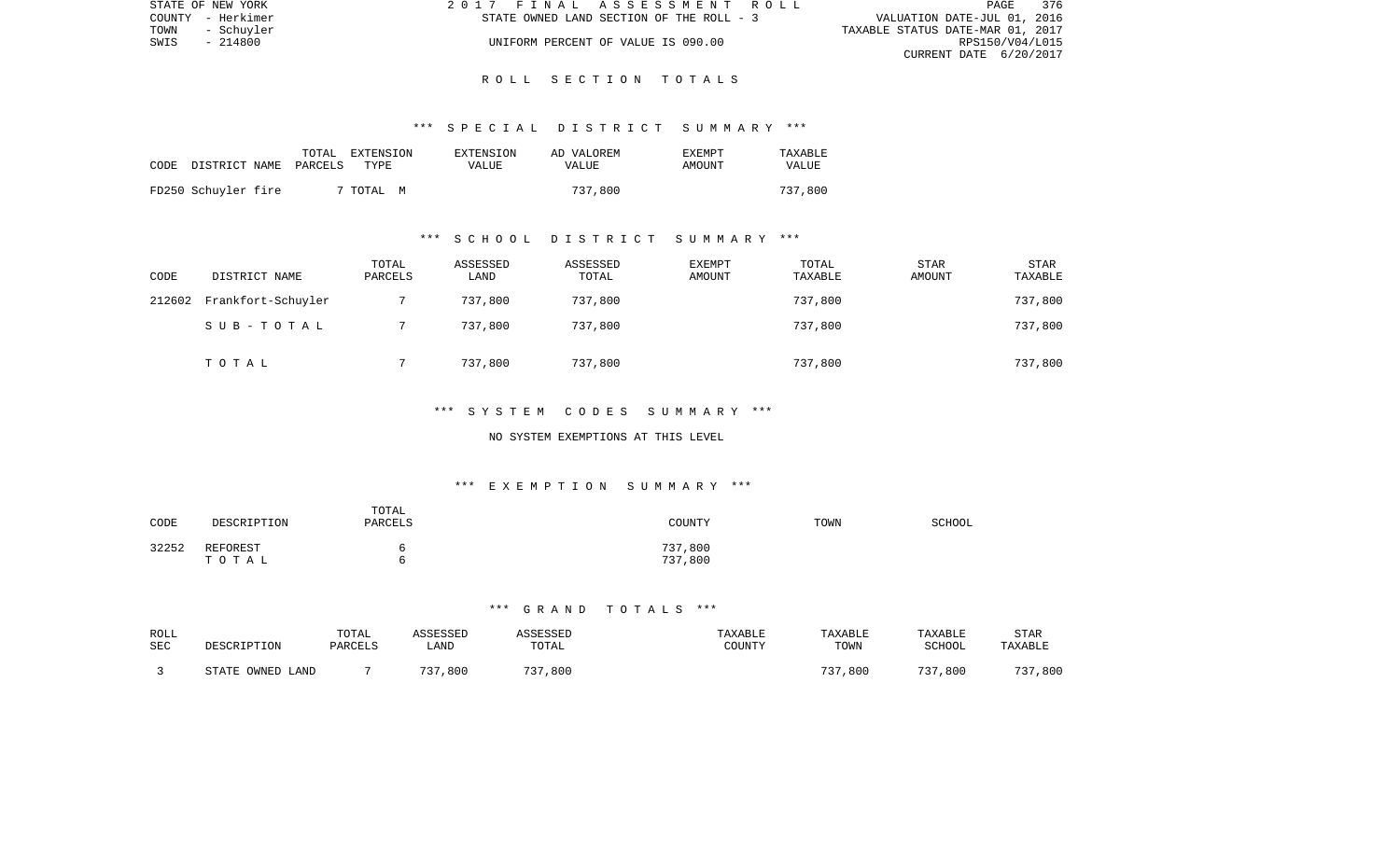| STATE OF NEW YORK<br>COUNTY - Herkimer<br>- Schuyler<br>TOWN<br>$-214800$<br>SWIS                                                                                   | FINAL<br>2017<br>SPECIAL FRANCHISE SECTION OF THE ROLL - 5<br>UNIFORM PERCENT OF VALUE IS 090.00                      | PAGE<br>377<br>VALUATION DATE-JUL 01, 2016<br>TAXABLE STATUS DATE-MAR 01, 2017 |                                                                                                   |                                                                                                                                 |
|---------------------------------------------------------------------------------------------------------------------------------------------------------------------|-----------------------------------------------------------------------------------------------------------------------|--------------------------------------------------------------------------------|---------------------------------------------------------------------------------------------------|---------------------------------------------------------------------------------------------------------------------------------|
| TAX MAP PARCEL NUMBER<br>CURRENT OWNERS NAME<br>CURRENT OWNERS ADDRESS<br>************************                                                                  | SCHOOL DISTRICT<br>PARCEL SIZE/GRID COORD                                                                             | LAND<br>TOTAL                                                                  | TAX DESCRIPTION<br>SPECIAL DISTRICTS                                                              | PROPERTY LOCATION & CLASS ASSESSMENT EXEMPTION CODE---------------COUNTY-------TOWN------SCHOOL<br>TAXABLE VALUE<br>ACCOUNT NO. |
| $555.11 - 1$<br>BCE Nexxia Corp<br>DuCharme, McMillen & Assoc<br>Property Tax Compiance<br>PO Box 80615<br>Indianapolis, IN 46280                                   | Thruway I 90<br>836 Telecom. eq.<br>Whitesboro Cent 307002<br>Fiber Optics<br>38%<br>FULL MARKET VALUE                | $\Omega$<br>31,739<br>35,266                                                   | COUNTY TAXABLE VALUE<br>TOWN<br>TAXABLE VALUE<br>SCHOOL TAXABLE VALUE<br>FD250 Schuyler fire prot | 31,739<br>31,739<br>31,739<br>31,739 TO M                                                                                       |
| $555.11 - 2$<br>BCE Nexxia Corp<br>DuCharme, McMillen & Assoc<br>Property Tax Compliance<br>PO Box 80615<br>Indianapolis, IN 46280<br>***************************** | Thruway I 90<br>836 Telecom. eq.<br>Central Valley 212803<br>Fiber Optics<br>5%<br>FULL MARKET VALUE                  | $\mathbf 0$<br>4,176<br>4,640                                                  | COUNTY TAXABLE VALUE<br>TOWN<br>TAXABLE VALUE<br>SCHOOL TAXABLE VALUE<br>FD250 Schuyler fire prot | 4,176<br>4,176<br>4,176<br>4,176 TO M                                                                                           |
| $555.11 - 3$<br>BCE Nexxia Corp<br>DuCharme McMillen & Assoc<br>Property Tax Compliance<br>PO Box 80615<br>Indianapolis, IN 46280<br>*************************      | Thruway I 90<br>836 Telecom. eq.<br>Frankfort-Schuy 212602<br>Fiber Optics<br>57%<br>FULL MARKET VALUE                | $\Omega$<br>47,608<br>52,898                                                   | COUNTY TAXABLE VALUE<br>TOWN<br>TAXABLE VALUE<br>SCHOOL TAXABLE VALUE<br>FD250 Schuyler fire prot | 47,608<br>47,608<br>47,608<br>47,608 TO M                                                                                       |
| $555. - 9 - 1$<br>Broadwing Communications<br>Property Tax Dept<br>1025 W Eldorado Blvd<br>Broomfield, CO 80021                                                     | T Way Right-Of-Way<br>836 Telecom. eq.<br>Central Valley 212803<br>Fiber Cable<br>5% Apportion<br>FULL MARKET VALUE   | $\Omega$<br>3,234<br>3,593                                                     | COUNTY TAXABLE VALUE<br>TOWN<br>TAXABLE VALUE<br>SCHOOL TAXABLE VALUE<br>FD250 Schuyler fire prot | 3,234<br>3,234<br>3,234<br>3,234 TO M                                                                                           |
| $555. - 9 - 2$<br>Broadwing Communications<br>Property Tax Dept<br>1025 Eldorado Blvd<br>Broomfield, CO 80021                                                       | T Way Right-Of-Way<br>836 Telecom. eq.<br>Frankfort-Schuy 212602<br>Fiber Cable<br>57% Apportion<br>FULL MARKET VALUE | $\mathbf 0$<br>36,865<br>40,961                                                | COUNTY TAXABLE VALUE<br>TOWN<br>TAXABLE VALUE<br>SCHOOL TAXABLE VALUE<br>FD250 Schuyler fire prot | 36,865<br>36,865<br>36,865<br>36,865 TO M<br>******************** 555.-9-3 *******************                                  |
| $555. - 9 - 3$<br>Broadwing Communications<br>Attn: Tax Department<br>1025 Eldorado Blvd<br>Broomfield, CO 80021                                                    | T Way Right-Of-Way<br>836 Telecom. eq.<br>Whitesboro Cent 307002<br>Fiber Cable<br>38% Apportion<br>FULL MARKET VALUE | $\Omega$<br>24,577<br>27,308                                                   | COUNTY TAXABLE VALUE<br>TOWN<br>TAXABLE VALUE<br>SCHOOL TAXABLE VALUE<br>FD250 Schuyler fire prot | 24,577<br>24,577<br>24,577<br>24,577 TO M                                                                                       |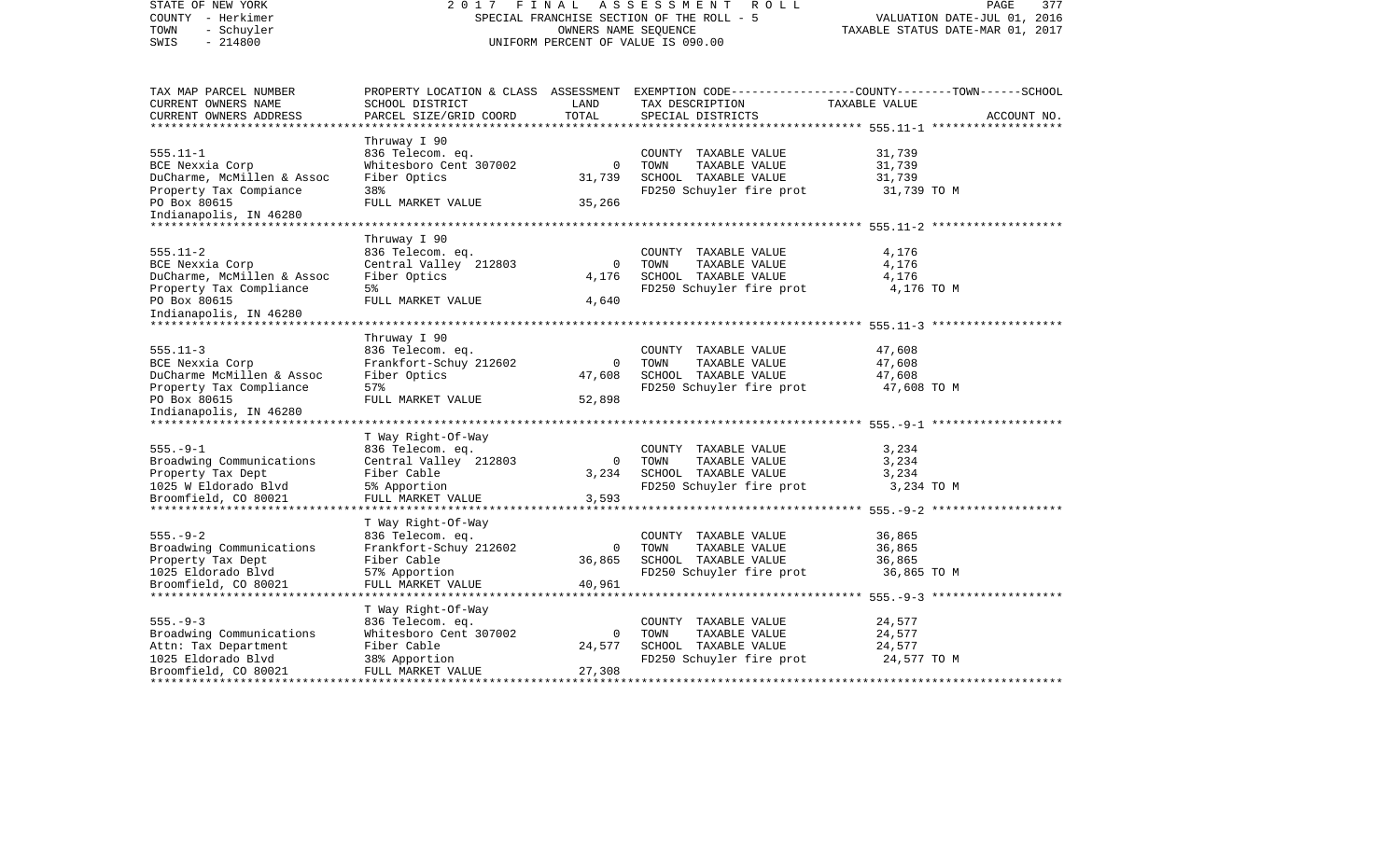| STATE OF NEW YORK<br>COUNTY - Herkimer<br>TOWN<br>- Schuyler<br>$-214800$<br>SWIS | FINAL<br>2017<br>SPECIAL FRANCHISE SECTION OF THE ROLL - 5<br>UNIFORM PERCENT OF VALUE IS 090.00 | PAGE<br>378<br>VALUATION DATE-JUL 01, 2016<br>TAXABLE STATUS DATE-MAR 01, 2017 |                                                  |                                                                                                                  |
|-----------------------------------------------------------------------------------|--------------------------------------------------------------------------------------------------|--------------------------------------------------------------------------------|--------------------------------------------------|------------------------------------------------------------------------------------------------------------------|
| TAX MAP PARCEL NUMBER<br>CURRENT OWNERS NAME                                      | SCHOOL DISTRICT                                                                                  | LAND                                                                           | TAX DESCRIPTION                                  | PROPERTY LOCATION & CLASS ASSESSMENT EXEMPTION CODE---------------COUNTY-------TOWN------SCHOOL<br>TAXABLE VALUE |
| CURRENT OWNERS ADDRESS                                                            | PARCEL SIZE/GRID COORD                                                                           | TOTAL                                                                          | SPECIAL DISTRICTS                                | ACCOUNT NO.                                                                                                      |
| *****************                                                                 | T Way Right-Of-Way                                                                               |                                                                                |                                                  |                                                                                                                  |
| $555. - 8 - 3$                                                                    | 836 Telecom. eq.                                                                                 |                                                                                | COUNTY TAXABLE VALUE                             | 91,945                                                                                                           |
| Century Link Communications LC Whitesboro Cent 307002                             |                                                                                                  | $\mathbf 0$                                                                    | TOWN<br>TAXABLE VALUE                            | 91,945                                                                                                           |
| Property Tax Dept, ND #D05.32 Fiber Cable                                         |                                                                                                  | 91,945                                                                         | SCHOOL TAXABLE VALUE                             | 91,945                                                                                                           |
| 700 W Mineral Ave                                                                 | 38% Apportion                                                                                    |                                                                                | FD250 Schuyler fire prot                         | 91,945 TO M                                                                                                      |
| Littleton, CO 80120                                                               | FULL MARKET VALUE                                                                                | 102,161                                                                        |                                                  |                                                                                                                  |
|                                                                                   |                                                                                                  | *******************                                                            |                                                  | ************ 555.-8-1 ********************                                                                       |
|                                                                                   | T-Way Right-Of-Way                                                                               |                                                                                |                                                  |                                                                                                                  |
| $555. - 8 - 1$<br>Century Link Communications LL Central Valley 212803            | 836 Telecom. eq.                                                                                 | $\mathbf 0$                                                                    | COUNTY TAXABLE VALUE<br>TOWN<br>TAXABLE VALUE    | 12,098<br>12,098                                                                                                 |
| Property Tax Dept ND #D05.32                                                      | Fiber Cable                                                                                      | 12,098                                                                         | SCHOOL TAXABLE VALUE                             | 12,098                                                                                                           |
| 700 W Mineral Ave                                                                 | 5% Apportion                                                                                     |                                                                                | FD250 Schuyler fire prot                         | 12,098 TO M                                                                                                      |
| Littleton, CO 80120                                                               | FULL MARKET VALUE                                                                                | 13,442                                                                         |                                                  |                                                                                                                  |
|                                                                                   |                                                                                                  |                                                                                |                                                  | ************ 555.-8-2 ********************                                                                       |
|                                                                                   | T Way Right-Of-Way                                                                               |                                                                                |                                                  |                                                                                                                  |
| $555. - 8 - 2$                                                                    | 836 Telecom. eq.                                                                                 |                                                                                | COUNTY TAXABLE VALUE                             | 137,918                                                                                                          |
| Century Link Communicatios LLC Frankfort-Schuy 212602                             |                                                                                                  | $\Omega$                                                                       | TAXABLE VALUE<br>TOWN                            | 137,918                                                                                                          |
| Property Tax Dept ND #D05.32 Fiber Cable<br>700 W Mineral Ave                     | 57% Apportion                                                                                    | 137,918                                                                        | SCHOOL TAXABLE VALUE<br>FD250 Schuyler fire prot | 137,918<br>137,918 TO M                                                                                          |
| Littleton, CO 80120                                                               | FULL MARKET VALUE                                                                                | 153,242                                                                        |                                                  |                                                                                                                  |
|                                                                                   |                                                                                                  |                                                                                |                                                  |                                                                                                                  |
|                                                                                   | T Way Right-Of-Way                                                                               |                                                                                |                                                  |                                                                                                                  |
| $555. - 7 - 1$                                                                    | 836 Telecom. eq.                                                                                 |                                                                                | COUNTY TAXABLE VALUE                             | 2,978                                                                                                            |
| Genuity Solutions Inc                                                             | Central Valley 212803                                                                            | $\mathbf 0$                                                                    | TOWN<br>TAXABLE VALUE                            | 2,978                                                                                                            |
| Level 3                                                                           | Fiber Cable                                                                                      | 2,978                                                                          | SCHOOL TAXABLE VALUE                             | 2,978                                                                                                            |
| 1025 Eldorado Blvd                                                                | 5% Apportion                                                                                     |                                                                                | FD250 Schuyler fire prot                         | 2,978 TO M                                                                                                       |
| Broomfield, CO 80021                                                              | FULL MARKET VALUE                                                                                | 3,309                                                                          |                                                  |                                                                                                                  |
|                                                                                   | T Way Right-Of-Way                                                                               |                                                                                |                                                  |                                                                                                                  |
| $555. - 7 - 2$                                                                    | 836 Telecom. eq.                                                                                 |                                                                                | COUNTY TAXABLE VALUE                             | 33,947                                                                                                           |
| Genuity Solutions Inc                                                             | Frankfort-Schuy 212602                                                                           | $\mathbf 0$                                                                    | TOWN<br>TAXABLE VALUE                            | 33,947                                                                                                           |
| Level 3                                                                           | Fiber Cable                                                                                      | 33,947                                                                         | SCHOOL TAXABLE VALUE                             | 33,947                                                                                                           |
| 1025 Eldorado Blvd                                                                | 57% Apportion                                                                                    |                                                                                | FD250 Schuyler fire prot                         | 33,947 TO M                                                                                                      |
| Broomfield, CO 80021                                                              | FULL MARKET VALUE                                                                                | 37,719                                                                         |                                                  |                                                                                                                  |
|                                                                                   |                                                                                                  |                                                                                |                                                  |                                                                                                                  |
|                                                                                   | T Way Right-Of-Way                                                                               |                                                                                |                                                  |                                                                                                                  |
| $555. - 7 - 3$<br>Genuity Solutions Inc                                           | 836 Telecom. eq.<br>Whitesboro Cent 307002                                                       | $\mathbf 0$                                                                    | COUNTY TAXABLE VALUE<br>TOWN<br>TAXABLE VALUE    | 22,631<br>22,631                                                                                                 |
| Level 3                                                                           | Fiber Cable                                                                                      | 22,631                                                                         | SCHOOL TAXABLE VALUE                             | 22,631                                                                                                           |
| 1025 Eldorado Blvd                                                                | 38% Apportion                                                                                    |                                                                                | FD250 Schuyler fire prot                         | 22,631 TO M                                                                                                      |
| Bloomfield, CO 80021                                                              | FULL MARKET VALUE                                                                                | 25,146                                                                         |                                                  |                                                                                                                  |
|                                                                                   |                                                                                                  |                                                                                |                                                  | ********************************                                                                                 |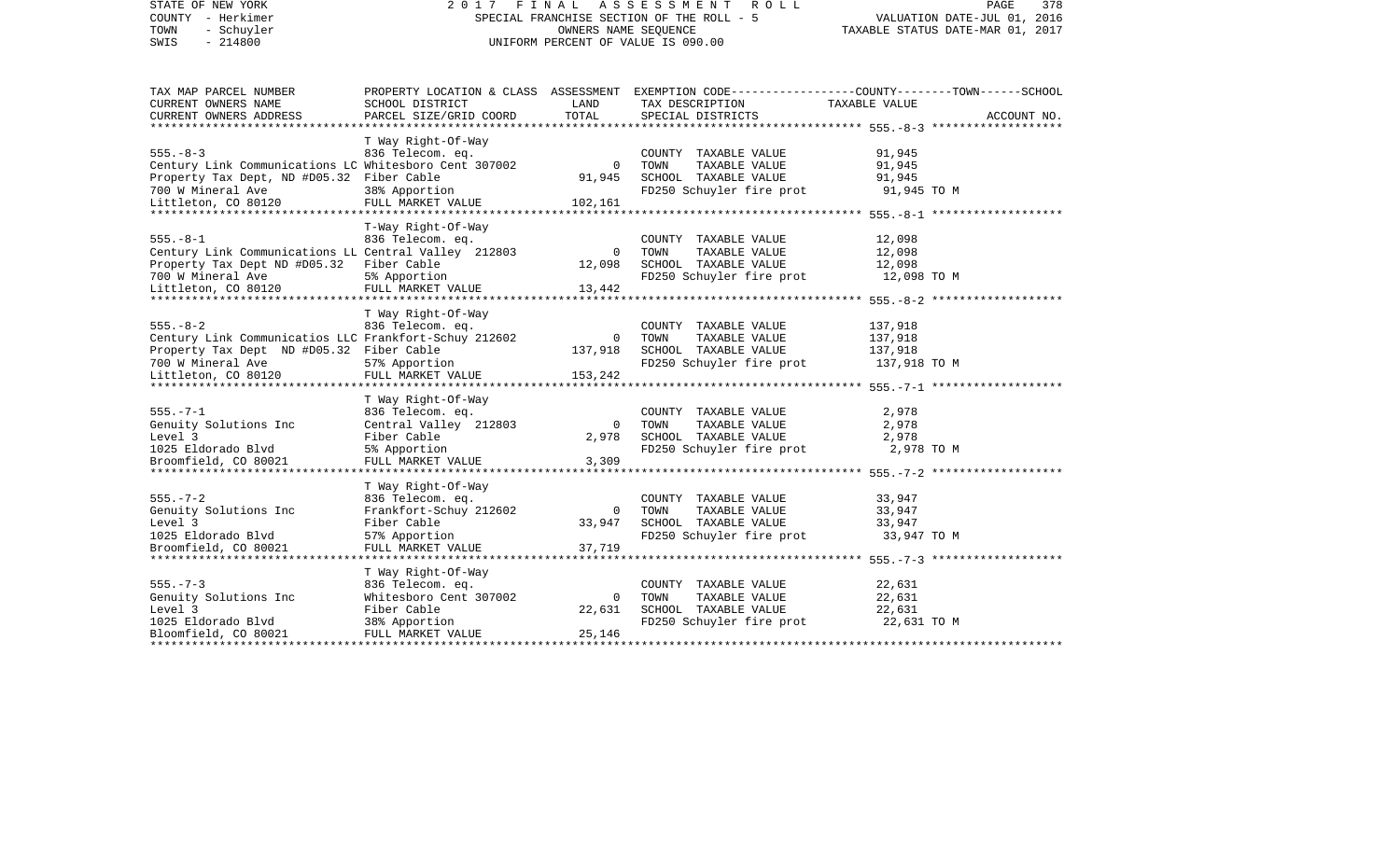| STATE OF NEW YORK<br>COUNTY - Herkimer<br>TOWN<br>- Schuyler<br>SWIS<br>$-214800$ |                                                              |                | 2017 FINAL ASSESSMENT ROLL<br>SPECIAL FRANCHISE SECTION OF THE ROLL - 5<br>OWNERS NAME SEQUENCE<br>UNIFORM PERCENT OF VALUE IS 090.00                                                         | PAGE<br>379<br>VALUATION DATE-JUL 01, 2016<br>TAXABLE STATUS DATE-MAR 01, 2017                                    |  |  |
|-----------------------------------------------------------------------------------|--------------------------------------------------------------|----------------|-----------------------------------------------------------------------------------------------------------------------------------------------------------------------------------------------|-------------------------------------------------------------------------------------------------------------------|--|--|
| TAX MAP PARCEL NUMBER<br>CURRENT OWNERS NAME                                      | SCHOOL DISTRICT                                              | LAND           | TAX DESCRIPTION                                                                                                                                                                               | PROPERTY LOCATION & CLASS ASSESSMENT EXEMPTION CODE----------------COUNTY-------TOWN------SCHOOL<br>TAXABLE VALUE |  |  |
| CURRENT OWNERS ADDRESS                                                            | PARCEL SIZE/GRID COORD                                       | TOTAL          | SPECIAL DISTRICTS                                                                                                                                                                             | ACCOUNT NO.                                                                                                       |  |  |
|                                                                                   |                                                              |                |                                                                                                                                                                                               |                                                                                                                   |  |  |
|                                                                                   | 180 S Clinton Ave                                            |                |                                                                                                                                                                                               |                                                                                                                   |  |  |
| $555. - 10 - 2$                                                                   | 836 Telecom. eq.                                             |                | COUNTY TAXABLE VALUE                                                                                                                                                                          | 22,067                                                                                                            |  |  |
|                                                                                   |                                                              |                |                                                                                                                                                                                               | 22,067                                                                                                            |  |  |
| Global Crossing Telecom<br>Property Tax Dept<br>1025 Eldorado Blvd                |                                                              |                | FULL MARKET VALUE 24,519 FD250 Schuyler fire prot                                                                                                                                             | 22,067<br>22,067 TO M                                                                                             |  |  |
| 1025 Eldorado Blvd<br>Broomfield, CO 80021                                        |                                                              |                |                                                                                                                                                                                               |                                                                                                                   |  |  |
|                                                                                   |                                                              |                |                                                                                                                                                                                               |                                                                                                                   |  |  |
|                                                                                   | 180 S Clinton Ave                                            |                |                                                                                                                                                                                               |                                                                                                                   |  |  |
| $555. - 10 - 3$                                                                   | 836 Telecom. eq. 636 COUNTY<br>Whitesboro Cent 307002 0 TOWN |                | COUNTY TAXABLE VALUE                                                                                                                                                                          | 14,711                                                                                                            |  |  |
|                                                                                   |                                                              |                | TAXABLE VALUE                                                                                                                                                                                 | 14,711                                                                                                            |  |  |
| Global Crossing Telecom<br>Property Tax Dept<br>1025 Eldorado Blvd                |                                                              |                | Cable T-Way 38% apportio 14,711 SCHOOL TAXABLE VALUE                                                                                                                                          | 14,711                                                                                                            |  |  |
| 1025 Eldorado Blvd<br>Broomfield, CO 80021                                        |                                                              |                | FULL MARKET VALUE 16,346 FD250 Schuyler fire prot                                                                                                                                             | 14,711 TO M                                                                                                       |  |  |
|                                                                                   |                                                              |                |                                                                                                                                                                                               |                                                                                                                   |  |  |
|                                                                                   | 180 S Clinton Ave                                            |                |                                                                                                                                                                                               |                                                                                                                   |  |  |
| $555. - 10 - 1$                                                                   |                                                              |                | S CITINON AVE<br>836 Telecom. eq.<br>Central Valley 212803 0 TOWN TAXABLE VALUE<br>cable T-Way 5% apportion 1,936 SCHOOL TAXABLE VALUE<br>cable T-Way 5% apportion 1,936 SCHOOL TAXABLE VALUE | 1,936                                                                                                             |  |  |
| Global Crossing Telecom Inc                                                       |                                                              |                |                                                                                                                                                                                               | 1,936                                                                                                             |  |  |
|                                                                                   |                                                              |                |                                                                                                                                                                                               | 1,936                                                                                                             |  |  |
| Property Tax Dept<br>1025 Eldorado Blvd<br>Broomfield, CO 80021                   | FULL MARKET VALUE                                            |                | 2,151 FD250 Schuyler fire prot                                                                                                                                                                | 1,936 TO M                                                                                                        |  |  |
|                                                                                   |                                                              |                |                                                                                                                                                                                               |                                                                                                                   |  |  |
|                                                                                   |                                                              |                |                                                                                                                                                                                               |                                                                                                                   |  |  |
| $555.16 - 1$                                                                      | Thruway I 90                                                 |                | COUNTY TAXABLE VALUE                                                                                                                                                                          | 1,894                                                                                                             |  |  |
| Intellifiber Networks                                                             | 836 Telecom. eq.<br>Whitesboro Cent 307002                   |                | 0 TOWN<br>TAXABLE VALUE                                                                                                                                                                       | 1,894                                                                                                             |  |  |
| PO Box 2629                                                                       | Fiber Optics                                                 |                | 1,894 SCHOOL TAXABLE VALUE                                                                                                                                                                    | 1,894                                                                                                             |  |  |
| Addison, TX 75001                                                                 | 38%                                                          |                | FD250 Schuyler fire prot                                                                                                                                                                      | 1,894 TO M                                                                                                        |  |  |
|                                                                                   | FULL MARKET VALUE                                            | 2,104          |                                                                                                                                                                                               |                                                                                                                   |  |  |
|                                                                                   |                                                              |                |                                                                                                                                                                                               |                                                                                                                   |  |  |
|                                                                                   | Thruway I 90                                                 |                |                                                                                                                                                                                               |                                                                                                                   |  |  |
| $555.16 - 2$                                                                      | 836 Telecom. eq.<br>Central Valley 212803                    |                | COUNTY TAXABLE VALUE                                                                                                                                                                          | 249                                                                                                               |  |  |
| Intellifiber Networks                                                             |                                                              | $\overline{0}$ | TAXABLE VALUE<br>TOWN                                                                                                                                                                         | 249                                                                                                               |  |  |
| PO Box 2629<br>Addison, TX 75001                                                  | Fiber Optics<br>5 <sup>8</sup>                               | 249            | SCHOOL TAXABLE VALUE<br>FD250 Schuyler fire prot                                                                                                                                              | 249<br>249 TO M                                                                                                   |  |  |
|                                                                                   | FULL MARKET VALUE                                            | 277            |                                                                                                                                                                                               |                                                                                                                   |  |  |
|                                                                                   |                                                              |                |                                                                                                                                                                                               |                                                                                                                   |  |  |
|                                                                                   | Thruway I 90                                                 |                |                                                                                                                                                                                               |                                                                                                                   |  |  |
| $555.16 - 3$                                                                      | 836 Telecom. eq.                                             |                | COUNTY TAXABLE VALUE                                                                                                                                                                          | 2,841                                                                                                             |  |  |
| Intellifiber Networks                                                             | Frankfort-Schuy 212602                                       | $\overline{0}$ | TOWN<br>TAXABLE VALUE                                                                                                                                                                         | 2,841                                                                                                             |  |  |
| PO Box 2629                                                                       | Fiber Optics                                                 | 2,841          | SCHOOL TAXABLE VALUE<br>FD250 Schuyler fire prot                                                                                                                                              | 2,841                                                                                                             |  |  |
| Addison, TX 75001                                                                 | 57%                                                          |                |                                                                                                                                                                                               | 2,841 TO M                                                                                                        |  |  |
|                                                                                   | FULL MARKET VALUE                                            | 3,157          |                                                                                                                                                                                               |                                                                                                                   |  |  |
|                                                                                   |                                                              |                |                                                                                                                                                                                               |                                                                                                                   |  |  |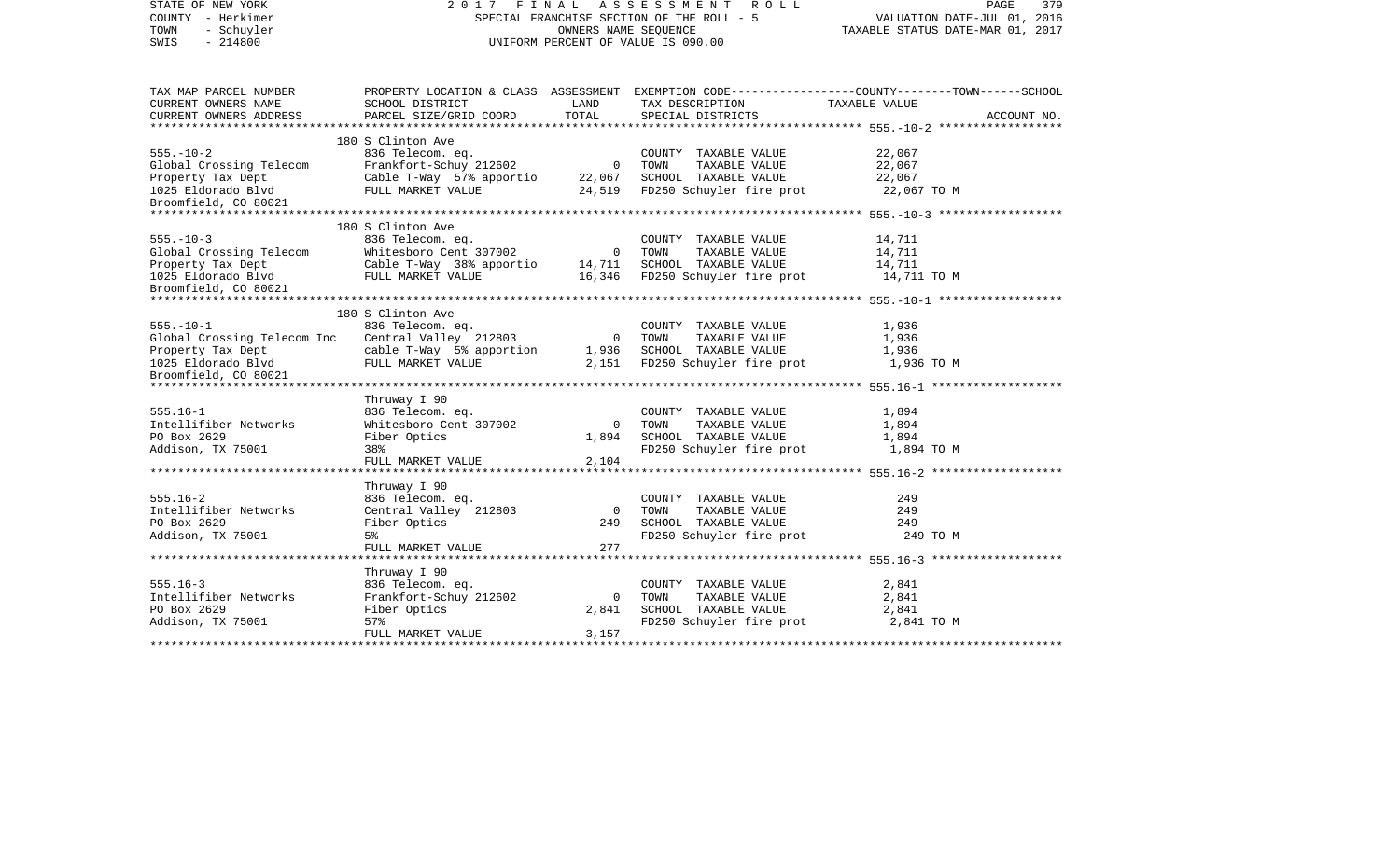| STATE OF NEW YORK<br>COUNTY - Herkimer<br>- Schuyler<br>TOWN | 2017                                                        | FINAL          | A S S E S S M E N T<br>R O L L<br>SPECIAL FRANCHISE SECTION OF THE ROLL - 5<br>OWNERS NAME SEQUENCE | PAGE<br>380<br>VALUATION DATE-JUL 01, 2016<br>TAXABLE STATUS DATE-MAR 01, 2017 |             |  |
|--------------------------------------------------------------|-------------------------------------------------------------|----------------|-----------------------------------------------------------------------------------------------------|--------------------------------------------------------------------------------|-------------|--|
| SWIS<br>$-214800$                                            |                                                             |                | UNIFORM PERCENT OF VALUE IS 090.00                                                                  |                                                                                |             |  |
| TAX MAP PARCEL NUMBER                                        |                                                             |                | PROPERTY LOCATION & CLASS ASSESSMENT EXEMPTION CODE---------------COUNTY-------TOWN-----SCHOOL      |                                                                                |             |  |
| CURRENT OWNERS NAME                                          | SCHOOL DISTRICT                                             | LAND           | TAX DESCRIPTION TAXABLE VALUE                                                                       |                                                                                |             |  |
| CURRENT OWNERS ADDRESS                                       | PARCEL SIZE/GRID COORD                                      | TOTAL          | SPECIAL DISTRICTS                                                                                   |                                                                                | ACCOUNT NO. |  |
|                                                              |                                                             |                |                                                                                                     |                                                                                | 150500030   |  |
| $555. - 5 - 1.1$                                             | 861 Elec & gas                                              |                | COUNTY TAXABLE VALUE                                                                                | 1877,682                                                                       |             |  |
| National Grid Corp                                           | Whitesboro Cent 307002                                      | $\mathbf{0}$   | TAXABLE VALUE<br>TOWN                                                                               | 1877,682                                                                       |             |  |
| Attn: Real Estate Tax Depart App For School(54.00%)          |                                                             | 1877,682       | SCHOOL TAXABLE VALUE                                                                                | 1877,682                                                                       |             |  |
| 300 Erie Blvd West                                           | Schuyler                                                    |                | FD250 Schuyler fire prot 1877,682 TO M                                                              |                                                                                |             |  |
| Syracuse, NY 13202                                           | FULL MARKET VALUE                                           | 2086,313       |                                                                                                     |                                                                                |             |  |
|                                                              |                                                             |                |                                                                                                     |                                                                                | 150500030   |  |
| $555. - 5 - 1.2$                                             | 861 Elec & gas                                              |                | COUNTY TAXABLE VALUE                                                                                | 1599,506                                                                       |             |  |
| National Grid Corp                                           | Frankfort-Schuy 212602                                      | $\overline{0}$ | TOWN<br>TAXABLE VALUE                                                                               | 1599,506                                                                       |             |  |
| Attn: Real Estate Tax Dept. App For School(46.00%) 1599,506  |                                                             |                | SCHOOL TAXABLE VALUE                                                                                | 1599,506                                                                       |             |  |
| 300 Erie Blvd West                                           | Schuyler                                                    |                | FD250 Schuyler fire prot 1599,506 TO M                                                              |                                                                                |             |  |
| Syracuse, NY 13202                                           | FULL MARKET VALUE                                           | 1777,229       |                                                                                                     |                                                                                |             |  |
|                                                              |                                                             |                |                                                                                                     |                                                                                |             |  |
|                                                              |                                                             |                |                                                                                                     |                                                                                | 150500090   |  |
| $555. - 3 - 1$                                               | 866 Telephone                                               |                | COUNTY TAXABLE VALUE                                                                                | 23,892                                                                         |             |  |
| Newport Telephone Co Inc                                     | West Canada Val 212402                                      | $\overline{0}$ | TAXABLE VALUE<br>TOWN                                                                               | 23,892                                                                         |             |  |
| PO Box 201                                                   | Spec Franchise                                              | 23,892         | SCHOOL TAXABLE VALUE                                                                                | 23,892                                                                         |             |  |
| Newport, NY 13416                                            | Schuyler                                                    |                | FD250 Schuyler fire prot                                                                            | 23,892 TO M                                                                    |             |  |
|                                                              | DEED BOOK 00000<br>FULL MARKET VALUE                        | 26,547         |                                                                                                     |                                                                                |             |  |
|                                                              |                                                             |                |                                                                                                     |                                                                                |             |  |
|                                                              | Thruway I 90                                                |                |                                                                                                     |                                                                                |             |  |
| $555.14 - 1$                                                 | 836 Telecom. eq.                                            |                | COUNTY TAXABLE VALUE                                                                                | 11,551                                                                         |             |  |
| Shaw Business Solutions US In Whitesboro Cent 307002         |                                                             | $\overline{0}$ | TAXABLE VALUE<br>TOWN                                                                               | 11,551                                                                         |             |  |
| 630 Third Ave SW 900                                         | Fiber Optics                                                | 11,551         | SCHOOL TAXABLE VALUE                                                                                | 11,551                                                                         |             |  |
| Calgary AB T2P -4L4, Canada                                  | 38%                                                         |                | FD250 Schuyler fire prot                                                                            | 11,551 TO M                                                                    |             |  |
|                                                              | FULL MARKET VALUE                                           | 12,834         |                                                                                                     |                                                                                |             |  |
|                                                              | Thruway I 90                                                |                |                                                                                                     |                                                                                |             |  |
| $555.14 - 2$                                                 | 836 Telecom. eq.                                            |                | COUNTY TAXABLE VALUE                                                                                | 1,520                                                                          |             |  |
| Shaw Business Solutions US In Central Valley 212803          |                                                             | $\overline{0}$ | TAXABLE VALUE<br>TOWN                                                                               | 1,520                                                                          |             |  |
| 630 Third Ave SW 900                                         | Fiber Optics                                                | 1,520          | SCHOOL TAXABLE VALUE                                                                                | 1,520                                                                          |             |  |
| Calgary, AB T2P -4L4, Canada                                 | 5%                                                          |                | FD250 Schuyler fire prot                                                                            | 1,520 TO M                                                                     |             |  |
|                                                              | FULL MARKET VALUE                                           | 1,689          |                                                                                                     |                                                                                |             |  |
|                                                              |                                                             |                |                                                                                                     |                                                                                |             |  |
|                                                              | Thruway I 90                                                |                |                                                                                                     |                                                                                |             |  |
| $555.14 - 3$                                                 | 836 Telecom. eq.                                            |                | COUNTY TAXABLE VALUE                                                                                | 17,327                                                                         |             |  |
| Shaw Business Solutions US In Frankfort-Schuy 212602         |                                                             | $\overline{0}$ | TOWN<br>TAXABLE VALUE                                                                               | 17,327                                                                         |             |  |
| 630 Third Ave SW 900                                         | Fiber Optics                                                | 17,327         | SCHOOL TAXABLE VALUE                                                                                | 17,327                                                                         |             |  |
| Calgary, AB T2P -4L4, Canada                                 | 57%                                                         | 19,252         | FD250 Schuyler fire prot                                                                            | 17,327 TO M                                                                    |             |  |
|                                                              | FULL MARKET VALUE<br>************************************** |                |                                                                                                     |                                                                                |             |  |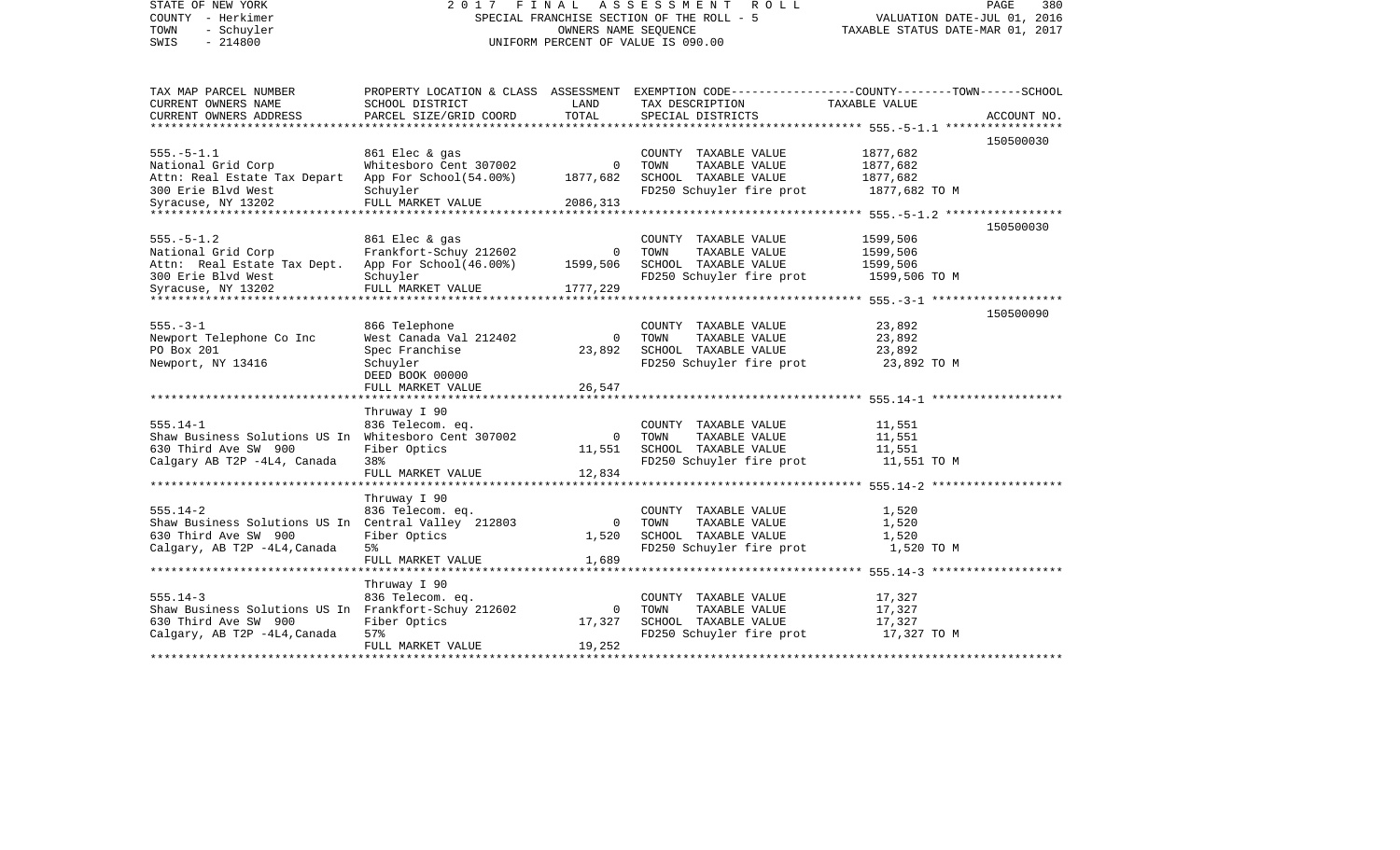| STATE OF NEW YORK          | 2017                                      | FINAL                       | A S S E S S M E N T<br>R O L L                                                                  |                                                     | PAGE<br>381 |  |
|----------------------------|-------------------------------------------|-----------------------------|-------------------------------------------------------------------------------------------------|-----------------------------------------------------|-------------|--|
| COUNTY - Herkimer          | SPECIAL FRANCHISE SECTION OF THE ROLL - 5 | VALUATION DATE-JUL 01, 2016 |                                                                                                 |                                                     |             |  |
| TOWN<br>- Schuyler         |                                           |                             | OWNERS NAME SEQUENCE                                                                            | TAXABLE STATUS DATE-MAR 01, 2017                    |             |  |
| SWIS<br>$-214800$          |                                           |                             | UNIFORM PERCENT OF VALUE IS 090.00                                                              |                                                     |             |  |
|                            |                                           |                             |                                                                                                 |                                                     |             |  |
| TAX MAP PARCEL NUMBER      |                                           |                             | PROPERTY LOCATION & CLASS ASSESSMENT EXEMPTION CODE---------------COUNTY-------TOWN------SCHOOL |                                                     |             |  |
| CURRENT OWNERS NAME        | SCHOOL DISTRICT                           | LAND                        | TAX DESCRIPTION                                                                                 | TAXABLE VALUE                                       |             |  |
| CURRENT OWNERS ADDRESS     | PARCEL SIZE/GRID COORD                    | TOTAL                       | SPECIAL DISTRICTS                                                                               |                                                     | ACCOUNT NO. |  |
| ************************** |                                           |                             |                                                                                                 |                                                     |             |  |
|                            | Thruway I 90                              |                             |                                                                                                 |                                                     |             |  |
| $555.15 - 2$               | 836 Telecom. eq.                          |                             | COUNTY TAXABLE VALUE                                                                            | 1,031                                               |             |  |
| Telus Communication Inc    | Central Valley 212803                     | $\Omega$                    | TOWN<br>TAXABLE VALUE                                                                           | 1,031                                               |             |  |
| PO Box 1552                | Fiber Optics                              | 1,031                       | SCHOOL TAXABLE VALUE                                                                            | 1,031                                               |             |  |
| Edmonton, Canada           | 5%                                        |                             | FD250 Schuyler fire prot                                                                        | 1,031 TO M                                          |             |  |
|                            | FULL MARKET VALUE                         | 1,146                       |                                                                                                 |                                                     |             |  |
|                            |                                           |                             |                                                                                                 |                                                     |             |  |
|                            | Thruway I 90                              |                             |                                                                                                 |                                                     |             |  |
| $555.15 - 1$               | 836 Telecom. eq.                          |                             | COUNTY TAXABLE VALUE                                                                            | 7,838                                               |             |  |
| Telus Communications Inc   | Whitesboro Cent 307002                    | $\mathbf 0$                 | TOWN<br>TAXABLE VALUE                                                                           | 7,838                                               |             |  |
| PO Box 1552                | Fiber Optics                              | 7,838                       | SCHOOL TAXABLE VALUE                                                                            | 7,838                                               |             |  |
|                            | 38%                                       |                             |                                                                                                 |                                                     |             |  |
| Edmonton, Canada           | FULL MARKET VALUE                         | 8,709                       | FD250 Schuyler fire prot                                                                        | 7,838 TO M                                          |             |  |
|                            |                                           |                             |                                                                                                 |                                                     |             |  |
|                            |                                           |                             |                                                                                                 | ********************* 555.15-3 ******************** |             |  |
|                            | Thruway I 90                              |                             |                                                                                                 |                                                     |             |  |
| $555.15 - 3$               | 836 Telecom. eq.                          |                             | COUNTY TAXABLE VALUE                                                                            | 11,757                                              |             |  |
| Telus Communications Inc   | Frankfort-Schuy 212602                    | $\Omega$                    | TOWN<br>TAXABLE VALUE                                                                           | 11,757                                              |             |  |
| PO Box 1552                | Fiber Optics                              | 11,757                      | SCHOOL TAXABLE VALUE                                                                            | 11,757                                              |             |  |
| Edmonton, Canada           | 57%                                       |                             | FD250 Schuyler fire prot                                                                        | 11,757 TO M                                         |             |  |
|                            | FULL MARKET VALUE                         | 13,063                      |                                                                                                 |                                                     |             |  |
|                            |                                           |                             |                                                                                                 |                                                     |             |  |
|                            |                                           |                             |                                                                                                 |                                                     | 150500120   |  |
| $555. - 2 - 1$             | 869 Television                            |                             | COUNTY TAXABLE VALUE                                                                            | 98,307                                              |             |  |
| Time Warner Cable - DTS    | Whitesboro Cent 307002                    | $\mathbf 0$                 | TOWN<br>TAXABLE VALUE                                                                           | 98,307                                              |             |  |
| PO Box 7467                | Spec Franchise                            | 98,307                      | SCHOOL TAXABLE VALUE                                                                            | 98,307                                              |             |  |
| Charlotte, NC 28241-7467   | Schuyler                                  |                             | FD250 Schuyler fire prot                                                                        | 98,307 TO M                                         |             |  |
|                            | DEED BOOK 00000                           |                             |                                                                                                 |                                                     |             |  |
|                            | FULL MARKET VALUE                         | 109,230                     |                                                                                                 |                                                     |             |  |
|                            |                                           |                             |                                                                                                 |                                                     |             |  |
|                            |                                           |                             |                                                                                                 |                                                     | 150500060   |  |
| $555. - 4 - 1.1$           | 866 Telephone                             |                             | COUNTY TAXABLE VALUE                                                                            | 171,081                                             |             |  |
| Verizon New York Inc       | Whitesboro Cent 307002                    | $\mathbf 0$                 | TOWN<br>TAXABLE VALUE                                                                           | 171,081                                             |             |  |
| Duff & Phelps              | App For School(48.98%)                    | 171,081                     | SCHOOL TAXABLE VALUE                                                                            | 171,081                                             |             |  |
|                            |                                           |                             |                                                                                                 |                                                     |             |  |
| PO Box 2749                | Schuyler                                  |                             | FD250 Schuyler fire prot                                                                        | 171,081 TO M                                        |             |  |
| Addison, TX 75001          | DEED BOOK 00000                           |                             |                                                                                                 |                                                     |             |  |
|                            | FULL MARKET VALUE                         | 190,090                     |                                                                                                 |                                                     |             |  |
|                            |                                           |                             |                                                                                                 |                                                     |             |  |
|                            |                                           |                             |                                                                                                 |                                                     | 150500060   |  |
| $555. - 4 - 1.2$           | 866 Telephone                             |                             | COUNTY TAXABLE VALUE                                                                            | 31,436                                              |             |  |
| Verizon New York Inc       | West Canada Val 212402                    | $\circ$                     | TAXABLE VALUE<br>TOWN                                                                           | 31,436                                              |             |  |
| Duff & Phelps              | App For School(9.00%)                     | 31,436                      | SCHOOL TAXABLE VALUE                                                                            | 31,436                                              |             |  |
| PO Box 2549                | Schuyler                                  |                             | FD250 Schuyler fire prot                                                                        | 31,436 TO M                                         |             |  |
| Irving, TX 75001           | FULL MARKET VALUE                         | 34,929                      |                                                                                                 |                                                     |             |  |
|                            |                                           |                             |                                                                                                 | **************************                          |             |  |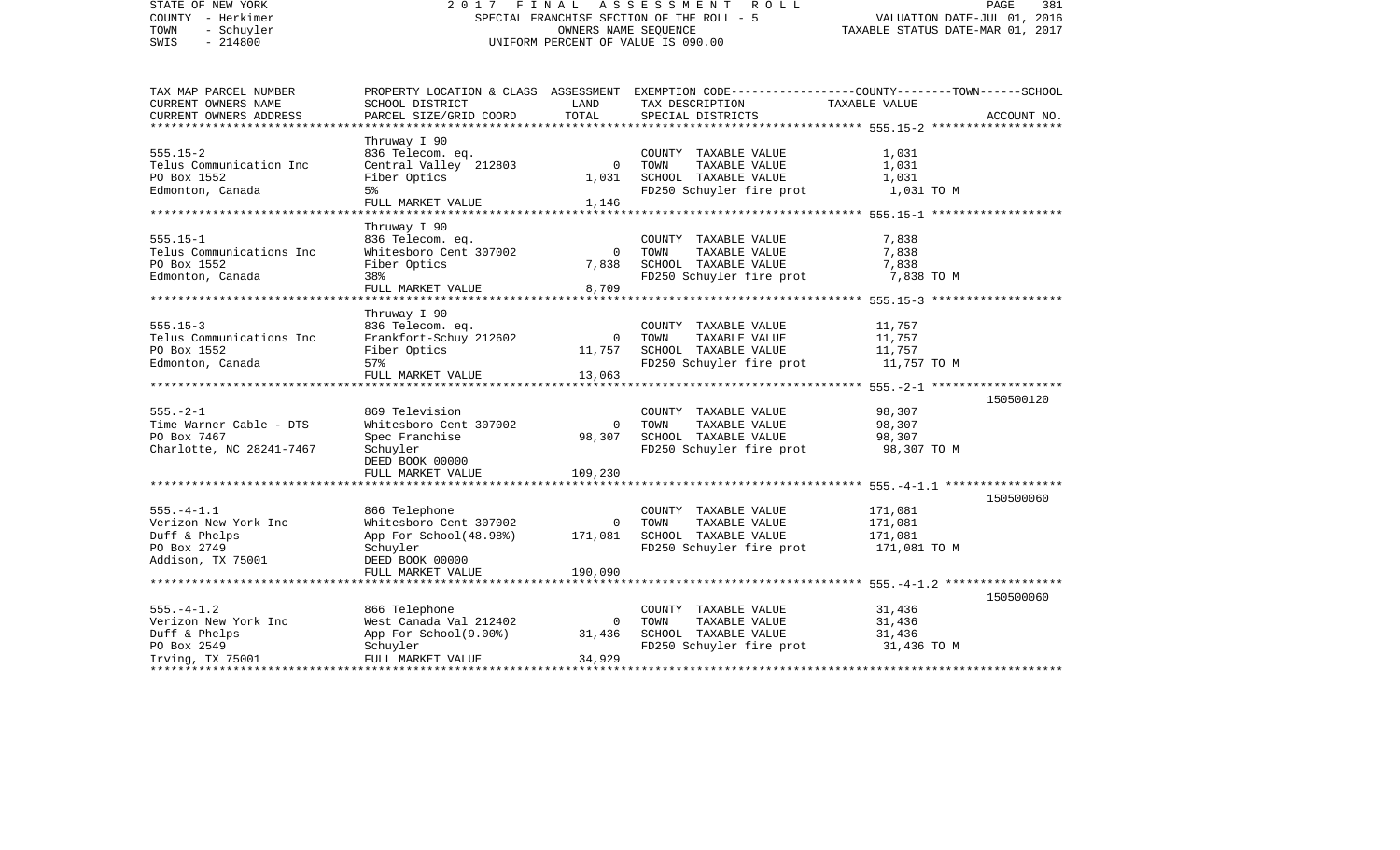| STATE OF NEW YORK<br>COUNTY - Herkimer<br>TOWN<br>- Schuyler<br>$-214800$<br>SWIS                    |                                                                                                                  | OWNERS NAME SEQUENCE           | 2017 FINAL ASSESSMENT<br>ROLL<br>SPECIAL FRANCHISE SECTION OF THE ROLL - 5<br>UNIFORM PERCENT OF VALUE IS 090.00 | PAGE<br>382<br>VALUATION DATE-JUL 01, 2016<br>TAXABLE STATUS DATE-MAR 01, 2017                                                              |  |  |
|------------------------------------------------------------------------------------------------------|------------------------------------------------------------------------------------------------------------------|--------------------------------|------------------------------------------------------------------------------------------------------------------|---------------------------------------------------------------------------------------------------------------------------------------------|--|--|
| TAX MAP PARCEL NUMBER<br>CURRENT OWNERS NAME<br>CURRENT OWNERS ADDRESS                               | SCHOOL DISTRICT<br>PARCEL SIZE/GRID COORD                                                                        | LAND<br>TOTAL                  | TAX DESCRIPTION<br>SPECIAL DISTRICTS                                                                             | PROPERTY LOCATION & CLASS ASSESSMENT EXEMPTION CODE---------------COUNTY-------TOWN-----SCHOOL<br>TAXABLE VALUE<br>ACCOUNT NO.<br>150500060 |  |  |
| $555. - 4 - 1.3$<br>Verizon New York Inc<br>Duff & Phelps<br>PO Box 2749<br>Addison, TX 75001        | 866 Telephone<br>Central Valley 212803<br>App For School(6.00%)<br>Schuyler<br>FULL MARKET VALUE                 | $\circ$<br>20,957<br>23,286    | COUNTY TAXABLE VALUE<br>TOWN<br>TAXABLE VALUE<br>SCHOOL TAXABLE VALUE<br>FD250 Schuyler fire prot 20,957 TO M    | 20,957<br>20,957<br>20,957                                                                                                                  |  |  |
| $555. - 4 - 1.4$<br>Verizon New York Inc<br>Duff & Phelps<br>PO Box 2749<br>Addison, TX 75001        | 866 Telephone<br>Frankfort-Schuy 212602<br>App For School(36.02%)<br>Schuyler<br>FULL MARKET VALUE               | $\Omega$<br>125,814<br>139,793 | COUNTY TAXABLE VALUE<br>TAXABLE VALUE<br>TOWN<br>SCHOOL TAXABLE VALUE<br>FD250 Schuyler fire prot                | 150500060<br>125,814<br>125,814<br>125,814<br>125,814 TO M                                                                                  |  |  |
| $555.13 - 1$<br>WilTel Comm Group<br>Property Tax Dept<br>1025 Eldorado Blvd<br>Broomfield, CO 80021 | Thruway I 90<br>836 Telecom. eq.<br>Whitesboro Cent 307002<br>Fiber Optics<br>38%<br>FULL MARKET VALUE           | $\Omega$<br>39,523<br>43,914   | COUNTY TAXABLE VALUE<br>TAXABLE VALUE<br>TOWN<br>SCHOOL TAXABLE VALUE<br>FD250 Schuyler fire prot                | 39,523<br>39,523<br>39,523<br>39,523 TO M                                                                                                   |  |  |
| $555.13 - 2$<br>WilTel Comm Group<br>Property Tax Dept<br>1025 Eldorado Blvd<br>Broomfield, CO 80021 | Thruway I 90<br>836 Telecom. eq.<br>Central Valley 212803<br>Fiber Optics<br>5 <sup>°</sup><br>FULL MARKET VALUE | $\Omega$<br>5,200<br>5,778     | COUNTY TAXABLE VALUE<br>TOWN<br>TAXABLE VALUE<br>SCHOOL TAXABLE VALUE<br>FD250 Schuyler fire prot                | 5,200<br>5,200<br>5,200<br>5,200 TO M                                                                                                       |  |  |
| $555.13 - 3$<br>WilTel Comm Group<br>Property Tax Dept<br>1025 Eldorado Blvd<br>Broomfield, CO 80021 | Thruway I 90<br>836 Telecom. eq.<br>Frankfort-Schuy 212602<br>Fiber Optics<br>57%<br>FULL MARKET VALUE           | $\Omega$<br>59,285<br>65,872   | COUNTY TAXABLE VALUE<br>TOWN<br>TAXABLE VALUE<br>SCHOOL TAXABLE VALUE<br>FD250 Schuyler fire prot                | 59,285<br>59,285<br>59,285<br>59,285 TO M                                                                                                   |  |  |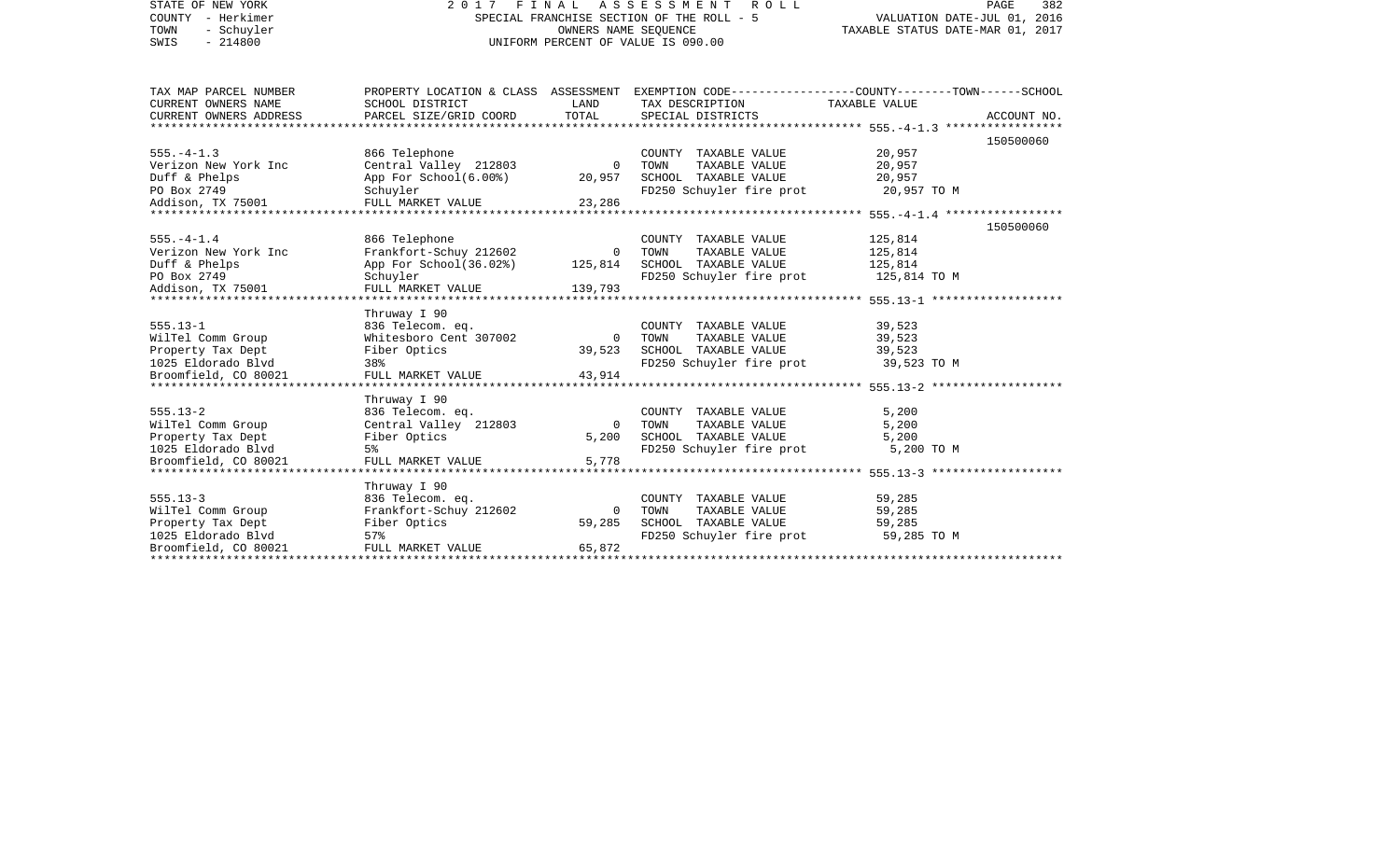| STATE OF NEW YORK  | 2017 FINAL ASSESSMENT ROLL                | 383<br><b>PAGE</b>               |
|--------------------|-------------------------------------------|----------------------------------|
| COUNTY - Herkimer  | SPECIAL FRANCHISE SECTION OF THE ROLL - 5 | VALUATION DATE-JUL 01, 2016      |
| TOWN<br>- Schuvler |                                           | TAXABLE STATUS DATE-MAR 01, 2017 |
| - 214800<br>SWIS   | UNIFORM PERCENT OF VALUE IS 090.00        | RPS150/V04/L015                  |
|                    |                                           | CURRENT DATE 6/20/2017           |

### \*\*\* S P E C I A L D I S T R I C T S U M M A R Y \*\*\*

| CODE DISTRICT NAME PARCELS |  | TOTAL EXTENSION<br>TYPE | EXTENSION<br>VALUE | AD VALOREM<br><b>VALUE</b> | <b>EXEMPT</b><br>AMOUNT | TAXABLE<br>VALUE |
|----------------------------|--|-------------------------|--------------------|----------------------------|-------------------------|------------------|
| FD250 Schuyler fire        |  | 35 TOTAL M              |                    | 4597.121                   |                         | 4597.121         |

# \*\*\* S C H O O L D I S T R I C T S U M M A R Y \*\*\*

| CODE                                 | DISTRICT NAME                                                                          | TOTAL<br>PARCELS    | ASSESSED<br>LAND | ASSESSED<br>TOTAL                        | EXEMPT<br>AMOUNT | TOTAL<br>TAXABLE                         | STAR<br>AMOUNT | STAR<br>TAXABLE                          |
|--------------------------------------|----------------------------------------------------------------------------------------|---------------------|------------------|------------------------------------------|------------------|------------------------------------------|----------------|------------------------------------------|
| 212402<br>212602<br>212803<br>307002 | West Canada Valley<br>Frankfort-Schuyler<br>Central Valley Cntrl<br>Whitesboro Central | 2<br>11<br>10<br>12 |                  | 55,328<br>2094,935<br>53,379<br>2393,479 |                  | 55,328<br>2094,935<br>53,379<br>2393,479 |                | 55,328<br>2094,935<br>53,379<br>2393,479 |
|                                      | SUB-TOTAL                                                                              | 35                  |                  | 4597,121                                 |                  | 4597.121                                 |                | 4597,121                                 |
|                                      | TOTAL                                                                                  | 35                  |                  | 4597,121                                 |                  | 4597,121                                 |                | 4597,121                                 |

\*\*\* S Y S T E M C O D E S S U M M A R Y \*\*\*

#### NO SYSTEM EXEMPTIONS AT THIS LEVEL

# \*\*\* E X E M P T I O N S U M M A R Y \*\*\*

### NO EXEMPTIONS AT THIS LEVEL

| ROLL<br><b>SEC</b> | DESCRIPTION       | TOTAL<br>PARCELS | ASSESSED<br>LAND | <i><b>\SSESSED</b></i><br>TOTAL | TAXABLE<br>COUNTY     | TAXABLE<br>TOWN    | TAXABLE<br>SCHOOL | <b>STAR</b><br>TAXABLE |
|--------------------|-------------------|------------------|------------------|---------------------------------|-----------------------|--------------------|-------------------|------------------------|
|                    | SPECIAL FRANCHISE | つに               |                  | 4597<br>,121                    | 1597<br>$\sim$ $\sim$ | 4597.121<br>ᆞᅩ 스 ㅗ | 4597.             | 4597,121               |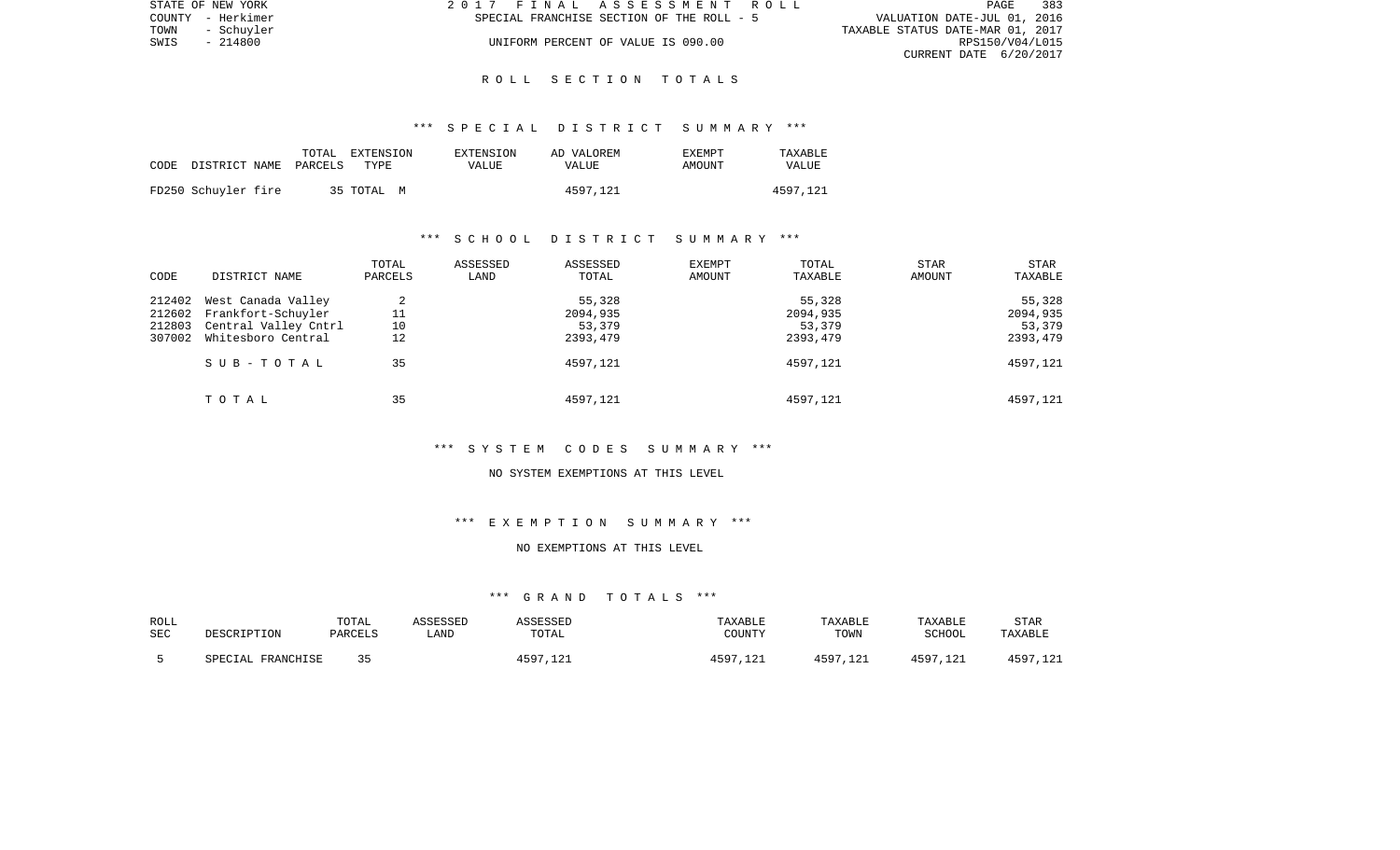| STATE OF NEW YORK<br>COUNTY - Herkimer<br>TOWN<br>- Schuyler<br>$-214800$<br>SWIS                                                                      |                                                                                                                                                                     | OWNERS NAME SEQUENCE               | 2017 FINAL ASSESSMENT<br>R O L L<br>UTILITY & R.R. SECTION OF THE ROLL - 6<br>UNIFORM PERCENT OF VALUE IS 090.00 | PAGE<br>384<br>VALUATION DATE-JUL 01, 2016<br>TAXABLE STATUS DATE-MAR 01, 2017                                                  |  |
|--------------------------------------------------------------------------------------------------------------------------------------------------------|---------------------------------------------------------------------------------------------------------------------------------------------------------------------|------------------------------------|------------------------------------------------------------------------------------------------------------------|---------------------------------------------------------------------------------------------------------------------------------|--|
| TAX MAP PARCEL NUMBER<br>CURRENT OWNERS NAME<br>CURRENT OWNERS ADDRESS<br>********************                                                         | SCHOOL DISTRICT<br>PARCEL SIZE/GRID COORD                                                                                                                           | LAND<br>TOTAL                      | TAX DESCRIPTION<br>SPECIAL DISTRICTS                                                                             | PROPERTY LOCATION & CLASS ASSESSMENT EXEMPTION CODE---------------COUNTY-------TOWN------SCHOOL<br>TAXABLE VALUE<br>ACCOUNT NO. |  |
| 648. - 9999 - 601. 7 - 1881<br>AT&T Corp.<br>Company Code 601700<br>PO Box 7207<br>Bedminster, NJ 07921                                                | 836 Telecom. eq.<br>Frankfort-Schuy 212602<br>888888<br>App Factor 0.6800<br>Buried Fiber Optic Cable<br>FULL MARKET VALUE                                          | $\mathbf{0}$<br>104,399<br>115,999 | COUNTY TAXABLE VALUE<br>TAXABLE VALUE<br>TOWN<br>SCHOOL TAXABLE VALUE<br>FD250 Schuyler fire prot                | 104,399<br>104,399<br>104,399<br>104,399 TO M                                                                                   |  |
| ********************                                                                                                                                   |                                                                                                                                                                     |                                    |                                                                                                                  |                                                                                                                                 |  |
| 648. - 9999 - 601. 7 - 1882<br>AT&T Corp.<br>Company Code 601700<br>Property Tax Dept<br>PO Box 7207<br>Bedminster, NJ 07921<br>********************** | Outside Plant<br>836 Telecom. eq.<br>Whitesboro Cent 307002<br>888888<br>App Factor 0.2600<br>Buried Fiber Optic Cable<br>FULL MARKET VALUE<br>******************** | 0<br>39,917<br>44,352              | COUNTY TAXABLE VALUE<br>TOWN<br>TAXABLE VALUE<br>SCHOOL TAXABLE VALUE<br>FD250 Schuyler fire prot                | 39,917<br>39,917<br>39,917<br>39,917 TO M                                                                                       |  |
| 648. - 9999 - 601. 7 - 1884<br>AT&T Corp.<br>Company Code 601700<br>Property Tax Dept<br>PO Box 7207<br>Bedminster, NJ 07921                           | Outside Plant<br>836 Telecom. eq.<br>Central Valley 212803<br>888888<br>App Factor 0.0600<br>Buried Fiber Optic Cable<br>FULL MARKET VALUE                          | $\Omega$<br>9,212<br>10,236        | COUNTY TAXABLE VALUE<br>TOWN<br>TAXABLE VALUE<br>SCHOOL TAXABLE VALUE<br>FD250 Schuyler fire prot                | 9,212<br>9,212<br>9,212<br>9,212 TO M                                                                                           |  |
| ***************                                                                                                                                        | ***************                                                                                                                                                     |                                    |                                                                                                                  |                                                                                                                                 |  |
| 648. - 999 - 744. 85 - 1881<br>Elantic Telecom Inc<br>$c/O$ Duff & Phelps<br>PO Box 2629<br>Addison, TX 75001                                          | Outside Plant<br>836 Telecom. eq.<br>Frankfort-Schuy 212602<br>888888<br>App Factor 0.6800<br>Undergrd Cable On Rr Row<br>FRNT23443.00 DPTH<br>FULL MARKET VALUE    | $\mathbf{0}$<br>135,872<br>150,969 | COUNTY TAXABLE VALUE<br>TOWN<br>TAXABLE VALUE<br>SCHOOL TAXABLE VALUE<br>FD250 Schuyler fire prot                | 135,872<br>135,872<br>135,872<br>135,872 TO M                                                                                   |  |
|                                                                                                                                                        | ********************                                                                                                                                                |                                    |                                                                                                                  |                                                                                                                                 |  |
| 648. - 999 - 744. 85 - 1882<br>Elantic Telecom Inc<br>$c/o$ Duff & Phelps<br>PO Box 2629<br>Addison, TX 75001                                          | Outside Plant<br>836 Telecom. eq.<br>Whitesboro Cent 307002<br>888888<br>App Factor 0.2600<br>Undergrd Cable On Rr Row<br>FRNT 8963.50 DPTH<br>FULL MARKET VALUE    | $\Omega$<br>51,951<br>57,723       | COUNTY TAXABLE VALUE<br>TOWN<br>TAXABLE VALUE<br>SCHOOL TAXABLE VALUE<br>FD250 Schuyler fire prot                | 51,951<br>51,951<br>51,951<br>51,951 TO M                                                                                       |  |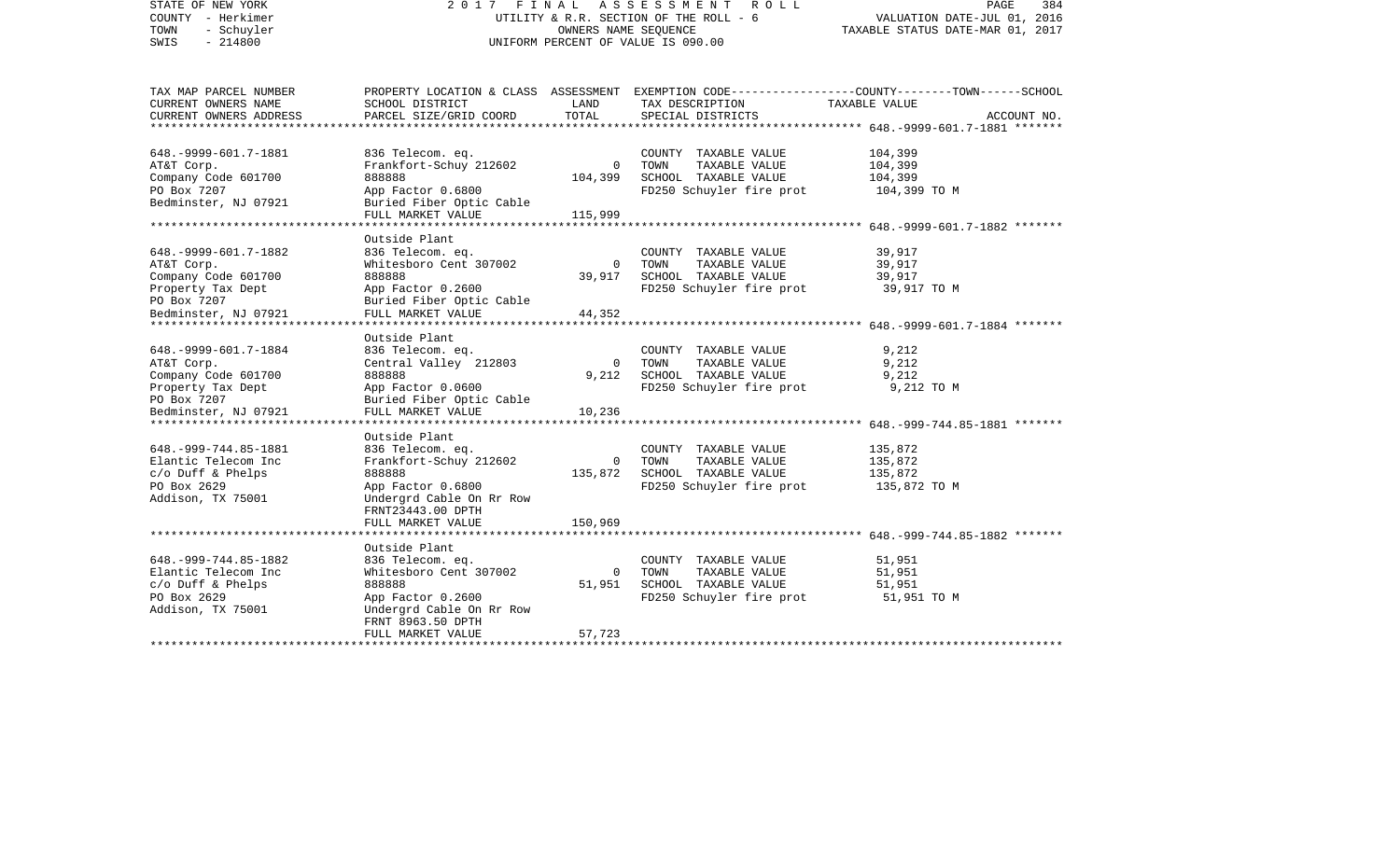| STATE OF NEW YORK<br>COUNTY - Herkimer     | 2 0 1 7                                       | FINAL                | ASSESSMENT<br>ROLL<br>UTILITY & R.R. SECTION OF THE ROLL - 6 | 385<br>PAGE<br>VALUATION DATE-JUL 01, 2016                                                       |
|--------------------------------------------|-----------------------------------------------|----------------------|--------------------------------------------------------------|--------------------------------------------------------------------------------------------------|
| TOWN<br>- Schuyler                         |                                               | OWNERS NAME SEQUENCE |                                                              | TAXABLE STATUS DATE-MAR 01, 2017                                                                 |
| $-214800$<br>SWIS                          | UNIFORM PERCENT OF VALUE IS 090.00            |                      |                                                              |                                                                                                  |
|                                            |                                               |                      |                                                              |                                                                                                  |
| TAX MAP PARCEL NUMBER                      |                                               |                      |                                                              | PROPERTY LOCATION & CLASS ASSESSMENT EXEMPTION CODE----------------COUNTY-------TOWN------SCHOOL |
| CURRENT OWNERS NAME                        | SCHOOL DISTRICT                               | LAND                 | TAX DESCRIPTION                                              | TAXABLE VALUE                                                                                    |
| CURRENT OWNERS ADDRESS                     | PARCEL SIZE/GRID COORD                        | TOTAL<br>*******     | SPECIAL DISTRICTS                                            | ACCOUNT NO.<br>********* 648.-999-744.85-1884 *******                                            |
|                                            | Outside Plant                                 |                      |                                                              |                                                                                                  |
| 648. - 999 - 744. 85 - 1884                | 836 Telecom. eq.                              |                      | COUNTY TAXABLE VALUE                                         | 11,989                                                                                           |
| Elantic Telecom Inc                        | Central Valley 212803                         | $\mathbf 0$          | TOWN<br>TAXABLE VALUE                                        | 11,989                                                                                           |
| $c/O$ Duff & Phelps                        | 888888                                        | 11,989               | SCHOOL TAXABLE VALUE                                         | 11,989                                                                                           |
| PO Box 2629                                | App Factor 0.0600                             |                      | FD250 Schuyler fire prot                                     | 11,989 TO M                                                                                      |
| Addison, TX 75001                          | Buried Fiber Optic Cable                      |                      |                                                              |                                                                                                  |
|                                            | FULL MARKET VALUE                             | 13,321               |                                                              |                                                                                                  |
|                                            |                                               |                      |                                                              | ********************** 648.-9999-628.35-1881 ******                                              |
|                                            | Outside Plant                                 |                      |                                                              |                                                                                                  |
| 648. - 9999 - 628. 35 - 1881               | 836 Telecom. eq.                              |                      | COUNTY TAXABLE VALUE                                         | 0                                                                                                |
| MCI Telecommunications                     | Frankfort-Schuy 212602                        | $\mathbf 0$          | TOWN<br>TAXABLE VALUE                                        | $\mathbf 0$                                                                                      |
| Duff & Phelps                              | 888888                                        | $\Omega$             | SCHOOL TAXABLE VALUE                                         | $\Omega$                                                                                         |
| PO Box 2749                                | App Factor 0.6800                             |                      | FD250 Schuyler fire prot                                     | 0 TO M                                                                                           |
| Addison, TX 75001                          | Buried Fiber Optic Cable                      | $\Omega$             |                                                              |                                                                                                  |
| *****************************              | FULL MARKET VALUE                             |                      |                                                              |                                                                                                  |
|                                            | Outside Plant                                 |                      |                                                              |                                                                                                  |
| 648. - 9999 - 628. 35 - 1882               | 836 Telecom. eq.                              |                      | COUNTY TAXABLE VALUE                                         | $\mathbf 0$                                                                                      |
| MCI Telecommunications                     | Whitesboro Cent 307002                        | $\Omega$             | TOWN<br>TAXABLE VALUE                                        | $\Omega$                                                                                         |
| Duff & Phelps                              | 888888                                        | $\Omega$             | SCHOOL TAXABLE VALUE                                         | $\Omega$                                                                                         |
| PO Box 2749                                | App Factor 0.2600                             |                      | FD250 Schuyler fire prot                                     | 0 TO M                                                                                           |
| Addison, TX 75001                          | Buried Fiber Optic Cable                      |                      |                                                              |                                                                                                  |
|                                            | FULL MARKET VALUE                             | $\mathbf 0$          |                                                              |                                                                                                  |
|                                            |                                               |                      |                                                              |                                                                                                  |
|                                            | Outside Plant                                 |                      |                                                              |                                                                                                  |
| 648. - 9999 - 628. 35 - 1884               | 836 Telecom. eq.                              |                      | COUNTY TAXABLE VALUE                                         | $\mathbf 0$                                                                                      |
| MCI Telecommunications                     | Central Valley 212803                         | $\Omega$             | TOWN<br>TAXABLE VALUE                                        | $\Omega$                                                                                         |
| Duff & Phelps                              | 888888                                        | $\Omega$             | SCHOOL TAXABLE VALUE                                         | 0                                                                                                |
| PO Box 2749                                | App Factor 0.0600                             |                      | FD250 Schuyler fire prot                                     | 0 TO M                                                                                           |
| Addison, TX 75001                          | Buried Fiber Optic Cable<br>FULL MARKET VALUE | $\mathbf 0$          |                                                              |                                                                                                  |
|                                            | ***********************                       |                      |                                                              |                                                                                                  |
|                                            | Transmission Land                             |                      |                                                              |                                                                                                  |
| $104.11 - 1 - 40$                          | 882 Elec Trans Imp                            |                      | COUNTY TAXABLE VALUE                                         | 28,000                                                                                           |
| National Grid Corp                         | Frankfort-Schuy 212602                        | 28,000               | TOWN<br>TAXABLE VALUE                                        | 28,000                                                                                           |
| Real Estate Dept                           | Tramsmission Land                             | 28,000               | SCHOOL TAXABLE VALUE                                         | 28,000                                                                                           |
| 300 Erie Blvd West 132350                  | ACRES<br>56.30                                |                      | FD250 Schuyler fire prot                                     | 28,000 TO M                                                                                      |
| Syracuse, NY 13202                         | EAST-0315720 NRTH-1555004                     |                      |                                                              |                                                                                                  |
|                                            | FULL MARKET VALUE                             | 31,111               |                                                              |                                                                                                  |
|                                            |                                               |                      |                                                              | ********** 105.1-1-14 ***                                                                        |
|                                            | Transmission Land                             |                      |                                                              |                                                                                                  |
| $105.1 - 1 - 14$                           | 882 Elec Trans Imp                            |                      | COUNTY TAXABLE VALUE                                         | 164,000                                                                                          |
| National Grid Corp<br>Real Estate Tax Dept | Whitesboro Cent 307002<br>Transmission Land   | 164,000<br>164,000   | TOWN<br>TAXABLE VALUE                                        | 164,000<br>164,000                                                                               |
| 300 Erie Blvd 132350                       | ACRES 327.40                                  |                      | SCHOOL TAXABLE VALUE<br>FD250 Schuyler fire prot             | 164,000 TO M                                                                                     |
| Syracuse, NY 13202                         | EAST-0332933 NRTH-1553793                     |                      |                                                              |                                                                                                  |
|                                            | FULL MARKET VALUE                             | 182,222              |                                                              |                                                                                                  |
|                                            |                                               |                      |                                                              |                                                                                                  |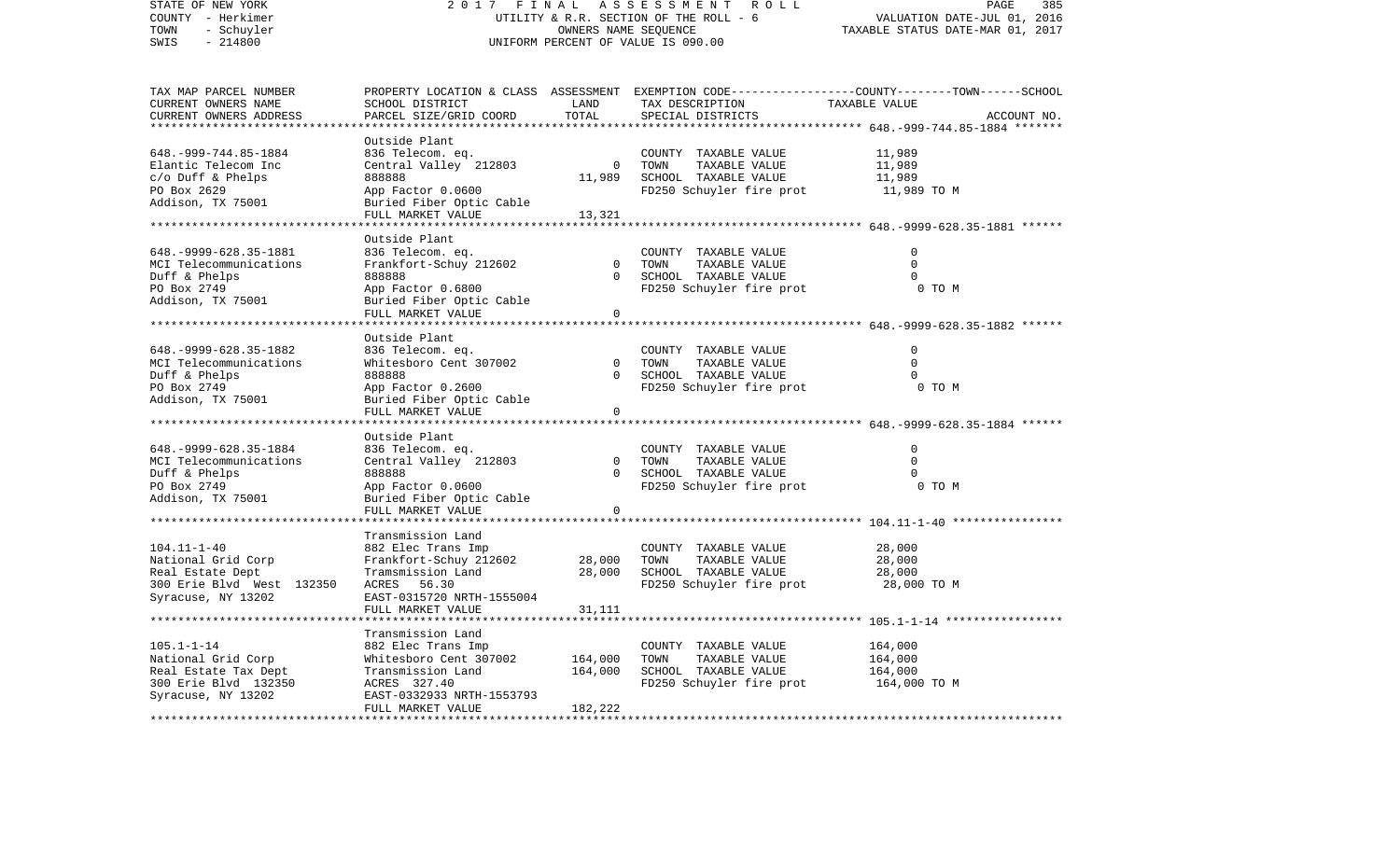| STATE OF NEW YORK<br>COUNTY - Herkimer<br>TOWN<br>- Schuyler<br>$-214800$<br>SWIS | 2017 FINAL ASSESSMENT ROLL<br>UTILITY & R.R. SECTION OF THE ROLL - 6<br>UNIFORM PERCENT OF VALUE IS 090.00 | PAGE<br>386<br>VALUATION DATE-JUL 01, 2016<br>TAXABLE STATUS DATE-MAR 01, 2017 |                                                                                                  |               |             |
|-----------------------------------------------------------------------------------|------------------------------------------------------------------------------------------------------------|--------------------------------------------------------------------------------|--------------------------------------------------------------------------------------------------|---------------|-------------|
| TAX MAP PARCEL NUMBER                                                             |                                                                                                            |                                                                                | PROPERTY LOCATION & CLASS ASSESSMENT EXEMPTION CODE----------------COUNTY-------TOWN------SCHOOL |               |             |
| CURRENT OWNERS NAME                                                               | SCHOOL DISTRICT                                                                                            | LAND                                                                           | TAX DESCRIPTION                                                                                  | TAXABLE VALUE |             |
| CURRENT OWNERS ADDRESS<br>************************                                | PARCEL SIZE/GRID COORD                                                                                     | TOTAL                                                                          | SPECIAL DISTRICTS                                                                                |               | ACCOUNT NO. |
|                                                                                   | Baum Rd                                                                                                    |                                                                                |                                                                                                  |               | 150075095   |
| $112.2 - 1 - 21$                                                                  | 871 Elec-Gas Facil                                                                                         |                                                                                | COUNTY TAXABLE VALUE                                                                             | 10,000        |             |
| National Grid Corp                                                                | Frankfort-Schuy 212602                                                                                     | 10,000                                                                         | TOWN<br>TAXABLE VALUE                                                                            | 10,000        |             |
| Company Code 132350                                                               | 812257                                                                                                     | 10,000                                                                         | SCHOOL TAXABLE VALUE                                                                             | 10,000        |             |
| Real Estate Department                                                            | FRNT 200.00 DPTH 200.00                                                                                    |                                                                                | FD250 Schuyler fire prot                                                                         | 10,000 TO M   |             |
| 300 Erie Blvd West                                                                | EAST-0344634 NRTH-1543324                                                                                  |                                                                                |                                                                                                  |               |             |
| Syracuse, NY 13202                                                                | DEED BOOK 00643 PG-00446                                                                                   |                                                                                |                                                                                                  |               |             |
|                                                                                   | FULL MARKET VALUE                                                                                          | 11,111                                                                         |                                                                                                  |               |             |
|                                                                                   |                                                                                                            |                                                                                |                                                                                                  |               |             |
|                                                                                   | Transmission Improvement                                                                                   |                                                                                |                                                                                                  |               |             |
| 648. - 9999 - 132. 35 - 1012                                                      | 882 Elec Trans Imp                                                                                         |                                                                                | COUNTY TAXABLE VALUE                                                                             | 103,597       |             |
| National Grid Corp                                                                | Whitesboro Cent 307002                                                                                     | $\mathbf{0}$                                                                   | TAXABLE VALUE<br>TOWN                                                                            | 103,597       |             |
| Real Estate Department 132350                                                     | 812004                                                                                                     | 103,597                                                                        | SCHOOL TAXABLE VALUE                                                                             | 103,597       |             |
| 300 Erie Blvd 132350                                                              | App Factor 1.000                                                                                           |                                                                                | FD250 Schuyler fire prot                                                                         | 103,597 TO M  |             |
| Syracuse, NY 13202                                                                | Potter-Rotterdam #30                                                                                       |                                                                                |                                                                                                  |               |             |
|                                                                                   | FULL MARKET VALUE                                                                                          | 115,108                                                                        |                                                                                                  |               |             |
|                                                                                   |                                                                                                            |                                                                                |                                                                                                  |               |             |
| 648. - 9999 - 132. 35 - 1022                                                      | Tramsmission Improvement<br>882 Elec Trans Imp                                                             |                                                                                | COUNTY TAXABLE VALUE                                                                             | 52,345        |             |
| National Grid Corp                                                                | Whitesboro Cent 307002                                                                                     | $\mathbf{0}$                                                                   | TAXABLE VALUE<br>TOWN                                                                            | 52,345        |             |
| Real Estate Tax Dept 132350                                                       | 812005                                                                                                     | 52,345                                                                         | SCHOOL TAXABLE VALUE                                                                             | 52,345        |             |
| 300 Erie Blvd 132350                                                              | App Factor 1.000                                                                                           |                                                                                | FD250 Schuyler fire prot                                                                         | 52,345 TO M   |             |
| Syracuse, NY 13202                                                                | Potter-Rotterdam #31                                                                                       |                                                                                |                                                                                                  |               |             |
|                                                                                   | FULL MARKET VALUE                                                                                          | 58,161                                                                         |                                                                                                  |               |             |
|                                                                                   |                                                                                                            |                                                                                |                                                                                                  |               |             |
|                                                                                   | Transmission Improvement                                                                                   |                                                                                |                                                                                                  |               |             |
| 648. - 9999 - 132. 35 - 1031                                                      | 882 Elec Trans Imp                                                                                         |                                                                                | COUNTY TAXABLE VALUE                                                                             | 223,009       |             |
| National Grid Corp                                                                | Frankfort-Schuy 212602                                                                                     | $\overline{0}$                                                                 | TOWN<br>TAXABLE VALUE                                                                            | 223,009       |             |
| Real Estate Tax Dept 132350                                                       | 812050                                                                                                     | 223,009                                                                        | SCHOOL TAXABLE VALUE                                                                             | 223,009       |             |
| 300 Erie Blvd West 132350                                                         | App Factor 0.4000                                                                                          |                                                                                | FD250 Schuyler fire prot                                                                         | 223,009 TO M  |             |
| Syracuse, NY 13202                                                                | Edic-New Scotland #14                                                                                      |                                                                                |                                                                                                  |               |             |
| ***************************                                                       | FULL MARKET VALUE                                                                                          | 247,788                                                                        |                                                                                                  |               |             |
|                                                                                   |                                                                                                            |                                                                                |                                                                                                  |               |             |
| 648. - 9999 - 132. 35 - 1032                                                      | Transmission Improvement<br>882 Elec Trans Imp                                                             |                                                                                | COUNTY TAXABLE VALUE                                                                             | 334,513       |             |
| National Grid Corp                                                                | Whitesboro Cent 307002                                                                                     | $\overline{0}$                                                                 | TAXABLE VALUE<br>TOWN                                                                            | 334,513       |             |
| Real Estate Tax Dept 132350                                                       | 812050                                                                                                     | 334,513                                                                        | SCHOOL TAXABLE VALUE                                                                             | 334,513       |             |
| 300 Erie Blvd West 132350                                                         | App Factor 0.6000                                                                                          |                                                                                | FD250 Schuyler fire prot                                                                         | 334,513 TO M  |             |
| Syracuse, NY 13202                                                                | Edic-New Scotland #14                                                                                      |                                                                                |                                                                                                  |               |             |
|                                                                                   | FULL MARKET VALUE                                                                                          | 371,681                                                                        |                                                                                                  |               |             |
|                                                                                   |                                                                                                            |                                                                                |                                                                                                  |               |             |
|                                                                                   | Transmission Improvement                                                                                   |                                                                                |                                                                                                  |               |             |
| 648. - 9999 - 132. 35 - 1041                                                      | 882 Elec Trans Imp                                                                                         |                                                                                | COUNTY TAXABLE VALUE                                                                             | 1285,655      |             |
| National Grid Corp                                                                | Frankfort-Schuy 212602                                                                                     | $\circ$                                                                        | TAXABLE VALUE<br>TOWN                                                                            | 1285,655      |             |
| Real Estate Tax Dept 132350                                                       | 812054                                                                                                     | 1285,655                                                                       | SCHOOL TAXABLE VALUE                                                                             | 1285,655      |             |
| 300 Erie Blvd West 132350                                                         | App Factor 0.4000                                                                                          |                                                                                | FD250 Schuyler fire prot                                                                         | 1285,655 TO M |             |
| Syracuse, NY 13202                                                                | Edic-New Scotland #18                                                                                      |                                                                                |                                                                                                  |               |             |
|                                                                                   | FULL MARKET VALUE                                                                                          | 1428,506                                                                       |                                                                                                  |               |             |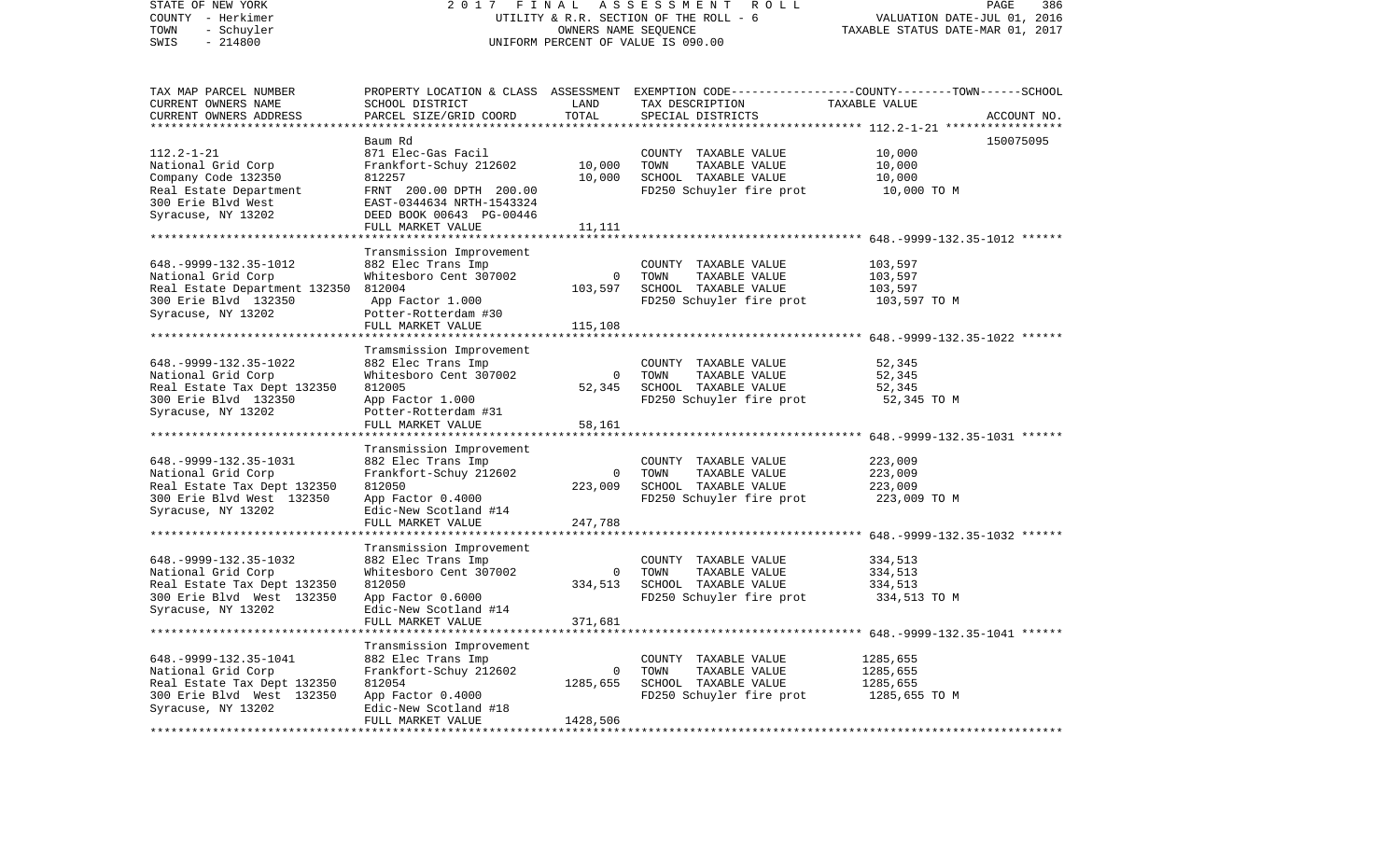| STATE OF NEW YORK<br>COUNTY - Herkimer<br>TOWN<br>- Schuyler<br>SWIS<br>$-214800$                                                                            | 2017<br>FINAL<br>UTILITY & R.R. SECTION OF THE ROLL - 6<br>UNIFORM PERCENT OF VALUE IS 090.00                                                                                      | PAGE<br>387<br>VALUATION DATE-JUL 01, 2016<br>TAXABLE STATUS DATE-MAR 01, 2017 |                                                                                                   |                                                                                                                                  |
|--------------------------------------------------------------------------------------------------------------------------------------------------------------|------------------------------------------------------------------------------------------------------------------------------------------------------------------------------------|--------------------------------------------------------------------------------|---------------------------------------------------------------------------------------------------|----------------------------------------------------------------------------------------------------------------------------------|
| TAX MAP PARCEL NUMBER<br>CURRENT OWNERS NAME<br>CURRENT OWNERS ADDRESS<br>**********************                                                             | SCHOOL DISTRICT<br>PARCEL SIZE/GRID COORD<br>***********************                                                                                                               | LAND<br>TOTAL                                                                  | TAX DESCRIPTION<br>SPECIAL DISTRICTS                                                              | PROPERTY LOCATION & CLASS ASSESSMENT EXEMPTION CODE----------------COUNTY-------TOWN------SCHOOL<br>TAXABLE VALUE<br>ACCOUNT NO. |
| 648. - 9999 - 132. 35 - 1042<br>National Grid Corp<br>Real Estate Tax Dept 132350<br>300 Erie Blvd West 132350<br>Syracuse, NY 13202                         | Transmission Improvement<br>882 Elec Trans Imp<br>Whitesboro Cent 307002<br>812054<br>App Factor 0.6000<br>Edic-New Scotland #18<br>FULL MARKET VALUE                              | $\overline{0}$<br>1928,482<br>2142,758                                         | COUNTY TAXABLE VALUE<br>TOWN<br>TAXABLE VALUE<br>SCHOOL TAXABLE VALUE<br>FD250 Schuyler fire prot | 1928,482<br>1928,482<br>1928,482<br>1928,482 TO M                                                                                |
| 648. - 9999 - 132. 35 - 1052<br>National Grid Corp<br>Real Estate Tax Dept 132350<br>300 Erie Blvd West 132350<br>Syracuse, NY 13202<br>*******************  | Transmission Improvement<br>882 Elec Trans Imp<br>Whitesboro Cent 307002<br>812164<br>App Factor 1.0000<br>Porter-Schuyler #13<br>FULL MARKET VALUE<br>*************************** | $\overline{0}$<br>42,772<br>47,524                                             | COUNTY TAXABLE VALUE<br>TOWN<br>TAXABLE VALUE<br>SCHOOL TAXABLE VALUE<br>FD250 Schuyler fire prot | 42,772<br>42,772<br>42,772<br>42,772 TO M                                                                                        |
| 648. - 9999 - 132. 35 - 1062<br>National Grid Corp<br>Real Estate Tax Dept 132350<br>300 Erie Blvd West 132350<br>Syracuse, NY 13202                         | Transmission Improvement<br>882 Elec Trans Imp<br>Whitesboro Cent 307002<br>812176<br>App Factor 1.0000<br>Terminal-Schuyler #7<br>FULL MARKET VALUE                               | $\mathbf{0}$<br>15,776<br>17,529                                               | COUNTY TAXABLE VALUE<br>TOWN<br>TAXABLE VALUE<br>SCHOOL TAXABLE VALUE<br>FD250 Schuyler fire prot | 15,776<br>15,776<br>15,776<br>15,776 TO M                                                                                        |
| 648. - 9999 - 132. 35 - 1071<br>National Grid Corp<br>Real Estate Tax Dept 132350<br>300 Erie Blvd West 132350<br>Syracuse, NY 13202                         | Transmission Improvement<br>882 Elec Trans Imp<br>Frankfort-Schuy 212602<br>812223<br>App Factor 0.4000<br>P. Inghams #5-P.valley #4<br>FULL MARKET VALUE                          | $\Omega$<br>159,883<br>177,648                                                 | COUNTY TAXABLE VALUE<br>TOWN<br>TAXABLE VALUE<br>SCHOOL TAXABLE VALUE<br>FD250 Schuyler fire prot | **************** 648.-9999-132.35-1071 ******<br>159,883<br>159,883<br>159,883<br>159,883 TO M                                   |
| ********************<br>648. - 9999 - 132. 35 - 1072<br>National Grid Corp<br>Real Estate Tax Dept 132350<br>300 Erie Blvd West 132350<br>Syracuse, NY 13202 | ********************<br>Transmission Improvement<br>882 Elec Trans Imp<br>Whitesboro Cent 307002<br>812223<br>App Factor 0.6000<br>P. Inghams #5-P.valley #4<br>FULL MARKET VALUE  | $\overline{0}$<br>239,824<br>266,471                                           | COUNTY TAXABLE VALUE<br>TOWN<br>TAXABLE VALUE<br>SCHOOL TAXABLE VALUE<br>FD250 Schuyler fire prot | 239,824<br>239,824<br>239,824<br>239,824 TO M                                                                                    |
| 648. - 9999 - 132. 35 - 1081<br>National Grid Corp<br>Real Estate Tax Dept. 132350<br>300 Erie Blvd West 132350<br>Syracuse, NY 13202                        | Transmission Improvement<br>882 Elec Trans Imp<br>Frankfort-Schuy 212602<br>812257<br>App Factor 0.4000<br>P.valley #4-P.inhams #5<br>FULL MARKET VALUE                            | $\Omega$<br>67,980<br>75,533                                                   | COUNTY TAXABLE VALUE<br>TOWN<br>TAXABLE VALUE<br>SCHOOL TAXABLE VALUE<br>FD250 Schuyler fire prot | 67,980<br>67,980<br>67,980<br>67,980 TO M                                                                                        |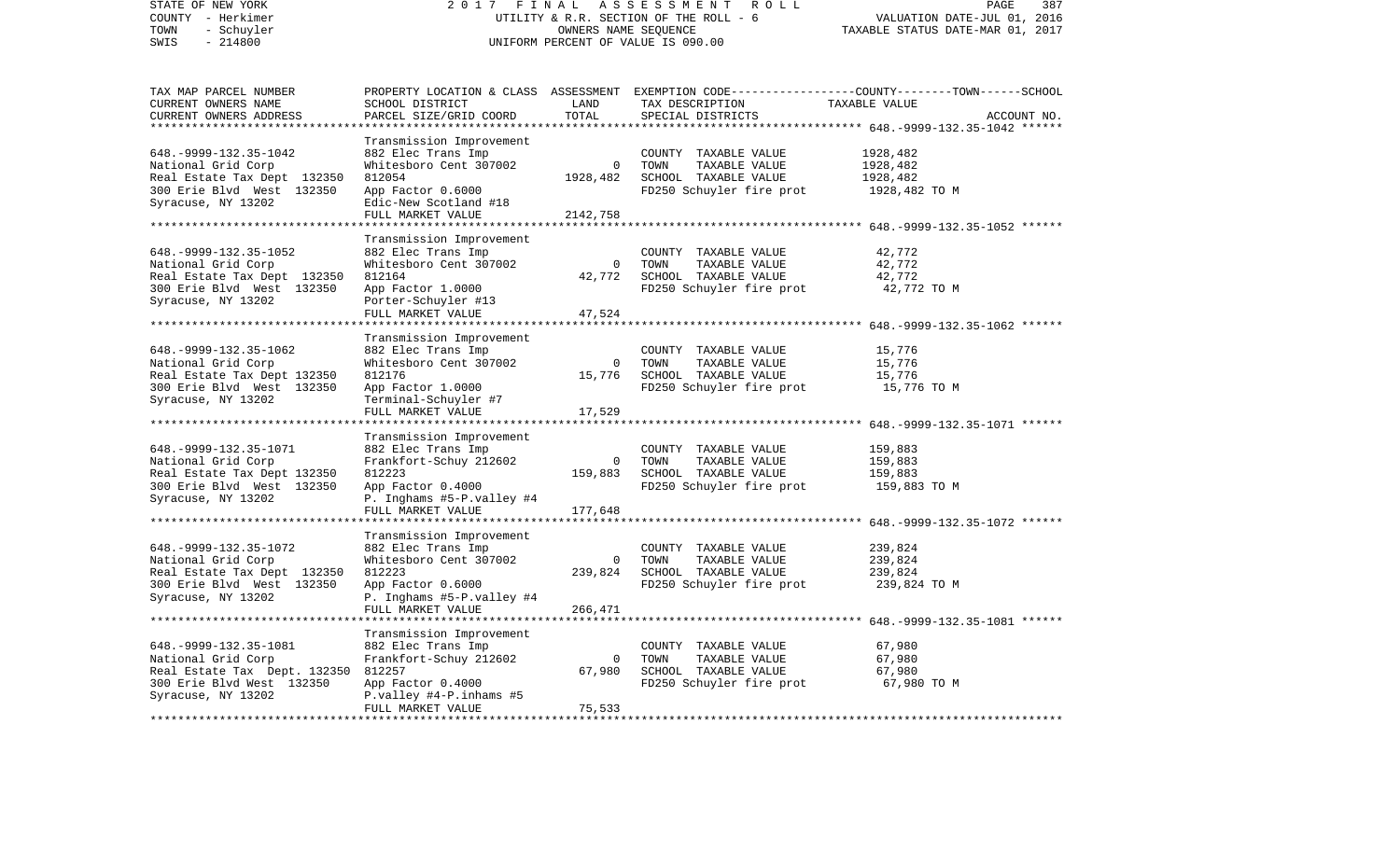| STATE OF NEW YORK<br>COUNTY - Herkimer<br>- Schuyler<br>TOWN | 2017 FINAL                                     | OWNERS NAME SEQUENCE     | ASSESSMENT<br>ROLL<br>UTILITY & R.R. SECTION OF THE ROLL - 6 | PAGE<br>388<br>VALUATION DATE-JUL 01, 2016<br>TAXABLE STATUS DATE-MAR 01, 2017     |
|--------------------------------------------------------------|------------------------------------------------|--------------------------|--------------------------------------------------------------|------------------------------------------------------------------------------------|
| $-214800$<br>SWIS                                            | UNIFORM PERCENT OF VALUE IS 090.00             |                          |                                                              |                                                                                    |
| TAX MAP PARCEL NUMBER                                        | PROPERTY LOCATION & CLASS                      |                          |                                                              | ASSESSMENT EXEMPTION CODE-----------------COUNTY-------TOWN------SCHOOL            |
| CURRENT OWNERS NAME                                          | SCHOOL DISTRICT                                | LAND                     | TAX DESCRIPTION                                              | TAXABLE VALUE                                                                      |
| CURRENT OWNERS ADDRESS<br>**********************             | PARCEL SIZE/GRID COORD                         | TOTAL                    | SPECIAL DISTRICTS                                            | ACCOUNT NO.                                                                        |
|                                                              |                                                |                          |                                                              |                                                                                    |
| 648. - 9999 - 132. 35 - 1082                                 | Transmission Improvement<br>882 Elec Trans Imp |                          | COUNTY TAXABLE VALUE                                         | 101,969                                                                            |
| National Grid Corp                                           | Whitesboro Cent 307002                         | $\mathbf 0$              | TAXABLE VALUE<br>TOWN                                        | 101,969                                                                            |
| Real Estate Tax Dept 132350                                  | 812257                                         | 101,969                  | SCHOOL TAXABLE VALUE                                         | 101,969                                                                            |
| 300 Erie Blvd West 132350                                    | App Factor 0.6000                              |                          | FD250 Schuyler fire prot                                     | 101,969 TO M                                                                       |
| Syracuse, NY 13202                                           | P.valley #4-P.inghams #5                       |                          |                                                              |                                                                                    |
|                                                              | FULL MARKET VALUE                              | 113,299                  |                                                              |                                                                                    |
| *********************                                        |                                                |                          |                                                              |                                                                                    |
|                                                              | Transmission Improvement                       |                          |                                                              |                                                                                    |
| 648. - 9999 - 132. 35 - 1091                                 | 882 Elec Trans Imp                             |                          | COUNTY TAXABLE VALUE                                         | 24,518                                                                             |
| National Grid Corp                                           | Frankfort-Schuy 212602                         | $\overline{\phantom{0}}$ | TOWN<br>TAXABLE VALUE                                        | 24,518                                                                             |
| Real Estate Tax Dept 132350                                  | 812346                                         | 24,518                   | SCHOOL TAXABLE VALUE                                         | 24,518                                                                             |
| 300 Erie Blvd West 132350                                    | App Factor 1.0000                              |                          | FD250 Schuyler fire prot                                     | 24,518 TO M                                                                        |
| Syracuse, NY 13202                                           | Schuyler-Ilion #21                             |                          |                                                              |                                                                                    |
|                                                              | FULL MARKET VALUE                              | 27,242                   |                                                              |                                                                                    |
|                                                              |                                                |                          |                                                              | ******************** 648.-9999-132.35-1101 ******                                  |
|                                                              |                                                |                          |                                                              |                                                                                    |
| 648. - 9999 - 132. 35 - 1101                                 | 882 Elec Trans Imp                             |                          | COUNTY TAXABLE VALUE                                         | 1647,840                                                                           |
| National Grid Corp                                           | Frankfort-Schuy 212602                         | $\mathbf 0$              | TOWN<br>TAXABLE VALUE                                        | 1647,840                                                                           |
| Real Estate Tax Dept 132350                                  |                                                | 1647,840<br>1830,933     | SCHOOL TAXABLE VALUE                                         | 1647,840                                                                           |
| 300 Erie Blvd West 132350<br>Syracuse, NY 13202              | FULL MARKET VALUE                              |                          | FD250 Schuyler fire prot                                     | 1647,840 TO M                                                                      |
| ****************************                                 |                                                |                          |                                                              |                                                                                    |
|                                                              | Outside Plant                                  |                          |                                                              |                                                                                    |
| 648. - 9999 - 132. 35 - 1881                                 | 884 Elec Dist Out                              |                          | COUNTY TAXABLE VALUE                                         | 246,610                                                                            |
| National Grid Corp                                           | Frankfort-Schuy 212602                         | $\mathbf 0$              | TOWN<br>TAXABLE VALUE                                        | 246,610                                                                            |
| Real Estate Tax Dept 132350                                  | 888888                                         | 246,610                  | SCHOOL TAXABLE VALUE                                         | 246,610                                                                            |
| 300 Erie Blvd West 132350                                    | App Factor 0.3088                              |                          | FD250 Schuyler fire prot                                     | 246,610 TO M                                                                       |
| Syracuse, NY 13202                                           | Poles, Wires, Cables, Etc                      |                          |                                                              |                                                                                    |
|                                                              | FULL MARKET VALUE                              | 274,011                  |                                                              |                                                                                    |
|                                                              |                                                |                          |                                                              | *******************************    648.-9999-132.35-1882                     ***** |
|                                                              | Outside Plant                                  |                          |                                                              |                                                                                    |
| 648. - 9999 - 132. 35 - 1882                                 | 884 Elec Dist Out                              |                          | COUNTY TAXABLE VALUE                                         | 447,331                                                                            |
| National Grid Corp                                           | Whitesboro Cent 307002                         | $\overline{0}$           | TOWN<br>TAXABLE VALUE                                        | 447,331                                                                            |
| Real Estate Tax Dept 132350                                  | 888888                                         | 447,331                  | SCHOOL TAXABLE VALUE                                         | 447,331                                                                            |
| 300 Erie Blvd West 132350                                    | App Factor 0.5608                              |                          | FD250 Schuyler fire prot                                     | 447,331 TO M                                                                       |
| Syracuse, NY 13202                                           | Poles, Wires, Cables, Etc                      |                          |                                                              |                                                                                    |
|                                                              | FULL MARKET VALUE<br>******************        | 497,034                  |                                                              | ********************* 648.-9999-132.35-1883 ******                                 |
|                                                              | Outside Plant                                  |                          |                                                              |                                                                                    |
| 648. - 9999 - 132. 35 - 1883                                 | 884 Elec Dist Out                              |                          | COUNTY TAXABLE VALUE                                         | 100,560                                                                            |
| National Grid Corp                                           | West Canada Val 212402                         | $\mathbf{0}$             | TOWN<br>TAXABLE VALUE                                        | 100,560                                                                            |
| Real Estate Tyax Dept 132350                                 | 888888                                         | 100,560                  | SCHOOL TAXABLE VALUE                                         | 100,560                                                                            |
| 300 Erie Blvd West 132350                                    | App Factor 0.1261                              |                          | FD250 Schuyler fire prot                                     | 100,560 TO M                                                                       |
| Syracuse, NY 13202                                           | Poles, Wires, Cables, Etc                      |                          |                                                              |                                                                                    |
|                                                              | FULL MARKET VALUE                              | 111,733                  |                                                              |                                                                                    |
|                                                              |                                                |                          |                                                              |                                                                                    |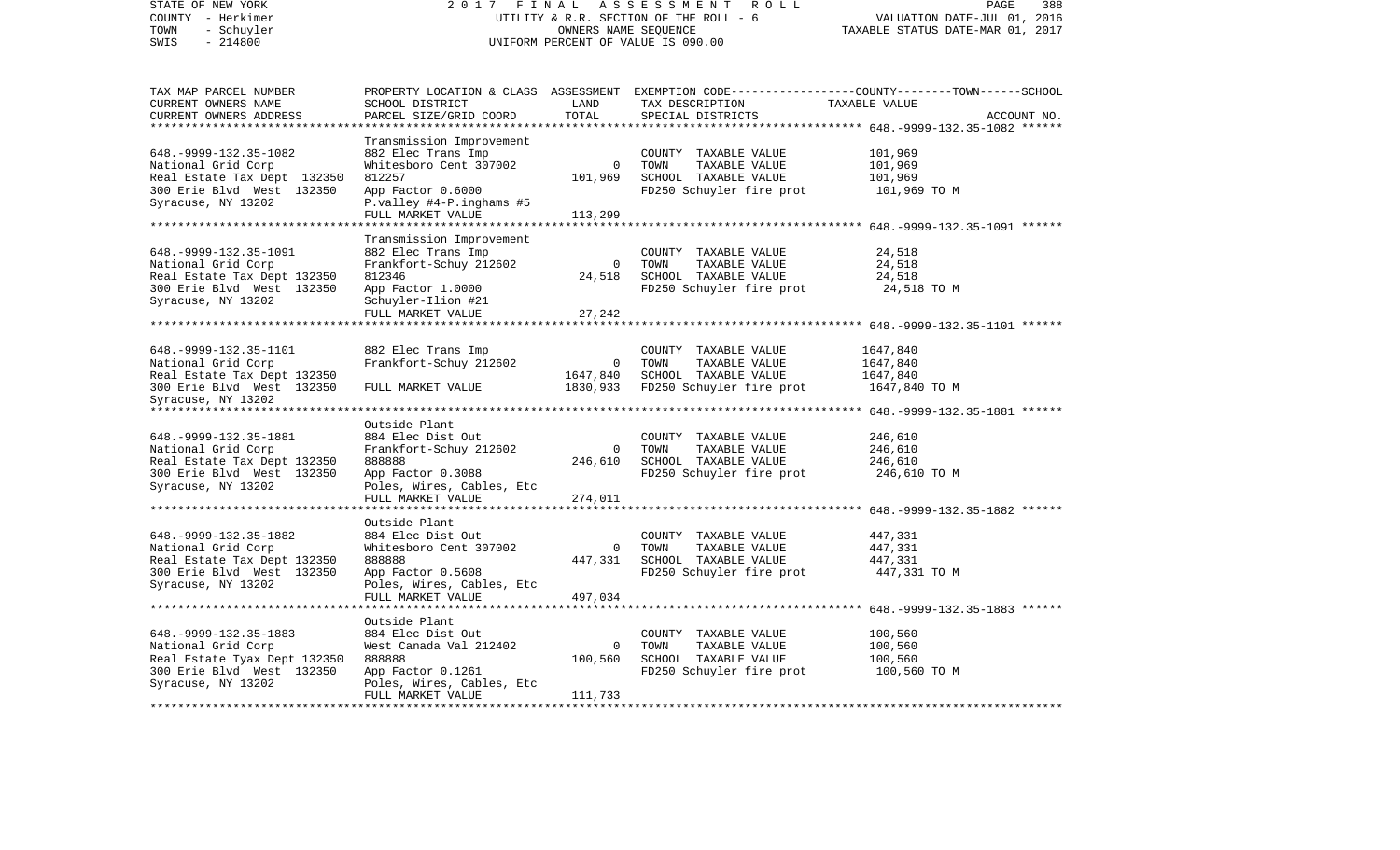| STATE OF NEW YORK<br>COUNTY - Herkimer<br>- Schuyler<br>TOWN<br>$-214800$<br>SWIS | 2 0 1 7<br>FINAL<br>ASSESSMENT<br>ROLL<br>UTILITY & R.R. SECTION OF THE ROLL - 6<br>OWNERS NAME SEQUENCE<br>UNIFORM PERCENT OF VALUE IS 090.00 |                         |                                                                                     |               | PAGE<br>VALUATION DATE-JUL 01, 2016<br>TAXABLE STATUS DATE-MAR 01, 2017 | 389 |
|-----------------------------------------------------------------------------------|------------------------------------------------------------------------------------------------------------------------------------------------|-------------------------|-------------------------------------------------------------------------------------|---------------|-------------------------------------------------------------------------|-----|
| TAX MAP PARCEL NUMBER<br>CURRENT OWNERS NAME                                      | PROPERTY LOCATION & CLASS ASSESSMENT<br>SCHOOL DISTRICT                                                                                        | LAND<br>TOTAL           | EXEMPTION CODE-----------------COUNTY-------TOWN------SCHOOL<br>TAX DESCRIPTION     | TAXABLE VALUE |                                                                         |     |
| CURRENT OWNERS ADDRESS<br>**********************                                  | PARCEL SIZE/GRID COORD<br>********************                                                                                                 | ********************    | SPECIAL DISTRICTS<br>********************************* 648.-9999-132.35-1884 ****** |               | ACCOUNT NO.                                                             |     |
|                                                                                   | Outside Plant                                                                                                                                  |                         |                                                                                     |               |                                                                         |     |
| 648. - 9999 - 132. 35 - 1884                                                      | 884 Elec Dist Out                                                                                                                              |                         | COUNTY TAXABLE VALUE                                                                | 3,591         |                                                                         |     |
| National Grid Corp                                                                | Central Valley 212803                                                                                                                          | $\overline{0}$          | TOWN<br>TAXABLE VALUE                                                               | 3,591         |                                                                         |     |
| Real Estate Tax Dept 132350                                                       | 888888                                                                                                                                         | 3,591                   | SCHOOL TAXABLE VALUE                                                                | 3,591         |                                                                         |     |
| 300 Erie Blvd West 132350<br>Syracuse, NY 13202                                   | App Factor 0.0043<br>Poles Wires, Cables, Etc                                                                                                  |                         | FD250 Schuyler fire prot                                                            | 3,591 TO M    |                                                                         |     |
|                                                                                   | FULL MARKET VALUE                                                                                                                              | 3,990                   |                                                                                     |               |                                                                         |     |
|                                                                                   |                                                                                                                                                |                         |                                                                                     |               |                                                                         |     |
|                                                                                   |                                                                                                                                                |                         |                                                                                     |               |                                                                         |     |
| 648. - 9999 - 132. 35 - 2881                                                      | 882 Elec Trans Imp                                                                                                                             |                         | COUNTY TAXABLE VALUE                                                                | 150,470       |                                                                         |     |
| National Grid Corp                                                                | Frankfort-Schuy 212602                                                                                                                         | 0                       | TOWN<br>TAXABLE VALUE                                                               | 150,470       |                                                                         |     |
| Real Estate Tax Dept 132350                                                       |                                                                                                                                                | 150,470                 | SCHOOL TAXABLE VALUE                                                                | 150,470       |                                                                         |     |
| 300 Erie Blvd West 132350                                                         | FULL MARKET VALUE                                                                                                                              | 167,189                 | FD250 Schuyler fire prot                                                            | 150,470 TO M  |                                                                         |     |
| Syracuse, NY 13202<br>******************************                              |                                                                                                                                                |                         |                                                                                     |               |                                                                         |     |
|                                                                                   |                                                                                                                                                |                         |                                                                                     |               |                                                                         |     |
| 648. - 9999 - 132. 35 - 2882                                                      | 882 Elec Trans Imp                                                                                                                             |                         | COUNTY TAXABLE VALUE                                                                | 225,705       |                                                                         |     |
| National Grid Corp                                                                | Whitesboro Cent 307002                                                                                                                         | $\overline{0}$          | TOWN<br>TAXABLE VALUE                                                               | 225,705       |                                                                         |     |
| Real Estate Tax Dept 132350                                                       |                                                                                                                                                | 225,705                 | SCHOOL TAXABLE VALUE                                                                | 225,705       |                                                                         |     |
| 300 Erie Blvd West 132350                                                         | FULL MARKET VALUE                                                                                                                              | 250,783                 | FD250 Schuyler fire prot                                                            | 225,705 TO M  |                                                                         |     |
| Syracuse, NY 13202                                                                |                                                                                                                                                |                         |                                                                                     |               |                                                                         |     |
| *************************                                                         |                                                                                                                                                |                         |                                                                                     |               |                                                                         |     |
|                                                                                   | Outside Plant                                                                                                                                  |                         |                                                                                     |               | 150300330                                                               |     |
| 648.000-0000-630.500-1881                                                         | 836 Telecom. eq.                                                                                                                               |                         | Mass Telec 47100                                                                    | 62            | 62                                                                      | 62  |
| Newport Telephone Co Inc                                                          | West Canada Val 212402                                                                                                                         | $\mathbf 0$<br>700      | COUNTY TAXABLE VALUE                                                                | 638<br>638    |                                                                         |     |
| Company Code 630500<br>Bridge St                                                  | Outside Plant<br>DEED BOOK 00000                                                                                                               |                         | TOWN<br>TAXABLE VALUE<br>SCHOOL TAXABLE VALUE                                       | 638           |                                                                         |     |
| Newport, NY 13416                                                                 | FULL MARKET VALUE                                                                                                                              | 778                     | FD250 Schuyler fire prot                                                            | 638 TO M      |                                                                         |     |
|                                                                                   |                                                                                                                                                |                         | 62 EX                                                                               |               |                                                                         |     |
|                                                                                   |                                                                                                                                                |                         | *************************    648.000-0000-630.500-1882***                           |               |                                                                         |     |
|                                                                                   | Outside Plant                                                                                                                                  |                         |                                                                                     |               | 150300330                                                               |     |
| 648.000-0000-630.500-1882                                                         | 836 Telecom. eq.                                                                                                                               |                         | Mass Telec 47100                                                                    | 104           | 104                                                                     | 104 |
| Newport Telephone Co Inc                                                          | Frankfort-Schuy 212602                                                                                                                         | $\mathbf{0}$            | COUNTY TAXABLE VALUE                                                                | 1,069         |                                                                         |     |
| Company Code 630500                                                               | Outside Plant                                                                                                                                  | 1,173                   | TOWN<br>TAXABLE VALUE                                                               | 1,069         |                                                                         |     |
| Bridge St                                                                         | DEED BOOK 00000                                                                                                                                |                         | SCHOOL TAXABLE VALUE                                                                | 1,069         |                                                                         |     |
| Newport, NY 13416                                                                 | FULL MARKET VALUE                                                                                                                              | 1,303                   | FD250 Schuyler fire prot<br>104 EX                                                  | 1,069 TO M    |                                                                         |     |
| ******************************                                                    |                                                                                                                                                |                         |                                                                                     |               |                                                                         |     |
|                                                                                   | Outside Plant                                                                                                                                  |                         |                                                                                     |               | 150300330                                                               |     |
| 648.000-0000-630.500-1883                                                         | 836 Telecom. eq.                                                                                                                               |                         | Mass Telec 47100                                                                    | 1             | $\mathbf{1}$                                                            | 1   |
| Newport Telephone Co Inc                                                          | Central Valley 212803                                                                                                                          | $\overline{0}$          | COUNTY TAXABLE VALUE                                                                | 13            |                                                                         |     |
| Company Code 630500                                                               | Outside Plant                                                                                                                                  | 14                      | TOWN<br>TAXABLE VALUE                                                               | 13            |                                                                         |     |
| Bridge St                                                                         | DEED BOOK 00000                                                                                                                                |                         | SCHOOL TAXABLE VALUE                                                                | 13            |                                                                         |     |
| Newport, NY 13416                                                                 | FULL MARKET VALUE                                                                                                                              | 16                      | FD250 Schuyler fire prot                                                            | 13 TO M       |                                                                         |     |
|                                                                                   |                                                                                                                                                | *********************** | 1 EX<br>***********                                                                 |               |                                                                         |     |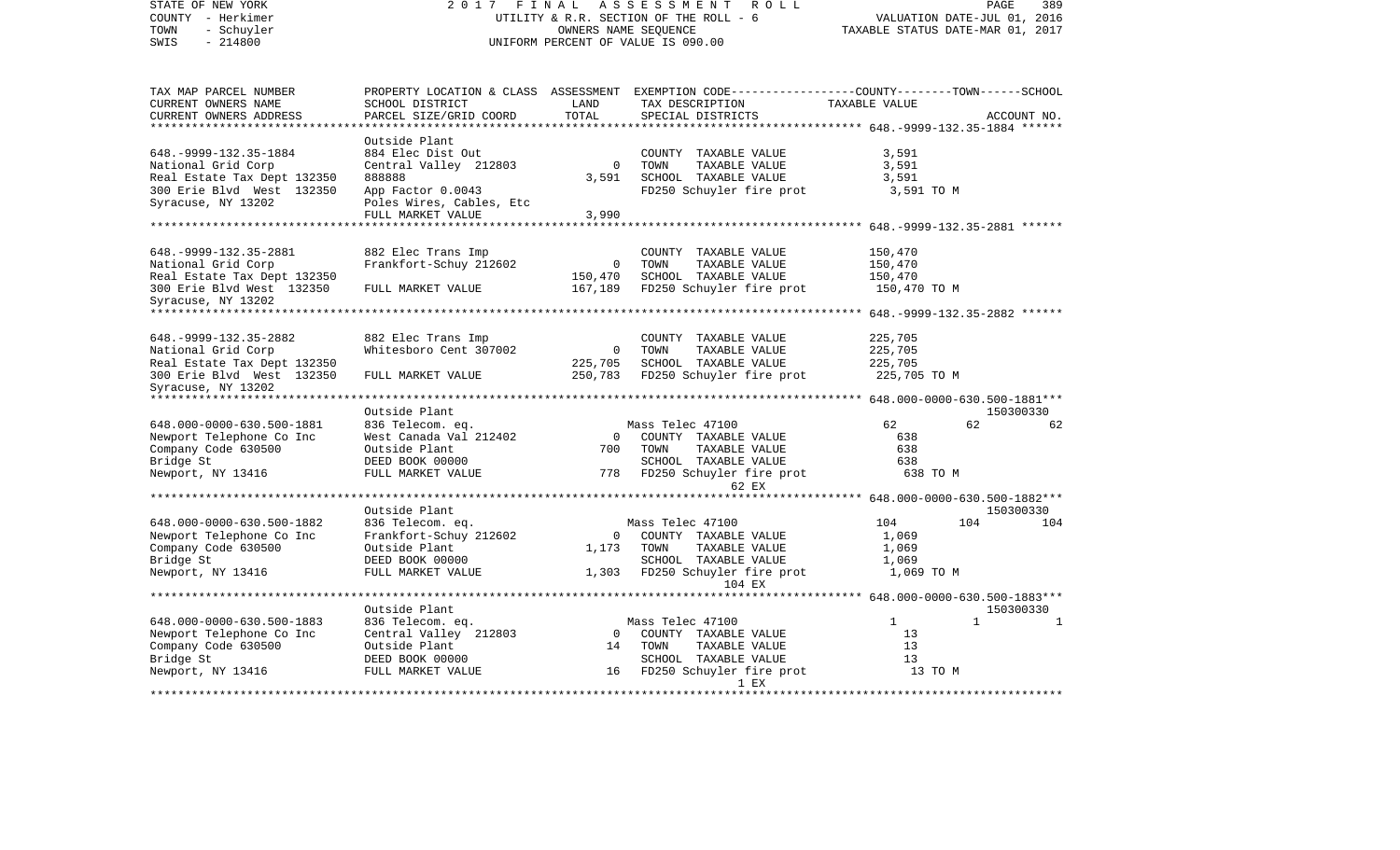| STATE OF NEW YORK<br>COUNTY - Herkimer<br>TOWN<br>- Schuyler<br>$-214800$<br>SWIS | FINAL<br>2017                                 |                | A S S E S S M E N T<br>ROLL<br>UTILITY & R.R. SECTION OF THE ROLL - 6<br>OWNERS NAME SEQUENCE<br>UNIFORM PERCENT OF VALUE IS 090.00 |                                               | PAGE<br>390<br>VALUATION DATE-JUL 01, 2016<br>TAXABLE STATUS DATE-MAR 01, 2017 |
|-----------------------------------------------------------------------------------|-----------------------------------------------|----------------|-------------------------------------------------------------------------------------------------------------------------------------|-----------------------------------------------|--------------------------------------------------------------------------------|
| TAX MAP PARCEL NUMBER                                                             |                                               |                | PROPERTY LOCATION & CLASS ASSESSMENT EXEMPTION CODE----------------COUNTY-------TOWN-----SCHOOL                                     |                                               |                                                                                |
| CURRENT OWNERS NAME                                                               | SCHOOL DISTRICT                               | LAND<br>TOTAL  | TAX DESCRIPTION                                                                                                                     | TAXABLE VALUE                                 |                                                                                |
| CURRENT OWNERS ADDRESS<br>*************                                           | PARCEL SIZE/GRID COORD                        |                | SPECIAL DISTRICTS                                                                                                                   | ************ 648.000-0000-630.500-1884***     | ACCOUNT NO.                                                                    |
|                                                                                   | Outside Plant                                 |                |                                                                                                                                     |                                               | 150300330                                                                      |
| 648.000-0000-630.500-1884                                                         | 836 Telecom. eq.                              |                | Mass Telec 47100                                                                                                                    | 360                                           | 360<br>360                                                                     |
| Newport Telephone Co Inc                                                          | Whitesboro Cent 307002                        | $\mathbf 0$    | COUNTY TAXABLE VALUE                                                                                                                | 3,697                                         |                                                                                |
| Company Code 630500                                                               | Outside Plant                                 | 4,057          | TOWN<br>TAXABLE VALUE                                                                                                               | 3,697                                         |                                                                                |
| Bridge St                                                                         | DEED BOOK 00000                               |                | SCHOOL TAXABLE VALUE                                                                                                                | 3,697                                         |                                                                                |
| Newport, NY 13416                                                                 | FULL MARKET VALUE                             | 4,508          | FD250 Schuyler fire prot                                                                                                            | 3,697 TO M                                    |                                                                                |
|                                                                                   |                                               |                | 360 EX                                                                                                                              |                                               |                                                                                |
|                                                                                   | Outside Plant                                 |                |                                                                                                                                     | **************** 648.-9999-746.12-1881 ****** |                                                                                |
| 648. - 9999 - 746. 12 - 1881                                                      | 836 Telecom. eq.                              |                | COUNTY TAXABLE VALUE                                                                                                                | $\Omega$                                      |                                                                                |
| US Sprint Communications                                                          | Frankfort-Schuy 212602                        | $\mathbf 0$    | TOWN<br>TAXABLE VALUE                                                                                                               | $\Omega$                                      |                                                                                |
| Company Code 746120                                                               | 888888                                        | $\Omega$       | SCHOOL TAXABLE VALUE                                                                                                                | $\Omega$                                      |                                                                                |
| Property Tax Dept                                                                 | App Factor 0.6800                             |                | FD250 Schuyler fire prot                                                                                                            | 0 TO M                                        |                                                                                |
| PO Box 12913                                                                      | Undergrd Cable On Rr Row                      |                |                                                                                                                                     |                                               |                                                                                |
| Shawnee Mission, KS 66212-0490 FRNT23443.00 DPTH                                  |                                               |                |                                                                                                                                     |                                               |                                                                                |
|                                                                                   | FULL MARKET VALUE                             | $\Omega$       |                                                                                                                                     |                                               |                                                                                |
|                                                                                   |                                               |                |                                                                                                                                     |                                               |                                                                                |
|                                                                                   | Outside Plant                                 |                |                                                                                                                                     |                                               |                                                                                |
| 648. - 9999 - 746. 12 - 1882                                                      | 836 Telecom. eq.<br>Whitesboro Cent 307002    | $\Omega$       | COUNTY TAXABLE VALUE<br>TOWN<br>TAXABLE VALUE                                                                                       | 0<br>$\Omega$                                 |                                                                                |
| US Sprint Communications<br>Company Code 746120                                   | 888888                                        | $\Omega$       | SCHOOL TAXABLE VALUE                                                                                                                | $\Omega$                                      |                                                                                |
| Property Tax Dept                                                                 | App Factor 0.2600                             |                | FD250 Schuyler fire prot                                                                                                            | 0 TO M                                        |                                                                                |
| PO Box 12913                                                                      | Undergrd Cable On Rr Row                      |                |                                                                                                                                     |                                               |                                                                                |
| Shawnee Mission, KS 66212-0490 FRNT 8963.50 DPTH                                  |                                               |                |                                                                                                                                     |                                               |                                                                                |
|                                                                                   | FULL MARKET VALUE                             | $\mathbf 0$    |                                                                                                                                     |                                               |                                                                                |
|                                                                                   |                                               |                |                                                                                                                                     |                                               |                                                                                |
|                                                                                   | Outside Plant                                 |                |                                                                                                                                     |                                               |                                                                                |
| 648. - 9999 - 746. 12 - 1884                                                      | 836 Telecom. eq.                              |                | COUNTY TAXABLE VALUE                                                                                                                | $\mathbf 0$                                   |                                                                                |
| US Sprint Communications                                                          | Central Valley 212803                         | $\Omega$       | TOWN<br>TAXABLE VALUE                                                                                                               | $\Omega$                                      |                                                                                |
| Company Code 746120                                                               | 888888                                        | $\Omega$       | SCHOOL TAXABLE VALUE<br>FD250 Schuyler fire prot                                                                                    | $\Omega$<br>0 TO M                            |                                                                                |
| Property Tax Dept<br>PO Box 12913                                                 | App Factor 0.0600<br>Undergrd Cable On Rr Row |                |                                                                                                                                     |                                               |                                                                                |
| Shawnee Mission, KS 66212-0490 FRNT 2068.50 DPTH                                  |                                               |                |                                                                                                                                     |                                               |                                                                                |
|                                                                                   | FULL MARKET VALUE                             | 0              |                                                                                                                                     |                                               |                                                                                |
|                                                                                   |                                               |                |                                                                                                                                     |                                               |                                                                                |
|                                                                                   | Outside Plant                                 |                |                                                                                                                                     |                                               | 150300330                                                                      |
| 648.000-0000-631.900-1881                                                         | 836 Telecom. eq.                              |                | Mass Telec 47100                                                                                                                    | 1,976                                         | 1,976<br>1,976                                                                 |
| Verizon New York Inc                                                              | West Canada Val 212402                        | $\overline{0}$ | COUNTY TAXABLE VALUE                                                                                                                | 10,240                                        |                                                                                |
| Duff & Phelps                                                                     | Outside Plant                                 | 12,216         | TOWN<br>TAXABLE VALUE                                                                                                               | 10,240                                        |                                                                                |
| PO Box 2549                                                                       | DEED BOOK 00000                               |                | SCHOOL TAXABLE VALUE                                                                                                                | 10,240                                        |                                                                                |
| Irving, TX 75001                                                                  | FULL MARKET VALUE                             |                | 13,573 FD250 Schuyler fire prot                                                                                                     | 10,240 TO M                                   |                                                                                |
|                                                                                   |                                               |                | 1,976 EX<br>.                                                                                                                       |                                               |                                                                                |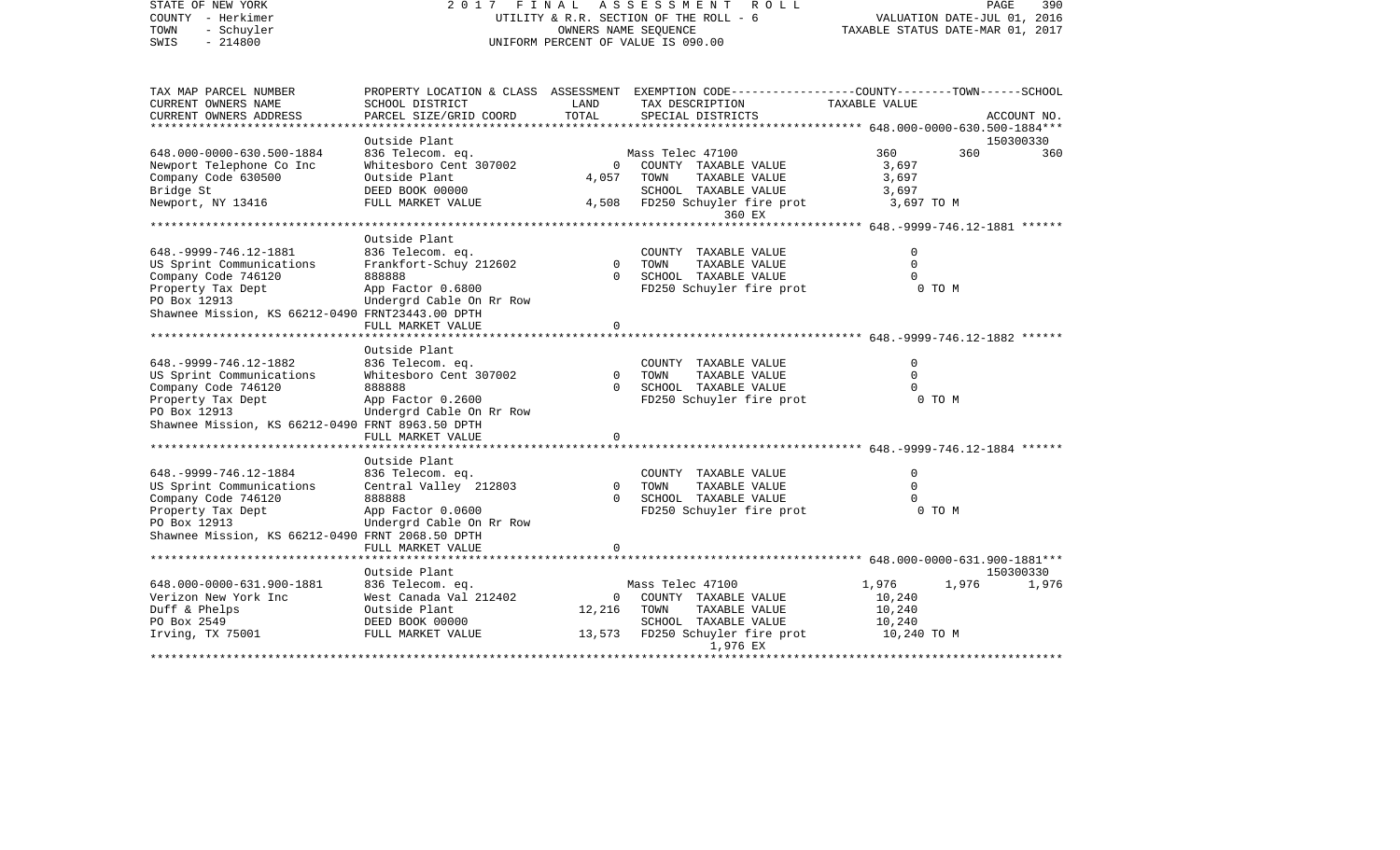| 2017 FINAL ASSESSMENT ROLL<br>UTILITY & R.R. SECTION OF THE ROLL - 6<br>OWNERS NAME SEOUENCE<br>UNIFORM PERCENT OF VALUE IS 090.00 |                                                                                                                                                                                                                                                    |                                                                                                                                |                                                                                                                                                |                                                                                                                                                   | 391<br>PAGE                                                                                                                                                                                                                                            |
|------------------------------------------------------------------------------------------------------------------------------------|----------------------------------------------------------------------------------------------------------------------------------------------------------------------------------------------------------------------------------------------------|--------------------------------------------------------------------------------------------------------------------------------|------------------------------------------------------------------------------------------------------------------------------------------------|---------------------------------------------------------------------------------------------------------------------------------------------------|--------------------------------------------------------------------------------------------------------------------------------------------------------------------------------------------------------------------------------------------------------|
|                                                                                                                                    | LAND                                                                                                                                                                                                                                               |                                                                                                                                |                                                                                                                                                |                                                                                                                                                   |                                                                                                                                                                                                                                                        |
| Outside Plant                                                                                                                      |                                                                                                                                                                                                                                                    |                                                                                                                                |                                                                                                                                                |                                                                                                                                                   | 150300330                                                                                                                                                                                                                                              |
|                                                                                                                                    |                                                                                                                                                                                                                                                    | TOWN<br>TAXABLE VALUE<br>SCHOOL<br>3,313 EX                                                                                    | 17,165<br>17,165                                                                                                                               | 3,313                                                                                                                                             | 3,313                                                                                                                                                                                                                                                  |
|                                                                                                                                    |                                                                                                                                                                                                                                                    |                                                                                                                                |                                                                                                                                                |                                                                                                                                                   | 150300330                                                                                                                                                                                                                                              |
| 836 Telecom. eq.                                                                                                                   |                                                                                                                                                                                                                                                    | COUNTY TAXABLE VALUE<br>TAXABLE VALUE<br>TOWN<br>TAXABLE VALUE<br>SCHOOL<br>40 EX                                              | 40<br>209<br>209<br>209                                                                                                                        | 40                                                                                                                                                | 40                                                                                                                                                                                                                                                     |
|                                                                                                                                    |                                                                                                                                                                                                                                                    |                                                                                                                                |                                                                                                                                                |                                                                                                                                                   | 150300330                                                                                                                                                                                                                                              |
|                                                                                                                                    |                                                                                                                                                                                                                                                    | TOWN<br>SCHOOL<br>TAXABLE VALUE<br>11,461 EX                                                                                   | 11,461<br>59,385<br>59,385<br>59,385                                                                                                           |                                                                                                                                                   | 11,461                                                                                                                                                                                                                                                 |
|                                                                                                                                    | SCHOOL DISTRICT<br>CURRENT OWNERS ADDRESS<br>Outside Plant<br>DEED BOOK 00000<br>Irving, TX 75001 FULL MARKET VALUE<br>Outside Plant<br>Outside Plant<br>DEED BOOK 00000<br>Outside Plant<br>Outside Plant<br>DEED BOOK 00000<br>FULL MARKET VALUE | 836 Telecom. eq.<br>Frankfort-Schuy 212602<br>Irving, TX 75001 FULL MARKET VALUE<br>836 Telecom. eq.<br>Whitesboro Cent 307002 | Mass Telec 47100<br>0 COUNTY TAXABLE VALUE<br>20,478<br>Mass Telec 47100<br>249<br>277<br>Mass Telec 47100<br>0 COUNTY TAXABLE VALUE<br>70,846 | TAX DESCRIPTION TAXABLE VALUE<br>3,313<br>TAXABLE VALUE<br>17,165<br>FD250 Schuyler fire prot<br>TAXABLE VALUE<br>78,718 FD250 Schuyler fire prot | VALUATION DATE-JUL 01, 2016<br>TAXABLE STATUS DATE-MAR 01, 2017<br>PROPERTY LOCATION & CLASS ASSESSMENT EXEMPTION CODE---------------COUNTY-------TOWN------SCHOOL<br>22,753 FD250 Schuyler fire prot 17,165 TO M<br>209 TO M<br>11,461<br>59,385 TO M |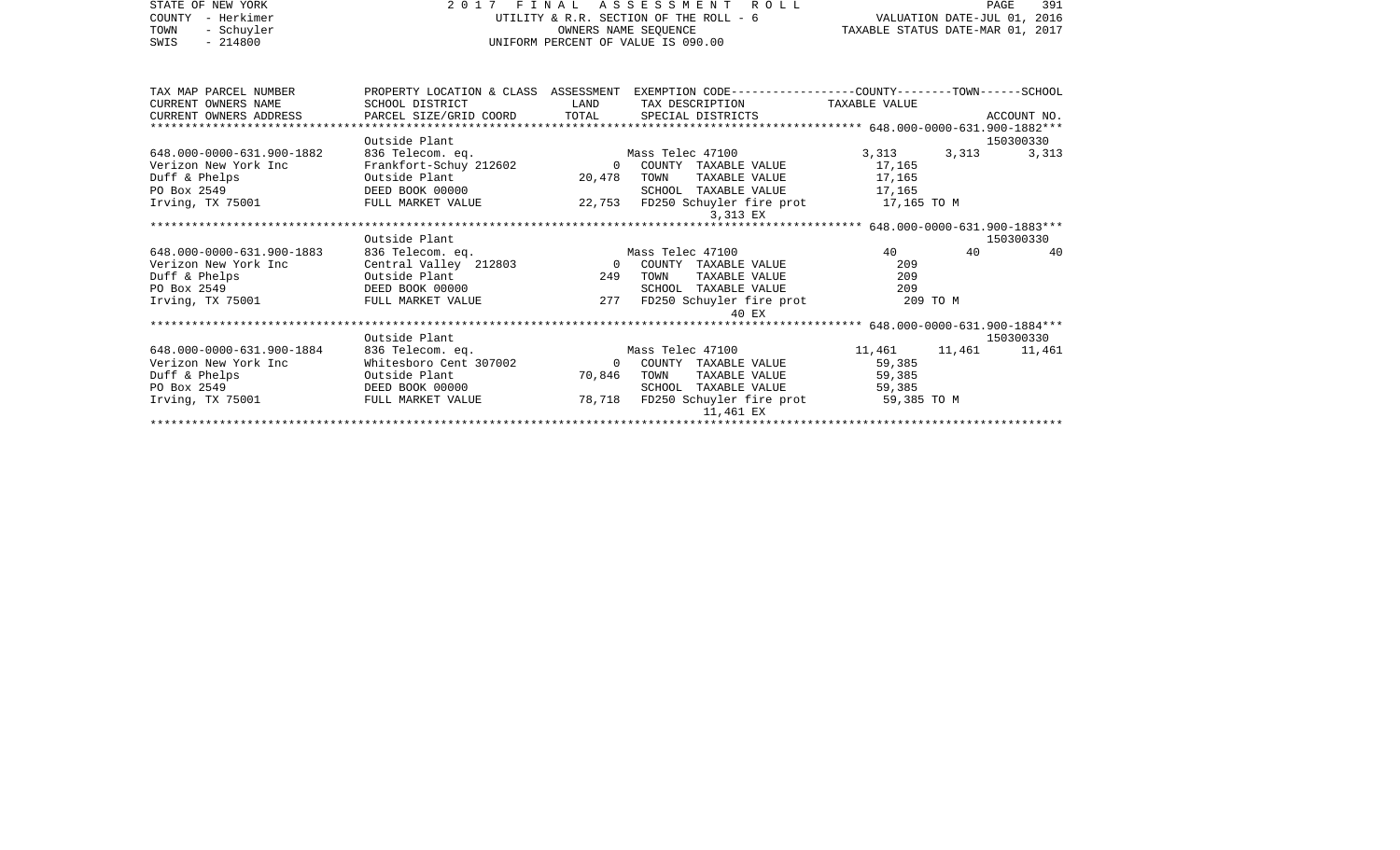| STATE OF NEW YORK  | 2017 FINAL ASSESSMENT ROLL             | PAGE                        | 392 |
|--------------------|----------------------------------------|-----------------------------|-----|
| COUNTY - Herkimer  | UTILITY & R.R. SECTION OF THE ROLL - 6 | VALUATION DATE-JUL 01, 2016 |     |
| TOWN<br>- Schuvler | TAXABLE STATUS DATE-MAR 01, 2017       |                             |     |
| SWIS<br>- 214800   | UNIFORM PERCENT OF VALUE IS 090.00     | RPS150/V04/L015             |     |
|                    |                                        | CURRENT DATE 6/20/2017      |     |

### \*\*\* S P E C I A L D I S T R I C T S U M M A R Y \*\*\*

| CODE | DISTRICT NAME       | TOTAL<br>PARCELS | EXTENSION<br>TYPE | EXTENSION<br>VALUE | AD VALOREM<br>VALUE | <b>EXEMPT</b><br>AMOUNT | TAXABLE<br>VALUE |
|------|---------------------|------------------|-------------------|--------------------|---------------------|-------------------------|------------------|
|      | FD250 Schuyler fire |                  | 43 TOTAL M        |                    | 8067,503            | 17,317                  | 8050,186         |

# \*\*\* S C H O O L D I S T R I C T S U M M A R Y \*\*\*

| CODE                                 | DISTRICT NAME                                                                          | TOTAL<br>PARCELS | ASSESSED<br>LAND   | ASSESSED<br>TOTAL                         | EXEMPT<br>AMOUNT               | TOTAL<br>TAXABLE                          | STAR<br>AMOUNT | STAR<br>TAXABLE                           |
|--------------------------------------|----------------------------------------------------------------------------------------|------------------|--------------------|-------------------------------------------|--------------------------------|-------------------------------------------|----------------|-------------------------------------------|
| 212402<br>212602<br>212803<br>307002 | West Canada Valley<br>Frankfort-Schuyler<br>Central Valley Cntrl<br>Whitesboro Central | 16<br>17         | 38,000<br>164,000  | 113,476<br>4105,887<br>25,055<br>3823,085 | 2,038<br>3,417<br>41<br>11,821 | 111,438<br>4102,470<br>25,014<br>3811,264 |                | 111,438<br>4102,470<br>25,014<br>3811,264 |
|                                      | SUB-TOTAL<br>TOTAL                                                                     | 43<br>43         | 202,000<br>202,000 | 8067,503<br>8067,503                      | 17,317<br>17,317               | 8050,186<br>8050,186                      |                | 8050,186<br>8050,186                      |

# \*\*\* S Y S T E M C O D E S S U M M A R Y \*\*\*

#### NO SYSTEM EXEMPTIONS AT THIS LEVEL

# \*\*\* E X E M P T I O N S U M M A R Y \*\*\*

| CODE  | DESCRIPTION         | TOTAL<br><b>PARCELS</b> | COUNTY      | TOWN            | SCHOOL      |
|-------|---------------------|-------------------------|-------------|-----------------|-------------|
| 47100 | Mass Telec<br>тотаь |                         | 17,317<br>, | .7,317<br>, 317 | 17,317<br>, |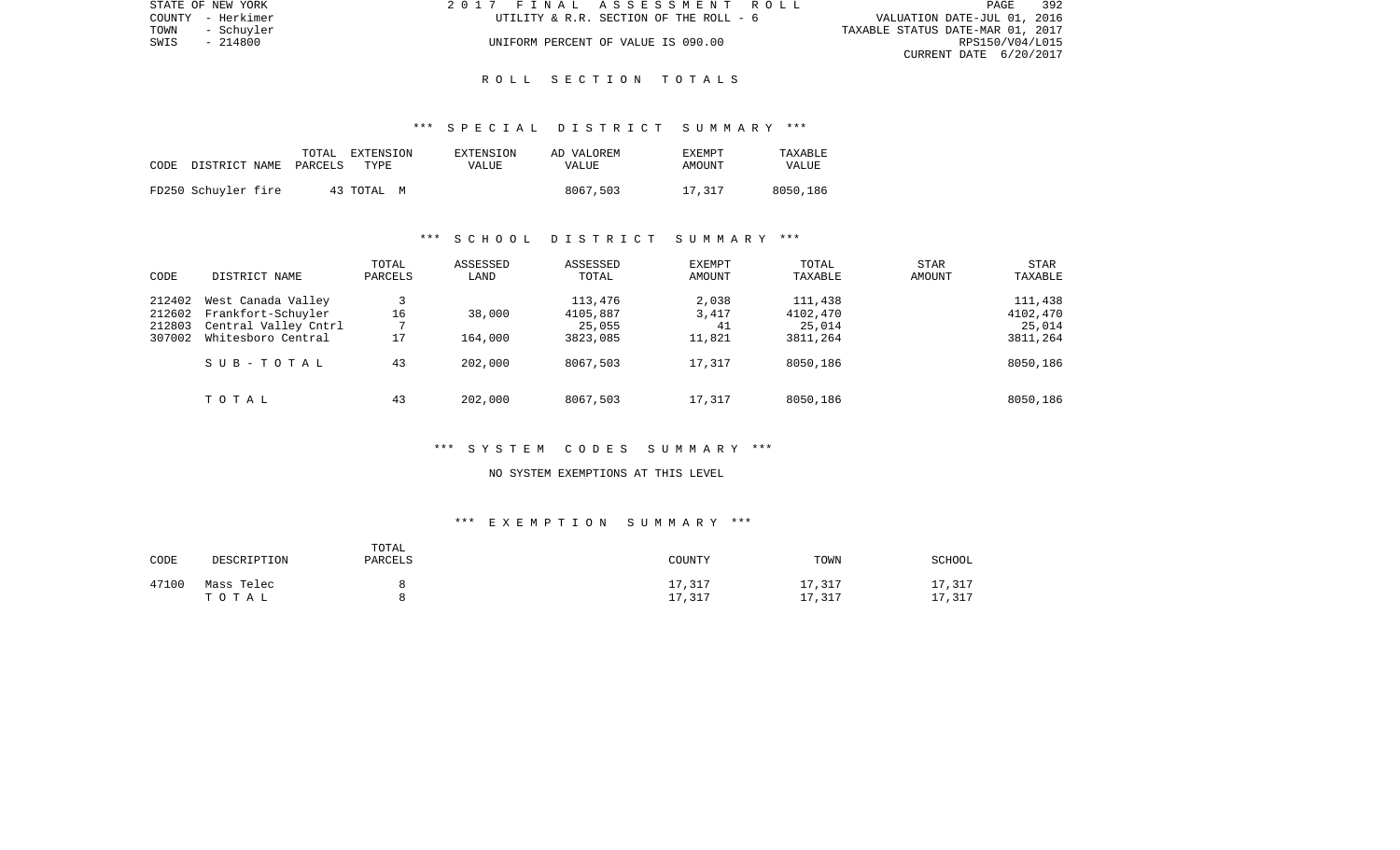| STATE OF NEW YORK  | 2017 FINAL ASSESSMENT ROLL             | 393<br>PAGE                      |
|--------------------|----------------------------------------|----------------------------------|
| COUNTY - Herkimer  | UTILITY & R.R. SECTION OF THE ROLL - 6 | VALUATION DATE-JUL 01, 2016      |
| TOWN<br>- Schuvler |                                        | TAXABLE STATUS DATE-MAR 01, 2017 |
| SWIS<br>- 214800   | UNIFORM PERCENT OF VALUE IS 090.00     | RPS150/V04/L015                  |
|                    |                                        | CURRENT DATE 6/20/2017           |
|                    |                                        |                                  |

| ROLL | DESCRIPTION      | TOTAL   | ASSESSED | ASSESSED | TAXABLE  | TAXABLE  | TAXABLE  | STAR     |
|------|------------------|---------|----------|----------|----------|----------|----------|----------|
| SEC  |                  | PARCELS | LAND     | TOTAL    | COUNTY   | TOWN     | SCHOOL   | TAXABLE  |
|      | UTILITIES & N.C. |         | 202,000  | 8067,503 | 8050,186 | 8050,186 | 8050,186 | 8050,186 |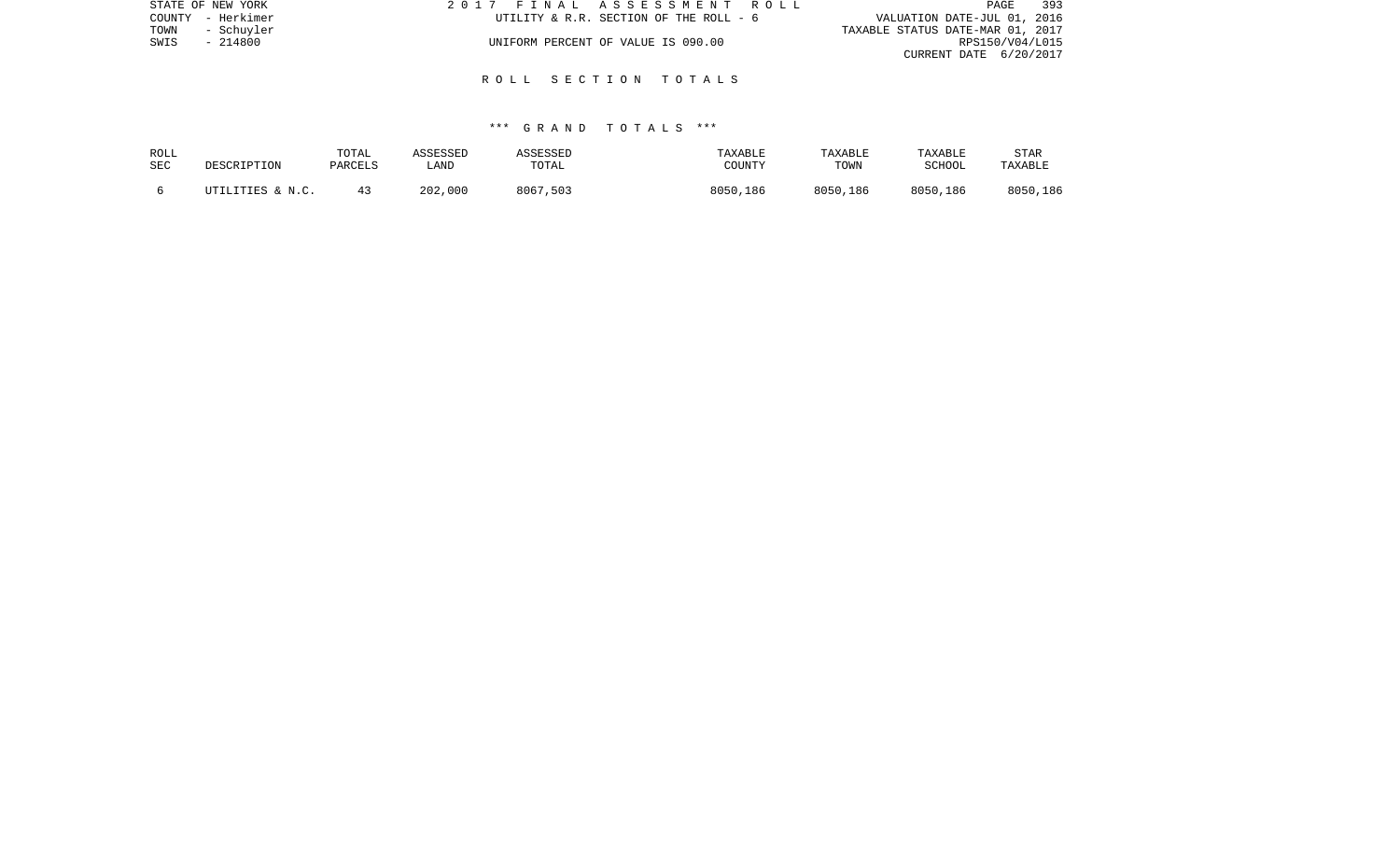| STATE OF NEW YORK<br>COUNTY - Herkimer<br>TOWN<br>- Schuyler<br>SWIS<br>$-214800$                                            |                                                                                                                                                                                                         | OWNERS NAME SEOUENCE                 | 2017 FINAL ASSESSMENT<br>ROLL<br>CEILING RAILROAD SECTION OF THE ROLL - 7<br>UNIFORM PERCENT OF VALUE IS 090.00                         | PAGE<br>394<br>VALUATION DATE-JUL 01, 2016<br>TAXABLE STATUS DATE-MAR 01, 2017 |             |  |
|------------------------------------------------------------------------------------------------------------------------------|---------------------------------------------------------------------------------------------------------------------------------------------------------------------------------------------------------|--------------------------------------|-----------------------------------------------------------------------------------------------------------------------------------------|--------------------------------------------------------------------------------|-------------|--|
| TAX MAP PARCEL NUMBER<br>CURRENT OWNERS NAME<br>CURRENT OWNERS ADDRESS                                                       | SCHOOL DISTRICT<br>PARCEL SIZE/GRID COORD                                                                                                                                                               | LAND<br>TOTAL                        | PROPERTY LOCATION & CLASS ASSESSMENT EXEMPTION CODE---------------COUNTY-------TOWN------SCHOOL<br>TAX DESCRIPTION<br>SPECIAL DISTRICTS | TAXABLE VALUE                                                                  | ACCOUNT NO. |  |
| $105.3 - 1 - 71$<br>CSX Transportation Inc<br>Attn: property Tax Dept.<br>500 Water Street J-910<br>Jacksonville, FL 32202   | Between St Rt 5 & Canel<br>842 Ceiling rr<br>Whitesboro Cent 307002<br>App For School(26.00%)<br>Ceil Rr<br>ACRES 131.40<br>EAST-0327375 NRTH-1545590<br>DEED BOOK 870<br>$PG-260$<br>FULL MARKET VALUE | $\Omega$<br>725,075<br>805,639       | COUNTY TAXABLE VALUE<br>TOWN<br>TAXABLE VALUE<br>SCHOOL TAXABLE VALUE<br>FD250 Schuyler fire prot                                       | 725,075<br>725,075<br>725,075<br>725,075 TO M                                  | 150300300   |  |
| $105.3 - 1 - 71.1$<br>CSX Transportation Inc<br>Attn: Property Tax Dept.<br>500 Water Street J-910<br>Jacksonville, FL 32202 | Between St Rt 5 & Canel<br>842 Ceiling rr<br>Central Valley 212803<br>App For $School(6.008)$<br>Ceil Rr<br>ACRES 131.40<br>EAST-0290604 NRTH-1121090<br>DEED BOOK 870<br>$PG-260$<br>FULL MARKET VALUE | $\overline{0}$<br>167,325<br>185,917 | COUNTY TAXABLE VALUE<br>TAXABLE VALUE<br>TOWN<br>SCHOOL TAXABLE VALUE<br>FD250 Schuyler fire prot                                       | 167,325<br>167,325<br>167,325<br>167,325 TO M                                  | 150300300   |  |
| $105.3 - 1 - 71.3$<br>CSX Transportation Inc<br>Attn: Property Tax Dept.<br>500 Water Street J-910<br>Jacksonville, FL 32202 | Between St Rt 5 & Canel<br>842 Ceiling rr<br>Frankfort-Schuy 212602<br>App For School(68.00%)<br>Ceil Rr<br>ACRES 131.40<br>EAST-0290604 NRTH-1121090<br>DEED BOOK 870<br>$PG-260$<br>FULL MARKET VALUE | $\Omega$<br>1896,349<br>2107,054     | COUNTY TAXABLE VALUE<br>TOWN<br>TAXABLE VALUE<br>SCHOOL TAXABLE VALUE<br>FD250 Schuyler fire prot                                       | 1896,349<br>1896,349<br>1896,349<br>1896,349 TO M                              | 150300300   |  |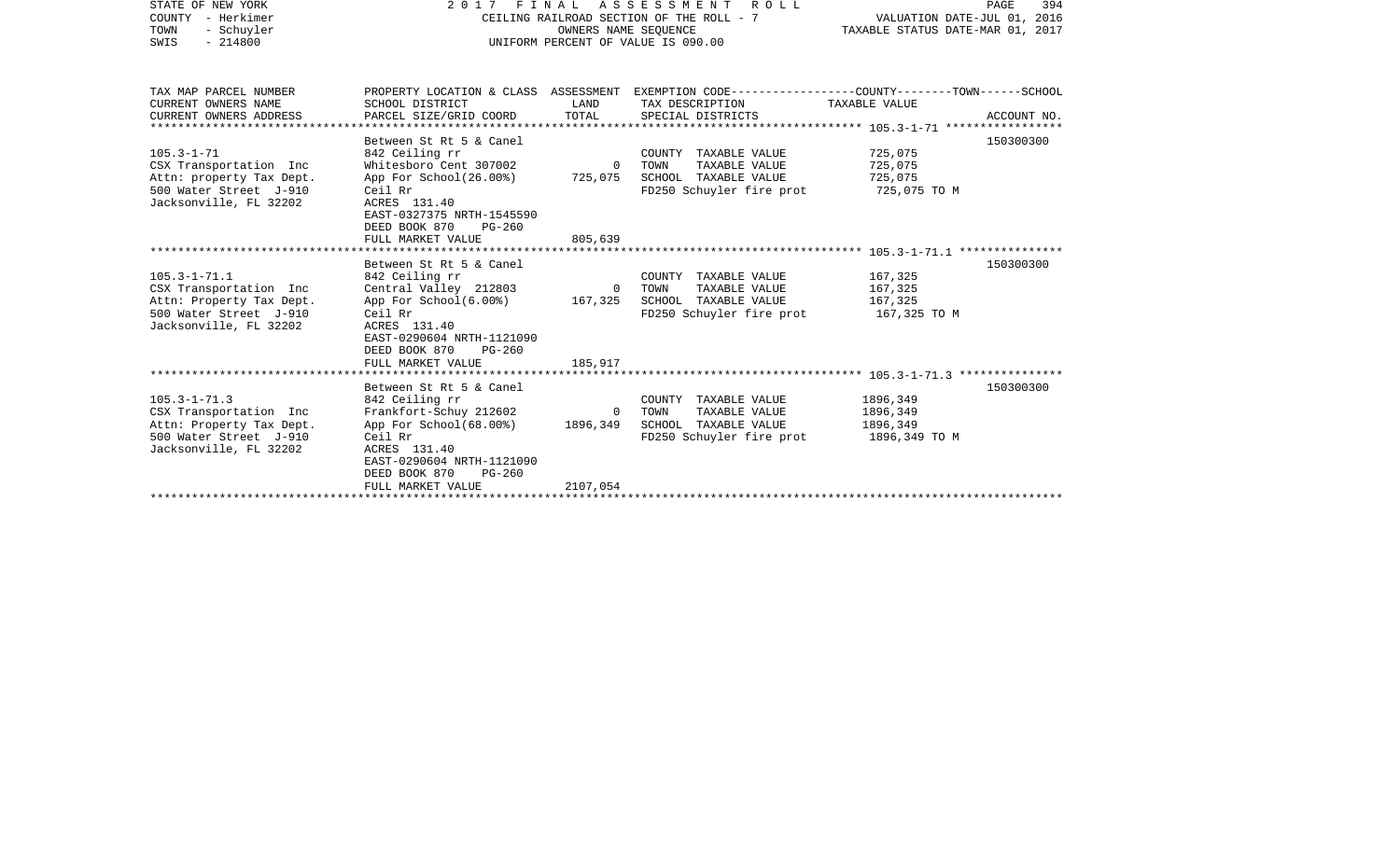| STATE OF NEW YORK |            | 2017 FINAL ASSESSMENT ROLL |                                          |                                  | PAGE | 395 |
|-------------------|------------|----------------------------|------------------------------------------|----------------------------------|------|-----|
| COUNTY - Herkimer |            |                            | CEILING RAILROAD SECTION OF THE ROLL - 7 | VALUATION DATE-JUL 01, 2016      |      |     |
| TOWN              | - Schuvler |                            |                                          | TAXABLE STATUS DATE-MAR 01, 2017 |      |     |
| SWIS              | - 214800   |                            | UNIFORM PERCENT OF VALUE IS 090.00       | RPS150/V04/L015                  |      |     |
|                   |            |                            |                                          | CURRENT DATE 6/20/2017           |      |     |

### \*\*\* S P E C I A L D I S T R I C T S U M M A R Y \*\*\*

| CODE | DISTRICT NAME       | TOTAL<br>PARCELS | EXTENSION<br>TYPE | EXTENSION<br>VALUE | AD VALOREM<br><b>VALUE</b> | <b>EXEMPT</b><br>AMOUNT | TAXABLE<br><b>VALUE</b> |
|------|---------------------|------------------|-------------------|--------------------|----------------------------|-------------------------|-------------------------|
|      | FD250 Schuyler fire |                  | 3 TOTAL<br>M      |                    | 2788,749                   |                         | 2788,749                |

# \*\*\* S C H O O L D I S T R I C T S U M M A R Y \*\*\*

| CODE   | DISTRICT NAME        | TOTAL<br>PARCELS | ASSESSED<br>LAND | ASSESSED<br>TOTAL | <b>EXEMPT</b><br>AMOUNT | TOTAL<br>TAXABLE | <b>STAR</b><br>AMOUNT | <b>STAR</b><br>TAXABLE |
|--------|----------------------|------------------|------------------|-------------------|-------------------------|------------------|-----------------------|------------------------|
| 212602 | Frankfort-Schuyler   |                  |                  | 1896,349          |                         | 1896,349         |                       | 1896,349               |
| 212803 | Central Valley Cntrl |                  |                  | 167,325           |                         | 167,325          |                       | 167,325                |
| 307002 | Whitesboro Central   |                  |                  | 725,075           |                         | 725,075          |                       | 725,075                |
|        | SUB-TOTAL            |                  |                  | 2788,749          |                         | 2788,749         |                       | 2788,749               |
|        | TOTAL                |                  |                  | 2788,749          |                         | 2788,749         |                       | 2788,749               |

\*\*\* S Y S T E M C O D E S S U M M A R Y \*\*\*

NO SYSTEM EXEMPTIONS AT THIS LEVEL

\*\*\* E X E M P T I O N S U M M A R Y \*\*\*

## NO EXEMPTIONS AT THIS LEVEL

| ROLL |                   | TOTAL   | <b>ASSESSED</b> | ASSESSED | TAXABLE       | TAXABLE  | TAXABLE  | <b>STAR</b> |
|------|-------------------|---------|-----------------|----------|---------------|----------|----------|-------------|
| SEC  | DESCRIPTION       | PARCELS | LAND            | TOTAL    | <b>COUNTY</b> | TOWN     | SCHOOL   | TAXABLE     |
|      | CEILING RAILROADS |         |                 | 2788,749 | 2788<br>.749  | 2788,749 | 2788,749 | 2788,749    |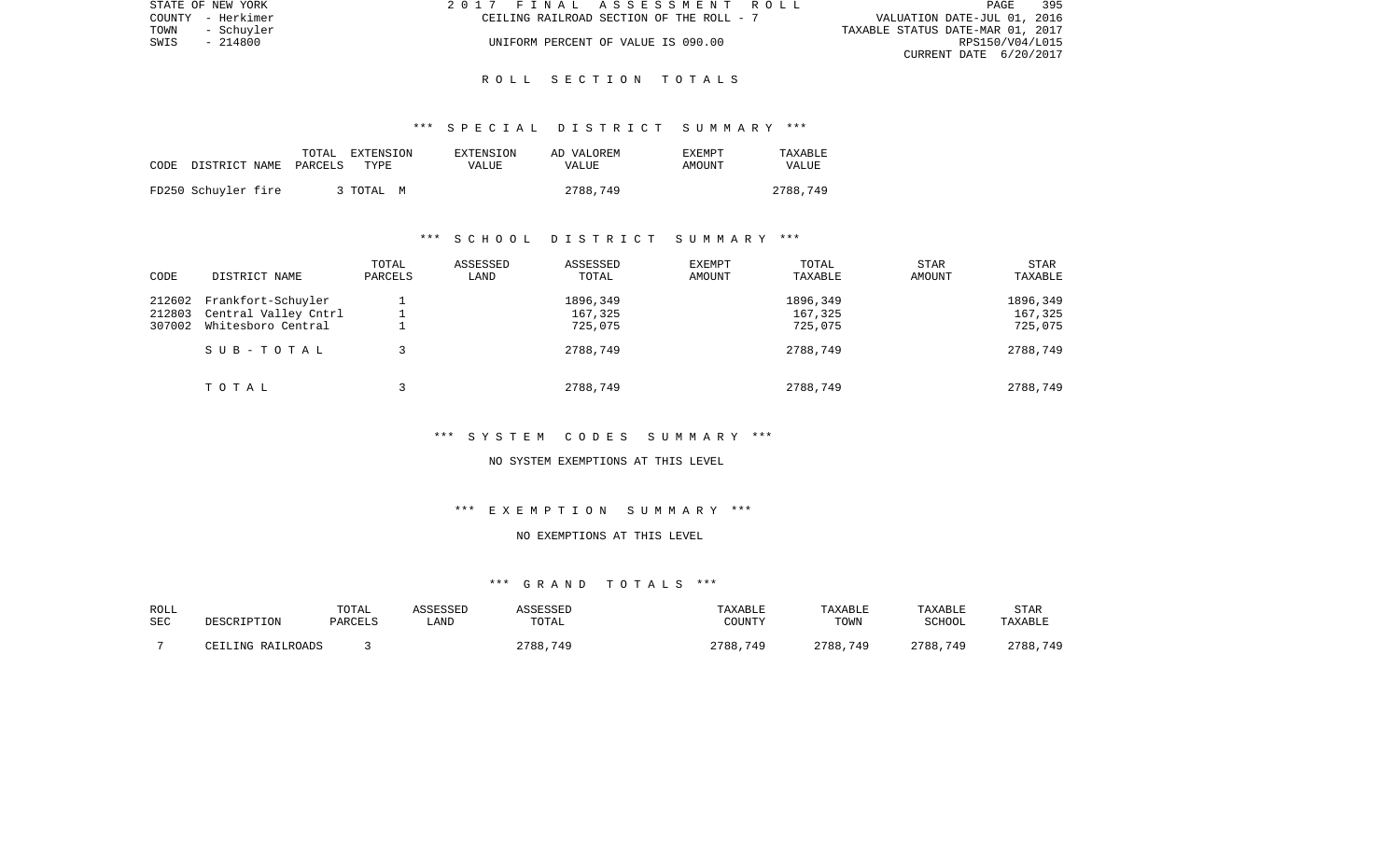STATE OF NEW YORK 2017 FINAL ASSESSMENT ROLL COUNTY - Herkimer (2000) WHOLLY EXEMPT SECTION OF THE ROLL - 8<br>
TOWN - Schuyler (2014) OWNERS NAME SEQUENCE<br>
SWIS - 214800 TOWN - Schuyler OWNERS NAME SEQUENCE TAXABLE STATUS DATE-MAR 01, 2017 SWIS - 214800 UNIFORM PERCENT OF VALUE IS 090.00

| TAX MAP PARCEL NUMBER          |                                                                                                                                      |              | PROPERTY LOCATION & CLASS ASSESSMENT EXEMPTION CODE---------------COUNTY-------TOWN-----SCHOOL                                        |                    |         |             |
|--------------------------------|--------------------------------------------------------------------------------------------------------------------------------------|--------------|---------------------------------------------------------------------------------------------------------------------------------------|--------------------|---------|-------------|
| CURRENT OWNERS NAME            | SCHOOL DISTRICT                                                                                                                      | LAND         | TAX DESCRIPTION                                                                                                                       | TAXABLE VALUE      |         |             |
| CURRENT OWNERS ADDRESS         | PARCEL SIZE/GRID COORD                                                                                                               | TOTAL        | SPECIAL DISTRICTS                                                                                                                     |                    |         | ACCOUNT NO. |
| ****************************** |                                                                                                                                      |              |                                                                                                                                       |                    |         |             |
|                                | Thruway I 90                                                                                                                         |              |                                                                                                                                       |                    |         |             |
|                                |                                                                                                                                      |              | WHOLLY EX 50000                                                                                                                       | 285,914            | 285,914 | 285,914     |
|                                | 555.-6-3 836 Telecom. eq.<br>Adesta Communication Inc. 38% Whitesboro Cent 307002                                                    |              | 0 COUNTY TAXABLE VALUE                                                                                                                | $\Omega$           |         |             |
| Attn: Apportion                |                                                                                                                                      | 285,914 TOWN | TAXABLE VALUE                                                                                                                         | $\Omega$           |         |             |
| 1200 Landmark Ctr #1300        | Fiber Optic Cable<br>38% Apportion<br>38% Apportion                                                                                  |              | SCHOOL TAXABLE VALUE                                                                                                                  |                    |         |             |
| Omaha, NE 68102                |                                                                                                                                      |              |                                                                                                                                       |                    | 0 TO M  |             |
|                                |                                                                                                                                      |              |                                                                                                                                       |                    |         |             |
|                                |                                                                                                                                      |              |                                                                                                                                       |                    |         |             |
|                                | Thruway I-90                                                                                                                         |              |                                                                                                                                       |                    |         |             |
| $555. - 6 - 1$                 |                                                                                                                                      |              |                                                                                                                                       | 37,620             | 37,620  | 37,620      |
| Adesta Communication Inc. 5%   |                                                                                                                                      |              | Example 212803<br>Central Valley 212803<br>Fiber Optic Cable 37,620 TOWN TAXABLE VALUE<br>Fiber Optic Cable 37,620 TOWN TAXABLE VALUE | $\mathbf{0}$       |         |             |
| Attn: Apportion                |                                                                                                                                      |              |                                                                                                                                       |                    |         |             |
| 1200 Landmark Ctr #1300        |                                                                                                                                      |              |                                                                                                                                       |                    |         |             |
| Omaha, NE 68102                |                                                                                                                                      |              |                                                                                                                                       |                    |         |             |
|                                |                                                                                                                                      |              |                                                                                                                                       |                    |         |             |
|                                |                                                                                                                                      |              |                                                                                                                                       |                    |         |             |
|                                | Thruway I 90                                                                                                                         |              |                                                                                                                                       |                    |         |             |
| $555. - 6 - 2$                 | 836 Telecom. eq.                                                                                                                     |              | WHOLLY EX 50000                                                                                                                       | 428,871            | 428,871 | 428,871     |
|                                | 836 Telecom. eq.<br>Adesta Communication Inc. 57% Frankfort-Schuy 212602                                                             |              | 0 COUNTY TAXABLE VALUE<br>428,871 TOWN TAXABLE VALUE<br>428,871 TOWN TAXABLE VALUE                                                    | $\Omega$           |         |             |
| Attn: Apportion                | Fiber Optic Cable                                                                                                                    |              |                                                                                                                                       | $\Omega$           |         |             |
| $1200$ Landmark Ctr #1300      |                                                                                                                                      |              |                                                                                                                                       |                    |         |             |
| Omaha, NE 68102                |                                                                                                                                      |              |                                                                                                                                       |                    |         |             |
|                                |                                                                                                                                      |              |                                                                                                                                       |                    |         |             |
|                                |                                                                                                                                      |              |                                                                                                                                       |                    |         |             |
|                                | 2649 State Route 5                                                                                                                   |              |                                                                                                                                       |                    |         | 150022350   |
| $104.4 - 2 - 11$               |                                                                                                                                      |              |                                                                                                                                       | 158,000            | 158,000 | 158,000     |
| Buddha Dama Thuka Temple       |                                                                                                                                      |              |                                                                                                                                       | $\circ$            |         |             |
| 50 Scott St                    | 241 Rural res&ag<br>Whitesboro Cent 307002 (25110 73,000 COUNTY TAXABLE VALUE<br>Bldgs N & S Ag Ex Ld 102 158,000 TOWN TAXABLE VALUE |              |                                                                                                                                       | $\Omega$           |         |             |
| Utica, NY 13501                | 103ac 1 Silo On 5000                                                                                                                 |              | SCHOOL TAXABLE VALUE                                                                                                                  | $\Omega$           |         |             |
|                                | State                                                                                                                                |              | FD250 Schuyler fire prot 0 TO M                                                                                                       |                    |         |             |
| MAY BE SUBJECT TO PAYMENT      |                                                                                                                                      |              |                                                                                                                                       |                    |         |             |
| UNDER AGDIST LAW TIL 2024      |                                                                                                                                      |              | ACRES 103.50 158,000 EX<br>EAST-0323908 NRTH-1549309 WD165 Schuyler water #4 158,000 TO C                                             |                    |         |             |
|                                |                                                                                                                                      |              | 1.00 UN M                                                                                                                             |                    |         |             |
|                                | DEED BOOK 2016    PG-2619                                                                                                            | 175,556      |                                                                                                                                       |                    |         |             |
|                                | FULL MARKET VALUE                                                                                                                    |              |                                                                                                                                       |                    |         |             |
|                                |                                                                                                                                      |              |                                                                                                                                       |                    |         |             |
|                                | 3659 State Route 5                                                                                                                   |              |                                                                                                                                       |                    |         |             |
| $112.2 - 3 - 35.3$             | 620 Religious                                                                                                                        |              | N/P-RELIG 25110                                                                                                                       | 600,000<br>$\circ$ | 600,000 | 600,000     |
| Christian Assembly Church      | Frankfort-Schuy 212602                                                                                                               | 25,000       | COUNTY TAXABLE VALUE                                                                                                                  | $\Omega$           |         |             |
| 3659 State Route 5             | Church                                                                                                                               | 600,000      | TOWN<br>TAXABLE VALUE                                                                                                                 |                    |         |             |
| Frankfort, NY 13340            | 1.8 Acres                                                                                                                            |              | SCHOOL TAXABLE VALUE                                                                                                                  | $\Omega$           |         |             |
|                                | State Road                                                                                                                           |              | FD250 Schuyler fire prot                                                                                                              | 0 TO M             |         |             |
|                                | FRNT 909.50 DPTH                                                                                                                     |              | 600,000 EX                                                                                                                            |                    |         |             |
|                                | ACRES<br>3.30                                                                                                                        |              |                                                                                                                                       |                    |         |             |
|                                | EAST-0339685 NRTH-1537573                                                                                                            |              |                                                                                                                                       |                    |         |             |
|                                | DEED BOOK 757<br>PG-174                                                                                                              |              |                                                                                                                                       |                    |         |             |
|                                | FULL MARKET VALUE                                                                                                                    | 666,667      |                                                                                                                                       |                    |         |             |
|                                |                                                                                                                                      |              |                                                                                                                                       |                    |         |             |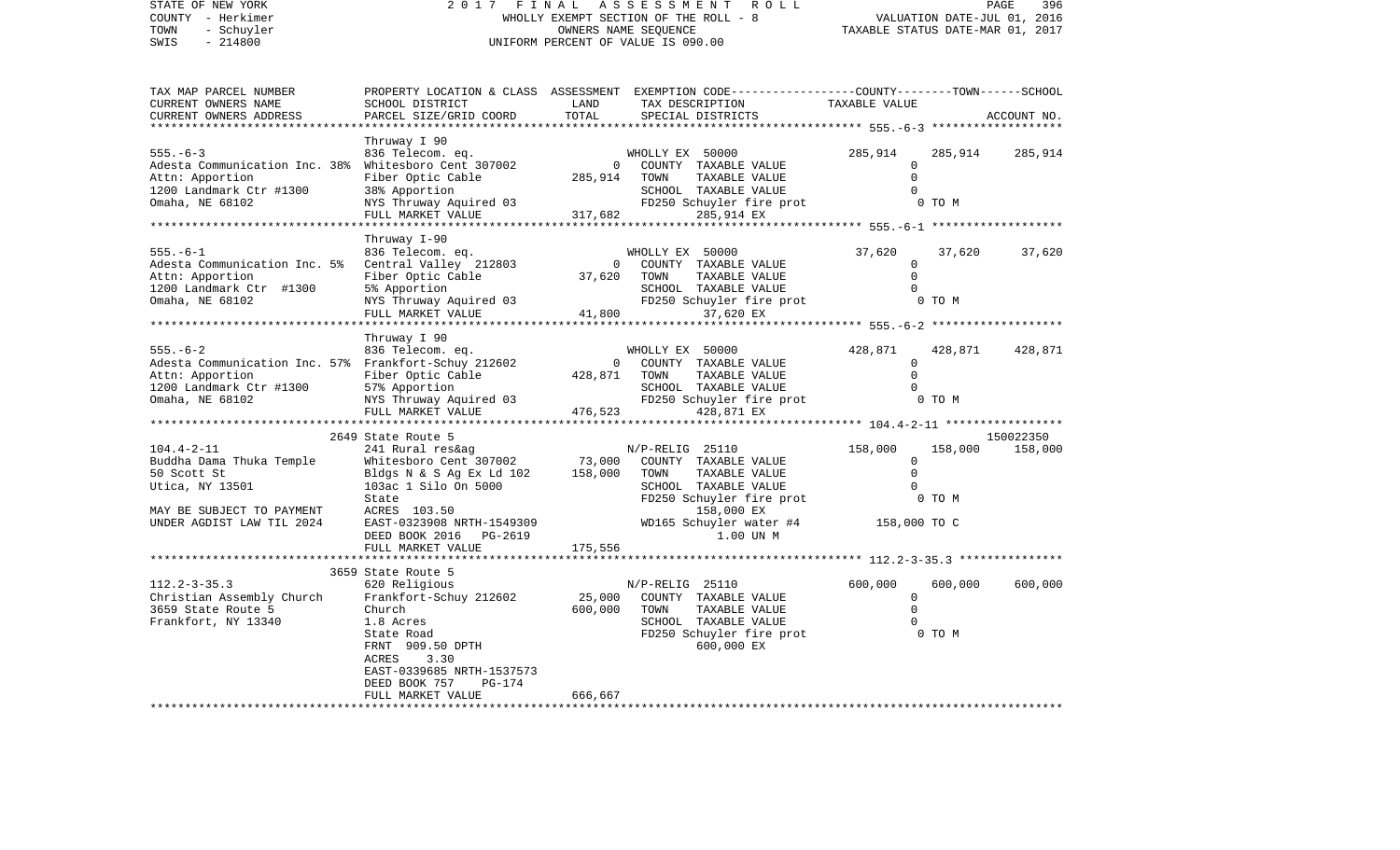| STATE OF NEW YORK<br>COUNTY - Herkimer<br>TOWN<br>- Schuyler<br>SWIS<br>$-214800$                                      | 2 0 1 7<br>FINAL<br>WHOLLY EXEMPT SECTION OF THE ROLL - 8<br>UNIFORM PERCENT OF VALUE IS 090.00                                                                                                                      | PAGE<br>397<br>VALUATION DATE-JUL 01, 2016<br>TAXABLE STATUS DATE-MAR 01, 2017 |                                                                                                                                                                |                                                                        |                               |
|------------------------------------------------------------------------------------------------------------------------|----------------------------------------------------------------------------------------------------------------------------------------------------------------------------------------------------------------------|--------------------------------------------------------------------------------|----------------------------------------------------------------------------------------------------------------------------------------------------------------|------------------------------------------------------------------------|-------------------------------|
| TAX MAP PARCEL NUMBER<br>CURRENT OWNERS NAME<br>CURRENT OWNERS ADDRESS                                                 | SCHOOL DISTRICT<br>PARCEL SIZE/GRID COORD                                                                                                                                                                            | LAND<br>TOTAL                                                                  | PROPERTY LOCATION & CLASS ASSESSMENT EXEMPTION CODE----------------COUNTY-------TOWN------SCHOOL<br>TAX DESCRIPTION<br>SPECIAL DISTRICTS                       | TAXABLE VALUE                                                          | ACCOUNT NO.                   |
|                                                                                                                        | Off Church Rd                                                                                                                                                                                                        |                                                                                |                                                                                                                                                                |                                                                        |                               |
| $112.2 - 2 - 62$<br>East Schuyler Cem Assoc<br>Church Rd<br>Schuyler, NY 13340                                         | 695 Cemetery<br>Frankfort-Schuy 212602<br>Very Old<br>ACRES<br>2.40<br>EAST-0337053 NRTH-1542177                                                                                                                     | 23,800<br>32,700                                                               | WHOLLY EX 50000<br>COUNTY TAXABLE VALUE<br>TOWN<br>TAXABLE VALUE<br>SCHOOL TAXABLE VALUE                                                                       | 32,700<br>$\Omega$<br>$\mathbf 0$<br>$\Omega$                          | 32,700<br>32,700              |
|                                                                                                                        | FULL MARKET VALUE                                                                                                                                                                                                    | 36,333                                                                         |                                                                                                                                                                |                                                                        |                               |
|                                                                                                                        |                                                                                                                                                                                                                      |                                                                                |                                                                                                                                                                |                                                                        | 150300630                     |
| $666. - 1 - 1$<br>Herk/Onei Reg Water Board<br>Water S<br>1 Kennedy Plz<br>Utica, NY 13501                             | 822 Water supply<br>Whitesboro Cent 307002<br>DEED BOOK 00000<br>FULL MARKET VALUE                                                                                                                                   | 0<br>155,000<br>172,222                                                        | MUN OWNED 13100<br>COUNTY TAXABLE VALUE<br>TOWN<br>TAXABLE VALUE<br>SCHOOL TAXABLE VALUE<br>FD250 Schuyler fire prot<br>155,000 EX                             | 155,000<br>0<br>$\Omega$<br>$\Omega$<br>0 TO M                         | 155,000<br>155,000            |
|                                                                                                                        |                                                                                                                                                                                                                      |                                                                                |                                                                                                                                                                | ************************* 105.3-1-2.1 *****************                |                               |
| $105.3 - 1 - 2.1$<br>Herkimer County Industria<br>Development Agency<br>420 E German St Ste 101A<br>Herkimer, NY 13350 | State Route 5<br>330 Vacant comm<br>Whitesboro Cent 307002<br>FRNT 759.00 DPTH<br>ACRES 57.40<br>EAST-0325070 NRTH-1548936<br>PG-184<br>DEED BOOK 860                                                                | 45,000<br>45,000                                                               | GEN MUNY<br>18020<br>COUNTY TAXABLE VALUE<br>TOWN<br>TAXABLE VALUE<br>SCHOOL TAXABLE VALUE<br>FD250 Schuyler fire prot<br>WD165 Schuyler water #4              | 45,000<br>0<br>$\mathbf 0$<br>0<br>45,000 TO M<br>4,500 TO C           | 150018630<br>45,000<br>45,000 |
|                                                                                                                        | FULL MARKET VALUE                                                                                                                                                                                                    | 50,000                                                                         | 1.00 UN M                                                                                                                                                      | ******** 105.3-2-2 *******************                                 |                               |
|                                                                                                                        | Drive in Rd                                                                                                                                                                                                          |                                                                                |                                                                                                                                                                |                                                                        | 150018630                     |
| $105.3 - 2 - 2$<br>Herkimer County Industria<br>Development Agency<br>420 E German St Ste 101A<br>Herkimer, NY 13350   | 330 Vacant comm<br>Whitesboro Cent 307002<br>7.4A<br>FRNT 275.80 DPTH<br>ACRES<br>3.40<br>EAST-0326772 NRTH-1550527<br>DEED BOOK 860<br>PG-184                                                                       | 15,050<br>15,050                                                               | GEN MUNY<br>18020<br>COUNTY TAXABLE VALUE<br>TOWN<br>TAXABLE VALUE<br>SCHOOL TAXABLE VALUE<br>FD250 Schuyler fire prot<br>WD165 Schuyler water #4<br>1.00 UN M | 15,050<br>0<br>$\mathbf 0$<br>$\mathbf 0$<br>15,050 TO M<br>4,500 TO C | 15,050<br>15,050              |
|                                                                                                                        | FULL MARKET VALUE<br>*******************                                                                                                                                                                             | 16,722                                                                         |                                                                                                                                                                |                                                                        |                               |
| $105.3 - 2 - 3$<br>Herkimer County Industria<br>Development Agency<br>420 E German St Ste 101A<br>Herkimer, NY 13350   | 172 Diamond Dr<br>400 Commercial<br>Whitesboro Cent 307002<br>New England Wood Pellet<br>14.3 Acres<br>FRNT 1012.00 DPTH<br>ACRES 14.30<br>EAST-0326319 NRTH-1551045<br>DEED BOOK 860<br>PG-184<br>FULL MARKET VALUE | 45,930<br>3200,000<br>3555,556                                                 | GEN MUNY<br>18020<br>COUNTY TAXABLE VALUE<br>TOWN<br>TAXABLE VALUE<br>SCHOOL TAXABLE VALUE<br>FD250 Schuyler fire prot<br>WD165 Schuyler water #4<br>1.00 UN M | 3200,000<br>3200,000<br>0<br>0<br>0<br>3200,000 TO M<br>4,500 TO C     | 150018630<br>3200,000         |
|                                                                                                                        |                                                                                                                                                                                                                      |                                                                                |                                                                                                                                                                |                                                                        |                               |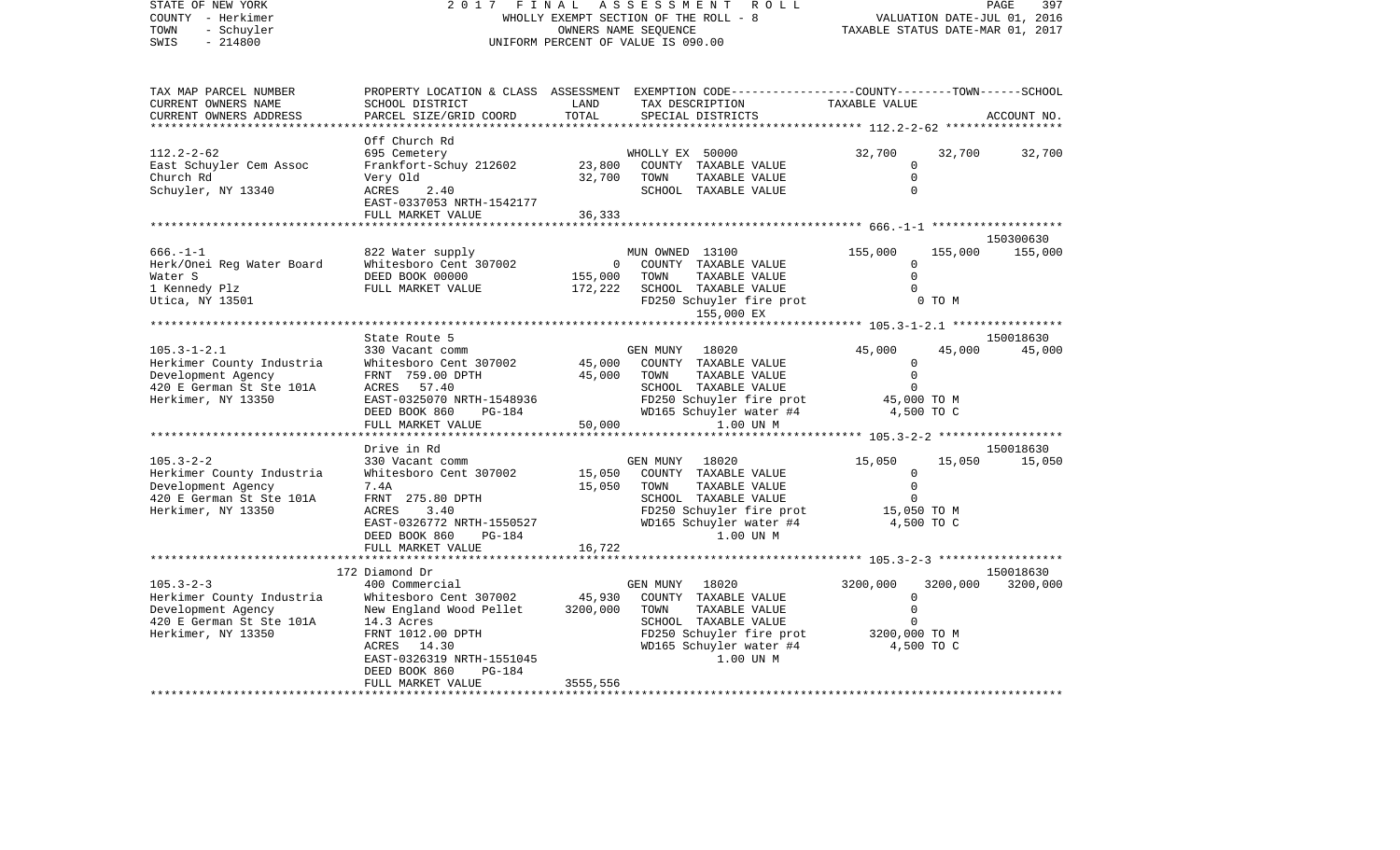STATE OF NEW YORK 2 0 1 7 F I N A L A S S E S S M E N T R O L L PAGE 398COUNTY - Herkimer WHOLLY EXEMPT SECTION OF THE ROLL - 8 VALUATION DATE-JUL 01, 2016 TOWN - Schuyler COWNERS NAME SEQUENCE TAXABLE STATUS DATE-MAR 01, 2017 SWIS - 214800 UNIFORM PERCENT OF VALUE IS 090.00TAX MAP PARCEL NUMBER PROPERTY LOCATION & CLASS ASSESSMENT EXEMPTION CODE------------------COUNTY--------TOWN------SCHOOL CURRENT OWNERS NAME SCHOOL DISTRICT LAND TAX DESCRIPTION TAXABLE VALUECURRENT OWNERS ADDRESS PARCEL SIZE/GRID COORD TOTAL SPECIAL DISTRICTS ACCOUNT NO. \*\*\*\*\*\*\*\*\*\*\*\*\*\*\*\*\*\*\*\*\*\*\*\*\*\*\*\*\*\*\*\*\*\*\*\*\*\*\*\*\*\*\*\*\*\*\*\*\*\*\*\*\*\*\*\*\*\*\*\*\*\*\*\*\*\*\*\*\*\*\*\*\*\*\*\*\*\*\*\*\*\*\*\*\*\*\*\*\*\*\*\*\*\*\*\*\*\*\*\*\*\*\* 105.3-2-5 \*\*\*\*\*\*\*\*\*\*\*\*\*\*\*\*\*\*Drive In Rd 150018630 105.3-2-5 330 Vacant comm GEN MUNY 18020 92,100 92,100 92,100 Herkimer County Industria Whitesboro Cent 307002 92,100 COUNTY TAXABLE VALUE 0 Development Agency 41.4A 92,100 TOWN TAXABLE VALUE 0 420 E German St Ste 101A FRNT 470.00 DPTH SCHOOL TAXABLE VALUE O Herkimer, NY 13350 ACRES 40.10 FD250 Schuyler fire prot 92,100 TO M EAST-0326125 NRTH-1551718 WD165 Schuyler water #4 4,500 TO C DEED BOOK 860 PG-184 1.00 UN MFULL MARKET VALUE 102,333 \*\*\*\*\*\*\*\*\*\*\*\*\*\*\*\*\*\*\*\*\*\*\*\*\*\*\*\*\*\*\*\*\*\*\*\*\*\*\*\*\*\*\*\*\*\*\*\*\*\*\*\*\*\*\*\*\*\*\*\*\*\*\*\*\*\*\*\*\*\*\*\*\*\*\*\*\*\*\*\*\*\*\*\*\*\*\*\*\*\*\*\*\*\*\*\*\*\*\*\*\*\*\* 105.3-2-6 \*\*\*\*\*\*\*\*\*\*\*\*\*\*\*\*\*\* Drive In Rd 150018630105.3-2-6 330 Vacant comm GEN MUNY 18020 33,390 33,390 33,390 Herkimer County Industria Whitesboro Cent 307002 33,390 COUNTY TAXABLE VALUE 0 Development Agency 12.1A 33,390 TOWN TAXABLE VALUE 0 420 E German St Ste 101A FRNT 436.00 DPTH SCHOOL TAXABLE VALUE 0 Herkimer, NY 13350 ACRES 12.10 FD250 Schuyler fire prot 33,390 TO M EAST-0325342 NRTH-1551384 WD165 Schuyler water #4 4,500 TO C DEED BOOK 860 PG-184 1.00 UN M FULL MARKET VALUE 37,100 \*\*\*\*\*\*\*\*\*\*\*\*\*\*\*\*\*\*\*\*\*\*\*\*\*\*\*\*\*\*\*\*\*\*\*\*\*\*\*\*\*\*\*\*\*\*\*\*\*\*\*\*\*\*\*\*\*\*\*\*\*\*\*\*\*\*\*\*\*\*\*\*\*\*\*\*\*\*\*\*\*\*\*\*\*\*\*\*\*\*\*\*\*\*\*\*\*\*\*\*\*\*\* 105.3-2-7 \*\*\*\*\*\*\*\*\*\*\*\*\*\*\*\*\*\* Drive In Rd 150018630105.3-2-7 330 Vacant comm GEN MUNY 18020 13,860 13,860 13,860 Herkimer County Industria Whitesboro Cent 307002 13,860 COUNTY TAXABLE VALUE 0 Development Agency 2.8A 13,860 TOWN TAXABLE VALUE 0 0 0 13,860 TOWN TAXABLE VALUE 0 0 1 420 E German St Ste 101A FRNT 1565.00 DPTH SCHOOL TAXABLE VALUE 0 Herkimer, NY 13350 ACRES 2.80 FD250 Schuyler fire prot 13,860 TO M EAST-0325446 NRTH-1550442 WD165 Schuyler water #4 4,500 TO C DEED BOOK 860 PG-184 1.00 UN MFULL MARKET VALUE 15,400 \*\*\*\*\*\*\*\*\*\*\*\*\*\*\*\*\*\*\*\*\*\*\*\*\*\*\*\*\*\*\*\*\*\*\*\*\*\*\*\*\*\*\*\*\*\*\*\*\*\*\*\*\*\*\*\*\*\*\*\*\*\*\*\*\*\*\*\*\*\*\*\*\*\*\*\*\*\*\*\*\*\*\*\*\*\*\*\*\*\*\*\*\*\*\*\*\*\*\*\*\*\*\* 105.3-2-8 \*\*\*\*\*\*\*\*\*\*\*\*\*\*\*\*\*\* Drive In Rd 150018630105.3-2-8 330 Vacant comm GEN MUNY 18020 25,200 25,200 25,200 Herkimer County Industria Whitesboro Cent 307002 25,200 COUNTY TAXABLE VALUE 0 Development Agency 25,200 TOWN TAXABLE VALUE 0 420 E German St Ste 101A FRNT 1395.00 DPTH SCHOOL TAXABLE VALUE O Herkimer, NY 13350 ACRES 8.20 FD250 Schuyler fire prot 25,200 TO M EAST-0325903 NRTH-1550453 DEED BOOK 860 PG-184 1.00 UN M FULL MARKET VALUE 28,000 \*\*\*\*\*\*\*\*\*\*\*\*\*\*\*\*\*\*\*\*\*\*\*\*\*\*\*\*\*\*\*\*\*\*\*\*\*\*\*\*\*\*\*\*\*\*\*\*\*\*\*\*\*\*\*\*\*\*\*\*\*\*\*\*\*\*\*\*\*\*\*\*\*\*\*\*\*\*\*\*\*\*\*\*\*\*\*\*\*\*\*\*\*\*\*\*\*\*\*\*\*\*\*\*\*\*\*\*\*\*\*\*\*\*\*\*\*\*\*\*\*\*\*\*\*\*\*\*\*\*\*\*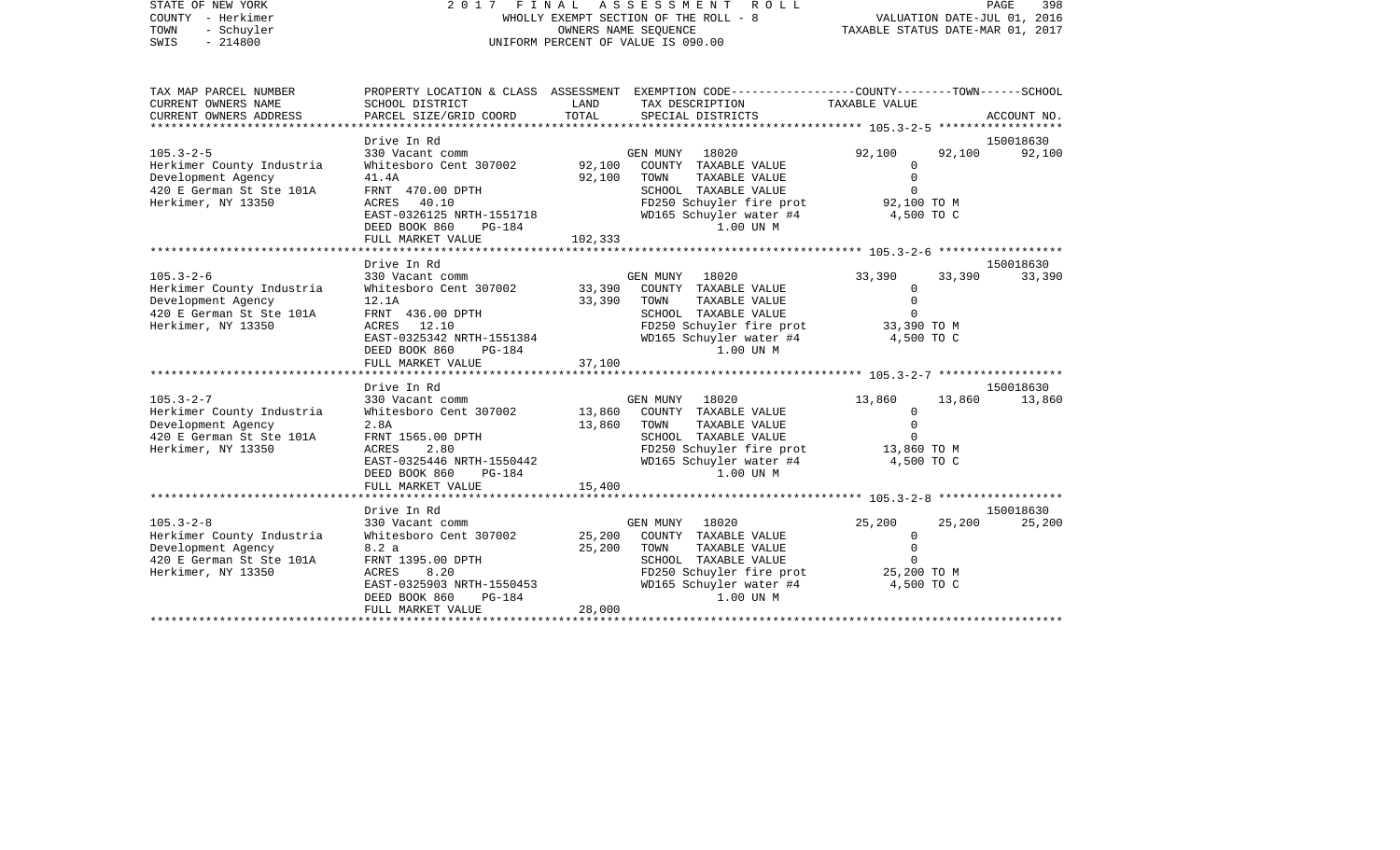STATE OF NEW YORK 2 0 1 7 F I N A L A S S E S S M E N T R O L L PAGE 399COUNTY - Herkimer WHOLLY EXEMPT SECTION OF THE ROLL - 8 VALUATION DATE-JUL 01, 2016 TOWN - Schuyler COWNERS NAME SEQUENCE TAXABLE STATUS DATE-MAR 01, 2017 SWIS - 214800 UNIFORM PERCENT OF VALUE IS 090.00TAX MAP PARCEL NUMBER PROPERTY LOCATION & CLASS ASSESSMENT EXEMPTION CODE------------------COUNTY--------TOWN------SCHOOL CURRENT OWNERS NAME SCHOOL DISTRICT LAND TAX DESCRIPTION TAXABLE VALUECURRENT OWNERS ADDRESS PARCEL SIZE/GRID COORD TOTAL SPECIAL DISTRICTS ACCOUNT NO. \*\*\*\*\*\*\*\*\*\*\*\*\*\*\*\*\*\*\*\*\*\*\*\*\*\*\*\*\*\*\*\*\*\*\*\*\*\*\*\*\*\*\*\*\*\*\*\*\*\*\*\*\*\*\*\*\*\*\*\*\*\*\*\*\*\*\*\*\*\*\*\*\*\*\*\*\*\*\*\*\*\*\*\*\*\*\*\*\*\*\*\*\*\*\*\*\*\*\*\*\*\*\* 105.3-2-9 \*\*\*\*\*\*\*\*\*\*\*\*\*\*\*\*\*\* Drive In Rd 150018630105.3-2-9 330 Vacant comm GEN MUNY 18020 15,540 15,540 15,540 Herkimer County Industria Whitesboro Cent 307002 15,540 COUNTY TAXABLE VALUE 0 Development Agency 3.6A 15,540 TOWN TAXABLE VALUE 0 420 E German St. Ste 101A FRNT 753.00 DPTH SCHOOL TAXABLE VALUE 30 Herkimer, NY 13350 ACRES 3.60 FD250 Schuyler fire prot 15,540 TO M EAST-0326322 NRTH-1550498 WD165 Schuyler water #4 4,500 TO C DEED BOOK 860 PG-184 1.00 UN MFULL MARKET VALUE 17,267 \*\*\*\*\*\*\*\*\*\*\*\*\*\*\*\*\*\*\*\*\*\*\*\*\*\*\*\*\*\*\*\*\*\*\*\*\*\*\*\*\*\*\*\*\*\*\*\*\*\*\*\*\*\*\*\*\*\*\*\*\*\*\*\*\*\*\*\*\*\*\*\*\*\*\*\*\*\*\*\*\*\*\*\*\*\*\*\*\*\*\*\*\*\*\*\*\*\*\*\*\*\*\* 105.3-2-10 \*\*\*\*\*\*\*\*\*\*\*\*\*\*\*\*\* Drive In Rd 150018630105.3-2-10 330 Vacant comm GEN MUNY 18020 13,230 13,230 13,230 Herkimer County Industria Whitesboro Cent 307002 13,230 COUNTY TAXABLE VALUE 0 Development Agency 2.5A 13,230 TOWN TAXABLE VALUE 0 420 E German St Ste 101A FRNT 486.00 DPTH SCHOOL TAXABLE VALUE 0 Herkimer, NY 13350 ACRES 2.50 FD250 Schuyler fire prot 13,230 TO M EAST-0326200 NRTH-1550056 WD165 Schuyler water #4 4,500 TO C DEED BOOK 860 PG-184 1.00 UN MFULL MARKET VALUE 14,700 \*\*\*\*\*\*\*\*\*\*\*\*\*\*\*\*\*\*\*\*\*\*\*\*\*\*\*\*\*\*\*\*\*\*\*\*\*\*\*\*\*\*\*\*\*\*\*\*\*\*\*\*\*\*\*\*\*\*\*\*\*\*\*\*\*\*\*\*\*\*\*\*\*\*\*\*\*\*\*\*\*\*\*\*\*\*\*\*\*\*\*\*\*\*\*\*\*\*\*\*\*\*\* 105.3-2-11 \*\*\*\*\*\*\*\*\*\*\*\*\*\*\*\*\* Drive In Rd 150018630105.3-2-11 330 Vacant comm GEN MUNY 18020 12,390 12,390 12,390 Herkimer County Industria Whitesboro Cent 307002 12,390 COUNTY TAXABLE VALUE 0 Development Agency 2.1A 12,390 TOWN TAXABLE VALUE 0<br>420 E German St Ste 101A FRNT 658.00 DPTH SCHOOL TAXABLE VALUE 0 420 E German St Ste 101A FRNT 658.00 DPTH SCHOOL TAXABLE VALUE 0 Herkimer, NY 13350 ACRES 2.10 FD250 Schuyler fire prot 12,390 TO M EAST-0326019 NRTH-1549851 WD165 Schuyler water #4 4,500 TO C DEED BOOK 860 PG-184 1.00 UN MFULL MARKET VALUE 13,767 \*\*\*\*\*\*\*\*\*\*\*\*\*\*\*\*\*\*\*\*\*\*\*\*\*\*\*\*\*\*\*\*\*\*\*\*\*\*\*\*\*\*\*\*\*\*\*\*\*\*\*\*\*\*\*\*\*\*\*\*\*\*\*\*\*\*\*\*\*\*\*\*\*\*\*\*\*\*\*\*\*\*\*\*\*\*\*\*\*\*\*\*\*\*\*\*\*\*\*\*\*\*\* 104.7-1-88 \*\*\*\*\*\*\*\*\*\*\*\*\*\*\*\*\* State Route 5 150011850104.7-1-88 331 Com vac w/im WDRL/FORCL 29700 85,700 85,700 85,700 Lazzaro Louis D Whitesboro Cent 307002 6,400 COUNTY TAXABLE VALUE 0 2008 State Route 5 **RPTL 1138** 85,700 TOWN TAXABLE VALUE 0 Utica, NY 13502 FRNT 100.00 DPTH 150.00 SCHOOL TAXABLE VALUE 0 EAST-0313881 NRTH-1557654 FD250 Schuyler fire prot 6 0 TO M<br>DEED BOOK 00640 PG-00083 85,700 EX DEED BOOK 00640 PG-00083 FULL MARKET VALUE  $95,222$  WD175 Schuyler water #3 0 TO M

85,700 EX \*\*\*\*\*\*\*\*\*\*\*\*\*\*\*\*\*\*\*\*\*\*\*\*\*\*\*\*\*\*\*\*\*\*\*\*\*\*\*\*\*\*\*\*\*\*\*\*\*\*\*\*\*\*\*\*\*\*\*\*\*\*\*\*\*\*\*\*\*\*\*\*\*\*\*\*\*\*\*\*\*\*\*\*\*\*\*\*\*\*\*\*\*\*\*\*\*\*\*\*\*\*\*\*\*\*\*\*\*\*\*\*\*\*\*\*\*\*\*\*\*\*\*\*\*\*\*\*\*\*\*\*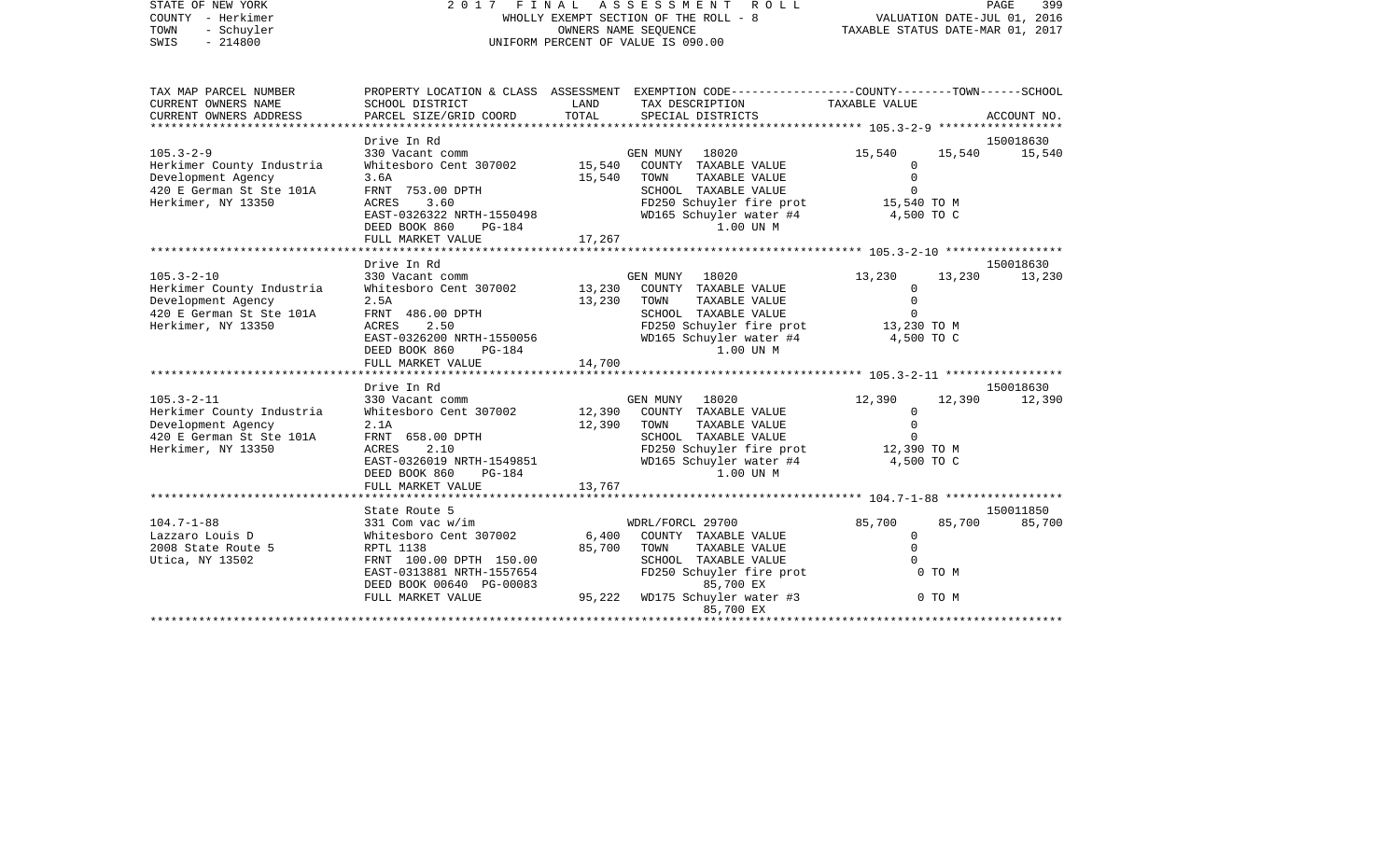COUNTY - Herkimer WHOLLY EXEMPT SECTION OF THE ROLL - 8 VALUATION DATE-JUL 01, 2016 TOWN - Schuyler COWNERS NAME SEQUENCE TAXABLE STATUS DATE-MAR 01, 2017 SWIS - 214800 UNIFORM PERCENT OF VALUE IS 090.00TAX MAP PARCEL NUMBER PROPERTY LOCATION & CLASS ASSESSMENT EXEMPTION CODE------------------COUNTY--------TOWN------SCHOOL CURRENT OWNERS NAME SCHOOL DISTRICT LAND TAX DESCRIPTION TAXABLE VALUECURRENT OWNERS ADDRESS PARCEL SIZE/GRID COORD TOTAL SPECIAL DISTRICTS ACCOUNT NO. \*\*\*\*\*\*\*\*\*\*\*\*\*\*\*\*\*\*\*\*\*\*\*\*\*\*\*\*\*\*\*\*\*\*\*\*\*\*\*\*\*\*\*\*\*\*\*\*\*\*\*\*\*\*\*\*\*\*\*\*\*\*\*\*\*\*\*\*\*\*\*\*\*\*\*\*\*\*\*\*\*\*\*\*\*\*\*\*\*\*\*\*\*\*\*\*\*\*\*\*\*\*\* 105.3-1-35 \*\*\*\*\*\*\*\*\*\*\*\*\*\*\*\*\* 150024180105.3-1-35 662 Police/fire PUB AUTH 1 12350 3014,700 3014,700 3014,700 NYS Thruway Authority Whitesboro Cent 307002 43,700 COUNTY TAXABLE VALUE 0 Account Payabl **Rest** area trooper barrack 3014,700 TOWN TAXABLE VALUE **0** PO Box 189 ACRES 19.40 CONSTRUCT SCHOOL TAXABLE VALUE 0 Albany, NY 12201 EAST-0331247 NRTH-1546324 FD250 Schuyler fire prot 0 TO M FULL MARKET VALUE 3349,667 3014,700 EX WD165 Schuyler water #4 0 TO C 3014,700 EX 1.00 UN M \*\*\*\*\*\*\*\*\*\*\*\*\*\*\*\*\*\*\*\*\*\*\*\*\*\*\*\*\*\*\*\*\*\*\*\*\*\*\*\*\*\*\*\*\*\*\*\*\*\*\*\*\*\*\*\*\*\*\*\*\*\*\*\*\*\*\*\*\*\*\*\*\*\*\*\*\*\*\*\*\*\*\*\*\*\*\*\*\*\*\*\*\*\*\*\*\*\*\*\*\*\*\* 112.2-3-26.1 \*\*\*\*\*\*\*\*\*\*\*\*\*\*\* State Route 5 150075089112.2-3-26.1 614 Spec. school NYS HOSP 12100 420,600 420,600 420,600 Rome Developmental Center Frankfort-Schuy 212602 25,600 COUNTY TAXABLE VALUE 0 State Of Ny  $\begin{array}{ccccccc} \text{State}\end{array}$  state sudbsidized home  $\begin{array}{ccccccc} 420,600 & \text{TOWN} & \text{TAXABLE}\end{array}$  TAXABLE VALUE 0 Route 5 ACRES 2.73 SCHOOL TAXABLE VALUE 0Frankfort, NY 13340 **EAST-0340446 NRTH-1536722** FD250 Schuyler fire prot 6 TO M DEED BOOK 672 PG-364 420,600 EX FULL MARKET VALUE 467, 333 \*\*\*\*\*\*\*\*\*\*\*\*\*\*\*\*\*\*\*\*\*\*\*\*\*\*\*\*\*\*\*\*\*\*\*\*\*\*\*\*\*\*\*\*\*\*\*\*\*\*\*\*\*\*\*\*\*\*\*\*\*\*\*\*\*\*\*\*\*\*\*\*\*\*\*\*\*\*\*\*\*\*\*\*\*\*\*\*\*\*\*\*\*\*\*\*\*\*\*\*\*\*\* 104.11-1-4.1 \*\*\*\*\*\*\*\*\*\*\*\*\*\*\* Woods Ln 150040480150040480 104.11-1-4.1 620 Religious N/P-RELIG 25110 3124,200 3124,200 3124,200 Russian Pentecostal Church Whitesboro Cent 307002 30,300 COUNTY TAXABLE VALUE 0 PO Box 4185 Church Church 3124,200 TOWN TAXABLE VALUE 0 Utica, NY 13504 4.76 Acres SCHOOL TAXABLE VALUE 0 2009 addition FD250 Schuyler fire prot 0 TO M ACRES 4.76 3124,200 EX EAST-0316868 NRTH-1555784 WD170 Schuyler water #2 3124,200 TO C DEED BOOK 830 PG-450 1.00 UN MFULL MARKET VALUE 3471,333 \*\*\*\*\*\*\*\*\*\*\*\*\*\*\*\*\*\*\*\*\*\*\*\*\*\*\*\*\*\*\*\*\*\*\*\*\*\*\*\*\*\*\*\*\*\*\*\*\*\*\*\*\*\*\*\*\*\*\*\*\*\*\*\*\*\*\*\*\*\*\*\*\*\*\*\*\*\*\*\*\*\*\*\*\*\*\*\*\*\*\*\*\*\*\*\*\*\*\*\*\*\*\* 112.2-2-4.4 \*\*\*\*\*\*\*\*\*\*\*\*\*\*\*\* Off Church Rd 150023970112.2-2-4.4 620 Religious NON PROF 9 25300 1,000 1,000 1,000 Schuyler Methodist Assoc -East Frankfort-Schuy 212602 1,000 COUNTY TAXABLE VALUE 0 Church Rd Cemetary 1,000 TOWN TAXABLE VALUE 0 Frankfort, NY 13340 FRNT 250.00 DPTH 200.00 SCHOOL TAXABLE VALUE 0 EAST-0336794 NRTH-1541991 FD250 Schuyler fire prot 0 TO M<br>DEED BOOK 1275 PG-533 1.000 EX DEED BOOK 1275 PG-533 FULL MARKET VALUE 1,111 \*\*\*\*\*\*\*\*\*\*\*\*\*\*\*\*\*\*\*\*\*\*\*\*\*\*\*\*\*\*\*\*\*\*\*\*\*\*\*\*\*\*\*\*\*\*\*\*\*\*\*\*\*\*\*\*\*\*\*\*\*\*\*\*\*\*\*\*\*\*\*\*\*\*\*\*\*\*\*\*\*\*\*\*\*\*\*\*\*\*\*\*\*\*\*\*\*\*\*\*\*\*\* 112.2-2-6 \*\*\*\*\*\*\*\*\*\*\*\*\*\*\*\*\*\* 150023970112.2-2-6 620 Religious NON PROF 9 25300 209,200 209,200 209,200 Schuyler Methodist Assoc -East Frankfort-Schuy 212602 5,300 COUNTY TAXABLE VALUE 0 Church Rd Church 209,200 TOWN TAXABLE VALUE 0 Frankfort, NY 13340 FRNT 65.00 DPTH 94.00 SCHOOL TAXABLE VALUE 0 EAST-0337670 NRTH-1541869 FD250 Schuyler fire prot 0 TO M DEED BOOK 00604 PG-00442 209,200 EX FULL MARKET VALUE 232,444 \*\*\*\*\*\*\*\*\*\*\*\*\*\*\*\*\*\*\*\*\*\*\*\*\*\*\*\*\*\*\*\*\*\*\*\*\*\*\*\*\*\*\*\*\*\*\*\*\*\*\*\*\*\*\*\*\*\*\*\*\*\*\*\*\*\*\*\*\*\*\*\*\*\*\*\*\*\*\*\*\*\*\*\*\*\*\*\*\*\*\*\*\*\*\*\*\*\*\*\*\*\*\*\*\*\*\*\*\*\*\*\*\*\*\*\*\*\*\*\*\*\*\*\*\*\*\*\*\*\*\*\*

STATE OF NEW YORK 2 0 1 7 F I N A L A S S E S S M E N T R O L L PAGE 400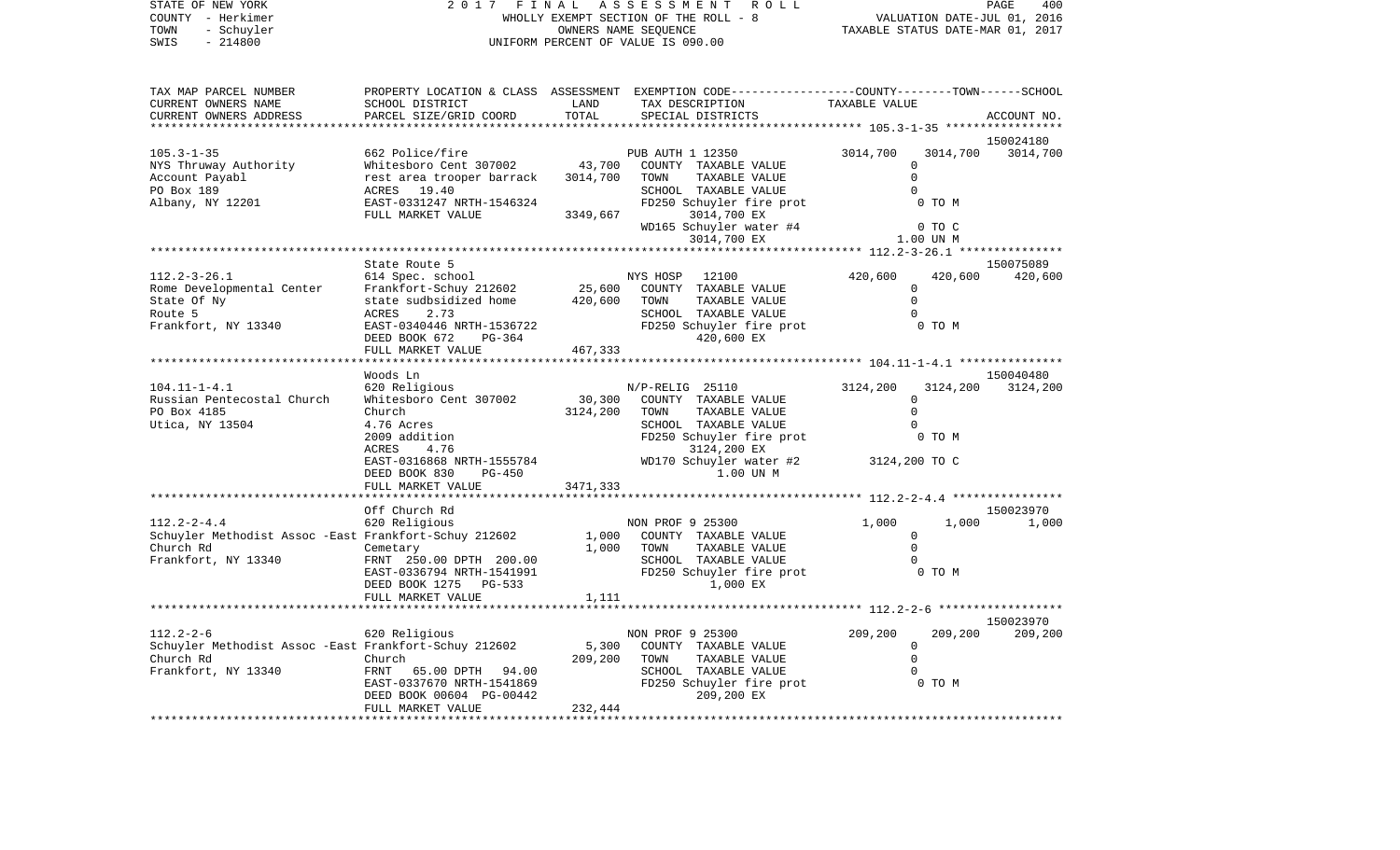| STATE OF NEW YORK<br>COUNTY - Herkimer<br>TOWN<br>- Schuyler<br>SWIS<br>$-214800$                              | 2017<br>FINAL<br>WHOLLY EXEMPT SECTION OF THE ROLL - 8<br>UNIFORM PERCENT OF VALUE IS 090.00                                                                  | PAGE<br>401<br>VALUATION DATE-JUL 01, 2016<br>TAXABLE STATUS DATE-MAR 01, 2017 |                  |                                                                        |                                                |          |             |
|----------------------------------------------------------------------------------------------------------------|---------------------------------------------------------------------------------------------------------------------------------------------------------------|--------------------------------------------------------------------------------|------------------|------------------------------------------------------------------------|------------------------------------------------|----------|-------------|
| TAX MAP PARCEL NUMBER<br>CURRENT OWNERS NAME<br>CURRENT OWNERS ADDRESS                                         | PROPERTY LOCATION & CLASS ASSESSMENT EXEMPTION CODE---------------COUNTY-------TOWN------SCHOOL<br>SCHOOL DISTRICT<br>PARCEL SIZE/GRID COORD                  | LAND<br>TOTAL                                                                  |                  | TAX DESCRIPTION<br>SPECIAL DISTRICTS                                   | TAXABLE VALUE                                  |          | ACCOUNT NO. |
|                                                                                                                | State Route 5                                                                                                                                                 |                                                                                |                  |                                                                        |                                                |          | 150024060   |
| $112.2 - 2 - 21$<br>Schuyler Vol Fire Co<br>RR1 9A Newport Rd<br>Utica, NY 13502                               | 662 Police/fire<br>Frankfort-Schuy 212602<br>Firehouse & Schoolhouse<br>Station #2<br>FRNT 148.50 DPTH 231.00<br>EAST-0338619 NRTH-1538254<br>DEED BOOK 00000 | 800<br>103,500                                                                 | VOL FIRE<br>TOWN | 26400<br>COUNTY TAXABLE VALUE<br>TAXABLE VALUE<br>SCHOOL TAXABLE VALUE | 103,500<br>0<br>$\Omega$<br>$\Omega$           | 103,500  | 103,500     |
|                                                                                                                | FULL MARKET VALUE                                                                                                                                             | 115,000                                                                        |                  |                                                                        |                                                |          |             |
|                                                                                                                | 120 Newport Rd                                                                                                                                                |                                                                                |                  |                                                                        |                                                |          | 150075054   |
| $104.2 - 1 - 49$<br>Schuyler Vol Fire Dept Co Inc. Whitesboro Cent 307002<br>120 Newport Rd<br>Utica, NY 13502 | 662 Police/fire<br>ACRES<br>1.00<br>EAST-0318584 NRTH-1554846                                                                                                 | 10,800<br>392,200                                                              | VOL FIRE<br>TOWN | 26400<br>COUNTY TAXABLE VALUE<br>TAXABLE VALUE<br>SCHOOL TAXABLE VALUE | 392,200<br>$\Omega$<br>$\mathbf 0$<br>$\Omega$ | 392,200  | 392,200     |
|                                                                                                                | DEED BOOK 00627 PG-00212                                                                                                                                      |                                                                                |                  | WD170 Schuyler water #2                                                |                                                | 200 TO C |             |
|                                                                                                                | FULL MARKET VALUE                                                                                                                                             | 435,778                                                                        |                  | 1.00 UN M                                                              |                                                |          |             |
|                                                                                                                | 2201 State Route 5                                                                                                                                            |                                                                                |                  |                                                                        |                                                |          | 150004470   |
| $104.11 - 1 - 5$                                                                                               | 620 Religious                                                                                                                                                 |                                                                                | N/P-RELIG 25110  |                                                                        | 71,200                                         | 71,200   | 71,200      |
| Slavic Pentecostal Church                                                                                      | Whitesboro Cent 307002                                                                                                                                        | 11,200                                                                         |                  | COUNTY TAXABLE VALUE                                                   | $\circ$                                        |          |             |
| 2191 State Route 5                                                                                             | Residence/garage                                                                                                                                              | 71,200                                                                         | TOWN             | TAXABLE VALUE                                                          | $\Omega$                                       |          |             |
| Utica, NY 13502                                                                                                | $\mathbf{3}$<br>.75A                                                                                                                                          |                                                                                |                  | SCHOOL TAXABLE VALUE                                                   |                                                |          |             |
|                                                                                                                | State Rd                                                                                                                                                      |                                                                                |                  | FD250 Schuyler fire prot                                               |                                                | 0 TO M   |             |
|                                                                                                                | FRNT 120.00 DPTH 267.00                                                                                                                                       |                                                                                |                  | 71,200 EX                                                              |                                                |          |             |
|                                                                                                                | EAST-0316957 NRTH-1555494                                                                                                                                     |                                                                                |                  | WD170 Schuyler water #2                                                | 71,200 TO C                                    |          |             |
|                                                                                                                | DEED BOOK 1223<br>PG-206                                                                                                                                      |                                                                                |                  | 1.00 UN M                                                              |                                                |          |             |
|                                                                                                                | FULL MARKET VALUE                                                                                                                                             | 79,111                                                                         |                  |                                                                        |                                                |          |             |
|                                                                                                                |                                                                                                                                                               |                                                                                |                  | ************************* 104.11-1-7.3 ****                            |                                                |          |             |
| $104.11 - 1 - 7.3$                                                                                             | State Route 5<br>311 Res vac land                                                                                                                             |                                                                                | N/P-RELIG 25110  |                                                                        | 800                                            | 800      | 800         |
| Slavic Pentecostal Church                                                                                      | Whitesboro Cent 307002                                                                                                                                        | 800                                                                            |                  | COUNTY TAXABLE VALUE                                                   | 0                                              |          |             |
| 2191 State Route 5                                                                                             | 2 acres                                                                                                                                                       | 800                                                                            | TOWN             | TAXABLE VALUE                                                          | $\Omega$                                       |          |             |
| Frankfort, NY 13340                                                                                            | ACRES<br>2.00                                                                                                                                                 |                                                                                |                  | SCHOOL TAXABLE VALUE                                                   | $\Omega$                                       |          |             |
|                                                                                                                | EAST-0317171 NRTH-1555751<br>DEED BOOK 1111 PG-481                                                                                                            |                                                                                |                  | FD250 Schuyler fire prot<br>800 EX                                     |                                                | 0 TO M   |             |
|                                                                                                                | FULL MARKET VALUE                                                                                                                                             | 889                                                                            |                  | WD170 Schuyler water #2<br>1.00 UN M                                   |                                                | 800 TO C |             |
|                                                                                                                |                                                                                                                                                               |                                                                                |                  |                                                                        |                                                |          |             |
|                                                                                                                | Off Newport Rd                                                                                                                                                |                                                                                |                  |                                                                        |                                                |          |             |
| $099.1 - 1 - 86$                                                                                               | 695 Cemetery                                                                                                                                                  |                                                                                | C CEM-LND 13110  |                                                                        | 8,200                                          | 8,200    | 8,200       |
| Town Of Schuyler                                                                                               | West Canada Val 212402                                                                                                                                        | 8,200                                                                          |                  | COUNTY TAXABLE VALUE                                                   | $\mathbf 0$                                    |          |             |
| Old Cemetery (Lesniak)                                                                                         | ACRES<br>0.30                                                                                                                                                 | 8,200                                                                          | TOWN             | TAXABLE VALUE                                                          | $\mathbf 0$                                    |          |             |
| 2090 State Route 5                                                                                             | EAST-0328935 NRTH-1571640                                                                                                                                     |                                                                                |                  | SCHOOL TAXABLE VALUE                                                   | $\Omega$                                       |          |             |
| Utica, NY 13502                                                                                                | FULL MARKET VALUE                                                                                                                                             | 9,111<br>*****************                                                     |                  |                                                                        |                                                |          |             |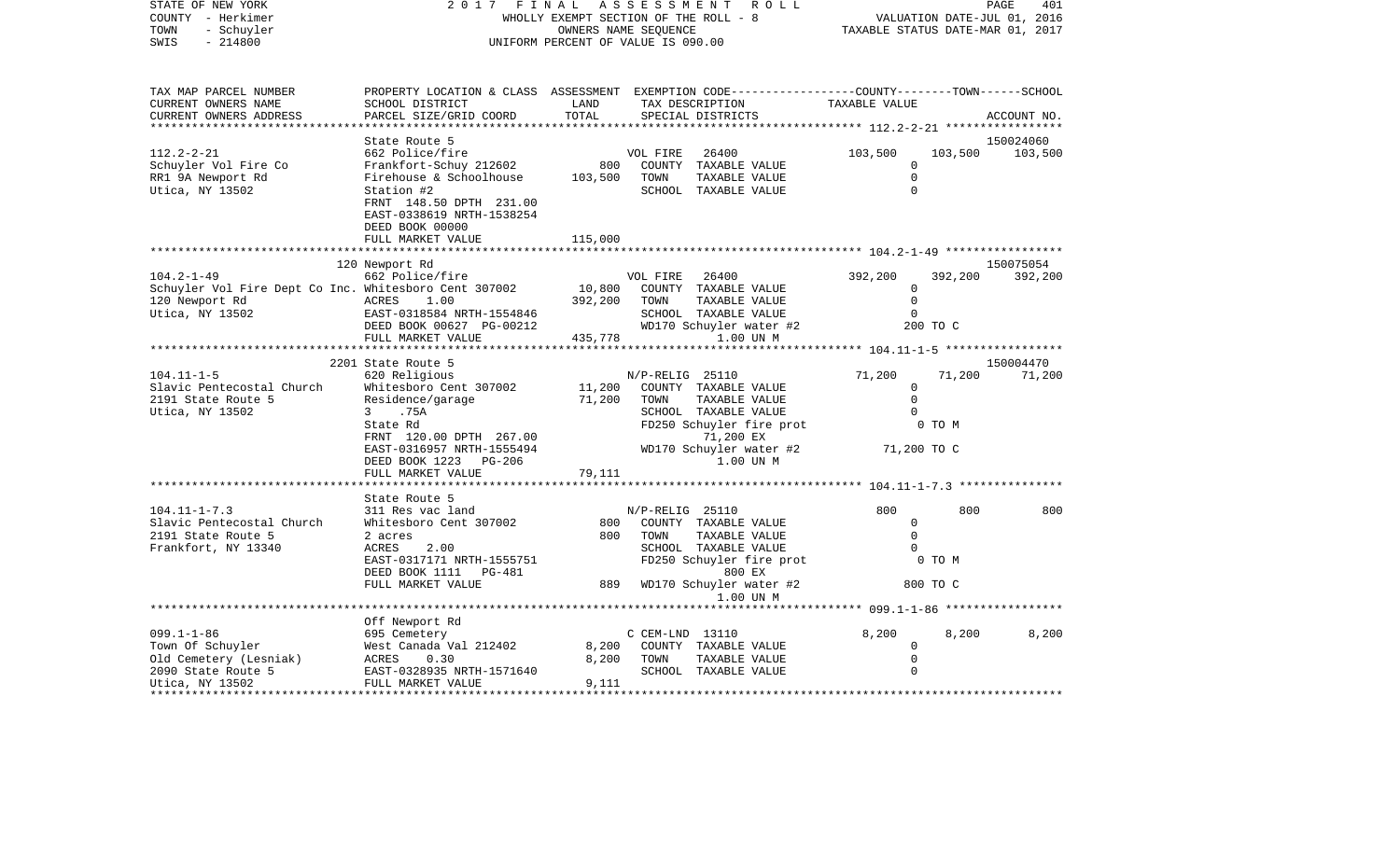| STATE OF NEW YORK<br>COUNTY - Herkimer<br>- Schuyler<br>TOWN<br>$-214800$<br>SWIS | 2 0 1 7<br>FINAL<br>WHOLLY EXEMPT SECTION OF THE ROLL - 8<br>UNIFORM PERCENT OF VALUE IS 090.00 | 402<br>PAGE<br>VALUATION DATE-JUL 01, 2016<br>TAXABLE STATUS DATE-MAR 01, 2017 |                                                                                                                     |                                          |         |             |
|-----------------------------------------------------------------------------------|-------------------------------------------------------------------------------------------------|--------------------------------------------------------------------------------|---------------------------------------------------------------------------------------------------------------------|------------------------------------------|---------|-------------|
| TAX MAP PARCEL NUMBER<br>CURRENT OWNERS NAME                                      | SCHOOL DISTRICT                                                                                 | LAND                                                                           | PROPERTY LOCATION & CLASS ASSESSMENT EXEMPTION CODE----------------COUNTY-------TOWN------SCHOOL<br>TAX DESCRIPTION | TAXABLE VALUE                            |         |             |
| CURRENT OWNERS ADDRESS<br>**********************                                  | PARCEL SIZE/GRID COORD<br>*******************                                                   | TOTAL                                                                          | SPECIAL DISTRICTS                                                                                                   |                                          |         | ACCOUNT NO. |
|                                                                                   | Wood Ln                                                                                         |                                                                                |                                                                                                                     |                                          |         |             |
| $104.2 - 1 - 14.6$                                                                | 591 Playground                                                                                  |                                                                                | TOWN-GEN<br>13500                                                                                                   | 54,300                                   | 54,300  | 54,300      |
| Town Of Schuyler                                                                  | Whitesboro Cent 307002                                                                          | 22,100                                                                         | COUNTY TAXABLE VALUE                                                                                                | 0                                        |         |             |
| 2090 State Route 5                                                                | 2.1 Acres                                                                                       | 54,300                                                                         | TAXABLE VALUE<br>TOWN                                                                                               | $\Omega$<br>$\Omega$                     |         |             |
| Utica, NY 13502                                                                   | Wood Lane<br>FRNT 365.00 DPTH                                                                   |                                                                                | SCHOOL TAXABLE VALUE<br>FD250 Schuyler fire prot                                                                    |                                          | 0 TO M  |             |
|                                                                                   | ACRES<br>2.10                                                                                   |                                                                                | 54,300 EX                                                                                                           |                                          |         |             |
|                                                                                   | EAST-0318619 NRTH-1558755                                                                       |                                                                                | WD170 Schuyler water #2                                                                                             | 54,300 TO C                              |         |             |
|                                                                                   | DEED BOOK 826<br>PG-459                                                                         |                                                                                | .00 UN M                                                                                                            |                                          |         |             |
|                                                                                   | FULL MARKET VALUE                                                                               | 60,333                                                                         |                                                                                                                     |                                          |         |             |
|                                                                                   | ******************                                                                              | ************                                                                   |                                                                                                                     | ************** 104.2-1-14.8 ************ |         |             |
|                                                                                   | Wood Ln                                                                                         |                                                                                |                                                                                                                     |                                          |         |             |
| $104.2 - 1 - 14.8$                                                                | 314 Rural vac<10                                                                                |                                                                                | MUN OWNED 13100                                                                                                     | 11,000                                   | 11,000  | 11,000      |
| TOWN OF SCHUYLER                                                                  | Whitesboro Cent 307002                                                                          | 11,000                                                                         | COUNTY TAXABLE VALUE                                                                                                | $\mathbf 0$                              |         |             |
| WOODS Ln                                                                          | FRNT 100.00 DPTH                                                                                | 11,000                                                                         | TAXABLE VALUE<br>TOWN                                                                                               | $\Omega$                                 |         |             |
| Schuyler, NY                                                                      | ACRES<br>4.00                                                                                   |                                                                                | SCHOOL TAXABLE VALUE                                                                                                | $\Omega$                                 |         |             |
|                                                                                   | EAST-0318791 NRTH-1558593                                                                       |                                                                                |                                                                                                                     |                                          |         |             |
|                                                                                   | DEED BOOK 887<br>PG-493                                                                         |                                                                                |                                                                                                                     |                                          |         |             |
|                                                                                   | FULL MARKET VALUE                                                                               | 12,222                                                                         |                                                                                                                     |                                          |         |             |
|                                                                                   | Cosby Manor Rd                                                                                  |                                                                                |                                                                                                                     |                                          |         | 150021930   |
| $104.2 - 2 - 4$                                                                   | 312 Vac w/imprv                                                                                 |                                                                                | TOWN-GEN<br>13500                                                                                                   | 39,700                                   | 39,700  | 39,700      |
| Town Of Schuyler                                                                  | Whitesboro Cent 307002                                                                          | 24,300                                                                         | COUNTY TAXABLE VALUE                                                                                                | $\mathbf 0$                              |         |             |
| 2090 State Route 5                                                                | Ballpk                                                                                          | 39,700                                                                         | TAXABLE VALUE<br>TOWN                                                                                               | $\Omega$                                 |         |             |
| Utica, NY 13502                                                                   | 2.50 Acres                                                                                      |                                                                                | SCHOOL TAXABLE VALUE                                                                                                | $\Omega$                                 |         |             |
|                                                                                   | Cosby Manor                                                                                     |                                                                                | FD250 Schuyler fire prot                                                                                            |                                          | 0 TO M  |             |
|                                                                                   | <b>ACRES</b><br>2.50                                                                            |                                                                                | 39,700 EX                                                                                                           |                                          |         |             |
|                                                                                   | EAST-0321693 NRTH-1557839                                                                       |                                                                                | WD170 Schuyler water #2                                                                                             | 39,700 TO C                              |         |             |
|                                                                                   | DEED BOOK 742<br>$PG-54$                                                                        |                                                                                | 1.00 UN M                                                                                                           |                                          |         |             |
|                                                                                   | FULL MARKET VALUE                                                                               | 44,111                                                                         |                                                                                                                     |                                          |         |             |
|                                                                                   | *********************                                                                           |                                                                                |                                                                                                                     |                                          |         |             |
|                                                                                   | 218 Windfall Road                                                                               |                                                                                |                                                                                                                     |                                          |         | 150024150   |
| $104.2 - 2 - 74$                                                                  | 651 Highway gar                                                                                 |                                                                                | TOWN-GEN<br>13500                                                                                                   | 236,000                                  | 236,000 | 236,000     |
| Town of Schuyler                                                                  | Whitesboro Cent 307002                                                                          | 29,400                                                                         | COUNTY TAXABLE VALUE                                                                                                | $\mathbf 0$                              |         |             |
| 2090 State Route 5                                                                | 2 Blgs                                                                                          | 236,000                                                                        | TAXABLE VALUE<br>TOWN                                                                                               | $\mathbf 0$                              |         |             |
| Utica, NY 13502                                                                   | ACRES<br>4.00                                                                                   |                                                                                | SCHOOL TAXABLE VALUE                                                                                                |                                          |         |             |
|                                                                                   | EAST-0324423 NRTH-1553888                                                                       |                                                                                | WD165 Schuyler water #4                                                                                             | 236,000 TO C                             |         |             |
|                                                                                   | DEED BOOK 00586 PG-00430                                                                        |                                                                                | 1.00 UN M                                                                                                           |                                          |         |             |
|                                                                                   | FULL MARKET VALUE                                                                               | 262,222                                                                        | WD170 Schuyler water #2                                                                                             | 25,000 TO C                              |         |             |
|                                                                                   |                                                                                                 |                                                                                | 1.00 UN M                                                                                                           |                                          |         |             |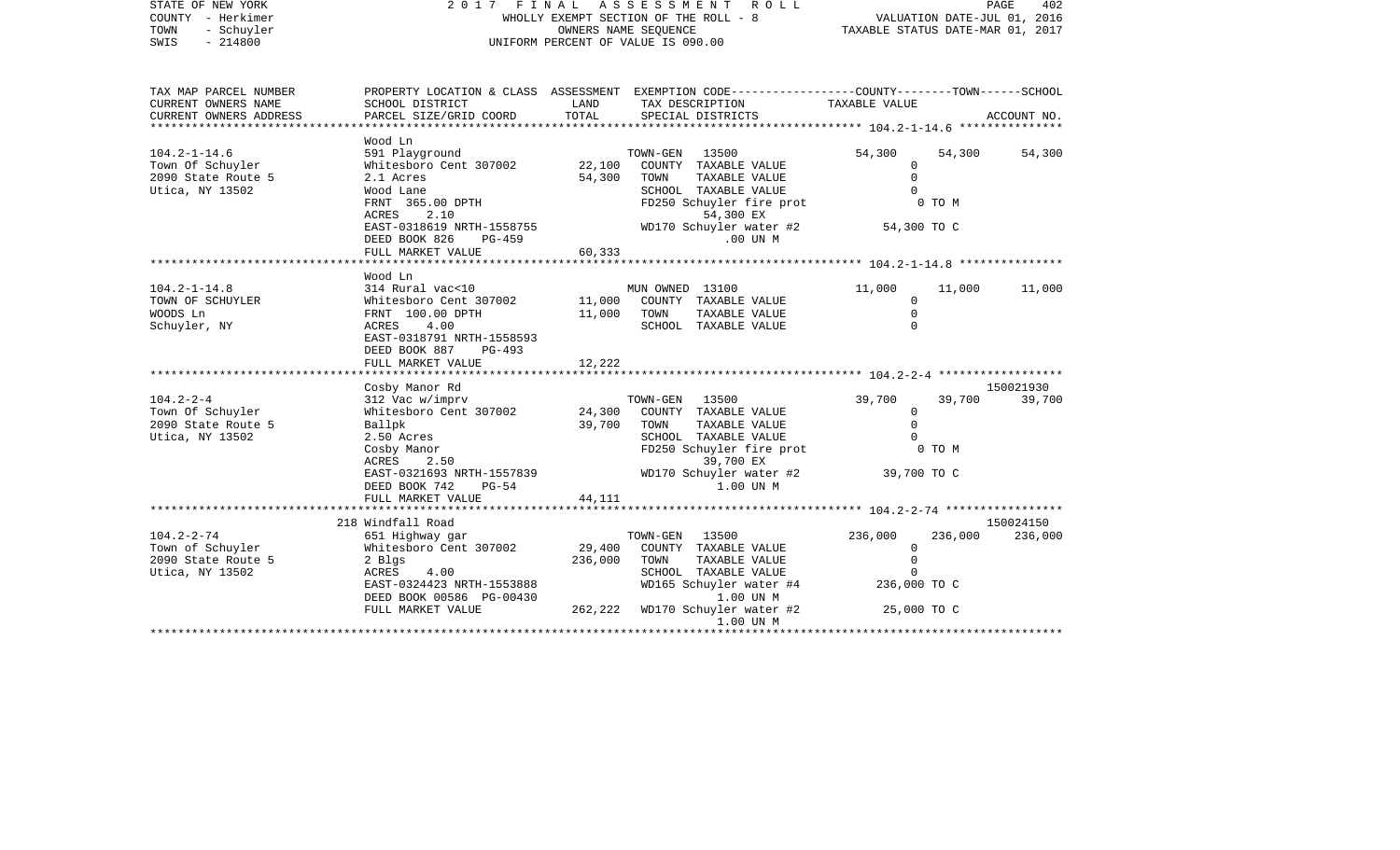| STATE OF NEW YORK<br>COUNTY - Herkimer<br>- Schuyler<br>TOWN<br>$-214800$<br>SWIS | FINAL ASSESSMENT<br>2017<br>UNIFORM PERCENT OF VALUE IS 090.00                                                                               | F I N A L A S S E S S M E N T R O L L<br>WHOLLY EXEMPT SECTION OF THE ROLL - 8 VALUATION DATE-JUL 01, 2016<br>OWNERS NAME SEQUENCE TAXABLE STATUS DATE-MAR 01, 2017 | PAGE<br>403                                                                                                                                     |                      |                             |
|-----------------------------------------------------------------------------------|----------------------------------------------------------------------------------------------------------------------------------------------|---------------------------------------------------------------------------------------------------------------------------------------------------------------------|-------------------------------------------------------------------------------------------------------------------------------------------------|----------------------|-----------------------------|
|                                                                                   |                                                                                                                                              |                                                                                                                                                                     |                                                                                                                                                 |                      |                             |
| TAX MAP PARCEL NUMBER<br>CURRENT OWNERS NAME<br>CURRENT OWNERS ADDRESS            | PROPERTY LOCATION & CLASS ASSESSMENT EXEMPTION CODE----------------COUNTY-------TOWN-----SCHOOL<br>SCHOOL DISTRICT<br>PARCEL SIZE/GRID COORD | LAND<br>TOTAL                                                                                                                                                       | TAX DESCRIPTION<br>SPECIAL DISTRICTS                                                                                                            | TAXABLE VALUE        | ACCOUNT NO.                 |
|                                                                                   | 2080 State Route 5                                                                                                                           |                                                                                                                                                                     |                                                                                                                                                 |                      |                             |
| $104.7 - 2 - 12$                                                                  |                                                                                                                                              |                                                                                                                                                                     | WHOLLY EX 50000                                                                                                                                 | 6,800                | 150007410<br>6,800<br>6,800 |
| Town of Schuyler                                                                  | 311 Res vac land<br>WHOLLY EX 50000<br>Whitesboro Cent 307002 6,800 COUNTY TAXABLE VALUE                                                     |                                                                                                                                                                     |                                                                                                                                                 | $\mathbf 0$          |                             |
| 2090 State Route 5                                                                | Building removed 3-1-16 6,800 TOWN                                                                                                           |                                                                                                                                                                     | TAXABLE VALUE                                                                                                                                   | $\Omega$             |                             |
| Utia, NY 13502                                                                    | State                                                                                                                                        |                                                                                                                                                                     | SCHOOL TAXABLE VALUE                                                                                                                            | $\Omega$             |                             |
|                                                                                   | FRNT 50.00 DPTH 150.00                                                                                                                       |                                                                                                                                                                     | FD250 Schuyler fire prot 0 TO M                                                                                                                 |                      |                             |
|                                                                                   | EAST-0314920 NRTH-1556746                                                                                                                    |                                                                                                                                                                     | 6,800 EX                                                                                                                                        |                      |                             |
|                                                                                   | DEED BOOK 1576 PG-77                                                                                                                         |                                                                                                                                                                     | WD175 Schuyler water #3                                                                                                                         | 0 TO M               |                             |
|                                                                                   | FULL MARKET VALUE                                                                                                                            | $WD175$ Sch<br>7,556                                                                                                                                                | 6,800 EX                                                                                                                                        |                      |                             |
|                                                                                   |                                                                                                                                              |                                                                                                                                                                     |                                                                                                                                                 |                      |                             |
|                                                                                   | 2090 State Route 5                                                                                                                           |                                                                                                                                                                     |                                                                                                                                                 |                      | 150014580                   |
| $104.7 - 2 - 13$                                                                  | 652 Govt bldgs<br>Whitesboro Cent 307002 24,400 COUNTY TAXABLE VALUE                                                                         |                                                                                                                                                                     | TOWN-GEN 13500                                                                                                                                  | 793,300<br>793,300   | 793,300                     |
| Town Of Schuyler                                                                  |                                                                                                                                              |                                                                                                                                                                     |                                                                                                                                                 | $\Omega$<br>$\Omega$ |                             |
| $2090$ State Route 5<br>Utica, NY 13502                                           | $S \sim$<br>2Bldg<br>2.5 Acres                                                                                                               | 793,300 TOWN                                                                                                                                                        | TAXABLE VALUE<br>SCHOOL TAXABLE VALUE                                                                                                           | $\Omega$             |                             |
|                                                                                   | Herkimer Rd                                                                                                                                  |                                                                                                                                                                     | FD250 Schuyler fire prot                                                                                                                        | 0 TO M               |                             |
|                                                                                   |                                                                                                                                              |                                                                                                                                                                     |                                                                                                                                                 |                      |                             |
|                                                                                   |                                                                                                                                              |                                                                                                                                                                     | ACRES 2.51 793,300 EX<br>EAST-0314902 NRTH-1556493 SD030 Schuyler sewer #1 2.33 UN M<br>DEED BOOK 00650 PG-00640 WD175 Schuyler water #3 0 TO M |                      |                             |
|                                                                                   |                                                                                                                                              |                                                                                                                                                                     |                                                                                                                                                 |                      |                             |
|                                                                                   | FULL MARKET VALUE                                                                                                                            |                                                                                                                                                                     | 881, 444<br>793,300 EX                                                                                                                          |                      |                             |
|                                                                                   |                                                                                                                                              |                                                                                                                                                                     |                                                                                                                                                 |                      |                             |
|                                                                                   | Windfall Rd                                                                                                                                  |                                                                                                                                                                     |                                                                                                                                                 |                      | 150004410                   |
| $105.1 - 1 - 26.2$                                                                | 822 Water supply                                                                                                                             |                                                                                                                                                                     | TOWN-GEN 13500                                                                                                                                  | 71654,600            | 71654,600 71654,600         |
| Town Of Schuyler                                                                  | Whitesboro Cent 307002 10,800                                                                                                                |                                                                                                                                                                     | COUNTY TAXABLE VALUE                                                                                                                            | $\Omega$             |                             |
| 858 Route 5                                                                       | Water Storage Tank 71654,600 TOWN                                                                                                            |                                                                                                                                                                     | TAXABLE VALUE                                                                                                                                   | $\Omega$             |                             |
| Utica, NY 13502                                                                   | 170200<br>ACRES<br>1.00                                                                                                                      |                                                                                                                                                                     |                                                                                                                                                 |                      |                             |
|                                                                                   | EAST-0326746 NRTH-1558359                                                                                                                    |                                                                                                                                                                     | SCHOOL TAXABLE VALUE<br>FD250 Schuyler fire prot 60 TO M<br>71654,600 EX                                                                        |                      |                             |
|                                                                                   | DEED BOOK 817<br>$PG-49$                                                                                                                     |                                                                                                                                                                     |                                                                                                                                                 |                      |                             |
|                                                                                   | FULL MARKET VALUE                                                                                                                            | 79616,222                                                                                                                                                           |                                                                                                                                                 |                      |                             |
|                                                                                   | *********************                                                                                                                        |                                                                                                                                                                     |                                                                                                                                                 |                      |                             |
|                                                                                   |                                                                                                                                              |                                                                                                                                                                     |                                                                                                                                                 |                      | 150024240                   |
| $099.1 - 1 - 81$                                                                  | 963 Municpl park                                                                                                                             |                                                                                                                                                                     | MUN OWNED 13100                                                                                                                                 | 168,600              | 168,600 168,600             |
| Town of Schuyler Park                                                             | Whitesboro Cent 307002                                                                                                                       | 106,900                                                                                                                                                             | COUNTY TAXABLE VALUE                                                                                                                            | $\Omega$             |                             |
| 2090 State Route 5                                                                | Bldg                                                                                                                                         | 168,600 TOWN                                                                                                                                                        | TAXABLE VALUE                                                                                                                                   | $\mathbf 0$          |                             |
| Utica, NY 13502                                                                   | Trailer                                                                                                                                      |                                                                                                                                                                     | SCHOOL TAXABLE VALUE                                                                                                                            | $\Omega$             |                             |
|                                                                                   | ACRES 135.00                                                                                                                                 |                                                                                                                                                                     |                                                                                                                                                 |                      |                             |
|                                                                                   | EAST-0333432 NRTH-1568747                                                                                                                    |                                                                                                                                                                     |                                                                                                                                                 |                      |                             |
|                                                                                   | FULL MARKET VALUE                                                                                                                            | 187,333                                                                                                                                                             |                                                                                                                                                 |                      |                             |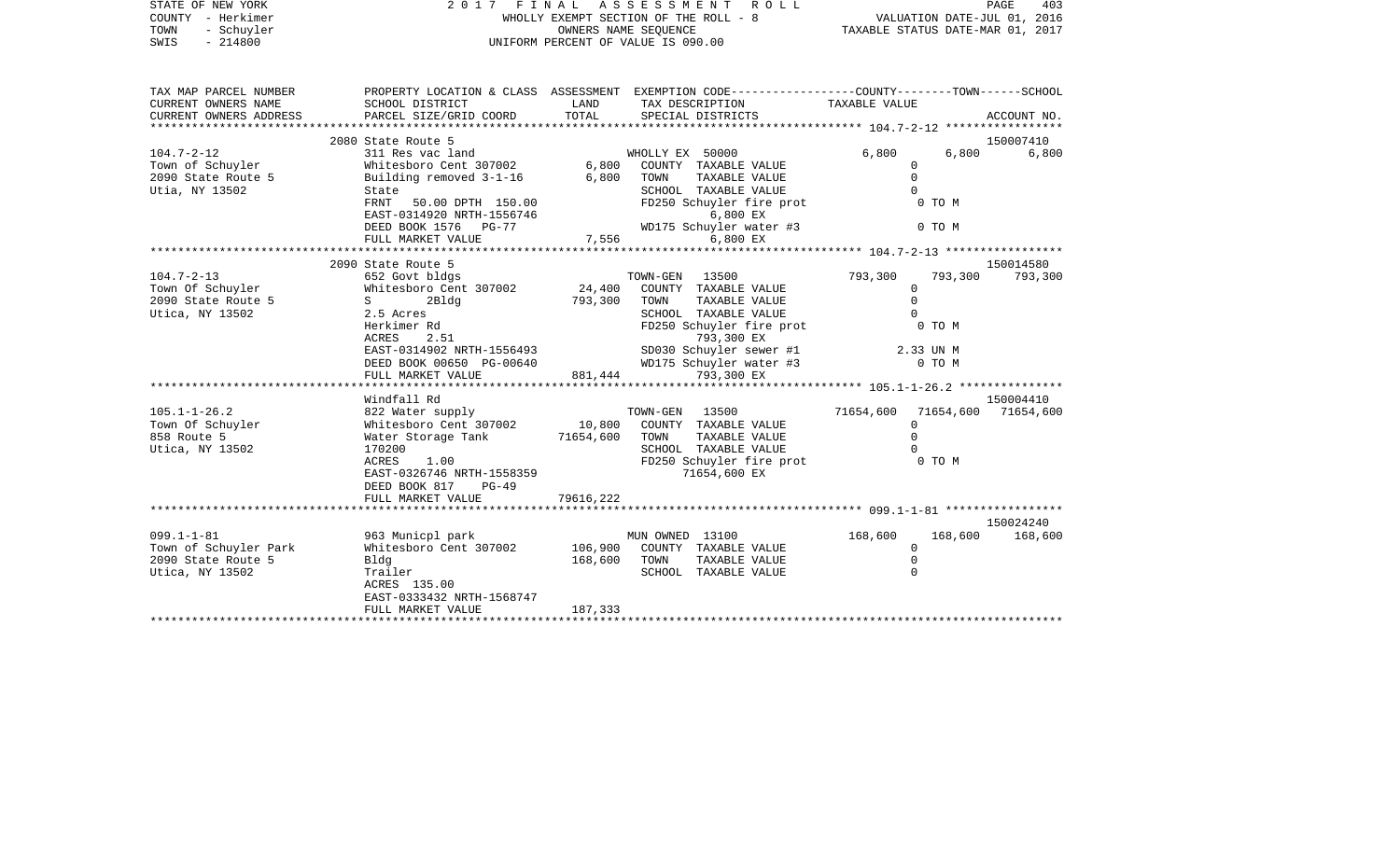| - Herkimer<br>COUNTY<br>TOWN<br>- Schuyler<br>SWIS<br>$-214800$                                                                                                                                      |                                                                                                                                                                                                                                                                       |                             | WHOLLY EXEMPT SECTION OF THE ROLL - 8<br>OWNERS NAME SEQUENCE<br>UNIFORM PERCENT OF VALUE IS 090.00                                                                                                                                                                                                                    | VALUATION DATE-JUL 01, 2016<br>TAXABLE STATUS DATE-MAR 01, 2017                           |                   |                                        |
|------------------------------------------------------------------------------------------------------------------------------------------------------------------------------------------------------|-----------------------------------------------------------------------------------------------------------------------------------------------------------------------------------------------------------------------------------------------------------------------|-----------------------------|------------------------------------------------------------------------------------------------------------------------------------------------------------------------------------------------------------------------------------------------------------------------------------------------------------------------|-------------------------------------------------------------------------------------------|-------------------|----------------------------------------|
| TAX MAP PARCEL NUMBER                                                                                                                                                                                |                                                                                                                                                                                                                                                                       |                             | PROPERTY LOCATION & CLASS ASSESSMENT EXEMPTION CODE---------------COUNTY-------TOWN------SCHOOL                                                                                                                                                                                                                        |                                                                                           |                   |                                        |
| CURRENT OWNERS NAME                                                                                                                                                                                  | SCHOOL DISTRICT                                                                                                                                                                                                                                                       | LAND                        | TAX DESCRIPTION TAXABLE VALUE                                                                                                                                                                                                                                                                                          |                                                                                           |                   |                                        |
| CURRENT OWNERS ADDRESS                                                                                                                                                                               |                                                                                                                                                                                                                                                                       |                             |                                                                                                                                                                                                                                                                                                                        |                                                                                           |                   |                                        |
|                                                                                                                                                                                                      | 240 Wood Ln                                                                                                                                                                                                                                                           |                             |                                                                                                                                                                                                                                                                                                                        |                                                                                           |                   |                                        |
| $104.2 - 1 - 14.2$<br>VFW LaPolla Post 8728<br>RD1 Wood Ln<br>Utica, NY 13502<br>$104.2 - 1 - 26$<br>West Schuyler Cemetary Assoc Whitesboro Cent 307002 34,200<br>219 Newport Rd<br>utica, NY 13502 | 534 Social org.<br>Whitesboro Cent 307002 31,600<br>Post Bldg W Att Pavillion 179,200<br>5.776 Acres<br>Wood Lane<br>5.78<br>ACRES<br>DEED BOOK 705<br>PG-183<br>FULL MARKET VALUE<br>Newport Rd<br>695 Cemetery<br>Brl Vlt Incl 104.2-1-24.6 46,600<br>ACRES<br>8.00 | 199,111                     | VETORG CTS 26100<br>COUNTY TAXABLE VALUE<br>TOWN<br>TAXABLE VALUE<br>SCHOOL TAXABLE VALUE<br>FD250 Schuyler fire prot 0 TO M<br>179,200 EX<br>EAST-0318282 NRTH-1557747 WD170 Schuyler water #2 179,200 TO C<br>1.00 UN M<br>NON PROF 9 25300<br>COUNTY TAXABLE VALUE<br>TOWN<br>TAXABLE VALUE<br>SCHOOL TAXABLE VALUE | 179,200<br>$\Omega$<br>$\Omega$<br>$\cap$<br>46,600<br>$\circ$<br>$\mathbf 0$<br>$\Omega$ | 46,600            | 179,200 179,200<br>150024000<br>46,600 |
| $104.7 - 2 - 25.1$<br>West Schuyler Methodist<br>Church<br>Attn: Donald R Kane<br>RR1 Box 178<br>Utica, NY 13502-9730                                                                                | EAST-0319018 NRTH-1556418<br>DEED BOOK 00000<br>FULL MARKET VALUE<br>297 Woods Ln<br>620 Religious<br>Whitesboro Cent 307002<br>Parsonage<br>1.5 Acres<br>Woods Road                                                                                                  | 51,778<br>32,000<br>590,300 | NON PROF 9 25300<br>COUNTY TAXABLE VALUE<br>TOWN<br>TAXABLE VALUE<br>SCHOOL TAXABLE VALUE<br>FD250 Schuyler fire prot<br>590,300 EX                                                                                                                                                                                    | 590,300<br>0<br>$\Omega$                                                                  | 590,300<br>0 TO M | 150023940<br>590,300                   |
|                                                                                                                                                                                                      | ACRES 11.90<br>EAST-0318285 NRTH-1559239<br>DEED BOOK 677<br>PG-991<br>FULL MARKET VALUE                                                                                                                                                                              | 655,889                     | WD170 Schuyler water #2<br>1.00 UN M                                                                                                                                                                                                                                                                                   | 590,300 TO C                                                                              |                   |                                        |

PAGE 404

STATE OF NEW YORK 2 0 1 7 F I N A L A S S E S S M E N T R O L L PAGE 404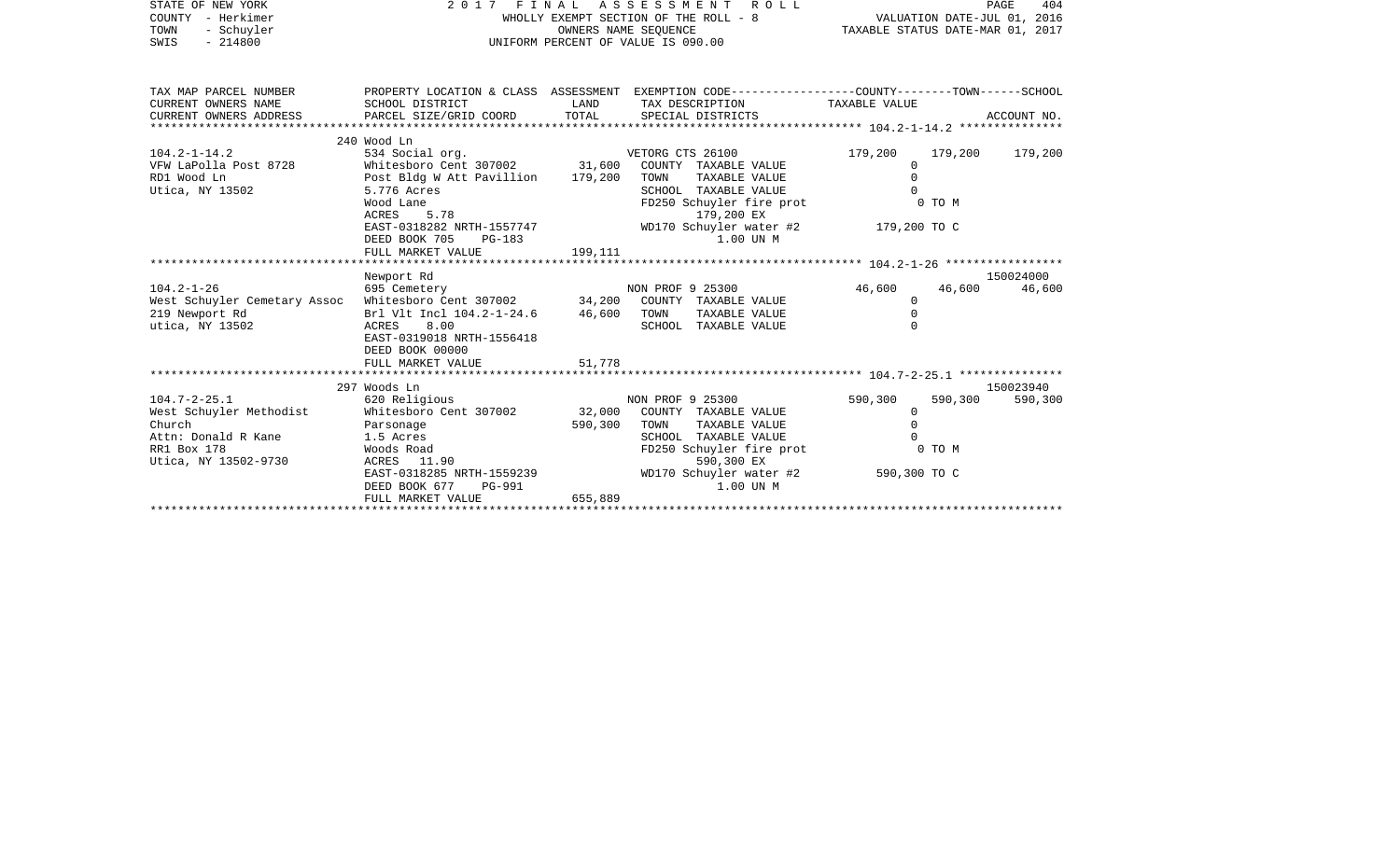|      | STATE OF NEW YORK | 2017 FINAL ASSESSMENT ROLL |                                       |                                  | PAGE            | 405 |
|------|-------------------|----------------------------|---------------------------------------|----------------------------------|-----------------|-----|
|      | COUNTY - Herkimer |                            | WHOLLY EXEMPT SECTION OF THE ROLL - 8 | VALUATION DATE-JUL 01, 2016      |                 |     |
| TOWN | - Schuvler        |                            |                                       | TAXABLE STATUS DATE-MAR 01, 2017 |                 |     |
| SWIS | - 214800          |                            | UNIFORM PERCENT OF VALUE IS 090.00    |                                  | RPS150/V04/L015 |     |
|      |                   |                            |                                       | CURRENT DATE 6/20/2017           |                 |     |

#### R O L L S E C T I O N T O T A L S

#### \*\*\* S P E C I A L D I S T R I C T S U M M A R Y \*\*\*

|      |                      | TOTAL   | EXTENSION  |                | EXTENSION | AD VALOREM | EXEMPT    | TAXABLE  |
|------|----------------------|---------|------------|----------------|-----------|------------|-----------|----------|
| CODE | DISTRICT NAME        | PARCELS | TYPE       |                | VALUE     | VALUE      | AMOUNT    | VALUE    |
|      |                      |         |            |                |           | 85376,765  | 81911,005 | 3465,760 |
|      | FD250 Schuyler fire  |         | 31 TOTAL M |                |           |            |           |          |
|      | SD030 Schuyler sewer |         | 1 UNITS    | M              | 2.33      |            |           | 2.33     |
|      | WD165 Schuyler water |         | 13 TOTAL C |                |           | 3453,700   | 3014,700  | 439,000  |
|      |                      |         | UNITS      | M              | 13.00     |            |           | 13.00    |
|      | WD170 Schuyler water |         | 9 TOTAL    | $\overline{C}$ |           | 4084,900   |           | 4084,900 |
|      |                      |         | UNITS      | M              | 8.00      |            |           | 8.00     |
|      | WD175 Schuyler water |         | 3 TOTAL    | M              |           | 885,800    | 885,800   |          |

#### \*\*\* S C H O O L D I S T R I C T S U M M A R Y \*\*\*

| CODE                                 | DISTRICT NAME                                                                                       | TOTAL<br>PARCELS | ASSESSED<br>LAND                      | ASSESSED<br>TOTAL                                     | <b>EXEMPT</b><br><b>AMOUNT</b>                        | TOTAL<br>TAXABLE | STAR<br>AMOUNT | STAR<br>TAXABLE |
|--------------------------------------|-----------------------------------------------------------------------------------------------------|------------------|---------------------------------------|-------------------------------------------------------|-------------------------------------------------------|------------------|----------------|-----------------|
| 212402<br>212602<br>212803<br>307002 | West Canada Valley<br>Frankfort-Schuyler<br>Central Valley Cntrl<br>Whitesboro Central<br>SUB-TOTAL | 30<br>39         | 8,200<br>81,500<br>821,390<br>911,090 | 8,200<br>1795,871<br>37,620<br>84533,874<br>86375,565 | 8,200<br>1795,871<br>37,620<br>84533,874<br>86375,565 |                  |                |                 |
|                                      | TOTAL                                                                                               | 39               | 911,090                               | 86375,565                                             | 86375,565                                             |                  |                |                 |

# \*\*\* S Y S T E M C O D E S S U M M A R Y \*\*\*

| CODE  | DESCRIPTION        | TOTAL<br><b>PARCELS</b> | COUNTY             | TOWN               | SCHOOL             |
|-------|--------------------|-------------------------|--------------------|--------------------|--------------------|
| 50000 | WHOLLY EX<br>тотаь |                         | 791,905<br>791,905 | 791,905<br>791,905 | 791,905<br>791,905 |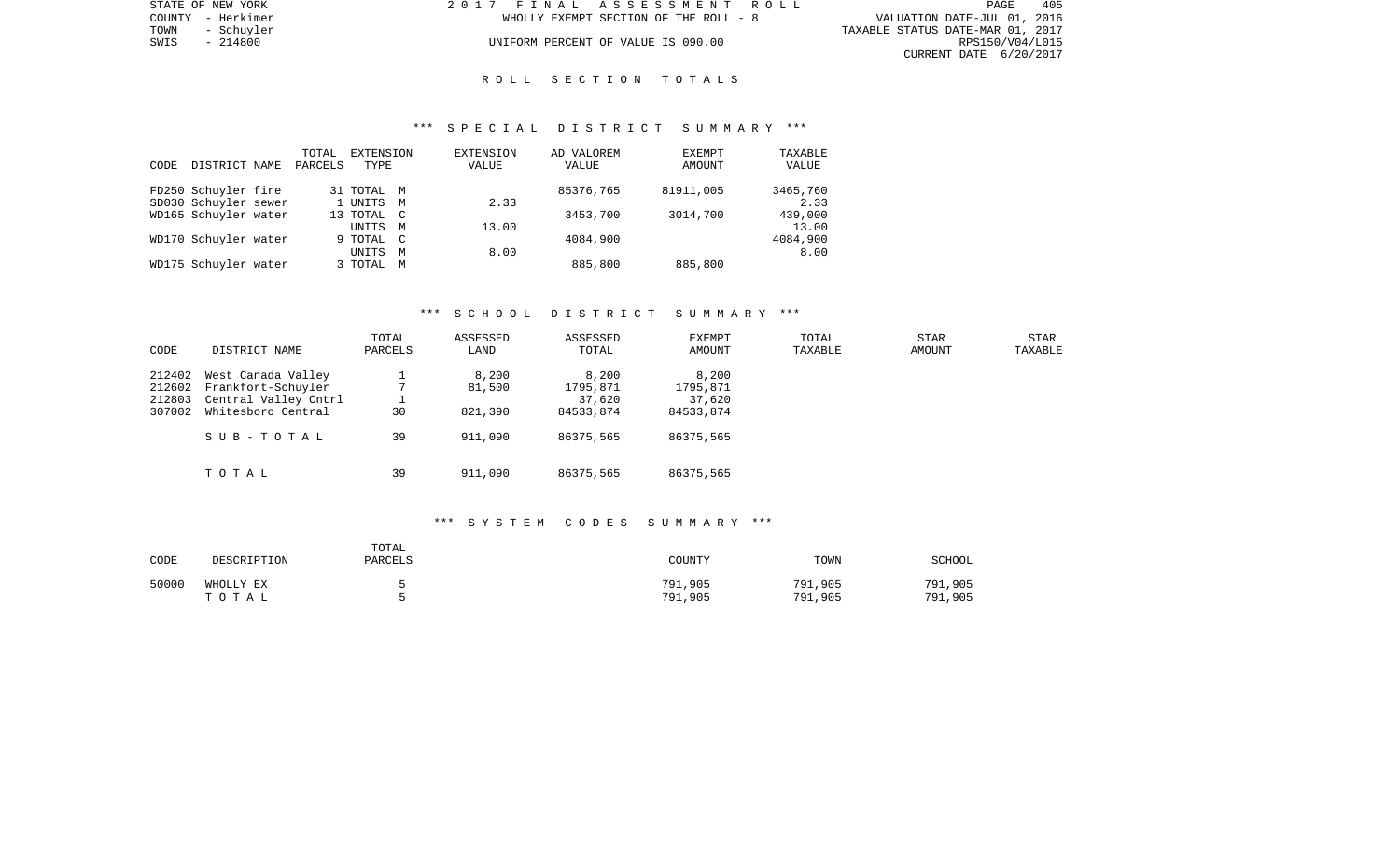| STATE OF NEW YORK  | 2017 FINAL ASSESSMENT ROLL            | 406<br>PAGE                      |
|--------------------|---------------------------------------|----------------------------------|
| COUNTY - Herkimer  | WHOLLY EXEMPT SECTION OF THE ROLL - 8 | VALUATION DATE-JUL 01, 2016      |
| TOWN<br>- Schuvler |                                       | TAXABLE STATUS DATE-MAR 01, 2017 |
| SWIS<br>- 214800   | UNIFORM PERCENT OF VALUE IS 090.00    | RPS150/V04/L015                  |
|                    |                                       | CURRENT DATE 6/20/2017           |
|                    |                                       |                                  |

#### R O L L S E C T I O N T O T A L S

#### \*\*\* E X E M P T I O N S U M M A R Y \*\*\*

| CODE  | DESCRIPTION     | TOTAL<br>PARCELS | COUNTY    | TOWN      | SCHOOL    |
|-------|-----------------|------------------|-----------|-----------|-----------|
| 12100 | NYS HOSP        |                  | 420,600   | 420,600   | 420,600   |
| 12350 | PUB AUTH 1      |                  | 3014,700  | 3014,700  | 3014,700  |
| 13100 | MUN OWNED       |                  | 334,600   | 334,600   | 334,600   |
| 13110 | C CEM-LND       |                  | 8,200     | 8,200     | 8,200     |
| 13500 | TOWN-GEN        |                  | 72777,900 | 72777,900 | 72777,900 |
| 18020 | <b>GEN MUNY</b> | 10               | 3465,760  | 3465,760  | 3465,760  |
| 25110 | $N/P-RELLIG$    |                  | 3954,200  | 3954,200  | 3954,200  |
| 25300 | NON PROF 9      | 4                | 847,100   | 847,100   | 847,100   |
| 26100 | VETORG CTS      |                  | 179,200   | 179,200   | 179,200   |
| 26400 | VOL FIRE        |                  | 495,700   | 495,700   | 495,700   |
| 29700 | WDRL/FORCL      |                  | 85,700    | 85,700    | 85,700    |
|       | TOTAL           | 34               | 85583,660 | 85583,660 | 85583,660 |

## \*\*\* G R A N D T O T A L S \*\*\*

| ROLL |               | TOTAL   | ASSESSED | <b>ASSESSED</b> | TAXABLE | TAXABLE | TAXABLE | STAR    |
|------|---------------|---------|----------|-----------------|---------|---------|---------|---------|
| SEC  | DESCRIPTION   | PARCELS | LAND     | TOTAL           | COUNTY  | TOWN    | SCHOOL  | TAXABLE |
|      | WHOLLY EXEMPT | 39      | 911,090  | 86375,565       |         |         |         |         |
|      |               |         |          |                 |         |         |         |         |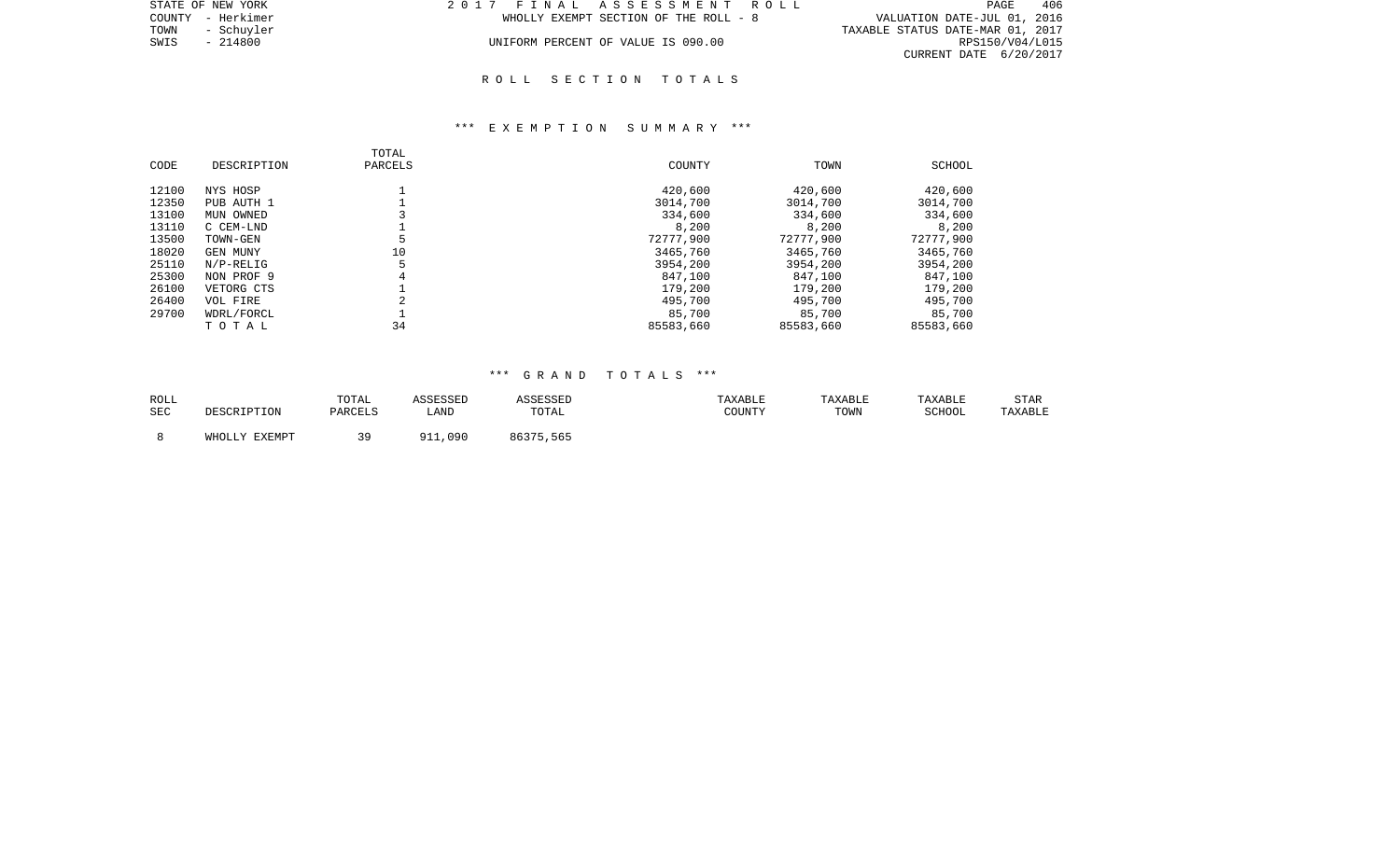PAGE 407 COUNTY - Herkimer VALUATION DATE-JUL 01, 2016 TOWN - Schuyler Summary S W I S T O T A L S T S T S TAXABLE STATUS DATE-MAR 01, 2017 SWIS - 214800 UNIFORM PERCENT OF VALUE IS 090.00 POWER TOWN - 2017<br>SWIS - 214800 214800 UNIFORM PERCENT OF VALUE IS 090.00 RESISO/V04/L015 CURRENT DATE 6/20/2017

# \*\*\* S P E C I A L D I S T R I C T S U M M A R Y \*\*\*

|      |                      | TOTAL   | EXTENSION     |              | <b>EXTENSION</b> | AD VALOREM | <b>EXEMPT</b> | TAXABLE    |
|------|----------------------|---------|---------------|--------------|------------------|------------|---------------|------------|
| CODE | DISTRICT NAME        | PARCELS | TYPE          |              | VALUE            | VALUE      | <b>AMOUNT</b> | VALUE      |
|      |                      |         |               |              |                  |            |               |            |
|      | FD250 Schuyler fire  |         | 1,606 TOTAL M |              |                  | 239086,708 | 81928,322     | 157158,386 |
|      | LT160 Schuyler light |         | 69 TOTAL M    |              |                  | 5157,100   |               | 5157,100   |
|      | SD030 Schuyler sewer |         | 105 UNITS     | M            | 339.01           |            |               | 339.01     |
|      | WD160 Schuyler water |         | 19 TOTAL M    |              |                  | 1824,500   |               | 1824,500   |
|      | WD165 Schuyler water |         | 60 TOTAL C    |              |                  | 8065,800   | 3014,700      | 5051,100   |
|      |                      |         | UNITS         | M            | 51.00            |            |               | 51.00      |
|      | WD170 Schuyler water |         | 276 TOTAL     | $\mathbb{C}$ |                  | 20244,660  |               | 20244,660  |
|      |                      |         | <b>UNITS</b>  | M            | 267.00           |            |               | 267.00     |
|      | WD175 Schuyler water |         | 85 TOTAL      | M            |                  | 16585,016  | 885,800       | 15699,216  |
|      |                      |         |               |              |                  |            |               |            |

## \*\*\* S C H O O L D I S T R I C T S U M M A R Y \*\*\*

| CODE                                 | DISTRICT NAME                                                                          | TOTAL<br>PARCELS        | ASSESSED<br>LAND                               | ASSESSED<br>TOTAL                               | <b>EXEMPT</b><br>AMOUNT                    | TOTAL<br>TAXABLE                               | STAR<br>AMOUNT                               | STAR<br>TAXABLE                                |
|--------------------------------------|----------------------------------------------------------------------------------------|-------------------------|------------------------------------------------|-------------------------------------------------|--------------------------------------------|------------------------------------------------|----------------------------------------------|------------------------------------------------|
| 212402<br>212602<br>212803<br>307002 | West Canada Valley<br>Frankfort-Schuyler<br>Central Valley Cntrl<br>Whitesboro Central | 402<br>525<br>25<br>681 | 10256,970<br>12135,490<br>121,500<br>15479,315 | 28706,474<br>49838,751<br>580,079<br>161548,104 | 330,311<br>2892,452<br>37,661<br>85704,542 | 28376,163<br>46946,299<br>542,418<br>75843,562 | 4825,750<br>10187,785<br>27,000<br>17302,794 | 23550,413<br>36758,514<br>515,418<br>58540,768 |
|                                      | SUB-TOTAL                                                                              | 1,633                   | 37993,275                                      | 240673,408                                      | 88964,966                                  | 151708,442                                     | 32343,329                                    | 119365, 113                                    |
|                                      | тотаь                                                                                  | 1,633                   | 37993,275                                      | 240673,408                                      | 88964,966                                  | 151708,442                                     | 32343,329                                    | 119365, 113                                    |

#### \*\*\* S Y S T E M C O D E S S U M M A R Y \*\*\*

| CODE  | DESCRIPTION        | TOTAL<br>PARCELS | COUNTY             | TOWN               | SCHOOL             |
|-------|--------------------|------------------|--------------------|--------------------|--------------------|
| 50000 | WHOLLY EX<br>TOTAL |                  | 791,905<br>791,905 | 791,905<br>791,905 | 791,905<br>791,905 |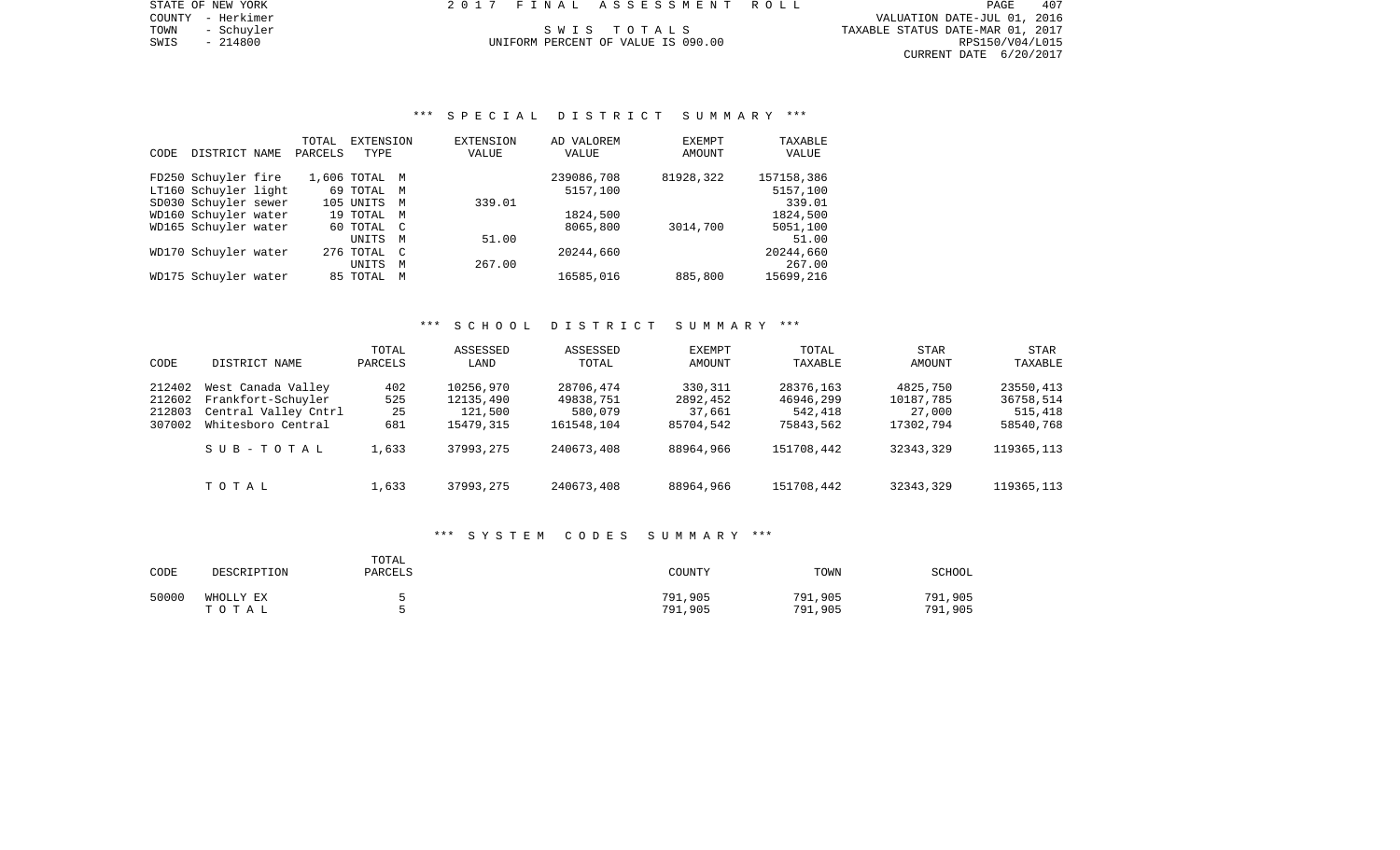COUNTY - Herkimer VALUATION DATE-JUL 01, 2016 TOWN - Schuyler Summary S W I S T O T A L S T S T S TAXABLE STATUS DATE-MAR 01, 2017 SWIS - 214800 UNIFORM PERCENT OF VALUE IS 090.00 POWER TOWN - 2017<br>SWIS - 214800 214800 UNIFORM PERCENT OF VALUE IS 090.00 RESISO/V04/L015 CURRENT DATE 6/20/2017

# \*\*\* E X E M P T I O N S U M M A R Y \*\*\*

|       |                 | TOTAL          |           |           |               |
|-------|-----------------|----------------|-----------|-----------|---------------|
| CODE  | DESCRIPTION     | PARCELS        | COUNTY    | TOWN      | <b>SCHOOL</b> |
| 12100 | NYS HOSP        | 1              | 420,600   | 420,600   | 420,600       |
| 12350 | PUB AUTH 1      |                | 3014,700  | 3014,700  | 3014,700      |
| 13100 | MUN OWNED       | 3              | 334,600   | 334,600   | 334,600       |
| 13110 | C CEM-LND       |                | 8,200     | 8,200     | 8,200         |
| 13500 | TOWN-GEN        | 5              | 72777,900 | 72777,900 | 72777,900     |
| 18020 | GEN MUNY        | 10             | 3465,760  | 3465,760  | 3465,760      |
| 25110 | $N/P-RELIG$     | 5              | 3954,200  | 3954,200  | 3954,200      |
| 25300 | NON PROF 9      | 4              | 847,100   | 847,100   | 847,100       |
| 26100 | VETORG CTS      |                | 179,200   | 179,200   | 179,200       |
| 26400 | VOL FIRE        | $\overline{c}$ | 495,700   | 495,700   | 495,700       |
| 29700 | WDRL/FORCL      | $\mathbf{1}$   | 85,700    | 85,700    | 85,700        |
| 32252 | <b>REFOREST</b> | 6              | 737,800   |           |               |
| 41121 | VET WAR CT      | 60             | 478,335   | 478,335   |               |
| 41122 | VET WAR C       | $\mathbf{1}$   | 8,100     |           |               |
| 41131 | VET COM CT      | 57             | 764,625   | 764,625   |               |
| 41132 | VET COM C       | 1              | 8,750     |           |               |
| 41133 | VET COM T       | $\mathbf{1}$   |           | 8,750     |               |
| 41141 | VET DIS CT      | 26             | 456,665   | 456,665   |               |
| 41161 | $CW_15_VET/$    | 21             | 174,360   | 174,360   |               |
| 41171 | CW_DISBLD_      | $\overline{2}$ | 44,080    | 44,080    |               |
| 41400 | CLERGY          | $\overline{2}$ | 3,000     | 3,000     | 3,000         |
| 41700 | AGRIC 10 Y      | $\overline{4}$ | 185,000   | 185,000   | 185,000       |
| 41730 | AG MKTS         | 110            | 1306,604  | 1306,604  | 1306,604      |
| 41800 | AGED-ALL        | 24             | 846,598   | 846,598   | 892,280       |
| 41834 | ENH STAR        | 230            |           |           | 15917,819     |
| 41854 | <b>BAS STAR</b> | 497            |           |           | 16425,510     |
| 41933 | LTD INC D       | 5              |           | 190,900   |               |
| 42100 | AGRIC 10 Y      | 14             | 185,200   | 185,200   | 185,200       |
| 47100 | Mass Telec      | 8              | 17,317    | 17,317    | 17,317        |
|       | TOTAL           | 1,103          | 90800,094 | 90245,094 | 120516,390    |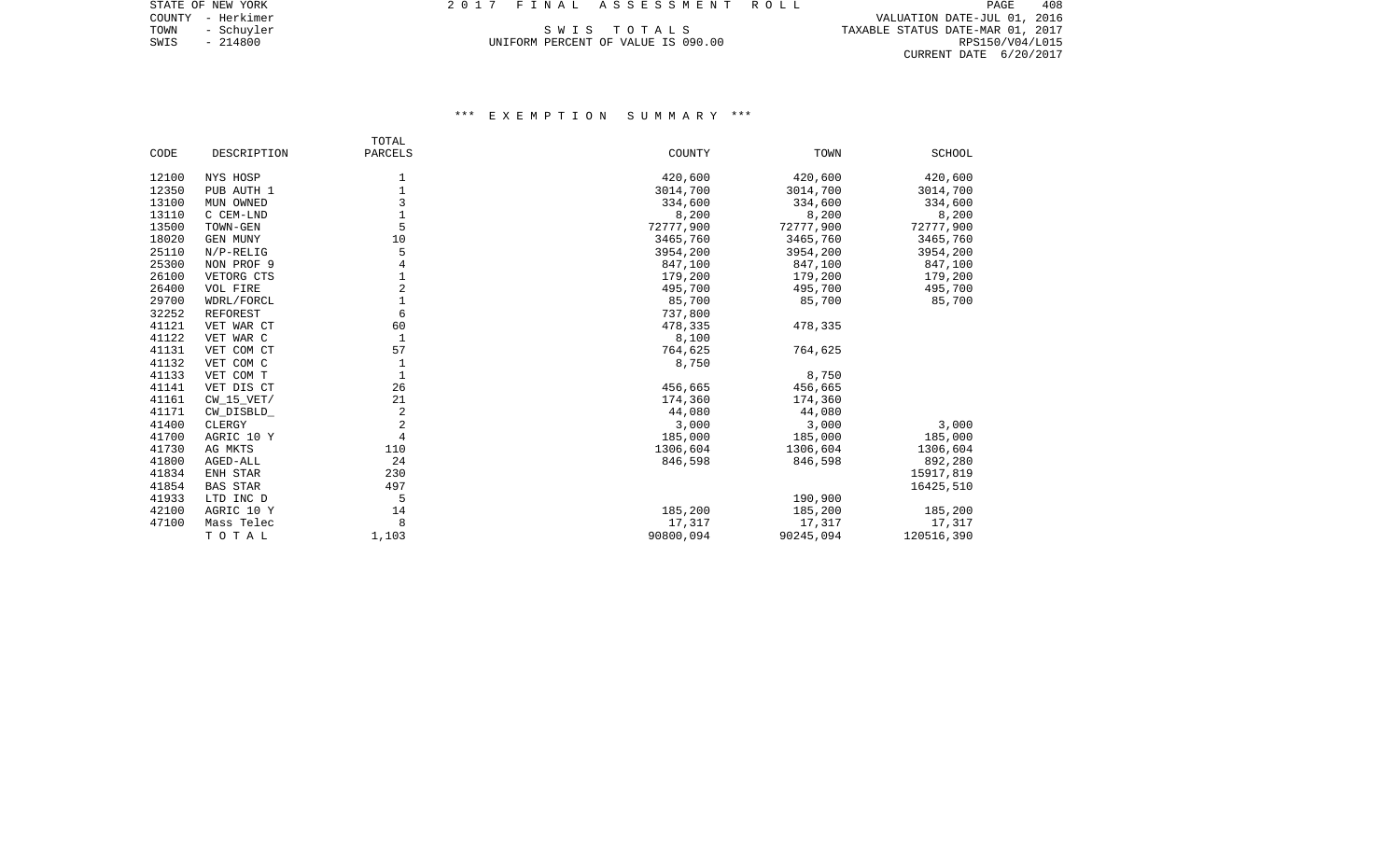| STATE OF NEW YORK  | 2017 FINAL ASSESSMENT ROLL         | 409<br>PAGE                      |
|--------------------|------------------------------------|----------------------------------|
| COUNTY - Herkimer  |                                    | VALUATION DATE-JUL 01, 2016      |
| TOWN<br>- Schuyler | SWIS TOTALS                        | TAXABLE STATUS DATE-MAR 01, 2017 |
| SWIS<br>- 214800   | UNIFORM PERCENT OF VALUE IS 090.00 | RPS150/V04/L015                  |
|                    |                                    | CURRENT DATE 6/20/2017           |
|                    |                                    |                                  |
|                    |                                    |                                  |

## \*\*\* G R A N D T O T A L S \*\*\*

| <b>ROLL</b><br>SEC | DESCRIPTION         | TOTAL<br>PARCELS | ASSESSED<br>LAND | ASSESSED<br>TOTAL | TAXABLE<br>COUNTY | TAXABLE<br>TOWN | TAXABLE<br>SCHOOL | <b>STAR</b><br>TAXABLE |
|--------------------|---------------------|------------------|------------------|-------------------|-------------------|-----------------|-------------------|------------------------|
| $\mathbf{1}$       | TAXABLE             | 1,506            | 36142,385        | 138106,670        | 133645,353        | 133462,553      | 135534,586        | 103191,257             |
| 3                  | STATE OWNED LAND    | $7^{\circ}$      | 737,800          | 737,800           |                   | 737,800         | 737,800           | 737,800                |
| 5                  | SPECIAL FRANCHISE   | 35               |                  | 4597,121          | 4597,121          | 4597,121        | 4597,121          | 4597,121               |
| 6                  | UTILITIES & N.C.    | 43               | 202,000          | 8067,503          | 8050,186          | 8050,186        | 8050,186          | 8050,186               |
|                    | CEILING RAILROADS   | 3                |                  | 2788,749          | 2788,749          | 2788,749        | 2788,749          | 2788,749               |
| 8                  | WHOLLY EXEMPT       | 39               | 911,090          | 86375,565         |                   |                 |                   |                        |
| $\star$            | <b>SUB</b><br>TOTAL | 1,633            | 37993,275        | 240673,408        | 149081,409        | 149636,409      | 151708,442        | 119365, 113            |
| $* *$              | GRAND TOTAL         | 1,633            | 37993,275        | 240673,408        | 149081,409        | 149636,409      | 151708,442        | 119365, 113            |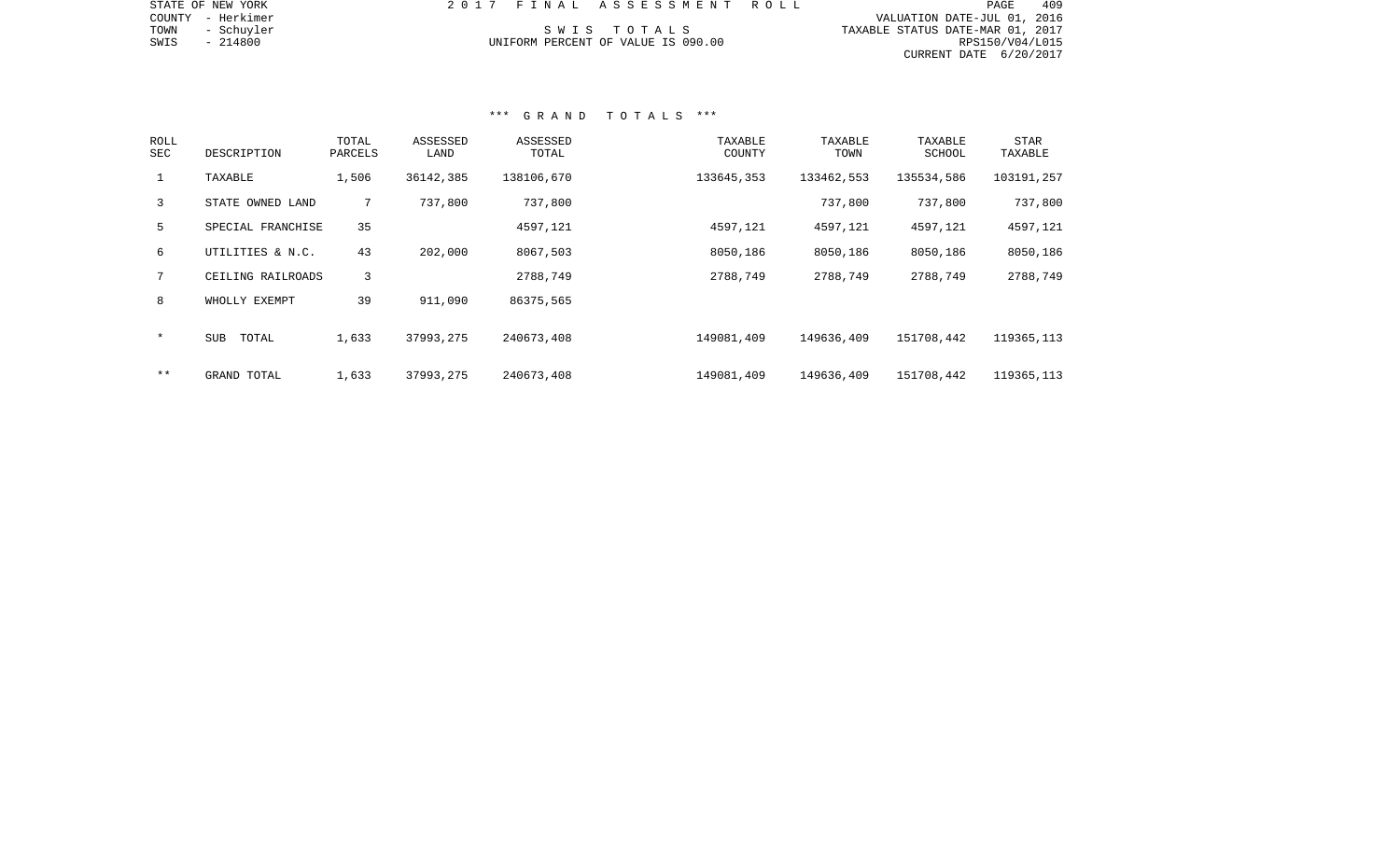TOWN - Schuyler TAXABLE STATUS DATE-MAR 01, 2017 SWIS - 2148<br>
SWIS - 2148 - 2148<br>
SWIS - 2148 - 2148<br>
UNIFORM PERCENT OF VALUE IS 090.00 TAXABLE STATUS DATE-MAR 01, 2017 CURRENT DATE 6/20/2017

STATE OF NEW YORK 2017 FINAL ASSESSMENT ROLL COUNTY - Herkimer T O W N T O T A L S VALUATION DATE-JUL 01, 2016

# \*\*\* S P E C I A L D I S T R I C T S U M M A R Y \*\*\*

|      |                      | TOTAL   | EXTENSION     |             | <b>EXTENSION</b> | AD VALOREM | <b>EXEMPT</b> | TAXABLE    |
|------|----------------------|---------|---------------|-------------|------------------|------------|---------------|------------|
| CODE | DISTRICT NAME        | PARCELS | TYPE          |             | VALUE            | VALUE      | AMOUNT        | VALUE      |
|      |                      |         |               |             |                  |            |               |            |
|      | FD250 Schuyler fire  |         | 1,606 TOTAL M |             |                  | 239086,708 | 81928,322     | 157158,386 |
|      | LT160 Schuyler light |         | 69 TOTAL M    |             |                  | 5157,100   |               | 5157,100   |
|      | SD030 Schuyler sewer |         | 105 UNITS     | M           | 339.01           |            |               | 339.01     |
|      | WD160 Schuyler water |         | 19 TOTAL M    |             |                  | 1824,500   |               | 1824,500   |
|      | WD165 Schuyler water |         | 60 TOTAL C    |             |                  | 8065,800   | 3014,700      | 5051,100   |
|      |                      |         | UNITS         | M           | 51.00            |            |               | 51.00      |
|      | WD170 Schuyler water |         | 276 TOTAL     | $\mathbb C$ |                  | 20244,660  |               | 20244,660  |
|      |                      |         | <b>UNITS</b>  | M           | 267.00           |            |               | 267.00     |
|      | WD175 Schuyler water |         | 85 TOTAL      | M           |                  | 16585,016  | 885,800       | 15699,216  |
|      |                      |         |               |             |                  |            |               |            |

## \*\*\* S C H O O L D I S T R I C T S U M M A R Y \*\*\*

| CODE                                 | DISTRICT NAME                                                                          | TOTAL<br>PARCELS        | ASSESSED<br>LAND                               | ASSESSED<br>TOTAL                               | <b>EXEMPT</b><br>AMOUNT                    | TOTAL<br>TAXABLE                               | STAR<br>AMOUNT                               | STAR<br>TAXABLE                                |
|--------------------------------------|----------------------------------------------------------------------------------------|-------------------------|------------------------------------------------|-------------------------------------------------|--------------------------------------------|------------------------------------------------|----------------------------------------------|------------------------------------------------|
| 212402<br>212602<br>212803<br>307002 | West Canada Valley<br>Frankfort-Schuyler<br>Central Valley Cntrl<br>Whitesboro Central | 402<br>525<br>25<br>681 | 10256,970<br>12135,490<br>121,500<br>15479,315 | 28706,474<br>49838,751<br>580,079<br>161548,104 | 330,311<br>2892,452<br>37,661<br>85704,542 | 28376,163<br>46946,299<br>542,418<br>75843,562 | 4825,750<br>10187,785<br>27,000<br>17302,794 | 23550,413<br>36758,514<br>515,418<br>58540,768 |
|                                      | SUB-TOTAL                                                                              | 1,633                   | 37993,275                                      | 240673,408                                      | 88964,966                                  | 151708,442                                     | 32343,329                                    | 119365, 113                                    |
|                                      | TOTAL                                                                                  | 1,633                   | 37993,275                                      | 240673,408                                      | 88964,966                                  | 151708,442                                     | 32343,329                                    | 119365, 113                                    |

#### \*\*\* S Y S T E M C O D E S S U M M A R Y \*\*\*

| CODE  | DESCRIPTION        | TOTAL<br>PARCELS | COUNTY             | TOWN               | SCHOOL             |
|-------|--------------------|------------------|--------------------|--------------------|--------------------|
| 50000 | WHOLLY EX<br>тотаь |                  | 791,905<br>791,905 | 791,905<br>791,905 | 791,905<br>791,905 |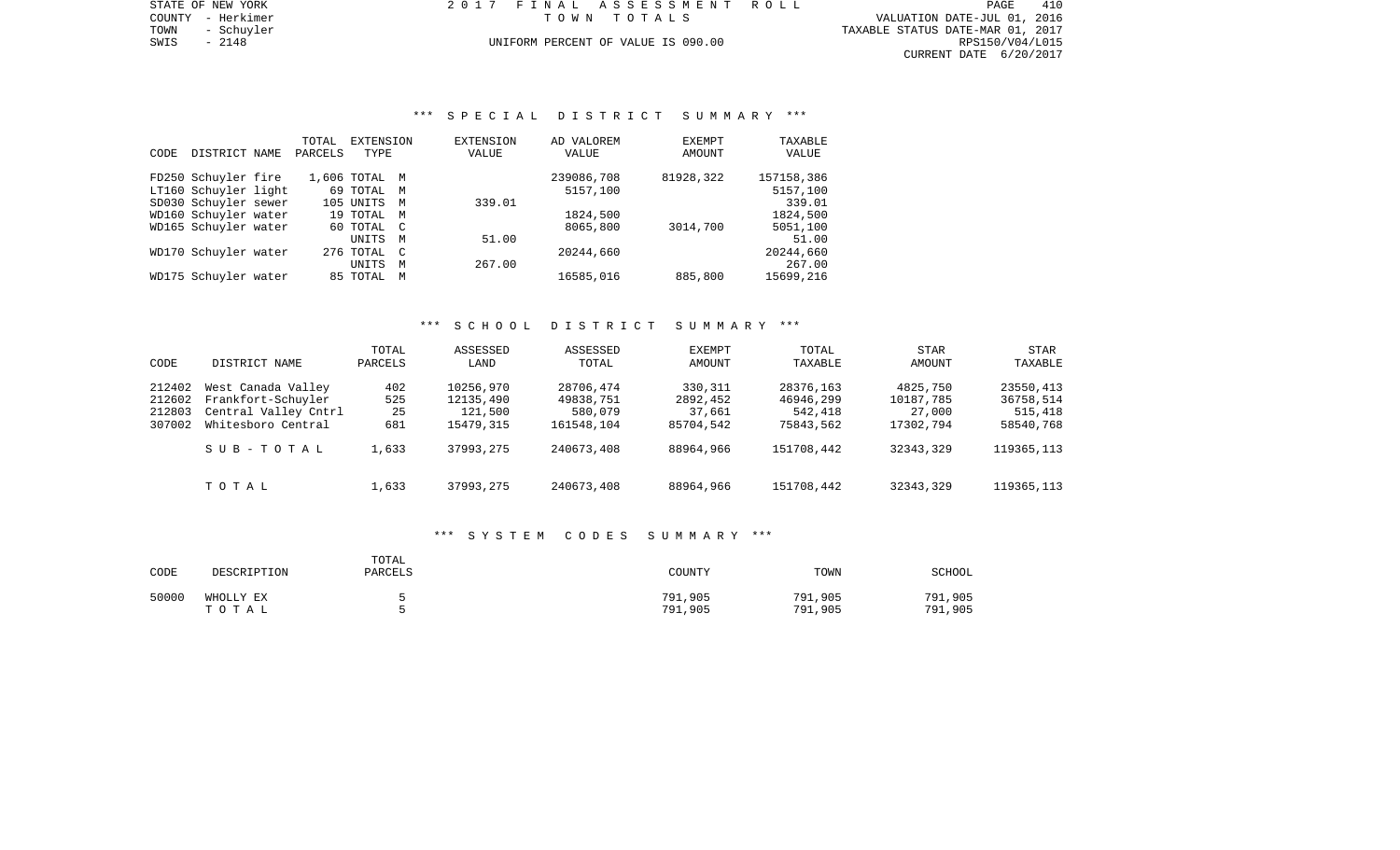TOWN - Schuyler TAXABLE STATUS DATE-MAR 01, 2017 SWIS - 2148<br>
SWIS - 2148 - 2148<br>
SWIS - 2148 - 2148<br>
UNIFORM PERCENT OF VALUE IS 090.00 TAXABLE STATUS DATE-MAR 01, 2017 CURRENT DATE 6/20/2017

# \*\*\* E X E M P T I O N S U M M A R Y \*\*\*

|                |                 | TOTAL          |           |           |               |
|----------------|-----------------|----------------|-----------|-----------|---------------|
| CODE           | DESCRIPTION     | PARCELS        | COUNTY    | TOWN      | <b>SCHOOL</b> |
|                |                 |                |           | 420,600   |               |
| 12100          | NYS HOSP        | 1              | 420,600   |           | 420,600       |
| 12350<br>13100 | PUB AUTH 1      | 3              | 3014,700  | 3014,700  | 3014,700      |
|                | MUN OWNED       | $\mathbf{1}$   | 334,600   | 334,600   | 334,600       |
| 13110          | C CEM-LND       | 5              | 8,200     | 8,200     | 8,200         |
| 13500          | TOWN-GEN        |                | 72777,900 | 72777,900 | 72777,900     |
| 18020          | GEN MUNY        | 10             | 3465,760  | 3465,760  | 3465,760      |
| 25110          | $N/P-RELIG$     | 5              | 3954,200  | 3954,200  | 3954,200      |
| 25300          | NON PROF 9      | 4              | 847,100   | 847,100   | 847,100       |
| 26100          | VETORG CTS      | $\mathbf{1}$   | 179,200   | 179,200   | 179,200       |
| 26400          | VOL FIRE        | $\overline{a}$ | 495,700   | 495,700   | 495,700       |
| 29700          | WDRL/FORCL      | $\mathbf 1$    | 85,700    | 85,700    | 85,700        |
| 32252          | <b>REFOREST</b> | 6              | 737,800   |           |               |
| 41121          | VET WAR CT      | 60             | 478,335   | 478,335   |               |
| 41122          | VET WAR C       | $\mathbf{1}$   | 8,100     |           |               |
| 41131          | VET COM CT      | 57             | 764,625   | 764,625   |               |
| 41132          | VET COM C       | $\mathbf{1}$   | 8,750     |           |               |
| 41133          | VET COM T       | $1\,$          |           | 8,750     |               |
| 41141          | VET DIS CT      | 26             | 456,665   | 456,665   |               |
| 41161          | $CW_15_VET/$    | 21             | 174,360   | 174,360   |               |
| 41171          | CW_DISBLD_      | $\overline{2}$ | 44,080    | 44,080    |               |
| 41400          | CLERGY          | $\overline{2}$ | 3,000     | 3,000     | 3,000         |
| 41700          | AGRIC 10 Y      | $\overline{4}$ | 185,000   | 185,000   | 185,000       |
| 41730          | AG MKTS         | 110            | 1306,604  | 1306,604  | 1306,604      |
| 41800          | AGED-ALL        | 24             | 846,598   | 846,598   | 892,280       |
| 41834          | ENH STAR        | 230            |           |           | 15917,819     |
| 41854          | <b>BAS STAR</b> | 497            |           |           | 16425,510     |
| 41933          | LTD INC D       | 5              |           | 190,900   |               |
| 42100          | AGRIC 10 Y      | 14             | 185,200   | 185,200   | 185,200       |
| 47100          | Mass Telec      | 8              | 17,317    | 17,317    | 17,317        |
|                | TOTAL           | 1,103          | 90800,094 | 90245,094 | 120516,390    |
|                |                 |                |           |           |               |